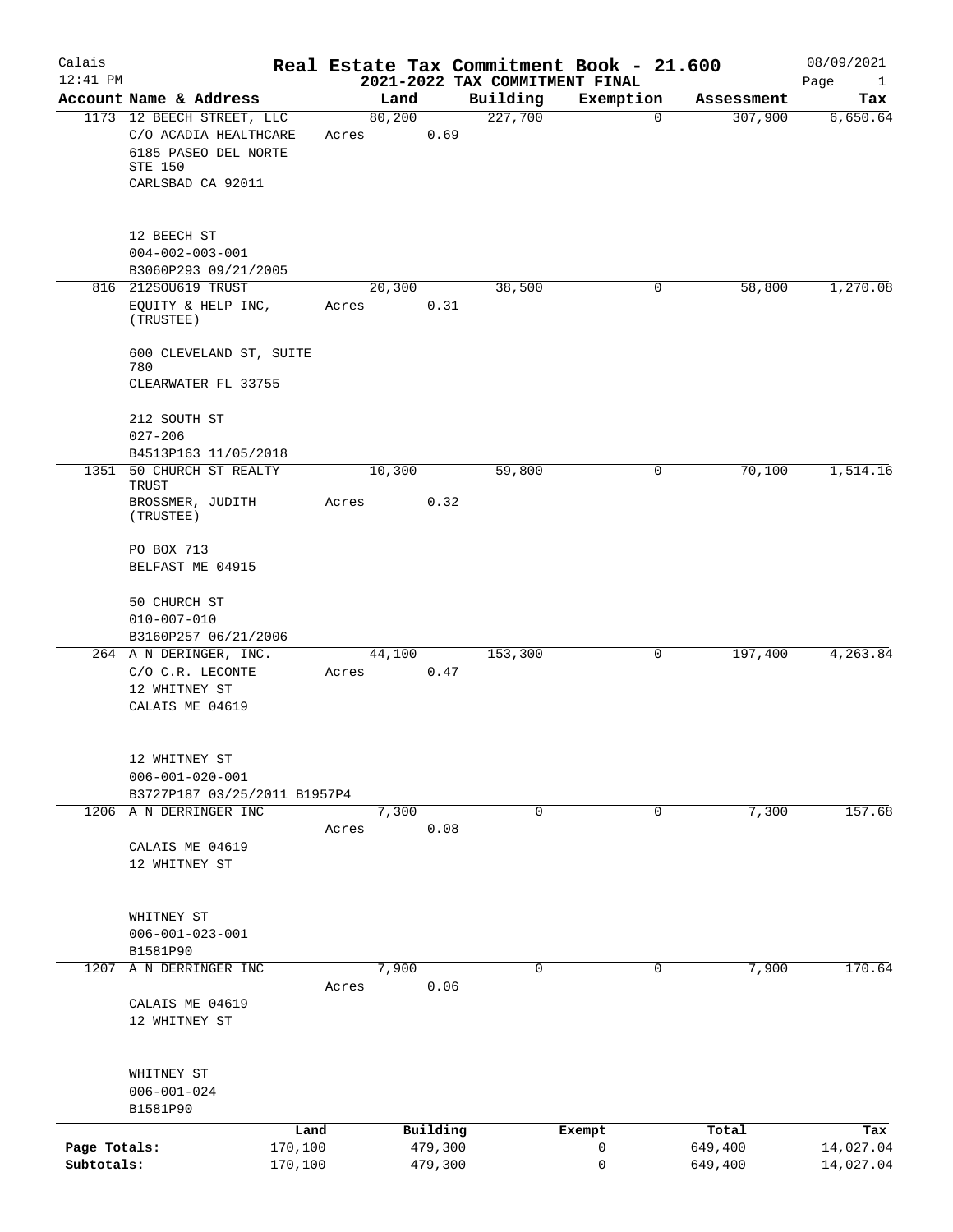| Calais<br>$12:41$ PM |                                           |       |          | 2021-2022 TAX COMMITMENT FINAL | Real Estate Tax Commitment Book - 21.600 |            | 08/09/2021<br>Page<br>2 |
|----------------------|-------------------------------------------|-------|----------|--------------------------------|------------------------------------------|------------|-------------------------|
|                      | Account Name & Address                    |       | Land     | Building                       | Exemption                                | Assessment | Tax                     |
|                      | 1208 A N DERRINGER INC                    |       | 32,200   | 87,700                         | 0                                        | 119,900    | 2,589.84                |
|                      | CALAIS ME 04619                           | Acres | 0.25     |                                |                                          |            |                         |
|                      | 12 WHITNEY ST                             |       |          |                                |                                          |            |                         |
|                      |                                           |       |          |                                |                                          |            |                         |
|                      |                                           |       |          |                                |                                          |            |                         |
|                      | 8 CUSTOMS ST                              |       |          |                                |                                          |            |                         |
|                      | $006 - 001 - 026$                         |       |          |                                |                                          |            |                         |
|                      | B1281P91<br>634 ADAMONIS, ROBERT B        |       | 21,400   | 0                              | 0                                        | 21,400     | 462.24                  |
|                      | ADAMONIS, ELLEN J                         | Acres | 32.17    |                                |                                          |            |                         |
|                      |                                           |       |          |                                |                                          |            |                         |
|                      | 395 MAIN ST                               |       |          |                                |                                          |            |                         |
|                      | NORTHBORO MA 01532                        |       |          |                                |                                          |            |                         |
|                      | RIVER ROAD                                |       |          |                                |                                          |            |                         |
|                      | $021 - 007$                               |       |          |                                |                                          |            |                         |
|                      | B1128P53                                  |       |          |                                |                                          |            |                         |
|                      | 1923 ADAMS, EARL & (JT)                   |       | 10,500   | 66,200                         | 25,000                                   | 51,700     | 1,116.72                |
|                      | ADAMS, HELEN                              | Acres | 0.98     |                                | 19 Homestead                             |            |                         |
|                      |                                           |       |          |                                |                                          |            |                         |
|                      | 71 BOARDMAN ST                            |       |          |                                |                                          |            |                         |
|                      | CALAIS ME 04619                           |       |          |                                |                                          |            |                         |
|                      | 71 BOARDMAN ST                            |       |          |                                |                                          |            |                         |
|                      | $002 - 005 - 007$                         |       |          |                                |                                          |            |                         |
|                      | B3664P225 08/25/2010 B2856P236 12/18/2003 |       |          |                                |                                          |            |                         |
|                      | 2460 ADAMS, HELEN O (JT)                  |       | 12,900   | 16,100                         | 0                                        | 29,000     | 626.40                  |
|                      | ADAMS, EARL                               | Acres | 0.50     |                                |                                          |            |                         |
|                      | 71 BOARDMAN ST                            |       |          |                                |                                          |            |                         |
|                      | CALAIS ME 04619                           |       |          |                                |                                          |            |                         |
|                      |                                           |       |          |                                |                                          |            |                         |
|                      | 198 UNION ST                              |       |          |                                |                                          |            |                         |
|                      | $005 - 009 - 003$                         |       |          |                                |                                          |            |                         |
|                      | B4215P172 11/18/2015                      |       |          |                                |                                          |            |                         |
|                      | 359 AGOSTINUCCI, KATHLEEN                 |       | 34,600   | 0                              | 0                                        | 34,600     | 747.36                  |
|                      | STAFFORD SPRINGS CT                       | Acres | 80.14    |                                |                                          |            |                         |
|                      | 06076                                     |       |          |                                |                                          |            |                         |
|                      | 7 SUMMER ST                               |       |          |                                |                                          |            |                         |
|                      |                                           |       |          |                                |                                          |            |                         |
|                      | RIVER ROAD                                |       |          |                                |                                          |            |                         |
|                      | $037 - 207$                               |       |          |                                |                                          |            |                         |
|                      | B628P226                                  |       |          |                                |                                          |            |                         |
|                      | 361 AGOSTINUCCI, KATHLEEN                 |       | 29,100   | 0                              | 0                                        | 29,100     | 628.56                  |
|                      |                                           | Acres | 72.41    |                                |                                          |            |                         |
|                      | STAFFORD SPRINGS CT<br>06076              |       |          |                                |                                          |            |                         |
|                      | 7 SUMMER ST                               |       |          |                                |                                          |            |                         |
|                      |                                           |       |          |                                |                                          |            |                         |
|                      |                                           |       |          |                                |                                          |            |                         |
|                      | RURAL CALAIS                              |       |          |                                |                                          |            |                         |
|                      | $037 - 208$                               |       |          |                                |                                          |            |                         |
|                      |                                           |       |          |                                |                                          |            |                         |
|                      |                                           |       |          |                                |                                          |            |                         |
|                      |                                           | Land  | Building |                                | Exempt                                   | Total      | Tax                     |

|              | ------- | ------------ | -------- | ------  | ------    |
|--------------|---------|--------------|----------|---------|-----------|
| Page Totals: | 140,700 | 170,000      | 25,000   | 285,700 | 6,171.12  |
| Subtotals:   | 310,800 | 649,300      | 25,000   | 935,100 | 20,198.16 |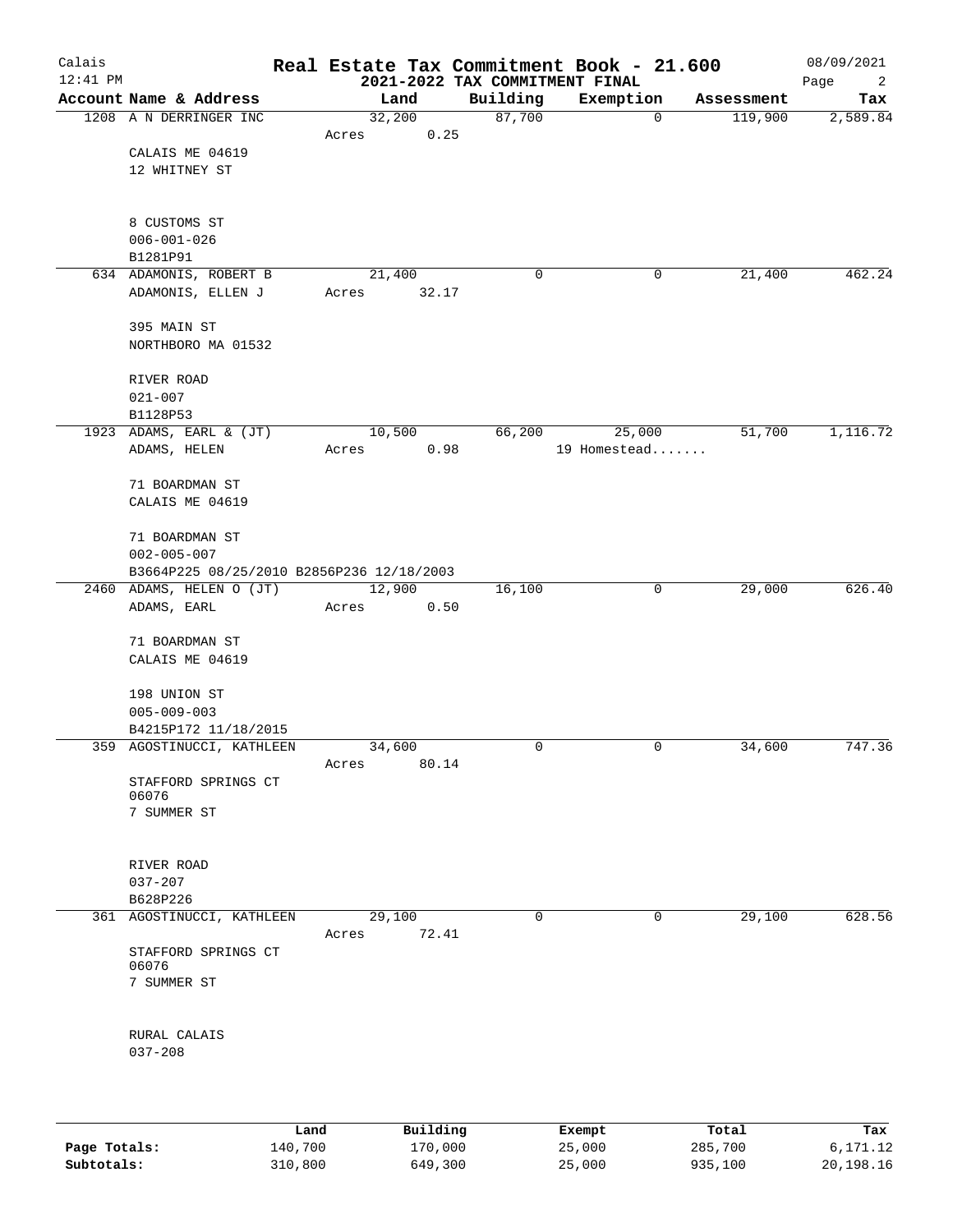| Calais     |                                                    |       |        |          |                                            | Real Estate Tax Commitment Book - 21.600 |             |                      | 08/09/2021    |
|------------|----------------------------------------------------|-------|--------|----------|--------------------------------------------|------------------------------------------|-------------|----------------------|---------------|
| $12:41$ PM | Account Name & Address                             |       | Land   |          | 2021-2022 TAX COMMITMENT FINAL<br>Building |                                          |             |                      | Page<br>3     |
|            | 926 AIOTOMA, LLC                                   |       | 15,400 |          | 17,900                                     | Exemption                                | $\mathbf 0$ | Assessment<br>33,300 | Tax<br>719.28 |
|            |                                                    | Acres |        | 0.18     |                                            |                                          |             |                      |               |
|            | CALAIS ME 04619                                    |       |        |          |                                            |                                          |             |                      |               |
|            | 764 MAIN ST                                        |       |        |          |                                            |                                          |             |                      |               |
|            |                                                    |       |        |          |                                            |                                          |             |                      |               |
|            |                                                    |       |        |          |                                            |                                          |             |                      |               |
|            | 17 LAFAYETTE ST                                    |       |        |          |                                            |                                          |             |                      |               |
|            | $007 - 008 - 014$<br>B3767P157 08/19/2011          |       |        |          |                                            |                                          |             |                      |               |
|            | 2294 ALDERETTE, KIXX &                             |       | 23,800 |          | 50,400                                     | 25,000                                   |             | 49,200               | 1,062.72      |
|            | ALDERETTE, SILK (JT)                               | Acres |        | 0.67     |                                            | 19 Homestead                             |             |                      |               |
|            |                                                    |       |        |          |                                            |                                          |             |                      |               |
|            | 408 NORTH STREET                                   |       |        |          |                                            |                                          |             |                      |               |
|            | CALAIS ME 04619                                    |       |        |          |                                            |                                          |             |                      |               |
|            |                                                    |       |        |          |                                            |                                          |             |                      |               |
|            | 408 NORTH ST<br>$003 - 008 - 006$                  |       |        |          |                                            |                                          |             |                      |               |
|            | B4564P30 06/14/2019                                |       |        |          |                                            |                                          |             |                      |               |
|            | 2738 ALDOYN, ALFRED G &                            |       | 9,800  |          | 154,900                                    |                                          | 0           | 164,700              | 3,557.52      |
|            | ALDOYN, SAMANTHA (JT)                              | Acres |        | 1.01     |                                            |                                          |             |                      |               |
|            |                                                    |       |        |          |                                            |                                          |             |                      |               |
|            | 10 HIGGINS FARM ROAD                               |       |        |          |                                            |                                          |             |                      |               |
|            | CALAIS ME 04619                                    |       |        |          |                                            |                                          |             |                      |               |
|            | 10 HIGGINS FARM RD                                 |       |        |          |                                            |                                          |             |                      |               |
|            | $026 - 016 - 003$                                  |       |        |          |                                            |                                          |             |                      |               |
|            | B4541P202 03/21/2019 B4541P200 03/21/2019          |       |        |          |                                            |                                          |             |                      |               |
|            | 1487 ALEXANDER, CLIFFORD J                         |       | 19,300 |          | 106,900                                    |                                          | $\mathbf 0$ | 126,200              | 2,725.92      |
|            |                                                    | Acres |        | 0.28     |                                            |                                          |             |                      |               |
|            | PENSACOLA FL 32534                                 |       |        |          |                                            |                                          |             |                      |               |
|            | 8750 WREN DRIVE                                    |       |        |          |                                            |                                          |             |                      |               |
|            |                                                    |       |        |          |                                            |                                          |             |                      |               |
|            | 40 LAFAYETTE ST                                    |       |        |          |                                            |                                          |             |                      |               |
|            | $007 - 009 - 007$                                  |       |        |          |                                            |                                          |             |                      |               |
|            | B4437P193 02/08/2018 B3565P157 B2632P258 B1545P167 |       |        |          |                                            |                                          |             |                      |               |
|            | 512 ALEXANDER, RICHARD &<br>DAVID &                |       | 22,500 |          | 31,500                                     |                                          | $\mathbf 0$ | 54,000               | 1,166.40      |
|            | ALEXANDER, MICHAEL (JT) Acres                      |       |        | 57.00    |                                            |                                          |             |                      |               |
|            | C/O RICHARD ALEXANDER                              |       |        |          |                                            |                                          |             |                      |               |
|            | 119 RUBY CLARA LANE                                |       |        |          |                                            |                                          |             |                      |               |
|            | SPRING LAKE NC 28390                               |       |        |          |                                            |                                          |             |                      |               |
|            |                                                    |       |        |          |                                            |                                          |             |                      |               |
|            | 37 CARSON RD                                       |       |        |          |                                            |                                          |             |                      |               |
|            | $030 - 130$<br>B1197P51                            |       |        |          |                                            |                                          |             |                      |               |
|            | 952 ALEXANDER, ROGER                               |       | 54,600 |          | 91,300                                     |                                          | 0           | 145,900              | 3,151.44      |
|            | ALEXANDER, MARGARET                                | Acres |        | 0.72     |                                            |                                          |             |                      |               |
|            |                                                    |       |        |          |                                            |                                          |             |                      |               |
|            | 494 MAIN ST                                        |       |        |          |                                            |                                          |             |                      |               |
|            | CALAIS ME 04619                                    |       |        |          |                                            |                                          |             |                      |               |
|            | 494 MAIN ST                                        |       |        |          |                                            |                                          |             |                      |               |
|            | $007 - 001 - 021$                                  |       |        |          |                                            |                                          |             |                      |               |
|            | B1165P159                                          |       |        |          |                                            |                                          |             |                      |               |
|            |                                                    |       |        |          |                                            |                                          |             |                      |               |
|            |                                                    |       |        |          |                                            |                                          |             |                      |               |
|            |                                                    |       |        | Building |                                            |                                          |             | Total                |               |
|            |                                                    | Land  |        |          |                                            | Exempt                                   |             |                      | Tax           |

|              | Land    | Building  | Exempt | Total     | Tax       |
|--------------|---------|-----------|--------|-----------|-----------|
| Page Totals: | 145,400 | 452,900   | 25,000 | 573,300   | 12,383.28 |
| Subtotals:   | 456,200 | 1,102,200 | 50,000 | 1,508,400 | 32,581.44 |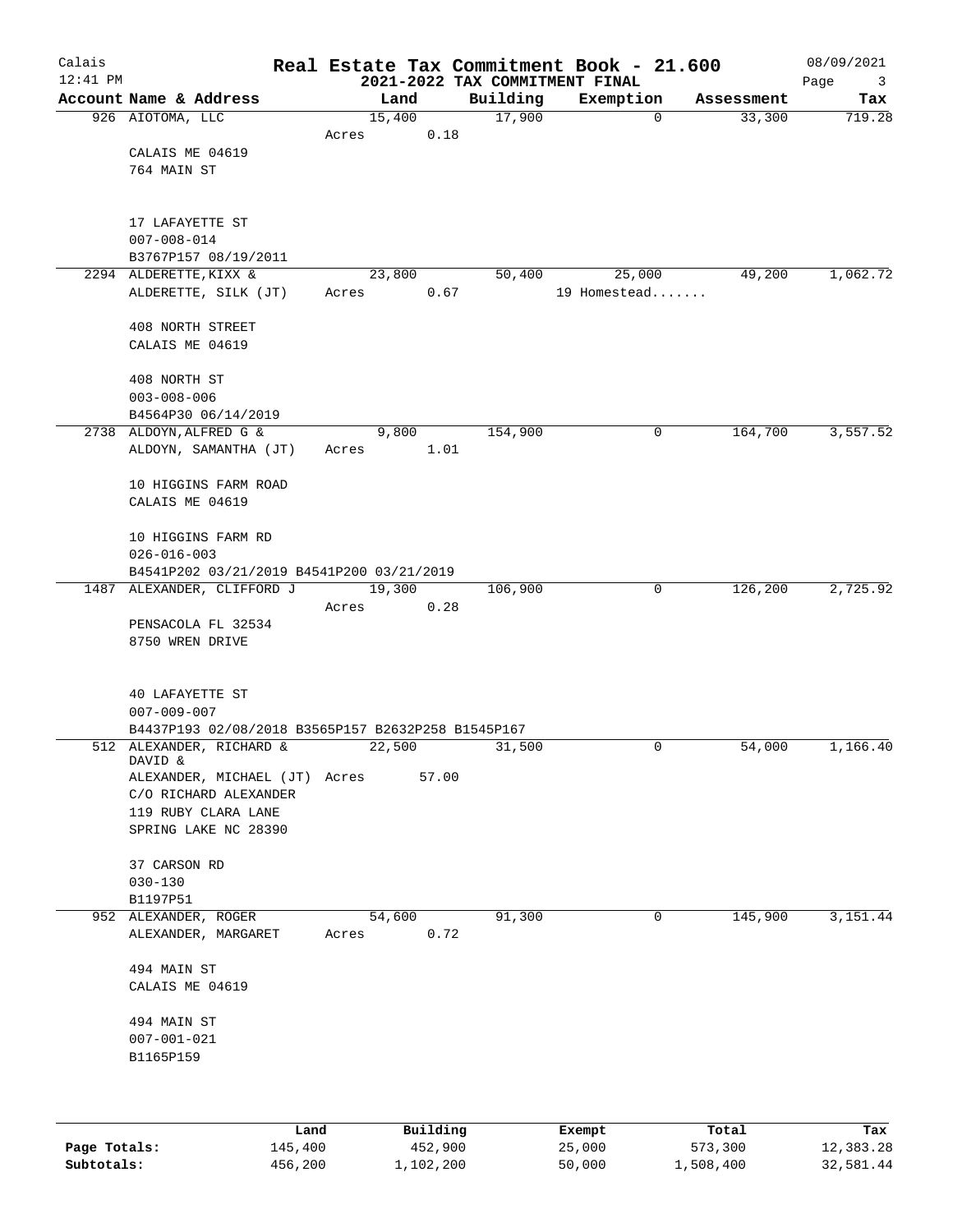| Calais<br>$12:41$ PM |                                                  |               | 2021-2022 TAX COMMITMENT FINAL | Real Estate Tax Commitment Book - 21.600 |            | 08/09/2021<br>Page<br>4 |
|----------------------|--------------------------------------------------|---------------|--------------------------------|------------------------------------------|------------|-------------------------|
|                      | Account Name & Address                           | Land          | Building                       | Exemption                                | Assessment | Tax                     |
|                      | 1772 ALEXANDER, ROGER                            | 11,500        | 96,600                         | 25,000                                   | 83,100     | 1,794.96                |
|                      | ALEXANDER, MARGARET                              | Acres         | 0.40                           | 19 Homestead                             |            |                         |
|                      | 494 MAIN ST                                      |               |                                |                                          |            |                         |
|                      | CALAIS ME 04619                                  |               |                                |                                          |            |                         |
|                      |                                                  |               |                                |                                          |            |                         |
|                      | 31 ACADEMY ST                                    |               |                                |                                          |            |                         |
|                      | $010 - 005 - 627$                                |               |                                |                                          |            |                         |
|                      | B3310P213 07/19/2007                             |               |                                |                                          |            |                         |
|                      | 1010 ALEXANDER, ROGER D                          | 35,300        | 0                              | 0                                        | 35, 300    | 762.48                  |
|                      | ALEXANDER, MARGARET M                            | 0.47<br>Acres |                                |                                          |            |                         |
|                      |                                                  |               |                                |                                          |            |                         |
|                      | 494 MAIN ST                                      |               |                                |                                          |            |                         |
|                      | CALAIS ME 04619                                  |               |                                |                                          |            |                         |
|                      | MAIN ST                                          |               |                                |                                          |            |                         |
|                      | 007-004-013&014                                  |               |                                |                                          |            |                         |
|                      | B3276P286 04/19/2007                             |               |                                |                                          |            |                         |
|                      | 1011 ALEXANDER, ROGER D                          | 12,900        | 0                              | 0                                        | 12,900     | 278.64                  |
|                      | ALEXANDER, MARGARET M                            | 0.04<br>Acres |                                |                                          |            |                         |
|                      |                                                  |               |                                |                                          |            |                         |
|                      | 494 MAIN ST                                      |               |                                |                                          |            |                         |
|                      | CALAIS ME 04619                                  |               |                                |                                          |            |                         |
|                      |                                                  |               |                                |                                          |            |                         |
|                      | MAIN ST<br>$007 - 004 - 015$                     |               |                                |                                          |            |                         |
|                      | B3185P55 08/25/2006                              |               |                                |                                          |            |                         |
|                      | 1012 ALEXANDER, ROGER D                          | 44,100        | 161,800                        | 0                                        | 205,900    | 4,447.44                |
|                      | ALEXANDER, MARGARET M                            | 0.47<br>Acres |                                |                                          |            |                         |
|                      |                                                  |               |                                |                                          |            |                         |
|                      | 494 MAIN ST                                      |               |                                |                                          |            |                         |
|                      | CALAIS ME 04619                                  |               |                                |                                          |            |                         |
|                      |                                                  |               |                                |                                          |            |                         |
|                      | 483 MAIN ST                                      |               |                                |                                          |            |                         |
|                      | 007-004-016&017                                  |               |                                |                                          |            |                         |
|                      | B3185P55 08/25/2006<br>1588 ALEXANDER, ROGER D & | 51,500        | 114,500                        | 0                                        | 166,000    | 3,585.60                |
|                      | ALEXANDER, MARGARET M                            | Acres         | 2.00                           |                                          |            |                         |
|                      | (JT)                                             |               |                                |                                          |            |                         |
|                      | 494 MAIN STREET                                  |               |                                |                                          |            |                         |
|                      |                                                  |               |                                |                                          |            |                         |
|                      | CALAIS ME 04619                                  |               |                                |                                          |            |                         |
|                      | 257 SOUTH ST                                     |               |                                |                                          |            |                         |
|                      | $009 - 002 - 005$                                |               |                                |                                          |            |                         |
|                      | B4714P33 09/18/2020 B4709P22 09/26/2020          |               |                                |                                          |            |                         |
|                      | 1013 ALEXANDER, ROGER &                          | 12,900        | 31,000                         | 0                                        | 43,900     | 948.24                  |
|                      | ALEXANDER, MARGARET                              | 0.04<br>Acres |                                |                                          |            |                         |
|                      |                                                  |               |                                |                                          |            |                         |
|                      | 494 MAIN ST                                      |               |                                |                                          |            |                         |
|                      | CALAIS ME 04619                                  |               |                                |                                          |            |                         |
|                      |                                                  |               |                                |                                          |            |                         |
|                      | 479 MAIN ST                                      |               |                                |                                          |            |                         |
|                      | $007 - 004 - 018$<br>B4064P146 06/06/2014        |               |                                |                                          |            |                         |
|                      |                                                  |               |                                |                                          |            |                         |
|                      |                                                  |               |                                |                                          |            |                         |
|                      |                                                  |               |                                |                                          |            |                         |
|                      |                                                  |               |                                |                                          |            |                         |

|              | Land    | Building  | Exempt | Total     | Tax       |
|--------------|---------|-----------|--------|-----------|-----------|
| Page Totals: | 168,200 | 403,900   | 25,000 | 547,100   | 11,817.36 |
| Subtotals:   | 624,400 | 1,506,100 | 75,000 | 2,055,500 | 44,398.80 |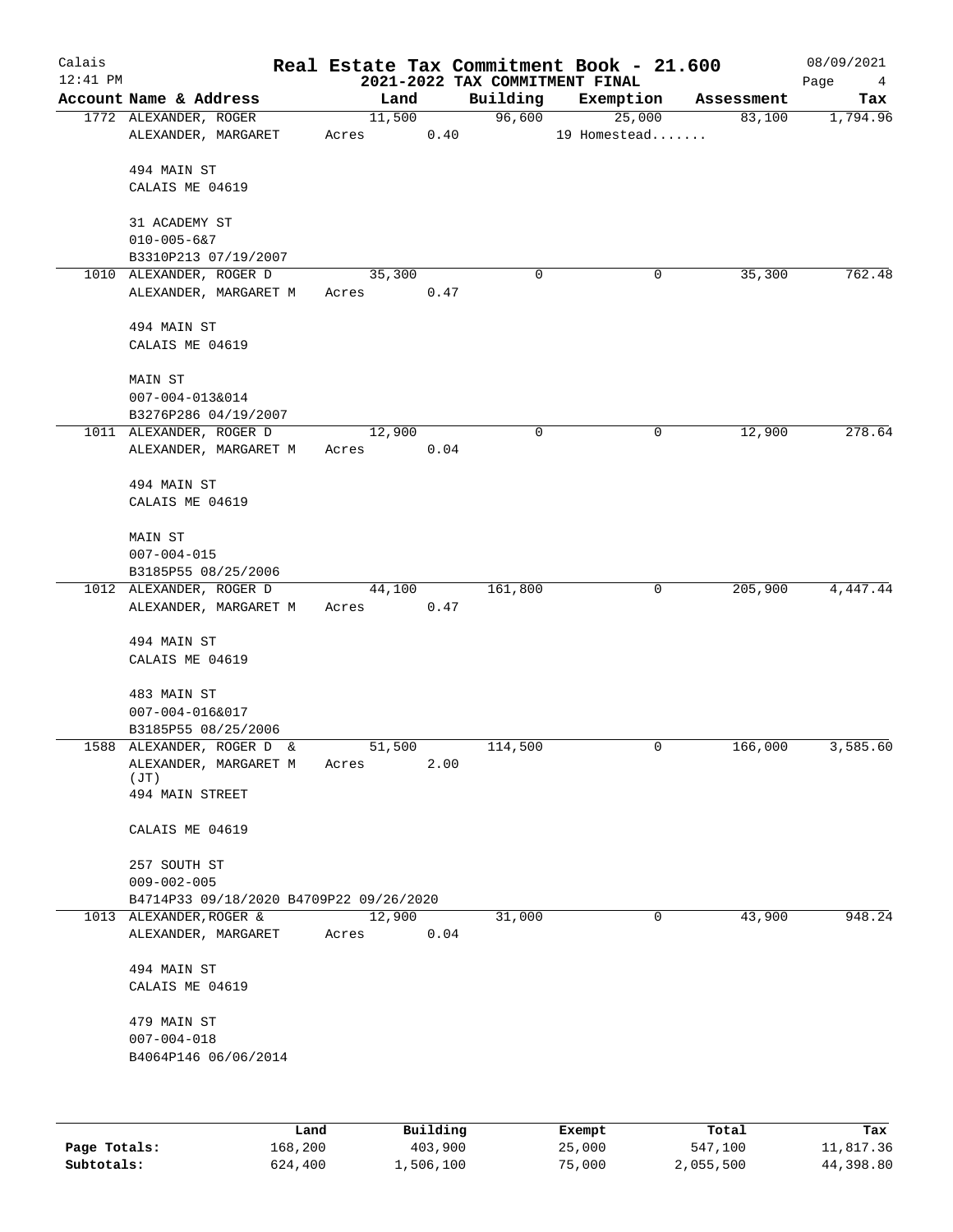| Calais<br>$12:41$ PM       |                                                                                                                    |                 |                      |                                            | Real Estate Tax Commitment Book - 21.600 |                      | 08/09/2021             |
|----------------------------|--------------------------------------------------------------------------------------------------------------------|-----------------|----------------------|--------------------------------------------|------------------------------------------|----------------------|------------------------|
|                            | Account Name & Address                                                                                             | Land            |                      | 2021-2022 TAX COMMITMENT FINAL<br>Building | Exemption                                | Assessment           | Page<br>$-5$<br>Tax    |
|                            | 335 ALLEN, PAM & (JT)                                                                                              | 119,300         |                      | 95,900                                     | 25,000                                   | 190,200              | 4,108.32               |
|                            | RANDALL, JAMES M                                                                                                   | Acres           | 3.47                 |                                            | 19 Homestead                             |                      |                        |
|                            | 103 EVERGREEN LANE<br>CALAIS ME 04619                                                                              |                 |                      |                                            |                                          |                      |                        |
|                            | 103 EVERGREEN LN<br>$037 - 100 - 003$                                                                              |                 |                      |                                            |                                          |                      |                        |
|                            | B2550P233 09/01/2001                                                                                               |                 |                      |                                            |                                          |                      |                        |
|                            | 1220 AMMEX WAREHOUSE CO INC                                                                                        | 17,800          |                      | 0                                          | 0                                        | 17,800               | 384.48                 |
|                            | ATTN: ANTHONY CALECA<br>6100 HOLLYWOOD BLVE -<br>7TH FLOOR<br>HOLLYWOOD FL 33024                                   | Acres           | 0.48                 |                                            |                                          |                      |                        |
|                            | 40 MAIN ST<br>$006 - 003 - 001 - 003$<br>B589P386                                                                  |                 |                      |                                            |                                          |                      |                        |
| 1217                       | AMMEX WAREHOUSE CO INC                                                                                             | 54,600          |                      | 0                                          | 0                                        | 54,600               | 1,179.36               |
|                            | ATTN: ANTHONY CALECA<br>6100 HOLLYWOOD BLVD -<br>7TH FLOOR<br>HOLLYWOOD FL 33024                                   | Acres           | 0.72                 |                                            |                                          |                      |                        |
|                            | 28 MAIN ST<br>$006 - 003 - 001$                                                                                    |                 |                      |                                            |                                          |                      |                        |
|                            | B1679P129<br>1218 AMMEX WAREHOUSE CO INC                                                                           | 55,400          |                      | 327,000                                    | 0                                        | 382,400              | 8,259.84               |
|                            | ATTN: ANTHONY CALECA<br>6100 HOLLYWOOD BLVD -<br>7TH FLOOR<br>HOLLYWOOD FL 33024                                   | Acres           | 0.74                 |                                            |                                          |                      |                        |
|                            | 14 MAIN ST<br>$006 - 003 - 001 - 001$<br>B1095P34                                                                  |                 |                      |                                            |                                          |                      |                        |
|                            | 1229 AMMEX WAREHOUSE CO INC<br>ANTHONY CALECA<br>ATTN:<br>6100 HOLLYWOOD BLVD -<br>7TH FLOOR<br>HOLLYWOOD FL 33024 | 26,500<br>Acres | 0.17                 | 0                                          | 0                                        | 26,500               | 572.40                 |
|                            | 152 MAIN ST<br>$006 - 004 - 002$<br>B1297P362                                                                      |                 |                      |                                            |                                          |                      |                        |
|                            | 2855 ANDEL PROPERTIES, INC                                                                                         | 2,300           |                      | 0                                          | 0                                        | 2,300                | 49.68                  |
|                            | 112 BARKER ST                                                                                                      | Acres           | 0.57                 |                                            |                                          |                      |                        |
|                            | CALAIS ME 04619                                                                                                    |                 |                      |                                            |                                          |                      |                        |
|                            | GARFIELD ST REAR<br>$012 - 001 - 004 - 002$<br>B4583P82 08/15/2019                                                 |                 |                      |                                            |                                          |                      |                        |
|                            |                                                                                                                    | Land            | Building             |                                            | Exempt                                   | Total                | Tax                    |
| Page Totals:<br>Subtotals: | 275,900<br>900,300                                                                                                 |                 | 422,900<br>1,929,000 |                                            | 25,000<br>100,000                        | 673,800<br>2,729,300 | 14,554.08<br>58,952.88 |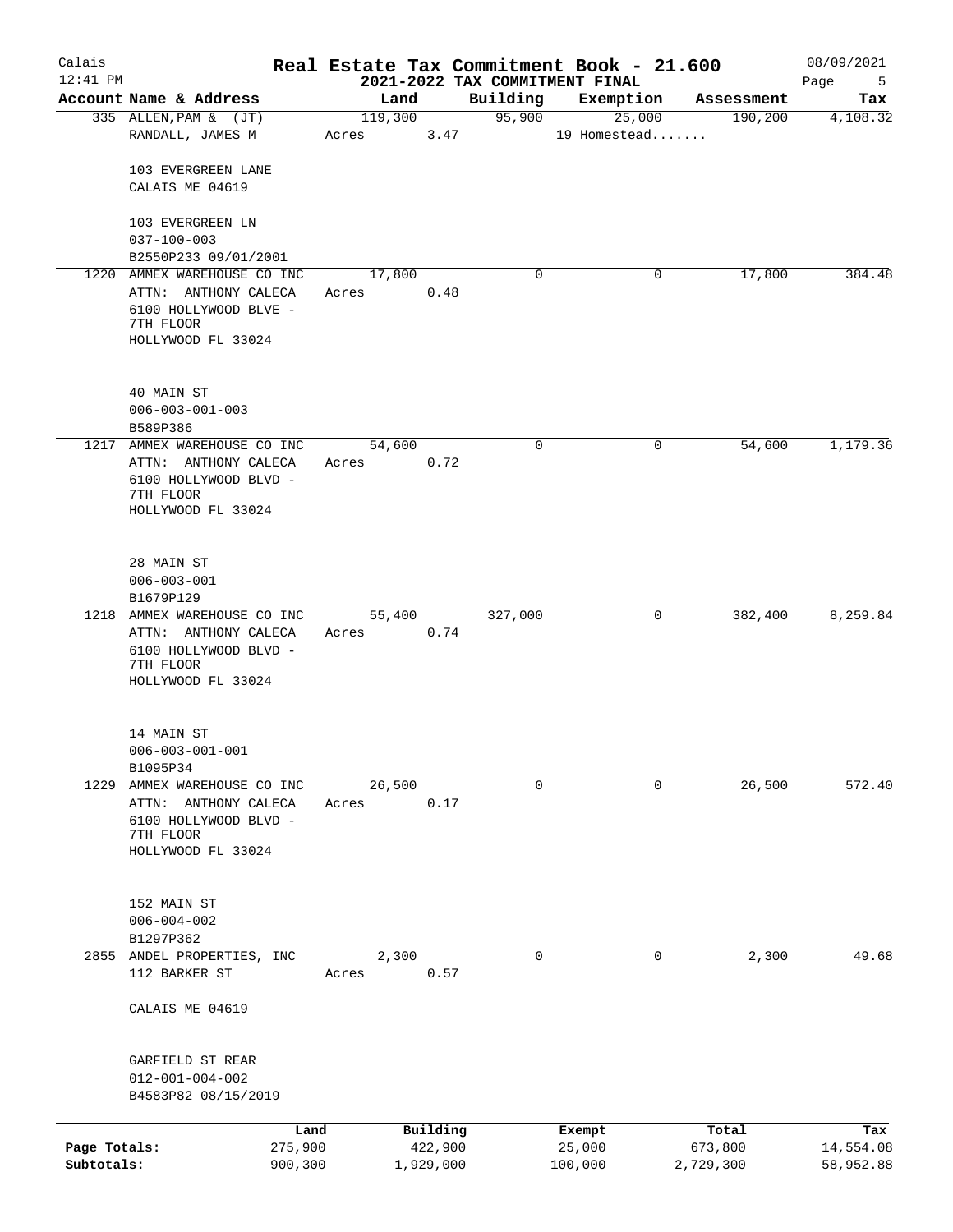| Calais       |                                                              |                |       |        |                     |             | Real Estate Tax Commitment Book - 21.600    |             |                  | 08/09/2021       |
|--------------|--------------------------------------------------------------|----------------|-------|--------|---------------------|-------------|---------------------------------------------|-------------|------------------|------------------|
| $12:41$ PM   | Account Name & Address                                       |                |       | Land   |                     | Building    | 2021-2022 TAX COMMITMENT FINAL<br>Exemption |             | Assessment       | Page<br>6<br>Tax |
|              | 1700 ANDEL PROPERTIES, LLC                                   |                |       | 17,500 |                     | 64,900      |                                             | $\mathbf 0$ | 82,400           | 1,779.84         |
|              |                                                              |                | Acres |        | 0.23                |             |                                             |             |                  |                  |
|              | CALAIS ME 04619                                              |                |       |        |                     |             |                                             |             |                  |                  |
|              | 69 WASHINGTON ST                                             |                |       |        |                     |             |                                             |             |                  |                  |
|              |                                                              |                |       |        |                     |             |                                             |             |                  |                  |
|              | 113 GARFIELD ST                                              |                |       |        |                     |             |                                             |             |                  |                  |
|              | $011 - 002 - 003$                                            |                |       |        |                     |             |                                             |             |                  |                  |
|              | B3705P111 12/30/2010 B1091P197<br>1693 ANDEL PROPERTIES, LLC |                |       | 16,700 |                     | 73,200      |                                             | 0           | 89,900           | 1,941.84         |
|              |                                                              |                | Acres |        | 0.21                |             |                                             |             |                  |                  |
|              | CALAIS ME 04619                                              |                |       |        |                     |             |                                             |             |                  |                  |
|              | 69 WASHINGTON ST                                             |                |       |        |                     |             |                                             |             |                  |                  |
|              |                                                              |                |       |        |                     |             |                                             |             |                  |                  |
|              | 87 WASHINGTON ST                                             |                |       |        |                     |             |                                             |             |                  |                  |
|              | $009 - 005 - 015$<br>B1667P252                               |                |       |        |                     |             |                                             |             |                  |                  |
|              | 441 ANDERSON, CYNTHIA &                                      |                |       | 39,400 |                     | 54,800      |                                             | 0           | 94,200           | 2,034.72         |
|              | BABB, LEA A & JOSEPH G &                                     |                |       |        |                     |             |                                             |             |                  |                  |
|              | GARDNER, CARRIE MARIE & Acres<br>LEKETA, CHRYSTAL M (TC)     |                |       |        | 0.80                |             |                                             |             |                  |                  |
|              | 624 LILAC LANE                                               |                |       |        |                     |             |                                             |             |                  |                  |
|              | VASS NC 28394                                                |                |       |        |                     |             |                                             |             |                  |                  |
|              | 350 CHISHOLM BLVD/NASHS                                      |                |       |        |                     |             |                                             |             |                  |                  |
|              | $036 - 019$                                                  |                |       |        |                     |             |                                             |             |                  |                  |
|              | B4730P74 09/14/2020 B2072P99 01/03/1996                      |                |       |        |                     |             |                                             |             |                  |                  |
|              | 1774 ANDREWS, DONALD R                                       |                |       | 11,300 |                     | $\mathbf 0$ |                                             | 0           | 11,300           | 244.08           |
|              | ANDREWS, TERRY A                                             |                | Acres |        | 0.15                |             |                                             |             |                  |                  |
|              | 269 EVANS ST                                                 |                |       |        |                     |             |                                             |             |                  |                  |
|              | SOUTH PORTLAND ME 04106                                      |                |       |        |                     |             |                                             |             |                  |                  |
|              |                                                              |                |       |        |                     |             |                                             |             |                  |                  |
|              | NORTH ST<br>$010 - 006 - 001$                                |                |       |        |                     |             |                                             |             |                  |                  |
|              | B1039P277                                                    |                |       |        |                     |             |                                             |             |                  |                  |
| 2475         | ANDREWS, RUBY M                                              |                |       | 7,600  |                     | 0           |                                             | 0           | 7,600            | 164.16           |
|              |                                                              |                | Acres |        | 0.27                |             |                                             |             |                  |                  |
|              | CALAIS ME 04619                                              |                |       |        |                     |             |                                             |             |                  |                  |
|              | 26 GARFIELD ST                                               |                |       |        |                     |             |                                             |             |                  |                  |
|              |                                                              |                |       |        |                     |             |                                             |             |                  |                  |
|              | GARFIELD ST<br>$005 - 008 - 011$                             |                |       |        |                     |             |                                             |             |                  |                  |
|              | B650P184                                                     |                |       |        |                     |             |                                             |             |                  |                  |
| 2444         | ANDREWS, RUBY M                                              |                |       | 6,600  |                     | 67,900      | 31,000                                      |             | 43,500           | 939.60           |
|              |                                                              |                | Acres |        | 0.13                |             | 01 PostWW2 Res&Surv                         |             |                  |                  |
|              | CALAIS ME 04619                                              |                |       |        |                     |             | 19 Homestead                                |             |                  |                  |
|              | 26 GARFIELD ST                                               |                |       |        |                     |             |                                             |             |                  |                  |
|              |                                                              |                |       |        |                     |             |                                             |             |                  |                  |
|              | 26 GARFIELD ST<br>$005 - 008 - 010$                          |                |       |        |                     |             |                                             |             |                  |                  |
|              | B650P184                                                     |                |       |        |                     |             |                                             |             |                  |                  |
|              |                                                              |                |       |        |                     |             |                                             |             |                  |                  |
|              |                                                              |                |       |        |                     |             |                                             |             |                  |                  |
| Page Totals: |                                                              | Land<br>99,100 |       |        | Building<br>260,800 |             | Exempt<br>31,000                            |             | Total<br>328,900 | Tax<br>7,104.24  |
| Subtotals:   |                                                              | 999,400        |       |        | 2,189,800           |             | 131,000                                     |             | 3,058,200        | 66,057.12        |
|              |                                                              |                |       |        |                     |             |                                             |             |                  |                  |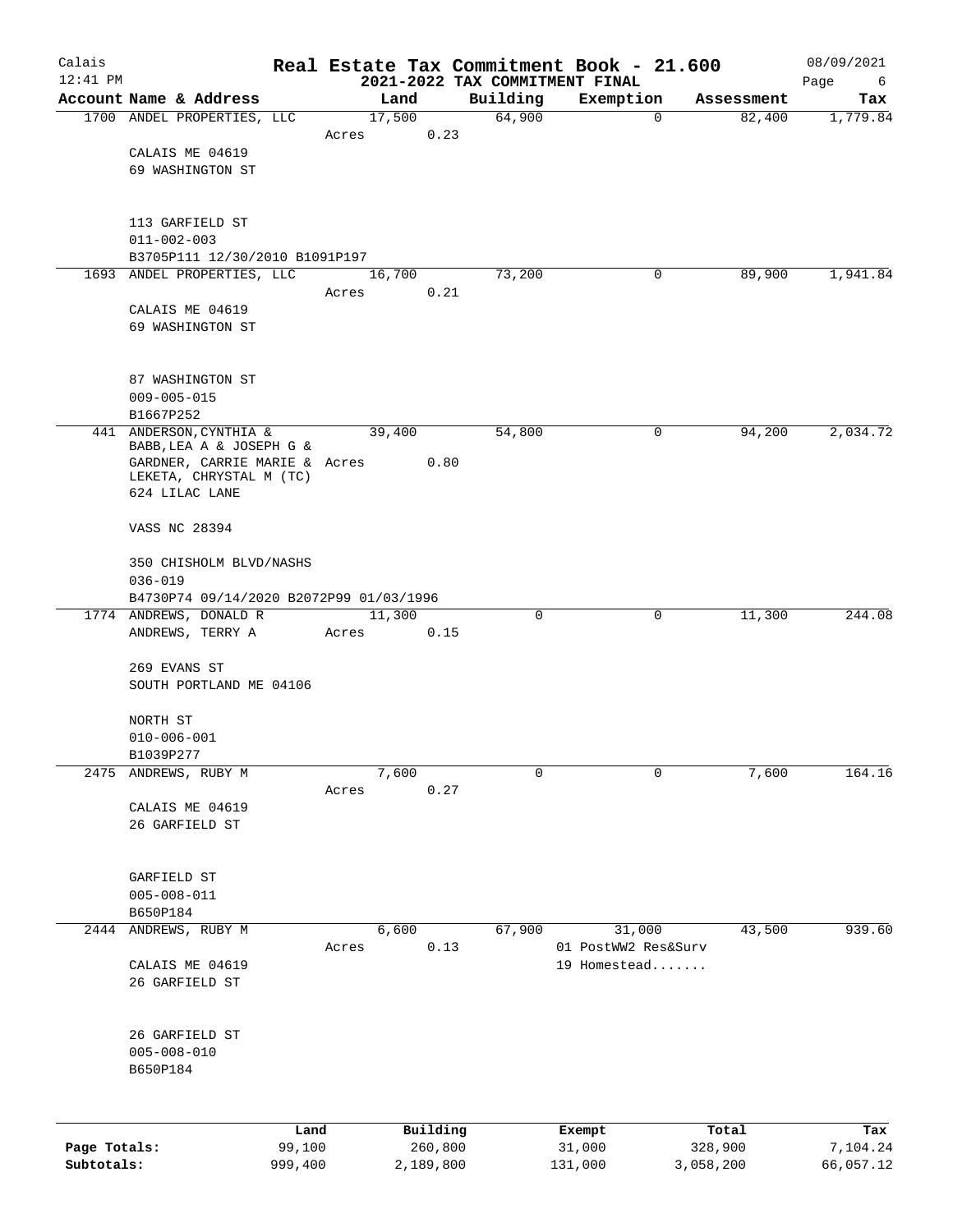| Calais<br>$12:41$ PM |                                              |               |           |      |          | Real Estate Tax Commitment Book - 21.600    |             |            | 08/09/2021       |
|----------------------|----------------------------------------------|---------------|-----------|------|----------|---------------------------------------------|-------------|------------|------------------|
|                      | Account Name & Address                       |               | Land      |      | Building | 2021-2022 TAX COMMITMENT FINAL<br>Exemption |             | Assessment | Page<br>7<br>Tax |
|                      | 2445 ANDREWS, RUBY M                         |               | 8,700     |      | 27,600   |                                             | $\mathbf 0$ | 36,300     | 784.08           |
|                      |                                              | Acres         | 0.23      |      |          |                                             |             |            |                  |
|                      | CALAIS ME 04619                              |               |           |      |          |                                             |             |            |                  |
|                      | 26 GARFIELD ST                               |               |           |      |          |                                             |             |            |                  |
|                      | 34 GARFIELD ST                               |               |           |      |          |                                             |             |            |                  |
|                      | $005 - 008 - 012$                            |               |           |      |          |                                             |             |            |                  |
|                      | B2910P27 01/01/2004                          |               |           |      |          |                                             |             |            |                  |
|                      | 1503 ANNAS, WILLIAM L (JT)                   |               | 17,500    |      | 68,700   |                                             | 0           | 86,200     | 1,861.92         |
|                      | FARRELL, TRICIA A                            | Acres         | 0.23      |      |          |                                             |             |            |                  |
|                      | 4 HILL ST                                    |               |           |      |          |                                             |             |            |                  |
|                      | CALAIS ME 04619                              |               |           |      |          |                                             |             |            |                  |
|                      |                                              |               |           |      |          |                                             |             |            |                  |
|                      | 4 HILL ST                                    |               |           |      |          |                                             |             |            |                  |
|                      | $008 - 002 - 016 - 001$                      |               |           |      |          |                                             |             |            |                  |
|                      | B4253P55 05/05/2016<br>2344 APKARIAN, MARTHA |               | 9,500     |      | 51,300   | 25,000                                      |             | 35,800     | 773.28           |
|                      |                                              | Acres         | 0.27      |      |          | 19 Homestead                                |             |            |                  |
|                      | CALAIS ME 04619                              |               |           |      |          |                                             |             |            |                  |
|                      | 12 HIGH STREET                               |               |           |      |          |                                             |             |            |                  |
|                      |                                              |               |           |      |          |                                             |             |            |                  |
|                      |                                              |               |           |      |          |                                             |             |            |                  |
|                      | 12 HIGH ST                                   |               |           |      |          |                                             |             |            |                  |
|                      | $006 - 009 - 001$<br>B4463P251 05/25/2018    |               |           |      |          |                                             |             |            |                  |
|                      | 807 ARCHER, CHARLES A III                    |               | 51,400    |      | 97,500   |                                             | 0           | 148,900    | 3,216.24         |
|                      | &.                                           |               |           |      |          |                                             |             |            |                  |
|                      | CLARK, DANIEL R                              | (JT)<br>Acres |           | 3.92 |          |                                             |             |            |                  |
|                      | 36 BAYVIEW LANE                              |               |           |      |          |                                             |             |            |                  |
|                      | CALAIS ME 04619                              |               |           |      |          |                                             |             |            |                  |
|                      |                                              |               |           |      |          |                                             |             |            |                  |
|                      | <b>36 BAYVIEW LN</b><br>$020 - 011$          |               |           |      |          |                                             |             |            |                  |
|                      | B4718P170 10/22/2020                         |               |           |      |          |                                             |             |            |                  |
| 1308                 | AROOSTOOK MENTAL HEALTH                      |               | 61,600    |      | 639,300  | 700,900                                     |             | 0          | 0.00             |
|                      | CENTER                                       |               |           |      |          |                                             |             |            |                  |
|                      | 180 ACADEMY STREET,<br>SUITE 3               | Acres         |           | 5.73 |          | 48 Benevolent                               |             |            |                  |
|                      | PRESQUE ISLE ME 04769                        |               |           |      |          |                                             |             |            |                  |
|                      |                                              |               |           |      |          |                                             |             |            |                  |
|                      | 127 PALMER ST                                |               |           |      |          |                                             |             |            |                  |
|                      | $013 - 002 - 005 - 001$                      |               |           |      |          |                                             |             |            |                  |
|                      | B4570P165 06/28/2019                         |               |           |      |          |                                             |             |            |                  |
|                      | 2404 ASHBY, DARCY                            |               | 7,000     |      | 36,700   |                                             | 0           | 43,700     | 943.92           |
|                      | CALAIS ME 04619                              | Acres         | 0.15      |      |          |                                             |             |            |                  |
|                      | 77 MONROE ST                                 |               |           |      |          |                                             |             |            |                  |
|                      |                                              |               |           |      |          |                                             |             |            |                  |
|                      | 77 MONROE ST                                 |               |           |      |          |                                             |             |            |                  |
|                      | $005 - 005 - 015$                            |               |           |      |          |                                             |             |            |                  |
|                      | B4208P298 11/18/2015                         |               |           |      |          |                                             |             |            |                  |
|                      |                                              |               |           |      |          |                                             |             |            |                  |
|                      |                                              | Land          | Building  |      |          | Exempt                                      |             | Total      | Tax              |
| Page Totals:         |                                              | 155,700       | 921,100   |      |          | 725,900                                     |             | 350,900    | 7,579.44         |
| Subtotals:           |                                              | 1,155,100     | 3,110,900 |      |          | 856,900                                     |             | 3,409,100  | 73,636.56        |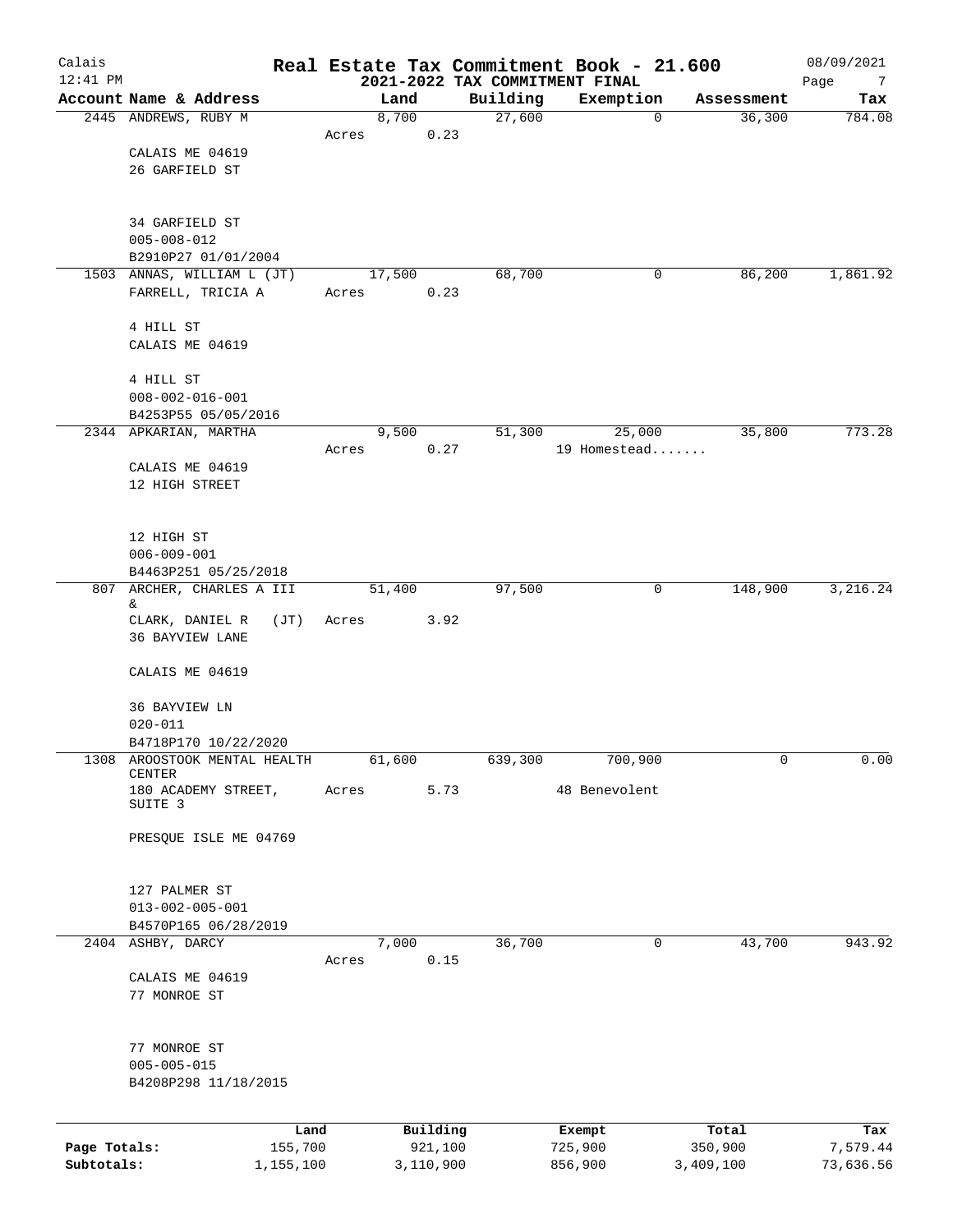| Calais<br>$12:41$ PM |                                                |       |          | 2021-2022 TAX COMMITMENT FINAL | Real Estate Tax Commitment Book - 21.600 |            | 08/09/2021<br>Page<br>$_{\rm 8}$ |
|----------------------|------------------------------------------------|-------|----------|--------------------------------|------------------------------------------|------------|----------------------------------|
|                      | Account Name & Address                         |       | Land     | Building                       | Exemption                                | Assessment | Tax                              |
|                      | 2856 ATKAS, SHARON S                           |       | 9,500    | 99,400                         | 0                                        | 108,900    | 2,352.24                         |
|                      | 207 CARSON ROAD                                | Acres | 0.86     |                                |                                          |            |                                  |
|                      |                                                |       |          |                                |                                          |            |                                  |
|                      | CALAIS ME 04619                                |       |          |                                |                                          |            |                                  |
|                      |                                                |       |          |                                |                                          |            |                                  |
|                      | 207 CARSON RD                                  |       |          |                                |                                          |            |                                  |
|                      | $033 - 121 - 003$<br>B4706P245 09/25/2020      |       |          |                                |                                          |            |                                  |
|                      | 277 ATLANTIC CELLULAR                          |       | 0        | 18,800                         | 0                                        | 18,800     | 406.08                           |
|                      | DBA: AT&T                                      |       |          |                                |                                          |            |                                  |
|                      | 754 PEACHTREE STREET,                          |       |          |                                |                                          |            |                                  |
|                      | NE 16TH FLOOR                                  |       |          |                                |                                          |            |                                  |
|                      | ATLANTA GA 30308                               |       |          |                                |                                          |            |                                  |
|                      |                                                |       |          |                                |                                          |            |                                  |
|                      | 43 GATCOMB DR                                  |       |          |                                |                                          |            |                                  |
|                      | $029 - 170 - A$<br>1071 ATLANTIC PURCHASE, LLC |       | 35,200   | 0                              | 0                                        | 35,200     | 760.32                           |
|                      | 24 HARRIMAN DRIVE                              | Acres | 0.30     |                                |                                          |            |                                  |
|                      |                                                |       |          |                                |                                          |            |                                  |
|                      | AUBURN ME 04210                                |       |          |                                |                                          |            |                                  |
|                      |                                                |       |          |                                |                                          |            |                                  |
|                      | CHURCH ST                                      |       |          |                                |                                          |            |                                  |
|                      | $010 - 006 - 007$                              |       |          |                                |                                          |            |                                  |
|                      | B4720P157 10/30/2020                           |       |          |                                |                                          |            |                                  |
|                      | 1073 ATLANTIC PURCHASE, LLC                    |       | 66,900   | 398,200                        | $\mathbf 0$                              | 465,100    | 10,046.16                        |
|                      | 24 HARRIMAN DRIVE                              | Acres | 0.48     |                                |                                          |            |                                  |
|                      |                                                |       |          |                                |                                          |            |                                  |
|                      | AUBURN ME 04210                                |       |          |                                |                                          |            |                                  |
|                      |                                                |       |          |                                |                                          |            |                                  |
|                      | 102 NORTH ST                                   |       |          |                                |                                          |            |                                  |
|                      | $010 - 006 - 009$                              |       |          |                                |                                          |            |                                  |
|                      | B4720P157 10/30/2020                           |       |          |                                |                                          |            |                                  |
|                      | 2633 ATLANTIC PURCHASE, LLC                    |       | 32,500   | 0                              | 0                                        | 32,500     | 702.00                           |
|                      | 24 HARRIMAN DRIVE                              | Acres | 0.14     |                                |                                          |            |                                  |
|                      | AUBURN ME 04210                                |       |          |                                |                                          |            |                                  |
|                      |                                                |       |          |                                |                                          |            |                                  |
|                      | NORTH ST (OFF)                                 |       |          |                                |                                          |            |                                  |
|                      | $010 - 006 - 008 - B$                          |       |          |                                |                                          |            |                                  |
|                      | B4720P157 10/30/2020                           |       |          |                                |                                          |            |                                  |
|                      | 1035 ATLANTIC REHAB &                          |       | 78,300   | 27,700                         | 0                                        | 106,000    | 2,289.60                         |
|                      | <b>NURSING CENTER</b>                          |       |          |                                |                                          |            |                                  |
|                      | c/o FIRST ATLANTIC CORP Acres                  |       | 1.48     |                                |                                          |            |                                  |
|                      | 100 WATERMAN DR - SUITE<br>401                 |       |          |                                |                                          |            |                                  |
|                      | S PORTLAND ME 04106                            |       |          |                                |                                          |            |                                  |
|                      |                                                |       |          |                                |                                          |            |                                  |
|                      | 20 PALMER ST EXT                               |       |          |                                |                                          |            |                                  |
|                      | $008 - 005 - 001 - 001$                        |       |          |                                |                                          |            |                                  |
|                      | B739P134                                       |       |          |                                |                                          |            |                                  |
|                      |                                                |       |          |                                |                                          |            |                                  |
|                      |                                                |       |          |                                |                                          |            |                                  |
|                      | Land                                           |       | Building |                                | Exempt                                   | Total      | Tax                              |

|              | Land      | Building  | Exempt  | Total     | Tax       |
|--------------|-----------|-----------|---------|-----------|-----------|
| Page Totals: | 222,400   | 544,100   |         | 766,500   | 16,556.40 |
| Subtotals:   | 1,377,500 | 3,655,000 | 856,900 | 4,175,600 | 90,192.96 |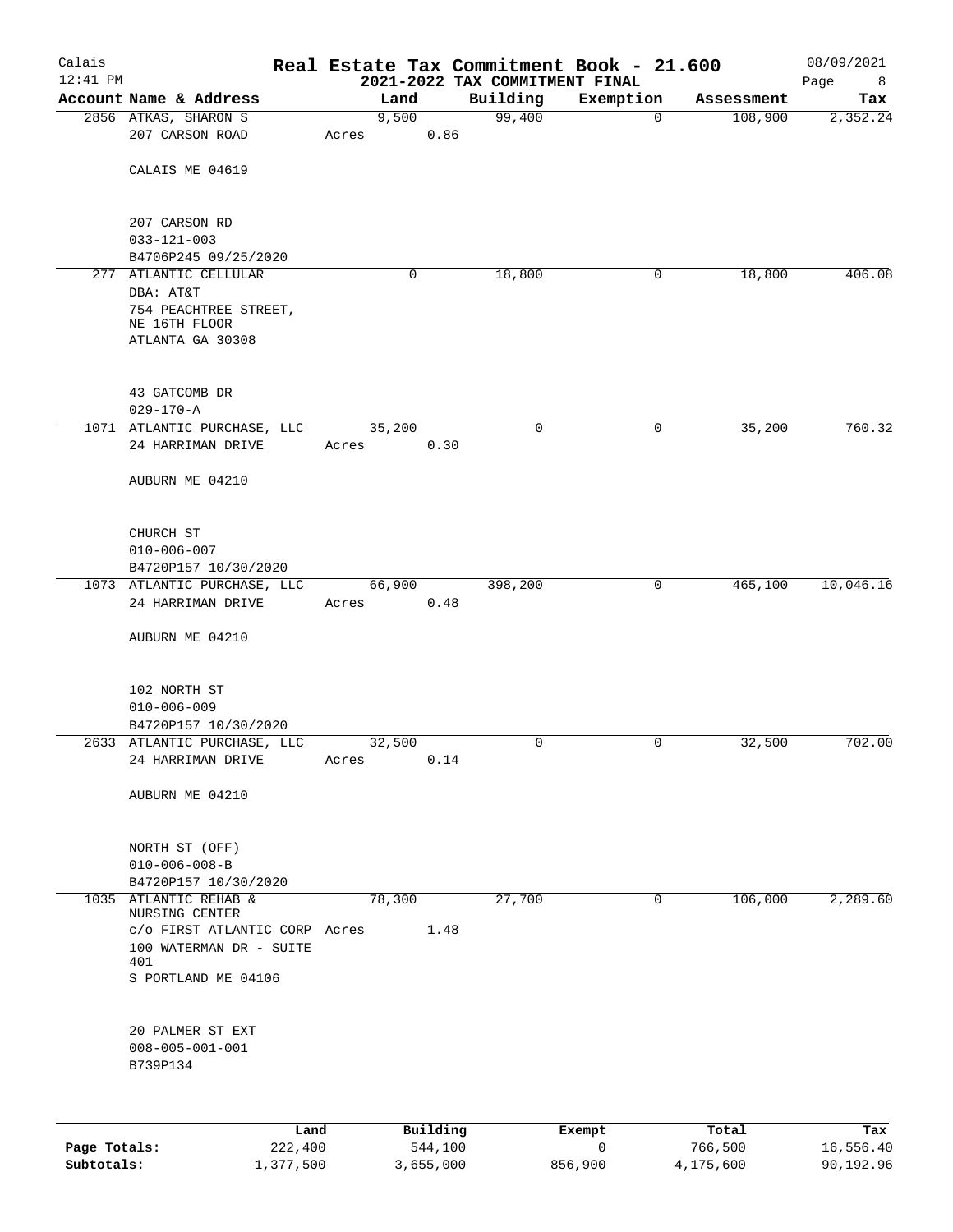| Calais<br>12:41 PM |                                                    |       |                | 2021-2022 TAX COMMITMENT FINAL | Real Estate Tax Commitment Book - 21.600 |            | 08/09/2021<br>Page<br>9 |
|--------------------|----------------------------------------------------|-------|----------------|--------------------------------|------------------------------------------|------------|-------------------------|
|                    | Account Name & Address                             |       | Land           | Building                       | Exemption                                | Assessment | Tax                     |
|                    | 874 AULETTA, RICHARD P<br>30 SWAN STREET           | Acres | 47,400<br>2.38 | 117,900                        | 25,000<br>19 Homestead                   | 140,300    | 3,030.48                |
|                    | CALAIS ME 04619                                    |       |                |                                |                                          |            |                         |
|                    | 30 SWAN ST                                         |       |                |                                |                                          |            |                         |
|                    | $008 - 002 - 001$<br>B1649P187 07/01/1990          |       |                |                                |                                          |            |                         |
|                    | 1570 AUSTIN, MATTHEW                               |       | 26,500         | 91,100                         | 0                                        | 117,600    | 2,540.16                |
|                    |                                                    | Acres | 0.53           |                                |                                          |            |                         |
|                    | CALAIS ME 04619<br>PO BOX 802                      |       |                |                                |                                          |            |                         |
|                    | 122 GARFIELD ST<br>$009 - 001 - 001 - 001$         |       |                |                                |                                          |            |                         |
|                    | B3778P49 07/15/2011 B3757P243 07/15/2011           |       |                |                                |                                          |            |                         |
|                    | 2084 AYER, ALBERT A                                |       | 9,800          | 36,300                         | 25,000                                   | 21,100     | 455.76                  |
|                    |                                                    | Acres | 0.29           |                                | 19 Homestead                             |            |                         |
|                    | CALAIS ME 04619<br>56 CHURCH ST                    |       |                |                                |                                          |            |                         |
|                    | 56 CHURCH ST                                       |       |                |                                |                                          |            |                         |
|                    | $010 - 007 - 013$                                  |       |                |                                |                                          |            |                         |
|                    | B663P420                                           |       |                |                                |                                          |            |                         |
|                    | 549 BABAYAN, DMITRIY                               |       | 9,800          | 104,900                        | 25,000                                   | 89,700     | 1,937.52                |
|                    |                                                    | Acres | 1.00           |                                | 19 Homestead                             |            |                         |
|                    | CALAIS ME 04619 4127<br>14 CARSON ROAD             |       |                |                                |                                          |            |                         |
|                    | 14 CARSON RD                                       |       |                |                                |                                          |            |                         |
|                    | $019 - 012 - 001$                                  |       |                |                                |                                          |            |                         |
|                    | B4538P244 03/11/2019<br>598 BACCO, MARCUS          |       | 30,400         | 79,600                         | 0                                        | 110,000    | 2,376.00                |
|                    | 293 RIVER ROAD                                     | Acres | 1.00           |                                |                                          |            |                         |
|                    | CALAIS ME 04619                                    |       |                |                                |                                          |            |                         |
|                    |                                                    |       |                |                                |                                          |            |                         |
|                    | 293 RIVER ROAD<br>$029 - 182$                      |       |                |                                |                                          |            |                         |
|                    | B4649P211 04/09/2020 B3840P48 04/30/2012 B2604P141 |       |                |                                |                                          |            |                         |
|                    | 2152 BAILEY, ANGELA M                              |       | 7,600          | $\mathbf 0$                    | $\mathbf 0$                              | 7,600      | 164.16                  |
|                    | 84 BOARDMAN STREET                                 | Acres | 0.12           |                                |                                          |            |                         |
|                    | CALAIS ME 04619                                    |       |                |                                |                                          |            |                         |
|                    | NORTH ST                                           |       |                |                                |                                          |            |                         |
|                    | $003 - 001 - 024$<br>B4736P253 12/15/2020          |       |                |                                |                                          |            |                         |
|                    |                                                    |       |                |                                |                                          |            |                         |

|              | Land      | Building  | Exempt  | Total     | Tax        |
|--------------|-----------|-----------|---------|-----------|------------|
| Page Totals: | 131,500   | 429,800   | 75,000  | 486,300   | 10,504.08  |
| Subtotals:   | 1,509,000 | 4,084,800 | 931,900 | 4,661,900 | 100,697.04 |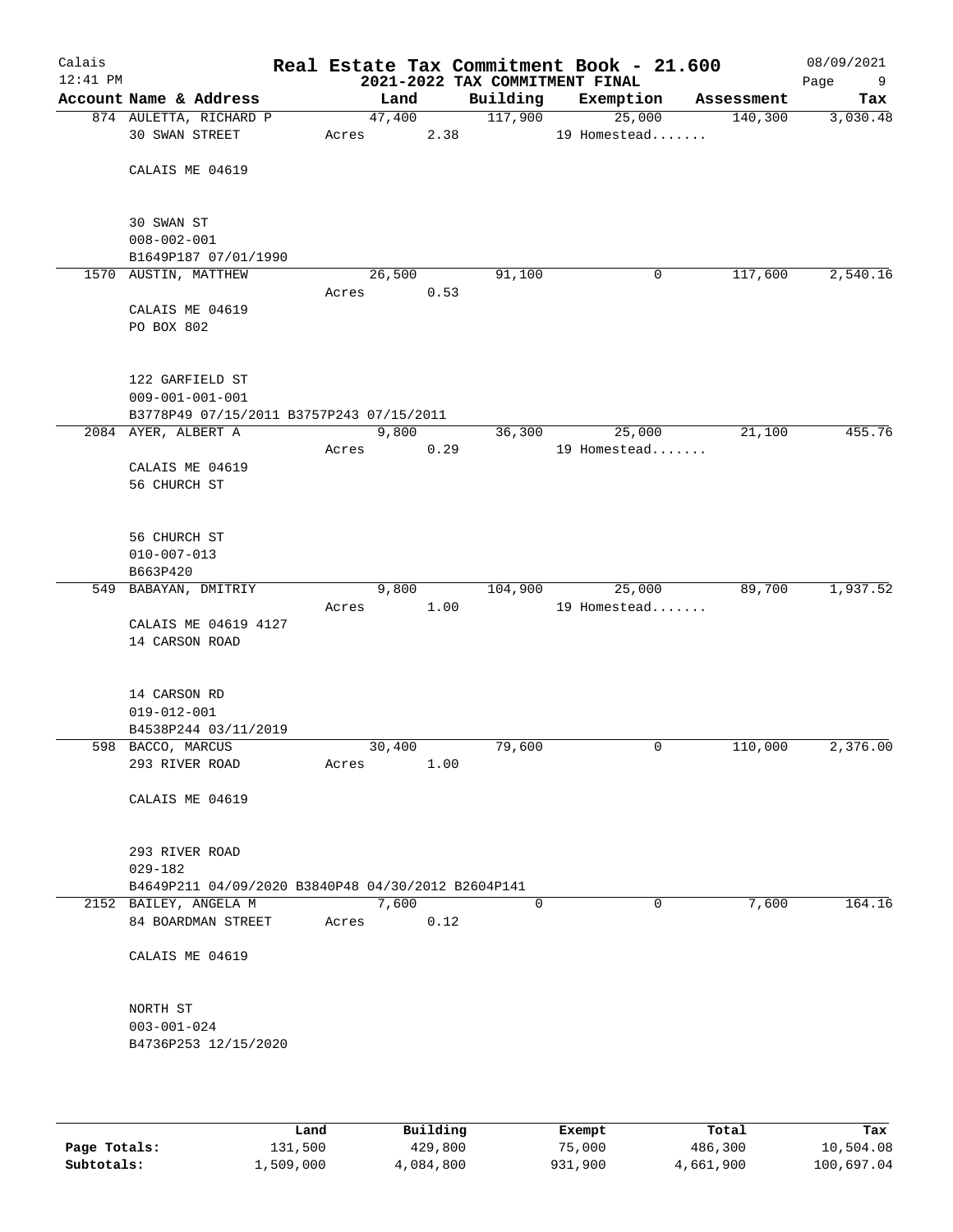| Calais<br>$12:41$ PM |                                                                       |       |               | 2021-2022 TAX COMMITMENT FINAL | Real Estate Tax Commitment Book - 21.600 |            | 08/09/2021<br>Page<br>10 |
|----------------------|-----------------------------------------------------------------------|-------|---------------|--------------------------------|------------------------------------------|------------|--------------------------|
|                      | Account Name & Address                                                |       | Land          | Building                       | Exemption                                | Assessment | Tax                      |
|                      | 2153 BAILEY, ANGELA M<br>84 BOARDMAN STREET                           | Acres | 2,600<br>0.50 | $\mathbf 0$                    | $\mathbf 0$                              | 2,600      | 56.16                    |
|                      | CALAIS ME 04619                                                       |       |               |                                |                                          |            |                          |
|                      | BRIDGE ST<br>$003 - 001 - 025$<br>B4736P253 12/15/2020                |       |               |                                |                                          |            |                          |
|                      | 1873 BAILEY, CARL S &<br>MCSHANE ROBERT W                             | Acres | 12,300        | 14,800<br>0.46                 | 25,000<br>19 Homestead                   | 2,100      | 45.36                    |
|                      | 84 BOARDMAN STREET<br>CALAIS ME 04619                                 |       |               |                                |                                          |            |                          |
|                      | 84 BOARDMAN ST<br>$026 - 027 - 002$<br>B3333P20 09/06/2007            |       |               |                                |                                          |            |                          |
|                      | 1544 BAILEY, JOYCE B                                                  |       | 7,500         | 36,900                         | 25,000                                   | 19,400     | 419.04                   |
|                      | CALAIS ME 04619<br>11 WINTER STREET                                   | Acres | 0.17          |                                | 19 Homestead                             |            |                          |
|                      | 11 WINTER ST<br>$007 - 007 - 007$<br>B2526P233 06/01/2001             |       |               |                                |                                          |            |                          |
|                      | 507 BAILEY, RODERICK M                                                |       | 9,800         | 30,300                         | 25,000                                   | 15,100     | 326.16                   |
|                      | BAILEY, CINDY L. (JT)                                                 | Acres | 1.00          |                                | 19 Homestead                             |            |                          |
|                      | 144 CARSON ROAD                                                       |       |               |                                |                                          |            |                          |
|                      | CALAIS ME 04619                                                       |       |               |                                |                                          |            |                          |
|                      | 144 CARSON RD                                                         |       |               |                                |                                          |            |                          |
|                      | $030 - 124 - 003$                                                     |       |               |                                |                                          |            |                          |
|                      | B4752P280 01/06/2021 B2789P191 B1868P156<br>2527 BAILEY, RODERICK M & |       | 18,200        | 48,700                         | 25,000                                   | 41,900     | 905.04                   |
|                      | BAILEY, EMILY K (JT)                                                  | Acres | 0.25          |                                | 19 Homestead                             |            |                          |
|                      | 153 NORTH STREET<br>CALAIS ME 04619                                   |       |               |                                |                                          |            |                          |
|                      | 153 NORTH ST<br>$006 - 009 - 009$                                     |       |               |                                |                                          |            |                          |
|                      | B4530P60 01/23/2019 B4518P46 11/30/2018<br>2618 BANGOR SAVINGS BANK   |       | 25,500        | $\Omega$                       | 0                                        | 25,500     | 550.80                   |
|                      | ACCOUNTS PAYABLE<br>$04 - 1600$                                       | Acres | 0.07          |                                |                                          |            |                          |
|                      | PO BOX 930<br>BANGOR ME 04402                                         |       |               |                                |                                          |            |                          |
|                      | NORTH ST                                                              |       |               |                                |                                          |            |                          |
|                      | $010 - 001 - 032 - A$                                                 |       |               |                                |                                          |            |                          |
|                      | B3774P97 08/26/2011                                                   |       |               |                                |                                          |            |                          |
|                      |                                                                       |       |               |                                |                                          |            |                          |
|                      |                                                                       |       |               |                                |                                          |            |                          |

|              | Land      | Building  | Exempt    | Total     | Tax        |
|--------------|-----------|-----------|-----------|-----------|------------|
| Page Totals: | 75,900    | 130,700   | 100,000   | 106,600   | 2,302.56   |
| Subtotals:   | 1,584,900 | 4,215,500 | 1,031,900 | 4,768,500 | 102,999.60 |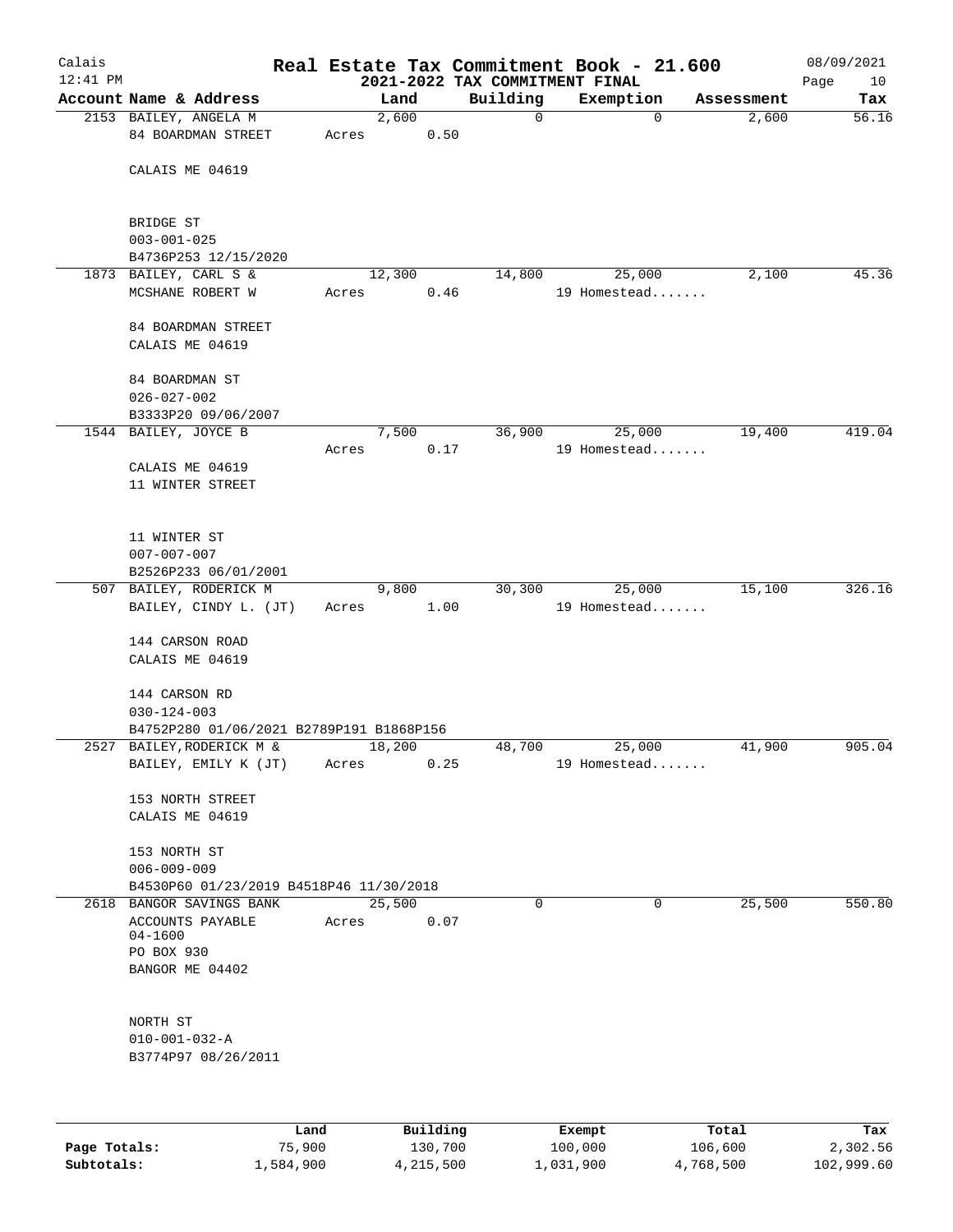| Calais       |                                                     |       |                |                                            | Real Estate Tax Commitment Book - 21.600 |                      | 08/09/2021    |
|--------------|-----------------------------------------------------|-------|----------------|--------------------------------------------|------------------------------------------|----------------------|---------------|
| $12:41$ PM   | Account Name & Address                              |       |                | 2021-2022 TAX COMMITMENT FINAL<br>Building |                                          |                      | Page<br>11    |
|              | 1734 BANGOR SAVINGS BANK                            |       | Land<br>20,500 | $\mathsf{O}$                               | Exemption<br>$\mathbf 0$                 | Assessment<br>20,500 | Tax<br>442.80 |
|              | ACCOUNTS PAYABLE                                    | Acres | 0.06           |                                            |                                          |                      |               |
|              | 04-1600                                             |       |                |                                            |                                          |                      |               |
|              | PO BOX 930                                          |       |                |                                            |                                          |                      |               |
|              | BANGOR ME 04402 0930                                |       |                |                                            |                                          |                      |               |
|              |                                                     |       |                |                                            |                                          |                      |               |
|              | NORTH ST                                            |       |                |                                            |                                          |                      |               |
|              | $010 - 001 - 031$                                   |       |                |                                            |                                          |                      |               |
|              | B3726P96 03/17/2011                                 |       |                |                                            |                                          |                      |               |
|              | 1063 BANGOR SAVINGS BANK                            |       | 77,000         | 410,500                                    | 0                                        | 487,500              | 10,530.00     |
|              | ACCOUNTS PAYABLE<br>04-1600                         | Acres | 1.15           |                                            |                                          |                      |               |
|              | PO BOX 930                                          |       |                |                                            |                                          |                      |               |
|              | BANGOR ME 04402 0930                                |       |                |                                            |                                          |                      |               |
|              |                                                     |       |                |                                            |                                          |                      |               |
|              | 232 NORTH ST                                        |       |                |                                            |                                          |                      |               |
|              | $010 - 001 - 030$<br>B3281P180 B2600P241 02/01/2002 |       |                |                                            |                                          |                      |               |
|              | 1338 BARD, LEONARD J                                |       | 23,000         | 153,300                                    | 0                                        | 176,300              | 3,808.08      |
|              | BARD, DANA M                                        | Acres | 0.40           |                                            |                                          |                      |               |
|              | 488 COURT ST                                        |       |                |                                            |                                          |                      |               |
|              | MACHIAS ME 04654                                    |       |                |                                            |                                          |                      |               |
|              |                                                     |       |                |                                            |                                          |                      |               |
|              | 3 SWAN ST                                           |       |                |                                            |                                          |                      |               |
|              | $008 - 001 - 019$                                   |       |                |                                            |                                          |                      |               |
|              | B3235P159 01/03/2007<br>241 BARD, MONA L            |       | 22,900         |                                            | 78,800<br>25,000                         | 76,700               | 1,656.72      |
|              |                                                     | Acres | 0.50           |                                            | 19 Homestead                             |                      |               |
|              | CALAIS ME 04619 0000                                |       |                |                                            |                                          |                      |               |
|              | 81 ST CROIX DR                                      |       |                |                                            |                                          |                      |               |
|              |                                                     |       |                |                                            |                                          |                      |               |
|              | 81 ST CROIX DR                                      |       |                |                                            |                                          |                      |               |
|              | $015 - 009$                                         |       |                |                                            |                                          |                      |               |
| 408          | B4101P110 10/04/2014<br>BARD, MONA L                |       | 400            | 0                                          | 0                                        | 400                  | 8.64          |
|              |                                                     | Acres | 0.08           |                                            |                                          |                      |               |
|              | CALAIS ME 04619 0000                                |       |                |                                            |                                          |                      |               |
|              | 81 ST CROIX DR                                      |       |                |                                            |                                          |                      |               |
|              |                                                     |       |                |                                            |                                          |                      |               |
|              | RIVER RD                                            |       |                |                                            |                                          |                      |               |
|              | $037 - 259$                                         |       |                |                                            |                                          |                      |               |
|              | B4101P110 10/07/2014                                |       |                |                                            |                                          |                      |               |
|              | 1812 BARIL, RUSSELL JR<br>47 SPRING STREET          | Acres | 6,600<br>0.13  | 54,100                                     | $\mathbf 0$                              | 60,700               | 1,311.12      |
|              | CALAIS ME 04619                                     |       |                |                                            |                                          |                      |               |
|              |                                                     |       |                |                                            |                                          |                      |               |
|              | 47 SPRING ST<br>$010 - 008 - 005$                   |       |                |                                            |                                          |                      |               |
|              | B4531P289 02/01/2019                                |       |                |                                            |                                          |                      |               |
|              |                                                     |       |                |                                            |                                          |                      |               |
|              |                                                     | Land  | Building       |                                            | Exempt                                   | Total                | Tax           |
| Page Totals: | 150,400                                             |       | 696,700        |                                            | 25,000                                   | 822,100              | 17,757.36     |

**Subtotals:** 1,735,300 4,912,200 1,056,900 5,590,600 120,756.96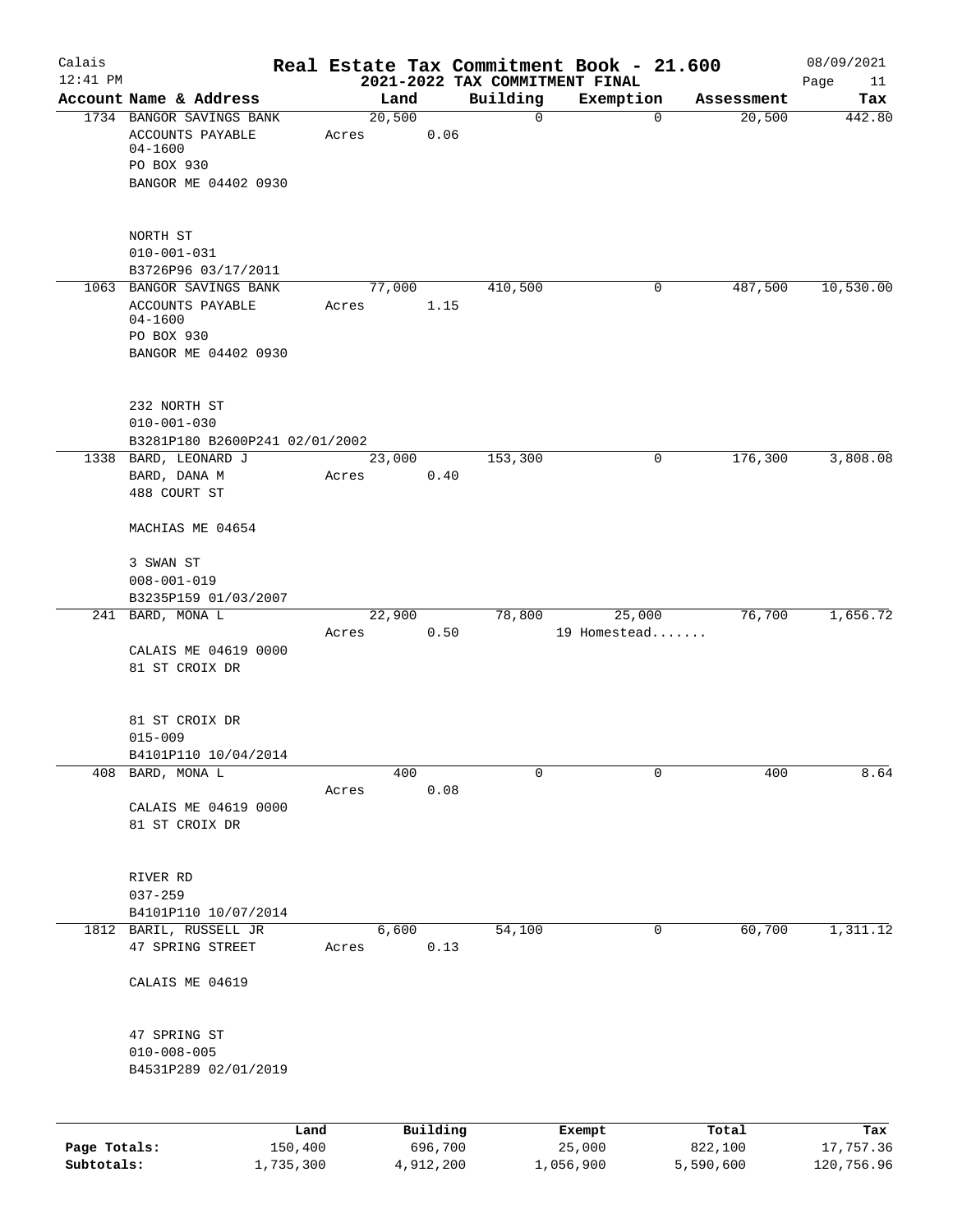| Calais       |                                                 |           |       |                |                    | Real Estate Tax Commitment Book - 21.600 |                      | 08/09/2021      |
|--------------|-------------------------------------------------|-----------|-------|----------------|--------------------|------------------------------------------|----------------------|-----------------|
| $12:41$ PM   |                                                 |           |       |                |                    | 2021-2022 TAX COMMITMENT FINAL           |                      | Page<br>12      |
|              | Account Name & Address<br>922 BARILLARO, DONNA  |           |       | Land<br>21,200 | Building<br>99,600 | Exemption<br>25,000                      | Assessment<br>95,800 | Tax<br>2,069.28 |
|              |                                                 |           | Acres | 0.34           |                    | 19 Homestead                             |                      |                 |
|              | CALAIS ME 04619                                 |           |       |                |                    |                                          |                      |                 |
|              | PO BOX 1397                                     |           |       |                |                    |                                          |                      |                 |
|              |                                                 |           |       |                |                    |                                          |                      |                 |
|              |                                                 |           |       |                |                    |                                          |                      |                 |
|              | 32 GERMAIN ST                                   |           |       |                |                    |                                          |                      |                 |
|              | $007 - 008 - 006$                               |           |       |                |                    |                                          |                      |                 |
|              | B2983P99 03/04/2005                             |           |       |                |                    |                                          |                      |                 |
|              | 2117 BARLOW, BEVERLY M                          |           |       | 27,300         | 41,100             | 0                                        | 68,400               | 1,477.44        |
|              | PEAKALL, JEFFREY W<br>(T/C)                     |           | Acres | 21.00          |                    |                                          |                      |                 |
|              | C/O BEVERLY BARLOW                              |           |       |                |                    |                                          |                      |                 |
|              | 509 SURRY ROAD                                  |           |       |                |                    |                                          |                      |                 |
|              | ELLSWORTH ME 04605                              |           |       |                |                    |                                          |                      |                 |
|              |                                                 |           |       |                |                    |                                          |                      |                 |
|              | 431 SOUTH ST                                    |           |       |                |                    |                                          |                      |                 |
|              | $012 - 007$                                     |           |       |                |                    |                                          |                      |                 |
|              | B4030P182 01/14/2014 B2459P276                  |           |       |                |                    |                                          |                      |                 |
|              | 2008 BARNARD, CHARLES                           |           |       | 9,300          | $\mathbf 0$        | 0                                        | 9,300                | 200.88          |
|              | 1010 AMERICAN EAGLE                             |           | Acres | 0.41           |                    |                                          |                      |                 |
|              | <b>BOULEVARD</b><br>APT #636D                   |           |       |                |                    |                                          |                      |                 |
|              | SUN CITY CENTER FL                              |           |       |                |                    |                                          |                      |                 |
|              | 33573                                           |           |       |                |                    |                                          |                      |                 |
|              |                                                 |           |       |                |                    |                                          |                      |                 |
|              |                                                 |           |       |                |                    |                                          |                      |                 |
|              | STILLSON ST                                     |           |       |                |                    |                                          |                      |                 |
|              | $002 - 002 - 011 - 001$                         |           |       |                |                    |                                          |                      |                 |
| 2610         | B2967P281 12/14/2004<br>BARNARD, DANIEL RICHARD |           |       | 14,400         | 32,700             | 0                                        | 47,100               | 1,017.36        |
|              | &.                                              |           |       |                |                    |                                          |                      |                 |
|              | BARNARD, ELETA                                  |           | Acres | 0.63           |                    |                                          |                      |                 |
|              | ELIZABETH (JT)                                  |           |       |                |                    |                                          |                      |                 |
|              | 68 MONROE STREET                                |           |       |                |                    |                                          |                      |                 |
|              |                                                 |           |       |                |                    |                                          |                      |                 |
|              | CALAIS ME 04619                                 |           |       |                |                    |                                          |                      |                 |
|              | 68 MONROE ST                                    |           |       |                |                    |                                          |                      |                 |
|              | $005 - 006 - 006$                               |           |       |                |                    |                                          |                      |                 |
|              | B4777P190 03/31/2021 B4777P188 02/23/2021       |           |       |                |                    |                                          |                      |                 |
|              | 2424 BARNARD, JILLAINE                          |           |       | 16,500         | 27,500             | 0                                        | 44,000               | 950.40          |
|              |                                                 |           | Acres | 1.35           |                    |                                          |                      |                 |
|              | CALAIS ME 04619                                 |           |       |                |                    |                                          |                      |                 |
|              | 55 PRICE STREET                                 |           |       |                |                    |                                          |                      |                 |
|              |                                                 |           |       |                |                    |                                          |                      |                 |
|              | 2 PLEASANT ST                                   |           |       |                |                    |                                          |                      |                 |
|              | $005 - 007 - 003 - 4&5$                         |           |       |                |                    |                                          |                      |                 |
|              | B4466P141 06/07/2018                            |           |       |                |                    |                                          |                      |                 |
|              | 2405 BARNARD, JILLAINE M                        |           |       | 10,800         | 54,600             | 25,000                                   | 40,400               | 872.64          |
|              |                                                 |           | Acres | 0.35           |                    | 19 Homestead                             |                      |                 |
|              | CALAIS ME 04619                                 |           |       |                |                    |                                          |                      |                 |
|              | 55 PRICE ST                                     |           |       |                |                    |                                          |                      |                 |
|              |                                                 |           |       |                |                    |                                          |                      |                 |
|              |                                                 |           |       |                |                    |                                          |                      |                 |
|              | 55 PRICE ST<br>$005 - 005 - 015 - 001$          |           |       |                |                    |                                          |                      |                 |
|              | B4450P31 03/30/2018                             |           |       |                |                    |                                          |                      |                 |
|              |                                                 | Land      |       | Building       |                    | Exempt                                   | Total                | Tax             |
| Page Totals: |                                                 | 99,500    |       | 255,500        |                    | 50,000                                   | 305,000              | 6,588.00        |
| Subtotals:   |                                                 | 1,834,800 |       | 5,167,700      |                    | 1,106,900                                | 5,895,600            | 127, 344.96     |
|              |                                                 |           |       |                |                    |                                          |                      |                 |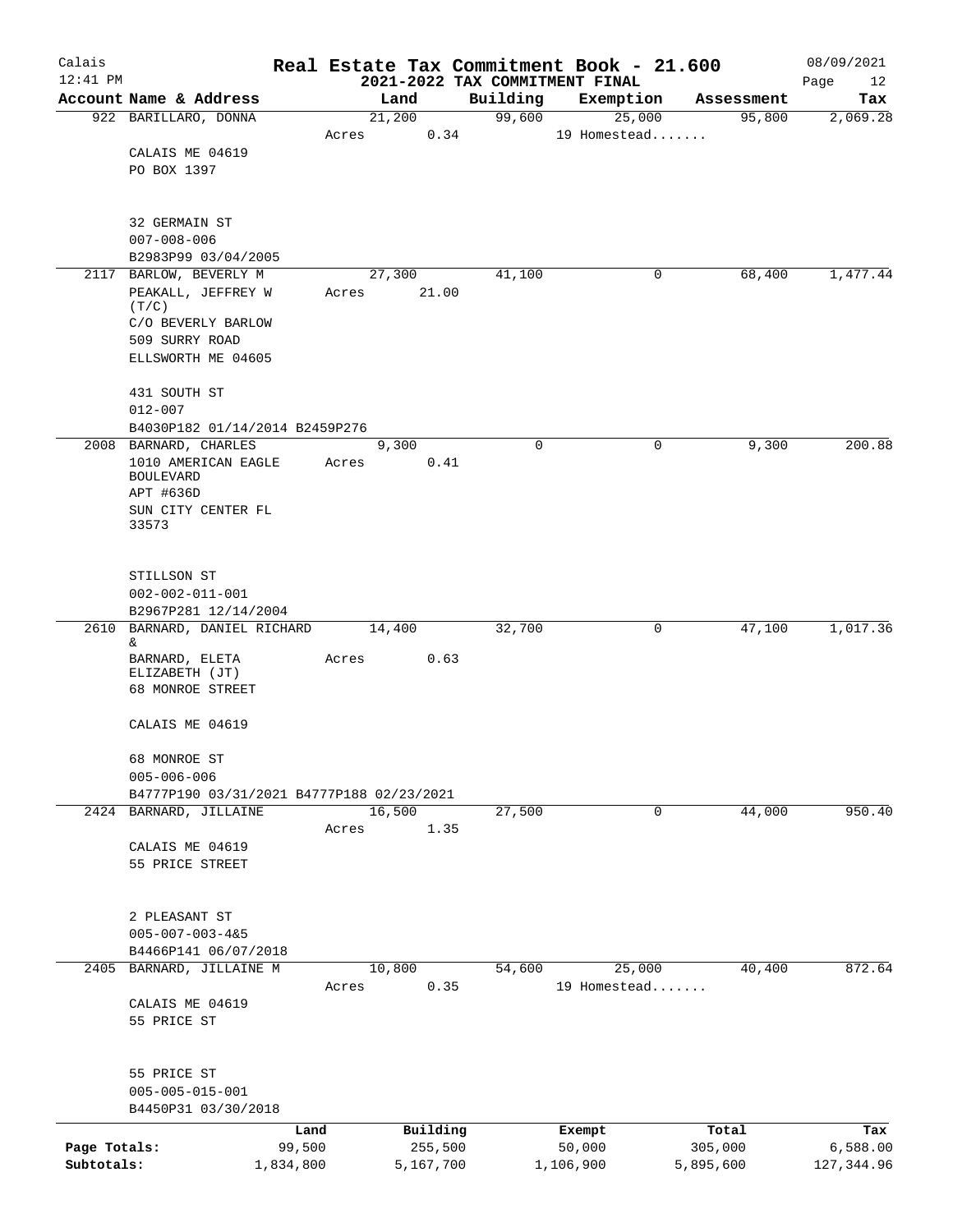| 2021-2022 TAX COMMITMENT FINAL<br>Building<br>Account Name & Address<br>Land<br>Exemption<br>Tax<br>Assessment<br>17,500<br>70,900<br>25,000<br>1616 BARNARD, MARC J<br>63,400<br>1,369.44<br>BARNARD, BETSY (JT)<br>0.23<br>19 Homestead<br>Acres<br>109 GARFIELD ST<br>CALAIS ME 04619<br>109 GARFIELD ST<br>$011 - 002 - 002$<br>B2386P82 10/01/1999<br>13,100<br>466.56<br>2534 BARNARD, MARC J<br>8,500<br>0<br>21,600<br>BARNARD, BETSY J (JT)<br>0.22<br>Acres<br>109 GARFIELD ST<br>CALAIS ME 04619<br>105 GARFIELD ST<br>$011 - 001 - 001$<br>B3096P19<br>67,700<br>2525 BARNARD, MAURICE JR<br>9,100<br>83,600<br>25,000<br>0.25<br>19 Homestead<br>BARNARD, KATHY A (JT)<br>Acres<br>50 MONROE ST<br>CALAIS ME 04619<br>50 MONROE ST<br>$006 - 009 - 007$<br>B3424P49 06/18/2008<br>12,200<br>58,900<br>1537 BARNARD, MICHAEL A<br>25,000<br>46,100<br>19 Homestead<br>BARNARD, LESLIANN H<br>Acres<br>0.45<br>(JT)<br>62 LAFAYETTE ST<br>CALAIS ME 04619<br>62 LAFAYETTE ST<br>$010 - 011 - 020$<br>B3974P294 07/16/2013<br>1727<br>BARNARD, RICHARD<br>13,600<br>8,600<br>0<br>22,200<br>0.56<br>Acres<br>CALAIS ME 04619<br>12 BARNARD LANE<br>58 GARFIELD ST<br>$010 - 001 - 005$<br>B1046P227<br>8,000<br>$\mathbf 0$<br>$\mathbf 0$<br>8,000<br>1733<br>BARNARD, RICHARD<br>0.30<br>Acres<br>CALAIS ME 04619<br>P.O. BOX 167<br>GARFIELD ST<br>(REAR)<br>$010 - 001 - 030 - 001$<br>Building<br>Land<br>Total<br>Exempt<br>Tax<br>Page Totals:<br>235,100<br>68,900<br>75,000<br>229,000<br>Subtotals:<br>1,903,700<br>5,402,800<br>1,181,900<br>6,124,600 | Calais     |  |  |  | Real Estate Tax Commitment Book - 21.600 |  | 08/09/2021 |
|-----------------------------------------------------------------------------------------------------------------------------------------------------------------------------------------------------------------------------------------------------------------------------------------------------------------------------------------------------------------------------------------------------------------------------------------------------------------------------------------------------------------------------------------------------------------------------------------------------------------------------------------------------------------------------------------------------------------------------------------------------------------------------------------------------------------------------------------------------------------------------------------------------------------------------------------------------------------------------------------------------------------------------------------------------------------------------------------------------------------------------------------------------------------------------------------------------------------------------------------------------------------------------------------------------------------------------------------------------------------------------------------------------------------------------------------------------------------------------------------------------------------------------------------------------------------------------|------------|--|--|--|------------------------------------------|--|------------|
|                                                                                                                                                                                                                                                                                                                                                                                                                                                                                                                                                                                                                                                                                                                                                                                                                                                                                                                                                                                                                                                                                                                                                                                                                                                                                                                                                                                                                                                                                                                                                                             | $12:41$ PM |  |  |  |                                          |  | Page<br>13 |
|                                                                                                                                                                                                                                                                                                                                                                                                                                                                                                                                                                                                                                                                                                                                                                                                                                                                                                                                                                                                                                                                                                                                                                                                                                                                                                                                                                                                                                                                                                                                                                             |            |  |  |  |                                          |  |            |
|                                                                                                                                                                                                                                                                                                                                                                                                                                                                                                                                                                                                                                                                                                                                                                                                                                                                                                                                                                                                                                                                                                                                                                                                                                                                                                                                                                                                                                                                                                                                                                             |            |  |  |  |                                          |  |            |
|                                                                                                                                                                                                                                                                                                                                                                                                                                                                                                                                                                                                                                                                                                                                                                                                                                                                                                                                                                                                                                                                                                                                                                                                                                                                                                                                                                                                                                                                                                                                                                             |            |  |  |  |                                          |  |            |
|                                                                                                                                                                                                                                                                                                                                                                                                                                                                                                                                                                                                                                                                                                                                                                                                                                                                                                                                                                                                                                                                                                                                                                                                                                                                                                                                                                                                                                                                                                                                                                             |            |  |  |  |                                          |  |            |
|                                                                                                                                                                                                                                                                                                                                                                                                                                                                                                                                                                                                                                                                                                                                                                                                                                                                                                                                                                                                                                                                                                                                                                                                                                                                                                                                                                                                                                                                                                                                                                             |            |  |  |  |                                          |  |            |
|                                                                                                                                                                                                                                                                                                                                                                                                                                                                                                                                                                                                                                                                                                                                                                                                                                                                                                                                                                                                                                                                                                                                                                                                                                                                                                                                                                                                                                                                                                                                                                             |            |  |  |  |                                          |  |            |
| 1,462.32<br>995.76<br>479.52<br>172.80<br>4,946.40                                                                                                                                                                                                                                                                                                                                                                                                                                                                                                                                                                                                                                                                                                                                                                                                                                                                                                                                                                                                                                                                                                                                                                                                                                                                                                                                                                                                                                                                                                                          |            |  |  |  |                                          |  |            |
|                                                                                                                                                                                                                                                                                                                                                                                                                                                                                                                                                                                                                                                                                                                                                                                                                                                                                                                                                                                                                                                                                                                                                                                                                                                                                                                                                                                                                                                                                                                                                                             |            |  |  |  |                                          |  |            |
|                                                                                                                                                                                                                                                                                                                                                                                                                                                                                                                                                                                                                                                                                                                                                                                                                                                                                                                                                                                                                                                                                                                                                                                                                                                                                                                                                                                                                                                                                                                                                                             |            |  |  |  |                                          |  |            |
|                                                                                                                                                                                                                                                                                                                                                                                                                                                                                                                                                                                                                                                                                                                                                                                                                                                                                                                                                                                                                                                                                                                                                                                                                                                                                                                                                                                                                                                                                                                                                                             |            |  |  |  |                                          |  |            |
|                                                                                                                                                                                                                                                                                                                                                                                                                                                                                                                                                                                                                                                                                                                                                                                                                                                                                                                                                                                                                                                                                                                                                                                                                                                                                                                                                                                                                                                                                                                                                                             |            |  |  |  |                                          |  |            |
|                                                                                                                                                                                                                                                                                                                                                                                                                                                                                                                                                                                                                                                                                                                                                                                                                                                                                                                                                                                                                                                                                                                                                                                                                                                                                                                                                                                                                                                                                                                                                                             |            |  |  |  |                                          |  |            |
|                                                                                                                                                                                                                                                                                                                                                                                                                                                                                                                                                                                                                                                                                                                                                                                                                                                                                                                                                                                                                                                                                                                                                                                                                                                                                                                                                                                                                                                                                                                                                                             |            |  |  |  |                                          |  |            |
|                                                                                                                                                                                                                                                                                                                                                                                                                                                                                                                                                                                                                                                                                                                                                                                                                                                                                                                                                                                                                                                                                                                                                                                                                                                                                                                                                                                                                                                                                                                                                                             |            |  |  |  |                                          |  |            |
|                                                                                                                                                                                                                                                                                                                                                                                                                                                                                                                                                                                                                                                                                                                                                                                                                                                                                                                                                                                                                                                                                                                                                                                                                                                                                                                                                                                                                                                                                                                                                                             |            |  |  |  |                                          |  |            |
|                                                                                                                                                                                                                                                                                                                                                                                                                                                                                                                                                                                                                                                                                                                                                                                                                                                                                                                                                                                                                                                                                                                                                                                                                                                                                                                                                                                                                                                                                                                                                                             |            |  |  |  |                                          |  |            |
|                                                                                                                                                                                                                                                                                                                                                                                                                                                                                                                                                                                                                                                                                                                                                                                                                                                                                                                                                                                                                                                                                                                                                                                                                                                                                                                                                                                                                                                                                                                                                                             |            |  |  |  |                                          |  |            |
|                                                                                                                                                                                                                                                                                                                                                                                                                                                                                                                                                                                                                                                                                                                                                                                                                                                                                                                                                                                                                                                                                                                                                                                                                                                                                                                                                                                                                                                                                                                                                                             |            |  |  |  |                                          |  |            |
|                                                                                                                                                                                                                                                                                                                                                                                                                                                                                                                                                                                                                                                                                                                                                                                                                                                                                                                                                                                                                                                                                                                                                                                                                                                                                                                                                                                                                                                                                                                                                                             |            |  |  |  |                                          |  |            |
|                                                                                                                                                                                                                                                                                                                                                                                                                                                                                                                                                                                                                                                                                                                                                                                                                                                                                                                                                                                                                                                                                                                                                                                                                                                                                                                                                                                                                                                                                                                                                                             |            |  |  |  |                                          |  |            |
|                                                                                                                                                                                                                                                                                                                                                                                                                                                                                                                                                                                                                                                                                                                                                                                                                                                                                                                                                                                                                                                                                                                                                                                                                                                                                                                                                                                                                                                                                                                                                                             |            |  |  |  |                                          |  |            |
|                                                                                                                                                                                                                                                                                                                                                                                                                                                                                                                                                                                                                                                                                                                                                                                                                                                                                                                                                                                                                                                                                                                                                                                                                                                                                                                                                                                                                                                                                                                                                                             |            |  |  |  |                                          |  |            |
|                                                                                                                                                                                                                                                                                                                                                                                                                                                                                                                                                                                                                                                                                                                                                                                                                                                                                                                                                                                                                                                                                                                                                                                                                                                                                                                                                                                                                                                                                                                                                                             |            |  |  |  |                                          |  |            |
|                                                                                                                                                                                                                                                                                                                                                                                                                                                                                                                                                                                                                                                                                                                                                                                                                                                                                                                                                                                                                                                                                                                                                                                                                                                                                                                                                                                                                                                                                                                                                                             |            |  |  |  |                                          |  |            |
|                                                                                                                                                                                                                                                                                                                                                                                                                                                                                                                                                                                                                                                                                                                                                                                                                                                                                                                                                                                                                                                                                                                                                                                                                                                                                                                                                                                                                                                                                                                                                                             |            |  |  |  |                                          |  |            |
|                                                                                                                                                                                                                                                                                                                                                                                                                                                                                                                                                                                                                                                                                                                                                                                                                                                                                                                                                                                                                                                                                                                                                                                                                                                                                                                                                                                                                                                                                                                                                                             |            |  |  |  |                                          |  |            |
|                                                                                                                                                                                                                                                                                                                                                                                                                                                                                                                                                                                                                                                                                                                                                                                                                                                                                                                                                                                                                                                                                                                                                                                                                                                                                                                                                                                                                                                                                                                                                                             |            |  |  |  |                                          |  |            |
|                                                                                                                                                                                                                                                                                                                                                                                                                                                                                                                                                                                                                                                                                                                                                                                                                                                                                                                                                                                                                                                                                                                                                                                                                                                                                                                                                                                                                                                                                                                                                                             |            |  |  |  |                                          |  |            |
|                                                                                                                                                                                                                                                                                                                                                                                                                                                                                                                                                                                                                                                                                                                                                                                                                                                                                                                                                                                                                                                                                                                                                                                                                                                                                                                                                                                                                                                                                                                                                                             |            |  |  |  |                                          |  |            |
|                                                                                                                                                                                                                                                                                                                                                                                                                                                                                                                                                                                                                                                                                                                                                                                                                                                                                                                                                                                                                                                                                                                                                                                                                                                                                                                                                                                                                                                                                                                                                                             |            |  |  |  |                                          |  |            |
|                                                                                                                                                                                                                                                                                                                                                                                                                                                                                                                                                                                                                                                                                                                                                                                                                                                                                                                                                                                                                                                                                                                                                                                                                                                                                                                                                                                                                                                                                                                                                                             |            |  |  |  |                                          |  |            |
|                                                                                                                                                                                                                                                                                                                                                                                                                                                                                                                                                                                                                                                                                                                                                                                                                                                                                                                                                                                                                                                                                                                                                                                                                                                                                                                                                                                                                                                                                                                                                                             |            |  |  |  |                                          |  |            |
|                                                                                                                                                                                                                                                                                                                                                                                                                                                                                                                                                                                                                                                                                                                                                                                                                                                                                                                                                                                                                                                                                                                                                                                                                                                                                                                                                                                                                                                                                                                                                                             |            |  |  |  |                                          |  |            |
|                                                                                                                                                                                                                                                                                                                                                                                                                                                                                                                                                                                                                                                                                                                                                                                                                                                                                                                                                                                                                                                                                                                                                                                                                                                                                                                                                                                                                                                                                                                                                                             |            |  |  |  |                                          |  |            |
|                                                                                                                                                                                                                                                                                                                                                                                                                                                                                                                                                                                                                                                                                                                                                                                                                                                                                                                                                                                                                                                                                                                                                                                                                                                                                                                                                                                                                                                                                                                                                                             |            |  |  |  |                                          |  |            |
|                                                                                                                                                                                                                                                                                                                                                                                                                                                                                                                                                                                                                                                                                                                                                                                                                                                                                                                                                                                                                                                                                                                                                                                                                                                                                                                                                                                                                                                                                                                                                                             |            |  |  |  |                                          |  |            |
|                                                                                                                                                                                                                                                                                                                                                                                                                                                                                                                                                                                                                                                                                                                                                                                                                                                                                                                                                                                                                                                                                                                                                                                                                                                                                                                                                                                                                                                                                                                                                                             |            |  |  |  |                                          |  |            |
|                                                                                                                                                                                                                                                                                                                                                                                                                                                                                                                                                                                                                                                                                                                                                                                                                                                                                                                                                                                                                                                                                                                                                                                                                                                                                                                                                                                                                                                                                                                                                                             |            |  |  |  |                                          |  |            |
|                                                                                                                                                                                                                                                                                                                                                                                                                                                                                                                                                                                                                                                                                                                                                                                                                                                                                                                                                                                                                                                                                                                                                                                                                                                                                                                                                                                                                                                                                                                                                                             |            |  |  |  |                                          |  |            |
|                                                                                                                                                                                                                                                                                                                                                                                                                                                                                                                                                                                                                                                                                                                                                                                                                                                                                                                                                                                                                                                                                                                                                                                                                                                                                                                                                                                                                                                                                                                                                                             |            |  |  |  |                                          |  |            |
|                                                                                                                                                                                                                                                                                                                                                                                                                                                                                                                                                                                                                                                                                                                                                                                                                                                                                                                                                                                                                                                                                                                                                                                                                                                                                                                                                                                                                                                                                                                                                                             |            |  |  |  |                                          |  |            |
|                                                                                                                                                                                                                                                                                                                                                                                                                                                                                                                                                                                                                                                                                                                                                                                                                                                                                                                                                                                                                                                                                                                                                                                                                                                                                                                                                                                                                                                                                                                                                                             |            |  |  |  |                                          |  |            |
|                                                                                                                                                                                                                                                                                                                                                                                                                                                                                                                                                                                                                                                                                                                                                                                                                                                                                                                                                                                                                                                                                                                                                                                                                                                                                                                                                                                                                                                                                                                                                                             |            |  |  |  |                                          |  |            |
|                                                                                                                                                                                                                                                                                                                                                                                                                                                                                                                                                                                                                                                                                                                                                                                                                                                                                                                                                                                                                                                                                                                                                                                                                                                                                                                                                                                                                                                                                                                                                                             |            |  |  |  |                                          |  |            |
|                                                                                                                                                                                                                                                                                                                                                                                                                                                                                                                                                                                                                                                                                                                                                                                                                                                                                                                                                                                                                                                                                                                                                                                                                                                                                                                                                                                                                                                                                                                                                                             |            |  |  |  |                                          |  |            |
|                                                                                                                                                                                                                                                                                                                                                                                                                                                                                                                                                                                                                                                                                                                                                                                                                                                                                                                                                                                                                                                                                                                                                                                                                                                                                                                                                                                                                                                                                                                                                                             |            |  |  |  |                                          |  | 132,291.36 |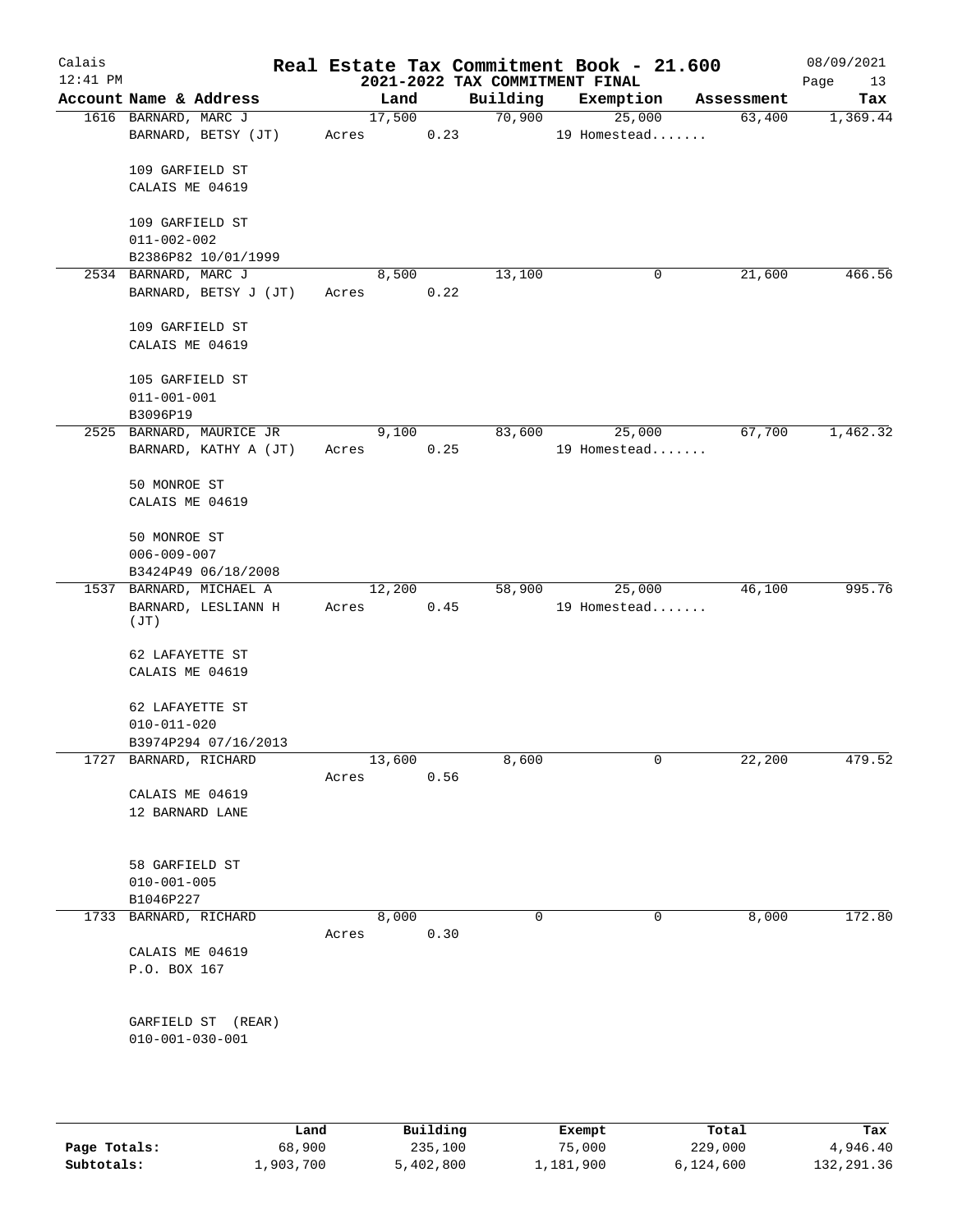| Calais       |                                                                     |           |                 |           |                                            | Real Estate Tax Commitment Book - 21.600 |             |            | 08/09/2021        |
|--------------|---------------------------------------------------------------------|-----------|-----------------|-----------|--------------------------------------------|------------------------------------------|-------------|------------|-------------------|
| $12:41$ PM   | Account Name & Address                                              |           | Land            |           | 2021-2022 TAX COMMITMENT FINAL<br>Building | Exemption                                |             | Assessment | Page<br>14<br>Tax |
|              | 2833 BARNARD, MARC &                                                |           | 2,300           |           | 0                                          |                                          | $\mathbf 0$ | 2,300      | 49.68             |
|              | BARNARD, BETSY (JT)<br>109 GARFIELD ST                              |           | Acres           | 0.57      |                                            |                                          |             |            |                   |
|              | CALAIS ME 04619                                                     |           |                 |           |                                            |                                          |             |            |                   |
|              | GARFIELD ST-OFF                                                     |           |                 |           |                                            |                                          |             |            |                   |
|              | $012 - 001 - 004 - 001$<br>B4321P161 12/14/2016                     |           |                 |           |                                            |                                          |             |            |                   |
| 1728         | BARNARD, RICHARD & MARY                                             |           | 10,000          |           | 89,700                                     | 25,000                                   |             | 74,700     | 1,613.52          |
|              | &<br>BARNARD, CHRISTOPHER R<br>& MARC J (JT)                        |           | Acres           | 0.30      |                                            | 19 Homestead                             |             |            |                   |
|              | P.O. BOX 167<br>CALAIS ME 04619                                     |           |                 |           |                                            |                                          |             |            |                   |
|              | 12 BARNARD LN<br>$010 - 001 - 005 - 001$                            |           |                 |           |                                            |                                          |             |            |                   |
|              | B1796P11 08/31/1992<br>1695 BARNES, DIANA L                         |           | 25,000          |           | 96,900                                     |                                          |             | 96,900     | 2,093.04          |
|              | C/O JUDITH & RICHARD<br>REINHEIMER                                  |           | Acres           | 0.47      |                                            | 25,000<br>19 Homestead                   |             |            |                   |
|              | 81 WASHINGTON ST<br>CALAIS ME 04619                                 |           |                 |           |                                            |                                          |             |            |                   |
|              | 81 WASHINGTON ST                                                    |           |                 |           |                                            |                                          |             |            |                   |
|              | 009-005-017&018<br>B4795P121 06/01/2021 B2980P261 02/18/2005        |           |                 |           |                                            |                                          |             |            |                   |
|              | 1138 BARNETT PROPERTIES LLC                                         |           | 124,000         |           | 113,300                                    |                                          | 0           | 237,300    | 5,125.68          |
|              | 334 NORTH STREET                                                    |           | Acres           | 1.65      |                                            |                                          |             |            |                   |
|              | CALAIS ME 04619                                                     |           |                 |           |                                            |                                          |             |            |                   |
|              | 334 NORTH ST                                                        |           |                 |           |                                            |                                          |             |            |                   |
|              | $011 - 017$                                                         |           |                 |           |                                            |                                          |             |            |                   |
|              | B4753P45 01/15/2021<br>1756 BARNETT, NICHOLAS &                     |           | 8,300           |           | 0                                          |                                          | 0           | 8,300      | 179.28            |
|              | BARNETT, HILLARY (JT)                                               |           | Acres           | 0.21      |                                            |                                          |             |            |                   |
|              | 68 SPRING STREET                                                    |           |                 |           |                                            |                                          |             |            |                   |
|              | CALAIS ME 04619                                                     |           |                 |           |                                            |                                          |             |            |                   |
|              | SPRING ST                                                           |           |                 |           |                                            |                                          |             |            |                   |
|              | $010 - 003 - 012$                                                   |           |                 |           |                                            |                                          |             |            |                   |
|              | B4652P240 04/03/2020 B3213P209 11/06/2006                           |           |                 |           |                                            |                                          |             |            |                   |
|              | 2305 BARNETT, NICHOLAS T                                            |           | 12,400<br>Acres | 2.15      | 62,300                                     |                                          | 0           | 74,700     | 1,613.52          |
|              | CALAIS ME 04619                                                     |           |                 |           |                                            |                                          |             |            |                   |
|              | 334 NORTH ST                                                        |           |                 |           |                                            |                                          |             |            |                   |
|              | 12 SAUNDERS LANE<br>$003 - 008 - 011 - 003$<br>B4041P134 03/04/2014 |           |                 |           |                                            |                                          |             |            |                   |
|              |                                                                     |           |                 |           |                                            |                                          |             |            |                   |
|              |                                                                     | Land      |                 | Building  |                                            | Exempt                                   |             | Total      | Tax               |
| Page Totals: |                                                                     | 182,000   |                 | 362,200   |                                            | 50,000                                   |             | 494,200    | 10,674.72         |
| Subtotals:   |                                                                     | 2,085,700 |                 | 5,765,000 |                                            | 1,231,900                                |             | 6,618,800  | 142,966.08        |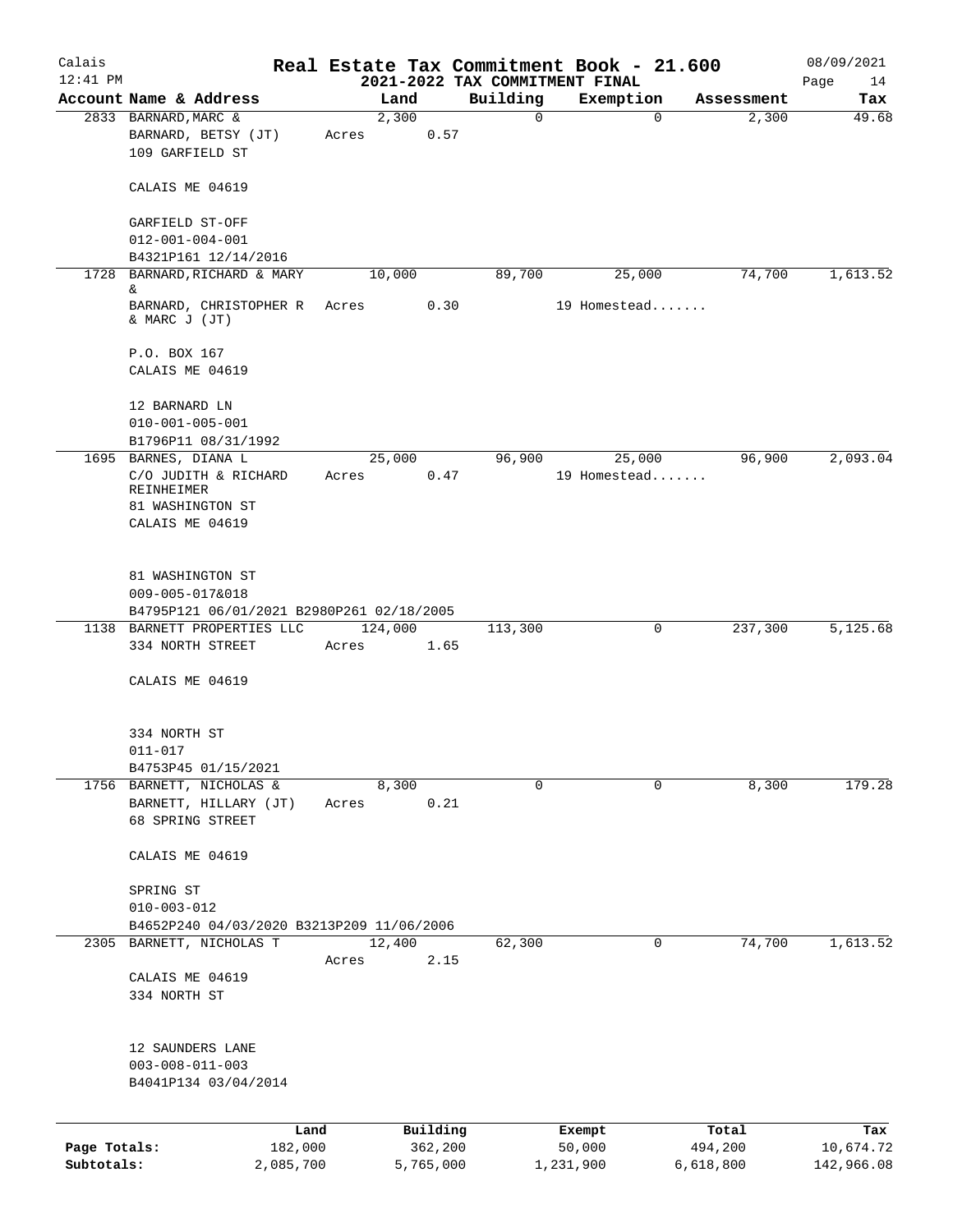| Calais<br>$12:41$ PM |                                                                                                    |        |          |   | Real Estate Tax Commitment Book - 21.600<br>2021-2022 TAX COMMITMENT FINAL |           |             |            | 08/09/2021        |
|----------------------|----------------------------------------------------------------------------------------------------|--------|----------|---|----------------------------------------------------------------------------|-----------|-------------|------------|-------------------|
|                      | Account Name & Address                                                                             |        | Land     |   | Building                                                                   | Exemption |             | Assessment | Page<br>15<br>Tax |
|                      | 1702 BARNETT, WILLIAM (1/2                                                                         |        | 44,900   |   | $\mathbf 0$                                                                |           | $\mathbf 0$ | 44,900     | 969.84            |
|                      | INT)<br>BELL, EDWARD & KATHERINE Acres<br>TRUSTEES<br>BELL, EDWARD LIVING<br>TRUST<br>334 NORTH ST |        | 314.28   |   |                                                                            |           |             |            |                   |
|                      | CALAIS ME 04619                                                                                    |        |          |   |                                                                            |           |             |            |                   |
|                      | BARING ST<br>$026 - 016$                                                                           |        |          |   |                                                                            |           |             |            |                   |
|                      | B3933P221 01/23/2013 B2160P25 05/01/1997                                                           |        |          |   |                                                                            |           |             |            |                   |
| 2739                 | BARNETT, WILLIAM (1/2<br>INT)                                                                      |        | 4,600    |   | $\mathbf 0$                                                                |           | 0           | 4,600      | 99.36             |
|                      | BELL, EDWARD & KATHERINE Acres<br>TRUSTEES                                                         |        | 1.02     |   |                                                                            |           |             |            |                   |
|                      | BELL, EDWARD LIVING<br>TRUST                                                                       |        |          |   |                                                                            |           |             |            |                   |
|                      | 334 NORTH ST                                                                                       |        |          |   |                                                                            |           |             |            |                   |
|                      | CALAIS ME 04619                                                                                    |        |          |   |                                                                            |           |             |            |                   |
|                      | HIGGINS FARM RD<br>$026 - 016 - 004$                                                               |        |          |   |                                                                            |           |             |            |                   |
|                      | B3933P221 01/23/2013 B2160P25                                                                      |        |          |   |                                                                            |           |             |            |                   |
| 2740                 | BARNETT, WILLIAM (1/2<br>INT)                                                                      |        | 4,700    |   | $\mathbf 0$                                                                |           | 0           | 4,700      | 101.52            |
|                      | BELL, EDWARD & KATHERINE Acres<br>TRUSTEES                                                         |        | 1.04     |   |                                                                            |           |             |            |                   |
|                      | BELL, EDWARD LIVING<br>TRUST                                                                       |        |          |   |                                                                            |           |             |            |                   |
|                      | 334 NORTH ST<br>CALAIS ME 04619                                                                    |        |          |   |                                                                            |           |             |            |                   |
|                      |                                                                                                    |        |          |   |                                                                            |           |             |            |                   |
|                      | HIGGINS FARM RD                                                                                    |        |          |   |                                                                            |           |             |            |                   |
|                      | $026 - 016 - 005$<br>B3933P221 01/23/2013 B2160P25                                                 |        |          |   |                                                                            |           |             |            |                   |
|                      | 2741 BARNETT, WILLIAM (1/2                                                                         |        | 5,000    |   | $\mathbf 0$                                                                |           | 0           | 5,000      | 108.00            |
|                      | INT)<br>BELL, EDWARD & KATHERINE Acres                                                             |        | 1.70     |   |                                                                            |           |             |            |                   |
|                      | TRUSTEES<br>BELL, EDWARD LIVING                                                                    |        |          |   |                                                                            |           |             |            |                   |
|                      | TRUST<br>334 NORTH                                                                                 |        |          |   |                                                                            |           |             |            |                   |
|                      | CALAIS ME 04619                                                                                    |        |          |   |                                                                            |           |             |            |                   |
|                      | HIGGINS FARM RD                                                                                    |        |          |   |                                                                            |           |             |            |                   |
|                      | $026 - 016 - 006$                                                                                  |        |          |   |                                                                            |           |             |            |                   |
|                      | B3933P221 01/23/2013 B2160P25                                                                      |        |          |   |                                                                            |           |             |            |                   |
|                      | 2736 BARNETT, WILLIAM (1/2<br>INT)                                                                 |        | 4,600    |   | 0                                                                          |           | 0           | 4,600      | 99.36             |
|                      | BELL, EDWARD & KATHERINE Acres<br>TRUSTEES                                                         |        | 1.01     |   |                                                                            |           |             |            |                   |
|                      | BELL, EDWARD LIVING<br>TRUST                                                                       |        |          |   |                                                                            |           |             |            |                   |
|                      | 334 NORTH ST<br>CALAIS ME 04619                                                                    |        |          |   |                                                                            |           |             |            |                   |
|                      |                                                                                                    |        |          |   |                                                                            |           |             |            |                   |
|                      | HIGGINS FARM RD<br>$026 - 016 - 001$                                                               |        |          |   |                                                                            |           |             |            |                   |
|                      | B3933P221 01/23/2013 B2160P25                                                                      |        |          |   |                                                                            |           |             |            |                   |
|                      |                                                                                                    |        |          |   |                                                                            |           |             |            |                   |
|                      |                                                                                                    | Land   | Building |   |                                                                            | Exempt    |             | Total      | Tax               |
| Page Totals:         |                                                                                                    | 63,800 |          | 0 |                                                                            | 0         |             | 63,800     | 1,378.08          |

**Subtotals:** 2,149,500 5,765,000 1,231,900 6,682,600 144,344.16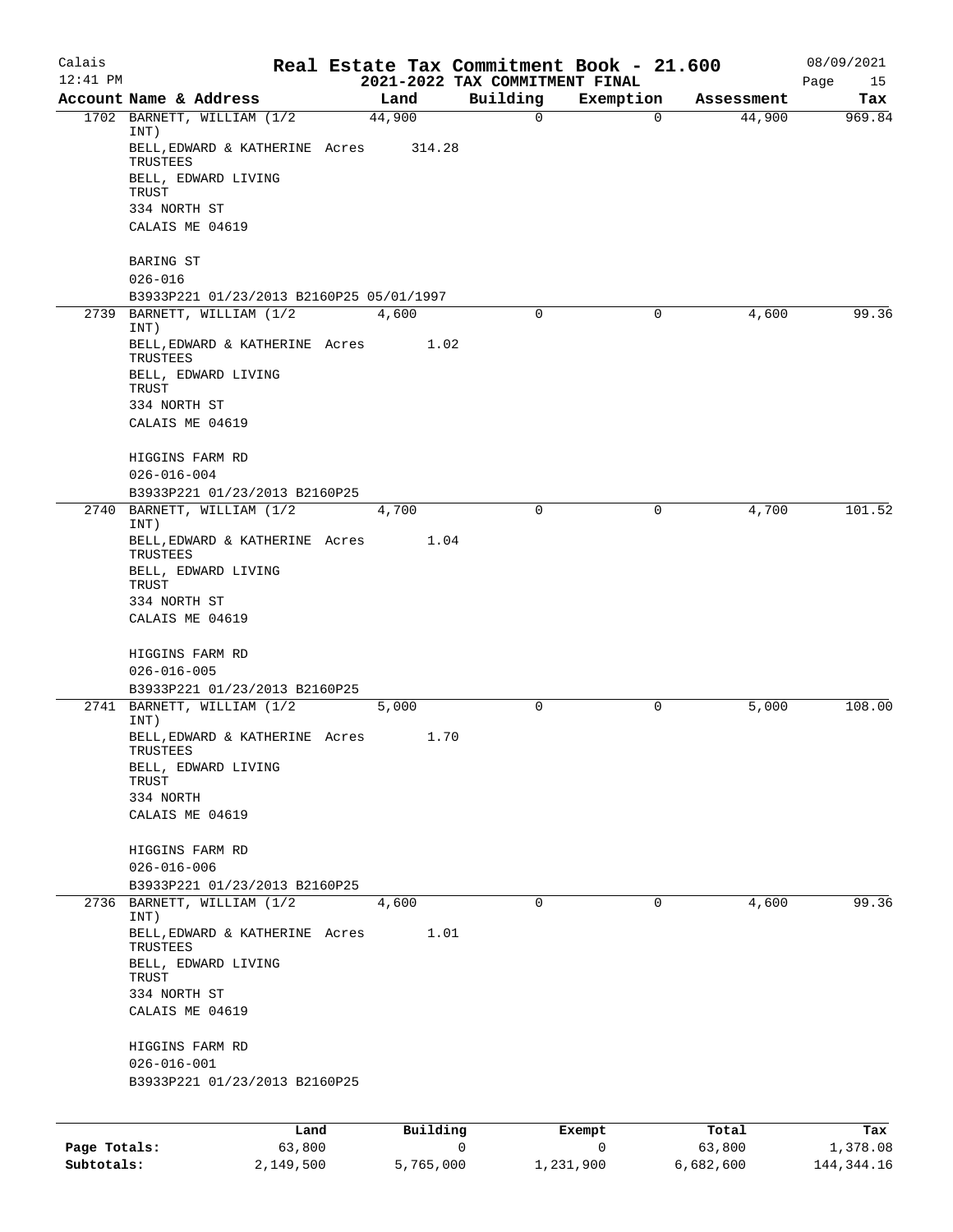| Calais<br>$12:41$ PM |                               |        |       | 2021-2022 TAX COMMITMENT FINAL |          | Real Estate Tax Commitment Book - 21.600 |             |            | 08/09/2021<br>Page | 16 |
|----------------------|-------------------------------|--------|-------|--------------------------------|----------|------------------------------------------|-------------|------------|--------------------|----|
|                      | Account Name & Address        |        | Land  | Building                       |          | Exemption                                |             | Assessment | Tax                |    |
|                      | 2823 BARNETT, WILLIAM T &     | 50,700 |       | 52,200                         |          |                                          | $\mathbf 0$ | 102,900    | 2,222.64           |    |
|                      | BARNETT, MARY L (JT)          | Acres  | 10.01 |                                |          |                                          |             |            |                    |    |
|                      | 334 NORTH STREET              |        |       |                                |          |                                          |             |            |                    |    |
|                      | CALAIS ME 04619               |        |       |                                |          |                                          |             |            |                    |    |
|                      | 30 PATRIOTS LANE              |        |       |                                |          |                                          |             |            |                    |    |
|                      | $032 - 088 - 001$             |        |       |                                |          |                                          |             |            |                    |    |
|                      | B4602P170 10/09/2019          |        |       |                                |          |                                          |             |            |                    |    |
|                      | 1758 BARNETT, NICHOLAS TODD & | 11,800 |       | 90,000                         |          | 25,000                                   |             | 76,800     | 1,658.88           |    |
|                      | BARNETT, HILLARY ALINE        | Acres  | 0.42  |                                |          | 19 Homestead                             |             |            |                    |    |
|                      |                               |        |       |                                |          |                                          |             |            |                    |    |
|                      | 68 SPRING ST.                 |        |       |                                |          |                                          |             |            |                    |    |
|                      | CALAIS ME 04619               |        |       |                                |          |                                          |             |            |                    |    |
|                      | 68 SPRING ST                  |        |       |                                |          |                                          |             |            |                    |    |
|                      | 010-003-013&014               |        |       |                                |          |                                          |             |            |                    |    |
|                      | B4500P60 09/25/2018           |        |       |                                |          |                                          |             |            |                    |    |
|                      | 826 BARTLETT, JOSEPH G &      | 18,200 |       | 47,400                         |          | 25,000                                   |             | 40,600     | 876.96             |    |
|                      | DEWITT, ROLIZA (JT)           | Acres  | 0.25  |                                |          | 19 Homestead                             |             |            |                    |    |
|                      | 84 SOUTH ST                   |        |       |                                |          |                                          |             |            |                    |    |
|                      |                               |        |       |                                |          |                                          |             |            |                    |    |
|                      | CALAIS ME 04619               |        |       |                                |          |                                          |             |            |                    |    |
|                      | 84 SOUTH ST                   |        |       |                                |          |                                          |             |            |                    |    |
|                      | $008 - 004 - 003$             |        |       |                                |          |                                          |             |            |                    |    |
|                      | B3311P28 07/17/2007           |        |       |                                |          |                                          |             |            |                    |    |
|                      | 2332 BATSON, WALTER N         |        | 7,000 | 49,700                         |          | 25,000                                   |             | 31,700     | 684.72             |    |
|                      | BATSON, BRENDA J (JT)         | Acres  | 0.15  |                                |          | 19 Homestead                             |             |            |                    |    |
|                      | 10 PRICE ST                   |        |       |                                |          |                                          |             |            |                    |    |
|                      | CALAIS ME 04619               |        |       |                                |          |                                          |             |            |                    |    |
|                      |                               |        |       |                                |          |                                          |             |            |                    |    |
|                      | 10 PRICE ST                   |        |       |                                |          |                                          |             |            |                    |    |
|                      | $005 - 001 - 005$             |        |       |                                |          |                                          |             |            |                    |    |
|                      | B2776P186                     |        |       |                                |          |                                          |             |            |                    |    |
|                      | 1332 BAXTER, DAVID            | 68,600 |       | 51,400                         |          |                                          | 0           | 120,000    | 2,592.00           |    |
|                      | 233 E WILLIAM STREET          | Acres  | 4.38  |                                |          |                                          |             |            |                    |    |
|                      | DELAWARE OH 43015             |        |       |                                |          |                                          |             |            |                    |    |
|                      |                               |        |       |                                |          |                                          |             |            |                    |    |
|                      | 1320 RIVER ROAD               |        |       |                                |          |                                          |             |            |                    |    |
|                      | $023 - 009$                   |        |       |                                |          |                                          |             |            |                    |    |
|                      | B4643P304 03/15/2020          |        |       |                                |          |                                          |             |            |                    |    |
|                      | 555 BAXTER, DAVID M TRUST     |        | 2,000 |                                | $\Omega$ |                                          | 0           | 2,000      | 43.20              |    |
|                      | BAXTER, DAVID M TRUSTEE Acres |        | 16.00 |                                |          |                                          |             |            |                    |    |
|                      | 233 EAST WILLIAM STREET       |        |       |                                |          |                                          |             |            |                    |    |
|                      | DELAWARE OH 43015             |        |       |                                |          |                                          |             |            |                    |    |
|                      | RIVER ROAD-TREE GROWTH        |        |       |                                |          |                                          |             |            |                    |    |
|                      | $020 - 004$                   |        |       |                                |          |                                          |             |            |                    |    |
|                      | B4576P298 07/31/2019          |        |       |                                |          |                                          |             |            |                    |    |
|                      |                               |        |       |                                |          |                                          |             |            |                    |    |
|                      |                               |        |       |                                |          |                                          |             |            |                    |    |

|              | Land      | Building  | Exempt    | Total     | Tax        |
|--------------|-----------|-----------|-----------|-----------|------------|
| Page Totals: | 158,300   | 290,700   | 75,000    | 374,000   | 8,078.40   |
| Subtotals:   | 2,307,800 | 6,055,700 | 1,306,900 | 7,056,600 | 152,422.56 |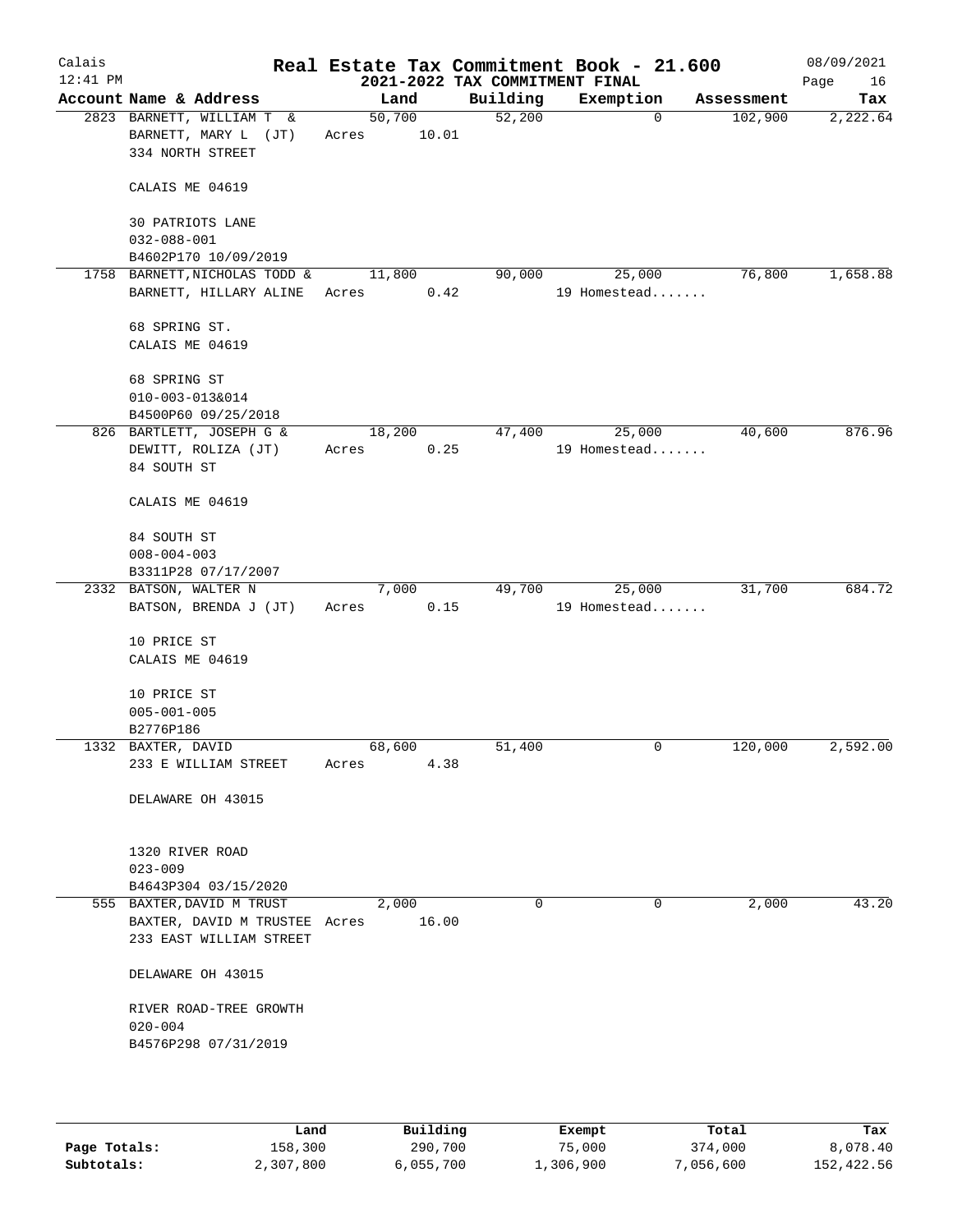| Calais       |                                                     |                      |          |                                | Real Estate Tax Commitment Book - 21.600 |                       | 08/09/2021      |
|--------------|-----------------------------------------------------|----------------------|----------|--------------------------------|------------------------------------------|-----------------------|-----------------|
| $12:41$ PM   |                                                     |                      |          | 2021-2022 TAX COMMITMENT FINAL |                                          |                       | Page<br>17      |
|              | Account Name & Address<br>1271 BAYLEE HOLDINGS, LLC | 41,000               | Land     | Building<br>134,200            | Exemption<br>$\mathbf 0$                 | Assessment<br>175,200 | Tax<br>3,784.32 |
|              |                                                     | Acres                | 0.18     |                                |                                          |                       |                 |
|              | GRAND LAKE STREAM ME                                |                      |          |                                |                                          |                       |                 |
|              | 04668 0                                             |                      |          |                                |                                          |                       |                 |
|              | 680 THIRD LAKE RIDGE<br>ROAD                        |                      |          |                                |                                          |                       |                 |
|              | 67 NORTH ST                                         |                      |          |                                |                                          |                       |                 |
|              | $006 - 006 - 028$                                   |                      |          |                                |                                          |                       |                 |
|              | B4371P77 06/30/2017 B2556P51                        |                      |          |                                |                                          |                       |                 |
|              | 923 BAYLISS, MARGARET                               | 10,900               |          | 1,300                          | 0                                        | 12,200                | 263.52          |
|              | 57 WASHINGTON STREET                                | Acres                | 0.14     |                                |                                          |                       |                 |
|              | CALAIS ME 04619                                     |                      |          |                                |                                          |                       |                 |
|              | WASHINGTON ST                                       |                      |          |                                |                                          |                       |                 |
|              | $007 - 008 - 007$                                   |                      |          |                                |                                          |                       |                 |
|              | B4586P103 08/23/2019                                |                      |          |                                |                                          |                       |                 |
|              | 1800 BAYLISS, MARGARET M                            |                      | 14,100   | 88,200                         | 25,000                                   | 77,300                | 1,669.68        |
|              |                                                     | Acres                | 0.15     |                                | 19 Homestead                             |                       |                 |
|              | CALAIS ME 04619 6216                                |                      |          |                                |                                          |                       |                 |
|              | 57 WASHINGTON STREET                                |                      |          |                                |                                          |                       |                 |
|              | 57 WASHINGTON ST                                    |                      |          |                                |                                          |                       |                 |
|              | $010 - 010 - 009$                                   |                      |          |                                |                                          |                       |                 |
|              | B4526P196 01/04/2019 B2183P16 02/01/1997            |                      |          |                                |                                          |                       |                 |
|              | 1115 BEACH, ARTHUR R &                              |                      | 21,200   | 85,000                         | 0                                        | 106,200               | 2,293.92        |
|              | BEACH, RHONDA L (JT)<br>9 CHANDLER STREET           | Acres                | 0.34     |                                |                                          |                       |                 |
|              | CALAIS ME 04619                                     |                      |          |                                |                                          |                       |                 |
|              | 9 CHANDLER ST                                       |                      |          |                                |                                          |                       |                 |
|              | $005 - 006 - 009$                                   |                      |          |                                |                                          |                       |                 |
|              | B4696P252 07/21/2020                                |                      |          |                                |                                          |                       |                 |
|              | 1803 BEALE, ELERY L<br>& JR<br>BEALE, REBECCA S     | 10,500<br>(JT) Acres | 0.33     | 172,000                        | 25,000<br>19 Homestead                   | 157,500               | 3,402.00        |
|              | 50 GERMAIN STREET                                   |                      |          |                                |                                          |                       |                 |
|              | CALAIS ME 04619                                     |                      |          |                                |                                          |                       |                 |
|              | 50 GERMAIN ST                                       |                      |          |                                |                                          |                       |                 |
|              | 010-010-012&013                                     |                      |          |                                |                                          |                       |                 |
|              | B4616P14 11/22/2019                                 |                      |          |                                |                                          |                       |                 |
|              | 863 BEAUDOIN, SHAUN                                 | 18,200               |          | 40,000                         | 0                                        | 58,200                | 1,257.12        |
|              | BEAUDOIN, LISA N (JT)                               | Acres                | 0.25     |                                |                                          |                       |                 |
|              | HC 81 BOX 216 B160                                  |                      |          |                                |                                          |                       |                 |
|              | BROOKTON ME 04413                                   |                      |          |                                |                                          |                       |                 |
|              | 28 DOWNES ST                                        |                      |          |                                |                                          |                       |                 |
|              | $008 - 001 - 008$ &009                              |                      |          |                                |                                          |                       |                 |
|              | B2885P330 05/13/2004 B2885P328 05/13/2004           |                      |          |                                |                                          |                       |                 |
|              |                                                     |                      |          |                                |                                          |                       |                 |
|              | Land                                                |                      | Building |                                | Exempt                                   | Total                 | Tax             |
| Page Totals: | 115,900                                             |                      | 520,700  |                                | 50,000                                   | 586,600               | 12,670.56       |

**Subtotals:** 2,423,700 6,576,400 1,356,900 7,643,200 165,093.12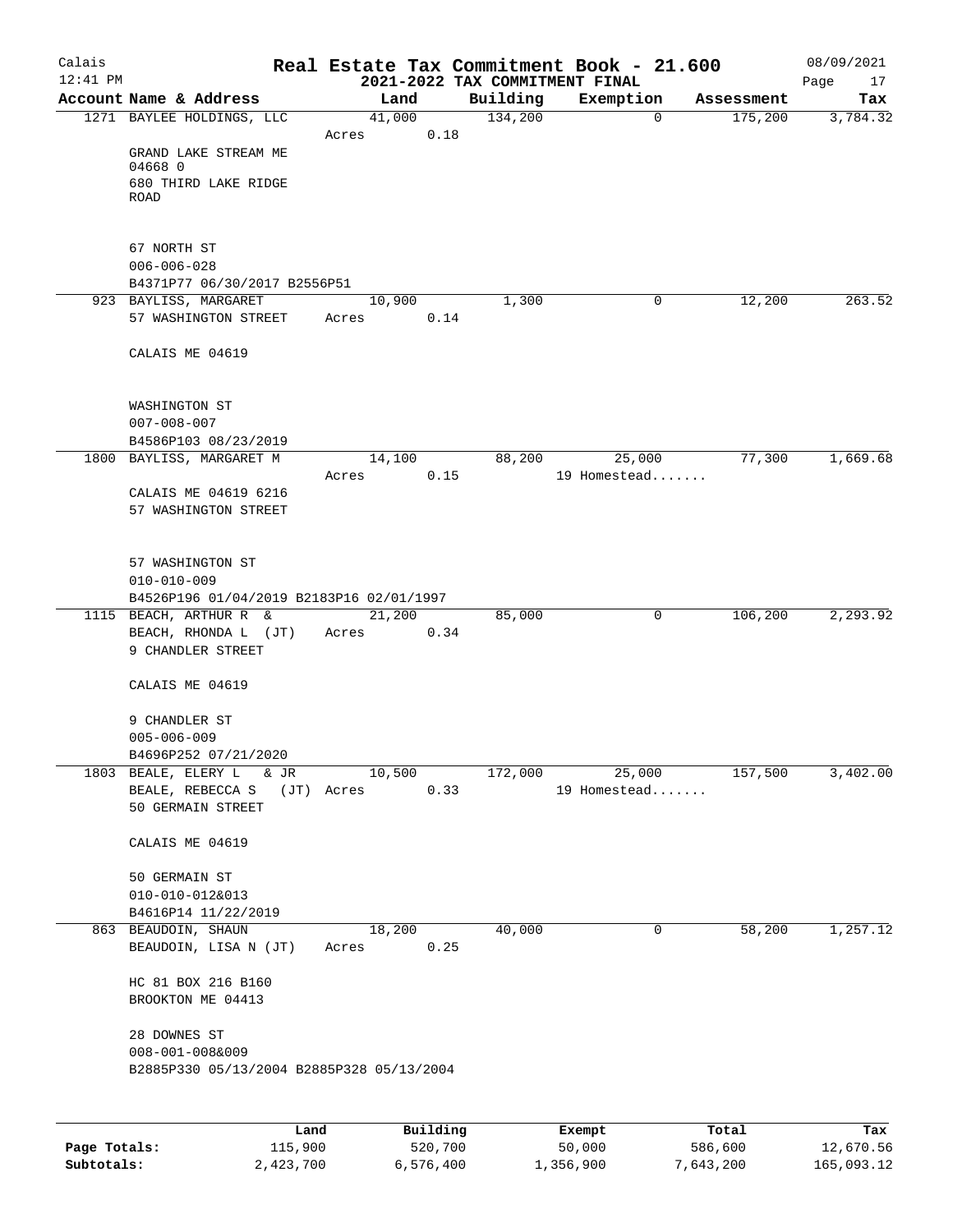| Calais     |                                                                                        |       |        |       | Real Estate Tax Commitment Book - 21.600 |                          |          |            | 08/09/2021 |
|------------|----------------------------------------------------------------------------------------|-------|--------|-------|------------------------------------------|--------------------------|----------|------------|------------|
| $12:41$ PM |                                                                                        |       |        |       | 2021-2022 TAX COMMITMENT FINAL           |                          |          |            | Page<br>18 |
|            | Account Name & Address                                                                 |       | Land   |       | Building                                 | Exemption                |          | Assessment | Tax        |
|            | 117 BEAULIEU, MARY N.<br>REVOCABLE TRUST<br>BEAULIEU, MARY N                           | Acres | 38,100 | 43.00 | 147,200                                  |                          | $\Omega$ | 185,300    | 4,002.48   |
|            | (TRUSTEE)                                                                              |       |        |       |                                          |                          |          |            |            |
|            | 55 PINE CONE LANE                                                                      |       |        |       |                                          |                          |          |            |            |
|            | CALAIS ME 04619                                                                        |       |        |       |                                          |                          |          |            |            |
|            | 55 PINE CONE LANE                                                                      |       |        |       |                                          |                          |          |            |            |
|            | $035 - 054 - 008$                                                                      |       |        |       |                                          |                          |          |            |            |
|            | B2163P206                                                                              |       |        |       |                                          |                          |          |            | 0.00       |
| 1985       | BECKER, DEBORAH                                                                        | Acres | 9,800  | 0.29  | 13,700                                   | 23,500<br>19 Homestead   |          | 0          |            |
|            | CALAIS ME 04619                                                                        |       |        |       |                                          | 56 Vietnam Vet Widow/Res |          |            |            |
|            | 24 CLEVELAND ST                                                                        |       |        |       |                                          |                          |          |            |            |
|            |                                                                                        |       |        |       |                                          |                          |          |            |            |
|            | 24 CLEVELAND ST                                                                        |       |        |       |                                          |                          |          |            |            |
|            | $003 - 007 - 008 - 001$                                                                |       |        |       |                                          |                          |          |            |            |
|            | B4758P317 01/08/2021 B3724P310 03/16/2011 B3695P188<br>12/03/2010 B3441P183 05/23/2008 |       |        |       |                                          |                          |          |            |            |
|            | 1792 BECKER, FREDERICK M<br>(JT)                                                       |       | 13,100 |       | 70,700                                   | 25,000                   |          | 58,800     | 1,270.08   |
|            | BECKER, JOSEFINA C                                                                     | Acres |        | 0.52  |                                          | 19 Homestead             |          |            |            |
|            | 32 SPRING STREET                                                                       |       |        |       |                                          |                          |          |            |            |
|            | CALAIS ME 04619                                                                        |       |        |       |                                          |                          |          |            |            |
|            | 32 SPRING ST                                                                           |       |        |       |                                          |                          |          |            |            |
|            | $010 - 009 - 020&020 - 1$                                                              |       |        |       |                                          |                          |          |            |            |
|            | B4271P255 07/06/2016                                                                   |       |        |       |                                          |                          |          |            |            |
|            | 2481 BECKETT, EVA                                                                      | Acres | 11,500 | 0.40  | 124,600                                  |                          | 0        | 136,100    | 2,939.76   |
|            | CALAIS ME 04619                                                                        |       |        |       |                                          |                          |          |            |            |
|            | 91 UNION ST                                                                            |       |        |       |                                          |                          |          |            |            |
|            |                                                                                        |       |        |       |                                          |                          |          |            |            |
|            | 91 UNION ST                                                                            |       |        |       |                                          |                          |          |            |            |
|            | $006 - 002 - 012 - 013$                                                                |       |        |       |                                          |                          |          |            |            |
|            | B3575P207 B969P52                                                                      |       |        |       |                                          |                          |          |            |            |
| 1639       | BECKETT, ALLEN J &                                                                     |       | 24,400 |       | 86,800                                   | 25,000                   |          | 86,200     | 1,861.92   |
|            | BECKETT, PAMELA J                                                                      | Acres |        | 0.45  |                                          | 19 Homestead             |          |            |            |
|            | 113 WASHINGTON ST                                                                      |       |        |       |                                          |                          |          |            |            |
|            | CALAIS ME 04619                                                                        |       |        |       |                                          |                          |          |            |            |
|            | 113 WASHINGTON ST                                                                      |       |        |       |                                          |                          |          |            |            |
|            | $009 - 003 - 012$                                                                      |       |        |       |                                          |                          |          |            |            |
|            | B933P179                                                                               |       |        |       |                                          |                          |          |            |            |

|              | Land      | Building  | Exempt             | Total     | Tax        |
|--------------|-----------|-----------|--------------------|-----------|------------|
| Page Totals: | 96,900    | 443,000   | 73,500             | 466,400   | 10,074.24  |
| Subtotals:   | 2,520,600 | 7,019,400 | $\perp$ , 430, 400 | 8,109,600 | 175,167.36 |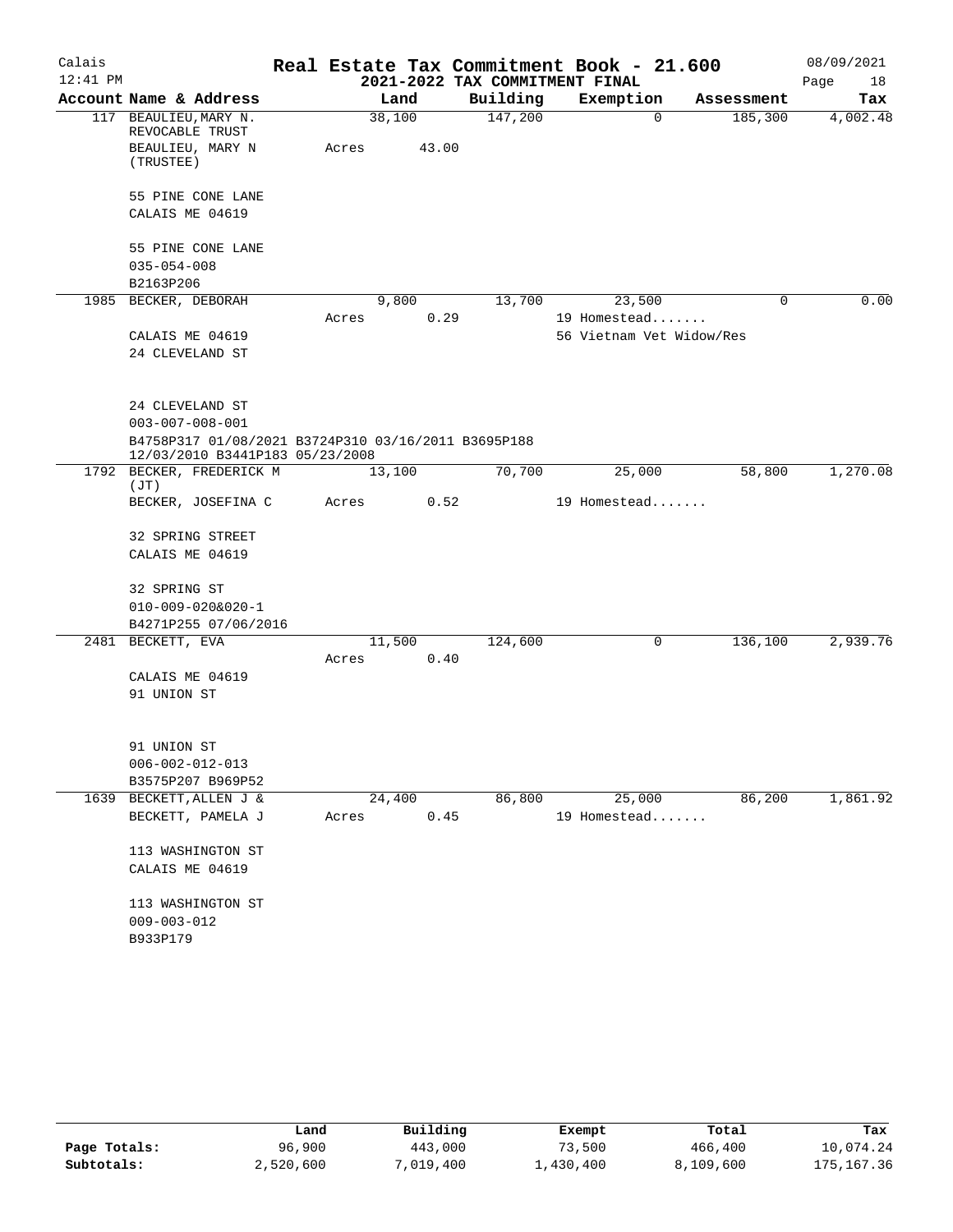| Calais       |                                                                        |           |       |                |      |                    | Real Estate Tax Commitment Book - 21.600 |                      | 08/09/2021      |
|--------------|------------------------------------------------------------------------|-----------|-------|----------------|------|--------------------|------------------------------------------|----------------------|-----------------|
| $12:41$ PM   |                                                                        |           |       |                |      |                    | 2021-2022 TAX COMMITMENT FINAL           |                      | Page<br>19      |
|              | Account Name & Address<br>1526 BECKETT, DAVID G. &                     |           |       | Land<br>17,800 |      | Building<br>78,500 | Exemption<br>25,000                      | Assessment<br>71,300 | Tax<br>1,540.08 |
|              | PATSY (L/E)<br>BECKETT, CHRISTOPHER,<br>JENNIFER & MARTHA              |           | Acres |                | 0.24 |                    | 19 Homestead                             |                      |                 |
|              | 77 WASHINGTON ST                                                       |           |       |                |      |                    |                                          |                      |                 |
|              | CALAIS ME 04619                                                        |           |       |                |      |                    |                                          |                      |                 |
|              | 77 WASHINGTON ST<br>$010 - 011 - 013$<br>B3782P300 10/05/2011 B985P132 |           |       |                |      |                    |                                          |                      |                 |
|              | 2097 BEEK, TROY                                                        |           |       | 13,300         |      | 33,600             | 0                                        | 46,900               | 1,013.04        |
|              |                                                                        |           | Acres | 0.80           |      |                    |                                          |                      |                 |
|              | EASTPORT ME 04631<br>3 THIRD STREET                                    |           |       |                |      |                    |                                          |                      |                 |
|              | 8 MIDLAND AVE                                                          |           |       |                |      |                    |                                          |                      |                 |
|              | $004 - 002 - 007$<br>B4452P307 04/11/2018                              |           |       |                |      |                    |                                          |                      |                 |
|              | 2095 BEEK, TROY                                                        |           |       | 12,900         |      | 14,800             | 0                                        | 27,700               | 598.32          |
|              | EASTPORT ME 04631                                                      |           | Acres | 0.50           |      |                    |                                          |                      |                 |
|              | 3 THIRD STREET                                                         |           |       |                |      |                    |                                          |                      |                 |
|              | 21 BEECH ST                                                            |           |       |                |      |                    |                                          |                      |                 |
|              | 004-002-011&001<br>B3298P151 06/04/2007                                |           |       |                |      |                    |                                          |                      |                 |
|              | 2145 BEEK, TROY                                                        |           |       | 7,000          |      | 22,200             | 0                                        | 29,200               | 630.72          |
|              | EASTPORT ME 04631<br>3 THIRD STREET                                    |           | Acres | 0.15           |      |                    |                                          |                      |                 |
|              | 10 MIDLAND AVE<br>$004 - 002 - 013$<br>B3169P144 06/26/2006            |           |       |                |      |                    |                                          |                      |                 |
|              | 2700 BEEK, TROY                                                        |           |       | 12,700         |      | 23,200             | 0                                        | 35,900               | 775.44          |
|              | EASTPORT ME 04631<br>3 THIRD STREET                                    |           | Acres | 0.49           |      |                    |                                          |                      |                 |
|              | 6 MIDLAND AVE<br>$004 - 002 - 007 - 003$<br>B2255P290                  |           |       |                |      |                    |                                          |                      |                 |
| 2519         | BEERS MARY                                                             |           |       | 9,500          |      | 31,200             | 25,000                                   | 15,700               | 339.12          |
|              |                                                                        |           | Acres | 0.27           |      |                    | 19 Homestead                             |                      |                 |
|              | CALAIS ME 04619<br>18 MCLEAN ST                                        |           |       |                |      |                    |                                          |                      |                 |
|              | 18 MCLEAN ST<br>$006 - 008 - 012 - 001$<br>B2727P129                   |           |       |                |      |                    |                                          |                      |                 |
|              |                                                                        | Land      |       | Building       |      |                    | Exempt                                   | Total                | Tax             |
| Page Totals: |                                                                        | 73,200    |       | 203,500        |      |                    | 50,000                                   | 226,700              | 4,896.72        |
| Subtotals:   |                                                                        | 2,593,800 |       | 7,222,900      |      |                    | 1,480,400                                | 8,336,300            | 180,064.08      |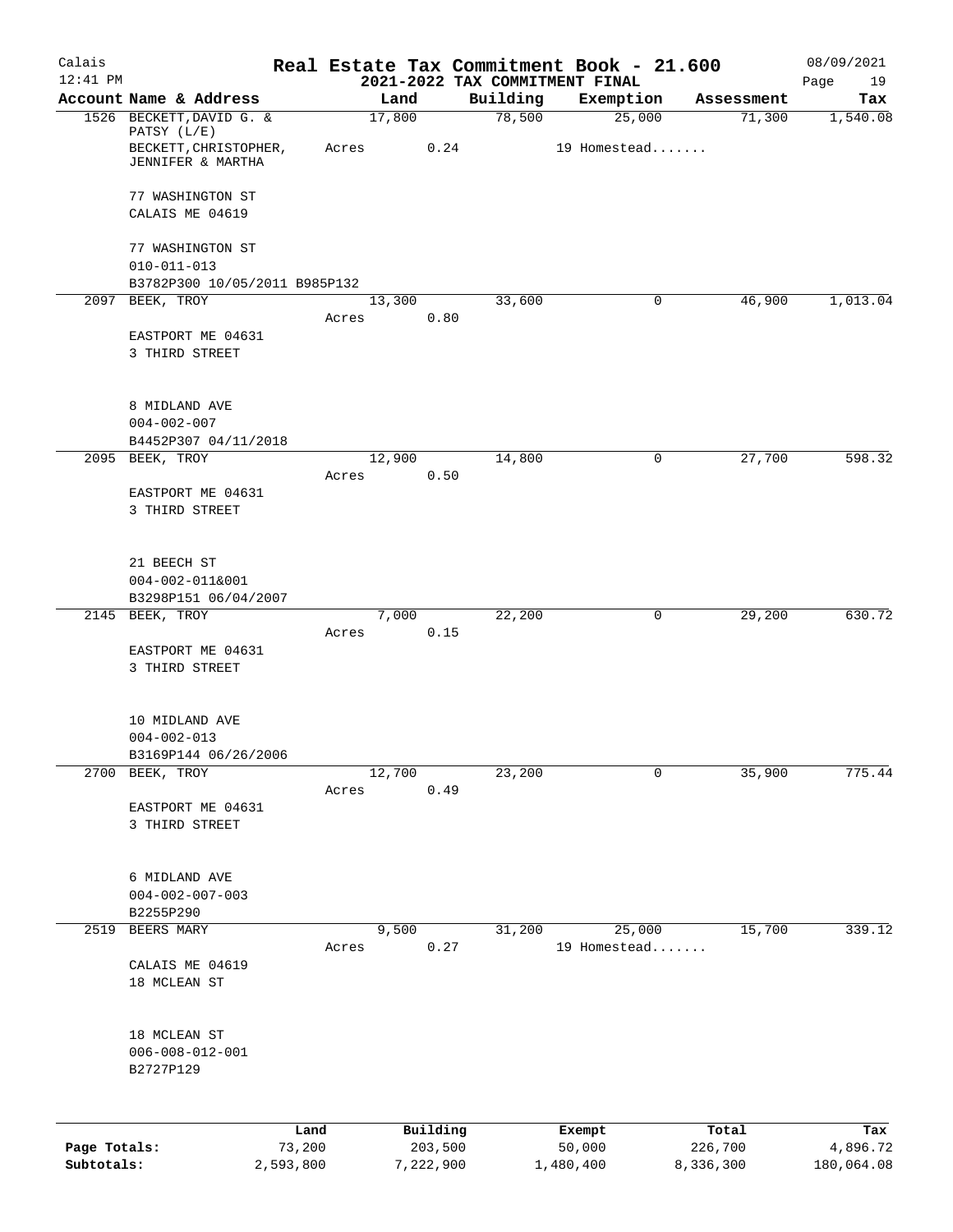| Calais       |                                           |           |       |        |           | Real Estate Tax Commitment Book - 21.600   |           |             |            | 08/09/2021        |
|--------------|-------------------------------------------|-----------|-------|--------|-----------|--------------------------------------------|-----------|-------------|------------|-------------------|
| $12:41$ PM   | Account Name & Address                    |           |       | Land   |           | 2021-2022 TAX COMMITMENT FINAL<br>Building | Exemption |             | Assessment | Page<br>20<br>Tax |
|              | 2104 BELL ENTERPRISES                     |           |       | 10,900 |           | 13,600                                     |           | $\mathbf 0$ | 24,500     | 529.20            |
|              |                                           |           | Acres |        | 0.36      |                                            |           |             |            |                   |
|              | CALAIS ME 04619                           |           |       |        |           |                                            |           |             |            |                   |
|              | 200 NORTH ST                              |           |       |        |           |                                            |           |             |            |                   |
|              |                                           |           |       |        |           |                                            |           |             |            |                   |
|              | 20 WALNUT ST                              |           |       |        |           |                                            |           |             |            |                   |
|              | $004 - 001 - 008 - 001$                   |           |       |        |           |                                            |           |             |            |                   |
|              | B3487P198                                 |           |       |        |           |                                            |           |             |            |                   |
|              | 2114 BELL ENTERPRISES INC<br>200 NORTH ST |           | Acres | 8,500  | 0.34      | 0                                          |           | 0           | 8,500      | 183.60            |
|              | PO BOX 378                                |           |       |        |           |                                            |           |             |            |                   |
|              | CALAIS ME 04619                           |           |       |        |           |                                            |           |             |            |                   |
|              |                                           |           |       |        |           |                                            |           |             |            |                   |
|              | WALNUT ST                                 |           |       |        |           |                                            |           |             |            |                   |
|              | $004 - 001 - 007$                         |           |       |        |           |                                            |           |             |            |                   |
|              | B3954P144 05/17/2013                      |           |       |        |           |                                            |           |             |            |                   |
|              | 2593 BELL ENTERPRISES, INC.               |           |       | 38,600 |           | 0                                          |           | 0           | 38,600     | 833.76            |
|              | AKA CALAIS FOODSTORE                      |           | Acres |        | 2.70      |                                            |           |             |            |                   |
|              | INC                                       |           |       |        |           |                                            |           |             |            |                   |
|              | P.O. BOX 378                              |           |       |        |           |                                            |           |             |            |                   |
|              | CALAIS ME 04619                           |           |       |        |           |                                            |           |             |            |                   |
|              | 367 NORTH ST                              |           |       |        |           |                                            |           |             |            |                   |
|              | $004 - 001 - 003$                         |           |       |        |           |                                            |           |             |            |                   |
|              | B1730P172                                 |           |       |        |           |                                            |           |             |            |                   |
| 1395         | BELL ENTERPRISES, INC.                    |           |       | 5,300  |           | 122,800                                    |           | 0           | 128,100    | 2,766.96          |
|              |                                           |           | Acres |        | 0.15      |                                            |           |             |            |                   |
|              | CALAIS ME 04619 0378                      |           |       |        |           |                                            |           |             |            |                   |
|              | P.O. BOX 378                              |           |       |        |           |                                            |           |             |            |                   |
|              |                                           |           |       |        |           |                                            |           |             |            |                   |
|              | 367 NORTH ST<br>$004 - 001 - 004$         |           |       |        |           |                                            |           |             |            |                   |
|              | B1730P172                                 |           |       |        |           |                                            |           |             |            |                   |
|              | 193 BELL, EDWARD                          |           |       | 67,100 |           | 0                                          |           | 0           | 67,100     | 1,449.36          |
|              | BELL, KATHERINE                           |           | Acres |        | 43.00     |                                            |           |             |            |                   |
|              |                                           |           |       |        |           |                                            |           |             |            |                   |
|              | 20 MAHAR ST                               |           |       |        |           |                                            |           |             |            |                   |
|              | CALAIS ME 04619                           |           |       |        |           |                                            |           |             |            |                   |
|              | MOUNT HOLLY                               |           |       |        |           |                                            |           |             |            |                   |
|              | $034 - 045 - 014$                         |           |       |        |           |                                            |           |             |            |                   |
|              | B3944P135 04/15/2013                      |           |       |        |           |                                            |           |             |            |                   |
| 229          | BELL, EDWARD A &<br>BELL, KATHERINE E     |           |       | 31,700 |           | 36,500                                     |           | 0           | 68,200     | 1,473.12          |
|              | (TRUSTEES)                                |           |       |        |           |                                            |           |             |            |                   |
|              | BELL, EDWARD A LIVING                     |           | Acres |        | 38.20     |                                            |           |             |            |                   |
|              | TRUST                                     |           |       |        |           |                                            |           |             |            |                   |
|              | 20 MAHAR ST                               |           |       |        |           |                                            |           |             |            |                   |
|              | CALAIS ME 04619                           |           |       |        |           |                                            |           |             |            |                   |
|              | 388 BEAR HOLLOW ROAD                      |           |       |        |           |                                            |           |             |            |                   |
|              | $034 - 045 - 016$                         |           |       |        |           |                                            |           |             |            |                   |
|              | B3933P226 01/23/2013 B3650P199 07/19/2010 |           |       |        |           |                                            |           |             |            |                   |
|              |                                           | Land      |       |        | Building  |                                            | Exempt    |             | Total      | Tax               |
| Page Totals: |                                           | 162,100   |       |        | 172,900   |                                            | 0         |             | 335,000    | 7,236.00          |
| Subtotals:   |                                           | 2,755,900 |       |        | 7,395,800 |                                            | 1,480,400 |             | 8,671,300  | 187,300.08        |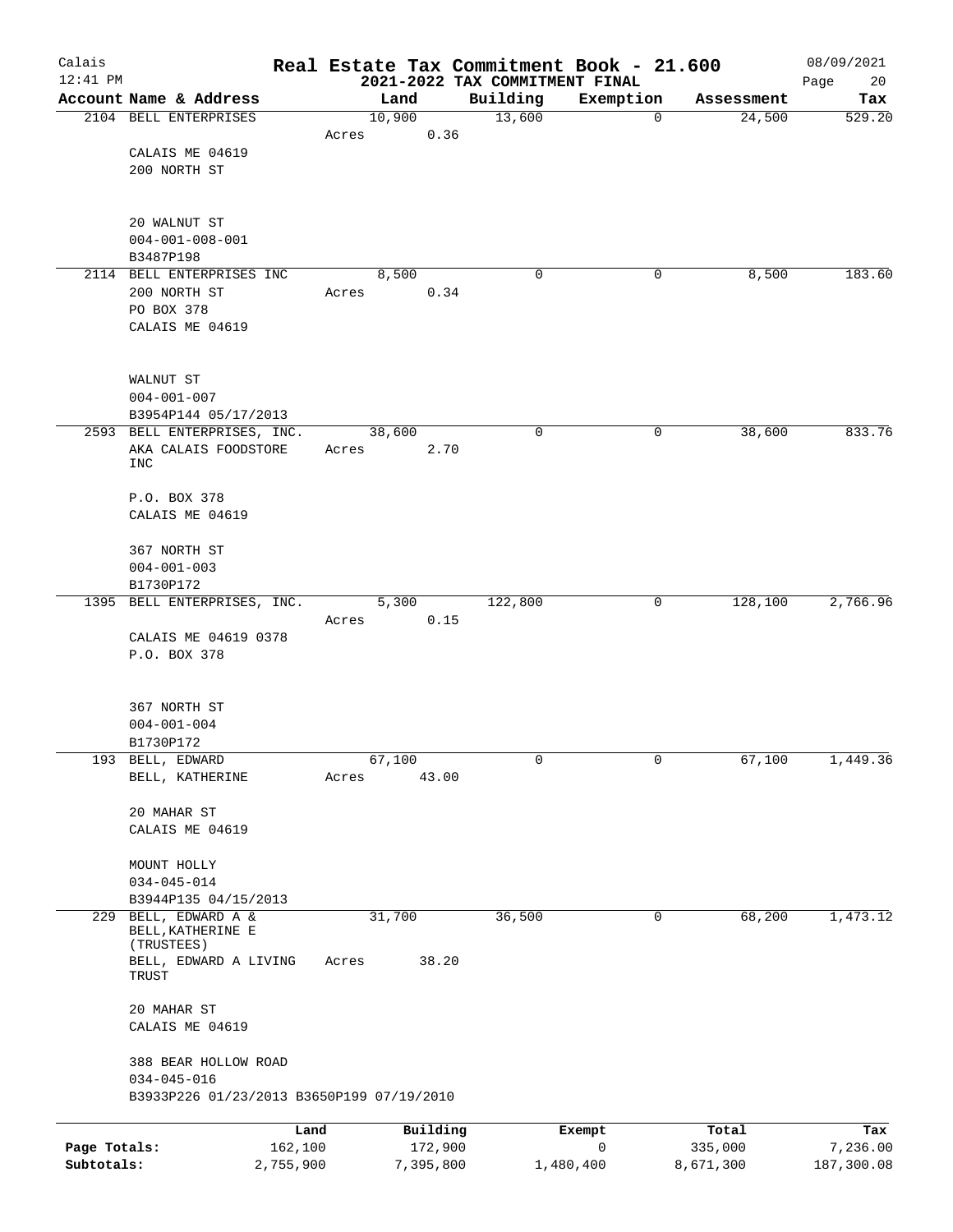| Calais     |                                                      |                         |                                | Real Estate Tax Commitment Book - 21.600 |            | 08/09/2021 |
|------------|------------------------------------------------------|-------------------------|--------------------------------|------------------------------------------|------------|------------|
| $12:41$ PM |                                                      |                         | 2021-2022 TAX COMMITMENT FINAL |                                          |            | Page<br>21 |
|            | Account Name & Address                               | Land                    | Building                       | Exemption                                | Assessment | Tax        |
|            | 155 BELL, EDWARD A &                                 | 51,100                  | 0                              | $\mathbf 0$                              | 51,100     | 1,103.76   |
|            | BELL, KATHERINE E (JT)                               | 101.00<br>Acres         |                                |                                          |            |            |
|            |                                                      |                         |                                |                                          |            |            |
|            | PO BOX 378<br>CALAIS ME 04619                        |                         |                                |                                          |            |            |
|            |                                                      |                         |                                |                                          |            |            |
|            | RURAL CALAIS                                         |                         |                                |                                          |            |            |
|            | $029 - 013$                                          |                         |                                |                                          |            |            |
|            | B4089P313 08/28/2014                                 |                         |                                |                                          |            |            |
|            | 146 BELL, EDWARD A LIVING                            | 133,700                 | 0                              | 0                                        | 133,700    | 2,887.92   |
|            | TRUST 1/2 INTEREST                                   |                         |                                |                                          |            |            |
|            | BELL, KATHERINE E LIVING Acres<br>TRUST 1/2 INTEREST | 268.50                  |                                |                                          |            |            |
|            | C/O BELL, EDWARD A &                                 |                         |                                |                                          |            |            |
|            | KATHERINE E TRUSTEE                                  |                         |                                |                                          |            |            |
|            | 20 MAHAR STREET                                      |                         |                                |                                          |            |            |
|            | CALAIS ME 04619                                      |                         |                                |                                          |            |            |
|            |                                                      |                         |                                |                                          |            |            |
|            | RIVER ROAD                                           |                         |                                |                                          |            |            |
|            | 029-173&174<br>B4436P34 01/26/2018                   |                         |                                |                                          |            |            |
|            | 678 BENEDETTO, JOSEPH                                | 67,800                  | 100,700                        | 31,000                                   | 137,500    | 2,970.00   |
|            | BENEDETTO, SUSAN                                     | Acres<br>1.79           |                                | 52 Vietnam Vet Res                       |            |            |
|            |                                                      |                         |                                | 19 Homestead                             |            |            |
|            | PO BOX 725                                           |                         |                                |                                          |            |            |
|            | CALAIS ME 04619                                      |                         |                                |                                          |            |            |
|            |                                                      |                         |                                |                                          |            |            |
|            | 56 RIVER ROAD                                        |                         |                                |                                          |            |            |
|            | 014-040&041                                          |                         |                                |                                          |            |            |
|            | B3140P190 B2903P258 07/14/2004                       |                         | 68,100                         | 0                                        | 85,400     | 1,844.64   |
| 2487       | BENTLEY, JOHN &<br>BENTLEY, PATRICIA (JT)            | 17,300<br>0.55<br>Acres |                                |                                          |            |            |
|            | 105 UNION ST                                         |                         |                                |                                          |            |            |
|            |                                                      |                         |                                |                                          |            |            |
|            | CALAIS ME 04619                                      |                         |                                |                                          |            |            |
|            |                                                      |                         |                                |                                          |            |            |
|            | 105 UNION ST                                         |                         |                                |                                          |            |            |
|            | $006 - 002 - 018$                                    |                         |                                |                                          |            |            |
|            | B4667P213 06/05/2020 B537P39                         |                         |                                |                                          |            |            |
| 1603       | BERNARDINI FAMILY<br>LIVING TRUST                    | 13,400                  | 96,200                         | 25,000                                   | 84,600     | 1,827.36   |
|            | BERNARDINI, C LOUIS &                                | 0.54<br>Acres           |                                | 19 Homestead                             |            |            |
|            | MARILYN E (TRUSTEES)                                 |                         |                                |                                          |            |            |
|            |                                                      |                         |                                |                                          |            |            |
|            | 49 CALAIS AVE                                        |                         |                                |                                          |            |            |
|            | CALAIS ME 04619                                      |                         |                                |                                          |            |            |
|            | 49 CALAIS AVE                                        |                         |                                |                                          |            |            |
|            | $010 - 007 - 006$                                    |                         |                                |                                          |            |            |
|            | B2114P181                                            |                         |                                |                                          |            |            |

|              | Land      | Building | Exempt    | Total     | Tax        |
|--------------|-----------|----------|-----------|-----------|------------|
| Page Totals: | 283,300   | 265,000  | 56,000    | 492,300   | 10,633.68  |
| Subtotals:   | 3,039,200 | ,660,800 | 1,536,400 | 9,163,600 | 197,933.76 |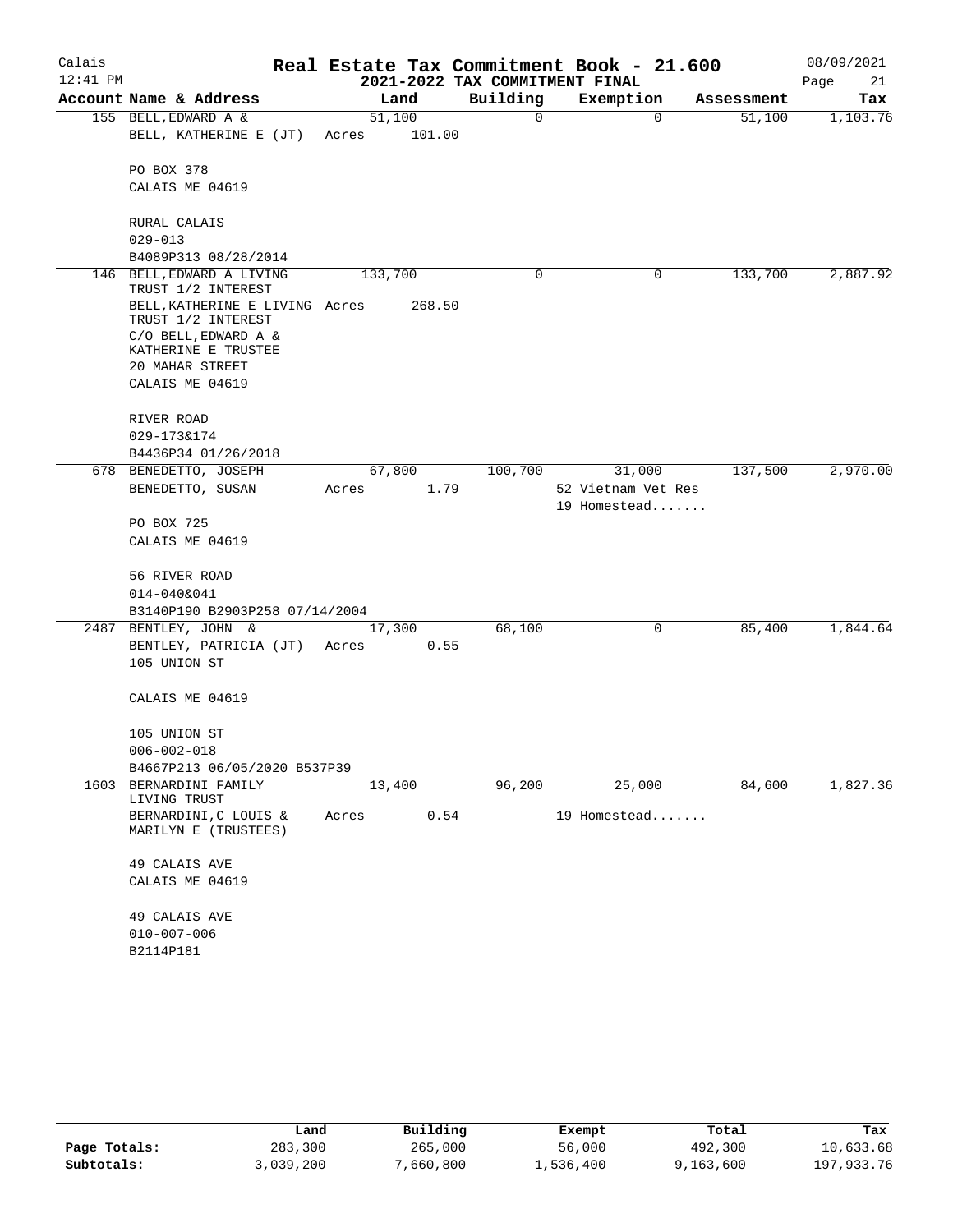| Calais     |                                                               |       |               |                                | Real Estate Tax Commitment Book - 21.600 |            | 08/09/2021 |
|------------|---------------------------------------------------------------|-------|---------------|--------------------------------|------------------------------------------|------------|------------|
| $12:41$ PM |                                                               |       |               | 2021-2022 TAX COMMITMENT FINAL |                                          |            | Page<br>22 |
|            | Account Name & Address                                        |       | Land          | Building                       | Exemption                                | Assessment | Tax        |
|            | 1673 BERNARDINI FAMILY<br>LIVING TRUST                        |       | 30, 300       | $\mathbf 0$                    | $\mathbf 0$                              | 30,300     | 654.48     |
|            | BERNARDINI, C. LOUIS &<br>MARILYN E. (TRUSTEES)               | Acres | 4.00          |                                |                                          |            |            |
|            | 49 CALAIS AVE<br>CALAIS ME 04619                              |       |               |                                |                                          |            |            |
|            | PALMER ST<br>$013 - 002 - 003 - 002$                          |       |               |                                |                                          |            |            |
|            | B1278P288 B2114P180                                           |       |               |                                |                                          |            |            |
|            | 2513 BERNARDINI, BARBARA<br>(L/E)                             |       | 8,900         | 15,200                         | 24,100                                   | 0          | 0.00       |
|            | MITCHELL, DAVID &<br>CUNDIFF, CAROLYN                         | Acres |               | 0.24                           | 19 Homestead                             |            |            |
|            | PO BOX 367<br>CALAIS ME 04619                                 |       |               |                                |                                          |            |            |
|            | 17 MCLEAN ST<br>$006 - 008 - 007$<br>B1718P172                |       |               |                                |                                          |            |            |
|            | 2473 BERNARDINI, CHARLES L &<br>BERNARDINI, MARILYN M<br>(JT) | Acres | 1,100<br>0.07 | 0                              | $\mathbf 0$                              | 1,100      | 23.76      |
|            | 49 CALAIS AVE<br>CALAIS ME 04619                              |       |               |                                |                                          |            |            |
|            | WHITNEY ST<br>$006 - 001 - 009$<br>B2623P137 03/01/2002       |       |               |                                |                                          |            |            |
|            | 2578 BERNARDINI, CHARLES L &                                  |       | 10,900        | 0                              | 0                                        | 10,900     | 235.44     |
|            | BERNARDINI, MARILYN M<br>(JT)                                 | Acres | 0.26          |                                |                                          |            |            |
|            | 49 CALAIS AVE<br>CALAIS ME 04619                              |       |               |                                |                                          |            |            |
|            | 15 WHITNEY ST<br>$006 - 001 - 007$<br>B2623P137 03/01/2002    |       |               |                                |                                          |            |            |
|            | 2579 BERNARDINI, CHARLES L &                                  |       | 13,100        | 0                              | 0                                        | 13,100     | 282.96     |
|            | BERNARDINI, MARILYN M<br>(JT)                                 | Acres | 0.31          |                                |                                          |            |            |
|            | 49 CALAIS AVE.<br>CALAIS ME 04619                             |       |               |                                |                                          |            |            |
|            | WHITNEY ST<br>$006 - 001 - 008$<br>B2623P137 03/01/2002       |       |               |                                |                                          |            |            |

|              | Land      | Building  | Exempt    | Total     | Tax        |
|--------------|-----------|-----------|-----------|-----------|------------|
| Page Totals: | 64,300    | 15,200    | 24,100    | 55,400    | 1,196.64   |
| Subtotals:   | 3,103,500 | 7,676,000 | 1,560,500 | 9,219,000 | 199,130.40 |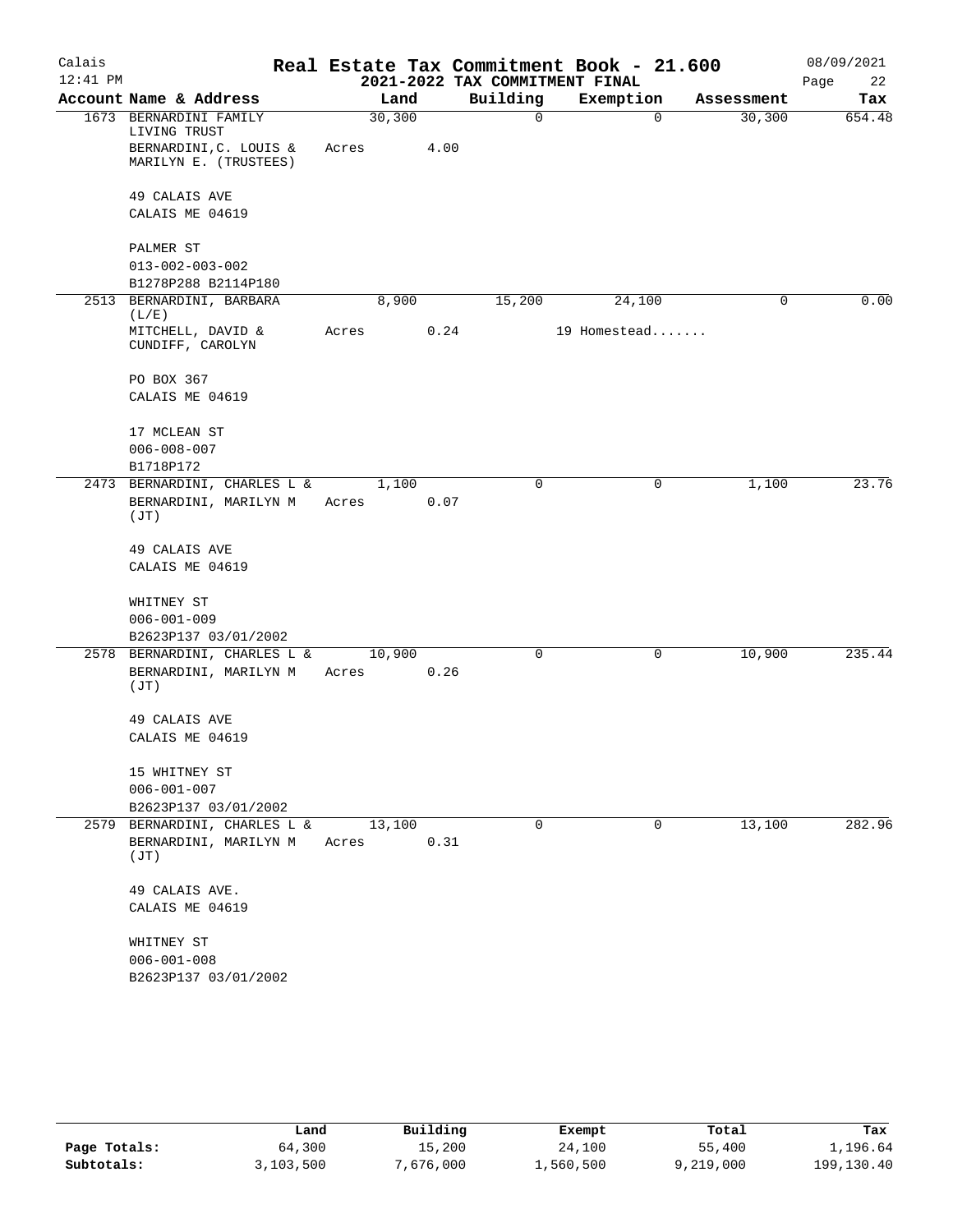| Calais       |                                                                 |                          |                                            | Real Estate Tax Commitment Book - 21.600      |                  | 08/09/2021        |
|--------------|-----------------------------------------------------------------|--------------------------|--------------------------------------------|-----------------------------------------------|------------------|-------------------|
| $12:41$ PM   | Account Name & Address                                          | Land                     | 2021-2022 TAX COMMITMENT FINAL<br>Building | Exemption                                     | Assessment       | Page<br>23<br>Tax |
|              | 872 BERNARDINI, CHRISTOPHER                                     | 17,100                   | 61,800                                     | 25,000                                        | 53,900           | 1,164.24          |
|              | Α<br>BERNARDINI, LESLIE (JT) Acres                              | 0.22                     |                                            | 19 Homestead                                  |                  |                   |
|              | 17 SWAN STREET<br>CALAIS ME 04619                               |                          |                                            |                                               |                  |                   |
|              | 17 SWAN ST<br>$008 - 001 - 016$<br>B2578P107 03/01/1995         |                          |                                            |                                               |                  |                   |
|              | 1245 BERNARDINI, L CO INC                                       | 32,200                   | 214,000                                    | 0                                             | 246,200          | 5,317.92          |
|              | CALAIS ME 04619<br>261 MAIN ST                                  | 0.25<br>Acres            |                                            |                                               |                  |                   |
|              | 261 MAIN ST<br>$006 - 005 - 001$<br>B629P90                     |                          |                                            |                                               |                  |                   |
|              | 536 BERRY, RICHARD E<br>BERRY, KATHERINE A                      | 23,500<br>40.00<br>Acres | $\mathbf 0$                                | 0                                             | 23,500           | 507.60            |
|              | PO BOX 8<br>ROBBINSTON ME 04671                                 |                          |                                            |                                               |                  |                   |
|              | HARDSCRABBLE RD<br>$029 - 154$                                  |                          |                                            |                                               |                  |                   |
|              | B3221P127                                                       |                          |                                            |                                               |                  |                   |
| 696          | BERRY, KATHERINE A<br>LIVING TRUST                              | 25,800                   | 79,000                                     | 0                                             | 104,800          | 2,263.68          |
|              | BERRY, RICHARD E &<br>KATHERINE A (TRUSTEES)                    | 0.57<br>Acres            |                                            |                                               |                  |                   |
|              | PO BOX 8<br>ROBBINSTON ME 04671                                 |                          |                                            |                                               |                  |                   |
|              | 29 STEAMBOAT ST<br>$014 - 031$                                  |                          |                                            |                                               |                  |                   |
|              | B3221P124<br>2243 BERRY, KENNETH A &                            |                          |                                            |                                               | $\Omega$         |                   |
|              | BERRY, KAREN D (LE)                                             | 8,300<br>0.21<br>Acres   | 21,600                                     | 29,900<br>19 Homestead<br>01 PostWW2 Res&Surv |                  | 0.00              |
|              | 22 CLARK ST<br>CALAIS ME 04619                                  |                          |                                            |                                               |                  |                   |
|              | 22 CLARK ST<br>$003 - 005 - 008$<br>B4364P3 06/08/2017 B642P112 |                          |                                            |                                               |                  |                   |
|              | 1538 BERRY-KNUDSEN, SHAWN                                       | 10,900                   | 62,300                                     | 25,000                                        | 48,200           | 1,041.12          |
|              | EAST MACHIAS ME 04630<br>PO BOX 510                             | 0.36<br>Acres            |                                            | 19 Homestead                                  |                  |                   |
|              | 70 LAFAYETTE ST<br>$010 - 011 - 022$<br>B3525P121 05/05/2009    |                          |                                            |                                               |                  |                   |
|              |                                                                 |                          |                                            |                                               |                  |                   |
| Page Totals: | Land<br>117,800                                                 | Building<br>438,700      |                                            | Exempt<br>79,900                              | Total<br>476,600 | Tax<br>10,294.56  |
| Subtotals:   | 3,221,300                                                       | 8,114,700                |                                            | 1,640,400                                     | 9,695,600        | 209, 424.96       |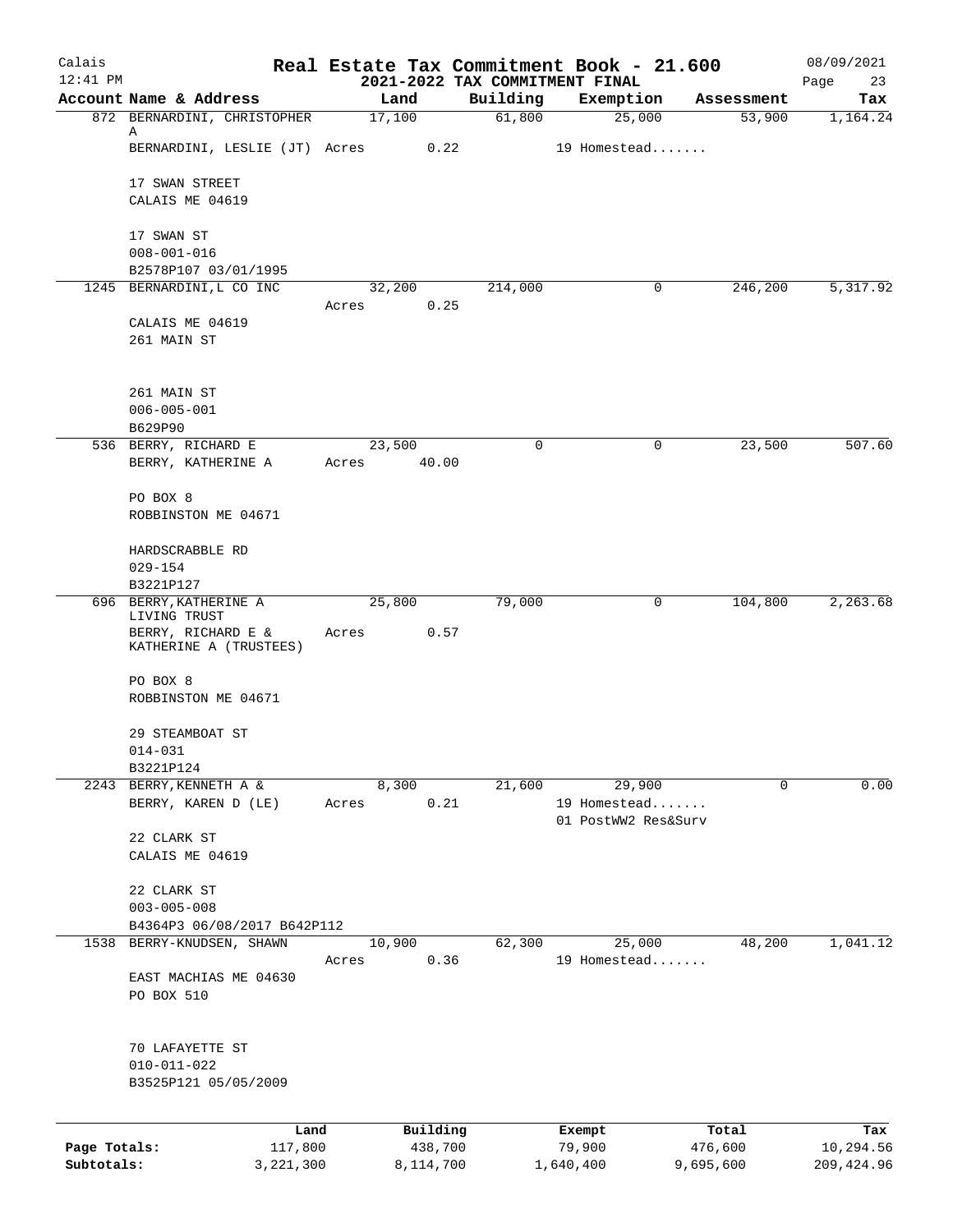| Calais<br>$12:41$ PM |                                                 |       |        |          |             | Real Estate Tax Commitment Book - 21.600<br>2021-2022 TAX COMMITMENT FINAL |            | 08/09/2021<br>24<br>Page |
|----------------------|-------------------------------------------------|-------|--------|----------|-------------|----------------------------------------------------------------------------|------------|--------------------------|
|                      | Account Name & Address                          |       |        | Land     | Building    | Exemption                                                                  | Assessment | Tax                      |
|                      | 758 BIDMEAD, RONALD                             |       | 35,900 |          | 27,300      | 25,000                                                                     | 38,200     | 825.12                   |
|                      |                                                 | Acres |        | 1.00     |             | 19 Homestead                                                               |            |                          |
|                      | CALAIS ME 04619                                 |       |        |          |             |                                                                            |            |                          |
|                      | 982 MAIN ST                                     |       |        |          |             |                                                                            |            |                          |
|                      |                                                 |       |        |          |             |                                                                            |            |                          |
|                      | 982 MAIN ST                                     |       |        |          |             |                                                                            |            |                          |
|                      | $014 - 022$                                     |       |        |          |             |                                                                            |            |                          |
|                      | B2874P149 04/08/2004<br>2409 BISHOP, NICHOLAS J |       |        | 6,300    | 47,900      | 0                                                                          | 54,200     | 1,170.72                 |
|                      |                                                 | Acres |        | 0.12     |             |                                                                            |            |                          |
|                      | CALAIS ME 04619                                 |       |        |          |             |                                                                            |            |                          |
|                      | 41 PRICE ST                                     |       |        |          |             |                                                                            |            |                          |
|                      |                                                 |       |        |          |             |                                                                            |            |                          |
|                      |                                                 |       |        |          |             |                                                                            |            |                          |
|                      | 41 PRICE ST<br>$005 - 005 - 019$                |       |        |          |             |                                                                            |            |                          |
|                      | B4014P250 11/08/2013                            |       |        |          |             |                                                                            |            |                          |
|                      | 1853 BISHOP, SHELLEY                            |       |        | 5,100    | 42,000      | 0                                                                          | 47,100     | 1,017.36                 |
|                      |                                                 | Acres |        | 0.08     |             |                                                                            |            |                          |
|                      | CALAIS ME 04619                                 |       |        |          |             |                                                                            |            |                          |
|                      | 37 SPRING STREET                                |       |        |          |             |                                                                            |            |                          |
|                      |                                                 |       |        |          |             |                                                                            |            |                          |
|                      | 37 SPRING ST                                    |       |        |          |             |                                                                            |            |                          |
|                      | $010 - 008 - 009$                               |       |        |          |             |                                                                            |            |                          |
|                      | B4505P240 09/18/2018                            |       |        |          |             |                                                                            |            |                          |
|                      | 407 BISHOP, PATRICIA A HEIRS                    |       |        | 4,100    | $\mathbf 0$ | $\mathbf 0$                                                                | 4,100      | 88.56                    |
|                      | CHARLOTTE ME 04666                              | Acres |        | 1.00     |             |                                                                            |            |                          |
|                      | 10 SHORE LANE                                   |       |        |          |             |                                                                            |            |                          |
|                      |                                                 |       |        |          |             |                                                                            |            |                          |
|                      |                                                 |       |        |          |             |                                                                            |            |                          |
|                      | RIVER ROAD                                      |       |        |          |             |                                                                            |            |                          |
|                      | $037 - 254$<br>B1159P170                        |       |        |          |             |                                                                            |            |                          |
|                      | 421 BISS, GREGORY &                             |       | 66,800 |          | 7,300       | $\mathsf{O}$                                                               | 74,100     | 1,600.56                 |
|                      | SMITH, BARBARA (JT)                             | Acres |        | 2.42     |             |                                                                            |            |                          |
|                      |                                                 |       |        |          |             |                                                                            |            |                          |
|                      | 220 WATER ST.                                   |       |        |          |             |                                                                            |            |                          |
|                      | EASTPORT ME 04631                               |       |        |          |             |                                                                            |            |                          |
|                      | CHISHOLM BLVD/NASHS                             |       |        |          |             |                                                                            |            |                          |
|                      | $036 - 001$                                     |       |        |          |             |                                                                            |            |                          |
|                      | B2290P36 11/01/1998                             |       |        |          |             |                                                                            |            |                          |
|                      | 1513 BISSONNETTE, ROGER L &                     |       | 10,900 |          | 49,200      | 0                                                                          | 60,100     | 1,298.16                 |
|                      | BISSONNETTE, ELAINE E<br>(JT)                   | Acres |        | 0.36     |             |                                                                            |            |                          |
|                      | 10765 TIBET HIGHWAY SE,<br>LOT 201              |       |        |          |             |                                                                            |            |                          |
|                      | ALLENHURST GA 31301                             |       |        |          |             |                                                                            |            |                          |
|                      | 65 GERMAIN ST                                   |       |        |          |             |                                                                            |            |                          |
|                      | $010 - 009 - 009$                               |       |        |          |             |                                                                            |            |                          |
|                      | B4594P69 09/09/2019                             |       |        |          |             |                                                                            |            |                          |
|                      |                                                 |       |        |          |             |                                                                            |            |                          |
|                      |                                                 |       |        |          |             |                                                                            |            |                          |
|                      | Land                                            |       |        | Building |             | <b>Exempt</b>                                                              | Total      | Tax                      |

|              | Land      | Building  | Exempt    | Total     | Tax          |
|--------------|-----------|-----------|-----------|-----------|--------------|
| Page Totals: | 129,100   | 173,700   | 25,000    | 277,800   | 6.000.48     |
| Subtotals:   | 3,350,400 | 8,288,400 | 1,665,400 | 9,973,400 | 215, 425. 44 |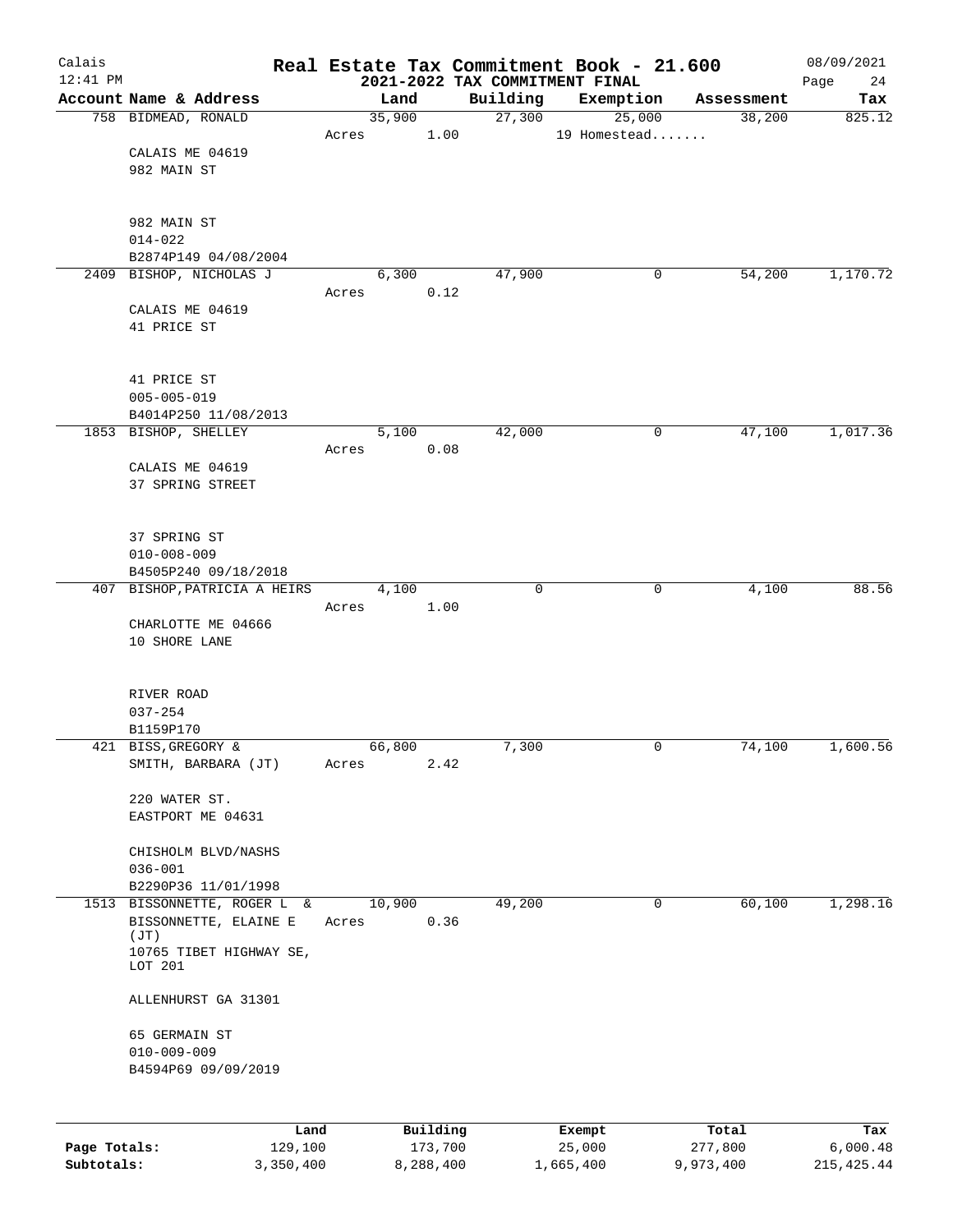| Calais<br>$12:41$ PM |                                             |        | 2021-2022 TAX COMMITMENT FINAL | Real Estate Tax Commitment Book - 21.600 |            | 08/09/2021<br>25<br>Page |
|----------------------|---------------------------------------------|--------|--------------------------------|------------------------------------------|------------|--------------------------|
|                      | Account Name & Address                      | Land   | Building                       | Exemption                                | Assessment | Tax                      |
|                      | 225 BLACK, BENJAMIN G &                     | 6,200  | 21,200                         | $\mathbf 0$                              | 27,400     | 591.84                   |
|                      | 254 CARSON ROAD                             | Acres  | 15.00                          |                                          |            |                          |
|                      |                                             |        |                                |                                          |            |                          |
|                      | CALAIS ME 04619                             |        |                                |                                          |            |                          |
|                      |                                             |        |                                |                                          |            |                          |
|                      | 254 CARSON RD                               |        |                                |                                          |            |                          |
|                      | $033 - 117 - 001$                           |        |                                |                                          |            |                          |
|                      | B4688P181 08/07/2020                        |        |                                |                                          |            |                          |
|                      | 680 BLACK, CHLOE M                          | 35,700 | 55,400                         | 25,000                                   | 66,100     | 1,427.76                 |
|                      |                                             | Acres  | 0.58                           | 19 Homestead                             |            |                          |
|                      | CALAIS ME 04619                             |        |                                |                                          |            |                          |
|                      | 942 MAIN STREET                             |        |                                |                                          |            |                          |
|                      |                                             |        |                                |                                          |            |                          |
|                      |                                             |        |                                |                                          |            |                          |
|                      | 942 MAIN ST                                 |        |                                |                                          |            |                          |
|                      | $014 - 015$                                 |        |                                |                                          |            |                          |
|                      | B4483P75 07/15/2018<br>2069 BLACK, ROBERT J | 20,300 | 67,000                         | 25,000                                   | 62,300     | 1,345.68                 |
|                      | BLACK, CAROLEE R(JT)                        | Acres  | 0.31                           | 19 Homestead                             |            |                          |
|                      |                                             |        |                                |                                          |            |                          |
|                      | 43 WASHINGTON ST                            |        |                                |                                          |            |                          |
|                      | CALAIS ME 04619                             |        |                                |                                          |            |                          |
|                      |                                             |        |                                |                                          |            |                          |
|                      | 43 WASHINGTON ST                            |        |                                |                                          |            |                          |
|                      | $010 - 008 - 014$                           |        |                                |                                          |            |                          |
|                      | B2192P30 09/01/1997                         |        |                                |                                          |            |                          |
|                      | 1331 BOASBERG, PETER D &                    | 48,600 | 396,400                        | 0                                        | 445,000    | 9,612.00                 |
|                      | CAVALE, KAREN L (JT)                        | Acres  | 0.57                           |                                          |            |                          |
|                      | 829 WARNER AVENUE                           |        |                                |                                          |            |                          |
|                      | LOS ANGELES CA 90024                        |        |                                |                                          |            |                          |
|                      |                                             |        |                                |                                          |            |                          |
|                      | 153 MAIN ST                                 |        |                                |                                          |            |                          |
|                      | $006 - 005 - 008$                           |        |                                |                                          |            |                          |
|                      | B4454P213 04/17/2018                        |        |                                |                                          |            |                          |
|                      | 115 BOCCIA, GEORGE L &                      | 82,900 | 69,200                         | 0                                        | 152,100    | 3,285.36                 |
|                      | BOCCIA, KATHLEEN E                          | Acres  | 35.00                          |                                          |            |                          |
|                      |                                             |        |                                |                                          |            |                          |
|                      | P.O. BOX 188                                |        |                                |                                          |            |                          |
|                      | HALLOWELL ME 04347                          |        |                                |                                          |            |                          |
|                      | 149 BEAR HOLLOW ROAD                        |        |                                |                                          |            |                          |
|                      | $035 - 054 - 006$                           |        |                                |                                          |            |                          |
|                      | B1606P189 10/01/1989                        |        |                                |                                          |            |                          |
| 320                  | BOHANON, NEAL                               | 7,100  | 0                              | 0                                        | 7,100      | 153.36                   |
|                      | BOHANON, DARLENE                            | Acres  | 0.86                           |                                          |            |                          |
|                      |                                             |        |                                |                                          |            |                          |
|                      | RR 1, BOX 224                               |        |                                |                                          |            |                          |
|                      | WOODLAND ME 04694                           |        |                                |                                          |            |                          |
|                      | CARSON RD                                   |        |                                |                                          |            |                          |
|                      | $033 - 125$                                 |        |                                |                                          |            |                          |
|                      | B1010P78                                    |        |                                |                                          |            |                          |
|                      |                                             |        |                                |                                          |            |                          |
|                      |                                             |        |                                |                                          |            |                          |
|                      |                                             |        |                                |                                          |            |                          |

|              | Land      | Building  | Exempt    | Total      | Tax        |
|--------------|-----------|-----------|-----------|------------|------------|
| Page Totals: | 200,800   | 609,200   | 50,000    | 760,000    | 16,416.00  |
| Subtotals:   | 3,551,200 | 8,897,600 | 1,715,400 | 10,733,400 | 231,841.44 |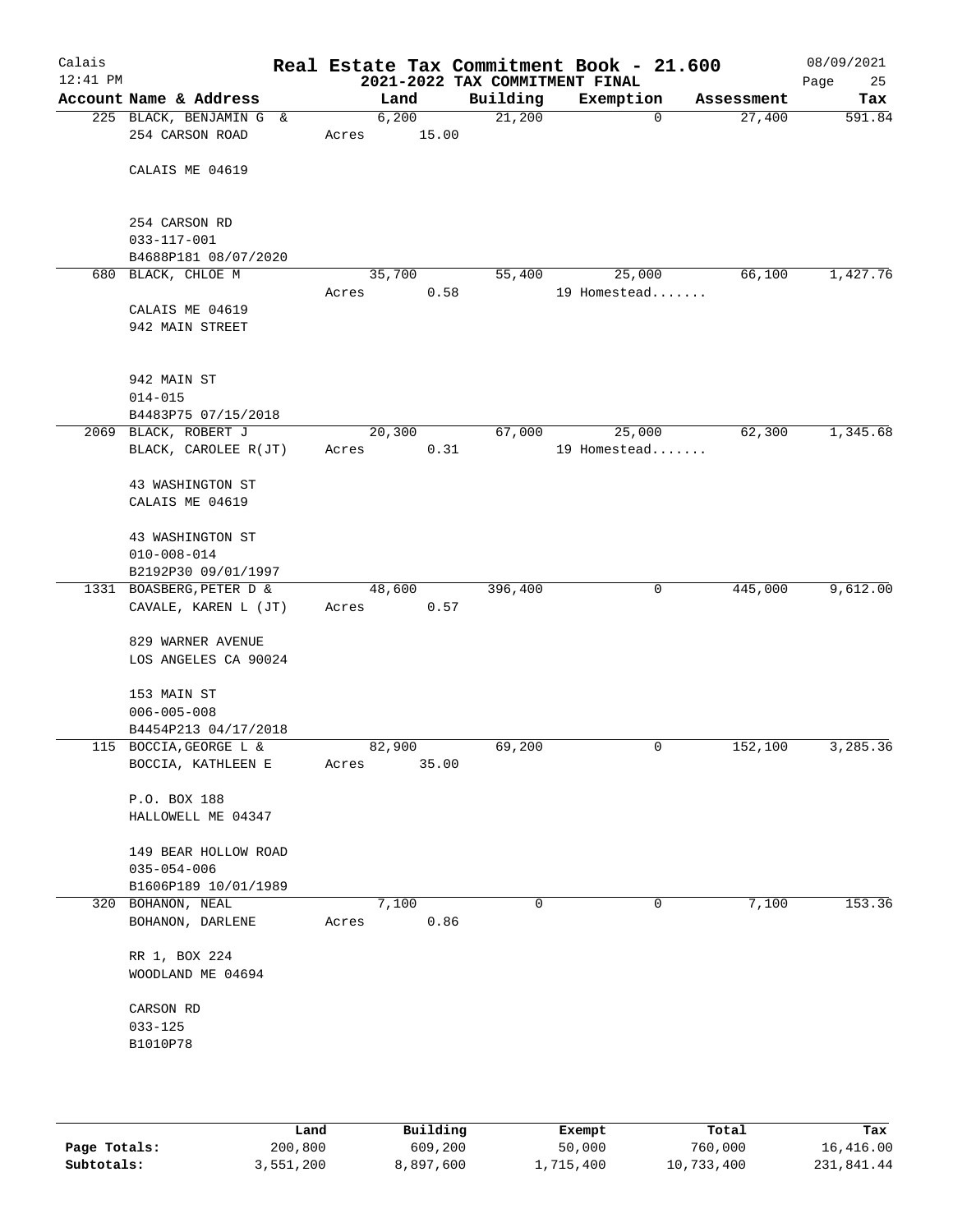| Calais                     |                                                                                                                |                      |       |                |                      |          | Real Estate Tax Commitment Book - 21.600 |              |                       | 08/09/2021             |
|----------------------------|----------------------------------------------------------------------------------------------------------------|----------------------|-------|----------------|----------------------|----------|------------------------------------------|--------------|-----------------------|------------------------|
| $12:41$ PM                 | Account Name & Address                                                                                         |                      |       |                |                      | Building | 2021-2022 TAX COMMITMENT FINAL           |              |                       | Page<br>26             |
|                            | 809 BOHANON, NICK &                                                                                            |                      |       | Land<br>16,300 |                      | 112,500  | Exemption<br>25,000                      |              | Assessment<br>103,800 | Tax<br>2,242.08        |
|                            | BOHANON, ERICA (JT)                                                                                            |                      | Acres |                | 0.80                 |          | 19 Homestead                             |              |                       |                        |
|                            | 24 MANNING STREET<br>CALAIS ME 04619                                                                           |                      |       |                |                      |          |                                          |              |                       |                        |
|                            | 24 MANNING ST<br>$027 - 201$                                                                                   |                      |       |                |                      |          |                                          |              |                       |                        |
|                            | B4111P83 10/19/2014                                                                                            |                      |       |                |                      |          |                                          |              |                       |                        |
|                            | 510 BORDEN, NORMAN A                                                                                           |                      |       | 9,100          |                      | 18,500   |                                          | 0            | 27,600                | 596.16                 |
|                            | PO BOX 90652                                                                                                   |                      | Acres |                | 0.75                 |          |                                          |              |                       |                        |
|                            | SAN BERNARDINO CA 92427                                                                                        |                      |       |                |                      |          |                                          |              |                       |                        |
|                            | 53 CARSON RD                                                                                                   |                      |       |                |                      |          |                                          |              |                       |                        |
|                            | $030 - 129$<br>B4672P203 06/19/2020 B4587P152 06/27/2019 B4587P150<br>08/15/2019 B4528P90 01/16/2019 B1075P201 |                      |       |                |                      |          |                                          |              |                       |                        |
|                            | 1032 BORDER ELECTRIC INC                                                                                       |                      |       | 74,800         |                      | 190,000  |                                          | 0            | 264,800               | 5,719.68               |
|                            |                                                                                                                |                      | Acres |                | 0.60                 |          |                                          |              |                       |                        |
|                            | CALAIS ME 04619 0413<br>59 RIVER ROAD                                                                          |                      |       |                |                      |          |                                          |              |                       |                        |
|                            | 86 NORTH ST                                                                                                    |                      |       |                |                      |          |                                          |              |                       |                        |
|                            | $010 - 006 - 008 - A$                                                                                          |                      |       |                |                      |          |                                          |              |                       |                        |
|                            | B3839P46 04/19/2012                                                                                            |                      |       |                |                      |          |                                          |              |                       |                        |
|                            | 2 BORDER ELECTRIC INC                                                                                          |                      | Acres | 39,800         | 0.17                 | 0        |                                          | $\mathsf{O}$ | 39,800                | 859.68                 |
|                            | CALAIS ME 04619<br>59 RIVER ROAD                                                                               |                      |       |                |                      |          |                                          |              |                       |                        |
|                            | 347 NORTH ST<br>$004 - 001 - 013$<br>B4320P168 12/13/2016                                                      |                      |       |                |                      |          |                                          |              |                       |                        |
|                            | 2105 BORDER ELECTRIC INC                                                                                       |                      |       | 17,800         |                      | 0        |                                          | 0            | 17,800                | 384.48                 |
|                            | CALAIS ME 04619<br>59 RIVER ROAD                                                                               |                      | Acres |                | 0.24                 |          |                                          |              |                       |                        |
|                            | NORTH ST<br>$004 - 001 - 014$                                                                                  |                      |       |                |                      |          |                                          |              |                       |                        |
|                            | B4320P168 12/13/2016                                                                                           |                      |       |                |                      |          |                                          |              |                       |                        |
|                            | 1170 BORDER ELECTRIC INC<br>taxed with map 4 block<br>$2$ lot $2$<br>59 RIVER ROAD<br>CALAIS ME 04619          |                      | Acres |                | $\Omega$<br>0.27     | $\Omega$ |                                          | $\mathbf 0$  | $\mathbf 0$           | 0.00                   |
|                            | NORTH ST<br>$004 - 001 - 016$<br>B2112P336 10/01/1996                                                          |                      |       |                |                      |          |                                          |              |                       |                        |
|                            |                                                                                                                | Land                 |       |                | Building             |          | Exempt                                   |              | Total                 | Tax                    |
| Page Totals:<br>Subtotals: |                                                                                                                | 157,800<br>3,709,000 |       |                | 321,000<br>9,218,600 |          | 25,000<br>1,740,400                      |              | 453,800<br>11,187,200 | 9,802.08<br>241,643.52 |

**Subtotals:** 3,709,000 9,218,600 1,740,400 11,187,200 241,643.52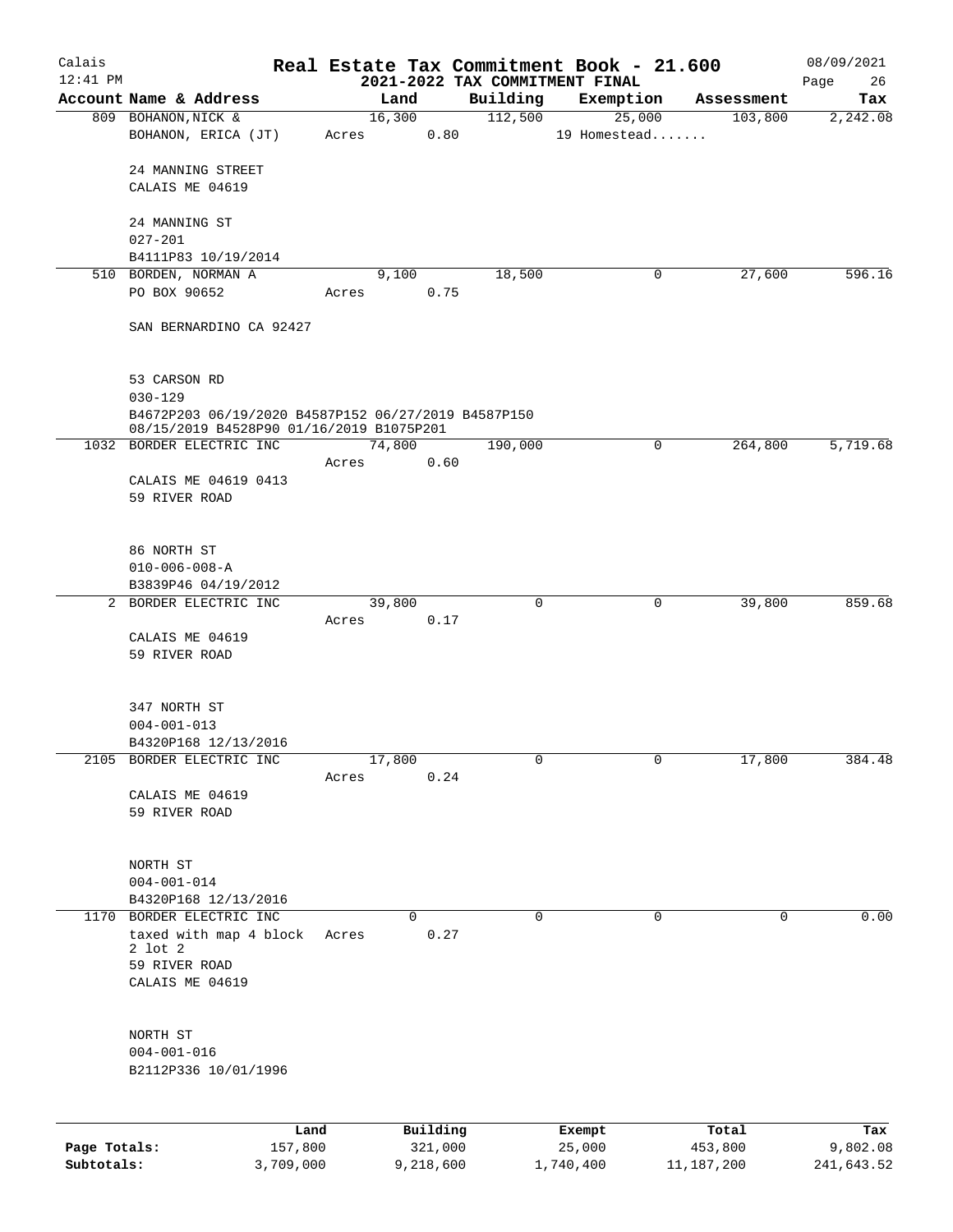| Calais<br>$12:41$ PM |                                                           |                 |                 |                     | Real Estate Tax Commitment Book - 21.600<br>2021-2022 TAX COMMITMENT FINAL |                       |                  | 08/09/2021<br>Page<br>27 |
|----------------------|-----------------------------------------------------------|-----------------|-----------------|---------------------|----------------------------------------------------------------------------|-----------------------|------------------|--------------------------|
|                      | Account Name & Address                                    |                 |                 | Land                | Building                                                                   | Exemption             | Assessment       | Tax                      |
|                      | 2721 BORDER ELECTRIC INC                                  |                 | 10,600          |                     | 0                                                                          | $\mathbf 0$           | 10,600           | 228.96                   |
|                      |                                                           |                 | Acres           | 0.34                |                                                                            |                       |                  |                          |
|                      | CALAIS ME 04619                                           |                 |                 |                     |                                                                            |                       |                  |                          |
|                      | 59 RIVER ROAD                                             |                 |                 |                     |                                                                            |                       |                  |                          |
|                      |                                                           |                 |                 |                     |                                                                            |                       |                  |                          |
|                      |                                                           |                 |                 |                     |                                                                            |                       |                  |                          |
|                      | WALNUT ST                                                 |                 |                 |                     |                                                                            |                       |                  |                          |
|                      | $004 - 001 - 013 - 001$                                   |                 |                 |                     |                                                                            |                       |                  |                          |
|                      | B4320P168 12/13/2016<br>2704 BORDER ELECTRIC, INC         |                 |                 | 0                   | $\Omega$                                                                   | 0                     | 0                | 0.00                     |
|                      | taxed with map 4 block                                    |                 | Acres           | 3.55                |                                                                            |                       |                  |                          |
|                      | $2$ lot $2$                                               |                 |                 |                     |                                                                            |                       |                  |                          |
|                      |                                                           |                 |                 |                     |                                                                            |                       |                  |                          |
|                      | 59 RIVER ROAD                                             |                 |                 |                     |                                                                            |                       |                  |                          |
|                      | CALAIS ME 04619                                           |                 |                 |                     |                                                                            |                       |                  |                          |
|                      |                                                           |                 |                 |                     |                                                                            |                       |                  |                          |
|                      | NORTH ST                                                  |                 |                 |                     |                                                                            |                       |                  |                          |
|                      | $004 - 001 - 009$                                         |                 |                 |                     |                                                                            |                       |                  |                          |
|                      | B3423P136 06/18/2008                                      |                 |                 |                     |                                                                            |                       |                  |                          |
|                      | 1171 BORDER ELECTRIC, INC                                 |                 | 80,200<br>Acres |                     | 241,600                                                                    | 0                     | 321,800          | 6,950.88                 |
|                      | CALAIS ME 04619                                           |                 |                 | 8.19                |                                                                            |                       |                  |                          |
|                      | 59 RIVER ROAD                                             |                 |                 |                     |                                                                            |                       |                  |                          |
|                      |                                                           |                 |                 |                     |                                                                            |                       |                  |                          |
|                      |                                                           |                 |                 |                     |                                                                            |                       |                  |                          |
|                      | 337 NORTH ST                                              |                 |                 |                     |                                                                            |                       |                  |                          |
|                      | $004 - 002 - 002$                                         |                 |                 |                     |                                                                            |                       |                  |                          |
|                      | B3672P110 09/22/2010 B3554P1 07/27/2009 B2112P336         |                 |                 |                     |                                                                            |                       |                  |                          |
|                      | 10/01/1996                                                |                 |                 |                     |                                                                            |                       |                  |                          |
|                      | 1172 BORDER ELECTRIC, INC<br>taxed with map 4 block Acres |                 |                 | $\Omega$<br>0.37    | $\mathbf 0$                                                                | $\mathbf 0$           | 0                | 0.00                     |
|                      | $2$ lot $2$                                               |                 |                 |                     |                                                                            |                       |                  |                          |
|                      |                                                           |                 |                 |                     |                                                                            |                       |                  |                          |
|                      | 59 RIVER ROAD                                             |                 |                 |                     |                                                                            |                       |                  |                          |
|                      | CALAIS ME 04619                                           |                 |                 |                     |                                                                            |                       |                  |                          |
|                      |                                                           |                 |                 |                     |                                                                            |                       |                  |                          |
|                      | NORTH ST                                                  |                 |                 |                     |                                                                            |                       |                  |                          |
|                      | $004 - 002 - 002 - 001$<br>B2112P336 10/01/1996           |                 |                 |                     |                                                                            |                       |                  |                          |
|                      | 1072 BORDER ELECTRIC, INC                                 |                 | 131,600         |                     | 191,400                                                                    | 0                     | 323,000          | 6,976.80                 |
|                      |                                                           |                 | Acres           | 1.86                |                                                                            |                       |                  |                          |
|                      | CALAIS ME 04619 0413                                      |                 |                 |                     |                                                                            |                       |                  |                          |
|                      | 59 RIVER ROAD                                             |                 |                 |                     |                                                                            |                       |                  |                          |
|                      |                                                           |                 |                 |                     |                                                                            |                       |                  |                          |
|                      |                                                           |                 |                 |                     |                                                                            |                       |                  |                          |
|                      | 11 WASHINGTON ST                                          |                 |                 |                     |                                                                            |                       |                  |                          |
|                      | $010 - 006 - 008$                                         |                 |                 |                     |                                                                            |                       |                  |                          |
|                      | B3797P42 11/10/2011                                       |                 |                 |                     |                                                                            |                       |                  |                          |
|                      | 1031 BORDER ELECTRIC, INC                                 |                 |                 | $\Omega$            | 0                                                                          | $\mathbf 0$           | 0                | 0.00                     |
|                      | taxed with map 4 block<br>$2$ lot $2$                     |                 | Acres           | 0.41                |                                                                            |                       |                  |                          |
|                      |                                                           |                 |                 |                     |                                                                            |                       |                  |                          |
|                      | 59 RIVER ROAD                                             |                 |                 |                     |                                                                            |                       |                  |                          |
|                      | CALAIS ME 04619                                           |                 |                 |                     |                                                                            |                       |                  |                          |
|                      |                                                           |                 |                 |                     |                                                                            |                       |                  |                          |
|                      | NORTH ST                                                  |                 |                 |                     |                                                                            |                       |                  |                          |
|                      | $004 - 001 - 016 - A$                                     |                 |                 |                     |                                                                            |                       |                  |                          |
|                      | B2112P334                                                 |                 |                 |                     |                                                                            |                       |                  |                          |
|                      |                                                           |                 |                 |                     |                                                                            |                       |                  |                          |
| Page Totals:         |                                                           | Land<br>222,400 |                 | Building<br>433,000 |                                                                            | Exempt<br>$\mathbf 0$ | Total<br>655,400 | Tax<br>14,156.64         |
| Subtotals:           |                                                           | 3,931,400       |                 | 9,651,600           |                                                                            | 1,740,400             | 11,842,600       | 255,800.16               |
|                      |                                                           |                 |                 |                     |                                                                            |                       |                  |                          |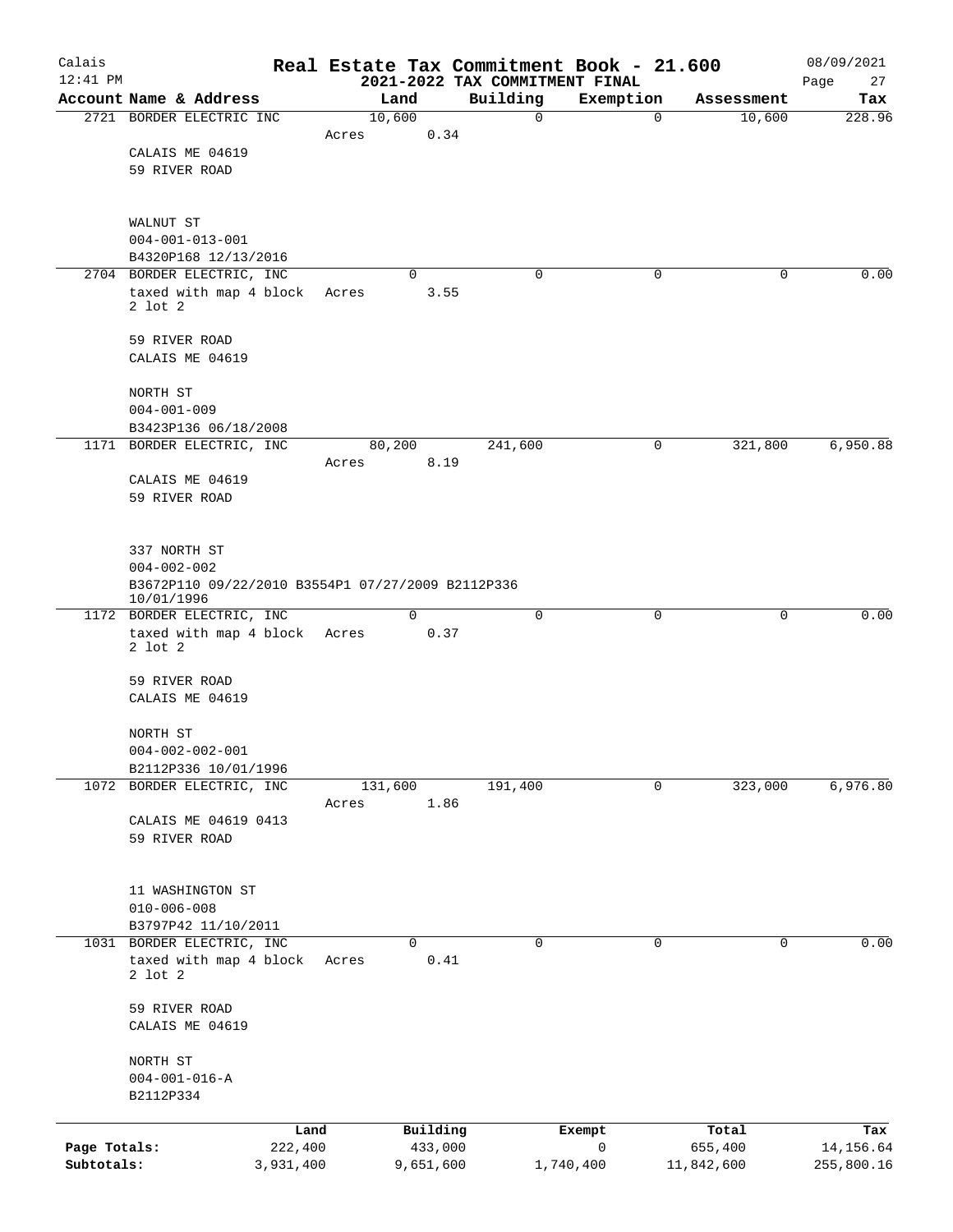| Calais<br>$12:41$ PM |                                                                    |        |                 |             | 2021-2022 TAX COMMITMENT FINAL | Real Estate Tax Commitment Book - 21.600 |            | 08/09/2021<br>Page<br>28 |
|----------------------|--------------------------------------------------------------------|--------|-----------------|-------------|--------------------------------|------------------------------------------|------------|--------------------------|
|                      | Account Name & Address                                             |        | Land            |             | Building                       | Exemption                                | Assessment | Tax                      |
|                      | 987 BORDER ELECTRIC, INC                                           |        |                 | $\mathbf 0$ | $\mathbf 0$                    | $\mathbf 0$                              | 0          | 0.00                     |
|                      | taxed with map 4 block<br>$2$ lot $2$                              |        | Acres           | 3.13        |                                |                                          |            |                          |
|                      | 59 RIVER ROAD<br>CALAIS ME 04619                                   |        |                 |             |                                |                                          |            |                          |
|                      | NORTH ST                                                           |        |                 |             |                                |                                          |            |                          |
|                      | $004 - 002 - 001$                                                  |        |                 |             |                                |                                          |            |                          |
|                      | B3423P136 06/18/2008<br>1279 BORDER ELECTRIC, INC.                 |        | 44,700          |             | 88,800                         | 0                                        | 133,500    | 2,883.60                 |
|                      |                                                                    |        | Acres           | 3.02        |                                |                                          |            |                          |
|                      | CALAIS ME 04619<br>59 RIVER RD                                     |        |                 |             |                                |                                          |            |                          |
|                      | 31 SMITH ST                                                        |        |                 |             |                                |                                          |            |                          |
|                      | $024 - 001 - G$<br>B2620P116 05/01/2002                            |        |                 |             |                                |                                          |            |                          |
|                      | 2140 BORDER ELECTRIC, INC.                                         |        | 15,900          |             | $\mathbf 0$                    | $\mathsf{O}$                             | 15,900     | 343.44                   |
|                      |                                                                    |        | Acres           | 0.19        |                                |                                          |            |                          |
|                      | CALAIS ME 04619<br>59 RIVER ROAD                                   |        |                 |             |                                |                                          |            |                          |
|                      | NORTH ST<br>$004 - 001 - 015$                                      |        |                 |             |                                |                                          |            |                          |
|                      | B3329P172 09/06/2007                                               |        |                 |             |                                |                                          |            |                          |
|                      | 1799 BOTHWICK, EUNICE (LE)<br>c/o ANNA CHURCHILL<br>100 RIDGE ROAD |        | 11,200<br>Acres | 0.38        | 74,300                         | 0                                        | 85,500     | 1,846.80                 |
|                      | ROBBINSTON ME 04671                                                |        |                 |             |                                |                                          |            |                          |
|                      | 49 LAFAYETTE ST<br>$010 - 010 - 007$                               |        |                 |             |                                |                                          |            |                          |
|                      | B2989P125 03/21/2005                                               |        |                 |             |                                |                                          |            |                          |
|                      | 592 BOUCHER, MATTHEW &                                             |        | 10,100          |             | 145,800                        | 0                                        | 155,900    | 3,367.44                 |
|                      | BOUCHER, CARLY ADELLE<br>(JT)                                      |        | Acres           | 1.58        |                                |                                          |            |                          |
|                      | 29 HARDSCRABBLE ROAD                                               |        |                 |             |                                |                                          |            |                          |
|                      | CALAIS ME 04619                                                    |        |                 |             |                                |                                          |            |                          |
|                      | 29 HARDSCRABBLE RD                                                 |        |                 |             |                                |                                          |            |                          |
|                      | $029 - 165 - 002$                                                  |        |                 |             |                                |                                          |            |                          |
|                      | B4672P175 06/26/2020 B3205P349 10/11/2006<br>2288 BOUDREAU, LINA   |        | 16,200          |             | 32,400                         | 0                                        | 48,600     | 1,049.76                 |
|                      |                                                                    |        | Acres           | 0.35        |                                |                                          |            |                          |
|                      | CALAIS ME 04619                                                    |        |                 |             |                                |                                          |            |                          |
|                      | 43 PRICE STREET                                                    |        |                 |             |                                |                                          |            |                          |
|                      | 386 NORTH ST                                                       |        |                 |             |                                |                                          |            |                          |
|                      | $003 - 008 - 001$<br>B4056P237 05/05/2014                          |        |                 |             |                                |                                          |            |                          |
|                      |                                                                    |        |                 |             |                                |                                          |            |                          |
|                      |                                                                    | Land   |                 | Building    |                                | Exempt                                   | Total      | Tax                      |
| Page Totals:         |                                                                    | 98,100 |                 | 341,300     |                                | 0                                        | 439,400    | 9,491.04                 |

**Subtotals:** 4,029,500 9,992,900 1,740,400 12,282,000 265,291.20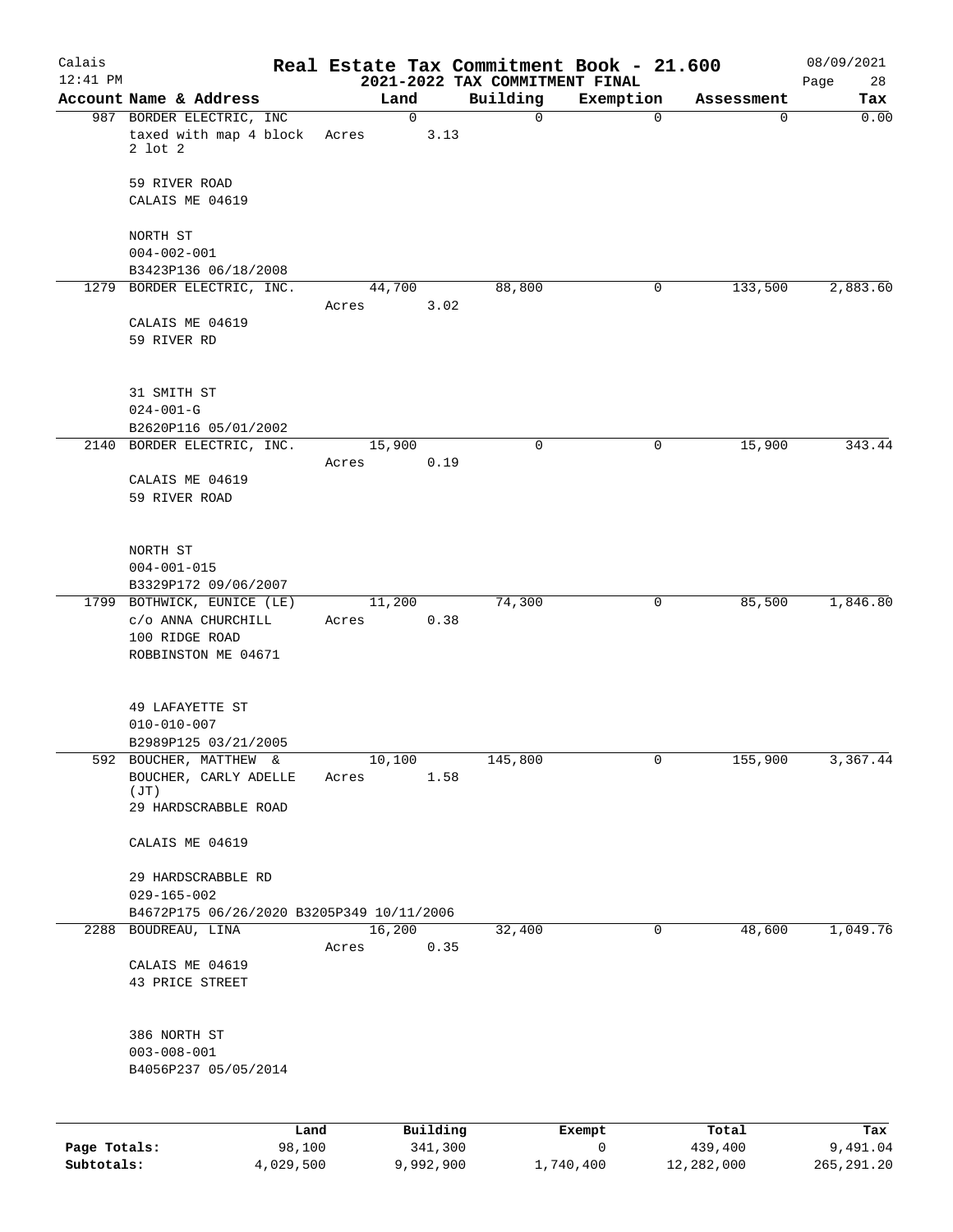| Calais<br>$12:41$ PM |                              |       |        |      | Real Estate Tax Commitment Book - 21.600<br>2021-2022 TAX COMMITMENT FINAL |              |                |            | 08/09/2021<br>Page<br>29 |
|----------------------|------------------------------|-------|--------|------|----------------------------------------------------------------------------|--------------|----------------|------------|--------------------------|
|                      | Account Name & Address       |       | Land   |      | Building                                                                   | Exemption    |                | Assessment | Tax                      |
|                      | 2407 BOUDREAU, LINAWATI      |       | 6,700  |      | $\mathbf 0$                                                                |              | 0              | 6,700      | 144.72                   |
|                      |                              | Acres |        | 0.21 |                                                                            |              |                |            |                          |
|                      | CALAIS ME 04619              |       |        |      |                                                                            |              |                |            |                          |
|                      | 43 PRICE ST                  |       |        |      |                                                                            |              |                |            |                          |
|                      |                              |       |        |      |                                                                            |              |                |            |                          |
|                      |                              |       |        |      |                                                                            |              |                |            |                          |
|                      | PRICE ST                     |       |        |      |                                                                            |              |                |            |                          |
|                      | $005 - 005 - 017$            |       |        |      |                                                                            |              |                |            |                          |
|                      | B3358P35                     |       |        |      |                                                                            |              |                |            |                          |
|                      | 2408 BOUDREAU, LINAWATI      |       | 7,300  |      | 37,300                                                                     |              | 0              | 44,600     | 963.36                   |
|                      |                              | Acres |        | 0.16 |                                                                            |              |                |            |                          |
|                      | CALAIS ME 04619              |       |        |      |                                                                            |              |                |            |                          |
|                      | 43 PRICE ST                  |       |        |      |                                                                            |              |                |            |                          |
|                      |                              |       |        |      |                                                                            |              |                |            |                          |
|                      |                              |       |        |      |                                                                            |              |                |            |                          |
|                      | 43 PRICE ST                  |       |        |      |                                                                            |              |                |            |                          |
|                      | $005 - 005 - 018$            |       |        |      |                                                                            |              |                |            |                          |
|                      |                              |       |        |      |                                                                            |              |                |            |                          |
|                      | B3358P35                     |       |        |      |                                                                            |              |                |            |                          |
| 1141                 | BOUDREAU, LINAWATI           |       | 38,600 |      | 34,800                                                                     |              | 0              | 73,400     | 1,585.44                 |
|                      |                              | Acres |        | 0.16 |                                                                            |              |                |            |                          |
|                      | CALAIS ME 04619              |       |        |      |                                                                            |              |                |            |                          |
|                      | 43 PRICE ST                  |       |        |      |                                                                            |              |                |            |                          |
|                      |                              |       |        |      |                                                                            |              |                |            |                          |
|                      |                              |       |        |      |                                                                            |              |                |            |                          |
|                      | 382 NORTH ST                 |       |        |      |                                                                            |              |                |            |                          |
|                      | $011 - 026 - 001$            |       |        |      |                                                                            |              |                |            |                          |
|                      | B3358P35                     |       |        |      |                                                                            |              |                |            |                          |
|                      | 2300 BOWEN, RANDY T          |       | 9,100  |      | 59,500                                                                     |              | 0              | 68,600     | 1,481.76                 |
|                      | BOWEN, KELLIE J (JT)         | Acres |        | 0.25 |                                                                            |              |                |            |                          |
|                      |                              |       |        |      |                                                                            |              |                |            |                          |
|                      | 35 MONROE ST                 |       |        |      |                                                                            |              |                |            |                          |
|                      | CALAIS ME 04619              |       |        |      |                                                                            |              |                |            |                          |
|                      |                              |       |        |      |                                                                            |              |                |            |                          |
|                      | 35 MONROE ST                 |       |        |      |                                                                            |              |                |            |                          |
|                      | $006 - 008 - 016$            |       |        |      |                                                                            |              |                |            |                          |
|                      | B3836P1 03/30/2012           |       |        |      |                                                                            |              |                |            |                          |
|                      | 1551 BOWEN, RANDY T (JT)     |       | 16,300 |      | 43,300                                                                     | 25,000       |                | 34,600     | 747.36                   |
|                      | DEL BIONDO, DEANNA M         | Acres |        | 0.20 |                                                                            | 19 Homestead |                |            |                          |
|                      |                              |       |        |      |                                                                            |              |                |            |                          |
|                      | 116 SOUTH STREET             |       |        |      |                                                                            |              |                |            |                          |
|                      | CALAIS ME 04619              |       |        |      |                                                                            |              |                |            |                          |
|                      |                              |       |        |      |                                                                            |              |                |            |                          |
|                      | 116 SOUTH ST                 |       |        |      |                                                                            |              |                |            |                          |
|                      | $008 - 004 - 007$            |       |        |      |                                                                            |              |                |            |                          |
|                      | B4309P296 10/31/2016         |       |        |      |                                                                            |              |                |            |                          |
|                      | 1789 BOWLES, BRIAN F &       |       | 10,100 |      | 81,100                                                                     |              | $\overline{0}$ | 91,200     | 1,969.92                 |
|                      | BOWLES, HEATHER J (JT) Acres |       |        | 0.31 |                                                                            |              |                |            |                          |
|                      | 22 SPRING ST                 |       |        |      |                                                                            |              |                |            |                          |
|                      |                              |       |        |      |                                                                            |              |                |            |                          |
|                      | CALAIS ME 04619              |       |        |      |                                                                            |              |                |            |                          |
|                      |                              |       |        |      |                                                                            |              |                |            |                          |
|                      | 22 SPRING ST                 |       |        |      |                                                                            |              |                |            |                          |
|                      | $010 - 009 - 017$            |       |        |      |                                                                            |              |                |            |                          |
|                      | B4691P214 08/20/2020         |       |        |      |                                                                            |              |                |            |                          |
|                      |                              |       |        |      |                                                                            |              |                |            |                          |
|                      |                              |       |        |      |                                                                            |              |                |            |                          |
|                      |                              |       |        |      |                                                                            |              |                |            |                          |

|              | Land      | Building   | Exempt    | Total      | Tax        |
|--------------|-----------|------------|-----------|------------|------------|
| Page Totals: | 88,100    | 256,000    | 25,000    | 319,100    | 6,892.56   |
| Subtotals:   | 4,117,600 | 10,248,900 | ⊥,765,400 | 12,601,100 | 272,183.76 |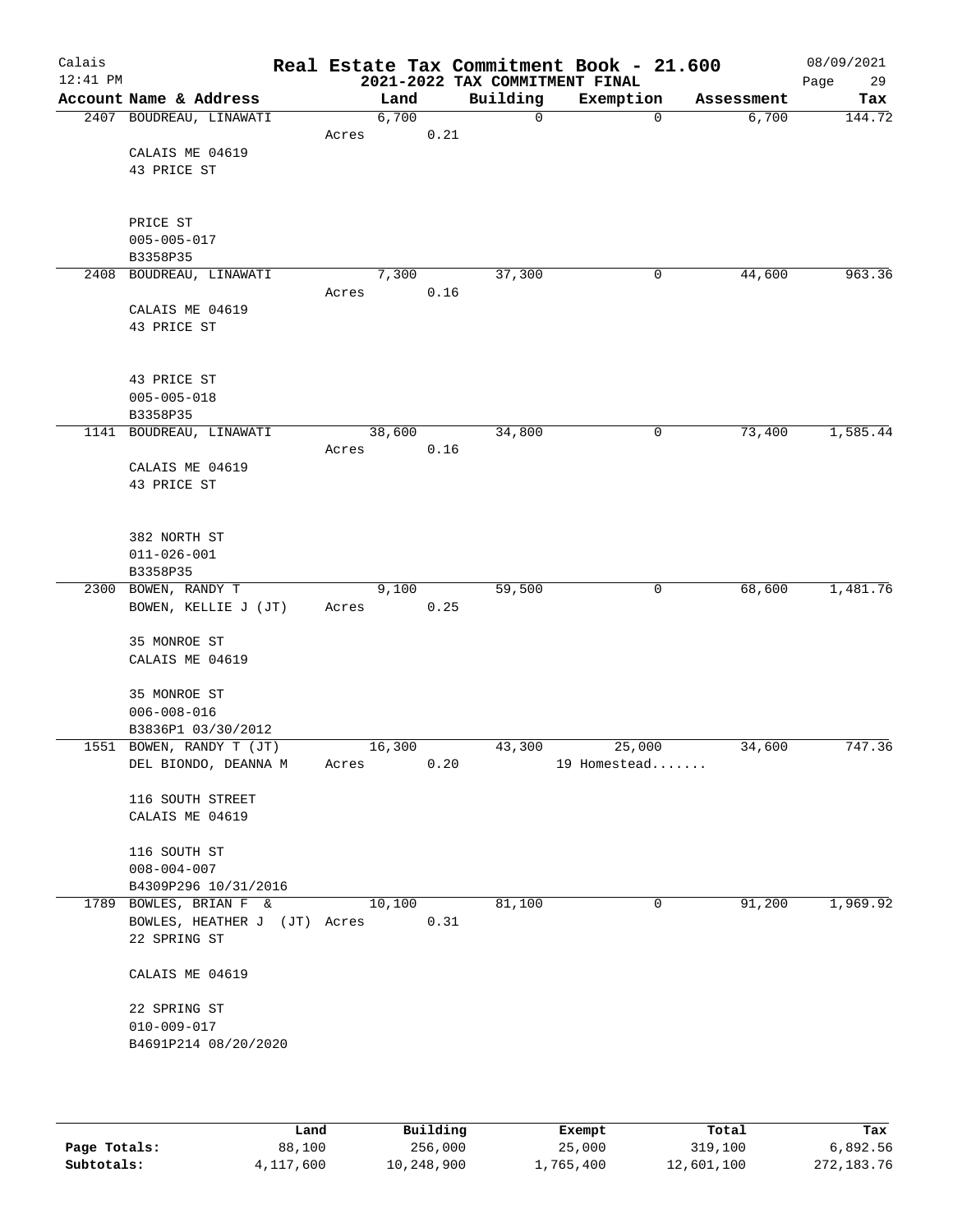| Calais<br>$12:41$ PM |                                                                                                  |       |        |          | Real Estate Tax Commitment Book - 21.600   |               |                        |            | 08/09/2021        |
|----------------------|--------------------------------------------------------------------------------------------------|-------|--------|----------|--------------------------------------------|---------------|------------------------|------------|-------------------|
|                      | Account Name & Address                                                                           |       | Land   |          | 2021-2022 TAX COMMITMENT FINAL<br>Building | Exemption     |                        | Assessment | Page<br>30<br>Tax |
|                      | 859 BOWMAN, WILLIAM                                                                              |       | 23,600 |          | 83,100                                     |               | 25,000                 | 81,700     | 1,764.72          |
|                      | BOWMAN, JANIS (JT)                                                                               | Acres |        | 0.42     |                                            |               | 19 Homestead           |            |                   |
|                      | 12 DOWNES ST                                                                                     |       |        |          |                                            |               |                        |            |                   |
|                      | CALAIS ME 04619                                                                                  |       |        |          |                                            |               |                        |            |                   |
|                      | 12 DOWNES ST                                                                                     |       |        |          |                                            |               |                        |            |                   |
|                      | $008 - 001 - 002$                                                                                |       |        |          |                                            |               |                        |            |                   |
|                      | B2878P123 05/19/2004                                                                             |       |        |          | 13,900                                     |               |                        |            | 25.92             |
|                      | 2418 BOYCE, KATHLEEN                                                                             | Acres | 12,300 | 0.46     |                                            |               | 25,000<br>19 Homestead | 1,200      |                   |
|                      | CALAIS ME 04619<br>64 MONROE STREET                                                              |       |        |          |                                            |               |                        |            |                   |
|                      | 64 MONROE ST<br>$005 - 006 - 004 - 005$<br>B3649P176 07/13/2010                                  |       |        |          |                                            |               |                        |            |                   |
|                      | 2436 BOYD, ANN                                                                                   |       | 11,400 |          | 0                                          |               | 0                      | 11,400     | 246.24            |
|                      | 35 CHANDLER ST                                                                                   | Acres |        | 0.61     |                                            |               |                        |            |                   |
|                      | CALAIS MAINE 04619                                                                               |       |        |          |                                            |               |                        |            |                   |
|                      | CHANDLER ST<br>$005 - 007 - 021$                                                                 |       |        |          |                                            |               |                        |            |                   |
|                      | B4642P182 03/12/2020                                                                             |       |        |          |                                            |               |                        |            |                   |
|                      | 2402 BOYD, ANN R                                                                                 |       | 12,500 |          | 39,100                                     |               | 25,000                 | 26,600     | 574.56            |
|                      | CALAIS ME 04619<br>35 CHANDLER STREET                                                            | Acres |        | 0.47     |                                            |               | 19 Homestead           |            |                   |
|                      | 35 CHANDLER ST<br>$005 - 005 - 012 - 002$<br>B4463P75 05/29/2018                                 |       |        |          |                                            |               |                        |            |                   |
|                      | 475 BOYD, JEFFREY M                                                                              |       | 15,100 |          | 13,100                                     |               | 0                      | 28,200     | 609.12            |
|                      | ROCHESTER NH 03867<br>16 SECOND ST                                                               | Acres |        | 0.23     |                                            |               |                        |            |                   |
|                      | NASHS LAKE                                                                                       |       |        |          |                                            |               |                        |            |                   |
|                      | $035 - 065$                                                                                      |       |        |          |                                            |               |                        |            |                   |
|                      | B2226P298                                                                                        |       |        |          |                                            |               |                        |            |                   |
|                      | 1672 BRACKETT, ANN                                                                               |       | 24,400 |          | 0                                          |               | 0                      | 24,400     | 527.04            |
|                      | CALAIS, ME 04619<br>21 BARING ST                                                                 | Acres |        | 0.45     |                                            |               |                        |            |                   |
|                      | MAIN ST<br>$013 - 002 - 003$<br>B3681P176 10/21/2010 B3663P260 08/20/2010 B2671P73<br>10/01/2002 |       |        |          |                                            |               |                        |            |                   |
|                      |                                                                                                  |       |        |          |                                            |               |                        |            |                   |
|                      |                                                                                                  | Land  |        | Building |                                            | <b>Exempt</b> |                        | Total      | Tax               |

|              | Land      | Building   | Exempt    | Total      | Tax        |
|--------------|-----------|------------|-----------|------------|------------|
| Page Totals: | 99,300    | 149,200    | 75,000    | 173,500    | 3,747.60   |
| Subtotals:   | 4,216,900 | 10,398,100 | 1,840,400 | 12,774,600 | 275,931.36 |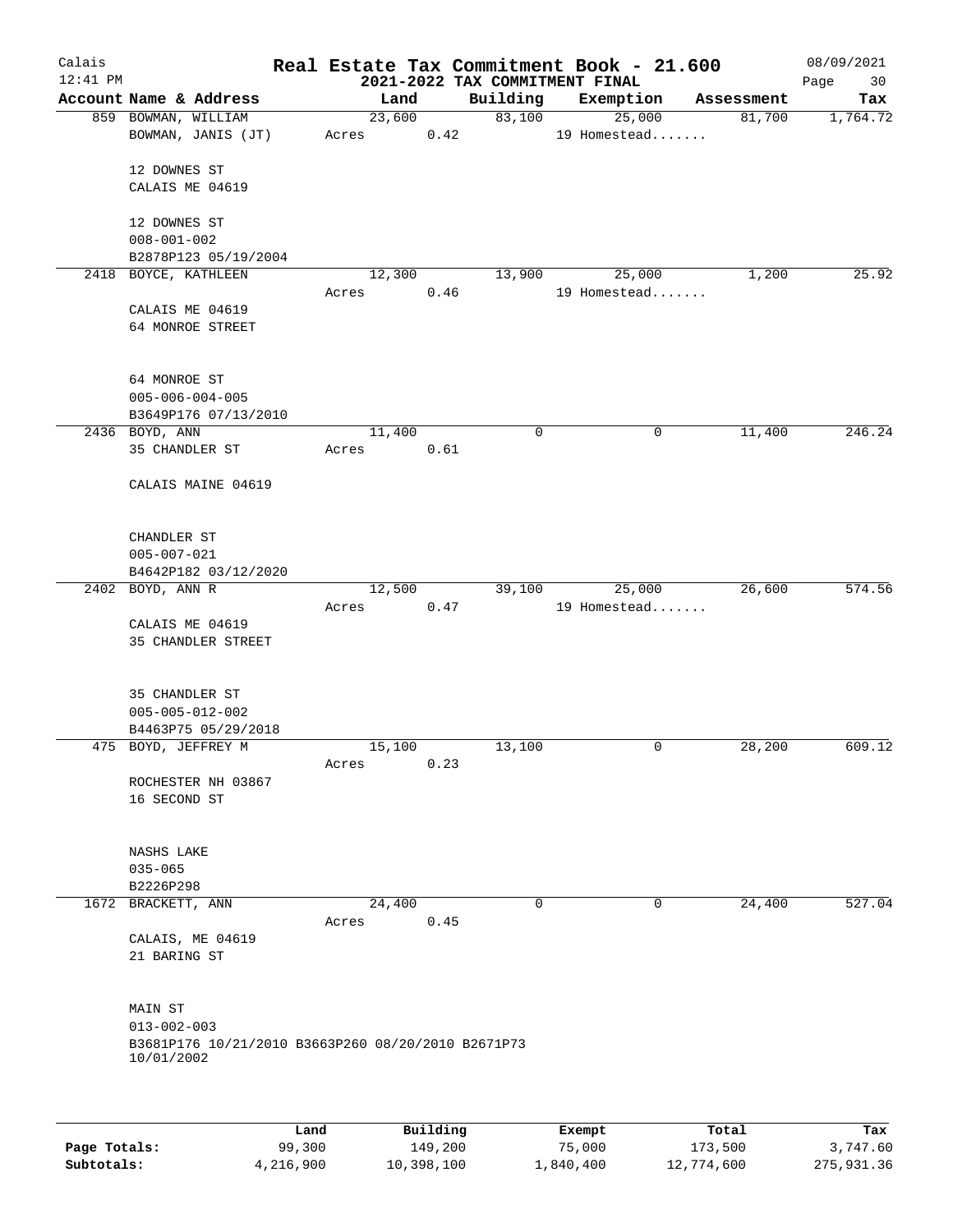| Calais            |                                                |         |        |            |          |        | Real Estate Tax Commitment Book - 21.600    |            | 08/09/2021        |
|-------------------|------------------------------------------------|---------|--------|------------|----------|--------|---------------------------------------------|------------|-------------------|
| $12:41$ PM        | Account Name & Address                         |         |        | Land       | Building |        | 2021-2022 TAX COMMITMENT FINAL<br>Exemption | Assessment | Page<br>31<br>Tax |
|                   | 2016 BRACKETT, ANN E                           |         |        | 7,700      |          | 50,600 | 25,000                                      | 33,300     | 719.28            |
|                   |                                                | Acres   |        | 0.18       |          |        | 19 Homestead                                |            |                   |
|                   | CALAIS ME 04619                                |         |        |            |          |        |                                             |            |                   |
|                   | 21 BARING ST                                   |         |        |            |          |        |                                             |            |                   |
|                   |                                                |         |        |            |          |        |                                             |            |                   |
|                   | 21 BARING ST                                   |         |        |            |          |        |                                             |            |                   |
|                   | $002 - 001 - 006$                              |         |        |            |          |        |                                             |            |                   |
|                   | B3211P164 10/27/2006<br>500 BRAZIER, CRESSEY & |         | 86,800 |            | 246,200  |        | 0                                           | 333,000    | 7,192.80          |
|                   | BRAZIER, TERESA                                | Acres   |        | 3.01       |          |        |                                             |            |                   |
|                   |                                                |         |        |            |          |        |                                             |            |                   |
|                   | 22 ST CROIX DRIVE                              |         |        |            |          |        |                                             |            |                   |
|                   | CALAIS ME 04619 4230                           |         |        |            |          |        |                                             |            |                   |
|                   | 22 ST CROIX DR                                 |         |        |            |          |        |                                             |            |                   |
|                   | $015 - 024$                                    |         |        |            |          |        |                                             |            |                   |
|                   | B3398P115 04/09/2008                           |         |        |            |          |        |                                             |            |                   |
|                   | 889 BREWSTER, DONALD ALAN<br>&.                |         | 19,900 |            | 50,800   |        | 0                                           | 70,700     | 1,527.12          |
|                   | BREWSTER, VIRGINIA                             | Acres   |        | 0.30       |          |        |                                             |            |                   |
|                   | ELIZABETH (JT)<br>34 HIGH STREET               |         |        |            |          |        |                                             |            |                   |
|                   |                                                |         |        |            |          |        |                                             |            |                   |
|                   | CALAIS ME 04619                                |         |        |            |          |        |                                             |            |                   |
|                   | 54 BARKER ST                                   |         |        |            |          |        |                                             |            |                   |
| $008 - 003 - 006$ |                                                |         |        |            |          |        |                                             |            |                   |
|                   | B4697P217 09/02/2020                           |         |        |            |          |        |                                             |            |                   |
|                   | 677 BREWSTER, ELBERT<br>BREWSTER, CAROL        | Acres   | 55,600 | 1.52       | 59,000   |        | 0                                           | 114,600    | 2,475.36          |
|                   | 152 SOUTH APLINE STREET                        |         |        |            |          |        |                                             |            |                   |
|                   | OAKLAND ME 04693                               |         |        |            |          |        |                                             |            |                   |
|                   | 972 MAIN ST                                    |         |        |            |          |        |                                             |            |                   |
|                   | $014 - 021$                                    |         |        |            |          |        |                                             |            |                   |
|                   | B4609P25 10/23/2019                            |         |        |            |          |        |                                             |            |                   |
| 2508              | BREWSTER, DONALD ALAN &                        |         | 12,100 |            | 87,800   |        | 25,000                                      | 74,900     | 1,617.84          |
|                   | BREWSTER, VIRGINIA<br>ELIZABETH (JT)           | Acres   |        | 0.44       |          |        | 19 Homestead                                |            |                   |
|                   |                                                |         |        |            |          |        |                                             |            |                   |
|                   | 152 S. ALPINE STREET                           |         |        |            |          |        |                                             |            |                   |
|                   | OAKLAND ME 04963                               |         |        |            |          |        |                                             |            |                   |
|                   | 34 HIGH ST                                     |         |        |            |          |        |                                             |            |                   |
|                   | $006 - 007 - 015$                              |         |        |            |          |        |                                             |            |                   |
|                   | B4522P193 12/18/2018                           |         |        |            |          |        |                                             |            |                   |
|                   | 1075 BREWSTER, DONALD ALAN &                   |         | 19,300 |            | 91,700   |        | 0                                           | 111,000    | 2,397.60          |
|                   | BREWSTER, VIRGINIA<br>ELIZABETH                | Acres   |        | 0.28       |          |        |                                             |            |                   |
|                   |                                                |         |        |            |          |        |                                             |            |                   |
|                   | 34 HIGH STREET<br>CALAIS ME 04619              |         |        |            |          |        |                                             |            |                   |
|                   | 120 NORTH ST                                   |         |        |            |          |        |                                             |            |                   |
|                   | $010 - 006 - 011$                              |         |        |            |          |        |                                             |            |                   |
|                   | B4541P48 03/20/2019                            |         |        |            |          |        |                                             |            |                   |
|                   |                                                | Land    |        | Building   |          |        | Exempt                                      | Total      | Tax               |
| Page Totals:      |                                                | 201,400 |        | 586,100    |          |        | 50,000                                      | 737,500    | 15,930.00         |
| Subtotals:        | 4, 418, 300                                    |         |        | 10,984,200 |          |        | 1,890,400                                   | 13,512,100 | 291,861.36        |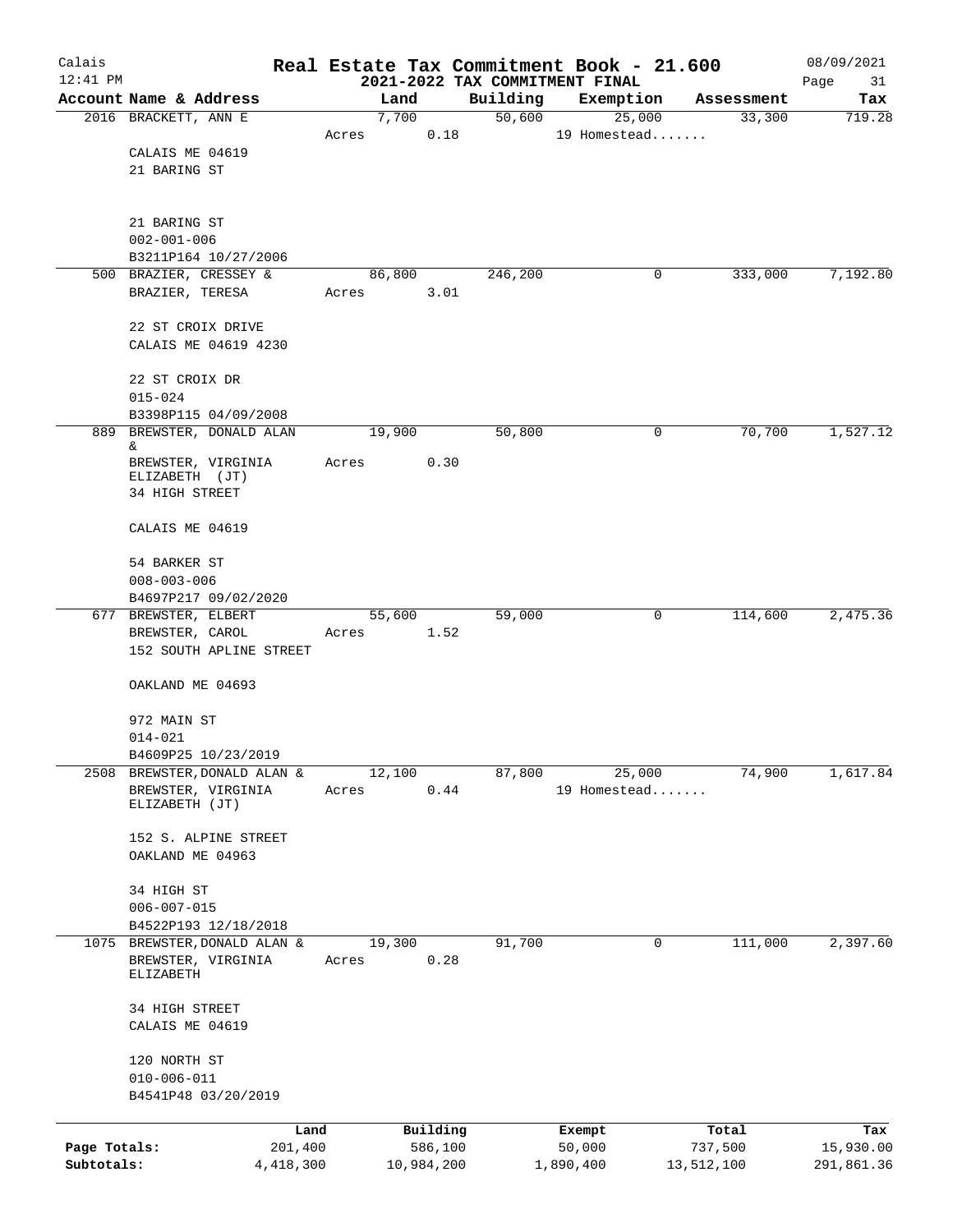| Calais<br>$12:41$ PM |                                        |        |       | 2021-2022 TAX COMMITMENT FINAL | Real Estate Tax Commitment Book - 21.600 |            | 08/09/2021<br>Page<br>32 |
|----------------------|----------------------------------------|--------|-------|--------------------------------|------------------------------------------|------------|--------------------------|
|                      | Account Name & Address                 |        | Land  | Building                       | Exemption                                | Assessment | Tax                      |
|                      | 184 BRIDGEO, WILLIAM R                 |        | 4,000 | $\mathsf{O}$                   | $\mathbf 0$                              | 4,000      | 86.40                    |
|                      |                                        | Acres  | 28.60 |                                |                                          |            |                          |
|                      | AUGUSTA ME 04330                       |        |       |                                |                                          |            |                          |
|                      | 100 FAIRVIEW AVE.                      |        |       |                                |                                          |            |                          |
|                      |                                        |        |       |                                |                                          |            |                          |
|                      |                                        |        |       |                                |                                          |            |                          |
|                      | CARSON RD                              |        |       |                                |                                          |            |                          |
|                      | $033 - 118 - 119 - 1$                  |        |       |                                |                                          |            |                          |
|                      | B1377P216 B1322P163                    |        |       |                                |                                          |            |                          |
|                      | 971 BRIDGES BROS                       | 76,400 |       | 20,000                         | 0                                        | 96,400     | 2,082.24                 |
|                      |                                        | Acres  | 1.41  |                                |                                          |            |                          |
|                      | CALAIS ME 04619                        |        |       |                                |                                          |            |                          |
|                      | PO BOX 966                             |        |       |                                |                                          |            |                          |
|                      |                                        |        |       |                                |                                          |            |                          |
|                      |                                        |        |       |                                |                                          |            |                          |
|                      | 428 MAIN ST                            |        |       |                                |                                          |            |                          |
|                      | 007-001-017&012<br>B4357P97 05/04/2017 |        |       |                                |                                          |            |                          |
|                      | 1566 BRIDGES BROS INC                  | 25,500 |       | 0                              | 0                                        | 25,500     | 550.80                   |
|                      |                                        | Acres  | 0.95  |                                |                                          |            |                          |
|                      | CALAIS ME 04619                        |        |       |                                |                                          |            |                          |
|                      | PO BOX 966                             |        |       |                                |                                          |            |                          |
|                      |                                        |        |       |                                |                                          |            |                          |
|                      |                                        |        |       |                                |                                          |            |                          |
|                      | MAIN ST                                |        |       |                                |                                          |            |                          |
|                      | $008 - 006 - 027$                      |        |       |                                |                                          |            |                          |
|                      | B4354P9 03/17/2017 B3707P66 01/10/2011 |        |       |                                |                                          |            |                          |
|                      | 2142 BRIDGES, PAMELA                   | 20,500 |       | 75,400                         | 25,000                                   | 70,900     | 1,531.44                 |
|                      |                                        | Acres  | 11.66 |                                | 19 Homestead                             |            |                          |
|                      | CALAIS ME 04619                        |        |       |                                |                                          |            |                          |
|                      | PO BOX 1033                            |        |       |                                |                                          |            |                          |
|                      |                                        |        |       |                                |                                          |            |                          |
|                      |                                        |        |       |                                |                                          |            |                          |
|                      | 439 SOUTH ST                           |        |       |                                |                                          |            |                          |
|                      | 012-001&003                            |        |       |                                |                                          |            |                          |
|                      | B2547P113 08/01/2001                   |        |       | $\mathbf 0$                    | 0                                        |            | 617.76                   |
|                      | 1565 BRIDGES, PAMELA J                 | 28,600 |       |                                |                                          | 28,600     |                          |
|                      | CALAIS ME 04619                        | Acres  | 0.60  |                                |                                          |            |                          |
|                      | P.O. BOX 1033                          |        |       |                                |                                          |            |                          |
|                      |                                        |        |       |                                |                                          |            |                          |
|                      |                                        |        |       |                                |                                          |            |                          |
|                      | <b>MAIN ST</b>                         |        |       |                                |                                          |            |                          |
|                      | $008 - 006 - 026$                      |        |       |                                |                                          |            |                          |
|                      | B2388P141 10/01/1999                   |        |       |                                |                                          |            |                          |
|                      | 513 BRILLANT, BERYL S                  | 10,300 |       | 21,600                         | 25,000                                   | 6,900      | 149.04                   |
|                      |                                        | Acres  | 2.00  |                                | 19 Homestead                             |            |                          |
|                      | CALAIS ME 04619                        |        |       |                                |                                          |            |                          |
|                      | 47 CARSON ROAD                         |        |       |                                |                                          |            |                          |
|                      |                                        |        |       |                                |                                          |            |                          |
|                      |                                        |        |       |                                |                                          |            |                          |
|                      | 47 CARSON RD                           |        |       |                                |                                          |            |                          |
|                      | $030 - 130 - 001$                      |        |       |                                |                                          |            |                          |
|                      | B4503P196 09/16/2018                   |        |       |                                |                                          |            |                          |
|                      |                                        |        |       |                                |                                          |            |                          |
|                      |                                        |        |       |                                |                                          |            |                          |
|                      |                                        |        |       |                                |                                          |            |                          |

|              | Land      | Building   | Exempt    | Total      | Tax        |
|--------------|-----------|------------|-----------|------------|------------|
| Page Totals: | 165,300   | 117,000    | 50,000    | 232,300    | 5,017.68   |
| Subtotals:   | 4,583,600 | 11,101,200 | 1,940,400 | 13,744,400 | 296,879.04 |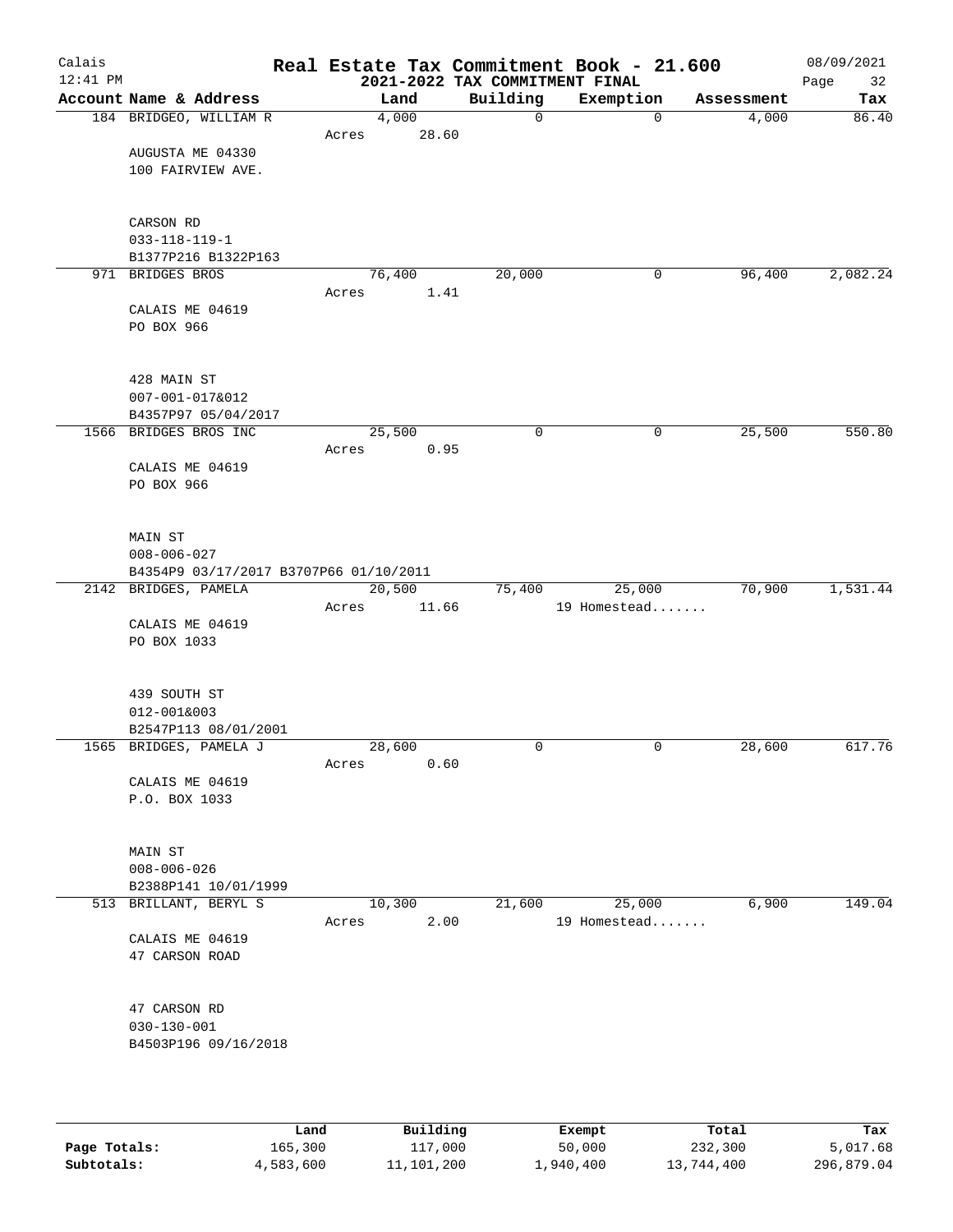| Calais<br>$12:41$ PM |                                                   |        |      | 2021-2022 TAX COMMITMENT FINAL | Real Estate Tax Commitment Book - 21.600 |            | 08/09/2021<br>Page<br>33 |
|----------------------|---------------------------------------------------|--------|------|--------------------------------|------------------------------------------|------------|--------------------------|
|                      | Account Name & Address                            | Land   |      | Building                       | Exemption                                | Assessment | Tax                      |
|                      | 919 BRIONES, JEREMY M                             | 19,300 |      | 105, 100                       | $\mathbf 0$                              | 124,400    | 2,687.04                 |
|                      | 1 PEACE STREET                                    | Acres  | 0.28 |                                |                                          |            |                          |
|                      |                                                   |        |      |                                |                                          |            |                          |
|                      | CALAIS ME 04619                                   |        |      |                                |                                          |            |                          |
|                      |                                                   |        |      |                                |                                          |            |                          |
|                      | 1 PEACE ST                                        |        |      |                                |                                          |            |                          |
|                      | $007 - 008 - 002$                                 |        |      |                                |                                          |            |                          |
|                      | B4558P70 05/23/2019                               |        |      |                                |                                          |            |                          |
|                      | 1909 BRISTOL-CLARK, JOLENE                        |        | 0    | 10,500                         | 0                                        | 10,500     | 226.80                   |
|                      | MERIDEN CT 06450                                  |        |      |                                |                                          |            |                          |
|                      | 423 BLACKSTONE VILLAGE                            |        |      |                                |                                          |            |                          |
|                      |                                                   |        |      |                                |                                          |            |                          |
|                      |                                                   |        |      |                                |                                          |            |                          |
|                      | 38 BARING ST                                      |        |      |                                |                                          |            |                          |
|                      | $002 - 004 - 013 - 1 - H$<br>2038 BROCATO, SHARON | 14,100 |      | $\mathbf 0$                    | 0                                        | 14,100     | 304.56                   |
|                      |                                                   | Acres  | 0.60 |                                |                                          |            |                          |
|                      | CALAIS ME 04619                                   |        |      |                                |                                          |            |                          |
|                      | 509 NORTH ST                                      |        |      |                                |                                          |            |                          |
|                      |                                                   |        |      |                                |                                          |            |                          |
|                      |                                                   |        |      |                                |                                          |            |                          |
|                      | NORTH ST                                          |        |      |                                |                                          |            |                          |
|                      | $002 - 003 - 005$<br>B4543P31 03/29/2019          |        |      |                                |                                          |            |                          |
|                      | 2039 BROCATO, SHARON                              | 14,800 |      | 29,400                         | 25,000                                   | 19,200     | 414.72                   |
|                      |                                                   | Acres  | 0.66 |                                | 19 Homestead                             |            |                          |
|                      | CALAIS ME 04619                                   |        |      |                                |                                          |            |                          |
|                      | 509 NORTH ST                                      |        |      |                                |                                          |            |                          |
|                      |                                                   |        |      |                                |                                          |            |                          |
|                      | 509 NORTH ST                                      |        |      |                                |                                          |            |                          |
|                      | $002 - 003 - 006$                                 |        |      |                                |                                          |            |                          |
|                      | B4543P31 03/29/2019                               |        |      |                                |                                          |            |                          |
|                      | 1550 BROOME, JESSICA NICHOLE                      | 16,300 |      | 26,000                         | 0                                        | 42,300     | 913.68                   |
|                      | 138 CALAIS AVE                                    | Acres  | 0.20 |                                |                                          |            |                          |
|                      | CALAIS ME 04619                                   |        |      |                                |                                          |            |                          |
|                      |                                                   |        |      |                                |                                          |            |                          |
|                      |                                                   |        |      |                                |                                          |            |                          |
|                      | 112 SOUTH ST                                      |        |      |                                |                                          |            |                          |
|                      | $008 - 004 - 006$                                 |        |      |                                |                                          |            |                          |
|                      | B4559P271 06/10/2019<br>2437 BROWN, ARTHUR E      | 14,200 |      | 20,700                         | 25,000                                   | 9,900      | 213.84                   |
|                      |                                                   | Acres  | 0.61 |                                | 19 Homestead                             |            |                          |
|                      | CALAIS ME 04619                                   |        |      |                                |                                          |            |                          |
|                      | 42 CHANDLER ST                                    |        |      |                                |                                          |            |                          |
|                      |                                                   |        |      |                                |                                          |            |                          |
|                      | 42 CHANDLER ST                                    |        |      |                                |                                          |            |                          |
|                      | $005 - 007 - 022$                                 |        |      |                                |                                          |            |                          |
|                      | B4652P239 04/13/2020 B4406P50 09/29/2017          |        |      |                                |                                          |            |                          |
|                      |                                                   |        |      |                                |                                          |            |                          |
|                      |                                                   |        |      |                                |                                          |            |                          |
|                      |                                                   |        |      |                                |                                          |            |                          |
|                      |                                                   |        |      |                                |                                          |            |                          |
|                      |                                                   |        |      |                                |                                          |            |                          |

|              | Land      | Building   | Exempt    | Total      | Tax        |
|--------------|-----------|------------|-----------|------------|------------|
| Page Totals: | 78,700    | 191,700    | 50,000    | 220,400    | 4,760.64   |
| Subtotals:   | 4,662,300 | 11,292,900 | 1,990,400 | 13,964,800 | 301,639.68 |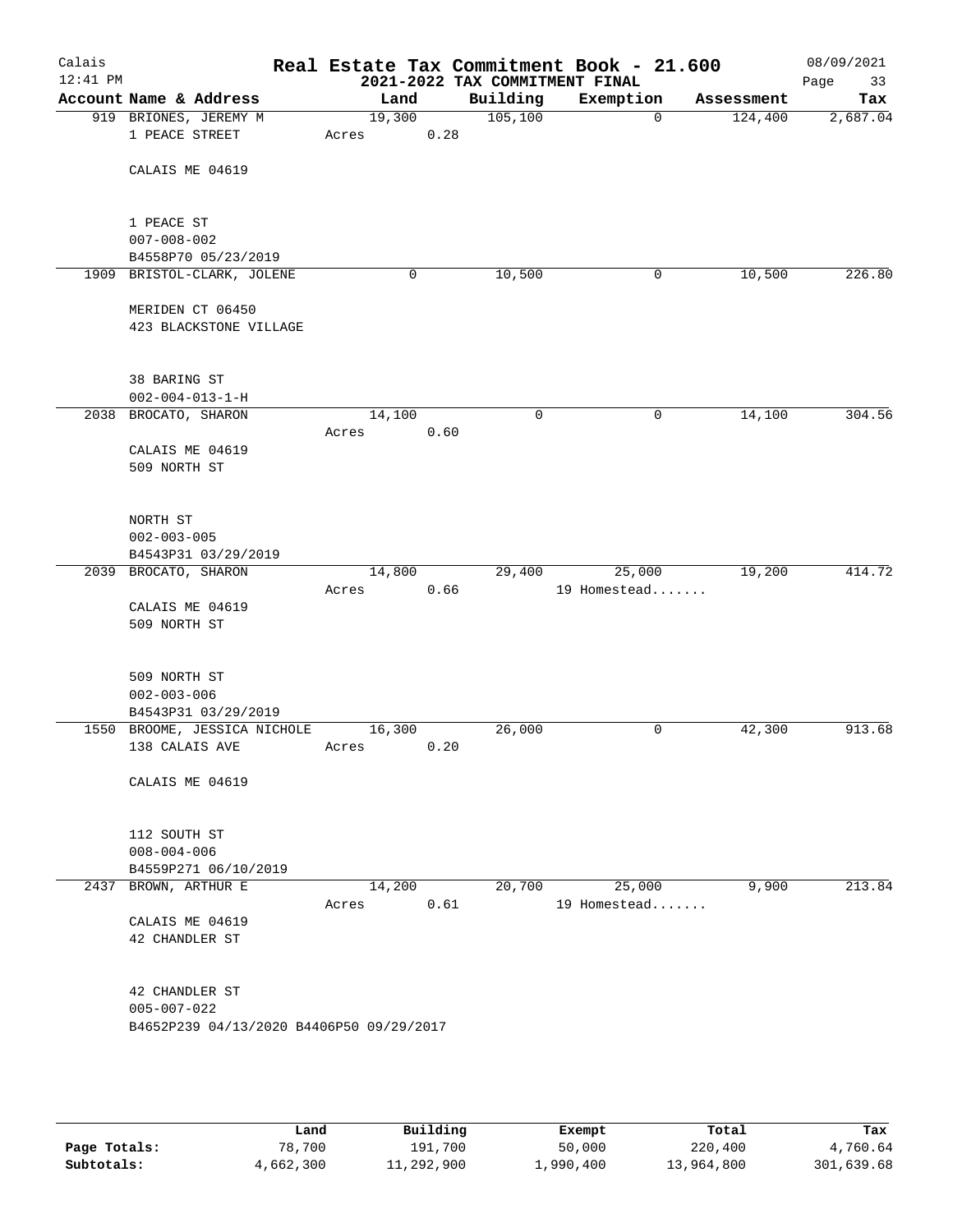| Calais       |                                        |                |       |                     |               | Real Estate Tax Commitment Book - 21.600 |                     | 08/09/2021      |
|--------------|----------------------------------------|----------------|-------|---------------------|---------------|------------------------------------------|---------------------|-----------------|
| $12:41$ PM   | Account Name & Address                 |                |       |                     |               | 2021-2022 TAX COMMITMENT FINAL           |                     | Page<br>34      |
|              | 190 BROWN, DAVID ALLEN                 |                |       | Land<br>5,700       | Building<br>0 | Exemption<br>$\mathbf 0$                 | Assessment<br>5,700 | Tax<br>123.12   |
|              | 1240 RIVER RD                          |                | Acres | 16.50               |               |                                          |                     |                 |
|              | CALAIS ME 04619                        |                |       |                     |               |                                          |                     |                 |
|              |                                        |                |       |                     |               |                                          |                     |                 |
|              | RIVER RD                               |                |       |                     |               |                                          |                     |                 |
|              | $033 - 200$<br>B2066P133               |                |       |                     |               |                                          |                     |                 |
|              | 203 BROWN, DAVID ALLEN                 |                |       | 11,100              | 0             | 0                                        | 11,100              | 239.76          |
|              |                                        |                | Acres | 48.00               |               |                                          |                     |                 |
|              | CALAIS ME 04619                        |                |       |                     |               |                                          |                     |                 |
|              | 1240 RIVER RD                          |                |       |                     |               |                                          |                     |                 |
|              | RIVER ROAD                             |                |       |                     |               |                                          |                     |                 |
|              | $037 - 204$                            |                |       |                     |               |                                          |                     |                 |
|              | B2066P133                              |                |       |                     |               |                                          |                     |                 |
|              | 164 BROWN, DAVID ALLEN                 |                |       | 11,700              | 44,700        | 0                                        | 56,400              | 1,218.24        |
|              | CALAIS ME 04619                        |                | Acres | 76.00               |               |                                          |                     |                 |
|              | 1240 RIVER RD                          |                |       |                     |               |                                          |                     |                 |
|              |                                        |                |       |                     |               |                                          |                     |                 |
|              | BEAVER LAKE                            |                |       |                     |               |                                          |                     |                 |
|              | $032 - 093$                            |                |       |                     |               |                                          |                     |                 |
|              | B2066P133                              |                |       |                     |               |                                          |                     |                 |
|              | 234 BROWN, DAVID ALLEN                 |                |       | 27,400              | 189,700       | 31,000                                   | 186,100             | 4,019.76        |
|              |                                        |                | Acres | 24.00               |               | 01 PostWW2 Res&Surv                      |                     |                 |
|              | CALAIS ME 04619<br>1240 RIVER ROAD     |                |       |                     |               | 19 Homestead                             |                     |                 |
|              |                                        |                |       |                     |               |                                          |                     |                 |
|              | 1240 RIVER ROAD                        |                |       |                     |               |                                          |                     |                 |
|              | $022 - 008$                            |                |       |                     |               |                                          |                     |                 |
|              | B2066P109                              |                |       |                     |               |                                          |                     |                 |
|              | 2835 BROWN, DAVID ALLEN                |                | Acres | 7,500<br>14.60      | 0             | 0                                        | 7,500               | 162.00          |
|              | CALAIS, ME ME 04619                    |                |       |                     |               |                                          |                     |                 |
|              | 1242 RIVER ROAD                        |                |       |                     |               |                                          |                     |                 |
|              |                                        |                |       |                     |               |                                          |                     |                 |
|              | RIVER ROAD (REAR)<br>$033 - 200 - 001$ |                |       |                     |               |                                          |                     |                 |
|              | B4471P109 06/21/2018                   |                |       |                     |               |                                          |                     |                 |
| 2257         | BROWN, DENNIS HARLAND                  |                |       | 12,200              | 183,300       | 31,000                                   | 164,500             | 3,553.20        |
|              | &<br>BROWN, THERESA KAREN<br>(JT)      |                | Acres | 0.45                |               | 19 Homestead                             |                     |                 |
|              | 7 SCHOOL STREET                        |                |       |                     |               | 53 Vietnam Vet Non                       |                     |                 |
|              | CALAIS ME 04619                        |                |       |                     |               |                                          |                     |                 |
|              | 7 SCHOOL ST                            |                |       |                     |               |                                          |                     |                 |
|              | $003 - 005 - 020&21$                   |                |       |                     |               |                                          |                     |                 |
|              | B4720P126 11/02/2020                   |                |       |                     |               |                                          |                     |                 |
|              |                                        |                |       |                     |               |                                          |                     |                 |
| Page Totals: |                                        | Land<br>75,600 |       | Building<br>417,700 |               | Exempt<br>62,000                         | Total<br>431,300    | Tax<br>9,316.08 |
|              |                                        |                |       |                     |               |                                          |                     |                 |

**Subtotals:** 4,737,900 11,710,600 2,052,400 14,396,100 310,955.76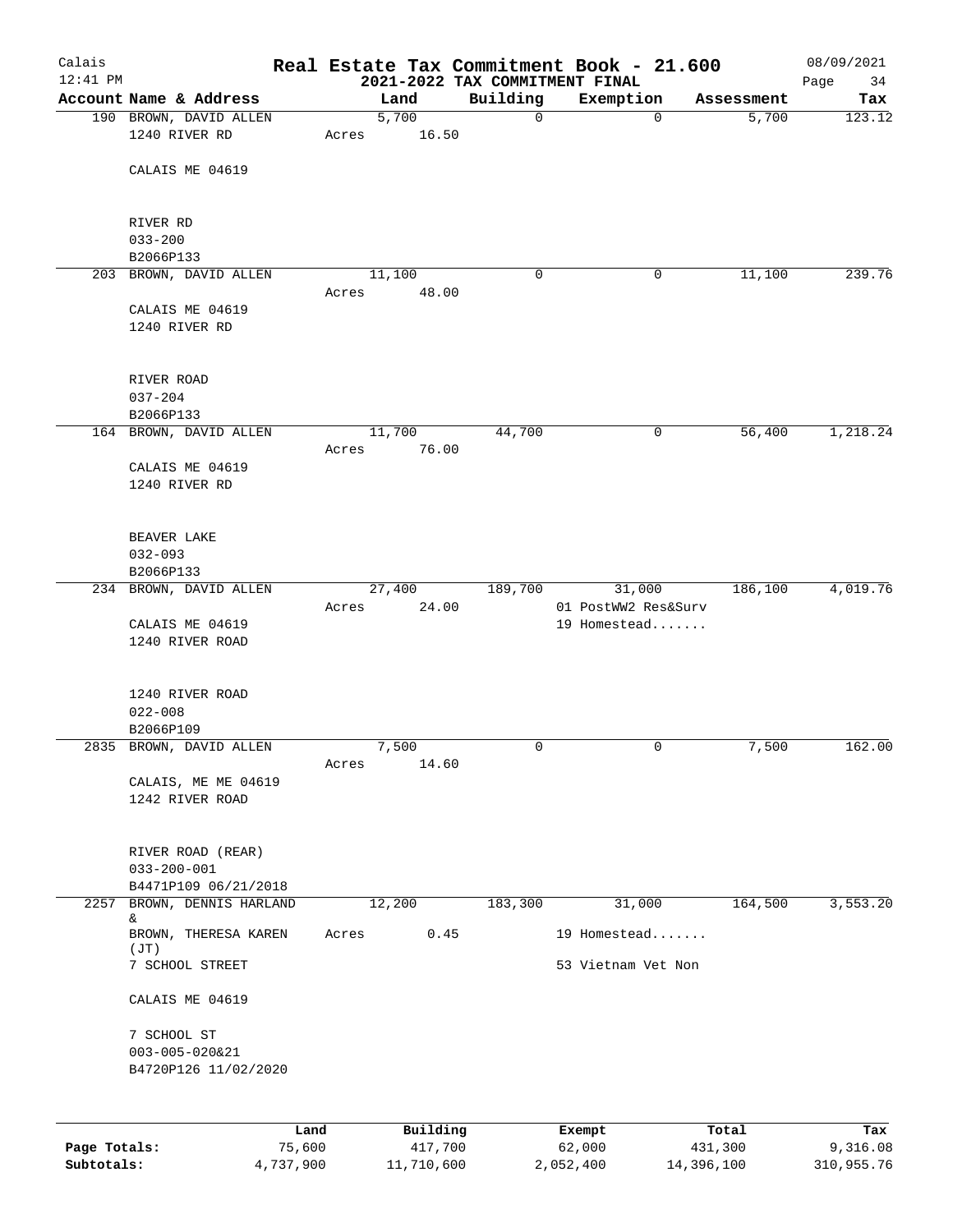| Calais       |                                                |                 |                 |                     |                                            |   | Real Estate Tax Commitment Book - 21.600 |                  | 08/09/2021        |
|--------------|------------------------------------------------|-----------------|-----------------|---------------------|--------------------------------------------|---|------------------------------------------|------------------|-------------------|
| $12:41$ PM   | Account Name & Address                         |                 |                 | Land                | 2021-2022 TAX COMMITMENT FINAL<br>Building |   | Exemption                                | Assessment       | Page<br>35<br>Tax |
|              | 343 BROWN, JANICE                              |                 | 177,900         |                     |                                            | 0 | $\mathbf 0$                              | 177,900          | 3,842.64          |
|              |                                                |                 | Acres           | 33.00               |                                            |   |                                          |                  |                   |
|              | TREASURE ISLAND FL                             |                 |                 |                     |                                            |   |                                          |                  |                   |
|              | 33706                                          |                 |                 |                     |                                            |   |                                          |                  |                   |
|              | 11325 THIRD ST. E                              |                 |                 |                     |                                            |   |                                          |                  |                   |
|              |                                                |                 |                 |                     |                                            |   |                                          |                  |                   |
|              | SHATTUCK LAKE                                  |                 |                 |                     |                                            |   |                                          |                  |                   |
|              | $037 - 100 - 010$                              |                 |                 |                     |                                            |   |                                          |                  |                   |
|              | B1836P129 03/01/1993<br>861 BROWN, KATHERINE R |                 |                 |                     |                                            |   |                                          | 49,600           | 1,071.36          |
|              |                                                |                 | 18,200<br>Acres | 0.25                | 56,400                                     |   | 25,000<br>19 Homestead                   |                  |                   |
|              | CALAIS ME 04619                                |                 |                 |                     |                                            |   |                                          |                  |                   |
|              | 20 DOWNES ST                                   |                 |                 |                     |                                            |   |                                          |                  |                   |
|              |                                                |                 |                 |                     |                                            |   |                                          |                  |                   |
|              |                                                |                 |                 |                     |                                            |   |                                          |                  |                   |
|              | 20 DOWNES ST<br>$008 - 001 - 005$              |                 |                 |                     |                                            |   |                                          |                  |                   |
|              | B4000P254 09/21/2013                           |                 |                 |                     |                                            |   |                                          |                  |                   |
| 1476         | BROWN, RANDALL                                 |                 | 13,100          |                     | 63,100                                     |   | 25,000                                   | 51,200           | 1,105.92          |
|              | BROWN, DIANE (JT)                              |                 | Acres           | 0.13                |                                            |   | 19 Homestead                             |                  |                   |
|              |                                                |                 |                 |                     |                                            |   |                                          |                  |                   |
|              | 109 LINCOLN ST<br>CALAIS ME 04619              |                 |                 |                     |                                            |   |                                          |                  |                   |
|              |                                                |                 |                 |                     |                                            |   |                                          |                  |                   |
|              | 109 LINCOLN ST                                 |                 |                 |                     |                                            |   |                                          |                  |                   |
|              | $009 - 002 - 008 - 001$                        |                 |                 |                     |                                            |   |                                          |                  |                   |
|              | B2058P34                                       |                 |                 |                     |                                            |   |                                          |                  |                   |
|              | 2742 BROWN, RAYMOND E                          |                 | 12,100          |                     | 196,900                                    |   | 25,000                                   | 184,000          | 3,974.40          |
|              | BROWN, LEA F (JT)                              |                 | Acres           | 5.45                |                                            |   | 19 Homestead                             |                  |                   |
|              | PO BOX 136                                     |                 |                 |                     |                                            |   |                                          |                  |                   |
|              | CALAIS ME 04619                                |                 |                 |                     |                                            |   |                                          |                  |                   |
|              |                                                |                 |                 |                     |                                            |   |                                          |                  |                   |
|              | 20 HIGGINS FARM RD                             |                 |                 |                     |                                            |   |                                          |                  |                   |
|              | $026 - 016 - 007$<br>B3981P313 07/15/2013      |                 |                 |                     |                                            |   |                                          |                  |                   |
|              | 1722 BROWN, RAYMOND II                         |                 | 32,700          |                     | 82,100                                     |   | 0                                        | 114,800          | 2,479.68          |
|              | PO BOX 9                                       |                 | Acres           | 0.97                |                                            |   |                                          |                  |                   |
|              |                                                |                 |                 |                     |                                            |   |                                          |                  |                   |
|              | CALAIS ME 04619                                |                 |                 |                     |                                            |   |                                          |                  |                   |
|              |                                                |                 |                 |                     |                                            |   |                                          |                  |                   |
|              | 1 MANNING ST                                   |                 |                 |                     |                                            |   |                                          |                  |                   |
|              | $027 - 198$                                    |                 |                 |                     |                                            |   |                                          |                  |                   |
|              | B4707P182 09/30/2020                           |                 |                 |                     |                                            |   |                                          |                  |                   |
|              | 764 BROWN, SUSAN                               |                 | 14,700          |                     | 113,500                                    |   | 31,000                                   | 97,200           | 2,099.52          |
|              |                                                |                 | Acres           | 0.29                |                                            |   | 19 Homestead<br>52 Vietnam Vet Res       |                  |                   |
|              | CALAIS ME 04619 1301<br>43 FRANKLIN STREET     |                 |                 |                     |                                            |   |                                          |                  |                   |
|              |                                                |                 |                 |                     |                                            |   |                                          |                  |                   |
|              |                                                |                 |                 |                     |                                            |   |                                          |                  |                   |
|              | 43 FRANKLIN ST                                 |                 |                 |                     |                                            |   |                                          |                  |                   |
|              | $008 - 004 - 022 - 001$                        |                 |                 |                     |                                            |   |                                          |                  |                   |
|              | B4234P149 02/16/2016                           |                 |                 |                     |                                            |   |                                          |                  |                   |
|              |                                                |                 |                 |                     |                                            |   |                                          |                  |                   |
|              |                                                |                 |                 |                     |                                            |   |                                          |                  |                   |
| Page Totals: |                                                | Land<br>268,700 |                 | Building<br>512,000 |                                            |   | Exempt<br>106,000                        | Total<br>674,700 | Tax<br>14,573.52  |
|              |                                                |                 |                 |                     |                                            |   |                                          |                  |                   |

**Subtotals:** 5,006,600 12,222,600 2,158,400 15,070,800 325,529.28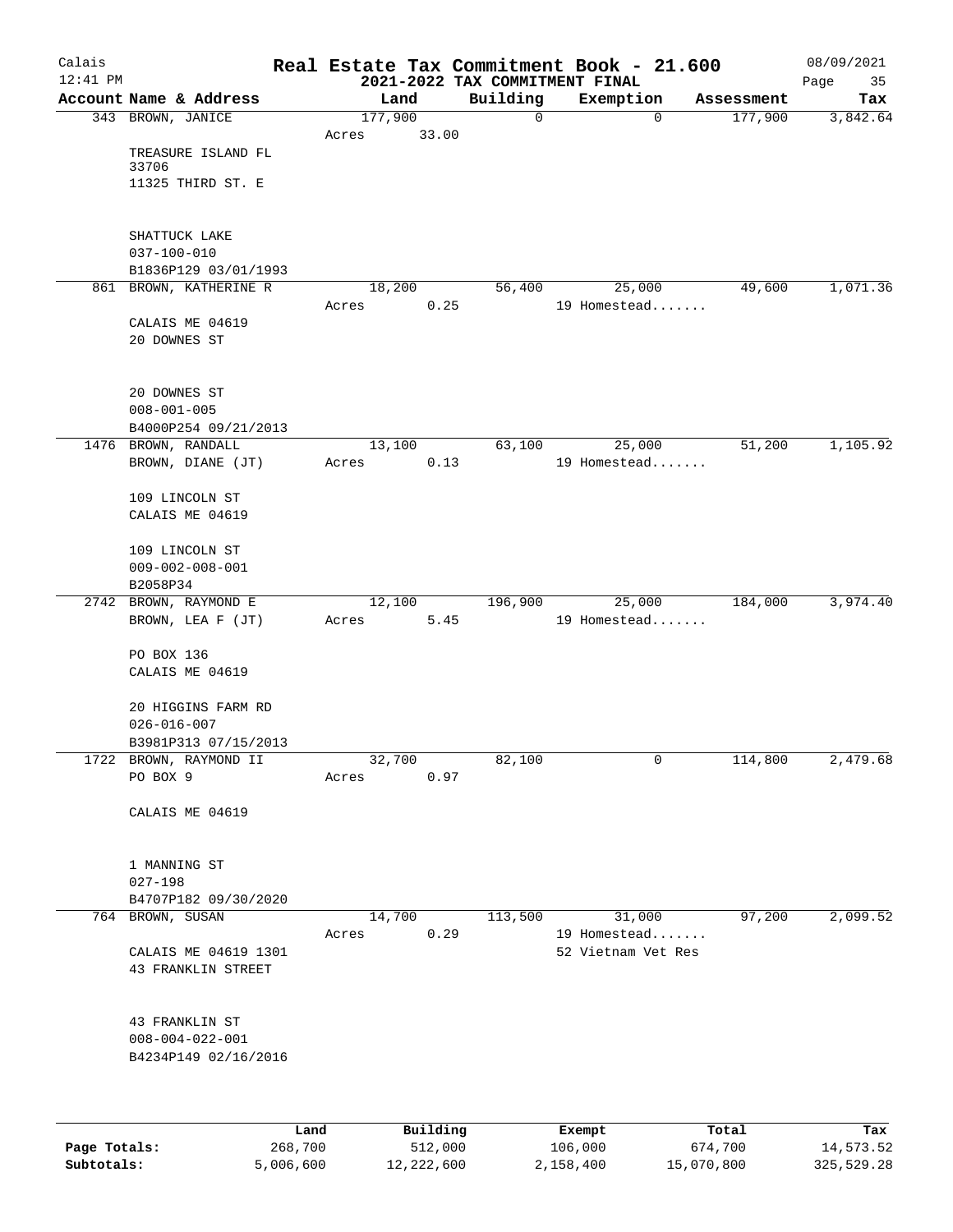| Calais<br>$12:41$ PM |                                           |        |       | 2021-2022 TAX COMMITMENT FINAL | Real Estate Tax Commitment Book - 21.600 |            | 08/09/2021<br>36<br>Page |
|----------------------|-------------------------------------------|--------|-------|--------------------------------|------------------------------------------|------------|--------------------------|
|                      | Account Name & Address                    |        | Land  | Building                       | Exemption                                | Assessment | Tax                      |
|                      | 867 BROWN, BENJAMIN &                     | 19,300 |       | 158,100                        | 25,000                                   | 152,400    | 3,291.84                 |
|                      | BROWN, MELISSA A (JT)                     | Acres  | 0.28  |                                | 19 Homestead                             |            |                          |
|                      | 27 SWAN STREET                            |        |       |                                |                                          |            |                          |
|                      | CALAIS ME 04619                           |        |       |                                |                                          |            |                          |
|                      |                                           |        |       |                                |                                          |            |                          |
|                      | 27 SWAN ST                                |        |       |                                |                                          |            |                          |
|                      | $008 - 001 - 014$                         |        |       |                                |                                          |            |                          |
|                      | B4460P163 05/16/2018                      |        |       |                                |                                          |            |                          |
| 2699                 | BROWN, DONALD E., II                      | 13,800 |       | 0                              | 0                                        | 13,800     | 298.08                   |
|                      |                                           | Acres  | 25.00 |                                |                                          |            |                          |
|                      | PORTLAND ME 04103                         |        |       |                                |                                          |            |                          |
|                      | 50 HAWTHORNE ST                           |        |       |                                |                                          |            |                          |
|                      |                                           |        |       |                                |                                          |            |                          |
|                      | RIVER RD                                  |        |       |                                |                                          |            |                          |
|                      | $037 - 204 - 001$                         |        |       |                                |                                          |            |                          |
|                      | B3104P350 10/20/2005                      |        |       |                                |                                          |            |                          |
|                      | 2757 BROWNLEE, TERRY                      |        | 0     | 12,500                         | 12,500                                   | 0          | 0.00                     |
|                      |                                           |        |       |                                | 19 Homestead                             |            |                          |
|                      | CALAIS ME 04619                           |        |       |                                |                                          |            |                          |
|                      | 38 BARING ST, LOT 11                      |        |       |                                |                                          |            |                          |
|                      |                                           |        |       |                                |                                          |            |                          |
|                      | 38 BARING ST-LOT 11                       |        |       |                                |                                          |            |                          |
|                      | $002 - 004 - 013 - 1 - K$                 |        |       |                                |                                          |            |                          |
|                      | 1911 BROWNLEE, TERRY &                    |        | 0     | 18,100                         | 0                                        | 18,100     | 390.96                   |
|                      | BROWNLEE, PEGGY                           |        |       |                                |                                          |            |                          |
|                      | 38 BARING ST                              |        |       |                                |                                          |            |                          |
|                      | CALAIS ME 04619                           |        |       |                                |                                          |            |                          |
|                      |                                           |        |       |                                |                                          |            |                          |
|                      | 38 BARING ST                              |        |       |                                |                                          |            |                          |
|                      | $002 - 004 - 013 - 1 - J$                 |        |       |                                |                                          |            |                          |
|                      | 1490 BRYDON, MALCOLM W                    | 19,300 |       | 32,500                         | 31,000                                   | 20,800     | 449.28                   |
|                      |                                           | Acres  | 0.28  |                                | 02 PostWW2 NR&Survi                      |            |                          |
|                      | CALAIS ME 04619                           |        |       |                                | 19 Homestead                             |            |                          |
|                      | 33 DOWNES ST                              |        |       |                                |                                          |            |                          |
|                      |                                           |        |       |                                |                                          |            |                          |
|                      | 33 DOWNES ST                              |        |       |                                |                                          |            |                          |
|                      | $007 - 009 - 010$                         |        |       |                                |                                          |            |                          |
|                      | B1463P135                                 |        |       |                                |                                          |            |                          |
|                      | 397 BUBIER, JANICE M                      | 10,300 |       | 55,200                         | 25,000                                   | 40,500     | 874.80                   |
|                      |                                           | Acres  | 1.40  |                                | 19 Homestead                             |            |                          |
|                      | ROBBINSTON ME 04671                       |        |       |                                |                                          |            |                          |
|                      | PO BOX 55                                 |        |       |                                |                                          |            |                          |
|                      |                                           |        |       |                                |                                          |            |                          |
|                      | 1609 RIVER ROAD                           |        |       |                                |                                          |            |                          |
|                      | $037 - 239 - 1$                           |        |       |                                |                                          |            |                          |
|                      | B4208P164 10/28/2015 B3788P136 10/19/2011 |        |       |                                |                                          |            |                          |
|                      |                                           |        |       |                                |                                          |            |                          |
|                      |                                           |        |       |                                |                                          |            |                          |
|                      |                                           |        |       |                                |                                          |            |                          |
|                      |                                           |        |       |                                |                                          |            |                          |

|              | Land      | Building   | Exempt    | Total      | Tax        |
|--------------|-----------|------------|-----------|------------|------------|
| Page Totals: | 62,700    | 276,400    | 93,500    | 245,600    | 5,304.96   |
| Subtotals:   | 5,069,300 | 12,499,000 | 2,251,900 | 15,316,400 | 330,834.24 |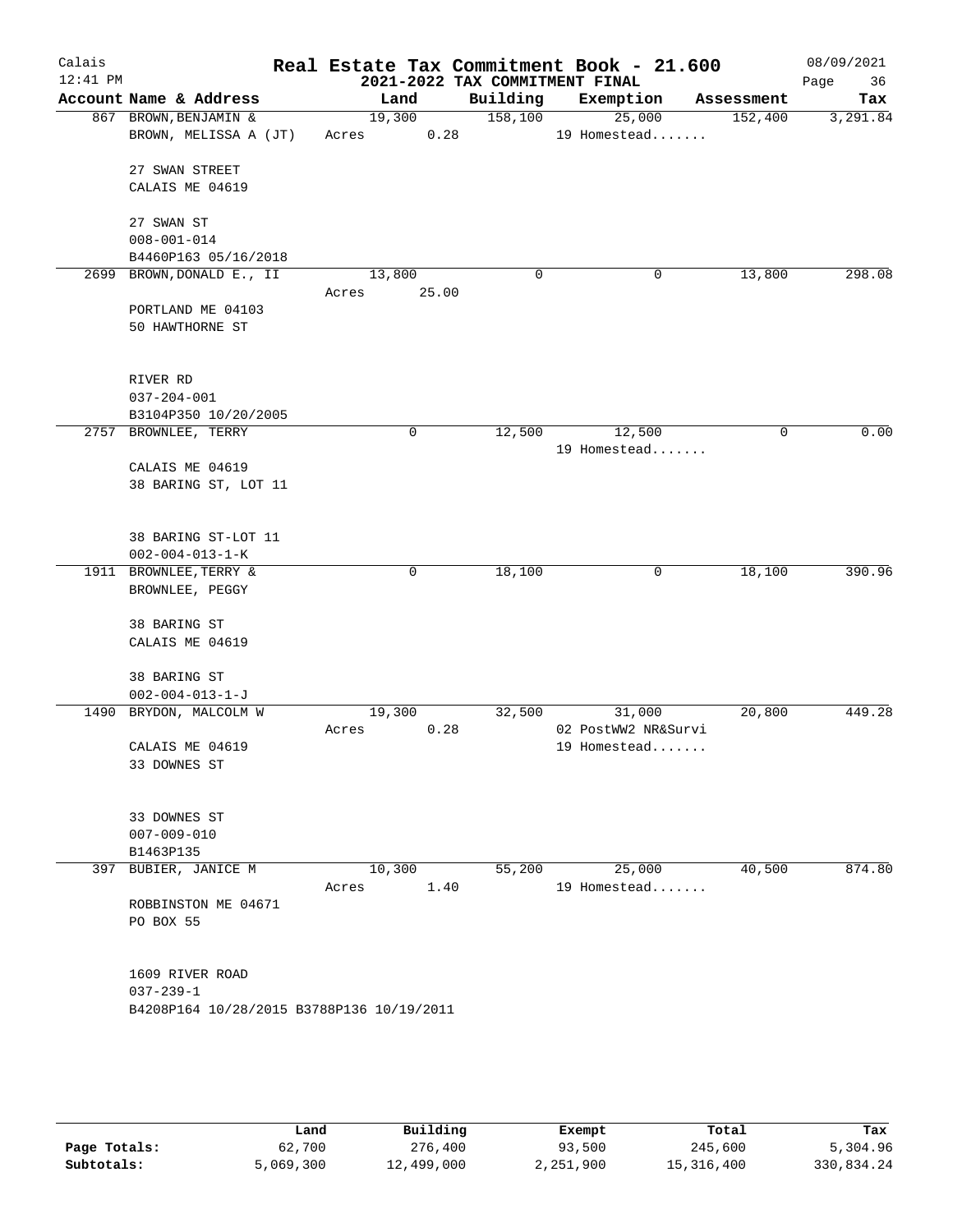| Calais       |                                                             |           |       |            |      |          | Real Estate Tax Commitment Book - 21.600    |             |                      | 08/09/2021        |
|--------------|-------------------------------------------------------------|-----------|-------|------------|------|----------|---------------------------------------------|-------------|----------------------|-------------------|
| $12:41$ PM   | Account Name & Address                                      |           |       | Land       |      | Building | 2021-2022 TAX COMMITMENT FINAL<br>Exemption |             |                      | Page<br>37<br>Tax |
|              | 938 BURGESS, MILDRED                                        |           |       | 22,100     |      | 54,800   |                                             | $\mathbf 0$ | Assessment<br>76,900 | 1,661.04          |
|              | (HEIRS)                                                     |           |       |            |      |          |                                             |             |                      |                   |
|              |                                                             |           | Acres |            | 0.37 |          |                                             |             |                      |                   |
|              | CALAIS ME 04619<br>46 WASHINGTON ST                         |           |       |            |      |          |                                             |             |                      |                   |
|              |                                                             |           |       |            |      |          |                                             |             |                      |                   |
|              |                                                             |           |       |            |      |          |                                             |             |                      |                   |
|              | 46 WASHINGTON ST                                            |           |       |            |      |          |                                             |             |                      |                   |
|              | $007 - 007 - 008$                                           |           |       |            |      |          |                                             |             |                      |                   |
|              | B3549P153 07/14/2009 B2990P61<br>2184 BURGESS, WHITEFIELD & |           |       | 8,500      |      | 54,700   | 25,000                                      |             | 38,200               | 825.12            |
|              | JULIA (LE) &                                                |           |       |            |      |          |                                             |             |                      |                   |
|              | SMITH, HEATHER                                              |           | Acres |            | 0.22 |          | 19 Homestead                                |             |                      |                   |
|              | 49 CHAPEL ST                                                |           |       |            |      |          |                                             |             |                      |                   |
|              | CALAIS ME 04619                                             |           |       |            |      |          |                                             |             |                      |                   |
|              | 49 CHAPEL ST                                                |           |       |            |      |          |                                             |             |                      |                   |
|              | $003 - 003 - 011$                                           |           |       |            |      |          |                                             |             |                      |                   |
|              | B3107P229 02/02/2006                                        |           |       |            |      |          |                                             |             |                      |                   |
|              | 1651 BURPEE, NORMAN W                                       |           |       | 8,700      |      | 66,500   |                                             | 0           | 75,200               | 1,624.32          |
|              | BURPEE, MARY LOU (JT)                                       |           | Acres |            | 0.23 |          |                                             |             |                      |                   |
|              | 73 BARKER ST                                                |           |       |            |      |          |                                             |             |                      |                   |
|              | CALAIS ME 04619                                             |           |       |            |      |          |                                             |             |                      |                   |
|              |                                                             |           |       |            |      |          |                                             |             |                      |                   |
|              | 73 BARKER ST                                                |           |       |            |      |          |                                             |             |                      |                   |
|              | $009 - 004 - 013$                                           |           |       |            |      |          |                                             |             |                      |                   |
|              | B3948P246 04/26/2013<br>2066 BUSHEY, DAVID                  |           |       | 10,100     |      | 66,700   | 25,000                                      |             | 51,800               | 1,118.88          |
|              | BUSHEY, DEBRA                                               |           | Acres |            | 0.31 |          | 19 Homestead                                |             |                      |                   |
|              |                                                             |           |       |            |      |          |                                             |             |                      |                   |
|              | 16 WILLOW ST                                                |           |       |            |      |          |                                             |             |                      |                   |
|              | CALAIS ME 04619                                             |           |       |            |      |          |                                             |             |                      |                   |
|              | 16 WILLOW ST                                                |           |       |            |      |          |                                             |             |                      |                   |
|              | $010 - 004 - 007 - 002$                                     |           |       |            |      |          |                                             |             |                      |                   |
|              | B1824P298                                                   |           |       |            |      |          |                                             |             |                      |                   |
| 1999         | CALAIS BARING STREET,<br><b>LLC</b>                         |           |       | 13,800     |      | 0        |                                             | 0           | 13,800               | 298.08            |
|              |                                                             |           | Acres |            | 1.22 |          |                                             |             |                      |                   |
|              | AUBURN ME 04212                                             |           |       |            |      |          |                                             |             |                      |                   |
|              | 24 HARRIMAN DR                                              |           |       |            |      |          |                                             |             |                      |                   |
|              |                                                             |           |       |            |      |          |                                             |             |                      |                   |
|              | 71 BARING ST                                                |           |       |            |      |          |                                             |             |                      |                   |
|              | $002 - 002 - 002$                                           |           |       |            |      |          |                                             |             |                      |                   |
|              | B3645P174 06/10/2010                                        |           |       |            |      |          |                                             |             |                      |                   |
|              | 2000 CALAIS BARING STREET,<br>LLC                           |           |       | 12,200     |      | 0        |                                             | 0           | 12,200               | 263.52            |
|              |                                                             |           | Acres |            | 0.45 |          |                                             |             |                      |                   |
|              | AUBURN ME 04212                                             |           |       |            |      |          |                                             |             |                      |                   |
|              | 24 HARRIMAN DR                                              |           |       |            |      |          |                                             |             |                      |                   |
|              |                                                             |           |       |            |      |          |                                             |             |                      |                   |
|              | 75 BARING ST                                                |           |       |            |      |          |                                             |             |                      |                   |
|              | $002 - 002 - 001$                                           |           |       |            |      |          |                                             |             |                      |                   |
|              | B3658P143 08/10/2010 B3645P174 06/28/2010                   |           |       |            |      |          |                                             |             |                      |                   |
|              |                                                             | Land      |       | Building   |      |          | Exempt                                      |             | Total                | Tax               |
| Page Totals: |                                                             | 75,400    |       | 242,700    |      |          | 50,000                                      |             | 268,100              | 5,790.96          |
| Subtotals:   |                                                             | 5,144,700 |       | 12,741,700 |      |          | 2,301,900                                   |             | 15,584,500           | 336,625.20        |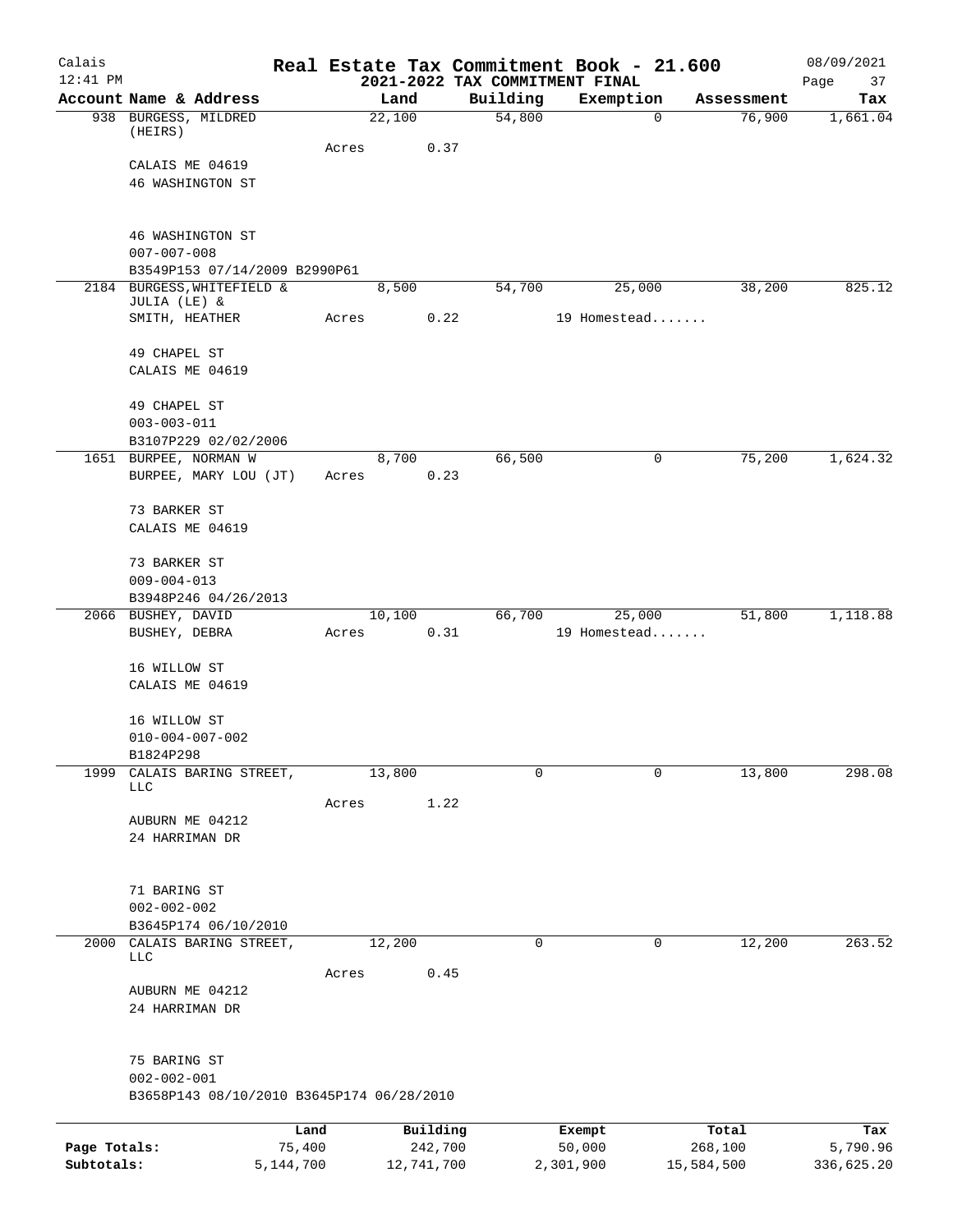| Calais     |                                                             |       |        |      | Real Estate Tax Commitment Book - 21.600 |                     |             |            | 08/09/2021 |
|------------|-------------------------------------------------------------|-------|--------|------|------------------------------------------|---------------------|-------------|------------|------------|
| $12:41$ PM |                                                             |       |        |      | 2021-2022 TAX COMMITMENT FINAL           |                     |             |            | 38<br>Page |
|            | Account Name & Address                                      |       | Land   |      | Building                                 | Exemption           |             | Assessment | Tax        |
|            | 258 CALAIS CONGREGATE<br>ASSOCIATES, LP                     |       | 26,000 |      | 806,900                                  |                     | $\Omega$    | 832,900    | 17,990.64  |
|            | C/O CS MANAGEMENT                                           | Acres |        | 4.08 |                                          |                     |             |            |            |
|            | 137 BENNETT DRIVE                                           |       |        |      |                                          |                     |             |            |            |
|            | SUITE <sub>2</sub>                                          |       |        |      |                                          |                     |             |            |            |
|            | CARIBOU ME 04736                                            |       |        |      |                                          |                     |             |            |            |
|            | 72 PALMER ST                                                |       |        |      |                                          |                     |             |            |            |
|            | $013 - 002 - 003 - 003$                                     |       |        |      |                                          |                     |             |            |            |
|            | B2454P202 B1347P184                                         |       |        |      |                                          |                     |             |            |            |
|            | 69 CALAIS CONGREGATION OF<br>JEHOVAH WITNESSES              |       | 43,100 |      | 224,700                                  |                     | 267,800     | 0          | 0.00       |
|            | C/O BRADLEY MOORE                                           | Acres |        | 1.40 |                                          | 43 Church Property. |             |            |            |
|            | 61 SWAN STREET                                              |       |        |      |                                          |                     |             |            |            |
|            | CALAIS ME 04619                                             |       |        |      |                                          |                     |             |            |            |
|            |                                                             |       |        |      |                                          |                     |             |            |            |
|            | 8 ODEY LN                                                   |       |        |      |                                          |                     |             |            |            |
|            | $011 - 027$                                                 |       |        |      |                                          |                     |             |            |            |
|            | B3835P49 04/03/2012 B1399P21<br>2630 CALAIS CONGREGATION OF |       | 8,500  |      | 0                                        |                     | 8,500       | 0          | 0.00       |
|            | JEHOVAH'S WITNESSES                                         |       |        |      |                                          |                     |             |            |            |
|            | C/O BRADLEY MOORE                                           | Acres |        | 0.22 |                                          | 43 Church Property. |             |            |            |
|            | 61 SWAN STREET                                              |       |        |      |                                          |                     |             |            |            |
|            | CALAIS ME 04619                                             |       |        |      |                                          |                     |             |            |            |
|            | GARFIELD ST                                                 |       |        |      |                                          |                     |             |            |            |
|            | $011 - 001 - 001 - A$                                       |       |        |      |                                          |                     |             |            |            |
|            | 1198 CALAIS DEVELOPMENT                                     |       | 53,500 |      | 141,500                                  |                     | $\mathbf 0$ | 195,000    | 4,212.00   |
|            | GENERAL                                                     |       |        |      |                                          |                     |             |            |            |
|            | C/O DUTY FREE AMERICA<br>ATTN: A/P                          | Acres |        | 0.69 |                                          |                     |             |            |            |
|            | 6100 HOLLYWOOD BLVD 7TH<br><b>FLOOR</b>                     |       |        |      |                                          |                     |             |            |            |
|            | HOLLYWOOD FL 33024                                          |       |        |      |                                          |                     |             |            |            |
|            | 77 MAIN ST                                                  |       |        |      |                                          |                     |             |            |            |
|            | $006 - 001 - 020$                                           |       |        |      |                                          |                     |             |            |            |
|            | B1528P20                                                    |       |        |      |                                          |                     |             |            |            |
|            | 1153 CALAIS FARM PACKAGE AND<br>PROPERTY LLC                |       | 34,700 |      | 209,300                                  |                     | $\mathbf 0$ | 244,000    | 5,270.40   |
|            | 385 COUNTY ROAD                                             | Acres |        | 0.29 |                                          |                     |             |            |            |
|            | LUBEC ME 04652                                              |       |        |      |                                          |                     |             |            |            |
|            | 482 NORTH ST                                                |       |        |      |                                          |                     |             |            |            |
|            | $003 - 002 - 011 - 001$                                     |       |        |      |                                          |                     |             |            |            |
|            | B4505P242 09/14/2018                                        |       |        |      |                                          |                     |             |            |            |

|              | Land      | Building   | Exempt    | Total      | Tax        |
|--------------|-----------|------------|-----------|------------|------------|
| Page Totals: | 165,800   | 1,382,400  | 276,300   | 1,271,900  | 27,473.04  |
| Subtotals:   | 5,310,500 | 14,124,100 | 2,578,200 | 16,856,400 | 364,098.24 |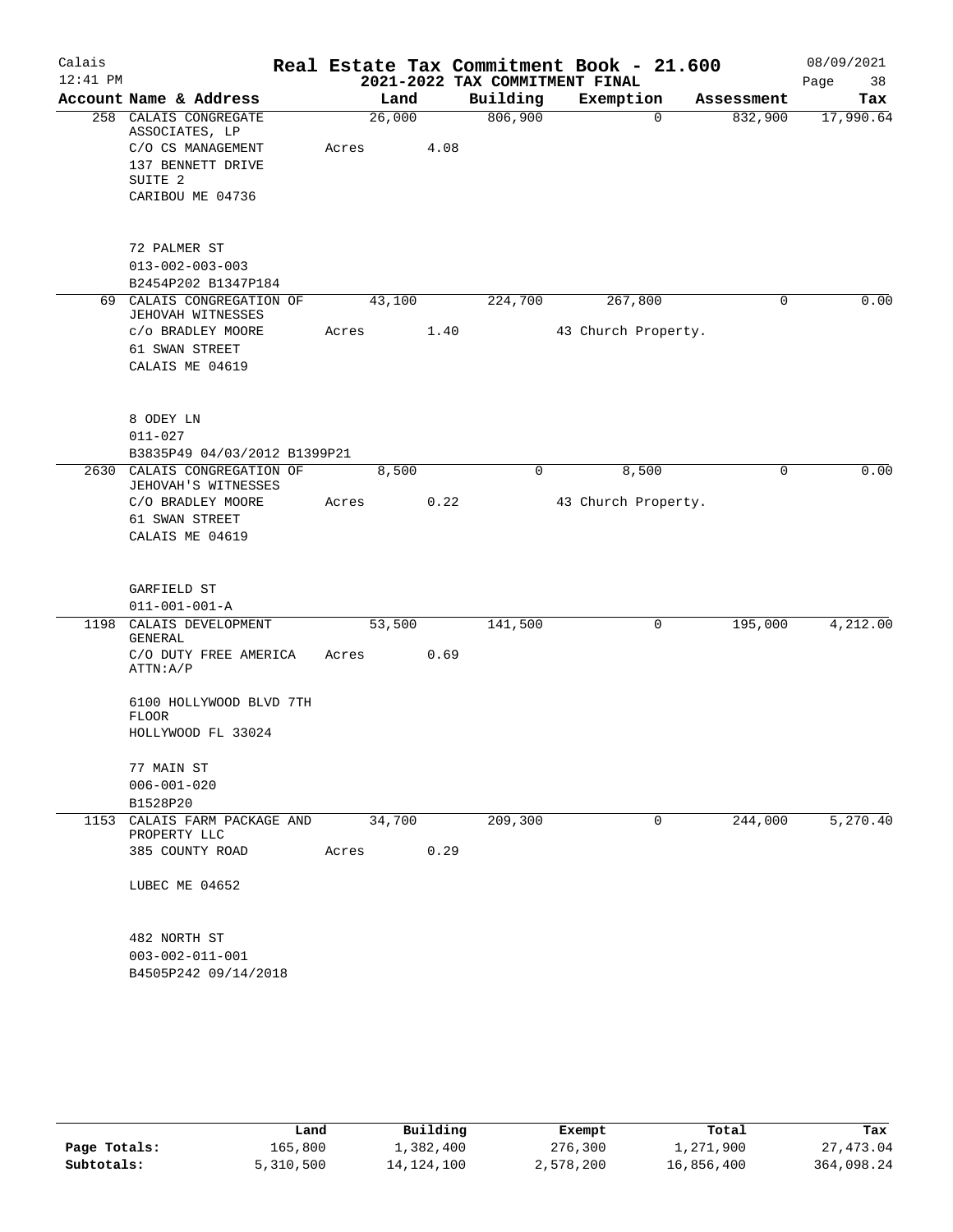| Calais<br>$12:41$ PM |                                                                    |           |        |            |          | Real Estate Tax Commitment Book - 21.600<br>2021-2022 TAX COMMITMENT FINAL |            | 08/09/2021<br>Page<br>39 |
|----------------------|--------------------------------------------------------------------|-----------|--------|------------|----------|----------------------------------------------------------------------------|------------|--------------------------|
|                      | Account Name & Address                                             |           |        | Land       | Building | Exemption                                                                  | Assessment | Tax                      |
|                      | 2168 CALAIS FARM PACKAGE AND                                       |           | 25,900 |            | 44,500   | $\Omega$                                                                   | 70,400     | 1,520.64                 |
|                      | PROPERTY LLC                                                       |           | Acres  | 0.90       |          |                                                                            |            |                          |
|                      | LUBEC ME 04652                                                     |           |        |            |          |                                                                            |            |                          |
|                      | 385 COUNTY ROAD                                                    |           |        |            |          |                                                                            |            |                          |
|                      |                                                                    |           |        |            |          |                                                                            |            |                          |
|                      |                                                                    |           |        |            |          |                                                                            |            |                          |
|                      | 478 NORTH ST                                                       |           |        |            |          |                                                                            |            |                          |
|                      | $003 - 002 - 011$                                                  |           |        |            |          |                                                                            |            |                          |
|                      | B4505P243 09/14/2018<br>2325 CALAIS FOODSTORE, INC.                |           |        | 31,500     | 69,600   | 0                                                                          | 101,100    | 2,183.76                 |
|                      | 200 NORTH STREET                                                   |           | Acres  | 0.75       |          |                                                                            |            |                          |
|                      |                                                                    |           |        |            |          |                                                                            |            |                          |
|                      | CALAIS ME 04619                                                    |           |        |            |          |                                                                            |            |                          |
|                      |                                                                    |           |        |            |          |                                                                            |            |                          |
|                      |                                                                    |           |        |            |          |                                                                            |            |                          |
|                      | 359 NORTH ST                                                       |           |        |            |          |                                                                            |            |                          |
|                      | $004 - 001 - 005$                                                  |           |        |            |          |                                                                            |            |                          |
|                      | B2221P236 10/01/1997                                               |           |        |            |          |                                                                            |            |                          |
|                      | 1309 CALAIS METHODIST HOME<br><b>INC</b>                           |           |        | 91,300     | 644,700  | 736,000                                                                    | 0          | 0.00                     |
|                      |                                                                    |           | Acres  | 6.29       |          | 48 Benevolent                                                              |            |                          |
|                      | CALAIS ME 04619                                                    |           |        |            |          |                                                                            |            |                          |
|                      | PALMER ST EXT                                                      |           |        |            |          |                                                                            |            |                          |
|                      |                                                                    |           |        |            |          |                                                                            |            |                          |
|                      |                                                                    |           |        |            |          |                                                                            |            |                          |
|                      | PALMER ST 108-128                                                  |           |        |            |          |                                                                            |            |                          |
|                      | $013 - 002 - 003 - 001$                                            |           |        |            |          |                                                                            |            |                          |
|                      | B1099P45<br>1400 CALAIS METHODIST HOME, 98,400 2,091,000 2,189,400 |           |        |            |          |                                                                            | 0          | 0.00                     |
|                      | INC.                                                               |           |        |            |          |                                                                            |            |                          |
|                      |                                                                    |           | Acres  | 7.30       |          | 48 Benevolent                                                              |            |                          |
|                      | CALAIS ME 04619                                                    |           |        |            |          |                                                                            |            |                          |
|                      |                                                                    |           |        |            |          |                                                                            |            |                          |
|                      |                                                                    |           |        |            |          |                                                                            |            |                          |
|                      |                                                                    |           |        |            |          |                                                                            |            |                          |
|                      | APPLE ORCHARD LN<br>$013 - 002 - 004 - 2 - 4$                      |           |        |            |          |                                                                            |            |                          |
|                      | B987P24 B842P145 05/06/1974 B773P276                               |           |        |            |          |                                                                            |            |                          |
| 1421                 | CALAIS PROTECTION LLC                                              |           |        | 8,900      | 39,400   | 0                                                                          | 48,300     | 1,043.28                 |
|                      |                                                                    |           | Acres  | 0.24       |          |                                                                            |            |                          |
|                      | YORK ME 03909                                                      |           |        |            |          |                                                                            |            |                          |
|                      | 519 US RTE 1, UNIT 10                                              |           |        |            |          |                                                                            |            |                          |
|                      |                                                                    |           |        |            |          |                                                                            |            |                          |
|                      |                                                                    |           |        |            |          |                                                                            |            |                          |
|                      | 26 KING ST                                                         |           |        |            |          |                                                                            |            |                          |
|                      | $003 - 003 - 005 - A$<br>B4512P157 11/07/2018                      |           |        |            |          |                                                                            |            |                          |
|                      | 2116 CALAIS PROTECTION LLC                                         |           | 7,000  |            | 67,500   | 0                                                                          | 74,500     | 1,609.20                 |
|                      | ATTORNEY LISA ROCHE                                                |           | Acres  | 0.15       |          |                                                                            |            |                          |
|                      | 519 US RTE 1, UNIT 10                                              |           |        |            |          |                                                                            |            |                          |
|                      | YORK ME 03909                                                      |           |        |            |          |                                                                            |            |                          |
|                      |                                                                    |           |        |            |          |                                                                            |            |                          |
|                      |                                                                    |           |        |            |          |                                                                            |            |                          |
|                      | 503 SOUTH ST                                                       |           |        |            |          |                                                                            |            |                          |
|                      | $003 - 006 - 014$                                                  |           |        |            |          |                                                                            |            |                          |
|                      | B4243P182 03/29/2016                                               |           |        |            |          |                                                                            |            |                          |
|                      |                                                                    |           |        |            |          |                                                                            |            |                          |
|                      |                                                                    | Land      |        | Building   |          | Exempt                                                                     | Total      | Tax                      |
| Page Totals:         |                                                                    | 263,000   |        | 2,956,700  |          | 2,925,400                                                                  | 294,300    | 6,356.88                 |
| Subtotals:           |                                                                    | 5,573,500 |        | 17,080,800 |          | 5,503,600                                                                  | 17,150,700 | 370, 455.12              |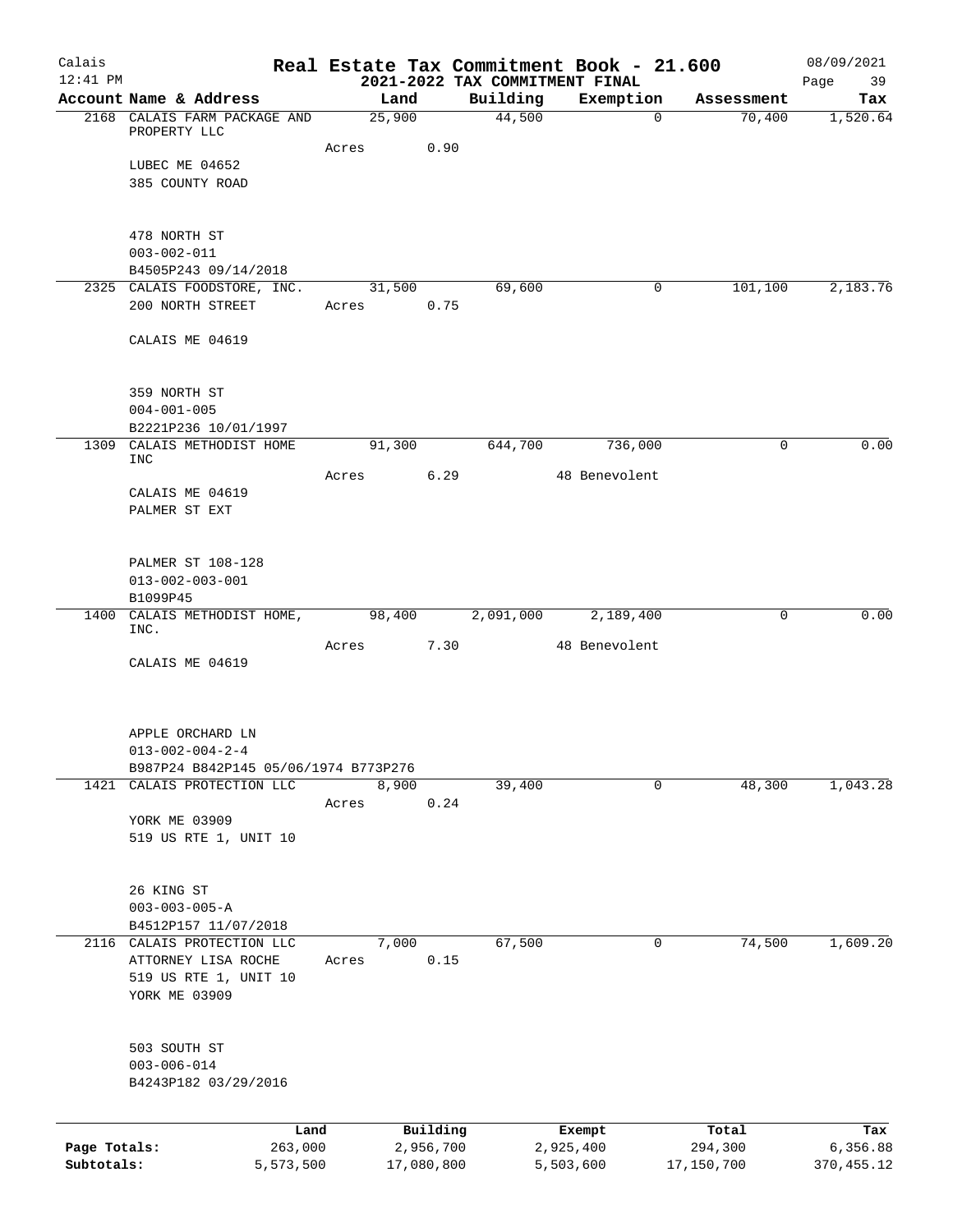| Calais<br>$12:41$ PM |                                                 |                 |       |                       |             | Real Estate Tax Commitment Book - 21.600<br>2021-2022 TAX COMMITMENT FINAL |                  | 08/09/2021<br>40 |
|----------------------|-------------------------------------------------|-----------------|-------|-----------------------|-------------|----------------------------------------------------------------------------|------------------|------------------|
|                      | Account Name & Address                          |                 |       | Land                  | Building    | Exemption                                                                  | Assessment       | Page<br>Tax      |
|                      | 1090 CALAIS REGIONAL                            |                 |       | 114,700               | 6, 260, 100 | 6,374,800                                                                  | 0                | 0.00             |
|                      | HOSPITAL                                        |                 |       |                       |             |                                                                            |                  |                  |
|                      | CALAIS ME 04619                                 |                 | Acres | 10.92                 |             | 51 Hospital                                                                |                  |                  |
|                      | 24 HOSPITAL LN                                  |                 |       |                       |             |                                                                            |                  |                  |
|                      |                                                 |                 |       |                       |             |                                                                            |                  |                  |
|                      |                                                 |                 |       |                       |             |                                                                            |                  |                  |
|                      | 24 HOSPITAL LANE<br>$027 - 186 - 187 - 187 - 1$ |                 |       |                       |             |                                                                            |                  |                  |
|                      | 1091 CALAIS REGIONAL                            |                 |       | 19,900                | 220,300     | 0                                                                          | 240,200          | 5,188.32         |
|                      | HOSPITAL                                        |                 |       |                       |             |                                                                            |                  |                  |
|                      | CALAIS ME 04619                                 |                 | Acres | 0.30                  |             |                                                                            |                  |                  |
|                      | 24 HOSPITAL LN                                  |                 |       |                       |             |                                                                            |                  |                  |
|                      |                                                 |                 |       |                       |             |                                                                            |                  |                  |
|                      |                                                 |                 |       |                       |             |                                                                            |                  |                  |
|                      | 37 PALMER ST<br>$027 - 186 - 001$               |                 |       |                       |             |                                                                            |                  |                  |
|                      | B1702P1 05/01/1991                              |                 |       |                       |             |                                                                            |                  |                  |
|                      | 1092 CALAIS REGIONAL                            |                 |       | 67,200                | 494,100     | 561,300                                                                    | 0                | 0.00             |
|                      | HOSPITAL                                        |                 | Acres | 1.09                  |             | 51 Hospital                                                                |                  |                  |
|                      | CALAIS ME 04619                                 |                 |       |                       |             |                                                                            |                  |                  |
|                      | 24 HOSPITAL LN                                  |                 |       |                       |             |                                                                            |                  |                  |
|                      |                                                 |                 |       |                       |             |                                                                            |                  |                  |
|                      | 43 PALMER ST -SUITE 1                           |                 |       |                       |             |                                                                            |                  |                  |
|                      | $027 - 186 - 002$                               |                 |       |                       |             |                                                                            |                  |                  |
|                      | B790P289                                        |                 |       |                       |             |                                                                            |                  |                  |
|                      | 1094 CALAIS REGIONAL<br>HOSPITAL                |                 |       | 108,000               | 874,800     | 982,800                                                                    | $\mathbf 0$      | 0.00             |
|                      |                                                 |                 | Acres | 8.80                  |             | 60 Hospital-medical offices                                                |                  |                  |
|                      | CALAIS ME 04619<br>24 HOSPITAL LANE             |                 |       |                       |             |                                                                            |                  |                  |
|                      |                                                 |                 |       |                       |             |                                                                            |                  |                  |
|                      |                                                 |                 |       |                       |             |                                                                            |                  |                  |
|                      | 50 FRANKLIN ST                                  |                 |       |                       |             |                                                                            |                  |                  |
|                      | $027 - 204$<br>B517P434                         |                 |       |                       |             |                                                                            |                  |                  |
| 1036                 | CALAIS REGIONAL                                 |                 |       | 20,900                | 78,900      | $\mathbf 0$                                                                | 99,800           | 2,155.68         |
|                      | HOSPITAL                                        |                 |       | 0.33                  |             |                                                                            |                  |                  |
|                      | CALAIS ME 04619                                 |                 | Acres |                       |             |                                                                            |                  |                  |
|                      | 24 HOSPITAL LN                                  |                 |       |                       |             |                                                                            |                  |                  |
|                      |                                                 |                 |       |                       |             |                                                                            |                  |                  |
|                      | 18 PALMER ST                                    |                 |       |                       |             |                                                                            |                  |                  |
|                      | $008 - 005 - 001 - 002$                         |                 |       |                       |             |                                                                            |                  |                  |
|                      | B1753P183 02/01/1992                            |                 |       |                       |             |                                                                            |                  |                  |
|                      | 776 CALAIS REGIONAL<br>HOSPITAL                 |                 |       | 38,900                | $\mathbf 0$ | 38,900                                                                     | $\mathbf 0$      | 0.00             |
|                      |                                                 |                 | Acres | 1.14                  |             | 51 Hospital                                                                |                  |                  |
|                      | CALAIS ME 04619                                 |                 |       |                       |             |                                                                            |                  |                  |
|                      | 24 HOSPITAL LANE                                |                 |       |                       |             |                                                                            |                  |                  |
|                      |                                                 |                 |       |                       |             |                                                                            |                  |                  |
|                      | HOSPITAL LANE                                   |                 |       |                       |             |                                                                            |                  |                  |
|                      | $027 - 203 - 001$                               |                 |       |                       |             |                                                                            |                  |                  |
|                      | B2896P276 07/01/2004                            |                 |       |                       |             |                                                                            |                  |                  |
| Page Totals:         |                                                 | Land<br>369,600 |       | Building<br>7,928,200 |             | Exempt<br>7,957,800                                                        | Total<br>340,000 | Tax<br>7,344.00  |
| Subtotals:           |                                                 | 5,943,100       |       | 25,009,000            |             | 13, 461, 400                                                               | 17,490,700       | 377,799.12       |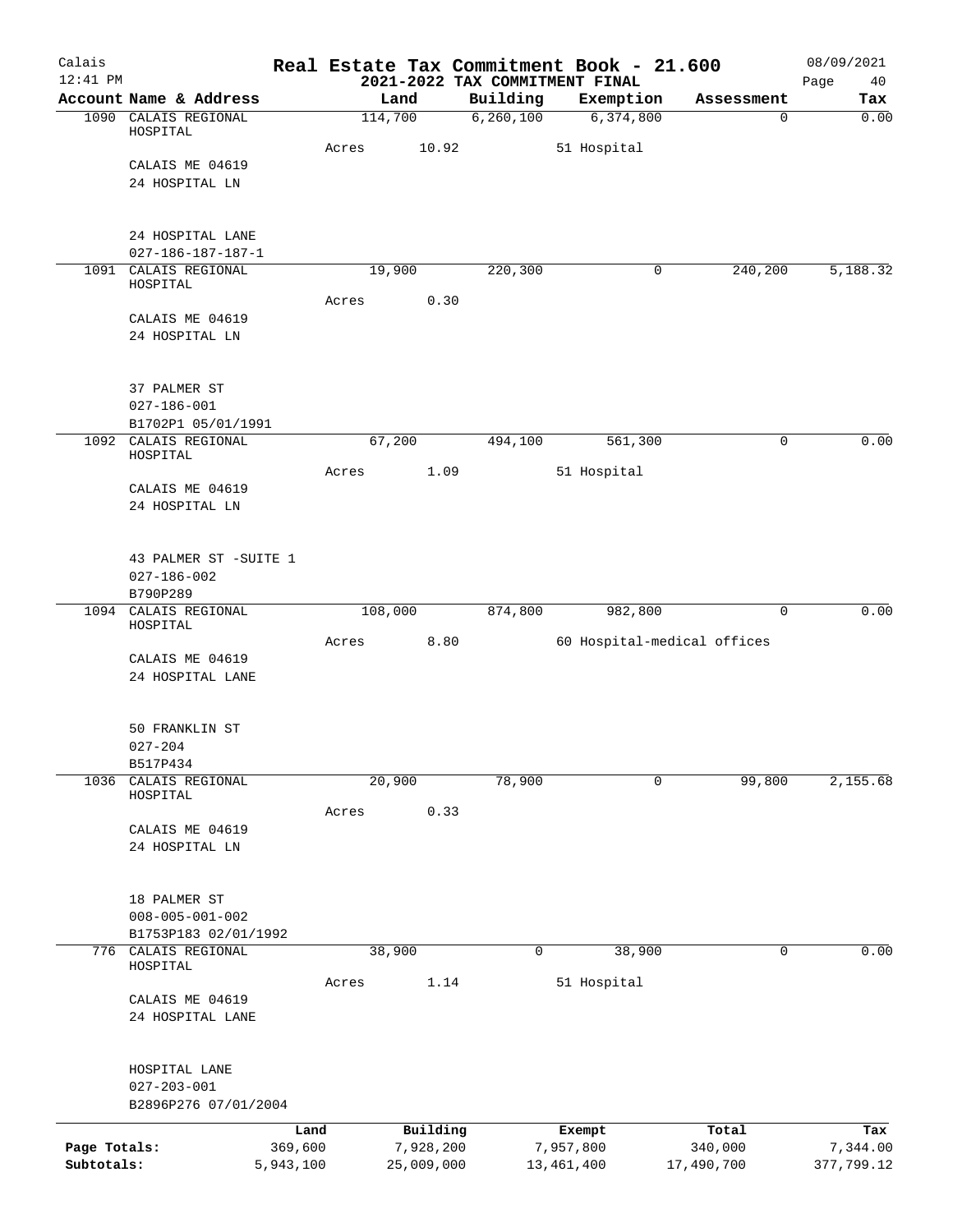| Calais<br>$12:41$ PM |                                         |                 |          | 2021-2022 TAX COMMITMENT FINAL | Real Estate Tax Commitment Book - 21.600 |            | 08/09/2021<br>Page<br>41 |
|----------------------|-----------------------------------------|-----------------|----------|--------------------------------|------------------------------------------|------------|--------------------------|
|                      | Account Name & Address                  | Land            |          | Building                       | Exemption                                | Assessment | Tax                      |
|                      | 423 CALAIS REGIONAL                     | 15,800          |          | $\mathbf 0$                    | 15,800                                   | 0          | 0.00                     |
|                      | HOSPITAL                                |                 |          |                                |                                          |            |                          |
|                      | CALAIS ME 04619                         | Acres           | 1.06     |                                | 51 Hospital                              |            |                          |
|                      | 24 HOSPITAL LN                          |                 |          |                                |                                          |            |                          |
|                      |                                         |                 |          |                                |                                          |            |                          |
|                      |                                         |                 |          |                                |                                          |            |                          |
|                      | HOSPITAL LANE                           |                 |          |                                |                                          |            |                          |
|                      | $027 - 202$<br>B2896P276 07/06/2004     |                 |          |                                |                                          |            |                          |
|                      | 1088 CALAIS SCHOOL DISTRICT             | 164,400         |          | 272,100                        | 436,500                                  | 0          | 0.00                     |
|                      |                                         | Acres           | 2.90     |                                | 65 City Property-School                  |            |                          |
|                      | CALAIS ME 04619                         |                 |          |                                |                                          |            |                          |
|                      | 34 BLUE DEVIL HILL                      |                 |          |                                |                                          |            |                          |
|                      |                                         |                 |          |                                |                                          |            |                          |
|                      | 392 SOUTH ST                            |                 |          |                                |                                          |            |                          |
|                      | $027 - 020 - 003$                       |                 |          |                                |                                          |            |                          |
|                      | B4350P17 04/04/2017 B4350P19 04/04/2017 |                 |          |                                |                                          |            |                          |
|                      | 934 CALDER, FERGUSON                    | 8,500           |          | 98,900                         | 0                                        | 107,400    | 2,319.84                 |
|                      | CALDER, MAUREEN                         | Acres           | 0.22     |                                |                                          |            |                          |
|                      | 41885 500W                              |                 |          |                                |                                          |            |                          |
|                      | PERU IN 46970                           |                 |          |                                |                                          |            |                          |
|                      |                                         |                 |          |                                |                                          |            |                          |
|                      | 7 SCHOLL LN                             |                 |          |                                |                                          |            |                          |
|                      | $007 - 003 - 013 - 001$                 |                 |          |                                |                                          |            |                          |
|                      | B2134P136 B1793P165                     |                 |          |                                |                                          |            |                          |
|                      | 2146 CALDER, GLORIA J (LT)              | 13,500<br>Acres | 0.55     | 86,700                         | 25,000<br>19 Homestead                   | 75,200     | 1,624.32                 |
|                      | CALAIS ME 04619                         |                 |          |                                |                                          |            |                          |
|                      | 438 SOUTH ST                            |                 |          |                                |                                          |            |                          |
|                      |                                         |                 |          |                                |                                          |            |                          |
|                      |                                         |                 |          |                                |                                          |            |                          |
|                      | 438 SOUTH ST<br>$026 - 071$             |                 |          |                                |                                          |            |                          |
|                      | B4309P102 10/26/2016                    |                 |          |                                |                                          |            |                          |
|                      | 444 CALHOUN, JENNIFER                   | 27,500          |          | 65,200                         | 0                                        | 92,700     | 2,002.32                 |
|                      | CALHOUN, ANDREW (JT)                    | Acres           | 0.52     |                                |                                          |            |                          |
|                      |                                         |                 |          |                                |                                          |            |                          |
|                      | 118 KENT DR<br>MANASSAS PARK VA 20111   |                 |          |                                |                                          |            |                          |
|                      | 2054                                    |                 |          |                                |                                          |            |                          |
|                      |                                         |                 |          |                                |                                          |            |                          |
|                      | 426 CHISHOLM BLVD/NASHS                 |                 |          |                                |                                          |            |                          |
|                      | $036 - 022$<br>B3938P24 03/19/2013      |                 |          |                                |                                          |            |                          |
|                      | 1262 CALL, TIMMY & (JT)                 | 12,900          |          | 141,100                        | 0                                        | 154,000    | 3,326.40                 |
|                      | SMITH, DANIELLE                         | Acres           | 0.04     |                                |                                          |            |                          |
|                      |                                         |                 |          |                                |                                          |            |                          |
|                      | 144 BROADWAY STREET                     |                 |          |                                |                                          |            |                          |
|                      | BAILEYVILLE ME 04694                    |                 |          |                                |                                          |            |                          |
|                      | 293 MAIN ST                             |                 |          |                                |                                          |            |                          |
|                      | $006 - 006 - 005$                       |                 |          |                                |                                          |            |                          |
|                      | B4332P133 01/20/2017                    |                 |          |                                |                                          |            |                          |
|                      |                                         |                 |          |                                |                                          |            |                          |
|                      |                                         |                 |          |                                |                                          |            |                          |
|                      | Land                                    |                 | Building |                                | Exempt                                   | Total      | Tax                      |
| Page Totals:         | 242,600                                 |                 | 664,000  |                                | 477,300                                  | 429,300    | 9,272.88                 |

**Subtotals:** 6,185,700 25,673,000 13,938,700 17,920,000 387,072.00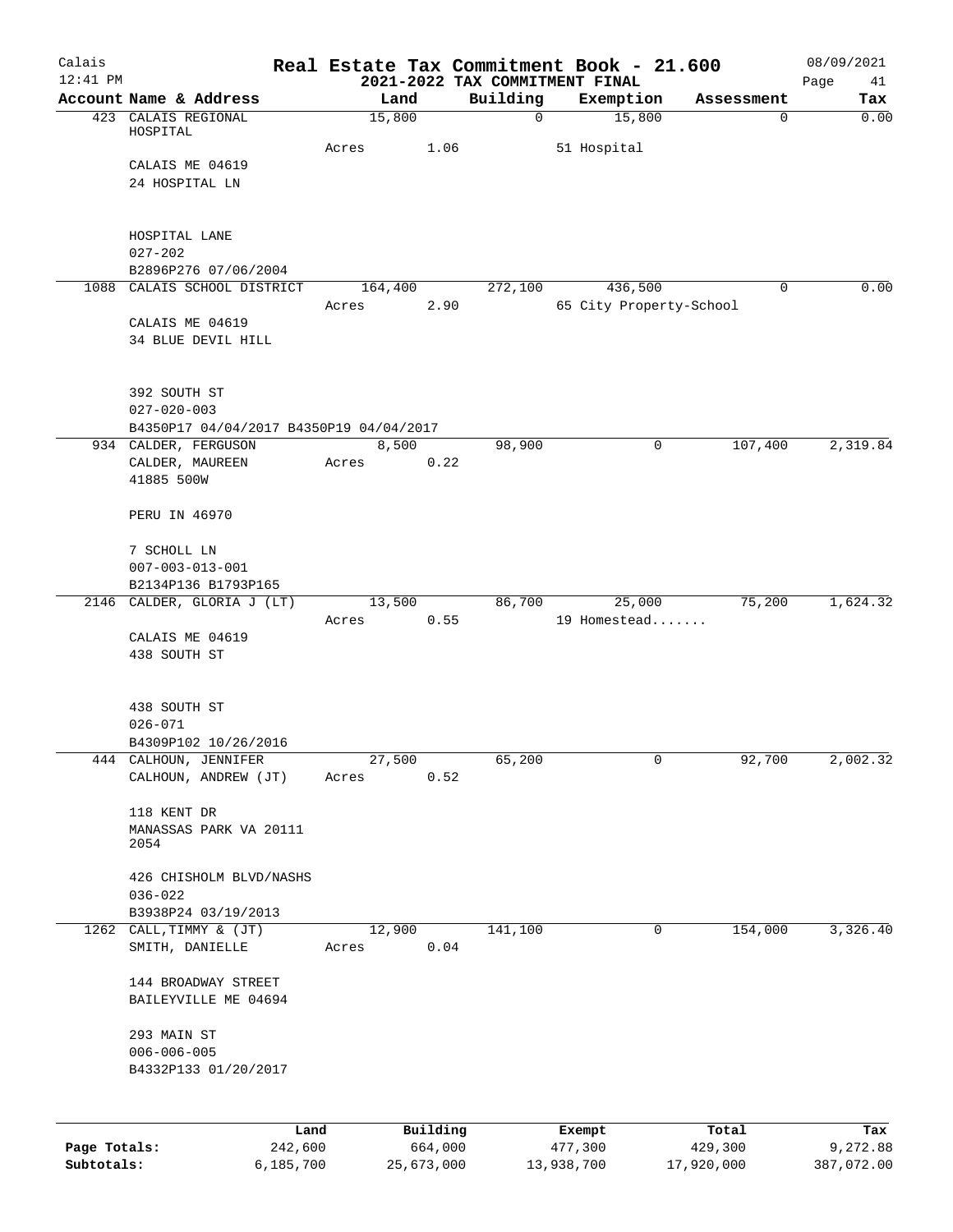| Calais     |                                             |       |         |                                            | Real Estate Tax Commitment Book - 21.600 |            | 08/09/2021        |
|------------|---------------------------------------------|-------|---------|--------------------------------------------|------------------------------------------|------------|-------------------|
| $12:41$ PM | Account Name & Address                      |       | Land    | 2021-2022 TAX COMMITMENT FINAL<br>Building | Exemption                                | Assessment | Page<br>42<br>Tax |
|            | 425 CALLAHAN-HUNT, ELEANOR                  |       | 26, 200 | 19,200                                     | $\mathbf 0$                              | 45,400     | 980.64            |
|            | М                                           |       |         |                                            |                                          |            |                   |
|            |                                             | Acres | 0.60    |                                            |                                          |            |                   |
|            | RALEIGH NC 27615                            |       |         |                                            |                                          |            |                   |
|            | 9650 STRICKLAND RD                          |       |         |                                            |                                          |            |                   |
|            | STE 103255                                  |       |         |                                            |                                          |            |                   |
|            |                                             |       |         |                                            |                                          |            |                   |
|            | 66 SHAIN PT RD/NASHS                        |       |         |                                            |                                          |            |                   |
|            | $036 - 002 - 001$                           |       |         |                                            |                                          |            |                   |
|            | B1945P313                                   |       |         |                                            |                                          |            |                   |
|            | 1936 CAMDEN NATIONAL BANK                   |       | 17,100  | 69,700                                     | 0                                        | 86,800     | 1,874.88          |
|            | ATTN: ACCOUNTING                            | Acres | 0.22    |                                            |                                          |            |                   |
|            | PO BOX 310                                  |       |         |                                            |                                          |            |                   |
|            | CAMDEN<br>ME 04843                          |       |         |                                            |                                          |            |                   |
|            |                                             |       |         |                                            |                                          |            |                   |
|            | 90 LINCOLN ST                               |       |         |                                            |                                          |            |                   |
|            | $009 - 005 - 005$                           |       |         |                                            |                                          |            |                   |
|            | B4656P252 03/16/2020 B3199P246 10/02/2006   |       |         |                                            |                                          |            |                   |
|            | 1240 CAMDEN NATIONAL BANK                   |       | 28,100  | 480,200                                    | 0                                        | 508,300    | 10,979.28         |
|            | (DBA)                                       |       |         |                                            |                                          |            |                   |
|            | CALAIS FEDERAL SAVINGS<br>& LOAN ASSN (FKA) | Acres | 0.19    |                                            |                                          |            |                   |
|            | ATTN: ACCOUNTING                            |       |         |                                            |                                          |            |                   |
|            | PO BOX 310                                  |       |         |                                            |                                          |            |                   |
|            | CAMDEN ME 04843                             |       |         |                                            |                                          |            |                   |
|            |                                             |       |         |                                            |                                          |            |                   |
|            | 344 MAIN ST                                 |       |         |                                            |                                          |            |                   |
|            | $006 - 004 - 018$                           |       |         |                                            |                                          |            |                   |
|            | B516P175                                    |       |         |                                            |                                          |            |                   |
|            | 1241 CAMDEN NATIONAL BANK<br>(DBA)          |       | 2,600   | 0                                          | 0                                        | 2,600      | 56.16             |
|            | CALAIS FEDERAL SAVINGS                      | Acres | 0.04    |                                            |                                          |            |                   |
|            | & LOAN ASSN (FKA)                           |       |         |                                            |                                          |            |                   |
|            | ATTN: ACCOUNTING                            |       |         |                                            |                                          |            |                   |
|            | POB 310                                     |       |         |                                            |                                          |            |                   |
|            | CAMDEN ME 04843                             |       |         |                                            |                                          |            |                   |
|            |                                             |       |         |                                            |                                          |            |                   |
|            | 19 NORTH ST<br>$006 - 004 - 022$            |       |         |                                            |                                          |            |                   |
|            | B1034P157                                   |       |         |                                            |                                          |            |                   |
| 1242       | CAMDEN NATIONAL BANK                        |       | 10,300  | 0                                          | 0                                        | 10,300     | 222.48            |
|            | (DBA)                                       |       |         |                                            |                                          |            |                   |
|            | CALAIS FEDERAL SAVINGS<br>& LOAN ASSN (FKA) | Acres | 0.16    |                                            |                                          |            |                   |
|            | ATTN: ACCOUNTING                            |       |         |                                            |                                          |            |                   |
|            | POB 310                                     |       |         |                                            |                                          |            |                   |
|            | CAMDEN ME 04843                             |       |         |                                            |                                          |            |                   |
|            |                                             |       |         |                                            |                                          |            |                   |
|            | UNION ST                                    |       |         |                                            |                                          |            |                   |
|            | $006 - 004 - 023$<br>B955P138               |       |         |                                            |                                          |            |                   |
|            |                                             |       |         |                                            |                                          |            |                   |

|              | Land      | Building   | Exempt     | Total      | Tax         |
|--------------|-----------|------------|------------|------------|-------------|
| Page Totals: | 84,300    | 569,100    |            | 653,400    | 14, 113, 44 |
| Subtotals:   | 6.270.000 | 26,242,100 | 13,938,700 | 18,573,400 | 401,185.44  |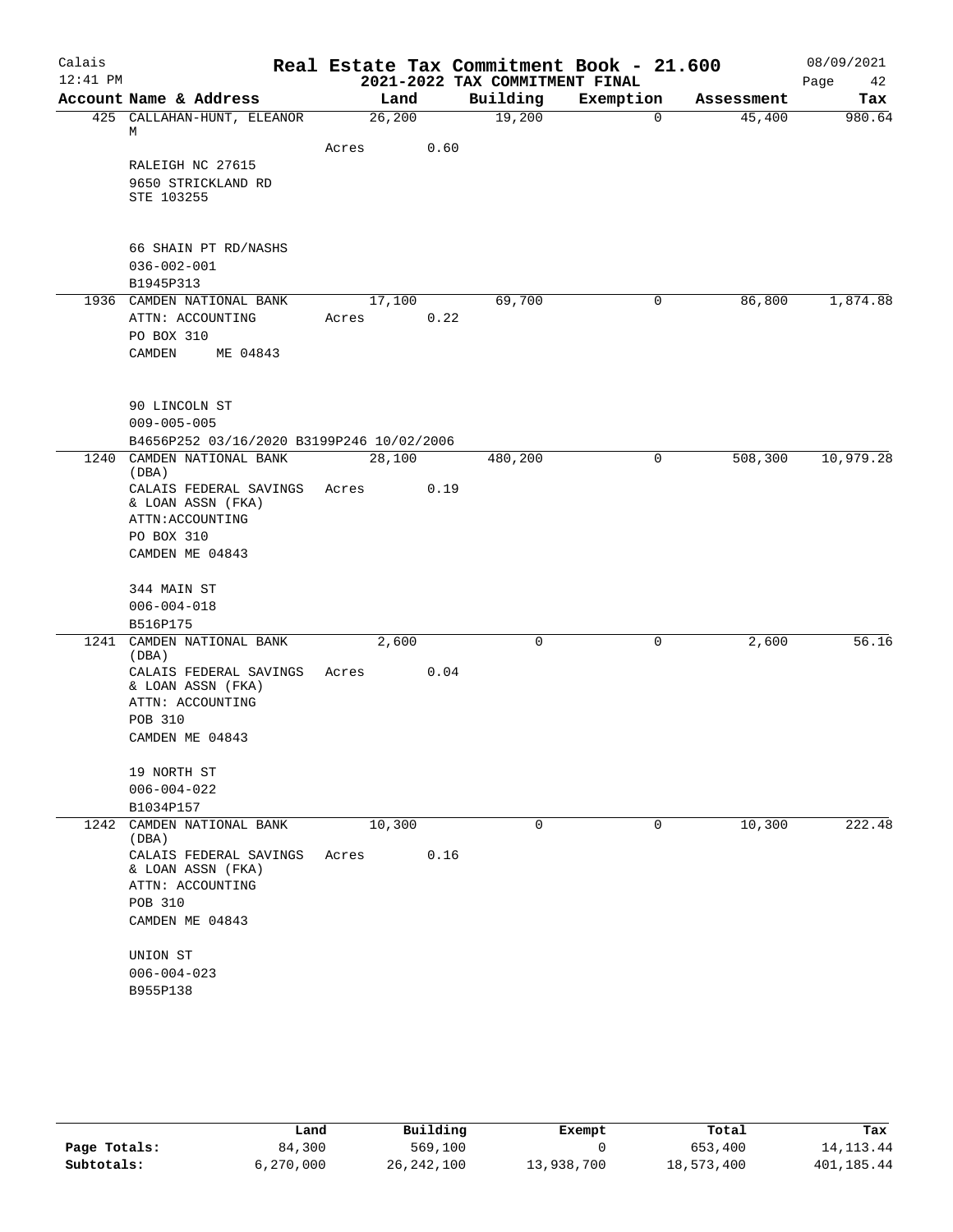|              |                                        |       |                     |                                            | Real Estate Tax Commitment Book - 21.600 |                  | 08/09/2021        |
|--------------|----------------------------------------|-------|---------------------|--------------------------------------------|------------------------------------------|------------------|-------------------|
| $12:41$ PM   | Account Name & Address                 |       | Land                | 2021-2022 TAX COMMITMENT FINAL<br>Building | Exemption                                | Assessment       | Page<br>43<br>Tax |
|              | 1243 CAMDEN NATIONAL BANK              |       | 2,200               | $\mathsf{O}$                               | 0                                        | 2,200            | 47.52             |
|              | (DBA)<br>CALAIS FEDERAL SAVINGS        | Acres | 0.03                |                                            |                                          |                  |                   |
|              | & LOAN ASSN (FKA)                      |       |                     |                                            |                                          |                  |                   |
|              | ATTN: ACCOUNTING                       |       |                     |                                            |                                          |                  |                   |
|              | POB 310<br>CAMDEN ME 04843             |       |                     |                                            |                                          |                  |                   |
|              |                                        |       |                     |                                            |                                          |                  |                   |
|              | 17 NORTH ST                            |       |                     |                                            |                                          |                  |                   |
|              | $006 - 004 - 023 - 001$                |       |                     |                                            |                                          |                  |                   |
| 1244         | B1071P231<br>CAMDEN NATIONAL BANK      |       | 2,600               | 0                                          | 0                                        |                  | 56.16             |
|              | (DBA)                                  |       |                     |                                            |                                          | 2,600            |                   |
|              | CALAIS FEDERAL SAVINGS                 | Acres | 0.04                |                                            |                                          |                  |                   |
|              | & LOAN ASSN. (FKA)<br>ATTN: ACCOUNTING |       |                     |                                            |                                          |                  |                   |
|              | <b>POB 310</b>                         |       |                     |                                            |                                          |                  |                   |
|              | CAMDEN ME 04843                        |       |                     |                                            |                                          |                  |                   |
|              |                                        |       |                     |                                            |                                          |                  |                   |
|              | NORTH ST<br>$006 - 004 - 024$          |       |                     |                                            |                                          |                  |                   |
|              | B955P138                               |       |                     |                                            |                                          |                  |                   |
|              | 682 CAMERON, JOHN S II                 |       | 20,800              | 79,200                                     | 25,000                                   | 75,000           | 1,620.00          |
|              |                                        | Acres | 0.77                |                                            | 19 Homestead                             |                  |                   |
|              | CALAIS ME 04619                        |       |                     |                                            |                                          |                  |                   |
|              | 950 MAIN ST                            |       |                     |                                            |                                          |                  |                   |
|              |                                        |       |                     |                                            |                                          |                  |                   |
|              | 950 MAIN ST                            |       |                     |                                            |                                          |                  |                   |
|              | 014-017                                |       |                     |                                            |                                          |                  |                   |
|              | B2393P305<br>357 CAMICK, RICHARD S     |       | 55,200              | 0                                          | 0                                        | 55,200           | 1,192.32          |
|              | CAMICK, TARI L(JT)                     | Acres | 4.27                |                                            |                                          |                  |                   |
|              |                                        |       |                     |                                            |                                          |                  |                   |
|              | 2 LINCOLN ST                           |       |                     |                                            |                                          |                  |                   |
|              | EASTPORT ME 04691                      |       |                     |                                            |                                          |                  |                   |
|              | NASHS LAKE RD-KEENES                   |       |                     |                                            |                                          |                  |                   |
|              | $037 - 108 - 001$                      |       |                     |                                            |                                          |                  |                   |
|              | B2656P48 08/01/2002                    |       |                     |                                            |                                          |                  |                   |
|              | 358 CAMICK, RICHARD S                  |       | 51,200              | 24,800                                     | 0                                        | 76,000           | 1,641.60          |
|              | CAMICK, TARI L (JT)                    | Acres | 2.35                |                                            |                                          |                  |                   |
|              | 2 LINCOLN ST                           |       |                     |                                            |                                          |                  |                   |
|              | EASTPORT ME 04631                      |       |                     |                                            |                                          |                  |                   |
|              | 148 NASHS LAKE                         |       |                     |                                            |                                          |                  |                   |
|              | $037 - 108 - 002$                      |       |                     |                                            |                                          |                  |                   |
|              | B1981P90 12/01/1994                    |       |                     |                                            |                                          |                  |                   |
| 2531         | CAMPBELL, JOSEPH R JR                  |       | 0                   | 13,400                                     | 0                                        | 13,400           | 289.44            |
|              | LITCHFIELD ME 04350                    |       |                     |                                            |                                          |                  |                   |
|              | 312 PEACEPIPE DRIVE                    |       |                     |                                            |                                          |                  |                   |
|              |                                        |       |                     |                                            |                                          |                  |                   |
|              |                                        |       |                     |                                            |                                          |                  |                   |
|              | 8 HIGH ST<br>$006 - 009 - 016 - A$     |       |                     |                                            |                                          |                  |                   |
|              | B2234P151                              |       |                     |                                            |                                          |                  |                   |
|              |                                        |       |                     |                                            |                                          |                  |                   |
| Page Totals: | Land<br>132,000                        |       | Building<br>117,400 |                                            | Exempt<br>25,000                         | Total<br>224,400 | Tax<br>4,847.04   |
| Subtotals:   | 6,402,000                              |       | 26, 359, 500        |                                            | 13,963,700                               | 18,797,800       | 406,032.48        |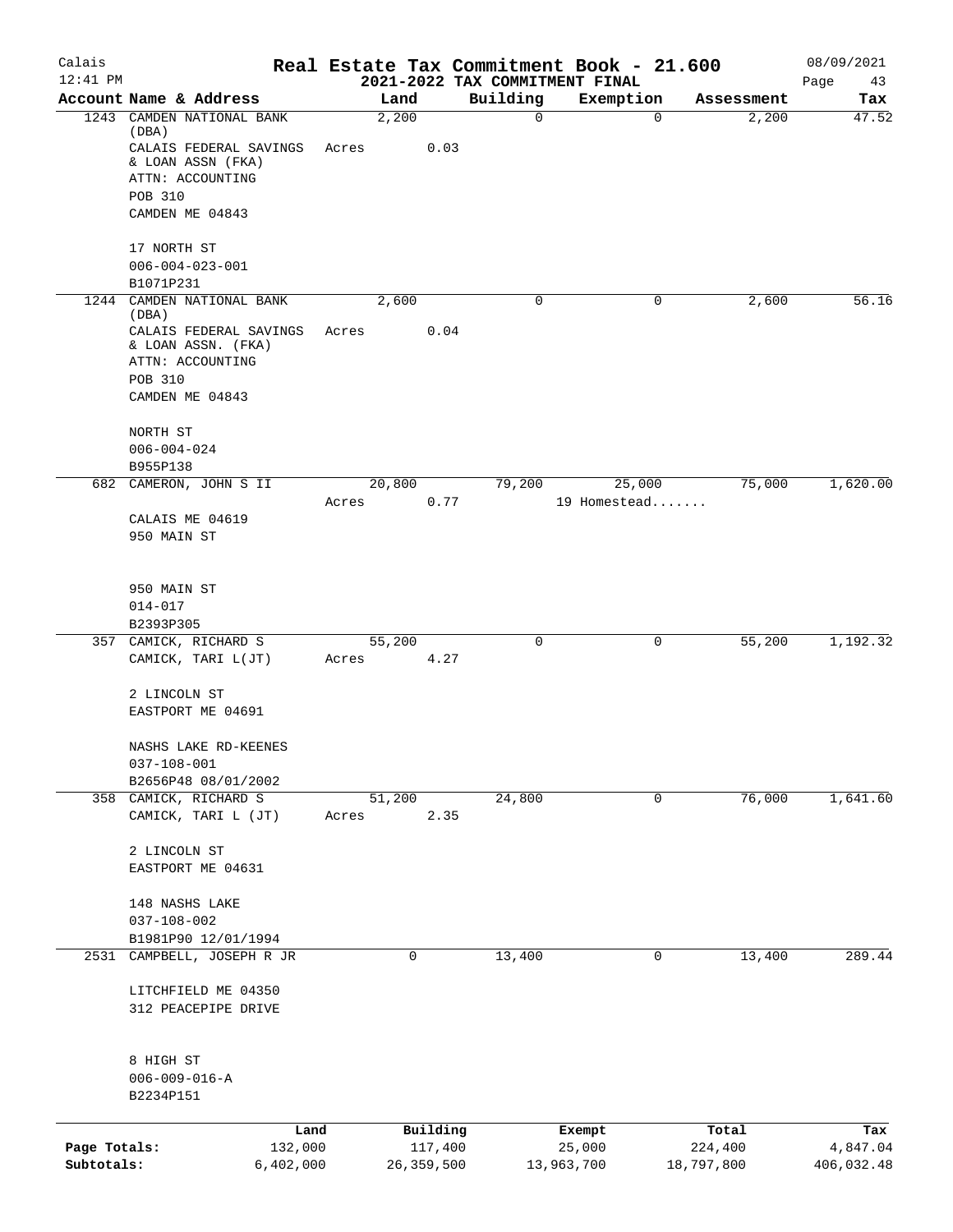| Calais       |                                                    |       |          |                                            | Real Estate Tax Commitment Book - 21.600 |                      | 08/09/2021      |
|--------------|----------------------------------------------------|-------|----------|--------------------------------------------|------------------------------------------|----------------------|-----------------|
| $12:41$ PM   | Account Name & Address                             |       | Land     | 2021-2022 TAX COMMITMENT FINAL<br>Building |                                          |                      | Page<br>44      |
|              | 2532 CAMPBELL, JOSEPH R JR                         |       | 9,100    | 52,200                                     | Exemption<br>$\mathbf 0$                 | Assessment<br>61,300 | Tax<br>1,324.08 |
|              |                                                    | Acres | 0.25     |                                            |                                          |                      |                 |
|              | LITCHFIELD ME 04350                                |       |          |                                            |                                          |                      |                 |
|              | 312 PEACEPIPE DRIVE                                |       |          |                                            |                                          |                      |                 |
|              |                                                    |       |          |                                            |                                          |                      |                 |
|              |                                                    |       |          |                                            |                                          |                      |                 |
|              | 10 HIGH ST<br>$006 - 009 - 016$                    |       |          |                                            |                                          |                      |                 |
|              | B2234P151                                          |       |          |                                            |                                          |                      |                 |
|              | 876 CAMPBELL, LORNE D                              |       | 18,900   | 49,000                                     | 25,000                                   | 42,900               | 926.64          |
|              | CAMPBELL, JOAN E                                   | Acres | 0.27     |                                            | 19 Homestead                             |                      |                 |
|              |                                                    |       |          |                                            |                                          |                      |                 |
|              | 100 WASHINGTON ST                                  |       |          |                                            |                                          |                      |                 |
|              | CALAIS ME 04619                                    |       |          |                                            |                                          |                      |                 |
|              |                                                    |       |          |                                            |                                          |                      |                 |
|              | 100 WASHINGTON ST<br>$008 - 002 - 002$             |       |          |                                            |                                          |                      |                 |
|              | B1471P335                                          |       |          |                                            |                                          |                      |                 |
|              | 2518 CAMPBELL, PAUL DEVISEES                       |       | 9,500    | 0                                          | 0                                        | 9,500                | 205.20          |
|              | COCHRAN, CAROL (PR)                                | Acres | 0.27     |                                            |                                          |                      |                 |
|              | 41 MONROE STREET                                   |       |          |                                            |                                          |                      |                 |
|              |                                                    |       |          |                                            |                                          |                      |                 |
|              | CALAIS ME 04619 2607                               |       |          |                                            |                                          |                      |                 |
|              | MONROE ST                                          |       |          |                                            |                                          |                      |                 |
|              | $006 - 008 - 011 - 012$                            |       |          |                                            |                                          |                      |                 |
|              | B3794P200 B3778P312 09/23/2011 B2808P73 10/20/2003 |       |          |                                            |                                          |                      |                 |
|              | 2584 CAMPBELL, LOIS M                              |       | 9,100    | 31,800                                     | 0                                        | 40,900               | 883.44          |
|              | DEVICEES & PAUL V JR                               |       |          |                                            |                                          |                      |                 |
|              | (PR)<br>COCHRAN, CAROL A (PR)                      | Acres | 0.25     |                                            |                                          |                      |                 |
|              | 41 MONROE STREET                                   |       |          |                                            |                                          |                      |                 |
|              |                                                    |       |          |                                            |                                          |                      |                 |
|              | CALAIS ME 04619                                    |       |          |                                            |                                          |                      |                 |
|              |                                                    |       |          |                                            |                                          |                      |                 |
|              | 41 MONROE ST<br>$006 - 008 - 013$                  |       |          |                                            |                                          |                      |                 |
|              | B3794P200 10/31/2011 B589P553                      |       |          |                                            |                                          |                      |                 |
| 1116         | CAREY, MARK                                        |       | 59,500   | 128,200                                    | 0                                        | 187,700              | 4,054.32        |
|              |                                                    | Acres | 0.38     |                                            |                                          |                      |                 |
|              | PRESQUE ISLE ME 04769                              |       |          |                                            |                                          |                      |                 |
|              | PO BOX 1938                                        |       |          |                                            |                                          |                      |                 |
|              |                                                    |       |          |                                            |                                          |                      |                 |
|              | 207 NORTH ST                                       |       |          |                                            |                                          |                      |                 |
|              | $005 - 006 - 010$                                  |       |          |                                            |                                          |                      |                 |
|              | B3024P46 06/23/2005                                |       |          |                                            |                                          |                      |                 |
|              | 291 CARLOW, DANNY D                                |       | 101,800  | 113,800                                    | 25,000                                   | 190,600              | 4,116.96        |
|              | CARLOW, MARCIA I (JT)                              | Acres | 2.42     |                                            | 19 Homestead                             |                      |                 |
|              |                                                    |       |          |                                            |                                          |                      |                 |
|              | 109 NORTH ST                                       |       |          |                                            |                                          |                      |                 |
|              | CALAIS ME 04619                                    |       |          |                                            |                                          |                      |                 |
|              | 646 RIVER ROAD                                     |       |          |                                            |                                          |                      |                 |
|              | $019 - 010$                                        |       |          |                                            |                                          |                      |                 |
|              | B2451P287 08/01/2000                               |       |          |                                            |                                          |                      |                 |
|              |                                                    |       |          |                                            |                                          |                      |                 |
|              |                                                    |       |          |                                            |                                          |                      |                 |
|              | Land                                               |       | Building |                                            | Exempt                                   | Total                | Tax             |
| Page Totals: | 207,900                                            |       | 375,000  |                                            | 50,000                                   | 532,900              | 11,510.64       |

**Subtotals:** 6,609,900 26,734,500 14,013,700 19,330,700 417,543.12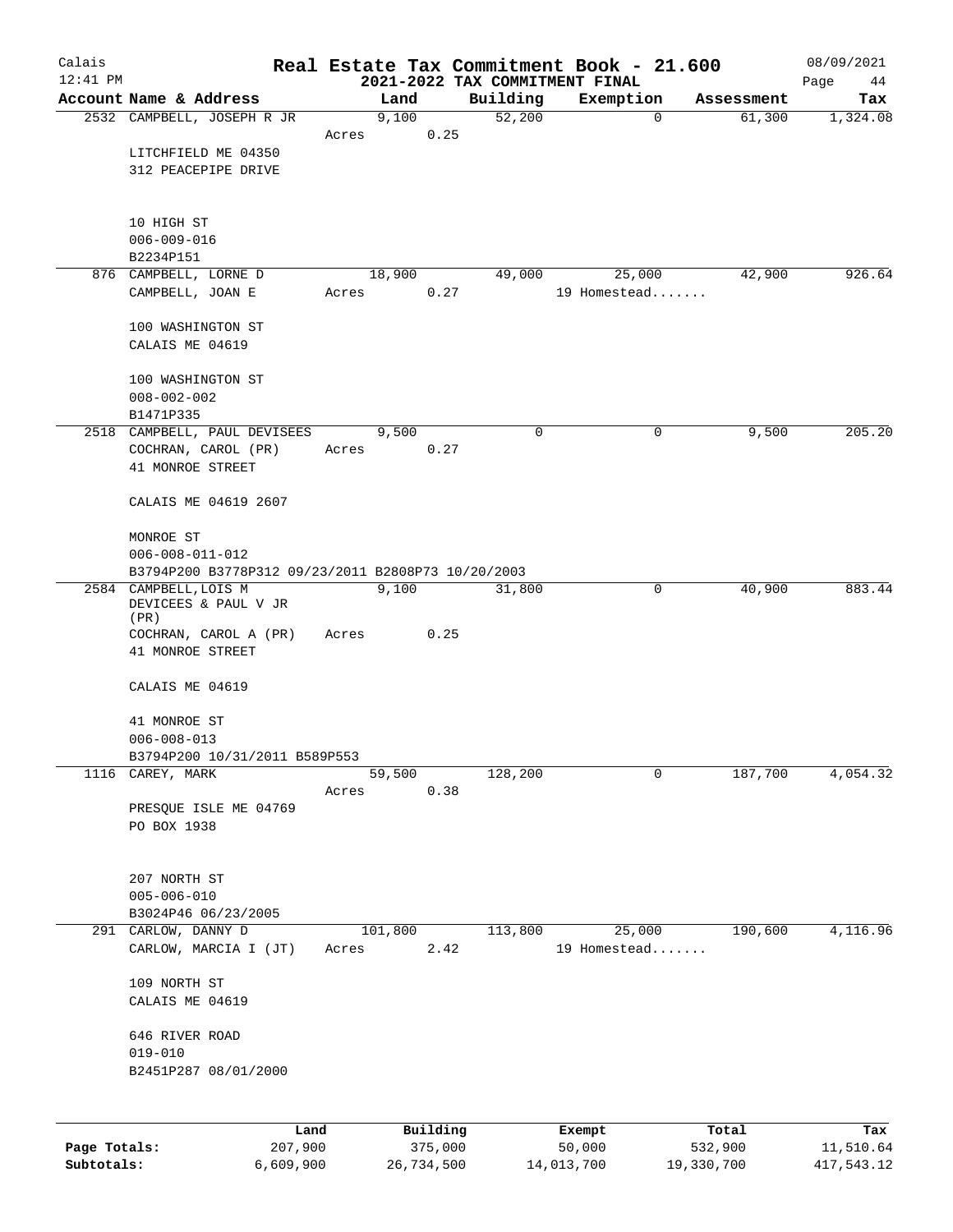| Calais<br>12:41 PM |                                    |         |        | 2021-2022 TAX COMMITMENT FINAL | Real Estate Tax Commitment Book - 21.600 |            | 08/09/2021<br>Page<br>45 |
|--------------------|------------------------------------|---------|--------|--------------------------------|------------------------------------------|------------|--------------------------|
|                    | Account Name & Address             |         | Land   | Building                       | Exemption                                | Assessment | Tax                      |
|                    | 224 CAROTHERS, STEVEN M &          | 193,100 |        | 126,600                        | $\mathbf 0$                              | 319,700    | 6,905.52                 |
|                    | ROBERTS, GAIL J (JT)               | Acres   | 117.97 |                                |                                          |            |                          |
|                    |                                    |         |        |                                |                                          |            |                          |
|                    | P.O. BOX 422                       |         |        |                                |                                          |            |                          |
|                    | CALAIS ME 04619 0422               |         |        |                                |                                          |            |                          |
|                    | 112 ARBORHAVEN LN                  |         |        |                                |                                          |            |                          |
|                    | $022 - 007$                        |         |        |                                |                                          |            |                          |
|                    | B2291P34 11/01/1998                |         |        |                                |                                          |            |                          |
|                    | 191 CAROTHERS, STEVEN M &          | 20,900  |        | $\mathbf 0$                    | 0                                        | 20,900     | 451.44                   |
|                    | ROBERTS, GAIL J (JT)               | Acres   | 162.00 |                                |                                          |            |                          |
|                    | PO BOX 422                         |         |        |                                |                                          |            |                          |
|                    | CALAIS ME 04619 0422               |         |        |                                |                                          |            |                          |
|                    | RIVER ROAD                         |         |        |                                |                                          |            |                          |
|                    | $033 - 203$                        |         |        |                                |                                          |            |                          |
|                    | B2291P34 11/01/1998                |         |        |                                |                                          |            |                          |
|                    | 2457 CARPENTER, RICHMAND           |         | 9,100  | 14,000                         | 0                                        | 23,100     | 498.96                   |
|                    | 12 CHANDLER STREET                 | Acres   | 0.25   |                                |                                          |            |                          |
|                    | CALAIS ME 04619                    |         |        |                                |                                          |            |                          |
|                    |                                    |         |        |                                |                                          |            |                          |
|                    | 13 PLEASANT ST                     |         |        |                                |                                          |            |                          |
|                    | $005 - 008 - 023 - 002$            |         |        |                                |                                          |            |                          |
|                    | B4602P238 09/30/2019               |         |        |                                |                                          |            |                          |
|                    | 786 CARR, MARK &                   | 35,500  |        | 119,000                        | 25,000                                   | 129,500    | 2,797.20                 |
|                    | CARR, SHANNON (JT)                 | Acres   | 0.95   |                                | 19 Homestead                             |            |                          |
|                    | 50 CEDAR LN                        |         |        |                                |                                          |            |                          |
|                    | CALAIS ME 04619                    |         |        |                                |                                          |            |                          |
|                    |                                    |         |        |                                |                                          |            |                          |
|                    | 50 CEDAR ST                        |         |        |                                |                                          |            |                          |
|                    | $027 - 184 - 012$                  |         |        |                                |                                          |            |                          |
|                    | B2630P67 05/01/2002                |         |        |                                |                                          |            |                          |
|                    | 502 CARRIER, JR ALCIDE J           | 17,600  |        | 85,400                         | 25,000                                   | 78,000     | 1,684.80                 |
|                    | CARRIER, DONNA S (JT)              | Acres   | 1.00   |                                | 19 Homestead                             |            |                          |
|                    |                                    |         |        |                                |                                          |            |                          |
|                    | 1498 RIVER ROAD<br>CALAIS ME 04619 |         |        |                                |                                          |            |                          |
|                    |                                    |         |        |                                |                                          |            |                          |
|                    | 1498 RIVER ROAD                    |         |        |                                |                                          |            |                          |
|                    | $015 - 028 - 001$                  |         |        |                                |                                          |            |                          |
|                    | B3343P184 10/09/2007               |         |        |                                |                                          |            |                          |
|                    | 2080 CARRIER, MICHAEL              | 11,800  |        | 63,200                         | 25,000                                   | 50,000     | 1,080.00                 |
|                    | CARRIER, JULIE (JT)                | Acres   | 0.42   |                                | 19 Homestead                             |            |                          |
|                    |                                    |         |        |                                |                                          |            |                          |
|                    | 19 HARRISON ST<br>CALAIS ME 04619  |         |        |                                |                                          |            |                          |
|                    |                                    |         |        |                                |                                          |            |                          |
|                    | 19 HARRISON ST                     |         |        |                                |                                          |            |                          |
|                    | $003 - 007 - 021$                  |         |        |                                |                                          |            |                          |
|                    | B2456P307 09/01/2000               |         |        |                                |                                          |            |                          |
|                    |                                    |         |        |                                |                                          |            |                          |
|                    |                                    |         |        |                                |                                          |            |                          |

|              | Land      | Building   | Exempt     | Total      | Tax        |
|--------------|-----------|------------|------------|------------|------------|
| Page Totals: | 288,000   | 408,200    | 75,000     | 621,200    | 13,417.92  |
| Subtotals:   | 6,897,900 | 27,142,700 | 14,088,700 | 19,951,900 | 430,961.04 |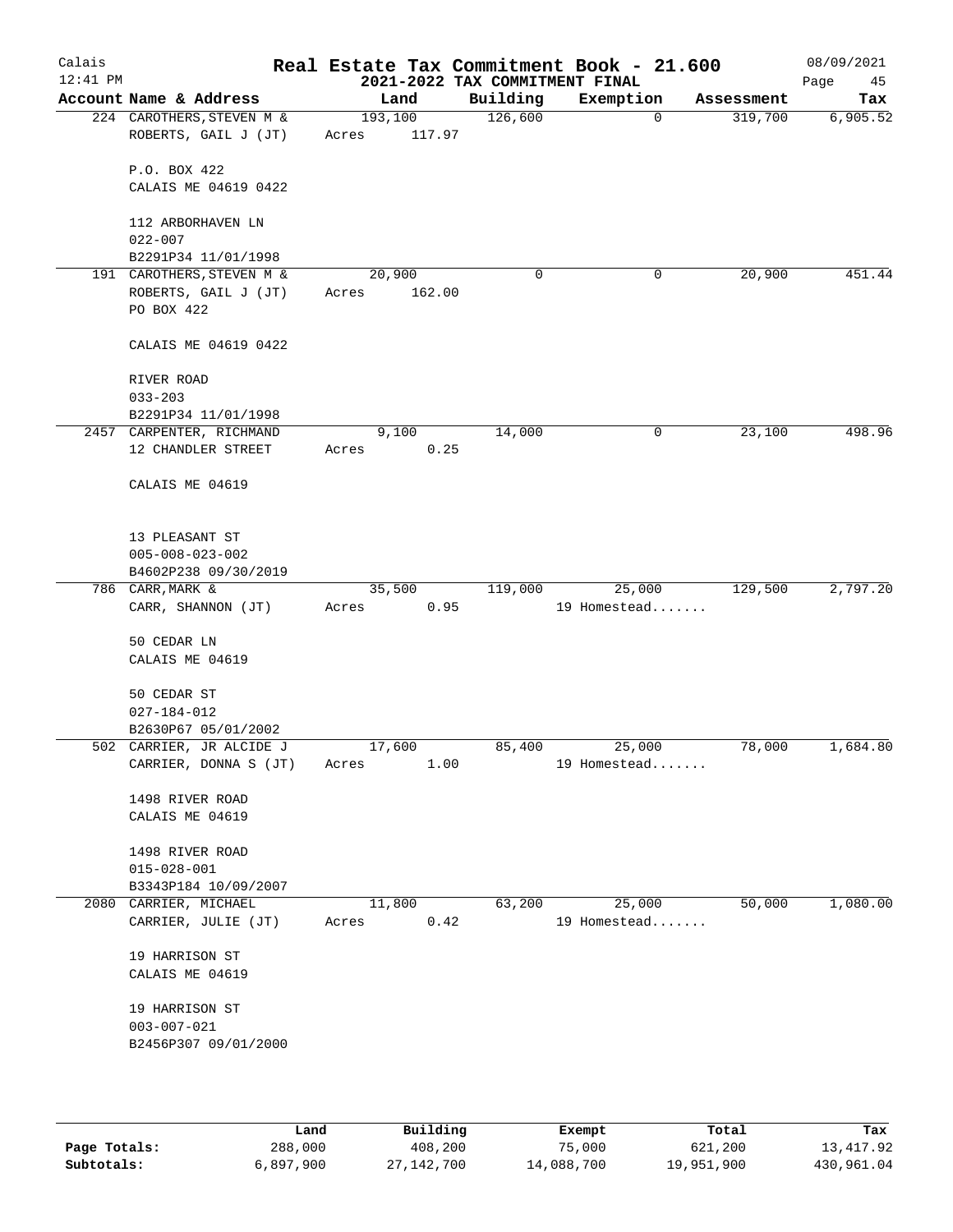| Calais       |                                                      |       |                |                                | Real Estate Tax Commitment Book - 21.600 |                      | 08/09/2021 |
|--------------|------------------------------------------------------|-------|----------------|--------------------------------|------------------------------------------|----------------------|------------|
| $12:41$ PM   |                                                      |       |                | 2021-2022 TAX COMMITMENT FINAL |                                          |                      | Page<br>46 |
|              | Account Name & Address                               |       | Land<br>19,900 | Building<br>31,900             | Exemption<br>0                           | Assessment<br>51,800 | Tax        |
|              | 2043 CARRIER, SCOTT<br>CARRIER, FREDERICK (JT) Acres |       | 0.30           |                                |                                          |                      | 1,118.88   |
|              | 10 SWAN STREET                                       |       |                |                                |                                          |                      |            |
|              | CALAIS ME 04619                                      |       |                |                                |                                          |                      |            |
|              | 426 NORTH ST                                         |       |                |                                |                                          |                      |            |
|              | $003 - 007 - 003$                                    |       |                |                                |                                          |                      |            |
|              | B3373P305 01/04/2008                                 |       |                |                                |                                          |                      |            |
|              | 2245 CARRIER, SCOTT<br>CARRIER, CRYSTAL              | Acres | 10,500<br>0.33 | 50,500                         | 0                                        | 61,000               | 1,317.60   |
|              | 10 SWAN STREET                                       |       |                |                                |                                          |                      |            |
|              | CALAIS ME 04619                                      |       |                |                                |                                          |                      |            |
|              | 30 CLARK ST                                          |       |                |                                |                                          |                      |            |
|              | $003 - 005 - 011$                                    |       |                |                                |                                          |                      |            |
|              | B1861P322                                            |       |                |                                |                                          |                      |            |
|              | 2286 CARRIER, SCOTT                                  |       | 13,700         | 72,400                         | 0                                        | 86,100               | 1,859.76   |
|              | CARRIER, CRYSTAL<br>(JT)                             | Acres | 0.25           |                                |                                          |                      |            |
|              | C/O LILY JO LOWE<br>432 NORTH STREET                 |       |                |                                |                                          |                      |            |
|              | CALAIS ME 04619                                      |       |                |                                |                                          |                      |            |
|              | 432 NORTH ST                                         |       |                |                                |                                          |                      |            |
|              | $003 - 007 - 004$                                    |       |                |                                |                                          |                      |            |
|              | B4776P81 04/14/2021                                  |       |                |                                |                                          |                      |            |
|              | 1504 CARRIER, SCOTT F (JT)<br>CARRIER, CRYSTAL A     | Acres | 20,300<br>0.31 | 147,700                        | 25,000<br>19 Homestead                   | 143,000              | 3,088.80   |
|              |                                                      |       |                |                                |                                          |                      |            |
|              | 10 SWAN ST                                           |       |                |                                |                                          |                      |            |
|              | CALAIS ME 04619                                      |       |                |                                |                                          |                      |            |
|              | 10 SWAN ST                                           |       |                |                                |                                          |                      |            |
|              | $008 - 002 - 017 - 001$                              |       |                |                                |                                          |                      |            |
|              | B4251P267 05/05/2016                                 |       |                |                                |                                          |                      |            |
|              | 2319 CARRIER, CHARLES S &                            |       | 11,400         | 86,000                         | 25,000                                   | 72,400               | 1,563.84   |
|              | CARRIER, DIANNE M (JT)                               | Acres | 0.39           |                                | 19 Homestead                             |                      |            |
|              | 508 SOUTH ST                                         |       |                |                                |                                          |                      |            |
|              | CALAIS ME 04619                                      |       |                |                                |                                          |                      |            |
|              | 508 SOUTH ST                                         |       |                |                                |                                          |                      |            |
|              | $003 - 009 - 009 - 001$                              |       |                |                                |                                          |                      |            |
|              | B3924P163 01/16/2013                                 |       |                |                                |                                          |                      |            |
| 2841         | CARRIER, MICHAEL J &<br>JULIE A &                    |       | 4,500          | $\mathbf 0$                    | 0                                        | 4,500                | 97.20      |
|              | CARRIER, SCOTT F &<br>CRYSTAL (JT)                   | Acres | 0.87           |                                |                                          |                      |            |
|              | 10 SWAN STREET                                       |       |                |                                |                                          |                      |            |
|              | CALAIS ME 04619                                      |       |                |                                |                                          |                      |            |
|              | CHISHOLM BLVD/NASHS                                  |       |                |                                |                                          |                      |            |
|              | $036 - 038$                                          |       |                |                                |                                          |                      |            |
|              | B2433P323 05/17/2000                                 |       |                |                                |                                          |                      |            |
|              |                                                      |       |                |                                |                                          |                      |            |
|              |                                                      | Land  | Building       |                                | Exempt                                   | Total                | Tax        |
| Page Totals: | 80,300                                               |       | 388,500        |                                | 50,000                                   | 418,800              | 9,046.08   |

**Subtotals:** 6,978,200 27,531,200 14,138,700 20,370,700 440,007.12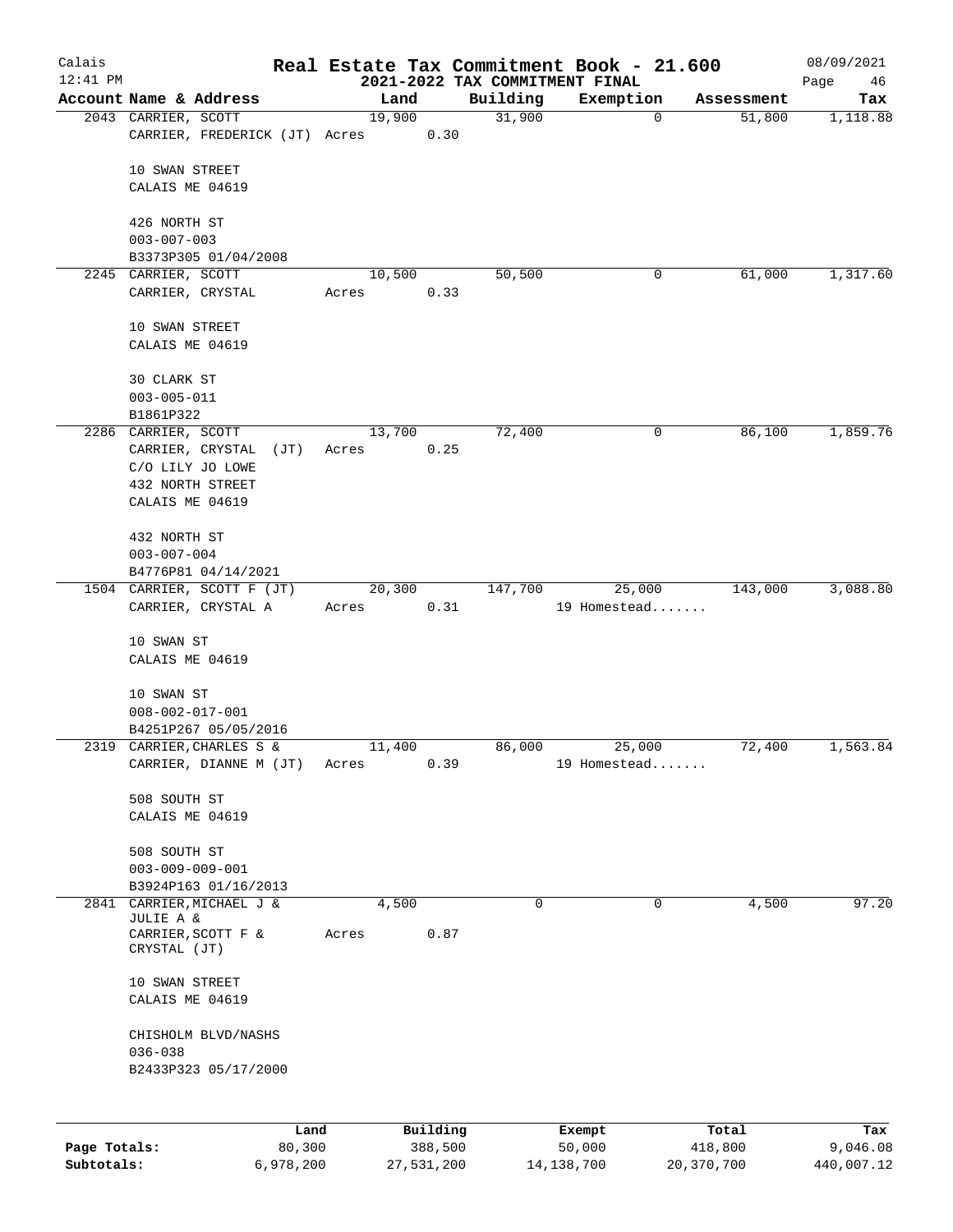| Calais       |                                                              |                 |            |          | Real Estate Tax Commitment Book - 21.600    |            | 08/09/2021        |
|--------------|--------------------------------------------------------------|-----------------|------------|----------|---------------------------------------------|------------|-------------------|
| $12:41$ PM   | Account Name & Address                                       | Land            |            | Building | 2021-2022 TAX COMMITMENT FINAL<br>Exemption | Assessment | Page<br>47<br>Tax |
|              | 435 CARRIER, MICHAEL J &                                     | 32,000          |            | 46,800   | $\mathbf 0$                                 | 78,800     | 1,702.08          |
|              | JULIE A & SCOTT F<br>CASE-CARRIER, CRYSTAL A Acres<br>(TT)   |                 | 0.46       |          |                                             |            |                   |
|              | 10 SWAN STREET                                               |                 |            |          |                                             |            |                   |
|              | CALAIS ME 04619                                              |                 |            |          |                                             |            |                   |
|              | 24 WATERVIEW LANE<br>036-013&014                             |                 |            |          |                                             |            |                   |
|              | B2254P201 06/01/1998<br>1547 CARTER, WARREN LEE II &         | 17,500          |            | 48,800   | 25,000                                      | 41,300     | 892.08            |
|              | CARTER, KIMBERLY ANN<br>(JT)                                 | Acres           | 0.23       |          | 19 Homestead                                |            |                   |
|              | 119 SOUTH STREET                                             |                 |            |          |                                             |            |                   |
|              | CALAIS ME 04619                                              |                 |            |          |                                             |            |                   |
|              | 119 SOUTH ST<br>$008 - 003 - 011$                            |                 |            |          |                                             |            |                   |
|              | B4500P209 09/22/2018                                         |                 |            |          |                                             |            |                   |
|              | 350 CARTER-MUNSIE &<br>CARTER, ARLENE SUE                    | 10,200<br>Acres | 1.17       | 100,500  | 25,000<br>19 Homestead                      | 85,700     | 1,851.12          |
|              | 219 SHATTUCK RD                                              |                 |            |          |                                             |            |                   |
|              | CALAIS ME 04619                                              |                 |            |          |                                             |            |                   |
|              | 219 SHATTUCK RD<br>$037 - 100 - 016$                         |                 |            |          |                                             |            |                   |
|              | B1759P98                                                     |                 |            |          |                                             |            |                   |
| 2469         | CARTWRIGHT, MAUREEN                                          | 13,700          |            | 37,200   | 25,000                                      | 25,900     | 559.44            |
|              | CALAIS ME 04619                                              | Acres           | 0.57       |          | 19 Homestead                                |            |                   |
|              | 17 GARFIELD ST                                               |                 |            |          |                                             |            |                   |
|              | 17 GARFIELD ST                                               |                 |            |          |                                             |            |                   |
|              | $005 - 009 - 019$<br>B3405P97 01/08/2008                     |                 |            |          |                                             |            |                   |
|              | 653 CARUSO, LOGAN M                                          | 30,400          |            | 70,500   | 0                                           | 100,900    | 2,179.44          |
|              | 8 SHADO LANE                                                 | Acres           | 1.00       |          |                                             |            |                   |
|              | CALAIS ME 04619                                              |                 |            |          |                                             |            |                   |
|              | 8 SHADO LN                                                   |                 |            |          |                                             |            |                   |
|              | $018 - 023 - 001$<br>B4655P63 04/30/2020 B4366P86 06/28/2017 |                 |            |          |                                             |            |                   |
|              | 2350 CASE, DREW                                              | 9,100           |            | 47,300   | 0                                           | 56,400     | 1,218.24          |
|              | CASE, THERESA (JT)                                           | Acres           | 0.25       |          |                                             |            |                   |
|              | 103 BARKER ST<br>CALAIS ME 04619                             |                 |            |          |                                             |            |                   |
|              | 129 UNION ST<br>$005 - 002 - 017$                            |                 |            |          |                                             |            |                   |
|              | B3923P264 01/04/2013                                         |                 |            |          |                                             |            |                   |
|              | Land                                                         |                 | Building   |          | Exempt                                      | Total      | Tax               |
| Page Totals: | 112,900                                                      |                 | 351,100    |          | 75,000                                      | 389,000    | 8,402.40          |
| Subtotals:   | 7,091,100                                                    |                 | 27,882,300 |          | 14, 213, 700                                | 20,759,700 | 448,409.52        |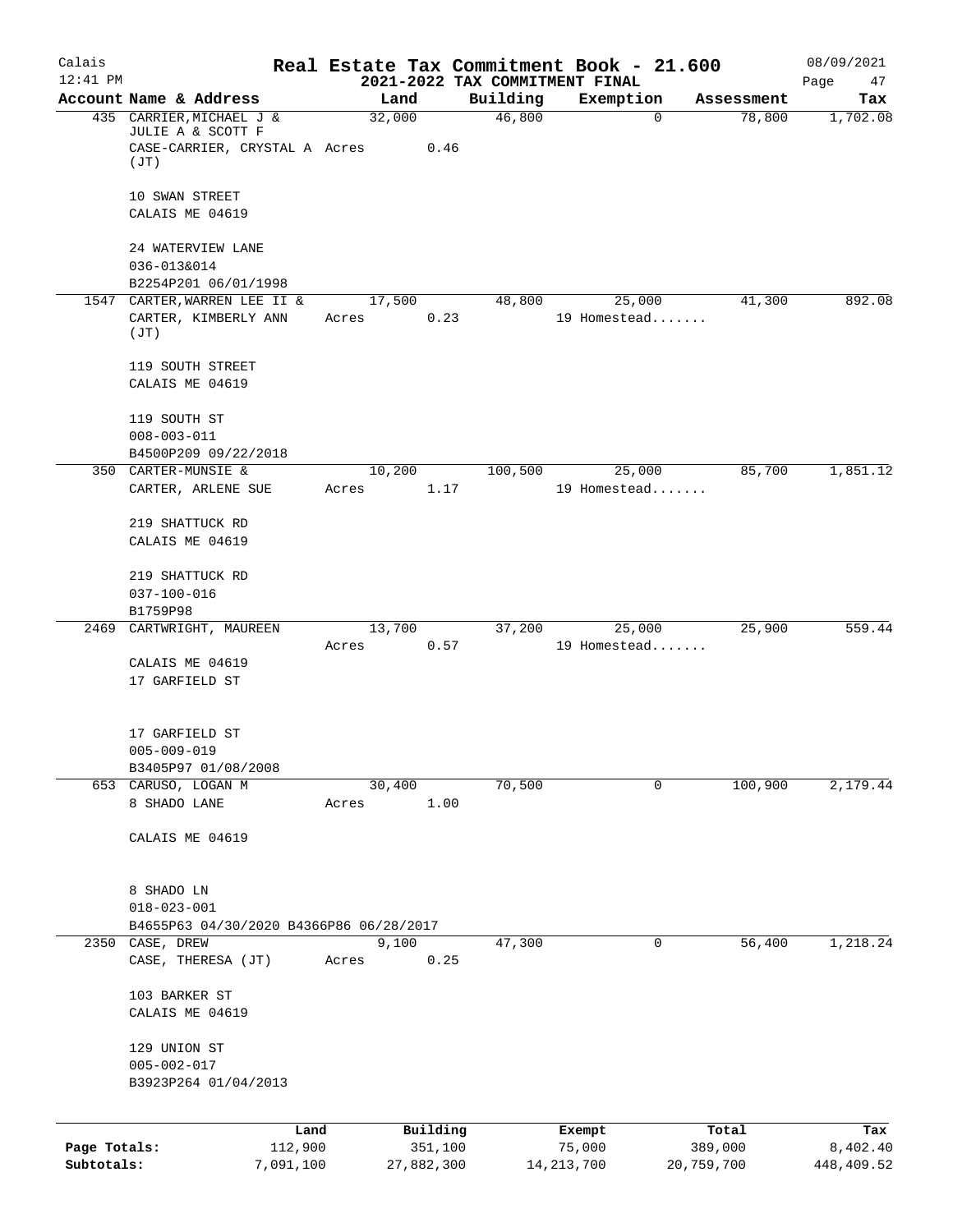| Calais       |                                                                                    |           |       |                |      | Real Estate Tax Commitment Book - 21.600 |             |             |                      | 08/09/2021      |
|--------------|------------------------------------------------------------------------------------|-----------|-------|----------------|------|------------------------------------------|-------------|-------------|----------------------|-----------------|
| $12:41$ PM   | Account Name & Address                                                             |           |       |                |      | 2021-2022 TAX COMMITMENT FINAL           |             |             |                      | Page<br>48      |
|              | 1340 CASE, DREW                                                                    |           |       | Land<br>17,300 |      | Building<br>37,800                       | Exemption   | $\mathbf 0$ | Assessment<br>55,100 | Tax<br>1,190.16 |
|              | CASE, THERESA                                                                      |           | Acres |                | 0.40 |                                          |             |             |                      |                 |
|              | C/O DEAN INGHAM                                                                    |           |       |                |      |                                          |             |             |                      |                 |
|              | PO BOX 35                                                                          |           |       |                |      |                                          |             |             |                      |                 |
|              | ROBBINSTON ME 04671                                                                |           |       |                |      |                                          |             |             |                      |                 |
|              | 37 BARKER ST                                                                       |           |       |                |      |                                          |             |             |                      |                 |
|              | $008 - 002 - 008$                                                                  |           |       |                |      |                                          |             |             |                      |                 |
|              | B4798P81 06/17/2021 B1679P47 12/01/1990                                            |           |       |                |      |                                          |             |             |                      |                 |
|              | 1981 CASE, DREW &                                                                  |           |       | 10,900         |      | 0                                        |             | 0           | 10,900               | 235.44          |
|              | CASE, THERESA (JT)                                                                 |           | Acres |                | 0.36 |                                          |             |             |                      |                 |
|              | C/O ALLEN H CLARK<br>115 BOARDMAN STREET                                           |           |       |                |      |                                          |             |             |                      |                 |
|              | CALAIS ME 04619                                                                    |           |       |                |      |                                          |             |             |                      |                 |
|              | 82 BARING ST                                                                       | (REAR)    |       |                |      |                                          |             |             |                      |                 |
|              | $002 - 005 - 022 - 001$                                                            |           |       |                |      |                                          |             |             |                      |                 |
|              | B4774P74 04/02/2021 B4665P39 05/27/2020 B4665P37<br>05/27/2020 B2656P70 07/01/2002 |           |       |                |      |                                          |             |             |                      |                 |
|              | 1596 CASE, DREW &                                                                  |           |       | 20,100         |      | $\mathbf 0$                              |             | 0           | 20,100               | 434.16          |
|              | CASE, THERESA (JT)                                                                 |           | Acres |                | 0.54 |                                          |             |             |                      |                 |
|              | 103 BARKER ST                                                                      |           |       |                |      |                                          |             |             |                      |                 |
|              | CALAIS ME 04619                                                                    |           |       |                |      |                                          |             |             |                      |                 |
|              | LINCOLN ST                                                                         |           |       |                |      |                                          |             |             |                      |                 |
|              | $009 - 003 - 001$                                                                  |           |       |                |      |                                          |             |             |                      |                 |
|              | B3718P257 02/15/2011                                                               |           |       |                |      |                                          |             |             |                      |                 |
|              | 904 CASE, DREW D                                                                   |           |       | 8,300          |      | 60,000                                   |             | 0           | 68,300               | 1,475.28        |
|              | CASE, THERESA M(JT)                                                                |           | Acres |                | 0.21 |                                          |             |             |                      |                 |
|              | 103 BARKER ST                                                                      |           |       |                |      |                                          |             |             |                      |                 |
|              | CALAIS ME 04619                                                                    |           |       |                |      |                                          |             |             |                      |                 |
|              | 14 TEMPERANCE ST                                                                   |           |       |                |      |                                          |             |             |                      |                 |
|              | $007 - 005 - 004 - 001$                                                            |           |       |                |      |                                          |             |             |                      |                 |
|              | B2322P236 02/01/1999                                                               |           |       |                |      |                                          |             |             |                      |                 |
|              | 2222 CASE, DREW D                                                                  |           |       | 13,400         |      | 0                                        |             | 0           | 13,400               | 289.44          |
|              |                                                                                    |           | Acres |                | 0.54 |                                          |             |             |                      |                 |
|              | CALAIS ME 04619                                                                    |           |       |                |      |                                          |             |             |                      |                 |
|              | 103 BARKER ST                                                                      |           |       |                |      |                                          |             |             |                      |                 |
|              |                                                                                    |           |       |                |      |                                          |             |             |                      |                 |
|              | 66 BARING ST                                                                       |           |       |                |      |                                          |             |             |                      |                 |
|              | $002 - 005 - 019$                                                                  |           |       |                |      |                                          |             |             |                      |                 |
|              | B2147P289 02/01/1997<br>1166 CASE, DREW D                                          |           |       | 8,100          |      | 113,400                                  |             | $\mathbf 0$ | 121,500              | 2,624.40        |
|              | JOHNSON, JOHNSON,                                                                  |           | Acres |                | 0.10 |                                          |             |             |                      |                 |
|              | MICHAEL                                                                            |           |       |                |      |                                          |             |             |                      |                 |
|              | C/O TAMMI SMITH                                                                    |           |       |                |      |                                          |             |             |                      |                 |
|              | ACCOUNTING<br>166A NORTH STREET                                                    |           |       |                |      |                                          |             |             |                      |                 |
|              | CALAIS ME 04619                                                                    |           |       |                |      |                                          |             |             |                      |                 |
|              |                                                                                    |           |       |                |      |                                          |             |             |                      |                 |
|              | 34 POORHOUSE AVE                                                                   |           |       |                |      |                                          |             |             |                      |                 |
|              | $004 - 001 - 001 - 002$<br>B3247P81 02/07/2007                                     |           |       |                |      |                                          |             |             |                      |                 |
|              |                                                                                    |           |       |                |      |                                          |             |             |                      |                 |
|              |                                                                                    | Land      |       | Building       |      |                                          | Exempt      |             | Total                | Tax             |
| Page Totals: |                                                                                    | 78,100    |       | 211,200        |      |                                          | $\mathbf 0$ |             | 289,300              | 6,248.88        |
| Subtotals:   |                                                                                    | 7,169,200 |       | 28,093,500     |      | 14, 213, 700                             |             |             | 21,049,000           | 454,658.40      |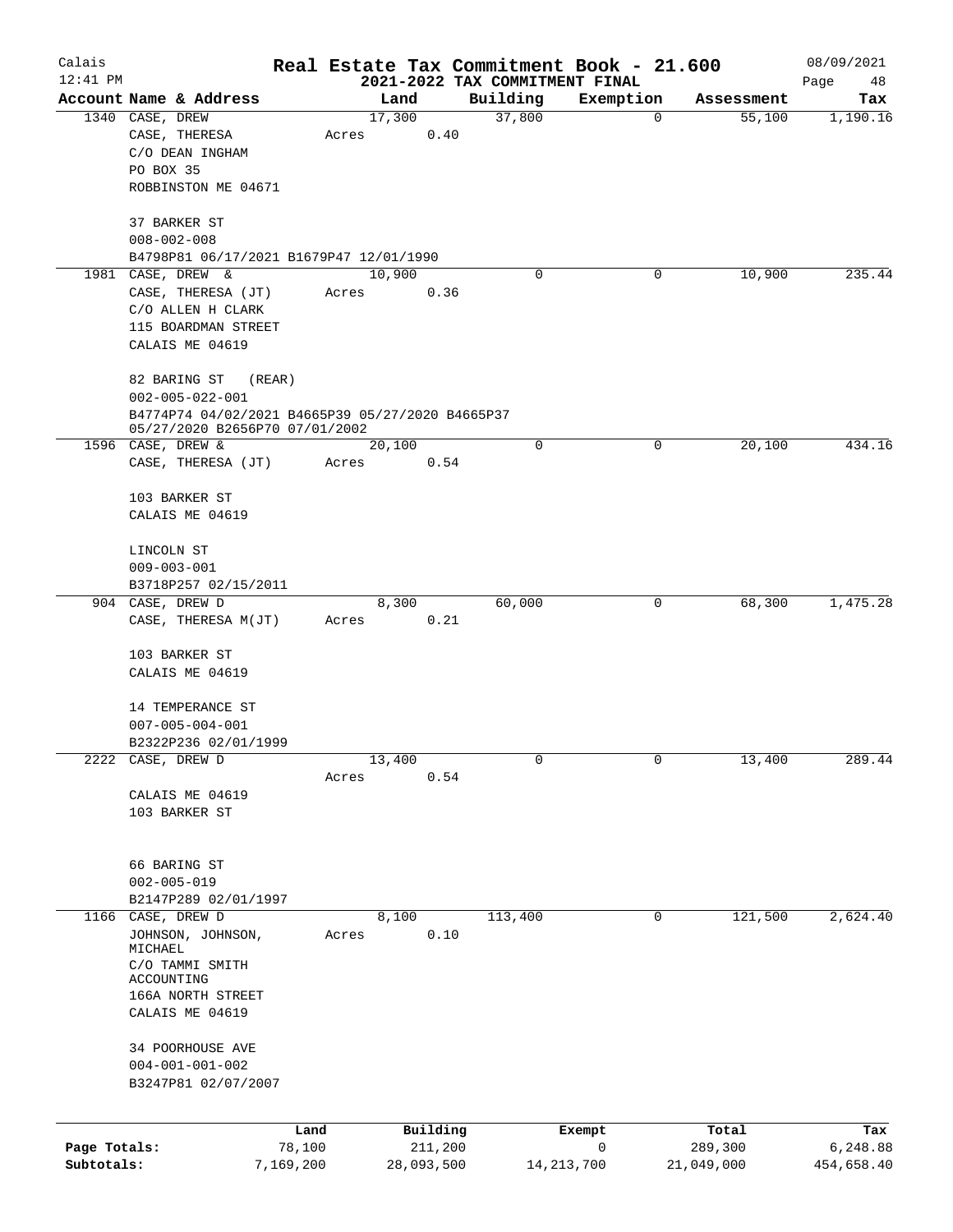| Calais       |                                          |                |        |              | Real Estate Tax Commitment Book - 21.600   |              |              | 08/09/2021      |
|--------------|------------------------------------------|----------------|--------|--------------|--------------------------------------------|--------------|--------------|-----------------|
| $12:41$ PM   | Account Name & Address                   |                | Land   |              | 2021-2022 TAX COMMITMENT FINAL<br>Building | Exemption    | Assessment   | Page<br>49      |
|              | 1167 CASE, DREW D                        |                | 14,600 |              | 0                                          | $\mathbf 0$  | 14,600       | Tax<br>315.36   |
|              | JOHNSON, JOHNSON,<br>MICHAEL             |                | Acres  | 0.57         |                                            |              |              |                 |
|              | C/O TAMMI SMITH<br>ACCOUNTING            |                |        |              |                                            |              |              |                 |
|              | 166A NORTH STREET                        |                |        |              |                                            |              |              |                 |
|              | CALAIS ME 04619                          |                |        |              |                                            |              |              |                 |
|              | 34 POORHOUSE AVE                         |                |        |              |                                            |              |              |                 |
|              | $004 - 001 - 001 - 003$                  |                |        |              |                                            |              |              |                 |
|              | B3247P81 02/07/2007<br>1462 CASE, RYAN P |                | 6,300  |              | 41,700                                     | 0            | 48,000       | 1,036.80        |
|              |                                          |                | Acres  | 0.12         |                                            |              |              |                 |
|              | CALAIS ME 04619                          |                |        |              |                                            |              |              |                 |
|              | 103 BARKER ST                            |                |        |              |                                            |              |              |                 |
|              | 75 BARKER ST                             |                |        |              |                                            |              |              |                 |
|              | $009 - 004 - 012$                        |                |        |              |                                            |              |              |                 |
|              | B3573P199 09/25/2009 B2311P27            |                |        |              |                                            |              |              |                 |
|              | 2036 CASE, DREW &                        |                | 18,200 |              | $\mathbf 0$                                | 0            | 18,200       | 393.12          |
|              | CASE, THERESA                            |                | Acres  | 1.00         |                                            |              |              |                 |
|              | 103 BARKER ST                            |                |        |              |                                            |              |              |                 |
|              | CALAIS ME 04619                          |                |        |              |                                            |              |              |                 |
|              | 80 BARING ST                             |                |        |              |                                            |              |              |                 |
|              | $002 - 005 - 021$                        |                |        |              |                                            |              |              |                 |
|              | B1526P303<br>2035 CASE, DREW &           |                | 12,900 |              | 38,100                                     | 0            | 51,000       | 1,101.60        |
|              | CASE, THERESA                            |                | Acres  | 0.50         |                                            |              |              |                 |
|              |                                          |                |        |              |                                            |              |              |                 |
|              | 103 BARKER ST                            |                |        |              |                                            |              |              |                 |
|              | CALAIS ME 04619                          |                |        |              |                                            |              |              |                 |
|              | 70 BARING ST                             |                |        |              |                                            |              |              |                 |
|              | $002 - 005 - 020$                        |                |        |              |                                            |              |              |                 |
|              | B1804P93                                 |                |        |              |                                            |              |              |                 |
| 1844         | CASE, DREW D & (JT)                      |                | 46,600 |              | 2,600                                      | 0            | 49,200       | 1,062.72        |
|              | CASE, RYAN P                             |                | Acres  | 0.86         |                                            |              |              |                 |
|              | 103 BARKER STREET                        |                |        |              |                                            |              |              |                 |
|              | CALAIS ME 04619                          |                |        |              |                                            |              |              |                 |
|              | 100 GARFIELD ST                          |                |        |              |                                            |              |              |                 |
|              | $010 - 002 - 006$                        |                |        |              |                                            |              |              |                 |
|              | B4243P85 03/31/2016                      |                |        |              |                                            |              |              |                 |
|              | 1846 CASE, DREW D & (JT)<br>CASE, RYAN P |                |        | 0            | 16,300                                     | 0            | 16,300       | 352.08          |
|              | 103 BARKER STREET                        |                |        |              |                                            |              |              |                 |
|              | CALAIS ME 04619                          |                |        |              |                                            |              |              |                 |
|              | 100 GARFIELD ST                          |                |        |              |                                            |              |              |                 |
|              | $010 - 002 - 006 - B$                    |                |        |              |                                            |              |              |                 |
|              | B4243P85 03/31/2016                      |                |        |              |                                            |              |              |                 |
|              |                                          |                |        | Building     |                                            |              | Total        |                 |
| Page Totals: |                                          | Land<br>98,600 |        | 98,700       |                                            | Exempt<br>0  | 197,300      | Tax<br>4,261.68 |
| Subtotals:   |                                          | 7,267,800      |        | 28, 192, 200 |                                            | 14, 213, 700 | 21, 246, 300 | 458,920.08      |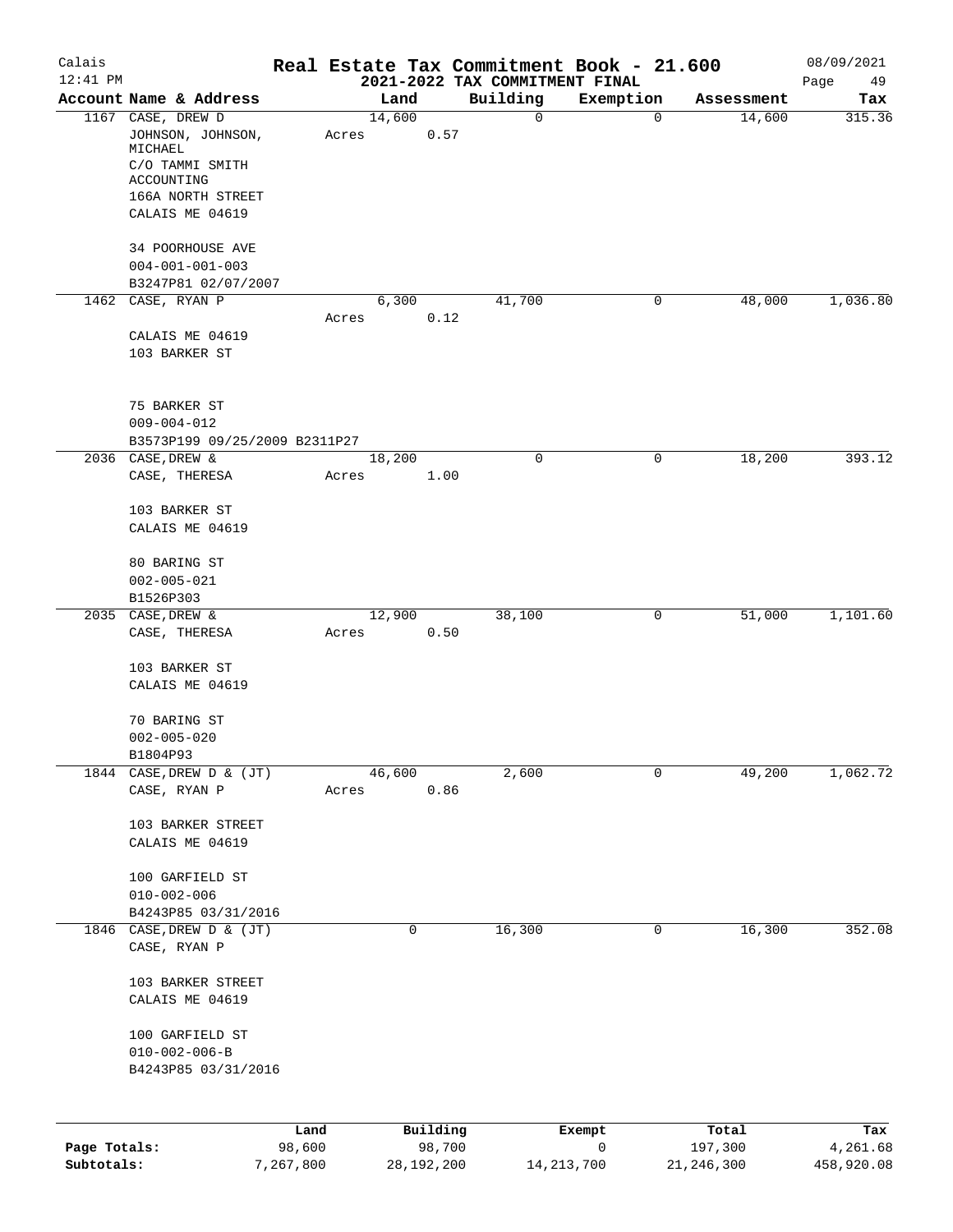| Calais<br>$12:41$ PM |                                                                                     |                  |             | Real Estate Tax Commitment Book - 21.600<br>2021-2022 TAX COMMITMENT FINAL |                                              |            | 08/09/2021<br>Page<br>50 |
|----------------------|-------------------------------------------------------------------------------------|------------------|-------------|----------------------------------------------------------------------------|----------------------------------------------|------------|--------------------------|
|                      | Account Name & Address                                                              | Land             |             | Building                                                                   | Exemption                                    | Assessment | Tax                      |
|                      | 1847 CASE, DREW D & (JT)<br>CASE, RYAN P                                            |                  | $\mathbf 0$ | 17,500                                                                     | $\mathbf 0$                                  | 17,500     | 378.00                   |
|                      | 103 BARKER STREET<br>CALAIS ME 04619                                                |                  |             |                                                                            |                                              |            |                          |
|                      | 100 GARFIELD ST<br>$010 - 002 - 006 - C$                                            |                  |             |                                                                            |                                              |            |                          |
|                      | B4243P85 03/31/2016                                                                 |                  |             |                                                                            |                                              |            |                          |
| 1848                 | CASE, DREW D & (JT)<br>CASE, RYAN P                                                 |                  | 0           | 9,200                                                                      | 0                                            | 9,200      | 198.72                   |
|                      | 103 BARKER STREET<br>CALAIS ME 04619                                                |                  |             |                                                                            |                                              |            |                          |
|                      | 100 GARFIELD ST<br>$010 - 002 - 006 - D$<br>B4243P85 03/31/2016                     |                  |             |                                                                            |                                              |            |                          |
|                      | 1849 CASE, DREW D & (JT)<br>CASE, RYAN P                                            |                  | 0           | 10,200                                                                     | 0                                            | 10,200     | 220.32                   |
|                      | 103 BARKER STREET<br>CALAIS ME 04619                                                |                  |             |                                                                            |                                              |            |                          |
|                      | 100 GARFIELD ST<br>$010 - 002 - 006 - E$<br>B4243P85 03/31/2016                     |                  |             |                                                                            |                                              |            |                          |
|                      | 1457 CASE, DREW D. &<br>CASE, THERESA M<br>C/O ALLEN H CLARK<br>115 BOARDMAN STREET | 16, 300<br>Acres | 0.20        | 95,900                                                                     | 31,000<br>19 Homestead<br>52 Vietnam Vet Res | 81,200     | 1,753.92                 |
|                      | CALAIS ME 04619<br>103 BARKER ST<br>$009 - 004 - 004$<br>B960P71                    |                  |             |                                                                            |                                              |            |                          |
| 1548                 | CASSIDY, JESSIE C                                                                   | 17,500<br>Acres  | 0.23        | 42,600                                                                     | 0                                            | 60,100     | 1,298.16                 |
|                      | CALAIS ME 04619 1325<br>123 SOUTH ST                                                |                  |             |                                                                            |                                              |            |                          |
|                      | 123 SOUTH ST<br>$008 - 003 - 011 - 002$<br>B3219P50 11/21/2006                      |                  |             |                                                                            |                                              |            |                          |
|                      | 604 CASSIDY, TERESA CLARK                                                           | 4,100            |             | 27,400                                                                     | 0                                            | 31,500     | 680.40                   |
|                      | ST. SIMONS ISLAND GA<br>31522<br>295 WILD HERON ROAD                                |                  |             |                                                                            |                                              |            |                          |
|                      | HOWARD LAKE ROAD-583<br>$034 - 041 - B$<br>B1506P260                                |                  |             |                                                                            |                                              |            |                          |
|                      |                                                                                     |                  |             |                                                                            |                                              |            |                          |

|              | Land      | Building   | Exempt     | Total      | Tax        |
|--------------|-----------|------------|------------|------------|------------|
| Page Totals: | 37,900    | 202,800    | 31,000     | 209,700    | 4,529.52   |
| Subtotals:   | 7,305,700 | 28,395,000 | 14,244,700 | 21,456,000 | 463,449.60 |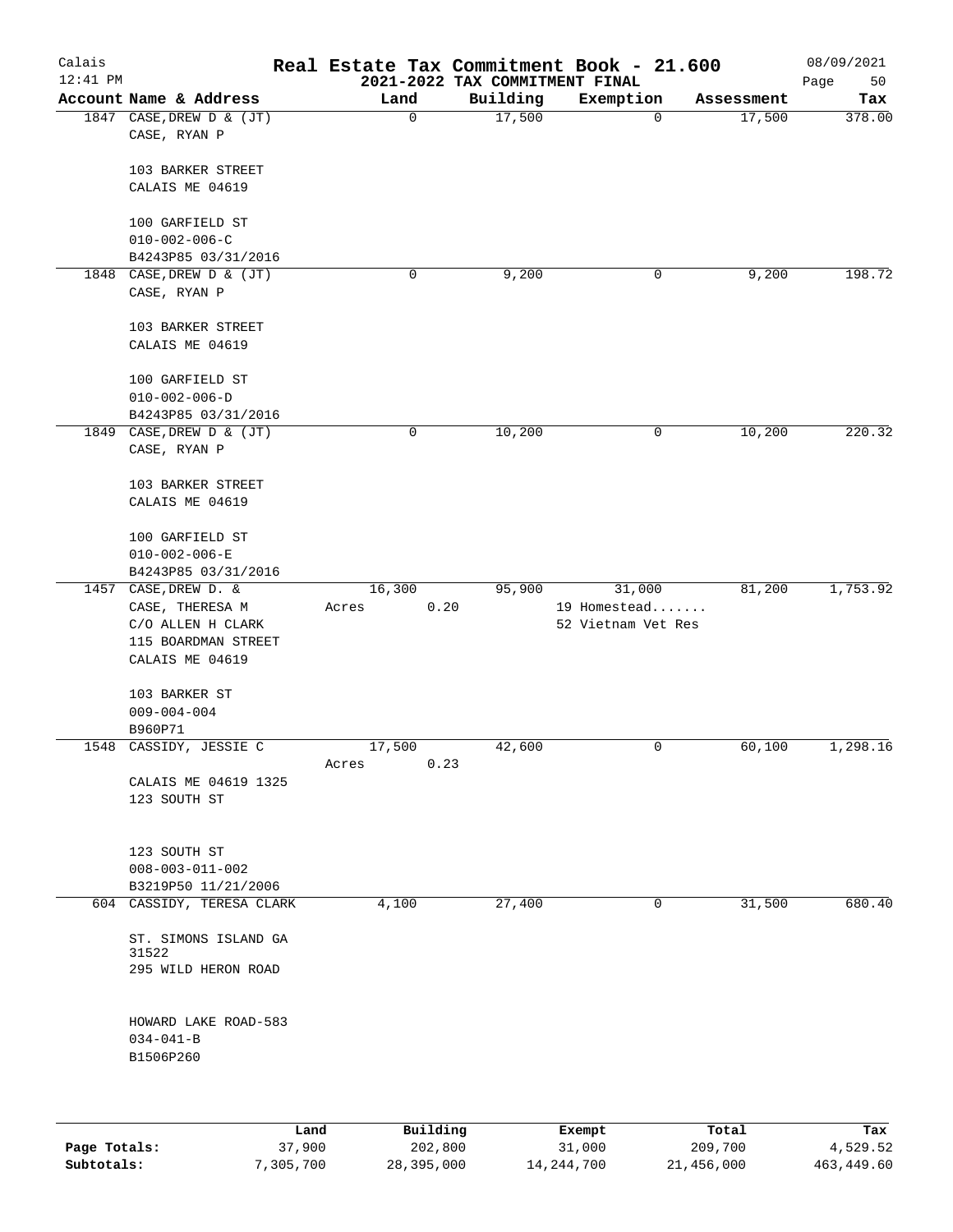| Calais       |                                                                                |                |            | Real Estate Tax Commitment Book - 21.600 |            | 08/09/2021                              |
|--------------|--------------------------------------------------------------------------------|----------------|------------|------------------------------------------|------------|-----------------------------------------|
| $12:41$ PM   |                                                                                |                |            | 2021-2022 TAX COMMITMENT FINAL           |            | Page<br>51                              |
|              | Account Name & Address<br>1452 CASSIDY, TERESA L                               | Land<br>35,900 | Building   | Exemption<br>28,500                      | 0          | Tax<br>Assessment<br>64,400<br>1,391.04 |
|              | C/O KRISTEN & PATRICK<br>WALSH                                                 | 21.45<br>Acres |            |                                          |            |                                         |
|              | PO BOX 146                                                                     |                |            |                                          |            |                                         |
|              | MIDDLE HADDAM CT 06456                                                         |                |            |                                          |            |                                         |
|              | 862 RIVER ROAD                                                                 |                |            |                                          |            |                                         |
|              | $020 - 007$<br>B4792P97 05/26/2021 B2698P301 12/27/2002 B2426P192<br>B1774P319 |                |            |                                          |            |                                         |
|              | 254 CASSIDY, VINTON E                                                          | 35,500         |            | 139,500                                  | 25,000     | 3,240.00<br>150,000                     |
|              | CASSIDY, ANNE W                                                                | 93.00<br>Acres |            | 19 Homestead                             |            |                                         |
|              | 43 CASSIDY LN                                                                  |                |            |                                          |            |                                         |
|              | CALAIS ME 04619                                                                |                |            |                                          |            |                                         |
|              | 43 CASSIDY LN                                                                  |                |            |                                          |            |                                         |
|              | $030 - 126$                                                                    |                |            |                                          |            |                                         |
|              | B1118P273                                                                      |                |            |                                          |            |                                         |
|              | 148 CASSIDY, VINTON E                                                          | 7,500          |            | $\Omega$                                 | 0          | 7,500<br>162.00                         |
|              | CASSIDY, ANN W<br>C/O MATTHEW CASSIDY                                          | Acres          | 53.00      |                                          |            |                                         |
|              | 26 OYSTER LEDGE LANE                                                           |                |            |                                          |            |                                         |
|              | BRUNSWICK ME 04011                                                             |                |            |                                          |            |                                         |
|              | CARSON RD                                                                      |                |            |                                          |            |                                         |
|              | $030 - 128$                                                                    |                |            |                                          |            |                                         |
|              | B1361P265<br>1640 CASSIDY, JOSEPH L &                                          | 17,500         |            | 58,200                                   | 0          | 75,700<br>1,635.12                      |
|              | CASSIDY, VANESSA L                                                             | Acres          | 0.23       |                                          |            |                                         |
|              |                                                                                |                |            |                                          |            |                                         |
|              | 72 FORT RD                                                                     |                |            |                                          |            |                                         |
|              | S PORTLAND ME 04106                                                            |                |            |                                          |            |                                         |
|              | 107 WASHINGTON ST                                                              |                |            |                                          |            |                                         |
|              | $009 - 003 - 013$                                                              |                |            |                                          |            |                                         |
|              | B3258P169 02/16/2007                                                           |                |            |                                          |            |                                         |
| 149          | CASSIDY, JOSEPH, JASON &<br>MATTHEW                                            | 6,300          |            | 0                                        | $\Omega$   | 6,300<br>136.08                         |
|              | 26 OYSTER LEDGE LANE                                                           | Acres          | 50.00      |                                          |            |                                         |
|              | BRUNSWICK ME 04011                                                             |                |            |                                          |            |                                         |
|              | RURAL CALAIS                                                                   |                |            |                                          |            |                                         |
|              | $030 - 128 - 001$                                                              |                |            |                                          |            |                                         |
|              | B1890P338 11/01/1993                                                           |                |            |                                          |            |                                         |
|              | 24 CASSIDY, TERESA &<br>CLARK, GLEN &                                          | 8,100          |            | 0                                        | 0          | 8,100<br>174.96                         |
|              | FROST, LORI D &<br>CLARK, HARLEY W                                             | Acres          | 525.00     |                                          |            |                                         |
|              | 172 MAIN STREET                                                                |                |            |                                          |            |                                         |
|              | GORHAM ME 04038                                                                |                |            |                                          |            |                                         |
|              | RURAL CALAIS                                                                   |                |            |                                          |            |                                         |
|              | $031 - 051 - 053 - 004$                                                        |                |            |                                          |            |                                         |
|              | B3663P279 08/20/2010 B2042P42                                                  |                |            |                                          |            |                                         |
|              | Land                                                                           |                | Building   | Exempt                                   | Total      | Tax                                     |
| Page Totals: | 110,800                                                                        |                | 226,200    | 25,000                                   | 312,000    | 6,739.20                                |
| Subtotals:   | 7,416,500                                                                      |                | 28,621,200 | 14,269,700                               | 21,768,000 | 470,188.80                              |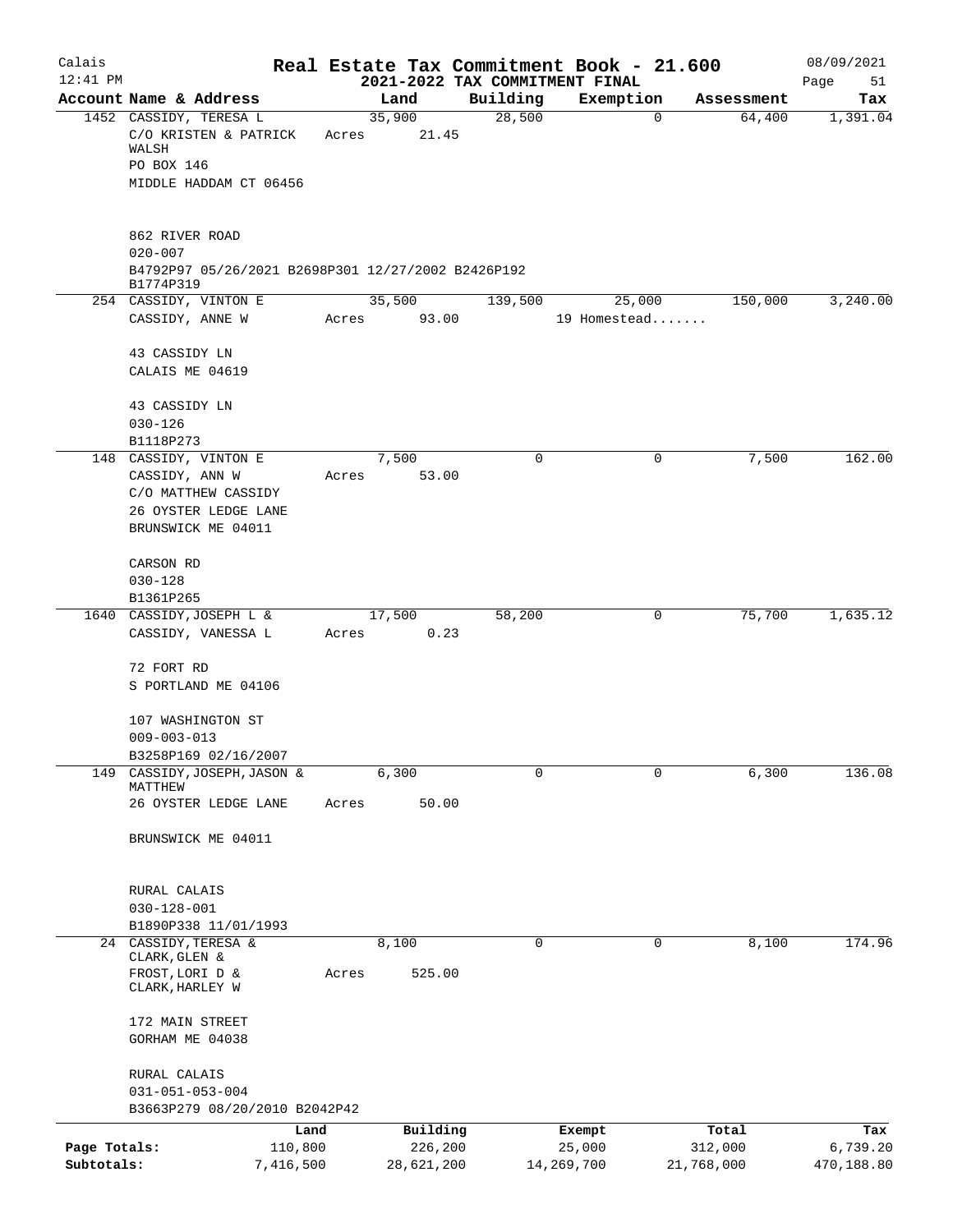| Calais<br>$12:41$ PM |                                                        |       |        | 2021-2022 TAX COMMITMENT FINAL | Real Estate Tax Commitment Book - 21.600 |            | 08/09/2021<br>Page<br>52 |
|----------------------|--------------------------------------------------------|-------|--------|--------------------------------|------------------------------------------|------------|--------------------------|
|                      | Account Name & Address                                 |       | Land   | Building                       | Exemption                                | Assessment | Tax                      |
|                      | 57 CASSIDY, TERESA &<br>CLARK, GLEN &                  |       | 300    | 0                              | $\mathbf 0$                              | 300        | 6.48                     |
|                      | FROST, LORI D &<br>CLARK, HARLEY W                     | Acres | 277.00 |                                |                                          |            |                          |
|                      | 172 MAIN STREET<br>GORHAM ME 04038                     |       |        |                                |                                          |            |                          |
|                      | RURAL CALAIS<br>$034 - 041 - 003$                      |       |        |                                |                                          |            |                          |
|                      | B3663P279 08/20/2010 B2042P42                          |       |        |                                |                                          |            |                          |
|                      | 47 CASSIDY, TERESA &<br>CLARK, GLEN &                  |       | 1,300  | 0                              | 0                                        | 1,300      | 28.08                    |
|                      | FROST, LORI D &<br>CLARK, HARLEY W                     | Acres | 135.00 |                                |                                          |            |                          |
|                      | 172 MAIN STREET<br>GORHAM ME 04038                     |       |        |                                |                                          |            |                          |
|                      | RURAL CALAIS<br>$034 - 043 - 005$                      |       |        |                                |                                          |            |                          |
|                      | B3663P279 08/20/2010 B2042P42                          |       |        |                                |                                          |            |                          |
|                      | 78 CASSIDY, TERESA &                                   |       | 2,000  | 0                              | 0                                        | 2,000      | 43.20                    |
|                      | CLARK, GLEN &<br>FROST, LORI D &                       | Acres | 192.00 |                                |                                          |            |                          |
|                      | CLARK, HARLEY W                                        |       |        |                                |                                          |            |                          |
|                      | 172 MAIN STREET                                        |       |        |                                |                                          |            |                          |
|                      | GORHAM ME 04038                                        |       |        |                                |                                          |            |                          |
|                      | RURAL CALAIS                                           |       |        |                                |                                          |            |                          |
|                      | $034 - 044 - 006$                                      |       |        |                                |                                          |            |                          |
|                      | B3663P279 08/20/2010 B2042P42                          |       |        |                                |                                          |            |                          |
|                      | 88 CASSIDY, TERESA &<br>CLARK, GLEN &                  |       | 4,900  | 0                              | 0                                        | 4,900      | 105.84                   |
|                      | FROST, LORI D &<br>CLARK, HARLEY W                     | Acres | 317.00 |                                |                                          |            |                          |
|                      | 172 MAIN STREET                                        |       |        |                                |                                          |            |                          |
|                      | GORHAM ME 04038                                        |       |        |                                |                                          |            |                          |
|                      | RURAL CALAIS                                           |       |        |                                |                                          |            |                          |
|                      | $034 - 049 - 003$                                      |       |        |                                |                                          |            |                          |
|                      | B3663P279 08/20/2010 B2042P42<br>101 CASSIDY, TERESA & |       | 4,900  | $\mathbf 0$                    | $\mathbf 0$                              | 4,900      | 105.84                   |
|                      | CLARK, GLEN &<br>FROST, LORI D &<br>CLARK, HARLEY W    | Acres | 312.00 |                                |                                          |            |                          |
|                      | 172 MAIN STREET<br>GORHAM ME 04038                     |       |        |                                |                                          |            |                          |
|                      | RURAL CALAIS<br>$034 - 050 - 003$                      |       |        |                                |                                          |            |                          |
|                      | B3663P279 08/20/2010 B2042P42                          |       |        |                                |                                          |            |                          |
|                      |                                                        |       |        |                                |                                          |            |                          |

|              | Land     | Building   | Exempt     | Total      | Tax          |
|--------------|----------|------------|------------|------------|--------------|
| Page Totals: | 13,400   |            |            | L3,400     | 289.44       |
| Subtotals:   | .429.900 | 28,621,200 | 14,269,700 | 21,781,400 | 470, 478. 24 |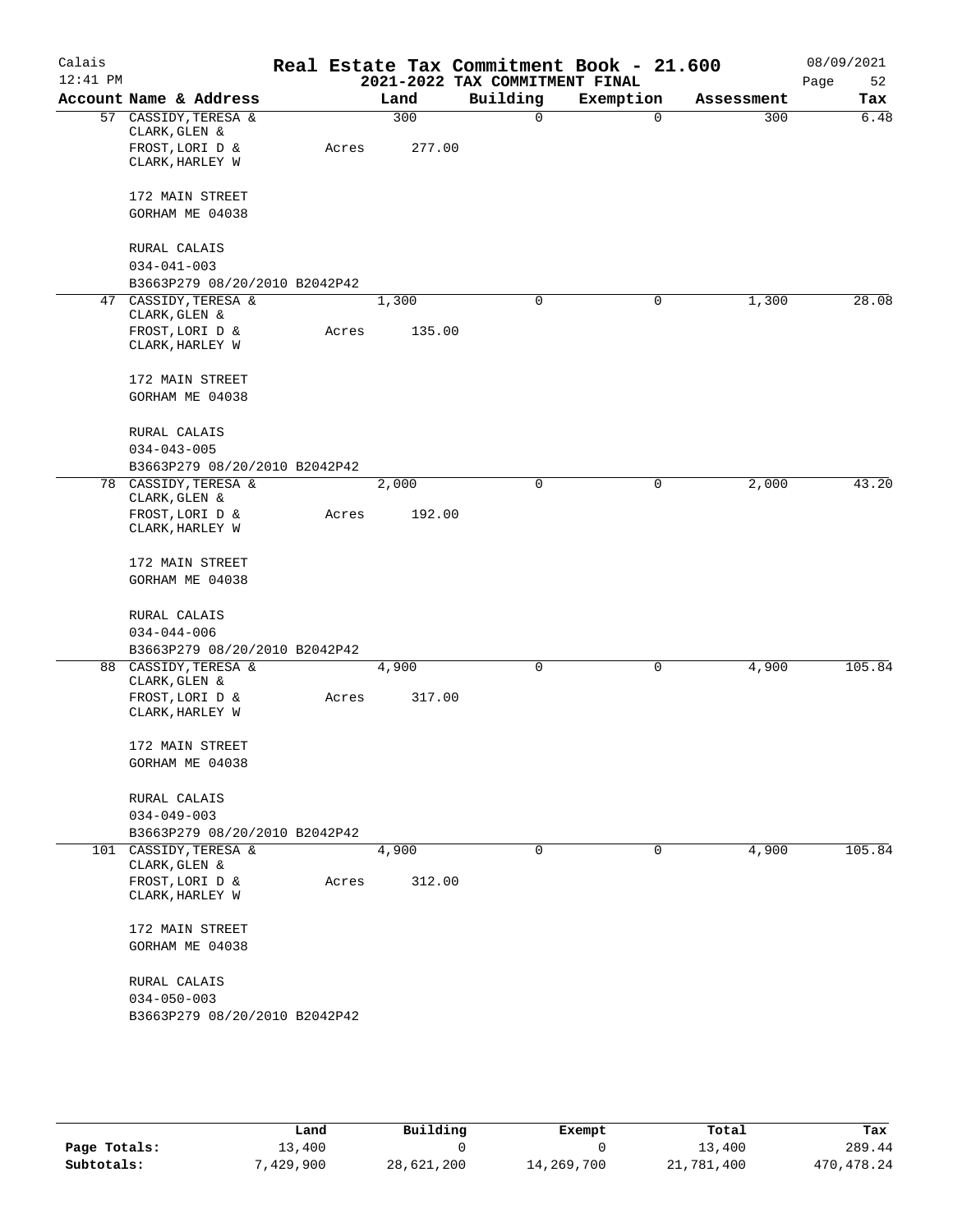| Calais                     |                                                            |       |                       |          | Real Estate Tax Commitment Book - 21.600    |                       | 08/09/2021             |
|----------------------------|------------------------------------------------------------|-------|-----------------------|----------|---------------------------------------------|-----------------------|------------------------|
| $12:41$ PM                 | Account Name & Address                                     |       | Land                  | Building | 2021-2022 TAX COMMITMENT FINAL<br>Exemption | Assessment            | Page<br>53<br>Tax      |
|                            | 112 CASSIDY, TERESA &<br>CLARK, GLEN &<br>FROST, LORI D &  | Acres | 10,600<br>66.00       | 0        | $\mathbf 0$                                 | 10,600                | 228.96                 |
|                            | CLARK, HARLEY W<br>172 MAIN STREET                         |       |                       |          |                                             |                       |                        |
|                            | GORHAM ME 04038                                            |       |                       |          |                                             |                       |                        |
|                            | COBBIE RD<br>$034 - 045 - 018$                             |       |                       |          |                                             |                       |                        |
|                            | B3663P270 08/20/2010 B2042P40 11/01/1989                   |       |                       |          |                                             |                       |                        |
|                            | 2483 CASTLE CFD GROUP LLC<br>333 WESTCHESTER AVE W<br>2100 | Acres | 15,600<br>0.73        | 44,300   | 0                                           | 59,900                | 1,293.84               |
|                            | WHITE PLAINS NY 10604                                      |       |                       |          |                                             |                       |                        |
|                            | 95 UNION ST<br>$006 - 002 - 014$                           |       |                       |          |                                             |                       |                        |
|                            | B4279P26 05/02/2016                                        |       |                       |          |                                             |                       |                        |
|                            | 333 CASWELL-BOYD, ANN R                                    | Acres | 32,400<br>0.31        | 32,300   | 0                                           | 64,700                | 1,397.52               |
|                            | CALAIS ME 04619<br>35 CHANDLER STREET                      |       |                       |          |                                             |                       |                        |
|                            | 57 EVERGREEN LN<br>$037 - 100 - 001$                       |       |                       |          |                                             |                       |                        |
|                            | B1699P316 05/01/1990                                       |       |                       |          |                                             |                       |                        |
|                            | 748 CAVANAGH, ALAN WESTON                                  | Acres | 26,300<br>0.52        | 116,900  | 25,000<br>19 Homestead                      | 118,200               | 2,553.12               |
|                            | CALAIS ME 04619                                            |       |                       |          |                                             |                       |                        |
|                            | 109 PALMER ST                                              |       |                       |          |                                             |                       |                        |
|                            | 109 PALMER ST                                              |       |                       |          |                                             |                       |                        |
|                            | $027 - 182 - 001$<br>B3799P182 11/25/2011                  |       |                       |          |                                             |                       |                        |
|                            | 1642 CAVANAGH-WARTMAN, CINDY                               |       | 10,800                | 79,200   | 25,000                                      | 65,000                | 1,404.00               |
|                            |                                                            | Acres | 0.35                  |          | 19 Homestead                                |                       |                        |
|                            | CALAIS ME 04619<br>20 HARRISON STREET                      |       |                       |          |                                             |                       |                        |
|                            | 78 BARKER ST<br>$009 - 003 - 015$                          |       |                       |          |                                             |                       |                        |
|                            | B2345P204 05/01/1999<br>1484 CAVANAUGH, PAUL S             |       | 27,500                | 84,300   | 25,000                                      | 86,800                | 1,874.88               |
|                            | CAVANAUGH, SARAH B                                         | Acres | 0.57                  |          | 19 Homestead                                |                       |                        |
|                            | (JT)<br>26 LAFAYETTE STREET                                |       |                       |          |                                             |                       |                        |
|                            | CALAIS ME 04619                                            |       |                       |          |                                             |                       |                        |
|                            | 26 LAFAYETTE ST<br>$007 - 009 - 004$                       |       |                       |          |                                             |                       |                        |
|                            | B4577P148 08/01/2019                                       |       |                       |          |                                             |                       |                        |
|                            |                                                            | Land  | Building              |          | Exempt                                      | Total                 | Tax                    |
| Page Totals:<br>Subtotals: | 123,200<br>7,553,100                                       |       | 357,000<br>28,978,200 |          | 75,000<br>14, 344, 700                      | 405,200<br>22,186,600 | 8,752.32<br>479,230.56 |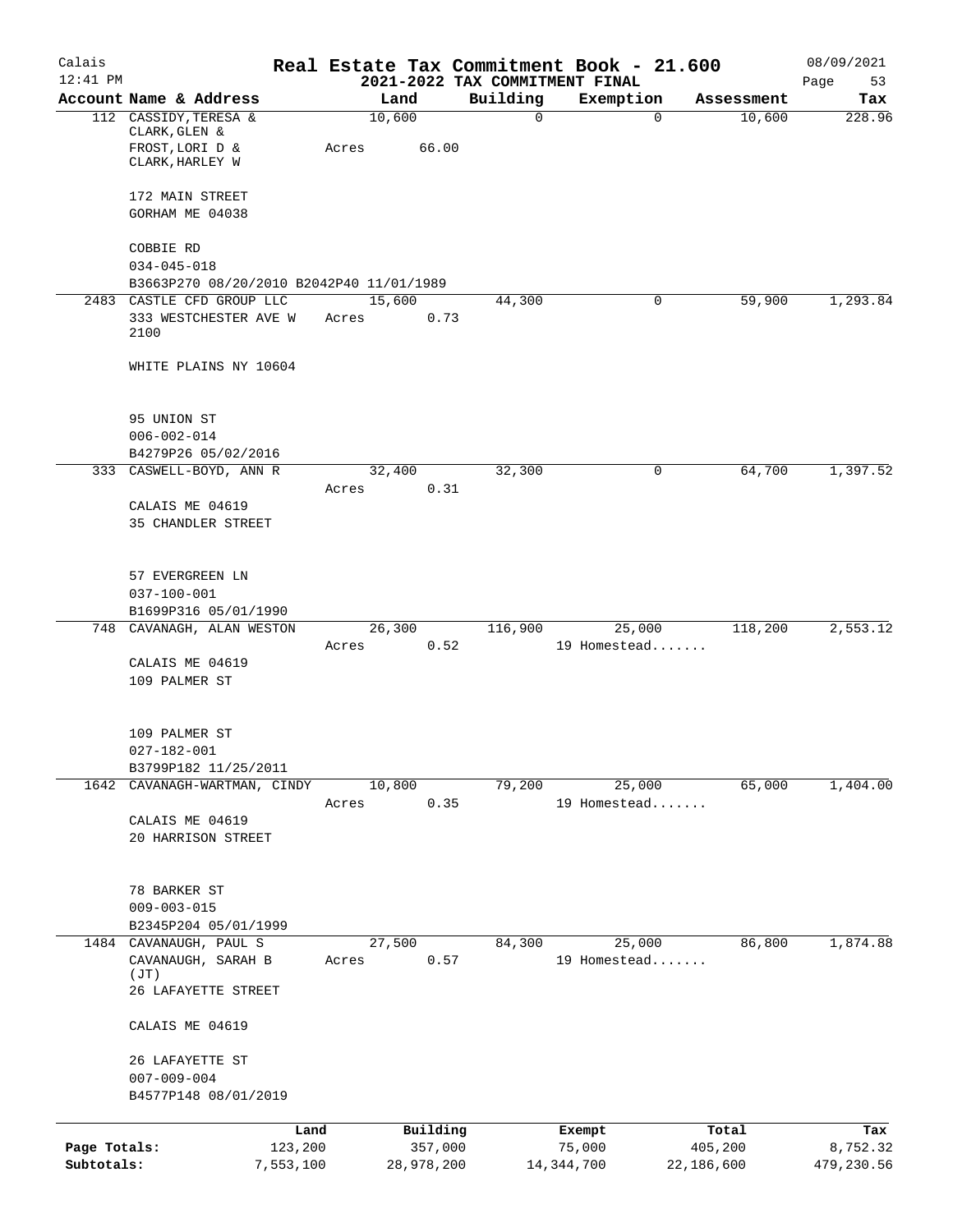| Calais<br>$12:41$ PM |                          |        |      | 2021-2022 TAX COMMITMENT FINAL | Real Estate Tax Commitment Book - 21.600 |            | 08/09/2021<br>Page<br>54 |
|----------------------|--------------------------|--------|------|--------------------------------|------------------------------------------|------------|--------------------------|
|                      | Account Name & Address   | Land   |      | Building                       | Exemption                                | Assessment | Tax                      |
|                      | 589 CHABRE, CLAUDE       | 11,500 |      | 45,800                         | 31,000                                   | 26,300     | 568.08                   |
|                      |                          | Acres  | 6.00 |                                | 19 Homestead                             |            |                          |
|                      | CALAIS ME 04619          |        |      |                                | 52 Vietnam Vet Res                       |            |                          |
|                      | 108 HARDSCRABBLE RD      |        |      |                                |                                          |            |                          |
|                      |                          |        |      |                                |                                          |            |                          |
|                      |                          |        |      |                                |                                          |            |                          |
|                      | 108 HARDSCRABBLE RD      |        |      |                                |                                          |            |                          |
|                      | $029 - 155$              |        |      |                                |                                          |            |                          |
|                      | B1865P54 07/01/1993      |        |      |                                |                                          |            |                          |
|                      | 1650 CHADWICK, KATELYN H | 10,900 |      | 43,400                         | 0                                        | 54,300     | 1,172.88                 |
|                      |                          | Acres  | 0.36 |                                |                                          |            |                          |
|                      | CUMBERLAND ME 04021      |        |      |                                |                                          |            |                          |
|                      | 20 ASPEN CREST RD        |        |      |                                |                                          |            |                          |
|                      |                          |        |      |                                |                                          |            |                          |
|                      |                          |        |      |                                |                                          |            |                          |
|                      | 93 BARKER ST             |        |      |                                |                                          |            |                          |
|                      | $009 - 004 - 006$        |        |      |                                |                                          |            |                          |
|                      | B3639P138 05/27/2010     |        |      |                                |                                          |            |                          |
|                      | 706 CHADWICK, LAURA R    | 34,100 |      | 54,300                         | 0                                        | 88,400     | 1,909.44                 |
|                      |                          | Acres  | 0.61 |                                |                                          |            |                          |
|                      | CALAIS ME 04619          |        |      |                                |                                          |            |                          |
|                      | 735 MAIN STREET          |        |      |                                |                                          |            |                          |
|                      |                          |        |      |                                |                                          |            |                          |
|                      |                          |        |      |                                |                                          |            |                          |
|                      | 104 RIVER ROAD           |        |      |                                |                                          |            |                          |
|                      | $014 - 048$              |        |      |                                |                                          |            |                          |
|                      | B3298P237 06/15/2007     |        |      |                                |                                          |            |                          |
|                      | 933 CHADWICK, MICHAEL    | 21,200 |      | 84,500                         | 25,000                                   | 80,700     | 1,743.12                 |
|                      | CHADWICK, DEBORAH        | Acres  | 0.34 |                                | 19 Homestead                             |            |                          |
|                      |                          |        |      |                                |                                          |            |                          |
|                      | 576 MAIN ST              |        |      |                                |                                          |            |                          |
|                      | CALAIS ME 04619          |        |      |                                |                                          |            |                          |
|                      |                          |        |      |                                |                                          |            |                          |
|                      | 576 MAIN ST              |        |      |                                |                                          |            |                          |
|                      | $007 - 002 - 013$        |        |      |                                |                                          |            |                          |
|                      | B1221P131                |        |      |                                |                                          |            |                          |
|                      | 390 CHALOULT, ETHEL D    | 3,600  |      | $\mathbf 0$                    | $\mathsf{O}$                             | 3,600      | 77.76                    |
|                      |                          | Acres  | 0.50 |                                |                                          |            |                          |
|                      | BIDDEFORD ME 04005       |        |      |                                |                                          |            |                          |
|                      | 5 DEBBIE AVE             |        |      |                                |                                          |            |                          |
|                      |                          |        |      |                                |                                          |            |                          |
|                      |                          |        |      |                                |                                          |            |                          |
|                      | 140 SHATTUCK RD          |        |      |                                |                                          |            |                          |
|                      | $037 - 230 - 001$        |        |      |                                |                                          |            |                          |
|                      | B2141P113                |        |      |                                |                                          |            |                          |
|                      | 725 CHALOUX, DARRELL &   | 17,300 |      | 61,000                         | 0                                        | 78,300     | 1,691.28                 |
|                      | CHALOUX, REBECCA A       | Acres  | 0.40 |                                |                                          |            |                          |
|                      | (JT)                     |        |      |                                |                                          |            |                          |
|                      | 24 FRANKLIN STREET       |        |      |                                |                                          |            |                          |
|                      |                          |        |      |                                |                                          |            |                          |
|                      | CALAIS ME 04619          |        |      |                                |                                          |            |                          |
|                      |                          |        |      |                                |                                          |            |                          |
|                      | 24 FRANKLIN ST           |        |      |                                |                                          |            |                          |
|                      | $008 - 005 - 012$        |        |      |                                |                                          |            |                          |
|                      | B4717P212 10/21/2020     |        |      |                                |                                          |            |                          |
|                      |                          |        |      |                                |                                          |            |                          |
|                      |                          |        |      |                                |                                          |            |                          |
|                      |                          |        |      |                                |                                          |            |                          |

|              | Land      | Building   | Exempt     | Total      | Tax        |
|--------------|-----------|------------|------------|------------|------------|
| Page Totals: | 98,600    | 289,000    | 56,000     | 331,600    | 7,162.56   |
| Subtotals:   | 7,651,700 | 29,267,200 | 14,400,700 | 22,518,200 | 486,393.12 |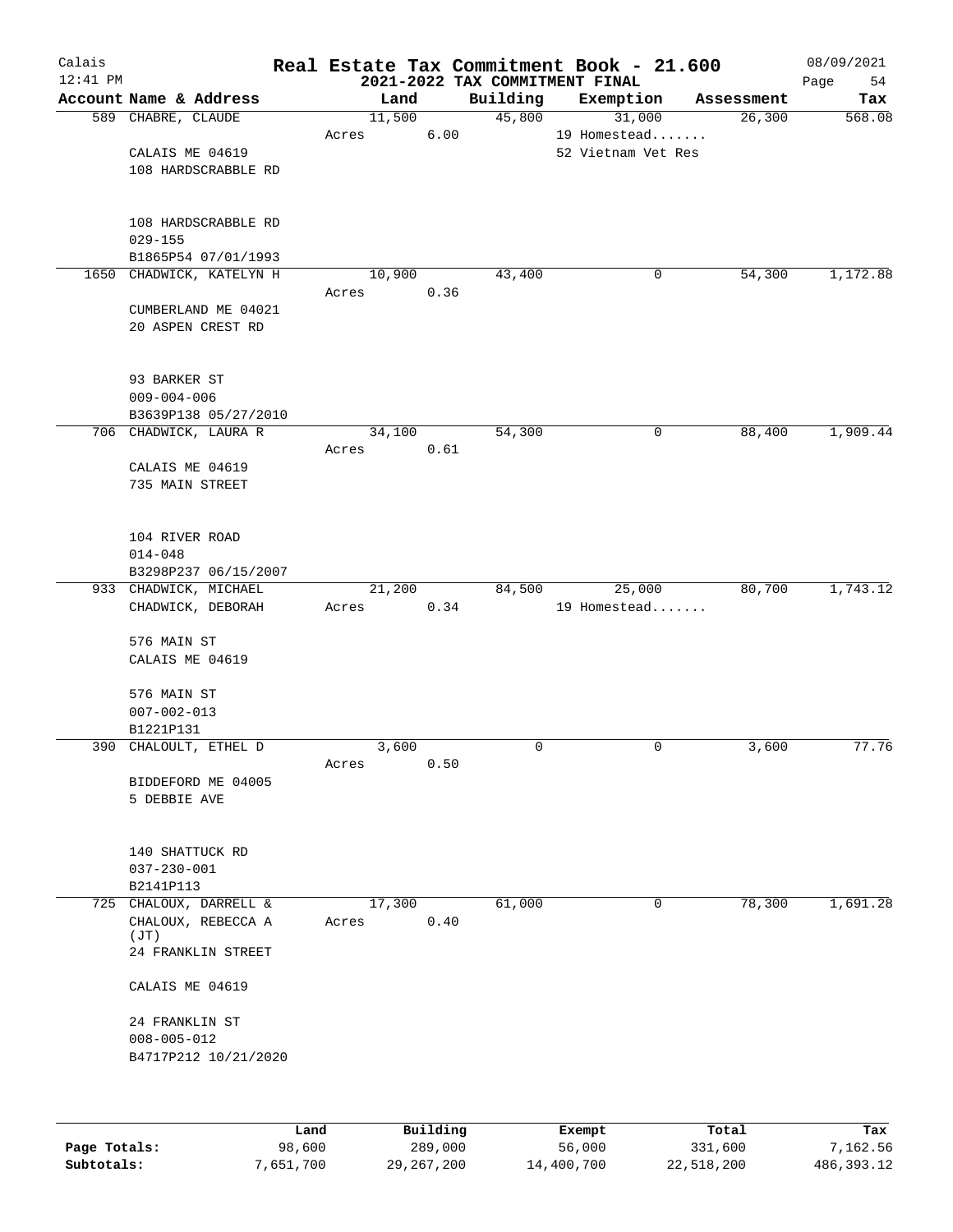| Calais<br>$12:41$ PM |                                                                        |       |        |       | 2021-2022 TAX COMMITMENT FINAL | Real Estate Tax Commitment Book - 21.600 |            | 08/09/2021<br>Page<br>55 |
|----------------------|------------------------------------------------------------------------|-------|--------|-------|--------------------------------|------------------------------------------|------------|--------------------------|
|                      | Account Name & Address                                                 |       | Land   |       | Building                       | Exemption                                | Assessment | Tax                      |
|                      | 1773 CHAMBERS, ANTHONY &<br>CHAMBERS, HELENE (JT)<br>25 ACADEMY STREET | Acres | 8,700  | 0.23  | 67,800                         | 0                                        | 76,500     | 1,652.40                 |
|                      | CALAIS ME 04619                                                        |       |        |       |                                |                                          |            |                          |
|                      | 25 ACADEMY ST                                                          |       |        |       |                                |                                          |            |                          |
|                      | $010 - 005 - 008$<br>B4739P307 12/18/2020                              |       |        |       |                                |                                          |            |                          |
|                      | 1821 CHAMBERS, JOHN                                                    |       | 6,600  |       | 9,800                          | 0                                        | 16,400     | 354.24                   |
|                      | CHAMBERS, RHONDA                                                       | Acres |        | 0.13  |                                |                                          |            |                          |
|                      | 280 NORTH ST                                                           |       |        |       |                                |                                          |            |                          |
|                      | CALAIS ME 04619                                                        |       |        |       |                                |                                          |            |                          |
|                      | 66 CALAIS AVE                                                          |       |        |       |                                |                                          |            |                          |
|                      | $010 - 008 - 021$<br>B3429P1 05/20/2008                                |       |        |       |                                |                                          |            |                          |
|                      | 1391 CHAMBERS, JOHN                                                    |       | 82,300 |       | 10,100                         | 0                                        | 92,400     | 1,995.84                 |
|                      | CHAMBERS, RHONDA (JT)                                                  | Acres |        | 14.00 |                                |                                          |            |                          |
|                      | 280 NORTH ST                                                           |       |        |       |                                |                                          |            |                          |
|                      | CALAIS ME 04619                                                        |       |        |       |                                |                                          |            |                          |
|                      | PARTRIDGE LN                                                           |       |        |       |                                |                                          |            |                          |
|                      | $021 - 001 - 002$<br>B3635P22 05/14/2010 B2662P342                     |       |        |       |                                |                                          |            |                          |
|                      | 2283 CHAMBERS, JOHN                                                    |       | 8,100  |       | 13,900                         | 0                                        | 22,000     | 475.20                   |
|                      |                                                                        | Acres |        | 0.20  |                                |                                          |            |                          |
|                      | CALAIS ME 04619                                                        |       |        |       |                                |                                          |            |                          |
|                      | 10 MAHAR ST                                                            |       |        |       |                                |                                          |            |                          |
|                      | 501 SOUTH ST                                                           |       |        |       |                                |                                          |            |                          |
|                      | $003 - 006 - 015$                                                      |       |        |       |                                |                                          |            |                          |
|                      | B1677P187                                                              |       |        |       |                                |                                          |            | 3,959.28                 |
|                      | 902 CHAMBERS, JOHN<br>CHAMBERS, RHONDA (JT)                            | Acres | 8,900  | 0.24  | 174,400                        | 0                                        | 183,300    |                          |
|                      | UNION VILLAGE                                                          |       |        |       |                                |                                          |            |                          |
|                      | 10 MAHAR ST                                                            |       |        |       |                                |                                          |            |                          |
|                      | CALAIS ME 04619                                                        |       |        |       |                                |                                          |            |                          |
|                      | 36 HIGH ST                                                             |       |        |       |                                |                                          |            |                          |
|                      | $006 - 007 - 017&018$<br>B2827P21 12/11/2003                           |       |        |       |                                |                                          |            |                          |
|                      | 834 CHAMBERS, JOHN                                                     |       | 18,200 |       | 235,200                        | 0                                        | 253,400    | 5,473.44                 |
|                      | CALAIS ALTERNATIVE CARE Acres<br>10 MAHAR ST                           |       |        | 0.25  |                                |                                          |            |                          |
|                      | CALAIS ME 04619                                                        |       |        |       |                                |                                          |            |                          |
|                      | 152 SOUTH ST                                                           |       |        |       |                                |                                          |            |                          |
|                      | $008 - 004 - 013$                                                      |       |        |       |                                |                                          |            |                          |
|                      | B3484P47                                                               |       |        |       |                                |                                          |            |                          |
|                      |                                                                        |       |        |       |                                |                                          |            |                          |
|                      |                                                                        |       |        |       |                                |                                          |            |                          |

|              | Land      | Building   |            | Total      | Tax        |
|--------------|-----------|------------|------------|------------|------------|
|              |           |            | Exempt     |            |            |
| Page Totals: | 132,800   | 511,200    |            | 644,000    | 13,910.40  |
| Subtotals:   | 7,784,500 | 29,778,400 | 14,400,700 | 23,162,200 | 500,303.52 |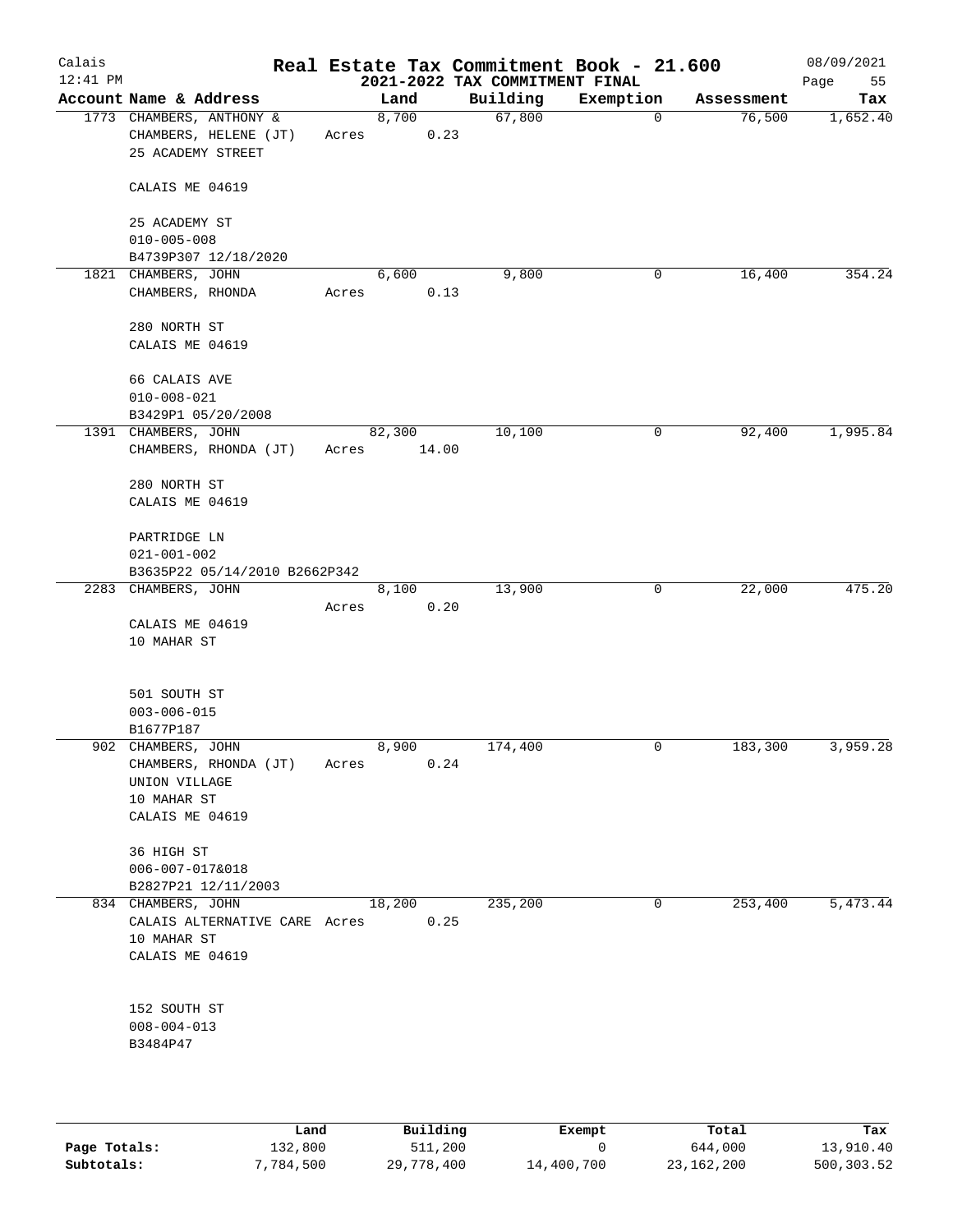| Calais<br>$12:41$ PM |                                                 |                 |      | 2021-2022 TAX COMMITMENT FINAL | Real Estate Tax Commitment Book - 21.600 |            | 08/09/2021<br>Page<br>56 |
|----------------------|-------------------------------------------------|-----------------|------|--------------------------------|------------------------------------------|------------|--------------------------|
|                      | Account Name & Address                          | Land            |      | Building                       | Exemption                                | Assessment | Tax                      |
|                      | 973 CHAMBERS, JOHN SR<br>CHAMBERS, RHONDA E     | 15,800<br>Acres | 0.06 | 31,000                         | $\overline{0}$                           | 46,800     | 1,010.88                 |
|                      | 10 MAHAR ST<br>CALAIS ME 04619                  |                 |      |                                |                                          |            |                          |
|                      | 419 MAIN ST                                     |                 |      |                                |                                          |            |                          |
|                      | $007 - 003 - 030$<br>B3236P56 12/22/2006        |                 |      |                                |                                          |            |                          |
|                      | 972 CHAMBERS, JOHN V                            | 12,900          |      | 68,100                         | 0                                        | 81,000     | 1,749.60                 |
|                      | CALAIS ME 04619                                 | Acres           | 0.04 |                                |                                          |            |                          |
|                      | 10 MAHAR ST                                     |                 |      |                                |                                          |            |                          |
|                      | 421 MAIN ST<br>$007 - 003 - 028$                |                 |      |                                |                                          |            |                          |
|                      | B2240P13 02/01/1994<br>899 CHAMBERS, JOHN V     | 8,700           |      | 80,400                         | 0                                        | 89,100     | 1,924.56                 |
|                      |                                                 | Acres           | 0.23 |                                |                                          |            |                          |
|                      | CALAIS ME 04619<br>280 NORTH STREET             |                 |      |                                |                                          |            |                          |
|                      | 5 HASKINS LANE                                  |                 |      |                                |                                          |            |                          |
|                      | $006 - 007 - 016$                               |                 |      |                                |                                          |            |                          |
|                      | B4082P147 07/30/2014<br>900 CHAMBERS, JOHN V    | 4,600           |      | 0                              | 0                                        | 4,600      | 99.36                    |
|                      |                                                 | Acres           | 0.10 |                                |                                          |            |                          |
|                      | CALAIS ME 04619                                 |                 |      |                                |                                          |            |                          |
|                      | 280 NORTH STREET                                |                 |      |                                |                                          |            |                          |
|                      | HASKINS LANE                                    |                 |      |                                |                                          |            |                          |
|                      | $006 - 007 - 016 - 001$<br>B4082P147 07/30/2014 |                 |      |                                |                                          |            |                          |
|                      | 554 CHAMBERS, JOHN V                            | 108,400         |      | 269,400                        | 0                                        | 377,800    | 8,160.48                 |
|                      | CHAMBERS, RHONDA E (JT) Acres                   |                 | 9.59 |                                |                                          |            |                          |
|                      | 280 NORTH ST                                    |                 |      |                                |                                          |            |                          |
|                      | CALAIS ME 04619                                 |                 |      |                                |                                          |            |                          |
|                      | 55 BAYVIEW LANE                                 |                 |      |                                |                                          |            |                          |
|                      | $020 - 012$                                     |                 |      |                                |                                          |            |                          |
|                      | B3237P175 01/02/2007<br>2431 CHAMBERS, JOHN V   | 31,500          |      | 110,400                        | 0                                        | 141,900    | 3,065.04                 |
|                      | CHAMBERS, RHONDA<br>NORTH STREEET BRIDGE        | Acres           | 0.24 |                                |                                          |            |                          |
|                      | HOME                                            |                 |      |                                |                                          |            |                          |
|                      | 10 MAHAR ST<br>CALAIS ME 04619                  |                 |      |                                |                                          |            |                          |
|                      | 241 NORTH ST<br>$005 - 007 - 011 - 001$         |                 |      |                                |                                          |            |                          |
|                      | B3153P332 05/31/2006                            |                 |      |                                |                                          |            |                          |
|                      |                                                 |                 |      |                                |                                          |            |                          |

|              | Land      | Building   | Exempt     | Total      | Tax         |
|--------------|-----------|------------|------------|------------|-------------|
| Page Totals: | 181,900   | 559,300    |            | 741,200    | 16,009.92   |
| Subtotals:   | 7,966,400 | 30,337,700 | 14,400,700 | 23,903,400 | 516, 313.44 |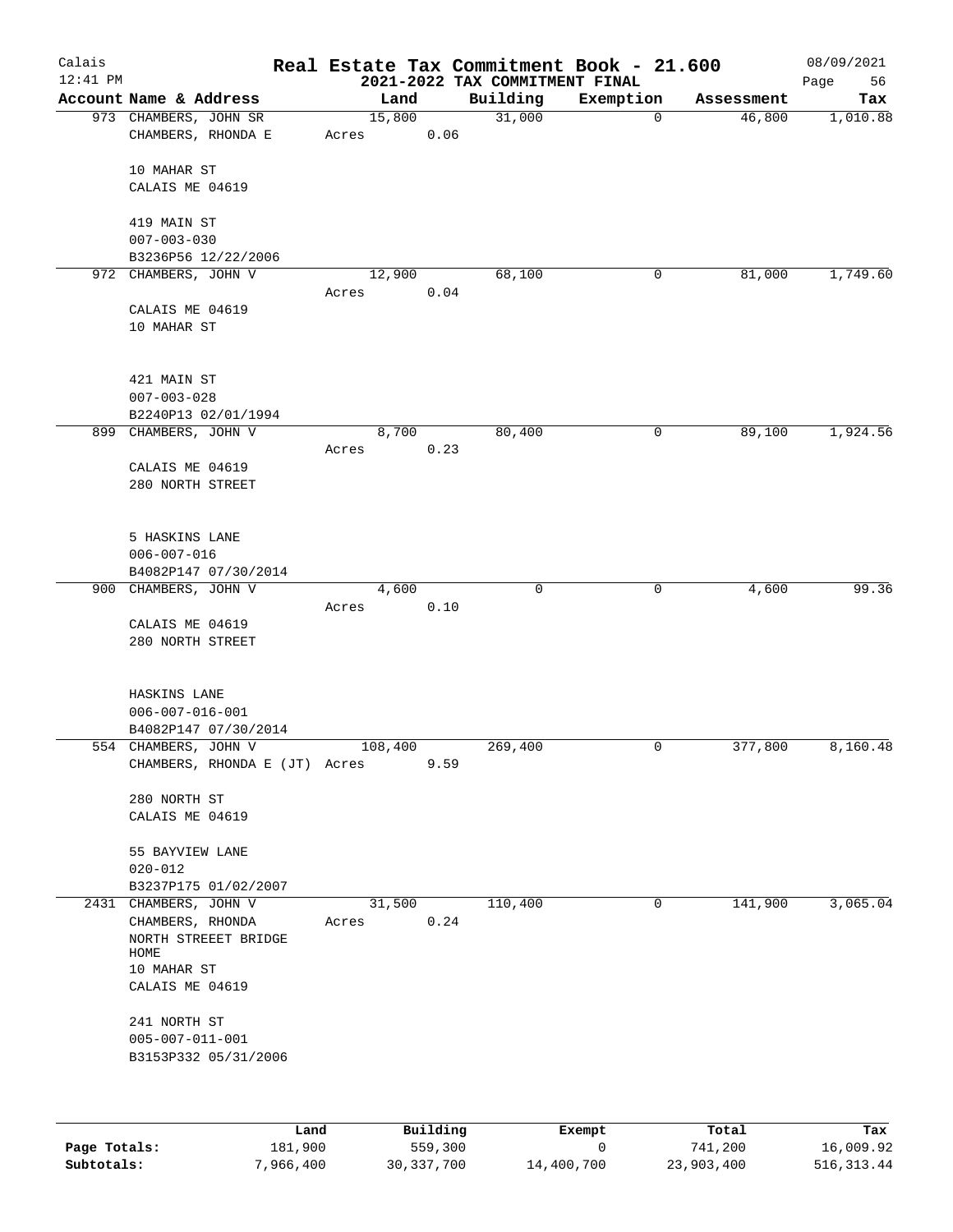| Calais<br>$12:41$ PM |                         | Real Estate Tax Commitment Book - 21.600 | 2021-2022 TAX COMMITMENT FINAL |             |            | 08/09/2021<br>Page<br>57 |
|----------------------|-------------------------|------------------------------------------|--------------------------------|-------------|------------|--------------------------|
|                      | Account Name & Address  | Land                                     | Building                       | Exemption   | Assessment | Tax                      |
|                      | 2560 CHAMBERS, JOHN V   | 0                                        | 18,600                         | 0           | 18,600     | 401.76                   |
|                      |                         |                                          |                                |             |            |                          |
|                      | CALAIS ME 04619         |                                          |                                |             |            |                          |
|                      | 10 MAHAR ST             |                                          |                                |             |            |                          |
|                      |                         |                                          |                                |             |            |                          |
|                      | 205 UNION ST - Lot 3    |                                          |                                |             |            |                          |
|                      | $005 - 003 - 007 - A$   |                                          |                                |             |            |                          |
|                      | 2017 CHAMBERS, JOHN V   | 21,400                                   | 234,500                        | 0           | 255,900    | 5,527.44                 |
|                      | CHAMBERS, RHONDA E      | Acres                                    | 0.38                           |             |            |                          |
|                      | REMELIAH HOUSE          |                                          |                                |             |            |                          |
|                      | 10 MAHAR ST             |                                          |                                |             |            |                          |
|                      | CALAIS ME 04619         |                                          |                                |             |            |                          |
|                      |                         |                                          |                                |             |            |                          |
|                      | 10 MAHAR ST             |                                          |                                |             |            |                          |
|                      | 011-007-001&002         |                                          |                                |             |            |                          |
|                      | B1343P286 B1000P142     |                                          |                                |             |            |                          |
|                      | 2171 CHAMBERS, JOHN V   | 10,300                                   | 12,000                         | $\mathbf 0$ | 22,300     | 481.68                   |
|                      | CHAMBERS, RHONDA (JT)   | Acres                                    | 0.32                           |             |            |                          |
|                      |                         |                                          |                                |             |            |                          |
|                      | 10 MAHAR ST             |                                          |                                |             |            |                          |
|                      | CALAIS ME 04619         |                                          |                                |             |            |                          |
|                      | 16 BOARDMAN ST          |                                          |                                |             |            |                          |
|                      | $003 - 002 - 020 - 001$ |                                          |                                |             |            |                          |
|                      | B2261P102 07/01/1998    |                                          |                                |             |            |                          |
|                      | 1132 CHAMBERS, JOHN V   | 48,300                                   | 94,600                         | 0           | 142,900    | 3,086.64                 |
|                      | CHAMBERS, RHONDA E      | Acres                                    | 0.25                           |             |            |                          |
|                      |                         |                                          |                                |             |            |                          |
|                      | 10 MAHAR ST             |                                          |                                |             |            |                          |
|                      | CALAIS ME 04619         |                                          |                                |             |            |                          |
|                      |                         |                                          |                                |             |            |                          |
|                      | 280 NORTH ST            |                                          |                                |             |            |                          |
|                      | $011 - 010$             |                                          |                                |             |            |                          |
|                      | B1216P264               |                                          |                                |             |            |                          |
|                      | 1133 CHAMBERS, JOHN V   | 48,300                                   | 25,300                         | 0           | 73,600     | 1,589.76                 |
|                      | CHAMBERS, RHONDA E      | Acres                                    | 0.25                           |             |            |                          |
|                      | 10 MAHAR ST             |                                          |                                |             |            |                          |
|                      | CALAIS ME 04619         |                                          |                                |             |            |                          |
|                      |                         |                                          |                                |             |            |                          |
|                      | 284 NORTH ST            |                                          |                                |             |            |                          |
|                      | $011 - 011$             |                                          |                                |             |            |                          |
|                      | B1458P63                |                                          |                                |             |            |                          |
|                      | 1134 CHAMBERS, JOHN V   | 57,400                                   | 0                              | 0           | 57,400     | 1,239.84                 |
|                      | CHAMBERS, RHONDA E      | Acres                                    | 0.47                           |             |            |                          |
|                      |                         |                                          |                                |             |            |                          |
|                      | 10 MAHAR ST             |                                          |                                |             |            |                          |
|                      | CALAIS ME 04619         |                                          |                                |             |            |                          |
|                      |                         |                                          |                                |             |            |                          |
|                      | NORTH ST                |                                          |                                |             |            |                          |
|                      | 011-012&013             |                                          |                                |             |            |                          |
|                      | B1476P322 10/01/1987    |                                          |                                |             |            |                          |
|                      |                         |                                          |                                |             |            |                          |
|                      |                         |                                          |                                |             |            |                          |

|              | Land      | Building   | Exempt     | Total        | Tax        |
|--------------|-----------|------------|------------|--------------|------------|
| Page Totals: | 185,700   | 385,000    |            | 570,700      | 12,327.12  |
| Subtotals:   | 8,152,100 | 30,722,700 | 14,400,700 | 24, 474, 100 | 528,640.56 |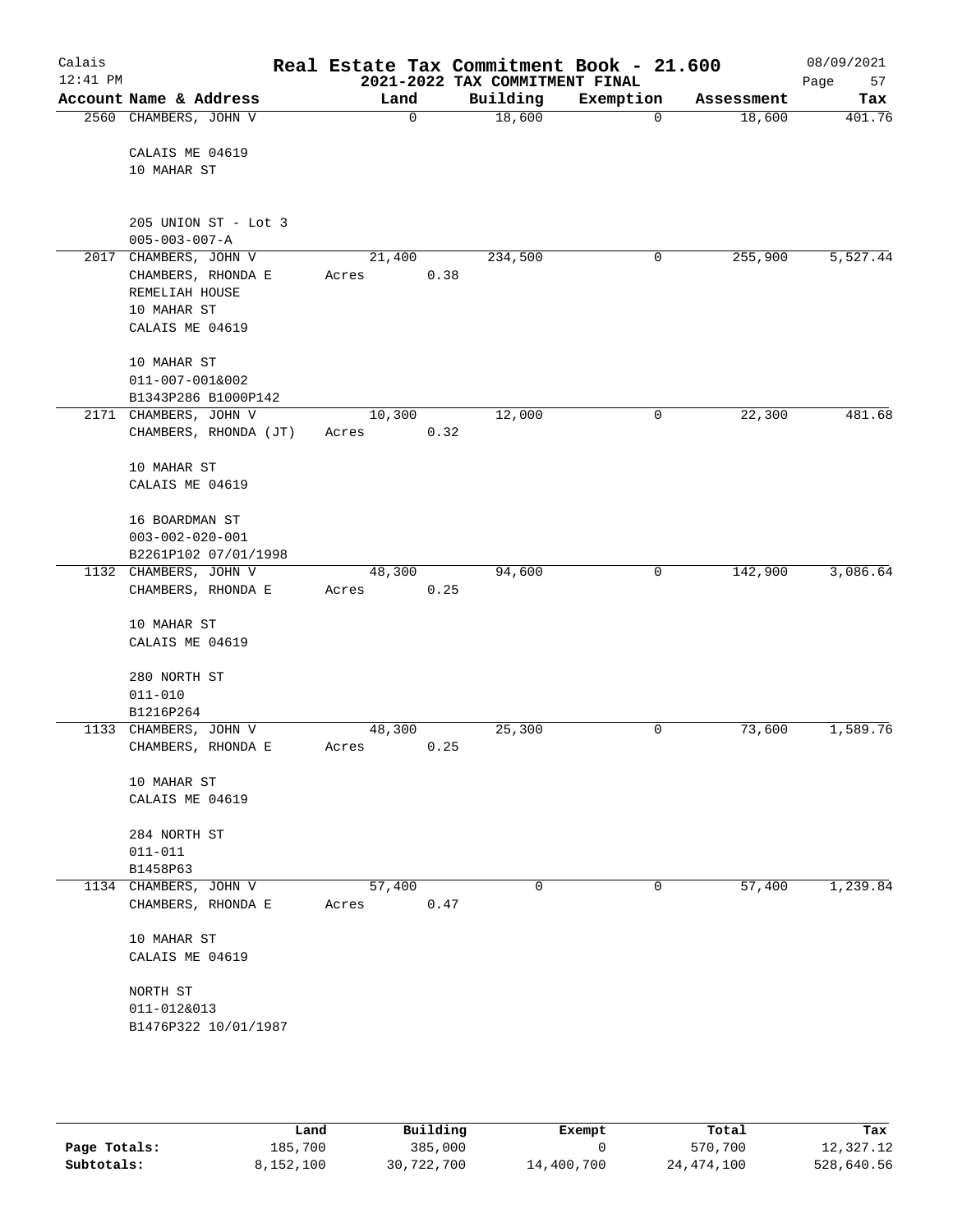| Calais<br>$12:41$ PM |                                           |       |        |      | 2021-2022 TAX COMMITMENT FINAL | Real Estate Tax Commitment Book - 21.600 |            | 08/09/2021<br>58<br>Page |
|----------------------|-------------------------------------------|-------|--------|------|--------------------------------|------------------------------------------|------------|--------------------------|
|                      | Account Name & Address                    |       | Land   |      | Building                       | Exemption                                | Assessment | Tax                      |
|                      | 1811 CHAMBERS, JOHN V &                   |       | 6,600  |      | $\mathbf 0$                    | $\mathbf 0$                              | 6,600      | 142.56                   |
|                      | CHAMBERS, RHONDA (JT)                     | Acres |        | 0.13 |                                |                                          |            |                          |
|                      | 152 SOUTH STREET                          |       |        |      |                                |                                          |            |                          |
|                      | CALAIS ME 04619                           |       |        |      |                                |                                          |            |                          |
|                      | 49 SPRING ST                              |       |        |      |                                |                                          |            |                          |
|                      | $010 - 008 - 004$                         |       |        |      |                                |                                          |            |                          |
|                      | B4682P91 07/19/2020                       |       |        |      |                                |                                          |            |                          |
|                      | 1852 CHAMBERS, JOHN V (JT)                |       | 7,700  |      | $\mathbf 0$                    | 0                                        | 7,700      | 166.32                   |
|                      | CHAMBERS, RHONDA E                        | Acres |        | 0.18 |                                |                                          |            |                          |
|                      | 152 SOUTH STREET                          |       |        |      |                                |                                          |            |                          |
|                      | CALAIS ME 04619                           |       |        |      |                                |                                          |            |                          |
|                      | 77 GARFIELD ST                            |       |        |      |                                |                                          |            |                          |
|                      | $011 - 007$                               |       |        |      |                                |                                          |            |                          |
|                      | B4800P130 06/23/2021 B4295P173 05/19/2016 |       |        |      |                                |                                          |            |                          |
|                      | 2096 CHAMBERS, JOHN V SR                  |       | 1,300  |      | 0                              | 0                                        | 1,300      | 28.08                    |
|                      |                                           | Acres |        | 1.00 |                                |                                          |            |                          |
|                      | CALAIS ME 04619                           |       |        |      |                                |                                          |            |                          |
|                      | 152 SOUTH STREET                          |       |        |      |                                |                                          |            |                          |
|                      |                                           |       |        |      |                                |                                          |            |                          |
|                      | MIDLAND AVE                               |       |        |      |                                |                                          |            |                          |
|                      | $004 - 002 - 007 - 002$                   |       |        |      |                                |                                          |            |                          |
|                      | B4454P7 04/18/2018                        |       |        |      |                                |                                          |            |                          |
|                      | 518 CHAMBERS, MILTON L                    |       | 13,100 |      | 80,400                         | 25,000                                   | 68,500     | 1,479.60                 |
|                      | CHAMBERS, MARIAN E                        | Acres |        | 7.40 |                                | 19 Homestead                             |            |                          |
|                      | 759 RIVER ROAD                            |       |        |      |                                |                                          |            |                          |
|                      | CALAIS ME 04619                           |       |        |      |                                |                                          |            |                          |
|                      |                                           |       |        |      |                                |                                          |            |                          |
|                      | 759 RIVER ROAD                            |       |        |      |                                |                                          |            |                          |
|                      | $030 - 162$                               |       |        |      |                                |                                          |            |                          |
|                      | B1572P43                                  |       |        |      |                                |                                          |            |                          |
|                      | 2506 CHAMBERS, ROLAND                     |       | 8,100  |      | 11,700                         | 0                                        | 19,800     | 427.68                   |
|                      | 14 CARVER STREET                          | Acres |        | 0.20 |                                |                                          |            |                          |
|                      | CALAIS ME 04619                           |       |        |      |                                |                                          |            |                          |
|                      |                                           |       |        |      |                                |                                          |            |                          |
|                      | 14 CARVER ST                              |       |        |      |                                |                                          |            |                          |
|                      | $006 - 007 - 012$                         |       |        |      |                                |                                          |            |                          |
|                      | 2587 CHAMBERS, ROLAND K                   |       | 5,800  |      | 0                              | 0                                        | 5,800      | 125.28                   |
|                      | C/O TONY CHAMBERS                         | Acres |        | 0.10 |                                |                                          |            |                          |
|                      | 25 ACADEMY STREET                         |       |        |      |                                |                                          |            |                          |
|                      | CALAIS ME 04619                           |       |        |      |                                |                                          |            |                          |
|                      |                                           |       |        |      |                                |                                          |            |                          |
|                      | 107 UNION ST                              |       |        |      |                                |                                          |            |                          |
|                      | $006 - 002 - 026$                         |       |        |      |                                |                                          |            |                          |
|                      | B2273P224 09/01/1998                      |       |        |      |                                |                                          |            |                          |
|                      |                                           |       |        |      |                                |                                          |            |                          |
|                      |                                           |       |        |      |                                |                                          |            |                          |

|              | Land      | Building   | Exempt     | Total      | Tax        |
|--------------|-----------|------------|------------|------------|------------|
| Page Totals: | 42,600    | 92,100     | 25,000     | 109,700    | 2,369.52   |
| Subtotals:   | 8,194,700 | 30,814,800 | 14,425,700 | 24,583,800 | 531,010.08 |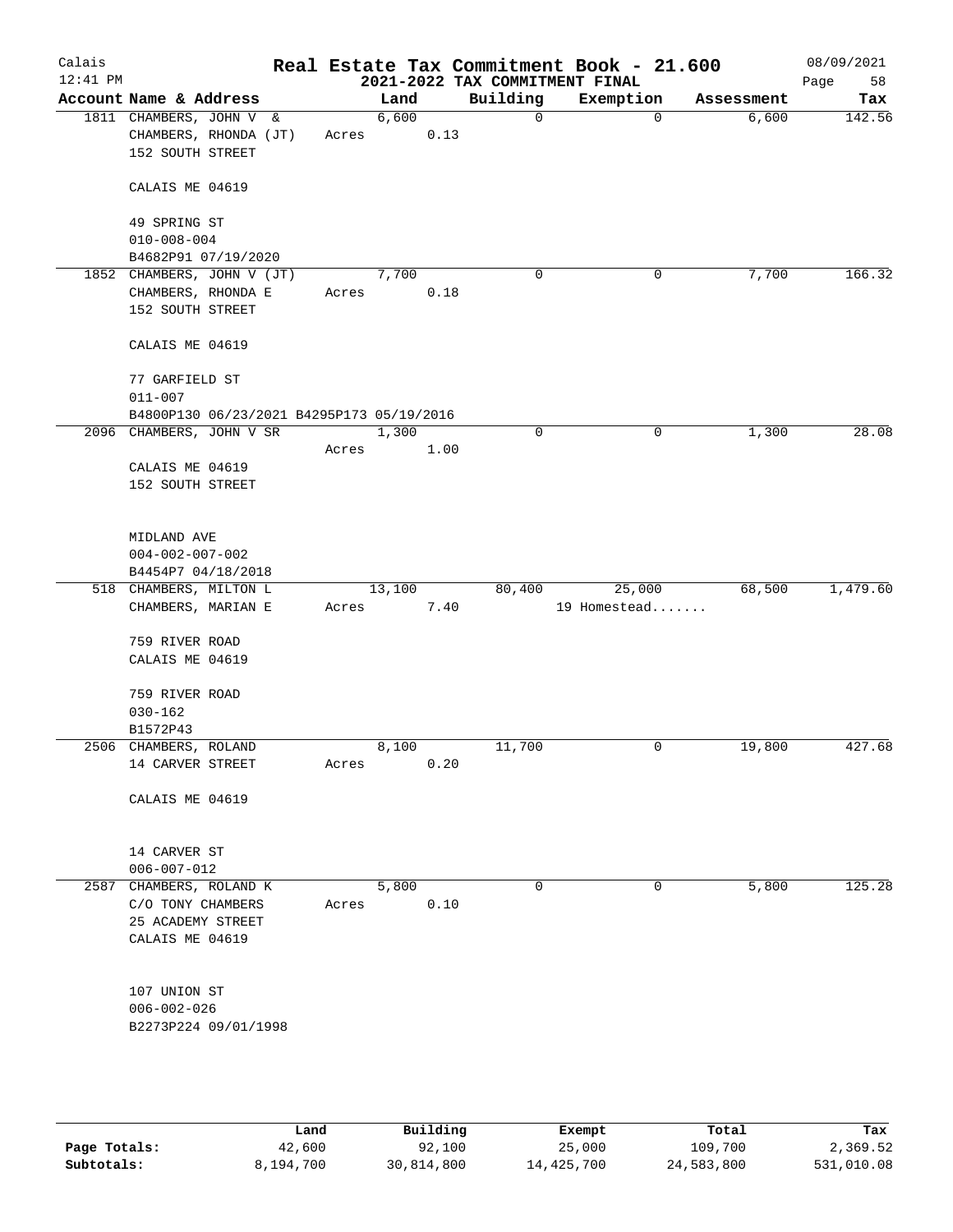| Calais<br>$12:41$ PM |                                                                                                                                          |      |       |        |          | 2021-2022 TAX COMMITMENT FINAL | Real Estate Tax Commitment Book - 21.600 |            | 08/09/2021<br>Page<br>59 |
|----------------------|------------------------------------------------------------------------------------------------------------------------------------------|------|-------|--------|----------|--------------------------------|------------------------------------------|------------|--------------------------|
|                      | Account Name & Address                                                                                                                   |      |       | Land   |          | Building                       | Exemption                                | Assessment | Tax                      |
|                      | 1810 CHAMBERS, JOHN &                                                                                                                    |      |       | 18,200 |          | 50,000                         | 0                                        | 68,200     | 1,473.12                 |
|                      | CHAMBERS, RHONDA (JT)                                                                                                                    |      | Acres |        | 0.25     |                                |                                          |            |                          |
|                      | 152 SOUTH STREET                                                                                                                         |      |       |        |          |                                |                                          |            |                          |
|                      | CALAIS ME 04619                                                                                                                          |      |       |        |          |                                |                                          |            |                          |
|                      |                                                                                                                                          |      |       |        |          |                                |                                          |            |                          |
|                      | 42 LINCOLN ST                                                                                                                            |      |       |        |          |                                |                                          |            |                          |
|                      | $010 - 008 - 003$                                                                                                                        |      |       |        |          |                                |                                          |            |                          |
|                      | B4512P120 10/26/2018                                                                                                                     |      |       |        |          |                                |                                          |            |                          |
|                      | 1581 CHAMBERS, JOHN &                                                                                                                    |      |       | 14,000 |          | 0                              | 0                                        | 14,000     | 302.40                   |
|                      | CHAMBERS, RHONDA (JT)<br>10 MAHAR STREET                                                                                                 |      | Acres |        | 0.23     |                                |                                          |            |                          |
|                      | CALAIS ME 04619                                                                                                                          |      |       |        |          |                                |                                          |            |                          |
|                      | 85 LINCOLN ST                                                                                                                            |      |       |        |          |                                |                                          |            |                          |
|                      | $009 - 001 - 007 - 001$                                                                                                                  |      |       |        |          |                                |                                          |            |                          |
|                      | B4512P120 10/26/2018                                                                                                                     |      |       |        |          |                                |                                          |            |                          |
|                      | 833 CHAMBERS, JOHN &                                                                                                                     |      |       | 15,000 |          | 61,300                         | 0                                        | 76,300     | 1,648.08                 |
|                      | CHAMBERS RHONDA (JT)                                                                                                                     |      | Acres |        | 0.17     |                                |                                          |            |                          |
|                      | 280 NORTH STREET                                                                                                                         |      |       |        |          |                                |                                          |            |                          |
|                      | CALAIS ME 04619                                                                                                                          |      |       |        |          |                                |                                          |            |                          |
|                      | 150 SOUTH ST                                                                                                                             |      |       |        |          |                                |                                          |            |                          |
|                      | $008 - 004 - 012$                                                                                                                        |      |       |        |          |                                |                                          |            |                          |
|                      | B4101P96 08/29/2014                                                                                                                      |      |       |        |          |                                |                                          |            |                          |
|                      | 1459 CHAMBERS, JOHN V &<br>CHAMBERS, RHONDA E (JT) Acres                                                                                 |      |       | 10,900 | 0.36     | 16,300                         | 0                                        | 27,200     | 587.52                   |
|                      |                                                                                                                                          |      |       |        |          |                                |                                          |            |                          |
|                      | 152 SOUTH STREET                                                                                                                         |      |       |        |          |                                |                                          |            |                          |
|                      | CALAIS ME 04619                                                                                                                          |      |       |        |          |                                |                                          |            |                          |
|                      | 89 BARKER ST                                                                                                                             |      |       |        |          |                                |                                          |            |                          |
|                      | $009 - 004 - 008$                                                                                                                        |      |       |        |          |                                |                                          |            |                          |
|                      | B4543P44 03/28/2019                                                                                                                      |      |       |        |          |                                |                                          |            |                          |
|                      | 801 CHAMBERS, JOHN V & (JT)                                                                                                              |      |       | 17,700 |          | 116,600                        | 0                                        | 134,300    | 2,900.88                 |
|                      | CHAMBER, RHONDA                                                                                                                          |      | Acres |        | 1.25     |                                |                                          |            |                          |
|                      | C/O THOMAS CHAMBERS                                                                                                                      |      |       |        |          |                                |                                          |            |                          |
|                      | PO BOX 603                                                                                                                               |      |       |        |          |                                |                                          |            |                          |
|                      | CALAIS ME 04619                                                                                                                          |      |       |        |          |                                |                                          |            |                          |
|                      | 40 PARTRIDGE LN                                                                                                                          |      |       |        |          |                                |                                          |            |                          |
|                      | $021 - 002 - A$                                                                                                                          |      |       |        |          |                                |                                          |            |                          |
|                      | B4788P47 05/20/2021 B4224P188 01/13/2016 B3702P17<br>11/18/2010 B3702P14 11/18/2010 B3642P281 04/27/2010<br>B2662P342 B760P69 06/30/2011 |      |       |        |          |                                |                                          |            |                          |
|                      | 533 CHAMBERS, JOHN V SR &                                                                                                                |      |       | 22,600 |          | 216,700                        | $\mathbf 0$                              | 239,300    | 5,168.88                 |
|                      | CHAMBERS, RHONDA (JT)                                                                                                                    |      | Acres |        | 9.28     |                                |                                          |            |                          |
|                      | 280 NORTH ST                                                                                                                             |      |       |        |          |                                |                                          |            |                          |
|                      | CALAIS ME 04619                                                                                                                          |      |       |        |          |                                |                                          |            |                          |
|                      | 190 HARDSCRABBLE RD                                                                                                                      |      |       |        |          |                                |                                          |            |                          |
|                      | $029 - 151$                                                                                                                              |      |       |        |          |                                |                                          |            |                          |
|                      | B4003P10 08/30/2013                                                                                                                      |      |       |        |          |                                |                                          |            |                          |
|                      |                                                                                                                                          |      |       |        |          |                                |                                          |            |                          |
|                      |                                                                                                                                          | Land |       |        | Building |                                | Exempt                                   | Total      | Tax                      |

| Page Totals: | 98,400    | 460,900      |            | 559,300      | 12,080.88  |
|--------------|-----------|--------------|------------|--------------|------------|
| Subtotals:   | 8,293,100 | 31, 275, 700 | 14,425,700 | 25, 143, 100 | 543,090.96 |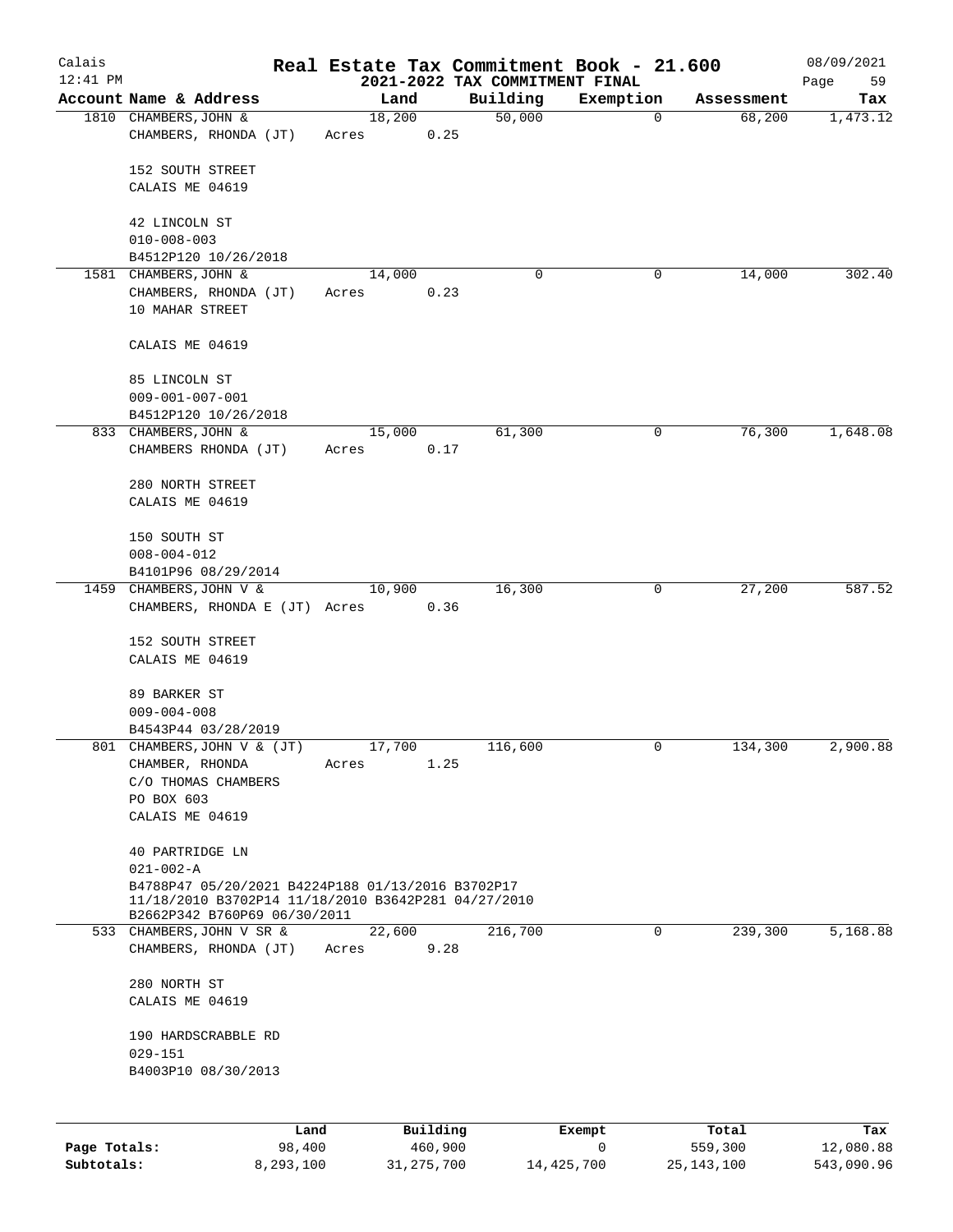| Calais<br>$12:41$ PM |                                              | Real Estate Tax Commitment Book - 21.600 | 2021-2022 TAX COMMITMENT FINAL |              |            | 08/09/2021<br>60<br>Page |
|----------------------|----------------------------------------------|------------------------------------------|--------------------------------|--------------|------------|--------------------------|
|                      | Account Name & Address                       | Land                                     | Building                       | Exemption    | Assessment | Tax                      |
|                      | 1416 CHAMBERS, JOHN V., SR.                  | $\mathbf 0$                              | 7,800                          | $\mathbf 0$  | 7,800      | 168.48                   |
|                      | CALAIS ME 04619<br>10 MAHAR ST               |                                          |                                |              |            |                          |
|                      | 205 UNION ST - Lot 4                         |                                          |                                |              |            |                          |
|                      | $005 - 003 - 008 - D$                        |                                          |                                |              |            |                          |
|                      | 2198 CHAMBERS, JOHN V., SR.                  | 14,200                                   | 3,700                          | 0            | 17,900     | 386.64                   |
|                      |                                              | 0.25<br>Acres                            |                                |              |            |                          |
|                      | CALAIS ME 04619<br>10 MAHAR ST               |                                          |                                |              |            |                          |
|                      | 205 UNION ST                                 |                                          |                                |              |            |                          |
|                      | $005 - 003 - 007$<br>B2267P206 08/01/1998    |                                          |                                |              |            |                          |
|                      | 2199 CHAMBERS, JOHN V., SR.                  | 0                                        | 13,200                         | $\mathsf{O}$ | 13,200     | 285.12                   |
|                      |                                              |                                          |                                |              |            |                          |
|                      | CALAIS ME 04619                              |                                          |                                |              |            |                          |
|                      | 10 MAHAR ST                                  |                                          |                                |              |            |                          |
|                      | 205 UNION ST - Lot 2                         |                                          |                                |              |            |                          |
|                      | $005 - 003 - 007 - B$<br>B2267P206           |                                          |                                |              |            |                          |
|                      | 2200 CHAMBERS, JOHN V., SR.                  | 38,600                                   | 0                              | $\mathsf{O}$ | 38,600     | 833.76                   |
|                      |                                              | 2.00<br>Acres                            |                                |              |            |                          |
|                      | CALAIS ME 04619                              |                                          |                                |              |            |                          |
|                      | 10 MAHAR ST                                  |                                          |                                |              |            |                          |
|                      | 205 UNION ST                                 |                                          |                                |              |            |                          |
|                      | $005 - 003 - 008$<br>B2267P206 08/01/1998    |                                          |                                |              |            |                          |
|                      | 2205 CHAMBERS, JOHN V., SR.                  | 0                                        | 10,200                         | 0            | 10,200     | 220.32                   |
|                      |                                              |                                          |                                |              |            |                          |
|                      | CALAIS ME 04619<br>10 MAHAR ST               |                                          |                                |              |            |                          |
|                      | 205 UNION ST- Lot 1<br>$005 - 003 - 008 - A$ |                                          |                                |              |            |                          |
|                      | B2267P206                                    |                                          |                                |              |            |                          |
| 2193                 | CHAMBERS, JOHN V., SR.                       | 21,400<br>0.37<br>Acres                  | 2,200                          | 0            | 23,600     | 509.76                   |
|                      | CALAIS ME 04619<br>10 MAHAR ST               |                                          |                                |              |            |                          |
|                      | 205 UNION ST                                 |                                          |                                |              |            |                          |
|                      | $005 - 003 - 006$                            |                                          |                                |              |            |                          |
|                      | B2267P206 08/01/1998                         |                                          |                                |              |            |                          |
|                      |                                              |                                          |                                |              |            |                          |

|              | Land      | Building     | Exempt     | Total        | Tax        |
|--------------|-----------|--------------|------------|--------------|------------|
| Page Totals: | 74,200    | 37,100       |            | 111,300      | 2,404.08   |
| Subtotals:   | 8,367,300 | 31, 312, 800 | 14,425,700 | 25, 254, 400 | 545,495.04 |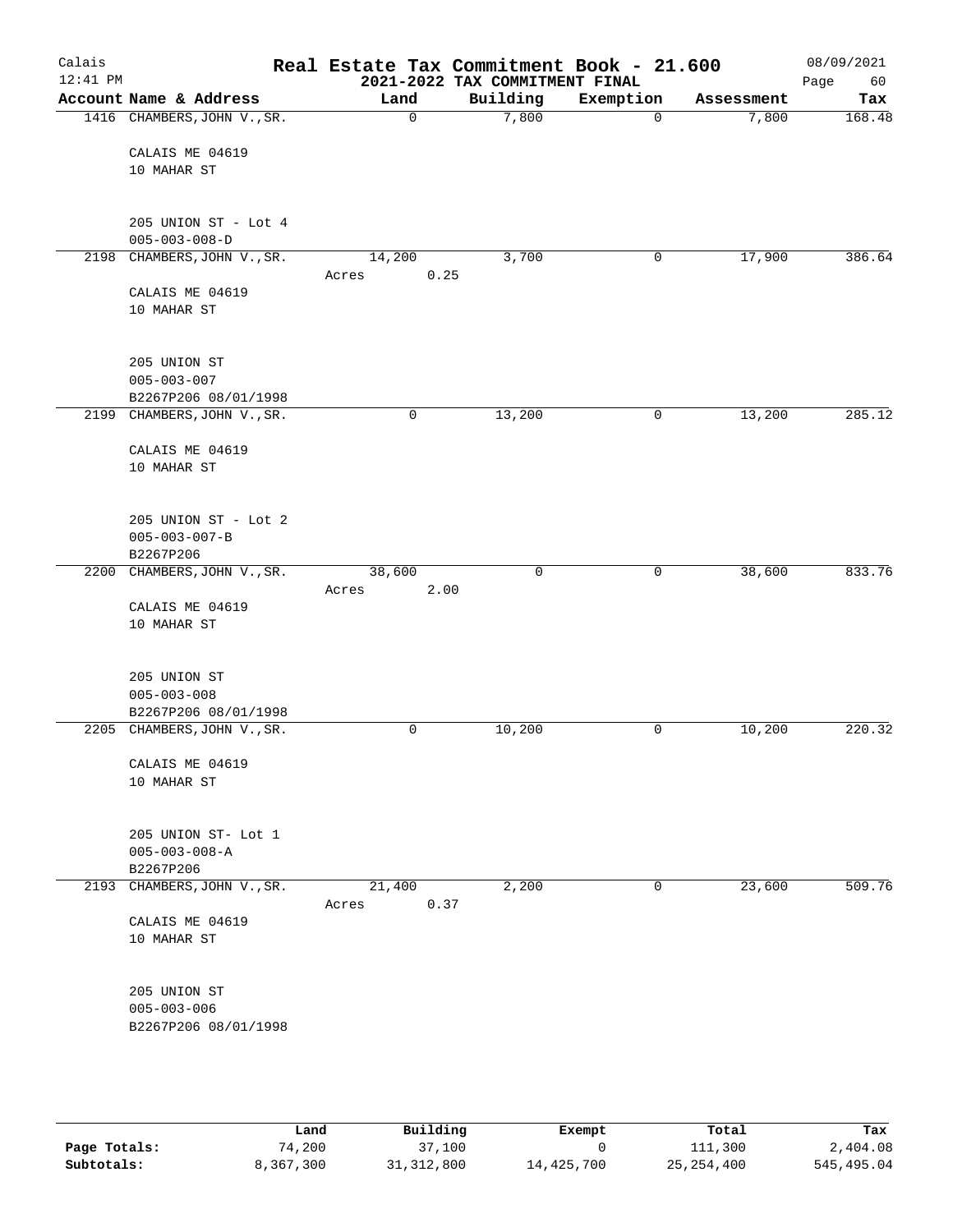| Calais       |                                           |       |          |         |          | Real Estate Tax Commitment Book - 21.600    |            | 08/09/2021        |
|--------------|-------------------------------------------|-------|----------|---------|----------|---------------------------------------------|------------|-------------------|
| $12:41$ PM   | Account Name & Address                    |       | Land     |         | Building | 2021-2022 TAX COMMITMENT FINAL<br>Exemption | Assessment | Page<br>61<br>Tax |
|              | 1987 CHAMBERS, MICHAEL W &                |       | 9,600    |         | 76,300   | 25,000                                      | 60,900     | 1,315.44          |
|              | CHAMBERS, KAREN L (JT)                    | Acres |          | 0.34    |          | 19 Homestead                                |            |                   |
|              | 32 CLEVELAND ST                           |       |          |         |          |                                             |            |                   |
|              | CALAIS ME 04619                           |       |          |         |          |                                             |            |                   |
|              | 32 CLEVELAND ST                           |       |          |         |          |                                             |            |                   |
|              | $003 - 007 - 010$                         |       |          |         |          |                                             |            |                   |
|              | B4520P15 12/06/2018                       |       |          |         |          |                                             |            |                   |
|              | 582 CHAMBERS, ROLAND                      |       | 4,400    |         | 17,400   | 0                                           | 21,800     | 470.88            |
|              | C/O TONY CHAMBERS                         | Acres |          | 1.00    |          |                                             |            |                   |
|              | 25 ACADEMY STREET                         |       |          |         |          |                                             |            |                   |
|              | CALAIS ME 04619                           |       |          |         |          |                                             |            |                   |
|              | BEAVER LAKE                               |       |          |         |          |                                             |            |                   |
|              | $032 - 134 - 001$                         |       |          |         |          |                                             |            |                   |
|              | B1507P190 04/29/1988                      |       |          |         |          |                                             |            |                   |
|              | 2586 CHAMBERS, ROLAND K                   |       | 9,100    |         | 49,900   | 25,000                                      | 34,000     | 734.40            |
|              | C/O TONY CHAMBERS                         | Acres |          | 0.25    |          | 19 Homestead                                |            |                   |
|              | 25 ACADEMY STREET                         |       |          |         |          |                                             |            |                   |
|              | CALAIS ME 04619                           |       |          |         |          |                                             |            |                   |
|              | 109 UNION ST                              |       |          |         |          |                                             |            |                   |
|              | $006 - 002 - 025$                         |       |          |         |          |                                             |            |                   |
|              | B4791P120 04/30/2021 B2273P224 09/01/1998 |       |          |         |          |                                             |            |                   |
|              | 1749 CHARTERS, WENDI L                    | Acres | 7,700    | 0.18    | 62,600   | 25,000<br>19 Homestead                      | 45,300     | 978.48            |
|              | CALAIS ME 04619                           |       |          |         |          |                                             |            |                   |
|              | 67 SPRING ST                              |       |          |         |          |                                             |            |                   |
|              | 67 SPRING ST                              |       |          |         |          |                                             |            |                   |
|              | $010 - 003 - 002$                         |       |          |         |          |                                             |            |                   |
|              | B2185P84 08/01/1997                       |       |          |         |          |                                             |            |                   |
|              | 1600 CHENEY, BEATRICE                     |       | 20,600   |         | 40,800   | 0                                           | 61,400     | 1,326.24          |
|              | CHENEY, CLIFFORD (JT)                     | Acres |          | 0.32    |          |                                             |            |                   |
|              | 167 SOUTH ST                              |       |          |         |          |                                             |            |                   |
|              | CALAIS ME 04619                           |       |          |         |          |                                             |            |                   |
|              |                                           |       |          |         |          |                                             |            |                   |
|              | 167 SOUTH ST                              |       |          |         |          |                                             |            |                   |
|              | $009 - 003 - 008$                         |       |          |         |          |                                             |            |                   |
|              | B4208P165 10/28/2015 B2839P270 01/22/2004 |       |          |         |          |                                             |            |                   |
| 1178         | CHERRYFIELD HOLDINGS<br><b>INC</b>        |       | 9,300    |         | 0        | $\Omega$                                    | 9,300      | 200.88            |
|              |                                           | Acres |          | 4.00    |          |                                             |            |                   |
|              | CHERRYFIELD ME 04622                      |       |          |         |          |                                             |            |                   |
|              | 0128                                      |       |          |         |          |                                             |            |                   |
|              | 320 RIDGE ROAD                            |       |          |         |          |                                             |            |                   |
|              | TODD ST                                   |       |          |         |          |                                             |            |                   |
|              | $005 - 002 - 005$                         |       |          |         |          |                                             |            |                   |
|              | B1688P338                                 |       |          |         |          |                                             |            |                   |
|              |                                           |       |          |         |          |                                             |            |                   |
|              | Land                                      |       | Building |         |          | Exempt                                      | Total      | Tax               |
| Page Totals: | 60,700                                    |       |          | 247,000 |          | 75,000                                      | 232,700    | 5,026.32          |

**Subtotals:** 8,428,000 31,559,800 14,500,700 25,487,100 550,521.36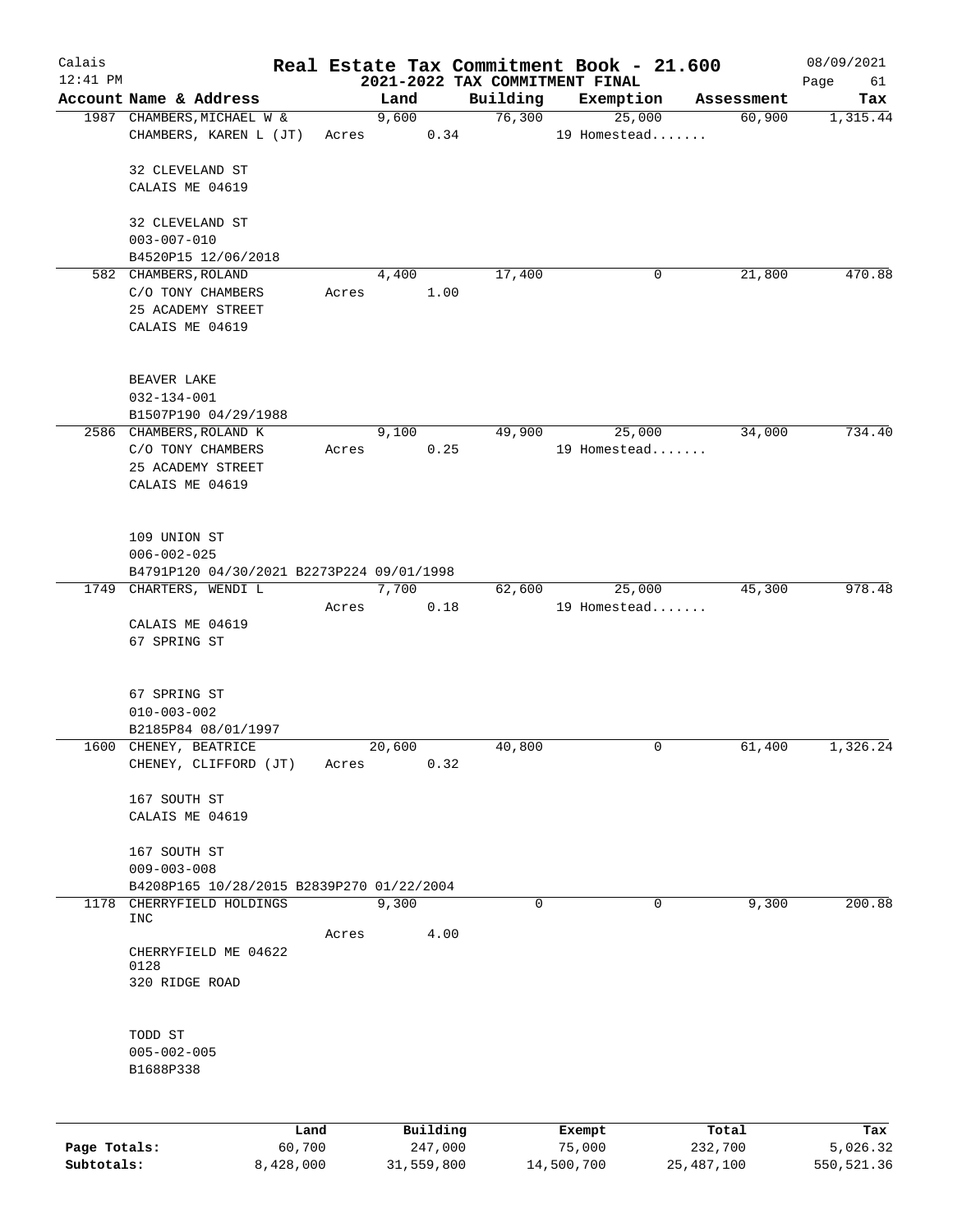| Calais<br>$12:41$ PM |                                                                                                      |                 |      | 2021-2022 TAX COMMITMENT FINAL | Real Estate Tax Commitment Book - 21.600 |             | 08/09/2021<br>Page<br>62 |
|----------------------|------------------------------------------------------------------------------------------------------|-----------------|------|--------------------------------|------------------------------------------|-------------|--------------------------|
|                      | Account Name & Address                                                                               | Land            |      | Building                       | Exemption                                | Assessment  | Tax                      |
|                      | 1580 CHILDS, CHERYL A<br>126 PALMER STREET<br>APT C<br>CALAIS ME 04619                               | 18,600<br>Acres | 0.26 | 44,000                         | $\mathbf 0$                              | 62,600      | 1,352.16                 |
|                      | 87 LINCOLN ST<br>$009 - 001 - 007$<br>B2317P282 03/01/1999                                           |                 |      |                                |                                          |             |                          |
|                      | 966 CHRISTIAN SCIENCE<br>SOCIETY OF ME<br>C/O NINA CROSSMAN<br>1406 AIRLINE RD<br>ALEXANDER ME 04694 | 21,800<br>Acres | 0.36 | 0                              | 0                                        | 21,800      | 470.88                   |
|                      | 264 MAIN ST<br>$007 - 002 - 012$<br>B1610P253                                                        |                 |      |                                |                                          |             |                          |
| 1000                 | CHURCH OF GOD<br>CALAIS ME 04619<br>9 GERMAIN ST                                                     | 17,800<br>Acres | 0.24 | 84,800                         | 102,600<br>43 Church Property.           | $\mathbf 0$ | 0.00                     |
|                      | 9 GERMAIN ST<br>$007 - 005 - 006$<br>B1129P85                                                        |                 |      |                                |                                          |             |                          |
|                      | 920 CHURCHILL, LAURIE<br>CALAIS ME 04619<br>1620 RIVER ROAD                                          | 7,700<br>Acres  | 0.18 | 56,800                         | 0                                        | 64,500      | 1,393.20                 |
|                      | <b>30 GERMAIN ST</b><br>$007 - 008 - 004$<br>B2424P157 B1629P111                                     |                 |      |                                |                                          |             |                          |
|                      | 921 CHURCHILL, LAURIE<br>CALAIS ME 04619<br>1620 RIVER ROAD                                          | 18,200<br>Acres | 0.25 | 107,300                        | 0                                        | 125,500     | 2,710.80                 |
|                      | <b>30 GERMAIN ST</b><br>$007 - 008 - 005$<br>B2424P157 B1629P111                                     |                 |      |                                |                                          |             |                          |
|                      | 304 CHURCHILL, LAURIE & (JT)<br>MESMAN, KRISTINE                                                     | 60,700<br>Acres | 2.83 | 131,000                        | 25,000<br>19 Homestead                   | 166,700     | 3,600.72                 |
|                      | 1620 RIVER RD<br>CALAIS ME 04619<br>1620 RIVER ROAD<br>$016 - 009$<br>B2661P207 09/01/2002           |                 |      |                                |                                          |             |                          |
|                      |                                                                                                      |                 |      |                                |                                          |             |                          |

|              | Land      | Building   | Exempt     | Total      | Tax        |
|--------------|-----------|------------|------------|------------|------------|
| Page Totals: | 144,800   | 423,900    | 127,600    | 441,100    | 9,527.76   |
| Subtotals:   | 8,572,800 | 31,983,700 | 14,628,300 | 25,928,200 | 560,049.12 |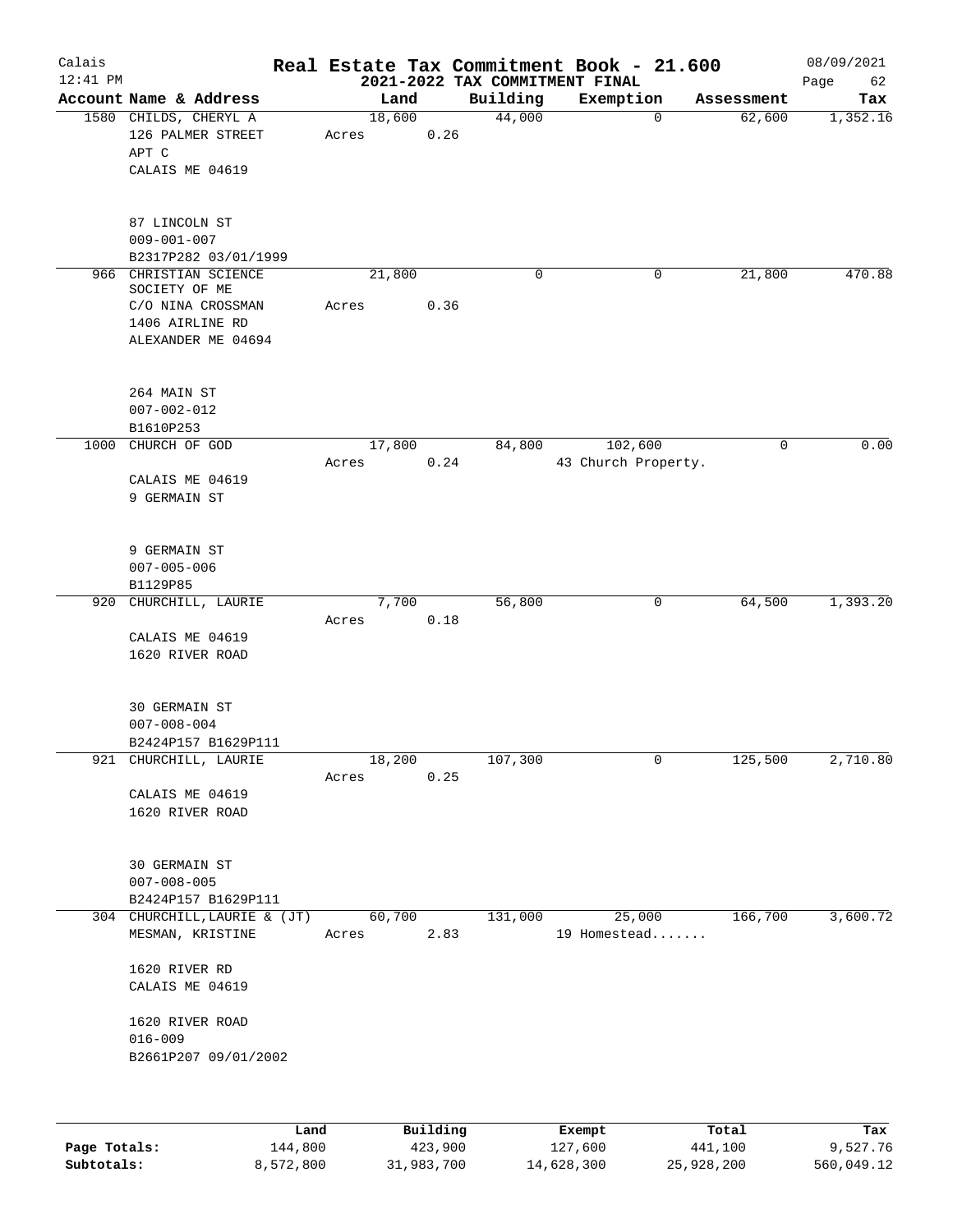| Calais<br>$12:41$ PM |                               |        |      | Real Estate Tax Commitment Book - 21.600<br>2021-2022 TAX COMMITMENT FINAL |                  |             | 08/09/2021<br>Page<br>63 |
|----------------------|-------------------------------|--------|------|----------------------------------------------------------------------------|------------------|-------------|--------------------------|
|                      | Account Name & Address        | Land   |      | Building                                                                   | Exemption        | Assessment  | Tax                      |
|                      | 2251 CILLEY, MOSES L &        | 22,800 |      | $\mathbf 0$                                                                | $\mathbf 0$      | 22,800      | 492.48                   |
|                      | CILLEY SUSAN                  | Acres  | 0.69 |                                                                            |                  |             |                          |
|                      | <b>POB 142</b>                |        |      |                                                                            |                  |             |                          |
|                      | PRINCETON ME 04668            |        |      |                                                                            |                  |             |                          |
|                      |                               |        |      |                                                                            |                  |             |                          |
|                      | 15 SCHOOL ST                  |        |      |                                                                            |                  |             |                          |
|                      | $003 - 005 - 018$             |        |      |                                                                            |                  |             |                          |
|                      | B3529P208 05/18/2009          |        |      |                                                                            |                  |             |                          |
|                      | 1179 CITY OF CALAIS           | 1,600  |      | 0                                                                          | 1,600            | 0           | 0.00                     |
|                      |                               | Acres  | 0.03 |                                                                            | 42 City Property |             |                          |
|                      | CALAIS ME 04619 0413          |        |      |                                                                            |                  |             |                          |
|                      | P.O. BOX 413                  |        |      |                                                                            |                  |             |                          |
|                      | TODD ST                       |        |      |                                                                            |                  |             |                          |
|                      | $005 - 003 - 003 - 001$       |        |      |                                                                            |                  |             |                          |
| 1143                 | CITY OF CALAIS                | 12,400 |      | 0                                                                          | 12,400           | $\mathbf 0$ | 0.00                     |
|                      |                               | Acres  | 0.18 |                                                                            | 42 City Property |             |                          |
|                      | CALAIS ME 04619 0413          |        |      |                                                                            |                  |             |                          |
|                      | P.O. BOX 413                  |        |      |                                                                            |                  |             |                          |
|                      | SOUTH ST                      |        |      |                                                                            |                  |             |                          |
|                      | $026 - 067$                   |        |      |                                                                            |                  |             |                          |
| 1147                 | CITY OF CALAIS                | 900    |      | 0                                                                          | 900              | $\mathbf 0$ | 0.00                     |
|                      |                               | Acres  | 0.01 |                                                                            | 42 City Property |             |                          |
|                      | CALAIS ME 04619 0413          |        |      |                                                                            |                  |             |                          |
|                      | P.O. BOX 413                  |        |      |                                                                            |                  |             |                          |
|                      | STILLSON ST                   |        |      |                                                                            |                  |             |                          |
|                      | $002 - 002 - 011 - 002$       |        |      |                                                                            |                  |             |                          |
|                      | B1656P291                     |        |      |                                                                            |                  |             |                          |
| 1150                 | CITY OF CALAIS                | 2,800  |      | 0                                                                          | 2,800            | 0           | 0.00                     |
|                      |                               | Acres  | 0.03 |                                                                            | 42 City Property |             |                          |
|                      | CALAIS ME 04619 0413          |        |      |                                                                            |                  |             |                          |
|                      | P.O. BOX 413                  |        |      |                                                                            |                  |             |                          |
|                      | BARING ST                     |        |      |                                                                            |                  |             |                          |
|                      | $002 - 002 - 021$             |        |      |                                                                            |                  |             |                          |
|                      | B3204P289 10/02/2006 B651P255 |        |      |                                                                            |                  |             |                          |
|                      | 1177 CITY OF CALAIS           | 600    |      | 0                                                                          | 600              | 0           | 0.00                     |
|                      |                               |        |      |                                                                            | 42 City Property |             |                          |
|                      | CALAIS ME 04619 0413          |        |      |                                                                            |                  |             |                          |
|                      | P.O. BOX 413                  |        |      |                                                                            |                  |             |                          |
|                      | UNION ST                      |        |      |                                                                            |                  |             |                          |
|                      | $005 - 002 - 003 - 001$       |        |      |                                                                            |                  |             |                          |
|                      |                               |        |      |                                                                            |                  |             |                          |
|                      |                               |        |      |                                                                            |                  |             |                          |
|                      |                               |        |      |                                                                            |                  |             |                          |
|                      |                               |        |      |                                                                            |                  |             |                          |

|              | Land      | Building   | Exempt     | Total      | Tax        |
|--------------|-----------|------------|------------|------------|------------|
| Page Totals: | 41,100    |            | 18,300     | 22,800     | 492.48     |
| Subtotals:   | 8,613,900 | 31,983,700 | 14,646,600 | 25,951,000 | 560,541.60 |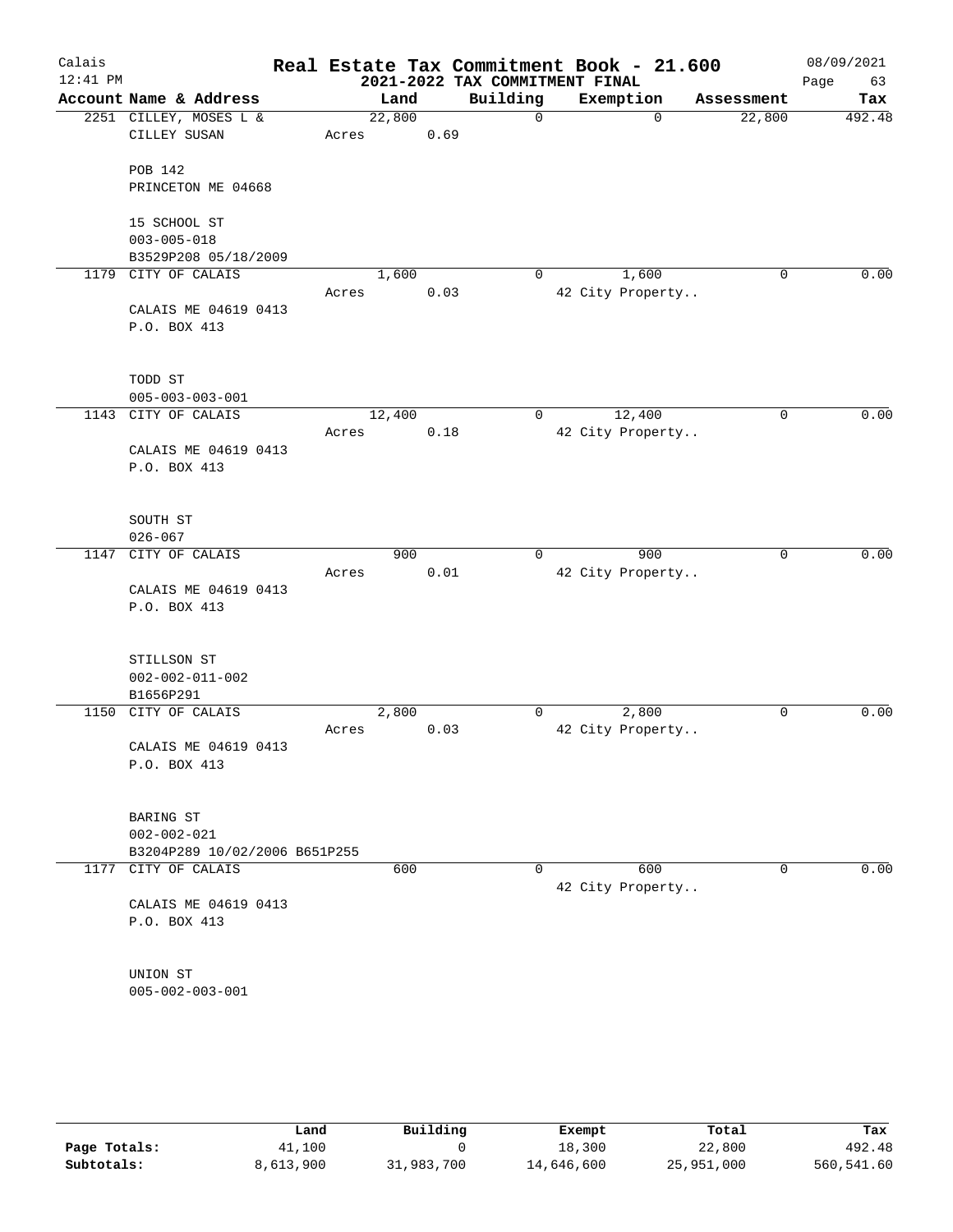| Calais<br>$12:41$ PM |                         | Real Estate Tax Commitment Book - 21.600 |        | 2021-2022 TAX COMMITMENT FINAL |                  |            | 08/09/2021<br>Page<br>64 |
|----------------------|-------------------------|------------------------------------------|--------|--------------------------------|------------------|------------|--------------------------|
|                      | Account Name & Address  | Land                                     |        | Building                       | Exemption        | Assessment | Tax                      |
|                      | 1219 CITY OF CALAIS     | 40,500                                   |        | $\mathbf 0$                    | 40,500           | 0          | 0.00                     |
|                      |                         | Acres                                    | 1.24   |                                | 42 City Property |            |                          |
|                      | CALAIS ME 04619 0413    |                                          |        |                                |                  |            |                          |
|                      | P.O. BOX 413            |                                          |        |                                |                  |            |                          |
|                      | MAIN ST                 |                                          |        |                                |                  |            |                          |
|                      | $006 - 003 - 001 - 002$ |                                          |        |                                |                  |            |                          |
|                      | B1289P87                |                                          |        |                                |                  |            |                          |
|                      | 1221 CITY OF CALAIS     | 2,000                                    |        | 0                              | 2,000            | 0          | 0.00                     |
|                      |                         | Acres                                    | 0.05   |                                | 42 City Property |            |                          |
|                      | CALAIS ME 04619 0413    |                                          |        |                                |                  |            |                          |
|                      | P.O. BOX 413            |                                          |        |                                |                  |            |                          |
|                      | MAIN ST                 |                                          |        |                                |                  |            |                          |
|                      | $006 - 003 - 001 - 004$ |                                          |        |                                |                  |            |                          |
|                      | 1222 CITY OF CALAIS     | 57,100                                   |        | 0                              | 57,100           | 0          | 0.00                     |
|                      |                         | Acres                                    | 0.87   |                                | 42 City Property |            |                          |
|                      | CALAIS ME 04619 0413    |                                          |        |                                |                  |            |                          |
|                      | P.O. BOX 413            |                                          |        |                                |                  |            |                          |
|                      |                         |                                          |        |                                |                  |            |                          |
|                      | UNION ST                |                                          |        |                                |                  |            |                          |
|                      | $006 - 003 - 002$       |                                          |        |                                |                  |            |                          |
|                      | B1289P87                |                                          |        |                                |                  |            |                          |
|                      | 1121 CITY OF CALAIS     | 17,800                                   |        | $\mathbf{0}$                   | 17,800           | 0          | 0.00                     |
|                      |                         | Acres                                    | 0.48   |                                | 42 City Property |            |                          |
|                      | CALAIS ME 04619 0413    |                                          |        |                                |                  |            |                          |
|                      | P.O. BOX 413            |                                          |        |                                |                  |            |                          |
|                      | BARKER ST               |                                          |        |                                |                  |            |                          |
|                      | $009 - 002 - 010 - 001$ |                                          |        |                                |                  |            |                          |
|                      | 1129 CITY OF CALAIS     | 14,000                                   |        | 0                              | 14,000           | 0          | 0.00                     |
|                      |                         | Acres                                    | 0.23   |                                | 42 City Property |            |                          |
|                      | CALAIS ME 04619 0413    |                                          |        |                                |                  |            |                          |
|                      | P.O. BOX 413            |                                          |        |                                |                  |            |                          |
|                      | GARFIELD                |                                          |        |                                |                  |            |                          |
|                      | $011 - 008 - 002$       |                                          |        |                                |                  |            |                          |
|                      | B1315P234               |                                          |        |                                |                  |            |                          |
| 1104                 | CITY OF CALAIS          | 254,600                                  |        | 0                              | 254,600          | 0          | 0.00                     |
|                      |                         | Acres                                    | 558.00 |                                | 42 City Property |            |                          |
|                      | CALAIS ME 04619 0413    |                                          |        |                                |                  |            |                          |
|                      | P.O. BOX 413            |                                          |        |                                |                  |            |                          |
|                      | NASHS LAKE              |                                          |        |                                |                  |            |                          |
|                      | $032 - 066$             |                                          |        |                                |                  |            |                          |
|                      |                         |                                          |        |                                |                  |            |                          |
|                      |                         |                                          |        |                                |                  |            |                          |

|              | Land      | Building   | Exempt     | Total      | Tax        |
|--------------|-----------|------------|------------|------------|------------|
| Page Totals: | 386,000   |            | 386,000    |            | 0.00       |
| Subtotals:   | 8,999,900 | 31,983,700 | 15,032,600 | 25,951,000 | 560,541.60 |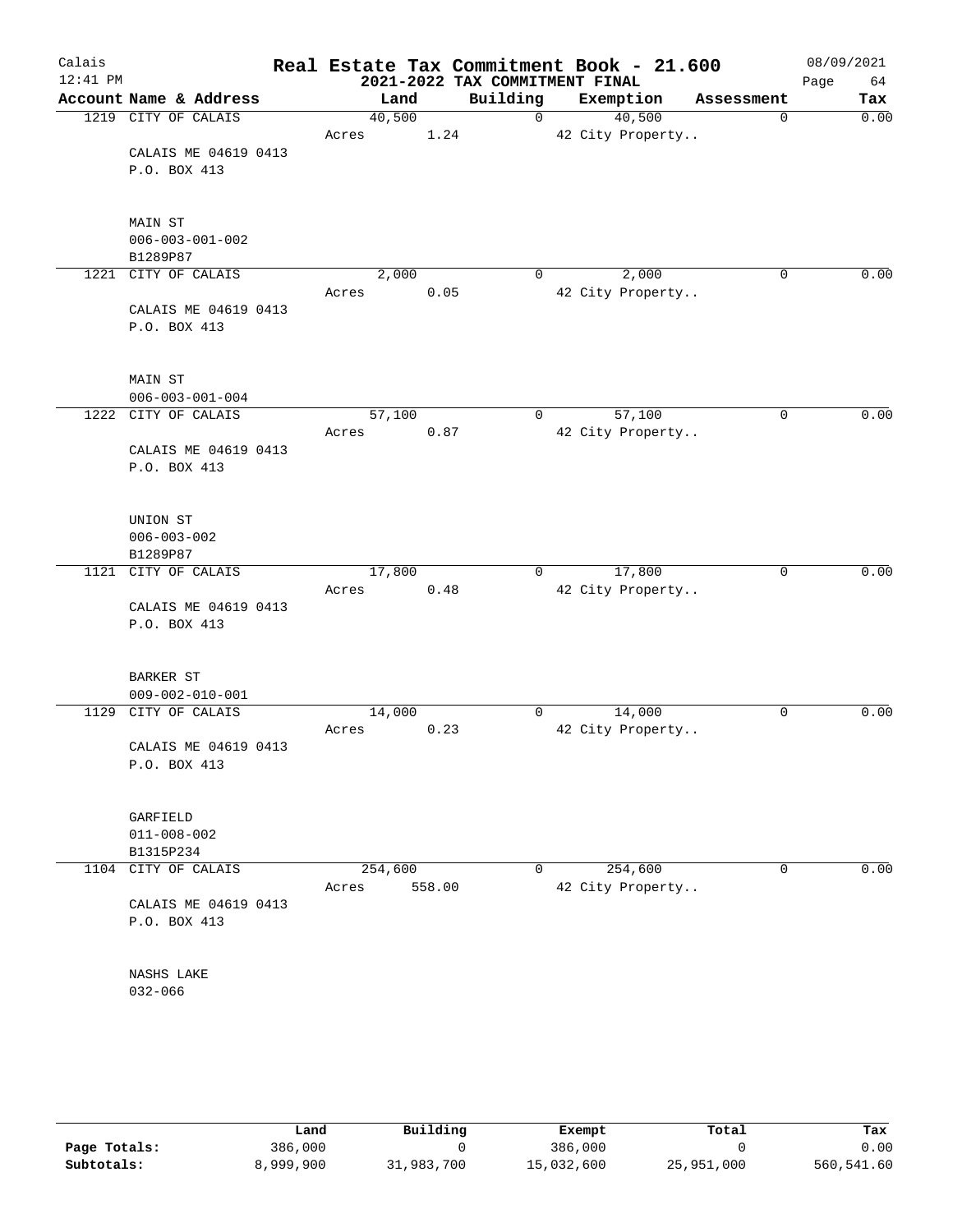| Calais<br>$12:41$ PM |                        |        |       | Real Estate Tax Commitment Book - 21.600<br>2021-2022 TAX COMMITMENT FINAL |                            |             | 08/09/2021<br>Page<br>65 |
|----------------------|------------------------|--------|-------|----------------------------------------------------------------------------|----------------------------|-------------|--------------------------|
|                      | Account Name & Address | Land   |       | Building                                                                   | Exemption                  | Assessment  | Tax                      |
|                      | 1108 CITY OF CALAIS    | 13,200 |       | 20,000                                                                     | 33,200                     | $\mathbf 0$ | 0.00                     |
|                      |                        | Acres  | 1.70  |                                                                            | 42 City Property           |             |                          |
|                      | CALAIS ME 04619 0413   |        |       |                                                                            |                            |             |                          |
|                      | P.O. BOX 413           |        |       |                                                                            |                            |             |                          |
|                      |                        |        |       |                                                                            |                            |             |                          |
|                      |                        |        |       |                                                                            |                            |             |                          |
|                      | 10 SHATTUCK RD         |        |       |                                                                            |                            |             |                          |
|                      | $037 - 247$            |        |       |                                                                            |                            |             |                          |
|                      | 1089 CITY OF CALAIS    | 12,700 |       | 7,100                                                                      | 19,800                     | 0           | 0.00                     |
|                      |                        | Acres  | 33.00 |                                                                            | 42 City Property           |             |                          |
|                      | CALAIS ME 04619 0413   |        |       |                                                                            |                            |             |                          |
|                      | P.O. BOX 413           |        |       |                                                                            |                            |             |                          |
|                      |                        |        |       |                                                                            |                            |             |                          |
|                      |                        |        |       |                                                                            |                            |             |                          |
|                      | CEMETERY RD            |        |       |                                                                            |                            |             |                          |
|                      | $027 - 183$            |        |       |                                                                            |                            |             |                          |
|                      | B663P312 09/26/1966    |        |       |                                                                            |                            |             |                          |
|                      | 1084 CITY OF CALAIS    | 28,100 |       | $\mathbf 0$                                                                | 28,100                     | 0           | 0.00                     |
|                      |                        | Acres  | 54.50 |                                                                            | 42 City Property           |             |                          |
|                      | CALAIS ME 04619 0413   |        |       |                                                                            |                            |             |                          |
|                      | P.O. BOX 413           |        |       |                                                                            |                            |             |                          |
|                      |                        |        |       |                                                                            |                            |             |                          |
|                      |                        |        |       |                                                                            |                            |             |                          |
|                      | SOUTH STREET           |        |       |                                                                            |                            |             |                          |
|                      | $027 - 020$            |        |       |                                                                            |                            |             |                          |
|                      | B992P236               |        |       |                                                                            |                            |             |                          |
|                      | 1068 CITY OF CALAIS    | 62,800 |       | 0                                                                          | 62,800<br>42 City Property | 0           | 0.00                     |
|                      | CALAIS ME 04619 0413   | Acres  | 4.65  |                                                                            |                            |             |                          |
|                      | P.O. BOX 413           |        |       |                                                                            |                            |             |                          |
|                      |                        |        |       |                                                                            |                            |             |                          |
|                      |                        |        |       |                                                                            |                            |             |                          |
|                      | LAFAYETTE ST           |        |       |                                                                            |                            |             |                          |
|                      | $010 - 002 - 013$      |        |       |                                                                            |                            |             |                          |
|                      | B825P205               |        |       |                                                                            |                            |             |                          |
| 1058                 | CITY OF CALAIS         | 69,300 |       | $\overline{0}$                                                             | 69,300                     | 0           | 0.00                     |
|                      |                        | Acres  | 29.00 |                                                                            | 42 City Property           |             |                          |
|                      | CALAIS ME 04619 0413   |        |       |                                                                            |                            |             |                          |
|                      | P.O. BOX 413           |        |       |                                                                            |                            |             |                          |
|                      |                        |        |       |                                                                            |                            |             |                          |
|                      |                        |        |       |                                                                            |                            |             |                          |
|                      | SOUTH ST               |        |       |                                                                            |                            |             |                          |
|                      | $026 - 018$            |        |       |                                                                            |                            |             |                          |
|                      | B589P103               |        |       |                                                                            |                            |             |                          |
|                      | 1420 CITY OF CALAIS    | 11,300 |       | 0                                                                          | 11,300                     | 0           | 0.00                     |
|                      |                        | Acres  | 0.15  |                                                                            | 42 City Property           |             |                          |
|                      | CALAIS ME 04619 0413   |        |       |                                                                            |                            |             |                          |
|                      | P.O. BOX 413           |        |       |                                                                            |                            |             |                          |
|                      |                        |        |       |                                                                            |                            |             |                          |
|                      |                        |        |       |                                                                            |                            |             |                          |
|                      | UNION ST               |        |       |                                                                            |                            |             |                          |
|                      | $005 - 004 - 003$      |        |       |                                                                            |                            |             |                          |
|                      |                        |        |       |                                                                            |                            |             |                          |
|                      |                        |        |       |                                                                            |                            |             |                          |
|                      |                        |        |       |                                                                            |                            |             |                          |

|              | Land      | Building   | Exempt     | Total      | Tax        |
|--------------|-----------|------------|------------|------------|------------|
|              |           |            |            |            |            |
| Page Totals: | 197.400   | 27,100     | 224,500    |            | 0.00       |
| Subtotals:   | 9,197,300 | 32,010,800 | 15,257,100 | 25,951,000 | 560,541.60 |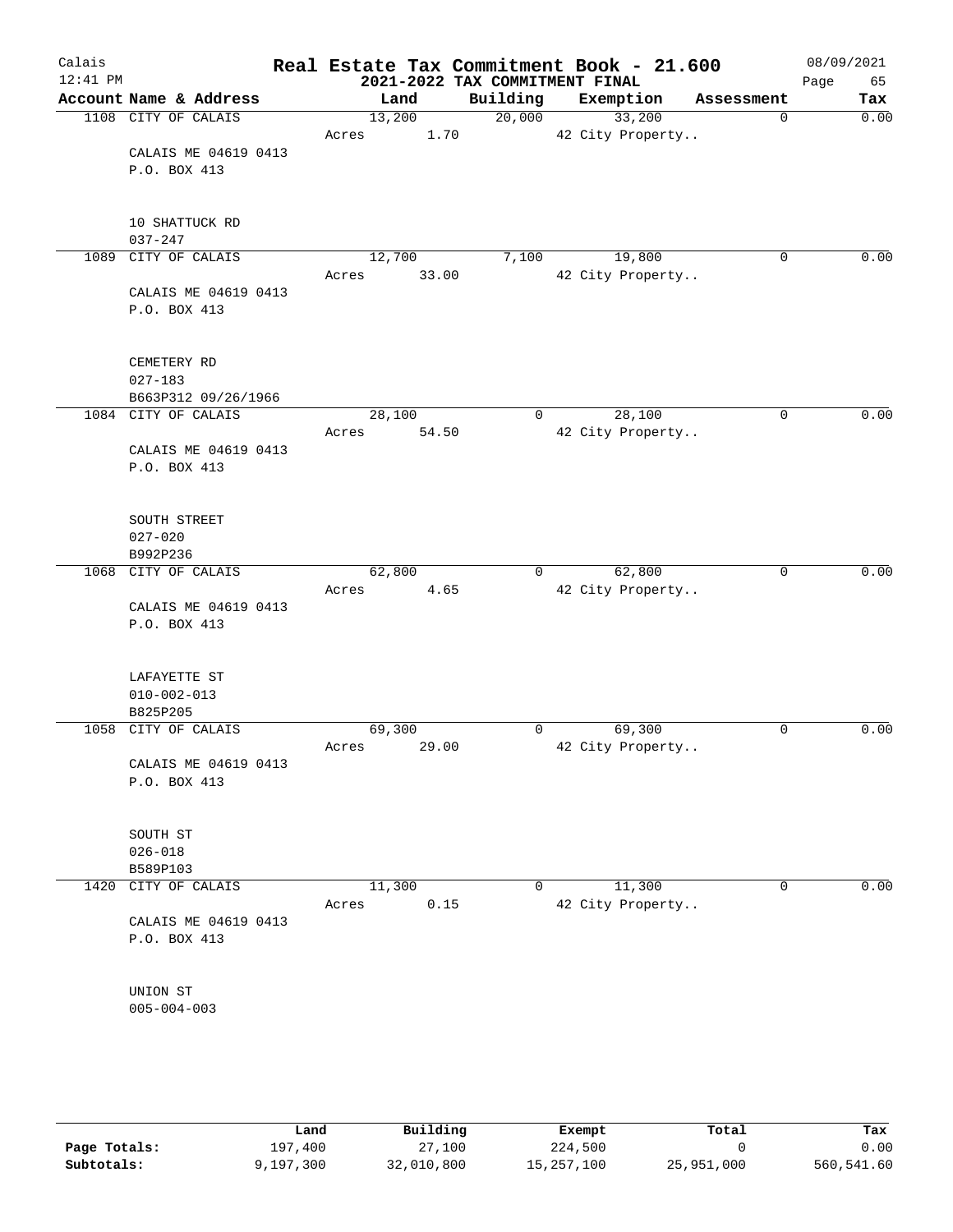| Calais<br>$12:41$ PM |                         |                | 2021-2022 TAX COMMITMENT FINAL | Real Estate Tax Commitment Book - 21.600 |            | 08/09/2021<br>Page<br>66 |
|----------------------|-------------------------|----------------|--------------------------------|------------------------------------------|------------|--------------------------|
|                      | Account Name & Address  | Land           | Building                       | Exemption                                | Assessment | Tax                      |
|                      | 1423 CITY OF CALAIS     | 24,100         | $\mathsf{O}$                   | 24,100                                   | 0          | 0.00                     |
|                      |                         | 0.22<br>Acres  |                                | 42 City Property                         |            |                          |
|                      | CALAIS ME 04619 0413    |                |                                |                                          |            |                          |
|                      | P.O. BOX 413            |                |                                |                                          |            |                          |
|                      |                         |                |                                |                                          |            |                          |
|                      |                         |                |                                |                                          |            |                          |
|                      | NORTH ST                |                |                                |                                          |            |                          |
|                      | $003 - 001 - 014$       |                |                                |                                          |            |                          |
|                      | B514P517                |                |                                |                                          |            |                          |
|                      | 1322 CITY OF CALAIS     | 26,800         | 0                              | 26,800                                   | 0          | 0.00                     |
|                      |                         | 28.00<br>Acres |                                | 42 City Property                         |            |                          |
|                      | CALAIS ME 04619 0413    |                |                                |                                          |            |                          |
|                      | P.O. BOX 413            |                |                                |                                          |            |                          |
|                      |                         |                |                                |                                          |            |                          |
|                      |                         |                |                                |                                          |            |                          |
|                      | RIVER ROAD "PIKES       |                |                                |                                          |            |                          |
|                      | $018 - 033$             |                |                                |                                          |            |                          |
|                      | 1356 CITY OF CALAIS     | 10,500         | 0                              | 10,500                                   | 0          | 0.00                     |
|                      |                         | 0.13<br>Acres  |                                | 42 City Property                         |            |                          |
|                      | CALAIS ME 04619 0413    |                |                                |                                          |            |                          |
|                      | P.O. BOX 413            |                |                                |                                          |            |                          |
|                      |                         |                |                                |                                          |            |                          |
|                      |                         |                |                                |                                          |            |                          |
|                      | UNION ST                |                |                                |                                          |            |                          |
|                      | $006 - 002 - 001$       |                |                                |                                          |            |                          |
|                      | B1289P087 07/26/1984    |                |                                |                                          |            |                          |
|                      | 1359 CITY OF CALAIS     | 3,200          | $\Omega$                       | 3,200                                    | 0          | 0.00                     |
|                      |                         | Acres<br>3.08  |                                | 42 City Property                         |            |                          |
|                      | CALAIS ME 04619 0413    |                |                                |                                          |            |                          |
|                      | P.O. BOX 413            |                |                                |                                          |            |                          |
|                      |                         |                |                                |                                          |            |                          |
|                      |                         |                |                                |                                          |            |                          |
|                      | TODD ST<br>(EAST        |                |                                |                                          |            |                          |
|                      | $005 - 002 - 002$       |                |                                |                                          |            |                          |
|                      | B1289P87                |                |                                |                                          |            |                          |
| 1360                 | CITY OF CALAIS          | 1,800          | 0                              | 1,800                                    | 0          | 0.00                     |
|                      |                         | 0.02<br>Acres  |                                | 42 City Property                         |            |                          |
|                      | CALAIS ME 04619 0413    |                |                                |                                          |            |                          |
|                      | P.O. BOX 413            |                |                                |                                          |            |                          |
|                      |                         |                |                                |                                          |            |                          |
|                      |                         |                |                                |                                          |            |                          |
|                      | UNION ST                |                |                                |                                          |            |                          |
|                      | $005 - 009 - 007 - 001$ |                |                                |                                          |            |                          |
|                      | B663P65                 |                |                                |                                          |            |                          |
|                      | 1228 CITY OF CALAIS     | 29,100         | 59,600                         | 88,700                                   | 0          | 0.00                     |
|                      |                         | 0.64<br>Acres  |                                | 42 City Property                         |            |                          |
|                      | CALAIS ME 04619 0413    |                |                                |                                          |            |                          |
|                      | P.O. BOX 413            |                |                                |                                          |            |                          |
|                      |                         |                |                                |                                          |            |                          |
|                      |                         |                |                                |                                          |            |                          |
|                      | ADAMS WHARF             |                |                                |                                          |            |                          |
|                      | $006 - 003 - 005$       |                |                                |                                          |            |                          |
|                      | B584P436                |                |                                |                                          |            |                          |
|                      |                         |                |                                |                                          |            |                          |
|                      |                         |                |                                |                                          |            |                          |
|                      |                         |                |                                |                                          |            |                          |
|                      |                         |                |                                |                                          |            |                          |

|              | Land      | Building   | Exempt     | Total      | Tax        |
|--------------|-----------|------------|------------|------------|------------|
| Page Totals: | 95,500    | 59,600     | 155,100    |            | 0.00       |
| Subtotals:   | 9,292,800 | 32,070,400 | 15,412,200 | 25,951,000 | 560,541.60 |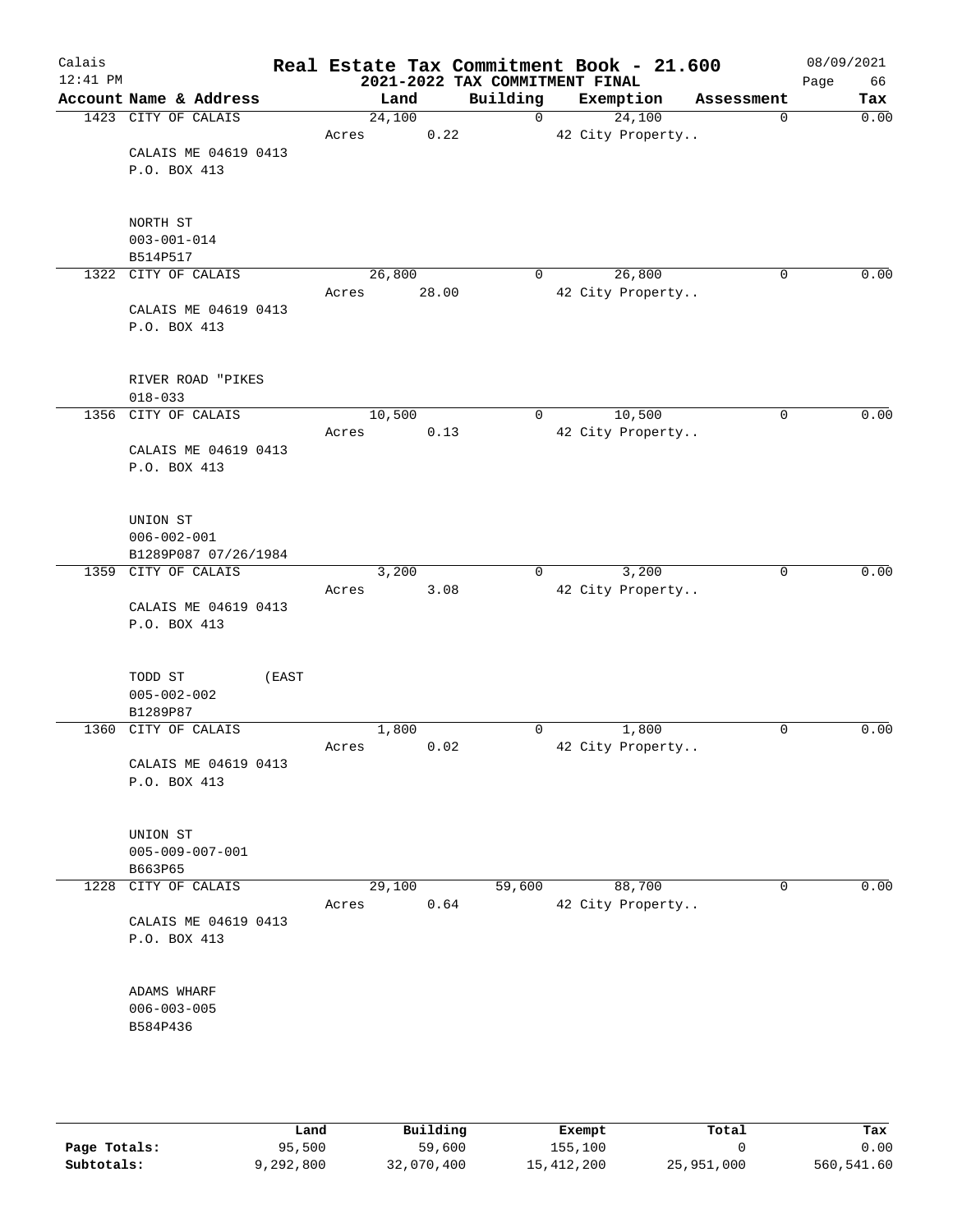| Calais<br>$12:41$ PM |                                           |        |      | 2021-2022 TAX COMMITMENT FINAL | Real Estate Tax Commitment Book - 21.600 |             | 08/09/2021<br>Page<br>67 |
|----------------------|-------------------------------------------|--------|------|--------------------------------|------------------------------------------|-------------|--------------------------|
|                      | Account Name & Address                    | Land   |      | Building                       | Exemption                                | Assessment  | Tax                      |
|                      | 1235 CITY OF CALAIS                       | 30,900 |      | $\mathbf 0$                    | 30,900                                   | 0           | 0.00                     |
|                      |                                           | Acres  | 0.23 |                                | 42 City Property                         |             |                          |
|                      | CALAIS ME 04619                           |        |      |                                |                                          |             |                          |
|                      | PO BOX 413                                |        |      |                                |                                          |             |                          |
|                      |                                           |        |      |                                |                                          |             |                          |
|                      | 96 MAIN ST                                |        |      |                                |                                          |             |                          |
|                      | $006 - 004 - 012$<br>B2859P281 03/30/2004 |        |      |                                |                                          |             |                          |
|                      | 1236 CITY OF CALAIS                       | 42,200 |      | 0                              | 42,200                                   | 0           | 0.00                     |
|                      |                                           | Acres  | 0.43 |                                | 42 City Property                         |             |                          |
|                      | CALAIS ME 04619                           |        |      |                                |                                          |             |                          |
|                      | PO BOX 413                                |        |      |                                |                                          |             |                          |
|                      |                                           |        |      |                                |                                          |             |                          |
|                      | 280 MAIN ST                               |        |      |                                |                                          |             |                          |
|                      | 006-004-013&014                           |        |      |                                |                                          |             |                          |
|                      | B2886P278 06/09/2004                      |        |      |                                |                                          |             |                          |
|                      | 1237 CITY OF CALAIS                       | 17,500 |      | 0                              | 17,500                                   | 0           | 0.00                     |
|                      |                                           | Acres  | 0.18 |                                | 42 City Property                         |             |                          |
|                      | CALAIS ME 04619 0413                      |        |      |                                |                                          |             |                          |
|                      | P.O. BOX 413                              |        |      |                                |                                          |             |                          |
|                      | 100 MAIN ST                               |        |      |                                |                                          |             |                          |
|                      | $006 - 004 - 015$                         |        |      |                                |                                          |             |                          |
|                      | B1213P65                                  |        |      |                                |                                          |             |                          |
|                      | 1238 CITY OF CALAIS                       | 30,000 |      | 0                              | 30,000                                   | $\mathbf 0$ | 0.00                     |
|                      |                                           | Acres  | 0.34 |                                | 42 City Property                         |             |                          |
|                      | CALAIS ME 04619 0413                      |        |      |                                |                                          |             |                          |
|                      | P.O. BOX 413                              |        |      |                                |                                          |             |                          |
|                      | 110 MAIN ST                               |        |      |                                |                                          |             |                          |
|                      | $006 - 004 - 016$                         |        |      |                                |                                          |             |                          |
|                      | B1213P65                                  |        |      |                                |                                          |             |                          |
|                      | 1239 CITY OF CALAIS                       | 22,900 |      | 0                              | 22,900                                   | $\mathbf 0$ | 0.00                     |
|                      |                                           | Acres  | 0.31 |                                | 42 City Property                         |             |                          |
|                      | CALAIS ME 04619 0413                      |        |      |                                |                                          |             |                          |
|                      | P.O. BOX 413                              |        |      |                                |                                          |             |                          |
|                      |                                           |        |      |                                |                                          |             |                          |
|                      | UNION ST                                  |        |      |                                |                                          |             |                          |
|                      | $006 - 004 - 017$<br>B264P471             |        |      |                                |                                          |             |                          |
|                      | 1267 CITY OF CALAIS                       | 77,200 |      | 0                              | 77,200                                   | 0           | 0.00                     |
|                      |                                           | Acres  | 0.64 |                                | 42 City Property                         |             |                          |
|                      | CALAIS ME 04619 0413                      |        |      |                                |                                          |             |                          |
|                      | P.O. BOX 413                              |        |      |                                |                                          |             |                          |
|                      |                                           |        |      |                                |                                          |             |                          |
|                      | NORTH ST-PARKING LOT                      |        |      |                                |                                          |             |                          |
|                      | $006 - 006 - 013$                         |        |      |                                |                                          |             |                          |
|                      |                                           |        |      |                                |                                          |             |                          |
|                      |                                           |        |      |                                |                                          |             |                          |
|                      |                                           |        |      |                                |                                          |             |                          |

|              | Land      | Building   | Exempt     | Total      | Tax        |
|--------------|-----------|------------|------------|------------|------------|
| Page Totals: | 220,700   |            | 220,700    |            | 0.00       |
| Subtotals:   | 9,513,500 | 32,070,400 | 15,632,900 | 25,951,000 | 560,541.60 |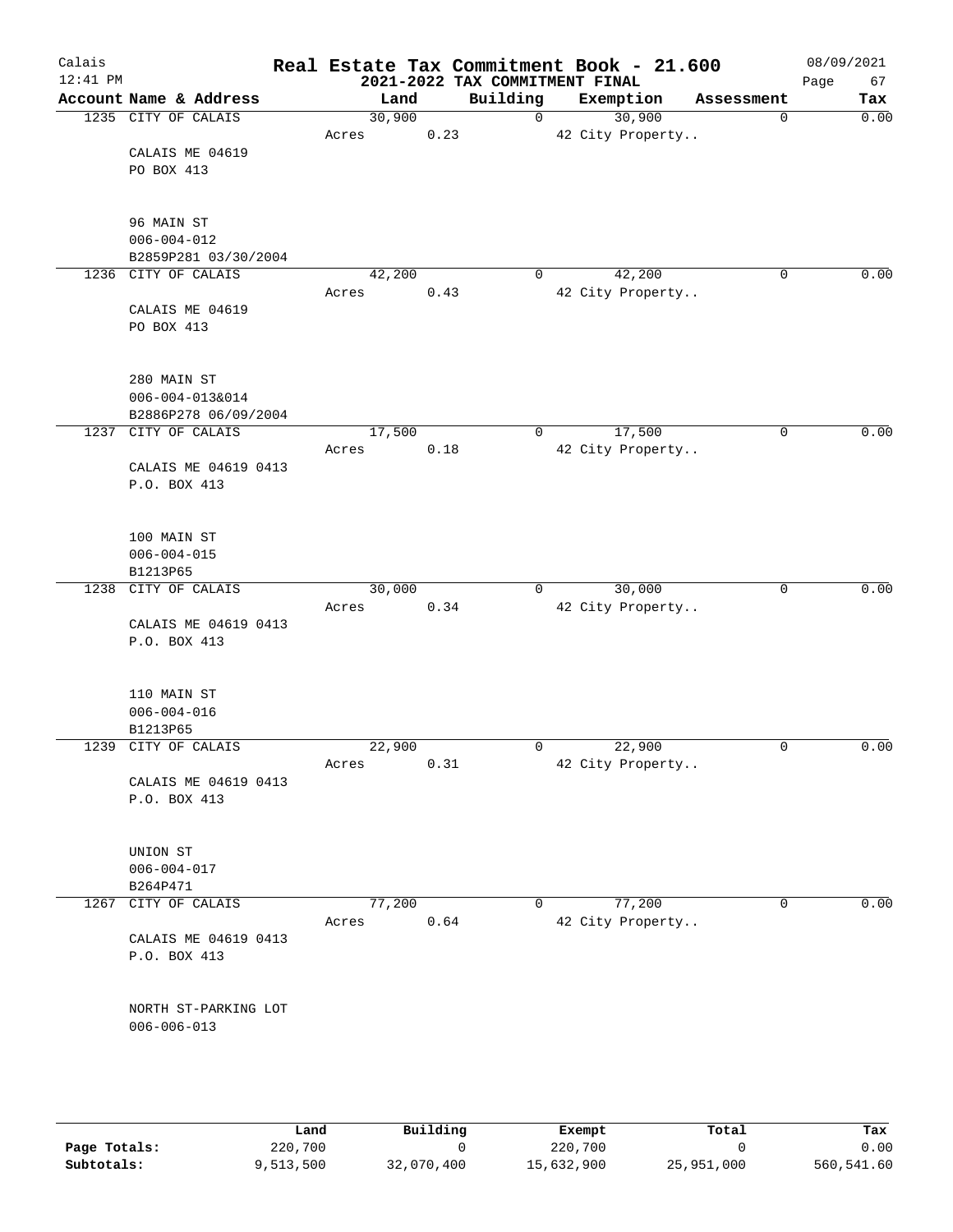| Calais<br>$12:41$ PM |                                                                            |                  | 2021-2022 TAX COMMITMENT FINAL | Real Estate Tax Commitment Book - 21.600 |             | 08/09/2021<br>Page<br>68 |
|----------------------|----------------------------------------------------------------------------|------------------|--------------------------------|------------------------------------------|-------------|--------------------------|
|                      | Account Name & Address                                                     | Land             | Building                       | Exemption                                | Assessment  | Tax                      |
|                      | 1256 CITY OF CALAIS<br>FORMER CHAN, YAU HUNG<br>POB 413<br>CALAIS ME 04619 | 29,500<br>Acres  | 0<br>0.21                      | 29,500<br>63 City Property Forclosure    | $\mathbf 0$ | 0.00                     |
|                      | 43 NORTH ST<br>$006 - 006 - 002 - 001$<br>B4423P274 12/07/2017 B2644P204   |                  |                                |                                          |             |                          |
|                      | 1312 CITY OF CALAIS<br>CALAIS ME 04619 0413<br>P.O. BOX 413                | 7,300<br>Acres   | $\Omega$<br>0.04               | 7,300<br>42 City Property                | 0           | 0.00                     |
|                      | STEAMBOAT ST<br>$014 - 029$<br>B645P355                                    |                  |                                |                                          |             |                          |
| 1286                 | CITY OF CALAIS<br>CALAIS ME 04619 0413<br>P.O. BOX 413                     | 85,300<br>Acres  | 0<br>19.52                     | 85,300<br>42 City Property               | 0           | 0.00                     |
|                      | INDUSTRIAL PARK (REAR)<br>$024 - 002$<br>B1243P170                         |                  |                                |                                          |             |                          |
|                      | 220 CITY OF CALAIS<br>CALAIS ME 04619<br>PO BOX 413                        | 136,800<br>Acres | 2,700<br>38.00                 | 139,500<br>42 City Property              | 0           | 0.00                     |
|                      | RIVER ROAD P/O DEVILS<br>$021 - 004$<br>B2647P1                            |                  |                                |                                          |             |                          |
|                      | 221 CITY OF CALAIS<br>CALAIS ME 04619<br>P.O. BOX 413                      | 128,200<br>Acres | 0<br>37.09                     | 128,200<br>42 City Property              | 0           | 0.00                     |
|                      | RIVER ROAD-P/O DEVILS<br>$021 - 005$<br>B2707P210 02/05/2003               |                  |                                |                                          |             |                          |
|                      | 222 CITY OF CALAIS<br>CALAIS ME 04619<br>P.O. BOX 413                      | 143,700<br>Acres | $\mathbf{0}$<br>47.00          | 143,700<br>42 City Property              | $\mathbf 0$ | 0.00                     |
|                      | RIVER ROAD P/O DEVILS<br>$021 - 006$<br>B2689P324 12/11/2002               |                  |                                |                                          |             |                          |
|                      |                                                                            |                  |                                |                                          |             |                          |

|              | Land       | Building   | Exempt     | Total      | Tax        |
|--------------|------------|------------|------------|------------|------------|
| Page Totals: | 530,800    | 2,700      | 533,500    |            | 0.00       |
| Subtotals:   | 10,044,300 | 32,073,100 | 16,166,400 | 25,951,000 | 560,541.60 |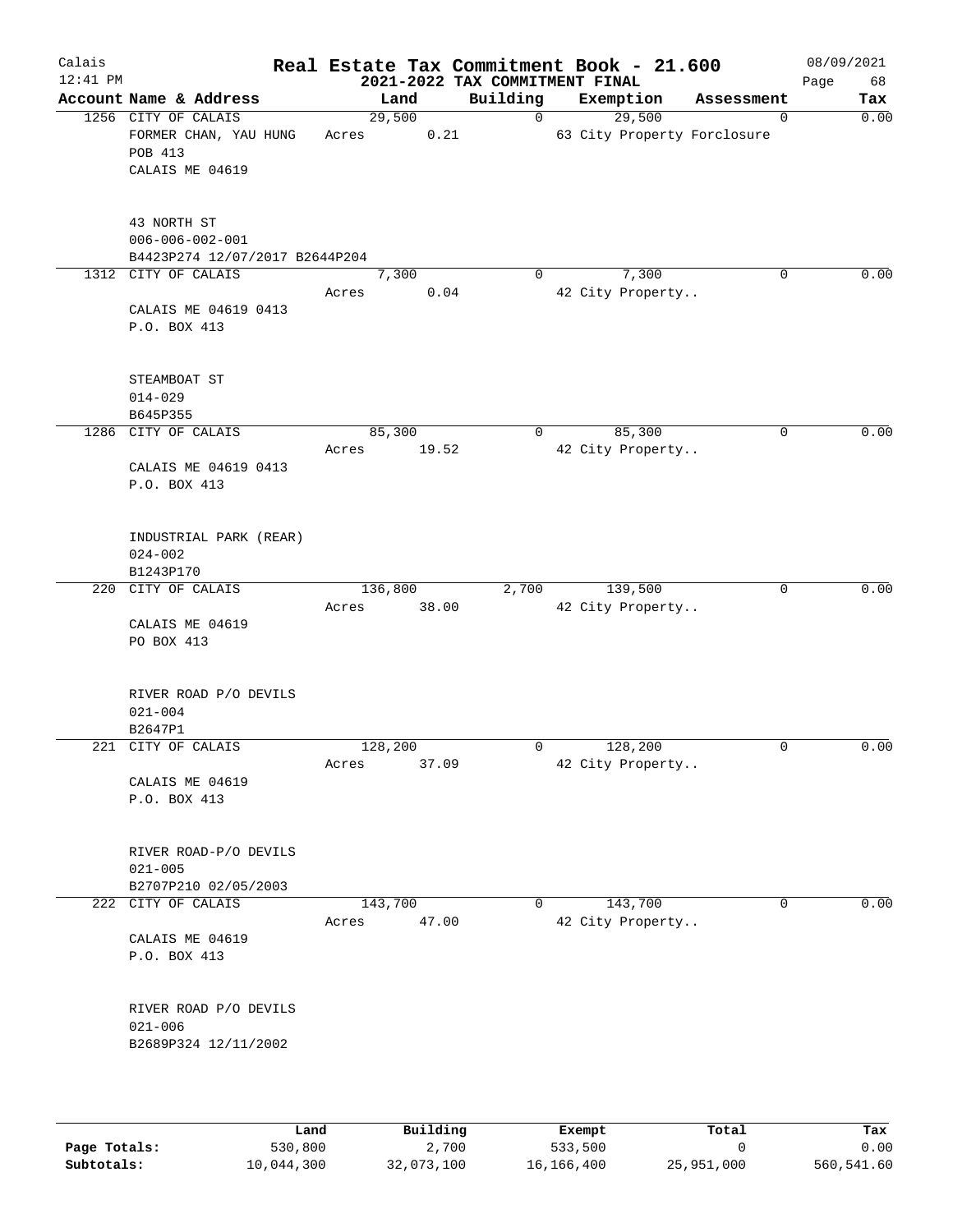| Calais<br>$12:41$ PM |                                      |                 | 2021-2022 TAX COMMITMENT FINAL | Real Estate Tax Commitment Book - 21.600 |            | 08/09/2021<br>Page<br>69 |
|----------------------|--------------------------------------|-----------------|--------------------------------|------------------------------------------|------------|--------------------------|
|                      | Account Name & Address               | Land            | Building                       | Exemption                                | Assessment | Tax                      |
|                      | 223 CITY OF CALAIS                   | 241,800         | $\mathbf 0$                    | 241,800                                  | 0          | 0.00                     |
|                      |                                      | 143.00<br>Acres |                                | 42 City Property                         |            |                          |
|                      | CALAIS ME 04619                      |                 |                                |                                          |            |                          |
|                      | P.O. BOX 413                         |                 |                                |                                          |            |                          |
|                      |                                      |                 |                                |                                          |            |                          |
|                      |                                      |                 |                                |                                          |            |                          |
|                      | RIVER ROAD-P/O DEVILS<br>$021 - 008$ |                 |                                |                                          |            |                          |
|                      | B2707P210 02/05/2003                 |                 |                                |                                          |            |                          |
|                      | 983 CITY OF CALAIS                   | 22,300          | 0                              | 22,300                                   | 0          | 0.00                     |
|                      | COMMUNITY DEVELOPMENT                | 0.12<br>Acres   |                                | 42 City Property                         |            |                          |
|                      | DEPARTMENT                           |                 |                                |                                          |            |                          |
|                      |                                      |                 |                                |                                          |            |                          |
|                      | PO BOX 413<br>CALAIS ME 04619        |                 |                                |                                          |            |                          |
|                      |                                      |                 |                                |                                          |            |                          |
|                      | 32 NORTH ST                          |                 |                                |                                          |            |                          |
|                      | $007 - 003 - 008$                    |                 |                                |                                          |            |                          |
|                      | B4167P133 10/07/2014                 |                 |                                |                                          |            |                          |
|                      | 955 CITY OF CALAIS                   | 19,400          | $\mathbf 0$                    | 19,400                                   | 0          | 0.00                     |
|                      |                                      | 0.57<br>Acres   |                                | 42 City Property                         |            |                          |
|                      | CALAIS ME 04619                      |                 |                                |                                          |            |                          |
|                      | PO BOX 413                           |                 |                                |                                          |            |                          |
|                      |                                      |                 |                                |                                          |            |                          |
|                      | RIVER SHORE                          |                 |                                |                                          |            |                          |
|                      | $007 - 001 - 011$                    |                 |                                |                                          |            |                          |
|                      | 956 CITY OF CALAIS                   | 7,700           | 0                              | 7,700                                    | 0          | 0.00                     |
|                      |                                      | 0.16<br>Acres   |                                | 42 City Property                         |            |                          |
|                      | CALAIS ME 04619                      |                 |                                |                                          |            |                          |
|                      | PO BOX 413                           |                 |                                |                                          |            |                          |
|                      |                                      |                 |                                |                                          |            |                          |
|                      | ELM ST                               |                 |                                |                                          |            |                          |
|                      | $007 - 002 - 017$                    |                 |                                |                                          |            |                          |
|                      | B3781P99 09/22/2011                  |                 |                                |                                          |            |                          |
|                      | 960 CITY OF CALAIS                   | 11,500          | 0                              | 11,500                                   | 0          | 0.00                     |
|                      |                                      | 0.20<br>Acres   |                                | 42 City Property                         |            |                          |
|                      | CALAIS ME 04619<br>PO BOX 413        |                 |                                |                                          |            |                          |
|                      |                                      |                 |                                |                                          |            |                          |
|                      |                                      |                 |                                |                                          |            |                          |
|                      | 2 ELM ST                             |                 |                                |                                          |            |                          |
|                      | $007 - 002 - 0028003$                |                 |                                |                                          |            |                          |
|                      | B3781P99 09/22/2011 B590P298         |                 |                                |                                          |            |                          |
|                      | 961 CITY OF CALAIS                   | 7,200           | 0                              | 7,200                                    | 0          | 0.00                     |
|                      | CALAIS ME 04619                      | 0.14<br>Acres   |                                | 42 City Property                         |            |                          |
|                      | PO BOX 413                           |                 |                                |                                          |            |                          |
|                      |                                      |                 |                                |                                          |            |                          |
|                      |                                      |                 |                                |                                          |            |                          |
|                      | ELM ST                               |                 |                                |                                          |            |                          |
|                      | $007 - 002 - 001$                    |                 |                                |                                          |            |                          |
|                      | B3781P99 09/22/2011 B516P462         |                 |                                |                                          |            |                          |
|                      |                                      |                 |                                |                                          |            |                          |
|                      |                                      |                 |                                |                                          |            |                          |
|                      |                                      |                 |                                |                                          |            |                          |

|              | Land       | Building   | Exempt     | Total      | Tax        |
|--------------|------------|------------|------------|------------|------------|
|              |            |            |            |            |            |
| Page Totals: | 309,900    |            | 309,900    |            | 0.00       |
| Subtotals:   | 10,354,200 | 32,073,100 | 16,476,300 | 25,951,000 | 560,541.60 |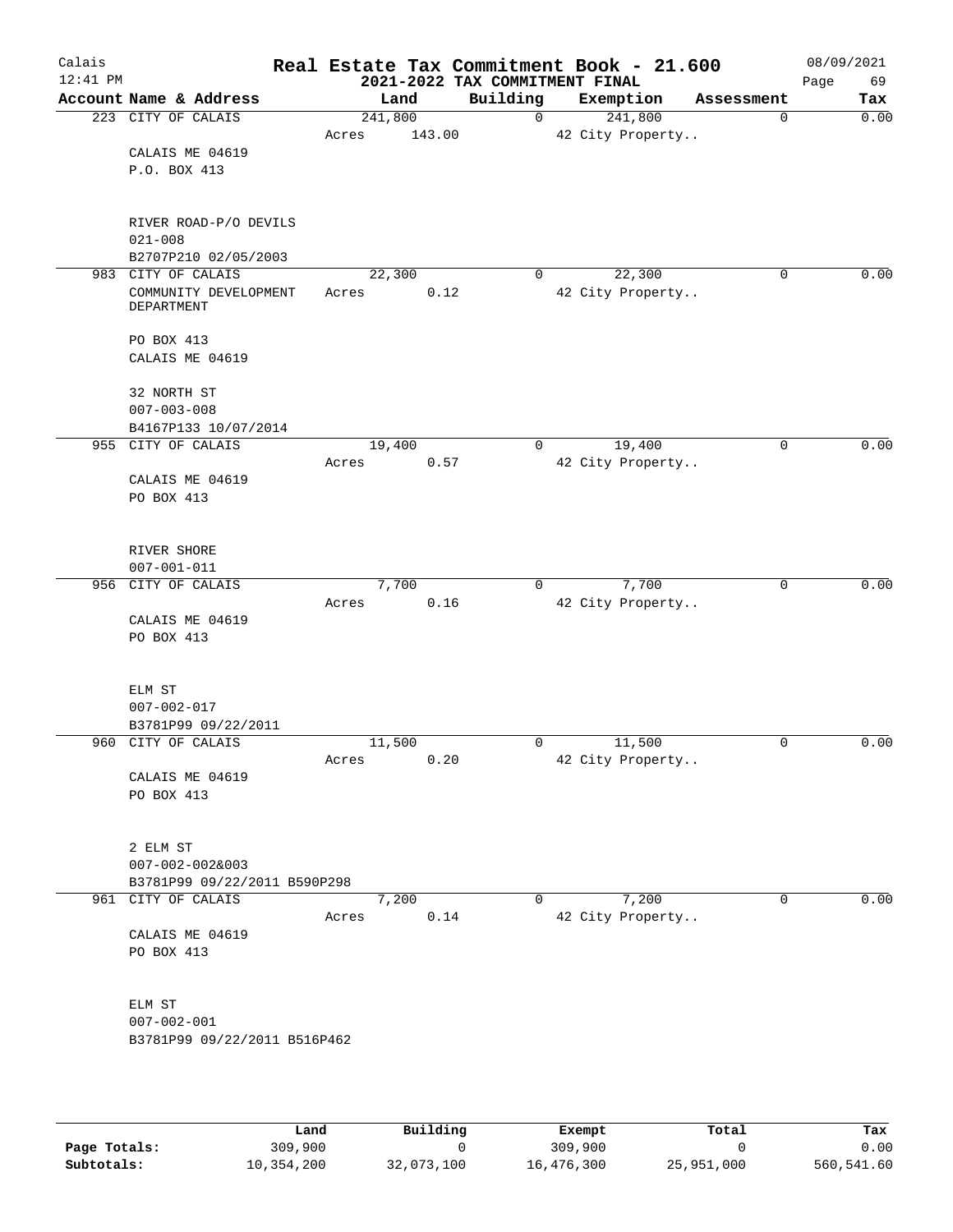| Calais<br>$12:41$ PM |                                  |       |        |      | Real Estate Tax Commitment Book - 21.600<br>2021-2022 TAX COMMITMENT FINAL |                  |             | 08/09/2021<br>Page<br>70 |
|----------------------|----------------------------------|-------|--------|------|----------------------------------------------------------------------------|------------------|-------------|--------------------------|
|                      | Account Name & Address           |       | Land   |      | Building                                                                   | Exemption        | Assessment  | Tax                      |
|                      | 962 CITY OF CALAIS               |       | 8,800  |      | $\mathbf 0$                                                                | 8,800            | $\mathbf 0$ | 0.00                     |
|                      |                                  | Acres |        | 0.21 |                                                                            | 42 City Property |             |                          |
|                      | CALAIS ME 04619 0413             |       |        |      |                                                                            |                  |             |                          |
|                      | P.O. BOX 413                     |       |        |      |                                                                            |                  |             |                          |
|                      |                                  |       |        |      |                                                                            |                  |             |                          |
|                      |                                  |       |        |      |                                                                            |                  |             |                          |
|                      | ELM ST                           |       |        |      |                                                                            |                  |             |                          |
|                      | $007 - 002 - 004$                |       |        |      |                                                                            |                  |             |                          |
| 963                  | CITY OF CALAIS                   |       | 11,200 |      | 0                                                                          | 11,200           | $\mathbf 0$ | 0.00                     |
|                      |                                  | Acres |        | 0.25 |                                                                            | 42 City Property |             |                          |
|                      | CALAIS ME 04619 0413             |       |        |      |                                                                            |                  |             |                          |
|                      | P.O. BOX 413                     |       |        |      |                                                                            |                  |             |                          |
|                      |                                  |       |        |      |                                                                            |                  |             |                          |
|                      | ELM ST                           |       |        |      |                                                                            |                  |             |                          |
|                      | $007 - 002 - 005$                |       |        |      |                                                                            |                  |             |                          |
|                      | B1289P087 07/26/1984             |       |        |      |                                                                            |                  |             |                          |
|                      | 944 CITY OF CALAIS               |       | 16,000 |      | 0                                                                          | 16,000           | $\mathbf 0$ | 0.00                     |
|                      |                                  | Acres |        | 0.69 |                                                                            | 42 City Property |             |                          |
|                      | CALAIS ME 04619                  |       |        |      |                                                                            |                  |             |                          |
|                      | PO BOX 413                       |       |        |      |                                                                            |                  |             |                          |
|                      |                                  |       |        |      |                                                                            |                  |             |                          |
|                      |                                  |       |        |      |                                                                            |                  |             |                          |
|                      | ELM ST                           |       |        |      |                                                                            |                  |             |                          |
|                      | $007 - 001 - 001$                |       |        |      |                                                                            |                  |             |                          |
|                      | B3781P99 09/22/2011 B590P298     |       |        |      |                                                                            |                  |             |                          |
|                      | 995 CITY OF CALAIS               |       | 34,500 |      | 0                                                                          | 34,500           | 0           | 0.00                     |
|                      |                                  | Acres |        | 0.45 |                                                                            | 42 City Property |             |                          |
|                      | CALAIS ME 04619 0413             |       |        |      |                                                                            |                  |             |                          |
|                      | P.O. BOX 413                     |       |        |      |                                                                            |                  |             |                          |
|                      |                                  |       |        |      |                                                                            |                  |             |                          |
|                      |                                  |       |        |      |                                                                            |                  |             |                          |
|                      | 8 SAWYER AVE                     |       |        |      |                                                                            |                  |             |                          |
|                      | $007 - 003 - 029$                |       |        |      |                                                                            |                  |             |                          |
|                      | 988 CITY OF CALAIS               |       | 34,100 |      | 0                                                                          | 34,100           | 0           | 0.00                     |
|                      | former foster energy<br>property | Acres |        | 0.28 |                                                                            | 42 City Property |             |                          |
|                      |                                  |       |        |      |                                                                            |                  |             |                          |
|                      | POB 413                          |       |        |      |                                                                            |                  |             |                          |
|                      | CALAIS ME 04619                  |       |        |      |                                                                            |                  |             |                          |
|                      |                                  |       |        |      |                                                                            |                  |             |                          |
|                      | 424 MAIN ST                      |       |        |      |                                                                            |                  |             |                          |
|                      | $007 - 003 - 001&002$            |       |        |      |                                                                            |                  |             |                          |
|                      | B2859P288 03/26/2004             |       |        |      |                                                                            |                  |             |                          |
| 982                  | CITY OF CALAIS                   |       | 26,300 |      | 0                                                                          | 26,300           | $\mathbf 0$ | 0.00                     |
|                      |                                  | Acres |        | 0.26 |                                                                            | 42 City Property |             |                          |
|                      | CALAIS ME 04619                  |       |        |      |                                                                            |                  |             |                          |
|                      | POB 411                          |       |        |      |                                                                            |                  |             |                          |
|                      |                                  |       |        |      |                                                                            |                  |             |                          |
|                      |                                  |       |        |      |                                                                            |                  |             |                          |
|                      | MAIN ST - behind 411             |       |        |      |                                                                            |                  |             |                          |
|                      | $007 - 003 - 034$                |       |        |      |                                                                            |                  |             |                          |
|                      | B4213P52 11/17/2015              |       |        |      |                                                                            |                  |             |                          |
|                      |                                  |       |        |      |                                                                            |                  |             |                          |
|                      |                                  |       |        |      |                                                                            |                  |             |                          |
|                      |                                  |       |        |      |                                                                            |                  |             |                          |

|              | Land       | Building   | Exempt     | Total      | Tax        |
|--------------|------------|------------|------------|------------|------------|
| Page Totals: | 130,900    |            | 130,900    |            | 0.00       |
| Subtotals:   | 10,485,100 | 32,073,100 | 16,607,200 | 25,951,000 | 560,541.60 |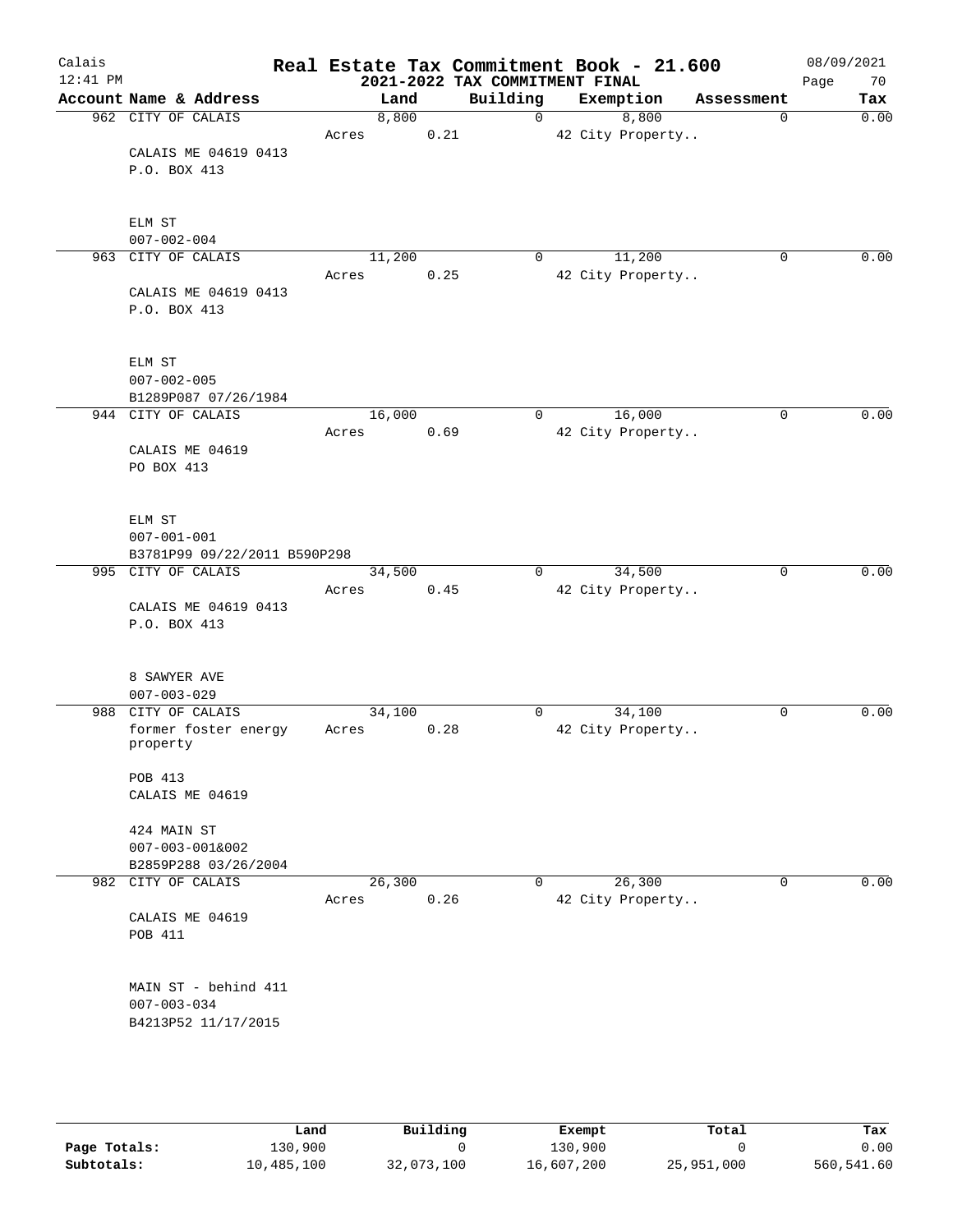| Calais       |                                |                |       |                |            |             |                                |            |                  | Real Estate Tax Commitment Book - 21.600 |                       |   | 08/09/2021  |
|--------------|--------------------------------|----------------|-------|----------------|------------|-------------|--------------------------------|------------|------------------|------------------------------------------|-----------------------|---|-------------|
| $12:41$ PM   | Account Name & Address         |                |       |                |            |             | 2021-2022 TAX COMMITMENT FINAL |            |                  |                                          |                       |   | 71<br>Page  |
|              | 1017 CITY OF CALAIS            |                |       | Land<br>10,000 |            |             | Building<br>0                  |            |                  | Exemption<br>10,000                      | Assessment            | 0 | Tax<br>0.00 |
|              |                                |                | Acres |                | 0.39       |             |                                |            |                  | 42 City Property                         |                       |   |             |
|              | CALAIS ME 04619 0413           |                |       |                |            |             |                                |            |                  |                                          |                       |   |             |
|              | P.O. BOX 413                   |                |       |                |            |             |                                |            |                  |                                          |                       |   |             |
|              |                                |                |       |                |            |             |                                |            |                  |                                          |                       |   |             |
|              |                                |                |       |                |            |             |                                |            |                  |                                          |                       |   |             |
|              | ELM ST<br>$007 - 001 - 002$    |                |       |                |            |             |                                |            |                  |                                          |                       |   |             |
|              | 1018 CITY OF CALAIS            |                |       | 3,100          |            |             | 0                              |            |                  | 3,100                                    |                       | 0 | 0.00        |
|              |                                |                | Acres |                | 0.10       |             |                                |            |                  | 42 City Property                         |                       |   |             |
|              | CALAIS ME 04619 0413           |                |       |                |            |             |                                |            |                  |                                          |                       |   |             |
|              | P.O. BOX 413                   |                |       |                |            |             |                                |            |                  |                                          |                       |   |             |
|              |                                |                |       |                |            |             |                                |            |                  |                                          |                       |   |             |
|              | 3 ELM ST                       |                |       |                |            |             |                                |            |                  |                                          |                       |   |             |
|              | $007 - 001 - 003$              |                |       |                |            |             |                                |            |                  |                                          |                       |   |             |
|              | B1222P145                      |                |       |                |            |             |                                |            |                  |                                          |                       |   |             |
| 1020         | CITY OF CALAIS                 |                |       | 2,600          |            |             | 0                              |            |                  | 2,600                                    |                       | 0 | 0.00        |
|              | CALAIS ME 04619 0413           |                | Acres |                | 0.29       |             |                                |            |                  | 42 City Property                         |                       |   |             |
|              | P.O. BOX 413                   |                |       |                |            |             |                                |            |                  |                                          |                       |   |             |
|              |                                |                |       |                |            |             |                                |            |                  |                                          |                       |   |             |
|              |                                |                |       |                |            |             |                                |            |                  |                                          |                       |   |             |
|              | ELM ST<br>$007 - 001 - 005$    |                |       |                |            |             |                                |            |                  |                                          |                       |   |             |
| 1021         | CITY OF CALAIS                 |                |       | 800            |            |             | 0                              |            |                  | 800                                      |                       | 0 | 0.00        |
|              |                                |                | Acres |                | 0.03       |             |                                |            |                  | 42 City Property                         |                       |   |             |
|              | CALAIS ME 04619 0413           |                |       |                |            |             |                                |            |                  |                                          |                       |   |             |
|              | P.O. BOX 413                   |                |       |                |            |             |                                |            |                  |                                          |                       |   |             |
|              |                                |                |       |                |            |             |                                |            |                  |                                          |                       |   |             |
|              | ELM ST                         |                |       |                |            |             |                                |            |                  |                                          |                       |   |             |
|              | $007 - 001 - 006$              |                |       |                |            |             |                                |            |                  |                                          |                       |   |             |
| 1022         | CITY OF CALAIS                 |                |       | 1,200          |            |             | 0                              |            |                  | 1,200                                    |                       | 0 | 0.00        |
|              | CALAIS ME 04619 0413           |                | Acres |                | 0.06       |             |                                |            |                  | 42 City Property                         |                       |   |             |
|              | P.O. BOX 413                   |                |       |                |            |             |                                |            |                  |                                          |                       |   |             |
|              |                                |                |       |                |            |             |                                |            |                  |                                          |                       |   |             |
|              |                                |                |       |                |            |             |                                |            |                  |                                          |                       |   |             |
|              | WHARF LOT<br>$007 - 001 - 007$ |                |       |                |            |             |                                |            |                  |                                          |                       |   |             |
| 1023         | CITY OF CALAIS                 |                |       | 4,100          |            |             | 0                              |            |                  | 4,100                                    |                       | 0 | 0.00        |
|              |                                |                | Acres |                | 0.10       |             |                                |            |                  | 42 City Property                         |                       |   |             |
|              | CALAIS ME 04619 0413           |                |       |                |            |             |                                |            |                  |                                          |                       |   |             |
|              | P.O. BOX 413                   |                |       |                |            |             |                                |            |                  |                                          |                       |   |             |
|              |                                |                |       |                |            |             |                                |            |                  |                                          |                       |   |             |
|              | RIVER LOT                      |                |       |                |            |             |                                |            |                  |                                          |                       |   |             |
|              | $007 - 001 - 008$              |                |       |                |            |             |                                |            |                  |                                          |                       |   |             |
|              | 1024 CITY OF CALAIS            |                |       | 7,400          |            |             | 0                              |            |                  | 7,400                                    |                       | 0 | 0.00        |
|              | CALAIS ME 04619 0413           |                | Acres |                | 0.33       |             |                                |            |                  | 42 City Property                         |                       |   |             |
|              | P.O. BOX 413                   |                |       |                |            |             |                                |            |                  |                                          |                       |   |             |
|              |                                |                |       |                |            |             |                                |            |                  |                                          |                       |   |             |
|              |                                |                |       |                |            |             |                                |            |                  |                                          |                       |   |             |
|              | RIVER LOT<br>$007 - 001 - 009$ |                |       |                |            |             |                                |            |                  |                                          |                       |   |             |
|              |                                |                |       |                |            |             |                                |            |                  |                                          |                       |   |             |
| Page Totals: |                                | Land<br>29,200 |       |                | Building   | $\mathbf 0$ |                                |            | Exempt<br>29,200 |                                          | Total<br>$\mathsf{O}$ |   | Tax<br>0.00 |
| Subtotals:   |                                | 10,514,300     |       |                | 32,073,100 |             |                                | 16,636,400 |                  |                                          | 25,951,000            |   | 560,541.60  |
|              |                                |                |       |                |            |             |                                |            |                  |                                          |                       |   |             |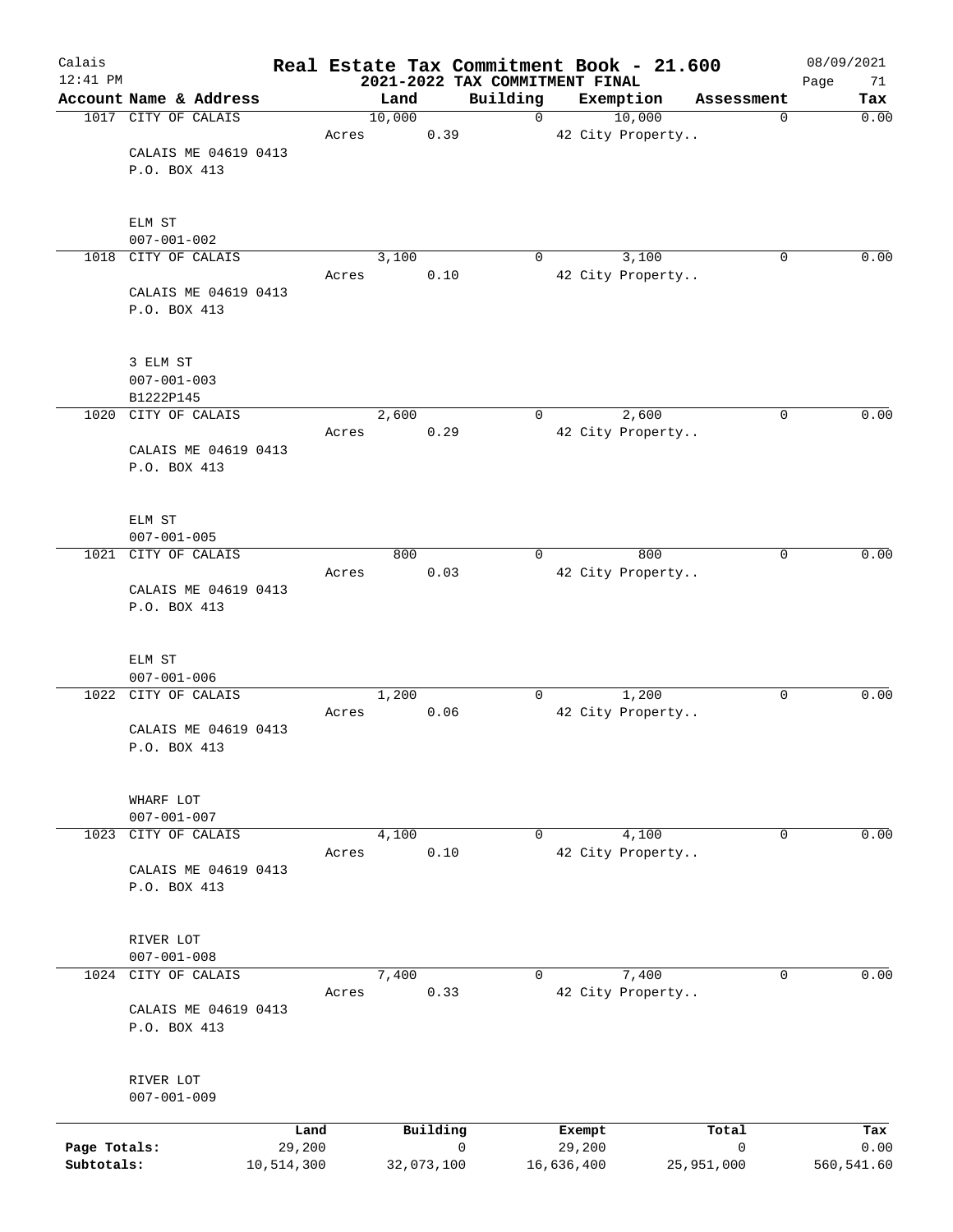| Calais   |                                      |       |        |      | Real Estate Tax Commitment Book - 21.600 |                  |             | 08/09/2021 |
|----------|--------------------------------------|-------|--------|------|------------------------------------------|------------------|-------------|------------|
| 12:41 PM |                                      |       |        |      | 2021-2022 TAX COMMITMENT FINAL           |                  |             | Page<br>72 |
|          | Account Name & Address               |       | Land   |      | Building                                 | Exemption        | Assessment  | Tax        |
|          | 1025 CITY OF CALAIS                  |       | 6,900  |      | $\mathbf 0$                              | 6,900            | 0           | 0.00       |
|          |                                      | Acres |        | 0.29 |                                          | 42 City Property |             |            |
|          | CALAIS ME 04619 0413<br>P.O. BOX 413 |       |        |      |                                          |                  |             |            |
|          |                                      |       |        |      |                                          |                  |             |            |
|          |                                      |       |        |      |                                          |                  |             |            |
|          | RIVER LOT                            |       |        |      |                                          |                  |             |            |
|          | $007 - 001 - 009 - 001$              |       |        |      |                                          |                  |             |            |
|          | B651P524                             |       |        |      |                                          |                  |             |            |
|          | 1026 CITY OF CALAIS                  |       | 13,800 |      | 0                                        | 13,800           | 0           | 0.00       |
|          |                                      | Acres |        | 1.15 |                                          | 42 City Property |             |            |
|          | CALAIS ME 04619 0413                 |       |        |      |                                          |                  |             |            |
|          | P.O. BOX 413                         |       |        |      |                                          |                  |             |            |
|          |                                      |       |        |      |                                          |                  |             |            |
|          | RIVER LOT<br>$007 - 001 - 010$       |       |        |      |                                          |                  |             |            |
| 1027     | CITY OF CALAIS                       |       | 6,800  |      | 0                                        | 6,800            | 0           | 0.00       |
|          |                                      | Acres |        | 0.28 |                                          | 42 City Property |             |            |
|          | CALAIS ME 04619 0413                 |       |        |      |                                          |                  |             |            |
|          | P.O. BOX 413                         |       |        |      |                                          |                  |             |            |
|          |                                      |       |        |      |                                          |                  |             |            |
|          | RIVER LOT                            |       |        |      |                                          |                  |             |            |
|          | $007 - 001 - 013$                    |       |        |      |                                          |                  |             |            |
|          | 1028 CITY OF CALAIS                  |       | 9,000  |      | 0                                        | 9,000            | $\mathbf 0$ | 0.00       |
|          |                                      | Acres |        | 0.49 |                                          | 42 City Property |             |            |
|          | CALAIS ME 04619 0413                 |       |        |      |                                          |                  |             |            |
|          | P.O. BOX 413                         |       |        |      |                                          |                  |             |            |
|          |                                      |       |        |      |                                          |                  |             |            |
|          | RIVER LOT<br>$007 - 001 - 014$       |       |        |      |                                          |                  |             |            |
| 1029     | CITY OF CALAIS                       |       | 3,400  |      | 0                                        | 3,400            | 0           | 0.00       |
|          |                                      | Acres |        | 0.07 |                                          | 42 City Property |             |            |
|          | CALAIS ME 04619 0413                 |       |        |      |                                          |                  |             |            |
|          | P.O. BOX 413                         |       |        |      |                                          |                  |             |            |
|          |                                      |       |        |      |                                          |                  |             |            |
|          | UNION ST                             |       |        |      |                                          |                  |             |            |
|          | $007 - 001 - 015 - 001$              |       |        |      |                                          |                  |             |            |
|          | B584P460                             |       |        |      |                                          |                  |             |            |
| 1047     | CITY OF CALAIS                       |       | 1,200  |      | 0                                        | 1,200            | 0           | 0.00       |
|          |                                      | Acres |        | 0.06 |                                          | 42 City Property |             |            |
|          | CALAIS ME 04619 0413                 |       |        |      |                                          |                  |             |            |
|          | P.O. BOX 413                         |       |        |      |                                          |                  |             |            |
|          |                                      |       |        |      |                                          |                  |             |            |
|          | SOUTH ST                             |       |        |      |                                          |                  |             |            |
|          | $008 - 006 - 018 - 001$              |       |        |      |                                          |                  |             |            |
|          | B645P303                             |       |        |      |                                          |                  |             |            |
|          |                                      |       |        |      |                                          |                  |             |            |
|          |                                      |       |        |      |                                          |                  |             |            |
|          |                                      |       |        |      |                                          |                  |             |            |

|              | Land       | Building   | Exempt     | Total      | Tax        |
|--------------|------------|------------|------------|------------|------------|
| Page Totals: | 41,100     |            | 41,100     |            | 0.00       |
| Subtotals:   | 10,555,400 | 32,073,100 | 16,677,500 | 25,951,000 | 560,541.60 |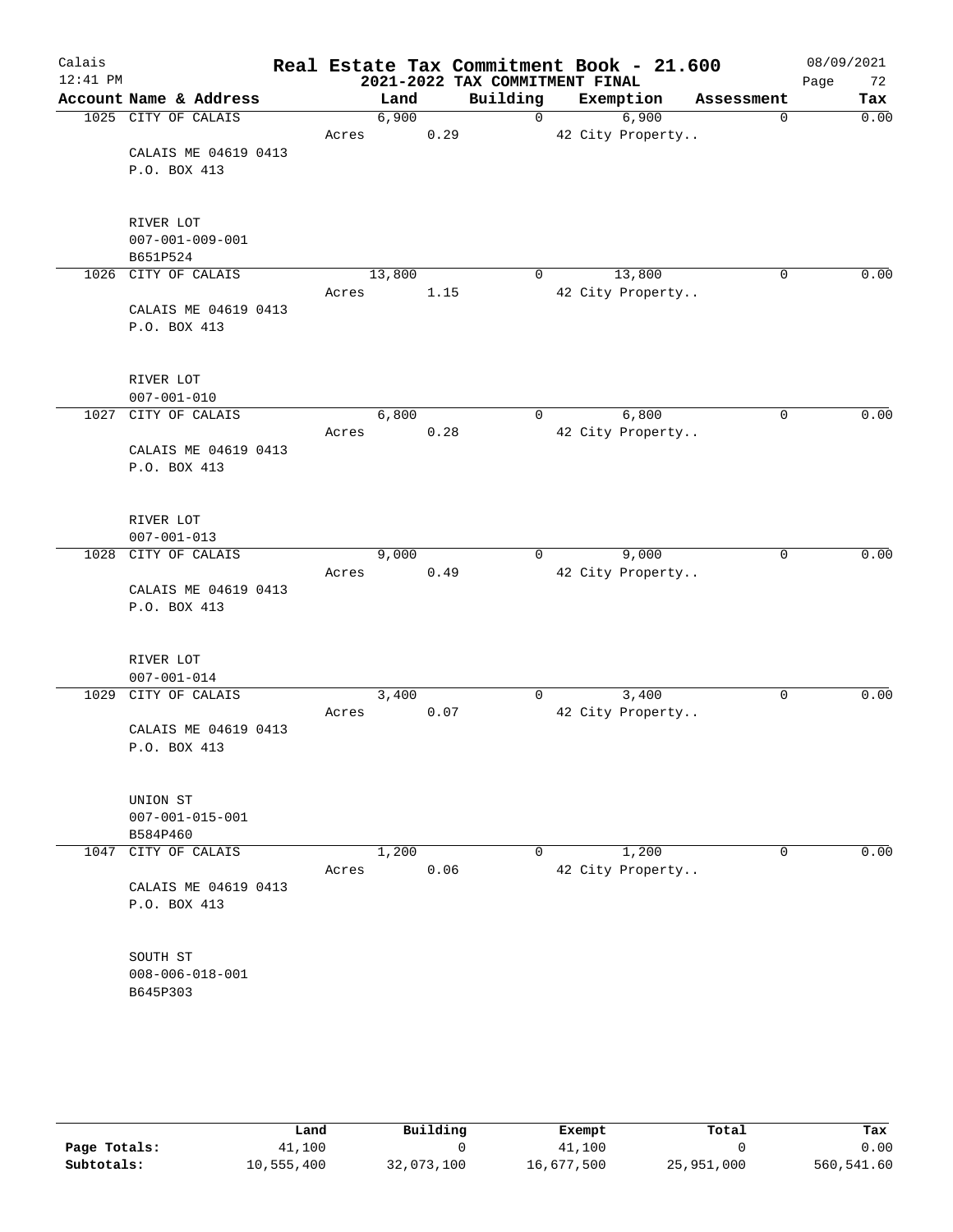| Calais<br>$12:41$ PM |                         |         |       | 2021-2022 TAX COMMITMENT FINAL | Real Estate Tax Commitment Book - 21.600 |            | 08/09/2021<br>73<br>Page |
|----------------------|-------------------------|---------|-------|--------------------------------|------------------------------------------|------------|--------------------------|
|                      | Account Name & Address  | Land    |       | Building                       | Exemption                                | Assessment | Tax                      |
|                      | 1048 CITY OF CALAIS     | 13,000  |       | $\mathbf 0$                    | 13,000                                   | 0          | 0.00                     |
|                      |                         | Acres   | 0.30  |                                | 42 City Property                         |            |                          |
|                      | CALAIS ME 04619 0413    |         |       |                                |                                          |            |                          |
|                      | P.O. BOX 413            |         |       |                                |                                          |            |                          |
|                      |                         |         |       |                                |                                          |            |                          |
|                      |                         |         |       |                                |                                          |            |                          |
|                      | MAIN ST                 |         |       |                                |                                          |            |                          |
|                      | $008 - 006 - 028 - 001$ |         |       |                                |                                          |            |                          |
|                      |                         |         |       |                                |                                          |            | 0.00                     |
| 1049                 | CITY OF CALAIS          | 1,600   |       | 0                              | 1,600                                    | 0          |                          |
|                      |                         | Acres   | 0.11  |                                | 42 City Property                         |            |                          |
|                      | CALAIS ME 04619 0413    |         |       |                                |                                          |            |                          |
|                      | P.O. BOX 413            |         |       |                                |                                          |            |                          |
|                      |                         |         |       |                                |                                          |            |                          |
|                      |                         |         |       |                                |                                          |            |                          |
|                      | EATON ST                |         |       |                                |                                          |            |                          |
|                      | $008 - 006 - 002$       |         |       |                                |                                          |            |                          |
| 642                  | CITY OF CALAIS          | 150,500 |       | 0                              | 150,500                                  | 0          | 0.00                     |
|                      |                         | Acres   | 34.89 |                                | 42 City Property                         |            |                          |
|                      | CALAIS ME 04619         |         |       |                                |                                          |            |                          |
|                      | P.O. BOX 413            |         |       |                                |                                          |            |                          |
|                      |                         |         |       |                                |                                          |            |                          |
|                      |                         |         |       |                                |                                          |            |                          |
|                      | RIVER ROAD P/O DEVILS   |         |       |                                |                                          |            |                          |
|                      | $021 - 003$             |         |       |                                |                                          |            |                          |
|                      | B2707P210 02/05/2003    |         |       |                                |                                          |            |                          |
|                      | 2853 CITY OF CALAIS     | 6,600   |       | $\mathbf{0}$                   | 6,600                                    | 0          | 0.00                     |
|                      |                         |         |       |                                |                                          |            |                          |
|                      |                         | Acres   | 0.52  |                                | 42 City Property                         |            |                          |
|                      | CALAIS ME 04619         |         |       |                                |                                          |            |                          |
|                      | PO BOX 413              |         |       |                                |                                          |            |                          |
|                      |                         |         |       |                                |                                          |            |                          |
|                      |                         |         |       |                                |                                          |            |                          |
|                      | DOWNES ST               |         |       |                                |                                          |            |                          |
|                      | $010 - 004 - 007 - 009$ |         |       |                                |                                          |            |                          |
|                      | B4602P171 10/04/2019    |         |       |                                |                                          |            |                          |
|                      | 2705 CITY OF CALAIS     | 8,100   |       | 0                              | 8,100                                    | 0          | 0.00                     |
|                      |                         | Acres   | 0.20  |                                | 42 City Property                         |            |                          |
|                      | CALAIS ME 04619         |         |       |                                |                                          |            |                          |
|                      | P.O. BOX 413            |         |       |                                |                                          |            |                          |
|                      |                         |         |       |                                |                                          |            |                          |
|                      |                         |         |       |                                |                                          |            |                          |
|                      | WALKING PARK            |         |       |                                |                                          |            |                          |
|                      | $005 - 002 - 003$       |         |       |                                |                                          |            |                          |
|                      | B2102P113               |         |       |                                |                                          |            |                          |
| 2706                 | CITY OF CALAIS          | 11,800  |       | $\overline{0}$                 | 11,800                                   | 0          | 0.00                     |
|                      |                         | Acres   | 2.66  |                                | 42 City Property                         |            |                          |
|                      | CALAIS ME 04619         |         |       |                                |                                          |            |                          |
|                      | P.O. BOX 413            |         |       |                                |                                          |            |                          |
|                      |                         |         |       |                                |                                          |            |                          |
|                      |                         |         |       |                                |                                          |            |                          |
|                      | TRANSFER STATION        |         |       |                                |                                          |            |                          |
|                      | $026 - 022 - 004$       |         |       |                                |                                          |            |                          |
|                      |                         |         |       |                                |                                          |            |                          |
|                      | B2084P5                 |         |       |                                |                                          |            |                          |
|                      |                         |         |       |                                |                                          |            |                          |
|                      |                         |         |       |                                |                                          |            |                          |
|                      |                         |         |       |                                |                                          |            |                          |
|                      |                         |         |       |                                |                                          |            |                          |

|              | Land       | Building   | Exempt     | Total      | Tax        |
|--------------|------------|------------|------------|------------|------------|
| Page Totals: | 191,600    |            | 191,600    |            | 0.00       |
| Subtotals:   | 10,747,000 | 32,073,100 | 16,869,100 | 25,951,000 | 560,541.60 |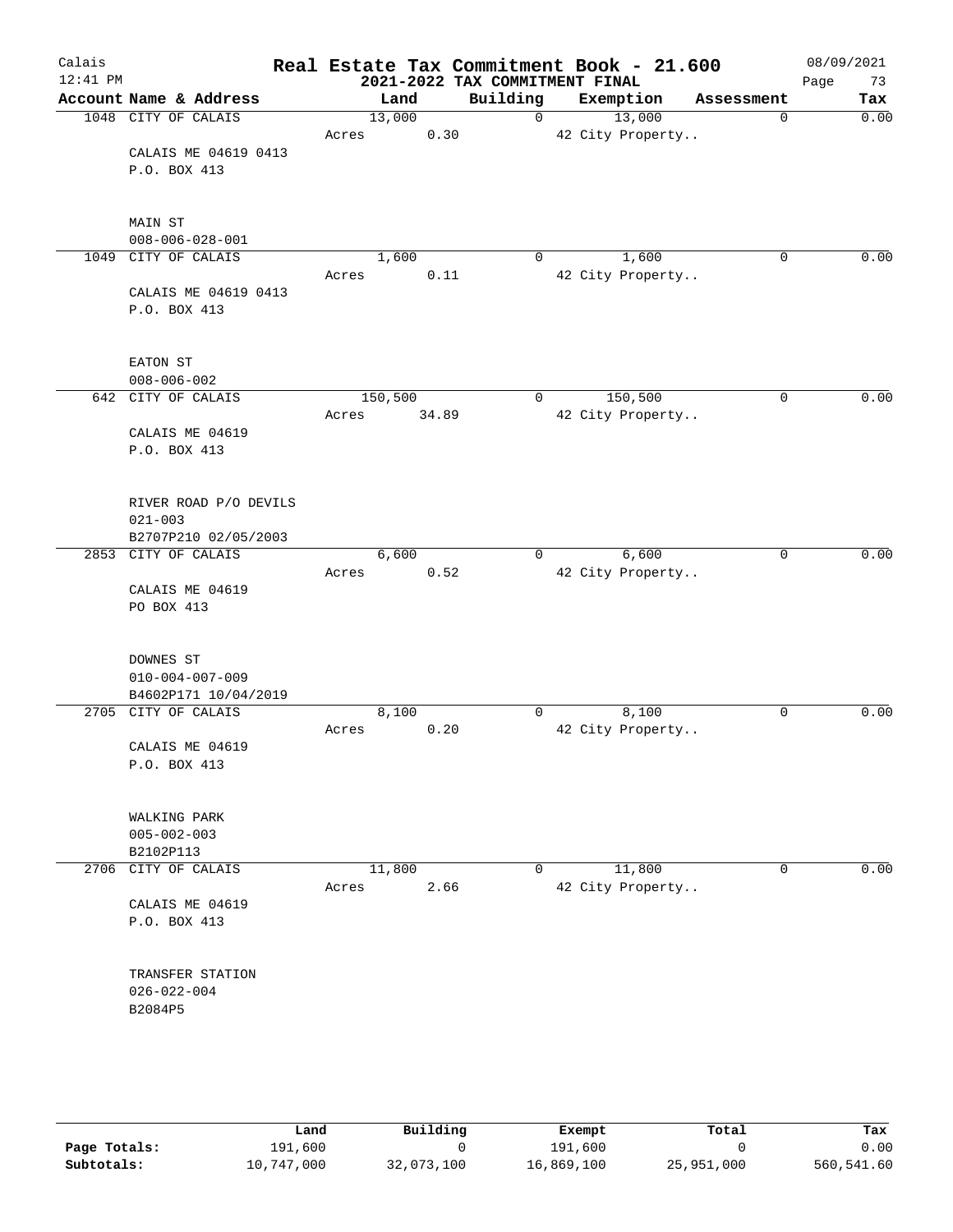| Calais     |                                            |       |                                |      |             | Real Estate Tax Commitment Book - 21.600 |             | 08/09/2021 |
|------------|--------------------------------------------|-------|--------------------------------|------|-------------|------------------------------------------|-------------|------------|
| $12:41$ PM |                                            |       | 2021-2022 TAX COMMITMENT FINAL |      |             |                                          |             | 74<br>Page |
|            | Account Name & Address                     |       | Land                           |      | Building    | Exemption                                | Assessment  | Tax        |
|            | 2753 CITY OF CALAIS                        |       | 74,600                         |      | $\mathbf 0$ | 74,600                                   | $\mathbf 0$ | 0.00       |
|            | Well                                       | Acres |                                | 5.50 |             | 42 City Property                         |             |            |
|            | P.O. BOX 413                               |       |                                |      |             |                                          |             |            |
|            | CALAIS ME 04619                            |       |                                |      |             |                                          |             |            |
|            |                                            |       |                                |      |             |                                          |             |            |
|            | STILLSON ST well                           |       |                                |      |             |                                          |             |            |
|            | $002 - 002 - 008 - 002$                    |       |                                |      |             |                                          |             |            |
|            | B2641P221 07/01/2002                       |       |                                |      |             |                                          |             |            |
|            | 2772 CITY OF CALAIS                        |       | 1,300                          |      | 500         | 1,800                                    | 0           | 0.00       |
|            | TAX FORECLOSURE                            | Acres |                                | 1.00 |             | 42 City Property                         |             |            |
|            |                                            |       |                                |      |             |                                          |             |            |
|            | PO BOX 413                                 |       |                                |      |             |                                          |             |            |
|            | CALAIS ME 04619                            |       |                                |      |             |                                          |             |            |
|            |                                            |       |                                |      |             |                                          |             |            |
|            | SOUTH ST OFF                               |       |                                |      |             |                                          |             |            |
|            | $026 - 018 - 001$                          |       |                                |      |             |                                          |             |            |
|            | B2387P69 04/23/1999<br>2785 CITY OF CALAIS |       | 0                              |      | 0           | $\Omega$                                 | 0           | 0.00       |
|            |                                            |       |                                |      |             | 42 City Property                         |             |            |
|            | CALAIS ME 04619                            |       |                                |      |             |                                          |             |            |
|            | PO BOX 413                                 |       |                                |      |             |                                          |             |            |
|            |                                            |       |                                |      |             |                                          |             |            |
|            |                                            |       |                                |      |             |                                          |             |            |
|            | MAHAR ST                                   |       |                                |      |             |                                          |             |            |
|            | $011 - 009 - 009$                          |       |                                |      |             |                                          |             |            |
|            | 1096 CITY OF CALAIS - HIGH<br>SCHOOL       |       | 70,500                         |      | 3,769,300   | 3,839,800                                | 0           | 0.00       |
|            |                                            | Acres | 30.00                          |      |             | 42 City Property                         |             |            |
|            | CALAIS ME 04619 0413                       |       |                                |      |             |                                          |             |            |
|            | P.O. BOX 413                               |       |                                |      |             |                                          |             |            |
|            |                                            |       |                                |      |             |                                          |             |            |
|            |                                            |       |                                |      |             |                                          |             |            |
|            | 34 BLUE DEVIL HILL                         |       |                                |      |             |                                          |             |            |
|            | $029 - 169 - 001$                          |       |                                |      |             |                                          |             |            |
|            | B858P216 10/16/1974                        |       |                                |      |             |                                          |             |            |
|            | 1093 CITY OF CALAIS CEMETERY               |       | 88,800                         |      | 12,400      | 101,200                                  | 0           | 0.00       |
|            | CALAIS ME 04619 0413                       | Acres | 110.00                         |      |             | 42 City Property                         |             |            |
|            | P.O. BOX 413                               |       |                                |      |             |                                          |             |            |
|            |                                            |       |                                |      |             |                                          |             |            |
|            |                                            |       |                                |      |             |                                          |             |            |
|            | 342 SOUTH ST                               |       |                                |      |             |                                          |             |            |
|            | $027 - 189$                                |       |                                |      |             |                                          |             |            |
|            | 993 CITY OF CALAIS CITY                    |       | 76,100                         |      | 219,700     | 295,800                                  | 0           | 0.00       |
|            | BUILDING                                   | Acres |                                | 1.40 |             | 42 City Property                         |             |            |
|            | CALAIS ME 04619 0413                       |       |                                |      |             |                                          |             |            |
|            | P.O. BOX 413                               |       |                                |      |             |                                          |             |            |
|            |                                            |       |                                |      |             |                                          |             |            |
|            |                                            |       |                                |      |             |                                          |             |            |
|            | 11 CHURCH ST                               |       |                                |      |             |                                          |             |            |
|            | $007 - 003 - 023$                          |       |                                |      |             |                                          |             |            |
|            |                                            |       |                                |      |             |                                          |             |            |
|            |                                            |       |                                |      |             |                                          |             |            |
|            |                                            |       |                                |      |             |                                          |             |            |

|              | Land       | Building   | Exempt     | Total      | Tax        |
|--------------|------------|------------|------------|------------|------------|
| Page Totals: | 311,300    | 4,001,900  | 4,313,200  |            | 0.00       |
| Subtotals:   | 11,058,300 | 36,075,000 | 21,182,300 | 25,951,000 | 560,541.60 |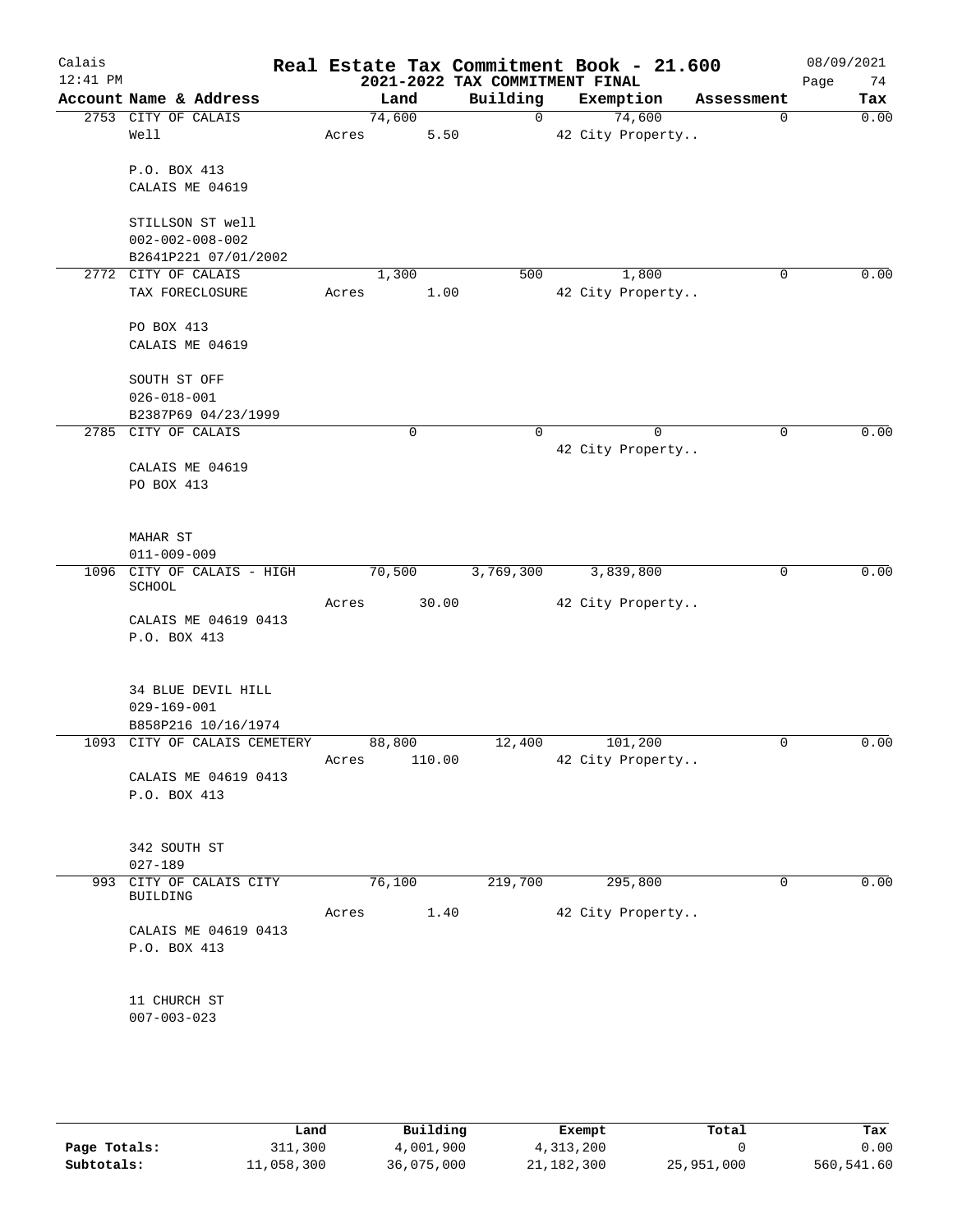| Calais       |                                                 |            |          |                                            | Real Estate Tax Commitment Book - 21.600 |            | 08/09/2021        |
|--------------|-------------------------------------------------|------------|----------|--------------------------------------------|------------------------------------------|------------|-------------------|
| $12:41$ PM   | Account Name & Address                          | Land       |          | 2021-2022 TAX COMMITMENT FINAL<br>Building | Exemption                                | Assessment | Page<br>75<br>Tax |
|              | 1070 CITY OF CALAIS                             | 137,200    |          | 168,500                                    | 305,700                                  | 0          | 0.00              |
|              | COMMUNITY CENTER                                |            |          |                                            |                                          |            |                   |
|              | CALAIS ME 04619 0413                            | Acres      | 2.02     |                                            | 42 City Property                         |            |                   |
|              | P.O. BOX 413                                    |            |          |                                            |                                          |            |                   |
|              |                                                 |            |          |                                            |                                          |            |                   |
|              |                                                 |            |          |                                            |                                          |            |                   |
|              | 11 ACADEMY ST                                   |            |          |                                            |                                          |            |                   |
|              | $010 - 005 - 001 - 001$<br>B3484P302 09/09/2008 |            |          |                                            |                                          |            |                   |
|              | 994 CITY OF CALAIS-                             | $\Omega$   |          | 70,400                                     | 70,400                                   | 0          | 0.00              |
|              | HISTORICAL FIRE STATION                         |            |          |                                            |                                          |            |                   |
|              | CALAIS ME 04619 0413                            |            |          |                                            | 42 City Property                         |            |                   |
|              | P.O. BOX 413                                    |            |          |                                            |                                          |            |                   |
|              |                                                 |            |          |                                            |                                          |            |                   |
|              |                                                 |            |          |                                            |                                          |            |                   |
|              | 9 CHURCH ST                                     |            |          |                                            |                                          |            |                   |
|              | $007 - 003 - 023 - 001$<br>B2847P244 02/27/2004 |            |          |                                            |                                          |            |                   |
|              | 1015 CITY OF CALAIS LIBRARY                     | 37,500     |          | 177,000                                    | 214,500                                  | 0          | 0.00              |
|              |                                                 | Acres      | 0.34     |                                            | 42 City Property                         |            |                   |
|              | CALAIS ME 04619 0413                            |            |          |                                            |                                          |            |                   |
|              | P.O. BOX 413                                    |            |          |                                            |                                          |            |                   |
|              |                                                 |            |          |                                            |                                          |            |                   |
|              | 9 UNION ST                                      |            |          |                                            |                                          |            |                   |
|              | $007 - 001 - 016$                               |            |          |                                            |                                          |            |                   |
|              | 996 CITY OF CALAIS MEMORIAL<br>PARK             | 39,400     |          | 12,000                                     | 51,400                                   | 0          | 0.00              |
|              | CALAIS MEMORIAL PARK                            | Acres      | 1.17     |                                            | 42 City Property                         |            |                   |
|              | PO BOX 413                                      |            |          |                                            |                                          |            |                   |
|              | CALAIS ME 04619 0413                            |            |          |                                            |                                          |            |                   |
|              |                                                 |            |          |                                            |                                          |            |                   |
|              | MAIN ST                                         |            |          |                                            |                                          |            |                   |
|              | $007 - 008 - 001$                               |            |          |                                            |                                          |            |                   |
| 1067         | CITY OF CALAIS<br>POOL/PARK                     | 103,000    |          | 469,300                                    | 572,300                                  | 0          | 0.00              |
|              |                                                 | Acres      | 8.00     |                                            | 42 City Property                         |            |                   |
|              | CALAIS ME 04619 0413                            |            |          |                                            |                                          |            |                   |
|              | P.O. BOX 413                                    |            |          |                                            |                                          |            |                   |
|              |                                                 |            |          |                                            |                                          |            |                   |
|              | 128 CALAIS AVE                                  |            |          |                                            |                                          |            |                   |
|              | $010 - 002 - 012$                               |            |          |                                            |                                          |            |                   |
| 1599         | CITY OF CALAIS TAX<br>ACQUIRED                  | 18,200     |          | 24,300                                     | 42,500                                   | 0          | 0.00              |
|              | FORMER KELLEY, MICHAEL                          | Acres      | 0.54     |                                            | 63 City Property Forclosure              |            |                   |
|              | & NADEAU, KARRYANN                              |            |          |                                            |                                          |            |                   |
|              | PO BOX 413<br>CALAIS ME 04619                   |            |          |                                            |                                          |            |                   |
|              |                                                 |            |          |                                            |                                          |            |                   |
|              |                                                 |            |          |                                            |                                          |            |                   |
|              | 171 SOUTH ST                                    |            |          |                                            |                                          |            |                   |
|              | $009 - 003 - 007$                               |            |          |                                            |                                          |            |                   |
|              | B3597P60 11/02/2009                             |            |          |                                            |                                          |            |                   |
|              |                                                 |            |          |                                            |                                          |            |                   |
|              | Land                                            |            | Building |                                            | Exempt                                   | Total      | Tax               |
| Page Totals: | 335,300                                         |            | 921,500  |                                            | 1,256,800                                | 0          | 0.00              |
| Subtotals:   | 11,393,600                                      | 36,996,500 |          |                                            | 22, 439, 100                             | 25,951,000 | 560,541.60        |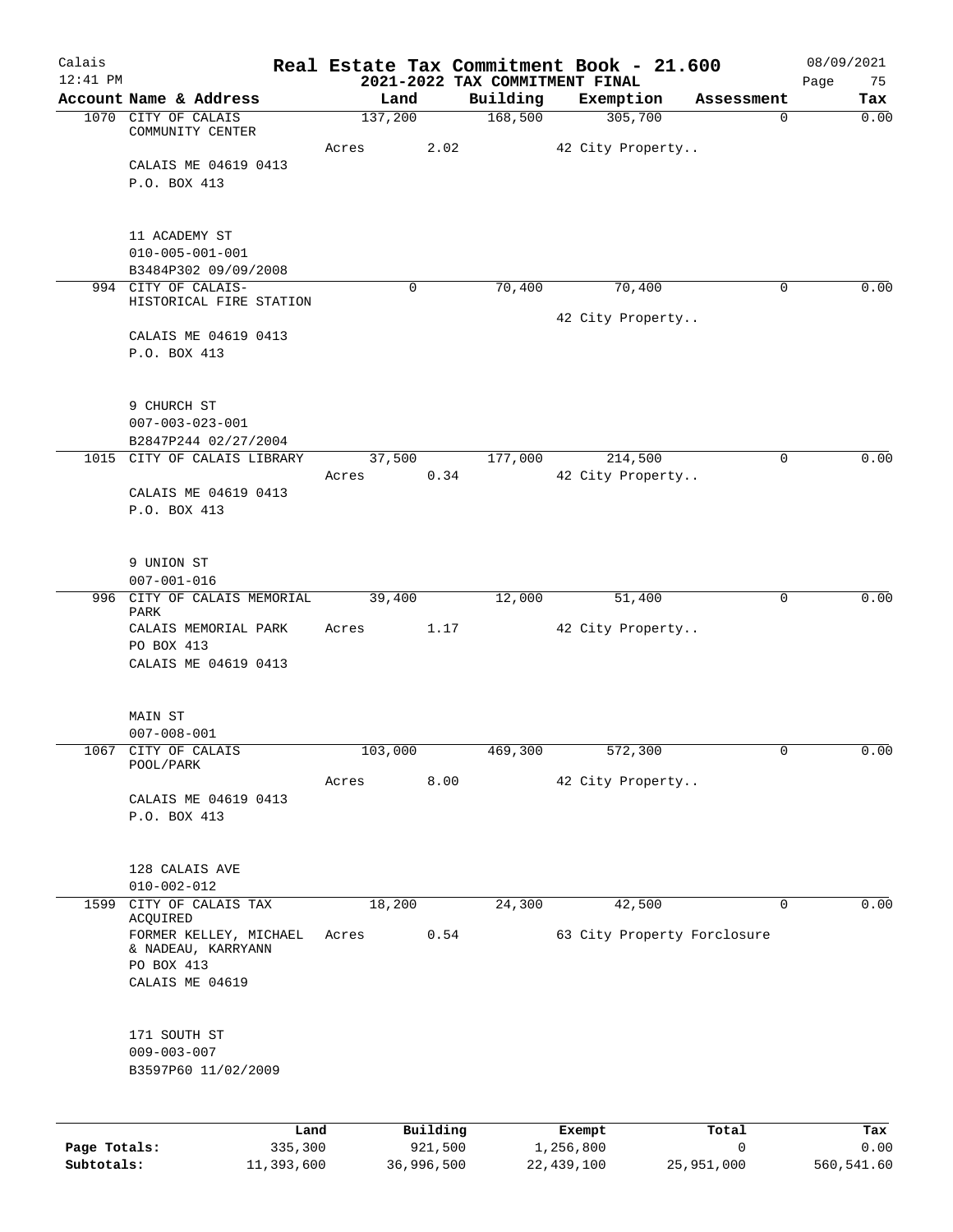| Calais   |                                          |       |         |          | Real Estate Tax Commitment Book - 21.600 |            | 08/09/2021 |
|----------|------------------------------------------|-------|---------|----------|------------------------------------------|------------|------------|
| 12:41 PM |                                          |       |         |          | 2021-2022 TAX COMMITMENT FINAL           |            | 76<br>Page |
|          | Account Name & Address                   |       | Land    | Building | Exemption                                | Assessment | Tax        |
|          | 2276 CITY OF CALAIS TAX<br>ACQUIRED      |       | 8,300   | 0        | 8,300                                    | 0          | 0.00       |
|          | C/O ANNE SCOTT                           | Acres | 0.21    |          | 63 City Property Forclosure              |            |            |
|          | 41 CHAPEL STREET                         |       |         |          |                                          |            |            |
|          | CALAIS ME 04619                          |       |         |          |                                          |            |            |
|          |                                          |       |         |          |                                          |            |            |
|          | 34 KING ST                               |       |         |          |                                          |            |            |
|          | $003 - 003 - 006$                        |       |         |          |                                          |            |            |
|          | B4778P285 04/13/2021                     |       |         |          |                                          |            |            |
|          | 2236 CITY OF CALAIS TAX                  |       | 8,300   | 41,500   | 49,800                                   | $\Omega$   | 0.00       |
|          | ACQUIRED                                 |       |         |          |                                          |            |            |
|          | FORMER TYLER, KENNETH                    | Acres |         | 0.21     | 63 City Property Forclosure              |            |            |
|          | PO BOX 413                               |       |         |          |                                          |            |            |
|          | CALAIS ME 04619                          |       |         |          |                                          |            |            |
|          |                                          |       |         |          |                                          |            |            |
|          | 7 CLARK ST                               |       |         |          |                                          |            |            |
|          | $003 - 004 - 024$                        |       |         |          |                                          |            |            |
|          | B4141P254 04/07/2015 B4001P84 09/30/2013 |       |         |          |                                          |            |            |
|          | 2049 CITY OF CALAIS TAX<br>ACQUIRED      |       | 10,300  | 61,800   | 0                                        | 72,100     | 1,557.36   |
|          | FORMERLY CHAMBERS, JOHN                  | Acres | 0.08    |          |                                          |            |            |
|          | JR                                       |       |         |          |                                          |            |            |
|          | PO BOX 413                               |       |         |          |                                          |            |            |
|          | CALAIS ME 04619                          |       |         |          |                                          |            |            |
|          |                                          |       |         |          |                                          |            |            |
|          | 7 GERMAIN ST                             |       |         |          |                                          |            |            |
|          | $007 - 005 - 007$                        |       |         |          |                                          |            |            |
|          | B4256P254 06/24/2015                     |       |         |          |                                          |            |            |
|          | 650 CITY OF CALAIS TAX<br>ACQUIRED       |       | 104,200 | $\Omega$ | 104,200                                  | $\Omega$   | 0.00       |
|          | FORMERLY                                 | Acres | 4.70    |          | 63 City Property Forclosure              |            |            |
|          | KARPLUS, HARRIET G.                      |       |         |          |                                          |            |            |
|          | PO BOX 413                               |       |         |          |                                          |            |            |
|          | CALAIS ME 04619                          |       |         |          |                                          |            |            |
|          |                                          |       |         |          |                                          |            |            |
|          | RIVER RD                                 |       |         |          |                                          |            |            |
|          | $018 - 019$                              |       |         |          |                                          |            |            |
|          | 579 CITY OF CALAIS TAX<br>ACQUIRED       |       | 11,600  | 19,100   | 30,700                                   | 0          | 0.00       |
|          | C/O CLETUS STOFLET &                     | Acres | 44.95   |          | 63 City Property Forclosure              |            |            |
|          | BRYAN PETERSON                           |       |         |          |                                          |            |            |
|          | 59 WEATHERBEE ST                         |       |         |          |                                          |            |            |
|          | DANFORTH ME 04424                        |       |         |          |                                          |            |            |
|          |                                          |       |         |          |                                          |            |            |
|          | BEAVER LAKE                              |       |         |          |                                          |            |            |
|          | $032 - 097$                              |       |         |          |                                          |            |            |
|          | B4778P284 04/12/2021                     |       |         |          |                                          |            |            |
|          |                                          |       |         |          |                                          |            |            |
|          |                                          |       |         |          |                                          |            |            |

|              | Land       | Building   | Exempt     | Total      | Tax        |
|--------------|------------|------------|------------|------------|------------|
| Page Totals: | 142,700    | 122,400    | 193,000    | 72,100     | 1,557.36   |
| Subtotals:   | 11,536,300 | 37,118,900 | 22,632,100 | 26,023,100 | 562,098.96 |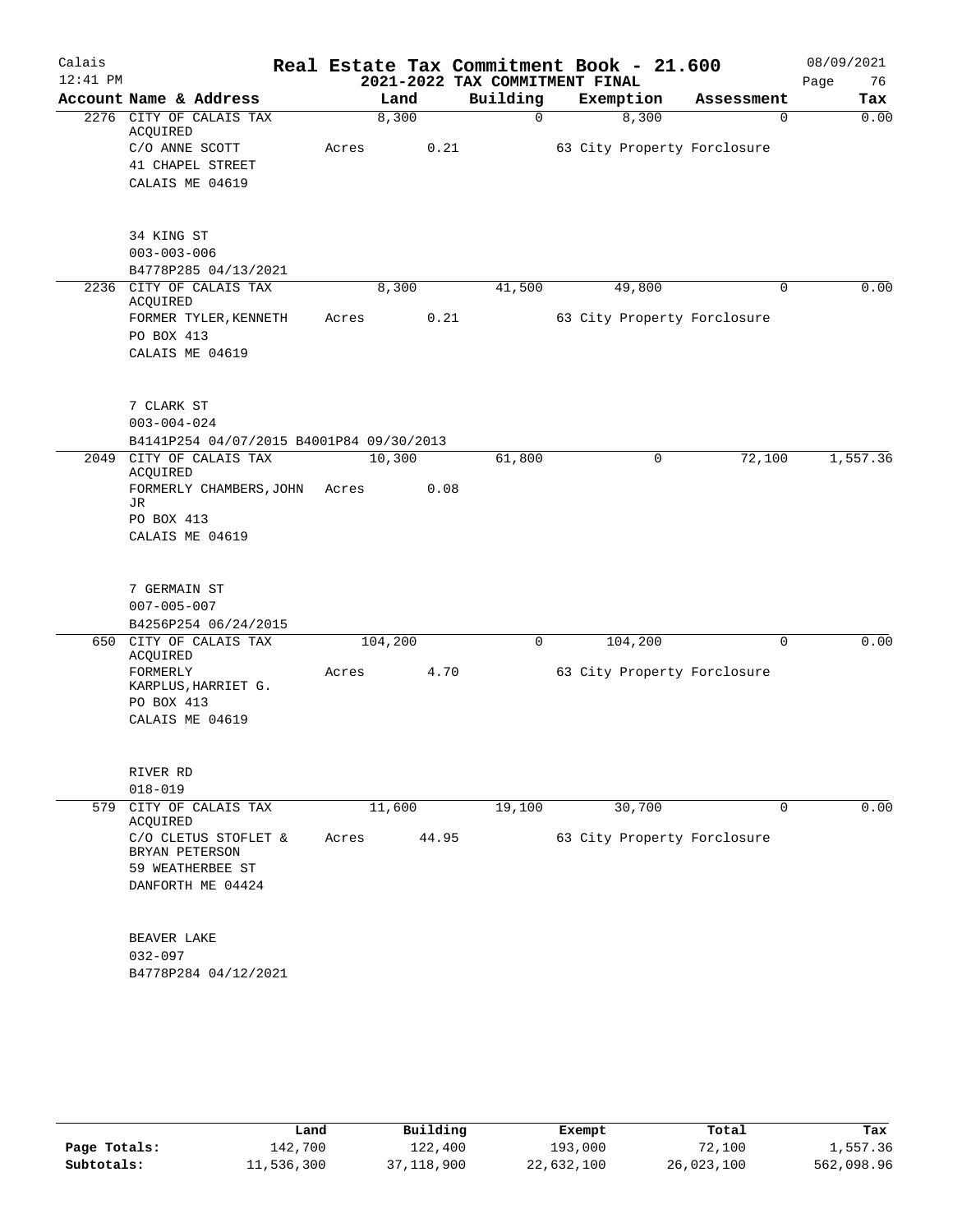| Calais     |                                               |       |         |                                | Real Estate Tax Commitment Book - 21.600 |                             | 08/09/2021          |
|------------|-----------------------------------------------|-------|---------|--------------------------------|------------------------------------------|-----------------------------|---------------------|
| $12:41$ PM |                                               |       |         | 2021-2022 TAX COMMITMENT FINAL |                                          |                             | 77<br>Page          |
|            | Account Name & Address                        |       | Land    | Building                       | Exemption                                | Assessment                  | Tax                 |
|            | 540 CITY OF CALAIS TAX<br>AQUIRED             |       | 44,800  | $\Omega$                       | 44,800                                   |                             | 0.00<br>$\Omega$    |
|            | FORMERLY<br>KARPLUS, HARRIET G.               | Acres | 58.58   |                                |                                          | 63 City Property Forclosure |                     |
|            | PO BOX 413                                    |       |         |                                |                                          |                             |                     |
|            | CALAIS ME 04619                               |       |         |                                |                                          |                             |                     |
|            |                                               |       |         |                                |                                          |                             |                     |
|            | RIVER RD                                      |       |         |                                |                                          |                             |                     |
|            | $029 - 167$                                   |       |         |                                |                                          |                             |                     |
| 1019       | B486P183<br>CITY OF CALAIS                    |       |         |                                |                                          |                             | 0.00<br>0           |
|            | WASTEWATER PLANT                              |       | 21,600  | 1,038,100                      | 1,059,700                                |                             |                     |
|            | CALAIS ME 04619 0413                          | Acres | 0.32    |                                | 42 City Property                         |                             |                     |
|            | P.O. BOX 413                                  |       |         |                                |                                          |                             |                     |
|            |                                               |       |         |                                |                                          |                             |                     |
|            | 26 ELM ST                                     |       |         |                                |                                          |                             |                     |
|            | $007 - 001 - 004$                             |       |         |                                |                                          |                             |                     |
|            | B635P35                                       |       |         |                                |                                          |                             |                     |
| 1130       | CITY OF CALAIS-Public<br>Safety Bldg & School |       | 190,800 | 1,480,800                      | 1,671,600                                |                             | 0.00<br>$\mathbf 0$ |
|            |                                               | Acres | 12.55   |                                | 42 City Property                         |                             |                     |
|            | CALAIS ME 04619 0413                          |       |         |                                |                                          |                             |                     |
|            | P.O. BOX 413                                  |       |         |                                |                                          |                             |                     |
|            |                                               |       |         |                                |                                          |                             |                     |
|            | 312 NORTH ST Public                           |       |         |                                |                                          |                             |                     |
|            | $011 - 001 - 009$                             |       |         |                                |                                          |                             |                     |
|            | B1190P210 B569P89                             |       |         |                                |                                          |                             |                     |
|            | 1113 CITY OF CALAIS-RED<br>BEACH CEMETARY     |       | 27,300  | $\mathbf 0$                    | 27,300                                   |                             | 0.00<br>0           |
|            |                                               | Acres | 4.50    |                                | 42 City Property                         |                             |                     |
|            | CALAIS ME 04619 0413<br>P.O. BOX 413          |       |         |                                |                                          |                             |                     |
|            |                                               |       |         |                                |                                          |                             |                     |
|            | RIVER ROAD-CEMETARY                           |       |         |                                |                                          |                             |                     |
|            | $037 - 268$                                   |       |         |                                |                                          |                             |                     |
|            | 970 CITY OF CALAIS-TRIANGLE<br>PARK           |       | 32,600  | 0                              | 32,600                                   |                             | 0.00<br>0           |
|            |                                               | Acres | 0.40    |                                | 42 City Property                         |                             |                     |
|            | CALAIS ME 04619                               |       |         |                                |                                          |                             |                     |
|            | PO BOX 413                                    |       |         |                                |                                          |                             |                     |
|            | MAIN ST                                       |       |         |                                |                                          |                             |                     |
|            | $007 - 003 - 003&004$                         |       |         |                                |                                          |                             |                     |
|            | B2859P288 03/26/2004                          |       |         |                                |                                          |                             |                     |
|            |                                               |       |         |                                |                                          |                             |                     |
|            |                                               |       |         |                                |                                          |                             |                     |

|              | Land       | Building   | Exempt     | Total      | Tax        |
|--------------|------------|------------|------------|------------|------------|
| Page Totals: | 317,100    | 2,518,900  | 2,836,000  |            | 0.00       |
| Subtotals:   | 11,853,400 | 39,637,800 | 25,468,100 | 26,023,100 | 562,098.96 |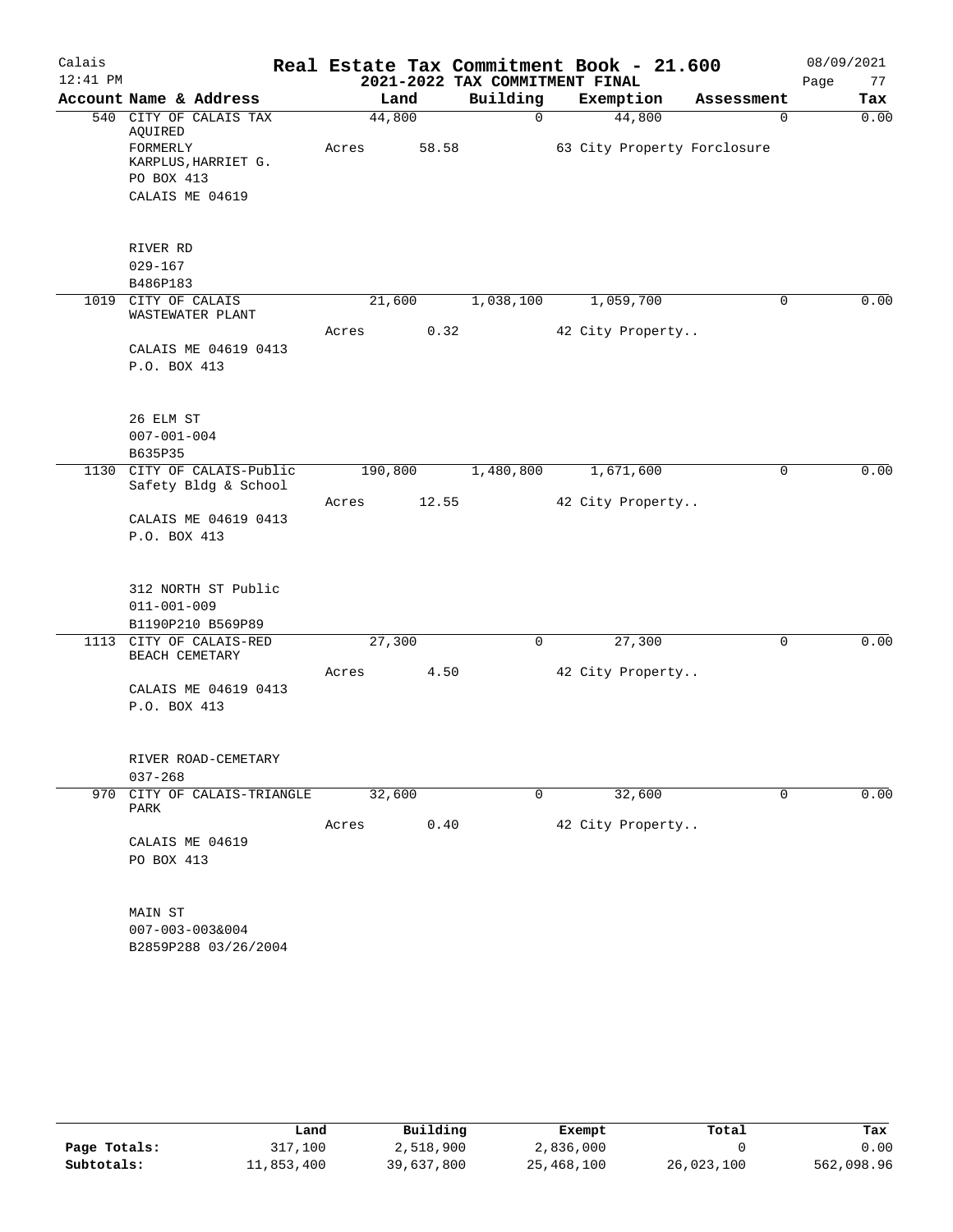| Calais<br>$12:41$ PM |                                                                          |                 |          |          |        | Real Estate Tax Commitment Book - 21.600<br>2021-2022 TAX COMMITMENT FINAL |             | 08/09/2021<br>Page<br>78 |
|----------------------|--------------------------------------------------------------------------|-----------------|----------|----------|--------|----------------------------------------------------------------------------|-------------|--------------------------|
|                      | Account Name & Address                                                   | Land            |          | Building |        | Exemption                                                                  | Assessment  | Tax                      |
|                      | 2024 CITY OF CALAIS-Water<br>Treatment                                   | 28,600          |          |          | 0      | 28,600                                                                     | $\mathbf 0$ | 0.00                     |
|                      |                                                                          | Acres           | 4.20     |          |        | 42 City Property                                                           |             |                          |
|                      | CALAIS ME 04619                                                          |                 |          |          |        |                                                                            |             |                          |
|                      | P.O. BOX 413                                                             |                 |          |          |        |                                                                            |             |                          |
|                      | WATER ST                                                                 |                 |          |          |        |                                                                            |             |                          |
|                      | $025 - 003$                                                              |                 |          |          |        |                                                                            |             |                          |
|                      | B2641P219 07/01/2002                                                     |                 |          |          |        |                                                                            |             |                          |
|                      | 2266 CLANCY, MATTHEW PATRICK                                             | 9,500           |          |          | 0      | 0                                                                          | 9,500       | 205.20                   |
|                      |                                                                          | Acres           | 0.19     |          |        |                                                                            |             |                          |
|                      | CALAIS ME 04619<br>451 NORTH STREET                                      |                 |          |          |        |                                                                            |             |                          |
|                      | NORTH ST                                                                 |                 |          |          |        |                                                                            |             |                          |
|                      | $003 - 001 - 018$                                                        |                 |          |          |        |                                                                            |             |                          |
|                      | B4439P115 02/15/2018                                                     |                 |          |          |        |                                                                            |             |                          |
|                      | 2267 CLANCY, MATTHEW PATRICK                                             | 11,300          |          |          | 47,300 | 25,000                                                                     | 33,600      | 725.76                   |
|                      |                                                                          | Acres           | 0.17     |          |        | 19 Homestead                                                               |             |                          |
|                      | CALAIS ME 04619                                                          |                 |          |          |        |                                                                            |             |                          |
|                      | 451 NORTH STREET                                                         |                 |          |          |        |                                                                            |             |                          |
|                      | 451 NORTH ST                                                             |                 |          |          |        |                                                                            |             |                          |
|                      | $003 - 001 - 019$                                                        |                 |          |          |        |                                                                            |             |                          |
|                      | B4441P180 02/14/2018 B4439P115 02/15/2018<br>1837 CLARIDGE, TROY MICHAEL | 8,700           |          |          | 46,500 | 25,000                                                                     | 30,200      | 652.32                   |
|                      | 124 LAFAYETTE STREET                                                     | Acres           | 0.23     |          |        | 19 Homestead                                                               |             |                          |
|                      | CALAIS ME 04619                                                          |                 |          |          |        |                                                                            |             |                          |
|                      |                                                                          |                 |          |          |        |                                                                            |             |                          |
|                      | 124 LAFAYETTE ST<br>$010 - 004 - 010$                                    |                 |          |          |        |                                                                            |             |                          |
|                      | B4606P192 10/23/2019                                                     |                 |          |          |        |                                                                            |             |                          |
|                      | 2072 CLARIDGE, WAYNE T                                                   | 7,900           |          | 87,500   |        | 25,000                                                                     | 70,400      | 1,520.64                 |
|                      | CLARIDGE, SUE ELLEN                                                      | Acres           | 0.19     |          |        | 19 Homestead                                                               |             |                          |
|                      | 67 GERMAIN ST                                                            |                 |          |          |        |                                                                            |             |                          |
|                      | CALAIS ME 04619                                                          |                 |          |          |        |                                                                            |             |                          |
|                      | 67 GERMAIN ST                                                            |                 |          |          |        |                                                                            |             |                          |
|                      | $010 - 009 - 008$                                                        |                 |          |          |        |                                                                            |             |                          |
|                      | B785P132                                                                 |                 |          |          |        |                                                                            |             |                          |
| 2136                 | CLARK, ALLEN                                                             | 13,600<br>Acres | 0.56     | 29,100   |        | 25,000<br>19 Homestead                                                     | 17,700      | 382.32                   |
|                      | CALAIS ME 04619                                                          |                 |          |          |        |                                                                            |             |                          |
|                      | 115 BOARDMAN ST                                                          |                 |          |          |        |                                                                            |             |                          |
|                      | 115 BOARDMAN ST                                                          |                 |          |          |        |                                                                            |             |                          |
|                      | $002 - 005 - 001 - 001$                                                  |                 |          |          |        |                                                                            |             |                          |
|                      | B2407P14 01/01/2000                                                      |                 |          |          |        |                                                                            |             |                          |
|                      |                                                                          |                 |          |          |        |                                                                            |             |                          |
|                      | Land                                                                     |                 | Building |          |        | Exempt                                                                     | Total       | Tax                      |
| Page Totals:         | 79,600                                                                   |                 | 210,400  |          |        | 128,600                                                                    | 161,400     | 3,486.24                 |

**Subtotals:** 11,933,000 39,848,200 25,596,700 26,184,500 565,585.20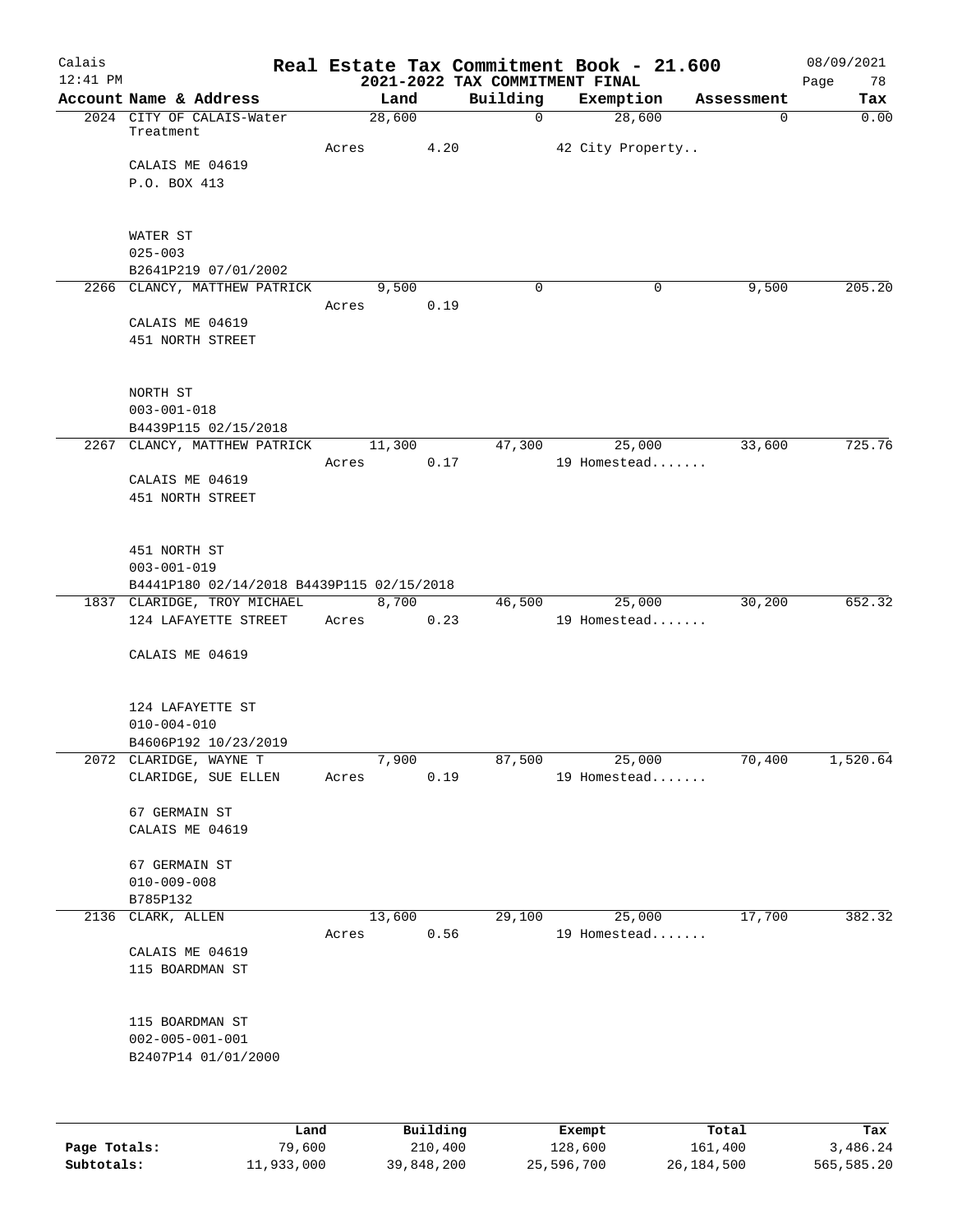| Calais<br>$12:41$ PM |                                |       |        | 2021-2022 TAX COMMITMENT FINAL | Real Estate Tax Commitment Book - 21.600 |            | 08/09/2021<br>Page<br>79 |
|----------------------|--------------------------------|-------|--------|--------------------------------|------------------------------------------|------------|--------------------------|
|                      | Account Name & Address         |       | Land   | Building                       | Exemption                                | Assessment | Tax                      |
|                      | 843 CLARK, ALLEN               |       | 1,900  | 13,500                         | $\mathbf 0$                              | 15,400     | 332.64                   |
|                      | CALAIS ME 04619                |       |        |                                |                                          |            |                          |
|                      | 115 BOARDMAN ST                |       |        |                                |                                          |            |                          |
|                      | HOWARD LAKE RD                 |       |        |                                |                                          |            |                          |
|                      | $034 - 044 - D$                |       |        |                                |                                          |            |                          |
|                      | B3696P155 12/08/2010 B2352P324 |       |        |                                |                                          |            |                          |
|                      | 76 CLARK, ALLEN H              |       | 1,200  | 0                              | 0                                        | 1,200      | 25.92                    |
|                      |                                | Acres | 192.00 |                                |                                          |            |                          |
|                      | CALAIS ME 04619                |       |        |                                |                                          |            |                          |
|                      | 115 BOARDMAN ST                |       |        |                                |                                          |            |                          |
|                      | RURAL CALAIS                   |       |        |                                |                                          |            |                          |
|                      | $034 - 044 - 004$              |       |        |                                |                                          |            |                          |
|                      | B3725P176 03/18/2011           |       |        |                                |                                          |            |                          |
|                      | 45 CLARK, ALLEN H              |       | 800    | 0                              | 0                                        | 800        | 17.28                    |
|                      |                                | Acres | 135.00 |                                |                                          |            |                          |
|                      | CALAIS ME 04619                |       |        |                                |                                          |            |                          |
|                      | 115 BOARDMAN ST                |       |        |                                |                                          |            |                          |
|                      |                                |       |        |                                |                                          |            |                          |
|                      | RURAL CALAIS                   |       |        |                                |                                          |            |                          |
|                      | $034 - 043 - 003$              |       |        |                                |                                          |            |                          |
|                      | B3725P176 03/18/2011           |       |        |                                |                                          |            |                          |
|                      | 73 CLARK, ARNOLD (HEIRS)       |       | 2,000  | $\mathbf 0$                    | 0                                        | 2,000      | 43.20                    |
|                      | 48 KING STREET                 | Acres | 192.00 |                                |                                          |            |                          |
|                      | CALAIS ME 04619                |       |        |                                |                                          |            |                          |
|                      |                                |       |        |                                |                                          |            |                          |
|                      | RURAL CALAIS                   |       |        |                                |                                          |            |                          |
|                      | $034 - 044 - 002$              |       |        |                                |                                          |            |                          |
|                      | B1396P180                      |       |        |                                |                                          |            |                          |
|                      | 615 CLARK, ARNOLD (HEIRS)      |       | 1,400  | 4,500                          | $\mathbf 0$                              | 5,900      | 127.44                   |
|                      | CALAIS ME 04619                |       |        |                                |                                          |            |                          |
|                      | 48 KING ST                     |       |        |                                |                                          |            |                          |
|                      |                                |       |        |                                |                                          |            |                          |
|                      | RURAL CALAIS                   |       |        |                                |                                          |            |                          |
|                      | $034 - 041 - P$                |       |        |                                |                                          |            |                          |
|                      | 616 CLARK, ARNOLD (HEIRS)      |       | 1,400  | 0                              | 0                                        | 1,400      | 30.24                    |
|                      | CALAIS ME 04619                |       |        |                                |                                          |            |                          |
|                      | 48 KING ST                     |       |        |                                |                                          |            |                          |
|                      |                                |       |        |                                |                                          |            |                          |
|                      | RURAL CALAIS                   |       |        |                                |                                          |            |                          |
|                      | $034 - 041 - Q$                |       |        |                                |                                          |            |                          |
|                      |                                |       |        |                                |                                          |            |                          |

|              | Land       | Building   | Exempt     | Total        | Tax        |
|--------------|------------|------------|------------|--------------|------------|
| Page Totals: | 8,700      | 18,000     |            | 26,700       | 576.72     |
| Subtotals:   | 11,941,700 | 39,866,200 | 25,596,700 | 26, 211, 200 | 566,161.92 |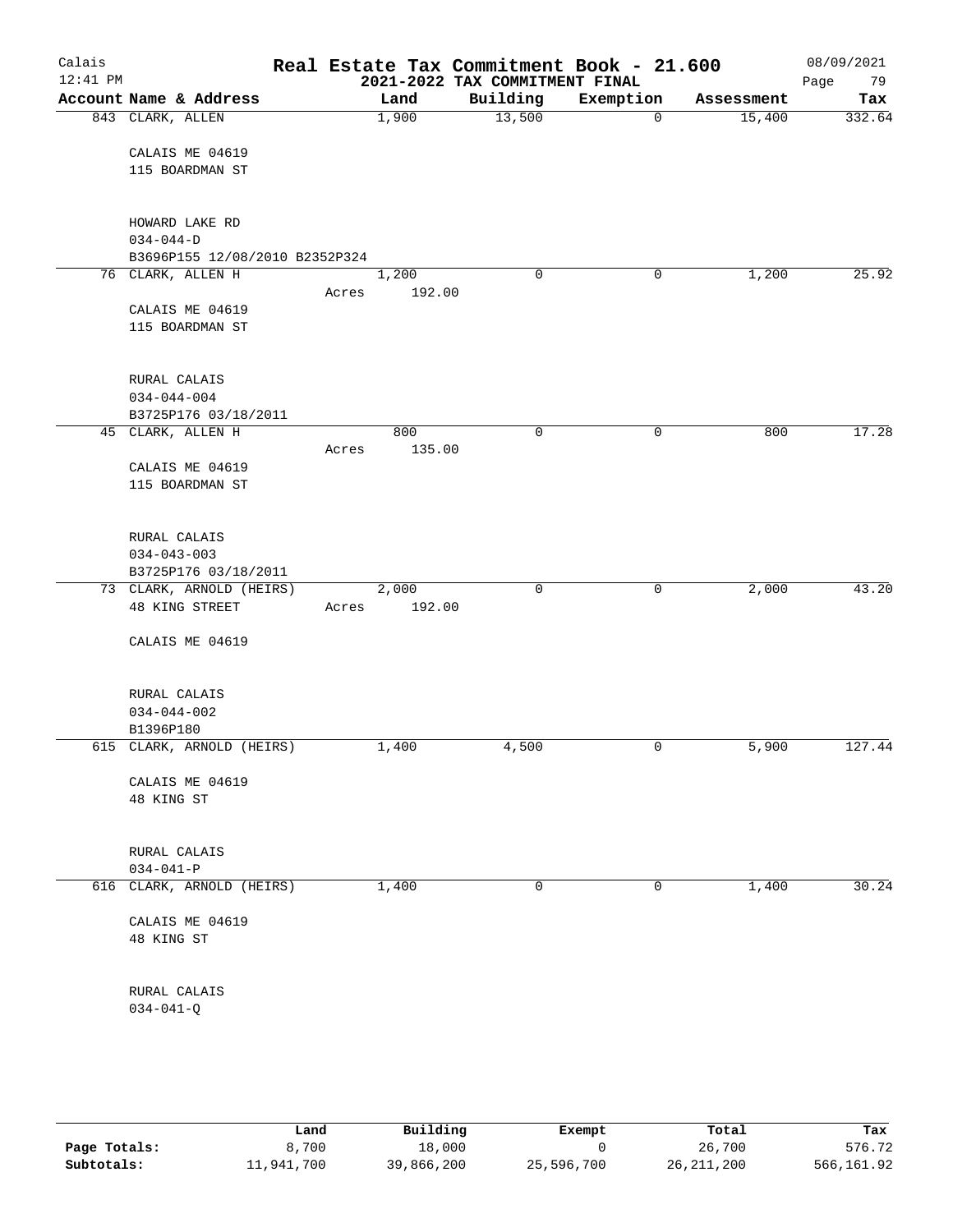| Calais<br>$12:41$ PM |                                                    | Real Estate Tax Commitment Book - 21.600 | 2021-2022 TAX COMMITMENT FINAL |             |            | 08/09/2021<br>80<br>Page |
|----------------------|----------------------------------------------------|------------------------------------------|--------------------------------|-------------|------------|--------------------------|
|                      | Account Name & Address                             | Land                                     | Building                       | Exemption   | Assessment | Tax                      |
|                      | 2316 CLARK, ARNOLD (HEIRS)                         | 200                                      | $\mathsf{O}$                   | $\mathbf 0$ | 200        | 4.32                     |
|                      |                                                    | 0.04<br>Acres                            |                                |             |            |                          |
|                      | CALAIS ME 04619<br>48 KING ST                      |                                          |                                |             |            |                          |
|                      |                                                    |                                          |                                |             |            |                          |
|                      |                                                    |                                          |                                |             |            |                          |
|                      | SOUTH ST                                           |                                          |                                |             |            |                          |
|                      | $003 - 009 - 007 - 001$                            |                                          |                                |             |            |                          |
|                      | 2716 CLARK, ARNOLD (HEIRS)                         | 900                                      | 600                            | 0           | 1,500      | 32.40                    |
|                      | CALAIS ME 04619                                    |                                          |                                |             |            |                          |
|                      | 48 KING ST                                         |                                          |                                |             |            |                          |
|                      |                                                    |                                          |                                |             |            |                          |
|                      |                                                    |                                          |                                |             |            |                          |
|                      | RURAL CALAIS                                       |                                          |                                |             |            |                          |
|                      | $034 - 044 - BB$<br>2714 CLARK, ARNOLD A (HEIRS)   | 1,200                                    | $\mathbf 0$                    | $\mathbf 0$ | 1,200      | 25.92                    |
|                      |                                                    | 135.00<br>Acres                          |                                |             |            |                          |
|                      | CALAIS ME 04619                                    |                                          |                                |             |            |                          |
|                      | 48 KING ST                                         |                                          |                                |             |            |                          |
|                      |                                                    |                                          |                                |             |            |                          |
|                      | RURAL CALAIS                                       |                                          |                                |             |            |                          |
|                      | $034 - 043 - 015$                                  |                                          |                                |             |            |                          |
|                      | B2160P34 B1396P180                                 |                                          |                                |             |            |                          |
|                      | 2715 CLARK, ARNOLD A (HEIRS)                       | 1,900                                    | $\mathbf 0$                    | 0           | 1,900      | 41.04                    |
|                      |                                                    | 192.00<br>Acres                          |                                |             |            |                          |
|                      | CALAIS ME 04619<br>48 KING ST                      |                                          |                                |             |            |                          |
|                      |                                                    |                                          |                                |             |            |                          |
|                      |                                                    |                                          |                                |             |            |                          |
|                      | RURAL CALAIS                                       |                                          |                                |             |            |                          |
|                      | $034 - 044 - 016$                                  |                                          |                                |             |            |                          |
|                      | B2160P34 B1369P180<br>1894 CLARK, ARNOLD A (HEIRS) | 13,900                                   | 14,400                         | 0           | 28,300     | 611.28                   |
|                      |                                                    | 0.58<br>Acres                            |                                |             |            |                          |
|                      | CALAIS ME 04619                                    |                                          |                                |             |            |                          |
|                      | 48 KING STREET                                     |                                          |                                |             |            |                          |
|                      |                                                    |                                          |                                |             |            |                          |
|                      | 64 BOARDMAN ST                                     |                                          |                                |             |            |                          |
|                      | $026 - 052$                                        |                                          |                                |             |            |                          |
|                      | B4333P258 01/27/2017                               |                                          |                                |             |            |                          |
|                      | 1895 CLARK, ARNOLD A (HEIRS)                       | 0                                        | 18,400                         | 0           | 18,400     | 397.44                   |
|                      |                                                    |                                          |                                |             |            |                          |
|                      | CALAIS ME 04619<br>48 KING STREET                  |                                          |                                |             |            |                          |
|                      |                                                    |                                          |                                |             |            |                          |
|                      |                                                    |                                          |                                |             |            |                          |
|                      | 62 BOARDMAN ST                                     |                                          |                                |             |            |                          |
|                      | $026 - 052 - A$                                    |                                          |                                |             |            |                          |
|                      | B4333P258 01/27/2017                               |                                          |                                |             |            |                          |
|                      |                                                    |                                          |                                |             |            |                          |
|                      |                                                    |                                          |                                |             |            |                          |

|              | Land       | Building   | Exempt     | Total        | Tax         |
|--------------|------------|------------|------------|--------------|-------------|
| Page Totals: | 18,100     | 33,400     |            | 51,500       | 1,112.40    |
| Subtotals:   | 11,959,800 | 39,899,600 | 25,596,700 | 26, 262, 700 | 567, 274.32 |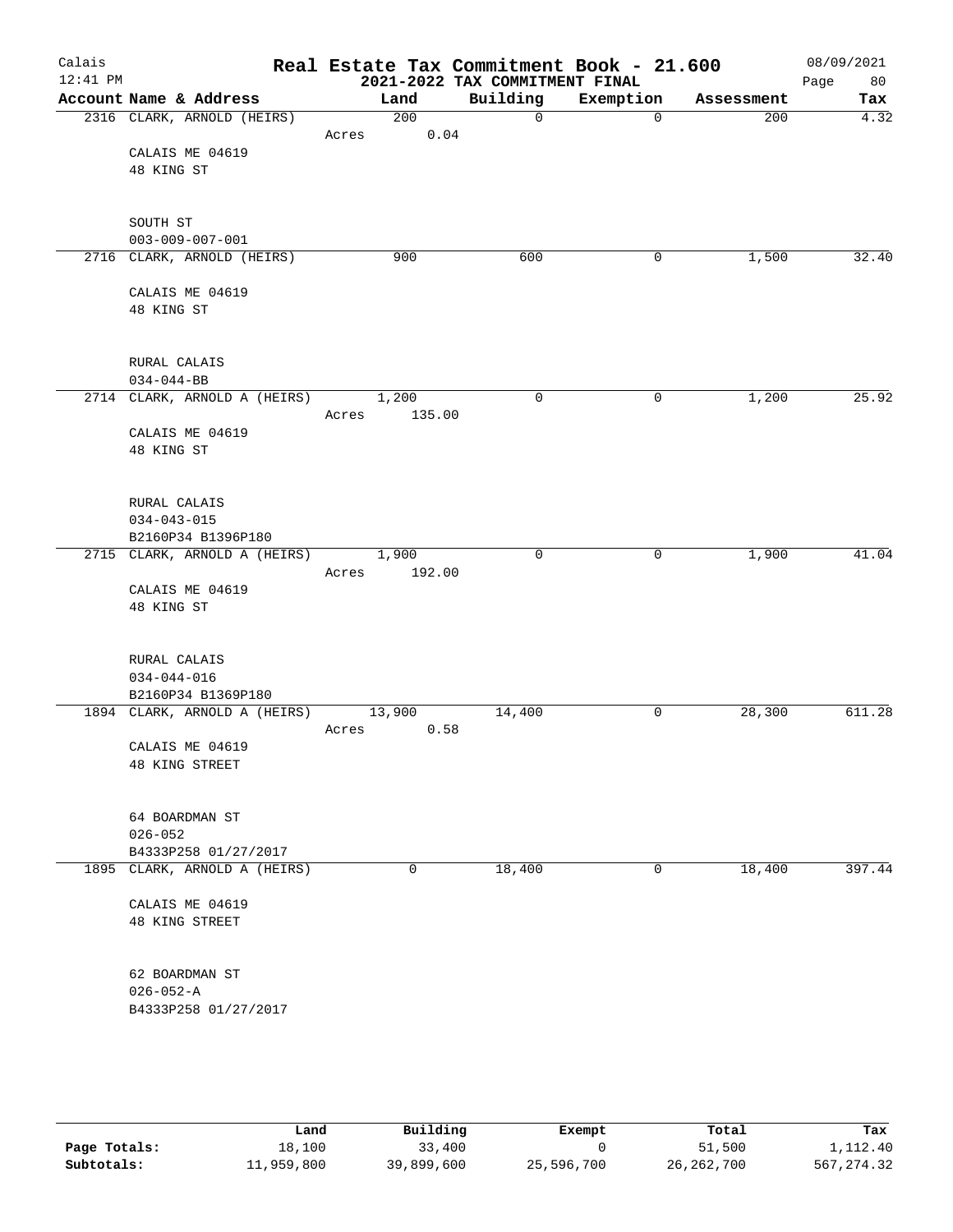| Calais     |                              |       |                | Real Estate Tax Commitment Book - 21.600 |              |            | 08/09/2021 |
|------------|------------------------------|-------|----------------|------------------------------------------|--------------|------------|------------|
| $12:41$ PM |                              |       |                | 2021-2022 TAX COMMITMENT FINAL           |              |            | 81<br>Page |
|            | Account Name & Address       |       | Land           | Building                                 | Exemption    | Assessment | Tax        |
|            | 1716 CLARK, ARNOLD A (HEIRS) | Acres | 10,600<br>0.53 | $\mathbf{0}$                             | $\mathbf{0}$ | 10,600     | 228.96     |
|            | CALAIS ME 04619              |       |                |                                          |              |            |            |
|            | 48 KING STREET               |       |                |                                          |              |            |            |
|            |                              |       |                |                                          |              |            |            |
|            | BOARDMAN ST                  |       |                |                                          |              |            |            |
|            | $026 - 053$                  |       |                |                                          |              |            |            |
|            | B4320P126 12/13/2016         |       |                |                                          |              |            |            |
|            | 632 CLARK, ARNOLD A (HEIRS)  |       | 1,400          | 0                                        | 0            | 1,400      | 30.24      |
|            |                              |       |                |                                          |              |            |            |
|            | CALAIS ME 04619              |       |                |                                          |              |            |            |
|            | 48 KING ST                   |       |                |                                          |              |            |            |
|            |                              |       |                |                                          |              |            |            |
|            | RURAL CALAIS                 |       |                |                                          |              |            |            |
|            | $034 - 050 - F$              |       |                |                                          |              |            |            |
|            | 85 CLARK, ARNOLD A (HEIRS)   |       | 9,400          | 0                                        | 0            | 9,400      | 203.04     |
|            |                              | Acres | 317.00         |                                          |              |            |            |
|            | CALAIS ME 04619              |       |                |                                          |              |            |            |
|            | 48 KING ST                   |       |                |                                          |              |            |            |
|            |                              |       |                |                                          |              |            |            |
|            |                              |       |                |                                          |              |            |            |
|            | RURAL CALAIS                 |       |                |                                          |              |            |            |
|            | $034 - 049$                  |       |                |                                          |              |            |            |
|            | 98 CLARK, ARNOLD A (HEIRS)   |       | 9,500          | $\mathbf 0$                              | 0            | 9,500      | 205.20     |
|            |                              | Acres | 312.00         |                                          |              |            |            |
|            | CALAIS ME 04619              |       |                |                                          |              |            |            |
|            | 48 KING ST                   |       |                |                                          |              |            |            |
|            |                              |       |                |                                          |              |            |            |
|            | RURAL CALAIS                 |       |                |                                          |              |            |            |
|            | $034 - 050$                  |       |                |                                          |              |            |            |
|            | 21 CLARK, ARNOLD A (HEIRS)   |       | 15,500         | 0                                        | 0            | 15,500     | 334.80     |
|            |                              | Acres | 525.00         |                                          |              |            |            |
|            | CALAIS ME 04619              |       |                |                                          |              |            |            |
|            | 48 KING ST                   |       |                |                                          |              |            |            |
|            |                              |       |                |                                          |              |            |            |
|            |                              |       |                |                                          |              |            |            |
|            | RURAL CALAIS                 |       |                |                                          |              |            |            |
|            | $031 - 051 - 053 - 001$      |       |                |                                          |              |            |            |
| 77         | CLARK, ARNOLD S              |       | 700            | 0                                        | $\mathbf 0$  | 700        | 15.12      |
|            |                              | Acres | 192.00         |                                          |              |            |            |
|            | CALAIS ME 04619              |       |                |                                          |              |            |            |
|            | 48 KING ST                   |       |                |                                          |              |            |            |
|            |                              |       |                |                                          |              |            |            |
|            | RURAL CALAIS                 |       |                |                                          |              |            |            |
|            | $034 - 044 - 005$            |       |                |                                          |              |            |            |
|            | B2160P34                     |       |                |                                          |              |            |            |
|            |                              |       |                |                                          |              |            |            |

|              | Land       | Building   | Exempt     | Total      | Tax        |
|--------------|------------|------------|------------|------------|------------|
| Page Totals: | 47,100     |            |            | 47.100     | 1,017.36   |
| Subtotals:   | 12,006,900 | 39,899,600 | 25,596,700 | 26,309,800 | 568,291.68 |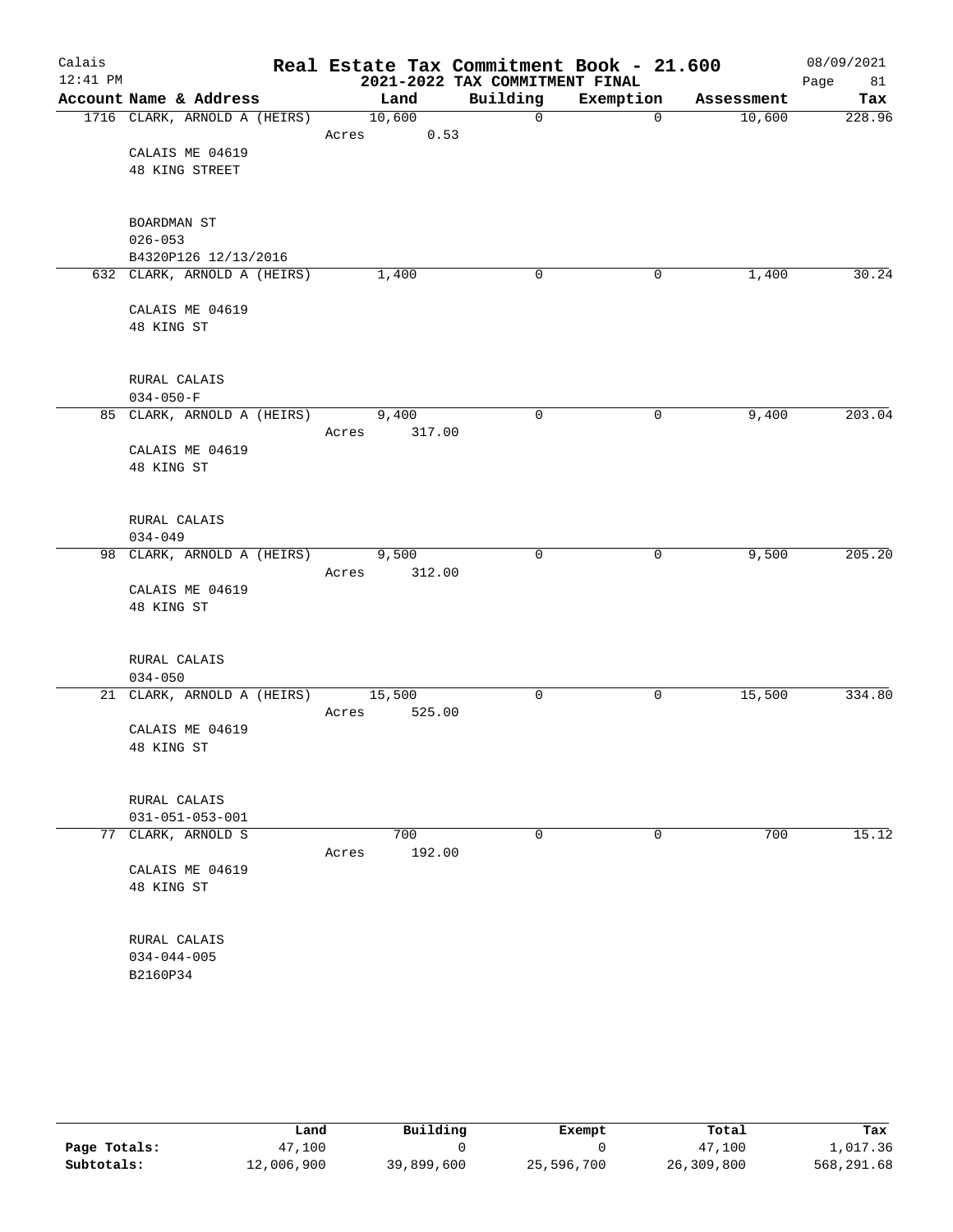| Calais<br>$12:41$ PM |                                 |       |        | Real Estate Tax Commitment Book - 21.600<br>2021-2022 TAX COMMITMENT FINAL |             |            | 08/09/2021<br>82<br>Page |
|----------------------|---------------------------------|-------|--------|----------------------------------------------------------------------------|-------------|------------|--------------------------|
|                      | Account Name & Address          |       | Land   | Building                                                                   | Exemption   | Assessment | Tax                      |
|                      | 44 CLARK, ARNOLD S              |       | 500    | 0                                                                          | $\mathbf 0$ | 500        | 10.80                    |
|                      |                                 | Acres | 135.00 |                                                                            |             |            |                          |
|                      | CALAIS ME 04619                 |       |        |                                                                            |             |            |                          |
|                      | 48 KING ST                      |       |        |                                                                            |             |            |                          |
|                      |                                 |       |        |                                                                            |             |            |                          |
|                      |                                 |       |        |                                                                            |             |            |                          |
|                      | RURAL CALAIS                    |       |        |                                                                            |             |            |                          |
|                      | $034 - 043 - 002$               |       |        |                                                                            |             |            |                          |
|                      | B2160P34                        |       |        |                                                                            |             |            |                          |
|                      | 33 CLARK, BENJAMIN              |       | 600    | $\mathbf 0$                                                                | 0           | 600        | 12.96                    |
|                      |                                 | Acres | 525.00 |                                                                            |             |            |                          |
|                      | CALAIS ME 04619                 |       |        |                                                                            |             |            |                          |
|                      | 14 FOWLER ST                    |       |        |                                                                            |             |            |                          |
|                      |                                 |       |        |                                                                            |             |            |                          |
|                      | RURAL CALAIS                    |       |        |                                                                            |             |            |                          |
|                      | $031 - 051 - 053 - 013$         |       |        |                                                                            |             |            |                          |
|                      | B1506P264                       |       |        |                                                                            |             |            |                          |
|                      | 66 CLARK, BENJAMIN              |       | 300    | 0                                                                          | $\mathbf 0$ | 300        | 6.48                     |
|                      |                                 | Acres | 277.00 |                                                                            |             |            |                          |
|                      | CALAIS ME 04619                 |       |        |                                                                            |             |            |                          |
|                      | 14 FOWLER ST                    |       |        |                                                                            |             |            |                          |
|                      |                                 |       |        |                                                                            |             |            |                          |
|                      | RURAL CALAIS                    |       |        |                                                                            |             |            |                          |
|                      | $034 - 041 - 012$               |       |        |                                                                            |             |            |                          |
|                      | B1506P264                       |       |        |                                                                            |             |            |                          |
|                      | 97 CLARK, BENJAMIN              |       | 400    | $\mathbf 0$                                                                | $\mathbf 0$ | 400        | 8.64                     |
|                      |                                 | Acres | 317.00 |                                                                            |             |            |                          |
|                      | CALAIS ME 04619<br>14 FOWLER ST |       |        |                                                                            |             |            |                          |
|                      |                                 |       |        |                                                                            |             |            |                          |
|                      | RURAL CALAIS                    |       |        |                                                                            |             |            |                          |
|                      | $034 - 049 - 012$               |       |        |                                                                            |             |            |                          |
|                      | B1506P264                       |       |        |                                                                            |             |            |                          |
|                      | 110 CLARK, BENJAMIN             |       | 400    | $\mathbf 0$                                                                | $\mathbf 0$ | 400        | 8.64                     |
|                      |                                 | Acres | 312.00 |                                                                            |             |            |                          |
|                      | CALAIS ME 04619                 |       |        |                                                                            |             |            |                          |
|                      | 14 FOWLER ST                    |       |        |                                                                            |             |            |                          |
|                      |                                 |       |        |                                                                            |             |            |                          |
|                      | RURAL CALAIS                    |       |        |                                                                            |             |            |                          |
|                      | $034 - 050 - 012$               |       |        |                                                                            |             |            |                          |
|                      | B1506P264                       |       |        |                                                                            |             |            |                          |
|                      | 622 CLARK, BENJAMIN             |       | 4,100  | 21,400                                                                     | 0           | 25,500     | 550.80                   |
|                      | CALAIS ME 04619                 |       |        |                                                                            |             |            |                          |
|                      | 14 FOWLER ST                    |       |        |                                                                            |             |            |                          |
|                      |                                 |       |        |                                                                            |             |            |                          |
|                      | 104 DEER POINT RD               |       |        |                                                                            |             |            |                          |
|                      | $034 - 049 - A$                 |       |        |                                                                            |             |            |                          |
|                      |                                 |       |        |                                                                            |             |            |                          |
|                      |                                 |       |        |                                                                            |             |            |                          |

|              | Land       | Building   | Exempt     | Total      | Tax        |
|--------------|------------|------------|------------|------------|------------|
| Page Totals: | 6,300      | 21,400     |            | 27,700     | 598.32     |
| Subtotals:   | 12,013,200 | 39,921,000 | 25,596,700 | 26,337,500 | 568,890.00 |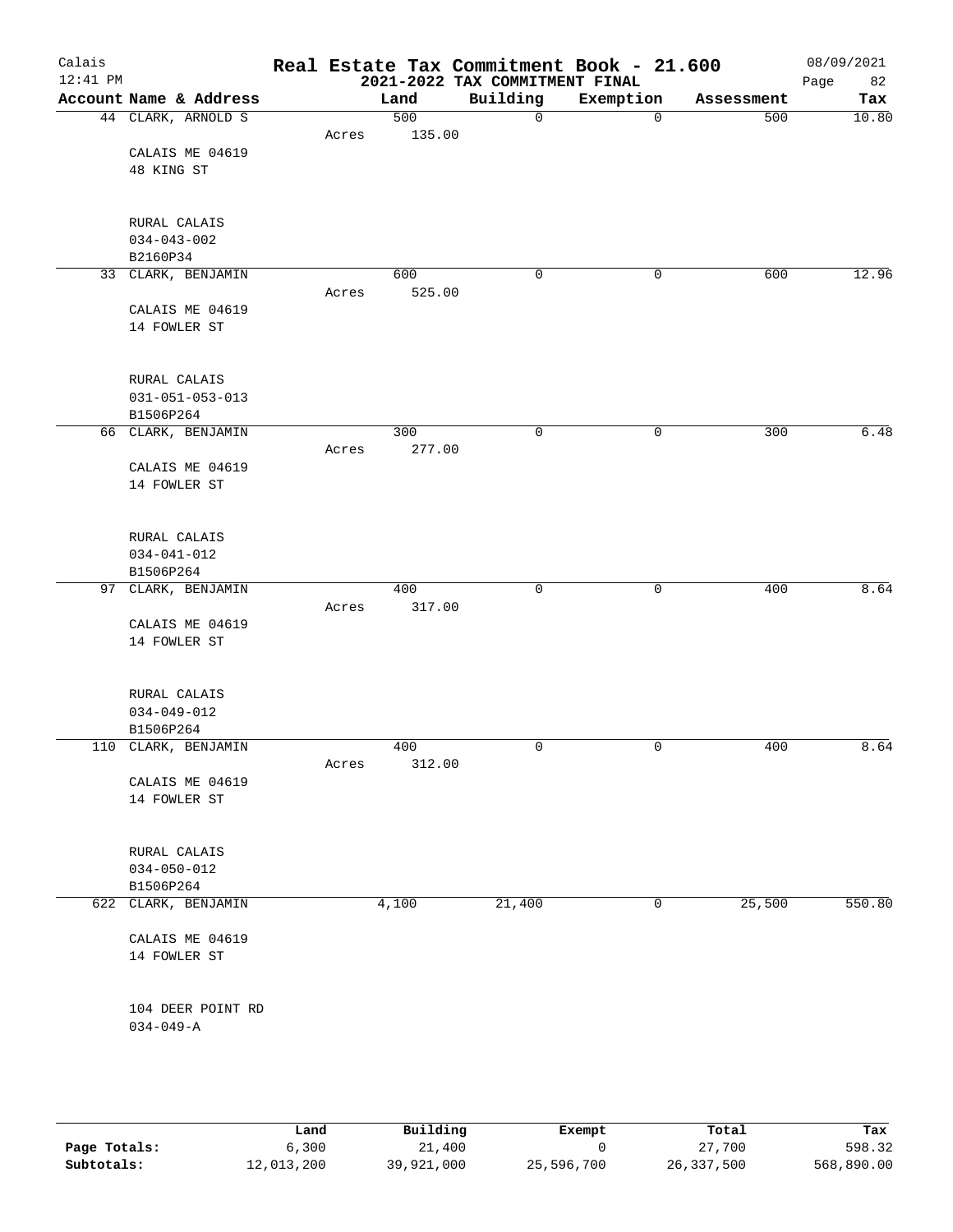| Calais<br>$12:41$ PM |                                        |       |        |      | 2021-2022 TAX COMMITMENT FINAL | Real Estate Tax Commitment Book - 21.600 |            | 08/09/2021<br>83<br>Page |
|----------------------|----------------------------------------|-------|--------|------|--------------------------------|------------------------------------------|------------|--------------------------|
|                      | Account Name & Address                 |       | Land   |      | Building                       | Exemption                                | Assessment | Tax                      |
|                      | 2131 CLARK, BENJAMIN H 1ST             |       | 19,400 |      | 58,300                         | 25,000                                   | 52,700     | 1,138.32                 |
|                      |                                        | Acres |        | 1.93 |                                | 19 Homestead                             |            |                          |
|                      | CALAIS ME 04619                        |       |        |      |                                |                                          |            |                          |
|                      | 14 FOWLER STREET                       |       |        |      |                                |                                          |            |                          |
|                      |                                        |       |        |      |                                |                                          |            |                          |
|                      | 14 FOWLER ST                           |       |        |      |                                |                                          |            |                          |
|                      | $026 - 064$                            |       |        |      |                                |                                          |            |                          |
|                      | B4317P16 11/29/2016                    |       |        |      |                                |                                          |            |                          |
|                      | 1161 CLARK, BRIAN                      |       | 23,200 |      | 65,900                         | 0                                        | 89,100     | 1,924.56                 |
|                      | CLARK, PHYLLIS (JT)                    | Acres |        | 0.13 |                                |                                          |            |                          |
|                      |                                        |       |        |      |                                |                                          |            |                          |
|                      | 474 NORTH ST                           |       |        |      |                                |                                          |            |                          |
|                      | CALAIS ME 04619                        |       |        |      |                                |                                          |            |                          |
|                      | 474 NORTH ST                           |       |        |      |                                |                                          |            |                          |
|                      | $003 - 003 - 003 - 001$                |       |        |      |                                |                                          |            |                          |
|                      | B3263P59 B2681P140                     |       |        |      |                                |                                          |            |                          |
|                      | 2181 CLARK, DEREK                      |       | 7,000  |      | 0                              | 0                                        | 7,000      | 151.20                   |
|                      |                                        | Acres |        | 0.15 |                                |                                          |            |                          |
|                      | SCARBOROUGH ME 04074                   |       |        |      |                                |                                          |            |                          |
|                      | 11 BUNKER HILL TERRACE                 |       |        |      |                                |                                          |            |                          |
|                      |                                        |       |        |      |                                |                                          |            |                          |
|                      | 24 KING ST                             |       |        |      |                                |                                          |            |                          |
|                      | $003 - 003 - 005$                      |       |        |      |                                |                                          |            |                          |
|                      | B4057P39 05/09/2014                    |       |        |      |                                |                                          |            |                          |
|                      | 1969 CLARK, DEREK                      |       | 4,600  |      | $\mathbf 0$                    | 0                                        | 4,600      | 99.36                    |
|                      |                                        | Acres |        | 0.10 |                                |                                          |            |                          |
|                      | SCARBOROUGH ME 04074                   |       |        |      |                                |                                          |            |                          |
|                      | 11 BUNKER HILL TERRACE                 |       |        |      |                                |                                          |            |                          |
|                      |                                        |       |        |      |                                |                                          |            |                          |
|                      | STILLSON ST                            |       |        |      |                                |                                          |            |                          |
|                      | $002 - 001 - 016$                      |       |        |      |                                |                                          |            |                          |
|                      | B4057P38 05/09/2014                    |       |        |      |                                |                                          |            |                          |
|                      | 1970 CLARK, DEREK                      |       | 9,100  |      | 0                              | 0                                        | 9,100      | 196.56                   |
|                      | SCARBOROUGH ME 04074                   | Acres |        | 0.25 |                                |                                          |            |                          |
|                      | 11 BUNKER HILL TERRACE                 |       |        |      |                                |                                          |            |                          |
|                      |                                        |       |        |      |                                |                                          |            |                          |
|                      |                                        |       |        |      |                                |                                          |            |                          |
|                      | 22 STILLSON ST                         |       |        |      |                                |                                          |            |                          |
|                      | $002 - 001 - 017$                      |       |        |      |                                |                                          |            |                          |
|                      | B3906P1 08/28/2012<br>633 CLARK, DEREK |       | 1,400  |      | 0                              | 0                                        | 1,400      | 30.24                    |
|                      |                                        |       |        |      |                                |                                          |            |                          |
|                      | SCARBOROUGH ME 04074                   |       |        |      |                                |                                          |            |                          |
|                      | 11 BUNKER HILL TERRACE                 |       |        |      |                                |                                          |            |                          |
|                      |                                        |       |        |      |                                |                                          |            |                          |
|                      |                                        |       |        |      |                                |                                          |            |                          |
|                      | RURAL CALAIS                           |       |        |      |                                |                                          |            |                          |
|                      | $034 - 050 - G$                        |       |        |      |                                |                                          |            |                          |
|                      |                                        |       |        |      |                                |                                          |            |                          |
|                      |                                        |       |        |      |                                |                                          |            |                          |

|              | Land       | Building   | Exempt     | Total      | Tax        |
|--------------|------------|------------|------------|------------|------------|
| Page Totals: | 64,700     | 124,200    | 25,000     | 163,900    | 3,540.24   |
| Subtotals:   | 12,077,900 | 40,045,200 | 25,621,700 | 26,501,400 | 572,430.24 |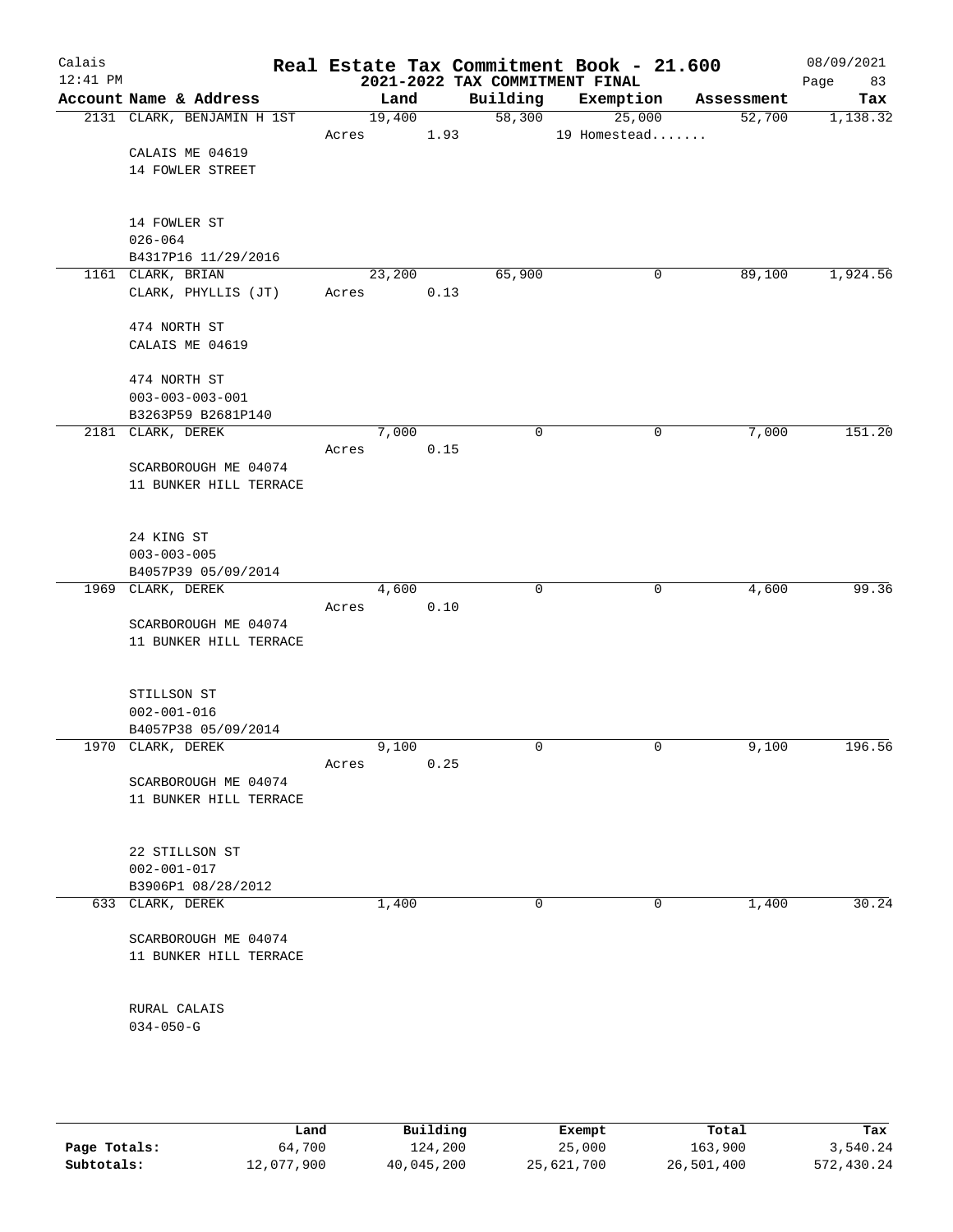| Calais<br>$12:41$ PM |                                                                                                         |       |               | Real Estate Tax Commitment Book - 21.600<br>2021-2022 TAX COMMITMENT FINAL |           |            | 08/09/2021<br>84<br>Page |
|----------------------|---------------------------------------------------------------------------------------------------------|-------|---------------|----------------------------------------------------------------------------|-----------|------------|--------------------------|
|                      | Account Name & Address                                                                                  |       | Land          | Building                                                                   | Exemption | Assessment | Tax                      |
|                      | 2696 CLARK, DEREK                                                                                       |       | 3,200         | 800                                                                        | 0         | 4,000      | 86.40                    |
|                      |                                                                                                         | Acres | 0.03          |                                                                            |           |            |                          |
|                      | SCARBOROUGH ME 04074                                                                                    |       |               |                                                                            |           |            |                          |
|                      | 11 BUNKER HILL TERRACE                                                                                  |       |               |                                                                            |           |            |                          |
|                      |                                                                                                         |       |               |                                                                            |           |            |                          |
|                      | KING ST                                                                                                 |       |               |                                                                            |           |            |                          |
|                      | $003 - 003 - 004 - 001$                                                                                 |       |               |                                                                            |           |            |                          |
|                      | B4057P37 05/14/2014                                                                                     |       |               |                                                                            |           |            |                          |
|                      | 2719 CLARK, DEREK M                                                                                     | Acres | 900<br>192.00 | 0                                                                          | 0         | 900        | 19.44                    |
|                      | SCARBORUGH ME 04074                                                                                     |       |               |                                                                            |           |            |                          |
|                      | 11 BUNKER HILL TERRACE                                                                                  |       |               |                                                                            |           |            |                          |
|                      |                                                                                                         |       |               |                                                                            |           |            |                          |
|                      | RURAL CALAIS                                                                                            |       |               |                                                                            |           |            |                          |
|                      | $034 - 044 - 017$                                                                                       |       |               |                                                                            |           |            |                          |
|                      | B2160P34                                                                                                |       |               |                                                                            |           |            |                          |
|                      | 2848 CLARK, DEREK M                                                                                     |       | 60,400        | $\mathbf 0$                                                                | 0         | 60,400     | 1,304.64                 |
|                      | 11 BUNKER HILL TERRACE                                                                                  | Acres | 1.60          |                                                                            |           |            |                          |
|                      | SCARBOROUGH ME 04074                                                                                    |       |               |                                                                            |           |            |                          |
|                      |                                                                                                         |       |               |                                                                            |           |            |                          |
|                      | BEAR HOLLOW ROAD                                                                                        |       |               |                                                                            |           |            |                          |
|                      | $034 - 047 - 29$                                                                                        |       |               |                                                                            |           |            |                          |
|                      | B4713P202 06/13/2020<br>1441 CLARK, DEREK M                                                             |       | 500           | $\mathbf 0$                                                                | 0         | 500        | 10.80                    |
|                      |                                                                                                         | Acres | 135.00        |                                                                            |           |            |                          |
|                      | SCARBOROUGH ME 04074                                                                                    |       |               |                                                                            |           |            |                          |
|                      | 11 BUNKER HILL TERRACE                                                                                  |       |               |                                                                            |           |            |                          |
|                      |                                                                                                         |       |               |                                                                            |           |            |                          |
|                      | RURAL CALAIS                                                                                            |       |               |                                                                            |           |            |                          |
|                      | $034 - 043 - 016$                                                                                       |       |               |                                                                            |           |            |                          |
|                      | B2160P34                                                                                                |       |               |                                                                            |           |            |                          |
|                      | 915 CLARK, ELEANOR P                                                                                    | Acres | 6,300<br>0.12 | 0                                                                          | 0         | 6,300      | 136.08                   |
|                      | CALAIS ME 04619                                                                                         |       |               |                                                                            |           |            |                          |
|                      | 487 NORTH STREET                                                                                        |       |               |                                                                            |           |            |                          |
|                      |                                                                                                         |       |               |                                                                            |           |            |                          |
|                      | 21 TEMPERANCE ST<br>$007 - 006 - 013$                                                                   |       |               |                                                                            |           |            |                          |
|                      | B4500P14 08/20/2018 B4500P12 09/18/2018 B3666P28<br>08/25/2010 B3666P26 08/25/2010 B3522P114 05/05/2009 |       |               |                                                                            |           |            |                          |
|                      | B3390P40 02/21/2008<br>627 CLARK, GLEN DAVID                                                            |       | 1,700         | 24,800                                                                     | 0         | 26,500     | 572.40                   |
|                      |                                                                                                         |       |               |                                                                            |           |            |                          |
|                      | GORHAM ME 04038                                                                                         |       |               |                                                                            |           |            |                          |
|                      | 172 MAIN STREET                                                                                         |       |               |                                                                            |           |            |                          |
|                      |                                                                                                         |       |               |                                                                            |           |            |                          |
|                      | 308 BROAD COVE ROAD                                                                                     |       |               |                                                                            |           |            |                          |
|                      | $034 - 050 - A$                                                                                         |       |               |                                                                            |           |            |                          |
|                      |                                                                                                         |       |               |                                                                            |           |            |                          |
|                      |                                                                                                         |       |               |                                                                            |           |            |                          |
|                      |                                                                                                         |       |               |                                                                            |           |            |                          |

|              | Land       | Building   | Exempt     | Total      | Tax        |
|--------------|------------|------------|------------|------------|------------|
| Page Totals: | 73,000     | 25,600     |            | 98,600     | 2,129.76   |
| Subtotals:   | 12,150,900 | 40,070,800 | 25,621,700 | 26,600,000 | 574,560.00 |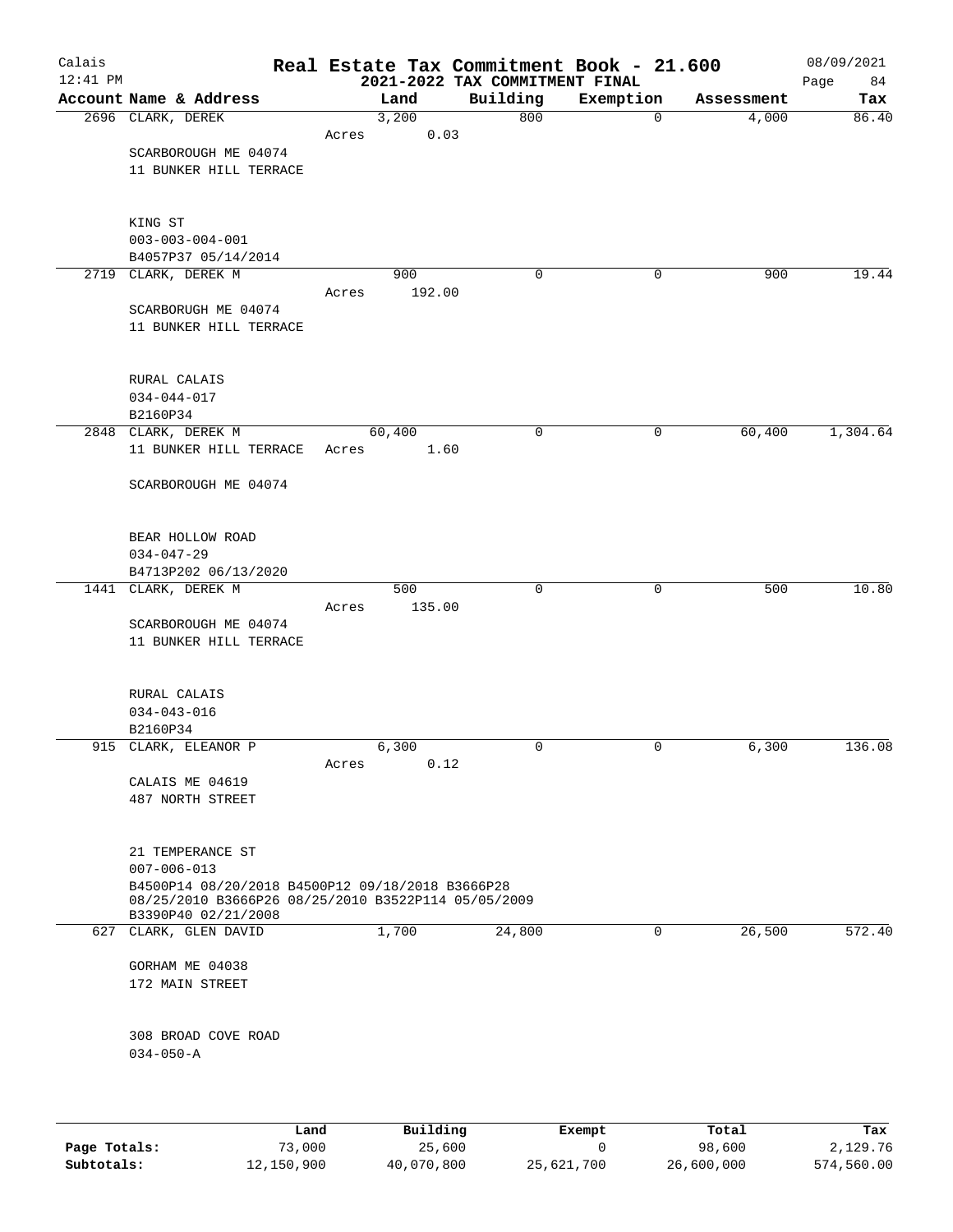| Calais<br>$12:41$ PM |                                                                                               |                          | 2021-2022 TAX COMMITMENT FINAL | Real Estate Tax Commitment Book - 21.600 |            | 08/09/2021<br>Page<br>85 |
|----------------------|-----------------------------------------------------------------------------------------------|--------------------------|--------------------------------|------------------------------------------|------------|--------------------------|
|                      | Account Name & Address                                                                        | Land                     | Building                       | Exemption                                | Assessment | Tax                      |
|                      | 606 CLARK, GLORIA (LE)<br>C/O JOY CLARK<br>41 DONALD DR<br>HASTINGS ON THE HUDSON<br>NY 10706 | 4,100                    | 40,000                         | $\mathbf 0$                              | 44,100     | 952.56                   |
|                      | 573 HOWARD LAKE ROAD<br>$034 - 041 - D$<br>B3723P296 12/29/2010                               |                          |                                |                                          |            |                          |
|                      | 603 CLARK, HARLEY WALTER<br>19 FAE LANE                                                       | 1,700                    | 27,000                         | 0                                        | 28,700     | 619.92                   |
|                      | GORHAM ME 04038                                                                               |                          |                                |                                          |            |                          |
|                      | 21 COBBIE ROAD<br>$034 - 041 - A$<br>B1506P260                                                |                          |                                |                                          |            |                          |
|                      | 780 CLARK, HAROLD JR                                                                          | 22,200                   | $\mathbf 0$                    | 0                                        | 22,200     | 479.52                   |
|                      | CALAIS ME 04619<br>49 CEDAR STREET                                                            | Acres                    | 0.46                           |                                          |            |                          |
|                      | CEDAR ST<br>$027 - 184 - 004$<br>B4001P138 10/03/2013                                         |                          |                                |                                          |            |                          |
|                      | 246 CLARK, HAROLD JR                                                                          | 36,800                   | 187,200                        | 25,000                                   | 199,000    | 4,298.40                 |
|                      | CLARK, DAWN ANN(JT)<br>P.O. BOX 764<br>CALAIS ME 04619<br>49 CEDAR ST                         | Acres                    | 1.32                           | 19 Homestead                             |            |                          |
|                      | $027 - 184 - 008$                                                                             |                          |                                |                                          |            |                          |
|                      | B2307P65 01/01/1999                                                                           |                          |                                |                                          |            |                          |
|                      | 106 CLARK, HAROLD R JR<br>CLARK, DAWN-ANN T (JT)<br>P.O. BOX 764<br>CALAIS ME 04619           | 1,500<br>312.00<br>Acres | 0                              | 0                                        | 1,500      | 32.40                    |
|                      | RURAL CALAIS<br>$034 - 050 - 008$                                                             |                          |                                |                                          |            |                          |
|                      | B3938P23 03/14/2013 B1667P102<br>83 CLARK, HAROLD R JR                                        | 700                      | 0                              | 0                                        | 700        | 15.12                    |
|                      | CLARK, DAWN-ANN T (JT)                                                                        | 192.00<br>Acres          |                                |                                          |            |                          |
|                      | P.O. BOX 764<br>CALAIS ME 04619                                                               |                          |                                |                                          |            |                          |
|                      | RURAL CALAIS<br>$034 - 044 - 011$<br>B3938P23 03/14/2013 B1667P102                            |                          |                                |                                          |            |                          |
|                      |                                                                                               |                          |                                |                                          |            |                          |

|              | Land       | Building   | Exempt     | Total      | Tax        |
|--------------|------------|------------|------------|------------|------------|
| Page Totals: | 67,000     | 254,200    | 25,000     | 296,200    | 6,397.92   |
| Subtotals:   | 12,217,900 | 40,325,000 | 25,646,700 | 26,896,200 | 580,957.92 |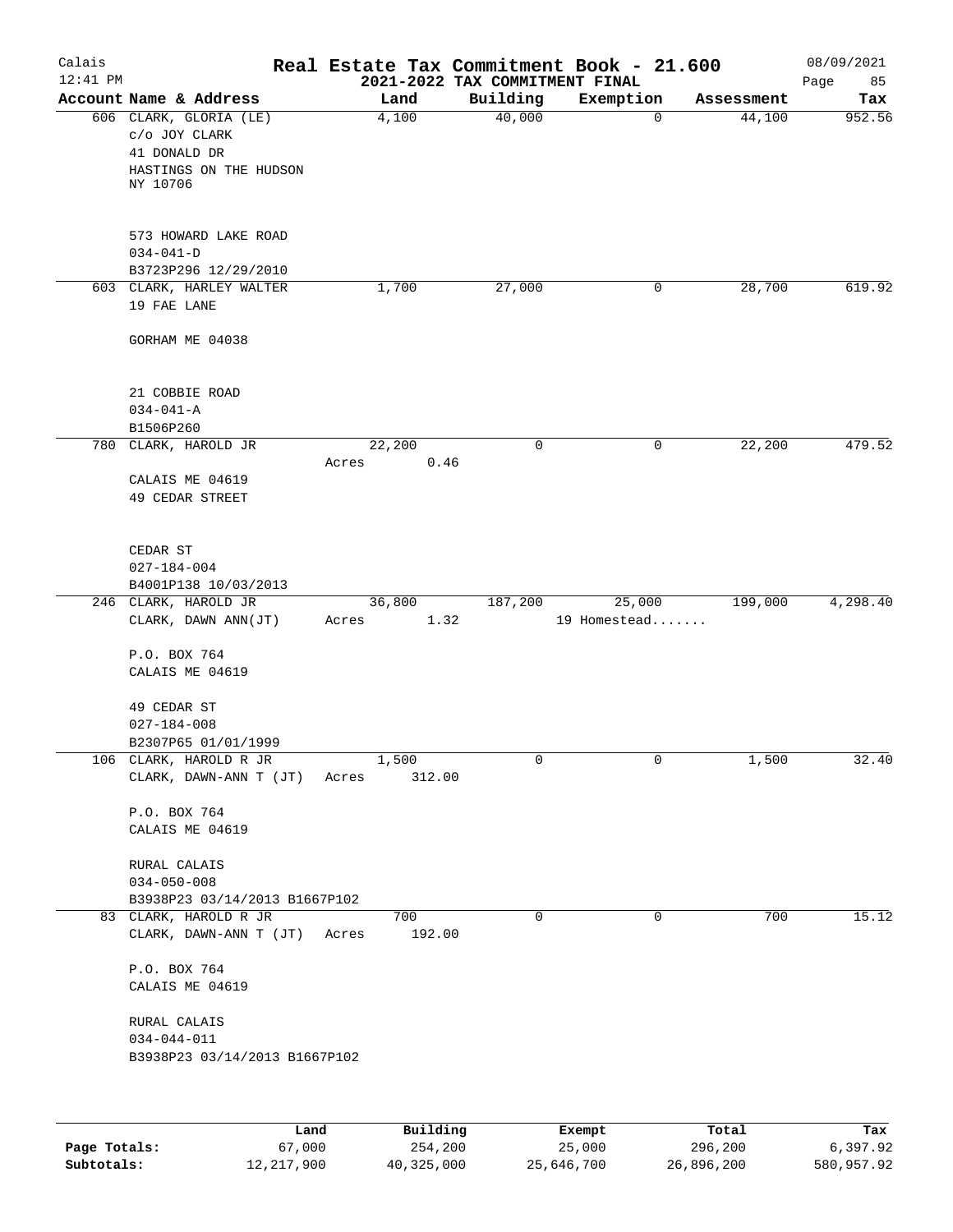| Calais<br>$12:41$ PM |                                                 |       |               | 2021-2022 TAX COMMITMENT FINAL | Real Estate Tax Commitment Book - 21.600 |            | 08/09/2021<br>Page<br>86 |
|----------------------|-------------------------------------------------|-------|---------------|--------------------------------|------------------------------------------|------------|--------------------------|
|                      | Account Name & Address                          |       | Land          | Building                       | Exemption                                | Assessment | Tax                      |
|                      | 93 CLARK, HAROLD R JR                           |       | 1,500         | $\mathbf 0$                    | 0                                        | 1,500      | 32.40                    |
|                      | CLARK, DAWN-ANN T (JT)                          | Acres | 317.00        |                                |                                          |            |                          |
|                      | P.O. BOX 764                                    |       |               |                                |                                          |            |                          |
|                      | CALAIS ME 04619                                 |       |               |                                |                                          |            |                          |
|                      | RURAL CALAIS                                    |       |               |                                |                                          |            |                          |
|                      | $034 - 049 - 008$                               |       |               |                                |                                          |            |                          |
|                      | B3938P23 03/14/2013 B1667P102                   |       |               |                                |                                          |            |                          |
|                      | 62 CLARK, HAROLD R JR                           |       | 300           | 0                              | 0                                        | 300        | 6.48                     |
|                      | CLARK, DAWN-ANN T (JT) Acres                    |       | 277.00        |                                |                                          |            |                          |
|                      | P.O. BOX 764                                    |       |               |                                |                                          |            |                          |
|                      | CALAIS ME 04619                                 |       |               |                                |                                          |            |                          |
|                      | RURAL CALAIS                                    |       |               |                                |                                          |            |                          |
|                      | $034 - 041 - 008$                               |       |               |                                |                                          |            |                          |
|                      | B3938P23 03/14/2013 B1667P102                   |       |               |                                |                                          |            |                          |
|                      | 29 CLARK, HAROLD R JR                           |       | 2,500         | 0                              | 0                                        | 2,500      | 54.00                    |
|                      | CLARK, DAWN-ANN T (JT)                          | Acres | 525.00        |                                |                                          |            |                          |
|                      | P.O. BOX 764                                    |       |               |                                |                                          |            |                          |
|                      | CALAIS ME 04619                                 |       |               |                                |                                          |            |                          |
|                      | RURAL CALAIS                                    |       |               |                                |                                          |            |                          |
|                      | $031 - 051 - 053 - 009$                         |       |               |                                |                                          |            |                          |
|                      | B3938P23 03/14/2013 B1667P102                   |       |               |                                |                                          |            |                          |
|                      | 52 CLARK, HAROLD R JR<br>CLARK, DAWN-ANN T (JT) | Acres | 500<br>135.00 | $\mathbf 0$                    | 0                                        | 500        | 10.80                    |
|                      |                                                 |       |               |                                |                                          |            |                          |
|                      | P.O. BOX 764                                    |       |               |                                |                                          |            |                          |
|                      | CALAIS ME 04619                                 |       |               |                                |                                          |            |                          |
|                      | RURAL CALAIS                                    |       |               |                                |                                          |            |                          |
|                      | $034 - 043 - 010$                               |       |               |                                |                                          |            |                          |
|                      | B3938P23 03/14/2013 B1667P102                   |       |               |                                |                                          |            |                          |
|                      | 629 CLARK, HAROLD R JR                          |       | 1,700         | 37,500                         | 0                                        | 39,200     | 846.72                   |
|                      | CLARK, DAWN-ANN T (JT)                          |       |               |                                |                                          |            |                          |
|                      | P.O. BOX 764                                    |       |               |                                |                                          |            |                          |
|                      | CALAIS ME 04619                                 |       |               |                                |                                          |            |                          |
|                      | 324 BROAD COVE RD                               |       |               |                                |                                          |            |                          |
|                      | $034 - 050 - C$                                 |       |               |                                |                                          |            |                          |
|                      | B3938P23 03/14/2013                             |       |               |                                |                                          |            |                          |
|                      | 1473 CLARK, HAROLD R JR (JT)                    |       | 7,000         | 0                              | 0                                        | 7,000      | 151.20                   |
|                      | CLARK, DAWN ANN T                               | Acres | 0.15          |                                |                                          |            |                          |
|                      | 49 CEDAR STREET                                 |       |               |                                |                                          |            |                          |
|                      | CALAIS ME 04619                                 |       |               |                                |                                          |            |                          |
|                      | MAIN ST                                         |       |               |                                |                                          |            |                          |
|                      | $007 - 001 - 033$                               |       |               |                                |                                          |            |                          |
|                      | B4295P175 05/03/2016                            |       |               |                                |                                          |            |                          |
|                      |                                                 |       |               |                                |                                          |            |                          |
|                      |                                                 |       |               |                                |                                          |            |                          |

|              | Land         | Building   | Exempt     | Total      | Tax        |
|--------------|--------------|------------|------------|------------|------------|
| Page Totals: | 13,500       | 37,500     |            | 51,000     | 1,101.60   |
| Subtotals:   | 12, 231, 400 | 40,362,500 | 25,646,700 | 26,947,200 | 582,059.52 |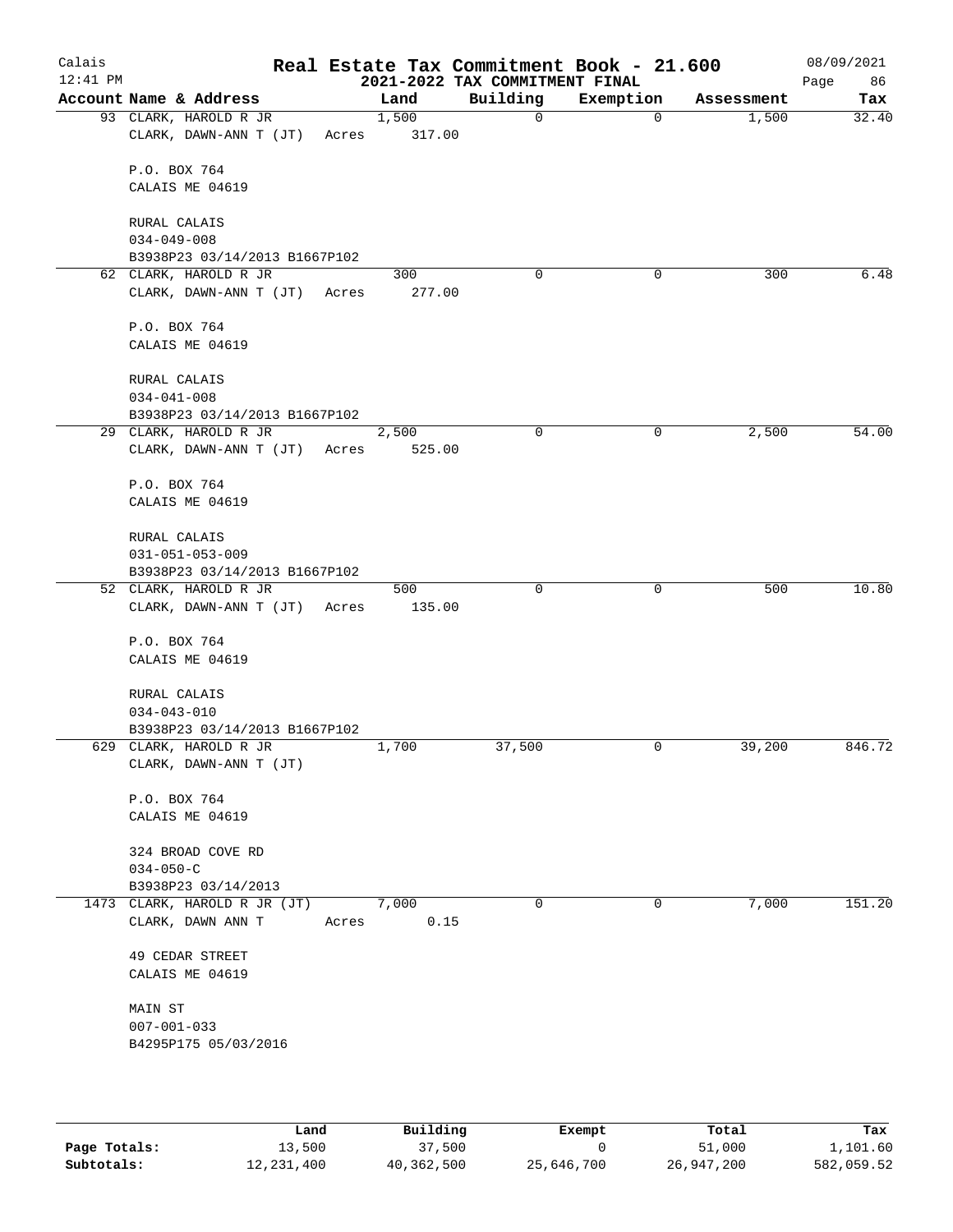| Calais     |                                    |       |        | Real Estate Tax Commitment Book - 21.600 |             |            | 08/09/2021 |
|------------|------------------------------------|-------|--------|------------------------------------------|-------------|------------|------------|
| $12:41$ PM |                                    |       |        | 2021-2022 TAX COMMITMENT FINAL           |             |            | 87<br>Page |
|            | Account Name & Address             |       | Land   | Building                                 | Exemption   | Assessment | Tax        |
|            | 2553 CLARK, JAMES R JR             |       | 7,000  | 24,200                                   | $\mathbf 0$ | 31,200     | 673.92     |
|            |                                    | Acres | 0.15   |                                          |             |            |            |
|            | PORT RICHEY FL 34668<br>3740       |       |        |                                          |             |            |            |
|            | 10005 SLEEPY HOLLOW<br>LANE        |       |        |                                          |             |            |            |
|            |                                    |       |        |                                          |             |            |            |
|            | 86 GARFIELD ST                     |       |        |                                          |             |            |            |
|            | $010 - 002 - 003$                  |       |        |                                          |             |            |            |
|            | B2021P80                           |       |        |                                          |             |            |            |
|            | 628 CLARK, JOY A                   |       | 1,700  | 3,900                                    | 0           | 5,600      | 120.96     |
|            | HASTINGS ON THE HUDSON<br>NY 10706 |       |        |                                          |             |            |            |
|            | 41 DONALD DRIVE                    |       |        |                                          |             |            |            |
|            |                                    |       |        |                                          |             |            |            |
|            | 322 BROAD COVE RD                  |       |        |                                          |             |            |            |
|            | $034 - 050 - B$                    |       |        |                                          |             |            |            |
|            | 51 CLARK, JOY A                    |       | 500    | $\mathbf 0$                              | $\mathbf 0$ | 500        | 10.80      |
|            |                                    | Acres | 135.00 |                                          |             |            |            |
|            | HASTINGS ON THE HUDSON             |       |        |                                          |             |            |            |
|            | NY 10706                           |       |        |                                          |             |            |            |
|            | 41 DONALD DRIVE                    |       |        |                                          |             |            |            |
|            | RURAL CALAIS                       |       |        |                                          |             |            |            |
|            | $034 - 043 - 009$                  |       |        |                                          |             |            |            |
|            | B1667P102                          |       |        |                                          |             |            |            |
|            | 61 CLARK, JOY A                    |       | 300    | $\mathbf 0$                              | $\mathbf 0$ | 300        | 6.48       |
|            |                                    | Acres | 277.00 |                                          |             |            |            |
|            | HASTINGS ON THE HUDSON<br>NY 10706 |       |        |                                          |             |            |            |
|            | 41 DONALD DRIVE                    |       |        |                                          |             |            |            |
|            |                                    |       |        |                                          |             |            |            |
|            | RURAL CALAIS                       |       |        |                                          |             |            |            |
|            | $034 - 041 - 007$                  |       |        |                                          |             |            |            |
|            | B1667P102                          |       |        |                                          |             |            |            |
|            | 82 CLARK, JOY A                    |       | 700    | 0                                        | 0           | 700        | 15.12      |
|            |                                    | Acres | 192.00 |                                          |             |            |            |
|            | HASTINGS ON THE HUDSON<br>NY 10706 |       |        |                                          |             |            |            |
|            | 41 DONALD DRIVE                    |       |        |                                          |             |            |            |
|            |                                    |       |        |                                          |             |            |            |
|            | RURAL CALAIS                       |       |        |                                          |             |            |            |
|            | $034 - 044 - 010$                  |       |        |                                          |             |            |            |
|            | B1667P102                          |       |        |                                          |             |            |            |
|            |                                    |       |        |                                          |             |            |            |
|            |                                    |       |        |                                          |             |            |            |

|              | Land       | Building   | Exempt     | Total      | Tax        |
|--------------|------------|------------|------------|------------|------------|
| Page Totals: | 10,200     | 28,100     |            | 38,300     | 827.28     |
| Subtotals:   | 12,241,600 | 40,390,600 | 25,646,700 | 26,985,500 | 582,886.80 |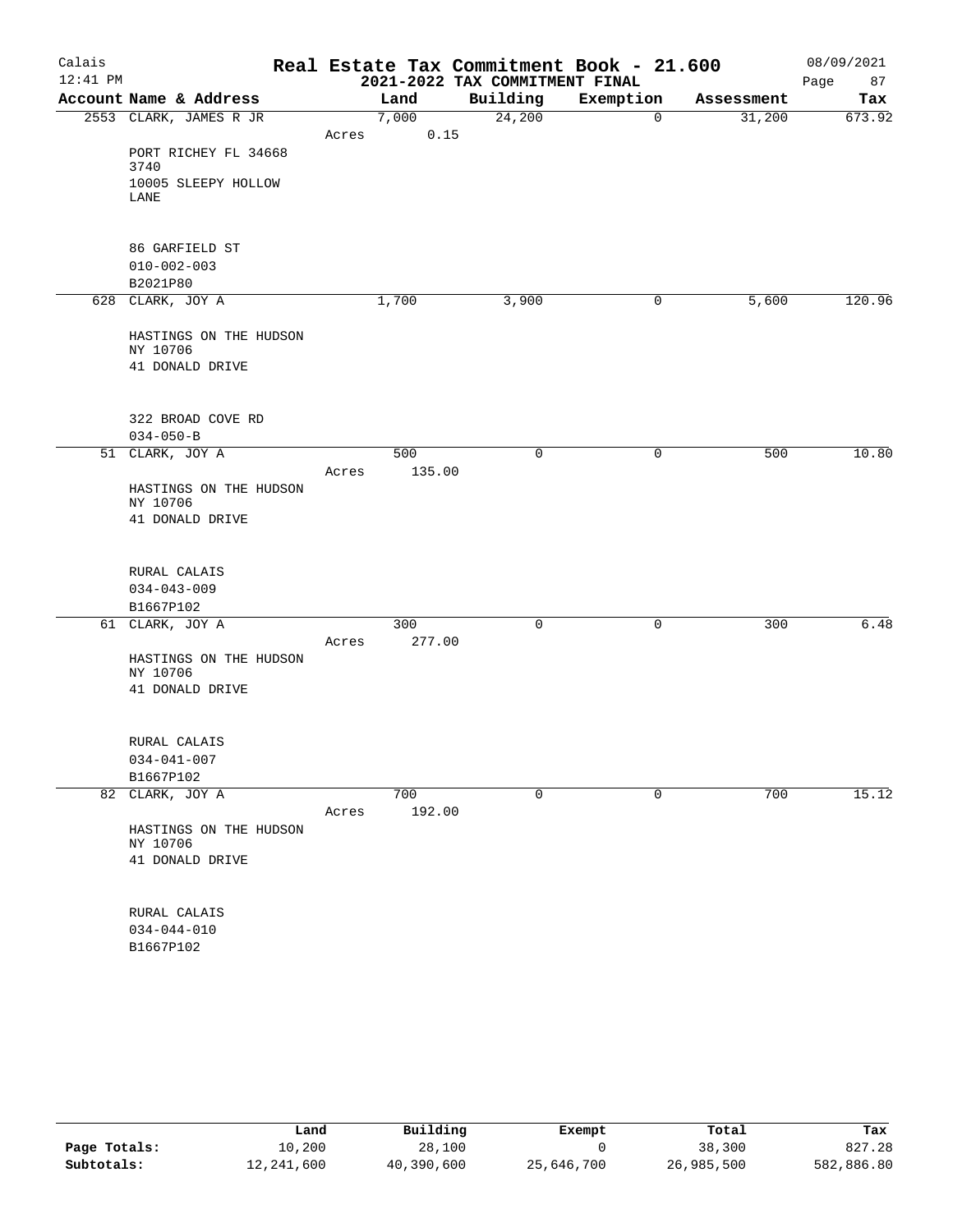| Calais<br>$12:41$ PM |                                   |              |       |               |   | Real Estate Tax Commitment Book - 21.600<br>2021-2022 TAX COMMITMENT FINAL |             |             |            | 08/09/2021<br>Page<br>88 |
|----------------------|-----------------------------------|--------------|-------|---------------|---|----------------------------------------------------------------------------|-------------|-------------|------------|--------------------------|
|                      | Account Name & Address            |              |       | Land          |   | Building                                                                   | Exemption   |             | Assessment | Tax                      |
|                      | 105 CLARK, JOY A                  |              |       | 1,500         |   | $\mathbf 0$                                                                |             | 0           | 1,500      | 32.40                    |
|                      |                                   |              | Acres | 312.00        |   |                                                                            |             |             |            |                          |
|                      | HASTINGS ON THE HUDSON            |              |       |               |   |                                                                            |             |             |            |                          |
|                      | NY 10706                          |              |       |               |   |                                                                            |             |             |            |                          |
|                      | 41 DONALD DRIVE                   |              |       |               |   |                                                                            |             |             |            |                          |
|                      |                                   |              |       |               |   |                                                                            |             |             |            |                          |
|                      | RURAL CALAIS                      |              |       |               |   |                                                                            |             |             |            |                          |
|                      | $034 - 050 - 007$                 |              |       |               |   |                                                                            |             |             |            |                          |
|                      | B1667P102                         |              |       |               |   |                                                                            |             |             |            |                          |
|                      | 92 CLARK, JOY A                   |              |       | 1,500         |   | 0                                                                          |             | 0           | 1,500      | 32.40                    |
|                      | HASTINGS ON THE HUDSON            |              | Acres | 317.00        |   |                                                                            |             |             |            |                          |
|                      | NY 10706                          |              |       |               |   |                                                                            |             |             |            |                          |
|                      | 41 DONALD DRIVE                   |              |       |               |   |                                                                            |             |             |            |                          |
|                      |                                   |              |       |               |   |                                                                            |             |             |            |                          |
|                      |                                   |              |       |               |   |                                                                            |             |             |            |                          |
|                      | RURAL CALAIS<br>$034 - 049 - 007$ |              |       |               |   |                                                                            |             |             |            |                          |
|                      | B1667P102                         |              |       |               |   |                                                                            |             |             |            |                          |
|                      | 28 CLARK, JOY A                   |              |       | 2,500         |   | $\mathbf 0$                                                                |             | 0           | 2,500      | 54.00                    |
|                      |                                   |              | Acres | 525.00        |   |                                                                            |             |             |            |                          |
|                      | HASTINGS ON THE HUDSON            |              |       |               |   |                                                                            |             |             |            |                          |
|                      | NY 10706<br>41 DONALD DRIVE       |              |       |               |   |                                                                            |             |             |            |                          |
|                      |                                   |              |       |               |   |                                                                            |             |             |            |                          |
|                      |                                   |              |       |               |   |                                                                            |             |             |            |                          |
|                      | RURAL CALAIS                      |              |       |               |   |                                                                            |             |             |            |                          |
|                      | $031 - 051 - 053 - 008$           |              |       |               |   |                                                                            |             |             |            |                          |
|                      | B1667P102                         |              |       |               |   | 0                                                                          |             | 0           | 400        | 8.64                     |
|                      | 96 CLARK, KENNETH                 |              | Acres | 400<br>317.00 |   |                                                                            |             |             |            |                          |
|                      | CALAIS ME 04619                   |              |       |               |   |                                                                            |             |             |            |                          |
|                      | 2 FOWLER ST                       |              |       |               |   |                                                                            |             |             |            |                          |
|                      |                                   |              |       |               |   |                                                                            |             |             |            |                          |
|                      |                                   |              |       |               |   |                                                                            |             |             |            |                          |
|                      | RURAL CALAIS                      |              |       |               |   |                                                                            |             |             |            |                          |
|                      | $034 - 049 - 011$<br>B1506P264    |              |       |               |   |                                                                            |             |             |            |                          |
|                      | 65 CLARK, KENNETH                 |              |       | 300           |   | $\mathbf 0$                                                                |             | $\mathbf 0$ | 300        | 6.48                     |
|                      |                                   |              | Acres | 277.00        |   |                                                                            |             |             |            |                          |
|                      | CALAIS ME 04619                   |              |       |               |   |                                                                            |             |             |            |                          |
|                      | 2 FOWLER ST                       |              |       |               |   |                                                                            |             |             |            |                          |
|                      |                                   |              |       |               |   |                                                                            |             |             |            |                          |
|                      | RURAL CALAIS                      |              |       |               |   |                                                                            |             |             |            |                          |
|                      | $034 - 041 - 011$                 |              |       |               |   |                                                                            |             |             |            |                          |
|                      | B1506P264                         |              |       |               |   |                                                                            |             |             |            |                          |
|                      | 32 CLARK, KENNETH                 |              |       | 600           |   | $\mathbf 0$                                                                |             | 0           | 600        | 12.96                    |
|                      |                                   |              | Acres | 525.00        |   |                                                                            |             |             |            |                          |
|                      | CALAIS ME 04619                   |              |       |               |   |                                                                            |             |             |            |                          |
|                      | 2 FOWLER ST                       |              |       |               |   |                                                                            |             |             |            |                          |
|                      |                                   |              |       |               |   |                                                                            |             |             |            |                          |
|                      | RURAL CALAIS                      |              |       |               |   |                                                                            |             |             |            |                          |
|                      | $031 - 051 - 053 - 012$           |              |       |               |   |                                                                            |             |             |            |                          |
|                      | B1506P264                         |              |       |               |   |                                                                            |             |             |            |                          |
|                      |                                   |              |       |               |   |                                                                            |             |             |            |                          |
|                      |                                   | Land         |       | Building      |   |                                                                            | Exempt      |             | Total      | Tax                      |
| Page Totals:         |                                   | 6,800        |       |               | 0 |                                                                            | $\mathbf 0$ |             | 6,800      | 146.88                   |
| Subtotals:           |                                   | 12, 248, 400 |       | 40,390,600    |   | 25,646,700                                                                 |             |             | 26,992,300 | 583,033.68               |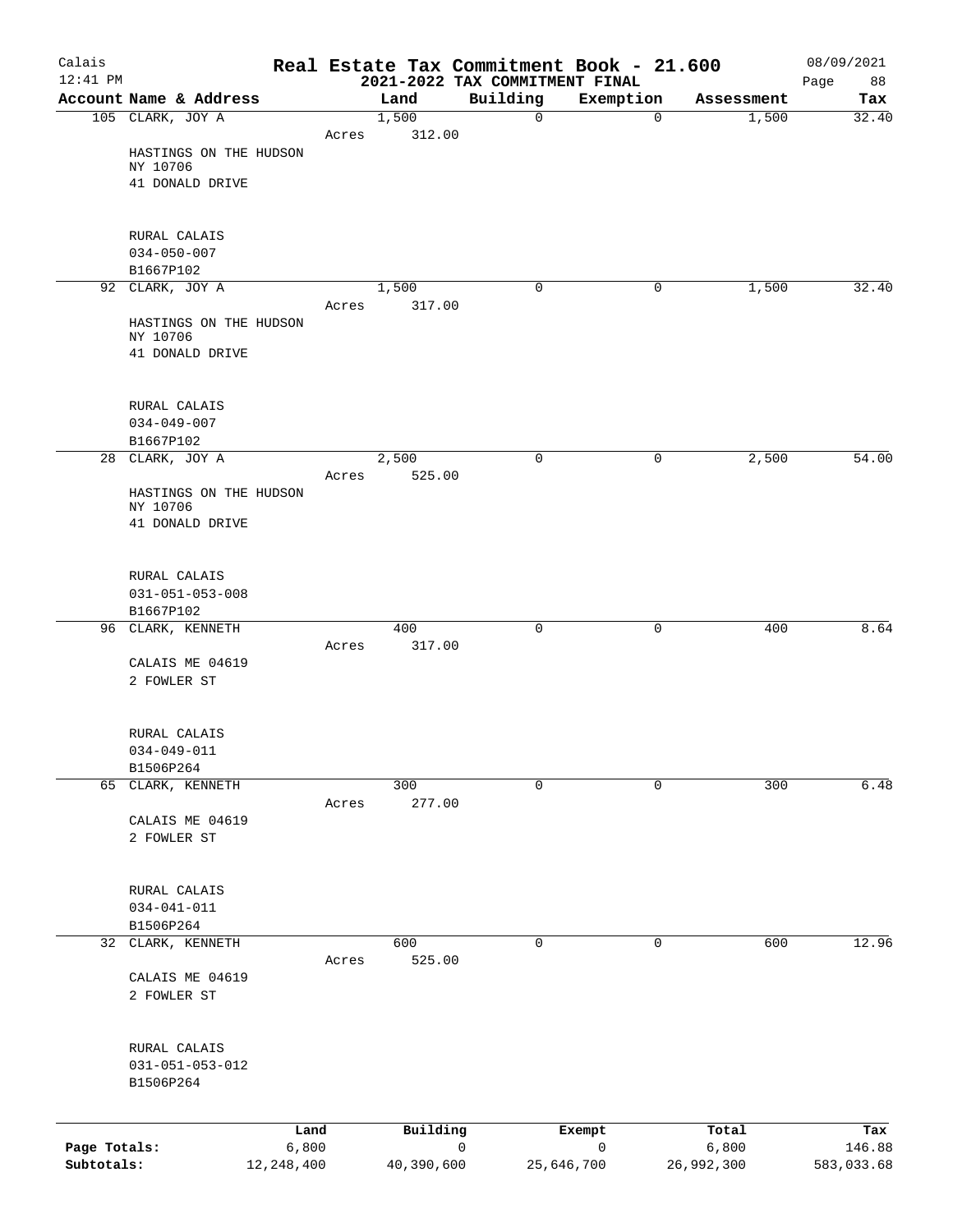| Calais<br>$12:41$ PM |                                |       |        |      | Real Estate Tax Commitment Book - 21.600<br>2021-2022 TAX COMMITMENT FINAL |              |             |            | 08/09/2021<br>Page<br>89 |
|----------------------|--------------------------------|-------|--------|------|----------------------------------------------------------------------------|--------------|-------------|------------|--------------------------|
|                      | Account Name & Address         |       | Land   |      | Building                                                                   | Exemption    |             | Assessment | Tax                      |
|                      | 109 CLARK, KENNETH             |       | 400    |      | 0                                                                          |              | $\mathbf 0$ | 400        | 8.64                     |
|                      |                                | Acres | 312.00 |      |                                                                            |              |             |            |                          |
|                      | CALAIS ME 04619                |       |        |      |                                                                            |              |             |            |                          |
|                      | 2 FOWLER ST                    |       |        |      |                                                                            |              |             |            |                          |
|                      |                                |       |        |      |                                                                            |              |             |            |                          |
|                      | RURAL CALAIS                   |       |        |      |                                                                            |              |             |            |                          |
|                      | $034 - 050 - 011$<br>B1506P264 |       |        |      |                                                                            |              |             |            |                          |
|                      | 1902 CLARK, KENNETH            |       | 11,400 |      | 103,600                                                                    | 25,000       |             | 90,000     | 1,944.00                 |
|                      | CLARK, KAREN                   | Acres |        | 0.39 |                                                                            | 19 Homestead |             |            |                          |
|                      | 2 FOWLER ST                    |       |        |      |                                                                            |              |             |            |                          |
|                      | CALAIS ME 04619                |       |        |      |                                                                            |              |             |            |                          |
|                      | 2 FOWLER ST                    |       |        |      |                                                                            |              |             |            |                          |
|                      | $026 - 066$                    |       |        |      |                                                                            |              |             |            |                          |
|                      | B1330P201                      |       |        |      |                                                                            |              |             |            |                          |
|                      | 613 CLARK, KENNETH             |       | 1,400  |      | 0                                                                          |              | 0           | 1,400      | 30.24                    |
|                      | CALAIS ME 04619                |       |        |      |                                                                            |              |             |            |                          |
|                      | 2 FOWLER ST                    |       |        |      |                                                                            |              |             |            |                          |
|                      |                                |       |        |      |                                                                            |              |             |            |                          |
|                      | HOWARD LAKE ROAD               |       |        |      |                                                                            |              |             |            |                          |
|                      | $034 - 041 - N$                |       |        |      |                                                                            |              |             |            |                          |
|                      | 2323 CLARK, KENNETH            |       | 0      |      | 8,800                                                                      |              | 0           | 8,800      | 190.08                   |
|                      | CALAIS ME 04619                |       |        |      |                                                                            |              |             |            |                          |
|                      | 2 FOWLER ST                    |       |        |      |                                                                            |              |             |            |                          |
|                      |                                |       |        |      |                                                                            |              |             |            |                          |
|                      | 28 SCHOOL ST                   |       |        |      |                                                                            |              |             |            |                          |
|                      | $003 - 009 - 015 - A$          |       |        |      |                                                                            |              |             |            |                          |
|                      | 2321 CLARK, KENNETH D          |       | 6,000  |      | $\mathbf 0$                                                                |              | 0           | 6,000      | 129.60                   |
|                      | CLARK, KAREN A                 | Acres |        | 0.51 |                                                                            |              |             |            |                          |
|                      | 2 FOWLER ST                    |       |        |      |                                                                            |              |             |            |                          |
|                      | CALAIS ME 04619                |       |        |      |                                                                            |              |             |            |                          |
|                      |                                |       |        |      |                                                                            |              |             |            |                          |
|                      | 28 SCHOOL ST                   |       |        |      |                                                                            |              |             |            |                          |
|                      | 003-009-014&015                |       |        |      |                                                                            |              |             |            |                          |
|                      | B3251P17 02/15/2007            |       |        |      |                                                                            |              |             |            |                          |
|                      | 2169 CLARK, KENNETH D          |       | 5,800  |      | 0                                                                          |              | 0           | 5,800      | 125.28                   |
|                      | CLARK, KAREN A                 | Acres |        | 0.16 |                                                                            |              |             |            |                          |
|                      | 2 FOWLER ST                    |       |        |      |                                                                            |              |             |            |                          |
|                      | CALAIS ME 04619                |       |        |      |                                                                            |              |             |            |                          |
|                      | BOARDMAN ST                    |       |        |      |                                                                            |              |             |            |                          |
|                      | $003 - 002 - 018$              |       |        |      |                                                                            |              |             |            |                          |
|                      | B3251P19 02/15/2007            |       |        |      |                                                                            |              |             |            |                          |
|                      |                                |       |        |      |                                                                            |              |             |            |                          |

|              | Land         | Building   | Exempt     | Total      | Tax         |
|--------------|--------------|------------|------------|------------|-------------|
| Page Totals: | 25,000       | 112,400    | 25,000     | 112,400    | 2,427.84    |
| Subtotals:   | 12, 273, 400 | 40,503,000 | 25,671,700 | 27,104,700 | 585, 461.52 |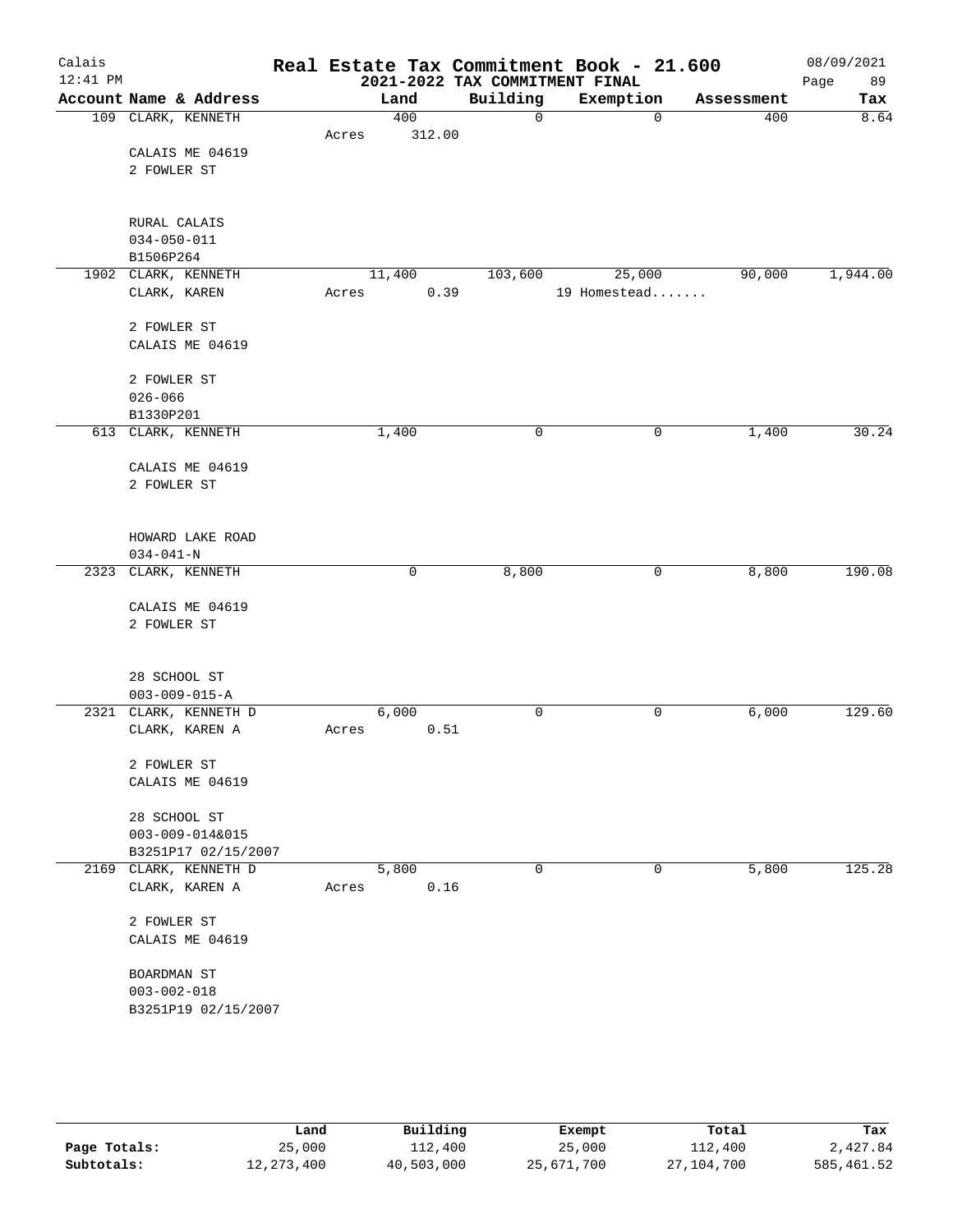| Account Name & Address<br>1155 CLARK, KENNETH D<br>CLARK, KAREN A<br>2 FOWLER ST<br>CALAIS ME 04619<br>486 NORTH ST<br>$003 - 002 - 016$<br>B3251P19 02/15/2007<br>1156 CLARK, KENNETH D<br>CLARK, KAREN A<br>2 FOWLER ST<br>CALAIS ME 04619<br>490 NORTH ST | 10,900<br>Acres<br>12,900<br>Acres              | Land<br>0.09<br>0.04 | Building<br>26,100<br>31,800 | Exemption<br>$\mathbf 0$<br>0 | Assessment<br>37,000<br>44,700 | Tax<br>799.20                                                                           |
|--------------------------------------------------------------------------------------------------------------------------------------------------------------------------------------------------------------------------------------------------------------|-------------------------------------------------|----------------------|------------------------------|-------------------------------|--------------------------------|-----------------------------------------------------------------------------------------|
|                                                                                                                                                                                                                                                              |                                                 |                      |                              |                               |                                |                                                                                         |
|                                                                                                                                                                                                                                                              |                                                 |                      |                              |                               |                                |                                                                                         |
|                                                                                                                                                                                                                                                              |                                                 |                      |                              |                               |                                | 965.52                                                                                  |
|                                                                                                                                                                                                                                                              |                                                 |                      |                              |                               |                                |                                                                                         |
|                                                                                                                                                                                                                                                              |                                                 |                      |                              |                               |                                |                                                                                         |
|                                                                                                                                                                                                                                                              |                                                 |                      |                              |                               |                                |                                                                                         |
|                                                                                                                                                                                                                                                              |                                                 |                      |                              |                               |                                |                                                                                         |
| $003 - 002 - 017$<br>B3251P19 02/15/2007                                                                                                                                                                                                                     |                                                 |                      |                              |                               |                                |                                                                                         |
| 2837 CLARK, KENNETH D                                                                                                                                                                                                                                        |                                                 | 2,700                | 0                            | 0                             | 2,700                          | 58.32                                                                                   |
| CALAIS ME 04619<br>2 FOWLER STREET                                                                                                                                                                                                                           | Acres                                           | 2.07                 |                              |                               |                                |                                                                                         |
| FOWLER ST (OFF)<br>$026 - 064 - A$<br>B4435P264 01/25/2018                                                                                                                                                                                                   |                                                 |                      |                              |                               |                                |                                                                                         |
| 939 CLARK, KENNETH S                                                                                                                                                                                                                                         | 15,000                                          |                      | 72,300                       | 31,000                        | 56,300                         | 1,216.08                                                                                |
| CALAIS ME 04619<br>48 WASHINGTON ST                                                                                                                                                                                                                          | Acres                                           | 0.17                 |                              | 52 Vietnam Vet Res            |                                |                                                                                         |
| 48 WASHINGTON ST<br>$007 - 007 - 009$                                                                                                                                                                                                                        |                                                 |                      |                              |                               |                                |                                                                                         |
|                                                                                                                                                                                                                                                              |                                                 |                      |                              |                               |                                | 2,453.76                                                                                |
| CLARK, SHIRLEY M                                                                                                                                                                                                                                             | Acres                                           |                      |                              |                               |                                |                                                                                         |
| 236 SOUTH ST<br>CALAIS ME 04619                                                                                                                                                                                                                              |                                                 |                      |                              |                               |                                |                                                                                         |
| 236 SOUTH ST<br>$027 - 209$                                                                                                                                                                                                                                  |                                                 |                      |                              |                               |                                |                                                                                         |
| B769P264                                                                                                                                                                                                                                                     |                                                 |                      |                              |                               |                                |                                                                                         |
| 1805 CLARK, MICHAEL L<br>CLARK, LINDA J                                                                                                                                                                                                                      | Acres                                           |                      |                              |                               |                                | 369.36                                                                                  |
| 54 GERMAIN ST<br>CALAIS ME 04619                                                                                                                                                                                                                             |                                                 |                      |                              |                               |                                |                                                                                         |
| 54 GERMAIN ST<br>$010 - 010 - 014$                                                                                                                                                                                                                           |                                                 |                      |                              |                               |                                |                                                                                         |
|                                                                                                                                                                                                                                                              | B1474P282<br>1723 CLARK, LAWRENCE E<br>B922P149 |                      | 30,200<br>7,500              | 114,400<br>0.69<br>0.17       | 31,000<br>34,600<br>25,000     | 19 Homestead<br>113,600<br>19 Homestead<br>52 Vietnam Vet Res<br>17,100<br>19 Homestead |

|              | Land       | Building   | Exempt     | Total      | Tax        |
|--------------|------------|------------|------------|------------|------------|
| Page Totals: | 79,200     | 279,200    | 87,000     | 271,400    | 5,862.24   |
| Subtotals:   | 12,352,600 | 40,782,200 | 25,758,700 | 27,376,100 | 591,323.76 |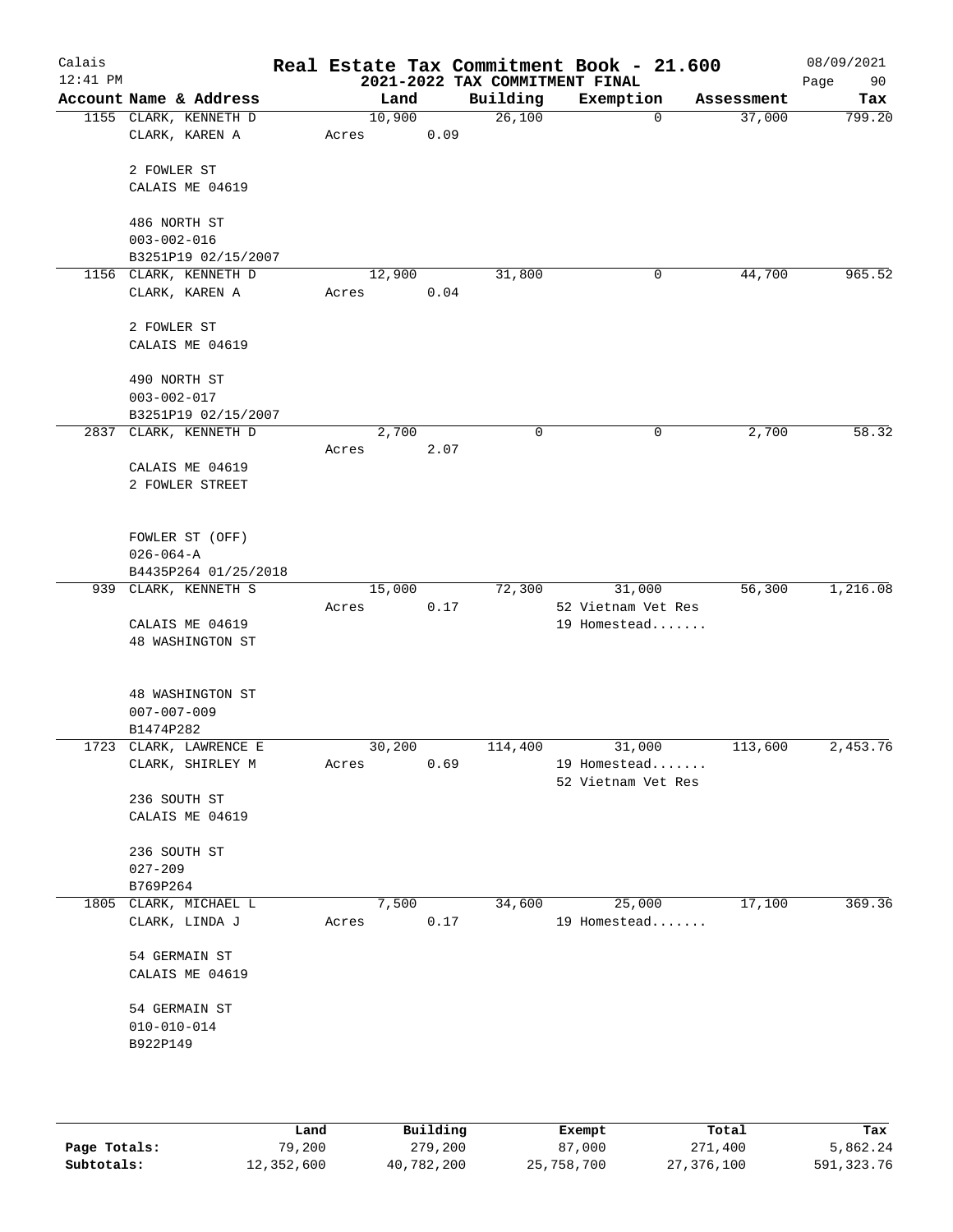| Calais<br>$12:41$ PM |                                                                            |       |        | 2021-2022 TAX COMMITMENT FINAL | Real Estate Tax Commitment Book - 21.600 |            | 08/09/2021<br>Page<br>91 |
|----------------------|----------------------------------------------------------------------------|-------|--------|--------------------------------|------------------------------------------|------------|--------------------------|
|                      | Account Name & Address                                                     |       | Land   | Building                       | Exemption                                | Assessment | Tax                      |
|                      | 2406 CLARK, PETER                                                          |       | 10,100 | 35,700                         | 25,000                                   | 20,800     | 449.28                   |
|                      |                                                                            | Acres | 0.31   |                                | 19 Homestead                             |            |                          |
|                      | CALAIS ME 04619                                                            |       |        |                                |                                          |            |                          |
|                      | 49 PRICE ST                                                                |       |        |                                |                                          |            |                          |
|                      |                                                                            |       |        |                                |                                          |            |                          |
|                      |                                                                            |       |        |                                |                                          |            |                          |
|                      | 49 PRICE ST                                                                |       |        |                                |                                          |            |                          |
|                      | $005 - 005 - 016$                                                          |       |        |                                |                                          |            |                          |
|                      | B1727P113                                                                  |       |        |                                |                                          |            |                          |
|                      | 447 CLARK, PETER                                                           |       | 16,000 | 18,200                         | 0                                        | 34,200     | 738.72                   |
|                      | CLARK, ANGELA (JT)                                                         | Acres | 0.23   |                                |                                          |            |                          |
|                      |                                                                            |       |        |                                |                                          |            |                          |
|                      | 49 PRICE ST<br>CALAIS ME 04619                                             |       |        |                                |                                          |            |                          |
|                      |                                                                            |       |        |                                |                                          |            |                          |
|                      | 448 CHISHOLM BLVD/NASHS                                                    |       |        |                                |                                          |            |                          |
|                      | $036 - 025$                                                                |       |        |                                |                                          |            |                          |
|                      | B2890P53 06/11/2004                                                        |       |        |                                |                                          |            |                          |
|                      | 2798 CLARK, PETER                                                          |       | 600    | $\mathbf 0$                    | 0                                        | 600        | 12.96                    |
|                      | CLARK, ANGELA                                                              | Acres | 0.12   |                                |                                          |            |                          |
|                      |                                                                            |       |        |                                |                                          |            |                          |
|                      | 49 PRICE ST                                                                |       |        |                                |                                          |            |                          |
|                      | CALAIS ME 04619                                                            |       |        |                                |                                          |            |                          |
|                      |                                                                            |       |        |                                |                                          |            |                          |
|                      | CHISHOLM BLVD/NASHS                                                        |       |        |                                |                                          |            |                          |
|                      | $036 - 025 - 001$                                                          |       |        |                                |                                          |            |                          |
|                      | B2890P53 06/11/2004                                                        |       |        |                                |                                          |            |                          |
|                      | 2510 CLARK, PETER &                                                        |       | 9,100  | $\mathbf 0$                    | 0                                        | 9,100      | 196.56                   |
|                      | CLARK, ANGELA (JT)                                                         | Acres | 0.25   |                                |                                          |            |                          |
|                      | 49 PRICE STREET                                                            |       |        |                                |                                          |            |                          |
|                      |                                                                            |       |        |                                |                                          |            |                          |
|                      | CALAIS ME 04619                                                            |       |        |                                |                                          |            |                          |
|                      | MCLEAN ST                                                                  |       |        |                                |                                          |            |                          |
|                      | $006 - 008 - 004$                                                          |       |        |                                |                                          |            |                          |
|                      | B4719P43 10/22/2020                                                        |       |        |                                |                                          |            |                          |
|                      | 2511 CLARK, PETER M                                                        |       | 9,100  | 0                              | 0                                        | 9,100      | 196.56                   |
|                      | CLARK, ANGELA L (JT)                                                       | Acres | 0.25   |                                |                                          |            |                          |
|                      | 49 PRICE ST                                                                |       |        |                                |                                          |            |                          |
|                      |                                                                            |       |        |                                |                                          |            |                          |
|                      | CALAIS ME 04619                                                            |       |        |                                |                                          |            |                          |
|                      |                                                                            |       |        |                                |                                          |            |                          |
|                      | 11 MCLEAN ST                                                               |       |        |                                |                                          |            |                          |
|                      | $006 - 008 - 005$                                                          |       |        |                                |                                          |            |                          |
|                      | B4656P112 04/06/2020 B4656P111 03/27/2020 B4006P60                         |       |        |                                |                                          |            |                          |
|                      | 10/21/2013 B4006P59 10/21/2013 B3964P64 06/18/2013<br>B2426P256 05/01/2000 |       |        |                                |                                          |            |                          |
|                      | 624 CLARK, RICHARD                                                         |       | 1,700  | 19,600                         | $\mathbf 0$                              | 21,300     | 460.08                   |
|                      |                                                                            |       |        |                                |                                          |            |                          |
|                      | CALAIS ME 04619                                                            |       |        |                                |                                          |            |                          |
|                      | 49 STILLSON ST                                                             |       |        |                                |                                          |            |                          |
|                      |                                                                            |       |        |                                |                                          |            |                          |
|                      |                                                                            |       |        |                                |                                          |            |                          |
|                      | 111 DEER POINT RD                                                          |       |        |                                |                                          |            |                          |
|                      | $034 - 049 - C$                                                            |       |        |                                |                                          |            |                          |
|                      |                                                                            |       |        |                                |                                          |            |                          |
|                      |                                                                            |       |        |                                |                                          |            |                          |
|                      |                                                                            |       |        |                                |                                          |            |                          |

|              | Land       | Building   | Exempt     | Total      | Tax        |
|--------------|------------|------------|------------|------------|------------|
| Page Totals: | 46,600     | 73,500     | 25,000     | 95,100     | 2,054.16   |
| Subtotals:   | 12,399,200 | 40,855,700 | 25,783,700 | 27,471,200 | 593,377.92 |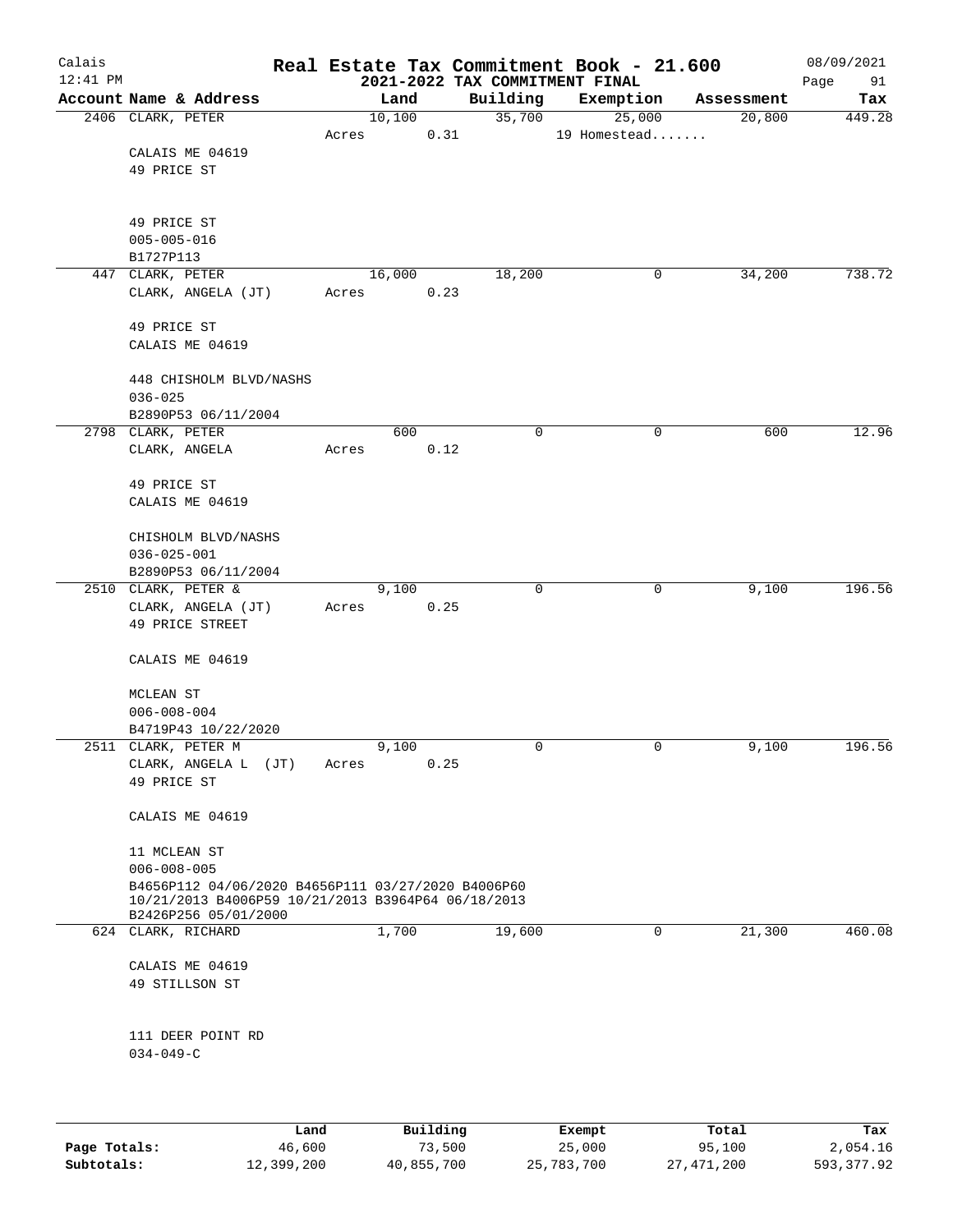| Calais     |                                                    |       |        |      |             | Real Estate Tax Commitment Book - 21.600 |            | 08/09/2021 |
|------------|----------------------------------------------------|-------|--------|------|-------------|------------------------------------------|------------|------------|
| $12:41$ PM |                                                    |       |        |      |             | 2021-2022 TAX COMMITMENT FINAL           |            | 92<br>Page |
|            | Account Name & Address                             |       | Land   |      | Building    | Exemption                                | Assessment | Tax        |
|            | 782 CLARK, RICHARD                                 |       | 36,500 |      | 142,500     | 31,000                                   | 148,000    | 3,196.80   |
|            | CLARK, RUTH (JT)                                   | Acres |        | 1.04 |             | 19 Homestead                             |            |            |
|            |                                                    |       |        |      |             | 52 Vietnam Vet Res                       |            |            |
|            | 45 Cedar Street                                    |       |        |      |             |                                          |            |            |
|            | Calais ME 04619 1368                               |       |        |      |             |                                          |            |            |
|            | 45 CEDAR ST                                        |       |        |      |             |                                          |            |            |
|            | $027 - 184 - 007$                                  |       |        |      |             |                                          |            |            |
|            | B4021P100 12/11/2013 B2996P89 04/05/2005 B1426P274 |       |        |      |             |                                          |            |            |
|            | 31 CLARK, RICHARD                                  |       | 600    |      | $\mathbf 0$ | 0                                        | 600        | 12.96      |
|            |                                                    | Acres | 525.00 |      |             |                                          |            |            |
|            | CALAIS ME 04619                                    |       |        |      |             |                                          |            |            |
|            | 49 STILLSON ST                                     |       |        |      |             |                                          |            |            |
|            |                                                    |       |        |      |             |                                          |            |            |
|            |                                                    |       |        |      |             |                                          |            |            |
|            | RURAL CALAIS                                       |       |        |      |             |                                          |            |            |
|            | $031 - 051 - 053 - 011$                            |       |        |      |             |                                          |            |            |
|            | B1506P264                                          |       |        |      |             |                                          |            |            |
|            | 64 CLARK, RICHARD                                  |       | 300    |      | 0           | 0                                        | 300        | 6.48       |
|            |                                                    | Acres | 277.00 |      |             |                                          |            |            |
|            | CALAIS ME 04619                                    |       |        |      |             |                                          |            |            |
|            | 49 STILLSON ST                                     |       |        |      |             |                                          |            |            |
|            |                                                    |       |        |      |             |                                          |            |            |
|            | RURAL CALAIS                                       |       |        |      |             |                                          |            |            |
|            | $034 - 041 - 010$                                  |       |        |      |             |                                          |            |            |
|            | 95 CLARK, RICHARD                                  |       | 400    |      | 0           | 0                                        | 400        | 8.64       |
|            |                                                    | Acres | 317.00 |      |             |                                          |            |            |
|            | CALAIS ME 04619                                    |       |        |      |             |                                          |            |            |
|            | 49 STILLSON ST                                     |       |        |      |             |                                          |            |            |
|            |                                                    |       |        |      |             |                                          |            |            |
|            |                                                    |       |        |      |             |                                          |            |            |
|            | RURAL CALAIS                                       |       |        |      |             |                                          |            |            |
|            | $034 - 049 - 010$                                  |       |        |      |             |                                          |            |            |
|            | B1506P264                                          |       |        |      |             |                                          |            |            |
|            | 108 CLARK, RICHARD                                 |       | 400    |      | 0           | 0                                        | 400        | 8.64       |
|            |                                                    | Acres | 312.00 |      |             |                                          |            |            |
|            | CALAIS ME 04619                                    |       |        |      |             |                                          |            |            |
|            | 49 STILLSON ST                                     |       |        |      |             |                                          |            |            |
|            |                                                    |       |        |      |             |                                          |            |            |
|            | RURAL CALAIS                                       |       |        |      |             |                                          |            |            |
|            | $034 - 050 - 010$                                  |       |        |      |             |                                          |            |            |
|            | B1506P264                                          |       |        |      |             |                                          |            |            |
|            | 2143 CLARK, RICHARD E                              |       | 17,300 |      | 49,300      | 25,000                                   | 41,600     | 898.56     |
|            |                                                    | Acres |        | 0.90 |             | 19 Homestead                             |            |            |
|            | CALAIS ME 04619                                    |       |        |      |             |                                          |            |            |
|            | 49 STILLSON ST                                     |       |        |      |             |                                          |            |            |
|            |                                                    |       |        |      |             |                                          |            |            |
|            |                                                    |       |        |      |             |                                          |            |            |
|            | 49 STILLSON ST                                     |       |        |      |             |                                          |            |            |
|            | $002 - 002 - 010$                                  |       |        |      |             |                                          |            |            |
|            |                                                    |       |        |      |             |                                          |            |            |
|            |                                                    |       |        |      |             |                                          |            |            |
|            |                                                    |       |        |      |             |                                          |            |            |

|              | Land       | Building   | Exempt     | Total      | Tax        |
|--------------|------------|------------|------------|------------|------------|
| Page Totals: | 55,500     | 191,800    | 56,000     | 191,300    | 4,132.08   |
| Subtotals:   | 12,454,700 | 41,047,500 | 25,839,700 | 27,662,500 | 597,510.00 |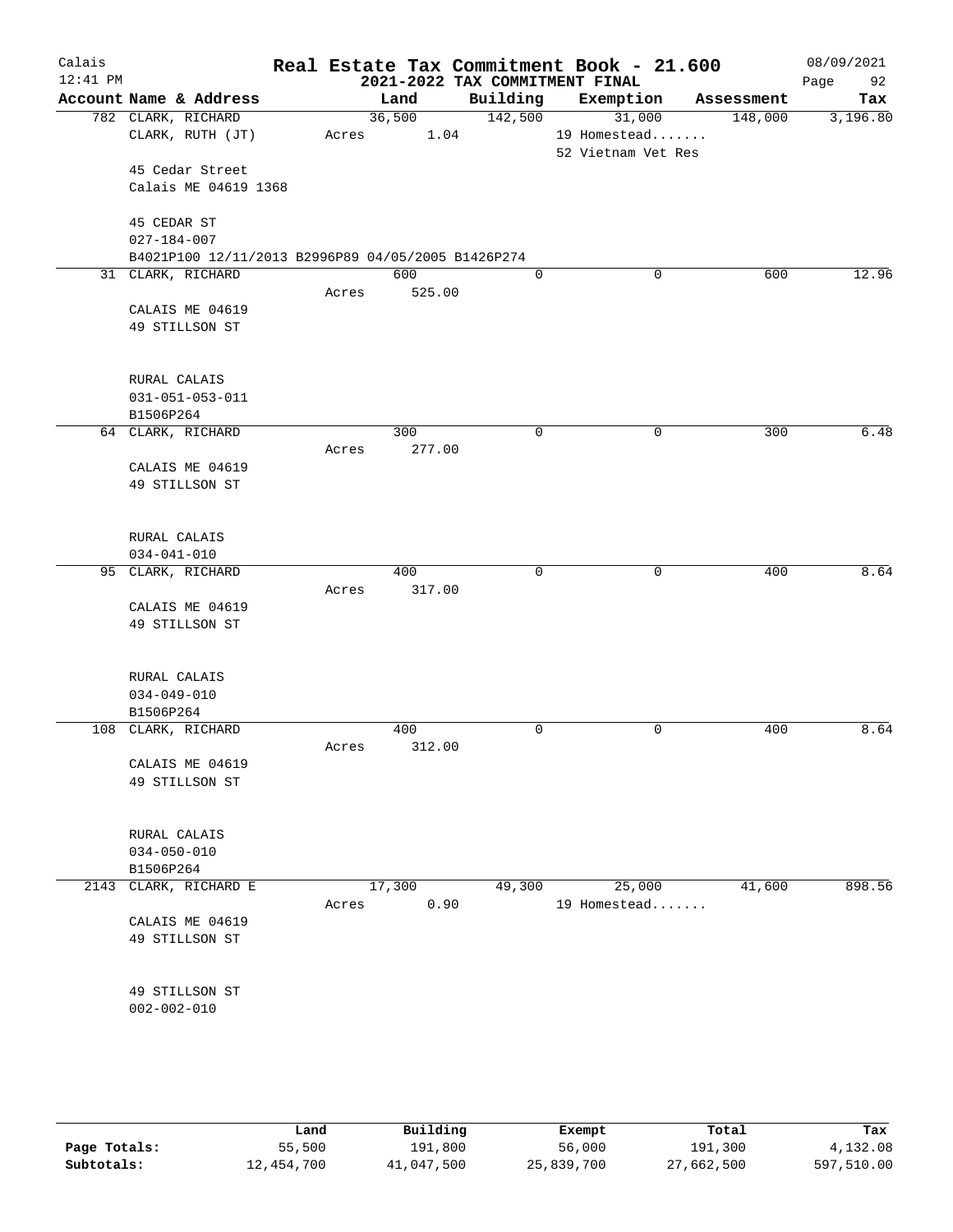| Calais     |                                                           | Real Estate Tax Commitment Book - 21.600 |                                |                          |            | 08/09/2021 |
|------------|-----------------------------------------------------------|------------------------------------------|--------------------------------|--------------------------|------------|------------|
| $12:41$ PM |                                                           |                                          | 2021-2022 TAX COMMITMENT FINAL |                          |            | Page<br>93 |
|            | Account Name & Address                                    | Land                                     | Building<br>$\Omega$           | Exemption<br>$\mathbf 0$ | Assessment | Tax        |
|            | 2144 CLARK, RICHARD E                                     | 11,700<br>1.60<br>Acres                  |                                |                          | 11,700     | 252.72     |
|            | CALAIS ME 04619                                           |                                          |                                |                          |            |            |
|            | 49 STILLSON ST                                            |                                          |                                |                          |            |            |
|            |                                                           |                                          |                                |                          |            |            |
|            |                                                           |                                          |                                |                          |            |            |
|            | STILLSON ST                                               |                                          |                                |                          |            |            |
|            | $002 - 002 - 011$<br>1904 CLARK, RICHARD ELTON JR         | $\mathbf 0$                              | 6,300                          | 0                        | 6,300      | 136.08     |
|            |                                                           |                                          |                                |                          |            |            |
|            | WINDHAM ME 04062                                          |                                          |                                |                          |            |            |
|            | 33 MOUNT HUNGER SHORES                                    |                                          |                                |                          |            |            |
|            | <b>RD</b>                                                 |                                          |                                |                          |            |            |
|            |                                                           |                                          |                                |                          |            |            |
|            | 38 BARING ST                                              |                                          |                                |                          |            |            |
|            | $002 - 004 - 013 - 1 - C$                                 |                                          |                                |                          |            |            |
|            | 1906 CLARK, RICHARD ELTON JR                              | 0                                        | 400                            | $\mathsf{O}$             | 400        | 8.64       |
|            |                                                           |                                          |                                |                          |            |            |
|            | WINDHAM ME 04062                                          |                                          |                                |                          |            |            |
|            | 33 MOUNT HUNGER SHORES<br>RD                              |                                          |                                |                          |            |            |
|            |                                                           |                                          |                                |                          |            |            |
|            |                                                           |                                          |                                |                          |            |            |
|            | 38 BARING ST                                              |                                          |                                |                          |            |            |
|            | $002 - 004 - 013 - 1 - E$<br>1907 CLARK, RICHARD ELTON JR | 0                                        | 5,800                          | 0                        | 5,800      | 125.28     |
|            |                                                           |                                          |                                |                          |            |            |
|            | WINDHAM ME 04062                                          |                                          |                                |                          |            |            |
|            | 33 MOUNT HUNGER SHORES                                    |                                          |                                |                          |            |            |
|            | <b>RD</b>                                                 |                                          |                                |                          |            |            |
|            |                                                           |                                          |                                |                          |            |            |
|            | 38 BARING ST                                              |                                          |                                |                          |            |            |
|            | $002 - 004 - 013 - 1 - F$                                 |                                          |                                |                          |            |            |
|            | 1913 CLARK, RICHARD ELTON JR                              | $\mathbf 0$                              | 6,100                          | $\mathbf 0$              | 6,100      | 131.76     |
|            | WINDHAM ME 04062                                          |                                          |                                |                          |            |            |
|            | 33 MOUNT HUNGER SHORES                                    |                                          |                                |                          |            |            |
|            | RD                                                        |                                          |                                |                          |            |            |
|            |                                                           |                                          |                                |                          |            |            |
|            | 38 BARING ST                                              |                                          |                                |                          |            |            |
|            | $002 - 004 - 013 - 1 - L$                                 |                                          |                                |                          |            |            |
|            | 1861 CLARK, RICHARD ELTON JR 44,800                       |                                          | 0                              | 0                        | 44,800     | 967.68     |
|            |                                                           | 1.10<br>Acres                            |                                |                          |            |            |
|            | WINDHAM ME 04062                                          |                                          |                                |                          |            |            |
|            | 33 MOUNT HUNGER SHORES<br>RD                              |                                          |                                |                          |            |            |
|            |                                                           |                                          |                                |                          |            |            |
|            |                                                           |                                          |                                |                          |            |            |
|            | 38 BARING ST                                              |                                          |                                |                          |            |            |
|            | $002 - 004 - 013 - 001$                                   |                                          |                                |                          |            |            |
|            | B1417P275                                                 |                                          |                                |                          |            |            |
|            |                                                           |                                          |                                |                          |            |            |

|              | Land       | Building   | Exempt     | Total      | Tax          |
|--------------|------------|------------|------------|------------|--------------|
| Page Totals: | 56,500     | 18,600     |            | 75,100     | 1,622.16     |
| Subtotals:   | 12,511,200 | 41,066,100 | 25,839,700 | 27,737,600 | 599, 132. 16 |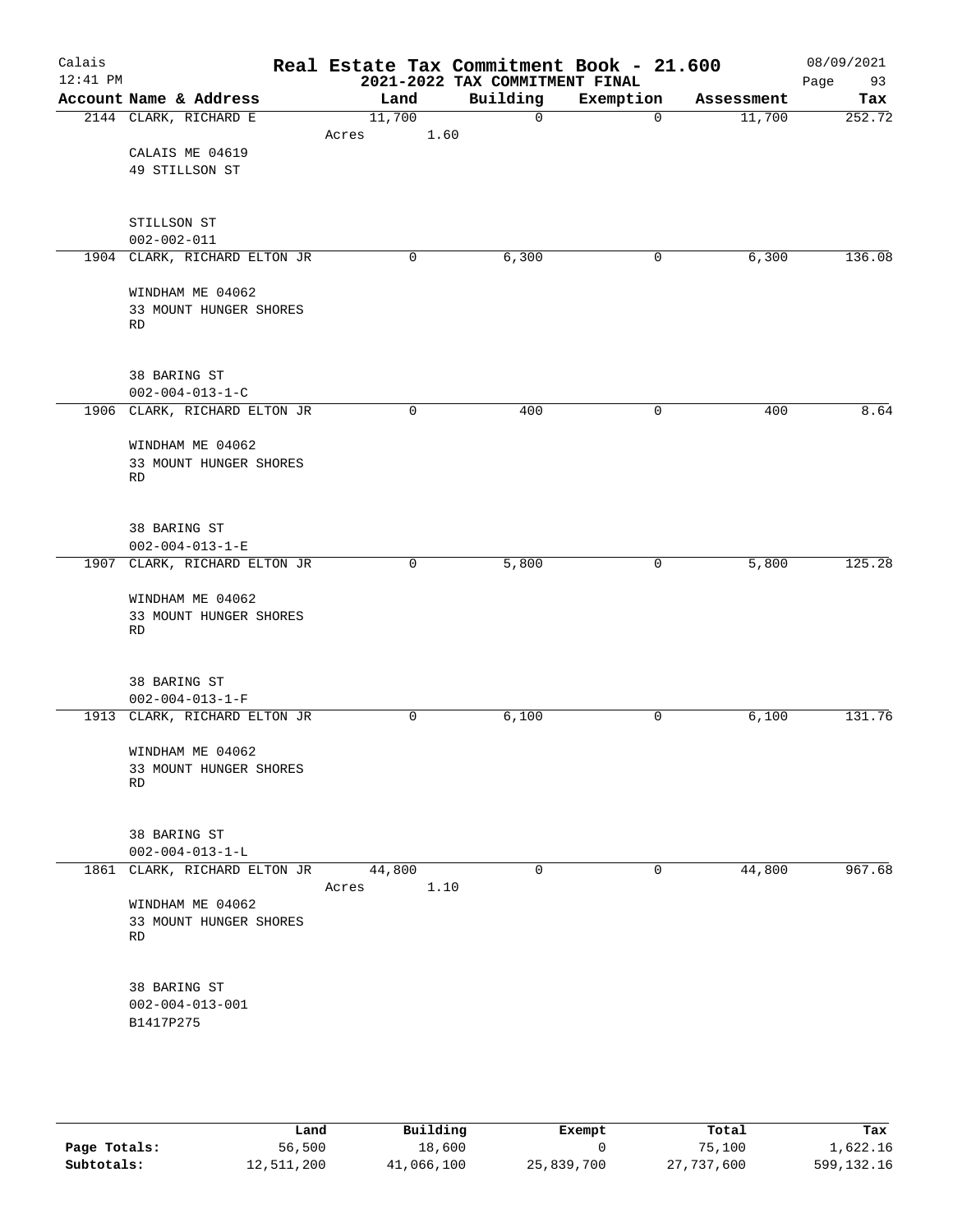| Calais<br>$12:41$ PM |                                          |       |        |        | Real Estate Tax Commitment Book - 21.600<br>2021-2022 TAX COMMITMENT FINAL |           |             |            | 08/09/2021<br>94<br>Page |
|----------------------|------------------------------------------|-------|--------|--------|----------------------------------------------------------------------------|-----------|-------------|------------|--------------------------|
|                      | Account Name & Address                   |       | Land   |        | Building                                                                   | Exemption |             | Assessment | Tax                      |
|                      | 1993 CLARK, SHAWN                        |       | 7,700  |        | 22,900                                                                     |           | $\mathbf 0$ | 30,600     | 660.96                   |
|                      |                                          | Acres |        | 0.18   |                                                                            |           |             |            |                          |
|                      | CALAIS ME 04619                          |       |        |        |                                                                            |           |             |            |                          |
|                      | 29 BARING ST                             |       |        |        |                                                                            |           |             |            |                          |
|                      |                                          |       |        |        |                                                                            |           |             |            |                          |
|                      |                                          |       |        |        |                                                                            |           |             |            |                          |
|                      | 29 BARING ST                             |       |        |        |                                                                            |           |             |            |                          |
|                      | $002 - 001 - 003$<br>B2878P49 05/12/2004 |       |        |        |                                                                            |           |             |            |                          |
|                      | 2324 CLARK, STANLEY                      |       | 5,400  |        | 0                                                                          |           | 0           | 5,400      | 116.64                   |
|                      | C/O JOE CLARK                            | Acres |        | 0.14   |                                                                            |           |             |            |                          |
|                      | 18261 SHINNIECOCK HILLS                  |       |        |        |                                                                            |           |             |            |                          |
|                      | PLACE                                    |       |        |        |                                                                            |           |             |            |                          |
|                      | LEESBURG VA 20176                        |       |        |        |                                                                            |           |             |            |                          |
|                      |                                          |       |        |        |                                                                            |           |             |            |                          |
|                      |                                          |       |        |        |                                                                            |           |             |            |                          |
|                      | SCHOOL ST<br>$003 - 009 - 012&013$       |       |        |        |                                                                            |           |             |            |                          |
|                      | B2362P46 09/26/1997                      |       |        |        |                                                                            |           |             |            |                          |
|                      | 22 CLARK, STANLEY                        |       | 10,500 |        | $\mathbf 0$                                                                |           | 0           | 10,500     | 226.80                   |
|                      | C/O JOE CLARK                            | Acres |        | 525.00 |                                                                            |           |             |            |                          |
|                      | 18261 SHINNIECOCK HILLS                  |       |        |        |                                                                            |           |             |            |                          |
|                      | PLACE                                    |       |        |        |                                                                            |           |             |            |                          |
|                      | LEESBURG VA 20176                        |       |        |        |                                                                            |           |             |            |                          |
|                      |                                          |       |        |        |                                                                            |           |             |            |                          |
|                      | RURAL CALAIS                             |       |        |        |                                                                            |           |             |            |                          |
|                      | $031 - 051 - 053 - 002$                  |       |        |        |                                                                            |           |             |            |                          |
|                      | 2718 CLARK, STANLEY                      |       | 300    |        | 2,100                                                                      |           | 0           | 2,400      | 51.84                    |
|                      | C/O JOE CLARK                            |       |        |        |                                                                            |           |             |            |                          |
|                      | 18261 SHINNIECOCK HILLS                  |       |        |        |                                                                            |           |             |            |                          |
|                      | PLACE                                    |       |        |        |                                                                            |           |             |            |                          |
|                      | LEESBURG VA 20176                        |       |        |        |                                                                            |           |             |            |                          |
|                      |                                          |       |        |        |                                                                            |           |             |            |                          |
|                      | RURAL CALAIS                             |       |        |        |                                                                            |           |             |            |                          |
|                      | $034 - 042 - CCC$                        |       |        |        |                                                                            |           |             |            |                          |
| 99                   | CLARK, STANLEY E                         |       | 6,500  |        | 0                                                                          |           | 0           | 6,500      | 140.40                   |
|                      | C/O JOE CLARK                            | Acres |        | 312.00 |                                                                            |           |             |            |                          |
|                      | 18261 SHINNIECOCK HILLS                  |       |        |        |                                                                            |           |             |            |                          |
|                      | PLACE                                    |       |        |        |                                                                            |           |             |            |                          |
|                      | LEESBURG VA 20176                        |       |        |        |                                                                            |           |             |            |                          |
|                      |                                          |       |        |        |                                                                            |           |             |            |                          |
|                      | RURAL CALAIS                             |       |        |        |                                                                            |           |             |            |                          |
|                      | $034 - 050 - 001$                        |       |        |        |                                                                            |           |             |            |                          |
|                      | 86 CLARK, STANLEY E                      |       | 6,400  |        | 0                                                                          |           | 0           | 6,400      | 138.24                   |
|                      | $C/O$ JOE CLARK                          | Acres |        | 317.00 |                                                                            |           |             |            |                          |
|                      | 18261 SHINNIECOCK HILLS                  |       |        |        |                                                                            |           |             |            |                          |
|                      | PLACE<br>LEESBURG VA 20176               |       |        |        |                                                                            |           |             |            |                          |
|                      |                                          |       |        |        |                                                                            |           |             |            |                          |
|                      |                                          |       |        |        |                                                                            |           |             |            |                          |
|                      | RURAL CALAIS                             |       |        |        |                                                                            |           |             |            |                          |
|                      | $034 - 049 - 001$                        |       |        |        |                                                                            |           |             |            |                          |
|                      |                                          |       |        |        |                                                                            |           |             |            |                          |
|                      |                                          |       |        |        |                                                                            |           |             |            |                          |

|              | Land       | Building   | Exempt     | Total      | Tax        |
|--------------|------------|------------|------------|------------|------------|
| Page Totals: | 36,800     | 25,000     |            | 61,800     | 1,334.88   |
| Subtotals:   | 12,548,000 | 41,091,100 | 25,839,700 | 27,799,400 | 600,467.04 |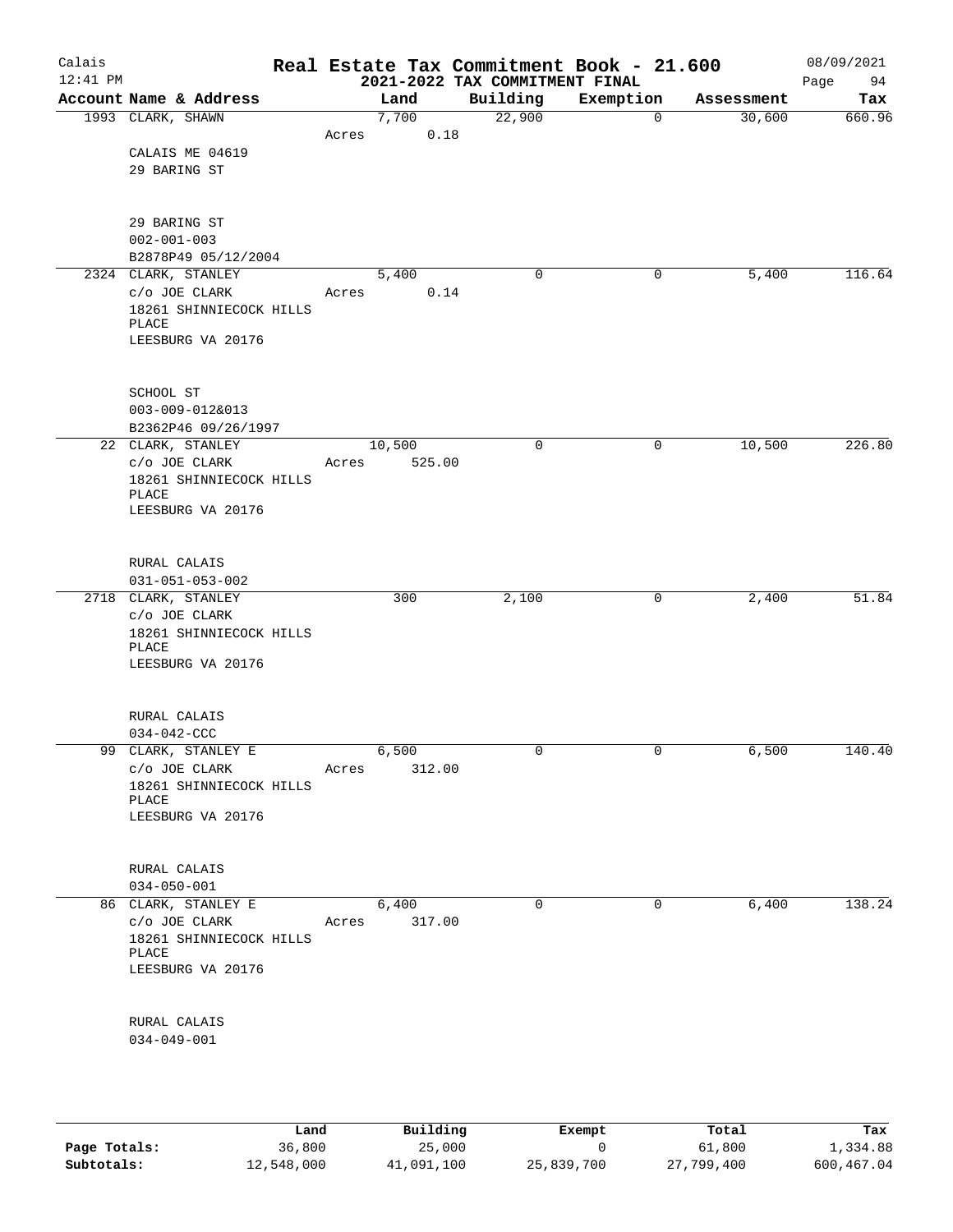| Calais<br>$12:41$ PM |                                  | Real Estate Tax Commitment Book - 21.600 |      | 2021-2022 TAX COMMITMENT FINAL |              |            | 08/09/2021<br>Page<br>95 |
|----------------------|----------------------------------|------------------------------------------|------|--------------------------------|--------------|------------|--------------------------|
|                      | Account Name & Address           | Land                                     |      | Building                       | Exemption    | Assessment | Tax                      |
|                      | 71 CLARK, STANLEY E              | 0                                        |      | 0                              | $\mathbf 0$  | 0          | 0.00                     |
|                      | C/O JOE CLARK                    |                                          |      |                                |              |            |                          |
|                      | 18261 SHINNIECOCK HILLS          |                                          |      |                                |              |            |                          |
|                      | PLACE                            |                                          |      |                                |              |            |                          |
|                      | LEESBURG VA 20176                |                                          |      |                                |              |            |                          |
|                      |                                  |                                          |      |                                |              |            |                          |
|                      |                                  |                                          |      |                                |              |            |                          |
|                      | RURAL CALAIS                     |                                          |      |                                |              |            |                          |
|                      | $034 - 041 - 031$                |                                          |      |                                |              |            |                          |
|                      | 630 CLARK, STANLEY E             | 1,400                                    |      | 0                              | 0            | 1,400      | 30.24                    |
|                      | C/O JOE CLARK                    |                                          |      |                                |              |            |                          |
|                      | 18261 SHINNIECOCK HILLS          |                                          |      |                                |              |            |                          |
|                      | PLACE<br>LEESBURG VA 20176       |                                          |      |                                |              |            |                          |
|                      |                                  |                                          |      |                                |              |            |                          |
|                      |                                  |                                          |      |                                |              |            |                          |
|                      | RURAL CALAIS                     |                                          |      |                                |              |            |                          |
|                      | $034 - 050 - D$                  |                                          |      |                                |              |            |                          |
|                      | 631 CLARK, STANLEY E             | 1,400                                    |      | 0                              | 0            | 1,400      | 30.24                    |
|                      | C/O JOE CLARK                    |                                          |      |                                |              |            |                          |
|                      | 18261 SHINNIECOCK HILLS          |                                          |      |                                |              |            |                          |
|                      | PLACE                            |                                          |      |                                |              |            |                          |
|                      | LEESBURG VA 20176                |                                          |      |                                |              |            |                          |
|                      |                                  |                                          |      |                                |              |            |                          |
|                      |                                  |                                          |      |                                |              |            |                          |
|                      | RURAL CALAIS                     |                                          |      |                                |              |            |                          |
|                      | $034 - 050 - E$                  |                                          |      |                                |              |            |                          |
|                      | 1869 CLARK, SUE ELLEN            | 2,400                                    |      | $\mathbf 0$                    | 0            | 2,400      | 51.84                    |
|                      |                                  | Acres                                    | 5.00 |                                |              |            |                          |
|                      | CALAIS ME 04619                  |                                          |      |                                |              |            |                          |
|                      | 48 KING ST                       |                                          |      |                                |              |            |                          |
|                      |                                  |                                          |      |                                |              |            |                          |
|                      |                                  |                                          |      |                                |              |            |                          |
|                      | KING ST                          |                                          |      |                                |              |            |                          |
|                      | $026 - 024$                      |                                          |      |                                |              |            |                          |
|                      | B697P73<br>1898 CLARK, SUE ELLEN | 13,500                                   |      | 70,600                         | 25,000       | 59,100     | 1,276.56                 |
|                      |                                  | Acres 0.55                               |      |                                | 19 Homestead |            |                          |
|                      | CALAIS ME 04619                  |                                          |      |                                |              |            |                          |
|                      | 48 KING ST                       |                                          |      |                                |              |            |                          |
|                      |                                  |                                          |      |                                |              |            |                          |
|                      |                                  |                                          |      |                                |              |            |                          |
|                      | 48 KING ST                       |                                          |      |                                |              |            |                          |
|                      | $026 - 060$                      |                                          |      |                                |              |            |                          |
|                      | B2286P239                        |                                          |      |                                |              |            |                          |
|                      | 1871 CLARK, SUE ELLEN            | 1,400                                    |      | 0                              | 0            | 1,400      | 30.24                    |
|                      |                                  | Acres                                    | 3.60 |                                |              |            |                          |
|                      | CALAIS ME 04619                  |                                          |      |                                |              |            |                          |
|                      | 48 KING ST                       |                                          |      |                                |              |            |                          |
|                      |                                  |                                          |      |                                |              |            |                          |
|                      |                                  |                                          |      |                                |              |            |                          |
|                      | KING ST                          |                                          |      |                                |              |            |                          |
|                      | $026 - 025$                      |                                          |      |                                |              |            |                          |
|                      | B697P93                          |                                          |      |                                |              |            |                          |
|                      |                                  |                                          |      |                                |              |            |                          |
|                      |                                  |                                          |      |                                |              |            |                          |
|                      |                                  |                                          |      |                                |              |            |                          |
|                      |                                  |                                          |      |                                |              |            |                          |

|              | Land       | Building   | Exempt     | Total      | Tax        |
|--------------|------------|------------|------------|------------|------------|
| Page Totals: | 20,100     | 70,600     | 25,000     | 65,700     | 1,419.12   |
| Subtotals:   | 12,568,100 | 41,161,700 | 25,864,700 | 27,865,100 | 601,886.16 |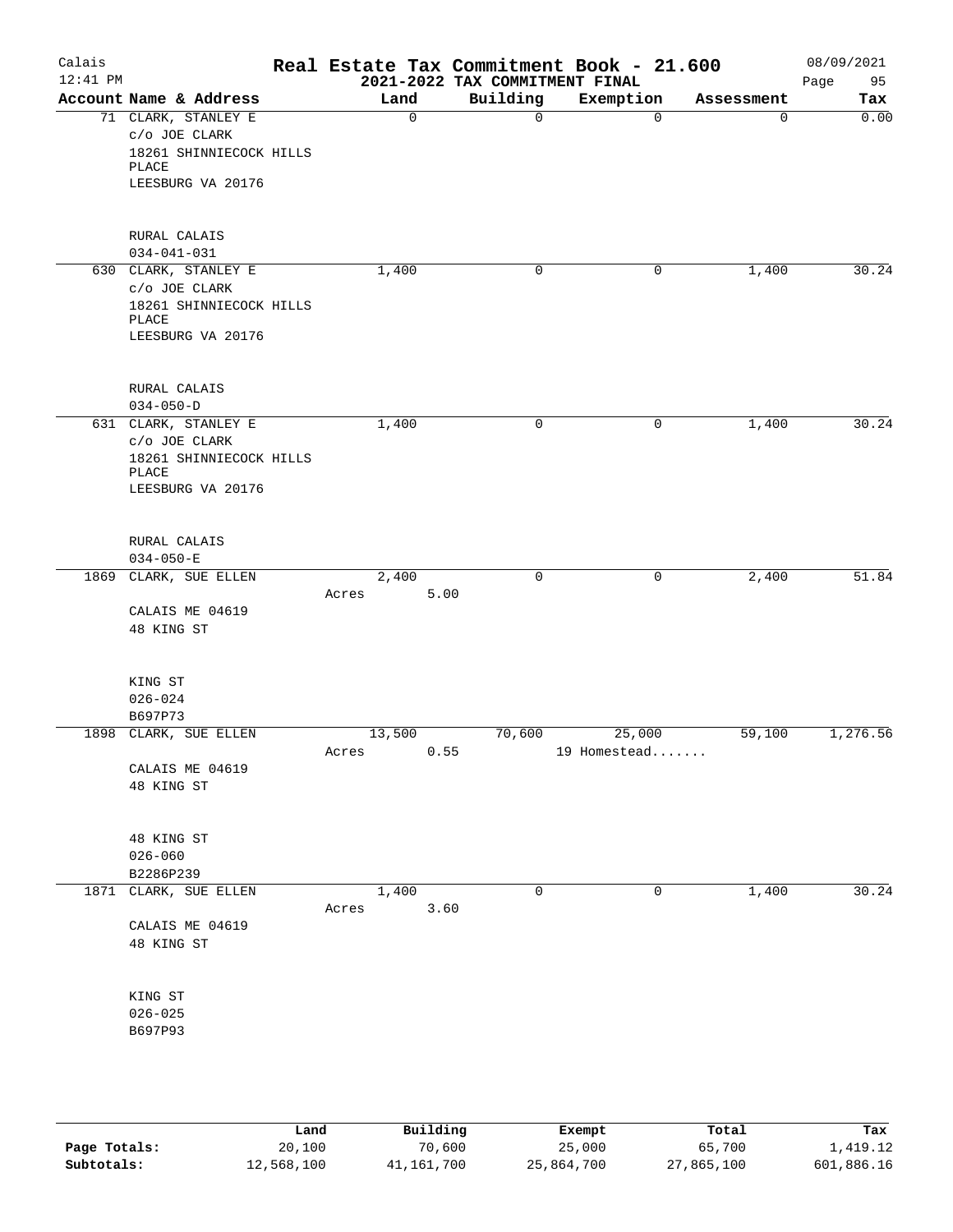| Calais<br>$12:41$ PM |                                     |       |               | 2021-2022 TAX COMMITMENT FINAL | Real Estate Tax Commitment Book - 21.600 |            | 08/09/2021<br>Page<br>96 |
|----------------------|-------------------------------------|-------|---------------|--------------------------------|------------------------------------------|------------|--------------------------|
|                      | Account Name & Address              |       | Land          | Building                       | Exemption                                | Assessment | Tax                      |
|                      | 623 CLARK, THEODORE                 |       | 1,700         | 13,200                         | 0                                        | 14,900     | 321.84                   |
|                      | TOPSHAM ME 04086                    |       |               |                                |                                          |            |                          |
|                      | 29 MERGANSER LN                     |       |               |                                |                                          |            |                          |
|                      | 106 DEER POINT RD                   |       |               |                                |                                          |            |                          |
|                      | $034 - 049 - B$                     |       |               |                                |                                          |            |                          |
|                      | 63 CLARK, THEODORE                  |       | 300           | $\mathbf 0$                    | 0                                        | 300        | 6.48                     |
|                      |                                     | Acres | 277.00        |                                |                                          |            |                          |
|                      | TOPSHAM ME 04086<br>29 MERGANSER LN |       |               |                                |                                          |            |                          |
|                      | RURAL CALAIS                        |       |               |                                |                                          |            |                          |
|                      | $034 - 041 - 009$                   |       |               |                                |                                          |            |                          |
|                      | B1506P264                           |       |               |                                |                                          |            |                          |
|                      | 30 CLARK, THEODORE                  |       | 600           | $\mathsf{O}$                   | $\mathsf{O}$                             | 600        | 12.96                    |
|                      |                                     | Acres | 525.00        |                                |                                          |            |                          |
|                      | TOPSHAM ME 04086<br>29 MERGANSER LN |       |               |                                |                                          |            |                          |
|                      |                                     |       |               |                                |                                          |            |                          |
|                      | RURAL CALAIS                        |       |               |                                |                                          |            |                          |
|                      | $031 - 051 - 053 - 010$             |       |               |                                |                                          |            |                          |
|                      | B1506P264                           |       |               | $\mathbf 0$                    |                                          |            | 8.64                     |
|                      | 94 CLARK, THEODORE                  | Acres | 400<br>317.00 |                                | 0                                        | 400        |                          |
|                      | TOPSHAM ME 04086                    |       |               |                                |                                          |            |                          |
|                      | 29 MERGANSER LN                     |       |               |                                |                                          |            |                          |
|                      | RURAL CALAIS                        |       |               |                                |                                          |            |                          |
|                      | $034 - 049 - 009$                   |       |               |                                |                                          |            |                          |
|                      | B1506P264                           |       |               |                                |                                          |            |                          |
| 107                  | CLARK, THEODORE                     |       | 400           | $\mathsf{O}$                   | 0                                        | 400        | 8.64                     |
|                      |                                     | Acres | 312.00        |                                |                                          |            |                          |
|                      | TOPSHAM ME 04086<br>29 MERGANSER LN |       |               |                                |                                          |            |                          |
|                      | RURAL CALAIS                        |       |               |                                |                                          |            |                          |
|                      | $034 - 050 - 009$                   |       |               |                                |                                          |            |                          |
|                      | B1506P264                           |       |               |                                |                                          |            |                          |
|                      | 250 CLARK, VICTORIA                 |       | 14,800        | 44,800                         | 25,000                                   | 34,600     | 747.36                   |
|                      |                                     | Acres | 1.00          |                                | 19 Homestead                             |            |                          |
|                      | CALAIS ME 04619<br>32 BOARDMAN ST   |       |               |                                |                                          |            |                          |
|                      | 32 BOARDMAN ST                      |       |               |                                |                                          |            |                          |
|                      | $003 - 002 - 022$                   |       |               |                                |                                          |            |                          |
|                      | B3793P279 11/04/2011                |       |               |                                |                                          |            |                          |
|                      |                                     |       |               |                                |                                          |            |                          |
|                      |                                     |       |               |                                |                                          |            |                          |

|              | Land       | Building   | Exempt     | Total      | Tax        |
|--------------|------------|------------|------------|------------|------------|
| Page Totals: | 18,200     | 58,000     | 25,000     | 51,200     | 1,105.92   |
| Subtotals:   | 12,586,300 | 41,219,700 | 25,889,700 | 27,916,300 | 602,992.08 |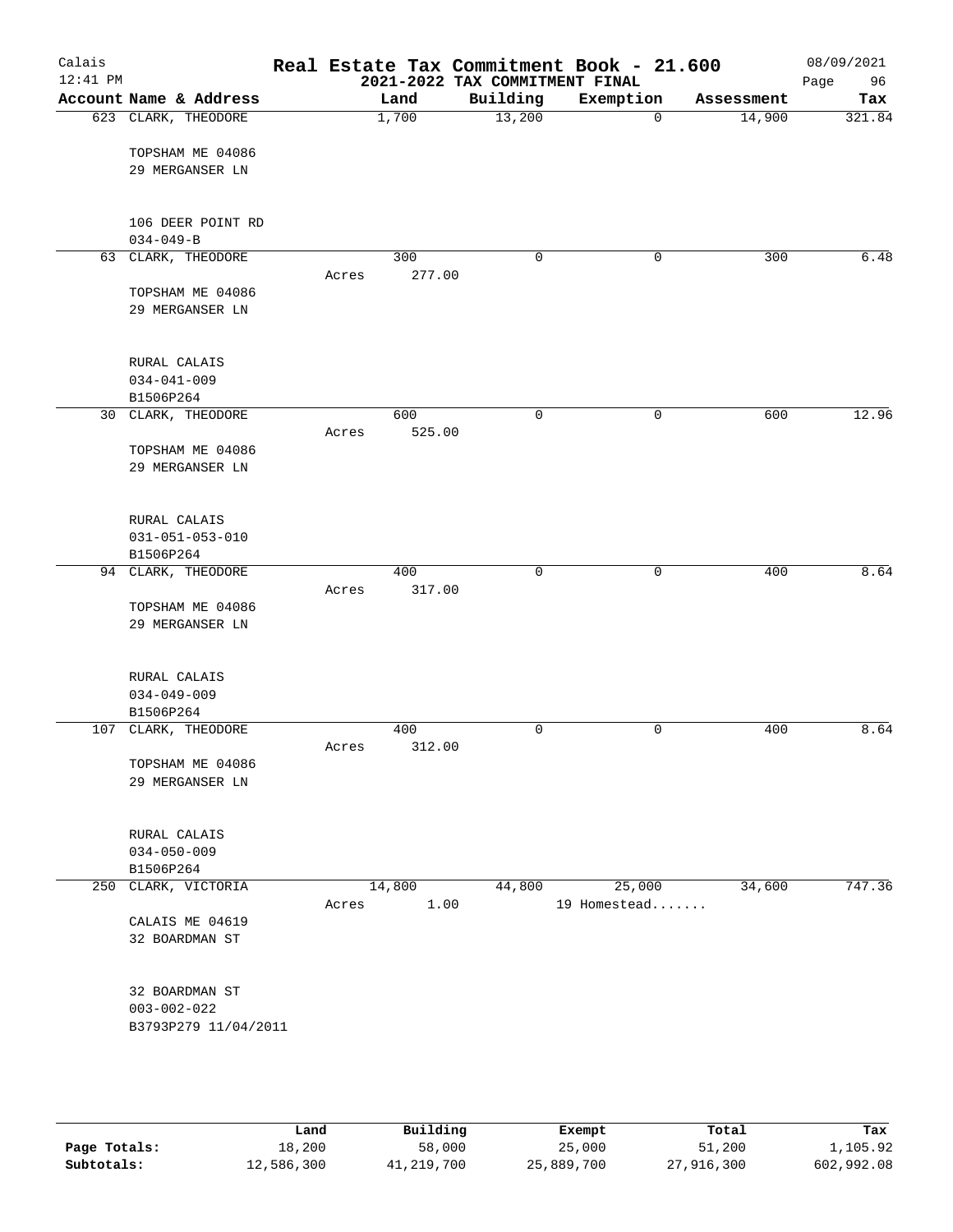| Calais<br>$12:41$ PM |                                                                                                                                                       | Real Estate Tax Commitment Book - 21.600 | 2021-2022 TAX COMMITMENT FINAL |           |            | 08/09/2021<br>97<br>Page |
|----------------------|-------------------------------------------------------------------------------------------------------------------------------------------------------|------------------------------------------|--------------------------------|-----------|------------|--------------------------|
|                      | Account Name & Address                                                                                                                                | Land                                     | Building                       | Exemption | Assessment | Tax                      |
|                      | 1586 CLARK, WILMAGENE<br>C/O SHERRY G PIERCE<br>391 BELGRADE ROAD<br>OAKLAND ME 04963                                                                 | 20,800<br>0.51<br>Acres                  | $\mathbf 0$                    | 0         | 20,800     | 449.28                   |
|                      | SOUTH ST<br>$009 - 002 - 002$<br>B828P133                                                                                                             |                                          |                                |           |            |                          |
| 1587                 | CLARK, WILMAGENE<br>C/O SHERRY G PIERCE<br>391 BELGRADE ROAD<br>OAKLAND ME 04963                                                                      | 23,000<br>0.40<br>Acres                  | 48,000                         | 0         | 71,000     | 1,533.60                 |
|                      | 267 SOUTH ST<br>$009 - 002 - 003&004$<br>B516P373                                                                                                     |                                          |                                |           |            |                          |
|                      | 100 CLARK, ALLEN H &<br>CLARK, JOHN T (JT)<br>115 BOARDMAN ST<br>CALAIS ME 04619                                                                      | 3,000<br>312.00<br>Acres                 | 0                              | 0         | 3,000      | 64.80                    |
|                      | RURAL CALAIS<br>$034 - 050 - 002$<br>B3266P130 11/22/2006                                                                                             |                                          |                                |           |            |                          |
|                      | 87 CLARK, ALLEN H &<br>CLARK, JOHN T (JT)<br>115 BOARDMAN ST<br>CALAIS ME 04619                                                                       | 3,000<br>317.00<br>Acres                 | 0                              | 0         | 3,000      | 64.80                    |
|                      | RURAL CALAIS<br>$034 - 049 - 002$<br>B3266P130 11/22/2006                                                                                             |                                          |                                |           |            |                          |
|                      | 23 CLARK, ALLEN H &<br>CLARK, JOHN T (JT)                                                                                                             | 5,000<br>525.00<br>Acres                 | 0                              | 0         | 5,000      | 108.00                   |
|                      | 115 BOARDMAN ST<br>CALAIS ME 04619<br>RURAL CALAIS<br>$031 - 051 - 053 - 003$                                                                         |                                          |                                |           |            |                          |
|                      | B3266P130 11/22/2006                                                                                                                                  |                                          |                                |           |            |                          |
|                      | 2717 CLARK, ALLEN H &<br>CLARK, JOHN T (JT)<br>115 BOARDMAN ST<br>CALAIS ME 04619<br>383 HOWARD LAKE ROAD<br>$034 - 042 - CC$<br>B3266P130 11/22/2006 | 1,300                                    | 10,300                         | 0         | 11,600     | 250.56                   |
|                      |                                                                                                                                                       |                                          |                                |           |            |                          |

|              | Land       | Building   | Exempt     | Total      | Tax        |
|--------------|------------|------------|------------|------------|------------|
| Page Totals: | 56,100     | 58,300     |            | 114,400    | 2,471.04   |
| Subtotals:   | 12,642,400 | 41,278,000 | 25,889,700 | 28,030,700 | 605,463.12 |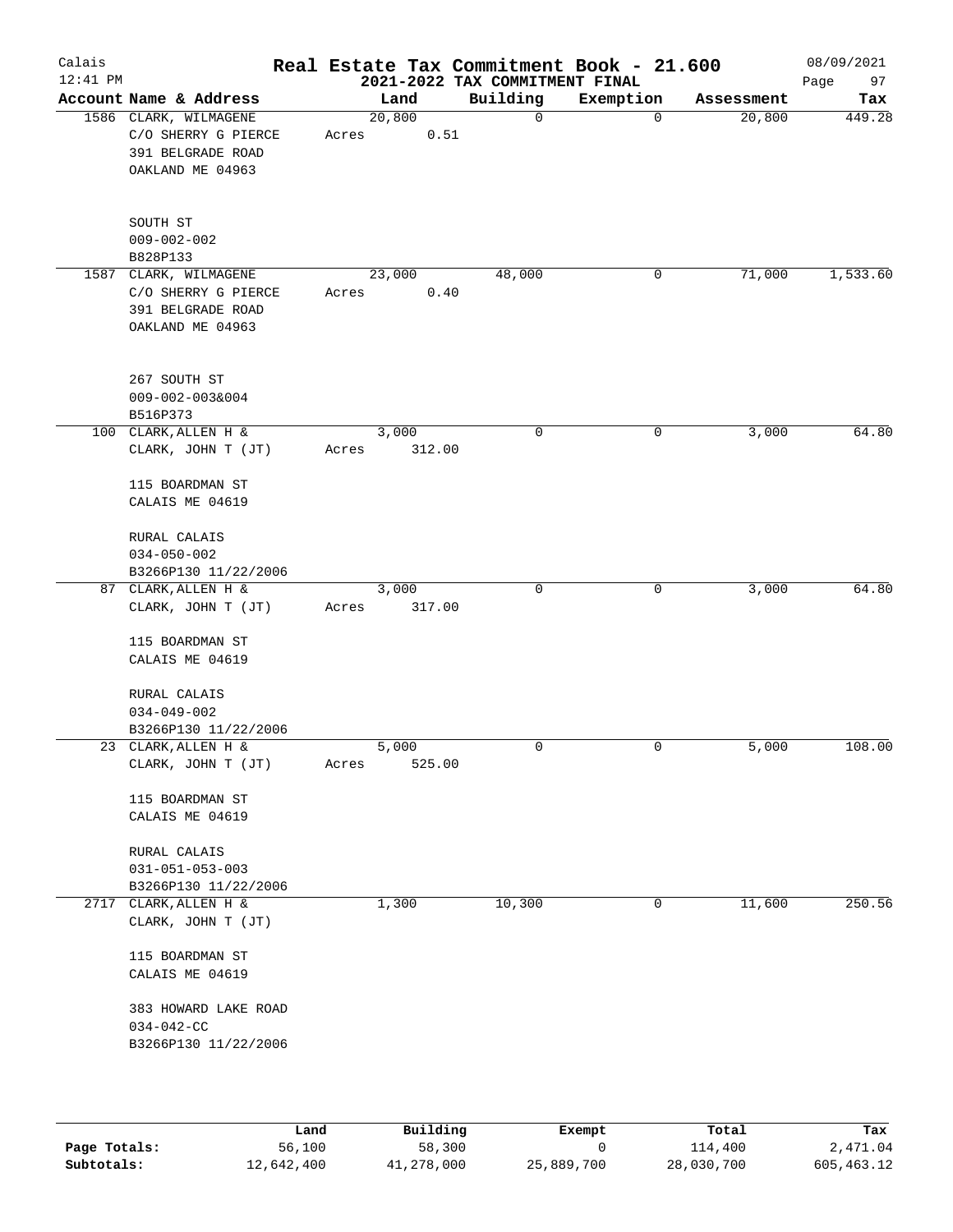| Calais       |                                                                               |                |                     |                                | Real Estate Tax Commitment Book - 21.600 |                      | 08/09/2021      |
|--------------|-------------------------------------------------------------------------------|----------------|---------------------|--------------------------------|------------------------------------------|----------------------|-----------------|
| $12:41$ PM   | Account Name & Address                                                        |                |                     | 2021-2022 TAX COMMITMENT FINAL |                                          |                      | Page<br>98      |
|              | 236 CLARK, ARNOLD S &                                                         | Land<br>51,500 |                     | Building<br>$\mathbf 0$        | Exemption<br>$\mathbf 0$                 | Assessment<br>51,500 | Tax<br>1,112.40 |
|              | CLARK, DEREK M (TC)                                                           | Acres          | 100.00              |                                |                                          |                      |                 |
|              |                                                                               |                |                     |                                |                                          |                      |                 |
|              | 11 BUNKER HILL TERRACE                                                        |                |                     |                                |                                          |                      |                 |
|              | SCARBOROUGH ME 04074                                                          |                |                     |                                |                                          |                      |                 |
|              |                                                                               |                |                     |                                |                                          |                      |                 |
|              | RURAL CALAIS<br>$031 - 052$                                                   |                |                     |                                |                                          |                      |                 |
|              | B3907P269 11/26/2012                                                          |                |                     |                                |                                          |                      |                 |
|              | 2778 CLARK, ARNOLD S &                                                        | 13,600         |                     | 0                              | 0                                        | 13,600               | 293.76          |
|              | CLARK, TAMARA (JT)                                                            | Acres          | 1.02                |                                |                                          |                      |                 |
|              | 869 MAIN STREET                                                               |                |                     |                                |                                          |                      |                 |
|              | CALAIS ME 04619                                                               |                |                     |                                |                                          |                      |                 |
|              | MAIN ST                                                                       |                |                     |                                |                                          |                      |                 |
|              | $013 - 002 - 005 - 002$                                                       |                |                     |                                |                                          |                      |                 |
|              | B4153P204 05/22/2015                                                          |                |                     |                                |                                          |                      |                 |
|              | 1675 CLARK, ARNOLD S &                                                        | 26,500         |                     | 130,800                        | 25,000                                   | 132,300              | 2,857.68        |
|              | CLARK, TAMARA (JT)                                                            | Acres          | 1.12                |                                | 19 Homestead                             |                      |                 |
|              | 869 MAIN ST                                                                   |                |                     |                                |                                          |                      |                 |
|              | CALAIS ME 04619 0624                                                          |                |                     |                                |                                          |                      |                 |
|              | 869 MAIN ST                                                                   |                |                     |                                |                                          |                      |                 |
|              | $013 - 002 - 005$                                                             |                |                     |                                |                                          |                      |                 |
|              | B4153P204 05/22/2015                                                          |                |                     |                                |                                          |                      |                 |
|              | 837 CLARK, ARNOLD S., DEREK                                                   | 1,700          |                     | 12,900                         | 0                                        | 14,600               | 315.36          |
|              | М.                                                                            |                |                     |                                |                                          |                      |                 |
|              | CALAIS ME 04619                                                               |                |                     |                                |                                          |                      |                 |
|              | 48 KING ST                                                                    |                |                     |                                |                                          |                      |                 |
|              |                                                                               |                |                     |                                |                                          |                      |                 |
|              | 13 BROAD COVE RD                                                              |                |                     |                                |                                          |                      |                 |
|              | $034 - 044 - A$                                                               |                |                     |                                |                                          |                      |                 |
|              | B2160P35                                                                      |                |                     |                                |                                          |                      |                 |
|              | 122 CLARK, DEREK M &                                                          | 36,200         |                     | 14,700                         | 0                                        | 50,900               | 1,099.44        |
|              | CLARK, JAIME (JT)                                                             | Acres          | 46.00               |                                |                                          |                      |                 |
|              |                                                                               |                |                     |                                |                                          |                      |                 |
|              | 11 BUNKER HILL TERRACE<br>SCARBOROUGH ME 04074                                |                |                     |                                |                                          |                      |                 |
|              |                                                                               |                |                     |                                |                                          |                      |                 |
|              | MOUNT HOLLY                                                                   |                |                     |                                |                                          |                      |                 |
|              | $035 - 063 - 025$                                                             |                |                     |                                |                                          |                      |                 |
|              | B4356P120 05/09/2017 B4148P297 05/04/2015 B4111P80                            |                |                     |                                |                                          |                      |                 |
|              | 10/30/2014 B3997P33 08/27/2013 B2670P180 10/01/2002<br>608 CLARK, ELEANOR P & | 4,100          |                     | 32,700                         | $\mathsf{O}$                             | 36,800               | 794.88          |
|              | CLARK, KENNETH D &                                                            |                |                     |                                |                                          |                      |                 |
|              | $(ETAL)$ $(JT)$                                                               |                |                     |                                |                                          |                      |                 |
|              | 2 FOWLER ST                                                                   |                |                     |                                |                                          |                      |                 |
|              | CALAIS ME 04619                                                               |                |                     |                                |                                          |                      |                 |
|              |                                                                               |                |                     |                                |                                          |                      |                 |
|              | 621 HOWARD LAKE ROAD                                                          |                |                     |                                |                                          |                      |                 |
|              | $034 - 041 - H$                                                               |                |                     |                                |                                          |                      |                 |
|              | B3757P183 06/22/2011 B2138P83                                                 |                |                     |                                |                                          |                      |                 |
|              |                                                                               |                |                     |                                |                                          |                      |                 |
| Page Totals: | Land<br>133,600                                                               |                | Building<br>191,100 |                                | Exempt<br>25,000                         | Total<br>299,700     | Tax<br>6,473.52 |
| Subtotals:   | 12,776,000                                                                    |                | 41,469,100          |                                | 25, 914, 700                             | 28,330,400           | 611,936.64      |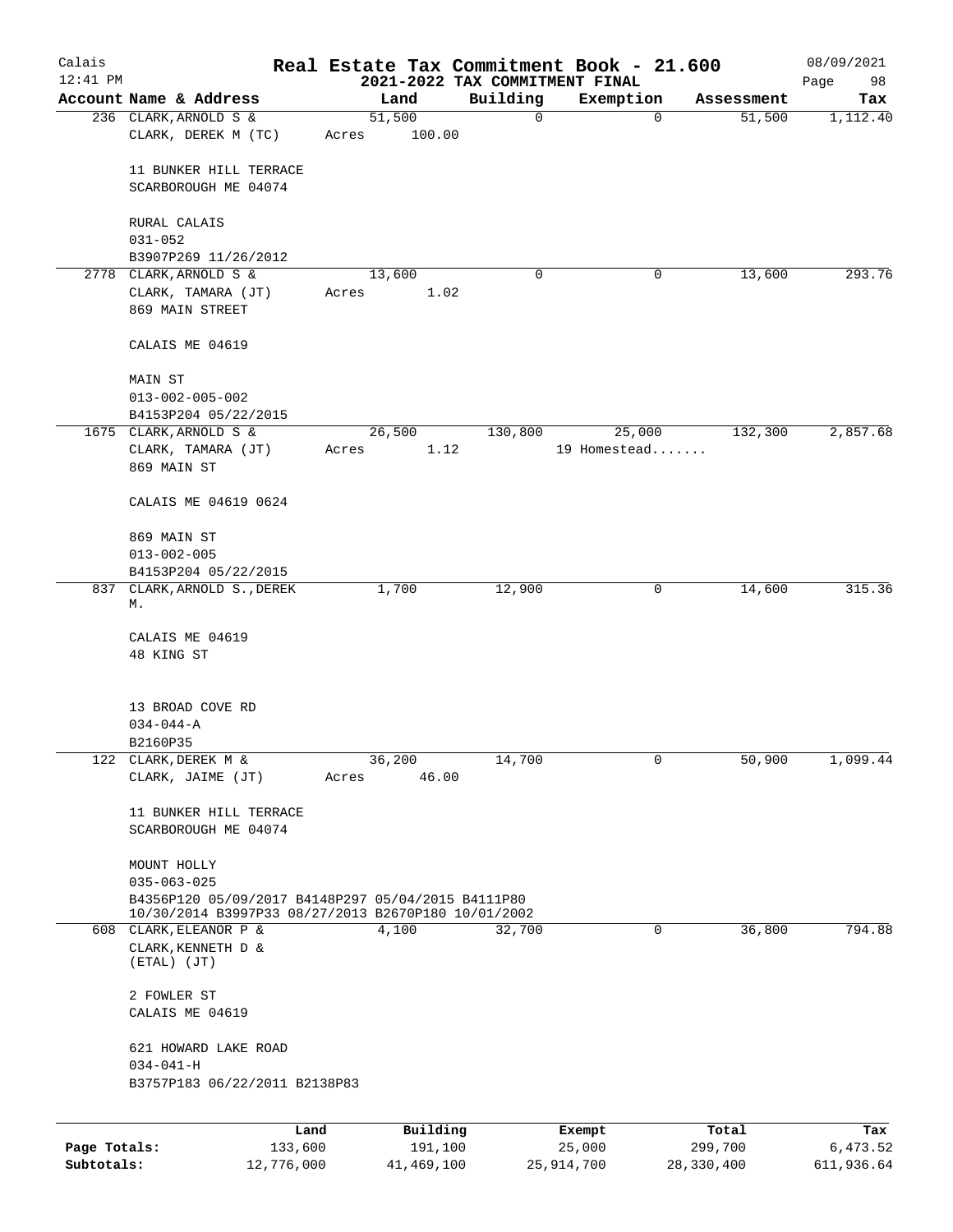| Calais     |                                                                 |        |      |                                | Real Estate Tax Commitment Book - 21.600 |            | 08/09/2021 |
|------------|-----------------------------------------------------------------|--------|------|--------------------------------|------------------------------------------|------------|------------|
| $12:41$ PM |                                                                 |        |      | 2021-2022 TAX COMMITMENT FINAL |                                          |            | Page<br>99 |
|            | Account Name & Address                                          | Land   |      | Building                       | Exemption                                | Assessment | Tax        |
|            | 1542 CLARK, ELEANOR P LIVING<br>TRUST                           | 7,700  |      | 55,400                         | 0                                        | 63,100     | 1,362.96   |
|            | CLARK, ELEANOR P<br>TRUSTEE                                     | Acres  | 0.18 |                                |                                          |            |            |
|            | 487 NORTH ST                                                    |        |      |                                |                                          |            |            |
|            | CALAIS ME 04619                                                 |        |      |                                |                                          |            |            |
|            | 17 TEMPERANCE ST                                                |        |      |                                |                                          |            |            |
|            | $007 - 006 - 014$                                               |        |      |                                |                                          |            |            |
|            | B3708P303 01/19/2011 B3601P78 11/06/2009 B2629P22<br>05/01/2002 |        |      |                                |                                          |            |            |
|            | 1148 CLARK, ELEANOR P LIVING<br>TRUST                           | 25,700 |      | 0                              | 0                                        | 25,700     | 555.12     |
|            | CLARK, ELEANOR P TRUSTEE Acres                                  |        | 0.50 |                                |                                          |            |            |
|            | 487 NORTH ST                                                    |        |      |                                |                                          |            |            |
|            | CALAIS ME 04619                                                 |        |      |                                |                                          |            |            |
|            | 514 NORTH ST                                                    |        |      |                                |                                          |            |            |
|            | $002 - 002 - 014&015$                                           |        |      |                                |                                          |            |            |
|            | B2137P83                                                        |        |      |                                |                                          |            |            |
|            | 2013 CLARK, ELEANOR P LIVING<br>TRUST                           | 7,900  |      | 0                              | 0                                        | 7,900      | 170.64     |
|            | CLARK, ELEANOR P TRUSTEE Acres                                  |        | 0.19 |                                |                                          |            |            |
|            | 487 NORTH ST                                                    |        |      |                                |                                          |            |            |
|            | CALAIS ME 04619                                                 |        |      |                                |                                          |            |            |
|            | NORTH ST                                                        |        |      |                                |                                          |            |            |
|            | $002 - 003 - 009$                                               |        |      |                                |                                          |            |            |
|            | B3714P70 01/28/2011                                             |        |      |                                |                                          |            |            |
| 2150       | CLARK, ELEANOR P LIVING                                         | 15,100 |      | 0                              | 0                                        | 15,100     | 326.16     |
|            | TRUST<br>CLARK, ELEANOR P TRUSTEE Acres                         |        | 0.69 |                                |                                          |            |            |
|            | 487 NORTH ST                                                    |        |      |                                |                                          |            |            |
|            | CALAIS ME 04619                                                 |        |      |                                |                                          |            |            |
|            |                                                                 |        |      |                                |                                          |            |            |
|            | NORTH ST<br>(REAR)                                              |        |      |                                |                                          |            |            |
|            | $003 - 001 - 001$<br>B3714P70 01/28/2011                        |        |      |                                |                                          |            |            |
| 1289       | CLARK, ELEANOR P. LIVING                                        | 36,400 |      | 26,300                         | 0                                        | 62,700     | 1,354.32   |
|            | TRUST                                                           |        |      |                                |                                          |            |            |
|            | CLARK, ELEANOR P.<br>TRUSTEE                                    | Acres  | 0.32 |                                |                                          |            |            |
|            | 487 NORTH ST                                                    |        |      |                                |                                          |            |            |
|            | CALAIS ME 04619                                                 |        |      |                                |                                          |            |            |
|            | 489 NORTH ST                                                    |        |      |                                |                                          |            |            |
|            | $003 - 001 - 005$                                               |        |      |                                |                                          |            |            |
|            | B2137P83                                                        |        |      |                                |                                          |            |            |

|              | Land       | Building   | Exempt     | Total      | Tax        |
|--------------|------------|------------|------------|------------|------------|
| Page Totals: | 92,800     | 81,700     |            | 174,500    | 3,769.20   |
| Subtotals:   | 12,868,800 | 41,550,800 | 25,914,700 | 28,504,900 | 615,705.84 |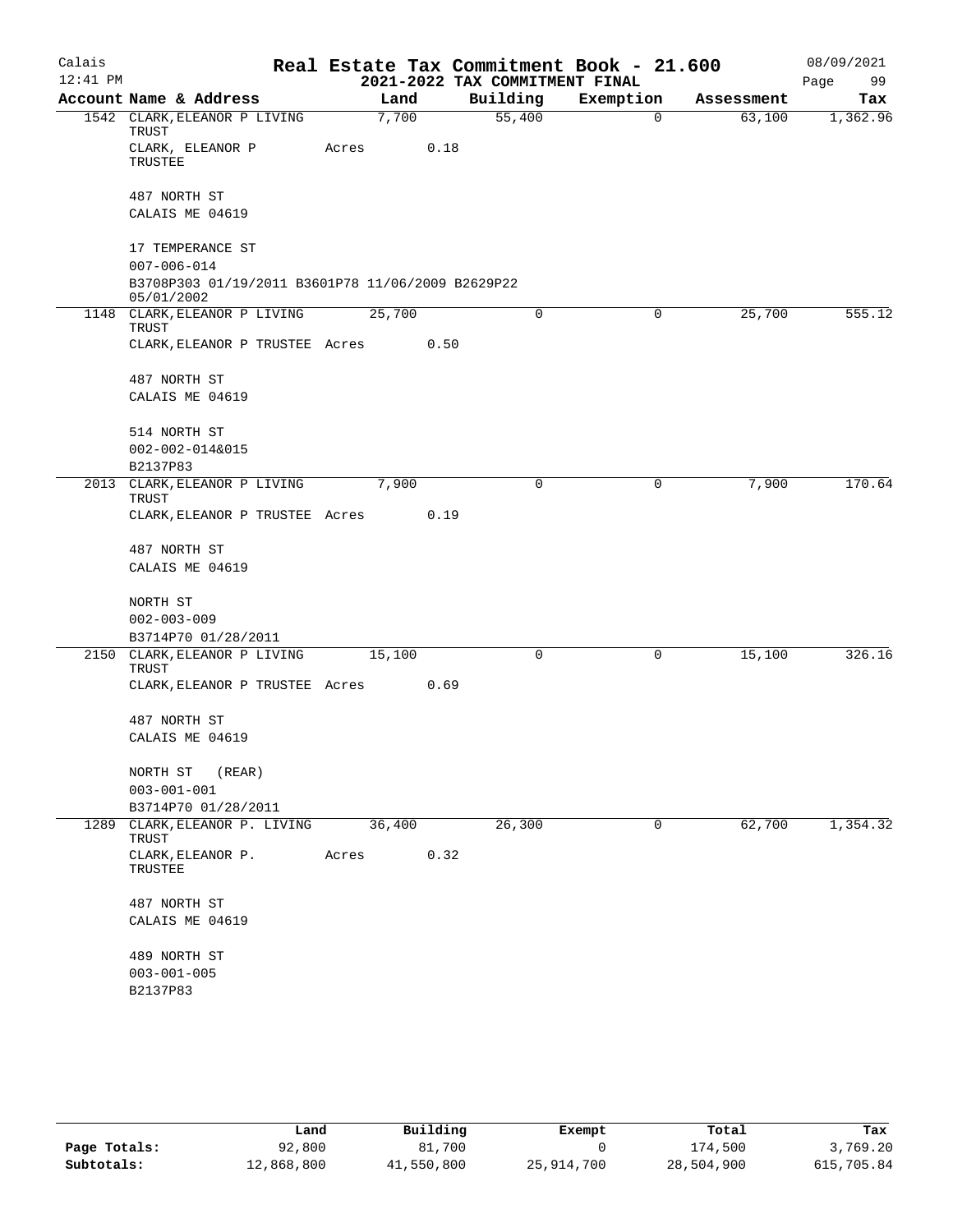| Calais     |                                        |       |        |          |              | Real Estate Tax Commitment Book - 21.600 |            | 08/09/2021  |
|------------|----------------------------------------|-------|--------|----------|--------------|------------------------------------------|------------|-------------|
| $12:41$ PM |                                        |       |        |          |              | 2021-2022 TAX COMMITMENT FINAL           |            | 100<br>Page |
|            | Account Name & Address                 |       | Land   | Building |              | Exemption                                | Assessment | Tax         |
|            | 1290 CLARK, ELEANOR P. LIVING<br>TRUST |       | 29,500 | 108,200  |              | 31,000                                   | 106,700    | 2,304.72    |
|            | CLARK, ELEANOR P.<br>TRUSTEE           | Acres | 0.21   |          |              | 22 WW2 Res Widow                         |            |             |
|            | 487 NORTH ST                           |       |        |          |              | 19 Homestead                             |            |             |
|            | CALAIS ME 04619                        |       |        |          |              |                                          |            |             |
|            | 487 NORTH ST                           |       |        |          |              |                                          |            |             |
|            | $003 - 001 - 006$                      |       |        |          |              |                                          |            |             |
|            | B2137P83                               |       |        |          | $\mathbf 0$  | 0                                        |            | 133.92      |
|            | 26 CLARK, ELEANOR P. LIVING<br>TRUST   |       | 6,200  |          |              |                                          | 6,200      |             |
|            | CLARK, ELEANOR P.<br>TRUSTEE           | Acres | 525.00 |          |              |                                          |            |             |
|            | 487 NORTH ST                           |       |        |          |              |                                          |            |             |
|            | CALAIS ME 04619                        |       |        |          |              |                                          |            |             |
|            | RURAL CALAIS                           |       |        |          |              |                                          |            |             |
|            | $031 - 051 - 053 - 006$                |       |        |          |              |                                          |            |             |
|            | B2137P83                               |       |        |          |              |                                          |            |             |
|            | 90 CLARK, ELEANOR P. LIVING<br>TRUST   |       | 3,800  |          | $\mathsf{O}$ | 0                                        | 3,800      | 82.08       |
|            | CLARK, ELEANOR P.<br>TRUSTEE           | Acres | 317.00 |          |              |                                          |            |             |
|            | 487 NORTH ST                           |       |        |          |              |                                          |            |             |
|            | CALAIS ME 04619                        |       |        |          |              |                                          |            |             |
|            | RURAL CALAIS                           |       |        |          |              |                                          |            |             |
|            | $034 - 049 - 005$                      |       |        |          |              |                                          |            |             |
| 80         | B2137P83<br>CLARK, ELEANOR P. LIVING   |       | 2,000  |          | $\mathbf 0$  | 0                                        | 2,000      | 43.20       |
|            | TRUST<br>CLARK, ELEANOR P.<br>TRUSTEE  | Acres | 192.00 |          |              |                                          |            |             |
|            |                                        |       |        |          |              |                                          |            |             |
|            | 487 NORTH ST                           |       |        |          |              |                                          |            |             |
|            | CALAIS ME 04619                        |       |        |          |              |                                          |            |             |
|            | RURAL CALAIS                           |       |        |          |              |                                          |            |             |
|            | $034 - 044 - 008$                      |       |        |          |              |                                          |            |             |
|            | B2137P83                               |       |        |          |              |                                          |            |             |
| 103        | CLARK, ELEANOR P. LIVING<br>TRUST      |       | 3,800  |          | 0            | 0                                        | 3,800      | 82.08       |
|            | CLARK, ELEANOR P.<br>TRUSTEE           | Acres | 312.00 |          |              |                                          |            |             |
|            | 487 NORTH ST                           |       |        |          |              |                                          |            |             |
|            | CALAIS ME 04619                        |       |        |          |              |                                          |            |             |
|            | RURAL CALAIS                           |       |        |          |              |                                          |            |             |
|            | $034 - 050 - 005$                      |       |        |          |              |                                          |            |             |
|            | B2137P83                               |       |        |          |              |                                          |            |             |
|            |                                        |       |        |          |              |                                          |            |             |
|            |                                        |       |        |          |              |                                          |            |             |

|              | Land       | Building   | Exempt     | Total      | Tax         |
|--------------|------------|------------|------------|------------|-------------|
| Page Totals: | 45,300     | 108,200    | 31,000     | 122,500    | 2,646.00    |
| Subtotals:   | 12,914,100 | 41,659,000 | 25,945,700 | 28,627,400 | 618, 351.84 |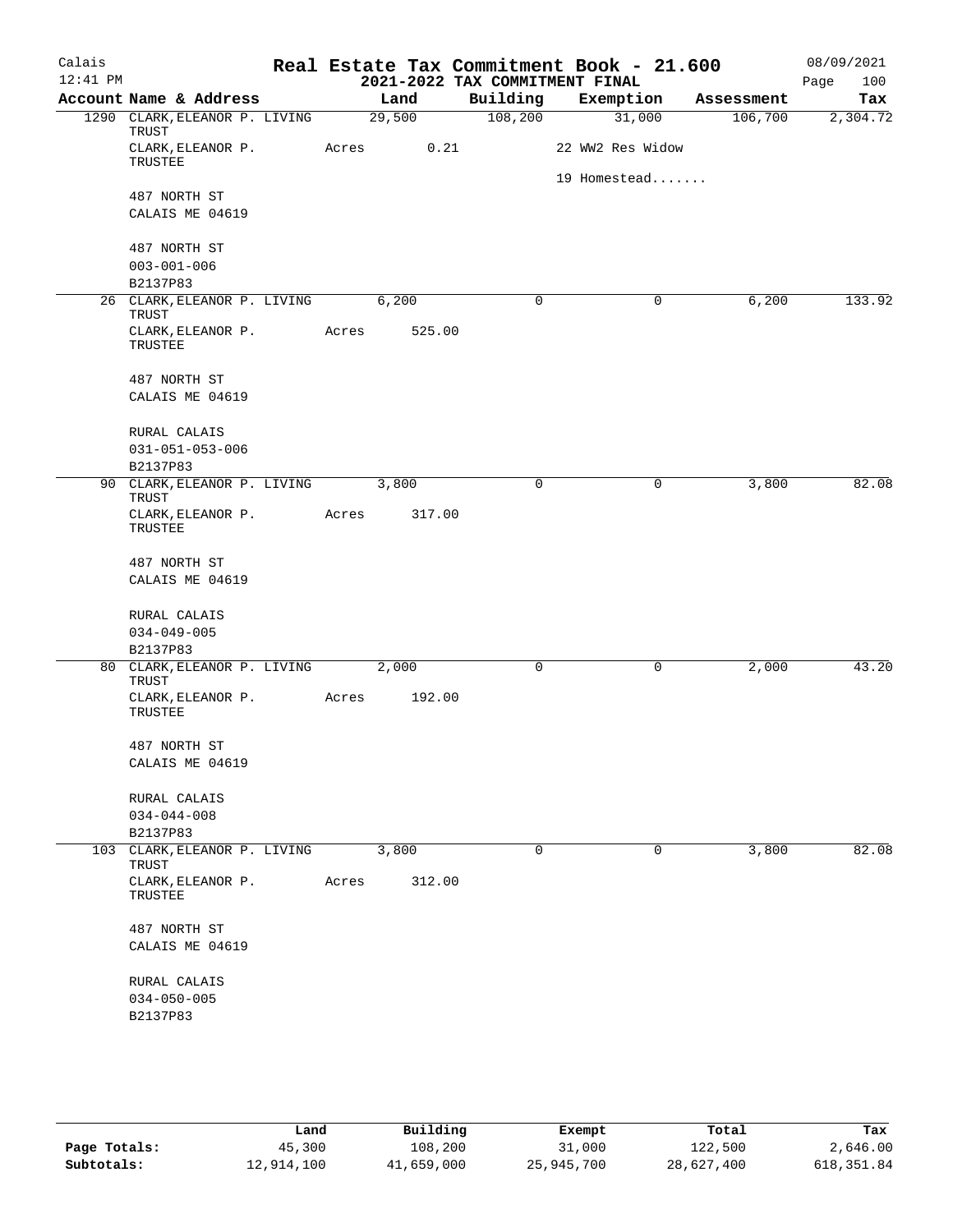| Calais     |                                              |       |                |                                | Real Estate Tax Commitment Book - 21.600     |            | 08/09/2021  |
|------------|----------------------------------------------|-------|----------------|--------------------------------|----------------------------------------------|------------|-------------|
| $12:41$ PM |                                              |       |                | 2021-2022 TAX COMMITMENT FINAL |                                              |            | Page<br>101 |
|            | Account Name & Address                       |       | Land           | Building                       | Exemption                                    | Assessment | Tax         |
|            | 49 CLARK, ELEANOR P. LIVING<br>TRUST         |       | 1,300          | $\overline{0}$                 | $\Omega$                                     | 1,300      | 28.08       |
|            | CLARK, ELEANOR P.<br>TRUSTEE                 | Acres | 135.00         |                                |                                              |            |             |
|            | 487 NORTH ST.                                |       |                |                                |                                              |            |             |
|            | CALAIS ME 04619                              |       |                |                                |                                              |            |             |
|            | RURAL CALAIS                                 |       |                |                                |                                              |            |             |
|            | $034 - 043 - 007$                            |       |                |                                |                                              |            |             |
|            | B2137P83                                     |       |                |                                |                                              |            |             |
|            | 59 CLARK, ELEANOR P. LIVING<br>TRUST         |       | 300            | 0                              | $\mathbf 0$                                  | 300        | 6.48        |
|            | CLARK, ELEANOR P.<br>TRUSTEE                 | Acres | 277.00         |                                |                                              |            |             |
|            | 487 NORTH ST                                 |       |                |                                |                                              |            |             |
|            | CALAIS ME 04619                              |       |                |                                |                                              |            |             |
|            | RURAL CALAIS                                 |       |                |                                |                                              |            |             |
|            | $034 - 041 - 005$                            |       |                |                                |                                              |            |             |
|            | B2137P83                                     |       |                |                                |                                              |            |             |
|            | 2564 CLARK, GARY R &<br>CLARK, JUDITH E (JT) | Acres | 18,200<br>1.00 | 49,000                         | 31,000<br>19 Homestead<br>52 Vietnam Vet Res | 36,200     | 781.92      |
|            | 116 UNION ST                                 |       |                |                                |                                              |            |             |
|            | CALAIS ME 04619                              |       |                |                                |                                              |            |             |
|            | 116 UNION ST                                 |       |                |                                |                                              |            |             |
|            | $005 - 004 - 005&006$                        |       |                |                                |                                              |            |             |
|            | B1038P221                                    |       |                |                                |                                              |            |             |
|            | 60 CLARK, GLORIA<br>IRREVOCABLE TRUST        |       | 300            | $\mathbf 0$                    | $\mathbf 0$                                  | 300        | 6.48        |
|            | CLARK, JOY A TRUSTEE                         | Acres | 277.00         |                                |                                              |            |             |
|            | 41 DONALD DRIVE                              |       |                |                                |                                              |            |             |
|            | HASTINGS ON THE HUDSON<br>NY 10706           |       |                |                                |                                              |            |             |
|            | RURAL CALAIS                                 |       |                |                                |                                              |            |             |
|            | $034 - 041 - 006$                            |       |                |                                |                                              |            |             |
|            | B3723P296 12/29/2010<br>50 CLARK, GLORIA     |       | 500            | 0                              | $\mathbf 0$                                  | 500        | 10.80       |
|            | IRREVOCABLE TRUST<br>CLARK, JOY A TRUSTEE    | Acres | 135.00         |                                |                                              |            |             |
|            |                                              |       |                |                                |                                              |            |             |
|            | 41 DONALD DRIVE                              |       |                |                                |                                              |            |             |
|            | HASTINGS ON THE HUDSON<br>NY 10706           |       |                |                                |                                              |            |             |
|            | RURAL CALAIS                                 |       |                |                                |                                              |            |             |
|            | $034 - 043 - 008$                            |       |                |                                |                                              |            |             |
|            | B3723P296 12/29/2010                         |       |                |                                |                                              |            |             |
|            |                                              |       |                |                                |                                              |            |             |

|              | Land       | Building   | Exempt     | Total      | Tax        |
|--------------|------------|------------|------------|------------|------------|
| Page Totals: | 20,600     | 49,000     | 31,000     | 38,600     | 833.76     |
| Subtotals:   | 12,934,700 | 41,708,000 | 25,976,700 | 28,666,000 | 619,185.60 |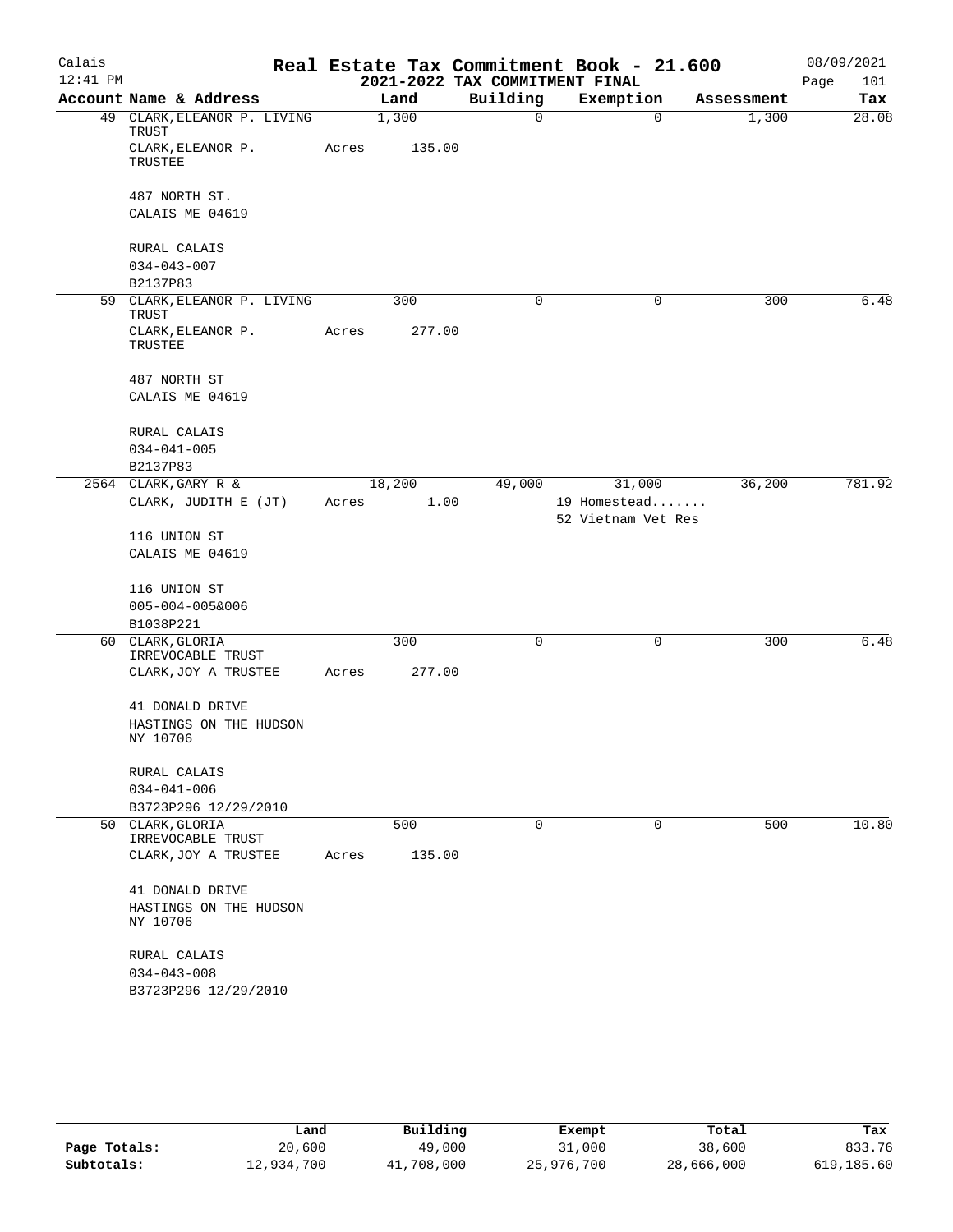| Calais<br>$12:41$ PM |                                           |       |        | 2021-2022 TAX COMMITMENT FINAL | Real Estate Tax Commitment Book - 21.600 |              |            | 08/09/2021<br>Page<br>102 |
|----------------------|-------------------------------------------|-------|--------|--------------------------------|------------------------------------------|--------------|------------|---------------------------|
|                      | Account Name & Address                    |       | Land   | Building                       | Exemption                                |              | Assessment | Tax                       |
|                      | 104 CLARK, GLORIA<br>IRREVOCABLE TRUST    |       | 1,500  | 0                              |                                          | $\mathbf 0$  | 1,500      | 32.40                     |
|                      | CLARK, JOY A TRUSTEE                      | Acres | 312.00 |                                |                                          |              |            |                           |
|                      | 41 DONALD DRIVE                           |       |        |                                |                                          |              |            |                           |
|                      | HASTINGS ON THE HUDSON<br>NY 10706        |       |        |                                |                                          |              |            |                           |
|                      | RURAL CALAIS                              |       |        |                                |                                          |              |            |                           |
|                      | $034 - 050 - 006$                         |       |        |                                |                                          |              |            |                           |
|                      | B3723P296 12/29/2010                      |       |        |                                |                                          |              |            |                           |
|                      | 81 CLARK, GLORIA<br>IRREVOCABLE TRUST     |       | 700    | 0                              |                                          | 0            | 700        | 15.12                     |
|                      | CLARK, JOY A TRUSTEE                      | Acres | 192.00 |                                |                                          |              |            |                           |
|                      | 41 DONALD DRIVE                           |       |        |                                |                                          |              |            |                           |
|                      | HASTINGS ON THE HUDSON<br>NY 10706        |       |        |                                |                                          |              |            |                           |
|                      | RURAL CALAIS                              |       |        |                                |                                          |              |            |                           |
|                      | $034 - 044 - 009$                         |       |        |                                |                                          |              |            |                           |
|                      | B3723P296 12/29/2010                      |       |        |                                |                                          |              |            |                           |
|                      | 91 CLARK, GLORIA<br>IRREVOCABLE TRUST     |       | 1,500  | 0                              |                                          | 0            | 1,500      | 32.40                     |
|                      | CLARK, JOY A TRUSTEE                      | Acres | 317.00 |                                |                                          |              |            |                           |
|                      | 41 DONALD DRIVE                           |       |        |                                |                                          |              |            |                           |
|                      | HASTINGS ON THE HUDSON<br>NY 10706        |       |        |                                |                                          |              |            |                           |
|                      | RURAL CALAIS                              |       |        |                                |                                          |              |            |                           |
|                      | $034 - 049 - 006$                         |       |        |                                |                                          |              |            |                           |
|                      | B3723P290 12/29/2010                      |       |        |                                |                                          |              |            |                           |
|                      | 27 CLARK, GLORIA                          |       | 2,500  | 0                              |                                          | $\mathsf{O}$ | 2,500      | 54.00                     |
|                      | IRREVOCABLE TRUST<br>CLARK, JOY A TRUSTEE | Acres | 525.00 |                                |                                          |              |            |                           |
|                      |                                           |       |        |                                |                                          |              |            |                           |
|                      | 41 DONALD DRIVE                           |       |        |                                |                                          |              |            |                           |
|                      | HASTING ON THE HUDSON<br>NY 10706         |       |        |                                |                                          |              |            |                           |
|                      | RURAL CALAIS                              |       |        |                                |                                          |              |            |                           |
|                      | $031 - 051 - 053 - 007$                   |       |        |                                |                                          |              |            |                           |
|                      | B3723P296 12/29/2010                      |       |        |                                |                                          |              |            |                           |
|                      | 1349 CLARK, GLORIA<br>IRREVOCABLE TRUST   |       | 2,600  | 25,300                         |                                          | 0            | 27,900     | 602.64                    |
|                      | CLARK, JOY A TRUSTEE                      | Acres | 0.02   |                                |                                          |              |            |                           |
|                      | 41 DONALD DRIVE                           |       |        |                                |                                          |              |            |                           |
|                      | HASTINGS ON THE HUDSON<br>NY 10706        |       |        |                                |                                          |              |            |                           |
|                      | 90 GERMAIN ST                             |       |        |                                |                                          |              |            |                           |
|                      | $010 - 003 - 021 - 001$                   |       |        |                                |                                          |              |            |                           |
|                      | B3723P292 12/29/2010                      |       |        |                                |                                          |              |            |                           |
|                      |                                           |       |        |                                |                                          |              |            |                           |

|              | Land       | Building   | Exempt     | Total      | Tax        |
|--------------|------------|------------|------------|------------|------------|
| Page Totals: | 8,800      | 25,300     |            | 34,100     | 736.56     |
| Subtotals:   | 12,943,500 | 41,733,300 | 25,976,700 | 28,700,100 | 619,922.16 |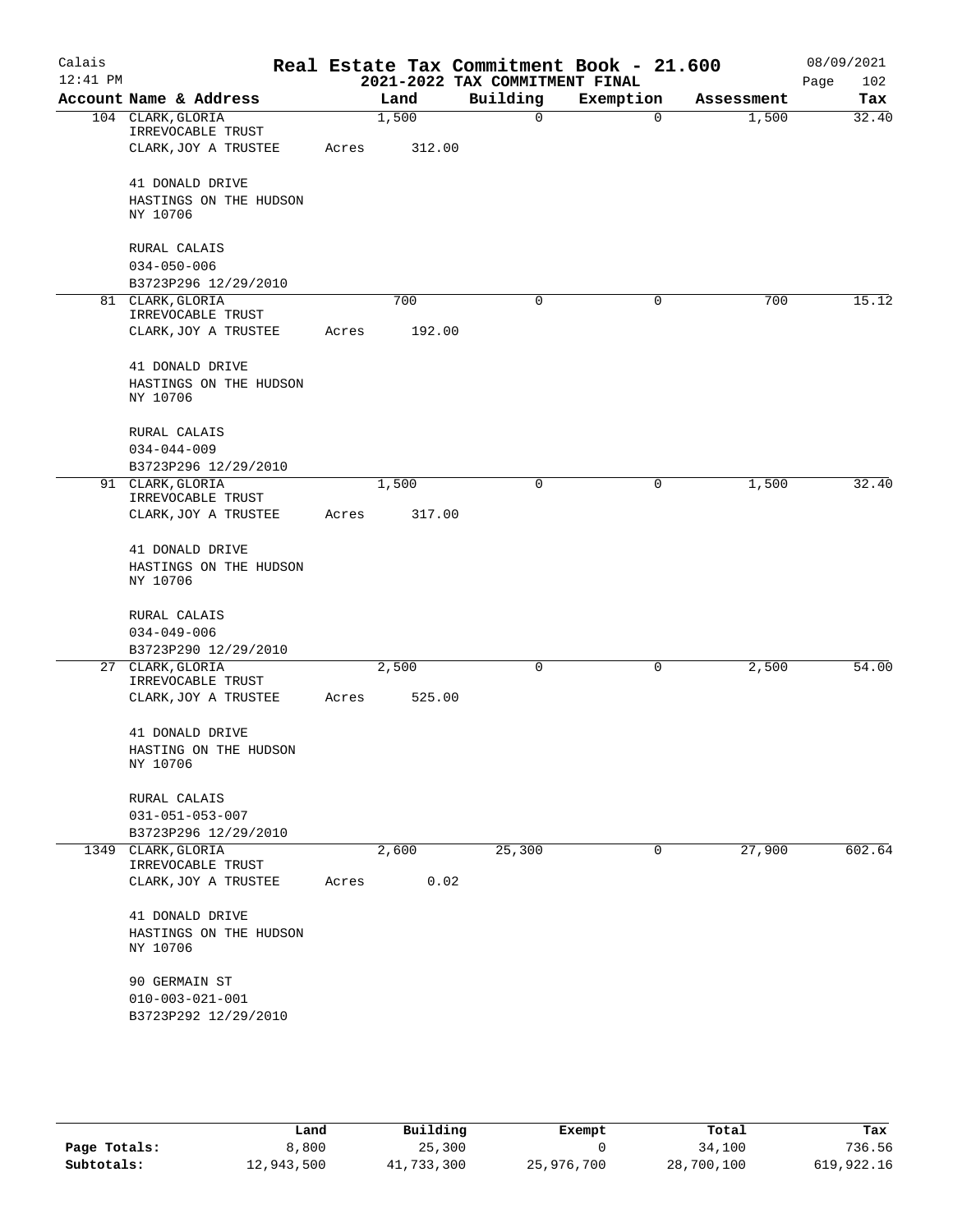| Calais       |                                                       |       |                  | Real Estate Tax Commitment Book - 21.600   |             |            | 08/09/2021         |
|--------------|-------------------------------------------------------|-------|------------------|--------------------------------------------|-------------|------------|--------------------|
| $12:41$ PM   | Account Name & Address                                |       | Land             | 2021-2022 TAX COMMITMENT FINAL<br>Building | Exemption   | Assessment | 103<br>Page<br>Tax |
|              | 2020 CLARK, GLORIA                                    |       | 11,900           | 74,900                                     | $\mathbf 0$ | 86,800     | 1,874.88           |
|              | IRREVOCABLE TRUST<br>CLARK, JOY A TRUSTEE             | Acres | 0.43             |                                            |             |            |                    |
|              | 41 DONALD DRIVE<br>HASTINGS ON THE HUDSON<br>NY 10706 |       |                  |                                            |             |            |                    |
|              | 88 GERMAIN ST<br>$010 - 003 - 021$                    |       |                  |                                            |             |            |                    |
|              | B3723P301 12/29/2010                                  |       |                  |                                            |             |            |                    |
|              | 989 CLARK, HAROLD R &                                 |       | 35,200           | 38,000                                     | 0           | 73,200     | 1,581.12           |
|              | CLARK, DAWN-ANN (JT)                                  | Acres | 0.30             |                                            |             |            |                    |
|              | 49 CEDAR ST                                           |       |                  |                                            |             |            |                    |
|              | CALAIS ME 04619                                       |       |                  |                                            |             |            |                    |
|              | 6 ELM ST                                              |       |                  |                                            |             |            |                    |
|              | $007 - 001 - 035$                                     |       |                  |                                            |             |            |                    |
|              | B3667P143 09/10/2010 B2891P341 B2706P6 01/29/2003     |       |                  |                                            |             |            |                    |
|              | 74 CLARK, LLOYD HEIRS                                 |       | 4,900            | 0                                          | 0           | 4,900      | 105.84             |
|              | C/O PHILLIP CLARK                                     | Acres | 192.00           |                                            |             |            |                    |
|              | 62 BARING ST<br>MILLTOWN ME 04619                     |       |                  |                                            |             |            |                    |
|              | RURAL CALAIS                                          |       |                  |                                            |             |            |                    |
|              | $034 - 044$                                           |       |                  |                                            |             |            |                    |
|              | B3266P130 11/22/2006                                  |       |                  |                                            |             |            |                    |
|              | 111 CLARK, LLOYD HEIRS<br>C/O PHILLIP CLARK           | Acres | 37,000<br>258.00 | 0                                          | 0           | 37,000     | 799.20             |
|              | 62 BARING ST<br>CALAIS ME 04619                       |       |                  |                                            |             |            |                    |
|              | RURAL CALAIS                                          |       |                  |                                            |             |            |                    |
|              | $034 - 042$                                           |       |                  |                                            |             |            |                    |
|              | B1225P289                                             |       |                  |                                            |             |            |                    |
| 46           | CLARK, LLOYD HEIRS                                    |       | 3,400            | 0                                          | 0           | 3,400      | 73.44              |
|              | C/O PHILLIP CLARK<br>62 BARING ST                     | Acres | 135.00           |                                            |             |            |                    |
|              | CALAIS ME 04619                                       |       |                  |                                            |             |            |                    |
|              |                                                       |       |                  |                                            |             |            |                    |
|              | RURAL CALAIS<br>$034 - 043 - 004$                     |       |                  |                                            |             |            |                    |
|              | B3266P130 11/22/2006                                  |       |                  |                                            |             |            |                    |
|              | 54 CLARK, LLOYD HEIRS                                 |       | 17,600           | 0                                          | 0           | 17,600     | 380.16             |
|              | C/O PHILLIP CLARK                                     | Acres | 277.00           |                                            |             |            |                    |
|              | 62 BARING ST                                          |       |                  |                                            |             |            |                    |
|              | CALAIS ME 04619                                       |       |                  |                                            |             |            |                    |
|              | RURAL CALAIS                                          |       |                  |                                            |             |            |                    |
|              | $034 - 041$                                           |       |                  |                                            |             |            |                    |
|              | B3266P130 11/22/2006                                  |       |                  |                                            |             |            |                    |
|              |                                                       |       |                  |                                            |             |            |                    |
|              | Land                                                  |       | Building         |                                            | Exempt      | Total      | Tax                |
| Page Totals: | 110,000                                               |       | 112,900          |                                            | 0           | 222,900    | 4,814.64           |

**Subtotals:** 13,053,500 41,846,200 25,976,700 28,923,000 624,736.80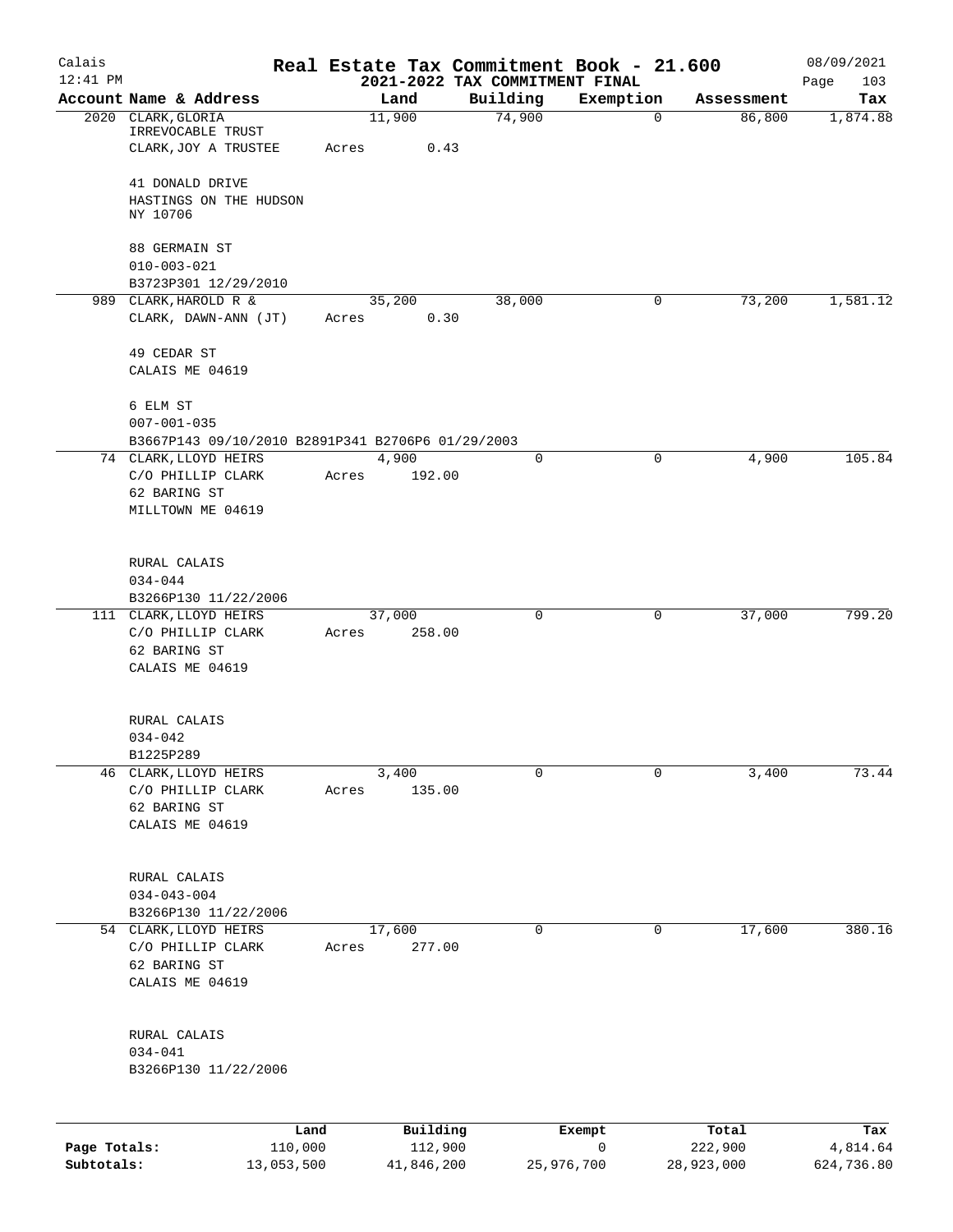| Calais<br>$12:41$ PM |                             |       |              | Real Estate Tax Commitment Book - 21.600<br>2021-2022 TAX COMMITMENT FINAL |             |            | 08/09/2021<br>104<br>Page |
|----------------------|-----------------------------|-------|--------------|----------------------------------------------------------------------------|-------------|------------|---------------------------|
|                      | Account Name & Address      |       | Land         | Building                                                                   | Exemption   | Assessment | Tax                       |
|                      | 72 CLARK, PHILLIP HEIRS     |       | $\mathsf{O}$ | 0                                                                          | $\mathbf 0$ | 0          | 0.00                      |
|                      | HINMAN, LISA K (PER         |       |              |                                                                            |             |            |                           |
|                      | REP)                        |       |              |                                                                            |             |            |                           |
|                      | 61 WERNER ROAD              |       |              |                                                                            |             |            |                           |
|                      | CLIFTON PARK NY 12065       |       |              |                                                                            |             |            |                           |
|                      | RURAL CALAIS                |       |              |                                                                            |             |            |                           |
|                      | $034 - 041 - 032$           |       |              |                                                                            |             |            |                           |
|                      | 42 CLARK, PHILLIP HEIRS     |       | 700          | $\mathbf 0$                                                                | 0           | 700        | 15.12                     |
|                      | HINMAN, LISA K (PER<br>REP) | Acres | 135.00       |                                                                            |             |            |                           |
|                      | 61 WERNER ROAD              |       |              |                                                                            |             |            |                           |
|                      | CLIFTON PARK NY 12065       |       |              |                                                                            |             |            |                           |
|                      | RURAL CALAIS                |       |              |                                                                            |             |            |                           |
|                      | $034 - 043$                 |       |              |                                                                            |             |            |                           |
|                      | B1396P180                   |       |              |                                                                            |             |            |                           |
|                      | 838 CLARK, PHILLIP HEIRS    |       | 900          | 0                                                                          | 0           | 900        | 19.44                     |
|                      | HINMAN, LISA K (PER<br>REP) |       |              |                                                                            |             |            |                           |
|                      | 61 WERNER ROAD              |       |              |                                                                            |             |            |                           |
|                      | CLIFTON PARK NY 12065       |       |              |                                                                            |             |            |                           |
|                      | RURAL CALAIS                |       |              |                                                                            |             |            |                           |
|                      | $034 - 044 - B$             |       |              |                                                                            |             |            |                           |
|                      | 839 CLARK, PHILLIP HEIRS    |       | 300          | 2,100                                                                      | 0           | 2,400      | 51.84                     |
|                      | HINMAN, LISA K (PER<br>REP) |       |              |                                                                            |             |            |                           |
|                      | 61 WERNER ROAD              |       |              |                                                                            |             |            |                           |
|                      | CLIFTON PARK NY 12065       |       |              |                                                                            |             |            |                           |
|                      | 377 HOWARD LAKE ROAD        |       |              |                                                                            |             |            |                           |
|                      | $034 - 042 - C$             |       |              |                                                                            |             |            |                           |
|                      | 840 CLARK, PHILLIP HEIRS    |       | 3,100        | 15,700                                                                     | 0           | 18,800     | 406.08                    |
|                      | HINMAN, LISA K (PER         |       |              |                                                                            |             |            |                           |
|                      | REP)                        |       |              |                                                                            |             |            |                           |
|                      | 61 WERNER ROAD              |       |              |                                                                            |             |            |                           |
|                      | CLIFTON PARK NY 12065       |       |              |                                                                            |             |            |                           |
|                      | 357 HOWARD LAKE ROAD        |       |              |                                                                            |             |            |                           |
|                      | $034 - 042 - D$             |       |              |                                                                            |             |            |                           |
|                      | 841 CLARK, PHILLIP HEIRS    |       | 1,700        | 0                                                                          | 0           | 1,700      | 36.72                     |
|                      | HINMAN, LISA K (PER         |       |              |                                                                            |             |            |                           |
|                      | REP)                        |       |              |                                                                            |             |            |                           |
|                      | 61 WERNER ROAD              |       |              |                                                                            |             |            |                           |
|                      | CLIFTON PARK NY 12065       |       |              |                                                                            |             |            |                           |
|                      | RURAL CALAIS                |       |              |                                                                            |             |            |                           |
|                      | $034 - 044 - C$             |       |              |                                                                            |             |            |                           |
|                      |                             |       |              |                                                                            |             |            |                           |

|              | Land       | Building   | Exempt     | Total      | Tax        |
|--------------|------------|------------|------------|------------|------------|
| Page Totals: | 6,700      | 17,800     |            | 24,500     | 529.20     |
| Subtotals:   | 13,060,200 | 41,864,000 | 25,976,700 | 28,947,500 | 625,266.00 |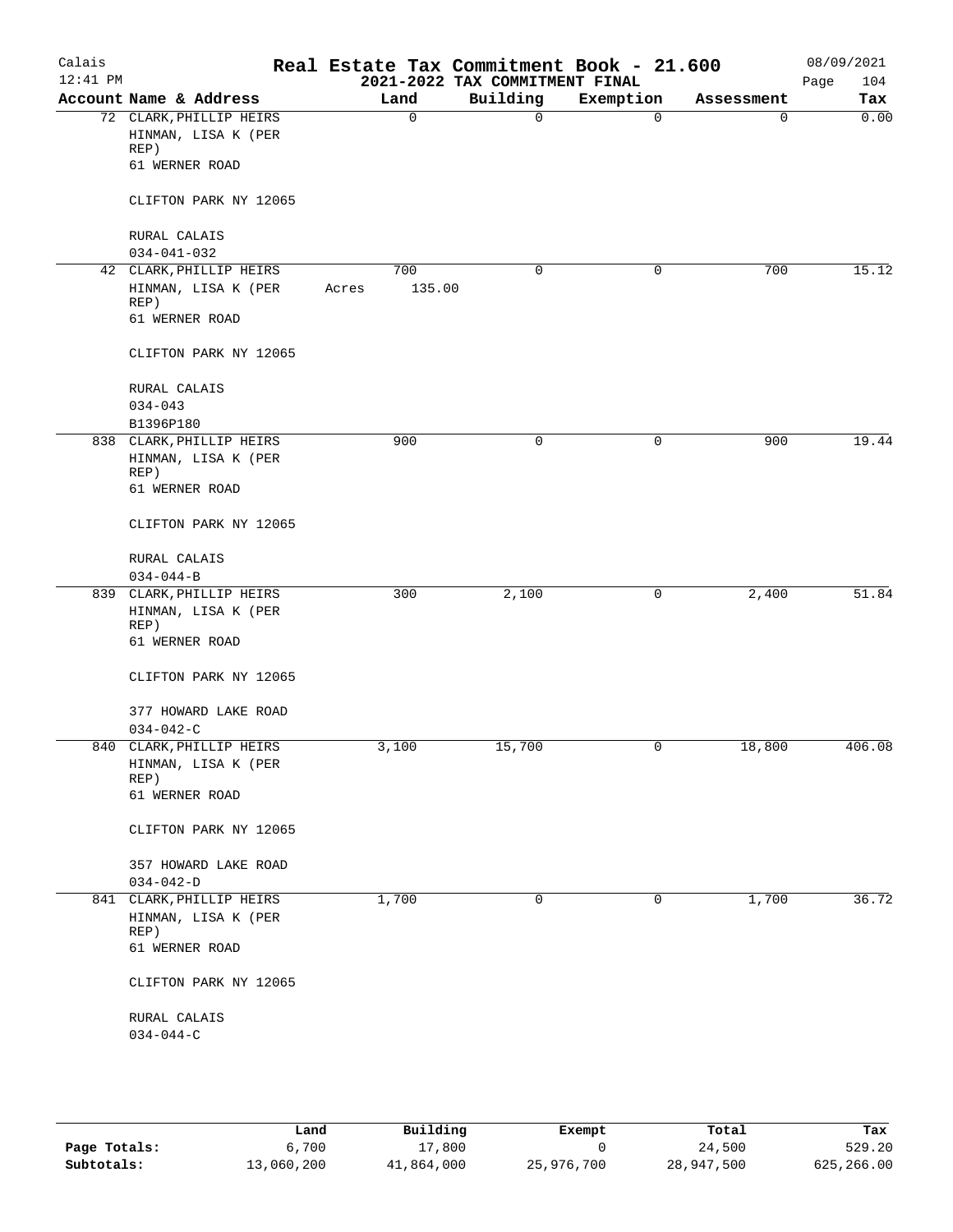| Calais     |                                                    | Real Estate Tax Commitment Book - 21.600 |                                |                |                     | 08/09/2021   |
|------------|----------------------------------------------------|------------------------------------------|--------------------------------|----------------|---------------------|--------------|
| $12:41$ PM |                                                    |                                          | 2021-2022 TAX COMMITMENT FINAL |                |                     | Page<br>105  |
|            | Account Name & Address<br>842 CLARK, PHILLIP HEIRS | Land<br>1,700                            | Building<br>1,800              | Exemption<br>0 | Assessment<br>3,500 | Tax<br>75.60 |
|            | HINMAN, LISA K (PER<br>REP)                        |                                          |                                |                |                     |              |
|            | 61 WERNER ROAD                                     |                                          |                                |                |                     |              |
|            | CLIFTON PARK NY 12065                              |                                          |                                |                |                     |              |
|            | RURAL CALAIS<br>$034 - 042 - E$                    |                                          |                                |                |                     |              |
|            | 614 CLARK, PHILLIP HEIRS                           | 1,400                                    | 0                              | 0              | 1,400               | 30.24        |
|            | HINMAN, LISA K (PER<br>REP)                        |                                          |                                |                |                     |              |
|            | 61 WERNER ROAD                                     |                                          |                                |                |                     |              |
|            | CLIFTON PARK NY 12065                              |                                          |                                |                |                     |              |
|            | RURAL CALAIS<br>$034 - 041 - 0$                    |                                          |                                |                |                     |              |
|            | 625 CLARK, PHILLIP HEIRS                           | 1,400                                    | $\mathsf{O}$                   | 0              | 1,400               | 30.24        |
|            | HINMAN, LISA K (PER<br>REP)                        |                                          |                                |                |                     |              |
|            | 61 WERNER ROAD                                     |                                          |                                |                |                     |              |
|            | CLIFTON PARK NY 12065                              |                                          |                                |                |                     |              |
|            | 377 HOWARD LAKE ROAD<br>$034 - 042 - A$            |                                          |                                |                |                     |              |
|            | 626 CLARK, PHILLIP HEIRS                           | 1,400                                    | $\mathsf{O}$                   | 0              | 1,400               | 30.24        |
|            | HINMAN, LISA K (PER<br>REP)                        |                                          |                                |                |                     |              |
|            | 61 WERNER ROAD                                     |                                          |                                |                |                     |              |
|            | CLIFTON PARK NY 12065                              |                                          |                                |                |                     |              |
|            | 377 HOWARD LAKE ROAD<br>$034 - 042 - B$            |                                          |                                |                |                     |              |
|            | 1930 CLARK, PHILLIP HEIRS                          | 11,800                                   | 28,800                         | 0              | 40,600              | 876.96       |
|            | HINMAN, LISA K (PER<br>REP)                        | 0.42<br>Acres                            |                                |                |                     |              |
|            | 61 WERNER ROAD                                     |                                          |                                |                |                     |              |
|            | CLIFTON PARK NY 12065                              |                                          |                                |                |                     |              |
|            | 62 BARING ST                                       |                                          |                                |                |                     |              |
|            | $002 - 005 - 018$                                  |                                          |                                |                |                     |              |
|            | B2602P188 02/01/2002                               |                                          |                                |                |                     |              |
|            | 192 CLARK, PHILLIP L HEIRS                         | 21,200                                   | 0                              | 0              | 21,200              | 457.92       |
|            | HINMAN, LISA K (PER<br>REP)                        | 119.00<br>Acres                          |                                |                |                     |              |
|            | 61 WERNER ROAD                                     |                                          |                                |                |                     |              |
|            | CLIFTON PARK NY 12065                              |                                          |                                |                |                     |              |
|            | HOWARD LAKE                                        |                                          |                                |                |                     |              |
|            | $034 - 040$<br>B2901P3 07/09/2004                  |                                          |                                |                |                     |              |
|            |                                                    |                                          |                                |                |                     |              |
|            |                                                    |                                          |                                |                |                     |              |

|              | Land       | Building   | Exempt     | Total      | Tax        |
|--------------|------------|------------|------------|------------|------------|
| Page Totals: | 38,900     | 30,600     |            | 69,500     | 1,501.20   |
| Subtotals:   | 13,099,100 | 41,894,600 | 25,976,700 | 29,017,000 | 626,767.20 |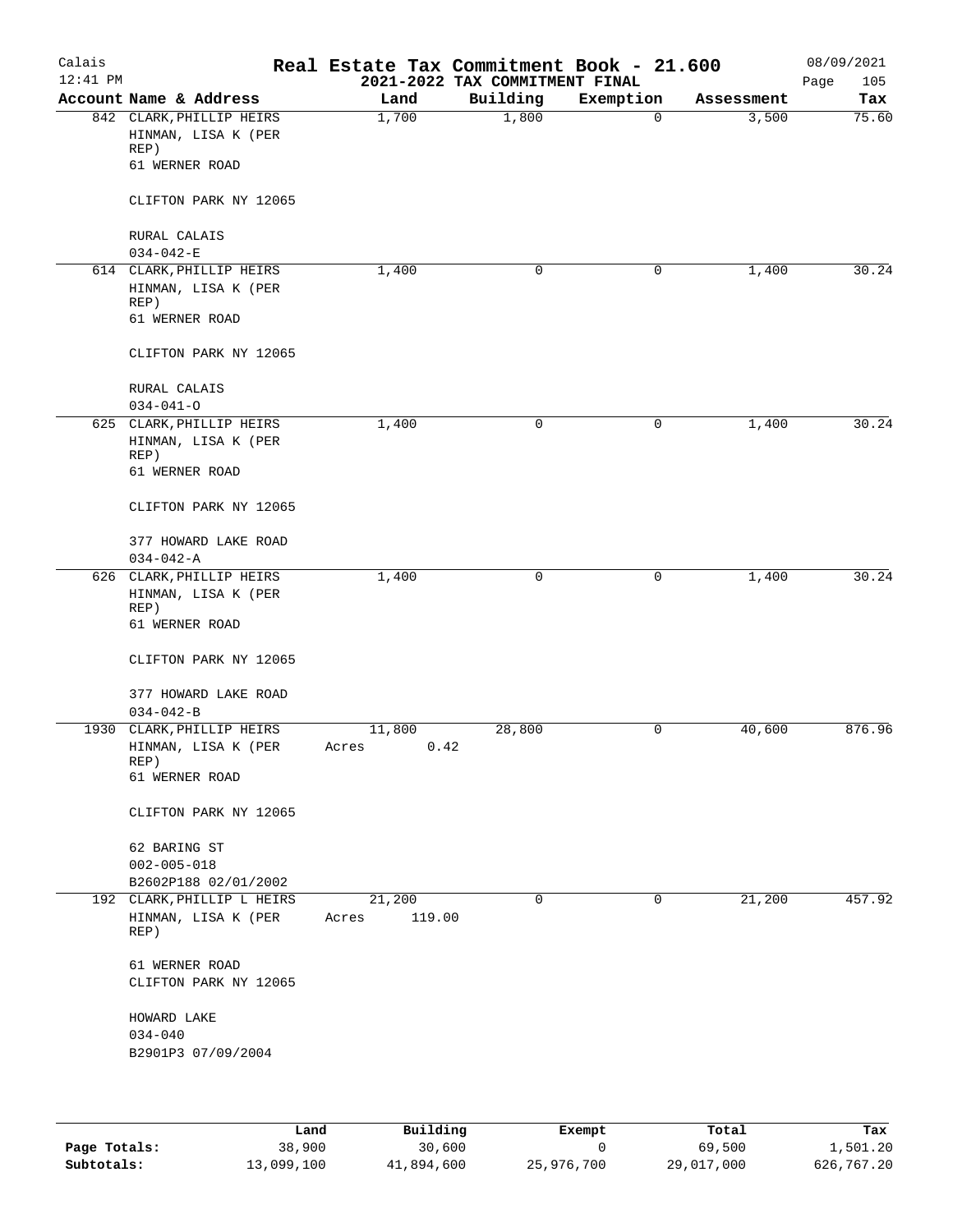| Calais       |                                                                                     |              |       |        |                 | Real Estate Tax Commitment Book - 21.600 |            |                        |            |            | 08/09/2021  |
|--------------|-------------------------------------------------------------------------------------|--------------|-------|--------|-----------------|------------------------------------------|------------|------------------------|------------|------------|-------------|
| $12:41$ PM   |                                                                                     |              |       |        |                 | 2021-2022 TAX COMMITMENT FINAL           |            |                        |            |            | 106<br>Page |
|              | Account Name & Address                                                              |              |       |        | Land            | Building                                 |            | Exemption              |            | Assessment | Tax         |
|              | 599 CLINE, PETER &<br>CLINE, BRANDI                                                 |              | Acres |        | 50,200<br>48.65 | 59,900                                   |            | 25,000<br>19 Homestead |            | 85,100     | 1,838.16    |
|              |                                                                                     |              |       |        |                 |                                          |            |                        |            |            |             |
|              | 319 RIVER ROAD                                                                      |              |       |        |                 |                                          |            |                        |            |            |             |
|              | CALAIS ME 04619                                                                     |              |       |        |                 |                                          |            |                        |            |            |             |
|              |                                                                                     |              |       |        |                 |                                          |            |                        |            |            |             |
|              | 319 RIVER ROAD                                                                      |              |       |        |                 |                                          |            |                        |            |            |             |
|              | $029 - 166$                                                                         |              |       |        |                 |                                          |            |                        |            |            |             |
|              | B3287P132 05/10/2007                                                                |              |       |        |                 |                                          |            |                        |            |            |             |
|              | 705 CLOSSEY, CHERYL A (LE)                                                          |              |       | 22,700 |                 | 66,300                                   |            | 25,000                 |            | 64,000     | 1,382.40    |
|              |                                                                                     |              | Acres |        | 0.29            |                                          |            | 19 Homestead           |            |            |             |
|              | CALAIS ME 04619                                                                     |              |       |        |                 |                                          |            |                        |            |            |             |
|              | 88 RIVER ROAD                                                                       |              |       |        |                 |                                          |            |                        |            |            |             |
|              |                                                                                     |              |       |        |                 |                                          |            |                        |            |            |             |
|              |                                                                                     |              |       |        |                 |                                          |            |                        |            |            |             |
|              | 88 RIVER ROAD                                                                       |              |       |        |                 |                                          |            |                        |            |            |             |
|              | $014 - 046$                                                                         |              |       |        |                 |                                          |            |                        |            |            |             |
|              | B7038P221 B3951P140 05/02/2013<br>1492 COATS, GREGORY &                             |              |       | 15,400 |                 | 0                                        |            | 0                      |            | 15,400     | 332.64      |
|              | COATS, HOLLY (JT)                                                                   |              | Acres |        | 0.28            |                                          |            |                        |            |            |             |
|              | 570 7TH STREET                                                                      |              |       |        |                 |                                          |            |                        |            |            |             |
|              | APT 2D                                                                              |              |       |        |                 |                                          |            |                        |            |            |             |
|              | BROOKLYN NY 11215                                                                   |              |       |        |                 |                                          |            |                        |            |            |             |
|              |                                                                                     |              |       |        |                 |                                          |            |                        |            |            |             |
|              | DOWNES ST                                                                           |              |       |        |                 |                                          |            |                        |            |            |             |
|              | $007 - 009 - 015$                                                                   |              |       |        |                 |                                          |            |                        |            |            |             |
|              | B4681P90 07/17/2020                                                                 |              |       |        |                 |                                          |            |                        |            |            |             |
|              | 1118 COBALT PROPERTIES LLC                                                          |              |       | 97,500 |                 | 265,500                                  |            | 0                      |            | 363,000    | 7,840.80    |
|              | ATTN: CORP REAL ESTATE                                                              |              | Acres |        | 1.02            |                                          |            |                        |            |            |             |
|              | POB 868                                                                             |              |       |        |                 |                                          |            |                        |            |            |             |
|              | CALAIS ME 04619                                                                     |              |       |        |                 |                                          |            |                        |            |            |             |
|              |                                                                                     |              |       |        |                 |                                          |            |                        |            |            |             |
|              |                                                                                     |              |       |        |                 |                                          |            |                        |            |            |             |
|              | 175 NORTH ST                                                                        |              |       |        |                 |                                          |            |                        |            |            |             |
|              | $005 - 006 - 013 - 015$                                                             |              |       |        |                 |                                          |            |                        |            |            |             |
|              | B3768P307 07/27/2011 B3483P168 12/29/2008 B1298P26<br>B1297P238 B1297P236 B1297P235 |              |       |        |                 |                                          |            |                        |            |            |             |
| 1461         | COBURN, BARRY & SHIRLEY                                                             |              |       | 10,900 |                 | 73,900                                   |            | 31,000                 |            | 53,800     | 1,162.08    |
|              | RAY &                                                                               |              |       |        |                 |                                          |            |                        |            |            |             |
|              | COBURN, MATTHEW L (JT) Acres                                                        |              |       |        | 0.36            |                                          |            | 19 Homestead           |            |            |             |
|              | 79 BARKER STREET                                                                    |              |       |        |                 |                                          |            | 52 Vietnam Vet Res     |            |            |             |
|              |                                                                                     |              |       |        |                 |                                          |            |                        |            |            |             |
|              | CALAIS ME 04619                                                                     |              |       |        |                 |                                          |            |                        |            |            |             |
|              | 79 BARKER ST                                                                        |              |       |        |                 |                                          |            |                        |            |            |             |
|              | $009 - 004 - 011$                                                                   |              |       |        |                 |                                          |            |                        |            |            |             |
|              | B4692P183 08/20/2020                                                                |              |       |        |                 |                                          |            |                        |            |            |             |
|              | 1834 CODY, WILLIAM &                                                                |              |       | 20,900 |                 | 111,100                                  |            | 0                      |            | 132,000    | 2,851.20    |
|              | CODY, GAYLE M                                                                       | (JT)         | Acres |        | 0.33            |                                          |            |                        |            |            |             |
|              | 116 GARFIELD STREET                                                                 |              |       |        |                 |                                          |            |                        |            |            |             |
|              |                                                                                     |              |       |        |                 |                                          |            |                        |            |            |             |
|              | CALAIS ME 04619                                                                     |              |       |        |                 |                                          |            |                        |            |            |             |
|              |                                                                                     |              |       |        |                 |                                          |            |                        |            |            |             |
|              | 116 GARFIELD ST                                                                     |              |       |        |                 |                                          |            |                        |            |            |             |
|              | $010 - 004 - 007 - 005$                                                             |              |       |        |                 |                                          |            |                        |            |            |             |
|              | B4614P271 11/22/2019                                                                |              |       |        |                 |                                          |            |                        |            |            |             |
|              |                                                                                     |              |       |        |                 |                                          |            |                        |            |            |             |
|              |                                                                                     |              |       |        |                 |                                          |            |                        |            |            |             |
|              |                                                                                     | Land         |       |        | Building        |                                          | Exempt     |                        |            | Total      | Tax         |
| Page Totals: |                                                                                     | 217,600      |       |        | 576,700         |                                          | 81,000     |                        | 713,300    |            | 15,407.28   |
| Subtotals:   |                                                                                     | 13, 316, 700 |       |        | 42, 471, 300    |                                          | 26,057,700 |                        | 29,730,300 |            | 642, 174.48 |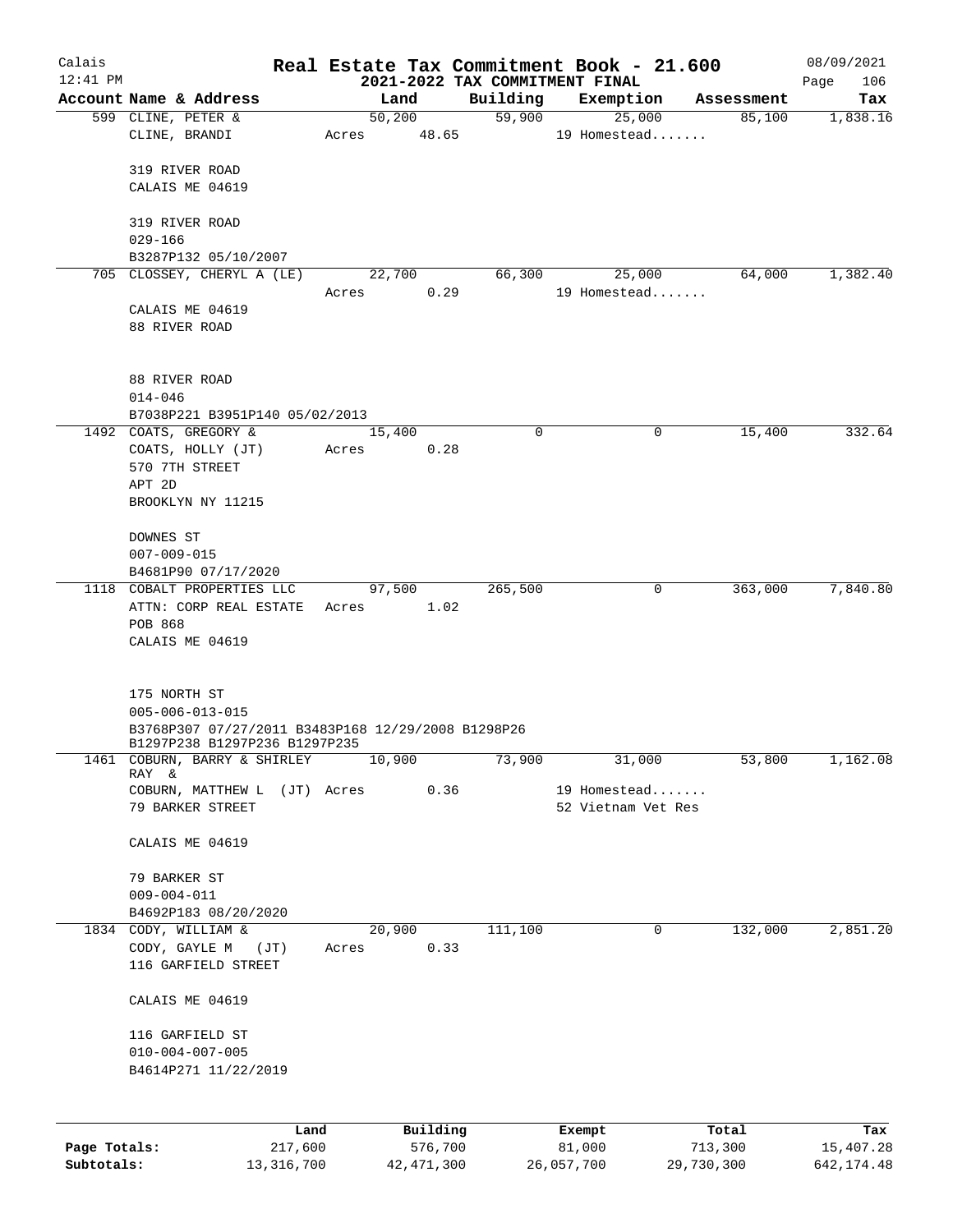| Calais<br>$12:41$ PM |                                                                           |       |                | 2021-2022 TAX COMMITMENT FINAL | Real Estate Tax Commitment Book - 21.600 |            | 08/09/2021<br>107<br>Page |
|----------------------|---------------------------------------------------------------------------|-------|----------------|--------------------------------|------------------------------------------|------------|---------------------------|
|                      | Account Name & Address                                                    |       | Land           | Building                       | Exemption                                | Assessment | Tax                       |
|                      | 2787 CODY, WILLIAM &<br>CODY, GAYLE M<br>(JT)<br>116 GARFIELD STREET      | Acres | 6,700<br>0.27  | $\mathbf 0$                    | $\mathbf 0$                              | 6,700      | 144.72                    |
|                      | CALAIS ME 04619                                                           |       |                |                                |                                          |            |                           |
|                      | DOWNES ST<br>$010 - 004 - 007 - 008$                                      |       |                |                                |                                          |            |                           |
|                      | B4614P271 11/22/2019                                                      |       |                |                                |                                          |            |                           |
|                      | 1572 CODY, WILLIAM J<br>116 GARFIELD STREET                               | Acres | 11,800<br>0.42 | 73,300                         | 25,000<br>19 Homestead                   | 60,100     | 1,298.16                  |
|                      | CALAIS ME 04619                                                           |       |                |                                |                                          |            |                           |
|                      | 17 WILLOW ST.<br>$009 - 001 - 001 - 004$<br>B3646P275 07/01/2010 B972P140 |       |                |                                |                                          |            |                           |
|                      | 2051 COFFIN, DARRIN K JR                                                  |       | 20,900         | 126,800                        | 0                                        | 147,700    | 3,190.32                  |
|                      |                                                                           | Acres | 0.33           |                                |                                          |            |                           |
|                      | CALAIS ME 04619<br>91 WASHINGTON STREET                                   |       |                |                                |                                          |            |                           |
|                      | 91 WASHINGTON ST<br>$009 - 004 - 018$<br>B4263P316 05/17/2016             |       |                |                                |                                          |            |                           |
|                      | 580 COLE, DONALD E JR                                                     |       | 15,700         | 7,800                          | 0                                        | 23,500     | 507.60                    |
|                      | COLE, DONALD E III                                                        | Acres | 1.15           |                                |                                          |            |                           |
|                      | 20 PLEASANT ST.<br>CALAIS ME 04619                                        |       |                |                                |                                          |            |                           |
|                      | BEAVER LAKE                                                               |       |                |                                |                                          |            |                           |
|                      | $032 - 097 - 001$                                                         |       |                |                                |                                          |            |                           |
|                      | B1497P283                                                                 |       |                |                                |                                          |            |                           |
|                      | 2426 COLE, DONALD EIII                                                    |       | 10,300         | 12,300                         | 22,600                                   | 0          | 0.00                      |
|                      | CALAIS ME 04619 1718<br>20 PLEASANT ST                                    | Acres | 0.32           |                                | 19 Homestead                             |            |                           |
|                      | 20 PLEASANT ST<br>$005 - 007 - 007$<br>B1893P39                           |       |                |                                |                                          |            |                           |
|                      | 1298 COLE, DONALD JR<br>COLE, DONALD III                                  | Acres | 1,700<br>12.00 | 0                              | 0                                        | 1,700      | 36.72                     |
|                      | 20 PLEASANT ST<br>CALAIS ME 04619                                         |       |                |                                |                                          |            |                           |
|                      | BEAVER LAKE<br>$032 - 096$<br>B3224P180 11/17/2006                        |       |                |                                |                                          |            |                           |
|                      |                                                                           |       |                |                                |                                          |            |                           |

|              | Land       | Building   | Exempt     | Total      | Tax        |
|--------------|------------|------------|------------|------------|------------|
| Page Totals: | 67,100     | 220,200    | 47,600     | 239,700    | 5,177.52   |
| Subtotals:   | 13,383,800 | 42,691,500 | 26,105,300 | 29,970,000 | 647,352.00 |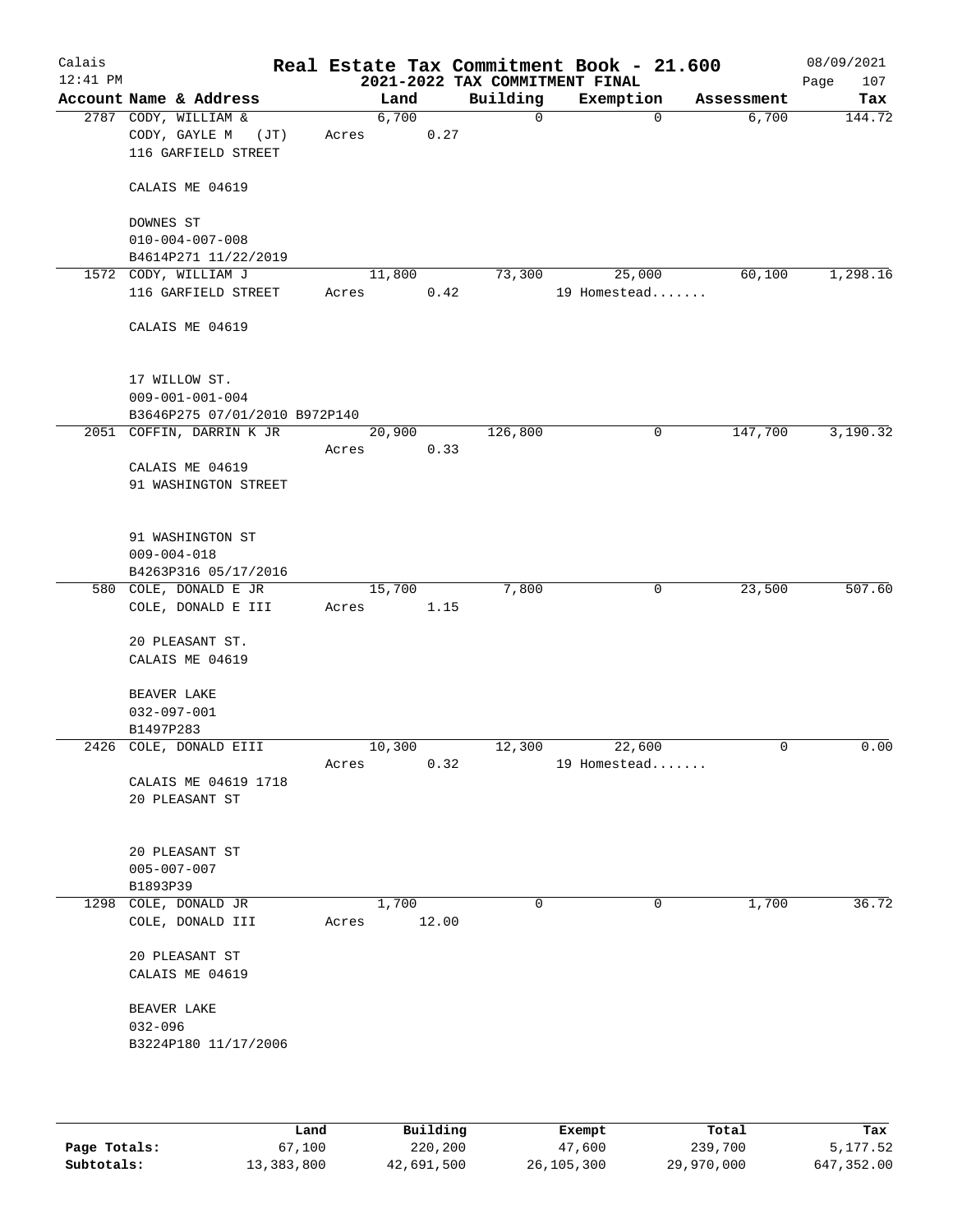| Calais<br>$12:41$ PM |                                             |       |       |         |          | 2021-2022 TAX COMMITMENT FINAL |        | Real Estate Tax Commitment Book - 21.600 |   |            | 08/09/2021<br>108<br>Page |
|----------------------|---------------------------------------------|-------|-------|---------|----------|--------------------------------|--------|------------------------------------------|---|------------|---------------------------|
|                      | Account Name & Address                      |       |       | Land    |          | Building                       |        | Exemption                                |   | Assessment | Tax                       |
|                      | 2307 COLE, PATRICK M<br>COLE, KYLE P        |       | Acres | 9,500   | 0.27     | 48,600                         |        | 25,000<br>19 Homestead                   |   | 33,100     | 714.96                    |
|                      | 50 HARRISON ST                              |       |       |         |          |                                |        |                                          |   |            |                           |
|                      | CALAIS ME 04619                             |       |       |         |          |                                |        |                                          |   |            |                           |
|                      | 50 HARRISON ST<br>$003 - 008 - 012$         |       |       |         |          |                                |        |                                          |   |            |                           |
|                      | B4049P50 04/11/2014                         |       |       |         |          |                                |        |                                          |   |            |                           |
|                      | 2303 COLE, SHARON A. &                      |       |       | 8,700   |          | 69,300                         |        | 25,000                                   |   | 53,000     | 1,144.80                  |
|                      | HOLLINGDALE, TERESA<br>(JT)                 |       | Acres |         | 0.23     |                                |        | 19 Homestead                             |   |            |                           |
|                      | 11 PRICE ST<br>CALAIS ME 04619              |       |       |         |          |                                |        |                                          |   |            |                           |
|                      | 11 PRICE ST                                 |       |       |         |          |                                |        |                                          |   |            |                           |
|                      | $005 - 002 - 021$                           |       |       |         |          |                                |        |                                          |   |            |                           |
|                      | B3812P243 01/17/2012 B677P366               |       |       |         |          |                                |        |                                          |   |            |                           |
|                      | 1656 COLE, TOBY &                           |       |       | 10,900  |          | 60,300                         |        | 25,000                                   |   | 46,200     | 997.92                    |
|                      | COLE, KARI (JT)                             |       | Acres |         | 0.36     |                                |        | 19 Homestead                             |   |            |                           |
|                      | 70 SWAN ST                                  |       |       |         |          |                                |        |                                          |   |            |                           |
|                      | CALAIS ME 04619                             |       |       |         |          |                                |        |                                          |   |            |                           |
|                      | 70 SWAN ST                                  |       |       |         |          |                                |        |                                          |   |            |                           |
|                      | $009 - 004 - 025$                           |       |       |         |          |                                |        |                                          |   |            |                           |
|                      | B3768P183 08/19/2011                        |       |       |         |          |                                |        |                                          |   |            |                           |
|                      | 712 COLE, PETER S & (JT)<br>PURVIS, DERYL K |       |       | 101,800 | 3.97     | 78,800                         |        |                                          | 0 | 180,600    | 3,900.96                  |
|                      |                                             |       | Acres |         |          |                                |        |                                          |   |            |                           |
|                      | 489 BUCKEYE RIDGE RUN<br>SPARTA NC 28675    |       |       |         |          |                                |        |                                          |   |            |                           |
|                      | 22 SEASCAPE LN<br>$018 - 032$               |       |       |         |          |                                |        |                                          |   |            |                           |
|                      | B4236P248 02/29/2016                        |       |       |         |          |                                |        |                                          |   |            |                           |
|                      | 829 COLEMAN, ELIZABETH E                    |       |       | 22,700  |          | 53,800                         |        |                                          | 0 | 76,500     | 1,652.40                  |
|                      | 120 SOUTH STREET                            |       | Acres |         | 0.39     |                                |        |                                          |   |            |                           |
|                      | CALAIS ME 04619                             |       |       |         |          |                                |        |                                          |   |            |                           |
|                      | 120 SOUTH ST                                |       |       |         |          |                                |        |                                          |   |            |                           |
|                      | $008 - 004 - 008$                           |       |       |         |          |                                |        |                                          |   |            |                           |
|                      | B4700P277 09/15/2020                        |       |       |         |          |                                |        |                                          |   |            |                           |
|                      | 2074 COLEMAN, PATRICK J                     |       | Acres | 8,700   | 0.23     | 83,600                         |        | 25,000<br>19 Homestead                   |   | 67,300     | 1,453.68                  |
|                      | CALAIS ME 04619                             |       |       |         |          |                                |        |                                          |   |            |                           |
|                      | 60 LINCOLN ST                               |       |       |         |          |                                |        |                                          |   |            |                           |
|                      | 60 LINCOLN ST                               |       |       |         |          |                                |        |                                          |   |            |                           |
|                      | $010 - 010 - 001$                           |       |       |         |          |                                |        |                                          |   |            |                           |
|                      | B1114P287 09/12/1980                        |       |       |         |          |                                |        |                                          |   |            |                           |
|                      |                                             |       |       |         |          |                                |        |                                          |   |            |                           |
|                      |                                             | Land, |       |         | Building |                                | Exempt |                                          |   | Total      | Tax                       |

|              | Land       | Building   | Exempt     | Total      | Tax        |
|--------------|------------|------------|------------|------------|------------|
| Page Totals: | 162,300    | 394,400    | 100,000    | 456,700    | 9,864.72   |
| Subtotals:   | 13,546,100 | 43,085,900 | 26,205,300 | 30,426,700 | 657,216.72 |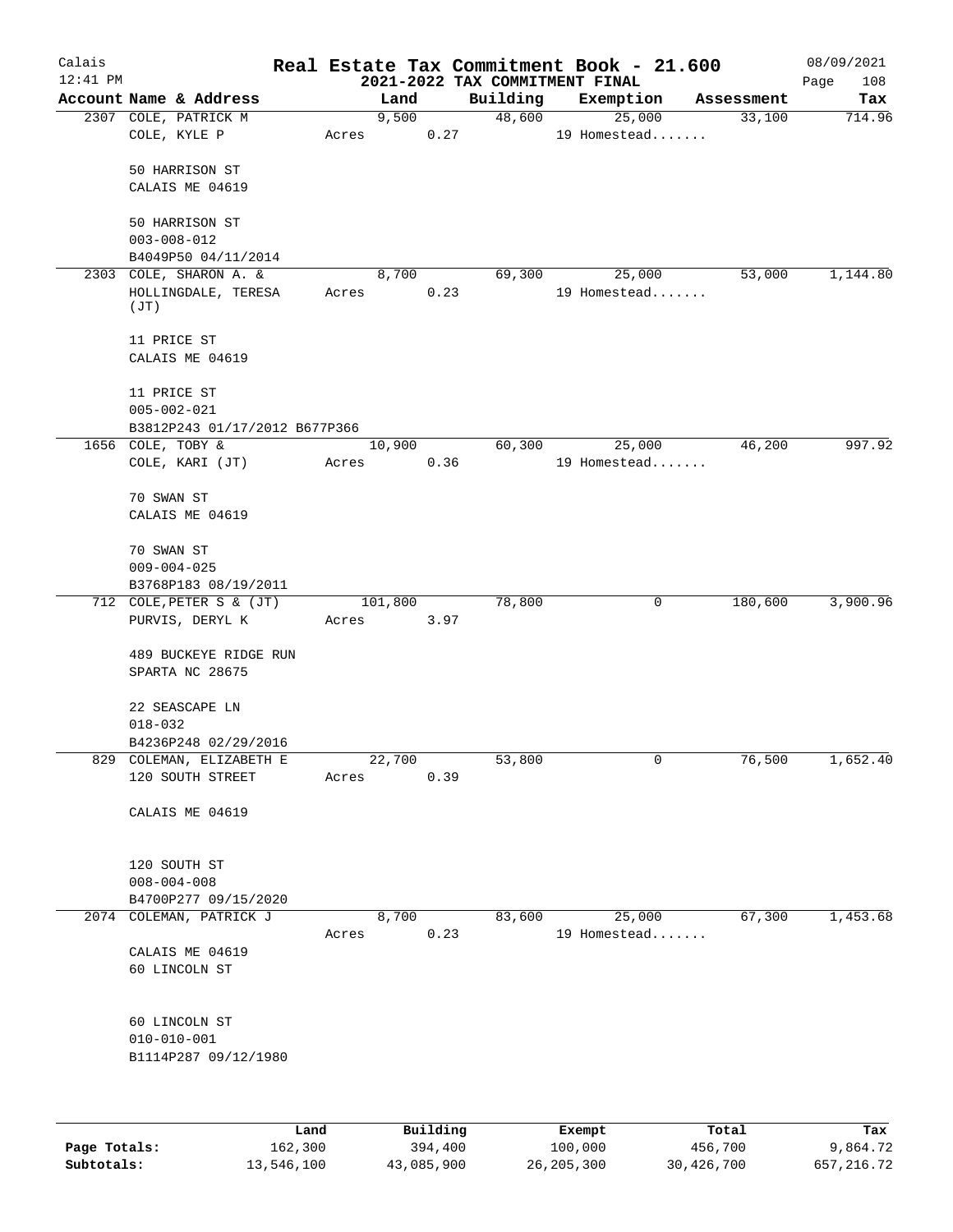| Calais<br>$12:41$ PM |                                                     |      |       |                | Real Estate Tax Commitment Book - 21.600<br>2021-2022 TAX COMMITMENT FINAL |                        |   |            | 08/09/2021<br>109<br>Page |
|----------------------|-----------------------------------------------------|------|-------|----------------|----------------------------------------------------------------------------|------------------------|---|------------|---------------------------|
|                      | Account Name & Address                              |      |       | Land           | Building                                                                   | Exemption              |   | Assessment | Tax                       |
|                      | 1680 COLEMAN, CLYDE A &<br>COLEMAN, CHELSEA         |      |       | $\mathbf 0$    | 5,700                                                                      |                        | 0 | 5,700      | 123.12                    |
|                      | 235 LAMBERT ROAD                                    |      |       |                |                                                                            |                        |   |            |                           |
|                      | BREWER ME 04412                                     |      |       |                |                                                                            |                        |   |            |                           |
|                      | 990 MAIN ST                                         |      |       |                |                                                                            |                        |   |            |                           |
|                      | $014 - 023 - 002$                                   |      |       |                |                                                                            |                        |   |            |                           |
|                      | B4423P238 11/30/2017                                |      |       |                |                                                                            |                        |   |            |                           |
|                      | 717 COLEMAN, CLYDE A &                              |      |       | 29,200         | 11,600                                                                     |                        | 0 | 40,800     | 881.28                    |
|                      | COLEMAN, CHELSEA (JT)                               |      | Acres | 0.27           |                                                                            |                        |   |            |                           |
|                      | 235 LAMBERT ROAD                                    |      |       |                |                                                                            |                        |   |            |                           |
|                      | BREWER ME 04412                                     |      |       |                |                                                                            |                        |   |            |                           |
|                      | 990 MAIN ST                                         |      |       |                |                                                                            |                        |   |            |                           |
|                      | $014 - 023$                                         |      |       |                |                                                                            |                        |   |            |                           |
|                      | B4423P238 11/30/2017                                |      |       |                |                                                                            |                        |   |            |                           |
|                      | 2729 COLEMAN, CLYDE A &                             |      |       | 0              | 11,000                                                                     |                        | 0 | 11,000     | 237.60                    |
|                      | COLEMAN, CHELSEA (JT)                               |      |       |                |                                                                            |                        |   |            |                           |
|                      | 235 LAMBERT ROAD                                    |      |       |                |                                                                            |                        |   |            |                           |
|                      | BREWER ME 04412                                     |      |       |                |                                                                            |                        |   |            |                           |
|                      | 990 MAIN ST                                         |      |       |                |                                                                            |                        |   |            |                           |
|                      | $014 - 023 - 004$                                   |      |       |                |                                                                            |                        |   |            |                           |
|                      | B4423P238 11/30/2017 B3137P126 04/12/2006 B1984P213 |      |       |                |                                                                            |                        |   |            |                           |
|                      | 2631 COLEMAN, CLYDE A &                             |      |       | $\mathbf 0$    | 8,700                                                                      |                        | 0 | 8,700      | 187.92                    |
|                      | COLEMAN, CHELSEA (JT)                               |      |       |                |                                                                            |                        |   |            |                           |
|                      | 235 LAMBERT ROAD                                    |      |       |                |                                                                            |                        |   |            |                           |
|                      | BREWER ME 04412                                     |      |       |                |                                                                            |                        |   |            |                           |
|                      | 990 MAIN ST                                         |      |       |                |                                                                            |                        |   |            |                           |
|                      | $014 - 023 - 003$                                   |      |       |                |                                                                            |                        |   |            |                           |
|                      | B4423P238 11/30/2017 B3137P126 04/12/2006 B1984P213 |      |       |                |                                                                            |                        |   |            |                           |
|                      | 2563 COLETTI, CARLO &                               |      |       | 9,600          | 33,900                                                                     |                        | 0 | 43,500     | 939.60                    |
|                      | COLETTI, KATHLEEN                                   |      | Acres | 0.28           |                                                                            |                        |   |            |                           |
|                      | 98 LAKE DRIVE                                       |      |       |                |                                                                            |                        |   |            |                           |
|                      | CATHANCE TWP ME 04657                               |      |       |                |                                                                            |                        |   |            |                           |
|                      | 9801                                                |      |       |                |                                                                            |                        |   |            |                           |
|                      | 137 UNION ST                                        |      |       |                |                                                                            |                        |   |            |                           |
|                      | $005 - 002 - 015$                                   |      |       |                |                                                                            |                        |   |            |                           |
|                      | B1914P3                                             |      |       |                |                                                                            |                        |   |            |                           |
|                      | 2063 COLLINS, THOMAS J III<br>19 MAHAR STREET       |      | Acres | 26,800<br>0.54 | 72,600                                                                     | 25,000<br>19 Homestead |   | 74,400     | 1,607.04                  |
|                      | CALAIS ME 04619                                     |      |       |                |                                                                            |                        |   |            |                           |
|                      |                                                     |      |       |                |                                                                            |                        |   |            |                           |
|                      | 19 MAHAR ST                                         |      |       |                |                                                                            |                        |   |            |                           |
|                      | $011 - 009 - 012$                                   |      |       |                |                                                                            |                        |   |            |                           |
|                      | B4621P42 11/01/2019                                 |      |       |                |                                                                            |                        |   |            |                           |
|                      |                                                     |      |       |                |                                                                            |                        |   |            |                           |
|                      |                                                     | Land |       | Building       |                                                                            | Exempt                 |   | Total      | Tax                       |

|              | nand.      | Building     | Exempt       | Total      | тах        |
|--------------|------------|--------------|--------------|------------|------------|
| Page Totals: | 65,600     | 143,500      | 25,000       | 184,100    | 3,976.56   |
| Subtotals:   | 13,611,700 | 43, 229, 400 | 26, 230, 300 | 30,610,800 | 661,193.28 |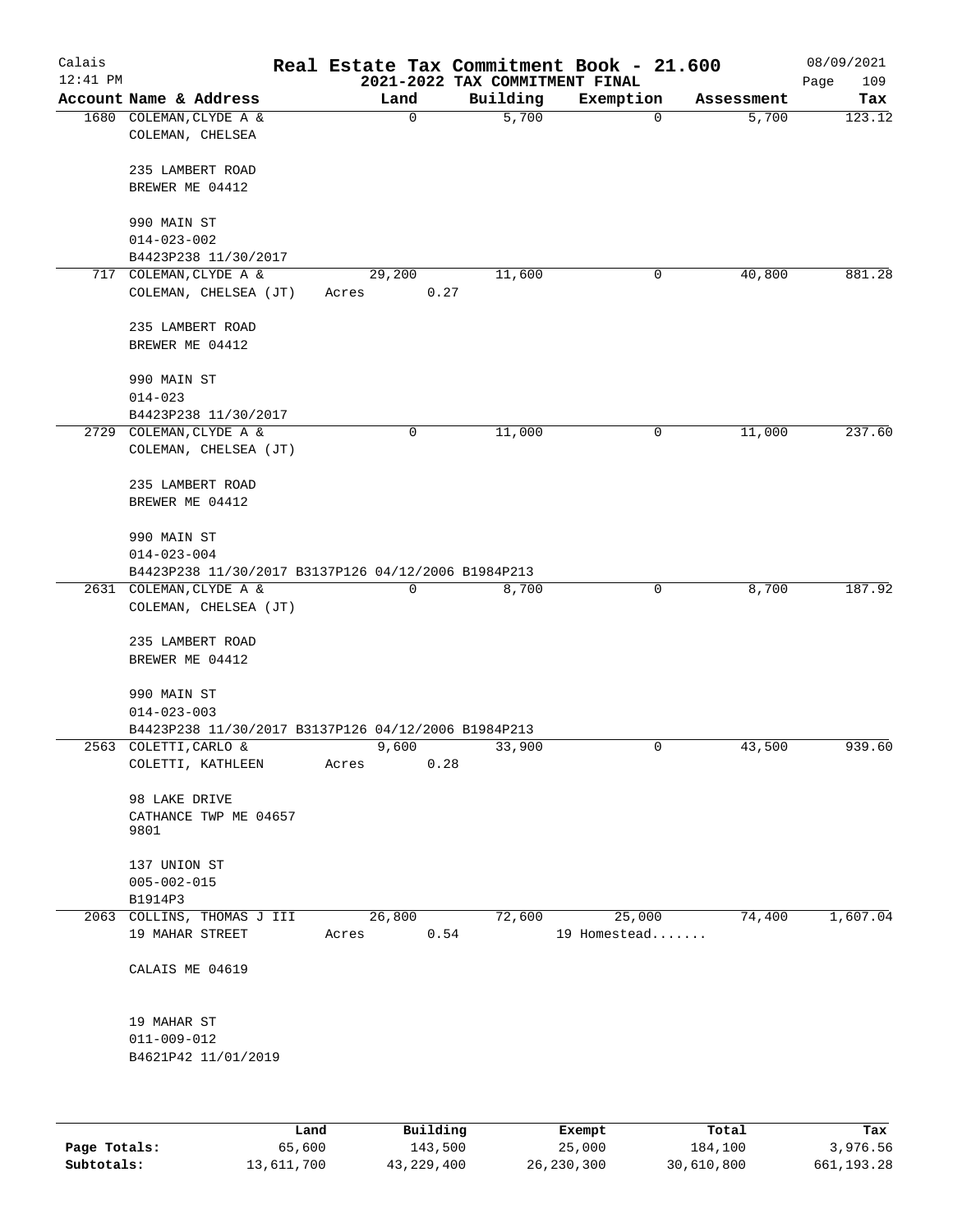| Calais       |                                                         |            |       |        |            |          | Real Estate Tax Commitment Book - 21.600    |                      | 08/09/2021         |
|--------------|---------------------------------------------------------|------------|-------|--------|------------|----------|---------------------------------------------|----------------------|--------------------|
| $12:41$ PM   | Account Name & Address                                  |            |       | Land   |            | Building | 2021-2022 TAX COMMITMENT FINAL<br>Exemption |                      | Page<br>110<br>Tax |
|              | 2162 COLSON, EDITH A &<br>KENNETH J SR. & (JT)          |            |       | 11,800 |            | 73,800   | 25,000                                      | Assessment<br>60,600 | 1,308.96           |
|              | (L/E)<br>COLSON-DAY, KATHRYN &<br>(J/T)                 |            | Acres |        | 0.42       |          | 19 Homestead                                |                      |                    |
|              | 51 KING ST                                              |            |       |        |            |          |                                             |                      |                    |
|              | CALAIS ME 04619                                         |            |       |        |            |          |                                             |                      |                    |
|              | 51 KING ST                                              |            |       |        |            |          |                                             |                      |                    |
|              | $003 - 002 - 001$                                       |            |       |        |            |          |                                             |                      |                    |
|              | B3902P230 11/08/2012 B3238P46<br>1785 COLTART, SAMUEL L |            |       | 7,700  |            | 33,700   | 25,000                                      | 16,400               | 354.24             |
|              | COLTART, DIETLINDE M                                    |            | Acres |        | 0.18       |          | 19 Homestead                                |                      |                    |
|              | 47 GERMAIN ST                                           |            |       |        |            |          |                                             |                      |                    |
|              | CALAIS ME 04619                                         |            |       |        |            |          |                                             |                      |                    |
|              | 47 GERMAIN ST                                           |            |       |        |            |          |                                             |                      |                    |
|              | $010 - 009 - 013$<br>B1650P21                           |            |       |        |            |          |                                             |                      |                    |
|              | 1786 COLTART, SAMUEL L                                  |            |       | 6,200  |            | 0        | 0                                           | 6,200                | 133.92             |
|              | COLTART, DIETLINDE M                                    |            | Acres |        | 0.18       |          |                                             |                      |                    |
|              | 47 GERMAIN ST                                           |            |       |        |            |          |                                             |                      |                    |
|              | CALAIS ME 04619                                         |            |       |        |            |          |                                             |                      |                    |
|              | GERMAIN ST                                              |            |       |        |            |          |                                             |                      |                    |
|              | $010 - 009 - 014$                                       |            |       |        |            |          |                                             |                      |                    |
|              | B1650P21<br>2504 CONDON, WILLIAM                        |            |       | 7,500  |            | 109,900  | 0                                           | 117,400              | 2,535.84           |
|              | 16 LITTLE JOHN LANE                                     |            | Acres |        | 0.17       |          |                                             |                      |                    |
|              | BREWER ME 04412 1773                                    |            |       |        |            |          |                                             |                      |                    |
|              | 6 CARVER ST                                             |            |       |        |            |          |                                             |                      |                    |
|              | $006 - 007 - 009$                                       |            |       |        |            |          |                                             |                      |                    |
|              | B2785P206 08/29/2003                                    |            |       |        |            |          |                                             |                      |                    |
| 1489         | CONSTANT, DARRIN J &                                    |            |       | 27,200 |            | 94,300   | 25,000                                      | 96,500               | 2,084.40           |
|              | CONSTANT, ALISSA T<br>(JT)                              |            | Acres |        | 0.56       |          | 19 Homestead                                |                      |                    |
|              | 35 DOWNES STREET                                        |            |       |        |            |          |                                             |                      |                    |
|              | CALAIS ME 04619                                         |            |       |        |            |          |                                             |                      |                    |
|              | 35 DOWNES ST                                            |            |       |        |            |          |                                             |                      |                    |
|              | $007 - 009 - 009$                                       |            |       |        |            |          |                                             |                      |                    |
|              | B4622P172 12/13/2019<br>561 COOK, ANGELINA              |            |       | 3,600  |            | 0        | 0                                           | 3,600                | 77.76              |
|              |                                                         |            | Acres |        | 0.75       |          |                                             |                      |                    |
|              | CALAIS ME 04619<br>1254 RIVER RD                        |            |       |        |            |          |                                             |                      |                    |
|              | RIVER ROAD                                              |            |       |        |            |          |                                             |                      |                    |
|              | $022 - 009$                                             |            |       |        |            |          |                                             |                      |                    |
|              | B2551P115 09/01/2001                                    |            |       |        |            |          |                                             |                      |                    |
|              |                                                         | Land       |       |        | Building   |          | Exempt                                      | Total                | Tax                |
| Page Totals: |                                                         | 64,000     |       |        | 311,700    |          | 75,000                                      | 300,700              | 6,495.12           |
| Subtotals:   |                                                         | 13,675,700 |       |        | 43,541,100 |          | 26, 305, 300                                | 30,911,500           | 667,688.40         |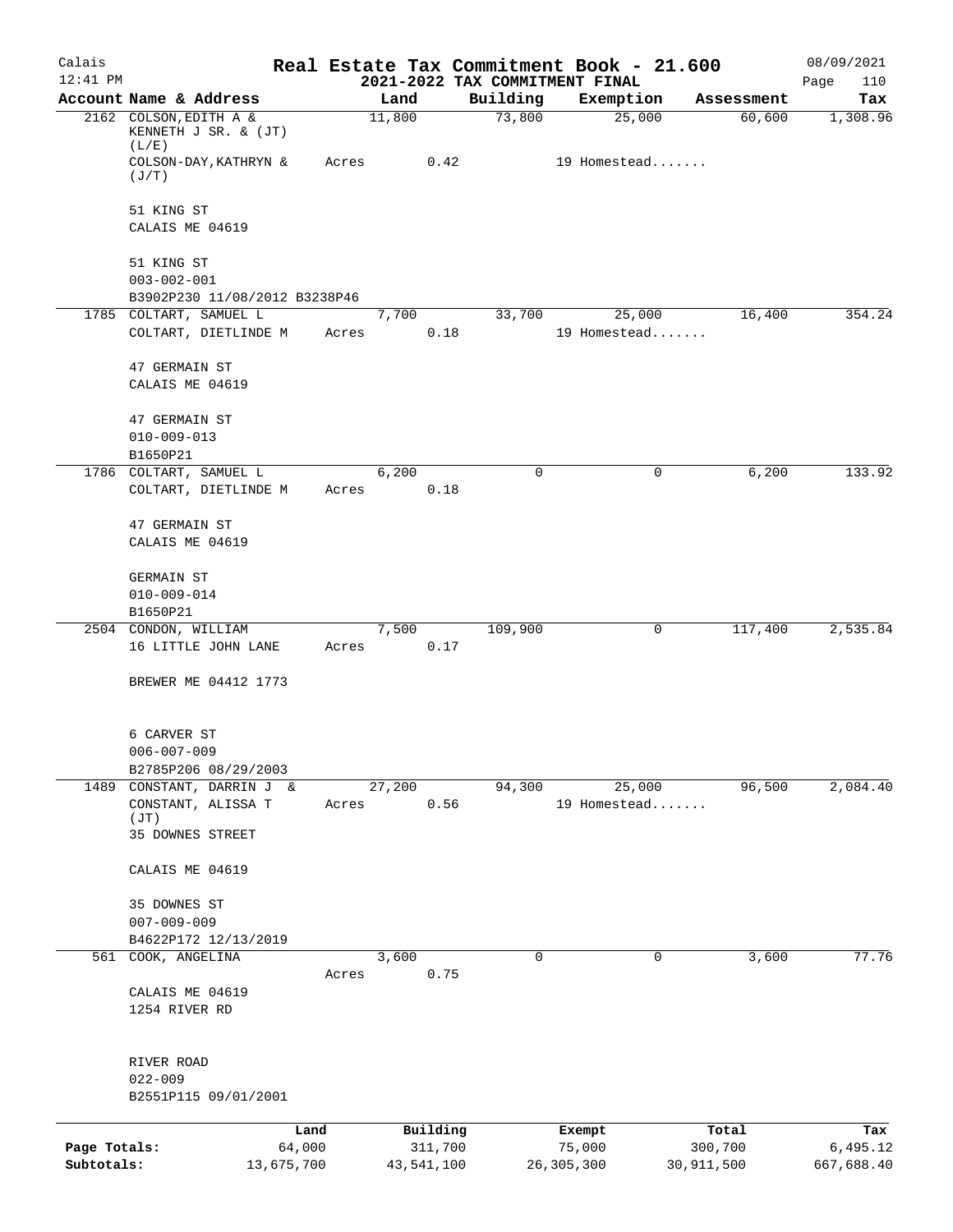| Calais     |                                            |       |        |                                | Real Estate Tax Commitment Book - 21.600 |            | 08/09/2021  |
|------------|--------------------------------------------|-------|--------|--------------------------------|------------------------------------------|------------|-------------|
| $12:41$ PM |                                            |       |        | 2021-2022 TAX COMMITMENT FINAL |                                          |            | Page<br>111 |
|            | Account Name & Address                     |       | Land   | Building                       | Exemption                                | Assessment | Tax         |
|            | 562 COOK, ANGELINA                         |       | 9,800  | 45,500                         | 31,000                                   | 24,300     | 524.88      |
|            |                                            | Acres | 1.00   |                                | 02 PostWW2 NR&Survi                      |            |             |
|            | CALAIS ME 04619                            |       |        |                                | 19 Homestead                             |            |             |
|            | 1254 RIVER RD                              |       |        |                                |                                          |            |             |
|            |                                            |       |        |                                |                                          |            |             |
|            | 1254 RIVER ROAD                            |       |        |                                |                                          |            |             |
|            | $022 - 010$                                |       |        |                                |                                          |            |             |
|            | B1601P319                                  |       |        |                                |                                          |            |             |
|            | 417 COOK, BONNIE F (JT)                    |       | 9,800  | 0                              | 0                                        | 9,800      | 211.68      |
|            | KUBICKI, DONNA COOK                        | Acres | 1.00   |                                |                                          |            |             |
|            | 6 DOLPHIN GREEN APT<br>B <sub>2</sub> G    |       |        |                                |                                          |            |             |
|            | PORT WASHINGTON NY<br>11050 3163           |       |        |                                |                                          |            |             |
|            | RIVER ROAD                                 |       |        |                                |                                          |            |             |
|            | $037 - 270$                                |       |        |                                |                                          |            |             |
|            | B4301P43 09/27/2016                        |       |        |                                |                                          |            |             |
|            | 238 COOK, BONNIE F (JT)                    |       | 22,700 | 135,300                        | 0                                        | 158,000    | 3,412.80    |
|            | KUBICKI, DONNA COOK                        | Acres | 11.00  |                                |                                          |            |             |
|            | 6 DOLPHIN GREEN<br>APT<br>B <sub>2</sub> G |       |        |                                |                                          |            |             |
|            | PORT WASHINGTON NY<br>11050 3163           |       |        |                                |                                          |            |             |
|            | 1281 RIVER ROAD                            |       |        |                                |                                          |            |             |
|            | $037 - 205$                                |       |        |                                |                                          |            |             |
|            | B4301P43 09/27/2016                        |       |        |                                |                                          |            |             |
|            | 239 COOK, BONNIE F (JT)                    |       | 9,800  | 0                              | $\mathbf 0$                              | 9,800      | 211.68      |
|            | KUBICKI, DONNA COOK                        | Acres | 1.00   |                                |                                          |            |             |
|            | 6 DOLPHIN GREEN APT<br>B2G                 |       |        |                                |                                          |            |             |
|            | PORT WASHINGTON NY<br>11050 3163           |       |        |                                |                                          |            |             |
|            | 1273 RIVER ROAD                            |       |        |                                |                                          |            |             |
|            | $037 - 269$                                |       |        |                                |                                          |            |             |
|            | B4301P43 09/27/2016                        |       |        |                                |                                          |            |             |
|            | 310 COOK, EDGAR G                          |       | 15,600 | 38,200                         | 25,000                                   | 28,800     | 622.08      |
|            |                                            | Acres | 29.00  |                                | 19 Homestead                             |            |             |
|            | CALAIS ME 04619                            |       |        |                                |                                          |            |             |
|            | PO BOX 475                                 |       |        |                                |                                          |            |             |
|            |                                            |       |        |                                |                                          |            |             |
|            | 215 CARSON RD                              |       |        |                                |                                          |            |             |
|            | $033 - 120$                                |       |        |                                |                                          |            |             |

B4260P119 05/27/2016 B1942P330 08/02/1994

|              | Land       | Building   | Exempt     | Total      | Tax        |
|--------------|------------|------------|------------|------------|------------|
|              |            |            |            |            |            |
| Page Totals: | 67,700     | 219,000    | 56,000     | 230,700    | 4,983.12   |
| Subtotals:   | 13,743,400 | 43,760,100 | 26,361,300 | 31,142,200 | 672,671.52 |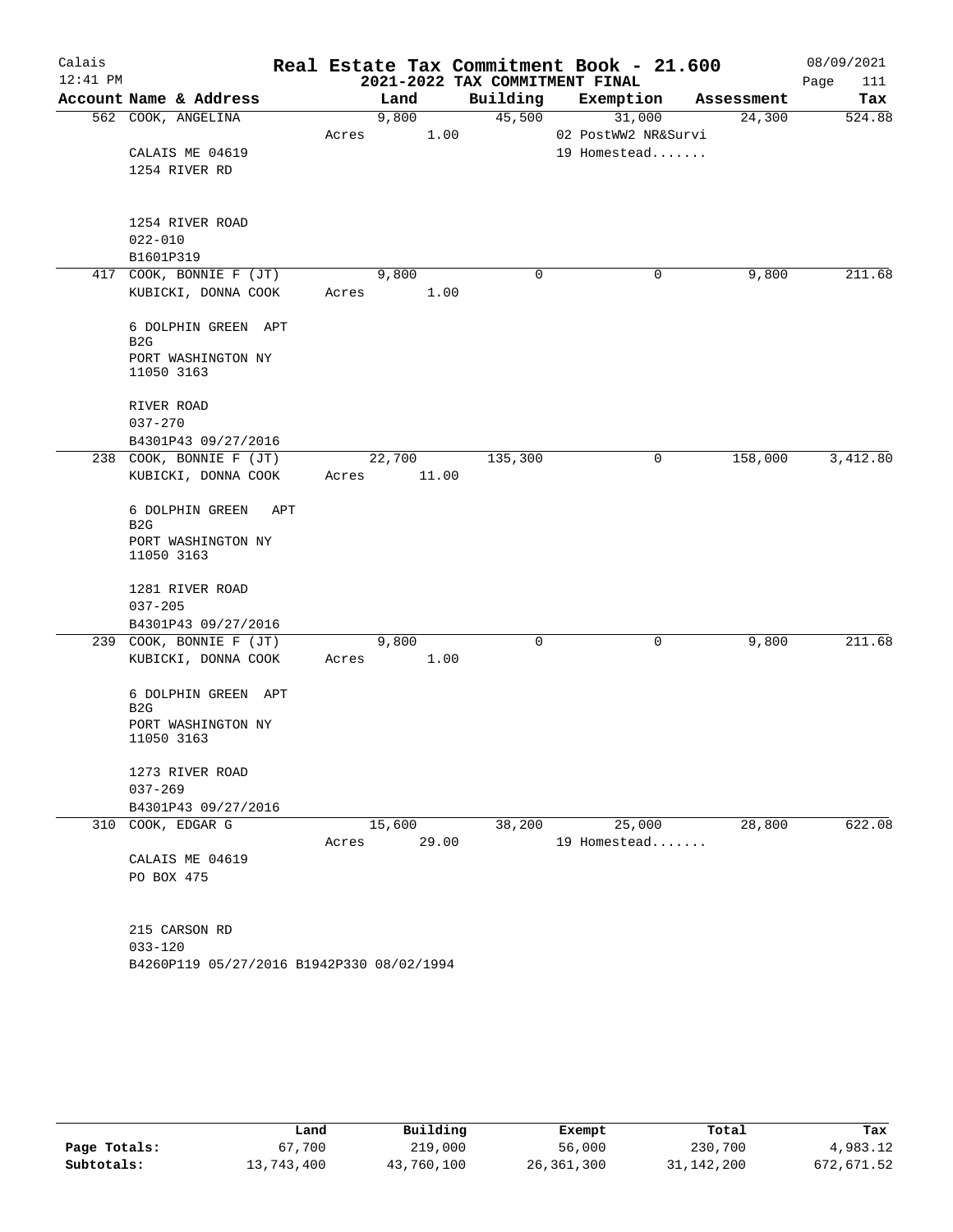| Calais       |                                                                                          |                     |                                | Real Estate Tax Commitment Book - 21.600 |                  | 08/09/2021      |
|--------------|------------------------------------------------------------------------------------------|---------------------|--------------------------------|------------------------------------------|------------------|-----------------|
| $12:41$ PM   |                                                                                          |                     | 2021-2022 TAX COMMITMENT FINAL |                                          |                  | Page<br>112     |
|              | Account Name & Address                                                                   | Land                | Building                       | Exemption                                | Assessment       | Tax             |
|              | 2230 COOK, JAMES ARTHUR<br>c/o CRAIG D WILLARD<br>23 FOWLER STREET<br>CALAIS ME 04619    | 8,900<br>Acres      | 55,300<br>0.24                 | $\overline{0}$                           | 64,200           | 1,386.72        |
|              | 23 FOWLER ST<br>$003 - 004 - 014$<br>B4811P138 07/16/2021 B4548P189 04/17/2019 B4407P178 |                     |                                |                                          |                  |                 |
|              | 10/19/2017 B4406P317 10/17/2017<br>217 COOK, BRIAN A &                                   | 23,000              | 139,700                        | 25,000                                   | 137,700          | 2,974.32        |
|              | COOK, JOLINE A (TC)                                                                      | 75.00<br>Acres      |                                | 19 Homestead                             |                  |                 |
|              | 39 CRANBERRY LANE<br>CALAIS ME 04619                                                     |                     |                                |                                          |                  |                 |
|              | 39 CRANBERRY LANE<br>$029 - 157 & 157 - 1$<br>B4078P152 07/24/2014                       |                     |                                |                                          |                  |                 |
|              | 2098 COOK, GRACE M &                                                                     | 13,300              | $\mathbf 0$                    | 0                                        | 13,300           | 287.28          |
|              | COOK, THOMAS E S                                                                         | Acres               | 0.53                           |                                          |                  |                 |
|              | 11 MIDLAND AVE<br>CALAIS ME 04619                                                        |                     |                                |                                          |                  |                 |
|              | 11 MIDLAND AVE<br>$004 - 002 - 014$<br>B744P281 04/23/1971                               |                     |                                |                                          |                  |                 |
|              | 530 COOKSON, MARK STEPHEN                                                                | 3,500               | 0                              | 0                                        | 3,500            | 75.60           |
|              | EAST EDDINGTON ME 04428<br>P.O. BOX 93                                                   | 11.69<br>Acres      |                                |                                          |                  |                 |
|              | RURAL CALAIS<br>$029 - 011$<br>B2003P67 04/01/1995                                       |                     |                                |                                          |                  |                 |
|              | 2235 COOKSON, ROSS JR                                                                    | 6,300               | 5,400                          | 11,700                                   | 0                | 0.00            |
|              | 11 CLARK STREET                                                                          | Acres               | 0.12                           | 19 Homestead                             |                  |                 |
|              | CALAIS ME 04619                                                                          |                     |                                |                                          |                  |                 |
|              | 11 CLARK ST<br>$003 - 004 - 023$<br>B4069P98 06/26/2014                                  |                     |                                |                                          |                  |                 |
|              | 605 COOPER, JENNIFER NIKOLE                                                              | 4,100               | 48,200                         | 0                                        | 52,300           | 1,129.68        |
|              | OCEAN SPRINGS MS 39564<br>8908 POINTE AUX CHENES<br>ROAD                                 |                     |                                |                                          |                  |                 |
|              | 579 HOWARD LAKE ROAD<br>$034 - 041 - C$<br>B4374P260 07/11/2017                          |                     |                                |                                          |                  |                 |
|              |                                                                                          |                     |                                |                                          |                  |                 |
| Page Totals: | Land<br>59,100                                                                           | Building<br>248,600 |                                | Exempt<br>36,700                         | Total<br>271,000 | Tax<br>5,853.60 |

**Subtotals:** 13,802,500 44,008,700 26,398,000 31,413,200 678,525.12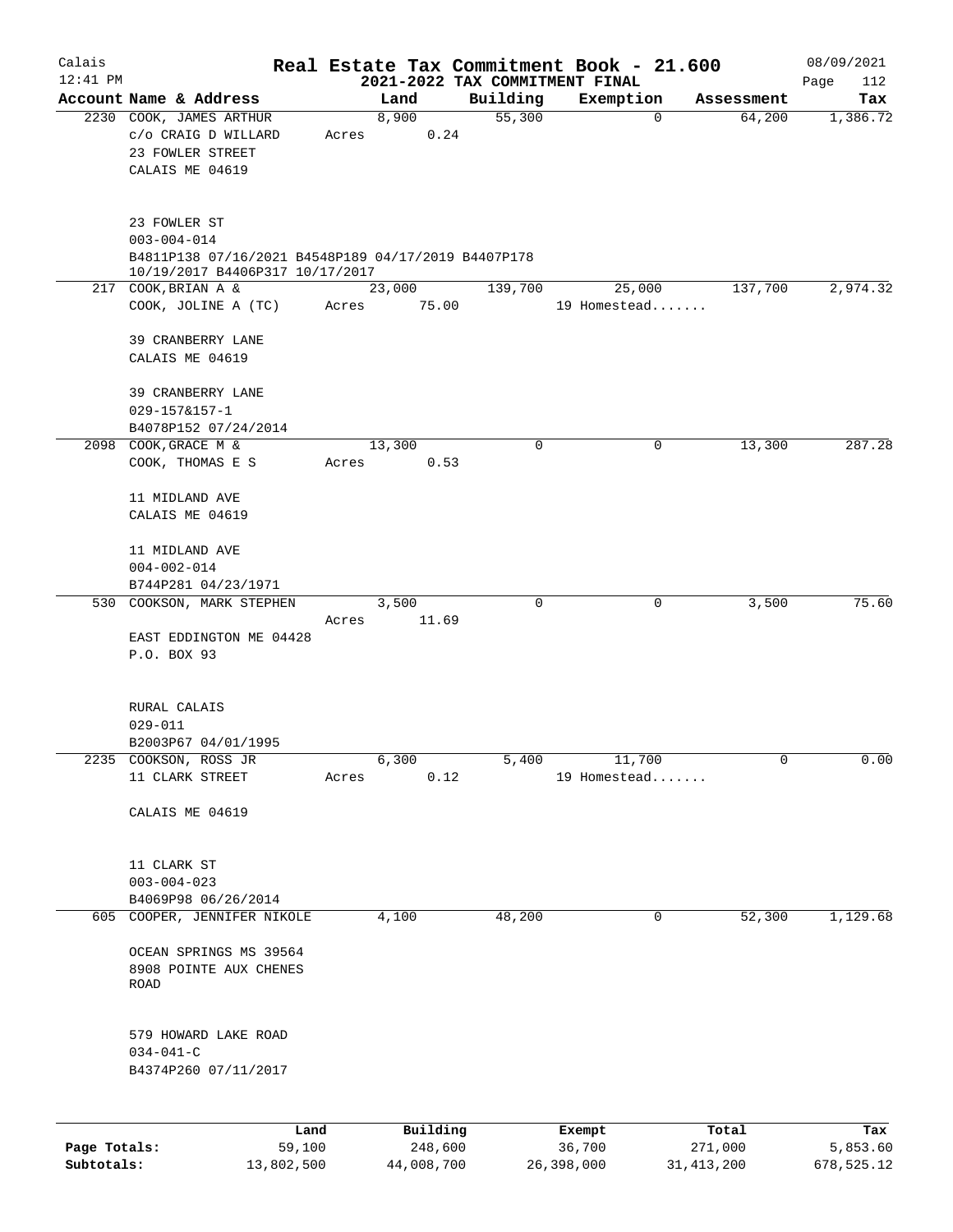| Calais       |                                                     |            |       |            |          | Real Estate Tax Commitment Book - 21.600    |             |            | 08/09/2021         |
|--------------|-----------------------------------------------------|------------|-------|------------|----------|---------------------------------------------|-------------|------------|--------------------|
| $12:41$ PM   | Account Name & Address                              |            |       | Land       | Building | 2021-2022 TAX COMMITMENT FINAL<br>Exemption |             | Assessment | Page<br>113<br>Tax |
|              | 53 COOPER, JENNIFER NIKOLE                          |            |       | 1,300      |          | $\mathbf 0$                                 | $\mathbf 0$ | 1,300      | 28.08              |
|              |                                                     |            | Acres | 135.00     |          |                                             |             |            |                    |
|              | OCEAN SPRINGS MS 39564                              |            |       |            |          |                                             |             |            |                    |
|              | 8908 POINTE AUX CHENES                              |            |       |            |          |                                             |             |            |                    |
|              | ROAD                                                |            |       |            |          |                                             |             |            |                    |
|              |                                                     |            |       |            |          |                                             |             |            |                    |
|              | RURAL CALAIS                                        |            |       |            |          |                                             |             |            |                    |
|              | $034 - 043 - 011$<br>B4374P260 07/11/2017 B2013P272 |            |       |            |          |                                             |             |            |                    |
|              | 67 COOPER, JENNIFER NIKOLE                          |            |       | 300        |          | $\Omega$                                    | 0           | 300        | 6.48               |
|              |                                                     |            | Acres | 277.00     |          |                                             |             |            |                    |
|              | OCEAN SPRINGS MS 39564                              |            |       |            |          |                                             |             |            |                    |
|              | 8908 POINTE AUX CHENES                              |            |       |            |          |                                             |             |            |                    |
|              | ROAD                                                |            |       |            |          |                                             |             |            |                    |
|              |                                                     |            |       |            |          |                                             |             |            |                    |
|              | RURAL CALAIS                                        |            |       |            |          |                                             |             |            |                    |
|              | $034 - 041 - 013$<br>B4374P260 07/11/2017 B1506P257 |            |       |            |          |                                             |             |            |                    |
|              | 84 COOPER, JENNIFER NIKOLE                          |            |       | 1,000      |          | $\Omega$                                    | 0           | 1,000      | 21.60              |
|              |                                                     |            | Acres | 192.00     |          |                                             |             |            |                    |
|              | OCEAN SPRINGS MS 39564                              |            |       |            |          |                                             |             |            |                    |
|              | 8908 POINTE AUX CHENES                              |            |       |            |          |                                             |             |            |                    |
|              | ROAD                                                |            |       |            |          |                                             |             |            |                    |
|              | RURAL CALAIS                                        |            |       |            |          |                                             |             |            |                    |
|              | $034 - 044 - 012$                                   |            |       |            |          |                                             |             |            |                    |
|              | B4374P260 07/11/2017 B2013P272                      |            |       |            |          |                                             |             |            |                    |
|              | 251 CORBETT, ANN (L/E)                              |            |       | 10,300     | 43,300   |                                             | 31,000      | 22,600     | 488.16             |
|              |                                                     |            | Acres | 0.32       |          | 01 PostWW2 Res&Surv                         |             |            |                    |
|              | CALAIS ME 04619                                     |            |       |            |          | 19 Homestead                                |             |            |                    |
|              | 41 BARING ST                                        |            |       |            |          |                                             |             |            |                    |
|              | 39 BARING ST                                        |            |       |            |          |                                             |             |            |                    |
|              | $002 - 001 - 001$                                   |            |       |            |          |                                             |             |            |                    |
|              | B3926P295 01/27/2013 B1523P23                       |            |       |            |          |                                             |             |            |                    |
|              | 1964 CORBETT, ANN (LE)                              |            |       | 0          | 25,600   |                                             | 0           | 25,600     | 552.96             |
|              | CALAIS ME 04619                                     |            |       |            |          |                                             |             |            |                    |
|              | 41 BARING ST                                        |            |       |            |          |                                             |             |            |                    |
|              |                                                     |            |       |            |          |                                             |             |            |                    |
|              | 41 BARING ST                                        |            |       |            |          |                                             |             |            |                    |
|              | $002 - 001 - 001 - A$                               |            |       |            |          |                                             |             |            |                    |
|              | B3926P295 01/29/2013 B1523P23                       |            |       |            |          |                                             |             |            |                    |
|              | 781 CORBETT, DANIEL M                               |            |       | 22,200     |          | 0                                           | 0           | 22,200     | 479.52             |
|              | DELMONACO, JESSICA M<br>(JT)                        |            | Acres | 0.46       |          |                                             |             |            |                    |
|              | 5 BATES LANE                                        |            |       |            |          |                                             |             |            |                    |
|              | ROBBINSTON ME 04671                                 |            |       |            |          |                                             |             |            |                    |
|              | CEDAR ST                                            |            |       |            |          |                                             |             |            |                    |
|              | $027 - 184 - 005$                                   |            |       |            |          |                                             |             |            |                    |
|              | B3975P15 07/11/2013                                 |            |       |            |          |                                             |             |            |                    |
|              |                                                     | Land       |       | Building   |          | Exempt                                      |             | Total      | Tax                |
| Page Totals: |                                                     | 35,100     |       | 68,900     |          | 31,000                                      |             | 73,000     | 1,576.80           |
| Subtotals:   |                                                     | 13,837,600 |       | 44,077,600 |          | 26, 429, 000                                |             | 31,486,200 | 680,101.92         |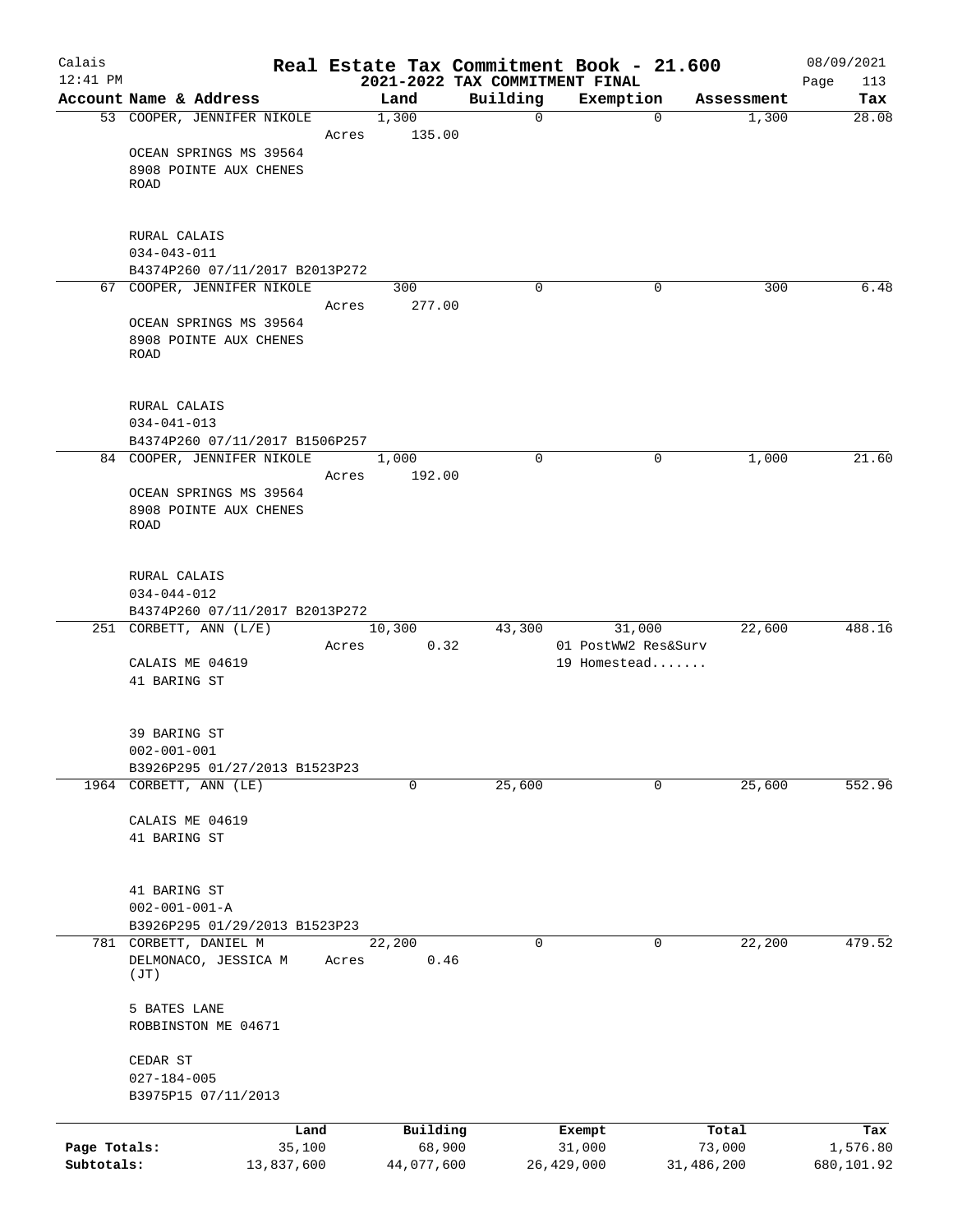| Calais       |                                                         |                 |                     |                                            | Real Estate Tax Commitment Book - 21.600 |                  | 08/09/2021         |
|--------------|---------------------------------------------------------|-----------------|---------------------|--------------------------------------------|------------------------------------------|------------------|--------------------|
| $12:41$ PM   | Account Name & Address                                  | Land            |                     | 2021-2022 TAX COMMITMENT FINAL<br>Building | Exemption                                | Assessment       | 114<br>Page<br>Tax |
|              | 858 CORBETT, TIMOTHY &                                  | 21,800          |                     | 109,000                                    | 25,000                                   | 105,800          | 2,285.28           |
|              | (JT)                                                    |                 |                     |                                            |                                          |                  |                    |
|              | CORBETT, SABINE                                         | Acres           | 0.36                |                                            | 19 Homestead                             |                  |                    |
|              | 597 MAIN ST                                             |                 |                     |                                            |                                          |                  |                    |
|              | CALAIS ME 04619                                         |                 |                     |                                            |                                          |                  |                    |
|              |                                                         |                 |                     |                                            |                                          |                  |                    |
|              | 597 MAIN ST                                             |                 |                     |                                            |                                          |                  |                    |
|              | $008 - 001 - 001$<br>B2698P60 12/22/2002                |                 |                     |                                            |                                          |                  |                    |
|              | 2313 COTTRELL, GAIL L                                   | 0               |                     | 17,600                                     | 17,600                                   | 0                | 0.00               |
|              |                                                         |                 |                     |                                            | 19 Homestead                             |                  |                    |
|              | CALAIS ME 04619                                         |                 |                     |                                            |                                          |                  |                    |
|              | 478 SOUTH ST                                            |                 |                     |                                            |                                          |                  |                    |
|              |                                                         |                 |                     |                                            |                                          |                  |                    |
|              | 478 SOUTH ST                                            |                 |                     |                                            |                                          |                  |                    |
|              | $003 - 009 - 005 - A$                                   |                 |                     |                                            |                                          |                  |                    |
|              | B1859P17 06/09/1993                                     |                 |                     |                                            |                                          |                  |                    |
|              | 2364 COULTER, DAMIEN &<br>MCAFFRY, JOSHUA & JAMIE Acres | 7,900           | 0.19                | 20,400                                     | 0                                        | 28,300           | 611.28             |
|              | (JT)                                                    |                 |                     |                                            |                                          |                  |                    |
|              | 449 ONDAWA ROAD                                         |                 |                     |                                            |                                          |                  |                    |
|              | SUNDERLAND VT 05250                                     |                 |                     |                                            |                                          |                  |                    |
|              |                                                         |                 |                     |                                            |                                          |                  |                    |
|              | 120 UNION ST                                            |                 |                     |                                            |                                          |                  |                    |
|              | $005 - 004 - 008$                                       |                 |                     |                                            |                                          |                  |                    |
|              | B4696P170 08/31/2020<br>2462 COUSINS EXCHANGE LLC       | 68,900          |                     | 233,900                                    | 0                                        | 302,800          | 6,540.48           |
|              |                                                         | Acres           | 0.51                |                                            |                                          |                  |                    |
|              | BARING ME 04694                                         |                 |                     |                                            |                                          |                  |                    |
|              | 29 LUPINE LANE                                          |                 |                     |                                            |                                          |                  |                    |
|              |                                                         |                 |                     |                                            |                                          |                  |                    |
|              | 283 NORTH ST                                            |                 |                     |                                            |                                          |                  |                    |
|              | $005 - 009 - 013$                                       |                 |                     |                                            |                                          |                  |                    |
|              | B4084P285 08/11/2014                                    |                 |                     |                                            |                                          |                  |                    |
|              | 1191 COUSINS EXCHANGE, LLC                              | 51,100<br>Acres | 0.28                | 0                                          | 0                                        | 51,100           | 1,103.76           |
|              | BARING ME 04694                                         |                 |                     |                                            |                                          |                  |                    |
|              | 29 LUPINE LANE                                          |                 |                     |                                            |                                          |                  |                    |
|              |                                                         |                 |                     |                                            |                                          |                  |                    |
|              | 283 NORTH ST                                            |                 |                     |                                            |                                          |                  |                    |
|              | $005 - 009 - 014$                                       |                 |                     |                                            |                                          |                  |                    |
|              | B4004P133 10/07/2013                                    |                 |                     |                                            |                                          |                  |                    |
| 1280         | COUSINS, ROBERT                                         | 29,800          |                     | 90,500                                     | 0                                        | 120,300          | 2,598.48           |
|              | BARING PLT ME 04694                                     | Acres           | 2.38                |                                            |                                          |                  |                    |
|              | 29 LUPINE LANE                                          |                 |                     |                                            |                                          |                  |                    |
|              |                                                         |                 |                     |                                            |                                          |                  |                    |
|              |                                                         |                 |                     |                                            |                                          |                  |                    |
|              | 77 DICENZO AVE<br>$024 - 001 - H$                       |                 |                     |                                            |                                          |                  |                    |
|              | B2305P1                                                 |                 |                     |                                            |                                          |                  |                    |
|              |                                                         |                 |                     |                                            |                                          |                  |                    |
|              |                                                         |                 |                     |                                            |                                          |                  |                    |
| Page Totals: | Land<br>179,500                                         |                 | Building<br>471,400 |                                            | Exempt<br>42,600                         | Total<br>608,300 | Tax<br>13, 139. 28 |
| Subtotals:   | 14,017,100                                              | 44,549,000      |                     |                                            | 26, 471, 600                             | 32,094,500       | 693, 241.20        |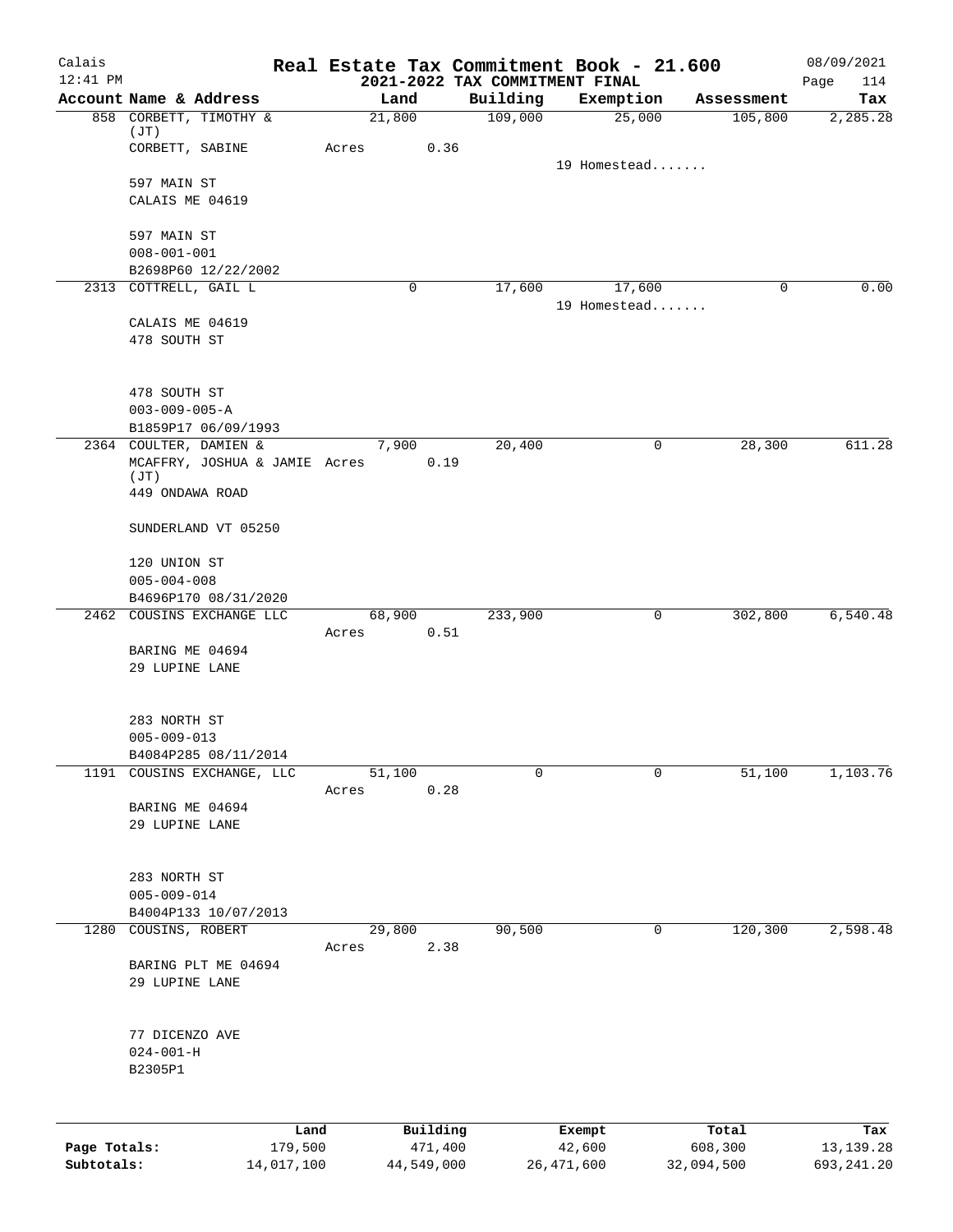| 2021-2022 TAX COMMITMENT FINAL<br>Page<br>115<br>Account Name & Address<br>Building<br>Land<br>Exemption<br>Assessment<br>Tax<br>2463 COUSINS, ROBERT<br>16,800<br>35,400<br>52,200<br>1,127.52<br>$\mathbf 0$<br>1.27<br>Acres<br>BARING PLT ME 04694<br>29 LUPINE LANE<br>1 ONEILL LANE<br>$005 - 009 - 015$<br>B4084P283 08/15/2014<br>739 COWELL, JOHN LOUIS &<br>78,200<br>79,000<br>25,800<br>25,000<br>COWELL, JILLIAN (JT)<br>0.53<br>19 Homestead<br>Acres<br>1002 MAIN ST<br>CALAIS ME 04619<br>1002 MAIN ST<br>$014 - 024 - 001$<br>B4216P294 12/16/2015<br>1507 COX, MICHAEL M (JT)<br>12,100<br>35,100<br>25,000<br>22,200<br>COX, TAMMY L<br>19 Homestead<br>Acres<br>0.44<br>88 DOWNES STREET<br>CALAIS ME 04619<br>88 DOWNES ST<br>$009 - 001 - 009$<br>B4288P24 08/18/2016<br>1753 COX, SANDRA<br>8,100<br>46,000<br>25,000<br>29,100<br>53 LINCOLN ST<br>0.20<br>19 Homestead<br>Acres<br>CALAIS ME 04619<br>53 LINCOLN ST<br>$010 - 003 - 009$<br>B2514P275 05/01/2001<br>601 CRAIG, DAVID L<br>47,000<br>47,000<br>0<br>0<br>8.70<br>Acres<br>YARMOUTH ME 04096<br>25 MADISON DR<br>MOUNT HOLLY/HOWARD LAKE<br>$034 - 028$<br>B1673P77 11/01/1990<br>26,600<br>2148 CROSBY, WAYNE K<br>9,500<br>48,100<br>31,000<br>CROSBY, CONSTANCE B<br>0.27<br>19 Homestead<br>Acres<br>(TT)<br>52 Vietnam Vet Res<br>524 NORTH ST<br>CALAIS ME 04619<br>524 NORTH ST<br>$002 - 002 - 016$<br>B2433P78<br>$D \cdot 1111 \cdot 24$<br>$T - 1$<br><b>TAMA</b><br>mas.<br>$P$ <sub>i</sub> $R$ | Calais     |  |  | Real Estate Tax Commitment Book - 21.600 | 08/09/2021 |
|-----------------------------------------------------------------------------------------------------------------------------------------------------------------------------------------------------------------------------------------------------------------------------------------------------------------------------------------------------------------------------------------------------------------------------------------------------------------------------------------------------------------------------------------------------------------------------------------------------------------------------------------------------------------------------------------------------------------------------------------------------------------------------------------------------------------------------------------------------------------------------------------------------------------------------------------------------------------------------------------------------------------------------------------------------------------------------------------------------------------------------------------------------------------------------------------------------------------------------------------------------------------------------------------------------------------------------------------------------------------------------------------------------------------------------------------------------------------------------------------------------|------------|--|--|------------------------------------------|------------|
|                                                                                                                                                                                                                                                                                                                                                                                                                                                                                                                                                                                                                                                                                                                                                                                                                                                                                                                                                                                                                                                                                                                                                                                                                                                                                                                                                                                                                                                                                                     | $12:41$ PM |  |  |                                          |            |
| 1,706.40<br>1,015.20<br>574.56                                                                                                                                                                                                                                                                                                                                                                                                                                                                                                                                                                                                                                                                                                                                                                                                                                                                                                                                                                                                                                                                                                                                                                                                                                                                                                                                                                                                                                                                      |            |  |  |                                          |            |
|                                                                                                                                                                                                                                                                                                                                                                                                                                                                                                                                                                                                                                                                                                                                                                                                                                                                                                                                                                                                                                                                                                                                                                                                                                                                                                                                                                                                                                                                                                     |            |  |  |                                          |            |
|                                                                                                                                                                                                                                                                                                                                                                                                                                                                                                                                                                                                                                                                                                                                                                                                                                                                                                                                                                                                                                                                                                                                                                                                                                                                                                                                                                                                                                                                                                     |            |  |  |                                          |            |
|                                                                                                                                                                                                                                                                                                                                                                                                                                                                                                                                                                                                                                                                                                                                                                                                                                                                                                                                                                                                                                                                                                                                                                                                                                                                                                                                                                                                                                                                                                     |            |  |  |                                          |            |
|                                                                                                                                                                                                                                                                                                                                                                                                                                                                                                                                                                                                                                                                                                                                                                                                                                                                                                                                                                                                                                                                                                                                                                                                                                                                                                                                                                                                                                                                                                     |            |  |  |                                          |            |
|                                                                                                                                                                                                                                                                                                                                                                                                                                                                                                                                                                                                                                                                                                                                                                                                                                                                                                                                                                                                                                                                                                                                                                                                                                                                                                                                                                                                                                                                                                     |            |  |  |                                          |            |
|                                                                                                                                                                                                                                                                                                                                                                                                                                                                                                                                                                                                                                                                                                                                                                                                                                                                                                                                                                                                                                                                                                                                                                                                                                                                                                                                                                                                                                                                                                     |            |  |  |                                          |            |
|                                                                                                                                                                                                                                                                                                                                                                                                                                                                                                                                                                                                                                                                                                                                                                                                                                                                                                                                                                                                                                                                                                                                                                                                                                                                                                                                                                                                                                                                                                     |            |  |  |                                          |            |
|                                                                                                                                                                                                                                                                                                                                                                                                                                                                                                                                                                                                                                                                                                                                                                                                                                                                                                                                                                                                                                                                                                                                                                                                                                                                                                                                                                                                                                                                                                     |            |  |  |                                          |            |
|                                                                                                                                                                                                                                                                                                                                                                                                                                                                                                                                                                                                                                                                                                                                                                                                                                                                                                                                                                                                                                                                                                                                                                                                                                                                                                                                                                                                                                                                                                     |            |  |  |                                          |            |
|                                                                                                                                                                                                                                                                                                                                                                                                                                                                                                                                                                                                                                                                                                                                                                                                                                                                                                                                                                                                                                                                                                                                                                                                                                                                                                                                                                                                                                                                                                     |            |  |  |                                          |            |
|                                                                                                                                                                                                                                                                                                                                                                                                                                                                                                                                                                                                                                                                                                                                                                                                                                                                                                                                                                                                                                                                                                                                                                                                                                                                                                                                                                                                                                                                                                     |            |  |  |                                          |            |
|                                                                                                                                                                                                                                                                                                                                                                                                                                                                                                                                                                                                                                                                                                                                                                                                                                                                                                                                                                                                                                                                                                                                                                                                                                                                                                                                                                                                                                                                                                     |            |  |  |                                          |            |
|                                                                                                                                                                                                                                                                                                                                                                                                                                                                                                                                                                                                                                                                                                                                                                                                                                                                                                                                                                                                                                                                                                                                                                                                                                                                                                                                                                                                                                                                                                     |            |  |  |                                          |            |
|                                                                                                                                                                                                                                                                                                                                                                                                                                                                                                                                                                                                                                                                                                                                                                                                                                                                                                                                                                                                                                                                                                                                                                                                                                                                                                                                                                                                                                                                                                     |            |  |  |                                          |            |
|                                                                                                                                                                                                                                                                                                                                                                                                                                                                                                                                                                                                                                                                                                                                                                                                                                                                                                                                                                                                                                                                                                                                                                                                                                                                                                                                                                                                                                                                                                     |            |  |  |                                          |            |
|                                                                                                                                                                                                                                                                                                                                                                                                                                                                                                                                                                                                                                                                                                                                                                                                                                                                                                                                                                                                                                                                                                                                                                                                                                                                                                                                                                                                                                                                                                     |            |  |  |                                          | 479.52     |
|                                                                                                                                                                                                                                                                                                                                                                                                                                                                                                                                                                                                                                                                                                                                                                                                                                                                                                                                                                                                                                                                                                                                                                                                                                                                                                                                                                                                                                                                                                     |            |  |  |                                          |            |
|                                                                                                                                                                                                                                                                                                                                                                                                                                                                                                                                                                                                                                                                                                                                                                                                                                                                                                                                                                                                                                                                                                                                                                                                                                                                                                                                                                                                                                                                                                     |            |  |  |                                          |            |
|                                                                                                                                                                                                                                                                                                                                                                                                                                                                                                                                                                                                                                                                                                                                                                                                                                                                                                                                                                                                                                                                                                                                                                                                                                                                                                                                                                                                                                                                                                     |            |  |  |                                          |            |
|                                                                                                                                                                                                                                                                                                                                                                                                                                                                                                                                                                                                                                                                                                                                                                                                                                                                                                                                                                                                                                                                                                                                                                                                                                                                                                                                                                                                                                                                                                     |            |  |  |                                          |            |
|                                                                                                                                                                                                                                                                                                                                                                                                                                                                                                                                                                                                                                                                                                                                                                                                                                                                                                                                                                                                                                                                                                                                                                                                                                                                                                                                                                                                                                                                                                     |            |  |  |                                          |            |
|                                                                                                                                                                                                                                                                                                                                                                                                                                                                                                                                                                                                                                                                                                                                                                                                                                                                                                                                                                                                                                                                                                                                                                                                                                                                                                                                                                                                                                                                                                     |            |  |  |                                          |            |
|                                                                                                                                                                                                                                                                                                                                                                                                                                                                                                                                                                                                                                                                                                                                                                                                                                                                                                                                                                                                                                                                                                                                                                                                                                                                                                                                                                                                                                                                                                     |            |  |  |                                          |            |
|                                                                                                                                                                                                                                                                                                                                                                                                                                                                                                                                                                                                                                                                                                                                                                                                                                                                                                                                                                                                                                                                                                                                                                                                                                                                                                                                                                                                                                                                                                     |            |  |  |                                          | 628.56     |
|                                                                                                                                                                                                                                                                                                                                                                                                                                                                                                                                                                                                                                                                                                                                                                                                                                                                                                                                                                                                                                                                                                                                                                                                                                                                                                                                                                                                                                                                                                     |            |  |  |                                          |            |
|                                                                                                                                                                                                                                                                                                                                                                                                                                                                                                                                                                                                                                                                                                                                                                                                                                                                                                                                                                                                                                                                                                                                                                                                                                                                                                                                                                                                                                                                                                     |            |  |  |                                          |            |
|                                                                                                                                                                                                                                                                                                                                                                                                                                                                                                                                                                                                                                                                                                                                                                                                                                                                                                                                                                                                                                                                                                                                                                                                                                                                                                                                                                                                                                                                                                     |            |  |  |                                          |            |
|                                                                                                                                                                                                                                                                                                                                                                                                                                                                                                                                                                                                                                                                                                                                                                                                                                                                                                                                                                                                                                                                                                                                                                                                                                                                                                                                                                                                                                                                                                     |            |  |  |                                          |            |
|                                                                                                                                                                                                                                                                                                                                                                                                                                                                                                                                                                                                                                                                                                                                                                                                                                                                                                                                                                                                                                                                                                                                                                                                                                                                                                                                                                                                                                                                                                     |            |  |  |                                          |            |
|                                                                                                                                                                                                                                                                                                                                                                                                                                                                                                                                                                                                                                                                                                                                                                                                                                                                                                                                                                                                                                                                                                                                                                                                                                                                                                                                                                                                                                                                                                     |            |  |  |                                          |            |
|                                                                                                                                                                                                                                                                                                                                                                                                                                                                                                                                                                                                                                                                                                                                                                                                                                                                                                                                                                                                                                                                                                                                                                                                                                                                                                                                                                                                                                                                                                     |            |  |  |                                          |            |
|                                                                                                                                                                                                                                                                                                                                                                                                                                                                                                                                                                                                                                                                                                                                                                                                                                                                                                                                                                                                                                                                                                                                                                                                                                                                                                                                                                                                                                                                                                     |            |  |  |                                          |            |
|                                                                                                                                                                                                                                                                                                                                                                                                                                                                                                                                                                                                                                                                                                                                                                                                                                                                                                                                                                                                                                                                                                                                                                                                                                                                                                                                                                                                                                                                                                     |            |  |  |                                          |            |
|                                                                                                                                                                                                                                                                                                                                                                                                                                                                                                                                                                                                                                                                                                                                                                                                                                                                                                                                                                                                                                                                                                                                                                                                                                                                                                                                                                                                                                                                                                     |            |  |  |                                          |            |
|                                                                                                                                                                                                                                                                                                                                                                                                                                                                                                                                                                                                                                                                                                                                                                                                                                                                                                                                                                                                                                                                                                                                                                                                                                                                                                                                                                                                                                                                                                     |            |  |  |                                          |            |
|                                                                                                                                                                                                                                                                                                                                                                                                                                                                                                                                                                                                                                                                                                                                                                                                                                                                                                                                                                                                                                                                                                                                                                                                                                                                                                                                                                                                                                                                                                     |            |  |  |                                          |            |
|                                                                                                                                                                                                                                                                                                                                                                                                                                                                                                                                                                                                                                                                                                                                                                                                                                                                                                                                                                                                                                                                                                                                                                                                                                                                                                                                                                                                                                                                                                     |            |  |  |                                          |            |
|                                                                                                                                                                                                                                                                                                                                                                                                                                                                                                                                                                                                                                                                                                                                                                                                                                                                                                                                                                                                                                                                                                                                                                                                                                                                                                                                                                                                                                                                                                     |            |  |  |                                          |            |
|                                                                                                                                                                                                                                                                                                                                                                                                                                                                                                                                                                                                                                                                                                                                                                                                                                                                                                                                                                                                                                                                                                                                                                                                                                                                                                                                                                                                                                                                                                     |            |  |  |                                          |            |
|                                                                                                                                                                                                                                                                                                                                                                                                                                                                                                                                                                                                                                                                                                                                                                                                                                                                                                                                                                                                                                                                                                                                                                                                                                                                                                                                                                                                                                                                                                     |            |  |  |                                          |            |
|                                                                                                                                                                                                                                                                                                                                                                                                                                                                                                                                                                                                                                                                                                                                                                                                                                                                                                                                                                                                                                                                                                                                                                                                                                                                                                                                                                                                                                                                                                     |            |  |  |                                          |            |
|                                                                                                                                                                                                                                                                                                                                                                                                                                                                                                                                                                                                                                                                                                                                                                                                                                                                                                                                                                                                                                                                                                                                                                                                                                                                                                                                                                                                                                                                                                     |            |  |  |                                          |            |
|                                                                                                                                                                                                                                                                                                                                                                                                                                                                                                                                                                                                                                                                                                                                                                                                                                                                                                                                                                                                                                                                                                                                                                                                                                                                                                                                                                                                                                                                                                     |            |  |  |                                          |            |
|                                                                                                                                                                                                                                                                                                                                                                                                                                                                                                                                                                                                                                                                                                                                                                                                                                                                                                                                                                                                                                                                                                                                                                                                                                                                                                                                                                                                                                                                                                     |            |  |  |                                          |            |
|                                                                                                                                                                                                                                                                                                                                                                                                                                                                                                                                                                                                                                                                                                                                                                                                                                                                                                                                                                                                                                                                                                                                                                                                                                                                                                                                                                                                                                                                                                     |            |  |  |                                          |            |
|                                                                                                                                                                                                                                                                                                                                                                                                                                                                                                                                                                                                                                                                                                                                                                                                                                                                                                                                                                                                                                                                                                                                                                                                                                                                                                                                                                                                                                                                                                     |            |  |  |                                          |            |
|                                                                                                                                                                                                                                                                                                                                                                                                                                                                                                                                                                                                                                                                                                                                                                                                                                                                                                                                                                                                                                                                                                                                                                                                                                                                                                                                                                                                                                                                                                     |            |  |  |                                          |            |
|                                                                                                                                                                                                                                                                                                                                                                                                                                                                                                                                                                                                                                                                                                                                                                                                                                                                                                                                                                                                                                                                                                                                                                                                                                                                                                                                                                                                                                                                                                     |            |  |  |                                          |            |
|                                                                                                                                                                                                                                                                                                                                                                                                                                                                                                                                                                                                                                                                                                                                                                                                                                                                                                                                                                                                                                                                                                                                                                                                                                                                                                                                                                                                                                                                                                     |            |  |  |                                          |            |
|                                                                                                                                                                                                                                                                                                                                                                                                                                                                                                                                                                                                                                                                                                                                                                                                                                                                                                                                                                                                                                                                                                                                                                                                                                                                                                                                                                                                                                                                                                     |            |  |  |                                          |            |

|              | Land       | Building   | Exempt     | Total      | Tax        |
|--------------|------------|------------|------------|------------|------------|
| Page Totals: | 119,300    | 242,800    | 106,000    | 256,100    | 5,531.76   |
| Subtotals:   | 14,136,400 | 44,791,800 | 26,577,600 | 32,350,600 | 698,772.96 |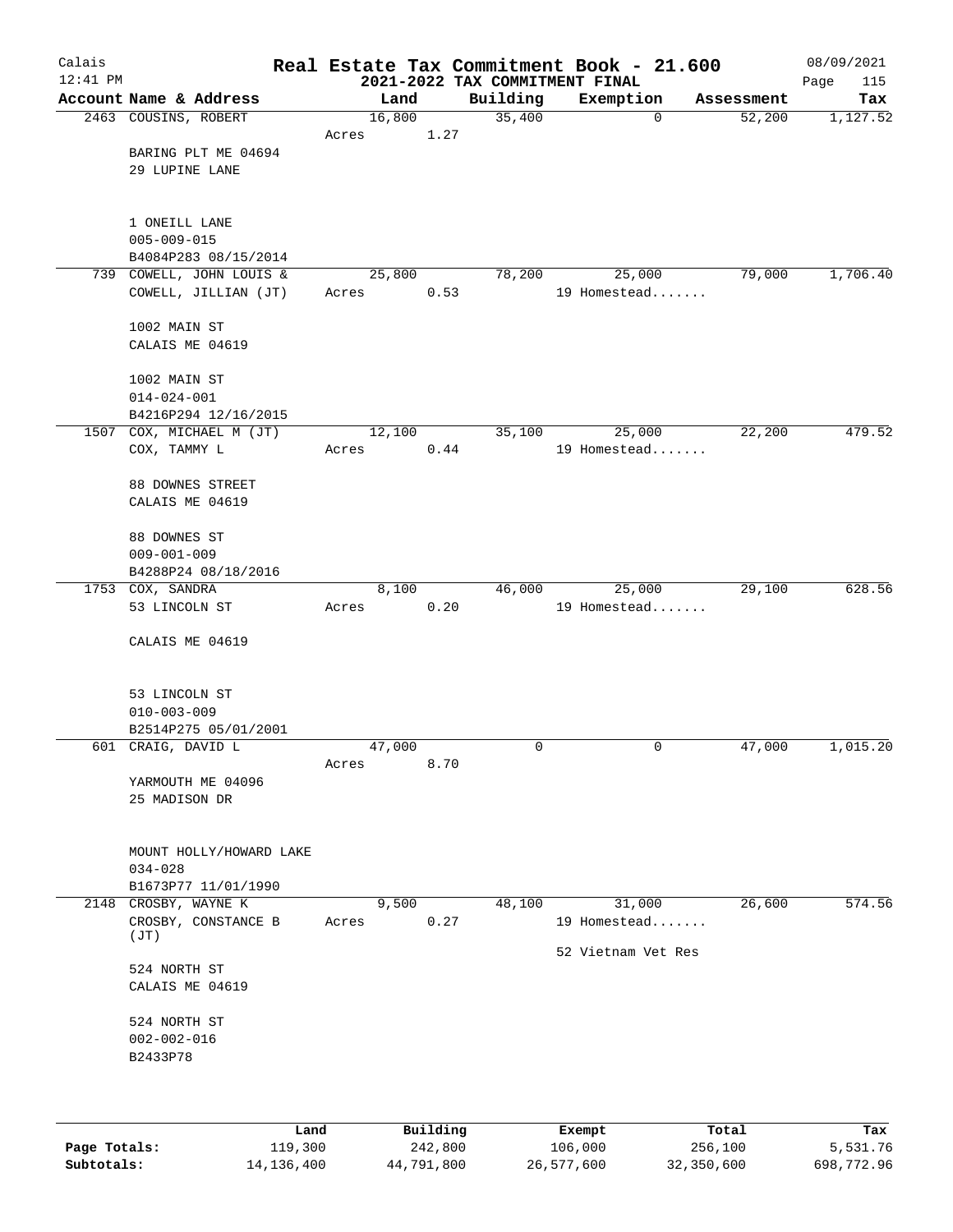| Calais       |                                                |            |       |        |              |          | Real Estate Tax Commitment Book - 21.600 |                        | 08/09/2021         |
|--------------|------------------------------------------------|------------|-------|--------|--------------|----------|------------------------------------------|------------------------|--------------------|
| $12:41$ PM   | Account Name & Address                         |            |       | Land   |              | Building | 2021-2022 TAX COMMITMENT FINAL           | Assessment             | 116<br>Page<br>Tax |
|              | 2862 CROWELL, KEVIN                            |            |       | 2,900  |              | 0        | Exemption                                | 2,900<br>0             | 62.64              |
|              | 245 SHATTUCK ROAD                              |            | Acres |        | 0.57         |          |                                          |                        |                    |
|              | CALAIS ME 04619                                |            |       |        |              |          |                                          |                        |                    |
|              | SHATTUCK RD                                    |            |       |        |              |          |                                          |                        |                    |
|              | $037 - 100 - 019$<br>B4596P12 09/11/2019       |            |       |        |              |          |                                          |                        |                    |
|              | 344 CROWELL, KEVIN B                           |            |       | 8,700  |              | 71,800   | 25,000                                   | 55,500                 | 1,198.80           |
|              |                                                |            | Acres |        | 0.60         |          | 19 Homestead                             |                        |                    |
|              | CALAIS ME 04619                                |            |       |        |              |          |                                          |                        |                    |
|              | 245 SHATTUCK RD                                |            |       |        |              |          |                                          |                        |                    |
|              | 245 SHATTUCK RD                                |            |       |        |              |          |                                          |                        |                    |
|              | 037-100-011                                    |            |       |        |              |          |                                          |                        |                    |
|              | B2534P104 07/01/2001<br>1940 CROWLEY, ALAINA M |            |       | 7,700  |              | 80,000   |                                          | 0<br>87,700            | 1,894.32           |
|              | 12 MCINTOSH LANE                               |            | Acres |        | 0.18         |          |                                          |                        |                    |
|              | LEVANT ME 04456                                |            |       |        |              |          |                                          |                        |                    |
|              |                                                |            |       |        |              |          |                                          |                        |                    |
|              | 61 CALAIS AVE                                  |            |       |        |              |          |                                          |                        |                    |
|              | $010 - 007 - 003$                              |            |       |        |              |          |                                          |                        |                    |
|              | B4759P5 02/19/2021                             |            |       |        |              |          |                                          |                        |                    |
|              | 2067 CRUM, SHAWN                               |            |       | 8,100  |              | 91,200   |                                          | $\mathbf{0}$<br>99,300 | 2,144.88           |
|              | CRUM, JANELLE<br>20342 CAMFIELD                |            | Acres |        | 0.20         |          |                                          |                        |                    |
|              | HUNTINGTON BEACH CA<br>92646                   |            |       |        |              |          |                                          |                        |                    |
|              | 88 CALAIS AVE                                  |            |       |        |              |          |                                          |                        |                    |
|              | $010 - 003 - 004 - 001$                        |            |       |        |              |          |                                          |                        |                    |
|              | B4762P204 01/27/2021                           |            |       |        |              |          |                                          |                        |                    |
| 891          | CRUM, SHAWN MICHAEL &                          |            |       | 24,100 |              | 66,200   |                                          | 0<br>90,300            | 1,950.48           |
|              | CRUM, JANELLE (JT)                             |            | Acres |        | 0.44         |          |                                          |                        |                    |
|              | 20342 CAMFIELD LANE                            |            |       |        |              |          |                                          |                        |                    |
|              | HUNTINGTON BEACH CA<br>92646                   |            |       |        |              |          |                                          |                        |                    |
|              | 172 SOUTH ST                                   |            |       |        |              |          |                                          |                        |                    |
|              | $008 - 004 - 017 - 018$                        |            |       |        |              |          |                                          |                        |                    |
|              | B4741P292 12/29/2020                           |            |       |        |              |          |                                          |                        |                    |
|              | 1627 CUDDY, LORRAIN                            |            |       | 19,900 |              | 37,700   | 31,000                                   | 26,600                 | 574.56             |
|              | CUDDY, RONALD                                  |            | Acres |        | 0.30         |          | 19 Homestead<br>53 Vietnam Vet Non       |                        |                    |
|              | 354 NORTH ST                                   |            |       |        |              |          |                                          |                        |                    |
|              | CALAIS ME 04619                                |            |       |        |              |          |                                          |                        |                    |
|              | 354 NORTH ST<br>$011 - 019$                    |            |       |        |              |          |                                          |                        |                    |
|              | B2065P270                                      |            |       |        |              |          |                                          |                        |                    |
|              |                                                | Land       |       |        | Building     |          | Exempt                                   | Total                  | Tax                |
| Page Totals: |                                                | 71,400     |       |        | 346,900      |          | 56,000                                   | 362,300                | 7,825.68           |
| Subtotals:   |                                                | 14,207,800 |       |        | 45, 138, 700 |          | 26,633,600                               | 32,712,900             | 706,598.64         |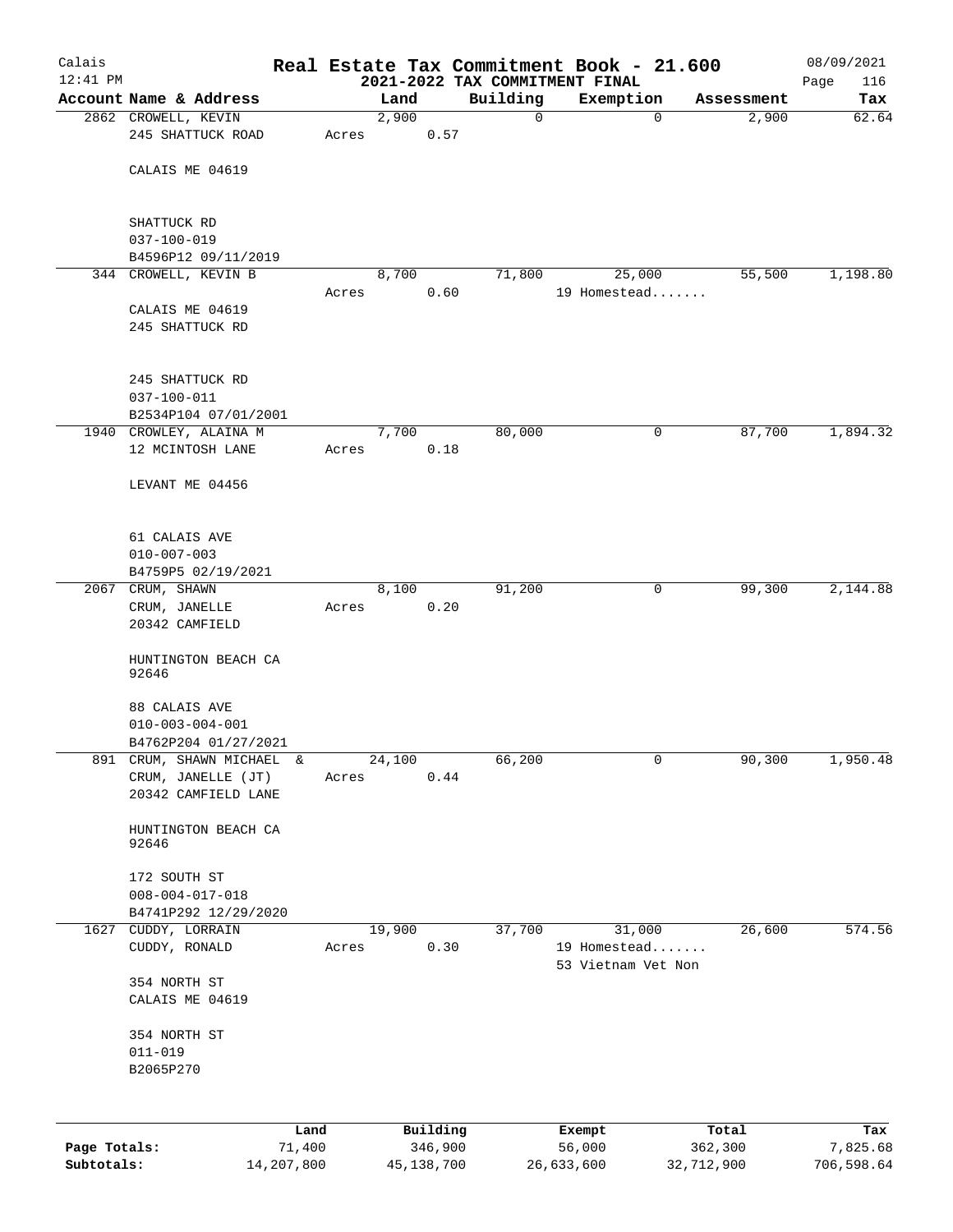| Calais       |                                                  |              |                |              |                     | Real Estate Tax Commitment Book - 21.600 |                       | 08/09/2021      |
|--------------|--------------------------------------------------|--------------|----------------|--------------|---------------------|------------------------------------------|-----------------------|-----------------|
| $12:41$ PM   |                                                  |              |                |              |                     | 2021-2022 TAX COMMITMENT FINAL           |                       | 117<br>Page     |
|              | Account Name & Address<br>2061 CUMMINGS, CELIA D |              | Land<br>23,600 |              | Building<br>139,000 | Exemption<br>25,000                      | Assessment<br>137,600 | Tax<br>2,972.16 |
|              |                                                  | Acres        |                | 0.42         |                     | 19 Homestead                             |                       |                 |
|              | CALAIS ME 04619                                  |              |                |              |                     |                                          |                       |                 |
|              | 43 MAHAR ST                                      |              |                |              |                     |                                          |                       |                 |
|              |                                                  |              |                |              |                     |                                          |                       |                 |
|              |                                                  |              |                |              |                     |                                          |                       |                 |
|              | 43 MAHAR ST<br>$011 - 009 - 006$                 |              |                |              |                     |                                          |                       |                 |
|              | B3936P266 03/05/2013                             |              |                |              |                     |                                          |                       |                 |
|              | 1938 CUMMINGS, MICHAEL A                         |              | 8,900          |              | 82,300              | 0                                        | 91,200                | 1,969.92        |
|              | (JT)                                             |              |                |              |                     |                                          |                       |                 |
|              | CUMMINGS, MELANIE                                | Acres        |                | 0.24         |                     |                                          |                       |                 |
|              | 21 ACADEMY STREET                                |              |                |              |                     |                                          |                       |                 |
|              | CALAIS ME 04619                                  |              |                |              |                     |                                          |                       |                 |
|              |                                                  |              |                |              |                     |                                          |                       |                 |
|              | 21 ACADEMY ST                                    |              |                |              |                     |                                          |                       |                 |
|              | $010 - 005 - 009$                                |              |                |              |                     |                                          |                       |                 |
|              | B4276P104 07/14/2016                             |              |                |              |                     |                                          |                       |                 |
|              | 2333 CURRAN, MICHAEL D                           |              | 7,000          | 0.15         | 51,100              | 25,000<br>19 Homestead                   | 33,100                | 714.96          |
|              | CALAIS ME 04619 1722                             | Acres        |                |              |                     |                                          |                       |                 |
|              | 12 PRICE ST                                      |              |                |              |                     |                                          |                       |                 |
|              |                                                  |              |                |              |                     |                                          |                       |                 |
|              |                                                  |              |                |              |                     |                                          |                       |                 |
|              | 12 PRICE ST                                      |              |                |              |                     |                                          |                       |                 |
|              | $005 - 001 - 006$                                |              |                |              |                     |                                          |                       |                 |
|              | B3943P309 04/05/2013<br>2488 CURRAN, SHEILA      |              | 8,200          |              | 0                   | 0                                        | 8,200                 | 177.12          |
|              |                                                  | Acres        |                | 0.32         |                     |                                          |                       |                 |
|              | CALAIS ME 04619                                  |              |                |              |                     |                                          |                       |                 |
|              | 14 CHERRY LN                                     |              |                |              |                     |                                          |                       |                 |
|              |                                                  |              |                |              |                     |                                          |                       |                 |
|              | UNION ST                                         |              |                |              |                     |                                          |                       |                 |
|              | $006 - 002 - 019$                                |              |                |              |                     |                                          |                       |                 |
|              | B2607P112                                        |              |                |              |                     |                                          |                       |                 |
|              | 701 CURTIS, LEROY                                |              | 21,800         |              | 3,200               | 0                                        | 25,000                | 540.00          |
|              | CURTIS, CURTIS, ROSALIE Acres                    |              |                | 0.36         |                     |                                          |                       |                 |
|              |                                                  |              |                |              |                     |                                          |                       |                 |
|              | 10 RIVER ROAD                                    |              |                |              |                     |                                          |                       |                 |
|              | CALAIS ME 04619                                  |              |                |              |                     |                                          |                       |                 |
|              | 8 RIVER ROAD                                     |              |                |              |                     |                                          |                       |                 |
|              | $014 - 038 - 001$                                |              |                |              |                     |                                          |                       |                 |
|              | B1052P82                                         |              |                |              |                     |                                          |                       |                 |
|              | 702 CURTIS, LEROY & ROSALEE                      |              | $\Omega$       |              | $\mathbf 0$         | $\mathbf 0$                              | 0                     | 0.00            |
|              | TAXED WITH MAP 14 LOT                            | Acres        |                | 0.03         |                     |                                          |                       |                 |
|              | $38 - 1$                                         |              |                |              |                     |                                          |                       |                 |
|              | 10 RIVER ROAD                                    |              |                |              |                     |                                          |                       |                 |
|              | CALAIS ME 04619                                  |              |                |              |                     |                                          |                       |                 |
|              |                                                  |              |                |              |                     |                                          |                       |                 |
|              | RIVER ROAD                                       |              |                |              |                     |                                          |                       |                 |
|              | $014 - 038 - 002$                                |              |                |              |                     |                                          |                       |                 |
|              | B1052P147                                        |              |                |              |                     |                                          |                       |                 |
|              |                                                  |              |                |              |                     |                                          |                       |                 |
|              |                                                  | Land         |                | Building     |                     | Exempt                                   | Total                 | Tax             |
| Page Totals: |                                                  | 69,500       |                | 275,600      |                     | 50,000                                   | 295,100               | 6,374.16        |
| Subtotals:   |                                                  | 14, 277, 300 |                | 45, 414, 300 |                     | 26,683,600                               | 33,008,000            | 712,972.80      |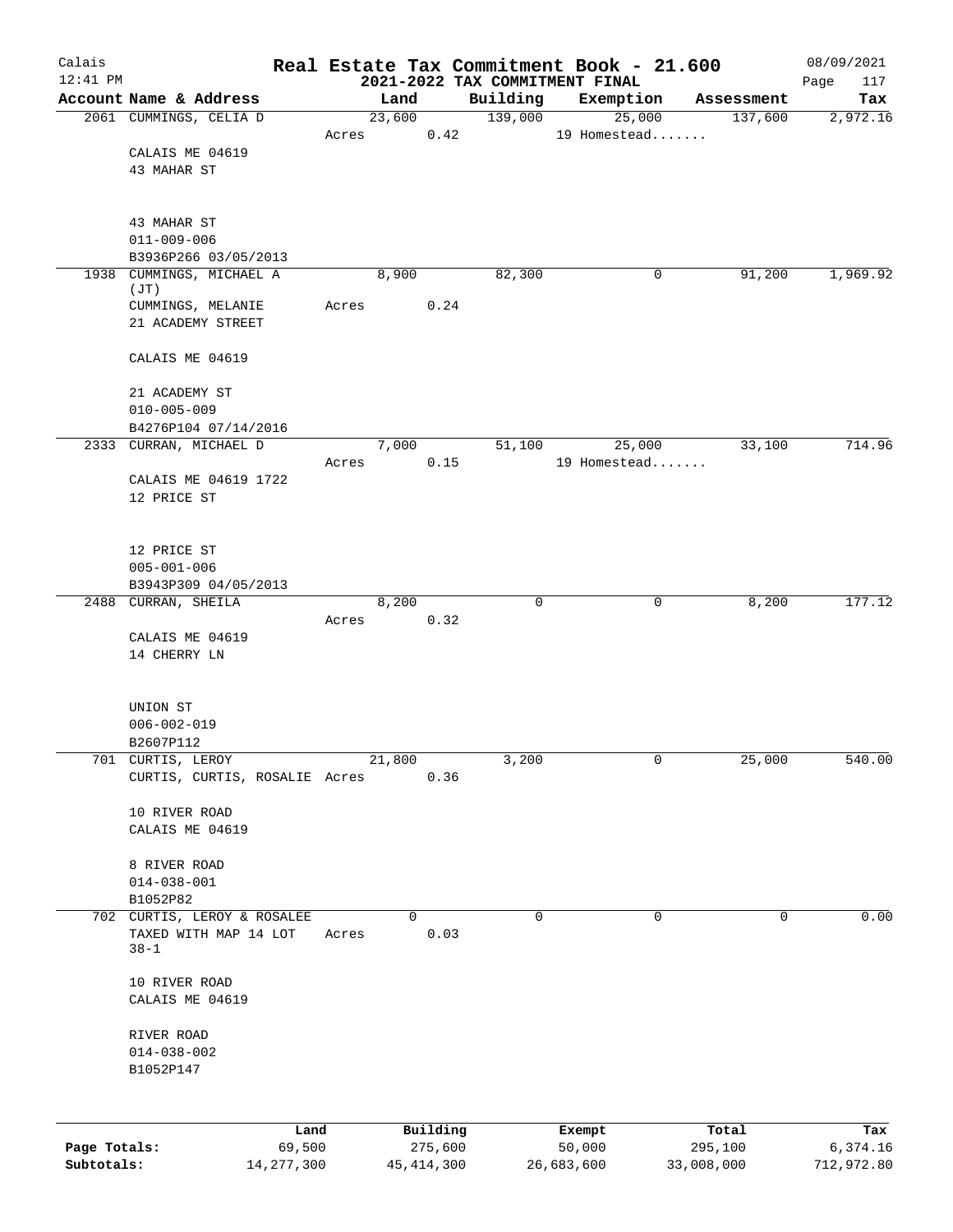| Calais     |                                                           |       |                |          |                     | Real Estate Tax Commitment Book - 21.600 |                        | 08/09/2021      |
|------------|-----------------------------------------------------------|-------|----------------|----------|---------------------|------------------------------------------|------------------------|-----------------|
| $12:41$ PM |                                                           |       |                |          |                     | 2021-2022 TAX COMMITMENT FINAL           |                        | Page<br>118     |
|            | Account Name & Address<br>1850 CURTIS, PHILLIP E<br>&     |       | Land<br>27,000 |          | Building<br>104,200 | Exemption<br>25,000                      | Assessment<br>106, 200 | Tax<br>2,293.92 |
|            | CURTIS, AMELIA D<br>14 MAHAR STREET                       |       | (JT) Acres     | 0.55     |                     | 19 Homestead                             |                        |                 |
|            | CALAIS ME 04619                                           |       |                |          |                     |                                          |                        |                 |
|            | 14 MAHAR ST<br>$011 - 009 - 016$                          |       |                |          |                     |                                          |                        |                 |
|            | B4619P23 12/09/2019                                       |       |                |          |                     |                                          |                        |                 |
|            | 700 CURTIS, LEROY &                                       |       | 25,500         |          | 116,300             | 31,000                                   | 110,800                | 2,393.28        |
|            | CURTIS, ROSALIE (JT)                                      |       | Acres          | 0.49     |                     | 19 Homestead<br>52 Vietnam Vet Res       |                        |                 |
|            | 10 RIVER ROAD<br>CALAIS ME 04619                          |       |                |          |                     |                                          |                        |                 |
|            | 10 RIVER ROAD<br>$014 - 038$                              |       |                |          |                     |                                          |                        |                 |
|            | B1052P82                                                  |       |                |          |                     |                                          |                        |                 |
|            | 324 CYR, LLOYD LEWIS                                      |       | 16,000         |          | 0                   |                                          | 16,000<br>0            | 345.60          |
|            |                                                           | Acres |                | 31.00    |                     |                                          |                        |                 |
|            | ROBBINSTON ME 04671                                       |       |                |          |                     |                                          |                        |                 |
|            | PO BOX 53                                                 |       |                |          |                     |                                          |                        |                 |
|            | RIVER ROAD                                                |       |                |          |                     |                                          |                        |                 |
|            | $033 - 194$                                               |       |                |          |                     |                                          |                        |                 |
|            | B4114P211 12/14/2012                                      |       | 17,500         |          |                     |                                          | 73,600<br>0            | 1,589.76        |
|            | 2021 CZAJKOWSKI, JASON SCOTT<br>&                         |       |                |          | 56,100              |                                          |                        |                 |
|            | CZAJKOWSKI, JENNIFER<br>LAURA (JT)<br>117 GARFIELD STREET | Acres |                | 0.23     |                     |                                          |                        |                 |
|            | CALAIS ME 04619                                           |       |                |          |                     |                                          |                        |                 |
|            | 117 GARFIELD ST<br>$011 - 002 - 004$                      |       |                |          |                     |                                          |                        |                 |
|            | B4499P68 09/20/2018                                       |       |                |          |                     |                                          |                        |                 |
|            | 2840 DA SILVA, NILES H &                                  |       | 29,200         |          | 113,100             | 10,800                                   | 131,500                | 2,840.40        |
|            | DA SILVA, THIAGO B (JT) Acres 84.30<br>PO BOX 485         |       |                |          |                     | 66 Renewable Energy                      |                        |                 |
|            | CALAIS ME 04619                                           |       |                |          |                     |                                          |                        |                 |
|            | 497 BEAR HOLLOW ROAD                                      |       |                |          |                     |                                          |                        |                 |
|            | $034 - 047 - 20221$                                       |       |                |          |                     |                                          |                        |                 |
|            | B4402P62 09/26/2017                                       |       |                |          |                     |                                          |                        |                 |
|            | 2107 DAGGETT, BOBBI L                                     |       | 7,300          |          | 41,800              | 25,000                                   | 24,100                 | 520.56          |
|            | CALAIS ME 04619<br>513 SOUTH ST                           | Acres |                | 0.16     |                     | 19 Homestead                             |                        |                 |
|            | 513 SOUTH ST<br>$003 - 006 - 011$                         |       |                |          |                     |                                          |                        |                 |
|            | B3674P16 08/16/2010 B2436P312 B1525P331                   |       |                |          |                     |                                          |                        |                 |
|            |                                                           |       |                |          |                     |                                          |                        |                 |
|            |                                                           | Land  |                | Building |                     | Exempt                                   | Total                  | Tax             |

|              | nana       | <b>DUITOTII</b> A | LACINDL    | TOLAT      | 1ax.       |
|--------------|------------|-------------------|------------|------------|------------|
| Page Totals: | 122,500    | 431,500           | 91,800     | 462,200    | 9,983.52   |
| Subtotals:   | 14,399,800 | 45,845,800        | 26,775,400 | 33,470,200 | 722,956.32 |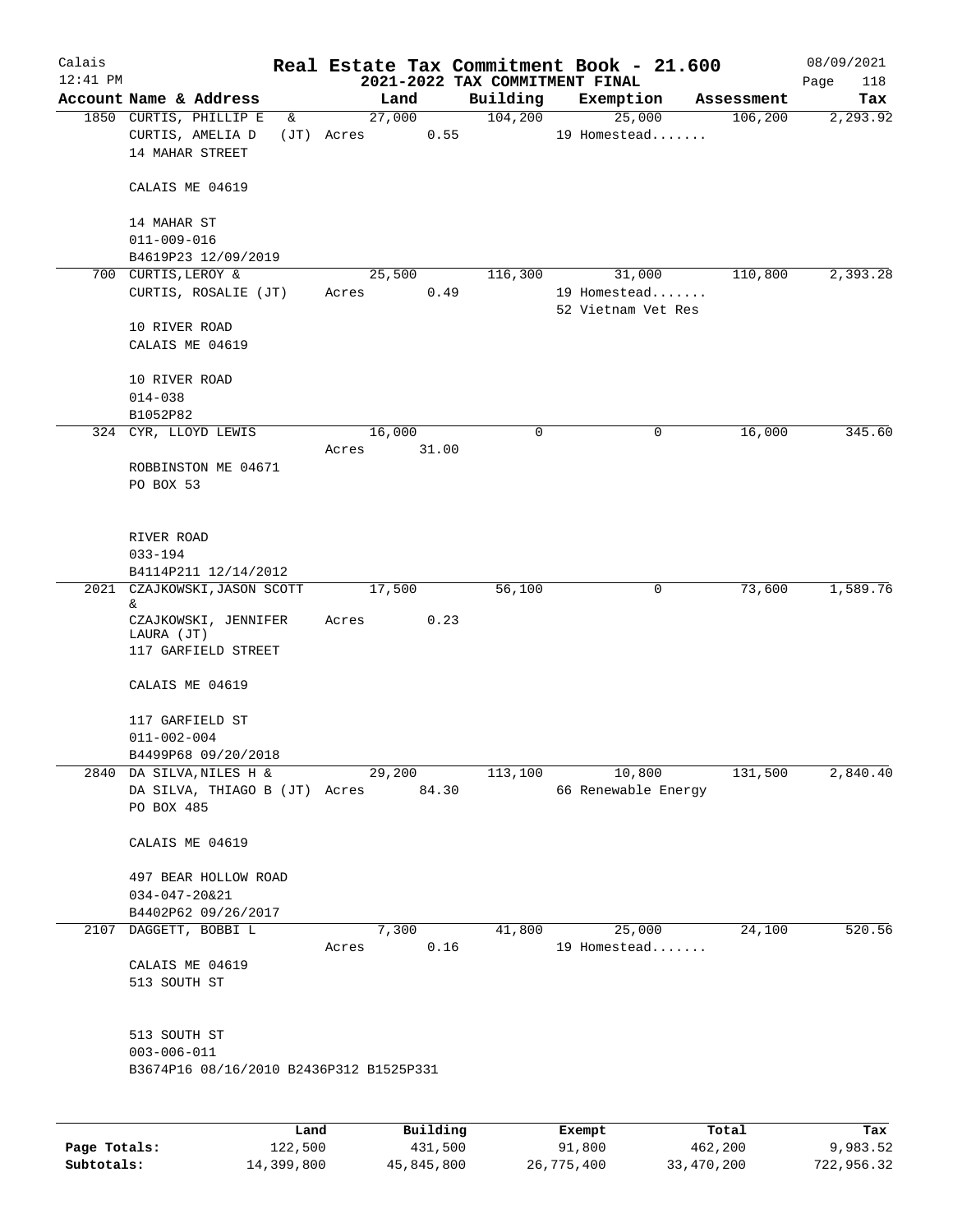| Calais<br>$12:41$ PM |                                                                               |       |        |      | Real Estate Tax Commitment Book - 21.600<br>2021-2022 TAX COMMITMENT FINAL |              |             |            | 08/09/2021<br>119<br>Page |
|----------------------|-------------------------------------------------------------------------------|-------|--------|------|----------------------------------------------------------------------------|--------------|-------------|------------|---------------------------|
|                      | Account Name & Address                                                        |       | Land   |      | Building                                                                   | Exemption    |             | Assessment | Tax                       |
|                      | 1775 DAGGETT, DAVID<br>DAGGETT, LORRAINE (JT)                                 | Acres | 4,100  | 0.08 | 0                                                                          |              | $\mathbf 0$ | 4,100      | 88.56                     |
|                      | 10 ACADEMY ST<br>CALAIS ME 04619                                              |       |        |      |                                                                            |              |             |            |                           |
|                      | ACADEMY ST<br>$010 - 006 - 002$                                               |       |        |      |                                                                            |              |             |            |                           |
|                      | B3957P29 05/24/2013                                                           |       |        |      |                                                                            |              |             |            |                           |
|                      | 2556 DAGGETT, PHILIP<br>C/O ANNE E SCOTT<br>41 CHAPEL ST<br>CALAIS ME 04619   | Acres | 7,700  | 0.18 | 22,800                                                                     |              | 0           | 30,500     | 658.80                    |
|                      | 39 CHAPEL ST<br>$003 - 003 - 013$<br>B4811P99 07/20/2021 B3150P268 05/15/2006 |       |        |      |                                                                            |              |             |            |                           |
| 2229                 | DAGGETT, PHILIP T                                                             |       | 8,500  |      | 45,300                                                                     |              | 25,000      | 28,800     | 622.08                    |
|                      | CALAIS ME 04619<br>34 CHAPEL                                                  | Acres |        | 0.22 |                                                                            | 19 Homestead |             |            |                           |
|                      | 34 CHAPEL ST<br>$003 - 004 - 012$<br>B2421P241 04/01/2000                     |       |        |      |                                                                            |              |             |            |                           |
|                      | 1768 DAGGETT, DAVID A &                                                       |       | 10,100 |      | 33,300                                                                     |              | 25,000      | 18,400     | 397.44                    |
|                      | DAGGETT, LORRAINE A<br>(JT)                                                   | Acres |        | 0.31 |                                                                            | 19 Homestead |             |            |                           |
|                      | 10 ACADEMY ST<br>CALAIS ME 04619                                              |       |        |      |                                                                            |              |             |            |                           |
|                      | 10 ACADEMY ST<br>$010 - 006 - 003$                                            |       |        |      |                                                                            |              |             |            |                           |
|                      | B2207P163 11/01/1997<br>2209 DALEY, DANNY H &                                 |       | 14,800 |      | 57,400                                                                     |              | 0           | 72,200     | 1,559.52                  |
|                      | DALEY, SHANNON E (JT)                                                         | Acres |        | 0.66 |                                                                            |              |             |            |                           |
|                      | 10 FOWLER ST<br>CALAIS ME 04619                                               |       |        |      |                                                                            |              |             |            |                           |
|                      | 10 FOWLER ST<br>$026 - 065$                                                   |       |        |      |                                                                            |              |             |            |                           |
| 729                  | B2992P335 03/31/2005<br>DANA, NAKIA                                           |       | 13,100 |      | 80,700                                                                     |              | 25,000      | 68,800     | 1,486.08                  |
|                      | DANA, MATTHEW (JT) II<br>PO BOX 130                                           | Acres |        | 0.23 |                                                                            | 19 Homestead |             |            |                           |
|                      | PRINCETON ME 04668                                                            |       |        |      |                                                                            |              |             |            |                           |
|                      | <b>30 FRANKLIN ST</b><br>$008 - 005 - 015$<br>B4642P186 02/11/2020            |       |        |      |                                                                            |              |             |            |                           |
|                      |                                                                               |       |        |      |                                                                            |              |             |            |                           |

|              | Land       | Building   | Exempt     | Total      | Tax        |
|--------------|------------|------------|------------|------------|------------|
| Page Totals: | 58,300     | 239,500    | 75,000     | 222,800    | 4,812.48   |
| Subtotals:   | 14,458,100 | 46,085,300 | 26,850,400 | 33,693,000 | 727,768.80 |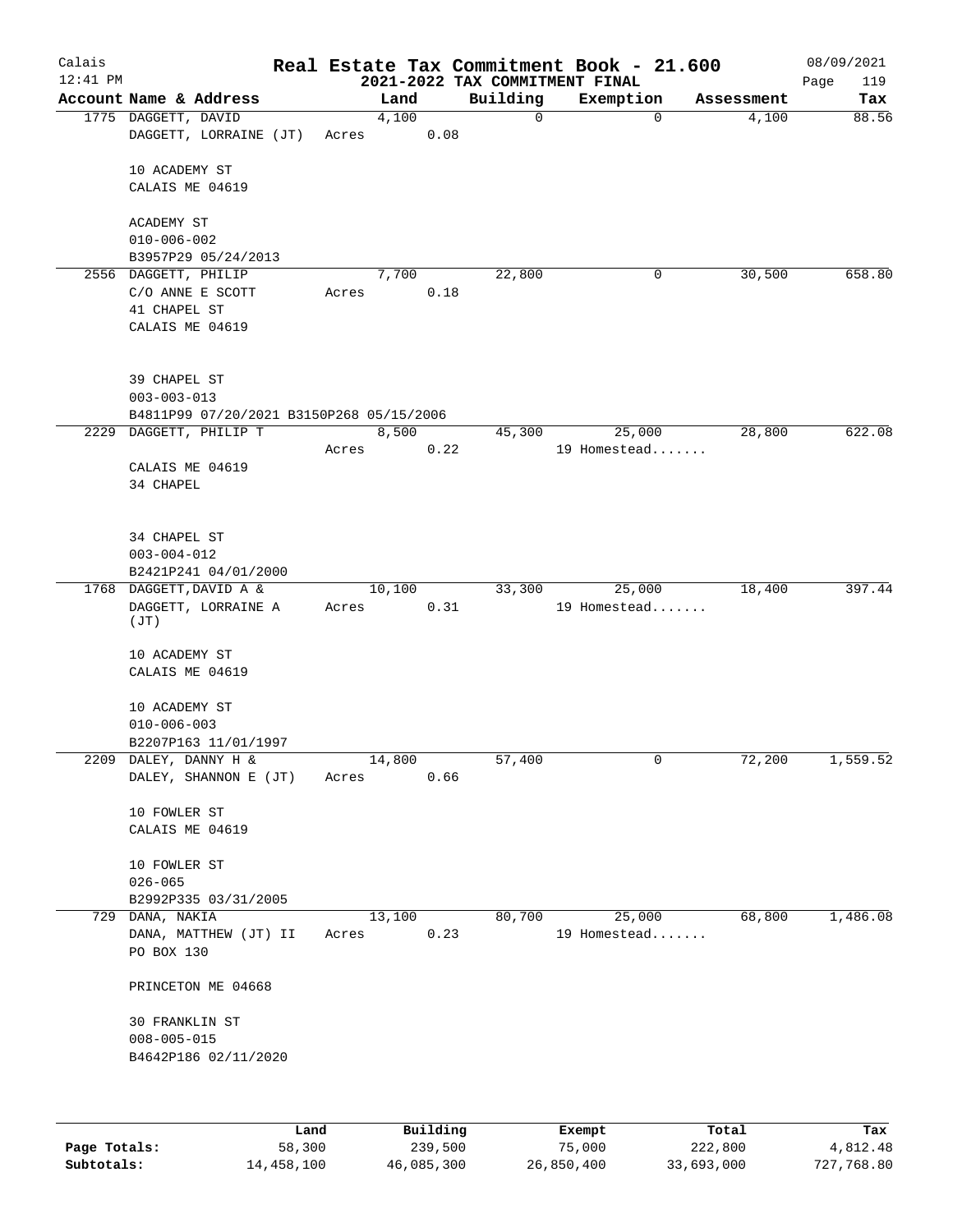| Calais<br>$12:41$ PM |                                           |         |        | 2021-2022 TAX COMMITMENT FINAL | Real Estate Tax Commitment Book - 21.600 |            | 08/09/2021<br>120<br>Page |
|----------------------|-------------------------------------------|---------|--------|--------------------------------|------------------------------------------|------------|---------------------------|
|                      | Account Name & Address                    |         | Land   | Building                       | Exemption                                | Assessment | Tax                       |
|                      | 294 DARLING, JASON                        | 102,700 |        | 146,300                        | $\mathbf 0$                              | 249,000    | 5,378.40                  |
|                      | 720 RIVER ROAD                            | Acres   | 5.45   |                                |                                          |            |                           |
|                      | CALAIS ME 04619                           |         |        |                                |                                          |            |                           |
|                      | 708 RIVER ROAD                            |         |        |                                |                                          |            |                           |
|                      | $019 - 016 - 002$                         |         |        |                                |                                          |            |                           |
|                      | B3026P354 01/04/2005 B3026P351 12/30/2004 |         |        |                                |                                          |            |                           |
|                      | 687 DARLING, MICHAEL L                    | 24,700  |        | 0                              | 0                                        | 24,700     | 533.52                    |
|                      | 720 RIVER ROAD                            | Acres   | 0.73   |                                |                                          |            |                           |
|                      | CALAIS ME 04619                           |         |        |                                |                                          |            |                           |
|                      | 979 MAIN ST                               |         |        |                                |                                          |            |                           |
|                      | $014 - 006$                               |         |        |                                |                                          |            |                           |
|                      | B1654P116                                 |         |        |                                |                                          |            |                           |
|                      | 1311 DARLING, MICHAEL                     | 21,700  |        | 0                              | 0                                        | 21,700     | 468.72                    |
|                      | 720 RIVER ROAD                            | Acres   | 0.79   |                                |                                          |            |                           |
|                      | CALAIS ME 04619                           |         |        |                                |                                          |            |                           |
|                      | 993 MAIN ST                               |         |        |                                |                                          |            |                           |
|                      | $014 - 005$                               |         |        |                                |                                          |            |                           |
|                      | B1726P203 09/01/1991                      |         |        |                                |                                          |            |                           |
|                      | 1059 DAVID BOLGER REVOCABLE<br>TRUST      | 202,700 |        | 1,240,700                      | 0                                        | 1,443,400  | 31, 177. 44               |
|                      | BOLGER, DAVID TRUSTEE<br>C/O CALAIS IGA   | Acres   | 4.41   |                                |                                          |            |                           |
|                      | 200 NORTH STREET<br>CALAIS ME 04619       |         |        |                                |                                          |            |                           |
|                      | 200 NORTH ST                              |         |        |                                |                                          |            |                           |
|                      | $010 - 001 - 026$                         |         |        |                                |                                          |            |                           |
|                      | B2923P19                                  |         |        |                                |                                          |            |                           |
|                      | 1543 DAVIS, LAURA                         |         | 8,900  | 97,200                         | 25,000                                   | 81,100     | 1,751.76                  |
|                      |                                           | Acres   | 0.24   |                                | 19 Homestead                             |            |                           |
|                      | CALAIS ME 04619<br>6 SPRING STREET        |         |        |                                |                                          |            |                           |
|                      |                                           |         |        |                                |                                          |            |                           |
|                      | 6 SPRING ST                               |         |        |                                |                                          |            |                           |
|                      | $007 - 007 - 007 - 001$                   |         |        |                                |                                          |            |                           |
|                      | B3711P79 01/20/2011 B2177P201 07/01/1997  |         |        |                                |                                          |            |                           |
|                      | 855 DAVIS, TY-DANIEL                      |         | 15,400 | 57,200                         | 25,000                                   | 47,600     | 1,028.16                  |
|                      | DAVIS, ASHLEY M<br>49 FRANKLIN STREET     | Acres   | 0.32   |                                | 19 Homestead                             |            |                           |
|                      | CALAIS ME 04619                           |         |        |                                |                                          |            |                           |
|                      | 49 FRANKLIN ST                            |         |        |                                |                                          |            |                           |
|                      | $008 - 004 - 021$                         |         |        |                                |                                          |            |                           |
|                      | B4642P133 03/11/2020                      |         |        |                                |                                          |            |                           |
|                      |                                           |         |        |                                |                                          |            |                           |
|                      |                                           |         |        |                                |                                          |            |                           |

|              | Land       | Building   | Exempt     | Total      | Tax        |
|--------------|------------|------------|------------|------------|------------|
| Page Totals: | 376,100    | 1,541,400  | 50,000     | 1,867,500  | 40,338.00  |
| Subtotals:   | 14,834,200 | 47,626,700 | 26,900,400 | 35,560,500 | 768,106.80 |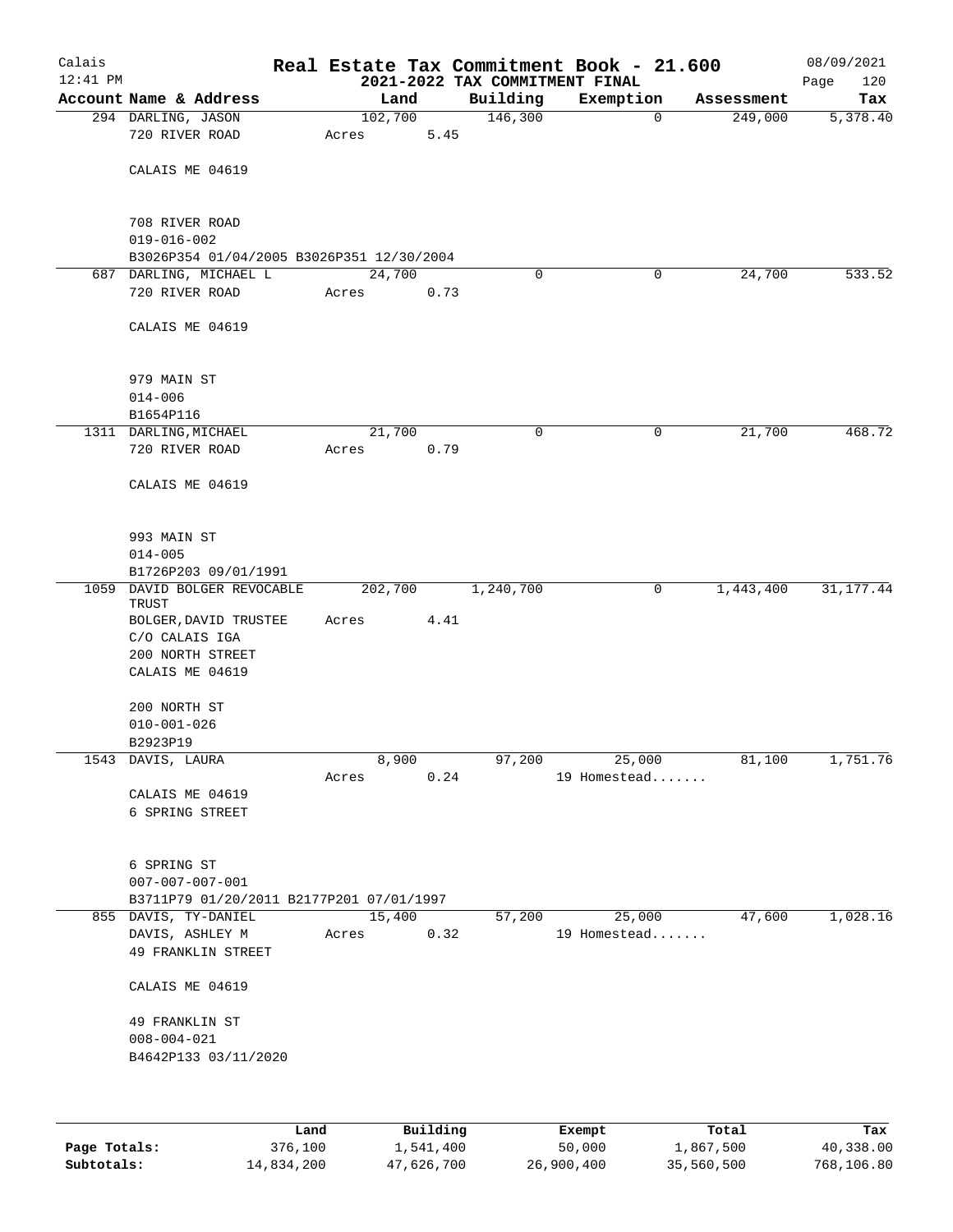| Calais<br>$12:41$ PM |                                                               |       |                |                                            | Real Estate Tax Commitment Book - 21.600 |            | 08/09/2021         |
|----------------------|---------------------------------------------------------------|-------|----------------|--------------------------------------------|------------------------------------------|------------|--------------------|
|                      | Account Name & Address                                        |       | Land           | 2021-2022 TAX COMMITMENT FINAL<br>Building | Exemption                                | Assessment | Page<br>121<br>Tax |
|                      | 2073 DAVIS, CHARLES W &                                       |       | 7,700          | 35,900                                     | $\mathbf 0$                              | 43,600     | 941.76             |
|                      | DAVIS, CINDY L (JT)                                           | Acres | 0.18           |                                            |                                          |            |                    |
|                      | 51 GERMAIN ST                                                 |       |                |                                            |                                          |            |                    |
|                      | CALAIS ME 04619                                               |       |                |                                            |                                          |            |                    |
|                      | 51 GERMAIN ST                                                 |       |                |                                            |                                          |            |                    |
|                      | $010 - 009 - 012$                                             |       |                |                                            |                                          |            |                    |
|                      | B3897P120 10/04/2012                                          |       |                |                                            |                                          |            |                    |
|                      | 572 DAVIS, ROBERT E & (JT)<br>DAVIS, RICHARD S JR             | Acres | 20,000<br>1.36 | 5,400                                      | 0                                        | 25,400     | 548.64             |
|                      | P.O. BOX 1171                                                 |       |                |                                            |                                          |            |                    |
|                      | GLASTONBURY CT 06033                                          |       |                |                                            |                                          |            |                    |
|                      | BEAVER LAKE<br>$032 - 091 - 002$                              |       |                |                                            |                                          |            |                    |
|                      | B2418P249 03/01/2000                                          |       |                |                                            |                                          |            |                    |
|                      | 574 DAVIS, SUSAN, RICHARD<br>JR, ROBERT, JEFF                 |       | 1,600          | 0                                          | 0                                        | 1,600      | 34.56              |
|                      | C/O ROBERT DAVIS                                              | Acres | 12.00          |                                            |                                          |            |                    |
|                      | PO BOX 1171                                                   |       |                |                                            |                                          |            |                    |
|                      | GLASTONBURY CT 06033                                          |       |                |                                            |                                          |            |                    |
|                      | BEAVER LAKE                                                   |       |                |                                            |                                          |            |                    |
|                      | $032 - 091 - 004 - 588$                                       |       |                |                                            |                                          |            |                    |
|                      | B1552P79                                                      |       |                |                                            |                                          |            |                    |
|                      | 676 DAWSON, KATHERINE<br>DAWSON, STEVEN                       | Acres | 76,900<br>3.06 | 115,000                                    | 25,000<br>19 Homestead                   | 166,900    | 3,605.04           |
|                      |                                                               |       |                |                                            |                                          |            |                    |
|                      | 1390 RIVER ROAD                                               |       |                |                                            |                                          |            |                    |
|                      | CALAIS ME 04619                                               |       |                |                                            |                                          |            |                    |
|                      | 1390 RIVER ROAD                                               |       |                |                                            |                                          |            |                    |
|                      | 023-019&020                                                   |       |                |                                            |                                          |            |                    |
|                      | B1338P240                                                     |       |                |                                            |                                          |            |                    |
|                      | 573 DAY, ALLAN C<br>DAY, KATHERYN L. COLSON Acres<br>(TT)     |       | 13,500<br>0.96 | 16,400                                     | 0                                        | 29,900     | 645.84             |
|                      | 51 KING ST                                                    |       |                |                                            |                                          |            |                    |
|                      | CALAIS ME 04619                                               |       |                |                                            |                                          |            |                    |
|                      | BEAVER LAKE                                                   |       |                |                                            |                                          |            |                    |
|                      | $032 - 091 - 001$                                             |       |                |                                            |                                          |            |                    |
|                      | B3866P36 07/20/2012 B2576P153 11/01/2001                      |       |                |                                            |                                          |            |                    |
|                      | 571 DAY, ALLAN C<br>DAY, KATHERYN L. COLSON Acres             |       | 6,900<br>1.04  | 0                                          | 0                                        | 6,900      | 149.04             |
|                      | (JT)                                                          |       |                |                                            |                                          |            |                    |
|                      | 51 KING ST                                                    |       |                |                                            |                                          |            |                    |
|                      | CALAIS ME 04619                                               |       |                |                                            |                                          |            |                    |
|                      | BEAVER LAKE                                                   |       |                |                                            |                                          |            |                    |
|                      | $032 - 091 - 003$<br>B3866P36 07/20/2012 B2576P153 11/01/2001 |       |                |                                            |                                          |            |                    |
|                      |                                                               |       |                |                                            |                                          |            |                    |
|                      | Land                                                          |       | Building       |                                            | Exempt                                   | Total      | Tax                |
| Page Totals:         | 126,600                                                       |       | 172,700        |                                            | 25,000                                   | 274,300    | 5,924.88           |

**Subtotals:** 14,960,800 47,799,400 26,925,400 35,834,800 774,031.68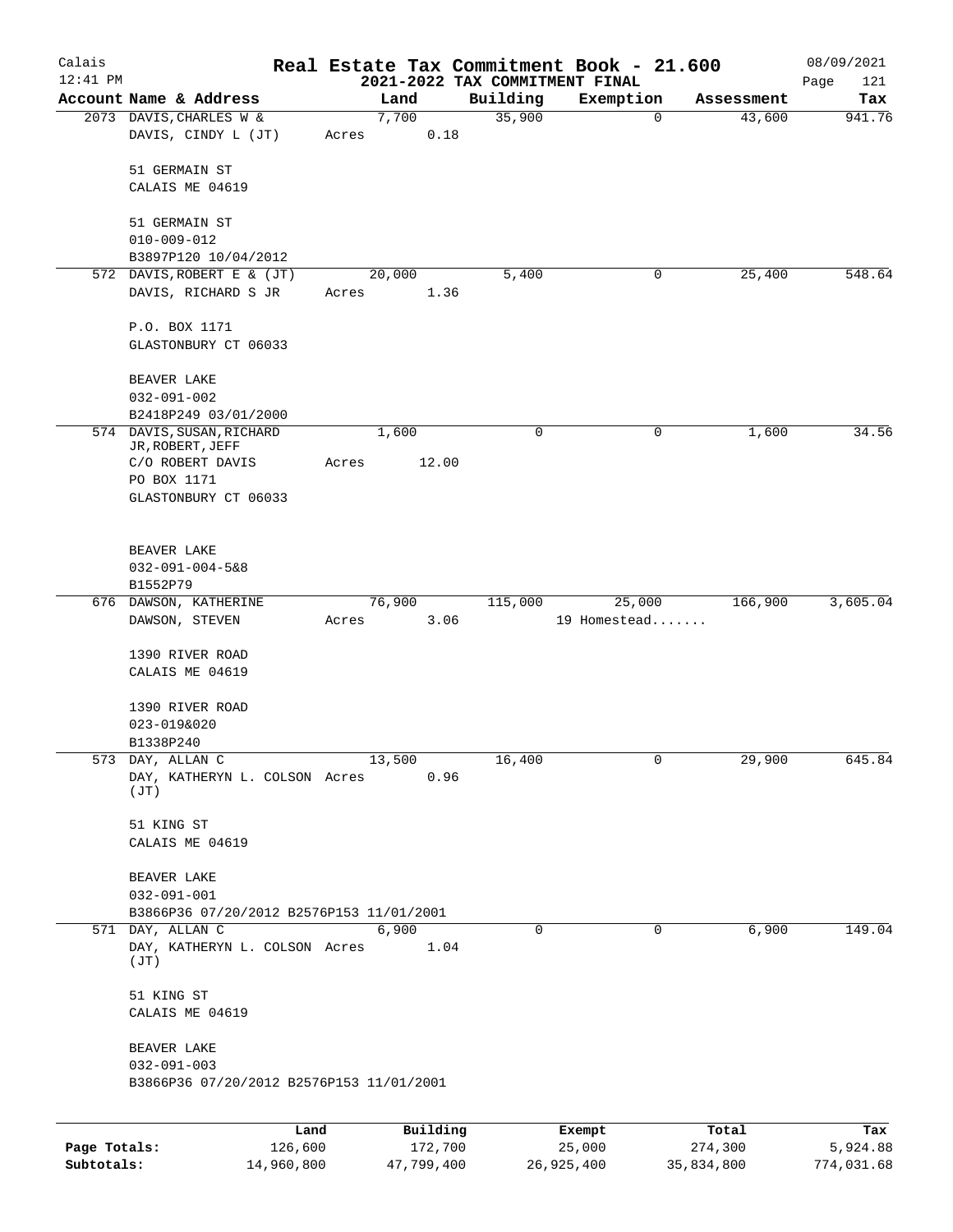| Calais<br>12:41 PM |                                           |       |               |                                            | Real Estate Tax Commitment Book - 21.600 |            | 08/09/2021         |
|--------------------|-------------------------------------------|-------|---------------|--------------------------------------------|------------------------------------------|------------|--------------------|
|                    | Account Name & Address                    |       | Land          | 2021-2022 TAX COMMITMENT FINAL<br>Building | Exemption                                | Assessment | 122<br>Page<br>Tax |
|                    | 2125 DAY, DONALD                          |       | $\mathbf 0$   | 15,400                                     | 15,400                                   | 0          | 0.00               |
|                    |                                           |       |               |                                            | 19 Homestead                             |            |                    |
|                    | CALAIS ME 04619                           |       |               |                                            |                                          |            |                    |
|                    | 3 PRICE STREET                            |       |               |                                            |                                          |            |                    |
|                    |                                           |       |               |                                            |                                          |            |                    |
|                    |                                           |       |               |                                            |                                          |            |                    |
|                    | 3 PRICE ST                                |       |               |                                            |                                          |            |                    |
|                    | $005 - 002 - 001 - A$                     |       |               |                                            |                                          |            |                    |
| 2414               | DAYE, MARY J &                            |       | 7,500<br>0.17 | 56,600                                     | 25,000<br>19 Homestead                   | 39,100     | 844.56             |
|                    | WORSTER, PAULA &<br>GALLANT, ANNE-MARIE   | Acres |               |                                            |                                          |            |                    |
|                    |                                           |       |               |                                            |                                          |            |                    |
|                    | 25 PRICE ST                               |       |               |                                            |                                          |            |                    |
|                    | CALAIS ME 04619                           |       |               |                                            |                                          |            |                    |
|                    |                                           |       |               |                                            |                                          |            |                    |
|                    | 25 PRICE ST                               |       |               |                                            |                                          |            |                    |
|                    | $005 - 005 - 024$                         |       |               |                                            |                                          |            |                    |
|                    | B4495P113 08/29/2018                      |       |               |                                            |                                          |            |                    |
|                    | 1659 DAYTON, CONNIE L                     |       | 20,300        | 73,600                                     | 25,000                                   | 68,900     | 1,488.24           |
|                    |                                           | Acres | 0.31          |                                            | 19 Homestead                             |            |                    |
|                    | CALAIS ME 04619                           |       |               |                                            |                                          |            |                    |
|                    | 362 NORTH ST                              |       |               |                                            |                                          |            |                    |
|                    |                                           |       |               |                                            |                                          |            |                    |
|                    | 362 NORTH ST                              |       |               |                                            |                                          |            |                    |
|                    | $011 - 021$                               |       |               |                                            |                                          |            |                    |
|                    | B4758P318 02/18/2021 B3353P169 11/14/2007 |       |               |                                            |                                          |            |                    |
|                    | 1824 DE VEAU, HUBERT J III                |       | 5,500         | 30,200                                     | 0                                        | 35,700     | 771.12             |
|                    | 151 MAIN STREET                           | Acres | 0.09          |                                            |                                          |            |                    |
|                    |                                           |       |               |                                            |                                          |            |                    |
|                    | NORTHWOOD ME 03261                        |       |               |                                            |                                          |            |                    |
|                    |                                           |       |               |                                            |                                          |            |                    |
|                    |                                           |       |               |                                            |                                          |            |                    |
|                    | 76 CALAIS AVE<br>$010 - 008 - 025$        |       |               |                                            |                                          |            |                    |
|                    | B4738P33 09/09/2020                       |       |               |                                            |                                          |            |                    |
|                    | 2040 DEACON, HAROLD W                     |       | 13,200        | 47,000                                     | $\mathbf 0$                              | 60,200     | 1,300.32           |
|                    |                                           | Acres | 0.78          |                                            |                                          |            |                    |
|                    | PEMBROKE ME 04666                         |       |               |                                            |                                          |            |                    |
|                    | 789 RTE 1                                 |       |               |                                            |                                          |            |                    |
|                    |                                           |       |               |                                            |                                          |            |                    |
|                    |                                           |       |               |                                            |                                          |            |                    |
|                    | 61 BARING ST                              |       |               |                                            |                                          |            |                    |
|                    | $002 - 002 - 003&004$                     |       |               |                                            |                                          |            |                    |
|                    | B2687P58 12/04/2002                       |       |               |                                            |                                          |            |                    |
|                    | 2803 DEACON, JOANNE                       |       | 0             | 36,300                                     | 25,000                                   | 11,300     | 244.08             |
|                    |                                           |       |               |                                            | 19 Homestead                             |            |                    |
|                    | CALAIS ME 04619                           |       |               |                                            |                                          |            |                    |
|                    | 80 DOWNES ST                              |       |               |                                            |                                          |            |                    |
|                    |                                           |       |               |                                            |                                          |            |                    |
|                    | 80 DOWNES ST                              |       |               |                                            |                                          |            |                    |
|                    | $009 - 005 - 01A$                         |       |               |                                            |                                          |            |                    |
|                    |                                           |       |               |                                            |                                          |            |                    |
|                    |                                           |       |               |                                            |                                          |            |                    |
|                    |                                           |       |               |                                            |                                          |            |                    |

|              | Land       | Building   | Exempt     | Total      | Tax        |
|--------------|------------|------------|------------|------------|------------|
| Page Totals: | 46,500     | 259,100    | 90,400     | 215,200    | 4,648.32   |
| Subtotals:   | 15,007,300 | 48,058,500 | 27,015,800 | 36,050,000 | 778,680.00 |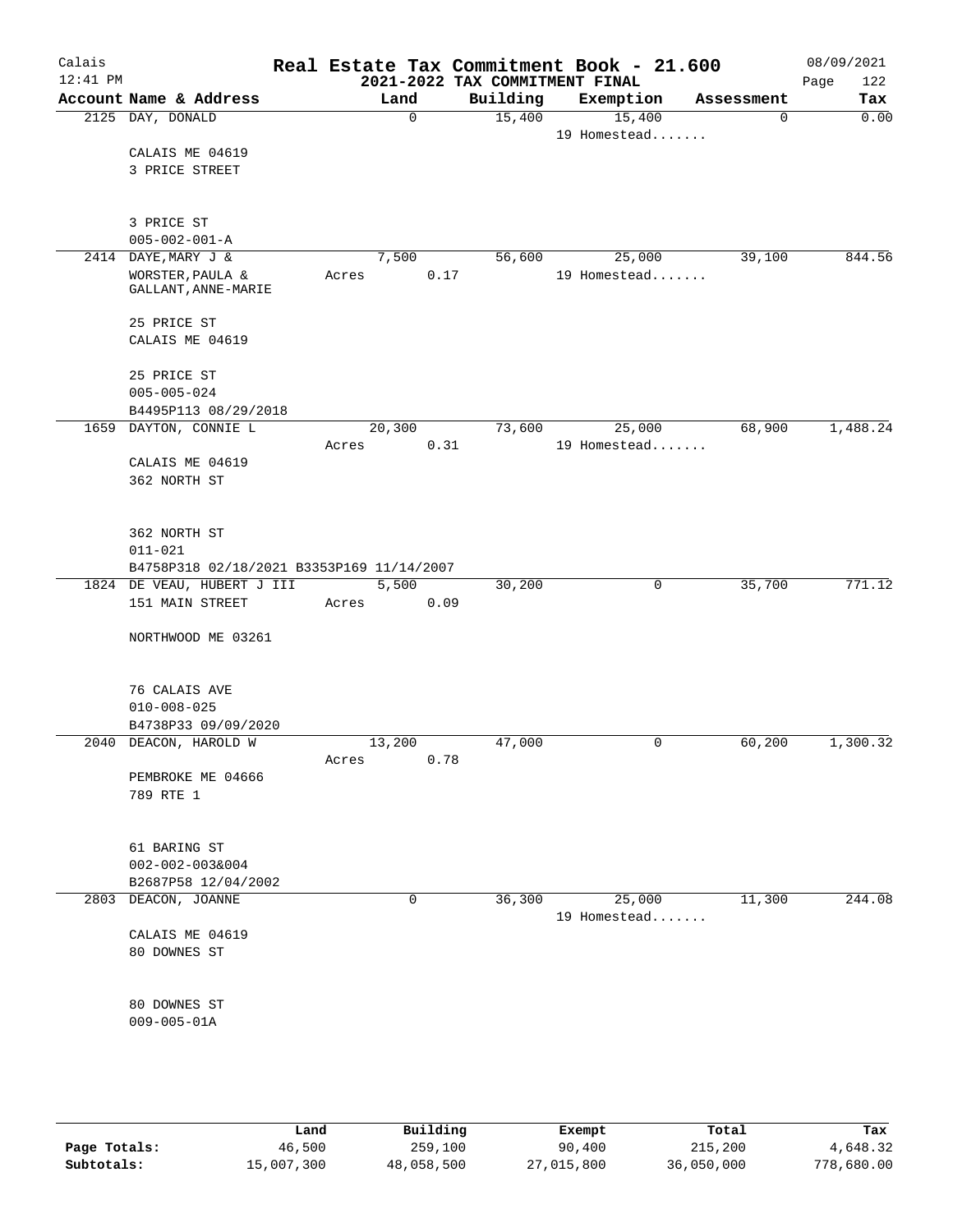| Calais     |                                                         |       |        |      | Real Estate Tax Commitment Book - 21.600 |              |            | 08/09/2021  |
|------------|---------------------------------------------------------|-------|--------|------|------------------------------------------|--------------|------------|-------------|
| $12:41$ PM |                                                         |       |        |      | 2021-2022 TAX COMMITMENT FINAL           |              |            | 123<br>Page |
|            | Account Name & Address                                  |       | Land   |      | Building                                 | Exemption    | Assessment | Tax         |
|            | 2361 DEACON, JOHN H                                     |       | 9,600  |      | 90,400                                   | $\mathbf{0}$ | 100,000    | 2,160.00    |
|            | CALAIS ME 04619                                         | Acres |        | 0.28 |                                          |              |            |             |
|            | 7 CARVER STREET                                         |       |        |      |                                          |              |            |             |
|            |                                                         |       |        |      |                                          |              |            |             |
|            |                                                         |       |        |      |                                          |              |            |             |
|            | 7 CARVER ST                                             |       |        |      |                                          |              |            |             |
|            | $005 - 004 - 002$                                       |       |        |      |                                          |              |            |             |
|            | B4437P195 02/08/2018                                    |       |        |      |                                          |              |            |             |
|            | 1046 DEAD RIVER OIL CO                                  |       | 4,500  |      | 0                                        | 0            | 4,500      | 97.20       |
|            |                                                         | Acres |        | 0.87 |                                          |              |            |             |
|            | CALAIS ME 04619<br>P.O. BOX 928                         |       |        |      |                                          |              |            |             |
|            |                                                         |       |        |      |                                          |              |            |             |
|            | SOUTH ST                                                |       |        |      |                                          |              |            |             |
|            | $008 - 006 - 018$                                       |       |        |      |                                          |              |            |             |
|            | B638P125                                                |       |        |      |                                          |              |            |             |
| 1043       | DEAD RIVER OIL CO                                       |       | 48,700 |      | 285,500                                  | 0            | 334,200    | 7,218.72    |
|            |                                                         | Acres |        | 3.58 |                                          |              |            |             |
|            | CALAIS ME 04619                                         |       |        |      |                                          |              |            |             |
|            | P.O. BOX 928                                            |       |        |      |                                          |              |            |             |
|            |                                                         |       |        |      |                                          |              |            |             |
|            | 18 SOUTH ST                                             |       |        |      |                                          |              |            |             |
|            | $008 - 006 - 012$                                       |       |        |      |                                          |              |            |             |
|            | 814 DELANEY PROPERTIES LLC                              |       | 54,100 |      | 411,000                                  | 0            | 465,100    | 10,046.16   |
|            |                                                         | Acres |        | 0.98 |                                          |              |            |             |
|            | CALAIS ME 04619                                         |       |        |      |                                          |              |            |             |
|            | 254 SOUTH STREET                                        |       |        |      |                                          |              |            |             |
|            |                                                         |       |        |      |                                          |              |            |             |
|            | 254 SOUTH ST                                            |       |        |      |                                          |              |            |             |
|            | $027 - 199$<br>B4253P135 05/02/2016 B4244P65 03/31/2016 |       |        |      |                                          |              |            |             |
|            | 252 DELANEY PROPERTIES, LLC                             |       | 11,100 |      | 87,600                                   | $\mathsf{O}$ | 98,700     | 2,131.92    |
|            |                                                         | Acres |        | 2.00 |                                          |              |            |             |
|            | CALAIS ME 04619                                         |       |        |      |                                          |              |            |             |
|            | 254 SOUTH STREET                                        |       |        |      |                                          |              |            |             |
|            |                                                         |       |        |      |                                          |              |            |             |
|            | 777 RIVER ROAD                                          |       |        |      |                                          |              |            |             |
|            | $030 - 160$                                             |       |        |      |                                          |              |            |             |
|            | B4364P82 06/09/2017                                     |       |        |      |                                          |              |            |             |
|            | 1755 DELANEY PROPERTYIES LLC                            |       | 17,800 |      | 62,800                                   | 0            | 80,600     | 1,740.96    |
|            |                                                         | Acres |        | 0.24 |                                          |              |            |             |
|            | CALAIS ME 04619                                         |       |        |      |                                          |              |            |             |
|            | 254 SOUTH STREET                                        |       |        |      |                                          |              |            |             |
|            |                                                         |       |        |      |                                          |              |            |             |
|            | 47 LINCOLN ST<br>$010 - 003 - 011$                      |       |        |      |                                          |              |            |             |
|            | B4357P156 05/11/2017                                    |       |        |      |                                          |              |            |             |
|            |                                                         |       |        |      |                                          |              |            |             |
|            |                                                         |       |        |      |                                          |              |            |             |

|              | Land         | Building   | Exempt     | Total        | Tax        |
|--------------|--------------|------------|------------|--------------|------------|
| Page Totals: | 145,800      | 937,300    |            | ⊥,083,100    | 23,394.96  |
| Subtotals:   | 15, 153, 100 | 48,995,800 | 27,015,800 | 37, 133, 100 | 802,074.96 |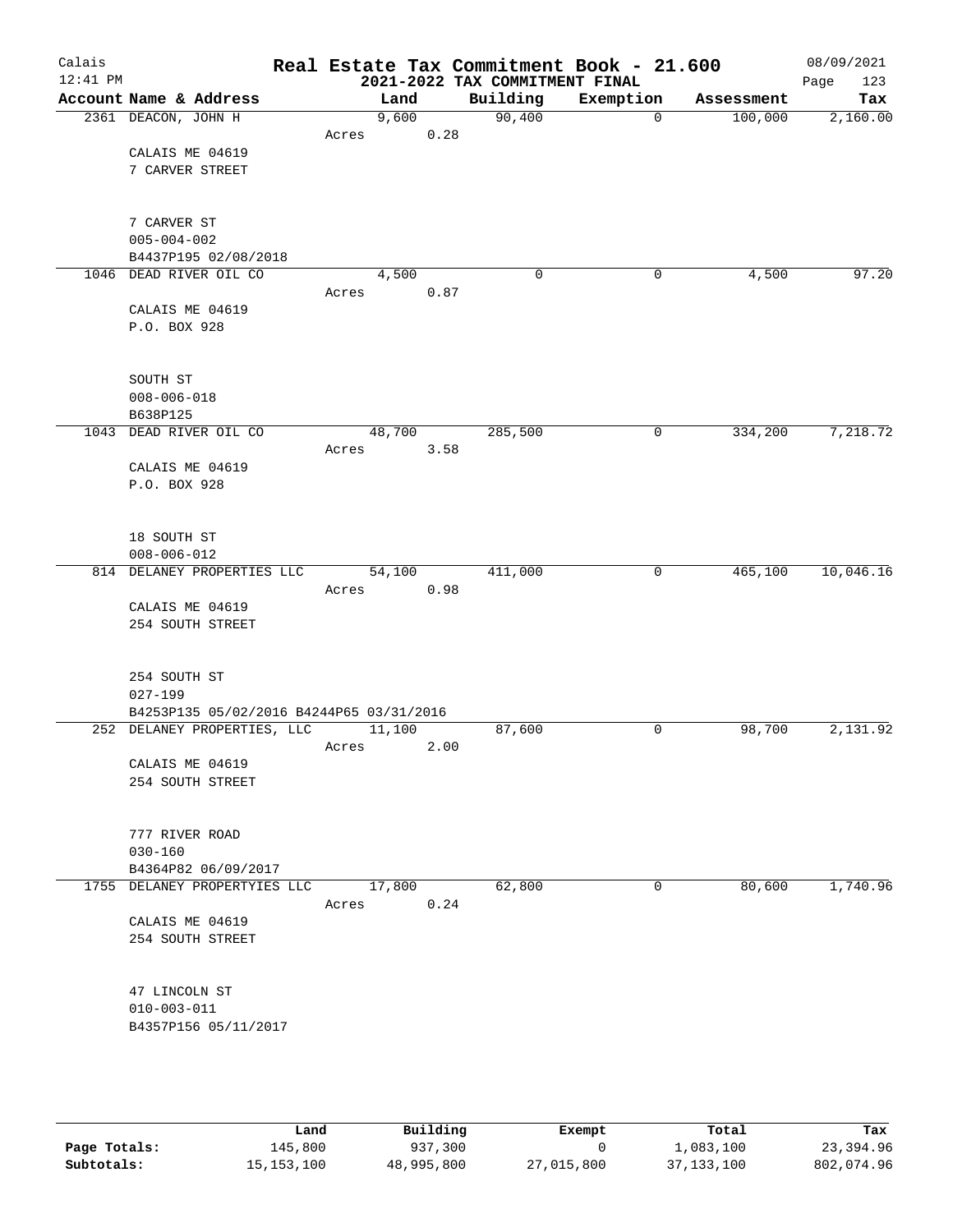| Calais<br>$12:41$ PM |                                                           |                 |                | 2021-2022 TAX COMMITMENT FINAL | Real Estate Tax Commitment Book - 21.600 |            | 08/09/2021<br>Page<br>124 |
|----------------------|-----------------------------------------------------------|-----------------|----------------|--------------------------------|------------------------------------------|------------|---------------------------|
|                      | Account Name & Address                                    |                 | Land           | Building                       | Exemption                                | Assessment | Tax                       |
|                      | 1009 DELANEY, LLOYD & (JT)<br>DELANEY, KAREN DR           | 23,900<br>Acres | 0.43           | 69,100                         | 0                                        | 93,000     | 2,008.80                  |
|                      | 254 SOUTH STREET<br>CALAIS ME 04619                       |                 |                |                                |                                          |            |                           |
|                      | 9 CALAIS AVE<br>$007 - 004 - 012$<br>B4198P113 09/25/2015 |                 |                |                                |                                          |            |                           |
|                      | 1516 DELANEY, LLOYD M & (JT)                              | 12,200          |                | 172,000                        | 0                                        | 184,200    | 3,978.72                  |
|                      | DELANEY, KAREN J DR                                       | Acres           | 0.45           |                                |                                          |            |                           |
|                      | 254 SOUTH STREET<br>CALAIS ME 04619                       |                 |                |                                |                                          |            |                           |
|                      | 118 BARKER ST<br>$009 - 002 - 009$                        |                 |                |                                |                                          |            |                           |
| 1635                 | B4192P82 09/22/2015<br>DELANEY, LLOYD M DR &              | 25,700          |                | 176,400                        | 25,000                                   | 177,100    | 3,825.36                  |
|                      | (JT)<br>DELANEY, KAREN J DR                               | Acres           | 0.50           |                                | 19 Homestead                             |            |                           |
|                      | 13 CALAIS AVE                                             |                 |                |                                |                                          |            |                           |
|                      | CALAIS ME 04619                                           |                 |                |                                |                                          |            |                           |
|                      | 13 CALAIS AVE<br>$007 - 004 - 011$                        |                 |                |                                |                                          |            |                           |
|                      | B4190P24 09/17/2015                                       |                 |                |                                |                                          |            |                           |
|                      | 2065 DELMONACO, ADRIAN                                    | 27,500          |                | 113,500                        | 25,000                                   | 116,000    | 2,505.60                  |
|                      | DELMONACO, JAMIE (JT)                                     | Acres           | 0.57           |                                | 19 Homestead                             |            |                           |
|                      | 69 WASHINGTON ST<br>CALAIS ME 04619                       |                 |                |                                |                                          |            |                           |
|                      | 69 WASHINGTON ST<br>$010 - 011 - 015$                     |                 |                |                                |                                          |            |                           |
|                      | B1783P82                                                  |                 |                |                                |                                          |            |                           |
|                      | 1610 DELMONACO, GERALDINE S                               | 25,700          |                | 112,200                        | 25,000                                   | 112,900    | 2,438.64                  |
|                      |                                                           | Acres           | 0.50           |                                | 19 Homestead                             |            |                           |
|                      | CALAIS ME 04619                                           |                 |                |                                |                                          |            |                           |
|                      | 115 LINCOLN ST                                            |                 |                |                                |                                          |            |                           |
|                      | 115 LINCOLN ST<br>$009 - 002 - 007$                       |                 |                |                                |                                          |            |                           |
|                      | B2058P28                                                  |                 |                |                                |                                          | 89,800     | 1,939.68                  |
|                      | 693 DELMONACO, IRENE (L/E)<br>C/O JOHN DELMONACO          | Acres           | 26,200<br>0.89 | 88,600                         | 25,000<br>19 Homestead                   |            |                           |
|                      | 4 SUTHERLAND STREET                                       |                 |                |                                |                                          |            |                           |
|                      | ANDOVER MA 01810                                          |                 |                |                                |                                          |            |                           |
|                      | 16 STEAMBOAT ST                                           |                 |                |                                |                                          |            |                           |
|                      | $014 - 025$<br>B600P336                                   |                 |                |                                |                                          |            |                           |
|                      |                                                           |                 |                |                                |                                          |            |                           |
|                      |                                                           |                 |                |                                |                                          |            |                           |

|              | Land       | Building   | Exempt     | Total      | Tax        |
|--------------|------------|------------|------------|------------|------------|
| Page Totals: | 141,200    | 731,800    | 100,000    | 773,000    | 16,696.80  |
| Subtotals:   | 15,294,300 | 49,727,600 | 27,115,800 | 37,906,100 | 818,771.76 |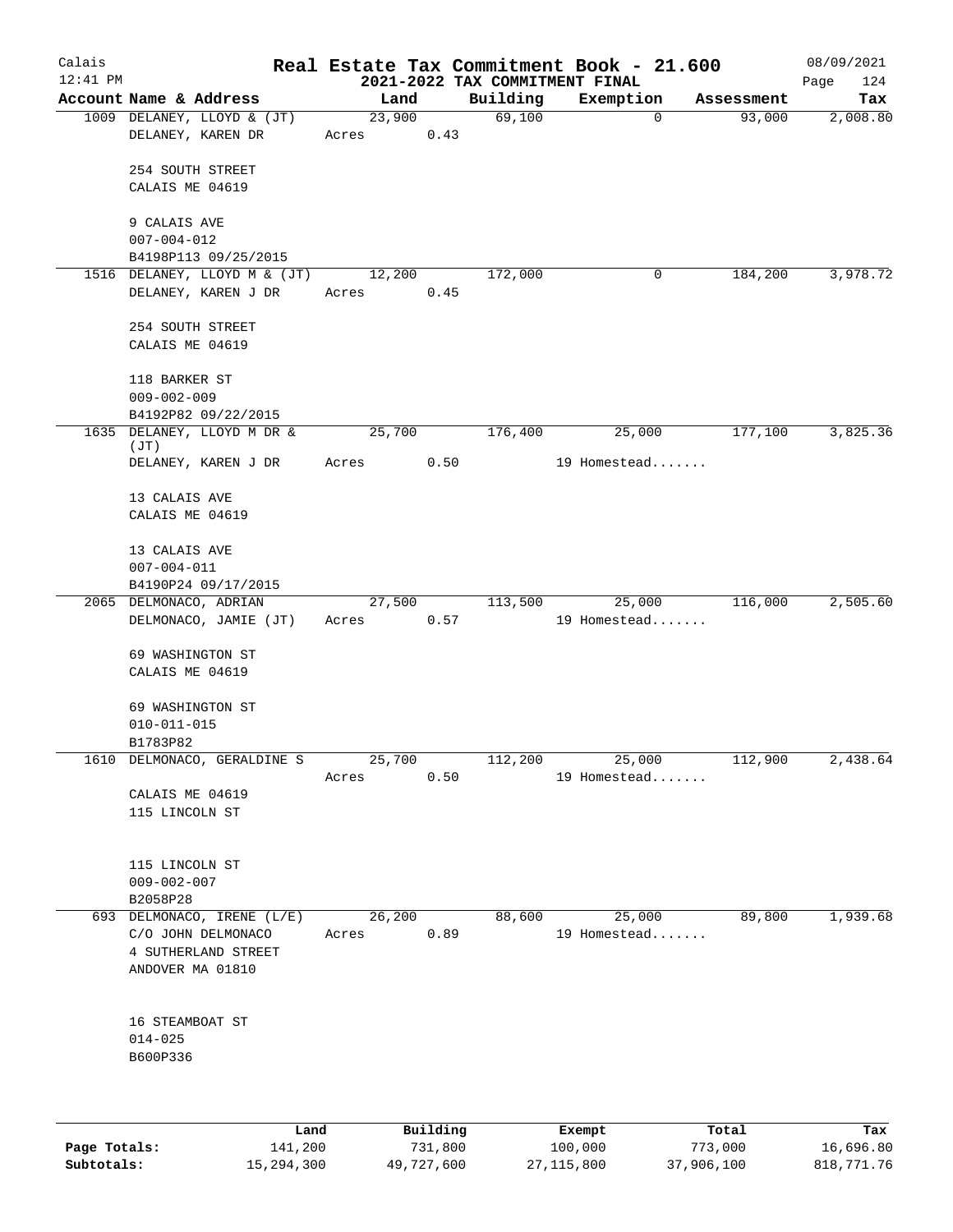| Calais                     |                                                   |                |                         |                                            | Real Estate Tax Commitment Book - 21.600 |                         | 08/09/2021             |
|----------------------------|---------------------------------------------------|----------------|-------------------------|--------------------------------------------|------------------------------------------|-------------------------|------------------------|
| $12:41$ PM                 | Account Name & Address                            | Land           |                         | 2021-2022 TAX COMMITMENT FINAL<br>Building | Exemption                                | Assessment              | Page<br>125            |
|                            | 662 DELMONACO, NICHOLAS                           | 26,100         |                         | $\mathbf 0$                                | 0                                        | 26,100                  | Tax<br>563.76          |
|                            | DELMONACO, PAMELA (JT)                            | Acres          | 9.45                    |                                            |                                          |                         |                        |
|                            | 59 CEDAR ST                                       |                |                         |                                            |                                          |                         |                        |
|                            | CALAIS ME 04619 0404                              |                |                         |                                            |                                          |                         |                        |
|                            | NASHS LAKE                                        |                |                         |                                            |                                          |                         |                        |
|                            | $032 - 088 - A$                                   |                |                         |                                            |                                          |                         |                        |
|                            | B2919P319 08/24/2004                              |                |                         |                                            |                                          |                         |                        |
|                            | 1378 DELMONACO, NICHOLAS W<br>JR                  | 36,900         |                         | 141,600                                    | 25,000                                   | 153,500                 | 3,315.60               |
|                            | DELMONACO, PAMELA D                               | Acres          | 1.40                    |                                            | 19 Homestead                             |                         |                        |
|                            | 59 CEDAR ST                                       |                |                         |                                            |                                          |                         |                        |
|                            | CALAIS ME 04619 0404                              |                |                         |                                            |                                          |                         |                        |
|                            | 59 CEDAR ST                                       |                |                         |                                            |                                          |                         |                        |
|                            | $027 - 183 - 1A$                                  |                |                         |                                            |                                          |                         |                        |
|                            | B3609P200 02/09/2010                              |                |                         |                                            |                                          |                         |                        |
|                            | 797 DELMONACO, THOMAS E &                         | 22,500         |                         | 212,400                                    | 0                                        | 234,900                 | 5,073.84               |
|                            | DELMONACO, MARY K (JT)<br>29 SPRUCE STREET        | Acres          | 0.47                    |                                            |                                          |                         |                        |
|                            |                                                   |                |                         |                                            |                                          |                         |                        |
|                            | CALAIS ME 04619                                   |                |                         |                                            |                                          |                         |                        |
|                            | 29 SPRUCE ST                                      |                |                         |                                            |                                          |                         |                        |
|                            | $027 - 184 - 025$                                 |                |                         |                                            |                                          |                         |                        |
|                            | B4260P125 04/22/2016                              |                |                         | 0                                          | 0                                        |                         | 306.72                 |
|                            | 2850 DELMONACO, NICHOLAS W JR<br>&                | 14,200         |                         |                                            |                                          | 14,200                  |                        |
|                            | DELMONACO, PAMELA D<br>(JT)                       | Acres          | 5.00                    |                                            |                                          |                         |                        |
|                            | 59 CEDAR STREET                                   |                |                         |                                            |                                          |                         |                        |
|                            | CALAIS ME 04619 0404                              |                |                         |                                            |                                          |                         |                        |
|                            | CEDAR STREET                                      |                |                         |                                            |                                          |                         |                        |
|                            | $027 - 183 - 1B$                                  |                |                         |                                            |                                          |                         |                        |
|                            | B4525P251 01/07/2019<br>2273 DELPECH, MATTHEW M & |                |                         |                                            | 25,000                                   | 13,900                  | 300.24                 |
|                            | PARKER, CLARA J                                   | 7,000<br>Acres | 0.15                    | 31,900                                     | 19 Homestead                             |                         |                        |
|                            |                                                   |                |                         |                                            |                                          |                         |                        |
|                            | 24 CLARK STREET<br>CALAIS ME 04619                |                |                         |                                            |                                          |                         |                        |
|                            |                                                   |                |                         |                                            |                                          |                         |                        |
|                            | 24 CLARK ST                                       |                |                         |                                            |                                          |                         |                        |
|                            | $003 - 005 - 009$<br>B4378P287 07/24/2017         |                |                         |                                            |                                          |                         |                        |
|                            | 2238 DEMMONS, JOEL L &                            | 10,100         |                         | 31,900                                     | 25,000                                   | 17,000                  | 367.20                 |
|                            | DEMMONS, DEBRA E (JT)                             | Acres          | 0.31                    |                                            | 19 Homestead                             |                         |                        |
|                            | 518 SOUTH ST                                      |                |                         |                                            |                                          |                         |                        |
|                            | CALAIS ME 04619                                   |                |                         |                                            |                                          |                         |                        |
|                            | 518 SOUTH ST                                      |                |                         |                                            |                                          |                         |                        |
|                            | $003 - 005 - 002$                                 |                |                         |                                            |                                          |                         |                        |
|                            | B3892P88 10/10/2012                               |                |                         |                                            |                                          |                         |                        |
|                            |                                                   |                |                         |                                            |                                          |                         |                        |
|                            |                                                   | Land           | Building                |                                            | Exempt                                   | Total                   | Tax                    |
| Page Totals:<br>Subtotals: | 116,800<br>15,411,100                             |                | 417,800<br>50, 145, 400 |                                            | 75,000<br>27,190,800                     | 459,600<br>38, 365, 700 | 9,927.36<br>828,699.12 |
|                            |                                                   |                |                         |                                            |                                          |                         |                        |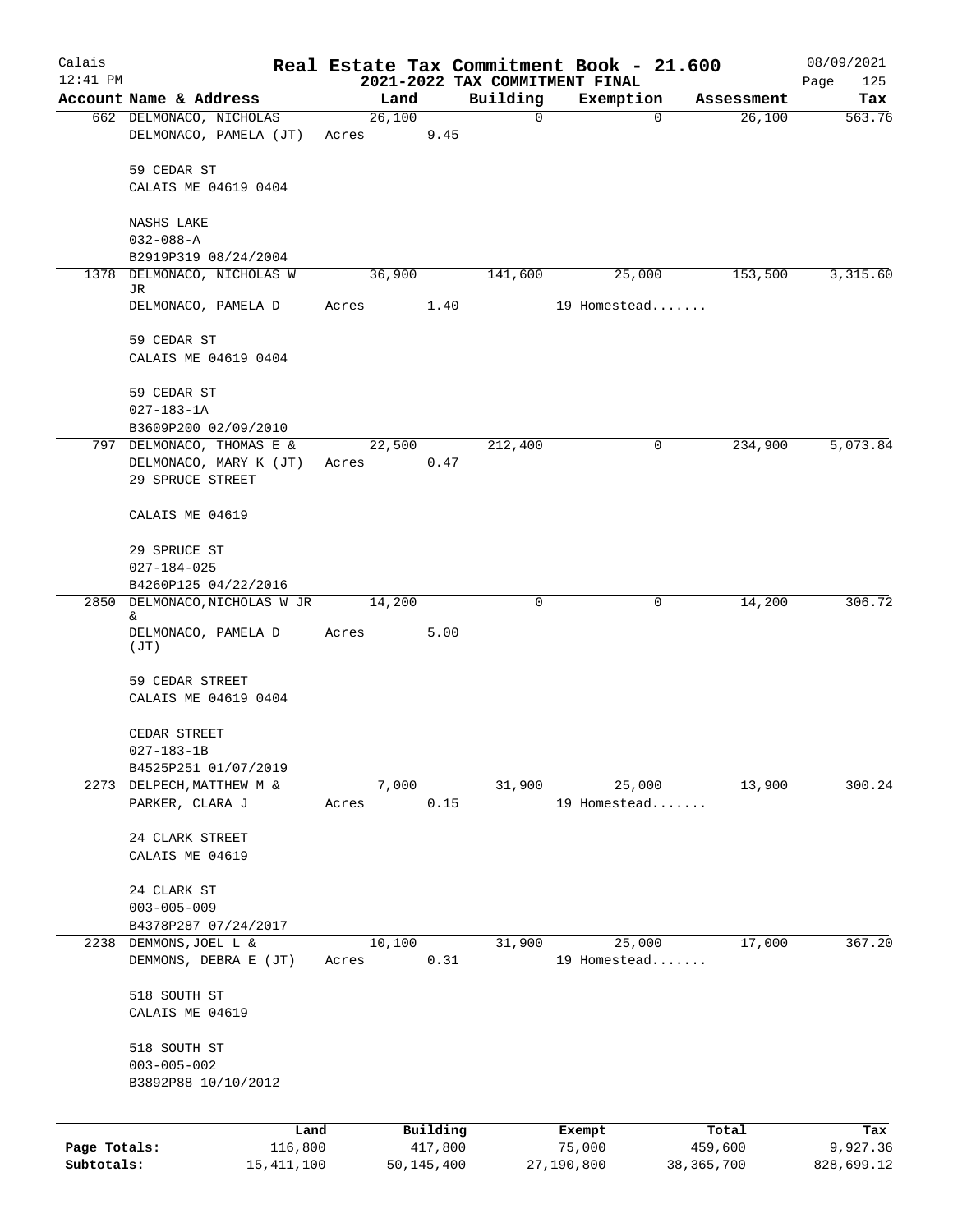| Calais       |                                                     |            |       |        |            |                                | Real Estate Tax Commitment Book - 21.600 |            | 08/09/2021  |
|--------------|-----------------------------------------------------|------------|-------|--------|------------|--------------------------------|------------------------------------------|------------|-------------|
| $12:41$ PM   |                                                     |            |       |        |            | 2021-2022 TAX COMMITMENT FINAL |                                          |            | Page<br>126 |
|              | Account Name & Address                              |            |       | Land   |            | Building                       | Exemption                                | Assessment | Tax         |
|              | 1624 DEMOLET, MICHAEL &                             |            |       | 23,300 |            | 93,200                         | 25,000                                   | 91,500     | 1,976.40    |
|              | DEMOLET, MEGAN (JT)                                 |            | Acres |        | 0.41       |                                | 19 Homestead                             |            |             |
|              | PO BOX 944                                          |            |       |        |            |                                |                                          |            |             |
|              | CALAIS ME 04619                                     |            |       |        |            |                                |                                          |            |             |
|              |                                                     |            |       |        |            |                                |                                          |            |             |
|              | 54 MAHAR ST                                         |            |       |        |            |                                |                                          |            |             |
|              | $011 - 009 - 004$                                   |            |       |        |            |                                |                                          |            |             |
|              | B4372P67 06/30/2017                                 |            |       |        |            |                                |                                          |            |             |
|              | 2045 DEMPSEY, BRENDA                                |            |       | 7,900  |            | 15,100                         | 23,000                                   | $\Omega$   | 0.00        |
|              | 98 DOWNES ST                                        |            | Acres |        | 0.19       |                                | 19 Homestead                             |            |             |
|              |                                                     |            |       |        |            |                                |                                          |            |             |
|              | CALAIS ME 04619                                     |            |       |        |            |                                |                                          |            |             |
|              |                                                     |            |       |        |            |                                |                                          |            |             |
|              |                                                     |            |       |        |            |                                |                                          |            |             |
|              | 98 DOWNES ST                                        |            |       |        |            |                                |                                          |            |             |
|              | $009 - 001 - 013$                                   |            |       |        |            |                                |                                          |            |             |
|              | B2753P50 06/11/2003                                 |            |       |        |            |                                |                                          |            |             |
|              | 1517 DENNEY, ROBIN M &                              |            |       | 22,400 |            | 90,900                         | 25,000                                   | 88,300     | 1,907.28    |
|              | DENNEY, BRITANY L (JT)                              |            | Acres |        | 0.38       |                                | 19 Homestead                             |            |             |
|              | 61 WASHINGTON STREET                                |            |       |        |            |                                |                                          |            |             |
|              | CALAIS ME 04619                                     |            |       |        |            |                                |                                          |            |             |
|              |                                                     |            |       |        |            |                                |                                          |            |             |
|              | 61 WASHINGTON ST                                    |            |       |        |            |                                |                                          |            |             |
|              | $010 - 010 - 008$                                   |            |       |        |            |                                |                                          |            |             |
|              | B4494P270 08/28/2018 B4387P207 08/18/2017 B4387P209 |            |       |        |            |                                |                                          |            |             |
|              | 08/18/2017                                          |            |       |        |            |                                |                                          |            |             |
|              | 1574 DEVEAU, CLEMENT                                |            |       | 10,000 |            | 57,200                         | 25,000                                   | 42,200     | 911.52      |
|              | DEVEAU, BRENDA NADEAU                               |            | Acres |        | 1.23       |                                | 19 Homestead                             |            |             |
|              | (JT)                                                |            |       |        |            |                                |                                          |            |             |
|              | 25 WILLOW                                           |            |       |        |            |                                |                                          |            |             |
|              | CALAIS ME 04619                                     |            |       |        |            |                                |                                          |            |             |
|              |                                                     |            |       |        |            |                                |                                          |            |             |
|              | 25 WILLOW ST                                        |            |       |        |            |                                |                                          |            |             |
|              | $009 - 001 - 001 - 006$                             |            |       |        |            |                                |                                          |            |             |
|              | B4737P102 12/07/2020 B3918P267 12/19/2012           |            |       |        |            |                                |                                          |            |             |
|              | 2694 DEWAR, WILLIAM DVM &                           |            |       | 21,200 |            | 100,100                        | 0                                        | 121,300    | 2,620.08    |
|              | LEHNEN, SUSAN                                       |            | Acres |        | 0.34       |                                |                                          |            |             |
|              |                                                     |            |       |        |            |                                |                                          |            |             |
|              | 436 NORTH STREET                                    |            |       |        |            |                                |                                          |            |             |
|              | CALAIS ME 04619                                     |            |       |        |            |                                |                                          |            |             |
|              |                                                     |            |       |        |            |                                |                                          |            |             |
|              | 436 NORTH ST                                        |            |       |        |            |                                |                                          |            |             |
|              | $003 - 006 - 001$                                   |            |       |        |            |                                |                                          |            |             |
|              | B2179P304 07/01/1997                                |            |       |        |            |                                |                                          |            |             |
|              | 660 DEWEY, MARILYN (HEIRS)                          |            |       | 10,200 |            | 2,600                          | 0                                        | 12,800     | 276.48      |
|              | C/O PETER S COLE &<br>DERYL K PURVIS                |            | Acres |        | 2.80       |                                |                                          |            |             |
|              | PO BOX 1264                                         |            |       |        |            |                                |                                          |            |             |
|              | CALAIS ME 04619                                     |            |       |        |            |                                |                                          |            |             |
|              |                                                     |            |       |        |            |                                |                                          |            |             |
|              |                                                     |            |       |        |            |                                |                                          |            |             |
|              | 8 SEASCAPE LANE                                     |            |       |        |            |                                |                                          |            |             |
|              | $018 - 031$                                         |            |       |        |            |                                |                                          |            |             |
|              | B4800P289 06/24/2021 B4792P259 06/03/2021 B4776P115 |            |       |        |            |                                |                                          |            |             |
|              | 04/15/2021 B4745P53 01/14/2021 B866P250             |            |       |        |            |                                |                                          |            |             |
|              |                                                     | Land       |       |        | Building   |                                | Exempt                                   | Total      | Tax         |
| Page Totals: |                                                     | 95,000     |       |        | 359,100    |                                | 98,000                                   | 356,100    | 7,691.76    |
| Subtotals:   |                                                     | 15,506,100 |       |        | 50,504,500 |                                | 27,288,800                               | 38,721,800 | 836,390.88  |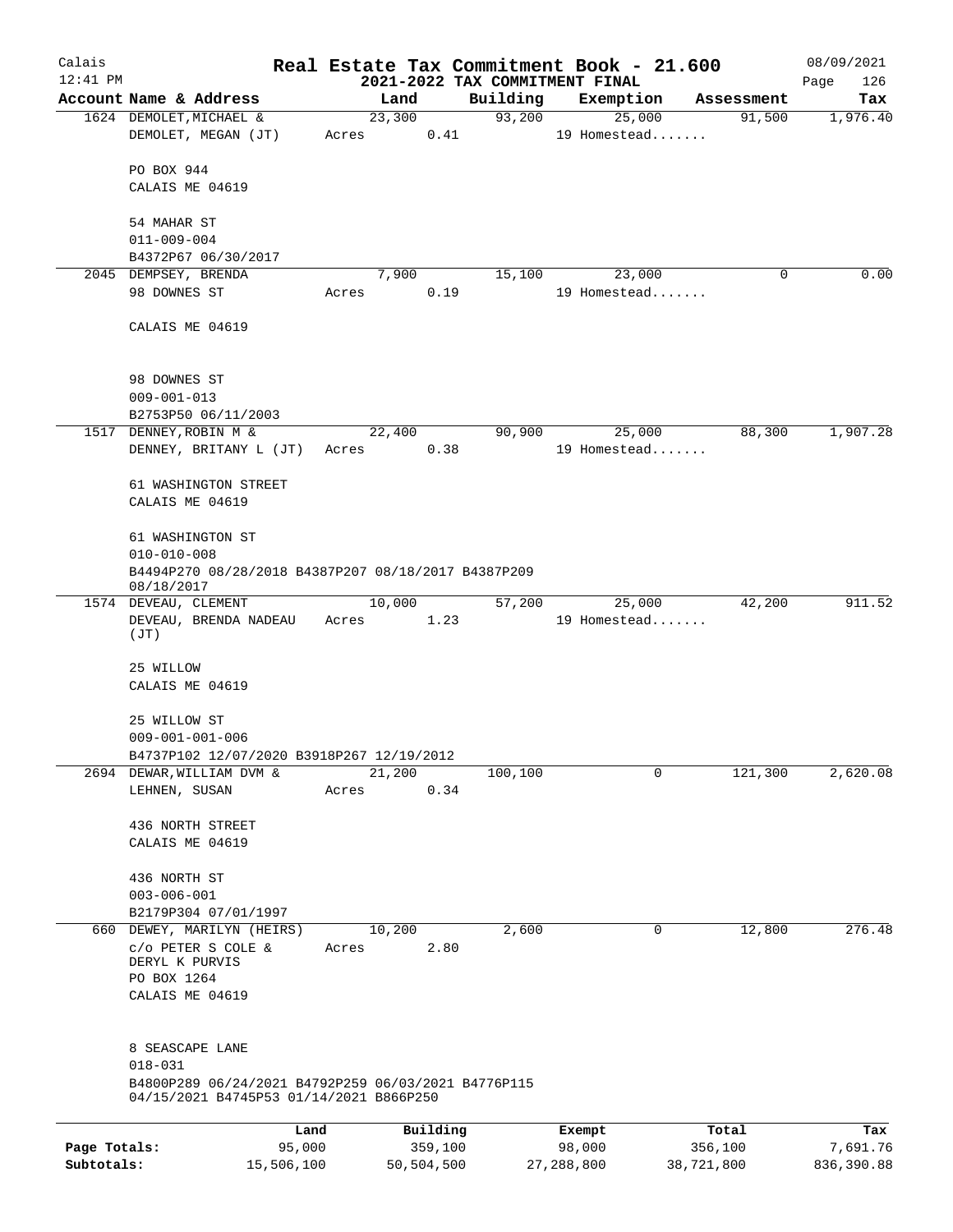| Calais<br>$12:41$ PM |                              |                 |          | 2021-2022 TAX COMMITMENT FINAL | Real Estate Tax Commitment Book - 21.600 |            | 08/09/2021<br>127<br>Page |
|----------------------|------------------------------|-----------------|----------|--------------------------------|------------------------------------------|------------|---------------------------|
|                      | Account Name & Address       | Land            |          | Building                       | Exemption                                | Assessment | Tax                       |
|                      | 565 DEXTER, GREGORY          | 112,500         |          | 28,100                         | 25,000                                   | 115,600    | 2,496.96                  |
|                      |                              | Acres           | 9.99     |                                | 19 Homestead                             |            |                           |
|                      | CALAIS ME 04619              |                 |          |                                |                                          |            |                           |
|                      | PO BOX 621                   |                 |          |                                |                                          |            |                           |
|                      |                              |                 |          |                                |                                          |            |                           |
|                      |                              |                 |          |                                |                                          |            |                           |
|                      | 31 RED SQUIRREL LANE         |                 |          |                                |                                          |            |                           |
|                      | $022 - 012$<br>B1447P261     |                 |          |                                |                                          |            |                           |
|                      | 2477 DIABO, LOUIS            | 17,500          |          | 56,900                         | 0                                        | 74,400     | 1,607.04                  |
|                      |                              | Acres           | 0.23     |                                |                                          |            |                           |
|                      | FITCHBURG MA 01420           |                 |          |                                |                                          |            |                           |
|                      | 392 ASHBURNHAM ST            |                 |          |                                |                                          |            |                           |
|                      |                              |                 |          |                                |                                          |            |                           |
|                      |                              |                 |          |                                |                                          |            |                           |
|                      | 73 UNION ST                  |                 |          |                                |                                          |            |                           |
|                      | $006 - 002 - 006$            |                 |          |                                |                                          |            |                           |
|                      | B3029P217 07/06/2005         |                 |          |                                |                                          |            |                           |
|                      | 699 DIADONE, NANCY (PR)      | 17,100          |          | 54,200                         | 0                                        | 71,300     | 1,540.08                  |
|                      |                              | Acres           | 0.22     |                                |                                          |            |                           |
|                      | BAILEYVILLE ME 04694<br>3426 |                 |          |                                |                                          |            |                           |
|                      | 132 BROADWAY ST              |                 |          |                                |                                          |            |                           |
|                      |                              |                 |          |                                |                                          |            |                           |
|                      |                              |                 |          |                                |                                          |            |                           |
|                      | 4 RIVER ROAD                 |                 |          |                                |                                          |            |                           |
|                      | $014 - 037$                  |                 |          |                                |                                          |            |                           |
|                      | B609P114                     |                 |          | $\mathbf 0$                    |                                          |            | 153.36                    |
| 2692                 | DICENZO REALTY INC           | 7,100<br>Acres  | 0.37     |                                | 0                                        | 7,100      |                           |
|                      | CALAIS ME 04619 0404         |                 |          |                                |                                          |            |                           |
|                      | 112 BARKER ST                |                 |          |                                |                                          |            |                           |
|                      |                              |                 |          |                                |                                          |            |                           |
|                      |                              |                 |          |                                |                                          |            |                           |
|                      | SWAN ST                      |                 |          |                                |                                          |            |                           |
|                      | $009 - 001 - 001 - 009$      |                 |          |                                |                                          |            |                           |
|                      | B1063P97                     |                 |          |                                |                                          |            |                           |
|                      | 1076 DICENZO REALTY INC      | 86,300<br>Acres | 0.80     | 356,700                        | 0                                        | 443,000    | 9,568.80                  |
|                      | CALAIS ME 04619 1430         |                 |          |                                |                                          |            |                           |
|                      | 112 BARKER ST                |                 |          |                                |                                          |            |                           |
|                      |                              |                 |          |                                |                                          |            |                           |
|                      |                              |                 |          |                                |                                          |            |                           |
|                      | 23 WASHINGTON ST             |                 |          |                                |                                          |            |                           |
|                      | $010 - 007 - 009$            |                 |          |                                |                                          |            |                           |
|                      | B611P27 01/10/1964           |                 |          |                                |                                          |            |                           |
|                      | 1119 DICENZO REALTY INC      | 148,800         | 15.38    | 0                              | 0                                        | 148,800    | 3,214.08                  |
|                      | CALAIS ME 04619 0404         | Acres           |          |                                |                                          |            |                           |
|                      | 112 BARKER ST                |                 |          |                                |                                          |            |                           |
|                      |                              |                 |          |                                |                                          |            |                           |
|                      |                              |                 |          |                                |                                          |            |                           |
|                      | SOUTH ST                     |                 |          |                                |                                          |            |                           |
|                      | $009 - 002 - 001$            |                 |          |                                |                                          |            |                           |
|                      | B614P153 07/16/1964 B530P579 |                 |          |                                |                                          |            |                           |
|                      |                              |                 |          |                                |                                          |            |                           |
|                      |                              |                 |          |                                |                                          |            |                           |
|                      | Land                         |                 | Building |                                | Exempt                                   | Total      | Tax                       |

|              | nand.      | Building   | Exempt       | Total      | тах        |
|--------------|------------|------------|--------------|------------|------------|
| Page Totals: | 389,300    | 495,900    | 25,000       | 860,200    | 18,580.32  |
| Subtotals:   | 15,895,400 | 51,000,400 | 27, 313, 800 | 39,582,000 | 854,971.20 |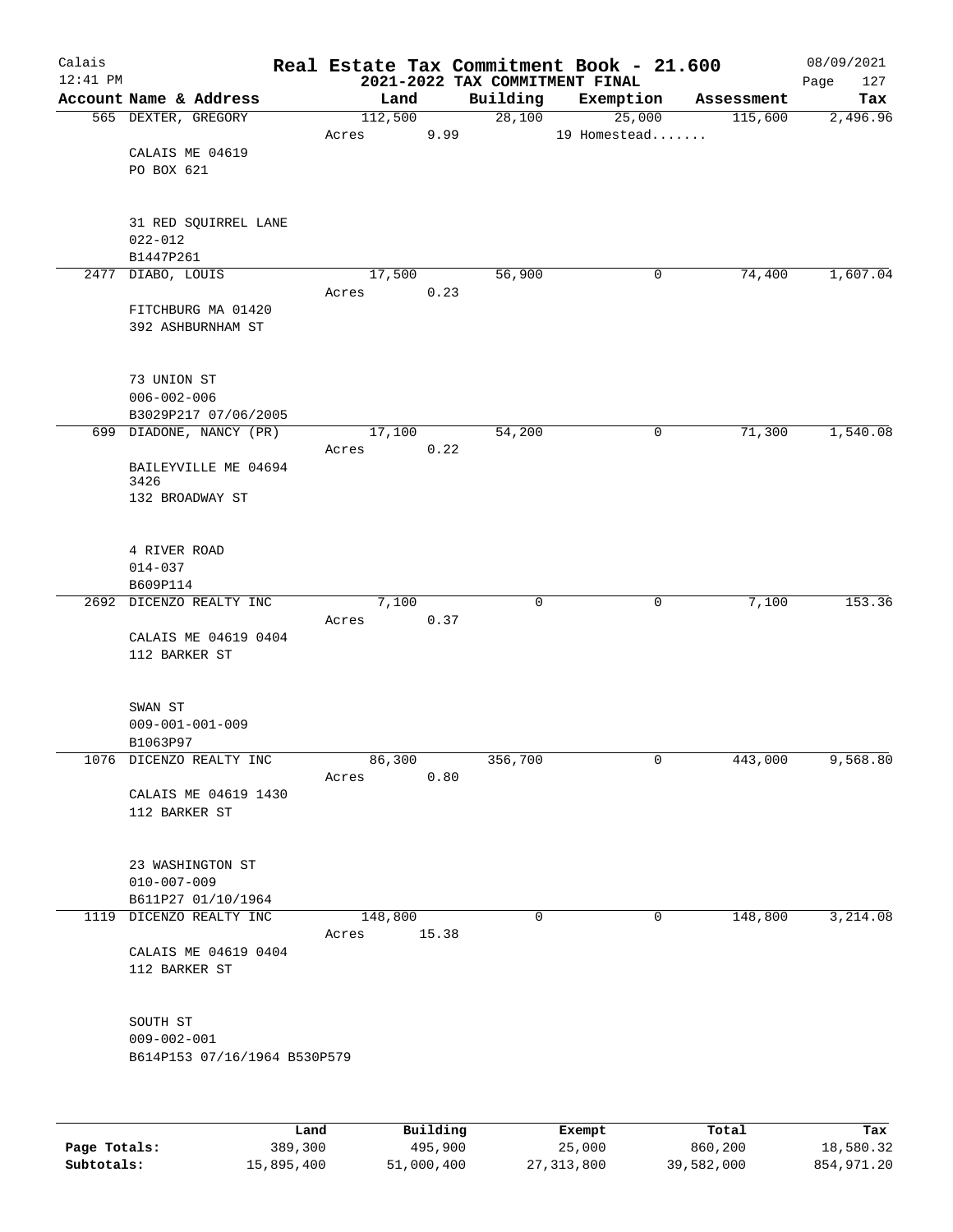| Calais     |                                       |                 |      |                                | Real Estate Tax Commitment Book - 21.600 |            | 08/09/2021  |
|------------|---------------------------------------|-----------------|------|--------------------------------|------------------------------------------|------------|-------------|
| $12:41$ PM |                                       |                 |      | 2021-2022 TAX COMMITMENT FINAL |                                          |            | Page<br>128 |
|            | Account Name & Address                | Land            |      | Building                       | Exemption                                | Assessment | Tax         |
|            | 1120 DICENZO REALTY INC               | 27,100          |      | 63,600                         | 0                                        | 90,700     | 1,959.12    |
|            |                                       | Acres           | 1.11 |                                |                                          |            |             |
|            | CALAIS ME 04619 0404<br>112 BARKER ST |                 |      |                                |                                          |            |             |
|            |                                       |                 |      |                                |                                          |            |             |
|            |                                       |                 |      |                                |                                          |            |             |
|            | 112 BARKER ST                         |                 |      |                                |                                          |            |             |
|            | $009 - 002 - 008$                     |                 |      |                                |                                          |            |             |
|            | 1123 DICENZO REALTY INC               | 27,700          |      | $\mathbf 0$                    | 0                                        | 27,700     | 598.32      |
|            |                                       | Acres           | 1.16 |                                |                                          |            |             |
|            | CALAIS ME 04619 0404<br>112 BARKER ST |                 |      |                                |                                          |            |             |
|            |                                       |                 |      |                                |                                          |            |             |
|            |                                       |                 |      |                                |                                          |            |             |
|            | SWAN ST                               |                 |      |                                |                                          |            |             |
|            | $009 - 002 - 018 - 001$               |                 |      |                                |                                          |            |             |
|            | B595P524                              |                 |      |                                |                                          |            |             |
|            | 1186 DICENZO REALTY INC               | 9,700           |      | $\mathbf 0$                    | 0                                        | 9,700      | 209.52      |
|            | CALAIS ME 04619 0404                  | Acres           | 0.25 |                                |                                          |            |             |
|            | 112 BARKER ST                         |                 |      |                                |                                          |            |             |
|            |                                       |                 |      |                                |                                          |            |             |
|            |                                       |                 |      |                                |                                          |            |             |
|            | 234 UNION ST                          |                 |      |                                |                                          |            |             |
|            | $005 - 009 - 005$                     |                 |      |                                |                                          |            |             |
|            | B624P546                              |                 |      | $\mathbf 0$                    |                                          |            | 280.80      |
| 1187       | DICENZO REALTY INC                    | 13,000<br>Acres | 0.45 |                                | 0                                        | 13,000     |             |
|            | CALAIS ME 04619 0404                  |                 |      |                                |                                          |            |             |
|            | 112 BARKER ST                         |                 |      |                                |                                          |            |             |
|            |                                       |                 |      |                                |                                          |            |             |
|            |                                       |                 |      |                                |                                          |            |             |
|            | 236 UNION ST<br>$005 - 009 - 006$     |                 |      |                                |                                          |            |             |
|            | B635P461                              |                 |      |                                |                                          |            |             |
|            | 1188 DICENZO REALTY INC               | 72,900          |      | 102,000                        | 0                                        | 174,900    | 3,777.84    |
|            |                                       | Acres           | 0.57 |                                |                                          |            |             |
|            | CALAIS ME 04619 0404                  |                 |      |                                |                                          |            |             |
|            | 112 BARKER ST                         |                 |      |                                |                                          |            |             |
|            |                                       |                 |      |                                |                                          |            |             |
|            | 240 UNION ST                          |                 |      |                                |                                          |            |             |
|            | $005 - 009 - 007&008$                 |                 |      |                                |                                          |            |             |
|            | B624P546 08/05/1967                   |                 |      |                                |                                          |            |             |
|            | 1189 DICENZO REALTY INC               | 124,000         |      | 462,400                        | 0                                        | 586,400    | 12,666.24   |
|            |                                       | Acres           | 1.65 |                                |                                          |            |             |
|            | CALAIS ME 04619 0404<br>112 BARKER ST |                 |      |                                |                                          |            |             |
|            |                                       |                 |      |                                |                                          |            |             |
|            |                                       |                 |      |                                |                                          |            |             |
|            | 295 NORTH ST<br>SUITE                 |                 |      |                                |                                          |            |             |
|            | $005 - 009 - 009$                     |                 |      |                                |                                          |            |             |
|            | B611P27 01/10/1964                    |                 |      |                                |                                          |            |             |
|            |                                       |                 |      |                                |                                          |            |             |
|            |                                       |                 |      |                                |                                          |            |             |
|            |                                       |                 |      |                                |                                          |            |             |

|              | Land       | Building   | Exempt     | Total      | Tax        |
|--------------|------------|------------|------------|------------|------------|
| Page Totals: | 274,400    | 628,000    |            | 902,400    | 19,491.84  |
| Subtotals:   | 16,169,800 | 51,628,400 | 27,313,800 | 40,484,400 | 874,463.04 |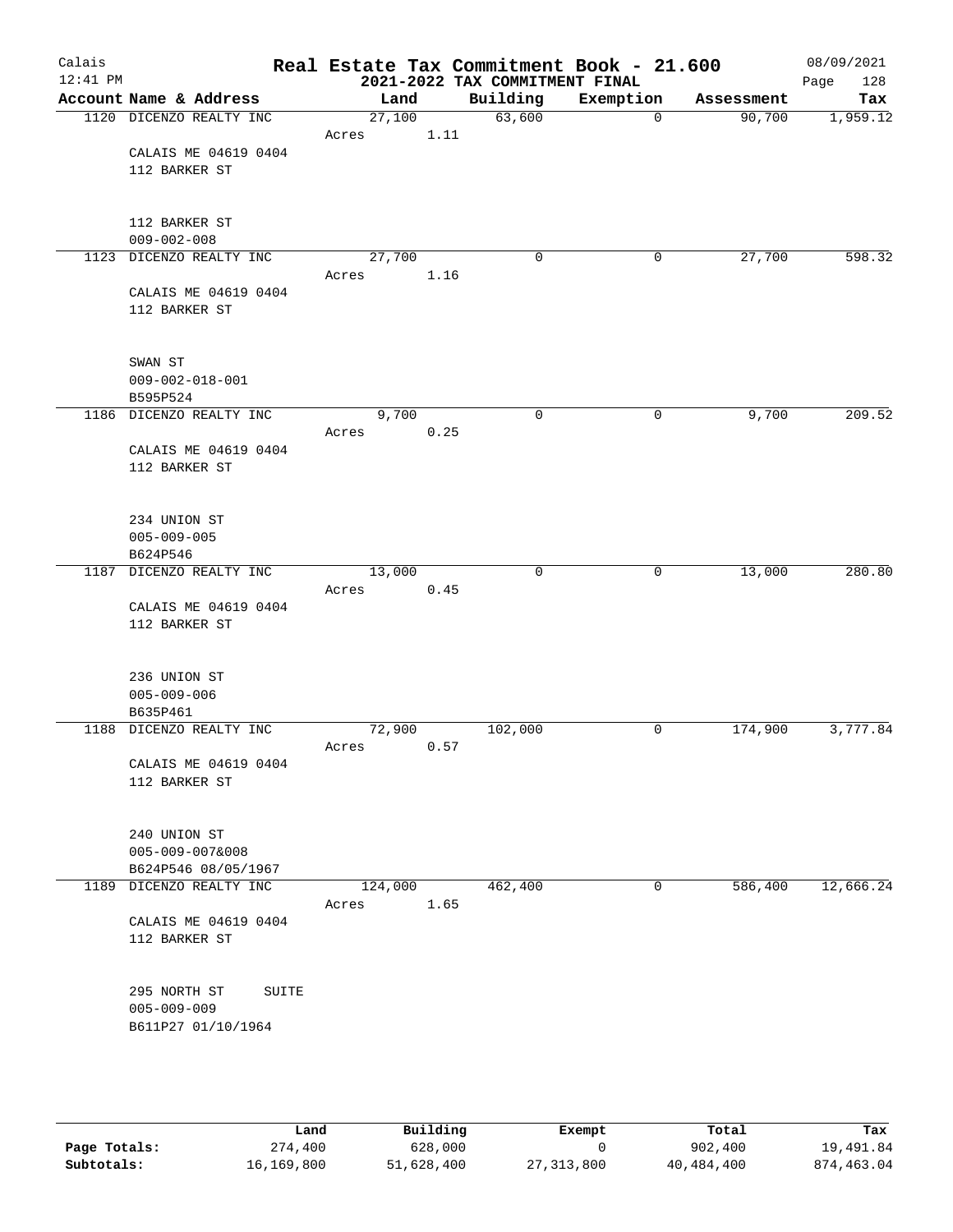| Calais       |                                                         |         |                     | Real Estate Tax Commitment Book - 21.600   |                       |                  | 08/09/2021         |
|--------------|---------------------------------------------------------|---------|---------------------|--------------------------------------------|-----------------------|------------------|--------------------|
| $12:41$ PM   | Account Name & Address                                  |         | Land                | 2021-2022 TAX COMMITMENT FINAL<br>Building | Exemption             | Assessment       | 129<br>Page<br>Tax |
|              | 1214 DICENZO REALTY INC                                 |         | 19,900              | 64,500                                     | $\mathbf 0$           | 84,400           | 1,823.04           |
|              |                                                         | Acres   | 0.15                |                                            |                       |                  |                    |
|              | CALAIS ME 04619 0404                                    |         |                     |                                            |                       |                  |                    |
|              | 112 BARKER ST                                           |         |                     |                                            |                       |                  |                    |
|              | 131 MAIN ST                                             |         |                     |                                            |                       |                  |                    |
|              | $006 - 002 - 002 - 3 + 4$                               |         |                     |                                            |                       |                  |                    |
|              | B2408P140 B1293P14                                      |         |                     |                                            |                       |                  |                    |
|              | 1364 DICENZO REALTY INC                                 | 135,500 |                     | 70,200                                     | 0                     | 205,700          | 4,443.12           |
|              | (SHERWIN WILLIAMS)<br>112 BARKER ST                     | Acres   | 1.97                |                                            |                       |                  |                    |
|              | CALAIS ME 04619 0404                                    |         |                     |                                            |                       |                  |                    |
|              | 305 NORTH ST                                            |         |                     |                                            |                       |                  |                    |
|              | $005 - 003 - 010$                                       |         |                     |                                            |                       |                  |                    |
|              | B869P221                                                |         |                     |                                            |                       |                  |                    |
|              | 1397 DICENZO REALTY INC                                 | 54,200  |                     | 0                                          | 0                     | 54,200           | 1,170.72           |
|              | C/O EASTERN MAINE<br>ELECTRIC COOPERATIVE<br>INC        | Acres   | 4.44                |                                            |                       |                  |                    |
|              | 21 UNION STREET                                         |         |                     |                                            |                       |                  |                    |
|              | CALAIS ME 04619 0404                                    |         |                     |                                            |                       |                  |                    |
|              | BARING ST                                               |         |                     |                                            |                       |                  |                    |
|              | $026 - 032 - B$                                         |         |                     |                                            |                       |                  |                    |
|              | B4800P270 06/25/2021 B663P92<br>1415 DICENZO REALTY INC | 18,200  |                     | 0                                          | 0                     | 18,200           | 393.12             |
|              |                                                         | Acres   | 1.00                |                                            |                       |                  |                    |
|              | CALAIS ME 04619 0404                                    |         |                     |                                            |                       |                  |                    |
|              | 112 BARKER ST                                           |         |                     |                                            |                       |                  |                    |
|              | BROOK ST                                                |         |                     |                                            |                       |                  |                    |
|              | $004 - 002 - 021 - A$                                   |         |                     |                                            |                       |                  |                    |
| 1197         | B1111P221<br>DICENZO REALTY INC                         | 48,600  |                     | 33,100                                     | 0                     | 81,700           | 1,764.72           |
|              | c/o DUCHARME, MCMILLEN                                  | Acres   | 0.57                |                                            |                       |                  |                    |
|              | & ASSOC                                                 |         |                     |                                            |                       |                  |                    |
|              | PO BOX 80615<br>INDIANAPOLIS IN 46280                   |         |                     |                                            |                       |                  |                    |
|              |                                                         |         |                     |                                            |                       |                  |                    |
|              | 99 MAIN ST                                              |         |                     |                                            |                       |                  |                    |
|              | $006 - 001 - 016 - 017$<br>B514P460                     |         |                     |                                            |                       |                  |                    |
| 1287         | DICENZO REALTY INC                                      | 72,200  |                     | 0                                          | 0                     | 72,200           | 1,559.52           |
|              |                                                         | Acres   | 19.00               |                                            |                       |                  |                    |
|              | CALAIS ME 04619 0404                                    |         |                     |                                            |                       |                  |                    |
|              | 112 BARKER ST                                           |         |                     |                                            |                       |                  |                    |
|              | BARING ST                                               |         |                     |                                            |                       |                  |                    |
|              | $024 - 003$                                             |         |                     |                                            |                       |                  |                    |
|              | B3204P289 10/17/2006                                    |         |                     |                                            |                       |                  |                    |
|              |                                                         |         |                     |                                            |                       |                  |                    |
| Page Totals: | 348,600                                                 | Land    | Building<br>167,800 |                                            | Exempt<br>$\mathbf 0$ | Total<br>516,400 | Tax<br>11, 154. 24 |
| Subtotals:   | 16,518,400                                              |         | 51,796,200          |                                            | 27, 313, 800          | 41,000,800       | 885,617.28         |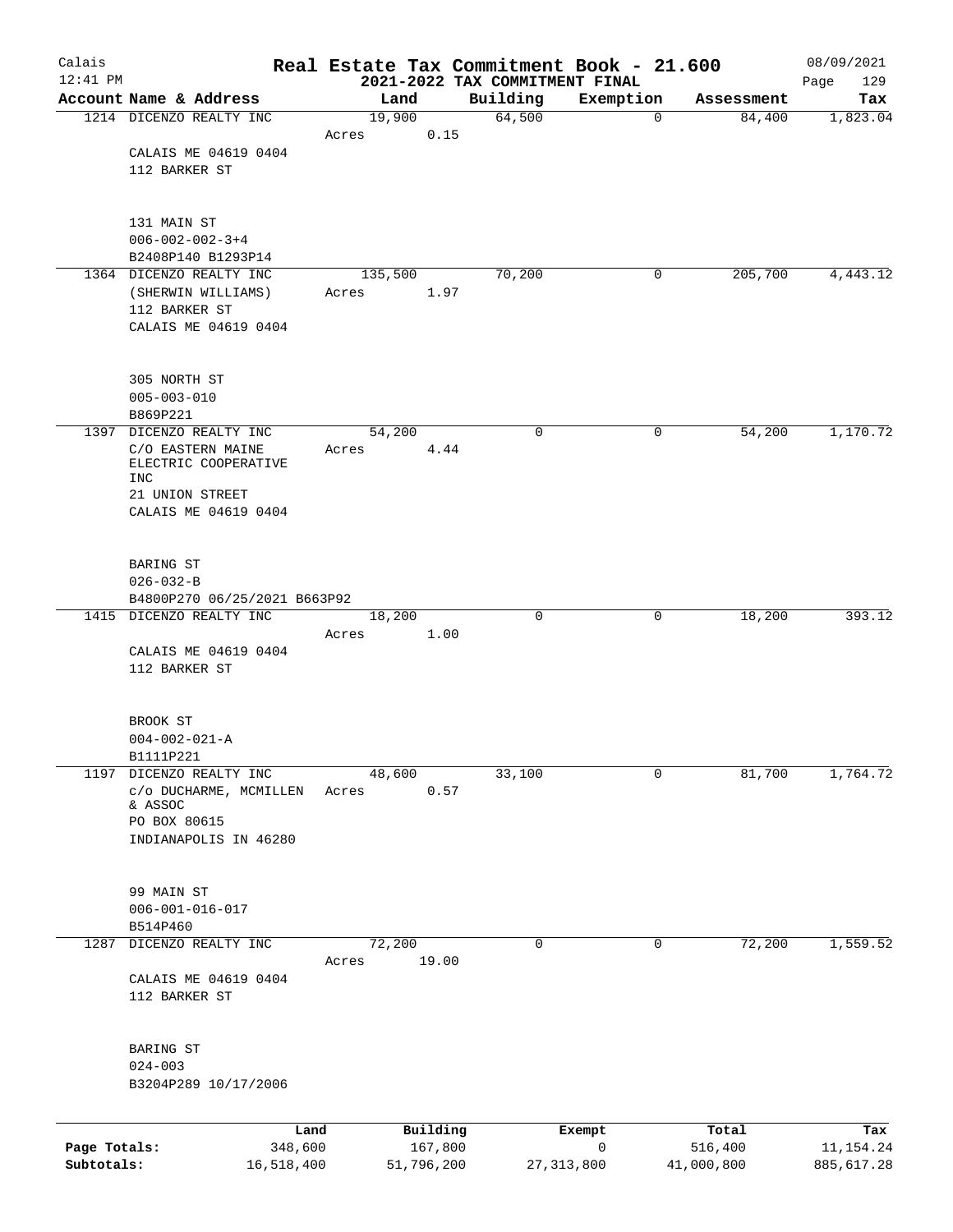| Calais                     |                                |       |                       |              | Real Estate Tax Commitment Book - 21.600    |                         | 08/09/2021             |
|----------------------------|--------------------------------|-------|-----------------------|--------------|---------------------------------------------|-------------------------|------------------------|
| $12:41$ PM                 | Account Name & Address         |       | Land                  | Building     | 2021-2022 TAX COMMITMENT FINAL<br>Exemption | Assessment              | 130<br>Page<br>Tax     |
|                            | 2590 DICENZO REALTY INC.       |       | 6,800                 | $\mathsf{O}$ | $\mathbf 0$                                 | 6,800                   | 146.88                 |
|                            |                                | Acres | 0.14                  |              |                                             |                         |                        |
|                            | CALAIS ME 04619 0404           |       |                       |              |                                             |                         |                        |
|                            | 112 BARKER ST                  |       |                       |              |                                             |                         |                        |
|                            |                                |       |                       |              |                                             |                         |                        |
|                            | 4 BROOKS ST                    |       |                       |              |                                             |                         |                        |
|                            | $004 - 002 - 010 - 001$        |       |                       |              |                                             |                         |                        |
|                            | B1371P295                      |       |                       |              |                                             |                         |                        |
|                            | 2591 DICENZO REALTY INC.       |       | 7,500                 | 0            | 0                                           | 7,500                   | 162.00                 |
|                            | CALAIS ME 04619 0404           | Acres | 0.17                  |              |                                             |                         |                        |
|                            | 112 BARKER ST                  |       |                       |              |                                             |                         |                        |
|                            |                                |       |                       |              |                                             |                         |                        |
|                            |                                |       |                       |              |                                             |                         |                        |
|                            | 8 BROOKS ST                    |       |                       |              |                                             |                         |                        |
|                            | $004 - 002 - 015$<br>B1578P141 |       |                       |              |                                             |                         |                        |
|                            | 929 DICENZO, ANTHONY M         |       | 27,500                | 124,800      | 6,000                                       | 146,300                 | 3,160.08               |
|                            | DICENZO, ZIJING PAN            | Acres | 0.57                  |              | 52 Vietnam Vet Res                          |                         |                        |
|                            | (JT)                           |       |                       |              |                                             |                         |                        |
|                            | 18 LAFAYETTE ST                |       |                       |              |                                             |                         |                        |
|                            | CALAIS ME 04619                |       |                       |              |                                             |                         |                        |
|                            | 18 LAFAYETTE ST                |       |                       |              |                                             |                         |                        |
|                            | $007 - 009 - 003$              |       |                       |              |                                             |                         |                        |
|                            | B4711P220 10/08/2020           |       |                       |              |                                             |                         |                        |
|                            | 928 DICENZO, ANTHONY MARK      |       | 15,400                | $\mathbf 0$  | 0                                           | 15,400                  | 332.64                 |
|                            | &                              |       |                       |              |                                             |                         |                        |
|                            | DICENZO, ZIJING PAN<br>(JT)    | Acres | 0.28                  |              |                                             |                         |                        |
|                            | 25 KING STREET                 |       |                       |              |                                             |                         |                        |
|                            |                                |       |                       |              |                                             |                         |                        |
|                            | CALAIS ME 04619                |       |                       |              |                                             |                         |                        |
|                            | LAFAYETTE ST                   |       |                       |              |                                             |                         |                        |
|                            | $007 - 009 - 002$              |       |                       |              |                                             |                         |                        |
|                            | B4711P220 10/08/2020           |       |                       |              |                                             |                         |                        |
|                            | 2555 DICENZO, T DAVID          |       | 8,300                 | 48,300       | 25,000                                      | 31,600                  | 682.56                 |
|                            |                                | Acres | 0.21                  |              | 19 Homestead                                |                         |                        |
|                            | CALAIS ME 04619<br>25 KING ST  |       |                       |              |                                             |                         |                        |
|                            |                                |       |                       |              |                                             |                         |                        |
|                            |                                |       |                       |              |                                             |                         |                        |
|                            | 25 KING ST                     |       |                       |              |                                             |                         |                        |
|                            | $003 - 002 - 009$              |       |                       |              |                                             |                         |                        |
|                            | B1240P129                      |       |                       | 0            |                                             |                         | 116.64                 |
|                            | 2166 DICENZO, T DAVID          | Acres | 5,400<br>0.14         |              | 0                                           | 5,400                   |                        |
|                            | CALAIS ME 04619                |       |                       |              |                                             |                         |                        |
|                            | 25 KING ST                     |       |                       |              |                                             |                         |                        |
|                            |                                |       |                       |              |                                             |                         |                        |
|                            | KING ST                        |       |                       |              |                                             |                         |                        |
|                            | $003 - 002 - 009 - 001$        |       |                       |              |                                             |                         |                        |
|                            | B1170P292                      |       |                       |              |                                             |                         |                        |
|                            |                                |       |                       |              |                                             |                         |                        |
|                            | Land                           |       | Building              |              | Exempt                                      | Total                   | Tax                    |
| Page Totals:<br>Subtotals: | 70,900<br>16,589,300           |       | 173,100<br>51,969,300 |              | 31,000<br>27, 344, 800                      | 213,000<br>41, 213, 800 | 4,600.80<br>890,218.08 |
|                            |                                |       |                       |              |                                             |                         |                        |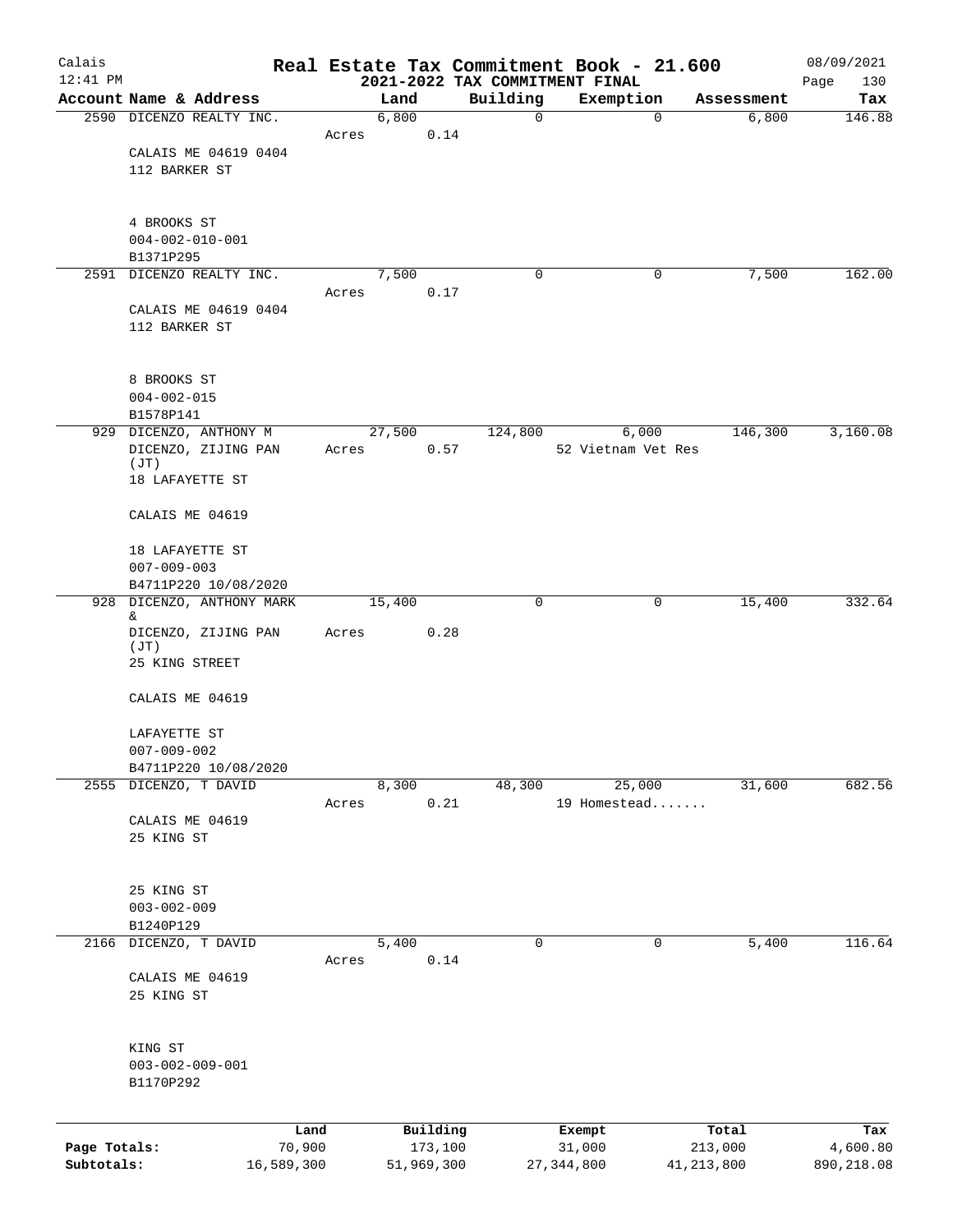| Calais<br>$12:41$ PM |                                                            |       |                 | Real Estate Tax Commitment Book - 21.600<br>2021-2022 TAX COMMITMENT FINAL |             |            | 08/09/2021<br>131<br>Page |
|----------------------|------------------------------------------------------------|-------|-----------------|----------------------------------------------------------------------------|-------------|------------|---------------------------|
|                      | Account Name & Address                                     |       | Land            | Building                                                                   | Exemption   | Assessment | Tax                       |
|                      | 2605 DICENZO, THOMAS                                       |       | 14,600          | $\mathbf 0$                                                                | $\mathbf 0$ | 14,600     | 315.36                    |
|                      |                                                            | Acres | 1.00            |                                                                            |             |            |                           |
|                      | CALAIS ME 04619                                            |       |                 |                                                                            |             |            |                           |
|                      | 25 KING STREET                                             |       |                 |                                                                            |             |            |                           |
|                      |                                                            |       |                 |                                                                            |             |            |                           |
|                      | CHASE ST                                                   |       |                 |                                                                            |             |            |                           |
|                      | $003 - 002 - 025$                                          |       |                 |                                                                            |             |            |                           |
|                      | B4486P114 07/26/2018                                       |       |                 |                                                                            |             |            |                           |
|                      | 2167 DICENZO, THOMAS D                                     |       | 6,800           | 0                                                                          | 0           | 6,800      | 146.88                    |
|                      |                                                            | Acres | 0.22            |                                                                            |             |            |                           |
|                      | CALAIS ME 04619<br>25 KING ST.                             |       |                 |                                                                            |             |            |                           |
|                      |                                                            |       |                 |                                                                            |             |            |                           |
|                      |                                                            |       |                 |                                                                            |             |            |                           |
|                      | KING ST                                                    |       |                 |                                                                            |             |            |                           |
|                      | $003 - 002 - 010$                                          |       |                 |                                                                            |             |            |                           |
|                      | B3774P156 06/25/2011 B2219P217 01/01/1998                  |       |                 |                                                                            |             |            |                           |
|                      | 2177 DICENZO, THOMAS D                                     | Acres | 13,000<br>0.90  | 0                                                                          | $\mathbf 0$ | 13,000     | 280.80                    |
|                      | CALAIS ME 04619                                            |       |                 |                                                                            |             |            |                           |
|                      | 25 KING ST                                                 |       |                 |                                                                            |             |            |                           |
|                      |                                                            |       |                 |                                                                            |             |            |                           |
|                      |                                                            |       |                 |                                                                            |             |            |                           |
|                      | 15 CHASE ST                                                |       |                 |                                                                            |             |            |                           |
|                      | $003 - 002 - 026$                                          |       |                 |                                                                            |             |            |                           |
|                      | B3635P177 04/01/2010 B1832P210<br>1621 DICENZO, THOMAS INC |       | 22,300          | 0                                                                          | 0           | 22,300     | 481.68                    |
|                      |                                                            | Acres | 7.00            |                                                                            |             |            |                           |
|                      | BANGOR ME 04402 2279                                       |       |                 |                                                                            |             |            |                           |
|                      | POB 2279                                                   |       |                 |                                                                            |             |            |                           |
|                      |                                                            |       |                 |                                                                            |             |            |                           |
|                      | NORTH ST (REAR)                                            |       |                 |                                                                            |             |            |                           |
|                      | $011 - 009 - 015$                                          |       |                 |                                                                            |             |            |                           |
|                      | B3426P142 06/24/2008                                       |       |                 |                                                                            |             |            |                           |
|                      | 465 DICENZO, THOMAS INC                                    |       | 40,600          | 0                                                                          | 0           | 40,600     | 876.96                    |
|                      |                                                            | Acres | 4.42            |                                                                            |             |            |                           |
|                      | BANGOR ME 04402                                            |       |                 |                                                                            |             |            |                           |
|                      | POB 2279                                                   |       |                 |                                                                            |             |            |                           |
|                      |                                                            |       |                 |                                                                            |             |            |                           |
|                      | INDUSTRIAL PARK                                            |       |                 |                                                                            |             |            |                           |
|                      | $024 - 001 - S$                                            |       |                 |                                                                            |             |            |                           |
|                      | B4221P89 01/07/2016                                        |       |                 |                                                                            |             |            |                           |
|                      | 1127 DICENZO, THOMAS INC.                                  |       | 95,000<br>56.36 | $\mathbf 0$                                                                | 0           | 95,000     | 2,052.00                  |
|                      | BANGOR ME 04402 2279                                       | Acres |                 |                                                                            |             |            |                           |
|                      | POB 2279                                                   |       |                 |                                                                            |             |            |                           |
|                      |                                                            |       |                 |                                                                            |             |            |                           |
|                      |                                                            |       |                 |                                                                            |             |            |                           |
|                      | BARING ST                                                  |       |                 |                                                                            |             |            |                           |
|                      | $026 - 032$<br>B4800P274 06/25/2021 B2845P171 02/03/2004   |       |                 |                                                                            |             |            |                           |
|                      |                                                            |       |                 |                                                                            |             |            |                           |
|                      |                                                            |       |                 |                                                                            |             |            |                           |
|                      |                                                            |       |                 |                                                                            |             |            |                           |

|              | Land       | Building   | Exempt     | Total      | Tax          |
|--------------|------------|------------|------------|------------|--------------|
| Page Totals: | 192,300    |            |            | 192,300    | 4,153.68     |
| Subtotals:   | 16,781,600 | 51,969,300 | 27,344,800 | 41,406,100 | 894, 371. 76 |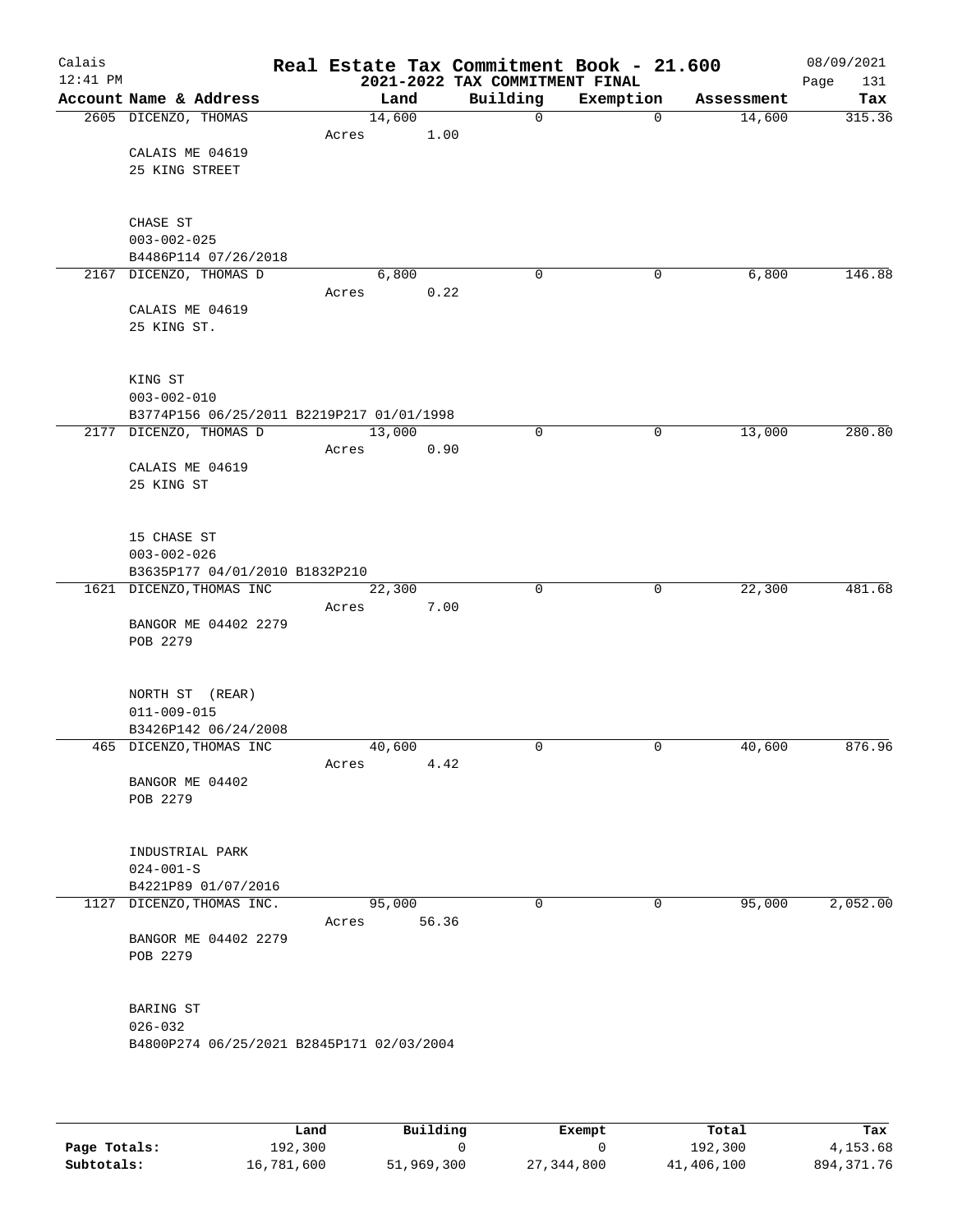| Calais<br>12:41 PM |                                         |        |       | 2021-2022 TAX COMMITMENT FINAL | Real Estate Tax Commitment Book - 21.600 |   |            | 08/09/2021<br>132<br>Page |
|--------------------|-----------------------------------------|--------|-------|--------------------------------|------------------------------------------|---|------------|---------------------------|
|                    | Account Name & Address                  |        | Land  | Building                       | Exemption                                |   | Assessment | Tax                       |
|                    | 1628 DICENZO, THOMAS INC.               | 18,600 |       | $\mathbf 0$                    |                                          | 0 | 18,600     | 401.76                    |
|                    |                                         | Acres  | 0.26  |                                |                                          |   |            |                           |
|                    | BANGOR ME 04402 2279                    |        |       |                                |                                          |   |            |                           |
|                    | POB 2279                                |        |       |                                |                                          |   |            |                           |
|                    |                                         |        |       |                                |                                          |   |            |                           |
|                    |                                         |        |       |                                |                                          |   |            |                           |
|                    | 352 NORTH ST                            |        |       |                                |                                          |   |            |                           |
|                    | $011 - 019 - 001$                       |        |       |                                |                                          |   |            |                           |
|                    | B3084P208                               |        |       |                                |                                          |   |            |                           |
|                    | 1629 DICENZO, THOMAS INC.               | 20,300 |       | 0                              |                                          | 0 | 20,300     | 438.48                    |
|                    |                                         | Acres  | 0.31  |                                |                                          |   |            |                           |
|                    | BANGOR ME 04402 2279                    |        |       |                                |                                          |   |            |                           |
|                    | POB 2279                                |        |       |                                |                                          |   |            |                           |
|                    |                                         |        |       |                                |                                          |   |            |                           |
|                    |                                         |        |       |                                |                                          |   |            |                           |
|                    | 358 NORTH ST                            |        |       |                                |                                          |   |            |                           |
|                    | $011 - 020$                             |        |       |                                |                                          |   |            |                           |
|                    | B3084P206 11/17/2005                    |        |       |                                |                                          |   |            |                           |
|                    | 1304 DICENZO, THOMAS INC.               | 44,000 |       | 0                              |                                          | 0 | 44,000     | 950.40                    |
|                    |                                         | Acres  | 24.42 |                                |                                          |   |            |                           |
|                    | BANGOR ME 04402 2279                    |        |       |                                |                                          |   |            |                           |
|                    | POB 2279                                |        |       |                                |                                          |   |            |                           |
|                    |                                         |        |       |                                |                                          |   |            |                           |
|                    |                                         |        |       |                                |                                          |   |            |                           |
|                    | NORTH ST (REAR)                         |        |       |                                |                                          |   |            |                           |
|                    | $011 - 001 - 009 - A$                   |        |       |                                |                                          |   |            |                           |
|                    | B3263P57 03/09/2007                     |        |       |                                |                                          |   |            |                           |
|                    | 1282 DICENZO, THOMAS INC.               | 84,200 | 10.70 | 577,600                        |                                          | 0 | 661,800    | 14, 294.88                |
|                    |                                         | Acres  |       |                                |                                          |   |            |                           |
|                    | BANGOR ME 04402 2279<br>POB 2279        |        |       |                                |                                          |   |            |                           |
|                    |                                         |        |       |                                |                                          |   |            |                           |
|                    |                                         |        |       |                                |                                          |   |            |                           |
|                    | 60 DICENZO AVE                          |        |       |                                |                                          |   |            |                           |
|                    | $024 - 001 - J - M$                     |        |       |                                |                                          |   |            |                           |
|                    | B2408P207 B1146P216                     |        |       |                                |                                          |   |            |                           |
|                    | 1283 DICENZO, THOMAS INC.               | 27,100 |       | 0                              |                                          | 0 | 27,100     | 585.36                    |
|                    |                                         | Acres  | 1.97  |                                |                                          |   |            |                           |
|                    | BANGOR ME 04402 2279                    |        |       |                                |                                          |   |            |                           |
|                    | POB 2279                                |        |       |                                |                                          |   |            |                           |
|                    |                                         |        |       |                                |                                          |   |            |                           |
|                    |                                         |        |       |                                |                                          |   |            |                           |
|                    | INDUSTRIAL PARK                         |        |       |                                |                                          |   |            |                           |
|                    | $024 - 001 - N$                         |        |       |                                |                                          |   |            |                           |
|                    | B3204P289 10/17/2006 B2990P173 B1596P44 |        |       |                                |                                          |   |            |                           |
|                    | 1875 DICENZO, THOMAS INC.               | 17,600 |       | $\mathbf 0$                    |                                          | 0 | 17,600     | 380.16                    |
|                    |                                         | Acres  | 1.92  |                                |                                          |   |            |                           |
|                    | BANGOR ME 04402 2279                    |        |       |                                |                                          |   |            |                           |
|                    | POB 2279                                |        |       |                                |                                          |   |            |                           |
|                    |                                         |        |       |                                |                                          |   |            |                           |
|                    |                                         |        |       |                                |                                          |   |            |                           |
|                    | BARING ST                               |        |       |                                |                                          |   |            |                           |
|                    | $026 - 033$                             |        |       |                                |                                          |   |            |                           |
|                    | B1163P68                                |        |       |                                |                                          |   |            |                           |
|                    |                                         |        |       |                                |                                          |   |            |                           |
|                    |                                         |        |       |                                |                                          |   |            |                           |
|                    |                                         |        |       |                                |                                          |   |            |                           |

|              | Land       | Building   | Exempt     | Total      | Tax         |
|--------------|------------|------------|------------|------------|-------------|
| Page Totals: | 211,800    | 577,600    |            | 789,400    | 17,051.04   |
| Subtotals:   | 16,993,400 | 52,546,900 | 27,344,800 | 42,195,500 | 911, 422.80 |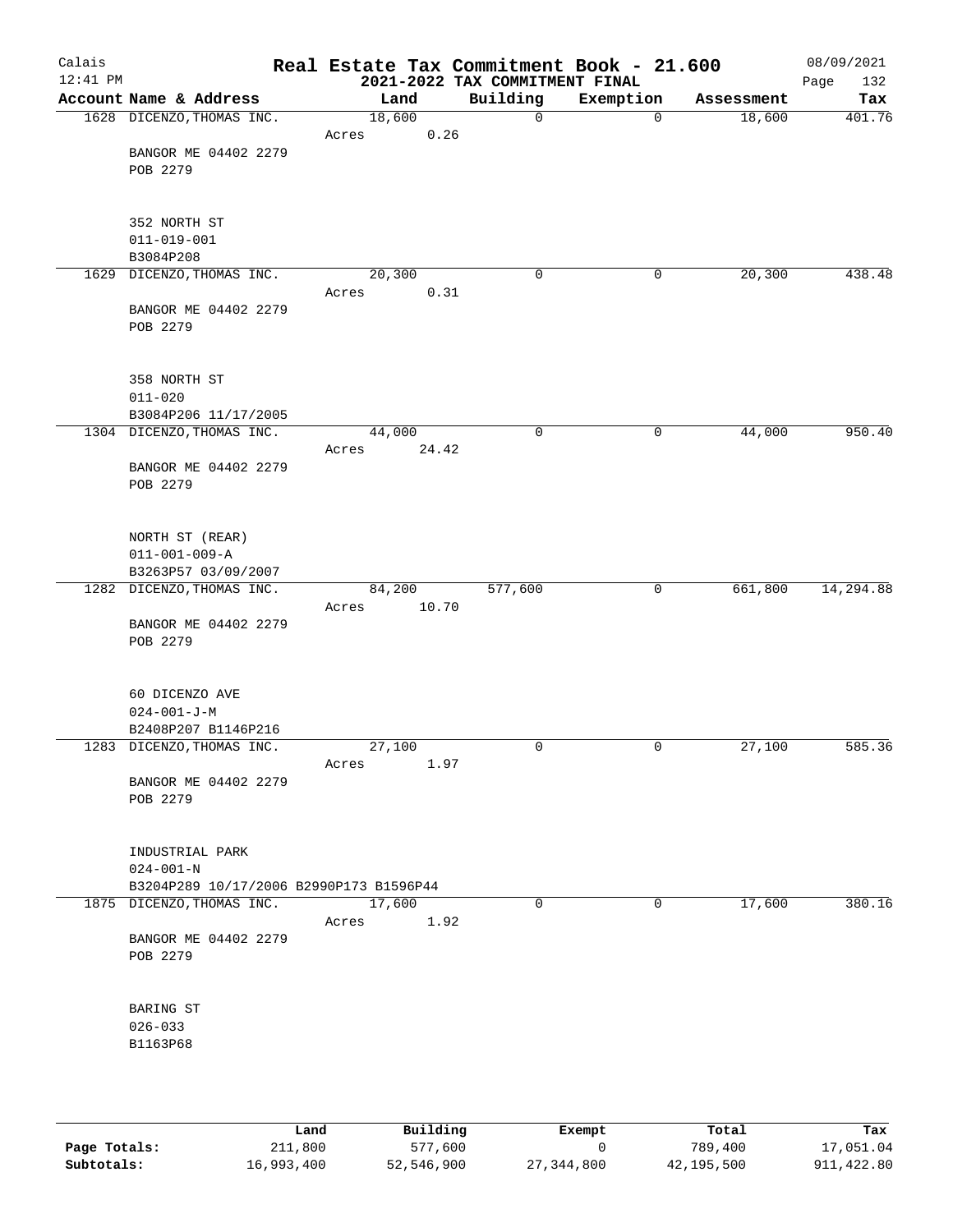| Calais       |                                                                |            |       |            |      |                                            | Real Estate Tax Commitment Book - 21.600 |              | 08/09/2021         |
|--------------|----------------------------------------------------------------|------------|-------|------------|------|--------------------------------------------|------------------------------------------|--------------|--------------------|
| $12:41$ PM   | Account Name & Address                                         |            |       | Land       |      | 2021-2022 TAX COMMITMENT FINAL<br>Building | Exemption                                | Assessment   | Page<br>133<br>Tax |
|              | 1122 DILIO, GABRIEL &                                          |            |       | 23,300     |      | 0                                          | $\mathbf 0$                              | 23,300       | 503.28             |
|              | COLEMAN, CAROLINE P<br>(JT)                                    |            | Acres |            | 0.82 |                                            |                                          |              |                    |
|              | 117 BARKER ST                                                  |            |       |            |      |                                            |                                          |              |                    |
|              | CALAIS ME 04619 0404                                           |            |       |            |      |                                            |                                          |              |                    |
|              | SWAN ST                                                        |            |       |            |      |                                            |                                          |              |                    |
|              | $009 - 002 - 015 - 001$<br>B4330P156 01/11/2017                |            |       |            |      |                                            |                                          |              |                    |
|              | 1590 DILIO, GABRIEL &                                          |            |       | 11,400     |      | 79,400                                     | 25,000                                   | 65,800       | 1,421.28           |
|              | COLEMAN, CAROLINE P<br>(TT)                                    |            | Acres |            | 0.39 |                                            | 19 Homestead                             |              |                    |
|              | 117 BARKER ST                                                  |            |       |            |      |                                            |                                          |              |                    |
|              | CALAIS ME 04619 0404                                           |            |       |            |      |                                            |                                          |              |                    |
|              | 117 BARKER ST                                                  |            |       |            |      |                                            |                                          |              |                    |
|              | $009 - 002 - 010$                                              |            |       |            |      |                                            |                                          |              |                    |
|              | B4330P156 01/11/2017<br>1721 DILL, JAROLD                      |            |       | 28,100     |      | 72,500                                     | 31,000                                   | 69,600       | 1,503.36           |
|              |                                                                |            | Acres |            | 0.95 |                                            | 19 Homestead                             |              |                    |
|              | CALAIS ME 04619                                                |            |       |            |      |                                            | 62 Persian Gulf Vet/NonRes               |              |                    |
|              | 278 SOUTH ST                                                   |            |       |            |      |                                            |                                          |              |                    |
|              | 278 SOUTH ST                                                   |            |       |            |      |                                            |                                          |              |                    |
|              | $027 - 197$                                                    |            |       |            |      |                                            |                                          |              |                    |
|              | B3323P45 08/17/2007<br>2507 DINEEN, DANIEL M                   |            |       | 8,700      |      | 12,900                                     | 21,600                                   | 0            | 0.00               |
|              |                                                                |            | Acres |            | 0.23 |                                            | 19 Homestead                             |              |                    |
|              | CALAIS ME 04619<br>16 CARVER ST                                |            |       |            |      |                                            |                                          |              |                    |
|              |                                                                |            |       |            |      |                                            |                                          |              |                    |
|              | 16 CARVER ST                                                   |            |       |            |      |                                            |                                          |              |                    |
|              | $006 - 007 - 013$<br>B3864P291 05/15/2011 B3311P306 05/14/2007 |            |       |            |      |                                            |                                          |              |                    |
|              | 831 DINEEN, DAYTON                                             |            |       | 19,900     |      | 35,800                                     | 31,000                                   | 24,700       | 533.52             |
|              | DINEEN, EUNICE                                                 |            | Acres |            | 0.30 |                                            | 19 Homestead<br>52 Vietnam Vet Res       |              |                    |
|              | 136 SOUTH ST                                                   |            |       |            |      |                                            |                                          |              |                    |
|              | CALAIS ME 04619                                                |            |       |            |      |                                            |                                          |              |                    |
|              | 136 SOUTH ST                                                   |            |       |            |      |                                            |                                          |              |                    |
|              | $008 - 004 - 010$                                              |            |       |            |      |                                            |                                          |              |                    |
|              | B856P298                                                       |            |       |            |      |                                            |                                          |              |                    |
| 832          | DINEEN, DAYTON                                                 |            |       | 16,300     |      | 7,200                                      | 0                                        | 23,500       | 507.60             |
|              | DINEEN, EUNICE<br>136 SOUTH STREET                             |            | Acres |            | 0.20 |                                            |                                          |              |                    |
|              |                                                                |            |       |            |      |                                            |                                          |              |                    |
|              | CALAIS ME 04619                                                |            |       |            |      |                                            |                                          |              |                    |
|              | 142 SOUTH ST                                                   |            |       |            |      |                                            |                                          |              |                    |
|              | $008 - 004 - 011$                                              |            |       |            |      |                                            |                                          |              |                    |
|              | B770P208                                                       |            |       |            |      |                                            |                                          |              |                    |
|              |                                                                | Land       |       | Building   |      |                                            | Exempt                                   | Total        | Tax                |
| Page Totals: |                                                                | 107,700    |       | 207,800    |      |                                            | 108,600                                  | 206,900      | 4,469.04           |
| Subtotals:   |                                                                | 17,101,100 |       | 52,754,700 |      | 27, 453, 400                               |                                          | 42, 402, 400 | 915,891.84         |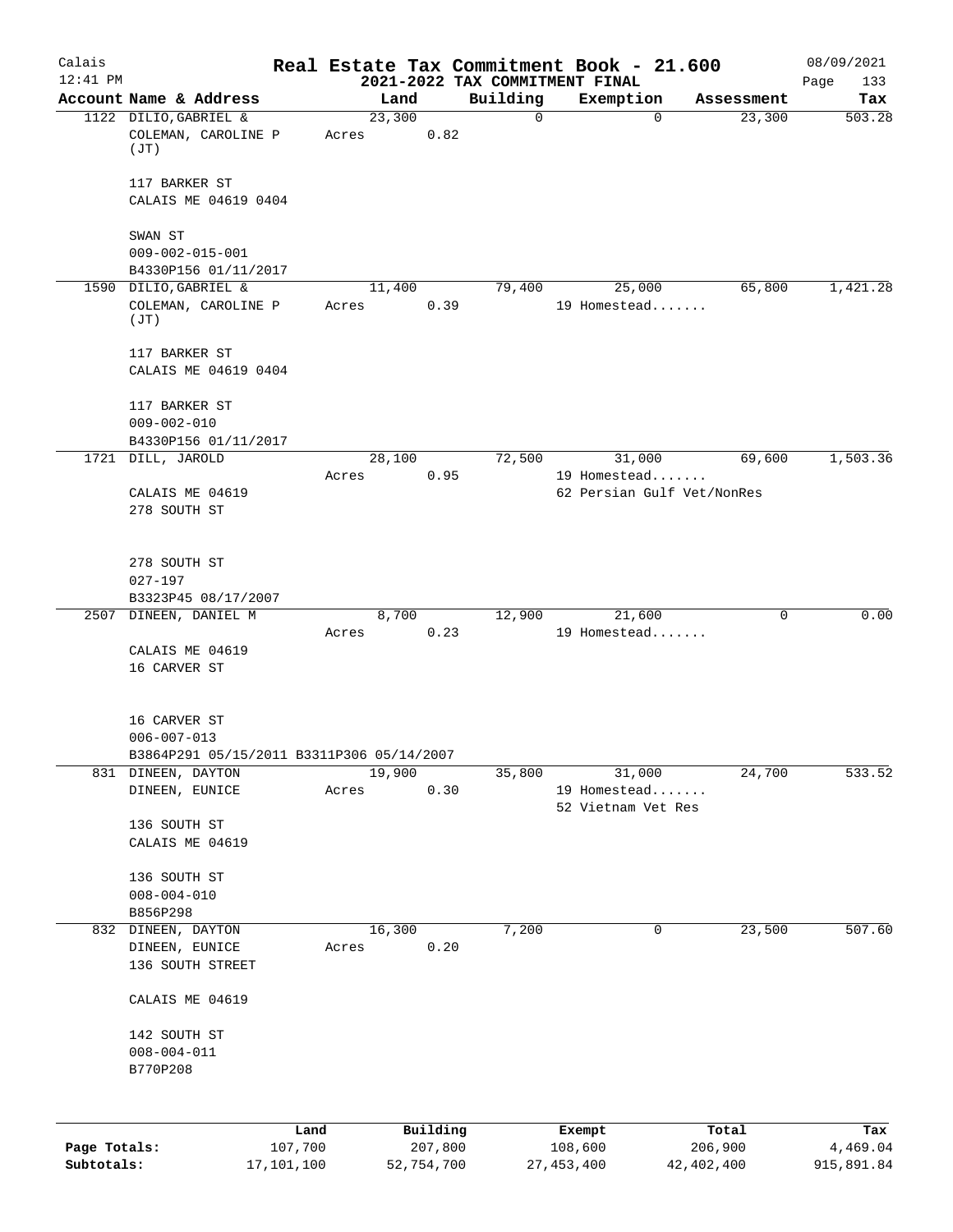| Calais<br>$12:41$ PM |                                  |                 |       | Real Estate Tax Commitment Book - 21.600<br>2021-2022 TAX COMMITMENT FINAL |                   |   |            | 08/09/2021<br>134<br>Page |
|----------------------|----------------------------------|-----------------|-------|----------------------------------------------------------------------------|-------------------|---|------------|---------------------------|
|                      | Account Name & Address           |                 | Land  | Building                                                                   | Exemption         |   | Assessment | Tax                       |
|                      | 1549 DINEEN, DAYTON J            | 29,300          |       | 94,600                                                                     |                   | 0 | 123,900    | 2,676.24                  |
|                      | 136 SOUTH STREET                 | Acres           | 0.65  |                                                                            |                   |   |            |                           |
|                      | CALAIS ME 04619                  |                 |       |                                                                            |                   |   |            |                           |
|                      | 97 SOUTH ST<br>$008 - 003 - 013$ |                 |       |                                                                            |                   |   |            |                           |
|                      | B2085P345 06/01/1996             |                 |       |                                                                            |                   |   |            |                           |
|                      | 400 DINEEN, DENNIS               |                 | 1,600 | 0                                                                          |                   | 0 | 1,600      | 34.56                     |
|                      | PO BOX 3443                      | Acres           | 1.23  |                                                                            |                   |   |            |                           |
|                      | BREWER ME 04412 3443             |                 |       |                                                                            |                   |   |            |                           |
|                      | RIVER ROAD                       |                 |       |                                                                            |                   |   |            |                           |
|                      | $037 - 243$                      |                 |       |                                                                            |                   |   |            |                           |
|                      | B2846P280 02/20/2004             |                 |       | $\mathbf 0$                                                                |                   |   |            |                           |
|                      | 256 DINEEN, JUNE                 | 59,800<br>Acres | 1.65  |                                                                            |                   | 0 | 59,800     | 1,291.68                  |
|                      | CALAIS ME 04619                  |                 |       |                                                                            |                   |   |            |                           |
|                      | 13 HINDS LANE                    |                 |       |                                                                            |                   |   |            |                           |
|                      | RIVER ROAD                       |                 |       |                                                                            |                   |   |            |                           |
|                      | $019 - 008$                      |                 |       |                                                                            |                   |   |            |                           |
|                      | B2675P298 10/01/2002             |                 |       |                                                                            |                   |   |            |                           |
|                      | 257 DINEEN, JUNE I               | 53,300          |       | 128,600                                                                    | 31,000            |   | 150,900    | 3,259.44                  |
|                      |                                  | Acres           | 4.55  |                                                                            | 49 Korean Vet Res |   |            |                           |
|                      | CALAIS ME 04619                  |                 |       |                                                                            | 19 Homestead      |   |            |                           |
|                      | 13 HINDS LANE                    |                 |       |                                                                            |                   |   |            |                           |
|                      | 13 HINDS LANE                    |                 |       |                                                                            |                   |   |            |                           |
|                      | $019 - 008 - 002$                |                 |       |                                                                            |                   |   |            |                           |
|                      | B1716P228 08/01/1991             |                 |       |                                                                            |                   |   |            |                           |
|                      | 1361 DINEEN, VINCENT             |                 | 1,500 | 0                                                                          |                   | 0 | 1,500      | 32.40                     |
|                      | DINEEN, PATRICK                  | Acres           | 11.00 |                                                                            |                   |   |            |                           |
|                      | 618 MAIN STREET                  |                 |       |                                                                            |                   |   |            |                           |
|                      | MEDDYBEMPS ME 04657              |                 |       |                                                                            |                   |   |            |                           |
|                      | 4020                             |                 |       |                                                                            |                   |   |            |                           |
|                      |                                  |                 |       |                                                                            |                   |   |            |                           |
|                      | CARSON RD OFF<br>$033 - 120 - A$ |                 |       |                                                                            |                   |   |            |                           |
|                      | B3375P250 12/28/2007             |                 |       |                                                                            |                   |   |            |                           |
|                      | 165 DINEEN, VINCENT P            |                 | 6,500 | $\mathbf 0$                                                                |                   | 0 | 6,500      | 140.40                    |
|                      |                                  | Acres           | 55.00 |                                                                            |                   |   |            |                           |
|                      | MEDDYBEMPS ME 04657              |                 |       |                                                                            |                   |   |            |                           |
|                      | 618 MAIN ST                      |                 |       |                                                                            |                   |   |            |                           |
|                      | RURAL CALAIS                     |                 |       |                                                                            |                   |   |            |                           |
|                      | $032 - 094$                      |                 |       |                                                                            |                   |   |            |                           |
|                      |                                  |                 |       |                                                                            |                   |   |            |                           |
|                      |                                  |                 |       |                                                                            |                   |   |            |                           |
|                      |                                  |                 |       |                                                                            |                   |   |            |                           |
|                      |                                  |                 |       |                                                                            |                   |   |            |                           |

|              | Land       | Building   | Exempt     | Total      | Tax         |
|--------------|------------|------------|------------|------------|-------------|
| Page Totals: | 152,000    | 223,200    | 31,000     | 344,200    | 7.434.72    |
| Subtotals:   | 17,253,100 | 52,977,900 | 27,484,400 | 42,746,600 | 923, 326.56 |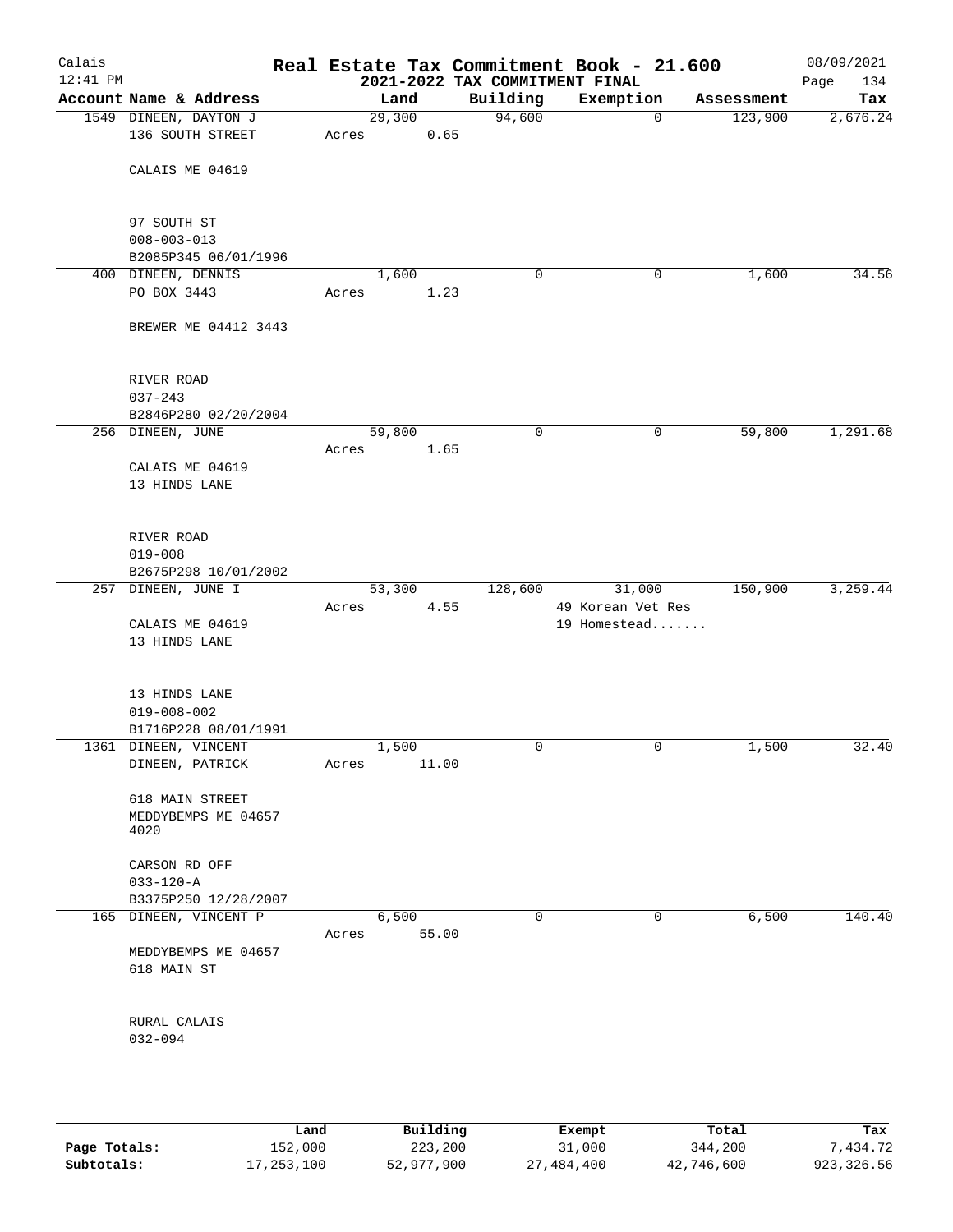| Calais<br>$12:41$ PM |                                                                     |        |       | 2021-2022 TAX COMMITMENT FINAL | Real Estate Tax Commitment Book - 21.600 |            | 08/09/2021<br>Page<br>135 |
|----------------------|---------------------------------------------------------------------|--------|-------|--------------------------------|------------------------------------------|------------|---------------------------|
|                      | Account Name & Address                                              | Land   |       | Building                       | Exemption                                | Assessment | Tax                       |
|                      | 161 DINEEN, VINCENT P                                               | 11,700 |       | 3,500                          | $\mathbf 0$                              | 15,200     | 328.32                    |
|                      |                                                                     | Acres  | 90.00 |                                |                                          |            |                           |
|                      | MEDDYBEMPS ME 04657                                                 |        |       |                                |                                          |            |                           |
|                      | 618 MAIN ST                                                         |        |       |                                |                                          |            |                           |
|                      |                                                                     |        |       |                                |                                          |            |                           |
|                      |                                                                     |        |       |                                |                                          |            |                           |
|                      | BEAVER LAKE                                                         |        |       |                                |                                          |            |                           |
|                      | $032 - 131$<br>B1216P240                                            |        |       |                                |                                          |            |                           |
|                      | 274 DINEEN, WILLIAM H                                               | 41,900 |       | 140,500                        | 31,000                                   | 151,400    | 3,270.24                  |
|                      | DINEEN, CAROLE J                                                    | Acres  | 1.85  |                                | 19 Homestead                             |            |                           |
|                      |                                                                     |        |       |                                | 52 Vietnam Vet Res                       |            |                           |
|                      | 7 HINDS LANE                                                        |        |       |                                |                                          |            |                           |
|                      | CALAIS ME 04619                                                     |        |       |                                |                                          |            |                           |
|                      |                                                                     |        |       |                                |                                          |            |                           |
|                      | 7 HINDS LANE                                                        |        |       |                                |                                          |            |                           |
|                      | $019 - 008 - 001$                                                   |        |       |                                |                                          |            |                           |
|                      | B1716P223                                                           |        |       |                                |                                          |            |                           |
|                      | 401 DINEEN, DENNIS                                                  | 9,800  |       | 65,100                         | 25,000                                   | 49,900     | 1,077.84                  |
|                      | PO BOX 3443                                                         | Acres  | 1.00  |                                | 19 Homestead                             |            |                           |
|                      |                                                                     |        |       |                                |                                          |            |                           |
|                      | BREWER ME 04412 3443                                                |        |       |                                |                                          |            |                           |
|                      |                                                                     |        |       |                                |                                          |            |                           |
|                      | 1597 River Road                                                     |        |       |                                |                                          |            |                           |
|                      | $037 - 244$                                                         |        |       |                                |                                          |            |                           |
|                      | B2846P280 02/20/2004                                                |        |       |                                |                                          |            |                           |
|                      | 468 DINSMORE, DANIEL F                                              | 17,800 |       | 12,400                         | 0                                        | 30,200     | 652.32                    |
|                      |                                                                     | Acres  | 0.73  |                                |                                          |            |                           |
|                      | CALAIS ME 04619                                                     |        |       |                                |                                          |            |                           |
|                      | 26 FOWLER ST                                                        |        |       |                                |                                          |            |                           |
|                      |                                                                     |        |       |                                |                                          |            |                           |
|                      |                                                                     |        |       |                                |                                          |            |                           |
|                      | 8 LANDING RD                                                        |        |       |                                |                                          |            |                           |
|                      | $035 - 069 - 001$                                                   |        |       |                                |                                          |            |                           |
|                      | B4144P255 02/05/2015 B2663P285 09/01/2002<br>469 DINSMORE, DANIEL F |        |       |                                |                                          | 15,600     | 336.96                    |
|                      |                                                                     | 5,100  | 1.00  | 10,500                         | 0                                        |            |                           |
|                      | CALAIS ME 04619                                                     | Acres  |       |                                |                                          |            |                           |
|                      | 26 FOWLER ST                                                        |        |       |                                |                                          |            |                           |
|                      |                                                                     |        |       |                                |                                          |            |                           |
|                      |                                                                     |        |       |                                |                                          |            |                           |
|                      | 81 BARNES BLVD                                                      |        |       |                                |                                          |            |                           |
|                      | $035 - 070 - 001$                                                   |        |       |                                |                                          |            |                           |
|                      | B4144P255 02/05/2015 B2663P285 09/01/2002                           |        |       |                                |                                          |            |                           |
|                      | 1968 DINSMORE, DONALD A                                             | 9,500  |       | 39,600                         | 31,000                                   | 18,100     | 390.96                    |
|                      | 16 STILLSON STREET                                                  | Acres  | 0.27  |                                | 52 Vietnam Vet Res                       |            |                           |
|                      |                                                                     |        |       |                                | 19 Homestead                             |            |                           |
|                      | CALAIS ME 04619 1018                                                |        |       |                                |                                          |            |                           |
|                      |                                                                     |        |       |                                |                                          |            |                           |
|                      | 16 STILLSON ST                                                      |        |       |                                |                                          |            |                           |
|                      | $002 - 001 - 015$                                                   |        |       |                                |                                          |            |                           |
|                      | B4086P262 08/20/2014                                                |        |       |                                |                                          |            |                           |
|                      |                                                                     |        |       |                                |                                          |            |                           |
|                      |                                                                     |        |       |                                |                                          |            |                           |
|                      |                                                                     |        |       |                                |                                          |            |                           |

|              | Land       | Building   | Exempt     | Total      | Tax          |
|--------------|------------|------------|------------|------------|--------------|
| Page Totals: | 95,800     | 271,600    | 87,000     | 280,400    | 6,056.64     |
| Subtotals:   | 17,348,900 | 53,249,500 | 27,571,400 | 43,027,000 | 929, 383, 20 |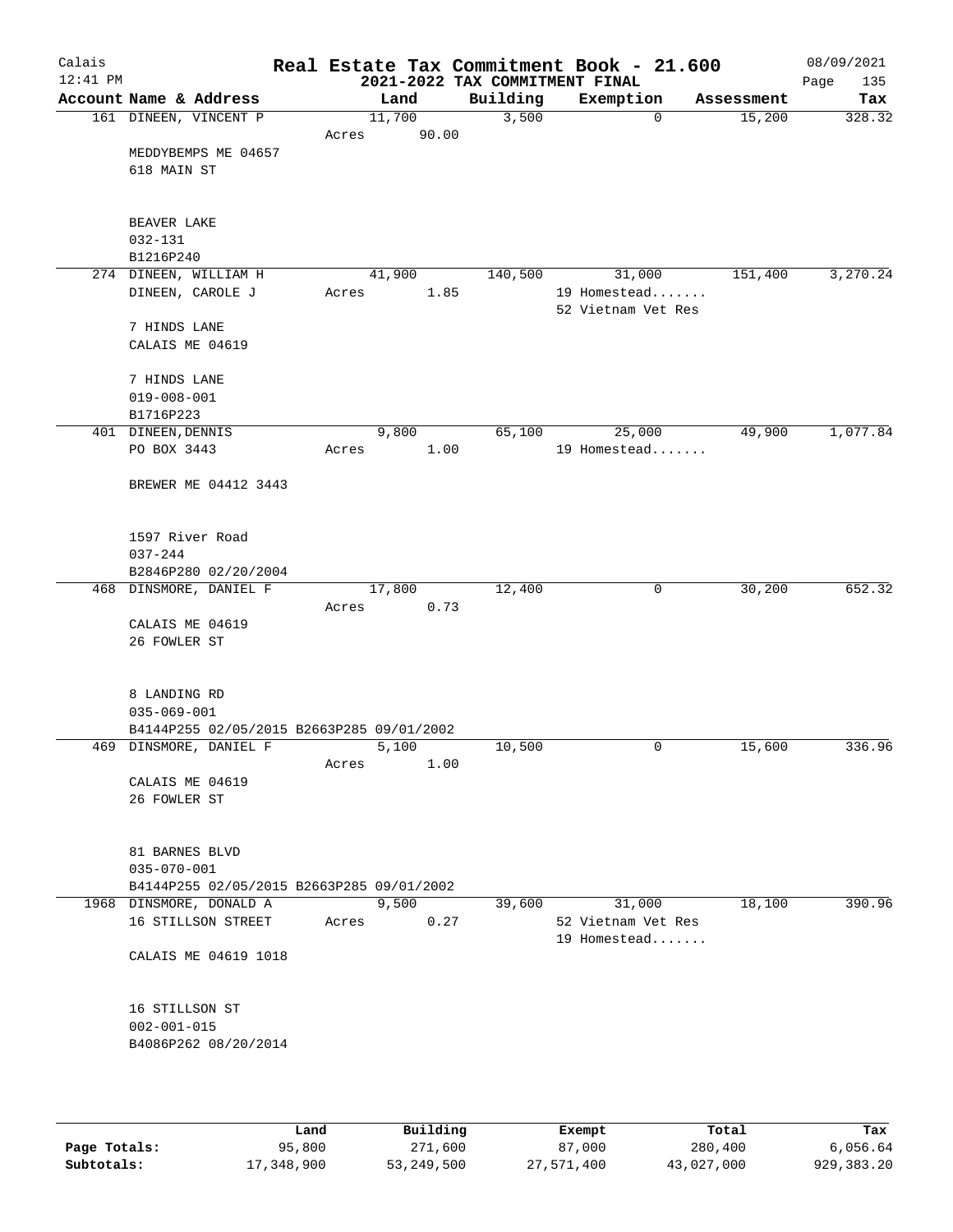| Calais     |                                                     |      |       |          |          | Real Estate Tax Commitment Book - 21.600    |   |            | 08/09/2021         |
|------------|-----------------------------------------------------|------|-------|----------|----------|---------------------------------------------|---|------------|--------------------|
| $12:41$ PM | Account Name & Address                              |      |       | Land     | Building | 2021-2022 TAX COMMITMENT FINAL<br>Exemption |   | Assessment | 136<br>Page<br>Tax |
|            | 1899 DINSMORE, DANIEL F &                           |      |       | 11,400   | 31,300   | 25,000                                      |   | 17,700     | 382.32             |
|            | WALKER, FRANCES                                     |      | Acres | 0.39     |          | 19 Homestead                                |   |            |                    |
|            | 26 FOWLER ST                                        |      |       |          |          |                                             |   |            |                    |
|            | CALAIS ME 04619                                     |      |       |          |          |                                             |   |            |                    |
|            | 26 FOWLER ST                                        |      |       |          |          |                                             |   |            |                    |
|            | $026 - 061$                                         |      |       |          |          |                                             |   |            |                    |
|            | B2141P168 02/01/1997                                |      |       |          |          |                                             |   |            |                    |
|            | 2422 DIPIERO, CELESTE                               |      |       | 9,500    | 24,500   |                                             | 0 | 34,000     | 734.40             |
|            |                                                     |      | Acres | 0.27     |          |                                             |   |            |                    |
|            | CALAIS ME 04619                                     |      |       |          |          |                                             |   |            |                    |
|            | 80 MONROE STREET                                    |      |       |          |          |                                             |   |            |                    |
|            |                                                     |      |       |          |          |                                             |   |            |                    |
|            | 80 MONROE ST                                        |      |       |          |          |                                             |   |            |                    |
|            | $005 - 006 - 008$                                   |      |       |          |          |                                             |   |            |                    |
|            | B4230P101 02/11/2016                                |      |       |          |          |                                             |   |            |                    |
|            | 414 DIPIERO, CELESTE                                |      | Acres | 15,000   | 31,000   |                                             | 0 | 46,000     | 993.60             |
|            | CALAIS ME 04619                                     |      |       | 8.00     |          |                                             |   |            |                    |
|            | 80 MONROE STREET                                    |      |       |          |          |                                             |   |            |                    |
|            |                                                     |      |       |          |          |                                             |   |            |                    |
|            | 1369 RIVER ROAD                                     |      |       |          |          |                                             |   |            |                    |
|            | $037 - 265$                                         |      |       |          |          |                                             |   |            |                    |
|            | B3308P224 07/17/2007                                |      |       |          |          |                                             |   |            |                    |
|            | 857 DIX, CHARLES E &                                |      |       | 52,500   | 150,400  | 25,000                                      |   | 177,900    | 3,842.64           |
|            | DIX, WENDY M (JT)                                   |      | Acres | 0.97     |          | 19 Homestead                                |   |            |                    |
|            |                                                     |      |       |          |          |                                             |   |            |                    |
|            | 828 MAIN STREET<br>CALAIS ME 04619                  |      |       |          |          |                                             |   |            |                    |
|            |                                                     |      |       |          |          |                                             |   |            |                    |
|            | 828 MAIN ST                                         |      |       |          |          |                                             |   |            |                    |
|            | $013 - 001 - 005 - 003$                             |      |       |          |          |                                             |   |            |                    |
|            | B4552P141 04/24/2019 B3851P268 06/04/2012 B2606P268 |      |       |          |          |                                             |   |            |                    |
|            | 03/01/2002                                          |      |       |          |          |                                             |   |            |                    |
|            | 1053 DMC RENTAL LLC                                 |      |       | 48,300   | 88,900   |                                             | 0 | 137,200    | 2,963.52           |
|            | C/O MARCIA CARLOW<br>109 NORTH ST                   |      | Acres | 0.25     |          |                                             |   |            |                    |
|            | CALAIS ME 04619                                     |      |       |          |          |                                             |   |            |                    |
|            |                                                     |      |       |          |          |                                             |   |            |                    |
|            | 109 NORTH ST                                        |      |       |          |          |                                             |   |            |                    |
|            | $006 - 009 - 014$                                   |      |       |          |          |                                             |   |            |                    |
|            | B3816P74 12/30/2011 B1738P195 12/01/1991            |      |       |          |          |                                             |   |            |                    |
|            | 1260 DMC RENTAL LLC                                 |      |       | 27,300   | 240,900  |                                             | 0 | 268,200    | 5,793.12           |
|            | C/O MARCIA CARLOW                                   |      | Acres | 0.18     |          |                                             |   |            |                    |
|            | 109 NORTH ST                                        |      |       |          |          |                                             |   |            |                    |
|            | CALAIS ME 04619                                     |      |       |          |          |                                             |   |            |                    |
|            |                                                     |      |       |          |          |                                             |   |            |                    |
|            | 309 MAIN ST - 311 & 313                             |      |       |          |          |                                             |   |            |                    |
|            | $006 - 006 - 003$                                   |      |       |          |          |                                             |   |            |                    |
|            | B3816P74 12/30/2011                                 |      |       |          |          |                                             |   |            |                    |
|            |                                                     |      |       |          |          |                                             |   |            |                    |
|            |                                                     | Land |       | Building |          | Exempt                                      |   | Total      | Tax                |

|              | Land       | Building   | Exempt     | тосат      | тах        |
|--------------|------------|------------|------------|------------|------------|
| Page Totals: | 164,000    | 567,000    | 50,000     | 681,000    | 14,709.60  |
| Subtotals:   | 17,512,900 | 53,816,500 | 27,621,400 | 43,708,000 | 944,092.80 |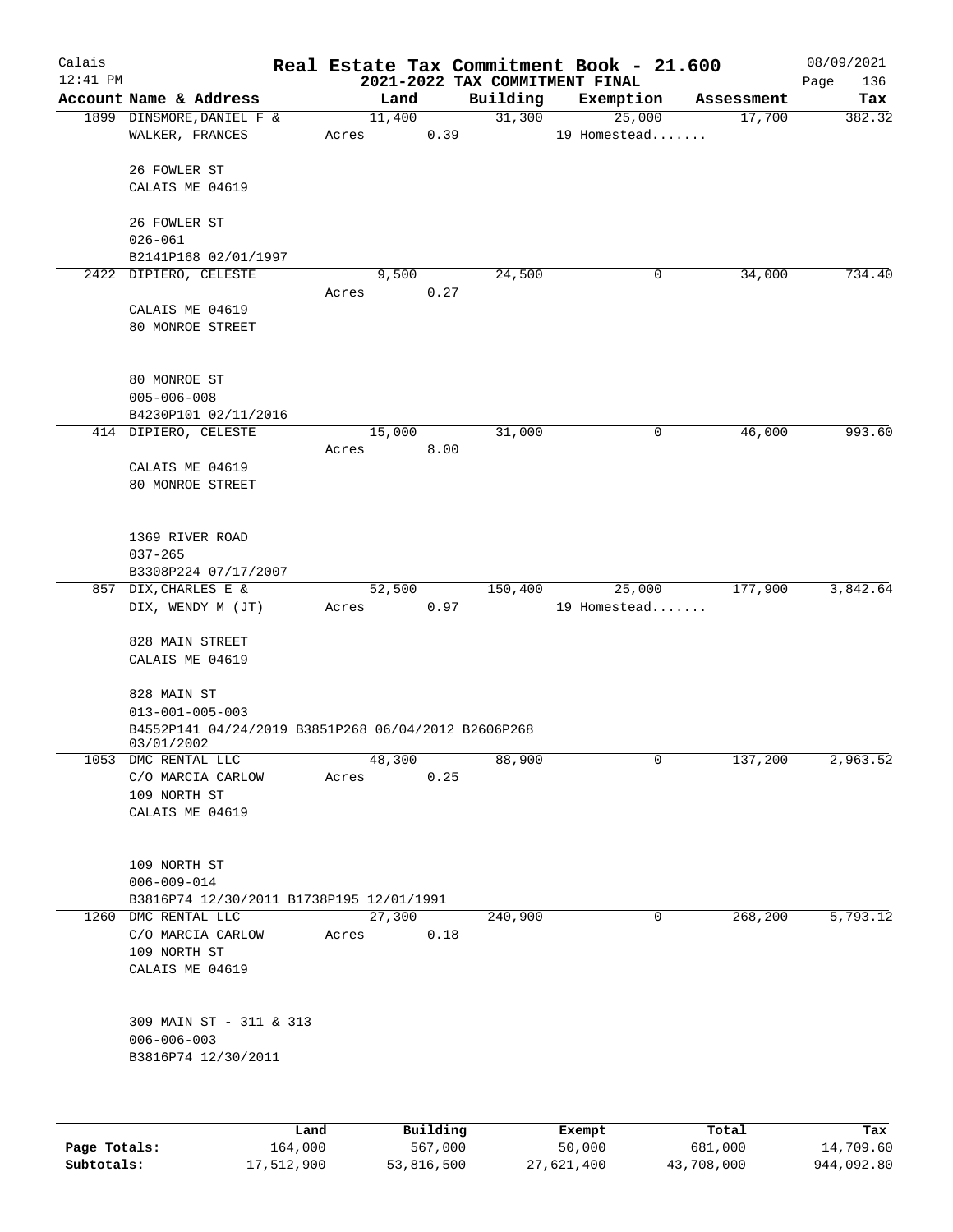| Calais       |                                           |                 |          | Real Estate Tax Commitment Book - 21.600   |           |            | 08/09/2021         |
|--------------|-------------------------------------------|-----------------|----------|--------------------------------------------|-----------|------------|--------------------|
| $12:41$ PM   | Account Name & Address                    | Land            |          | 2021-2022 TAX COMMITMENT FINAL<br>Building | Exemption | Assessment | 137<br>Page<br>Tax |
|              | 2539 DOHERTY, DEBRA S                     | 15,400          |          | 82,400                                     | 0         | 97,800     | 2,112.48           |
|              |                                           | Acres           | 0.18     |                                            |           |            |                    |
|              | ROCKPORT ME 04856                         |                 |          |                                            |           |            |                    |
|              | 37 MEADOW ST                              |                 |          |                                            |           |            |                    |
|              |                                           |                 |          |                                            |           |            |                    |
|              | 82 SOUTH ST                               |                 |          |                                            |           |            |                    |
|              | $008 - 004 - 002$                         |                 |          |                                            |           |            |                    |
|              | B3302P86 06/28/2007                       |                 |          |                                            |           |            |                    |
|              | 2053 DOLIBER, WILLARD                     | 8,100           |          | 84,100                                     | 0         | 92,200     | 1,991.52           |
|              | CALAIS ME 04619 1427                      | Acres           | 0.20     |                                            |           |            |                    |
|              | 54 DOWNES STREET                          |                 |          |                                            |           |            |                    |
|              |                                           |                 |          |                                            |           |            |                    |
|              |                                           |                 |          |                                            |           |            |                    |
|              | 54 DOWNES ST                              |                 |          |                                            |           |            |                    |
|              | $009 - 005 - 019$                         |                 |          |                                            |           |            |                    |
|              | B4517P126 11/29/2018                      |                 |          |                                            |           |            |                    |
|              | 1779 DOLIBER, WILLARD<br>54 DOWNES ST     | 16,300<br>Acres | 0.20     | 38,300                                     | 0         | 54,600     | 1,179.36           |
|              |                                           |                 |          |                                            |           |            |                    |
|              | CALAIS ME 04619                           |                 |          |                                            |           |            |                    |
|              |                                           |                 |          |                                            |           |            |                    |
|              |                                           |                 |          |                                            |           |            |                    |
|              | 54 LINCOLN ST<br>$010 - 009 - 002$        |                 |          |                                            |           |            |                    |
|              | B4600P236 10/08/2019                      |                 |          |                                            |           |            |                    |
|              | 2583 DOLIBER, WILLARD V                   | 8,100           |          | $\mathbf 0$                                | 0         | 8,100      | 174.96             |
|              | 54 DOWNES STREET                          | Acres           | 0.20     |                                            |           |            |                    |
|              |                                           |                 |          |                                            |           |            |                    |
|              | CALAIS ME 04619                           |                 |          |                                            |           |            |                    |
|              |                                           |                 |          |                                            |           |            |                    |
|              | 11 HIGH ST                                |                 |          |                                            |           |            |                    |
|              | $006 - 006 - 019$                         |                 |          |                                            |           |            |                    |
|              | B4595P235 09/18/2019 B4595P234 09/18/2019 |                 |          |                                            |           |            |                    |
|              | 822 DOMENICI, JOSEPHINE C                 | 23,000          |          | 53,800                                     | 0         | 76,800     | 1,658.88           |
|              | LAWRIE, NANCY (JT)                        | Acres           | 0.65     |                                            |           |            |                    |
|              | 180 OLSON DRIVE                           |                 |          |                                            |           |            |                    |
|              | WEST BRATTLEBORO VT                       |                 |          |                                            |           |            |                    |
|              | 05301                                     |                 |          |                                            |           |            |                    |
|              | 63 ST CROIX DR                            |                 |          |                                            |           |            |                    |
|              | $015 - 006$                               |                 |          |                                            |           |            |                    |
|              | B3010P35 05/23/2005                       |                 |          |                                            |           |            |                    |
|              | 823 DOMENICI, JOSEPHINE C                 | 23,000          |          | 19,200                                     | 0         | 42,200     | 911.52             |
|              | LAWRIE, NANCY (JT)                        | Acres           | 0.65     |                                            |           |            |                    |
|              | 180 OLSON DRIVE                           |                 |          |                                            |           |            |                    |
|              | WEST BRATTLEBORO VT                       |                 |          |                                            |           |            |                    |
|              | 05301                                     |                 |          |                                            |           |            |                    |
|              |                                           |                 |          |                                            |           |            |                    |
|              | 67 ST CROIX DR<br>$015 - 006 - 001$       |                 |          |                                            |           |            |                    |
|              | B3010P35 05/23/2005                       |                 |          |                                            |           |            |                    |
|              |                                           |                 |          |                                            |           |            |                    |
|              |                                           |                 |          |                                            |           |            |                    |
|              | Land                                      |                 | Building |                                            | Exempt    | Total      | Tax                |
| Page Totals: | 93,900                                    |                 | 277,800  |                                            | 0         | 371,700    | 8,028.72           |

**Page Totals:** 93,900 277,800 0 371,700 8,028.72 **Subtotals:** 17,606,800 54,094,300 27,621,400 44,079,700 952,121.52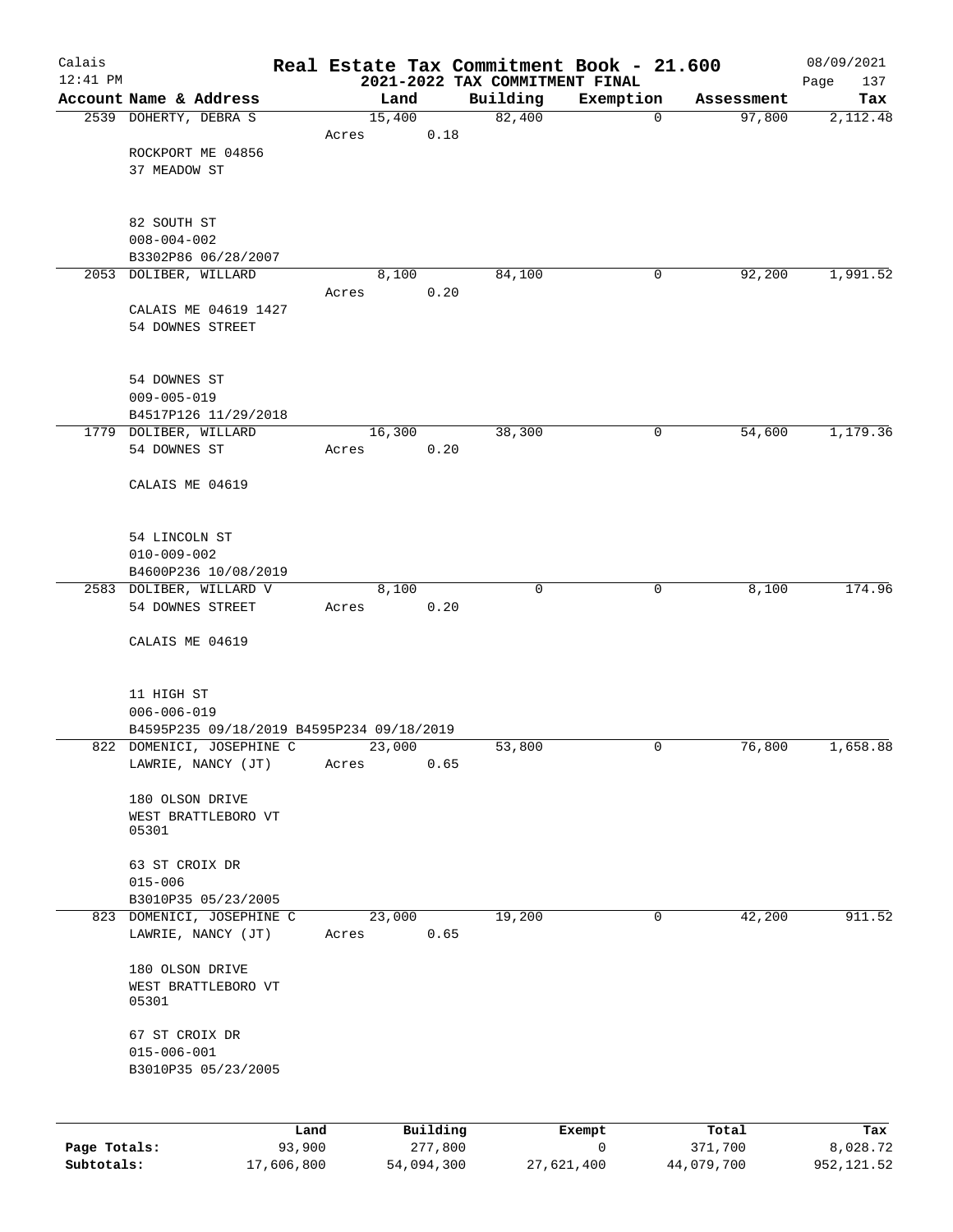| Calais<br>$12:41$ PM |                                                                    |       |        |          |          | Real Estate Tax Commitment Book - 21.600<br>2021-2022 TAX COMMITMENT FINAL |            | 08/09/2021<br>Page<br>138 |
|----------------------|--------------------------------------------------------------------|-------|--------|----------|----------|----------------------------------------------------------------------------|------------|---------------------------|
|                      | Account Name & Address                                             |       | Land   |          | Building | Exemption                                                                  | Assessment | Tax                       |
|                      | 2062 DONNELL, TIMOTHY E<br>DONNELL, JANE MH                        | Acres | 43,200 | 1.41     | 148,800  | 25,000<br>19 Homestead                                                     | 167,000    | 3,607.20                  |
|                      | 23 MAHAR LANE<br>CALAIS ME 04619                                   |       |        |          |          |                                                                            |            |                           |
|                      | 23 MAHAR ST<br>$011 - 009 - 011$<br>B3106P118                      |       |        |          |          |                                                                            |            |                           |
|                      | 2403 DONOVAN, BRIAN                                                |       | 12,200 |          | 77,100   | 0                                                                          | 89,300     | 1,928.88                  |
|                      | CRAWFORD ME 04694<br>17 LABRADOR LANE                              | Acres |        | 0.45     |          |                                                                            |            |                           |
|                      | 79 MONROE ST<br>$005 - 005 - 014$<br>B4207P104 11/16/2015          |       |        |          |          |                                                                            |            |                           |
|                      | 1886 DONOVAN, BRIAN                                                |       | 11,700 |          | 74,700   | 0                                                                          | 86,400     | 1,866.24                  |
|                      | CRAWFORD ME 04694<br>17 LABRADOR LANE                              | Acres |        | 0.93     |          |                                                                            |            |                           |
|                      | 104 BOARDMAN ST<br>$026 - 044 + 045 + 046$<br>B2594P162 01/01/2002 |       |        |          |          |                                                                            |            |                           |
|                      | 2574 DONOVAN, CAROL E                                              |       | 18,200 |          | 48,400   | 25,000                                                                     | 41,600     | 898.56                    |
|                      | CALAIS ME 04619<br>143 NORTH ST                                    | Acres |        | 0.25     |          | 19 Homestead                                                               |            |                           |
|                      | 143 NORTH ST<br>$006 - 009 - 010$<br>B598P258                      |       |        |          |          |                                                                            |            |                           |
|                      | 930 DONOVAN, JENNIFER                                              |       | 4,100  |          | 90,800   | 25,000                                                                     | 69,900     | 1,509.84                  |
|                      | CALAIS ME 04619 1369<br>12 ELM ST                                  | Acres |        | 0.05     |          | 19 Homestead                                                               |            |                           |
|                      | 12 ELM ST<br>$007 - 001 - 037$<br>B2430P36 B2122P359               |       |        |          |          |                                                                            |            |                           |
|                      | 1954 DONOVAN, VIRGINIA A                                           |       | 7,300  |          | 30,100   | 25,000                                                                     | 12,400     | 267.84                    |
|                      | (LE)<br>DONOVAN, BRIAN                                             | Acres |        | 0.16     |          | 19 Homestead                                                               |            |                           |
|                      | 14 SUMMER ST<br>CALAIS ME 04619                                    |       |        |          |          |                                                                            |            |                           |
|                      | 14 SUMMER ST<br>$002 - 004 - 015$<br>B2987P343 02/23/2005          |       |        |          |          |                                                                            |            |                           |
|                      |                                                                    | Land. |        | Building |          | $F$ vomnt                                                                  | $T0+21$    | T.                        |

|              | Land       | Building   | Exempt     | Total      | Tax        |
|--------------|------------|------------|------------|------------|------------|
| Page Totals: | 96,700     | 469,900    | 100,000    | 466,600    | 10,078.56  |
| Subtotals:   | 17,703,500 | 54,564,200 | 27,721,400 | 44,546,300 | 962,200.08 |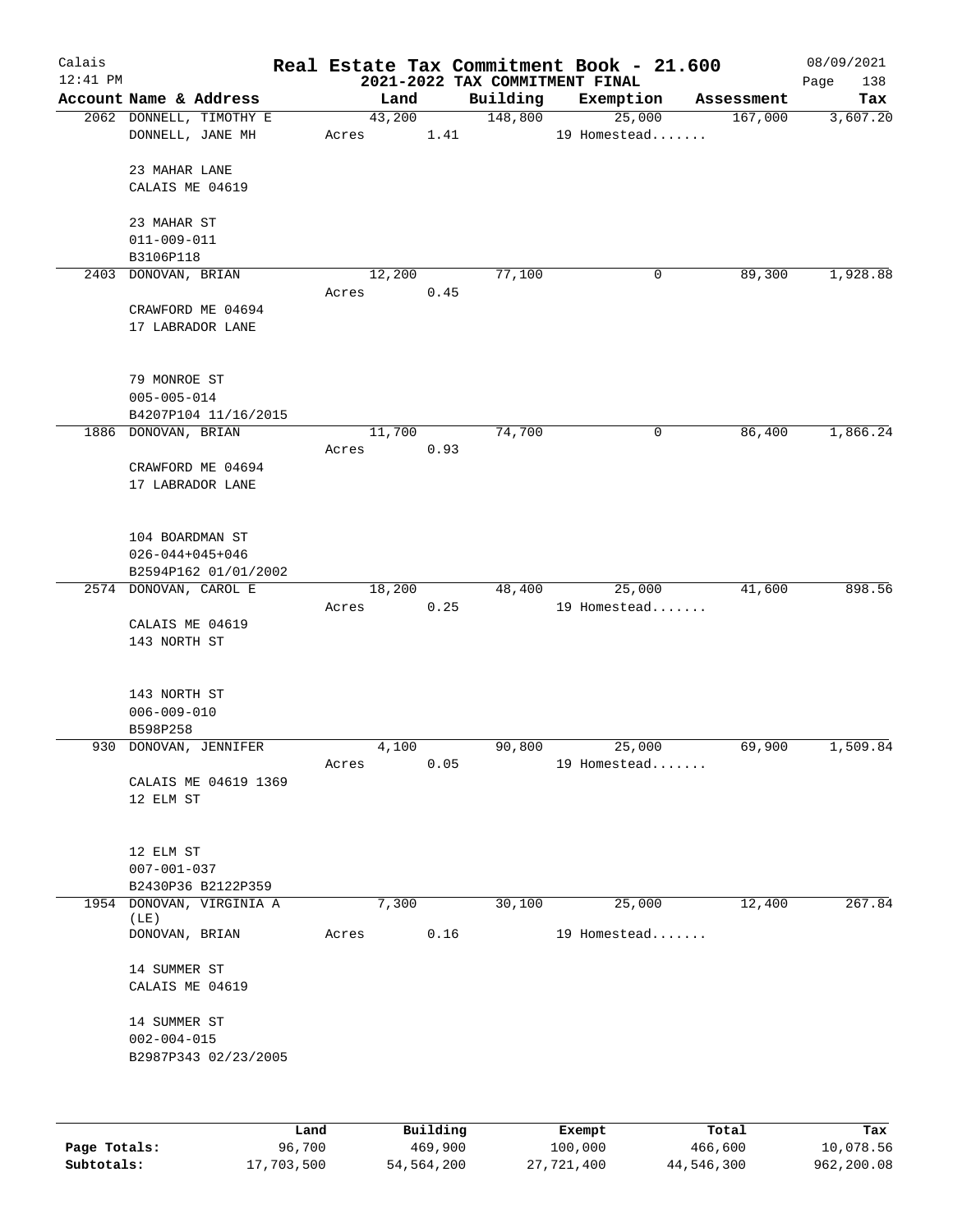| Calais       |                                                        |       |        |          |          | Real Estate Tax Commitment Book - 21.600    |            | 08/09/2021         |
|--------------|--------------------------------------------------------|-------|--------|----------|----------|---------------------------------------------|------------|--------------------|
| $12:41$ PM   | Account Name & Address                                 |       | Land   |          | Building | 2021-2022 TAX COMMITMENT FINAL<br>Exemption | Assessment | Page<br>139<br>Tax |
|              | 1918 DONOVAN, JAMES J &                                |       | 13,600 |          | 53,800   | 25,000                                      | 42,400     | 915.84             |
|              | DONOVAN, FAYE (JT)                                     | Acres |        | 0.56     |          |                                             |            |                    |
|              |                                                        |       |        |          |          | 19 Homestead                                |            |                    |
|              | 99 BOARDMAN ST                                         |       |        |          |          |                                             |            |                    |
|              | CALAIS ME 04619                                        |       |        |          |          |                                             |            |                    |
|              | 99 BOARDMAN ST                                         |       |        |          |          |                                             |            |                    |
|              | $002 - 005 - 002 - 003$                                |       |        |          |          |                                             |            |                    |
|              | B3233P44 12/20/2006                                    |       |        |          |          |                                             |            |                    |
|              | 2165 DONOVAN, SHAUNA M &                               |       | 15,800 |          | 60,000   | 25,000                                      | 50,800     | 1,097.28           |
|              | MCPHERSON, SCOTT                                       |       |        | 0.75     |          |                                             |            |                    |
|              | (JT)                                                   | Acres |        |          |          | 19 Homestead                                |            |                    |
|              | 31 KING ST                                             |       |        |          |          |                                             |            |                    |
|              | CALAIS ME 04619                                        |       |        |          |          |                                             |            |                    |
|              |                                                        |       |        |          |          |                                             |            |                    |
|              | 31 KING ST                                             |       |        |          |          |                                             |            |                    |
|              | $003 - 002 - 007&008$                                  |       |        |          |          |                                             |            |                    |
|              | B2921P117 B2225P102 02/01/1998<br>2258 DONOVAN, TROY & |       | 12,900 |          | 114,400  | 25,000                                      | 102,300    | 2,209.68           |
|              | DONOVAN, LAURA                                         | Acres |        | 0.50     |          | 19 Homestead                                |            |                    |
|              |                                                        |       |        |          |          |                                             |            |                    |
|              | POB 791                                                |       |        |          |          |                                             |            |                    |
|              | CALAIS ME 04619                                        |       |        |          |          |                                             |            |                    |
|              |                                                        |       |        |          |          |                                             |            |                    |
|              | 56 MONROE ST                                           |       |        |          |          |                                             |            |                    |
|              | $005 - 006 - 002$<br>B1581P26 06/06/1989 B1581P25      |       |        |          |          |                                             |            |                    |
|              | 1648 DORNER, LYNN ANNE &                               |       | 9,300  |          | 67,300   | 0                                           | 76,600     | 1,654.56           |
|              | PIONTEK, KLAUS PETER                                   | Acres |        | 0.26     |          |                                             |            |                    |
|              | (JT)                                                   |       |        |          |          |                                             |            |                    |
|              | 9 MIDDLE STREET                                        |       |        |          |          |                                             |            |                    |
|              | EASTPORT ME 04631                                      |       |        |          |          |                                             |            |                    |
|              |                                                        |       |        |          |          |                                             |            |                    |
|              | 96 BARKER ST                                           |       |        |          |          |                                             |            |                    |
|              | $009 - 003 - 020 - 001$                                |       |        |          |          |                                             |            |                    |
|              | B4598P117 09/27/2019                                   |       |        |          |          | 31,000                                      |            | 509.76             |
| 888          | DOTEN, GAIL A<br>DOTEN, CLYDE (JT)                     | Acres | 18,200 | 0.25     | 36,400   | 19 Homestead                                | 23,600     |                    |
|              |                                                        |       |        |          |          | 52 Vietnam Vet Res                          |            |                    |
|              | 52 BARKER ST                                           |       |        |          |          |                                             |            |                    |
|              | CALAIS ME 04619                                        |       |        |          |          |                                             |            |                    |
|              |                                                        |       |        |          |          |                                             |            |                    |
|              | 52 BARKER ST<br>$008 - 003 - 005$                      |       |        |          |          |                                             |            |                    |
|              | B2711P224                                              |       |        |          |          |                                             |            |                    |
| 116          | DOUGHERTY, JOSEPH W                                    |       | 60,400 |          | 310,000  | 0                                           | 370,400    | 8,000.64           |
|              | 1508 DOGWOOD LANE                                      | Acres |        | 34.00    |          |                                             |            |                    |
|              |                                                        |       |        |          |          |                                             |            |                    |
|              | DILLON SC 29536                                        |       |        |          |          |                                             |            |                    |
|              | 17 PINE CONE LANE                                      |       |        |          |          |                                             |            |                    |
|              | $035 - 054 - 007$                                      |       |        |          |          |                                             |            |                    |
|              | B4143P135 04/01/2015                                   |       |        |          |          |                                             |            |                    |
|              |                                                        |       |        |          |          |                                             |            |                    |
|              |                                                        |       |        |          |          |                                             |            |                    |
|              | Land                                                   |       |        | Building |          | Exempt                                      | Total      | Tax                |
| Page Totals: | 130,200                                                |       |        | 641,900  |          | 106,000                                     | 666,100    | 14,387.76          |

**Subtotals:** 17,833,700 55,206,100 27,827,400 45,212,400 976,587.84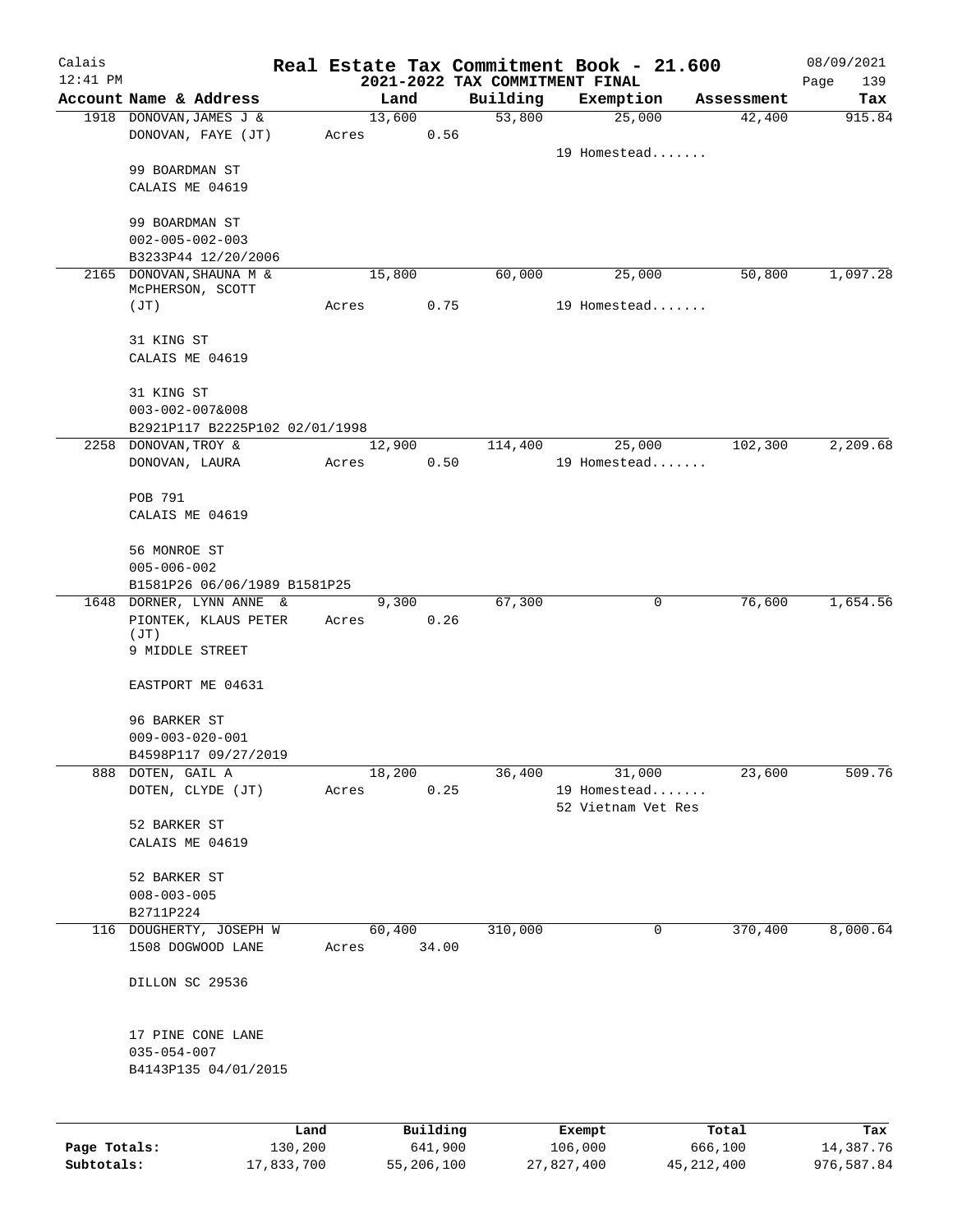| Calais<br>$12:41$ PM |                                           |       |                | 2021-2022 TAX COMMITMENT FINAL | Real Estate Tax Commitment Book - 21.600 |            | 08/09/2021<br>Page<br>140 |
|----------------------|-------------------------------------------|-------|----------------|--------------------------------|------------------------------------------|------------|---------------------------|
|                      | Account Name & Address                    |       | Land           | Building                       | Exemption                                | Assessment | Tax                       |
|                      | 114 DOUGHERTY, JOSEPH W                   |       | 7,000          | $\mathbf 0$                    | $\mathbf 0$                              | 7,000      | 151.20                    |
|                      | 1508 DOGWOOD LANE                         | Acres | 53.70          |                                |                                          |            |                           |
|                      | DILLON SC 29536                           |       |                |                                |                                          |            |                           |
|                      | MOUNT HOLLY                               |       |                |                                |                                          |            |                           |
|                      | $035 - 054 - 004$<br>B4143P135 04/01/2015 |       |                |                                |                                          |            |                           |
|                      | 868 DOW, STEPHEN P                        |       | 15,900         | 77,700                         | 31,000                                   | 62,600     | 1,352.16                  |
|                      | CALAIS ME 04619<br>23 DOWNES STREET       | Acres | 0.19           |                                | 09 Vet-Disabled<br>19 Homestead          |            |                           |
|                      |                                           |       |                |                                |                                          |            |                           |
|                      | 23 DOWNES ST                              |       |                |                                |                                          |            |                           |
|                      | $007 - 009 - 013$                         |       |                |                                |                                          |            |                           |
|                      | B4365P304 06/14/2017                      |       |                |                                |                                          |            |                           |
|                      | 869 DOW, STEPHEN P                        |       | 15,900         | 8,300                          | 0                                        | 24,200     | 522.72                    |
|                      |                                           | Acres | 0.19           |                                |                                          |            |                           |
|                      | CALAIS ME 04619                           |       |                |                                |                                          |            |                           |
|                      | 23 DOWNES STREET                          |       |                |                                |                                          |            |                           |
|                      | 23 DOWNES ST                              |       |                |                                |                                          |            |                           |
|                      | $007 - 009 - 014$                         |       |                |                                |                                          |            |                           |
|                      | B4365P304 06/14/2017                      |       |                |                                |                                          |            |                           |
|                      | 1497 DOW, STEPHEN R                       |       | 17,500         | 35,700                         | 25,000                                   | 28,200     | 609.12                    |
|                      | DOW, TAMMY (JT)                           | Acres | 0.23           |                                | 19 Homestead                             |            |                           |
|                      | 24 DOWNES ST                              |       |                |                                |                                          |            |                           |
|                      | CALAIS ME 04619                           |       |                |                                |                                          |            |                           |
|                      | 24 DOWNES ST                              |       |                |                                |                                          |            |                           |
|                      | $008 - 001 - 006$                         |       |                |                                |                                          |            |                           |
|                      | B2559P17                                  |       |                |                                |                                          |            |                           |
|                      | 334 DOWLING, MARK                         | Acres | 74,400<br>1.28 | 64,700                         | 25,000<br>19 Homestead                   | 114,100    | 2,464.56                  |
|                      | CALAIS ME 04619                           |       |                |                                |                                          |            |                           |
|                      | 75 EVERGREEN LANE                         |       |                |                                |                                          |            |                           |
|                      | 75 EVERGREEN LN                           |       |                |                                |                                          |            |                           |
|                      | $037 - 100 - 002$                         |       |                |                                |                                          |            |                           |
|                      | B3171P270 07/26/2006 B2449P1 08/01/2000   |       |                |                                |                                          |            |                           |
|                      | 846 DOWN EAST CREDIT UNION                |       | 17,100         | 12,900                         | 0                                        | 30,000     | 648.00                    |
|                      | PO BOX 130                                | Acres | 0.22           |                                |                                          |            |                           |
|                      | 23 THIRD AVENUE                           |       |                |                                |                                          |            |                           |
|                      | BAILEYVILLE ME 04694                      |       |                |                                |                                          |            |                           |
|                      | 272 NORTH ST                              |       |                |                                |                                          |            |                           |
|                      | $010 - 001 - 001$                         |       |                |                                |                                          |            |                           |
|                      | B4750P62 01/20/2021                       |       |                |                                |                                          |            |                           |
|                      |                                           |       |                |                                |                                          |            |                           |
|                      |                                           |       |                |                                |                                          |            |                           |

|              | Land       | Building   | Exempt     | Total      | Tax        |
|--------------|------------|------------|------------|------------|------------|
| Page Totals: | 147,800    | 199,300    | 81,000     | 266,100    | 5,747.76   |
| Subtotals:   | 17,981,500 | 55,405,400 | 27,908,400 | 45,478,500 | 982,335.60 |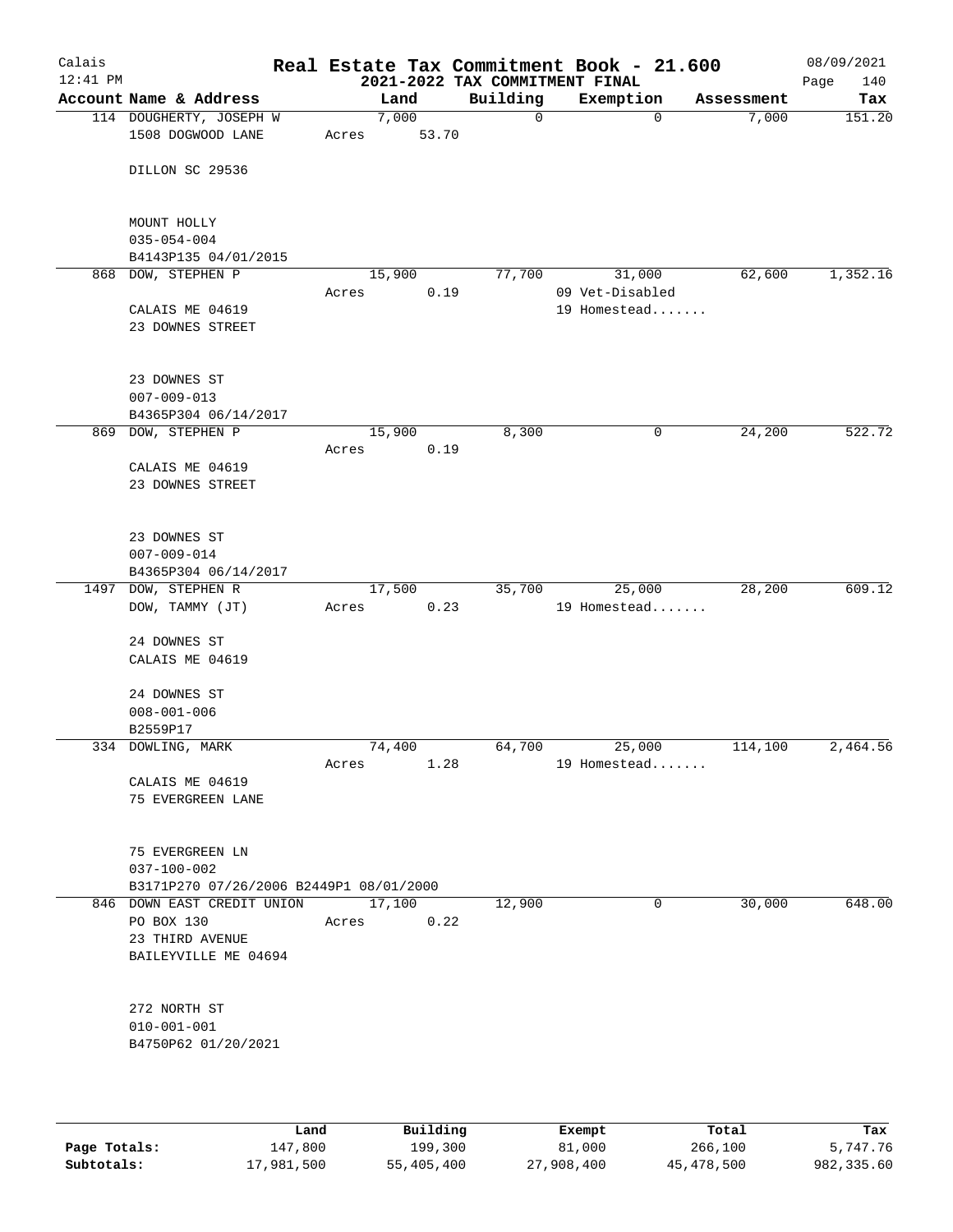| Calais     |                                                |                 |      |                                            | Real Estate Tax Commitment Book - 21.600 |            | 08/09/2021       |
|------------|------------------------------------------------|-----------------|------|--------------------------------------------|------------------------------------------|------------|------------------|
| $12:41$ PM | Account Name & Address                         | Land            |      | 2021-2022 TAX COMMITMENT FINAL<br>Building | Exemption                                | Assessment | Page<br>141      |
|            | 1064 DOWN EAST CREDIT UNION                    | 84,700          |      | 396,200                                    | 0                                        | 480,900    | Tax<br>10,387.44 |
|            | PO BOX 130                                     | Acres           | 0.77 |                                            |                                          |            |                  |
|            | 23 THIRD AVENUE                                |                 |      |                                            |                                          |            |                  |
|            | BAILEYVILLE ME 04694                           |                 |      |                                            |                                          |            |                  |
|            |                                                |                 |      |                                            |                                          |            |                  |
|            |                                                |                 |      |                                            |                                          |            |                  |
|            | 254 NORTH ST                                   |                 |      |                                            |                                          |            |                  |
|            | $010 - 001 - 035\&036$                         |                 |      |                                            |                                          |            |                  |
|            | B4164P22 06/24/2015                            |                 |      | 0                                          | 0                                        | 37,400     | 807.84           |
|            | 1066 DOWN EAST CREDIT UNION<br>PO BOX 130      | 37,400<br>Acres | 0.20 |                                            |                                          |            |                  |
|            | 23 THIRD AVENUE                                |                 |      |                                            |                                          |            |                  |
|            | BAILEYVILLE ME 04694                           |                 |      |                                            |                                          |            |                  |
|            |                                                |                 |      |                                            |                                          |            |                  |
|            |                                                |                 |      |                                            |                                          |            |                  |
|            | NORTH ST                                       |                 |      |                                            |                                          |            |                  |
|            | $010 - 001 - 037$                              |                 |      |                                            |                                          |            |                  |
|            | B4164P22 06/24/2015<br>2852 DOWNEAST BROADBAND |                 | 0    | 38,700                                     | 38,700                                   | 0          | 0.00             |
|            | UTILITY                                        |                 |      |                                            |                                          |            |                  |
|            |                                                |                 |      |                                            | 42 City Property                         |            |                  |
|            | CALAIS ME 04619                                |                 |      |                                            |                                          |            |                  |
|            | PO BOX 413                                     |                 |      |                                            |                                          |            |                  |
|            |                                                |                 |      |                                            |                                          |            |                  |
|            | 20 SCOUTING WAY                                |                 |      |                                            |                                          |            |                  |
|            | $027 - 020 - 003 - Z$                          |                 |      |                                            |                                          |            |                  |
|            | 1856 DOWNEAST CREDIT UNION                     | 4,800           |      | 0                                          | 0                                        | 4,800      | 103.68           |
|            |                                                | Acres           | 0.22 |                                            |                                          |            |                  |
|            | CALAIS ME 04619                                |                 |      |                                            |                                          |            |                  |
|            | 254 NORTH STREET                               |                 |      |                                            |                                          |            |                  |
|            |                                                |                 |      |                                            |                                          |            |                  |
|            | GARFIELD ST                                    |                 |      |                                            |                                          |            |                  |
|            | $010 - 001 - 003 - 001$                        |                 |      |                                            |                                          |            |                  |
|            | B4394P100 08/30/2017                           |                 |      |                                            |                                          |            |                  |
|            | 1320 DOWNEAST HUB, LLC                         | 42,300          |      | 171,300                                    | 0                                        | 213,600    | 4,613.76         |
|            | 336 RIVER ROAD                                 | Acres           | 2.70 |                                            |                                          |            |                  |
|            | CALAIS ME 04619                                |                 |      |                                            |                                          |            |                  |
|            |                                                |                 |      |                                            |                                          |            |                  |
|            |                                                |                 |      |                                            |                                          |            |                  |
|            | 336 RIVER ROAD                                 |                 |      |                                            |                                          |            |                  |
|            | $018 - 021$                                    |                 |      |                                            |                                          |            |                  |
|            | B4772P188 03/31/2021                           |                 |      |                                            |                                          |            |                  |
|            | 742 DREW, PETER<br>DREW, SUSAN                 | 33,200<br>Acres | 0.83 | 145,400                                    | 0                                        | 178,600    | 3,857.76         |
|            | C/O STACY L CROSBY                             |                 |      |                                            |                                          |            |                  |
|            | 69 PALMER STREET                               |                 |      |                                            |                                          |            |                  |
|            | CALAIS ME 04619                                |                 |      |                                            |                                          |            |                  |
|            |                                                |                 |      |                                            |                                          |            |                  |
|            | 69 PALMER ST                                   |                 |      |                                            |                                          |            |                  |
|            | $027 - 184 - 020$                              |                 |      |                                            |                                          |            |                  |
|            | B4784P159 05/07/2021 B1535P361                 |                 |      |                                            |                                          |            |                  |
|            |                                                |                 |      |                                            |                                          |            |                  |
|            |                                                |                 |      |                                            |                                          |            |                  |

|              | Land       | Building   | Exempt     | Total      | Tax          |
|--------------|------------|------------|------------|------------|--------------|
| Page Totals: | 202,400    | 751,600    | 38,700     | 915,300    | 19,770.48    |
| Subtotals:   | 18,183,900 | 56,157,000 | 27,947,100 | 46,393,800 | 1,002,106.08 |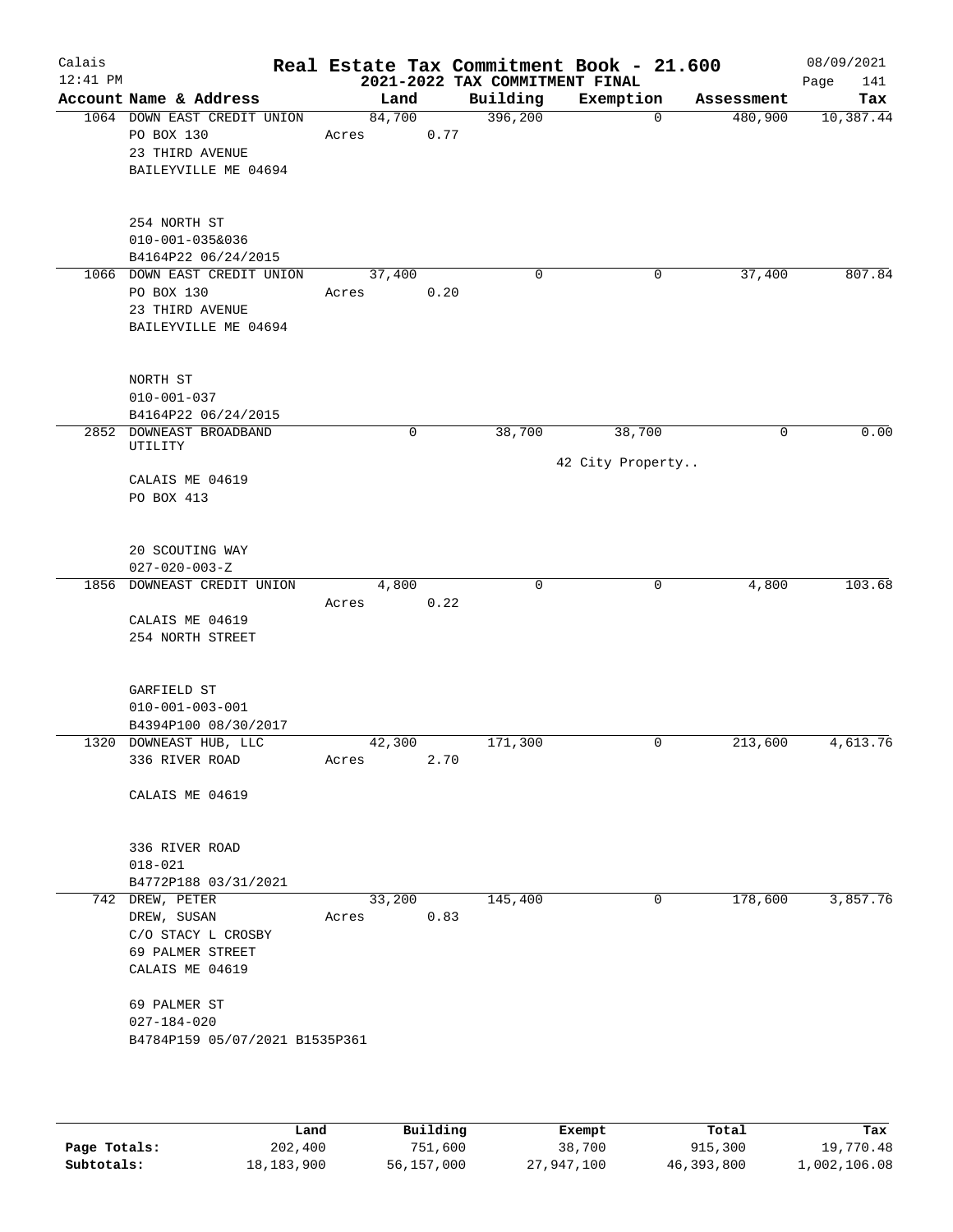| Calais<br>$12:41$ PM |                                                                           |       |                 | 2021-2022 TAX COMMITMENT FINAL | Real Estate Tax Commitment Book - 21.600 |            | 08/09/2021<br>Page<br>142 |
|----------------------|---------------------------------------------------------------------------|-------|-----------------|--------------------------------|------------------------------------------|------------|---------------------------|
|                      | Account Name & Address                                                    |       | Land            | Building                       | Exemption                                | Assessment | Tax                       |
|                      | 792 DREW, PETER<br>DREW, SUSAN (JT)<br>216 BEAR COVE ROAD                 | Acres | 23,400<br>0.51  | $\mathbf 0$                    | $\mathbf 0$                              | 23,400     | 505.44                    |
|                      | BAILEYVILLE ME 04694                                                      |       |                 |                                |                                          |            |                           |
|                      | CEDAR ST                                                                  |       |                 |                                |                                          |            |                           |
|                      | $027 - 184 - 019$                                                         |       |                 |                                |                                          |            |                           |
|                      | B2218P308 12/01/1997                                                      |       |                 |                                |                                          |            |                           |
|                      | 330 DREW, TIMOTHY P<br>DREW, BRITTANY L (JT)                              | Acres | 21,800<br>36.74 | 132,400                        | 0                                        | 154,200    | 3,330.72                  |
|                      | POB 722                                                                   |       |                 |                                |                                          |            |                           |
|                      | CALAIS ME 04619                                                           |       |                 |                                |                                          |            |                           |
|                      | 1055 RIVER ROAD<br>$033 - 199$                                            |       |                 |                                |                                          |            |                           |
|                      | B3922P237 12/28/2012                                                      |       |                 |                                |                                          |            |                           |
|                      | 1845 DREW, CASE D & (JT)<br>DREW, RYAN P                                  |       | 0               | 0                              | 0                                        | 0          | 0.00                      |
|                      | 103 BARKER STREET<br>CALAIS ME 04619                                      |       |                 |                                |                                          |            |                           |
|                      | 100 GARFIELD ST<br>$010 - 002 - 006 - A$                                  |       |                 |                                |                                          |            |                           |
|                      | B4243P85 03/31/2016<br>1472 DRIGGS, MICHAEL EDDY                          |       | 7,500           | 62,100                         | 0                                        | 69,600     | 1,503.36                  |
|                      | DRIGGS, LYNDIE LEE<br>536 MAIN STREET                                     | Acres | 0.17            |                                |                                          |            |                           |
|                      | CALAIS ME 04619                                                           |       |                 |                                |                                          |            |                           |
|                      | 536 MAIN ST                                                               |       |                 |                                |                                          |            |                           |
|                      | $007 - 001 - 032$                                                         |       |                 |                                |                                          |            |                           |
|                      | B4707P175 08/07/2020                                                      |       |                 |                                |                                          |            |                           |
|                      | 2389 DUBAY, BRANDY LYNNE                                                  | Acres | 8,500<br>0.22   | 30,500                         | 25,000<br>19 Homestead                   | 14,000     | 302.40                    |
|                      | CALAIS ME 04619<br>138 UNION ST                                           |       |                 |                                |                                          |            |                           |
|                      | 138 UNION ST                                                              |       |                 |                                |                                          |            |                           |
|                      | $005 - 005 - 005$<br>B4043P103 B4043P102 02/21/2014                       |       |                 |                                |                                          |            |                           |
|                      | 597 DUBOIS, GEORGIA &                                                     |       | 8,900           | $\Omega$                       | $\Omega$                                 | 8,900      | 192.24                    |
|                      | DUBOIS, ANTOLIN (JT)                                                      | Acres | 0.67            |                                |                                          |            |                           |
|                      | 152-04 BAYSIDE AVE<br>FLUSHING NY 11354                                   |       |                 |                                |                                          |            |                           |
|                      | 241 RIVER ROAD<br>$029 - 181$                                             |       |                 |                                |                                          |            |                           |
|                      | B3717P168 02/11/2011 B3656P81 07/07/2010 B3281P293<br>B3234P33 12/29/2006 |       |                 |                                |                                          |            |                           |
|                      |                                                                           |       |                 |                                |                                          |            |                           |
|                      |                                                                           |       |                 |                                |                                          |            |                           |

|              | Land       | Building   | Exempt     | Total      | Tax          |
|--------------|------------|------------|------------|------------|--------------|
| Page Totals: | 70,100     | 225,000    | 25,000     | 270,100    | 5,834.16     |
| Subtotals:   | 18,254,000 | 56,382,000 | 27,972,100 | 46,663,900 | 1,007,940.24 |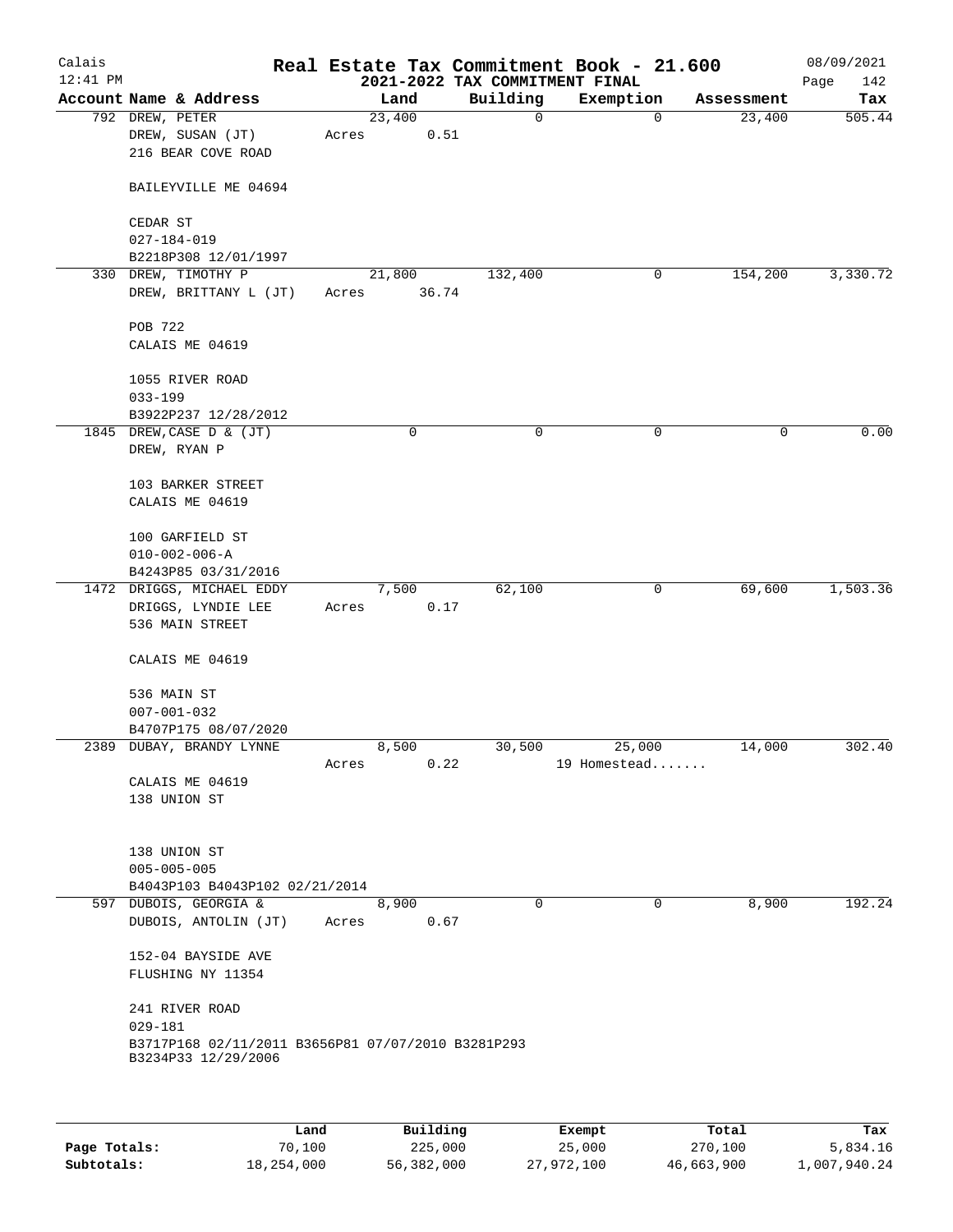| Calais<br>$12:41$ PM |                                                                                |                 |       | 2021-2022 TAX COMMITMENT FINAL | Real Estate Tax Commitment Book - 21.600 |            | 08/09/2021<br>Page<br>143 |
|----------------------|--------------------------------------------------------------------------------|-----------------|-------|--------------------------------|------------------------------------------|------------|---------------------------|
|                      | Account Name & Address                                                         | Land            |       | Building                       | Exemption                                | Assessment | Tax                       |
|                      | 123 DUBOIS, RAYMOND D &<br>DUBOIS, BONNIE P (JT)                               | 42,100<br>Acres | 42.00 | $\mathbf 0$                    | $\mathbf 0$                              | 42,100     | 909.36                    |
|                      | 111 MONROE AVE<br>SPRINGLAKE NJ 07762                                          |                 |       |                                |                                          |            |                           |
|                      | MOUNT HOLLY<br>$035 - 063 - 022$                                               |                 |       |                                |                                          |            |                           |
|                      | B1675P116 11/01/1990<br>1333 DUKE, JOHN T JR                                   | 15,900          |       | 29,500                         | 0                                        | 45,400     | 980.64                    |
|                      | MADRANO-DUKE, MANUELA<br>28 LINCOLN STREET                                     | Acres           | 0.19  |                                |                                          |            |                           |
|                      | CALAIS ME 04619-1640                                                           |                 |       |                                |                                          |            |                           |
|                      | 34 CALAIS AVE<br>$007 - 007 - 002$                                             |                 |       |                                |                                          |            |                           |
|                      | B4452P184 03/08/2018                                                           |                 |       |                                |                                          |            |                           |
|                      | 2471 DUNNE, PAULA E                                                            | 9,800<br>Acres  | 0.29  | 33,400                         | 25,000<br>19 Homestead                   | 18,200     | 393.12                    |
|                      | CALAIS ME 04619<br>9 GARFIELD ST                                               |                 |       |                                |                                          |            |                           |
|                      | 9 GARFIELD ST<br>$005 - 009 - 021$<br>B4053P12 04/25/2014 B2227P175 02/07/2007 |                 |       |                                |                                          |            |                           |
|                      | 2498 DURANTE, SHIRLEY E                                                        | 9,300           |       | 55,200                         | 0                                        | 64,500     | 1,393.20                  |
|                      |                                                                                | Acres           | 0.26  |                                |                                          |            |                           |
|                      | CALAIS ME 04619<br>259 MAIN STREET APT 1                                       |                 |       |                                |                                          |            |                           |
|                      | 29 MONROE ST<br>$006 - 005 - 023$<br>B4487P204 08/14/2018                      |                 |       |                                |                                          |            |                           |
|                      | 2132 DURRELL, PHILLIP R &                                                      | 7,300           |       | 61,300                         | 25,000                                   | 43,600     | 941.76                    |
|                      | DURRELL, KAREN A                                                               | Acres           | 0.16  |                                | 19 Homestead                             |            |                           |
|                      | 27 BARING ST<br>CALAIS ME 04619                                                |                 |       |                                |                                          |            |                           |
|                      | 27 BARING ST<br>$002 - 001 - 004$<br>B945P122 10/30/1976                       |                 |       |                                |                                          |            |                           |
|                      | 1619 EAGAN, PHILIP L<br>EAGAN, ANNE LOUISE                                     | 13,300<br>Acres | 0.53  | 61,900                         | 25,000<br>19 Homestead                   | 50,200     | 1,084.32                  |
|                      | 71 GARFIELD ST<br>CALAIS ME 04619                                              |                 |       |                                |                                          |            |                           |
|                      | 71 GARFIELD ST<br>$011 - 008$<br>B1508P324 05/01/1988                          |                 |       |                                |                                          |            |                           |
|                      |                                                                                |                 |       |                                |                                          |            |                           |

|              | Land       | Building   | Exempt     | Total      | Tax          |
|--------------|------------|------------|------------|------------|--------------|
| Page Totals: | 97,700     | 241,300    | 75,000     | 264,000    | 5,702.40     |
| Subtotals:   | 18,351,700 | 56,623,300 | 28,047,100 | 46,927,900 | 1,013,642.64 |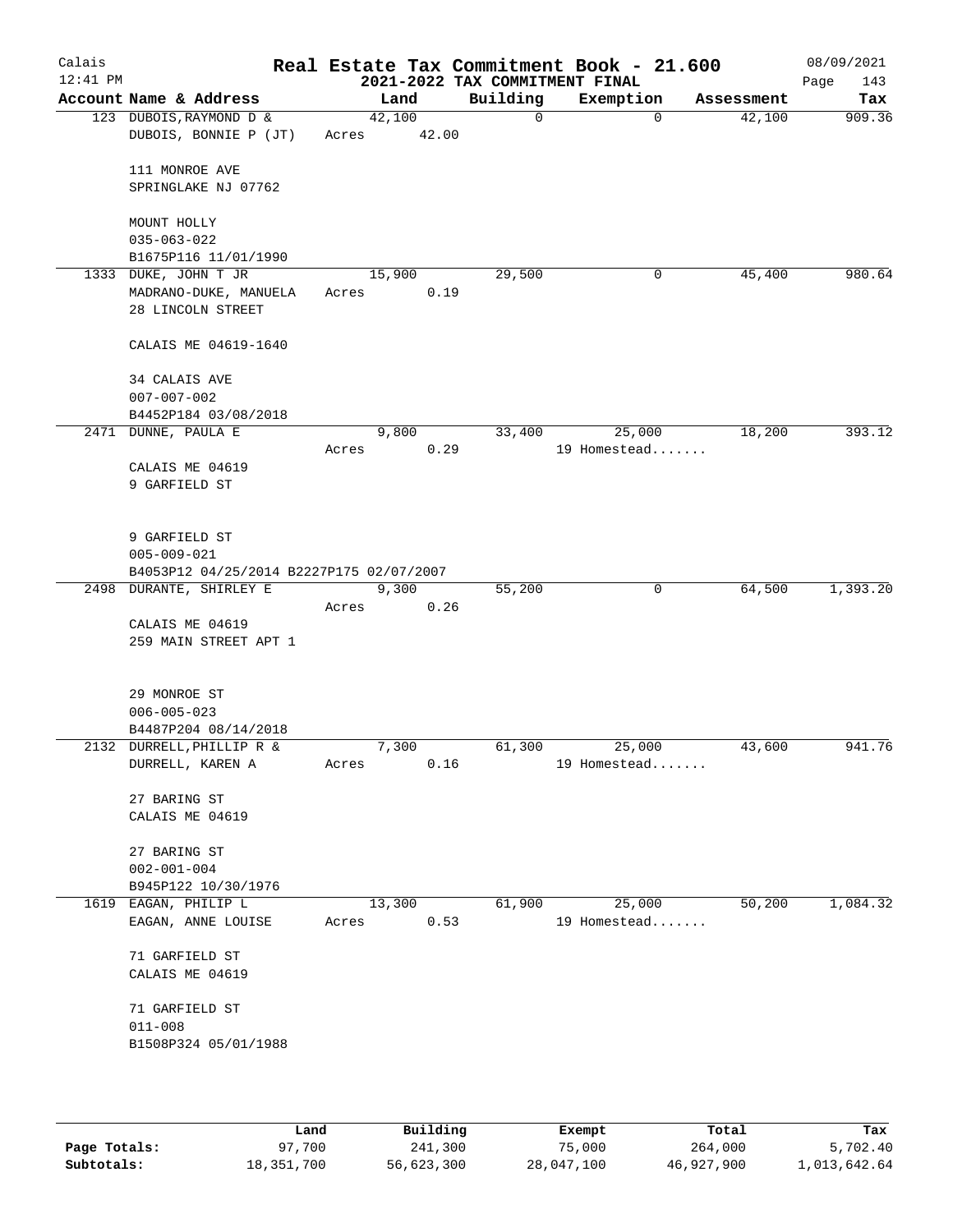| Calais<br>$12:41$ PM |                                             |       |        |       |             | Real Estate Tax Commitment Book - 21.600<br>2021-2022 TAX COMMITMENT FINAL |             |            | 08/09/2021<br>Page<br>144 |
|----------------------|---------------------------------------------|-------|--------|-------|-------------|----------------------------------------------------------------------------|-------------|------------|---------------------------|
|                      | Account Name & Address                      |       | Land   |       | Building    | Exemption                                                                  |             | Assessment | Tax                       |
|                      | 356 EARLE, DALE                             |       | 11,100 |       | 0           |                                                                            | $\mathbf 0$ | 11,100     | 239.76                    |
|                      |                                             | Acres |        | 27.60 |             |                                                                            |             |            |                           |
|                      | CALAIS ME 04619                             |       |        |       |             |                                                                            |             |            |                           |
|                      | 51 ST CROIX DRIVE                           |       |        |       |             |                                                                            |             |            |                           |
|                      |                                             |       |        |       |             |                                                                            |             |            |                           |
|                      |                                             |       |        |       |             |                                                                            |             |            |                           |
|                      | SUMMER RD                                   |       |        |       |             |                                                                            |             |            |                           |
|                      | $037 - 107$                                 |       |        |       |             |                                                                            |             |            |                           |
|                      | B4524P20 12/19/2018<br>476 EARLE, DALE (JT) |       | 12,900 |       | $\mathbf 0$ |                                                                            | 0           | 12,900     | 278.64                    |
|                      | ROBERTS, TANYA                              | Acres |        | 25.00 |             |                                                                            |             |            |                           |
|                      |                                             |       |        |       |             |                                                                            |             |            |                           |
|                      | 51 ST. CROIX DRIVE                          |       |        |       |             |                                                                            |             |            |                           |
|                      | CALAIS ME 04619                             |       |        |       |             |                                                                            |             |            |                           |
|                      |                                             |       |        |       |             |                                                                            |             |            |                           |
|                      | RURAL CALAIS                                |       |        |       |             |                                                                            |             |            |                           |
|                      | $035 - 076$                                 |       |        |       |             |                                                                            |             |            |                           |
|                      | B4297P289 05/14/2016                        |       |        |       |             |                                                                            |             |            |                           |
|                      | 505 EARLE, DALE E                           |       | 30,900 |       | $\mathbf 0$ |                                                                            | 0           | 30,900     | 667.44                    |
|                      | CALAIS ME 04619                             | Acres |        | 2.00  |             |                                                                            |             |            |                           |
|                      | 51 ST CROIX DRIVE                           |       |        |       |             |                                                                            |             |            |                           |
|                      |                                             |       |        |       |             |                                                                            |             |            |                           |
|                      |                                             |       |        |       |             |                                                                            |             |            |                           |
|                      | 19 ST CROIX DR                              |       |        |       |             |                                                                            |             |            |                           |
|                      | $015 - 031$                                 |       |        |       |             |                                                                            |             |            |                           |
|                      | B4426P197 12/21/2017                        |       |        |       |             |                                                                            |             |            |                           |
|                      | 388 EARLE, JOYCE                            |       | 9,800  |       | 17,000      | 25,000                                                                     |             | 1,800      | 38.88                     |
|                      |                                             | Acres |        | 1.00  |             | 19 Homestead                                                               |             |            |                           |
|                      | CALAIS ME 04619<br>51 ST CROIX DRIVE        |       |        |       |             |                                                                            |             |            |                           |
|                      |                                             |       |        |       |             |                                                                            |             |            |                           |
|                      |                                             |       |        |       |             |                                                                            |             |            |                           |
|                      | 194 SHATTUCK RD                             |       |        |       |             |                                                                            |             |            |                           |
|                      | $037 - 229$                                 |       |        |       |             |                                                                            |             |            |                           |
|                      | B903P281                                    |       |        |       |             |                                                                            |             |            |                           |
|                      | 2602 EARLE, JOYCE                           |       | 6,800  |       | 0           |                                                                            | 0           | 6,800      | 146.88                    |
|                      |                                             | Acres |        | 0.22  |             |                                                                            |             |            |                           |
|                      | CALAIS ME 04619                             |       |        |       |             |                                                                            |             |            |                           |
|                      | 51 ST CROIX DRIVE                           |       |        |       |             |                                                                            |             |            |                           |
|                      |                                             |       |        |       |             |                                                                            |             |            |                           |
|                      | KING ST                                     |       |        |       |             |                                                                            |             |            |                           |
|                      | $003 - 002 - 004$                           |       |        |       |             |                                                                            |             |            |                           |
|                      | B724P291                                    |       |        |       |             |                                                                            |             |            |                           |
| 2603                 | EARLE, JOYCE                                |       | 8,300  |       | 6,800       |                                                                            | 0           | 15,100     | 326.16                    |
|                      |                                             | Acres |        | 0.21  |             |                                                                            |             |            |                           |
|                      | CALAIS ME 04619                             |       |        |       |             |                                                                            |             |            |                           |
|                      | 51 ST CROIX DRIVE                           |       |        |       |             |                                                                            |             |            |                           |
|                      |                                             |       |        |       |             |                                                                            |             |            |                           |
|                      | 39 KING ST                                  |       |        |       |             |                                                                            |             |            |                           |
|                      | $003 - 002 - 005$                           |       |        |       |             |                                                                            |             |            |                           |
|                      | B630P9                                      |       |        |       |             |                                                                            |             |            |                           |
|                      |                                             |       |        |       |             |                                                                            |             |            |                           |
|                      |                                             |       |        |       |             |                                                                            |             |            |                           |
|                      |                                             |       |        |       |             |                                                                            |             |            |                           |
|                      |                                             |       |        |       |             |                                                                            |             |            |                           |

|              | Land       | Building   | Exempt     | Total      | Tax          |
|--------------|------------|------------|------------|------------|--------------|
| Page Totals: | 79.800     | 23,800     | 25,000     | 78,600     | 1,697.76     |
| Subtotals:   | 18,431,500 | 56,647,100 | 28,072,100 | 47,006,500 | 1,015,340.40 |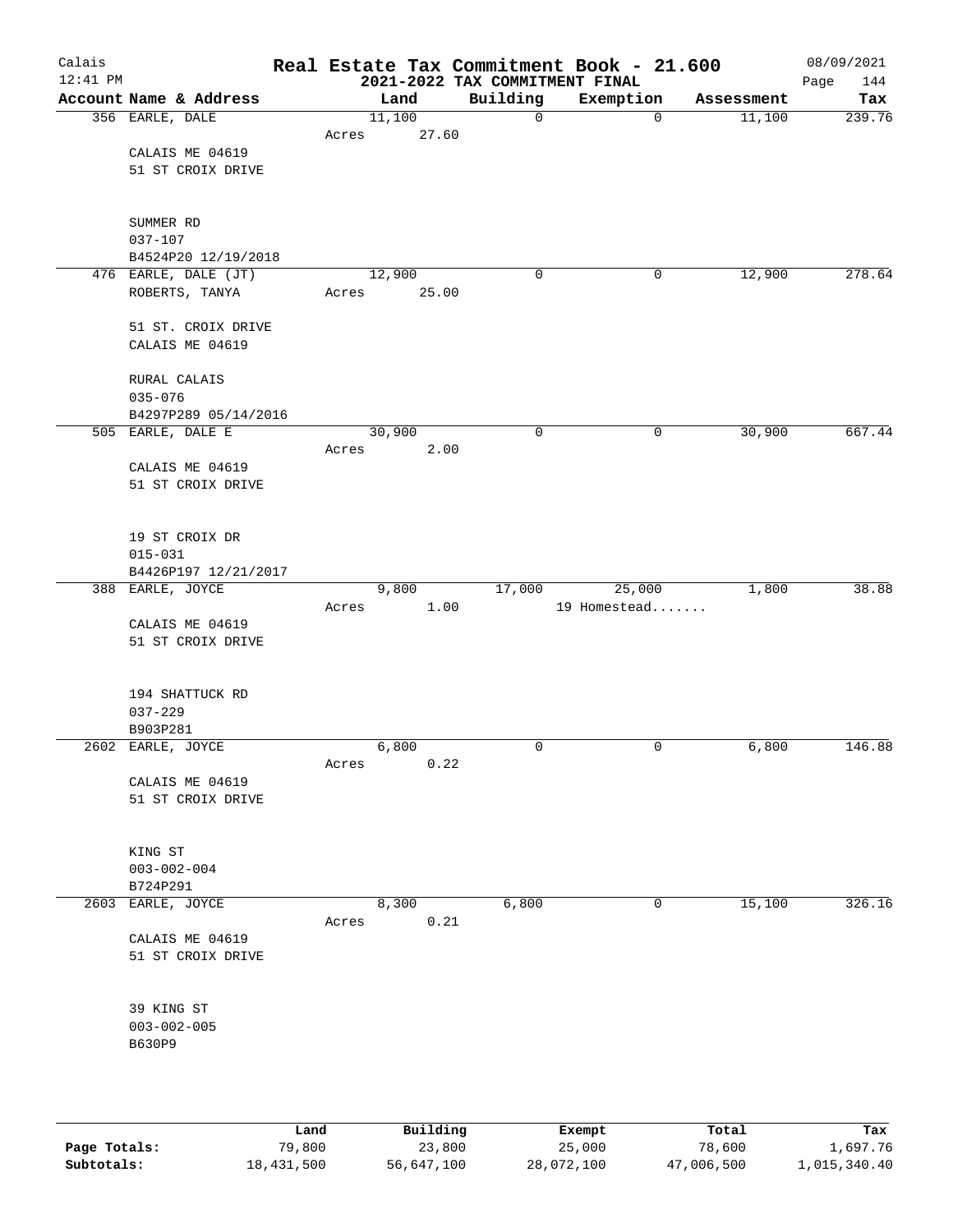| Calais<br>12:41 PM |                        |       |        |       | Real Estate Tax Commitment Book - 21.600<br>2021-2022 TAX COMMITMENT FINAL |           |             |            | 08/09/2021<br>145<br>Page |
|--------------------|------------------------|-------|--------|-------|----------------------------------------------------------------------------|-----------|-------------|------------|---------------------------|
|                    | Account Name & Address |       | Land   |       | Building                                                                   | Exemption |             | Assessment | Tax                       |
|                    | 2601 EARLE, JOYCE W    |       | 6,500  |       | 0                                                                          |           | $\mathbf 0$ | 6,500      | 140.40                    |
|                    |                        | Acres |        | 0.20  |                                                                            |           |             |            |                           |
|                    | CALAIS ME 04619        |       |        |       |                                                                            |           |             |            |                           |
|                    | 51 ST CROIX DRIVE      |       |        |       |                                                                            |           |             |            |                           |
|                    |                        |       |        |       |                                                                            |           |             |            |                           |
|                    |                        |       |        |       |                                                                            |           |             |            |                           |
|                    | KING ST                |       |        |       |                                                                            |           |             |            |                           |
|                    | $003 - 002 - 003$      |       |        |       |                                                                            |           |             |            |                           |
|                    | B1222P134              |       |        |       |                                                                            |           |             |            |                           |
|                    | 487 EARLE, JOYCE W     |       | 23,400 |       | $\mathbf 0$                                                                |           | 0           | 23,400     | 505.44                    |
|                    |                        | Acres |        | 0.64  |                                                                            |           |             |            |                           |
|                    | CALAIS ME 04619        |       |        |       |                                                                            |           |             |            |                           |
|                    | 51 ST CROIX DRIVE      |       |        |       |                                                                            |           |             |            |                           |
|                    |                        |       |        |       |                                                                            |           |             |            |                           |
|                    |                        |       |        |       |                                                                            |           |             |            |                           |
|                    | ST CROIX DR            |       |        |       |                                                                            |           |             |            |                           |
|                    | $015 - 004$            |       |        |       |                                                                            |           |             |            |                           |
|                    | B2064P4                |       |        |       |                                                                            |           |             |            |                           |
|                    | 488 EARLE, JOYCE W     |       | 28,800 |       | 35,800                                                                     |           | 0           | 64,600     | 1,395.36                  |
|                    |                        | Acres |        | 2.47  |                                                                            |           |             |            |                           |
|                    | CALAIS ME 04619        |       |        |       |                                                                            |           |             |            |                           |
|                    | 51 ST CROIX DRIVE      |       |        |       |                                                                            |           |             |            |                           |
|                    |                        |       |        |       |                                                                            |           |             |            |                           |
|                    |                        |       |        |       |                                                                            |           |             |            |                           |
|                    | 51 ST CROIX DR         |       |        |       |                                                                            |           |             |            |                           |
|                    | $015 - 005$            |       |        |       |                                                                            |           |             |            |                           |
|                    | B2064P4                |       |        |       |                                                                            |           |             |            |                           |
|                    | 352 EARLE, DALE &      |       | 64,200 |       | $\mathbf 0$                                                                |           | 0           | 64,200     | 1,386.72                  |
|                    | EARLE, JOYCE (JT)      | Acres |        | 3.67  |                                                                            |           |             |            |                           |
|                    | 51 ST. CROIX DRIVE     |       |        |       |                                                                            |           |             |            |                           |
|                    | CALAIS ME 04619        |       |        |       |                                                                            |           |             |            |                           |
|                    |                        |       |        |       |                                                                            |           |             |            |                           |
|                    | EVERGREEN LN OFF       |       |        |       |                                                                            |           |             |            |                           |
|                    | $037 - 101$            |       |        |       |                                                                            |           |             |            |                           |
|                    | B4119P264              |       |        |       |                                                                            |           |             |            |                           |
|                    | 199 EARLE, DALE E &    |       | 13,600 |       | 0                                                                          |           | 0           | 13,600     | 293.76                    |
|                    | EARLE, JOYCE W (JT)    | Acres |        | 55.00 |                                                                            |           |             |            |                           |
|                    |                        |       |        |       |                                                                            |           |             |            |                           |
|                    | 51 ST CROIX DRIVE      |       |        |       |                                                                            |           |             |            |                           |
|                    | CALAIS ME 04619        |       |        |       |                                                                            |           |             |            |                           |
|                    |                        |       |        |       |                                                                            |           |             |            |                           |
|                    | 100 NASHS LAKE RD      |       |        |       |                                                                            |           |             |            |                           |
|                    | $037 - 106$            |       |        |       |                                                                            |           |             |            |                           |
|                    | B3352P198 B2064P4      |       |        |       |                                                                            |           |             |            |                           |
|                    | 35 EAST, RICHARD       |       | 12,200 |       | 23,800                                                                     |           | 0           | 36,000     | 777.60                    |
|                    |                        | Acres |        | 0.45  |                                                                            |           |             |            |                           |
|                    | CALAIS ME 04619        |       |        |       |                                                                            |           |             |            |                           |
|                    | 35 MANNING ST          |       |        |       |                                                                            |           |             |            |                           |
|                    |                        |       |        |       |                                                                            |           |             |            |                           |
|                    |                        |       |        |       |                                                                            |           |             |            |                           |
|                    | 25 MANNING ST          |       |        |       |                                                                            |           |             |            |                           |
|                    | $027 - 191$            |       |        |       |                                                                            |           |             |            |                           |
|                    | B3310P222 07/11/2007   |       |        |       |                                                                            |           |             |            |                           |
|                    |                        |       |        |       |                                                                            |           |             |            |                           |
|                    |                        |       |        |       |                                                                            |           |             |            |                           |

|              | Land       | Building   | Exempt     | Total        | Tax          |
|--------------|------------|------------|------------|--------------|--------------|
| Page Totals: | 148,700    | 59,600     |            | 208,300      | 4,499.28     |
| Subtotals:   | 18,580,200 | 56,706,700 | 28,072,100 | 47, 214, 800 | 1,019,839.68 |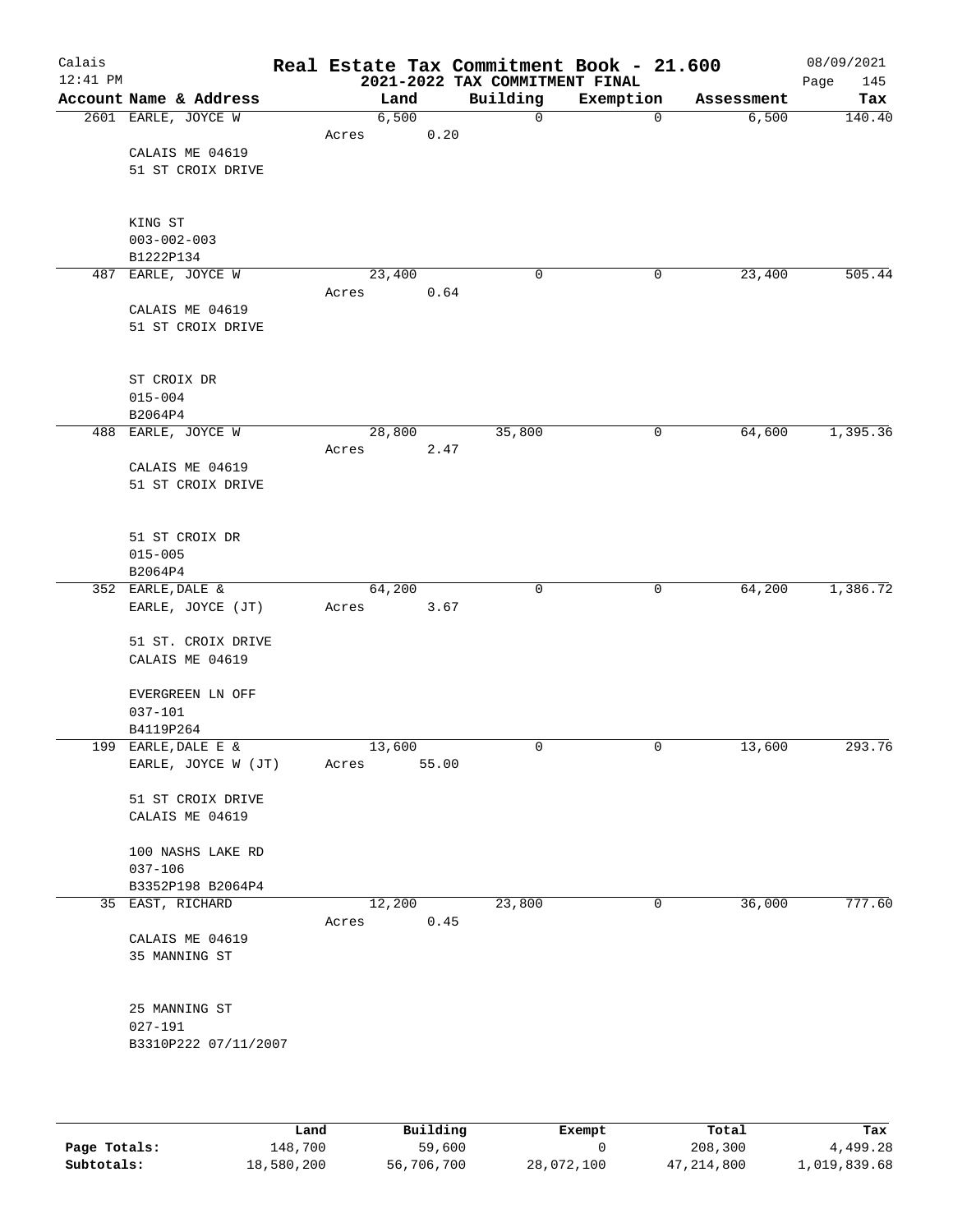| Calais       |                                               |            |                 |            |                                | Real Estate Tax Commitment Book - 21.600 |                      | 08/09/2021   |
|--------------|-----------------------------------------------|------------|-----------------|------------|--------------------------------|------------------------------------------|----------------------|--------------|
| $12:41$ PM   |                                               |            |                 |            | 2021-2022 TAX COMMITMENT FINAL |                                          |                      | 146<br>Page  |
|              | Account Name & Address<br>820 EAST, RICHARD N |            | Land<br>24,000  |            | Building<br>69,800             | Exemption<br>25,000                      | Assessment<br>68,800 | Tax          |
|              | EAST, JUDITH C                                |            | Acres           | 5.50       |                                | 19 Homestead                             |                      | 1,486.08     |
|              | 35 MANNING ST                                 |            |                 |            |                                |                                          |                      |              |
|              | CALAIS ME 04619                               |            |                 |            |                                |                                          |                      |              |
|              | 35 MANNING ST                                 |            |                 |            |                                |                                          |                      |              |
|              | $027 - 188$<br>B3285P134 05/10/2007           |            |                 |            |                                |                                          |                      |              |
|              | 817 EAST, RICHARD &                           |            | 32,800          |            | 37,800                         | 0                                        | 70,600               | 1,524.96     |
|              | EAST, JUDITH (JT)                             |            | Acres           | 2.43       |                                |                                          |                      |              |
|              | 35 MANNING STREET                             |            |                 |            |                                |                                          |                      |              |
|              | CALAIS ME 04619                               |            |                 |            |                                |                                          |                      |              |
|              | 230 SOUTH ST<br>$027 - 208$                   |            |                 |            |                                |                                          |                      |              |
|              | B4095P291 09/19/2014                          |            |                 |            |                                |                                          |                      |              |
|              | 818 EAST, RICHARD &                           |            | 5,500           |            | 0                              | 0                                        | 5,500                | 118.80       |
|              | EAST, JUDITH (JT)                             |            | Acres           | 1.43       |                                |                                          |                      |              |
|              | 35 MANNING STREET                             |            |                 |            |                                |                                          |                      |              |
|              | CALAIS ME 04619                               |            |                 |            |                                |                                          |                      |              |
|              | SOUTH ST                                      |            |                 |            |                                |                                          |                      |              |
|              | $027 - 207$                                   |            |                 |            |                                |                                          |                      |              |
|              | B4095P291 09/19/2014                          |            |                 |            |                                |                                          |                      |              |
|              | 1841 EAST, RICHARD N &<br>EAST, JUDITH C (JT) |            | 10,600<br>Acres | 0.34       | 45,700                         | 0                                        | 56,300               | 1,216.08     |
|              |                                               |            |                 |            |                                |                                          |                      |              |
|              | 35 MANNING STREET<br>CALAIS ME 04619          |            |                 |            |                                |                                          |                      |              |
|              | 91 DOWNES ST                                  |            |                 |            |                                |                                          |                      |              |
|              | $010 - 004 - 014$                             |            |                 |            |                                |                                          |                      |              |
|              | B4404P50 10/02/2017                           |            |                 |            |                                |                                          |                      |              |
|              | 1226 EASTERN MAINE ELECTRIC<br>COOP           |            | 32,800          |            | 168,300                        | 0                                        | 201,100              | 4,343.76     |
|              |                                               |            | Acres           | 0.26       |                                |                                          |                      |              |
|              | CALAIS ME 04619 0425<br>P.O. BOX 425          |            |                 |            |                                |                                          |                      |              |
|              |                                               |            |                 |            |                                |                                          |                      |              |
|              | 21 UNION ST                                   |            |                 |            |                                |                                          |                      |              |
|              | $006 - 003 - 004$                             |            |                 |            |                                |                                          |                      |              |
|              | B511P566                                      |            |                 |            | $\mathbf 0$                    | $\mathbf 0$                              |                      |              |
| 1285         | EASTERN MAINE ELECTRIC<br>CO-OP INC           |            | 41,500          |            |                                |                                          | 41,500               | 896.40       |
|              | CALAIS ME 04619 0425                          |            | Acres           | 4.62       |                                |                                          |                      |              |
|              | P.O. BOX 425                                  |            |                 |            |                                |                                          |                      |              |
|              |                                               |            |                 |            |                                |                                          |                      |              |
|              | INDUSTRIAL PARK<br>$024 - 001 - PQ$           |            |                 |            |                                |                                          |                      |              |
|              | B1045P44                                      |            |                 |            |                                |                                          |                      |              |
|              |                                               |            |                 |            |                                |                                          |                      |              |
|              |                                               | Land       |                 | Building   |                                | Exempt                                   | Total                | Tax          |
| Page Totals: |                                               | 147,200    |                 | 321,600    |                                | 25,000                                   | 443,800              | 9,586.08     |
| Subtotals:   |                                               | 18,727,400 |                 | 57,028,300 |                                | 28,097,100                               | 47,658,600           | 1,029,425.76 |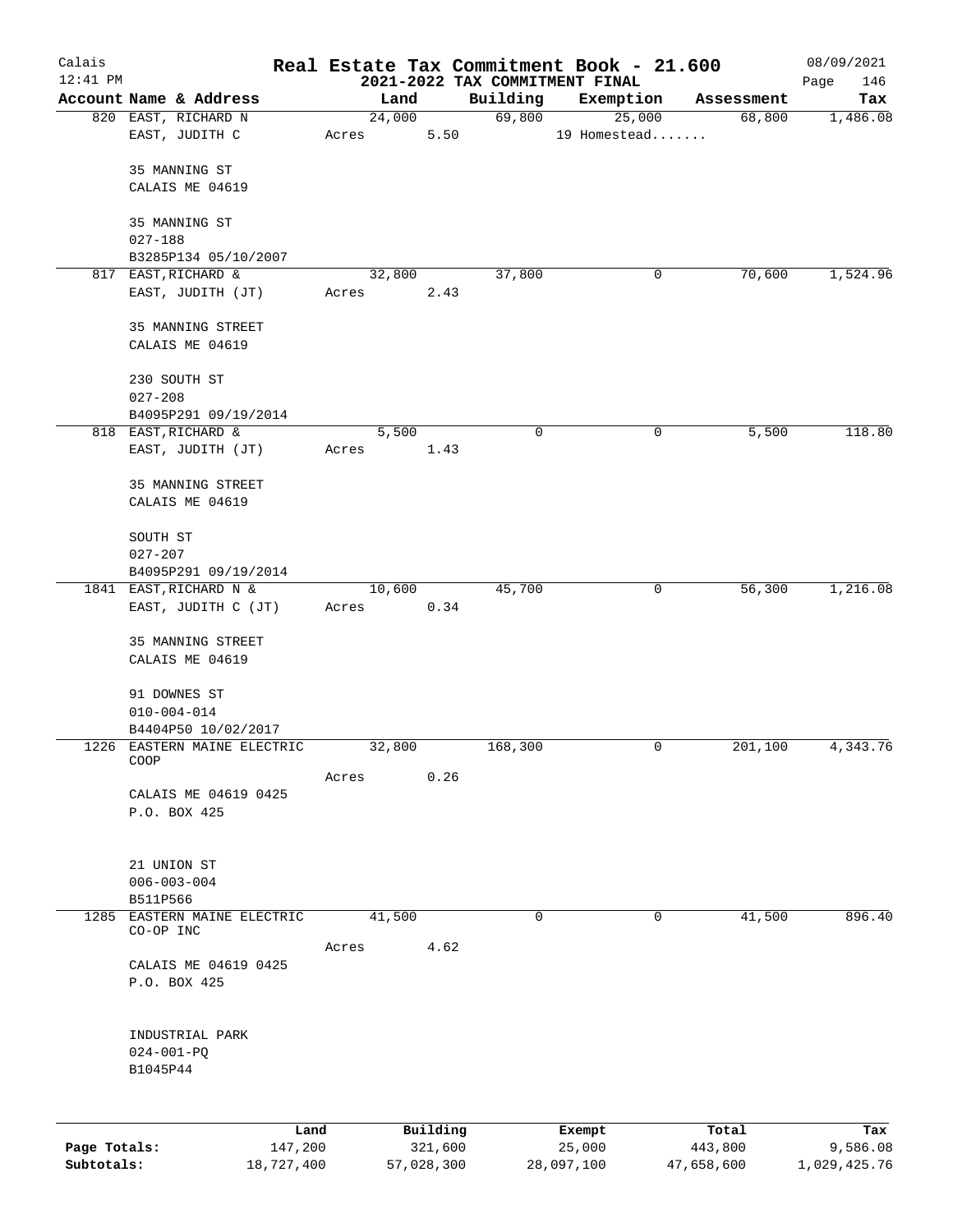| Calais<br>$12:41$ PM |                                            |        |          | 2021-2022 TAX COMMITMENT FINAL | Real Estate Tax Commitment Book - 21.600 |            | 08/09/2021<br>Page<br>147 |
|----------------------|--------------------------------------------|--------|----------|--------------------------------|------------------------------------------|------------|---------------------------|
|                      | Account Name & Address                     |        | Land     | Building                       | Exemption                                | Assessment | Tax                       |
|                      | 280 EASTERN MAINE ELECTRIC<br>CO-OP INC    | 14,100 |          | 53,000                         | $\overline{0}$                           | 67,100     | 1,449.36                  |
|                      |                                            | Acres  | 0.30     |                                |                                          |            |                           |
|                      | CALAIS ME 04619 0425                       |        |          |                                |                                          |            |                           |
|                      | P.O. BOX 425                               |        |          |                                |                                          |            |                           |
|                      | 12 TYLER ST                                |        |          |                                |                                          |            |                           |
|                      | $007 - 001 - 036$<br>B584P223              |        |          |                                |                                          |            |                           |
|                      | 1225 EASTERN MAINE ELECTRIC<br>COOPERATIVE | 12,100 |          | 0                              | 0                                        | 12,100     | 261.36                    |
|                      |                                            | Acres  | 0.22     |                                |                                          |            |                           |
|                      | CALAIS ME 04619 0425<br>P.O. BOX 425       |        |          |                                |                                          |            |                           |
|                      | UNION ST<br>$006 - 003 - 003$              |        |          |                                |                                          |            |                           |
|                      | B2189P87 B555P377                          |        |          |                                |                                          |            |                           |
|                      | 1193 EASTERN MAINE ELECTRIC<br>COOPERATIVE |        | 33,400   | 4,000                          | 0                                        | 37,400     | 807.84                    |
|                      |                                            | Acres  | 0.27     |                                |                                          |            |                           |
|                      | CALAIS ME 04619 0425                       |        |          |                                |                                          |            |                           |
|                      | P.O. BOX 425                               |        |          |                                |                                          |            |                           |
|                      | 2 RIVER ST                                 |        |          |                                |                                          |            |                           |
|                      | $006 - 001 - 003$                          |        |          |                                |                                          |            |                           |
|                      | 1195 EASTERN MAINE ELECTRIC<br>COOPERATIVE | 53,500 |          | $\mathbf 0$                    | 0                                        | 53,500     | 1,155.60                  |
|                      |                                            | Acres  | 0.69     |                                |                                          |            |                           |
|                      | CALAIS ME 04619 0425<br>P.O. BOX 425       |        |          |                                |                                          |            |                           |
|                      | 20 CUSTOMS ST<br>$006 - 001 - 005$         |        |          |                                |                                          |            |                           |
|                      | 1196 EASTERN MAINE ELECTRIC<br>COOPERATIVE |        | 0        | 1,385,800                      | 0                                        | 1,385,800  | 29,933.28                 |
|                      | CALAIS ME 04619 0425                       |        |          |                                |                                          |            |                           |
|                      | P.O. BOX 425                               |        |          |                                |                                          |            |                           |
|                      | 1 RIVER ST Distribution<br>$001 - 001$     |        |          |                                |                                          |            |                           |
| 1168                 | EASTERN MAINE ELECTRIC                     | 32,400 |          | 0                              | 0                                        | 32,400     | 699.84                    |
|                      | COOPERATIVE                                |        |          |                                |                                          |            |                           |
|                      |                                            | Acres  | 2.81     |                                |                                          |            |                           |
|                      | CALAIS ME 04619 0425<br>P.O. BOX 425       |        |          |                                |                                          |            |                           |
|                      | 377 NORTH ST                               |        |          |                                |                                          |            |                           |
|                      | $004 - 001 - 002$                          |        |          |                                |                                          |            |                           |
|                      |                                            |        |          |                                |                                          |            |                           |
|                      | Land                                       |        | Building |                                | Exempt                                   | Total      | Tax                       |

| Page Totals: | 145,500    | 1,442,800  |            | 1,588,300  | 34,307.28    |
|--------------|------------|------------|------------|------------|--------------|
| Subtotals:   | 18,872,900 | 58,471,100 | 28,097,100 | 49,246,900 | 1,063,733.04 |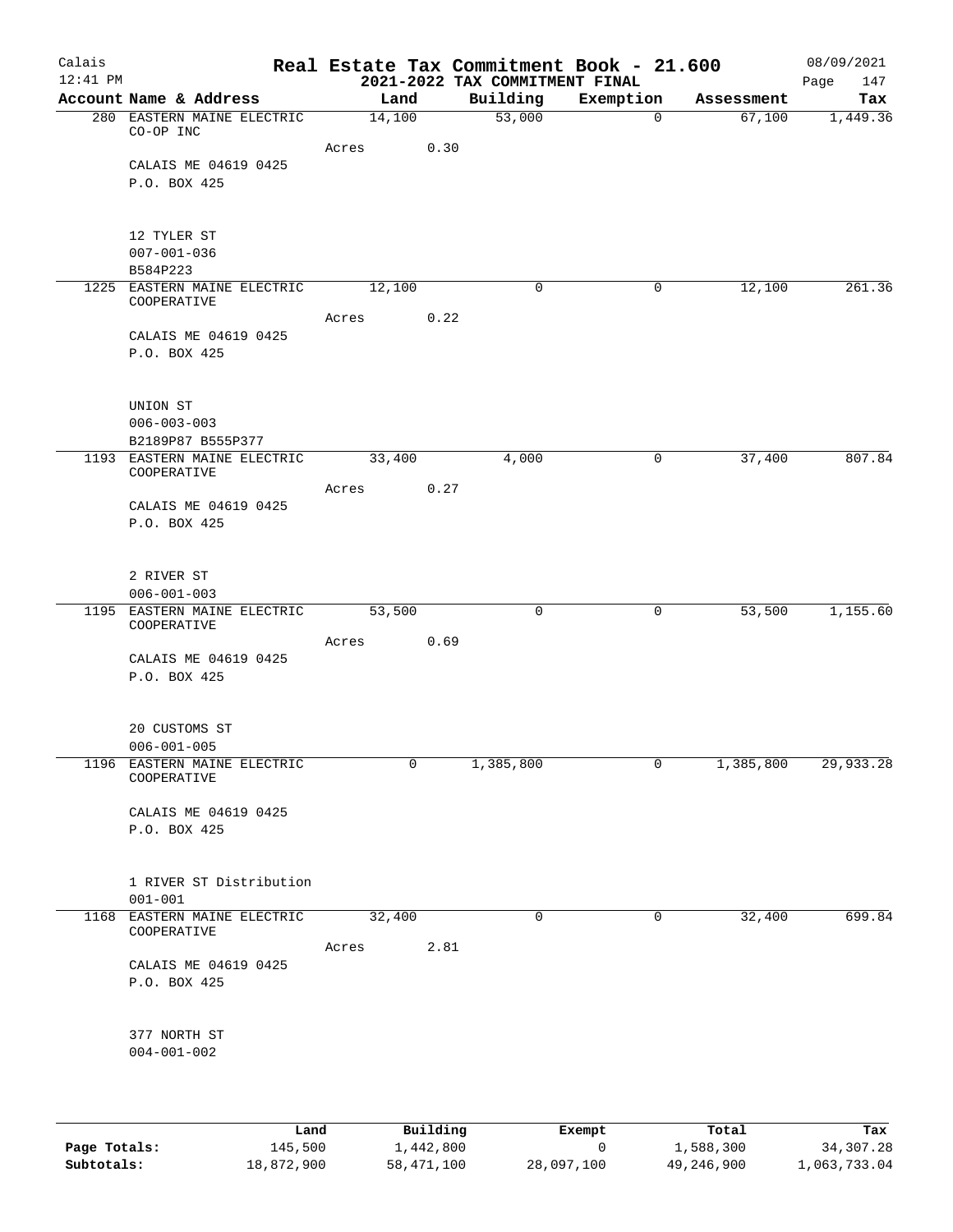| Calais       |                                                                    |                 |          | Real Estate Tax Commitment Book - 21.600   |                          |          |            | 08/09/2021         |
|--------------|--------------------------------------------------------------------|-----------------|----------|--------------------------------------------|--------------------------|----------|------------|--------------------|
| $12:41$ PM   | Account Name & Address                                             | Land            |          | 2021-2022 TAX COMMITMENT FINAL<br>Building | Exemption                |          | Assessment | Page<br>148<br>Tax |
|              | 1169 EASTERN MAINE ELECTRIC                                        | 17,900          |          | $\Omega$                                   |                          | $\Omega$ | 17,900     | 386.64             |
|              | COOPERATIVE                                                        | Acres           | 0.86     |                                            |                          |          |            |                    |
|              | CALAIS ME 04619 0425                                               |                 |          |                                            |                          |          |            |                    |
|              | P.O. BOX 425                                                       |                 |          |                                            |                          |          |            |                    |
|              | NORTH ST                                                           |                 |          |                                            |                          |          |            |                    |
|              | $004 - 001 - 003 - 001$                                            |                 |          |                                            |                          |          |            |                    |
|              | 765 EASTPORT HEALTH CARE<br>INC                                    | 17,100          |          | 110,200                                    |                          | 127,300  | $\Omega$   | 0.00               |
|              |                                                                    | Acres           | 0.22     |                                            | 48 Benevolent            |          |            |                    |
|              | EASTPORT ME 04631<br><b>30 BOYNTON STREET</b>                      |                 |          |                                            |                          |          |            |                    |
|              | 10 PALMER ST<br>$008 - 004 - 019$                                  |                 |          |                                            |                          |          |            |                    |
|              | B4280P221 07/21/2016 B2815P290                                     |                 |          |                                            |                          |          |            |                    |
|              | 959 EATON STREET APARTMENTS                                        | 32,600<br>Acres | 1.60     | 428,900                                    | 461,500<br>48 Benevolent |          | 0          | 0.00               |
|              | CALAIS ME 04619                                                    |                 |          |                                            |                          |          |            |                    |
|              | 4 EATON ST                                                         |                 |          |                                            |                          |          |            |                    |
|              | 10 EATON ST                                                        |                 |          |                                            |                          |          |            |                    |
|              | $007 - 002 - 015$<br>B2502P24                                      |                 |          |                                            |                          |          |            |                    |
|              | 1674 EBERHART-DWELLEY,                                             | 25,700          |          | 64,200                                     |                          | 25,000   | 64,900     | 1,401.84           |
|              | BONNIE J                                                           |                 |          |                                            |                          |          |            |                    |
|              | CALAIS ME 04619                                                    | Acres           | 0.50     |                                            | 19 Homestead             |          |            |                    |
|              | 831 MAIN ST                                                        |                 |          |                                            |                          |          |            |                    |
|              | 831 MAIN ST                                                        |                 |          |                                            |                          |          |            |                    |
|              | $013 - 002 - 004$                                                  |                 |          |                                            |                          |          |            |                    |
|              | B3035P338 07/06/2005                                               |                 |          |                                            |                          |          |            |                    |
|              | 2554 ECKENDORFF, RICHARD F                                         | 13,000<br>Acres | 0.51     | 0                                          |                          | 0        | 13,000     | 280.80             |
|              | MACHIAS ME 04654                                                   |                 |          |                                            |                          |          |            |                    |
|              | 105 DUBLIN STREET #1                                               |                 |          |                                            |                          |          |            |                    |
|              | STILLSON ST                                                        |                 |          |                                            |                          |          |            |                    |
|              | $002 - 001 - 012$                                                  |                 |          |                                            |                          |          |            |                    |
| 2435         | B3769P141 05/20/2011 B2394P150 12/01/1999<br>ECKENDORFF, RICHARD F | 13,800          |          | 26,500                                     |                          | 0        | 40,300     | 870.48             |
|              |                                                                    | Acres           | 0.69     |                                            |                          |          |            |                    |
|              | MACHIAS ME 04654                                                   |                 |          |                                            |                          |          |            |                    |
|              | 105 DUBLIN STREET #1                                               |                 |          |                                            |                          |          |            |                    |
|              | 28 CHANDLER ST                                                     |                 |          |                                            |                          |          |            |                    |
|              | $005 - 007 - 020$<br>B3769P143 07/01/2011                          |                 |          |                                            |                          |          |            |                    |
|              |                                                                    |                 |          |                                            |                          |          |            |                    |
|              | Land                                                               |                 | Building |                                            | Exempt                   |          | Total      | Tax                |
| Page Totals: | 120,100                                                            |                 | 629,800  |                                            | 613,800                  |          | 136,100    | 2,939.76           |

**Subtotals:** 18,993,000 59,100,900 28,710,900 49,383,000 1,066,672.80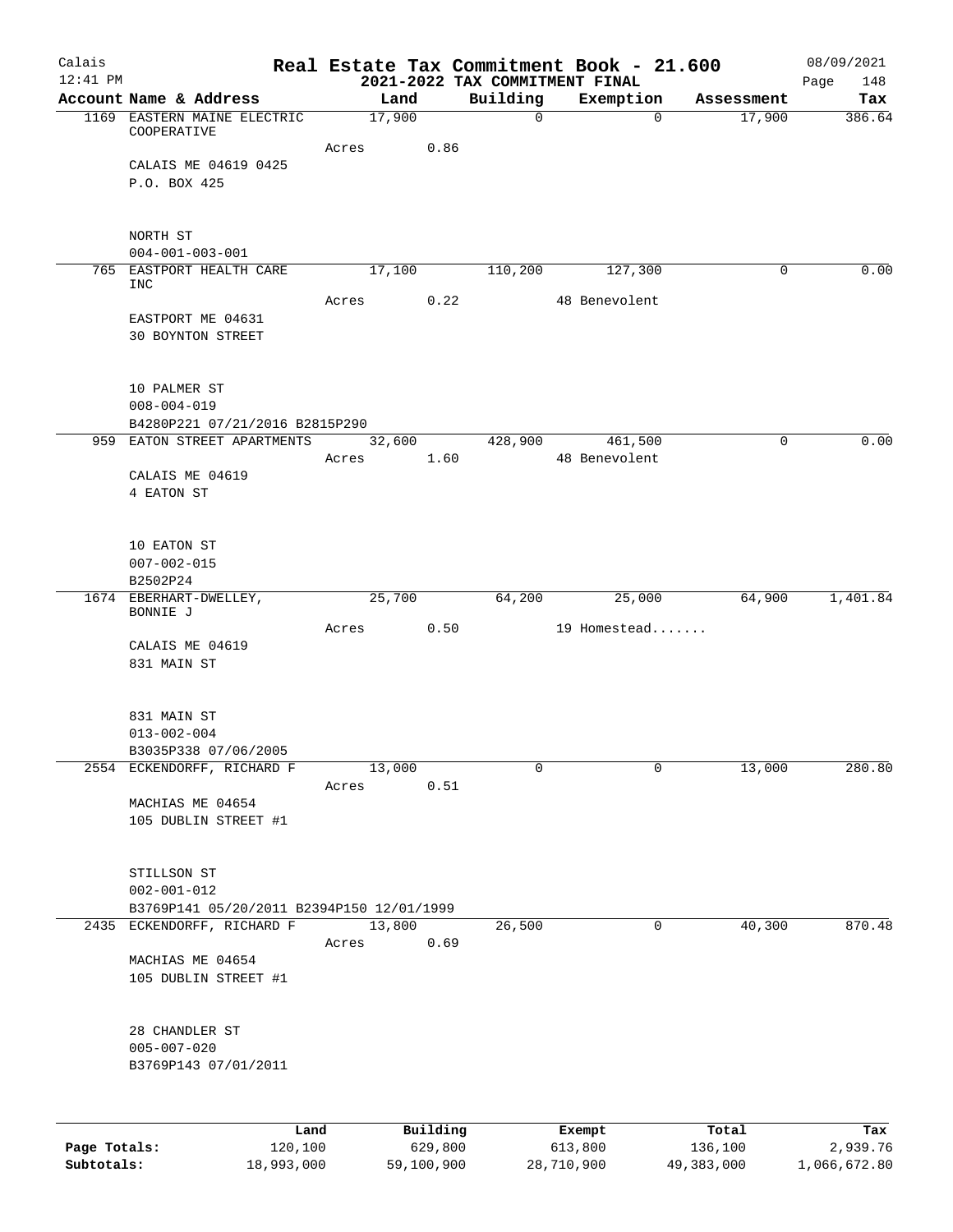| Calais       |                                                                      |       |                |                                            | Real Estate Tax Commitment Book - 21.600 |              | 08/09/2021         |
|--------------|----------------------------------------------------------------------|-------|----------------|--------------------------------------------|------------------------------------------|--------------|--------------------|
| $12:41$ PM   | Account Name & Address                                               |       | Land           | 2021-2022 TAX COMMITMENT FINAL<br>Building | Exemption                                | Assessment   | Page<br>149<br>Tax |
|              | 1740 ECKENDORFF, RICHARD &                                           |       | 10,300         | 0                                          | $\mathbf 0$                              | 10,300       | 222.48             |
|              | ROBERTS, VINCENT E (JT) Acres                                        |       | 0.32           |                                            |                                          |              |                    |
|              | 105 DUBLIN STREET #1                                                 |       |                |                                            |                                          |              |                    |
|              | MACHIAS ME 04654                                                     |       |                |                                            |                                          |              |                    |
|              | 82 GARFIELD ST                                                       |       |                |                                            |                                          |              |                    |
|              | $010 - 002 - 002$                                                    |       |                |                                            |                                          |              |                    |
|              | B4057P85 05/15/2014                                                  |       |                |                                            |                                          |              |                    |
| 1623         | EDWARD BELL & KATHERINE<br>BELL LIVING TRUSTS                        |       | 23,300         | 147,700                                    | 25,000                                   | 146,000      | 3,153.60           |
|              | BELL, EDWARD A. &<br>KATHERINE E. (TRUSTEES)                         | Acres | 0.41           |                                            | 19 Homestead                             |              |                    |
|              | 20 MAHAR ST                                                          |       |                |                                            |                                          |              |                    |
|              | CALAIS ME 04619                                                      |       |                |                                            |                                          |              |                    |
|              | 20 MAHAR ST                                                          |       |                |                                            |                                          |              |                    |
|              | $011 - 009 - 001$                                                    |       |                |                                            |                                          |              |                    |
|              | B3639P232 05/27/2010 B1045P25<br>180 EDWARD E. BELL LIVING           |       |                | $\Omega$                                   | 0                                        | 13,300       | 287.28             |
|              | TRUST                                                                |       | 13,300         |                                            |                                          |              |                    |
|              | EDWARD A & KATHERINE E<br>BELL TRUSTEES                              | Acres | 115.00         |                                            |                                          |              |                    |
|              | P.O. BOX 378                                                         |       |                |                                            |                                          |              |                    |
|              | CALAIS ME 04619                                                      |       |                |                                            |                                          |              |                    |
|              | CARSON RD                                                            |       |                |                                            |                                          |              |                    |
|              | $033 - 117 - 119 + 118 - 1$                                          |       |                |                                            |                                          |              |                    |
|              | B3933P225 01/23/2013 B1377P218 B1322P161                             |       |                |                                            |                                          |              |                    |
|              | 1858 EDWARDS, KERRY<br>EDWARDS, EDWARDS, ALLAN Acres                 |       | 21,800<br>0.36 | 74,800                                     | 25,000<br>19 Homestead                   | 71,600       | 1,546.56           |
|              |                                                                      |       |                |                                            |                                          |              |                    |
|              | 37 MAHAR ST<br>CALAIS ME 04619                                       |       |                |                                            |                                          |              |                    |
|              |                                                                      |       |                |                                            |                                          |              |                    |
|              | 37 MAHAR ST                                                          |       |                |                                            |                                          |              |                    |
|              | $011 - 009 - 007$                                                    |       |                |                                            |                                          |              |                    |
|              | B3292P68 B1816P62<br>2612 ELLIOTT, DAVID R                           |       |                | 84,800                                     | 0                                        |              | 2,224.80           |
|              | CHEN, LING (JT)                                                      | Acres | 18,200<br>0.25 |                                            |                                          | 103,000      |                    |
|              | 247 NORTH SST                                                        |       |                |                                            |                                          |              |                    |
|              | CALAIS ME 04619                                                      |       |                |                                            |                                          |              |                    |
|              |                                                                      |       |                |                                            |                                          |              |                    |
|              | 247 NORTH ST                                                         |       |                |                                            |                                          |              |                    |
|              | $005 - 007 - 011 - 002$<br>B4721P221 10/22/2020 B4703P288 09/14/2020 |       |                |                                            |                                          |              |                    |
| 2824         | ELLIS & GUERRETTE LLC                                                |       | 104,000        | 509,900                                    | 0                                        | 613,900      | 13,260.24          |
|              |                                                                      | Acres | 1.16           |                                            |                                          |              |                    |
|              | HERMON ME 04401                                                      |       |                |                                            |                                          |              |                    |
|              | 2402 ROUTE 2 STE G                                                   |       |                |                                            |                                          |              |                    |
|              |                                                                      |       |                |                                            |                                          |              |                    |
|              | 338 NORTH ST<br>$011 - 017 - A$                                      |       |                |                                            |                                          |              |                    |
|              | B4278P204 07/25/2016                                                 |       |                |                                            |                                          |              |                    |
|              |                                                                      |       |                |                                            |                                          |              |                    |
|              | Land                                                                 |       | Building       |                                            | Exempt                                   | Total        | Tax                |
| Page Totals: | 190,900                                                              |       | 817,200        |                                            | 50,000                                   | 958,100      | 20,694.96          |
| Subtotals:   | 19,183,900                                                           |       | 59,918,100     |                                            | 28,760,900                               | 50, 341, 100 | 1,087,367.76       |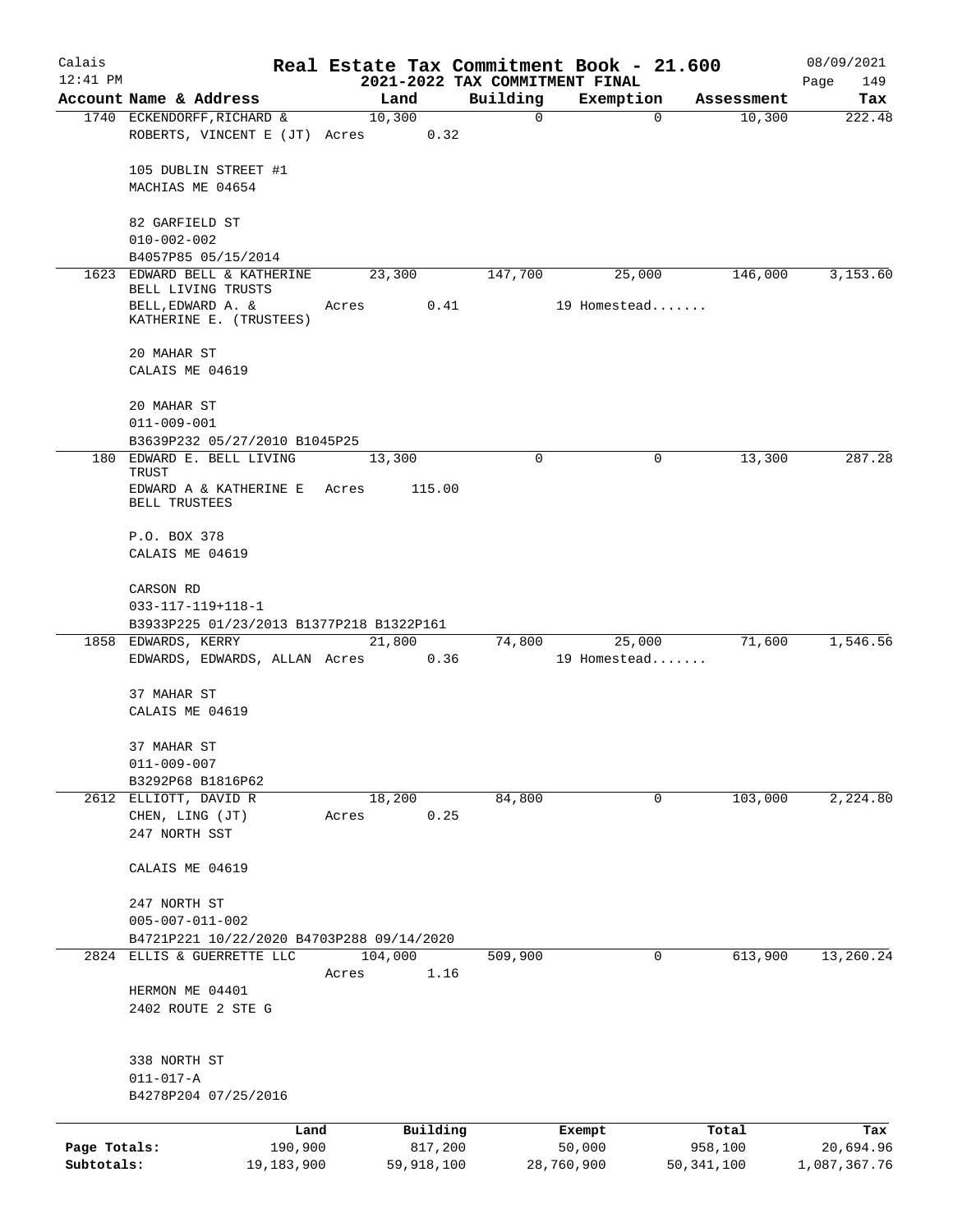| Calais                     |                                                                                        |                       |       |                       |      |          | Real Estate Tax Commitment Book - 21.600 |                       | 08/09/2021                |
|----------------------------|----------------------------------------------------------------------------------------|-----------------------|-------|-----------------------|------|----------|------------------------------------------|-----------------------|---------------------------|
| $12:41$ PM                 |                                                                                        |                       |       |                       |      |          | 2021-2022 TAX COMMITMENT FINAL           |                       | Page<br>150               |
|                            | Account Name & Address                                                                 |                       |       | Land<br>13,500        |      | Building | Exemption                                | Assessment            | Tax                       |
|                            | 2089 ELLIS, MICHAEL A<br>ELLIS, LORI B                                                 |                       | Acres |                       | 0.55 | 102,400  | 25,000<br>19 Homestead                   | 90,900                | 1,963.44                  |
|                            | PO BOX 1210                                                                            |                       |       |                       |      |          |                                          |                       |                           |
|                            | CALAIS ME 04619                                                                        |                       |       |                       |      |          |                                          |                       |                           |
|                            | 28 HARRISON ST<br>$003 - 008 - 009$                                                    |                       |       |                       |      |          |                                          |                       |                           |
|                            | B3318P87 08/08/2007                                                                    |                       |       |                       |      |          |                                          |                       |                           |
|                            | 2207 ELLSMORE, ALAN                                                                    |                       | Acres | 17,800                | 0.24 | 9,100    | 0                                        | 26,900                | 581.04                    |
|                            | CALAIS ME 04619                                                                        |                       |       |                       |      |          |                                          |                       |                           |
|                            | 19 FRANKLIN STREET                                                                     |                       |       |                       |      |          |                                          |                       |                           |
|                            | 558 MAIN ST                                                                            |                       |       |                       |      |          |                                          |                       |                           |
|                            | $007 - 002 - 009$<br>B4800P318 06/09/2021 B4433P290 01/22/2018 B4380P305<br>07/27/2017 |                       |       |                       |      |          |                                          |                       |                           |
|                            | 854 ELLSMORE, ALAN H                                                                   |                       |       | 14,400                |      | 68,800   | 25,000                                   | 58,200                | 1,257.12                  |
|                            | ELLSMORE, ELLSMORE,<br>TOMI                                                            |                       | Acres |                       | 0.28 |          | 19 Homestead                             |                       |                           |
|                            | 19 FRANKLIN ST                                                                         |                       |       |                       |      |          |                                          |                       |                           |
|                            | CALAIS ME 04619                                                                        |                       |       |                       |      |          |                                          |                       |                           |
|                            | 19 FRANKLIN ST<br>$008 - 004 - 027$                                                    |                       |       |                       |      |          |                                          |                       |                           |
|                            | B3274P111 B2715P13 02/21/2003                                                          |                       |       |                       |      |          |                                          |                       |                           |
|                            | 2044 EMERY, E PAUL &                                                                   |                       |       | 37,500                |      | 199,700  | 31,000                                   | 206,200               | 4,453.92                  |
|                            | EMERY, JOAN G (JT)                                                                     |                       | Acres |                       | 1.06 |          | 19 Homestead<br>52 Vietnam Vet Res       |                       |                           |
|                            | PO BOX 756<br>CALAIS ME 04619                                                          |                       |       |                       |      |          |                                          |                       |                           |
|                            |                                                                                        |                       |       |                       |      |          |                                          |                       |                           |
|                            | 130 GARFIELD ST                                                                        |                       |       |                       |      |          |                                          |                       |                           |
|                            | $009 - 001 - 002$<br>B3711P266 01/21/2011                                              |                       |       |                       |      |          |                                          |                       |                           |
| 2019                       | EMERY, VANCE P &                                                                       |                       |       | 34,500                |      | 158,200  | 0                                        | 192,700               | 4,162.32                  |
|                            | DURRELL-EMERY, MICHELLE Acres<br>(JT)                                                  |                       |       |                       | 0.90 |          |                                          |                       |                           |
|                            | 138 GARFIELD STREET                                                                    |                       |       |                       |      |          |                                          |                       |                           |
|                            | CALAIS ME 04619                                                                        |                       |       |                       |      |          |                                          |                       |                           |
|                            | 138 GARFIELD ST                                                                        |                       |       |                       |      |          |                                          |                       |                           |
|                            | $009 - 002 - 001 - 002$<br>B4371P249 06/29/2017                                        |                       |       |                       |      |          |                                          |                       |                           |
|                            | 974 ENTRUST MIDATLANTIC LLC                                                            |                       |       | 12,900                |      | 52,700   | 0                                        | 65,600                | 1,416.96                  |
|                            | THORUM, MARK IRA- FBO                                                                  |                       | Acres |                       | 0.04 |          |                                          |                       |                           |
|                            | 118 WEST CHURCH STREET<br>FREDERICK MD 21701                                           |                       |       |                       |      |          |                                          |                       |                           |
|                            | 415 MAIN ST<br>$007 - 003 - 032$<br>B3340P27                                           |                       |       |                       |      |          |                                          |                       |                           |
|                            |                                                                                        |                       |       |                       |      |          |                                          |                       |                           |
|                            |                                                                                        | Land                  |       | Building              |      |          | Exempt                                   | Total                 | Tax                       |
| Page Totals:<br>Subtotals: |                                                                                        | 130,600<br>19,314,500 |       | 590,900<br>60,509,000 |      |          | 81,000<br>28,841,900                     | 640,500<br>50,981,600 | 13,834.80<br>1,101,202.56 |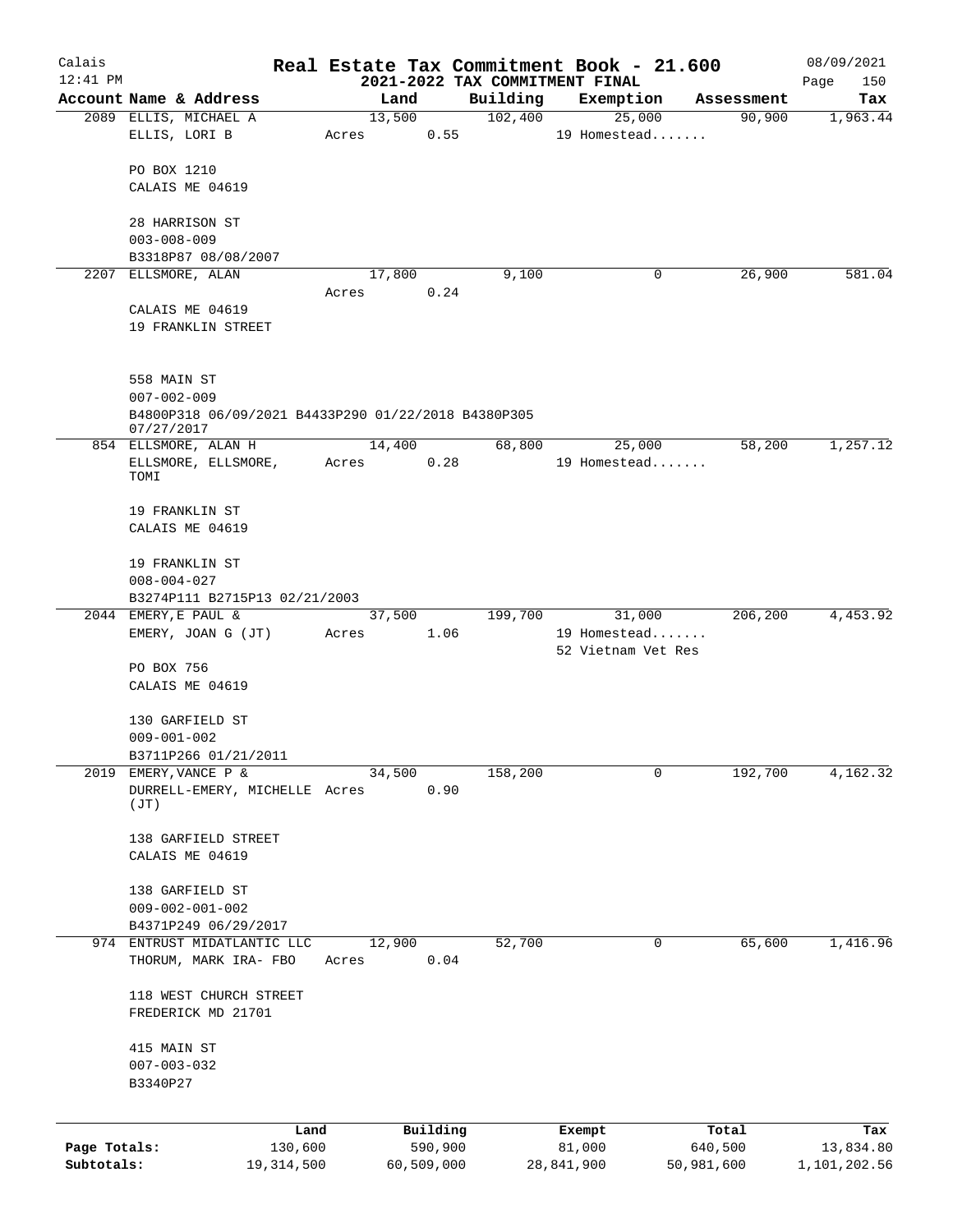| Calais       |                                                                   |       |            |          | Real Estate Tax Commitment Book - 21.600 |            | 08/09/2021   |
|--------------|-------------------------------------------------------------------|-------|------------|----------|------------------------------------------|------------|--------------|
| $12:41$ PM   |                                                                   |       |            |          | 2021-2022 TAX COMMITMENT FINAL           |            | Page<br>151  |
|              | Account Name & Address                                            |       | Land       | Building | Exemption                                | Assessment | Tax          |
|              | 906 ENTRUST MIDATLANTIC LLC<br>AS CUSTODIAN OF                    |       | 25,700     | 156,800  | $\mathbf 0$                              | 182,500    | 3,942.00     |
|              | THORUM, MARK IRA                                                  | Acres | 0.50       |          |                                          |            |              |
|              | 118 WEST CHRUCH STREET                                            |       |            |          |                                          |            |              |
|              | FREDERICK MD 21701                                                |       |            |          |                                          |            |              |
|              | 2 WINTER ST                                                       |       |            |          |                                          |            |              |
|              | $007 - 006 - 002 - 003$                                           |       |            |          |                                          |            |              |
|              | B3103P146 01/25/2006                                              |       |            |          |                                          |            |              |
|              | 2419 ENTRUST MIDATLANTIC,<br>LLC FBO, MARK THORUM                 |       | 11,800     | 62,200   | 0                                        | 74,000     | 1,598.40     |
|              | IRA                                                               | Acres | 0.42       |          |                                          |            |              |
|              | FREDERICK MD 21701                                                |       |            |          |                                          |            |              |
|              | 118 WEST CHURCH STREET                                            |       |            |          |                                          |            |              |
|              |                                                                   |       |            |          |                                          |            |              |
|              | 72 MONROE ST<br>$005 - 006 - 007$                                 |       |            |          |                                          |            |              |
|              | B2899P7 07/01/2004 B2789P175 08/25/2003                           |       |            |          |                                          |            |              |
|              | 991 EPISCOPAL CHURCH                                              |       | 46,800     | 252,000  | 298,800                                  | 0          | 0.00         |
|              |                                                                   | Acres | 0.53       |          | 43 Church Property.                      |            |              |
|              | CALAIS ME 04619                                                   |       |            |          |                                          |            |              |
|              | 29 CHURCH ST                                                      |       |            |          |                                          |            |              |
|              | 29 CHURCH ST                                                      |       |            |          |                                          |            |              |
|              | $007 - 003 - 018$                                                 |       |            |          |                                          |            |              |
|              | B3480P61 12/23/2008                                               |       |            |          |                                          |            |              |
|              | 1924 ERBST, TIMOTHY                                               |       | 7,300      | 24,200   | 0                                        | 31,500     | 680.40       |
|              | CALAIS ME 04619                                                   | Acres | 0.16       |          |                                          |            |              |
|              | 59 BOARDMAN ST                                                    |       |            |          |                                          |            |              |
|              |                                                                   |       |            |          |                                          |            |              |
|              | 59 BOARDMAN ST                                                    |       |            |          |                                          |            |              |
|              | $002 - 005 - 009$                                                 |       |            |          |                                          |            |              |
|              | B3783P11 10/01/2011 B3363P17 12/04/2007<br>620 ESSELING, ARTHUR W |       | 10,600     | $\Omega$ | 0                                        | 10,600     | 228.96       |
|              |                                                                   | Acres | 2.50       |          |                                          |            |              |
|              | LAS VEGAS NV 89147                                                |       |            |          |                                          |            |              |
|              | 7310 CLEARWATER CIR                                               |       |            |          |                                          |            |              |
|              | 56 HARDSCRABBLE RD                                                |       |            |          |                                          |            |              |
|              | $030 - 175$                                                       |       |            |          |                                          |            |              |
|              | B4265P250 06/24/2016                                              |       |            |          |                                          |            |              |
| 1102         | EUROVIA ATLANTIC COAST<br>LLC                                     |       | 89,300     | 13,200   | 0                                        | 102,500    | 2,214.00     |
|              | 1936 LEE ROAD, SUITE<br>300                                       | Acres | 15.50      |          |                                          |            |              |
|              | WINTER PARK FL 32789                                              |       |            |          |                                          |            |              |
|              | 435 CHARLOTTE RD                                                  |       |            |          |                                          |            |              |
|              | $031 - 032$                                                       |       |            |          |                                          |            |              |
|              | B4521P33 12/06/2018                                               |       |            |          |                                          |            |              |
|              | Land                                                              |       | Building   |          | Exempt                                   | Total      | Tax          |
| Page Totals: | 191,500                                                           |       | 508,400    |          | 298,800                                  | 401,100    | 8,663.76     |
| Subtotals:   | 19,506,000                                                        |       | 61,017,400 |          | 29,140,700                               | 51,382,700 | 1,109,866.32 |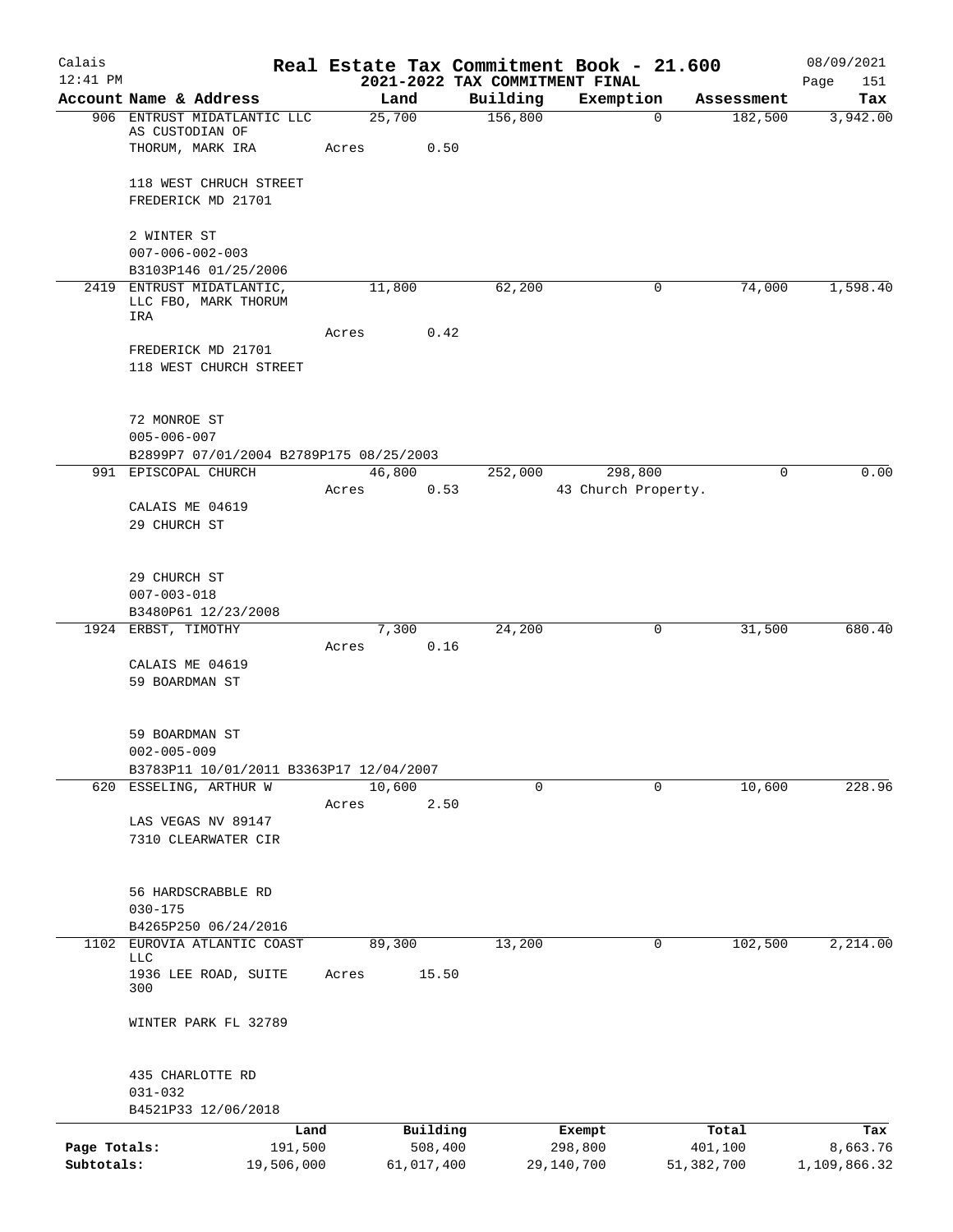| Calais<br>12:41 PM |                                              |        |       | 2021-2022 TAX COMMITMENT FINAL | Real Estate Tax Commitment Book - 21.600 |            | 08/09/2021<br>152<br>Page |
|--------------------|----------------------------------------------|--------|-------|--------------------------------|------------------------------------------|------------|---------------------------|
|                    | Account Name & Address                       |        | Land  | Building                       | Exemption                                | Assessment | Tax                       |
|                    | 242 EXUM, CHARLES T                          | 32,400 |       | 0                              | $\mathbf 0$                              | 32,400     | 699.84                    |
|                    |                                              | Acres  | 0.66  |                                |                                          |            |                           |
|                    | CALAIS ME 04619                              |        |       |                                |                                          |            |                           |
|                    | PO BOX 842                                   |        |       |                                |                                          |            |                           |
|                    |                                              |        |       |                                |                                          |            |                           |
|                    | HUCKINS COVE RD                              |        |       |                                |                                          |            |                           |
|                    | $016 - 013 - A$                              |        |       |                                |                                          |            |                           |
|                    | B3761P172 07/28/2011                         |        |       |                                |                                          |            |                           |
|                    | 1234 F.A. PEABODY                            | 26,500 |       | 151,300                        | 0                                        | 177,800    | 3,840.48                  |
|                    | PO BOX 806                                   | Acres  | 0.17  |                                |                                          |            |                           |
|                    | HOULTON ME 04730                             |        |       |                                |                                          |            |                           |
|                    |                                              |        |       |                                |                                          |            |                           |
|                    | 254 MAIN ST                                  |        |       |                                |                                          |            |                           |
|                    | $006 - 004 - 011$                            |        |       |                                |                                          |            |                           |
|                    | B3497P1 02/13/2009                           |        |       |                                |                                          |            |                           |
|                    | 2427 FADER, EDWARD C                         | 3,500  |       | $\mathbf 0$                    | 0                                        | 3,500      | 75.60                     |
|                    |                                              | Acres  | 0.68  |                                |                                          |            |                           |
|                    | SCHUYLER FALLS NY 12985                      |        |       |                                |                                          |            |                           |
|                    | PO BOX 94                                    |        |       |                                |                                          |            |                           |
|                    |                                              |        |       |                                |                                          |            |                           |
|                    | PLEASANT ST                                  |        |       |                                |                                          |            |                           |
|                    | $005 - 007 - 008$                            |        |       |                                |                                          |            |                           |
|                    | B3323P212 08/22/2007                         |        |       |                                |                                          |            |                           |
|                    | 2451 FADER, EDWARD C                         |        | 7,500 | 42,700                         | 0                                        | 50,200     | 1,084.32                  |
|                    |                                              | Acres  | 0.17  |                                |                                          |            |                           |
|                    | SCHUYLER FALLS NY 12985<br>PO BOX 94         |        |       |                                |                                          |            |                           |
|                    |                                              |        |       |                                |                                          |            |                           |
|                    |                                              |        |       |                                |                                          |            |                           |
|                    | 33 PLEASANT ST                               |        |       |                                |                                          |            |                           |
|                    | $005 - 008 - 019$                            |        |       |                                |                                          |            |                           |
|                    | B3323P212 08/07/2007<br>2161 FADER, EDWARD C |        | 700   | 0                              | 0                                        | 700        | 15.12                     |
|                    |                                              | Acres  | 0.14  |                                |                                          |            |                           |
|                    | SCHUYLER FALLS NY 12985                      |        |       |                                |                                          |            |                           |
|                    | PO BOX 94                                    |        |       |                                |                                          |            |                           |
|                    |                                              |        |       |                                |                                          |            |                           |
|                    |                                              |        |       |                                |                                          |            |                           |
|                    | NORTH ST<br>$003 - 001 - 032$                |        |       |                                |                                          |            |                           |
|                    | B3323P212 08/22/2007                         |        |       |                                |                                          |            |                           |
|                    | 2459 FADER, PEGGY                            | 8,500  |       | 31,300                         | 25,000                                   | 14,800     | 319.68                    |
|                    |                                              | Acres  | 0.22  |                                | 19 Homestead                             |            |                           |
|                    | CALAIS ME 04619                              |        |       |                                |                                          |            |                           |
|                    | 188 UNION ST                                 |        |       |                                |                                          |            |                           |
|                    |                                              |        |       |                                |                                          |            |                           |
|                    | 188 UNION ST                                 |        |       |                                |                                          |            |                           |
|                    | $005 - 009 - 002$                            |        |       |                                |                                          |            |                           |
|                    | B926P64                                      |        |       |                                |                                          |            |                           |
|                    |                                              |        |       |                                |                                          |            |                           |
|                    |                                              |        |       |                                |                                          |            |                           |
|                    |                                              |        |       |                                |                                          |            |                           |

|              | Land       | Building     | Exempt       | Total      | Tax          |
|--------------|------------|--------------|--------------|------------|--------------|
| Page Totals: | 79,100     | 225,300      | 25,000       | 279,400    | 6.035.04     |
| Subtotals:   | 19,585,100 | 61, 242, 700 | 29, 165, 700 | 51,662,100 | 1,115,901.36 |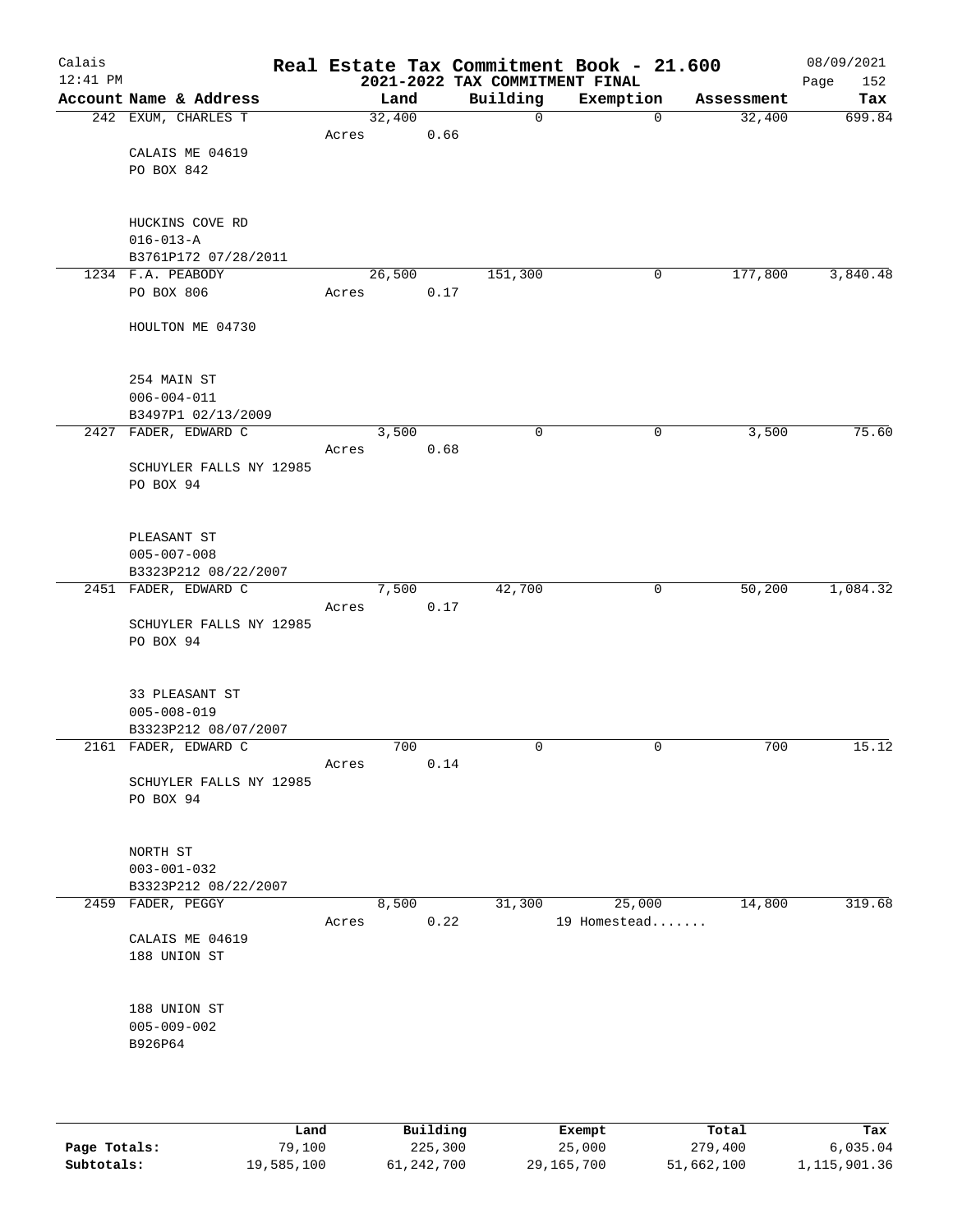| Calais       |                                   |        |                     |                                            | Real Estate Tax Commitment Book - 21.600 |                  | 08/09/2021         |
|--------------|-----------------------------------|--------|---------------------|--------------------------------------------|------------------------------------------|------------------|--------------------|
| $12:41$ PM   | Account Name & Address            | Land   |                     | 2021-2022 TAX COMMITMENT FINAL<br>Building | Exemption                                | Assessment       | 153<br>Page<br>Tax |
|              | 2528 FAIRBROTHER, EVAROSE         | 18,200 |                     | 67,000                                     | $\overline{0}$                           | 85,200           | 1,840.32           |
|              | C/O RUSSELL A KINNEY              | Acres  | 0.25                |                                            |                                          |                  |                    |
|              | III                               |        |                     |                                            |                                          |                  |                    |
|              | 359 HOULTON ROAD                  |        |                     |                                            |                                          |                  |                    |
|              | BAILEYVILLE ME 04694              |        |                     |                                            |                                          |                  |                    |
|              | 125 NORTH ST                      |        |                     |                                            |                                          |                  |                    |
|              | $006 - 009 - 012$                 |        |                     |                                            |                                          |                  |                    |
|              | B4035P210 01/10/2014              |        |                     |                                            |                                          |                  |                    |
|              | 457 FALES, BETSEY                 | 27,300 |                     | 40,900                                     | 0                                        | 68,200           | 1,473.12           |
|              | 282 SANCHEZ AVE                   | Acres  | 0.46                |                                            |                                          |                  |                    |
|              | ORMOND BEACH FL 32174             |        |                     |                                            |                                          |                  |                    |
|              | 526 CHISHOLM BLVD/NASHS           |        |                     |                                            |                                          |                  |                    |
|              | $036 - 033$                       |        |                     |                                            |                                          |                  |                    |
|              | B869P265                          |        |                     |                                            |                                          |                  |                    |
|              | 728 FARLEY, DEXTER R              | 12,500 |                     | 48,800                                     | 25,000                                   | 36,300           | 784.08             |
|              |                                   | Acres  | 0.21                |                                            | 19 Homestead                             |                  |                    |
|              | CALAIS ME 04619<br>28 FRANKLIN ST |        |                     |                                            |                                          |                  |                    |
|              |                                   |        |                     |                                            |                                          |                  |                    |
|              | 28 FRANKLIN ST                    |        |                     |                                            |                                          |                  |                    |
|              | $008 - 005 - 014$                 |        |                     |                                            |                                          |                  |                    |
|              | B4114P29 11/21/2014               |        |                     |                                            |                                          |                  |                    |
|              | 1823 FARLEY, JILL E               | 6,800  |                     | 46,700                                     | 0                                        | 53,500           | 1,155.60           |
|              | (MICHAUD)<br>8107 GATEWAY CIR     | Acres  | 0.14                |                                            |                                          |                  |                    |
|              |                                   |        |                     |                                            |                                          |                  |                    |
|              | SCARBOROUGH ME 04074              |        |                     |                                            |                                          |                  |                    |
|              | 5544                              |        |                     |                                            |                                          |                  |                    |
|              | 74 CALAIS AVE                     |        |                     |                                            |                                          |                  |                    |
|              | $010 - 008 - 024$                 |        |                     |                                            |                                          |                  |                    |
|              | B3969P233 06/28/2013              |        |                     |                                            |                                          |                  |                    |
|              | 2046 FARNHAM, ANDREA M            | 26,500 |                     | 21,100                                     | 31,000                                   | 16,600           | 358.56             |
|              | CALAIS ME 04619                   | Acres  | 1.10                |                                            | 19 Homestead<br>58 Korean Vet Widow/Res  |                  |                    |
|              | 195 SOUTH ST                      |        |                     |                                            |                                          |                  |                    |
|              |                                   |        |                     |                                            |                                          |                  |                    |
|              | 195 SOUTH ST                      |        |                     |                                            |                                          |                  |                    |
|              | $009 - 003 - 005$                 |        |                     |                                            |                                          |                  |                    |
|              | B2089P347 07/01/1996              |        |                     |                                            |                                          |                  |                    |
|              | 1644 FARQUHARSON, KEVIN           | 13,300 |                     | 52,300                                     | 0                                        | 65,600           | 1,416.96           |
|              |                                   | Acres  | 0.53                |                                            |                                          |                  |                    |
|              | CALAIS ME 04619                   |        |                     |                                            |                                          |                  |                    |
|              | 84 DOWNES ST                      |        |                     |                                            |                                          |                  |                    |
|              | 88 BARKER ST                      |        |                     |                                            |                                          |                  |                    |
|              | $009 - 003 - 017$                 |        |                     |                                            |                                          |                  |                    |
|              | B2368P196 03/01/1999              |        |                     |                                            |                                          |                  |                    |
|              |                                   |        |                     |                                            |                                          |                  |                    |
| Page Totals: | Land<br>104,600                   |        | Building<br>276,800 |                                            | Exempt<br>56,000                         | Total<br>325,400 | Tax<br>7,028.64    |
| Subtotals:   | 19,689,700                        |        | 61, 519, 500        |                                            | 29, 221, 700                             | 51,987,500       | 1,122,930.00       |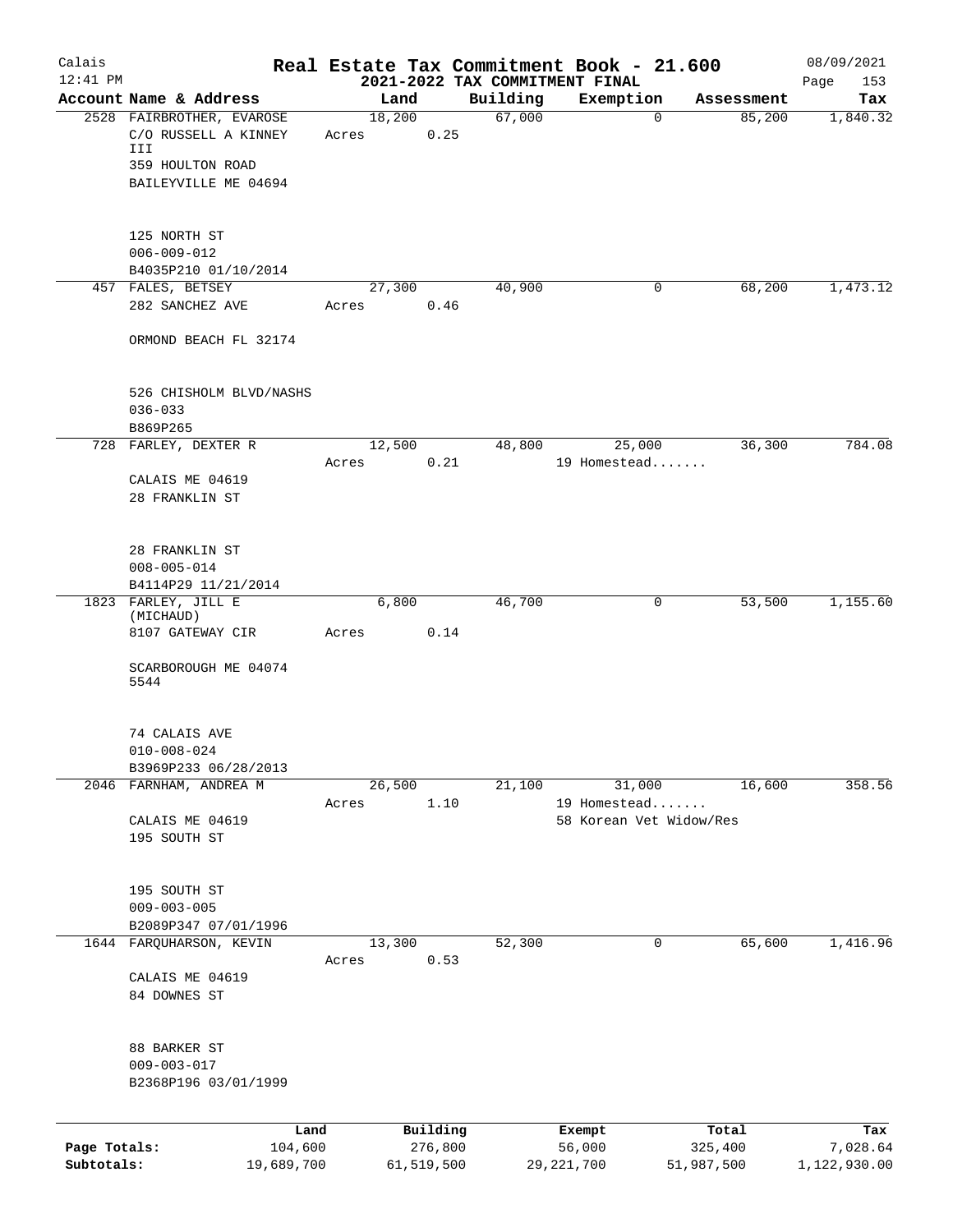| Calais<br>$12:41$ PM |                                                                                                            |         |                 |          |          | Real Estate Tax Commitment Book - 21.600<br>2021-2022 TAX COMMITMENT FINAL |             |            | 08/09/2021<br>Page<br>154 |
|----------------------|------------------------------------------------------------------------------------------------------------|---------|-----------------|----------|----------|----------------------------------------------------------------------------|-------------|------------|---------------------------|
|                      | Account Name & Address                                                                                     |         | Land            |          | Building | Exemption                                                                  |             | Assessment | Tax                       |
|                      | 1582 FARQUHARSON, KEVIN &<br>FARQUHARSON, CONNIE<br>(JT)                                                   |         | 17,500<br>Acres | 0.23     | 47,200   | 25,000<br>19 Homestead                                                     |             | 39,700     | 857.52                    |
|                      | 84 DOWNES ST<br>CALAIS ME 04619                                                                            |         |                 |          |          |                                                                            |             |            |                           |
|                      | 84 DOWNES ST                                                                                               |         |                 |          |          |                                                                            |             |            |                           |
|                      | $009 - 001 - 008$                                                                                          |         |                 |          |          |                                                                            |             |            |                           |
|                      | B3781P283 10/03/2011<br>259 FARR, GERALD                                                                   |         | 85,700          |          | 131,900  |                                                                            | 0           | 217,600    | 4,700.16                  |
|                      | CALAIS ME 04619<br>50 HARVEST LANE                                                                         |         | Acres           | 2.26     |          |                                                                            |             |            |                           |
|                      | 50 HARVEST LANE<br>$019 - 018 - 001$                                                                       |         |                 |          |          |                                                                            |             |            |                           |
|                      | B4498P158 09/18/2018 B4479P219 07/20/2018 B4480P258<br>07/26/2018 B3395P240 08/29/2007 B1826P87 02/01/1993 |         |                 |          |          |                                                                            |             |            |                           |
|                      | 2103 FARRAR, JAMIE                                                                                         |         | 11,200          |          | 59,400   |                                                                            | $\mathbf 0$ | 70,600     | 1,524.96                  |
|                      | FARRAR, LEA                                                                                                |         | Acres           | 0.38     |          |                                                                            |             |            |                           |
|                      | 772 MAIN STREET<br>CALAIS ME 04619                                                                         |         |                 |          |          |                                                                            |             |            |                           |
|                      | 15 WALNUT ST<br>$004 - 001 - 012$                                                                          |         |                 |          |          |                                                                            |             |            |                           |
|                      | B4703P126 09/10/2020                                                                                       |         |                 |          |          |                                                                            |             |            |                           |
|                      | 2585 FARRAR, JAMIE                                                                                         |         | 9,500<br>Acres  | 0.27     | 46,100   |                                                                            | 0           | 55,600     | 1,200.96                  |
|                      | CALAIS ME 04619<br>772 MAIN STREET                                                                         |         |                 |          |          |                                                                            |             |            |                           |
|                      | 106 UNION ST                                                                                               |         |                 |          |          |                                                                            |             |            |                           |
|                      | $006 - 007 - 008$<br>B4056P181 04/28/2014                                                                  |         |                 |          |          |                                                                            |             |            |                           |
|                      | 1739 FARRAR, JAMIE S &                                                                                     |         | 10,000          |          | 75,700   |                                                                            | 0           | 85,700     | 1,851.12                  |
|                      | FARRAR, LEA E<br>C/O JESSICA N BROOME                                                                      |         | Acres           | 0.30     |          |                                                                            |             |            |                           |
|                      | 525 US ROUTE 1                                                                                             |         |                 |          |          |                                                                            |             |            |                           |
|                      | ROBBINSTON ME 04671                                                                                        |         |                 |          |          |                                                                            |             |            |                           |
|                      | 138 CALAIS AVE<br>$010 - 002 - 001 - 001$                                                                  |         |                 |          |          |                                                                            |             |            |                           |
|                      | B4790P309 05/26/2021 B3120P322 03/10/2006<br>2299 FARRAR, STEPHEN (JT)                                     |         | 10,100          |          | 60,700   |                                                                            | 0           | 70,800     | 1,529.28                  |
|                      | FARRAR, BERNADETTE<br>24 HARRISON ST                                                                       |         | Acres           | 0.31     |          |                                                                            |             |            |                           |
|                      | CALAIS ME 04619                                                                                            |         |                 |          |          |                                                                            |             |            |                           |
|                      | 24 HARRISON ST<br>$003 - 008 - 008$<br>B4301P179 10/05/2016                                                |         |                 |          |          |                                                                            |             |            |                           |
|                      |                                                                                                            |         |                 |          |          |                                                                            |             |            |                           |
|                      |                                                                                                            | Land    |                 | Building |          | Exempt                                                                     |             | Total      | Tax                       |
| Page Totals:         |                                                                                                            | 144,000 |                 | 421,000  |          | 25,000                                                                     |             | 540,000    | 11,664.00                 |

**Subtotals:** 19,833,700 61,940,500 29,246,700 52,527,500 1,134,594.00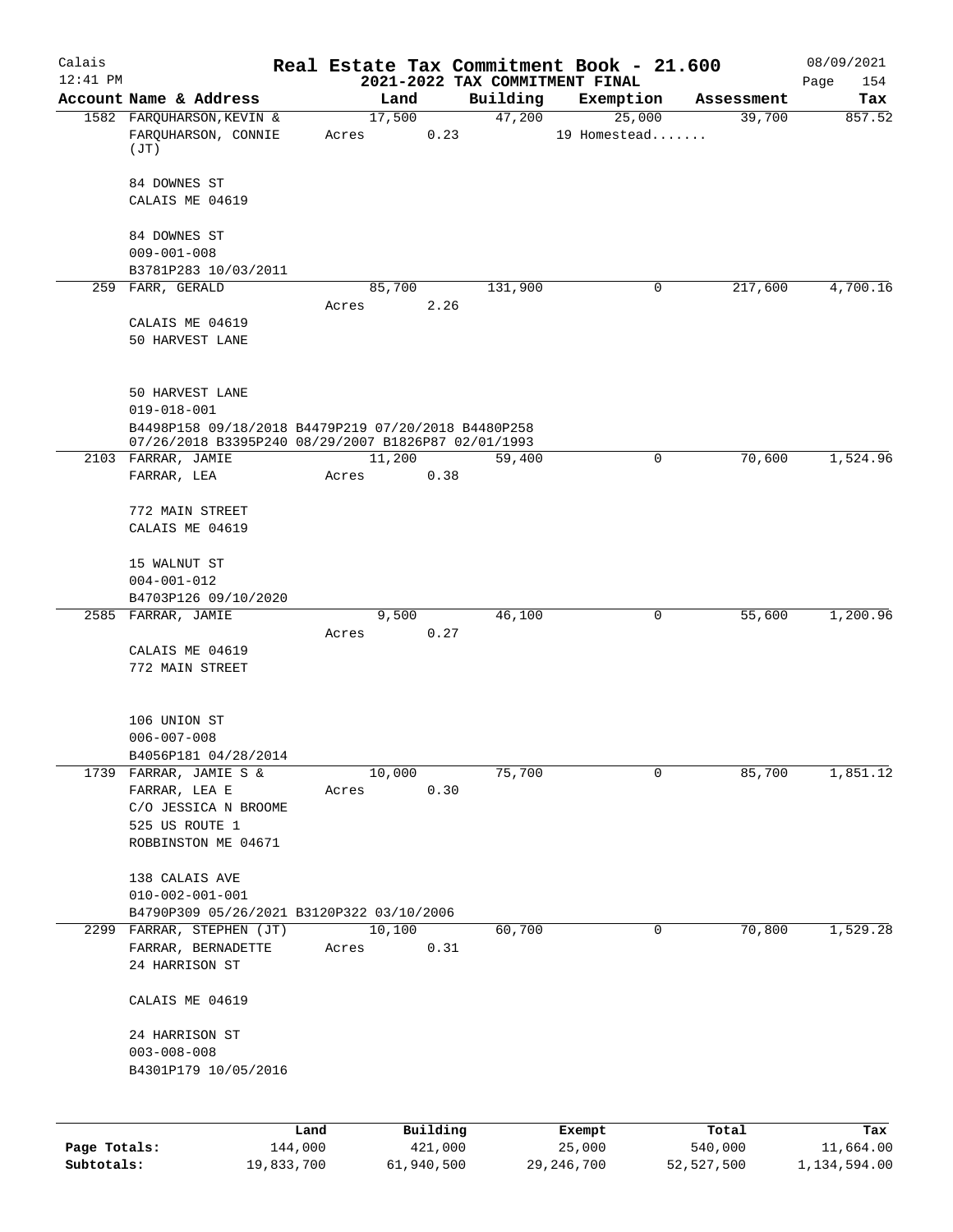| Calais       |                                                      |            |       |              |          | Real Estate Tax Commitment Book - 21.600 |              |              |            | 08/09/2021   |
|--------------|------------------------------------------------------|------------|-------|--------------|----------|------------------------------------------|--------------|--------------|------------|--------------|
| $12:41$ PM   |                                                      |            |       |              |          | 2021-2022 TAX COMMITMENT FINAL           |              |              |            | Page<br>155  |
|              | Account Name & Address                               |            |       | Land         |          | Building                                 |              | Exemption    | Assessment | Tax          |
|              | 980 FARRAR, JAMIE &                                  |            |       | 17,000       |          | 108,500                                  |              | 0            | 125,500    | 2,710.80     |
|              | FARRAR, LEA (JT)                                     |            | Acres |              | 0.07     |                                          |              |              |            |              |
|              |                                                      |            |       |              |          |                                          |              |              |            |              |
|              | 772 MAIN STREET                                      |            |       |              |          |                                          |              |              |            |              |
|              | CALAIS ME 04619                                      |            |       |              |          |                                          |              |              |            |              |
|              | 399 MAIN ST - 405                                    |            |       |              |          |                                          |              |              |            |              |
|              | $007 - 003 - 035$                                    |            |       |              |          |                                          |              |              |            |              |
|              | B4491P222 08/23/2018                                 |            |       |              |          |                                          |              |              |            |              |
|              | 1661 FARRAR, JAMIE S &                               |            |       | 35,100       |          | 116,100                                  |              | 25,000       | 126,200    | 2,725.92     |
|              | FARRAR, LEA E (JT)                                   |            | Acres |              | 0.56     |                                          |              | 19 Homestead |            |              |
|              |                                                      |            |       |              |          |                                          |              |              |            |              |
|              | 772 MAIN ST                                          |            |       |              |          |                                          |              |              |            |              |
|              | CALAIS ME 04619                                      |            |       |              |          |                                          |              |              |            |              |
|              |                                                      |            |       |              |          |                                          |              |              |            |              |
|              | 772 MAIN ST                                          |            |       |              |          |                                          |              |              |            |              |
|              | $013 - 001 - 001$                                    |            |       |              |          |                                          |              |              |            |              |
|              | B4252P76 03/28/2016                                  |            |       |              |          |                                          |              |              |            |              |
|              | 1790 FARRELL, EDWARD C                               |            |       | 8,900        |          | 63,600                                   |              | 25,000       | 47,500     | 1,026.00     |
|              | FARRELL, VICKI                                       |            | Acres |              | 0.24     |                                          |              | 19 Homestead |            |              |
|              |                                                      |            |       |              |          |                                          |              |              |            |              |
|              | 28 SPRING ST                                         |            |       |              |          |                                          |              |              |            |              |
|              | CALAIS ME 04619                                      |            |       |              |          |                                          |              |              |            |              |
|              | 28 SPRING ST                                         |            |       |              |          |                                          |              |              |            |              |
|              | 010-009-018&019                                      |            |       |              |          |                                          |              |              |            |              |
|              | B1002P185                                            |            |       |              |          |                                          |              |              |            |              |
|              | 2047 FEDERAL NATIONAL                                |            |       | 20,600       |          | 9,900                                    |              | 0            | 30,500     | 658.80       |
|              | MORTGAGE ASSOSICATION                                |            |       |              |          |                                          |              |              |            |              |
|              | 8950 CYPRESS WATERS                                  |            | Acres |              | 0.32     |                                          |              |              |            |              |
|              | <b>BLVD</b>                                          |            |       |              |          |                                          |              |              |            |              |
|              | COPPELL TX 75019                                     |            |       |              |          |                                          |              |              |            |              |
|              |                                                      |            |       |              |          |                                          |              |              |            |              |
|              |                                                      |            |       |              |          |                                          |              |              |            |              |
|              | 175 SOUTH ST                                         |            |       |              |          |                                          |              |              |            |              |
|              | $009 - 003 - 006$                                    |            |       |              |          |                                          |              |              |            |              |
|              | B4605P129 10/23/2019 B4595P155 09/20/2019 B4534P18   |            |       |              |          |                                          |              |              |            |              |
|              | 02/19/2019 B4419P149 11/27/2017 B3765P169 08/11/2011 |            |       |              |          |                                          |              |              |            |              |
|              | 892 FEENEY, PAMELA A                                 |            |       | 18,900       |          | 63,900                                   |              | 25,000       | 57,800     | 1,248.48     |
|              |                                                      |            | Acres |              | 0.27     |                                          |              | 19 Homestead |            |              |
|              | CALAIS ME 04619                                      |            |       |              |          |                                          |              |              |            |              |
|              | 51 FRANKLIN ST                                       |            |       |              |          |                                          |              |              |            |              |
|              |                                                      |            |       |              |          |                                          |              |              |            |              |
|              | 51 FRANKLIN ST                                       |            |       |              |          |                                          |              |              |            |              |
|              | $008 - 004 - 020$                                    |            |       |              |          |                                          |              |              |            |              |
|              | B4414P237 11/03/2017                                 |            |       |              |          |                                          |              |              |            |              |
|              | 329 FEINER, DAVID & (JT)                             |            |       | 25,500       |          | 140,500                                  |              | 25,000       | 141,000    | 3,045.60     |
|              | MARCHESE-FEINER, NANCY                               |            | Acres |              | 115.00   |                                          |              | 19 Homestead |            |              |
|              |                                                      |            |       |              |          |                                          |              |              |            |              |
|              | 50 HAYIM LANE                                        |            |       |              |          |                                          |              |              |            |              |
|              | CALAIS ME 04619 9702                                 |            |       |              |          |                                          |              |              |            |              |
|              |                                                      |            |       |              |          |                                          |              |              |            |              |
|              | 50 HAYIM LANE                                        |            |       |              |          |                                          |              |              |            |              |
|              | $033 - 198$                                          |            |       |              |          |                                          |              |              |            |              |
|              | B2536P222                                            |            |       |              |          |                                          |              |              |            |              |
|              |                                                      |            |       |              |          |                                          |              |              |            |              |
|              |                                                      | Land       |       |              | Building |                                          | Exempt       |              | Total      | Tax          |
| Page Totals: |                                                      | 126,000    |       |              | 502,500  |                                          | 100,000      |              | 528,500    | 11, 415.60   |
| Subtotals:   |                                                      | 19,959,700 |       | 62, 443, 000 |          |                                          | 29, 346, 700 |              | 53,056,000 | 1,146,009.60 |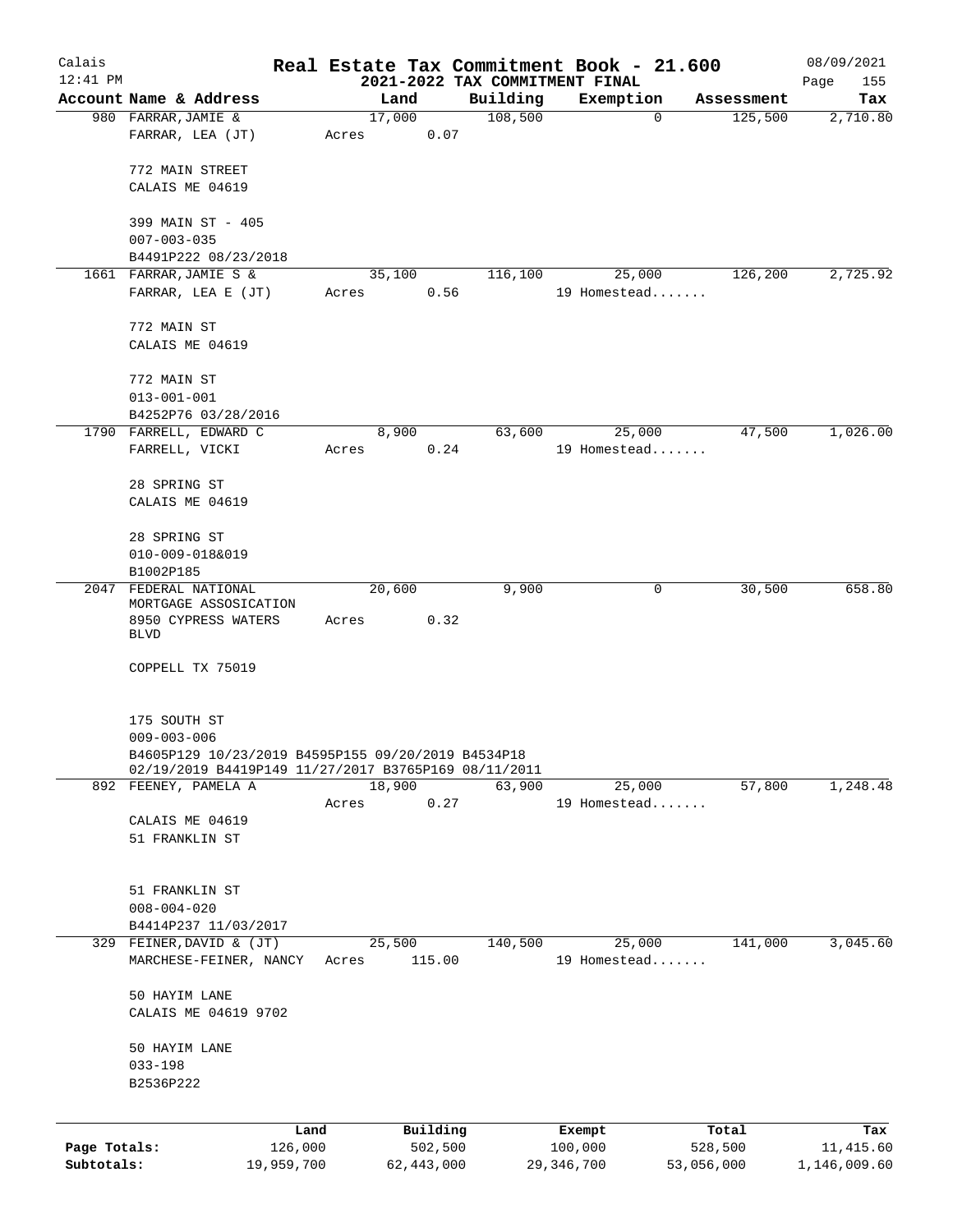| Calais<br>$12:41$ PM |                                                   |                         | 2021-2022 TAX COMMITMENT FINAL | Real Estate Tax Commitment Book - 21.600 |            | 08/09/2021<br>Page<br>156 |
|----------------------|---------------------------------------------------|-------------------------|--------------------------------|------------------------------------------|------------|---------------------------|
|                      | Account Name & Address                            | Land                    | Building                       | Exemption                                | Assessment | Tax                       |
|                      | 772 FELDKIRCHER, ROB & (JT)<br>FELDKIRCHER, LUCY  | 85,400<br>1.74<br>Acres | 97,100                         | $\mathbf 0$                              | 182,500    | 3,942.00                  |
|                      | 140 RIVER ROAD                                    |                         |                                |                                          |            |                           |
|                      | CALAIS ME 04619                                   |                         |                                |                                          |            |                           |
|                      | 144 RIVER ROAD                                    |                         |                                |                                          |            |                           |
|                      | $017 - 003$                                       |                         |                                |                                          |            |                           |
|                      | B4193P158 09/28/2015                              |                         |                                |                                          | 60, 200    |                           |
|                      | 2703 FELDKIRCHER, ROB & (JT)<br>FELDKIRCHER, LUCY | 0                       | 60,200                         | 0                                        |            | 1,300.32                  |
|                      | 140 RIVER ROAD<br>CALAIS ME 04619                 |                         |                                |                                          |            |                           |
|                      | 140 RIVER ROAD<br>$017 - 003 - A$                 |                         |                                |                                          |            |                           |
|                      | B4193P158 09/28/2015                              |                         |                                |                                          |            |                           |
|                      | 1997 FELKER, CHRISTINE E                          | 6,600                   | 70,900                         | 25,000                                   | 52,500     | 1,134.00                  |
|                      | CALAIS ME 04619                                   | 0.13<br>Acres           |                                | 19 Homestead                             |            |                           |
|                      | 7 BARING ST                                       |                         |                                |                                          |            |                           |
|                      | 7 BARING ST                                       |                         |                                |                                          |            |                           |
|                      | $002 - 001 - 009$                                 |                         |                                |                                          |            |                           |
|                      | B4057P40 04/24/2014<br>2384 FENDERSON, CODY A     | 17,400                  | 93,500                         | 0                                        | 110,900    | 2,395.44                  |
|                      |                                                   | 0.91<br>Acres           |                                |                                          |            |                           |
|                      | PEMBROKE ME 04666<br>1186 STATION ROAD            |                         |                                |                                          |            |                           |
|                      | 15 CARVER ST                                      |                         |                                |                                          |            |                           |
|                      | $005 - 004 - 0298030$<br>B3757P221 07/15/2011     |                         |                                |                                          |            |                           |
|                      | 1638 FENT, CYNTHIA L. LIVING<br>TRUST             | 17,800                  | 93,300                         | 0                                        | 111,100    | 2,399.76                  |
|                      |                                                   | 0.24<br>Acres           |                                |                                          |            |                           |
|                      | CALAIS ME 04619<br>115 WASHINGTON ST              |                         |                                |                                          |            |                           |
|                      | 115 WASHINGTON ST                                 |                         |                                |                                          |            |                           |
|                      | $009 - 003 - 011$                                 |                         |                                |                                          |            |                           |
| 118                  | B2778P199 08/15/2003<br>FINN, RICHARD             | 89,800                  | 148,600                        | 0                                        | 238,400    | 5,149.44                  |
|                      |                                                   | 48.00<br>Acres          |                                |                                          |            |                           |
|                      | WAYLAND MA 01778 2820<br>1006 WISTERIA WAY        |                         |                                |                                          |            |                           |
|                      | 83 BEAR HOLLOW ROAD<br>$035 - 055 - 003$          |                         |                                |                                          |            |                           |
|                      | B1623P55 02/01/1990                               |                         |                                |                                          |            |                           |
|                      |                                                   |                         |                                |                                          |            |                           |
|                      | Land                                              | Building                |                                | Exempt                                   | Total      | Tax                       |
| Page Totals:         | 217,000                                           | 563,600                 |                                | 25,000                                   | 755,600    | 16,320.96                 |

**Subtotals:** 20,176,700 63,006,600 29,371,700 53,811,600 1,162,330.56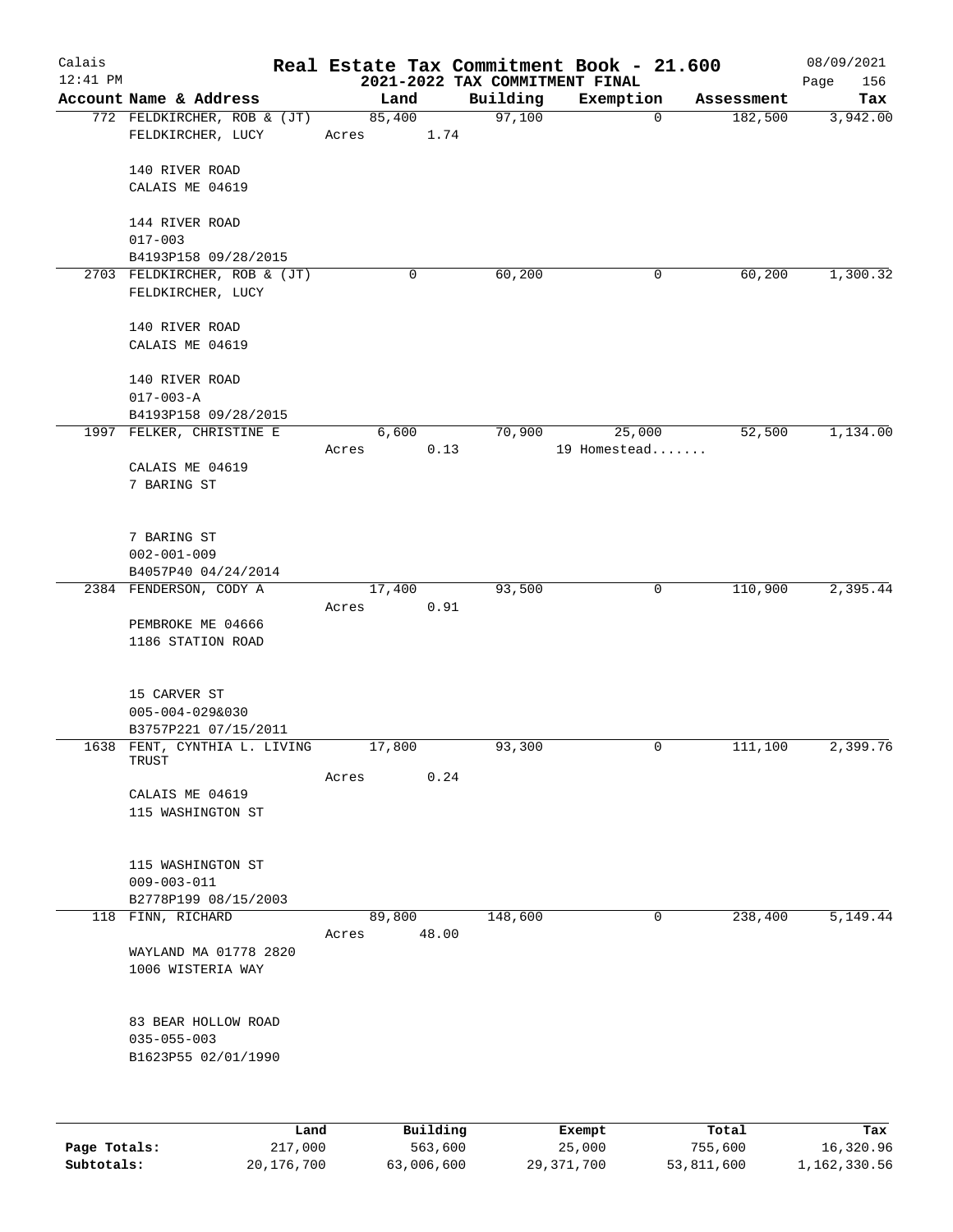| Calais       |                                                     |       |        |                     |                                            | Real Estate Tax Commitment Book - 21.600 |                  | 08/09/2021         |
|--------------|-----------------------------------------------------|-------|--------|---------------------|--------------------------------------------|------------------------------------------|------------------|--------------------|
| $12:41$ PM   | Account Name & Address                              |       | Land   |                     | 2021-2022 TAX COMMITMENT FINAL<br>Building |                                          |                  | Page<br>157<br>Tax |
|              | 1399 FIRST BAPTIST CHURCH                           |       | 64,000 |                     | 84,700                                     | Exemption<br>148,700                     | Assessment<br>0  | 0.00               |
|              |                                                     | Acres |        | 1.84                |                                            | 43 Church Property.                      |                  |                    |
|              | CALAIS ME 04619                                     |       |        |                     |                                            |                                          |                  |                    |
|              | 443 NORTH ST                                        |       |        |                     |                                            |                                          |                  |                    |
|              |                                                     |       |        |                     |                                            |                                          |                  |                    |
|              |                                                     |       |        |                     |                                            |                                          |                  |                    |
|              | 443 NORTH ST                                        |       |        |                     |                                            |                                          |                  |                    |
|              | $003 - 001 - 020 - 023$<br>813 FIRST CONGREGATIONAL |       | 13,500 |                     | 0                                          | 0                                        | 13,500           | 291.60             |
|              | (UNITARIAN) CHURCH OF<br>EASTPORT                   |       |        |                     |                                            |                                          |                  |                    |
|              | C/O DAVID GHOLSON                                   | Acres |        | 0.38                |                                            |                                          |                  |                    |
|              | PO BOX 1633                                         |       |        |                     |                                            |                                          |                  |                    |
|              | MASON TX 76856                                      |       |        |                     |                                            |                                          |                  |                    |
|              |                                                     |       |        |                     |                                            |                                          |                  |                    |
|              | SOUTH ST                                            |       |        |                     |                                            |                                          |                  |                    |
|              | $027 - 196$                                         |       |        |                     |                                            |                                          |                  |                    |
|              | B4624P301 10/21/2019                                |       |        |                     |                                            |                                          |                  |                    |
|              | 2708 FIRSTLIGHT                                     |       |        | 0                   | 95,500                                     | 0                                        | 95,500           | 2,062.80           |
|              | FKA: MAINE FIBER<br>COMPANY LLC.                    |       |        |                     |                                            |                                          |                  |                    |
|              | ATTN: ACCOUNTS PAYABLE                              |       |        |                     |                                            |                                          |                  |                    |
|              | 41 STATE STREET, 10TH                               |       |        |                     |                                            |                                          |                  |                    |
|              | FL                                                  |       |        |                     |                                            |                                          |                  |                    |
|              | ALBANY NY 12207                                     |       |        |                     |                                            |                                          |                  |                    |
|              | 151 RIVER ROAD                                      |       |        |                     |                                            |                                          |                  |                    |
|              | $029 - 173 - 174 - Z$                               |       |        |                     |                                            |                                          |                  |                    |
|              | B4017P25 11/26/2013 B3900P248 10/18/2012            |       |        |                     |                                            |                                          |                  |                    |
|              | 1839 FITCH, RICHARD O                               |       | 19,300 |                     | 59,800                                     | 25,000                                   | 54,100           | 1,168.56           |
|              | FITCH, HEIDI E                                      | Acres |        | 0.28                |                                            | 19 Homestead                             |                  |                    |
|              | 110 GARFIELD ST                                     |       |        |                     |                                            |                                          |                  |                    |
|              | CALAIS ME 04619                                     |       |        |                     |                                            |                                          |                  |                    |
|              |                                                     |       |        |                     |                                            |                                          |                  |                    |
|              | 110 GARFIELD ST                                     |       |        |                     |                                            |                                          |                  |                    |
|              | $010 - 004 - 012 - 001$                             |       |        |                     |                                            |                                          |                  |                    |
|              | B1080P275                                           |       |        |                     |                                            |                                          |                  |                    |
|              | 516 FITZPATRICK, SANDY &                            |       | 10,000 |                     | 81,300                                     | 25,000                                   | 66,300           | 1,432.08           |
|              | TINKER, STEVEN (JT)                                 | Acres |        | 1.30                |                                            | 19 Homestead                             |                  |                    |
|              | 102 HARDSCRABBLE ROAD                               |       |        |                     |                                            |                                          |                  |                    |
|              | CALAIS ME 04619                                     |       |        |                     |                                            |                                          |                  |                    |
|              |                                                     |       |        |                     |                                            |                                          |                  |                    |
|              | 102 HARDSCRABBLE RD                                 |       |        |                     |                                            |                                          |                  |                    |
|              | $030 - 159 - 001$                                   |       |        |                     |                                            |                                          |                  |                    |
|              | B2992P228 04/01/2005                                |       |        |                     |                                            |                                          |                  |                    |
| 2210         | FITZSIMMONS, JOHN F III                             |       | 11,900 |                     | 15,100                                     | 0                                        | 27,000           | 583.20             |
|              | CALAIS ME 04619                                     | Acres |        | 0.43                |                                            |                                          |                  |                    |
|              | 446 SOUTH ST                                        |       |        |                     |                                            |                                          |                  |                    |
|              |                                                     |       |        |                     |                                            |                                          |                  |                    |
|              |                                                     |       |        |                     |                                            |                                          |                  |                    |
|              | 444 SOUTH ST                                        |       |        |                     |                                            |                                          |                  |                    |
|              | $026 - 070$                                         |       |        |                     |                                            |                                          |                  |                    |
|              | B2491P176                                           |       |        |                     |                                            |                                          |                  |                    |
|              |                                                     |       |        |                     |                                            |                                          |                  |                    |
| Page Totals: | 118,700                                             | Land  |        | Building<br>336,400 |                                            | Exempt<br>198,700                        | Total<br>256,400 | Tax<br>5,538.24    |
| Subtotals:   | 20, 295, 400                                        |       |        | 63, 343, 000        |                                            | 29,570,400                               | 54,068,000       | 1,167,868.80       |
|              |                                                     |       |        |                     |                                            |                                          |                  |                    |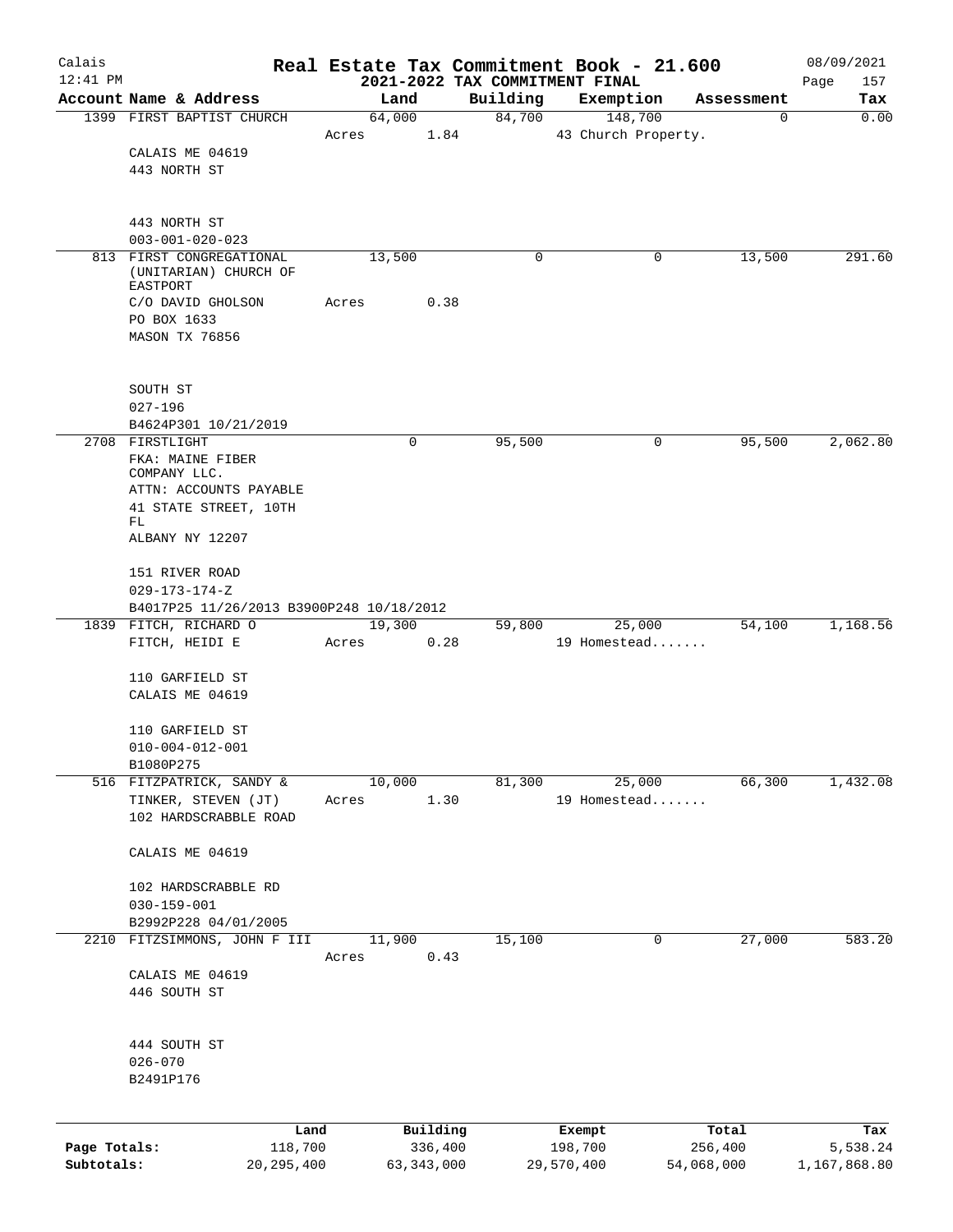| Calais       |                                              |                 |       |            |                     | Real Estate Tax Commitment Book - 21.600   |                     |   |                      | 08/09/2021      |
|--------------|----------------------------------------------|-----------------|-------|------------|---------------------|--------------------------------------------|---------------------|---|----------------------|-----------------|
| $12:41$ PM   | Account Name & Address                       |                 |       | Land       |                     | 2021-2022 TAX COMMITMENT FINAL<br>Building |                     |   |                      | Page<br>158     |
|              | 1903 FITZSIMMONS, JOHN F III                 |                 |       | 8,900      |                     | 47,700                                     | Exemption<br>25,000 |   | Assessment<br>31,600 | Tax<br>682.56   |
|              |                                              |                 | Acres |            | 0.24                |                                            | 19 Homestead        |   |                      |                 |
|              | CALAIS ME 04619                              |                 |       |            |                     |                                            |                     |   |                      |                 |
|              | 446 SOUTH STREET                             |                 |       |            |                     |                                            |                     |   |                      |                 |
|              |                                              |                 |       |            |                     |                                            |                     |   |                      |                 |
|              |                                              |                 |       |            |                     |                                            |                     |   |                      |                 |
|              | 446 SOUTH ST                                 |                 |       |            |                     |                                            |                     |   |                      |                 |
|              | $026 - 069$<br>B4283P93 08/10/2016           |                 |       |            |                     |                                            |                     |   |                      |                 |
|              | 811 FLEMING, JOHN O & (JT)                   |                 |       | 19,000     |                     | 65,100                                     | 25,000              |   | 59,100               | 1,276.56        |
|              | FLEMING, JOHNNA L                            |                 | Acres |            | 1.16                |                                            | 19 Homestead        |   |                      |                 |
|              |                                              |                 |       |            |                     |                                            |                     |   |                      |                 |
|              | 673 LUDLOW ROAD                              |                 |       |            |                     |                                            |                     |   |                      |                 |
|              | HOULTON ME 04730                             |                 |       |            |                     |                                            |                     |   |                      |                 |
|              |                                              |                 |       |            |                     |                                            |                     |   |                      |                 |
|              | 29 MANNING ST                                |                 |       |            |                     |                                            |                     |   |                      |                 |
|              | $027 - 190$                                  |                 |       |            |                     |                                            |                     |   |                      |                 |
|              | B3264P106 03/12/2007<br>496 FLEMING, WILLIAM |                 |       | 63,100     |                     | 0                                          |                     | 0 | 63,100               | 1,362.96        |
|              | FLEMING, ROCHELLE                            |                 | Acres |            | 3.33                |                                            |                     |   |                      |                 |
|              | C/O RUSSELL & REBECCA                        |                 |       |            |                     |                                            |                     |   |                      |                 |
|              | SCHEMLZER                                    |                 |       |            |                     |                                            |                     |   |                      |                 |
|              | PO BOX 729                                   |                 |       |            |                     |                                            |                     |   |                      |                 |
|              | BOOTHBAY HARBOR ME                           |                 |       |            |                     |                                            |                     |   |                      |                 |
|              | 04538                                        |                 |       |            |                     |                                            |                     |   |                      |                 |
|              | ST CROIX DR                                  |                 |       |            |                     |                                            |                     |   |                      |                 |
|              | $015 - 020 - 001$                            |                 |       |            |                     |                                            |                     |   |                      |                 |
|              | B4799P129 06/07/2021 B1288P8                 |                 |       |            |                     |                                            |                     |   |                      |                 |
|              | 497 FLEMING, WILLIAM                         |                 |       | 39,800     |                     | 0                                          |                     | 0 | 39,800               | 859.68          |
|              | FLEMING, ROCHELLE                            |                 | Acres |            | 1.75                |                                            |                     |   |                      |                 |
|              |                                              |                 |       |            |                     |                                            |                     |   |                      |                 |
|              | 1912 MICHIGAN AVE NE                         |                 |       |            |                     |                                            |                     |   |                      |                 |
|              | ST PETERSBURG FL 33703                       |                 |       |            |                     |                                            |                     |   |                      |                 |
|              | ST CROIX DR                                  |                 |       |            |                     |                                            |                     |   |                      |                 |
|              | $015 - 020 - 002$                            |                 |       |            |                     |                                            |                     |   |                      |                 |
|              | B1293P295                                    |                 |       |            |                     |                                            |                     |   |                      |                 |
| 1860         | FLOOD, DEBBIE J (TC)                         |                 |       | 14,600     |                     | 37,400                                     |                     | 0 | 52,000               | 1,123.20        |
|              | CHILDS, KAREN D                              |                 | Acres |            | 0.64                |                                            |                     |   |                      |                 |
|              | 64 GARFIELD ST                               |                 |       |            |                     |                                            |                     |   |                      |                 |
|              |                                              |                 |       |            |                     |                                            |                     |   |                      |                 |
|              | CALAIS ME 04619                              |                 |       |            |                     |                                            |                     |   |                      |                 |
|              |                                              |                 |       |            |                     |                                            |                     |   |                      |                 |
|              | 64 GARFIELD ST                               |                 |       |            |                     |                                            |                     |   |                      |                 |
|              | $010 - 001 - 006$<br>B4149P238 05/07/2015    |                 |       |            |                     |                                            |                     |   |                      |                 |
| 1617         | FLOOD, NELSON R                              |                 |       | 9,800      |                     | 55,800                                     | 25,000              |   | 40,600               | 876.96          |
|              | FLOOD, DEBRA J                               |                 | Acres |            | 0.29                |                                            | 19 Homestead        |   |                      |                 |
|              |                                              |                 |       |            |                     |                                            |                     |   |                      |                 |
|              | 89 GARFIELD ST                               |                 |       |            |                     |                                            |                     |   |                      |                 |
|              | CALAIS ME 04619                              |                 |       |            |                     |                                            |                     |   |                      |                 |
|              |                                              |                 |       |            |                     |                                            |                     |   |                      |                 |
|              | 89 GARFIELD ST                               |                 |       |            |                     |                                            |                     |   |                      |                 |
|              | $011 - 004$                                  |                 |       |            |                     |                                            |                     |   |                      |                 |
|              | B1417P329                                    |                 |       |            |                     |                                            |                     |   |                      |                 |
|              |                                              |                 |       |            |                     |                                            |                     |   |                      |                 |
|              |                                              |                 |       |            |                     |                                            |                     |   |                      |                 |
| Page Totals: |                                              | Land<br>155,200 |       |            | Building<br>206,000 |                                            | Exempt<br>75,000    |   | Total<br>286,200     | Tax<br>6,181.92 |
| Subtotals:   |                                              | 20,450,600      |       | 63,549,000 |                     |                                            | 29,645,400          |   | 54, 354, 200         | 1,174,050.72    |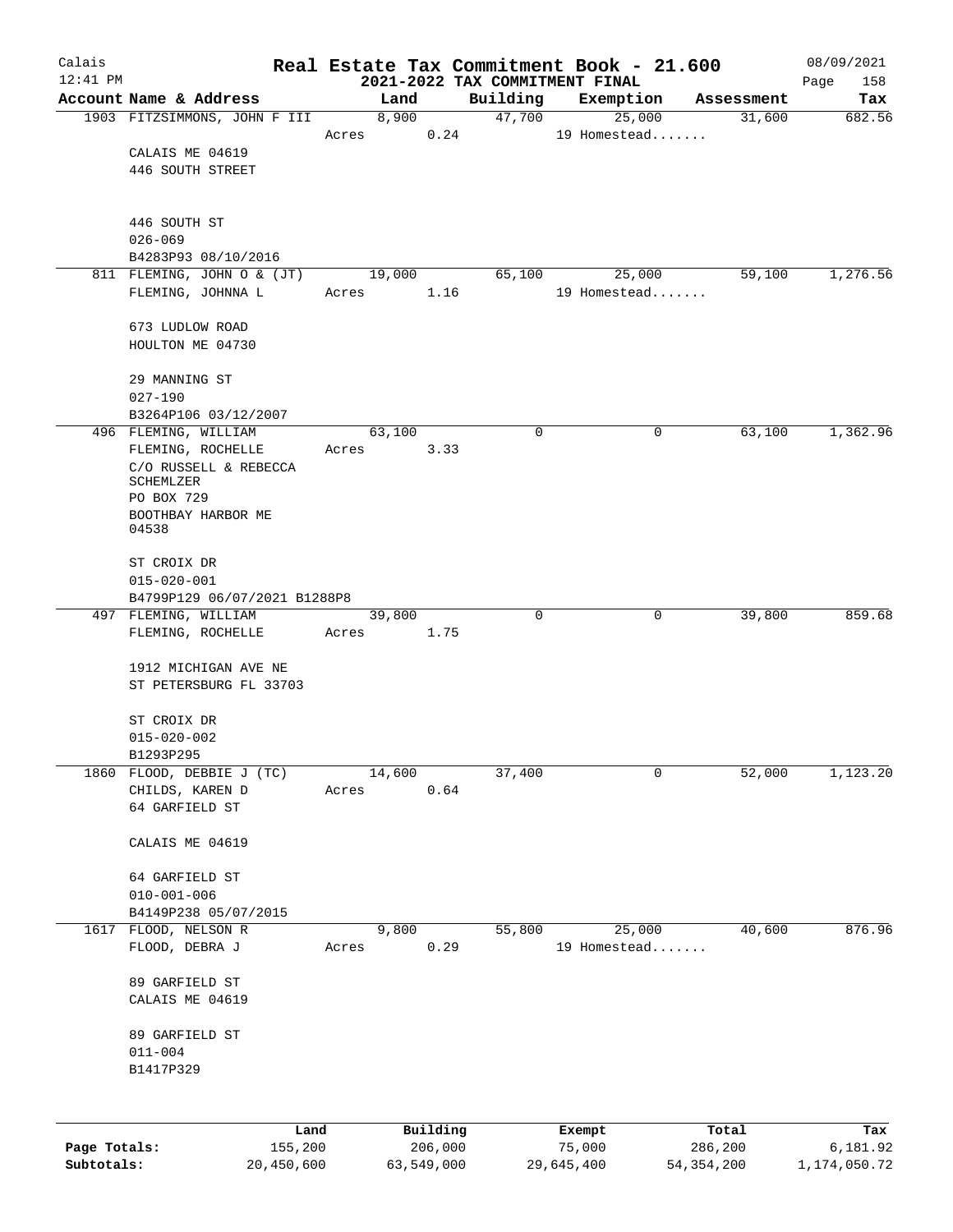| Calais       |                                                                            |            |       |              |         | Real Estate Tax Commitment Book - 21.600 |             |             |            | 08/09/2021   |
|--------------|----------------------------------------------------------------------------|------------|-------|--------------|---------|------------------------------------------|-------------|-------------|------------|--------------|
| $12:41$ PM   |                                                                            |            |       |              |         | 2021-2022 TAX COMMITMENT FINAL           |             |             |            | 159<br>Page  |
|              | Account Name & Address                                                     |            |       | Land         |         | Building                                 | Exemption   |             | Assessment | Tax          |
|              | 2366 FLOOD, PHILIP A                                                       |            |       | 9,500        |         | 57,100                                   |             | $\mathbf 0$ | 66,600     | 1,438.56     |
|              | FLOOD, KARYN N<br>C/O DEUTSCH BANK                                         |            | Acres |              | 0.27    |                                          |             |             |            |              |
|              | NATIONAL                                                                   |            |       |              |         |                                          |             |             |            |              |
|              | 1761 SAINT ANDREWS                                                         |            |       |              |         |                                          |             |             |            |              |
|              | PLACE                                                                      |            |       |              |         |                                          |             |             |            |              |
|              | SANTA ANA CA 92705 4934                                                    |            |       |              |         |                                          |             |             |            |              |
|              |                                                                            |            |       |              |         |                                          |             |             |            |              |
|              | 34 PRICE ST                                                                |            |       |              |         |                                          |             |             |            |              |
|              | $005 - 004 - 014$                                                          |            |       |              |         |                                          |             |             |            |              |
|              | B2856P109 03/05/2004                                                       |            |       |              |         |                                          |             |             |            |              |
|              | 1782 FLOOD, VANESSA ANN &                                                  |            |       | 6,800        |         | 37,300                                   |             | 0           | 44,100     | 952.56       |
|              | FLOOD, ANNE MARIE                                                          | (JT) Acres |       |              | 0.14    |                                          |             |             |            |              |
|              | 69 GERMAIN STREET                                                          |            |       |              |         |                                          |             |             |            |              |
|              |                                                                            |            |       |              |         |                                          |             |             |            |              |
|              | CALAIS ME 04619                                                            |            |       |              |         |                                          |             |             |            |              |
|              |                                                                            |            |       |              |         |                                          |             |             |            |              |
|              | 69 GERMAIN ST                                                              |            |       |              |         |                                          |             |             |            |              |
|              | $010 - 009 - 007$                                                          |            |       |              |         |                                          |             |             |            |              |
|              | B4643P129 03/10/2020                                                       |            |       |              |         |                                          |             |             |            |              |
|              | 542 FOGGIA, MICHAEL &                                                      |            |       | 9,800        |         | 38,000                                   |             | 0           | 47,800     | 1,032.48     |
|              | KNOWLES, JANNIFER (JT)                                                     |            | Acres |              | 1.00    |                                          |             |             |            |              |
|              | 6 BAYVIEW BLVD                                                             |            |       |              |         |                                          |             |             |            |              |
|              | FT MYERS BCH FL                                                            |            |       |              |         |                                          |             |             |            |              |
|              | 33931-4506                                                                 |            |       |              |         |                                          |             |             |            |              |
|              |                                                                            |            |       |              |         |                                          |             |             |            |              |
|              | 17 HARDSCRABBLE RD                                                         |            |       |              |         |                                          |             |             |            |              |
|              | $029 - 184$                                                                |            |       |              |         |                                          |             |             |            |              |
|              | B4591P225 09/09/2019                                                       |            |       |              |         |                                          |             |             |            |              |
|              | 2572 FORTUNE, NICOLAI                                                      |            |       | 9,100        |         | 18,700                                   |             | 0           | 27,800     | 600.48       |
|              | FORTUNE, ERINN                                                             |            | Acres |              | 0.25    |                                          |             |             |            |              |
|              | 90 LINCOLN STREET                                                          |            |       |              |         |                                          |             |             |            |              |
|              |                                                                            |            |       |              |         |                                          |             |             |            |              |
|              | CALAIS ME 04619                                                            |            |       |              |         |                                          |             |             |            |              |
|              |                                                                            |            |       |              |         |                                          |             |             |            |              |
|              | 7 MCLEAN ST                                                                |            |       |              |         |                                          |             |             |            |              |
|              | $006 - 008 - 003$                                                          |            |       |              |         |                                          |             |             |            |              |
|              | B4784P280 03/10/2021 B4758P313 02/03/2021 B4553P2                          |            |       |              |         |                                          |             |             |            |              |
|              | 04/25/2019 B4574P214 07/24/2019 B4553P2 04/25/2019<br>B3738P292 05/17/2011 |            |       |              |         |                                          |             |             |            |              |
|              | 759 FORTUNE, NICOLAI J                                                     |            |       | 25,700       |         | 23,100                                   |             | 0           | 48,800     | 1,054.08     |
|              | 961 MAIN STREET                                                            |            | Acres |              | 0.50    |                                          |             |             |            |              |
|              |                                                                            |            |       |              |         |                                          |             |             |            |              |
|              | CALAIS ME 04619                                                            |            |       |              |         |                                          |             |             |            |              |
|              |                                                                            |            |       |              |         |                                          |             |             |            |              |
|              |                                                                            |            |       |              |         |                                          |             |             |            |              |
|              | 961 MAIN ST                                                                |            |       |              |         |                                          |             |             |            |              |
|              | $014 - 008$                                                                |            |       |              |         |                                          |             |             |            |              |
|              | B4749P251 01/25/2021                                                       |            |       |              |         |                                          |             |             |            |              |
|              | 2690 FOSTER R H ENERGY LLC                                                 |            |       | 114,200      |         | 410,400                                  |             | 0           | 524,600    | 11,331.36    |
|              | ON THE RUN                                                                 |            | Acres |              | 1.40    |                                          |             |             |            |              |
|              | 110 MECAW ROAD                                                             |            |       |              |         |                                          |             |             |            |              |
|              | HAMPDEN ME 04444                                                           |            |       |              |         |                                          |             |             |            |              |
|              |                                                                            |            |       |              |         |                                          |             |             |            |              |
|              |                                                                            |            |       |              |         |                                          |             |             |            |              |
|              | 311 NORTH ST                                                               |            |       |              |         |                                          |             |             |            |              |
|              | $004 - 002 - 0208021$<br>B3714P141 02/01/2011 B3701P176 12/20/2010         |            |       |              |         |                                          |             |             |            |              |
|              |                                                                            |            |       |              |         |                                          |             |             |            |              |
|              |                                                                            | Land       |       | Building     |         |                                          | Exempt      |             | Total      | Tax          |
| Page Totals: |                                                                            | 175,100    |       |              | 584,600 |                                          | $\mathbf 0$ |             | 759,700    | 16,409.52    |
| Subtotals:   |                                                                            | 20,625,700 |       | 64, 133, 600 |         | 29,645,400                               |             |             | 55,113,900 | 1,190,460.24 |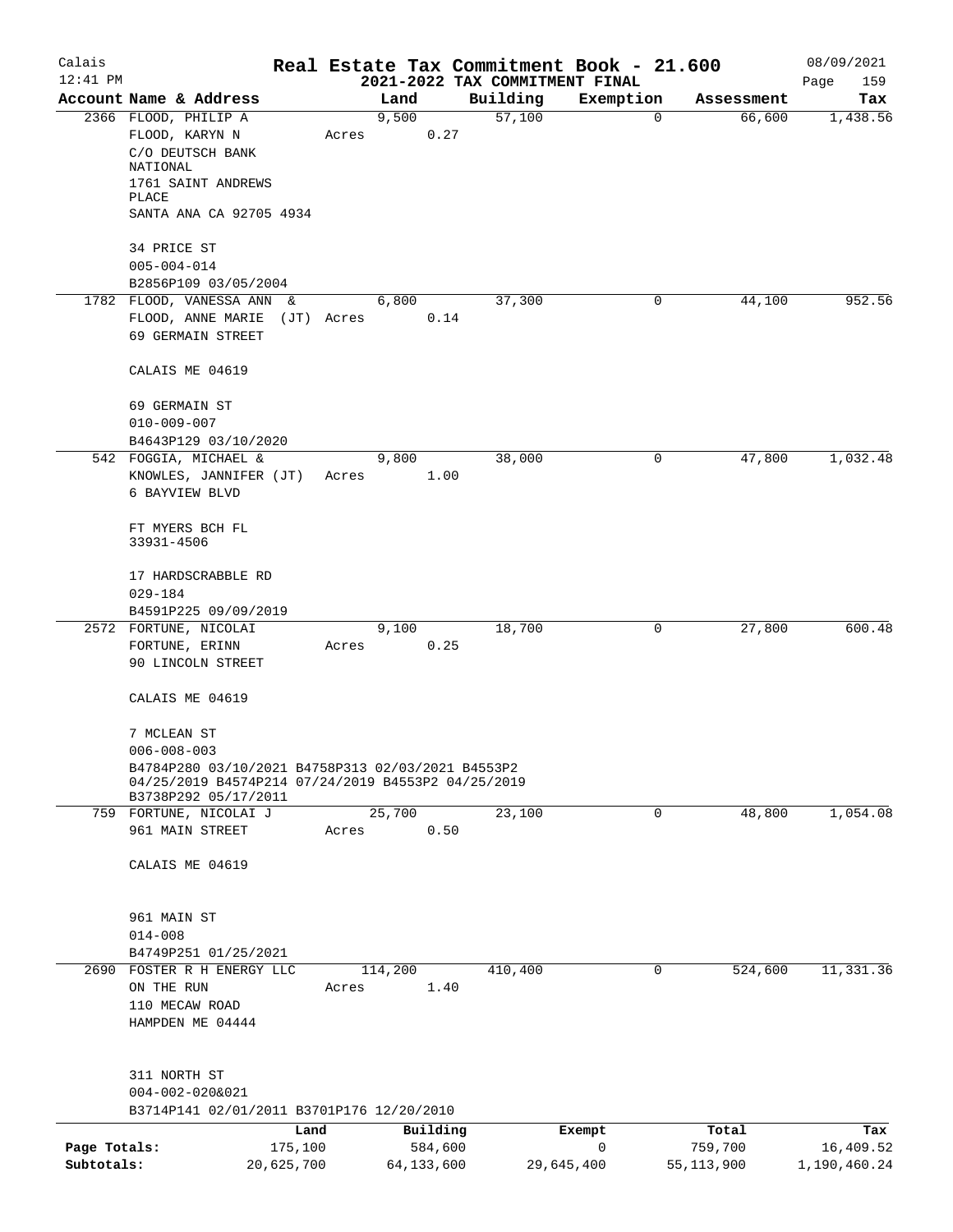| Calais<br>$12:41$ PM |                                               |       |        |          |          | Real Estate Tax Commitment Book - 21.600<br>2021-2022 TAX COMMITMENT FINAL |             |            | 08/09/2021<br>Page<br>160 |
|----------------------|-----------------------------------------------|-------|--------|----------|----------|----------------------------------------------------------------------------|-------------|------------|---------------------------|
|                      | Account Name & Address                        |       | Land   |          | Building | Exemption                                                                  |             | Assessment | Tax                       |
|                      | 1978 FOSTER, PETER                            |       | 8,300  |          | 46,600   | 25,000                                                                     |             | 29,900     | 645.84                    |
|                      | FOSTER, CHERYL                                | Acres |        | 0.21     |          | 19 Homestead                                                               |             |            |                           |
|                      |                                               |       |        |          |          |                                                                            |             |            |                           |
|                      | 17 SUMMER ST.<br>CALAIS ME 04619              |       |        |          |          |                                                                            |             |            |                           |
|                      |                                               |       |        |          |          |                                                                            |             |            |                           |
|                      | 17 SUMMER ST                                  |       |        |          |          |                                                                            |             |            |                           |
|                      | $002 - 005 - 011$                             |       |        |          |          |                                                                            |             |            |                           |
|                      | B1216P296                                     |       |        |          |          |                                                                            |             |            |                           |
|                      | 1591 FOSTER, NICHOLAS J &                     |       | 26,800 |          | 126,100  | 25,000                                                                     |             | 127,900    | 2,762.64                  |
|                      | POTHIER, LAUREL A (JT)                        | Acres |        | 0.54     |          | 19 Homestead                                                               |             |            |                           |
|                      | 99 LINCOLN STREET                             |       |        |          |          |                                                                            |             |            |                           |
|                      | CALAIS ME 04619                               |       |        |          |          |                                                                            |             |            |                           |
|                      |                                               |       |        |          |          |                                                                            |             |            |                           |
|                      | 99 LINCOLN ST                                 |       |        |          |          |                                                                            |             |            |                           |
|                      | $009 - 002 - 013$                             |       |        |          |          |                                                                            |             |            |                           |
|                      | B4391P28 08/31/2017                           |       |        |          |          |                                                                            |             |            |                           |
|                      | 1508 FOSTER, NICHOLAS J &                     |       | 14,800 |          | 0        |                                                                            | $\mathbf 0$ | 14,800     | 319.68                    |
|                      | POTHIER, LAUREL A (JT)                        | Acres |        | 0.26     |          |                                                                            |             |            |                           |
|                      | 99 LINCOLN STREET                             |       |        |          |          |                                                                            |             |            |                           |
|                      | CALAIS ME 04619                               |       |        |          |          |                                                                            |             |            |                           |
|                      |                                               |       |        |          |          |                                                                            |             |            |                           |
|                      | LINCOLN ST                                    |       |        |          |          |                                                                            |             |            |                           |
|                      | 009-002-011&012                               |       |        |          |          |                                                                            |             |            |                           |
|                      | B4391P28 08/31/2017                           |       |        |          |          |                                                                            |             |            |                           |
|                      | 2079 FOX, FREDERICK N                         |       | 8,500  |          | 78,900   | 31,000                                                                     |             | 56,400     | 1,218.24                  |
|                      | FOX, COLEEN L                                 | Acres |        | 0.22     |          | 19 Homestead                                                               |             |            |                           |
|                      | 23 HARRISON ST                                |       |        |          |          | 52 Vietnam Vet Res                                                         |             |            |                           |
|                      | CALAIS ME 04619                               |       |        |          |          |                                                                            |             |            |                           |
|                      |                                               |       |        |          |          |                                                                            |             |            |                           |
|                      | 23 HARRISON ST                                |       |        |          |          |                                                                            |             |            |                           |
|                      | $003 - 007 - 020$                             |       |        |          |          |                                                                            |             |            |                           |
|                      | B859P266                                      |       |        |          |          |                                                                            |             |            |                           |
|                      | 1390 FOX, KENNETH F                           |       | 5,100  |          | 0        |                                                                            | $\mathbf 0$ | 5,100      | 110.16                    |
|                      |                                               | Acres |        | 1.00     |          |                                                                            |             |            |                           |
|                      | IRVING TX 75062<br>204 TAMPICO ST             |       |        |          |          |                                                                            |             |            |                           |
|                      |                                               |       |        |          |          |                                                                            |             |            |                           |
|                      |                                               |       |        |          |          |                                                                            |             |            |                           |
|                      | RIVER RD                                      |       |        |          |          |                                                                            |             |            |                           |
|                      | $030 - 171 - A$                               |       |        |          |          |                                                                            |             |            |                           |
|                      | B3585P85 11/02/2009 B628P159                  |       |        |          |          |                                                                            |             |            |                           |
|                      | 525 FOX, ERNA LISA<br>IRREVOCABLE TRUST DATED |       | 11,700 |          | 53,100   |                                                                            | 0           | 64,800     | 1,399.68                  |
|                      | $10 - 13 - 15$                                |       |        |          |          |                                                                            |             |            |                           |
|                      | FOX, DIANE TRUSTEE OF                         | Acres |        | 4.69     |          |                                                                            |             |            |                           |
|                      |                                               |       |        |          |          |                                                                            |             |            |                           |
|                      | 41 MOUNTAIN RD                                |       |        |          |          |                                                                            |             |            |                           |
|                      | PERRY ME 04667                                |       |        |          |          |                                                                            |             |            |                           |
|                      | 16 HARDSCRABBLE RD                            |       |        |          |          |                                                                            |             |            |                           |
|                      | $030 - 171$                                   |       |        |          |          |                                                                            |             |            |                           |
|                      | B4203P53 10/13/2016                           |       |        |          |          |                                                                            |             |            |                           |
|                      |                                               |       |        |          |          |                                                                            |             |            |                           |
|                      |                                               |       |        |          |          |                                                                            |             |            |                           |
|                      |                                               | Land  |        | Building |          | Exempt                                                                     |             | Total      | Tax                       |

|              | Land       | Building   | Exempt     | тосат      | rax          |
|--------------|------------|------------|------------|------------|--------------|
| Page Totals: | 75,200     | 304,700    | 81,000     | 298,900    | 6,456.24     |
| Subtotals:   | 20,700,900 | 64,438,300 | 29,726,400 | 55,412,800 | 1,196,916.48 |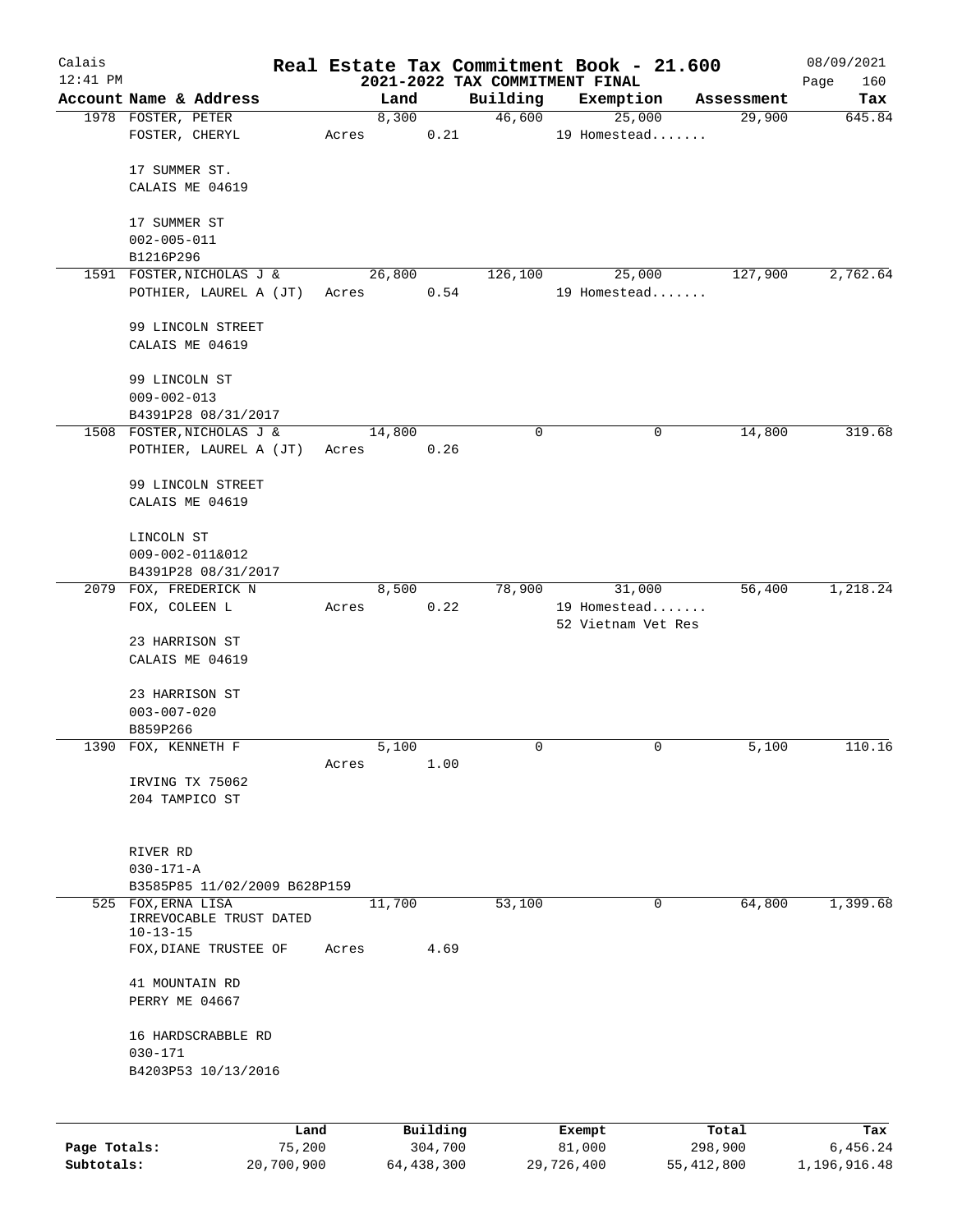| Calais       |                                                                 |        |          |                                | Real Estate Tax Commitment Book - 21.600 |            | 08/09/2021  |
|--------------|-----------------------------------------------------------------|--------|----------|--------------------------------|------------------------------------------|------------|-------------|
| $12:41$ PM   |                                                                 |        |          | 2021-2022 TAX COMMITMENT FINAL |                                          |            | 161<br>Page |
|              | Account Name & Address                                          | Land   |          | Building                       | Exemption                                | Assessment | Tax         |
|              | 526 FOX, ERNA LISA<br>IRREVOCABLE TRUST DATED<br>$10 - 13 - 15$ |        | 100      | $\mathbf 0$                    | 0                                        | 100        | 2.16        |
|              | FOX, DIANE TRUSTEE OF                                           | Acres  | 0.14     |                                |                                          |            |             |
|              | 41 MOUNTIAN RD                                                  |        |          |                                |                                          |            |             |
|              | PERRY ME 04667                                                  |        |          |                                |                                          |            |             |
|              | HARDSCRABBLE RD                                                 |        |          |                                |                                          |            |             |
|              | $030 - 172$                                                     |        |          |                                |                                          |            |             |
|              | B4203P53 10/13/2015<br>345 FRANCIS, KATHY KNEELAND              | 9,000  |          | 116,200                        | 25,000                                   | 100,200    | 2,164.32    |
|              |                                                                 | Acres  | 0.69     |                                | 19 Homestead                             |            |             |
|              | CALAIS ME 04619                                                 |        |          |                                |                                          |            |             |
|              | 241 SHATTUCK RD                                                 |        |          |                                |                                          |            |             |
|              | 241 SHATTUCK RD                                                 |        |          |                                |                                          |            |             |
|              | $037 - 100 - 012$                                               |        |          |                                |                                          |            |             |
|              | B1581P133                                                       |        |          |                                |                                          |            |             |
|              | 346 FRANCIS, KATHY KNEELAND                                     |        | 900      | $\Omega$                       | $\mathbf 0$                              | 900        | 19.44       |
|              |                                                                 | Acres  | 0.52     |                                |                                          |            |             |
|              | CALAIS ME 04619                                                 |        |          |                                |                                          |            |             |
|              | 241 SHATTUCK RD                                                 |        |          |                                |                                          |            |             |
|              | SHATTUCK RD                                                     |        |          |                                |                                          |            |             |
|              | 037-100-012-001                                                 |        |          |                                |                                          |            |             |
|              | B1581P133                                                       |        |          |                                |                                          |            |             |
|              | 1051 FRANCOFERRER CORP                                          | 19,300 |          | 67,900                         | 0                                        | 87,200     | 1,883.52    |
|              |                                                                 | Acres  | 0.09     |                                |                                          |            |             |
|              | MIAMI FL 33133<br>2814 SW 27TH ST                               |        |          |                                |                                          |            |             |
|              |                                                                 |        |          |                                |                                          |            |             |
|              | 339 MAIN ST                                                     |        |          |                                |                                          |            |             |
|              | $006 - 006 - 002 - 003$<br>B4445P196 03/07/2018                 |        |          |                                |                                          |            |             |
|              | 1255 FRANCOFERRER CORP                                          | 17,800 |          | 0                              | 0                                        | 17,800     | 384.48      |
|              |                                                                 | Acres  | 0.12     |                                |                                          |            |             |
|              | MIAMI FL 33133                                                  |        |          |                                |                                          |            |             |
|              | 2814 SW 27TH ST                                                 |        |          |                                |                                          |            |             |
|              | NORTH ST                                                        |        |          |                                |                                          |            |             |
|              | $006 - 006 - 002$                                               |        |          |                                |                                          |            |             |
|              | B4445P196 03/07/2018                                            |        |          |                                |                                          |            |             |
|              | 883 FRENCH, RANDY                                               | 28,700 |          | 71,800                         | 25,000                                   | 75,500     | 1,630.80    |
|              | CALAIS ME 04619                                                 | Acres  | 0.62     |                                | 19 Homestead                             |            |             |
|              | 7 HILL STREET                                                   |        |          |                                |                                          |            |             |
|              | 7 HILL ST                                                       |        |          |                                |                                          |            |             |
|              | $008 - 002 - 011$                                               |        |          |                                |                                          |            |             |
|              | B4537P251 03/07/2019                                            |        |          |                                |                                          |            |             |
|              |                                                                 |        |          |                                |                                          |            |             |
|              | Land                                                            |        | Building |                                | Exempt                                   | Total      | Tax         |
| Page Totals: | 75,800                                                          |        | 255,900  |                                | 50,000                                   | 281,700    | 6,084.72    |

**Subtotals:** 20,776,700 64,694,200 29,776,400 55,694,500 1,203,001.20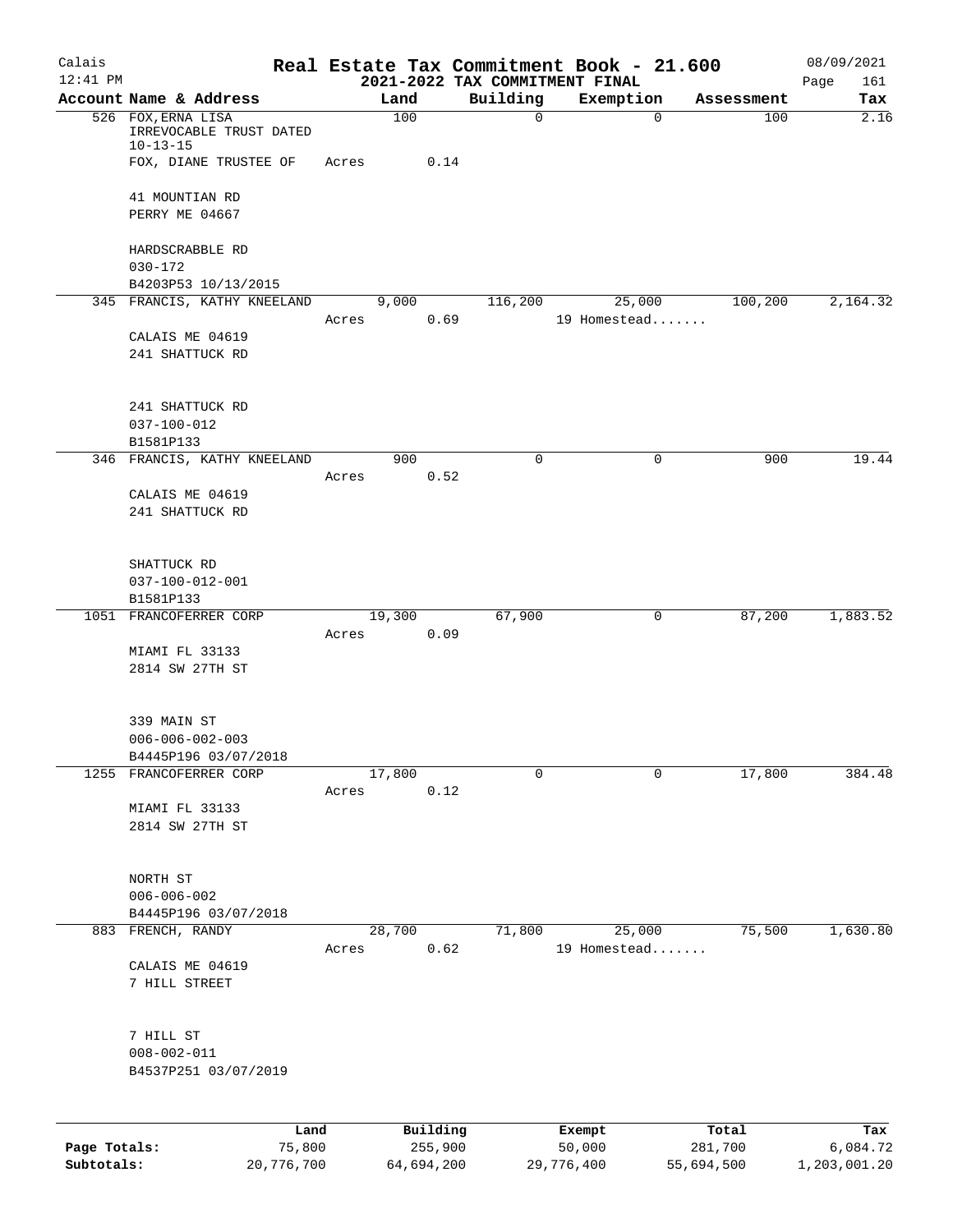| Calais<br>$12:41$ PM |                                                   |                 |      | Real Estate Tax Commitment Book - 21.600<br>2021-2022 TAX COMMITMENT FINAL |                  |             |            | 08/09/2021<br>Page<br>162 |
|----------------------|---------------------------------------------------|-----------------|------|----------------------------------------------------------------------------|------------------|-------------|------------|---------------------------|
|                      | Account Name & Address                            | Land            |      | Building                                                                   | Exemption        |             | Assessment | Tax                       |
|                      | 2310 FRENKEL, PRESTON E &<br>ZIVKOVIC, TANYA (JT) | 14,300<br>Acres | 0.62 | 45,900                                                                     |                  | $\mathbf 0$ | 60,200     | 1,300.32                  |
|                      | <b>468 SOUTH STREET</b>                           |                 |      |                                                                            |                  |             |            |                           |
|                      | CALAIS ME 04619                                   |                 |      |                                                                            |                  |             |            |                           |
|                      | 468 SOUTH ST<br>$003 - 009 - 003$                 |                 |      |                                                                            |                  |             |            |                           |
|                      | B4772P88 03/31/2021                               |                 |      |                                                                            |                  |             |            |                           |
|                      | 2794 FROST, LORI CLARK                            |                 | 0    | 54,000                                                                     |                  | 25,000      | 29,000     | 626.40                    |
|                      | CALAIS ME 04619<br>PO BOX 1156                    |                 |      |                                                                            | 19 Homestead     |             |            |                           |
|                      | 583 HOWARD LAKE RD                                |                 |      |                                                                            |                  |             |            |                           |
|                      | $034 - 041 - R$<br>1281 FUNDY CONTRACTORS, INC.   | 26,100          |      | $\mathbf 0$                                                                |                  | $\mathbf 0$ | 26,100     | 563.76                    |
|                      |                                                   | Acres           | 1.83 |                                                                            |                  |             |            |                           |
|                      | CALAIS ME 04619                                   |                 |      |                                                                            |                  |             |            |                           |
|                      | POB 339                                           |                 |      |                                                                            |                  |             |            |                           |
|                      | 67 DICENZO AVE                                    |                 |      |                                                                            |                  |             |            |                           |
|                      | $024 - 001 - I$                                   |                 |      |                                                                            |                  |             |            |                           |
|                      | B4221P99 01/07/2016<br>2540 FURTEK, CASSANDRA     | 11,900          |      | 56,200                                                                     |                  | 25,000      | 43,100     | 930.96                    |
|                      |                                                   | Acres           | 0.43 |                                                                            | 19 Homestead     |             |            |                           |
|                      | CALAIS ME 04619                                   |                 |      |                                                                            |                  |             |            |                           |
|                      | 13 ELM ST                                         |                 |      |                                                                            |                  |             |            |                           |
|                      | 13 ELM ST                                         |                 |      |                                                                            |                  |             |            |                           |
|                      | $007 - 002 - 007$<br>B3223P120 11/29/2006         |                 |      |                                                                            |                  |             |            |                           |
|                      | 1696 FURTEK, CASSANDRA                            | 2,300           |      | 40,600                                                                     |                  | 0           | 42,900     | 926.64                    |
|                      | 72 DOWNES STREET                                  | Acres           | 0.20 |                                                                            |                  |             |            |                           |
|                      | CALAIS ME 04619                                   |                 |      |                                                                            |                  |             |            |                           |
|                      | 72 DOWNES ST                                      |                 |      |                                                                            |                  |             |            |                           |
|                      | $009 - 005 - 024$                                 |                 |      |                                                                            |                  |             |            |                           |
|                      | B4749P229 08/31/2020<br>1630 GADDIS, ROBENA G     | 18,600          |      | 76,400                                                                     |                  | 31,000      | 64,000     | 1,382.40                  |
|                      |                                                   | Acres           | 0.26 |                                                                            | 22 WW2 Res Widow |             |            |                           |
|                      | CALAIS ME 04619<br>368 NORTH ST                   |                 |      |                                                                            | 19 Homestead     |             |            |                           |
|                      | 368 NORTH ST                                      |                 |      |                                                                            |                  |             |            |                           |
|                      | $011 - 023$                                       |                 |      |                                                                            |                  |             |            |                           |
|                      | B645P540                                          |                 |      |                                                                            |                  |             |            |                           |
|                      |                                                   |                 |      |                                                                            |                  |             |            |                           |
|                      |                                                   |                 |      |                                                                            |                  |             |            |                           |

|              | Land       | Building   | Exempt     | Total      | Tax          |
|--------------|------------|------------|------------|------------|--------------|
| Page Totals: | 73,200     | 273,100    | 81,000     | 265,300    | 5,730.48     |
| Subtotals:   | 20,849,900 | 64,967,300 | 29,857,400 | 55,959,800 | 1,208,731.68 |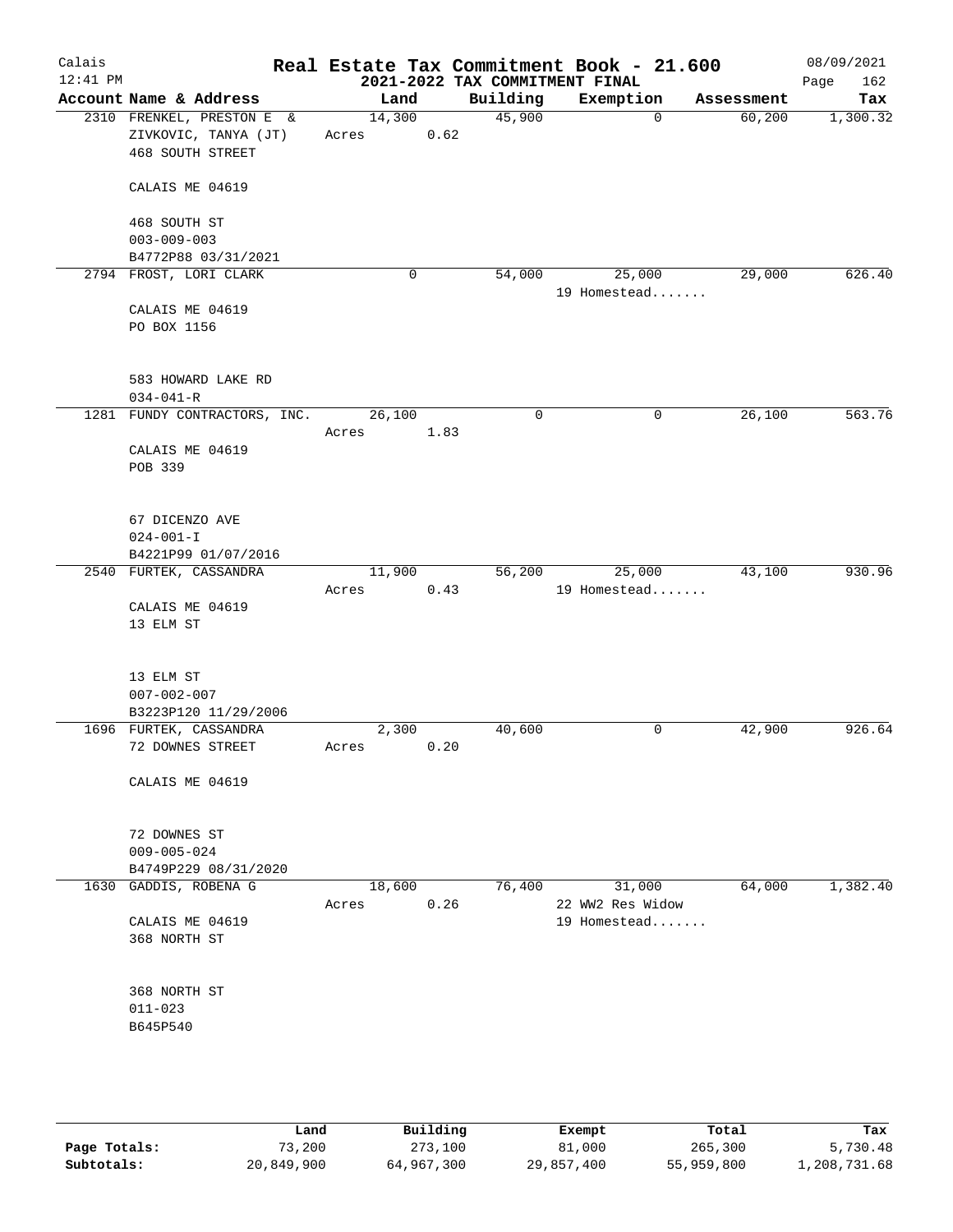| Calais<br>$12:41$ PM |                                                        |       |               | 2021-2022 TAX COMMITMENT FINAL | Real Estate Tax Commitment Book - 21.600 |            | 08/09/2021<br>163<br>Page |
|----------------------|--------------------------------------------------------|-------|---------------|--------------------------------|------------------------------------------|------------|---------------------------|
|                      | Account Name & Address                                 |       | Land          | Building                       | Exemption                                | Assessment | Tax                       |
|                      | 783 GADWAY, HERM &                                     |       | 35,500        | 160,400                        | 25,000                                   | 170,900    | 3,691.44                  |
|                      | BECKETT, MARTHA (JT)                                   | Acres | 0.95          |                                | 19 Homestead                             |            |                           |
|                      | 53 CEDAR ST                                            |       |               |                                |                                          |            |                           |
|                      | CALAIS ME 04619                                        |       |               |                                |                                          |            |                           |
|                      | 53 CEDAR ST                                            |       |               |                                |                                          |            |                           |
|                      | $027 - 184 - 009$                                      |       |               |                                |                                          |            |                           |
|                      | B2097P347 08/01/1996<br>667 GAINOUS, BETTY MARANNE     |       | 67,400        | 91,500                         | 0                                        | 158,900    | 3,432.24                  |
|                      | &                                                      |       |               |                                |                                          |            |                           |
|                      | HAMILTON, BENJAMIN<br>RIKER (JT)<br>50 EAGLE COVE LANE | Acres | 2.99          |                                |                                          |            |                           |
|                      | CALAIS ME 04619                                        |       |               |                                |                                          |            |                           |
|                      | 50 EAGLE COVE LANDING<br>$023 - 010$                   |       |               |                                |                                          |            |                           |
|                      | B4736P51 12/15/2020                                    |       |               |                                |                                          |            |                           |
|                      | 509 GALLINA, GLENN J                                   |       | 10,000        | 40,600                         | 0                                        | 50,600     | 1,092.96                  |
|                      |                                                        | Acres | 1.42          |                                |                                          |            |                           |
|                      | CALAIS ME 04619                                        |       |               |                                |                                          |            |                           |
|                      | 62 CEDAR STREET                                        |       |               |                                |                                          |            |                           |
|                      | 55 CARSON RD                                           |       |               |                                |                                          |            |                           |
|                      | $030 - 127$                                            |       |               |                                |                                          |            |                           |
|                      | B3814P36 01/24/2012                                    |       |               |                                |                                          |            |                           |
|                      | 785 GALLINA, GLENN J & (JT)                            |       | 36,400        | 189,000                        | 25,000                                   | 200,400    | 4,328.64                  |
|                      | MYERS, CRYSTAL A<br>(GALLINA)                          | Acres | 1.00          |                                | 19 Homestead                             |            |                           |
|                      | 62 CEDAR ST<br>CALAIS ME 04619                         |       |               |                                |                                          |            |                           |
|                      | 62 CEDAR ST                                            |       |               |                                |                                          |            |                           |
|                      | $027 - 184 - 011$                                      |       |               |                                |                                          |            |                           |
|                      | B4204P104 11/03/2015                                   |       |               |                                |                                          |            |                           |
|                      | 326 GARDNER, DANIEL M                                  |       | 16,000        | 47,000                         | 25,000                                   | 38,000     | 820.80                    |
|                      |                                                        | Acres | 54.00         |                                | 19 Homestead                             |            |                           |
|                      | CALAIS ME 04619                                        |       |               |                                |                                          |            |                           |
|                      | 965 RIVER ROAD                                         |       |               |                                |                                          |            |                           |
|                      | 965 RIVER ROAD                                         |       |               |                                |                                          |            |                           |
|                      | 033-196&196-1                                          |       |               |                                |                                          |            |                           |
|                      | B2265P22 B2152P77                                      |       |               |                                |                                          |            |                           |
|                      | 2365 GARDNER, MICHAEL<br>965 RIVER ROAD                | Acres | 6,300<br>0.12 | 7,200                          | 0                                        | 13,500     | 291.60                    |
|                      | CALAIS ME 04619                                        |       |               |                                |                                          |            |                           |
|                      | 26 PRICE ST                                            |       |               |                                |                                          |            |                           |
|                      | $005 - 004 - 011$                                      |       |               |                                |                                          |            |                           |
|                      | B4806P191 03/05/2021                                   |       |               |                                |                                          |            |                           |
|                      | Land                                                   |       | Building      |                                | Exempt                                   | Total      | Tax                       |
| Page Totals:         | 171,600                                                |       | 535,700       |                                | 75,000                                   | 632,300    | 13,657.68                 |
| Subtotals:           | 21,021,500                                             |       | 65,503,000    |                                | 29,932,400                               | 56,592,100 | 1,222,389.36              |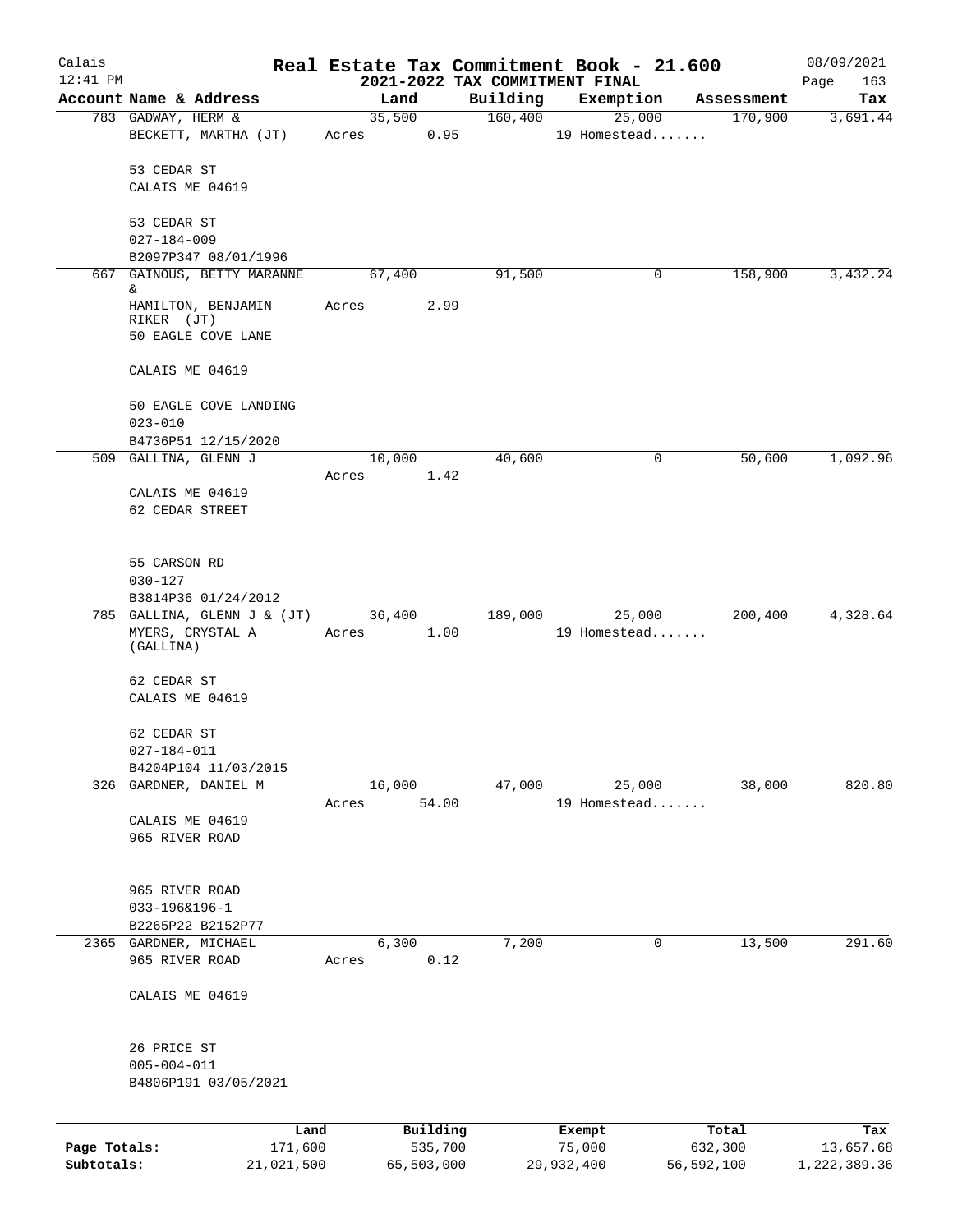| Calais                     |                                                           |                 |                                            | Real Estate Tax Commitment Book - 21.600 |                       | 08/09/2021               |
|----------------------------|-----------------------------------------------------------|-----------------|--------------------------------------------|------------------------------------------|-----------------------|--------------------------|
| $12:41$ PM                 | Account Name & Address                                    | Land            | 2021-2022 TAX COMMITMENT FINAL<br>Building | Exemption                                | Assessment            | 164<br>Page<br>Tax       |
|                            | 2467 GARDNER, NATHAN D (JT)                               | 16,700          | 62,400                                     | 25,000                                   | 54,100                | 1,168.56                 |
|                            | UNDERHILL, ANGELICA R<br>25 GARFIELD STREET               | Acres           | 1.40                                       | 19 Homestead                             |                       |                          |
|                            | CALAIS ME 04619                                           |                 |                                            |                                          |                       |                          |
|                            | 25 GARFIELD ST<br>$005 - 009 - 017$                       |                 |                                            |                                          |                       |                          |
|                            | B4309P173 10/20/2016                                      |                 |                                            |                                          |                       |                          |
|                            | 373 GARLAND, EDITH M                                      | 2,300<br>Acres  | 0<br>4.50                                  | 0                                        | 2,300                 | 49.68                    |
|                            | ROBBINSTON ME 04671<br>P.O. BOX 25                        |                 |                                            |                                          |                       |                          |
|                            | RIVER ROAD<br>$037 - 221 - 001$<br>B1798P52               |                 |                                            |                                          |                       |                          |
|                            | 743 GARLAND, EDITH M                                      | 9,500           | 0                                          | 0                                        | 9,500                 | 205.20                   |
|                            | ROBBINSTON ME 04671<br>P.O. BOX 25                        | Acres           | 1.00                                       |                                          |                       |                          |
|                            | SOUTH ST<br>$027 - 021$                                   |                 |                                            |                                          |                       |                          |
|                            | B744P165 02/18/1972<br>581 GARLAND, EDITH N               | 13,000          | 3,500                                      | 0                                        | 16,500                | 356.40                   |
|                            | ROBBINSTON ME 04671<br>PO BOX 25                          | Acres           | 1.10                                       |                                          |                       |                          |
|                            | BEAVER LAKE<br>$032 - 098 - 001$<br>B598P586 06/27/1964   |                 |                                            |                                          |                       |                          |
|                            | 577 GARLAND, PETER ERIK &<br>SMITH, ERIKA GARLAND<br>(JT) | 12,000<br>Acres | 45,300<br>1.15                             | 0                                        | 57,300                | 1,237.68                 |
|                            | 300 DOGWOOD DR                                            |                 |                                            |                                          |                       |                          |
|                            | FREEMAN VA 23856                                          |                 |                                            |                                          |                       |                          |
|                            | BEAVER LAKE<br>$032 - 091 - 007$                          |                 |                                            |                                          |                       |                          |
| 808                        | B2311P60 01/31/1999<br>GARRIOTT-SHERLOCK, RENA            | 17,400          | 18,200                                     | 25,000                                   | 10,600                | 228.96                   |
|                            | L                                                         | Acres           | 0.91                                       |                                          |                       |                          |
|                            | CALAIS ME 04619<br>13 MANNING ST                          |                 |                                            | 19 Homestead                             |                       |                          |
|                            | 13 MANNING ST<br>$027 - 194$<br>B1146P183                 |                 |                                            |                                          |                       |                          |
|                            | Land                                                      | Building        |                                            | Exempt                                   | Total                 | Tax                      |
| Page Totals:<br>Subtotals: | 70,900<br>21,092,400                                      | 65,632,400      | 129,400                                    | 50,000<br>29,982,400                     | 150,300<br>56,742,400 | 3,246.48<br>1,225,635.84 |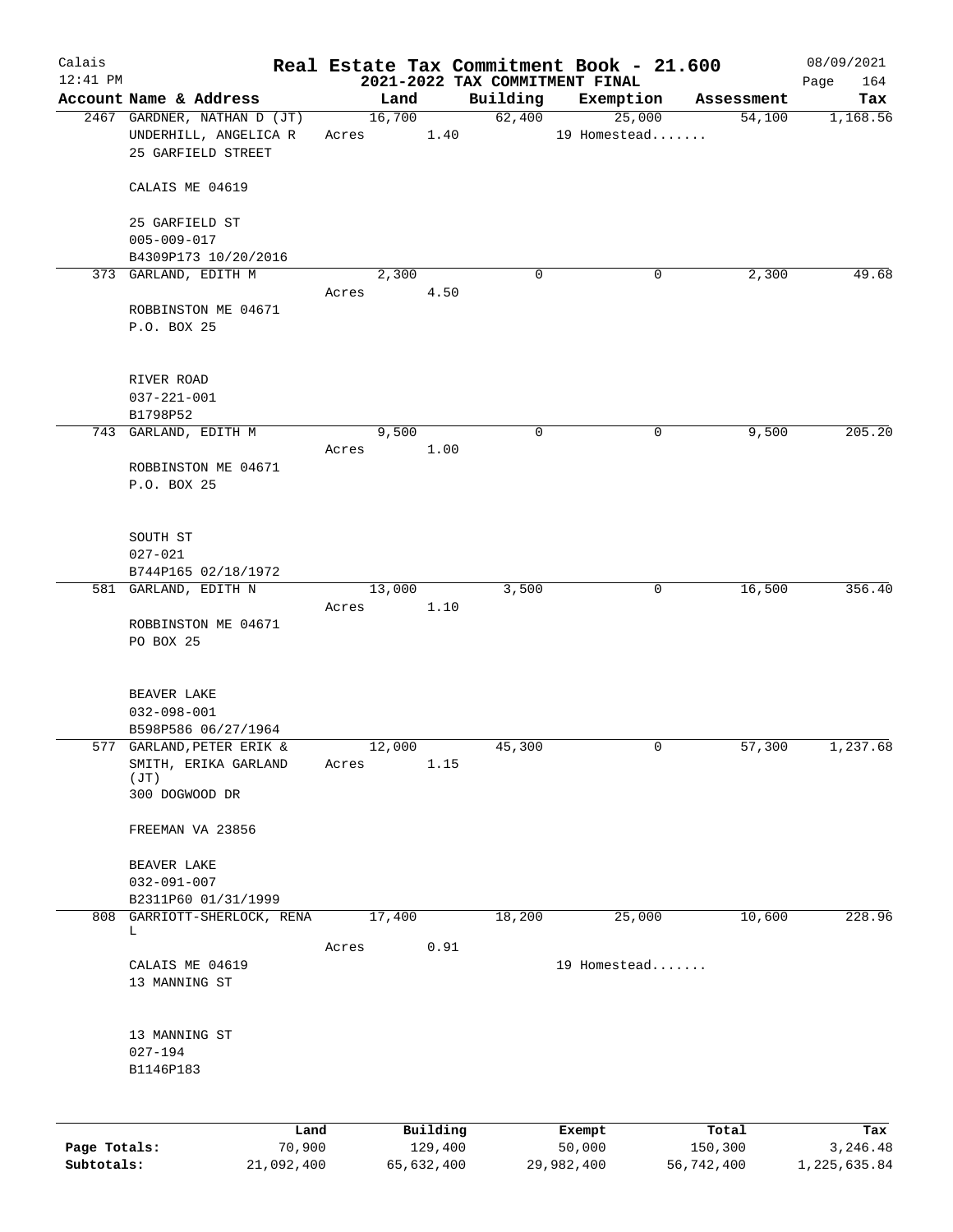| Calais<br>$12:41$ PM |                        | Real Estate Tax Commitment Book - 21.600 | 2021-2022 TAX COMMITMENT FINAL |              |            | 08/09/2021<br>165<br>Page |
|----------------------|------------------------|------------------------------------------|--------------------------------|--------------|------------|---------------------------|
|                      | Account Name & Address | Land                                     | Building                       | Exemption    | Assessment | Tax                       |
|                      | 402 GAVAZA, JERRALD W  | 1,300                                    | 1,500                          | 0            | 2,800      | 60.48                     |
|                      |                        | 1.00<br>Acres                            |                                |              |            |                           |
|                      | CALAIS ME 04619        |                                          |                                |              |            |                           |
|                      | 1589 RIVER ROAD        |                                          |                                |              |            |                           |
|                      |                        |                                          |                                |              |            |                           |
|                      |                        |                                          |                                |              |            |                           |
|                      | 1589 RIVER ROAD        |                                          |                                |              |            |                           |
|                      | $037 - 245$            |                                          |                                |              |            |                           |
|                      | B1752P223              |                                          |                                |              |            |                           |
|                      | 473 GAVAZA, JERRALD W  | 19,600                                   | 700                            | 0            | 20,300     | 438.48                    |
|                      |                        | 0.69<br>Acres                            |                                |              |            |                           |
|                      | CALAIS ME 04619        |                                          |                                |              |            |                           |
|                      | 1589 RIVER ROAD        |                                          |                                |              |            |                           |
|                      |                        |                                          |                                |              |            |                           |
|                      | NASHS LAKE             |                                          |                                |              |            |                           |
|                      | $035 - 056 - 001$      |                                          |                                |              |            |                           |
|                      | B1685P142 02/01/1991   |                                          |                                |              |            |                           |
|                      | 233 GAVAZA, JERRALD W  | 69,800                                   | 23,400                         | 0            | 93,200     | 2,013.12                  |
|                      |                        | 39.00<br>Acres                           |                                |              |            |                           |
|                      | CALAIS ME 04619        |                                          |                                |              |            |                           |
|                      | 1589 RIVER ROAD        |                                          |                                |              |            |                           |
|                      |                        |                                          |                                |              |            |                           |
|                      |                        |                                          |                                |              |            |                           |
|                      | BEAR HOLLOW ROAD       |                                          |                                |              |            |                           |
|                      | $035 - 054 - 005$      |                                          |                                |              |            |                           |
|                      | B1645P215 06/01/1990   |                                          |                                |              |            |                           |
|                      | 1107 GAVAZA, JERRALD W | 17,600                                   | 72,400                         | 25,000       | 65,000     | 1,404.00                  |
|                      |                        | 1.00<br>Acres                            |                                | 19 Homestead |            |                           |
|                      | CALAIS ME 04619        |                                          |                                |              |            |                           |
|                      | 1589 RIVER ROAD        |                                          |                                |              |            |                           |
|                      |                        |                                          |                                |              |            |                           |
|                      | 1589 RIVER ROAD        |                                          |                                |              |            |                           |
|                      | $037 - 246$            |                                          |                                |              |            |                           |
|                      | B1752P223              |                                          |                                |              |            |                           |
|                      | 773 GEEL, SCOTT D      | 24,400                                   | 132,900                        | 25,000       | 132,300    | 2,857.68                  |
|                      | GEEL, DONNA L          | 0.45<br>Acres                            |                                | 19 Homestead |            |                           |
|                      |                        |                                          |                                |              |            |                           |
|                      | 105 PALMER ST          |                                          |                                |              |            |                           |
|                      | CALAIS ME 04619        |                                          |                                |              |            |                           |
|                      |                        |                                          |                                |              |            |                           |
|                      | 105 PALMER ST          |                                          |                                |              |            |                           |
|                      | $027 - 182 - 002$      |                                          |                                |              |            |                           |
|                      | B1451P158              |                                          |                                |              |            |                           |
|                      | 2737 GEEL, SCOTT R &   | 4,600                                    | $\mathbf 0$                    | 0            | 4,600      | 99.36                     |
|                      | GEEL, CELIA D (JT)     | 1.01<br>Acres                            |                                |              |            |                           |
|                      | 43 MAHAR STREET        |                                          |                                |              |            |                           |
|                      | CALAIS ME 04619        |                                          |                                |              |            |                           |
|                      |                        |                                          |                                |              |            |                           |
|                      | HIGGINS FARM RD        |                                          |                                |              |            |                           |
|                      | $026 - 016 - 002$      |                                          |                                |              |            |                           |
|                      | B4752P157 01/22/2021   |                                          |                                |              |            |                           |
|                      |                        |                                          |                                |              |            |                           |
|                      |                        |                                          |                                |              |            |                           |
|                      |                        |                                          |                                |              |            |                           |
|                      |                        |                                          |                                |              |            |                           |

|              | Land       | Building   | Exempt     | Total      | Tax          |
|--------------|------------|------------|------------|------------|--------------|
| Page Totals: | 137,300    | 230,900    | 50,000     | 318,200    | 6,873.12     |
| Subtotals:   | 21,229,700 | 65,863,300 | 30,032,400 | 57,060,600 | 1,232,508.96 |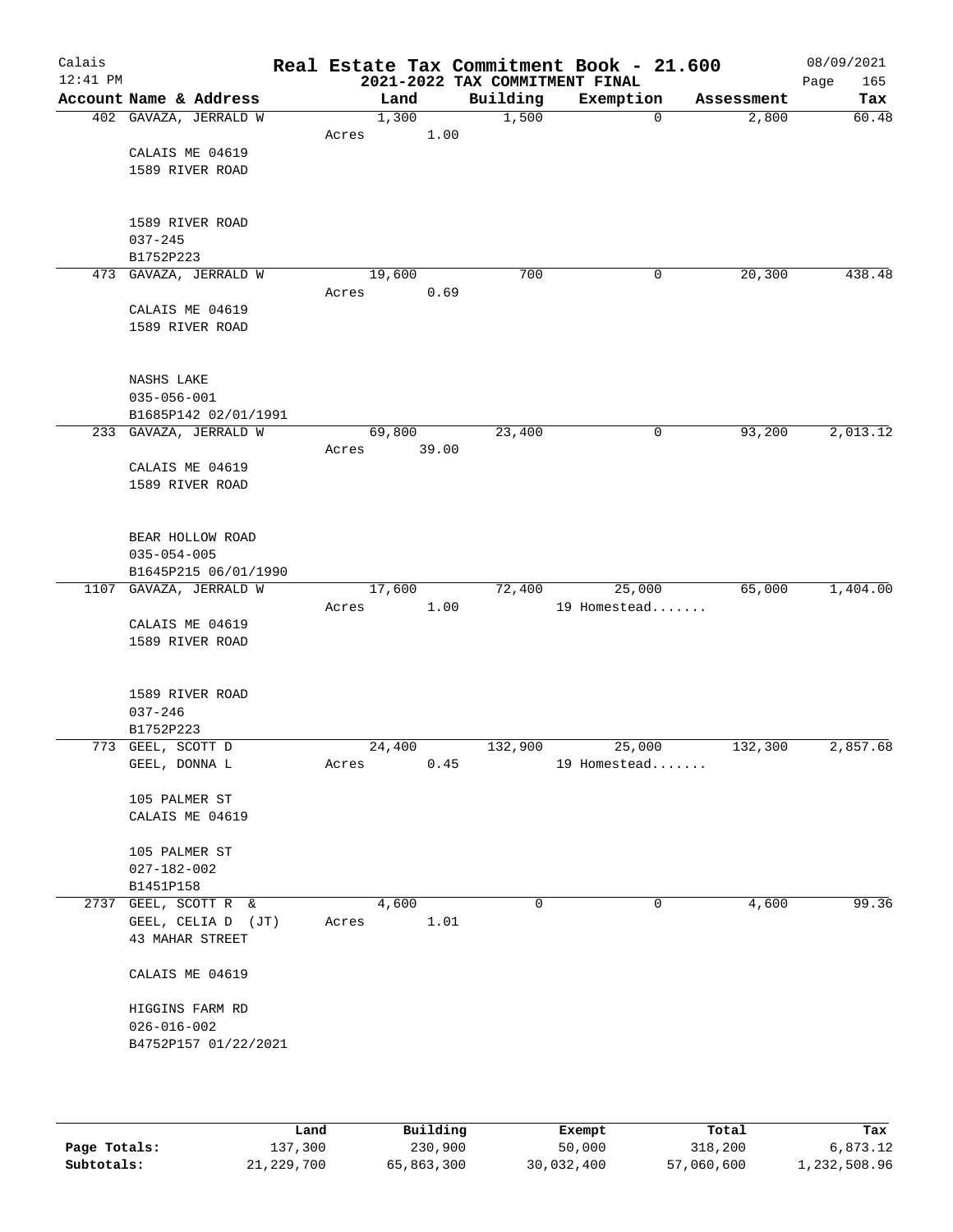| Calais     |                                           |       |                |          | Real Estate Tax Commitment Book - 21.600    |              | 08/09/2021         |
|------------|-------------------------------------------|-------|----------------|----------|---------------------------------------------|--------------|--------------------|
| $12:41$ PM | Account Name & Address                    |       | Land           | Building | 2021-2022 TAX COMMITMENT FINAL<br>Exemption | Assessment   | Page<br>166<br>Tax |
|            | 2843 GEEL, SCOTT &                        |       | 1,200          | 0        |                                             | 1,200<br>0   | 25.92              |
|            | GEEL, DONNA (JT)                          | Acres | 0.93           |          |                                             |              |                    |
|            | 105 PALMER STREET                         |       |                |          |                                             |              |                    |
|            | CALAIS ME 04619                           |       |                |          |                                             |              |                    |
|            | PALMER ST EXT (REAR)<br>$027 - 182 - B$   |       |                |          |                                             |              |                    |
|            | B4447P41 03/13/2018                       |       |                |          |                                             |              |                    |
| 1870       | GEROUX, ROBERT                            |       | 18,400         | 72,800   | 25,000                                      | 66,200       | 1,429.92           |
|            | GEROUX, MAXINE                            | Acres | 1.19           |          | 19 Homestead                                |              |                    |
|            | 25 HEMLOCK LN                             |       |                |          |                                             |              |                    |
|            | CALAIS ME 04619                           |       |                |          |                                             |              |                    |
|            | 25 HEMLOCK LN                             |       |                |          |                                             |              |                    |
|            | $026 - 024 - 003$                         |       |                |          |                                             |              |                    |
|            | B1594P327 08/01/1989                      |       |                |          |                                             |              |                    |
|            | 753 GERRY, MYRON G<br>C/O LYNN A & STEVEN | Acres | 55,000<br>1.04 | 42,500   |                                             | 0<br>97,500  | 2,106.00           |
|            | MUISE                                     |       |                |          |                                             |              |                    |
|            | 240 RIVER ROAD<br>CALAIS ME 04619         |       |                |          |                                             |              |                    |
|            |                                           |       |                |          |                                             |              |                    |
|            | 240 RIVER ROAD                            |       |                |          |                                             |              |                    |
|            | $017 - 011$                               |       |                |          |                                             |              |                    |
|            | B4765P243 03/11/2021 B2524P284 06/01/2001 |       |                |          |                                             |              |                    |
|            | 2363 GIBSON, ELLEN M                      |       | 9,100          | 8,100    |                                             | 17,200<br>0  | 371.52             |
|            | TAKACH, MICHELLE (TC)                     | Acres | 0.25           |          |                                             |              |                    |
|            | 118 UNION STREET                          |       |                |          |                                             |              |                    |
|            | CALAIS ME 04619                           |       |                |          |                                             |              |                    |
|            | 118 UNION ST                              |       |                |          |                                             |              |                    |
|            | $005 - 004 - 007$                         |       |                |          |                                             |              |                    |
|            | B4423P270 11/07/2017                      |       |                |          |                                             |              |                    |
|            | 2600 GIBSON, JAMES                        |       | 20,900         | 163,400  |                                             | 0<br>184,300 | 3,980.88           |
|            | GIBSON, VIVIAN<br>C/O PAUL HOWBRIGG       | Acres | 0.33           |          |                                             |              |                    |
|            | PO BOX 206                                |       |                |          |                                             |              |                    |
|            | CALAIS ME 04619                           |       |                |          |                                             |              |                    |
|            |                                           |       |                |          |                                             |              |                    |
|            | 91 NORTH ST                               |       |                |          |                                             |              |                    |
|            | 006-006-023&024<br>B1505P25 B1283P233     |       |                |          |                                             |              |                    |
|            | 1916 GIBSON, RONALD                       |       | 18,600         | 58,500   |                                             | 77,100<br>0  | 1,665.36           |
|            | GIBSON, SHIRLEY                           | Acres | 1.28           |          |                                             |              |                    |
|            | 39 MONROE STREET                          |       |                |          |                                             |              |                    |
|            | CALAIS ME 04619                           |       |                |          |                                             |              |                    |
|            | 469 SOUTH ST                              |       |                |          |                                             |              |                    |
|            | $003 - 008 - 013$                         |       |                |          |                                             |              |                    |
|            | B4454P8 04/18/2018                        |       |                |          |                                             |              |                    |
|            |                                           |       |                |          |                                             |              |                    |
|            | Land                                      |       | Building       |          | Exempt                                      | Total        | Tax                |

|              | nana       | <b>DULLULLY</b> | LACINUL    | ⊥∪∟a⊥      | ias.         |
|--------------|------------|-----------------|------------|------------|--------------|
| Page Totals: | 123,200    | 345,300         | 25,000     | 443,500    | 9,579.60     |
| Subtotals:   | 21,352,900 | 66,208,600      | 30,057,400 | 57,504,100 | 1,242,088.56 |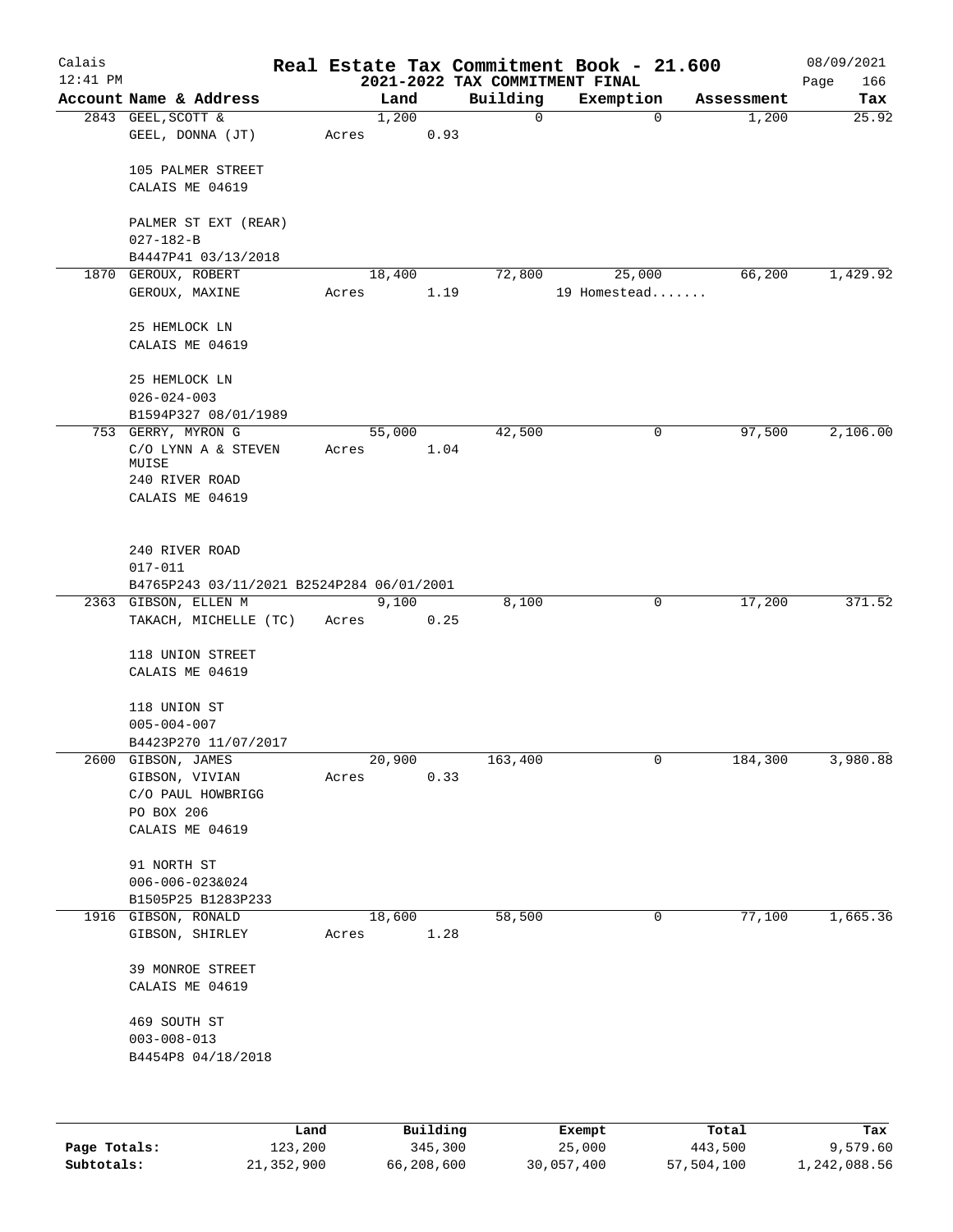| Calais     |                             |                                                   |       |        |      |                                | Real Estate Tax Commitment Book - 21.600 |            | 08/09/2021  |
|------------|-----------------------------|---------------------------------------------------|-------|--------|------|--------------------------------|------------------------------------------|------------|-------------|
| $12:41$ PM |                             |                                                   |       |        |      | 2021-2022 TAX COMMITMENT FINAL |                                          |            | 167<br>Page |
|            | Account Name & Address      |                                                   |       | Land   |      | Building                       | Exemption                                | Assessment | Tax         |
|            | 1595 GIBSON, RONALD         |                                                   |       | 8,500  |      | 64,100                         | 31,000                                   | 41,600     | 898.56      |
|            |                             | GIBSON, GIBSON, SHIRLEY Acres                     |       |        | 0.22 |                                | 05 Vet -62 Res                           |            |             |
|            | 98 SWAN STREET              |                                                   |       |        |      |                                | 19 Homestead                             |            |             |
|            |                             |                                                   |       |        |      |                                |                                          |            |             |
|            | CALAIS ME 04619             |                                                   |       |        |      |                                |                                          |            |             |
|            | 98 SWAN ST                  |                                                   |       |        |      |                                |                                          |            |             |
|            | $009 - 002 - 018$           |                                                   |       |        |      |                                |                                          |            |             |
|            | B3319P78 07/30/2007         |                                                   |       |        |      |                                |                                          |            |             |
|            | 2041 GIBSON, WILLIAM J      |                                                   |       | 19,600 |      | 53,100                         | 31,000                                   | 41,700     | 900.72      |
|            |                             |                                                   | Acres |        | 0.29 |                                | 19 Homestead                             |            |             |
|            | CALAIS ME 04619             |                                                   |       |        |      |                                | 01 PostWW2 Res&Surv                      |            |             |
|            | 7 HARRISON ST               |                                                   |       |        |      |                                |                                          |            |             |
|            |                             |                                                   |       |        |      |                                |                                          |            |             |
|            |                             |                                                   |       |        |      |                                |                                          |            |             |
|            | 7 HARRISON ST               |                                                   |       |        |      |                                |                                          |            |             |
|            | $003 - 007 - 001$           |                                                   |       |        |      |                                |                                          |            |             |
|            | B518P114                    |                                                   |       |        |      |                                |                                          |            |             |
|            | 2042 GIBSON, WILLIAM J      |                                                   |       | 2,200  | 0.42 | 200                            | 0                                        | 2,400      | 51.84       |
|            | CALAIS ME 04619             |                                                   | Acres |        |      |                                |                                          |            |             |
|            | 7 HARRISON ST               |                                                   |       |        |      |                                |                                          |            |             |
|            |                             |                                                   |       |        |      |                                |                                          |            |             |
|            |                             |                                                   |       |        |      |                                |                                          |            |             |
|            | NORTH ST                    |                                                   |       |        |      |                                |                                          |            |             |
|            | $003 - 007 - 002$           |                                                   |       |        |      |                                |                                          |            |             |
|            | B836P133                    |                                                   |       |        |      |                                |                                          |            |             |
|            | 2764 GIBSON, WILLIAM L      |                                                   |       | 6,800  |      | 0                              | 0                                        | 6,800      | 146.88      |
|            | GIBSON, ARLENE              |                                                   | Acres |        | 0.14 |                                |                                          |            |             |
|            |                             |                                                   |       |        |      |                                |                                          |            |             |
|            | 24 WILLOW ST                |                                                   |       |        |      |                                |                                          |            |             |
|            | CALAIS ME 04619             |                                                   |       |        |      |                                |                                          |            |             |
|            | DOWNES ST                   |                                                   |       |        |      |                                |                                          |            |             |
|            | $010 - 004 - 007 - 007$     |                                                   |       |        |      |                                |                                          |            |             |
|            | B2404P9                     |                                                   |       |        |      |                                |                                          |            |             |
|            | 1830 GIBSON, WILLIAM L SR   |                                                   |       | 6,700  |      | 0                              | 0                                        | 6,700      | 144.72      |
|            |                             | GIBSON, ARLENE P (JT)                             | Acres |        | 0.87 |                                |                                          |            |             |
|            |                             |                                                   |       |        |      |                                |                                          |            |             |
|            | 24 WILLOW ST                |                                                   |       |        |      |                                |                                          |            |             |
|            | CALAIS ME 04619             |                                                   |       |        |      |                                |                                          |            |             |
|            |                             |                                                   |       |        |      |                                |                                          |            |             |
|            | DOWNES ST                   |                                                   |       |        |      |                                |                                          |            |             |
|            | $010 - 004 - 007$           |                                                   |       |        |      |                                |                                          |            |             |
|            |                             | B3872P172 08/08/2012 B3464P42 10/20/2008 B1188P18 |       | 10,100 |      |                                |                                          | 73,700     | 1,591.92    |
|            | 1512 GIBSON, WILLIAM L SR & | GIBSON, ARLENE P (JT)                             |       |        | 0.31 | 94,600                         | 31,000<br>19 Homestead                   |            |             |
|            |                             |                                                   | Acres |        |      |                                | 52 Vietnam Vet Res                       |            |             |
|            | 24 WILLOW ST                |                                                   |       |        |      |                                |                                          |            |             |
|            | CALAIS ME 04619             |                                                   |       |        |      |                                |                                          |            |             |
|            |                             |                                                   |       |        |      |                                |                                          |            |             |
|            | 24 WILLOW ST.               |                                                   |       |        |      |                                |                                          |            |             |
|            | $010 - 004 - 007 - 004$     |                                                   |       |        |      |                                |                                          |            |             |
|            | B1038P40                    |                                                   |       |        |      |                                |                                          |            |             |
|            |                             |                                                   |       |        |      |                                |                                          |            |             |
|            |                             |                                                   |       |        |      |                                |                                          |            |             |
|            |                             |                                                   |       |        |      |                                |                                          |            |             |

|              | Land       | Building   | Exempt     | Total      | Tax          |
|--------------|------------|------------|------------|------------|--------------|
| Page Totals: | 53,900     | 212,000    | 93,000     | 172,900    | 3,734.64     |
| Subtotals:   | 21,406,800 | 66,420,600 | 30,150,400 | 57,677,000 | 1,245,823.20 |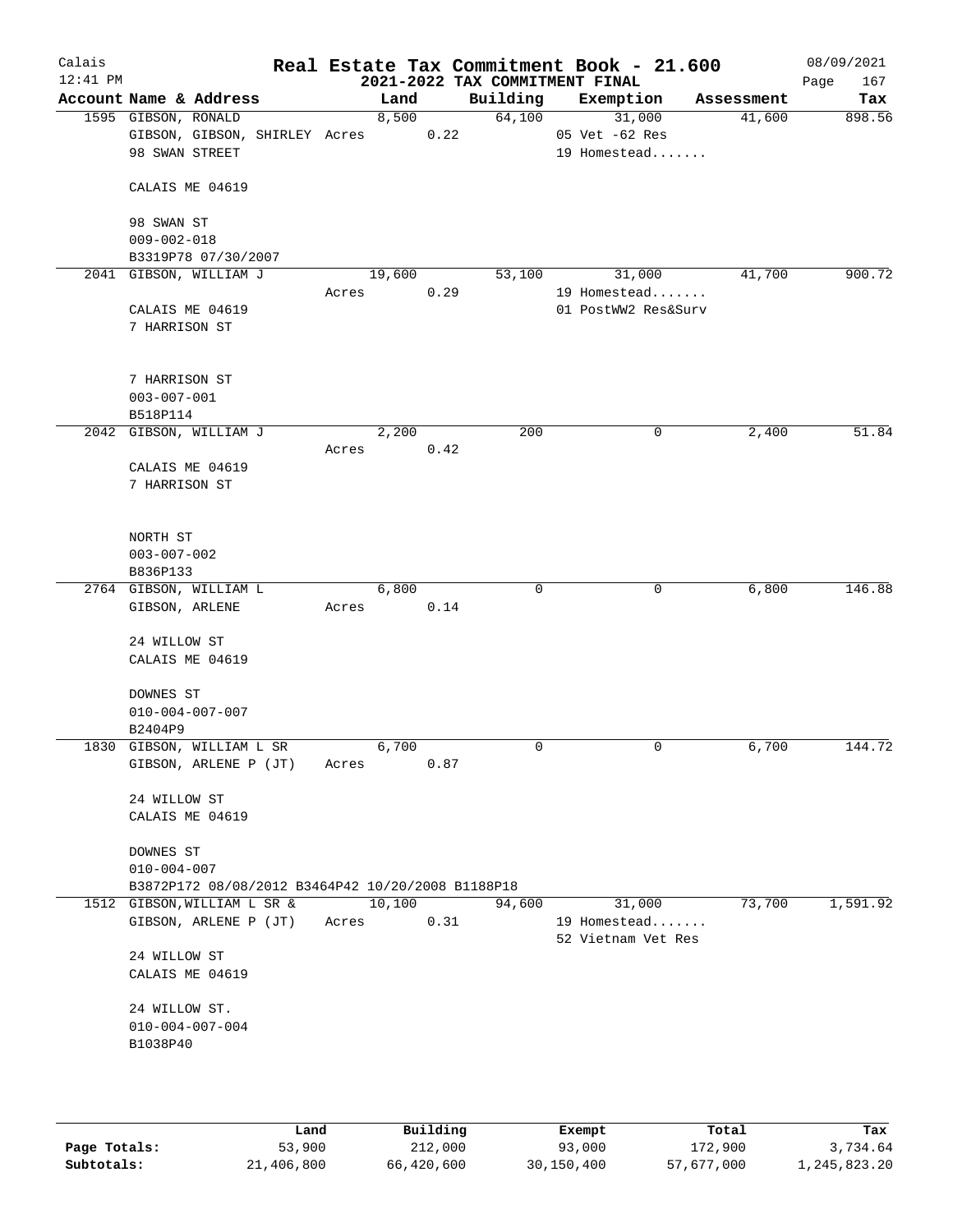| Calais       |                                          |       |        |          |          | Real Estate Tax Commitment Book - 21.600 |                      | 08/09/2021         |
|--------------|------------------------------------------|-------|--------|----------|----------|------------------------------------------|----------------------|--------------------|
| $12:41$ PM   | Account Name & Address                   |       | Land   |          | Building | 2021-2022 TAX COMMITMENT FINAL           |                      | 168<br>Page<br>Tax |
|              | 2293 GILDEA, MAUREEN A                   |       | 29,400 |          | 33,300   | Exemption<br>25,000                      | Assessment<br>37,700 | 814.32             |
|              |                                          | Acres |        | 1.50     |          | 19 Homestead                             |                      |                    |
|              | CALAIS ME 04619                          |       |        |          |          |                                          |                      |                    |
|              | 404 NORTH ST                             |       |        |          |          |                                          |                      |                    |
|              |                                          |       |        |          |          |                                          |                      |                    |
|              |                                          |       |        |          |          |                                          |                      |                    |
|              | 404 NORTH ST<br>$003 - 008 - 005$        |       |        |          |          |                                          |                      |                    |
|              | B4551P78 05/01/2019 B2593P102 01/01/2002 |       |        |          |          |                                          |                      |                    |
|              | 1641 GILLESPIE, DANA                     |       | 9,300  |          | 84,700   | 31,000                                   | 63,000               | 1,360.80           |
|              | GILLESPIE, JUNE                          | Acres |        | 0.26     |          | 19 Homestead                             |                      |                    |
|              | 74 BARKER STREET                         |       |        |          |          | 52 Vietnam Vet Res                       |                      |                    |
|              |                                          |       |        |          |          |                                          |                      |                    |
|              | CALAIS ME 04619                          |       |        |          |          |                                          |                      |                    |
|              | 74 BARKER ST                             |       |        |          |          |                                          |                      |                    |
|              | $009 - 003 - 014$                        |       |        |          |          |                                          |                      |                    |
|              | B878P64                                  |       |        |          |          |                                          |                      |                    |
|              | 1692 GILLESPIE, PAULETTE M               |       | 16,700 |          | 81,800   | 25,000                                   | 73,500               | 1,587.60           |
|              |                                          | Acres |        | 0.21     |          | 19 Homestead                             |                      |                    |
|              | CALAIS ME 04619                          |       |        |          |          |                                          |                      |                    |
|              | 89 WASHINGTON ST                         |       |        |          |          |                                          |                      |                    |
|              |                                          |       |        |          |          |                                          |                      |                    |
|              |                                          |       |        |          |          |                                          |                      |                    |
|              | 89 WASHINGTON ST<br>$009 - 005 - 014$    |       |        |          |          |                                          |                      |                    |
|              | B2410P81 02/01/2000                      |       |        |          |          |                                          |                      |                    |
|              | 1612 GILLESPIE, TRUDY                    |       | 17,500 |          | 27,000   | 25,000                                   | 19,500               | 421.20             |
|              |                                          | Acres |        | 0.23     |          | 19 Homestead                             |                      |                    |
|              | CALAIS ME 04619                          |       |        |          |          |                                          |                      |                    |
|              | PO BOX 607                               |       |        |          |          |                                          |                      |                    |
|              |                                          |       |        |          |          |                                          |                      |                    |
|              |                                          |       |        |          |          |                                          |                      |                    |
|              | 84 LINCOLN ST<br>$009 - 005 - 004$       |       |        |          |          |                                          |                      |                    |
|              | B4648P199 03/13/2020                     |       |        |          |          |                                          |                      |                    |
|              | 1611 GILLESPIE, WILLIAM                  |       | 13,000 |          | 0        | 0                                        | 13,000               | 280.80             |
|              | GILLESPIE, TRUDY                         | Acres |        | 0.20     |          |                                          |                      |                    |
|              |                                          |       |        |          |          |                                          |                      |                    |
|              | 84 LINCOLN ST                            |       |        |          |          |                                          |                      |                    |
|              | CALAIS ME 04619                          |       |        |          |          |                                          |                      |                    |
|              | LINCOLN ST                               |       |        |          |          |                                          |                      |                    |
|              | $009 - 005 - 003$                        |       |        |          |          |                                          |                      |                    |
|              | B1569P221                                |       |        |          |          |                                          |                      |                    |
| 1270         | GILLIS & SON RENTALS,                    |       | 43,200 |          | 80,900   | $\mathbf 0$                              | 124,100              | 2,680.56           |
|              | <b>LLC</b>                               |       |        |          |          |                                          |                      |                    |
|              | CALAIS ME 04619                          | Acres |        | 0.20     |          |                                          |                      |                    |
|              | 73 NORTH STREET                          |       |        |          |          |                                          |                      |                    |
|              |                                          |       |        |          |          |                                          |                      |                    |
|              |                                          |       |        |          |          |                                          |                      |                    |
|              | 73 NORTH ST                              |       |        |          |          |                                          |                      |                    |
|              | $006 - 006 - 027$                        |       |        |          |          |                                          |                      |                    |
|              | B2668P101 09/01/2002                     |       |        |          |          |                                          |                      |                    |
|              |                                          |       |        |          |          |                                          |                      |                    |
|              |                                          |       |        |          |          |                                          |                      |                    |
|              | Land                                     |       |        | Building |          | Exempt                                   | Total                | Tax                |
| Page Totals: | 129,100                                  |       |        | 307,700  |          | 106,000                                  | 330,800              | 7,145.28           |

**Subtotals:** 21,535,900 66,728,300 30,256,400 58,007,800 1,252,968.48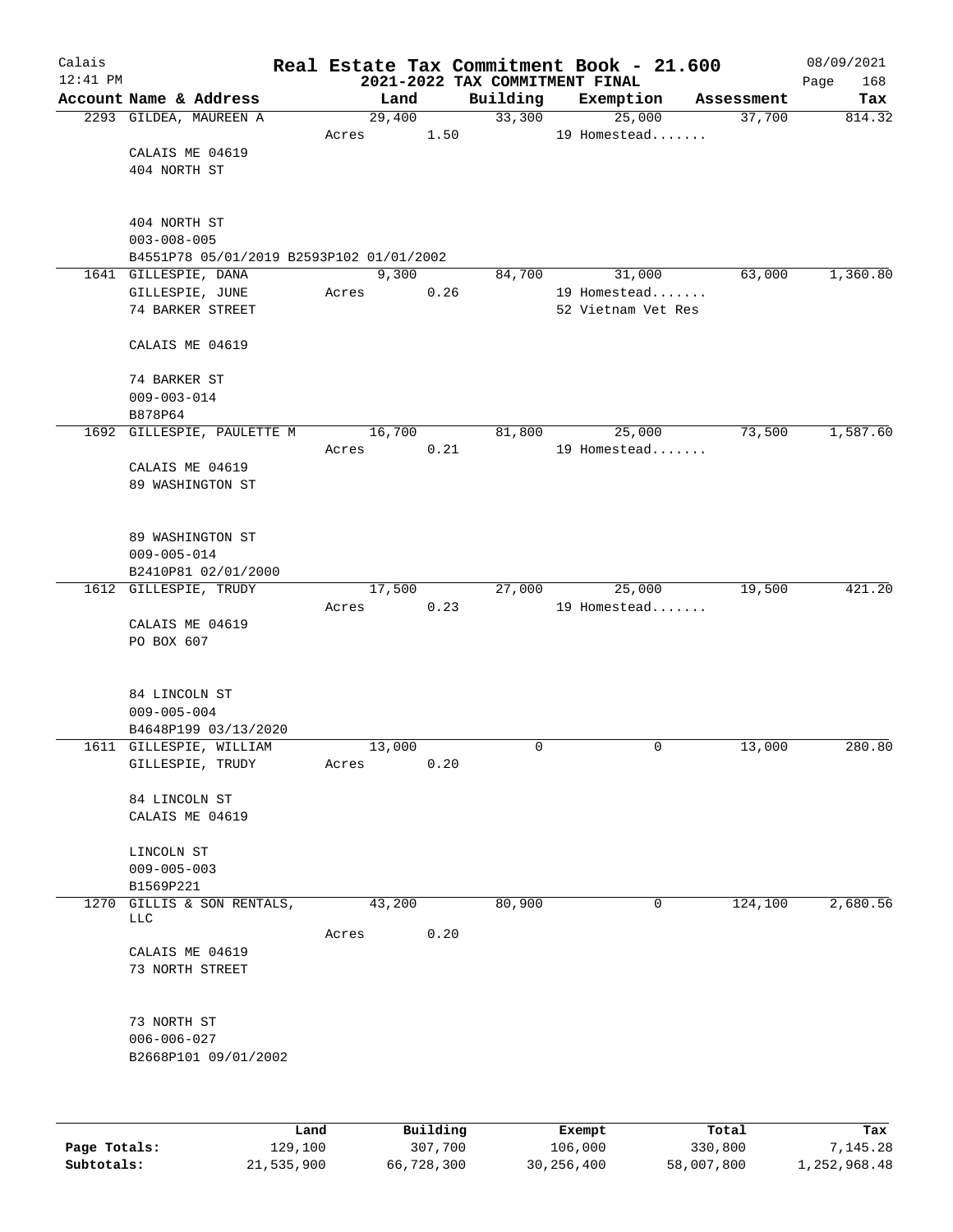| Calais       |                                          |            |       |                |      |                     | Real Estate Tax Commitment Book - 21.600 |                       | 08/09/2021      |
|--------------|------------------------------------------|------------|-------|----------------|------|---------------------|------------------------------------------|-----------------------|-----------------|
| 12:41 PM     | Account Name & Address                   |            |       |                |      |                     | 2021-2022 TAX COMMITMENT FINAL           |                       | 169<br>Page     |
|              | 511 GILLIS, DAVID                        |            |       | Land<br>16,900 |      | Building<br>119,500 | Exemption<br>25,000                      | Assessment<br>111,400 | Tax<br>2,406.24 |
|              | GILLIS, CHERYL M                         |            |       | Acres 14.70    |      |                     | 19 Homestead                             |                       |                 |
|              |                                          |            |       |                |      |                     |                                          |                       |                 |
|              | 51 GILLIS LANE                           |            |       |                |      |                     |                                          |                       |                 |
|              | CALAIS ME 04619                          |            |       |                |      |                     |                                          |                       |                 |
|              |                                          |            |       |                |      |                     |                                          |                       |                 |
|              | 51 GILLIS LANE                           |            |       |                |      |                     |                                          |                       |                 |
|              | $030 - 129 - 001$                        |            |       |                |      |                     |                                          |                       |                 |
|              | B1728P130                                |            |       |                |      |                     |                                          |                       |                 |
|              | 1443 GILLIS, DAVID B & (JT)              |            |       | 9,500          |      | 0                   | 0                                        | 9,500                 | 205.20          |
|              | GILLIS, CHERYL M                         |            |       | Acres 15.92    |      |                     |                                          |                       |                 |
|              |                                          |            |       |                |      |                     |                                          |                       |                 |
|              | 51 GILLIS LANE                           |            |       |                |      |                     |                                          |                       |                 |
|              | CALAIS ME 04619                          |            |       |                |      |                     |                                          |                       |                 |
|              | CARSON ROAD (OFF)                        |            |       |                |      |                     |                                          |                       |                 |
|              | $030 - 127 - C$                          |            |       |                |      |                     |                                          |                       |                 |
|              | B3814P36 01/24/2012 B3615P264 01/26/2010 |            |       |                |      |                     |                                          |                       |                 |
|              | 870 GILLIS, KATHLEEN E                   |            |       | 24,100         |      | 170,800             | 25,000                                   | 169,900               | 3,669.84        |
|              |                                          |            | Acres |                | 0.44 |                     | 19 Homestead                             |                       |                 |
|              | CALAIS ME 04619                          |            |       |                |      |                     |                                          |                       |                 |
|              | 33 SWAN ST                               |            |       |                |      |                     |                                          |                       |                 |
|              |                                          |            |       |                |      |                     |                                          |                       |                 |
|              |                                          |            |       |                |      |                     |                                          |                       |                 |
|              | 33 SWAN ST                               |            |       |                |      |                     |                                          |                       |                 |
|              | $008 - 001 - 014 - 001$                  |            |       |                |      |                     |                                          |                       |                 |
|              | B580P540                                 |            |       |                |      |                     |                                          |                       |                 |
|              | 270 GILMAN, BRUCE W & DONNA              |            |       | 8,100          |      | 53,700              | $\mathsf{O}$                             | 61,800                | 1,334.88        |
|              | &<br>M                                   |            |       | Acres          | 0.20 |                     |                                          |                       |                 |
|              | HAYMAN, JILL D (JT)<br>288 US HIGHWAY 1  |            |       |                |      |                     |                                          |                       |                 |
|              |                                          |            |       |                |      |                     |                                          |                       |                 |
|              | BROOKTON ME 04413                        |            |       |                |      |                     |                                          |                       |                 |
|              |                                          |            |       |                |      |                     |                                          |                       |                 |
|              | 15 CHAPEL ST                             |            |       |                |      |                     |                                          |                       |                 |
|              | $003 - 003 - 017$                        |            |       |                |      |                     |                                          |                       |                 |
|              | B4597P313 09/25/2019 B4285P99 08/17/2016 |            |       |                |      |                     |                                          |                       |                 |
| 1389         | GILMAN, BRUCE W & DONNA                  |            |       | 7,700          |      | 0                   | 0                                        | 7,700                 | 166.32          |
|              | &<br>М<br>HAYMAN, JILL D                 | (JT)       | Acres |                | 0.18 |                     |                                          |                       |                 |
|              | 288 US HIGHWAY 1                         |            |       |                |      |                     |                                          |                       |                 |
|              |                                          |            |       |                |      |                     |                                          |                       |                 |
|              | BROOKTON ME 04413                        |            |       |                |      |                     |                                          |                       |                 |
|              |                                          |            |       |                |      |                     |                                          |                       |                 |
|              | 23 CHAPEL ST                             |            |       |                |      |                     |                                          |                       |                 |
|              | $003 - 003 - 018 - 1$                    |            |       |                |      |                     |                                          |                       |                 |
|              | B4597P313 09/25/2019                     |            |       |                |      |                     |                                          |                       |                 |
| 2189         | GILMAN, BRUCE W & DONNA                  |            |       | 7,700          |      | 0                   | 0                                        | 7,700                 | 166.32          |
|              | &<br>М<br>HAYMAN, JILL D                 | (JT)       | Acres |                | 0.18 |                     |                                          |                       |                 |
|              | 288 US HIGHWAY 1                         |            |       |                |      |                     |                                          |                       |                 |
|              |                                          |            |       |                |      |                     |                                          |                       |                 |
|              | BROOKTON ME 04413                        |            |       |                |      |                     |                                          |                       |                 |
|              |                                          |            |       |                |      |                     |                                          |                       |                 |
|              | 21 CHAPEL ST                             |            |       |                |      |                     |                                          |                       |                 |
|              | $003 - 003 - 018$                        |            |       |                |      |                     |                                          |                       |                 |
|              | B4597P313 09/25/2019                     |            |       |                |      |                     |                                          |                       |                 |
|              |                                          |            |       |                |      |                     |                                          |                       |                 |
|              |                                          | Land       |       | Building       |      |                     | Exempt                                   | Total                 | Tax             |
| Page Totals: |                                          | 74,000     |       | 344,000        |      |                     | 50,000                                   | 368,000               | 7,948.80        |
| Subtotals:   |                                          | 21,609,900 |       | 67,072,300     |      |                     | 30, 306, 400                             | 58,375,800            | 1,260,917.28    |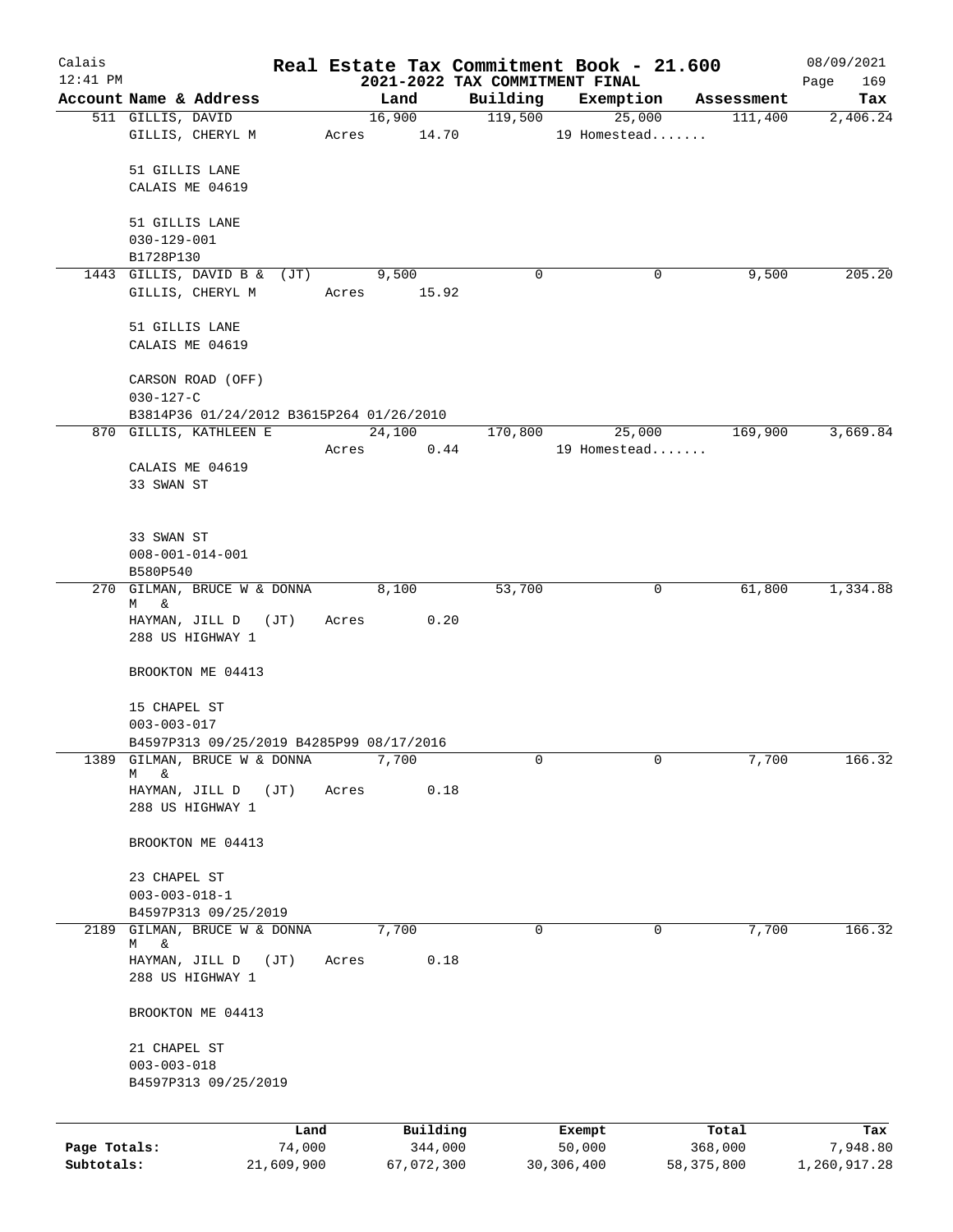| Calais     |                                      |       |        |       | Real Estate Tax Commitment Book - 21.600 |                     |             |            | 08/09/2021  |
|------------|--------------------------------------|-------|--------|-------|------------------------------------------|---------------------|-------------|------------|-------------|
| $12:41$ PM |                                      |       |        |       | 2021-2022 TAX COMMITMENT FINAL           |                     |             |            | 170<br>Page |
|            | Account Name & Address               |       | Land   |       | Building                                 | Exemption           |             | Assessment | Tax         |
|            | 391 GILMAN, MICHAEL                  |       | 3,600  |       | 1,900                                    |                     | $\mathbf 0$ | 5,500      | 118.80      |
|            | 984 ROUTE 750                        | Acres |        | 0.50  |                                          |                     |             |            |             |
|            |                                      |       |        |       |                                          |                     |             |            |             |
|            | MOORES MILLS NB E5A 3B7              |       |        |       |                                          |                     |             |            |             |
|            |                                      |       |        |       |                                          |                     |             |            |             |
|            | 130 SHATTUCK RD                      |       |        |       |                                          |                     |             |            |             |
|            | $037 - 231$                          |       |        |       |                                          |                     |             |            |             |
|            | B2373P111 09/01/1999                 |       |        |       |                                          |                     |             |            |             |
| 1988       | GINN, AUSTIN R &                     |       | 11,700 |       | 68,800                                   | 25,000              |             | 55,500     | 1,198.80    |
|            | GINN, TAMMY L                        | Acres |        | 0.41  |                                          | 19 Homestead        |             |            |             |
|            |                                      |       |        |       |                                          |                     |             |            |             |
|            | 485 SOUTH ST                         |       |        |       |                                          |                     |             |            |             |
|            | CALAIS ME 04619                      |       |        |       |                                          |                     |             |            |             |
|            |                                      |       |        |       |                                          |                     |             |            |             |
|            | 485 SOUTH ST                         |       |        |       |                                          |                     |             |            |             |
|            | $003 - 007 - 013 - 014$<br>B1393P168 |       |        |       |                                          |                     |             |            |             |
|            | 515 GLIDDEN, DOROTHY                 |       | 13,900 |       | 93,100                                   | 31,000              |             | 76,000     | 1,641.60    |
|            | GLIDDEN, RICHARD C                   | Acres |        | 9.00  |                                          | 01 PostWW2 Res&Surv |             |            |             |
|            |                                      |       |        |       |                                          | 19 Homestead        |             |            |             |
|            | 72 HARDSCRABBLE RD                   |       |        |       |                                          |                     |             |            |             |
|            | CALAIS ME 04619                      |       |        |       |                                          |                     |             |            |             |
|            |                                      |       |        |       |                                          |                     |             |            |             |
|            | 72 HARDSCRABBLE RD                   |       |        |       |                                          |                     |             |            |             |
|            | $030 - 159$                          |       |        |       |                                          |                     |             |            |             |
|            | B2351P257                            |       |        |       |                                          |                     |             |            |             |
|            | 1678 GODDARD, BRIAN &                |       | 26,400 |       | 40,200                                   |                     | 0           | 66,600     | 1,438.56    |
|            | GODDARD, DIVINA (JT)                 | Acres |        | 0.99  |                                          |                     |             |            |             |
|            | 29629 SOUTHWOOD LANE                 |       |        |       |                                          |                     |             |            |             |
|            | HIGHLAND CA 92346                    |       |        |       |                                          |                     |             |            |             |
|            |                                      |       |        |       |                                          |                     |             |            |             |
|            | 817 MAIN ST                          |       |        |       |                                          |                     |             |            |             |
|            | $013 - 002 - 007$                    |       |        |       |                                          |                     |             |            |             |
|            | B4407P131 10/13/2017                 |       |        |       |                                          |                     |             |            |             |
|            | 969 GODIN, PATRICIA&                 |       | 37,200 |       | 0                                        |                     | $\mathbf 0$ | 37,200     | 803.52      |
|            | ARNOLD, JULIA REV LIVING<br>TRUST    |       |        |       |                                          |                     |             |            |             |
|            | ARNOLD, JULIA &                      | Acres |        | 70.00 |                                          |                     |             |            |             |
|            | GODIN, PATRICIA                      |       |        |       |                                          |                     |             |            |             |
|            | (TRUSTEES)                           |       |        |       |                                          |                     |             |            |             |
|            | c/o JULIA ARNOLD<br>PO BOX 36        |       |        |       |                                          |                     |             |            |             |
|            | WHITING ME 04691                     |       |        |       |                                          |                     |             |            |             |
|            |                                      |       |        |       |                                          |                     |             |            |             |
|            | NASHS LAKE                           |       |        |       |                                          |                     |             |            |             |
|            | $032 - 088 - B$                      |       |        |       |                                          |                     |             |            |             |
|            | B2992P178 04/01/2005                 |       |        |       |                                          |                     |             |            |             |
|            |                                      |       |        |       |                                          |                     |             |            |             |

|              | Land       | Building   | Exempt     | Total      | Tax          |
|--------------|------------|------------|------------|------------|--------------|
| Page Totals: | 92,800     | 204,000    | 56,000     | 240,800    | 5,201.28     |
| Subtotals:   | 21,702,700 | 67,276,300 | 30,362,400 | 58,616,600 | 1,266,118.56 |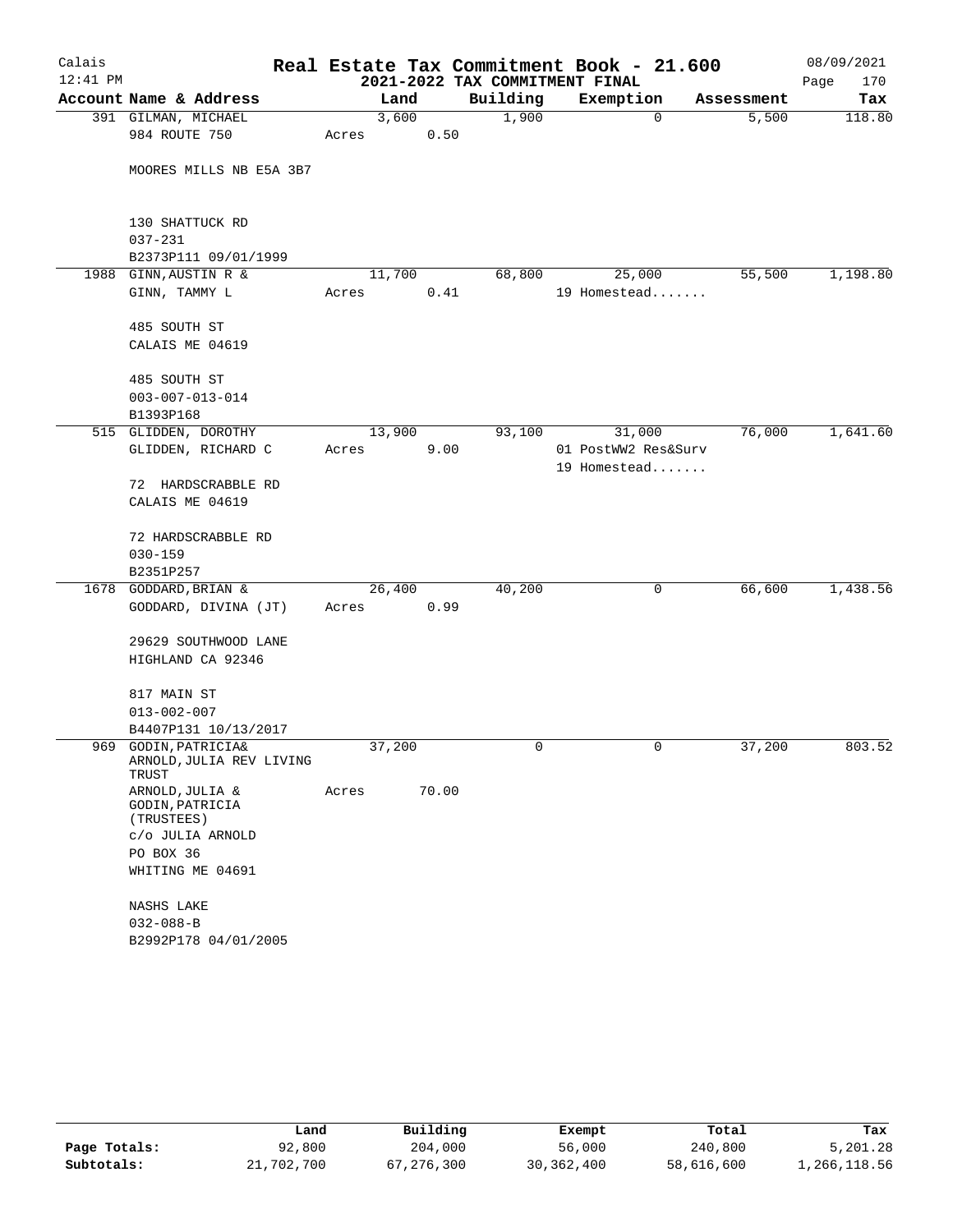| Calais       |                                                         |       |              |                                            | Real Estate Tax Commitment Book - 21.600 |            | 08/09/2021         |
|--------------|---------------------------------------------------------|-------|--------------|--------------------------------------------|------------------------------------------|------------|--------------------|
| $12:41$ PM   | Account Name & Address                                  |       | Land         | 2021-2022 TAX COMMITMENT FINAL<br>Building | Exemption                                | Assessment | Page<br>171<br>Tax |
|              | 528 GOMEZ, MARILYN VICKERY                              |       | 11,000       | 40,500                                     | 31,000                                   | 20,500     | 442.80             |
|              | $\&$ (JT)                                               |       |              |                                            |                                          |            |                    |
|              | TURMENNE, LYNNE MARIE & Acres<br>PHILLIPS, VIRGINIA ANN |       | 3.24         |                                            | 22 WW2 Res Widow                         |            |                    |
|              |                                                         |       |              |                                            | 19 Homestead                             |            |                    |
|              | 66 HARDSCRABBLE RD                                      |       |              |                                            |                                          |            |                    |
|              | CALAIS ME 04619                                         |       |              |                                            |                                          |            |                    |
|              | 66 HARDSCRABBLE RD                                      |       |              |                                            |                                          |            |                    |
|              | $030 - 176$                                             |       |              |                                            |                                          |            |                    |
|              | B4196P204 10/09/2015                                    |       |              |                                            |                                          |            |                    |
|              | 205 GONZALEZ, GERALD G III                              |       | 4,100        | 0                                          | 0                                        | 4,100      | 88.56              |
|              | 50 LINCOLN STREET                                       | Acres | 29.00        |                                            |                                          |            |                    |
|              | CALAIS ME 04619                                         |       |              |                                            |                                          |            |                    |
|              |                                                         |       |              |                                            |                                          |            |                    |
|              |                                                         |       |              |                                            |                                          |            |                    |
|              | RIVER ROAD OFF                                          |       |              |                                            |                                          |            |                    |
|              | $037 - 206$<br>B4502P297 09/28/2018                     |       |              |                                            |                                          |            |                    |
|              | 1778 GONZALEZ, GERALD G-J                               |       | 14,100       | 49,400                                     | 25,000                                   | 38,500     | 831.60             |
|              | III                                                     |       |              |                                            |                                          |            |                    |
|              | CALAIS ME 04619                                         | Acres | 0.15         |                                            | 19 Homestead                             |            |                    |
|              | 50 LINCOLN STREET                                       |       |              |                                            |                                          |            |                    |
|              |                                                         |       |              |                                            |                                          |            |                    |
|              |                                                         |       |              |                                            |                                          |            |                    |
|              | 50 LINCOLN ST<br>$010 - 009 - 001$                      |       |              |                                            |                                          |            |                    |
|              | B4501P174 09/28/2018                                    |       |              |                                            |                                          |            |                    |
|              | 367 GONZALEZ, LUIS &                                    |       | 11,800       | 76,200                                     | 25,000                                   | 63,000     | 1,360.80           |
|              | GONZALEZ, LINDA (JT)                                    | Acres | 5.60         |                                            | 19 Homestead                             |            |                    |
|              |                                                         |       |              |                                            |                                          |            |                    |
|              | 1469 RIVER ROAD<br>CALAIS ME 04619                      |       |              |                                            |                                          |            |                    |
|              |                                                         |       |              |                                            |                                          |            |                    |
|              | 1469 RIVER ROAD                                         |       |              |                                            |                                          |            |                    |
|              | 037-217                                                 |       |              |                                            |                                          |            |                    |
|              | B2757P83 06/20/2003<br>368 GONZALEZ, LUIS J &           |       | 5,000        | 0                                          | $\Omega$                                 | 5,000      | 108.00             |
|              | GONZALEZ, LINDA A (JT) Acres                            |       | 2.80         |                                            |                                          |            |                    |
|              |                                                         |       |              |                                            |                                          |            |                    |
|              | 1469 RIVER ROAD                                         |       |              |                                            |                                          |            |                    |
|              | CALAIS ME 04619                                         |       |              |                                            |                                          |            |                    |
|              | RIVER ROAD                                              |       |              |                                            |                                          |            |                    |
|              | $037 - 217 - 001$                                       |       |              |                                            |                                          |            |                    |
|              | B4571P7 06/28/2019                                      |       |              |                                            |                                          |            |                    |
|              | 369 GONZALEZ, LUIS J &                                  |       | 1,400        | 0                                          | 0                                        | 1,400      | 30.24              |
|              | GONZALEZ, LINDA A (JT) Acres                            |       | 2.80         |                                            |                                          |            |                    |
|              | 1469 RIVER ROAD                                         |       |              |                                            |                                          |            |                    |
|              | CALAIS ME 04619                                         |       |              |                                            |                                          |            |                    |
|              |                                                         |       |              |                                            |                                          |            |                    |
|              | RIVER ROAD                                              |       |              |                                            |                                          |            |                    |
|              | $037 - 217 - 002$<br>B4571P5 07/03/2019                 |       |              |                                            |                                          |            |                    |
|              |                                                         |       |              |                                            |                                          |            |                    |
|              | Land                                                    |       | Building     |                                            | Exempt                                   | Total      | Tax                |
| Page Totals: | 47,400                                                  |       | 166,100      |                                            | 81,000                                   | 132,500    | 2,862.00           |
| Subtotals:   | 21,750,100                                              |       | 67, 442, 400 |                                            | 30,443,400                               | 58,749,100 | 1,268,980.56       |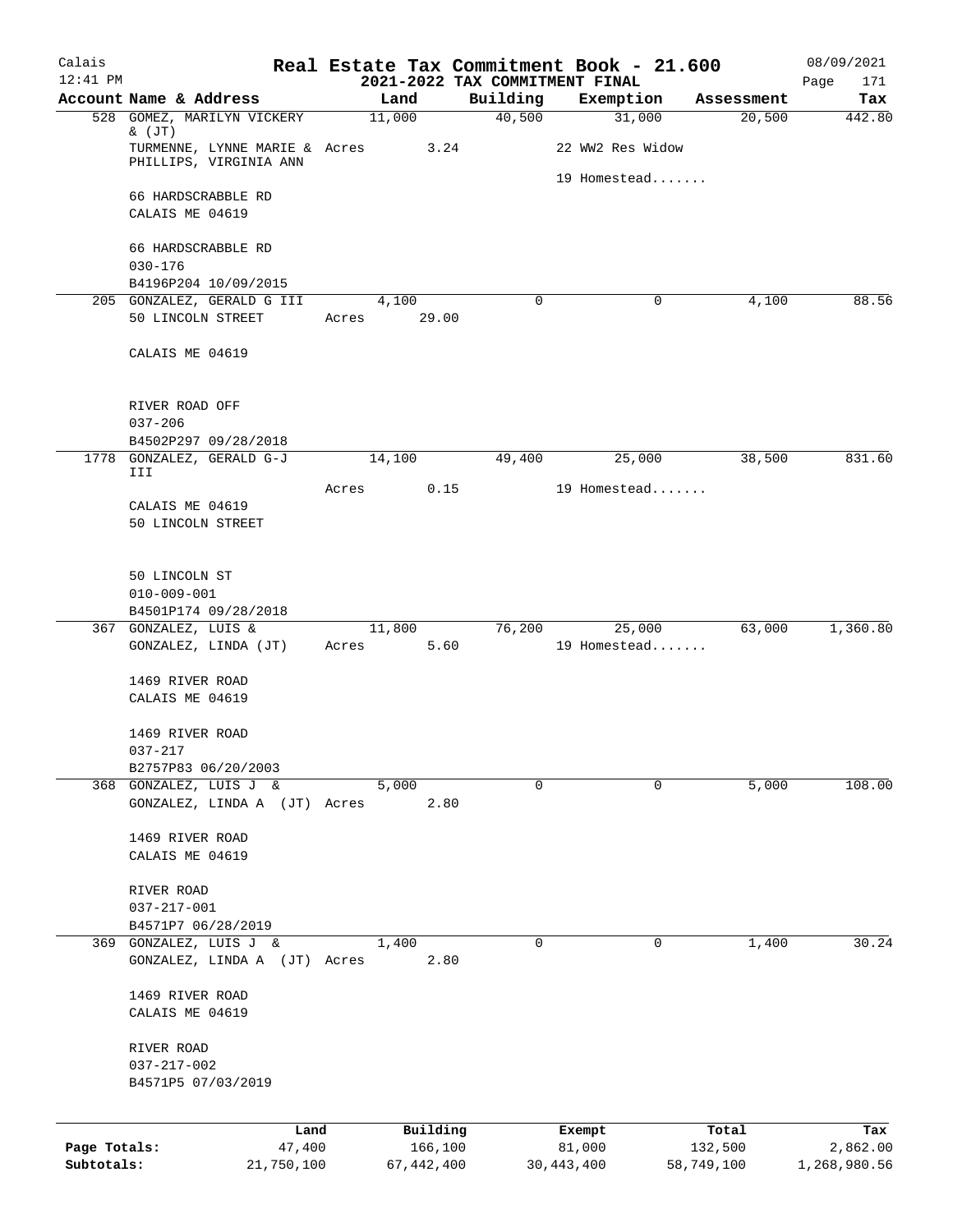| Calais                     |                                                 |       |                       |      |             | Real Estate Tax Commitment Book - 21.600    |        |                       | 08/09/2021               |
|----------------------------|-------------------------------------------------|-------|-----------------------|------|-------------|---------------------------------------------|--------|-----------------------|--------------------------|
| $12:41$ PM                 | Account Name & Address                          |       | Land                  |      | Building    | 2021-2022 TAX COMMITMENT FINAL<br>Exemption |        | Assessment            | Page<br>172<br>Tax       |
|                            | 1825 GOODE, JENNIFER                            |       | 24,400                |      | 111,600     |                                             | 25,000 | 111,000               | 2,397.60                 |
|                            |                                                 | Acres |                       | 0.45 |             | 19 Homestead                                |        |                       |                          |
|                            | CALAIS ME 04619                                 |       |                       |      |             |                                             |        |                       |                          |
|                            | 65 LINCOLN ST                                   |       |                       |      |             |                                             |        |                       |                          |
|                            |                                                 |       |                       |      |             |                                             |        |                       |                          |
|                            | 65 LINCOLN ST                                   |       |                       |      |             |                                             |        |                       |                          |
|                            | $010 - 004 - 001$                               |       |                       |      |             |                                             |        |                       |                          |
|                            | B4378P136 07/24/2017                            |       |                       |      |             |                                             |        |                       |                          |
|                            | 1652 GOODWIN, DUSTIN                            |       | 24,400                |      | 21,600      |                                             | 25,000 | 21,000                | 453.60                   |
|                            | CALAIS ME 04619                                 | Acres |                       | 0.45 |             | 19 Homestead                                |        |                       |                          |
|                            | 101 WASHINGTON STREET                           |       |                       |      |             |                                             |        |                       |                          |
|                            |                                                 |       |                       |      |             |                                             |        |                       |                          |
|                            |                                                 |       |                       |      |             |                                             |        |                       |                          |
|                            | 101 WASHINGTON ST                               |       |                       |      |             |                                             |        |                       |                          |
|                            | $009 - 004 - 014$<br>B4053P74 04/25/2014        |       |                       |      |             |                                             |        |                       |                          |
|                            | 2029 GOODWIN, ROBERT                            |       | 21,400                |      | 0           |                                             | 0      | 21,400                | 462.24                   |
|                            | GOODWIN, MARGARET                               | Acres |                       | 7.83 |             |                                             |        |                       |                          |
|                            | C/O MARGARET GOODWIN &                          |       |                       |      |             |                                             |        |                       |                          |
|                            | ALFRED SIEGRIST                                 |       |                       |      |             |                                             |        |                       |                          |
|                            | 87 SEAGER FARM RD                               |       |                       |      |             |                                             |        |                       |                          |
|                            | MARSHFIELD MA 02050<br>1619                     |       |                       |      |             |                                             |        |                       |                          |
|                            |                                                 |       |                       |      |             |                                             |        |                       |                          |
|                            | BARING ST                                       |       |                       |      |             |                                             |        |                       |                          |
|                            | $024 - 008$<br>B3204P289 10/17/2006 B1503P288   |       |                       |      |             |                                             |        |                       |                          |
|                            | 2025 GOODWIN, ROBERT A                          |       | 10,300                |      | $\mathbf 0$ |                                             | 0      | 10,300                | 222.48                   |
|                            | GOODWIN, MARGARET A                             | Acres |                       | 0.64 |             |                                             |        |                       |                          |
|                            | (JT)                                            |       |                       |      |             |                                             |        |                       |                          |
|                            | C/O MARGARET GOODWIN &<br>ALFRED SIEGRIST       |       |                       |      |             |                                             |        |                       |                          |
|                            | 7 ASSINIPPI AVE UNIT                            |       |                       |      |             |                                             |        |                       |                          |
|                            | 114                                             |       |                       |      |             |                                             |        |                       |                          |
|                            | NORWELL MA 02061 2442                           |       |                       |      |             |                                             |        |                       |                          |
|                            | BARING ST                                       |       |                       |      |             |                                             |        |                       |                          |
|                            | $024 - 008 - 001$                               |       |                       |      |             |                                             |        |                       |                          |
|                            | B2451P272 03/01/2000                            |       |                       |      |             |                                             |        |                       |                          |
|                            | 1833 GORDON, ROBERT A II                        |       | 8,500                 |      | 0           |                                             | 0      | 8,500                 | 183.60                   |
|                            |                                                 | Acres |                       | 0.34 |             |                                             |        |                       |                          |
|                            | CALAIS ME 04619<br>120 LAFAYETTE ST             |       |                       |      |             |                                             |        |                       |                          |
|                            |                                                 |       |                       |      |             |                                             |        |                       |                          |
|                            |                                                 |       |                       |      |             |                                             |        |                       |                          |
|                            | LAFAYETTE ST                                    |       |                       |      |             |                                             |        |                       |                          |
|                            | $010 - 004 - 007 - 006$<br>B4558P311 05/31/2019 |       |                       |      |             |                                             |        |                       |                          |
|                            | 1835 GORDON, ROBERT A II                        |       | 12,200                |      | 57,000      |                                             | 25,000 | 44,200                | 954.72                   |
|                            |                                                 | Acres |                       | 0.45 |             | 19 Homestead                                |        |                       |                          |
|                            | CALAIS ME 04619                                 |       |                       |      |             |                                             |        |                       |                          |
|                            | 120 LAFAYETTE ST                                |       |                       |      |             |                                             |        |                       |                          |
|                            |                                                 |       |                       |      |             |                                             |        |                       |                          |
|                            | 120 LAFAYETTE ST                                |       |                       |      |             |                                             |        |                       |                          |
|                            | $010 - 004 - 008$                               |       |                       |      |             |                                             |        |                       |                          |
|                            | B4558P311 05/31/2019                            |       |                       |      |             |                                             |        |                       |                          |
|                            |                                                 | Land  | Building              |      |             | Exempt                                      |        | Total                 | Tax                      |
| Page Totals:<br>Subtotals: | 101,200<br>21,851,300                           |       | 190,200<br>67,632,600 |      |             | 75,000<br>30,518,400                        |        | 216,400<br>58,965,500 | 4,674.24<br>1,273,654.80 |
|                            |                                                 |       |                       |      |             |                                             |        |                       |                          |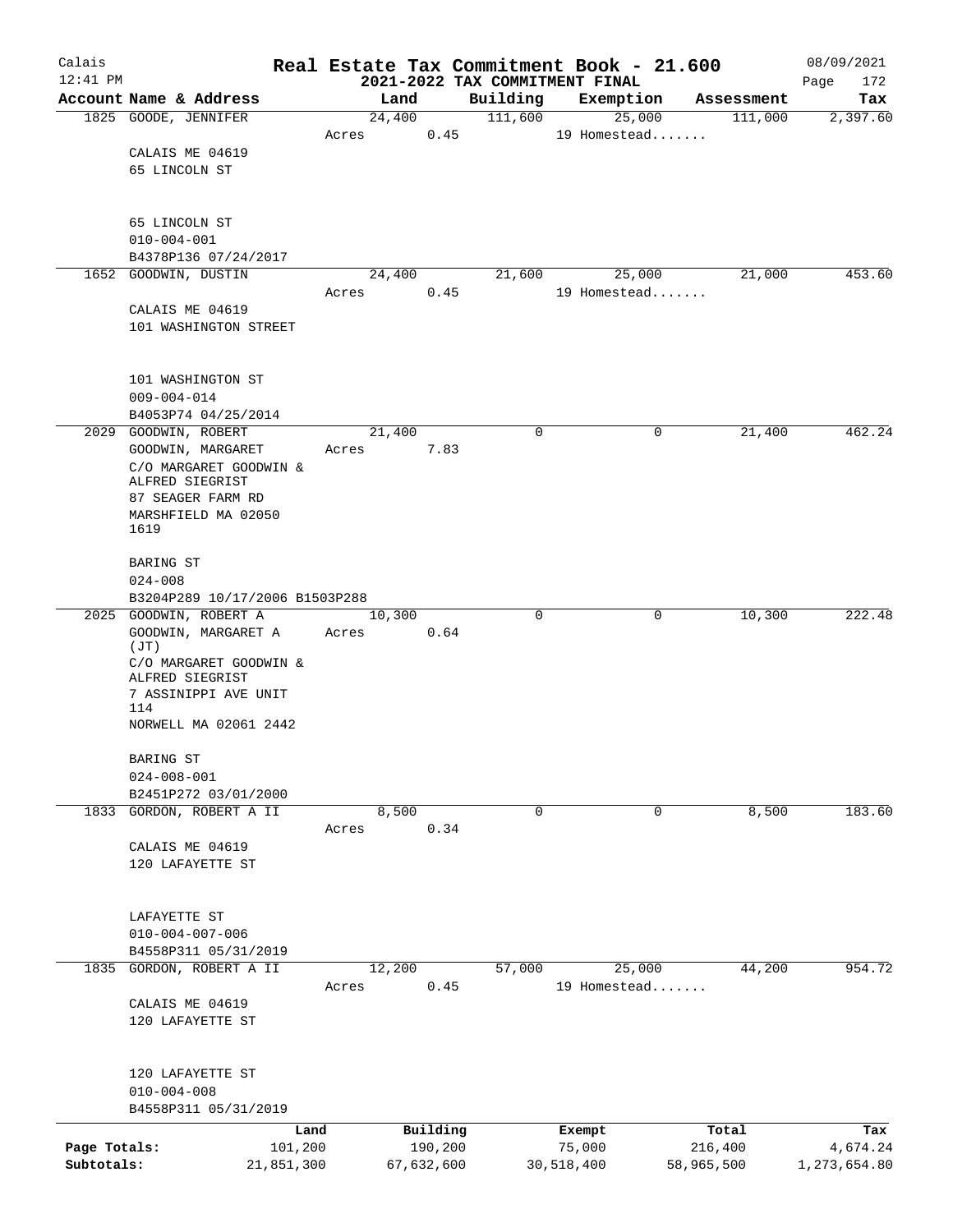| Calais       |                                                             |                 |       |                     |                    | Real Estate Tax Commitment Book - 21.600 |                           | 08/09/2021          |
|--------------|-------------------------------------------------------------|-----------------|-------|---------------------|--------------------|------------------------------------------|---------------------------|---------------------|
| $12:41$ PM   |                                                             |                 |       |                     |                    | 2021-2022 TAX COMMITMENT FINAL           |                           | Page<br>173         |
|              | Account Name & Address<br>2522 GORMAN, JOHN                 |                 |       | Land<br>9,100       | Building<br>56,500 | Exemption                                | Assessment<br>$\mathbf 0$ | Tax<br>65,600       |
|              | 22 HIGH STREET                                              |                 | Acres | 0.25                |                    |                                          |                           | 1,416.96            |
|              | CALAIS ME 04619                                             |                 |       |                     |                    |                                          |                           |                     |
|              | 22 HIGH ST                                                  |                 |       |                     |                    |                                          |                           |                     |
|              | $006 - 008 - 017$<br>B4373P225 06/19/2017                   |                 |       |                     |                    |                                          |                           |                     |
| 2429         | GOULD, ADAM                                                 |                 |       | 15,400              | 69,900             |                                          | 0                         | 85,300<br>1,842.48  |
|              | 90 HART ROAD                                                |                 | Acres | 0.18                |                    |                                          |                           |                     |
|              | NORTHPORT ME 04849                                          |                 |       |                     |                    |                                          |                           |                     |
|              | 253 NORTH ST<br>$005 - 007 - 010$                           |                 |       |                     |                    |                                          |                           |                     |
|              | B4432P317 01/19/2018                                        |                 |       |                     |                    |                                          |                           |                     |
|              | 1495 GOULD, WILLIAM R                                       |                 |       | 22,400              | 119,500            | 25,000                                   |                           | 2,525.04<br>116,900 |
|              | GOULD, GAIL E                                               |                 | Acres | 0.38                |                    | 19 Homestead                             |                           |                     |
|              | POB 948                                                     |                 |       |                     |                    |                                          |                           |                     |
|              | 581 MAIN ST                                                 |                 |       |                     |                    |                                          |                           |                     |
|              | CALAIS ME 04619                                             |                 |       |                     |                    |                                          |                           |                     |
|              | 581 MAIN ST                                                 |                 |       |                     |                    |                                          |                           |                     |
|              | $007 - 009 - 019$                                           |                 |       |                     |                    |                                          |                           |                     |
|              | B773P143                                                    |                 |       |                     |                    |                                          |                           |                     |
|              | 415 GRAEBER, JAMES & TONI                                   |                 |       | 8,900               | 61,900             |                                          | 0                         | 70,800<br>1,529.28  |
|              | LEE RESTATED TRUST<br>GRAEBER, JAMES & TONI<br>LEE TRUSTEES |                 | Acres | 1.00                |                    |                                          |                           |                     |
|              | 3623 JASON RIDGE LN SW                                      |                 |       |                     |                    |                                          |                           |                     |
|              | GRAND RAPIDS MI 49534<br>5809                               |                 |       |                     |                    |                                          |                           |                     |
|              | 1349 RIVER ROAD                                             |                 |       |                     |                    |                                          |                           |                     |
|              | $037 - 266$<br>B4202P46 10/01/2015                          |                 |       |                     |                    |                                          |                           |                     |
|              | 416 GRAEBER, SCOTT M &<br>ERIKA L                           |                 |       | 27,000              | 77,100             | 25,000                                   |                           | 79,100<br>1,708.56  |
|              | YANDOW, JENNIFER (JT)                                       |                 | Acres | 44.00               |                    | 19 Homestead                             |                           |                     |
|              | 1345 RIVER RD                                               |                 |       |                     |                    |                                          |                           |                     |
|              | CALAIS ME 04619                                             |                 |       |                     |                    |                                          |                           |                     |
|              | 1345 RIVER ROAD<br>$037 - 267$                              |                 |       |                     |                    |                                          |                           |                     |
|              | B3448P84 08/05/2008                                         |                 |       |                     |                    |                                          |                           |                     |
| 985          | GRAND, EMANUEL                                              |                 |       | 18,200              | 37,600             |                                          | 0                         | 55,800<br>1,205.28  |
|              |                                                             |                 | Acres | 0.08                |                    |                                          |                           |                     |
|              | BELLMORE NY 11710 4924<br>2424 LEGION ST                    |                 |       |                     |                    |                                          |                           |                     |
|              | 24 NORTH ST<br>$007 - 003 - 006$<br>B2330P227 04/01/1999    |                 |       |                     |                    |                                          |                           |                     |
|              |                                                             |                 |       |                     |                    |                                          |                           |                     |
| Page Totals: |                                                             | Land<br>101,000 |       | Building<br>422,500 |                    | Exempt<br>50,000                         | Total<br>473,500          | Tax<br>10,227.60    |
| Subtotals:   |                                                             | 21,952,300      |       | 68,055,100          |                    | 30,568,400                               | 59,439,000                | 1,283,882.40        |
|              |                                                             |                 |       |                     |                    |                                          |                           |                     |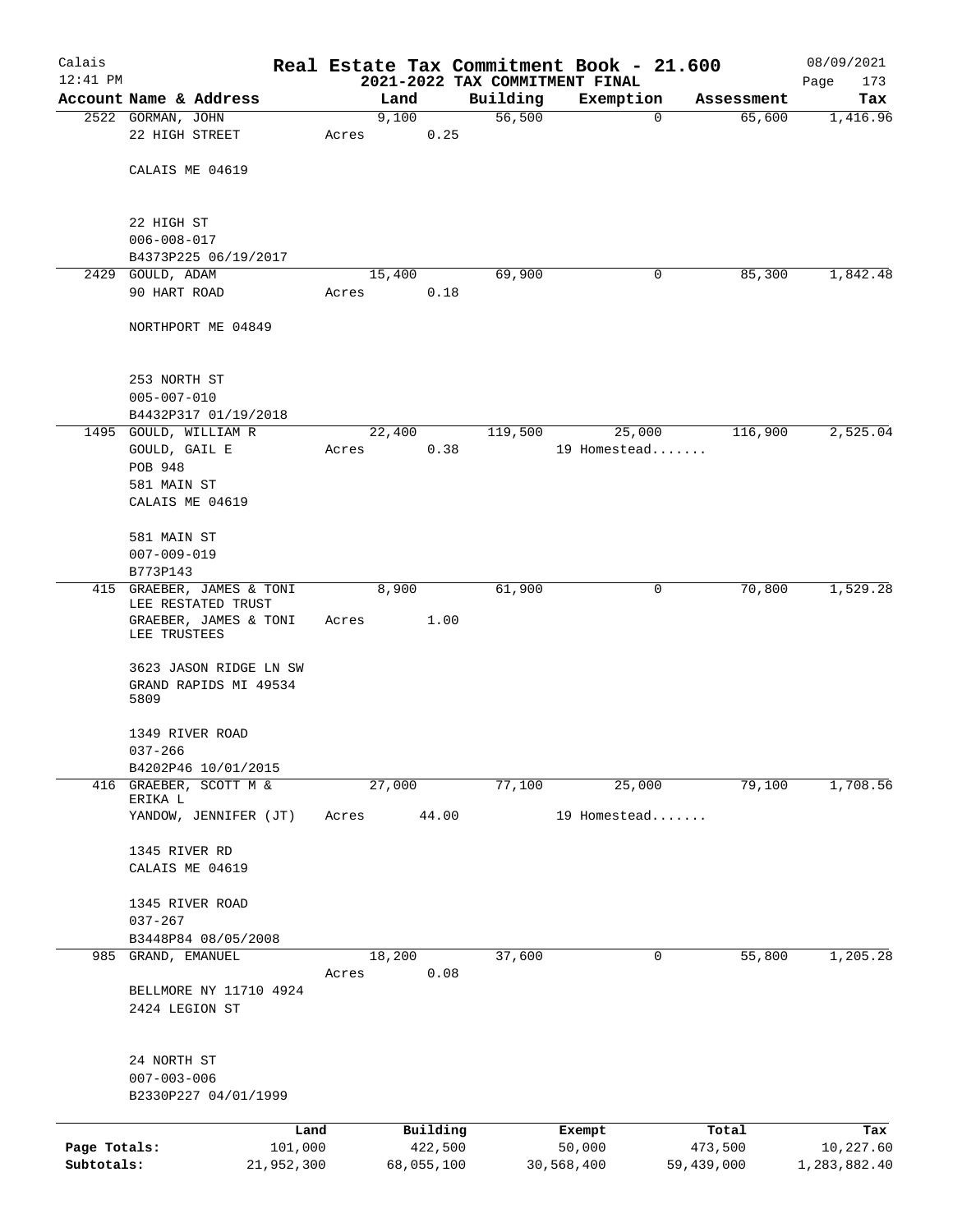| Calais<br>$12:41$ PM |                                             |        |       | Real Estate Tax Commitment Book - 21.600<br>2021-2022 TAX COMMITMENT FINAL |             |            | 08/09/2021<br>174<br>Page |
|----------------------|---------------------------------------------|--------|-------|----------------------------------------------------------------------------|-------------|------------|---------------------------|
|                      | Account Name & Address                      |        | Land  | Building                                                                   | Exemption   | Assessment | Tax                       |
|                      | 986 GRAND, EMANUEL                          | 18,200 |       | 41,500                                                                     | $\mathbf 0$ | 59,700     | 1,289.52                  |
|                      | BELLMORE NY 11710 4924<br>2424 LEGION ST    | Acres  | 0.08  |                                                                            |             |            |                           |
|                      |                                             |        |       |                                                                            |             |            |                           |
|                      | 28 NORTH ST<br>$007 - 003 - 007$            |        |       |                                                                            |             |            |                           |
|                      | B2330P227 04/01/1999<br>1352 GRAND, EMANUEL | 10,300 |       | 96,800                                                                     | 0           | 107,100    | 2,313.36                  |
|                      |                                             | Acres  | 0.32  |                                                                            |             |            |                           |
|                      | BELLMORE NY 11710 4924<br>2424 LEGION ST    |        |       |                                                                            |             |            |                           |
|                      | 62 CHURCH ST<br>$010 - 007 - 015$           |        |       |                                                                            |             |            |                           |
|                      | B1489P62 12/01/1987                         |        |       |                                                                            |             |            |                           |
|                      | 272 GRAND, EMANUEL                          | 11,800 |       | 118,400                                                                    | 0           | 130,200    | 2,812.32                  |
|                      |                                             | Acres  | 2.53  |                                                                            |             |            |                           |
|                      | BELLMORE NY 11710 4924<br>2424 LEGION ST    |        |       |                                                                            |             |            |                           |
|                      | 99 BROGAN ROAD<br>$020 - 014$               |        |       |                                                                            |             |            |                           |
|                      | B2318P39 03/01/1999                         |        |       |                                                                            |             |            |                           |
|                      | 2523 GRAND, EMANUEL                         |        | 9,500 | 59,700                                                                     | 0           | 69,200     | 1,494.72                  |
|                      |                                             | Acres  | 0.27  |                                                                            |             |            |                           |
|                      | BELLMORE NY 11710 4924<br>2424 LEGION ST    |        |       |                                                                            |             |            |                           |
|                      | 40 MONROE ST<br>$006 - 009 - 003$           |        |       |                                                                            |             |            |                           |
|                      | B3440P220 08/12/2008                        |        |       |                                                                            |             |            |                           |
|                      | 2576 GRAND, EMANUEL                         |        | 9,500 | 76,300                                                                     | 0           | 85,800     | 1,853.28                  |
|                      |                                             | Acres  | 0.27  |                                                                            |             |            |                           |
|                      | BELLMORE NY 11710 4924<br>2424 LEGION ST    |        |       |                                                                            |             |            |                           |
|                      | 38 MONROE ST<br>$006 - 009 - 002$           |        |       |                                                                            |             |            |                           |
|                      | B3477P121 12/09/2008                        |        |       |                                                                            |             |            |                           |
|                      | 1776 GRAND, EMANUEL                         | 11,900 |       | 74,800                                                                     | 0           | 86,700     | 1,872.72                  |
|                      |                                             | Acres  | 0.43  |                                                                            |             |            |                           |
|                      | BELLMORE NY 11710 4924<br>2424 LEGION ST    |        |       |                                                                            |             |            |                           |
|                      | 64 CHURCH ST<br>$010 - 007 - 001$           |        |       |                                                                            |             |            |                           |
|                      | B2776P221 08/04/2003 B2776P219              |        |       |                                                                            |             |            |                           |

|              | Land       | Building   | Exempt     | Total      | Tax          |
|--------------|------------|------------|------------|------------|--------------|
| Page Totals: | 71,200     | 467,500    |            | 538,700    | 11,635.92    |
| Subtotals:   | 22,023,500 | 68,522,600 | 30,568,400 | 59,977,700 | 1,295,518.32 |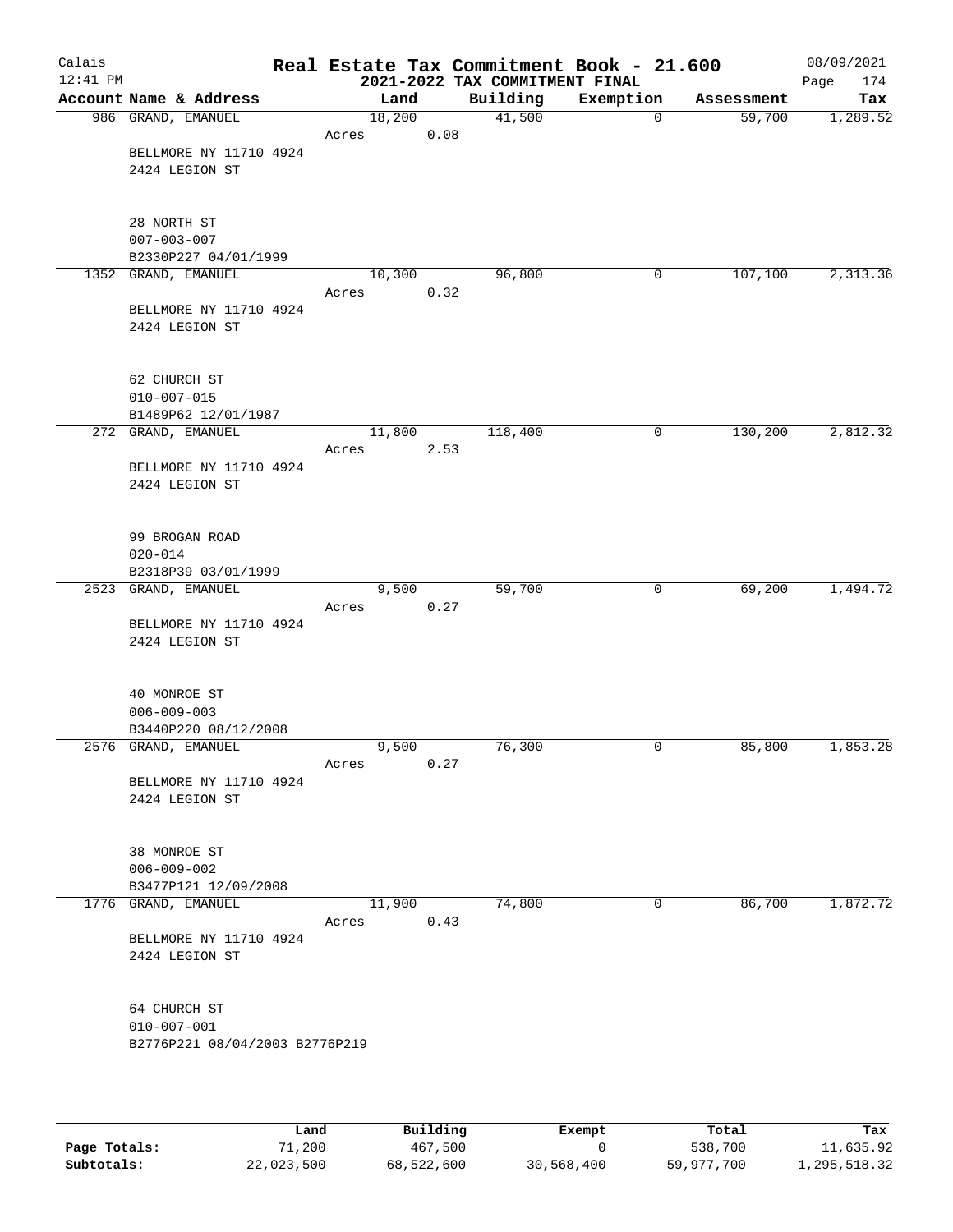| Calais<br>$12:41$ PM |                                            |        |      |      | 2021-2022 TAX COMMITMENT FINAL | Real Estate Tax Commitment Book - 21.600 |              |            | 08/09/2021<br>Page<br>175 |
|----------------------|--------------------------------------------|--------|------|------|--------------------------------|------------------------------------------|--------------|------------|---------------------------|
|                      | Account Name & Address                     | Land   |      |      | Building                       | Exemption                                |              | Assessment | Tax                       |
|                      | 1632 GRAND, EMANUEL                        | 20,900 |      |      | 41,100                         |                                          | $\mathbf 0$  | 62,000     | 1,339.20                  |
|                      |                                            | Acres  | 0.33 |      |                                |                                          |              |            |                           |
|                      | BELLMORE NY 11710 4924                     |        |      |      |                                |                                          |              |            |                           |
|                      | 2424 LEGION ST                             |        |      |      |                                |                                          |              |            |                           |
|                      |                                            |        |      |      |                                |                                          |              |            |                           |
|                      |                                            |        |      |      |                                |                                          |              |            |                           |
|                      | 42 NORTH ST<br>$007 - 003 - 012$           |        |      |      |                                |                                          |              |            |                           |
|                      | B3172P333 07/31/2006                       |        |      |      |                                |                                          |              |            |                           |
|                      | 1272 GRAND, EMANUEL                        | 26,500 |      |      | 98,200                         |                                          | 0            | 124,700    | 2,693.52                  |
|                      |                                            | Acres  |      | 0.17 |                                |                                          |              |            |                           |
|                      | BELLMORE NY 11710 4924                     |        |      |      |                                |                                          |              |            |                           |
|                      | 2424 LEGION ST                             |        |      |      |                                |                                          |              |            |                           |
|                      |                                            |        |      |      |                                |                                          |              |            |                           |
|                      |                                            |        |      |      |                                |                                          |              |            |                           |
|                      | 10 LOWELL ST                               |        |      |      |                                |                                          |              |            |                           |
|                      | $006 - 006 - 029$                          |        |      |      |                                |                                          |              |            |                           |
|                      | B4648P143 03/31/2020                       |        |      |      |                                |                                          |              |            |                           |
|                      | 1314 GRAND, EMANUEL                        | 63,000 |      |      | 70,100                         |                                          | 0            | 133,100    | 2,874.96                  |
|                      | BELLMORE NY 11710 4924                     | Acres  | 1.20 |      |                                |                                          |              |            |                           |
|                      | 2424 LEGION ST                             |        |      |      |                                |                                          |              |            |                           |
|                      |                                            |        |      |      |                                |                                          |              |            |                           |
|                      |                                            |        |      |      |                                |                                          |              |            |                           |
|                      | 96 RIVER ROAD                              |        |      |      |                                |                                          |              |            |                           |
|                      | $014 - 047$                                |        |      |      |                                |                                          |              |            |                           |
|                      | B2568P281 10/01/2001                       |        |      |      |                                |                                          |              |            |                           |
|                      | 1764 GRANT, DENISE                         | 8,500  |      |      | 6,100                          |                                          | $\mathsf{O}$ | 14,600     | 315.36                    |
|                      | 20 GARFIELD STREET                         | Acres  | 0.22 |      |                                |                                          |              |            |                           |
|                      |                                            |        |      |      |                                |                                          |              |            |                           |
|                      | SALISBURY MA 01952                         |        |      |      |                                |                                          |              |            |                           |
|                      |                                            |        |      |      |                                |                                          |              |            |                           |
|                      | 22 LINCOLN ST                              |        |      |      |                                |                                          |              |            |                           |
|                      | $010 - 005 - 002$                          |        |      |      |                                |                                          |              |            |                           |
|                      | B4696P16 08/27/2020                        |        |      |      |                                |                                          |              |            |                           |
|                      | 2249 GRANT, SHARON                         | 3,900  |      |      | 7,800                          |                                          | 0            | 11,700     | 252.72                    |
|                      |                                            | Acres  |      | 0.08 |                                |                                          |              |            |                           |
|                      | CALAIS ME 04619                            |        |      |      |                                |                                          |              |            |                           |
|                      | 21 SCHOOL ST                               |        |      |      |                                |                                          |              |            |                           |
|                      |                                            |        |      |      |                                |                                          |              |            |                           |
|                      |                                            |        |      |      |                                |                                          |              |            |                           |
|                      | 25 SCHOOL ST                               |        |      |      |                                |                                          |              |            |                           |
|                      | $003 - 005 - 016$                          |        |      |      |                                |                                          |              |            |                           |
|                      | B4090P248 09/05/2014<br>2274 GRANT, SHARON | 6,000  |      |      | 24,600                         | 25,000                                   |              | 5,600      | 120.96                    |
|                      |                                            | Acres  | 0.11 |      |                                | 19 Homestead                             |              |            |                           |
|                      | CALAIS ME 04619                            |        |      |      |                                |                                          |              |            |                           |
|                      | 21 SCHOOL ST                               |        |      |      |                                |                                          |              |            |                           |
|                      |                                            |        |      |      |                                |                                          |              |            |                           |
|                      |                                            |        |      |      |                                |                                          |              |            |                           |
|                      | 21 SCHOOL ST                               |        |      |      |                                |                                          |              |            |                           |
|                      | $003 - 005 - 017$                          |        |      |      |                                |                                          |              |            |                           |
|                      | B1056P261                                  |        |      |      |                                |                                          |              |            |                           |
|                      |                                            |        |      |      |                                |                                          |              |            |                           |
|                      |                                            |        |      |      |                                |                                          |              |            |                           |
|                      |                                            |        |      |      |                                |                                          |              |            |                           |

|              | Land       | Building   | Exempt     | Total      | Tax          |
|--------------|------------|------------|------------|------------|--------------|
| Page Totals: | 128,800    | 247,900    | 25,000     | 351,700    | 7,596.72     |
| Subtotals:   | 22,152,300 | 68,770,500 | 30,593,400 | 60,329,400 | 1,303,115.04 |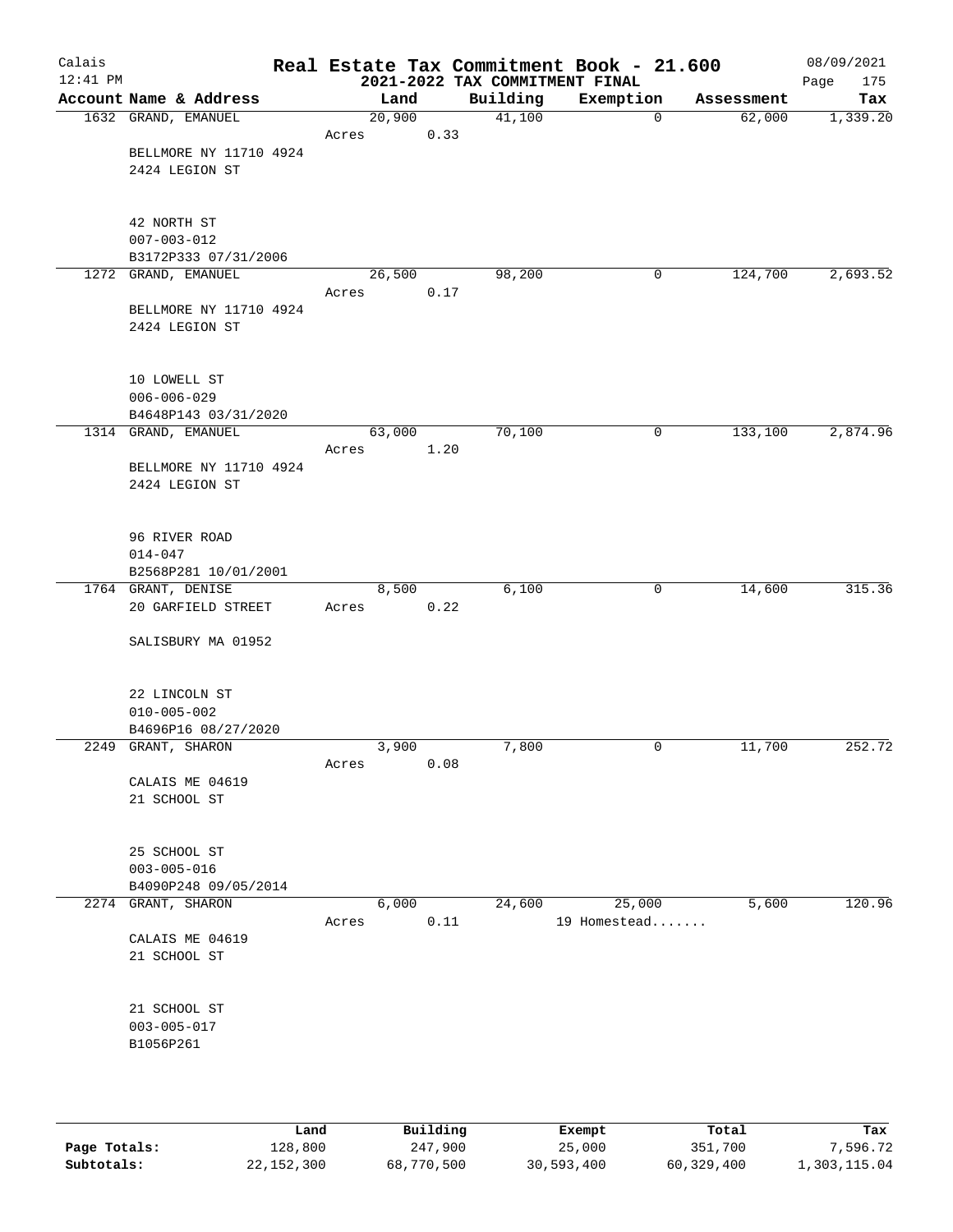| Calais<br>$12:41$ PM |                                                    |       |       |        |          | 2021-2022 TAX COMMITMENT FINAL |               | Real Estate Tax Commitment Book - 21.600 |            | 08/09/2021<br>176 |
|----------------------|----------------------------------------------------|-------|-------|--------|----------|--------------------------------|---------------|------------------------------------------|------------|-------------------|
|                      | Account Name & Address                             |       |       | Land   |          | Building                       |               | Exemption                                | Assessment | Page<br>Tax       |
|                      | 2395 GRANVILLE, DAWN                               |       |       | 14,000 |          | 14,400                         |               | 25,000                                   | 3,400      | 73.44             |
|                      |                                                    |       | Acres |        | 0.59     |                                |               | 19 Homestead                             |            |                   |
|                      | CALAIS ME 04619                                    |       |       |        |          |                                |               |                                          |            |                   |
|                      | 41 CHANDLER ST                                     |       |       |        |          |                                |               |                                          |            |                   |
|                      |                                                    |       |       |        |          |                                |               |                                          |            |                   |
|                      | 41 CHANDLER ST                                     |       |       |        |          |                                |               |                                          |            |                   |
|                      | $005 - 005 - 011$                                  |       |       |        |          |                                |               |                                          |            |                   |
|                      | B3655P29 07/22/2010 B3339P185 10/01/2007           |       |       |        |          |                                |               |                                          |            |                   |
|                      | 851 GRASS, DALE                                    |       |       | 12,400 |          | 114,300                        |               | 25,000                                   | 101,700    | 2,196.72          |
|                      |                                                    |       | Acres |        | 6.00     |                                |               | 19 Homestead                             |            |                   |
|                      | CALAIS ME 04619                                    |       |       |        |          |                                |               |                                          |            |                   |
|                      | 63 HARDSCRABBLE                                    |       |       |        |          |                                |               |                                          |            |                   |
|                      |                                                    |       |       |        |          |                                |               |                                          |            |                   |
|                      | 63 HARDSCRABBLE RD                                 |       |       |        |          |                                |               |                                          |            |                   |
|                      | $029 - 162 - 001$                                  |       |       |        |          |                                |               |                                          |            |                   |
|                      | B1790P1 08/01/1992                                 |       |       |        |          |                                |               |                                          |            |                   |
|                      | 539 GRASS, DALE                                    |       |       | 6,200  |          | 16,400                         |               | 0                                        | 22,600     | 488.16            |
|                      |                                                    |       | Acres |        | 0.57     |                                |               |                                          |            |                   |
|                      | CALAIS ME 04619                                    |       |       |        |          |                                |               |                                          |            |                   |
|                      | 63 HARDSCRABBLE ROAD                               |       |       |        |          |                                |               |                                          |            |                   |
|                      |                                                    |       |       |        |          |                                |               |                                          |            |                   |
|                      |                                                    |       |       |        |          |                                |               |                                          |            |                   |
|                      | 69 HARDSCRABBLE RD<br>$029 - 163$                  |       |       |        |          |                                |               |                                          |            |                   |
|                      | B4399P190 09/13/2017 B4393P30 08/25/2017 B3478P221 |       |       |        |          |                                |               |                                          |            |                   |
|                      | 12/15/2008                                         |       |       |        |          |                                |               |                                          |            |                   |
|                      | 590 GRASS, DALE R                                  |       |       | 20,100 |          | $\mathbf 0$                    |               | $\mathbf 0$                              | 20,100     | 434.16            |
|                      |                                                    |       | Acres |        | 39.00    |                                |               |                                          |            |                   |
|                      | CALAIS ME 04619                                    |       |       |        |          |                                |               |                                          |            |                   |
|                      | 63 HARDSCRABBLE RD                                 |       |       |        |          |                                |               |                                          |            |                   |
|                      |                                                    |       |       |        |          |                                |               |                                          |            |                   |
|                      | HARDSCRABBLE RD                                    |       |       |        |          |                                |               |                                          |            |                   |
|                      | $029 - 162$                                        |       |       |        |          |                                |               |                                          |            |                   |
|                      | B2383P64 10/01/1999                                |       |       |        |          |                                |               |                                          |            |                   |
|                      | 932 GRASS, JOSH A & (JT)                           |       |       | 21,800 |          | 121,800                        |               | 25,000                                   | 118,600    | 2,561.76          |
|                      | GRASS, KATI S                                      |       | Acres |        | 0.36     |                                |               | 19 Homestead                             |            |                   |
|                      | 564 MAIN STREET                                    |       |       |        |          |                                |               |                                          |            |                   |
|                      | CALAIS ME 04619                                    |       |       |        |          |                                |               |                                          |            |                   |
|                      |                                                    |       |       |        |          |                                |               |                                          |            |                   |
|                      | 564 MAIN ST                                        |       |       |        |          |                                |               |                                          |            |                   |
|                      | $007 - 002 - 010$                                  |       |       |        |          |                                |               |                                          |            |                   |
|                      | B4197P167 09/21/2015                               |       |       |        |          |                                |               |                                          |            |                   |
|                      | 298 GRAY, DANIEL G                                 |       |       | 17,200 |          | 29,100                         |               | 0                                        | 46,300     | 1,000.08          |
|                      | GRAY, VICKI L (JT)                                 |       | Acres |        | 0.95     |                                |               |                                          |            |                   |
|                      | PO BOX 718                                         |       |       |        |          |                                |               |                                          |            |                   |
|                      | BROWNVILLE ME 04414                                |       |       |        |          |                                |               |                                          |            |                   |
|                      |                                                    |       |       |        |          |                                |               |                                          |            |                   |
|                      | 1608 RIVER ROAD                                    |       |       |        |          |                                |               |                                          |            |                   |
|                      | $016 - 007 - 001$                                  |       |       |        |          |                                |               |                                          |            |                   |
|                      | B3872P210 08/03/2012 B2602P191                     |       |       |        |          |                                |               |                                          |            |                   |
|                      |                                                    |       |       |        |          |                                |               |                                          |            |                   |
|                      |                                                    |       |       |        |          |                                |               |                                          |            |                   |
|                      |                                                    | Land, |       |        | Building |                                | <b>Exempt</b> |                                          | Total      | Tax               |

|              | Land         | Building   | Exempt     | Total      | Tax          |
|--------------|--------------|------------|------------|------------|--------------|
| Page Totals: | 91,700       | 296,000    | 75,000     | 312,700    | 6,754.32     |
| Subtotals:   | 22, 244, 000 | 69,066,500 | 30,668,400 | 60,642,100 | 1,309,869.36 |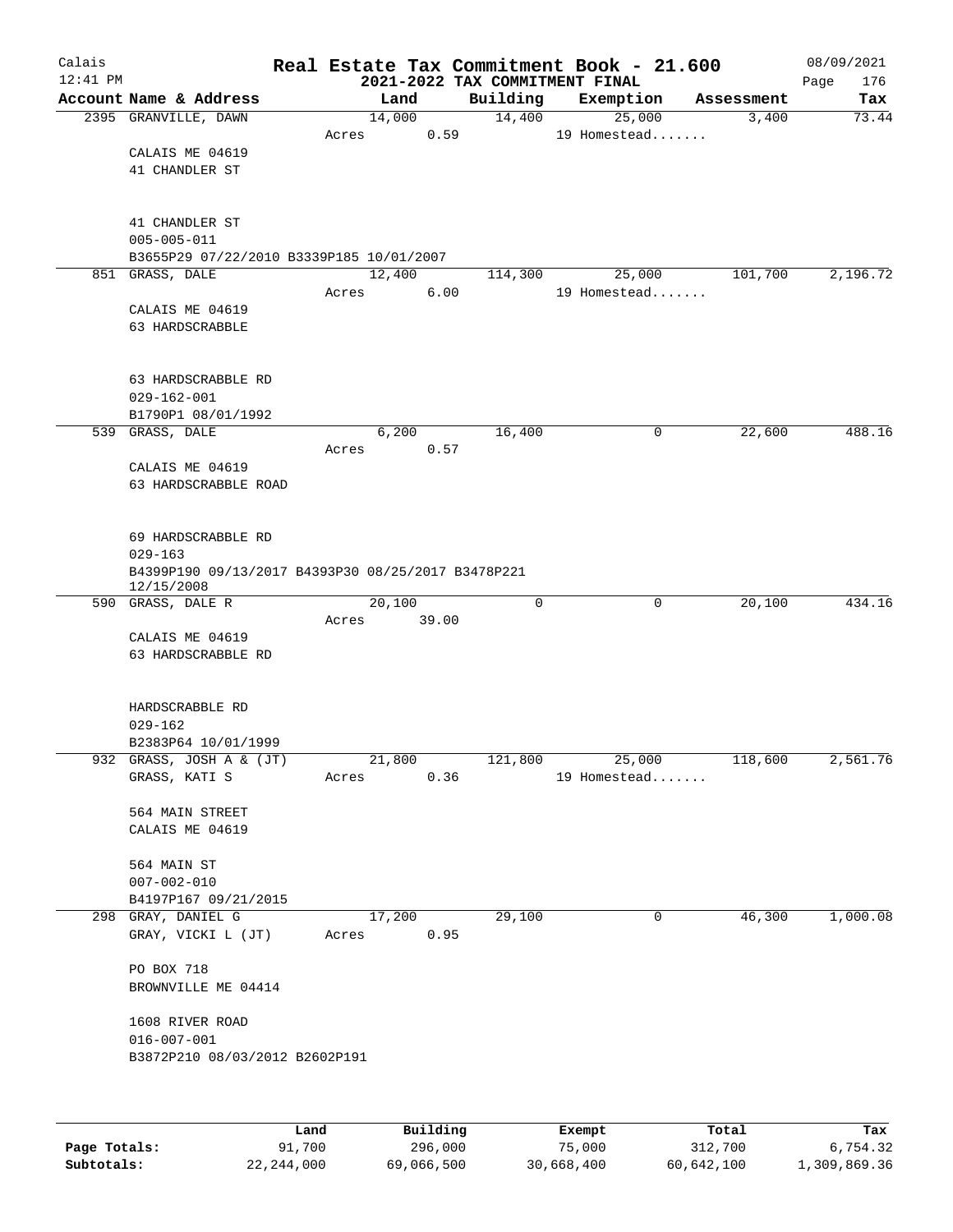| Calais                     |                                                          |       |                       |               | Real Estate Tax Commitment Book - 21.600 |                       | 08/09/2021               |
|----------------------------|----------------------------------------------------------|-------|-----------------------|---------------|------------------------------------------|-----------------------|--------------------------|
| $12:41$ PM                 | Account Name & Address                                   |       | Land                  |               | 2021-2022 TAX COMMITMENT FINAL           |                       | Page<br>177              |
|                            | 698 GRECO, EUGENE F. &                                   |       | 6,200                 | Building<br>0 | Exemption<br>$\mathbf 0$                 | Assessment<br>6,200   | Tax<br>133.92            |
|                            | DOROTHY A.<br>C/O DICK & NANCY<br>DIADONE PER. REP.      | Acres | 0.18                  |               |                                          |                       |                          |
|                            | 132 BROADWAY ST.                                         |       |                       |               |                                          |                       |                          |
|                            | BAILEYVILLE ME 04694                                     |       |                       |               |                                          |                       |                          |
|                            | STEAMBOAT ST                                             |       |                       |               |                                          |                       |                          |
|                            | $014 - 036$                                              |       |                       |               |                                          |                       |                          |
|                            | B3146P284 B852P205                                       |       |                       |               |                                          |                       |                          |
| 2068                       | GREEN HOUSE GROUP LLC                                    |       | 17,100                | 81,500        | 0                                        | 98,600                | 2,129.76                 |
|                            | GRANDVILLE MI 49418                                      | Acres | 0.22                  |               |                                          |                       |                          |
|                            | 2885 SANFORD AVE SW                                      |       |                       |               |                                          |                       |                          |
|                            | #41743                                                   |       |                       |               |                                          |                       |                          |
|                            | 24 LINCOLN ST                                            |       |                       |               |                                          |                       |                          |
|                            | $010 - 005 - 003$                                        |       |                       |               |                                          |                       |                          |
|                            | B4475P108 06/27/2018                                     |       |                       |               |                                          |                       |                          |
|                            | 471 GREENE, MELODIE P                                    | Acres | 6,900<br>0.18         | 65,000        | 31,000<br>19 Homestead                   | 40,900                | 883.44                   |
|                            | CALAIS ME 04619<br>1583 RIVER ROAD                       |       |                       |               | 53 Vietnam Vet Non                       |                       |                          |
|                            | 1583 RIVER ROAD                                          |       |                       |               |                                          |                       |                          |
|                            | $037 - 249$                                              |       |                       |               |                                          |                       |                          |
|                            | B1644P276 06/01/1990                                     |       |                       |               |                                          |                       |                          |
|                            | 1957 GREENIER, ERIC                                      |       | 8,700                 | 12,400        | 21,100                                   | 0                     | 0.00                     |
|                            | GREENIER, MELVIA (JT)                                    | Acres | 0.23                  |               | 19 Homestead                             |                       |                          |
|                            | 31 BOARDMAN ST<br>CALAIS ME 04619                        |       |                       |               |                                          |                       |                          |
|                            | 31 BOARDMAN ST<br>$002 - 004 - 019$                      |       |                       |               |                                          |                       |                          |
|                            | B3448P232 09/05/2008                                     |       |                       |               |                                          |                       |                          |
| 1598                       | GREENLAW, ELIZABETH M.<br>HEIRS                          |       | 23,000                | 49,700        | 0                                        | 72,700                | 1,570.32                 |
|                            | C/O ROBERT GREENLAW<br>5 CEDAR STREET<br>CALAIS ME 04619 | Acres | 0.40                  |               |                                          |                       |                          |
|                            |                                                          |       |                       |               |                                          |                       |                          |
|                            | 203 SOUTH ST<br>$009 - 003 - 004$                        |       |                       |               |                                          |                       |                          |
|                            | B605P405                                                 |       |                       |               |                                          |                       |                          |
| 793                        | GREENLAW, GAYLE                                          |       | 22,900                | 0             | 0                                        | 22,900                | 494.64                   |
|                            | 5 CEDAR STREET                                           | Acres | 0.49                  |               |                                          |                       |                          |
|                            | CALAIS ME 04619                                          |       |                       |               |                                          |                       |                          |
|                            | CEDAR ST                                                 |       |                       |               |                                          |                       |                          |
|                            | $027 - 184 - 021$<br>B4616P16 11/14/2019                 |       |                       |               |                                          |                       |                          |
|                            | Land                                                     |       | Building              |               | Exempt                                   | Total                 | Tax                      |
| Page Totals:<br>Subtotals: | 84,800<br>22,328,800                                     |       | 208,600<br>69,275,100 |               | 52,100<br>30,720,500                     | 241,300<br>60,883,400 | 5,212.08<br>1,315,081.44 |
|                            |                                                          |       |                       |               |                                          |                       |                          |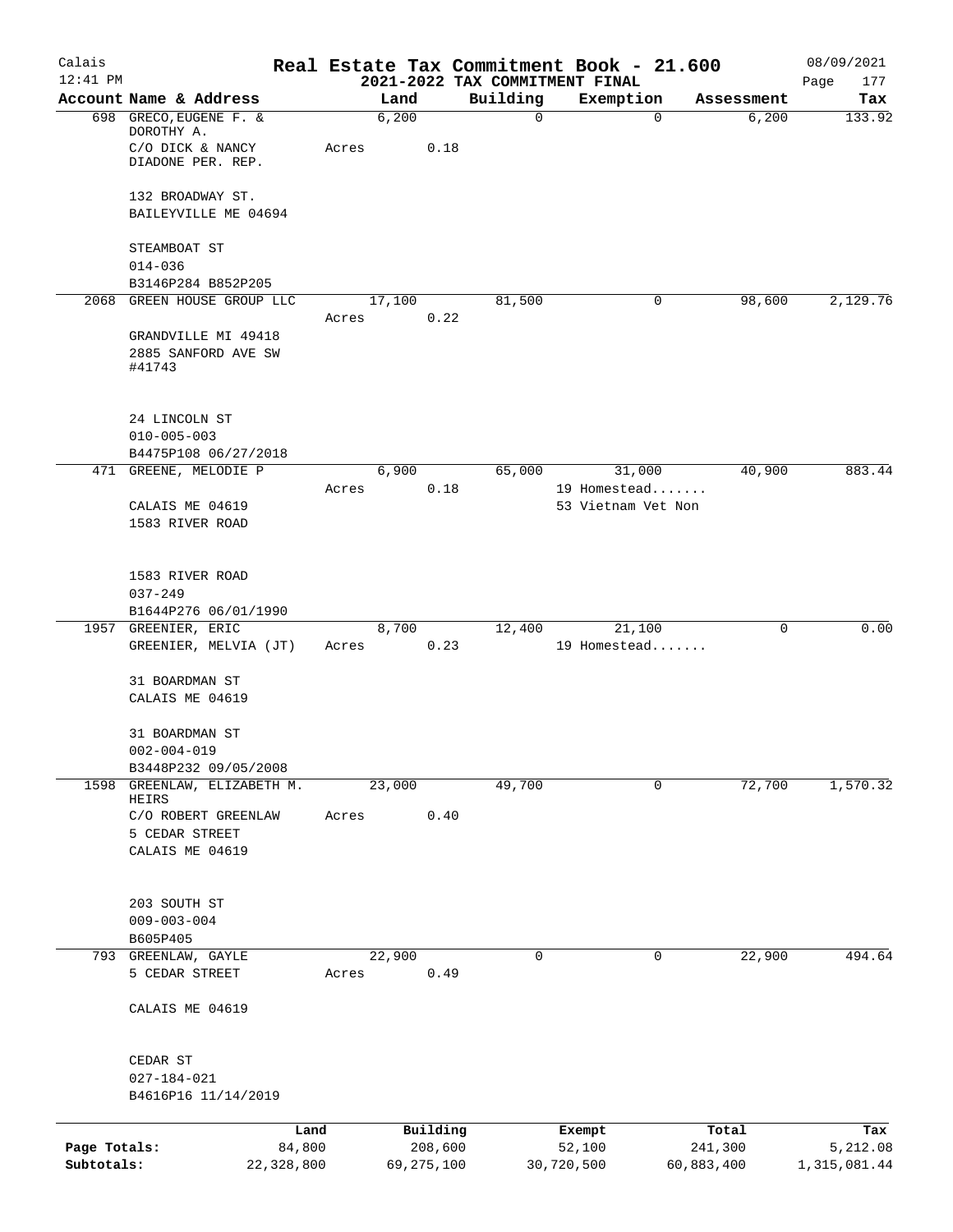| Calais<br>$12:41$ PM |                                                    |       |            |      | 2021-2022 TAX COMMITMENT FINAL | Real Estate Tax Commitment Book - 21.600 |            | 08/09/2021<br>178<br>Page |
|----------------------|----------------------------------------------------|-------|------------|------|--------------------------------|------------------------------------------|------------|---------------------------|
|                      | Account Name & Address                             |       | Land       |      | Building                       | Exemption                                | Assessment | Tax                       |
|                      | 2223 GREENLAW, JANET                               |       | 9,600      |      |                                | 45,200<br>25,000                         | 29,800     | 643.68                    |
|                      |                                                    | Acres |            | 0.28 |                                | 19 Homestead                             |            |                           |
|                      | CALAIS ME 04619                                    |       |            |      |                                |                                          |            |                           |
|                      | 27 CHAPEL ST                                       |       |            |      |                                |                                          |            |                           |
|                      |                                                    |       |            |      |                                |                                          |            |                           |
|                      | 27 CHAPEL ST                                       |       |            |      |                                |                                          |            |                           |
|                      | $003 - 003 - 016$                                  |       |            |      |                                |                                          |            |                           |
|                      | B1052P131                                          |       |            |      |                                |                                          |            |                           |
|                      | 2227 GREENLAW, JANET                               |       | 6,600      |      | $\mathbf 0$                    | 0                                        | 6,600      | 142.56                    |
|                      |                                                    | Acres |            | 0.71 |                                |                                          |            |                           |
|                      | CALAIS ME 04619                                    |       |            |      |                                |                                          |            |                           |
|                      | 27 CHAPEL ST                                       |       |            |      |                                |                                          |            |                           |
|                      |                                                    |       |            |      |                                |                                          |            |                           |
|                      | CHAPEL ST                                          |       |            |      |                                |                                          |            |                           |
|                      | $003 - 004 - 011 - 001$                            |       |            |      |                                |                                          |            |                           |
|                      | 2368 GREENLAW, MELBOURNE                           |       | 7,500      |      | 29,300                         | 25,000                                   | 11,800     | 254.88                    |
|                      |                                                    | Acres |            | 0.17 |                                | 19 Homestead                             |            |                           |
|                      | CALAIS ME 04619                                    |       |            |      |                                |                                          |            |                           |
|                      | 36 PRICE ST                                        |       |            |      |                                |                                          |            |                           |
|                      |                                                    |       |            |      |                                |                                          |            |                           |
|                      | 36 PRICE ST                                        |       |            |      |                                |                                          |            |                           |
|                      | $005 - 004 - 015 - 001$                            |       |            |      |                                |                                          |            |                           |
|                      | B2449P119 08/01/2000                               |       |            |      |                                |                                          |            |                           |
|                      | 778 GREENLAW, ROBERT                               |       | 25,000     |      | 151,900                        | 0                                        | 176,900    | 3,821.04                  |
|                      |                                                    | Acres |            | 0.47 |                                |                                          |            |                           |
|                      | CALAIS ME 04619                                    |       |            |      |                                |                                          |            |                           |
|                      | 5 CEDAR ST                                         |       |            |      |                                |                                          |            |                           |
|                      |                                                    |       |            |      |                                |                                          |            |                           |
|                      | 5 CEDAR ST                                         |       |            |      |                                |                                          |            |                           |
|                      | $027 - 184 - 001$                                  |       |            |      |                                |                                          |            |                           |
|                      | B4783P148 05/03/2021 B3380P100 02/04/2010          |       |            |      |                                |                                          |            |                           |
|                      | 2208 GREENLAW, WILLIAM A                           |       | 11,500     |      | 79,400                         | 25,000                                   | 65,900     | 1,423.44                  |
|                      | GREENLAW, ALICIA V                                 | Acres |            | 0.40 |                                | 19 Homestead                             |            |                           |
|                      | 48 BOARDMAN ST                                     |       |            |      |                                |                                          |            |                           |
|                      | CALAIS ME 04619                                    |       |            |      |                                |                                          |            |                           |
|                      |                                                    |       |            |      |                                |                                          |            |                           |
|                      | 48 BOARDMAN ST                                     |       |            |      |                                |                                          |            |                           |
|                      | $026 - 055$                                        |       |            |      |                                |                                          |            |                           |
|                      | B3837P198 04/17/2012 B3792P109 10/26/2011 B598P394 |       |            |      |                                |                                          |            |                           |
|                      | 399 GRENIER, LIONEL & (JT) 10,000                  |       |            |      | 78,900                         | 31,000                                   | 57,900     | 1,250.64                  |
|                      | GRENIER, ESTRELLA A<br>1617 RIVER ROAD             |       | Acres 1.06 |      |                                | 52 Vietnam Vet Res<br>19 Homestead       |            |                           |
|                      |                                                    |       |            |      |                                |                                          |            |                           |
|                      | CALAIS ME 04619                                    |       |            |      |                                |                                          |            |                           |
|                      | 1617 RIVER ROAD                                    |       |            |      |                                |                                          |            |                           |
|                      | $037 - 242$                                        |       |            |      |                                |                                          |            |                           |
|                      | B4194P76 09/21/2015 B4194P74 09/21/2015            |       |            |      |                                |                                          |            |                           |
|                      |                                                    |       |            |      |                                |                                          |            |                           |
|                      |                                                    |       |            |      |                                |                                          |            |                           |
|                      |                                                    |       |            |      |                                |                                          |            |                           |

|              | Land       | Building   | Exempt     | Total      | Tax          |
|--------------|------------|------------|------------|------------|--------------|
| Page Totals: | 70,200     | 384,700    | 106,000    | 348,900    | 7.536.24     |
| Subtotals:   | 22,399,000 | 69,659,800 | 30,826,500 | 61,232,300 | 1,322,617.68 |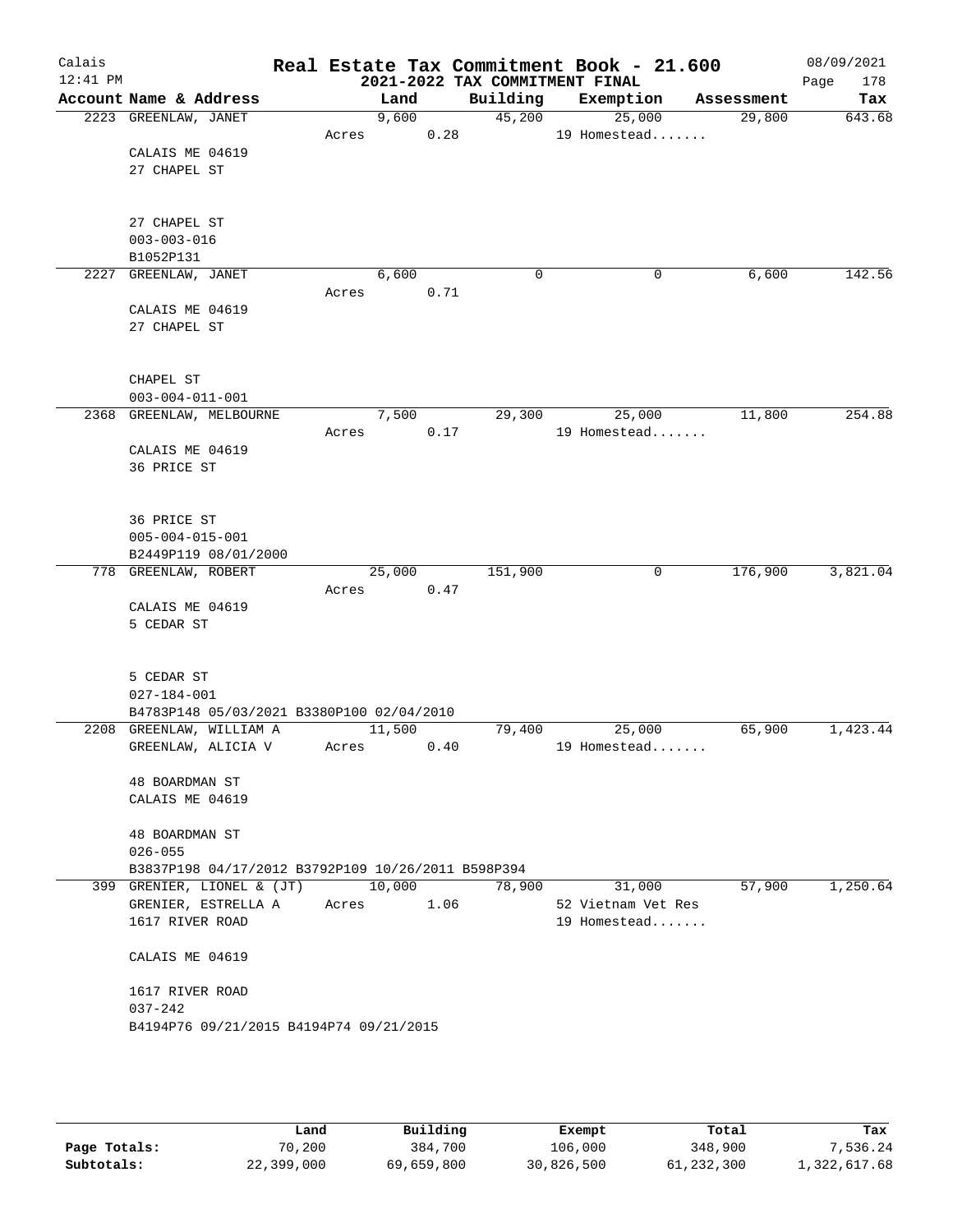| Calais       |                                                   |                     |                                | Real Estate Tax Commitment Book - 21.600 |                      | 08/09/2021      |
|--------------|---------------------------------------------------|---------------------|--------------------------------|------------------------------------------|----------------------|-----------------|
| $12:41$ PM   | Account Name & Address                            |                     | 2021-2022 TAX COMMITMENT FINAL |                                          |                      | Page<br>179     |
|              | 366 GREY, SHARON A (LE)                           | Land<br>9,800       | Building<br>61,100             | Exemption<br>25,000                      | Assessment<br>45,900 | Tax<br>991.44   |
|              | MOHOLLAND, HARVEY F<br>(LE)                       | Acres               | 1.00                           | 19 Homestead                             |                      |                 |
|              | 1463 RIVER RD.<br>CALAIS ME 04619                 |                     |                                |                                          |                      |                 |
|              | 1463 RIVER ROAD<br>$037 - 216$                    |                     |                                |                                          |                      |                 |
|              | B4350P16 04/10/2017                               |                     |                                |                                          |                      |                 |
|              | 1859 GRIFFIN, STEPHANIE M                         | 6,300               | 58,300                         | 25,000                                   | 39,600               | 855.36          |
|              |                                                   | Acres               | 0.12                           | 19 Homestead                             |                      |                 |
|              | CALAIS ME 04619<br>23 SPRING STREET               |                     |                                |                                          |                      |                 |
|              | 23 SPRING ST<br>$010 - 008 - 013$                 |                     |                                |                                          |                      |                 |
|              | B4177P105 07/06/2015                              |                     |                                |                                          |                      |                 |
|              | 2178 GRIFFITH, DANNY C JR                         | 4,100               | 52,400                         | 25,000                                   | 31,500               | 680.40          |
|              | GRIFFITH, ROSANNE M(JT) Acres                     |                     | 0.05                           | 19 Homestead                             |                      |                 |
|              | 1 CHAPEL ST<br>CALAIS ME 04619                    |                     |                                |                                          |                      |                 |
|              | 1 CHAPEL ST                                       |                     |                                |                                          |                      |                 |
|              | $003 - 003 - 001$                                 |                     |                                |                                          |                      |                 |
|              | B3273P22 03/28/2007                               |                     |                                |                                          |                      |                 |
|              | 669 GUILD, PAUL                                   | 112,600             | 60,400                         | 0                                        | 173,000              | 3,736.80        |
|              | POB 130213<br>BOSTON MA 02113 0004                | Acres               | 2.94                           |                                          |                      |                 |
|              |                                                   |                     |                                |                                          |                      |                 |
|              | 18 A FRAME LANE                                   |                     |                                |                                          |                      |                 |
|              | $023 - 012$                                       |                     |                                |                                          |                      |                 |
|              | B3292P27 B1539P263<br>2304 GUILLETTE, LAURENT J & | 13,000              | 19,700                         | 0                                        | 32,700               | 706.32          |
|              | FARN-GUILLETTE, MARLYS<br>$I$ (JT)                | Acres               | 0.66                           |                                          |                      |                 |
|              | 31 HARRISON ST                                    |                     |                                |                                          |                      |                 |
|              | CALAIS ME 04619                                   |                     |                                |                                          |                      |                 |
|              | 46 HARRISON ST<br>$003 - 008 - 011 - 002$         |                     |                                |                                          |                      |                 |
|              | B4217P23 12/23/2015                               |                     |                                |                                          |                      |                 |
| 2078         | GUILLETTE, LAURENT J.                             | 14,000              | 81,600                         | 31,000                                   | 64,600               | 1,395.36        |
|              | JR, & MARLYS                                      |                     |                                |                                          |                      |                 |
|              |                                                   | Acres               | 0.59                           | 19 Homestead                             |                      |                 |
|              | CALAIS ME 04619<br>31 HARRISON ST                 |                     |                                | 54 Other Recog Vet Service               |                      |                 |
|              | 31 HARRISON ST                                    |                     |                                |                                          |                      |                 |
|              | $003 - 007 - 019$<br>B1781P17                     |                     |                                |                                          |                      |                 |
|              |                                                   |                     |                                |                                          |                      |                 |
| Page Totals: | Land<br>159,800                                   | Building<br>333,500 |                                | Exempt<br>106,000                        | Total<br>387,300     | Tax<br>8,365.68 |
| Subtotals:   | 22,558,800                                        | 69,993,300          |                                | 30,932,500                               | 61,619,600           | 1,330,983.36    |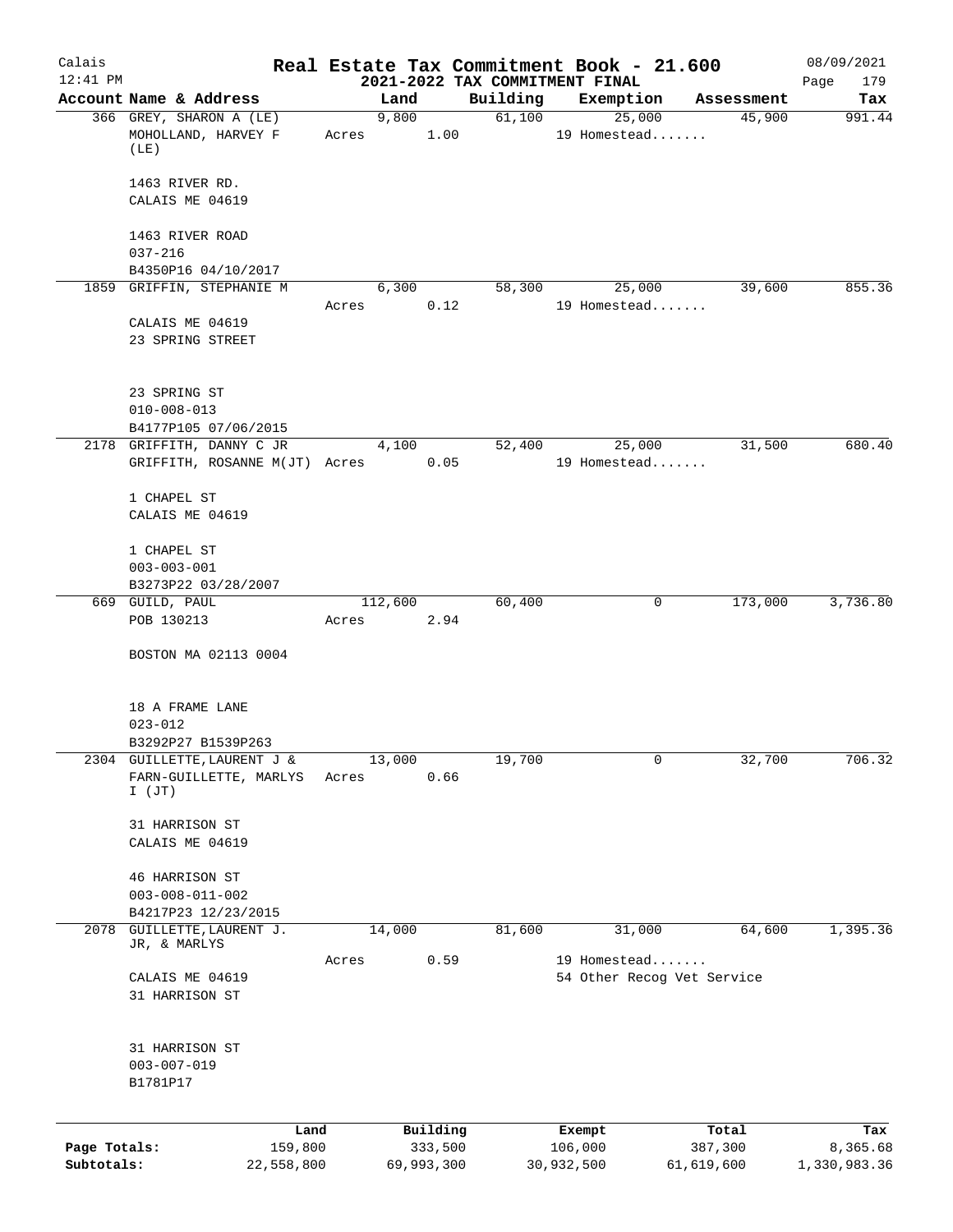| Calais<br>$12:41$ PM |                                                                                    |          |       |        |       |          | Real Estate Tax Commitment Book - 21.600<br>2021-2022 TAX COMMITMENT FINAL |   |            | 08/09/2021<br>180<br>Page |
|----------------------|------------------------------------------------------------------------------------|----------|-------|--------|-------|----------|----------------------------------------------------------------------------|---|------------|---------------------------|
|                      | Account Name & Address                                                             |          |       | Land   |       | Building | Exemption                                                                  |   | Assessment | Tax                       |
|                      | 2420 H & D ENTERPRISES LLC<br>18 MARKET SQ<br>#11<br>HOULTON ME 04730              |          | Acres | 7,300  | 0.16  | 0        |                                                                            | 0 | 7,300      | 157.68                    |
|                      | 78 MONROE ST<br>$005 - 006 - 007 - 001$<br>B4295P172 05/19/2016                    |          |       |        |       |          |                                                                            |   |            |                           |
|                      | 196 HALL, BENJAMIN P &<br>HALL, JANELLE M (JT)<br>2 EDITH JEFFORDS RD              |          | Acres | 8,400  | 41.60 | 0        |                                                                            | 0 | 8,400      | 181.44                    |
|                      | WINDHAM ME 04062                                                                   |          |       |        |       |          |                                                                            |   |            |                           |
|                      | BEAR HOLLOW ROAD<br>$034 - 047 - 019$<br>B4696P192 08/28/2020 B1615P312 01/01/1990 |          |       |        |       |          |                                                                            |   |            |                           |
|                      | 652 HALL, KENNETH L                                                                | $\delta$ |       | 71,800 |       | 70,400   |                                                                            | 0 | 142,200    | 3,071.52                  |
|                      | HALL, MELINDA (JT)<br>6910 N BLUE BLVD                                             |          | Acres |        | 2.41  |          |                                                                            |   |            |                           |
|                      | TUCSON AZ 85743-9356                                                               |          |       |        |       |          |                                                                            |   |            |                           |
|                      | 20 SHADO LN<br>$018 - 023$                                                         |          |       |        |       |          |                                                                            |   |            |                           |
|                      | B4605P51 10/19/2019<br>1925 HALL, ROMAN J &                                        |          |       | 12,600 |       | 50,900   | 25,000                                                                     |   | 38,500     | 831.60                    |
|                      | MARRS, GARY R (JT)                                                                 |          | Acres |        | 0.48  |          | 19 Homestead                                                               |   |            |                           |
|                      | 11 SUMMER ST<br>CALAIS ME 04619                                                    |          |       |        |       |          |                                                                            |   |            |                           |
|                      | 11 SUMMER ST<br>$002 - 005 - 011 - 002$<br>B4541P163 03/19/2019                    |          |       |        |       |          |                                                                            |   |            |                           |
|                      | 886 HALLOWELL, TENNILLE M                                                          |          |       | 18,200 |       | 103,200  | 25,000                                                                     |   | 96,400     | 2,082.24                  |
|                      | (TT)<br>HALLOWELL, COLBY M                                                         |          | Acres |        | 0.25  |          | 19 Homestead                                                               |   |            |                           |
|                      | 625 MAIN STREET                                                                    |          |       |        |       |          |                                                                            |   |            |                           |
|                      | CALAIS ME 04619                                                                    |          |       |        |       |          |                                                                            |   |            |                           |
|                      | 625 MAIN ST                                                                        |          |       |        |       |          |                                                                            |   |            |                           |
|                      | $008 - 002 - 017$                                                                  |          |       |        |       |          |                                                                            |   |            |                           |
|                      | B4151P196 05/14/2015                                                               |          |       |        |       |          |                                                                            |   |            |                           |
|                      | 686 HALLOWELL, SCOTT &<br>HALLOWELL, KRISTIN (JT) Acres                            |          |       | 97,800 | 2.69  | 152,400  | 25,000<br>19 Homestead                                                     |   | 225,200    | 4,864.32                  |
|                      | 918 MAIN ST                                                                        |          |       |        |       |          |                                                                            |   |            |                           |
|                      | CALAIS ME 04619                                                                    |          |       |        |       |          |                                                                            |   |            |                           |
|                      | 918 MAIN ST<br>$014 - 013$                                                         |          |       |        |       |          |                                                                            |   |            |                           |
|                      | B4372P90 06/30/2017                                                                |          |       |        |       |          |                                                                            |   |            |                           |
|                      |                                                                                    |          |       |        |       |          |                                                                            |   |            |                           |

|              | Land       | Building   | Exempt     | Total      | Tax          |
|--------------|------------|------------|------------|------------|--------------|
| Page Totals: | 216,100    | 376,900    | 75,000     | 518,000    | 11,188.80    |
| Subtotals:   | 22,774,900 | 70,370,200 | 31,007,500 | 62,137,600 | 1,342,172.16 |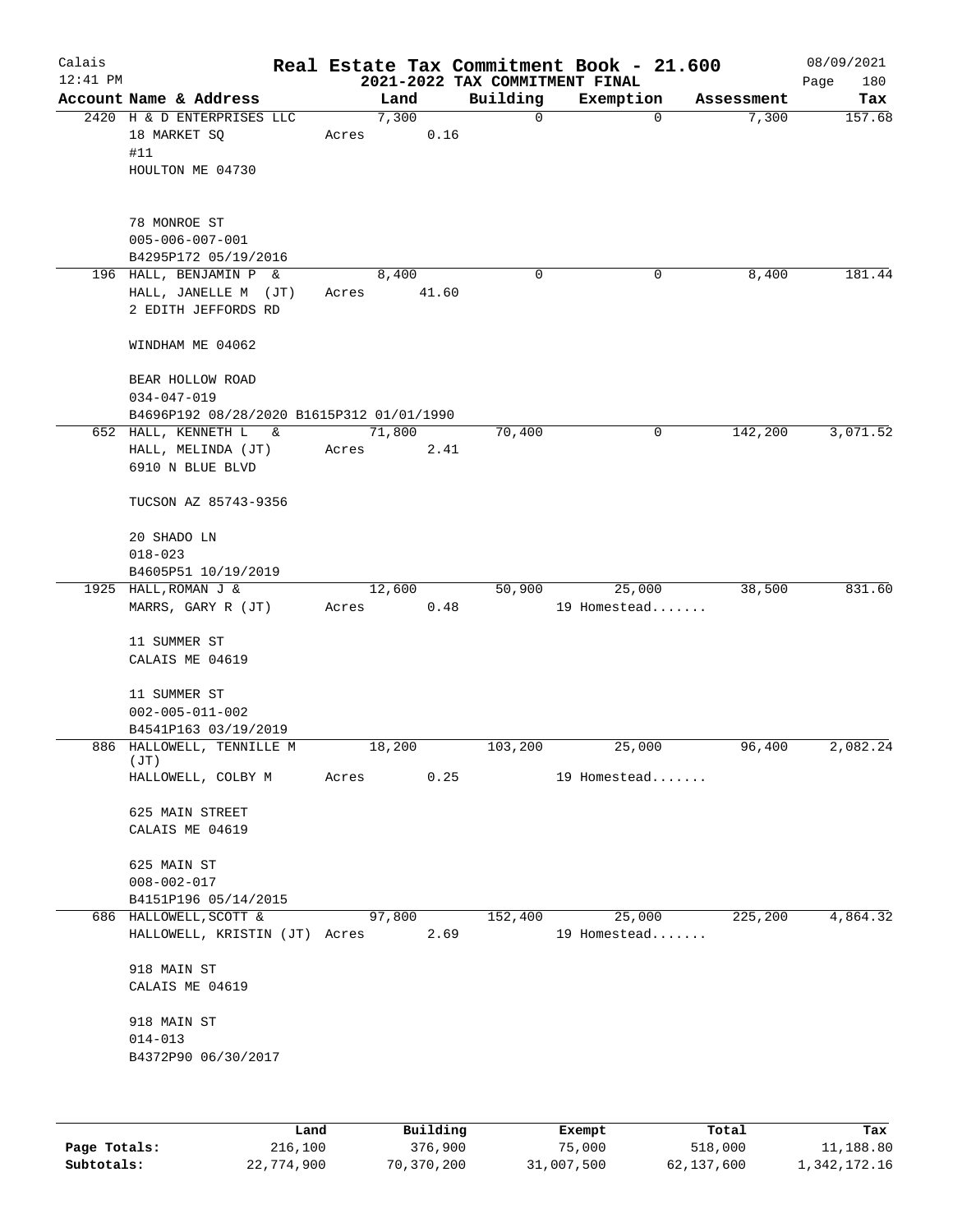| Calais<br>$12:41$ PM |                                                     |       |          | 2021-2022 TAX COMMITMENT FINAL | Real Estate Tax Commitment Book - 21.600 |                |            | 08/09/2021<br>Page<br>181 |
|----------------------|-----------------------------------------------------|-------|----------|--------------------------------|------------------------------------------|----------------|------------|---------------------------|
|                      | Account Name & Address                              |       | Land     | Building                       | Exemption                                |                | Assessment | Tax                       |
|                      | 230 HAMILTON, RAY E                                 |       | 34,100   | 25,500                         |                                          | $\mathbf 0$    | 59,600     | 1,287.36                  |
|                      | HAMILTON, PAULA S                                   | Acres | 44.00    |                                |                                          |                |            |                           |
|                      | 43 MCCARTHY ROAD                                    |       |          |                                |                                          |                |            |                           |
|                      | NEW GLOUCESTER ME 04260                             |       |          |                                |                                          |                |            |                           |
|                      | 414 BEAR HOLLOW ROAD                                |       |          |                                |                                          |                |            |                           |
|                      | $034 - 045 - 017$                                   |       |          |                                |                                          |                |            |                           |
|                      | B1604P137 10/01/1989                                |       |          |                                |                                          |                |            |                           |
|                      | 1086 HAMMOND LUMBER COMPANY                         |       | 199,200  | 399,900                        |                                          | 0              | 599,100    | 12,940.56                 |
|                      | FKA ELLSWORTH FALLS<br>LUMBER CO                    | Acres | 4.26     |                                |                                          |                |            |                           |
|                      | 261 STATE STREET                                    |       |          |                                |                                          |                |            |                           |
|                      | ELLSWORTH ME 04605                                  |       |          |                                |                                          |                |            |                           |
|                      | 372 SOUTH ST                                        |       |          |                                |                                          |                |            |                           |
|                      | $027 - 020 - 001$                                   |       |          |                                |                                          |                |            |                           |
|                      | B4474P7 06/29/2018 B1168P99<br>689 HAMMOND, COREY J |       | 62,700   | 49,200                         |                                          | 0              | 111,900    | 2,417.04                  |
|                      | HAMMOND, CHRISTY (JT)                               | Acres | 2.42     |                                |                                          |                |            |                           |
|                      |                                                     |       |          |                                |                                          |                |            |                           |
|                      | 985 300 10TH AVENUE                                 |       |          |                                |                                          |                |            |                           |
|                      | MALCOM IA 50157                                     |       |          |                                |                                          |                |            |                           |
|                      | 20 ROSS AVE                                         |       |          |                                |                                          |                |            |                           |
|                      | $023 - 023$                                         |       |          |                                |                                          |                |            |                           |
|                      | B3459P236 B1349P240                                 |       |          |                                |                                          |                |            |                           |
|                      | 1751 HAMZA, LISA M                                  |       | 25,000   | 90,400                         | 25,000                                   |                | 90,400     | 1,952.64                  |
|                      |                                                     | Acres | 0.47     |                                | 19 Homestead                             |                |            |                           |
|                      | CALAIS ME 04619<br>37 LINCOLN ST                    |       |          |                                |                                          |                |            |                           |
|                      |                                                     |       |          |                                |                                          |                |            |                           |
|                      | 37 LINCOLN ST                                       |       |          |                                |                                          |                |            |                           |
|                      | $010 - 003 - 005$                                   |       |          |                                |                                          |                |            |                           |
|                      | B3695P108 11/10/2010 B3180P246 08/15/2006           |       |          |                                |                                          |                |            |                           |
|                      | 757 HANBURY, RONALD R                               |       | 25,700   | 52,100                         |                                          | $\overline{0}$ | 77,800     | 1,680.48                  |
|                      | 736 US RTE 1                                        | Acres | 0.50     |                                |                                          |                |            |                           |
|                      | ROBBINSTON ME 04671                                 |       |          |                                |                                          |                |            |                           |
|                      | 3118                                                |       |          |                                |                                          |                |            |                           |
|                      |                                                     |       |          |                                |                                          |                |            |                           |
|                      | 969 MAIN ST                                         |       |          |                                |                                          |                |            |                           |
|                      | $014 - 007$                                         |       |          |                                |                                          |                |            |                           |
|                      | B4752P283 01/08/2021 B3456P268 09/19/2008           |       |          |                                |                                          |                |            |                           |
|                      | 2271 HANCOCK, GORDON                                |       | 8,900    | 38,500                         | 25,000                                   |                | 22,400     | 483.84                    |
|                      | HANCOCK, DEBBIE                                     | Acres | 0.24     |                                | 19 Homestead                             |                |            |                           |
|                      | 19 FOWLER ST                                        |       |          |                                |                                          |                |            |                           |
|                      | CALAIS ME 04619                                     |       |          |                                |                                          |                |            |                           |
|                      | 19 FOWLER ST                                        |       |          |                                |                                          |                |            |                           |
|                      | $003 - 004 - 015$                                   |       |          |                                |                                          |                |            |                           |
|                      | B3816P104 01/19/2012 B3123P259 02/02/2006           |       |          |                                |                                          |                |            |                           |
|                      |                                                     |       |          |                                |                                          |                |            |                           |
|                      | Land                                                |       | Building |                                | Exempt                                   | Total          |            | Tax                       |
|                      |                                                     |       |          |                                |                                          |                |            |                           |

|              | uanu       | <b>DULLULIN</b> | <b>BACILDL</b> | TOLAT      | ⊥a∧          |
|--------------|------------|-----------------|----------------|------------|--------------|
| Page Totals: | 355,600    | 655,600         | 50,000         | 961,200    | 20,761.92    |
| Subtotals:   | 23,130,500 | 71,025,800      | 31,057,500     | 63,098,800 | 1,362,934.08 |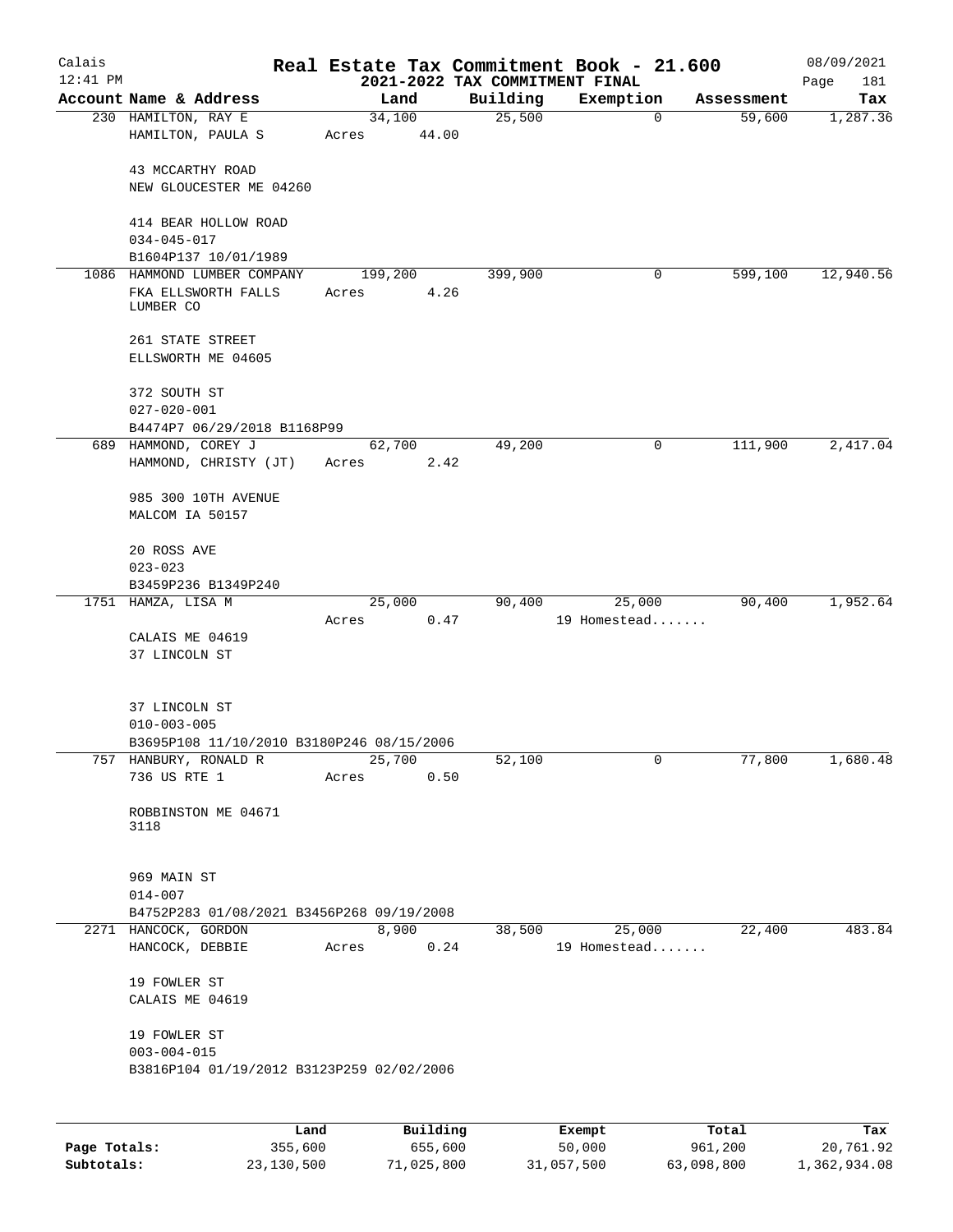| Calais<br>$12:41$ PM |                                                                                     |       |        |      | Real Estate Tax Commitment Book - 21.600<br>2021-2022 TAX COMMITMENT FINAL |             |            | 08/09/2021<br>182<br>Page |
|----------------------|-------------------------------------------------------------------------------------|-------|--------|------|----------------------------------------------------------------------------|-------------|------------|---------------------------|
|                      | Account Name & Address                                                              |       | Land   |      | Building                                                                   | Exemption   | Assessment | Tax                       |
|                      | 2188 HANDYMAN ROOFING INC.<br>11 WHITNEY STREET                                     | Acres | 10,400 | 0.51 | $\mathsf{O}$                                                               | $\mathbf 0$ | 10,400     | 224.64                    |
|                      | CALAIS ME 04619                                                                     |       |        |      |                                                                            |             |            |                           |
|                      | CHAPEL ST<br>$003 - 003 - 015$<br>B3441P180 05/28/2008                              |       |        |      |                                                                            |             |            |                           |
|                      | 1966 HANDYMAN ROOFING, INC                                                          |       | 6,000  |      | 7,200                                                                      | 0           | 13,200     | 285.12                    |
|                      | CALAIS ME 04619<br>11 WHITNEY STREET                                                | Acres |        | 0.11 |                                                                            |             |            |                           |
|                      | 6 STILLSON ST<br>$002 - 001 - 013$<br>B3392P152 05/18/2006                          |       |        |      |                                                                            |             |            |                           |
|                      | 40 HANDYMAN ROOFING, INC                                                            |       | 1,600  |      | 32,100                                                                     | 0           | 33,700     | 727.92                    |
|                      | CALAIS ME 04619<br>11 WHITNEY STREET                                                | Acres |        | 0.10 |                                                                            |             |            |                           |
|                      | 11 WHITNEY ST<br>$006 - 001 - 025$<br>B3441P180 05/28/2008                          |       |        |      |                                                                            |             |            |                           |
|                      | 2071 HANDYMAN ROOFING, INC.                                                         |       | 5,100  |      | 26,900                                                                     | 0           | 32,000     | 691.20                    |
|                      | CALAIS ME 04619<br>11 WHITNEY STREET                                                | Acres |        | 0.08 |                                                                            |             |            |                           |
|                      | 73 GERMAIN ST<br>$010 - 009 - 005$<br>B3371P136                                     |       |        |      |                                                                            |             |            |                           |
|                      | 2472 HANDYMAN ROOFING, INC.                                                         |       | 9,100  |      | 0                                                                          | 0           | 9,100      | 196.56                    |
|                      | CALAIS ME 04619<br>11 WHITNEY STREET                                                | Acres |        | 0.34 |                                                                            |             |            |                           |
|                      | 13 WHITNEY ST<br>$006 - 001 - 006$<br>B642P215                                      |       |        |      |                                                                            |             |            |                           |
|                      | 2864 HANSON, ALVIN J                                                                |       | 4,500  |      | $\Omega$                                                                   | 0           | 4,500      | 97.20                     |
|                      | 61 LAFAYETTE ST                                                                     | Acres |        | 0.06 |                                                                            |             |            |                           |
|                      | CALAIS ME 04619                                                                     |       |        |      |                                                                            |             |            |                           |
|                      | LAFAYETTE ST<br>$010 - 010 - 006 - 001$<br>B4714P42 10/09/2020 B3441P181 06/04/2008 |       |        |      |                                                                            |             |            |                           |
|                      |                                                                                     |       |        |      |                                                                            |             |            |                           |

|              | Land       | Building   | Exempt     | Total      | Tax          |
|--------------|------------|------------|------------|------------|--------------|
| Page Totals: | 36,700     | 66,200     |            | 102,900    | 2,222.64     |
| Subtotals:   | 23,167,200 | 71,092,000 | 31,057,500 | 63,201,700 | 1,365,156.72 |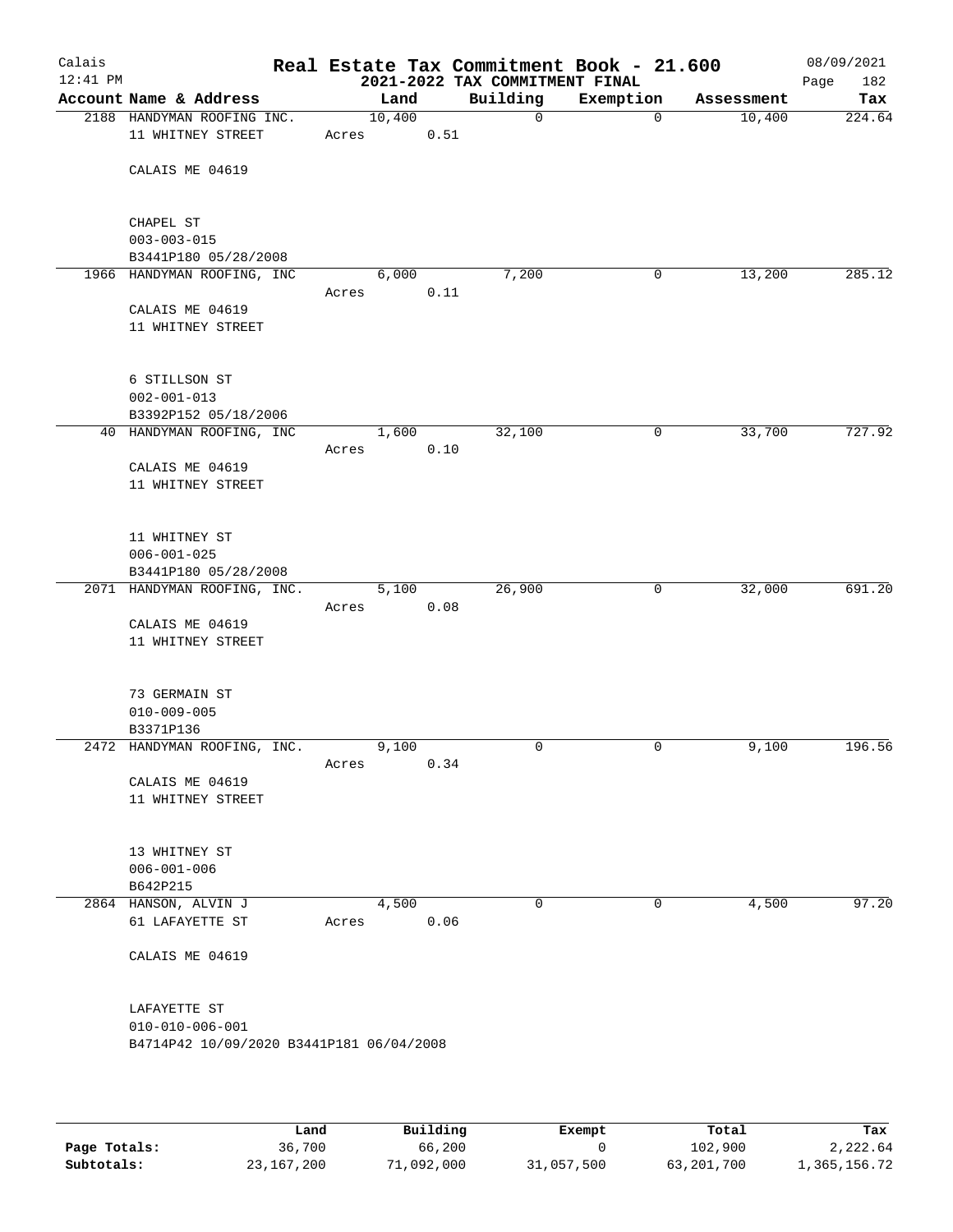| Calais<br>$12:41$ PM |                                          |             |       |                        |      |          | Real Estate Tax Commitment Book - 21.600<br>2021-2022 TAX COMMITMENT FINAL |             |            | 08/09/2021<br>Page<br>183 |
|----------------------|------------------------------------------|-------------|-------|------------------------|------|----------|----------------------------------------------------------------------------|-------------|------------|---------------------------|
|                      | Account Name & Address                   |             |       | Land                   |      | Building | Exemption                                                                  |             | Assessment | Tax                       |
|                      | 1514 HANSON, ANITA                       |             |       | 9,300                  |      | 79,500   | 25,000                                                                     |             | 63,800     | 1,378.08                  |
|                      |                                          |             | Acres |                        | 0.26 |          | 19 Homestead                                                               |             |            |                           |
|                      | CALAIS ME 04619                          |             |       |                        |      |          |                                                                            |             |            |                           |
|                      | 61 LAFAYETTE ST                          |             |       |                        |      |          |                                                                            |             |            |                           |
|                      |                                          |             |       |                        |      |          |                                                                            |             |            |                           |
|                      |                                          |             |       |                        |      |          |                                                                            |             |            |                           |
|                      | 61 LAFAYETTE ST                          |             |       |                        |      |          |                                                                            |             |            |                           |
|                      | $010 - 010 - 005$                        |             |       |                        |      |          |                                                                            |             |            |                           |
|                      | B4033P73 01/30/2014                      |             |       |                        |      |          |                                                                            |             |            |                           |
|                      | 1541 HANSON, LEONARD D &                 |             |       | 23,300                 |      | 62,300   | 25,000                                                                     |             | 60,600     | 1,308.96                  |
|                      | HANSON, KAREN A                          |             | Acres |                        | 0.41 |          | 19 Homestead                                                               |             |            |                           |
|                      |                                          |             |       |                        |      |          |                                                                            |             |            |                           |
|                      | 27 CHURCH ST                             |             |       |                        |      |          |                                                                            |             |            |                           |
|                      | CALAIS ME 04619                          |             |       |                        |      |          |                                                                            |             |            |                           |
|                      | 27 CHURCH ST                             |             |       |                        |      |          |                                                                            |             |            |                           |
|                      | $007 - 003 - 019$                        |             |       |                        |      |          |                                                                            |             |            |                           |
|                      | B1782P146 05/01/1992                     |             |       |                        |      |          |                                                                            |             |            |                           |
|                      | 2499 HARDING-ROBINSON,                   |             |       | 9,600                  |      | 74,900   |                                                                            | $\mathbf 0$ | 84,500     | 1,825.20                  |
|                      | <b>REBECCA</b>                           |             |       |                        |      |          |                                                                            |             |            |                           |
|                      | 8 BEACHWOOD BAY DR                       |             | Acres | 0.28                   |      |          |                                                                            |             |            |                           |
|                      |                                          |             |       |                        |      |          |                                                                            |             |            |                           |
|                      | CUTLER ME 04626-3404                     |             |       |                        |      |          |                                                                            |             |            |                           |
|                      |                                          |             |       |                        |      |          |                                                                            |             |            |                           |
|                      |                                          |             |       |                        |      |          |                                                                            |             |            |                           |
|                      | 24 MONROE ST                             |             |       |                        |      |          |                                                                            |             |            |                           |
|                      | $006 - 006 - 017$<br>B3340P34 09/24/2007 |             |       |                        |      |          |                                                                            |             |            |                           |
|                      | 1765 HARMON, DAVID                       |             |       | 11,500                 |      | 55,600   |                                                                            | 0           | 67,100     | 1,449.36                  |
|                      | 12 LOWELL STREET                         |             | Acres | 0.10                   |      |          |                                                                            |             |            |                           |
|                      |                                          |             |       |                        |      |          |                                                                            |             |            |                           |
|                      | CALAIS ME 04619                          |             |       |                        |      |          |                                                                            |             |            |                           |
|                      |                                          |             |       |                        |      |          |                                                                            |             |            |                           |
|                      |                                          |             |       |                        |      |          |                                                                            |             |            |                           |
|                      | 28 LINCOLN ST                            |             |       |                        |      |          |                                                                            |             |            |                           |
|                      | $010 - 005 - 004$                        |             |       |                        |      |          |                                                                            |             |            |                           |
|                      | B4607P171 10/21/2019                     |             |       |                        |      |          |                                                                            |             |            |                           |
|                      | 1731 HARMON, DAVID                       |             |       | 18,200                 |      | 76,200   |                                                                            | 0           | 94,400     | 2,039.04                  |
|                      | 33 LINCOLN STREET                        |             | Acres |                        | 0.25 |          |                                                                            |             |            |                           |
|                      |                                          |             |       |                        |      |          |                                                                            |             |            |                           |
|                      | CALAIS ME 04619                          |             |       |                        |      |          |                                                                            |             |            |                           |
|                      |                                          |             |       |                        |      |          |                                                                            |             |            |                           |
|                      | 33 LINCOLN ST                            |             |       |                        |      |          |                                                                            |             |            |                           |
|                      | $010 - 001 - 011$                        |             |       |                        |      |          |                                                                            |             |            |                           |
|                      | B4654P35 04/15/2020                      |             |       |                        |      |          |                                                                            |             |            |                           |
|                      | 1100 HARMON, MARK K                      |             |       | 15,000                 |      | 34,000   |                                                                            | 0           | 49,000     | 1,058.40                  |
|                      | HARMON, JANICE D (JT)                    |             | Acres |                        | 0.34 |          |                                                                            |             |            |                           |
|                      |                                          |             |       |                        |      |          |                                                                            |             |            |                           |
|                      | 2 PRICE ST                               |             |       |                        |      |          |                                                                            |             |            |                           |
|                      | CALAIS ME 04619                          |             |       |                        |      |          |                                                                            |             |            |                           |
|                      |                                          |             |       |                        |      |          |                                                                            |             |            |                           |
|                      | 121 RIVER ROAD                           |             |       |                        |      |          |                                                                            |             |            |                           |
|                      | $029 - 178$                              |             |       |                        |      |          |                                                                            |             |            |                           |
|                      | B2522P64 06/01/2001                      |             |       |                        |      |          |                                                                            |             |            |                           |
|                      |                                          |             |       |                        |      |          |                                                                            |             |            |                           |
|                      |                                          |             |       |                        |      |          |                                                                            |             |            |                           |
|                      |                                          |             |       |                        |      |          |                                                                            |             |            |                           |
|                      |                                          | <b>Tond</b> |       | $D_{11}$ in $A$ in $A$ |      |          | <b>Duramnt</b>                                                             |             | $T - 1$    | п.,                       |

|              | Land         | Building   | Exempt     | Total      | Tax          |
|--------------|--------------|------------|------------|------------|--------------|
| Page Totals: | 86,900       | 382,500    | 50,000     | 419,400    | 9,059.04     |
| Subtotals:   | 23, 254, 100 | 71,474,500 | 31,107,500 | 63,621,100 | 1,374,215.76 |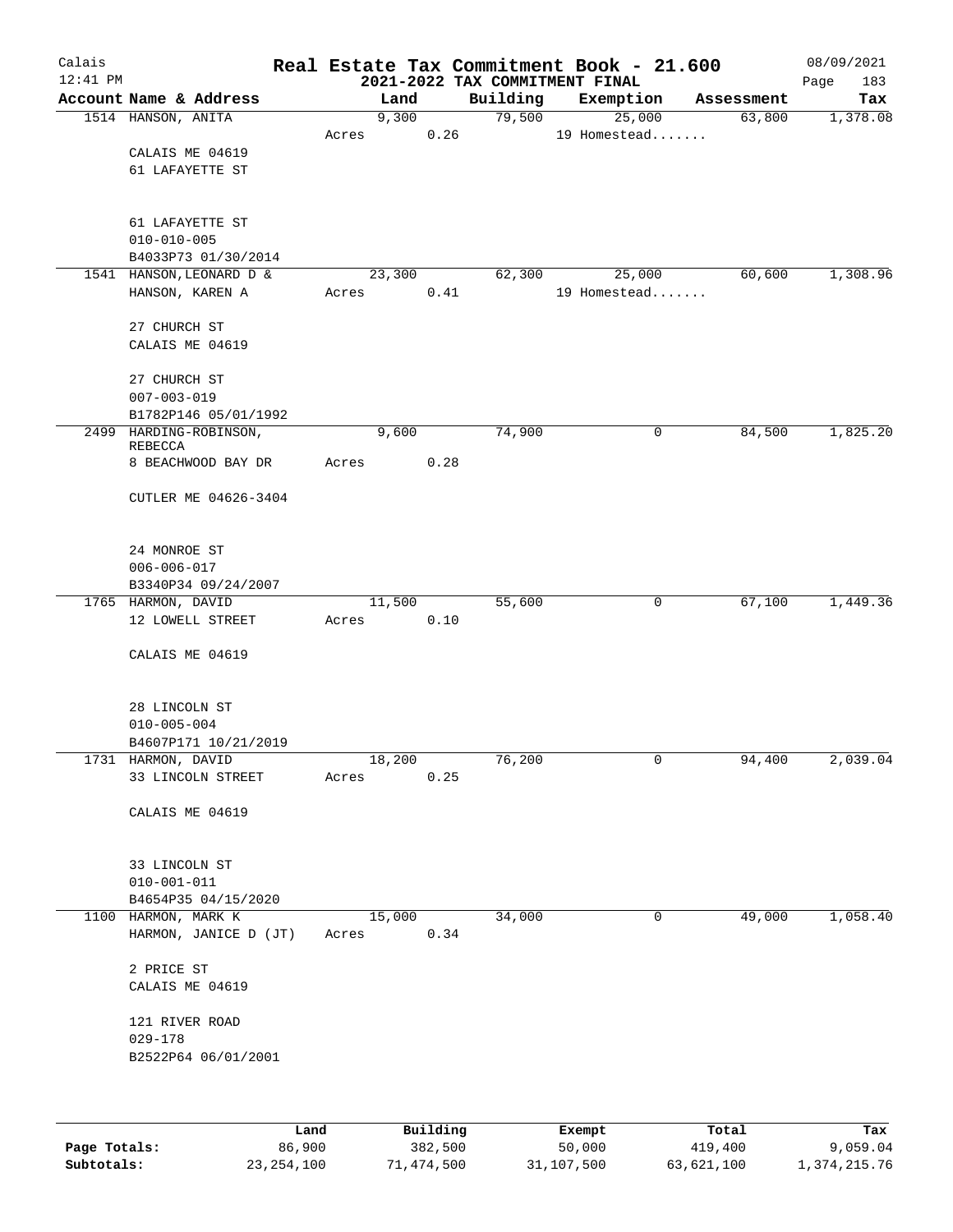| Calais       |                                                               |                |                     |                                            | Real Estate Tax Commitment Book - 21.600 |                      | 08/09/2021      |
|--------------|---------------------------------------------------------------|----------------|---------------------|--------------------------------------------|------------------------------------------|----------------------|-----------------|
| $12:41$ PM   | Account Name & Address                                        |                | Land                | 2021-2022 TAX COMMITMENT FINAL<br>Building |                                          |                      | Page<br>184     |
|              | 2329 HARMON, MARK KEVIN &                                     |                | 7,300               | 75,500                                     | Exemption<br>25,000                      | Assessment<br>57,800 | Tax<br>1,248.48 |
|              | HARMON, JANICE (JT)                                           | Acres          |                     | 0.16                                       | 19 Homestead                             |                      |                 |
|              | 2 PRICE ST<br>CALAIS ME 04619                                 |                |                     |                                            |                                          |                      |                 |
|              | 2 PRICE ST<br>$005 - 001 - 002$                               |                |                     |                                            |                                          |                      |                 |
|              | B2211P124 12/01/1997                                          |                |                     |                                            |                                          |                      |                 |
|              | 2385 HARRIMAN, EUNICE C HEIRS                                 |                | 8,500               | 0                                          | 0                                        | 8,500                | 183.60          |
|              | LEIGHTON, KATHY H (PER<br>REP)                                | Acres          |                     | 0.22                                       |                                          |                      |                 |
|              | C/O KATHY LEIGHTON<br>12 MARY AVE                             |                |                     |                                            |                                          |                      |                 |
|              | SACO ME 04072                                                 |                |                     |                                            |                                          |                      |                 |
|              | 130 UNION ST<br>$005 - 005 - 001$                             |                |                     |                                            |                                          |                      |                 |
|              | B2363P269 07/14/1999 B552P571                                 |                |                     |                                            |                                          |                      |                 |
|              | 2058 HARRIS, PETER                                            |                | 14,000              | 71,600                                     | 0                                        | 85,600               | 1,848.96        |
|              | HARRIS, TANYA                                                 | Acres          |                     | 0.59                                       |                                          |                      |                 |
|              | 183 RIVER ROAD                                                |                |                     |                                            |                                          |                      |                 |
|              | CALAIS ME 04619 4001                                          |                |                     |                                            |                                          |                      |                 |
|              | 23 LINCOLN ST                                                 |                |                     |                                            |                                          |                      |                 |
|              | $010 - 001 - 013$<br>B3210P63 10/30/2006                      |                |                     |                                            |                                          |                      |                 |
|              | 1592 HARTFORD, ALBERT W                                       |                | 22,100              | 43,400                                     | 31,000                                   | 34,500               | 745.20          |
|              | (L/E)<br>HARTFORD, ORVILLE &                                  | Acres          |                     | 0.37                                       | 19 Homestead                             |                      |                 |
|              | GENCO, LISA (JT)                                              |                |                     |                                            | 01 PostWW2 Res&Surv                      |                      |                 |
|              | 93 LINCOLN ST<br>CALAIS ME 04619                              |                |                     |                                            |                                          |                      |                 |
|              | 93 LINCOLN ST                                                 |                |                     |                                            |                                          |                      |                 |
|              | $009 - 002 - 014$<br>B3623P90 04/06/2010 B1147P145            |                |                     |                                            |                                          |                      |                 |
|              | 1741 HARTFORD, LISA                                           |                | 11,200              | 47,400                                     | 25,000                                   | 33,600               | 725.76          |
|              |                                                               | Acres          |                     | 0.38                                       | 19 Homestead                             |                      |                 |
|              | CALAIS ME 04619<br>94 GARFIELD ST                             |                |                     |                                            |                                          |                      |                 |
|              | 94 GARFIELD ST<br>$010 - 002 - 005$                           |                |                     |                                            |                                          |                      |                 |
|              | B4530P239 01/30/2019 B2801P265 12/18/2011                     |                |                     |                                            |                                          |                      |                 |
|              | 1506 HARVEY, JUSTIN A &<br>HARVEY, AMY E (JT)                 | Acres          | 28,200              | 129,600<br>0.60                            | 25,000<br>19 Homestead                   | 132,800              | 2,868.48        |
|              | 110 WASHINGTON STREET<br>CALAIS ME 04619                      |                |                     |                                            |                                          |                      |                 |
|              | 110 WASHINGTON ST<br>$008 - 003 - 008$<br>B4380P92 07/20/2017 |                |                     |                                            |                                          |                      |                 |
|              |                                                               |                |                     |                                            |                                          |                      |                 |
| Page Totals: |                                                               | Land<br>91,300 | Building<br>367,500 |                                            | Exempt<br>106,000                        | Total<br>352,800     | Tax<br>7,620.48 |
| Subtotals:   |                                                               | 23,345,400     | 71,842,000          |                                            | 31, 213, 500                             | 63,973,900           | 1,381,836.24    |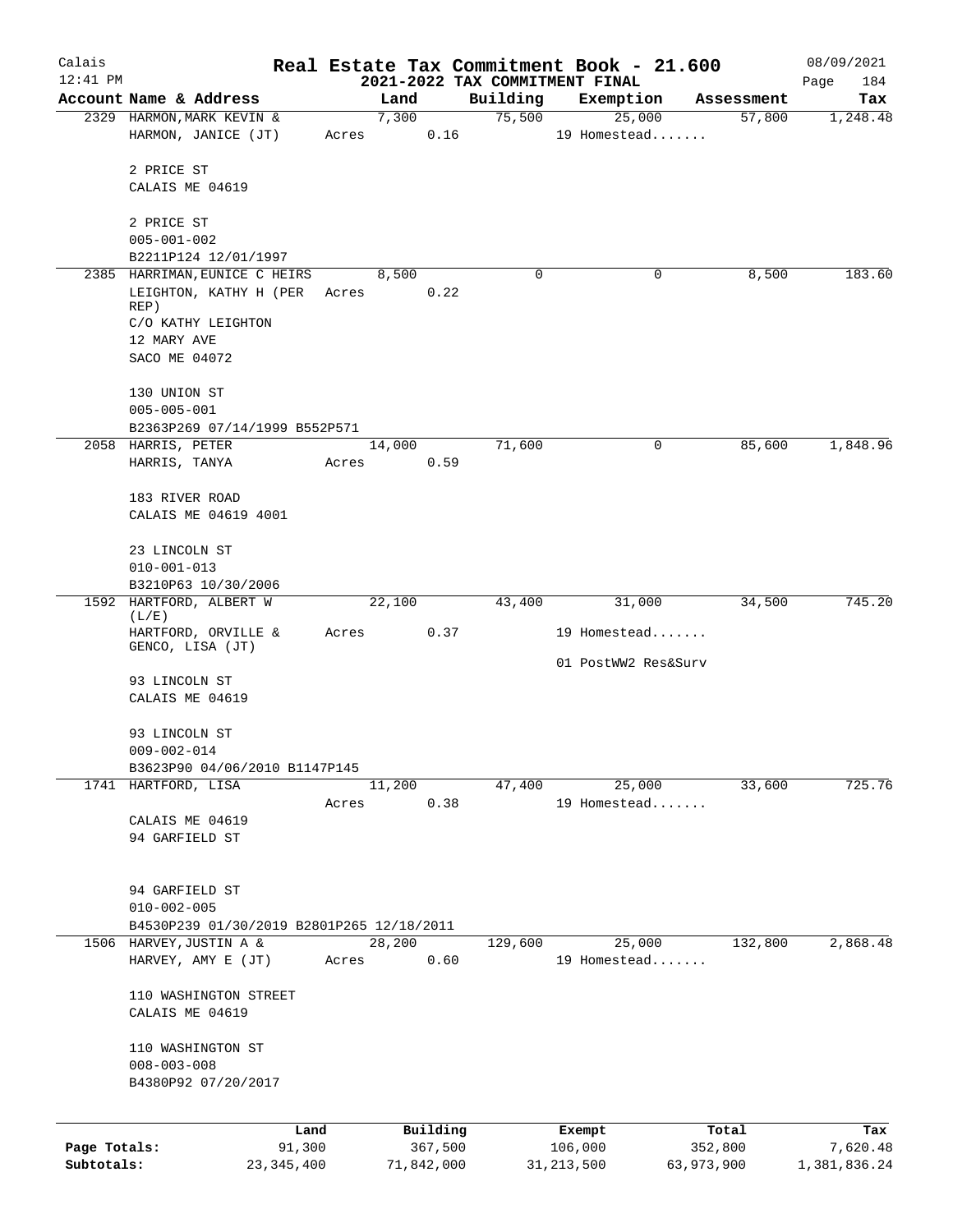| Calais                     |                                                                     |                       |                |          |                    | Real Estate Tax Commitment Book - 21.600 |                       | 08/09/2021                |
|----------------------------|---------------------------------------------------------------------|-----------------------|----------------|----------|--------------------|------------------------------------------|-----------------------|---------------------------|
| $12:41$ PM                 |                                                                     |                       |                |          |                    | 2021-2022 TAX COMMITMENT FINAL           |                       | 185<br>Page               |
|                            | Account Name & Address<br>1759 HASTINGS, KAREN H                    |                       | Land<br>13,700 |          | Building<br>86,800 | Exemption<br>25,000                      | Assessment<br>75,500  | Tax<br>1,630.80           |
|                            | REVOCABLE TRUST<br>SCALABRIN, PIPER<br>&HASTINGS, KAREN<br>TRUSTEES |                       | Acres          | 0.57     |                    | 19 Homestead                             |                       |                           |
|                            | PO BOX 1324<br>CALAIS ME 08502 4236                                 |                       |                |          |                    |                                          |                       |                           |
|                            | 95 LAFAYETTE ST<br>$010 - 003 - 015 - 016$<br>B3822P276 02/24/2012  |                       |                |          |                    |                                          |                       |                           |
|                            | 2108 HATCH-NELLIGAN, THELMA                                         |                       | 8,100          |          | 67,800             | 0                                        | 75,900                | 1,639.44                  |
|                            | J                                                                   |                       | Acres          | 0.20     |                    |                                          |                       |                           |
|                            | BELFAST ME 04915<br>25 HEAD OF THE TIDE<br><b>ROAD</b>              |                       |                |          |                    |                                          |                       |                           |
|                            | 505 SOUTH ST<br>$003 - 006 - 013$<br>B1791P303                      |                       |                |          |                    |                                          |                       |                           |
|                            | 552 HAYCOCK, JOEL W                                                 |                       | 92,300         |          | 69,300             | 0                                        | 161,600               | 3,490.56                  |
|                            | CAMBRIDGE MA 02139<br>PO BOX 390439                                 |                       | Acres          | 2.30     |                    |                                          |                       |                           |
|                            | 678 RIVER ROAD<br>$019 - 016 - 001$                                 |                       |                |          |                    |                                          |                       |                           |
|                            | B3633P201 B3501P267 B1255P244<br>981 HAYMAN, JILL                   |                       | 0              |          | 10,400             | 0                                        | 10,400                | 224.64                    |
|                            | 15 CHAPEL STREET                                                    |                       |                |          |                    |                                          |                       |                           |
|                            | CALAIS ME 04619                                                     |                       |                |          |                    |                                          |                       |                           |
|                            | 32 STILLSON ST<br>$002 - 001 - 019 - 3A$                            |                       |                |          |                    |                                          |                       |                           |
| 303                        | HAYNES, JENIFER                                                     |                       | 54,900         |          | 0                  | 0                                        | 54,900                | 1,185.84                  |
|                            | CALAIS ME 04619<br>PO BOX 275                                       |                       | Acres          | 1.87     |                    |                                          |                       |                           |
|                            | RIVER ROAD<br>$016 - 008 - 001$<br>B4268P171 06/14/2016             |                       |                |          |                    |                                          |                       |                           |
|                            | 302 HAYNES, JENIFER                                                 |                       | 51,800         |          | 97,500             | 0                                        | 149,300               | 3,224.88                  |
|                            | CALAIS ME 04619<br>PO BOX 275                                       |                       | Acres          | 2.95     |                    |                                          |                       |                           |
|                            | 1614 RIVER ROAD<br>$016 - 008$<br>B4268P171 06/14/2016              |                       |                |          |                    |                                          |                       |                           |
|                            |                                                                     | Land                  |                | Building |                    | Exempt                                   | Total                 | Tax                       |
| Page Totals:<br>Subtotals: |                                                                     | 220,800<br>23,566,200 | 72,173,800     | 331,800  |                    | 25,000<br>31,238,500                     | 527,600<br>64,501,500 | 11,396.16<br>1,393,232.40 |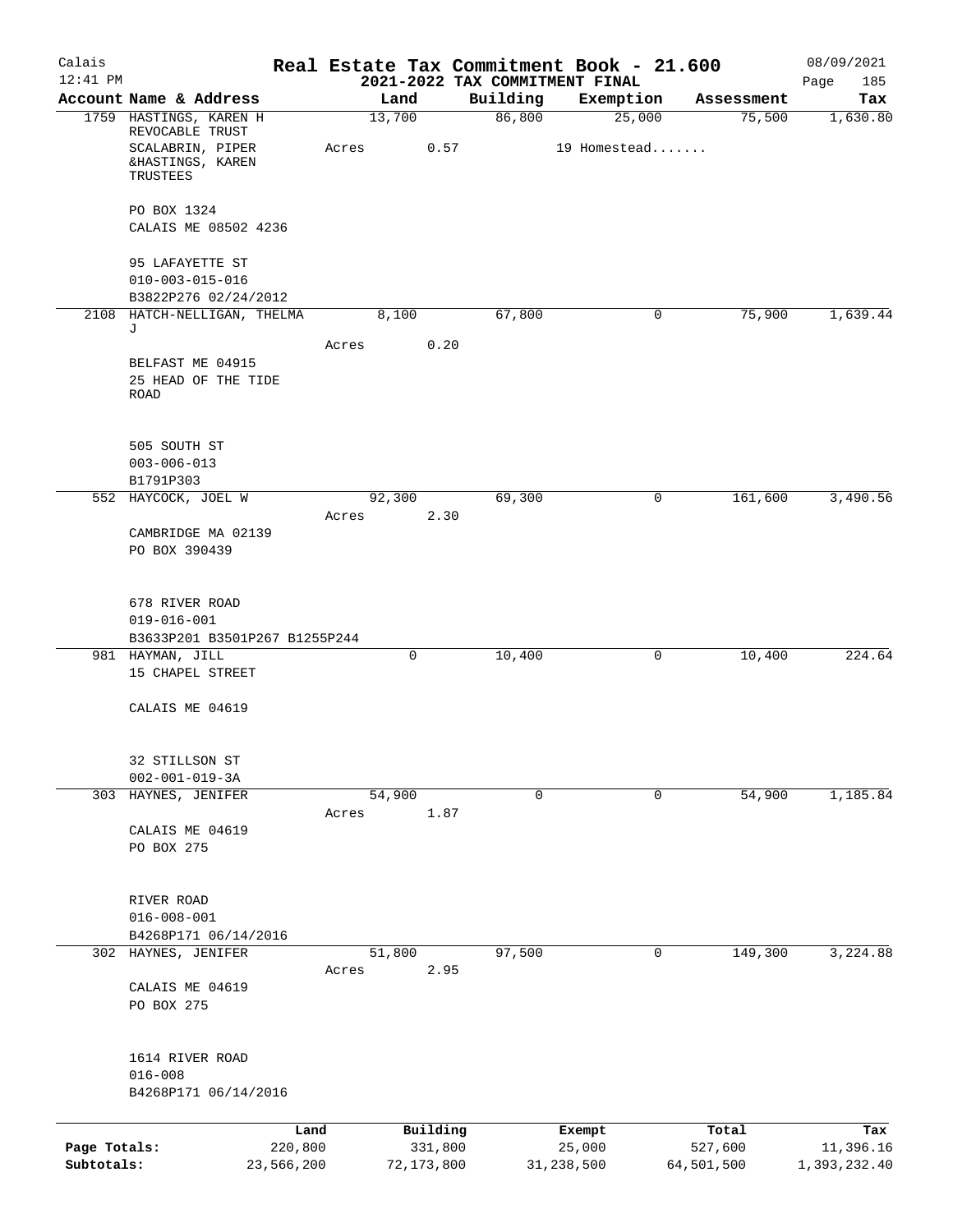| Calais<br>$12:41$ PM |                                      |                 |        | 2021-2022 TAX COMMITMENT FINAL | Real Estate Tax Commitment Book - 21.600 |            | 08/09/2021<br>186<br>Page |
|----------------------|--------------------------------------|-----------------|--------|--------------------------------|------------------------------------------|------------|---------------------------|
|                      | Account Name & Address               | Land            |        | Building                       | Exemption                                | Assessment | Tax                       |
|                      | 427 HAYWARD, CHRISTOPHER B           | 54,600          |        | 37,100                         | $\mathbf 0$                              | 91,700     | 1,980.72                  |
|                      |                                      | Acres           | 1.30   |                                |                                          |            |                           |
|                      | BARING ME 04694                      |                 |        |                                |                                          |            |                           |
|                      | 38 NATHAN LANE                       |                 |        |                                |                                          |            |                           |
|                      |                                      |                 |        |                                |                                          |            |                           |
|                      |                                      |                 |        |                                |                                          |            |                           |
|                      | 82 SHAIN PT RD/NASHS                 |                 |        |                                |                                          |            |                           |
|                      | $036 - 004$                          |                 |        |                                |                                          |            |                           |
|                      | B3761P34 07/25/2011                  |                 |        |                                |                                          |            |                           |
|                      | 1618 HAYWARD, SANDRA DRAPER          | 7,500           |        | 65,200                         | 31,000                                   | 41,700     | 900.72                    |
|                      | CALAIS ME 04619                      | Acres           | 0.17   |                                | 19 Homestead<br>22 WW2 Res Widow         |            |                           |
|                      | POB 1245                             |                 |        |                                |                                          |            |                           |
|                      |                                      |                 |        |                                |                                          |            |                           |
|                      |                                      |                 |        |                                |                                          |            |                           |
|                      | 79 GARFIELD ST                       |                 |        |                                |                                          |            |                           |
|                      | $011 - 006$                          |                 |        |                                |                                          |            |                           |
|                      | B3098P356 03/03/2006                 |                 |        |                                |                                          |            |                           |
|                      | 1984 HAYWARD, TERRI L                | 10,500          |        | 57,800                         | 25,000                                   | 43,300     | 935.28                    |
|                      |                                      | Acres           | 0.33   |                                | 19 Homestead                             |            |                           |
|                      | CALAIS ME 04619                      |                 |        |                                |                                          |            |                           |
|                      | 20 CLEVELAND STREET                  |                 |        |                                |                                          |            |                           |
|                      |                                      |                 |        |                                |                                          |            |                           |
|                      |                                      |                 |        |                                |                                          |            |                           |
|                      | 20 CLEVELAND ST<br>$003 - 007 - 007$ |                 |        |                                |                                          |            |                           |
|                      | B4423P54 12/11/2017                  |                 |        |                                |                                          |            |                           |
|                      | 890 HAZELWOOD, MARGARET V            | 23,900          |        | 74,600                         | 25,000                                   | 73,500     | 1,587.60                  |
|                      | 114 WASHINGTON ST                    | Acres           | 0.43   |                                | 19 Homestead                             |            |                           |
|                      |                                      |                 |        |                                |                                          |            |                           |
|                      | CALAIS ME 04619                      |                 |        |                                |                                          |            |                           |
|                      |                                      |                 |        |                                |                                          |            |                           |
|                      |                                      |                 |        |                                |                                          |            |                           |
|                      | 114 WASHINGTON ST                    |                 |        |                                |                                          |            |                           |
|                      | $008 - 003 - 009$                    |                 |        |                                |                                          |            |                           |
|                      | B4625P61 12/30/2019                  |                 |        |                                |                                          |            |                           |
|                      | 1564 HAZOURY, MAGALY<br>720 MAIN ST  | 15,400<br>Acres | 0.18   | 53,100                         | 25,000<br>19 Homestead                   | 43,500     | 939.60                    |
|                      |                                      |                 |        |                                |                                          |            |                           |
|                      | CALAIS ME 04619                      |                 |        |                                |                                          |            |                           |
|                      |                                      |                 |        |                                |                                          |            |                           |
|                      |                                      |                 |        |                                |                                          |            |                           |
|                      | 720 MAIN ST                          |                 |        |                                |                                          |            |                           |
|                      | $008 - 006 - 025$                    |                 |        |                                |                                          |            |                           |
|                      | B4280P219 07/25/2016                 |                 |        |                                |                                          |            |                           |
|                      | 178 HEANSSLER, NELSON S              | 29,500          |        | 0                              | 0                                        | 29,500     | 637.20                    |
|                      |                                      | Acres           | 230.00 |                                |                                          |            |                           |
|                      | DEER ISLE ME 04627                   |                 |        |                                |                                          |            |                           |
|                      | 26 CONARY COVE RD                    |                 |        |                                |                                          |            |                           |
|                      |                                      |                 |        |                                |                                          |            |                           |
|                      | CARSON RD                            |                 |        |                                |                                          |            |                           |
|                      | $033 - 112$                          |                 |        |                                |                                          |            |                           |
|                      | B3194P277 05/03/2006                 |                 |        |                                |                                          |            |                           |
|                      |                                      |                 |        |                                |                                          |            |                           |
|                      |                                      |                 |        |                                |                                          |            |                           |
|                      |                                      |                 |        |                                |                                          |            |                           |

|              | Land       | Building   | Exempt     | Total      | Tax          |
|--------------|------------|------------|------------|------------|--------------|
| Page Totals: | 141,400    | 287,800    | 106,000    | 323,200    | 6,981.12     |
| Subtotals:   | 23,707,600 | 72,461,600 | 31,344,500 | 64,824,700 | 1,400,213.52 |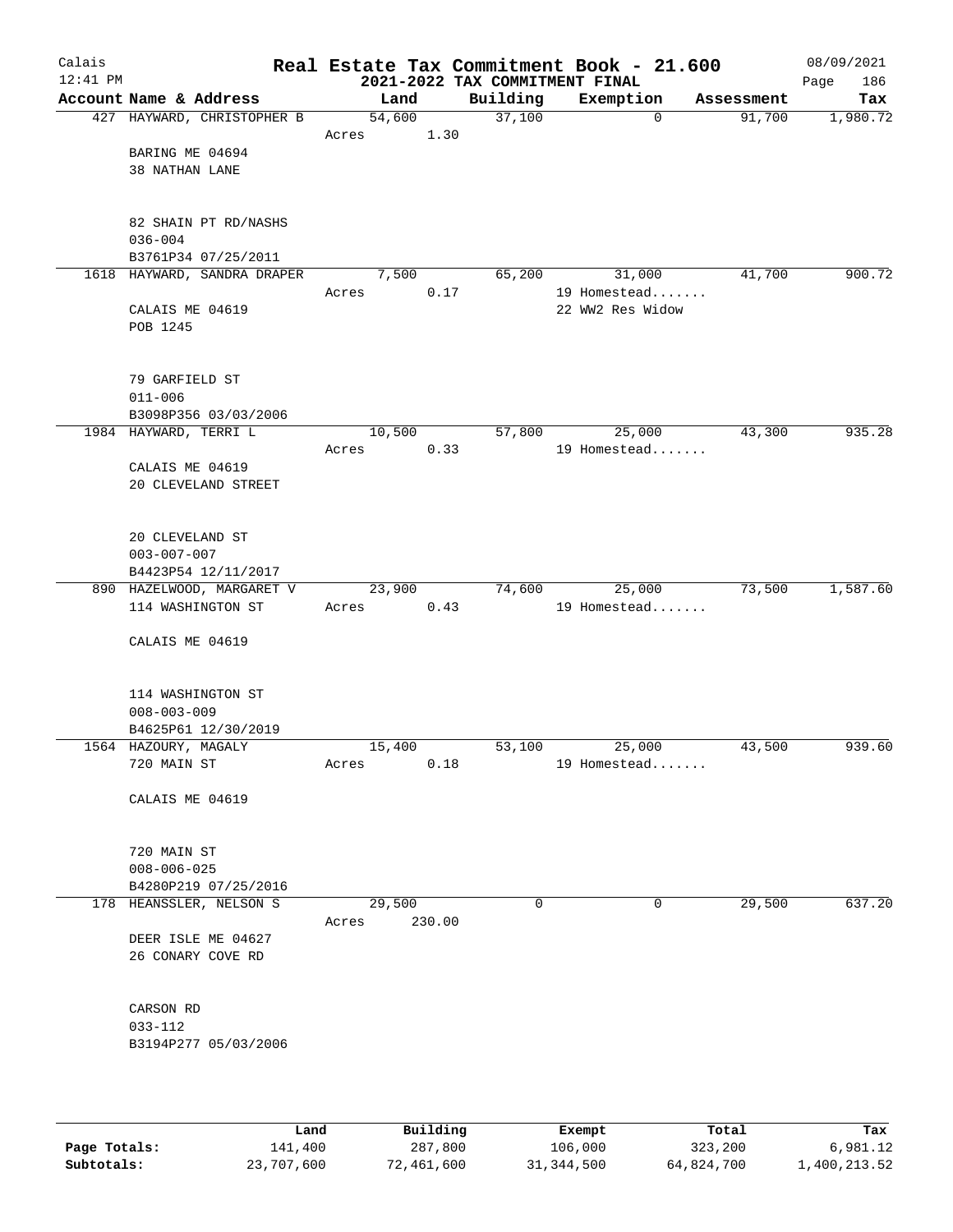| Calais<br>$12:41$ PM |                                                                                           |       |                 |          | 2021-2022 TAX COMMITMENT FINAL | Real Estate Tax Commitment Book - 21.600 |            | 08/09/2021<br>187<br>Page |
|----------------------|-------------------------------------------------------------------------------------------|-------|-----------------|----------|--------------------------------|------------------------------------------|------------|---------------------------|
|                      | Account Name & Address                                                                    |       | Land            | Building |                                | Exemption                                | Assessment | Tax                       |
|                      | 879 HEATH, MICHAEL &<br>HEATH, FAWNA LEE (JT)<br><b>45 BARKER STREET</b>                  | Acres | 15,900<br>0.19  | 60,400   |                                | 25,000<br>19 Homestead                   | 51,300     | 1,108.08                  |
|                      | CALAIS ME 04619                                                                           |       |                 |          |                                |                                          |            |                           |
|                      | 45 BARKER ST<br>$008 - 002 - 005$                                                         |       |                 |          |                                |                                          |            |                           |
|                      | B3764P221 08/09/2011                                                                      |       |                 |          |                                |                                          |            |                           |
|                      | 1633 HERRICK, KAREN                                                                       |       | 7,900           | 42,800   |                                | 25,000                                   | 25,700     | 555.12                    |
|                      | CALAIS ME 04619<br>65 CALAIS AVE                                                          | Acres | 0.19            |          |                                | 19 Homestead                             |            |                           |
|                      | 65 CALAIS AVE<br>$010 - 007 - 002$<br>B3875P136 08/21/2012 B2771P112 07/28/2003 B2771P110 |       |                 |          |                                |                                          |            |                           |
|                      | 1465 HESS, GEORGIA B                                                                      |       | 10,600          | 17,800   |                                | 0                                        | 28,400     | 613.44                    |
|                      | HESS, ERIC C (JT)                                                                         | Acres | 0.34            |          |                                |                                          |            |                           |
|                      | 516 FRIES ROAD<br>GALAX VA 24333                                                          |       |                 |          |                                |                                          |            |                           |
|                      | 54 SWAN ST<br>$009 - 004 - 020$                                                           |       |                 |          |                                |                                          |            |                           |
|                      | B3386P295                                                                                 |       |                 |          |                                |                                          |            |                           |
|                      | 218 HICKS, JENNA                                                                          | Acres | 16,500<br>13.90 | 30,400   |                                | 25,000<br>19 Homestead                   | 21,900     | 473.04                    |
|                      | CALAIS ME 04619<br>162 CARSON ROAD                                                        |       |                 |          |                                |                                          |            |                           |
|                      | 162 CARSON RD                                                                             |       |                 |          |                                |                                          |            |                           |
|                      | $030 - 124 - 001$                                                                         |       |                 |          |                                |                                          |            |                           |
|                      | B4449P313 03/26/2017 B2747P195 05/22/2003<br>384 HIGGINS, NORMA                           |       | 8,700           | 0        |                                | 0                                        | 8,700      | 187.92                    |
|                      |                                                                                           | Acres | 1.00            |          |                                |                                          |            |                           |
|                      | CALAIS ME 04619<br>29 FRANKLIN ST                                                         |       |                 |          |                                |                                          |            |                           |
|                      | 105 SHATTUCK RD<br>$037 - 225$                                                            |       |                 |          |                                |                                          |            |                           |
|                      | 766 HIGGINS, PETER                                                                        |       | 14,200          | 0        |                                | 0                                        | 14,200     | 306.72                    |
|                      | HIGGINS, NORMA                                                                            | Acres | 0.27            |          |                                |                                          |            |                           |
|                      | 29 FRANKLIN ST<br>CALAIS ME 04619                                                         |       |                 |          |                                |                                          |            |                           |
|                      | FRANKLIN ST<br>$008 - 004 - 023$<br>B2468P307                                             |       |                 |          |                                |                                          |            |                           |
|                      |                                                                                           |       |                 |          |                                |                                          |            |                           |
|                      |                                                                                           |       |                 |          |                                |                                          |            |                           |

|              | Land       | Building   | Exempt     | Total      | Tax          |
|--------------|------------|------------|------------|------------|--------------|
| Page Totals: | 73,800     | 151,400    | 75,000     | 150,200    | 3, 244, 32   |
| Subtotals:   | 23,781,400 | 72,613,000 | 31,419,500 | 64,974,900 | 1,403,457.84 |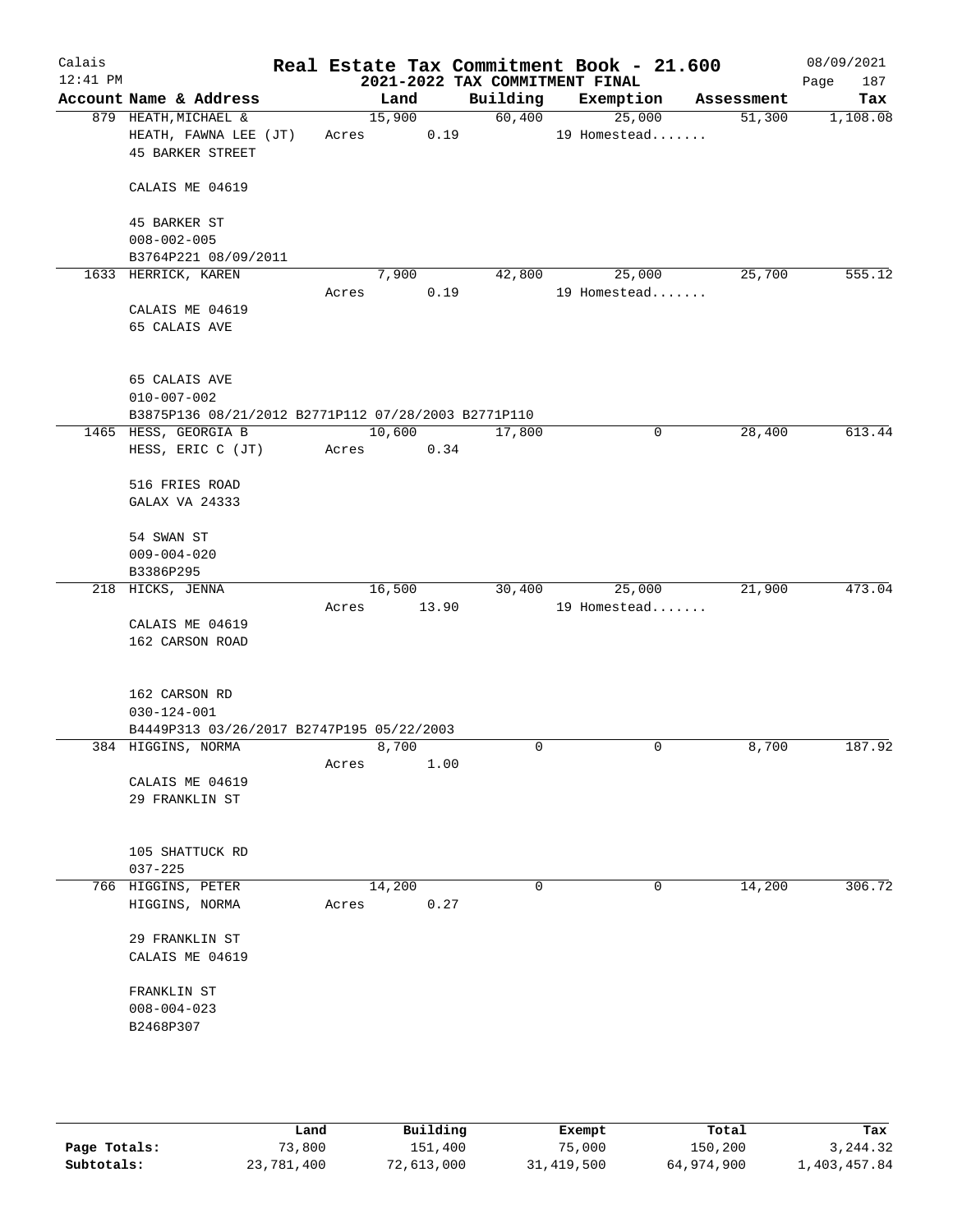| Calais       |                                                 |                 |       |                |                                | Real Estate Tax Commitment Book - 21.600 |                      | 08/09/2021       |
|--------------|-------------------------------------------------|-----------------|-------|----------------|--------------------------------|------------------------------------------|----------------------|------------------|
| $12:41$ PM   |                                                 |                 |       |                | 2021-2022 TAX COMMITMENT FINAL |                                          |                      | Page<br>188      |
|              | Account Name & Address<br>761 HIGGINS, PETER W  |                 |       | Land<br>10,900 | Building<br>68,800             | Exemption<br>25,000                      | Assessment<br>54,700 | Tax<br>1,181.52  |
|              | HIGGINS, NORMA J                                |                 | Acres | 0.16           |                                | 19 Homestead                             |                      |                  |
|              | 29 FRANKLIN ST                                  |                 |       |                |                                |                                          |                      |                  |
|              | CALAIS ME 04619                                 |                 |       |                |                                |                                          |                      |                  |
|              | 29 FRANKLIN ST                                  |                 |       |                |                                |                                          |                      |                  |
|              | $008 - 004 - 024$                               |                 |       |                |                                |                                          |                      |                  |
|              | B1110P281                                       |                 |       |                |                                |                                          |                      |                  |
|              | 1159 HIGGINS, KRISTOFER R &                     |                 |       | 24,100         | 306,900                        | 0                                        | 331,000              | 7,149.60         |
|              | HIGGINS, WENDY R (JT)                           |                 | Acres | 0.44           |                                |                                          |                      |                  |
|              | 526 SOUTH STREET                                |                 |       |                |                                |                                          |                      |                  |
|              | CALAIS ME 04619                                 |                 |       |                |                                |                                          |                      |                  |
|              | 526 SOUTH ST                                    |                 |       |                |                                |                                          |                      |                  |
|              | $003 - 004 - 001 - 002$                         |                 |       |                |                                |                                          |                      |                  |
|              | B4333P262 02/01/2017<br>1914 HIGGINS, WENDY R & |                 |       | 11,100         | 0                              | 0                                        | 11,100               | 239.76           |
|              | HIGGINS, KRISTOFER R                            |                 | Acres | 0.37           |                                |                                          |                      |                  |
|              | (JT)                                            |                 |       |                |                                |                                          |                      |                  |
|              | 526 SOUTH ST                                    |                 |       |                |                                |                                          |                      |                  |
|              | CALAIS ME 04619                                 |                 |       |                |                                |                                          |                      |                  |
|              | CHAPEL ST                                       |                 |       |                |                                |                                          |                      |                  |
|              | $003 - 004 - 005$                               |                 |       |                |                                |                                          |                      |                  |
|              | B4470P194 06/21/2018<br>1915 HIGGINS, WENDY R & |                 |       | 8,400          | 0                              | 0                                        | 8,400                | 181.44           |
|              | HIGGINS, KRISTOFER R<br>(TU)                    |                 | Acres | 0.33           |                                |                                          |                      |                  |
|              | 526 SOUTH STREET                                |                 |       |                |                                |                                          |                      |                  |
|              | CALAIS ME 04619                                 |                 |       |                |                                |                                          |                      |                  |
|              | CHAPEL ST                                       |                 |       |                |                                |                                          |                      |                  |
|              | $003 - 004 - 006$                               |                 |       |                |                                |                                          |                      |                  |
|              | B4470P194 06/21/2018                            |                 |       |                |                                |                                          |                      |                  |
| 2448         | HIGH NOON ENTERPRISE,<br><b>INC</b>             |                 |       | 6,000          | 0                              | 0                                        | 6,000                | 129.60           |
|              | c/o DEBORA OLSEN-SMITH                          |                 | Acres | 0.11           |                                |                                          |                      |                  |
|              | 263 NORTH STREET STE B                          |                 |       |                |                                |                                          |                      |                  |
|              | CALAIS ME 04619                                 |                 |       |                |                                |                                          |                      |                  |
|              |                                                 |                 |       |                |                                |                                          |                      |                  |
|              | 39 PLEASANT ST<br>$005 - 008 - 016$             |                 |       |                |                                |                                          |                      |                  |
|              | B4037P290 02/21/2014                            |                 |       |                |                                |                                          |                      |                  |
|              | 1184 HIGH NOON ENTERPRISE,                      |                 |       | 42,100         | 76,000                         | 0                                        | 118,100              | 2,550.96         |
|              | INC                                             |                 |       |                |                                |                                          |                      |                  |
|              | CALAIS ME 04619                                 |                 | Acres | 0.19           |                                |                                          |                      |                  |
|              | 263 NORTH ST STE B                              |                 |       |                |                                |                                          |                      |                  |
|              |                                                 |                 |       |                |                                |                                          |                      |                  |
|              | 263 NORTH ST<br>$005 - 008 - 015$               | &               |       |                |                                |                                          |                      |                  |
|              | B4037P290 02/21/2014                            |                 |       |                |                                |                                          |                      |                  |
|              |                                                 |                 |       | Building       |                                |                                          | Total                |                  |
| Page Totals: |                                                 | Land<br>102,600 |       | 451,700        |                                | Exempt<br>25,000                         | 529,300              | Tax<br>11,432.88 |
| Subtotals:   |                                                 | 23,884,000      |       | 73,064,700     |                                | 31, 444, 500                             | 65,504,200           | 1,414,890.72     |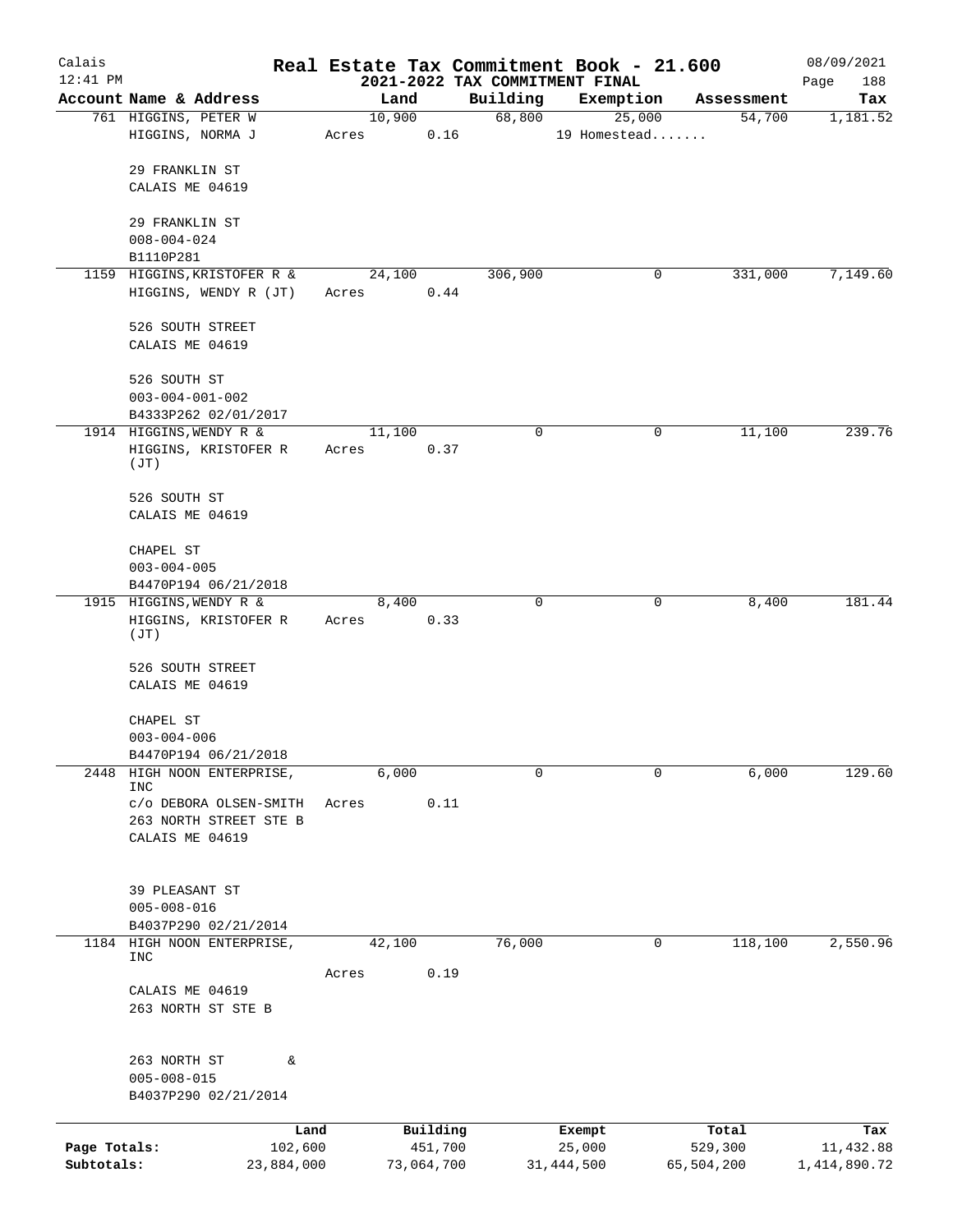| Calais     |                                      | Real Estate Tax Commitment Book - 21.600 |                                            |             |            | 08/09/2021         |
|------------|--------------------------------------|------------------------------------------|--------------------------------------------|-------------|------------|--------------------|
| $12:41$ PM | Account Name & Address               | Land                                     | 2021-2022 TAX COMMITMENT FINAL<br>Building | Exemption   | Assessment | Page<br>189<br>Tax |
|            | 1069 HIGHPOINT ASSOCIATES            | 38,400                                   | 352,200                                    | $\mathbf 0$ | 390,600    | 8,436.96           |
|            | C/O CALAIS METHODIST                 | 1.11<br>Acres                            |                                            |             |            |                    |
|            | HOMES INC                            |                                          |                                            |             |            |                    |
|            | 116 PALMER ST                        |                                          |                                            |             |            |                    |
|            | CALAIS ME 04619                      |                                          |                                            |             |            |                    |
|            |                                      |                                          |                                            |             |            |                    |
|            | 17 ACADEMY ST                        |                                          |                                            |             |            |                    |
|            | $010 - 005 - 001$                    |                                          |                                            |             |            |                    |
|            | B3484P302 09/09/2008 B1443P127       |                                          |                                            |             |            |                    |
|            | 1087 HIGHT PARTNERSHIP, LLC          | 180,600                                  | 320,000                                    | 0           | 500,600    | 10,812.96          |
|            | C/O DEBBIE HIGHT                     | 3.50<br>Acres                            |                                            |             |            |                    |
|            | P.O. BOX 387                         |                                          |                                            |             |            |                    |
|            | SKOWHEGAN ME 04976                   |                                          |                                            |             |            |                    |
|            |                                      |                                          |                                            |             |            |                    |
|            | 382 SOUTH ST                         |                                          |                                            |             |            |                    |
|            | $027 - 020 - 002$                    |                                          |                                            |             |            |                    |
|            | B4209P290 11/17/2015 B1515P236       |                                          |                                            |             |            |                    |
|            | 2639 HILL, FREDA                     | 700                                      | $\mathbf 0$                                | $\mathbf 0$ | 700        | 15.12              |
|            |                                      | 135.00<br>Acres                          |                                            |             |            |                    |
|            | WARREN ME 04864                      |                                          |                                            |             |            |                    |
|            | 515 OYSTER RIVER RD                  |                                          |                                            |             |            |                    |
|            |                                      |                                          |                                            |             |            |                    |
|            | RURAL CALAIS                         |                                          |                                            |             |            |                    |
|            | $034 - 043 - 014$                    |                                          |                                            |             |            |                    |
|            | 2636 HILL, FREDA                     | 1,000                                    | 0                                          | 0           | 1,000      | 21.60              |
|            |                                      | 192.00<br>Acres                          |                                            |             |            |                    |
|            | WARREN ME 04864                      |                                          |                                            |             |            |                    |
|            | 515 OYSTER RIVER RD                  |                                          |                                            |             |            |                    |
|            |                                      |                                          |                                            |             |            |                    |
|            | RURAL CALAIS                         |                                          |                                            |             |            |                    |
|            | $034 - 044 - 015$<br>195 HILL, LEROY | 33,800                                   | $\mathbf 0$                                | 0           | 33,800     | 730.08             |
|            | 4167 HOLLYDALE LANE                  | Acres 45.00                              |                                            |             |            |                    |
|            |                                      |                                          |                                            |             |            |                    |
|            | OAK HARBOR WA 98277                  |                                          |                                            |             |            |                    |
|            |                                      |                                          |                                            |             |            |                    |
|            | 357 BEAR HOLLOW ROAD                 |                                          |                                            |             |            |                    |
|            | $034 - 046 - 011$                    |                                          |                                            |             |            |                    |
|            | B4637P22 02/12/2020                  |                                          |                                            |             |            |                    |
|            | 1807 HILL, PATRICIA LEE              | 7,300                                    | $\mathbf 0$                                | 0           | 7,300      | 157.68             |
|            |                                      | 0.25<br>Acres                            |                                            |             |            |                    |
|            | BUCKSPORT ME 04416                   |                                          |                                            |             |            |                    |
|            | 922 RIVER ROAD                       |                                          |                                            |             |            |                    |
|            |                                      |                                          |                                            |             |            |                    |
|            | GERMAIN ST                           |                                          |                                            |             |            |                    |
|            | $010 - 010 - 016$                    |                                          |                                            |             |            |                    |
|            | B2810P130 B1509P79                   |                                          |                                            |             |            |                    |
|            |                                      |                                          |                                            |             |            |                    |
|            |                                      |                                          |                                            |             |            |                    |
|            |                                      |                                          |                                            |             |            |                    |

|              | Land         | Building   | Exempt     | Total      | Tax          |
|--------------|--------------|------------|------------|------------|--------------|
| Page Totals: | 261,800      | 672,200    |            | 934,000    | 20,174.40    |
| Subtotals:   | 24, 145, 800 | 73,736,900 | 31,444,500 | 66,438,200 | 1,435,065.12 |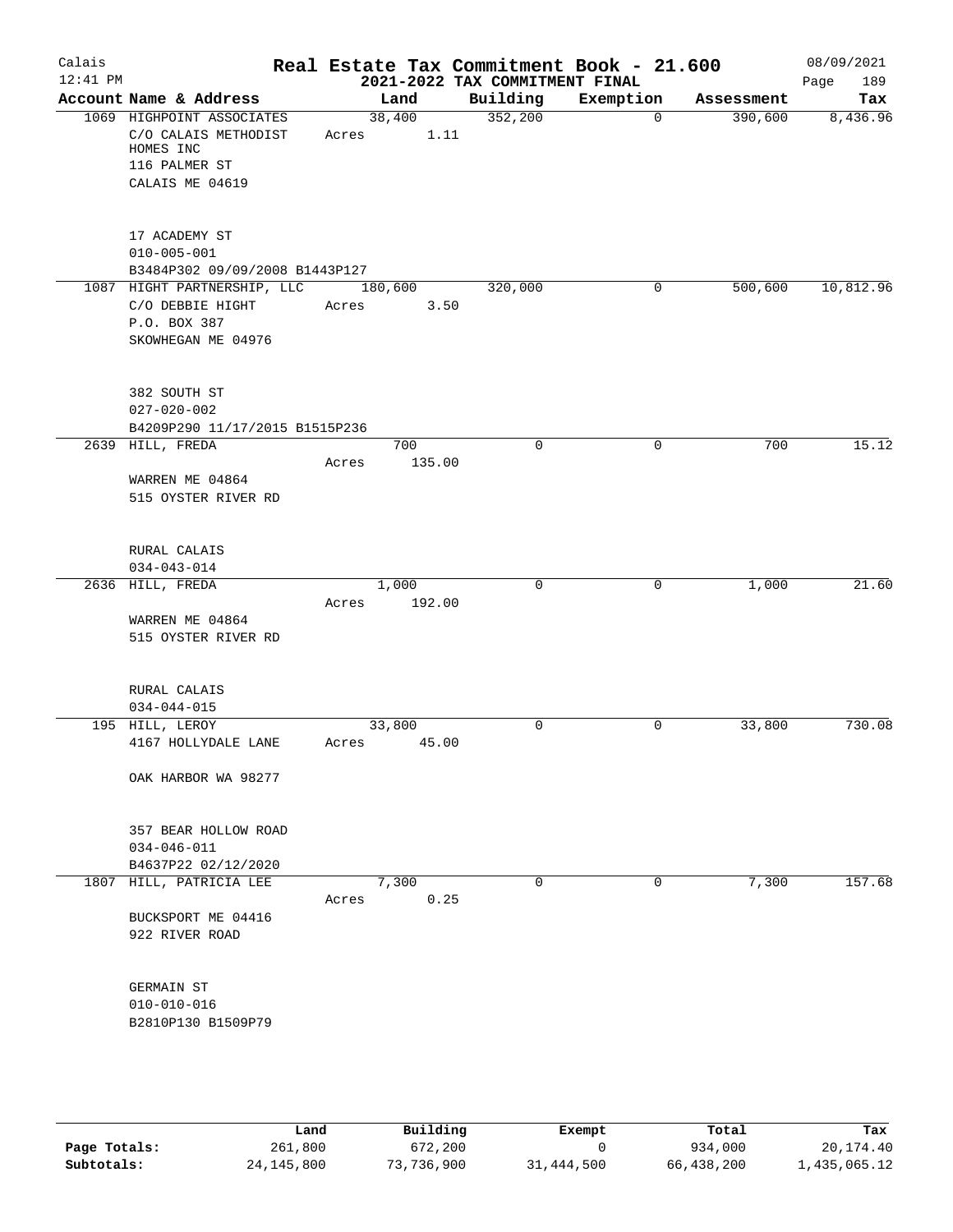| Calais                     |                                                |                         |       |                       |                                            | Real Estate Tax Commitment Book - 21.600 |                       | 08/09/2021                 |
|----------------------------|------------------------------------------------|-------------------------|-------|-----------------------|--------------------------------------------|------------------------------------------|-----------------------|----------------------------|
| $12:41$ PM                 | Account Name & Address                         |                         |       | Land                  | 2021-2022 TAX COMMITMENT FINAL<br>Building |                                          |                       | 190<br>Page                |
|                            | 1808 HILL, PATRICIA LEE                        |                         |       | 6,600                 | 64,200                                     | Exemption<br>$\mathbf 0$                 | Assessment<br>70,800  | Tax<br>1,529.28            |
|                            |                                                |                         | Acres | 0.13                  |                                            |                                          |                       |                            |
|                            | BUCKSPORT ME 04416                             |                         |       |                       |                                            |                                          |                       |                            |
|                            | 922 RIVER ROAD                                 |                         |       |                       |                                            |                                          |                       |                            |
|                            |                                                |                         |       |                       |                                            |                                          |                       |                            |
|                            |                                                |                         |       |                       |                                            |                                          |                       |                            |
|                            | 64 GERMAIN ST<br>$010 - 010 - 017$             |                         |       |                       |                                            |                                          |                       |                            |
|                            | B2810P130 B1509P79                             |                         |       |                       |                                            |                                          |                       |                            |
|                            | 602 HILL, PHILIP E                             |                         |       | 59,900                | 13,800                                     | 0                                        | 73,700                | 1,591.92                   |
|                            | 5 FOURSEASONS CIR                              |                         | Acres | 1.72                  |                                            |                                          |                       |                            |
|                            |                                                |                         |       |                       |                                            |                                          |                       |                            |
|                            | HOULTON ME 04730                               |                         |       |                       |                                            |                                          |                       |                            |
|                            |                                                |                         |       |                       |                                            |                                          |                       |                            |
|                            | <b>NASHS LAKE</b>                              |                         |       |                       |                                            |                                          |                       |                            |
|                            | $034 - 048$                                    |                         |       |                       |                                            |                                          |                       |                            |
|                            | B1528P250                                      |                         |       |                       |                                            |                                          |                       |                            |
|                            | 2536 HILL, RUSSELL J                           |                         |       | 15,400                | 48,900                                     | 25,000                                   | 39,300                | 848.88                     |
|                            | HILL, DEBRA M                                  |                         | Acres | 0.72                  |                                            | 19 Homestead                             |                       |                            |
|                            |                                                |                         |       |                       |                                            |                                          |                       |                            |
|                            | 449 SOUTH ST                                   |                         |       |                       |                                            |                                          |                       |                            |
|                            | CALAIS ME 04619                                |                         |       |                       |                                            |                                          |                       |                            |
|                            | 449 SOUTH ST                                   |                         |       |                       |                                            |                                          |                       |                            |
|                            | $012 - 001 - 001$                              |                         |       |                       |                                            |                                          |                       |                            |
|                            | B1093P286 04/25/1980                           |                         |       |                       |                                            |                                          |                       |                            |
|                            | 2537 HILL, RUSSELL J                           |                         |       | 2,400                 | $\mathbf 0$                                | $\mathbf 0$                              | 2,400                 | 51.84                      |
|                            | HILL, DEBRA M                                  |                         | Acres | 0.46                  |                                            |                                          |                       |                            |
|                            |                                                |                         |       |                       |                                            |                                          |                       |                            |
|                            | 449 SOUTH ST                                   |                         |       |                       |                                            |                                          |                       |                            |
|                            | CALAIS ME 04619                                |                         |       |                       |                                            |                                          |                       |                            |
|                            | SOUTH ST                                       |                         |       |                       |                                            |                                          |                       |                            |
|                            | $012 - 001 - 002$                              |                         |       |                       |                                            |                                          |                       |                            |
|                            | B1569P325                                      |                         |       |                       |                                            |                                          |                       |                            |
|                            | 213 HILL, SANDRA N TRUST                       |                         |       | 18,200                | 87,200                                     | 0                                        | 105,400               | 2,276.64                   |
|                            | HILL, SANDRA N TRUSTEE<br>(HEIRS)              |                         | Acres | 39.00                 |                                            |                                          |                       |                            |
|                            |                                                |                         |       |                       |                                            |                                          |                       |                            |
|                            | 109 NORTH STREET STE 1                         |                         |       |                       |                                            |                                          |                       |                            |
|                            | CALAIS ME 04619 1647                           |                         |       |                       |                                            |                                          |                       |                            |
|                            |                                                |                         |       |                       |                                            |                                          |                       |                            |
|                            | 1629 RIVER ROAD                                |                         |       |                       |                                            |                                          |                       |                            |
|                            | $037 - 240$<br>B2377P275                       |                         |       |                       |                                            |                                          |                       |                            |
|                            | 398 HILL, SANDRA N TRUST                       |                         |       | 1,300                 | $\mathbf 0$                                | $\mathbf 0$                              | 1,300                 | 28.08                      |
|                            | HILL, SANDRA N.                                |                         | Acres | 1.00                  |                                            |                                          |                       |                            |
|                            | (TRUSTEE) (HEIRS)                              |                         |       |                       |                                            |                                          |                       |                            |
|                            |                                                |                         |       |                       |                                            |                                          |                       |                            |
|                            | 109 NORTH STREET STE 1<br>CALAIS ME 04619 1647 |                         |       |                       |                                            |                                          |                       |                            |
|                            |                                                |                         |       |                       |                                            |                                          |                       |                            |
|                            | RIVER ROAD                                     |                         |       |                       |                                            |                                          |                       |                            |
|                            | $037 - 241$                                    |                         |       |                       |                                            |                                          |                       |                            |
|                            | B2377P275                                      |                         |       |                       |                                            |                                          |                       |                            |
|                            |                                                |                         |       |                       |                                            |                                          |                       |                            |
|                            |                                                |                         |       |                       |                                            |                                          |                       |                            |
|                            |                                                | Land                    |       | Building              |                                            | Exempt                                   | Total                 | Tax                        |
| Page Totals:<br>Subtotals: |                                                | 103,800<br>24, 249, 600 |       | 214,100<br>73,951,000 |                                            | 25,000<br>31,469,500                     | 292,900<br>66,731,100 | 6,326.64<br>1, 441, 391.76 |
|                            |                                                |                         |       |                       |                                            |                                          |                       |                            |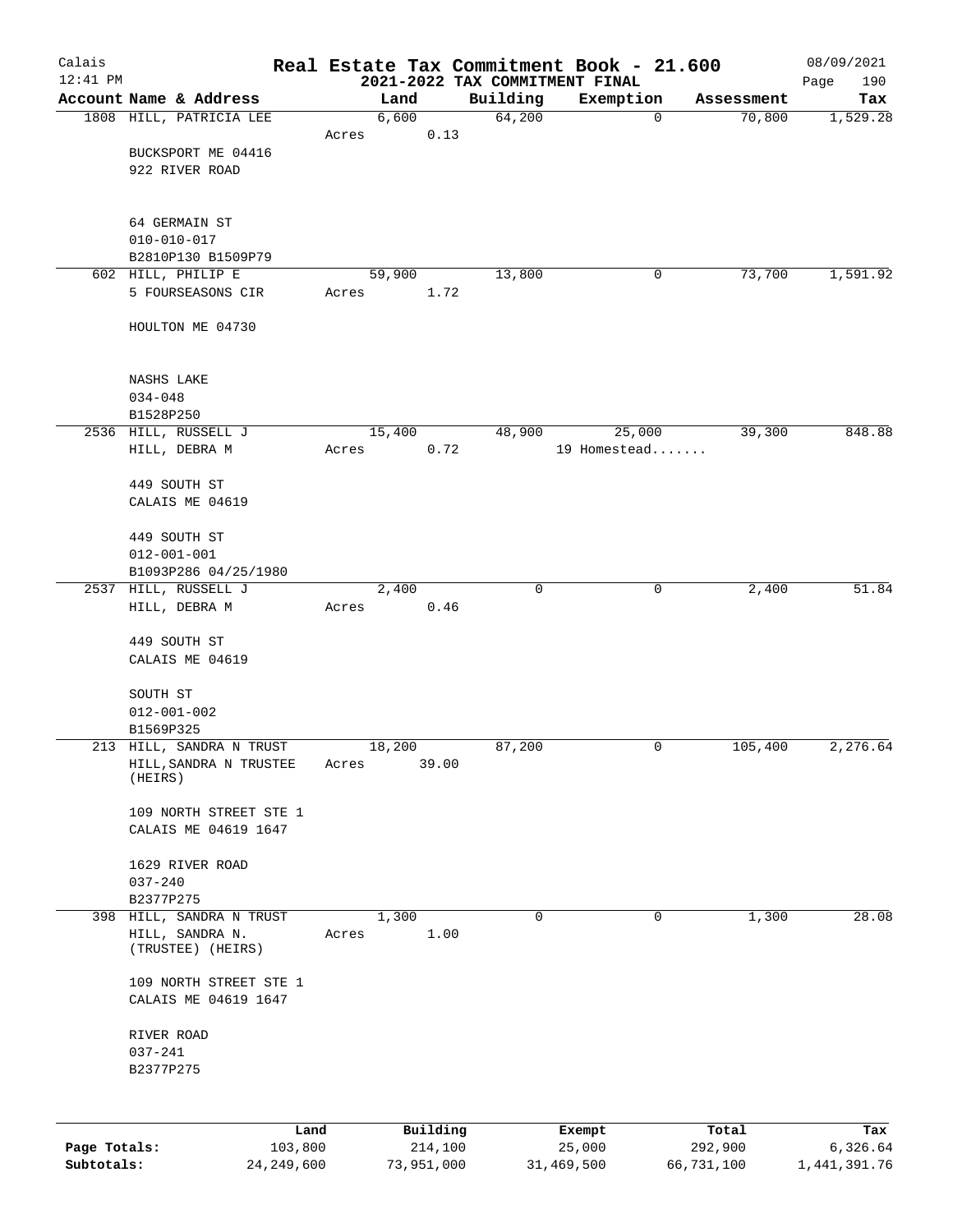| Calais<br>$12:41$ PM |                                                                       |        |                | 2021-2022 TAX COMMITMENT FINAL | Real Estate Tax Commitment Book - 21.600 |            | 08/09/2021<br>Page<br>191 |
|----------------------|-----------------------------------------------------------------------|--------|----------------|--------------------------------|------------------------------------------|------------|---------------------------|
|                      | Account Name & Address                                                |        | Land           | Building                       | Exemption                                | Assessment | Tax                       |
|                      | 2529 HILL, STEPHEN F<br>HILL, CHERYL D                                | Acres  | 18,200<br>0.25 | 62,500                         | 25,000<br>19 Homestead                   | 55,700     | 1,203.12                  |
|                      | 119 NORTH ST<br>CALAIS ME 04619                                       |        |                |                                |                                          |            |                           |
|                      | 119 NORTH ST<br>$006 - 009 - 013$                                     |        |                |                                |                                          |            |                           |
|                      | B1343P117                                                             |        |                |                                |                                          |            |                           |
|                      | 1793 HILL, JOHN P &                                                   |        | 7,700          | 42,900                         | 25,000                                   | 25,600     | 552.96                    |
|                      | YARDLEY, RITA (JT)                                                    | Acres  | 0.18           |                                | 19 Homestead                             |            |                           |
|                      | 38 SPRING STREET<br>CALAIS ME 04619                                   |        |                |                                |                                          |            |                           |
|                      | 38 SPRING ST<br>$010 - 009 - 021$                                     |        |                |                                |                                          |            |                           |
|                      | B4530P230 01/24/2019                                                  |        |                |                                |                                          |            |                           |
|                      | 2301 HINSON, ASHLEY K &<br>DHAKAL, ANKIT                              | Acres  | 13,700<br>0.57 | 83,600                         | 25,000<br>19 Homestead                   | 72,300     | 1,561.68                  |
|                      | 32 HARRISON STREET<br>CALAIS ME 04619                                 |        |                |                                |                                          |            |                           |
|                      | 32 HARRISON ST<br>$003 - 008 - 010$                                   |        |                |                                |                                          |            |                           |
|                      | B4533P303 02/08/2019                                                  |        |                |                                |                                          |            |                           |
|                      | 1746 HINTON, HARRY A                                                  |        | 15,900         | 88,900                         | 31,000                                   | 73,800     | 1,594.08                  |
|                      | CALAIS ME 04619<br>127 LAFAYETTE ST                                   | Acres  | 0.76           |                                | 19 Homestead<br>52 Vietnam Vet Res       |            |                           |
|                      | 127 LAFAYETTE ST<br>$010 - 002 - 010 - 011 +$<br>B3979P250 07/26/2013 |        |                |                                |                                          |            |                           |
|                      | 1891 HINTON, ROBERT                                                   |        | 7,500          | 33,700                         | 25,000                                   | 16,200     | 349.92                    |
|                      | CALAIS ME 04619<br>70 BOARDMAN ST                                     | Acres  | 0.17           |                                | 19 Homestead                             |            |                           |
|                      | 70 BOARDMAN ST<br>$026 - 049$                                         |        |                |                                |                                          |            |                           |
|                      | B1555P13 12/01/1988                                                   |        |                |                                |                                          |            |                           |
|                      | 215 HITCHINGS - LLOYD,<br>KATHERINE H                                 | 28,500 |                | $\Omega$                       | 0                                        | 28,500     | 615.60                    |
|                      | 8 DEERFIELD DR                                                        | Acres  | 68.00          |                                |                                          |            |                           |
|                      | BRUNSWICK ME 04011 3543                                               |        |                |                                |                                          |            |                           |
|                      | HARDSCRABBLE RD<br>$029 - 161$                                        |        |                |                                |                                          |            |                           |
|                      | B2469P327 03/01/1995 B1989P271                                        |        |                |                                |                                          |            |                           |
|                      |                                                                       |        |                |                                |                                          |            |                           |
|                      |                                                                       |        |                |                                |                                          |            |                           |

|              | Land         | Building   | Exempt     | Total      | Tax          |
|--------------|--------------|------------|------------|------------|--------------|
| Page Totals: | 91,500       | 311,600    | 131,000    | 272,100    | 5,877.36     |
| Subtotals:   | 24, 341, 100 | 74,262,600 | 31,600,500 | 67,003,200 | 1,447,269.12 |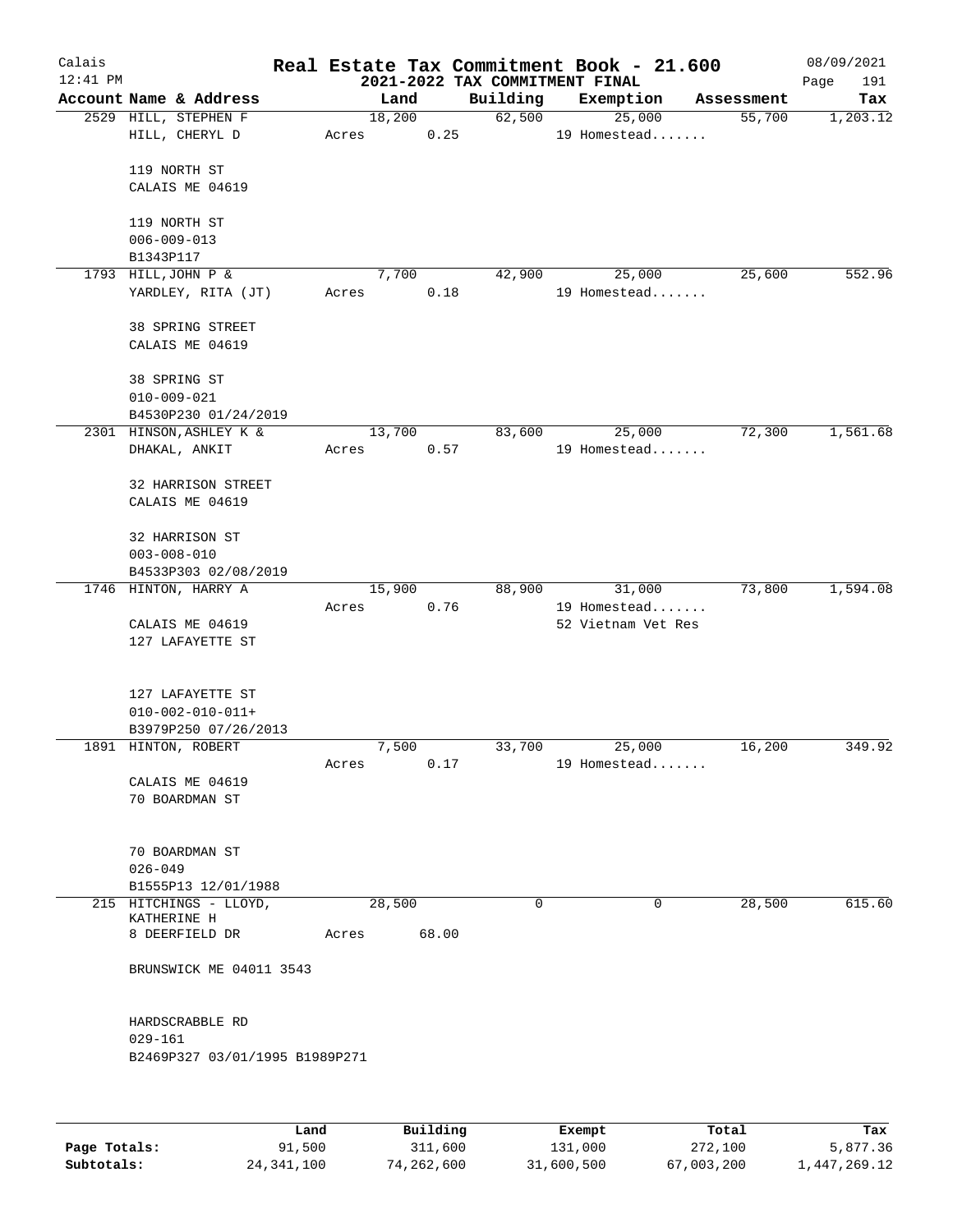| Calais     |                                          |                 |          |                                | Real Estate Tax Commitment Book - 21.600 |            | 08/09/2021    |
|------------|------------------------------------------|-----------------|----------|--------------------------------|------------------------------------------|------------|---------------|
| $12:41$ PM | Account Name & Address                   |                 |          | 2021-2022 TAX COMMITMENT FINAL |                                          | Assessment | Page<br>192   |
|            | 752 HITCHINGS - LLOYD,                   | Land<br>12,700  |          | Building<br>$\mathbf 0$        | Exemption<br>$\overline{0}$              | 12,700     | Tax<br>274.32 |
|            | KATHERINE H                              |                 |          |                                |                                          |            |               |
|            | 8 DEERFIELD DR                           | Acres           | 23.60    |                                |                                          |            |               |
|            |                                          |                 |          |                                |                                          |            |               |
|            | BRUNSWICK ME 04011 3543                  |                 |          |                                |                                          |            |               |
|            |                                          |                 |          |                                |                                          |            |               |
|            | LOIS LANE                                |                 |          |                                |                                          |            |               |
|            | $029 - 161 - 001$                        |                 |          |                                |                                          |            |               |
|            | B2469P327 B820P104                       |                 |          |                                |                                          |            |               |
|            | 672 HODGE, JOHN DAVID &                  | 21,600          |          | 0                              | 0                                        | 21,600     | 466.56        |
|            | HODGE, CASSIE L (JT)                     | Acres           | 0.32     |                                |                                          |            |               |
|            | 293 RIVER ROAD                           |                 |          |                                |                                          |            |               |
|            | CALAIS ME 04619                          |                 |          |                                |                                          |            |               |
|            |                                          |                 |          |                                |                                          |            |               |
|            | 1366 RIVER ROAD                          |                 |          |                                |                                          |            |               |
|            | $023 - 016$                              |                 |          |                                |                                          |            |               |
|            | B4662P26 05/21/2020 B1400P330            |                 |          |                                |                                          |            |               |
|            | 673 HODGE, JOHN DAVID &                  | 55,200          |          | 300                            | 0                                        | 55,500     | 1,198.80      |
|            | HODGE, CASSIE L (JT)                     | Acres           | 1.15     |                                |                                          |            |               |
|            | 293 RIVER ROAD                           |                 |          |                                |                                          |            |               |
|            | CALAIS ME 04619                          |                 |          |                                |                                          |            |               |
|            |                                          |                 |          |                                |                                          |            |               |
|            | 1368 RIVER ROAD                          |                 |          |                                |                                          |            |               |
|            | $023 - 017$                              |                 |          |                                |                                          |            |               |
|            | B4662P26 05/21/2020 B1816P223 12/01/1992 |                 |          |                                |                                          |            |               |
|            | 2470 HODSDON, RICHARD W                  | 13,900          |          | 92,000                         | 25,000                                   | 80,900     | 1,747.44      |
|            | CALAIS ME 04619                          | Acres           | 0.58     |                                | 19 Homestead                             |            |               |
|            | 638 MAIN ST                              |                 |          |                                |                                          |            |               |
|            |                                          |                 |          |                                |                                          |            |               |
|            |                                          |                 |          |                                |                                          |            |               |
|            | 11 GARFIELD ST                           |                 |          |                                |                                          |            |               |
|            | $005 - 009 - 020$                        |                 |          |                                |                                          |            |               |
|            | B2574P153 11/01/2001                     |                 |          |                                |                                          |            |               |
|            | 1510 HOGAN, EDWARD F                     | 10,000<br>Acres | 0.30     | 61,000                         | 31,000<br>19 Homestead                   | 40,000     | 864.00        |
|            | CALAIS ME 04619                          |                 |          |                                | 05 Vet -62 Res                           |            |               |
|            | 73 SWAN ST                               |                 |          |                                |                                          |            |               |
|            |                                          |                 |          |                                |                                          |            |               |
|            |                                          |                 |          |                                |                                          |            |               |
|            | 73 SWAN ST                               |                 |          |                                |                                          |            |               |
|            | $009 - 005 - 007$                        |                 |          |                                |                                          |            |               |
|            | B1902P176<br>1922 HOLD, E. GREG &        | 12,700          |          | 43,900                         | 0                                        | 56,600     | 1,222.56      |
|            | ADAMS, HELEN O (JT)                      | Acres           | 0.49     |                                |                                          |            |               |
|            |                                          |                 |          |                                |                                          |            |               |
|            | 73 BOARDMAN ST                           |                 |          |                                |                                          |            |               |
|            | CALAIS ME 04619                          |                 |          |                                |                                          |            |               |
|            |                                          |                 |          |                                |                                          |            |               |
|            | 73 BOARDMAN ST                           |                 |          |                                |                                          |            |               |
|            | $002 - 005 - 006$<br>B2509P89            |                 |          |                                |                                          |            |               |
|            |                                          |                 |          |                                |                                          |            |               |
|            |                                          |                 |          |                                |                                          |            |               |
|            |                                          |                 |          |                                |                                          |            |               |
|            | Land                                     |                 | Building |                                | Exempt                                   | Total      | Tax           |

|              | Land       | Building   | Exempt     | тосат      | тах          |
|--------------|------------|------------|------------|------------|--------------|
| Page Totals: | 126,100    | 197,200    | 56,000     | 267,300    | 5,773.68     |
| Subtotals:   | 24,467,200 | 74,459,800 | 31,656,500 | 67,270,500 | 1,453,042.80 |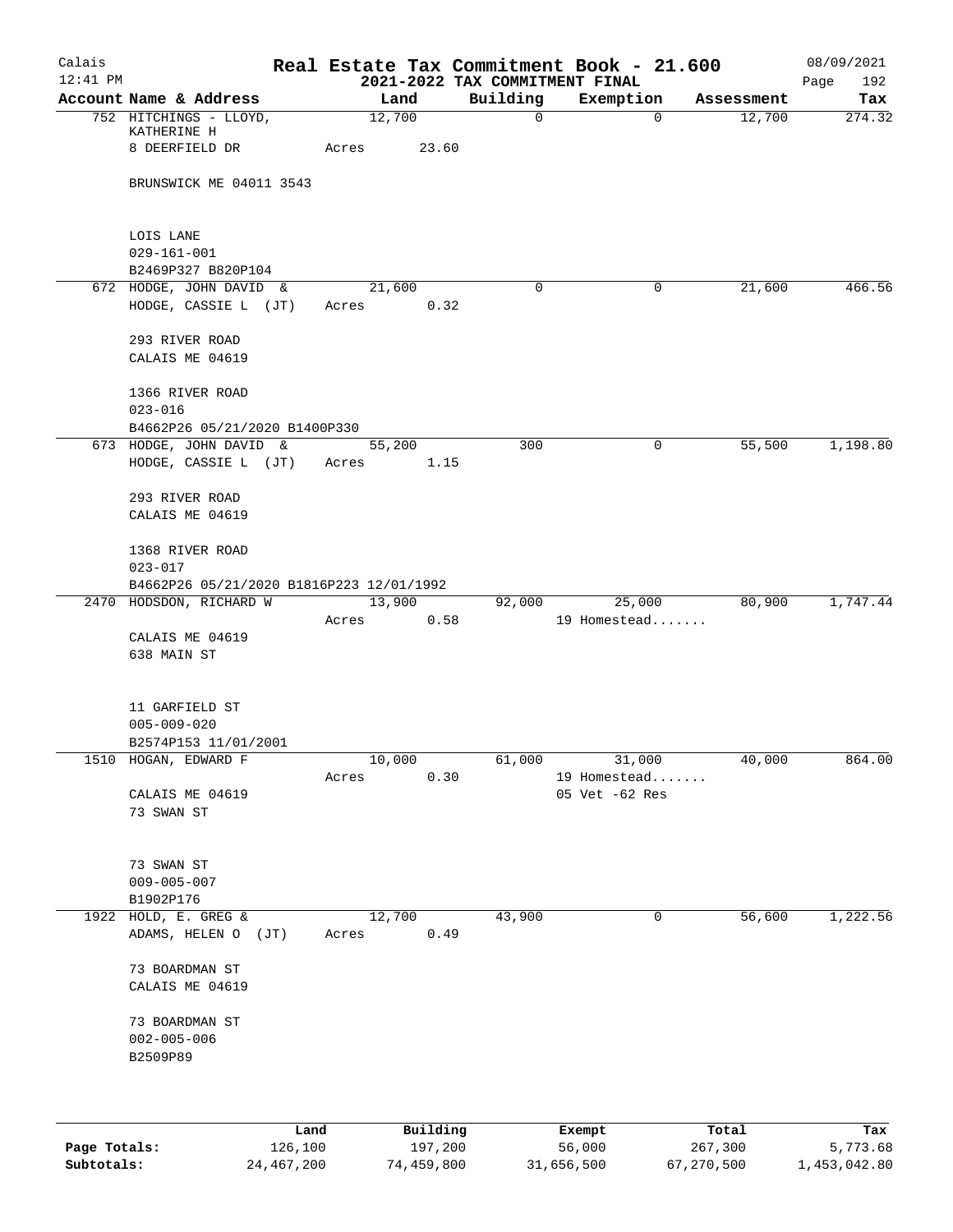| Calais     |                                               |      |       |              |      | Real Estate Tax Commitment Book - 21.600   |                         |       |                      | 08/09/2021 |            |
|------------|-----------------------------------------------|------|-------|--------------|------|--------------------------------------------|-------------------------|-------|----------------------|------------|------------|
| $12:41$ PM | Account Name & Address                        |      |       | Land         |      | 2021-2022 TAX COMMITMENT FINAL<br>Building | Exemption               |       |                      | Page       | 193<br>Tax |
|            | 2770 HOLD-LANIER, TONIA                       |      |       | $\mathsf{O}$ |      | 114,800                                    | 25,000                  |       | Assessment<br>89,800 | 1,939.68   |            |
|            |                                               |      |       |              |      |                                            | 19 Homestead            |       |                      |            |            |
|            | CALAIS ME 04619                               |      |       |              |      |                                            |                         |       |                      |            |            |
|            | 135 UNION ST                                  |      |       |              |      |                                            |                         |       |                      |            |            |
|            |                                               |      |       |              |      |                                            |                         |       |                      |            |            |
|            | 135 UNION ST                                  |      |       |              |      |                                            |                         |       |                      |            |            |
|            | $005 - 002 - 004 - A$                         |      |       |              |      |                                            |                         |       |                      |            |            |
|            | 1601 HOLLINGDALE, M GLORIA                    |      |       | 11,100       |      | 64,100                                     | 31,000                  |       | 44,200               | 954.72     |            |
|            |                                               |      | Acres |              | 0.37 |                                            | 58 Korean Vet Widow/Res |       |                      |            |            |
|            | CALAIS ME 04619                               |      |       |              |      |                                            | 19 Homestead            |       |                      |            |            |
|            | <b>48 CALAIS AVE</b>                          |      |       |              |      |                                            |                         |       |                      |            |            |
|            |                                               |      |       |              |      |                                            |                         |       |                      |            |            |
|            | <b>48 CALAIS AVE</b>                          |      |       |              |      |                                            |                         |       |                      |            |            |
|            | $010 - 008 - 015$                             |      |       |              |      |                                            |                         |       |                      |            |            |
|            | B2331P198                                     |      |       |              |      |                                            |                         |       |                      |            |            |
|            | 1254 HOLLOWAY-PASCARELLA,<br>BRITANI B        |      |       | 18,200       |      | 174,600                                    | 0                       |       | 192,800              | 4,164.48   |            |
|            |                                               |      | Acres |              | 0.08 |                                            |                         |       |                      |            |            |
|            | PERRY ME 04671                                |      |       |              |      |                                            |                         |       |                      |            |            |
|            | 1362 US ROUTE 1                               |      |       |              |      |                                            |                         |       |                      |            |            |
|            |                                               |      |       |              |      |                                            |                         |       |                      |            |            |
|            | 343 MAIN ST                                   |      |       |              |      |                                            |                         |       |                      |            |            |
|            | $006 - 006 - 001$                             |      |       |              |      |                                            |                         |       |                      |            |            |
|            | B4059P95 05/21/2014 B2994P268 04/11/2005      |      |       |              |      |                                            |                         |       |                      |            |            |
|            | 1752 HOLMES, FLOYD A JR                       |      |       | 8,300        |      | 76,200                                     | 25,000                  |       | 59,500               | 1,285.20   |            |
|            |                                               |      | Acres |              | 0.21 |                                            | 19 Homestead            |       |                      |            |            |
|            | CALAIS ME 04619<br>89 GERMAIN ST              |      |       |              |      |                                            |                         |       |                      |            |            |
|            |                                               |      |       |              |      |                                            |                         |       |                      |            |            |
|            |                                               |      |       |              |      |                                            |                         |       |                      |            |            |
|            | 89 GERMAIN ST                                 |      |       |              |      |                                            |                         |       |                      |            |            |
|            | $010 - 003 - 007$<br>B3067P116 10/11/2005     |      |       |              |      |                                            |                         |       |                      |            |            |
|            | 2032 HOLMES, JOEL WILLIAM &                   |      |       | 22,100       |      | 99,500                                     | 0                       |       | 121,600              | 2,626.56   |            |
|            | BROWN, JESSICA ANN                            |      | Acres |              | 0.37 |                                            |                         |       |                      |            |            |
|            | (TT)                                          |      |       |              |      |                                            |                         |       |                      |            |            |
|            | 30 CALAIS AVE                                 |      |       |              |      |                                            |                         |       |                      |            |            |
|            | CALAIS ME 04619                               |      |       |              |      |                                            |                         |       |                      |            |            |
|            |                                               |      |       |              |      |                                            |                         |       |                      |            |            |
|            | 30 CALAIS AVE                                 |      |       |              |      |                                            |                         |       |                      |            |            |
|            | $007 - 007 - 001$                             |      |       |              |      |                                            |                         |       |                      |            |            |
|            | B4694P64 08/27/2020<br>1953 HOLMES, KENNETH B |      |       | 7,500        |      | 37,600                                     | 31,000                  |       | 14,100               | 304.56     |            |
|            |                                               |      | Acres |              | 0.17 |                                            | 19 Homestead            |       |                      |            |            |
|            | CALAIS ME 04619                               |      |       |              |      |                                            | 09 Vet-Disabled         |       |                      |            |            |
|            | 10 SUMMER STREET                              |      |       |              |      |                                            |                         |       |                      |            |            |
|            |                                               |      |       |              |      |                                            |                         |       |                      |            |            |
|            | 10 SUMMER ST                                  |      |       |              |      |                                            |                         |       |                      |            |            |
|            | $002 - 004 - 014$                             |      |       |              |      |                                            |                         |       |                      |            |            |
|            | B4449P12 03/26/2018 B598P165                  |      |       |              |      |                                            |                         |       |                      |            |            |
|            |                                               |      |       |              |      |                                            |                         |       |                      |            |            |
|            |                                               |      |       |              |      |                                            |                         |       |                      |            |            |
|            |                                               |      |       |              |      |                                            |                         |       |                      |            |            |
|            |                                               | Land |       | Building     |      |                                            | Exempt                  | Total |                      |            | Tax        |

|              | Land       | Building   | Exempt     | Total      | Tax          |
|--------------|------------|------------|------------|------------|--------------|
| Page Totals: | 67,200     | 566,800    | 112,000    | 522,000    | 11,275.20    |
| Subtotals:   | 24,534,400 | 75,026,600 | 31,768,500 | 67,792,500 | 1,464,318.00 |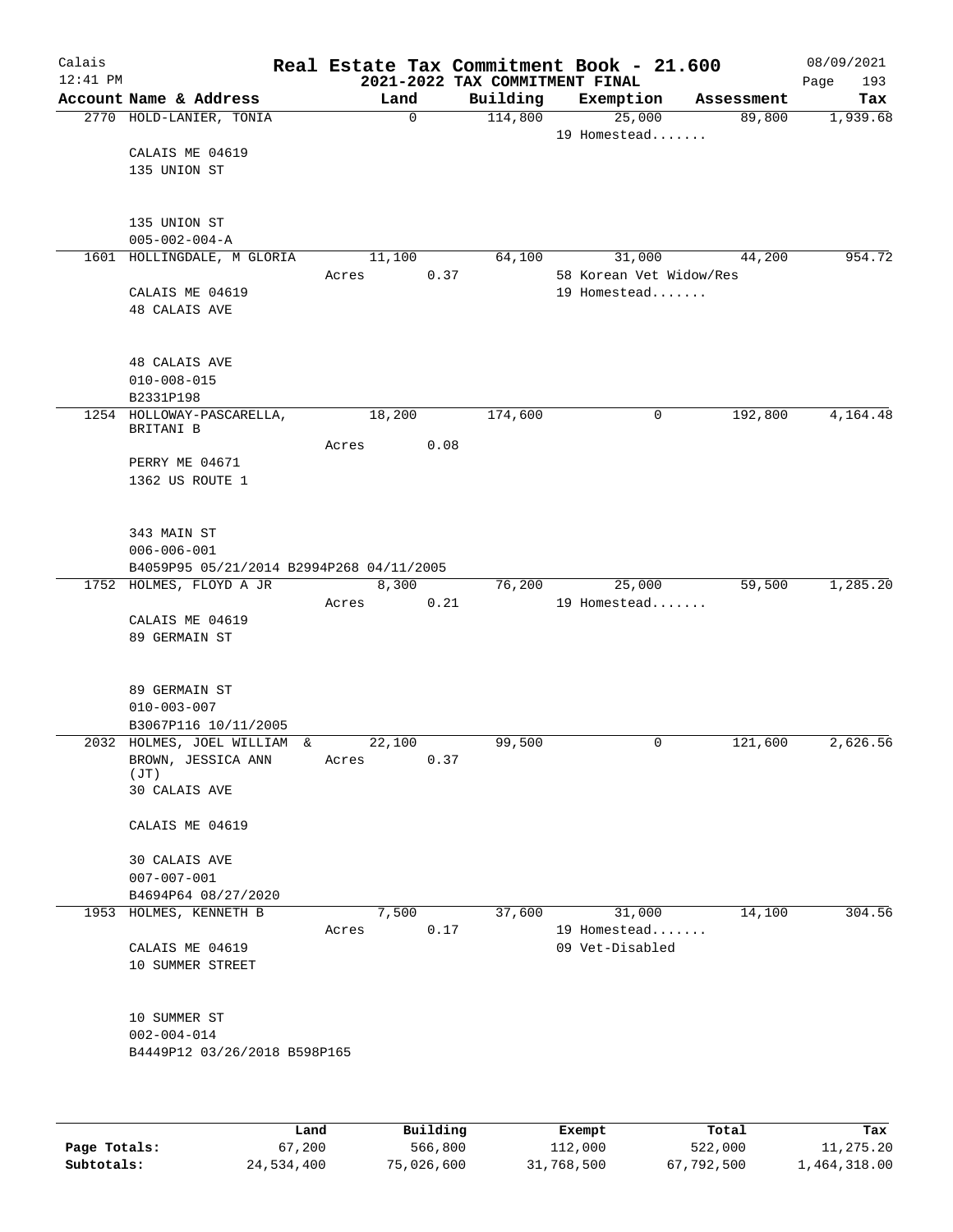| Calais       |                                                      |       |                |                                            | Real Estate Tax Commitment Book - 21.600 |            | 08/09/2021      |
|--------------|------------------------------------------------------|-------|----------------|--------------------------------------------|------------------------------------------|------------|-----------------|
| $12:41$ PM   | Account Name & Address                               |       |                | 2021-2022 TAX COMMITMENT FINAL<br>Building |                                          | Assessment | 194<br>Page     |
|              | 671 HOLST, FRANCES                                   |       | Land<br>31,500 | 124,800                                    | Exemption<br>$\mathbf 0$                 | 156,300    | Tax<br>3,376.08 |
|              |                                                      | Acres |                | 0.47                                       |                                          |            |                 |
|              | ALEXANDER ME 04694                                   |       |                |                                            |                                          |            |                 |
|              | 70 COOPER RD                                         |       |                |                                            |                                          |            |                 |
|              |                                                      |       |                |                                            |                                          |            |                 |
|              | 1348 RIVER ROAD                                      |       |                |                                            |                                          |            |                 |
|              | $023 - 014$                                          |       |                |                                            |                                          |            |                 |
|              | B3190P271 09/05/2006                                 |       |                |                                            |                                          |            |                 |
|              | 1291 HOLST, ROGER                                    |       | 59,300         | 200,400                                    | 0                                        | 259,700    | 5,609.52        |
|              | HOLST, FRANCES (JT)                                  | Acres |                | 0.85                                       |                                          |            |                 |
|              | 479 NORTH ST                                         |       |                |                                            |                                          |            |                 |
|              | CALAIS ME 04619                                      |       |                |                                            |                                          |            |                 |
|              |                                                      |       |                |                                            |                                          |            |                 |
|              | 479 NORTH ST<br>$003 - 001 - 008 - 9 & 10$           |       |                |                                            |                                          |            |                 |
|              | B2016P342 08/01/1995                                 |       |                |                                            |                                          |            |                 |
|              | 670 HOLST, ROGER &                                   |       | 21,100         | 25,500                                     | 0                                        | 46,600     | 1,006.56        |
|              | HOLST, FRANCES (JT)                                  | Acres |                | 0.31                                       |                                          |            |                 |
|              | 70 COOPER ROAD                                       |       |                |                                            |                                          |            |                 |
|              | ALEXANDER ME 04694                                   |       |                |                                            |                                          |            |                 |
|              |                                                      |       |                |                                            |                                          |            |                 |
|              | 1350 RIVER ROAD                                      |       |                |                                            |                                          |            |                 |
|              | $023 - 013$                                          |       |                |                                            |                                          |            |                 |
|              | B4559P169 06/09/2019<br>1813 HOMES IN DIFFERENT AREA |       | 8,300          | 51,000                                     | 0                                        | 59,300     | 1,280.88        |
|              | CODES, LLC                                           |       |                |                                            |                                          |            |                 |
|              |                                                      | Acres |                | 0.21                                       |                                          |            |                 |
|              | STANDISH ME 04084<br>52 WHITES BRIDGE ROAD           |       |                |                                            |                                          |            |                 |
|              |                                                      |       |                |                                            |                                          |            |                 |
|              |                                                      |       |                |                                            |                                          |            |                 |
|              | 45 SPRING ST                                         |       |                |                                            |                                          |            |                 |
|              | $010 - 008 - 006$<br>B4531P76 12/28/2018             |       |                |                                            |                                          |            |                 |
|              | 1477 HONLOMARR, CHEIRO                               |       | 18,200         | 61,700                                     | 31,000                                   | 48,900     | 1,056.24        |
|              | HONLOMARR, DELEAH (JT)                               | Acres |                | 0.25                                       | 53 Vietnam Vet Non                       |            |                 |
|              |                                                      |       |                |                                            | 19 Homestead                             |            |                 |
|              | 588 MAIN ST<br>CALAIS ME 04619                       |       |                |                                            |                                          |            |                 |
|              |                                                      |       |                |                                            |                                          |            |                 |
|              | 588 MAIN ST                                          |       |                |                                            |                                          |            |                 |
|              | $007 - 002 - 014$                                    |       |                |                                            |                                          |            |                 |
|              | B3963P27 06/13/2013<br>1670 HOOTON, CAROLYN J        |       |                | 91,500                                     | 0                                        |            |                 |
|              |                                                      | Acres | 25,700         | 0.50                                       |                                          | 117,200    | 2,531.52        |
|              | CALAIS ME 04619                                      |       |                |                                            |                                          |            |                 |
|              | 783 MAIN STREET                                      |       |                |                                            |                                          |            |                 |
|              |                                                      |       |                |                                            |                                          |            |                 |
|              | 783 MAIN ST                                          |       |                |                                            |                                          |            |                 |
|              | $013 - 002 - 002 - 001$                              |       |                |                                            |                                          |            |                 |
|              | B4353P178 04/26/2017                                 |       |                |                                            |                                          |            |                 |
|              |                                                      |       |                |                                            |                                          |            |                 |
|              |                                                      |       |                |                                            |                                          |            |                 |
|              | Land                                                 |       | Building       |                                            | Exempt                                   | Total      | Tax             |
| Page Totals: | 164,100                                              |       | 554,900        |                                            | 31,000                                   | 688,000    | 14,860.80       |

**Subtotals:** 24,698,500 75,581,500 31,799,500 68,480,500 1,479,178.80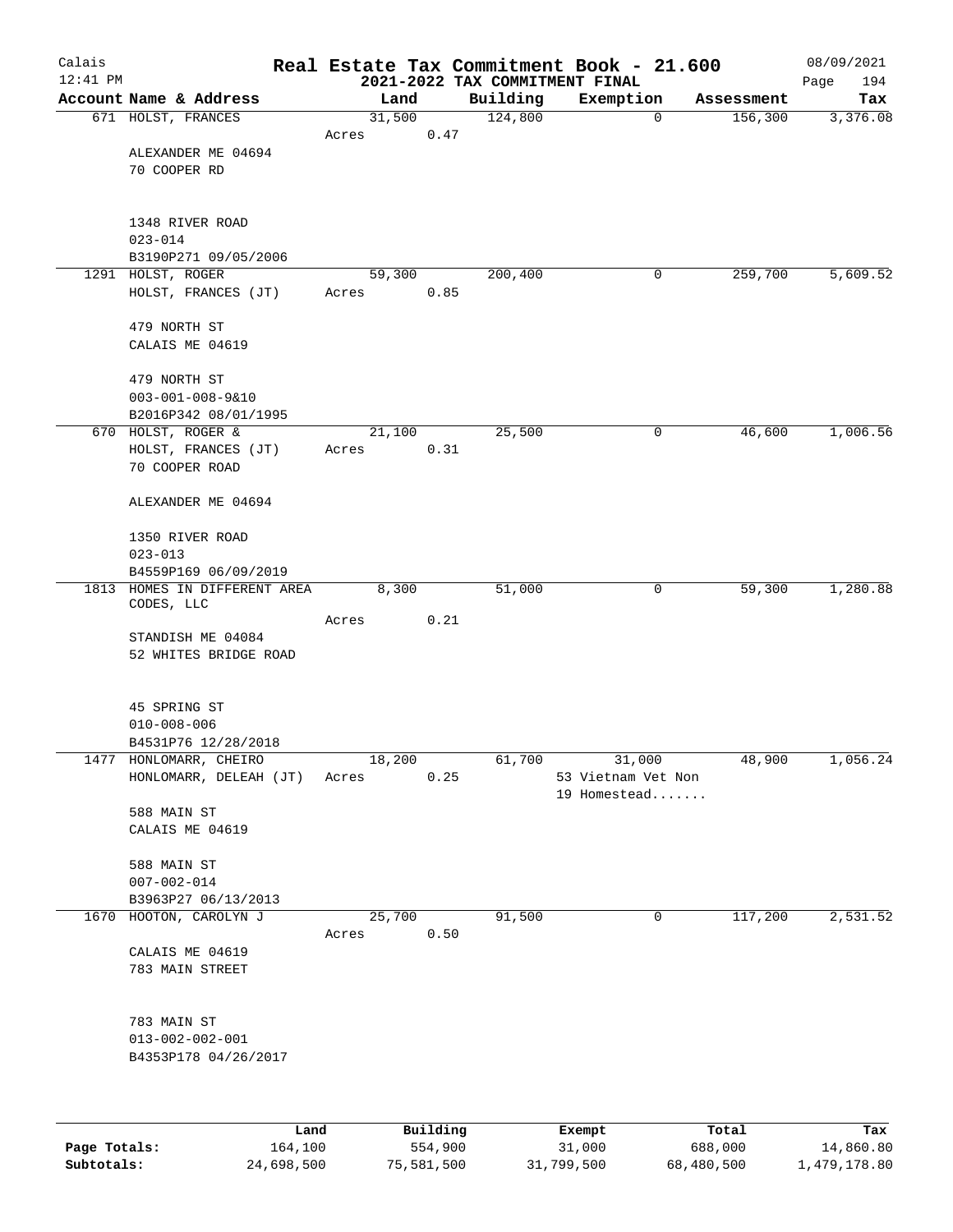| Calais       |                                                                      |            |       |                |          |                    | Real Estate Tax Commitment Book - 21.600 |                      | 08/09/2021      |
|--------------|----------------------------------------------------------------------|------------|-------|----------------|----------|--------------------|------------------------------------------|----------------------|-----------------|
| $12:41$ PM   |                                                                      |            |       |                |          |                    | 2021-2022 TAX COMMITMENT FINAL           |                      | 195<br>Page     |
|              | Account Name & Address<br>1657 HORCH, CHRISTOPHER &                  |            |       | Land<br>10,900 |          | Building<br>60,400 | Exemption<br>25,000                      | Assessment<br>46,300 | Tax<br>1,000.08 |
|              | HORCH, KAMI (JT)<br>C/O LUCCAS & RACHEL<br><b>EASTMAN</b>            |            | Acres |                | 0.36     |                    | 19 Homestead                             |                      |                 |
|              | 218 NOTTOWAY DRIVE<br>MANDEVILLE LA 70471                            |            |       |                |          |                    |                                          |                      |                 |
|              | 74 SWAN ST<br>$009 - 004 - 026$                                      |            |       |                |          |                    |                                          |                      |                 |
|              | B4803P184 06/30/2021 B3880P178 08/24/2012<br>2386 HORNBROOK, GREGG W |            |       | 9,600          |          | 28,100             | $\mathbf 0$                              | 37,700               | 814.32          |
|              |                                                                      |            | Acres |                | 0.28     |                    |                                          |                      |                 |
|              | CALAIS ME 04619<br>132 UNION ST                                      |            |       |                |          |                    |                                          |                      |                 |
|              | 132 UNION ST<br>$005 - 005 - 002$                                    |            |       |                |          |                    |                                          |                      |                 |
|              | B3304P29 06/28/2007                                                  |            |       |                |          |                    |                                          |                      |                 |
|              | 1128 HORNBROOK, JOHN S<br>(HEIRS)                                    |            |       | 28,400         |          | 365,300            | 0                                        | 393,700              | 8,503.92        |
|              | c/o JIM HORNBROOK                                                    |            | Acres |                | 0.61     |                    |                                          |                      |                 |
|              | 43 MAIN TRAIL                                                        |            |       |                |          |                    |                                          |                      |                 |
|              | HAMPDEN ME 04444-1515                                                |            |       |                |          |                    |                                          |                      |                 |
|              | 68 DOWNES ST                                                         |            |       |                |          |                    |                                          |                      |                 |
|              | $009 - 005 - 021 - 023$<br>B626P323                                  |            |       |                |          |                    |                                          |                      |                 |
|              | 2728 HORNBROOK, JOHN S                                               |            |       | 2,600          |          | $\mathbf 0$        | 0                                        | 2,600                | 56.16           |
|              | (HEIRS)                                                              |            |       |                |          |                    |                                          |                      |                 |
|              | C/O JIM HORNBROOK                                                    |            | Acres |                | 0.50     |                    |                                          |                      |                 |
|              | 43 MAIN TRAIL<br>HAMPDEN ME 04444                                    |            |       |                |          |                    |                                          |                      |                 |
|              | UNION ST REAR                                                        |            |       |                |          |                    |                                          |                      |                 |
|              | $005 - 003 - 008 - 001$                                              |            |       |                |          |                    |                                          |                      |                 |
|              | B2267P206<br>2562 HORNBROOK, WILLARD                                 |            |       | 11,900         |          | 87,000             | 25,000                                   | 73,900               | 1,596.24        |
|              |                                                                      |            | Acres |                | 0.43     |                    | 19 Homestead                             |                      |                 |
|              | CALAIS ME 04619                                                      |            |       |                |          |                    |                                          |                      |                 |
|              | 10 POOLE ST                                                          |            |       |                |          |                    |                                          |                      |                 |
|              | 10 POOLE ST                                                          |            |       |                |          |                    |                                          |                      |                 |
|              | $005 - 001 - 001 - 002$<br>B1152P209                                 |            |       |                |          |                    |                                          |                      |                 |
| 2620         | HOU, YEN DA                                                          |            |       | 9,600          |          | $\mathbf 0$        | 0                                        | 9,600                | 207.36          |
|              |                                                                      |            | Acres |                | 0.07     |                    |                                          |                      |                 |
|              | FREMONT CA 94538<br>4620 RIDPATH ST                                  |            |       |                |          |                    |                                          |                      |                 |
|              | NORTH ST                                                             |            |       |                |          |                    |                                          |                      |                 |
|              | $010 - 001 - 031 - A$                                                |            |       |                |          |                    |                                          |                      |                 |
|              | B3774P100 08/26/2011                                                 |            |       |                |          |                    |                                          |                      |                 |
|              |                                                                      | Land       |       |                | Building |                    | Exempt                                   | Total                | Tax             |
| Page Totals: |                                                                      | 73,000     |       |                | 540,800  |                    | 50,000                                   | 563,800              | 12,178.08       |
| Subtotals:   |                                                                      | 24,771,500 |       | 76,122,300     |          |                    | 31,849,500                               | 69,044,300           | 1,491,356.88    |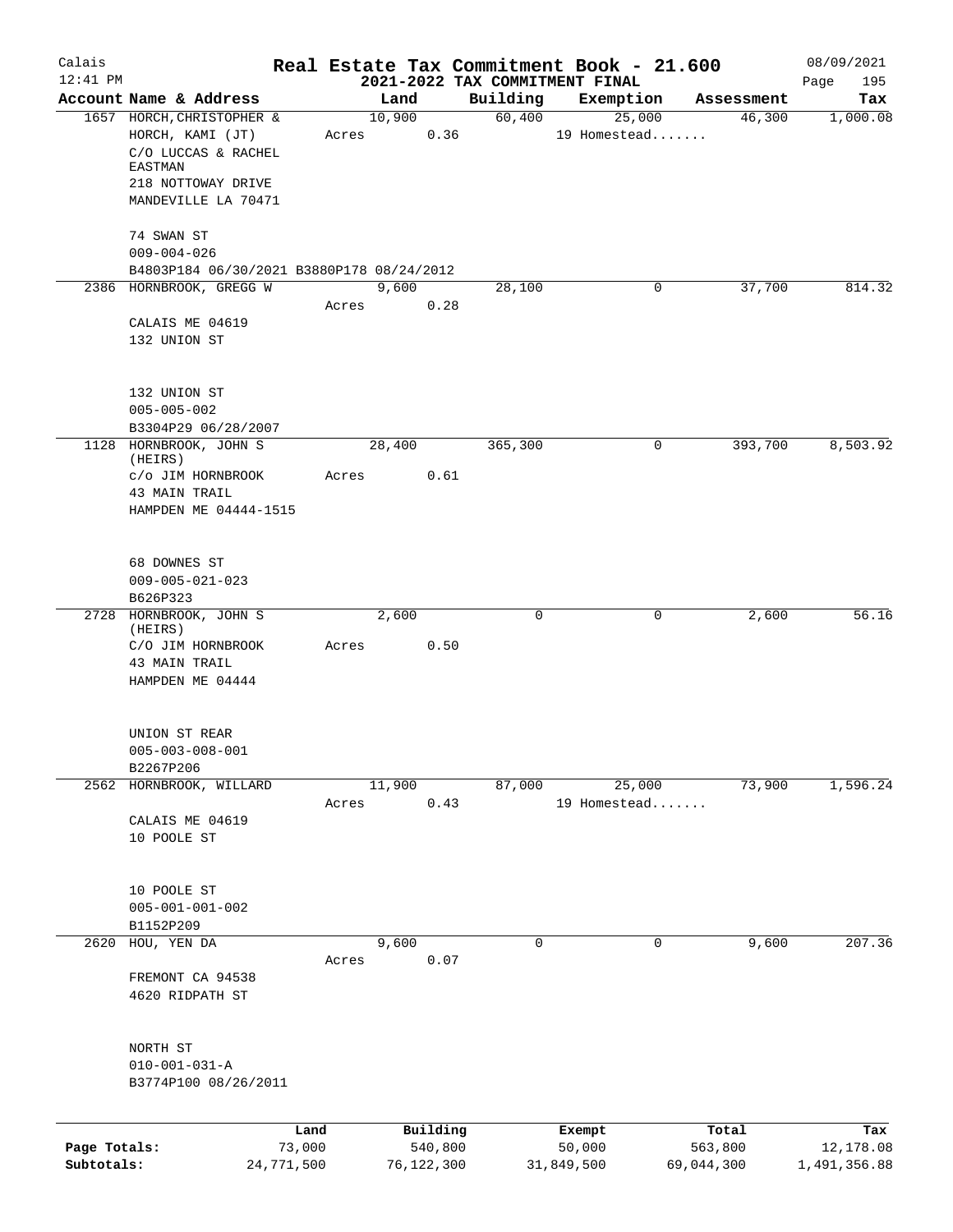| Calais       |                                      |                |       |                     |                                            | Real Estate Tax Commitment Book - 21.600 |                  | 08/09/2021         |
|--------------|--------------------------------------|----------------|-------|---------------------|--------------------------------------------|------------------------------------------|------------------|--------------------|
| 12:41 PM     | Account Name & Address               |                |       | Land                | 2021-2022 TAX COMMITMENT FINAL<br>Building | Exemption                                | Assessment       | 196<br>Page<br>Tax |
|              | 1735 HOU, YEN DA                     |                |       | 22,100              | 0                                          | $\mathbf 0$                              | 22,100           | 477.36             |
|              |                                      |                | Acres | 0.37                |                                            |                                          |                  |                    |
|              | FREMONT CA 94538                     |                |       |                     |                                            |                                          |                  |                    |
|              | 4620 RIDPATH ST                      |                |       |                     |                                            |                                          |                  |                    |
|              | NORTH ST                             |                |       |                     |                                            |                                          |                  |                    |
|              | $010 - 001 - 032$                    |                |       |                     |                                            |                                          |                  |                    |
|              | B3774P97 08/26/2011                  |                |       |                     |                                            |                                          |                  |                    |
|              | 1615 HOWARD LAKE POINT CAMP<br>LLC   |                |       | 1,700               | 1,800                                      | 0                                        | 3,500            | 75.60              |
|              | 18261 SHINNIECOCK HILLS<br>PLACE     |                |       |                     |                                            |                                          |                  |                    |
|              | LEESBURG VA 20176                    |                |       |                     |                                            |                                          |                  |                    |
|              | RURAL CALAIS                         |                |       |                     |                                            |                                          |                  |                    |
|              | $034 - 041 - F$                      |                |       |                     |                                            |                                          |                  |                    |
|              | B4701P234 09/03/2020                 |                |       |                     |                                            |                                          |                  |                    |
|              | 70 HOWARD LAKE POINT CAMP<br>LLC     |                |       | 4,100               | 46,200                                     | 0                                        | 50,300           | 1,086.48           |
|              | 18261 SHINNIECOCK HILLS<br>PLACE     |                |       |                     |                                            |                                          |                  |                    |
|              | LEESBURG VA 20176                    |                |       |                     |                                            |                                          |                  |                    |
|              |                                      |                |       |                     |                                            |                                          |                  |                    |
|              | 547 HOWARD LAKE ROAD                 |                |       |                     |                                            |                                          |                  |                    |
|              | $034 - 041 - E$                      |                |       |                     |                                            |                                          |                  |                    |
|              | B4701P234 09/03/2020                 |                |       |                     |                                            |                                          |                  |                    |
|              | 43 HOWARD, ELTON<br>(DEVISEES)       |                |       | 700                 | $\mathbf 0$                                | 0                                        | 700              | 15.12              |
|              | C/O DEBRA MCFARLAND                  |                | Acres | 135.00              |                                            |                                          |                  |                    |
|              | 250 HIGHLAND CLIFF ROAD              |                |       |                     |                                            |                                          |                  |                    |
|              | WINDHAM ME 04062                     |                |       |                     |                                            |                                          |                  |                    |
|              | 352 HOWARD LAKE ROAD                 |                |       |                     |                                            |                                          |                  |                    |
|              | $034 - 043 - 001$                    |                |       |                     |                                            |                                          |                  |                    |
|              | 75 HOWARD, ELTON<br>(DEVISEES)       |                |       | 1,000               | 0                                          | 0                                        | 1,000            | 21.60              |
|              | C/O DEBRA MCFARLAND                  |                | Acres | 192.00              |                                            |                                          |                  |                    |
|              | 250 HIGHLAND CLIFF ROAD              |                |       |                     |                                            |                                          |                  |                    |
|              | WINDHAM ME 04062                     |                |       |                     |                                            |                                          |                  |                    |
|              |                                      |                |       |                     |                                            |                                          |                  |                    |
|              | 352 HOWARD LAKE ROAD                 |                |       |                     |                                            |                                          |                  |                    |
|              | $034 - 044 - 003$                    |                |       |                     |                                            |                                          |                  |                    |
| 2318         | HOWARD, ERIC SEAN<br>(party in poss) |                |       | 13,900              | 67,300                                     | 25,000                                   | 56,200           | 1,213.92           |
|              |                                      |                | Acres | 0.58                |                                            | 19 Homestead                             |                  |                    |
|              | CALAIS ME 04619                      |                |       |                     |                                            |                                          |                  |                    |
|              | 502 SOUTH ST                         |                |       |                     |                                            |                                          |                  |                    |
|              | 502 SOUTH ST                         |                |       |                     |                                            |                                          |                  |                    |
|              | $003 - 009 - 009$                    |                |       |                     |                                            |                                          |                  |                    |
|              | B4227P170 01/28/2016                 |                |       |                     |                                            |                                          |                  |                    |
|              |                                      |                |       |                     |                                            |                                          |                  |                    |
| Page Totals: |                                      | Land<br>43,500 |       | Building<br>115,300 |                                            | Exempt<br>25,000                         | Total<br>133,800 | Tax<br>2,890.08    |
| Subtotals:   |                                      | 24,815,000     |       | 76,237,600          |                                            | 31,874,500                               | 69,178,100       | 1,494,246.96       |
|              |                                      |                |       |                     |                                            |                                          |                  |                    |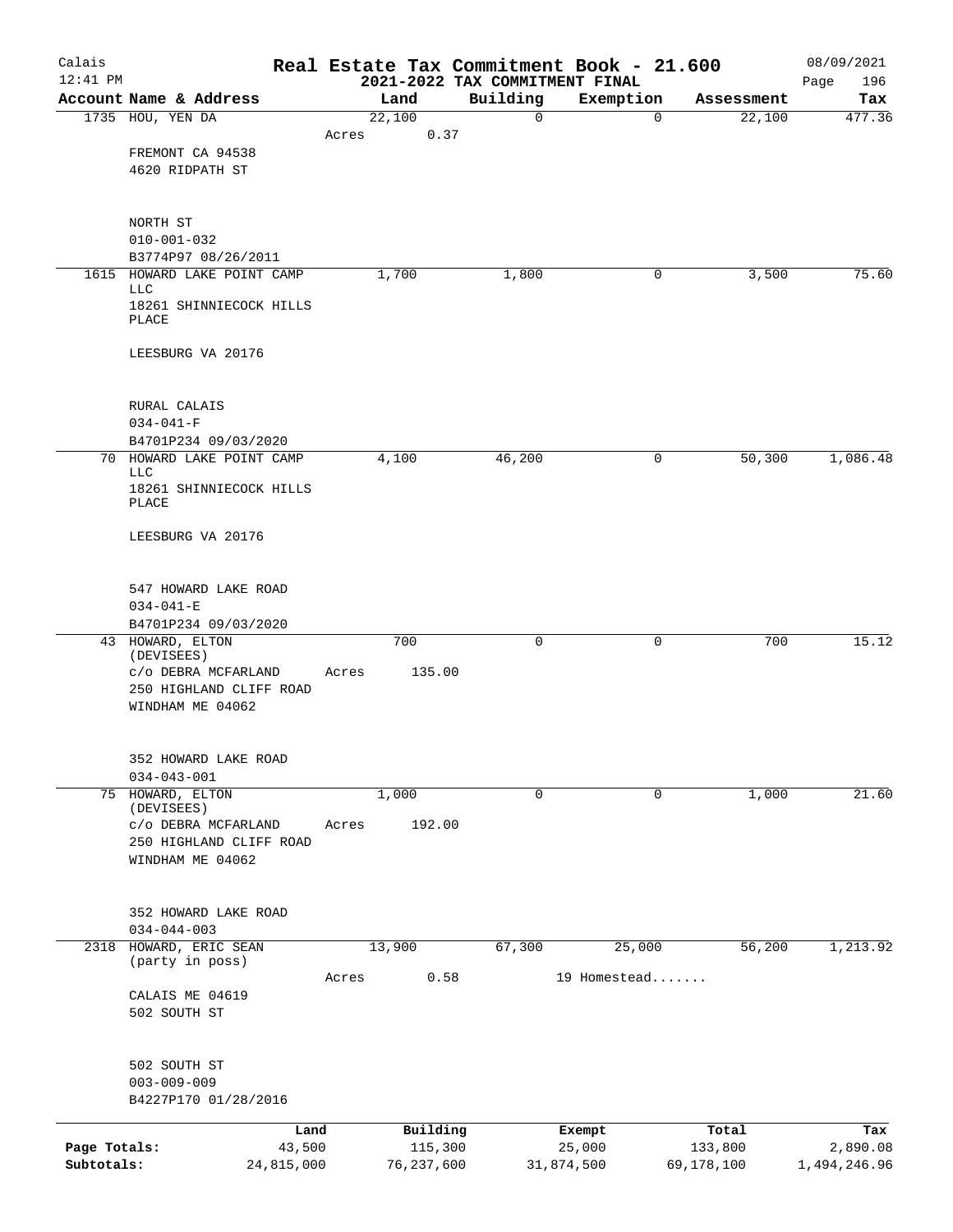| Calais     |                                               |       |        |               |      | Real Estate Tax Commitment Book - 21.600 |           |              |                     | 08/09/2021    |
|------------|-----------------------------------------------|-------|--------|---------------|------|------------------------------------------|-----------|--------------|---------------------|---------------|
| $12:41$ PM |                                               |       |        |               |      | 2021-2022 TAX COMMITMENT FINAL           |           |              |                     | 197<br>Page   |
|            | Account Name & Address<br>321 HOWARD, WILLIAM |       |        | Land<br>5,800 |      | Building<br>0                            | Exemption | $\mathbf 0$  | Assessment<br>5,800 | Tax<br>125.28 |
|            |                                               | Acres |        |               | 2.29 |                                          |           |              |                     |               |
|            | CALAIS ME 04619                               |       |        |               |      |                                          |           |              |                     |               |
|            | PO BOX 1216                                   |       |        |               |      |                                          |           |              |                     |               |
|            |                                               |       |        |               |      |                                          |           |              |                     |               |
|            |                                               |       |        |               |      |                                          |           |              |                     |               |
|            | 188 CARSON RD                                 |       |        |               |      |                                          |           |              |                     |               |
|            | $033 - 190 - 1$                               |       |        |               |      |                                          |           |              |                     |               |
|            | B2866P106 04/15/2004<br>2831 HOWARD, WILLIAM  |       | 49,300 |               |      | 101,700                                  |           | 0            | 151,000             | 3,261.60      |
|            |                                               | Acres |        |               | 0.90 |                                          |           |              |                     |               |
|            | CALAIS ME 04619                               |       |        |               |      |                                          |           |              |                     |               |
|            | POB 1216                                      |       |        |               |      |                                          |           |              |                     |               |
|            |                                               |       |        |               |      |                                          |           |              |                     |               |
|            |                                               |       |        |               |      |                                          |           |              |                     |               |
|            | 36 SHAIN PT RD/NASHS                          |       |        |               |      |                                          |           |              |                     |               |
|            | $036 - 001 - 001 - A$<br>B4366P36 06/09/2017  |       |        |               |      |                                          |           |              |                     |               |
|            | 478 HOWARD, WILLIAM III                       |       | 20,600 |               |      | 0                                        |           | 0            | 20,600              | 444.96        |
|            |                                               | Acres |        | 51.27         |      |                                          |           |              |                     |               |
|            | CALAIS ME 04619                               |       |        |               |      |                                          |           |              |                     |               |
|            | PO BOX 1216                                   |       |        |               |      |                                          |           |              |                     |               |
|            |                                               |       |        |               |      |                                          |           |              |                     |               |
|            | RURAL CALAIS                                  |       |        |               |      |                                          |           |              |                     |               |
|            | $035 - 086$                                   |       |        |               |      |                                          |           |              |                     |               |
|            | B4301P183 09/20/2016 B4301P181 09/27/2016     |       |        |               |      |                                          |           |              |                     |               |
|            | 479 HOWARD, WILLIAM III                       |       | 22,200 |               |      | 600                                      |           | $\mathsf{O}$ | 22,800              | 492.48        |
|            | TOMPKINS, JUDITH L.                           | Acres |        | 10.01         |      |                                          |           |              |                     |               |
|            | PO BOX 1216                                   |       |        |               |      |                                          |           |              |                     |               |
|            | CALAIS ME 04619 6216                          |       |        |               |      |                                          |           |              |                     |               |
|            |                                               |       |        |               |      |                                          |           |              |                     |               |
|            | NASHS LAKE                                    |       |        |               |      |                                          |           |              |                     |               |
|            | $035 - 086 - 001$                             |       |        |               |      |                                          |           |              |                     |               |
|            | B2020P48 07/01/1995                           |       |        |               |      |                                          |           |              |                     |               |
|            | 483 HOWARD, WILLIAM III                       |       | 21,200 |               |      | 0                                        |           | 0            | 21,200              | 457.92        |
|            |                                               | Acres |        | 52.78         |      |                                          |           |              |                     |               |
|            | CALAIS ME 04619<br>PO BOX 1216                |       |        |               |      |                                          |           |              |                     |               |
|            |                                               |       |        |               |      |                                          |           |              |                     |               |
|            |                                               |       |        |               |      |                                          |           |              |                     |               |
|            | RURAL CALAIS                                  |       |        |               |      |                                          |           |              |                     |               |
|            | 035-087                                       |       |        |               |      |                                          |           |              |                     |               |
|            | B4301P183 09/20/2016 B4301P181 09/27/2016     |       |        |               |      |                                          |           |              |                     |               |
|            | 567 HOWARD, WILLIAM III                       | Acres | 17,000 | 26.00         |      | 0                                        |           | 0            | 17,000              | 367.20        |
|            | CALAIS ME 04619                               |       |        |               |      |                                          |           |              |                     |               |
|            | PO BOX 1216                                   |       |        |               |      |                                          |           |              |                     |               |
|            |                                               |       |        |               |      |                                          |           |              |                     |               |
|            |                                               |       |        |               |      |                                          |           |              |                     |               |
|            | NASHS LAKE                                    |       |        |               |      |                                          |           |              |                     |               |
|            | $032 - 088$                                   |       |        |               |      |                                          |           |              |                     |               |
|            | B4301P183 09/20/2016 B4301P181 09/27/2016     |       |        |               |      |                                          |           |              |                     |               |
|            |                                               |       |        |               |      |                                          |           |              |                     |               |
|            |                                               |       |        |               |      |                                          |           |              |                     |               |

|              | Land       | Building   | Exempt     | Total      | Tax          |
|--------------|------------|------------|------------|------------|--------------|
| Page Totals: | 136,100    | 102,300    |            | 238,400    | 5,149.44     |
| Subtotals:   | 24,951,100 | 76,339,900 | 31,874,500 | 69,416,500 | 1,499,396.40 |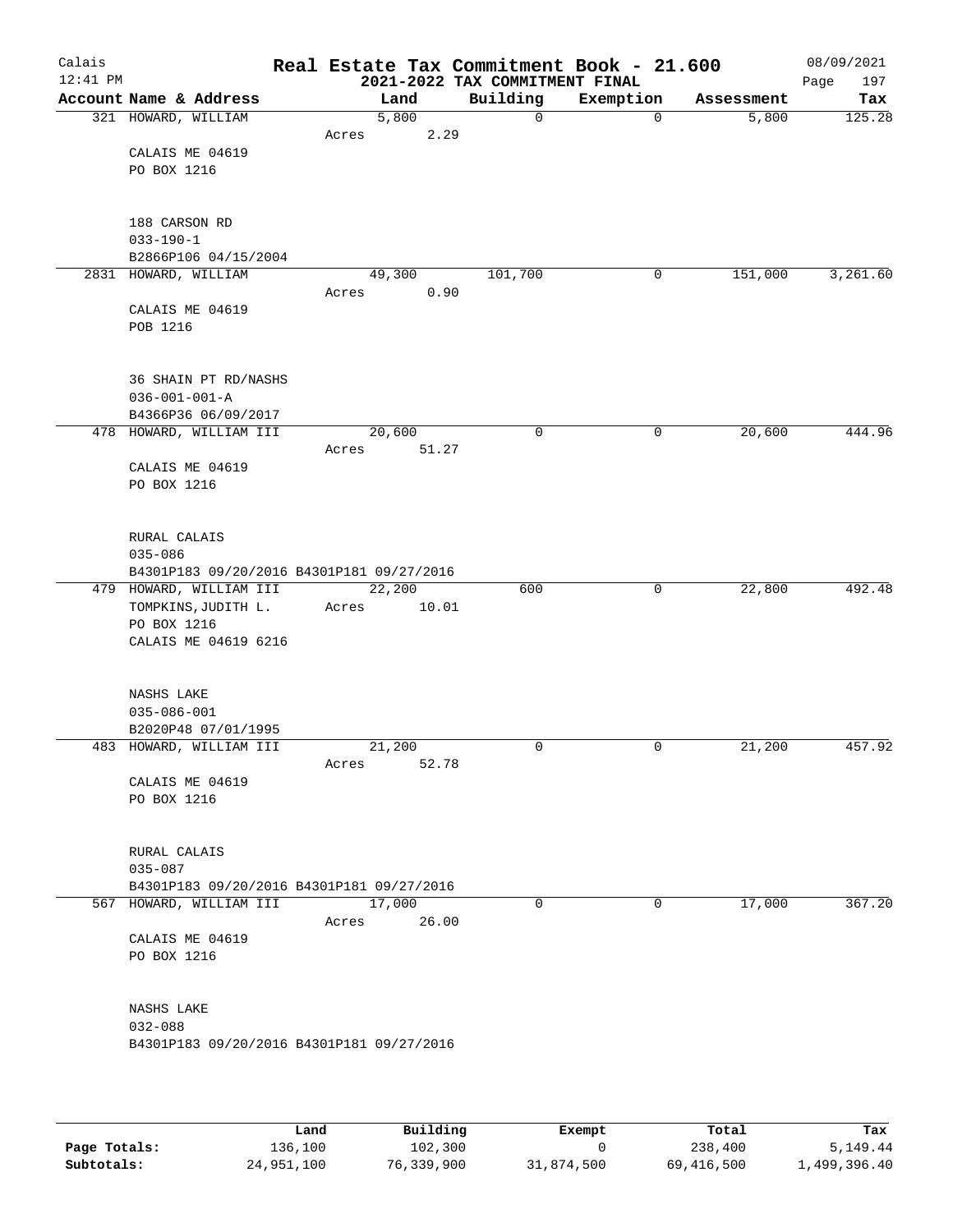| Calais<br>$12:41$ PM |                                |                 |        | 2021-2022 TAX COMMITMENT FINAL | Real Estate Tax Commitment Book - 21.600 |            | 08/09/2021<br>198<br>Page |
|----------------------|--------------------------------|-----------------|--------|--------------------------------|------------------------------------------|------------|---------------------------|
|                      | Account Name & Address         |                 | Land   | Building                       | Exemption                                | Assessment | Tax                       |
|                      | 226 HOWARD, WILLIAM III        | 16,500          |        | 0                              | $\mathbf 0$                              | 16,500     | 356.40                    |
|                      |                                | Acres           | 150.00 |                                |                                          |            |                           |
|                      | CALAIS ME 04619 0229           |                 |        |                                |                                          |            |                           |
|                      | PO BOX 1216                    |                 |        |                                |                                          |            |                           |
|                      |                                |                 |        |                                |                                          |            |                           |
|                      |                                |                 |        |                                |                                          |            |                           |
|                      | CARSON RD<br>$033 - 116$       |                 |        |                                |                                          |            |                           |
|                      | B4349P10 04/05/2017            |                 |        |                                |                                          |            |                           |
|                      | 308 HOWARD, WILLIAM III        | 34,000          |        | 0                              | 0                                        | 34,000     | 734.40                    |
|                      | PO BOX 1216                    | Acres           | 109.00 |                                |                                          |            |                           |
|                      |                                |                 |        |                                |                                          |            |                           |
|                      | CALAIS ME 04619                |                 |        |                                |                                          |            |                           |
|                      |                                |                 |        |                                |                                          |            |                           |
|                      |                                |                 |        |                                |                                          |            |                           |
|                      | CARSON RD                      |                 |        |                                |                                          |            |                           |
|                      | $033 - 114$                    |                 |        |                                |                                          |            |                           |
|                      | B4192P71 09/13/2015            |                 |        |                                |                                          |            |                           |
|                      | 197 HOWARD, WILLIAM III        | 13,200<br>Acres | 0.29   | 0                              | $\mathsf{O}$                             | 13,200     | 285.12                    |
|                      | CALAIS ME 04619                |                 |        |                                |                                          |            |                           |
|                      | PO BOX 1216                    |                 |        |                                |                                          |            |                           |
|                      |                                |                 |        |                                |                                          |            |                           |
|                      |                                |                 |        |                                |                                          |            |                           |
|                      | CHISHOLM BLVD/NASHS            |                 |        |                                |                                          |            |                           |
|                      | $036 - 036$                    |                 |        |                                |                                          |            |                           |
|                      | B3211P174 10/26/2006           |                 |        |                                |                                          |            |                           |
|                      | 142 HOWARD, WILLIAM III        | 10,700          |        | 0                              | $\mathsf{O}$                             | 10,700     | 231.12                    |
|                      |                                | Acres           | 48.00  |                                |                                          |            |                           |
|                      | CALAIS ME 04619<br>PO BOX 1216 |                 |        |                                |                                          |            |                           |
|                      |                                |                 |        |                                |                                          |            |                           |
|                      |                                |                 |        |                                |                                          |            |                           |
|                      | RURAL CALAIS                   |                 |        |                                |                                          |            |                           |
|                      | $035 - 085$                    |                 |        |                                |                                          |            |                           |
|                      | B3211P174 10/26/2006           |                 |        |                                |                                          |            |                           |
|                      | 322 HOWARD, WILLIAM JR         |                 | 9,900  | 70,400                         | 25,000                                   | 55,300     | 1,194.48                  |
|                      |                                | Acres           | 1.18   |                                | 19 Homestead                             |            |                           |
|                      | CALAIS ME 04619                |                 |        |                                |                                          |            |                           |
|                      | 172 CARSON RD                  |                 |        |                                |                                          |            |                           |
|                      |                                |                 |        |                                |                                          |            |                           |
|                      | 172 CARSON RD                  |                 |        |                                |                                          |            |                           |
|                      | $033 - 190$                    |                 |        |                                |                                          |            |                           |
|                      | B3285P136 05/15/2007           |                 |        |                                |                                          |            |                           |
|                      | 323 HOWARD, WILLIAM W III      |                 | 5,300  | 0                              | $\mathbf 0$                              | 5,300      | 114.48                    |
|                      |                                | Acres           | 1.22   |                                |                                          |            |                           |
|                      | CALAIS ME 04619                |                 |        |                                |                                          |            |                           |
|                      | PO BOX 1216                    |                 |        |                                |                                          |            |                           |
|                      |                                |                 |        |                                |                                          |            |                           |
|                      | CARSON RD                      |                 |        |                                |                                          |            |                           |
|                      | $033 - 191$                    |                 |        |                                |                                          |            |                           |
|                      | B4054P123 04/28/2014           |                 |        |                                |                                          |            |                           |
|                      |                                |                 |        |                                |                                          |            |                           |
|                      |                                |                 |        |                                |                                          |            |                           |
|                      |                                |                 |        |                                |                                          |            |                           |
|                      |                                |                 |        |                                |                                          |            |                           |

|              | Land       | Building   | Exempt     | Total      | Tax          |
|--------------|------------|------------|------------|------------|--------------|
| Page Totals: | 89,600     | 70,400     | 25,000     | 135,000    | 2,916.00     |
| Subtotals:   | 25,040,700 | 76,410,300 | 31,899,500 | 69,551,500 | 1,502,312.40 |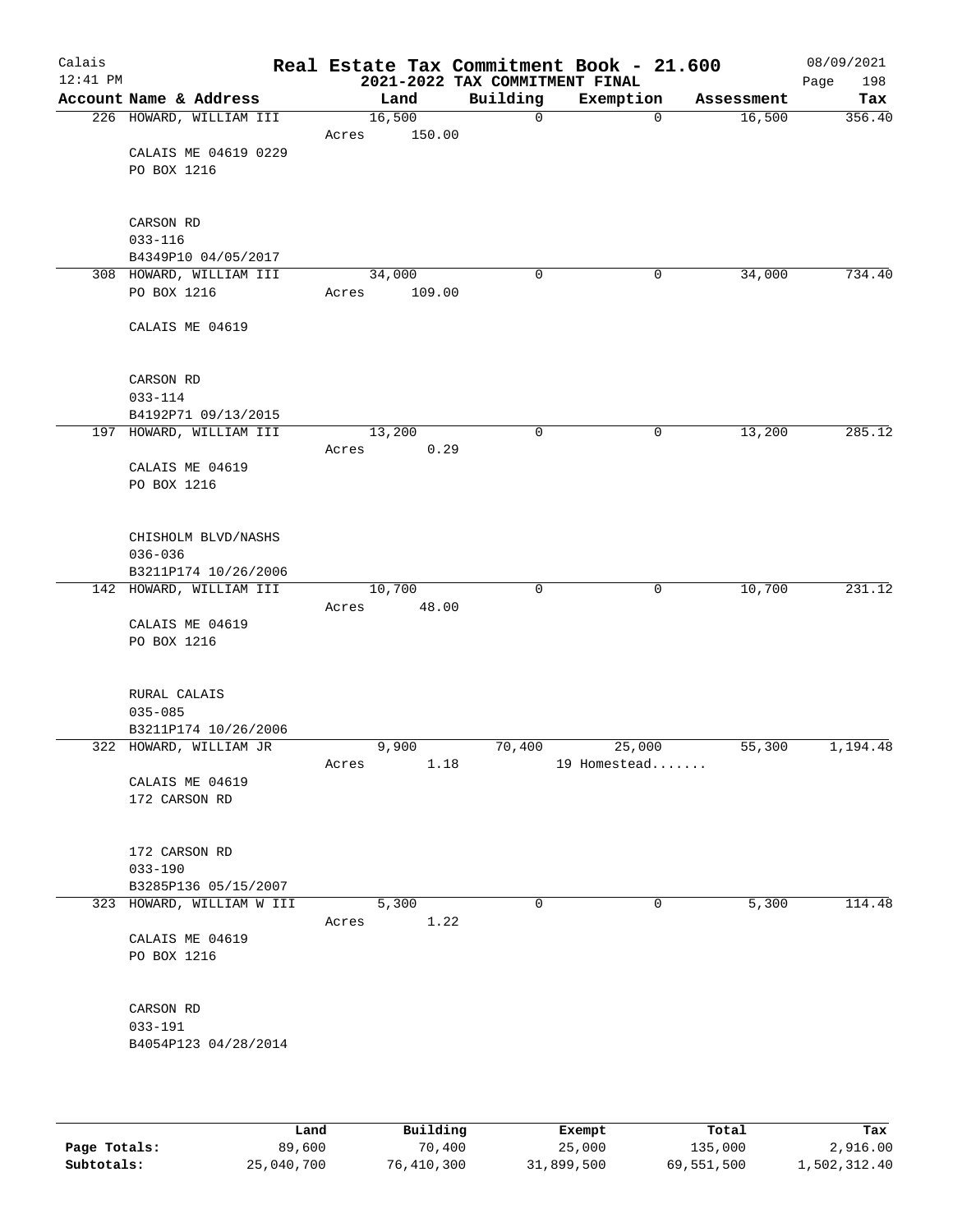| Calais     |                                                          |      |       |                |                                            | Real Estate Tax Commitment Book - 21.600 |                     | 08/09/2021    |
|------------|----------------------------------------------------------|------|-------|----------------|--------------------------------------------|------------------------------------------|---------------------|---------------|
| $12:41$ PM | Account Name & Address                                   |      |       | Land           | 2021-2022 TAX COMMITMENT FINAL<br>Building | Exemption                                |                     | 199<br>Page   |
|            | 474 HOWARD, WILLIAM W III                                |      |       | 7,300          | 0                                          | $\mathbf 0$                              | Assessment<br>7,300 | Tax<br>157.68 |
|            |                                                          |      | Acres | 0.52           |                                            |                                          |                     |               |
|            | CALAIS ME 04619                                          |      |       |                |                                            |                                          |                     |               |
|            | PO BOX 1216                                              |      |       |                |                                            |                                          |                     |               |
|            |                                                          |      |       |                |                                            |                                          |                     |               |
|            |                                                          |      |       |                |                                            |                                          |                     |               |
|            | NASHS LAKE                                               |      |       |                |                                            |                                          |                     |               |
|            | $035 - 061$<br>B4605P170 10/11/2019 B4605P168 10/07/2019 |      |       |                |                                            |                                          |                     |               |
|            | 462 HOWARD, WILLIAM W III                                |      |       | 87,400         | 12,300                                     | 0                                        | 99,700              | 2,153.52      |
|            |                                                          |      | Acres | 11.05          |                                            |                                          |                     |               |
|            | CALAIS ME 04619                                          |      |       |                |                                            |                                          |                     |               |
|            | PO BOX 1216                                              |      |       |                |                                            |                                          |                     |               |
|            |                                                          |      |       |                |                                            |                                          |                     |               |
|            | NASHS LAKE                                               |      |       |                |                                            |                                          |                     |               |
|            | $035 - 060$                                              |      |       |                |                                            |                                          |                     |               |
|            | B4605P162 10/17/2019 B4605P160 10/17/2019 B4605P157      |      |       |                |                                            |                                          |                     |               |
|            | 11/25/1997                                               |      |       |                |                                            |                                          |                     |               |
|            | 424 HOWARD, WILLIAM W III                                |      |       | 42,700         | 300                                        | 0                                        | 43,000              | 928.80        |
|            |                                                          |      | Acres | 1.62           |                                            |                                          |                     |               |
|            | CALAIS ME 04619<br>PO BOX 1216                           |      |       |                |                                            |                                          |                     |               |
|            |                                                          |      |       |                |                                            |                                          |                     |               |
|            |                                                          |      |       |                |                                            |                                          |                     |               |
|            | 52 SHAIN PT RD/NASHS                                     |      |       |                |                                            |                                          |                     |               |
|            | $036 - 002$                                              |      |       |                |                                            |                                          |                     |               |
|            | B4605P164 10/15/2019                                     |      |       |                |                                            |                                          |                     |               |
|            | 547 HOWARD, WILLIAM W III                                |      | Acres | 19,000<br>2.37 | 143,500                                    | 25,000<br>19 Homestead                   | 137,500             | 2,970.00      |
|            | CALAIS ME 04619                                          |      |       |                |                                            |                                          |                     |               |
|            | PO BOX 1216                                              |      |       |                |                                            |                                          |                     |               |
|            |                                                          |      |       |                |                                            |                                          |                     |               |
|            |                                                          |      |       |                |                                            |                                          |                     |               |
|            | 645 RIVER ROAD                                           |      |       |                |                                            |                                          |                     |               |
|            | $019 - 011$<br>B4193P227 09/29/2015                      |      |       |                |                                            |                                          |                     |               |
|            | 548 HOWARD, WILLIAM W III                                |      |       | 10,600         | 0                                          | $\overline{0}$                           | 10,600              | 228.96        |
|            |                                                          |      | Acres | 9.00           |                                            |                                          |                     |               |
|            | CALAIS ME 04619                                          |      |       |                |                                            |                                          |                     |               |
|            | PO BOX 1216                                              |      |       |                |                                            |                                          |                     |               |
|            |                                                          |      |       |                |                                            |                                          |                     |               |
|            | CARSON RD                                                |      |       |                |                                            |                                          |                     |               |
|            | $019 - 012$                                              |      |       |                |                                            |                                          |                     |               |
|            | B4675P285 07/01/2020                                     |      |       |                |                                            |                                          |                     |               |
|            | 480 HOWARD, WILLIAM W III &                              |      |       | 26,600         | $\Omega$                                   | 0                                        | 26,600              | 574.56        |
|            | TOMPKINS, JUDITH L (JT) Acres                            |      |       | 10.01          |                                            |                                          |                     |               |
|            | PO BOX 1216                                              |      |       |                |                                            |                                          |                     |               |
|            | CALAIS ME 04619 6216                                     |      |       |                |                                            |                                          |                     |               |
|            |                                                          |      |       |                |                                            |                                          |                     |               |
|            | NASHS LAKE                                               |      |       |                |                                            |                                          |                     |               |
|            | $035 - 086 - 002$                                        |      |       |                |                                            |                                          |                     |               |
|            | B2977P227 01/18/2005                                     |      |       |                |                                            |                                          |                     |               |
|            |                                                          |      |       |                |                                            |                                          |                     |               |
|            |                                                          |      |       |                |                                            |                                          |                     |               |
|            |                                                          | Land |       | Building       |                                            | Exempt                                   | Total               | Tax           |

|              | Land         | Building   | Exempt     | Total      | Tax          |
|--------------|--------------|------------|------------|------------|--------------|
| Page Totals: | 193,600      | 156,100    | 25,000     | 324,700    | 7,013.52     |
| Subtotals:   | 25, 234, 300 | 76,566,400 | 31,924,500 | 69,876,200 | 1,509,325.92 |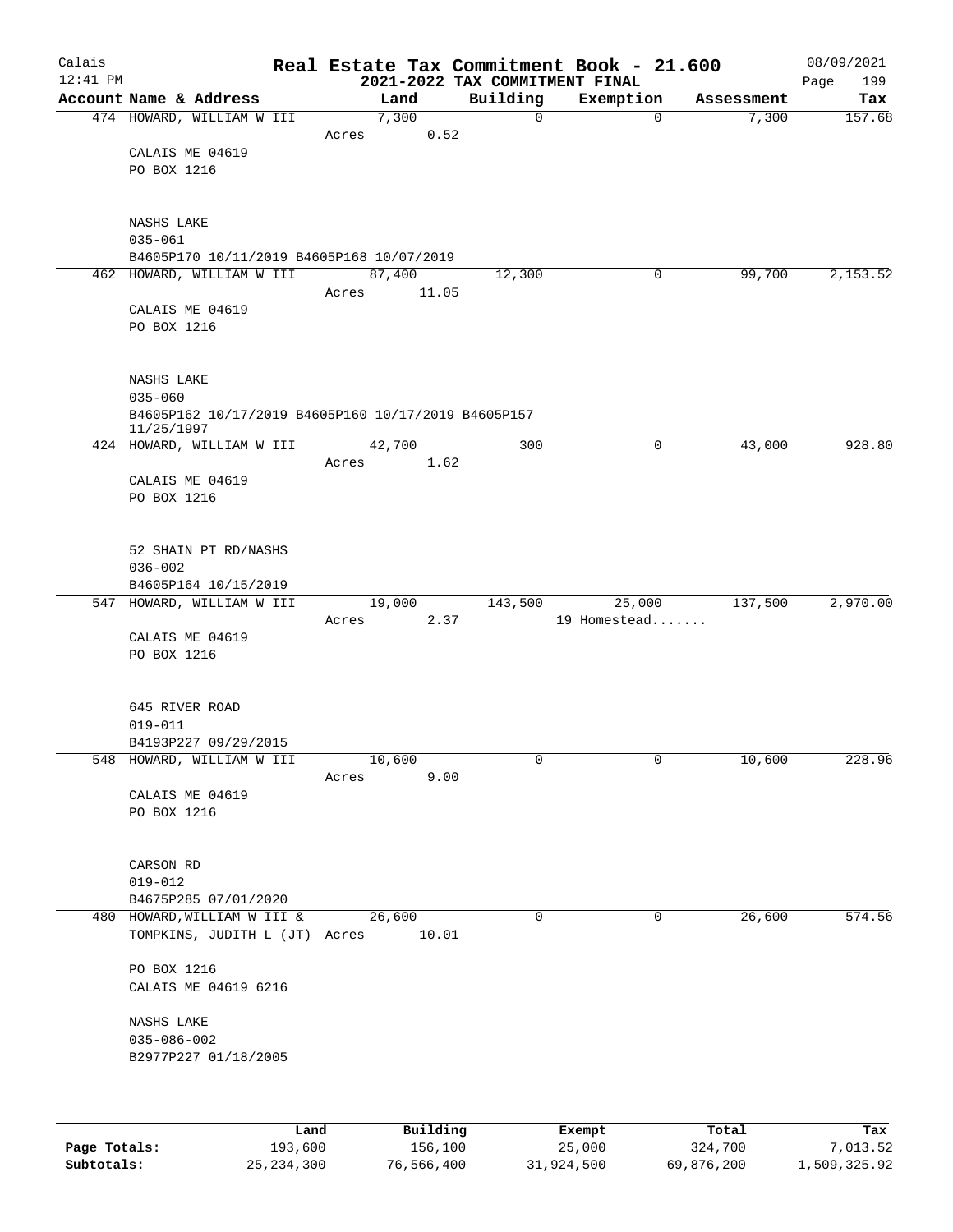| Calais<br>$12:41$ PM       |                                                |       |                       | Real Estate Tax Commitment Book - 21.600   |                 |                         | 08/09/2021                |
|----------------------------|------------------------------------------------|-------|-----------------------|--------------------------------------------|-----------------|-------------------------|---------------------------|
|                            | Account Name & Address                         |       | Land                  | 2021-2022 TAX COMMITMENT FINAL<br>Building | Exemption       | Assessment              | 200<br>Page<br>Tax        |
|                            | 1261 HOWBRIGG, PAUL                            |       | 41,700                | 293,500                                    | $\mathbf 0$     | 335,200                 | 7,240.32                  |
|                            |                                                | Acres | 0.42                  |                                            |                 |                         |                           |
|                            | TREASURE ISLAND FL                             |       |                       |                                            |                 |                         |                           |
|                            | 33706                                          |       |                       |                                            |                 |                         |                           |
|                            | 12020 6TH STREET EAST                          |       |                       |                                            |                 |                         |                           |
|                            | 297 MAIN ST                                    |       |                       |                                            |                 |                         |                           |
|                            | $006 - 006 - 004$                              |       |                       |                                            |                 |                         |                           |
|                            | B2740P109                                      |       |                       |                                            |                 |                         |                           |
|                            | 1112 HOWBRIGG, PAUL                            |       | 5,900                 | 0                                          | 0               | 5,900                   | 127.44                    |
|                            |                                                | Acres | 2.53                  |                                            |                 |                         |                           |
|                            | TREASURE ISLAND FL<br>33706                    |       |                       |                                            |                 |                         |                           |
|                            | 12060 6TH STREET EAST                          |       |                       |                                            |                 |                         |                           |
|                            |                                                |       |                       |                                            |                 |                         |                           |
|                            | RIVER ROAD                                     |       |                       |                                            |                 |                         |                           |
|                            | $037 - 258$                                    |       |                       |                                            |                 |                         |                           |
|                            | B3420P148 06/11/2008                           |       |                       |                                            |                 |                         |                           |
|                            | 1109 HOWBRIGG, PAUL                            |       | 11,000                | 0                                          | 0               | 11,000                  | 237.60                    |
|                            |                                                | Acres | 0.73                  |                                            |                 |                         |                           |
|                            | TREASURE ISLAND FL<br>33706                    |       |                       |                                            |                 |                         |                           |
|                            | 12020 6TH STREET EAST                          |       |                       |                                            |                 |                         |                           |
|                            |                                                |       |                       |                                            |                 |                         |                           |
|                            | RIVER ROAD                                     |       |                       |                                            |                 |                         |                           |
|                            | $037 - 255$<br>B1621P301                       |       |                       |                                            |                 |                         |                           |
|                            | 240 HOWBRIGG, PAUL E                           |       | $\frac{22}{800}$      | 167,400                                    | 0               | 190,200                 | 4,108.32                  |
|                            |                                                | Acres | 10.00                 |                                            |                 |                         |                           |
|                            | TREASURE ISLAND FL                             |       |                       |                                            |                 |                         |                           |
|                            | 33706                                          |       |                       |                                            |                 |                         |                           |
|                            | 12060 6TH STREET EAST                          |       |                       |                                            |                 |                         |                           |
|                            | 12 HOWBRIGG LANE                               |       |                       |                                            |                 |                         |                           |
|                            | $037 - 222$                                    |       |                       |                                            |                 |                         |                           |
|                            | B3420P148 06/11/2008 B794P162                  |       |                       |                                            |                 |                         |                           |
|                            | 1044 HUCKINS, DALLAS                           |       | 86,100                | 163,600                                    | 0               | 249,700                 | 5,393.52                  |
|                            | 96 STANHOPE LANE                               | Acres | 1.79                  |                                            |                 |                         |                           |
|                            | MEDDYBEMPS ME 04657                            |       |                       |                                            |                 |                         |                           |
|                            |                                                |       |                       |                                            |                 |                         |                           |
|                            | 10 BARKER ST                                   |       |                       |                                            |                 |                         |                           |
|                            | $008 - 006 - 013$                              |       |                       |                                            |                 |                         |                           |
|                            | B4569P118 07/03/2019<br>1224 HUCKINS, DALLAS W |       | 25,700                | 200,500                                    | 0               | 226,200                 | 4,885.92                  |
|                            | 96 STANHOPE LANE                               | Acres | 0.16                  |                                            |                 |                         |                           |
|                            |                                                |       |                       |                                            |                 |                         |                           |
|                            | MEDDYBEMPS ME 04657                            |       |                       |                                            |                 |                         |                           |
|                            | 43 UNION ST                                    |       |                       |                                            |                 |                         |                           |
|                            | $006 - 003 - 002 - 001$                        |       |                       |                                            |                 |                         |                           |
|                            | B4558P280 06/05/2019                           |       |                       |                                            |                 |                         |                           |
|                            |                                                | Land  | Building              |                                            | Exempt          | Total                   | Tax                       |
| Page Totals:<br>Subtotals: | 193,200<br>25, 427, 500                        |       | 825,000<br>77,391,400 |                                            | 0<br>31,924,500 | 1,018,200<br>70,894,400 | 21,993.12<br>1,531,319.04 |
|                            |                                                |       |                       |                                            |                 |                         |                           |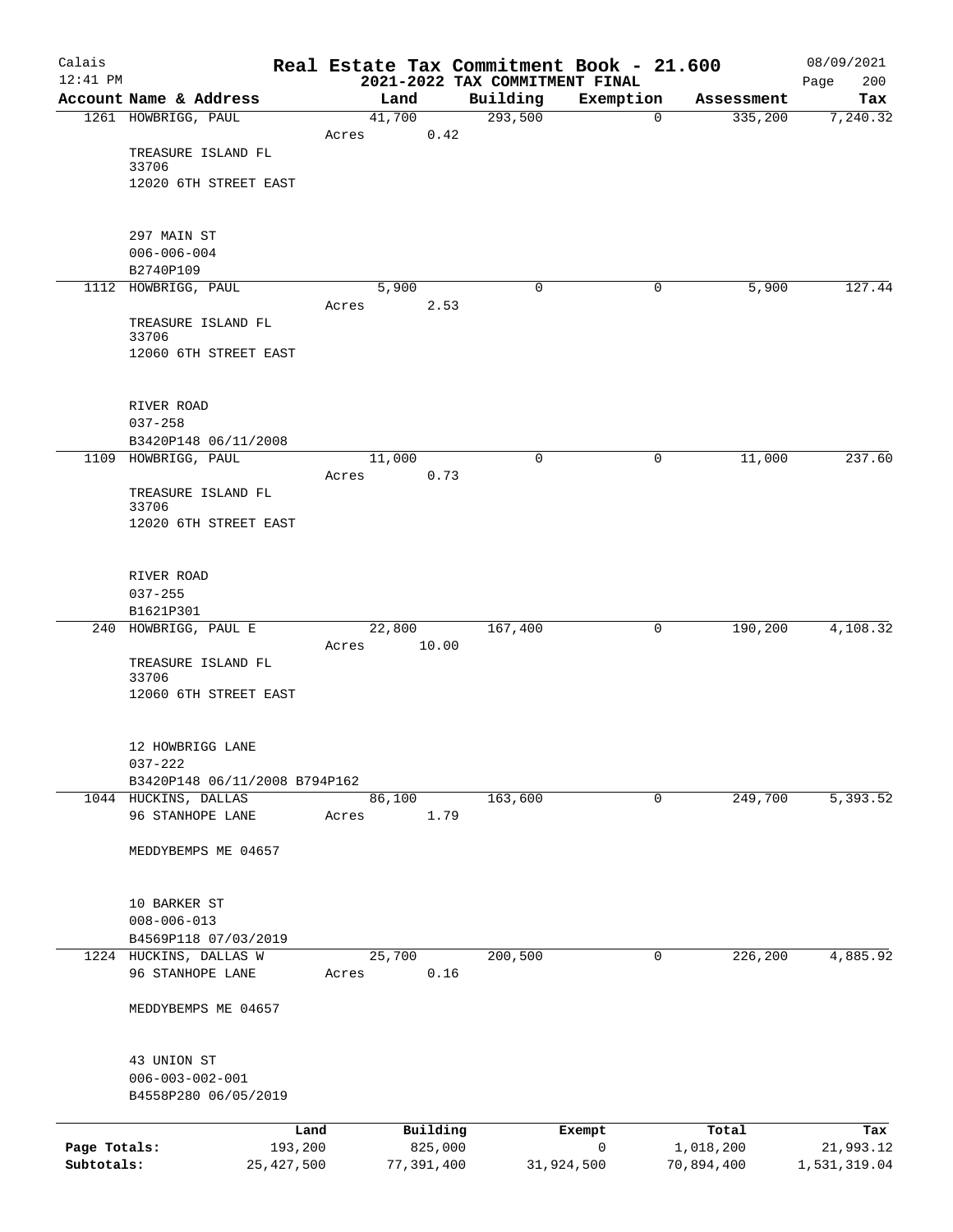| Calais<br>$12:41$ PM |                                      |         |             |          |             | Real Estate Tax Commitment Book - 21.600    |            | 08/09/2021         |
|----------------------|--------------------------------------|---------|-------------|----------|-------------|---------------------------------------------|------------|--------------------|
|                      | Account Name & Address               |         | Land        |          | Building    | 2021-2022 TAX COMMITMENT FINAL<br>Exemption | Assessment | 201<br>Page<br>Tax |
|                      | 747 HUCKINS, DALLAS W &              |         | 68,500      |          | 258,600     | 25,000                                      | 302,100    | 6, 525.36          |
|                      | HUCKINS, JENNIFER J<br>(JT)          |         | Acres 22.30 |          |             | 19 Homestead                                |            |                    |
|                      | 87 PALMER STREET                     |         |             |          |             |                                             |            |                    |
|                      | CALAIS ME 04619                      |         |             |          |             |                                             |            |                    |
|                      | 87 PALMER ST                         |         |             |          |             |                                             |            |                    |
|                      | $027 - 182$<br>B4681P94 04/09/2020   |         |             |          |             |                                             |            |                    |
|                      | 152 HUMANE SOCIETY OF THE            |         | 7,600       |          | 0           | 0                                           | 7,600      | 164.16             |
|                      | US WILDLIFE TRUST                    |         |             |          |             |                                             |            |                    |
|                      | 1255 23RD STREET<br>NW, SUITE 450    |         | Acres       | 297.00   |             |                                             |            |                    |
|                      | WASHINGTON DC 20037                  |         |             |          |             |                                             |            |                    |
|                      |                                      |         |             |          |             |                                             |            |                    |
|                      | RURAL CALAIS<br>029-009&010          |         |             |          |             |                                             |            |                    |
|                      | B2303P26                             |         |             |          |             |                                             |            |                    |
|                      | 202 HUMPHRIES, ROBERT L              |         | 59,900      |          | $\mathbf 0$ | 0                                           | 59,900     | 1,293.84           |
|                      | PERRY ME 04667                       |         | Acres       | 450.00   |             |                                             |            |                    |
|                      | 20 GOLDING RD                        |         |             |          |             |                                             |            |                    |
|                      | RURAL CALAIS                         |         |             |          |             |                                             |            |                    |
|                      | $037 - 109 - 001$                    |         |             |          |             |                                             |            |                    |
|                      | B911P26<br>131 HUMPHRIES, AUSTIN &   |         | 45,200      |          | 7,800       | 0                                           | 53,000     | 1,144.80           |
|                      | ROBERT &                             |         |             |          |             |                                             |            |                    |
|                      | DYER, BETTY                          |         | Acres       | 98.00    |             |                                             |            |                    |
|                      | PO BOX 94                            |         |             |          |             |                                             |            |                    |
|                      | PERRY ME 04667                       |         |             |          |             |                                             |            |                    |
|                      | 150 NASHS LAKE ROAD                  |         |             |          |             |                                             |            |                    |
|                      | $035 - 071$                          |         |             |          |             |                                             |            |                    |
|                      | B1161P267<br>200 HUMPHRIES, ROBERT & |         | 33,400      |          | $\mathbf 0$ | 0                                           | 33,400     | 721.44             |
|                      | DYER, BETTY                          |         | Acres       | 228.00   |             |                                             |            |                    |
|                      | C/O ROBERT HUMPHRIES                 |         |             |          |             |                                             |            |                    |
|                      | 20 GOLDING RD<br>PERRY ME 04667      |         |             |          |             |                                             |            |                    |
|                      |                                      |         |             |          |             |                                             |            |                    |
|                      | NASHS LAKE ROAD                      |         |             |          |             |                                             |            |                    |
|                      | $037 - 108 - 109$                    |         |             |          |             |                                             |            |                    |
|                      | B1161P271<br>804 HUNNEWELL, DAVID M  |         | 11,500      |          | 11,600      | 0                                           | 23,100     | 498.96             |
|                      |                                      |         | Acres       | 0.40     |             |                                             |            |                    |
|                      | CALAIS ME 04619                      |         |             |          |             |                                             |            |                    |
|                      | 113 RIVER ROAD                       |         |             |          |             |                                             |            |                    |
|                      | 72 GARFIELD ST                       |         |             |          |             |                                             |            |                    |
|                      | $010 - 001 - 007 - 001$<br>B1190P140 |         |             |          |             |                                             |            |                    |
|                      |                                      |         |             |          |             |                                             |            |                    |
|                      |                                      | Land    |             | Building |             | Exempt                                      | Total      | Tax                |
| Page Totals:         |                                      | 226,100 |             | 278,000  |             | 25,000                                      | 479,100    | 10,348.56          |
| Subtotals:           | 25,653,600                           |         | 77,669,400  |          |             | 31,949,500                                  | 71,373,500 | 1,541,667.60       |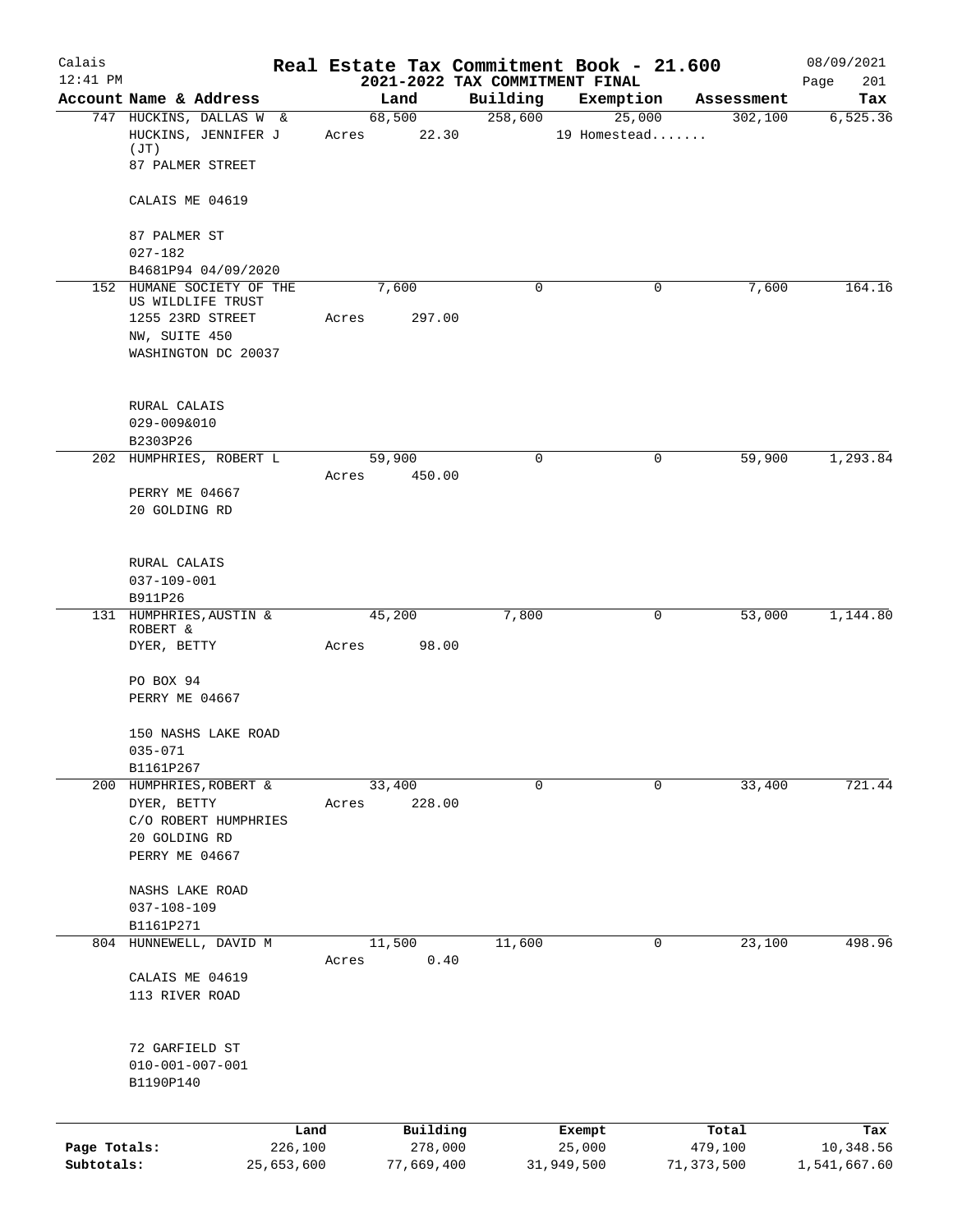| Calais       |                                                       |            |       |                |      |                                | Real Estate Tax Commitment Book - 21.600 |                       | 08/09/2021   |
|--------------|-------------------------------------------------------|------------|-------|----------------|------|--------------------------------|------------------------------------------|-----------------------|--------------|
| $12:41$ PM   |                                                       |            |       |                |      | 2021-2022 TAX COMMITMENT FINAL |                                          |                       | Page<br>202  |
|              | Account Name & Address<br>596 HUNNEWELL, DAVID MILTON |            |       | Land<br>54,200 |      | Building<br>95,600             | Exemption                                | Assessment<br>118,800 | Tax          |
|              |                                                       |            | Acres | 58.47          |      |                                | 31,000<br>19 Homestead                   |                       | 2,566.08     |
|              | CALAIS ME 04619                                       |            |       |                |      |                                | 52 Vietnam Vet Res                       |                       |              |
|              | 113 RIVER ROAD                                        |            |       |                |      |                                |                                          |                       |              |
|              |                                                       |            |       |                |      |                                |                                          |                       |              |
|              | 113 RIVER ROAD                                        |            |       |                |      |                                |                                          |                       |              |
|              | $029 - 175$                                           |            |       |                |      |                                |                                          |                       |              |
|              | B3759P86 07/18/2011 B628P74                           |            |       |                |      |                                |                                          |                       |              |
|              | 1783 HUNNEWELL, DIANE &                               |            |       | 10,900         |      | 69,600                         | 25,000                                   | 55,500                | 1,198.80     |
|              | ESPOSITO, SUSAN                                       |            | Acres |                | 0.36 |                                | 19 Homestead                             |                       |              |
|              | 57 GERMAIN ST                                         |            |       |                |      |                                |                                          |                       |              |
|              | CALAIS ME 04619                                       |            |       |                |      |                                |                                          |                       |              |
|              | 57 GERMAIN ST                                         |            |       |                |      |                                |                                          |                       |              |
|              | $010 - 009 - 010$                                     |            |       |                |      |                                |                                          |                       |              |
|              | B2426P132                                             |            |       |                |      |                                |                                          |                       |              |
|              | 360 HUTCHINSON, JASON K &                             |            |       | 18,400         |      | 44,800                         | 0                                        | 63,200                | 1,365.12     |
|              | HUTCHINSON, ALLISON                                   |            | Acres |                | 6.34 |                                |                                          |                       |              |
|              | (JT)                                                  |            |       |                |      |                                |                                          |                       |              |
|              | 565 BOYLSTON ST                                       |            |       |                |      |                                |                                          |                       |              |
|              | NEWTON MA 02459                                       |            |       |                |      |                                |                                          |                       |              |
|              | 1321 RIVER ROAD                                       |            |       |                |      |                                |                                          |                       |              |
|              | $037 - 207 - 001$                                     |            |       |                |      |                                |                                          |                       |              |
|              | B4402P50 09/12/2017                                   |            |       |                |      |                                |                                          |                       |              |
| 1223         | INDIAN TOWNSHIP SCHOOL                                |            |       | 8,500          |      | 1,155,100                      | 1,163,600                                | $\mathbf 0$           | 0.00         |
|              | COMMITTEE                                             |            |       |                |      |                                |                                          |                       |              |
|              | PLEASANT POINT SCHOOL<br>COMMITTEE                    |            | Acres |                | 0.11 |                                | 29 Literary/Scientific                   |                       |              |
|              | 39 UNION ST                                           |            |       |                |      |                                |                                          |                       |              |
|              | CALAIS ME 04619                                       |            |       |                |      |                                |                                          |                       |              |
|              | 39 UNION ST                                           |            |       |                |      |                                |                                          |                       |              |
|              | $006 - 003 - 002 - 002$                               |            |       |                |      |                                |                                          |                       |              |
|              | B3628P208 04/28/2010 B2663P89 09/01/2002              |            |       |                |      |                                |                                          |                       |              |
| 1634         | INGERSOLL, CURTIS                                     |            |       | 11,400         |      | 16,000                         | 0                                        | 27,400                | 591.84       |
|              |                                                       |            | Acres |                | 0.39 |                                |                                          |                       |              |
|              | CALAIS ME 04619                                       |            |       |                |      |                                |                                          |                       |              |
|              | POB 203                                               |            |       |                |      |                                |                                          |                       |              |
|              |                                                       |            |       |                |      |                                |                                          |                       |              |
|              | 56 GARFIELD ST                                        |            |       |                |      |                                |                                          |                       |              |
|              | $010 - 001 - 004$                                     |            |       |                |      |                                |                                          |                       |              |
|              | B2065P102                                             |            |       |                |      |                                |                                          |                       |              |
|              | 2494 INGERSOLL, SHEILA<br>14 CHERRY LANE              |            | Acres | 7,000          | 0.15 | 0                              | 0                                        | 7,000                 | 151.20       |
|              |                                                       |            |       |                |      |                                |                                          |                       |              |
|              | CALAIS ME 04619                                       |            |       |                |      |                                |                                          |                       |              |
|              |                                                       |            |       |                |      |                                |                                          |                       |              |
|              | 8 CHERRY LANE                                         |            |       |                |      |                                |                                          |                       |              |
|              | $006 - 002 - 027$                                     |            |       |                |      |                                |                                          |                       |              |
|              | B4750P237 01/21/2021                                  |            |       |                |      |                                |                                          |                       |              |
|              |                                                       | Land       |       | Building       |      |                                | Exempt                                   | Total                 | Tax          |
| Page Totals: |                                                       | 110,400    |       | 1,381,100      |      |                                | 1,219,600                                | 271,900               | 5,873.04     |
| Subtotals:   |                                                       | 25,764,000 |       | 79,050,500     |      |                                | 33, 169, 100<br>71,645,400               |                       | 1,547,540.64 |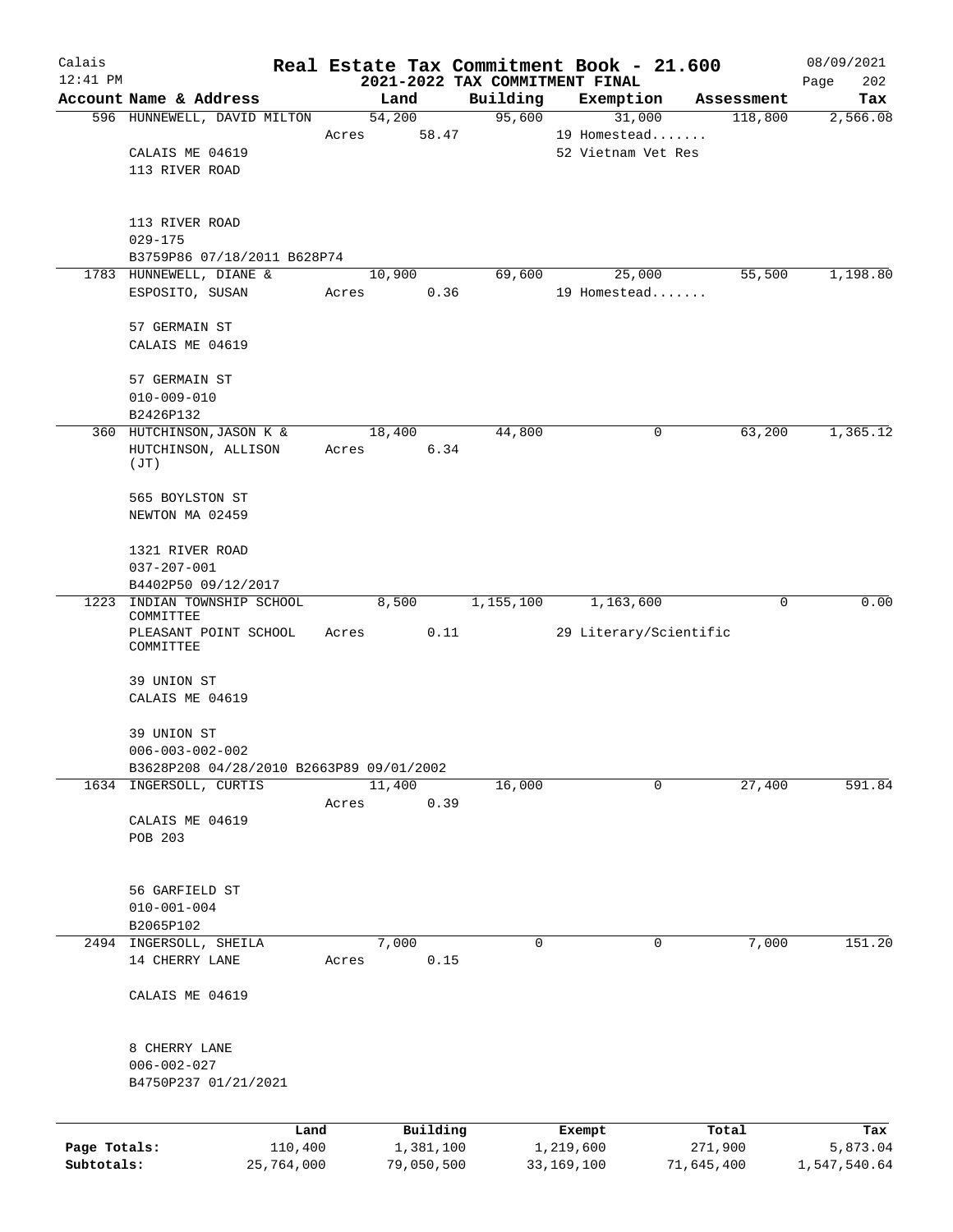| Calais       |                                          |       |             |                                | Real Estate Tax Commitment Book - 21.600 |            | 08/09/2021  |
|--------------|------------------------------------------|-------|-------------|--------------------------------|------------------------------------------|------------|-------------|
| $12:41$ PM   |                                          |       |             | 2021-2022 TAX COMMITMENT FINAL |                                          |            | 203<br>Page |
|              | Account Name & Address                   |       | Land        | Building                       | Exemption                                | Assessment | Tax         |
|              | 2196 INGERSOLL, SHEILA                   |       | $\mathbf 0$ | 10,600                         | $\mathbf 0$                              | 10,600     | 228.96      |
|              | CALAIS ME 04619                          |       |             |                                |                                          |            |             |
|              | 14 CHERRY LANE                           |       |             |                                |                                          |            |             |
|              |                                          |       |             |                                |                                          |            |             |
|              |                                          |       |             |                                |                                          |            |             |
|              | 14 CHERRY LANE<br>$006 - 002 - 019 - A$  |       |             |                                |                                          |            |             |
|              | B4448P140 03/14/2018                     |       |             |                                |                                          |            |             |
| 1798         | INGERSOLL, WAYNE A                       |       | 12,300      | 89,300                         | 25,000                                   | 76,600     | 1,654.56    |
|              | INGERSOLL, CHERYL L                      | Acres | 0.46        |                                | 19 Homestead                             |            |             |
|              |                                          |       |             |                                |                                          |            |             |
|              | 69 LAFAYETTE ST                          |       |             |                                |                                          |            |             |
|              | CALAIS ME 04619                          |       |             |                                |                                          |            |             |
|              | 69 LAFAYETTE ST                          |       |             |                                |                                          |            |             |
|              | $010 - 010 - 003$                        |       |             |                                |                                          |            |             |
|              | B3249P208 02/09/2007                     |       |             |                                |                                          |            |             |
| 2859         | INSITE WIRELESS GROUP,<br>LLC            |       | 0           | 72,700                         | 0                                        | 72,700     | 1,570.32    |
|              | C/O RYAN PTS DEPT 607                    | Acres | 0.23        |                                |                                          |            |             |
|              | PO BOX 460389                            |       |             |                                |                                          |            |             |
|              | HOUSTON TX 77056                         |       |             |                                |                                          |            |             |
|              |                                          |       |             |                                |                                          |            |             |
|              |                                          |       |             |                                |                                          |            |             |
|              | 5 ACADEMY ST<br>$010 - 005 - 001 - 001A$ |       |             |                                |                                          |            |             |
|              | B3484P302 09/09/2008                     |       |             |                                |                                          |            |             |
| 1558         | INTERNATIONAL MOTEL                      |       | 30,000      | 54,900                         | 0                                        | 84,900     | 1,833.84    |
|              |                                          | Acres | 0.68        |                                |                                          |            |             |
|              | CALAIS ME 04619                          |       |             |                                |                                          |            |             |
|              | 626 MAIN ST                              |       |             |                                |                                          |            |             |
|              |                                          |       |             |                                |                                          |            |             |
|              | 612 MAIN ST                              |       |             |                                |                                          |            |             |
|              | $008 - 006 - 006$                        |       |             |                                |                                          |            |             |
|              | B2592P341 01/01/2002                     |       |             |                                |                                          |            |             |
| 269          | INTERNATIONAL MOTEL                      |       | 62,700      | 627,500                        | 0                                        | 690,200    | 14,908.32   |
|              | CALAIS ME 04619                          | Acres | 0.95        |                                |                                          |            |             |
|              | 626 MAIN ST                              |       |             |                                |                                          |            |             |
|              |                                          |       |             |                                |                                          |            |             |
|              |                                          |       |             |                                |                                          |            |             |
|              | 626 MAIN ST                              |       |             |                                |                                          |            |             |
|              | $008 - 006 - 007&008$<br>B1392P13        |       |             |                                |                                          |            |             |
| 1050         | INTERNATIONAL MOTEL                      |       | 6,900       | 14,100                         | $\mathbf 0$                              | 21,000     | 453.60      |
|              |                                          | Acres | 0.51        |                                |                                          |            |             |
|              | CALAIS ME 04619                          |       |             |                                |                                          |            |             |
|              | 626 MAIN ST                              |       |             |                                |                                          |            |             |
|              |                                          |       |             |                                |                                          |            |             |
|              | 9 BARKER ST                              |       |             |                                |                                          |            |             |
|              | $008 - 006 - 011$                        |       |             |                                |                                          |            |             |
|              | B1923P344                                |       |             |                                |                                          |            |             |
|              |                                          |       |             |                                |                                          |            |             |
|              |                                          |       |             |                                |                                          |            |             |
|              | Land                                     |       | Building    |                                | Exempt                                   | Total      | Tax         |
| Page Totals: | 111,900                                  |       | 869,100     |                                | 25,000                                   | 956,000    | 20,649.60   |

**Subtotals:** 25,875,900 79,919,600 33,194,100 72,601,400 1,568,190.24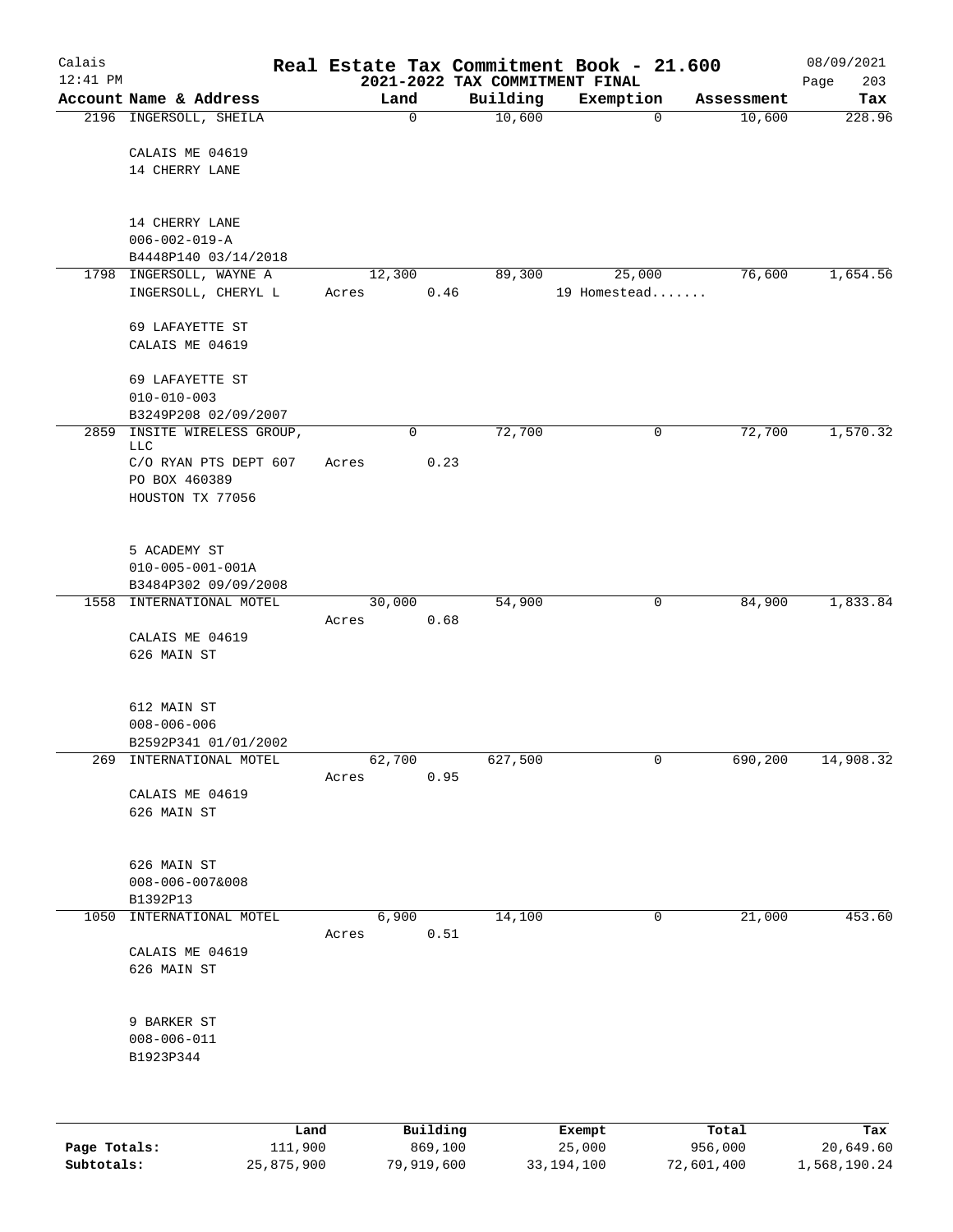| Calais<br>$12:41$ PM |                                                 |       |                     |             | Real Estate Tax Commitment Book - 21.600<br>2021-2022 TAX COMMITMENT FINAL |                | 08/09/2021<br>Page<br>204 |
|----------------------|-------------------------------------------------|-------|---------------------|-------------|----------------------------------------------------------------------------|----------------|---------------------------|
|                      | Account Name & Address                          |       | Land                | Building    | Exemption                                                                  | Assessment     | Tax                       |
|                      | 997 IRENE CHADBOURNE                            |       | 18,200              | $\mathbf 0$ | 18,200                                                                     | $\mathbf{0}$   | 0.00                      |
|                      | ECUMENICAL FOOD PANTRY                          |       |                     |             |                                                                            |                |                           |
|                      | PO BOX 1005                                     | Acres | 0.25                |             | 48 Benevolent                                                              |                |                           |
|                      | CALAIS ME 04619                                 |       |                     |             |                                                                            |                |                           |
|                      |                                                 |       |                     |             |                                                                            |                |                           |
|                      |                                                 |       |                     |             |                                                                            |                |                           |
|                      | 507 MAIN ST                                     |       |                     |             |                                                                            |                |                           |
|                      | $007 - 005 - 001$<br>B4608P286 04/03/2019       |       |                     |             |                                                                            |                |                           |
|                      | 4 IRENE CHADBOURNE                              |       | 14,400              | 8,400       | 22,800                                                                     | $\Omega$       | 0.00                      |
|                      | ECUMENICAL FOOD PANTRY                          |       |                     |             |                                                                            |                |                           |
|                      |                                                 | Acres | 0.05                |             | 48 Benevolent                                                              |                |                           |
|                      | CALAIS ME 04619<br>PO BOX 1005                  |       |                     |             |                                                                            |                |                           |
|                      |                                                 |       |                     |             |                                                                            |                |                           |
|                      |                                                 |       |                     |             |                                                                            |                |                           |
|                      | 255 MAIN ST                                     |       |                     |             |                                                                            |                |                           |
|                      | $006 - 005 - 002 - 001$                         |       |                     |             |                                                                            |                |                           |
|                      | B4118P283 12/17/2014<br>1479 IRENE CHADBOURNE   |       | 14,100              | 62,000      | 76,100                                                                     | 0              | 0.00                      |
|                      | ECUMENICAL FOOD PANTRY                          |       |                     |             |                                                                            |                |                           |
|                      |                                                 | Acres | 0.15                |             | 48 Benevolent                                                              |                |                           |
|                      | CALAIS ME 04619                                 |       |                     |             |                                                                            |                |                           |
|                      | 513 MAIN ST                                     |       |                     |             |                                                                            |                |                           |
|                      |                                                 |       |                     |             |                                                                            |                |                           |
|                      | 513 MAIN ST                                     |       |                     |             |                                                                            |                |                           |
|                      | $007 - 005 - 011$                               |       |                     |             |                                                                            |                |                           |
|                      | B4159P209 05/15/2015 B3407P212                  |       |                     |             |                                                                            |                |                           |
|                      | 1135 IRENE CHADBOURNE<br>ECUMENICAL FOOD PANTRY |       | 26,500              | 124,100     | 150,600                                                                    | $\mathbf 0$    | 0.00                      |
|                      |                                                 | Acres | 0.17                |             | 48 Benevolent                                                              |                |                           |
|                      | CALAIS ME 04619                                 |       |                     |             |                                                                            |                |                           |
|                      | 513 MAIN STREET                                 |       |                     |             |                                                                            |                |                           |
|                      |                                                 |       |                     |             |                                                                            |                |                           |
|                      | 223 MAIN ST                                     |       |                     |             |                                                                            |                |                           |
|                      | $006 - 005 - 002 - A$                           |       |                     |             |                                                                            |                |                           |
|                      | B4298P165 08/01/2016                            |       |                     |             |                                                                            |                |                           |
| 1248                 | IRENE CHADBOURNE                                |       | 10,000              | 0           | 10,000                                                                     | 0              | 0.00                      |
|                      | ECUMENICAL FOOD PANTRY                          | Acres | 0.15                |             | 48 Benevolent                                                              |                |                           |
|                      | CALAIS ME 04619                                 |       |                     |             |                                                                            |                |                           |
|                      | 513 MAIN ST                                     |       |                     |             |                                                                            |                |                           |
|                      |                                                 |       |                     |             |                                                                            |                |                           |
|                      |                                                 |       |                     |             |                                                                            |                |                           |
|                      | MAIN ST<br>$006 - 005 - 002 - D$                |       |                     |             |                                                                            |                |                           |
|                      | B4118P283 12/17/2014                            |       |                     |             |                                                                            |                |                           |
|                      | 2635 IRVING, JEFFREY WAYNE                      |       | 1,000               | 0           | $\Omega$                                                                   | 1,000          | 21.60                     |
|                      | 148 PLEASANT ST                                 | Acres | 192.00              |             |                                                                            |                |                           |
|                      |                                                 |       |                     |             |                                                                            |                |                           |
|                      | ST STEPHEN NB O3L I3B                           |       |                     |             |                                                                            |                |                           |
|                      |                                                 |       |                     |             |                                                                            |                |                           |
|                      | RURAL CALAIS                                    |       |                     |             |                                                                            |                |                           |
|                      | $034 - 044 - 014$                               |       |                     |             |                                                                            |                |                           |
|                      | B3955P131 05/21/2013                            |       |                     |             |                                                                            |                |                           |
| Page Totals:         | Land<br>84,200                                  |       | Building<br>194,500 |             | Exempt<br>277,700                                                          | Total<br>1,000 | Tax<br>21.60              |
| Subtotals:           | 25,960,100                                      |       | 80, 114, 100        |             | 33, 471, 800                                                               | 72,602,400     | 1,568,211.84              |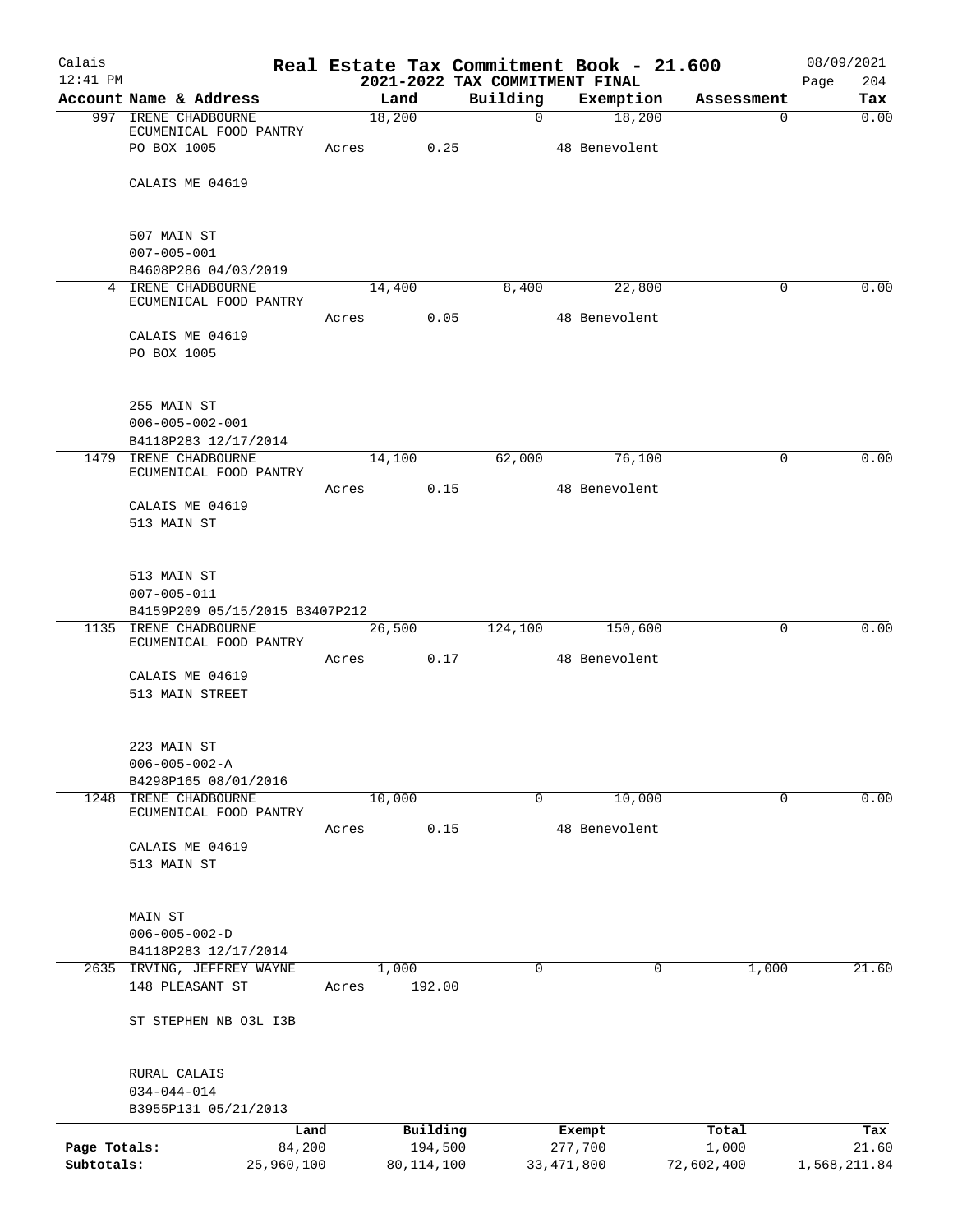| Calais<br>12:41 PM |                                                                       |                 |               | 2021-2022 TAX COMMITMENT FINAL | Real Estate Tax Commitment Book - 21.600 |            | 08/09/2021<br>205<br>Page |
|--------------------|-----------------------------------------------------------------------|-----------------|---------------|--------------------------------|------------------------------------------|------------|---------------------------|
|                    | Account Name & Address                                                |                 | Land          | Building                       | Exemption                                | Assessment | Tax                       |
|                    | 2638 IRVING, JEFFREY WAYNE<br>148 PLEASANT ST                         | Acres           | 700<br>135.00 | $\mathbf 0$                    | $\mathbf 0$                              | 700        | 15.12                     |
|                    | ST STEPHEN NB O3L I3B                                                 |                 |               |                                |                                          |            |                           |
|                    | RURAL CALAIS<br>$034 - 043 - 013$<br>B3955P131 05/21/2013             |                 |               |                                |                                          |            |                           |
|                    | 668 IRVING, ROBERT &<br>IRVING, DEBORAH (JT)<br>1367 BONNIEBRAE DRIVE | 25,700<br>Acres | 0.67          | 92,100                         | 0                                        | 117,800    | 2,544.48                  |
|                    | LAKE OSWEGO OR 97034                                                  |                 |               |                                |                                          |            |                           |
|                    | 9 A FRAME LANE<br>$023 - 011$<br>B4733P184 12/04/2020                 |                 |               |                                |                                          |            |                           |
|                    | 287 JACKSON, JAMES C                                                  |                 | 34,900        | 38,200                         | 25,000                                   | 48,100     | 1,038.96                  |
|                    | 1604 RIVER RD                                                         | Acres           | 1.17          |                                | 19 Homestead                             |            |                           |
|                    | CALAIS ME 04619                                                       |                 |               |                                |                                          |            |                           |
|                    | 1604 RIVER ROAD<br>$016 - 007$                                        |                 |               |                                |                                          |            |                           |
|                    | B2024P190 09/01/1995<br>967 JACKSON, NATHAN &                         | 25,700          |               | 0                              | 0                                        | 25,700     | 555.12                    |
|                    | STANLEY, THOMAS (JT)<br>5 MAPLEWOOD AVE                               | Acres           | 0.16          |                                |                                          |            |                           |
|                    | BIDDEFORD ME 04005                                                    |                 |               |                                |                                          |            |                           |
|                    | 46 NORTH ST<br>$007 - 003 - 013$<br>B4716P190 10/26/2020              |                 |               |                                |                                          |            |                           |
|                    | 1269 JACKSON, JOHN &                                                  | 51,100          |               | 76,700                         | 0                                        | 127,800    | 2,760.48                  |
|                    | JACKSON, LURA (JT)<br>123 CUMMINS CREEK ROAD                          | Acres           | 0.28          |                                |                                          |            |                           |
|                    | BEAUFORT NC 28516                                                     |                 |               |                                |                                          |            |                           |
|                    | 79 NORTH ST                                                           |                 |               |                                |                                          |            |                           |
|                    | $006 - 006 - 026$                                                     |                 |               |                                |                                          |            |                           |
|                    | B4506P85 10/01/2018                                                   |                 |               |                                |                                          |            |                           |
|                    | 284 JACOBS, DAVID                                                     | 29,400          |               | 54,600                         | 0                                        | 84,000     | 1,814.40                  |
|                    | PO BOX 6009                                                           | Acres           | 0.99          |                                |                                          |            |                           |
|                    | TUCSON AZ 85703                                                       |                 |               |                                |                                          |            |                           |
|                    | 1572 RIVER ROAD<br>$016 - 002$<br>B4571P78 07/05/2019                 |                 |               |                                |                                          |            |                           |
|                    |                                                                       |                 |               |                                |                                          |            |                           |

|              | Land       | Building   | Exempt     | Total      | Tax          |
|--------------|------------|------------|------------|------------|--------------|
| Page Totals: | 167,500    | 261,600    | 25,000     | 404,100    | 8,728.56     |
| Subtotals:   | 26,127,600 | 80,375,700 | 33,496,800 | 73,006,500 | 1,576,940.40 |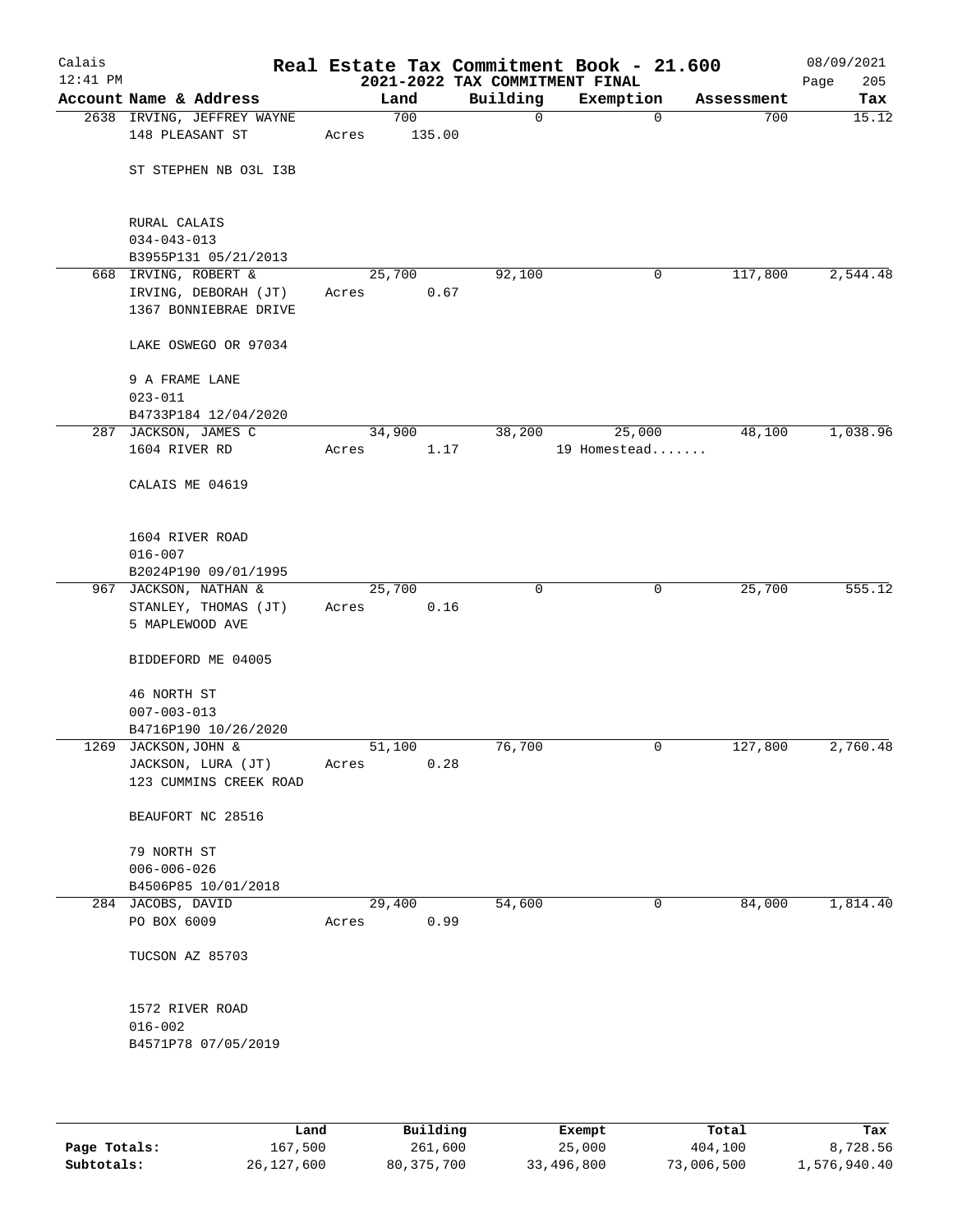| Calais       |                                               |         |       |          |         |          | Real Estate Tax Commitment Book - 21.600    |            | 08/09/2021         |
|--------------|-----------------------------------------------|---------|-------|----------|---------|----------|---------------------------------------------|------------|--------------------|
| $12:41$ PM   | Account Name & Address                        |         |       | Land     |         | Building | 2021-2022 TAX COMMITMENT FINAL<br>Exemption | Assessment | 206<br>Page<br>Tax |
|              | 290 JACOBS, JAMES M & (JT)                    |         |       | 74,300   |         | 146,000  | 31,000                                      | 189,300    | 4,088.88           |
|              | JACOBS, MARCIA L                              |         | Acres |          | 4.99    |          | 19 Homestead                                |            |                    |
|              |                                               |         |       |          |         |          | 52 Vietnam Vet Res                          |            |                    |
|              | 600 RIVER RD                                  |         |       |          |         |          |                                             |            |                    |
|              | CALAIS ME 04619                               |         |       |          |         |          |                                             |            |                    |
|              | 600 RIVER ROAD                                |         |       |          |         |          |                                             |            |                    |
|              | $019 - 007$                                   |         |       |          |         |          |                                             |            |                    |
|              | B2908P352 08/02/2004                          |         |       |          |         |          |                                             |            |                    |
|              | 311 JAMES, RAYMOND W                          |         | Acres | 11,100   | 3.45    | 94,700   | 25,000<br>19 Homestead                      | 80,800     | 1,745.28           |
|              | JAMES, CHRISTEL S                             |         |       |          |         |          |                                             |            |                    |
|              | 214 CARSON ROAD                               |         |       |          |         |          |                                             |            |                    |
|              | CALAIS ME 04619                               |         |       |          |         |          |                                             |            |                    |
|              |                                               |         |       |          |         |          |                                             |            |                    |
|              | 214 CARSON RD<br>$033 - 120 - 001$            |         |       |          |         |          |                                             |            |                    |
|              | B4059P291 05/28/2014 B2235P109                |         |       |          |         |          |                                             |            |                    |
|              | 1831 JAMES, TIMOTHY                           |         |       | 11,800   |         | 82,200   | 25,000                                      | 69,000     | 1,490.40           |
|              |                                               |         | Acres |          | 0.42    |          | 19 Homestead                                |            |                    |
|              | CALAIS ME 04619<br>P.O. BOX 1254              |         |       |          |         |          |                                             |            |                    |
|              |                                               |         |       |          |         |          |                                             |            |                    |
|              |                                               |         |       |          |         |          |                                             |            |                    |
|              | 14 WILLOW ST                                  |         |       |          |         |          |                                             |            |                    |
|              | $010 - 004 - 007 - 001$                       |         |       |          |         |          |                                             |            |                    |
|              | B2059P111 02/01/1996<br>1190 JAMES, TIMOTHY S |         |       | 48,300   |         | 72,900   | 0                                           | 121,200    | 2,617.92           |
|              |                                               |         | Acres |          | 0.25    |          |                                             |            |                    |
|              | CALAIS ME 04619                               |         |       |          |         |          |                                             |            |                    |
|              | PO BOX 1254                                   |         |       |          |         |          |                                             |            |                    |
|              |                                               |         |       |          |         |          |                                             |            |                    |
|              | 291 NORTH ST                                  |         |       |          |         |          |                                             |            |                    |
|              | $005 - 009 - 010$                             |         |       |          |         |          |                                             |            |                    |
|              | B3899P200 10/30/2012<br>314 JAMES, RAYMOND &  |         |       | 5,400    |         | 1,500    | 0                                           | 6,900      | 149.04             |
|              | JAMES, CHRISTEL (JT)                          |         | Acres |          | 1.49    |          |                                             |            |                    |
|              |                                               |         |       |          |         |          |                                             |            |                    |
|              | 214 CARSON ROAD                               |         |       |          |         |          |                                             |            |                    |
|              | CALAIS ME 04619                               |         |       |          |         |          |                                             |            |                    |
|              | 14 GARDENSIDE DRIVE                           |         |       |          |         |          |                                             |            |                    |
|              | $033 - 122 - 001$                             |         |       |          |         |          |                                             |            |                    |
|              | B4324P8 12/21/2016                            |         |       |          |         |          |                                             |            |                    |
| 498          | JEAN, JILL M. &<br>BENT, KEVIN W. &           |         |       | 25,800   |         | 67,300   | 25,000                                      | 68,100     | 1,470.96           |
|              | FORBES, LAURIE G                              |         | Acres |          | 1.16    |          | 19 Homestead                                |            |                    |
|              |                                               |         |       |          |         |          |                                             |            |                    |
|              | POB 148<br>ROBBINSTON ME 04671                |         |       |          |         |          |                                             |            |                    |
|              | 0148                                          |         |       |          |         |          |                                             |            |                    |
|              | 40 ST CROIX DR                                |         |       |          |         |          |                                             |            |                    |
|              | $015 - 021$                                   |         |       |          |         |          |                                             |            |                    |
|              | B1949P129                                     |         |       |          |         |          |                                             |            |                    |
|              |                                               |         |       |          |         |          |                                             |            |                    |
|              |                                               | Land    |       | Building |         |          | Exempt                                      | Total      | Tax                |
| Page Totals: |                                               | 176,700 |       |          | 464,600 |          | 106,000                                     | 535,300    | 11,562.48          |

**Subtotals:** 26,304,300 80,840,300 33,602,800 73,541,800 1,588,502.88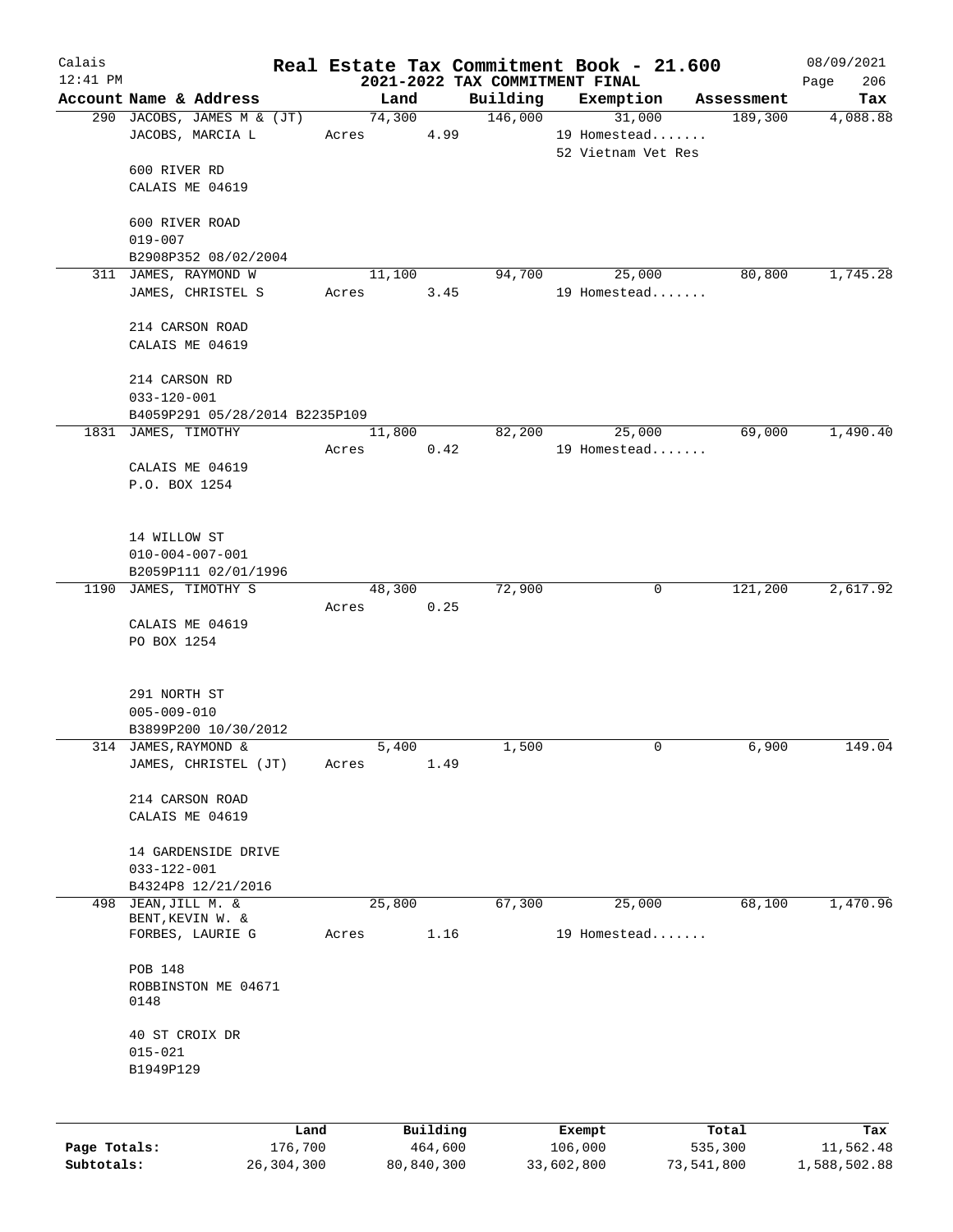| Calais       |                                                                                 |       |                 | Real Estate Tax Commitment Book - 21.600 |                        |             |                      | 08/09/2021      |
|--------------|---------------------------------------------------------------------------------|-------|-----------------|------------------------------------------|------------------------|-------------|----------------------|-----------------|
| $12:41$ PM   | Account Name & Address                                                          |       |                 | 2021-2022 TAX COMMITMENT FINAL           |                        |             |                      | 207<br>Page     |
|              |                                                                                 |       | Land<br>29,500  | Building<br>50,200                       | Exemption              | $\mathbf 0$ | Assessment<br>79,700 | Tax<br>1,721.52 |
|              | 949 JEANROY, CALVIN A &<br>JEANROY, AMY B (JT)                                  | Acres | 0.21            |                                          |                        |             |                      |                 |
|              | PO BOX 85<br>ROBBINSTON ME 04671                                                |       |                 |                                          |                        |             |                      |                 |
|              | 473 MAIN ST                                                                     |       |                 |                                          |                        |             |                      |                 |
|              | $007 - 004 - 001$                                                               |       |                 |                                          |                        |             |                      |                 |
|              | B4345P221 03/24/2017                                                            |       |                 |                                          |                        |             |                      |                 |
|              | 756 JENKINS, RONALD D                                                           |       | 25,000          | 110,100                                  | 25,000                 |             | 110,100              | 2,378.16        |
|              | JENKINS, JONEENA                                                                | Acres | 0.47            |                                          | 19 Homestead           |             |                      |                 |
|              | 42 SPRUCE ST                                                                    |       |                 |                                          |                        |             |                      |                 |
|              | CALAIS ME 04619                                                                 |       |                 |                                          |                        |             |                      |                 |
|              | 42 SPRUCE ST                                                                    |       |                 |                                          |                        |             |                      |                 |
|              | $027 - 184 - 013$                                                               |       |                 |                                          |                        |             |                      |                 |
|              | B3225P209 12/04/2006                                                            |       |                 |                                          |                        |             |                      | 4,164.48        |
|              | 370 JENSEN, NILS PETER &<br>JENSEN, ELISE C (JT)                                | Acres | 20,600<br>19.00 | 197,200                                  | 25,000<br>19 Homestead |             | 192,800              |                 |
|              | PO BOX 897                                                                      |       |                 |                                          |                        |             |                      |                 |
|              | CALAIS ME 04619                                                                 |       |                 |                                          |                        |             |                      |                 |
|              | 1481 RIVER ROAD                                                                 |       |                 |                                          |                        |             |                      |                 |
|              | $037 - 218$<br>B4696P246 09/01/2020 B4580P107 08/05/2019 B4544P37<br>03/28/2019 |       |                 |                                          |                        |             |                      |                 |
|              | 501 JENSEN, DAVID &                                                             |       | 22,100          | 73,800                                   | 25,000                 |             | 70,900               | 1,531.44        |
|              | JENSEN, WAYNE &                                                                 |       |                 |                                          |                        |             |                      |                 |
|              | LEAVITT, NANCY (TC)<br>3 RIDLEY STREET                                          | Acres | 0.46            |                                          | 19 Homestead           |             |                      |                 |
|              | SANFORD ME 04073-3734                                                           |       |                 |                                          |                        |             |                      |                 |
|              | 36 ST CROIX DR                                                                  |       |                 |                                          |                        |             |                      |                 |
|              | $015 - 022$                                                                     |       |                 |                                          |                        |             |                      |                 |
|              | B4606P293 10/17/2019                                                            |       |                 |                                          |                        |             |                      |                 |
| 485          | <b>JENSEN, DAVID</b><br>&                                                       |       | 6,200           | 0                                        |                        | 0           | 6,200                | 133.92          |
|              | JENSEN, WAYNE<br>&<br>LEAVITT, NANCY<br>(TC)                                    | Acres | 0.36            |                                          |                        |             |                      |                 |
|              | 3 RIDLEY STREET                                                                 |       |                 |                                          |                        |             |                      |                 |
|              | SANFORD ME 04073-3734                                                           |       |                 |                                          |                        |             |                      |                 |
|              | ST CROIX DR                                                                     |       |                 |                                          |                        |             |                      |                 |
|              | $015 - 002$                                                                     |       |                 |                                          |                        |             |                      |                 |
|              | B4606P295 10/17/2019                                                            |       |                 |                                          |                        |             |                      |                 |
| 769          | JEWETT, BRUCE                                                                   |       | 12,500          | 38,700                                   | 25,000                 |             | 26,200               | 565.92          |
|              | CALAIS ME 04619                                                                 | Acres | 0.21            |                                          | 19 Homestead           |             |                      |                 |
|              | 13 FRANKLIN STREET                                                              |       |                 |                                          |                        |             |                      |                 |
|              |                                                                                 |       |                 |                                          |                        |             |                      |                 |
|              | 13 FRANKLIN ST                                                                  |       |                 |                                          |                        |             |                      |                 |
|              | $008 - 004 - 029$                                                               |       |                 |                                          |                        |             |                      |                 |
|              | B4192P69 09/25/2015                                                             |       |                 |                                          |                        |             |                      |                 |
|              |                                                                                 | Land  | Building        |                                          | Exempt                 |             | Total                | Tax             |
| Page Totals: | 115,900                                                                         |       | 470,000         |                                          | 100,000                |             | 485,900              | 10,495.44       |
| Subtotals:   | 26,420,200                                                                      |       | 81, 310, 300    |                                          | 33,702,800             |             | 74,027,700           | 1,598,998.32    |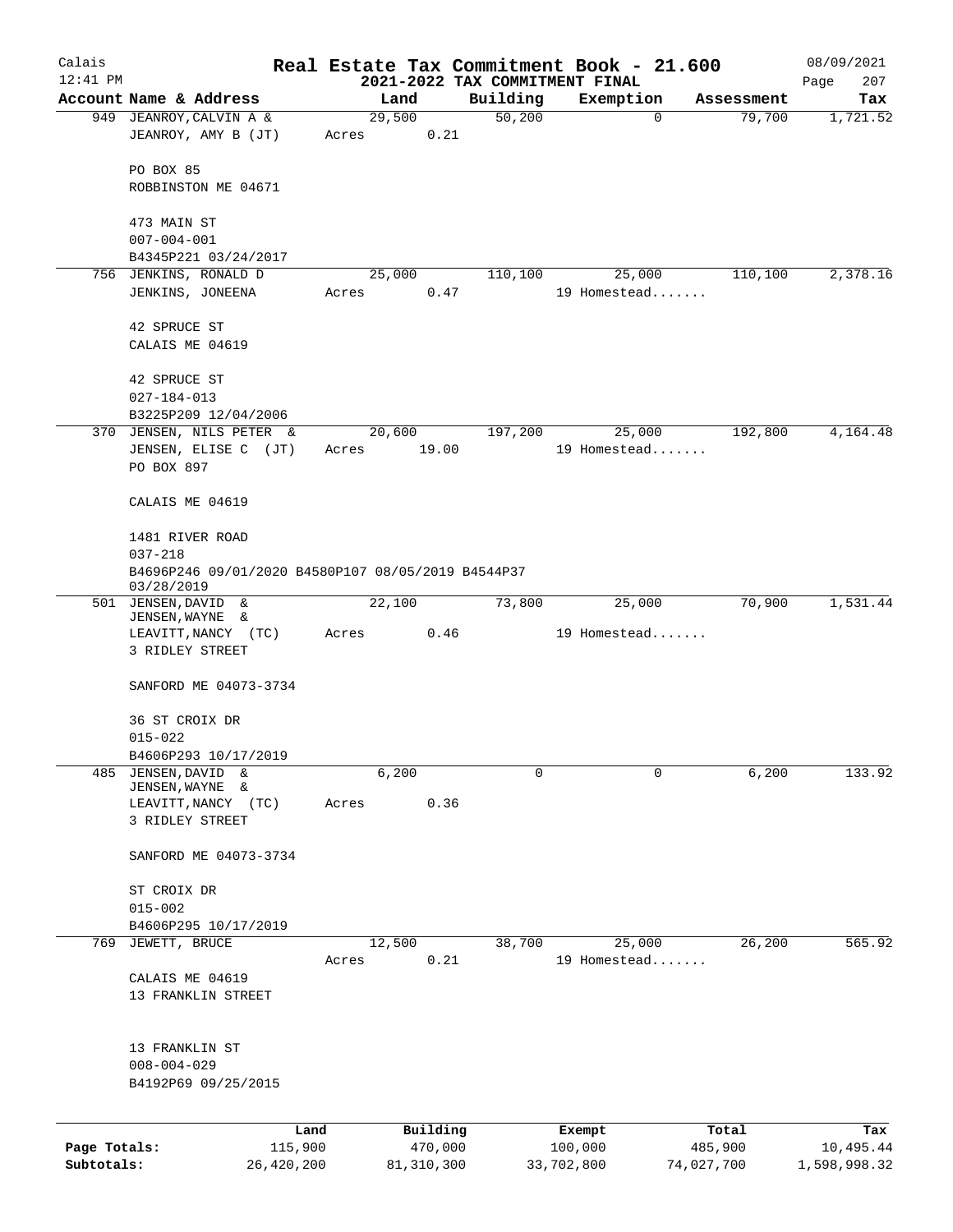| Calais<br>$12:41$ PM |                                                         |        |       |        |          |      | Real Estate Tax Commitment Book - 21.600   |                        |             |            | 08/09/2021         |
|----------------------|---------------------------------------------------------|--------|-------|--------|----------|------|--------------------------------------------|------------------------|-------------|------------|--------------------|
|                      | Account Name & Address                                  |        |       | Land   |          |      | 2021-2022 TAX COMMITMENT FINAL<br>Building | Exemption              |             | Assessment | 208<br>Page<br>Tax |
|                      | 1726 JEWETT, BRUCE                                      |        |       | 7,700  |          |      | 38,000                                     |                        | $\mathbf 0$ | 45,700     | 987.12             |
|                      |                                                         |        | Acres |        |          | 0.18 |                                            |                        |             |            |                    |
|                      | CALAIS ME 04619                                         |        |       |        |          |      |                                            |                        |             |            |                    |
|                      | 13 FRANKLIN STREET                                      |        |       |        |          |      |                                            |                        |             |            |                    |
|                      |                                                         |        |       |        |          |      |                                            |                        |             |            |                    |
|                      | 50 GARFIELD ST                                          |        |       |        |          |      |                                            |                        |             |            |                    |
|                      | $010 - 001 - 002$                                       |        |       |        |          |      |                                            |                        |             |            |                    |
|                      | B4506P197 10/12/2018                                    |        |       |        |          |      |                                            |                        |             |            |                    |
| 2413                 | JOHNSON HOLDINGS                                        |        |       | 7,300  |          |      | 0                                          |                        | 0           | 7,300      | 157.68             |
|                      | DOWNEAST LLC                                            |        |       |        |          |      |                                            |                        |             |            |                    |
|                      | CALAIS ME 04619                                         |        | Acres |        |          | 0.16 |                                            |                        |             |            |                    |
|                      | 66 SWAN STREET                                          |        |       |        |          |      |                                            |                        |             |            |                    |
|                      |                                                         |        |       |        |          |      |                                            |                        |             |            |                    |
|                      |                                                         |        |       |        |          |      |                                            |                        |             |            |                    |
|                      | 27 PRICE ST                                             |        |       |        |          |      |                                            |                        |             |            |                    |
|                      | $005 - 005 - 023$                                       |        |       |        |          |      |                                            |                        |             |            |                    |
|                      | B4316P151 11/16/2016                                    |        |       |        |          |      |                                            |                        |             |            |                    |
| 267                  | JOHNSON HOLDINGS<br>DOWNEAST LLC                        |        |       | 7,000  |          |      | 245,300                                    |                        | 0           | 252,300    | 5,449.68           |
|                      |                                                         |        | Acres |        |          | 0.30 |                                            |                        |             |            |                    |
|                      | CALAIS ME 04619                                         |        |       |        |          |      |                                            |                        |             |            |                    |
|                      | 66 SWAN ST                                              |        |       |        |          |      |                                            |                        |             |            |                    |
|                      |                                                         |        |       |        |          |      |                                            |                        |             |            |                    |
|                      | 30 PRICE ST                                             |        |       |        |          |      |                                            |                        |             |            |                    |
|                      | $005 - 004 - 013$                                       |        |       |        |          |      |                                            |                        |             |            |                    |
|                      | B4201P183 10/23/2015                                    |        |       |        |          |      |                                            |                        |             |            |                    |
|                      | 1232 JOHNSON PROPERTIES, INC                            |        |       | 28,100 |          |      | 206,800                                    |                        | 0           | 234,900    | 5,073.84           |
|                      |                                                         |        | Acres |        |          | 0.19 |                                            |                        |             |            |                    |
|                      | CALAIS ME 04619                                         |        |       |        |          |      |                                            |                        |             |            |                    |
|                      | PO BOX 954                                              |        |       |        |          |      |                                            |                        |             |            |                    |
|                      |                                                         |        |       |        |          |      |                                            |                        |             |            |                    |
|                      | 50 UNION ST                                             |        |       |        |          |      |                                            |                        |             |            |                    |
|                      | $006 - 004 - 009$                                       |        |       |        |          |      |                                            |                        |             |            |                    |
|                      | B2929P206 B2266P214                                     |        |       |        |          |      |                                            |                        |             |            |                    |
|                      | 1655 JOHNSON, ANDREW                                    |        | Acres | 10,900 |          |      | 53,400                                     | 25,000<br>19 Homestead |             | 39,300     | 848.88             |
|                      | CALAIS ME 04619                                         |        |       |        |          | 0.36 |                                            |                        |             |            |                    |
|                      | 66 SWAN ST                                              |        |       |        |          |      |                                            |                        |             |            |                    |
|                      |                                                         |        |       |        |          |      |                                            |                        |             |            |                    |
|                      |                                                         |        |       |        |          |      |                                            |                        |             |            |                    |
|                      | 66 SWAN ST                                              |        |       |        |          |      |                                            |                        |             |            |                    |
|                      | $009 - 004 - 024$                                       |        |       |        |          |      |                                            |                        |             |            |                    |
|                      | B2826P99 B2572P186 10/01/2001<br>1683 JOHNSON, ANDREW M |        |       | 23,700 |          |      | 0                                          |                        | $\mathbf 0$ | 23,700     | 511.92             |
|                      | 66 SWAN STREET                                          |        | Acres |        |          | 2.90 |                                            |                        |             |            |                    |
|                      |                                                         |        |       |        |          |      |                                            |                        |             |            |                    |
|                      | CALAIS ME 04619                                         |        |       |        |          |      |                                            |                        |             |            |                    |
|                      |                                                         |        |       |        |          |      |                                            |                        |             |            |                    |
|                      |                                                         |        |       |        |          |      |                                            |                        |             |            |                    |
|                      | MAIN ST<br>$014 - 012$                                  |        |       |        |          |      |                                            |                        |             |            |                    |
|                      | B4761P142 02/24/2021                                    |        |       |        |          |      |                                            |                        |             |            |                    |
|                      |                                                         |        |       |        |          |      |                                            |                        |             |            |                    |
|                      |                                                         |        |       |        |          |      |                                            |                        |             |            |                    |
|                      |                                                         | Land   |       |        | Building |      |                                            | Exempt                 |             | Total      | Tax                |
| Page Totals:         |                                                         | 84,700 |       |        | 543,500  |      |                                            | 25,000                 |             | 603,200    | 13,029.12          |

**Subtotals:** 26,504,900 81,853,800 33,727,800 74,630,900 1,612,027.44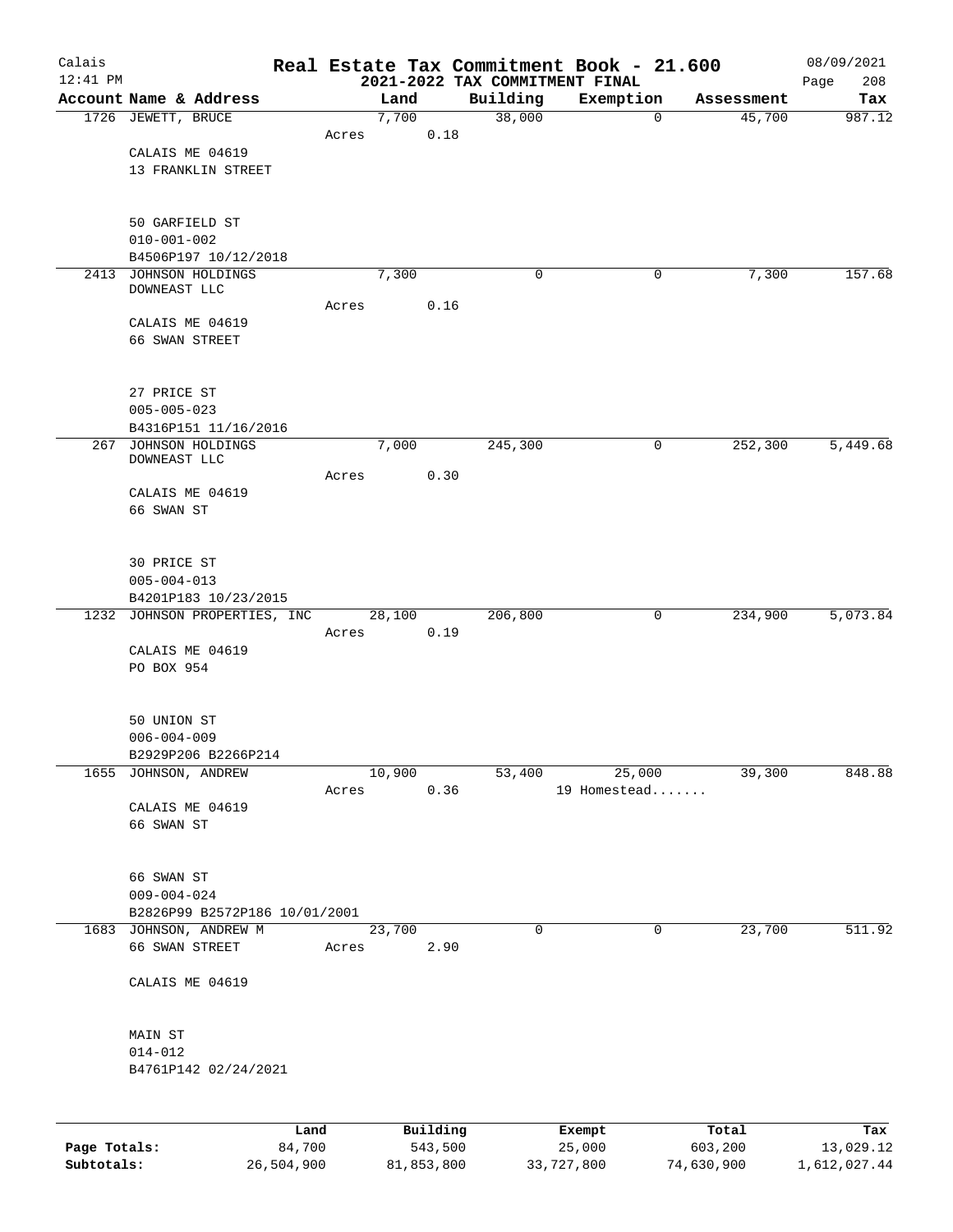| Calais       |                                                    |            |       |        |            |                                | Real Estate Tax Commitment Book - 21.600 |            | 08/09/2021   |
|--------------|----------------------------------------------------|------------|-------|--------|------------|--------------------------------|------------------------------------------|------------|--------------|
| $12:41$ PM   |                                                    |            |       |        |            | 2021-2022 TAX COMMITMENT FINAL |                                          |            | 209<br>Page  |
|              | Account Name & Address                             |            |       | Land   |            | Building                       | Exemption                                | Assessment | Tax          |
|              | 418 JOHNSON, ANN R                                 |            | Acres | 9,800  | 1.00       | 112,400                        | 25,000<br>19 Homestead                   | 97,200     | 2,099.52     |
|              | CALAIS ME 04619                                    |            |       |        |            |                                |                                          |            |              |
|              | 1253 RIVER ROAD                                    |            |       |        |            |                                |                                          |            |              |
|              |                                                    |            |       |        |            |                                |                                          |            |              |
|              |                                                    |            |       |        |            |                                |                                          |            |              |
|              | 1253 RIVER ROAD                                    |            |       |        |            |                                |                                          |            |              |
|              | $037 - 271$                                        |            |       |        |            |                                |                                          |            |              |
|              | B909P304                                           |            |       |        |            |                                |                                          |            |              |
|              | 337 JOHNSON, BRIAN & (JT)                          |            |       | 32,900 |            | 88,100                         | 25,000                                   | 96,000     | 2,073.60     |
|              | WESTON, MARY                                       |            | Acres |        | 0.57       |                                | 19 Homestead                             |            |              |
|              | 18 LAKEVIEW LANE                                   |            |       |        |            |                                |                                          |            |              |
|              | CALAIS ME 04619                                    |            |       |        |            |                                |                                          |            |              |
|              |                                                    |            |       |        |            |                                |                                          |            |              |
|              | 18 LAKEVIEW LANE                                   |            |       |        |            |                                |                                          |            |              |
|              | $037 - 100 - 004$                                  |            |       |        |            |                                |                                          |            |              |
|              | B2777P264 08/13/2003                               |            |       |        |            |                                |                                          |            |              |
|              | 2115 JOHNSON, CHRIS A                              |            |       | 12,200 |            | 54,300                         | 25,000                                   | 41,500     | 896.40       |
|              |                                                    |            | Acres |        | 0.45       |                                | 19 Homestead                             |            |              |
|              | CALAIS ME 04619                                    |            |       |        |            |                                |                                          |            |              |
|              | 9 CLEVELAND ST                                     |            |       |        |            |                                |                                          |            |              |
|              |                                                    |            |       |        |            |                                |                                          |            |              |
|              | 9 CLEVELAND ST                                     |            |       |        |            |                                |                                          |            |              |
|              | $003 - 006 - 022$                                  |            |       |        |            |                                |                                          |            |              |
|              | B4195P131 09/25/2015 B2583P54 10/01/2001           |            |       |        |            |                                |                                          |            |              |
|              | 227 JOHNSON, DALE HARRIS &                         |            |       | 7,900  |            | 0                              | $\mathbf 0$                              | 7,900      | 170.64       |
|              | JOHNSON, JUDITH &                                  |            |       |        |            |                                |                                          |            |              |
|              | JOHNSON, JOSEPH (JT)                               |            | Acres |        | 17.00      |                                |                                          |            |              |
|              | 18 DAY'S END                                       |            |       |        |            |                                |                                          |            |              |
|              | BAILEYVILLE ME 04694                               |            |       |        |            |                                |                                          |            |              |
|              |                                                    |            |       |        |            |                                |                                          |            |              |
|              | CARSON RD                                          |            |       |        |            |                                |                                          |            |              |
|              | $033 - 121 - 002$                                  |            |       |        |            |                                |                                          |            |              |
|              | B4574P42 07/05/2019                                |            |       |        |            |                                |                                          |            |              |
| 187          | JOHNSON, DALE HARRIS &                             |            |       | 6,100  |            | 0                              | 0                                        | 6,100      | 131.76       |
|              | JOHNSON, JUDITH &                                  |            |       |        |            |                                |                                          |            |              |
|              | JOHNSON, JOSEPH (JT)<br>18 DAY'S END               |            | Acres |        | 48.00      |                                |                                          |            |              |
|              |                                                    |            |       |        |            |                                |                                          |            |              |
|              | BAILEYVILLE ME 04694                               |            |       |        |            |                                |                                          |            |              |
|              |                                                    |            |       |        |            |                                |                                          |            |              |
|              | RIVER ROAD                                         |            |       |        |            |                                |                                          |            |              |
|              | $033 - 192$                                        |            |       |        |            |                                |                                          |            |              |
|              | B4574P40 07/05/2019 B4558P125 12/21/2012 B3424P309 |            |       |        |            |                                |                                          |            |              |
|              | 06/17/2008<br>185 JOHNSON, DANA W &                |            |       | 7,200  |            | 0                              | 0                                        | 7,200      | 155.52       |
|              | JOHNSON, KAYLEE LYNN &                             |            |       |        |            |                                |                                          |            |              |
|              | GREENLAW-JOHNSON,                                  |            | Acres |        | 39.00      |                                |                                          |            |              |
|              | MELISSA LYNN (JT)                                  |            |       |        |            |                                |                                          |            |              |
|              | 212 CARSON ROAD                                    |            |       |        |            |                                |                                          |            |              |
|              | CALAIS ME 04619                                    |            |       |        |            |                                |                                          |            |              |
|              |                                                    |            |       |        |            |                                |                                          |            |              |
|              | REAR CARSON RD                                     |            |       |        |            |                                |                                          |            |              |
|              | $033 - 121$                                        |            |       |        |            |                                |                                          |            |              |
|              | B4574P37 07/05/2019                                |            |       |        |            |                                |                                          |            |              |
|              |                                                    | Land       |       |        | Building   |                                | Exempt                                   | Total      | Tax          |
| Page Totals: |                                                    | 76,100     |       |        | 254,800    |                                | 75,000                                   | 255,900    | 5,527.44     |
| Subtotals:   |                                                    | 26,581,000 |       |        | 82,108,600 |                                | 33,802,800                               | 74,886,800 | 1,617,554.88 |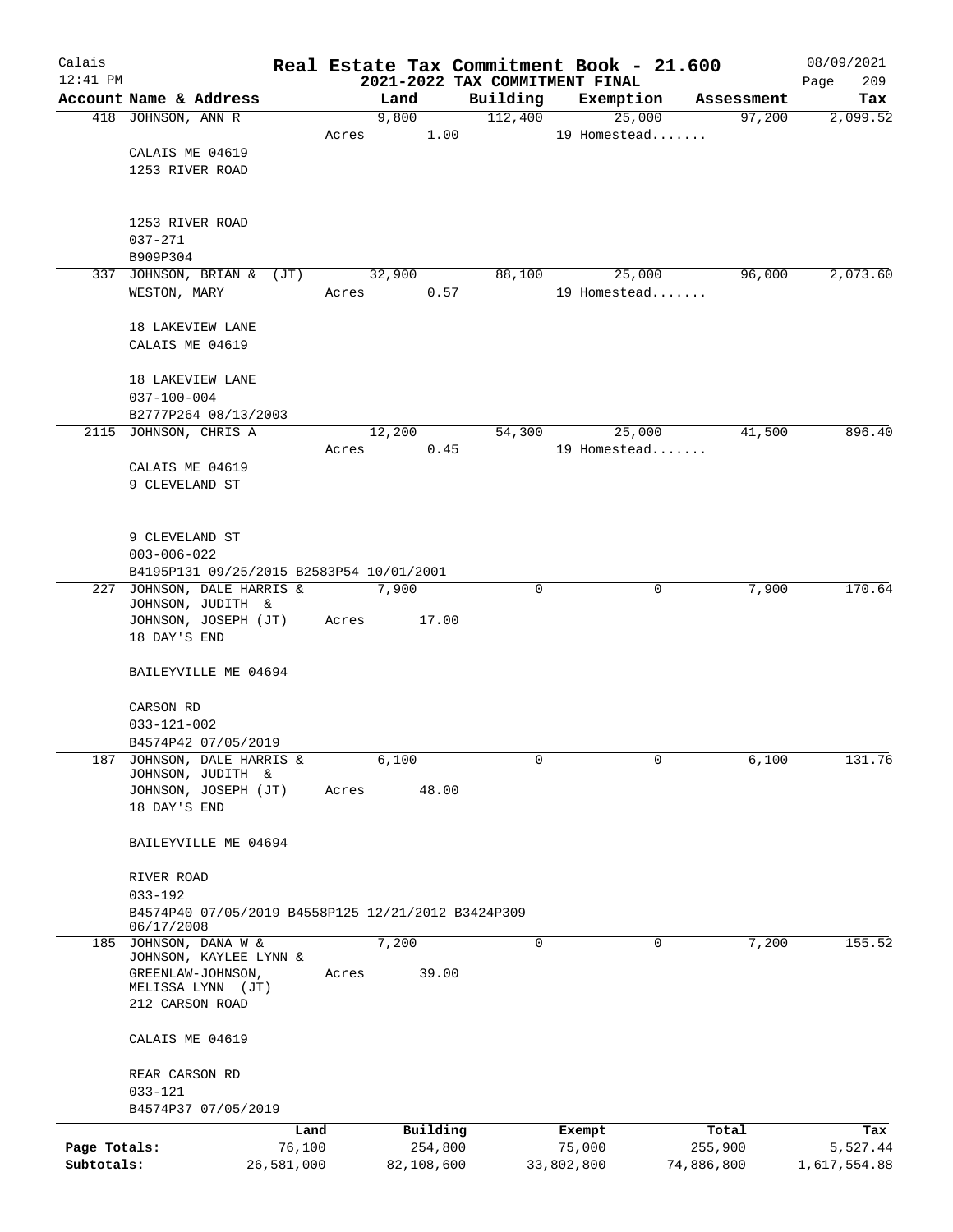| Calais                     |                                                                                                              |                         |                                | Real Estate Tax Commitment Book - 21.600 |                         | 08/09/2021               |
|----------------------------|--------------------------------------------------------------------------------------------------------------|-------------------------|--------------------------------|------------------------------------------|-------------------------|--------------------------|
| $12:41$ PM                 |                                                                                                              |                         | 2021-2022 TAX COMMITMENT FINAL |                                          |                         | 210<br>Page              |
|                            | Account Name & Address                                                                                       | Land                    | Building                       | Exemption                                | Assessment              | Tax                      |
|                            | 186 JOHNSON, DANA W &<br>JOHNSON, KAYLEE LYNN &<br>GREENLAW-JOHNSON,<br>MELISSA LYNN (JT)<br>212 CARSON ROAD | 5,400<br>41.00<br>Acres | $\mathsf{O}$                   | $\mathbf 0$                              | 5,400                   | 116.64                   |
|                            | CALAIS ME 04619                                                                                              |                         |                                |                                          |                         |                          |
|                            | CARSON RD<br>$033 - 122 - 002$                                                                               |                         |                                |                                          |                         |                          |
|                            | B4574P37 07/05/2019                                                                                          |                         |                                |                                          |                         |                          |
|                            | 255 JOHNSON, DANA W &<br>JOHNSON, KAYLEE LYNN &<br>GREENLAW-JOHNSON,<br>MELISSA LYNN (JT)<br>212 CARSON ROAD | 8,200<br>Acres          | 129,500<br>0.46                | 25,000<br>19 Homestead                   | 112,700                 | 2,434.32                 |
|                            | CALAIS ME 04619                                                                                              |                         |                                |                                          |                         |                          |
|                            | 201 CARSON RD<br>$033 - 121 - 001$<br>B4574P37 07/05/2019                                                    |                         |                                |                                          |                         |                          |
|                            | 315 JOHNSON, DANA WILLIAM<br>C/O KAYLEE & SCOTT<br>LURSEN<br>212 CARSON RD<br>CALAIS ME 04619                | 11,400<br>Acres         | 55,500<br>4.00                 | 25,000<br>19 Homestead                   | 41,900                  | 905.04                   |
|                            | 212 CARSON RD<br>$033 - 122 - 003$                                                                           |                         |                                |                                          |                         |                          |
|                            | B4799P155 06/22/2021 B2056P201 07/01/1994<br>2765 JOHNSON, DAVID                                             | 10,100                  | 82,200                         | 25,000                                   | 67,300                  | 1,453.68                 |
|                            |                                                                                                              | Acres                   | 1.20                           | 19 Homestead                             |                         |                          |
|                            | CALAIS ME 04619<br>352 RIVER ROAD                                                                            |                         |                                |                                          |                         |                          |
|                            | 352 RIVER ROAD<br>$018 - 022 - 001$<br>B2362P71 07/01/1999                                                   |                         |                                |                                          |                         |                          |
|                            | 2575 JOHNSON, DAVID                                                                                          | 18,600                  | 61,600                         | 0                                        | 80,200                  | 1,732.32                 |
|                            | CALAIS ME 04619<br>352 RIVER ROAD                                                                            | 0.26<br>Acres           |                                |                                          |                         |                          |
| 2577                       | 20 MONROE ST<br>$006 - 006 - 015$<br>B4327P63 12/23/2016                                                     | 17,100                  | 45,300                         | 0                                        | 62,400                  | 1,347.84                 |
|                            | JOHNSON, DAVID<br>CALAIS ME 04619<br>352 RIVER ROAD                                                          | 0.22<br>Acres           |                                |                                          |                         |                          |
|                            | 14 LOWELL ST<br>$006 - 006 - 014$<br>B2053P261                                                               |                         |                                |                                          |                         |                          |
|                            |                                                                                                              | Building<br>Land        |                                | Exempt                                   | Total                   | Tax                      |
| Page Totals:<br>Subtotals: | 70,800<br>26,651,800                                                                                         | 374,100<br>82, 482, 700 |                                | 75,000<br>33,877,800                     | 369,900<br>75, 256, 700 | 7,989.84<br>1,625,544.72 |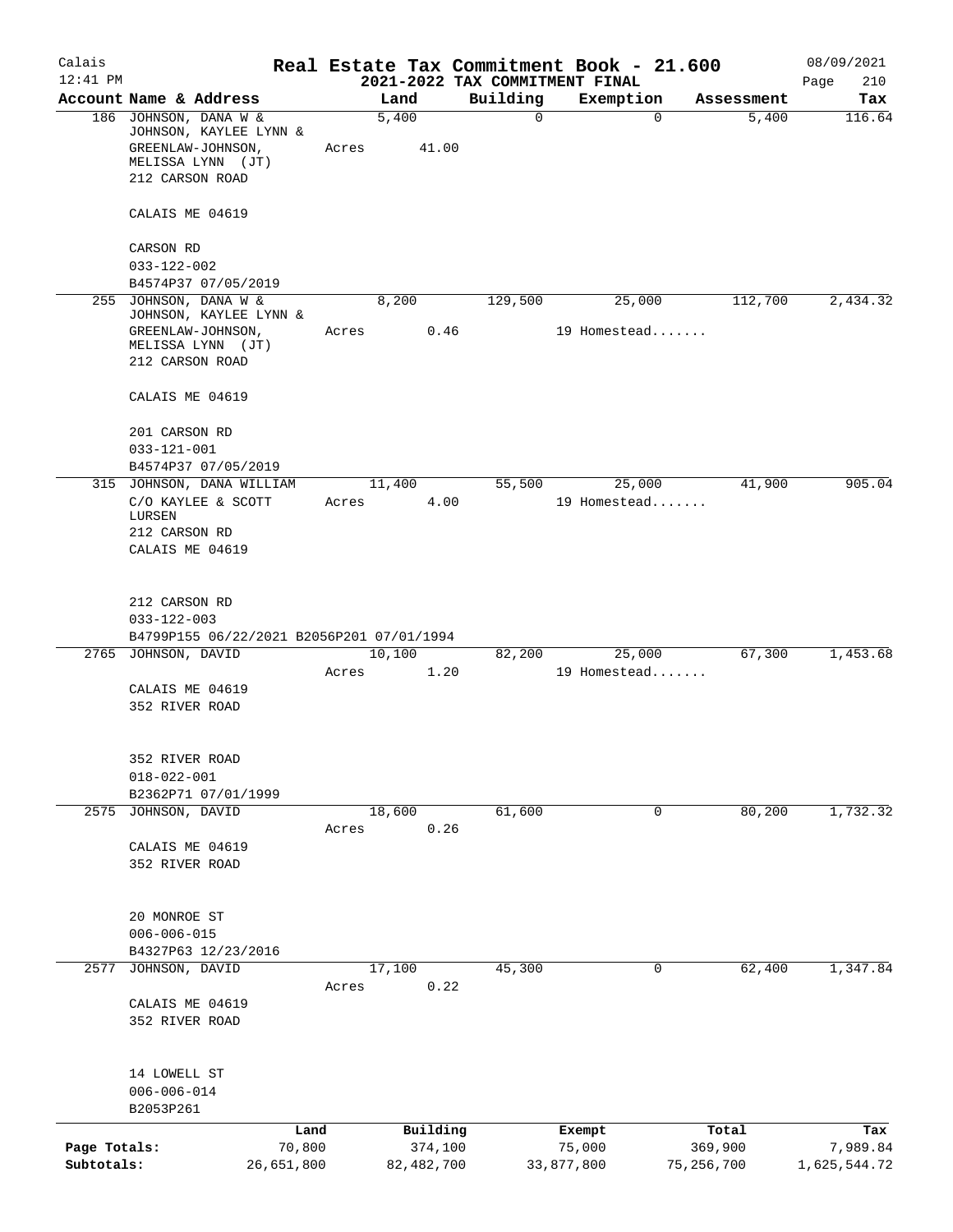| Calais<br>$12:41$ PM |                                                                            |                 |          | 2021-2022 TAX COMMITMENT FINAL | Real Estate Tax Commitment Book - 21.600 |            | 08/09/2021<br>Page<br>211 |
|----------------------|----------------------------------------------------------------------------|-----------------|----------|--------------------------------|------------------------------------------|------------|---------------------------|
|                      | Account Name & Address                                                     |                 | Land     | Building                       | Exemption                                | Assessment | Tax                       |
|                      | 1505 JOHNSON, DENNIS W<br>JOHNSON, ELIZABETH C                             | 20,900<br>Acres | 0.33     | 36,000                         | 25,000<br>19 Homestead                   | 31,900     | 689.04                    |
|                      | 56 BARKER ST                                                               |                 |          |                                |                                          |            |                           |
|                      | CALAIS ME 04619                                                            |                 |          |                                |                                          |            |                           |
|                      | 56 BARKER ST<br>$008 - 003 - 007$                                          |                 |          |                                |                                          |            |                           |
|                      | B677P383                                                                   |                 |          |                                |                                          |            |                           |
|                      | 438 JOHNSON, GERALD LEE<br>JOHNSON, PENNY J (JT)                           | 34,700<br>Acres | 0.72     | 11,800                         | 0                                        | 46,500     | 1,004.40                  |
|                      | 143 MCCOY ROAD<br>ROBBINSTON ME 04671                                      |                 |          |                                |                                          |            |                           |
|                      | 300 CHISHOLM BLVD/NASHS<br>$036 - 016$                                     |                 |          |                                |                                          |            |                           |
|                      | B4032P179 01/08/2014                                                       |                 |          |                                |                                          |            |                           |
|                      | 3 JOHNSON, JEAN M<br>(DEVISEES)                                            | 148,300         |          | 472,400                        | 0                                        | 620,700    | 13,407.12                 |
|                      | DAVID, JOHNSON S (PER<br>REP)                                              | Acres           | 2.36     |                                |                                          |            |                           |
|                      | 1568 RIVER ROAD<br>CALAIS ME 04619 4219                                    |                 |          |                                |                                          |            |                           |
|                      | 188 NORTH ST<br>$010 - 001 - 025$                                          |                 |          |                                |                                          |            |                           |
|                      | B2155P188 04/01/1997<br>723 JOHNSON, MARGARET J                            |                 |          |                                | 25,000                                   |            |                           |
|                      |                                                                            | 13,700<br>Acres | 0.25     | 54,500                         | 19 Homestead                             | 43,200     | 933.12                    |
|                      | CALAIS ME 04619<br>14 FRANKLIN ST                                          |                 |          |                                |                                          |            |                           |
|                      | 14 FRANKLIN ST<br>$008 - 005 - 009$                                        |                 |          |                                |                                          |            |                           |
|                      | B2640P292 05/01/2002                                                       |                 |          |                                |                                          |            |                           |
|                      | 1982 JOHNSON, MARK D<br>158 BACK WINTERPORT RD                             | 11,800<br>Acres | 0.42     | 59,100                         | 0                                        | 70,900     | 1,531.44                  |
|                      | HAMPDEN ME 04444                                                           |                 |          |                                |                                          |            |                           |
|                      | 8 CLEVELAND ST<br>$003 - 007 - 005$                                        |                 |          |                                |                                          |            |                           |
|                      | B4662P207 05/20/2020 B731P245                                              |                 |          |                                |                                          |            |                           |
|                      | 600 JOHNSON, MARY K                                                        | Acres 1.00      | 30,400   | 57,600                         | 0                                        | 88,000     | 1,900.80                  |
|                      | CALAIS ME 04619<br>101 RIVER ROAD                                          |                 |          |                                |                                          |            |                           |
|                      | 101 RIVER ROAD<br>$029 - 176$<br>B3876P103 08/22/2012 B2774P263 08/04/2003 |                 |          |                                |                                          |            |                           |
|                      |                                                                            |                 |          |                                |                                          |            |                           |
|                      | Land.                                                                      |                 | Building |                                | $F$ vomnt                                | $T0+21$    | To:                       |

|              | Land       | Building   | Exempt     | Total      | Tax          |
|--------------|------------|------------|------------|------------|--------------|
| Page Totals: | 259,800    | 691,400    | 50,000     | 901,200    | 19,465.92    |
| Subtotals:   | 26,911,600 | 83,174,100 | 33,927,800 | 76,157,900 | 1,645,010.64 |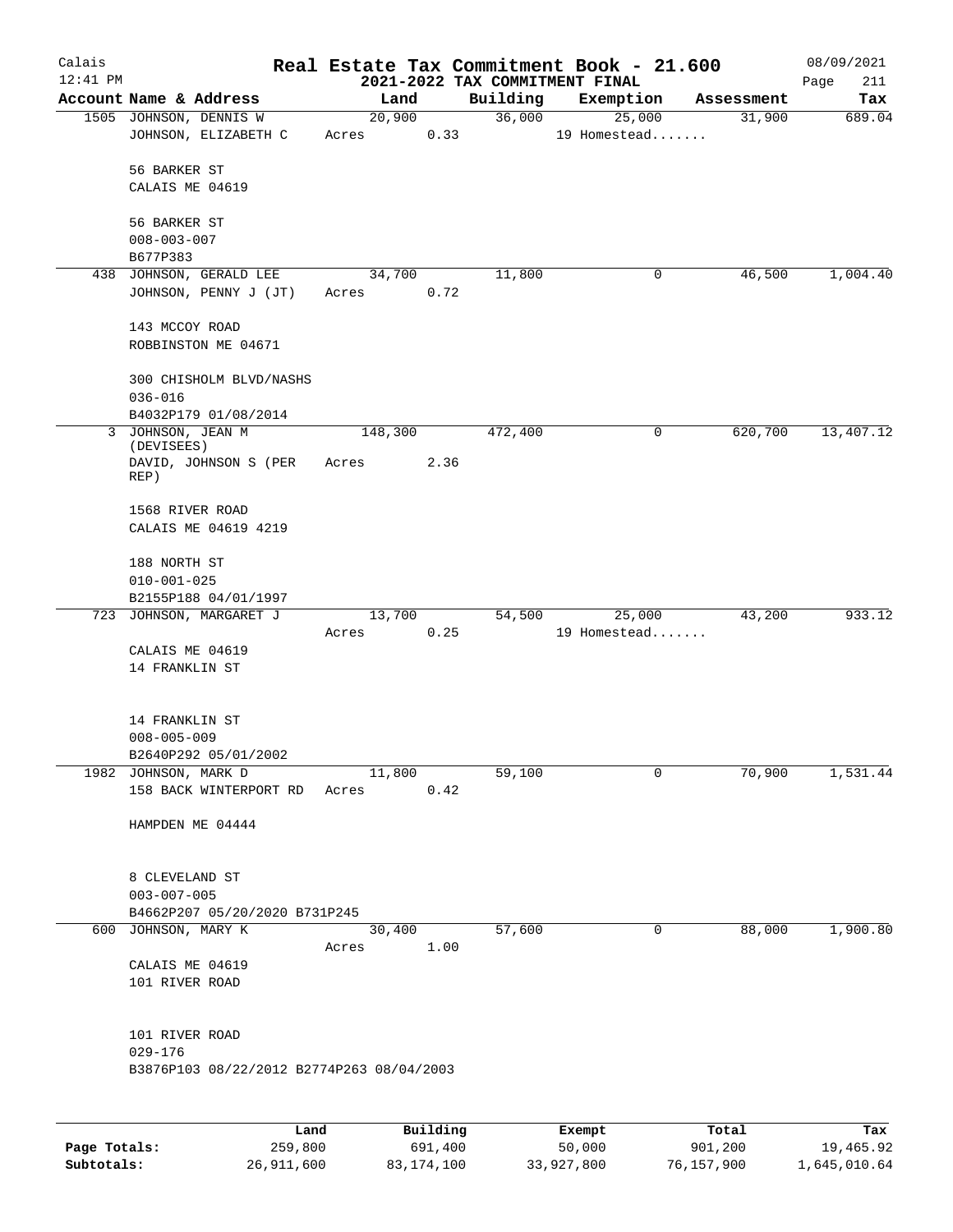| Calais<br>$12:41$ PM |                                                                   |                 |        | 2021-2022 TAX COMMITMENT FINAL | Real Estate Tax Commitment Book - 21.600 |            | 08/09/2021<br>Page<br>212 |
|----------------------|-------------------------------------------------------------------|-----------------|--------|--------------------------------|------------------------------------------|------------|---------------------------|
|                      | Account Name & Address                                            |                 | Land   | Building                       | Exemption                                | Assessment | Tax                       |
|                      | 2474 JOHNSON, NORMAN W<br>JOHNSON, MICHEL M (JT)                  | 19,300<br>Acres | 0.14   | 59,200                         | 0                                        | 78,500     | 1,695.60                  |
|                      |                                                                   |                 |        |                                |                                          |            |                           |
|                      | 1568 RIVER ROAD<br>CALAIS ME 04619                                |                 |        |                                |                                          |            |                           |
|                      | 10 WHITNEY ST                                                     |                 |        |                                |                                          |            |                           |
|                      | $006 - 001 - 013$                                                 |                 |        |                                |                                          |            |                           |
|                      | B3838P188 04/20/2012 B1425P292<br>730 JOHNSON, ROBERT E           | 14,400          |        | 32,000                         | 25,000                                   | 21,400     | 462.24                    |
|                      | 34 FRANKLIN ST                                                    | Acres           | 0.28   |                                | 19 Homestead                             |            |                           |
|                      | PO BOX 102                                                        |                 |        |                                |                                          |            |                           |
|                      | CALAIS ME 04619                                                   |                 |        |                                |                                          |            |                           |
|                      | 34 FRANKLIN ST                                                    |                 |        |                                |                                          |            |                           |
|                      | $008 - 005 - 016$                                                 |                 |        |                                |                                          |            |                           |
|                      | B2333P354 04/01/1999                                              |                 |        |                                |                                          |            |                           |
|                      | 1137 JOHNSON, RONALD G                                            | 51,000          |        | 0                              | 0                                        | 51,000     | 1,101.60                  |
|                      | C/O MARIE & COLBY BROWN Acres                                     |                 | 1.15   |                                |                                          |            |                           |
|                      | 332 NORTH STREET                                                  |                 |        |                                |                                          |            |                           |
|                      | CALAIS ME 04619                                                   |                 |        |                                |                                          |            |                           |
|                      | NORTH ST                                                          |                 |        |                                |                                          |            |                           |
|                      | $011 - 016$                                                       |                 |        |                                |                                          |            |                           |
|                      | B4811P260 07/21/2021 B3852P255 06/07/2012 B1767P305<br>05/01/1992 |                 |        |                                |                                          |            |                           |
|                      | 136 JOHNSON, RUSSELL                                              | 35,700          |        | 17,000                         | 0                                        | 52,700     | 1,138.32                  |
|                      | JOHNSON, BEATRICE (JT)                                            | Acres           | 207.00 |                                |                                          |            |                           |
|                      | 5000 HOMESTEAD RD<br>LANEXA VA 23089 0000                         |                 |        |                                |                                          |            |                           |
|                      | RURAL CALAIS                                                      |                 |        |                                |                                          |            |                           |
|                      | $035 - 078$                                                       |                 |        |                                |                                          |            |                           |
|                      | B2560P116 10/01/2001                                              |                 |        |                                |                                          |            |                           |
|                      | 442 JOHNSON, RUSSELL F                                            | 16,200          |        | 57,500                         | 0                                        | 73,700     | 1,591.92                  |
|                      | JOHNSON, BEATRICE (JT)                                            | Acres           | 0.30   |                                |                                          |            |                           |
|                      | 5000 HOMESTEAD RD                                                 |                 |        |                                |                                          |            |                           |
|                      | LANEXA VA 23089 0000                                              |                 |        |                                |                                          |            |                           |
|                      |                                                                   |                 |        |                                |                                          |            |                           |
|                      | 356 CHISHOLM BLVD/NASHS                                           |                 |        |                                |                                          |            |                           |
|                      | $036 - 020$                                                       |                 |        |                                |                                          |            |                           |
|                      | B3037P80 07/22/2005                                               |                 |        |                                |                                          |            |                           |
|                      | 248 JOHNSON, SALLY                                                |                 | 10,100 | 115,700                        | 25,000                                   | 100,800    | 2,177.28                  |
|                      |                                                                   | Acres           | 1.55   |                                | 19 Homestead                             |            |                           |
|                      | CALAIS ME 04619                                                   |                 |        |                                |                                          |            |                           |
|                      | 26 SHATTUCK RD                                                    |                 |        |                                |                                          |            |                           |
|                      | 26 SHATTUCK RD                                                    |                 |        |                                |                                          |            |                           |
|                      | $037 - 248$                                                       |                 |        |                                |                                          |            |                           |
|                      | B2829P153 B1886P334 B1735P340                                     |                 |        |                                |                                          |            |                           |
|                      |                                                                   |                 |        |                                |                                          |            |                           |
|                      |                                                                   |                 |        |                                |                                          |            | m.                        |

|              | Land       | Building   | Exempt     | Total      | Tax          |
|--------------|------------|------------|------------|------------|--------------|
| Page Totals: | 146,700    | 281,400    | 50,000     | 378,100    | 8,166.96     |
| Subtotals:   | 27,058,300 | 83,455,500 | 33,977,800 | 76,536,000 | 1,653,177.60 |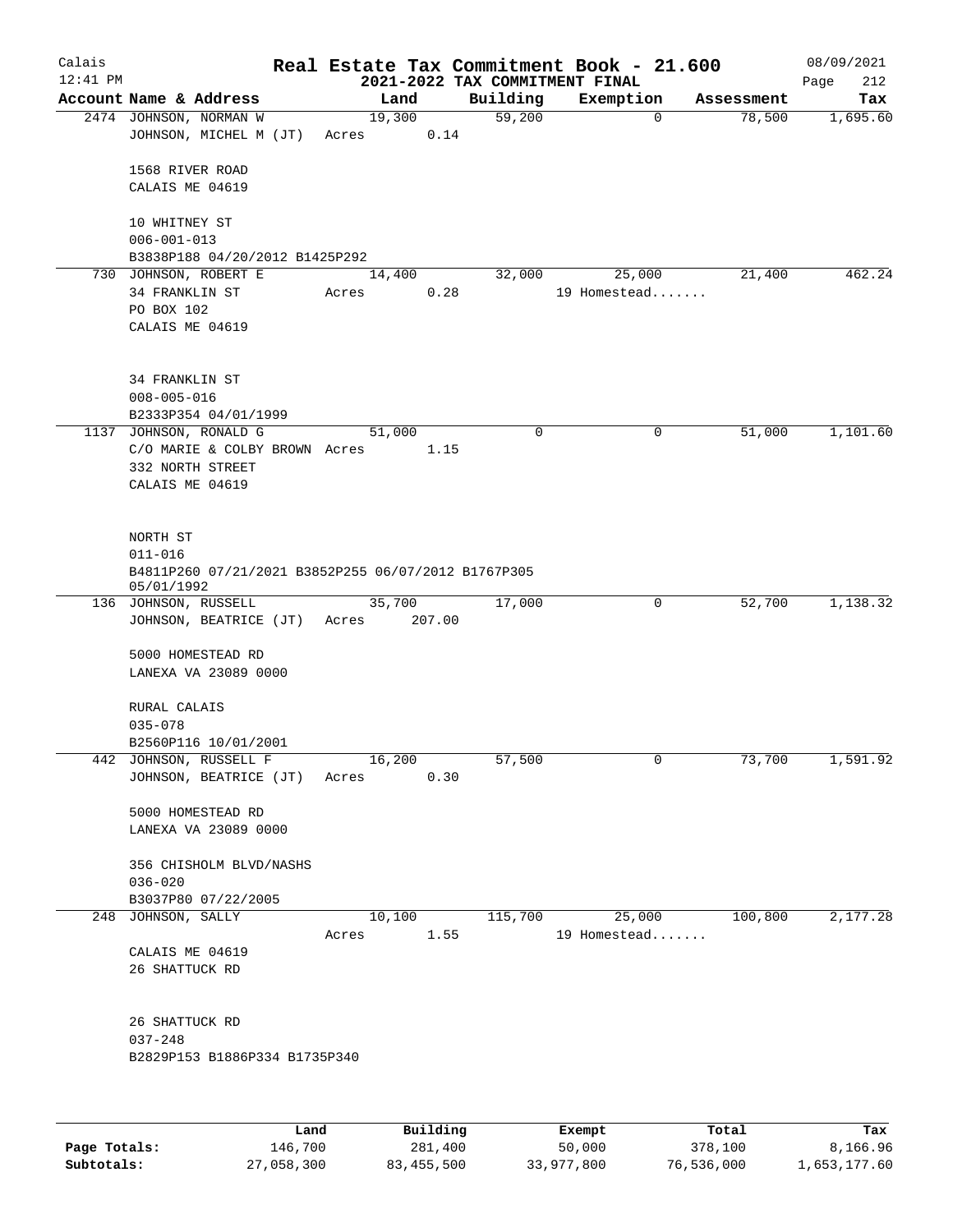| Calais       |                                           |       |         |          |                                | Real Estate Tax Commitment Book - 21.600 |                        | 08/09/2021  |
|--------------|-------------------------------------------|-------|---------|----------|--------------------------------|------------------------------------------|------------------------|-------------|
| $12:41$ PM   |                                           |       |         |          | 2021-2022 TAX COMMITMENT FINAL |                                          |                        | Page<br>213 |
|              | Account Name & Address                    |       | Land    |          | Building                       | Exemption                                | Assessment             | Tax         |
|              | 1354 JOHNSON, DANA A &                    |       | 17,800  |          | 152,100                        | 25,000                                   | 144,900                | 3,129.84    |
|              | DAVIS-JOHNSON, RUBY                       | Acres |         | 0.24     |                                | 19 Homestead                             |                        |             |
|              | 64 LINCOLN ST                             |       |         |          |                                |                                          |                        |             |
|              | CALAIS ME 04619                           |       |         |          |                                |                                          |                        |             |
|              |                                           |       |         |          |                                |                                          |                        |             |
|              | 64 LINCOLN ST                             |       |         |          |                                |                                          |                        |             |
|              | $010 - 010 - 002$                         |       |         |          |                                |                                          |                        |             |
|              | B1379P98                                  |       |         |          |                                |                                          |                        |             |
|              | 283 JOHNSON, NORMAN W &                   |       | 19,700  |          | 50,900                         | 25,000                                   | 45,600                 | 984.96      |
|              | JOHNSON, MICHEL M                         | Acres |         | 0.34     |                                | 19 Homestead                             |                        |             |
|              |                                           |       |         |          |                                |                                          |                        |             |
|              | 1568 RIVER ROAD                           |       |         |          |                                |                                          |                        |             |
|              | CALAIS ME 04619                           |       |         |          |                                |                                          |                        |             |
|              |                                           |       |         |          |                                |                                          |                        |             |
|              | 1568 RIVER ROAD                           |       |         |          |                                |                                          |                        |             |
|              | $016 - 001$                               |       |         |          |                                |                                          |                        |             |
|              | B3770P270 09/01/2011 B1588P202 07/01/1989 |       |         |          |                                |                                          |                        |             |
| 1317         | JOHNSON, RONALD G &                       |       | 77,200  |          | 215,700                        |                                          | 292,900<br>0           | 6,326.64    |
|              | (JT)                                      |       |         |          |                                |                                          |                        |             |
|              | JOHNSON, SHERRY E                         | Acres |         | 0.64     |                                |                                          |                        |             |
|              | C/O MARIE & COLBY BROWN                   |       |         |          |                                |                                          |                        |             |
|              | 332 NORTH STREET<br>CALAIS ME 04619       |       |         |          |                                |                                          |                        |             |
|              |                                           |       |         |          |                                |                                          |                        |             |
|              | 332 NORTH ST                              |       |         |          |                                |                                          |                        |             |
|              | $011 - 016 - 002$                         |       |         |          |                                |                                          |                        |             |
|              | B4811P260 07/21/2021 B3278P198 04/13/2007 |       |         |          |                                |                                          |                        |             |
| 2800         | JOHNSON, RUSSELL &                        |       | 0       |          | 0                              |                                          | $\mathbf 0$<br>0       | 0.00        |
|              | <b>BEATRICE</b>                           |       |         |          |                                |                                          |                        |             |
|              | TAXED W/ MAP 35L78                        |       |         |          |                                |                                          |                        |             |
|              | TAXED W/ MAP 35L78                        |       |         |          |                                |                                          |                        |             |
|              | 5000 HOMESTEAD RD                         |       |         |          |                                |                                          |                        |             |
|              | LANEXA VA 23089 0000                      |       |         |          |                                |                                          |                        |             |
|              |                                           |       |         |          |                                |                                          |                        |             |
|              | CHISHOLM BLVD/NASHS<br>$036 - 037 - 001$  |       |         |          |                                |                                          |                        |             |
|              | B2560P116 10/01/2001                      |       |         |          |                                |                                          |                        |             |
| 305          | JOHNSTON, LILLIAN LOIS &                  |       | 127,700 |          | 0                              |                                          | 127,700<br>$\mathbf 0$ | 2,758.32    |
|              | CARLOW,                                   |       |         |          |                                |                                          |                        |             |
|              | MARION LOUISE                             | Acres |         | 6.89     |                                |                                          |                        |             |
|              |                                           |       |         |          |                                |                                          |                        |             |
|              | 417 SANTA FE TRAIL                        |       |         |          |                                |                                          |                        |             |
|              | ELIZABETHTOWN KY 42701                    |       |         |          |                                |                                          |                        |             |
|              |                                           |       |         |          |                                |                                          |                        |             |
|              | RIVER ROAD<br>$016 - 010$                 |       |         |          |                                |                                          |                        |             |
|              | B2063P307                                 |       |         |          |                                |                                          |                        |             |
|              | 527 JOYCE, SANDRA                         |       | 9,200   |          | 76,800                         | 25,000                                   | 61,000                 | 1,317.60    |
|              |                                           | Acres |         | 0.76     |                                | 19 Homestead                             |                        |             |
|              | CALAIS ME 04619                           |       |         |          |                                |                                          |                        |             |
|              | 44 HARDSCRABBLE RD                        |       |         |          |                                |                                          |                        |             |
|              |                                           |       |         |          |                                |                                          |                        |             |
|              |                                           |       |         |          |                                |                                          |                        |             |
|              | 44 HARDSCRABBLE RD                        |       |         |          |                                |                                          |                        |             |
|              | $030 - 174$                               |       |         |          |                                |                                          |                        |             |
|              | B3317P112 07/31/2007                      |       |         |          |                                |                                          |                        |             |
|              |                                           |       |         |          |                                |                                          |                        |             |
|              | Land                                      |       |         | Building |                                | Exempt                                   | Total                  | Tax         |
| Page Totals: | 251,600                                   |       |         | 495,500  |                                | 75,000                                   | 672,100                | 14,517.36   |

**Subtotals:** 27,309,900 83,951,000 34,052,800 77,208,100 1,667,694.96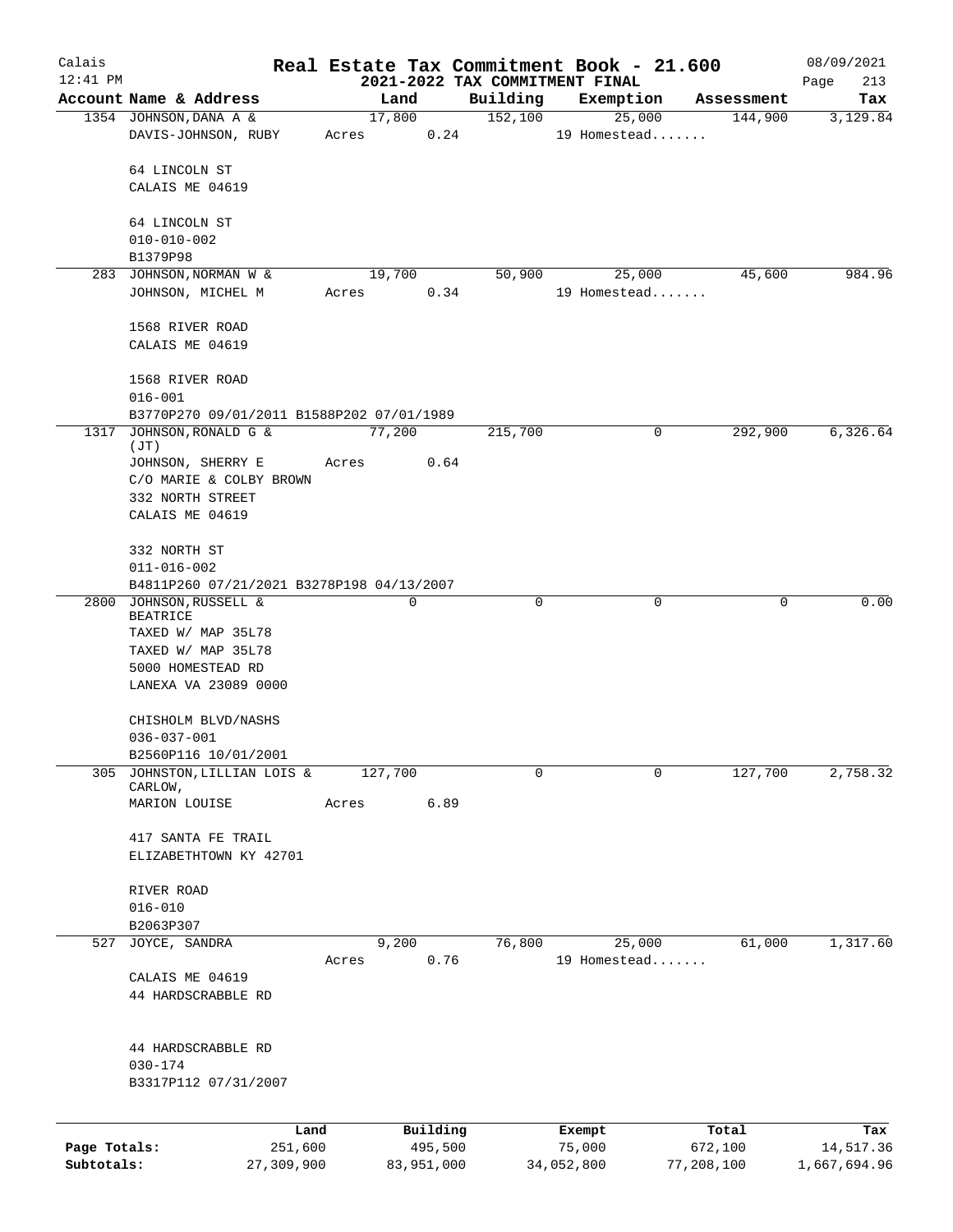| Calais       |                                                                             |         |       |        |          | Real Estate Tax Commitment Book - 21.600   |                        |             |            | 08/09/2021      |
|--------------|-----------------------------------------------------------------------------|---------|-------|--------|----------|--------------------------------------------|------------------------|-------------|------------|-----------------|
| $12:41$ PM   | Account Name & Address                                                      |         |       | Land   |          | 2021-2022 TAX COMMITMENT FINAL<br>Building | Exemption              |             | Assessment | 214<br>Page     |
|              | 665 JSW & JCW, L.P.                                                         |         |       | 66,500 |          | 109,700                                    |                        | $\mathbf 0$ | 176,200    | Tax<br>3,805.92 |
|              | C/O KAY WRIGHT<br>PO BOX 2206                                               |         | Acres |        | 1.76     |                                            |                        |             |            |                 |
|              | SOUTH BURLINGTON VT<br>05407                                                |         |       |        |          |                                            |                        |             |            |                 |
|              | 1312 RIVER ROAD                                                             |         |       |        |          |                                            |                        |             |            |                 |
|              | $023 - 008$<br>B3208P205 10/09/2006                                         |         |       |        |          |                                            |                        |             |            |                 |
|              | 666 JSW & JCW, L.P.<br>C/O KAY WRIGHT<br>PO BOX 2206<br>SOUTH BURLINGTON VT |         | Acres | 31,800 | 0.71     | 7,400                                      |                        | 0           | 39,200     | 846.72          |
|              | 05407                                                                       |         |       |        |          |                                            |                        |             |            |                 |
|              | 1312 RIVER ROAD<br>$023 - 008 - 001$<br>B3208P205 10/09/2006                |         |       |        |          |                                            |                        |             |            |                 |
|              | 907 JURANTY, WALTER J (JT)                                                  |         |       | 5,300  |          | 0                                          |                        | 0           | 5,300      | 114.48          |
|              | JURANTY, LEONA E<br>15 TEMPERANCE STREET                                    |         | Acres |        | 0.13     |                                            |                        |             |            |                 |
|              | CALAIS ME 04619                                                             |         |       |        |          |                                            |                        |             |            |                 |
|              | TEMPERANCE ST/REAR<br>$007 - 006 - 005$                                     |         |       |        |          |                                            |                        |             |            |                 |
|              | B4294P21 08/26/2016                                                         |         |       |        |          |                                            |                        |             |            |                 |
|              | 908 JURANTY, WALTER J (JT)<br>JURANTY, LEONA E<br>15 TEMPERANCE STREET      |         | Acres | 7,400  | 0.26     | $\mathbf 0$                                |                        | $\mathbf 0$ | 7,400      | 159.84          |
|              | CALAIS ME 04619                                                             |         |       |        |          |                                            |                        |             |            |                 |
|              | TEMPERANCE ST                                                               |         |       |        |          |                                            |                        |             |            |                 |
|              | $007 - 006 - 006$                                                           |         |       |        |          |                                            |                        |             |            |                 |
|              | B4294P21 08/26/2016                                                         |         |       |        |          |                                            |                        |             |            |                 |
| 911          | JURANTY, WALTER J (JT)<br>JURANTY, LEONA E                                  |         | Acres | 6,600  | 0.13     | 74,300                                     | 31,000<br>19 Homestead |             | 49,900     | 1,077.84        |
|              | 15 TEMPERANCE STREET                                                        |         |       |        |          |                                            | 52 Vietnam Vet Res     |             |            |                 |
|              | CALAIS ME 04619                                                             |         |       |        |          |                                            |                        |             |            |                 |
|              | 15 TEMPERANCE ST<br>$007 - 006 - 004$                                       |         |       |        |          |                                            |                        |             |            |                 |
| 2359         | B4294P21 08/26/2016<br>JUSSEAUME, KAREN                                     |         |       | 7,000  |          | 76,700                                     | 25,000                 |             | 58,700     | 1,267.92        |
|              |                                                                             |         | Acres |        | 0.15     |                                            | 19 Homestead           |             |            |                 |
|              | CALAIS ME 04619<br>24 TODD STREET                                           |         |       |        |          |                                            |                        |             |            |                 |
|              | 24 TODD ST<br>$005 - 003 - 003$<br>B4256P134 05/18/2016                     |         |       |        |          |                                            |                        |             |            |                 |
|              |                                                                             |         |       |        |          |                                            |                        |             |            |                 |
|              |                                                                             | Land    |       |        | Building |                                            | Exempt                 |             | Total      | Tax             |
| Page Totals: |                                                                             | 124,600 |       |        | 268,100  |                                            | 56,000                 |             | 336,700    | 7,272.72        |

**Subtotals:** 27,434,500 84,219,100 34,108,800 77,544,800 1,674,967.68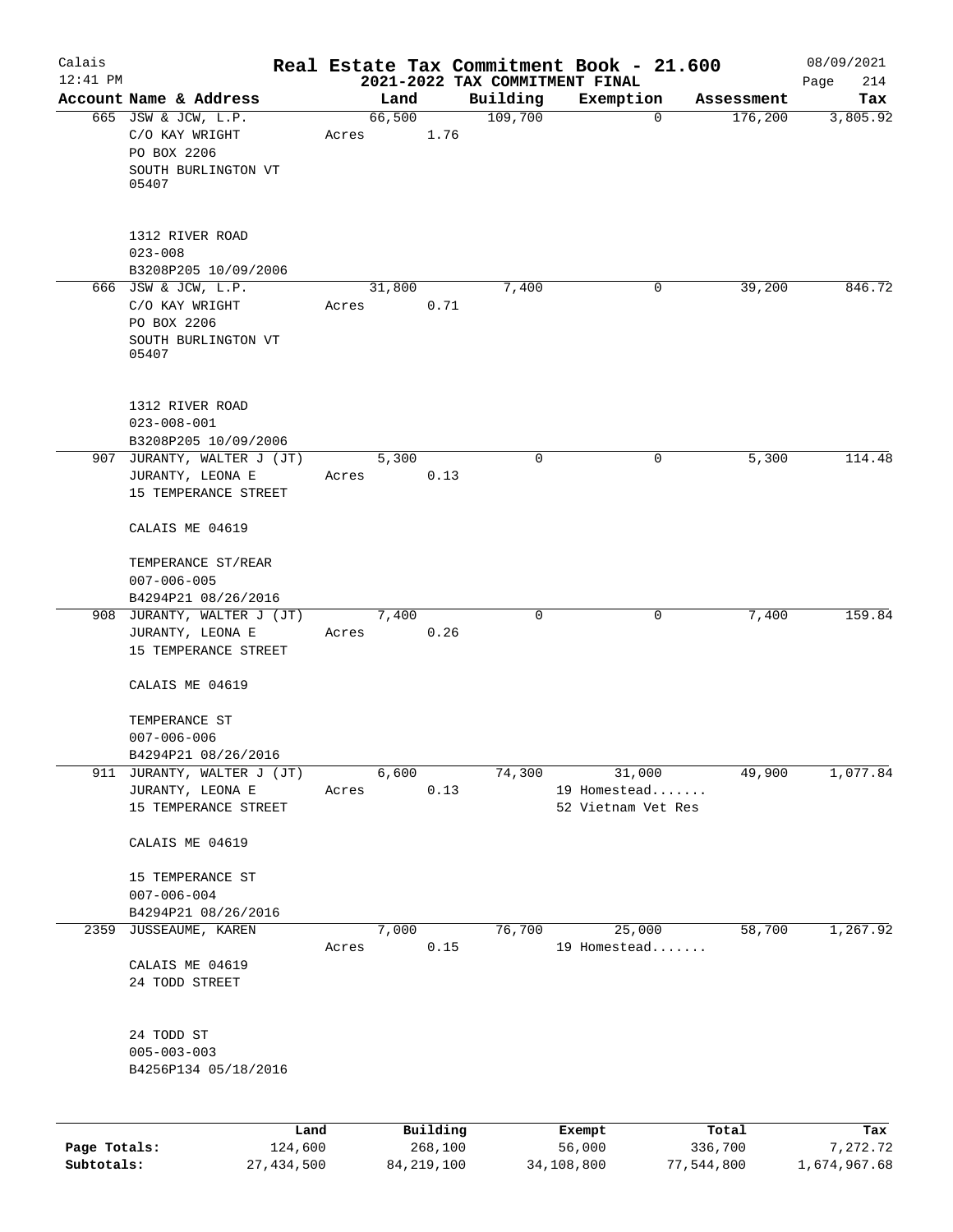| Calais<br>$12:41$ PM |                                                          |      |         |          | 2021-2022 TAX COMMITMENT FINAL | Real Estate Tax Commitment Book - 21.600 |              |            | 08/09/2021<br>215<br>Page |
|----------------------|----------------------------------------------------------|------|---------|----------|--------------------------------|------------------------------------------|--------------|------------|---------------------------|
|                      | Account Name & Address                                   |      |         | Land     | Building                       | Exemption                                |              | Assessment | Tax                       |
|                      | 2597 K & K, LLC                                          |      | 32,800  |          | $\mathbf 0$                    |                                          | $\mathbf 0$  | 32,800     | 708.48                    |
|                      | 663 MAIN ST                                              |      | Acres   | 0.81     |                                |                                          |              |            |                           |
|                      |                                                          |      |         |          |                                |                                          |              |            |                           |
|                      | CALAIS ME 04619                                          |      |         |          |                                |                                          |              |            |                           |
|                      |                                                          |      |         |          |                                |                                          |              |            |                           |
|                      | MAIN ST                                                  |      |         |          |                                |                                          |              |            |                           |
|                      | 008-006-016&017                                          |      |         |          |                                |                                          |              |            |                           |
|                      | B4016P264 11/22/2013                                     |      |         |          |                                |                                          |              |            |                           |
|                      | 1341 K & K, LLC                                          |      | 41,700  |          | 64,800                         |                                          | 0            | 106,500    | 2,300.40                  |
|                      |                                                          |      | Acres   | 0.42     |                                |                                          |              |            |                           |
|                      | CALAIS ME 04619                                          |      |         |          |                                |                                          |              |            |                           |
|                      | 663 MAIN ST                                              |      |         |          |                                |                                          |              |            |                           |
|                      |                                                          |      |         |          |                                |                                          |              |            |                           |
|                      | 33 BARKER ST                                             |      |         |          |                                |                                          |              |            |                           |
|                      | $008 - 002 - 012$                                        |      |         |          |                                |                                          |              |            |                           |
|                      | B4016P264 11/22/2013 B2139P174                           |      |         |          |                                |                                          |              |            |                           |
|                      | 1345 K & K, LLC                                          |      |         | 24,200   | 142,300                        |                                          | 0            | 166,500    | 3,596.40                  |
|                      |                                                          |      | Acres   | 0.61     |                                |                                          |              |            |                           |
|                      | CALAIS ME 04619                                          |      |         |          |                                |                                          |              |            |                           |
|                      | 663 MAIN ST                                              |      |         |          |                                |                                          |              |            |                           |
|                      |                                                          |      |         |          |                                |                                          |              |            |                           |
|                      | 111 SOUTH ST                                             |      |         |          |                                |                                          |              |            |                           |
|                      | $008 - 003 - 012$                                        |      |         |          |                                |                                          |              |            |                           |
|                      | B4016P264 11/22/2013 B2139P174 01/01/1990                |      |         |          |                                |                                          |              |            |                           |
|                      | 1030 K & K, LLC                                          |      | 147,900 |          | 1,029,900                      |                                          | $\mathsf{O}$ | 1,177,800  | 25,440.48                 |
|                      |                                                          |      | Acres   | 4.07     |                                |                                          |              |            |                           |
|                      | CALAIS ME 04619<br>663 MAIN ST                           |      |         |          |                                |                                          |              |            |                           |
|                      |                                                          |      |         |          |                                |                                          |              |            |                           |
|                      |                                                          |      |         |          |                                |                                          |              |            |                           |
|                      | 663 MAIN ST                                              |      |         |          |                                |                                          |              |            |                           |
|                      | 008-003-001&014                                          |      |         |          |                                |                                          |              |            |                           |
|                      | B4016P264 11/22/2013                                     |      |         |          |                                |                                          |              |            |                           |
|                      | 691 KAPETANAKIS, ALEJANDRO &<br>(JT)                     |      | 78,000  |          | 65,700                         |                                          | 0            | 143,700    | 3,103.92                  |
|                      | KAPETANAKIS, DEBORAH                                     |      | Acres   | 3.72     |                                |                                          |              |            |                           |
|                      |                                                          |      |         |          |                                |                                          |              |            |                           |
|                      | 3621 SW 162 AVE                                          |      |         |          |                                |                                          |              |            |                           |
|                      | MIRAMAR FL 33027                                         |      |         |          |                                |                                          |              |            |                           |
|                      | 1410 RIVER ROAD                                          |      |         |          |                                |                                          |              |            |                           |
|                      | $023 - 021$                                              |      |         |          |                                |                                          |              |            |                           |
|                      | B4229P244 01/28/2016                                     |      |         |          |                                |                                          |              |            |                           |
|                      | 688 KAPETANAKIS, ALEX &                                  |      | 64,700  |          | 306,800                        |                                          | 0            | 371,500    | 8,024.40                  |
|                      | (JT)                                                     |      |         |          |                                |                                          |              |            |                           |
|                      | KAPETANAKIS, DEBORAH M                                   |      | Acres   | 2.59     |                                |                                          |              |            |                           |
|                      | 3621 SW 162                                              |      |         |          |                                |                                          |              |            |                           |
|                      | MIRAMAR FL 33027                                         |      |         |          |                                |                                          |              |            |                           |
|                      |                                                          |      |         |          |                                |                                          |              |            |                           |
|                      | 6 ROSS AVE                                               |      |         |          |                                |                                          |              |            |                           |
|                      | $023 - 022$<br>B3641P225 05/27/2010 B3515P136 03/12/2009 |      |         |          |                                |                                          |              |            |                           |
|                      |                                                          |      |         |          |                                |                                          |              |            |                           |
|                      |                                                          |      |         |          |                                |                                          |              |            |                           |
|                      |                                                          | Land |         | Building |                                | Exempt                                   |              | Total      | Tax                       |

|              | Lanu       | Building   | вхешрс     | TOLAT      | rax.         |
|--------------|------------|------------|------------|------------|--------------|
| Page Totals: | 389,300    | 1,609,500  |            | 1,998,800  | 43,174.08    |
| Subtotals:   | 27,823,800 | 85,828,600 | 34,108,800 | 79,543,600 | 1,718,141.76 |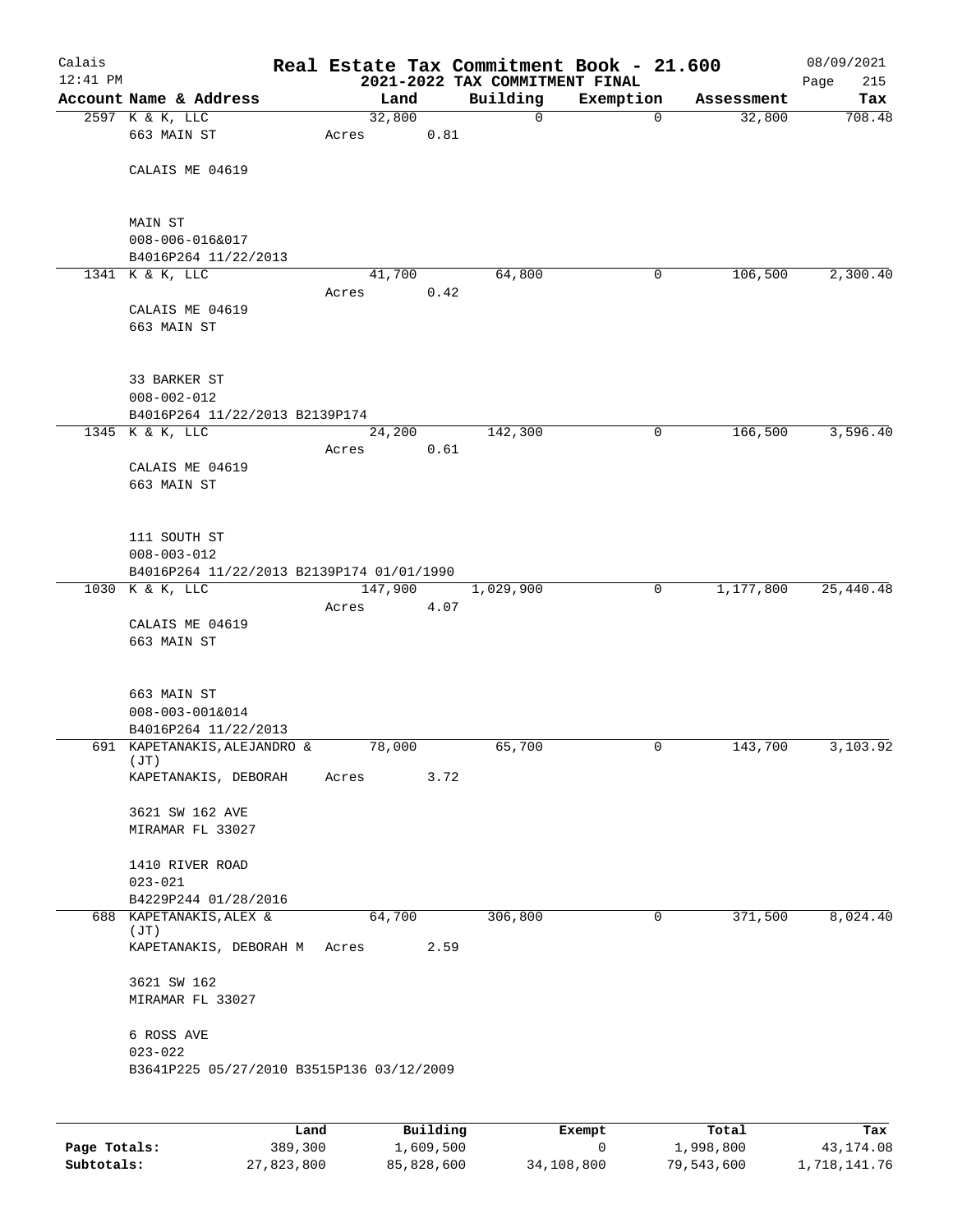| Calais<br>$12:41$ PM |                                            | Real Estate Tax Commitment Book - 21.600 | 2021-2022 TAX COMMITMENT FINAL |             |            | 08/09/2021<br>216<br>Page |
|----------------------|--------------------------------------------|------------------------------------------|--------------------------------|-------------|------------|---------------------------|
|                      | Account Name & Address                     | Land                                     | Building                       | Exemption   | Assessment | Tax                       |
|                      | 1667 KAVANAUGH, CAROL                      | 73,400                                   | $\mathbf 0$                    | $\mathbf 0$ | 73,400     | 1,585.44                  |
|                      |                                            | 2.00<br>Acres                            |                                |             |            |                           |
|                      | PORTLAND ME 04103                          |                                          |                                |             |            |                           |
|                      | 27 DEDHAM ST                               |                                          |                                |             |            |                           |
|                      |                                            |                                          |                                |             |            |                           |
|                      |                                            |                                          |                                |             |            |                           |
|                      | VICTORIAN LANE<br>$013 - 001 - 007$        |                                          |                                |             |            |                           |
|                      | B1743P137                                  |                                          |                                |             |            |                           |
|                      | 176 KEARNEY, RICHARD M JR                  | 28,300                                   | 1,400                          | 0           | 29,700     | 641.52                    |
|                      |                                            | Acres<br>149.00                          |                                |             |            |                           |
|                      | BIRDSBORO PA 19508 9058                    |                                          |                                |             |            |                           |
|                      | 25 CHAPEL ROAD                             |                                          |                                |             |            |                           |
|                      |                                            |                                          |                                |             |            |                           |
|                      | RURAL CALAIS                               |                                          |                                |             |            |                           |
|                      | $033 - 110$                                |                                          |                                |             |            |                           |
|                      | B4245P279 04/02/2016 B3617P259 02/01/2010  |                                          |                                |             |            |                           |
|                      | 2278 KEAVNEY, JOHN                         | 4,700                                    | 0                              | 0           | 4,700      | 101.52                    |
|                      |                                            | 0.12<br>Acres                            |                                |             |            |                           |
|                      | LAKEWORTH FL 33467                         |                                          |                                |             |            |                           |
|                      | 6329 PARK LANE E.                          |                                          |                                |             |            |                           |
|                      |                                            |                                          |                                |             |            |                           |
|                      | NORTH ST                                   |                                          |                                |             |            |                           |
|                      | $003 - 006 - 006$                          |                                          |                                |             |            |                           |
|                      | B2317P350 02/01/1999                       |                                          |                                |             |            |                           |
|                      | 2279 KEAVNEY, JOHN                         | 21,500                                   | $\mathbf 0$                    | 0           | 21,500     | 464.40                    |
|                      |                                            | 0.35<br>Acres                            |                                |             |            |                           |
|                      | LAKEWORTH FL 33467                         |                                          |                                |             |            |                           |
|                      | 6329 PARK LANE E.                          |                                          |                                |             |            |                           |
|                      |                                            |                                          |                                |             |            |                           |
|                      | NORTH ST                                   |                                          |                                |             |            |                           |
|                      | $003 - 006 - 007$                          |                                          |                                |             |            |                           |
|                      | B2317P350 02/01/1999                       |                                          |                                |             |            |                           |
|                      | 1797 KELLEY, LOUISE                        | 7,500                                    | 44,100                         | 0           | 51,600     | 1,114.56                  |
|                      | C/O JOHN KELLEY                            | 0.17<br>Acres                            |                                |             |            |                           |
|                      | 205 ROCKY POND HEIGHTS<br>OAKLAND ME 04472 |                                          |                                |             |            |                           |
|                      |                                            |                                          |                                |             |            |                           |
|                      |                                            |                                          |                                |             |            |                           |
|                      | 50 SPRING ST                               |                                          |                                |             |            |                           |
|                      | $010 - 009 - 025$                          |                                          |                                |             |            |                           |
|                      | 1606 KELLEY, MICHAEL                       | 10,900                                   | 57,700                         | 0           | 68,600     | 1,481.76                  |
|                      | WILKINSON, TODD                            | 0.36<br>Acres                            |                                |             |            |                           |
|                      | 38 NORTH STREET                            |                                          |                                |             |            |                           |
|                      | CALAIS ME 04619                            |                                          |                                |             |            |                           |
|                      |                                            |                                          |                                |             |            |                           |
|                      | 52 CHURCH ST                               |                                          |                                |             |            |                           |
|                      | $010 - 007 - 011$                          |                                          |                                |             |            |                           |
|                      | B4449P239 02/26/2018                       |                                          |                                |             |            |                           |
|                      |                                            |                                          |                                |             |            |                           |
|                      |                                            |                                          |                                |             |            |                           |
|                      |                                            |                                          |                                |             |            |                           |

|              | Land       | Building   | Exempt     | Total      | Tax          |
|--------------|------------|------------|------------|------------|--------------|
| Page Totals: | 146,300    | 103,200    |            | 249,500    | 5,389.20     |
| Subtotals:   | 27,970,100 | 85,931,800 | 34,108,800 | 79,793,100 | 1,723,530.96 |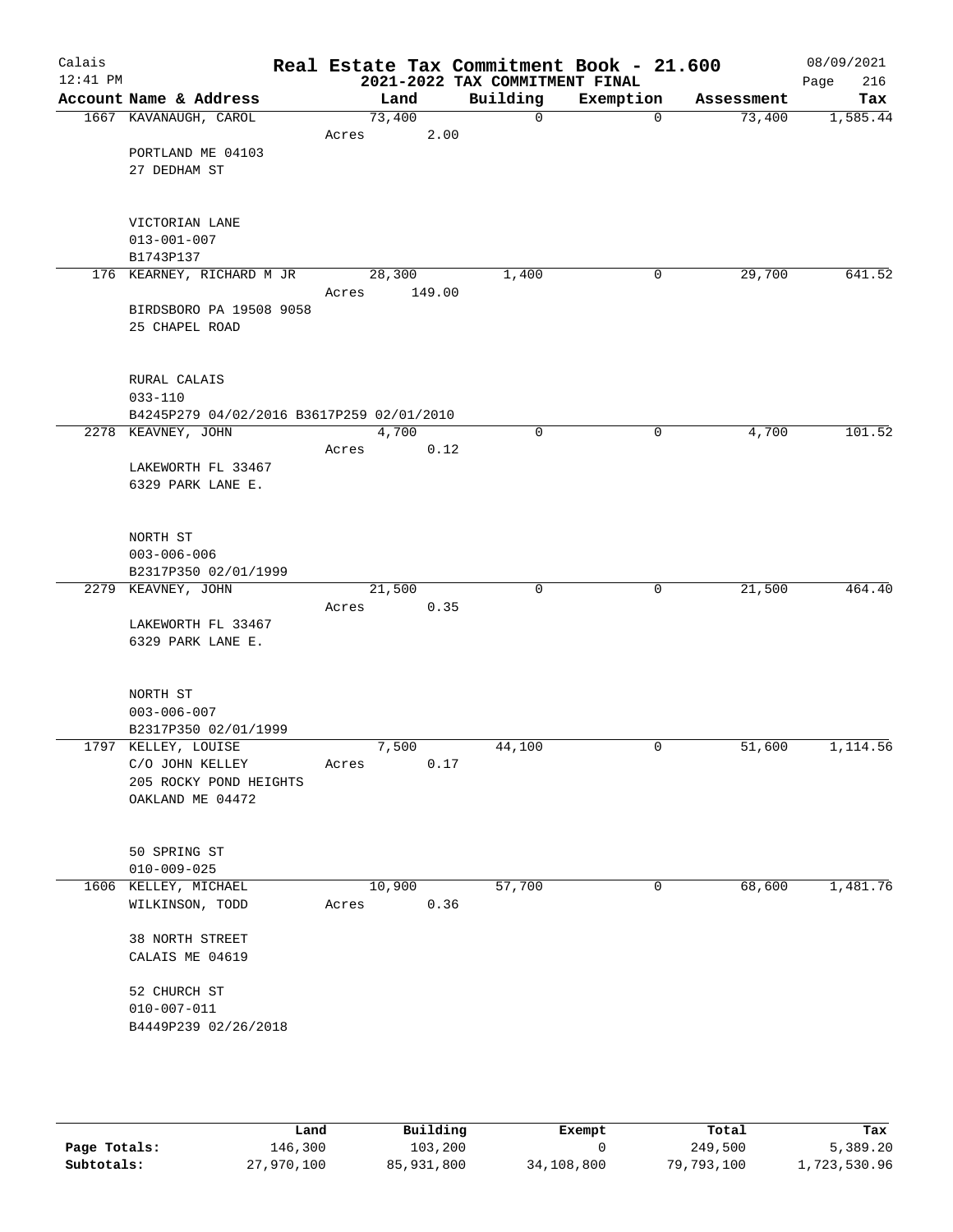| Calais       |                                                  |            |                |          |                                | Real Estate Tax Commitment Book - 21.600 |                       | 08/09/2021      |
|--------------|--------------------------------------------------|------------|----------------|----------|--------------------------------|------------------------------------------|-----------------------|-----------------|
| $12:41$ PM   | Account Name & Address                           |            |                |          | 2021-2022 TAX COMMITMENT FINAL |                                          |                       | 217<br>Page     |
|              | 1663 KELLEY, RANDALL O                           | &          | Land<br>90,600 |          | Building<br>135,800            | Exemption<br>$\mathbf 0$                 | Assessment<br>226,400 | Tax<br>4,890.24 |
|              | KELLEY, JENNIFER G<br>(JT)                       |            | Acres          | 1.79     |                                |                                          |                       |                 |
|              | 3362 PEGASO AVENUE                               |            |                |          |                                |                                          |                       |                 |
|              | NEW SMYRNA FL 32168                              |            |                |          |                                |                                          |                       |                 |
|              | 802 MAIN ST                                      |            |                |          |                                |                                          |                       |                 |
|              | $013 - 001 - 004$                                |            |                |          |                                |                                          |                       |                 |
|              | B4730P24 11/20/2020                              |            |                |          |                                |                                          |                       |                 |
|              | 2611 KELLEY, THOMAS J                            |            | 18,900         |          | $\mathbf 0$                    | 0                                        | 18,900                | 408.24          |
|              | KELLEY, KATHARINE L<br>(JT)                      |            | Acres          | 0.27     |                                |                                          |                       |                 |
|              | PO BOX 351                                       |            |                |          |                                |                                          |                       |                 |
|              | CANAAN ME 04924                                  |            |                |          |                                |                                          |                       |                 |
|              | 159 NORTH ST                                     |            |                |          |                                |                                          |                       |                 |
|              | $005 - 006 - 016$                                |            |                |          |                                |                                          |                       |                 |
|              | B2466P218                                        |            |                |          |                                |                                          |                       |                 |
|              | 1946 KELLEY, TIMOTHY M<br>KELLEY, SUZANNE N (JT) |            | 8,700<br>Acres | 0.23     | 77,300                         | 31,000<br>19 Homestead                   | 55,000                | 1,188.00        |
|              |                                                  |            |                |          |                                | 09 Vet-Disabled                          |                       |                 |
|              | 92 LAFAYETTE ST                                  |            |                |          |                                |                                          |                       |                 |
|              | CALAIS ME 04619                                  |            |                |          |                                |                                          |                       |                 |
|              | 92 LAFAYETTE ST                                  |            |                |          |                                |                                          |                       |                 |
|              | $010 - 004 - 004$                                |            |                |          |                                |                                          |                       |                 |
|              | B2630P104 05/01/2002                             |            |                |          |                                |                                          |                       |                 |
|              | 2790 KELLY, KARI A                               |            | 9,900          |          | 0                              | 0                                        | 9,900                 | 213.84          |
|              | KELLY, RYAN P<br>47-668 HALEMANU STREET          |            | Acres          | 0.74     |                                |                                          |                       |                 |
|              |                                                  |            |                |          |                                |                                          |                       |                 |
|              | KANEOHE HI 96744                                 |            |                |          |                                |                                          |                       |                 |
|              | BEAVER LAKE                                      |            |                |          |                                |                                          |                       |                 |
|              | $032 - 098$                                      |            |                |          |                                |                                          |                       |                 |
|              | B3322P286 08/20/2007                             |            |                |          |                                |                                          |                       |                 |
| 2087         | KELLY, MICHAEL JAMES                             |            | 3,500<br>Acres | 0.10     | 0                              | 0                                        | 3,500                 | 75.60           |
|              | CALAIS ME 04619                                  |            |                |          |                                |                                          |                       |                 |
|              | 442 NORTH ST                                     |            |                |          |                                |                                          |                       |                 |
|              |                                                  |            |                |          |                                |                                          |                       |                 |
|              | NORTH ST                                         |            |                |          |                                |                                          |                       |                 |
|              | $003 - 006 - 002$                                |            |                |          |                                |                                          |                       |                 |
|              | B1451P288                                        |            |                |          |                                |                                          |                       |                 |
| 2088         | KELLY, MICHAEL JAMES                             |            | 21,100         |          | 35,000                         | 31,000                                   | 25,100                | 542.16          |
|              |                                                  |            | Acres          | 0.60     |                                | 19 Homestead                             |                       |                 |
|              | CALAIS ME 04619<br>442 NORTH ST                  |            |                |          |                                | 52 Vietnam Vet Res                       |                       |                 |
|              |                                                  |            |                |          |                                |                                          |                       |                 |
|              |                                                  |            |                |          |                                |                                          |                       |                 |
|              | 442 NORTH ST                                     |            |                |          |                                |                                          |                       |                 |
|              | $003 - 006 - 003$                                |            |                |          |                                |                                          |                       |                 |
|              | B1906P173                                        |            |                |          |                                |                                          |                       |                 |
|              |                                                  |            |                |          |                                |                                          |                       |                 |
|              |                                                  | Land       |                | Building |                                | Exempt                                   | Total                 | Tax             |
| Page Totals: |                                                  | 152,700    |                | 248,100  |                                | 62,000                                   | 338,800               | 7,318.08        |
| Subtotals:   |                                                  | 28,122,800 | 86,179,900     |          |                                | 34,170,800                               | 80,131,900            | 1,730,849.04    |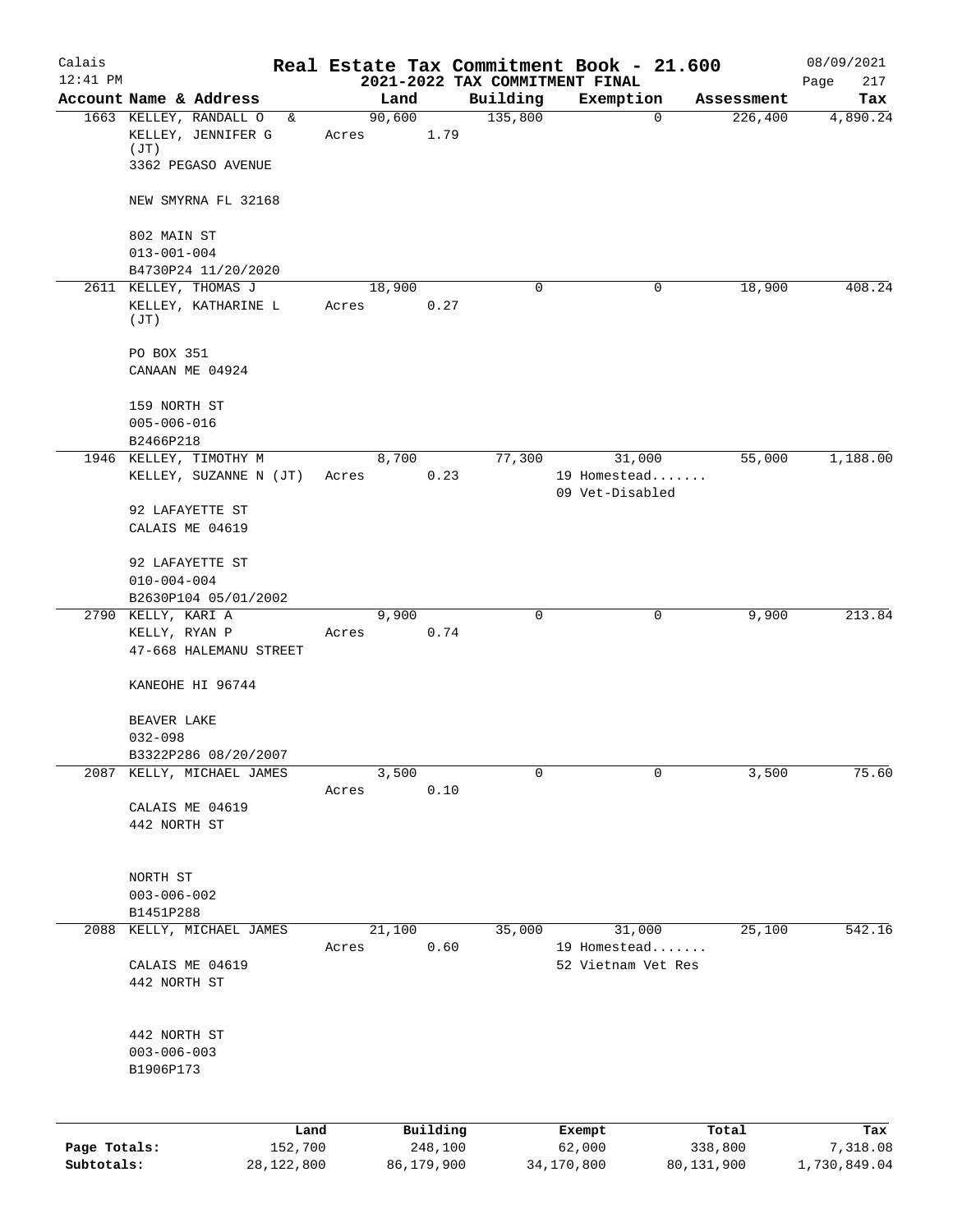| Calais<br>$12:41$ PM |                                       |       |        |       | 2021-2022 TAX COMMITMENT FINAL | Real Estate Tax Commitment Book - 21.600 |   |            | 08/09/2021<br>218<br>Page |
|----------------------|---------------------------------------|-------|--------|-------|--------------------------------|------------------------------------------|---|------------|---------------------------|
|                      | Account Name & Address                |       | Land   |       | Building                       | Exemption                                |   | Assessment | Tax                       |
|                      | 1620 KELLY, PATRICIA R                |       |        | 8,700 | 28,700                         | 25,000                                   |   | 12,400     | 267.84                    |
|                      |                                       | Acres |        | 0.23  |                                | 19 Homestead                             |   |            |                           |
|                      | CALAIS ME 04619                       |       |        |       |                                |                                          |   |            |                           |
|                      | 67 GARFIELD ST                        |       |        |       |                                |                                          |   |            |                           |
|                      |                                       |       |        |       |                                |                                          |   |            |                           |
|                      |                                       |       |        |       |                                |                                          |   |            |                           |
|                      | 67 GARFIELD ST                        |       |        |       |                                |                                          |   |            |                           |
|                      | $011 - 008 - 001$                     |       |        |       |                                |                                          |   |            |                           |
|                      | B2852P337 03/11/2004                  |       |        |       |                                |                                          |   |            |                           |
|                      | 2289 KELLY, WAYNE                     |       | 15,200 |       | 28,100                         |                                          | 0 | 43,300     | 935.28                    |
|                      | 20 CHANDLER ST                        | Acres |        | 0.31  |                                |                                          |   |            |                           |
|                      |                                       |       |        |       |                                |                                          |   |            |                           |
|                      | CALAIS ME 04619                       |       |        |       |                                |                                          |   |            |                           |
|                      |                                       |       |        |       |                                |                                          |   |            |                           |
|                      |                                       |       |        |       |                                |                                          |   |            |                           |
|                      | 390 NORTH ST                          |       |        |       |                                |                                          |   |            |                           |
|                      | $003 - 008 - 002$                     |       |        |       |                                |                                          |   |            |                           |
|                      | B4681P92 05/27/2020                   |       |        |       |                                |                                          |   |            |                           |
|                      | 2290 KELLY, WAYNE                     |       | 17,300 |       | 0                              |                                          | 0 | 17,300     | 373.68                    |
|                      | 20 CHANDLER ST                        | Acres |        | 0.40  |                                |                                          |   |            |                           |
|                      |                                       |       |        |       |                                |                                          |   |            |                           |
|                      | CALAIS ME 04619                       |       |        |       |                                |                                          |   |            |                           |
|                      |                                       |       |        |       |                                |                                          |   |            |                           |
|                      |                                       |       |        |       |                                |                                          |   |            |                           |
|                      | NORTH ST                              |       |        |       |                                |                                          |   |            |                           |
|                      | $003 - 008 - 003$                     |       |        |       |                                |                                          |   |            |                           |
|                      | B4681P92 05/27/2020                   |       |        |       |                                |                                          |   |            |                           |
|                      | 2155 KELLY, WAYNE S                   |       | 16,500 |       | 51,400                         | 25,000                                   |   | 42,900     | 926.64                    |
|                      | KELLY, DEBORAH J                      | Acres |        | 1.14  |                                | 19 Homestead                             |   |            |                           |
|                      |                                       |       |        |       |                                |                                          |   |            |                           |
|                      | 20 CHANDLER ST                        |       |        |       |                                |                                          |   |            |                           |
|                      | CALAIS ME 04619                       |       |        |       |                                |                                          |   |            |                           |
|                      |                                       |       |        |       |                                |                                          |   |            |                           |
|                      | 20 CHANDLER ST                        |       |        |       |                                |                                          |   |            |                           |
|                      | $005 - 007 - 017$                     |       |        |       |                                |                                          |   |            |                           |
|                      | B1620P342                             |       |        |       |                                |                                          |   |            |                           |
|                      | 905 KENDALL, BARBARA J (LE)           |       | 17,500 |       | 94,700                         | 25,000                                   |   | 87,200     | 1,883.52                  |
|                      |                                       | Acres |        | 0.23  |                                | 19 Homestead                             |   |            |                           |
|                      | CALAIS ME 04619                       |       |        |       |                                |                                          |   |            |                           |
|                      | 545 MAIN ST                           |       |        |       |                                |                                          |   |            |                           |
|                      |                                       |       |        |       |                                |                                          |   |            |                           |
|                      |                                       |       |        |       |                                |                                          |   |            |                           |
|                      | 545 MAIN ST                           |       |        |       |                                |                                          |   |            |                           |
|                      | $007 - 005 - 008$                     |       |        |       |                                |                                          |   |            |                           |
|                      | B4238P172 03/07/2016 B2667P158 B935P1 |       |        |       |                                |                                          |   |            |                           |
|                      | 1732 KENISON, LEONIECE A              |       | 9,100  |       | 64,200                         | 25,000                                   |   | 48,300     | 1,043.28                  |
|                      |                                       | Acres |        | 0.25  |                                | 19 Homestead                             |   |            |                           |
|                      | BREWER ME 04412                       |       |        |       |                                |                                          |   |            |                           |
|                      | 52 HARLOW STREET                      |       |        |       |                                |                                          |   |            |                           |
|                      |                                       |       |        |       |                                |                                          |   |            |                           |
|                      |                                       |       |        |       |                                |                                          |   |            |                           |
|                      | 11 LINCOLN ST                         |       |        |       |                                |                                          |   |            |                           |
|                      | $010 - 001 - 017$                     |       |        |       |                                |                                          |   |            |                           |
|                      | B1401P34                              |       |        |       |                                |                                          |   |            |                           |
|                      |                                       |       |        |       |                                |                                          |   |            |                           |
|                      |                                       |       |        |       |                                |                                          |   |            |                           |
|                      |                                       |       |        |       |                                |                                          |   |            |                           |

|              | Land       | Building   | Exempt     | Total        | Tax          |
|--------------|------------|------------|------------|--------------|--------------|
| Page Totals: | 84,300     | 267,100    | 100,000    | 251,400      | 5,430.24     |
| Subtotals:   | 28,207,100 | 86,447,000 | 34,270,800 | 80, 383, 300 | 1,736,279.28 |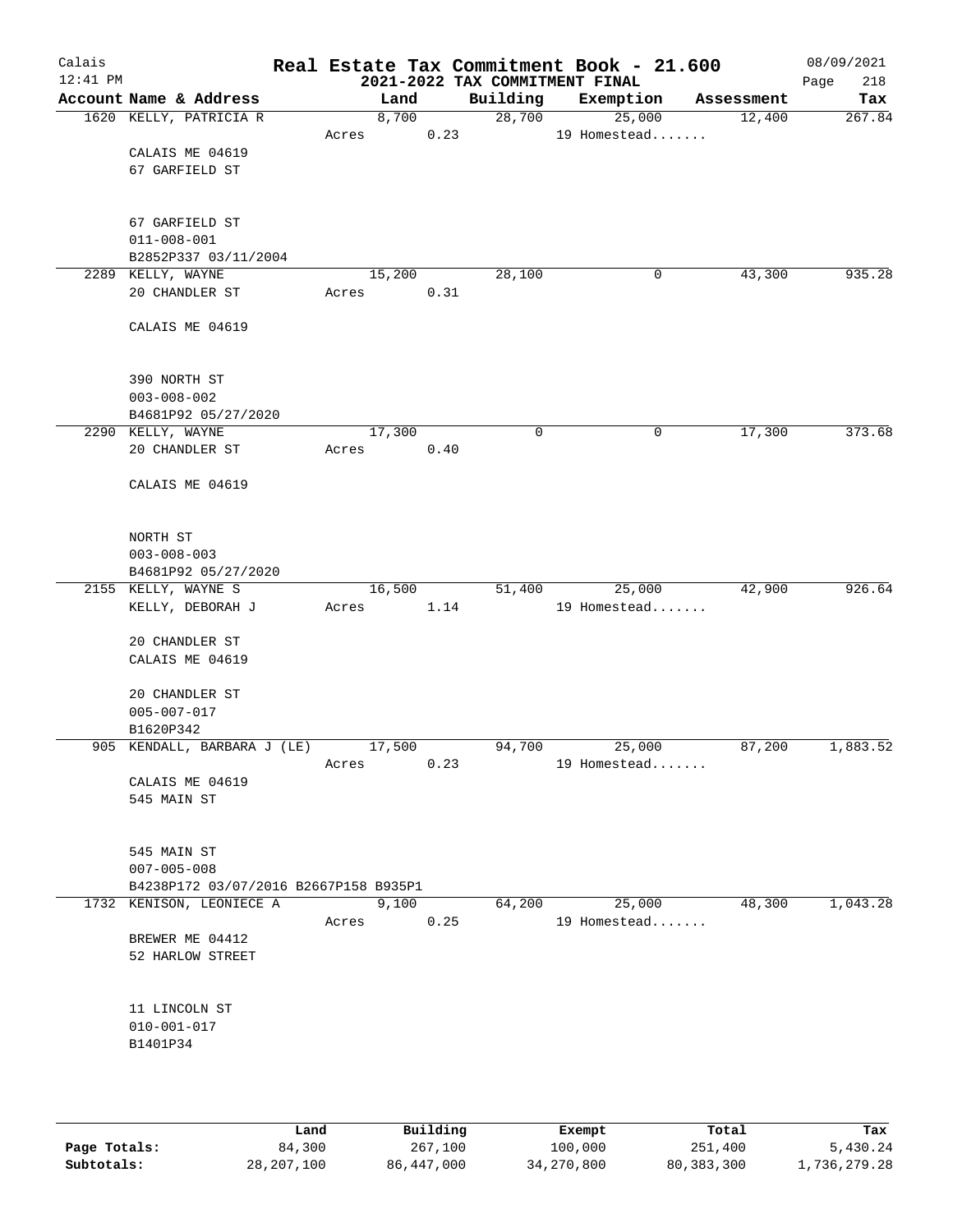| Calais<br>$12:41$ PM |                                                     |       |        |      | 2021-2022 TAX COMMITMENT FINAL | Real Estate Tax Commitment Book - 21.600 |            | 08/09/2021<br>Page<br>219 |
|----------------------|-----------------------------------------------------|-------|--------|------|--------------------------------|------------------------------------------|------------|---------------------------|
|                      | Account Name & Address                              |       | Land   |      | Building                       | Exemption                                | Assessment | Tax                       |
|                      | 2502 KERR, VICTOR                                   |       | 8,900  |      | 58,000                         | 0                                        | 66,900     | 1,445.04                  |
|                      | KERR, LINDA (JT)                                    | Acres |        | 0.24 |                                |                                          |            |                           |
|                      | 96 UNION ST                                         |       |        |      |                                |                                          |            |                           |
|                      | CALAIS ME 04619                                     |       |        |      |                                |                                          |            |                           |
|                      |                                                     |       |        |      |                                |                                          |            |                           |
|                      | 96 UNION ST                                         |       |        |      |                                |                                          |            |                           |
|                      | $006 - 007 - 003$                                   |       |        |      |                                |                                          |            |                           |
|                      | B3967P133 06/25/2013                                |       |        |      |                                |                                          |            |                           |
|                      | 713 KESSLER, MICHAEL W                              |       | 70,900 |      | 214,700                        | 25,000                                   | 260,600    | 5,628.96                  |
|                      |                                                     | Acres |        | 2.05 |                                | 19 Homestead                             |            |                           |
|                      | CALAIS ME 04619                                     |       |        |      |                                |                                          |            |                           |
|                      | 188 RIVER ROAD                                      |       |        |      |                                |                                          |            |                           |
|                      |                                                     |       |        |      |                                |                                          |            |                           |
|                      |                                                     |       |        |      |                                |                                          |            |                           |
|                      | 188 RIVER ROAD                                      |       |        |      |                                |                                          |            |                           |
|                      | $017 - 007$                                         |       |        |      |                                |                                          |            |                           |
|                      | B3074P292 10/31/2005<br>2501 KIERSTEAD, DALE (JT)   |       | 13,600 |      | 6,100                          | 19,700                                   | 0          | 0.00                      |
|                      | KIERSTEAD, CINDY                                    | Acres |        | 0.56 |                                | 19 Homestead                             |            |                           |
|                      |                                                     |       |        |      |                                |                                          |            |                           |
|                      | 92 UNION ST                                         |       |        |      |                                |                                          |            |                           |
|                      | CALAIS ME 04619                                     |       |        |      |                                |                                          |            |                           |
|                      |                                                     |       |        |      |                                |                                          |            |                           |
|                      | 92 UNION ST                                         |       |        |      |                                |                                          |            |                           |
|                      | $006 - 007 - 002$                                   |       |        |      |                                |                                          |            |                           |
|                      | B4265P52 05/24/2016                                 |       |        |      |                                |                                          |            |                           |
|                      | 553 KILLIAN, BRUCE A R                              |       | 63,200 |      | 148,200                        | 46,900                                   | 164,500    | 3,553.20                  |
|                      | KILLIAN, CATHERINE L                                | Acres |        | 1.54 |                                | 53 Vietnam Vet Non                       |            |                           |
|                      |                                                     |       |        |      |                                | 19 Homestead                             |            |                           |
|                      | 32 BAYVIEW LANE                                     |       |        |      |                                | 67 Renewable Energy                      |            |                           |
|                      | CALAIS ME 04619                                     |       |        |      |                                |                                          |            |                           |
|                      | 32 BAYVIEW LANE                                     |       |        |      |                                |                                          |            |                           |
|                      | $020 - 010$                                         |       |        |      |                                |                                          |            |                           |
|                      | B4046P304 03/31/2014                                |       |        |      |                                |                                          |            |                           |
|                      | 1729 KILROY, MICHAEL B                              |       | 10,800 |      | 46,800                         | 25,000                                   | 32,600     | 704.16                    |
|                      |                                                     | Acres |        | 0.35 |                                | 19 Homestead                             |            |                           |
|                      | CALAIS ME 04619                                     |       |        |      |                                |                                          |            |                           |
|                      | 87 CALAIS AVE                                       |       |        |      |                                |                                          |            |                           |
|                      |                                                     |       |        |      |                                |                                          |            |                           |
|                      |                                                     |       |        |      |                                |                                          |            |                           |
|                      | 87 CALAIS AVE                                       |       |        |      |                                |                                          |            |                           |
|                      | $010 - 001 - 010 + 010 - 1$                         |       |        |      |                                |                                          |            |                           |
|                      | B4548P154 08/20/2019 B3843P123 05/03/2012 B2135P182 |       |        |      |                                |                                          |            |                           |
|                      | 1990 KING, PAUL                                     |       | 13,600 |      | $\Omega$                       | $\Omega$                                 | 13,600     | 293.76                    |
|                      | KING, DIANE                                         | Acres |        | 0.56 |                                |                                          |            |                           |
|                      |                                                     |       |        |      |                                |                                          |            |                           |
|                      | 53 BARING STREET                                    |       |        |      |                                |                                          |            |                           |
|                      | CALAIS ME 04619                                     |       |        |      |                                |                                          |            |                           |
|                      | 57 BARING ST                                        |       |        |      |                                |                                          |            |                           |
|                      | $002 - 002 - 005$                                   |       |        |      |                                |                                          |            |                           |
|                      | B4548P178 04/19/2019 B3674P127 09/23/2010 B2651P86  |       |        |      |                                |                                          |            |                           |
|                      |                                                     |       |        |      |                                |                                          |            |                           |
|                      |                                                     |       |        |      |                                |                                          |            |                           |
|                      |                                                     |       |        |      |                                |                                          |            |                           |

|              | Land       | Building   | Exempt     | Total      | Tax          |
|--------------|------------|------------|------------|------------|--------------|
| Page Totals: | 181,000    | 473,800    | 116,600    | 538,200    | 11,625.12    |
| Subtotals:   | 28,388,100 | 86,920,800 | 34,387,400 | 80,921,500 | l,747,904.40 |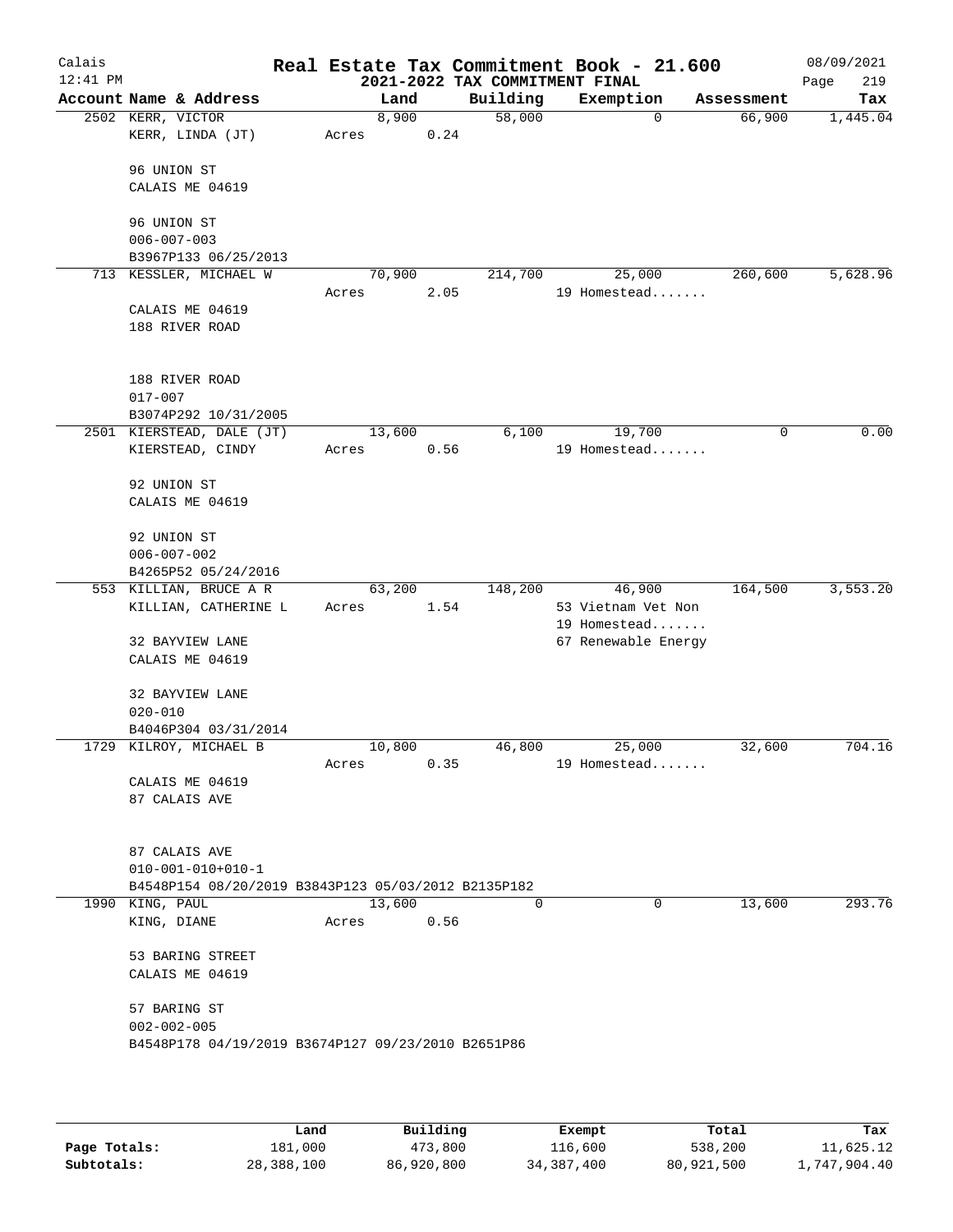| Calais                     |                                                                          |                       |       |                       |      |                    | Real Estate Tax Commitment Book - 21.600 |                         | 08/09/2021               |
|----------------------------|--------------------------------------------------------------------------|-----------------------|-------|-----------------------|------|--------------------|------------------------------------------|-------------------------|--------------------------|
| $12:41$ PM                 | Account Name & Address                                                   |                       |       |                       |      |                    | 2021-2022 TAX COMMITMENT FINAL           |                         | 220<br>Page              |
|                            | 1991 KING, PAUL                                                          |                       |       | Land<br>11,200        |      | Building<br>69,500 | Exemption<br>25,000                      | Assessment<br>55,700    | Tax<br>1,203.12          |
|                            | KING, DIANE                                                              |                       | Acres |                       | 0.38 |                    | 19 Homestead                             |                         |                          |
|                            | 53 BARING ST                                                             |                       |       |                       |      |                    |                                          |                         |                          |
|                            | CALAIS ME 04619                                                          |                       |       |                       |      |                    |                                          |                         |                          |
|                            | 53 BARING ST                                                             |                       |       |                       |      |                    |                                          |                         |                          |
|                            | $002 - 002 - 006$                                                        |                       |       |                       |      |                    |                                          |                         |                          |
|                            | B1287P131<br>2026 KING, PAUL F                                           |                       |       | 7,100                 |      | 0                  | 0                                        | 7,100                   | 153.36                   |
|                            | KING, DIANE L                                                            |                       | Acres |                       | 0.47 |                    |                                          |                         |                          |
|                            | 53 BARING ST                                                             |                       |       |                       |      |                    |                                          |                         |                          |
|                            | CALAIS ME 04619                                                          |                       |       |                       |      |                    |                                          |                         |                          |
|                            | WHITLOCK LN                                                              |                       |       |                       |      |                    |                                          |                         |                          |
|                            | $024 - 007 - 004$                                                        |                       |       |                       |      |                    |                                          |                         |                          |
|                            | B1718P285 08/01/1991<br>2120 KINNEY, DANA A<br>$\delta$                  |                       |       | 8,300                 |      | 3,600              | 0                                        | 11,900                  | 257.04                   |
|                            | KINNEY, VIRGINIA M                                                       |                       | Acres |                       | 0.21 |                    |                                          |                         |                          |
|                            | (JT)<br>318 OWENS DRIVE                                                  |                       |       |                       |      |                    |                                          |                         |                          |
|                            | SUMMERVILLE SC 29485                                                     |                       |       |                       |      |                    |                                          |                         |                          |
|                            | 453 SOUTH ST                                                             |                       |       |                       |      |                    |                                          |                         |                          |
|                            | $003 - 008 - 016$                                                        |                       |       |                       |      |                    |                                          |                         |                          |
|                            | B4637P177 02/19/2020                                                     |                       |       |                       |      |                    |                                          |                         |                          |
| 2219                       | KNEIZYS, STEVEN                                                          |                       | Acres | 9,600                 | 0.28 | 52,700             | 0                                        | 62,300                  | 1,345.68                 |
|                            | LEBANON NJ 08833<br>2 MUIRFIELD LANE                                     |                       |       |                       |      |                    |                                          |                         |                          |
|                            | 23 BOARDMAN ST                                                           |                       |       |                       |      |                    |                                          |                         |                          |
|                            | $002 - 004 - 022$<br>B3624P313 04/14/2010 B3565P229 07/22/2009 B3365P257 |                       |       |                       |      |                    |                                          |                         |                          |
| 646                        | B3280P110 04/30/2007<br>KNIGHT, KENNETH D &<br>ROBERT A &                |                       |       | 104,000               |      | 3,500              | 0                                        | 107,500                 | 2,322.00                 |
|                            | SHAIN, BEVERLY L (JT)                                                    |                       | Acres |                       | 3.99 |                    |                                          |                         |                          |
|                            | 204 RIVER ROAD                                                           |                       |       |                       |      |                    |                                          |                         |                          |
|                            | CALAIS ME 04619                                                          |                       |       |                       |      |                    |                                          |                         |                          |
|                            | RIVER ROAD                                                               |                       |       |                       |      |                    |                                          |                         |                          |
|                            | $017 - 009$                                                              |                       |       |                       |      |                    |                                          |                         |                          |
|                            | B2215P20 11/17/1997                                                      |                       |       |                       |      |                    |                                          |                         |                          |
| 2710                       | KNIGHT, ROBERT A &<br>KENNETH D.,                                        |                       |       | 0                     |      | 7,000              | 0                                        | 7,000                   | 151.20                   |
|                            | SHAIN, BEVERLY L, &<br>PATRICK M.                                        |                       |       |                       |      |                    |                                          |                         |                          |
|                            | 204 RIVER ROAD                                                           |                       |       |                       |      |                    |                                          |                         |                          |
|                            | CALAIS ME 04619                                                          |                       |       |                       |      |                    |                                          |                         |                          |
|                            | 204 RIVER ROAD                                                           |                       |       |                       |      |                    |                                          |                         |                          |
|                            | $017 - 009 - A$                                                          |                       |       |                       |      |                    |                                          |                         |                          |
|                            |                                                                          | Land                  |       | Building              |      |                    | Exempt                                   | Total                   | Tax                      |
| Page Totals:<br>Subtotals: |                                                                          | 140,200<br>28,528,300 |       | 136,300<br>87,057,100 |      |                    | 25,000<br>34, 412, 400                   | 251,500<br>81, 173, 000 | 5,432.40<br>1,753,336.80 |
|                            |                                                                          |                       |       |                       |      |                    |                                          |                         |                          |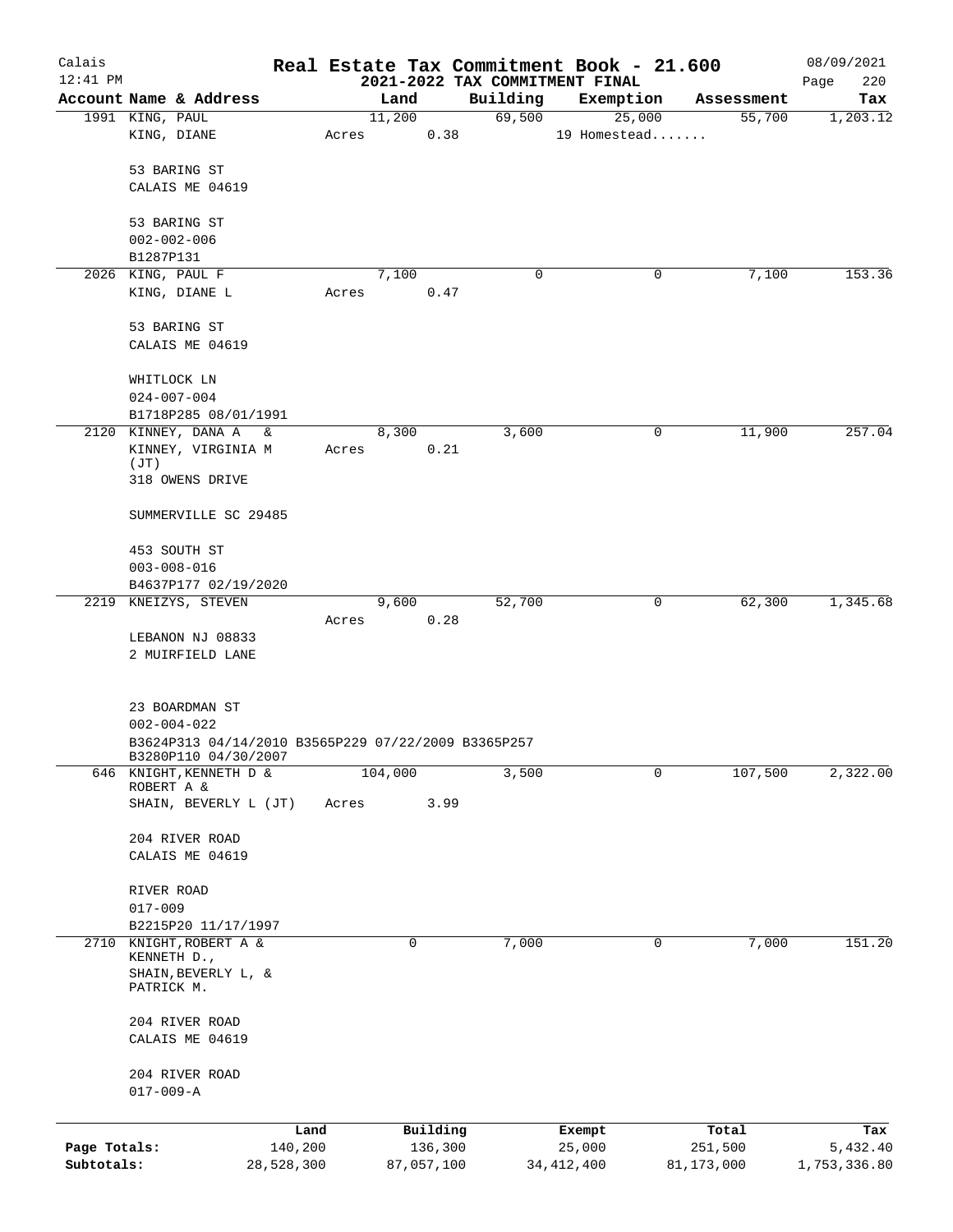| Calais     |                                     |       |        |      | Real Estate Tax Commitment Book - 21.600 |              |        |            | 08/09/2021  |
|------------|-------------------------------------|-------|--------|------|------------------------------------------|--------------|--------|------------|-------------|
| $12:41$ PM |                                     |       |        |      | 2021-2022 TAX COMMITMENT FINAL           |              |        |            | Page<br>221 |
|            | Account Name & Address              |       | Land   |      | Building                                 | Exemption    |        | Assessment | Tax         |
|            | 6 KNOWLES, JANICE                   |       | 8,700  |      | 68,600                                   |              | 25,000 | 52,300     | 1,129.68    |
|            |                                     | Acres |        | 0.23 |                                          | 19 Homestead |        |            |             |
|            | CALAIS ME 04619                     |       |        |      |                                          |              |        |            |             |
|            | 13 BOARDMAN ST                      |       |        |      |                                          |              |        |            |             |
|            | 13 BOARDMAN ST                      |       |        |      |                                          |              |        |            |             |
|            | $002 - 004 - 025$                   |       |        |      |                                          |              |        |            |             |
|            | B3374P66 B545P198                   |       |        |      |                                          |              |        |            |             |
|            | 718 KNOWLES, BENJAMIN C &           |       | 1,000  |      | $\mathbf 0$                              |              | 0      | 1,000      | 21.60       |
|            | CHADWICK, LAURA<br>ROBINSON (JT)    | Acres |        | 0.20 |                                          |              |        |            |             |
|            | 735 MAIN STREET                     |       |        |      |                                          |              |        |            |             |
|            | CALAIS ME 04619                     |       |        |      |                                          |              |        |            |             |
|            |                                     |       |        |      |                                          |              |        |            |             |
|            | 735 MAIN ST<br>(REAR)               |       |        |      |                                          |              |        |            |             |
|            | $008 - 005 - 002 - 001$             |       |        |      |                                          |              |        |            |             |
|            | B4502P241 09/25/2018                |       |        |      |                                          |              |        |            |             |
|            | 721 KNOWLES, BENJAMIN C &           |       | 26,400 |      | 140,200                                  |              | 25,000 | 141,600    | 3,058.56    |
|            | CHADWICK, LAURA<br>ROBINSON (JT)    | Acres |        | 1.00 |                                          | 19 Homestead |        |            |             |
|            |                                     |       |        |      |                                          |              |        |            |             |
|            | 735 MAIN STREET                     |       |        |      |                                          |              |        |            |             |
|            | CALAIS ME 04619                     |       |        |      |                                          |              |        |            |             |
|            | 735 MAIN ST                         |       |        |      |                                          |              |        |            |             |
|            | $008 - 005 - 006$                   |       |        |      |                                          |              |        |            |             |
|            | B4502P241 09/25/2018                |       |        |      |                                          |              |        |            |             |
|            | 1706 KORASADOWICZ, RAYMOND          |       | 13,200 |      | 0                                        |              | 0      | 13,200     | 285.12      |
|            | ANDREW &                            |       |        |      |                                          |              |        |            |             |
|            | KORASADOWICZ, DUSTIN<br>ASHLEY (JT) | Acres |        | 4.21 |                                          |              |        |            |             |
|            | 24 HEMLOCK LN                       |       |        |      |                                          |              |        |            |             |
|            | CALAIS ME 04619                     |       |        |      |                                          |              |        |            |             |
|            |                                     |       |        |      |                                          |              |        |            |             |
|            | HEMLOCK LN                          |       |        |      |                                          |              |        |            |             |
|            | $026 - 024 - 004 - 010$             |       |        |      |                                          |              |        |            |             |
|            | B4436P306 02/01/2018                |       |        |      |                                          |              |        |            |             |
|            | 1713 KORASADOWICZ, RAYMOND          |       | 9,400  |      | $\mathbf 0$                              |              | 0      | 9,400      | 203.04      |
|            | ANDREW &                            |       |        |      |                                          |              |        |            |             |
|            | KORASADOWICZ, DUSTIN<br>ASHLEY (JT) | Acres |        | 1.20 |                                          |              |        |            |             |
|            | 24 HEMLOCK LN                       |       |        |      |                                          |              |        |            |             |
|            | CALAIS ME 04619                     |       |        |      |                                          |              |        |            |             |
|            | HEMLOCK LN                          |       |        |      |                                          |              |        |            |             |
|            | $026 - 024 - 011 + 012$             |       |        |      |                                          |              |        |            |             |
|            | B4436P306 02/01/2018                |       |        |      |                                          |              |        |            |             |
|            |                                     |       |        |      |                                          |              |        |            |             |

|              | Land       | Building   | Exempt     | Total      | Tax          |
|--------------|------------|------------|------------|------------|--------------|
| Page Totals: | 58,700     | 208,800    | 50,000     | 217,500    | 4,698.00     |
| Subtotals:   | 28,587,000 | 87,265,900 | 34,462,400 | 81,390,500 | 1,758,034.80 |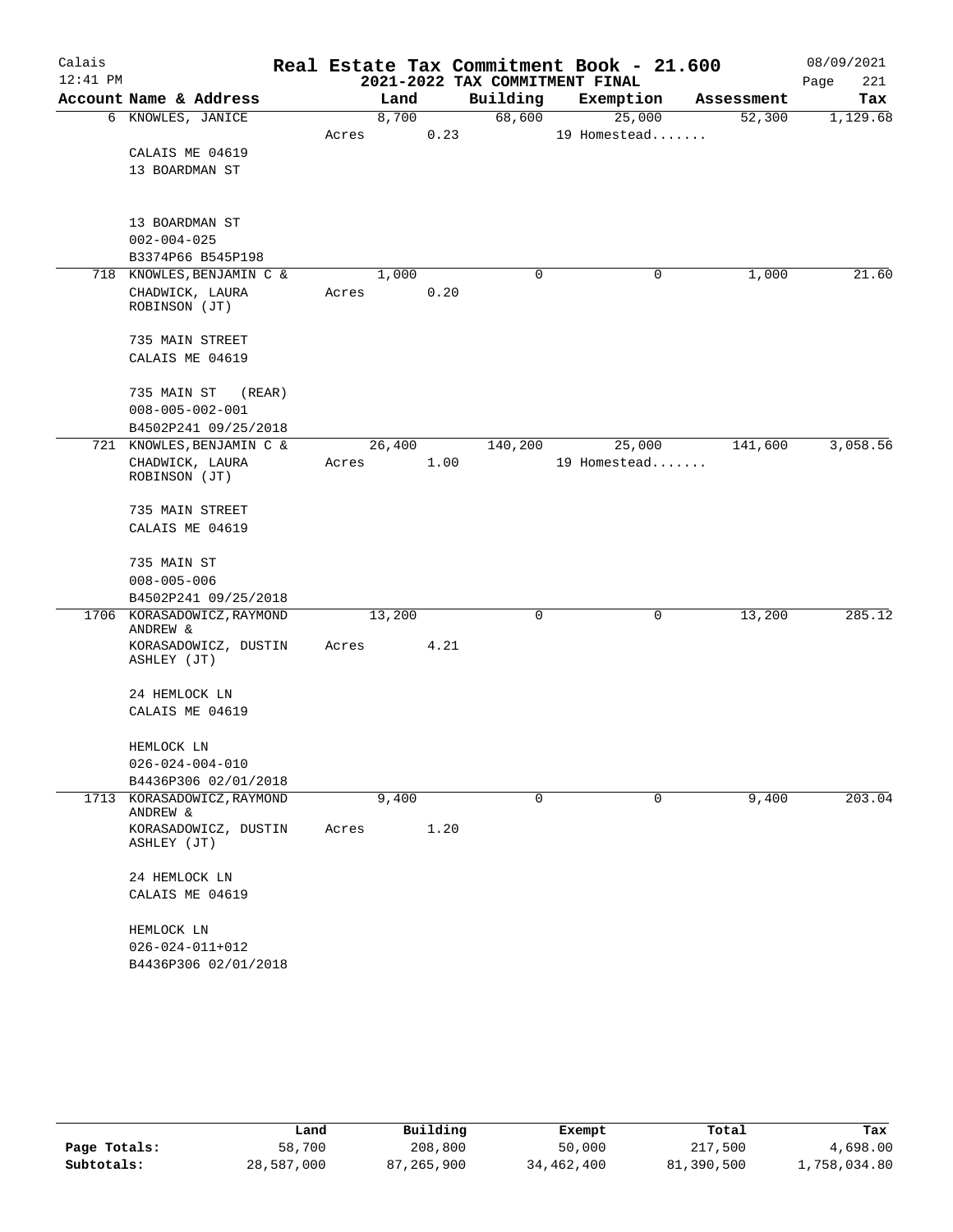| Calais                     |                                                                               |       |        |                       |          | Real Estate Tax Commitment Book - 21.600 |                       | 08/09/2021               |
|----------------------------|-------------------------------------------------------------------------------|-------|--------|-----------------------|----------|------------------------------------------|-----------------------|--------------------------|
| $12:41$ PM                 |                                                                               |       |        |                       |          | 2021-2022 TAX COMMITMENT FINAL           |                       | Page<br>222              |
|                            | Account Name & Address                                                        |       | Land   |                       | Building | Exemption                                | Assessment            | Tax                      |
|                            | 1714 KORASADOWICZ, RAYMOND<br>ANDREW &<br>KORASADOWICZ, DUSTIN<br>ASHLEY (JT) | Acres | 18,800 | 1.07                  | 231,200  | 25,000<br>19 Homestead                   | 225,000               | 4,860.00                 |
|                            |                                                                               |       |        |                       |          |                                          |                       |                          |
|                            | 24 HEMLOCK LN<br>CALAIS ME 04619                                              |       |        |                       |          |                                          |                       |                          |
|                            | 24 HEMLOCK LN                                                                 |       |        |                       |          |                                          |                       |                          |
|                            | $026 - 024 - 013 + 014$                                                       |       |        |                       |          |                                          |                       |                          |
|                            | B4436P306 02/01/2018                                                          |       |        |                       |          |                                          |                       |                          |
|                            | 2387 KOWALSKI, SANDRA &                                                       |       | 9,100  |                       | 68,300   | 31,000                                   | 46,400                | 1,002.24                 |
|                            | KOWALSKI, TERESA (JT)                                                         | Acres |        | 0.25                  |          | 19 Homestead<br>57 Vietnam Vet Widow/Non |                       |                          |
|                            | P.O. BOX 695                                                                  |       |        |                       |          |                                          |                       |                          |
|                            | CALAIS ME 04619                                                               |       |        |                       |          |                                          |                       |                          |
|                            | 134 UNION ST                                                                  |       |        |                       |          |                                          |                       |                          |
|                            | $005 - 005 - 003$                                                             |       |        |                       |          |                                          |                       |                          |
|                            | B4570P139 06/21/2019                                                          |       |        |                       |          |                                          |                       |                          |
|                            | 849 KRUG, JOSEPH<br>KRUG, MARIE                                               | Acres | 8,300  | 1.61                  | 0        | 0                                        | 8,300                 | 179.28                   |
|                            |                                                                               |       |        |                       |          |                                          |                       |                          |
|                            | 28 TUG HILL LANE<br>CALAIS ME 04619                                           |       |        |                       |          |                                          |                       |                          |
|                            | TUG HILL LANE                                                                 |       |        |                       |          |                                          |                       |                          |
|                            | $019 - 018$                                                                   |       |        |                       |          |                                          |                       |                          |
|                            | B1672P269 11/01/1990                                                          |       |        |                       |          |                                          |                       |                          |
|                            | 557 KRUG, JOSEPH                                                              |       | 8,900  |                       | 0        | 0                                        | 8,900                 | 192.24                   |
|                            | KRUG, MARIE                                                                   | Acres |        | 1.40                  |          |                                          |                       |                          |
|                            | 28 TUG HILL LANE                                                              |       |        |                       |          |                                          |                       |                          |
|                            | CALAIS ME 04619                                                               |       |        |                       |          |                                          |                       |                          |
|                            | RIVER ROAD                                                                    |       |        |                       |          |                                          |                       |                          |
|                            | $020 - 005$                                                                   |       |        |                       |          |                                          |                       |                          |
|                            | B1886P212 10/01/1993                                                          |       |        |                       |          |                                          |                       |                          |
|                            | 556 KRUG, JOSEPH S                                                            |       | 12,600 |                       | 0        | 0                                        | 12,600                | 272.16                   |
|                            | KRUG, MARIE F                                                                 | Acres |        | 1.34                  |          |                                          |                       |                          |
|                            | 28 TUG HILL LANE                                                              |       |        |                       |          |                                          |                       |                          |
|                            | CALAIS ME 04619                                                               |       |        |                       |          |                                          |                       |                          |
|                            | RIVER ROAD                                                                    |       |        |                       |          |                                          |                       |                          |
|                            | $020 - 004 - 001$                                                             |       |        |                       |          |                                          |                       |                          |
|                            | B2068P177 04/01/1996                                                          |       |        |                       |          |                                          |                       |                          |
|                            | 2023 KRUG, JOSEPH S<br>KRUG, MARIE F                                          | Acres | 9,300  | 0.52                  | 56,200   | $\mathbf 0$                              | 65,500                | 1,414.80                 |
|                            | 28 TUG HILL LANE<br>CALAIS ME 04619                                           |       |        |                       |          |                                          |                       |                          |
|                            |                                                                               |       |        |                       |          |                                          |                       |                          |
|                            | 9 WHITLOCK LN<br>$024 - 007$                                                  |       |        |                       |          |                                          |                       |                          |
|                            | B4680P24 07/16/2020                                                           |       |        |                       |          |                                          |                       |                          |
|                            |                                                                               |       |        |                       |          |                                          |                       |                          |
|                            |                                                                               | Land  |        | Building              |          | Exempt                                   | Total                 | Tax                      |
| Page Totals:<br>Subtotals: | 67,000<br>28,654,000                                                          |       |        | 355,700<br>87,621,600 |          | 56,000<br>34, 518, 400                   | 366,700<br>81,757,200 | 7,920.72<br>1,765,955.52 |
|                            |                                                                               |       |        |                       |          |                                          |                       |                          |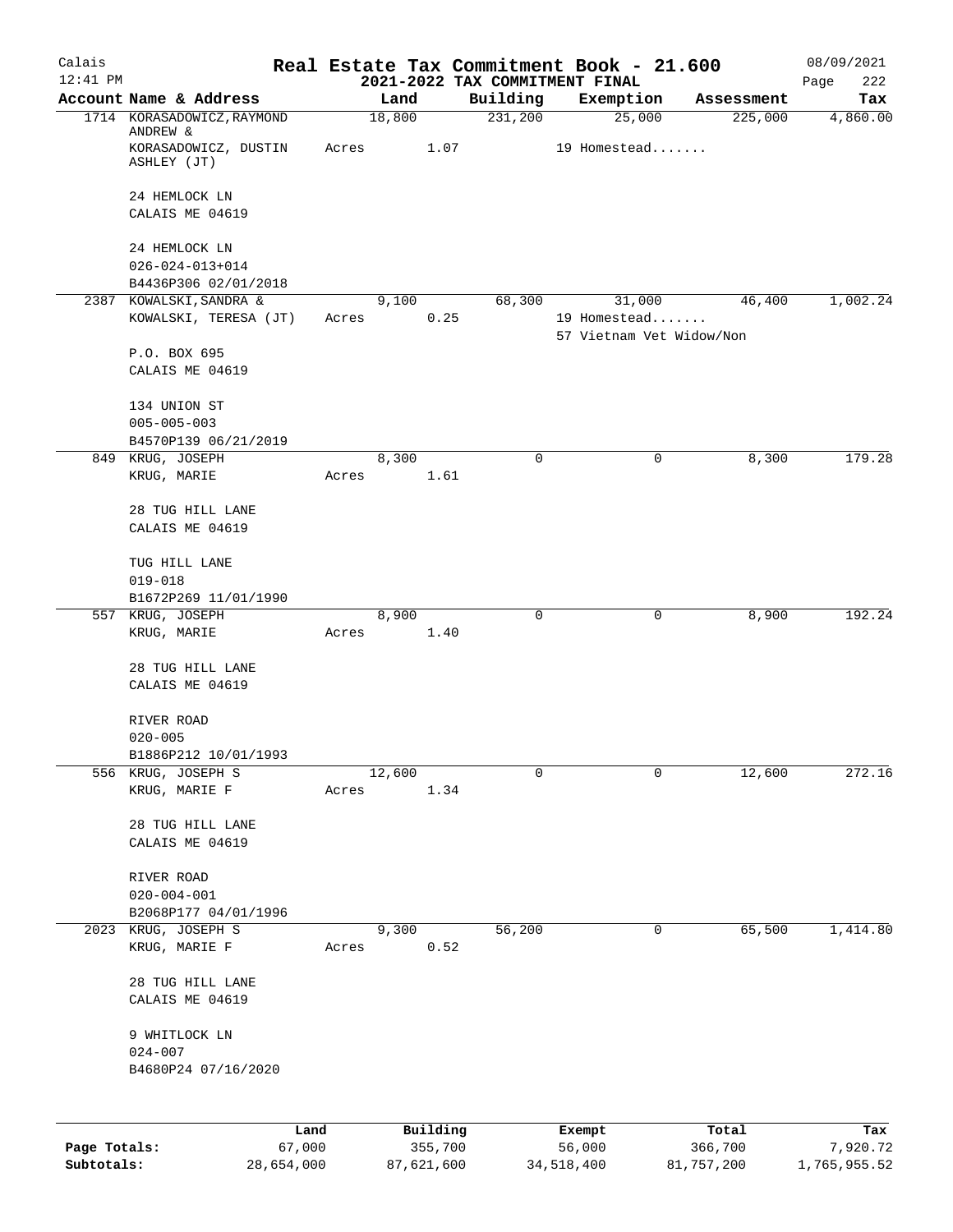| Calais     |                                                     |       |        |          |             | Real Estate Tax Commitment Book - 21.600 |            | 08/09/2021         |
|------------|-----------------------------------------------------|-------|--------|----------|-------------|------------------------------------------|------------|--------------------|
| $12:41$ PM | Account Name & Address                              |       | Land   |          | Building    | 2021-2022 TAX COMMITMENT FINAL           | Assessment | 223<br>Page<br>Tax |
|            | 1960 KRUG, MICHAEL                                  |       | 9,300  |          | 54,800      | Exemption<br>$\mathbf 0$                 | 64,100     | 1,384.56           |
|            |                                                     | Acres |        | 0.26     |             |                                          |            |                    |
|            | BARING ME 04610                                     |       |        |          |             |                                          |            |                    |
|            | 35 HAYWARD AVE                                      |       |        |          |             |                                          |            |                    |
|            |                                                     |       |        |          |             |                                          |            |                    |
|            |                                                     |       |        |          |             |                                          |            |                    |
|            | 19 BOARDMAN ST<br>$002 - 004 - 023$                 |       |        |          |             |                                          |            |                    |
|            | B1938P78 07/01/1994                                 |       |        |          |             |                                          |            |                    |
|            | 1961 KRUG, MICHAEL                                  |       | 7,400  |          | $\mathbf 0$ | 0                                        | 7,400      | 159.84             |
|            |                                                     | Acres |        | 0.26     |             |                                          |            |                    |
|            | BARING ME 04610                                     |       |        |          |             |                                          |            |                    |
|            | 35 HAYWARD AVE                                      |       |        |          |             |                                          |            |                    |
|            |                                                     |       |        |          |             |                                          |            |                    |
|            |                                                     |       |        |          |             |                                          |            |                    |
|            | BOARDMAN ST<br>$002 - 004 - 024$                    |       |        |          |             |                                          |            |                    |
|            | B1938P78 07/01/1994                                 |       |        |          |             |                                          |            |                    |
|            | 1233 KRUG, TIMOTHY J                                |       | 26,500 |          | 150,700     | 25,000                                   | 152,200    | 3,287.52           |
|            | 234 MAIN ST                                         | Acres |        | 0.17     |             | 19 Homestead                             |            |                    |
|            |                                                     |       |        |          |             |                                          |            |                    |
|            | CALAIS ME 04619                                     |       |        |          |             |                                          |            |                    |
|            |                                                     |       |        |          |             |                                          |            |                    |
|            | 234 MAIN ST                                         |       |        |          |             |                                          |            |                    |
|            | $006 - 004 - 010$                                   |       |        |          |             |                                          |            |                    |
|            | B4638P166 02/26/2020                                |       |        |          |             |                                          |            |                    |
|            | 848 KRUG, JOSEPH &                                  |       | 74,500 |          | 73,000      | 31,000                                   | 116,500    | 2,516.40           |
|            | KRUG, MARIE (JT) (L/E)                              | Acres |        | 1.72     |             | 02 PostWW2 NR&Survi                      |            |                    |
|            |                                                     |       |        |          |             | 19 Homestead                             |            |                    |
|            | 28 TUG HILL LANE                                    |       |        |          |             |                                          |            |                    |
|            | CALAIS ME 04619                                     |       |        |          |             |                                          |            |                    |
|            | 28 TUG HILL LANE                                    |       |        |          |             |                                          |            |                    |
|            | $019 - 019$                                         |       |        |          |             |                                          |            |                    |
|            | B3961P210 04/09/2013 B3961P208 04/09/2013 B1108P133 |       |        |          |             |                                          |            |                    |
|            | 171 LABEAU, MATTHEW W &                             |       | 22,300 |          | 0           | 0                                        | 22,300     | 481.68             |
|            | BOWERSOX, SARAH R (JT) Acres<br>817 WEST GALLATIN   |       |        | 153.00   |             |                                          |            |                    |
|            | <b>STREET</b>                                       |       |        |          |             |                                          |            |                    |
|            |                                                     |       |        |          |             |                                          |            |                    |
|            | LIVINGSTON MT 59047                                 |       |        |          |             |                                          |            |                    |
|            |                                                     |       |        |          |             |                                          |            |                    |
|            | 9 LABOX LANE<br>$032 - 133 - 134 + 135$             |       |        |          |             |                                          |            |                    |
|            | B4759P167 02/22/2021                                |       |        |          |             |                                          |            |                    |
|            | 1605 LACASSE, REBECCA                               |       | 17,100 |          | 76,400      | 25,000                                   | 68,500     | 1,479.60           |
|            |                                                     | Acres |        | 0.22     |             | 19 Homestead                             |            |                    |
|            | CALAIS ME 04619                                     |       |        |          |             |                                          |            |                    |
|            | 27 WASHINGTON ST                                    |       |        |          |             |                                          |            |                    |
|            |                                                     |       |        |          |             |                                          |            |                    |
|            | 27 WASHINGTON ST                                    |       |        |          |             |                                          |            |                    |
|            | $010 - 007 - 008$                                   |       |        |          |             |                                          |            |                    |
|            | B1454P190                                           |       |        |          |             |                                          |            |                    |
|            |                                                     |       |        |          |             |                                          |            |                    |
|            |                                                     |       |        |          |             |                                          |            |                    |
|            |                                                     | Land  |        | Building |             | Exempt                                   | Total      | Tax                |

**Page Totals:** 157,100 354,900 81,000 431,000 9,309.60 **Subtotals:** 28,811,100 87,976,500 34,599,400 82,188,200 1,775,265.12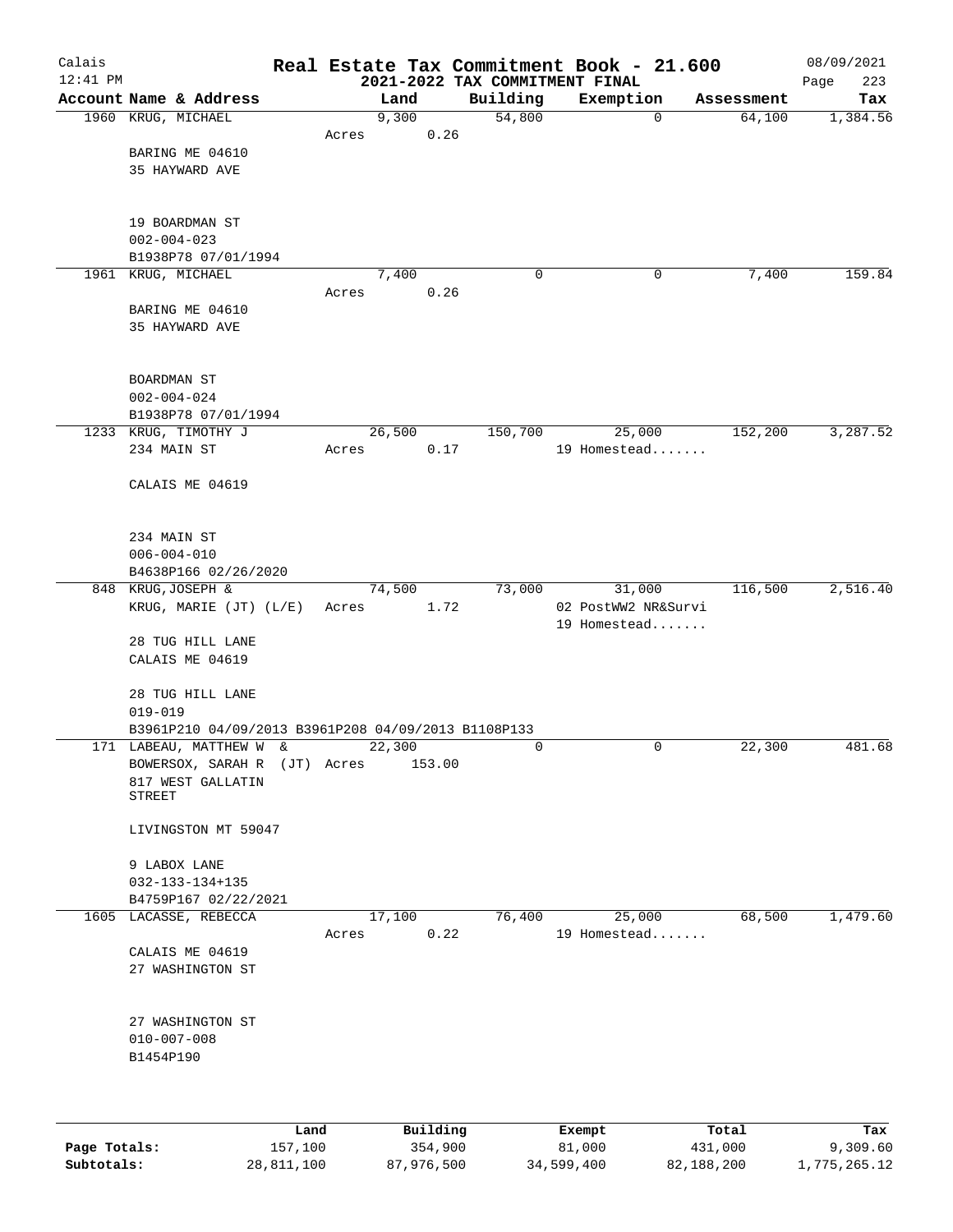| Calais<br>$12:41$ PM |                                                            |                 |        | 2021-2022 TAX COMMITMENT FINAL | Real Estate Tax Commitment Book - 21.600 |            | 08/09/2021<br>224<br>Page |
|----------------------|------------------------------------------------------------|-----------------|--------|--------------------------------|------------------------------------------|------------|---------------------------|
|                      | Account Name & Address                                     | Land            |        | Building                       | Exemption                                | Assessment | Tax                       |
|                      | 635 LAKE PROPERTIES, LLC<br>982 HIGH STREET                | 40,200<br>Acres | 0.74   | 59,700                         | $\mathbf 0$                              | 99,900     | 2,157.84                  |
|                      | <b>BATH ME 04530</b>                                       |                 |        |                                |                                          |            |                           |
|                      | 152 RIVER ROAD                                             |                 |        |                                |                                          |            |                           |
|                      | $017 - 004$<br>B4737P216 12/18/2020                        |                 |        |                                |                                          |            |                           |
|                      | 143 LAKEVILLE SHORES, INC                                  | 13,700          |        | 0                              | 0                                        | 13,700     | 295.92                    |
|                      | WINN ME 04495<br>PO BOX 96                                 | Acres           | 112.00 |                                |                                          |            |                           |
|                      | RURAL CALAIS<br>$026 - 014$                                |                 |        |                                |                                          |            |                           |
|                      | B4540P61 03/19/2019                                        |                 |        |                                |                                          |            |                           |
|                      | 1057 LAM, CHUEN MO<br>LIN, WEN LING                        | 62,600<br>Acres | 0.42   | 101,500                        | 0                                        | 164,100    | 3,544.56                  |
|                      | 180 NORTH ST<br>CALAIS ME 04619                            |                 |        |                                |                                          |            |                           |
|                      | 166 NORTH ST & 168<br>010-001-019&020                      |                 |        |                                |                                          |            |                           |
|                      | B2135P291 01/01/1997<br>2811 LAM, CHUEN MO &               | 68,300          |        | 459,900                        | 0                                        | 528,200    | 11,409.12                 |
|                      | LIN, WEN LING                                              | Acres           | 0.50   |                                |                                          |            |                           |
|                      | 180 NORTH ST<br>CALAIS ME 04619                            |                 |        |                                |                                          |            |                           |
|                      | 180 NORTH ST<br>$010 - 001 - 025 - 001$                    |                 |        |                                |                                          |            |                           |
|                      | B3287P217 05/21/2007                                       |                 |        |                                |                                          |            |                           |
|                      | 1857 LANDER, JONATHAN S &<br>LANDER, JENNIFER D (JT) Acres | 21,800          | 0.36   | 114,900                        | 25,000<br>19 Homestead                   | 111,700    | 2,412.72                  |
|                      | 61 LINCOLN STREET<br>CALAIS ME 04619                       |                 |        |                                |                                          |            |                           |
|                      | 61 LINCOLN ST<br>$010 - 003 - 019$                         |                 |        |                                |                                          |            |                           |
|                      | B4071P59 06/27/2014                                        |                 |        |                                |                                          |            |                           |
|                      | 1770 LANDRY, ARLINE<br>LANDRY, GEORGE (JT)                 | 11,400<br>Acres | 0.39   | 65,900                         | 0                                        | 77,300     | 1,669.68                  |
|                      | 4701 S CANTER CIR<br>WASILLA AK 99654 9480                 |                 |        |                                |                                          |            |                           |
|                      | 55 CHURCH ST<br>$010 - 006 - 006$<br>B3437P22 07/31/2008   |                 |        |                                |                                          |            |                           |

|              | Land       | Building   | Exempt     | Total      | Tax          |
|--------------|------------|------------|------------|------------|--------------|
| Page Totals: | 218,000    | 801,900    | 25,000     | 994,900    | 21,489.84    |
| Subtotals:   | 29,029,100 | 88,778,400 | 34,624,400 | 83,183,100 | 1,796,754.96 |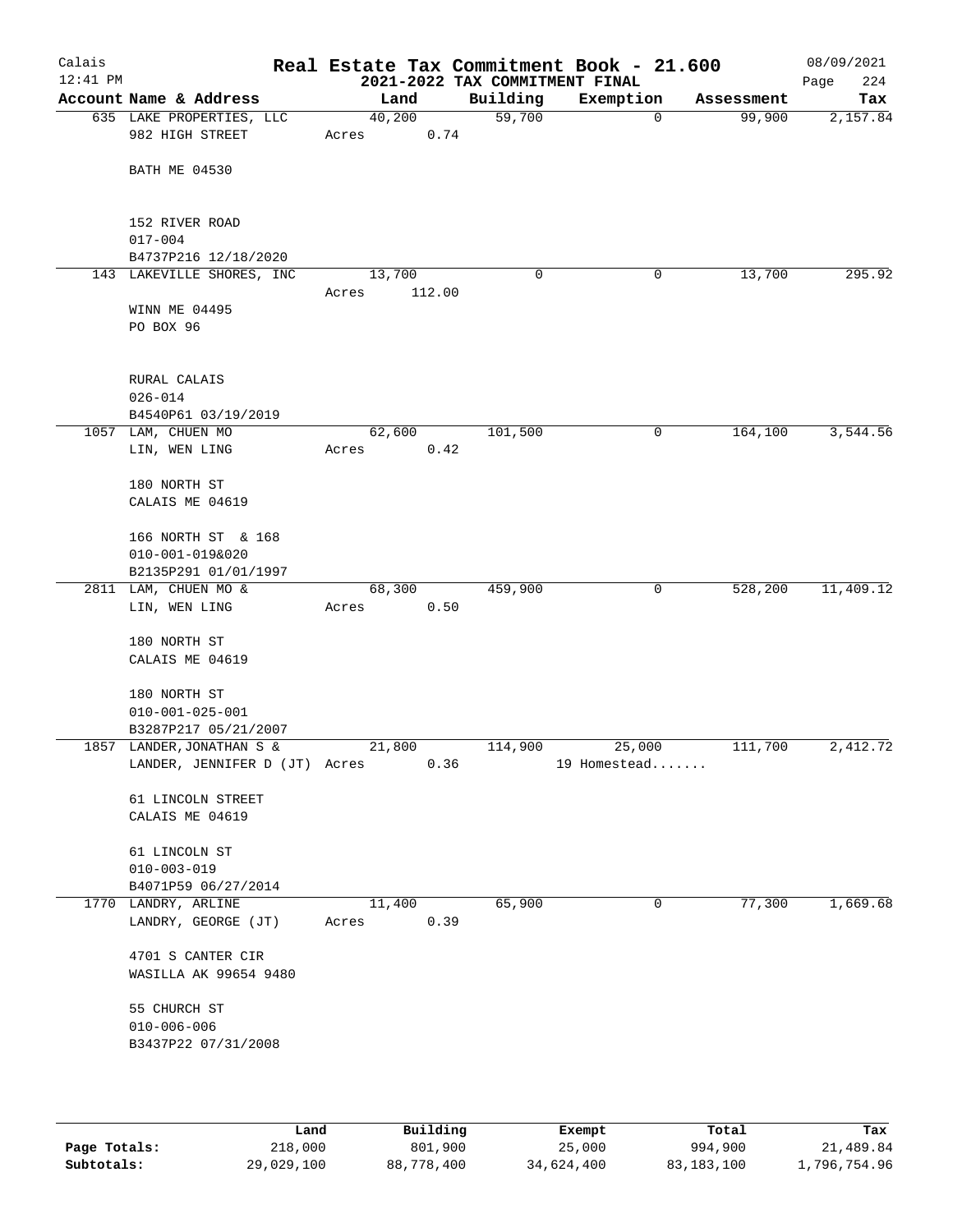| Calais<br>$12:41$ PM |                                                                |                 |      | 2021-2022 TAX COMMITMENT FINAL | Real Estate Tax Commitment Book - 21.600 |            | 08/09/2021<br>225<br>Page |
|----------------------|----------------------------------------------------------------|-----------------|------|--------------------------------|------------------------------------------|------------|---------------------------|
|                      | Account Name & Address                                         | Land            |      | Building                       | Exemption                                | Assessment | Tax                       |
|                      | 1339 LANDRY, BRUCE E &<br>LANDRY, JOANNE L (JT)<br>603 MAIN ST | 21,800<br>Acres | 0.36 | 112,800                        | $\mathbf 0$                              | 134,600    | 2,907.36                  |
|                      | CALAIS ME 04619                                                |                 |      |                                |                                          |            |                           |
|                      | 603 MAIN ST                                                    |                 |      |                                |                                          |            |                           |
|                      | $008 - 001 - 020$                                              |                 |      |                                |                                          |            |                           |
|                      | B4692P123 08/20/2020<br>1613 LANDRY, MICHAEL                   | 9,500           |      | 38,400                         | 25,000                                   | 22,900     | 494.64                    |
|                      |                                                                | Acres           | 0.27 |                                | 19 Homestead                             |            |                           |
|                      | CALAIS ME 04619<br>9 LINCOLN ST                                |                 |      |                                |                                          |            |                           |
|                      | 9 LINCOLN ST                                                   |                 |      |                                |                                          |            |                           |
|                      | $010 - 001 - 018$<br>B3658P126 08/03/2010                      |                 |      |                                |                                          |            |                           |
|                      | 835 LANE, NEIL R                                               | 19,300          |      | 94,700                         | 25,000                                   | 89,000     | 1,922.40                  |
|                      |                                                                | Acres           | 0.28 |                                | 19 Homestead                             |            |                           |
|                      | CALAIS ME 04619<br>158 SOUTH STREET                            |                 |      |                                |                                          |            |                           |
|                      | 158 SOUTH ST                                                   |                 |      |                                |                                          |            |                           |
|                      | $008 - 004 - 014$<br>B4500P76 09/25/2018                       |                 |      |                                |                                          |            |                           |
|                      | 431 LANE, STEVEN R                                             | 56,200          |      | 36,600                         | 0                                        | 92,800     | 2,004.48                  |
|                      |                                                                | Acres           | 1.29 |                                |                                          |            |                           |
|                      | GORHAM ME 04038                                                |                 |      |                                |                                          |            |                           |
|                      | 8 SHADY RUN LANE                                               |                 |      |                                |                                          |            |                           |
|                      | 180 CHISHOLM BLVD/NASHS<br>$036 - 009$                         |                 |      |                                |                                          |            |                           |
|                      | B4268P212 06/21/2016                                           |                 |      |                                |                                          |            |                           |
|                      | 1571 LAPOINTE, ELISA J                                         | 12,900          | 0.50 | 55,300                         | 25,000<br>19 Homestead                   | 43,200     | 933.12                    |
|                      | CALAIS ME 04619 1402                                           | Acres           |      |                                |                                          |            |                           |
|                      | 13 WILLOW STREET                                               |                 |      |                                |                                          |            |                           |
|                      | 13 WILLOW ST<br>$009 - 001 - 001 - 003$                        |                 |      |                                |                                          |            |                           |
|                      | B4208P181 12/16/2015                                           |                 |      |                                |                                          |            |                           |
|                      | 2542 LAPOINTE, GERALD J                                        | 4,100           |      | $\Omega$                       | 0                                        | 4,100      | 88.56                     |
|                      | LAPOINTE, AUGUSTA G                                            | Acres           | 0.08 |                                |                                          |            |                           |
|                      | 29 HIGH ST<br>CALAIS ME 04619                                  |                 |      |                                |                                          |            |                           |
|                      | HIGH ST                                                        |                 |      |                                |                                          |            |                           |
|                      | $006 - 005 - 018$                                              |                 |      |                                |                                          |            |                           |
|                      | B1358P208                                                      |                 |      |                                |                                          |            |                           |
|                      |                                                                |                 |      |                                |                                          |            |                           |
|                      |                                                                |                 |      |                                |                                          |            |                           |
|                      |                                                                |                 |      |                                |                                          |            |                           |

|              | úand       | Building   | Exempt     | Total      | Tax          |
|--------------|------------|------------|------------|------------|--------------|
| Page Totals: | 123,800    | 337,800    | 75,000     | 386,600    | 8,350.56     |
| Subtotals:   | 29,152,900 | 89,116,200 | 34,699,400 | 83,569,700 | 1,805,105.52 |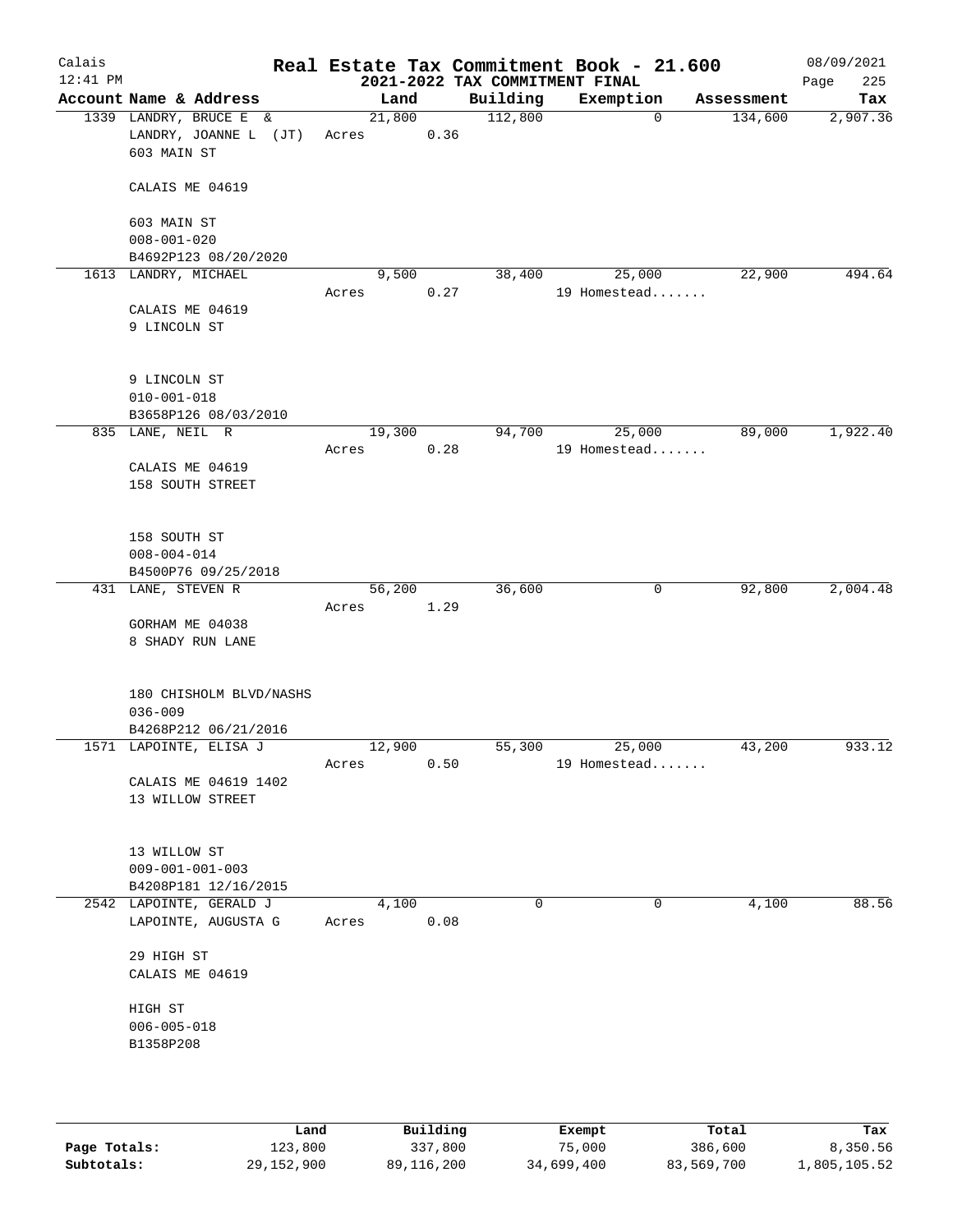| Calais<br>12:41 PM |                                           |       |        |       |          | Real Estate Tax Commitment Book - 21.600<br>2021-2022 TAX COMMITMENT FINAL |             |            | 08/09/2021<br>226<br>Page |
|--------------------|-------------------------------------------|-------|--------|-------|----------|----------------------------------------------------------------------------|-------------|------------|---------------------------|
|                    | Account Name & Address                    |       |        | Land  | Building | Exemption                                                                  |             | Assessment | Tax                       |
|                    | 2543 LAPOINTE, GERALD J                   |       |        | 7,300 | 96,300   | 25,000                                                                     |             | 78,600     | 1,697.76                  |
|                    |                                           | Acres |        | 0.16  |          | 19 Homestead                                                               |             |            |                           |
|                    | CALAIS ME 04619                           |       |        |       |          |                                                                            |             |            |                           |
|                    | 29 HIGH ST                                |       |        |       |          |                                                                            |             |            |                           |
|                    |                                           |       |        |       |          |                                                                            |             |            |                           |
|                    |                                           |       |        |       |          |                                                                            |             |            |                           |
|                    | 29 HIGH ST                                |       |        |       |          |                                                                            |             |            |                           |
|                    | $006 - 005 - 019$                         |       |        |       |          |                                                                            |             |            |                           |
|                    | B1359P120 11/25/1985                      |       |        |       |          |                                                                            |             |            |                           |
|                    | 2022 LAPOINTE, JOHN C                     |       |        | 3,500 | 73,600   | 25,000                                                                     |             | 52,100     | 1,125.36                  |
|                    | LAPOINTE, SHEILA K (JT) Acres             |       |        | 0.45  |          | 19 Homestead                                                               |             |            |                           |
|                    | 23 WHITLOCK LN                            |       |        |       |          |                                                                            |             |            |                           |
|                    | CALAIS ME 04619                           |       |        |       |          |                                                                            |             |            |                           |
|                    |                                           |       |        |       |          |                                                                            |             |            |                           |
|                    | 23 WHITLOCK LN                            |       |        |       |          |                                                                            |             |            |                           |
|                    | $024 - 007 - 005$                         |       |        |       |          |                                                                            |             |            |                           |
|                    | B2166P94 06/01/1997                       |       |        |       |          |                                                                            |             |            |                           |
|                    | 1876 LAPOINTE, JOHN C<br>$\delta$         |       |        | 9,200 | 10,100   |                                                                            | $\mathbf 0$ | 19,300     | 416.88                    |
|                    | LAPOINTE, SHEILA K                        | Acres |        | 0.77  |          |                                                                            |             |            |                           |
|                    | (JT)                                      |       |        |       |          |                                                                            |             |            |                           |
|                    | 23 WHITLOCK LANE                          |       |        |       |          |                                                                            |             |            |                           |
|                    |                                           |       |        |       |          |                                                                            |             |            |                           |
|                    | CALAIS ME 04619                           |       |        |       |          |                                                                            |             |            |                           |
|                    |                                           |       |        |       |          |                                                                            |             |            |                           |
|                    | 22 WHITLOCK LN                            |       |        |       |          |                                                                            |             |            |                           |
|                    | $026 - 034$<br>B4619P97 12/10/2019        |       |        |       |          |                                                                            |             |            |                           |
|                    | 2623 LARA, BARBARA D &                    |       | 42,200 |       | 123,500  | 25,000                                                                     |             | 140,700    | 3,039.12                  |
|                    | LARA, JOSE (JT)                           | Acres |        | 1.10  |          | 19 Homestead                                                               |             |            |                           |
|                    |                                           |       |        |       |          |                                                                            |             |            |                           |
|                    | 18 CALAIS AVE                             |       |        |       |          |                                                                            |             |            |                           |
|                    | CALAIS ME 04619                           |       |        |       |          |                                                                            |             |            |                           |
|                    |                                           |       |        |       |          |                                                                            |             |            |                           |
|                    | 18 CALAIS AVE                             |       |        |       |          |                                                                            |             |            |                           |
|                    | $007 - 006 - 001$                         |       |        |       |          |                                                                            |             |            |                           |
|                    | B2812P253 B1651P294                       |       |        |       |          |                                                                            |             |            |                           |
|                    | 1246 LEACKFELDT, STEPHEN                  |       | 23,200 |       | 156,900  |                                                                            | 0           | 180,100    | 3,890.16                  |
|                    | LEACKFELDT, SANDRA (JT) Acres             |       |        | 0.13  |          |                                                                            |             |            |                           |
|                    |                                           |       |        |       |          |                                                                            |             |            |                           |
|                    | 49 MILL ST                                |       |        |       |          |                                                                            |             |            |                           |
|                    | HARRINGTON ME 04643                       |       |        |       |          |                                                                            |             |            |                           |
|                    |                                           |       |        |       |          |                                                                            |             |            |                           |
|                    | 239 MAIN ST                               |       |        |       |          |                                                                            |             |            |                           |
|                    | $006 - 005 - 002 - 002$                   |       |        |       |          |                                                                            |             |            |                           |
|                    | B3488P309<br>2515 LEAVITT, EDWARD A JR    |       | 14,200 |       | 53,900   | 25,000                                                                     |             | 43,100     | 930.96                    |
|                    |                                           | Acres |        | 0.61  |          | 19 Homestead                                                               |             |            |                           |
|                    | CALAIS ME 04619                           |       |        |       |          |                                                                            |             |            |                           |
|                    | 51 MONROE ST                              |       |        |       |          |                                                                            |             |            |                           |
|                    |                                           |       |        |       |          |                                                                            |             |            |                           |
|                    |                                           |       |        |       |          |                                                                            |             |            |                           |
|                    | 51 MONROE ST                              |       |        |       |          |                                                                            |             |            |                           |
|                    | $006 - 008 - 009$                         |       |        |       |          |                                                                            |             |            |                           |
|                    | B4123P291 01/15/2015 B3441P182 05/27/2008 |       |        |       |          |                                                                            |             |            |                           |
|                    |                                           |       |        |       |          |                                                                            |             |            |                           |
|                    |                                           |       |        |       |          |                                                                            |             |            |                           |
|                    |                                           |       |        |       |          |                                                                            |             |            |                           |
|                    |                                           |       |        |       |          |                                                                            |             |            |                           |

|              | Land       | Building   | Exempt     | Total      | Tax          |
|--------------|------------|------------|------------|------------|--------------|
| Page Totals: | 99,600     | 514,300    | 100,000    | 513,900    | 11,100.24    |
| Subtotals:   | 29,252,500 | 89,630,500 | 34,799,400 | 84,083,600 | 1,816,205.76 |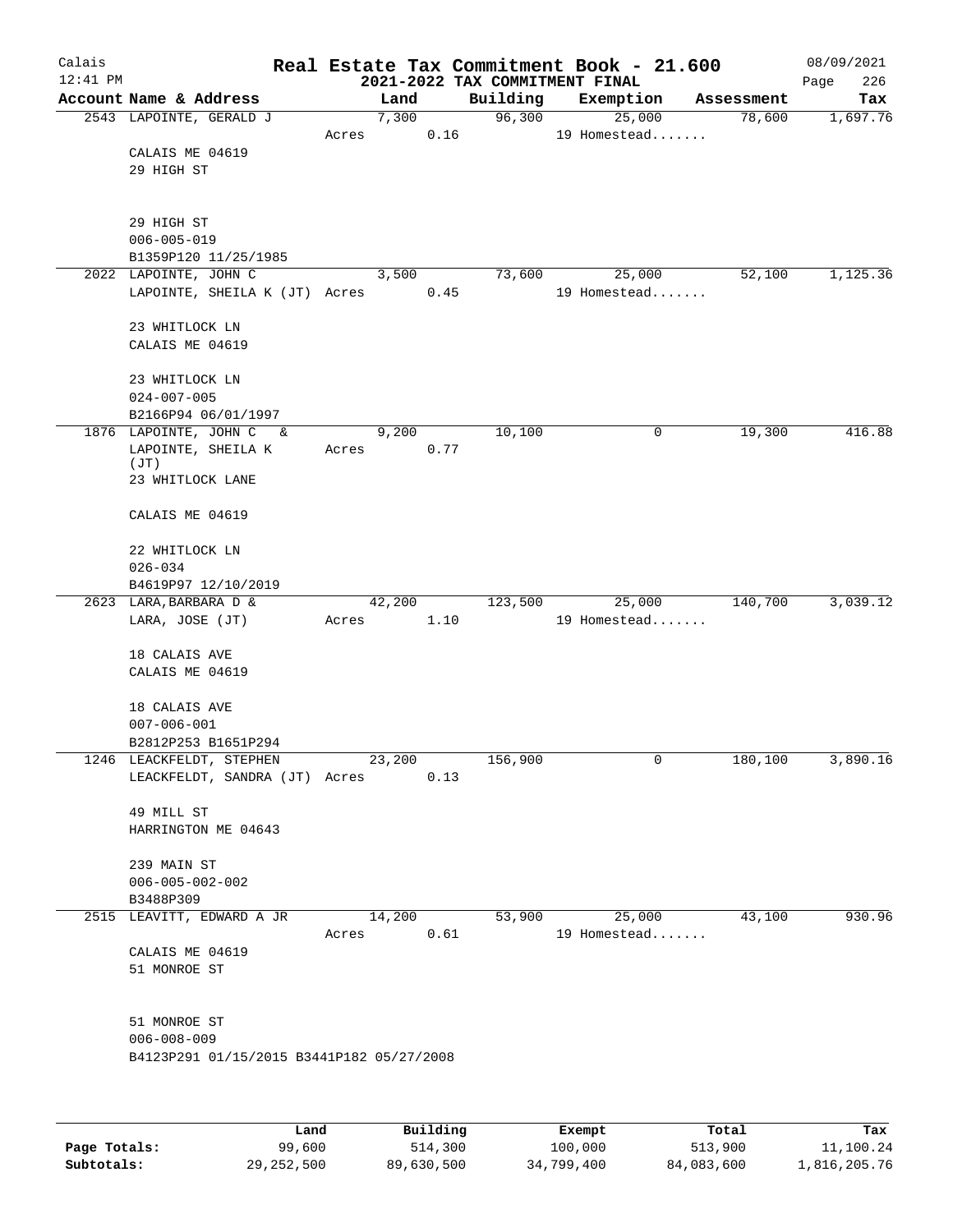| Calais<br>$12:41$ PM |                                          |       |        |      | 2021-2022 TAX COMMITMENT FINAL | Real Estate Tax Commitment Book - 21.600 |   |            | 08/09/2021<br>227<br>Page |
|----------------------|------------------------------------------|-------|--------|------|--------------------------------|------------------------------------------|---|------------|---------------------------|
|                      | Account Name & Address                   |       | Land   |      | Building                       | Exemption                                |   | Assessment | Tax                       |
|                      | 2512 LEAVITT, EDWARD JR                  |       | 7,300  |      | 14,800                         |                                          | 0 | 22,100     | 477.36                    |
|                      | 51 MONROE ST                             | Acres |        | 0.25 |                                |                                          |   |            |                           |
|                      | CALAIS ME 04619                          |       |        |      |                                |                                          |   |            |                           |
|                      |                                          |       |        |      |                                |                                          |   |            |                           |
|                      | 15 MCLEAN ST                             |       |        |      |                                |                                          |   |            |                           |
|                      | $006 - 008 - 006$                        |       |        |      |                                |                                          |   |            |                           |
|                      | B4589P119 08/28/2019                     |       |        |      | $\mathbf 0$                    |                                          |   |            |                           |
|                      | 2514 LEAVITT, EDWARD JR                  | Acres | 10,300 | 0.50 |                                |                                          | 0 | 10,300     | 222.48                    |
|                      | CALAIS ME 04619                          |       |        |      |                                |                                          |   |            |                           |
|                      | 51 MONROE STREET                         |       |        |      |                                |                                          |   |            |                           |
|                      |                                          |       |        |      |                                |                                          |   |            |                           |
|                      | MONROE ST                                |       |        |      |                                |                                          |   |            |                           |
|                      | $006 - 008 - 008$                        |       |        |      |                                |                                          |   |            |                           |
|                      | B4496P291 08/31/2018                     |       |        |      |                                |                                          |   |            |                           |
|                      | 2379 LEAVITT, MARY E                     |       | 11,700 |      | 46,200                         | 25,000                                   |   | 32,900     | 710.64                    |
|                      |                                          | Acres |        | 0.41 |                                | 19 Homestead                             |   |            |                           |
|                      | CALAIS ME 04619                          |       |        |      |                                |                                          |   |            |                           |
|                      | 57 MONROE ST                             |       |        |      |                                |                                          |   |            |                           |
|                      |                                          |       |        |      |                                |                                          |   |            |                           |
|                      | 57 MONROE ST                             |       |        |      |                                |                                          |   |            |                           |
|                      | $005 - 004 - 025&026$                    |       |        |      |                                |                                          |   |            |                           |
|                      | B1495P64<br>2376 LEAVITT, EDWARD &       |       | 8,500  |      | 400                            |                                          | 0 | 8,900      | 192.24                    |
|                      | LEAVITT, MARY                            | Acres |        | 0.22 |                                |                                          |   |            |                           |
|                      |                                          |       |        |      |                                |                                          |   |            |                           |
|                      | 57 MONROE ST                             |       |        |      |                                |                                          |   |            |                           |
|                      | CALAIS ME 04619                          |       |        |      |                                |                                          |   |            |                           |
|                      | 59 MONROE ST                             |       |        |      |                                |                                          |   |            |                           |
|                      | 005-004-023&024                          |       |        |      |                                |                                          |   |            |                           |
|                      | B1521P221                                |       |        |      |                                |                                          |   |            |                           |
|                      | 2516 LEAVITT, EDWARD &                   |       | 11,400 |      | 0                              |                                          | 0 | 11,400     | 246.24                    |
|                      | LEAVITT, MARY                            | Acres |        | 0.39 |                                |                                          |   |            |                           |
|                      | 57 MONROE ST                             |       |        |      |                                |                                          |   |            |                           |
|                      | CALAIS ME 04619                          |       |        |      |                                |                                          |   |            |                           |
|                      | MONROE ST                                |       |        |      |                                |                                          |   |            |                           |
|                      | $006 - 008 - 010$                        |       |        |      |                                |                                          |   |            |                           |
|                      | B4123P291 01/15/2015 B2654P14 08/01/2002 |       |        |      |                                |                                          |   |            |                           |
|                      | 2378 LEAVITT, EDWARD A. &                |       | 600    |      | 0                              |                                          | 0 | 600        | 12.96                     |
|                      | LEAVITT, MARY                            | Acres |        | 0.50 |                                |                                          |   |            |                           |
|                      | 57 MONROE ST                             |       |        |      |                                |                                          |   |            |                           |
|                      | CALAIS ME 04619                          |       |        |      |                                |                                          |   |            |                           |
|                      | MONROE ST                                |       |        |      |                                |                                          |   |            |                           |
|                      | $005 - 004 - 023 - 001$                  |       |        |      |                                |                                          |   |            |                           |
|                      | B1422P67                                 |       |        |      |                                |                                          |   |            |                           |
|                      |                                          |       |        |      |                                |                                          |   |            |                           |
|                      |                                          |       |        |      |                                |                                          |   |            |                           |

|              | Land       | Building   | Exempt     | Total      | Tax          |
|--------------|------------|------------|------------|------------|--------------|
| Page Totals: | 49,800     | 61,400     | 25,000     | 86,200     | 1,861.92     |
| Subtotals:   | 29,302,300 | 89,691,900 | 34,824,400 | 84,169,800 | 1,818,067.68 |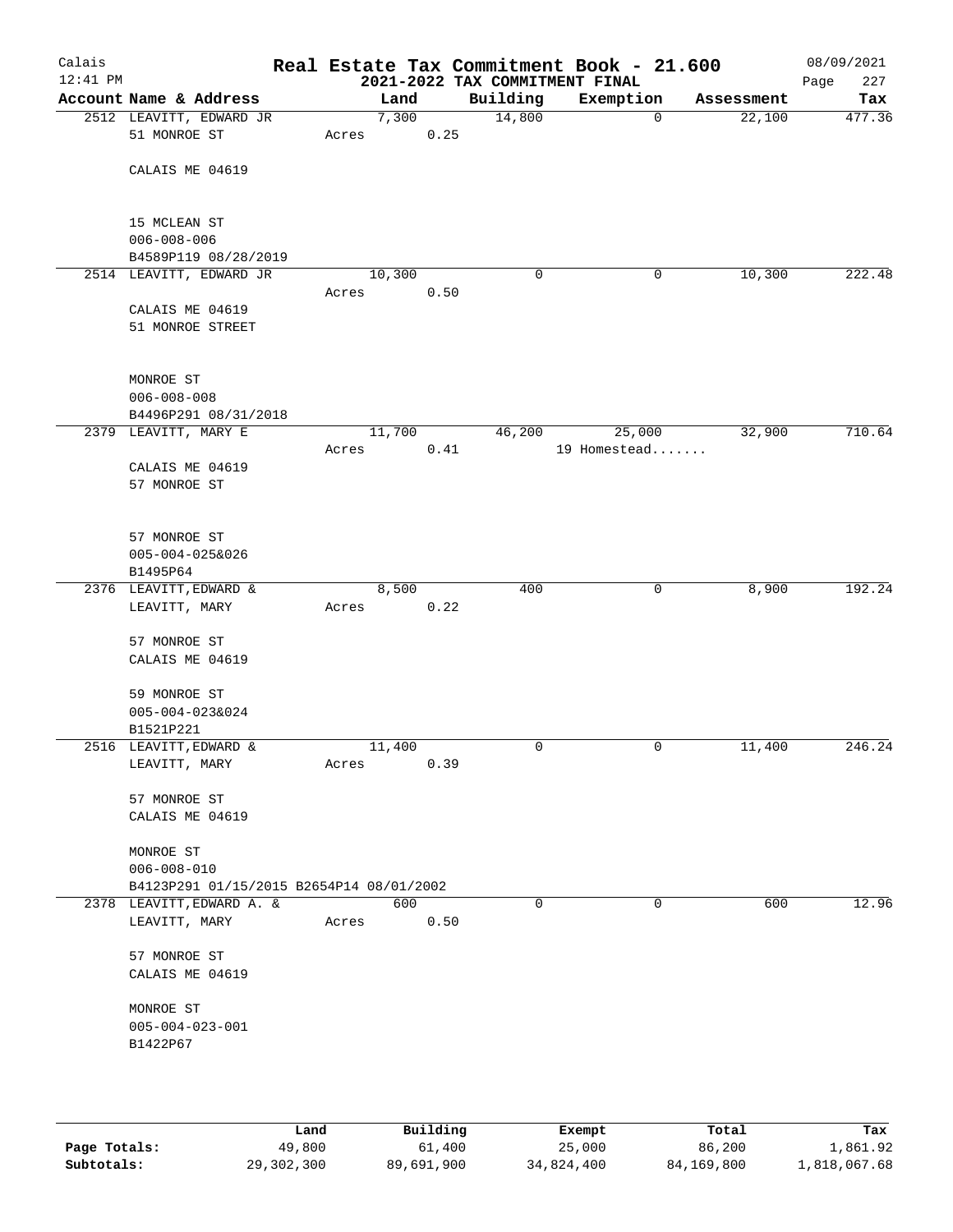| Calais<br>$12:41$ PM |                                           |       |        |      |          | Real Estate Tax Commitment Book - 21.600<br>2021-2022 TAX COMMITMENT FINAL |             |            | 08/09/2021<br>228<br>Page |
|----------------------|-------------------------------------------|-------|--------|------|----------|----------------------------------------------------------------------------|-------------|------------|---------------------------|
|                      | Account Name & Address                    |       | Land   |      | Building | Exemption                                                                  |             | Assessment | Tax                       |
|                      | 2034 LEBECK, GREGORY K                    |       | 7,900  |      | 67,200   | 25,000                                                                     |             | 50,100     | 1,082.16                  |
|                      |                                           | Acres |        | 0.19 |          | 19 Homestead                                                               |             |            |                           |
|                      | CALAIS ME 04619                           |       |        |      |          |                                                                            |             |            |                           |
|                      | 63 SPRING STREET                          |       |        |      |          |                                                                            |             |            |                           |
|                      |                                           |       |        |      |          |                                                                            |             |            |                           |
|                      |                                           |       |        |      |          |                                                                            |             |            |                           |
|                      | 63 SPRING ST                              |       |        |      |          |                                                                            |             |            |                           |
|                      | $010 - 003 - 004$<br>B4392P176 08/21/2017 |       |        |      |          |                                                                            |             |            |                           |
|                      | 1264 LEBECK, GREGORY KEIR                 |       | 9,100  |      | 34,600   |                                                                            | 0           | 43,700     | 943.92                    |
|                      | 63 SPRING STREET                          | Acres |        | 0.02 |          |                                                                            |             |            |                           |
|                      |                                           |       |        |      |          |                                                                            |             |            |                           |
|                      | CALAIS ME 04619                           |       |        |      |          |                                                                            |             |            |                           |
|                      |                                           |       |        |      |          |                                                                            |             |            |                           |
|                      |                                           |       |        |      |          |                                                                            |             |            |                           |
|                      | 277 MAIN ST                               |       |        |      |          |                                                                            |             |            |                           |
|                      | $006 - 006 - 007$                         |       |        |      |          |                                                                            |             |            |                           |
|                      | B4711P260 10/09/2020                      |       |        |      |          |                                                                            |             |            |                           |
|                      | 1348 LEBECK, GREGORY KIER &               |       | 8,300  |      | 88,700   |                                                                            | 0           | 97,000     | 2,095.20                  |
|                      | HOLLOWAY, BRITANI (TC)                    | Acres |        | 0.21 |          |                                                                            |             |            |                           |
|                      | 63 SPRING STREET                          |       |        |      |          |                                                                            |             |            |                           |
|                      | CALAIS ME 04619                           |       |        |      |          |                                                                            |             |            |                           |
|                      |                                           |       |        |      |          |                                                                            |             |            |                           |
|                      | 87 GERMAIN ST                             |       |        |      |          |                                                                            |             |            |                           |
|                      | $010 - 003 - 008$                         |       |        |      |          |                                                                            |             |            |                           |
|                      | B4730P26 11/25/2020                       |       |        |      |          |                                                                            |             |            |                           |
|                      | 2573 LEE, WANDA L DEVICEES                |       | 9,100  |      | 27,400   |                                                                            | $\mathbf 0$ | 36,500     | 788.40                    |
|                      |                                           | Acres |        | 0.25 |          |                                                                            |             |            |                           |
|                      | CALAIS ME 04619                           |       |        |      |          |                                                                            |             |            |                           |
|                      | 21 CHANDLER STREET                        |       |        |      |          |                                                                            |             |            |                           |
|                      |                                           |       |        |      |          |                                                                            |             |            |                           |
|                      |                                           |       |        |      |          |                                                                            |             |            |                           |
|                      | 104 UNION ST<br>$006 - 007 - 007$         |       |        |      |          |                                                                            |             |            |                           |
|                      | B1529P56                                  |       |        |      |          |                                                                            |             |            |                           |
|                      | 2396 LEE, WILLIAM H                       |       | 9,600  |      | 64,200   | 25,000                                                                     |             | 48,800     | 1,054.08                  |
|                      | LEE, JEAN J(JT)                           | Acres |        | 0.33 |          | 19 Homestead                                                               |             |            |                           |
|                      |                                           |       |        |      |          |                                                                            |             |            |                           |
|                      | 21 CHANDLER ST                            |       |        |      |          |                                                                            |             |            |                           |
|                      | CALAIS ME 04619                           |       |        |      |          |                                                                            |             |            |                           |
|                      |                                           |       |        |      |          |                                                                            |             |            |                           |
|                      | 21 CHANDLER ST                            |       |        |      |          |                                                                            |             |            |                           |
|                      | $005 - 005 - 012 - 001$                   |       |        |      |          |                                                                            |             |            |                           |
|                      | B2372P137                                 |       | 19,200 |      | 10,000   |                                                                            | 0           | 29,200     | 630.72                    |
| 450                  | LEE, WILLIAM H                            | Acres |        | 0.52 |          |                                                                            |             |            |                           |
|                      | CALAIS ME 04619                           |       |        |      |          |                                                                            |             |            |                           |
|                      | 21 CHANDLER ST                            |       |        |      |          |                                                                            |             |            |                           |
|                      |                                           |       |        |      |          |                                                                            |             |            |                           |
|                      |                                           |       |        |      |          |                                                                            |             |            |                           |
|                      | 484 CHISHOLM BLVD/NASHS                   |       |        |      |          |                                                                            |             |            |                           |
|                      | $036 - 028$                               |       |        |      |          |                                                                            |             |            |                           |
|                      | B2181P242 06/01/1992 B1777P178            |       |        |      |          |                                                                            |             |            |                           |
|                      |                                           |       |        |      |          |                                                                            |             |            |                           |
|                      |                                           |       |        |      |          |                                                                            |             |            |                           |
|                      |                                           |       |        |      |          |                                                                            |             |            |                           |

|              | Land       | Building   | Exempt     | Total      | Tax          |
|--------------|------------|------------|------------|------------|--------------|
| Page Totals: | 63,200     | 292,100    | 50,000     | 305,300    | 6,594.48     |
| Subtotals:   | 29,365,500 | 89,984,000 | 34,874,400 | 84,475,100 | 1,824,662.16 |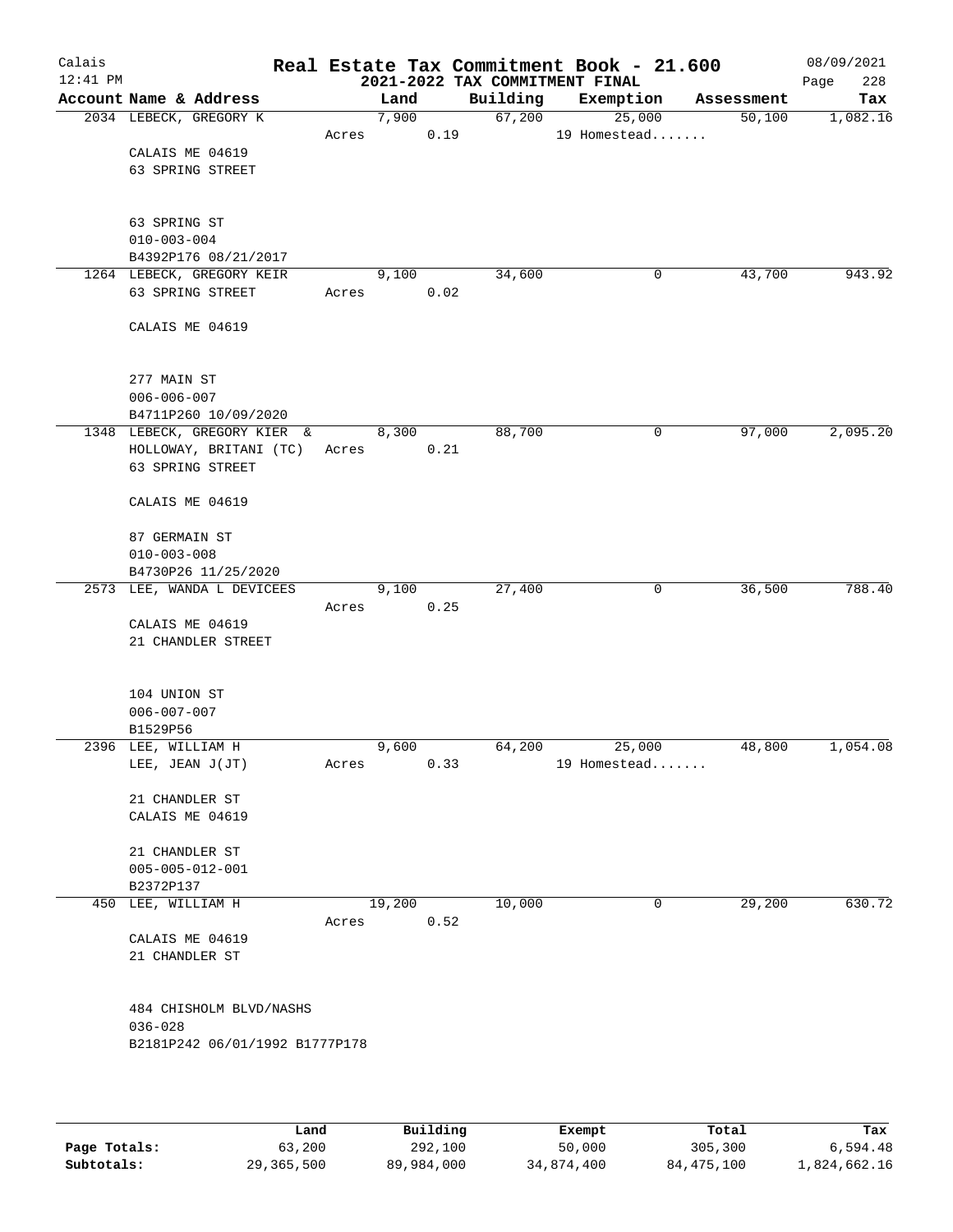| Calais       |                                                                                                                      |             |                 |                                | Real Estate Tax Commitment Book - 21.600 |            | 08/09/2021  |
|--------------|----------------------------------------------------------------------------------------------------------------------|-------------|-----------------|--------------------------------|------------------------------------------|------------|-------------|
| $12:41$ PM   |                                                                                                                      |             |                 | 2021-2022 TAX COMMITMENT FINAL |                                          |            | 229<br>Page |
|              | Account Name & Address                                                                                               |             | Land            | Building                       | Exemption                                | Assessment | Tax         |
|              | 232 LEEMAN, EDWARD P &<br>LEEMAN, JOELLEN (JT)<br>PO BOX 474                                                         | Acres 46.00 | 57,600          | 128,700                        | $\mathbf 0$                              | 186,300    | 4,024.08    |
|              | CALAIS ME 04619                                                                                                      |             |                 |                                |                                          |            |             |
|              | 313 BEAR HOLLOW ROAD<br>$034 - 046 - 012$                                                                            |             |                 |                                |                                          |            |             |
|              | B3684P260 10/24/2010 B1604P122 10/01/1989                                                                            |             |                 |                                |                                          |            |             |
|              | 724 LEEMAN, FREDERICK<br>C/O DHHS, OADS<br>41 ANTHONY AVE, SHS #11<br>ATTN: SAMANTHA HILTON<br>AUGUSTA ME 04333-0011 | Acres       | 18,700<br>0.47  | 83,500                         | 0                                        | 102,200    | 2,207.52    |
|              | 20 FRANKLIN ST<br>$008 - 005 - 010$                                                                                  |             |                 |                                |                                          |            |             |
|              | B4742P28 12/23/2020 B2375P217                                                                                        |             |                 |                                |                                          |            |             |
|              | 844 LEEMAN, EDWARD PAUL &<br>LEEMAN, JO ELLEN<br>PO BOX 474                                                          | Acres       | 21,500<br>76.00 | 92,100                         | 0                                        | 113,600    | 2,453.76    |
|              | CALAIS ME 04619                                                                                                      |             |                 |                                |                                          |            |             |
|              | 33 BLACK BEAR LANE<br>027-181                                                                                        |             |                 |                                |                                          |            |             |
|              | B4562P125 06/13/2019                                                                                                 |             |                 |                                |                                          |            |             |
|              | 655 LEIGHTON, BRETT A &<br>LEIGHTON, MICHELE R<br>(JT)                                                               | Acres 4.33  | 63,800          | 186,900                        | 0                                        | 250,700    | 5,415.12    |
|              | 22 BELLA VISTA LANE                                                                                                  |             |                 |                                |                                          |            |             |
|              | CALAIS ME 04619                                                                                                      |             |                 |                                |                                          |            |             |
|              | 22 BELLA VISTA LANE                                                                                                  |             |                 |                                |                                          |            |             |
|              | $018 - 025 + 024 - 001$                                                                                              |             |                 |                                |                                          |            |             |
|              | B4692P130 08/20/2020                                                                                                 |             |                 |                                |                                          |            |             |
|              | 2128 LEIGHTON, ROBYN N                                                                                               |             | 8,800           | 83,800                         | 25,000                                   | 67,600     | 1,460.16    |
|              | 13 WHITLOCK LANE                                                                                                     | Acres       | 0.47            |                                | 19 Homestead                             |            |             |
|              | CALAIS ME 04619                                                                                                      |             |                 |                                |                                          |            |             |
|              | 13 WHITLOCK LN<br>$024 - 007 - 003$                                                                                  |             |                 |                                |                                          |            |             |
|              | B4603P170 10/11/2019 B2097P125                                                                                       |             |                 |                                |                                          |            |             |
|              | 916 LEON, PETER<br>LEON, RUTH                                                                                        | Acres       | 6,800<br>0.14   | $\Omega$                       | 0                                        | 6,800      | 146.88      |
|              | 17 CLARK STREET<br>WELLS ME 04090                                                                                    |             |                 |                                |                                          |            |             |
|              | 5 SPRING ST<br>$007 - 007 - 004$                                                                                     |             |                 |                                |                                          |            |             |
|              | B4694P30 08/05/2020 B4551P79 05/01/2019 B4434P130<br>01/22/2018 B2671P7 10/01/2002                                   |             |                 |                                |                                          |            |             |
|              |                                                                                                                      |             |                 |                                |                                          |            |             |
|              | Land                                                                                                                 |             | Building        |                                | Exempt                                   | Total      | Tax         |
| Page Totals: | 177,200                                                                                                              |             | 575,000         |                                | 25,000                                   | 727,200    | 15,707.52   |

**Subtotals:** 29,542,700 90,559,000 34,899,400 85,202,300 1,840,369.68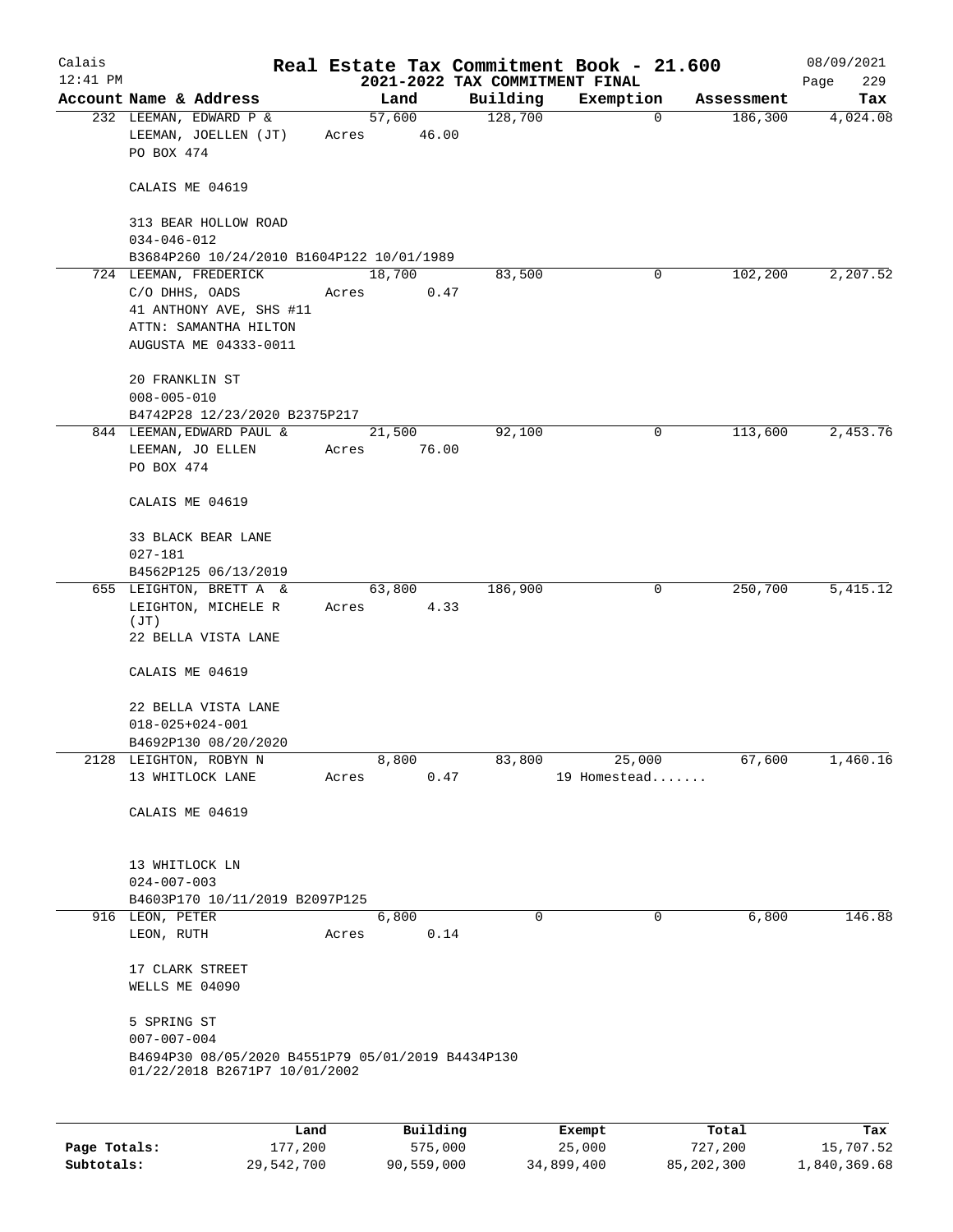| Calais<br>$12:41$ PM |                                          |       |        |      | 2021-2022 TAX COMMITMENT FINAL | Real Estate Tax Commitment Book - 21.600 |            | 08/09/2021<br>Page<br>230 |
|----------------------|------------------------------------------|-------|--------|------|--------------------------------|------------------------------------------|------------|---------------------------|
|                      | Account Name & Address                   |       | Land   |      | Building                       | Exemption                                | Assessment | Tax                       |
|                      | 937 LEON, PETER W                        |       | 21,200 |      | 68,900                         | $\mathbf 0$                              | 90,100     | 1,946.16                  |
|                      | LEON, RUTH C                             | Acres |        | 0.34 |                                |                                          |            |                           |
|                      |                                          |       |        |      |                                |                                          |            |                           |
|                      | 17 CLARK RD                              |       |        |      |                                |                                          |            |                           |
|                      | WELLS ME 04090                           |       |        |      |                                |                                          |            |                           |
|                      | 42 WASHINGTON ST                         |       |        |      |                                |                                          |            |                           |
|                      | $007 - 007 - 003 - 001$                  |       |        |      |                                |                                          |            |                           |
|                      | B1933P90 06/01/1994                      |       |        |      |                                |                                          |            |                           |
|                      | 472 LERKE, TODD T                        |       | 36,200 |      | 4,200                          | 0                                        | 40,400     | 872.64                    |
|                      |                                          | Acres |        | 0.92 |                                |                                          |            |                           |
|                      | ROBBINSTON ME 04671                      |       |        |      |                                |                                          |            |                           |
|                      | BOX 43                                   |       |        |      |                                |                                          |            |                           |
|                      |                                          |       |        |      |                                |                                          |            |                           |
|                      |                                          |       |        |      |                                |                                          |            |                           |
|                      | NASHS LAKE                               |       |        |      |                                |                                          |            |                           |
|                      | $035 - 059$                              |       |        |      |                                |                                          |            |                           |
|                      | B1791P212 08/01/1992                     |       |        |      |                                |                                          |            |                           |
|                      | 2336 LESLIE, KENNETH A                   |       | 6,300  |      | 0                              | 0                                        | 6,300      | 136.08                    |
|                      | CALAIS ME 04619                          | Acres |        | 0.19 |                                |                                          |            |                           |
|                      | 119 UNION ST                             |       |        |      |                                |                                          |            |                           |
|                      |                                          |       |        |      |                                |                                          |            |                           |
|                      |                                          |       |        |      |                                |                                          |            |                           |
|                      | POOLE ST                                 |       |        |      |                                |                                          |            |                           |
|                      | $005 - 001 - 011$                        |       |        |      |                                |                                          |            |                           |
|                      | B4404P15 10/06/2017 B2823P285            |       |        |      |                                |                                          |            |                           |
|                      | 2568 LESLIE, KENNETH A                   |       | 8,500  |      | 59,300                         | 25,000                                   | 42,800     | 924.48                    |
|                      |                                          | Acres |        | 0.22 |                                | 19 Homestead                             |            |                           |
|                      | CALAIS ME 04619                          |       |        |      |                                |                                          |            |                           |
|                      | 119 UNION ST                             |       |        |      |                                |                                          |            |                           |
|                      |                                          |       |        |      |                                |                                          |            |                           |
|                      | 119 UNION ST                             |       |        |      |                                |                                          |            |                           |
|                      | $005 - 001 - 010$                        |       |        |      |                                |                                          |            |                           |
|                      | B4404P15 10/06/2017                      |       |        |      |                                |                                          |            |                           |
|                      | 1717 LEVI, PETER N                       |       | 7,700  |      | 0                              | 0                                        | 7,700      | 166.32                    |
|                      | LEVI, BRIAN E                            | Acres |        | 0.28 |                                |                                          |            |                           |
|                      |                                          |       |        |      |                                |                                          |            |                           |
|                      | 12 CLEVELAND ST                          |       |        |      |                                |                                          |            |                           |
|                      | CALAIS ME 04619                          |       |        |      |                                |                                          |            |                           |
|                      |                                          |       |        |      |                                |                                          |            |                           |
|                      | KING ST                                  |       |        |      |                                |                                          |            |                           |
|                      | $026 - 059$<br>B1460P136                 |       |        |      |                                |                                          |            |                           |
|                      | 1983 LEVI, PETER N &                     |       | 15,400 |      | 40,600                         | 25,000                                   | 31,000     | 669.60                    |
|                      | LEVI, BRIAN E (LE)                       | Acres |        | 0.72 |                                | 19 Homestead                             |            |                           |
|                      |                                          |       |        |      |                                |                                          |            |                           |
|                      | 12 CLEVELAND ST                          |       |        |      |                                |                                          |            |                           |
|                      | CALAIS ME 04619                          |       |        |      |                                |                                          |            |                           |
|                      |                                          |       |        |      |                                |                                          |            |                           |
|                      | 12 CLEVELAND ST                          |       |        |      |                                |                                          |            |                           |
|                      | $003 - 007 - 006$                        |       |        |      |                                |                                          |            |                           |
|                      | B2067P83 04/05/1996 B1460P136 08/04/1987 |       |        |      |                                |                                          |            |                           |
|                      |                                          |       |        |      |                                |                                          |            |                           |
|                      |                                          |       |        |      |                                |                                          |            |                           |
|                      |                                          |       |        |      |                                |                                          |            |                           |

|              | Land       | Building   | Exempt     | Total      | Tax          |
|--------------|------------|------------|------------|------------|--------------|
| Page Totals: | 95,300     | 173,000    | 50,000     | 218,300    | 4,715.28     |
| Subtotals:   | 29,638,000 | 90,732,000 | 34,949,400 | 85,420,600 | 1,845,084.96 |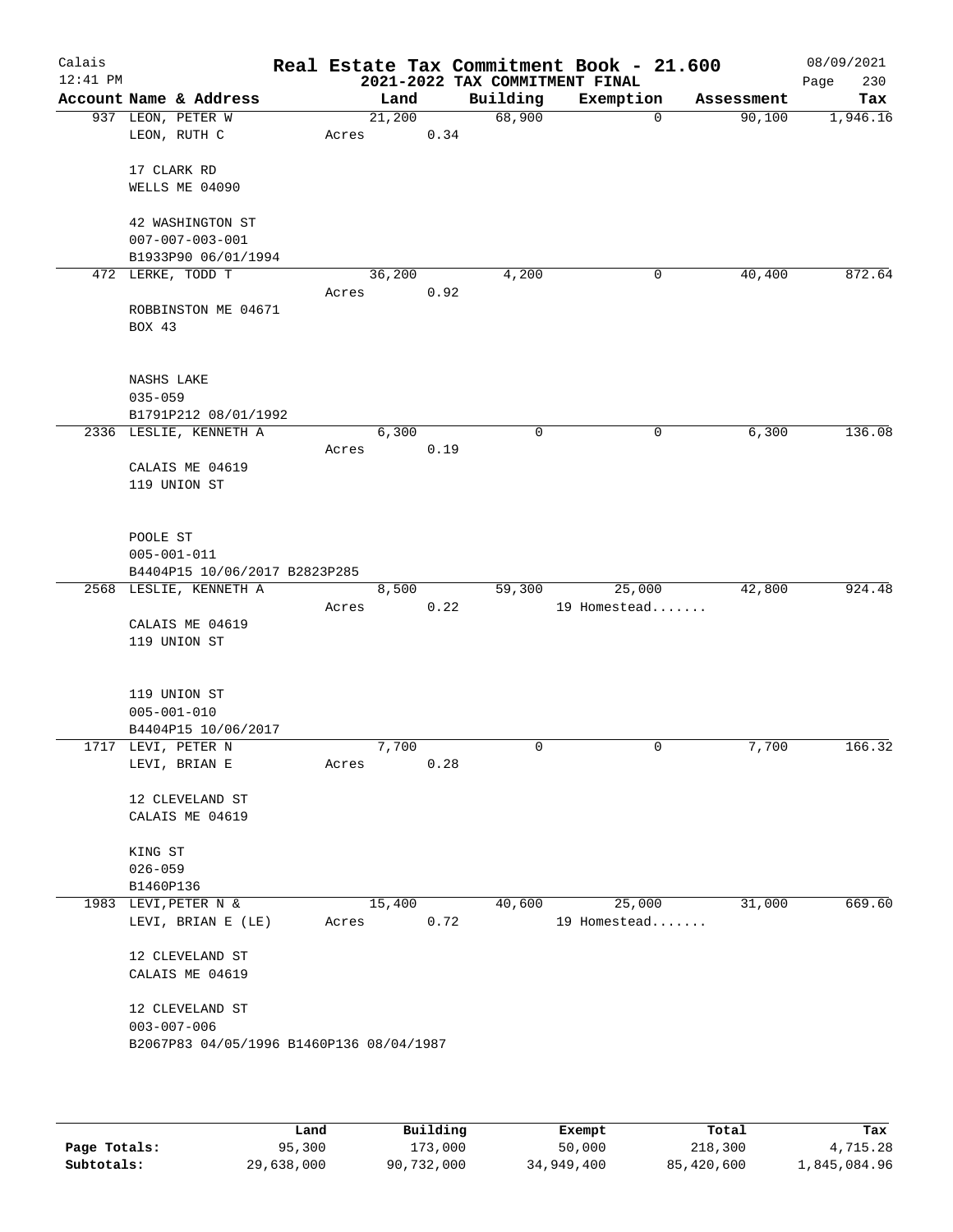| Calais<br>$12:41$ PM |                                                                   |       |        |               |          | Real Estate Tax Commitment Book - 21.600<br>2021-2022 TAX COMMITMENT FINAL |             |            | 08/09/2021<br>Page<br>231 |
|----------------------|-------------------------------------------------------------------|-------|--------|---------------|----------|----------------------------------------------------------------------------|-------------|------------|---------------------------|
|                      | Account Name & Address                                            |       |        | Land          | Building | Exemption                                                                  |             | Assessment | Tax                       |
|                      | 1996 LEWIS, CHARLES R<br>LEWIS, NATALIE L (JT)<br>9 BARING STREET | Acres | 13,000 | 0.51          | 42,100   |                                                                            | $\mathbf 0$ | 55,100     | 1,190.16                  |
|                      | CALAIS ME 04619                                                   |       |        |               |          |                                                                            |             |            |                           |
|                      | 9 BARING ST<br>$002 - 001 - 008$                                  |       |        |               |          |                                                                            |             |            |                           |
|                      | B3085P257 12/02/0205                                              |       |        |               |          |                                                                            |             |            |                           |
|                      | 1344 LEWIS, CHARLES REA                                           |       | 19,300 |               | 99,100   |                                                                            | 0           | 118,400    | 2,557.44                  |
|                      | LEWIS, NATALIE L<br>9 BARING STREET                               | Acres |        | 0.28          |          |                                                                            |             |            |                           |
|                      | CALAIS ME 04619                                                   |       |        |               |          |                                                                            |             |            |                           |
|                      | 627 MAIN ST                                                       |       |        |               |          |                                                                            |             |            |                           |
|                      | $008 - 002 - 016$                                                 |       |        |               |          |                                                                            |             |            |                           |
|                      | B3116P41                                                          |       |        |               |          |                                                                            |             |            |                           |
|                      | 451 LEWIS, DAVID G<br>LEWIS, NANCY J(JT)                          | Acres | 22,600 | 0.46          | 32,500   |                                                                            | 0           | 55,100     | 1,190.16                  |
|                      | 479 WILSON POND RD<br>NORTH MONMOUTH ME 04265                     |       |        |               |          |                                                                            |             |            |                           |
|                      | 494 CHISHOLM BLVD/NASHS<br>$036 - 029$                            |       |        |               |          |                                                                            |             |            |                           |
|                      | B2656P38 08/01/2002<br>34 LIBBY, EVERETT                          |       | 16,300 |               | 81,000   | 25,000                                                                     |             | 72,300     | 1,561.68                  |
|                      | LIBBY, DAWN                                                       | Acres |        | 0.80          |          | 19 Homestead                                                               |             |            |                           |
|                      | 21 MANNING ST<br>CALAIS ME 04619                                  |       |        |               |          |                                                                            |             |            |                           |
|                      | 21 MANNING ST<br>$027 - 192$                                      |       |        |               |          |                                                                            |             |            |                           |
|                      | B2003P261 05/01/1995                                              |       |        |               |          |                                                                            |             |            |                           |
|                      | 1795 LIN, WENG LING &<br>LAM, CHUEN MO (JT)                       | Acres |        | 8,500<br>0.22 | 118,500  |                                                                            | $\mathbf 0$ | 127,000    | 2,743.20                  |
|                      | 180 NORTH ST                                                      |       |        |               |          |                                                                            |             |            |                           |
|                      | CALAIS ME 04619                                                   |       |        |               |          |                                                                            |             |            |                           |
|                      | 44 SPRING ST<br>$010 - 009 - 023$                                 |       |        |               |          |                                                                            |             |            |                           |
|                      | B3731P120 04/19/2011                                              |       |        |               |          |                                                                            |             |            |                           |
| 2509                 | LINCOLN, WILFREDO R<br>$\tt MANGANDY$ , $\tt JR$                  | Acres | 8,900  | 0.24          | 67,100   |                                                                            | 0           | 76,000     | 1,641.60                  |
|                      | CALAIS ME 04619<br>24 HIGH ST                                     |       |        |               |          |                                                                            |             |            |                           |
|                      | 26 HIGH ST<br>$006 - 008 - 002$<br>B3751P79 06/23/2011            |       |        |               |          |                                                                            |             |            |                           |
|                      |                                                                   |       |        |               |          |                                                                            |             |            |                           |
|                      |                                                                   | Land. |        | Building      |          | $F$ vomnt                                                                  |             | $T0+21$    | T.                        |

|              | Land       | Building   | Exempt     | Total      | Tax          |
|--------------|------------|------------|------------|------------|--------------|
| Page Totals: | 88,600     | 440,300    | 25,000     | 503,900    | 10,884.24    |
| Subtotals:   | 29,726,600 | 91,172,300 | 34,974,400 | 85,924,500 | 1,855,969.20 |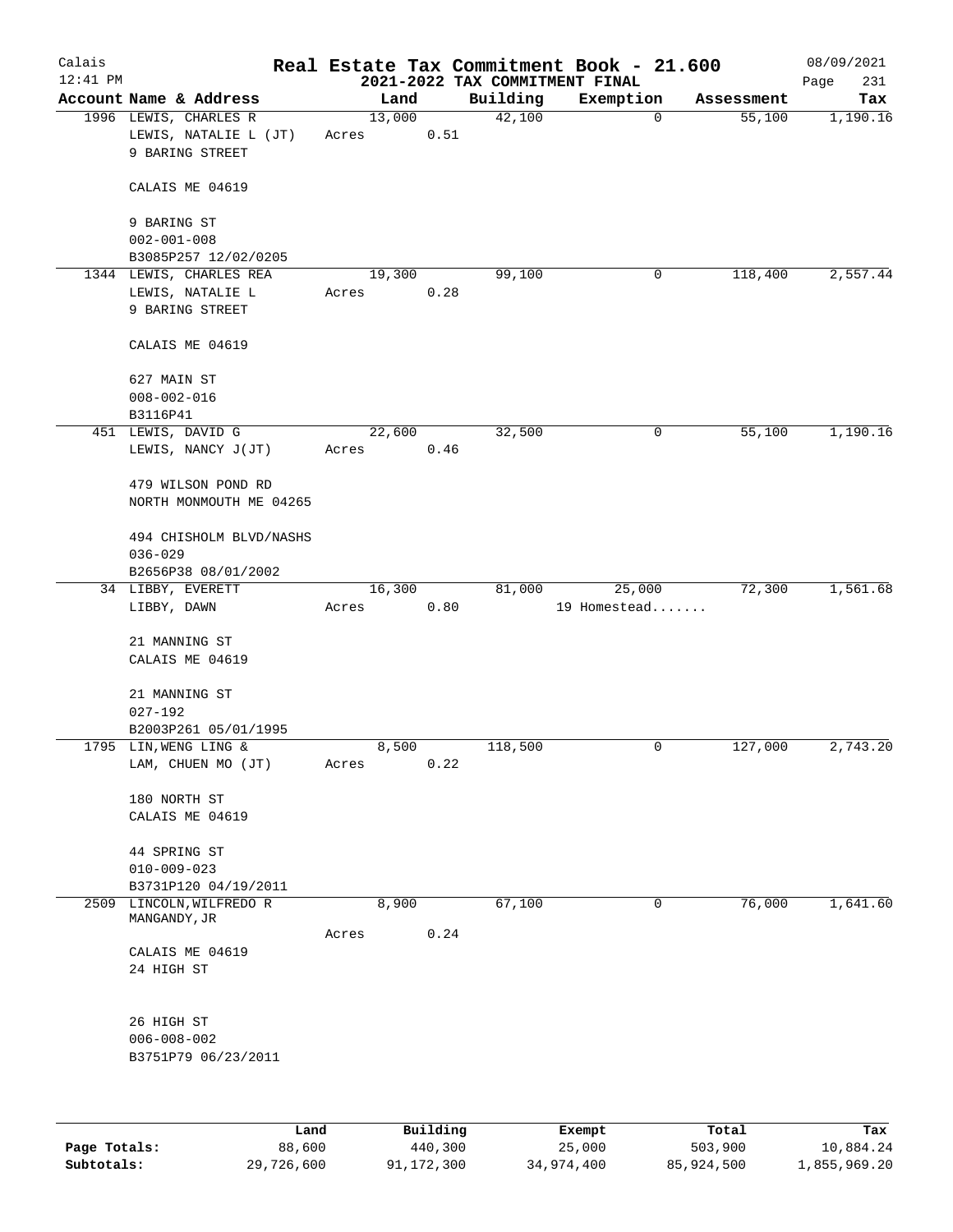| Calais       |                                         |       |               |         |                                | Real Estate Tax Commitment Book - 21.600 |                      | 08/09/2021  |
|--------------|-----------------------------------------|-------|---------------|---------|--------------------------------|------------------------------------------|----------------------|-------------|
| $12:41$ PM   |                                         |       |               |         | 2021-2022 TAX COMMITMENT FINAL |                                          |                      | 232<br>Page |
|              | Account Name & Address                  |       | Land<br>9,800 |         | Building<br>71,900             | Exemption<br>25,000                      | Assessment<br>56,700 | Tax         |
|              | 617 LINTON, JOHN C<br>LINTON, LAURIE J  | Acres |               | 1.00    |                                | 19 Homestead                             |                      | 1,224.72    |
|              | 86 HARDSCRABBLE ROAD                    |       |               |         |                                |                                          |                      |             |
|              | CALAIS ME 04619                         |       |               |         |                                |                                          |                      |             |
|              | 86 HARDSCRABBLE RD<br>$030 - 159 - 002$ |       |               |         |                                |                                          |                      |             |
|              | B1528P177 08/01/1988                    |       |               |         |                                |                                          |                      |             |
|              | 619 LINTON, JOHN C                      |       | 4,500         |         | 0                              | 0                                        | 4,500                | 97.20       |
|              | LINTON, LAURIE J                        | Acres |               | 8.75    |                                |                                          |                      |             |
|              | 86 HARDSCRABBLE ROAD                    |       |               |         |                                |                                          |                      |             |
|              | CALAIS ME 04619                         |       |               |         |                                |                                          |                      |             |
|              | HARDSCRABBLE RD                         |       |               |         |                                |                                          |                      |             |
|              | $030 - 159 - 004$                       |       |               |         |                                |                                          |                      |             |
|              | B2028P206<br>618 LINTON, JOHN C         |       | 100           |         | 0                              | 0                                        | 100                  | 2.16        |
|              | LINTON, LAURIE J                        | Acres |               | 0.28    |                                |                                          |                      |             |
|              | 86 HARDSCRABBLE ROAD                    |       |               |         |                                |                                          |                      |             |
|              | CALAIS ME 04619                         |       |               |         |                                |                                          |                      |             |
|              | HARDSCRABBLE RD                         |       |               |         |                                |                                          |                      |             |
|              | $030 - 159 - 003$                       |       |               |         |                                |                                          |                      |             |
|              | B1528P177                               |       |               |         |                                |                                          |                      |             |
|              | 1664 LITTLE, DEBORAH A                  |       | 42,100        |         | 86,500                         | 25,000                                   | 103,600              | 2,237.76    |
|              | LEWIS R, JR (JT)                        | Acres |               | 0.73    |                                | 19 Homestead                             |                      |             |
|              | 816 MAIN ST                             |       |               |         |                                |                                          |                      |             |
|              | CALAIS ME 04619                         |       |               |         |                                |                                          |                      |             |
|              | 816 MAIN ST                             |       |               |         |                                |                                          |                      |             |
|              | $013 - 001 - 005 - 001$                 |       |               |         |                                |                                          |                      |             |
|              | B2926P153 B2218P86 01/01/1998           |       |               |         |                                |                                          |                      |             |
|              | 289 LITTLE, MARK & VALERIE &            |       | 62,800        |         | 168,200                        | 31,000                                   | 200,000              | 4,320.00    |
|              | LITTLE, MALCOLM L &<br>MARJORIE (JT)    | Acres |               | 4.99    |                                | 19 Homestead                             |                      |             |
|              |                                         |       |               |         |                                | 05 Vet -62 Res                           |                      |             |
|              | 22 LITTLES LANE                         |       |               |         |                                |                                          |                      |             |
|              | CALAIS ME 04619                         |       |               |         |                                |                                          |                      |             |
|              | 22 LITTLES LANE<br>$019 - 006$          |       |               |         |                                |                                          |                      |             |
|              | B2593P31 10/01/2001                     |       |               |         |                                |                                          |                      |             |
|              | 2822 LITTLE, MARK & VALERIE &           |       | $\mathbf 0$   |         | 73,000                         | 0                                        | 73,000               | 1,576.80    |
|              | LITTLE, MALCOLM L &<br>MARJORIE (JT)    |       |               |         |                                |                                          |                      |             |
|              | 830 OCEAN AVENUE                        |       |               |         |                                |                                          |                      |             |
|              | APT 330                                 |       |               |         |                                |                                          |                      |             |
|              | PORTLAND ME 04103                       |       |               |         |                                |                                          |                      |             |
|              | 26 LITTLES LANE                         |       |               |         |                                |                                          |                      |             |
|              | $019 - 006 - A$                         |       |               |         |                                |                                          |                      |             |
|              | B2593P31 10/02/2001                     |       |               |         |                                |                                          |                      |             |
|              |                                         |       |               |         |                                |                                          |                      |             |
|              | Land                                    |       | Building      |         |                                | Exempt                                   | Total                | Tax         |
| Page Totals: | 119,300                                 |       |               | 399,600 |                                | 81,000                                   | 437,900              | 9,458.64    |

**Subtotals:** 29,845,900 91,571,900 35,055,400 86,362,400 1,865,427.84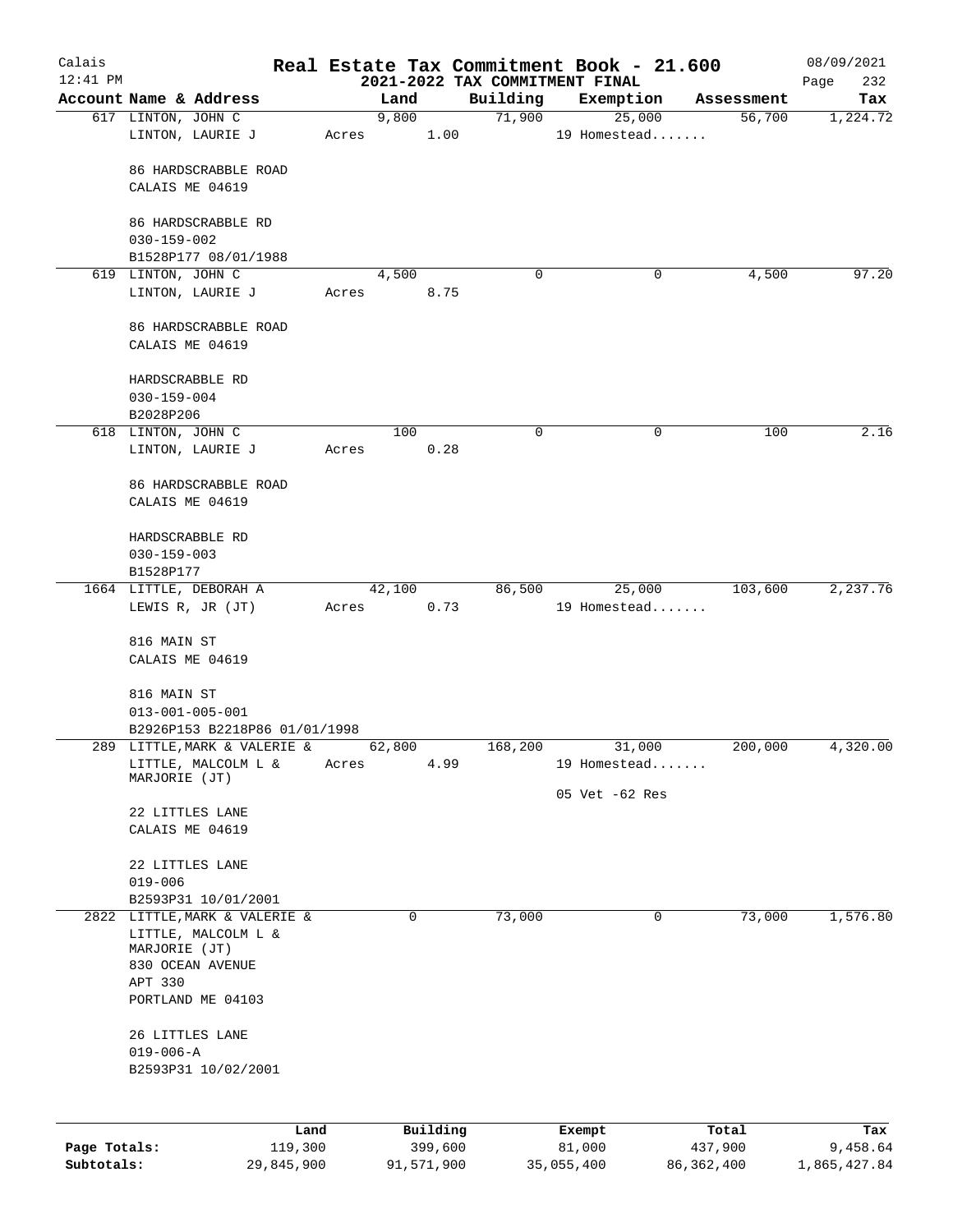| Calais<br>$12:41$ PM |                               |       |        | 2021-2022 TAX COMMITMENT FINAL | Real Estate Tax Commitment Book - 21.600 |            | 08/09/2021<br>233<br>Page |
|----------------------|-------------------------------|-------|--------|--------------------------------|------------------------------------------|------------|---------------------------|
|                      | Account Name & Address        |       | Land   | Building                       | Exemption                                | Assessment | Tax                       |
|                      | 559 LITTRELL, CHRISTINE S     |       | 13,700 | 32,000                         | 25,000                                   | 20,700     | 447.12                    |
|                      |                               | Acres | 4.00   |                                | 19 Homestead                             |            |                           |
|                      | CALAIS ME 04619               |       |        |                                |                                          |            |                           |
|                      | PO BOX 96                     |       |        |                                |                                          |            |                           |
|                      |                               |       |        |                                |                                          |            |                           |
|                      |                               |       |        |                                |                                          |            |                           |
|                      | 67 BROGAN ROAD                |       |        |                                |                                          |            |                           |
|                      | $020 - 013$                   |       |        |                                |                                          |            |                           |
|                      | B1263P191                     |       |        |                                |                                          |            |                           |
|                      | 2337 LIU, TERRY               |       | 6,600  | 58,800                         | 25,000                                   | 40,400     | 872.64                    |
|                      |                               | Acres | 0.13   |                                | 19 Homestead                             |            |                           |
|                      | CALAIS ME 04619               |       |        |                                |                                          |            |                           |
|                      | 6 POOLE STREET                |       |        |                                |                                          |            |                           |
|                      |                               |       |        |                                |                                          |            |                           |
|                      | 6 POOLE ST                    |       |        |                                |                                          |            |                           |
|                      | $005 - 001 - 012$             |       |        |                                |                                          |            |                           |
|                      | B4518P244 12/05/2018          |       |        |                                |                                          |            |                           |
|                      | 292 LIVINGSTONE, CHARLES      |       | 18,800 | 0                              | 0                                        | 18,800     | 406.08                    |
|                      | C/O DAVID MILES               | Acres | 25.00  |                                |                                          |            |                           |
|                      | &ROXZANNA DAYE DALTON         |       |        |                                |                                          |            |                           |
|                      | MONTAGUE                      |       |        |                                |                                          |            |                           |
|                      | 9 BROWN LANE                  |       |        |                                |                                          |            |                           |
|                      | GRAND LAKE STREAM ME          |       |        |                                |                                          |            |                           |
|                      | 04668                         |       |        |                                |                                          |            |                           |
|                      |                               |       |        |                                |                                          |            |                           |
|                      | RIVER ROAD                    |       |        |                                |                                          |            |                           |
|                      | $019 - 014$                   |       |        |                                |                                          |            |                           |
|                      | B4774P163 04/06/2021          |       |        |                                |                                          |            |                           |
|                      | 293 LIVINGSTONE, CHARLES      |       | 99,100 | 89,000                         | 0                                        | 188,100    | 4,062.96                  |
|                      | C/O DAVID MILES               | Acres | 6.00   |                                |                                          |            |                           |
|                      | &ROXZANNA DAYE DALTON         |       |        |                                |                                          |            |                           |
|                      | MONTAGUE                      |       |        |                                |                                          |            |                           |
|                      | 9 BROWN LANE                  |       |        |                                |                                          |            |                           |
|                      | GRAND LAKE STREAM ME<br>04668 |       |        |                                |                                          |            |                           |
|                      |                               |       |        |                                |                                          |            |                           |
|                      |                               |       |        |                                |                                          |            |                           |
|                      | 694 RIVER ROAD                |       |        |                                |                                          |            |                           |
|                      | $019 - 016$                   |       |        |                                |                                          |            |                           |
|                      | B4774P163 04/06/2021          |       |        |                                |                                          |            |                           |
|                      | 2031 LIVINGSTONE, CHARLES B   |       | 3,200  | 0                              | $\mathbf 0$                              | 3,200      | 69.12                     |
|                      | C/O DAVID MILES               | Acres | 0.60   |                                |                                          |            |                           |
|                      | &ROXZANNA DAYE DALTON         |       |        |                                |                                          |            |                           |
|                      | MONTAGUE                      |       |        |                                |                                          |            |                           |
|                      | 9 BROWN LANE                  |       |        |                                |                                          |            |                           |
|                      | GRAND LAKE STREAM ME<br>04668 |       |        |                                |                                          |            |                           |
|                      |                               |       |        |                                |                                          |            |                           |
|                      |                               |       |        |                                |                                          |            |                           |
|                      | CARSON RD                     |       |        |                                |                                          |            |                           |
|                      | $019 - 015 - 001$             |       |        |                                |                                          |            |                           |
|                      | B4774P163 04/06/2021          |       |        |                                |                                          |            |                           |
|                      |                               |       |        |                                |                                          |            |                           |
|                      |                               |       |        |                                |                                          |            |                           |
|                      |                               |       |        |                                |                                          |            |                           |

|              | Land       | Building   | Exempt     | Total      | Tax          |
|--------------|------------|------------|------------|------------|--------------|
| Page Totals: | 141,400    | 179,800    | 50,000     | 271,200    | 5,857.92     |
| Subtotals:   | 29,987,300 | 91,751,700 | 35,105,400 | 86,633,600 | 1,871,285.76 |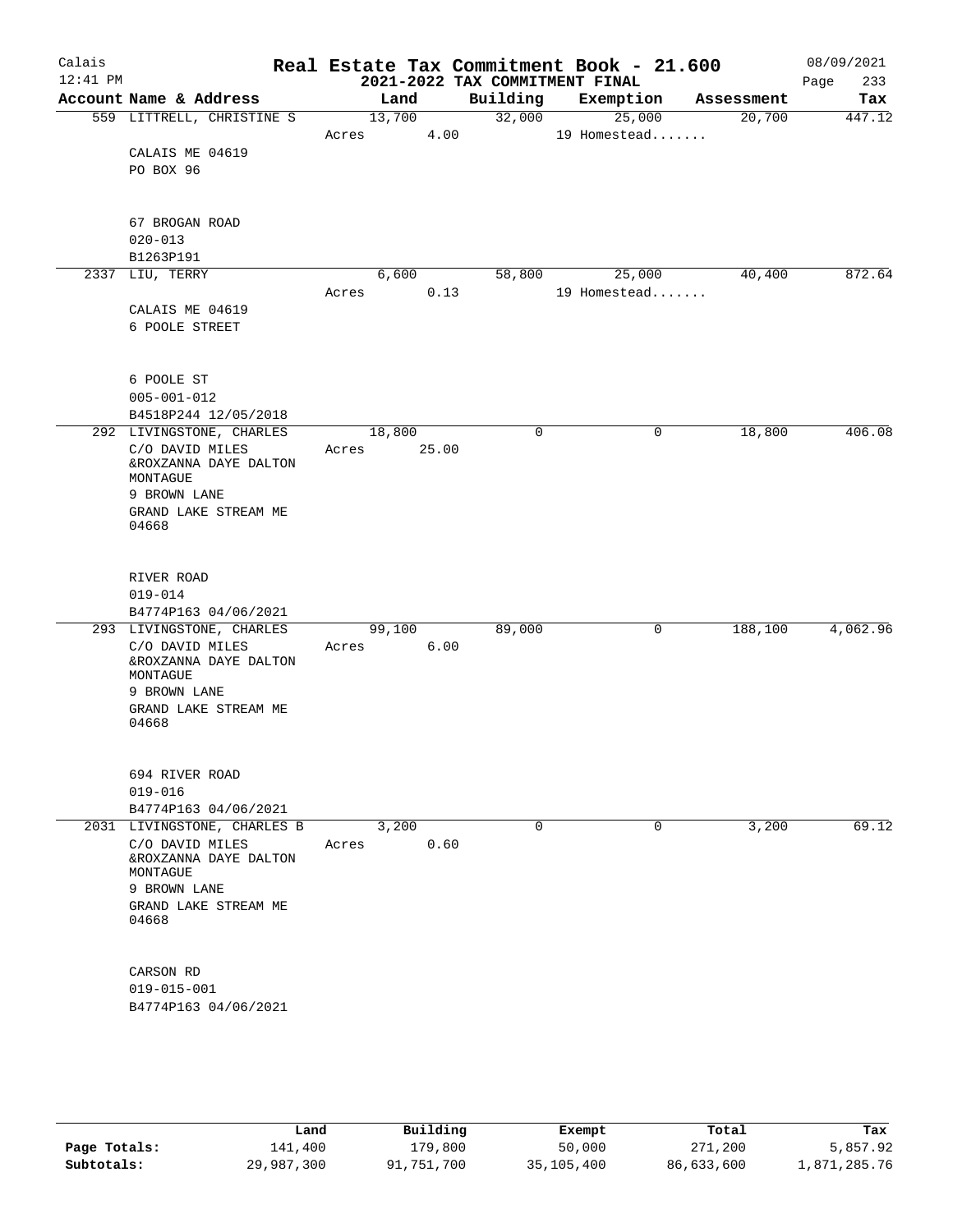| Calais<br>12:41 PM |                                                               |       |        | 2021-2022 TAX COMMITMENT FINAL | Real Estate Tax Commitment Book - 21.600 |            | 08/09/2021<br>234<br>Page |
|--------------------|---------------------------------------------------------------|-------|--------|--------------------------------|------------------------------------------|------------|---------------------------|
|                    | Account Name & Address                                        |       | Land   | Building                       | Exemption                                | Assessment | Tax                       |
|                    | 204 LKJ MANAGEMENT, LTD                                       |       | 29,000 | 0                              | $\mathbf 0$                              | 29,000     | 626.40                    |
|                    | 720 RIVER ROAD                                                | Acres | 59.00  |                                |                                          |            |                           |
|                    | CALAIS ME 04619                                               |       |        |                                |                                          |            |                           |
|                    |                                                               |       |        |                                |                                          |            |                           |
|                    |                                                               |       |        |                                |                                          |            |                           |
|                    | RIVER ROAD                                                    |       |        |                                |                                          |            |                           |
|                    | $037 - 205 - 001$                                             |       |        |                                |                                          |            |                           |
|                    | B2984P246 05/21/2004 B2941P286 05/21/2004<br>878 LONG &, MARK |       | 23,000 | 76,800                         | 0                                        | 99,800     | 2,155.68                  |
|                    | LONG, JANET (JT)                                              | Acres | 0.40   |                                |                                          |            |                           |
|                    | 57 BARKER STREET                                              |       |        |                                |                                          |            |                           |
|                    |                                                               |       |        |                                |                                          |            |                           |
|                    | CALAIS ME 04619                                               |       |        |                                |                                          |            |                           |
|                    | 57 BARKER ST                                                  |       |        |                                |                                          |            |                           |
|                    | $008 - 002 - 004 - 001$                                       |       |        |                                |                                          |            |                           |
|                    | B4663P119 05/29/2020 B4306P153 10/17/2016                     |       |        |                                |                                          |            |                           |
|                    | 2613 LONG, GEORGE E                                           |       | 4,100  | $\mathbf 0$                    | 0                                        | 4,100      | 88.56                     |
|                    | PO BOX 51                                                     | Acres | 0.08   |                                |                                          |            |                           |
|                    | CALAIS ME 04619                                               |       |        |                                |                                          |            |                           |
|                    |                                                               |       |        |                                |                                          |            |                           |
|                    | UNION ST                                                      |       |        |                                |                                          |            |                           |
|                    | $005 - 008 - 002$                                             |       |        |                                |                                          |            |                           |
|                    | B2538P7 08/01/2001                                            |       |        |                                |                                          |            |                           |
|                    | 2614 LONG, GEORGE E                                           |       | 7,900  | 7,000                          | 0                                        | 14,900     | 321.84                    |
|                    | PO BOX 51                                                     | Acres | 0.19   |                                |                                          |            |                           |
|                    | CALAIS ME 04619                                               |       |        |                                |                                          |            |                           |
|                    |                                                               |       |        |                                |                                          |            |                           |
|                    | 180 UNION ST                                                  |       |        |                                |                                          |            |                           |
|                    | $005 - 008 - 003$                                             |       |        |                                |                                          |            |                           |
|                    | B2538P7 08/01/2001                                            |       |        |                                |                                          |            |                           |
|                    | 2557 LOOK, GARY S                                             |       | 10,100 | 49,700                         | 0                                        | 59,800     | 1,291.68                  |
|                    |                                                               | Acres | 0.31   |                                |                                          |            |                           |
|                    | MACHIASPORT ME 04655<br>916 CUTLER RD                         |       |        |                                |                                          |            |                           |
|                    |                                                               |       |        |                                |                                          |            |                           |
|                    |                                                               |       |        |                                |                                          |            |                           |
|                    | 14 CLARK ST<br>$003 - 005 - 006$                              |       |        |                                |                                          |            |                           |
|                    | B2698P45 10/25/2002                                           |       |        |                                |                                          |            |                           |
|                    | 2410 LORD, DYLAN JOEL                                         |       | 11,900 | 56,900                         | 0                                        | 68,800     | 1,486.08                  |
|                    | 39 PRICE STREET                                               | Acres | 0.43   |                                |                                          |            |                           |
|                    | CALAIS ME 04619                                               |       |        |                                |                                          |            |                           |
|                    |                                                               |       |        |                                |                                          |            |                           |
|                    | 39 PRICE ST                                                   |       |        |                                |                                          |            |                           |
|                    | $005 - 005 - 020$                                             |       |        |                                |                                          |            |                           |
|                    | B4468P253 06/13/2018                                          |       |        |                                |                                          |            |                           |
|                    |                                                               |       |        |                                |                                          |            |                           |

|              | Land       | Building   | Exempt     | Total      | Tax          |
|--------------|------------|------------|------------|------------|--------------|
| Page Totals: | 86,000     | 190,400    |            | 276,400    | 5,970.24     |
| Subtotals:   | 30,073,300 | 91,942,100 | 35,105,400 | 86,910,000 | 1,877,256.00 |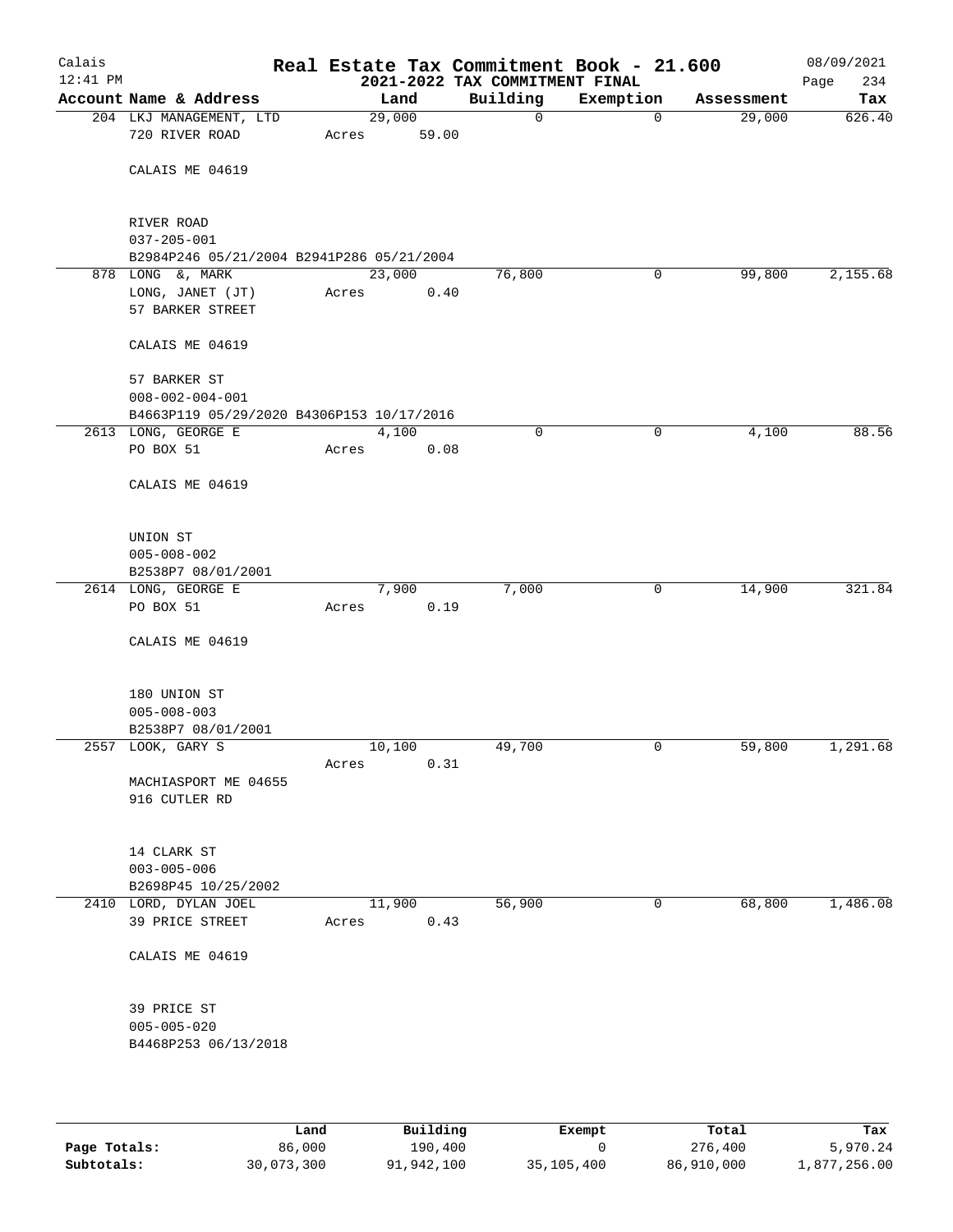| Calais<br>$12:41$ PM |                                           |                 |      | 2021-2022 TAX COMMITMENT FINAL | Real Estate Tax Commitment Book - 21.600 |            | 08/09/2021<br>235<br>Page |
|----------------------|-------------------------------------------|-----------------|------|--------------------------------|------------------------------------------|------------|---------------------------|
|                      | Account Name & Address                    | Land            |      | Building                       | Exemption                                | Assessment | Tax                       |
|                      | 449 LORD, GORDON                          | 17,200          |      | 37,600                         | 0                                        | 54,800     | 1,183.68                  |
|                      | 8 FRANKLIN STREET                         | Acres           | 0.23 |                                |                                          |            |                           |
|                      |                                           |                 |      |                                |                                          |            |                           |
|                      | CALAIS ME 04619                           |                 |      |                                |                                          |            |                           |
|                      |                                           |                 |      |                                |                                          |            |                           |
|                      |                                           |                 |      |                                |                                          |            |                           |
|                      | 468 CHISHOLM BLVD/NASHS                   |                 |      |                                |                                          |            |                           |
|                      | $036 - 027$                               |                 |      |                                |                                          |            |                           |
|                      | B1625P271                                 |                 |      |                                |                                          |            |                           |
|                      | 1665 LORD, MARLENE<br>822 MAIN ST         | 49,400          |      | 83,500                         | 25,000                                   | 107,900    | 2,330.64                  |
|                      |                                           | Acres           | 0.87 |                                | 19 Homestead                             |            |                           |
|                      | CALAIS ME 04619                           |                 |      |                                |                                          |            |                           |
|                      |                                           |                 |      |                                |                                          |            |                           |
|                      |                                           |                 |      |                                |                                          |            |                           |
|                      | 822 MAIN ST                               |                 |      |                                |                                          |            |                           |
|                      | $013 - 001 - 005 - 002$                   |                 |      |                                |                                          |            |                           |
|                      | B4569P292 07/08/2019                      |                 |      |                                |                                          |            |                           |
|                      | 722 LORD, RICHARD C                       | 13,700          |      | 82,000                         | 25,000                                   | 70,700     | 1,527.12                  |
|                      | LORD, RUTH A                              | Acres           | 0.25 |                                | 19 Homestead                             |            |                           |
|                      |                                           |                 |      |                                |                                          |            |                           |
|                      | 8 FRANKLIN ST                             |                 |      |                                |                                          |            |                           |
|                      | CALAIS ME 04619                           |                 |      |                                |                                          |            |                           |
|                      |                                           |                 |      |                                |                                          |            |                           |
|                      | 8 FRANKLIN ST                             |                 |      |                                |                                          |            |                           |
|                      | $008 - 005 - 008 - 001$                   |                 |      |                                |                                          |            |                           |
|                      | 1801 LOWE, JARED<br>55 WASHINGTON STREET  | 14,100<br>Acres | 0.15 | 60,700                         | 0                                        | 74,800     | 1,615.68                  |
|                      |                                           |                 |      |                                |                                          |            |                           |
|                      | CALAIS ME 04619                           |                 |      |                                |                                          |            |                           |
|                      |                                           |                 |      |                                |                                          |            |                           |
|                      |                                           |                 |      |                                |                                          |            |                           |
|                      | 55 WASHINGTON ST                          |                 |      |                                |                                          |            |                           |
|                      | $010 - 010 - 010$                         |                 |      |                                |                                          |            |                           |
|                      | B4689P112 08/12/2020 B3685P319 10/28/2010 |                 |      |                                |                                          |            |                           |
|                      | 815 LOWELL, GARY L                        | 24,400          |      | 41,000                         | 25,000                                   | 40,400     | 872.64                    |
|                      |                                           | Acres           | 0.45 |                                | 19 Homestead                             |            |                           |
|                      | CALAIS ME 04619                           |                 |      |                                |                                          |            |                           |
|                      | 206 SOUTH ST                              |                 |      |                                |                                          |            |                           |
|                      |                                           |                 |      |                                |                                          |            |                           |
|                      | 206 SOUTH ST                              |                 |      |                                |                                          |            |                           |
|                      | $027 - 205$                               |                 |      |                                |                                          |            |                           |
|                      | B2918P66                                  |                 |      |                                |                                          |            |                           |
|                      | 821 LOZANO, CHRISTOFF &                   | 24,800          |      | 75,300                         | 25,000                                   | 75,100     | 1,622.16                  |
|                      | BEATY, MAHALEY (JT)                       | Acres           | 0.61 |                                | 19 Homestead                             |            |                           |
|                      |                                           |                 |      |                                |                                          |            |                           |
|                      | PO BOX 1135                               |                 |      |                                |                                          |            |                           |
|                      | CALAIS ME 04619                           |                 |      |                                |                                          |            |                           |
|                      |                                           |                 |      |                                |                                          |            |                           |
|                      | 1600 RIVER ROAD                           |                 |      |                                |                                          |            |                           |
|                      | $016 - 005$                               |                 |      |                                |                                          |            |                           |
|                      | B4489P14 08/17/2018                       |                 |      |                                |                                          |            |                           |
|                      |                                           |                 |      |                                |                                          |            |                           |
|                      |                                           |                 |      |                                |                                          |            |                           |
|                      |                                           |                 |      |                                |                                          |            |                           |

|              | Land         | Building   | Exempt       | Total        | Tax          |
|--------------|--------------|------------|--------------|--------------|--------------|
| Page Totals: | 143,600      | 380,100    | 100,000      | 423,700      | 9,151.92     |
| Subtotals:   | 30, 216, 900 | 92,322,200 | 35, 205, 400 | 87, 333, 700 | 1,886,407.92 |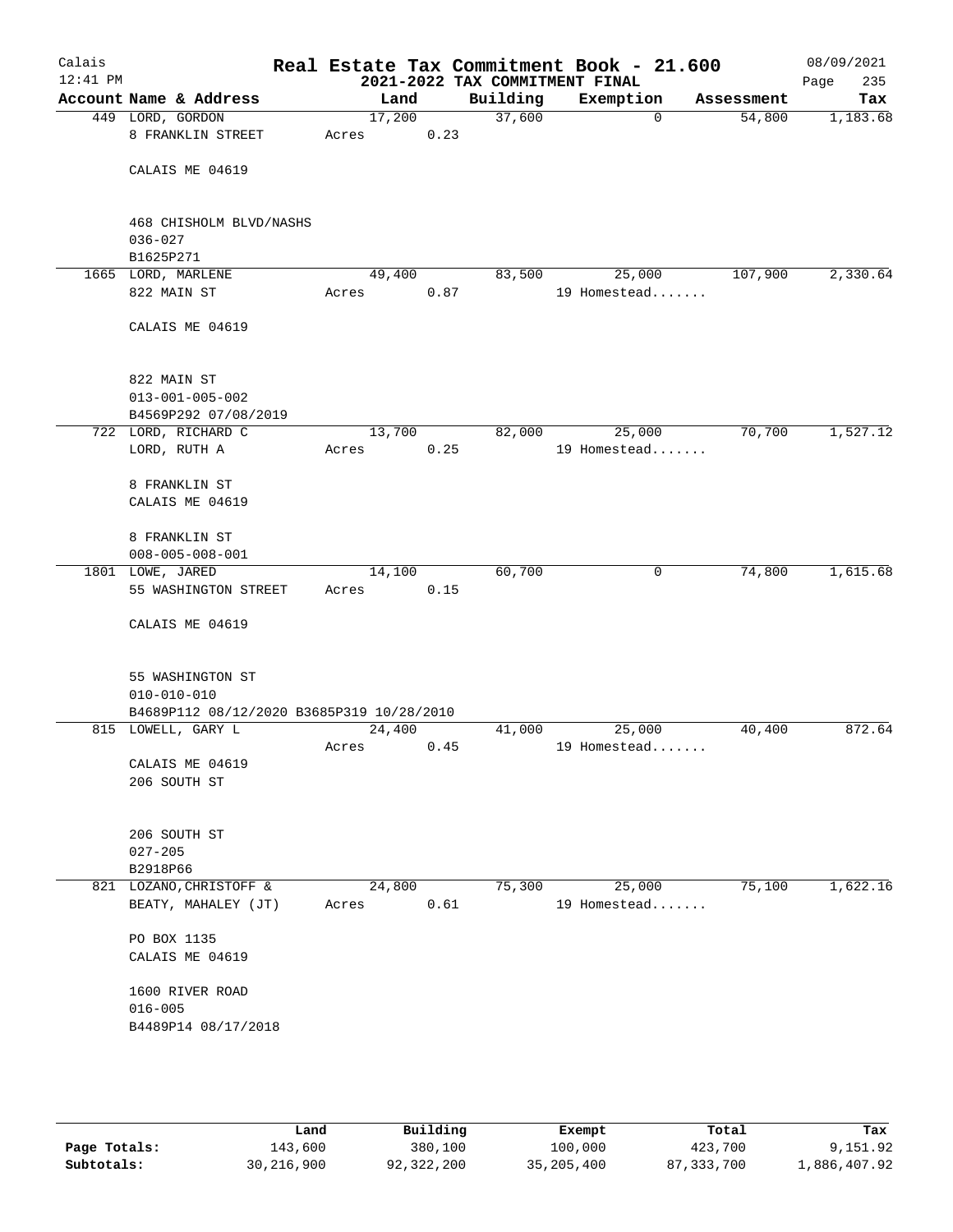| Calais     |                                             |       |                |                                | Real Estate Tax Commitment Book - 21.600 |                      | 08/09/2021    |
|------------|---------------------------------------------|-------|----------------|--------------------------------|------------------------------------------|----------------------|---------------|
| $12:41$ PM |                                             |       |                | 2021-2022 TAX COMMITMENT FINAL |                                          |                      | 236<br>Page   |
|            | Account Name & Address<br>931 LUHMANN, GARY |       | Land<br>5,800  | Building<br>30,600             | Exemption<br>$\mathbf 0$                 | Assessment<br>36,400 | Tax<br>786.24 |
|            |                                             | Acres | 0.10           |                                |                                          |                      |               |
|            | BAILEYVILLE ME 04694                        |       |                |                                |                                          |                      |               |
|            | 20 BROADWAY                                 |       |                |                                |                                          |                      |               |
|            |                                             |       |                |                                |                                          |                      |               |
|            |                                             |       |                |                                |                                          |                      |               |
|            | 16 ELM ST<br>$007 - 001 - 039$              |       |                |                                |                                          |                      |               |
|            | B3149P354 05/31/2006                        |       |                |                                |                                          |                      |               |
|            | 7 LUMBERT, DAVID                            |       | 59,900         | 159,900                        | 25,000                                   | 194,800              | 4,207.68      |
|            |                                             | Acres | 1.05           |                                | 19 Homestead                             |                      |               |
|            | CALAIS ME 04619                             |       |                |                                |                                          |                      |               |
|            | P.O. BOX 231                                |       |                |                                |                                          |                      |               |
|            |                                             |       |                |                                |                                          |                      |               |
|            | 784 MAIN ST                                 |       |                |                                |                                          |                      |               |
|            | $013 - 001 - 003$                           |       |                |                                |                                          |                      |               |
|            | B1909P187 03/01/1994                        |       |                |                                |                                          |                      |               |
|            | 2119 LUND, MARSHA M                         |       | 8,300          | 20,200                         | 25,000                                   | 3,500                | 75.60         |
|            | WORSHAM, ASHLEE                             | Acres | 0.21           |                                | 19 Homestead                             |                      |               |
|            |                                             |       |                |                                |                                          |                      |               |
|            | 461 SOUTH ST                                |       |                |                                |                                          |                      |               |
|            | CALAIS ME 04619                             |       |                |                                |                                          |                      |               |
|            | 461 SOUTH ST                                |       |                |                                |                                          |                      |               |
|            | $003 - 008 - 014$                           |       |                |                                |                                          |                      |               |
|            | B3938P154 03/19/2013 B2765P69 06/24/2003    |       |                |                                |                                          |                      |               |
|            | 1725 LUND, SCOTT A                          |       | 13,800         | 93,300                         | 25,000                                   | 82,100               | 1,773.36      |
|            |                                             | Acres | 8.67           |                                | 19 Homestead                             |                      |               |
|            | CALAIS ME 04619                             |       |                |                                |                                          |                      |               |
|            | 82 HARDSCRABBLE RD                          |       |                |                                |                                          |                      |               |
|            |                                             |       |                |                                |                                          |                      |               |
|            | 82 HARDSCRABBLE RD                          |       |                |                                |                                          |                      |               |
|            | $030 - 159 - 005$                           |       |                |                                |                                          |                      |               |
|            | B4462P177 05/09/2018                        |       |                |                                |                                          |                      |               |
|            | 2270 LUNN, GERTRUDE Y                       |       | 8,300          | 10,200                         | 0                                        | 18,500               | 399.60        |
|            | 26 CHAPEL STREET                            | Acres | 0.21           |                                |                                          |                      |               |
|            | CALAIS ME 04619                             |       |                |                                |                                          |                      |               |
|            |                                             |       |                |                                |                                          |                      |               |
|            |                                             |       |                |                                |                                          |                      |               |
|            | 24 CHAPEL ST                                |       |                |                                |                                          |                      |               |
|            | $003 - 004 - 010$                           |       |                |                                |                                          |                      |               |
|            | B1082P121                                   |       |                |                                |                                          |                      |               |
| 1637       | LUNN, MICHAEL &<br>FERRELLI, ELIZABETH      | Acres | 17,500<br>0.23 | 53,600                         | 0                                        | 71,100               | 1,535.76      |
|            | (TC)                                        |       |                |                                |                                          |                      |               |
|            | C/O GEORGENA LUNN                           |       |                |                                |                                          |                      |               |
|            | 121 WASHINGTON ST                           |       |                |                                |                                          |                      |               |
|            | CALAIS ME 04619                             |       |                |                                |                                          |                      |               |
|            |                                             |       |                |                                |                                          |                      |               |
|            | 121 WASHINGTON ST<br>$009 - 003 - 010$      |       |                |                                |                                          |                      |               |
|            | B4570P137 06/11/2019                        |       |                |                                |                                          |                      |               |
|            |                                             |       |                |                                |                                          |                      |               |
|            |                                             |       |                |                                |                                          |                      |               |
|            |                                             |       |                |                                |                                          |                      |               |

|              | Land       | Building   | Exempt     | Total      | Tax          |
|--------------|------------|------------|------------|------------|--------------|
| Page Totals: | 113,600    | 367,800    | 75,000     | 406,400    | 8,778.24     |
| Subtotals:   | 30,330,500 | 92,690,000 | 35,280,400 | 87,740,100 | 1,895,186.16 |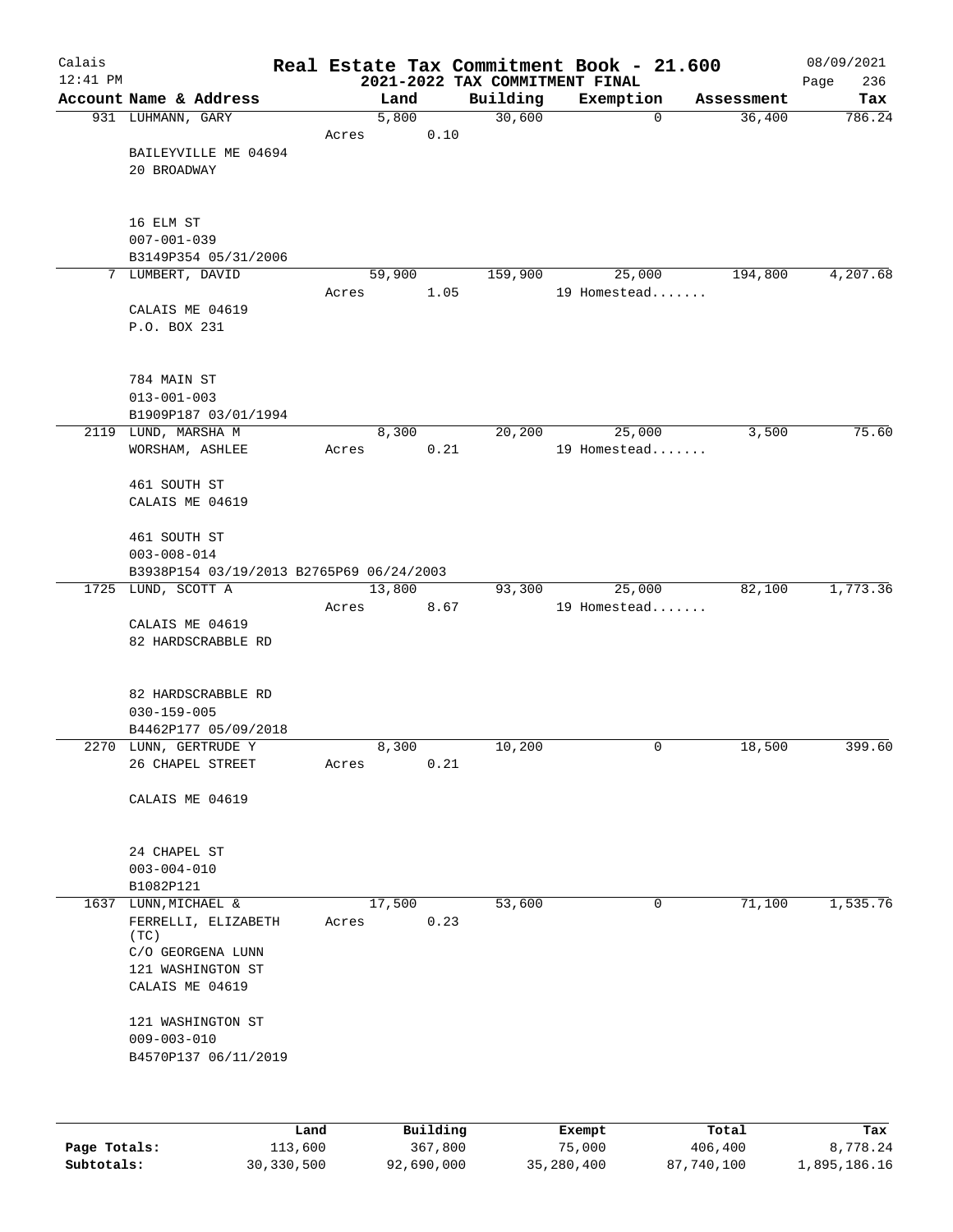| Calais<br>$12:41$ PM |                                          |       |        |          |          | Real Estate Tax Commitment Book - 21.600<br>2021-2022 TAX COMMITMENT FINAL |             |            | 08/09/2021<br>237<br>Page |
|----------------------|------------------------------------------|-------|--------|----------|----------|----------------------------------------------------------------------------|-------------|------------|---------------------------|
|                      | Account Name & Address                   |       | Land   |          | Building | Exemption                                                                  |             | Assessment | Tax                       |
|                      | 1499 LURSEN, MARGARET-MARY               |       | 17,100 |          | 94,800   |                                                                            | 25,000      | 86,900     | 1,877.04                  |
|                      |                                          | Acres |        | 0.22     |          | 19 Homestead                                                               |             |            |                           |
|                      | CALAIS ME 04619                          |       |        |          |          |                                                                            |             |            |                           |
|                      | 13 SWAN ST                               |       |        |          |          |                                                                            |             |            |                           |
|                      |                                          |       |        |          |          |                                                                            |             |            |                           |
|                      |                                          |       |        |          |          |                                                                            |             |            |                           |
|                      | 13 SWAN ST<br>$008 - 001 - 017$          |       |        |          |          |                                                                            |             |            |                           |
|                      | B2722P74 03/20/2003                      |       |        |          |          |                                                                            |             |            |                           |
|                      | 2795 LURSEN, SCOTT                       |       | 3,400  |          | 60,800   |                                                                            | 25,000      | 39,200     | 846.72                    |
|                      |                                          | Acres |        | 0.44     |          | 19 Homestead                                                               |             |            |                           |
|                      | CALAIS ME 04619                          |       |        |          |          |                                                                            |             |            |                           |
|                      | 13 SWAN STREET                           |       |        |          |          |                                                                            |             |            |                           |
|                      |                                          |       |        |          |          |                                                                            |             |            |                           |
|                      |                                          |       |        |          |          |                                                                            |             |            |                           |
|                      | 208 CHISHOLM BLVD/NASHS                  |       |        |          |          |                                                                            |             |            |                           |
|                      | $036 - 038 - 001$                        |       |        |          |          |                                                                            |             |            |                           |
|                      | B4433P229 12/29/2017                     |       |        |          |          |                                                                            |             |            |                           |
|                      | 306 LUTHIN, SUSAN L                      |       | 31,500 |          | 61,300   |                                                                            | 0           | 92,800     | 2,004.48                  |
|                      |                                          | Acres |        | 3.00     |          |                                                                            |             |            |                           |
|                      | ROBBINSTON ME 04671                      |       |        |          |          |                                                                            |             |            |                           |
|                      | PO BOX 106                               |       |        |          |          |                                                                            |             |            |                           |
|                      |                                          |       |        |          |          |                                                                            |             |            |                           |
|                      |                                          |       |        |          |          |                                                                            |             |            |                           |
|                      | 19 HUCKINS COVE ROAD                     |       |        |          |          |                                                                            |             |            |                           |
|                      | 016-011&012                              |       |        |          |          |                                                                            |             |            |                           |
|                      | B4136P127 03/06/2015                     |       |        |          |          |                                                                            |             |            |                           |
|                      | 779 LUTZ, NATHANIEL WALTER               |       | 22,200 |          | 118,400  |                                                                            | $\mathbf 0$ | 140,600    | 3,036.96                  |
|                      | &.<br>LUTZ, ASHLEY DAWN (JT) Acres       |       |        | 0.46     |          |                                                                            |             |            |                           |
|                      | 11 CEDAR STREET                          |       |        |          |          |                                                                            |             |            |                           |
|                      |                                          |       |        |          |          |                                                                            |             |            |                           |
|                      | CALAIS ME 04619                          |       |        |          |          |                                                                            |             |            |                           |
|                      |                                          |       |        |          |          |                                                                            |             |            |                           |
|                      | 11 CEDAR ST                              |       |        |          |          |                                                                            |             |            |                           |
|                      | $027 - 184 - 002$                        |       |        |          |          |                                                                            |             |            |                           |
|                      | B4690P165 08/17/2020                     |       |        |          |          |                                                                            |             |            |                           |
|                      | 2268 LYFORD, ALAN                        |       | 21,700 |          | 55,200   |                                                                            | 0           | 76,900     | 1,661.04                  |
|                      |                                          | Acres |        | 1.61     |          |                                                                            |             |            |                           |
|                      | EAST MACHIAS ME 04630                    |       |        |          |          |                                                                            |             |            |                           |
|                      | PO BOX 160                               |       |        |          |          |                                                                            |             |            |                           |
|                      |                                          |       |        |          |          |                                                                            |             |            |                           |
|                      |                                          |       |        |          |          |                                                                            |             |            |                           |
|                      | 431 NORTH ST                             |       |        |          |          |                                                                            |             |            |                           |
|                      | $003 - 001 - 028$                        |       |        |          |          |                                                                            |             |            |                           |
|                      | B4426P87 12/20/2017 B2138P163 01/01/1997 |       |        |          |          |                                                                            |             |            |                           |
| 2159                 | LYFORD, ALAN                             |       | 11,800 |          |          | 0                                                                          | 0           | 11,800     | 254.88                    |
|                      |                                          | Acres |        | 0.29     |          |                                                                            |             |            |                           |
|                      | EAST MACHIAS ME 04630                    |       |        |          |          |                                                                            |             |            |                           |
|                      | PO BOX 160                               |       |        |          |          |                                                                            |             |            |                           |
|                      |                                          |       |        |          |          |                                                                            |             |            |                           |
|                      |                                          |       |        |          |          |                                                                            |             |            |                           |
|                      | NORTH ST                                 |       |        |          |          |                                                                            |             |            |                           |
|                      | $003 - 001 - 030$                        |       |        |          |          |                                                                            |             |            |                           |
|                      | B1807P207                                |       |        |          |          |                                                                            |             |            |                           |
|                      |                                          |       |        |          |          |                                                                            |             |            |                           |
|                      |                                          |       |        |          |          |                                                                            |             |            |                           |
|                      |                                          | Land  |        | Building |          |                                                                            |             | Total      | Tax                       |
| Page Totals:         | 107,700                                  |       |        | 390,500  |          | Exempt<br>50,000                                                           |             | 448,200    | 9,681.12                  |
|                      |                                          |       |        |          |          |                                                                            |             |            |                           |

**Subtotals:** 30,438,200 93,080,500 35,330,400 88,188,300 1,904,867.28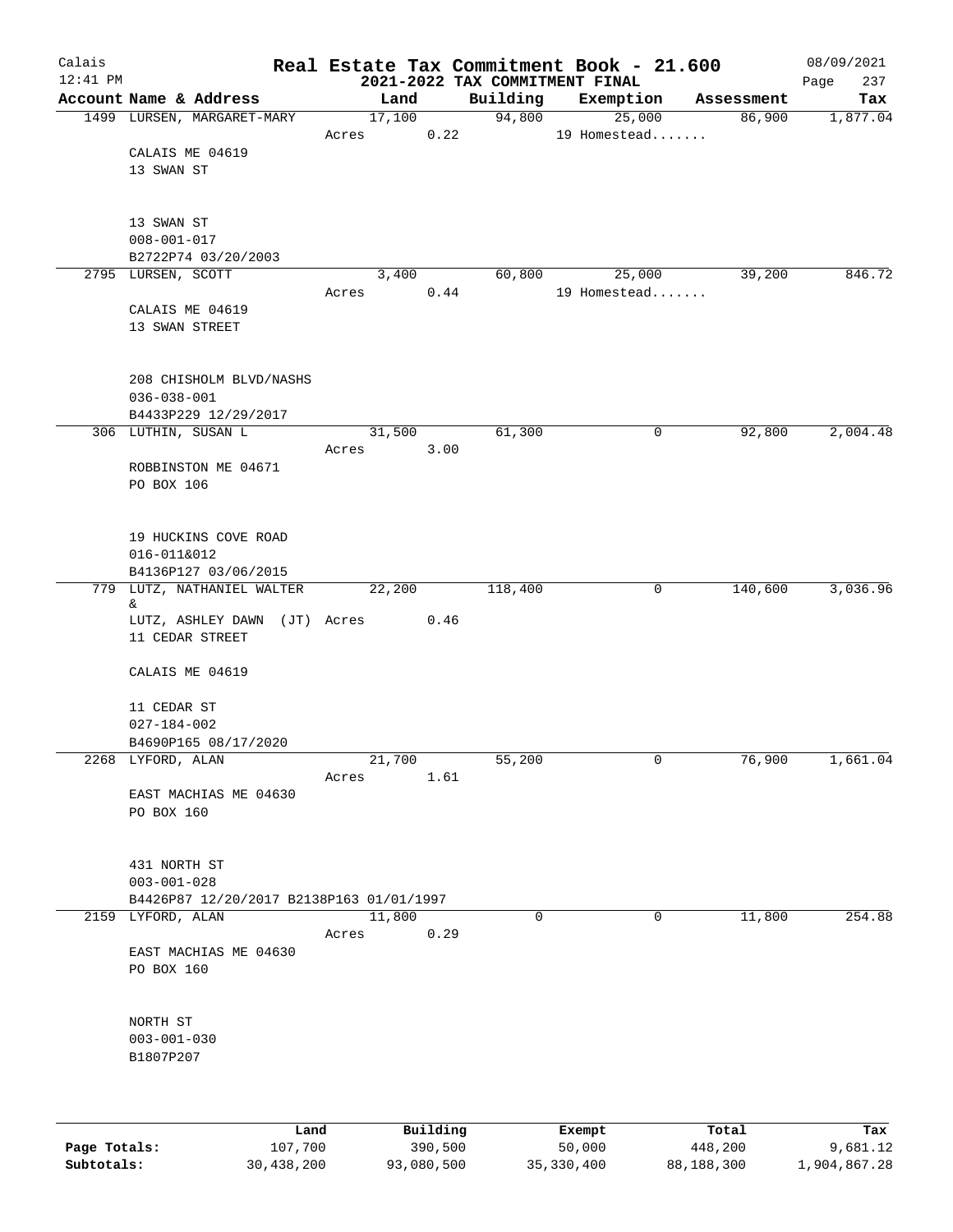| Calais<br>$12:41$ PM |                                    |        |      | 2021-2022 TAX COMMITMENT FINAL | Real Estate Tax Commitment Book - 21.600 |            | 08/09/2021<br>238<br>Page |
|----------------------|------------------------------------|--------|------|--------------------------------|------------------------------------------|------------|---------------------------|
|                      | Account Name & Address             | Land   |      | Building                       | Exemption                                | Assessment | Tax                       |
|                      | 2160 LYFORD, ALAN R                | 900    |      | 0                              | $\mathbf 0$                              | 900        | 19.44                     |
|                      |                                    | Acres  | 0.67 |                                |                                          |            |                           |
|                      | EAST MACHIAS ME 04630              |        |      |                                |                                          |            |                           |
|                      | PO BOX 160                         |        |      |                                |                                          |            |                           |
|                      |                                    |        |      |                                |                                          |            |                           |
|                      |                                    |        |      |                                |                                          |            |                           |
|                      | NORTH ST<br>$003 - 001 - 031$      |        |      |                                |                                          |            |                           |
|                      | B2158P261 05/01/1997               |        |      |                                |                                          |            |                           |
|                      | 2158 LYFORD, ALAN R                | 10,200 |      | 61,700                         | 0                                        | 71,900     | 1,553.04                  |
|                      |                                    | Acres  | 0.14 |                                |                                          |            |                           |
|                      | EAST MACHIAS ME 04630              |        |      |                                |                                          |            |                           |
|                      | PO BOX 160                         |        |      |                                |                                          |            |                           |
|                      |                                    |        |      |                                |                                          |            |                           |
|                      |                                    |        |      |                                |                                          |            |                           |
|                      | 427 NORTH ST                       |        |      |                                |                                          |            |                           |
|                      | $003 - 001 - 029$                  |        |      |                                |                                          |            |                           |
|                      | B2685P22 11/01/2002                |        |      |                                |                                          |            |                           |
|                      | 1523 LYFORD, ALAN R                | 11,800 |      | 39,600                         | 0                                        | 51,400     | 1,110.24                  |
|                      | EAST MACHIAS ME 04630              | Acres  | 0.42 |                                |                                          |            |                           |
|                      | PO BOX 160                         |        |      |                                |                                          |            |                           |
|                      |                                    |        |      |                                |                                          |            |                           |
|                      |                                    |        |      |                                |                                          |            |                           |
|                      | 61 DOWNES ST                       |        |      |                                |                                          |            |                           |
|                      | $010 - 011 - 009$                  |        |      |                                |                                          |            |                           |
|                      | B3259P105 02/23/2007               |        |      |                                |                                          |            |                           |
|                      | 419 LYONS, ROBERT                  | 9,800  |      | 84,000                         | 25,000                                   | 68,800     | 1,486.08                  |
|                      | LYONS, BONNIE                      | Acres  | 1.00 |                                | 19 Homestead                             |            |                           |
|                      | 1231 RIVER ROAD                    |        |      |                                |                                          |            |                           |
|                      | CALAIS ME 04619                    |        |      |                                |                                          |            |                           |
|                      |                                    |        |      |                                |                                          |            |                           |
|                      | 1231 RIVER ROAD                    |        |      |                                |                                          |            |                           |
|                      | $037 - 272$                        |        |      |                                |                                          |            |                           |
|                      | B1779P148                          |        |      |                                |                                          |            |                           |
|                      | 420 LYONS, ROBERT                  | 8,800  |      | 0                              | 0                                        | 8,800      | 190.08                    |
|                      | LYONS, BONNIE (JT)                 | Acres  | 0.63 |                                |                                          |            |                           |
|                      |                                    |        |      |                                |                                          |            |                           |
|                      | 1231 RIVER ROAD<br>CALAIS ME 04619 |        |      |                                |                                          |            |                           |
|                      |                                    |        |      |                                |                                          |            |                           |
|                      | RIVER ROAD                         |        |      |                                |                                          |            |                           |
|                      | $037 - 273$                        |        |      |                                |                                          |            |                           |
|                      | B2575P336 11/01/2001               |        |      |                                |                                          |            |                           |
|                      | 411 LYONS, ROBERT                  | 5,100  |      | 0                              | 0                                        | 5,100      | 110.16                    |
|                      | LYONS, BONNIE                      | Acres  | 1.00 |                                |                                          |            |                           |
|                      |                                    |        |      |                                |                                          |            |                           |
|                      | 1231 RIVER ROAD                    |        |      |                                |                                          |            |                           |
|                      | CALAIS ME 04619                    |        |      |                                |                                          |            |                           |
|                      | RIVER ROAD                         |        |      |                                |                                          |            |                           |
|                      | $037 - 262$                        |        |      |                                |                                          |            |                           |
|                      | B1161P158                          |        |      |                                |                                          |            |                           |
|                      |                                    |        |      |                                |                                          |            |                           |
|                      |                                    |        |      |                                |                                          |            |                           |
|                      |                                    |        |      |                                |                                          |            |                           |
|                      |                                    |        |      |                                |                                          |            |                           |

|              | úand       | Building   | Exempt     | Total      | Tax          |
|--------------|------------|------------|------------|------------|--------------|
| Page Totals: | 46,600     | 185,300    | 25,000     | 206,900    | 4,469.04     |
| Subtotals:   | 30,484,800 | 93,265,800 | 35,355,400 | 88,395,200 | 1,909,336.32 |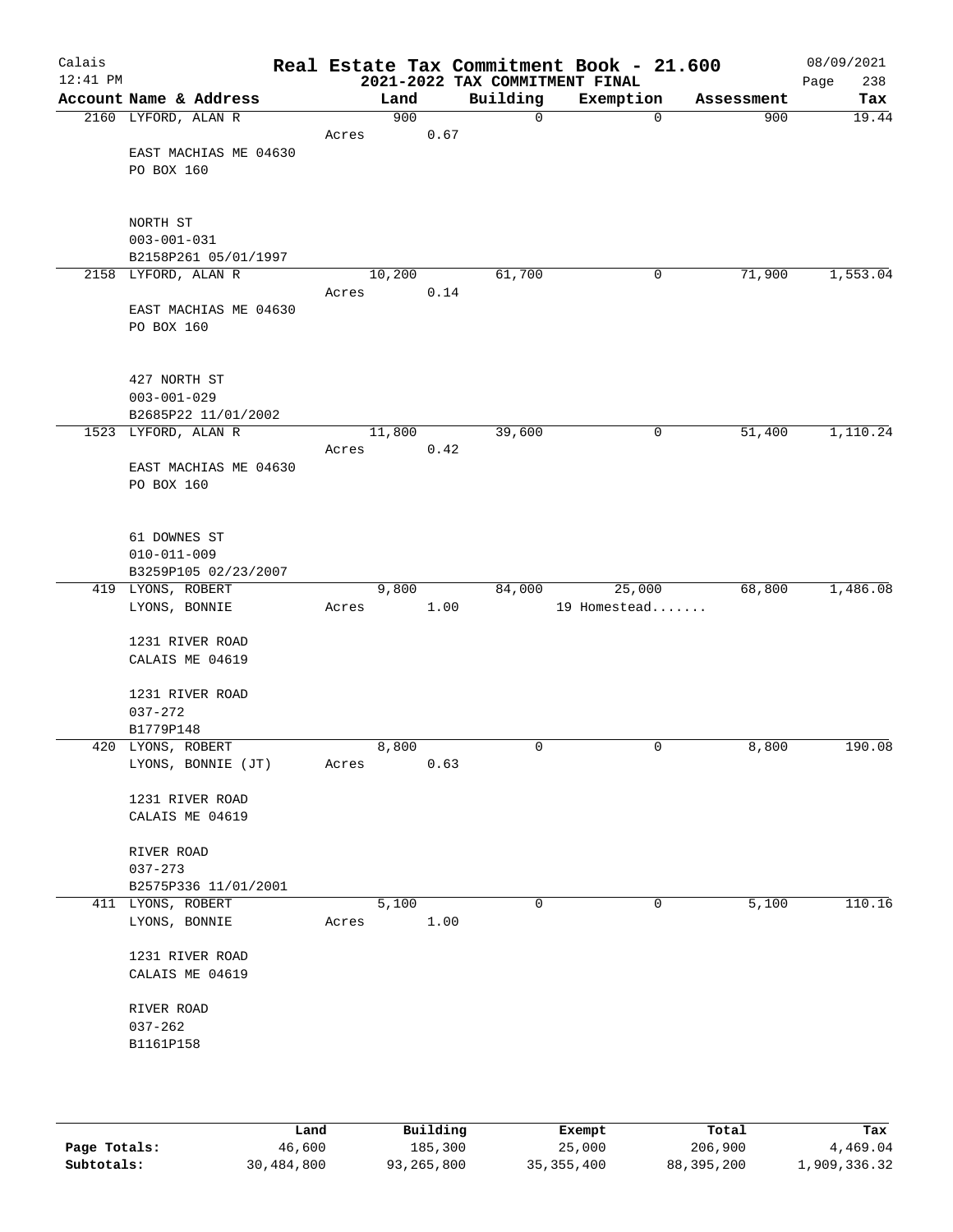| Calais<br>$12:41$ PM |                                     |        |      | 2021-2022 TAX COMMITMENT FINAL | Real Estate Tax Commitment Book - 21.600 |            | 08/09/2021<br>239<br>Page |
|----------------------|-------------------------------------|--------|------|--------------------------------|------------------------------------------|------------|---------------------------|
|                      | Account Name & Address              | Land   |      | Building                       | Exemption                                | Assessment | Tax                       |
|                      | 406 LYONS, ROBERT R III             | 9,800  |      | 39,800                         | 25,000                                   | 24,600     | 531.36                    |
|                      |                                     | Acres  | 1.00 |                                | 19 Homestead                             |            |                           |
|                      | ROBBINSTON ME 04671                 |        |      |                                |                                          |            |                           |
|                      | 92 US RT 1                          |        |      |                                |                                          |            |                           |
|                      |                                     |        |      |                                |                                          |            |                           |
|                      |                                     |        |      |                                |                                          |            |                           |
|                      | 1579 RIVER ROAD                     |        |      |                                |                                          |            |                           |
|                      | $037 - 253$<br>B4057P198 05/15/2014 |        |      |                                |                                          |            |                           |
|                      | 1139 LYONS, DAVID K & (JT)          | 18,600 |      | 66,500                         | 31,000                                   | 54,100     | 1,168.56                  |
|                      | LYONS, KATHY A                      | Acres  | 0.57 |                                | 61 Persian Gulf Vet/Res                  |            |                           |
|                      |                                     |        |      |                                | 19 Homestead                             |            |                           |
|                      | 372 NORTH ST                        |        |      |                                |                                          |            |                           |
|                      | CALAIS ME 04619 0000                |        |      |                                |                                          |            |                           |
|                      |                                     |        |      |                                |                                          |            |                           |
|                      | 372 NORTH ST                        |        |      |                                |                                          |            |                           |
|                      | $011 - 025$                         |        |      |                                |                                          |            |                           |
|                      | B4234P15 02/09/2016                 |        |      |                                |                                          |            |                           |
|                      | 2110 MACARTHUR, MURIEL              | 8,700  |      | 62,300                         | 31,000                                   | 40,000     | 864.00                    |
|                      | METTA, CINDY M (JT)                 | Acres  | 0.23 |                                | 01 PostWW2 Res&Surv<br>19 Homestead      |            |                           |
|                      | 25 CLEVELAND ST                     |        |      |                                |                                          |            |                           |
|                      | CALAIS ME 04619                     |        |      |                                |                                          |            |                           |
|                      |                                     |        |      |                                |                                          |            |                           |
|                      | 25 CLEVELAND ST                     |        |      |                                |                                          |            |                           |
|                      | $003 - 006 - 018$                   |        |      |                                |                                          |            |                           |
|                      | B1942P224 08/05/1994                |        |      |                                |                                          |            |                           |
|                      | 1939 MACARTHUR, DALE &              | 15,000 |      | 48,400                         | 25,000                                   | 38,400     | 829.44                    |
|                      | MACARTHUR, BRENDA (JT)              | Acres  | 0.17 |                                | 19 Homestead                             |            |                           |
|                      |                                     |        |      |                                |                                          |            |                           |
|                      | 122 NORTH ST<br>CALAIS ME 04619     |        |      |                                |                                          |            |                           |
|                      |                                     |        |      |                                |                                          |            |                           |
|                      | 122 NORTH ST                        |        |      |                                |                                          |            |                           |
|                      | $010 - 006 - 012$                   |        |      |                                |                                          |            |                           |
|                      | B2642P212 07/01/2002                |        |      |                                |                                          |            |                           |
|                      | 1556 MACDONALD, JAMES               | 21,800 |      | 101,700                        | 25,000                                   | 98,500     | 2,127.60                  |
|                      | MACDONALD, ASHLEY (JT)              | Acres  | 0.36 |                                | 19 Homestead                             |            |                           |
|                      |                                     |        |      |                                |                                          |            |                           |
|                      | 717 MAIN ST                         |        |      |                                |                                          |            |                           |
|                      | CALAIS ME 04619                     |        |      |                                |                                          |            |                           |
|                      | 717 MAIN ST                         |        |      |                                |                                          |            |                           |
|                      | $008 - 005 - 008$                   |        |      |                                |                                          |            |                           |
|                      | B3920P80 01/13/2013                 |        |      |                                |                                          |            |                           |
|                      | 1892 MACKECHNIE, RUTH               | 4,800  |      | $\Omega$                       | 0                                        | 4,800      | 103.68                    |
|                      | 23 APPLE ORCHARD LANE               | Acres  | 0.07 |                                |                                          |            |                           |
|                      | APT C                               |        |      |                                |                                          |            |                           |
|                      | CALAIS ME 04619                     |        |      |                                |                                          |            |                           |
|                      |                                     |        |      |                                |                                          |            |                           |
|                      | 68 BOARDMAN ST                      |        |      |                                |                                          |            |                           |
|                      | $026 - 050$                         |        |      |                                |                                          |            |                           |
|                      | B1090P65                            |        |      |                                |                                          |            |                           |
|                      |                                     |        |      |                                |                                          |            |                           |
|                      |                                     |        |      |                                |                                          |            |                           |
|                      |                                     |        |      |                                |                                          |            |                           |

|              | Land       | Building   | Exempt     | Total      | Tax          |
|--------------|------------|------------|------------|------------|--------------|
| Page Totals: | 78,700     | 318,700    | 137,000    | 260,400    | 5,624.64     |
| Subtotals:   | 30,563,500 | 93,584,500 | 35,492,400 | 88,655,600 | 1,914,960.96 |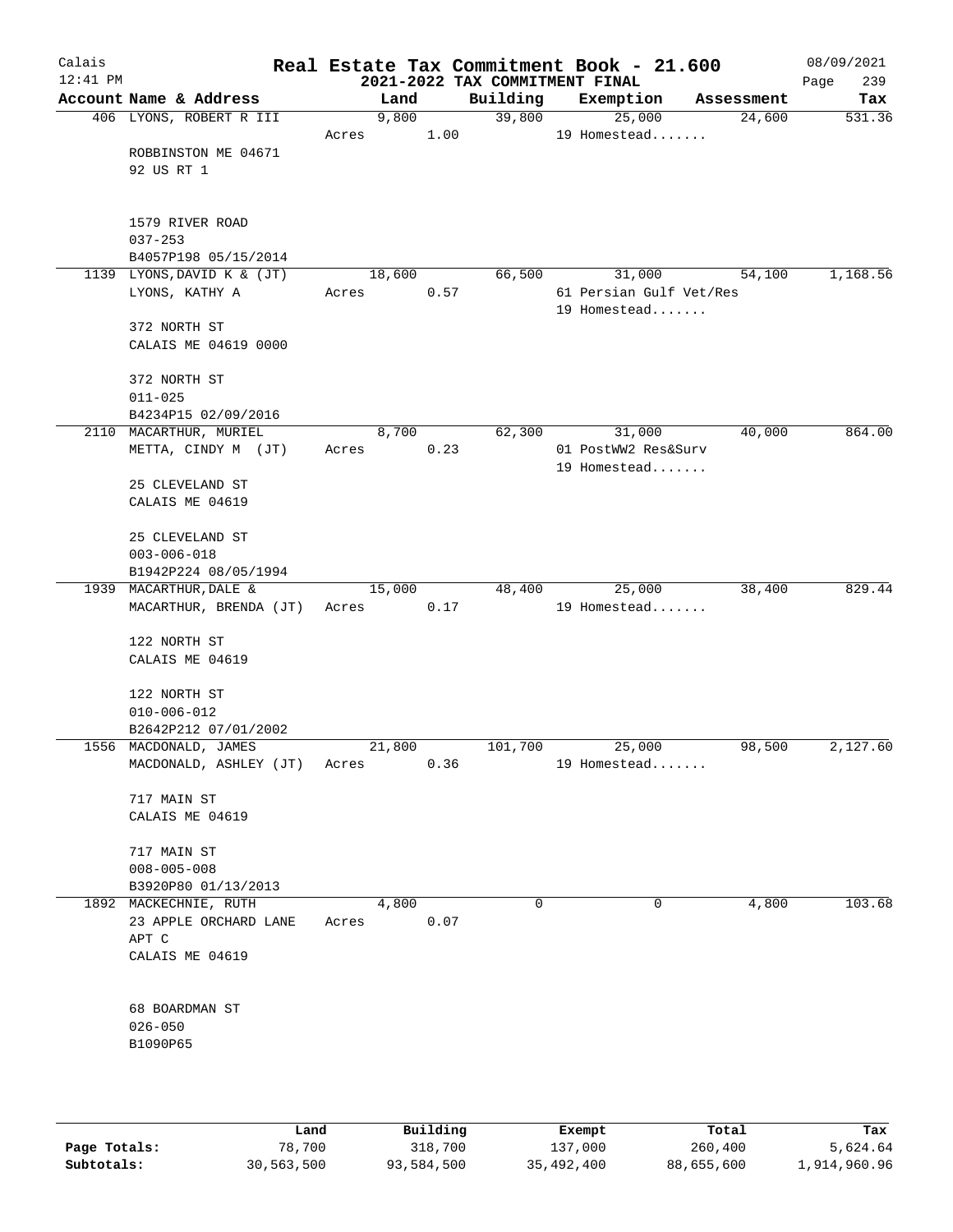| Calais       |                                                    |       |               |                     |                    | Real Estate Tax Commitment Book - 21.600 |                     | 08/09/2021      |
|--------------|----------------------------------------------------|-------|---------------|---------------------|--------------------|------------------------------------------|---------------------|-----------------|
| $12:41$ PM   | Account Name & Address                             |       |               |                     |                    | 2021-2022 TAX COMMITMENT FINAL           |                     | 240<br>Page     |
|              | 1893 MACKECHNIE, RUTH                              |       | Land<br>7,500 |                     | Building<br>27,400 | Exemption<br>25,000                      | Assessment<br>9,900 | Tax<br>213.84   |
|              | 23 APPLE ORCHARD LANE                              | Acres |               | 0.17                |                    | 19 Homestead                             |                     |                 |
|              | APT C                                              |       |               |                     |                    |                                          |                     |                 |
|              | CALAIS ME 04619                                    |       |               |                     |                    |                                          |                     |                 |
|              | 66 BOARDMAN ST                                     |       |               |                     |                    |                                          |                     |                 |
|              | $026 - 051$                                        |       |               |                     |                    |                                          |                     |                 |
|              | B781P203                                           |       |               |                     |                    |                                          |                     |                 |
|              | 1933 MACKENZIE, LENA M                             |       | 8,300         |                     | 85,900             | 0                                        | 94,200              | 2,034.72        |
|              | (HEIRS)<br>c/o AMERICAN ADVISORS<br>GROUP          | Acres |               | 0.21                |                    |                                          |                     |                 |
|              | 3800 W CHAPMAN AVE, 3RD<br><b>FLOOR</b>            |       |               |                     |                    |                                          |                     |                 |
|              | ORANGE CA 92868                                    |       |               |                     |                    |                                          |                     |                 |
|              | 10 TEMPERANCE ST                                   |       |               |                     |                    |                                          |                     |                 |
|              | $007 - 005 - 004 - 002$                            |       |               |                     |                    |                                          |                     |                 |
|              | B4752P282 01/19/2021 B2409P279 02/01/2000          |       |               |                     |                    |                                          |                     |                 |
|              | 2349 MACLEAN, TERESA A &                           |       | 10,100        |                     | 61,500             | 25,000                                   | 46,600              | 1,006.56        |
|              | FLOOD, ANN MARIE (JT)                              | Acres |               | 0.31                |                    | 19 Homestead                             |                     |                 |
|              | 131 UNION ST                                       |       |               |                     |                    |                                          |                     |                 |
|              | CALAIS ME 04619                                    |       |               |                     |                    |                                          |                     |                 |
|              | 131 UNION ST                                       |       |               |                     |                    |                                          |                     |                 |
|              | $005 - 002 - 016$<br>B4377P123 07/18/2017 B1386P69 |       |               |                     |                    |                                          |                     |                 |
|              | 1575 MACLEOD, MARYANNE                             |       | 10,300        |                     | 0                  | 0                                        | 10,300              | 222.48          |
|              |                                                    | Acres |               | 0.50                |                    |                                          |                     |                 |
|              | CALAIS ME 04619                                    |       |               |                     |                    |                                          |                     |                 |
|              | P.O. BOX 1278                                      |       |               |                     |                    |                                          |                     |                 |
|              | SWAN ST                                            |       |               |                     |                    |                                          |                     |                 |
|              | $009 - 001 - 001 - 007$                            |       |               |                     |                    |                                          |                     |                 |
|              | B2014P101 07/01/1995                               |       |               |                     |                    |                                          |                     |                 |
|              | 675 MACPHEE, MICHAEL A &                           |       | 50,400        |                     | 84,400             | 31,000                                   | 103,800             | 2,242.08        |
|              | OUELLETTE, PAUL A (JT)                             | Acres |               | 2.70                |                    | 19 Homestead<br>52 Vietnam Vet Res       |                     |                 |
|              | 1380 RIVER ROAD                                    |       |               |                     |                    |                                          |                     |                 |
|              | CALAIS ME 04619                                    |       |               |                     |                    |                                          |                     |                 |
|              | 1380 RIVER ROAD                                    |       |               |                     |                    |                                          |                     |                 |
|              | $023 - 018 - 001$                                  |       |               |                     |                    |                                          |                     |                 |
|              | B4406P316 10/17/2017                               |       | 500           |                     | 0                  | 0                                        | 500                 | 10.80           |
|              | 2082 MADORE, GARY<br>MADORE, MARY JEANNE           | Acres |               | 0.09                |                    |                                          |                     |                 |
|              | 13 HARRISON ST                                     |       |               |                     |                    |                                          |                     |                 |
|              | CALAIS ME 04619                                    |       |               |                     |                    |                                          |                     |                 |
|              | HARRISON ST                                        |       |               |                     |                    |                                          |                     |                 |
|              | $003 - 007 - 024$                                  |       |               |                     |                    |                                          |                     |                 |
|              | B1157P116                                          |       |               |                     |                    |                                          |                     |                 |
|              |                                                    |       |               |                     |                    |                                          |                     |                 |
| Page Totals: | Land<br>87,100                                     |       |               | Building<br>259,200 |                    | Exempt<br>81,000                         | Total<br>265,300    | Tax<br>5,730.48 |
| Subtotals:   | 30,650,600                                         |       |               | 93,843,700          |                    | 35, 573, 400                             | 88,920,900          | 1,920,691.44    |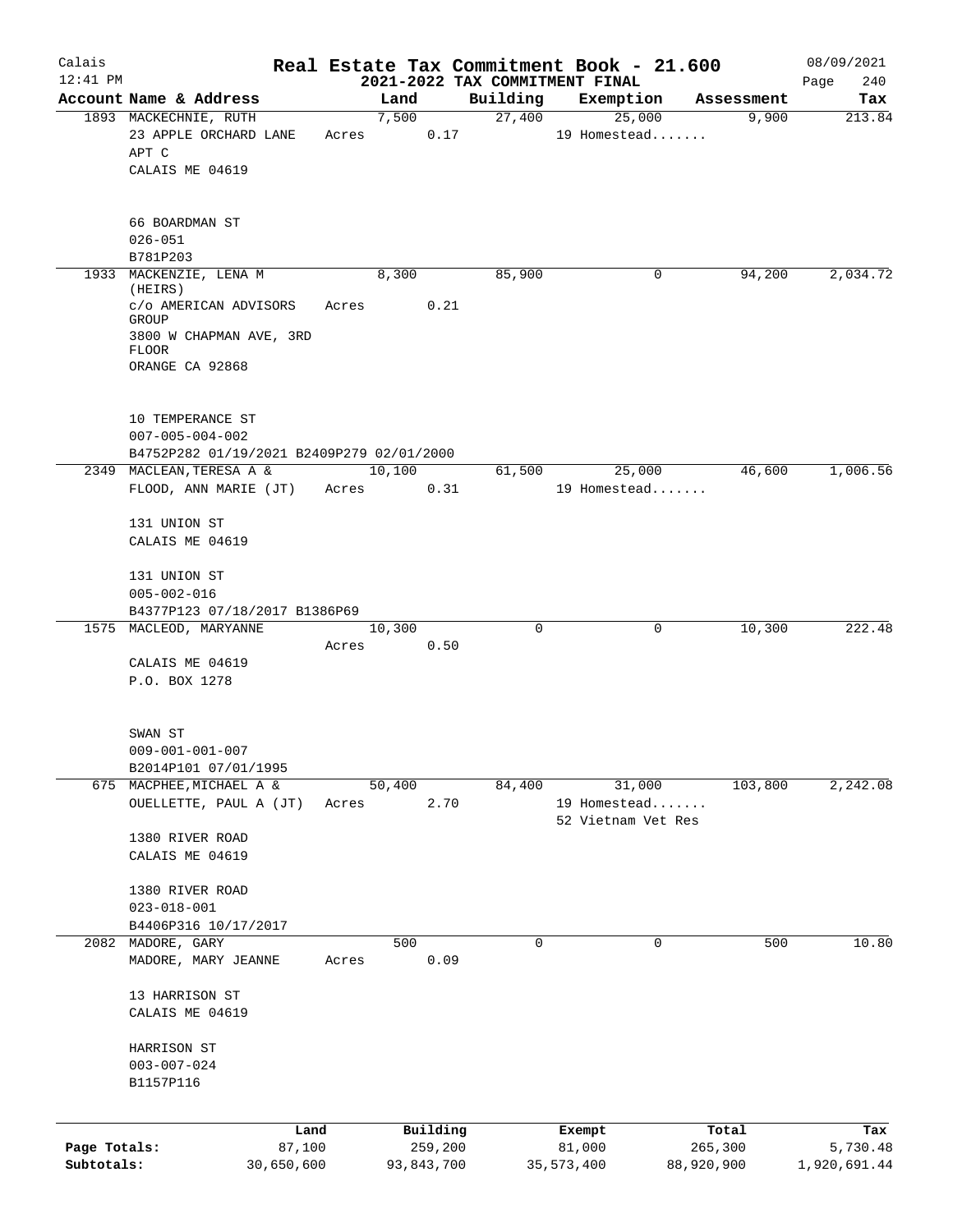| Calais     |                                    |       |        |      |                                            | Real Estate Tax Commitment Book - 21.600 |            | 08/09/2021         |
|------------|------------------------------------|-------|--------|------|--------------------------------------------|------------------------------------------|------------|--------------------|
| $12:41$ PM | Account Name & Address             |       | Land   |      | 2021-2022 TAX COMMITMENT FINAL<br>Building | Exemption                                | Assessment | 241<br>Page<br>Tax |
|            | 2083 MADORE, GARY                  |       | 6,300  |      | 13,200                                     | $\mathbf 0$                              | 19,500     | 421.20             |
|            | MADORE, MARY JEANNE                | Acres |        | 0.19 |                                            |                                          |            |                    |
|            | 13 HARRISON ST                     |       |        |      |                                            |                                          |            |                    |
|            | CALAIS ME 04619                    |       |        |      |                                            |                                          |            |                    |
|            | 15 HARRISON ST                     |       |        |      |                                            |                                          |            |                    |
|            | $003 - 007 - 022$<br>B1157P116     |       |        |      |                                            |                                          |            |                    |
| 2081       | MADORE, GARY                       |       | 6,800  |      | 60,400                                     | 31,000                                   | 36,200     | 781.92             |
|            | MADORE, MARY JEANNE                | Acres |        | 0.14 |                                            | 19 Homestead<br>52 Vietnam Vet Res       |            |                    |
|            | 13 HARRISON ST                     |       |        |      |                                            |                                          |            |                    |
|            | CALAIS ME 04619                    |       |        |      |                                            |                                          |            |                    |
|            | 13 HARRISON ST                     |       |        |      |                                            |                                          |            |                    |
|            | $003 - 007 - 023$                  |       |        |      |                                            |                                          |            |                    |
| 1540       | B1157P116<br>MADSEN, CECIL         |       | 4,800  |      | 46,900                                     | 25,000                                   | 26,700     | 576.72             |
|            |                                    | Acres |        | 0.07 |                                            | 19 Homestead                             |            |                    |
|            | CALAIS ME 04619                    |       |        |      |                                            |                                          |            |                    |
|            | P.O. BOX 59                        |       |        |      |                                            |                                          |            |                    |
|            | 14 ELM ST                          |       |        |      |                                            |                                          |            |                    |
|            | $007 - 001 - 038$                  |       |        |      |                                            |                                          |            |                    |
|            | B2171P338 B1469P337                |       |        |      |                                            |                                          |            |                    |
|            | 1475 MADSEN, CECIL                 | Acres | 5,500  | 0.09 | 0                                          | 0                                        | 5,500      | 118.80             |
|            | CALAIS ME 04619                    |       |        |      |                                            |                                          |            |                    |
|            | P.O. BOX 59                        |       |        |      |                                            |                                          |            |                    |
|            | ELM ST                             |       |        |      |                                            |                                          |            |                    |
|            | $007 - 001 - 040$                  |       |        |      |                                            |                                          |            |                    |
|            | B2171P336                          |       |        |      |                                            |                                          |            |                    |
|            | 685 MAENHOUT, ROBERT T             |       | 11,700 |      | $\mathbf 0$                                | $\mathbf 0$                              | 11,700     | 252.72             |
|            |                                    | Acres |        | 0.41 |                                            |                                          |            |                    |
|            | CALAIS ME 04619<br>24 STEAMBOAT ST |       |        |      |                                            |                                          |            |                    |
|            |                                    |       |        |      |                                            |                                          |            |                    |
|            | MAIN ST                            |       |        |      |                                            |                                          |            |                    |
|            | $014 - 020$                        |       |        |      |                                            |                                          |            |                    |
|            | B4183P221 08/28/2015               |       |        |      |                                            |                                          |            |                    |
|            | 694 MAENHOUT, ROBERT T             | Acres | 25,900 | 0.66 | 143,300                                    | 31,000<br>19 Homestead                   | 138,200    | 2,985.12           |
|            | CALAIS ME 04619                    |       |        |      |                                            | 06 Vet -62 Non                           |            |                    |
|            | 24 STEAMBOAT ST                    |       |        |      |                                            |                                          |            |                    |
|            | 24 STEAMBOAT ST                    |       |        |      |                                            |                                          |            |                    |
|            | $014 - 026$                        |       |        |      |                                            |                                          |            |                    |
|            | B4183P221 08/28/2015               |       |        |      |                                            |                                          |            |                    |
|            |                                    |       |        |      |                                            |                                          |            |                    |
|            |                                    |       |        |      |                                            |                                          |            |                    |

|              | Land       | Building   | Exempt     | Total      | Tax          |
|--------------|------------|------------|------------|------------|--------------|
| Page Totals: | 61,000     | 263,800    | 87,000     | 237,800    | 5,136.48     |
| Subtotals:   | 30,711,600 | 94,107,500 | 35,660,400 | 89,158,700 | 1,925,827.92 |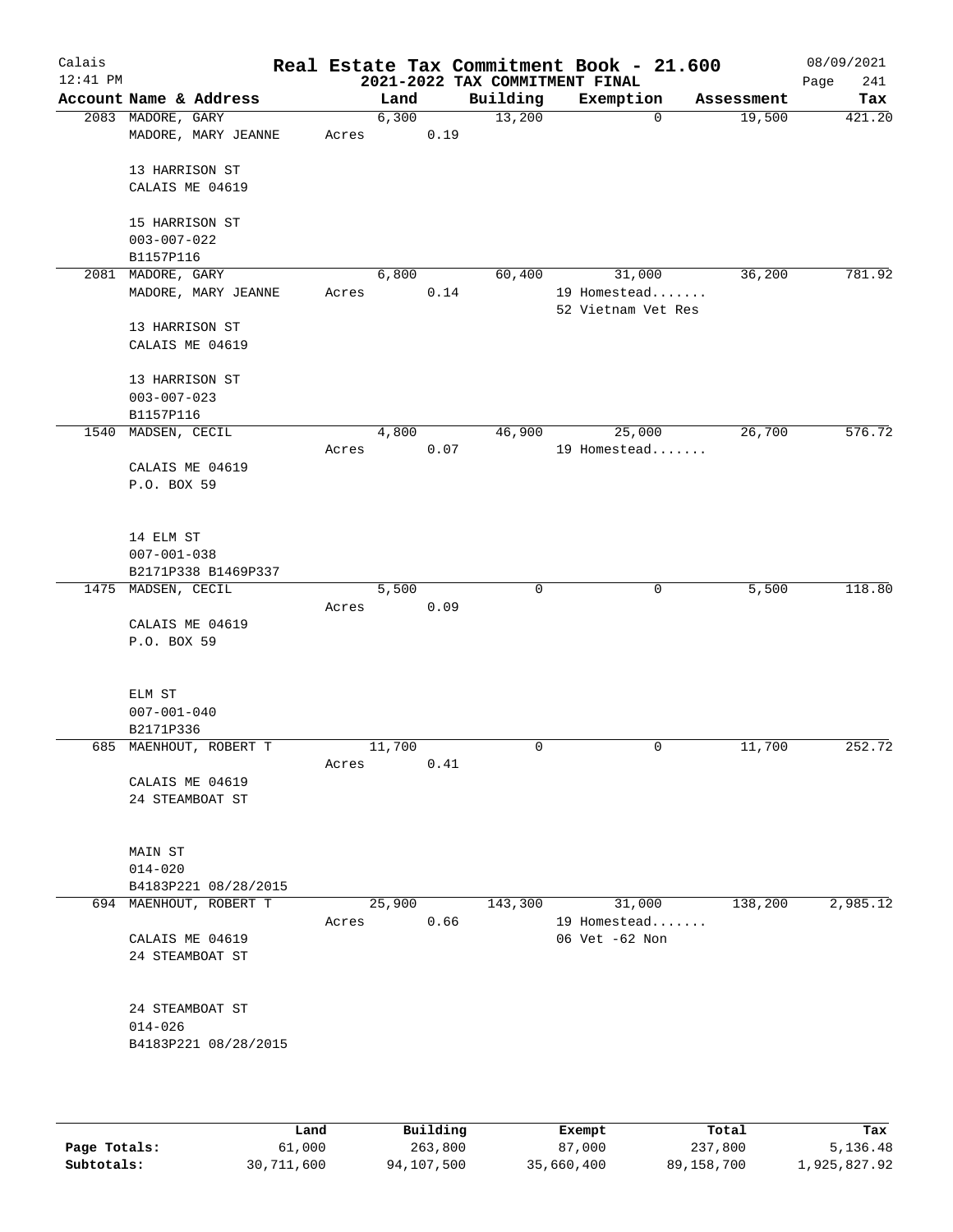| Calais<br>$12:41$ PM |                                                    |       |        |          |          | Real Estate Tax Commitment Book - 21.600<br>2021-2022 TAX COMMITMENT FINAL |        |            | 08/09/2021<br>242<br>Page |
|----------------------|----------------------------------------------------|-------|--------|----------|----------|----------------------------------------------------------------------------|--------|------------|---------------------------|
|                      | Account Name & Address                             |       | Land   |          | Building | Exemption                                                                  |        | Assessment | Tax                       |
|                      | 695 MAENHOUT, ROBERT T                             |       | 19,100 |          |          | $\mathbf 0$                                                                | 0      | 19,100     | 412.56                    |
|                      |                                                    | Acres |        | 1.60     |          |                                                                            |        |            |                           |
|                      | CALAIS ME 04619                                    |       |        |          |          |                                                                            |        |            |                           |
|                      | 24 STEAMBOAT ST                                    |       |        |          |          |                                                                            |        |            |                           |
|                      |                                                    |       |        |          |          |                                                                            |        |            |                           |
|                      | STEAMBOAT ST                                       |       |        |          |          |                                                                            |        |            |                           |
|                      | $014 - 028$                                        |       |        |          |          |                                                                            |        |            |                           |
|                      | B4183P221 08/28/2015                               |       |        |          |          |                                                                            |        |            |                           |
|                      | 2771 MAGOON, MARK A                                |       | 1,900  |          | 0        |                                                                            | 0      | 1,900      | 41.04                     |
|                      | MAGOON, BRENDA L                                   | Acres |        | 0.14     |          |                                                                            |        |            |                           |
|                      | C/O CITY OF CALAIS                                 |       |        |          |          |                                                                            |        |            |                           |
|                      | P.O. BOX 413                                       |       |        |          |          |                                                                            |        |            |                           |
|                      | CALAIS ME 04619                                    |       |        |          |          |                                                                            |        |            |                           |
|                      | HARDSCRABBLE RD                                    |       |        |          |          |                                                                            |        |            |                           |
|                      | $029 - 151 - 001$                                  |       |        |          |          |                                                                            |        |            |                           |
|                      | B2397P19 12/01/1999                                |       |        |          |          |                                                                            |        |            |                           |
|                      | 2180 MAGOON, PETER                                 |       | 7,000  |          | 12,400   |                                                                            | 19,400 | 0          | 0.00                      |
|                      |                                                    | Acres |        | 0.15     |          | 19 Homestead                                                               |        |            |                           |
|                      | CALAIS ME 04619                                    |       |        |          |          |                                                                            |        |            |                           |
|                      | 20 KING STREET                                     |       |        |          |          |                                                                            |        |            |                           |
|                      |                                                    |       |        |          |          |                                                                            |        |            |                           |
|                      | 20 KING ST                                         |       |        |          |          |                                                                            |        |            |                           |
|                      | $003 - 003 - 004$                                  |       |        |          |          |                                                                            |        |            |                           |
|                      | B4364P47 06/02/2017 B3738P292 05/17/2011 B3737P301 |       |        |          |          |                                                                            |        |            |                           |
|                      | 05/10/2011                                         |       |        |          |          |                                                                            |        |            |                           |
|                      | 2048 MAHAN, JULIANA                                | Acres | 12,600 | 0.12     |          | 0                                                                          | 0      | 12,600     | 272.16                    |
|                      | CALAIS ME 04619                                    |       |        |          |          |                                                                            |        |            |                           |
|                      | 97 WASHINGTON STREET                               |       |        |          |          |                                                                            |        |            |                           |
|                      |                                                    |       |        |          |          |                                                                            |        |            |                           |
|                      |                                                    |       |        |          |          |                                                                            |        |            |                           |
|                      | WASHINGTON ST                                      |       |        |          |          |                                                                            |        |            |                           |
|                      | $009 - 004 - 015$<br>B3167P172 06/26/2006          |       |        |          |          |                                                                            |        |            |                           |
|                      | 1463 MAHAN, JULIANNA G                             |       | 18,900 |          | 33,200   |                                                                            | 0      | 52,100     | 1,125.36                  |
|                      |                                                    | Acres |        | 0.27     |          |                                                                            |        |            |                           |
|                      | CALAIS ME 04619                                    |       |        |          |          |                                                                            |        |            |                           |
|                      | 97 WASHINGTON STREET                               |       |        |          |          |                                                                            |        |            |                           |
|                      |                                                    |       |        |          |          |                                                                            |        |            |                           |
|                      | 97 WASHINGTON ST                                   |       |        |          |          |                                                                            |        |            |                           |
|                      | $009 - 004 - 016$                                  |       |        |          |          |                                                                            |        |            |                           |
|                      | B3760P89 07/21/2011 B1963P39 11/01/1994            |       |        |          |          |                                                                            |        |            |                           |
|                      | 1958 MAHAR, CARL                                   |       | 7,100  |          |          | 0                                                                          | 0      | 7,100      | 153.36                    |
|                      | MAHAR, NATALIE                                     | Acres |        | 0.24     |          |                                                                            |        |            |                           |
|                      |                                                    |       |        |          |          |                                                                            |        |            |                           |
|                      | 25 BOARDMAN ST                                     |       |        |          |          |                                                                            |        |            |                           |
|                      | CALAIS ME 04619                                    |       |        |          |          |                                                                            |        |            |                           |
|                      | BOARDMAN ST                                        |       |        |          |          |                                                                            |        |            |                           |
|                      | $002 - 004 - 020$                                  |       |        |          |          |                                                                            |        |            |                           |
|                      | B1031P293                                          |       |        |          |          |                                                                            |        |            |                           |
|                      |                                                    |       |        |          |          |                                                                            |        |            |                           |
|                      |                                                    |       |        |          |          |                                                                            |        |            |                           |
|                      |                                                    | Land  |        | Building |          | Exempt                                                                     |        | Total      | Tax                       |
|                      |                                                    |       |        |          |          |                                                                            |        |            |                           |

|              | Lanu       | <b>Building</b> | вхешрс     | TOLAT      | rax.         |
|--------------|------------|-----------------|------------|------------|--------------|
| Page Totals: | 66,600     | 45,600          | 19,400     | 92,800     | 2,004.48     |
| Subtotals:   | 30,778,200 | 94, 153, 100    | 35,679,800 | 89,251,500 | 1,927,832.40 |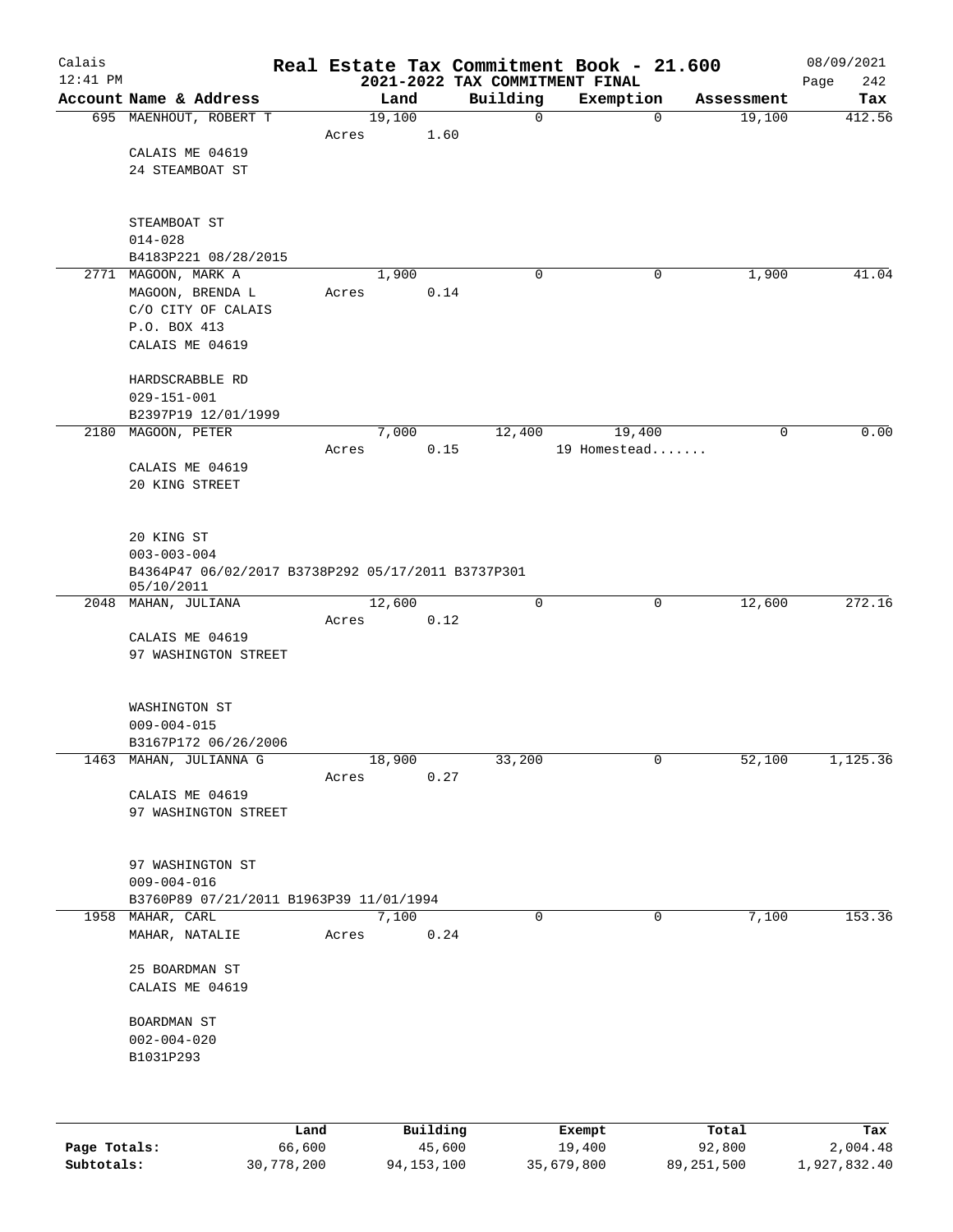| Calais<br>$12:41$ PM |                                     |       |        |      | 2021-2022 TAX COMMITMENT FINAL | Real Estate Tax Commitment Book - 21.600 |            | 08/09/2021<br>243<br>Page |
|----------------------|-------------------------------------|-------|--------|------|--------------------------------|------------------------------------------|------------|---------------------------|
|                      | Account Name & Address              |       | Land   |      | Building                       | Exemption                                | Assessment | Tax                       |
|                      | 1959 MAHAR, CARL                    |       | 8,900  |      | 55,100                         | 31,000                                   | 33,000     | 712.80                    |
|                      | MAHAR, NATALIE                      | Acres |        | 0.24 |                                | 19 Homestead<br>05 Vet -62 Res           |            |                           |
|                      | 25 BOARDMAN ST                      |       |        |      |                                |                                          |            |                           |
|                      | CALAIS ME 04619                     |       |        |      |                                |                                          |            |                           |
|                      | 25 BOARDMAN ST<br>$002 - 004 - 021$ |       |        |      |                                |                                          |            |                           |
|                      | B776P157                            |       |        |      |                                |                                          |            |                           |
|                      | 393 MAHAR, JOAN                     |       | 4,600  |      | 37,100                         | 31,000                                   | 10,700     | 231.12                    |
|                      | c/o MICHELLE NICOLAISEN Acres       |       |        | 0.80 |                                | 05 Vet -62 Res                           |            |                           |
|                      | 20 MUSKRAT CIR                      |       |        |      |                                | 19 Homestead                             |            |                           |
|                      | CHESTER NH 03036                    |       |        |      |                                |                                          |            |                           |
|                      |                                     |       |        |      |                                |                                          |            |                           |
|                      | 116 SHATTUCK RD                     |       |        |      |                                |                                          |            |                           |
|                      | $037 - 233$<br>B1352P21             |       |        |      |                                |                                          |            |                           |
| 2109                 | MAHAR, SCOTT                        |       | 5,800  |      | 20,400                         | 25,000                                   | 1,200      | 25.92                     |
|                      |                                     | Acres |        | 0.10 |                                | 19 Homestead                             |            |                           |
|                      | CALAIS ME 04619                     |       |        |      |                                |                                          |            |                           |
|                      | 499 SOUTH STREET                    |       |        |      |                                |                                          |            |                           |
|                      |                                     |       |        |      |                                |                                          |            |                           |
|                      | 499 SOUTH ST                        |       |        |      |                                |                                          |            |                           |
|                      | $003 - 006 - 016$                   |       |        |      |                                |                                          |            |                           |
|                      | B4465P262 09/27/2017                |       |        |      |                                |                                          |            |                           |
|                      | 2173 MAHAR, CARL &                  |       | 14,600 |      | 0                              | $\mathbf 0$                              | 14,600     | 315.36                    |
|                      | MAHAR, NATALIE (JT)                 | Acres |        | 0.94 |                                |                                          |            |                           |
|                      | 25 BOARDMAN STREET                  |       |        |      |                                |                                          |            |                           |
|                      | CALAIS ME 04619                     |       |        |      |                                |                                          |            |                           |
|                      | BOARDMAN ST                         |       |        |      |                                |                                          |            |                           |
|                      | $003 - 002 - 022 - 001$             |       |        |      |                                |                                          |            |                           |
|                      | B4343P136 03/15/2017                |       |        |      |                                |                                          |            |                           |
|                      | 426 MAHAR, JERRY P. &               |       | 56,800 |      | 33,000                         | 0                                        | 89,800     | 1,939.68                  |
|                      | MAHAR, CHERYL S                     | Acres |        | 1.35 |                                |                                          |            |                           |
|                      | 300 RIDGE RD                        |       |        |      |                                |                                          |            |                           |
|                      | ROBBINSTON ME 04671                 |       |        |      |                                |                                          |            |                           |
|                      | 72 SHAIN PT RD/NASHS<br>$036 - 003$ |       |        |      |                                |                                          |            |                           |
|                      | B1896P185 12/01/1993                |       |        |      |                                |                                          |            |                           |
|                      | 1935 MAHEUX, EDWARD WILFRED &       |       | 34,900 |      | 169,200                        | 25,000                                   | 179,100    | 3,868.56                  |
|                      | MAHEUX, DIANE LOUISE<br>(JT)        | Acres |        | 0.92 |                                | 19 Homestead                             |            |                           |
|                      |                                     |       |        |      |                                |                                          |            |                           |
|                      | 146 GARFIELD ST<br>CALAIS ME 04619  |       |        |      |                                |                                          |            |                           |
|                      |                                     |       |        |      |                                |                                          |            |                           |
|                      | 146 GARFIELD ST                     |       |        |      |                                |                                          |            |                           |
|                      | $009 - 002 - 001 - 001$             |       |        |      |                                |                                          |            |                           |
|                      | B4343P291 03/08/2017                |       |        |      |                                |                                          |            |                           |
|                      |                                     |       |        |      |                                |                                          |            |                           |
|                      |                                     |       |        |      |                                |                                          |            |                           |

|              | Land       | Building   | Exempt     | Total      | Tax          |
|--------------|------------|------------|------------|------------|--------------|
| Page Totals: | 125,600    | 314,800    | 112,000    | 328,400    | 7,093.44     |
| Subtotals:   | 30,903,800 | 94,467,900 | 35,791,800 | 89,579,900 | 1,934,925.84 |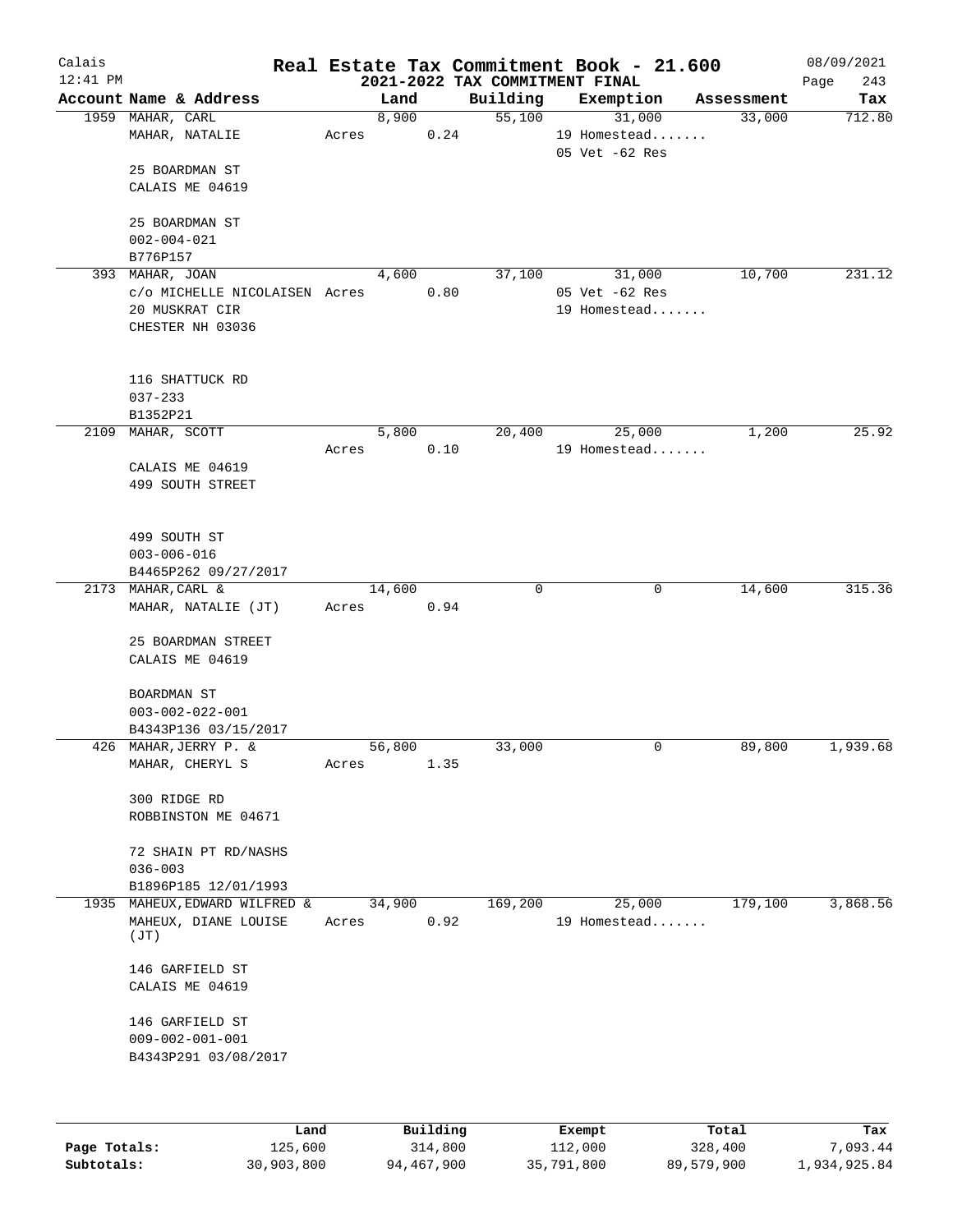| Calais       |                                         |         |               |           | Real Estate Tax Commitment Book - 21.600 |             | 08/09/2021          |
|--------------|-----------------------------------------|---------|---------------|-----------|------------------------------------------|-------------|---------------------|
| $12:41$ PM   |                                         |         |               |           | 2021-2022 TAX COMMITMENT FINAL           |             | 244<br>Page         |
|              | Account Name & Address                  |         | Land          | Building  | Exemption                                | Assessment  | Tax                 |
|              | 2805 MAINE RSA #4, INC                  |         | $\mathbf 0$   | 140,700   | $\mathbf 0$                              | 140,700     | 3,039.12            |
|              | c/o DUFF AND PHELPS LLC<br>PO BOX 2629  |         |               |           |                                          |             |                     |
|              | ADDISON TX 75001                        |         |               |           |                                          |             |                     |
|              |                                         |         |               |           |                                          |             |                     |
|              | 29 POORHOUSE LANE                       |         |               |           |                                          |             |                     |
|              | $004 - 001 - 002 - Z$                   |         |               |           |                                          |             |                     |
| 1519         | MAINE STATE HOUSING                     | 15,400  |               | 40,600    |                                          | 56,000<br>0 | 1,209.60            |
|              | AUTHORITY                               | Acres   | 0.18          |           |                                          |             |                     |
|              | AUGUSTA ME 04330                        |         |               |           |                                          |             |                     |
|              | 353 WATER ST                            |         |               |           |                                          |             |                     |
|              | 81 DOWNES ST                            |         |               |           |                                          |             |                     |
|              | $010 - 011 - 002$                       |         |               |           |                                          |             |                     |
|              | B3488P196 08/19/2008                    |         |               |           |                                          |             |                     |
|              | 637 MAINE TECHNICAL COLLEGE             | 90,000  |               | 0         | 90,000                                   |             | 0.00<br>0           |
|              | SYSTEM                                  | Acres   | 2.11          |           | 41 State of Maine                        |             |                     |
|              | AUGUSTA ME 04330                        |         |               |           |                                          |             |                     |
|              | 323 STATE ST                            |         |               |           |                                          |             |                     |
|              |                                         |         |               |           |                                          |             |                     |
|              | 198 RIVER ROAD                          |         |               |           |                                          |             |                     |
|              | $017 - 008$                             |         |               |           |                                          |             |                     |
|              | B2676P158 10/01/2002                    |         |               |           |                                          |             |                     |
|              | 647 MAINE TECHNICAL COLLEGE             | 97,500  |               | 58,800    | 156,300                                  |             | 0.00<br>0           |
|              | SYSTEM                                  |         |               |           |                                          |             |                     |
|              | C/O WCCC                                | Acres   | 2.34          |           | 41 State of Maine                        |             |                     |
|              | 1 COLLEGE DR<br>CALAIS ME 04619         |         |               |           |                                          |             |                     |
|              |                                         |         |               |           |                                          |             |                     |
|              | 230 RIVER ROAD                          |         |               |           |                                          |             |                     |
|              | $017 - 010$                             |         |               |           |                                          |             |                     |
|              | B2535P40 07/26/2001                     |         |               |           |                                          |             |                     |
| 1097         | MAINE TECHNICAL COLLEGE                 | 62,700  |               | 5,470,800 | 5,533,500                                |             | 0.00<br>$\mathbf 0$ |
|              | SYSTEM                                  |         |               |           |                                          |             |                     |
|              |                                         | Acres   | 40.00         |           | 41 State of Maine                        |             |                     |
|              | AUGUSTA ME 04333<br>STATE OFFICE BLDG   |         |               |           |                                          |             |                     |
|              |                                         |         |               |           |                                          |             |                     |
|              | 1 COLLEGE DR                            |         |               |           |                                          |             |                     |
|              | $029 - 170$                             |         |               |           |                                          |             |                     |
|              | B2693P74 11/19/2002 B678P159 08/05/1969 |         |               |           |                                          |             |                     |
| 1098         | MAINE TECHNICAL COLLEGE<br>SYSTEM       | 163,400 |               | 44,800    | 208, 200                                 |             | 0.00<br>0           |
|              | WCCC ADMINISTRATION                     | Acres   | 378.00        |           | 41 State of Maine                        |             |                     |
|              | OFFICE                                  |         |               |           |                                          |             |                     |
|              | STATE OFFICE BLDG                       |         |               |           |                                          |             |                     |
|              | AUGUSTA ME 04333                        |         |               |           |                                          |             |                     |
|              | 449 RIVER ROAD                          |         |               |           |                                          |             |                     |
|              | $029 - 171$                             |         |               |           |                                          |             |                     |
|              | B2693P74 11/19/2002                     |         |               |           |                                          |             |                     |
|              | Land                                    |         | Building      |           | Exempt                                   | Total       | Tax                 |
| Page Totals: | 429,000                                 |         | 5,755,700     |           | 5,988,000                                | 196,700     | 4,248.72            |
| Subtotals:   | 31, 332, 800                            |         | 100, 223, 600 |           | 41,779,800                               | 89,776,600  | 1,939,174.56        |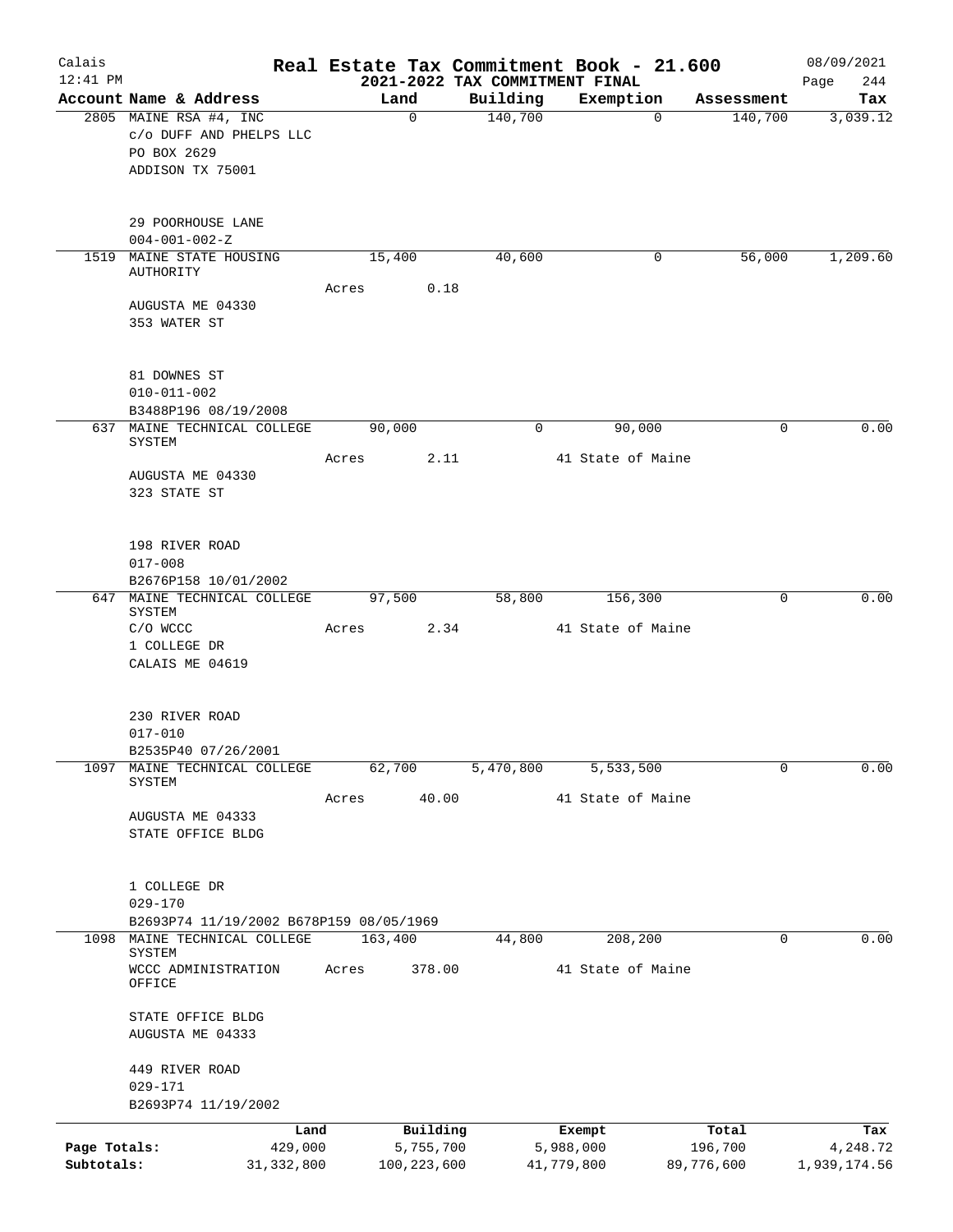| Calais<br>$12:41$ PM |                                                |       |        |      | Real Estate Tax Commitment Book - 21.600<br>2021-2022 TAX COMMITMENT FINAL |              |        |            | 08/09/2021<br>Page<br>245 |
|----------------------|------------------------------------------------|-------|--------|------|----------------------------------------------------------------------------|--------------|--------|------------|---------------------------|
|                      | Account Name & Address                         |       | Land   |      | Building                                                                   | Exemption    |        | Assessment | Tax                       |
|                      | 1815 MAINS, ARTHUR                             |       | 6,600  |      | 44,000                                                                     |              | 25,000 | 25,600     | 552.96                    |
|                      | MAINS, BEVERLEY A                              | Acres |        | 0.13 |                                                                            | 19 Homestead |        |            |                           |
|                      |                                                |       |        |      |                                                                            |              |        |            |                           |
|                      | 39 SPRING ST                                   |       |        |      |                                                                            |              |        |            |                           |
|                      | CALAIS ME 04619                                |       |        |      |                                                                            |              |        |            |                           |
|                      | 39 SPRING ST                                   |       |        |      |                                                                            |              |        |            |                           |
|                      | $010 - 008 - 008$                              |       |        |      |                                                                            |              |        |            |                           |
|                      | B1540P330                                      |       |        |      |                                                                            |              |        |            |                           |
|                      | 1761 MAKER, GEOFFREY                           |       | 7,700  |      | 58,700                                                                     |              | 25,000 | 41,400     | 894.24                    |
|                      | MAKER, JOYCE A                                 | Acres |        | 0.18 |                                                                            | 19 Homestead |        |            |                           |
|                      |                                                |       |        |      |                                                                            |              |        |            |                           |
|                      | 89 LAFAYETTE ST                                |       |        |      |                                                                            |              |        |            |                           |
|                      | CALAIS ME 04619                                |       |        |      |                                                                            |              |        |            |                           |
|                      |                                                |       |        |      |                                                                            |              |        |            |                           |
|                      | 89 LAFAYETTE ST<br>$010 - 003 - 017$           |       |        |      |                                                                            |              |        |            |                           |
|                      | B677P426                                       |       |        |      |                                                                            |              |        |            |                           |
|                      | 1704 MALONEY, BENJAMIN &                       |       | 7,100  |      | 0                                                                          |              | 0      | 7,100      | 153.36                    |
|                      | MALONEY, GENA (JT)                             | Acres |        | 0.70 |                                                                            |              |        |            |                           |
|                      |                                                |       |        |      |                                                                            |              |        |            |                           |
|                      | 15 HEMLOCK LANE                                |       |        |      |                                                                            |              |        |            |                           |
|                      | CALAIS ME 04619                                |       |        |      |                                                                            |              |        |            |                           |
|                      |                                                |       |        |      |                                                                            |              |        |            |                           |
|                      | SOUTH ST                                       |       |        |      |                                                                            |              |        |            |                           |
|                      | $026 - 024 - 002$                              |       |        |      |                                                                            |              |        |            |                           |
|                      | B4435P252 02/01/2018                           |       | 11,300 |      | $\mathbf 0$                                                                |              | 0      | 11,300     | 244.08                    |
|                      | 1376 MALONEY, BENJAMIN &<br>MALONEY, GENA (JT) | Acres |        | 0.48 |                                                                            |              |        |            |                           |
|                      |                                                |       |        |      |                                                                            |              |        |            |                           |
|                      | 15 HEMLOCK LANE                                |       |        |      |                                                                            |              |        |            |                           |
|                      | CALAIS ME 04619                                |       |        |      |                                                                            |              |        |            |                           |
|                      |                                                |       |        |      |                                                                            |              |        |            |                           |
|                      | HEMLOCK LANE OFF                               |       |        |      |                                                                            |              |        |            |                           |
|                      | $003 - 009 - 007 - 002$                        |       |        |      |                                                                            |              |        |            |                           |
|                      | B4435P252 02/01/2018                           |       |        |      |                                                                            |              |        |            |                           |
|                      | 2606 MALONEY, BENJAMIN &                       |       | 22,300 |      | 137,400                                                                    |              | 25,000 | 134,700    | 2,909.52                  |
|                      | MALONEY, GENA (JT)                             | Acres |        | 1.50 |                                                                            | 19 Homestead |        |            |                           |
|                      | 15 HEMLOCK LANE                                |       |        |      |                                                                            |              |        |            |                           |
|                      | CALAIS ME 04619                                |       |        |      |                                                                            |              |        |            |                           |
|                      |                                                |       |        |      |                                                                            |              |        |            |                           |
|                      | 13 HEMLOCK LN                                  |       |        |      |                                                                            |              |        |            |                           |
|                      | $003 - 009 - 006$                              |       |        |      |                                                                            |              |        |            |                           |
|                      | B4435P252 02/01/2018                           |       |        |      |                                                                            |              |        |            |                           |
|                      | 2314 MARCHESE, JOHN N & (JT)                   |       | 16,200 |      | 130,400                                                                    |              | 25,000 | 121,600    | 2,626.56                  |
|                      | MARCHESE, KRISTY                               | Acres |        | 0.79 |                                                                            | 19 Homestead |        |            |                           |
|                      |                                                |       |        |      |                                                                            |              |        |            |                           |
|                      | 488 SOUTH ST<br>CALAIS ME 04619                |       |        |      |                                                                            |              |        |            |                           |
|                      |                                                |       |        |      |                                                                            |              |        |            |                           |
|                      | 488 SOUTH ST                                   |       |        |      |                                                                            |              |        |            |                           |
|                      | $003 - 009 - 006 - 001$                        |       |        |      |                                                                            |              |        |            |                           |
|                      | B4207P247 11/18/2015                           |       |        |      |                                                                            |              |        |            |                           |
|                      |                                                |       |        |      |                                                                            |              |        |            |                           |
|                      |                                                |       |        |      |                                                                            |              |        |            |                           |

|              | Land       | Building    | Exempt     | Total      | Tax          |
|--------------|------------|-------------|------------|------------|--------------|
| Page Totals: | 71,200     | 370,500     | 100,000    | 341,700    | 7,380.72     |
| Subtotals:   | 31,404,000 | 100,594,100 | 41,879,800 | 90,118,300 | 1,946,555.28 |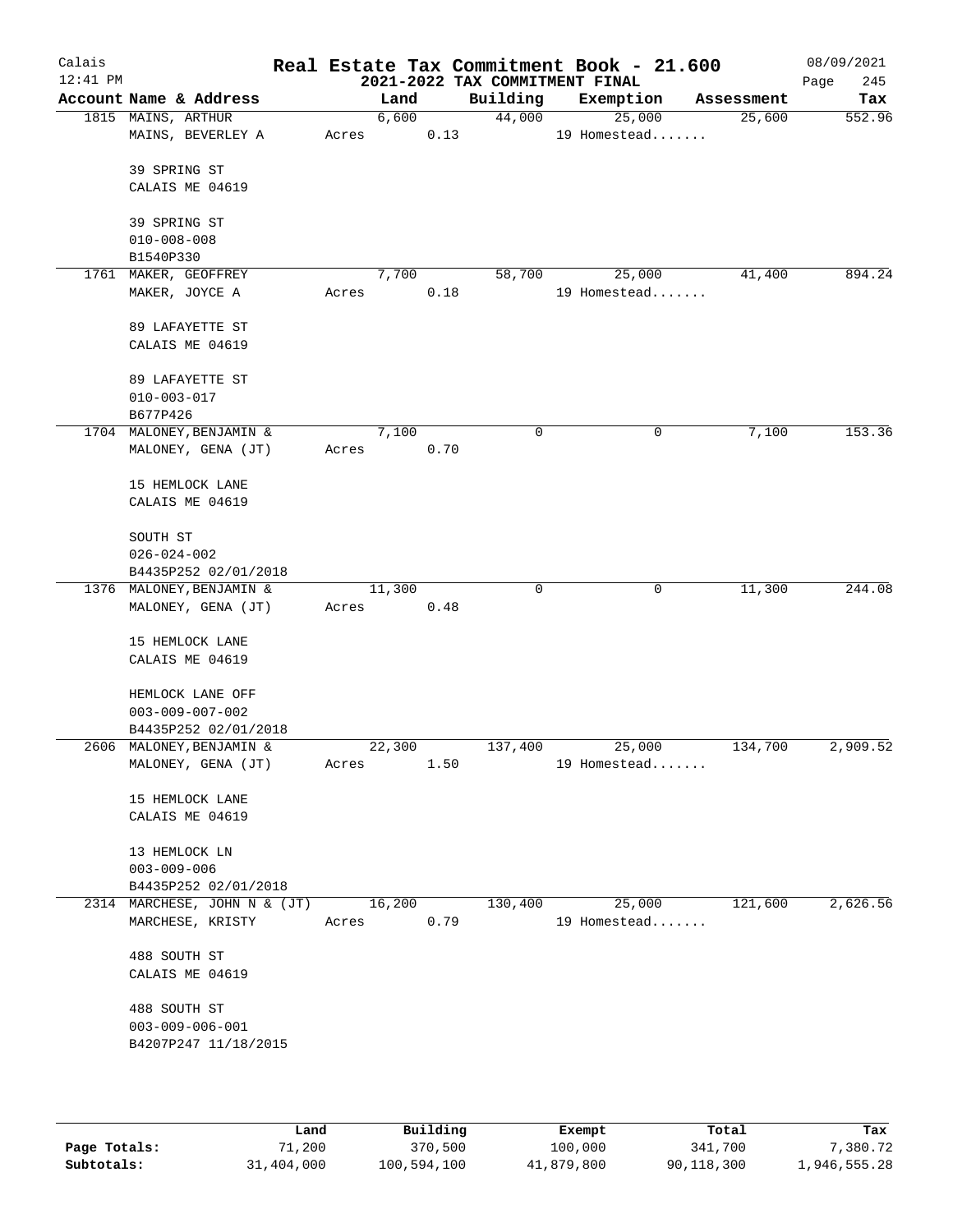| Calais                     |                                                                  |                       |       |                            |           | Real Estate Tax Commitment Book - 21.600    |                         |                         | 08/09/2021                  |
|----------------------------|------------------------------------------------------------------|-----------------------|-------|----------------------------|-----------|---------------------------------------------|-------------------------|-------------------------|-----------------------------|
| $12:41$ PM                 | Account Name & Address                                           |                       |       |                            | Building  | 2021-2022 TAX COMMITMENT FINAL<br>Exemption |                         |                         | 246<br>Page                 |
|                            | 1250 MARDENS                                                     |                       |       | Land<br>83,700             | 1,469,100 |                                             | $\mathbf 0$             | Assessment<br>1,552,800 | Tax<br>33,540.48            |
|                            |                                                                  |                       | Acres | 1.69                       |           |                                             |                         |                         |                             |
|                            | WINSLOW ME 04901                                                 |                       |       |                            |           |                                             |                         |                         |                             |
|                            | 100 BENTON AVE                                                   |                       |       |                            |           |                                             |                         |                         |                             |
|                            |                                                                  |                       |       |                            |           |                                             |                         |                         |                             |
|                            | 189 MAIN ST                                                      |                       |       |                            |           |                                             |                         |                         |                             |
|                            | $006 - 005 - 025$<br>B2190P23 05/01/1997                         |                       |       |                            |           |                                             |                         |                         |                             |
|                            | 2520 MARIANO, SARA V                                             |                       |       | 10,100                     | 44,100    |                                             | 0                       | 54,200                  | 1,170.72                    |
|                            | 94 EAST DENNI ST                                                 |                       | Acres | 0.31                       |           |                                             |                         |                         |                             |
|                            | WILMINGTON CA 90744                                              |                       |       |                            |           |                                             |                         |                         |                             |
|                            | 39 MONROE ST                                                     |                       |       |                            |           |                                             |                         |                         |                             |
|                            | $006 - 008 - 014$                                                |                       |       |                            |           |                                             |                         |                         |                             |
|                            | B4751P229 01/28/2021                                             |                       |       |                            |           |                                             |                         |                         |                             |
|                            | 1609 MARINO, JOI                                                 |                       |       | 9,500                      | 55,100    | 25,000                                      |                         | 39,600                  | 855.36                      |
|                            | 13 LINCOLN ST                                                    |                       | Acres | 0.27                       |           | 19 Homestead                                |                         |                         |                             |
|                            | CALAIS ME 04619                                                  |                       |       |                            |           |                                             |                         |                         |                             |
|                            | 13 LINCOLN ST                                                    |                       |       |                            |           |                                             |                         |                         |                             |
|                            | $010 - 001 - 016$                                                |                       |       |                            |           |                                             |                         |                         |                             |
|                            | B4643P309 03/11/2020                                             |                       |       |                            |           |                                             |                         |                         |                             |
|                            | 504 MARKHOFF, ALEX H<br>(DEVISEES)                               |                       |       | 30,900                     | 38,400    |                                             | 0                       | 69,300                  | 1,496.88                    |
|                            | c/o CINDY LEIGHTON (PER Acres<br>REP)                            |                       |       | 1.93                       |           |                                             |                         |                         |                             |
|                            | PO BOX 150                                                       |                       |       |                            |           |                                             |                         |                         |                             |
|                            | CALAIS ME 04619                                                  |                       |       |                            |           |                                             |                         |                         |                             |
|                            | 25 ST CROIX DR                                                   |                       |       |                            |           |                                             |                         |                         |                             |
|                            | 015-001&030                                                      |                       |       |                            |           |                                             |                         |                         |                             |
|                            | B4436P152 01/25/2018 B3738P149 05/11/2011 B2545P47<br>08/01/2001 |                       |       |                            |           |                                             |                         |                         |                             |
|                            | 942 MARKHOFF, ALEX H                                             |                       |       | 18,200                     | 53,600    |                                             | 0                       | 71,800                  | 1,550.88                    |
|                            | (DEVISEES)<br>c/o CINDY LEIGHTON (PER Acres                      |                       |       | 0.25                       |           |                                             |                         |                         |                             |
|                            | REP)<br>PO BOX 150                                               |                       |       |                            |           |                                             |                         |                         |                             |
|                            | CALAIS ME 04619                                                  |                       |       |                            |           |                                             |                         |                         |                             |
|                            | 31 GERMAIN ST                                                    |                       |       |                            |           |                                             |                         |                         |                             |
|                            | $007 - 007 - 012$                                                |                       |       |                            |           |                                             |                         |                         |                             |
|                            | B4436P152 01/25/2018 B2844P249 02/10/2004                        |                       |       |                            |           |                                             |                         |                         |                             |
|                            | 1867 MARKOVICH, BRETT<br>MARKOVICH, LYNETTE (JT) Acres           |                       |       | 19,000<br>1.60             | 82,800    | 25,000<br>19 Homestead                      |                         | 76,800                  | 1,658.88                    |
|                            |                                                                  |                       |       |                            |           |                                             |                         |                         |                             |
|                            | 21 PLUM TREE LANE<br>CALAIS ME 04619                             |                       |       |                            |           |                                             |                         |                         |                             |
|                            | 21 PLUM TREE LANE                                                |                       |       |                            |           |                                             |                         |                         |                             |
|                            | $026 - 022 - 002$                                                |                       |       |                            |           |                                             |                         |                         |                             |
|                            | B2430P269 05/01/2000                                             |                       |       |                            |           |                                             |                         |                         |                             |
|                            |                                                                  | Land                  |       | Building                   |           | Exempt                                      | Total                   |                         | Tax                         |
| Page Totals:<br>Subtotals: |                                                                  | 171,400<br>31,575,400 |       | 1,743,100<br>102, 337, 200 |           | 50,000<br>41,929,800                        | 1,864,500<br>91,982,800 |                         | 40, 273. 20<br>1,986,828.48 |
|                            |                                                                  |                       |       |                            |           |                                             |                         |                         |                             |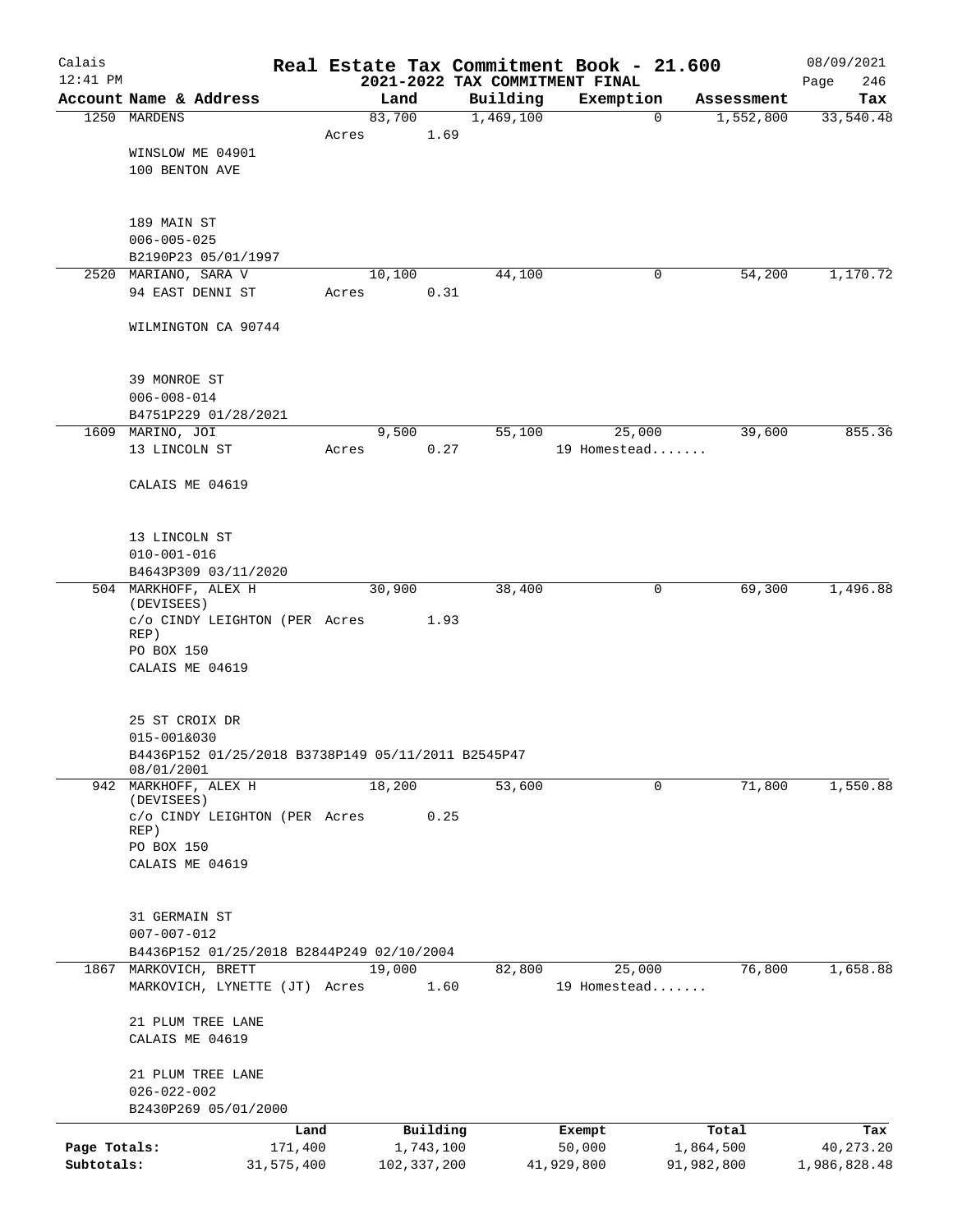| Calais       |                                           |         |       |                |          |                    | Real Estate Tax Commitment Book - 21.600 |             |                       | 08/09/2021      |
|--------------|-------------------------------------------|---------|-------|----------------|----------|--------------------|------------------------------------------|-------------|-----------------------|-----------------|
| $12:41$ PM   | Account Name & Address                    |         |       |                |          |                    | 2021-2022 TAX COMMITMENT FINAL           |             |                       | 247<br>Page     |
|              | 948 MARRS, DENISE                         |         |       | Land<br>50,700 |          | Building<br>51,000 | Exemption                                | $\mathbf 0$ | Assessment<br>101,700 | Tax<br>2,196.72 |
|              |                                           |         | Acres |                | 0.62     |                    |                                          |             |                       |                 |
|              | CALAIS ME 04619                           |         |       |                |          |                    |                                          |             |                       |                 |
|              | 11 SUMMER STREET                          |         |       |                |          |                    |                                          |             |                       |                 |
|              |                                           |         |       |                |          |                    |                                          |             |                       |                 |
|              |                                           |         |       |                |          |                    |                                          |             |                       |                 |
|              | 476 MAIN ST<br>$007 - 001 - 018 - 019$    |         |       |                |          |                    |                                          |             |                       |                 |
|              | B4375P264 07/17/2017 B3939P146 03/25/2013 |         |       |                |          |                    |                                          |             |                       |                 |
| $\mathbf{1}$ | MARRS, DENISE                             |         |       | 12,300         |          | 68,400             | 25,000                                   |             | 55,700                | 1,203.12        |
|              | MARRS, GARY                               |         | Acres |                | 0.46     |                    | 19 Homestead                             |             |                       |                 |
|              |                                           |         |       |                |          |                    |                                          |             |                       |                 |
|              | 11 SUMMER ST                              |         |       |                |          |                    |                                          |             |                       |                 |
|              | CALAIS ME 04619                           |         |       |                |          |                    |                                          |             |                       |                 |
|              | 49 BOARDMAN ST                            |         |       |                |          |                    |                                          |             |                       |                 |
|              | $002 - 005 - 011 - 001$                   |         |       |                |          |                    |                                          |             |                       |                 |
|              | B4005P9 10/15/0201                        |         |       |                |          |                    |                                          |             |                       |                 |
|              | 2264 MARSANSKIS, DAVID C &                |         |       | 15,800         |          | 100,300            |                                          | 0           | 116,100               | 2,507.76        |
|              | MARSANSKIS, SARAH R                       |         | Acres |                | 0.75     |                    |                                          |             |                       |                 |
|              | (JT)                                      |         |       |                |          |                    |                                          |             |                       |                 |
|              | 530 NORTH ST                              |         |       |                |          |                    |                                          |             |                       |                 |
|              | CALAIS ME 04619                           |         |       |                |          |                    |                                          |             |                       |                 |
|              |                                           |         |       |                |          |                    |                                          |             |                       |                 |
|              | 530 NORTH ST                              |         |       |                |          |                    |                                          |             |                       |                 |
|              | $002 - 002 - 017 - 018$                   |         |       |                |          |                    |                                          |             |                       |                 |
|              | B3325P81 08/24/2007                       |         |       |                |          |                    |                                          |             |                       |                 |
|              | 1962 MARSHALL, BRIAN S                    |         | Acres | 8,700          | 0.23     | 84,100             | 25,000<br>19 Homestead                   |             | 67,800                | 1,464.48        |
|              | CALAIS ME 04619                           |         |       |                |          |                    |                                          |             |                       |                 |
|              | 9 BOARDMAN ST                             |         |       |                |          |                    |                                          |             |                       |                 |
|              |                                           |         |       |                |          |                    |                                          |             |                       |                 |
|              |                                           |         |       |                |          |                    |                                          |             |                       |                 |
|              | 9 BOARDMAN ST                             |         |       |                |          |                    |                                          |             |                       |                 |
|              | $002 - 004 - 026$<br>B1712P338            |         |       |                |          |                    |                                          |             |                       |                 |
|              | 1460 MARSHALL, EDWIN                      |         |       | 15,400         |          | 74,400             | 25,000                                   |             | 64,800                | 1,399.68        |
|              | MARSHALL, PHYLLIS ANN                     |         | Acres |                | 0.72     |                    | 19 Homestead                             |             |                       |                 |
|              | (JT)                                      |         |       |                |          |                    |                                          |             |                       |                 |
|              | 83 BARKER ST                              |         |       |                |          |                    |                                          |             |                       |                 |
|              | CALAIS ME 04619                           |         |       |                |          |                    |                                          |             |                       |                 |
|              |                                           |         |       |                |          |                    |                                          |             |                       |                 |
|              | 83 BARKER ST                              |         |       |                |          |                    |                                          |             |                       |                 |
|              | $009 - 004 - 009&010$                     |         |       |                |          |                    |                                          |             |                       |                 |
|              | B2162P292 06/01/1997                      |         |       |                |          |                    |                                          |             |                       |                 |
|              | 777 MARSHALL, MURIEL                      |         |       | 1,000          |          | 0                  |                                          | $\mathbf 0$ | 1,000                 | 21.60           |
|              | C/O ED MARSHALL<br>83 BARKER ST           |         | Acres |                | 192.00   |                    |                                          |             |                       |                 |
|              | CALAIS ME 04619                           |         |       |                |          |                    |                                          |             |                       |                 |
|              |                                           |         |       |                |          |                    |                                          |             |                       |                 |
|              |                                           |         |       |                |          |                    |                                          |             |                       |                 |
|              | RURAL CALAIS                              |         |       |                |          |                    |                                          |             |                       |                 |
|              | $034 - 044 - 013$                         |         |       |                |          |                    |                                          |             |                       |                 |
|              |                                           |         |       |                |          |                    |                                          |             |                       |                 |
|              |                                           |         |       |                |          |                    |                                          |             |                       |                 |
|              |                                           | Land    |       |                | Building |                    | Exempt                                   |             | Total                 | Tax             |
| Page Totals: |                                           | 103,900 |       |                | 378,200  |                    | 75,000                                   |             | 407,100               | 8,793.36        |

**Subtotals:** 31,679,300 102,715,400 42,004,800 92,389,900 1,995,621.84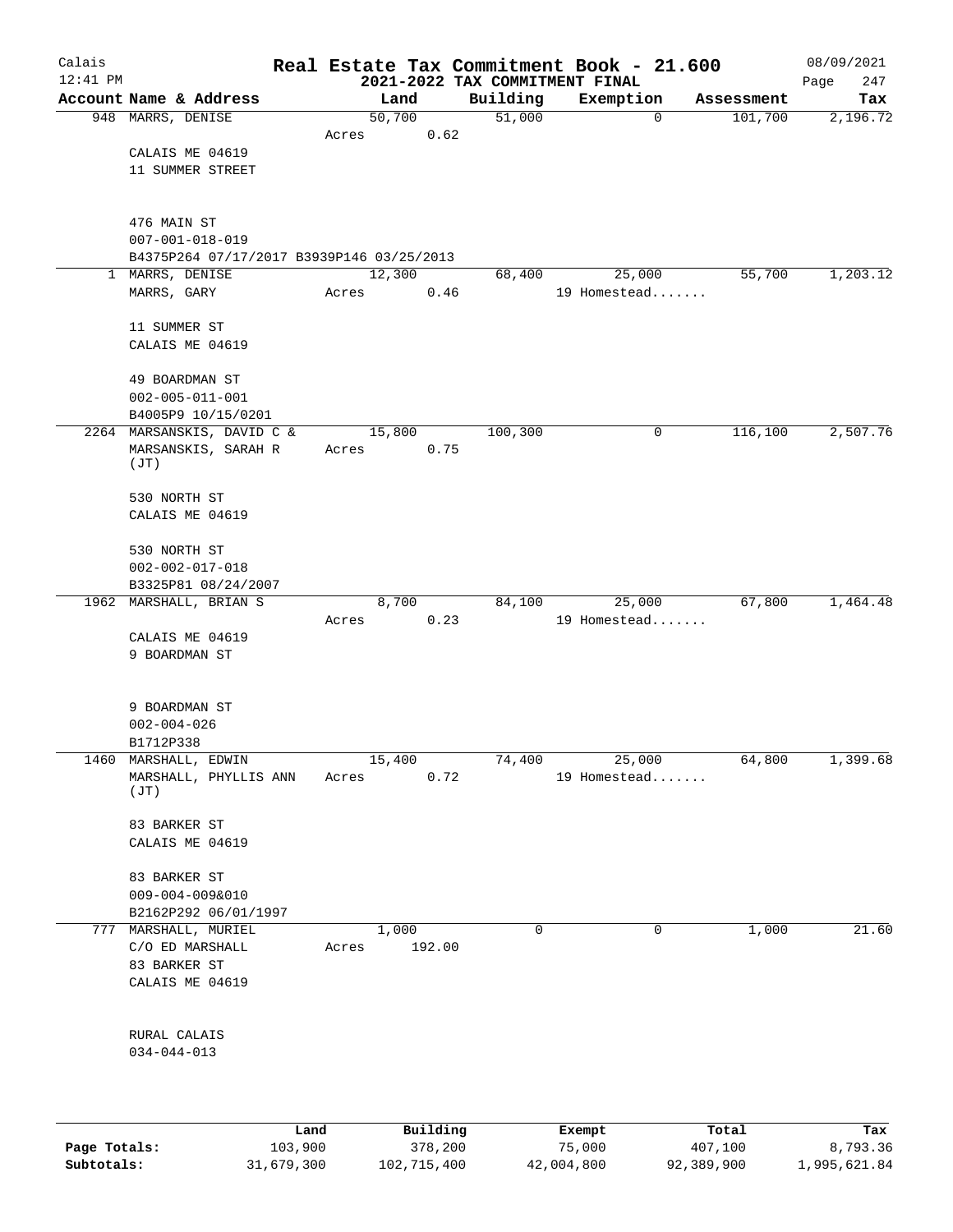| Calais     |                                             |       |        |        | Real Estate Tax Commitment Book - 21.600   |                        |             |                   | 08/09/2021         |
|------------|---------------------------------------------|-------|--------|--------|--------------------------------------------|------------------------|-------------|-------------------|--------------------|
| $12:41$ PM | Account Name & Address                      |       | Land   |        | 2021-2022 TAX COMMITMENT FINAL<br>Building | Exemption              |             |                   | 248<br>Page<br>Tax |
|            | 2637 MARSHALL, MURIEL                       |       | 700    |        | 0                                          |                        | $\mathbf 0$ | Assessment<br>700 | 15.12              |
|            | C/O ED MARSHALL                             | Acres |        | 135.00 |                                            |                        |             |                   |                    |
|            | 83 BARKER ST                                |       |        |        |                                            |                        |             |                   |                    |
|            | CALAIS ME 04619                             |       |        |        |                                            |                        |             |                   |                    |
|            |                                             |       |        |        |                                            |                        |             |                   |                    |
|            |                                             |       |        |        |                                            |                        |             |                   |                    |
|            | RURAL CALAIS                                |       |        |        |                                            |                        |             |                   |                    |
|            | $034 - 043 - 012$                           |       |        |        |                                            |                        |             | 39,900            |                    |
|            | 1826 MARSHALL, STERLING I<br>(DEVISEES)     |       | 8,700  |        | 31,200                                     |                        | 0           |                   | 861.84             |
|            | MARSHALL, BRIAN (PR)                        | Acres |        | 0.23   |                                            |                        |             |                   |                    |
|            | 9 BOARDMAN ST                               |       |        |        |                                            |                        |             |                   |                    |
|            | CALAIS ME 04619                             |       |        |        |                                            |                        |             |                   |                    |
|            | 88 LAFAYETTE ST                             |       |        |        |                                            |                        |             |                   |                    |
|            | $010 - 004 - 002$                           |       |        |        |                                            |                        |             |                   |                    |
|            | B3876P123 08/23/2012 B2135P207 01/01/1997   |       |        |        |                                            |                        |             |                   |                    |
|            | 1920 MARSHALL, DENNIS H &                   |       | 11,400 |        | 87,300                                     | 25,000                 |             | 73,700            | 1,591.92           |
|            | (JT)                                        |       |        |        |                                            |                        |             |                   |                    |
|            | MARSHALL, JEANNINE A                        | Acres |        | 0.39   |                                            | 19 Homestead           |             |                   |                    |
|            | 89 BOARDMAN ST                              |       |        |        |                                            |                        |             |                   |                    |
|            | CALAIS ME 04619                             |       |        |        |                                            |                        |             |                   |                    |
|            |                                             |       |        |        |                                            |                        |             |                   |                    |
|            | 89 BOARDMAN ST                              |       |        |        |                                            |                        |             |                   |                    |
|            | $002 - 005 - 004 - 001$                     |       |        |        |                                            |                        |             |                   |                    |
|            | B2122P274 11/01/1996                        |       |        |        | 26,400                                     |                        |             |                   | 216.00             |
|            | 316 MARTORANO, STEVEN &<br>MARTORANO, NANCY | Acres | 8,600  | 1.00   |                                            | 25,000<br>19 Homestead |             | 10,000            |                    |
|            |                                             |       |        |        |                                            |                        |             |                   |                    |
|            | 188 CARSON ROAD                             |       |        |        |                                            |                        |             |                   |                    |
|            | CALAIS ME 04619                             |       |        |        |                                            |                        |             |                   |                    |
|            | 188 CARSON RD                               |       |        |        |                                            |                        |             |                   |                    |
|            | $033 - 122 - 004$                           |       |        |        |                                            |                        |             |                   |                    |
|            | B1882P217 10/01/1993                        |       |        |        |                                            |                        |             |                   |                    |
|            | 998 MASONIC TEMPLE                          |       | 22,100 |        |                                            | 292,500 314,600        |             |                   | 0.00               |
|            |                                             | Acres |        | 0.37   |                                            | 44 Faternal Orders.    |             |                   |                    |
|            | CALAIS ME 04619                             |       |        |        |                                            |                        |             |                   |                    |
|            | 10 CALAIS AVE                               |       |        |        |                                            |                        |             |                   |                    |
|            |                                             |       |        |        |                                            |                        |             |                   |                    |
|            | 10 CALAIS AVE                               |       |        |        |                                            |                        |             |                   |                    |
|            | $007 - 005 - 003$                           |       |        |        |                                            |                        |             |                   |                    |
|            | 828 MASSON, DAVID S                         |       | 23,000 |        | 61,200                                     | 25,000                 |             | 59,200            | 1,278.72           |
|            |                                             |       | Acres  | 0.40   |                                            | 19 Homestead           |             |                   |                    |
|            | CALAIS ME 04619                             |       |        |        |                                            |                        |             |                   |                    |
|            | 104 SOUTH ST                                |       |        |        |                                            |                        |             |                   |                    |
|            |                                             |       |        |        |                                            |                        |             |                   |                    |
|            | 104 SOUTH ST                                |       |        |        |                                            |                        |             |                   |                    |
|            | $008 - 004 - 005$                           |       |        |        |                                            |                        |             |                   |                    |
|            | B2543P341 08/01/2001                        |       |        |        |                                            |                        |             |                   |                    |
|            |                                             |       |        |        |                                            |                        |             |                   |                    |
|            |                                             |       |        |        |                                            |                        |             |                   |                    |
|            |                                             |       |        |        |                                            |                        |             |                   |                    |
|            |                                             |       |        |        |                                            |                        |             |                   |                    |

|              | Land       | Building    | Exempt     | Total      | Tax          |
|--------------|------------|-------------|------------|------------|--------------|
| Page Totals: | 74,500     | 498,600     | 389,600    | 183,500    | 3,963.60     |
| Subtotals:   | 31,753,800 | 103,214,000 | 42,394,400 | 92,573,400 | 1,999,585.44 |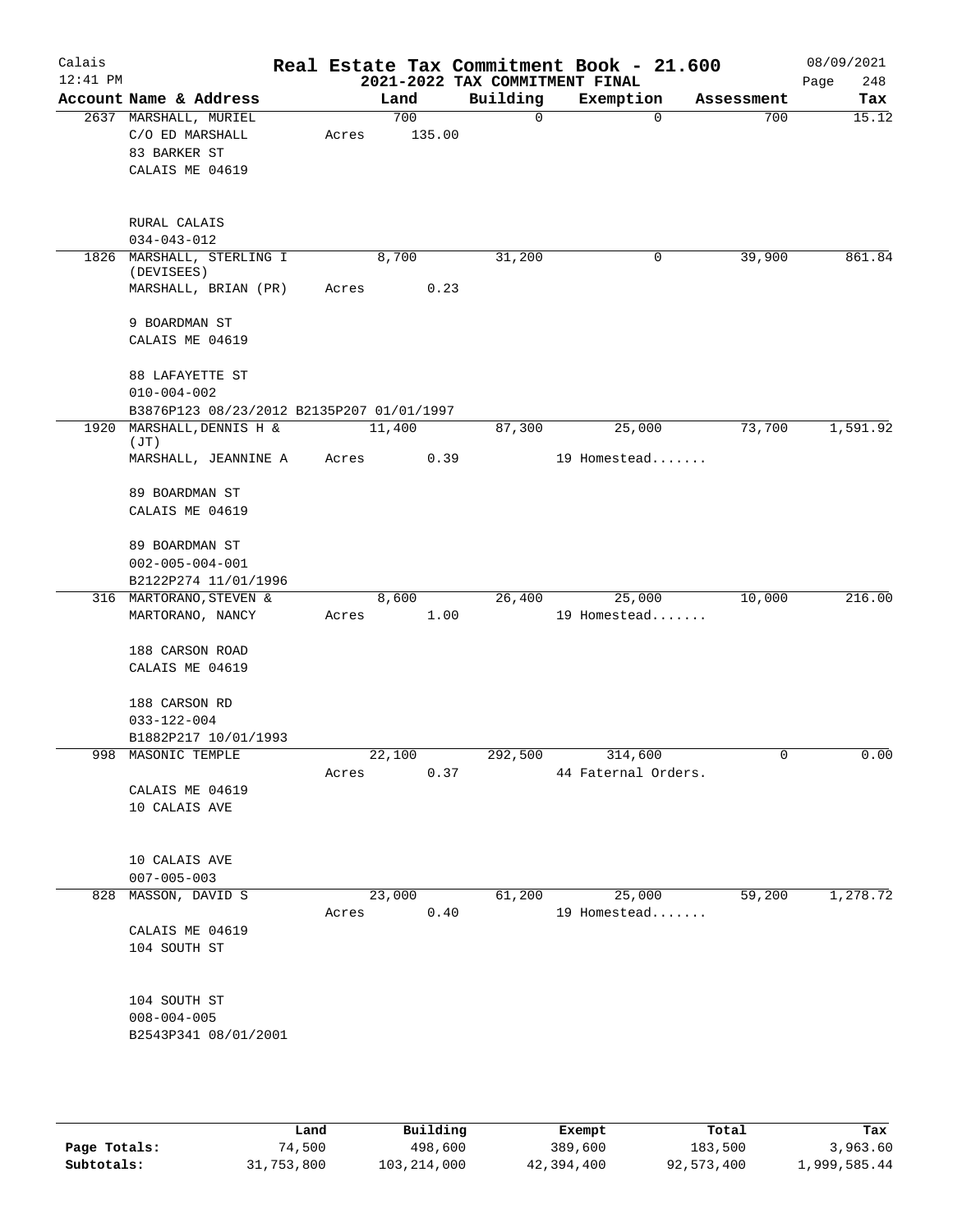| Calais       |                                            |                 |                                            | Real Estate Tax Commitment Book - 21.600 |            | 08/09/2021         |
|--------------|--------------------------------------------|-----------------|--------------------------------------------|------------------------------------------|------------|--------------------|
| $12:41$ PM   | Account Name & Address                     | Land            | 2021-2022 TAX COMMITMENT FINAL<br>Building | Exemption                                | Assessment | 249<br>Page<br>Tax |
|              | 856 MATHEWS, ABIGAIL                       | 57,100          | 159,300                                    | $\mathbf 0$                              | 216,400    | 4,674.24           |
|              |                                            | Acres           | 1.40                                       |                                          |            |                    |
|              | WOODBRIDGE CT 06525                        |                 |                                            |                                          |            |                    |
|              | 2300<br>88 BRADLEY RD STE 7                |                 |                                            |                                          |            |                    |
|              |                                            |                 |                                            |                                          |            |                    |
|              |                                            |                 |                                            |                                          |            |                    |
|              | 764 MAIN ST<br>$008 - 006 - 029$           |                 |                                            |                                          |            |                    |
|              | B3636P270 05/21/2010                       |                 |                                            |                                          |            |                    |
|              | 2059 MATIE ENTERPRISES, LLC                | 22,500          | 38,000                                     | 0                                        | 60,500     | 1,306.80           |
|              |                                            | Acres           | 0.53                                       |                                          |            |                    |
|              | PORTLAND ME 04103<br>2 CHESTER ST          |                 |                                            |                                          |            |                    |
|              |                                            |                 |                                            |                                          |            |                    |
|              |                                            |                 |                                            |                                          |            |                    |
|              | 57 ST CROIX DR                             |                 |                                            |                                          |            |                    |
|              | $015 - 028$<br>B2880P10 05/24/2004         |                 |                                            |                                          |            |                    |
|              | 2007 MATTHEWS, LES (HEIRS)                 | 6,200           | $\mathbf 0$                                | 0                                        | 6,200      | 133.92             |
|              | C/O DONNA MURRAY                           | Acres           | 0.18                                       |                                          |            |                    |
|              | 46 PLAYERS CLUB VILLAS<br><b>RD</b>        |                 |                                            |                                          |            |                    |
|              | PONTE VEDRA FL 32082                       |                 |                                            |                                          |            |                    |
|              |                                            |                 |                                            |                                          |            |                    |
|              | NORTH ST                                   |                 |                                            |                                          |            |                    |
|              | $002 - 003 - 003$                          |                 |                                            |                                          |            |                    |
|              | B2532P54 07/01/2001                        |                 |                                            |                                          |            |                    |
|              | 2277 MAXWELL, JANE P                       | 13,100<br>Acres | 49,000<br>0.23                             | 25,000<br>19 Homestead                   | 37,100     | 801.36             |
|              | CALAIS ME 04619                            |                 |                                            |                                          |            |                    |
|              | 452 NORTH STREET                           |                 |                                            |                                          |            |                    |
|              |                                            |                 |                                            |                                          |            |                    |
|              | 452 NORTH ST                               |                 |                                            |                                          |            |                    |
|              | $003 - 006 - 005$                          |                 |                                            |                                          |            |                    |
|              | B4358P79 05/09/2017                        |                 |                                            |                                          |            |                    |
| 796          | MAXWELL, NATHAN &<br>MAXWELL, MELISSA (JT) | 35,700<br>Acres | 143,300<br>0.96                            | 25,000<br>19 Homestead                   | 154,000    | 3,326.40           |
|              |                                            |                 |                                            |                                          |            |                    |
|              | 37 SPRUCE ST                               |                 |                                            |                                          |            |                    |
|              | CALAIS ME 04619                            |                 |                                            |                                          |            |                    |
|              | 37 SPRUCE ST                               |                 |                                            |                                          |            |                    |
|              | $027 - 184 - 023 - 024$                    |                 |                                            |                                          |            |                    |
|              | B4464P282 05/31/2018                       |                 |                                            |                                          |            |                    |
| 1005         | MAYS LLC                                   | 41,200<br>Acres | 199,300<br>0.41                            | 0                                        | 240,500    | 5,194.80           |
|              | CALAIS ME 04619                            |                 |                                            |                                          |            |                    |
|              | 26 CHURCH ST                               |                 |                                            |                                          |            |                    |
|              |                                            |                 |                                            |                                          |            |                    |
|              | 26 CHURCH ST                               |                 |                                            |                                          |            |                    |
|              | $007 - 004 - 005$                          |                 |                                            |                                          |            |                    |
|              | B3033P126 02/25/2005                       |                 |                                            |                                          |            |                    |
|              |                                            |                 |                                            |                                          |            |                    |
|              | Land                                       | Building        |                                            | Exempt                                   | Total      | Tax                |
| Page Totals: | 175,800                                    | 588,900         |                                            | 50,000                                   | 714,700    | 15, 437.52         |

**Subtotals:** 31,929,600 103,802,900 42,444,400 93,288,100 2,015,022.96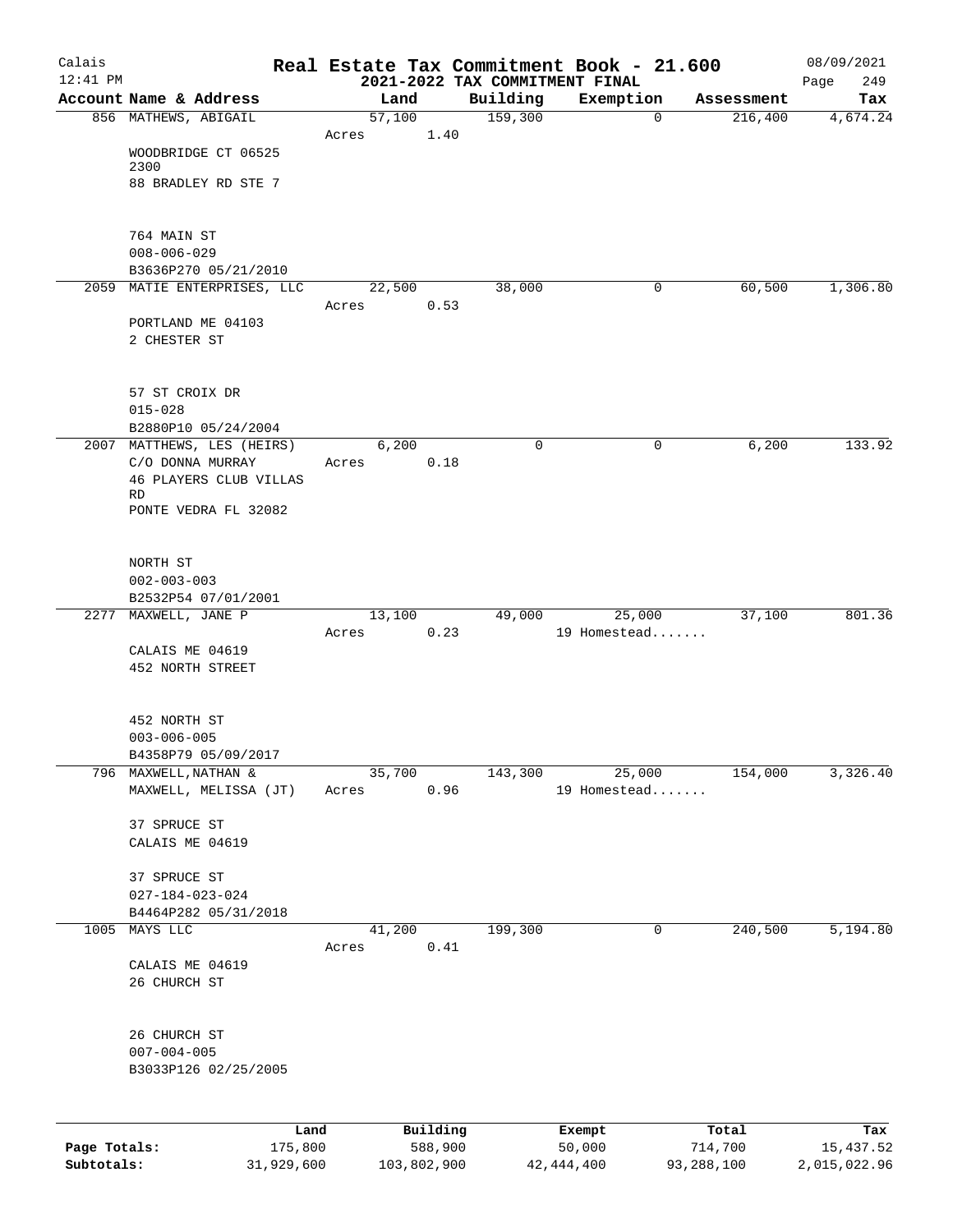| Calais<br>$12:41$ PM |                                         |        |        | 2021-2022 TAX COMMITMENT FINAL | Real Estate Tax Commitment Book - 21.600 |            | 08/09/2021<br>250<br>Page |
|----------------------|-----------------------------------------|--------|--------|--------------------------------|------------------------------------------|------------|---------------------------|
|                      | Account Name & Address                  |        | Land   | Building                       | Exemption                                | Assessment | Tax                       |
|                      | 1932 MAYS LLC                           |        | 200    | 0                              | $\mathbf 0$                              | 200        | 4.32                      |
|                      |                                         | Acres  | 0.15   |                                |                                          |            |                           |
|                      | CALAIS ME 04619                         |        |        |                                |                                          |            |                           |
|                      | 26 CHURCH ST                            |        |        |                                |                                          |            |                           |
|                      |                                         |        |        |                                |                                          |            |                           |
|                      |                                         |        |        |                                |                                          |            |                           |
|                      | CHURCH ST REAR                          |        |        |                                |                                          |            |                           |
|                      | $007 - 004 - 009 - 001$                 |        |        |                                |                                          |            |                           |
|                      | B3303P126 05/25/2005                    |        |        |                                |                                          |            |                           |
|                      | 935 MAYS, BRIAN                         | 23,300 |        | 0                              | 0                                        | 23,300     | 503.28                    |
|                      | GIARD, GIARD, ANTHONY                   | Acres  | 0.41   |                                |                                          |            |                           |
|                      |                                         |        |        |                                |                                          |            |                           |
|                      | 26 CHURCH ST                            |        |        |                                |                                          |            |                           |
|                      | CALAIS ME 04619                         |        |        |                                |                                          |            |                           |
|                      | CHURCH ST                               |        |        |                                |                                          |            |                           |
|                      | $007 - 004 - 006$                       |        |        |                                |                                          |            |                           |
|                      | B3412P3 05/22/2008 B1639P292 05/01/1990 |        |        |                                |                                          |            |                           |
|                      | 332 MAZZA, SCOTT                        | 15,900 |        | 0                              | 0                                        | 15,900     | 343.44                    |
|                      | MAZZA, LINDA                            | Acres  | 103.00 |                                |                                          |            |                           |
|                      | 1735 STAIMFORD COURT                    |        |        |                                |                                          |            |                           |
|                      |                                         |        |        |                                |                                          |            |                           |
|                      | WELLINGTON FL 33414                     |        |        |                                |                                          |            |                           |
|                      |                                         |        |        |                                |                                          |            |                           |
|                      | RIVER ROAD                              |        |        |                                |                                          |            |                           |
|                      | $033 - 201 - 202$                       |        |        |                                |                                          |            |                           |
|                      | B4624P204 12/16/2019                    |        |        |                                |                                          |            |                           |
|                      | 341 MCADAMS, JOSEPH C                   | 10,300 |        | 123,600                        | 0                                        | 133,900    | 2,892.24                  |
|                      | MCADAMS, BEVERLI J (JT) Acres           |        | 2.00   |                                |                                          |            |                           |
|                      |                                         |        |        |                                |                                          |            |                           |
|                      | 9 MAPLE STREET APT 7                    |        |        |                                |                                          |            |                           |
|                      | BREWER ME 04412 2258                    |        |        |                                |                                          |            |                           |
|                      | 248 SHATTUCK RD                         |        |        |                                |                                          |            |                           |
|                      | $037 - 100 - 008$                       |        |        |                                |                                          |            |                           |
|                      | B2872P273 05/04/2004                    |        |        |                                |                                          |            |                           |
|                      | 422 MCALONEY, PATRICIA A                | 44,800 |        | 28,500                         | 0                                        | 73,300     | 1,583.28                  |
|                      | 22 GLEED DR                             | Acres  | 0.94   |                                |                                          |            |                           |
|                      |                                         |        |        |                                |                                          |            |                           |
|                      | BRUNSWICK ME 04011                      |        |        |                                |                                          |            |                           |
|                      |                                         |        |        |                                |                                          |            |                           |
|                      |                                         |        |        |                                |                                          |            |                           |
|                      | 28 SHAIN PT RD/NASHS                    |        |        |                                |                                          |            |                           |
|                      | $036 - 001 - 001$                       |        |        |                                |                                          |            |                           |
|                      | B1891P340 12/01/1993                    |        |        |                                |                                          |            |                           |
|                      | 489 MCALPIN, CHARLES E                  | 19,700 |        | 70,400                         | 25,000                                   | 65,100     | 1,406.16                  |
|                      |                                         | Acres  | 0.34   |                                | 19 Homestead                             |            |                           |
|                      | CALAIS ME 04619                         |        |        |                                |                                          |            |                           |
|                      | 71 ST CROIX DRIVE                       |        |        |                                |                                          |            |                           |
|                      |                                         |        |        |                                |                                          |            |                           |
|                      | 71 ST CROIX DR                          |        |        |                                |                                          |            |                           |
|                      | $015 - 007$                             |        |        |                                |                                          |            |                           |
|                      | B3087P193 12/09/2005                    |        |        |                                |                                          |            |                           |
|                      |                                         |        |        |                                |                                          |            |                           |
|                      |                                         |        |        |                                |                                          |            |                           |
|                      |                                         |        |        |                                |                                          |            |                           |

|              | Land       | Building    | Exempt     | Total      | Tax          |
|--------------|------------|-------------|------------|------------|--------------|
| Page Totals: | 114,200    | 222,500     | 25,000     | 311,700    | 6,732.72     |
| Subtotals:   | 32,043,800 | 104,025,400 | 42,469,400 | 93,599,800 | 2,021,755.68 |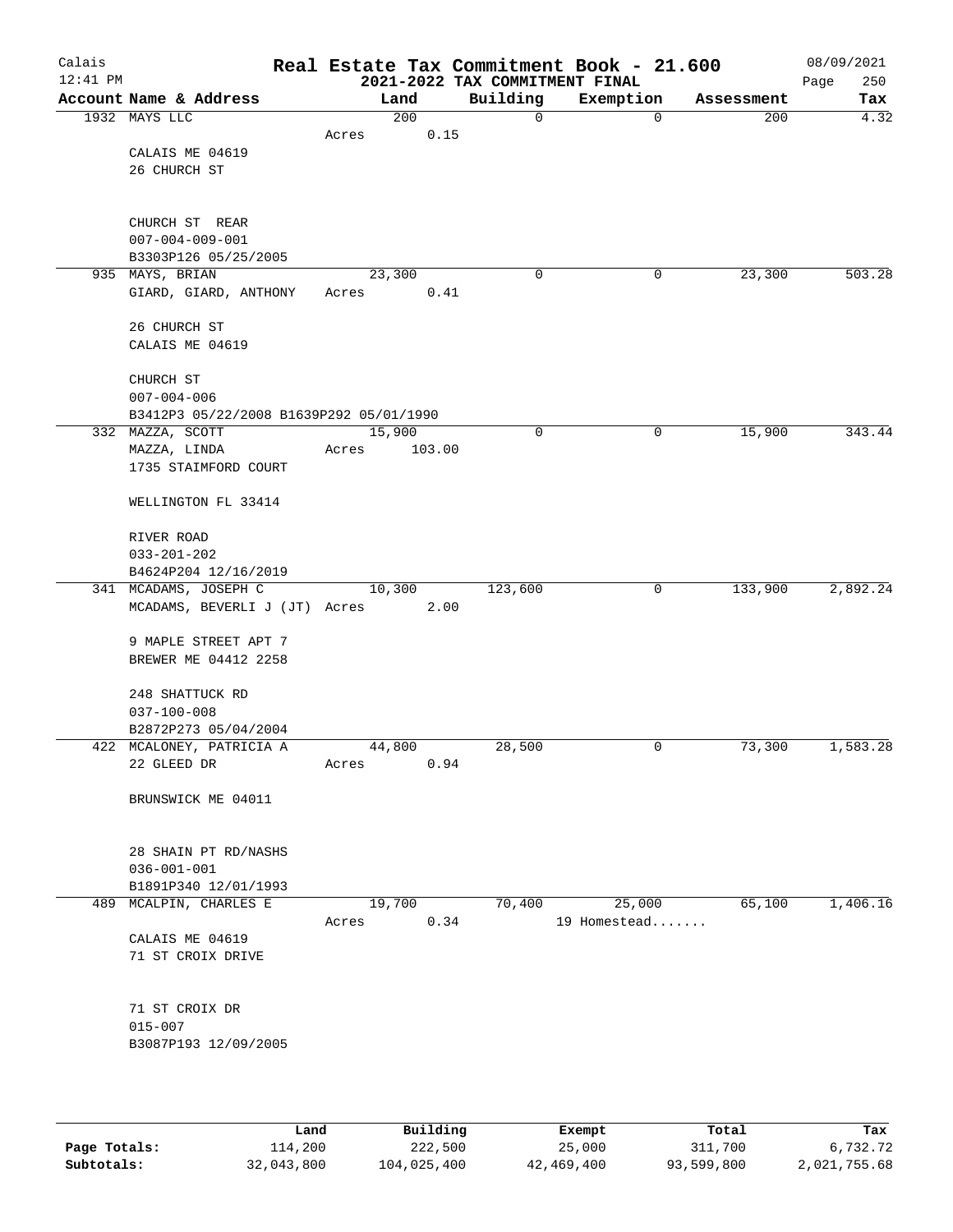| Calais<br>$12:41$ PM |                         |        |        |          |             | Real Estate Tax Commitment Book - 21.600<br>2021-2022 TAX COMMITMENT FINAL |            | 08/09/2021<br>251<br>Page |
|----------------------|-------------------------|--------|--------|----------|-------------|----------------------------------------------------------------------------|------------|---------------------------|
|                      | Account Name & Address  |        | Land   | Building |             | Exemption                                                                  | Assessment | Tax                       |
|                      | 490 MCALPIN, CHARLES E  | 25,700 |        |          | $\mathbf 0$ | $\mathbf 0$                                                                | 25,700     | 555.12                    |
|                      |                         | Acres  | 0.67   |          |             |                                                                            |            |                           |
|                      | CALAIS ME 04619         |        |        |          |             |                                                                            |            |                           |
|                      | 71 ST CROIX DR          |        |        |          |             |                                                                            |            |                           |
|                      |                         |        |        |          |             |                                                                            |            |                           |
|                      |                         |        |        |          |             |                                                                            |            |                           |
|                      | ST CROIX DR             |        |        |          |             |                                                                            |            |                           |
|                      | $015 - 008$             |        |        |          |             |                                                                            |            |                           |
|                      | B3138P72 04/18/2006     |        |        |          |             |                                                                            |            |                           |
|                      | 340 MCARTHUR, JOSHUA    |        | 15,700 | 39,300   |             | 25,000                                                                     | 30,000     | 648.00                    |
|                      | MCARTHUR, TESSA         | Acres  | 46.00  |          |             | 19 Homestead                                                               |            |                           |
|                      | 226 SHATTUCK ROAD       |        |        |          |             |                                                                            |            |                           |
|                      |                         |        |        |          |             |                                                                            |            |                           |
|                      | CALAIS ME 04619         |        |        |          |             |                                                                            |            |                           |
|                      | 226 SHATTUCK RD         |        |        |          |             |                                                                            |            |                           |
|                      | 037-100-007&238         |        |        |          |             |                                                                            |            |                           |
|                      | B4622P276 06/08/2019    |        |        |          |             |                                                                            |            |                           |
|                      | 2425 MCAVOY, THOMAS P   |        | 9,800  |          | 0           | 0                                                                          | 9,800      | 211.68                    |
|                      |                         | Acres  | 0.29   |          |             |                                                                            |            |                           |
|                      | HOULTON ME 04730        |        |        |          |             |                                                                            |            |                           |
|                      | PO BOX 1328             |        |        |          |             |                                                                            |            |                           |
|                      |                         |        |        |          |             |                                                                            |            |                           |
|                      | PLEASANT ST             |        |        |          |             |                                                                            |            |                           |
|                      | $005 - 007 - 006$       |        |        |          |             |                                                                            |            |                           |
|                      | B3880P228 07/12/2012    |        |        |          |             |                                                                            |            |                           |
|                      | 2433 MCAVOY, THOMAS P   |        | 11,500 |          | 0           | 0                                                                          | 11,500     | 248.40                    |
|                      |                         | Acres  | 0.48   |          |             |                                                                            |            |                           |
|                      | HOULTON ME 04730        |        |        |          |             |                                                                            |            |                           |
|                      | PO BOX 1328             |        |        |          |             |                                                                            |            |                           |
|                      |                         |        |        |          |             |                                                                            |            |                           |
|                      | 24 CHANDLER ST          |        |        |          |             |                                                                            |            |                           |
|                      | $005 - 007 - 018$       |        |        |          |             |                                                                            |            |                           |
|                      | B4036P269               |        |        |          |             |                                                                            |            |                           |
|                      | 2434 MCAVOY, THOMAS P   |        | 2,200  |          | 0           | 0                                                                          | 2,200      | 47.52                     |
|                      |                         | Acres  | 0.43   |          |             |                                                                            |            |                           |
|                      | HOULTON ME 04730        |        |        |          |             |                                                                            |            |                           |
|                      | PO BOX 1328             |        |        |          |             |                                                                            |            |                           |
|                      |                         |        |        |          |             |                                                                            |            |                           |
|                      |                         |        |        |          |             |                                                                            |            |                           |
|                      | CHANDLER ST             |        |        |          |             |                                                                            |            |                           |
|                      | $005 - 007 - 019$       |        |        |          |             |                                                                            |            |                           |
|                      | B3880P228 07/12/2012    |        |        |          |             |                                                                            |            |                           |
|                      | 707 MCCLAY, JAMES III & |        | 12,200 |          | $\mathbf 0$ | 0                                                                          | 12,200     | 263.52                    |
|                      | MCCLAY, ELEANOR (JT)    | Acres  | 0.91   |          |             |                                                                            |            |                           |
|                      |                         |        |        |          |             |                                                                            |            |                           |
|                      | 316 LAKEVIEW DR         |        |        |          |             |                                                                            |            |                           |
|                      | SMITHFIELD ME 04978     |        |        |          |             |                                                                            |            |                           |
|                      |                         |        |        |          |             |                                                                            |            |                           |
|                      | RIVER RD                |        |        |          |             |                                                                            |            |                           |
|                      | $014 - 049$             |        |        |          |             |                                                                            |            |                           |
|                      | B2943P131 10/29/2004    |        |        |          |             |                                                                            |            |                           |
|                      |                         |        |        |          |             |                                                                            |            |                           |
|                      |                         |        |        |          |             |                                                                            |            |                           |
|                      |                         |        |        |          |             |                                                                            |            |                           |

|              | Land       | Building    | Exempt     | Total      | Tax          |
|--------------|------------|-------------|------------|------------|--------------|
| Page Totals: | 77,100     | 39,300      | 25,000     | 91,400     | 1,974.24     |
| Subtotals:   | 32,120,900 | 104,064,700 | 42,494,400 | 93,691,200 | 2,023,729.92 |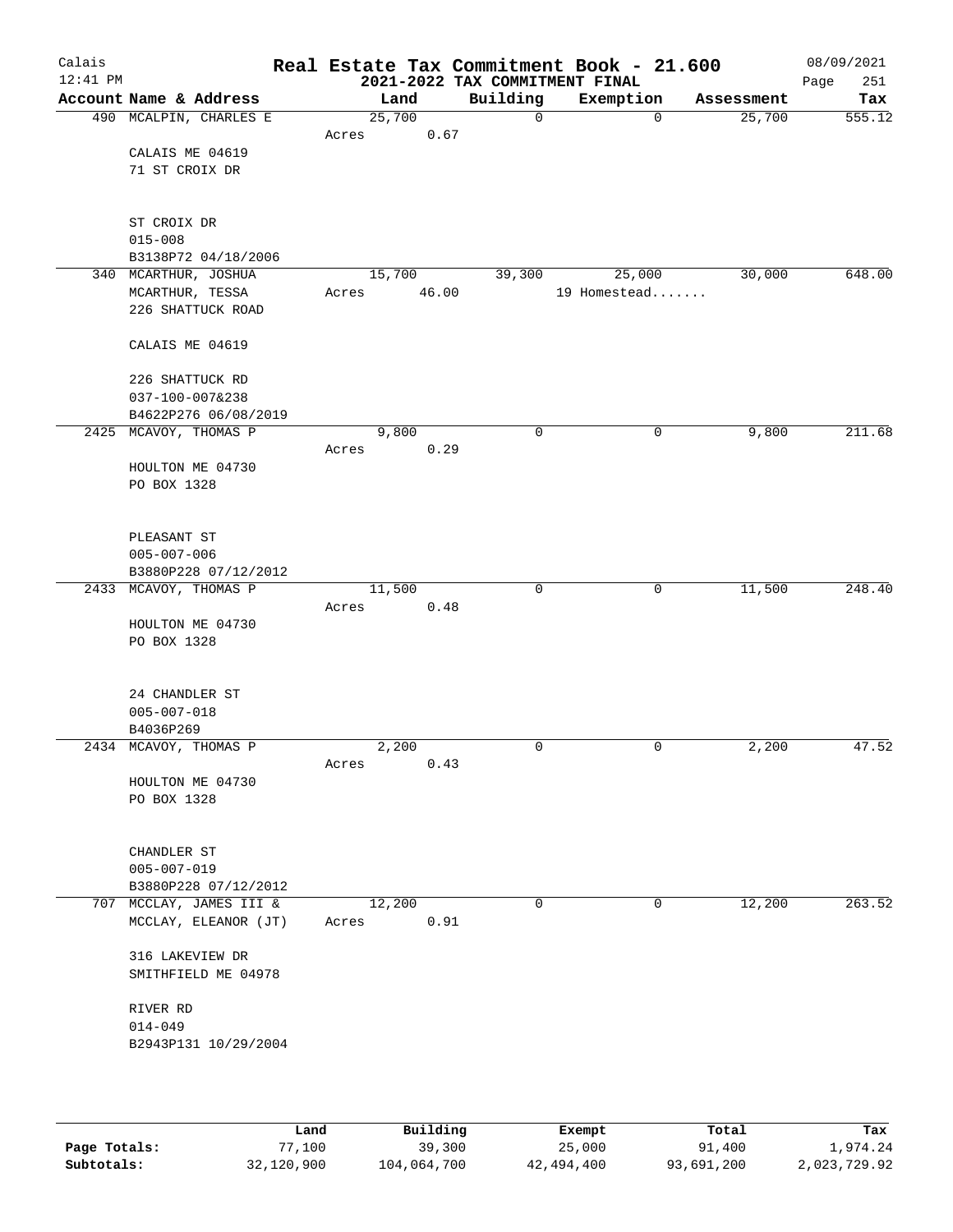| Calais<br>$12:41$ PM |                                                            |        |      | 2021-2022 TAX COMMITMENT FINAL | Real Estate Tax Commitment Book - 21.600 |            | 08/09/2021<br>252<br>Page |
|----------------------|------------------------------------------------------------|--------|------|--------------------------------|------------------------------------------|------------|---------------------------|
|                      | Account Name & Address                                     | Land   |      | Building                       | Exemption                                | Assessment | Tax                       |
|                      | 2505 MCCLURE, ROBIN                                        | 11,500 |      | 108, 100                       | 25,000                                   | 94,600     | 2,043.36                  |
|                      |                                                            | Acres  | 0.40 |                                | 19 Homestead                             |            |                           |
|                      | CALAIS ME 04619                                            |        |      |                                |                                          |            |                           |
|                      | 10 CARVER ST                                               |        |      |                                |                                          |            |                           |
|                      |                                                            |        |      |                                |                                          |            |                           |
|                      |                                                            |        |      |                                |                                          |            |                           |
|                      | 10 CARVER ST                                               |        |      |                                |                                          |            |                           |
|                      | 006-007-010&011<br>B4354P6 03/17/2017 B2891P258 05/09/2004 |        |      |                                |                                          |            |                           |
|                      | 794 MCCORMICK, KRISTA                                      | 24,700 |      | 86,900                         | 25,000                                   | 86,600     | 1,870.56                  |
|                      | 16 CEDAR STREET                                            | Acres  | 0.46 |                                | 19 Homestead                             |            |                           |
|                      |                                                            |        |      |                                |                                          |            |                           |
|                      | CALAIS ME 04619                                            |        |      |                                |                                          |            |                           |
|                      |                                                            |        |      |                                |                                          |            |                           |
|                      |                                                            |        |      |                                |                                          |            |                           |
|                      | 16 CEDAR ST                                                |        |      |                                |                                          |            |                           |
|                      | $027 - 184 - 022$                                          |        |      |                                |                                          |            |                           |
|                      | B4542P173 03/27/2019                                       |        |      |                                |                                          |            |                           |
|                      | 1862 MCCOUBREY, GEORGE<br>(HEIRS)                          |        | 0    | 13,300                         | 0                                        | 13,300     | 287.28                    |
|                      |                                                            |        |      |                                |                                          |            |                           |
|                      | CALAIS ME 04619                                            |        |      |                                |                                          |            |                           |
|                      | 38 BARING ST-SITE 1                                        |        |      |                                |                                          |            |                           |
|                      |                                                            |        |      |                                |                                          |            |                           |
|                      |                                                            |        |      |                                |                                          |            |                           |
|                      | 38 BARING ST                                               |        |      |                                |                                          |            |                           |
|                      | $002 - 004 - 013 - 1 - A$                                  |        |      |                                |                                          |            |                           |
|                      | 1851 MCCOUBREY, KUM CHA                                    | 25,200 |      | 112,900                        | 31,000                                   | 107,100    | 2,313.36                  |
|                      |                                                            | Acres  | 0.48 |                                | 19 Homestead                             |            |                           |
|                      | CALAIS ME 04619<br>33 MAHAR ST                             |        |      |                                | 54 Other Recog Vet Service               |            |                           |
|                      |                                                            |        |      |                                |                                          |            |                           |
|                      |                                                            |        |      |                                |                                          |            |                           |
|                      | 33 MAHAR ST                                                |        |      |                                |                                          |            |                           |
|                      | $011 - 009 - 008$                                          |        |      |                                |                                          |            |                           |
|                      | B3100P61 12/27/2005                                        |        |      |                                |                                          |            |                           |
|                      | 454 MCCOUBREY, WILLIAM J                                   | 23,500 |      | 46,000                         | 0                                        | 69,500     | 1,501.20                  |
|                      |                                                            | Acres  | 0.49 |                                |                                          |            |                           |
|                      | NEW HARTFORD CT 06057                                      |        |      |                                |                                          |            |                           |
|                      | 14 CARPENTER ROAD                                          |        |      |                                |                                          |            |                           |
|                      |                                                            |        |      |                                |                                          |            |                           |
|                      | 508 CHISHOLM BLVD/NASHS                                    |        |      |                                |                                          |            |                           |
|                      | $036 - 030$                                                |        |      |                                |                                          |            |                           |
|                      | B2483P55 12/01/2000                                        |        |      |                                |                                          |            |                           |
|                      | 1975 MCDONALD, BEVERLY                                     | 27,300 |      | 1,600                          | 0                                        | 28,900     | 624.24                    |
|                      |                                                            | Acres  | 0.87 |                                |                                          |            |                           |
|                      | CALAIS ME 04619                                            |        |      |                                |                                          |            |                           |
|                      | 25 LAFAYETTE ST                                            |        |      |                                |                                          |            |                           |
|                      |                                                            |        |      |                                |                                          |            |                           |
|                      |                                                            |        |      |                                |                                          |            |                           |
|                      | 32 STILLSON ST<br>$002 - 001 - 019 - 003$                  |        |      |                                |                                          |            |                           |
|                      | B941P133                                                   |        |      |                                |                                          |            |                           |
|                      |                                                            |        |      |                                |                                          |            |                           |
|                      |                                                            |        |      |                                |                                          |            |                           |
|                      |                                                            |        |      |                                |                                          |            |                           |

|              | Land         | Building    | Exempt     | Total      | Tax          |
|--------------|--------------|-------------|------------|------------|--------------|
| Page Totals: | 112,200      | 368,800     | 81,000     | 400,000    | 8,640.00     |
| Subtotals:   | 32, 233, 100 | 104,433,500 | 42,575,400 | 94,091,200 | 2,032,369.92 |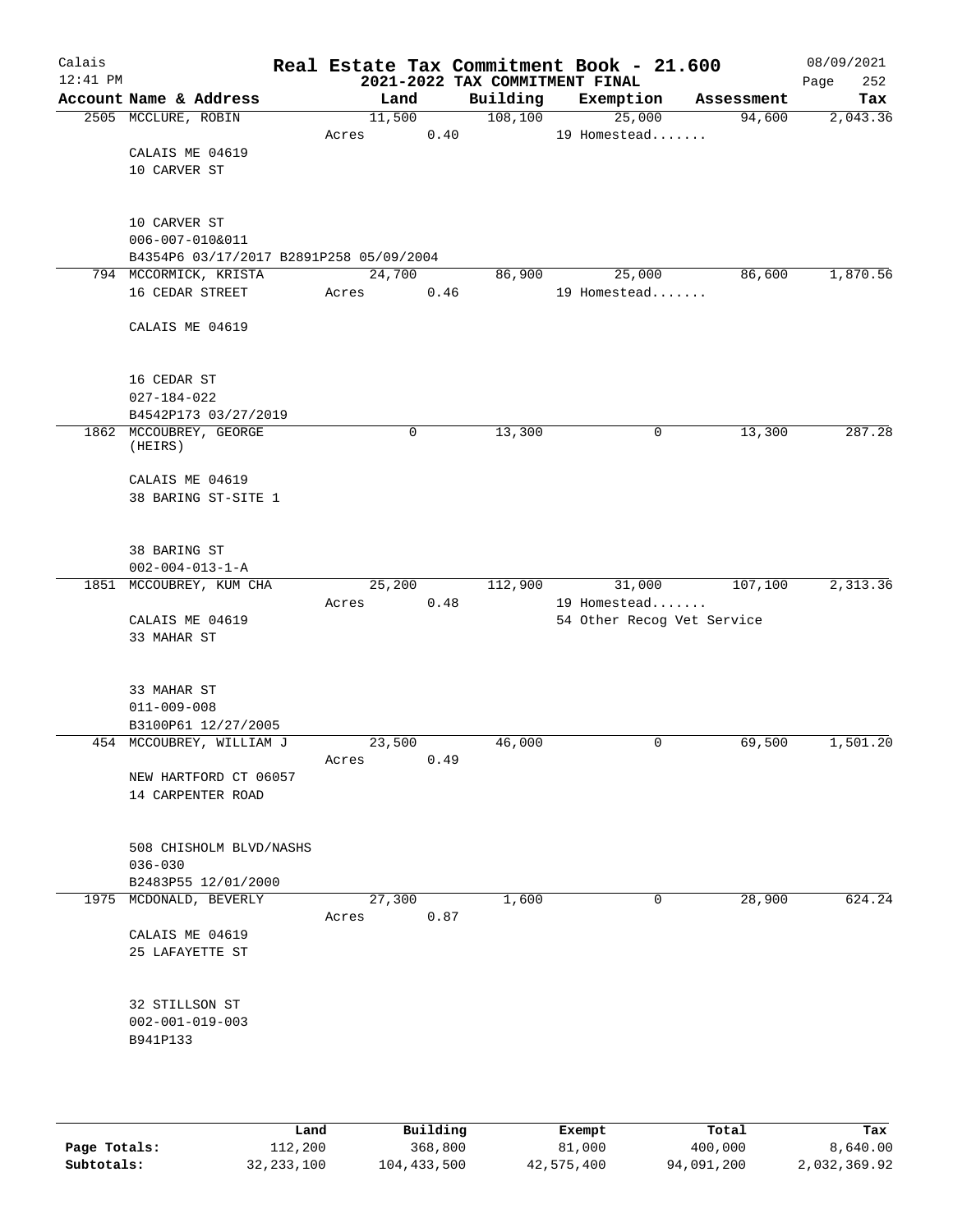| Calais<br>$12:41$ PM |                                      |        |      | 2021-2022 TAX COMMITMENT FINAL | Real Estate Tax Commitment Book - 21.600 |            | 08/09/2021<br>253<br>Page |
|----------------------|--------------------------------------|--------|------|--------------------------------|------------------------------------------|------------|---------------------------|
|                      | Account Name & Address               | Land   |      | Building                       | Exemption                                | Assessment | Tax                       |
|                      | 1972 MCDONALD, BEVERLY               | 8,400  |      | $\mathsf{O}$                   | 0                                        | 8,400      | 181.44                    |
|                      |                                      | Acres  | 0.33 |                                |                                          |            |                           |
|                      | CALAIS ME 04619                      |        |      |                                |                                          |            |                           |
|                      | 25 LAFAYETTE ST                      |        |      |                                |                                          |            |                           |
|                      |                                      |        |      |                                |                                          |            |                           |
|                      |                                      |        |      |                                |                                          |            |                           |
|                      | 32 STILLSON ST                       |        |      |                                |                                          |            |                           |
|                      | $002 - 001 - 019$                    |        |      |                                |                                          |            |                           |
|                      | B2155P86                             |        |      |                                |                                          |            |                           |
| 1078                 | MCDONALD, BEVERLY A                  | 23,000 |      | 22,700                         | 0                                        | 45,700     | 987.12                    |
|                      |                                      | Acres  | 0.40 |                                |                                          |            |                           |
|                      | CALAIS ME 04619                      |        |      |                                |                                          |            |                           |
|                      | 25 LAFAYETTE ST                      |        |      |                                |                                          |            |                           |
|                      |                                      |        |      |                                |                                          |            |                           |
|                      |                                      |        |      |                                |                                          |            |                           |
|                      | 75 DOWNES ST                         |        |      |                                |                                          |            |                           |
|                      | $010 - 011 - 003 - 485$              |        |      |                                |                                          |            |                           |
|                      | B2386P139                            |        |      |                                |                                          |            |                           |
| 925                  | MCDONALD, BEVERLY A                  | 18,600 |      | 37,900                         | 25,000                                   | 31,500     | 680.40                    |
|                      |                                      | Acres  | 0.26 |                                | 19 Homestead                             |            |                           |
|                      | CALAIS ME 04619                      |        |      |                                |                                          |            |                           |
|                      | 25 LAFAYETTE ST                      |        |      |                                |                                          |            |                           |
|                      |                                      |        |      |                                |                                          |            |                           |
|                      |                                      |        |      |                                |                                          |            |                           |
|                      | 25 LAFAYETTE ST<br>$007 - 008 - 012$ |        |      |                                |                                          |            |                           |
|                      | 2302 MCDONALD, PATRICK K             | 9,100  |      | 80,600                         | 25,000                                   | 64,700     | 1,397.52                  |
|                      | MCDONALD, SUZANNE M                  | Acres  | 0.25 |                                | 19 Homestead                             |            |                           |
|                      | (JT)                                 |        |      |                                |                                          |            |                           |
|                      |                                      |        |      |                                |                                          |            |                           |
|                      | 83 MONROE ST                         |        |      |                                |                                          |            |                           |
|                      | CALAIS ME 04619                      |        |      |                                |                                          |            |                           |
|                      |                                      |        |      |                                |                                          |            |                           |
|                      | 83 MONROE ST                         |        |      |                                |                                          |            |                           |
|                      | $005 - 005 - 013$                    |        |      |                                |                                          |            |                           |
|                      | B3944P102 03/01/2013                 |        |      |                                |                                          |            |                           |
|                      | 1117 MCDONALDS OF CALAIS             | 94,600 |      | 349,500                        | 0                                        | 444,100    | 9,592.56                  |
|                      | MOUNTAIN COAST                       | Acres  | 0.96 |                                |                                          |            |                           |
|                      | MANAGEMENT CO                        |        |      |                                |                                          |            |                           |
|                      | 18 MARKET SQUARE                     |        |      |                                |                                          |            |                           |
|                      | HOULTON ME 04730                     |        |      |                                |                                          |            |                           |
|                      |                                      |        |      |                                |                                          |            |                           |
|                      | 191 NORTH ST                         |        |      |                                |                                          |            |                           |
|                      | 005-006-011&012                      |        |      |                                |                                          |            |                           |
|                      | B828P218                             |        |      |                                |                                          |            |                           |
|                      | 1738 MCFADDEN, STEVEN D              | 9,800  |      | 72,100                         | 25,000                                   | 56,900     | 1,229.04                  |
|                      | MCFADDEN, PAULINE L(JT) Acres        |        | 0.29 |                                | 19 Homestead                             |            |                           |
|                      |                                      |        |      |                                |                                          |            |                           |
|                      | 132 CALAIS AVE                       |        |      |                                |                                          |            |                           |
|                      | CALAIS ME 04619                      |        |      |                                |                                          |            |                           |
|                      |                                      |        |      |                                |                                          |            |                           |
|                      | 132 CALAIS AVE                       |        |      |                                |                                          |            |                           |
|                      | $010 - 002 - 001$                    |        |      |                                |                                          |            |                           |
|                      | B2344P323 06/01/1999                 |        |      |                                |                                          |            |                           |
|                      |                                      |        |      |                                |                                          |            |                           |
|                      |                                      |        |      |                                |                                          |            |                           |
|                      |                                      |        |      |                                |                                          |            |                           |

|              | Land       | Building    | Exempt     | Total      | Tax          |
|--------------|------------|-------------|------------|------------|--------------|
| Page Totals: | 163,500    | 562,800     | 75,000     | 651,300    | 14,068.08    |
| Subtotals:   | 32,396,600 | 104,996,300 | 42,650,400 | 94,742,500 | 2,046,438.00 |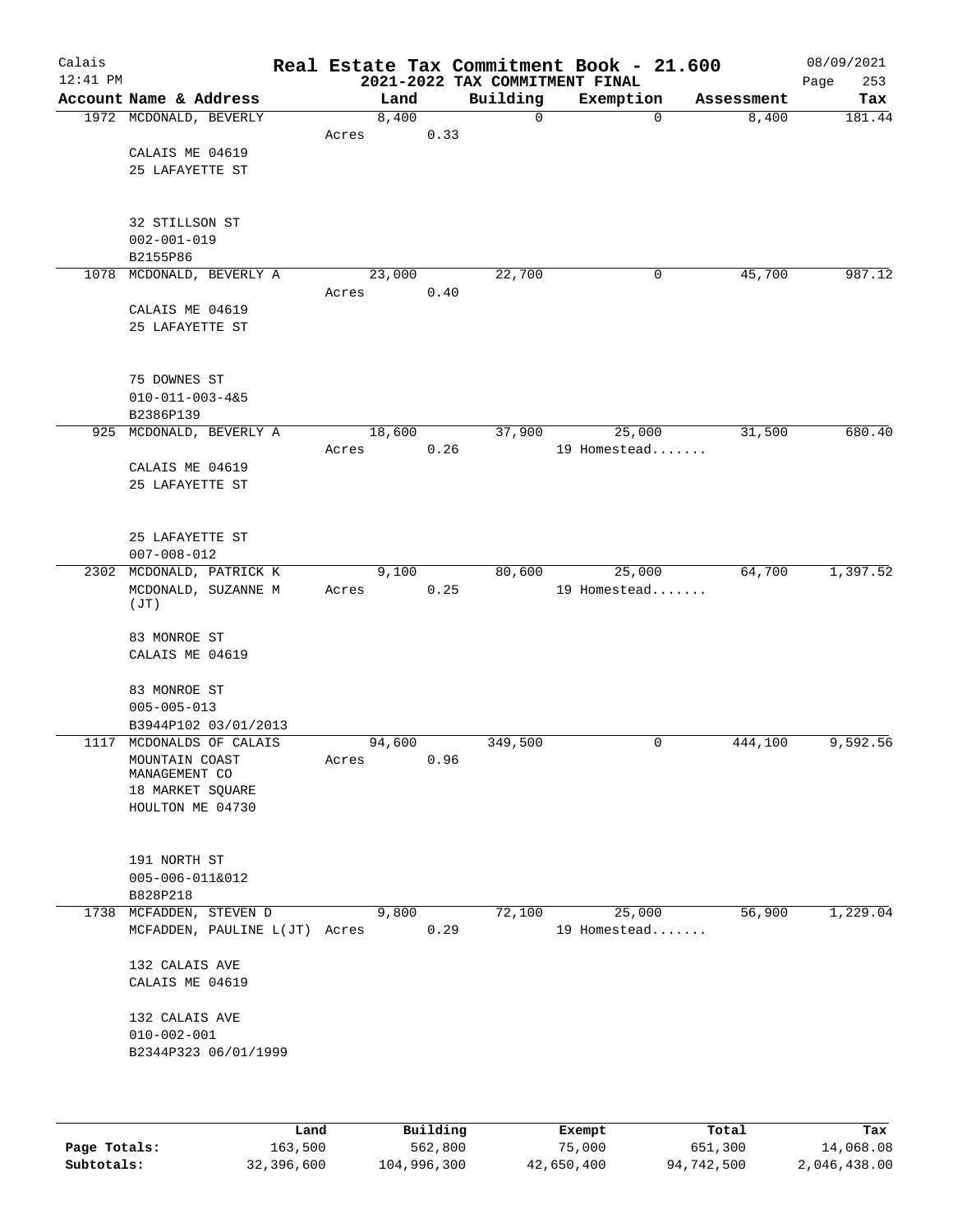| Calais       |                                                  |                |       |                |          | Real Estate Tax Commitment Book - 21.600 |                  |                     |                      | 08/09/2021      |
|--------------|--------------------------------------------------|----------------|-------|----------------|----------|------------------------------------------|------------------|---------------------|----------------------|-----------------|
| $12:41$ PM   |                                                  |                |       |                |          | 2021-2022 TAX COMMITMENT FINAL           |                  |                     |                      | 254<br>Page     |
|              | Account Name & Address                           |                |       | Land<br>10,100 |          | Building<br>43,300                       |                  | Exemption<br>25,000 | Assessment<br>28,400 | Tax<br>613.44   |
|              | 2076 MCFARLANE, TROY                             |                | Acres |                | 0.31     |                                          |                  | 19 Homestead        |                      |                 |
|              | CALAIS ME 04619                                  |                |       |                |          |                                          |                  |                     |                      |                 |
|              | 41 HARRISON ST                                   |                |       |                |          |                                          |                  |                     |                      |                 |
|              |                                                  |                |       |                |          |                                          |                  |                     |                      |                 |
|              | 41 HARRISON ST                                   |                |       |                |          |                                          |                  |                     |                      |                 |
|              | $003 - 007 - 017$                                |                |       |                |          |                                          |                  |                     |                      |                 |
|              | B4556P253 04/23/2019 B2941P347 10/28/2004        |                |       |                |          |                                          |                  |                     |                      |                 |
|              | 2075 MCFARLANE, TROY                             |                |       | 11,200         |          | 0                                        |                  | 0                   | 11,200               | 241.92          |
|              | C/O TAMMY GINN                                   |                | Acres |                | 0.38     |                                          |                  |                     |                      |                 |
|              | 485 SOUTH ST                                     |                |       |                |          |                                          |                  |                     |                      |                 |
|              | CALAIS ME 04619                                  |                |       |                |          |                                          |                  |                     |                      |                 |
|              | 49 HARRISON ST                                   |                |       |                |          |                                          |                  |                     |                      |                 |
|              | $003 - 007 - 015$                                |                |       |                |          |                                          |                  |                     |                      |                 |
|              | B2941P349                                        |                |       |                |          |                                          |                  |                     |                      |                 |
|              | 2347 MCGLAUGHLIN, LINDA &                        |                |       | 8,000          |          | 0                                        |                  | 0                   | 8,000                | 172.80          |
|              | SMITH, DEBORA &                                  |                |       |                |          |                                          |                  |                     |                      |                 |
|              | MORRISON, DAVID L (JT)                           |                | Acres |                | 0.30     |                                          |                  |                     |                      |                 |
|              | 13 POOLE STREET                                  |                |       |                |          |                                          |                  |                     |                      |                 |
|              | CALAIS ME 04619                                  |                |       |                |          |                                          |                  |                     |                      |                 |
|              | UNION ST                                         |                |       |                |          |                                          |                  |                     |                      |                 |
|              | $005 - 002 - 013$                                |                |       |                |          |                                          |                  |                     |                      |                 |
|              | B4259P4 05/03/2016 B2932P163                     |                |       |                |          |                                          |                  |                     |                      |                 |
|              | 2151 MCGLINCHEY, FLOYD A                         |                |       | 12,200         |          | 48,700                                   |                  | 25,000              | 35,900               | 775.44          |
|              | 76 PALMER ST<br>APT A                            |                | Acres |                | 0.20     |                                          |                  | 19 Homestead        |                      |                 |
|              | CALAIS ME 04619                                  |                |       |                |          |                                          |                  |                     |                      |                 |
|              |                                                  |                |       |                |          |                                          |                  |                     |                      |                 |
|              | 495 NORTH ST                                     |                |       |                |          |                                          |                  |                     |                      |                 |
|              | $003 - 001 - 004$                                |                |       |                |          |                                          |                  |                     |                      |                 |
|              | B3775P39 09/15/2011 B2850P349 B545P153           |                |       |                |          |                                          |                  |                     |                      |                 |
|              | 2009 MCGOULDRICK, CAROLANN                       |                |       | 5,500          |          | 8,600                                    |                  | 14,100              | 0                    | 0.00            |
|              | 55 STILLSON STREET                               |                | Acres |                | 0.09     |                                          |                  | 19 Homestead        |                      |                 |
|              | CALAIS ME 04694                                  |                |       |                |          |                                          |                  |                     |                      |                 |
|              |                                                  |                |       |                |          |                                          |                  |                     |                      |                 |
|              | 55 STILLSON ST                                   |                |       |                |          |                                          |                  |                     |                      |                 |
|              | $002 - 002 - 009$                                |                |       |                |          |                                          |                  |                     |                      |                 |
|              | B4607P177 10/29/2019                             |                |       |                |          |                                          |                  |                     |                      |                 |
|              | 1145 MCGOULDRICK, CAROLANN<br>55 STILLSON STREET |                | Acres | 6,000          | 0.17     | $\mathbf 0$                              |                  | $\mathbf 0$         | 6,000                | 129.60          |
|              | CALAIS ME 04694                                  |                |       |                |          |                                          |                  |                     |                      |                 |
|              |                                                  |                |       |                |          |                                          |                  |                     |                      |                 |
|              | STILLSON ST                                      |                |       |                |          |                                          |                  |                     |                      |                 |
|              | $002 - 002 - 008 - 001$                          |                |       |                |          |                                          |                  |                     |                      |                 |
|              | B4607P177 10/29/2019                             |                |       |                |          |                                          |                  |                     |                      |                 |
|              |                                                  |                |       |                |          |                                          |                  |                     |                      |                 |
|              |                                                  |                |       |                | Building |                                          |                  |                     |                      |                 |
| Page Totals: |                                                  | Land<br>53,000 |       |                | 100,600  |                                          | Exempt<br>64,100 |                     | Total<br>89,500      | Tax<br>1,933.20 |

**Subtotals:** 32,449,600 105,096,900 42,714,500 94,832,000 2,048,371.20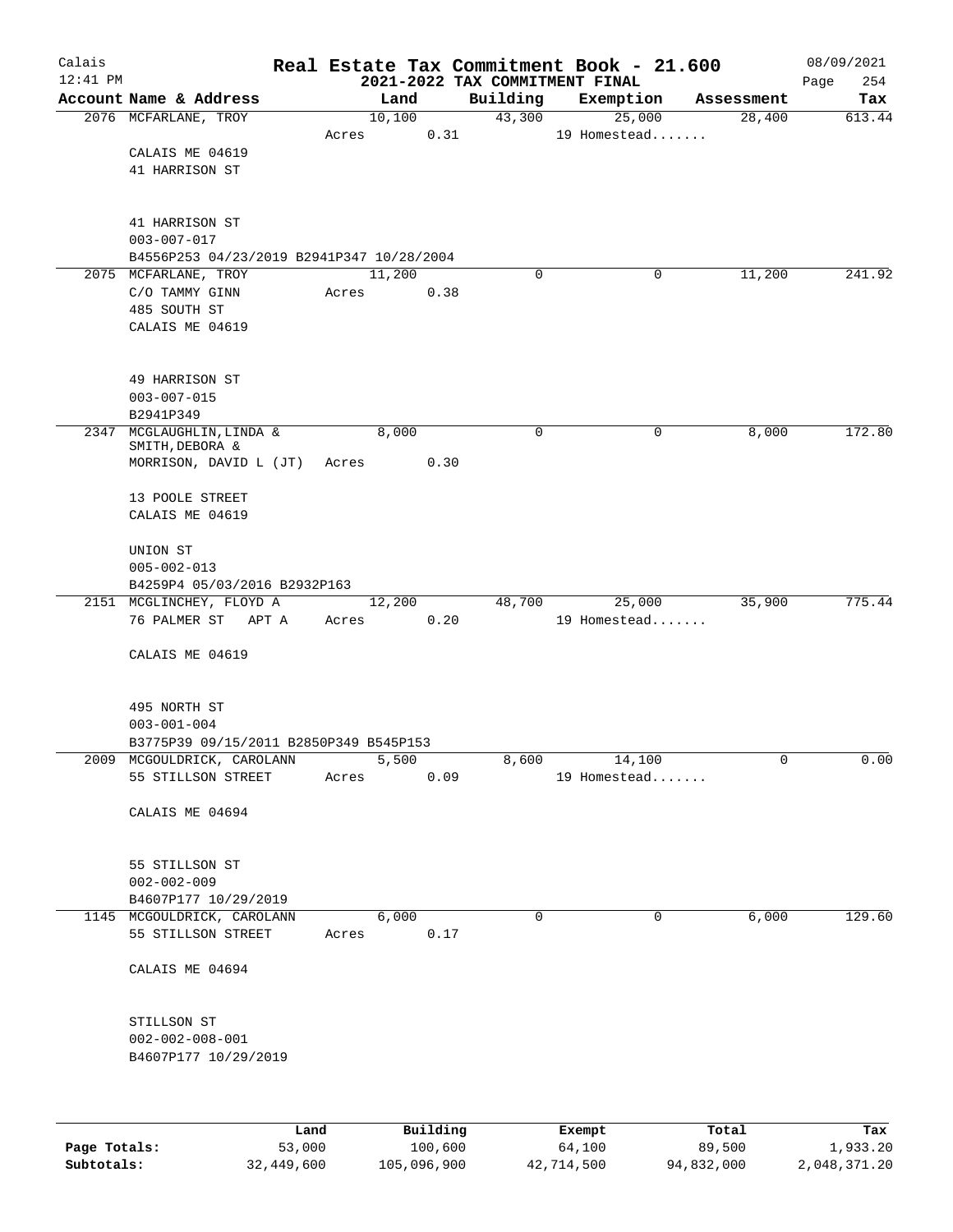| Calais     |                                          |       |        |      | Real Estate Tax Commitment Book - 21.600 |           |             |            | 08/09/2021  |
|------------|------------------------------------------|-------|--------|------|------------------------------------------|-----------|-------------|------------|-------------|
| $12:41$ PM |                                          |       |        |      | 2021-2022 TAX COMMITMENT FINAL           |           |             |            | Page<br>255 |
|            | Account Name & Address                   |       | Land   |      | Building                                 | Exemption |             | Assessment | Tax         |
|            | 1955 MCGOULDRICK, CHAD &<br>(JT)         |       | 18,900 |      | 14,300                                   |           | $\Omega$    | 33,200     | 717.12      |
|            | MCGOULDRICK, CAROL ANN                   | Acres |        | 0.38 |                                          |           |             |            |             |
|            | 85 BARING RD                             |       |        |      |                                          |           |             |            |             |
|            | BARING ME 04694                          |       |        |      |                                          |           |             |            |             |
|            | 39 BOARDMAN ST                           |       |        |      |                                          |           |             |            |             |
|            | $002 - 004 - 015 - 001$                  |       |        |      |                                          |           |             |            |             |
|            | B4179P52 08/08/2015                      |       |        |      |                                          |           |             |            |             |
|            | 1781 MCGOULDRICK, STEPHEN H              |       | 6,800  |      | 38,300                                   |           | 0           | 45,100     | 974.16      |
|            | CALAIS ME 04619 1822                     | Acres |        | 0.14 |                                          |           |             |            |             |
|            | 11 WHITNEY ST                            |       |        |      |                                          |           |             |            |             |
|            | 71 GERMAIN ST                            |       |        |      |                                          |           |             |            |             |
|            | $010 - 009 - 006$                        |       |        |      |                                          |           |             |            |             |
|            | B3717P193 02/08/2011 B2308P90 01/01/1999 |       |        |      |                                          |           |             |            |             |
|            | 2297 MCININCH, ROBERT<br>(DEVISEES)      |       | 13,100 |      | 88,700                                   |           | $\mathbf 0$ | 101,800    | 2,198.88    |
|            | MCININCH, YVONNE (PER<br>REP)            | Acres |        | 0.52 |                                          |           |             |            |             |
|            | c/o CINDY WARTMAN (PER<br>REP)           |       |        |      |                                          |           |             |            |             |
|            | 20 HARRISON STREET                       |       |        |      |                                          |           |             |            |             |
|            | CALAIS ME 04619                          |       |        |      |                                          |           |             |            |             |
|            | 20 HARRISON ST                           |       |        |      |                                          |           |             |            |             |
|            | $003 - 008 - 007 - 001$                  |       |        |      |                                          |           |             |            |             |
|            | B1399P21                                 |       |        |      |                                          |           | 0           | 24,500     | 529.20      |
|            | 1054 MCININCH, ROBERT<br>(DEVISEES)      |       | 15,900 |      | 8,600                                    |           |             |            |             |
|            | MCININCH, YVONNE (PER<br>REP)            | Acres |        | 0.38 |                                          |           |             |            |             |
|            | c/o CINDY WARTMAN (PER<br>REP)           |       |        |      |                                          |           |             |            |             |
|            | 78 BARKER STREET                         |       |        |      |                                          |           |             |            |             |
|            | CALAIS ME 04619                          |       |        |      |                                          |           |             |            |             |
|            | 66 GARFIELD ST                           |       |        |      |                                          |           |             |            |             |
|            | $010 - 001 - 007$<br>B2053P39 01/01/1996 |       |        |      |                                          |           |             |            |             |
|            | 2298 MCININCH, YVONNE E<br>(DEVISEES)    |       | 9,400  |      | $\Omega$                                 |           | $\mathbf 0$ | 9,400      | 203.04      |
|            | WARTMAN, CINDY L (PER<br>REP)            | Acres |        | 0.42 |                                          |           |             |            |             |
|            | 20 HARRISON STREET                       |       |        |      |                                          |           |             |            |             |
|            | CALAIS ME 04619                          |       |        |      |                                          |           |             |            |             |
|            | HARRISON ST                              |       |        |      |                                          |           |             |            |             |
|            | $003 - 008 - 007 - 002$                  |       |        |      |                                          |           |             |            |             |
|            | B1396P242                                |       |        |      |                                          |           |             |            |             |
|            |                                          |       |        |      |                                          |           |             |            |             |

|              | Land       | Building    | Exempt     | Total      | Tax          |
|--------------|------------|-------------|------------|------------|--------------|
| Page Totals: | 64,100     | 149,900     |            | 214,000    | 4,622.40     |
| Subtotals:   | 32,513,700 | 105,246,800 | 42,714,500 | 95,046,000 | 2,052,993.60 |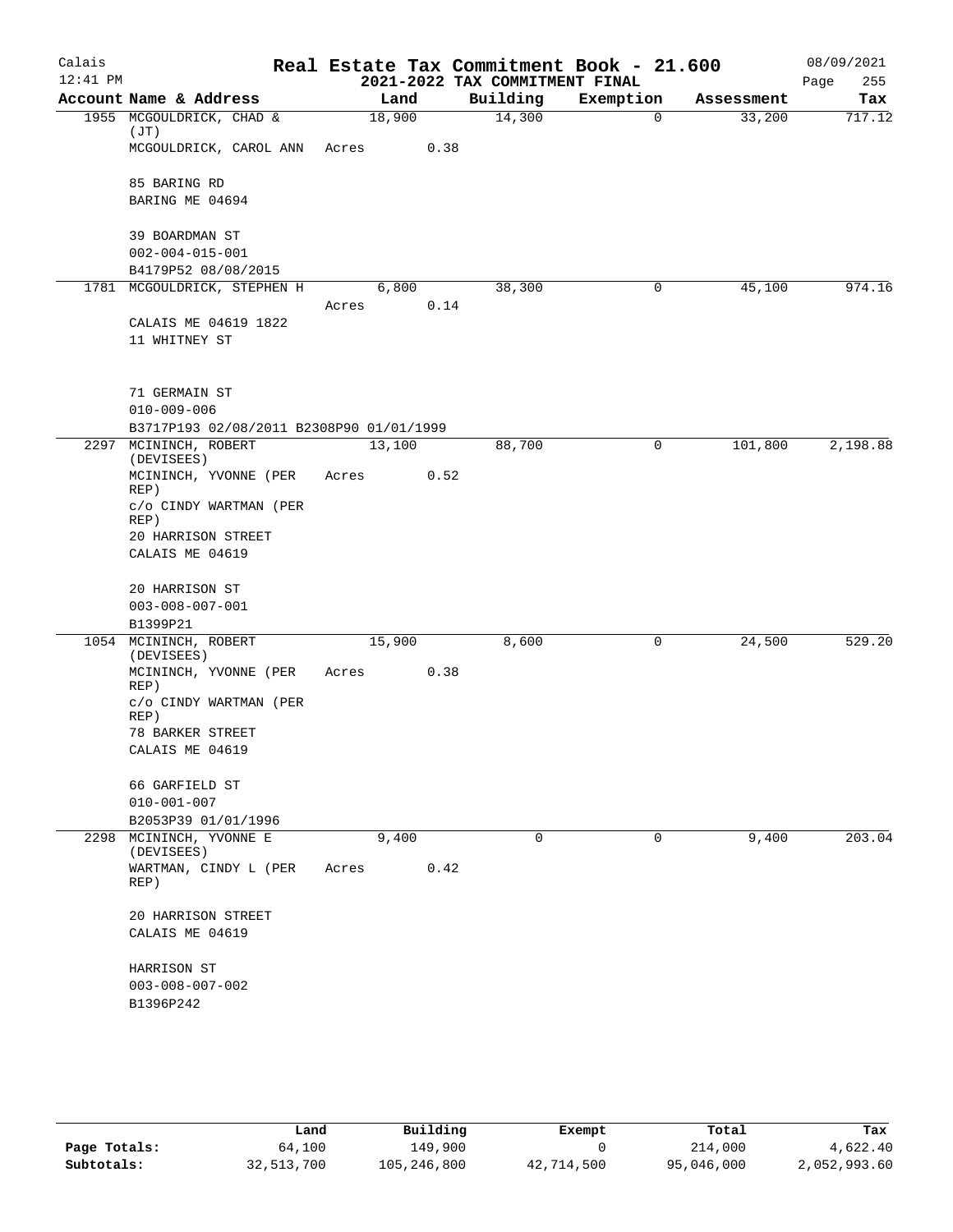| Calais                     |                                                            |                      |       |               |          | Real Estate Tax Commitment Book - 21.600   |                                     |             |                         | 08/09/2021               |
|----------------------------|------------------------------------------------------------|----------------------|-------|---------------|----------|--------------------------------------------|-------------------------------------|-------------|-------------------------|--------------------------|
| $12:41$ PM                 | Account Name & Address                                     |                      |       | Land          |          | 2021-2022 TAX COMMITMENT FINAL<br>Building | Exemption                           |             | Assessment              | 256<br>Page<br>Tax       |
|                            | 2295 MCININCH, YVONNE E<br>(DEVISEES)                      |                      |       | 10,400        |          | 8,900                                      |                                     | $\mathbf 0$ | 19,300                  | 416.88                   |
|                            | WARTMAN, CINDY L (PER<br>REP)                              |                      | Acres |               | 1.30     |                                            |                                     |             |                         |                          |
|                            | 20 HARRISON STREET                                         |                      |       |               |          |                                            |                                     |             |                         |                          |
|                            | CALAIS ME 04619                                            |                      |       |               |          |                                            |                                     |             |                         |                          |
|                            | 216 NORTH ST (REAR)<br>$003 - 008 - 006 - 001$<br>B1399P22 |                      |       |               |          |                                            |                                     |             |                         |                          |
| 1699                       | MCININCH, YVONNE E                                         |                      |       | 6,800         |          | 0                                          |                                     | 0           | 6,800                   | 146.88                   |
|                            | (DEVISEES)<br>WARTMAN, CINDY L (PER<br>REP)                |                      | Acres |               | 0.22     |                                            |                                     |             |                         |                          |
|                            | 20 HARRISON STREET<br>CALAIS ME 04619                      |                      |       |               |          |                                            |                                     |             |                         |                          |
|                            | GARFIELD ST                                                |                      |       |               |          |                                            |                                     |             |                         |                          |
|                            | $011 - 002 - 005$                                          |                      |       |               |          |                                            |                                     |             |                         |                          |
|                            | B1399P21                                                   |                      |       |               |          |                                            |                                     |             |                         |                          |
|                            | 2328 MCINTYRE, DENNIS L &                                  |                      |       | 10,600        |          | 84,700                                     | 31,000                              |             | 64,300                  | 1,388.88                 |
|                            | MCINTYRE, MARTHA M                                         |                      | Acres |               | 0.34     |                                            | 19 Homestead<br>01 PostWW2 Res&Surv |             |                         |                          |
|                            | 14 POOLE ST<br>CALAIS ME 04619                             |                      |       |               |          |                                            |                                     |             |                         |                          |
|                            | 14 POOLE ST                                                |                      |       |               |          |                                            |                                     |             |                         |                          |
|                            | $005 - 001 - 001 - 001$                                    |                      |       |               |          |                                            |                                     |             |                         |                          |
|                            | B1673P171<br>534 MCKAY, PHILLIP                            |                      |       | 4,100         |          | 0                                          |                                     | 0           | 4,100                   | 88.56                    |
|                            |                                                            |                      | Acres |               | 1.00     |                                            |                                     |             |                         |                          |
|                            | FREEPORT ME 04032<br>67 PINE STREET                        |                      |       |               |          |                                            |                                     |             |                         |                          |
|                            | HARDSCRABBLE RD<br>$029 - 152$                             |                      |       |               |          |                                            |                                     |             |                         |                          |
| 1992                       | MCKEOWN, DOROTHEA J<br><b>DEVISEES</b>                     |                      |       | 13,900        |          | 0                                          |                                     | 0           | 13,900                  | 300.24                   |
|                            | GRAHAM, DIANNE (PR)<br>C/O DIANNE GRAHAM                   |                      | Acres |               | 0.58     |                                            |                                     |             |                         |                          |
|                            | 27 HIGHLAND AVE                                            |                      |       |               |          |                                            |                                     |             |                         |                          |
|                            | BRADLEY ME 04411                                           |                      |       |               |          |                                            |                                     |             |                         |                          |
|                            | 45 BARING ST<br>$002 - 002 - 008$                          |                      |       |               |          |                                            |                                     |             |                         |                          |
|                            | B3882P114 08/30/2012 B552P537                              |                      |       |               |          |                                            |                                     |             |                         |                          |
|                            | 1763 MCKEOWN, NANCY A<br>62 CEDAR STREET                   |                      | Acres | 10,100        | 0.31     | 97,700                                     | 25,000<br>19 Homestead              |             | 82,800                  | 1,788.48                 |
|                            |                                                            |                      |       |               |          |                                            |                                     |             |                         |                          |
|                            | CALAIS ME 04619                                            |                      |       |               |          |                                            |                                     |             |                         |                          |
|                            | 96 GERMAIN ST<br>$010 - 003 - 022$<br>B2174P119 07/01/1997 |                      |       |               |          |                                            |                                     |             |                         |                          |
|                            |                                                            | Land                 |       |               | Building |                                            | Exempt                              |             | Total                   | Tax                      |
| Page Totals:<br>Subtotals: |                                                            | 55,900<br>32,569,600 |       | 105, 438, 100 | 191,300  |                                            | 56,000<br>42,770,500                |             | 191,200<br>95, 237, 200 | 4,129.92<br>2,057,123.52 |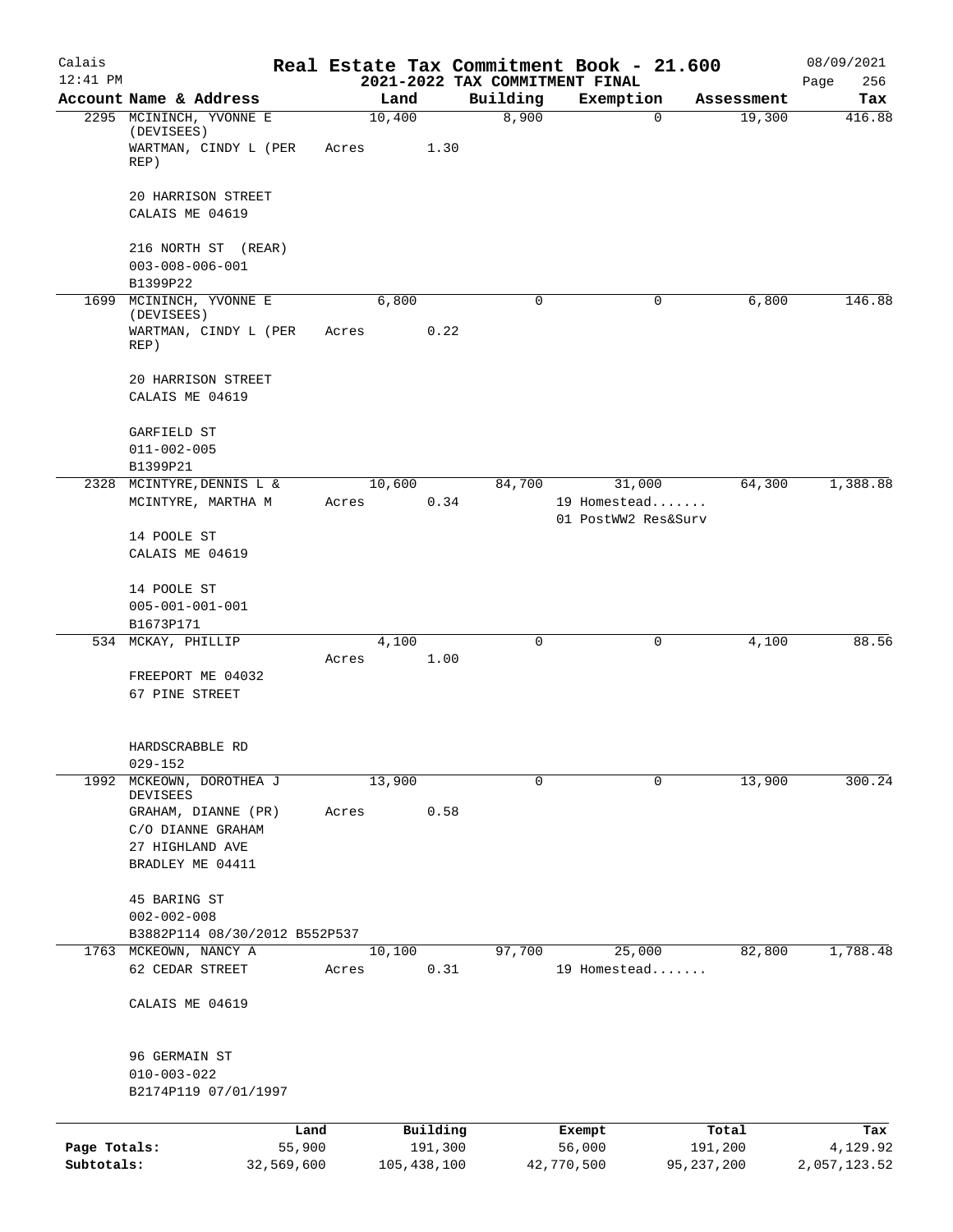| Calais<br>12:41 PM |                                           |        |        | Real Estate Tax Commitment Book - 21.600<br>2021-2022 TAX COMMITMENT FINAL |           |             |            | 08/09/2021<br>257<br>Page |
|--------------------|-------------------------------------------|--------|--------|----------------------------------------------------------------------------|-----------|-------------|------------|---------------------------|
|                    | Account Name & Address                    |        | Land   | Building                                                                   | Exemption |             | Assessment | Tax                       |
|                    | 1694 MCKEOWN, STANLEY                     | 16,700 |        | 82,100                                                                     |           | $\mathbf 0$ | 98,800     | 2,134.08                  |
|                    |                                           | Acres  | 0.21   |                                                                            |           |             |            |                           |
|                    | CALAIS ME 04619                           |        |        |                                                                            |           |             |            |                           |
|                    | P.O. BOX 447                              |        |        |                                                                            |           |             |            |                           |
|                    |                                           |        |        |                                                                            |           |             |            |                           |
|                    |                                           |        |        |                                                                            |           |             |            |                           |
|                    | 85 WASHINGTON ST                          |        |        |                                                                            |           |             |            |                           |
|                    | $009 - 005 - 016$                         |        |        |                                                                            |           |             |            |                           |
|                    | B1373P174                                 |        |        |                                                                            |           |             |            |                           |
|                    | 1559 MCKEOWN, STANLEY                     | 19,900 |        | 30,400                                                                     |           | 0           | 50,300     | 1,086.48                  |
|                    |                                           | Acres  | 0.30   |                                                                            |           |             |            |                           |
|                    | CALAIS ME 04619 0447                      |        |        |                                                                            |           |             |            |                           |
|                    | P.O. BOX 447                              |        |        |                                                                            |           |             |            |                           |
|                    |                                           |        |        |                                                                            |           |             |            |                           |
|                    |                                           |        |        |                                                                            |           |             |            |                           |
|                    | 44 SOUTH ST                               |        |        |                                                                            |           |             |            |                           |
|                    | $008 - 006 - 019$                         |        |        |                                                                            |           |             |            |                           |
|                    | B2356P298 07/01/1999                      |        |        |                                                                            |           |             |            |                           |
|                    | 1945 MCKEOWN, STANLEY                     |        | 8,300  | 16,800                                                                     |           | 0           | 25,100     | 542.16                    |
|                    |                                           | Acres  | 0.21   |                                                                            |           |             |            |                           |
|                    | CALAIS ME 04619                           |        |        |                                                                            |           |             |            |                           |
|                    | PO BOX 447                                |        |        |                                                                            |           |             |            |                           |
|                    |                                           |        |        |                                                                            |           |             |            |                           |
|                    |                                           |        |        |                                                                            |           |             |            |                           |
|                    | 93 GERMAIN ST                             |        |        |                                                                            |           |             |            |                           |
|                    | $010 - 003 - 006$                         |        |        |                                                                            |           |             |            |                           |
|                    | B3878P184 03/18/2011 B3878P183 03/18/2011 |        |        |                                                                            |           |             |            |                           |
|                    | 1560 MCKEOWN, STANLEY I                   | 45,300 |        | 73,800                                                                     |           | 0           | 119,100    | 2,572.56                  |
|                    |                                           | Acres  | 0.87   |                                                                            |           |             |            |                           |
|                    | CALAIS ME 04619 0477                      |        |        |                                                                            |           |             |            |                           |
|                    | P.O. BOX 447                              |        |        |                                                                            |           |             |            |                           |
|                    |                                           |        |        |                                                                            |           |             |            |                           |
|                    |                                           |        |        |                                                                            |           |             |            |                           |
|                    | 690 MAIN ST                               |        |        |                                                                            |           |             |            |                           |
|                    | $008 - 006 - 020 - 021$                   |        |        |                                                                            |           |             |            |                           |
|                    | B2138P150 12/01/1996                      |        |        |                                                                            |           |             |            |                           |
|                    | 1353 MCKEOWN, STANLEY I                   |        | 6,000  | 62,000                                                                     |           | 0           | 68,000     | 1,468.80                  |
|                    |                                           | Acres  | 0.11   |                                                                            |           |             |            |                           |
|                    | CALAIS ME 04619 0447                      |        |        |                                                                            |           |             |            |                           |
|                    | P.O. BOX 447                              |        |        |                                                                            |           |             |            |                           |
|                    |                                           |        |        |                                                                            |           |             |            |                           |
|                    |                                           |        |        |                                                                            |           |             |            |                           |
|                    | 60 CALAIS AVE                             |        |        |                                                                            |           |             |            |                           |
|                    | $010 - 008 - 018$                         |        |        |                                                                            |           |             |            |                           |
|                    | B995P290                                  |        |        |                                                                            |           |             |            |                           |
|                    | 1355 MCKEOWN, STANLEY I                   |        | 12,900 | 88,300                                                                     |           | 0           | 101,200    | 2,185.92                  |
|                    |                                           | Acres  | 0.50   |                                                                            |           |             |            |                           |
|                    | CALAIS ME 04619 0447                      |        |        |                                                                            |           |             |            |                           |
|                    | P.O. BOX 447                              |        |        |                                                                            |           |             |            |                           |
|                    |                                           |        |        |                                                                            |           |             |            |                           |
|                    |                                           |        |        |                                                                            |           |             |            |                           |
|                    | 70 GERMAIN ST                             |        |        |                                                                            |           |             |            |                           |
|                    | $010 - 010 - 018$                         |        |        |                                                                            |           |             |            |                           |
|                    | B1894P279 12/01/1993                      |        |        |                                                                            |           |             |            |                           |
|                    |                                           |        |        |                                                                            |           |             |            |                           |
|                    |                                           |        |        |                                                                            |           |             |            |                           |
|                    |                                           |        |        |                                                                            |           |             |            |                           |

|              | Land       | Building    | Exempt     | Total      | Tax          |
|--------------|------------|-------------|------------|------------|--------------|
| Page Totals: | 109,100    | 353,400     |            | 462,500    | 9,990.00     |
| Subtotals:   | 32,678,700 | 105,791,500 | 42,770,500 | 95,699,700 | 2,067,113.52 |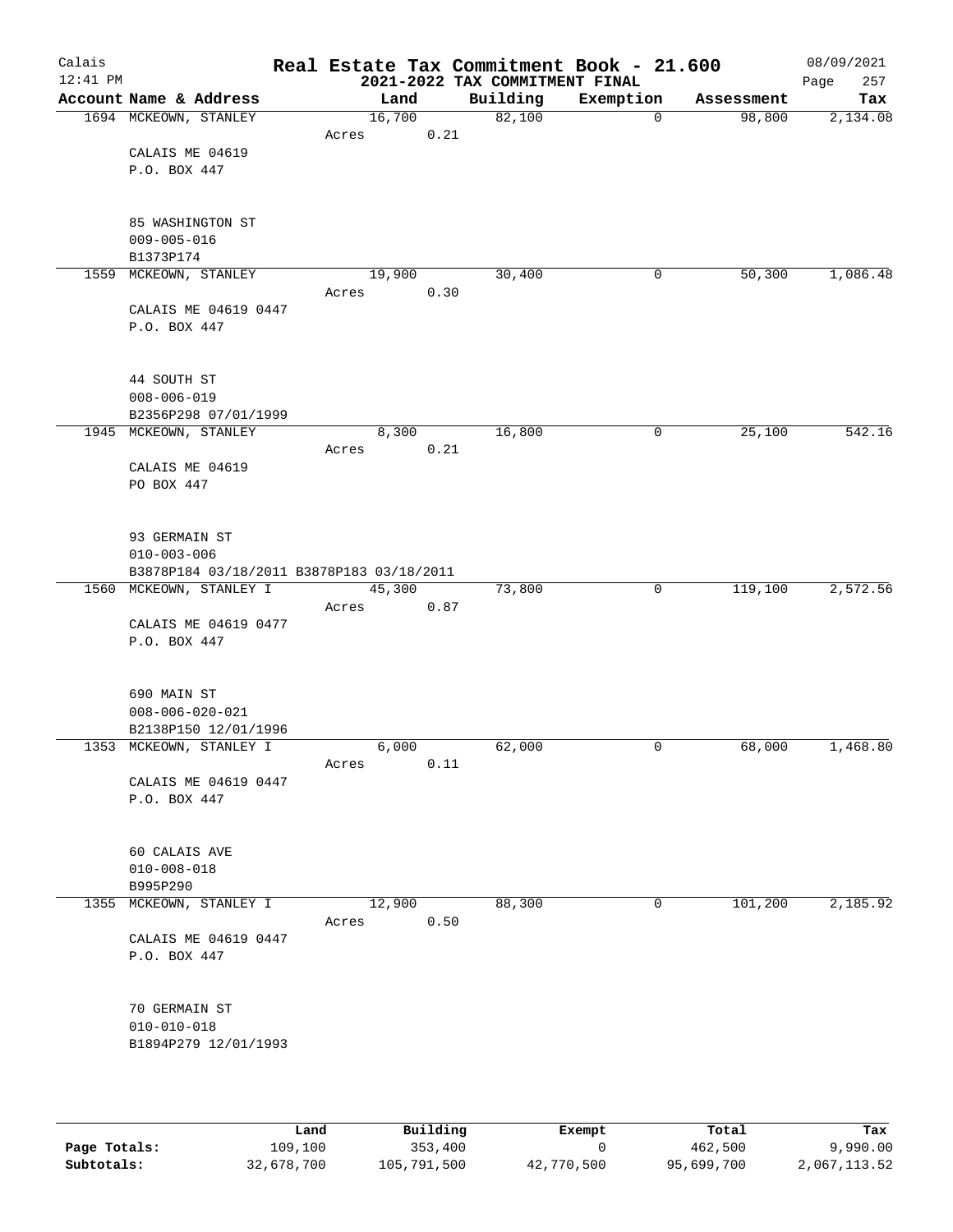| Calais<br>$12:41$ PM |                                |       |          | 2021-2022 TAX COMMITMENT FINAL | Real Estate Tax Commitment Book - 21.600 |            | 08/09/2021<br>258<br>Page |
|----------------------|--------------------------------|-------|----------|--------------------------------|------------------------------------------|------------|---------------------------|
|                      | Account Name & Address         |       | Land     | Building                       | Exemption                                | Assessment | Tax                       |
|                      | 2615 MCKEOWN, STANLEY &        |       | 7,700    | 33,400                         | 25,000                                   | 16,100     | 347.76                    |
|                      | MCKEOWN, BERLA E (JT)          |       | Acres    | 0.18                           | 19 Homestead                             |            |                           |
|                      | PO BOX 447                     |       |          |                                |                                          |            |                           |
|                      | CALAIS ME 04619                |       |          |                                |                                          |            |                           |
|                      | 8 GARFIELD ST                  |       |          |                                |                                          |            |                           |
|                      | $005 - 008 - 005$              |       |          |                                |                                          |            |                           |
|                      | B2087P116                      |       |          |                                |                                          |            |                           |
|                      | 1818 MCLAIN, PAULA E           |       | 10,500   | 66,000                         | 25,000                                   | 51,500     | 1,112.40                  |
|                      | 52 CALAIS AVE                  | Acres |          | 0.33                           | 19 Homestead                             |            |                           |
|                      | CALAIS ME 04619                |       |          |                                |                                          |            |                           |
|                      |                                |       |          |                                |                                          |            |                           |
|                      | 52 CALAIS AVE                  |       |          |                                |                                          |            |                           |
|                      | $010 - 008 - 016$<br>B1335P155 |       |          |                                |                                          |            |                           |
|                      | 1819 MCLAIN, PAULA E           |       | 5,600    | 0                              | 0                                        | 5,600      | 120.96                    |
|                      | 52 CALAIS AVENUE               | Acres | 0.15     |                                |                                          |            |                           |
|                      |                                |       |          |                                |                                          |            |                           |
|                      | CALAIS ME 04619                |       |          |                                |                                          |            |                           |
|                      | CALAIS AVE                     |       |          |                                |                                          |            |                           |
|                      | $010 - 008 - 017$              |       |          |                                |                                          |            |                           |
|                      | B1457P70                       |       |          |                                |                                          |            |                           |
|                      | 2489 MCLAUGHLIN, GEORGE J JR   |       | 9,100    | $\mathbf 0$                    | 0                                        | 9,100      | 196.56                    |
|                      | MCLAUGHLIN, LINDA A<br>(JT)    | Acres | 0.25     |                                |                                          |            |                           |
|                      | 13 POOLE ST                    |       |          |                                |                                          |            |                           |
|                      | CALAIS ME 04619                |       |          |                                |                                          |            |                           |
|                      | POOLE ST                       |       |          |                                |                                          |            |                           |
|                      | $006 - 002 - 020$              |       |          |                                |                                          |            |                           |
|                      | B2924P345 09/10/2004           |       |          |                                |                                          |            |                           |
|                      | 2490 MCLAUGHLIN, GEORGE JR     |       | 10,000   | 50,300                         | 31,000                                   | 29,300     | 632.88                    |
|                      | MCLAUGHLIN, LINDA              | Acres |          | 0.30                           | 19 Homestead                             |            |                           |
|                      |                                |       |          |                                | 09 Vet-Disabled                          |            |                           |
|                      | 13 POOLE ST                    |       |          |                                |                                          |            |                           |
|                      | CALAIS ME 04619                |       |          |                                |                                          |            |                           |
|                      | 13 POOLE ST                    |       |          |                                |                                          |            |                           |
|                      | $006 - 002 - 021$              |       |          |                                |                                          |            |                           |
|                      | B708P199                       |       |          |                                |                                          |            |                           |
|                      | 2491 MCLAUGHLIN, GEORGE JR     |       | 10,000   | $\Omega$                       | 0                                        | 10,000     | 216.00                    |
|                      | MCLAUGHLIN, LINDA              | Acres |          | 0.30                           |                                          |            |                           |
|                      | 13 POOLE ST                    |       |          |                                |                                          |            |                           |
|                      | CALAIS ME 04619                |       |          |                                |                                          |            |                           |
|                      | POOLE ST                       |       |          |                                |                                          |            |                           |
|                      | $006 - 002 - 022$              |       |          |                                |                                          |            |                           |
|                      | B2546P174 08/01/2001           |       |          |                                |                                          |            |                           |
|                      |                                |       |          |                                |                                          |            |                           |
|                      | Land                           |       | Building |                                | Exempt                                   | Total      | Tax                       |
| Page Totals:         | 52,900                         |       | 149,700  |                                | 81,000                                   | 121,600    | 2,626.56                  |

**Subtotals:** 32,731,600 105,941,200 42,851,500 95,821,300 2,069,740.08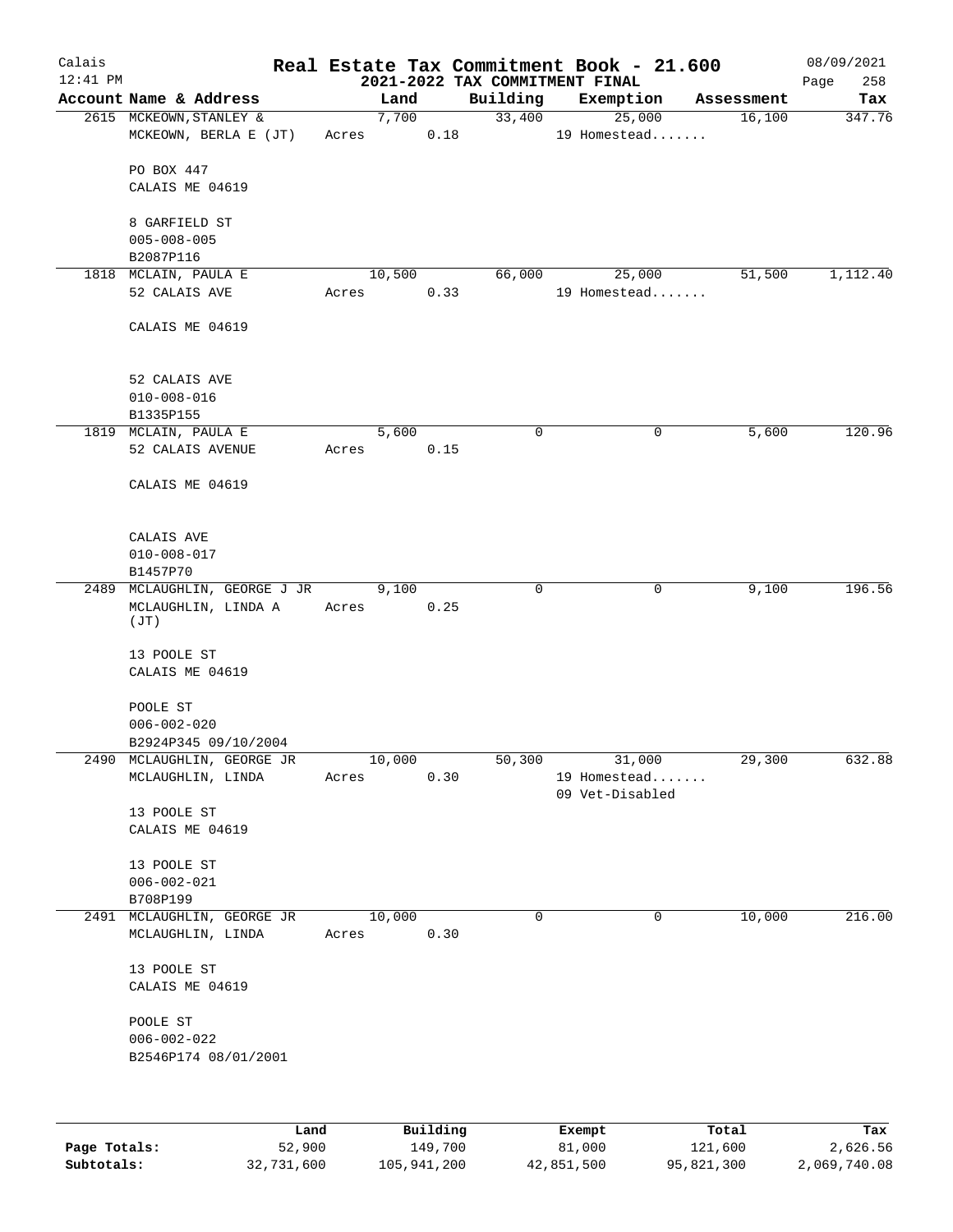| Calais<br>$12:41$ PM |                                                                               |      |       |                      |          | 2021-2022 TAX COMMITMENT FINAL | Real Estate Tax Commitment Book - 21.600 |        |            | 08/09/2021<br>259<br>Page |
|----------------------|-------------------------------------------------------------------------------|------|-------|----------------------|----------|--------------------------------|------------------------------------------|--------|------------|---------------------------|
|                      | Account Name & Address                                                        |      |       | Land                 |          | Building                       | Exemption                                |        | Assessment | Tax                       |
|                      | 1573 MCLEAN, FREDERICK<br>MCLEAN, MELISSA B (JT)                              |      |       | 15,800<br>Acres 0.79 |          | 103,000                        | 19 Homestead                             | 25,000 | 93,800     | 2,026.08                  |
|                      | 21 WILLOW<br>CALAIS ME 04619                                                  |      |       |                      |          |                                |                                          |        |            |                           |
|                      | 21 WILLOW ST                                                                  |      |       |                      |          |                                |                                          |        |            |                           |
|                      | $009 - 001 - 001 - 005$<br>B4636P292 02/03/2020 B3834P198 04/03/2012 B1312P47 |      |       |                      |          |                                |                                          |        |            |                           |
|                      | 2141 MCLEAN, MICHAEL                                                          |      |       | 10,100               |          | 34,100                         | 25,000                                   |        | 19,200     | 414.72                    |
|                      | MCLEAN, JOAN (JT)                                                             |      |       | Acres 0.31           |          |                                | 19 Homestead                             |        |            |                           |
|                      | 44 MONROE ST<br>CALAIS ME 04619                                               |      |       |                      |          |                                |                                          |        |            |                           |
|                      | 44 MONROE ST<br>$006 - 009 - 004$                                             |      |       |                      |          |                                |                                          |        |            |                           |
|                      | B2639P70 06/01/2002                                                           |      |       |                      |          |                                |                                          |        |            |                           |
|                      | 812 MCLEAN, RALPH                                                             |      | Acres | 37,900<br>1.29       |          | 46,300                         |                                          | 0      | 84,200     | 1,818.72                  |
|                      | DUXBURY MA 02332<br>164 ELM ST.                                               |      |       |                      |          |                                |                                          |        |            |                           |
|                      | 308 SOUTH ST<br>$027 - 195$                                                   |      |       |                      |          |                                |                                          |        |            |                           |
|                      | B3085P139 11/23/2005                                                          |      |       |                      |          |                                |                                          |        |            |                           |
|                      | 2693 MCLEAN, SHAWN M &<br>MCLEAN, KRISTA L (JT) Acres<br>57 CALAIS AVE        |      |       | 16,600               | 2.60     | $\Omega$                       |                                          | 0      | 16,600     | 358.56                    |
|                      | CALAIS ME 04619                                                               |      |       |                      |          |                                |                                          |        |            |                           |
|                      | GARFIELD ST<br>$012 - 001 - 004$                                              |      |       |                      |          |                                |                                          |        |            |                           |
|                      | B4597P161 08/15/2019                                                          |      |       |                      |          |                                |                                          |        |            |                           |
|                      | 2085 MCLEAN, SHAWN MICHAEL<br>&<br>MCLEAN, KRISTA L<br>57 CALAIS AVENUE       | (JT) | Acres | 17,100               | 0.88     | 109,500                        |                                          | 0      | 126,600    | 2,734.56                  |
|                      | CALAIS ME 04619                                                               |      |       |                      |          |                                |                                          |        |            |                           |
|                      | 57 CALAIS AVE<br>$010 - 007 - 005$                                            |      |       |                      |          |                                |                                          |        |            |                           |
|                      | B4683P81 07/24/2020 B2443P136 07/01/2000                                      |      |       |                      |          |                                |                                          |        |            |                           |
| 2010                 | MCLEAN, DAVID &<br>HIGGINS, CAROL                                             |      | Acres | 11,400               | 0.39     | 3,000                          |                                          | 0      | 14,400     | 311.04                    |
|                      | 15 STILLSON ST<br>CALAIS ME 04619                                             |      |       |                      |          |                                |                                          |        |            |                           |
|                      | 15 STILLSON ST<br>$002 - 002 - 012 - 001$<br>B1595P215                        |      |       |                      |          |                                |                                          |        |            |                           |
|                      |                                                                               |      |       |                      |          |                                |                                          |        |            |                           |
|                      |                                                                               | Land |       |                      | Building |                                | Exempt                                   |        | Total      | Tax                       |

|              | Lanu       | <b>Building</b> | вхешрс     | TOLAT      | 1ax.         |
|--------------|------------|-----------------|------------|------------|--------------|
| Page Totals: | 108,900    | 295,900         | 50,000     | 354,800    | 7,663.68     |
| Subtotals:   | 32,840,500 | 106,237,100     | 42,901,500 | 96,176,100 | 2,077,403.76 |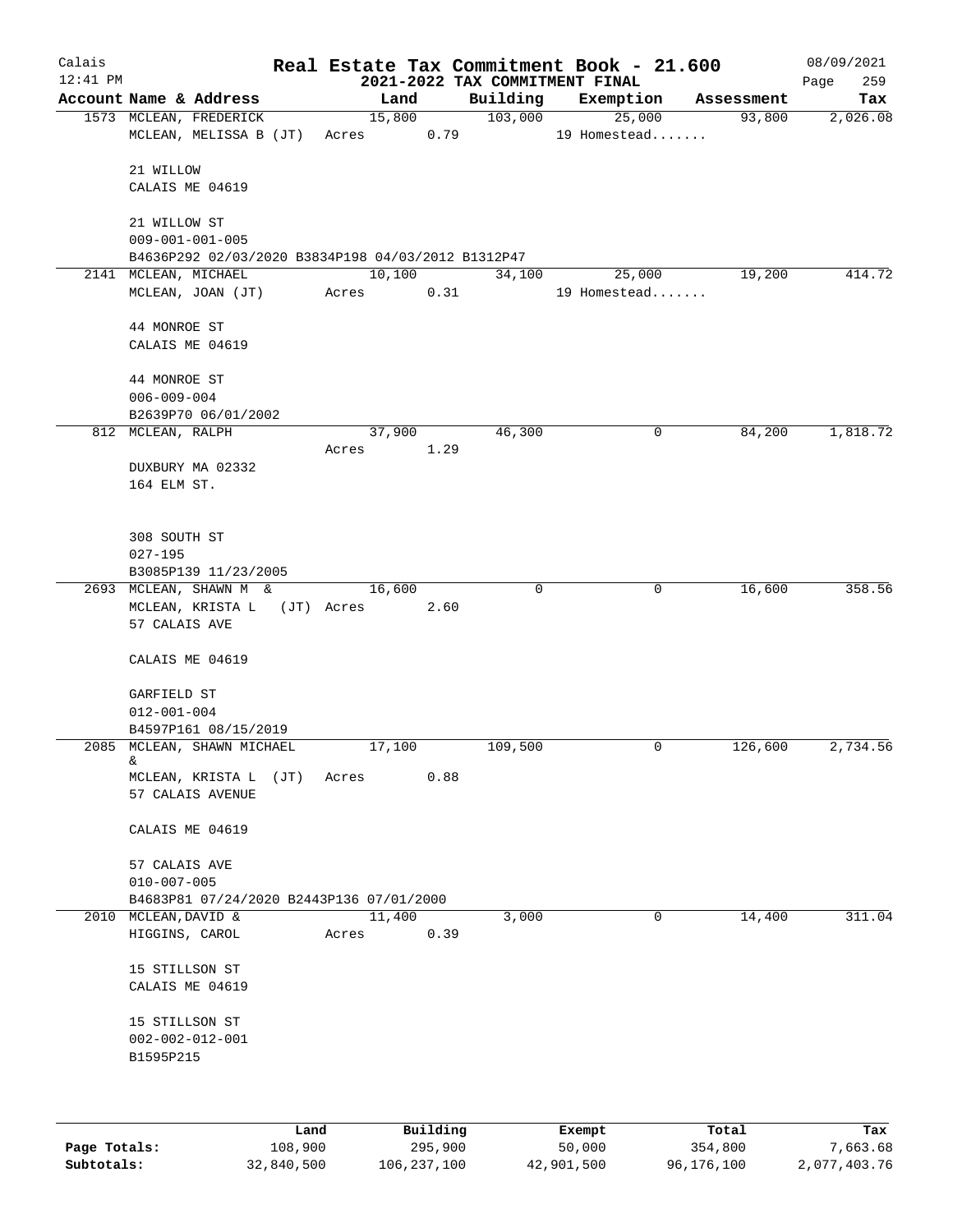| Calais     |                                             |       |        |      | Real Estate Tax Commitment Book - 21.600 |                        |   |            | 08/09/2021  |
|------------|---------------------------------------------|-------|--------|------|------------------------------------------|------------------------|---|------------|-------------|
| $12:41$ PM |                                             |       |        |      | 2021-2022 TAX COMMITMENT FINAL           |                        |   |            | 260<br>Page |
|            | Account Name & Address                      |       | Land   |      | Building                                 | Exemption              |   | Assessment | Tax         |
|            | 2113 MCLEAN, THEODORE A &<br>MCLEAN, MARY L | Acres | 9,500  | 0.27 | 66,100                                   | 25,000<br>19 Homestead |   | 50,600     | 1,092.96    |
|            |                                             |       |        |      |                                          |                        |   |            |             |
|            | 15 CLEVELAND ST                             |       |        |      |                                          |                        |   |            |             |
|            | CALAIS ME 04619                             |       |        |      |                                          |                        |   |            |             |
|            | 15 CLEVELAND ST                             |       |        |      |                                          |                        |   |            |             |
|            | $003 - 006 - 021$                           |       |        |      |                                          |                        |   |            |             |
|            | B1686P141                                   |       |        |      |                                          |                        |   |            |             |
|            | 1838 MCLELLAN, CHARLES F                    | Acres | 9,800  | 0.29 | 42,200                                   | 25,000<br>19 Homestead |   | 27,000     | 583.20      |
|            | CALAIS ME 04619                             |       |        |      |                                          |                        |   |            |             |
|            | 132 LAFAYETTE ST                            |       |        |      |                                          |                        |   |            |             |
|            |                                             |       |        |      |                                          |                        |   |            |             |
|            | 132 LAFAYETTE ST                            |       |        |      |                                          |                        |   |            |             |
|            | $010 - 004 - 012$                           |       |        |      |                                          |                        |   |            |             |
|            | 790 MCLELLAN, DARRIN C &                    |       | 36,000 |      | 145,500                                  | 25,000                 |   | 156,500    | 3,380.40    |
|            | MCLELLAN, CARLA D (JT)                      |       | Acres  | 0.98 |                                          | 19 Homestead           |   |            |             |
|            | 30 SPRUCE ST                                |       |        |      |                                          |                        |   |            |             |
|            | CALAIS ME 04619                             |       |        |      |                                          |                        |   |            |             |
|            | 30 SPRUCE ST                                |       |        |      |                                          |                        |   |            |             |
|            | $027 - 184 - 017 - 018$                     |       |        |      |                                          |                        |   |            |             |
|            | B3603P204 01/08/2010                        |       |        |      |                                          |                        |   |            |             |
|            | 1521 MCMURTRY, SUSAN                        |       | 8,100  |      | 26,200                                   |                        | 0 | 34,300     | 740.88      |
|            |                                             | Acres |        | 0.20 |                                          |                        |   |            |             |
|            | PLEASANT POINT ME 04667                     |       |        |      |                                          |                        |   |            |             |
|            | 4024<br>3 HALF MOON COVE ROAD               |       |        |      |                                          |                        |   |            |             |
|            |                                             |       |        |      |                                          |                        |   |            |             |
|            | 69 DOWNES ST                                |       |        |      |                                          |                        |   |            |             |
|            | $010 - 011 - 007$                           |       |        |      |                                          |                        |   |            |             |
|            | B3404P299 B3219P176                         |       |        |      |                                          |                        |   |            |             |
|            | 2616 MCNEIL, SHAWN                          |       | 8,900  |      | 0                                        |                        | 0 | 8,900      | 192.24      |
|            | 14 GARFIELD STREET                          | Acres |        | 0.24 |                                          |                        |   |            |             |
|            |                                             |       |        |      |                                          |                        |   |            |             |
|            | CALAIS ME 04619                             |       |        |      |                                          |                        |   |            |             |
|            |                                             |       |        |      |                                          |                        |   |            |             |
|            | 10 GARFIELD ST                              |       |        |      |                                          |                        |   |            |             |
|            | $005 - 008 - 006$<br>B4767P274 03/17/2021   |       |        |      |                                          |                        |   |            |             |
| 2439       | MCNEIL, SHAWN &                             |       | 8,300  |      | 65,600                                   | 25,000                 |   | 48,900     | 1,056.24    |
|            | MCNEIL, BETTY L (JT)                        | Acres |        | 0.21 |                                          | 19 Homestead           |   |            |             |
|            | 14 GARFIELD ST                              |       |        |      |                                          |                        |   |            |             |
|            | CALAIS ME 04619                             |       |        |      |                                          |                        |   |            |             |
|            |                                             |       |        |      |                                          |                        |   |            |             |
|            | 14 GARFIELD ST                              |       |        |      |                                          |                        |   |            |             |
|            | $005 - 008 - 007$                           |       |        |      |                                          |                        |   |            |             |
|            | B4528P274 01/16/2019                        |       |        |      |                                          |                        |   |            |             |
|            |                                             |       |        |      |                                          |                        |   |            |             |
|            |                                             |       |        |      |                                          |                        |   |            |             |

|              | Land       | Building    | Exempt     | Total      | Tax          |
|--------------|------------|-------------|------------|------------|--------------|
| Page Totals: | 80,600     | 345,600     | 100,000    | 326,200    | 7,045.92     |
| Subtotals:   | 32,921,100 | 106,582,700 | 43,001,500 | 96,502,300 | 2,084,449.68 |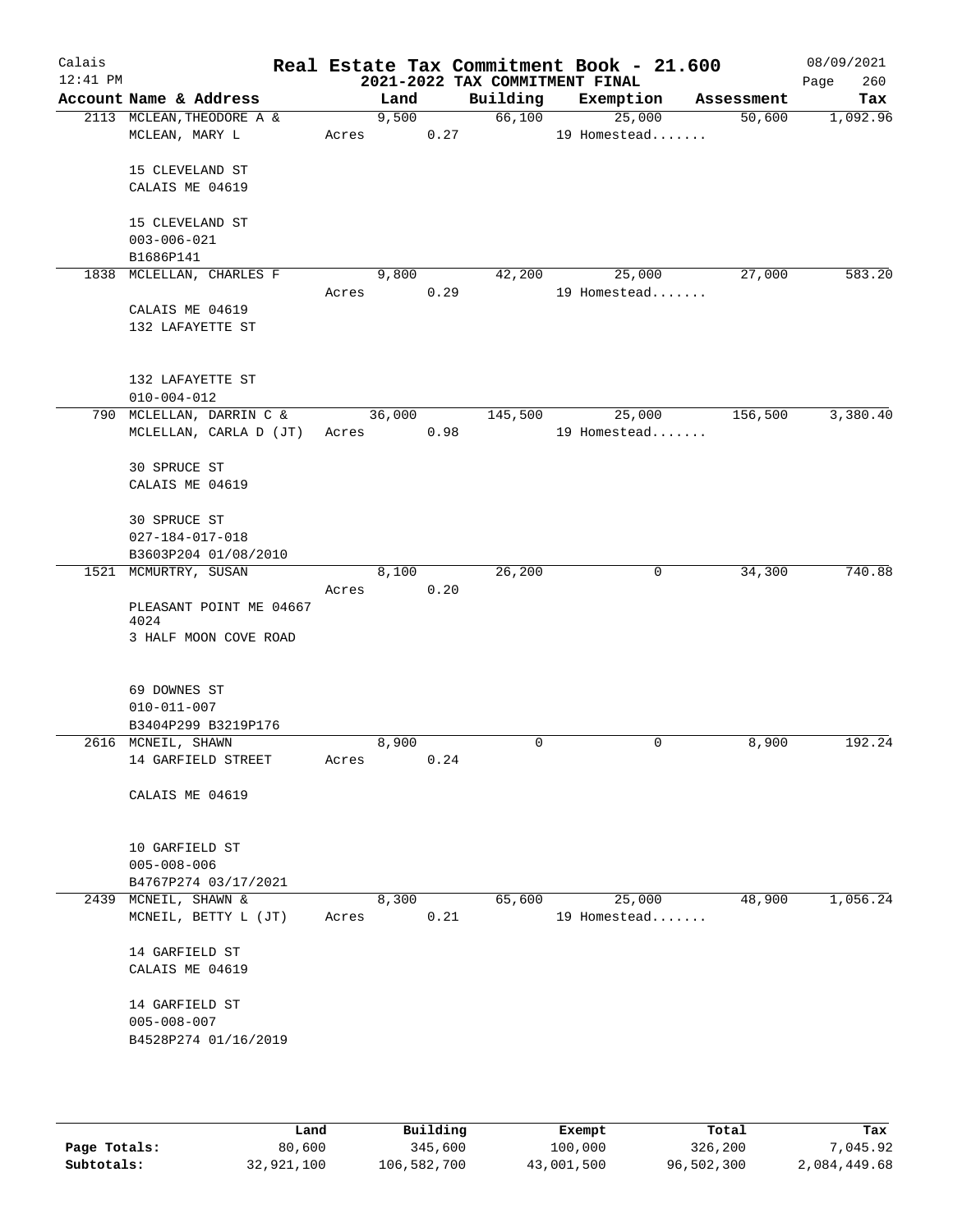| Calais     |                                              |       |        |      | Real Estate Tax Commitment Book - 21.600 |              |             |            | 08/09/2021  |
|------------|----------------------------------------------|-------|--------|------|------------------------------------------|--------------|-------------|------------|-------------|
| $12:41$ PM |                                              |       |        |      | 2021-2022 TAX COMMITMENT FINAL           |              |             |            | Page<br>261 |
|            | Account Name & Address                       |       | Land   |      | Building                                 | Exemption    |             | Assessment | Tax         |
|            | 2356 MCPHEE, CRYSTAL L                       |       | 12,200 |      | $\mathbf 0$                              |              | $\mathbf 0$ | 12,200     | 263.52      |
|            | 2 PRICE ST                                   | Acres |        | 0.45 |                                          |              |             |            |             |
|            |                                              |       |        |      |                                          |              |             |            |             |
|            | CALAIS ME 04619                              |       |        |      |                                          |              |             |            |             |
|            |                                              |       |        |      |                                          |              |             |            |             |
|            |                                              |       |        |      |                                          |              |             |            |             |
|            | 5 PRICE ST                                   |       |        |      |                                          |              |             |            |             |
|            | $005 - 002 - 024$                            |       |        |      |                                          |              |             |            |             |
|            | B4786P302 11/12/2020<br>2060 MCPHEE, JANET C |       |        |      |                                          | 25,000       |             |            | 2,198.88    |
|            |                                              |       | 25,700 | 0.50 | 101,100                                  | 19 Homestead |             | 101,800    |             |
|            | CALAIS ME 04619                              | Acres |        |      |                                          |              |             |            |             |
|            | 42 MAHAR ST                                  |       |        |      |                                          |              |             |            |             |
|            |                                              |       |        |      |                                          |              |             |            |             |
|            |                                              |       |        |      |                                          |              |             |            |             |
|            | 42 MAHAR ST                                  |       |        |      |                                          |              |             |            |             |
|            | $011 - 009 - 003$                            |       |        |      |                                          |              |             |            |             |
|            | B1813P178                                    |       |        |      |                                          |              |             |            |             |
|            | 612 MCPHEE, LINDA (LT)                       |       | 1,700  |      | 8,100                                    |              | 0           | 9,800      | 211.68      |
|            |                                              |       |        |      |                                          |              |             |            |             |
|            | CALAIS ME 04619                              |       |        |      |                                          |              |             |            |             |
|            | 26 BARING ST                                 |       |        |      |                                          |              |             |            |             |
|            |                                              |       |        |      |                                          |              |             |            |             |
|            |                                              |       |        |      |                                          |              |             |            |             |
|            | 593 HOWARD LAKE RD                           |       |        |      |                                          |              |             |            |             |
|            | $034 - 041 - M$                              |       |        |      |                                          |              |             |            |             |
|            | B4096P710 07/10/2014                         |       |        |      |                                          |              |             |            |             |
|            | 2214 MCPHEE, LINDA (LT)                      |       | 14,000 |      | 67,900                                   | 25,000       |             | 56,900     | 1,229.04    |
|            |                                              | Acres |        | 0.59 |                                          | 19 Homestead |             |            |             |
|            | CALAIS ME 04619                              |       |        |      |                                          |              |             |            |             |
|            | 26 BARING ST                                 |       |        |      |                                          |              |             |            |             |
|            |                                              |       |        |      |                                          |              |             |            |             |
|            |                                              |       |        |      |                                          |              |             |            |             |
|            | 26 BARING ST                                 |       |        |      |                                          |              |             |            |             |
|            | $002 - 004 - 011$                            |       |        |      |                                          |              |             |            |             |
|            | B4096P95                                     |       |        |      |                                          |              |             |            |             |
|            | 2211 MCPHEE, LINDA (LT)                      |       | 8,900  |      | $\mathbf 0$                              |              | $\mathbf 0$ | 8,900      | 192.24      |
|            |                                              | Acres |        | 0.37 |                                          |              |             |            |             |
|            | CALAIS ME 04619                              |       |        |      |                                          |              |             |            |             |
|            | 26 BARING ST                                 |       |        |      |                                          |              |             |            |             |
|            |                                              |       |        |      |                                          |              |             |            |             |
|            | BARING ST                                    |       |        |      |                                          |              |             |            |             |
|            | $002 - 004 - 010$                            |       |        |      |                                          |              |             |            |             |
|            | B4096P95 09/18/2014                          |       |        |      |                                          |              |             |            |             |
|            | 68 MCPHEE, COREY & (TC)                      |       | 1,700  |      | 37,300                                   |              | 0           | 39,000     | 842.40      |
|            | MCPHEE, BRADLEY                              |       |        |      |                                          |              |             |            |             |
|            |                                              |       |        |      |                                          |              |             |            |             |
|            | PO BOX 4                                     |       |        |      |                                          |              |             |            |             |
|            | HOULTON ME 04730                             |       |        |      |                                          |              |             |            |             |
|            |                                              |       |        |      |                                          |              |             |            |             |
|            | HOWARD LAKE RD                               |       |        |      |                                          |              |             |            |             |
|            | $034 - 041 - L$                              |       |        |      |                                          |              |             |            |             |
|            | B4096P93 07/10/2014                          |       |        |      |                                          |              |             |            |             |
|            |                                              |       |        |      |                                          |              |             |            |             |
|            |                                              |       |        |      |                                          |              |             |            |             |
|            |                                              |       |        |      |                                          |              |             |            |             |

|              | Land       | Building    | Exempt     | Total      | Tax          |
|--------------|------------|-------------|------------|------------|--------------|
| Page Totals: | 64,200     | 214,400     | 50,000     | 228,600    | 4,937.76     |
| Subtotals:   | 32,985,300 | 106,797,100 | 43,051,500 | 96,730,900 | 2,089,387.44 |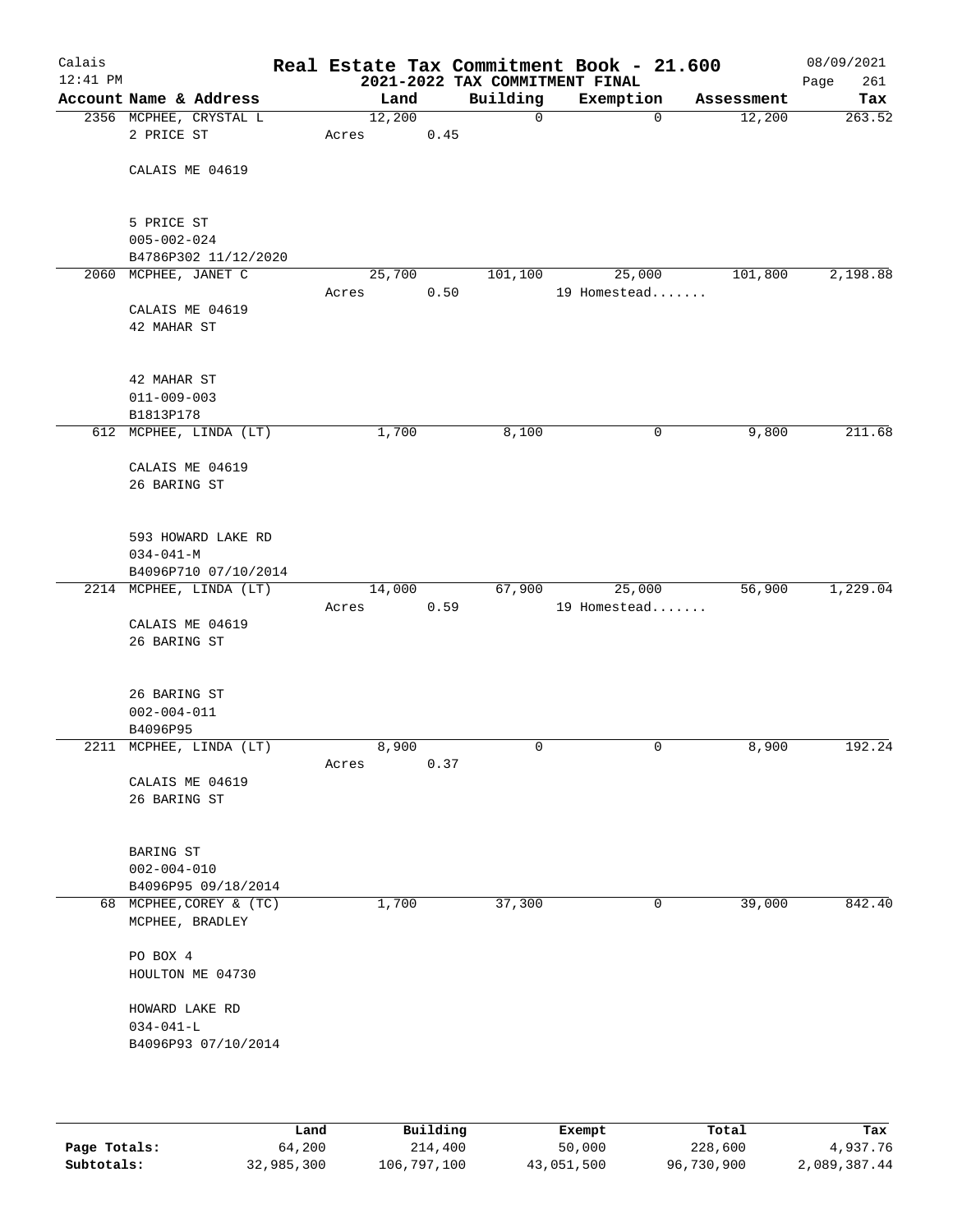| Calais                     |                                                                                                                                                                                            |                       |       |                          |                                |                       | Real Estate Tax Commitment Book - 21.600 |                       | 08/09/2021                |
|----------------------------|--------------------------------------------------------------------------------------------------------------------------------------------------------------------------------------------|-----------------------|-------|--------------------------|--------------------------------|-----------------------|------------------------------------------|-----------------------|---------------------------|
| $12:41$ PM                 |                                                                                                                                                                                            |                       |       |                          | 2021-2022 TAX COMMITMENT FINAL |                       |                                          |                       | 262<br>Page               |
|                            | Account Name & Address                                                                                                                                                                     |                       |       | Land                     | Building                       |                       | Exemption                                | Assessment            | Tax                       |
|                            | 113 MCPHERSON, EDITH NL &<br>RONALD REVOCABLE TRUST<br>MCPHERSON, EDITH &<br>RONALD TRUSTEES<br>C/O RONALD & EDITH<br>MCPHERSON TRUSTEES<br>10450 LOTSFORD ROAD<br>#4218<br>BOWIE MD 20721 |                       | Acres | 35,700<br>40.00          | 84,700                         |                       | $\Omega$                                 | 120,400               | 2,600.64                  |
|                            | 56 PINE CONE LANE<br>$035 - 054 - 009$                                                                                                                                                     |                       |       |                          |                                |                       |                                          |                       |                           |
|                            | B2906P269 07/26/2004                                                                                                                                                                       |                       |       |                          |                                |                       |                                          |                       |                           |
|                            | 266 MCSHANE, JILLIAN N<br>CALAIS ME 04619<br>50 LAFAYETTE ST.                                                                                                                              |                       | Acres | 8,700<br>0.23            | 99,100                         |                       | 25,000<br>19 Homestead                   | 82,800                | 1,788.48                  |
|                            | 50 LAFAYETTE ST<br>$010 - 011 - 016$<br>B4424P265 12/05/2017                                                                                                                               |                       |       |                          |                                |                       |                                          |                       |                           |
|                            | 2163 MCSHANE, PAULA M                                                                                                                                                                      |                       |       | 13,200                   | 99,800                         |                       | 25,000                                   | 88,000                | 1,900.80                  |
|                            | 20 ERIN STREET<br>THOMASTON ME 04861                                                                                                                                                       |                       | Acres | 0.82                     |                                |                       | 19 Homestead                             |                       |                           |
|                            | 47 KING ST<br>$003 - 002 - 002$<br>B2454P222                                                                                                                                               |                       |       |                          |                                |                       |                                          |                       |                           |
|                            | 145 MCSHANE, ROBERT W<br>CALAIS ME 04619<br>77 TRANSFER RD                                                                                                                                 |                       | Acres | 30,200<br>152.00         | 69,800                         |                       | 25,000<br>19 Homestead                   | 75,000                | 1,620.00                  |
|                            | 77 TRANSFER ROAD<br>$026 - 027$<br>B2145P304 03/01/1997                                                                                                                                    |                       |       |                          |                                |                       |                                          |                       |                           |
|                            | 524 MCVICAR, ELIZABETH M<br>CALAIS ME 04619<br>387 RIVER ROAD RT #1                                                                                                                        |                       | Acres | 15,000<br>24.00          | 24,600                         |                       | 25,000<br>19 Homestead                   | 14,600                | 315.36                    |
|                            | 387 RIVER ROAD<br>$030 - 169$<br>B3867P188 07/17/2012                                                                                                                                      |                       |       |                          |                                |                       |                                          |                       |                           |
| 2327                       | MCVICAR, WILLIAM                                                                                                                                                                           |                       |       | 13,600                   | 97,500                         |                       | 25,000                                   | 86,100                | 1,859.76                  |
|                            | MCVICAR, KIM<br>16 POOLE ST<br>CALAIS ME 04619<br>16 POOLE ST<br>$005 - 001 - 001$<br>B1907P290                                                                                            |                       | Acres | 0.56                     |                                |                       | 19 Homestead                             |                       |                           |
|                            |                                                                                                                                                                                            | Land                  |       | Building                 |                                |                       | Exempt                                   | Total                 | Tax                       |
| Page Totals:<br>Subtotals: |                                                                                                                                                                                            | 116,400<br>33,101,700 |       | 475,500<br>107, 272, 600 |                                | 125,000<br>43,176,500 |                                          | 466,900<br>97,197,800 | 10,085.04<br>2,099,472.48 |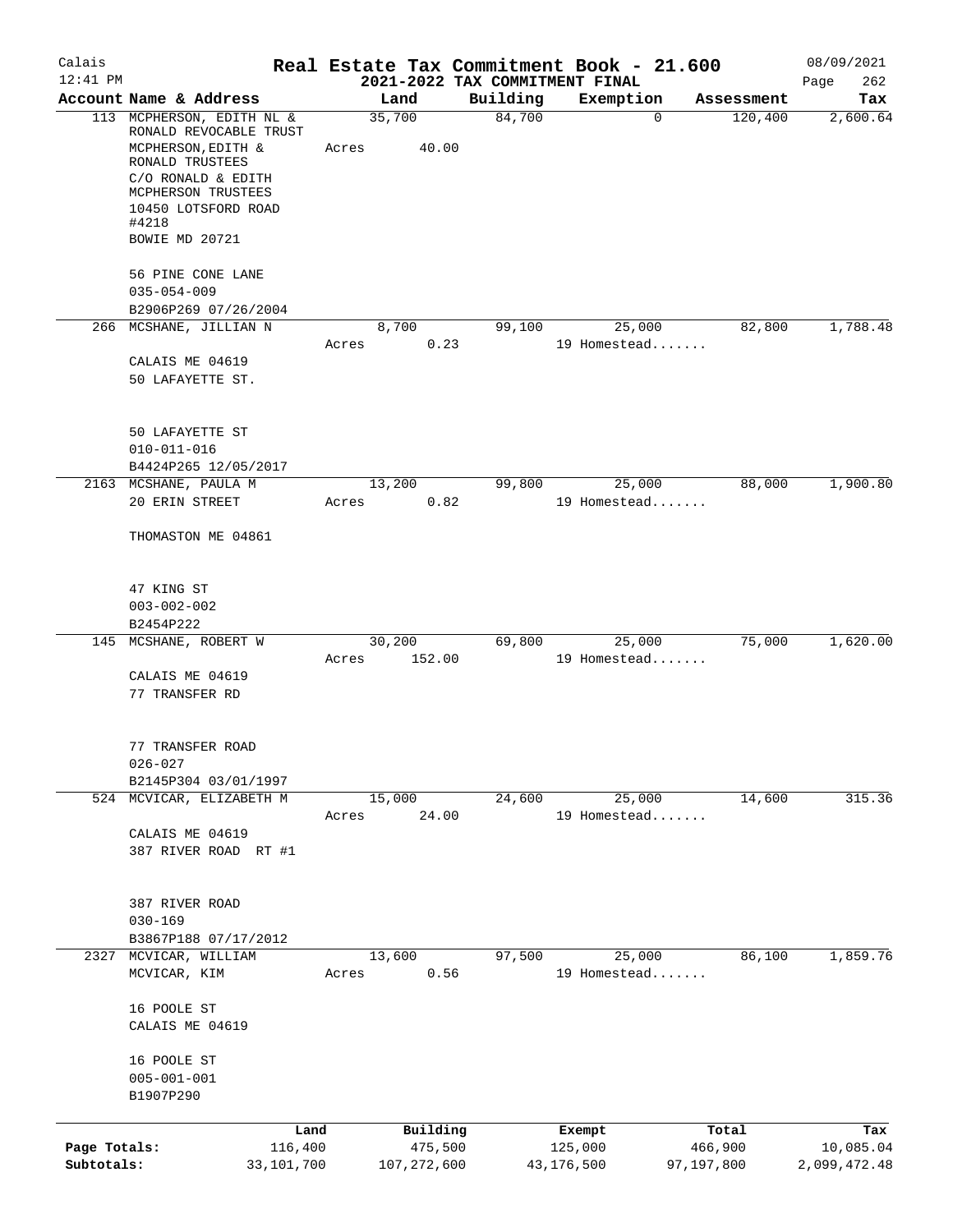| Calais                     |                                                                                                                     | Real Estate Tax Commitment Book - 21.600 |                                            |                           |                                | 08/09/2021                      |
|----------------------------|---------------------------------------------------------------------------------------------------------------------|------------------------------------------|--------------------------------------------|---------------------------|--------------------------------|---------------------------------|
| $12:41$ PM                 | Account Name & Address                                                                                              | Land                                     | 2021-2022 TAX COMMITMENT FINAL<br>Building | Exemption                 | Assessment                     | 263<br>Page<br>Tax              |
|                            | 1482 MELCHERT, JOHN S &<br>TREMBATH, GALEN E.W.<br>(JT)<br>4751 40TH STREET<br>APT 2H<br>LONG ISLAND CITY NY        | 23,000<br>0.40<br>Acres                  | 93,300                                     | 0                         | 116,300                        | 2,512.08                        |
| 228                        | 11104<br>31 LAFAYETTE ST<br>$007 - 008 - 011$<br>B4742P238 12/30/2020<br>MELLON LIVING TRUST<br>MELLON, FRANCIS W & | 34,700<br>26.00<br>Acres                 | 66,400                                     | 0                         | 101,100                        | 2,183.76                        |
|                            | JOYCE A (TRUSTEES)<br>1365 DOMINION TRAIL<br>HEBRON KY 41048<br>381 BEAR HOLLOW ROAD<br>$034 - 045 - 015$           |                                          |                                            |                           |                                |                                 |
|                            | B2428P252 05/03/2000<br>2275 MERCIER, GERTRUDE<br>(HEIRS)<br>C/O MICHAEL KELLY<br>444 NORTH ST<br>CALAIS ME 04619   | 3,900<br>0.08<br>Acres                   | 700                                        | 0                         | 4,600                          | 99.36                           |
| 1557                       | 444 NORTH ST<br>$003 - 006 - 003 - 003$<br>B992P51<br>MERCIER, RALPH E                                              | 30,700                                   | 119,200                                    | 0                         | 149,900                        | 3,237.84                        |
|                            | CALAIS ME 04619<br>600 MAIN ST                                                                                      | 0.71<br>Acres                            |                                            |                           |                                |                                 |
|                            | 600 MAIN ST<br>$008 - 006 - 004$<br>B3955P278 05/24/2013                                                            |                                          |                                            |                           |                                |                                 |
| 2086                       | MERCIER, STEPHEN A<br>WASHINGTON DC 20005<br>1312 MASS. AVE                                                         | 20,400<br>0.56<br>Acres                  | 35,700                                     | $\mathsf{O}$              | 56,100                         | 1,211.76                        |
|                            | 446 NORTH ST<br>$003 - 006 - 003 - 001$<br>B2650P278 08/01/2002<br>641 MERRILL, ERIC                                | 3,100                                    | 0                                          | 0                         | 3,100                          | 66.96                           |
|                            | ARLINGTON VA 22206 1050<br>4915 25TH ST S                                                                           | 0.60<br>Acres                            |                                            |                           |                                |                                 |
|                            | CHISHOLM BLVD/NASHES<br>$036 - 011 - A$<br>B2930P85 09/24/2004                                                      |                                          |                                            |                           |                                |                                 |
| Page Totals:<br>Subtotals: | Land<br>115,800<br>33, 217, 500                                                                                     | Building<br>315,300<br>107,587,900       |                                            | Exempt<br>0<br>43,176,500 | Total<br>431,100<br>97,628,900 | Tax<br>9,311.76<br>2,108,784.24 |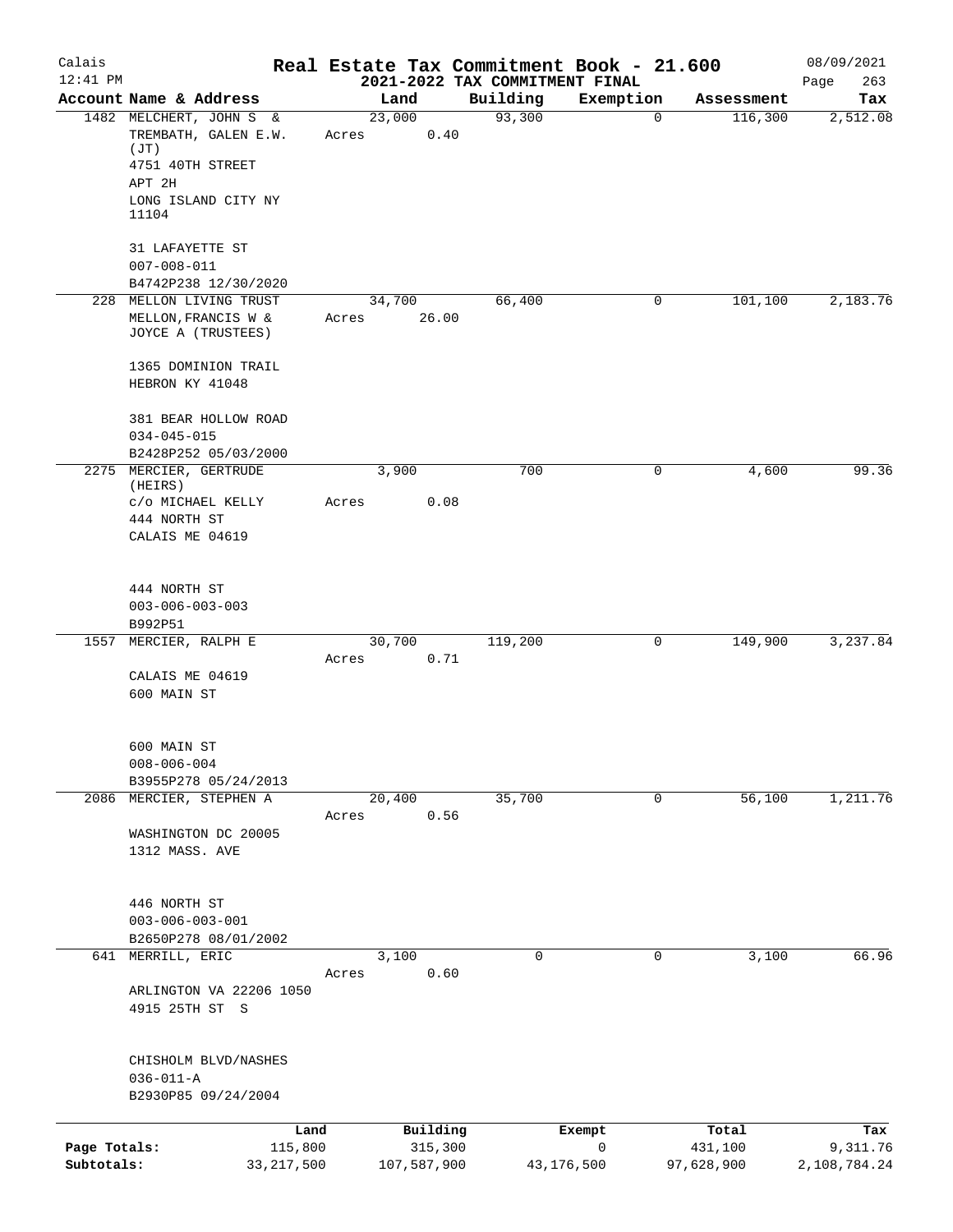| Calais                     |                                                         |                 |                        |                                            | Real Estate Tax Commitment Book - 21.600 |                       | 08/09/2021               |
|----------------------------|---------------------------------------------------------|-----------------|------------------------|--------------------------------------------|------------------------------------------|-----------------------|--------------------------|
| $12:41$ PM                 | Account Name & Address                                  |                 | Land                   | 2021-2022 TAX COMMITMENT FINAL<br>Building | Exemption                                | Assessment            | 264<br>Page<br>Tax       |
|                            | 433 MERRILL, ERIC                                       | 15,200          |                        | 13,600                                     | $\mathbf 0$                              | 28,800                | 622.08                   |
|                            |                                                         | Acres           | 0.23                   |                                            |                                          |                       |                          |
|                            | ARLINGTON VA 22206 1050<br>4915 25TH ST S               |                 |                        |                                            |                                          |                       |                          |
|                            | 10 WATERVIEW LANE<br>$036 - 011$                        |                 |                        |                                            |                                          |                       |                          |
|                            | B1407P119                                               |                 |                        |                                            |                                          |                       |                          |
|                            | 434 MERRILL, ERIC &<br>MERRILL, ANTOINETTE<br>(JT)      | Acres           | 26,700<br>0.44         | 39,900                                     | 0                                        | 66,600                | 1,438.56                 |
|                            | 4915 25TH ST S<br>ARLINGTON VA 22206 1050               |                 |                        |                                            |                                          |                       |                          |
|                            | 18 WATERVIEW LANE<br>$036 - 012$                        |                 |                        |                                            |                                          |                       |                          |
| 1719                       | B4689P29 08/13/2020<br>MERRILL, TANNER &                | 21,800          |                        | 107,600                                    | 0                                        | 129,400               | 2,795.04                 |
|                            | REYNOLDS, CAITLIN (JT)<br>506 BARING STREET             | Acres           | 7.77                   |                                            |                                          |                       |                          |
|                            | CALAIS ME 04619                                         |                 |                        |                                            |                                          |                       |                          |
|                            | 506 BARING ST<br>$028 - 028$                            |                 |                        |                                            |                                          |                       |                          |
|                            | B4716P202 10/23/2020                                    |                 |                        |                                            |                                          |                       |                          |
|                            | 179 MESMAN, ALVA L<br>C/O WILLIAM W HOWARD,<br>III      | 13,000<br>Acres | 80.00                  | 0                                          | 0                                        | 13,000                | 280.80                   |
|                            | PO BOX 1216<br>CALAIS ME 04619                          |                 |                        |                                            |                                          |                       |                          |
|                            | CARSON RD<br>$033 - 113$                                |                 |                        |                                            |                                          |                       |                          |
|                            | B4783P143 05/06/2021 B2804P283 10/10/2003               |                 |                        |                                            |                                          |                       |                          |
| 2242                       | MESSEMER, HELEN M                                       | 12,100          |                        | 37,300                                     | 25,000                                   | 24,400                | 527.04                   |
|                            | CALAIS ME 04619<br>18 CLARK ST                          | Acres           | 0.44                   |                                            | 19 Homestead                             |                       |                          |
|                            | 18 CLARK ST<br>$003 - 005 - 007$                        |                 |                        |                                            |                                          |                       |                          |
|                            | B4653P13 01/06/2020                                     |                 |                        |                                            |                                          |                       |                          |
| 1213                       | MEUCHADIM OF MAINE                                      | 35,200<br>Acres | 0.30                   | 129,600                                    | $\mathsf{O}$                             | 164,800               | 3,559.68                 |
|                            | HOLLYWOOD FL 33024<br>6100 HOLLYWOOD BLVD.<br>SUITE 407 |                 |                        |                                            |                                          |                       |                          |
|                            | 37 MAIN ST<br>006-001-031&032<br>B4041P238 03/06/2014   |                 |                        |                                            |                                          |                       |                          |
|                            | Land                                                    |                 | Building               |                                            | Exempt                                   | Total                 | Tax                      |
| Page Totals:<br>Subtotals: | 124,000<br>33, 341, 500                                 |                 | 328,000<br>107,915,900 |                                            | 25,000<br>43, 201, 500                   | 427,000<br>98,055,900 | 9,223.20<br>2,118,007.44 |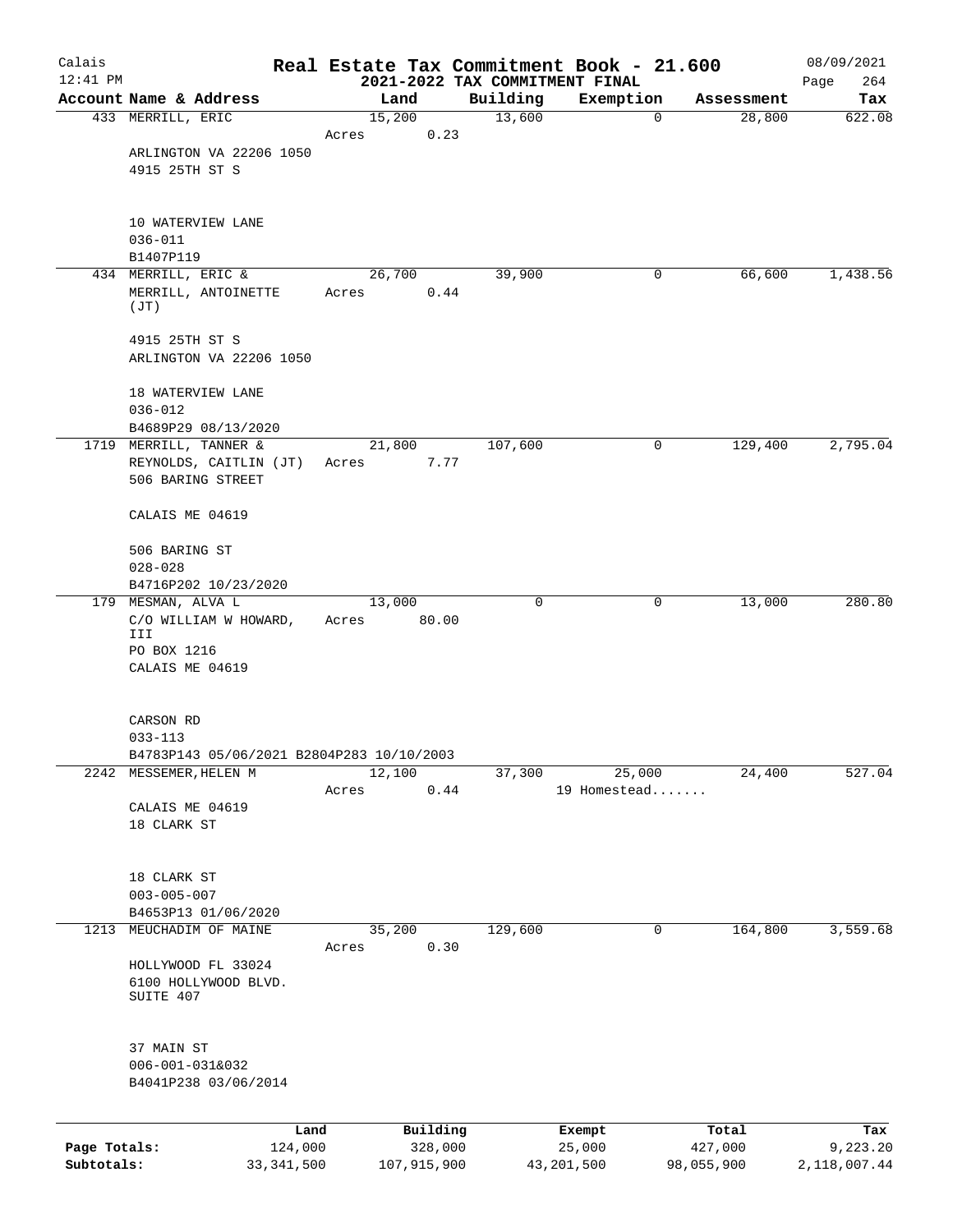| Calais       |                                                     |         |                     | Real Estate Tax Commitment Book - 21.600   |                       |                  | 08/09/2021         |
|--------------|-----------------------------------------------------|---------|---------------------|--------------------------------------------|-----------------------|------------------|--------------------|
| $12:41$ PM   | Account Name & Address                              | Land    |                     | 2021-2022 TAX COMMITMENT FINAL<br>Building | Exemption             | Assessment       | 265<br>Page<br>Tax |
|              | 1114 MEUCHADIM OF MAINE                             | 92,600  |                     | 0                                          | $\mathbf 0$           | 92,600           | 2,000.16           |
|              |                                                     | Acres   | 17.56               |                                            |                       |                  |                    |
|              | HOLLYWOOD FL 33021                                  |         |                     |                                            |                       |                  |                    |
|              | 6100 HOLLYWOOD BLVD                                 |         |                     |                                            |                       |                  |                    |
|              |                                                     |         |                     |                                            |                       |                  |                    |
|              | BARING ST<br>$002 - 002 - 023$                      |         |                     |                                            |                       |                  |                    |
|              | B3338P242 09/27/2007 B3204P289 10/17/2006 B2043P153 |         |                     |                                            |                       |                  |                    |
| 1210         | MEUCHADIM OF MAINE, LP                              | 18,200  |                     | 53,400                                     | 0                     | 71,600           | 1,546.56           |
|              | HOLLYWOOD FL 33024                                  | Acres   | 0.08                |                                            |                       |                  |                    |
|              | 6100 HOLLYWOOD BLVD                                 |         |                     |                                            |                       |                  |                    |
|              | SUITE 407                                           |         |                     |                                            |                       |                  |                    |
|              |                                                     |         |                     |                                            |                       |                  |                    |
|              | 14 CUSTOMS ST                                       |         |                     |                                            |                       |                  |                    |
|              | $006 - 001 - 029$                                   |         |                     |                                            |                       |                  |                    |
|              | B4041P238 03/06/2014                                | 9,300   |                     | $\mathbf 0$                                | 0                     | 9,300            | 200.88             |
|              | 1211 MEUCHADIM OF MAINE, LP                         | Acres   | 0.13                |                                            |                       |                  |                    |
|              | HOLLYWOOD FL 33024                                  |         |                     |                                            |                       |                  |                    |
|              | 6100 HOLLYWOOD BLVD                                 |         |                     |                                            |                       |                  |                    |
|              | SUITE 407                                           |         |                     |                                            |                       |                  |                    |
|              |                                                     |         |                     |                                            |                       |                  |                    |
|              | RIVER ST                                            |         |                     |                                            |                       |                  |                    |
|              | $006 - 001 - 028$<br>B4041P238 03/06/2014           |         |                     |                                            |                       |                  |                    |
|              | 1204 MEUCHADIM OF MAINE, LP                         | 25,200  |                     | $\mathbf 0$                                | 0                     | 25,200           | 544.32             |
|              |                                                     | Acres   | 0.24                |                                            |                       |                  |                    |
|              | HOLLYWOOD FL 33024                                  |         |                     |                                            |                       |                  |                    |
|              | 6100 HOLLYWOOD                                      |         |                     |                                            |                       |                  |                    |
|              |                                                     |         |                     |                                            |                       |                  |                    |
|              | MAIN ST<br>$006 - 001 - 022$                        |         |                     |                                            |                       |                  |                    |
|              | B4041P238 03/06/2014                                |         |                     |                                            |                       |                  |                    |
|              | 1205 MEUCHADIM OF MAINE, LP                         | 8,900   |                     | 0                                          | 0                     | 8,900            | 192.24             |
|              |                                                     | Acres   | 0.12                |                                            |                       |                  |                    |
|              | HOLLYWOOD FL 33024                                  |         |                     |                                            |                       |                  |                    |
|              | 6100 HOLLYWOOD BLVD<br>SUITE 407                    |         |                     |                                            |                       |                  |                    |
|              |                                                     |         |                     |                                            |                       |                  |                    |
|              | WHITNEY ST                                          |         |                     |                                            |                       |                  |                    |
|              | $006 - 001 - 023$                                   |         |                     |                                            |                       |                  |                    |
|              | B4041P238 03/06/2014 B3907P133 11/28/2012           |         |                     |                                            |                       |                  |                    |
|              | 1151 MEUCHADIM OF MAINE, LP                         | 138,500 |                     | 268,400                                    | 0                     | 406,900          | 8,789.04           |
|              | HOLLYWOOD FL 33024                                  | Acres   | 2.06                |                                            |                       |                  |                    |
|              | 6100 HOLLYWOOD BLVD                                 |         |                     |                                            |                       |                  |                    |
|              |                                                     |         |                     |                                            |                       |                  |                    |
|              | 97 BARING ST                                        |         |                     |                                            |                       |                  |                    |
|              | $002 - 002 - 022$                                   |         |                     |                                            |                       |                  |                    |
|              | B3701P47 12/15/2010                                 |         |                     |                                            |                       |                  |                    |
|              |                                                     |         |                     |                                            |                       |                  |                    |
| Page Totals: | Land<br>292,700                                     |         | Building<br>321,800 |                                            | Exempt<br>$\mathbf 0$ | Total<br>614,500 | Tax<br>13, 273. 20 |
| Subtotals:   | 33,634,200                                          |         | 108, 237, 700       | 43, 201, 500                               |                       | 98,670,400       | 2,131,280.64       |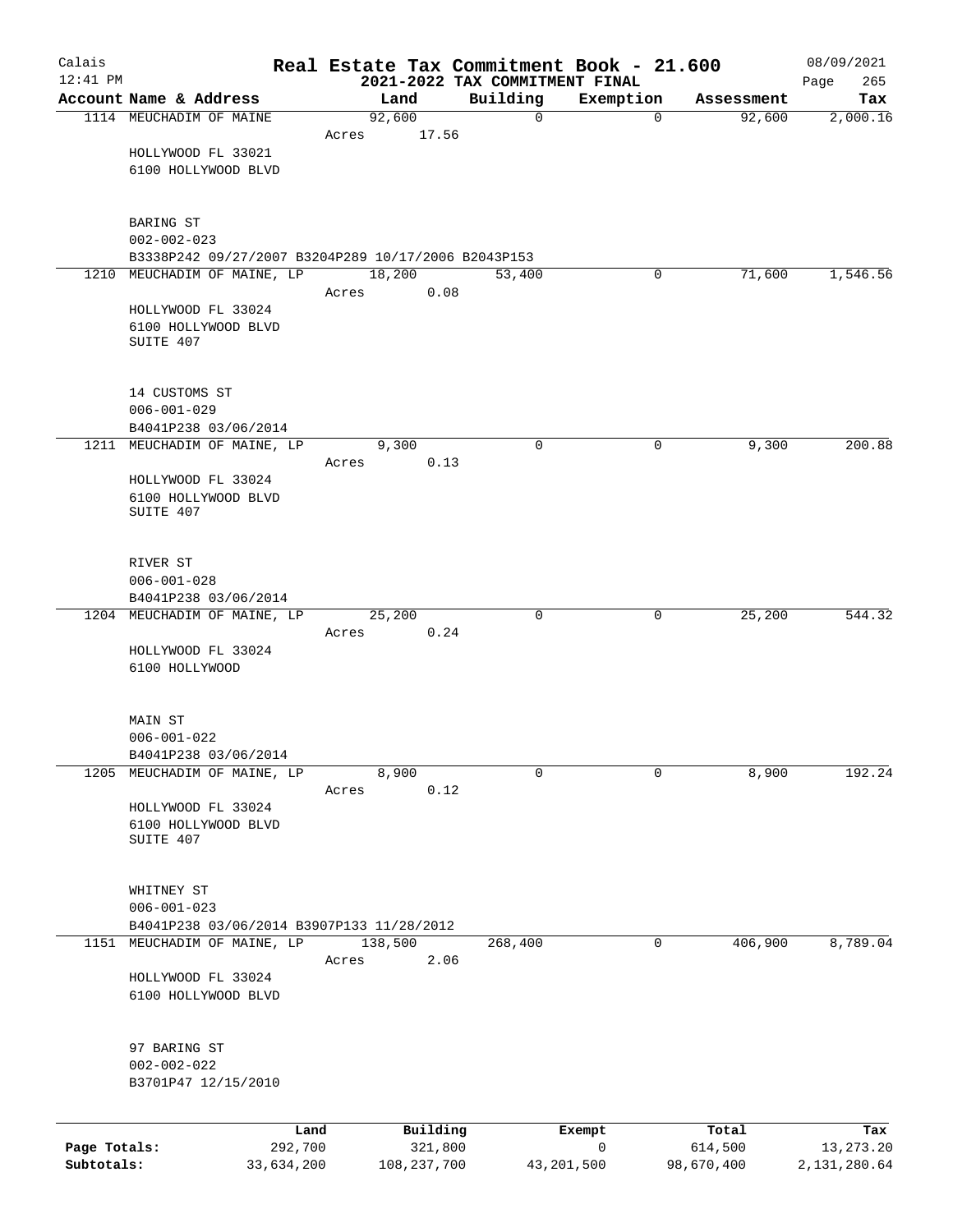| Calais       |                                             |                 |             | Real Estate Tax Commitment Book - 21.600   |                        |            | 08/09/2021         |
|--------------|---------------------------------------------|-----------------|-------------|--------------------------------------------|------------------------|------------|--------------------|
| $12:41$ PM   | Account Name & Address                      |                 | Land        | 2021-2022 TAX COMMITMENT FINAL<br>Building | Exemption              | Assessment | 266<br>Page<br>Tax |
|              | 1152 MEUCHADIM OF MAINE, LP                 | 57,600          |             | 6,300                                      | $\mathbf 0$            | 63,900     | 1,380.24           |
|              |                                             | Acres           | 0.80        |                                            |                        |            |                    |
|              | HOLLYWOOD FL 33024                          |                 |             |                                            |                        |            |                    |
|              | 6100 HOLLYWOOD BLVD.                        |                 |             |                                            |                        |            |                    |
|              | 7TH FLOOR                                   |                 |             |                                            |                        |            |                    |
|              | 531 NORTH ST water                          |                 |             |                                            |                        |            |                    |
|              | $002 - 003 - 001$                           |                 |             |                                            |                        |            |                    |
|              | B3152P100 06/07/2006                        |                 |             |                                            |                        |            |                    |
|              | 297 MICHAUD, WILLIAM                        | 13,300          |             | 12,000                                     | 0                      | 25,300     | 546.48             |
|              | MICHAUD, KAREN                              | Acres           | 0.17        |                                            |                        |            |                    |
|              | 36 HILLCREST DRIVE                          |                 |             |                                            |                        |            |                    |
|              | STAFFORD SPRINGS CT<br>06076                |                 |             |                                            |                        |            |                    |
|              | 730 RIVER ROAD                              |                 |             |                                            |                        |            |                    |
|              | $019 - 020$                                 |                 |             |                                            |                        |            |                    |
|              | B4609P310 11/03/2019                        |                 |             |                                            |                        |            |                    |
|              | 968 MIDATLANTIC IRA LLC                     | 12,900          |             | 64,700                                     | 0                      | 77,600     | 1,676.16           |
|              | THORUM, MARK IRA- FBO                       | Acres           | 0.04        |                                            |                        |            |                    |
|              | 118 WEST CHURCH STREET                      |                 |             |                                            |                        |            |                    |
|              | FREDERICK MD 21701                          |                 |             |                                            |                        |            |                    |
|              | 411 MAIN ST                                 |                 |             |                                            |                        |            |                    |
|              | $007 - 003 - 033$                           |                 |             |                                            |                        |            |                    |
|              | B3936P120 02/07/2013                        |                 |             |                                            |                        |            |                    |
|              | 763 MILANO, RICAHRD                         | 22,700          |             | 41,400                                     | 0                      | 64,100     | 1,384.56           |
|              | NICHOLAUS &<br>MILANO, NANCY KAY (JT) Acres |                 | 0.69        |                                            |                        |            |                    |
|              | 39 FRANKLIN STREET                          |                 |             |                                            |                        |            |                    |
|              | CALAIS ME 04619                             |                 |             |                                            |                        |            |                    |
|              |                                             |                 |             |                                            |                        |            |                    |
|              | 39 FRANKLIN ST                              |                 |             |                                            |                        |            |                    |
|              | $008 - 004 - 022$<br>B4684P133 07/30/2020   |                 |             |                                            |                        |            |                    |
|              | 664 MILBURN, MAY LYNN (LE)                  | 19,400          |             | $\Omega$                                   | 0                      | 19,400     | 419.04             |
|              |                                             | Acres           | 4.75        |                                            |                        |            |                    |
|              | CALAIS ME 04619                             |                 |             |                                            |                        |            |                    |
|              | 428 SOUTH ST                                |                 |             |                                            |                        |            |                    |
|              |                                             |                 |             |                                            |                        |            |                    |
|              | PLUM TREE LANE                              |                 |             |                                            |                        |            |                    |
|              | $026 - 022 - A$                             |                 |             |                                            |                        |            |                    |
|              | B4136P292 03/19/2015 B2991P27 03/18/2005    |                 |             |                                            |                        |            |                    |
|              | 1868 MILBURN, MAY LYNN (LE)                 | 22,300<br>Acres | 13.07       | 99,900                                     | 25,000<br>19 Homestead | 97,200     | 2,099.52           |
|              | CALAIS ME 04619                             |                 |             |                                            |                        |            |                    |
|              | 428 SOUTH ST                                |                 |             |                                            |                        |            |                    |
|              |                                             |                 |             |                                            |                        |            |                    |
|              | 428 SOUTH ST                                |                 |             |                                            |                        |            |                    |
|              | $026 - 023$                                 |                 |             |                                            |                        |            |                    |
|              | B4136P292 03/19/2015 B1753P300              |                 |             |                                            |                        |            |                    |
|              | Land                                        |                 | Building    |                                            | Exempt                 | Total      | Tax                |
| Page Totals: | 148,200                                     |                 | 224,300     |                                            | 25,000                 | 347,500    | 7,506.00           |
| Subtotals:   | 33,782,400                                  |                 | 108,462,000 |                                            | 43, 226, 500           | 99,017,900 | 2,138,786.64       |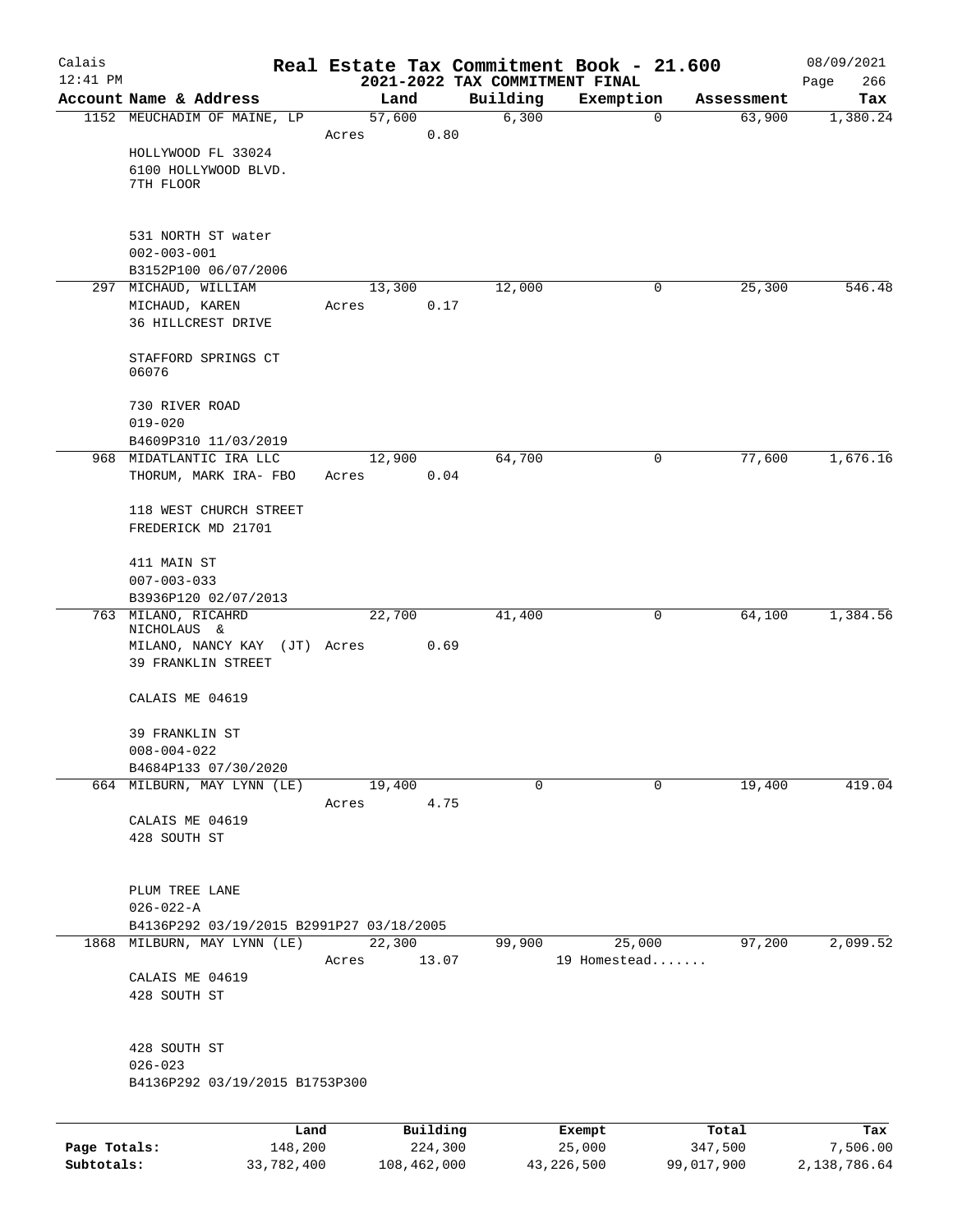| Calais<br>$12:41$ PM |                                                   |      |                  |          |          | Real Estate Tax Commitment Book - 21.600<br>2021-2022 TAX COMMITMENT FINAL |            | 08/09/2021<br>267<br>Page |
|----------------------|---------------------------------------------------|------|------------------|----------|----------|----------------------------------------------------------------------------|------------|---------------------------|
|                      | Account Name & Address                            |      |                  | Land     | Building | Exemption                                                                  | Assessment | Tax                       |
|                      | 1698 MILBURN, MICHAEL J.P. &                      |      | 11,400           |          | 85,600   | 25,000                                                                     | 72,000     | 1,555.20                  |
|                      | (JT)<br>MILBURN, ALEISHA                          |      | Acres            | 0.39     |          | 19 Homestead                                                               |            |                           |
|                      | 93 GARFIELD ST                                    |      |                  |          |          |                                                                            |            |                           |
|                      | CALAIS ME 04619                                   |      |                  |          |          |                                                                            |            |                           |
|                      | 93 GARFIELD ST                                    |      |                  |          |          |                                                                            |            |                           |
|                      | $011 - 003$                                       |      |                  |          |          |                                                                            |            |                           |
|                      | B2947P311 11/15/2004                              |      |                  |          |          |                                                                            |            |                           |
|                      | 1303 MILESTONE REALTY<br>C/O BONNIE JOHNSON       |      | 114,700<br>Acres | 3.22     | 426,400  | 0                                                                          | 541,100    | 11,687.76                 |
|                      | PO BOX 954                                        |      |                  |          |          |                                                                            |            |                           |
|                      | CALAIS ME 04619                                   |      |                  |          |          |                                                                            |            |                           |
|                      |                                                   |      |                  |          |          |                                                                            |            |                           |
|                      | 846 MAIN ST                                       |      |                  |          |          |                                                                            |            |                           |
|                      | $013 - 001 - 005$<br>B1813P143                    |      |                  |          |          |                                                                            |            |                           |
|                      | 396 MILLER, LARRY L                               |      |                  | 8,300    | 19,200   | 25,000                                                                     | 2,500      | 54.00                     |
|                      |                                                   |      | Acres            | 0.50     |          | 19 Homestead                                                               |            |                           |
|                      | CALAIS ME 04619                                   |      |                  |          |          |                                                                            |            |                           |
|                      | 94 SHATTUCK ROAD                                  |      |                  |          |          |                                                                            |            |                           |
|                      | 94 SHATTUCK RD                                    |      |                  |          |          |                                                                            |            |                           |
|                      | $037 - 236$                                       |      |                  |          |          |                                                                            |            |                           |
|                      | B3329P174 09/07/2007                              |      |                  |          |          |                                                                            |            |                           |
|                      | 569 MILLER, LESLEY A                              |      |                  | 9,300    | 63,500   | 25,000                                                                     | 47,800     | 1,032.48                  |
|                      | MILLER, STARLYN J(JT)                             |      | Acres            | 0.26     |          | 19 Homestead                                                               |            |                           |
|                      | P.O. BOX 1227                                     |      |                  |          |          |                                                                            |            |                           |
|                      | CALAIS ME 04619 6227                              |      |                  |          |          |                                                                            |            |                           |
|                      | 24 HIGH ST                                        |      |                  |          |          |                                                                            |            |                           |
|                      | $006 - 008 - 001$                                 |      |                  |          |          |                                                                            |            |                           |
|                      | B2311P198                                         |      |                  |          |          |                                                                            |            |                           |
|                      | 2320 MINAHAN MANAGEMENT LLC<br>C/O ROBERT LAMBERT |      | 10,000<br>Acres  | 0.30     | 20, 200  | 0                                                                          | 30,200     | 652.32                    |
|                      | 10 SCHOOL STREET                                  |      |                  |          |          |                                                                            |            |                           |
|                      | CALAIS ME 04619                                   |      |                  |          |          |                                                                            |            |                           |
|                      |                                                   |      |                  |          |          |                                                                            |            |                           |
|                      | 10 SCHOOL ST<br>$003 - 009 - 010$                 |      |                  |          |          |                                                                            |            |                           |
|                      | B4215P164 12/10/2015                              |      |                  |          |          |                                                                            |            |                           |
|                      | 127 MINGO, ALDEN                                  |      | 46,500           |          | $\Omega$ | 0                                                                          | 46,500     | 1,004.40                  |
|                      | 405 SHATTUCK RD                                   |      | Acres            | 337.00   |          |                                                                            |            |                           |
|                      | CALAIS ME 04619                                   |      |                  |          |          |                                                                            |            |                           |
|                      | RURAL CALAIS                                      |      |                  |          |          |                                                                            |            |                           |
|                      | $035 - 069$                                       |      |                  |          |          |                                                                            |            |                           |
|                      | B4725P104 11/03/2020 B1038P291                    |      |                  |          |          |                                                                            |            |                           |
|                      |                                                   |      |                  |          |          |                                                                            |            |                           |
|                      |                                                   | Land |                  | Building |          | Exempt                                                                     | Total      | Tax                       |

|              | Land       | Building    | Exempt     | Total      | Tax          |
|--------------|------------|-------------|------------|------------|--------------|
| Page Totals: | 200,200    | 614,900     | 75,000     | 740,100    | 15,986.16    |
| Subtotals:   | 33,982,600 | 109,076,900 | 43,301,500 | 99,758,000 | 2,154,772.80 |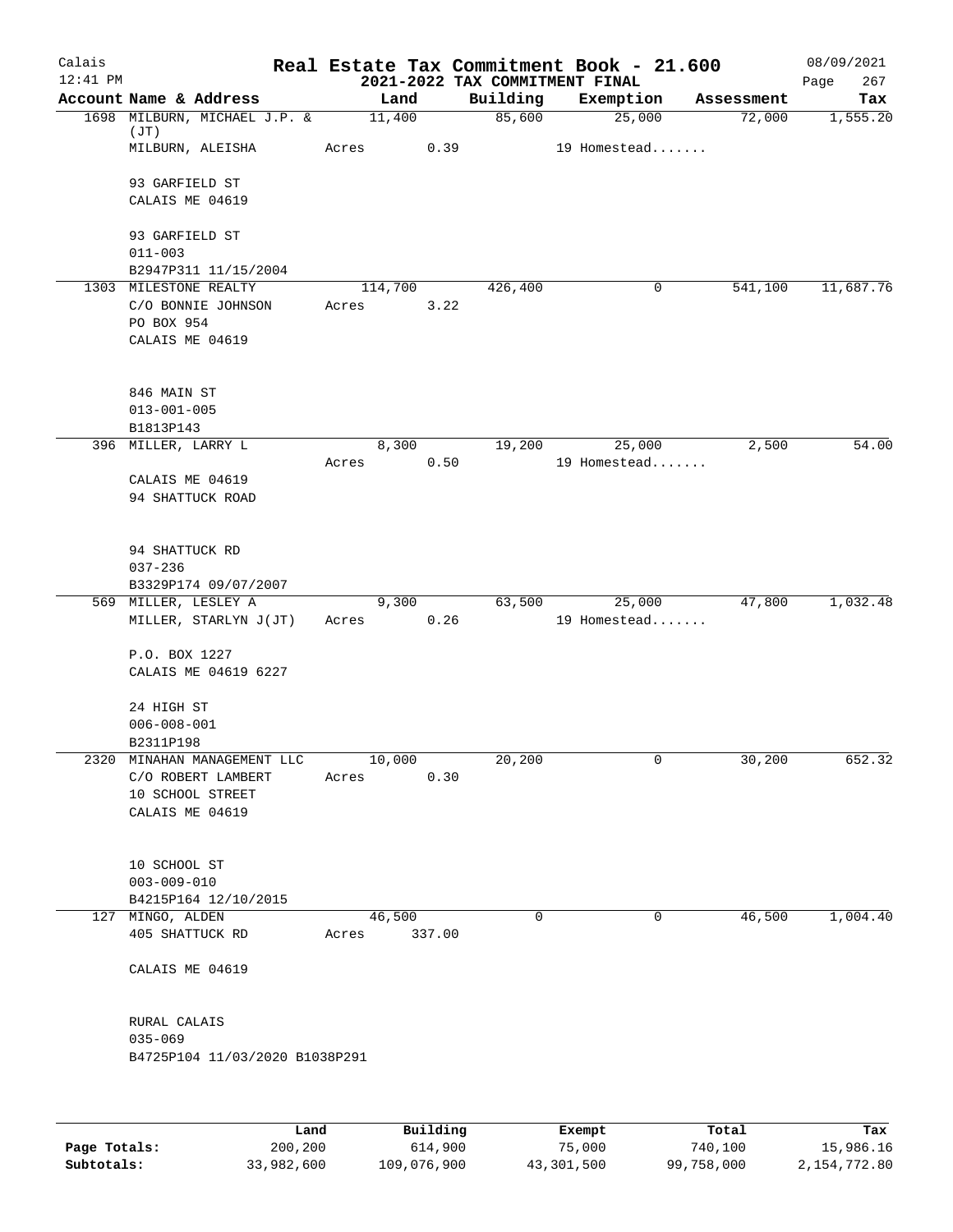| Calais<br>$12:41$ PM |                                 |        |       | Real Estate Tax Commitment Book - 21.600<br>2021-2022 TAX COMMITMENT FINAL |              |            | 08/09/2021<br>268<br>Page |
|----------------------|---------------------------------|--------|-------|----------------------------------------------------------------------------|--------------|------------|---------------------------|
|                      | Account Name & Address          |        | Land  | Building                                                                   | Exemption    | Assessment | Tax                       |
|                      | 210 MINGO, ALDEN                | 25,500 |       | $\mathsf{O}$                                                               | $\mathbf 0$  | 25,500     | 550.80                    |
|                      | 405 SHATTUCK RD                 | Acres  | 70.00 |                                                                            |              |            |                           |
|                      |                                 |        |       |                                                                            |              |            |                           |
|                      | CALAIS ME 04619                 |        |       |                                                                            |              |            |                           |
|                      |                                 |        |       |                                                                            |              |            |                           |
|                      |                                 |        |       |                                                                            |              |            |                           |
|                      | SHATTUCK RD<br>$037 - 224$      |        |       |                                                                            |              |            |                           |
|                      | B1735P121                       |        |       |                                                                            |              |            |                           |
|                      | 211 MINGO, ALDEN                | 12,600 |       | $\mathbf 0$                                                                | 0            | 12,600     | 272.16                    |
|                      | 405 SHATTUCK RD                 | Acres  | 60.00 |                                                                            |              |            |                           |
|                      |                                 |        |       |                                                                            |              |            |                           |
|                      | CALAIS ME 04619                 |        |       |                                                                            |              |            |                           |
|                      |                                 |        |       |                                                                            |              |            |                           |
|                      |                                 |        |       |                                                                            |              |            |                           |
|                      | SHATTUCK RD-CRANBERRY           |        |       |                                                                            |              |            |                           |
|                      | $037 - 237$                     |        |       |                                                                            |              |            |                           |
|                      | B1735P121 11/01/1991            |        |       |                                                                            |              |            |                           |
|                      | 2836 MINGO, ARTHUR              | 11,000 |       | 0                                                                          | $\mathsf{O}$ | 11,000     | 237.60                    |
|                      | 404 SHATTUCK RD                 | Acres  | 67.00 |                                                                            |              |            |                           |
|                      | CALAIS ME 04619                 |        |       |                                                                            |              |            |                           |
|                      |                                 |        |       |                                                                            |              |            |                           |
|                      |                                 |        |       |                                                                            |              |            |                           |
|                      | RURAL CALAIS                    |        |       |                                                                            |              |            |                           |
|                      | 035-067&068                     |        |       |                                                                            |              |            |                           |
|                      | B4310P28 10/28/2016             |        |       |                                                                            |              |            |                           |
|                      | 2865 MINGO, ARTHUR              |        | 5,000 | $\mathbf 0$                                                                | 0            | 5,000      | 108.00                    |
|                      | 404 SHATTUCK RD                 | Acres  | 33.00 |                                                                            |              |            |                           |
|                      |                                 |        |       |                                                                            |              |            |                           |
|                      | CALAIS ME 04619                 |        |       |                                                                            |              |            |                           |
|                      |                                 |        |       |                                                                            |              |            |                           |
|                      | RURAL CALAIS                    |        |       |                                                                            |              |            |                           |
|                      | $035 - 070$                     |        |       |                                                                            |              |            |                           |
|                      | B4725P104 11/03/2020 B1038P291  |        |       |                                                                            |              |            |                           |
|                      | 2807 MINGO, RICHARD             |        | 4,100 | $\mathbf 0$                                                                | $\mathbf 0$  | 4,100      | 88.56                     |
|                      |                                 | Acres  | 1.00  |                                                                            |              |            |                           |
|                      | CALAIS ME 04619                 |        |       |                                                                            |              |            |                           |
|                      | 401 SHATTUCK ROAD               |        |       |                                                                            |              |            |                           |
|                      |                                 |        |       |                                                                            |              |            |                           |
|                      |                                 |        |       |                                                                            |              |            |                           |
|                      | RURAL CALAIS<br>$035 - 085 - A$ |        |       |                                                                            |              |            |                           |
|                      | B4162P227 06/25/2015            |        |       |                                                                            |              |            |                           |
|                      | 2701 MINGO, RICHARD             | 15,000 |       | 0                                                                          | 0            | 15,000     | 324.00                    |
|                      |                                 | Acres  | 35.03 |                                                                            |              |            |                           |
|                      | CALAIS ME 04619                 |        |       |                                                                            |              |            |                           |
|                      | 401 SHATTUCK ROAD               |        |       |                                                                            |              |            |                           |
|                      |                                 |        |       |                                                                            |              |            |                           |
|                      |                                 |        |       |                                                                            |              |            |                           |
|                      | RIVER RD                        |        |       |                                                                            |              |            |                           |
|                      | $037 - 239$                     |        |       |                                                                            |              |            |                           |
|                      | B2125P98 06/01/2006             |        |       |                                                                            |              |            |                           |
|                      |                                 |        |       |                                                                            |              |            |                           |
|                      |                                 |        |       |                                                                            |              |            |                           |

|              | Land       | Building    | Exempt     | Total      | Tax          |
|--------------|------------|-------------|------------|------------|--------------|
| Page Totals: | 73,200     |             |            | 73,200     | 1,581.12     |
| Subtotals:   | 34,055,800 | 109,076,900 | 43,301,500 | 99,831,200 | 2,156,353.92 |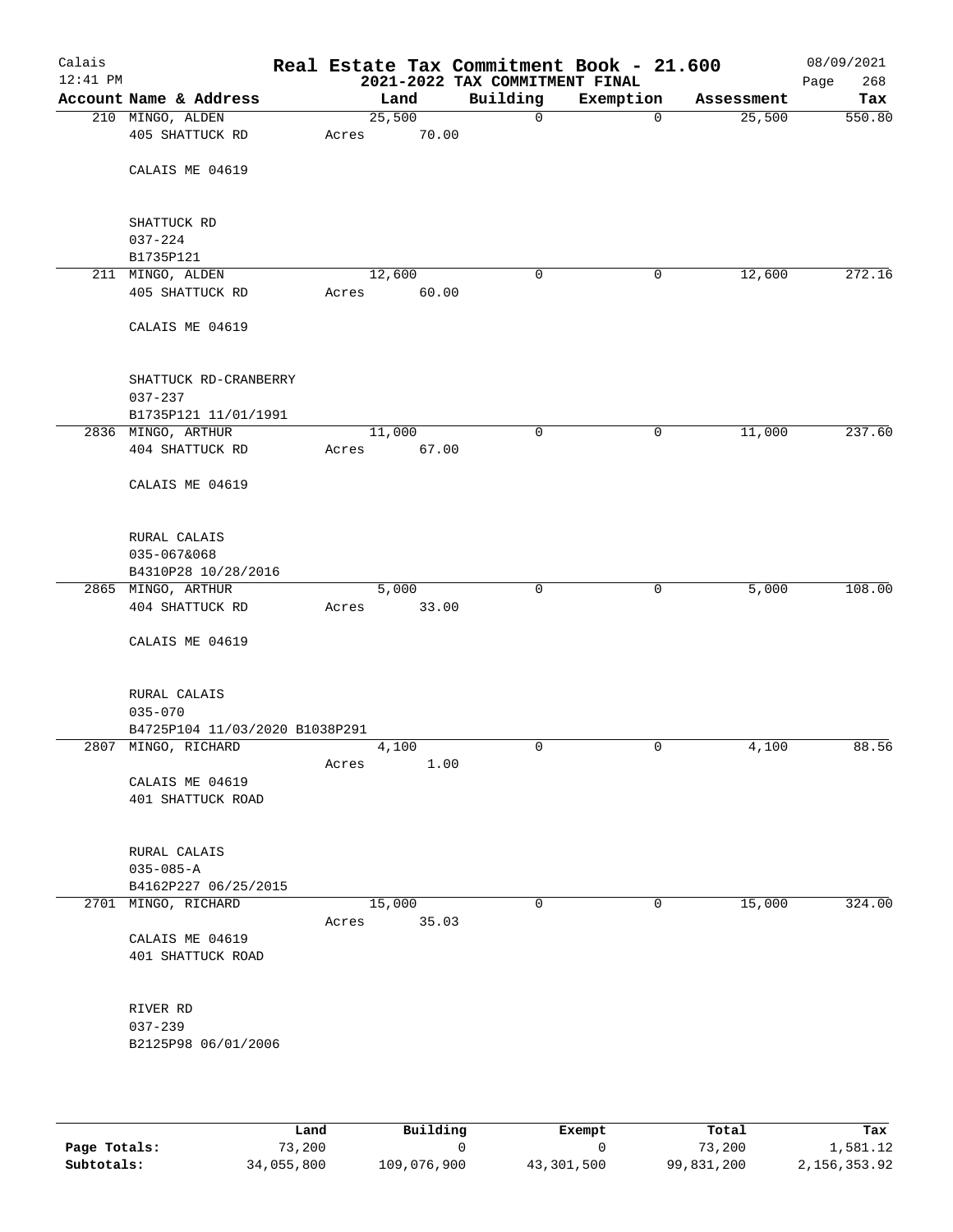| Calais<br>$12:41$ PM |                                           |        |       | Real Estate Tax Commitment Book - 21.600<br>2021-2022 TAX COMMITMENT FINAL |              |            | 08/09/2021<br>269<br>Page |
|----------------------|-------------------------------------------|--------|-------|----------------------------------------------------------------------------|--------------|------------|---------------------------|
|                      | Account Name & Address                    | Land   |       | Building                                                                   | Exemption    | Assessment | Tax                       |
|                      | 2727 MINGO, RICHARD                       | 25,300 |       | $\mathsf{O}$                                                               | $\mathbf 0$  | 25,300     | 546.48                    |
|                      | MINGO, SUSAN (JT)                         | Acres  | 1.15  |                                                                            |              |            |                           |
|                      | 401 SHATTUCK ROAD                         |        |       |                                                                            |              |            |                           |
|                      | CALAIS ME 04619                           |        |       |                                                                            |              |            |                           |
|                      |                                           |        |       |                                                                            |              |            |                           |
|                      | SHAIN PT RD/NASHS LAKE                    |        |       |                                                                            |              |            |                           |
|                      | $036 - 001 - 002$                         |        |       |                                                                            |              |            |                           |
|                      | B3348P229 10/29/2007                      |        |       |                                                                            |              |            |                           |
|                      | 2687 MINGO, RICHARD A                     | 13,500 |       | 0                                                                          | 0            | 13,500     | 291.60                    |
|                      |                                           | Acres  | 9.80  |                                                                            |              |            |                           |
|                      | CALAIS ME 04619                           |        |       |                                                                            |              |            |                           |
|                      | 401 SHATTUCK ROAD                         |        |       |                                                                            |              |            |                           |
|                      |                                           |        |       |                                                                            |              |            |                           |
|                      |                                           |        |       |                                                                            |              |            |                           |
|                      | SHATTUCK RD                               |        |       |                                                                            |              |            |                           |
|                      | $037 - 100 - A$                           |        |       |                                                                            |              |            |                           |
|                      | B4597P149 08/02/2019                      |        |       |                                                                            |              |            |                           |
|                      | 141 MINGO, RICHARD A                      | 6,600  |       | 0                                                                          | $\mathsf{O}$ | 6,600      | 142.56                    |
|                      |                                           | Acres  | 50.00 |                                                                            |              |            |                           |
|                      | CALAIS ME 04619                           |        |       |                                                                            |              |            |                           |
|                      | 401 SHATTUCK ROAD                         |        |       |                                                                            |              |            |                           |
|                      |                                           |        |       |                                                                            |              |            |                           |
|                      | RURAL CALAIS                              |        |       |                                                                            |              |            |                           |
|                      | $035 - 084$                               |        |       |                                                                            |              |            |                           |
|                      | B3867P242 07/10/2012 B1738P153 11/01/1991 |        |       |                                                                            |              |            |                           |
|                      | 458 MINGO, RICHARD A                      | 20,200 |       | $\mathbf 0$                                                                | $\mathbf 0$  | 20,200     | 436.32                    |
|                      |                                           | Acres  | 0.50  |                                                                            |              |            |                           |
|                      | CALAIS ME 04619                           |        |       |                                                                            |              |            |                           |
|                      | 401 SHATTUCK ROAD                         |        |       |                                                                            |              |            |                           |
|                      |                                           |        |       |                                                                            |              |            |                           |
|                      | CHISHOLM BLVD/NASHS                       |        |       |                                                                            |              |            |                           |
|                      | $036 - 034$                               |        |       |                                                                            |              |            |                           |
|                      | B1265P250                                 |        |       |                                                                            |              |            |                           |
|                      | 459 MINGO, RICHARD A                      | 31,900 |       | 115,400                                                                    | 0            | 147,300    | 3,181.68                  |
|                      |                                           | Acres  | 0.49  |                                                                            |              |            |                           |
|                      | CALAIS ME 04619                           |        |       |                                                                            |              |            |                           |
|                      | 401 SHATTUCK ROAD                         |        |       |                                                                            |              |            |                           |
|                      |                                           |        |       |                                                                            |              |            |                           |
|                      | 542 CHISHOLM BLVD/NASHS                   |        |       |                                                                            |              |            |                           |
|                      | $036 - 035$                               |        |       |                                                                            |              |            |                           |
|                      | B1265P250                                 |        |       |                                                                            |              |            |                           |
|                      | 460 MINGO, RICHARD A                      | 48,000 |       | 46,400                                                                     | 0            | 94,400     | 2,039.04                  |
|                      |                                           | Acres  | 0.99  |                                                                            |              |            |                           |
|                      | CALAIS ME 04619                           |        |       |                                                                            |              |            |                           |
|                      | 401 SHATTUCK ROAD                         |        |       |                                                                            |              |            |                           |
|                      |                                           |        |       |                                                                            |              |            |                           |
|                      |                                           |        |       |                                                                            |              |            |                           |
|                      | 390 CHISHOLM BLVD/NASHS                   |        |       |                                                                            |              |            |                           |
|                      | $036 - 015$                               |        |       |                                                                            |              |            |                           |
|                      | B3849P52 06/04/2012 B2572P54 11/01/2001   |        |       |                                                                            |              |            |                           |
|                      |                                           |        |       |                                                                            |              |            |                           |
|                      |                                           |        |       |                                                                            |              |            |                           |

|              | Land         | Building    | Exempt     | Total       | Tax          |
|--------------|--------------|-------------|------------|-------------|--------------|
| Page Totals: | 145,500      | 161,800     |            | 307,300     | 6,637.68     |
| Subtotals:   | 34, 201, 300 | 109,238,700 | 43,301,500 | 100,138,500 | 2,162,991.60 |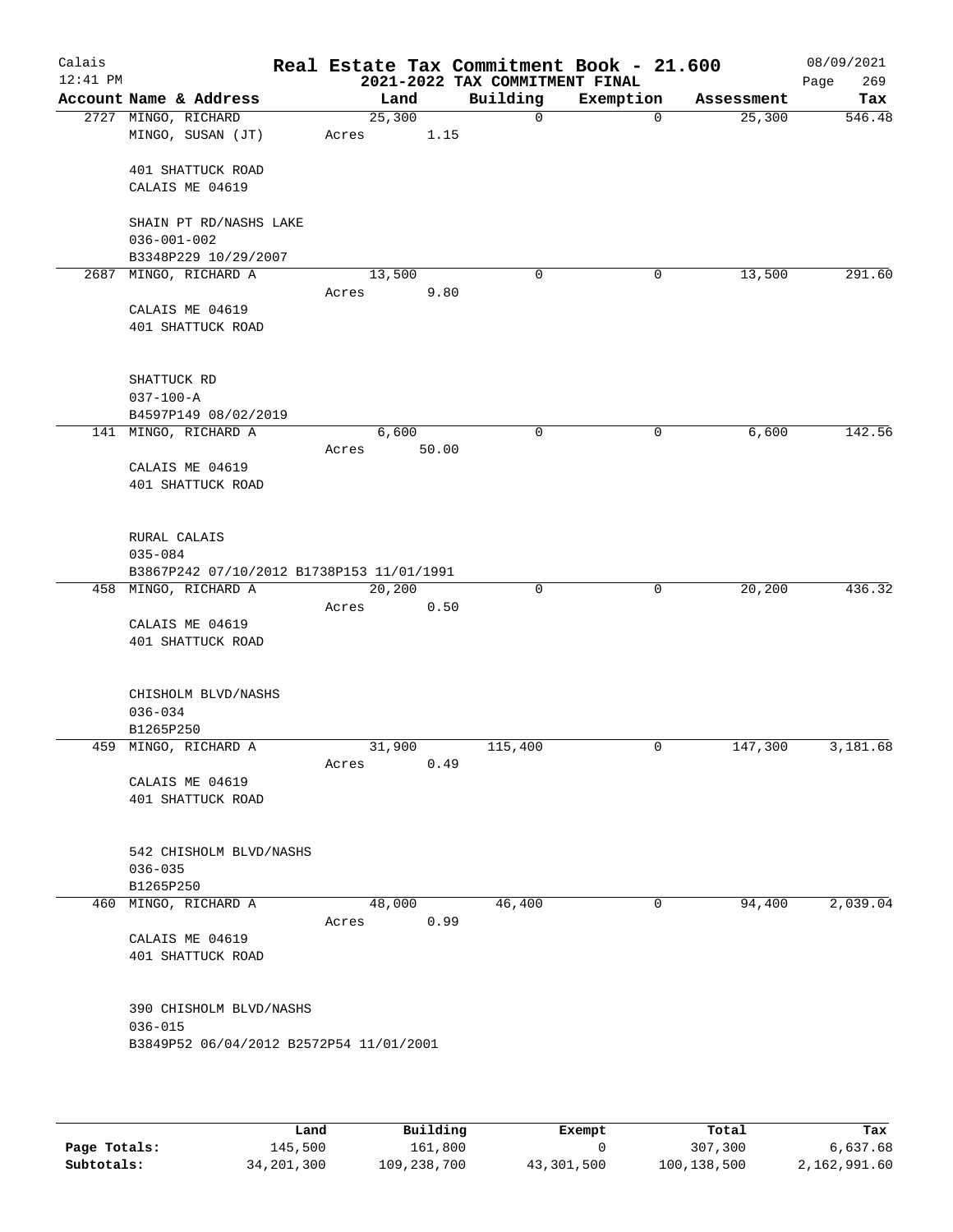| Calais<br>$12:41$ PM |                                             |       |        |      | Real Estate Tax Commitment Book - 21.600<br>2021-2022 TAX COMMITMENT FINAL |              |              |            | 08/09/2021<br>270<br>Page |
|----------------------|---------------------------------------------|-------|--------|------|----------------------------------------------------------------------------|--------------|--------------|------------|---------------------------|
|                      | Account Name & Address                      |       | Land   |      | Building                                                                   | Exemption    |              | Assessment | Tax                       |
|                      | 353 MINGO, RICHARD A                        |       | 3,300  |      | $\mathbf 0$                                                                |              | $\mathbf 0$  | 3,300      | 71.28                     |
|                      |                                             | Acres |        | 7.40 |                                                                            |              |              |            |                           |
|                      | CALAIS ME 04619                             |       |        |      |                                                                            |              |              |            |                           |
|                      | 401 SHATTUCK ROAD                           |       |        |      |                                                                            |              |              |            |                           |
|                      |                                             |       |        |      |                                                                            |              |              |            |                           |
|                      |                                             |       |        |      |                                                                            |              |              |            |                           |
|                      | SHATTUCK RD                                 |       |        |      |                                                                            |              |              |            |                           |
|                      | $037 - 102$                                 |       |        |      |                                                                            |              |              |            |                           |
|                      | B4597P149 08/02/2019 B1126P131              |       |        |      |                                                                            |              |              |            |                           |
|                      | 386 MINGO, RICHARD A                        |       | 300    |      | $\Omega$                                                                   |              | 0            | 300        | 6.48                      |
|                      |                                             | Acres |        | 0.25 |                                                                            |              |              |            |                           |
|                      | CALAIS ME 04619<br>401 SHATTUCK ROAD        |       |        |      |                                                                            |              |              |            |                           |
|                      |                                             |       |        |      |                                                                            |              |              |            |                           |
|                      |                                             |       |        |      |                                                                            |              |              |            |                           |
|                      | SHATTUCK RD                                 |       |        |      |                                                                            |              |              |            |                           |
|                      | $037 - 227$                                 |       |        |      |                                                                            |              |              |            |                           |
|                      | B4597P149 08/02/2019                        |       |        |      |                                                                            |              |              |            |                           |
|                      | 799 MINGO, RICHARD A                        |       | 4,400  |      | $\mathbf 0$                                                                |              | $\mathsf{O}$ | 4,400      | 95.04                     |
|                      | 401 SHATTUCK ROAD                           | Acres |        | 1.50 |                                                                            |              |              |            |                           |
|                      |                                             |       |        |      |                                                                            |              |              |            |                           |
|                      | CALAIS ME 04619                             |       |        |      |                                                                            |              |              |            |                           |
|                      |                                             |       |        |      |                                                                            |              |              |            |                           |
|                      |                                             |       |        |      |                                                                            |              |              |            |                           |
|                      | SHATTUCK RD                                 |       |        |      |                                                                            |              |              |            |                           |
|                      | $037 - 228 - 001$                           |       |        |      |                                                                            |              |              |            |                           |
|                      | B4597P143 06/18/2019                        |       |        |      |                                                                            |              |              |            |                           |
|                      | 1386 MINGO, RICHARD A                       |       | 2,300  |      | $\mathbf 0$                                                                |              | $\mathbf 0$  | 2,300      | 49.68                     |
|                      | 401 SHATTUCK ROAD                           | Acres |        | 0.30 |                                                                            |              |              |            |                           |
|                      | CALAIS ME 04619                             |       |        |      |                                                                            |              |              |            |                           |
|                      |                                             |       |        |      |                                                                            |              |              |            |                           |
|                      |                                             |       |        |      |                                                                            |              |              |            |                           |
|                      | SHATTUCK RD                                 |       |        |      |                                                                            |              |              |            |                           |
|                      | $037 - 247 - A$                             |       |        |      |                                                                            |              |              |            |                           |
|                      | B4597P143 06/18/2019                        |       |        |      |                                                                            |              |              |            |                           |
|                      | 2394 MISRACH, STEPHANIE                     |       | 14,800 |      | 47,500                                                                     | 25,000       |              | 37,300     | 805.68                    |
|                      |                                             | Acres |        | 0.66 |                                                                            | 19 Homestead |              |            |                           |
|                      | CALAIS ME 04619                             |       |        |      |                                                                            |              |              |            |                           |
|                      | 45 CHANDLER ST                              |       |        |      |                                                                            |              |              |            |                           |
|                      |                                             |       |        |      |                                                                            |              |              |            |                           |
|                      |                                             |       |        |      |                                                                            |              |              |            |                           |
|                      | 45 CHANDLER ST                              |       |        |      |                                                                            |              |              |            |                           |
|                      | $005 - 005 - 010$                           |       |        |      |                                                                            |              |              |            |                           |
|                      | B3337P84 09/24/2007<br>1554 MITCHELL, DAVID |       | 49,500 |      | 138,500                                                                    | 25,000       |              | 163,000    | 3,520.80                  |
|                      | MITCHELL, TAMMY                             | Acres |        | 1.05 |                                                                            | 19 Homestead |              |            |                           |
|                      |                                             |       |        |      |                                                                            |              |              |            |                           |
|                      | 747 MAIN ST                                 |       |        |      |                                                                            |              |              |            |                           |
|                      | CALAIS ME 04619                             |       |        |      |                                                                            |              |              |            |                           |
|                      |                                             |       |        |      |                                                                            |              |              |            |                           |
|                      | 747 MAIN ST                                 |       |        |      |                                                                            |              |              |            |                           |
|                      | $008 - 005 - 005$                           |       |        |      |                                                                            |              |              |            |                           |
|                      | B2517P115 05/01/2001                        |       |        |      |                                                                            |              |              |            |                           |
|                      |                                             |       |        |      |                                                                            |              |              |            |                           |
|                      |                                             |       |        |      |                                                                            |              |              |            |                           |
|                      |                                             |       |        |      |                                                                            |              |              |            |                           |

|              | Land         | Building    | Exempt     | Total       | Tax          |
|--------------|--------------|-------------|------------|-------------|--------------|
| Page Totals: | 74,600       | 186,000     | 50,000     | 210,600     | 4,548.96     |
| Subtotals:   | 34, 275, 900 | 109,424,700 | 43,351,500 | 100,349,100 | 2,167,540.56 |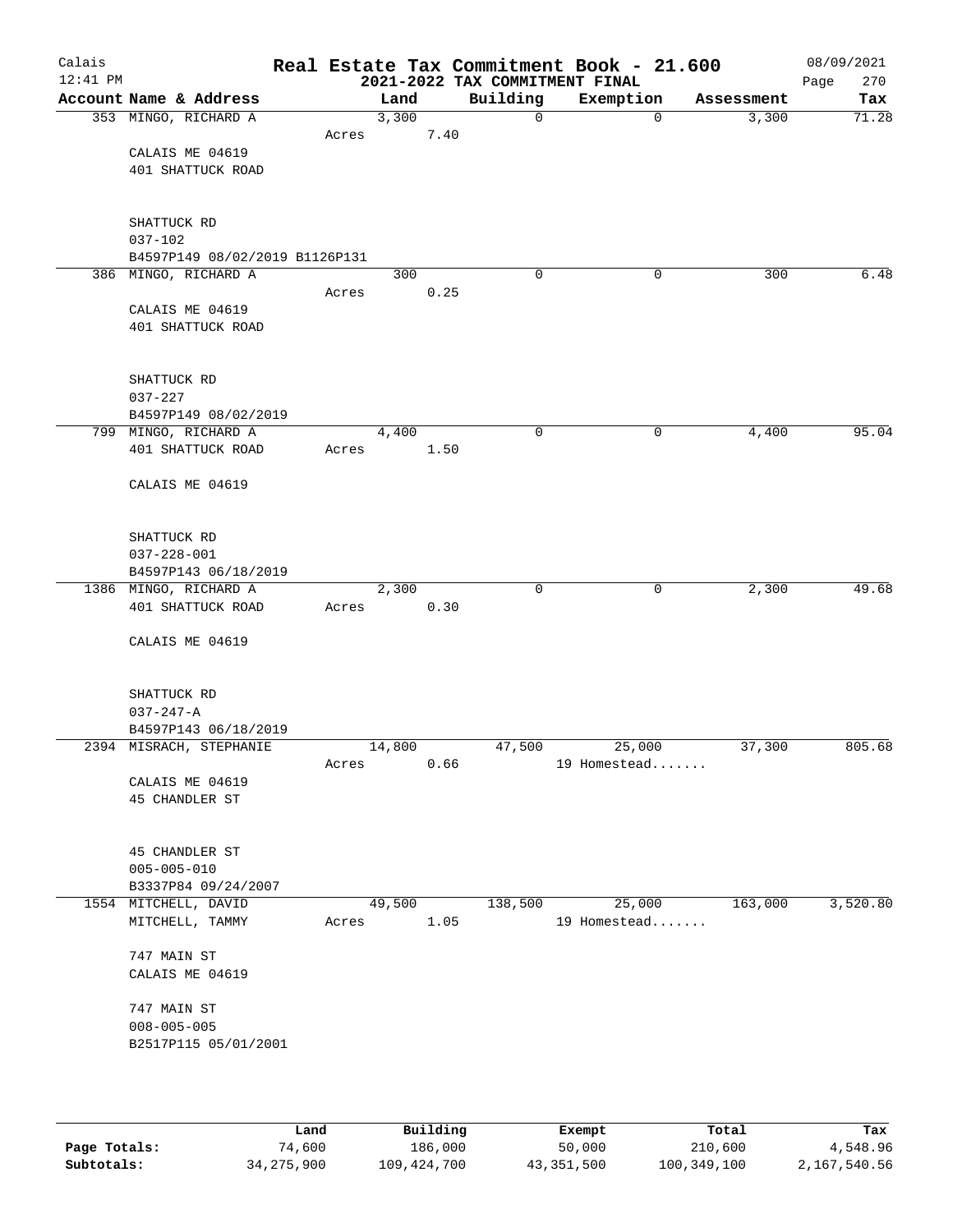| Calais<br>$12:41$ PM |                                                               |       |        |      |             | Real Estate Tax Commitment Book - 21.600<br>2021-2022 TAX COMMITMENT FINAL |            | 08/09/2021<br>271<br>Page |
|----------------------|---------------------------------------------------------------|-------|--------|------|-------------|----------------------------------------------------------------------------|------------|---------------------------|
|                      | Account Name & Address                                        |       | Land   |      | Building    | Exemption                                                                  | Assessment | Tax                       |
|                      | 1662 MITCHELL, JOHN A & (JT)<br>MITCHELL, LORRAINE            | Acres | 29,800 | 0.46 |             | 96,400<br>25,000<br>19 Homestead                                           | 101, 200   | 2,185.92                  |
|                      | 778 MAIN ST                                                   |       |        |      |             |                                                                            |            |                           |
|                      | CALAIS ME 04619                                               |       |        |      |             |                                                                            |            |                           |
|                      | 778 MAIN ST                                                   |       |        |      |             |                                                                            |            |                           |
|                      | $013 - 001 - 002$<br>B4634P85 02/06/2020 B4232P133 02/16/2016 |       |        |      |             |                                                                            |            |                           |
|                      | 461 MITHOEFER, MARTHA                                         |       | 70,800 |      | 15,000      | 0                                                                          | 85,800     | 1,853.28                  |
|                      | MAKER, GREG (JT)                                              | Acres |        | 2.30 |             |                                                                            |            |                           |
|                      | 19 RAFT COVE ROAD<br>TRESCOTT ME 04652                        |       |        |      |             |                                                                            |            |                           |
|                      | NASHS LAKE                                                    |       |        |      |             |                                                                            |            |                           |
|                      | $035 - 056$                                                   |       |        |      |             |                                                                            |            |                           |
|                      | B3092P283 12/21/2005                                          |       |        |      |             |                                                                            |            |                           |
|                      | 941 MOE REALTY, LLC                                           | Acres | 16,700 | 0.21 | 85,600      | 0                                                                          | 102,300    | 2,209.68                  |
|                      | CALAIS ME 04619                                               |       |        |      |             |                                                                            |            |                           |
|                      | 4 PARK ST.                                                    |       |        |      |             |                                                                            |            |                           |
|                      | 35 GERMAIN ST                                                 |       |        |      |             |                                                                            |            |                           |
|                      | 007-007-010&011                                               |       |        |      |             |                                                                            |            |                           |
|                      | B4690P119 08/13/2020                                          |       |        |      |             |                                                                            |            |                           |
|                      | 1003 MOE REALTY, LLC                                          |       | 47,700 |      | 136,500     | $\mathbf 0$                                                                | 184,200    | 3,978.72                  |
|                      |                                                               | Acres |        | 0.55 |             |                                                                            |            |                           |
|                      | CALAIS ME 04619<br>4 PARK ST.                                 |       |        |      |             |                                                                            |            |                           |
|                      |                                                               |       |        |      |             |                                                                            |            |                           |
|                      | 4 PARK ST                                                     |       |        |      |             |                                                                            |            |                           |
|                      | $007 - 004 - 003$                                             |       |        |      |             |                                                                            |            |                           |
|                      | B1877P65                                                      |       |        |      |             |                                                                            |            |                           |
|                      | 2093 MOFFATT, DAVID<br>MOFFATT, LOIS                          | Acres | 200    | 0.18 | $\mathbf 0$ | $\mathbf 0$                                                                | 200        | 4.32                      |
|                      | 30 BRETON AVE                                                 |       |        |      |             |                                                                            |            |                           |
|                      | SANFORD ME 04073                                              |       |        |      |             |                                                                            |            |                           |
|                      | BROOKS ST (REAR)                                              |       |        |      |             |                                                                            |            |                           |
|                      | $004 - 002 - 015 - 001$<br>2094 MOFFATT, DAVID                |       | 6,000  |      | $\mathbf 0$ | 0                                                                          | 6,000      | 129.60                    |
|                      | MOFFATT, LOIS                                                 | Acres |        | 0.17 |             |                                                                            |            |                           |
|                      |                                                               |       |        |      |             |                                                                            |            |                           |
|                      | 30 BRETON AVE<br>SANFORD ME 04073                             |       |        |      |             |                                                                            |            |                           |
|                      | MIDLAND AVE                                                   |       |        |      |             |                                                                            |            |                           |
|                      | $004 - 002 - 014 - 001$                                       |       |        |      |             |                                                                            |            |                           |
|                      | B871P50                                                       |       |        |      |             |                                                                            |            |                           |
|                      |                                                               |       |        |      |             |                                                                            |            |                           |
|                      |                                                               |       |        |      |             |                                                                            |            |                           |
|                      |                                                               |       |        |      |             |                                                                            |            |                           |
|                      |                                                               |       |        |      |             |                                                                            |            |                           |

|              | Land       | Building    | Exempt     | Total       | Tax          |
|--------------|------------|-------------|------------|-------------|--------------|
| Page Totals: | 171,200    | 333,500     | 25,000     | 479,700     | 10,361.52    |
| Subtotals:   | 34,447,100 | 109,758,200 | 43,376,500 | 100,828,800 | 2,177,902.08 |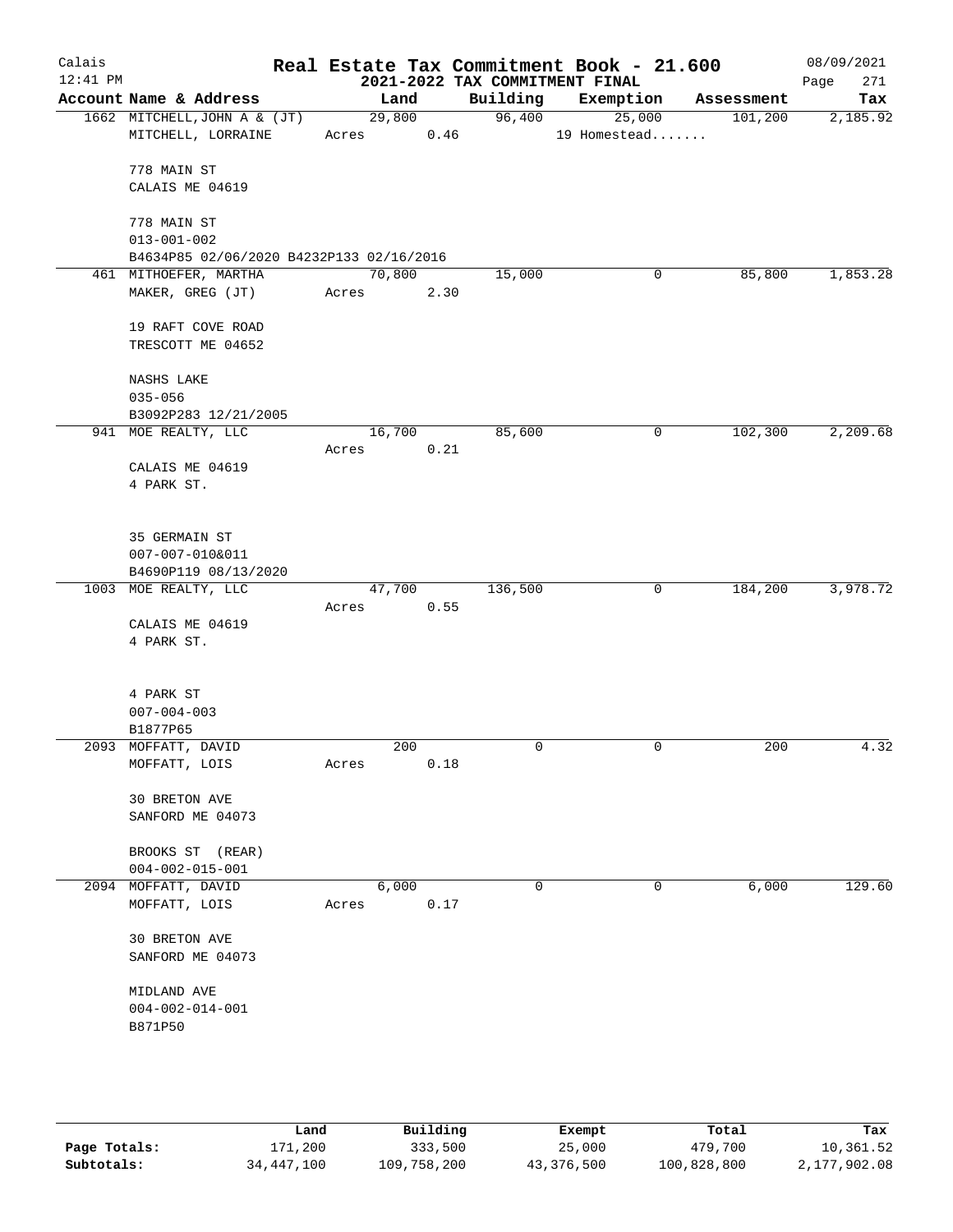| Calais<br>$12:41$ PM |                                                                       |                 |      | 2021-2022 TAX COMMITMENT FINAL | Real Estate Tax Commitment Book - 21.600 |            | 08/09/2021<br>272<br>Page |
|----------------------|-----------------------------------------------------------------------|-----------------|------|--------------------------------|------------------------------------------|------------|---------------------------|
|                      | Account Name & Address                                                | Land            |      | Building                       | Exemption                                | Assessment | Tax                       |
|                      | 887 MOFFATT, HATTIE M                                                 | 13,600<br>Acres | 0.14 | 48,100                         | 25,000<br>19 Homestead                   | 36,700     | 792.72                    |
|                      | CALAIS ME 04619<br>50 BARKER ST                                       |                 |      |                                |                                          |            |                           |
|                      | 50 BARKER ST<br>$008 - 003 - 004$<br>B943P141                         |                 |      |                                |                                          |            |                           |
|                      | 466 MOFFATT, RUSSELL                                                  | 21,100          |      | 5,400                          | 0                                        | 26,500     | 572.40                    |
|                      | C/O MADELINE J BUROW<br>PO BOX 81<br>JOHNSON CITY TX 78636            | Acres           | 0.29 |                                |                                          |            |                           |
|                      | NASHS LAKE<br>$035 - 063$<br>B4797P47 06/16/2021 B2838P105 01/21/2004 |                 |      |                                |                                          |            |                           |
|                      | 1780 MOHOLLAND, NORMAR                                                | 13,600          |      | 25,400                         | 25,000                                   | 14,000     | 302.40                    |
|                      | CALAIS ME 04619<br>56 LINCOLN ST                                      | Acres           | 0.14 |                                | 19 Homestead                             |            |                           |
|                      | 56 LINCOLN ST<br>$010 - 009 - 003&004$<br>B933P245 B628P166           |                 |      |                                |                                          |            |                           |
|                      | 789 MOHOLLAND, VONI L                                                 | 36,500          |      | 151,700                        | 31,000                                   | 157,200    | 3,395.52                  |
|                      | CALAIS ME 04619<br>34 SPRUCE ST                                       | Acres           | 1.07 |                                | 19 Homestead<br>57 Vietnam Vet Widow/Non |            |                           |
|                      | 34 SPRUCE ST<br>$027 - 184 - 015 - 016$<br>B4302P291 10/11/2016       |                 |      |                                |                                          |            |                           |
|                      | 2135 MONAGHAN, JANET                                                  | 10,200          |      | 70,800                         | 25,000                                   | 56,000     | 1,209.60                  |
|                      | CALAIS ME 04619<br>7 BOARDMAN ST                                      | Acres           | 0.39 |                                | 19 Homestead                             |            |                           |
|                      | 7 BOARDMAN ST<br>$002 - 004 - 027$<br>B3411P99 B1419P313              |                 |      |                                |                                          |            |                           |
|                      | 979 MONAGHAN, PAUL GEARY                                              | 47,300          |      | 0                              | 0                                        | 47,300     | 1,021.68                  |
|                      | PORTER, ALLEN WAYNE<br>272 COLONIAL DRIVE                             | Acres           | 9.00 |                                |                                          |            |                           |
|                      | PORTSMOUTH NH 03801                                                   |                 |      |                                |                                          |            |                           |
|                      | HOWARD LAKE<br>$034 - 040 - A$<br>B4692P175 07/24/2020                |                 |      |                                |                                          |            |                           |
|                      |                                                                       |                 |      |                                |                                          |            |                           |

|              | Land       | Building    | Exempt     | Total       | Tax          |
|--------------|------------|-------------|------------|-------------|--------------|
| Page Totals: | 142,300    | 301,400     | 106,000    | 337,700     | 7.294.32     |
| Subtotals:   | 34,589,400 | 110,059,600 | 43,482,500 | 101,166,500 | 2,185,196.40 |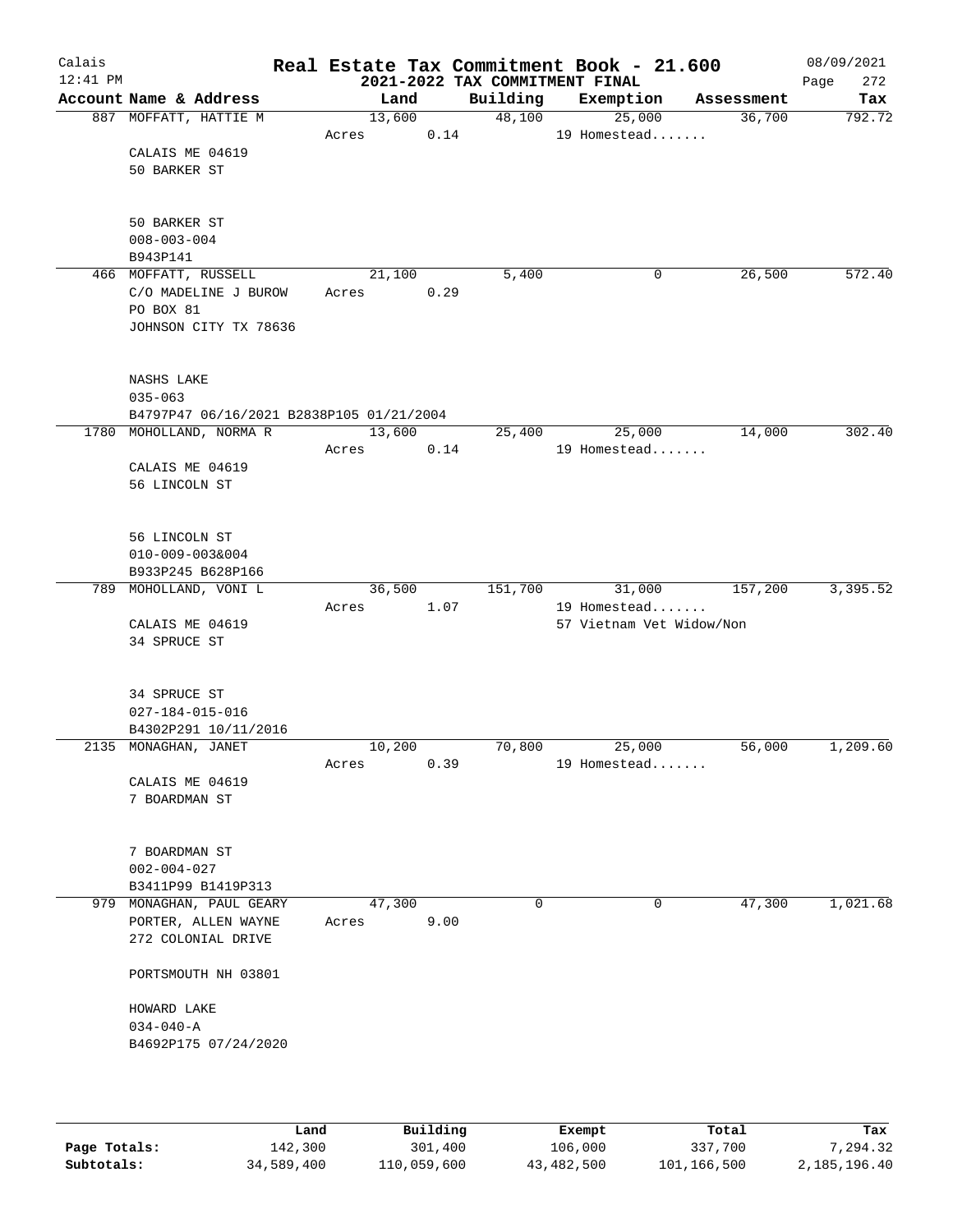| Calais                     |                                           |                 |          |                                            | Real Estate Tax Commitment Book - 21.600 |                      | 08/09/2021                |
|----------------------------|-------------------------------------------|-----------------|----------|--------------------------------------------|------------------------------------------|----------------------|---------------------------|
| $12:41$ PM                 | Account Name & Address                    |                 |          | 2021-2022 TAX COMMITMENT FINAL<br>Building |                                          |                      | 273<br>Page               |
|                            | 1769 MONTEER, SHIRLEY M                   | Land<br>10,600  |          | 77,400                                     | Exemption<br>31,000                      | Assessment<br>57,000 | Tax<br>1,231.20           |
|                            |                                           | Acres           | 0.34     |                                            | 02 PostWW2 NR&Survi                      |                      |                           |
|                            | CALAIS ME 04619                           |                 |          |                                            | 19 Homestead                             |                      |                           |
|                            | 59 CHURCH ST                              |                 |          |                                            |                                          |                      |                           |
|                            |                                           |                 |          |                                            |                                          |                      |                           |
|                            |                                           |                 |          |                                            |                                          |                      |                           |
|                            | 59 CHURCH ST<br>$010 - 006 - 005$         |                 |          |                                            |                                          |                      |                           |
|                            | B1527P284 08/01/1988                      |                 |          |                                            |                                          |                      |                           |
| 862                        | MOODY, LYNDON J &                         | 18,200          |          | 60,200                                     | 25,000                                   | 53,400               | 1,153.44                  |
|                            | MOODY, TAMMY J (JT)                       | Acres           | 0.25     |                                            | 19 Homestead                             |                      |                           |
|                            |                                           |                 |          |                                            |                                          |                      |                           |
|                            | 26 DOWNES ST                              |                 |          |                                            |                                          |                      |                           |
|                            | CALAIS ME 04619                           |                 |          |                                            |                                          |                      |                           |
|                            | 26 DOWNES ST                              |                 |          |                                            |                                          |                      |                           |
|                            | $008 - 001 - 007$                         |                 |          |                                            |                                          |                      |                           |
|                            | B1850P168 06/01/1993                      |                 |          |                                            |                                          |                      |                           |
|                            | 2296 MOON, DEBRA                          | 33,600          |          | 63,000                                     | 0                                        | 96,600               | 2,086.56                  |
|                            |                                           | Acres           | 0.85     |                                            |                                          |                      |                           |
|                            | FRIENDSWOOD TX 77546<br>6165              |                 |          |                                            |                                          |                      |                           |
|                            | 16839 BENDING CREEK                       |                 |          |                                            |                                          |                      |                           |
|                            | LANE                                      |                 |          |                                            |                                          |                      |                           |
|                            |                                           |                 |          |                                            |                                          |                      |                           |
|                            | 8 HARRISON ST                             |                 |          |                                            |                                          |                      |                           |
|                            | $003 - 008 - 007$                         |                 |          |                                            |                                          |                      |                           |
|                            | B4493P10 08/20/2018                       |                 |          |                                            |                                          |                      |                           |
|                            | 499 MOORE, MARIANNE                       | 76,700          |          | 94,700                                     | 25,000                                   | 146,400              | 3,162.24                  |
|                            |                                           | Acres           | 2.72     |                                            | 19 Homestead                             |                      |                           |
|                            | CALAIS ME 04619                           |                 |          |                                            |                                          |                      |                           |
|                            | 28 ST. CROIX DRIVE                        |                 |          |                                            |                                          |                      |                           |
|                            |                                           |                 |          |                                            |                                          |                      |                           |
|                            | 28 ST CROIX DR                            |                 |          |                                            |                                          |                      |                           |
|                            | $015 - 023$                               |                 |          |                                            |                                          |                      |                           |
|                            | B2495P120 02/01/2001                      |                 |          |                                            |                                          |                      |                           |
| 2077                       | MOORE, NATHANIEL S<br>37 HARRISON ST      | 12,200<br>Acres | 0.45     | 45,700                                     | 25,000<br>19 Homestead                   | 32,900               | 710.64                    |
|                            |                                           |                 |          |                                            |                                          |                      |                           |
|                            | CALAIS ME 04619                           |                 |          |                                            |                                          |                      |                           |
|                            |                                           |                 |          |                                            |                                          |                      |                           |
|                            |                                           |                 |          |                                            |                                          |                      |                           |
|                            | 37 HARRISON ST                            |                 |          |                                            |                                          |                      |                           |
|                            | $003 - 007 - 018$<br>B4107P112 10/22/2014 |                 |          |                                            |                                          |                      |                           |
| 1689                       | MOORE, BRADLEY & (JT)                     | 11,400          |          | 80,300                                     | 0                                        | 91,700               | 1,980.72                  |
|                            | MOORE, DEBRA                              | Acres           | 0.39     |                                            |                                          |                      |                           |
|                            |                                           |                 |          |                                            |                                          |                      |                           |
|                            | 61 SWAN ST                                |                 |          |                                            |                                          |                      |                           |
|                            | CALAIS ME 04619                           |                 |          |                                            |                                          |                      |                           |
|                            | 61 SWAN ST                                |                 |          |                                            |                                          |                      |                           |
|                            | $009 - 005 - 011$                         |                 |          |                                            |                                          |                      |                           |
|                            | B4233P274 12/23/2015                      |                 |          |                                            |                                          |                      |                           |
|                            |                                           |                 |          |                                            |                                          |                      |                           |
|                            |                                           |                 |          |                                            |                                          |                      |                           |
|                            | Land                                      |                 | Building |                                            | Exempt                                   | Total                | Tax                       |
| Page Totals:<br>Subtotals: | 162,700<br>34,752,100                     | 110,480,900     | 421,300  |                                            | 106,000<br>43,588,500<br>101,644,500     | 478,000              | 10,324.80<br>2,195,521.20 |
|                            |                                           |                 |          |                                            |                                          |                      |                           |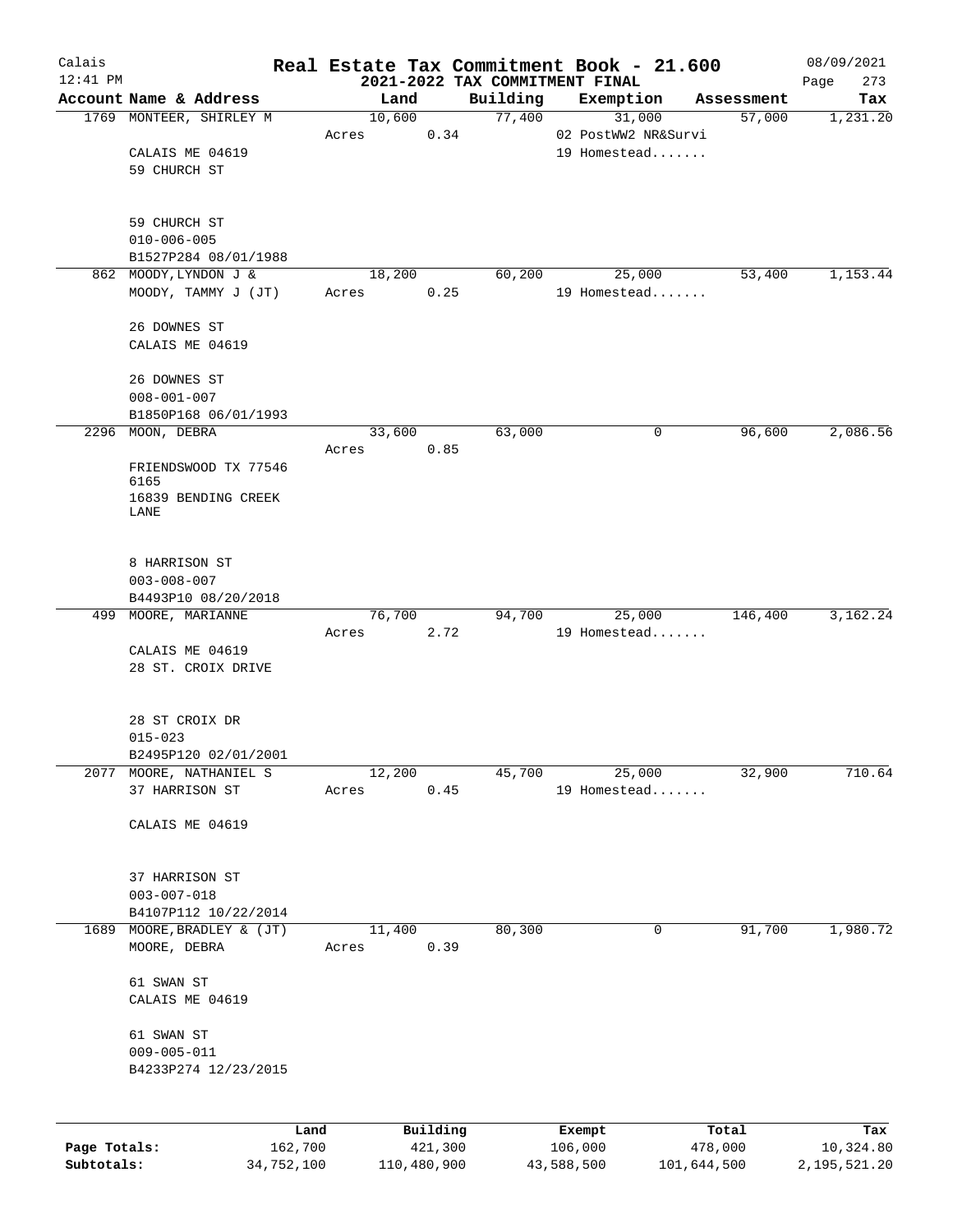| Calais       |                                               |       |                |                     |                                | Real Estate Tax Commitment Book - 21.600 |                       | 08/09/2021       |
|--------------|-----------------------------------------------|-------|----------------|---------------------|--------------------------------|------------------------------------------|-----------------------|------------------|
| $12:41$ PM   |                                               |       |                |                     | 2021-2022 TAX COMMITMENT FINAL |                                          |                       | 274<br>Page      |
|              | Account Name & Address<br>708 MOORE, GEORGE & |       | Land<br>61,500 |                     | Building<br>41,900             | Exemption<br>$\mathbf 0$                 | Assessment<br>103,400 | Tax<br>2,233.44  |
|              | SCHNEIDER, CAROL (JT)                         | Acres |                | 1.02                |                                |                                          |                       |                  |
|              |                                               |       |                |                     |                                |                                          |                       |                  |
|              | 107 MYSTIC ROAD                               |       |                |                     |                                |                                          |                       |                  |
|              | NORTH STONINGTON CT<br>06359                  |       |                |                     |                                |                                          |                       |                  |
|              | 132 RIVER ROAD                                |       |                |                     |                                |                                          |                       |                  |
|              | $014 - 050$                                   |       |                |                     |                                |                                          |                       |                  |
|              | B4512P26 09/20/2018                           |       |                |                     |                                | 0                                        |                       |                  |
|              | 1631 MOORE-ROEHRICH,<br>CHRISTINA             |       | 21,200         |                     | 43,000                         |                                          | 64,200                | 1,386.72         |
|              |                                               | Acres |                | 0.34                |                                |                                          |                       |                  |
|              | CALAIS ME 04619                               |       |                |                     |                                |                                          |                       |                  |
|              | 370 NORTH STREET                              |       |                |                     |                                |                                          |                       |                  |
|              | 370 NORTH ST                                  |       |                |                     |                                |                                          |                       |                  |
|              | $011 - 024$                                   |       |                |                     |                                |                                          |                       |                  |
|              | B4412P69 10/31/2017                           |       |                |                     |                                |                                          |                       |                  |
|              | 2315 MOORES, ANDREW SCOTT                     |       | 9,500          |                     | 91,900                         | 6,000                                    | 95,400                | 2,060.64         |
|              | 492 SOUTH STREET                              | Acres |                | 0.27                |                                | 09 Vet-Disabled                          |                       |                  |
|              | CALAIS ME 04619                               |       |                |                     |                                |                                          |                       |                  |
|              |                                               |       |                |                     |                                |                                          |                       |                  |
|              | 492 SOUTH ST                                  |       |                |                     |                                |                                          |                       |                  |
|              | $003 - 009 - 007$                             |       |                |                     |                                |                                          |                       |                  |
|              | B4682P211 07/24/2020                          |       |                |                     |                                |                                          |                       |                  |
|              | 2225 MOORES, GORDON III &<br>MOORES, AMANDA G | Acres | 10,300         | 0.32                | 72,100                         | 0                                        | 82,400                | 1,779.84         |
|              |                                               |       |                |                     |                                |                                          |                       |                  |
|              | 16 CHAPEL ST                                  |       |                |                     |                                |                                          |                       |                  |
|              | CALAIS ME 04619                               |       |                |                     |                                |                                          |                       |                  |
|              | 16 CHAPEL ST                                  |       |                |                     |                                |                                          |                       |                  |
|              | $003 - 004 - 007 - 008$                       |       |                |                     |                                |                                          |                       |                  |
|              | B3319P108 08/15/2007                          |       |                |                     |                                |                                          |                       |                  |
| 2541         | MOORES, MICHAEL W                             |       | 22,100         |                     | 101,900                        | 25,000                                   | 99,000                | 2,138.40         |
|              | MOORES, DONNA (JT)                            | Acres |                | 0.37                |                                | 19 Homestead                             |                       |                  |
|              | 8 CALAIS AVE                                  |       |                |                     |                                |                                          |                       |                  |
|              | CALAIS ME 04619                               |       |                |                     |                                |                                          |                       |                  |
|              | 8 CALAIS AVE                                  |       |                |                     |                                |                                          |                       |                  |
|              | $007 - 005 - 002$                             |       |                |                     |                                |                                          |                       |                  |
|              | B2365P83                                      |       |                |                     |                                |                                          |                       |                  |
| 342          | MOOSE ISLAND HOLDINGS,                        |       | 7,700          |                     | 29,100                         | 0                                        | 36,800                | 794.88           |
|              | <b>LLC</b><br>260 SHATTUCK ROAD               | Acres |                | 6.00                |                                |                                          |                       |                  |
|              |                                               |       |                |                     |                                |                                          |                       |                  |
|              | CALAIS ME 04619                               |       |                |                     |                                |                                          |                       |                  |
|              | 260 SHATTUCK RD                               |       |                |                     |                                |                                          |                       |                  |
|              | $037 - 100 - 009$                             |       |                |                     |                                |                                          |                       |                  |
|              | B4603P262 10/10/2019                          |       |                |                     |                                |                                          |                       |                  |
|              |                                               |       |                |                     |                                |                                          |                       |                  |
| Page Totals: | 132,300                                       | Land  |                | Building<br>379,900 |                                | Exempt<br>31,000                         | Total<br>481,200      | Tax<br>10,393.92 |
| Subtotals:   | 34,884,400                                    |       | 110,860,800    |                     |                                | 43,619,500                               | 102, 125, 700         | 2,205,915.12     |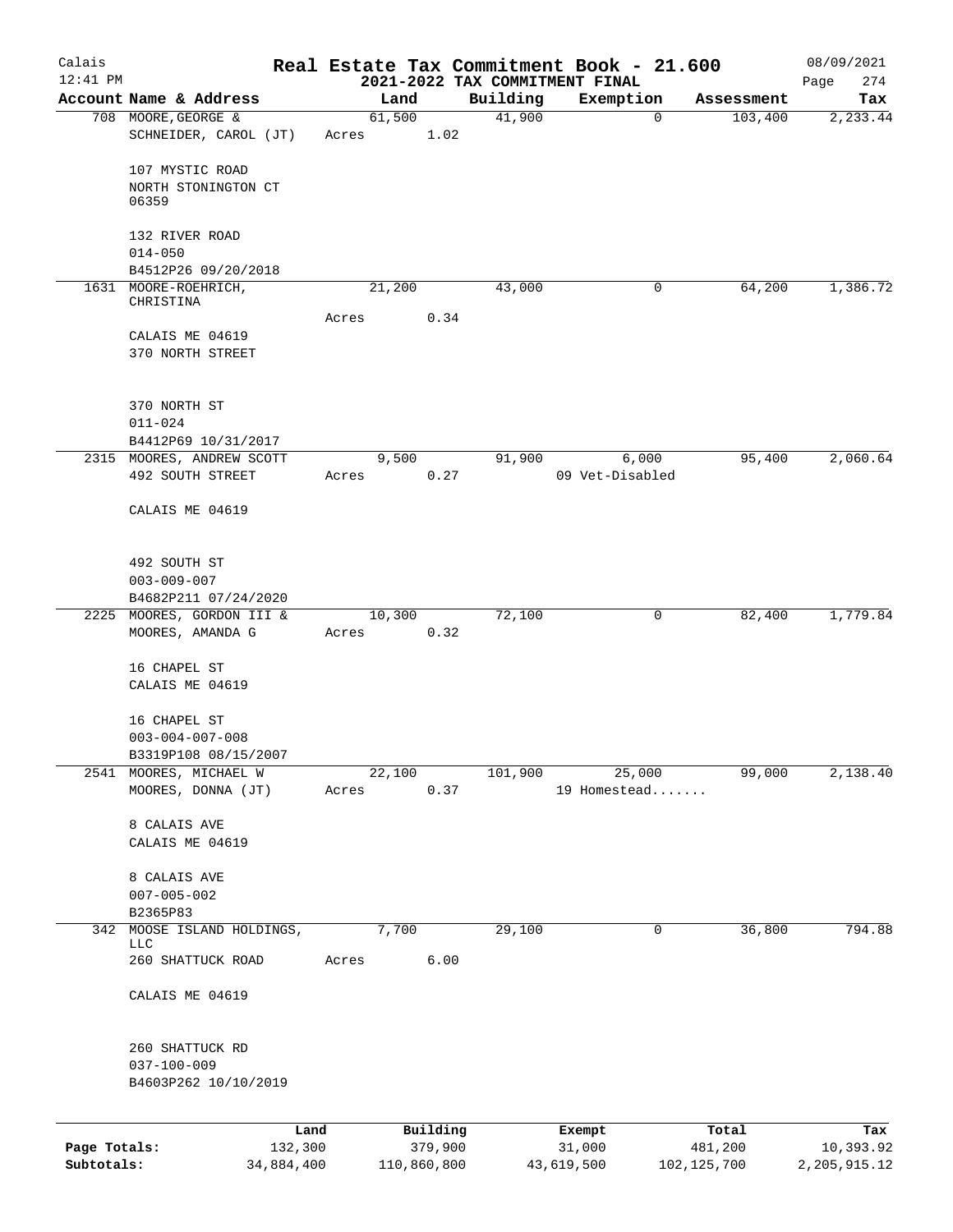| Calais<br>$12:41$ PM |                                                   |            |          |          |             | Real Estate Tax Commitment Book - 21.600<br>2021-2022 TAX COMMITMENT FINAL |            | 08/09/2021<br>Page<br>275 |
|----------------------|---------------------------------------------------|------------|----------|----------|-------------|----------------------------------------------------------------------------|------------|---------------------------|
|                      | Account Name & Address                            |            | Land     | Building |             | Exemption                                                                  | Assessment | Tax                       |
|                      | 2796 MOOSE ISLAND HOLDINGS,<br>LLC                | 78,900     |          |          | $\mathbf 0$ | $\Omega$                                                                   | 78,900     | 1,704.24                  |
|                      | 260 SHATTUCK ROAD                                 | Acres      | 4.70     |          |             |                                                                            |            |                           |
|                      | CALAIS ME 04619                                   |            |          |          |             |                                                                            |            |                           |
|                      |                                                   |            |          |          |             |                                                                            |            |                           |
|                      | CHISHOLM BLVD/NASHS<br>$036 - 037$                |            |          |          |             |                                                                            |            |                           |
|                      | B4225P109 01/15/2016                              |            |          |          |             |                                                                            |            |                           |
|                      | 132 MOOSE ISLAND<br>HOLDINGS, LLC                 |            | 5,700    |          | $\Omega$    | $\mathbf 0$                                                                | 5,700      | 123.12                    |
|                      | 260 SHATTUCK ROAD                                 | Acres      | 40.00    |          |             |                                                                            |            |                           |
|                      | CALAIS ME 04619                                   |            |          |          |             |                                                                            |            |                           |
|                      | RURAL CALAIS                                      |            |          |          |             |                                                                            |            |                           |
|                      | $035 - 072$                                       |            |          |          |             |                                                                            |            |                           |
|                      | B4225P109 01/15/2016<br>2339 MORESIDE, BETTY (LE) |            | 18,200   |          | 34,000      | 31,000                                                                     | 21,200     | 457.92                    |
|                      |                                                   | Acres      | 1.00     |          |             | 19 Homestead                                                               |            |                           |
|                      | CALAIS ME 04619                                   |            |          |          |             | 22 WW2 Res Widow                                                           |            |                           |
|                      | 133 UNION ST                                      |            |          |          |             |                                                                            |            |                           |
|                      | 133 UNION ST                                      |            |          |          |             |                                                                            |            |                           |
|                      | $005 - 002 - 004$                                 |            |          |          |             |                                                                            |            |                           |
|                      | B4594P260 09/13/2019<br>2221 MORESIDE, CECIL E    |            | 13,500   | 35,600   |             | 0                                                                          | 49,100     | 1,060.56                  |
|                      |                                                   | Acres 0.55 |          |          |             |                                                                            |            |                           |
|                      | CALAIS ME 04619                                   |            |          |          |             |                                                                            |            |                           |
|                      | 52 BARING ST                                      |            |          |          |             |                                                                            |            |                           |
|                      | 63 BOARDMAN ST                                    |            |          |          |             |                                                                            |            |                           |
|                      | $002 - 005 - 008$                                 |            |          |          |             |                                                                            |            |                           |
|                      | B4246P158 04/13/2016<br>1928 MORESIDE, CECIL E    |            | 12,200   | 61,700   |             | 25,000                                                                     | 48,900     | 1,056.24                  |
|                      |                                                   | Acres      | 0.45     |          |             | 19 Homestead                                                               |            |                           |
|                      | CALAIS ME 04619                                   |            |          |          |             |                                                                            |            |                           |
|                      | 52 BARING ST                                      |            |          |          |             |                                                                            |            |                           |
|                      | 52 BARING ST                                      |            |          |          |             |                                                                            |            |                           |
|                      | $002 - 005 - 014$                                 |            |          |          |             |                                                                            |            |                           |
| 1956                 | B1265P209<br>MORESIDE, CECIL E                    |            | 11,400   | 74,000   |             | 0                                                                          | 85,400     | 1,844.64                  |
|                      |                                                   | Acres      | 0.39     |          |             |                                                                            |            |                           |
|                      | CALAIS ME 04619                                   |            |          |          |             |                                                                            |            |                           |
|                      | 52 BARING ST                                      |            |          |          |             |                                                                            |            |                           |
|                      | 35 BOARDMAN ST                                    |            |          |          |             |                                                                            |            |                           |
|                      | $002 - 004 - 017$                                 |            |          |          |             |                                                                            |            |                           |
|                      | B4263P247 06/03/2016                              |            |          |          |             |                                                                            |            |                           |
|                      |                                                   | Land       | Building |          |             | Exempt                                                                     | Total      | Tax                       |
| Page Totals:         | 139,900                                           |            | 205,300  |          |             | 56,000                                                                     | 289,200    | 6,246.72                  |

**Subtotals:** 35,024,300 111,066,100 43,675,500 102,414,900 2,212,161.84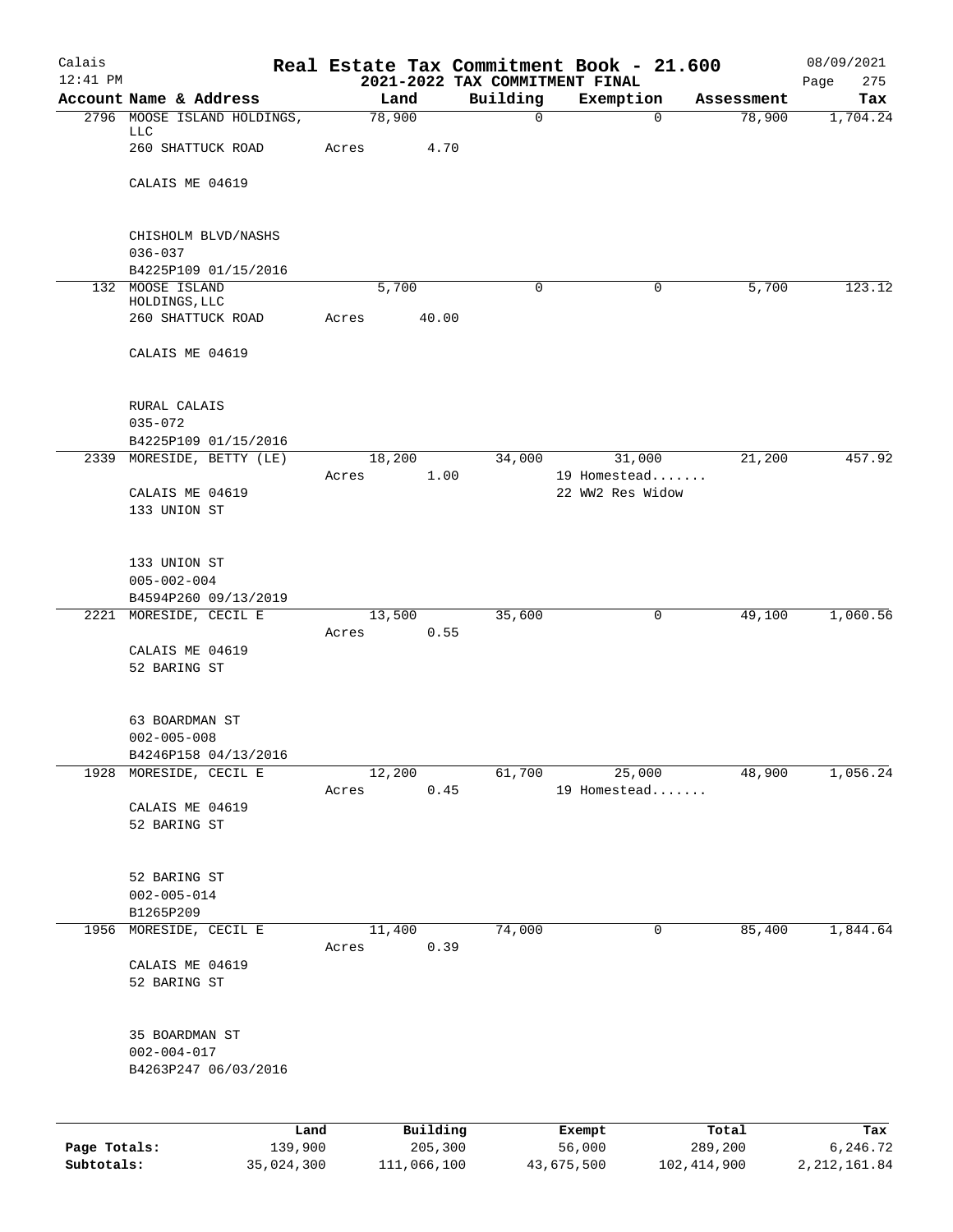| Calais<br>$12:41$ PM |                                                                |        |      | Real Estate Tax Commitment Book - 21.600<br>2021-2022 TAX COMMITMENT FINAL |             |            | 08/09/2021<br>Page<br>276 |
|----------------------|----------------------------------------------------------------|--------|------|----------------------------------------------------------------------------|-------------|------------|---------------------------|
|                      | Account Name & Address                                         | Land   |      | Building                                                                   | Exemption   | Assessment | Tax                       |
|                      | 1929 MORESIDE, CECIL E                                         | 14,900 |      | 63,000                                                                     | 0           | 77,900     | 1,682.64                  |
|                      | CALAIS ME 04619<br>52 BARING ST                                | Acres  | 0.67 |                                                                            |             |            |                           |
|                      | 56 BARING ST<br>$002 - 005 - 015&016$<br>B2822P51 11/19/2003   |        |      |                                                                            |             |            |                           |
|                      | 2215 MORESIDE, CECIL E                                         | 10,900 |      | 62,200                                                                     | 0           | 73,100     | 1,578.96                  |
|                      | CALAIS ME 04619<br>52 BARING STREET                            | Acres  | 0.36 |                                                                            |             |            |                           |
|                      | 30 BARING ST<br>$002 - 004 - 012$<br>B4320P273 10/14/2016      |        |      |                                                                            |             |            |                           |
|                      | 1926 MORESIDE, CECIL E                                         | 12,200 |      | 0                                                                          | 0           | 12,200     | 263.52                    |
|                      | CALAIS ME 04619<br>52 BARING STREET                            | Acres  | 0.45 |                                                                            |             |            |                           |
|                      | 9 SUMMER ST<br>$002 - 005 - 012$<br>B3823P278 02/15/2012       |        |      |                                                                            |             |            |                           |
|                      | 1451 MORESIDE, CECIL E                                         | 20,600 |      | $\mathbf 0$                                                                | $\mathbf 0$ | 20,600     | 444.96                    |
|                      | CALAIS ME 04619<br>52 BARING ST                                | Acres  | 1.00 |                                                                            |             |            |                           |
|                      | 55 BOARDMAN ST<br>$002 - 005 - 010$                            |        |      |                                                                            |             |            |                           |
|                      | B2822P51 11/19/2003<br>898 MORESIDE, CECIL E                   |        | 0    | 6,100                                                                      | 0           | 6,100      | 131.76                    |
|                      | CALAIS ME 04619<br>52 BARING ST                                |        |      |                                                                            |             |            |                           |
|                      | 55 BOARDMAN ST<br>$002 - 005 - 010 - H$<br>B2822P51 11/19/2003 |        |      |                                                                            |             |            |                           |
|                      | 897 MORESIDE, CECIL E                                          |        | 0    | 4,300                                                                      | 0           | 4,300      | 92.88                     |
|                      | CALAIS ME 04619<br>52 BARING ST                                |        |      |                                                                            |             |            |                           |
|                      | 55 BOARDMAN ST<br>$002 - 005 - 010 - G$<br>B2822P51 11/19/2003 |        |      |                                                                            |             |            |                           |
|                      |                                                                |        |      |                                                                            |             |            |                           |

|              | Land       | Building    | Exempt     | Total       | Tax          |
|--------------|------------|-------------|------------|-------------|--------------|
| Page Totals: | 58,600     | 135,600     |            | 194,200     | 4,194.72     |
| Subtotals:   | 35,082,900 | 111,201,700 | 43,675,500 | 102,609,100 | 2,216,356.56 |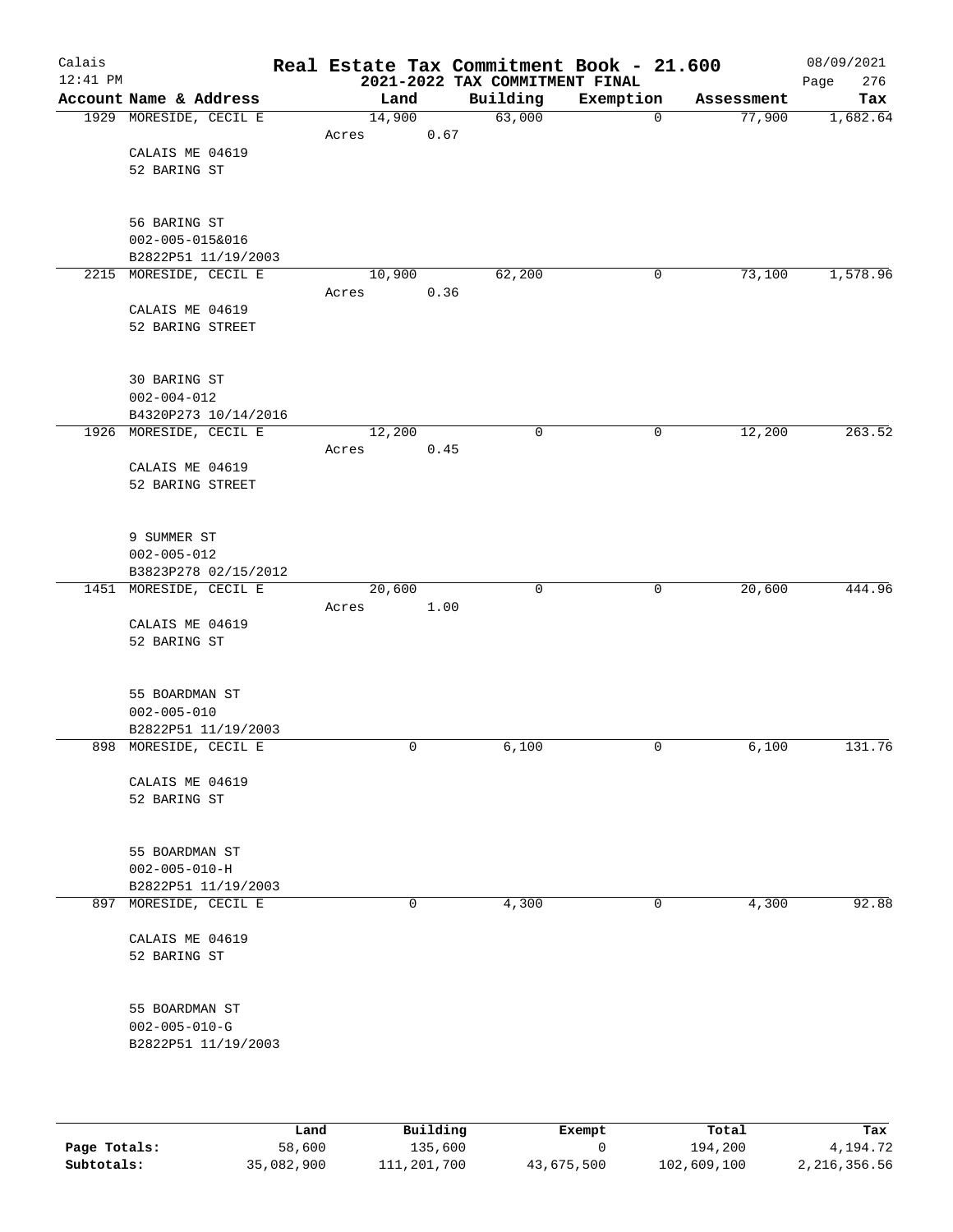| Calais     |                                              | Real Estate Tax Commitment Book - 21.600 |                                |           |            | 08/09/2021  |
|------------|----------------------------------------------|------------------------------------------|--------------------------------|-----------|------------|-------------|
| $12:41$ PM |                                              |                                          | 2021-2022 TAX COMMITMENT FINAL |           |            | Page<br>277 |
|            | Account Name & Address                       | Land                                     | Building                       | Exemption | Assessment | Tax         |
|            | 894 MORESIDE, CECIL E                        | 0                                        | 1,900                          | 0         | 1,900      | 41.04       |
|            | CALAIS ME 04619                              |                                          |                                |           |            |             |
|            | 52 BARING ST                                 |                                          |                                |           |            |             |
|            |                                              |                                          |                                |           |            |             |
|            | 55 BOARDMAN ST                               |                                          |                                |           |            |             |
|            | $002 - 005 - 010 - B$                        |                                          |                                |           |            |             |
|            | B2822P51 11/19/2003                          |                                          |                                |           |            |             |
|            | 2759 MORESIDE, CECIL E                       | 0                                        | 2,800                          | 0         | 2,800      | 60.48       |
|            | CALAIS ME 04619                              |                                          |                                |           |            |             |
|            | 52 BARING ST                                 |                                          |                                |           |            |             |
|            |                                              |                                          |                                |           |            |             |
|            | 55 BOARDMAN ST                               |                                          |                                |           |            |             |
|            | $002 - 005 - 010 - E$                        |                                          |                                |           |            |             |
|            | B2822P51 11/19/2003                          |                                          |                                |           |            |             |
|            | 1737 MORESIDE, CECIL E                       | 16,800                                   | $\mathbf 0$                    | 0         | 16,800     | 362.88      |
|            |                                              | Acres<br>0.85                            |                                |           |            |             |
|            | CALAIS ME 04619                              |                                          |                                |           |            |             |
|            | 52 BARING STREET                             |                                          |                                |           |            |             |
|            |                                              |                                          |                                |           |            |             |
|            | BOARDMAN ST                                  |                                          |                                |           |            |             |
|            | $026 - 054$                                  |                                          |                                |           |            |             |
|            | B4320P125 11/29/2016                         |                                          |                                |           |            |             |
|            | 1383 MORESIDE, CECIL E                       | 0                                        | 4,000                          | 0         | 4,000      | 86.40       |
|            | CALAIS ME 04619                              |                                          |                                |           |            |             |
|            | 52 BARING STREET                             |                                          |                                |           |            |             |
|            |                                              |                                          |                                |           |            |             |
|            | 55 BOARDMAN ST                               |                                          |                                |           |            |             |
|            | $002 - 005 - 010 - I$                        |                                          |                                |           |            |             |
|            | 896 MORESIDE, CECIL E                        | 0                                        | 1,800                          | 0         | 1,800      | 38.88       |
|            |                                              |                                          |                                |           |            |             |
|            | CALAIS ME 04619                              |                                          |                                |           |            |             |
|            | 52 BARING ST                                 |                                          |                                |           |            |             |
|            |                                              |                                          |                                |           |            |             |
|            | 55 BOARDMAN ST                               |                                          |                                |           |            |             |
|            | $002 - 005 - 010 - D$<br>B2822P51 11/19/2003 |                                          |                                |           |            |             |
|            | 895 MORESIDE, CECIL E                        | 0                                        | 3,400                          | 0         | 3,400      | 73.44       |
|            |                                              |                                          |                                |           |            |             |
|            | CALAIS ME 04619                              |                                          |                                |           |            |             |
|            | 52 BARING ST.                                |                                          |                                |           |            |             |
|            |                                              |                                          |                                |           |            |             |
|            | 55 BOARDMAN ST                               |                                          |                                |           |            |             |
|            | $002 - 005 - 010 - C$                        |                                          |                                |           |            |             |
|            | B2822P51 11/19/2003                          |                                          |                                |           |            |             |
|            |                                              |                                          |                                |           |            |             |
|            |                                              |                                          |                                |           |            |             |

|              | Land       | Building    | Exempt     | Total       | Tax          |
|--------------|------------|-------------|------------|-------------|--------------|
| Page Totals: | 16,800     | 13,900      |            | 30,700      | 663.12       |
| Subtotals:   | 35,099,700 | 111,215,600 | 43,675,500 | 102,639,800 | 2,217,019.68 |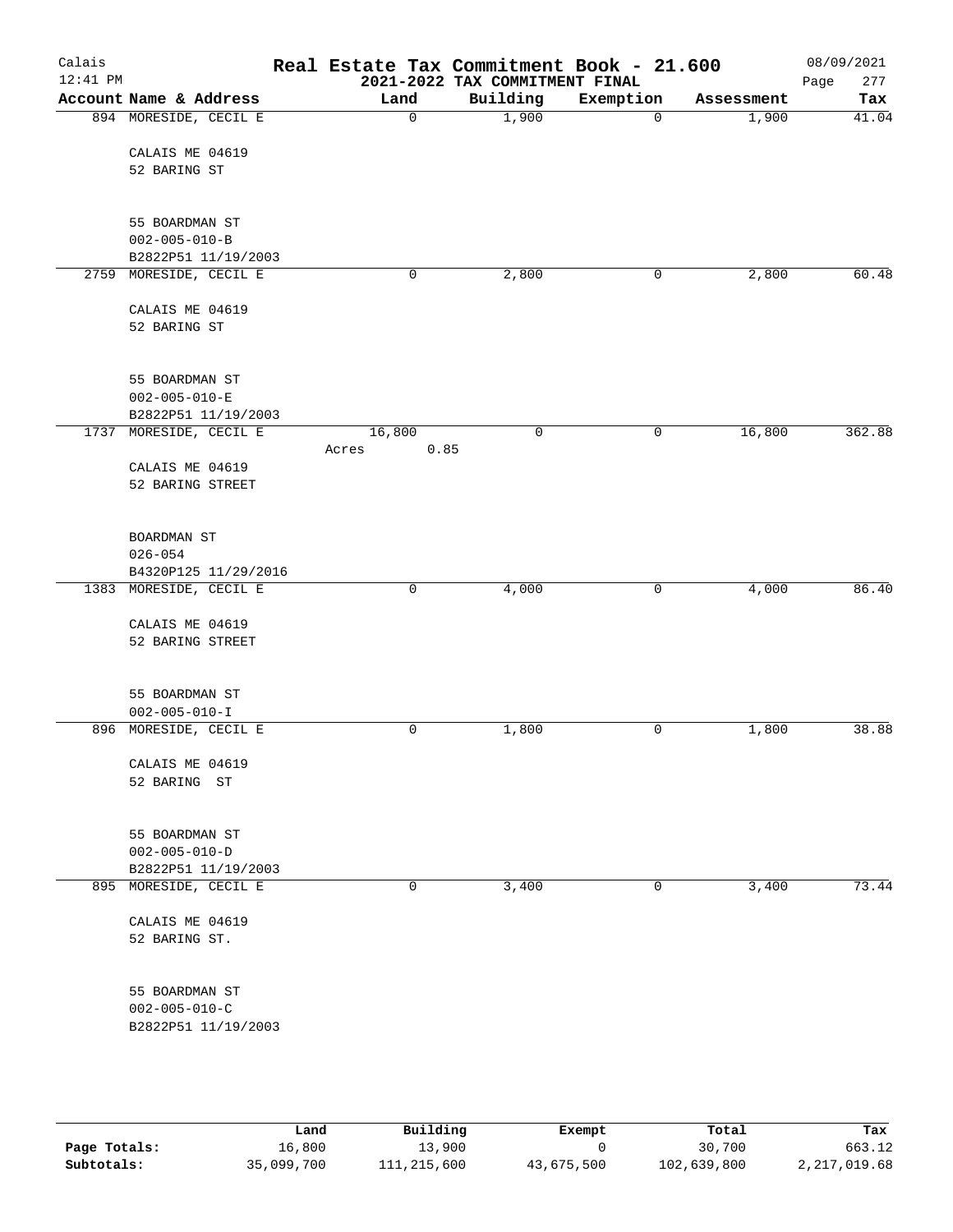| Calais<br>$12:41$ PM |                                |        |       | Real Estate Tax Commitment Book - 21.600<br>2021-2022 TAX COMMITMENT FINAL |           |            | 08/09/2021<br>278<br>Page |
|----------------------|--------------------------------|--------|-------|----------------------------------------------------------------------------|-----------|------------|---------------------------|
|                      | Account Name & Address         | Land   |       | Building                                                                   | Exemption | Assessment | Tax                       |
|                      | 2123 MORESIDE, CECIL EDWARD    | 15,000 |       | 15,200                                                                     | 0         | 30,200     | 652.32                    |
|                      |                                | Acres  | 0.68  |                                                                            |           |            |                           |
|                      | CALAIS ME 04619                |        |       |                                                                            |           |            |                           |
|                      | 52 BARING ST                   |        |       |                                                                            |           |            |                           |
|                      |                                |        |       |                                                                            |           |            |                           |
|                      |                                |        |       |                                                                            |           |            |                           |
|                      | 60 BARING ST                   |        |       |                                                                            |           |            |                           |
|                      | $002 - 005 - 017$              |        |       |                                                                            |           |            |                           |
|                      | B3137P245 04/26/2006           |        |       |                                                                            |           |            |                           |
|                      | 2172 MORESIDE, CHAD            | 13,700 |       | 39,400                                                                     | 0         | 53,100     | 1,146.96                  |
|                      |                                | Acres  | 0.57  |                                                                            |           |            |                           |
|                      | CALAIS ME 04619                |        |       |                                                                            |           |            |                           |
|                      | 52 BARING STREET               |        |       |                                                                            |           |            |                           |
|                      | 22 BOARDMAN ST                 |        |       |                                                                            |           |            |                           |
|                      | $003 - 002 - 021$              |        |       |                                                                            |           |            |                           |
|                      | B4426P86 12/20/2017            |        |       |                                                                            |           |            |                           |
|                      | 2134 MORESIDE, CHAD            | 6,100  |       | $\mathbf 0$                                                                | 0         | 6,100      | 131.76                    |
|                      | c/o CECIL MORESIDE             | Acres  | 0.14  |                                                                            |           |            |                           |
|                      | 52 BARING STREET               |        |       |                                                                            |           |            |                           |
|                      | CALAIS ME 04619                |        |       |                                                                            |           |            |                           |
|                      |                                |        |       |                                                                            |           |            |                           |
|                      | BOARDMAN ST                    |        |       |                                                                            |           |            |                           |
|                      | $002 - 004 - 018$              |        |       |                                                                            |           |            |                           |
|                      | B3827P249 03/14/2012 B1961P269 |        |       |                                                                            |           |            |                           |
|                      | 2216 MORESIDE, CHAD & (JT)     | 17,100 |       | 50,200                                                                     | 0         | 67,300     | 1,453.68                  |
|                      | MORESIDE, CECIL                | Acres  | 0.64  |                                                                            |           |            |                           |
|                      |                                |        |       |                                                                            |           |            |                           |
|                      | 52 BARING STREET               |        |       |                                                                            |           |            |                           |
|                      | CALAIS ME 04619                |        |       |                                                                            |           |            |                           |
|                      | 32 BARING ST                   |        |       |                                                                            |           |            |                           |
|                      | $002 - 004 - 013$              |        |       |                                                                            |           |            |                           |
|                      | B2836P233 12/17/2003           |        |       |                                                                            |           |            |                           |
|                      | 2758 MORESIDE, ED              |        | 0     | 10,200                                                                     | 0         | 10,200     | 220.32                    |
|                      |                                |        |       |                                                                            |           |            |                           |
|                      | CALAIS ME 04619                |        |       |                                                                            |           |            |                           |
|                      | 52 BARING ST                   |        |       |                                                                            |           |            |                           |
|                      |                                |        |       |                                                                            |           |            |                           |
|                      | 55 BOARDMAN ST                 |        |       |                                                                            |           |            |                           |
|                      | $002 - 005 - 010 - A$          |        |       |                                                                            |           |            |                           |
|                      | 2686 MORRELL, ERNEST O &       | 36,600 |       | 13,900                                                                     | 0         | 50,500     | 1,090.80                  |
|                      | MORRELL, JANICE (JT)           | Acres  | 20.80 |                                                                            |           |            |                           |
|                      | 7 RIVERVIEW LANE               |        |       |                                                                            |           |            |                           |
|                      | CALAIS ME 04619                |        |       |                                                                            |           |            |                           |
|                      | 7 RIVERVIEW LANE               |        |       |                                                                            |           |            |                           |
|                      | $027 - 177$                    |        |       |                                                                            |           |            |                           |
|                      | B4761P288 01/15/2021           |        |       |                                                                            |           |            |                           |
|                      |                                |        |       |                                                                            |           |            |                           |
|                      |                                |        |       |                                                                            |           |            |                           |

|              | Land       | Building    | Exempt     | Total       | Tax            |
|--------------|------------|-------------|------------|-------------|----------------|
| Page Totals: | 88,500     | 128,900     |            | 217,400     | 4,695.84       |
| Subtotals:   | 35,188,200 | 111,344,500 | 43,675,500 | 102,857,200 | 2, 221, 715.52 |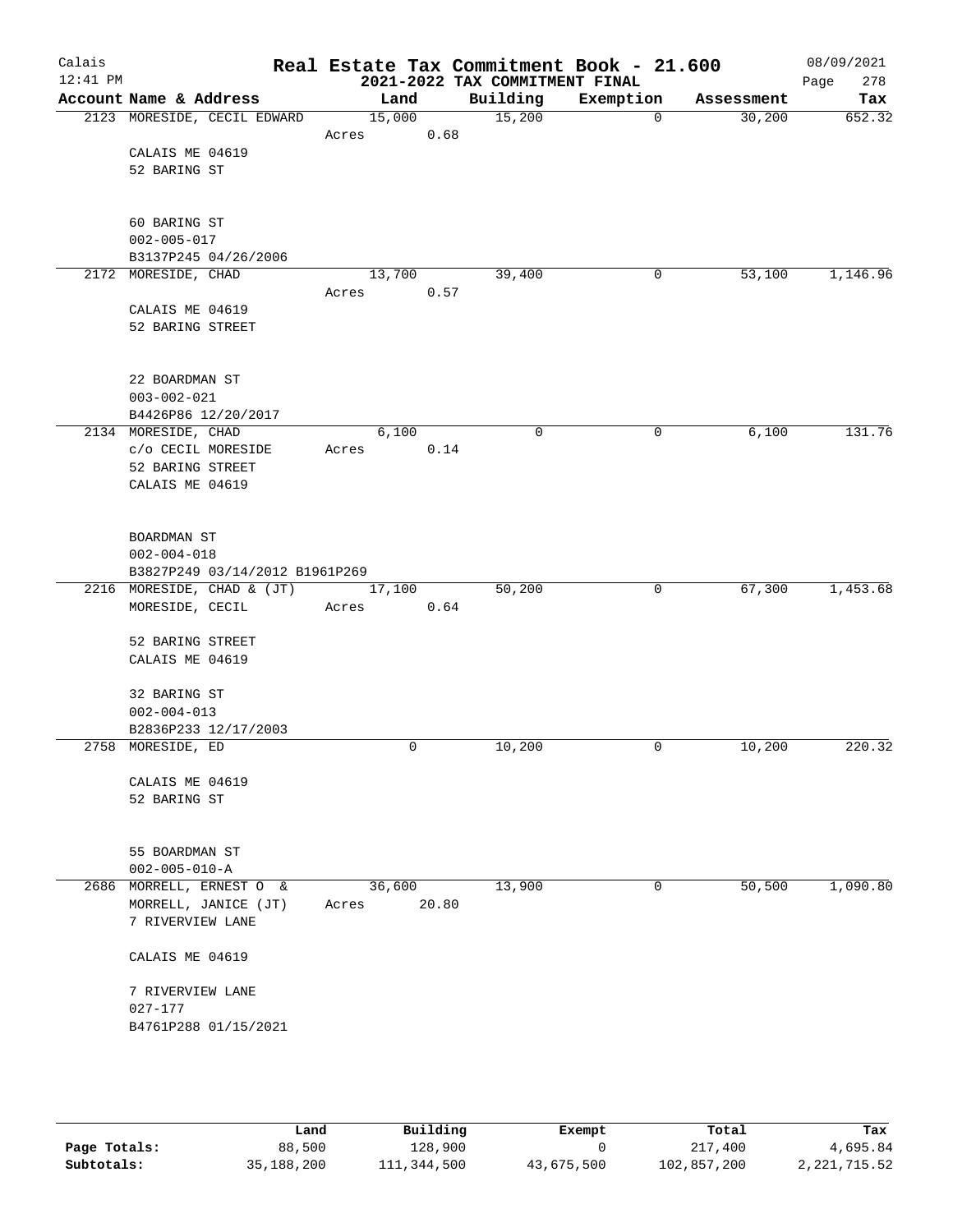| Calais     |                                                                                |       |        |      |                                | Real Estate Tax Commitment Book - 21.600 |                        | 08/09/2021  |
|------------|--------------------------------------------------------------------------------|-------|--------|------|--------------------------------|------------------------------------------|------------------------|-------------|
| $12:41$ PM |                                                                                |       |        |      | 2021-2022 TAX COMMITMENT FINAL |                                          |                        | 279<br>Page |
|            | Account Name & Address                                                         |       | Land   |      | Building                       | Exemption                                | Assessment             | Tax         |
|            | 2400 MORRIS, BRIAN &<br>MORRIS, BRITTIN (JT)<br>117 LAKE ROAD                  | Acres | 8,300  | 0.25 | 39,000                         |                                          | $\mathbf{0}$<br>47,300 | 1,021.68    |
|            | ROBBINSTON ME 04671                                                            |       |        |      |                                |                                          |                        |             |
|            | 25 CHANDLER ST<br>$005 - 005 - 012$<br>B4628P211 01/13/2020                    |       |        |      |                                |                                          |                        |             |
| 1690       | MORRISON, CATHERINE S<br>(LE)                                                  |       | 12,700 |      | 69,600                         | 31,000                                   | 51,300                 | 1,108.08    |
|            | CALAIS ME 04619<br>59 SWAN ST                                                  | Acres |        | 0.49 |                                | 01 PostWW2 Res&Surv<br>19 Homestead      |                        |             |
|            | 59 SWAN ST<br>$009 - 005 - 012$<br>B4236P109 03/04/2016 B855P20                |       |        |      |                                |                                          |                        |             |
|            | 1515 MORRISON, NORMAN &<br>MORRISON, AIMEE L (JT) Acres<br>55 LAFAYETTE STREET |       | 9,300  | 0.26 | 38,600                         |                                          | $\mathbf 0$<br>47,900  | 1,034.64    |
|            | CALAIS ME 04619                                                                |       |        |      |                                |                                          |                        |             |
|            | 55 LAFAYETTE ST<br>$010 - 010 - 006$<br>B4714P42 10/09/2020                    |       |        |      |                                |                                          |                        |             |
|            | 1576 MORRISON, SUZANNE M                                                       |       | 12,300 |      | 33,700                         | 25,000                                   | 21,000                 | 453.60      |
|            | (DD)<br>CALAIS ME 04619<br>99 SWAN ST                                          | Acres |        | 0.46 |                                | 19 Homestead                             |                        |             |
|            | 99 SWAN ST<br>$009 - 001 - 003$<br>B1290P147                                   |       |        |      |                                |                                          |                        |             |
|            | 1762 MORRISON, CRAIG T &<br>MORRISON, STEPHANIE L<br>(TT)                      | Acres | 8,300  | 0.21 | 47,800                         | 25,000<br>19 Homestead                   | 31,100                 | 671.76      |
|            | 87 LAFAYETTE ST<br>CALAIS ME 04619                                             |       |        |      |                                |                                          |                        |             |
|            | 87 LAFAYETTE ST<br>$010 - 003 - 018$<br>B1772P113 05/15/1992                   |       |        |      |                                |                                          |                        |             |

|              | Land       | Building    | Exempt     | Total       | Tax          |
|--------------|------------|-------------|------------|-------------|--------------|
| Page Totals: | 50,900     | 228,700     | 81,000     | 198,600     | 4,289.76     |
| Subtotals:   | 35,239,100 | 111,573,200 | 43,756,500 | 103,055,800 | 2,226,005.28 |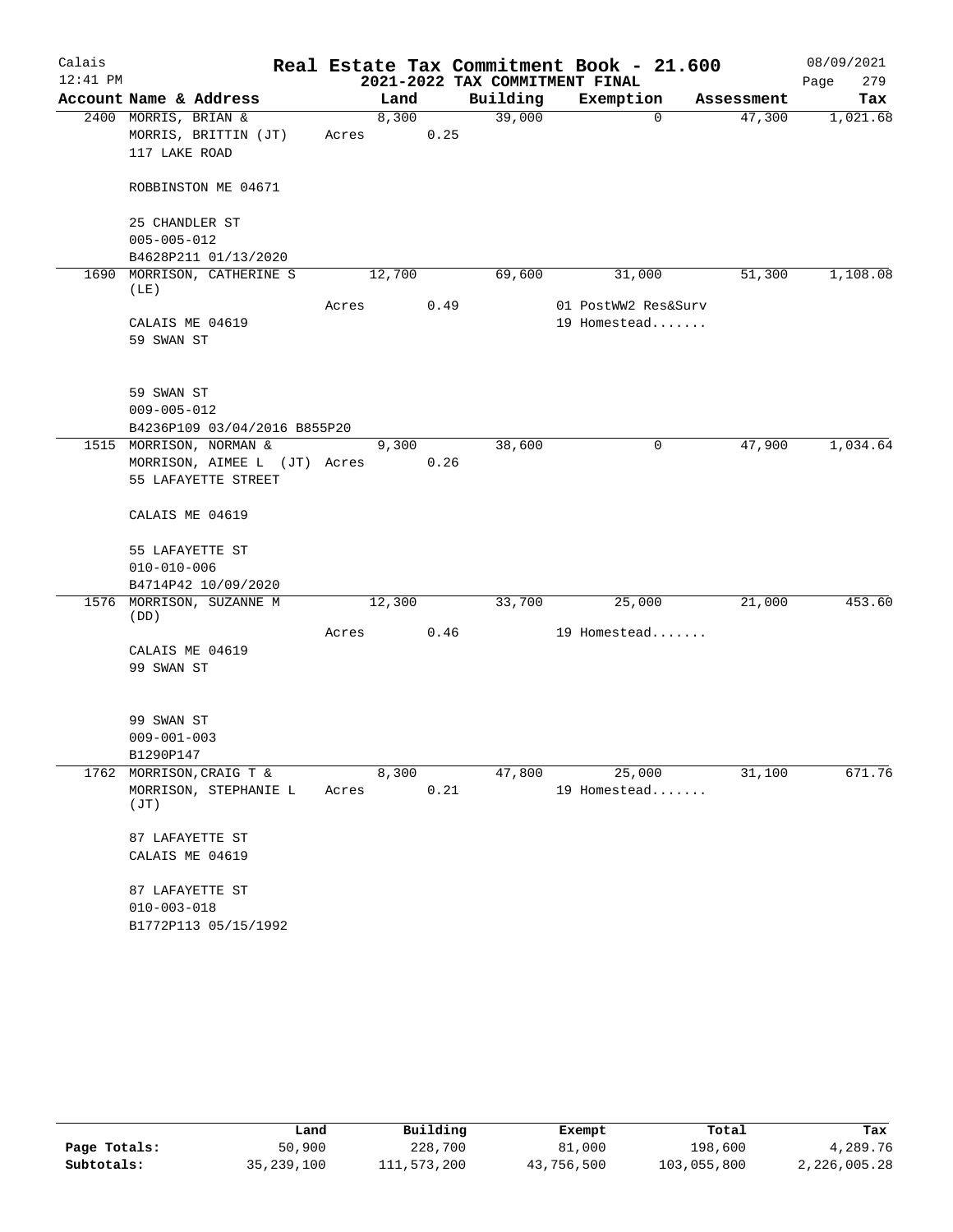| Calais<br>$12:41$ PM |                                                                         |              |                 |             |             | Real Estate Tax Commitment Book - 21.600<br>2021-2022 TAX COMMITMENT FINAL |               | 08/09/2021<br>280<br>Page |
|----------------------|-------------------------------------------------------------------------|--------------|-----------------|-------------|-------------|----------------------------------------------------------------------------|---------------|---------------------------|
|                      | Account Name & Address                                                  |              |                 | Land        | Building    | Exemption                                                                  | Assessment    | Tax                       |
|                      | 318 MORSE, ROBERT P JR &<br>JOHANNA P LIVING TRUST<br>MORSE, ROBERT P & |              | 12,000<br>Acres | 30.00       | 0           | $\mathbf 0$                                                                | 12,000        | 259.20                    |
|                      | MORSE, JOHANNA P<br>(TRUSTEES)                                          |              |                 |             |             |                                                                            |               |                           |
|                      | 3 MACOMBER LANE<br>FRAMINGHAM MA 01702                                  |              |                 |             |             |                                                                            |               |                           |
|                      | CARSON RD<br>$033 - 123$                                                |              |                 |             |             |                                                                            |               |                           |
|                      | B3785P44 09/27/2011 B2717P20 02/20/2003                                 |              |                 |             |             |                                                                            |               |                           |
| 2382                 | MOSES, DANIEL                                                           |              | 13,400<br>Acres | 0.85        | $\mathbf 0$ | 0                                                                          | 13,400        | 289.44                    |
|                      | CALAIS ME 04619<br>40 PRICE ST                                          |              |                 |             |             |                                                                            |               |                           |
|                      | CARVER ST<br>$005 - 004 - 028$                                          |              |                 |             |             |                                                                            |               |                           |
|                      | B4256P257 05/11/2016                                                    |              |                 |             |             |                                                                            |               |                           |
|                      | 2763 MOSES, DANIEL R<br>398 NORTH ST                                    |              | 10,900<br>Acres | 0.36        | 61,400      | 25,000<br>19 Homestead                                                     | 47,300        | 1,021.68                  |
|                      | CALAIS ME 04619                                                         |              |                 |             |             |                                                                            |               |                           |
|                      | 40 PRICE ST                                                             |              |                 |             |             |                                                                            |               |                           |
|                      | $005 - 004 - 015$<br>B3031P113 07/11/2005                               |              |                 |             |             |                                                                            |               |                           |
| 245                  | MOSES, JOSEPH<br>MOSES, KIMBERLY                                        |              | 25,000<br>Acres | 0.47        | 143,300     | 25,000<br>19 Homestead                                                     | 143,300       | 3,095.28                  |
|                      | 41 CEDAR ST<br>CALAIS ME 04619                                          |              |                 |             |             |                                                                            |               |                           |
|                      | 41 CEDAR ST<br>$027 - 184 - 006$                                        |              |                 |             |             |                                                                            |               |                           |
|                      | B2787P85 08/22/2003                                                     |              |                 |             |             |                                                                            |               |                           |
|                      | 1980 MOSES, DANIEL R &<br>MOSES, ANNA M (JT)<br>118 PALMER STREET APT C |              | 15,600<br>Acres | 0.73        | 17,700      | 0                                                                          | 33,300        | 719.28                    |
|                      | CALAIS ME 04619                                                         |              |                 |             |             |                                                                            |               |                           |
|                      | 84 BARING ST<br>$002 - 005 - 022$                                       |              |                 |             |             |                                                                            |               |                           |
|                      | B746P176 03/14/1972                                                     |              |                 |             |             |                                                                            |               |                           |
|                      | 2090 MOSHER, NANCY                                                      |              | 17,300          |             | 46,800      | 25,000                                                                     | 39,100        | 844.56                    |
|                      | MOSHER, AMANDA                                                          |              | Acres           | 0.40        |             | 19 Homestead                                                               |               |                           |
|                      | 448 NORTH ST<br>CALAIS ME 04619                                         |              |                 |             |             |                                                                            |               |                           |
|                      | 448 NORTH ST<br>$003 - 006 - 004$                                       |              |                 |             |             |                                                                            |               |                           |
|                      | B4059P141 05/07/2014 B3934P116 03/05/2013                               |              |                 |             |             |                                                                            |               |                           |
|                      |                                                                         | Land         |                 | Building    |             | Exempt                                                                     | Total         | Tax                       |
| Page Totals:         |                                                                         | 94,200       |                 | 269,200     |             | 75,000                                                                     | 288,400       | 6,229.44                  |
| Subtotals:           |                                                                         | 35, 333, 300 |                 | 111,842,400 |             | 43,831,500                                                                 | 103, 344, 200 | 2, 232, 234.72            |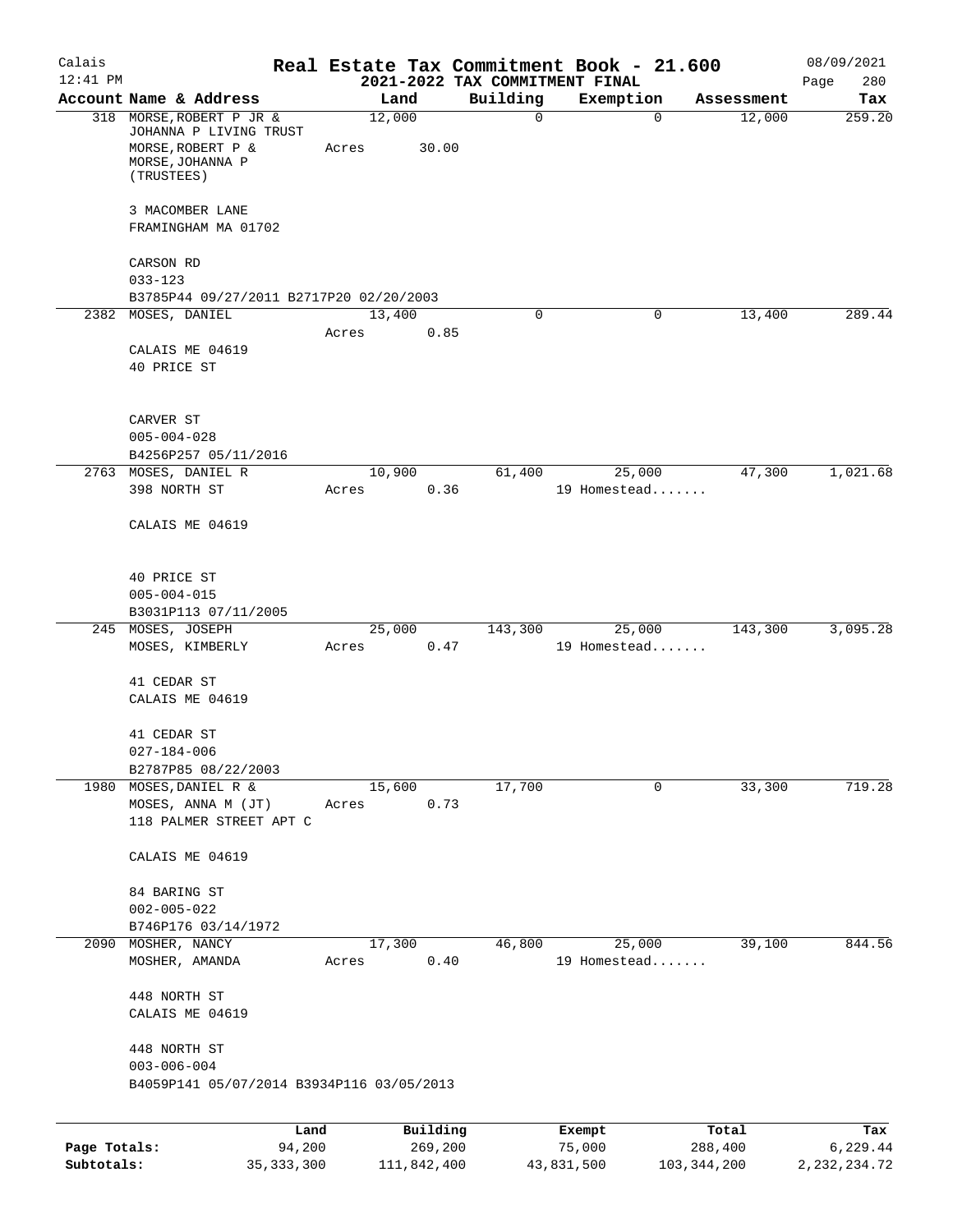| Calais       |                                        |         |             |         | Real Estate Tax Commitment Book - 21.600   |           |                |             | 08/09/2021         |
|--------------|----------------------------------------|---------|-------------|---------|--------------------------------------------|-----------|----------------|-------------|--------------------|
| $12:41$ PM   | Account Name & Address                 |         | Land        |         | 2021-2022 TAX COMMITMENT FINAL<br>Building | Exemption |                | Assessment  | Page<br>281<br>Tax |
|              | 945 MOTIV8ER PRODUCTIONS,              |         | 15,800      |         | 82,800                                     |           | $\overline{0}$ | 98,600      | 2,129.76           |
|              | LLC                                    |         |             |         |                                            |           |                |             |                    |
|              | 449 MAIN STREET                        | Acres   |             | 0.06    |                                            |           |                |             |                    |
|              | CALAIS ME 04619                        |         |             |         |                                            |           |                |             |                    |
|              |                                        |         |             |         |                                            |           |                |             |                    |
|              | 435 MAIN ST                            |         |             |         |                                            |           |                |             |                    |
|              | 007-003-026&027<br>B4772P13 03/31/2021 |         |             |         |                                            |           |                |             |                    |
|              | 947 MOTIV8ER PRODUCTIONS,              |         | 15,800      |         | 202,500                                    |           | 0              | 218,300     | 4,715.28           |
|              | LLC                                    |         |             |         |                                            |           |                |             |                    |
|              | 449 MAIN STREET                        | Acres   |             | 0.06    |                                            |           |                |             |                    |
|              | CALAIS ME 04619                        |         |             |         |                                            |           |                |             |                    |
|              | 449 MAIN ST                            |         |             |         |                                            |           |                |             |                    |
|              | $007 - 003 - 025$                      |         |             |         |                                            |           |                |             |                    |
|              | B4772P13 03/31/2021                    |         |             |         |                                            |           |                |             |                    |
|              | 946 MOTIV8R PRODUCTIONS,<br>LLC        |         | 12,900      |         | 108,600                                    |           | 0              | 121,500     | 2,624.40           |
|              | 449 MAIN STREET                        | Acres   |             | 0.04    |                                            |           |                |             |                    |
|              | CALAIS ME 04619                        |         |             |         |                                            |           |                |             |                    |
|              |                                        |         |             |         |                                            |           |                |             |                    |
|              | 455 MAIN ST<br>$007 - 003 - 024$       |         |             |         |                                            |           |                |             |                    |
|              | B4772P13 03/31/2021                    |         |             |         |                                            |           |                |             |                    |
|              | 1060 MSB LEASING INC                   |         | 95,100      |         | 298,900                                    |           | 0              | 394,000     | 8,510.40           |
|              |                                        | Acres   |             | 0.97    |                                            |           |                |             |                    |
|              | MACHIAS ME 04654<br>P.O. BOX 318       |         |             |         |                                            |           |                |             |                    |
|              |                                        |         |             |         |                                            |           |                |             |                    |
|              | 210 NORTH ST                           |         |             |         |                                            |           |                |             |                    |
|              | $010 - 001 - 027$                      |         |             |         |                                            |           |                |             |                    |
| 1061         | B1168P89<br>MSB LEASING INC            |         | 45,100      |         | $\mathbf 0$                                |           | $\mathbf 0$    | 45,100      | 974.16             |
|              |                                        | Acres   |             | 0.29    |                                            |           |                |             |                    |
|              | MACHIAS ME 04654                       |         |             |         |                                            |           |                |             |                    |
|              | P.O. BOX 318                           |         |             |         |                                            |           |                |             |                    |
|              | NORTH ST                               |         |             |         |                                            |           |                |             |                    |
|              | $010 - 001 - 028$                      |         |             |         |                                            |           |                |             |                    |
|              | B1454P334                              |         |             |         |                                            |           |                |             |                    |
| 1062         | MSB LEASING INC                        | Acres   | 38,300      | 0.21    | 0                                          |           | 0              | 38,300      | 827.28             |
|              | MACHIAS ME 04654                       |         |             |         |                                            |           |                |             |                    |
|              | P.O. BOX 318                           |         |             |         |                                            |           |                |             |                    |
|              | NORTH ST                               |         |             |         |                                            |           |                |             |                    |
|              | $010 - 001 - 029$                      |         |             |         |                                            |           |                |             |                    |
|              | B1454P334                              |         |             |         |                                            |           |                |             |                    |
|              |                                        | Land    | Building    |         |                                            | Exempt    |                | Total       | Tax                |
| Page Totals: |                                        | 223,000 |             | 692,800 |                                            | 0         |                | 915,800     | 19,781.28          |
| Subtotals:   | 35,556,300                             |         | 112,535,200 |         | 43,831,500                                 |           |                | 104,260,000 | 2,252,016.00       |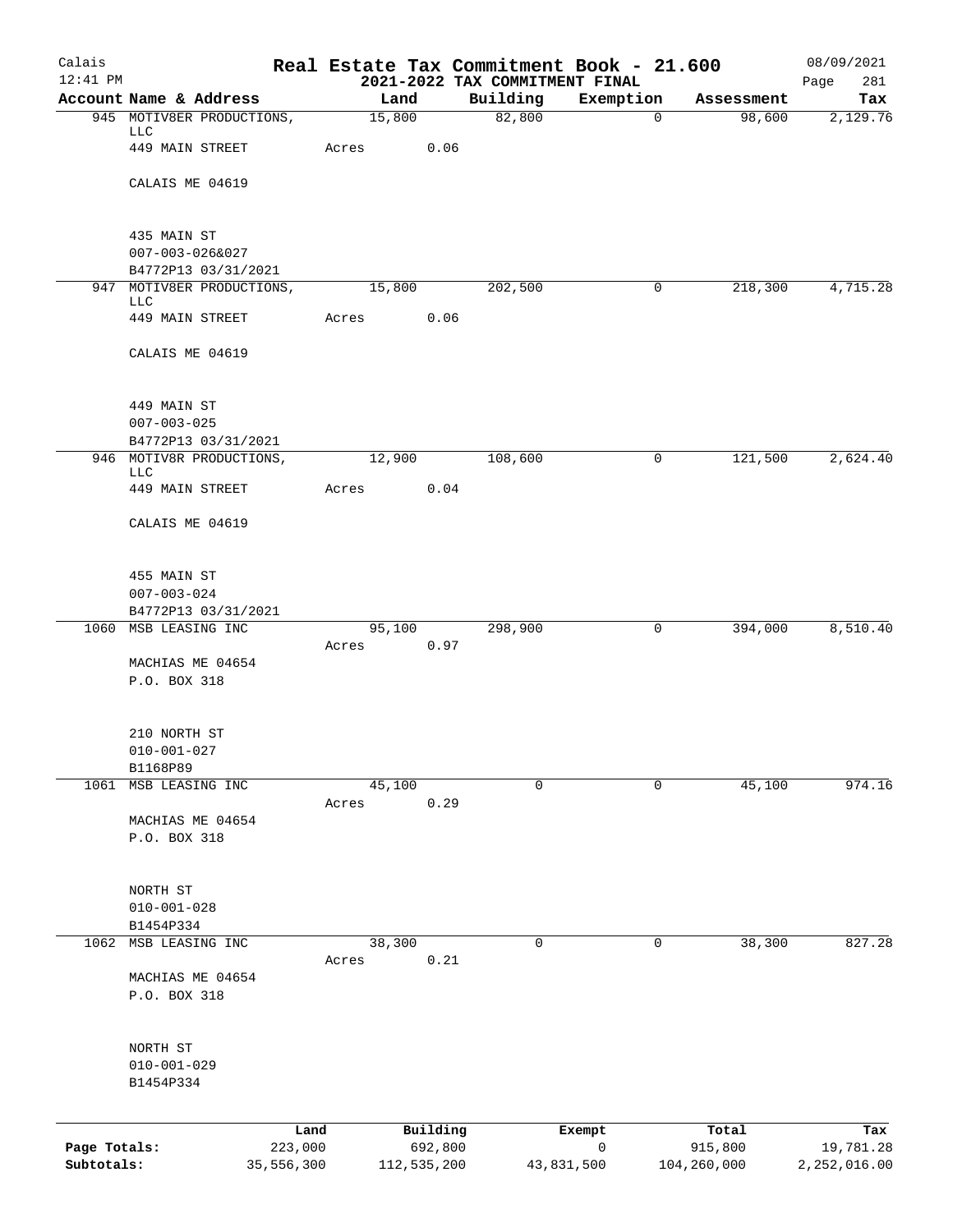| Calais     |                                           |        |       |          | Real Estate Tax Commitment Book - 21.600 |            | 08/09/2021  |
|------------|-------------------------------------------|--------|-------|----------|------------------------------------------|------------|-------------|
| $12:41$ PM |                                           |        |       |          | 2021-2022 TAX COMMITMENT FINAL           |            | Page<br>282 |
|            | Account Name & Address                    |        | Land  | Building | Exemption                                | Assessment | Tax         |
|            | 2749 MSB LEASING INC.                     | 38,600 |       | 0        | $\mathbf 0$                              | 38,600     | 833.76      |
|            | MACHAIS ME 04654                          | Acres  | 0.59  |          |                                          |            |             |
|            | P.O. BOX 318                              |        |       |          |                                          |            |             |
|            |                                           |        |       |          |                                          |            |             |
|            |                                           |        |       |          |                                          |            |             |
|            | NORTH ST                                  |        |       |          |                                          |            |             |
|            | $010 - 001 - 027 - A$                     |        |       |          |                                          |            |             |
|            | 1660 MUISE, ERIC M                        | 20,900 |       | 51,900   | 0                                        | 72,800     | 1,572.48    |
|            | 364 NORTH ST                              | Acres  | 0.33  |          |                                          |            |             |
|            | CALAIS ME 04619                           |        |       |          |                                          |            |             |
|            |                                           |        |       |          |                                          |            |             |
|            | 364 NORTH ST                              |        |       |          |                                          |            |             |
|            | $011 - 022$                               |        |       |          |                                          |            |             |
|            | B4703P22 09/18/2020                       |        |       |          |                                          |            |             |
|            | 2702 MUISE, STEVEN &                      | 71,800 |       | 0        | 6,000                                    | 65,800     | 1,421.28    |
|            | MUISE, LYNN (JT)                          | Acres  | 1.69  |          | 53 Vietnam Vet Non                       |            |             |
|            | 240 RIVER RD                              |        |       |          |                                          |            |             |
|            | CALAIS ME 04619                           |        |       |          |                                          |            |             |
|            | RIVER ROAD                                |        |       |          |                                          |            |             |
|            | $017 - 011 - 001$                         |        |       |          |                                          |            |             |
|            | B3662P237 08/23/2010 B2118P109            |        |       |          |                                          |            |             |
|            | 1524 MULLER, MICHAEL                      |        | 8,500 | 19,700   | 0                                        | 28,200     | 609.12      |
|            | 7384 WAKE FORREST DR                      | Acres  | 0.22  |          |                                          |            |             |
|            | EASTVALE CA 92880                         |        |       |          |                                          |            |             |
|            |                                           |        |       |          |                                          |            |             |
|            | 59 DOWNES ST                              |        |       |          |                                          |            |             |
|            | $010 - 011 - 010$                         |        |       |          |                                          |            |             |
|            | B4763P252 02/10/2021                      |        |       |          |                                          |            |             |
|            | 2468 MULLIGAN, LESLIE M                   |        | 8,100 | 9,000    | 0                                        | 17,100     | 369.36      |
|            | 22 HIGH STREET                            | Acres  | 0.20  |          |                                          |            |             |
|            | MACHIAS ME 04654                          |        |       |          |                                          |            |             |
|            |                                           |        |       |          |                                          |            |             |
|            | 23 GARFIELD ST                            |        |       |          |                                          |            |             |
|            | $005 - 009 - 018$                         |        |       |          |                                          |            |             |
|            | B3819P299 02/03/2012 B3629P128 04/29/2010 |        |       |          |                                          |            |             |
|            | 1720 MURPHY, GEORGE                       | 17,100 |       | 39,500   | 31,000                                   | 25,600     | 552.96      |
|            | MURPHY, DEBORAH (JT)                      | Acres  | 0.88  |          | 01 PostWW2 Res&Surv<br>19 Homestead      |            |             |
|            | 17 MANNING ST                             |        |       |          |                                          |            |             |
|            | CALAIS ME 04619                           |        |       |          |                                          |            |             |
|            |                                           |        |       |          |                                          |            |             |
|            | 17 MANNING ST<br>$027 - 193$              |        |       |          |                                          |            |             |
|            | B2169P75                                  |        |       |          |                                          |            |             |
|            |                                           |        |       |          |                                          |            |             |
|            |                                           |        |       |          |                                          |            |             |
|            |                                           |        |       |          |                                          |            |             |

|              | Land       | Building    | Exempt     | Total       | Tax            |
|--------------|------------|-------------|------------|-------------|----------------|
| Page Totals: | 165,000    | 120,100     | 37,000     | 248,100     | 5,358.96       |
| Subtotals:   | 35,721,300 | 112,655,300 | 43,868,500 | 104,508,100 | 2, 257, 374.96 |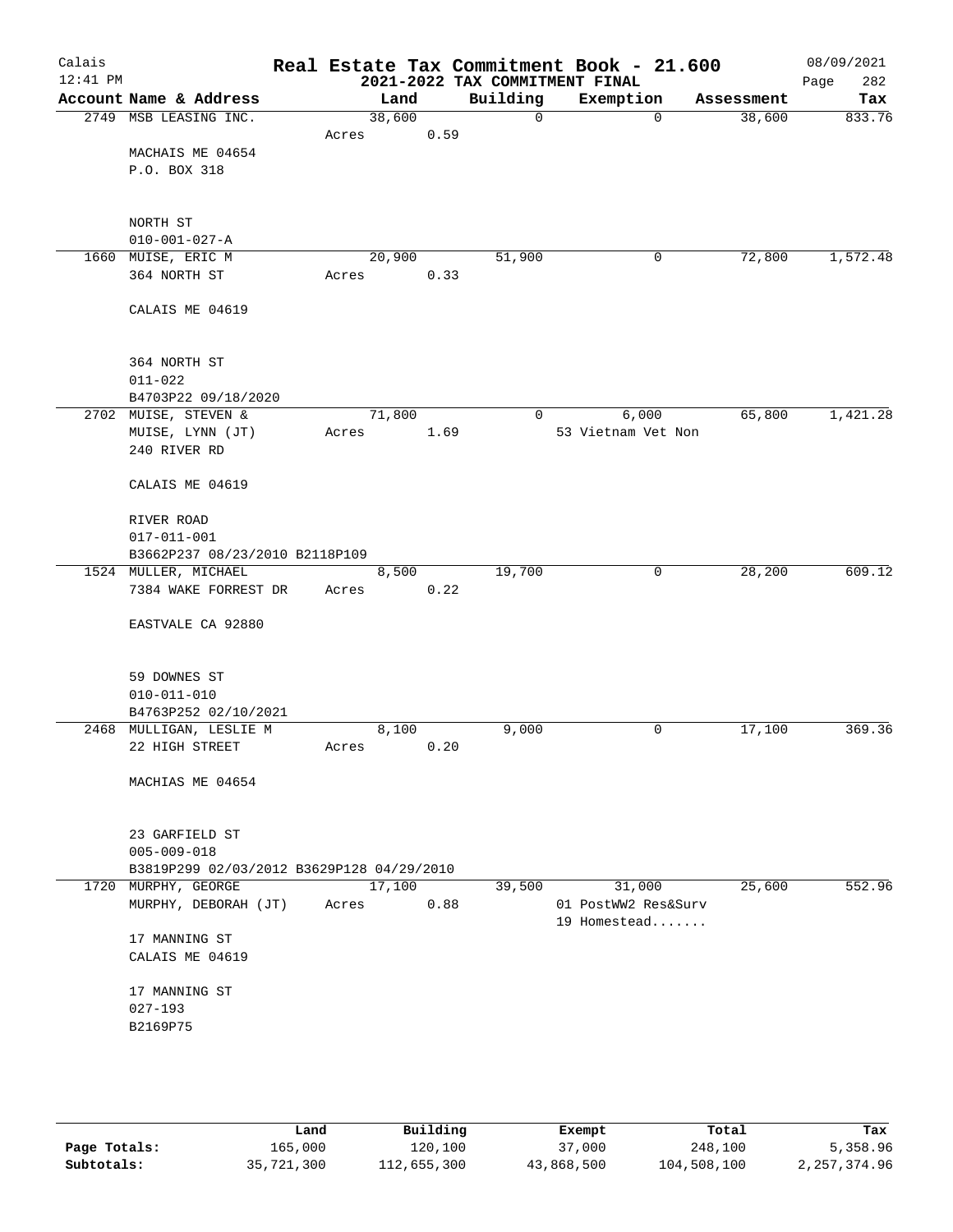| Calais       |                                                                   |       |                |                                | Real Estate Tax Commitment Book - 21.600 |            | 08/09/2021  |
|--------------|-------------------------------------------------------------------|-------|----------------|--------------------------------|------------------------------------------|------------|-------------|
| $12:41$ PM   |                                                                   |       |                | 2021-2022 TAX COMMITMENT FINAL |                                          |            | 283<br>Page |
|              | Account Name & Address                                            |       | Land           | Building                       | Exemption                                | Assessment | Tax         |
|              | 913 MURPHY, KRYSTAL D                                             | Acres | 6,800<br>0.14  | 29,300                         | 25,000<br>19 Homestead                   | 11,100     | 239.76      |
|              | CALAIS ME 04619                                                   |       |                |                                |                                          |            |             |
|              | 19 GERMAIN ST                                                     |       |                |                                |                                          |            |             |
|              |                                                                   |       |                |                                |                                          |            |             |
|              |                                                                   |       |                |                                |                                          |            |             |
|              | 19 GERMAIN ST                                                     |       |                |                                |                                          |            |             |
|              | $007 - 006 - 010$                                                 |       |                |                                |                                          |            |             |
|              | B4750P238 01/21/2021 B4694P270 03/10/2020 B4159P133<br>10/07/2014 |       |                |                                |                                          |            |             |
|              | 738 MURPHY, LAUREN N &                                            |       | 39,400         | 72,200                         | $\mathbf 0$                              | 111,600    | 2,410.56    |
|              | CASE, ELLEN F (JT)                                                | Acres | 2.33           |                                |                                          |            |             |
|              | 75 RIVER ROAD                                                     |       |                |                                |                                          |            |             |
|              | CALAIS ME 04619                                                   |       |                |                                |                                          |            |             |
|              |                                                                   |       |                |                                |                                          |            |             |
|              | 75 RIVER ROAD                                                     |       |                |                                |                                          |            |             |
|              | $027 - 178$<br>B4751P150 01/29/2021                               |       |                |                                |                                          |            |             |
|              | 1654 MYERS, JAMES C &                                             |       | 10,900         | 36,600                         | 0                                        | 47,500     | 1,026.00    |
|              | MYERS, TAMMIE J (JT)                                              | Acres | 0.36           |                                |                                          |            |             |
|              |                                                                   |       |                |                                |                                          |            |             |
|              | 60 SWAN STREET                                                    |       |                |                                |                                          |            |             |
|              | CALAIS ME 04619                                                   |       |                |                                |                                          |            |             |
|              |                                                                   |       |                |                                |                                          |            |             |
|              | 64 SWAN ST<br>$009 - 004 - 023$                                   |       |                |                                |                                          |            |             |
|              | B3649P186 06/30/2010 B2649P231                                    |       |                |                                |                                          |            |             |
|              | 2480 MYERS, JONATHAN                                              |       | 9,300          | 68,000                         | 0                                        | 77,300     | 1,669.68    |
|              | 449 JEFF SULLENS ROAD                                             | Acres | 0.26           |                                |                                          |            |             |
|              |                                                                   |       |                |                                |                                          |            |             |
|              | DAHLONEGA GA 30533                                                |       |                |                                |                                          |            |             |
|              |                                                                   |       |                |                                |                                          |            |             |
|              | 87 UNION ST                                                       |       |                |                                |                                          |            |             |
|              | $006 - 002 - 011$                                                 |       |                |                                |                                          |            |             |
|              | B4761P140 02/25/2021                                              |       |                |                                |                                          |            |             |
|              | 1653 MYERS, TAMMIE<br>WHEELOCK, BOBBI JO                          | Acres | 10,600<br>0.34 | 95,600                         | 25,000<br>19 Homestead                   | 81,200     | 1,753.92    |
|              | 60 SWAN STREET                                                    |       |                |                                |                                          |            |             |
|              |                                                                   |       |                |                                |                                          |            |             |
|              | CALAIS ME 04619                                                   |       |                |                                |                                          |            |             |
|              | 60 SWAN ST                                                        |       |                |                                |                                          |            |             |
|              | $009 - 004 - 022$                                                 |       |                |                                |                                          |            |             |
|              | B4462P37 05/19/2018                                               |       |                |                                |                                          |            |             |
|              | 2443 MYLEN, DONALDA (LE)                                          |       | 10,900         | 60,700                         | 25,000                                   | 46,600     | 1,006.56    |
|              |                                                                   | Acres | 0.36           |                                | 19 Homestead                             |            |             |
|              | CALAIS ME 04619                                                   |       |                |                                |                                          |            |             |
|              | 22 GARFIELD ST                                                    |       |                |                                |                                          |            |             |
|              |                                                                   |       |                |                                |                                          |            |             |
|              | 22 GARFIELD ST                                                    |       |                |                                |                                          |            |             |
|              | $005 - 008 - 009$                                                 |       |                |                                |                                          |            |             |
|              | B2860P75 B1191P121                                                |       |                |                                |                                          |            |             |
|              |                                                                   |       |                |                                |                                          |            |             |
|              |                                                                   |       |                |                                |                                          |            |             |
|              | Land                                                              |       | Building       |                                | Exempt                                   | Total      | Tax         |
| Page Totals: | 87,900                                                            |       | 362,400        |                                | 75,000                                   | 375,300    | 8,106.48    |

**Subtotals:** 35,809,200 113,017,700 43,943,500 104,883,400 2,265,481.44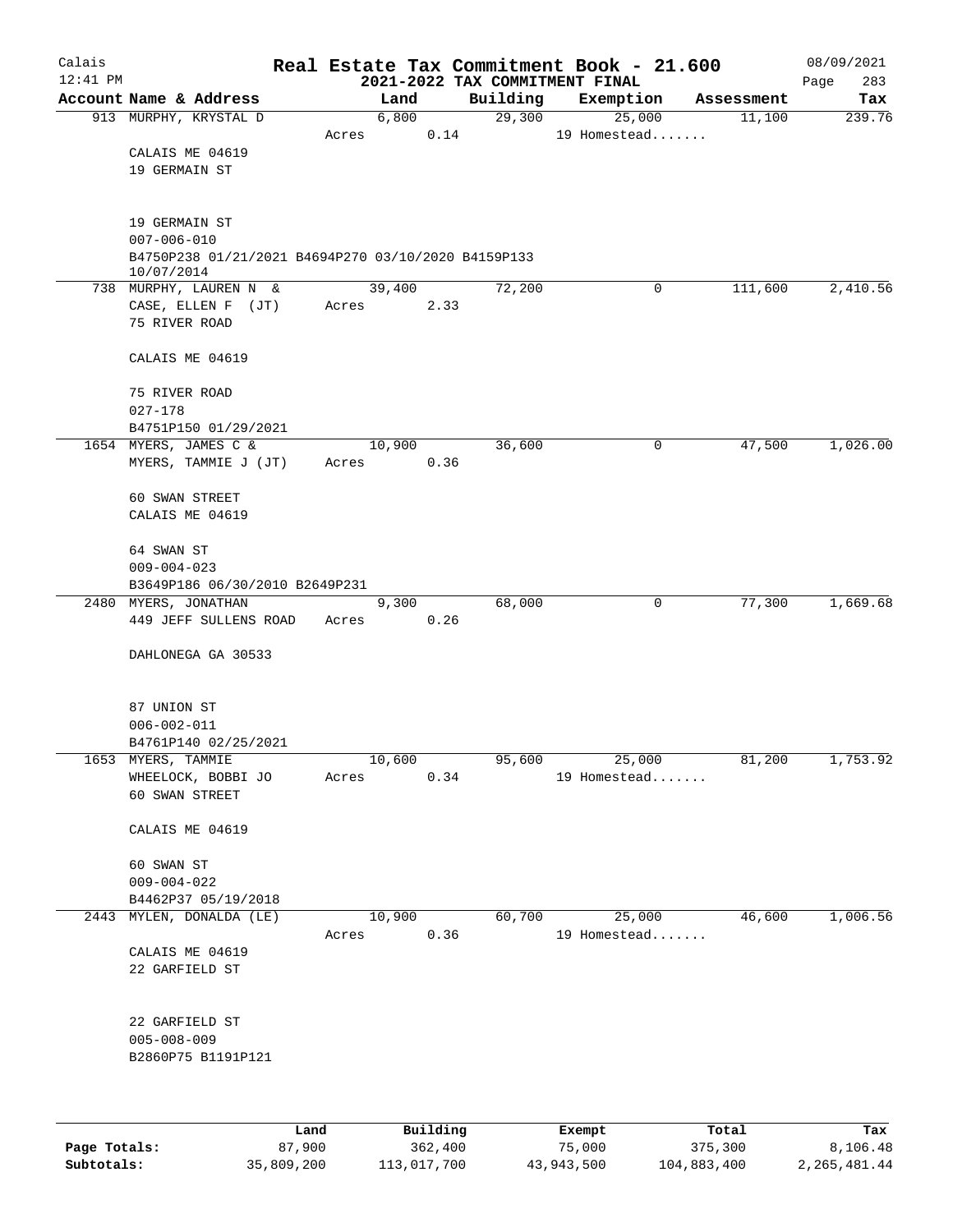| Calais<br>12:41 PM |                                                   |       |        |      | 2021-2022 TAX COMMITMENT FINAL | Real Estate Tax Commitment Book - 21.600 |             |            | 08/09/2021<br>284<br>Page |
|--------------------|---------------------------------------------------|-------|--------|------|--------------------------------|------------------------------------------|-------------|------------|---------------------------|
|                    | Account Name & Address                            |       | Land   |      | Building                       | Exemption                                |             | Assessment | Tax                       |
|                    | 2552 NADEAU, KARRY ANN                            |       | 18,900 |      | 40,200                         |                                          | $\mathbf 0$ | 59,100     | 1,276.56                  |
|                    | KELLEY, MICHAEL                                   | Acres |        | 0.27 |                                |                                          |             |            |                           |
|                    | 38 NORTH STREET                                   |       |        |      |                                |                                          |             |            |                           |
|                    | CALAIS ME 04619                                   |       |        |      |                                |                                          |             |            |                           |
|                    | 38 NORTH ST                                       |       |        |      |                                |                                          |             |            |                           |
|                    | $007 - 003 - 010 - 011$                           |       |        |      |                                |                                          |             |            |                           |
|                    | B4647P313 03/11/2020                              |       |        |      |                                |                                          |             |            |                           |
|                    | 1106 NASH HOWARD ASSOCIATION                      |       | 8,200  |      | 0                              |                                          | 0           | 8,200      | 177.12                    |
|                    | C/O DAVID CRAIG                                   | Acres |        | 3.31 |                                |                                          |             |            |                           |
|                    | 25 MADISON DRIVE                                  |       |        |      |                                |                                          |             |            |                           |
|                    | YARMOUT ME 04096                                  |       |        |      |                                |                                          |             |            |                           |
|                    | NASHS LAKE/BOAT LAUNCH                            |       |        |      |                                |                                          |             |            |                           |
|                    | $035 - 058$                                       |       |        |      |                                |                                          |             |            |                           |
| 428                | NELLIGAN, SALLY A (LE)                            |       | 60,200 |      | 9,200                          |                                          | 0           | 69,400     | 1,499.04                  |
|                    |                                                   | Acres |        | 1.54 |                                |                                          |             |            |                           |
|                    | CALAIS ME 04619                                   |       |        |      |                                |                                          |             |            |                           |
|                    | 76 PALMER ST- APT B                               |       |        |      |                                |                                          |             |            |                           |
|                    |                                                   |       |        |      |                                |                                          |             |            |                           |
|                    | 88 SHAIN PT RD/NASHS                              |       |        |      |                                |                                          |             |            |                           |
|                    | $036 - 005$                                       |       |        |      |                                |                                          |             |            |                           |
|                    | B4111P256 11/17/2014 B1265P237                    |       |        |      |                                |                                          |             |            |                           |
|                    | 2050 NELSON, TONI                                 |       | 20,600 |      | 40,700                         |                                          | 0           | 61,300     | 1,324.08                  |
|                    | C/O HOANG TRAN                                    | Acres |        | 0.32 |                                |                                          |             |            |                           |
|                    | 14 PLEASANT STREET                                |       |        |      |                                |                                          |             |            |                           |
|                    | PRINCETON ME 04668                                |       |        |      |                                |                                          |             |            |                           |
|                    |                                                   |       |        |      |                                |                                          |             |            |                           |
|                    | 15 WINTER ST                                      |       |        |      |                                |                                          |             |            |                           |
|                    | $007 - 007 - 013$                                 |       |        |      |                                |                                          |             |            |                           |
|                    | B4806P290 06/17/2021 B4497P93 09/13/2018 B1326P84 |       |        |      |                                |                                          |             |            |                           |
|                    | 977 NETZBAND, RICHARD P                           |       | 11,100 |      | 55,300                         |                                          | 0           | 66,400     | 1,434.24                  |
|                    |                                                   | Acres |        | 0.03 |                                |                                          |             |            |                           |
|                    | EASTPORT ME 04631                                 |       |        |      |                                |                                          |             |            |                           |
|                    | 8 SOUTH FURNITURE                                 |       |        |      |                                |                                          |             |            |                           |
|                    | <b>AVENUE</b>                                     |       |        |      |                                |                                          |             |            |                           |
|                    |                                                   |       |        |      |                                |                                          |             |            |                           |
|                    | 387 MAIN ST                                       |       |        |      |                                |                                          |             |            |                           |
|                    | $007 - 003 - 037$                                 |       |        |      |                                |                                          |             |            |                           |
|                    | B4270P136 07/08/2016                              |       |        |      |                                |                                          |             |            |                           |
| 1947               | NEUMAN, ROBERT E &                                |       | 24,400 |      | 45,500                         | 31,000                                   |             | 38,900     | 840.24                    |
|                    | NEUMAN, DIANE C (JT)                              | Acres |        | 0.45 |                                | 52 Vietnam Vet Res                       |             |            |                           |
|                    |                                                   |       |        |      |                                | 19 Homestead                             |             |            |                           |
|                    | 77 LINCOLN STREET                                 |       |        |      |                                |                                          |             |            |                           |
|                    | CALAIS ME 04619                                   |       |        |      |                                |                                          |             |            |                           |
|                    | 77 LINCOLN ST                                     |       |        |      |                                |                                          |             |            |                           |
|                    | $010 - 004 - 016$                                 |       |        |      |                                |                                          |             |            |                           |
|                    | B4351P204 04/19/2017                              |       |        |      |                                |                                          |             |            |                           |
|                    |                                                   |       |        |      |                                |                                          |             |            |                           |
|                    |                                                   |       |        |      |                                |                                          |             |            |                           |
|                    |                                                   |       |        |      |                                |                                          |             |            |                           |

|              | Land       | Building    | Exempt     | Total       | Tax          |
|--------------|------------|-------------|------------|-------------|--------------|
| Page Totals: | 143,400    | 190,900     | 31,000     | 303,300     | 6,551.28     |
| Subtotals:   | 35,952,600 | 113,208,600 | 43,974,500 | 105,186,700 | 2,272,032.72 |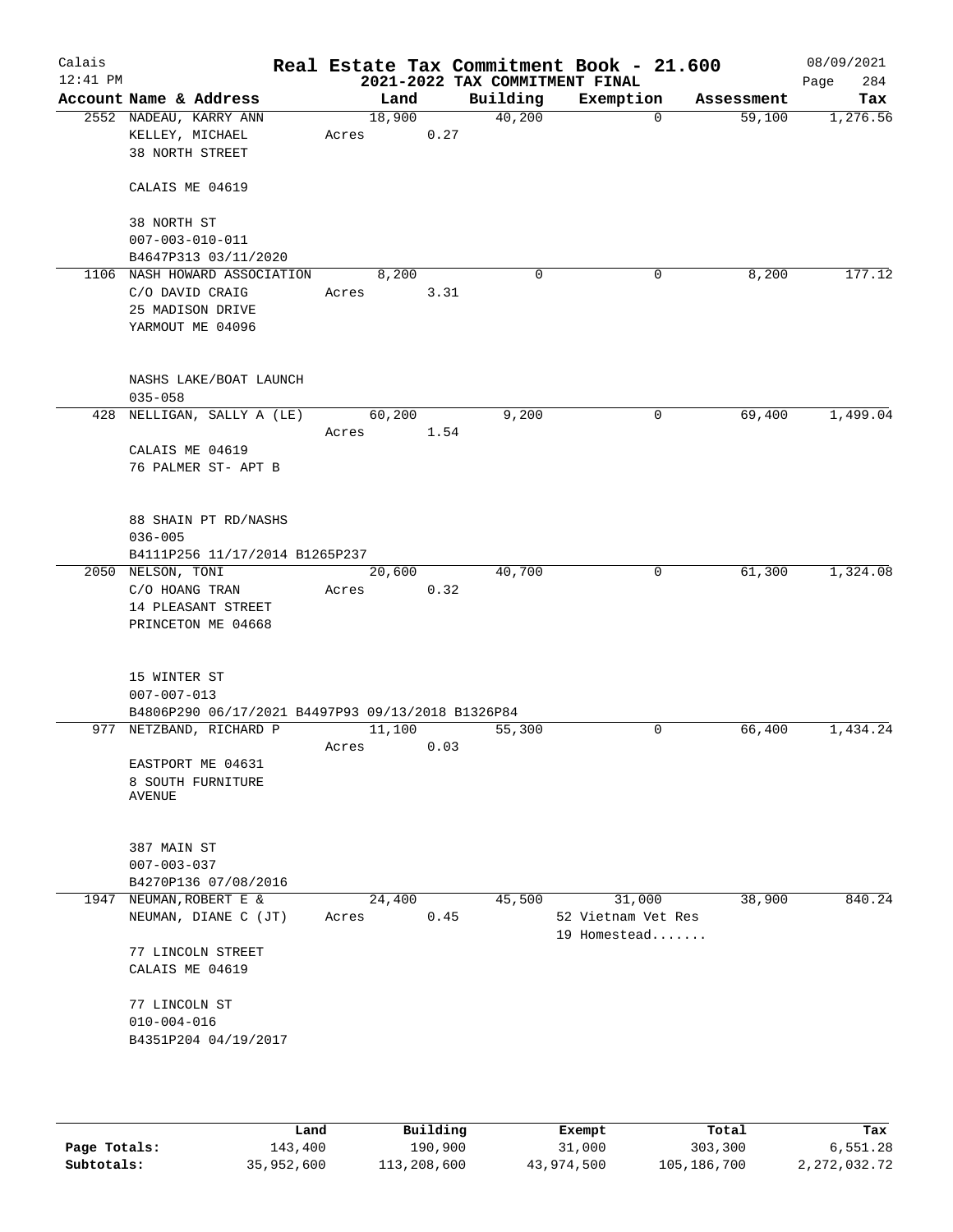| Calais<br>$12:41$ PM       |                                                                                                                              |                               |                                      |             | Real Estate Tax Commitment Book - 21.600<br>2021-2022 TAX COMMITMENT FINAL |                                 | 08/09/2021<br>285<br>Page        |
|----------------------------|------------------------------------------------------------------------------------------------------------------------------|-------------------------------|--------------------------------------|-------------|----------------------------------------------------------------------------|---------------------------------|----------------------------------|
|                            | Account Name & Address                                                                                                       |                               | Land                                 | Building    | Exemption                                                                  | Assessment                      | Tax                              |
|                            | 1165 NEW BRUNSWICK POWER<br>GENERATION CORP<br>c/o NB POWER REAL<br><b>ESTATE</b><br>PO BOX 2000<br>FREDERICTON NB E3B 4X1   |                               | 546,100                              | $\mathbf 0$ |                                                                            | $\Omega$<br>546,100             | 11,795.76                        |
|                            | SALMON FALLS<br>$004 - 001 - 001 - 00A$<br>B3294P224                                                                         |                               |                                      |             |                                                                            |                                 |                                  |
|                            | 1967 NEWELL, CHARLES J<br>NEWELL, SUSAN G                                                                                    | Acres                         | 10,900<br>0.36                       | 76,200      | 31,000<br>06 Vet -62 Non<br>19 Homestead                                   | 56,100                          | 1,211.76                         |
|                            | 8 STILLSON ST<br>CALAIS ME 04619                                                                                             |                               |                                      |             |                                                                            |                                 |                                  |
|                            | 8 STILLSON ST<br>$002 - 001 - 014$                                                                                           |                               |                                      |             |                                                                            |                                 |                                  |
|                            | B1844P88 05/01/1993<br>2551 NEWELL, HEIDI                                                                                    |                               | 7,000                                | 34,700      | 25,000                                                                     | 16,700                          | 360.72                           |
|                            | CALAIS ME 04619<br>42 HIGH ST                                                                                                | Acres                         | 0.15                                 |             | 19 Homestead                                                               |                                 |                                  |
|                            | 42 HIGH ST<br>$006 - 007 - 019$<br>B3215P15 11/09/2006                                                                       |                               |                                      |             |                                                                            |                                 |                                  |
|                            | 1645 NEWSOME, LISA<br>CALAIS ME 04619<br>90 BARKER STRET                                                                     | Acres                         | 10,500<br>0.33                       | 66,600      | 25,000<br>19 Homestead                                                     | 52,100                          | 1,125.36                         |
|                            | 90 BARKER ST<br>$009 - 003 - 018$<br>B4139P1 03/26/2015                                                                      |                               |                                      |             |                                                                            |                                 |                                  |
|                            | 881 NICKERSON, RONALD S<br>CANAAN ME 04924<br>573 BATTLERIDGE ROAD                                                           | Acres                         | 15,100<br>0.27                       | 8,200       |                                                                            | 23,300<br>0                     | 503.28                           |
|                            | 13 HILL ST<br>$008 - 002 - 009$<br>B4557P203 05/31/2019 B3958P313 04/15/2013 B1899P313                                       |                               |                                      |             |                                                                            |                                 |                                  |
|                            | 01/01/1994<br>885 NICKERSON, RONALD S<br>NORRIS COTTON FEDERAL<br><b>BUILDING</b><br>573 BATTLERIDGE ROAD<br>CANAAN ME 04924 | Acres                         | 15,400<br>0.18                       | 83,800      |                                                                            | 99,200<br>0                     | 2,142.72                         |
|                            | 6 HILL ST<br>$008 - 002 - 015$<br>B4185P10 08/14/2015                                                                        |                               |                                      |             |                                                                            |                                 |                                  |
| Page Totals:<br>Subtotals: |                                                                                                                              | Land<br>605,000<br>36,557,600 | Building<br>269,500<br>113, 478, 100 |             | Exempt<br>81,000<br>44,055,500                                             | Total<br>793,500<br>105,980,200 | Tax<br>17,139.60<br>2,289,172.32 |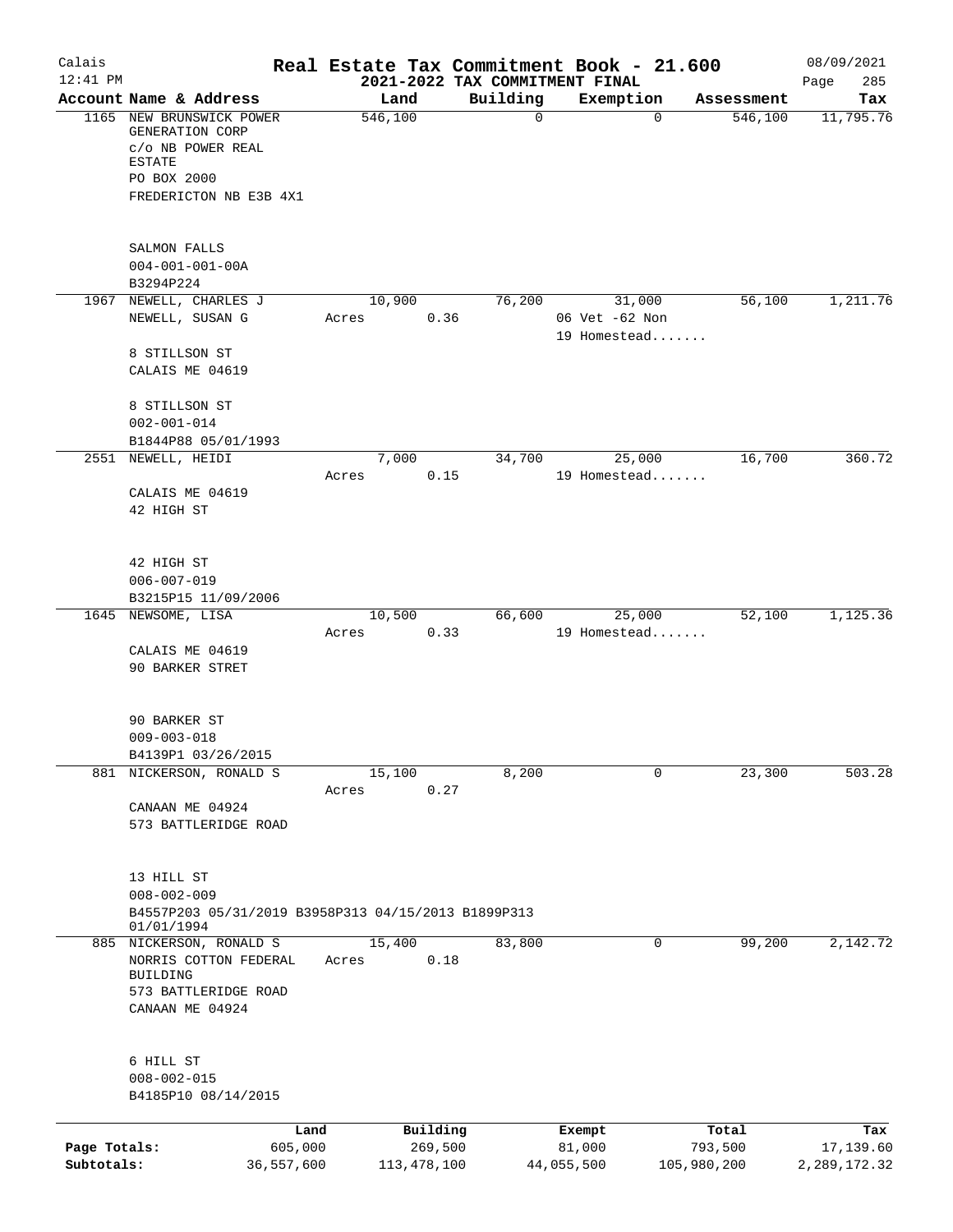| Calais<br>$12:41$ PM |                                                          |             |        | 2021-2022 TAX COMMITMENT FINAL | Real Estate Tax Commitment Book - 21.600 |                       | 08/09/2021<br>286<br>Page |
|----------------------|----------------------------------------------------------|-------------|--------|--------------------------------|------------------------------------------|-----------------------|---------------------------|
|                      | Account Name & Address                                   |             | Land   | Building                       | Exemption                                | Assessment            | Tax                       |
|                      | 936 NICKERSON, RONALD S                                  | 18,900      |        | 57,500                         |                                          | 76,400<br>$\mathbf 0$ | 1,650.24                  |
|                      |                                                          | Acres       | 0.27   |                                |                                          |                       |                           |
|                      | CANAAN ME 04924                                          |             |        |                                |                                          |                       |                           |
|                      | 573 BATTLERIDGE ROAD                                     |             |        |                                |                                          |                       |                           |
|                      |                                                          |             |        |                                |                                          |                       |                           |
|                      |                                                          |             |        |                                |                                          |                       |                           |
|                      | 25 CALAIS AVE                                            |             |        |                                |                                          |                       |                           |
|                      | $007 - 004 - 009$                                        |             |        |                                |                                          |                       |                           |
|                      | B4247P53 04/13/2016<br>319 NILES, KENNETH                |             | 8,500  | 45,700                         | 25,000                                   | 29,200                | 630.72                    |
|                      | NILES, LOIS                                              | Acres       | 0.86   |                                | 19 Homestead                             |                       |                           |
|                      |                                                          |             |        |                                |                                          |                       |                           |
|                      | 23 GARDENSIDE DRIVE                                      |             |        |                                |                                          |                       |                           |
|                      | CALAIS ME 04619                                          |             |        |                                |                                          |                       |                           |
|                      |                                                          |             |        |                                |                                          |                       |                           |
|                      | 23 GARDENSIDE DRIVE                                      |             |        |                                |                                          |                       |                           |
|                      | $033 - 124$                                              |             |        |                                |                                          |                       |                           |
|                      | B1010P76                                                 |             |        |                                |                                          |                       |                           |
|                      | 446 NILES, LOIS                                          | 22,200      |        | 38,000                         |                                          | 60,200<br>0           | 1,300.32                  |
|                      | NILES, KENNETH (JT)                                      | Acres       | 0.33   |                                |                                          |                       |                           |
|                      |                                                          |             |        |                                |                                          |                       |                           |
|                      | 23 GARDENSIDE DRIVE<br>CALAIS ME 04619                   |             |        |                                |                                          |                       |                           |
|                      |                                                          |             |        |                                |                                          |                       |                           |
|                      | 446 CHISHOLM BLVD/NASHS                                  |             |        |                                |                                          |                       |                           |
|                      | $036 - 024$                                              |             |        |                                |                                          |                       |                           |
|                      | B2237P129 04/01/1998                                     |             |        |                                |                                          |                       |                           |
|                      | 313 NILES, LOIS E                                        | 12,200      |        | 42,500                         |                                          | 0<br>54,700           | 1,181.52                  |
|                      | NILES, CHRISTOPHER N                                     | Acres       | 5.67   |                                |                                          |                       |                           |
|                      | (JT)                                                     |             |        |                                |                                          |                       |                           |
|                      | 193 CARSON ROAD                                          |             |        |                                |                                          |                       |                           |
|                      | CALAIS ME 04619                                          |             |        |                                |                                          |                       |                           |
|                      |                                                          |             |        |                                |                                          |                       |                           |
|                      | 193 CARSON RD                                            |             |        |                                |                                          |                       |                           |
|                      | $033 - 122$                                              |             |        |                                |                                          |                       |                           |
|                      | B4609P289 10/10/2019                                     |             |        |                                |                                          |                       |                           |
|                      | 261 NILES, TYLER R                                       |             | 10,600 | 115,700                        |                                          | 25,000<br>101,300     | 2,188.08                  |
|                      |                                                          | Acres       |        | 0.34                           | 19 Homestead                             |                       |                           |
|                      | CALAIS ME 04619                                          |             |        |                                |                                          |                       |                           |
|                      | <b>30 CHAPEL STREET</b>                                  |             |        |                                |                                          |                       |                           |
|                      |                                                          |             |        |                                |                                          |                       |                           |
|                      | 30 CHAPEL ST                                             |             |        |                                |                                          |                       |                           |
|                      | $003 - 004 - 011$                                        |             |        |                                |                                          |                       |                           |
|                      | B4557P154 05/24/2019 B2809P179 10/03/2003                |             |        |                                |                                          |                       |                           |
|                      | 2030 NILES, CHRISTOPHER N &                              | 18,900      |        | 92,500                         | 25,000                                   | 86,400                | 1,866.24                  |
|                      | NILES, KEVIN L (JT)                                      | Acres 18.00 |        |                                | 19 Homestead                             |                       |                           |
|                      | 193 CARSON ROAD                                          |             |        |                                |                                          |                       |                           |
|                      |                                                          |             |        |                                |                                          |                       |                           |
|                      | CALAIS ME 04619 4103                                     |             |        |                                |                                          |                       |                           |
|                      |                                                          |             |        |                                |                                          |                       |                           |
|                      | 735 RIVER ROAD                                           |             |        |                                |                                          |                       |                           |
|                      | $019 - 015$<br>B4449P315 03/26/2018 B3919P194 01/03/2013 |             |        |                                |                                          |                       |                           |
|                      |                                                          |             |        |                                |                                          |                       |                           |
|                      |                                                          |             |        |                                |                                          |                       |                           |
|                      |                                                          |             |        |                                |                                          |                       |                           |

|              | Land       | Building    | Exempt     | Total       | Tax          |
|--------------|------------|-------------|------------|-------------|--------------|
| Page Totals: | 91,300     | 391,900     | 75,000     | 408,200     | 8,817.12     |
| Subtotals:   | 36,648,900 | 113,870,000 | 44,130,500 | 106,388,400 | 2,297,989.44 |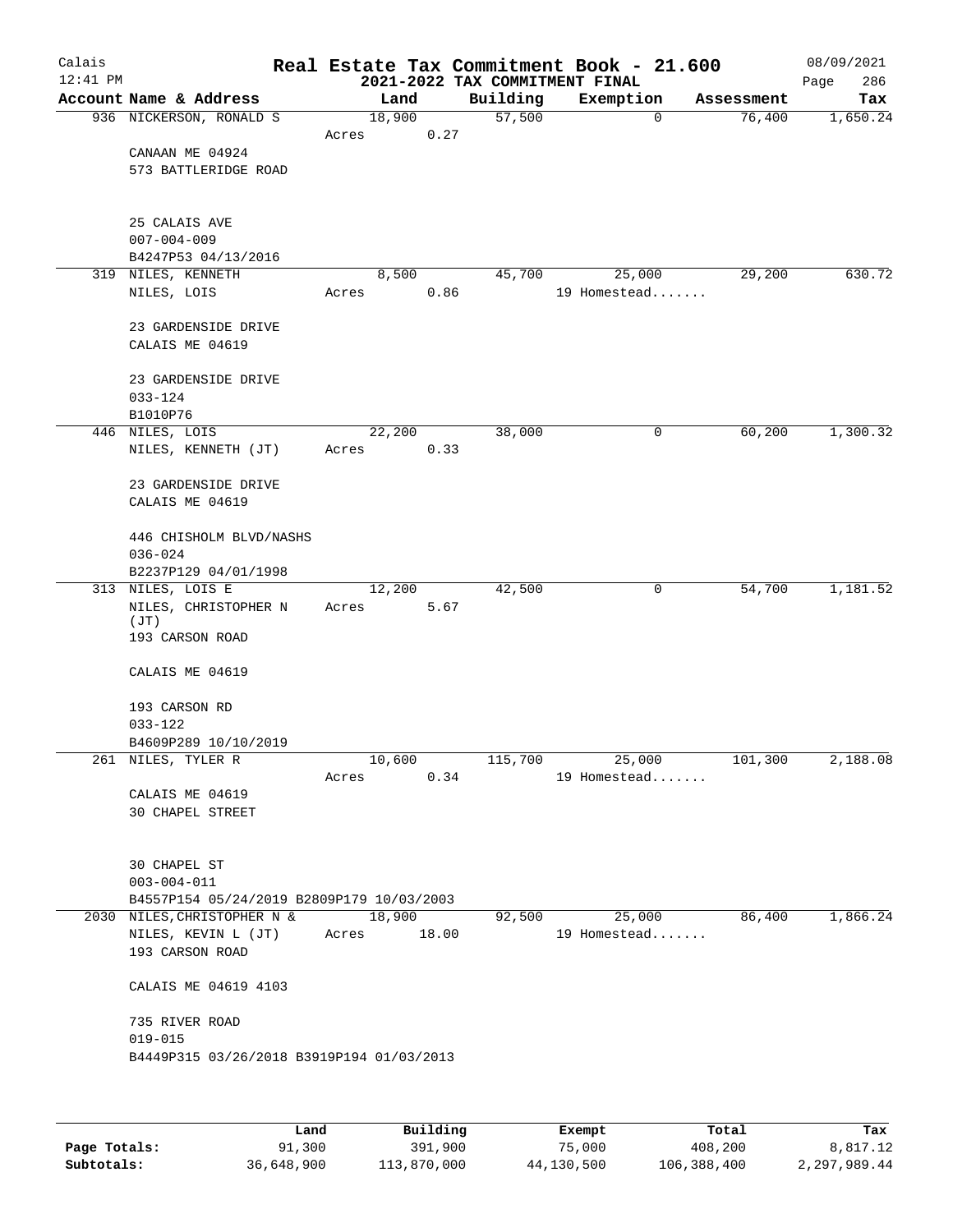| Calais       |                                           |         |          |                                            | Real Estate Tax Commitment Book - 21.600 |            | 08/09/2021         |
|--------------|-------------------------------------------|---------|----------|--------------------------------------------|------------------------------------------|------------|--------------------|
| $12:41$ PM   | Account Name & Address                    |         | Land     | 2021-2022 TAX COMMITMENT FINAL<br>Building | Exemption                                | Assessment | 287<br>Page<br>Tax |
|              | 1854 NIXON, MATSUKO (HEIRS)               | 11,900  |          | 22,000                                     | $\mathbf 0$                              | 33,900     | 732.24             |
|              |                                           | Acres   | 0.43     |                                            |                                          |            |                    |
|              | CALAIS ME 04619                           |         |          |                                            |                                          |            |                    |
|              | 17 WALNUT ST                              |         |          |                                            |                                          |            |                    |
|              |                                           |         |          |                                            |                                          |            |                    |
|              | 17 WALNUT ST                              |         |          |                                            |                                          |            |                    |
|              | 004-001-010&011                           |         |          |                                            |                                          |            |                    |
|              | B1726P340                                 |         |          |                                            |                                          |            |                    |
|              | 1002 NORTHERN N.E. TELEPHONE              | 42,700  |          | 306, 500                                   | 0                                        | 349,200    | 7,542.72           |
|              | OPERATIONS, LLC<br>TAX DEPT               | Acres   | 0.44     |                                            |                                          |            |                    |
|              | 770 ELM ST                                |         |          |                                            |                                          |            |                    |
|              | MANCHESTER NH 03101                       |         |          |                                            |                                          |            |                    |
|              |                                           |         |          |                                            |                                          |            |                    |
|              | 10 CHURCH ST                              |         |          |                                            |                                          |            |                    |
|              | $007 - 004 - 002$                         |         |          |                                            |                                          |            |                    |
|              | B3396P298                                 |         |          |                                            |                                          |            |                    |
|              | 1136 NORTHERN NEW ENGLAND                 | 140,900 |          | 95,300                                     | 236,200                                  | 0          | 0.00               |
|              | COUNCIL OF<br>THE ASSEMBLIES OF GOD       | Acres   | 2.13     |                                            | 43 Church Property.                      |            |                    |
|              |                                           |         |          |                                            |                                          |            |                    |
|              | P.O. BOX 611                              |         |          |                                            |                                          |            |                    |
|              | PORTLAND ME 04101                         |         |          |                                            |                                          |            |                    |
|              | 160 NORTH ST                              |         |          |                                            |                                          |            |                    |
|              | 011-014&015                               |         |          |                                            |                                          |            |                    |
|              | B2660P242 09/01/2002                      |         |          |                                            |                                          |            |                    |
|              | 273 NORTON, DONALD                        | 30,400  |          | 103,700                                    | 0                                        | 134,100    | 2,896.56           |
|              |                                           | Acres   | 1.00     |                                            |                                          |            |                    |
|              | PRINCETON ME 04668<br>PO BOX 507          |         |          |                                            |                                          |            |                    |
|              |                                           |         |          |                                            |                                          |            |                    |
|              |                                           |         |          |                                            |                                          |            |                    |
|              | 183 RIVER ROAD<br>$029 - 172$             |         |          |                                            |                                          |            |                    |
|              | B1749P290                                 |         |          |                                            |                                          |            |                    |
| 1481         | NS193, LLC                                | 21,200  |          | 57,800                                     | 0                                        | 79,000     | 1,706.40           |
|              | C/O SLK GLOBAL                            | Acres   | 0.34     |                                            |                                          |            |                    |
|              | SOLUTIONS AMERICA                         |         |          |                                            |                                          |            |                    |
|              | 2727 LBJ FREEWAY SUITE<br>806             |         |          |                                            |                                          |            |                    |
|              | DALLAS TX 75234                           |         |          |                                            |                                          |            |                    |
|              |                                           |         |          |                                            |                                          |            |                    |
|              | 33 LAFAYETTE ST                           |         |          |                                            |                                          |            |                    |
|              | $007 - 008 - 009 - 010$                   |         |          |                                            |                                          |            |                    |
|              | B4758P314 02/17/2021                      |         |          |                                            |                                          |            |                    |
| 709          | OBBARD, PHILLIP B                         | 52,100  |          | 0                                          | 0                                        | 52,100     | 1,125.36           |
|              | 623 SANTA FE AVE                          | Acres   | 4.34     |                                            |                                          |            |                    |
|              | ALBANY CA 94706                           |         |          |                                            |                                          |            |                    |
|              |                                           |         |          |                                            |                                          |            |                    |
|              |                                           |         |          |                                            |                                          |            |                    |
|              | FRANKLIN ST<br>$008 - 005 - 001$          |         |          |                                            |                                          |            |                    |
|              | B4771P174 03/25/2021 B3337P131 09/24/2007 |         |          |                                            |                                          |            |                    |
|              |                                           |         |          |                                            |                                          |            |                    |
|              | Land                                      |         | Building |                                            | Exempt                                   | Total      | Tax                |
| Page Totals: | 299,200                                   |         | 585,300  |                                            | 236,200                                  | 648,300    | 14,003.28          |

**Subtotals:** 36,948,100 114,455,300 44,366,700 107,036,700 2,311,992.72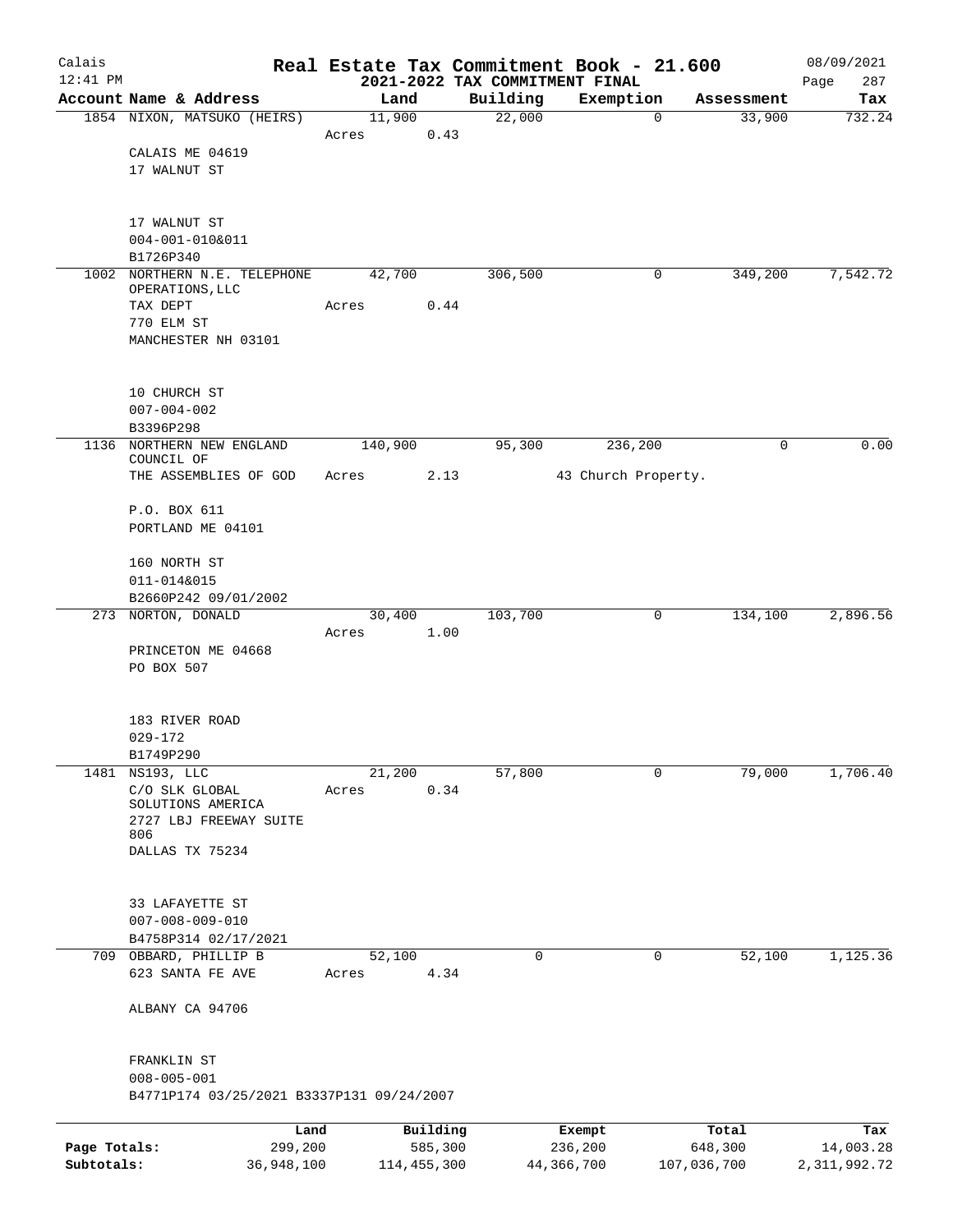| Calais<br>$12:41$ PM |                                                                                                    |       |                 | 2021-2022 TAX COMMITMENT FINAL | Real Estate Tax Commitment Book - 21.600 |            | 08/09/2021<br>288<br>Page |
|----------------------|----------------------------------------------------------------------------------------------------|-------|-----------------|--------------------------------|------------------------------------------|------------|---------------------------|
|                      | Account Name & Address                                                                             |       | Land            | Building                       | Exemption                                | Assessment | Tax                       |
|                      | 2723 OBEAR, FRANK & NELLIE<br>HEIRS<br>C/O R. SCOTT OBEAR<br>1687 TARLETON WAY<br>CROFTON MD 21114 | Acres | 13,600<br>10.00 | 0                              | $\mathbf 0$                              | 13,600     | 293.76                    |
|                      | RIVER ROAD<br>$021 - 007 - 001$<br>B436P493                                                        |       |                 |                                |                                          |            |                           |
|                      | 697 OBRIEN, BETTY A                                                                                |       | 26,300          | 91,300                         | 25,000                                   | 92,600     | 2,000.16                  |
|                      | CALAIS ME 04619<br>25 STEAMBOAT ST                                                                 | Acres |                 | 0.91                           | 19 Homestead                             |            |                           |
|                      | 25 STEAMBOAT ST<br>$014 - 032$<br>B1606P142                                                        |       |                 |                                |                                          |            |                           |
| 1658                 | OBRIEN, CYNTHIA                                                                                    | Acres | 10,900          | 3,000<br>0.36                  | 0                                        | 13,900     | 300.24                    |
|                      | CALAIS ME 04619<br>92 LINCOLN STREET                                                               |       |                 |                                |                                          |            |                           |
|                      | 76 SWAN ST<br>$009 - 004 - 027$<br>B4691P285 08/18/2020                                            |       |                 |                                |                                          |            |                           |
|                      | 714 OBRIEN, LOUISE C                                                                               | Acres | 19,600          | 49,900<br>0.29                 | 25,000<br>19 Homestead                   | 44,500     | 961.20                    |
|                      | CALAIS ME 04619<br>17 STEAMBOAT ST                                                                 |       |                 |                                |                                          |            |                           |
|                      | 20 STEAMBOAT ST<br>$014 - 034$<br>B4670P128 06/16/2020 B587P114                                    |       |                 |                                |                                          |            |                           |
|                      | 715 OBRIEN, LOUISE C                                                                               |       | 13,300          | 21,600                         | 0                                        | 34,900     | 753.84                    |
|                      | CALAIS ME 04619<br>17 STEAMBOAT ST                                                                 | Acres |                 | 0.80                           |                                          |            |                           |
|                      | STEAMBOAT ST<br>$014 - 033$                                                                        |       |                 |                                |                                          |            |                           |
|                      | B4670P136 06/16/2020 B811P277<br>716 OBRIEN, LOUISE C                                              |       | 23,000          | 35,100                         | 0                                        | 58,100     | 1,254.96                  |
|                      | CALAIS ME 04619<br>17 STEAMBOAT ST                                                                 | Acres |                 | 0.40                           |                                          |            |                           |
|                      | 17 STEAMBOAT ST<br>$014 - 027$<br>B4670P120 06/16/2020 B1344P80                                    |       |                 |                                |                                          |            |                           |
|                      |                                                                                                    | Land  | Building        |                                | Exempt                                   | Total      | Tax                       |

|              | Land       | Building    | Exempt     | Total       | тах          |
|--------------|------------|-------------|------------|-------------|--------------|
| Page Totals: | 106,700    | 200,900     | 50,000     | 257,600     | 5,564.16     |
| Subtotals:   | 37,054,800 | 114,656,200 | 44,416,700 | 107,294,300 | 2,317,556.88 |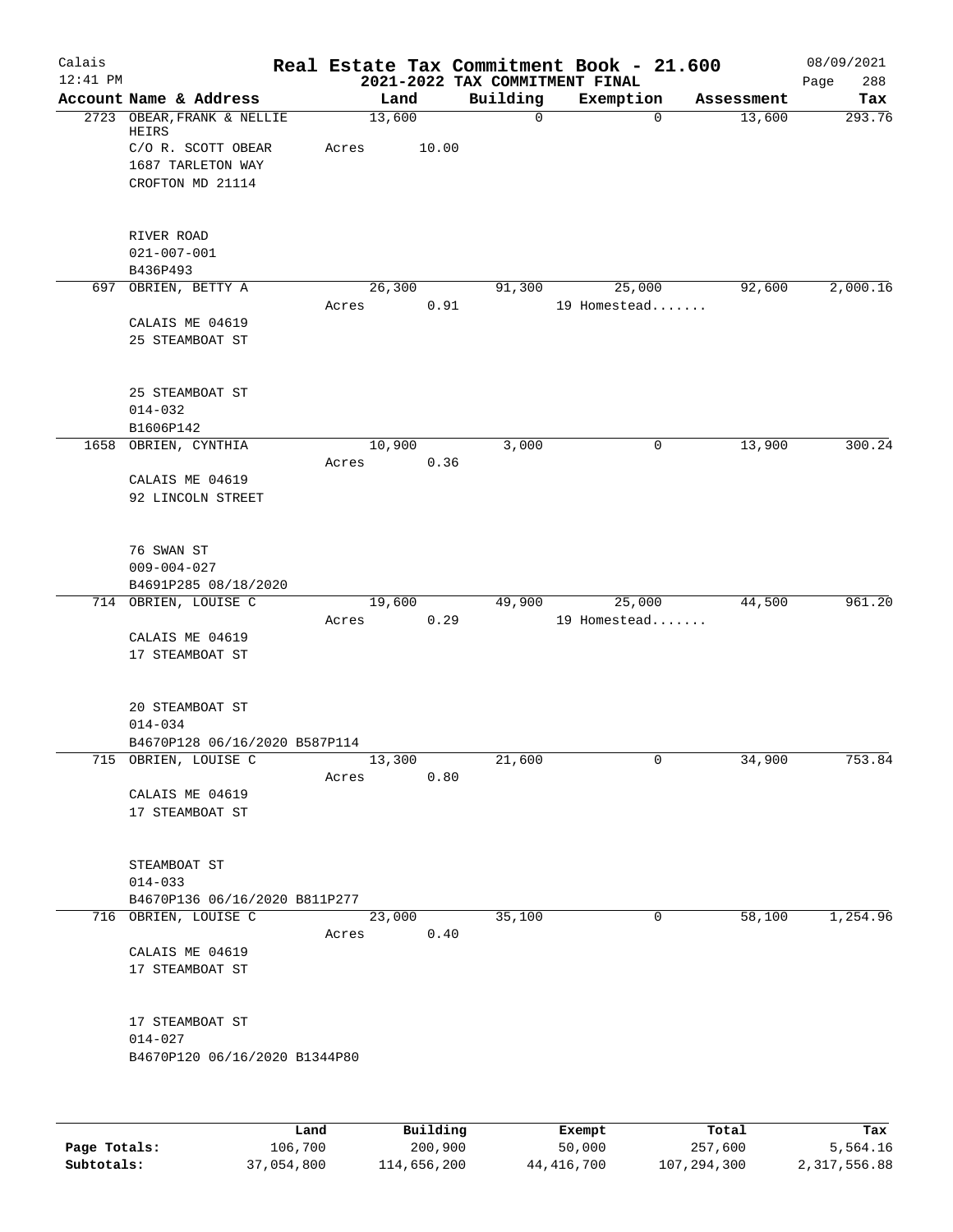| Calais       |                                 |         |        |          |      |                                            | Real Estate Tax Commitment Book - 21.600 |            | 08/09/2021         |
|--------------|---------------------------------|---------|--------|----------|------|--------------------------------------------|------------------------------------------|------------|--------------------|
| $12:41$ PM   | Account Name & Address          |         |        | Land     |      | 2021-2022 TAX COMMITMENT FINAL<br>Building | Exemption                                | Assessment | 289<br>Page<br>Tax |
|              | 683 OBRIEN, ROBERT R            |         | 17,700 |          |      | $\mathbf 0$                                | 0                                        | 17,700     | 382.32             |
|              |                                 |         | Acres  |          | 0.43 |                                            |                                          |            |                    |
|              | CALAIS ME 04619                 |         |        |          |      |                                            |                                          |            |                    |
|              | 20 STEAMBOAT ST                 |         |        |          |      |                                            |                                          |            |                    |
|              |                                 |         |        |          |      |                                            |                                          |            |                    |
|              | MAIN ST (REAR)                  |         |        |          |      |                                            |                                          |            |                    |
|              | $014 - 018$                     |         |        |          |      |                                            |                                          |            |                    |
|              | B2376P301 09/01/1999            |         |        |          |      |                                            |                                          |            |                    |
|              | 684 OBRIEN, ROBERT R            |         | 22,700 |          |      | 8,600                                      | 0                                        | 31,300     | 676.08             |
|              |                                 |         | Acres  |          | 0.76 |                                            |                                          |            |                    |
|              | CALAIS ME 04619                 |         |        |          |      |                                            |                                          |            |                    |
|              | 20 STEAMBOAT ST                 |         |        |          |      |                                            |                                          |            |                    |
|              |                                 |         |        |          |      |                                            |                                          |            |                    |
|              | 384 MAIN ST                     |         |        |          |      |                                            |                                          |            |                    |
|              | $014 - 019$                     |         |        |          |      |                                            |                                          |            |                    |
|              | B2376P301 09/01/1999            |         |        |          |      |                                            |                                          |            |                    |
|              | 1455 OBRIEN, RONALD W           |         | 17,700 |          |      | 65,300                                     | 25,000                                   | 58,000     | 1,252.80           |
|              | OBRIEN, CYNTHIA L               |         | Acres  |          | 0.42 |                                            | 19 Homestead                             |            |                    |
|              | 92 LINCOLN ST                   |         |        |          |      |                                            |                                          |            |                    |
|              | CALAIS ME 04619                 |         |        |          |      |                                            |                                          |            |                    |
|              |                                 |         |        |          |      |                                            |                                          |            |                    |
|              | 92 LINCOLN ST                   |         |        |          |      |                                            |                                          |            |                    |
|              | $009 - 004 - 001$               |         |        |          |      |                                            |                                          |            |                    |
|              | B1456P50<br>754 OBRIEN, WILFRED |         | 25,000 |          |      | 79,700                                     | 25,000                                   | 79,700     | 1,721.52           |
|              | OBRIEN, MARY                    |         | Acres  |          | 0.47 |                                            | 19 Homestead                             |            |                    |
|              |                                 |         |        |          |      |                                            |                                          |            |                    |
|              | 13 STEAMBOAT ST                 |         |        |          |      |                                            |                                          |            |                    |
|              | CALAIS ME 04619                 |         |        |          |      |                                            |                                          |            |                    |
|              |                                 |         |        |          |      |                                            |                                          |            |                    |
|              | 13 STEAMBOAT ST<br>$014 - 035$  |         |        |          |      |                                            |                                          |            |                    |
|              | B552P25                         |         |        |          |      |                                            |                                          |            |                    |
|              | 755 OBRIEN, WILFRED M           |         |        | 9,800    |      | 0                                          | 0                                        | 9,800      | 211.68             |
|              | OBRIEN, MARY ANN                |         | Acres  |          | 1.14 |                                            |                                          |            |                    |
|              |                                 |         |        |          |      |                                            |                                          |            |                    |
|              | 13 STEAMBOAT ST                 |         |        |          |      |                                            |                                          |            |                    |
|              | CALAIS ME 04619                 |         |        |          |      |                                            |                                          |            |                    |
|              | STEAMBOAT ST                    |         |        |          |      |                                            |                                          |            |                    |
|              | $014 - 030$                     |         |        |          |      |                                            |                                          |            |                    |
|              | B1480P185                       |         |        |          |      |                                            |                                          |            |                    |
| 954          | OBRIENS QUALITY                 |         | 60,700 |          |      | 34,200                                     | 0                                        | 94,900     | 2,049.84           |
|              | AUTOCARE SERVICE                |         | Acres  |          | 0.89 |                                            |                                          |            |                    |
|              | CALAIS ME 04619                 |         |        |          |      |                                            |                                          |            |                    |
|              | 520 MAIN ST                     |         |        |          |      |                                            |                                          |            |                    |
|              |                                 |         |        |          |      |                                            |                                          |            |                    |
|              |                                 |         |        |          |      |                                            |                                          |            |                    |
|              | 520 MAIN ST                     |         |        |          |      |                                            |                                          |            |                    |
|              | 007-001-025&026                 |         |        |          |      |                                            |                                          |            |                    |
|              | B2024P296 08/01/1995            |         |        |          |      |                                            |                                          |            |                    |
|              |                                 |         |        |          |      |                                            |                                          |            |                    |
|              |                                 |         |        |          |      |                                            |                                          |            |                    |
|              |                                 | Land    |        | Building |      |                                            | Exempt                                   | Total      | Tax                |
| Page Totals: |                                 | 153,600 |        | 187,800  |      |                                            | 50,000                                   | 291,400    | 6,294.24           |

**Subtotals:** 37,208,400 114,844,000 44,466,700 107,585,700 2,323,851.12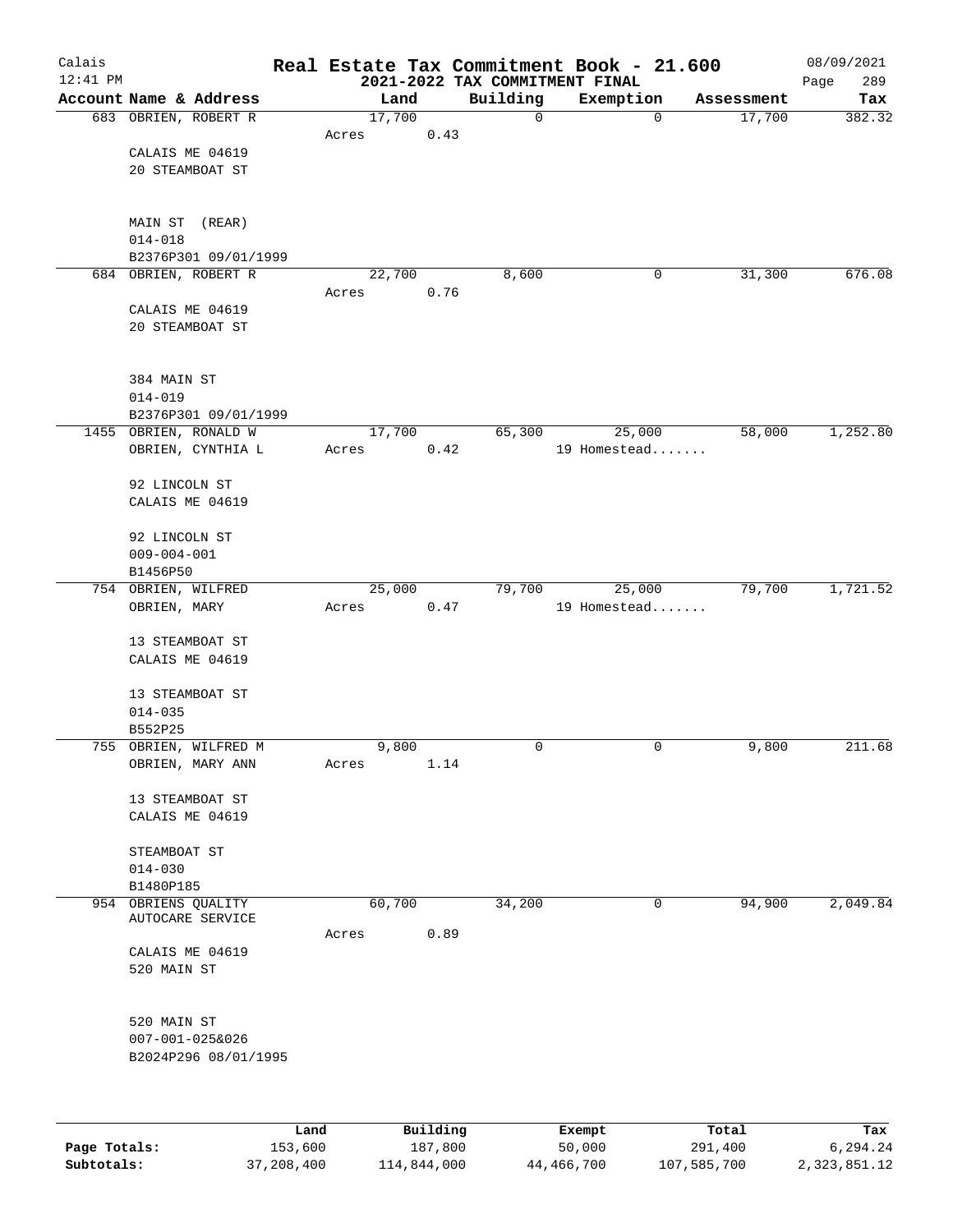| Calais<br>$12:41$ PM |                                           |               | 2021-2022 TAX COMMITMENT FINAL | Real Estate Tax Commitment Book - 21.600 |             | 08/09/2021<br>290<br>Page |
|----------------------|-------------------------------------------|---------------|--------------------------------|------------------------------------------|-------------|---------------------------|
|                      | Account Name & Address                    | Land          | Building                       | Exemption                                | Assessment  | Tax                       |
|                      | 1995 OCCHIOGROSSO, JONATHAN<br>&          | 7,900         | 62,300                         | 25,000                                   | 45,200      | 976.32                    |
|                      | OCCHIOGROSSO, BRITTANY Acres<br>(JT)      | 0.19          |                                | 19 Homestead                             |             |                           |
|                      | 487 SOUTH STREET                          |               |                                |                                          |             |                           |
|                      | CALAIS ME 04619                           |               |                                |                                          |             |                           |
|                      | 487 SOUTH ST<br>$003 - 007 - 012$         |               |                                |                                          |             |                           |
|                      | B4584P135 08/16/2019                      |               |                                |                                          |             |                           |
|                      | 2595 OLIVA, TRACEY J                      | 13,700        | 79,900                         | 25,000                                   | 68,600      | 1,481.76                  |
|                      |                                           | Acres<br>0.57 |                                | 19 Homestead                             |             |                           |
|                      | CALAIS ME 04619                           |               |                                |                                          |             |                           |
|                      | 18 CHANDLER ST                            |               |                                |                                          |             |                           |
|                      | 18 CHANDLER ST                            |               |                                |                                          |             |                           |
|                      | $005 - 007 - 016 - 001$                   |               |                                |                                          |             |                           |
|                      | B4791P121 04/30/2021 B2071P221 05/01/1996 |               |                                |                                          |             |                           |
|                      | 271 OLIVER, PHILIP                        | 17,500        | 100,600                        | $\mathbf 0$                              | 118,100     | 2,550.96                  |
|                      | C/O EVE DUNHAM                            | 0.23<br>Acres |                                |                                          |             |                           |
|                      | 344 MAIN ROAD SOUTH                       |               |                                |                                          |             |                           |
|                      | HAMPDEN ME 04444                          |               |                                |                                          |             |                           |
|                      | 57 SPRING ST                              |               |                                |                                          |             |                           |
|                      | $010 - 003 - 005 - 001$                   |               |                                |                                          |             |                           |
|                      | B3050P50 10/06/2005                       |               |                                |                                          |             |                           |
|                      | 1766 OLIVER, PHILIP & (JT)                | 6,800         | 62,800                         | 0                                        | 69,600      | 1,503.36                  |
|                      | OLIVER-PURTON, JANE                       | 0.14<br>Acres |                                |                                          |             |                           |
|                      | W285N 3815 NORTH SHORE<br>CT.             |               |                                |                                          |             |                           |
|                      |                                           |               |                                |                                          |             |                           |
|                      | PEWAUKE WI 53072                          |               |                                |                                          |             |                           |
|                      | 75 CALAIS AVE                             |               |                                |                                          |             |                           |
|                      | $010 - 005 - 004 - 001$                   |               |                                |                                          |             |                           |
|                      | B2810P19                                  |               |                                |                                          |             |                           |
| 866                  | OLIVER, PHILIP A                          | 16,300        | 68,400                         | $\mathbf 0$                              | 84,700      | 1,829.52                  |
|                      | (HEIRS)                                   |               |                                |                                          |             |                           |
|                      | C/O EVE DUNHAM                            | 0.20<br>Acres |                                |                                          |             |                           |
|                      | 344 MAIN ROAD SOUTH                       |               |                                |                                          |             |                           |
|                      | HAMPDEN ME 04444                          |               |                                |                                          |             |                           |
|                      | 86 WASHINGTON ST                          |               |                                |                                          |             |                           |
|                      | $008 - 001 - 013$                         |               |                                |                                          |             |                           |
|                      | B4758P316 02/08/2021 B2822P143 11/21/2003 |               |                                |                                          |             |                           |
| 2355                 | OLSSON, JESSICA                           | 8,100         | 38,400                         | 25,000                                   | 21,500      | 464.40                    |
|                      |                                           | 0.20<br>Acres |                                | 19 Homestead                             |             |                           |
|                      | CALAIS ME 04619                           |               |                                |                                          |             |                           |
|                      | 7 PRICE STREET                            |               |                                |                                          |             |                           |
|                      | 7 PRICE ST                                |               |                                |                                          |             |                           |
|                      | $005 - 002 - 023$                         |               |                                |                                          |             |                           |
|                      | B4454P9 04/18/2018                        |               |                                |                                          |             |                           |
|                      |                                           |               |                                |                                          |             |                           |
|                      | Land                                      | Building      |                                | Exempt                                   | Total       | Tax                       |
| Page Totals:         | 70,300                                    | 412,400       |                                | 75,000                                   | 407,700     | 8,806.32                  |
| Subtotals:           | 37, 278, 700                              | 115,256,400   |                                | 44,541,700                               | 107,993,400 | 2,332,657.44              |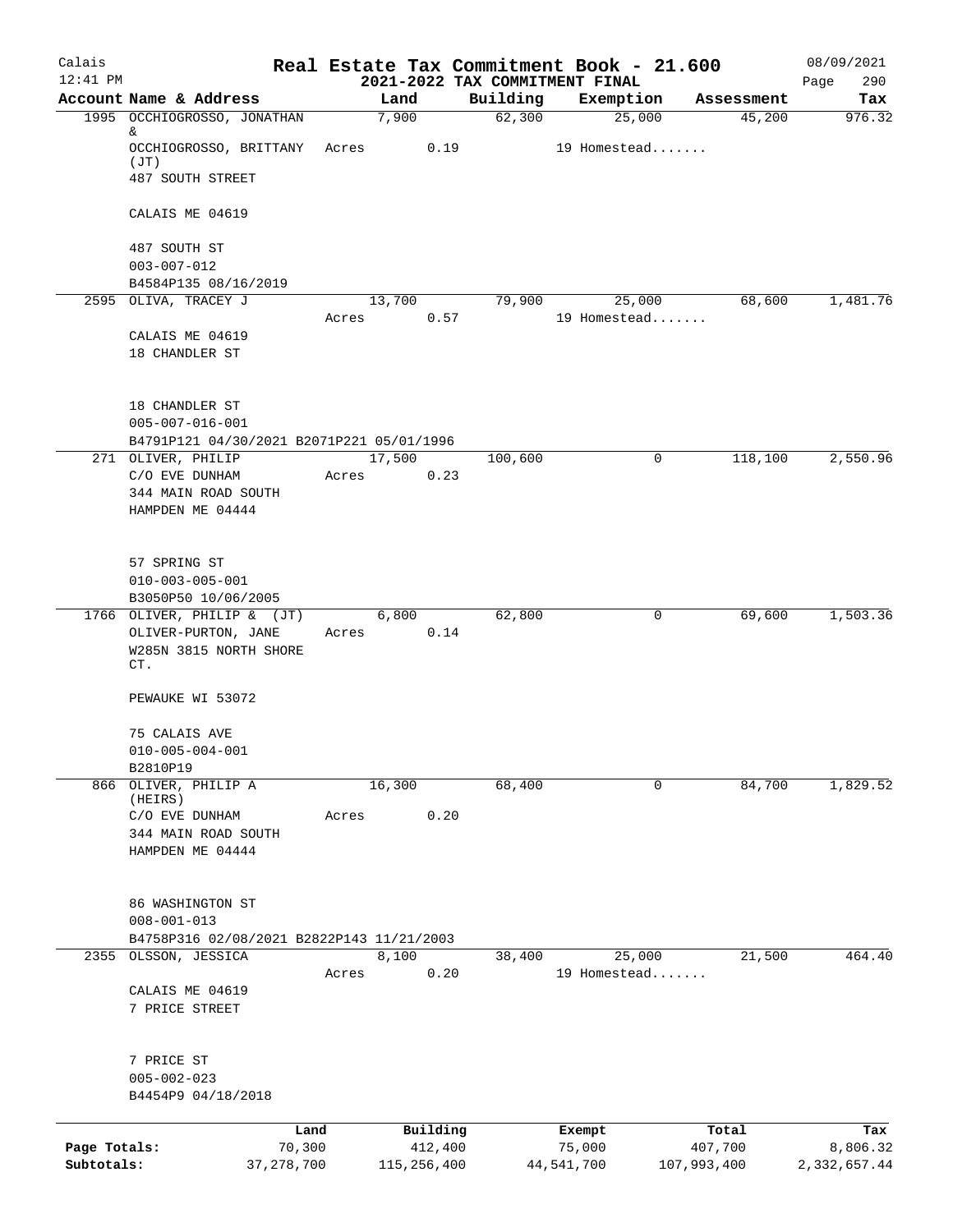| Calais       |                                              |         |             |                                            | Real Estate Tax Commitment Book - 21.600 |             | 08/09/2021         |
|--------------|----------------------------------------------|---------|-------------|--------------------------------------------|------------------------------------------|-------------|--------------------|
| $12:41$ PM   | Account Name & Address                       | Land    |             | 2021-2022 TAX COMMITMENT FINAL<br>Building | Exemption                                | Assessment  | 291<br>Page<br>Tax |
|              | 558 ONEILL, JAMES P                          | 10,700  |             | 40,100                                     | 25,000                                   | 25,800      | 557.28             |
|              |                                              | Acres   | 2.70        |                                            | 19 Homestead                             |             |                    |
|              | CALAIS ME 04619                              |         |             |                                            |                                          |             |                    |
|              | 42 BROGAN ROAD                               |         |             |                                            |                                          |             |                    |
|              |                                              |         |             |                                            |                                          |             |                    |
|              |                                              |         |             |                                            |                                          |             |                    |
|              | 42 BROGAN ROAD<br>$020 - 012 - 001$          |         |             |                                            |                                          |             |                    |
|              | B2359P258                                    |         |             |                                            |                                          |             |                    |
|              | 2479 ONEILL, JEFFERY &                       | 9,600   |             | 83,700                                     | 0                                        | 93,300      | 2,015.28           |
|              | ONEILL, DEBRA (JT)                           | Acres   | 0.28        |                                            |                                          |             |                    |
|              |                                              |         |             |                                            |                                          |             |                    |
|              | 159 AIRLINE ROAD                             |         |             |                                            |                                          |             |                    |
|              | BAILEYVILLE ME 04694                         |         |             |                                            |                                          |             |                    |
|              | 85 UNION ST                                  |         |             |                                            |                                          |             |                    |
|              | $006 - 002 - 010$                            |         |             |                                            |                                          |             |                    |
|              | B4190P315 09/22/2015 B1009P227               |         |             |                                            |                                          |             |                    |
|              | 1701 ONEILL, KATHRYN A                       | 17,800  |             | 79,200                                     | 25,000                                   | 72,000      | 1,555.20           |
|              |                                              | Acres   | 0.24        |                                            | 19 Homestead                             |             |                    |
|              | CALAIS ME 04619                              |         |             |                                            |                                          |             |                    |
|              | 71 WASHINGTON STREET                         |         |             |                                            |                                          |             |                    |
|              |                                              |         |             |                                            |                                          |             |                    |
|              | 71 WASHINGTON ST                             |         |             |                                            |                                          |             |                    |
|              | $010 - 011 - 014$                            |         |             |                                            |                                          |             |                    |
|              | B4493P46 08/09/2018                          |         |             |                                            |                                          |             |                    |
|              | 1941 ORCCUTT, CHRISTOPHER<br>JAY &           | 13,600  |             | 42,300                                     | 0                                        | 55,900      | 1,207.44           |
|              | ORCUTT, CARINA LOUISE                        | Acres   | 0.14        |                                            |                                          |             |                    |
|              | (JT)                                         |         |             |                                            |                                          |             |                    |
|              | 36 LINCOLN STREET                            |         |             |                                            |                                          |             |                    |
|              | CALAIS ME 04619                              |         |             |                                            |                                          |             |                    |
|              |                                              |         |             |                                            |                                          |             |                    |
|              | 36 LINCOLN ST                                |         |             |                                            |                                          |             |                    |
|              | $010 - 008 - 001&002$                        |         |             |                                            |                                          |             |                    |
|              | B4675P167 06/30/2020                         |         |             |                                            |                                          |             |                    |
|              | 1454 O'ROURKE, MATTHEW & (JT)                | 27,200  |             | 131,300                                    | 25,000                                   | 133,500     | 2,883.60           |
|              | O'ROURKE, CHRISTINE M                        | Acres   | 4.33        |                                            | 19 Homestead                             |             |                    |
|              | 27 GREGORY LANE                              |         |             |                                            |                                          |             |                    |
|              | CALAIS ME 04619                              |         |             |                                            |                                          |             |                    |
|              |                                              |         |             |                                            |                                          |             |                    |
|              | 27 GREGORY LANE                              |         |             |                                            |                                          |             |                    |
|              | $013 - 002 - 002 - 003$                      |         |             |                                            |                                          |             |                    |
|              | B3668P154 09/13/2010                         |         |             |                                            |                                          |             |                    |
|              | 2625 OSBORNE, DANA E<br>OSBORNE, LESLIE (JT) | 128,800 |             | 25,300                                     | 0                                        | 154,100     | 3,328.56           |
|              |                                              | Acres   | 3.70        |                                            |                                          |             |                    |
|              | 70 KEENE'S LAKE RD                           |         |             |                                            |                                          |             |                    |
|              | CALAIS ME 04619                              |         |             |                                            |                                          |             |                    |
|              |                                              |         |             |                                            |                                          |             |                    |
|              | KEENES LAKE                                  |         |             |                                            |                                          |             |                    |
|              | $037 - 102 - 001$                            |         |             |                                            |                                          |             |                    |
|              | B2749P179 05/30/2003                         |         |             |                                            |                                          |             |                    |
|              |                                              |         |             |                                            |                                          |             |                    |
|              | Land                                         |         | Building    |                                            | Exempt                                   | Total       | Tax                |
| Page Totals: | 207,700                                      |         | 401,900     |                                            | 75,000                                   | 534,600     | 11,547.36          |
| Subtotals:   | 37,486,400                                   |         | 115,658,300 |                                            | 44,616,700                               | 108,528,000 | 2,344,204.80       |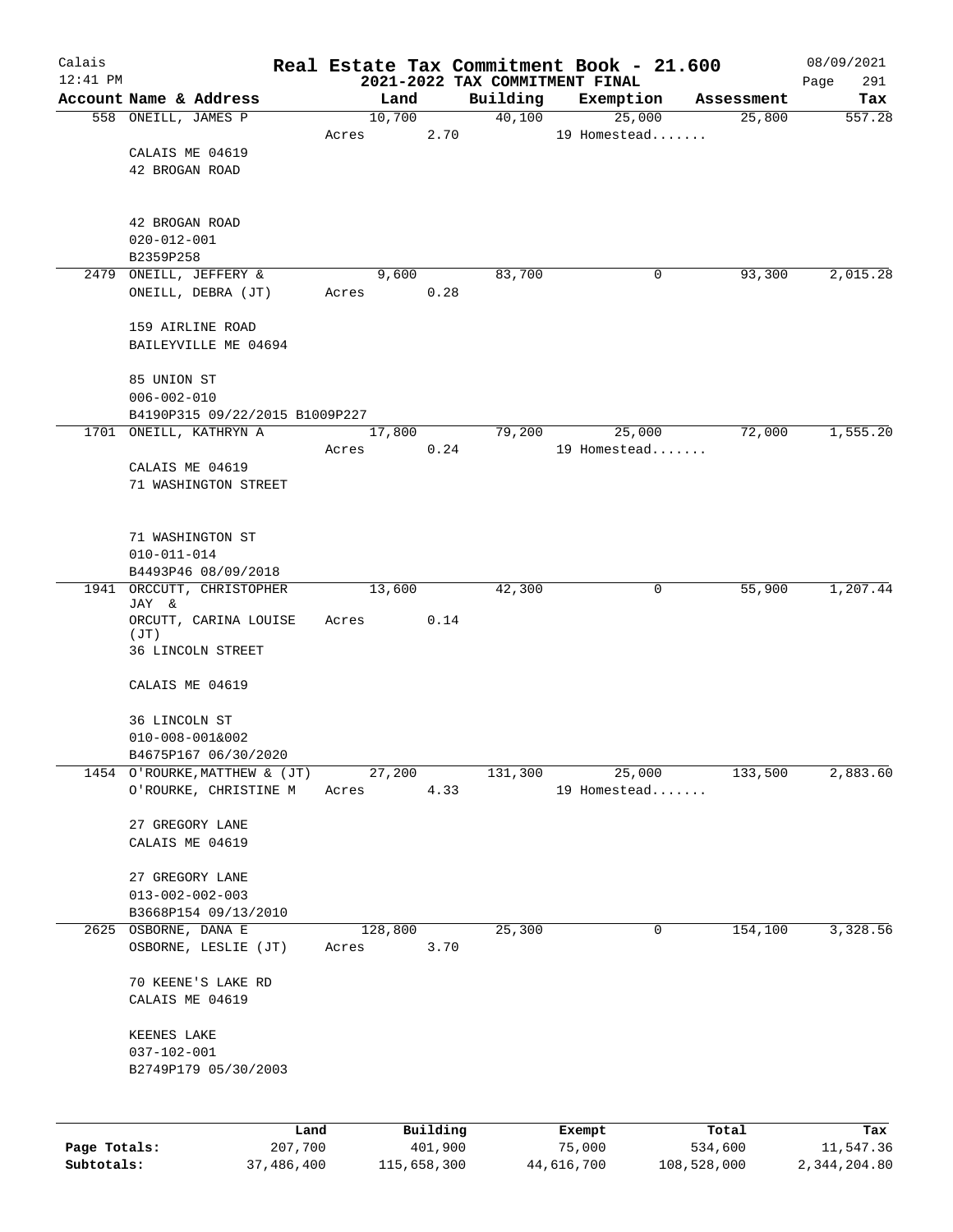| Calais     |                                                         |       |                 |          |                                | Real Estate Tax Commitment Book - 21.600 |                       | 08/09/2021      |
|------------|---------------------------------------------------------|-------|-----------------|----------|--------------------------------|------------------------------------------|-----------------------|-----------------|
| $12:41$ PM |                                                         |       |                 |          | 2021-2022 TAX COMMITMENT FINAL |                                          |                       | 292<br>Page     |
|            | Account Name & Address<br>2626 OSBORNE, DANA E          |       | Land<br>281,700 |          | Building<br>111,000            | Exemption<br>25,000                      | Assessment<br>367,700 | Tax<br>7,942.32 |
|            | OSBORNE, LESLIE                                         | Acres |                 | 46.15    |                                | 19 Homestead                             |                       |                 |
|            |                                                         |       |                 |          |                                |                                          |                       |                 |
|            | 70 KEENE'S LAKE RD                                      |       |                 |          |                                |                                          |                       |                 |
|            | CALAIS ME 04619                                         |       |                 |          |                                |                                          |                       |                 |
|            | 70 KEENES LAKE RD                                       |       |                 |          |                                |                                          |                       |                 |
|            | $037 - 103$                                             |       |                 |          |                                |                                          |                       |                 |
|            | B3915P183 12/21/2012 B3852P287 05/10/2012 B2749P191     |       |                 |          |                                |                                          |                       |                 |
|            | 05/30/2003 B2749P179 05/30/2003<br>2628 OSBORNE, DANA E |       | 2,400           |          | $\mathbf 0$                    | 0                                        | 2,400                 | 51.84           |
|            | OSBORNE, LESLIE                                         | Acres |                 | 0.11     |                                |                                          |                       |                 |
|            |                                                         |       |                 |          |                                |                                          |                       |                 |
|            | 70 KEENE'S LAKE RD                                      |       |                 |          |                                |                                          |                       |                 |
|            | CALAIS ME 04619                                         |       |                 |          |                                |                                          |                       |                 |
|            | KEENES LAKE ISLAND                                      |       |                 |          |                                |                                          |                       |                 |
|            | $037 - 103 - 001$                                       |       |                 |          |                                |                                          |                       |                 |
|            | B2749P179 05/30/2003                                    |       |                 |          |                                |                                          |                       |                 |
|            | 2629 OSBORNE, DANA E                                    |       | 1,200           |          | $\mathbf 0$                    | 0                                        | 1,200                 | 25.92           |
|            | OSBORNE, LESLIE                                         | Acres |                 | 0.06     |                                |                                          |                       |                 |
|            | 70 KEENE'S LAKE RD                                      |       |                 |          |                                |                                          |                       |                 |
|            | CALAIS ME 04619                                         |       |                 |          |                                |                                          |                       |                 |
|            |                                                         |       |                 |          |                                |                                          |                       |                 |
|            | KEENES LAKE ISLAND                                      |       |                 |          |                                |                                          |                       |                 |
|            | $037 - 103 - 002$                                       |       |                 |          |                                |                                          |                       |                 |
|            | B2749P179 05/30/2003<br>1284 OWEN, MICHEAL JOHN         |       | 41,900          |          | 115,000                        | 0                                        | 156,900               | 3,389.04        |
|            |                                                         | Acres |                 | 2.65     |                                |                                          |                       |                 |
|            | ROBBINSTON ME 04671                                     |       |                 |          |                                |                                          |                       |                 |
|            | 3013                                                    |       |                 |          |                                |                                          |                       |                 |
|            | 30 US ROUTE 1                                           |       |                 |          |                                |                                          |                       |                 |
|            | 80 DICENZO AVE                                          |       |                 |          |                                |                                          |                       |                 |
|            | $024 - 001 - 0$                                         |       |                 |          |                                |                                          |                       |                 |
|            | B4264P81 05/26/2016                                     |       |                 |          |                                |                                          |                       |                 |
| 850        | OWEN, DENNIS L &                                        |       | 31,800          |          | 81,800                         | 31,000                                   | 82,600                | 1,784.16        |
|            | OWEN, YUN YING                                          | Acres |                 | 2.38     |                                | 19 Homestead                             |                       |                 |
|            | PO BOX 974                                              |       |                 |          |                                | 52 Vietnam Vet Res                       |                       |                 |
|            | CALAIS ME 04619                                         |       |                 |          |                                |                                          |                       |                 |
|            |                                                         |       |                 |          |                                |                                          |                       |                 |
|            | 195 RIVER ROAD                                          |       |                 |          |                                |                                          |                       |                 |
|            | $029 - 180$<br>B1245P79                                 |       |                 |          |                                |                                          |                       |                 |
|            | 2503 PAGE, JAQUELINE                                    |       | 9,100           |          | 58,800                         | 0                                        | 67,900                | 1,466.64        |
|            | PAGE, PAMELA (JT)                                       | Acres |                 | 0.25     |                                |                                          |                       |                 |
|            |                                                         |       |                 |          |                                |                                          |                       |                 |
|            | 34 LEE ROAD                                             |       |                 |          |                                |                                          |                       |                 |
|            | LINCOLN ME 04457                                        |       |                 |          |                                |                                          |                       |                 |
|            | 102 UNION ST                                            |       |                 |          |                                |                                          |                       |                 |
|            | $006 - 007 - 006$                                       |       |                 |          |                                |                                          |                       |                 |
|            | B3945P214 04/08/2013 B3880P93 08/17/2012 B1927P337      |       |                 |          |                                |                                          |                       |                 |
|            |                                                         |       |                 |          |                                |                                          |                       |                 |
|            |                                                         | Land  |                 | Building |                                | Exempt                                   | Total                 | Tax             |

|              | Land.      | Building    | Exempt     | тосат       | rax.         |
|--------------|------------|-------------|------------|-------------|--------------|
| Page Totals: | 368,100    | 366,600     | 56,000     | 678,700     | 14,659.92    |
| Subtotals:   | 37,854,500 | 116,024,900 | 44,672,700 | 109,206,700 | 2,358,864.72 |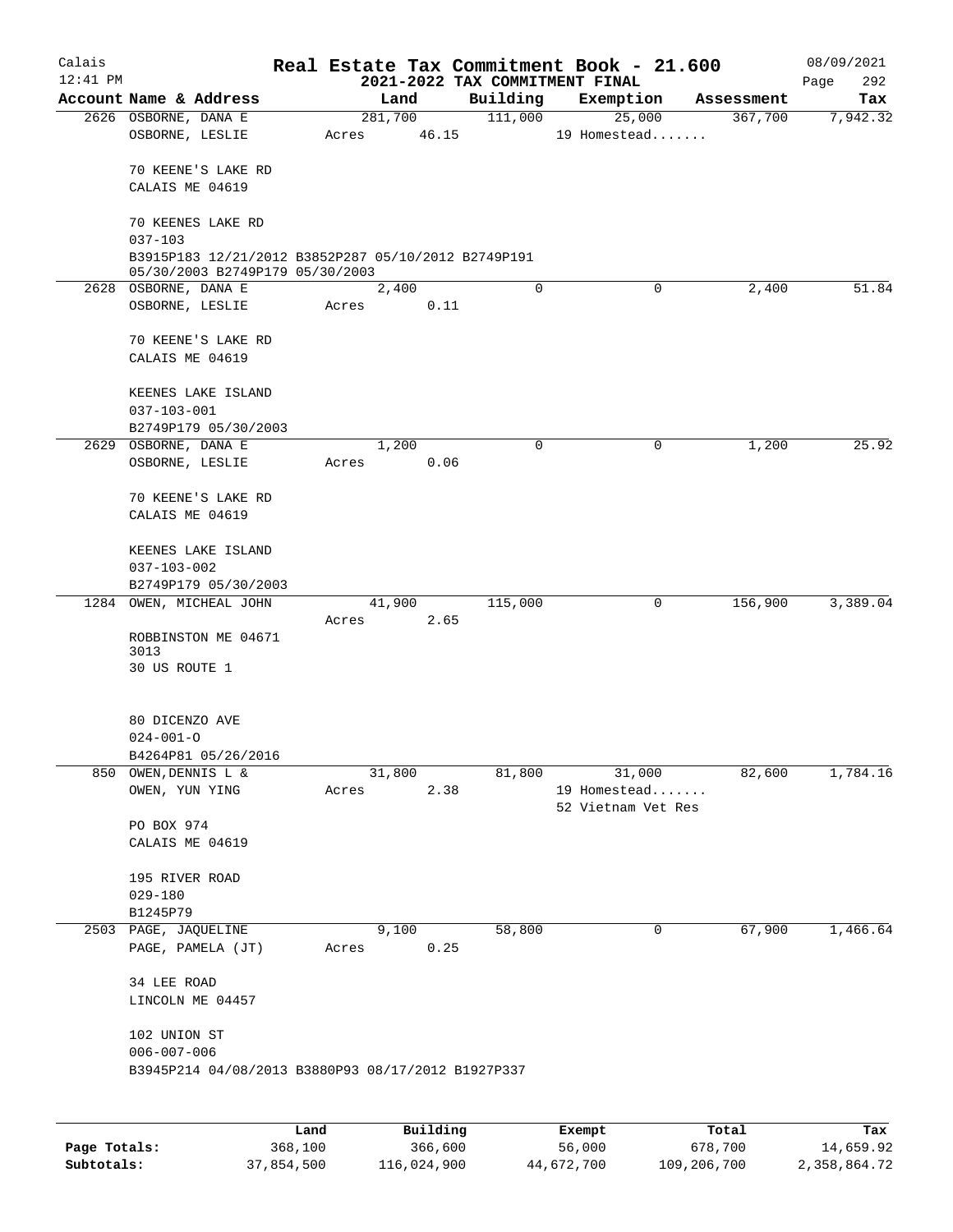| Calais<br>$12:41$ PM |                                                                          |            |                 |                                            | Real Estate Tax Commitment Book - 21.600 |             | 08/09/2021         |
|----------------------|--------------------------------------------------------------------------|------------|-----------------|--------------------------------------------|------------------------------------------|-------------|--------------------|
|                      | Account Name & Address                                                   |            | Land            | 2021-2022 TAX COMMITMENT FINAL<br>Building | Exemption                                | Assessment  | Page<br>293<br>Tax |
|                      | 2338 PAGE, JACQUELINE,<br>MCCONNELL, CRYSTAL                             |            | 11,000          | $\mathbf 0$                                | 0                                        | 11,000      | 237.60             |
|                      | RAFFIONI-LYONS, PAMELA, L Acres<br>YN LEIGHTON                           |            | 0.57            |                                            |                                          |             |                    |
|                      | 34 LEE ROAD<br>LINCOLN ME 04457                                          |            |                 |                                            |                                          |             |                    |
|                      |                                                                          |            |                 |                                            |                                          |             |                    |
|                      | PRICE ST<br>$005 - 002 - 001$                                            |            |                 |                                            |                                          |             |                    |
|                      | B2095P236                                                                |            |                 |                                            |                                          |             |                    |
|                      | 392 PALK-LANE, NANCY (HEIRS)<br>&.                                       |            | 3,600           | 0                                          | 0                                        | 3,600       | 77.76              |
|                      | BORTHWICK, THOMAS C &<br>RAELENE P                                       | Acres      | 0.50            |                                            |                                          |             |                    |
|                      | C/O BORTHWICK, THOMAS C                                                  |            |                 |                                            |                                          |             |                    |
|                      | 9 FLEET LANE<br>UTOPIA NB E5C 2J7                                        |            |                 |                                            |                                          |             |                    |
|                      | SHATTUCK RD                                                              |            |                 |                                            |                                          |             |                    |
|                      | $037 - 232$                                                              |            |                 |                                            |                                          |             |                    |
|                      | B1965P189 07/01/1994                                                     |            |                 |                                            |                                          |             |                    |
|                      | 119 PALTZIK, EDWARD & (JT)<br>PALTZIK, DORA                              | Acres      | 86,000<br>53.00 | 123,200                                    | 0                                        | 209,200     | 4,518.72           |
|                      | 36 WHITNEY LANE                                                          |            |                 |                                            |                                          |             |                    |
|                      | BROOKVILLE NY 11545                                                      |            |                 |                                            |                                          |             |                    |
|                      | 17 BEAR HOLLOW ROAD                                                      |            |                 |                                            |                                          |             |                    |
|                      | $035 - 058 - 001$<br>B3562P202 08/13/2009                                |            |                 |                                            |                                          |             |                    |
|                      | 120 PALTZIK, EDWARD & (JT)                                               |            | 62,700          | 0                                          | 0                                        | 62,700      | 1,354.32           |
|                      | PALTZIK, DORA                                                            | Acres      | 47.00           |                                            |                                          |             |                    |
|                      | 36 WHITNEY LANE                                                          |            |                 |                                            |                                          |             |                    |
|                      | BROOKVILLE NY 11545                                                      |            |                 |                                            |                                          |             |                    |
|                      | BEAR HOLLOW ROAD                                                         |            |                 |                                            |                                          |             |                    |
|                      | $035 - 057 - 002$<br>B3562P202 08/13/2009 B2887P297 B2031P208 05/01/1990 |            |                 |                                            |                                          |             |                    |
|                      | 1643 PARKS, ALBERT                                                       |            | 12,600          | 133,100                                    | 25,000                                   | 120,700     | 2,607.12           |
|                      | PARKS, MARY                                                              | Acres      | 0.48            |                                            | 19 Homestead                             |             |                    |
|                      | P.O. BOX 672                                                             |            |                 |                                            |                                          |             |                    |
|                      | CALAIS ME 04619                                                          |            |                 |                                            |                                          |             |                    |
|                      | 82 BARKER ST                                                             |            |                 |                                            |                                          |             |                    |
|                      | $009 - 003 - 016$                                                        |            |                 |                                            |                                          |             |                    |
|                      | B1397P178<br>PARKS, MARLENE R                                            |            |                 | 91,400                                     |                                          |             | 1,624.32           |
| 2259                 |                                                                          | Acres      | 14,800<br>0.66  |                                            | 31,000<br>19 Homestead                   | 75,200      |                    |
|                      | CALAIS ME 04619                                                          |            |                 |                                            | 56 Vietnam Vet Widow/Res                 |             |                    |
|                      | 15 BARING ST                                                             |            |                 |                                            |                                          |             |                    |
|                      | 15 BARING ST                                                             |            |                 |                                            |                                          |             |                    |
|                      | $002 - 001 - 007$                                                        |            |                 |                                            |                                          |             |                    |
|                      | B1030P287                                                                |            |                 |                                            |                                          |             |                    |
|                      |                                                                          | Land       | Building        |                                            |                                          | Total       | Tax                |
| Page Totals:         |                                                                          | 190,700    | 347,700         |                                            | Exempt<br>56,000                         | 482,400     | 10,419.84          |
| Subtotals:           |                                                                          | 38,045,200 | 116, 372, 600   |                                            | 44,728,700                               | 109,689,100 | 2,369,284.56       |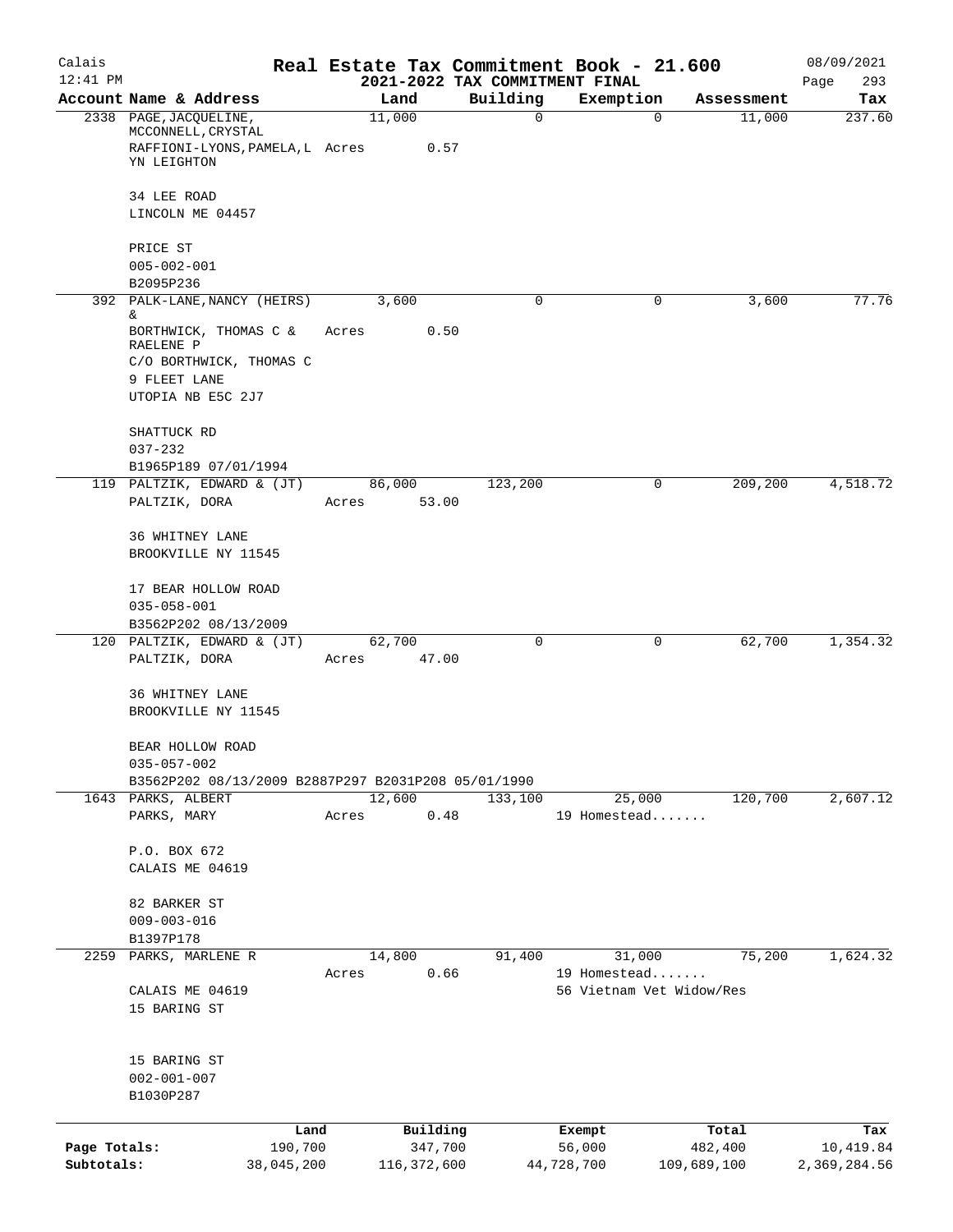| Calais<br>$12:41$ PM |                                                         |       |        |       | 2021-2022 TAX COMMITMENT FINAL |             | Real Estate Tax Commitment Book - 21.600 |            | 08/09/2021<br>294<br>Page |
|----------------------|---------------------------------------------------------|-------|--------|-------|--------------------------------|-------------|------------------------------------------|------------|---------------------------|
|                      | Account Name & Address                                  |       | Land   |       | Building                       |             | Exemption                                | Assessment | Tax                       |
|                      | 2260 PARKS, MARLENE R                                   |       | 5,600  |       |                                | $\mathbf 0$ | $\mathbf 0$                              | 5,600      | 120.96                    |
|                      |                                                         | Acres |        | 0.15  |                                |             |                                          |            |                           |
|                      | CALAIS ME 04619                                         |       |        |       |                                |             |                                          |            |                           |
|                      | 15 BARING ST                                            |       |        |       |                                |             |                                          |            |                           |
|                      |                                                         |       |        |       |                                |             |                                          |            |                           |
|                      | BARING ST                                               |       |        |       |                                |             |                                          |            |                           |
|                      | $002 - 001 - 007 - 001$                                 |       |        |       |                                |             |                                          |            |                           |
|                      | B847P154                                                |       |        |       |                                |             |                                          |            |                           |
|                      | 1520 PARKS, THOMAS R                                    |       | 8,100  |       | 53,200                         |             | 25,000                                   | 36,300     | 784.08                    |
|                      | PARKS, WILMA A                                          | Acres |        | 0.20  |                                |             | 19 Homestead                             |            |                           |
|                      |                                                         |       |        |       |                                |             |                                          |            |                           |
|                      | 126 PALMER STREET APT B                                 |       |        |       |                                |             |                                          |            |                           |
|                      | CALAIS ME 04619                                         |       |        |       |                                |             |                                          |            |                           |
|                      |                                                         |       |        |       |                                |             |                                          |            |                           |
|                      | 71 DOWNES ST                                            |       |        |       |                                |             |                                          |            |                           |
|                      | $010 - 011 - 006$                                       |       |        |       |                                |             |                                          |            |                           |
|                      | B677P11                                                 |       | 9,800  |       |                                |             |                                          | 76,600     | 1,654.56                  |
|                      | 1686 PARKS, WALTER F &<br>PARKS, STEPHANIE M (JT) Acres |       |        | 0.29  | 91,800                         |             | 25,000<br>19 Homestead                   |            |                           |
|                      |                                                         |       |        |       |                                |             |                                          |            |                           |
|                      | 77 SWAN ST                                              |       |        |       |                                |             |                                          |            |                           |
|                      | CALAIS ME 04619                                         |       |        |       |                                |             |                                          |            |                           |
|                      |                                                         |       |        |       |                                |             |                                          |            |                           |
|                      | 77 SWAN ST                                              |       |        |       |                                |             |                                          |            |                           |
|                      | $009 - 005 - 006$                                       |       |        |       |                                |             |                                          |            |                           |
|                      | B2445P127 07/01/2000                                    |       |        |       |                                |             |                                          |            |                           |
|                      | 1105 PARTIN, DANNY D                                    |       | 20,100 |       |                                | 0           | 0                                        | 20,100     | 434.16                    |
|                      |                                                         | Acres |        | 52.00 |                                |             |                                          |            |                           |
|                      | GULF PORT MS 39507                                      |       |        |       |                                |             |                                          |            |                           |
|                      | 2290 MONICA DRIVE                                       |       |        |       |                                |             |                                          |            |                           |
|                      |                                                         |       |        |       |                                |             |                                          |            |                           |
|                      | RURAL                                                   |       |        |       |                                |             |                                          |            |                           |
|                      | 032-144                                                 |       |        |       |                                |             |                                          |            |                           |
|                      | B4569P159 07/05/2019                                    |       |        |       |                                |             |                                          |            |                           |
|                      | 1252 PARTRIDGE-SCOTT, SANDRA                            |       | 43,800 |       | 161,200                        |             | 0                                        | 205,000    | 4,428.00                  |
|                      |                                                         | Acres |        | 1.20  |                                |             |                                          |            |                           |
|                      | STATESBORO GA 30458                                     |       |        |       |                                |             |                                          |            |                           |
|                      | 803 ELMER PHILLIPS ROAD                                 |       |        |       |                                |             |                                          |            |                           |
|                      |                                                         |       |        |       |                                |             |                                          |            |                           |
|                      | 20 VICTORIAN LANE                                       |       |        |       |                                |             |                                          |            |                           |
|                      | $013 - 001 - 007 - A$                                   |       |        |       |                                |             |                                          |            |                           |
|                      | B3838P234 04/13/2012 B1743P139 12/31/1991               |       |        |       |                                |             |                                          |            |                           |
|                      | 1829 PASCIUTI, JOSEPH R                                 |       | 12,200 |       | 56,300                         |             | $\mathbf 0$                              | 68,500     | 1,479.60                  |
|                      | PASCIUTI, MICHELLE R                                    | Acres |        | 0.45  |                                |             |                                          |            |                           |
|                      |                                                         |       |        |       |                                |             |                                          |            |                           |
|                      | 98 LAFAYETTE ST                                         |       |        |       |                                |             |                                          |            |                           |
|                      | CALAIS ME 04619                                         |       |        |       |                                |             |                                          |            |                           |
|                      |                                                         |       |        |       |                                |             |                                          |            |                           |
|                      | 98 LAFAYETTE ST                                         |       |        |       |                                |             |                                          |            |                           |
|                      | $010 - 004 - 006$<br>B3141P275 05/03/2006               |       |        |       |                                |             |                                          |            |                           |
|                      |                                                         |       |        |       |                                |             |                                          |            |                           |
|                      |                                                         |       |        |       |                                |             |                                          |            |                           |
|                      |                                                         |       |        |       |                                |             |                                          |            |                           |

|              | Land       | Building    | Exempt     | Total       | Tax          |
|--------------|------------|-------------|------------|-------------|--------------|
| Page Totals: | 99,600     | 362,500     | 50,000     | 412,100     | 8,901.36     |
| Subtotals:   | 38,144,800 | 116,735,100 | 44,778,700 | 110,101,200 | 2,378,185.92 |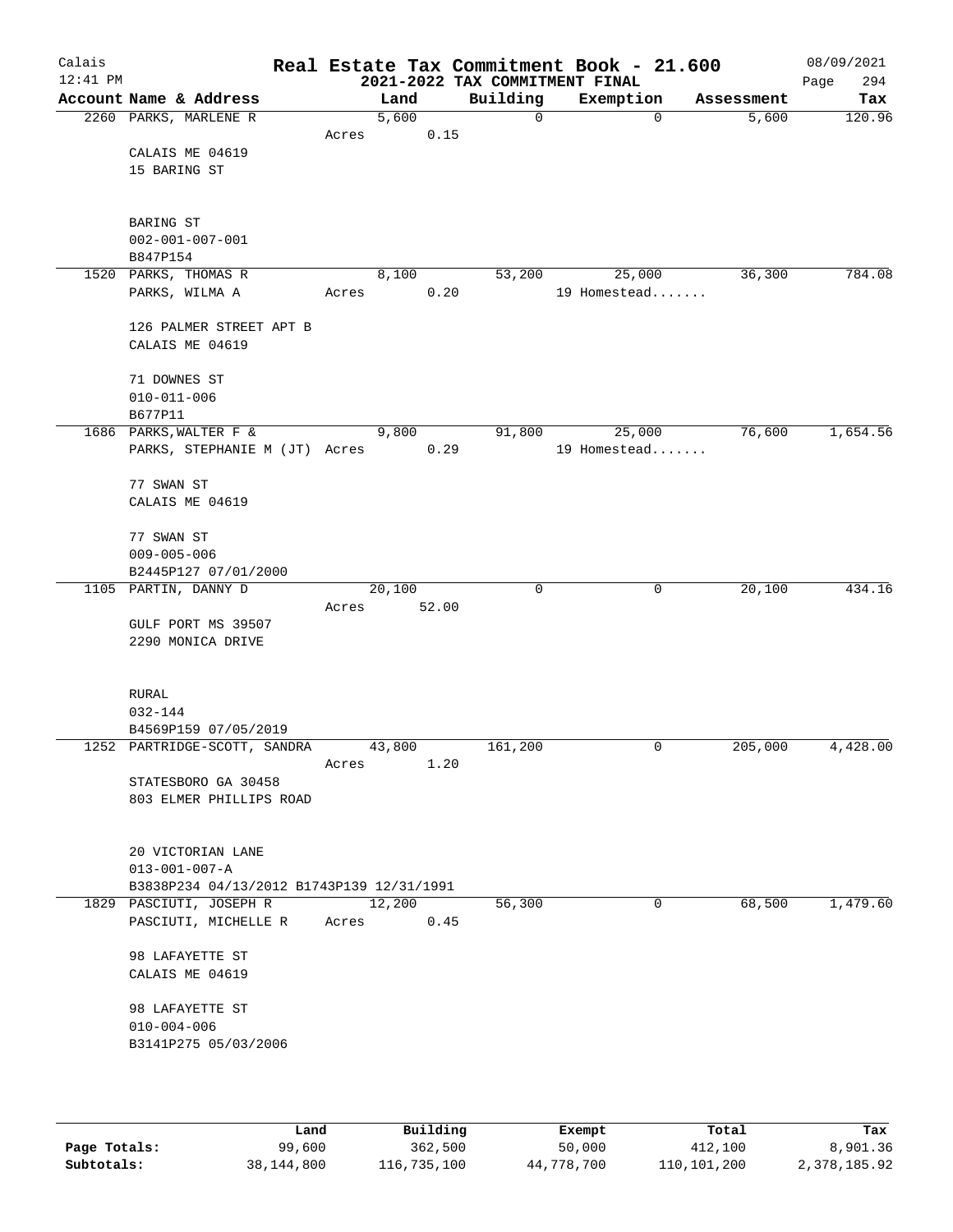| Calais<br>$12:41$ PM |                                                        |                 |      | 2021-2022 TAX COMMITMENT FINAL | Real Estate Tax Commitment Book - 21.600 |            | 08/09/2021<br>295<br>Page |
|----------------------|--------------------------------------------------------|-----------------|------|--------------------------------|------------------------------------------|------------|---------------------------|
|                      | Account Name & Address                                 | Land            |      | Building                       | Exemption                                | Assessment | Tax                       |
|                      | 836 PATTERSON, DORIS M (LE)<br>162 SOUTH STREET        | 17,500<br>Acres | 0.23 | 80,600                         | 31,000<br>19 Homestead                   | 67,100     | 1,449.36                  |
|                      | CALAIS ME 04619                                        |                 |      |                                | 52 Vietnam Vet Res                       |            |                           |
|                      | 162 SOUTH ST                                           |                 |      |                                |                                          |            |                           |
|                      | $008 - 004 - 015$<br>B3471P302                         |                 |      |                                |                                          |            |                           |
|                      | 1367 PAWS INC                                          | 92,600          |      | 45,300                         | 137,900                                  | 0          | 0.00                      |
|                      | 368 SOUTH ST                                           | Acres           | 0.92 |                                | 55 Humane Society                        |            |                           |
|                      | CALAIS ME 04619                                        |                 |      |                                |                                          |            |                           |
|                      | 368 SOUTH ST                                           |                 |      |                                |                                          |            |                           |
|                      | $027 - 020 - A$                                        |                 |      |                                |                                          |            |                           |
|                      | B3502P249 04/08/1999                                   |                 |      |                                |                                          |            |                           |
|                      | 278 PEAKALL, JEFFREY                                   | 13,500          |      | 95,200                         | 25,000                                   | 83,700     | 1,807.92                  |
|                      |                                                        | Acres           | 1.00 |                                | 19 Homestead                             |            |                           |
|                      | CALAIS ME 04619<br>421 SOUTH ST                        |                 |      |                                |                                          |            |                           |
|                      | 421 SOUTH ST                                           |                 |      |                                |                                          |            |                           |
|                      | $012 - 007 - 001$                                      |                 |      |                                |                                          |            |                           |
|                      | B1858P97                                               |                 |      |                                |                                          |            |                           |
|                      | 1469 PECK, PATRICIA                                    | 7,500           |      | 24,700                         | $\mathbf 0$                              | 32,200     | 695.52                    |
|                      | 508 1/2 6TH STREET N.E. Acres                          |                 | 0.17 |                                |                                          |            |                           |
|                      | WASHINGTON DC 20002                                    |                 |      |                                |                                          |            |                           |
|                      | 9 STEADMAN ST                                          |                 |      |                                |                                          |            |                           |
|                      | $007 - 001 - 030 + 031$                                |                 |      |                                |                                          |            |                           |
|                      | B3040P82 B2944P298                                     |                 |      |                                |                                          |            |                           |
|                      | 1202 PECK, PATRICIA S<br>508 1/2 6TH STREET N.E. Acres | 7,500           | 0.17 | 0                              | 0                                        | 7,500      | 162.00                    |
|                      | WASHINGTON DC 20002                                    |                 |      |                                |                                          |            |                           |
|                      | 8 TYLER ST<br>$007 - 001 - 027 - 029$                  |                 |      |                                |                                          |            |                           |
|                      | B4295P176 04/28/2016                                   |                 |      |                                |                                          |            |                           |
|                      | 924 PEDERSON, NINA                                     | 14,600          |      | 57,000                         | 25,000                                   | 46,600     | 1,006.56                  |
|                      |                                                        | Acres           | 0.16 |                                | 19 Homestead                             |            |                           |
|                      | CALAIS ME 04619<br>62 WASHINGTON STREET                |                 |      |                                |                                          |            |                           |
|                      | 62 WASHINGTON ST                                       |                 |      |                                |                                          |            |                           |
|                      | $007 - 008 - 008$                                      |                 |      |                                |                                          |            |                           |
|                      | B4547P203 04/17/2019 B3142P16 03/20/2006               |                 |      |                                |                                          |            |                           |
|                      |                                                        |                 |      |                                |                                          |            |                           |

|              | Land       | Building    | Exempt     | Total       | Tax          |
|--------------|------------|-------------|------------|-------------|--------------|
| Page Totals: | 153,200    | 302,800     | 218,900    | 237,100     | 5,121.36     |
| Subtotals:   | 38,298,000 | 117,037,900 | 44,997,600 | 110,338,300 | 2,383,307.28 |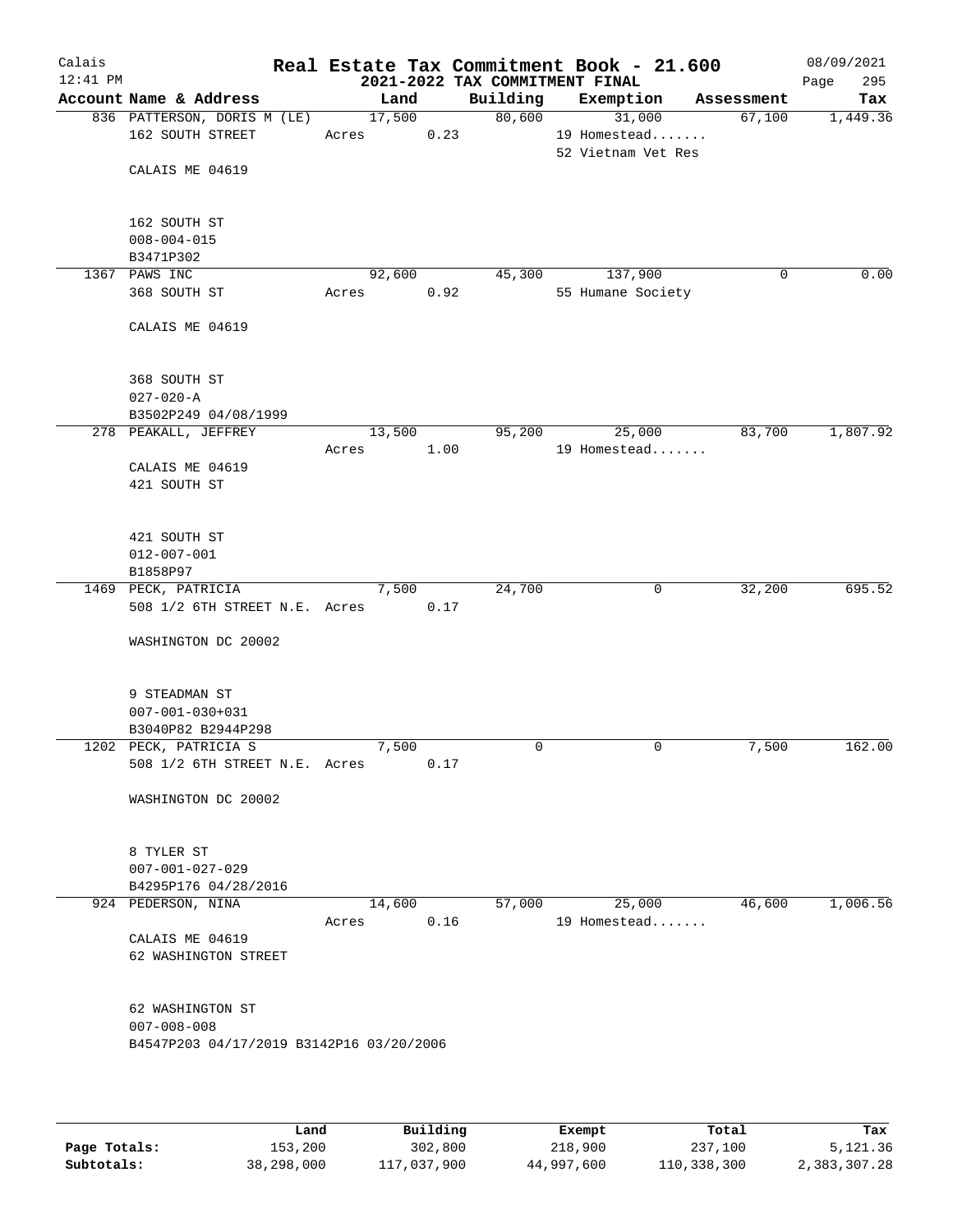| Calais<br>$12:41$ PM |                                |       |        |      | 2021-2022 TAX COMMITMENT FINAL | Real Estate Tax Commitment Book - 21.600 |            | 08/09/2021<br>296<br>Page |
|----------------------|--------------------------------|-------|--------|------|--------------------------------|------------------------------------------|------------|---------------------------|
|                      | Account Name & Address         |       | Land   |      | Building                       | Exemption                                | Assessment | Tax                       |
|                      | 2352 PELLETIER, KEVIN P        |       | 6,000  |      | 64,900                         | $\mathbf 0$                              | 70,900     | 1,531.44                  |
|                      |                                | Acres |        | 0.11 |                                |                                          |            |                           |
|                      | CALAIS ME 04619                |       |        |      |                                |                                          |            |                           |
|                      | 125 UNION ST                   |       |        |      |                                |                                          |            |                           |
|                      |                                |       |        |      |                                |                                          |            |                           |
|                      |                                |       |        |      |                                |                                          |            |                           |
|                      | 125 UNION ST                   |       |        |      |                                |                                          |            |                           |
|                      | $005 - 002 - 019$              |       |        |      |                                |                                          |            |                           |
|                      | B3185P54 08/25/2006            |       |        |      |                                |                                          |            |                           |
|                      | 2567 PELLETIER, LUCAS A        |       | 8,100  |      | 0                              | 0                                        | 8,100      | 174.96                    |
|                      |                                | Acres |        | 0.20 |                                |                                          |            |                           |
|                      | CALAIS ME 04619 1424           |       |        |      |                                |                                          |            |                           |
|                      | 123 UNION STREET               |       |        |      |                                |                                          |            |                           |
|                      |                                |       |        |      |                                |                                          |            |                           |
|                      | 14 PRICE ST                    |       |        |      |                                |                                          |            |                           |
|                      | $005 - 001 - 007$              |       |        |      |                                |                                          |            |                           |
|                      | B4465P281 05/29/2018           |       |        |      |                                |                                          |            |                           |
|                      | 2334 PELLETIER, NATHAN &       |       | 6,800  |      | 67,300                         | $\mathbf 0$                              | 74,100     | 1,600.56                  |
|                      | PELLETIER, LUCAS               | Acres |        | 0.14 |                                |                                          |            |                           |
|                      |                                |       |        |      |                                |                                          |            |                           |
|                      | 123 UNION ST                   |       |        |      |                                |                                          |            |                           |
|                      | CALAIS ME 04619                |       |        |      |                                |                                          |            |                           |
|                      |                                |       |        |      |                                |                                          |            |                           |
|                      | 123 UNION ST                   |       |        |      |                                |                                          |            |                           |
|                      | $005 - 001 - 008$              |       |        |      |                                |                                          |            |                           |
|                      | B3577P164 10/07/2009 B2062P187 |       |        |      |                                |                                          |            |                           |
|                      | 1074 PENNAMAQUAN REALTY        |       | 53,700 |      | 52,200                         | 0                                        | 105,900    | 2,287.44                  |
|                      | C/O DENNIS L MAHAR             | Acres |        | 0.31 |                                |                                          |            |                           |
|                      | P.O. BOX 244                   |       |        |      |                                |                                          |            |                           |
|                      | PEMBROKE ME 04666              |       |        |      |                                |                                          |            |                           |
|                      |                                |       |        |      |                                |                                          |            |                           |
|                      | 110 NORTH ST                   |       |        |      |                                |                                          |            |                           |
|                      | $010 - 006 - 010$              |       |        |      |                                |                                          |            |                           |
|                      | B4794P316 06/01/2021 B1911P111 |       |        |      |                                |                                          |            |                           |
|                      | 2558 PERKINS, BUCK B (JT)      |       | 16,700 |      | 77,500                         | 25,000                                   | 69,200     | 1,494.72                  |
|                      | PERKINS, BETH M                | Acres |        | 1.25 |                                | 19 Homestead                             |            |                           |
|                      |                                |       |        |      |                                |                                          |            |                           |
|                      | 16 SCHOOL STREET               |       |        |      |                                |                                          |            |                           |
|                      | CALAIS ME 04619                |       |        |      |                                |                                          |            |                           |
|                      |                                |       |        |      |                                |                                          |            |                           |
|                      | 16 SCHOOL STREET               |       |        |      |                                |                                          |            |                           |
|                      | $003 - 009 - 008$              |       |        |      |                                |                                          |            |                           |
|                      | B4245P163 04/07/2016           |       |        |      |                                |                                          | 7,700      |                           |
|                      | 2559 PERKINS, BUCK B (JT)      |       | 7,700  |      | $\mathbf 0$                    | 0                                        |            | 166.32                    |
|                      | PERKINS, BETH M                | Acres |        | 0.18 |                                |                                          |            |                           |
|                      | 16 SCHOOL STREET               |       |        |      |                                |                                          |            |                           |
|                      | CALAIS ME 04619                |       |        |      |                                |                                          |            |                           |
|                      |                                |       |        |      |                                |                                          |            |                           |
|                      | SCHOOL STREET                  |       |        |      |                                |                                          |            |                           |
|                      | $003 - 009 - 011$              |       |        |      |                                |                                          |            |                           |
|                      | B4245P165 04/07/2016           |       |        |      |                                |                                          |            |                           |
|                      |                                |       |        |      |                                |                                          |            |                           |
|                      |                                |       |        |      |                                |                                          |            |                           |
|                      |                                |       |        |      |                                |                                          |            |                           |

|              | Land       | Building    | Exempt     | Total       | Tax          |
|--------------|------------|-------------|------------|-------------|--------------|
| Page Totals: | 99,000     | 261,900     | 25,000     | 335,900     | 7.255.44     |
| Subtotals:   | 38,397,000 | 117,299,800 | 45,022,600 | 110,674,200 | 2,390,562.72 |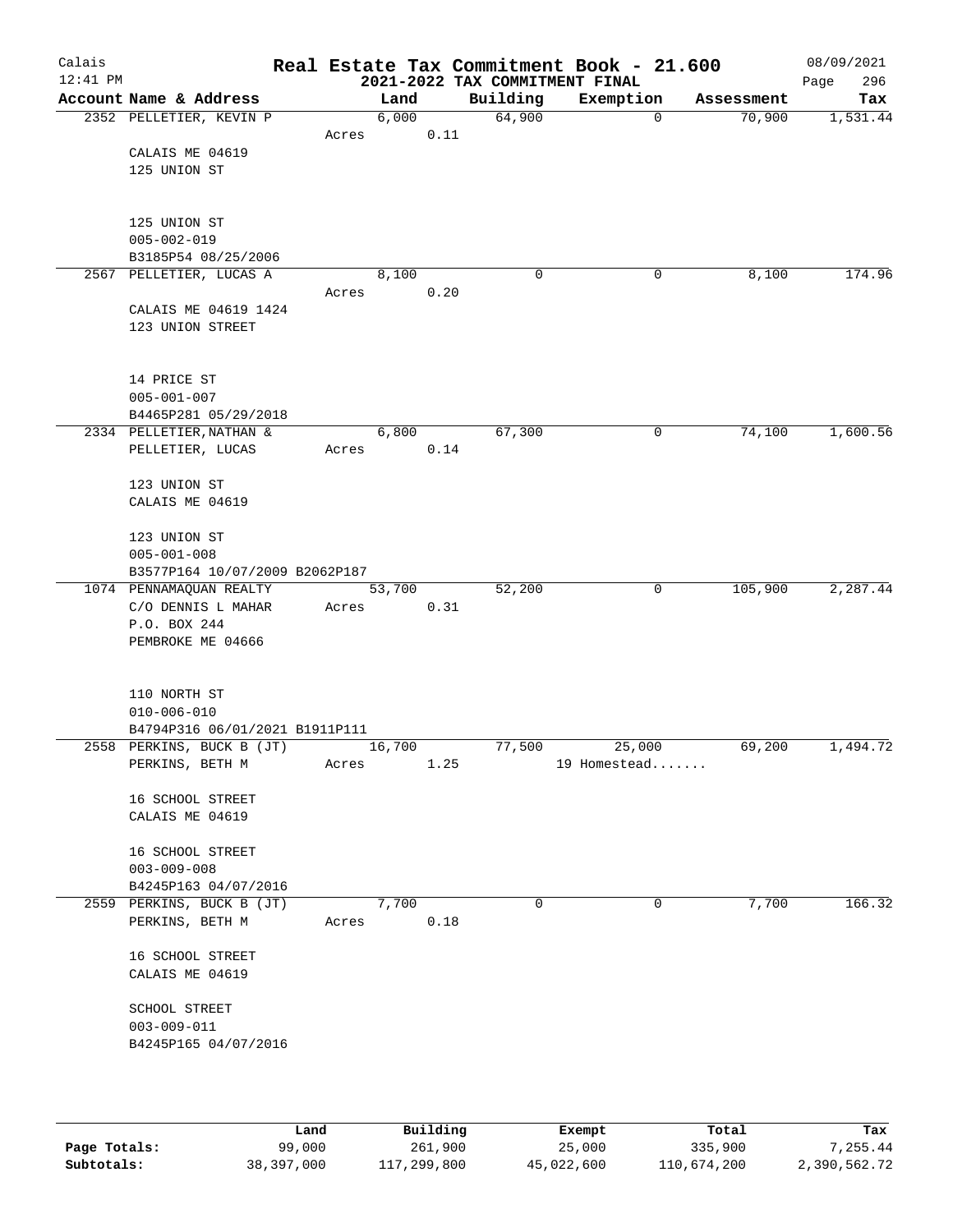| Calais<br>$12:41$ PM |                         |        |      | 2021-2022 TAX COMMITMENT FINAL | Real Estate Tax Commitment Book - 21.600 |            | 08/09/2021<br>Page<br>297 |
|----------------------|-------------------------|--------|------|--------------------------------|------------------------------------------|------------|---------------------------|
|                      | Account Name & Address  | Land   |      | Building                       | Exemption                                | Assessment | Tax                       |
|                      | 1528 PERKINS, REBECCA   | 12,200 |      | 17,800                         | $\mathbf 0$                              | 30,000     | 648.00                    |
|                      |                         | Acres  | 0.45 |                                |                                          |            |                           |
|                      | ALEXANDER ME 04694 6334 |        |      |                                |                                          |            |                           |
|                      | 234 COOPER ROAD         |        |      |                                |                                          |            |                           |
|                      |                         |        |      |                                |                                          |            |                           |
|                      | 56 LAFAYETTE ST         |        |      |                                |                                          |            |                           |
|                      | 010-011-018&019         |        |      |                                |                                          |            |                           |
|                      | B2588P14 12/01/2001     |        |      |                                |                                          |            |                           |
|                      | 1614 PERKINS, PETER D & | 14,800 |      | 82,700                         | 31,000                                   | 66,500     | 1,436.40                  |
|                      | PERKINS, CARMEN A       | Acres  | 0.66 |                                | 52 Vietnam Vet Res                       |            |                           |
|                      |                         |        |      |                                | 19 Homestead                             |            |                           |
|                      | 19 LINCOLN ST           |        |      |                                |                                          |            |                           |
|                      | CALAIS ME 04619         |        |      |                                |                                          |            |                           |
|                      | 19 LINCOLN ST           |        |      |                                |                                          |            |                           |
|                      | $010 - 001 - 014$       |        |      |                                |                                          |            |                           |
|                      | B926P284                |        |      |                                |                                          |            |                           |
|                      | 2311 PERRY, ANN         | 11,500 |      | 65,500                         | 25,000                                   | 52,000     | 1,123.20                  |
|                      |                         | Acres  | 0.40 |                                | 19 Homestead                             |            |                           |
|                      | CALAIS ME 04619         |        |      |                                |                                          |            |                           |
|                      | 474 SOUTH ST            |        |      |                                |                                          |            |                           |
|                      |                         |        |      |                                |                                          |            |                           |
|                      | 474 SOUTH ST            |        |      |                                |                                          |            |                           |
|                      | $003 - 009 - 004$       |        |      |                                |                                          |            |                           |
|                      | B2358P86 07/01/1999     |        |      |                                |                                          |            |                           |
|                      | 1973 PERRY, ERNEST J    | 13,500 |      | 49,500                         | 31,000                                   | 32,000     | 691.20                    |
|                      |                         | Acres  | 0.97 |                                | 19 Homestead                             |            |                           |
|                      | CALAIS ME 04619         |        |      |                                | 05 Vet -62 Res                           |            |                           |
|                      | 50 STILLSON ST          |        |      |                                |                                          |            |                           |
|                      |                         |        |      |                                |                                          |            |                           |
|                      | 50 STILLSON ST          |        |      |                                |                                          |            |                           |
|                      | $002 - 001 - 019 - 001$ |        |      |                                |                                          |            |                           |
|                      | B3006P319 B1584P12      |        |      |                                |                                          |            |                           |
|                      | 810 PERRY, JAMIE S      | 16,300 |      | 72,600                         | 25,000                                   | 63,900     | 1,380.24                  |
|                      |                         | Acres  | 0.80 |                                | 19 Homestead                             |            |                           |
|                      | CALAIS ME 04619         |        |      |                                |                                          |            |                           |
|                      | 14 MANNING ST           |        |      |                                |                                          |            |                           |
|                      |                         |        |      |                                |                                          |            |                           |
|                      | 14 MANNING ST           |        |      |                                |                                          |            |                           |
|                      | $027 - 200$             |        |      |                                |                                          |            |                           |
|                      | B2783P156 05/06/2003    |        |      |                                |                                          |            |                           |
|                      | 964 PERRY, JOAN         | 9,100  |      | $\Omega$                       | 0                                        | 9,100      | 196.56                    |
|                      | MATTHEWS, CRYSTAL       | Acres  | 0.22 |                                |                                          |            |                           |
|                      | 74 DOWNES STREET        |        |      |                                |                                          |            |                           |
|                      | CALAIS ME 04619         |        |      |                                |                                          |            |                           |
|                      | 10 ELM ST               |        |      |                                |                                          |            |                           |
|                      | $007 - 002 - 006$       |        |      |                                |                                          |            |                           |
|                      |                         |        |      |                                |                                          |            |                           |
|                      |                         |        |      |                                |                                          |            |                           |
|                      |                         |        |      |                                |                                          |            |                           |

|              | Land         | Building    | Exempt     | Total       | Tax          |
|--------------|--------------|-------------|------------|-------------|--------------|
| Page Totals: | .400         | 288,100     | 112,000    | 253,500     | 5,475.60     |
| Subtotals:   | 38, 474, 400 | 117,587,900 | 45,134,600 | 110,927,700 | 2,396,038.32 |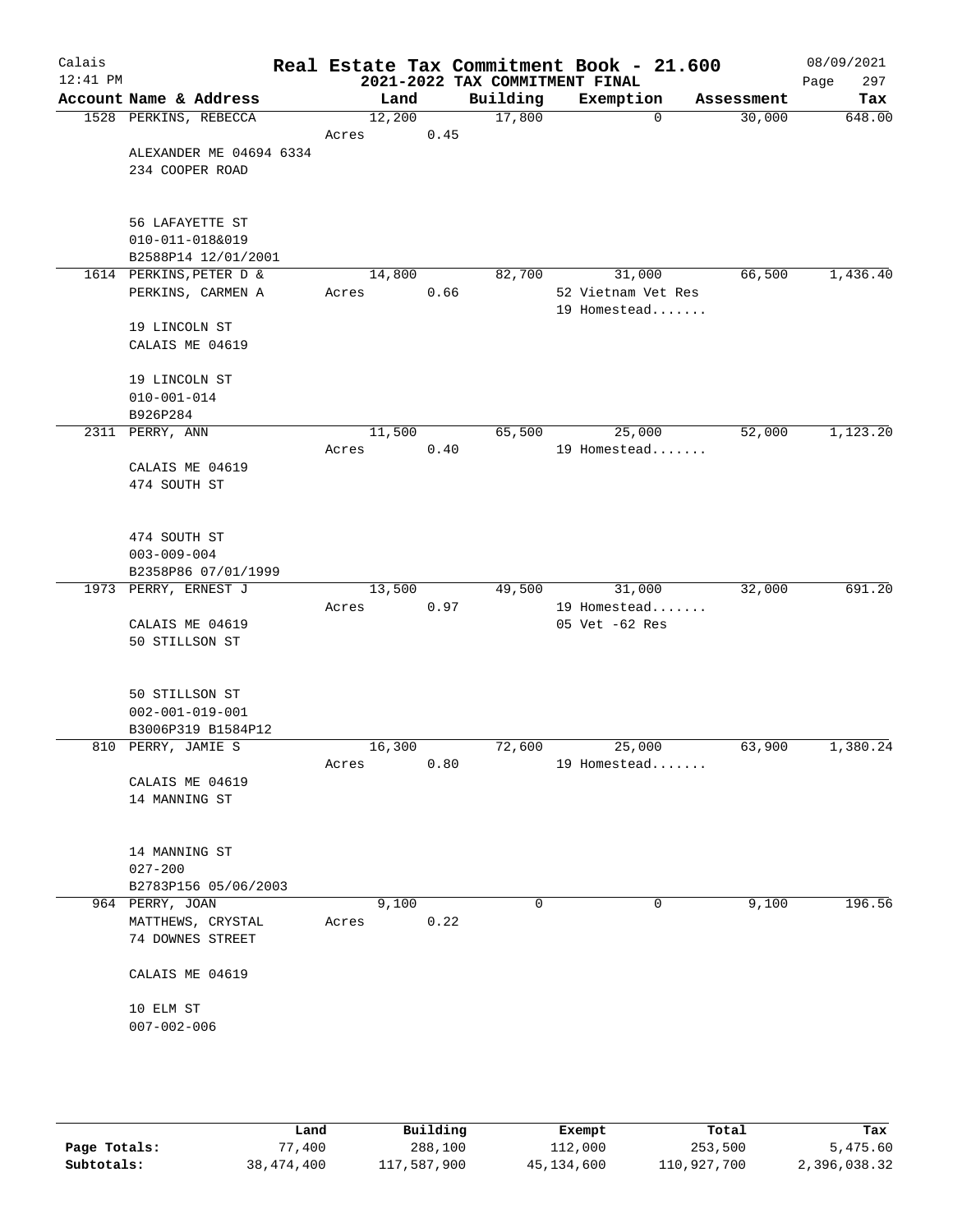| Calais<br>$12:41$ PM |                                                     |       |        |      | 2021-2022 TAX COMMITMENT FINAL | Real Estate Tax Commitment Book - 21.600 |            | 08/09/2021<br>298<br>Page |
|----------------------|-----------------------------------------------------|-------|--------|------|--------------------------------|------------------------------------------|------------|---------------------------|
|                      | Account Name & Address                              |       | Land   |      | Building                       | Exemption                                | Assessment | Tax                       |
|                      | 965 PERRY, JOAN                                     |       | 12,700 |      | 1,600                          | $\mathbf 0$                              | 14,300     | 308.88                    |
|                      |                                                     | Acres |        | 0.43 |                                |                                          |            |                           |
|                      | CALAIS ME 04619                                     |       |        |      |                                |                                          |            |                           |
|                      | 13 ELM ST                                           |       |        |      |                                |                                          |            |                           |
|                      |                                                     |       |        |      |                                |                                          |            |                           |
|                      |                                                     |       |        |      |                                |                                          |            |                           |
|                      | ELM ST                                              |       |        |      |                                |                                          |            |                           |
|                      | $007 - 002 - 007 - 001$                             |       |        |      |                                |                                          |            |                           |
|                      | B2633P352 06/01/2002                                |       |        |      |                                |                                          |            |                           |
|                      | 1697 PERRY, JOAN &                                  |       | 6,800  |      | 44,200                         | 25,000                                   | 26,000     | 561.60                    |
|                      | PUMA, MARGO L                                       | Acres |        | 0.14 |                                | 19 Homestead                             |            |                           |
|                      |                                                     |       |        |      |                                |                                          |            |                           |
|                      | 13 ELM ST                                           |       |        |      |                                |                                          |            |                           |
|                      | CALAIS ME 04619                                     |       |        |      |                                |                                          |            |                           |
|                      |                                                     |       |        |      |                                |                                          |            |                           |
|                      | 74 DOWNES ST                                        |       |        |      |                                |                                          |            |                           |
|                      | $009 - 005 - 025$                                   |       |        |      |                                |                                          |            |                           |
|                      | B3642P152 06/11/2010 B3306P280 B3283P225 04/30/2007 |       |        |      |                                |                                          |            |                           |
|                      | 452 PERRY, MITCHELL                                 |       | 18,100 |      | $\mathbf 0$                    | 0                                        | 18,100     | 390.96                    |
|                      | 13 CARTER AVENUE                                    | Acres |        | 0.46 |                                |                                          |            |                           |
|                      | NEWPORT ME 04953                                    |       |        |      |                                |                                          |            |                           |
|                      |                                                     |       |        |      |                                |                                          |            |                           |
|                      |                                                     |       |        |      |                                |                                          |            |                           |
|                      | CHISHOLM BLVD/NASHS                                 |       |        |      |                                |                                          |            |                           |
|                      | $036 - 029 - 001$                                   |       |        |      |                                |                                          |            |                           |
|                      | B4575P282 07/29/2019                                |       |        |      |                                |                                          |            |                           |
|                      | 2450 PESCE, COREY L                                 |       | 6,800  |      | 24,700                         | 0                                        | 31,500     | 680.40                    |
|                      |                                                     | Acres |        | 0.14 |                                |                                          |            |                           |
|                      | CALAIS ME 04619                                     |       |        |      |                                |                                          |            |                           |
|                      | 35 PLEASANT ST                                      |       |        |      |                                |                                          |            |                           |
|                      |                                                     |       |        |      |                                |                                          |            |                           |
|                      |                                                     |       |        |      |                                |                                          |            |                           |
|                      | 35 PLEASANT ST                                      |       |        |      |                                |                                          |            |                           |
|                      | $005 - 008 - 018$                                   |       |        |      |                                |                                          |            |                           |
|                      | B3999P67 09/18/2013                                 |       |        |      |                                |                                          |            |                           |
|                      | 299 PETERS, DAVID                                   |       | 28,100 |      | 145,300                        | 25,000                                   | 148,400    | 3,205.44                  |
|                      | PETERS, BARBARA                                     | Acres |        | 0.39 |                                | 19 Homestead                             |            |                           |
|                      |                                                     |       |        |      |                                |                                          |            |                           |
|                      | 1584 RIVER ROAD                                     |       |        |      |                                |                                          |            |                           |
|                      | CALAIS ME 04619                                     |       |        |      |                                |                                          |            |                           |
|                      |                                                     |       |        |      |                                |                                          |            |                           |
|                      | 1584 RIVER ROAD                                     |       |        |      |                                |                                          |            |                           |
|                      | $016 - 003 - 001$                                   |       |        |      |                                |                                          |            |                           |
|                      | B1555P135 12/01/1988                                |       | 20,000 |      | $\mathbf 0$                    | 0                                        |            | 432.00                    |
|                      | 300 PETERS, DAVID                                   |       |        |      |                                |                                          | 20,000     |                           |
|                      | PETERS, BARBARA                                     | Acres |        | 0.35 |                                |                                          |            |                           |
|                      | 1584 RIVER ROAD                                     |       |        |      |                                |                                          |            |                           |
|                      | CALAIS ME 04619                                     |       |        |      |                                |                                          |            |                           |
|                      |                                                     |       |        |      |                                |                                          |            |                           |
|                      | RIVER RD                                            |       |        |      |                                |                                          |            |                           |
|                      | $016 - 003 - 002$                                   |       |        |      |                                |                                          |            |                           |
|                      | B1555P138                                           |       |        |      |                                |                                          |            |                           |
|                      |                                                     |       |        |      |                                |                                          |            |                           |
|                      |                                                     |       |        |      |                                |                                          |            |                           |
|                      |                                                     |       |        |      |                                |                                          |            |                           |
|                      |                                                     |       |        |      |                                |                                          |            |                           |

|              | Land       | Building    | Exempt     | Total       | Tax          |
|--------------|------------|-------------|------------|-------------|--------------|
| Page Totals: | 92,500     | 215,800     | 50,000     | 258,300     | 5,579.28     |
| Subtotals:   | 38,566,900 | 117,803,700 | 45,184,600 | 111,186,000 | 2,401,617.60 |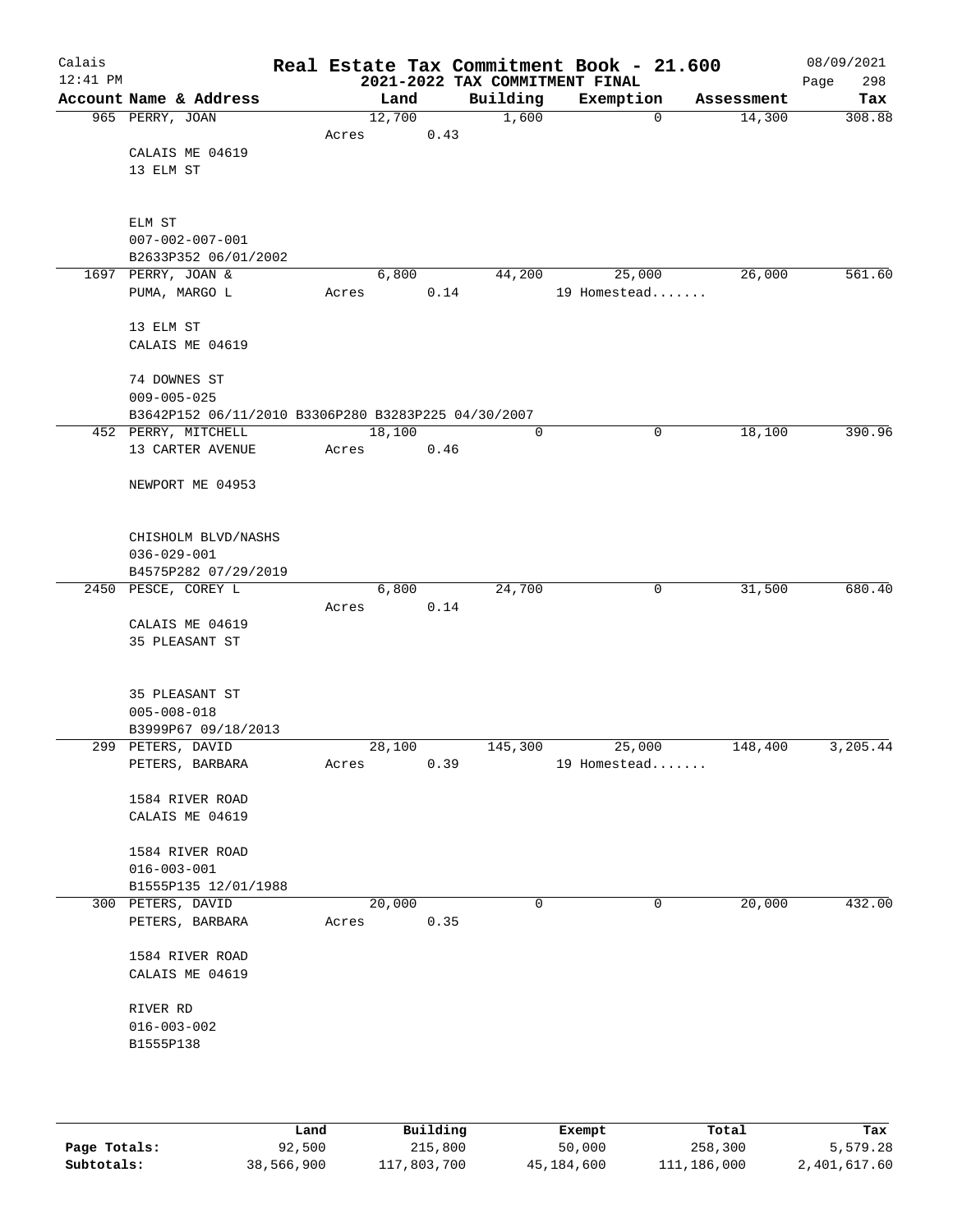| Calais     |                                                    |       |          |                                            | Real Estate Tax Commitment Book - 21.600 |                      | 08/09/2021    |
|------------|----------------------------------------------------|-------|----------|--------------------------------------------|------------------------------------------|----------------------|---------------|
| $12:41$ PM | Account Name & Address                             |       | Land     | 2021-2022 TAX COMMITMENT FINAL<br>Building |                                          |                      | 299<br>Page   |
|            | 307 PETERS, DAVID                                  |       | 35,500   | $\mathbf 0$                                | Exemption<br>$\mathbf 0$                 | Assessment<br>35,500 | Tax<br>766.80 |
|            | PETERS, BARBARA                                    | Acres | 1.86     |                                            |                                          |                      |               |
|            |                                                    |       |          |                                            |                                          |                      |               |
|            | 1584 RIVER ROAD<br>CALAIS ME 04619                 |       |          |                                            |                                          |                      |               |
|            |                                                    |       |          |                                            |                                          |                      |               |
|            | RIVER ROAD                                         |       |          |                                            |                                          |                      |               |
|            | $016 - 003$                                        |       |          |                                            |                                          |                      |               |
|            | B1555P138                                          |       |          |                                            |                                          |                      |               |
|            | 405 PETERSON, PAUL A                               |       | 11,500   | 21,400                                     | 25,000                                   | 7,900                | 170.64        |
|            | PETERSON, CAROL A                                  | Acres | 3.50     |                                            | 19 Homestead                             |                      |               |
|            | 15 SHATTUCK ROAD                                   |       |          |                                            |                                          |                      |               |
|            | CALAIS ME 04619                                    |       |          |                                            |                                          |                      |               |
|            |                                                    |       |          |                                            |                                          |                      |               |
|            | 15 SHATTUCK RD                                     |       |          |                                            |                                          |                      |               |
|            | $037 - 252$                                        |       |          |                                            |                                          |                      |               |
|            | B1563P198 01/01/1989                               |       |          |                                            |                                          |                      |               |
|            | 124 PETTIGREW, NEAL & (TC)                         |       | 42,400   | 15,900                                     | 0                                        | 58,300               | 1,259.28      |
|            | DUBOIS, BONNIE JANE &<br>PRESTON, LINDA JEAN       | Acres | 44.00    |                                            |                                          |                      |               |
|            |                                                    |       |          |                                            |                                          |                      |               |
|            | PO BOX 367                                         |       |          |                                            |                                          |                      |               |
|            | BLUE HILL ME 04614                                 |       |          |                                            |                                          |                      |               |
|            |                                                    |       |          |                                            |                                          |                      |               |
|            | MOUNT HOLLY                                        |       |          |                                            |                                          |                      |               |
|            | $035 - 063 - 023$<br>B3317P54 B1604P116            |       |          |                                            |                                          |                      |               |
|            | 125 PETTIGREW, NEAL & (TC)                         |       | 32,300   | 0                                          | 0                                        | 32,300               | 697.68        |
|            | DUBOIS, BONNIE JANE &                              | Acres | 46.00    |                                            |                                          |                      |               |
|            | PRESON, LINDA JEAN                                 |       |          |                                            |                                          |                      |               |
|            |                                                    |       |          |                                            |                                          |                      |               |
|            | PO BOX 367<br>BLUE HILL ME 04614                   |       |          |                                            |                                          |                      |               |
|            |                                                    |       |          |                                            |                                          |                      |               |
|            | MOUNT HOLLY                                        |       |          |                                            |                                          |                      |               |
|            | $035 - 063 - 024$                                  |       |          |                                            |                                          |                      |               |
|            | B3317P54 B1555P97                                  |       |          |                                            |                                          |                      |               |
|            | 126 PETTIGREW, NEAL R &                            |       | 41,900   | 7,500                                      | 0                                        | 49,400               | 1,067.04      |
|            | PETTIGREW, PATRICIA M                              | Acres | 39.00    |                                            |                                          |                      |               |
|            |                                                    |       |          |                                            |                                          |                      |               |
|            | P.O. BOX 367<br>BLUE HILL ME 04614 0367            |       |          |                                            |                                          |                      |               |
|            |                                                    |       |          |                                            |                                          |                      |               |
|            | MOUNT HOLLY                                        |       |          |                                            |                                          |                      |               |
|            | $035 - 063 - 027$                                  |       |          |                                            |                                          |                      |               |
|            | B1604P110 10/01/1989                               |       |          |                                            |                                          |                      |               |
|            | 1562 PETTIT, PAUL J                                |       | 14,800   | 59,500                                     | 0                                        | 74,300               | 1,604.88      |
|            |                                                    | Acres | 0.37     |                                            |                                          |                      |               |
|            | LOVELAND OH 45140                                  |       |          |                                            |                                          |                      |               |
|            | 2923 ASHWOOD DR                                    |       |          |                                            |                                          |                      |               |
|            |                                                    |       |          |                                            |                                          |                      |               |
|            | 710 MAIN ST                                        |       |          |                                            |                                          |                      |               |
|            | $008 - 006 - 023$                                  |       |          |                                            |                                          |                      |               |
|            | B2916P135 06/24/2004 B2914P260 07/21/2004 B2865P22 |       |          |                                            |                                          |                      |               |
|            |                                                    |       |          |                                            |                                          |                      |               |
|            |                                                    |       |          |                                            |                                          |                      |               |
|            | Land                                               |       | Building |                                            | Exempt.                                  | Total                | Tax           |

|              | Land       | Building    | Exempt     | Total       | Tax          |
|--------------|------------|-------------|------------|-------------|--------------|
| Page Totals: | 178,400    | 104,300     | 25,000     | 257,700     | 5,566.32     |
| Subtotals:   | 38,745,300 | 117,908,000 | 45,209,600 | 111,443,700 | 2,407,183.92 |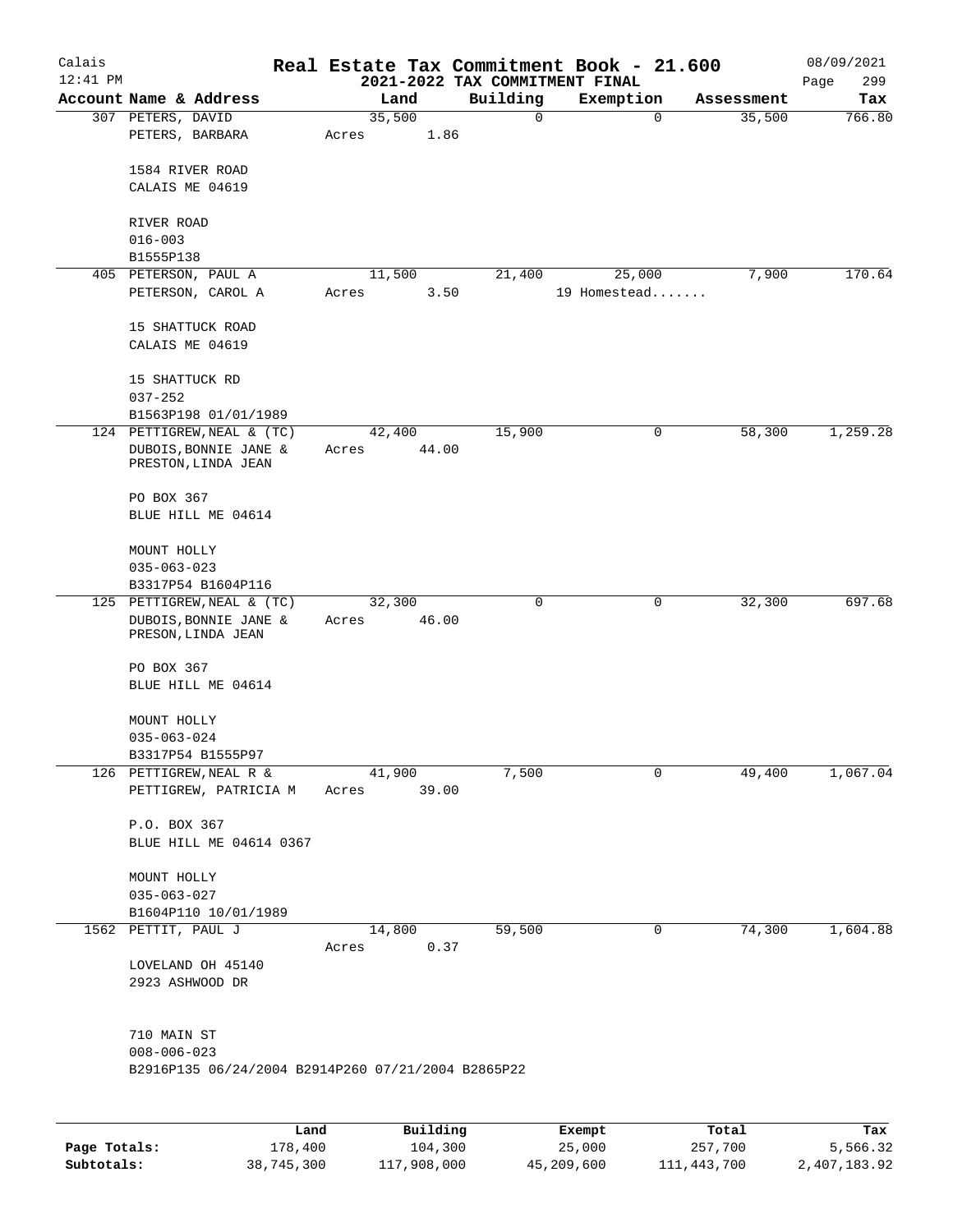| Calais     |                                                     |       |         |      |          | Real Estate Tax Commitment Book - 21.600 |            | 08/09/2021  |
|------------|-----------------------------------------------------|-------|---------|------|----------|------------------------------------------|------------|-------------|
| $12:41$ PM |                                                     |       |         |      |          | 2021-2022 TAX COMMITMENT FINAL           |            | 300<br>Page |
|            | Account Name & Address                              |       | Land    |      | Building | Exemption                                | Assessment | Tax         |
|            | 1181 PFLUGER PROPERTIES, LLC<br>PO BOX 361          | Acres | 5,000   | 0.47 | 0        | $\mathbf 0$                              | 5,000      | 108.00      |
|            | BERLIN NJ 08009                                     |       |         |      |          |                                          |            |             |
|            | UNION ST<br>$005 - 007 - 002$                       |       |         |      |          |                                          |            |             |
|            | B4770P26 03/24/2021                                 |       |         |      |          |                                          |            |             |
|            | 2340 PFLUGER PROPERTIES, LLC                        |       | 6,200   |      | $\Omega$ | 0                                        | 6,200      | 133.92      |
|            | PO BOX 361                                          | Acres |         | 0.18 |          |                                          |            |             |
|            | BERLIN NJ 08009                                     |       |         |      |          |                                          |            |             |
|            | 2 TODD ST                                           |       |         |      |          |                                          |            |             |
|            | $005 - 002 - 006$<br>B4770P28 03/24/2021            |       |         |      |          |                                          |            |             |
|            | 2594 PHILBROOK, DWAYNE LEE                          |       | 9,600   |      | 70,400   | 25,000                                   | 55,000     | 1,188.00    |
|            | C/O SHANNON LANE                                    | Acres |         | 0.28 |          | 19 Homestead                             |            |             |
|            | 16 CHANDLER STREET                                  |       |         |      |          |                                          |            |             |
|            | CALAIS ME 04619                                     |       |         |      |          |                                          |            |             |
|            | 16 CHANDLER ST                                      |       |         |      |          |                                          |            |             |
|            | $005 - 007 - 016$                                   |       |         |      |          |                                          |            |             |
|            | B4815P66 07/28/2021 B4541P280 02/28/2019            |       |         |      |          |                                          |            |             |
|            | 2054 PHILLIPS, ELIZABETH                            |       | 14,100  |      | 107,300  | 25,000                                   | 96,400     | 2,082.24    |
|            | CHUA, KIEN TECK                                     | Acres |         | 0.60 |          | 19 Homestead                             |            |             |
|            | 60 DOWNES ST                                        |       |         |      |          |                                          |            |             |
|            | CALAIS ME 04619                                     |       |         |      |          |                                          |            |             |
|            |                                                     |       |         |      |          |                                          |            |             |
|            | 60 DOWNES ST                                        |       |         |      |          |                                          |            |             |
|            | $009 - 005 - 020$                                   |       |         |      |          |                                          |            |             |
|            | B3859P194 07/03/2012 B3105P255 01/24/2006           |       |         |      |          | 0                                        |            | 7,890.48    |
|            | 1866 PHILLIPS, RAY &<br>ROSEMARY REVOCABLE<br>TRUST |       | 128,500 |      | 236,800  |                                          | 365,300    |             |
|            | PHILLIPS, RAY & ROSEMARY Acres 29.65                |       |         |      |          |                                          |            |             |
|            | (TRUSTEES)<br>9149A SW 23RD ST                      |       |         |      |          |                                          |            |             |
|            | DAVIE FL 33324 5000                                 |       |         |      |          |                                          |            |             |
|            | 410 SOUTH ST                                        |       |         |      |          |                                          |            |             |
|            | $026 - 022$                                         |       |         |      |          |                                          |            |             |
|            | B3805P8 11/28/2011 B3205P245 10/03/2006             |       |         |      |          |                                          |            |             |

|              | Land       | Building    | Exempt     | Total       | Tax          |
|--------------|------------|-------------|------------|-------------|--------------|
| Page Totals: | 163,400    | 414,500     | 50,000     | 527,900     | 11,402.64    |
| Subtotals:   | 38,908,700 | 118,322,500 | 45,259,600 | 111,971,600 | 2,418,586.56 |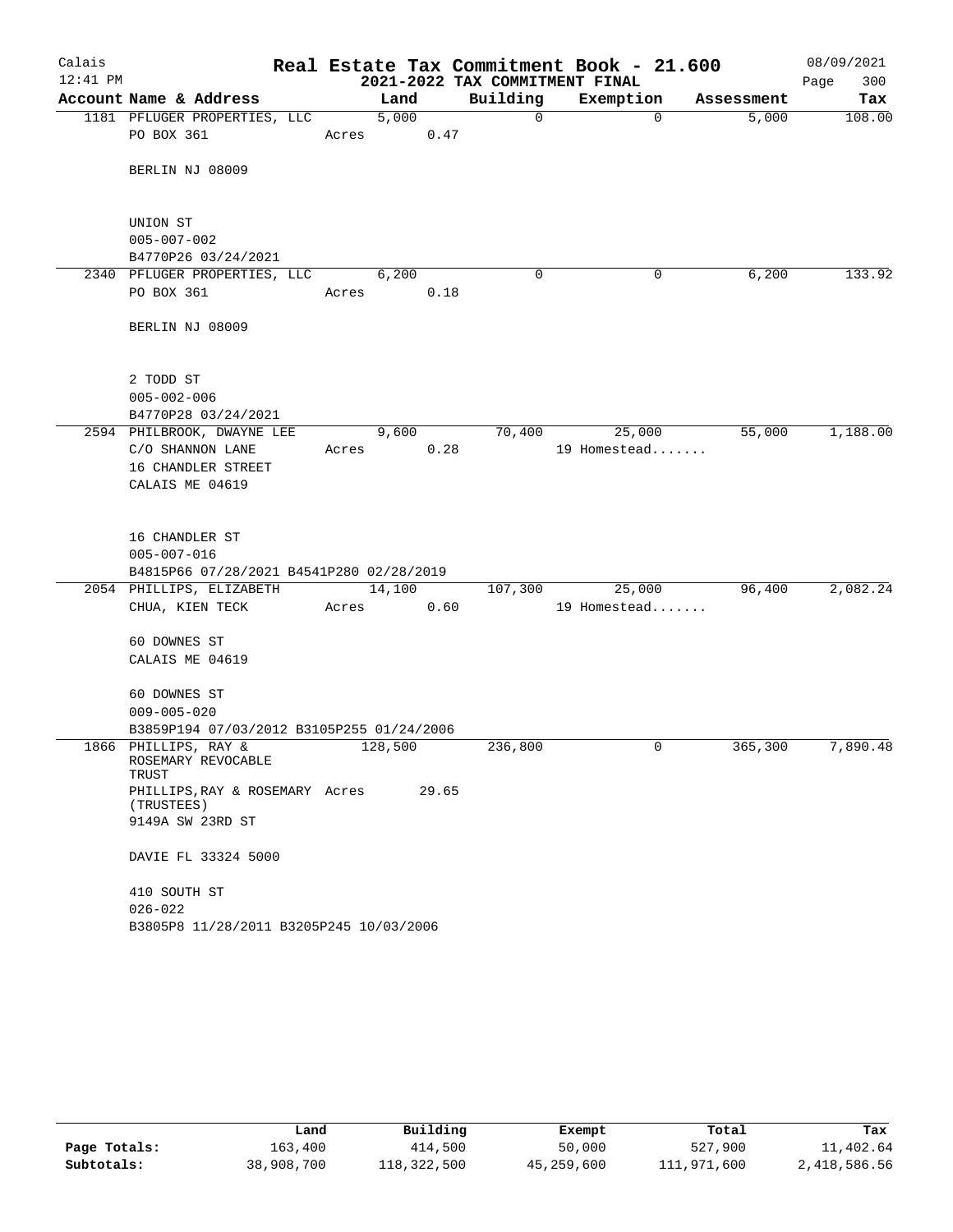| Calais                     |                                                              |         |                        |                                | Real Estate Tax Commitment Book - 21.600 |                        | 08/09/2021                |
|----------------------------|--------------------------------------------------------------|---------|------------------------|--------------------------------|------------------------------------------|------------------------|---------------------------|
| $12:41$ PM                 |                                                              |         |                        | 2021-2022 TAX COMMITMENT FINAL |                                          |                        | 301<br>Page               |
|                            | Account Name & Address                                       |         | Land                   | Building                       | Exemption                                | Assessment             | Tax                       |
|                            | 745 PHILLIPS, RAY &<br>ROSEMARY REVOCABLE<br>TRUST           |         | 25,700                 | 14,900                         | 0                                        | 40,600                 | 876.96                    |
|                            | PHILLIPS, RAY & ROSEMARY Acres<br>(TRUSTEES)                 |         | 0.50                   |                                |                                          |                        |                           |
|                            | 9149A SW 23RD ST                                             |         |                        |                                |                                          |                        |                           |
|                            | DAVIE FL 33324 5000                                          |         |                        |                                |                                          |                        |                           |
|                            | 400 SOUTH ST                                                 |         |                        |                                |                                          |                        |                           |
|                            | $027 - 021 - 002$<br>B3805P1 11/28/2011 B3213P238 10/11/2006 |         |                        |                                |                                          |                        |                           |
|                            | 2312 PHILLIPS, BRADLEY &                                     |         | 22,600                 | 110,800                        | 25,000                                   | 108,400                | 2,341.44                  |
|                            | PHILLIPS, GLORIA                                             | Acres   | 1.85                   |                                | 19 Homestead                             |                        |                           |
|                            | 482 SOUTH ST                                                 |         |                        |                                |                                          |                        |                           |
|                            | CALAIS ME 04619                                              |         |                        |                                |                                          |                        |                           |
|                            | 482 SOUTH ST<br>$003 - 009 - 005$                            |         |                        |                                |                                          |                        |                           |
|                            | B3835P135 04/09/2012 B2057P20                                |         |                        |                                |                                          |                        |                           |
|                            | 710 PICOTTE, LEONARD                                         |         | 87,400                 | 81,600                         | 0                                        | 169,000                | 3,650.40                  |
|                            | WHITELEY, SANDRA (JT)                                        | Acres   | 2.20                   |                                |                                          |                        |                           |
|                            | 897 BROOKLYN PLANTATION<br>RD                                |         |                        |                                |                                          |                        |                           |
|                            | PROSPECT VA 23980 7804                                       |         |                        |                                |                                          |                        |                           |
|                            | 18 LIGHTHOUSE LANE<br>$018 - 027$                            |         |                        |                                |                                          |                        |                           |
|                            | B3317P208 07/31/2007 B2946P310 11/12/2004                    |         |                        |                                |                                          |                        |                           |
|                            | 711 PICOTTE, LEONARD                                         |         | 58,600                 | 109,300                        | 0                                        | 167,900                | 3,626.64                  |
|                            | WHITELEY, SANDRA (JT)                                        | Acres   | 1.17                   |                                |                                          |                        |                           |
|                            | 897 BROOKLYN PLANTATION<br>RD                                |         |                        |                                |                                          |                        |                           |
|                            | PROSPECT VA 23980 7804                                       |         |                        |                                |                                          |                        |                           |
|                            | 26 LIGHTHOUSE LANE<br>$018 - 028$                            |         |                        |                                |                                          |                        |                           |
|                            | B3317P208 07/31/2007 B2946P310 11/12/2004                    |         |                        |                                |                                          |                        |                           |
|                            | 658 PICOTTE, LEONARD F                                       |         | 4,400                  | 0                              | 0                                        | 4,400                  | 95.04                     |
|                            |                                                              | Acres   | 1.52                   |                                |                                          |                        |                           |
|                            | PROSPECT VA 23906                                            |         |                        |                                |                                          |                        |                           |
|                            | 897 BROOKLYN PLANTATION                                      |         |                        |                                |                                          |                        |                           |
|                            | RIVER ROAD                                                   |         |                        |                                |                                          |                        |                           |
|                            | $018 - 029$                                                  |         |                        |                                |                                          |                        |                           |
|                            | B3808P148 11/12/2011                                         |         |                        |                                |                                          |                        |                           |
|                            | 2374 PIKE, ARTHUR                                            | Acres   | 14,400<br>0.63         | 12,300                         | 25,000<br>19 Homestead                   | 1,700                  | 36.72                     |
|                            | CALAIS ME 04619<br>67 MONROE ST                              |         |                        |                                |                                          |                        |                           |
|                            | 67 MONROE ST                                                 |         |                        |                                |                                          |                        |                           |
|                            | $005 - 004 - 021$                                            |         |                        |                                |                                          |                        |                           |
|                            | B2407P249 01/01/2000                                         |         |                        |                                |                                          |                        |                           |
|                            |                                                              | Land    | Building               |                                | Exempt                                   | Total                  | Tax                       |
| Page Totals:<br>Subtotals: | 39, 121, 800                                                 | 213,100 | 328,900<br>118,651,400 |                                | 50,000<br>45,309,600                     | 492,000<br>112,463,600 | 10,627.20<br>2,429,213.76 |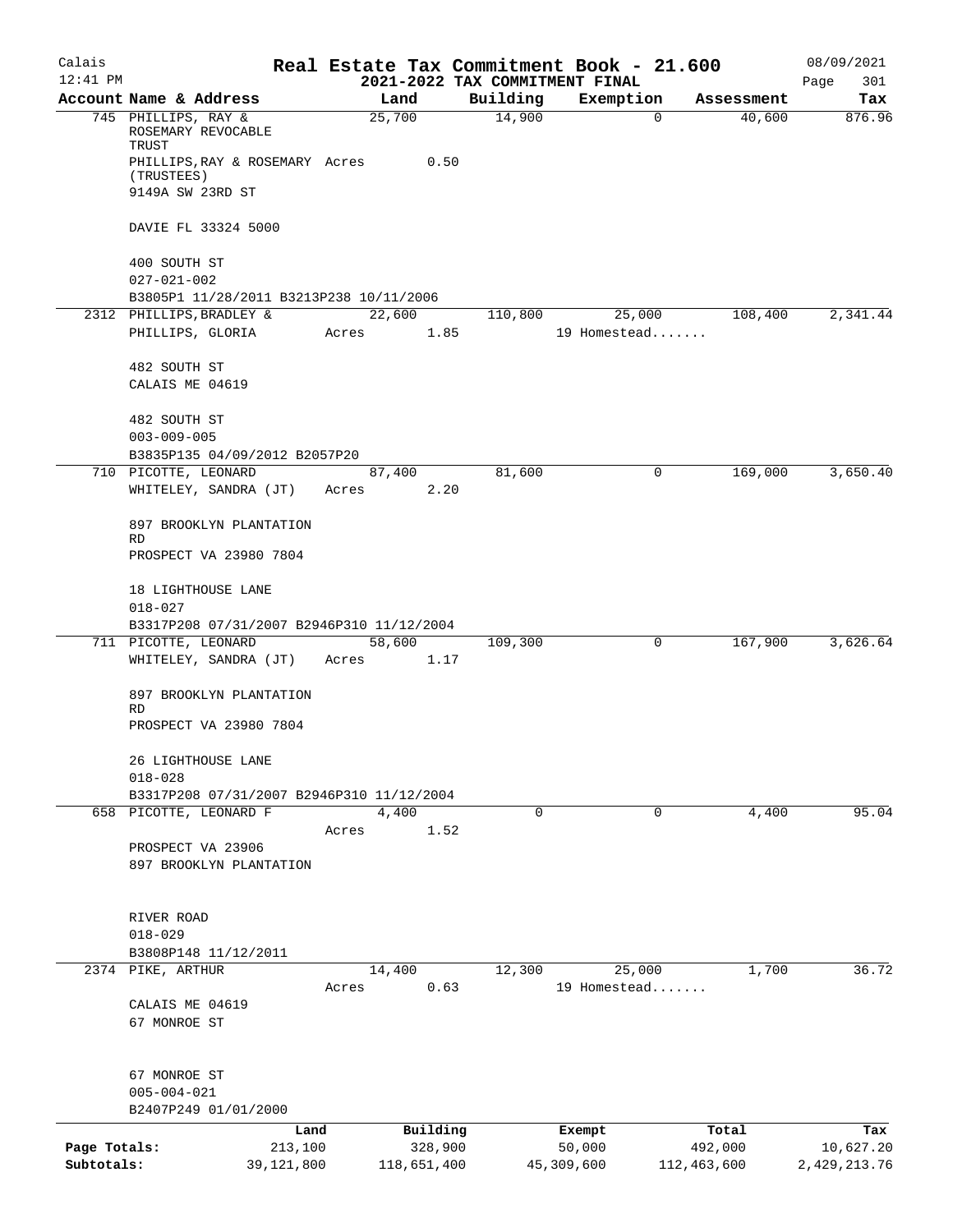| Calais       |                                                   |       |                |                                            | Real Estate Tax Commitment Book - 21.600 |                      | 08/09/2021      |
|--------------|---------------------------------------------------|-------|----------------|--------------------------------------------|------------------------------------------|----------------------|-----------------|
| $12:41$ PM   | Account Name & Address                            |       | Land           | 2021-2022 TAX COMMITMENT FINAL<br>Building |                                          |                      | 302<br>Page     |
|              | 1872 PIKE, KATHY M                                |       | 19,500         | 52,400                                     | Exemption<br>25,000                      | Assessment<br>46,900 | Tax<br>1,013.04 |
|              |                                                   | Acres | 2.32           |                                            | 19 Homestead                             |                      |                 |
|              | CALAIS ME 04619                                   |       |                |                                            |                                          |                      |                 |
|              | 78 BOARDMAN STREET                                |       |                |                                            |                                          |                      |                 |
|              |                                                   |       |                |                                            |                                          |                      |                 |
|              | 78 BOARDMAN ST                                    |       |                |                                            |                                          |                      |                 |
|              | $026 - 026$                                       |       |                |                                            |                                          |                      |                 |
|              | B4271P81 07/05/2016 B2619P181 04/01/2002          |       |                |                                            |                                          |                      |                 |
|              | 194 PILL, DAVID &                                 |       | 81,500         | 1,500                                      | 0                                        | 83,000               | 1,792.80        |
|              | MAHARAM, HILLARY                                  | Acres | 40.00          |                                            |                                          |                      |                 |
|              |                                                   |       |                |                                            |                                          |                      |                 |
|              | 1611 ROSCOE ROAD<br>CHARLOTTE VT 15445            |       |                |                                            |                                          |                      |                 |
|              |                                                   |       |                |                                            |                                          |                      |                 |
|              | MOUNT HOLLY                                       |       |                |                                            |                                          |                      |                 |
|              | $034 - 046 - 010$                                 |       |                |                                            |                                          |                      |                 |
|              | B1680P223 12/01/1990                              |       |                |                                            |                                          |                      |                 |
|              | 1381 PINE TREE STORAGE                            |       | 28,800         | 0                                          | 0                                        | 28,800               | 622.08          |
|              | C/O MIKE JOHNSON                                  | Acres | 2.18           |                                            |                                          |                      |                 |
|              | POB 954<br>CALAIS ME 04619                        |       |                |                                            |                                          |                      |                 |
|              |                                                   |       |                |                                            |                                          |                      |                 |
|              |                                                   |       |                |                                            |                                          |                      |                 |
|              | POORHOUSE AVE                                     |       |                |                                            |                                          |                      |                 |
|              | $004 - 001 - 001 - 004$                           |       |                |                                            |                                          |                      |                 |
|              | B3840P99 11/10/2008                               |       |                |                                            |                                          |                      |                 |
|              | 2825 PINETTE, JENNIFER E                          | Acres | 21,000<br>2.07 | 25,400                                     | 0                                        | 46,400               | 1,002.24        |
|              | KENNEBUNK ME 04043                                |       |                |                                            |                                          |                      |                 |
|              | 11 ZACHARY LANE                                   |       |                |                                            |                                          |                      |                 |
|              |                                                   |       |                |                                            |                                          |                      |                 |
|              | BEAVER LAKE                                       |       |                |                                            |                                          |                      |                 |
|              | $032 - 097 - A$                                   |       |                |                                            |                                          |                      |                 |
|              | B4450P16 03/28/2018 B4074P239 07/02/2014 B2819P20 |       |                |                                            |                                          |                      |                 |
|              | 11/12/2003                                        |       |                |                                            |                                          |                      |                 |
|              | 1101 PINETTE, KERRY J                             |       | 30,400         | 73,600                                     | 25,000                                   | 79,000               | 1,706.40        |
|              | PINETTE, ELEANOR R(JT)<br>C/O ANOTHONY & LOUISE   | Acres | 1.00           |                                            | 19 Homestead                             |                      |                 |
|              | COLARUSSO                                         |       |                |                                            |                                          |                      |                 |
|              | 583 RIVER ROAD                                    |       |                |                                            |                                          |                      |                 |
|              | CALAIS ME 04619                                   |       |                |                                            |                                          |                      |                 |
|              | 583 RIVER ROAD                                    |       |                |                                            |                                          |                      |                 |
|              | $030 - 163$                                       |       |                |                                            |                                          |                      |                 |
|              | B4796P104 06/02/2021 B2700P265 01/13/2003         |       |                |                                            |                                          |                      |                 |
|              | 1301 PIONEER WIRELESS, INC                        |       | 18,900         | 54,200                                     | 0                                        | 73,100               | 1,578.96        |
|              | POB 806                                           | Acres | 6.50           |                                            |                                          |                      |                 |
|              |                                                   |       |                |                                            |                                          |                      |                 |
|              | HOULTON ME 04730                                  |       |                |                                            |                                          |                      |                 |
|              |                                                   |       |                |                                            |                                          |                      |                 |
|              | 16 HIGGINS FARM ROAD                              |       |                |                                            |                                          |                      |                 |
|              | $026 - 016 - A$<br>B3203P140 09/27/2006           |       |                |                                            |                                          |                      |                 |
|              |                                                   |       |                |                                            |                                          |                      |                 |
|              |                                                   |       |                |                                            |                                          |                      |                 |
|              | Land                                              |       | Building       |                                            | Exempt                                   | Total                | Tax             |
| Page Totals: | 200,100                                           |       | 207,100        |                                            | 50,000                                   | 357,200              | 7,715.52        |

**Subtotals:** 39,321,900 118,858,500 45,359,600 112,820,800 2,436,929.28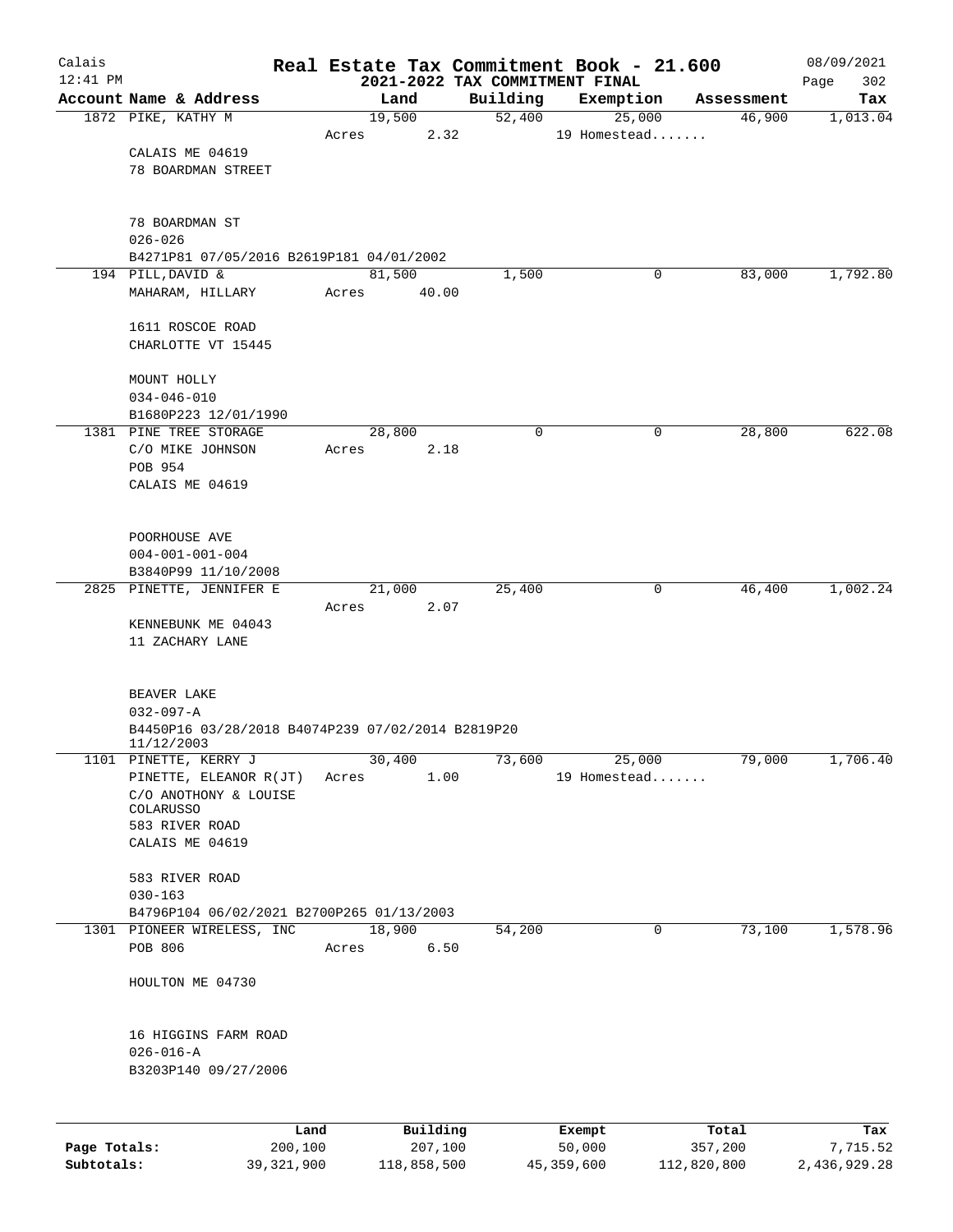| Calais                     |                                                                                               |                       |       |             |          | Real Estate Tax Commitment Book - 21.600   |                        |             |                        | 08/09/2021                |
|----------------------------|-----------------------------------------------------------------------------------------------|-----------------------|-------|-------------|----------|--------------------------------------------|------------------------|-------------|------------------------|---------------------------|
| $12:41$ PM                 | Account Name & Address                                                                        |                       |       | Land        |          | 2021-2022 TAX COMMITMENT FINAL<br>Building | Exemption              |             |                        | 303<br>Page               |
|                            | 800 PIONTEK, KLAUS PETER &                                                                    |                       |       | 79,300      |          | 154,400                                    |                        | $\mathbf 0$ | Assessment<br>233,700  | Tax<br>5,047.92           |
|                            | DORNER, LYNN ANNE (JT)<br>9 MIDDLE STREET                                                     |                       | Acres |             | 1.87     |                                            |                        |             |                        |                           |
|                            | EASTPORT ME 04631                                                                             |                       |       |             |          |                                            |                        |             |                        |                           |
|                            | 42 HUCKINS COVE ROAD<br>$016 - 013$                                                           |                       |       |             |          |                                            |                        |             |                        |                           |
|                            | B4567P222 06/20/2019<br>486 PLEIADES MINUS THREE,<br><b>LLC</b>                               |                       |       | 21,600      |          | 71,700                                     |                        | $\mathbf 0$ | 93,300                 | 2,015.28                  |
|                            |                                                                                               |                       | Acres |             | 0.48     |                                            |                        |             |                        |                           |
|                            | TAMPA FL 33619<br>9303 STANNUM STREET                                                         |                       |       |             |          |                                            |                        |             |                        |                           |
|                            | 31 ST CROIX DR<br>$015 - 003$                                                                 |                       |       |             |          |                                            |                        |             |                        |                           |
|                            | B4167P302 07/01/2015                                                                          |                       |       |             |          |                                            |                        |             |                        |                           |
|                            | 2331 POITRAS, PATRICIA<br>C/O MICHAEL & SHELBY<br>CURRAN<br>8 PRICE STREET<br>CALAIS ME 04619 |                       | Acres | 10,300      | 0.32     | 79,900                                     |                        | 0           | 90,200                 | 1,948.32                  |
|                            | 8 PRICE ST<br>$005 - 001 - 004$<br>B4814P150 07/22/2021 B4802P61 06/28/2021 B4659P258         |                       |       |             |          |                                            |                        |             |                        |                           |
|                            | 04/16/2020 B2394P268<br>762 POLK, MICHAEL JAMES                                               |                       |       | 11,300      |          | 60,500                                     |                        | 0           | 71,800                 | 1,550.88                  |
|                            | 11 FRANKLIN STREET                                                                            |                       | Acres |             | 0.17     |                                            |                        |             |                        |                           |
|                            | CALAIS ME 04619                                                                               |                       |       |             |          |                                            |                        |             |                        |                           |
|                            | 11 FRANKLIN ST<br>$008 - 004 - 030$                                                           |                       |       |             |          |                                            |                        |             |                        |                           |
|                            | B4620P40 12/12/2019                                                                           |                       |       |             |          |                                            |                        |             |                        |                           |
|                            | 2055 POLK, RALPH H<br>POLK, VALERIE L (JT)                                                    |                       | Acres | 17,800      | 0.24     | 76,000                                     | 25,000<br>19 Homestead |             | 68,800                 | 1,486.08                  |
|                            | PO BOX 1284                                                                                   |                       |       |             |          |                                            |                        |             |                        |                           |
|                            | CALAIS ME 04619                                                                               |                       |       |             |          |                                            |                        |             |                        |                           |
|                            | 248 NORTH ST                                                                                  |                       |       |             |          |                                            |                        |             |                        |                           |
|                            | $010 - 001 - 033$                                                                             |                       |       |             |          |                                            |                        |             |                        |                           |
|                            | B2892P84 06/14/2004<br>2056 POLK, RALPH H                                                     |                       |       | 100         |          | 0                                          |                        | 0           | 100                    | 2.16                      |
|                            | POLK, VALERIE L                                                                               |                       | Acres |             | 0.11     |                                            |                        |             |                        |                           |
|                            | PO BOX 1284<br>CALAIS ME 04619                                                                |                       |       |             |          |                                            |                        |             |                        |                           |
|                            | NORTH ST                                                                                      |                       |       |             |          |                                            |                        |             |                        |                           |
|                            | $010 - 001 - 034$<br>B2892P84 06/14/2004                                                      |                       |       |             |          |                                            |                        |             |                        |                           |
|                            |                                                                                               |                       |       |             |          |                                            |                        |             |                        |                           |
|                            |                                                                                               | Land                  |       |             | Building |                                            | Exempt                 |             | Total                  | Tax                       |
| Page Totals:<br>Subtotals: |                                                                                               | 140,400<br>39,462,300 |       | 119,301,000 | 442,500  |                                            | 25,000<br>45,384,600   |             | 557,900<br>113,378,700 | 12,050.64<br>2,448,979.92 |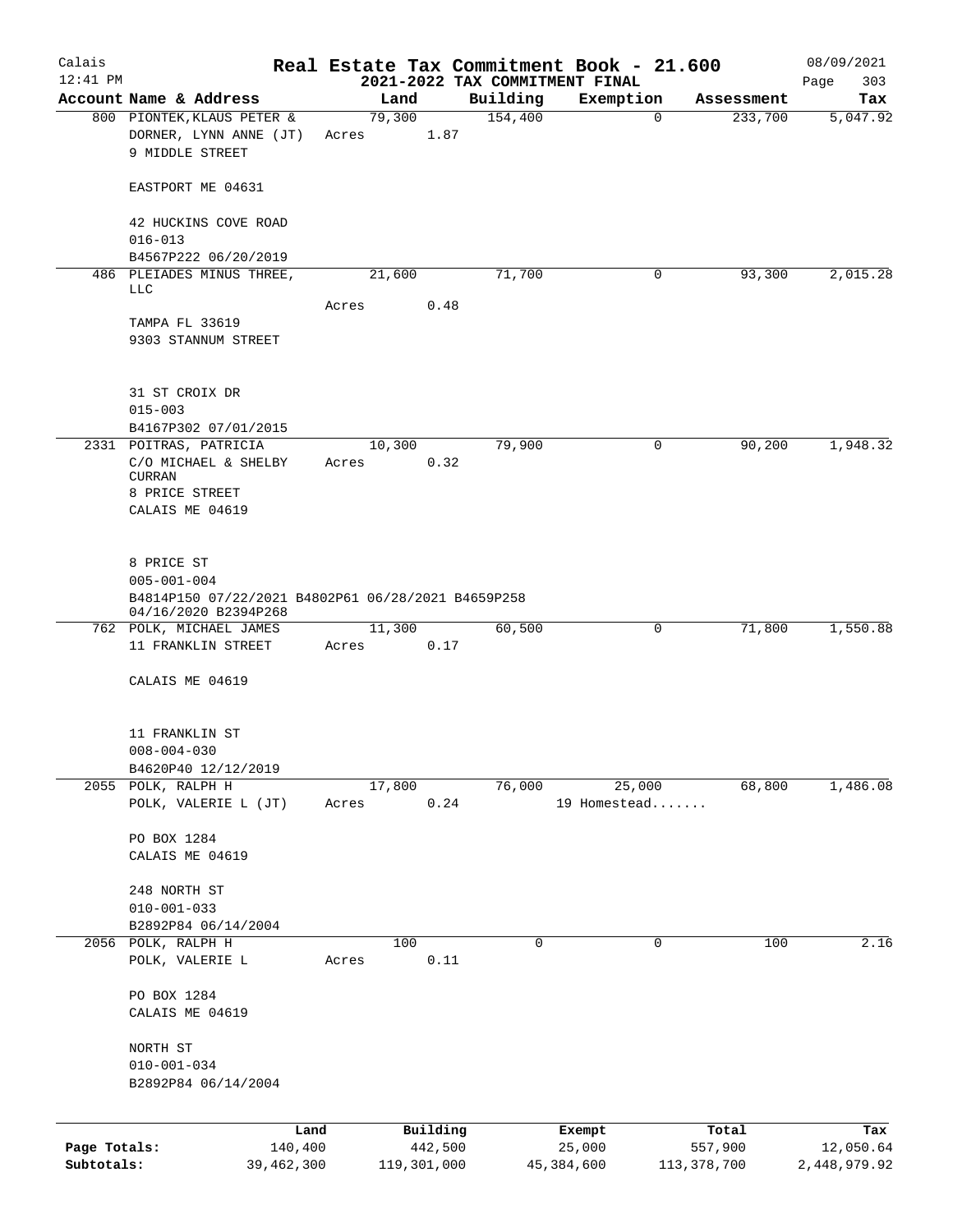| Calais<br>$12:41$ PM |                                                          |                 |      |          | Real Estate Tax Commitment Book - 21.600<br>2021-2022 TAX COMMITMENT FINAL |            | 08/09/2021<br>304<br>Page |
|----------------------|----------------------------------------------------------|-----------------|------|----------|----------------------------------------------------------------------------|------------|---------------------------|
|                      | Account Name & Address                                   | Land            |      | Building | Exemption                                                                  | Assessment | Tax                       |
|                      | 2102 POLLOCK, GREG                                       | 19,300          |      | 115,600  | 0                                                                          | 134,900    | 2,913.84                  |
|                      | A & E PLUMBING                                           | Acres           | 0.28 |          |                                                                            |            |                           |
|                      | PO BOX 151                                               |                 |      |          |                                                                            |            |                           |
|                      | ROBBINSTON ME 04671                                      |                 |      |          |                                                                            |            |                           |
|                      | 16 BEECH ST                                              |                 |      |          |                                                                            |            |                           |
|                      | $004 - 002 - 003$                                        |                 |      |          |                                                                            |            |                           |
|                      | B2211P2 12/01/1997                                       |                 |      |          |                                                                            |            |                           |
|                      | 1496 POLLOCK, WANDA M                                    | 18,900          |      | 49,700   | 25,000                                                                     | 43,600     | 941.76                    |
|                      |                                                          | Acres           | 0.27 |          | 19 Homestead                                                               |            |                           |
|                      | CALAIS ME 04619<br>16 DOWNES ST                          |                 |      |          |                                                                            |            |                           |
|                      |                                                          |                 |      |          |                                                                            |            |                           |
|                      | 16 DOWNES ST                                             |                 |      |          |                                                                            |            |                           |
|                      | $008 - 001 - 003 - 004$                                  |                 |      |          |                                                                            |            |                           |
|                      | B2220P20 B2171P36                                        |                 |      |          |                                                                            |            |                           |
|                      | 1491 POLLOCK, WANDA MAE                                  | 19,300          |      | 65,500   | 0                                                                          | 84,800     | 1,831.68                  |
|                      |                                                          | Acres           | 0.28 |          |                                                                            |            |                           |
|                      | CALAIS ME 04619<br>16 DOWNES ST                          |                 |      |          |                                                                            |            |                           |
|                      |                                                          |                 |      |          |                                                                            |            |                           |
|                      | 29 DOWNES ST                                             |                 |      |          |                                                                            |            |                           |
|                      | $007 - 009 - 011$                                        |                 |      |          |                                                                            |            |                           |
|                      | B4235P31 02/29/2016                                      |                 |      |          |                                                                            |            |                           |
|                      | 1900 POMEROY, ROBERT D (L/E)<br>C/O Debra Dow            | 15,000<br>Acres | 0.68 | 65,000   | 25,000<br>19 Homestead                                                     | 55,000     | 1,188.00                  |
|                      | PO Box 1071                                              |                 |      |          |                                                                            |            |                           |
|                      | CALAIS ME 04619                                          |                 |      |          |                                                                            |            |                           |
|                      |                                                          |                 |      |          |                                                                            |            |                           |
|                      | 22 FOWLER ST                                             |                 |      |          |                                                                            |            |                           |
|                      | $026 - 062$<br>B4596P292 09/18/2019 B4596P290 09/18/2019 |                 |      |          |                                                                            |            |                           |
|                      | 1647 POND, VIRGINIA                                      | 10,900          |      | 55,000   | 25,000                                                                     | 40,900     | 883.44                    |
|                      |                                                          | Acres           | 0.36 |          | 19 Homestead                                                               |            |                           |
|                      | CALAIS ME 04619                                          |                 |      |          |                                                                            |            |                           |
|                      | PO BOX 1274                                              |                 |      |          |                                                                            |            |                           |
|                      |                                                          |                 |      |          |                                                                            |            |                           |
|                      | 100 BARKER ST                                            |                 |      |          |                                                                            |            |                           |
|                      | $009 - 003 - 020$                                        |                 |      |          |                                                                            |            |                           |
|                      | B2909P155 07/21/2004<br>1677 POND, VIRGINIA E &          |                 |      |          |                                                                            |            | 1,421.28                  |
|                      | MURPHY, CHARLES H (JT)                                   | 25,800<br>Acres | 0.57 | 65,000   | 25,000<br>19 Homestead                                                     | 65,800     |                           |
|                      |                                                          |                 |      |          |                                                                            |            |                           |
|                      | 895 MAIN STREET                                          |                 |      |          |                                                                            |            |                           |
|                      | CALAIS ME 04619                                          |                 |      |          |                                                                            |            |                           |
|                      | 895 MAIN ST                                              |                 |      |          |                                                                            |            |                           |
|                      | $013 - 002 - 006$                                        |                 |      |          |                                                                            |            |                           |
|                      | B4422P30 12/07/2017                                      |                 |      |          |                                                                            |            |                           |
|                      |                                                          |                 |      |          |                                                                            |            |                           |
|                      |                                                          |                 |      |          |                                                                            |            |                           |
|                      |                                                          |                 |      |          |                                                                            |            |                           |

|              | Land       | Building    | Exempt     | Total       | Tax          |
|--------------|------------|-------------|------------|-------------|--------------|
| Page Totals: | 109,200    | 415,800     | 100,000    | 425,000     | 9,180.00     |
| Subtotals:   | 39,571,500 | 119,716,800 | 45,484,600 | 113,803,700 | 2,458,159.92 |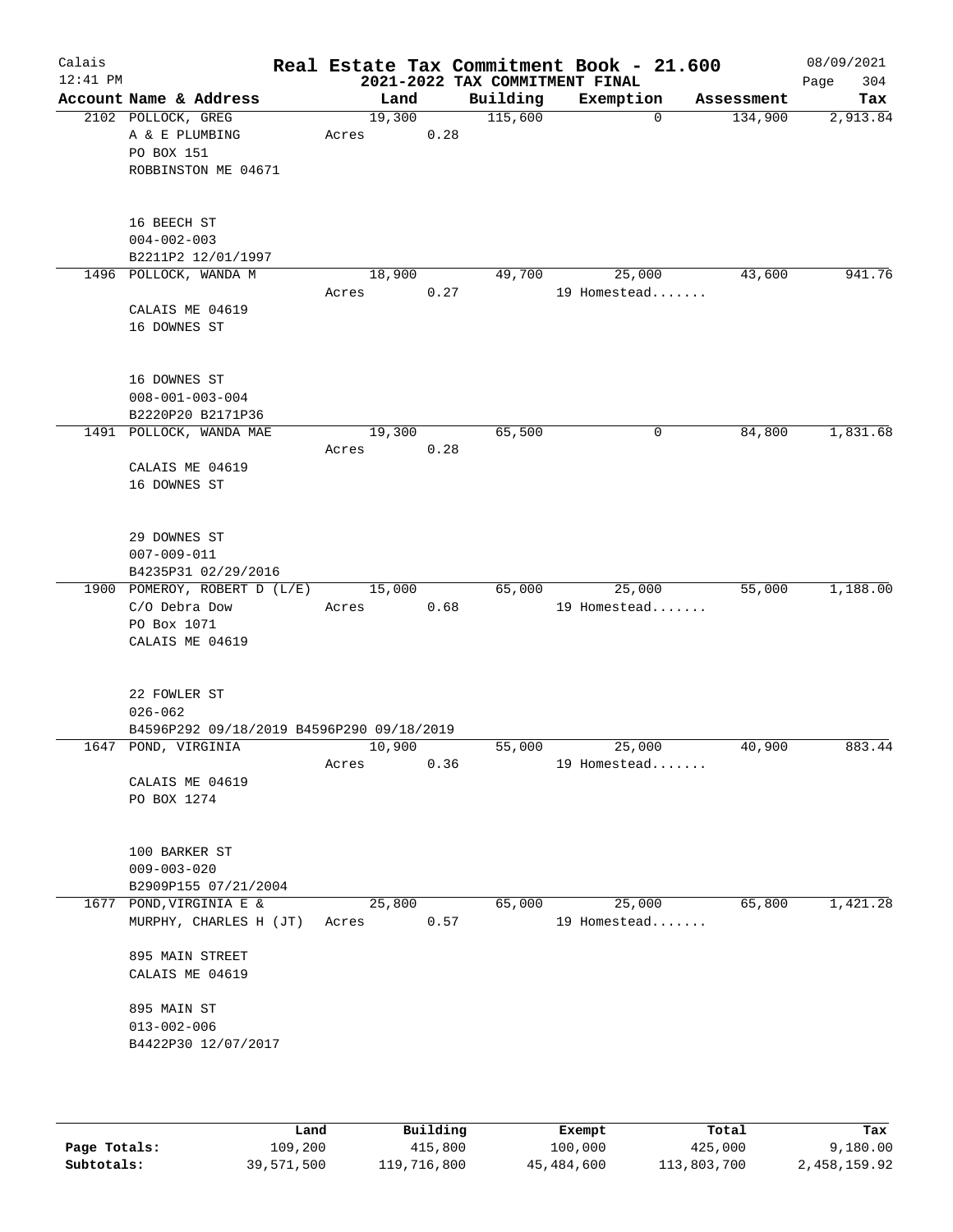| Calais<br>$12:41$ PM |                                                    |       |        |      | 2021-2022 TAX COMMITMENT FINAL | Real Estate Tax Commitment Book - 21.600 |            | 08/09/2021<br>305 |
|----------------------|----------------------------------------------------|-------|--------|------|--------------------------------|------------------------------------------|------------|-------------------|
|                      | Account Name & Address                             |       | Land   |      | Building                       | Exemption                                | Assessment | Page<br>Tax       |
|                      | 578 POND, VIRGINIA E &                             |       | 2,700  |      | $\mathbf 0$                    | $\mathbf 0$                              | 2,700      | 58.32             |
|                      | MURPHY, CHARLES H (JT)                             | Acres |        | 3.73 |                                |                                          |            |                   |
|                      | PO BOX 1274                                        |       |        |      |                                |                                          |            |                   |
|                      | CALAIS ME 04619                                    |       |        |      |                                |                                          |            |                   |
|                      | RURAL CALAIS                                       |       |        |      |                                |                                          |            |                   |
|                      | $032 - 094 - 001$                                  |       |        |      |                                |                                          |            |                   |
|                      | B4128P76 01/06/2015                                |       |        |      |                                |                                          |            |                   |
|                      | 2786 POND, VIRGINIA E &<br>MURPHY, CHARLES H (JT)  | Acres | 13,600 | 1.02 | $\mathbf 0$                    | 0                                        | 13,600     | 293.76            |
|                      |                                                    |       |        |      |                                |                                          |            |                   |
|                      | 895 MAIN STREET<br>CALAIS ME 04619                 |       |        |      |                                |                                          |            |                   |
|                      |                                                    |       |        |      |                                |                                          |            |                   |
|                      | <b>MAIN ST</b>                                     |       |        |      |                                |                                          |            |                   |
|                      | $013 - 002 - 005 - 003$<br>B4422P30 12/07/2017     |       |        |      |                                |                                          |            |                   |
|                      | 2362 PORTER, FRANK & MARY                          |       | 7,500  |      | 34,800                         | 0                                        | 42,300     | 913.68            |
|                      | HEIRS                                              |       |        |      |                                |                                          |            |                   |
|                      | CALAIS ME 04619                                    | Acres |        | 0.17 |                                |                                          |            |                   |
|                      | 114 UNION ST                                       |       |        |      |                                |                                          |            |                   |
|                      |                                                    |       |        |      |                                |                                          |            |                   |
|                      | 114 UNION ST                                       |       |        |      |                                |                                          |            |                   |
|                      | $005 - 004 - 004$<br>B4064P187 05/21/2014 B625P306 |       |        |      |                                |                                          |            |                   |
|                      | 2617 PORTER, GARY                                  |       | 8,300  |      | 33,300                         | 25,000                                   | 16,600     | 358.56            |
|                      |                                                    | Acres |        | 0.21 |                                | 19 Homestead                             |            |                   |
|                      | CALAIS ME 04619                                    |       |        |      |                                |                                          |            |                   |
|                      | PO BOX 1375                                        |       |        |      |                                |                                          |            |                   |
|                      | 3 GARFIELD ST                                      |       |        |      |                                |                                          |            |                   |
|                      | $005 - 009 - 001$                                  |       |        |      |                                |                                          |            |                   |
|                      | B4182P232 08/12/2015                               |       |        |      |                                |                                          |            |                   |
|                      | 1809 PORTER, JAMES R<br>PORTER, THERESA M          | Acres | 6,000  | 0.11 | 63,800                         | 25,000<br>19 Homestead                   | 44,800     | 967.68            |
|                      |                                                    |       |        |      |                                |                                          |            |                   |
|                      | 74 GERMAIN ST                                      |       |        |      |                                |                                          |            |                   |
|                      | CALAIS ME 04619                                    |       |        |      |                                |                                          |            |                   |
|                      | 74 GERMAIN ST                                      |       |        |      |                                |                                          |            |                   |
|                      | $010 - 010 - 019$                                  |       |        |      |                                |                                          |            |                   |
|                      | B993P255                                           |       |        |      |                                |                                          |            |                   |
|                      | 607 PORTER, JAMES R                                |       | 1,400  |      | 0                              | 0                                        | 1,400      | 30.24             |
|                      | CALAIS ME 04619                                    |       |        |      |                                |                                          |            |                   |
|                      | 74 GERMAIN ST                                      |       |        |      |                                |                                          |            |                   |
|                      | RURAL CALAIS                                       |       |        |      |                                |                                          |            |                   |
|                      | $034 - 041 - G$                                    |       |        |      |                                |                                          |            |                   |
|                      |                                                    |       |        |      |                                |                                          |            |                   |
|                      |                                                    |       |        |      |                                |                                          |            |                   |
|                      |                                                    |       |        |      |                                |                                          |            |                   |
|                      |                                                    |       |        |      |                                |                                          |            |                   |

|              | Land       | Building    | Exempt     | Total       | Tax          |
|--------------|------------|-------------|------------|-------------|--------------|
| Page Totals: | 39,500     | 131,900     | 50,000     | 121,400     | 2,622.24     |
| Subtotals:   | 39,611,000 | 119,848,700 | 45,534,600 | 113,925,100 | 2,460,782.16 |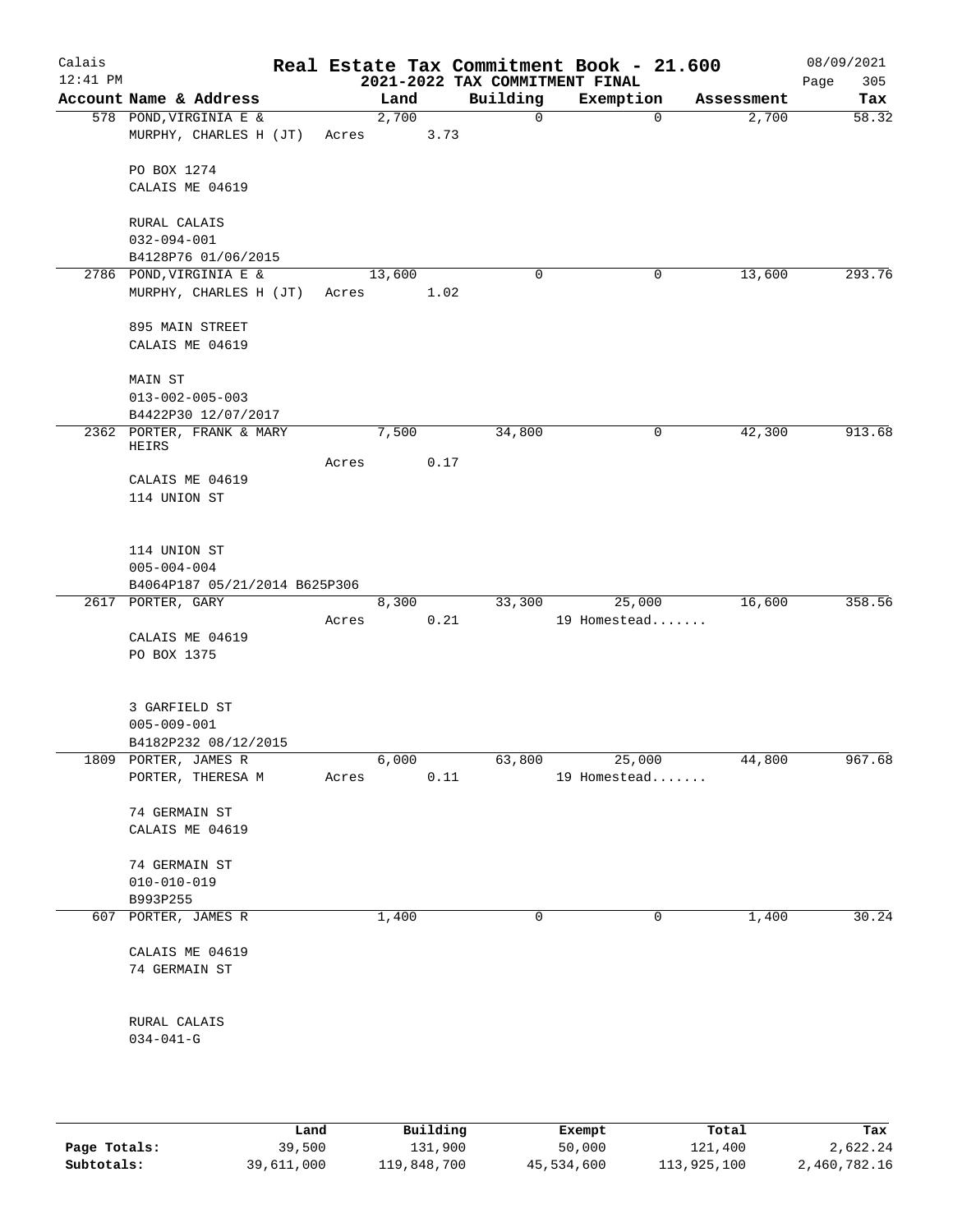| Calais<br>$12:41$ PM |                                           |       |          | 2021-2022 TAX COMMITMENT FINAL | Real Estate Tax Commitment Book - 21.600 |            | 08/09/2021<br>306<br>Page |
|----------------------|-------------------------------------------|-------|----------|--------------------------------|------------------------------------------|------------|---------------------------|
|                      | Account Name & Address                    |       | Land     | Building                       | Exemption                                | Assessment | Tax                       |
|                      | 609 PORTER, JIM<br>CALAIS ME 04619        |       | 4,100    | 27,500                         | $\mathbf 0$                              | 31,600     | 682.56                    |
|                      | 74 GERMAIN ST                             |       |          |                                |                                          |            |                           |
|                      | 17 TRAPPERS ROAD                          |       |          |                                |                                          |            |                           |
|                      | $034 - 041 - I$<br>B3960P231 06/06/2013   |       |          |                                |                                          |            |                           |
|                      | 56 PORTER, JAMES R & ALLEN                |       | 6,600    | 0                              | 0                                        | 6,600      | 142.56                    |
|                      | W & (TC)                                  |       |          |                                |                                          |            |                           |
|                      | PORTER, RONALD E                          | Acres | 277.00   |                                |                                          |            |                           |
|                      | C/O WAYNE PORTER                          |       |          |                                |                                          |            |                           |
|                      | 87 ROLLINGS ROAD<br>ROLLINGSFORD NH 03869 |       |          |                                |                                          |            |                           |
|                      | RURAL CALAIS                              |       |          |                                |                                          |            |                           |
|                      | $034 - 041 - 002$                         |       |          |                                |                                          |            |                           |
|                      | B4240P262 03/08/2016<br>133 POTTLE, DAVID |       | 71,900   | 69,000                         | 0                                        | 140,900    | 3,043.44                  |
|                      | POTTLE, ANN                               | Acres | 179.00   |                                |                                          |            |                           |
|                      | 260 SHATTUCK ROAD                         |       |          |                                |                                          |            |                           |
|                      | CALAIS ME 04619                           |       |          |                                |                                          |            |                           |
|                      | 172 CHISHOLM BLVD/NASHS                   |       |          |                                |                                          |            |                           |
|                      | 035-073,074&075                           |       |          |                                |                                          |            |                           |
|                      | B3231P216 12/08/2006<br>477 POTTLE, DAVID |       | 5,800    | $\mathbf 0$                    | 0                                        | 5,800      | 125.28                    |
|                      | POTTLE, ANN                               | Acres | 42.00    |                                |                                          |            |                           |
|                      | 260 SHATTUCK ROAD                         |       |          |                                |                                          |            |                           |
|                      | CALAIS ME 04619                           |       |          |                                |                                          |            |                           |
|                      | RURAL CALAIS<br>$035 - 077$               |       |          |                                |                                          |            |                           |
|                      | B3231P216 12/08/2006                      |       |          |                                |                                          |            |                           |
|                      | 1814 POTTLE, KAYLA                        |       | 7,000    | 63,100                         | 0                                        | 70,100     | 1,514.16                  |
|                      | 41 SPRING STREET                          | Acres | 0.15     |                                |                                          |            |                           |
|                      | CALAIS ME 04619                           |       |          |                                |                                          |            |                           |
|                      |                                           |       |          |                                |                                          |            |                           |
|                      | 41 SPRING ST                              |       |          |                                |                                          |            |                           |
|                      | $010 - 008 - 007$                         |       |          |                                |                                          |            |                           |
|                      | B4589P48 08/22/2019                       |       |          |                                |                                          |            |                           |
|                      | 309 POTTLE, THOMAS                        |       | 25,700   | $\mathbf 0$                    | 0                                        | 25,700     | 555.12                    |
|                      | PERRY ME 04667                            | Acres | 63.90    |                                |                                          |            |                           |
|                      | 263 SHORE RD                              |       |          |                                |                                          |            |                           |
|                      |                                           |       |          |                                |                                          |            |                           |
|                      | CARSON RD                                 |       |          |                                |                                          |            |                           |
|                      | $033 - 115$<br>B2719P326                  |       |          |                                |                                          |            |                           |
|                      |                                           |       |          |                                |                                          |            |                           |
|                      |                                           |       |          |                                |                                          |            |                           |
|                      |                                           | Land  | Building |                                | Exempt                                   | Total      | Tax                       |

|              | -----      | --------    | -------    | -----       | .            |
|--------------|------------|-------------|------------|-------------|--------------|
| Page Totals: | 121,100    | 159,600     |            | 280,700     | 6.063.12     |
| Subtotals:   | 39,732,100 | 120,008,300 | 45,534,600 | 114,205,800 | 2,466,845.28 |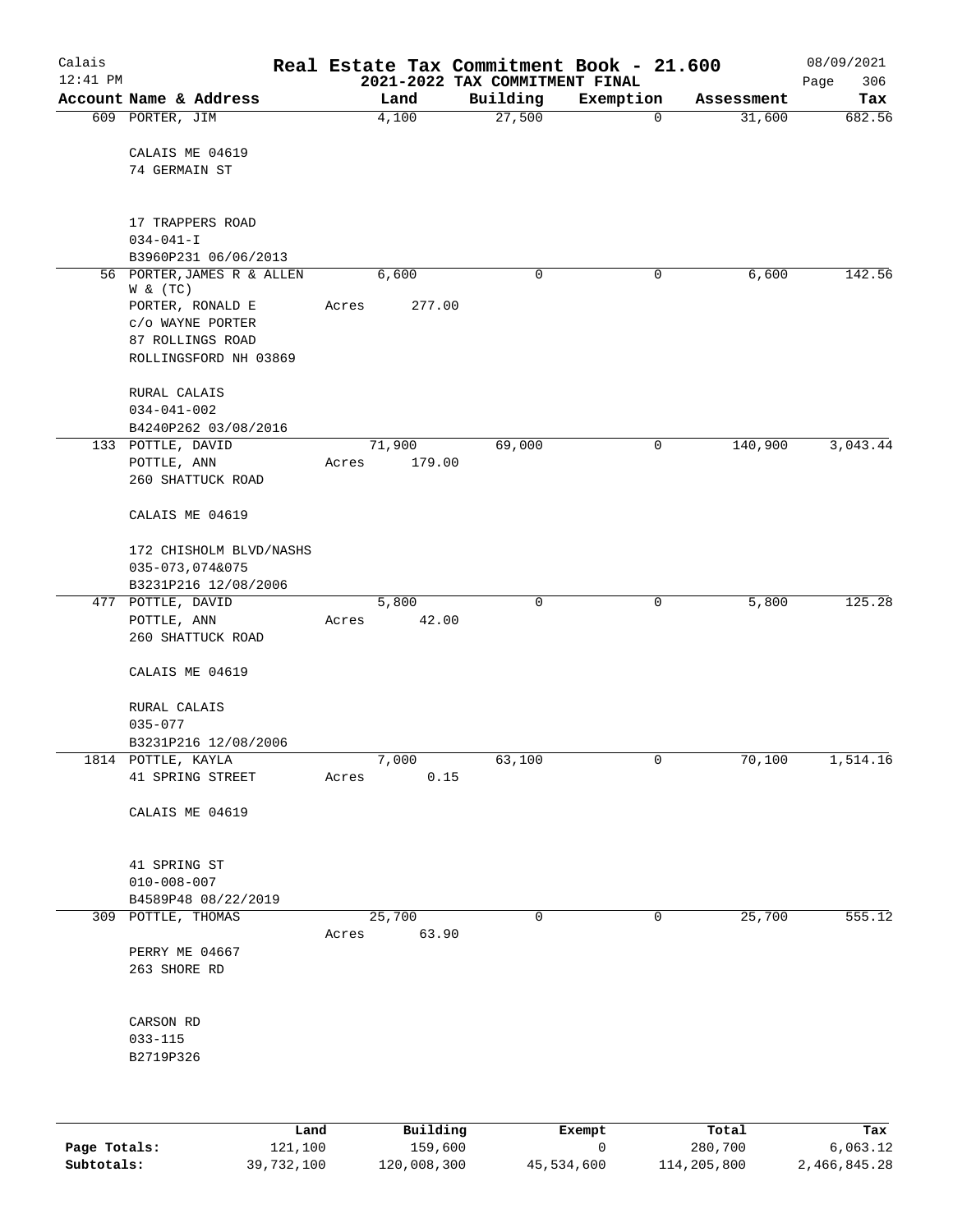| Calais<br>$12:41$ PM |                                                                                        |       |        | Real Estate Tax Commitment Book - 21.600<br>2021-2022 TAX COMMITMENT FINAL |                |            | 08/09/2021<br>307<br>Page |
|----------------------|----------------------------------------------------------------------------------------|-------|--------|----------------------------------------------------------------------------|----------------|------------|---------------------------|
|                      | Account Name & Address                                                                 |       | Land   | Building                                                                   | Exemption      | Assessment | Tax                       |
|                      | 595 PRATT, IAN                                                                         |       | 24,200 | 0                                                                          | $\mathbf 0$    | 24,200     | 522.72                    |
|                      |                                                                                        | Acres | 6.50   |                                                                            |                |            |                           |
|                      | ROBBINSTON ME 04671                                                                    |       |        |                                                                            |                |            |                           |
|                      | 46 GRANITE CLIFF LANE                                                                  |       |        |                                                                            |                |            |                           |
|                      |                                                                                        |       |        |                                                                            |                |            |                           |
|                      |                                                                                        |       |        |                                                                            |                |            |                           |
|                      | RIVER ROAD                                                                             |       |        |                                                                            |                |            |                           |
|                      | 029-177&179                                                                            |       |        |                                                                            |                |            |                           |
|                      | B4570P173 06/17/2019 B4570P172 05/15/2019 B4394P192<br>08/31/2017 B4394P191 08/31/2017 |       |        |                                                                            |                |            |                           |
|                      | 2842 PRATT, IAN                                                                        |       | 68,200 | 309,500                                                                    | $\mathbf 0$    | 377,700    | 8,158.32                  |
|                      |                                                                                        | Acres | 10.50  |                                                                            |                |            |                           |
|                      | CALAIS ME 04619                                                                        |       |        |                                                                            |                |            |                           |
|                      | 143 RIVER ROAD                                                                         |       |        |                                                                            |                |            |                           |
|                      |                                                                                        |       |        |                                                                            |                |            |                           |
|                      | 153 RIVER ROAD                                                                         |       |        |                                                                            |                |            |                           |
|                      | $029 - 188$                                                                            |       |        |                                                                            |                |            |                           |
|                      | B4436P36 01/26/2018                                                                    |       |        |                                                                            |                |            |                           |
|                      | 1099 PRATT, IAN J                                                                      |       | 57,000 | 517,000                                                                    | 0              | 574,000    | 12,398.40                 |
|                      |                                                                                        | Acres | 6.14   |                                                                            |                |            |                           |
|                      | CALAIS ME 04619                                                                        |       |        |                                                                            |                |            |                           |
|                      | 143 RIVER RD                                                                           |       |        |                                                                            |                |            |                           |
|                      |                                                                                        |       |        |                                                                            |                |            |                           |
|                      |                                                                                        |       |        |                                                                            |                |            |                           |
|                      | 143 RIVER ROAD<br>$029 - 174 - 001$                                                    |       |        |                                                                            |                |            |                           |
|                      | B2461P331 05/01/1996                                                                   |       |        |                                                                            |                |            |                           |
|                      | 2239 PRATT, JASON                                                                      |       | 13,100 | 3,100                                                                      | 0              | 16,200     | 349.92                    |
|                      |                                                                                        | Acres | 0.13   |                                                                            |                |            |                           |
|                      | ALEXANDER ME 04694 0667                                                                |       |        |                                                                            |                |            |                           |
|                      | 28 BIRCH LANE                                                                          |       |        |                                                                            |                |            |                           |
|                      |                                                                                        |       |        |                                                                            |                |            |                           |
|                      | 522 SOUTH ST                                                                           |       |        |                                                                            |                |            |                           |
|                      | $003 - 005 - 003$                                                                      |       |        |                                                                            |                |            |                           |
|                      | B3289P3 05/24/2007                                                                     |       |        |                                                                            |                |            |                           |
|                      | 5 PRATT, JASON                                                                         |       | 9,600  | 46,900                                                                     | $\overline{0}$ | 56,500     | 1,220.40                  |
|                      | PRATT, CATHRYN (JT)                                                                    | Acres | 0.28   |                                                                            |                |            |                           |
|                      |                                                                                        |       |        |                                                                            |                |            |                           |
|                      | 28 BIRCH LANE                                                                          |       |        |                                                                            |                |            |                           |
|                      | ALEXANDER ME 04694 0667                                                                |       |        |                                                                            |                |            |                           |
|                      |                                                                                        |       |        |                                                                            |                |            |                           |
|                      | 20 CHAPEL ST<br>$003 - 004 - 009$                                                      |       |        |                                                                            |                |            |                           |
|                      | B3418P151 05/23/2008 B3272P117 04/02/2007                                              |       |        |                                                                            |                |            |                           |
|                      | 901 PRATT, JASON P (JT)                                                                |       | 8,700  | 45,700                                                                     | $\mathbf 0$    | 54,400     | 1,175.04                  |
|                      | PRATT, CATHRYN L                                                                       | Acres | 0.23   |                                                                            |                |            |                           |
|                      |                                                                                        |       |        |                                                                            |                |            |                           |
|                      | 28 BIRCH LANE                                                                          |       |        |                                                                            |                |            |                           |
|                      | ALEXANDER ME 04694 0667                                                                |       |        |                                                                            |                |            |                           |
|                      |                                                                                        |       |        |                                                                            |                |            |                           |
|                      | 21 MCGOVERN LN<br>$006 - 007 - 016 - 002$                                              |       |        |                                                                            |                |            |                           |
|                      | B4307P206 10/20/2016                                                                   |       |        |                                                                            |                |            |                           |
|                      |                                                                                        |       |        |                                                                            |                |            |                           |
|                      |                                                                                        |       |        |                                                                            |                |            |                           |
|                      |                                                                                        |       |        |                                                                            |                |            |                           |

|              | Land       | Building    | Exempt     | Total       | Tax          |
|--------------|------------|-------------|------------|-------------|--------------|
| Page Totals: | 180,800    | 922,200     |            | 1,103,000   | 23,824.80    |
| Subtotals:   | 39,912,900 | 120,930,500 | 45,534,600 | 115,308,800 | 2,490,670.08 |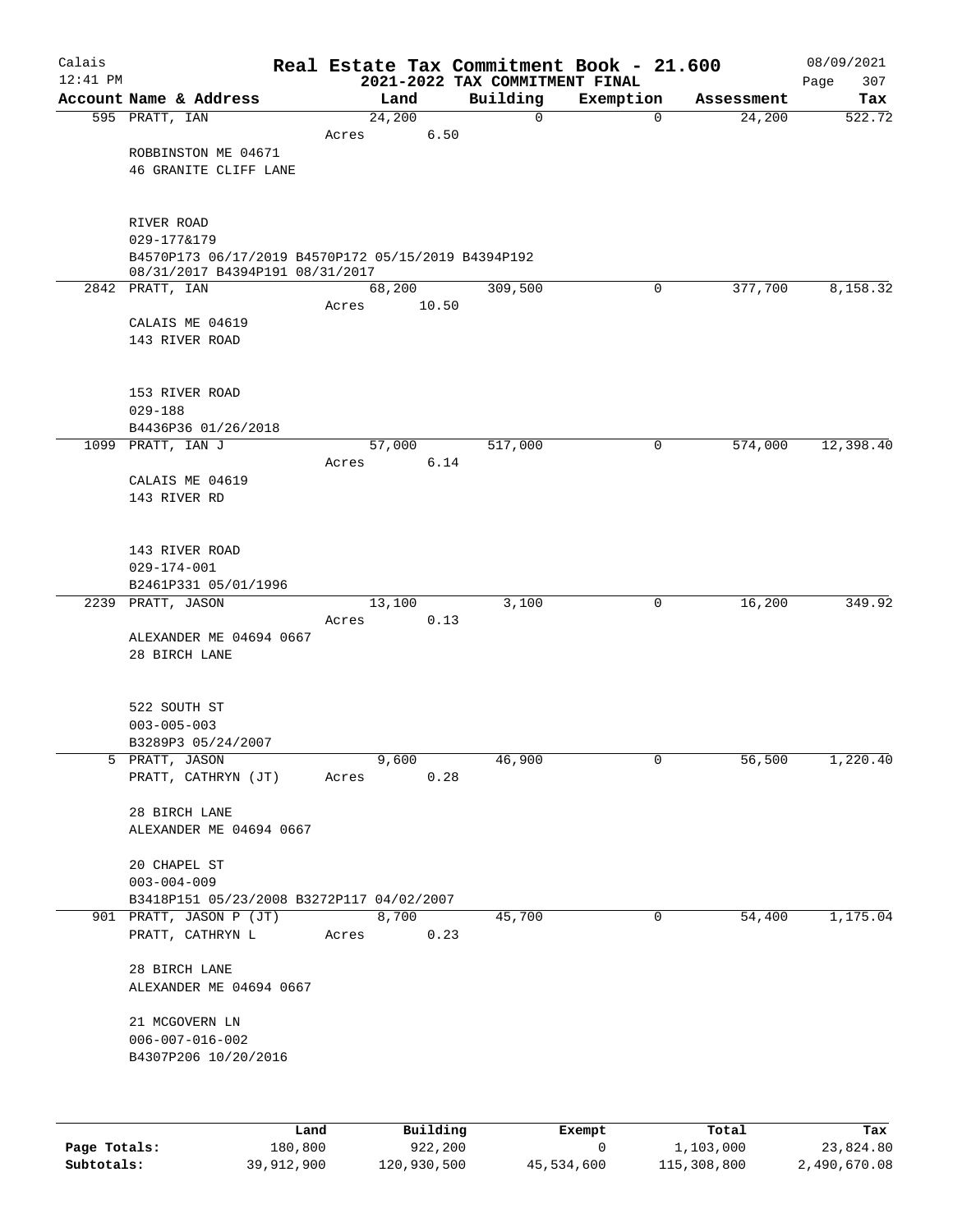| Calais<br>$12:41$ PM |                                              |                |      | Real Estate Tax Commitment Book - 21.600<br>2021-2022 TAX COMMITMENT FINAL |           |            | 08/09/2021<br>308<br>Page |
|----------------------|----------------------------------------------|----------------|------|----------------------------------------------------------------------------|-----------|------------|---------------------------|
|                      | Account Name & Address                       | Land           |      | Building                                                                   | Exemption | Assessment | Tax                       |
|                      | 279 PRATT, JASON P (JT)                      | 52,800         |      | 152,500                                                                    | 0         | 205, 300   | 4,434.48                  |
|                      | PRATT, CATHRYN L                             | Acres          | 2.10 |                                                                            |           |            |                           |
|                      | 28 BIRCH LANE                                |                |      |                                                                            |           |            |                           |
|                      | ALEXANDER ME 04694 0667                      |                |      |                                                                            |           |            |                           |
|                      |                                              |                |      |                                                                            |           |            |                           |
|                      | 18 MCGOVERN LANE                             |                |      |                                                                            |           |            |                           |
|                      | $006 - 007 - 013 - 001$                      |                |      |                                                                            |           |            |                           |
|                      | B4307P206 10/20/2016                         |                |      |                                                                            |           |            |                           |
|                      | 1563 PRATT, JASON PHILIP                     | 16,900         |      | 83,200                                                                     | 0         | 100,100    | 2,162.16                  |
|                      | PRATT, CATHRYN LEE (JT) Acres                |                | 0.37 |                                                                            |           |            |                           |
|                      | 28 BIRCH LANE                                |                |      |                                                                            |           |            |                           |
|                      | ALEXANDER ME 04694 0667                      |                |      |                                                                            |           |            |                           |
|                      |                                              |                |      |                                                                            |           |            |                           |
|                      | 714 MAIN ST                                  |                |      |                                                                            |           |            |                           |
|                      | $008 - 006 - 024$                            |                |      |                                                                            |           |            |                           |
|                      | B2657P218 08/01/2002                         |                |      |                                                                            |           |            |                           |
|                      | 2139 PRATT, PAUL                             | 9,500<br>Acres | 0.27 | 18,000                                                                     | 0         | 27,500     | 594.00                    |
|                      | CALAIS ME 04619                              |                |      |                                                                            |           |            |                           |
|                      | 102 GARFIELD ST                              |                |      |                                                                            |           |            |                           |
|                      |                                              |                |      |                                                                            |           |            |                           |
|                      | 68 CALAIS AVE                                |                |      |                                                                            |           |            |                           |
|                      | $010 - 008 - 022$                            |                |      |                                                                            |           |            |                           |
|                      | B2984P158 03/10/2005                         |                |      |                                                                            |           |            |                           |
|                      | 2348 PRATT, JASON &                          | 12,200         |      | 24,700                                                                     | 0         | 36,900     | 797.04                    |
|                      | PRATT, CATHRYN (JT)                          | Acres          | 0.45 |                                                                            |           |            |                           |
|                      | 28 BIRCH LANE                                |                |      |                                                                            |           |            |                           |
|                      | ALEXANDER ME 04694 0667                      |                |      |                                                                            |           |            |                           |
|                      |                                              |                |      |                                                                            |           |            |                           |
|                      | 139 UNION ST                                 |                |      |                                                                            |           |            |                           |
|                      | $005 - 002 - 014$                            |                |      |                                                                            |           |            |                           |
|                      | B4259P1 05/06/2016 B3744P25 06/06/2011       |                |      |                                                                            | 0         | 51,700     | 1,116.72                  |
|                      | 2549 PRATT, JASON P &<br>PRATT, CATHRYN (JT) | 9,100<br>Acres | 0.25 | 42,600                                                                     |           |            |                           |
|                      |                                              |                |      |                                                                            |           |            |                           |
|                      | 28 BIRCH LANE                                |                |      |                                                                            |           |            |                           |
|                      | ALEXANDER ME 04694                           |                |      |                                                                            |           |            |                           |
|                      |                                              |                |      |                                                                            |           |            |                           |
|                      | 100 UNION ST<br>$006 - 007 - 005$            |                |      |                                                                            |           |            |                           |
|                      | B4399P22 09/21/2017                          |                |      |                                                                            |           |            |                           |
|                      | 1273 PRATT, JASON P &                        | 33,400         |      | 163,300                                                                    | 0         | 196,700    | 4,248.72                  |
|                      | PRATT, CATHRYN L (JT)                        | Acres          | 0.27 |                                                                            |           |            |                           |
|                      | 28 BIRCH LANE                                |                |      |                                                                            |           |            |                           |
|                      | ALEXANDER ME 04694                           |                |      |                                                                            |           |            |                           |
|                      |                                              |                |      |                                                                            |           |            |                           |
|                      | 26 MCGOVERN LANE                             |                |      |                                                                            |           |            |                           |
|                      | $006 - 007 - 004$                            |                |      |                                                                            |           |            |                           |
|                      | B4399P22 09/21/2017                          |                |      |                                                                            |           |            |                           |
|                      |                                              |                |      |                                                                            |           |            |                           |
|                      |                                              |                |      |                                                                            |           |            |                           |

|              | Land       | Building    | Exempt     | Total       | Tax          |
|--------------|------------|-------------|------------|-------------|--------------|
| Page Totals: | 133,900    | 484,300     |            | 618,200     | 13, 353. 12  |
| Subtotals:   | 40,046,800 | 121,414,800 | 45,534,600 | 115,927,000 | 2,504,023.20 |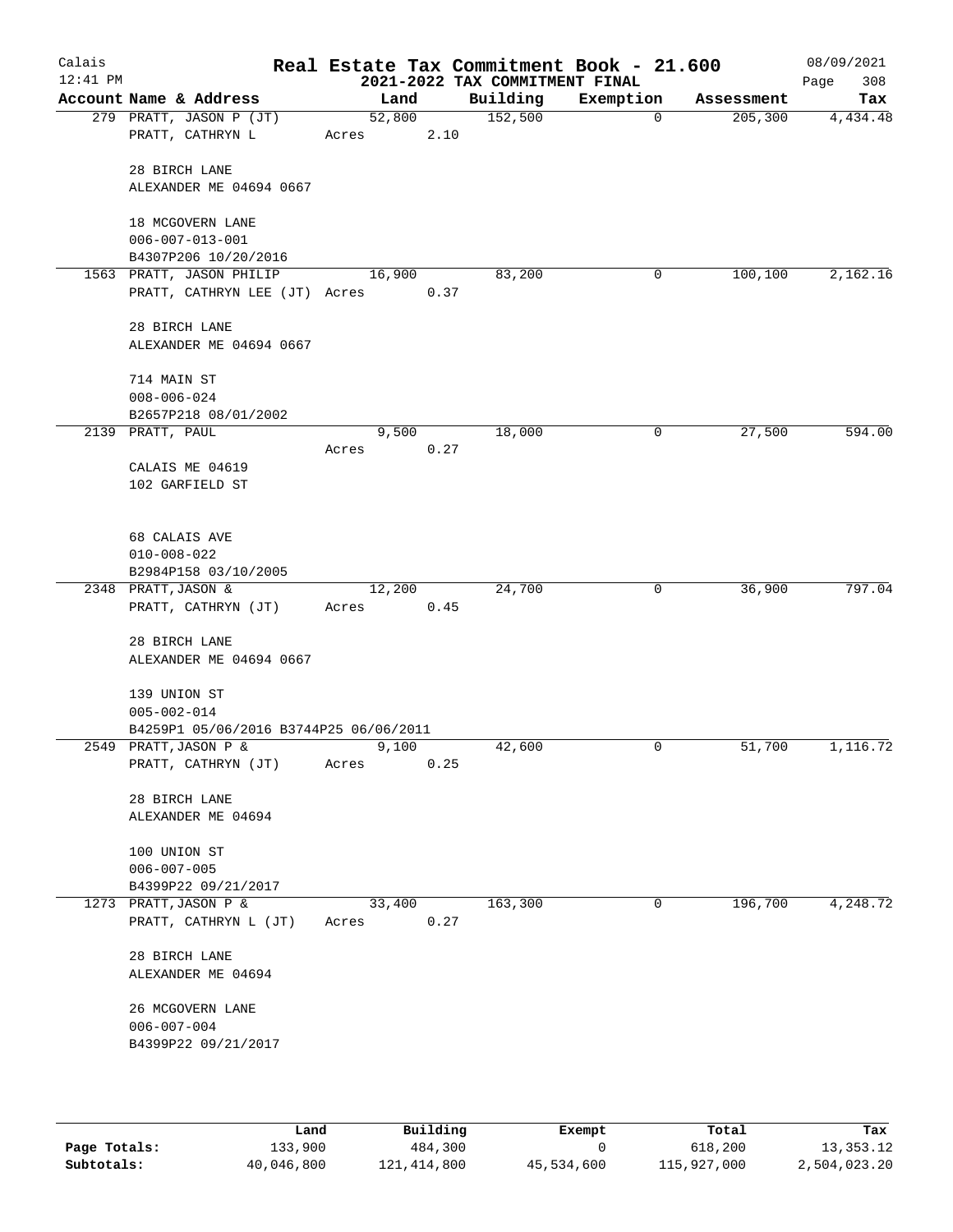| Calais<br>$12:41$ PM |                                          |       |        |      | 2021-2022 TAX COMMITMENT FINAL | Real Estate Tax Commitment Book - 21.600 |            | 08/09/2021<br>309<br>Page |
|----------------------|------------------------------------------|-------|--------|------|--------------------------------|------------------------------------------|------------|---------------------------|
|                      | Account Name & Address                   |       | Land   |      | Building                       | Exemption                                | Assessment | Tax                       |
|                      | 1743 PRATT, PAUL A &                     |       | 7,700  |      | 25,000                         | 25,000                                   | 7,700      | 166.32                    |
|                      | PRATT, SARAH K (JT)                      | Acres |        | 0.18 |                                | 19 Homestead                             |            |                           |
|                      | 102 GARFIELD ST                          |       |        |      |                                |                                          |            |                           |
|                      | CALAIS ME 04619                          |       |        |      |                                |                                          |            |                           |
|                      |                                          |       |        |      |                                |                                          |            |                           |
|                      | 102 GARFIELD ST                          |       |        |      |                                |                                          |            |                           |
|                      | $010 - 002 - 007$                        |       |        |      |                                |                                          |            |                           |
|                      | B2694P101 12/19/2002                     |       |        |      |                                |                                          |            |                           |
|                      | 2412 PRATTS RENTALS LLC                  |       | 7,000  |      | 36,200                         | 0                                        | 43,200     | 933.12                    |
|                      | ALEXANDER ME 04694                       | Acres |        | 0.15 |                                |                                          |            |                           |
|                      | 28 BIRCH LANE                            |       |        |      |                                |                                          |            |                           |
|                      |                                          |       |        |      |                                |                                          |            |                           |
|                      | 31 PRICE ST                              |       |        |      |                                |                                          |            |                           |
|                      | $005 - 005 - 022$                        |       |        |      |                                |                                          |            |                           |
|                      | B4520P305 12/03/2018                     |       |        |      |                                |                                          |            |                           |
|                      | 2280 PRATTS RENTALS LLC                  |       | 5,800  |      | 34,500                         | 0                                        | 40,300     | 870.48                    |
|                      |                                          | Acres |        | 0.10 |                                |                                          |            |                           |
|                      | ALEXANDER ME 04694                       |       |        |      |                                |                                          |            |                           |
|                      | 28 BIRCH LANE                            |       |        |      |                                |                                          |            |                           |
|                      |                                          |       |        |      |                                |                                          |            |                           |
|                      | 519 SOUTH ST                             |       |        |      |                                |                                          |            |                           |
|                      | $003 - 006 - 009$                        |       |        |      |                                |                                          |            |                           |
|                      | B4520P306 12/03/2018                     |       |        |      |                                |                                          |            | 602.64                    |
|                      | 659 PRATT'S RENTALS LLC                  | Acres | 10,200 | 1.70 | 17,700                         | $\mathbf 0$                              | 27,900     |                           |
|                      | BAILEYVILLE ME 04964                     |       |        |      |                                |                                          |            |                           |
|                      | PO BOX 667                               |       |        |      |                                |                                          |            |                           |
|                      |                                          |       |        |      |                                |                                          |            |                           |
|                      | 382 RIVER ROAD                           |       |        |      |                                |                                          |            |                           |
|                      | $018 - 030$                              |       |        |      |                                |                                          |            |                           |
|                      | B4554P293 05/16/2019 B4254P84 05/11/2016 |       |        |      |                                |                                          |            |                           |
|                      | 2371 PRATT'S RENTALS, LLC                |       | 13,900 |      | 56,800                         | $\mathbf 0$                              | 70,700     | 1,527.12                  |
|                      |                                          | Acres |        | 0.58 |                                |                                          |            |                           |
|                      | ALEXANDER ME 04694<br>28 BIRCH LANE      |       |        |      |                                |                                          |            |                           |
|                      |                                          |       |        |      |                                |                                          |            |                           |
|                      | 56 PRICE ST                              |       |        |      |                                |                                          |            |                           |
|                      | $005 - 004 - 019&20 - 1$                 |       |        |      |                                |                                          |            |                           |
|                      | B4354P201 04/21/2017                     |       |        |      |                                |                                          |            |                           |
|                      | 2033 PRESTON, HARDY                      |       | 10,500 |      | 20,700                         | 0                                        | 31,200     | 673.92                    |
|                      |                                          | Acres |        | 0.33 |                                |                                          |            |                           |
|                      | EDMUNDS ME 04628                         |       |        |      |                                |                                          |            |                           |
|                      | 39 BUNKER HILL ROAD                      |       |        |      |                                |                                          |            |                           |
|                      |                                          |       |        |      |                                |                                          |            |                           |
|                      | 65 LAFAYETTE ST                          |       |        |      |                                |                                          |            |                           |
|                      | $010 - 010 - 004$                        |       |        |      |                                |                                          |            |                           |
|                      | B3823P276 02/22/2012                     |       |        |      |                                |                                          |            |                           |
|                      |                                          |       |        |      |                                |                                          |            |                           |
|                      |                                          |       |        |      |                                |                                          |            |                           |

|              | Land       | Building    | Exempt     | Total       | Tax          |
|--------------|------------|-------------|------------|-------------|--------------|
| Page Totals: | 55,100     | 190,900     | 25,000     | 221,000     | 4,773.60     |
| Subtotals:   | 40,101,900 | 121,605,700 | 45,559,600 | 116,148,000 | 2,508,796.80 |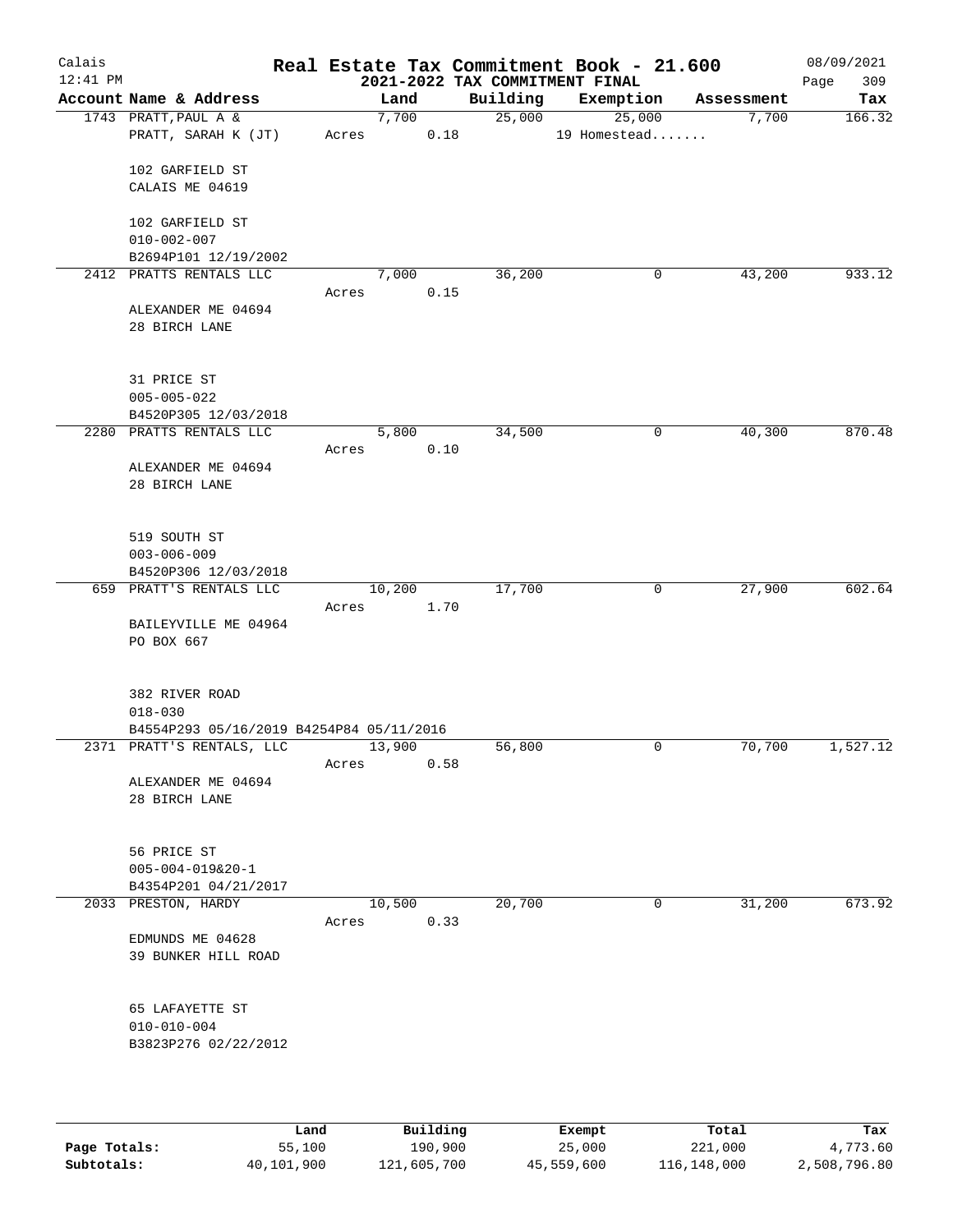| Calais     |                                                                |                 |               |                                | Real Estate Tax Commitment Book - 21.600 |                      | 08/09/2021    |
|------------|----------------------------------------------------------------|-----------------|---------------|--------------------------------|------------------------------------------|----------------------|---------------|
| $12:41$ PM | Account Name & Address                                         |                 |               | 2021-2022 TAX COMMITMENT FINAL |                                          |                      | 310<br>Page   |
|            | 1855 PRESTON, HARDY J                                          |                 | Land<br>8,100 | Building<br>15,800             | Exemption<br>$\mathbf 0$                 | Assessment<br>23,900 | Tax<br>516.24 |
|            |                                                                | Acres           | 0.20          |                                |                                          |                      |               |
|            | EDMUNDS ME 04628                                               |                 |               |                                |                                          |                      |               |
|            | <b>39 BUNKER HILL ROAD</b>                                     |                 |               |                                |                                          |                      |               |
|            |                                                                |                 |               |                                |                                          |                      |               |
|            |                                                                |                 |               |                                |                                          |                      |               |
|            | 54 GARFIELD ST                                                 |                 |               |                                |                                          |                      |               |
|            | $010 - 001 - 003$<br>B3931P222 02/20/2013                      |                 |               |                                |                                          |                      |               |
|            | 2566 PRESTON, HARDY J                                          |                 | 7,900         | 38,700                         | 0                                        | 46,600               | 1,006.56      |
|            |                                                                | Acres           | 0.19          |                                |                                          |                      |               |
|            | EDMUNDS TOWNSHIP ME<br>04628                                   |                 |               |                                |                                          |                      |               |
|            | 39 BUNKER HILL ROAD                                            |                 |               |                                |                                          |                      |               |
|            |                                                                |                 |               |                                |                                          |                      |               |
|            | 4 GARFIELD ST                                                  |                 |               |                                |                                          |                      |               |
|            | $005 - 008 - 004$                                              |                 |               |                                |                                          |                      |               |
|            | B4442P67 03/02/2018                                            |                 |               |                                |                                          |                      |               |
|            | 1989 PRESTON, JAY                                              | 11,900          |               | 22,300                         | 0                                        | 34,200               | 738.72        |
|            | PO BOX 13                                                      | Acres           | 0.43          |                                |                                          |                      |               |
|            | DENNYSVILLE ME 04628                                           |                 |               |                                |                                          |                      |               |
|            |                                                                |                 |               |                                |                                          |                      |               |
|            |                                                                |                 |               |                                |                                          |                      |               |
|            | 489 SOUTH ST                                                   |                 |               |                                |                                          |                      |               |
|            | $003 - 007 - 011$                                              |                 |               |                                |                                          |                      |               |
|            | B4752P281 01/04/2021 B4684P223 07/27/2020<br>1502 PRESTON, JAY | 15,900          |               | 45,500                         | 0                                        | 61,400               | 1,326.24      |
|            | PO BOX 13                                                      | Acres           | 0.19          |                                |                                          |                      |               |
|            |                                                                |                 |               |                                |                                          |                      |               |
|            | DENNYSVILLE ME 04628                                           |                 |               |                                |                                          |                      |               |
|            |                                                                |                 |               |                                |                                          |                      |               |
|            | 43 BARKER ST                                                   |                 |               |                                |                                          |                      |               |
|            | $008 - 002 - 006$                                              |                 |               |                                |                                          |                      |               |
|            | B4684P223 07/27/2020<br>2179 PRESTON, MORRIS &                 |                 |               |                                |                                          |                      |               |
|            | PRESTON, REBECCA (JT)                                          | 12,900<br>Acres | 0.50          | 33,500                         | 25,000<br>19 Homestead                   | 21,400               | 462.24        |
|            |                                                                |                 |               |                                |                                          |                      |               |
|            | 16 KING ST                                                     |                 |               |                                |                                          |                      |               |
|            | CALAIS ME 04619                                                |                 |               |                                |                                          |                      |               |
|            | 16 KING ST                                                     |                 |               |                                |                                          |                      |               |
|            | $003 - 003 - 003$                                              |                 |               |                                |                                          |                      |               |
|            | B1532P180                                                      |                 |               |                                |                                          |                      |               |
|            | 2621 PRICE, PAMELA S &                                         |                 | 6,400         | 14,900                         | 21,300                                   | 0                    | 0.00          |
|            | PRESTON, REBECCA S                                             | Acres           | 0.45          |                                | 19 Homestead                             |                      |               |
|            | 12 MIDLAND AVE                                                 |                 |               |                                |                                          |                      |               |
|            | CALAIS ME 04619                                                |                 |               |                                |                                          |                      |               |
|            |                                                                |                 |               |                                |                                          |                      |               |
|            | 12 MIDLAND AVE<br>$004 - 002 - 01287 - 1$                      |                 |               |                                |                                          |                      |               |
|            | B3740P203 05/19/2011                                           |                 |               |                                |                                          |                      |               |
|            |                                                                |                 |               |                                |                                          |                      |               |
|            |                                                                |                 |               |                                |                                          |                      |               |
|            | Land                                                           |                 | Building      |                                | Exempt                                   | Total                | Tax           |

|              | Land.      | Building    | Exempt     | тосат       | rax.         |
|--------------|------------|-------------|------------|-------------|--------------|
| Page Totals: | 63,100     | 170,700     | 46,300     | 187,500     | 4,050.00     |
| Subtotals:   | 40,165,000 | 121,776,400 | 45,605,900 | 116,335,500 | 2,512,846.80 |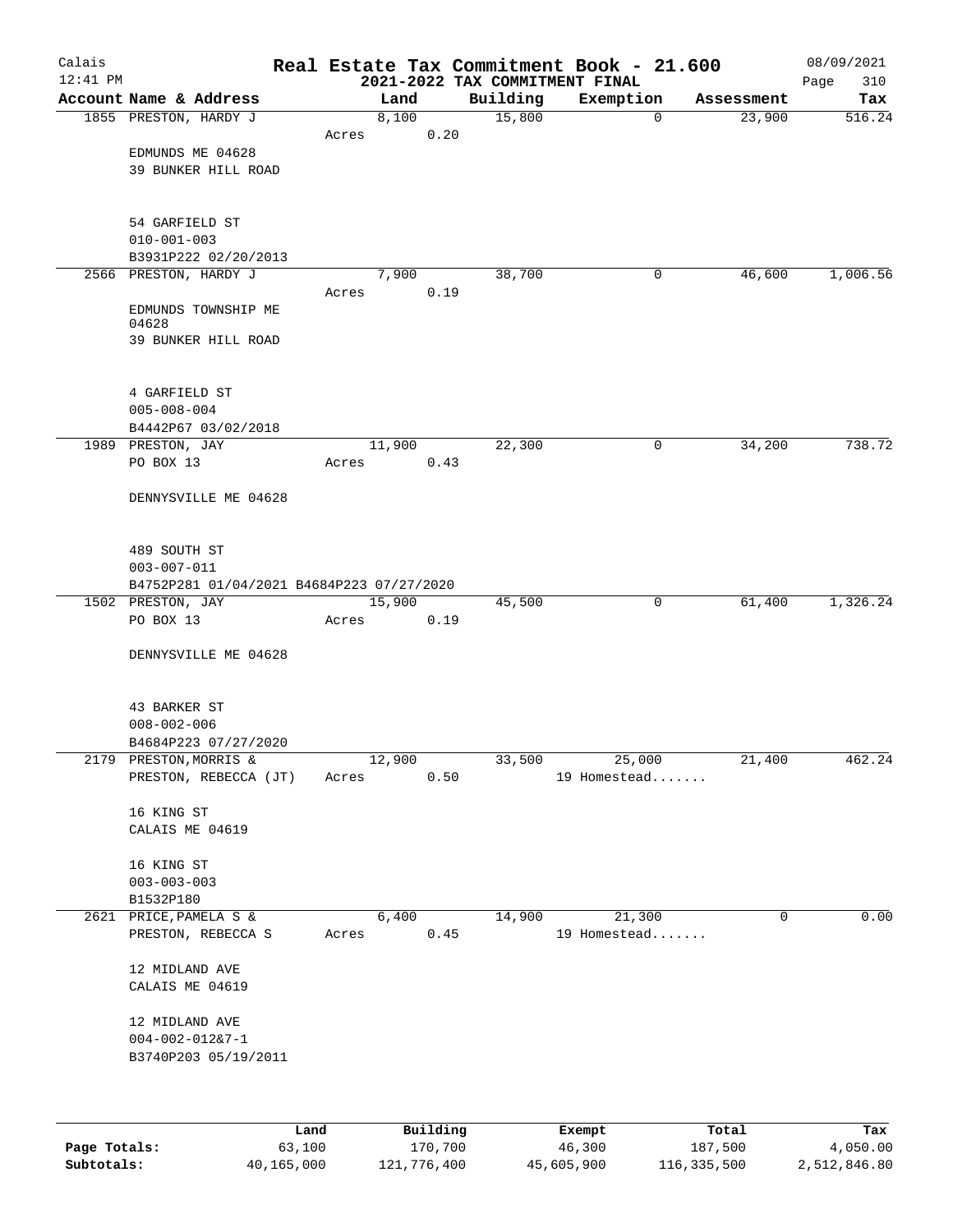| Calais     |                                                 |       |                |                                | Real Estate Tax Commitment Book - 21.600 |                      | 08/09/2021    |
|------------|-------------------------------------------------|-------|----------------|--------------------------------|------------------------------------------|----------------------|---------------|
| $12:41$ PM |                                                 |       |                | 2021-2022 TAX COMMITMENT FINAL |                                          |                      | Page<br>311   |
|            | Account Name & Address<br>1083 PRINCETON-CALAIS |       | Land<br>15,300 | Building<br>7,400              | Exemption<br>0                           | Assessment<br>22,700 | Tax<br>490.32 |
|            | TRANSLATORS DBA                                 |       |                |                                |                                          |                      |               |
|            | PCT COMMUNICATIONS, INC Acres                   |       | 0.71           |                                |                                          |                      |               |
|            | C/O CITY OF CALAIS                              |       |                |                                |                                          |                      |               |
|            | PO BOX 413                                      |       |                |                                |                                          |                      |               |
|            | CALAIS ME 04619                                 |       |                |                                |                                          |                      |               |
|            | TOWER & SATELLITE<br>$027 - 019$                |       |                |                                |                                          |                      |               |
|            | B3353P148 B2040P18                              |       |                |                                |                                          |                      |               |
|            | 1931 PROVENCHER, JAMES                          |       | 17,600         | 24,500                         | 0                                        | 42,100               | 909.36        |
|            | 961 MAIN STREET                                 | Acres | 0.93           |                                |                                          |                      |               |
|            | MEDDYBEMPS ME 04657                             |       |                |                                |                                          |                      |               |
|            | 457 SOUTH ST                                    |       |                |                                |                                          |                      |               |
|            | $003 - 008 - 015$                               |       |                |                                |                                          |                      |               |
|            | B4791P119 04/30/2021 B2589P8 12/01/2001         |       |                |                                |                                          |                      |               |
|            | 1806 PRZYGODA, KURT                             |       | 7,500          | 60,300                         | 0                                        | 67,800               | 1,464.48      |
|            |                                                 | Acres | 0.17           |                                |                                          |                      |               |
|            | MIDDLEBORO MA 02346<br>28 COLBY DRIVE           |       |                |                                |                                          |                      |               |
|            |                                                 |       |                |                                |                                          |                      |               |
|            | 58 GERMAIN ST                                   |       |                |                                |                                          |                      |               |
|            | $010 - 010 - 015$                               |       |                |                                |                                          |                      |               |
|            | B4247P101 03/24/2016                            |       |                |                                |                                          |                      |               |
|            | 2484 PULK, JOSHUA                               |       | 10,900         | 11,500                         | 0                                        | 22,400               | 483.84        |
|            |                                                 | Acres | 0.36           |                                |                                          |                      |               |
|            | CALAIS ME 04619<br>101 UNION STREET             |       |                |                                |                                          |                      |               |
|            |                                                 |       |                |                                |                                          |                      |               |
|            | 101 UNION ST                                    |       |                |                                |                                          |                      |               |
|            | $006 - 002 - 015$                               |       |                |                                |                                          |                      |               |
|            | B4413P44 10/31/2017                             |       |                |                                |                                          |                      |               |
|            | 2485 PULK, JOSHUA                               | Acres | 9,800<br>0.29  | 46,900                         | 25,000<br>19 Homestead                   | 31,700               | 684.72        |
|            | CALAIS ME 04619                                 |       |                |                                |                                          |                      |               |
|            | 101 UNION STREET                                |       |                |                                |                                          |                      |               |
|            |                                                 |       |                |                                |                                          |                      |               |
|            | 101 UNION ST                                    |       |                |                                |                                          |                      |               |
|            | $006 - 002 - 016$                               |       |                |                                |                                          |                      |               |
|            | B4413P44 10/31/2017                             |       |                |                                |                                          |                      |               |
|            | 439 PULK, SANDRA                                |       | 45,100         | 13,400                         | 0                                        | 58,500               | 1,263.60      |
|            |                                                 | Acres | 1.04           |                                |                                          |                      |               |
|            | ROBBINSTON ME 04671<br>323 US RT. 1             |       |                |                                |                                          |                      |               |
|            |                                                 |       |                |                                |                                          |                      |               |
|            | 308 CHISHOLM BLVD/NASHS                         |       |                |                                |                                          |                      |               |
|            | $036 - 017$                                     |       |                |                                |                                          |                      |               |
|            | B721P101                                        |       |                |                                |                                          |                      |               |
|            |                                                 |       |                |                                |                                          |                      |               |
|            | Land.                                           |       | Building       |                                | <b>Fromnt</b>                            | $T$ ctal             | <b>Tax</b>    |

|              | Land         | Building    | Exempt     | Total       | Tax          |
|--------------|--------------|-------------|------------|-------------|--------------|
| Page Totals: | 106,200      | 164,000     | 25,000     | 245,200     | 5,296.32     |
| Subtotals:   | 40, 271, 200 | 121,940,400 | 45,630,900 | 116,580,700 | 2,518,143.12 |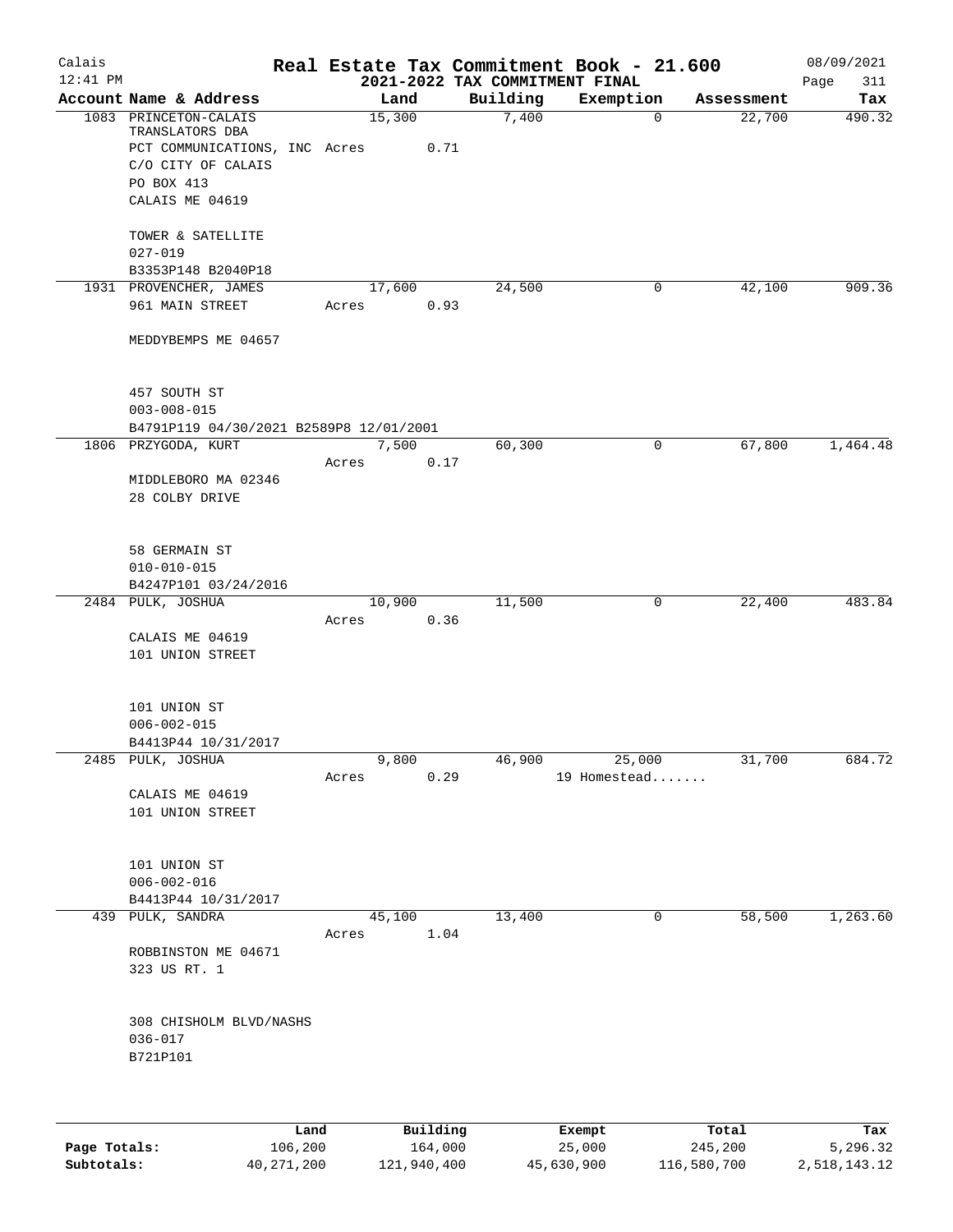| Calais       |                                         |       |        |          |      |                                            |        | Real Estate Tax Commitment Book - 21.600 |             | 08/09/2021         |
|--------------|-----------------------------------------|-------|--------|----------|------|--------------------------------------------|--------|------------------------------------------|-------------|--------------------|
| $12:41$ PM   | Account Name & Address                  |       |        | Land     |      | 2021-2022 TAX COMMITMENT FINAL<br>Building |        | Exemption                                | Assessment  | 312<br>Page<br>Tax |
|              | 403 PULK, WILLIAM JR                    |       |        | 6,000    |      | 0                                          |        | 6,000                                    | 0           | 0.00               |
|              |                                         | Acres |        |          | 0.50 |                                            |        | 63 City Property Forclosure              |             |                    |
|              | CALAIS ME 04619                         |       |        |          |      |                                            |        |                                          |             |                    |
|              | 304 CHISHOLM BLVD                       |       |        |          |      |                                            |        |                                          |             |                    |
|              |                                         |       |        |          |      |                                            |        |                                          |             |                    |
|              |                                         |       |        |          |      |                                            |        |                                          |             |                    |
|              | 7 SHATTUCK RD<br>$037 - 250$            |       |        |          |      |                                            |        |                                          |             |                    |
|              | B4795P268 06/09/2021 B3885P69 B3533P208 |       |        |          |      |                                            |        |                                          |             |                    |
|              | 268 PULK, WILLIAM N JR                  |       |        | 0        |      | 26,800                                     |        | 26,800                                   | $\mathbf 0$ | 0.00               |
|              |                                         |       |        |          |      |                                            |        | 63 City Property Forclosure              |             |                    |
|              | CALAIS ME 04619                         |       |        |          |      |                                            |        |                                          |             |                    |
|              | 304 CHISHOLM BLVD                       |       |        |          |      |                                            |        |                                          |             |                    |
|              |                                         |       |        |          |      |                                            |        |                                          |             |                    |
|              | 304 CHISHOLM BLVD/NASHS                 |       |        |          |      |                                            |        |                                          |             |                    |
|              | $036 - 017 - A$                         |       |        |          |      |                                            |        |                                          |             |                    |
|              | B4795P269 06/09/2021 B3885P69           |       |        |          |      |                                            |        |                                          |             |                    |
|              | 1787 PULLIAS, HEATHER                   |       |        | 18,200   |      | 105,800                                    |        | 0                                        | 124,000     | 2,678.40           |
|              | 53 WASHINGTON STREET                    | Acres |        |          | 0.25 |                                            |        |                                          |             |                    |
|              |                                         |       |        |          |      |                                            |        |                                          |             |                    |
|              | CALAIS ME 04619                         |       |        |          |      |                                            |        |                                          |             |                    |
|              |                                         |       |        |          |      |                                            |        |                                          |             |                    |
|              |                                         |       |        |          |      |                                            |        |                                          |             |                    |
|              | 53 WASHINGTON ST<br>$010 - 009 - 015$   |       |        |          |      |                                            |        |                                          |             |                    |
|              | B4768P316 03/18/2021                    |       |        |          |      |                                            |        |                                          |             |                    |
|              | 2588 PURTON, DALE                       |       | 15,000 |          |      | $\Omega$                                   |        | $\mathbf 0$                              | 15,000      | 324.00             |
|              | PURTON, JANET                           | Acres |        |          | 0.17 |                                            |        |                                          |             |                    |
|              |                                         |       |        |          |      |                                            |        |                                          |             |                    |
|              | 289 NORTH ST                            |       |        |          |      |                                            |        |                                          |             |                    |
|              | CALAIS ME 04619                         |       |        |          |      |                                            |        |                                          |             |                    |
|              | 287 NORTH ST                            |       |        |          |      |                                            |        |                                          |             |                    |
|              | $005 - 009 - 012$                       |       |        |          |      |                                            |        |                                          |             |                    |
|              | B4426P85 12/20/2017                     |       |        |          |      |                                            |        |                                          |             |                    |
|              | 2461 PURTON, DALE R &                   |       | 16,300 |          |      | 62,700                                     |        | 25,000                                   | 54,000      | 1,166.40           |
|              | SCOTT-PURTON, JANET                     | Acres |        |          | 0.20 |                                            |        | 19 Homestead                             |             |                    |
|              | (JT)                                    |       |        |          |      |                                            |        |                                          |             |                    |
|              | 289 NORTH ST                            |       |        |          |      |                                            |        |                                          |             |                    |
|              | CALAIS ME 04619                         |       |        |          |      |                                            |        |                                          |             |                    |
|              |                                         |       |        |          |      |                                            |        |                                          |             |                    |
|              | 289 NORTH ST                            |       |        |          |      |                                            |        |                                          |             |                    |
|              | $005 - 009 - 011$                       |       |        |          |      |                                            |        |                                          |             |                    |
|              | B3132P251 02/28/2006                    |       |        |          |      |                                            |        |                                          |             |                    |
|              | 2808 PUTNAM, STEVEN                     |       |        | 9,000    |      | 106,700                                    |        | 25,000                                   | 90,700      | 1,959.12           |
|              | CALAIS, ME ME 04619                     | Acres |        |          | 1.90 |                                            |        | 19 Homestead                             |             |                    |
|              | 1105 RIVER ROAD                         |       |        |          |      |                                            |        |                                          |             |                    |
|              |                                         |       |        |          |      |                                            |        |                                          |             |                    |
|              |                                         |       |        |          |      |                                            |        |                                          |             |                    |
|              | 1105 RIVER ROAD                         |       |        |          |      |                                            |        |                                          |             |                    |
|              | $033 - 200 - 001 - A$                   |       |        |          |      |                                            |        |                                          |             |                    |
|              | B4326P58 11/25/2016                     |       |        |          |      |                                            |        |                                          |             |                    |
|              |                                         |       |        |          |      |                                            |        |                                          |             |                    |
|              |                                         |       |        |          |      |                                            |        |                                          |             |                    |
|              | Land                                    |       |        | Building |      |                                            | Exempt |                                          | Total       | Tax                |
| Page Totals: | 64,500                                  |       |        | 302,000  |      |                                            | 82,800 |                                          | 283,700     | 6,127.92           |

**Subtotals:** 40,335,700 122,242,400 45,713,700 116,864,400 2,524,271.04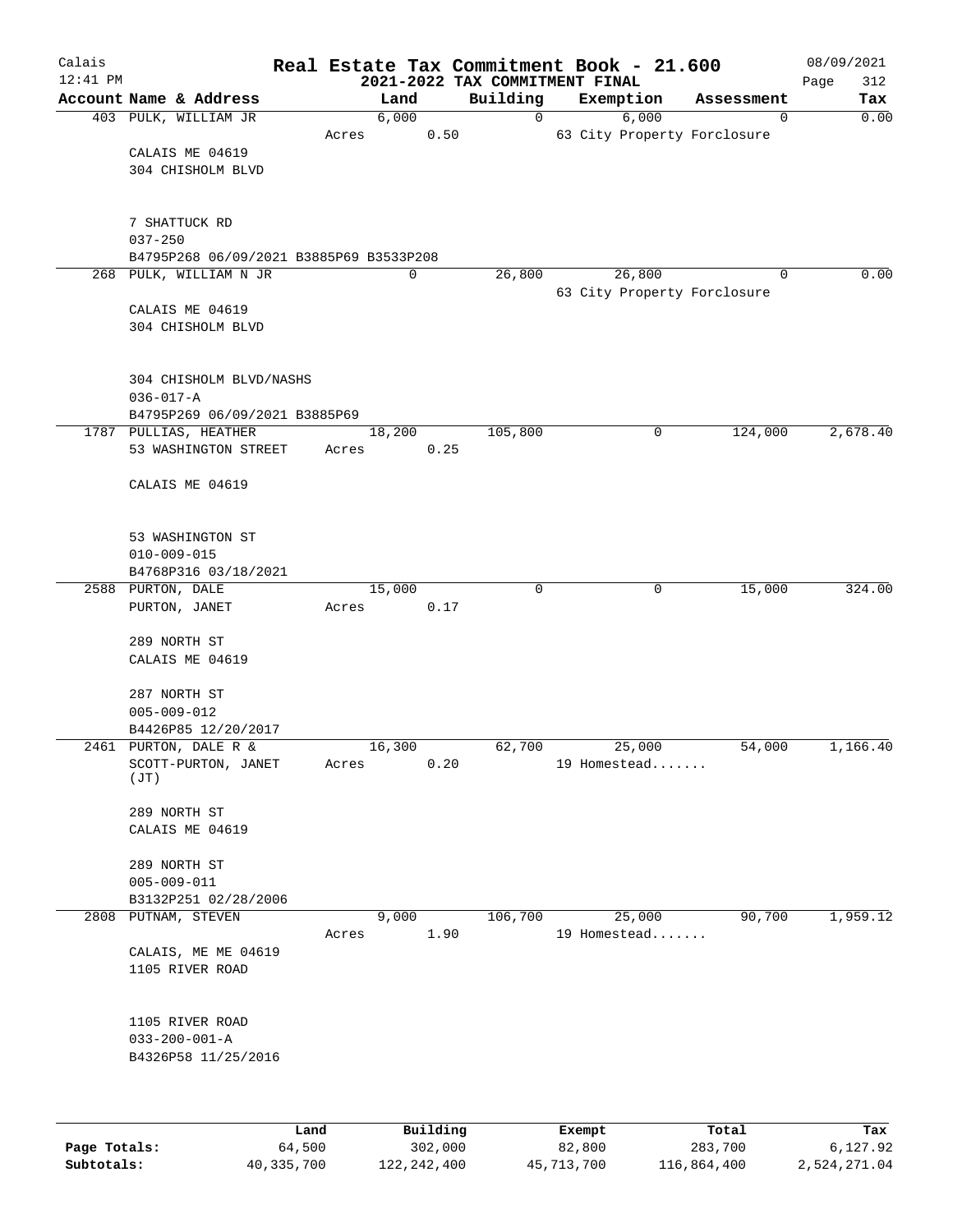| Calais     |                                                                     |       |                |                                | Real Estate Tax Commitment Book - 21.600 |            | 08/09/2021  |
|------------|---------------------------------------------------------------------|-------|----------------|--------------------------------|------------------------------------------|------------|-------------|
| $12:41$ PM |                                                                     |       |                | 2021-2022 TAX COMMITMENT FINAL |                                          |            | 313<br>Page |
|            | Account Name & Address                                              |       | Land           | Building                       | Exemption                                | Assessment | Tax         |
|            | 338 PUTNEY, DANIEL A &<br>PUTNEY, MONA (JT)<br>104 CHELTENHAM DRIVE | Acres | 9,800<br>2.73  | 42,600                         | $\mathbf 0$                              | 52,400     | 1,131.84    |
|            | WINSTON-SALEM NC 27103                                              |       |                |                                |                                          |            |             |
|            | 259 SHATTUCK RD<br>$037 - 100 - 005 - 1$                            |       |                |                                |                                          |            |             |
|            | B882P237<br>275 QUIGLEY 2015 TRUST                                  |       | 33,200         | 56,700                         | 0                                        | 89,900     | 1,941.84    |
|            |                                                                     | Acres | 37.70          |                                |                                          |            |             |
|            | HAVERHILL MA 01832<br>1404 BROADWAY ST                              |       |                |                                |                                          |            |             |
|            | 50 MOUNT HOLLY<br>$034 - 045 - 013$<br>B4204P1 09/15/2015           |       |                |                                |                                          |            |             |
|            | 871 QUINN, WILLIAM F (JT)                                           |       | 23,900         | 109,800                        | 25,000                                   | 108,700    | 2,347.92    |
|            | QUINN, LELA L<br>23 SWAN ST                                         | Acres | 0.43           |                                | 19 Homestead                             |            |             |
|            | CALAIS ME 04619                                                     |       |                |                                |                                          |            |             |
|            | 23 SWAN ST                                                          |       |                |                                |                                          |            |             |
|            | $008 - 001 - 015$                                                   |       |                |                                |                                          |            |             |
|            | B4281P102 08/04/2016                                                |       |                |                                |                                          |            |             |
|            | 1056 QUODDY HOLDINGS, LLC                                           |       | 36,800         | 106,100                        | 0                                        | 142,900    | 3,086.64    |
|            |                                                                     | Acres | 1.02           |                                |                                          |            |             |
|            | CALAIS ME 04619<br><b>30 SWAN STREET</b>                            |       |                |                                |                                          |            |             |
|            | 105 CALAIS AVE<br>$010 - 001 - 009$<br>B4357P61 05/10/2017          |       |                |                                |                                          |            |             |
|            | 1146 QUODDY REGIONAL LAND                                           |       | 40,900         | 0                              | 40,900                                   | 0          | 0.00        |
|            | TRUST                                                               |       | 36.01          |                                | 48 Benevolent                            |            |             |
|            | WHITING ME 04691<br>P.O. BOX 49                                     | Acres |                |                                |                                          |            |             |
|            | STILLSON ST<br>$025 - 004$                                          |       |                |                                |                                          |            |             |
|            | B1623P312                                                           |       |                | 47,100                         | 0                                        | 65,300     | 1,410.48    |
|            | 681 RAMBJOR, HEATHER<br>936 MAIN ST                                 | Acres | 18,200<br>0.25 |                                |                                          |            |             |
|            | CALAIS ME 04619                                                     |       |                |                                |                                          |            |             |
|            | 948 MAIN ST<br>$014 - 016$<br>B4694P132 08/15/2020                  |       |                |                                |                                          |            |             |
|            |                                                                     |       |                |                                |                                          |            |             |
|            | Land                                                                |       | Building       |                                | Exempt                                   | Total      | Tax         |

|              | -------    |             | -------    | ------      | -------      |
|--------------|------------|-------------|------------|-------------|--------------|
| Page Totals: | 162,800    | 362,300     | 65,900     | 459,200     | 9,918.72     |
| Subtotals:   | 40,498,500 | 122,604,700 | 45,779,600 | 117,323,600 | 2,534,189.76 |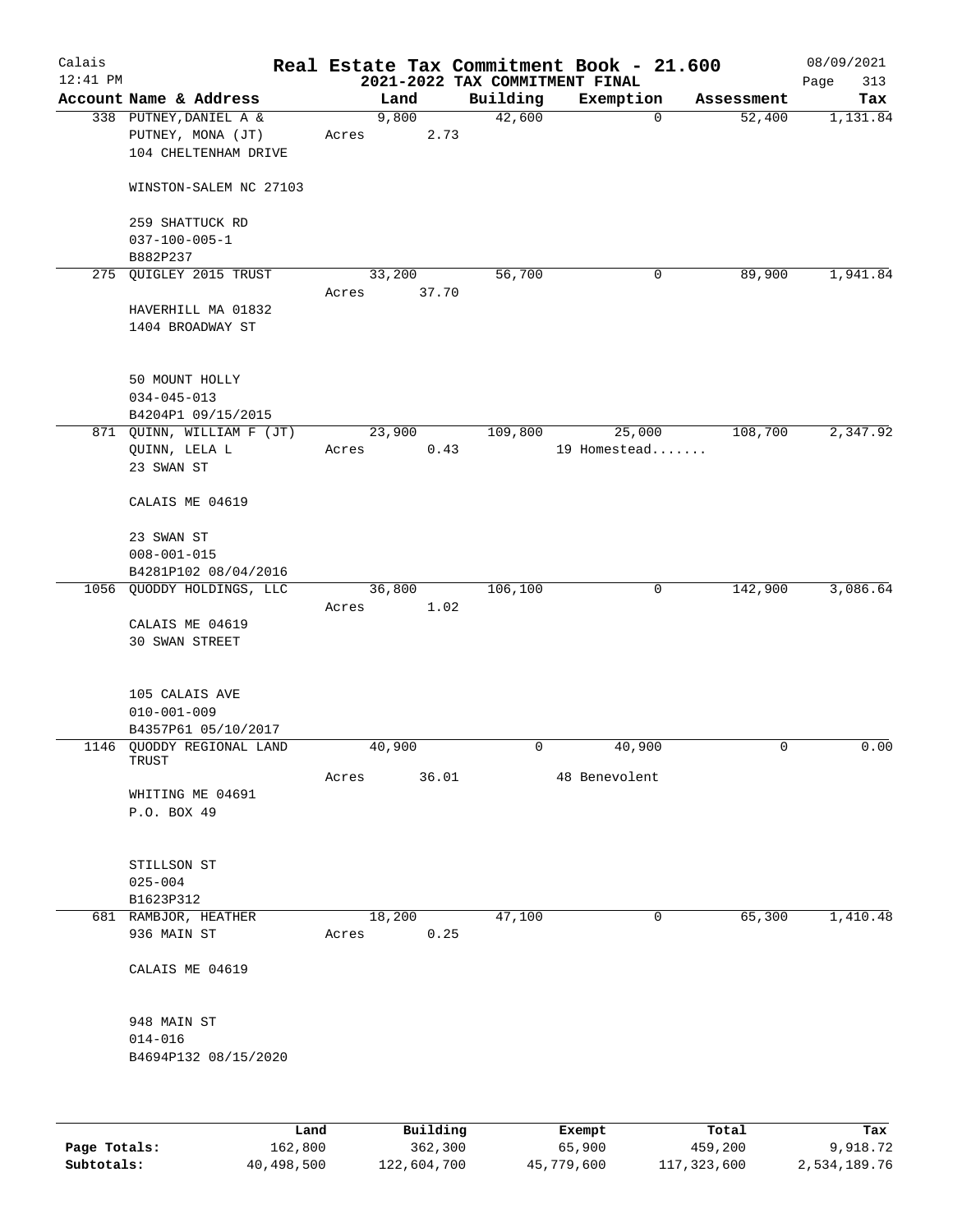| Calais     |                                                    |  |       |        |      |                                | Real Estate Tax Commitment Book - 21.600 |            | 08/09/2021  |
|------------|----------------------------------------------------|--|-------|--------|------|--------------------------------|------------------------------------------|------------|-------------|
| $12:41$ PM |                                                    |  |       |        |      | 2021-2022 TAX COMMITMENT FINAL |                                          |            | 314<br>Page |
|            | Account Name & Address                             |  |       | Land   |      |                                | Building Exemption                       | Assessment | Tax         |
|            | 679 RAMBJOR, HEATHER L &                           |  |       | 70,100 |      | 66,400                         | 25,000                                   | 111,500    | 2,408.40    |
|            | HACKER, CAROL ANN (JT) Acres 1.55                  |  |       |        |      |                                | 19 Homestead                             |            |             |
|            |                                                    |  |       |        |      |                                |                                          |            |             |
|            | 936 MAIN ST                                        |  |       |        |      |                                |                                          |            |             |
|            | CALAIS ME 04619                                    |  |       |        |      |                                |                                          |            |             |
|            |                                                    |  |       |        |      |                                |                                          |            |             |
|            | 936 MAIN ST                                        |  |       |        |      |                                |                                          |            |             |
|            | $014 - 014$                                        |  |       |        |      |                                |                                          |            |             |
|            | B4035P435 08/12/2013<br>2353 RAMSAY, PAMELA        |  |       | 7,500  |      | 24,600                         | 25,000                                   | 7,100      | 153.36      |
|            |                                                    |  | Acres |        | 0.17 |                                | 19 Homestead                             |            |             |
|            | CALAIS ME 04619                                    |  |       |        |      |                                |                                          |            |             |
|            | 13 PRICE ST                                        |  |       |        |      |                                |                                          |            |             |
|            |                                                    |  |       |        |      |                                |                                          |            |             |
|            |                                                    |  |       |        |      |                                |                                          |            |             |
|            | 13 PRICE ST                                        |  |       |        |      |                                |                                          |            |             |
|            | $005 - 002 - 020$                                  |  |       |        |      |                                |                                          |            |             |
|            | B4758P319 02/18/2021 B3921P233 01/10/2013          |  |       |        |      |                                |                                          |            |             |
|            | 2388 RAMSDELL, PHILIP J                            |  |       | 9,100  |      | 36,500                         | 31,000                                   | 14,600     | 315.36      |
|            | RAMSDELL, TAMARA (JT)                              |  | Acres |        | 0.25 |                                | 19 Homestead                             |            |             |
|            |                                                    |  |       |        |      |                                | 52 Vietnam Vet Res                       |            |             |
|            | 136 UNION ST                                       |  |       |        |      |                                |                                          |            |             |
|            | CALAIS ME 04619                                    |  |       |        |      |                                |                                          |            |             |
|            |                                                    |  |       |        |      |                                |                                          |            |             |
|            | 136 UNION ST                                       |  |       |        |      |                                |                                          |            |             |
|            | $005 - 005 - 004$                                  |  |       |        |      |                                |                                          |            |             |
|            | B2441P119                                          |  |       |        |      |                                |                                          |            |             |
|            | 1685 RAMSDELL, WALTER B JR                         |  |       | 2,500  |      | 900                            | 0                                        | 3,400      | 73.44       |
|            | RAMSDELL, PATRICIA                                 |  | Acres |        | 0.24 |                                |                                          |            |             |
|            |                                                    |  |       |        |      |                                |                                          |            |             |
|            | 901 MAIN ST                                        |  |       |        |      |                                |                                          |            |             |
|            | BRADLEY ME 04411 9639                              |  |       |        |      |                                |                                          |            |             |
|            | 80 DOWNES ST                                       |  |       |        |      |                                |                                          |            |             |
|            | $009 - 005 - 001$                                  |  |       |        |      |                                |                                          |            |             |
|            | B1053P271                                          |  |       |        |      |                                |                                          |            |             |
|            | 787 RAMSEY, JOHN                                   |  |       | 31,900 |      | 250,200                        | 25,000                                   | 257,100    | 5,553.36    |
|            | RAMSEY, TRACEY (JT)                                |  | Acres |        | 0.77 |                                | 19 Homestead                             |            |             |
|            |                                                    |  |       |        |      |                                |                                          |            |             |
|            | 38 SPRUCE ST                                       |  |       |        |      |                                |                                          |            |             |
|            | CALAIS ME 04619                                    |  |       |        |      |                                |                                          |            |             |
|            |                                                    |  |       |        |      |                                |                                          |            |             |
|            | 38 SPRUCE ST                                       |  |       |        |      |                                |                                          |            |             |
|            | $027 - 184 - 014$                                  |  |       |        |      |                                |                                          |            |             |
|            | B2845P167 02/17/2004                               |  |       |        |      |                                |                                          |            |             |
|            | 1827 RAMSEY, ROBERT                                |  |       | 8,700  |      | 38,000                         | 0                                        | 46,700     | 1,008.72    |
|            |                                                    |  | Acres |        | 0.23 |                                |                                          |            |             |
|            | CALAIS ME 04619                                    |  |       |        |      |                                |                                          |            |             |
|            | 92 SWAN ST                                         |  |       |        |      |                                |                                          |            |             |
|            |                                                    |  |       |        |      |                                |                                          |            |             |
|            |                                                    |  |       |        |      |                                |                                          |            |             |
|            | 90 LAFAYETTE ST<br>$010 - 004 - 003$               |  |       |        |      |                                |                                          |            |             |
|            | B4728P53 03/30/2020 B3498P116 02/05/2009 B2845P166 |  |       |        |      |                                |                                          |            |             |
|            |                                                    |  |       |        |      |                                |                                          |            |             |
|            |                                                    |  |       |        |      |                                |                                          |            |             |
|            |                                                    |  |       |        |      |                                |                                          |            |             |
|            |                                                    |  |       |        |      |                                |                                          |            |             |

|              | Land       | Building    | Exempt     | Total       | Tax          |
|--------------|------------|-------------|------------|-------------|--------------|
| Page Totals: | 129,800    | 416,600     | 106,000    | 440,400     | 9,512.64     |
| Subtotals:   | 40,628,300 | 123,021,300 | 45,885,600 | 117,764,000 | 2,543,702.40 |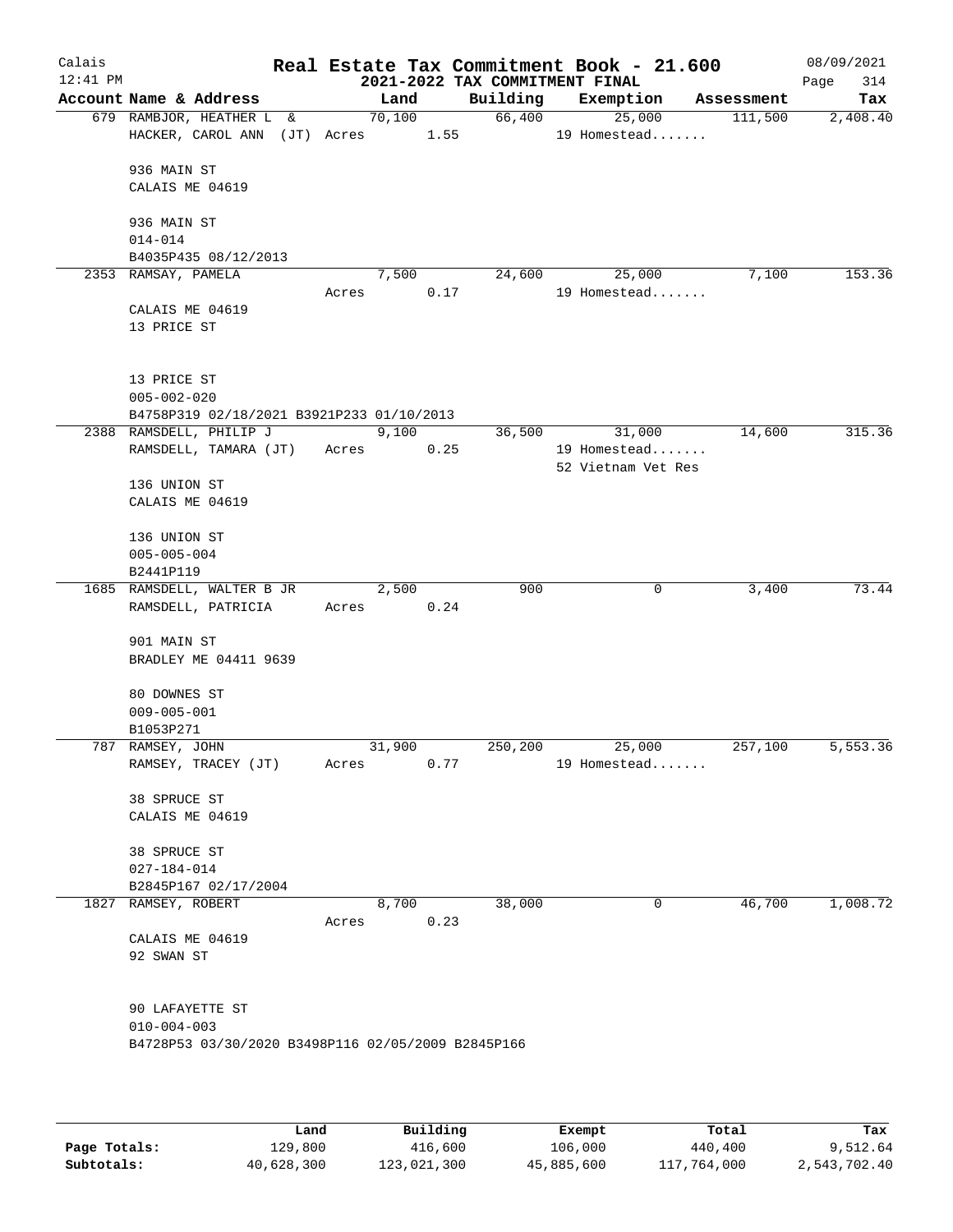| $12:41$ PM |                               |       |         |      | Real Estate Tax Commitment Book - 21.600<br>2021-2022 TAX COMMITMENT FINAL |              |             |            |           | 08/09/2021<br>315<br>Page |
|------------|-------------------------------|-------|---------|------|----------------------------------------------------------------------------|--------------|-------------|------------|-----------|---------------------------|
|            | Account Name & Address        |       | Land    |      | Building                                                                   | Exemption    |             | Assessment |           | Tax                       |
|            | 1594 RAMSEY, ROBERT           |       | 7,500   |      | 0                                                                          |              | $\mathbf 0$ |            | 7,500     | 162.00                    |
|            |                               | Acres |         | 0.17 |                                                                            |              |             |            |           |                           |
|            | CALAIS ME 04619               |       |         |      |                                                                            |              |             |            |           |                           |
|            | 92 SWAN ST                    |       |         |      |                                                                            |              |             |            |           |                           |
|            |                               |       |         |      |                                                                            |              |             |            |           |                           |
|            |                               |       |         |      |                                                                            |              |             |            |           |                           |
|            | 94 SWAN ST                    |       |         |      |                                                                            |              |             |            |           |                           |
|            | $009 - 002 - 017$             |       |         |      |                                                                            |              |             |            |           |                           |
|            | B4647P312 03/25/2020          |       |         |      |                                                                            |              |             |            |           |                           |
| 1458       | RAMSEY, SANDRA F              |       | 6,800   |      | 32,900                                                                     |              | 0           |            | 39,700    | 857.52                    |
|            |                               | Acres |         | 0.14 |                                                                            |              |             |            |           |                           |
|            | CALAIS ME 04619               |       |         |      |                                                                            |              |             |            |           |                           |
|            | 68 LINCOLN ST                 |       |         |      |                                                                            |              |             |            |           |                           |
|            |                               |       |         |      |                                                                            |              |             |            |           |                           |
|            |                               |       |         |      |                                                                            |              |             |            |           |                           |
|            | 92 SWAN ST                    |       |         |      |                                                                            |              |             |            |           |                           |
|            | $009 - 002 - 016$<br>B587P532 |       |         |      |                                                                            |              |             |            |           |                           |
| 1518       | RAMSEY, SANDRA F              |       | 17,100  |      | 77,700                                                                     |              | 25,000      |            | 69,800    | 1,507.68                  |
|            |                               | Acres |         | 0.22 |                                                                            | 19 Homestead |             |            |           |                           |
|            | CALAIS ME 04619               |       |         |      |                                                                            |              |             |            |           |                           |
|            | 68 LINCOLN ST                 |       |         |      |                                                                            |              |             |            |           |                           |
|            |                               |       |         |      |                                                                            |              |             |            |           |                           |
|            |                               |       |         |      |                                                                            |              |             |            |           |                           |
|            | 68 LINCOLN ST                 |       |         |      |                                                                            |              |             |            |           |                           |
|            | $010 - 011 - 001$             |       |         |      |                                                                            |              |             |            |           |                           |
|            | B1049P67                      |       |         |      |                                                                            |              |             |            |           |                           |
|            | 771 RAMSEY, RICHARD V &       |       | 24,700  |      | 98,700                                                                     |              | 25,000      |            | 98,400    | 2,125.44                  |
|            | RAMSEY, ANGELA D              | Acres |         | 0.46 |                                                                            | 19 Homestead |             |            |           |                           |
|            |                               |       |         |      |                                                                            |              |             |            |           |                           |
|            | 21 CEDAR ST                   |       |         |      |                                                                            |              |             |            |           |                           |
|            | CALAIS ME 04619               |       |         |      |                                                                            |              |             |            |           |                           |
|            | 21 CEDAR ST                   |       |         |      |                                                                            |              |             |            |           |                           |
|            | $027 - 184 - 003$             |       |         |      |                                                                            |              |             |            |           |                           |
|            | B1817P267 12/01/1992          |       |         |      |                                                                            |              |             |            |           |                           |
|            | 387 RANNEY, CLAYTON B         |       | 14,400  |      | 44,300                                                                     |              | 25,000      |            | 33,700    | 727.92                    |
|            | RANNEY, IRIS V                | Acres |         | 9.30 |                                                                            | 19 Homestead |             |            |           |                           |
|            |                               |       |         |      |                                                                            |              |             |            |           |                           |
|            | 183 SHATTUCK ROAD             |       |         |      |                                                                            |              |             |            |           |                           |
|            | CALAIS ME 04619               |       |         |      |                                                                            |              |             |            |           |                           |
|            |                               |       |         |      |                                                                            |              |             |            |           |                           |
|            | 183 SHATTUCK RD               |       |         |      |                                                                            |              |             |            |           |                           |
|            | $037 - 228$                   |       |         |      |                                                                            |              |             |            |           |                           |
|            | B1076P58                      |       |         |      |                                                                            |              |             |            |           |                           |
|            | 1182 RARED CALAIS, LLC        |       | 124,400 |      | 1,037,100                                                                  |              | 0           |            | 1,161,500 | 25,088.40                 |
|            | C/O WALGREEN CO.              | Acres |         | 1.66 |                                                                            |              |             |            |           |                           |
|            | PO BOX 1159                   |       |         |      |                                                                            |              |             |            |           |                           |
|            | DEERFIELD IL 60015            |       |         |      |                                                                            |              |             |            |           |                           |
|            |                               |       |         |      |                                                                            |              |             |            |           |                           |
|            | 223 NORTH ST                  |       |         |      |                                                                            |              |             |            |           |                           |
|            | $005 - 007 - 011 - 014$       |       |         |      |                                                                            |              |             |            |           |                           |
|            | B2287P221 10/01/1998          |       |         |      |                                                                            |              |             |            |           |                           |
|            |                               |       |         |      |                                                                            |              |             |            |           |                           |
|            |                               |       |         |      |                                                                            |              |             |            |           |                           |
|            |                               |       |         |      |                                                                            |              |             |            |           |                           |

|              | Land       | Building    | Exempt     | Total       | Tax          |
|--------------|------------|-------------|------------|-------------|--------------|
| Page Totals: | 194,900    | 1,290,700   | 75,000     | 1,410,600   | 30,468.96    |
| Subtotals:   | 40,823,200 | 124,312,000 | 45,960,600 | 119,174,600 | 2,574,171.36 |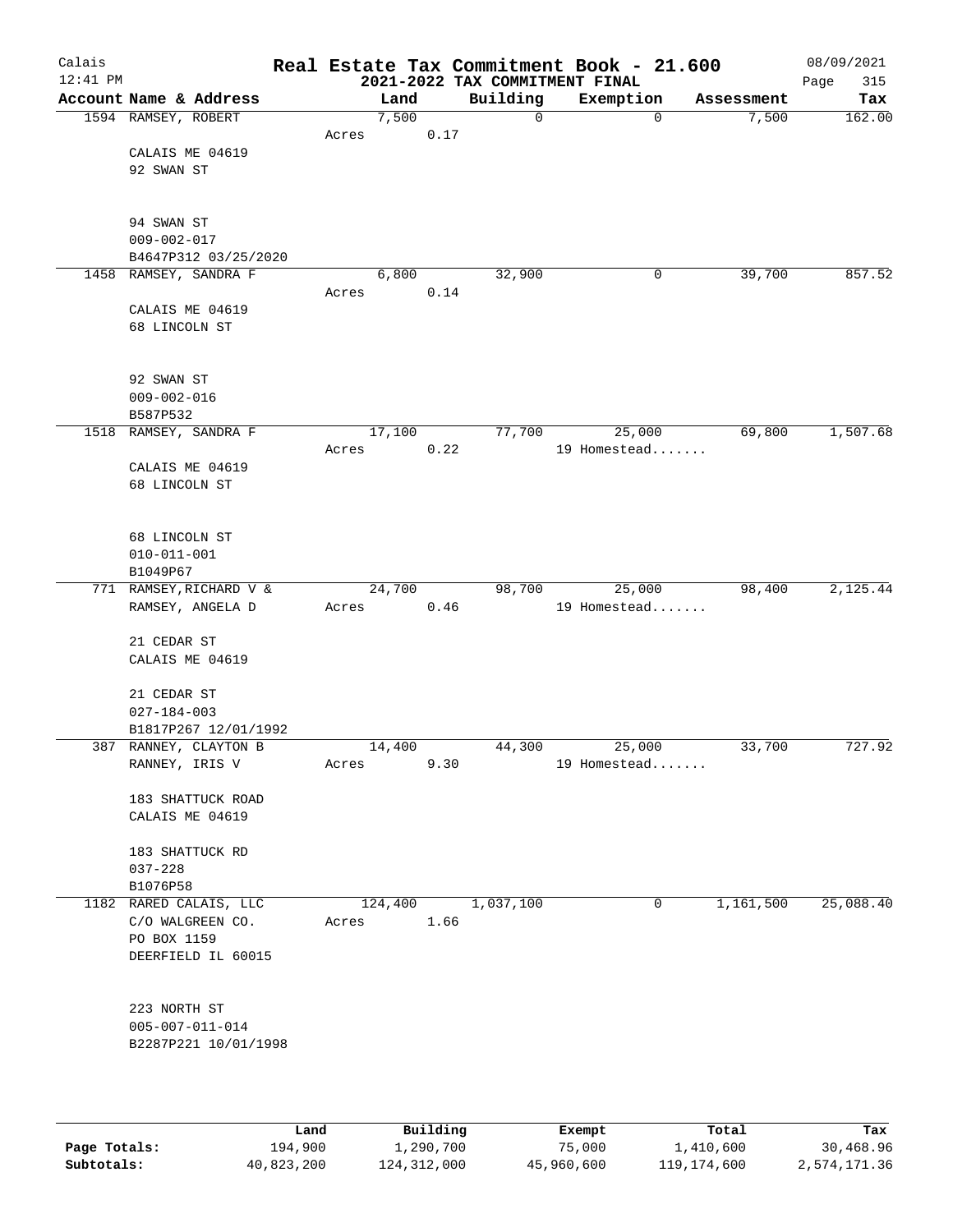| Calais<br>$12:41$ PM       |                                           |       |                          | 2021-2022 TAX COMMITMENT FINAL | Real Estate Tax Commitment Book - 21.600 |                          | 08/09/2021<br>316<br>Page |
|----------------------------|-------------------------------------------|-------|--------------------------|--------------------------------|------------------------------------------|--------------------------|---------------------------|
|                            | Account Name & Address                    |       | Land                     | Building                       | Exemption                                | Assessment               | Tax                       |
|                            | 2255 RAYOLA, JOHN BAPTISTE                |       | 12,500                   | 31,500                         | 25,000                                   | 19,000                   | 410.40                    |
|                            |                                           | Acres | 0.47                     |                                | 19 Homestead                             |                          |                           |
|                            | CALAIS ME 04619                           |       |                          |                                |                                          |                          |                           |
|                            | 9 SCHOOL ST                               |       |                          |                                |                                          |                          |                           |
|                            |                                           |       |                          |                                |                                          |                          |                           |
|                            |                                           |       |                          |                                |                                          |                          |                           |
|                            | 9 SCHOOL ST<br>$003 - 005 - 019$          |       |                          |                                |                                          |                          |                           |
|                            | B3385P20 02/22/2008                       |       |                          |                                |                                          |                          |                           |
|                            | 2634 REALTY INCOME                        |       | 376,300                  | 932,000                        | 0                                        | 1,308,300                | 28, 259. 28               |
|                            | PROPERTIES 28 LLC                         |       |                          |                                |                                          |                          |                           |
|                            | TRACTOR SUPPLY LEASE                      | Acres | 3.80                     |                                |                                          |                          |                           |
|                            | DEPT ATTN: POULTON<br>5401 VIRGINIA WAY   |       |                          |                                |                                          |                          |                           |
|                            | BRENTWOOD TN 37027                        |       |                          |                                |                                          |                          |                           |
|                            |                                           |       |                          |                                |                                          |                          |                           |
|                            |                                           |       |                          |                                |                                          |                          |                           |
|                            | 289 SOUTH ST                              |       |                          |                                |                                          |                          |                           |
|                            | $009 - 002 - 001 - A$                     |       |                          |                                |                                          |                          |                           |
|                            | B4099P43 09/24/2014                       |       |                          |                                |                                          |                          |                           |
|                            | 154 REARDON, JOHN K                       |       | 82,700                   | 126,800                        | 0                                        | 209,500                  | 4,525.20                  |
|                            |                                           | Acres | 170.00                   |                                |                                          |                          |                           |
|                            | FALMOUTH ME 04105<br>58 DEPOT ROAD        |       |                          |                                |                                          |                          |                           |
|                            |                                           |       |                          |                                |                                          |                          |                           |
|                            |                                           |       |                          |                                |                                          |                          |                           |
|                            | 11 REARDON LANE                           |       |                          |                                |                                          |                          |                           |
|                            | 029-168&12                                |       |                          |                                |                                          |                          |                           |
|                            | B3223P116 10/12/2006                      |       |                          |                                |                                          |                          |                           |
|                            | 591 REARDON, JOHN K                       |       | 4,800                    | $\mathbf 0$                    | 0                                        | 4,800                    | 103.68                    |
|                            |                                           | Acres | 2.30                     |                                |                                          |                          |                           |
|                            | FALMOUTH ME 04105<br>58 DEPOT ROAD        |       |                          |                                |                                          |                          |                           |
|                            |                                           |       |                          |                                |                                          |                          |                           |
|                            |                                           |       |                          |                                |                                          |                          |                           |
|                            | REARDON LANE                              |       |                          |                                |                                          |                          |                           |
|                            | $029 - 165 - 001$                         |       |                          |                                |                                          |                          |                           |
|                            | B3223P116 10/12/2006                      |       |                          |                                |                                          |                          |                           |
| 249                        | REARDON, MARK D                           |       | 9,900                    | 89,200                         | 25,000                                   | 74,100                   | 1,600.56                  |
|                            |                                           | Acres | 2.13                     |                                | 19 Homestead                             |                          |                           |
|                            | CALAIS ME 04619<br>51 REARDON LANE        |       |                          |                                |                                          |                          |                           |
|                            |                                           |       |                          |                                |                                          |                          |                           |
|                            |                                           |       |                          |                                |                                          |                          |                           |
|                            | 51 REARDON LANE                           |       |                          |                                |                                          |                          |                           |
|                            | $029 - 168 - 001$                         |       |                          |                                |                                          |                          |                           |
|                            | B1803P174                                 |       |                          |                                |                                          |                          |                           |
| 2698                       | REARDON, MARK D. &                        |       | 14,300                   | 12,700                         | 0                                        | 27,000                   | 583.20                    |
|                            | REARDON, JOHN K.<br>REARDON, LUCAS        | Acres | 1.98                     |                                |                                          |                          |                           |
|                            |                                           |       |                          |                                |                                          |                          |                           |
|                            | 51 REARDON LANE                           |       |                          |                                |                                          |                          |                           |
|                            | CALAIS ME 04619                           |       |                          |                                |                                          |                          |                           |
|                            |                                           |       |                          |                                |                                          |                          |                           |
|                            | BEAVER LAKE                               |       |                          |                                |                                          |                          |                           |
|                            | $032 - 093 - 001$                         |       |                          |                                |                                          |                          |                           |
|                            | B3913P158 12/06/2012 B2297P314 11/01/1998 |       |                          |                                |                                          |                          |                           |
|                            |                                           |       |                          |                                |                                          |                          |                           |
|                            | Land                                      |       | Building                 |                                | Exempt                                   | Total                    | Tax                       |
| Page Totals:<br>Subtotals: | 500,500<br>41, 323, 700                   |       | 1,192,200<br>125,504,200 |                                | 50,000<br>46,010,600                     | 1,642,700<br>120,817,300 | 35,482.32<br>2,609,653.68 |
|                            |                                           |       |                          |                                |                                          |                          |                           |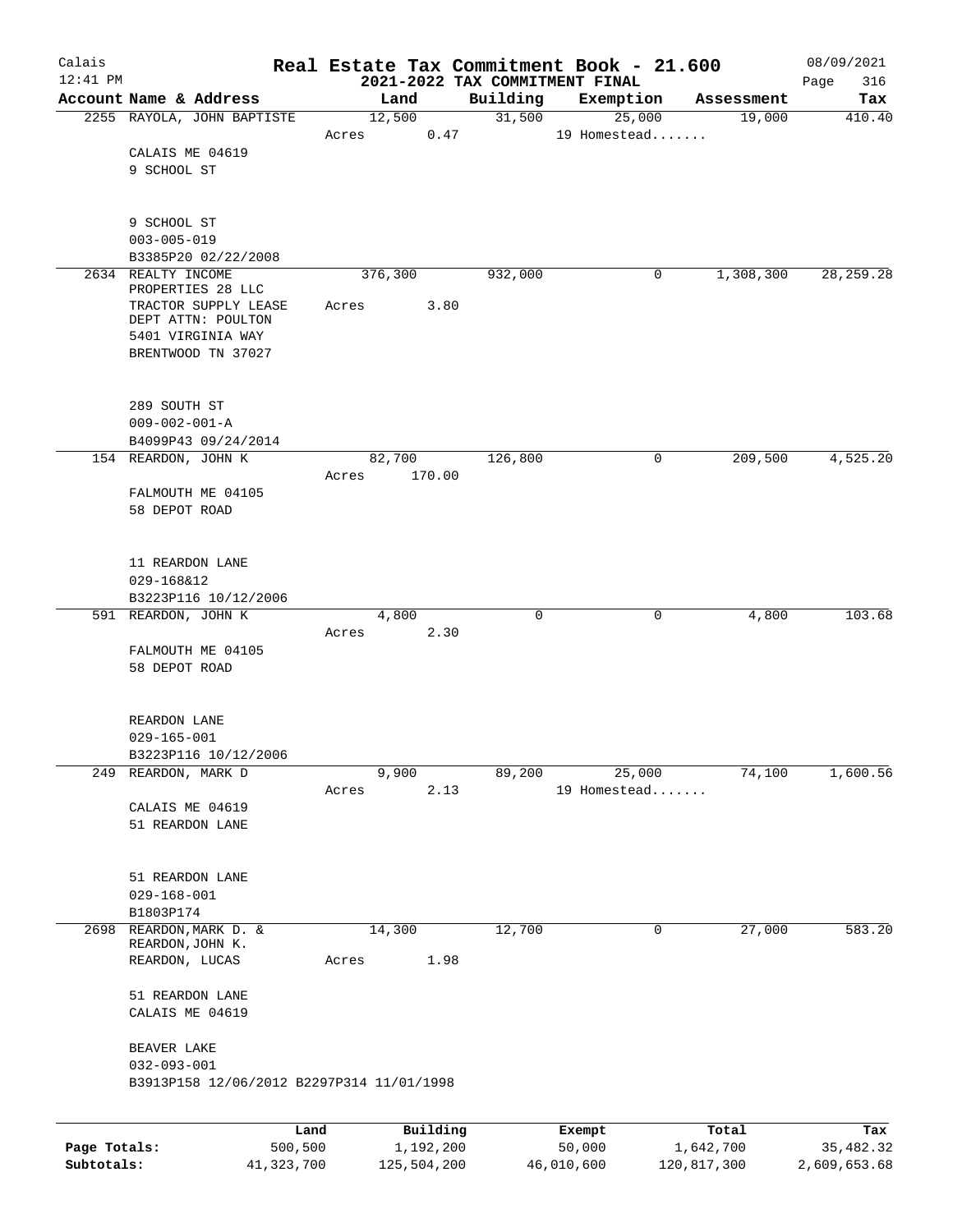| Calais<br>$12:41$ PM |                                          |                 |      | 2021-2022 TAX COMMITMENT FINAL | Real Estate Tax Commitment Book - 21.600 |            | 08/09/2021<br>Page<br>317 |
|----------------------|------------------------------------------|-----------------|------|--------------------------------|------------------------------------------|------------|---------------------------|
|                      | Account Name & Address                   | Land            |      | Building                       | Exemption                                | Assessment | Tax                       |
|                      | 943 REDDING, DANA P                      | 15,900          |      | 43,700                         | 25,000                                   | 34,600     | 747.36                    |
|                      | REDDING, LAVERNE S                       | Acres           | 0.19 |                                | 19 Homestead                             |            |                           |
|                      | 25 DOWNES ST                             |                 |      |                                |                                          |            |                           |
|                      | CALAIS ME 04619                          |                 |      |                                |                                          |            |                           |
|                      |                                          |                 |      |                                |                                          |            |                           |
|                      | 25 DOWNES ST                             |                 |      |                                |                                          |            |                           |
|                      | $007 - 009 - 012$                        |                 |      |                                |                                          |            |                           |
|                      | B1222P183                                |                 |      |                                |                                          |            |                           |
|                      | 349 REDDING, JASON & (JT)                | 8,600           |      | 70,100                         | 25,000                                   | 53,700     | 1,159.92                  |
|                      | REDDING, JULIE                           | Acres           | 0.57 |                                | 19 Homestead                             |            |                           |
|                      |                                          |                 |      |                                |                                          |            |                           |
|                      | 225 SHATTUCK ROAD<br>CALAIS ME 04619     |                 |      |                                |                                          |            |                           |
|                      |                                          |                 |      |                                |                                          |            |                           |
|                      | 225 SHATTUCK RD                          |                 |      |                                |                                          |            |                           |
|                      | $037 - 100 - 015$                        |                 |      |                                |                                          |            |                           |
|                      | B2505P144                                |                 |      |                                |                                          |            |                           |
|                      | 877 REDDING, JEFFREY S                   | 23,000          |      | 55,300                         | 25,000                                   | 53,300     | 1,151.28                  |
|                      | REDDING, MARY JEAN                       | Acres           | 0.40 |                                | 19 Homestead                             |            |                           |
|                      |                                          |                 |      |                                |                                          |            |                           |
|                      | 51 BARKER ST<br>CALAIS ME 04619          |                 |      |                                |                                          |            |                           |
|                      |                                          |                 |      |                                |                                          |            |                           |
|                      | 51 BARKER ST                             |                 |      |                                |                                          |            |                           |
|                      | $008 - 002 - 004$                        |                 |      |                                |                                          |            |                           |
|                      | B1256P109                                |                 |      |                                |                                          |            |                           |
|                      | 648 REISS, MARY L                        | 130,200         |      | 59,600                         | 25,000                                   | 164,800    | 3,559.68                  |
|                      |                                          | Acres           | 6.21 |                                | 19 Homestead                             |            |                           |
|                      | CALAIS ME 04619                          |                 |      |                                |                                          |            |                           |
|                      | 280 RIVER RD                             |                 |      |                                |                                          |            |                           |
|                      |                                          |                 |      |                                |                                          |            |                           |
|                      | 280 RIVER ROAD                           |                 |      |                                |                                          |            |                           |
|                      | $017 - 013$                              |                 |      |                                |                                          |            |                           |
|                      | B2220P57                                 |                 |      |                                |                                          |            |                           |
|                      | 2756 REMICK, JR, RONALD C &              | 12,300          |      | 0                              | $\mathsf{O}$                             | 12,300     | 265.68                    |
|                      | LISA A (JT)                              | Acres           | 0.45 |                                |                                          |            |                           |
|                      | TAMWORTH NH 03886                        |                 |      |                                |                                          |            |                           |
|                      | 20 BRYANT HEIGHTS ROAD                   |                 |      |                                |                                          |            |                           |
|                      |                                          |                 |      |                                |                                          |            |                           |
|                      |                                          |                 |      |                                |                                          |            |                           |
|                      | HUCKINS COVE RD                          |                 |      |                                |                                          |            |                           |
|                      | $016 - 013 - 001$                        |                 |      |                                |                                          |            |                           |
|                      | B4784P135 05/04/2021 B3339P72 09/28/2007 |                 |      |                                |                                          |            |                           |
|                      | 1948 REMINGTON, LAUREN B<br>51 DOWNES ST | 12,100<br>Acres | 0.44 | 73,600                         | 25,000<br>19 Homestead                   | 60,700     | 1,311.12                  |
|                      |                                          |                 |      |                                |                                          |            |                           |
|                      | CALAIS ME 04619                          |                 |      |                                |                                          |            |                           |
|                      |                                          |                 |      |                                |                                          |            |                           |
|                      |                                          |                 |      |                                |                                          |            |                           |
|                      | 51 DOWNES ST                             |                 |      |                                |                                          |            |                           |
|                      | $010 - 011 - 012$                        |                 |      |                                |                                          |            |                           |
|                      | B4626P273 01/06/2020                     |                 |      |                                |                                          |            |                           |
|                      |                                          |                 |      |                                |                                          |            |                           |
|                      |                                          |                 |      |                                |                                          |            |                           |
|                      |                                          |                 |      |                                |                                          |            |                           |

|              | Land       | Building    | Exempt     | Total         | Tax          |
|--------------|------------|-------------|------------|---------------|--------------|
| Page Totals: | 202,100    | 302,300     | 125,000    | 379,400       | 8,195.04     |
| Subtotals:   | 41,525,800 | 125,806,500 | 46,135,600 | 121, 196, 700 | 2,617,848.72 |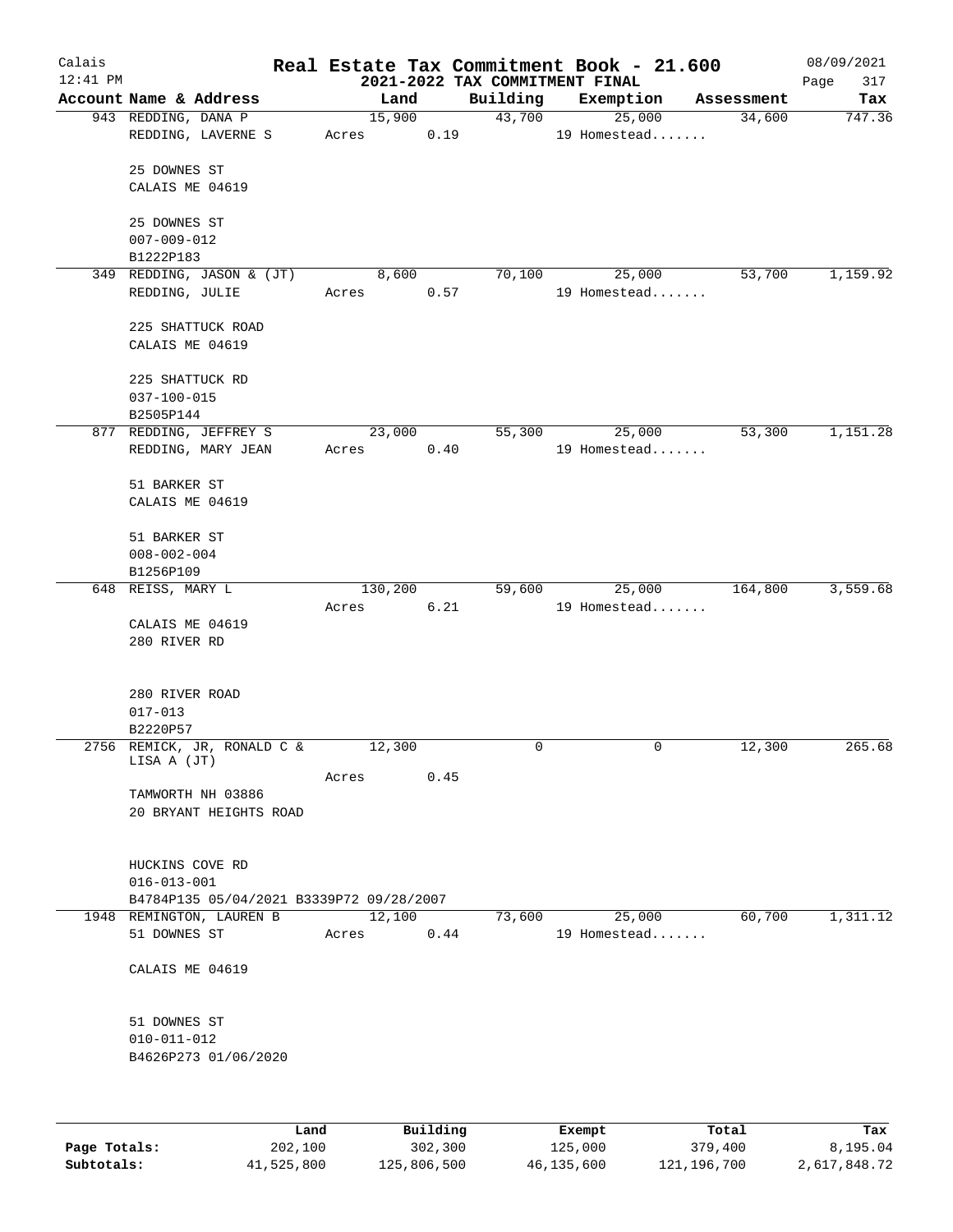| Calais       |                                                     |                 |          |                                            | Real Estate Tax Commitment Book - 21.600 |            | 08/09/2021         |
|--------------|-----------------------------------------------------|-----------------|----------|--------------------------------------------|------------------------------------------|------------|--------------------|
| $12:41$ PM   | Account Name & Address                              | Land            |          | 2021-2022 TAX COMMITMENT FINAL<br>Building |                                          | Assessment | 318<br>Page<br>Tax |
|              | 2092 REPPER, INA J                                  | 10,100          |          | 44,400                                     | Exemption<br>25,000                      | 29,500     | 637.20             |
|              |                                                     | Acres           | 0.31     |                                            | 19 Homestead                             |            |                    |
|              | CALAIS ME 04619                                     |                 |          |                                            |                                          |            |                    |
|              | 15 BEECH ST                                         |                 |          |                                            |                                          |            |                    |
|              |                                                     |                 |          |                                            |                                          |            |                    |
|              |                                                     |                 |          |                                            |                                          |            |                    |
|              | 15 BEECH ST<br>$004 - 002 - 010$                    |                 |          |                                            |                                          |            |                    |
|              | B4508P49 10/18/2018                                 |                 |          |                                            |                                          |            |                    |
|              | 1944 REYNOLDS, GERALDINE E                          | 10,300          |          | 23,400                                     | 0                                        | 33,700     | 727.92             |
|              |                                                     | Acres           | 0.32     |                                            |                                          |            |                    |
|              | CALAIS ME 04619                                     |                 |          |                                            |                                          |            |                    |
|              | 90 GARFIELD STREET                                  |                 |          |                                            |                                          |            |                    |
|              |                                                     |                 |          |                                            |                                          |            |                    |
|              | 83 GARFIELD ST                                      |                 |          |                                            |                                          |            |                    |
|              | $011 - 005$                                         |                 |          |                                            |                                          |            |                    |
|              | B4550P133 04/24/2019 B4540P304 01/31/2019 B4496P129 |                 |          |                                            |                                          |            |                    |
|              | 09/11/2018<br>1511 REYNOLDS, GERALDINE E            | 14,000          |          | 59,000                                     | 25,000                                   | 48,000     | 1,036.80           |
|              |                                                     | Acres           | 0.80     |                                            | 19 Homestead                             |            |                    |
|              | CALAIS ME 04619                                     |                 |          |                                            |                                          |            |                    |
|              | 90 GARFIELD ST                                      |                 |          |                                            |                                          |            |                    |
|              |                                                     |                 |          |                                            |                                          |            |                    |
|              | 90 GARFIELD ST                                      |                 |          |                                            |                                          |            |                    |
|              | $010 - 002 - 004$                                   |                 |          |                                            |                                          |            |                    |
|              | B2599P187 01/01/2002                                |                 |          |                                            |                                          |            |                    |
|              | 1979 REYNOLDS, ROBERT P                             | 16,000          |          | 70,700                                     | 25,000                                   | 61,700     | 1,332.72           |
|              | REYNOLDS, SHERRI L                                  | Acres           | 0.77     |                                            | 19 Homestead                             |            |                    |
|              | 74 BARING ST                                        |                 |          |                                            |                                          |            |                    |
|              | CALAIS ME 04619                                     |                 |          |                                            |                                          |            |                    |
|              |                                                     |                 |          |                                            |                                          |            |                    |
|              | 74 BARING ST                                        |                 |          |                                            |                                          |            |                    |
|              | $002 - 005 - 020 - 001$                             |                 |          |                                            |                                          |            |                    |
|              | B1664P57 09/01/1990                                 |                 |          |                                            |                                          |            |                    |
|              | 2306 RHOADES, MARK                                  | 17,600<br>Acres | 0.94     | 51,500                                     | 25,000<br>19 Homestead                   | 44,100     | 952.56             |
|              | CALAIS ME 04619                                     |                 |          |                                            |                                          |            |                    |
|              | 36 HARRISON ST                                      |                 |          |                                            |                                          |            |                    |
|              |                                                     |                 |          |                                            |                                          |            |                    |
|              | 36 HARRISON ST                                      |                 |          |                                            |                                          |            |                    |
|              | $003 - 008 - 011$                                   |                 |          |                                            |                                          |            |                    |
|              | B3754P218 06/30/2011                                |                 |          |                                            |                                          |            |                    |
|              | 2343 RICE, KATHERINE                                | 4,100           |          | $\Omega$                                   | $\mathbf 0$                              | 4,100      | 88.56              |
|              |                                                     | Acres           | 0.05     |                                            |                                          |            |                    |
|              | CALAIS ME 04619                                     |                 |          |                                            |                                          |            |                    |
|              | 151 UNION ST                                        |                 |          |                                            |                                          |            |                    |
|              |                                                     |                 |          |                                            |                                          |            |                    |
|              | 153 UNION ST                                        |                 |          |                                            |                                          |            |                    |
|              | $005 - 002 - 009$                                   |                 |          |                                            |                                          |            |                    |
|              | B3938P72 03/14/2013                                 |                 |          |                                            |                                          |            |                    |
|              |                                                     |                 |          |                                            |                                          |            |                    |
|              |                                                     |                 |          |                                            |                                          |            |                    |
|              | Land                                                |                 | Building |                                            | Exempt                                   | Total      | Tax                |
| Page Totals: | 72,100                                              |                 | 249,000  |                                            | 100,000                                  | 221,100    | 4,775.76           |

**Subtotals:** 41,597,900 126,055,500 46,235,600 121,417,800 2,622,624.48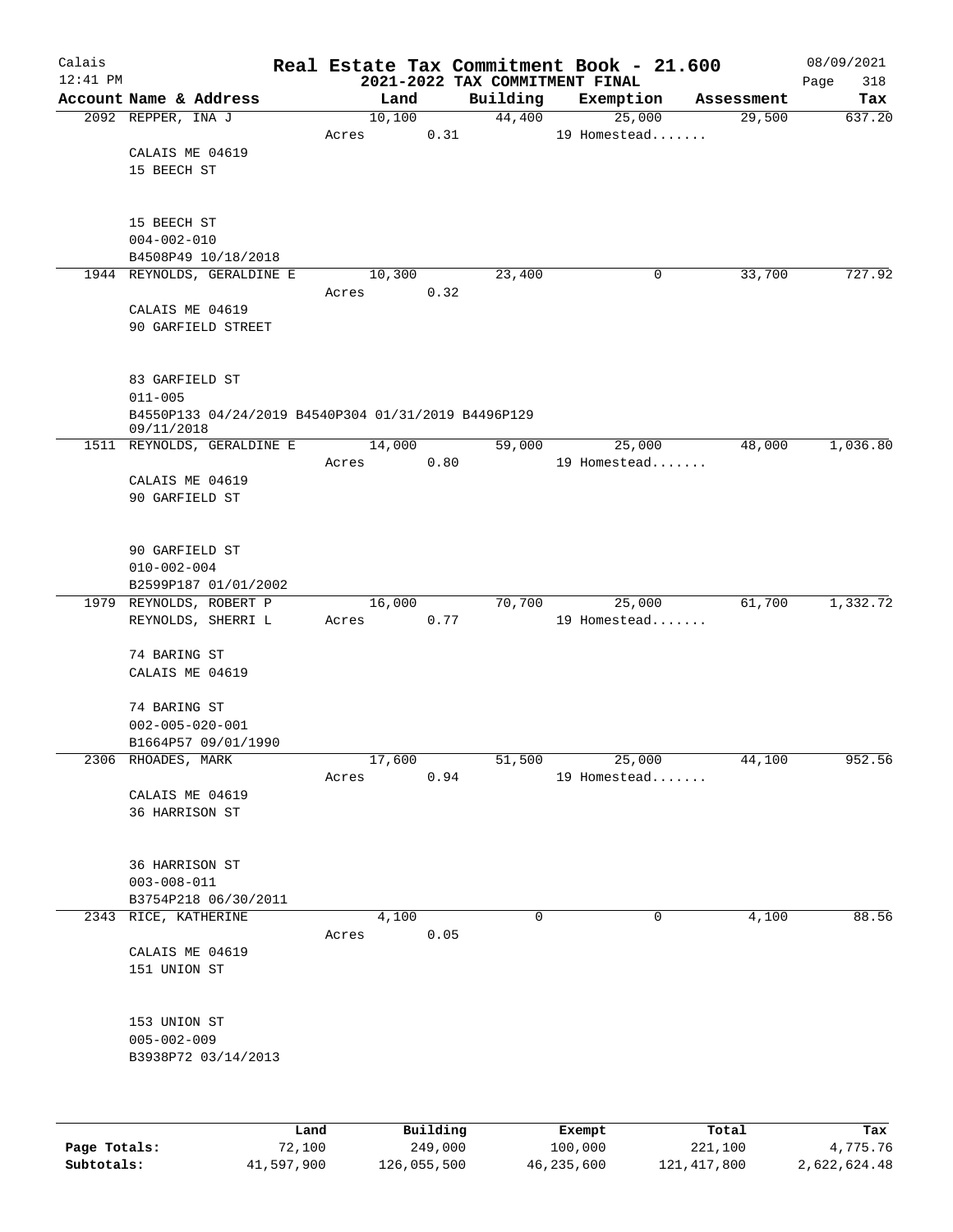| Calais<br>$12:41$ PM |                                                |      |       |                 |      | 2021-2022 TAX COMMITMENT FINAL | Real Estate Tax Commitment Book - 21.600 |            | 08/09/2021<br>Page<br>319 |
|----------------------|------------------------------------------------|------|-------|-----------------|------|--------------------------------|------------------------------------------|------------|---------------------------|
|                      | Account Name & Address                         |      |       | Land            |      | Building                       | Exemption                                | Assessment | Tax                       |
|                      | 2345 RICE, KATHERINE                           |      |       | 7,900           |      | 45,100                         | 25,000                                   | 28,000     | 604.80                    |
|                      |                                                |      | Acres |                 | 0.19 |                                | 19 Homestead                             |            |                           |
|                      | CALAIS ME 04619                                |      |       |                 |      |                                |                                          |            |                           |
|                      | 151 UNION ST                                   |      |       |                 |      |                                |                                          |            |                           |
|                      |                                                |      |       |                 |      |                                |                                          |            |                           |
|                      |                                                |      |       |                 |      |                                |                                          |            |                           |
|                      | 151 UNION ST                                   |      |       |                 |      |                                |                                          |            |                           |
|                      | $005 - 002 - 010$                              |      |       |                 |      |                                |                                          |            |                           |
|                      | B3376P204 01/29/2008                           |      |       |                 |      |                                |                                          |            |                           |
|                      | 1649 RICKER, DEL E<br>176 SOUTH MEADOW RD      |      | Acres | 10,900          | 0.36 | 88,000                         | 0                                        | 98,900     | 2,136.24                  |
|                      |                                                |      |       |                 |      |                                |                                          |            |                           |
|                      | PERRY ME 04667                                 |      |       |                 |      |                                |                                          |            |                           |
|                      |                                                |      |       |                 |      |                                |                                          |            |                           |
|                      |                                                |      |       |                 |      |                                |                                          |            |                           |
|                      | 99 BARKER ST                                   |      |       |                 |      |                                |                                          |            |                           |
|                      | $009 - 004 - 005$                              |      |       |                 |      |                                |                                          |            |                           |
|                      | B4667P125 06/12/2020 B1703P89 05/01/1991       |      |       |                 |      |                                |                                          |            |                           |
|                      | 951 RIER REALTY, LLC                           |      |       | 45,000          |      | 66,900                         | 0                                        | 111,900    | 2,417.04                  |
|                      |                                                |      | Acres |                 | 0.49 |                                |                                          |            |                           |
|                      | JONESPORT ME 04649<br>34 ENGLISHMAN BAY ROAD   |      |       |                 |      |                                |                                          |            |                           |
|                      |                                                |      |       |                 |      |                                |                                          |            |                           |
|                      |                                                |      |       |                 |      |                                |                                          |            |                           |
|                      | 484 MAIN ST                                    |      |       |                 |      |                                |                                          |            |                           |
|                      | $007 - 001 - 020$                              |      |       |                 |      |                                |                                          |            |                           |
|                      | B3766P118 08/03/2011                           |      |       |                 |      |                                |                                          |            |                           |
|                      | 1323 RIVERBAY TRUST                            |      |       | 191,100         |      | 199,800                        | 0                                        | 390,900    | 8,443.44                  |
|                      | SUTTON-CYR, MICHELLE,                          |      | Acres | 13.02           |      |                                |                                          |            |                           |
|                      | TRUSTEE<br>PO BOX 40                           |      |       |                 |      |                                |                                          |            |                           |
|                      |                                                |      |       |                 |      |                                |                                          |            |                           |
|                      | ROBBINSTON ME 04671                            |      |       |                 |      |                                |                                          |            |                           |
|                      |                                                |      |       |                 |      |                                |                                          |            |                           |
|                      | 26 BROGAN RD                                   |      |       |                 |      |                                |                                          |            |                           |
|                      | $020 - 009$                                    |      |       |                 |      |                                |                                          |            |                           |
|                      | B4755P4 12/20/2020 B4644P63 11/19/2019         |      |       |                 |      |                                |                                          |            |                           |
|                      | 216 ROBB, CHARLES T &<br>SPRAGUE, BARBARA (JT) |      | Acres | 18,500<br>42.00 |      | 58,100                         | 25,000<br>19 Homestead                   | 51,600     | 1,114.56                  |
|                      |                                                |      |       |                 |      |                                |                                          |            |                           |
|                      | 51 HARDSCRABBLE                                |      |       |                 |      |                                |                                          |            |                           |
|                      | CALAIS ME 04619                                |      |       |                 |      |                                |                                          |            |                           |
|                      |                                                |      |       |                 |      |                                |                                          |            |                           |
|                      | 51 HARDSCRABBLE RD                             |      |       |                 |      |                                |                                          |            |                           |
|                      | $029 - 164$                                    |      |       |                 |      |                                |                                          |            |                           |
|                      | B3103P118                                      |      |       |                 |      |                                |                                          |            |                           |
| 1949                 | ROBB, DANIEL P &                               |      |       | 23,600          |      | 98,200                         | 25,000                                   | 96,800     | 2,090.88                  |
|                      | ROBB, BRENDA L                                 |      | Acres |                 | 0.42 |                                | 19 Homestead                             |            |                           |
|                      | 34 MAHAR ST                                    |      |       |                 |      |                                |                                          |            |                           |
|                      | CALAIS ME 04619                                |      |       |                 |      |                                |                                          |            |                           |
|                      |                                                |      |       |                 |      |                                |                                          |            |                           |
|                      | 34 MAHAR ST                                    |      |       |                 |      |                                |                                          |            |                           |
|                      | $011 - 009 - 002$                              |      |       |                 |      |                                |                                          |            |                           |
|                      | B1030P178                                      |      |       |                 |      |                                |                                          |            |                           |
|                      |                                                |      |       |                 |      |                                |                                          |            |                           |
|                      |                                                |      |       |                 |      |                                |                                          |            |                           |
|                      |                                                |      |       | Building        |      |                                |                                          |            |                           |
|                      |                                                | Land |       |                 |      |                                | <b>Fromnt</b>                            | $T$ ctal   | Tov                       |

|              | Land       | Building    | Exempt     | Total         | Tax          |
|--------------|------------|-------------|------------|---------------|--------------|
| Page Totals: | 297,000    | 556,100     | 75,000     | 778,100       | 16,806.96    |
| Subtotals:   | 41,894,900 | 126,611,600 | 46,310,600 | 122, 195, 900 | 2,639,431.44 |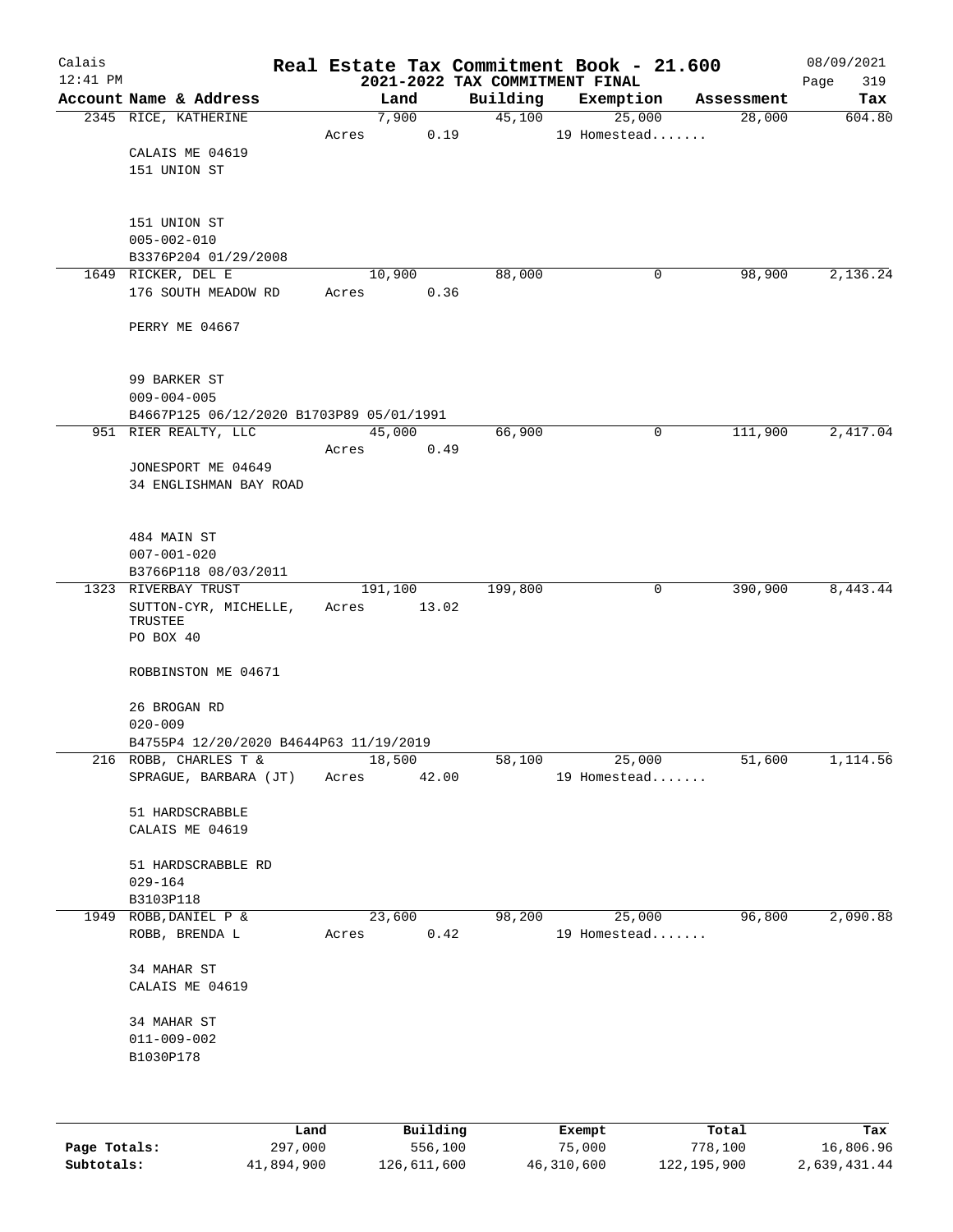| Calais<br>$12:41$ PM |                                                |       |                 |      | Real Estate Tax Commitment Book - 21.600<br>2021-2022 TAX COMMITMENT FINAL |                        |             |            | 08/09/2021<br>320<br>Page |
|----------------------|------------------------------------------------|-------|-----------------|------|----------------------------------------------------------------------------|------------------------|-------------|------------|---------------------------|
|                      | Account Name & Address                         |       | Land            |      | Building                                                                   | Exemption              |             | Assessment | Tax                       |
|                      | 2858 ROBERTS, MARY SHARON<br>168 CARSON ROAD   | Acres | 10,900          | 3.10 | 18,000                                                                     |                        | $\mathbf 0$ | 28,900     | 624.24                    |
|                      | CALAIS ME 04619                                |       |                 |      |                                                                            |                        |             |            |                           |
|                      | 168 CARSON RD<br>$030 - 124 - 001 - A$         |       |                 |      |                                                                            |                        |             |            |                           |
|                      | B4642P83 02/27/2020                            |       |                 |      |                                                                            |                        |             |            |                           |
|                      | 2292 ROBICHAUD, BRANDY                         |       | 18,600          |      | 73,600                                                                     |                        | 0           | 92,200     | 1,991.52                  |
|                      | 398 NORTH STREET                               | Acres |                 | 0.26 |                                                                            |                        |             |            |                           |
|                      | CALAIS ME 04619                                |       |                 |      |                                                                            |                        |             |            |                           |
|                      | 398 NORTH ST                                   |       |                 |      |                                                                            |                        |             |            |                           |
|                      | $003 - 008 - 004$                              |       |                 |      |                                                                            |                        |             |            |                           |
|                      | B4606P42 10/22/2019                            |       |                 |      |                                                                            |                        |             |            |                           |
|                      | 503 ROBINSON, MARY M                           | Acres | 30,700          | 1.50 | 71,100                                                                     | 25,000<br>19 Homestead |             | 76,800     | 1,658.88                  |
|                      | CALAIS ME 04619                                |       |                 |      |                                                                            |                        |             |            |                           |
|                      | 43 ST CROIX DRIVE                              |       |                 |      |                                                                            |                        |             |            |                           |
|                      | 43 ST CROIX DR                                 |       |                 |      |                                                                            |                        |             |            |                           |
|                      | $015 - 029$                                    |       |                 |      |                                                                            |                        |             |            |                           |
|                      | B2756P326 06/06/2003                           |       | 15,700          |      | 133,300                                                                    | 25,000                 |             | 124,000    | 2,678.40                  |
|                      | 160 ROGERS, JOHN<br>ROGERS, MARCIA (JT)        | Acres | 25.00           |      |                                                                            | 19 Homestead           |             |            |                           |
|                      | 10 ROGERS ROAD                                 |       |                 |      |                                                                            |                        |             |            |                           |
|                      | CALAIS ME 04619                                |       |                 |      |                                                                            |                        |             |            |                           |
|                      | 10 ROGERS ROAD                                 |       |                 |      |                                                                            |                        |             |            |                           |
|                      | $029 - 149$                                    |       |                 |      |                                                                            |                        |             |            |                           |
|                      | B3012P308 05/24/2005                           |       |                 |      |                                                                            |                        |             |            |                           |
|                      | 2695 ROGERS, ROBERT C<br>ROGERS, BEVERLY J(JT) | Acres | 14,500<br>34.30 |      | 0                                                                          |                        | 0           | 14,500     | 313.20                    |
|                      |                                                |       |                 |      |                                                                            |                        |             |            |                           |
|                      | PO BOX 2780<br>MIDDLESBORO KY 40965            |       |                 |      |                                                                            |                        |             |            |                           |
|                      |                                                |       |                 |      |                                                                            |                        |             |            |                           |
|                      | RIVER ROAD                                     |       |                 |      |                                                                            |                        |             |            |                           |
|                      | $030 - 161 - 001$                              |       |                 |      |                                                                            |                        |             |            |                           |
|                      | B2652P76 08/01/2002                            |       |                 |      |                                                                            |                        |             |            |                           |
|                      | 2285 ROGERS, ROBERT J                          | Acres | 14,100          | 0.60 | 83,900                                                                     | 25,000<br>19 Homestead |             | 73,000     | 1,576.80                  |
|                      | CALAIS ME 04619                                |       |                 |      |                                                                            |                        |             |            |                           |
|                      | 21 CLEVELAND STREET                            |       |                 |      |                                                                            |                        |             |            |                           |
|                      | 21 CLEVELAND ST                                |       |                 |      |                                                                            |                        |             |            |                           |
|                      | 003-006-019&020                                |       |                 |      |                                                                            |                        |             |            |                           |
|                      | B4173P318 07/31/2015                           |       |                 |      |                                                                            |                        |             |            |                           |
|                      |                                                |       |                 |      |                                                                            |                        |             |            |                           |
|                      |                                                |       |                 |      |                                                                            |                        |             |            |                           |

|              | Land       | Building    | Exempt     | Total       | Tax          |
|--------------|------------|-------------|------------|-------------|--------------|
| Page Totals: | 104,500    | 379,900     | 75,000     | 409,400     | 8,843.04     |
| Subtotals:   | 41,999,400 | 126,991,500 | 46,385,600 | 122,605,300 | 2,648,274.48 |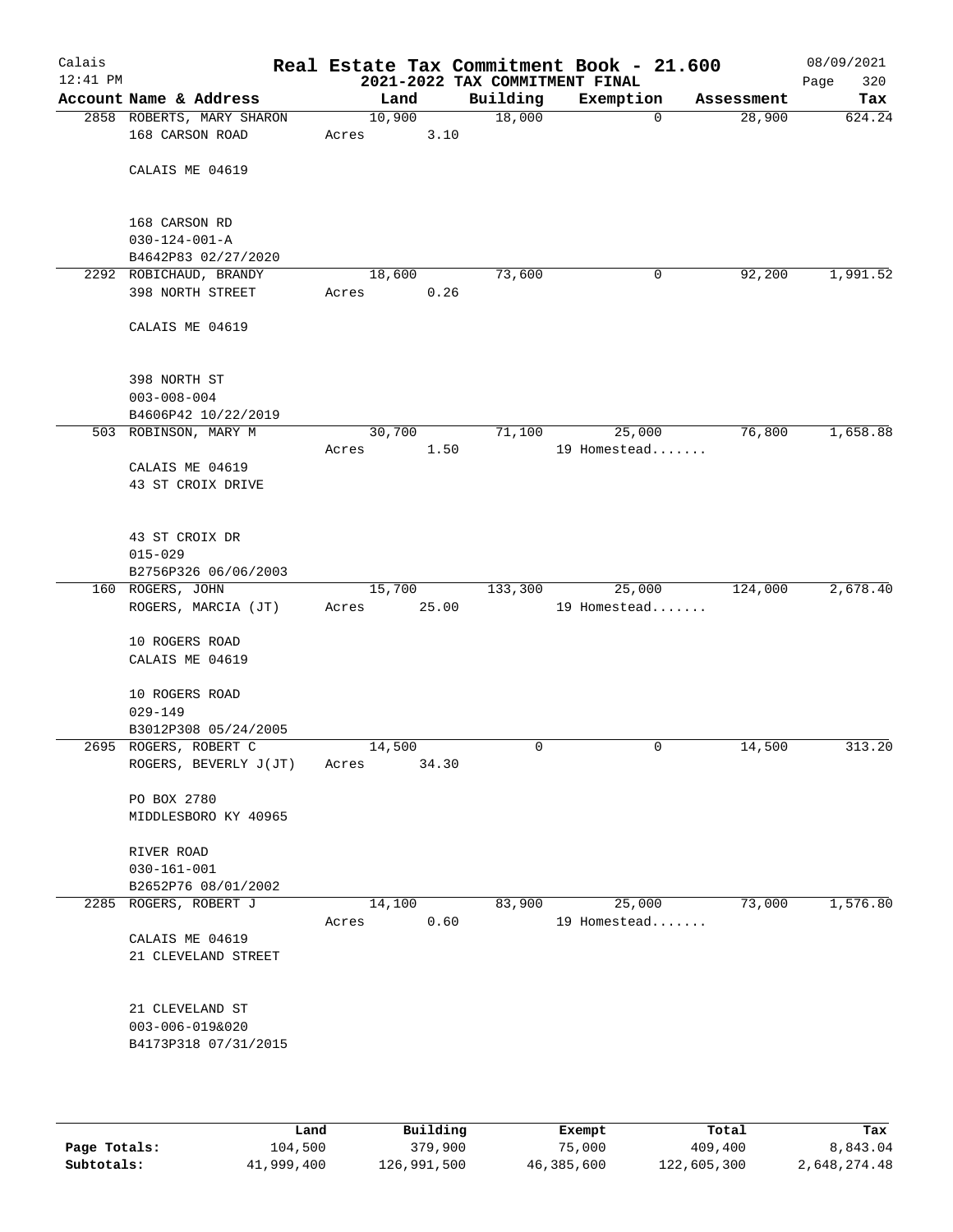| Calais       |                                                   |            |       |             |          | Real Estate Tax Commitment Book - 21.600 |                     |             |               | 08/09/2021   |
|--------------|---------------------------------------------------|------------|-------|-------------|----------|------------------------------------------|---------------------|-------------|---------------|--------------|
| $12:41$ PM   |                                                   |            |       |             |          | 2021-2022 TAX COMMITMENT FINAL           |                     |             |               | 321<br>Page  |
|              | Account Name & Address                            |            |       | Land        |          | Building<br>45,700                       | Exemption           | $\mathbf 0$ | Assessment    | Tax          |
|              | 517 ROGERS, ROBERT C. &<br>ROGERS, BEVERLY J (JT) |            | Acres | 9,800       | 1.00     |                                          |                     |             | 55,500        | 1,198.80     |
|              | PO BOX 2780                                       |            |       |             |          |                                          |                     |             |               |              |
|              | MIDDLESBORO KY 40965                              |            |       |             |          |                                          |                     |             |               |              |
|              | 769 RIVER ROAD                                    |            |       |             |          |                                          |                     |             |               |              |
|              | $030 - 161$                                       |            |       |             |          |                                          |                     |             |               |              |
|              | B2652P76 08/01/2002<br>2401 ROHDE, BETTY J        |            |       | 10,900      |          | 68,600                                   |                     | 25,000      | 54,500        | 1,177.20     |
|              | ROHDE, DANIEL L                                   |            | Acres |             | 0.36     |                                          | 19 Homestead        |             |               |              |
|              | 31 CHANDLER ST                                    |            |       |             |          |                                          |                     |             |               |              |
|              | CALAIS ME 04619                                   |            |       |             |          |                                          |                     |             |               |              |
|              | 31 CHANDLER ST                                    |            |       |             |          |                                          |                     |             |               |              |
|              | $005 - 005 - 012 - 004$                           |            |       |             |          |                                          |                     |             |               |              |
|              | B3052P22 B2469P133 B135P137                       |            |       |             |          |                                          |                     |             |               |              |
|              | 385 ROLLINS FAMILY<br>REVOCABLE TRUST             |            |       | 9,900       |          | 48,000                                   |                     | 0           | 57,900        | 1,250.64     |
|              | ROLLINS, SYLVIA &<br>ROLLINS, KENNETH<br>TRUSTEES |            | Acres |             | 1.09     |                                          |                     |             |               |              |
|              |                                                   |            |       |             |          |                                          |                     |             |               |              |
|              | 167 ROBERTS RD                                    |            |       |             |          |                                          |                     |             |               |              |
|              | BARRINGTON NH 03825                               |            |       |             |          |                                          |                     |             |               |              |
|              | 99 SHATTUCK RD<br>$037 - 226$                     |            |       |             |          |                                          |                     |             |               |              |
|              | B4020P88 11/19/2013 B3301P246 06/21/2007          |            |       |             |          |                                          |                     |             |               |              |
|              | 546 ROM.-SHEMIOT, STEVEN                          |            |       | 9,000       |          | 15,500                                   |                     | 24,500      | 0             | 0.00         |
|              | <b>CHARLES</b>                                    |            |       |             |          |                                          |                     |             |               |              |
|              |                                                   |            | Acres |             | 0.69     |                                          | 09 Vet-Disabled     |             |               |              |
|              | CALAIS ME 04619<br>PO BOX 284                     |            |       |             |          |                                          | 19 Homestead        |             |               |              |
|              |                                                   |            |       |             |          |                                          |                     |             |               |              |
|              | 35 HARDSCRABBLE RD                                |            |       |             |          |                                          |                     |             |               |              |
|              | $029 - 187$                                       |            |       |             |          |                                          |                     |             |               |              |
|              | B4099P146 09/30/2014                              |            |       |             |          |                                          |                     |             |               |              |
| 1006         | ROMAN CATHOLIC BISHOP                             |            |       | 0           |          | 0                                        |                     | $\mathbf 0$ | $\mathbf 0$   | 0.00         |
|              | OF PORTLAND<br>VALUED WITH M7-4-8                 |            |       |             |          |                                          |                     |             |               |              |
|              |                                                   |            |       |             |          |                                          |                     |             |               |              |
|              | 31 CALAIS AVE                                     |            |       |             |          |                                          |                     |             |               |              |
|              | CALAIS ME 04619                                   |            |       |             |          |                                          |                     |             |               |              |
|              | 31 CALAIS AVE                                     |            |       |             |          |                                          |                     |             |               |              |
|              | $007 - 004 - 007$                                 |            |       |             |          |                                          |                     |             |               |              |
| 1007         | ROMAN CATHOLIC BISHOP                             |            |       | 57,800      |          | 800,500                                  | 858,300             |             | $\mathbf 0$   | 0.00         |
|              | OF PORTLAND<br>IMMACULATE CONCEPTION              |            | Acres |             | 2.52     |                                          | 43 Church Property. |             |               |              |
|              | CATHOLIC CHURCH                                   |            |       |             |          |                                          |                     |             |               |              |
|              | 31 CALAIS AVE                                     |            |       |             |          |                                          |                     |             |               |              |
|              | CALAIS ME 04619                                   |            |       |             |          |                                          |                     |             |               |              |
|              | 31 CALAIS AVE                                     |            |       |             |          |                                          |                     |             |               |              |
|              | $007 - 004 - 008$                                 |            |       |             |          |                                          |                     |             |               |              |
|              |                                                   | Land       |       |             | Building |                                          | Exempt              |             | Total         | Tax          |
| Page Totals: |                                                   | 97,400     |       |             | 978,300  |                                          | 907,800             |             | 167,900       | 3,626.64     |
| Subtotals:   |                                                   | 42,096,800 |       | 127,969,800 |          |                                          | 47, 293, 400        |             | 122, 773, 200 | 2,651,901.12 |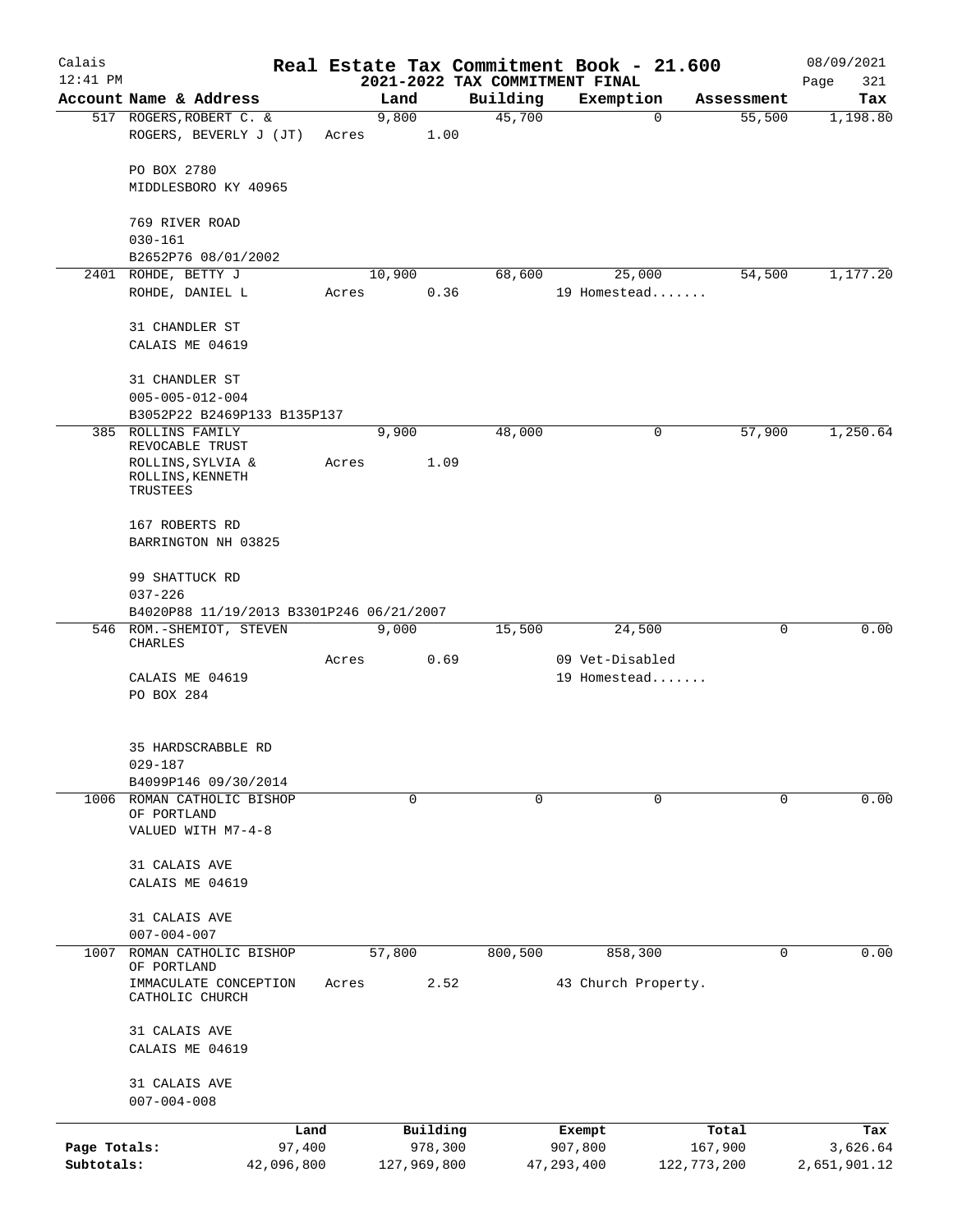| Calais       |                                         |                |                                            | Real Estate Tax Commitment Book - 21.600 |             | 08/09/2021         |
|--------------|-----------------------------------------|----------------|--------------------------------------------|------------------------------------------|-------------|--------------------|
| $12:41$ PM   | Account Name & Address                  | Land           | 2021-2022 TAX COMMITMENT FINAL<br>Building | Exemption                                | Assessment  | 322<br>Page<br>Tax |
|              | 1077 ROMAN CATHOLIC BISHOP              | 16,700         | $\mathbf 0$                                | 16,700                                   | $\mathbf 0$ | 0.00               |
|              | OF PORTLAND                             |                |                                            |                                          |             |                    |
|              | CATHOLIC CHURCH                         | Acres<br>0.33  |                                            | 43 Church Property.                      |             |                    |
|              | 31 CALAIS AVE                           |                |                                            |                                          |             |                    |
|              | CALAIS ME 04619                         |                |                                            |                                          |             |                    |
|              |                                         |                |                                            |                                          |             |                    |
|              | 15 WASHINGTON ST                        |                |                                            |                                          |             |                    |
|              | $010 - 008 - 015 - 001$                 |                |                                            |                                          |             |                    |
|              | B1045P102 01/17/1979<br>798 ROSE, DEVIN | 25,000         | 128,100                                    | 25,000                                   | 128,100     | 2,766.96           |
|              | 7 SPRUCE STREET                         | 0.47<br>Acres  |                                            | 19 Homestead                             |             |                    |
|              |                                         |                |                                            |                                          |             |                    |
|              | CALAIS ME 04619 1364                    |                |                                            |                                          |             |                    |
|              |                                         |                |                                            |                                          |             |                    |
|              | 7 SPRUCE ST                             |                |                                            |                                          |             |                    |
|              | $027 - 184 - 026$                       |                |                                            |                                          |             |                    |
|              | B4553P85 05/13/2019 B4105P15 10/13/2014 |                |                                            |                                          |             |                    |
|              | 2351 ROSKOW, KATHRYN A                  | 6,000          | 34,900                                     | $\mathsf{O}$                             | 40,900      | 883.44             |
|              |                                         | 0.11<br>Acres  |                                            |                                          |             |                    |
|              | HUDSON FL 34669 2857                    |                |                                            |                                          |             |                    |
|              | 13125 SPLASH PINE DR                    |                |                                            |                                          |             |                    |
|              |                                         |                |                                            |                                          |             |                    |
|              | 127 UNION ST                            |                |                                            |                                          |             |                    |
|              | $005 - 002 - 018$                       |                |                                            |                                          |             |                    |
|              | B4386P65 07/21/2017<br>364 ROSS, CARL   | 18,700         | 172,000                                    |                                          | 165,700     | 3,579.12           |
|              | ROSS, HEATHER (JT)                      | 3.17<br>Acres  |                                            | 25,000<br>19 Homestead                   |             |                    |
|              |                                         |                |                                            |                                          |             |                    |
|              | 1449 RIVER RD                           |                |                                            |                                          |             |                    |
|              | CALAIS ME 04619                         |                |                                            |                                          |             |                    |
|              | 1449 RIVER ROAD                         |                |                                            |                                          |             |                    |
|              | $037 - 213$                             |                |                                            |                                          |             |                    |
|              | B2995P260 03/28/2005                    |                |                                            |                                          |             |                    |
|              | 365 ROSS, CARL                          | 4,800          | 0                                          | 0                                        | 4,800       | 103.68             |
|              | ROSS, HEATHER (JT)                      | 9.34<br>Acres  |                                            |                                          |             |                    |
|              | 1449 RIVER ROAD                         |                |                                            |                                          |             |                    |
|              | CALAIS ME 04619                         |                |                                            |                                          |             |                    |
|              |                                         |                |                                            |                                          |             |                    |
|              | RURAL CALAIS                            |                |                                            |                                          |             |                    |
|              | $037 - 214$                             |                |                                            |                                          |             |                    |
|              | B2997P21 04/13/2005<br>163 ROSS, CARL   | 2,300          | 0                                          | 0                                        | 2,300       | 49.68              |
|              |                                         | 22.00<br>Acres |                                            |                                          |             |                    |
|              | CALAIS ME 04619                         |                |                                            |                                          |             |                    |
|              | 1449 RIVER ROAD                         |                |                                            |                                          |             |                    |
|              |                                         |                |                                            |                                          |             |                    |
|              | RURAL CALAIS                            |                |                                            |                                          |             |                    |
|              | $032 - 092$                             |                |                                            |                                          |             |                    |
|              | B3039P199 07/27/2005                    |                |                                            |                                          |             |                    |
|              |                                         |                |                                            |                                          |             |                    |
|              |                                         |                |                                            |                                          |             |                    |
|              | Land                                    | Building       |                                            | Exempt                                   | Total       | Tax                |
| Page Totals: | 73,500                                  | 335,000        |                                            | 66,700                                   | 341,800     | 7,382.88           |

**Subtotals:** 42,170,300 128,304,800 47,360,100 123,115,000 2,659,284.00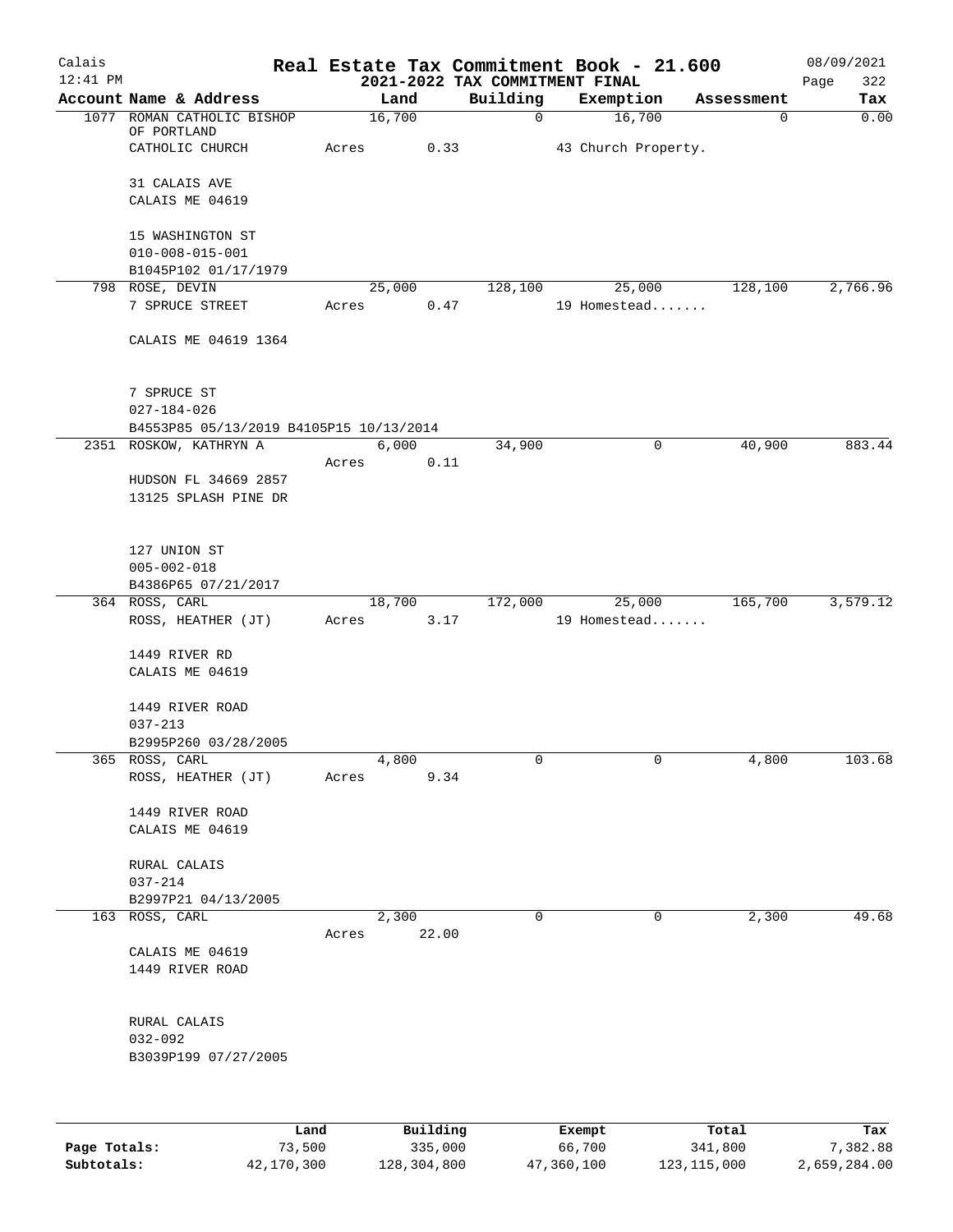| Calais<br>$12:41$ PM |                              |       |        | 2021-2022 TAX COMMITMENT FINAL | Real Estate Tax Commitment Book - 21.600 |            | 08/09/2021<br>323<br>Page |
|----------------------|------------------------------|-------|--------|--------------------------------|------------------------------------------|------------|---------------------------|
|                      | Account Name & Address       |       | Land   | Building                       | Exemption                                | Assessment | Tax                       |
|                      | 207 ROSS, CARL               |       | 18,100 | $\mathbf 0$                    | 0                                        | 18,100     | 390.96                    |
|                      | ROSS, ROSS, HEATHER          | Acres | 29.00  |                                |                                          |            |                           |
|                      | 1449 RIVER ROAD              |       |        |                                |                                          |            |                           |
|                      | CALAIS ME 04619              |       |        |                                |                                          |            |                           |
|                      |                              |       |        |                                |                                          |            |                           |
|                      | RIVER ROAD                   |       |        |                                |                                          |            |                           |
|                      | $037 - 215$                  |       |        |                                |                                          |            |                           |
|                      | B1848P67                     |       |        |                                |                                          |            |                           |
|                      | 206 ROSS, CARL E             |       | 7,200  | 0                              | 0                                        | 7,200      | 155.52                    |
|                      | ROSS, HEATHER M              | Acres | 49.00  |                                |                                          |            |                           |
|                      | 1449 RIVER ROAD              |       |        |                                |                                          |            |                           |
|                      | CALAIS ME 04619              |       |        |                                |                                          |            |                           |
|                      | RIVER ROAD                   |       |        |                                |                                          |            |                           |
|                      | 037-209&210                  |       |        |                                |                                          |            |                           |
|                      | B1578P112                    |       |        |                                |                                          |            |                           |
|                      | 430 ROSS, CARL E             |       | 41,000 | 14,500                         | 0                                        | 55,500     | 1,198.80                  |
|                      | ROSS, HEATHER M              | Acres | 1.04   |                                |                                          |            |                           |
|                      | 1449 RIVER ROAD              |       |        |                                |                                          |            |                           |
|                      | CALAIS ME 04619              |       |        |                                |                                          |            |                           |
|                      | 178 CHISHOLM BLVD/NASHS      |       |        |                                |                                          |            |                           |
|                      | $036 - 007 - 008$            |       |        |                                |                                          |            |                           |
|                      | B2455P183 B1349P240          |       |        |                                |                                          |            |                           |
|                      | 412 ROSS, CARL E             |       | 2,800  | 0                              | 0                                        | 2,800      | 60.48                     |
|                      | ROSS, HEATHER M (JT)         | Acres | 5.50   |                                |                                          |            |                           |
|                      | 1449 RIVER ROAD              |       |        |                                |                                          |            |                           |
|                      | CALAIS ME 04619              |       |        |                                |                                          |            |                           |
|                      |                              |       |        |                                |                                          |            |                           |
|                      | RIVER ROAD-QUARRY            |       |        |                                |                                          |            |                           |
|                      | $037 - 263$                  |       |        |                                |                                          |            |                           |
|                      | B3505P67 03/12/2009 B1281P76 |       |        |                                |                                          |            |                           |
|                      | 413 ROSS, CARL E             |       | 17,000 | 0                              | 0                                        | 17,000     | 367.20                    |
|                      | ROSS, HEATHER M (JT)         | Acres | 26.00  |                                |                                          |            |                           |
|                      |                              |       |        |                                |                                          |            |                           |
|                      | 1449 RIVER ROAD              |       |        |                                |                                          |            |                           |
|                      | CALAIS ME 04619              |       |        |                                |                                          |            |                           |
|                      | RIVER ROAD                   |       |        |                                |                                          |            |                           |
|                      | $037 - 264$                  |       |        |                                |                                          |            |                           |
|                      | 570 ROSS, CARL E             |       | 2,400  | $\mathsf{O}$                   | 0                                        | 2,400      | 51.84                     |
|                      | ROSS, HEATHER M              | Acres | 23.00  |                                |                                          |            |                           |
|                      | 1449 RIVER ROAD              |       |        |                                |                                          |            |                           |
|                      | CALAIS ME 04619              |       |        |                                |                                          |            |                           |
|                      | RURAL CALAIS                 |       |        |                                |                                          |            |                           |
|                      | $032 - 089$                  |       |        |                                |                                          |            |                           |
|                      | B1881P254 10/01/1993         |       |        |                                |                                          |            |                           |
|                      |                              |       |        |                                |                                          |            |                           |
|                      |                              |       |        |                                |                                          |            |                           |
|                      |                              |       |        |                                |                                          |            |                           |

|              | Land       | Building    | Exempt     | Total         | Tax          |
|--------------|------------|-------------|------------|---------------|--------------|
| Page Totals: | 88,500     | 14,500      |            | 103,000       | 2,224.80     |
| Subtotals:   | 42,258,800 | 128,319,300 | 47,360,100 | 123, 218, 000 | 2,661,508.80 |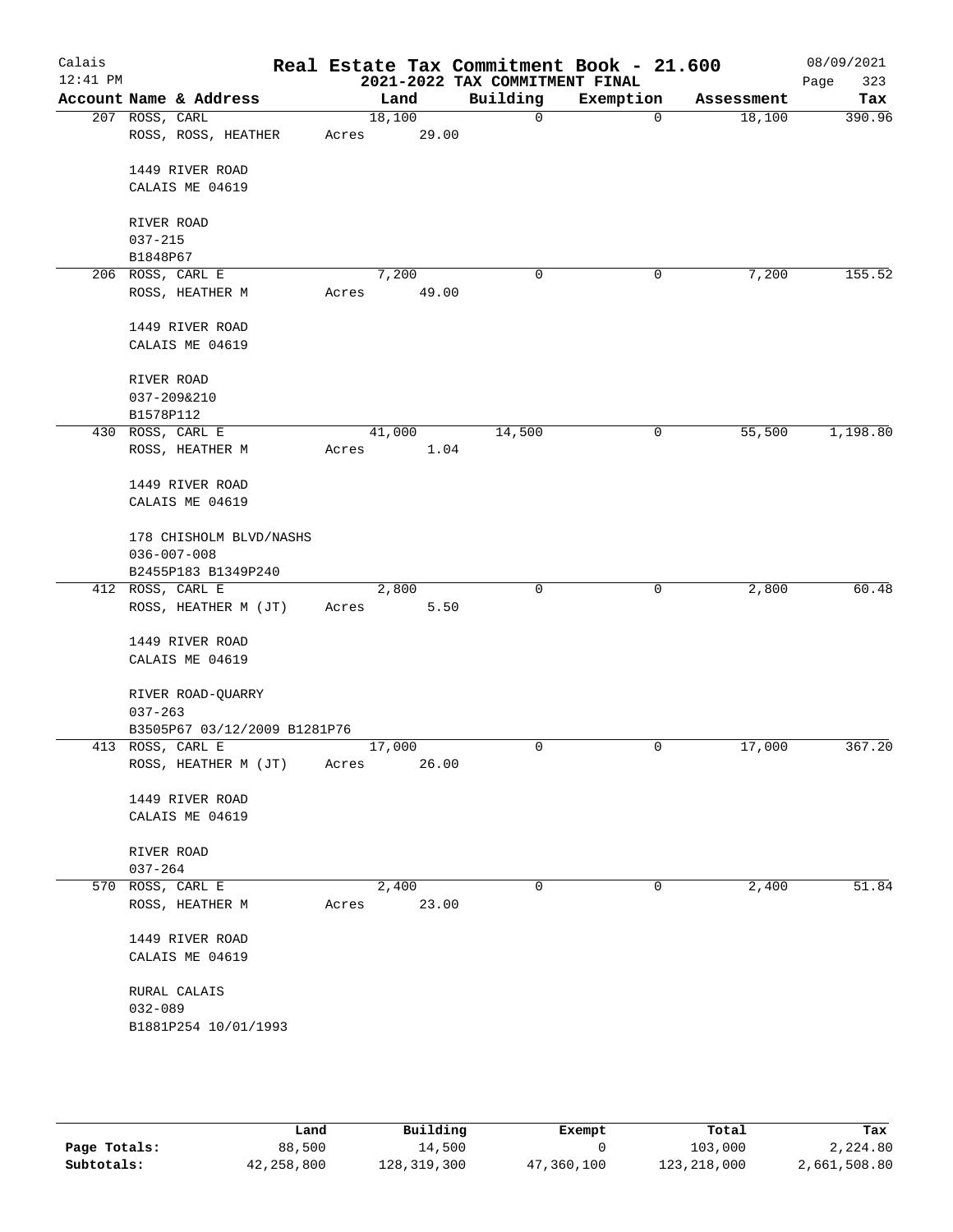| Calais<br>$12:41$ PM |                                               |       |               | 2021-2022 TAX COMMITMENT FINAL | Real Estate Tax Commitment Book - 21.600 |            | 08/09/2021<br>324<br>Page |
|----------------------|-----------------------------------------------|-------|---------------|--------------------------------|------------------------------------------|------------|---------------------------|
|                      | Account Name & Address                        |       | Land          | Building                       | Exemption                                | Assessment | Tax                       |
|                      | 514 ROSS, KENNETH W                           |       | 6,800         | $\mathbf 0$                    | 0                                        | 6,800      | 146.88                    |
|                      | 775 US RTE 1                                  | Acres | 60.00         |                                |                                          |            |                           |
|                      | ROBBINSTON ME 04671                           |       |               |                                |                                          |            |                           |
|                      |                                               |       |               |                                |                                          |            |                           |
|                      | RURAL CALAIS                                  |       |               |                                |                                          |            |                           |
|                      | $030 - 156$                                   |       |               |                                |                                          |            |                           |
|                      | B4559P60 06/05/2019<br>690 ROSS, KENNETH W    |       | 75,200        | 48,900                         | 0                                        | 124,100    | 2,680.56                  |
|                      |                                               | Acres | 3.03          |                                |                                          |            |                           |
|                      | ROBBINSTON ME 04671<br>775 US RTE 1           |       |               |                                |                                          |            |                           |
|                      |                                               |       |               |                                |                                          |            |                           |
|                      | 24 ROSS AVE                                   |       |               |                                |                                          |            |                           |
|                      | $023 - 024$                                   |       |               |                                |                                          |            |                           |
|                      | B2194P40                                      |       |               |                                |                                          |            |                           |
|                      | 362 ROSS, CARL &                              |       | 8,900         | 7,100                          | 0                                        | 16,000     | 345.60                    |
|                      | ROSS, HEATHER (JT)<br>1449 RIVER ROAD         | Acres | 12.06         |                                |                                          |            |                           |
|                      | CALAIS ME 04619                               |       |               |                                |                                          |            |                           |
|                      | 1347 RIVER ROAD                               |       |               |                                |                                          |            |                           |
|                      | $037 - 211$                                   |       |               |                                |                                          |            |                           |
|                      | B4396P8 09/14/2017                            |       |               |                                |                                          |            |                           |
|                      | 363 ROSS, CARL &                              |       | 3,000         | $\mathbf 0$                    | 0                                        | 3,000      | 64.80                     |
|                      | ROSS, HEATHER                                 | Acres | 0.52          |                                |                                          |            |                           |
|                      | 1449 RIVER ROAD                               |       |               |                                |                                          |            |                           |
|                      | CALAIS ME 04619                               |       |               |                                |                                          |            |                           |
|                      |                                               |       |               |                                |                                          |            |                           |
|                      | 12 HOWBRIGG LANE                              |       |               |                                |                                          |            |                           |
|                      | $037 - 212$                                   |       |               |                                |                                          |            |                           |
|                      | B4424P120 12/11/2017                          |       |               |                                |                                          |            |                           |
|                      | 1890 ROSS, MICHAEL K &                        |       | 17,800        | 37,100                         | 0                                        | 54,900     | 1,185.84                  |
|                      | DINEEN, KAILA A (JT)                          | Acres | 3.33          |                                |                                          |            |                           |
|                      | 74 BOARDMAN STREET                            |       |               |                                |                                          |            |                           |
|                      | CALAIS ME 04619                               |       |               |                                |                                          |            |                           |
|                      |                                               |       |               |                                |                                          |            |                           |
|                      | 74 BOARDMAN ST                                |       |               |                                |                                          |            |                           |
|                      | $026 - 048$                                   |       |               |                                |                                          |            |                           |
|                      | B4082P40 08/01/2014                           |       |               |                                |                                          |            |                           |
|                      | 1889 ROUSSEL, RICHARD L<br>ROUSSEL, BARBARA A | Acres | 8,300<br>0.24 | 34,000                         | 0                                        | 42,300     | 913.68                    |
|                      | 90 BOARDMAN ST                                |       |               |                                |                                          |            |                           |
|                      | CALAIS ME 04619                               |       |               |                                |                                          |            |                           |
|                      | 94 BOARDMAN ST                                |       |               |                                |                                          |            |                           |
|                      | $026 - 046 - 1647$                            |       |               |                                |                                          |            |                           |
|                      | B1156P28                                      |       |               |                                |                                          |            |                           |
|                      |                                               |       |               |                                |                                          |            |                           |
|                      |                                               |       |               |                                |                                          |            |                           |
|                      |                                               |       |               |                                |                                          |            |                           |

|              | Land       | Building    | Exempt     | Total       | Tax          |
|--------------|------------|-------------|------------|-------------|--------------|
| Page Totals: | 120,000    | 127,100     |            | 247,100     | 5,337.36     |
| Subtotals:   | 42,378,800 | 128,446,400 | 47,360,100 | 123,465,100 | 2,666,846.16 |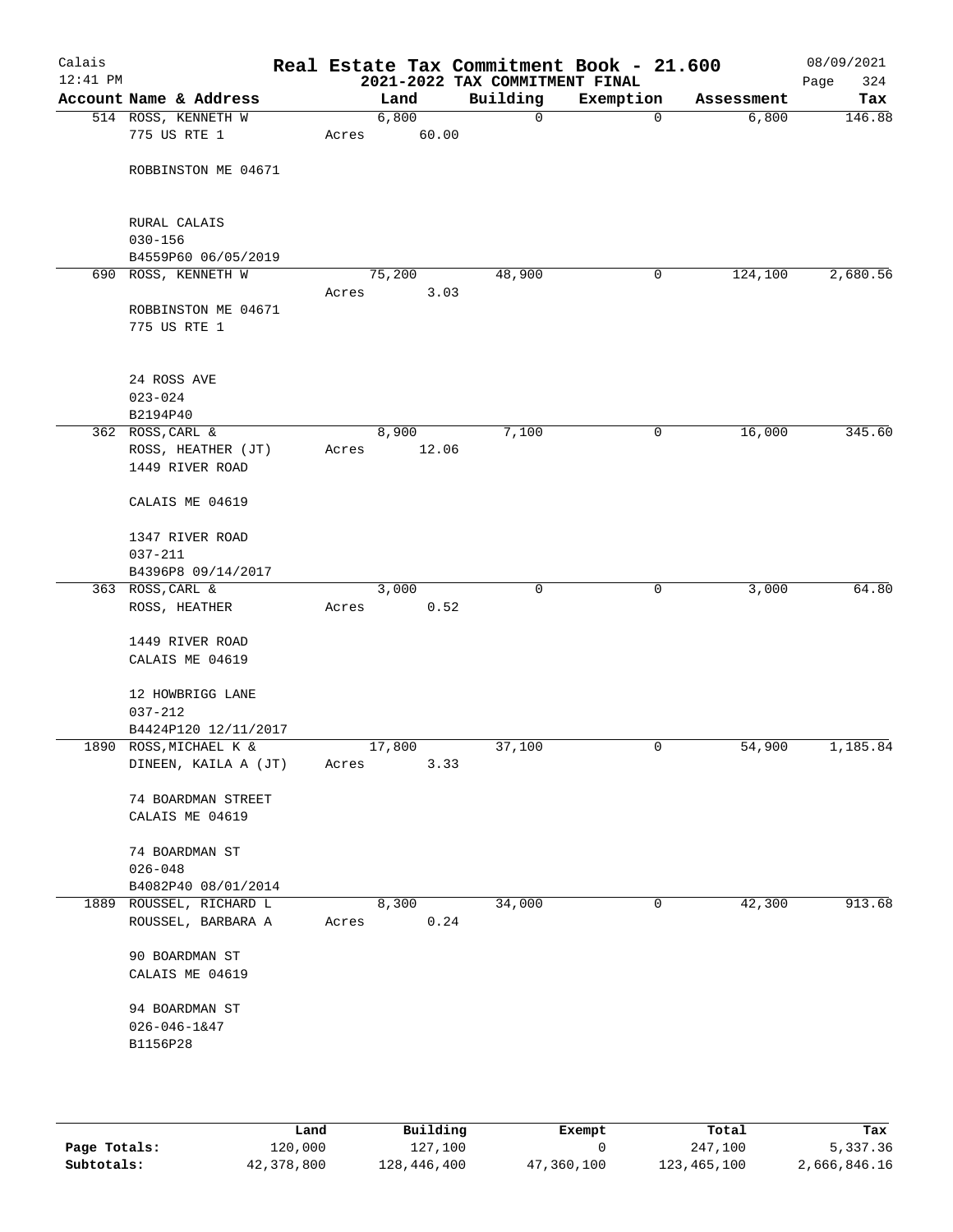| Calais     |                                                                  |       |             |      |         | Real Estate Tax Commitment Book - 21.600 |             |            |      | 08/09/2021 |
|------------|------------------------------------------------------------------|-------|-------------|------|---------|------------------------------------------|-------------|------------|------|------------|
| $12:41$ PM |                                                                  |       |             |      |         | 2021-2022 TAX COMMITMENT FINAL           |             |            | Page | 325        |
|            | Account Name & Address                                           |       | Land        |      |         | Building Exemption                       |             | Assessment |      | Tax        |
|            | 1142 ROUSSEL, RICHARD L<br>ROUSSEL, BARBARA A                    | Acres | 6,000       | 0.11 | 100,700 | 25,000<br>19 Homestead                   |             | 81,700     |      | 1,764.72   |
|            | 90 BOARDMAN ST<br>CALAIS ME 04619                                |       |             |      |         |                                          |             |            |      |            |
|            | 90 BOARDMAN ST<br>$026 - 047 - 001$                              |       |             |      |         |                                          |             |            |      |            |
|            | B974P88                                                          |       |             |      |         |                                          |             |            |      |            |
|            | 1816 ROUSSEL, RICHARD L JR<br>ROUSSEL, SUSAN A                   | Acres | 11,800      | 0.42 | 72,600  | 25,000<br>19 Homestead                   |             | 59,400     |      | 1,283.04   |
|            | 31 SPRING ST                                                     |       |             |      |         |                                          |             |            |      |            |
|            | CALAIS ME 04619                                                  |       |             |      |         |                                          |             |            |      |            |
|            | 31 SPRING ST<br>$010 - 008 - 010$                                |       |             |      |         |                                          |             |            |      |            |
|            | B1977P345                                                        |       |             |      |         |                                          |             |            |      |            |
|            | 2137 ROUSSEL, RICHARD L SR<br>ROUSSEL, BARBARA A (JT) Acres      |       | 5,300       | 0.13 | 0       |                                          | $\mathbf 0$ | 5,300      |      | 114.48     |
|            | 90 BOARDMAN ST<br>CALAIS ME 04619                                |       |             |      |         |                                          |             |            |      |            |
|            | BOARDMAN ST                                                      |       |             |      |         |                                          |             |            |      |            |
|            | $002 - 005 - 005$                                                |       |             |      |         |                                          |             |            |      |            |
|            | B1956P38 10/01/1994                                              |       |             |      |         |                                          |             |            |      |            |
|            | 1405 ROUSSEL, ROGER                                              |       | $\mathbf 0$ |      | 11,700  | 11,700<br>19 Homestead                   |             | $\Omega$   |      | 0.00       |
|            | CALAIS ME 04619<br>79 BOARDMAN ST                                |       |             |      |         |                                          |             |            |      |            |
|            | 79 BOARDMAN ST<br>$002 - 005 - 005 - 001 - Z$                    |       |             |      |         |                                          |             |            |      |            |
|            | 440 ROUSSEL, ROGER                                               |       | 45,400      |      | 11,300  |                                          | 0           | 56,700     |      | 1,224.72   |
|            | ROUSSEL, DALE                                                    | Acres |             | 1.20 |         |                                          |             |            |      |            |
|            | 90 BOARDMAN ST.<br>CALAIS ME 04619                               |       |             |      |         |                                          |             |            |      |            |
|            | 334 CHISHOLM BLVD/NASHS<br>$036 - 018$                           |       |             |      |         |                                          |             |            |      |            |
|            | B2358P268 07/01/1999 B2358P251                                   |       |             |      |         |                                          |             |            |      |            |
|            | 2138 ROUSSEL, RICHARD L SR &<br>ROUSSEL, BARBARA A (JT) Acres    |       | 7,500       | 0.17 | 800     |                                          | $\mathbf 0$ | 8,300      |      | 179.28     |
|            | 90 BOARDMAN ST<br>CALAIS ME 04619                                |       |             |      |         |                                          |             |            |      |            |
|            | 79 BOARDMAN ST<br>$002 - 005 - 005 - 001$<br>B1956P37 10/01/1994 |       |             |      |         |                                          |             |            |      |            |
|            |                                                                  |       |             |      |         |                                          |             |            |      |            |

|              | Land       | Building    | Exempt       | Total       | Tax          |
|--------------|------------|-------------|--------------|-------------|--------------|
| Page Totals: | 76.000     | 197,100     | 61,700       | 211,400     | 4,566.24     |
| Subtotals:   | 42,454,800 | 128,643,500 | 47, 421, 800 | 123,676,500 | 2,671,412.40 |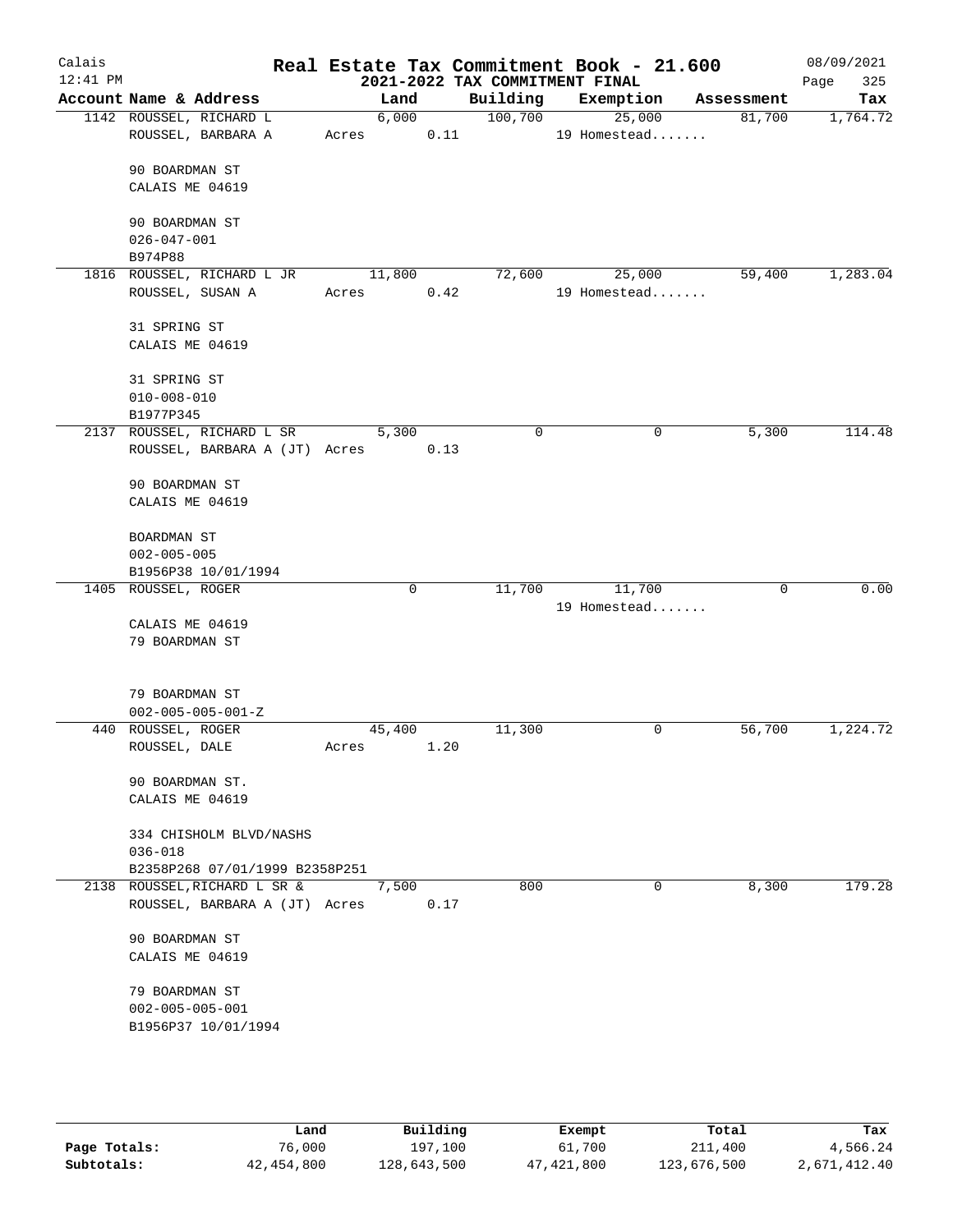| Calais<br>$12:41$ PM |                                          |        |       | 2021-2022 TAX COMMITMENT FINAL | Real Estate Tax Commitment Book - 21.600 |            | 08/09/2021<br>326<br>Page |
|----------------------|------------------------------------------|--------|-------|--------------------------------|------------------------------------------|------------|---------------------------|
|                      | Account Name & Address                   |        | Land  | Building                       | Exemption                                | Assessment | Tax                       |
|                      | 535 ROUSSELL, DALE I                     | 10,100 |       | 63,500                         | 25,000                                   | 48,600     | 1,049.76                  |
|                      | ROUSSELL, MELISSA                        | Acres  | 1.50  |                                | 19 Homestead                             |            |                           |
|                      |                                          |        |       |                                |                                          |            |                           |
|                      | 152 HARDSCRABBLE RD                      |        |       |                                |                                          |            |                           |
|                      | CALAIS ME 04619                          |        |       |                                |                                          |            |                           |
|                      |                                          |        |       |                                |                                          |            |                           |
|                      | 152 HARDSCRABBLE RD                      |        |       |                                |                                          |            |                           |
|                      | $029 - 153$<br>B1942P307                 |        |       |                                |                                          |            |                           |
|                      | 1817 ROUSSELL, RICHARD L SR              | 10,500 |       | 0                              | 0                                        | 10,500     | 226.80                    |
|                      |                                          | Acres  | 0.33  |                                |                                          |            |                           |
|                      | CALAIS ME 04619                          |        |       |                                |                                          |            |                           |
|                      | 90 BOARDMAN STREET                       |        |       |                                |                                          |            |                           |
|                      |                                          |        |       |                                |                                          |            |                           |
|                      |                                          |        |       |                                |                                          |            |                           |
|                      | SPRING ST                                |        |       |                                |                                          |            |                           |
|                      | $010 - 008 - 012$                        |        |       |                                |                                          |            |                           |
|                      | B4404P48 09/20/2017                      |        |       |                                |                                          |            |                           |
|                      | 1724 ROUSSELL, DALE I &                  | 14,800 |       | 0                              | $\mathbf 0$                              | 14,800     | 319.68                    |
|                      | ROUSSELL, MELISSA J<br>(TC)              | Acres  | 26.00 |                                |                                          |            |                           |
|                      |                                          |        |       |                                |                                          |            |                           |
|                      | 152 HARDSCRABBLE ROAD                    |        |       |                                |                                          |            |                           |
|                      | CALAIS ME 04619                          |        |       |                                |                                          |            |                           |
|                      |                                          |        |       |                                |                                          |            |                           |
|                      | HARDSCRABBLE RD                          |        |       |                                |                                          |            |                           |
|                      | $029 - 155 - 001$                        |        |       |                                |                                          |            |                           |
|                      | B4450P17 03/27/2018                      |        |       |                                |                                          |            |                           |
|                      | 2099 ROWELL, MAYBELLE V                  | 12,700 |       | $\mathbf 0$                    | $\mathbf 0$                              | 12,700     | 274.32                    |
|                      | QUINCY MA 02169                          | Acres  | 0.76  |                                |                                          |            |                           |
|                      | 76 5TH AVE                               |        |       |                                |                                          |            |                           |
|                      |                                          |        |       |                                |                                          |            |                           |
|                      |                                          |        |       |                                |                                          |            |                           |
|                      | MIDLAND AVE                              |        |       |                                |                                          |            |                           |
|                      | $004 - 002 - 006$                        |        |       |                                |                                          |            |                           |
|                      | 1584 ROY, BENJAMIN L                     | 11,900 |       | 29,100                         | 25,000                                   | 16,000     | 345.60                    |
|                      |                                          | Acres  | 0.43  |                                | 19 Homestead                             |            |                           |
|                      | CALAIS ME 04619                          |        |       |                                |                                          |            |                           |
|                      | 92 DOWNES ST                             |        |       |                                |                                          |            |                           |
|                      |                                          |        |       |                                |                                          |            |                           |
|                      | 92 DOWNES ST                             |        |       |                                |                                          |            |                           |
|                      | $009 - 001 - 011 - 012$                  |        |       |                                |                                          |            |                           |
|                      | B4530P87 01/25/2019 B4399P281 08/25/2017 |        |       |                                |                                          |            |                           |
|                      | 262 ROYAL RIVER, LLC                     |        | 8,100 | 52,200                         | $\overline{0}$                           | 60,300     | 1,302.48                  |
|                      |                                          | Acres  | 0.20  |                                |                                          |            |                           |
|                      | NEW GLOUCESTER ME 04260                  |        |       |                                |                                          |            |                           |
|                      | 60 PINELAND DR., SUITE                   |        |       |                                |                                          |            |                           |
|                      | 312                                      |        |       |                                |                                          |            |                           |
|                      |                                          |        |       |                                |                                          |            |                           |
|                      | 40 KING ST                               |        |       |                                |                                          |            |                           |
|                      | $003 - 003 - 007$                        |        |       |                                |                                          |            |                           |
|                      | B4421P313 12/06/2017                     |        |       |                                |                                          |            |                           |
|                      |                                          |        |       |                                |                                          |            |                           |
|                      |                                          |        |       |                                |                                          |            |                           |
|                      |                                          |        |       |                                |                                          |            |                           |

|              | Land       | Building    | Exempt     | Total       | Tax          |
|--------------|------------|-------------|------------|-------------|--------------|
| Page Totals: | 68,100     | 144,800     | 50,000     | 162,900     | 3,518.64     |
| Subtotals:   | 42,522,900 | 128,788,300 | 47,471,800 | 123,839,400 | 2,674,931.04 |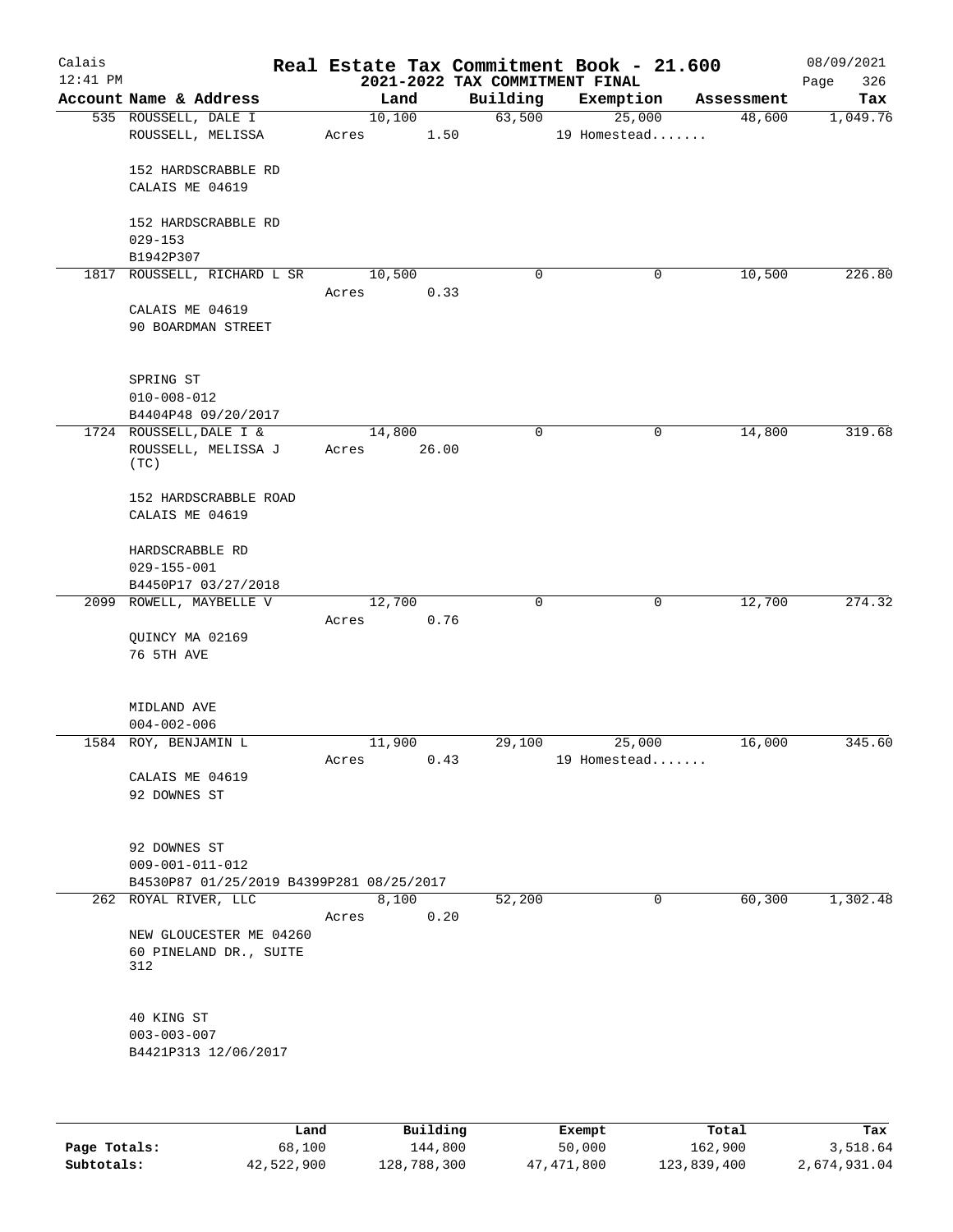| Calais<br>$12:41$ PM |                                |       |        |      | 2021-2022 TAX COMMITMENT FINAL | Real Estate Tax Commitment Book - 21.600 |            | 08/09/2021<br>Page<br>327 |
|----------------------|--------------------------------|-------|--------|------|--------------------------------|------------------------------------------|------------|---------------------------|
|                      | Account Name & Address         |       | Land   |      | Building                       | Exemption                                | Assessment | Tax                       |
|                      | 1937 ROYER, CARL E             |       | 18,200 |      | 104, 100                       | 0                                        | 122,300    | 2,641.68                  |
|                      | ROYER, MELISSA K               | Acres |        | 0.25 |                                |                                          |            |                           |
|                      |                                |       |        |      |                                |                                          |            |                           |
|                      | 2 JONES CT                     |       |        |      |                                |                                          |            |                           |
|                      | SWANTON VT 05488 1023          |       |        |      |                                |                                          |            |                           |
|                      | 84 GERMAIN ST                  |       |        |      |                                |                                          |            |                           |
|                      | $010 - 003 - 020$              |       |        |      |                                |                                          |            |                           |
|                      | B2154P305 04/01/1997           |       |        |      |                                |                                          |            |                           |
|                      | 2619 RUMMEL, ALBERT W & (JT)   |       | 41,700 |      | 49,300                         | 0                                        | 91,000     | 1,965.60                  |
|                      | PLOUFFE, DENISE                | Acres |        | 0.42 |                                |                                          |            |                           |
|                      | PO BOX 441                     |       |        |      |                                |                                          |            |                           |
|                      | LUBEC ME 04652                 |       |        |      |                                |                                          |            |                           |
|                      |                                |       |        |      |                                |                                          |            |                           |
|                      | 353 NORTH ST                   |       |        |      |                                |                                          |            |                           |
|                      | $004 - 001 - 006$              |       |        |      |                                |                                          |            |                           |
|                      | B3393P120 03/26/2008           |       |        |      |                                |                                          |            |                           |
|                      | 1567 RUNDIN, JAMES P           |       | 24,400 |      | 70,900                         | 25,000                                   | 70,300     | 1,518.48                  |
|                      | RUNDIN, LINDA (JT)             | Acres |        | 0.97 |                                | 19 Homestead                             |            |                           |
|                      |                                |       |        |      |                                |                                          |            |                           |
|                      | 740 MAIN ST<br>CALAIS ME 04619 |       |        |      |                                |                                          |            |                           |
|                      |                                |       |        |      |                                |                                          |            |                           |
|                      | 740 MAIN ST                    |       |        |      |                                |                                          |            |                           |
|                      | $008 - 006 - 028$              |       |        |      |                                |                                          |            |                           |
|                      | B2419P143                      |       |        |      |                                |                                          |            |                           |
|                      | 1568 RUNDIN, LINDA &           |       | 19,600 |      | 31,000                         | 0                                        | 50,600     | 1,092.96                  |
|                      | CARPENTER, ELAINE (JT)         | Acres |        | 0.29 |                                |                                          |            |                           |
|                      | 740 MAIN ST                    |       |        |      |                                |                                          |            |                           |
|                      | CALAIS ME 04619                |       |        |      |                                |                                          |            |                           |
|                      |                                |       |        |      |                                |                                          |            |                           |
|                      | 750 MAIN ST                    |       |        |      |                                |                                          |            |                           |
|                      | $008 - 006 - 028 - 002$        |       |        |      |                                |                                          |            |                           |
|                      | B3732P25 04/19/2011            |       |        |      |                                |                                          |            |                           |
|                      | 1794 RUSSELL, ANGALEAH         |       | 6,600  |      | 27,300                         | 0                                        | 33,900     | 732.24                    |
|                      |                                | Acres |        | 0.13 |                                |                                          |            |                           |
|                      | CALAIS ME 04619                |       |        |      |                                |                                          |            |                           |
|                      | 40 SPRING ST                   |       |        |      |                                |                                          |            |                           |
|                      |                                |       |        |      |                                |                                          |            |                           |
|                      | 40 SPRING ST                   |       |        |      |                                |                                          |            |                           |
|                      | $010 - 009 - 022$              |       |        |      |                                |                                          |            |                           |
|                      | B4061P69 05/21/2014            |       |        |      |                                |                                          |            |                           |
|                      | 1583 RUSSELL, ANGALEAN S       |       | 9,500  |      | 64,300                         | 25,000                                   | 48,800     | 1,054.08                  |
|                      |                                | Acres |        | 0.27 |                                | 19 Homestead                             |            |                           |
|                      | CALAIS ME 04619                |       |        |      |                                |                                          |            |                           |
|                      | 90 DOWNES STREET               |       |        |      |                                |                                          |            |                           |
|                      |                                |       |        |      |                                |                                          |            |                           |
|                      | 90 DOWNES ST                   |       |        |      |                                |                                          |            |                           |
|                      | $009 - 001 - 010$              |       |        |      |                                |                                          |            |                           |
|                      | B4438P136 01/20/2017           |       |        |      |                                |                                          |            |                           |
|                      |                                |       |        |      |                                |                                          |            |                           |
|                      |                                |       |        |      |                                |                                          |            |                           |

|              | Land       | Building      | Exempt     | Total       | Tax          |
|--------------|------------|---------------|------------|-------------|--------------|
| Page Totals: | 120,000    | 346,900       | 50,000     | 416,900     | 9,005.04     |
| Subtotals:   | 42,642,900 | 129, 135, 200 | 47,521,800 | 124,256,300 | 2,683,936.08 |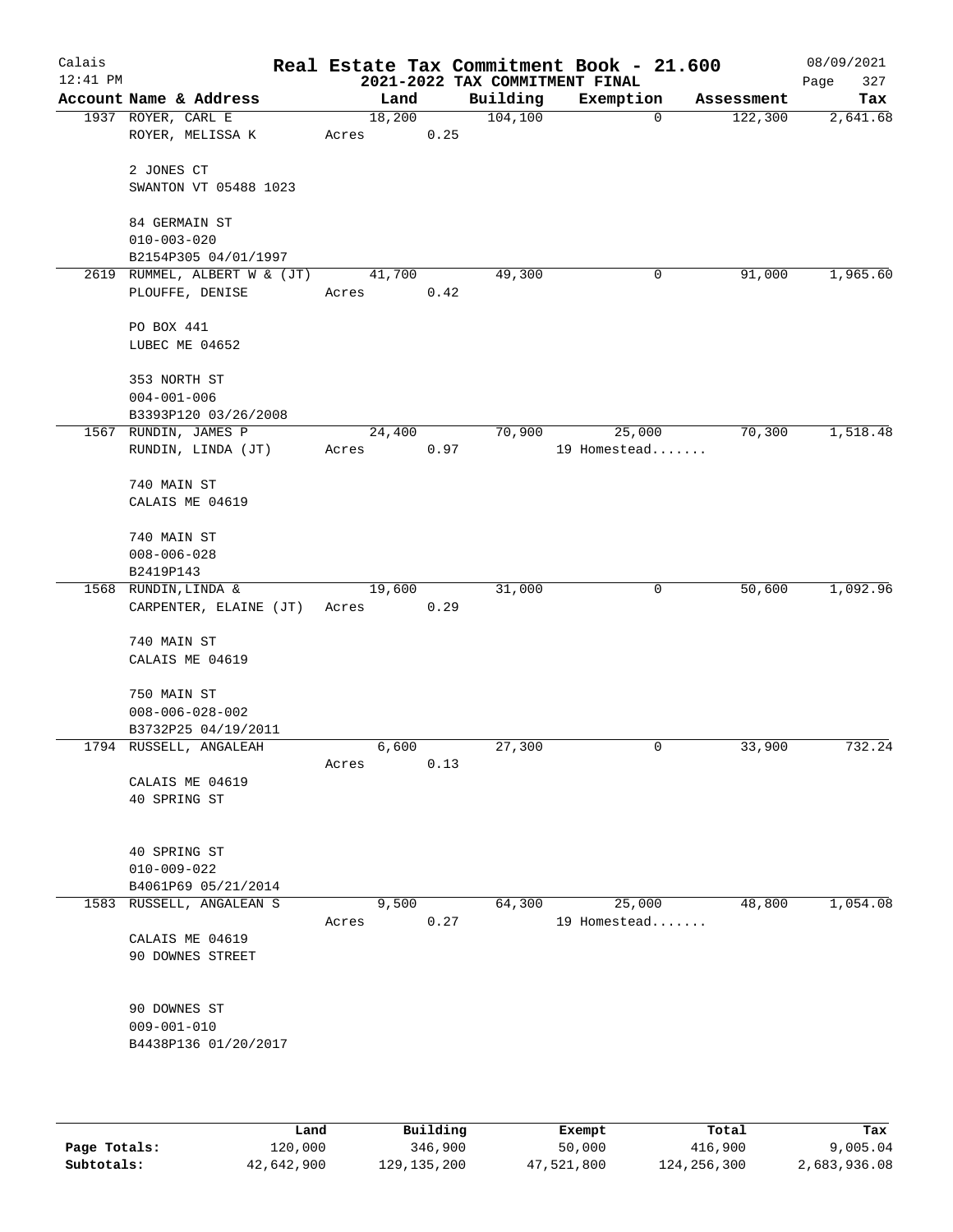| Calais       |                                                                             |            |                |                                            | Real Estate Tax Commitment Book - 21.600 |             | 08/09/2021         |
|--------------|-----------------------------------------------------------------------------|------------|----------------|--------------------------------------------|------------------------------------------|-------------|--------------------|
| $12:41$ PM   | Account Name & Address                                                      |            | Land           | 2021-2022 TAX COMMITMENT FINAL<br>Building | Exemption                                | Assessment  | 328<br>Page<br>Tax |
|              | 865 RUSSELL, LYNNE J                                                        |            | 18,900         | 79,100                                     | 25,000                                   | 73,000      | 1,576.80           |
|              |                                                                             | Acres      | 0.27           |                                            | 19 Homestead                             |             |                    |
|              | CALAIS ME 04619                                                             |            |                |                                            |                                          |             |                    |
|              | 82 WASHINGTON ST                                                            |            |                |                                            |                                          |             |                    |
|              | 82 WASHINGTON ST                                                            |            |                |                                            |                                          |             |                    |
|              | $008 - 001 - 012$                                                           |            |                |                                            |                                          |             |                    |
|              | B4122P243 01/13/2015 B2038P23 11/01/1995 B1352P160<br>824 RUSSELL, MADELINE |            | 11,100         |                                            |                                          | 37,600      | 812.16             |
|              |                                                                             | Acres      | 3.40           | 51,500                                     | 25,000<br>19 Homestead                   |             |                    |
|              | CALAIS ME 04619                                                             |            |                |                                            |                                          |             |                    |
|              | 183 HARDSCRABBLE                                                            |            |                |                                            |                                          |             |                    |
|              | 183 HARDSCRABBLE RD<br>$029 - 148$                                          |            |                |                                            |                                          |             |                    |
|              | B4536P281 02/26/2019 B1552P328 01/29/1986 B811P4<br>09/18/1973              |            |                |                                            |                                          |             |                    |
|              | 157 RUSSELL, MADELINE                                                       |            | 15,400         | $\mathbf 0$                                | 0                                        | 15,400      | 332.64             |
|              |                                                                             | Acres      | 30.00          |                                            |                                          |             |                    |
|              | CALAIS ME 04619<br>183 HARDSCRABBLE                                         |            |                |                                            |                                          |             |                    |
|              |                                                                             |            |                |                                            |                                          |             |                    |
|              | RURAL CALAIS                                                                |            |                |                                            |                                          |             |                    |
|              | $029 - 147$                                                                 |            |                |                                            |                                          |             |                    |
|              | B4536P280 02/26/2019 B1552P329 01/29/1986 B701P73<br>01/05/1971             |            |                |                                            |                                          |             |                    |
|              | 151 RUSSELL, MADELINE                                                       |            | 8,000          | $\mathbf 0$                                | 0                                        | 8,000       | 172.80             |
|              | CALAIS ME 04619                                                             | Acres      | 20.00          |                                            |                                          |             |                    |
|              | 183 HARDSCRABBLE                                                            |            |                |                                            |                                          |             |                    |
|              |                                                                             |            |                |                                            |                                          |             |                    |
|              | RURAL CALAIS                                                                |            |                |                                            |                                          |             |                    |
|              | $029 - 007$                                                                 |            |                |                                            |                                          |             |                    |
|              | B4536P279 02/26/2019 B1552P329 01/29/1986 B740P253<br>10/06/1971            |            |                |                                            |                                          |             |                    |
| 2308         | RYAN-BRAUGHTON, HEIDI G<br>&                                                |            | 21,300         | 57,400                                     | 0                                        | 78,700      | 1,699.92           |
|              | BRAUGHTON, JOHN R                                                           | Acres      | 1.60           |                                            |                                          |             |                    |
|              | (JT)<br>460 SOUTH STREET                                                    |            |                |                                            |                                          |             |                    |
|              |                                                                             |            |                |                                            |                                          |             |                    |
|              | CALAIS ME 04619                                                             |            |                |                                            |                                          |             |                    |
|              | 460 SOUTH ST                                                                |            |                |                                            |                                          |             |                    |
|              | $003 - 009 - 002$                                                           |            |                |                                            |                                          |             |                    |
|              | B3194P209 09/15/2006                                                        |            |                |                                            |                                          |             |                    |
| 1950         | SABATTIS, BRENDA                                                            | Acres      | 22,400<br>0.38 | 80,300                                     | 25,000<br>19 Homestead                   | 77,700      | 1,678.32           |
|              | CALAIS ME 04619                                                             |            |                |                                            |                                          |             |                    |
|              | 49 MAHAR STREET                                                             |            |                |                                            |                                          |             |                    |
|              | 49 MAHAR ST                                                                 |            |                |                                            |                                          |             |                    |
|              | $011 - 009 - 005$                                                           |            |                |                                            |                                          |             |                    |
|              | B4076P147 05/22/2014                                                        |            |                |                                            |                                          |             |                    |
|              |                                                                             | Land       | Building       |                                            | Exempt                                   | Total       | Tax                |
| Page Totals: |                                                                             | 97,100     | 268,300        |                                            | 75,000                                   | 290,400     | 6,272.64           |
| Subtotals:   |                                                                             | 42,740,000 | 129,403,500    |                                            | 47,596,800                               | 124,546,700 | 2,690,208.72       |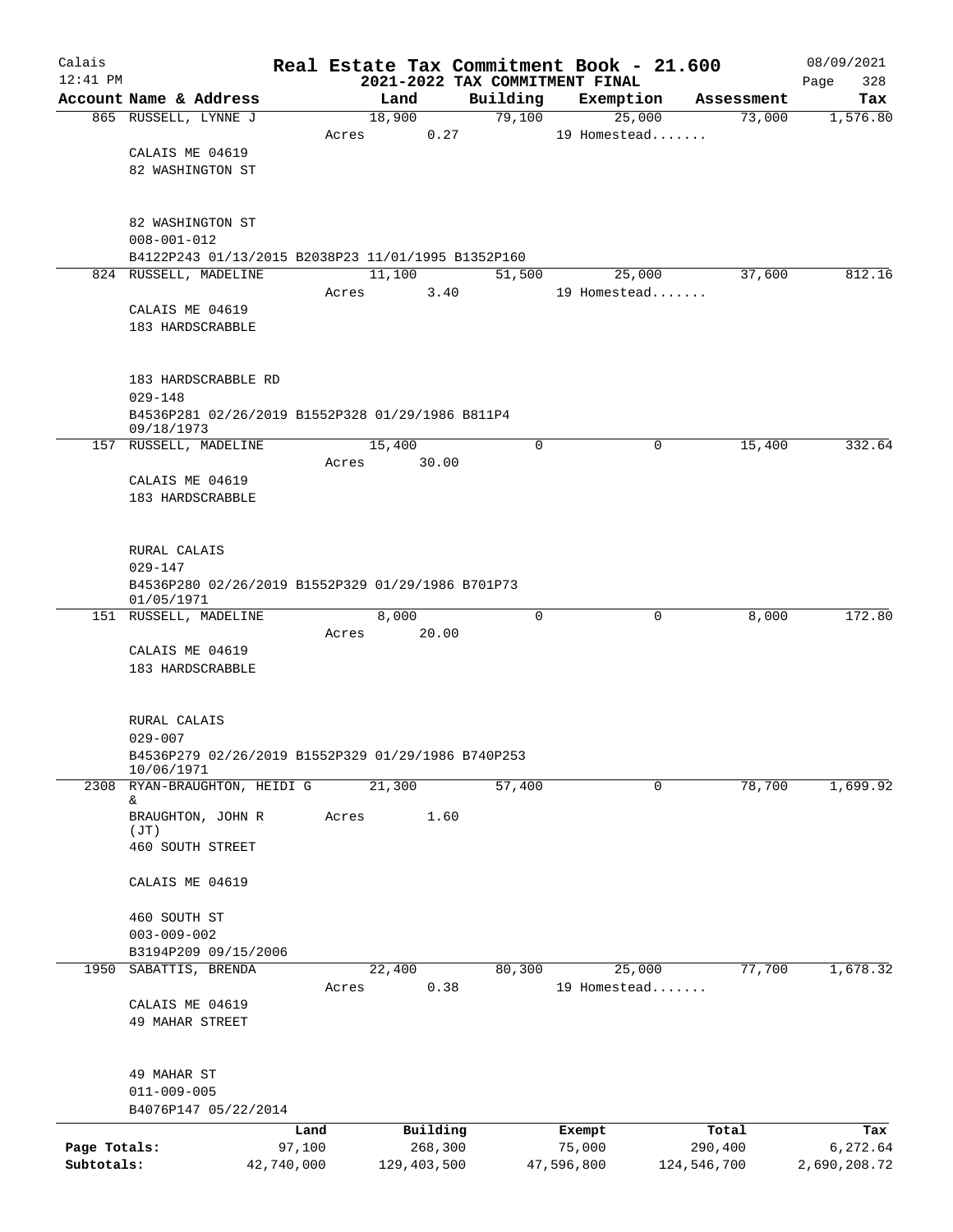| Calais       |                                               |                |       |             |                     |                                            | Real Estate Tax Commitment Book - 21.600 |                  | 08/09/2021      |
|--------------|-----------------------------------------------|----------------|-------|-------------|---------------------|--------------------------------------------|------------------------------------------|------------------|-----------------|
| $12:41$ PM   | Account Name & Address                        |                |       | Land        |                     | 2021-2022 TAX COMMITMENT FINAL<br>Building | Exemption                                | Assessment       | 329<br>Page     |
|              | 2423 SABATTUS, GERRY                          |                |       | 6,100       |                     | $\mathbf 0$                                | $\mathbf 0$                              | 6,100            | Tax<br>131.76   |
|              |                                               |                | Acres |             | 0.23                |                                            |                                          |                  |                 |
|              | CALAIS ME 04619                               |                |       |             |                     |                                            |                                          |                  |                 |
|              | 52 CHANDLER ST                                |                |       |             |                     |                                            |                                          |                  |                 |
|              |                                               |                |       |             |                     |                                            |                                          |                  |                 |
|              |                                               |                |       |             |                     |                                            |                                          |                  |                 |
|              | CHANDLER ST<br>$005 - 007 - 001$              |                |       |             |                     |                                            |                                          |                  |                 |
|              | B1224P179                                     |                |       |             |                     |                                            |                                          |                  |                 |
|              | 2438 SABATTUS, KAREN M                        |                |       | 10,600      |                     | 38,500                                     | 25,000                                   | 24,100           | 520.56          |
|              | 270 SHATTUCK ROAD                             |                | Acres |             | 0.34                |                                            | 19 Homestead                             |                  |                 |
|              |                                               |                |       |             |                     |                                            |                                          |                  |                 |
|              | CALAIS ME 04619                               |                |       |             |                     |                                            |                                          |                  |                 |
|              |                                               |                |       |             |                     |                                            |                                          |                  |                 |
|              | 52 CHANDLER ST                                |                |       |             |                     |                                            |                                          |                  |                 |
|              | $005 - 007 - 023$                             |                |       |             |                     |                                            |                                          |                  |                 |
|              | B1055P78                                      |                |       |             |                     |                                            |                                          |                  |                 |
|              | 1840 SABATTUS, PAUL J                         |                |       | 15,900      |                     | 74,000                                     | 25,000                                   | 64,900           | 1,401.84        |
|              | SABATTUS, MEAGAN L (JT) Acres                 |                |       |             | 0.76                |                                            | 19 Homestead                             |                  |                 |
|              | 97 DOWNES ST                                  |                |       |             |                     |                                            |                                          |                  |                 |
|              | CALAIS ME 04619                               |                |       |             |                     |                                            |                                          |                  |                 |
|              |                                               |                |       |             |                     |                                            |                                          |                  |                 |
|              | 97 DOWNES ST                                  |                |       |             |                     |                                            |                                          |                  |                 |
|              | $010 - 004 - 013$                             |                |       |             |                     |                                            |                                          |                  |                 |
|              | B3464P42 10/20/2008                           |                |       |             |                     |                                            |                                          |                  |                 |
|              | 1004 SAINT CROIX VALLEY<br>REALTY CORPORATION |                |       | 27,500      |                     | 92,800                                     | 120,300                                  | $\mathbf 0$      | 0.00            |
|              | D/B/A KNIGHTS OF                              |                | Acres |             | 0.57                |                                            | 44 Faternal Orders.                      |                  |                 |
|              | COLUMBUS                                      |                |       |             |                     |                                            |                                          |                  |                 |
|              | PARK ST                                       |                |       |             |                     |                                            |                                          |                  |                 |
|              | CALAIS ME 04619                               |                |       |             |                     |                                            |                                          |                  |                 |
|              |                                               |                |       |             |                     |                                            |                                          |                  |                 |
|              | 20 CHURCH ST                                  |                |       |             |                     |                                            |                                          |                  |                 |
|              | $007 - 004 - 004$                             |                |       |             |                     |                                            |                                          |                  |                 |
|              | B1032P80                                      |                |       |             |                     |                                            |                                          |                  |                 |
| 2569         | SAMPLE, KEVIN W                               |                |       | 22,100      |                     | 102,500                                    | 25,000                                   | 99,600           | 2,151.36        |
|              |                                               |                | Acres |             | 0.37                |                                            | 19 Homestead                             |                  |                 |
|              | CALAIS ME 04619<br>81 UNION STREET            |                |       |             |                     |                                            |                                          |                  |                 |
|              |                                               |                |       |             |                     |                                            |                                          |                  |                 |
|              |                                               |                |       |             |                     |                                            |                                          |                  |                 |
|              | 81 UNION ST                                   |                |       |             |                     |                                            |                                          |                  |                 |
|              | $006 - 002 - 007 - 889$                       |                |       |             |                     |                                            |                                          |                  |                 |
|              | B4172P161 07/24/2015                          |                |       |             |                     |                                            |                                          |                  |                 |
| 1784         | SAMPSON, DYLAN M<br>MCLEAN, MIRANDA B         | &              |       | 7,700       | 0.18                | 69,900                                     | 25,000<br>19 Homestead                   | 52,600           | 1,136.16        |
|              | (JT)                                          |                | Acres |             |                     |                                            |                                          |                  |                 |
|              | 55 GERMAIN STREET                             |                |       |             |                     |                                            |                                          |                  |                 |
|              | CALAIS ME 04619                               |                |       |             |                     |                                            |                                          |                  |                 |
|              |                                               |                |       |             |                     |                                            |                                          |                  |                 |
|              | 55 GERMAIN ST                                 |                |       |             |                     |                                            |                                          |                  |                 |
|              | $010 - 009 - 011$<br>B4574P59 07/19/2019      |                |       |             |                     |                                            |                                          |                  |                 |
|              |                                               |                |       |             |                     |                                            |                                          |                  |                 |
|              |                                               |                |       |             |                     |                                            |                                          |                  |                 |
| Page Totals: |                                               | Land<br>89,900 |       |             | Building<br>377,700 |                                            | Exempt<br>220,300                        | Total<br>247,300 | Tax<br>5,341.68 |
| Subtotals:   |                                               | 42,829,900     |       | 129,781,200 |                     |                                            | 47,817,100                               | 124,794,000      | 2,695,550.40    |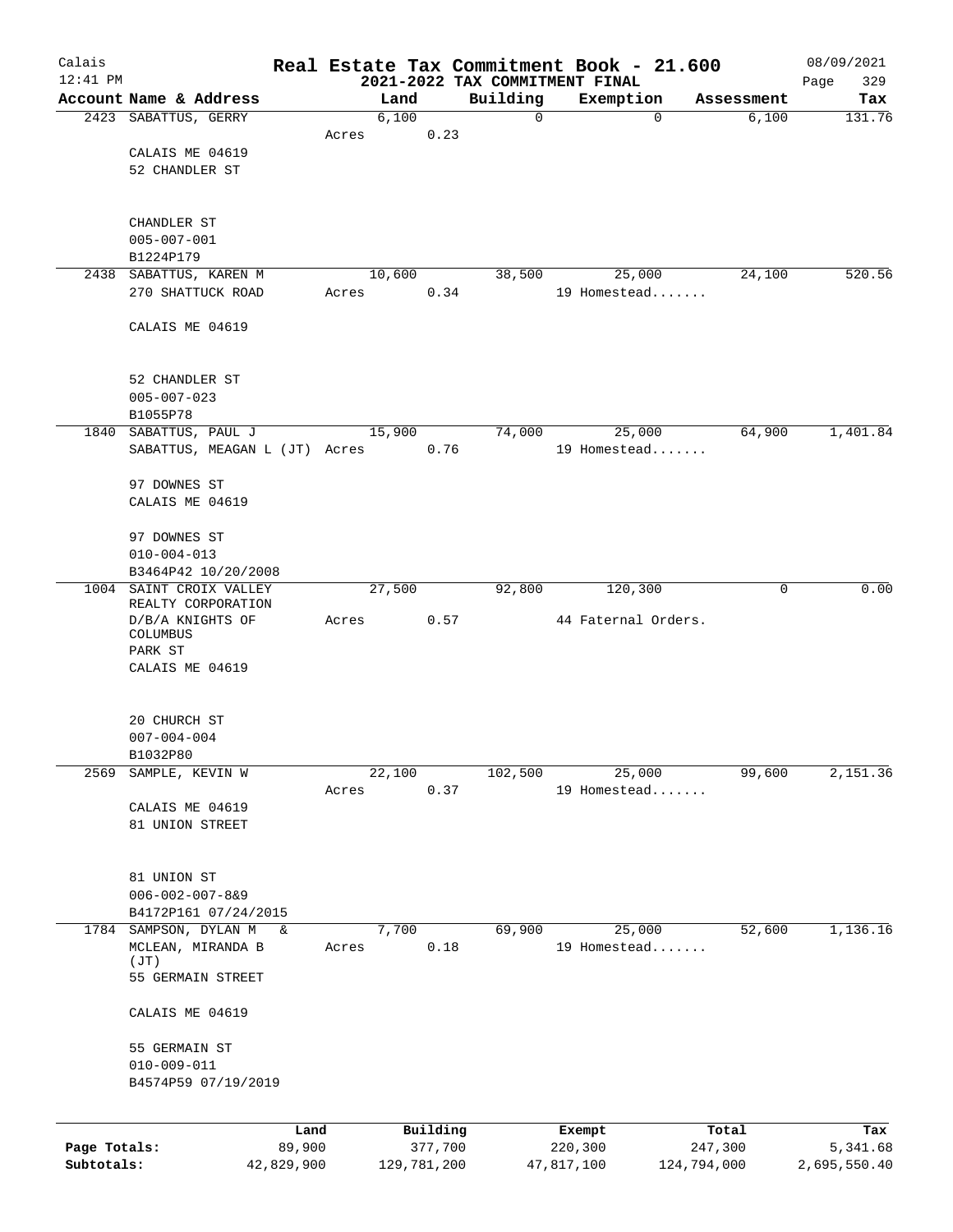| Calais     |                                    |       |        |      |          | Real Estate Tax Commitment Book - 21.600 |            | 08/09/2021  |
|------------|------------------------------------|-------|--------|------|----------|------------------------------------------|------------|-------------|
| $12:41$ PM |                                    |       |        |      |          | 2021-2022 TAX COMMITMENT FINAL           |            | 330<br>Page |
|            | Account Name & Address             |       | Land   |      | Building | Exemption                                | Assessment | Tax         |
|            | 1703 SANDERSON, DANIEL             |       | 14,900 |      | 162,700  | 25,000                                   | 152,600    | 3,296.16    |
|            | SANDERSON, LESLIE (JT)             | Acres |        | 0.67 |          | 19 Homestead                             |            |             |
|            | 26 PLUM TREE LN                    |       |        |      |          |                                          |            |             |
|            | CALAIS ME 04619                    |       |        |      |          |                                          |            |             |
|            | 26 PLUM TREE LN                    |       |        |      |          |                                          |            |             |
|            | $026 - 022 - 003$                  |       |        |      |          |                                          |            |             |
|            | B2685P305 11/26/2002               |       |        |      |          |                                          |            |             |
|            | 1671 SANDERSON, DANIEL & (JT)      |       | 36,400 |      | 53,800   | 0                                        | 90,200     | 1,948.32    |
|            | SANDERSON, LESLIE                  | Acres |        | 1.00 |          |                                          |            |             |
|            | 26 PLUM TREE LN                    |       |        |      |          |                                          |            |             |
|            | CALAIS ME 04619                    |       |        |      |          |                                          |            |             |
|            | 50 PALMER ST                       |       |        |      |          |                                          |            |             |
|            | $013 - 002 - 002 - 002$            |       |        |      |          |                                          |            |             |
|            | B4227P40 02/01/2016                |       |        |      |          |                                          |            |             |
|            | 1608 SANFORD, DAVID &              |       | 9,800  |      | 68,600   | 0                                        | 78,400     | 1,693.44    |
|            | SANFORD, JENNIFER (JT)             | Acres |        | 0.29 |          |                                          |            |             |
|            | 101 SOUTH PRINCETON<br>ROAD        |       |        |      |          |                                          |            |             |
|            | ALEXANDER ME 04694                 |       |        |      |          |                                          |            |             |
|            | 60 CHURCH ST                       |       |        |      |          |                                          |            |             |
|            | $010 - 007 - 014$                  |       |        |      |          |                                          |            |             |
|            | B4725P29 11/11/2020                |       |        |      |          |                                          |            |             |
| 909        | SANFORD, DAVID HAMILTON            |       | 5,300  |      | 0        | 0                                        | 5,300      | 114.48      |
|            | SANFORD, JENNIFER-MARY<br>KIM      | Acres |        | 0.13 |          |                                          |            |             |
|            | 101 S PRINCETON RD                 |       |        |      |          |                                          |            |             |
|            | ALEXANDER ME 04694                 |       |        |      |          |                                          |            |             |
|            | WINTER ST                          |       |        |      |          |                                          |            |             |
|            | $007 - 006 - 007$                  |       |        |      |          |                                          |            |             |
|            | B4216P2 12/17/2015                 |       |        |      |          |                                          |            |             |
|            | 910 SANFORD, DAVID HAMILTON<br>&.  |       | 4,500  |      | 44,300   | 0                                        | 48,800     | 1,054.08    |
|            | SANFORD, JENNIFER-MARY<br>KIM (JT) | Acres |        | 0.06 |          |                                          |            |             |
|            | 101 S PRINCETON RD                 |       |        |      |          |                                          |            |             |
|            | ALEXANDER ME 04694                 |       |        |      |          |                                          |            |             |
|            | 14 WINTER ST                       |       |        |      |          |                                          |            |             |
|            | $007 - 006 - 008$                  |       |        |      |          |                                          |            |             |
|            | B4216P2 12/17/2015                 |       |        |      |          |                                          |            |             |

|              | Land       | Building    | Exempt     | Total       | Tax          |
|--------------|------------|-------------|------------|-------------|--------------|
| Page Totals: | 70,900     | 329,400     | 25,000     | 375,300     | 8,106.48     |
| Subtotals:   | 42,900,800 | 130,110,600 | 47,842,100 | 125,169,300 | 2,703,656.88 |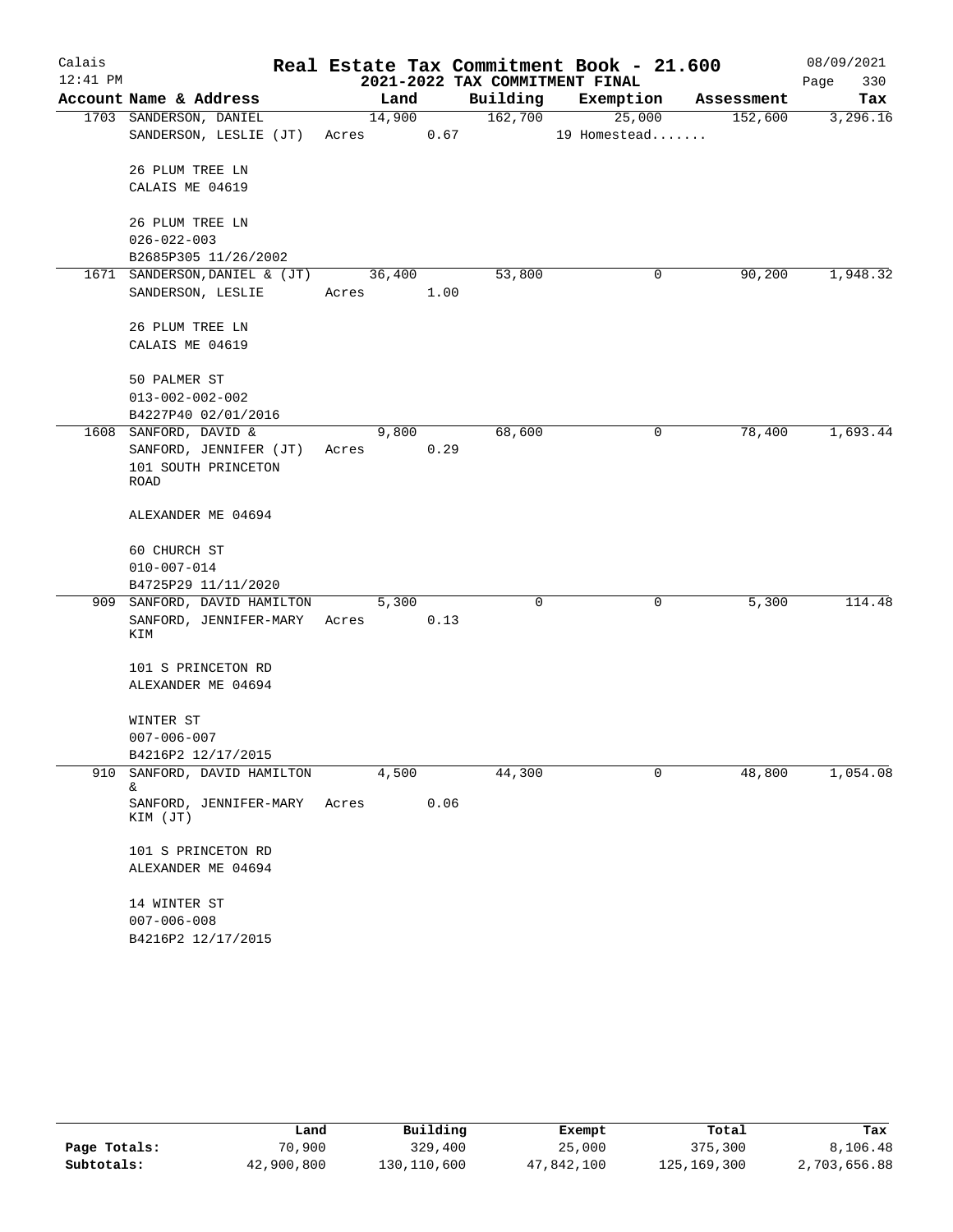| Calais       |                                                     |       |               |                                            | Real Estate Tax Commitment Book - 21.600 |                      | 08/09/2021      |
|--------------|-----------------------------------------------------|-------|---------------|--------------------------------------------|------------------------------------------|----------------------|-----------------|
| $12:41$ PM   | Account Name & Address                              |       |               | 2021-2022 TAX COMMITMENT FINAL<br>Building | Exemption                                |                      | Page<br>331     |
|              | 2335 SANFORD, DAVID HAMILTON                        |       | Land<br>7,500 | 87,400                                     | $\mathbf 0$                              | Assessment<br>94,900 | Tax<br>2,049.84 |
|              | &.                                                  |       |               |                                            |                                          |                      |                 |
|              | SANFORD, JENNIFER MARY                              | Acres | 0.17          |                                            |                                          |                      |                 |
|              | KIM (JT)<br>C/O MICHELLE TAKACH                     |       |               |                                            |                                          |                      |                 |
|              | 118 UNION STREET                                    |       |               |                                            |                                          |                      |                 |
|              | CALAIS ME 04619                                     |       |               |                                            |                                          |                      |                 |
|              |                                                     |       |               |                                            |                                          |                      |                 |
|              | 121 UNION ST                                        |       |               |                                            |                                          |                      |                 |
|              | $005 - 001 - 009$                                   |       |               |                                            |                                          |                      |                 |
|              | B4784P259 05/10/2021 B4182P142 08/28/2015           |       |               |                                            |                                          |                      |                 |
|              | 2604 SANFORD, JENNIFER M K<br>SANFORD, DAVID H (JT) | Acres | 5,800<br>0.10 | 51,700                                     | 0                                        | 57,500               | 1,242.00        |
|              |                                                     |       |               |                                            |                                          |                      |                 |
|              | 101 SOUTH PRINCETON                                 |       |               |                                            |                                          |                      |                 |
|              | <b>ROAD</b>                                         |       |               |                                            |                                          |                      |                 |
|              | ALEXANDER ME 04694                                  |       |               |                                            |                                          |                      |                 |
|              | 10 BOARDMAN ST                                      |       |               |                                            |                                          |                      |                 |
|              | $003 - 002 - 019$                                   |       |               |                                            |                                          |                      |                 |
|              | B3855P11 06/22/2012 B3722P102 03/07/2011            |       |               |                                            |                                          |                      |                 |
|              | 2287 SAPPIER-RICHARDSON,                            |       | 10,300        | 31,300                                     | 0                                        | 41,600               | 898.56          |
|              | GEORGIANNA                                          |       |               |                                            |                                          |                      |                 |
|              |                                                     | Acres | 0.32          |                                            |                                          |                      |                 |
|              | LANCASTER PA 17601<br>709 ROHRER AVE                |       |               |                                            |                                          |                      |                 |
|              |                                                     |       |               |                                            |                                          |                      |                 |
|              |                                                     |       |               |                                            |                                          |                      |                 |
|              | 28 CLEVELAND ST                                     |       |               |                                            |                                          |                      |                 |
|              | $003 - 007 - 009$                                   |       |               |                                            |                                          |                      |                 |
|              | B1542P145                                           |       |               |                                            |                                          |                      |                 |
|              | 2111 SARGENT, JEFFREY E<br>SARGENT, CINDY M (JT)    | Acres | 5,300<br>0.13 | 0                                          | 0                                        | 5,300                | 114.48          |
|              |                                                     |       |               |                                            |                                          |                      |                 |
|              | 25 CLEVELAND ST                                     |       |               |                                            |                                          |                      |                 |
|              | CALAIS ME 04619                                     |       |               |                                            |                                          |                      |                 |
|              |                                                     |       |               |                                            |                                          |                      |                 |
|              | CLEVELAND ST                                        |       |               |                                            |                                          |                      |                 |
|              | $003 - 006 - 017$<br>B3899P73 11/03/2012            |       |               |                                            |                                          |                      |                 |
|              | 339 SARGENT, TINA M                                 |       | 11,000        | 171,600                                    | 0                                        | 182,600              | 3,944.16        |
|              | PO BOX 864                                          | Acres | 3.36          |                                            |                                          |                      |                 |
|              |                                                     |       |               |                                            |                                          |                      |                 |
|              | CALAIS ME 04619                                     |       |               |                                            |                                          |                      |                 |
|              |                                                     |       |               |                                            |                                          |                      |                 |
|              | 270 SHATTUCK RD                                     |       |               |                                            |                                          |                      |                 |
|              | $037 - 100 - 006$                                   |       |               |                                            |                                          |                      |                 |
|              | B4680P10 07/15/2020                                 |       |               |                                            |                                          |                      |                 |
| 825          | SARGENT, TINA MARIE                                 |       | 17,500        | 48,200                                     | 25,000                                   | 40,700               | 879.12          |
|              | C/O CONSTANCE & ROBERT                              | Acres | 0.23          |                                            | 19 Homestead                             |                      |                 |
|              | WHITTAKER JR                                        |       |               |                                            |                                          |                      |                 |
|              | 919 LOVELL ROAD<br>FRYEBURG ME 04037                |       |               |                                            |                                          |                      |                 |
|              |                                                     |       |               |                                            |                                          |                      |                 |
|              |                                                     |       |               |                                            |                                          |                      |                 |
|              | 129 SOUTH ST                                        |       |               |                                            |                                          |                      |                 |
|              | $008 - 003 - 011 - 001$                             |       |               |                                            |                                          |                      |                 |
|              | B4805P191 07/01/2021 B4338P157 02/22/2017           |       |               |                                            |                                          |                      |                 |
|              |                                                     | Land  | Building      |                                            | Exempt                                   | Total                | Tax             |
| Page Totals: | 57,400                                              |       | 390,200       |                                            | 25,000                                   | 422,600              | 9,128.16        |
| Subtotals:   | 42,958,200                                          |       | 130,500,800   |                                            | 47,867,100                               | 125,591,900          | 2,712,785.04    |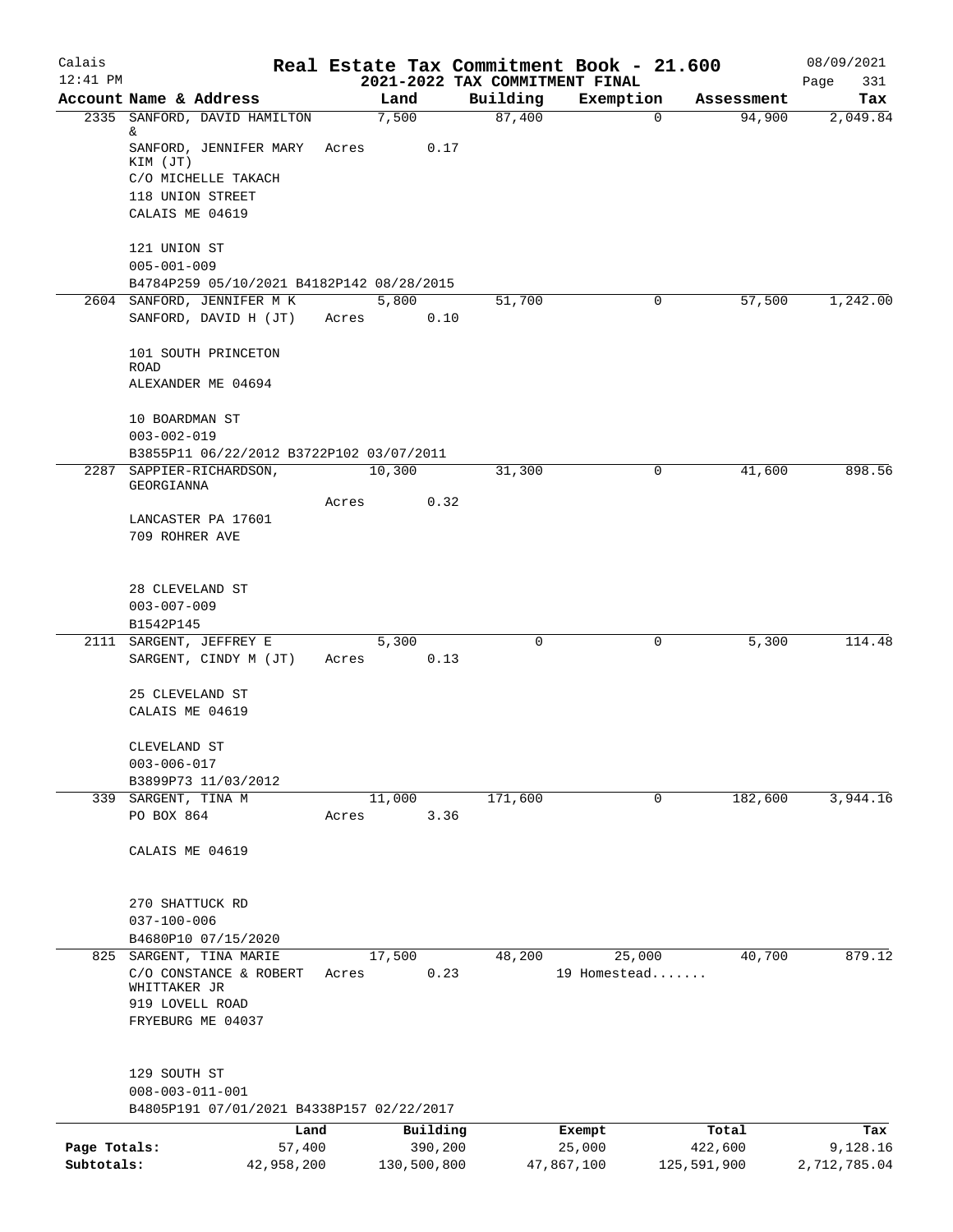| Calais       |                                                          |                          |                                | Real Estate Tax Commitment Book - 21.600 |                  | 08/09/2021      |
|--------------|----------------------------------------------------------|--------------------------|--------------------------------|------------------------------------------|------------------|-----------------|
| $12:41$ PM   |                                                          |                          | 2021-2022 TAX COMMITMENT FINAL |                                          |                  | Page<br>332     |
|              | Account Name & Address                                   | Land                     | Building                       | Exemption                                | Assessment       | Tax             |
|              | 2550 SATTER, LESLIE M &<br>MCCARTER, ELIZABETH A<br>(JT) | 12,300<br>Acres          | 44,500<br>0.46                 | 25,000<br>19 Homestead                   | 31,800           | 686.88          |
|              | 30 HIGH STREET                                           |                          |                                |                                          |                  |                 |
|              | CALAIS ME 04619                                          |                          |                                |                                          |                  |                 |
|              | 30 HIGH ST                                               |                          |                                |                                          |                  |                 |
|              | $006 - 007 - 014$<br>B4558P313 05/31/2019                |                          |                                |                                          |                  |                 |
|              | 692 SAUNDERS, SAMUEL                                     | 25,900                   | 131,300                        | 25,000                                   | 132,200          | 2,855.52        |
|              | SAUNDERS, KRISTI (JT)                                    | Acres                    | 0.63                           | 19 Homestead                             |                  |                 |
|              | 10 STEAMBOAT ST<br>CALAIS ME 04619                       |                          |                                |                                          |                  |                 |
|              | 10 STEAMBOAT ST<br>$014 - 024$                           |                          |                                |                                          |                  |                 |
|              | B3910P72 12/07/2012                                      |                          |                                |                                          |                  |                 |
|              | 166 SAVAGE, KATHERYN<br>SAVAGE, RAYMOND                  | 15,200<br>68.00<br>Acres | 5,700                          | 0                                        | 20,900           | 451.44          |
|              | 11 REARDON LANE<br>CALAIS ME 04619                       |                          |                                |                                          |                  |                 |
|              | BEAVER LAKE                                              |                          |                                |                                          |                  |                 |
|              | $032 - 095$                                              |                          |                                |                                          |                  |                 |
|              | B1842P31 03/01/1993                                      |                          |                                |                                          |                  |                 |
|              | 2854 SAVAGE, RAYMOND B &<br>SAVAGE, KATHRYN A (JT) Acres | 3,100<br>25.00           | 0                              | 0                                        | 3,100            | 66.96           |
|              | 11 REARDON LANE                                          |                          |                                |                                          |                  |                 |
|              | CALAIS ME 04619                                          |                          |                                |                                          |                  |                 |
|              | RURAL CALAIS                                             |                          |                                |                                          |                  |                 |
|              | $032 - 094 - 002$                                        |                          |                                |                                          |                  |                 |
|              | B4574P201 07/19/2019                                     |                          |                                |                                          |                  |                 |
|              | 156 SAWYER, JOHN K. &<br>SAWYER, YOUVONNE M (JT) Acres   | 32,400<br>50.00          | 22,000                         | 0                                        | 54,400           | 1,175.04        |
|              | 185 HARDSCRABBLE RD                                      |                          |                                |                                          |                  |                 |
|              | CALAIS ME 04619                                          |                          |                                |                                          |                  |                 |
|              | 185 HARDSCRABBLE RD<br>$029 - 146$                       |                          |                                |                                          |                  |                 |
|              | B2862P204 03/18/2004                                     |                          |                                |                                          |                  |                 |
| 1604         | SCHAEFFER, JOSEPH &                                      | 17,100                   | 111,200                        | 25,000                                   | 103,300          | 2,231.28        |
|              | SCHAEFFER, KATHERINE<br>(JT)                             | Acres                    | 0.22                           | 19 Homestead                             |                  |                 |
|              | 29 WASHINGTON ST                                         |                          |                                |                                          |                  |                 |
|              | CALAIS ME 04619                                          |                          |                                |                                          |                  |                 |
|              | 29 WASHINGTON ST                                         |                          |                                |                                          |                  |                 |
|              | $010 - 007 - 007$                                        |                          |                                |                                          |                  |                 |
|              | B4499P83 09/21/2018                                      |                          |                                |                                          |                  |                 |
|              |                                                          |                          |                                |                                          |                  |                 |
| Page Totals: | Land<br>106,000                                          | Building<br>314,700      |                                | Exempt<br>75,000                         | Total<br>345,700 | Tax<br>7,467.12 |
|              |                                                          |                          |                                |                                          |                  |                 |

**Subtotals:** 43,064,200 130,815,500 47,942,100 125,937,600 2,720,252.16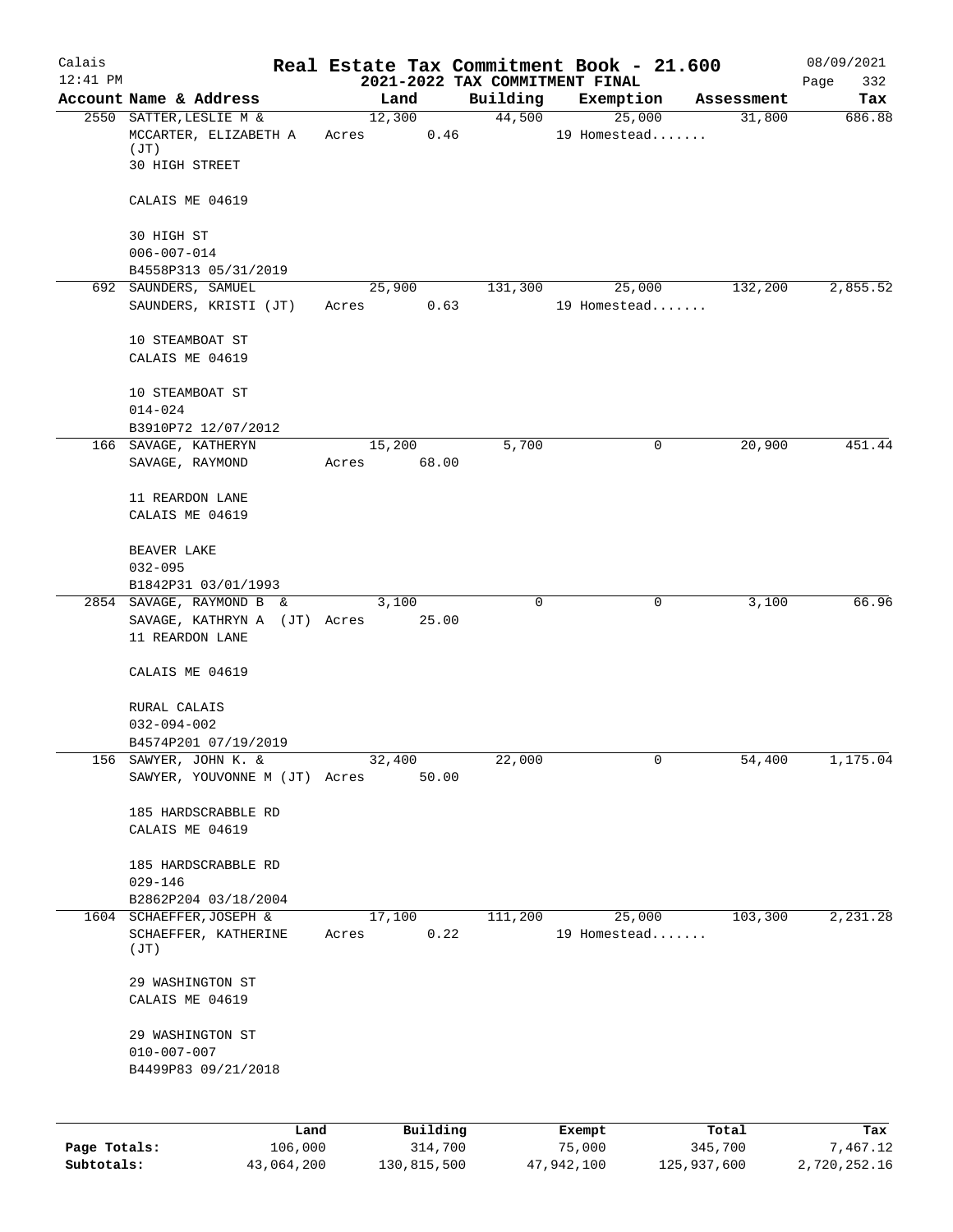| Calais<br>$12:41$ PM |                                             |       |        |      |          | Real Estate Tax Commitment Book - 21.600<br>2021-2022 TAX COMMITMENT FINAL |             |            | 08/09/2021<br>333<br>Page |
|----------------------|---------------------------------------------|-------|--------|------|----------|----------------------------------------------------------------------------|-------------|------------|---------------------------|
|                      | Account Name & Address                      |       | Land   |      | Building | Exemption                                                                  |             | Assessment | Tax                       |
|                      | 2607 SCHIFF, DAYTON                         |       | 13,800 |      | 75,000   |                                                                            | $\mathbf 0$ | 88,800     | 1,918.08                  |
|                      |                                             | Acres |        | 2.30 |          |                                                                            |             |            |                           |
|                      | CALAIS ME 04619                             |       |        |      |          |                                                                            |             |            |                           |
|                      | 179 UNION STREET                            |       |        |      |          |                                                                            |             |            |                           |
|                      |                                             |       |        |      |          |                                                                            |             |            |                           |
|                      |                                             |       |        |      |          |                                                                            |             |            |                           |
|                      | 179 UNION ST<br>$005 - 003 - 001$           |       |        |      |          |                                                                            |             |            |                           |
|                      | B4518P316 11/30/2018                        |       |        |      |          |                                                                            |             |            |                           |
|                      | 2186 SCOTT, ANNE                            |       | 7,300  |      | 500      |                                                                            | 0           | 7,800      | 168.48                    |
|                      | 41 CHAPEL STREET                            | Acres |        | 0.16 |          |                                                                            |             |            |                           |
|                      |                                             |       |        |      |          |                                                                            |             |            |                           |
|                      | CALAIS ME 04619                             |       |        |      |          |                                                                            |             |            |                           |
|                      |                                             |       |        |      |          |                                                                            |             |            |                           |
|                      |                                             |       |        |      |          |                                                                            |             |            |                           |
|                      | 37 CHAPEL ST                                |       |        |      |          |                                                                            |             |            |                           |
|                      | $003 - 003 - 014$                           |       |        |      |          |                                                                            |             |            |                           |
|                      | B4770P27 03/24/2021<br>2241 SCOTT, ANNE E   |       | 8,100  |      | 900      |                                                                            | 0           | 9,000      | 194.40                    |
|                      | 41 CHAPEL STREET                            | Acres |        | 0.20 |          |                                                                            |             |            |                           |
|                      |                                             |       |        |      |          |                                                                            |             |            |                           |
|                      | CALAIS ME 04619                             |       |        |      |          |                                                                            |             |            |                           |
|                      |                                             |       |        |      |          |                                                                            |             |            |                           |
|                      |                                             |       |        |      |          |                                                                            |             |            |                           |
|                      | 10 CLARK ST                                 |       |        |      |          |                                                                            |             |            |                           |
|                      | $003 - 005 - 005$                           |       |        |      |          |                                                                            |             |            |                           |
|                      | B4571P204 07/03/2019<br>2281 SCOTT, BEAU    |       | 8,500  |      | 79,500   | 25,000                                                                     |             | 63,000     | 1,360.80                  |
|                      |                                             | Acres |        | 0.22 |          | 19 Homestead                                                               |             |            |                           |
|                      | CALAIS ME 04619                             |       |        |      |          |                                                                            |             |            |                           |
|                      | 515 SOUTH STREET                            |       |        |      |          |                                                                            |             |            |                           |
|                      |                                             |       |        |      |          |                                                                            |             |            |                           |
|                      |                                             |       |        |      |          |                                                                            |             |            |                           |
|                      | 515 SOUTH ST                                |       |        |      |          |                                                                            |             |            |                           |
|                      | $003 - 006 - 010$                           |       |        |      |          |                                                                            |             |            |                           |
|                      | B4208P299 11/18/2015<br>1796 SCOTT, CYNTHIA |       | 9,500  |      | 32,400   | 25,000                                                                     |             | 16,900     | 365.04                    |
|                      |                                             | Acres |        | 0.27 |          | 19 Homestead                                                               |             |            |                           |
|                      | CALAIS ME 04619                             |       |        |      |          |                                                                            |             |            |                           |
|                      | 46 SPRING ST                                |       |        |      |          |                                                                            |             |            |                           |
|                      |                                             |       |        |      |          |                                                                            |             |            |                           |
|                      |                                             |       |        |      |          |                                                                            |             |            |                           |
|                      | 46 SPRING ST                                |       |        |      |          |                                                                            |             |            |                           |
|                      | $010 - 009 - 024$                           |       |        |      |          |                                                                            |             |            |                           |
|                      | B4277P202 07/28/2016<br>1691 SCOTT, FLOYD   |       | 8,300  |      | 54,600   | 25,000                                                                     |             | 37,900     | 818.64                    |
|                      | SCOTT, SUZETTE                              | Acres |        | 0.21 |          | 19 Homestead                                                               |             |            |                           |
|                      |                                             |       |        |      |          |                                                                            |             |            |                           |
|                      | 53 SWAN ST                                  |       |        |      |          |                                                                            |             |            |                           |
|                      | CALAIS ME 04619                             |       |        |      |          |                                                                            |             |            |                           |
|                      |                                             |       |        |      |          |                                                                            |             |            |                           |
|                      | 53 SWAN ST                                  |       |        |      |          |                                                                            |             |            |                           |
|                      | $009 - 005 - 013$                           |       |        |      |          |                                                                            |             |            |                           |
|                      | B1420P3                                     |       |        |      |          |                                                                            |             |            |                           |
|                      |                                             |       |        |      |          |                                                                            |             |            |                           |
|                      |                                             |       |        |      |          |                                                                            |             |            |                           |

|              | Land       | Building    | Exempt     | Total       | Tax          |
|--------------|------------|-------------|------------|-------------|--------------|
| Page Totals: | 55,500     | 242,900     | 75,000     | 223,400     | 4,825.44     |
| Subtotals:   | 43,119,700 | 131,058,400 | 48,017,100 | 126,161,000 | 2,725,077.60 |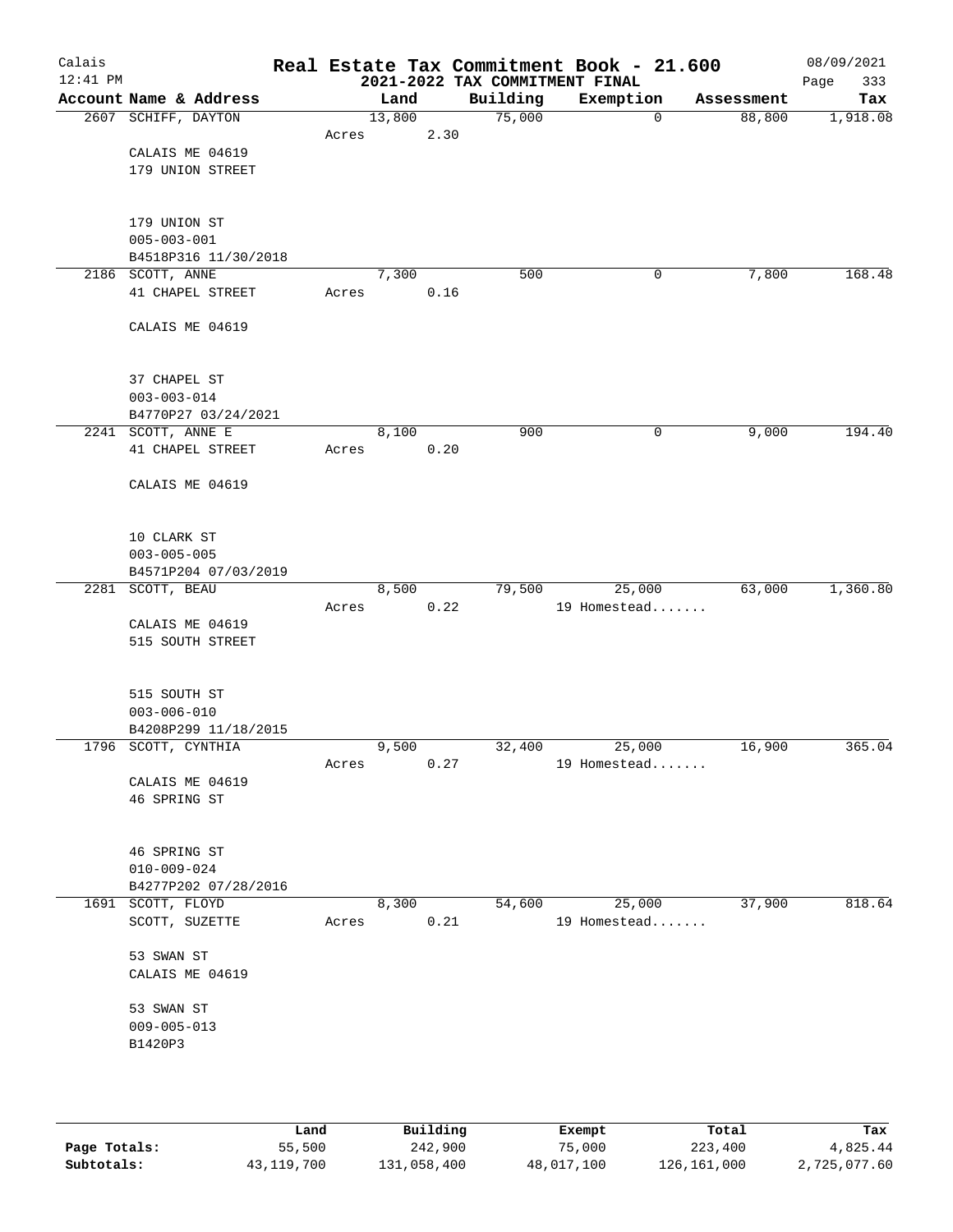| Calais<br>$12:41$ PM |                                                   |       |        |        |      |          | Real Estate Tax Commitment Book - 21.600<br>2021-2022 TAX COMMITMENT FINAL |   |            | 08/09/2021<br>334<br>Page |
|----------------------|---------------------------------------------------|-------|--------|--------|------|----------|----------------------------------------------------------------------------|---|------------|---------------------------|
|                      | Account Name & Address                            |       |        | Land   |      | Building | Exemption                                                                  |   | Assessment | Tax                       |
|                      | 2390 SCOTT, MARGARET D                            |       |        | 12,100 |      | 32,000   | 25,000                                                                     |   | 19,100     | 412.56                    |
|                      |                                                   | Acres |        |        | 0.44 |          | 19 Homestead                                                               |   |            |                           |
|                      | CALAIS ME 04619                                   |       |        |        |      |          |                                                                            |   |            |                           |
|                      | P.O. BOX 194                                      |       |        |        |      |          |                                                                            |   |            |                           |
|                      |                                                   |       |        |        |      |          |                                                                            |   |            |                           |
|                      |                                                   |       |        |        |      |          |                                                                            |   |            |                           |
|                      | 142 UNION ST                                      |       |        |        |      |          |                                                                            |   |            |                           |
|                      | $005 - 005 - 006$                                 |       |        |        |      |          |                                                                            |   |            |                           |
|                      | B938P168                                          |       |        |        |      | 8,700    |                                                                            |   |            | 384.48                    |
|                      | 2455 SCOTT, STEVEN JOSEPH                         | Acres |        | 9,100  | 0.25 |          |                                                                            | 0 | 17,800     |                           |
|                      | CALAIS ME 04619                                   |       |        |        |      |          |                                                                            |   |            |                           |
|                      | 5 GERMAIN STREET                                  |       |        |        |      |          |                                                                            |   |            |                           |
|                      |                                                   |       |        |        |      |          |                                                                            |   |            |                           |
|                      |                                                   |       |        |        |      |          |                                                                            |   |            |                           |
|                      | 5 PLEASANT ST                                     |       |        |        |      |          |                                                                            |   |            |                           |
|                      | $005 - 008 - 023$                                 |       |        |        |      |          |                                                                            |   |            |                           |
|                      | B4559P35 06/25/2018                               |       |        |        |      |          |                                                                            |   |            |                           |
|                      | 2185 SCOTT, CHRISTOPHER &                         |       |        | 8,900  |      | 57,400   |                                                                            | 0 | 66,300     | 1,432.08                  |
|                      | SCOTT, ANNE (JT)                                  | Acres |        |        | 0.24 |          |                                                                            |   |            |                           |
|                      |                                                   |       |        |        |      |          |                                                                            |   |            |                           |
|                      | 41 CHAPEL STREET                                  |       |        |        |      |          |                                                                            |   |            |                           |
|                      | CALAIS ME 04619                                   |       |        |        |      |          |                                                                            |   |            |                           |
|                      |                                                   |       |        |        |      |          |                                                                            |   |            |                           |
|                      | 41 CHAPEL ST                                      |       |        |        |      |          |                                                                            |   |            |                           |
|                      | $003 - 003 - 012$                                 |       |        |        |      |          |                                                                            |   |            |                           |
|                      | B3729P193 04/07/2011                              |       |        |        |      |          |                                                                            |   |            |                           |
|                      | 2240 SCOTT, CHRISTOPHER A &<br>SCOTT, ANNE E (JT) |       |        | 5,800  | 0.10 | 35,900   | 25,000<br>19 Homestead                                                     |   | 16,700     | 360.72                    |
|                      |                                                   | Acres |        |        |      |          |                                                                            |   |            |                           |
|                      | 41 CHAPEL STREET                                  |       |        |        |      |          |                                                                            |   |            |                           |
|                      | CALAIS ME 04619                                   |       |        |        |      |          |                                                                            |   |            |                           |
|                      |                                                   |       |        |        |      |          |                                                                            |   |            |                           |
|                      | 6 CLARK ST                                        |       |        |        |      |          |                                                                            |   |            |                           |
|                      | $003 - 005 - 004$                                 |       |        |        |      |          |                                                                            |   |            |                           |
|                      | B2083P2 05/01/1996                                |       |        |        |      |          |                                                                            |   |            |                           |
|                      | 177 SCOTT, GEORGE HEIRS                           |       | 19,700 |        |      | 0        |                                                                            | 0 | 19,700     | 425.52                    |
|                      | C/O DEBORAH & DAVID                               | Acres |        | 159.00 |      |          |                                                                            |   |            |                           |
|                      | THOMPSON                                          |       |        |        |      |          |                                                                            |   |            |                           |
|                      | 30 DUNNING BLVD                                   |       |        |        |      |          |                                                                            |   |            |                           |
|                      | BANGOR ME 04401 3004                              |       |        |        |      |          |                                                                            |   |            |                           |
|                      |                                                   |       |        |        |      |          |                                                                            |   |            |                           |
|                      | CARSON RD                                         |       |        |        |      |          |                                                                            |   |            |                           |
|                      | $033 - 111$                                       |       |        |        |      |          |                                                                            |   |            |                           |
|                      | 1422 SCOUTS 132, FRIENDS OF                       |       |        | 23,700 |      | 63,900   | 87,600                                                                     |   | 0          | 0.00                      |
|                      | POB <sub>1</sub>                                  | Acres |        |        | 3.30 |          | 48 Benevolent                                                              |   |            |                           |
|                      |                                                   |       |        |        |      |          |                                                                            |   |            |                           |
|                      | CALAIS ME 04619                                   |       |        |        |      |          |                                                                            |   |            |                           |
|                      |                                                   |       |        |        |      |          |                                                                            |   |            |                           |
|                      |                                                   |       |        |        |      |          |                                                                            |   |            |                           |
|                      | 48 SCOUTING WAY                                   |       |        |        |      |          |                                                                            |   |            |                           |
|                      | $027 - 020 - B$                                   |       |        |        |      |          |                                                                            |   |            |                           |
|                      | B3816P159 01/27/2012                              |       |        |        |      |          |                                                                            |   |            |                           |
|                      |                                                   |       |        |        |      |          |                                                                            |   |            |                           |
|                      |                                                   |       |        |        |      |          |                                                                            |   |            |                           |
|                      |                                                   |       |        |        |      |          |                                                                            |   |            |                           |

|              | Land       | Building    | Exempt     | Total       | Tax          |
|--------------|------------|-------------|------------|-------------|--------------|
| Page Totals: | 79,300     | 197,900     | 137,600    | 139,600     | 3,015.36     |
| Subtotals:   | 43,199,000 | 131,256,300 | 48,154,700 | 126,300,600 | 2,728,092.96 |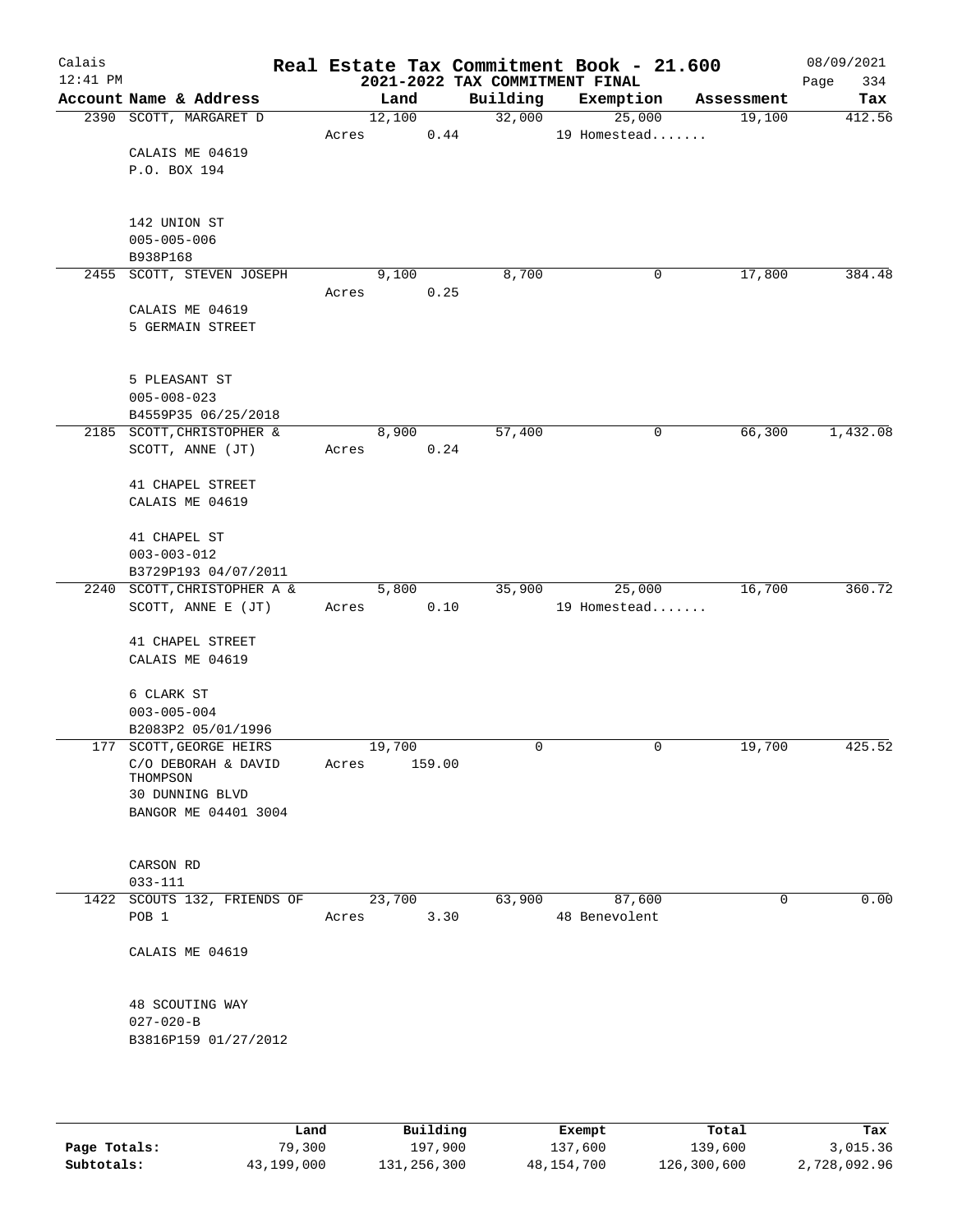| Account Name & Address<br>2170 SEARS, EDITH PATRICIA<br>284 ROOSEVELT TRL<br>WINDHAM ME 04062 4353<br>14 BOARDMAN ST<br>$003 - 002 - 020$<br>B2907P180<br>978 SEAVEY & YOUNG, LLC<br>OLYMPIA WA 98501 5075<br>3511 DONNELLY DR SE<br>383 MAIN ST<br>$007 - 003 - 005$<br>B4383P272 08/07/2017<br>976 SEAVEY & YOUNG, LLC<br>OLYMPIA WA 98501 5075 | Land<br>7,900<br>Acres<br>18,200<br>Acres<br>11,100<br>Acres                  | 0.23<br>0.08 | 2021-2022 TAX COMMITMENT FINAL<br>Building<br>72,500<br>52,600 | Exemption<br>$\overline{0}$<br>0                                                      | Assessment<br>80,400<br>70,800 | 335<br>Page<br>Tax |
|---------------------------------------------------------------------------------------------------------------------------------------------------------------------------------------------------------------------------------------------------------------------------------------------------------------------------------------------------|-------------------------------------------------------------------------------|--------------|----------------------------------------------------------------|---------------------------------------------------------------------------------------|--------------------------------|--------------------|
|                                                                                                                                                                                                                                                                                                                                                   |                                                                               |              |                                                                |                                                                                       |                                | 1,736.64           |
|                                                                                                                                                                                                                                                                                                                                                   |                                                                               |              |                                                                |                                                                                       |                                | 1,529.28           |
|                                                                                                                                                                                                                                                                                                                                                   |                                                                               |              |                                                                |                                                                                       |                                |                    |
|                                                                                                                                                                                                                                                                                                                                                   |                                                                               |              |                                                                |                                                                                       |                                |                    |
|                                                                                                                                                                                                                                                                                                                                                   |                                                                               |              |                                                                |                                                                                       |                                |                    |
|                                                                                                                                                                                                                                                                                                                                                   |                                                                               |              |                                                                |                                                                                       |                                |                    |
|                                                                                                                                                                                                                                                                                                                                                   |                                                                               |              |                                                                |                                                                                       |                                |                    |
|                                                                                                                                                                                                                                                                                                                                                   |                                                                               |              | 22,300                                                         | 0                                                                                     | 33,400                         | 721.44             |
|                                                                                                                                                                                                                                                                                                                                                   |                                                                               | 0.03         |                                                                |                                                                                       |                                |                    |
| 3511 DONNELLY DR SE                                                                                                                                                                                                                                                                                                                               |                                                                               |              |                                                                |                                                                                       |                                |                    |
| 393 MAIN ST<br>$007 - 003 - 036$                                                                                                                                                                                                                                                                                                                  |                                                                               |              |                                                                |                                                                                       |                                |                    |
|                                                                                                                                                                                                                                                                                                                                                   |                                                                               |              |                                                                | $\mathbf 0$                                                                           |                                | 3,676.32           |
| OLYMPIA WA 98501 5075<br>3511 DONNELLY DR SE                                                                                                                                                                                                                                                                                                      | Acres                                                                         |              |                                                                |                                                                                       |                                |                    |
| 15 UNION ST<br>$007 - 001 - 015$<br>B4406P38 08/22/2017                                                                                                                                                                                                                                                                                           |                                                                               |              |                                                                |                                                                                       |                                |                    |
|                                                                                                                                                                                                                                                                                                                                                   |                                                                               |              | 91,400                                                         | 0                                                                                     |                                | 2,214.00           |
| OLYMPIA WA 98501 5075<br>3511 DONNELLY DR SE                                                                                                                                                                                                                                                                                                      |                                                                               |              |                                                                |                                                                                       |                                |                    |
| 417 MAIN ST<br>$007 - 003 - 031$<br>B4174P74 07/24/2015                                                                                                                                                                                                                                                                                           |                                                                               |              |                                                                |                                                                                       |                                |                    |
| 1589 SEAVEY, ANDREW E & (JT)                                                                                                                                                                                                                                                                                                                      |                                                                               |              | 111,100                                                        | 0                                                                                     | 137,100                        | 2,961.36           |
| LORD, MEGAN J                                                                                                                                                                                                                                                                                                                                     | Acres                                                                         |              |                                                                |                                                                                       |                                |                    |
| 241 SOUTH STREET<br>CALAIS ME 04619                                                                                                                                                                                                                                                                                                               |                                                                               |              |                                                                |                                                                                       |                                |                    |
| 241 SOUTH ST<br>$009 - 002 - 006$                                                                                                                                                                                                                                                                                                                 |                                                                               |              |                                                                |                                                                                       |                                |                    |
|                                                                                                                                                                                                                                                                                                                                                   | B4406P41 08/22/2017<br>1016 SEAVEY & YOUNG, LLC<br>975 SEAVEY PROPERTIES, LLC | Acres        | 35,200<br>11,100<br>26,000                                     | 135,000<br>0.30<br>0.03<br>0.51<br>B4174P43 07/30/2015 B3937P163 03/18/2013 B2235P236 |                                | 170,200<br>102,500 |

|              | Land       | Building    | Exempt     | Total       | Tax          |
|--------------|------------|-------------|------------|-------------|--------------|
| Page Totals: | 109,500    | 484,900     |            | 594,400     | 12,839.04    |
| Subtotals:   | 43,308,500 | 131,741,200 | 48,154,700 | 126,895,000 | 2,740,932.00 |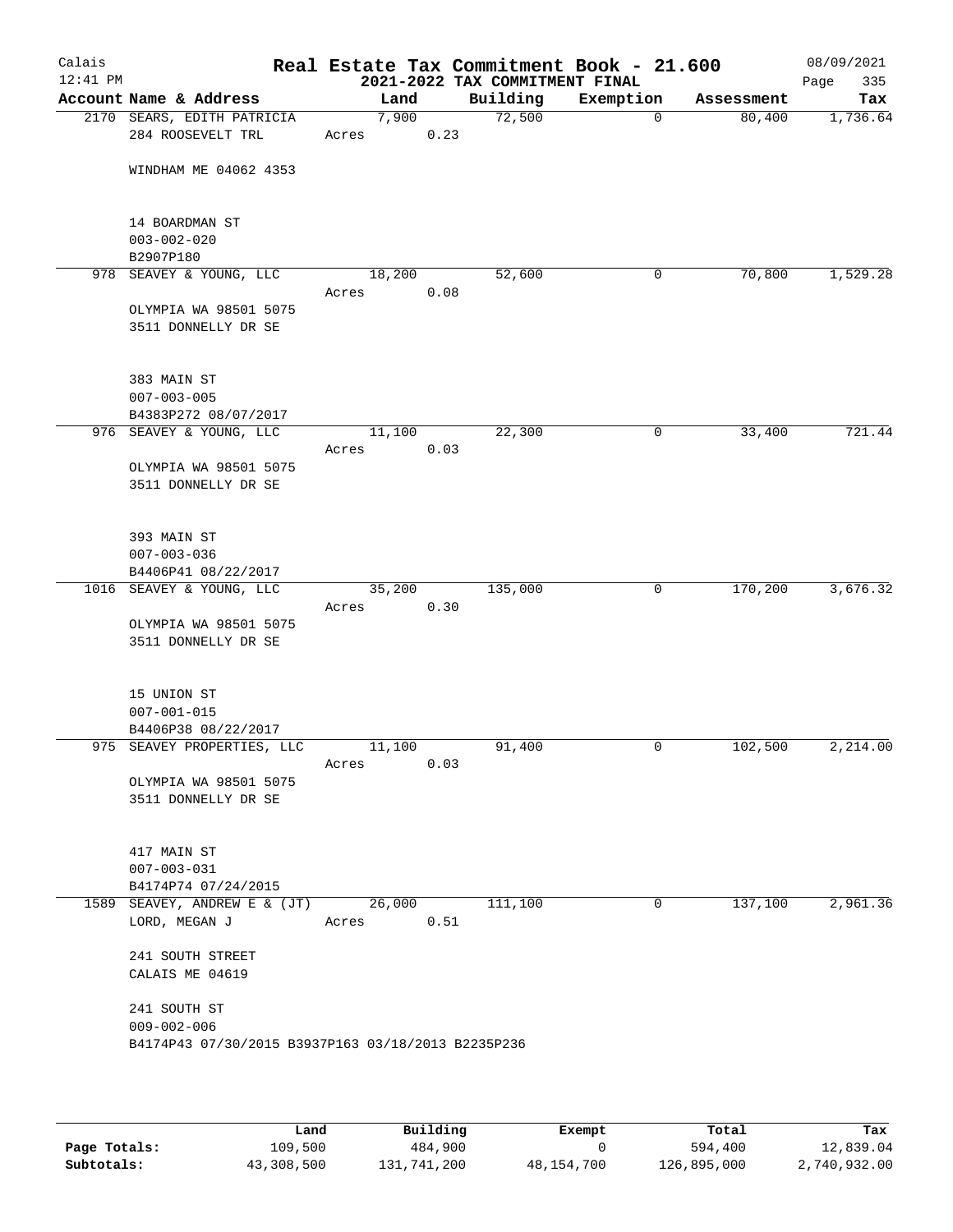| Calais     |                                                     |       |          |           | Real Estate Tax Commitment Book - 21.600    |                     |             | 08/09/2021         |
|------------|-----------------------------------------------------|-------|----------|-----------|---------------------------------------------|---------------------|-------------|--------------------|
| $12:41$ PM | Account Name & Address                              |       | Land     | Building  | 2021-2022 TAX COMMITMENT FINAL<br>Exemption |                     | Assessment  | 336<br>Page<br>Tax |
|            | 2360 SEAVEY, JR WILLIAM J                           |       | $\Omega$ |           | $\Omega$                                    | $\Omega$            | $\mathbf 0$ | 0.00               |
|            |                                                     | Acres | 0.41     |           |                                             |                     |             |                    |
|            | CALAIS ME 04619                                     |       |          |           |                                             |                     |             |                    |
|            | 15 CARVER ST                                        |       |          |           |                                             |                     |             |                    |
|            |                                                     |       |          |           |                                             |                     |             |                    |
|            |                                                     |       |          |           |                                             |                     |             |                    |
|            | CARVER ST                                           |       |          |           |                                             |                     |             |                    |
|            | $005 - 004 - 001$                                   |       |          |           |                                             |                     |             |                    |
|            | B3336P16 09/19/2007                                 |       |          |           |                                             |                     |             |                    |
|            | 1131 SEAVEY, WILLIAM J., JR                         |       | 13,600   | 81,800    |                                             | 25,000              | 70,400      | 1,520.64           |
|            |                                                     | Acres | 8.40     |           |                                             | 19 Homestead        |             |                    |
|            | CALAIS ME 04619                                     |       |          |           |                                             |                     |             |                    |
|            | 33 LOIS LANE                                        |       |          |           |                                             |                     |             |                    |
|            |                                                     |       |          |           |                                             |                     |             |                    |
|            | 33 LOIS LANE                                        |       |          |           |                                             |                     |             |                    |
|            | $029 - 161 - 001 - A$                               |       |          |           |                                             |                     |             |                    |
|            | B3758P267 07/19/2011                                |       |          |           |                                             |                     |             |                    |
|            | 992 SECOND BAPTIST CHURCH                           |       | 38,600   | 1,310,300 |                                             | 1,348,900           | $\mathbf 0$ | 0.00               |
|            |                                                     | Acres | 0.36     |           |                                             | 43 Church Property. |             |                    |
|            | CALAIS ME 04619                                     |       |          |           |                                             |                     |             |                    |
|            | 21 CHURCH ST                                        |       |          |           |                                             |                     |             |                    |
|            |                                                     |       |          |           |                                             |                     |             |                    |
|            | 21 CHURCH ST                                        |       |          |           |                                             |                     |             |                    |
|            | $007 - 003 - 021$                                   |       |          |           |                                             |                     |             |                    |
|            | 1486 SECOND BAPTIST CHURCH                          |       | 19,300   | 65,800    |                                             | 20,000              | 65,100      | 1,406.16           |
|            | PARSONAGE                                           |       |          |           |                                             |                     |             |                    |
|            | ATTN: TREASURER                                     | Acres | 0.28     |           |                                             | 46 Parsonage        |             |                    |
|            | 21 CHURCH ST                                        |       |          |           |                                             |                     |             |                    |
|            | CALAIS ME 04619                                     |       |          |           |                                             |                     |             |                    |
|            |                                                     |       |          |           |                                             |                     |             |                    |
|            | 34 LAFAYETTE ST                                     |       |          |           |                                             |                     |             |                    |
|            | $007 - 009 - 006$                                   |       |          |           |                                             |                     |             |                    |
|            | 2272 SEELEY, BARRY A &                              |       | 6,000    | 30,700    |                                             | 25,000              | 11,700      | 252.72             |
|            | SEELEY, PAULINE E (JT)                              | Acres | 0.11     |           |                                             | 19 Homestead        |             |                    |
|            |                                                     |       |          |           |                                             |                     |             |                    |
|            | 514 SOUTH ST                                        |       |          |           |                                             |                     |             |                    |
|            | CALAIS ME 04619                                     |       |          |           |                                             |                     |             |                    |
|            | 514 SOUTH ST                                        |       |          |           |                                             |                     |             |                    |
|            | $003 - 005 - 001$                                   |       |          |           |                                             |                     |             |                    |
|            | B3577P292 03/28/2008 B3577P289 03/28/2008 B1784P210 |       |          |           |                                             |                     |             |                    |
|            | 2182 SEELEY, RICHARD H &                            |       | 11,100   | 56,900    |                                             | 25,000              | 43,000      | 928.80             |
|            | SEELEY, NICHOLE M (JT) Acres 0.37                   |       |          |           |                                             | 19 Homestead        |             |                    |
|            |                                                     |       |          |           |                                             |                     |             |                    |
|            | 55 CHAPEL ST                                        |       |          |           |                                             |                     |             |                    |
|            | CALAIS ME 04619                                     |       |          |           |                                             |                     |             |                    |
|            |                                                     |       |          |           |                                             |                     |             |                    |
|            | 55 CHAPEL ST<br>$003 - 003 - 008 + 008 - 1$         |       |          |           |                                             |                     |             |                    |
|            | B3563P145 08/19/2009                                |       |          |           |                                             |                     |             |                    |
|            |                                                     |       |          |           |                                             |                     |             |                    |
|            |                                                     |       |          |           |                                             |                     |             |                    |
|            |                                                     |       |          |           |                                             |                     |             |                    |

|              | Land       | Building    | Exempt     | Total       | Tax          |
|--------------|------------|-------------|------------|-------------|--------------|
| Page Totals: | 88,600     | 1,545,500   | 1,443,900  | 190,200     | 4,108.32     |
| Subtotals:   | 43,397,100 | 133,286,700 | 49,598,600 | 127,085,200 | 2,745,040.32 |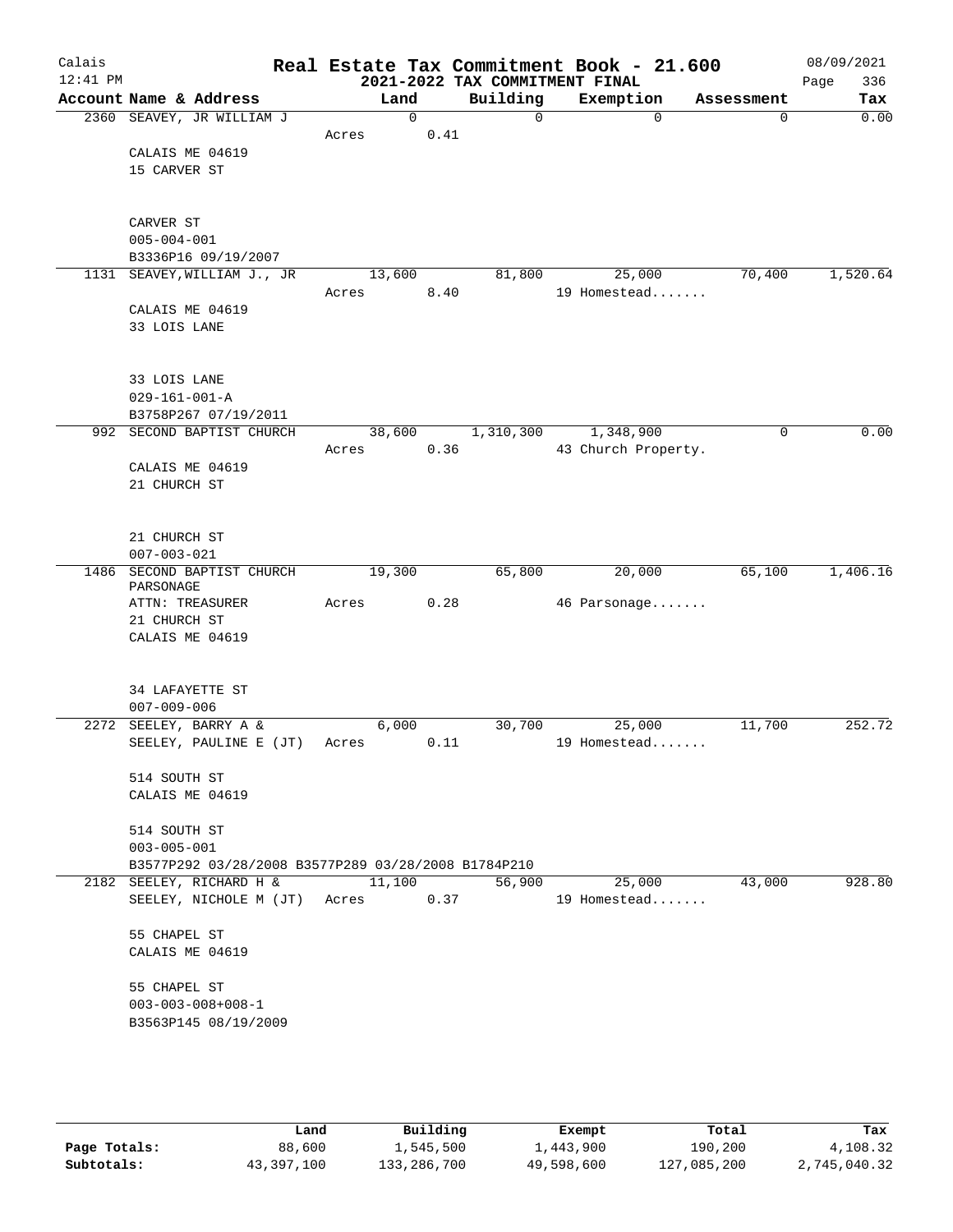| Calais       |                                                                                                         |                |       |               |                     | Real Estate Tax Commitment Book - 21.600 |                   |                        |                     | 08/09/2021      |
|--------------|---------------------------------------------------------------------------------------------------------|----------------|-------|---------------|---------------------|------------------------------------------|-------------------|------------------------|---------------------|-----------------|
| $12:41$ PM   | Account Name & Address                                                                                  |                |       |               |                     | 2021-2022 TAX COMMITMENT FINAL           |                   |                        |                     | 337<br>Page     |
|              | 1464 SEELEY, ROBERT L                                                                                   |                |       | Land<br>7,700 |                     | Building<br>24,500                       | Exemption         | 25,000                 | Assessment<br>7,200 | Tax<br>155.52   |
|              | CALAIS ME 04619<br>50 SWAN ST                                                                           |                | Acres |               | 0.18                |                                          |                   | 19 Homestead           |                     |                 |
|              | 50 SWAN ST<br>$009 - 004 - 019$<br>B4528P272 01/03/2019<br>1754 SEELYE, ROBERT W<br>SEELYE, TINA L (JT) |                |       | 17,800        | 0.24                | 80,400                                   |                   | 25,000<br>19 Homestead | 73,200              | 1,581.12        |
|              | 49 LINCOLN ST<br>CALAIS ME 04619<br>49 LINCOLN ST                                                       |                | Acres |               |                     |                                          |                   |                        |                     |                 |
|              | $010 - 003 - 010$<br>B2107P100 09/01/1996                                                               |                |       |               |                     |                                          |                   |                        |                     |                 |
|              | 2263 SEIDL, JOSEPH (HEIRS)<br>393 HOULTON ROAD                                                          |                | Acres | 8,500         | 0.26                | 10,500                                   |                   | 0                      | 19,000              | 410.40          |
|              | WAITE ME 04492                                                                                          |                |       |               |                     |                                          |                   |                        |                     |                 |
|              | 9 STILLSON ST<br>$002 - 002 - 013$<br>B2909P210 08/03/2004                                              |                |       |               |                     |                                          |                   |                        |                     |                 |
|              | 1163 SEVENTH DAY ADVENTIST<br>CHURCH                                                                    |                |       | 25,700        |                     | 89,400                                   |                   | 115,100                | $\mathbf 0$         | 0.00            |
|              | CALAIS ME 04619<br>8 CHAPEL ST                                                                          |                | Acres |               | 0.50                |                                          |                   | 43 Church Property.    |                     |                 |
|              | 8 CHAPEL ST<br>$003 - 004 - 003 - 004$<br>B1271P28                                                      |                |       |               |                     |                                          |                   |                        |                     |                 |
| 1158         | SEVENTH DAY ADVENTIST<br>CHURCH                                                                         |                |       | 25,900        |                     | 69,700                                   |                   | 95,600                 | 0                   | 0.00            |
|              | CALAIS ME 04619<br>3 CHAPEL ST                                                                          |                | Acres |               | 0.65                |                                          |                   | 43 Church Property.    |                     |                 |
|              | 3 CHAPEL ST<br>$003 - 003 - 019$<br>B511P274                                                            |                |       |               |                     |                                          |                   |                        |                     |                 |
| 1748         | SHANNON, RALPH                                                                                          |                |       | 11,100        |                     | 65,700                                   |                   | 25,000                 | 51,800              | 1,118.88        |
|              | CALAIS ME 04619<br>90 CALAIS AVE                                                                        |                | Acres |               | 0.37                |                                          |                   | 19 Homestead           |                     |                 |
|              | 90 CALAIS AVE<br>$010 - 003 - 001$<br>B879P191                                                          |                |       |               |                     |                                          |                   |                        |                     |                 |
| Page Totals: |                                                                                                         | Land<br>96,700 |       |               | Building<br>340,200 |                                          | Exempt<br>285,700 |                        | Total<br>151,200    | Tax<br>3,265.92 |
| Subtotals:   |                                                                                                         | 43, 493, 800   |       | 133,626,900   |                     |                                          | 49,884,300        |                        | 127, 236, 400       | 2,748,306.24    |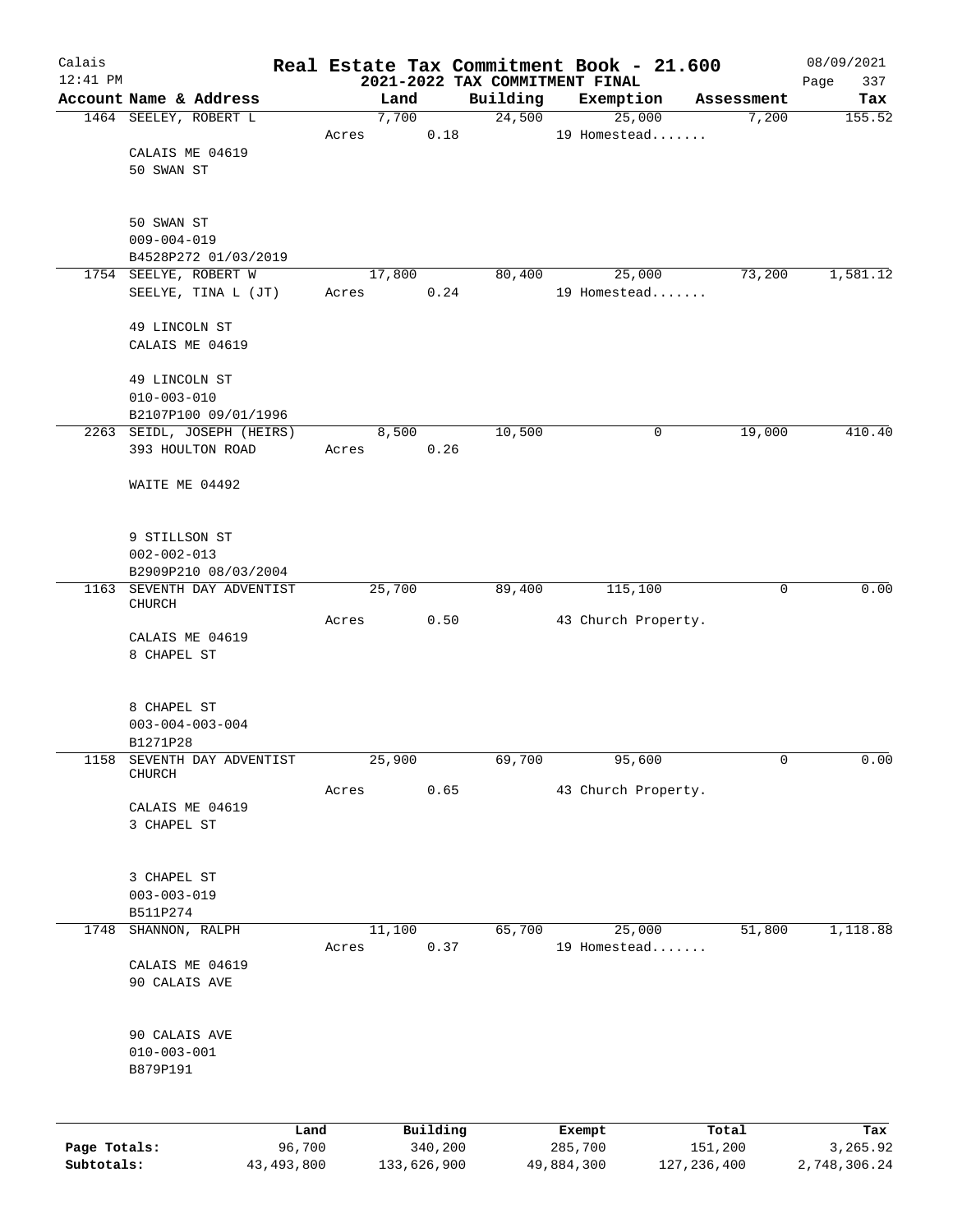| Calais<br>$12:41$ PM |                                                |       |                | 2021-2022 TAX COMMITMENT FINAL | Real Estate Tax Commitment Book - 21.600 |            | 08/09/2021<br>338<br>Page |
|----------------------|------------------------------------------------|-------|----------------|--------------------------------|------------------------------------------|------------|---------------------------|
|                      | Account Name & Address                         |       | Land           | Building                       | Exemption                                | Assessment | Tax                       |
|                      | 594 SHATTUCK, LINDA HELEN                      |       | 31,200         | 44,100                         | $\mathbf 0$                              | 75,300     | 1,626.48                  |
|                      | PO BOX 496                                     | Acres | 3.50           |                                |                                          |            |                           |
|                      | CALAIS ME 04619                                |       |                |                                |                                          |            |                           |
|                      | 255 RIVER ROAD                                 |       |                |                                |                                          |            |                           |
|                      | $029 - 169$                                    |       |                |                                |                                          |            |                           |
|                      | B4682P176 07/24/2020<br>328 SHELTERWOOD FOREST |       | 25,400         | 0                              | 0                                        | 25,400     | 548.64                    |
|                      | SOLUTIONS, INC                                 |       |                |                                |                                          |            |                           |
|                      | 90 JOAN'S HILL ROAD                            | Acres | 56.35          |                                |                                          |            |                           |
|                      | BANGOR ME 04401                                |       |                |                                |                                          |            |                           |
|                      | RIVER ROAD                                     |       |                |                                |                                          |            |                           |
|                      | $033 - 197$                                    |       |                |                                |                                          |            |                           |
|                      | B4573P47 07/15/2019                            |       |                |                                |                                          |            |                           |
|                      | 188 SHELTERWOOD FOREST<br>SOLUTIONS, INC       |       | 5,600          | 0                              | 0                                        | 5,600      | 120.96                    |
|                      | 90 JOANS HILL ROAD                             | Acres | 38.00          |                                |                                          |            |                           |
|                      | BANGOR ME 04401                                |       |                |                                |                                          |            |                           |
|                      | RIVER ROAD<br>$033 - 193$                      |       |                |                                |                                          |            |                           |
|                      | B4683P126 07/23/2020                           |       |                |                                |                                          |            |                           |
|                      | 2232 SHERRARD, JOHN                            |       | 22,800         | 107,100                        | 25,000                                   | 104,900    | 2,265.84                  |
|                      | SHERRARD, SANDRA                               | Acres | 0.79           |                                | 19 Homestead                             |            |                           |
|                      | 15 FOWLER ST                                   |       |                |                                |                                          |            |                           |
|                      | CALAIS ME 04619                                |       |                |                                |                                          |            |                           |
|                      | 13 FOWLER ST                                   |       |                |                                |                                          |            |                           |
|                      | $003 - 004 - 018 + 001$                        |       |                |                                |                                          |            |                           |
|                      | B1472P302                                      |       |                |                                |                                          |            |                           |
|                      | 2797 SHERRARD, MICHAEL                         | Acres | 23,200<br>0.13 | 70,500                         | 0                                        | 93,700     | 2,023.92                  |
|                      | CALAIS ME 04619                                |       |                |                                |                                          |            |                           |
|                      | 17 CLARK ST                                    |       |                |                                |                                          |            |                           |
|                      | 472 NORTH ST                                   |       |                |                                |                                          |            |                           |
|                      | $003 - 003 - 002$                              |       |                |                                |                                          |            |                           |
|                      | B2503P90 04/01/2001                            |       |                |                                |                                          |            |                           |
|                      | 1164 SHERRARD, MICHAEL L                       |       | 5,100          | 0                              | 0                                        | 5,100      | 110.16                    |
|                      | 55 DOWNES STREET                               | Acres | 0.08           |                                |                                          |            |                           |
|                      | CALAIS ME 04619                                |       |                |                                |                                          |            |                           |
|                      | SCHOOL ST                                      |       |                |                                |                                          |            |                           |
|                      | $003 - 009 - 016$                              |       |                |                                |                                          |            |                           |
|                      | B4772P139 03/31/2021                           |       |                |                                |                                          |            |                           |
|                      |                                                |       |                |                                |                                          |            |                           |
|                      |                                                | Land  | Building       |                                | Exempt                                   | Total      | Tax                       |

|              | ------     | ---------   | --------   | -----       | ----         |
|--------------|------------|-------------|------------|-------------|--------------|
| Page Totals: | 113,300    | 221,700     | 25,000     | 310,000     | 6.696.00     |
| Subtotals:   | 43,607,100 | 133,848,600 | 49,909,300 | 127,546,400 | 2,755,002.24 |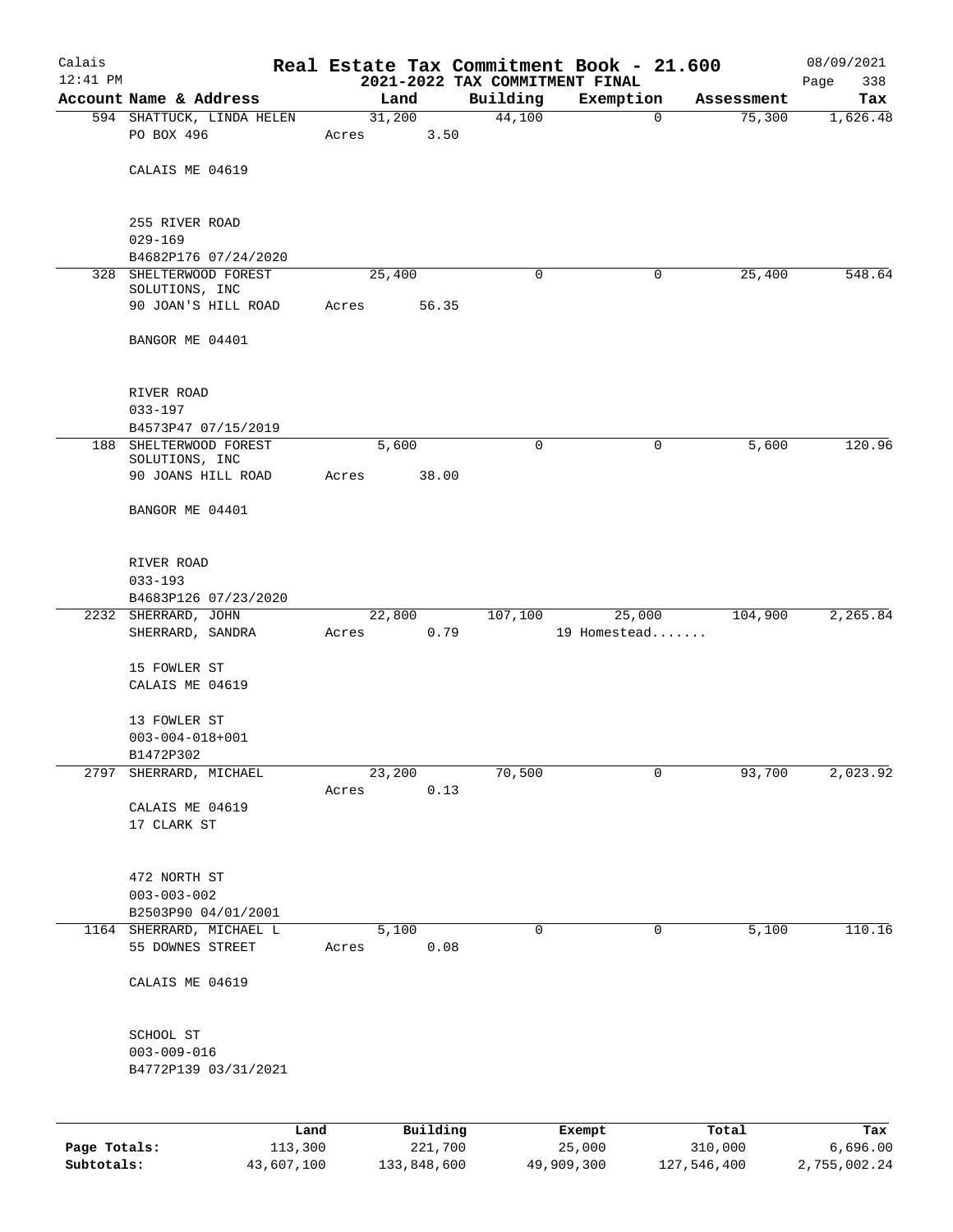| Calais       |                                                                     |            |        |               |                                            | Real Estate Tax Commitment Book - 21.600 |             | 08/09/2021         |
|--------------|---------------------------------------------------------------------|------------|--------|---------------|--------------------------------------------|------------------------------------------|-------------|--------------------|
| $12:41$ PM   | Account Name & Address                                              |            | Land   |               | 2021-2022 TAX COMMITMENT FINAL<br>Building | Exemption                                | Assessment  | 339<br>Page<br>Tax |
|              | 2191 SHERRARD, MICHAEL R                                            |            | 8,200  |               | $\mathbf 0$                                | $\mathbf 0$                              | 8,200       | 177.12             |
|              |                                                                     |            | Acres  | 0.32          |                                            |                                          |             |                    |
|              | CALAIS ME 04619                                                     |            |        |               |                                            |                                          |             |                    |
|              | PO BOX 836                                                          |            |        |               |                                            |                                          |             |                    |
|              |                                                                     |            |        |               |                                            |                                          |             |                    |
|              | CLARK ST                                                            |            |        |               |                                            |                                          |             |                    |
|              | $003 - 004 - 021$<br>B3267P122 03/15/2007                           |            |        |               |                                            |                                          |             |                    |
|              | 2192 SHERRARD, MICHAEL R                                            |            | 6,600  |               | 900                                        | 0                                        | 7,500       | 162.00             |
|              |                                                                     |            | Acres  | 0.13          |                                            |                                          |             |                    |
|              | CALAIS ME 04619                                                     |            |        |               |                                            |                                          |             |                    |
|              | PO BOX 836                                                          |            |        |               |                                            |                                          |             |                    |
|              | 15 CLARK ST                                                         |            |        |               |                                            |                                          |             |                    |
|              | $003 - 004 - 022$                                                   |            |        |               |                                            |                                          |             |                    |
|              | B3267P122 03/15/2007                                                |            |        |               |                                            |                                          |             |                    |
|              | 1525 SHERRARD, MICHAEL R &                                          |            | 18,200 |               | 44,000                                     | 0                                        | 62,200      | 1,343.52           |
|              | SHERRARD, MORGAN A<br>(JT)                                          |            | Acres  | 0.25          |                                            |                                          |             |                    |
|              | 17 CLARK STREET                                                     |            |        |               |                                            |                                          |             |                    |
|              | CALAIS ME 04619                                                     |            |        |               |                                            |                                          |             |                    |
|              | 55 DOWNES ST                                                        |            |        |               |                                            |                                          |             |                    |
|              | $010 - 011 - 011$                                                   |            |        |               |                                            |                                          |             |                    |
| 2233         | B4705P60 08/27/2020 B4512P103 10/31/2018<br>SHERRARD, CHRISTOPHER J |            | 12,600 |               | 92,300                                     | 25,000                                   | 79,900      | 1,725.84           |
|              | &                                                                   |            |        |               |                                            |                                          |             |                    |
|              | SHERRARD, RENEE B                                                   |            | Acres  | 0.48          |                                            | 19 Homestead                             |             |                    |
|              | 19 CLARK ST                                                         |            |        |               |                                            |                                          |             |                    |
|              | CALAIS ME 04619                                                     |            |        |               |                                            |                                          |             |                    |
|              | 19 CLARK ST                                                         |            |        |               |                                            |                                          |             |                    |
|              | $003 - 004 - 019$                                                   |            |        |               |                                            |                                          |             |                    |
|              | B4377P56 07/13/2017                                                 |            |        |               |                                            |                                          |             |                    |
| 2234         | SHERRARD, MICHAEL R &                                               |            | 13,700 |               | 82,100                                     | 25,000                                   | 70,800      | 1,529.28           |
|              | SHERRARD, MORGAN A (JT) Acres                                       |            |        | 0.57          |                                            | 19 Homestead                             |             |                    |
|              | 17 CLARK ST                                                         |            |        |               |                                            |                                          |             |                    |
|              | CALAIS ME 04619                                                     |            |        |               |                                            |                                          |             |                    |
|              | 17 CLARK ST                                                         |            |        |               |                                            |                                          |             |                    |
|              | $003 - 004 - 020$                                                   |            |        |               |                                            |                                          |             |                    |
|              | B2464P325                                                           |            |        |               |                                            |                                          |             |                    |
| 453          | SHERRARD, MICHAEL R. &<br>SHERRARD, MORGAN A (JT) Acres             |            | 27,300 | 0.46          | 67,900                                     | 0                                        | 95,200      | 2,056.32           |
|              | 17 CLARK ST                                                         |            |        |               |                                            |                                          |             |                    |
|              | CALAIS ME 04619                                                     |            |        |               |                                            |                                          |             |                    |
|              | 434 CHISHOLM BLVD/NASHS                                             |            |        |               |                                            |                                          |             |                    |
|              | $036 - 029 - 002$                                                   |            |        |               |                                            |                                          |             |                    |
|              | B2369P336 08/01/1999                                                |            |        |               |                                            |                                          |             |                    |
|              |                                                                     | Land       |        | Building      |                                            | Exempt                                   | Total       | Tax                |
| Page Totals: |                                                                     | 86,600     |        | 287,200       |                                            | 50,000                                   | 323,800     | 6,994.08           |
| Subtotals:   |                                                                     | 43,693,700 |        | 134, 135, 800 |                                            | 49,959,300                               | 127,870,200 | 2,761,996.32       |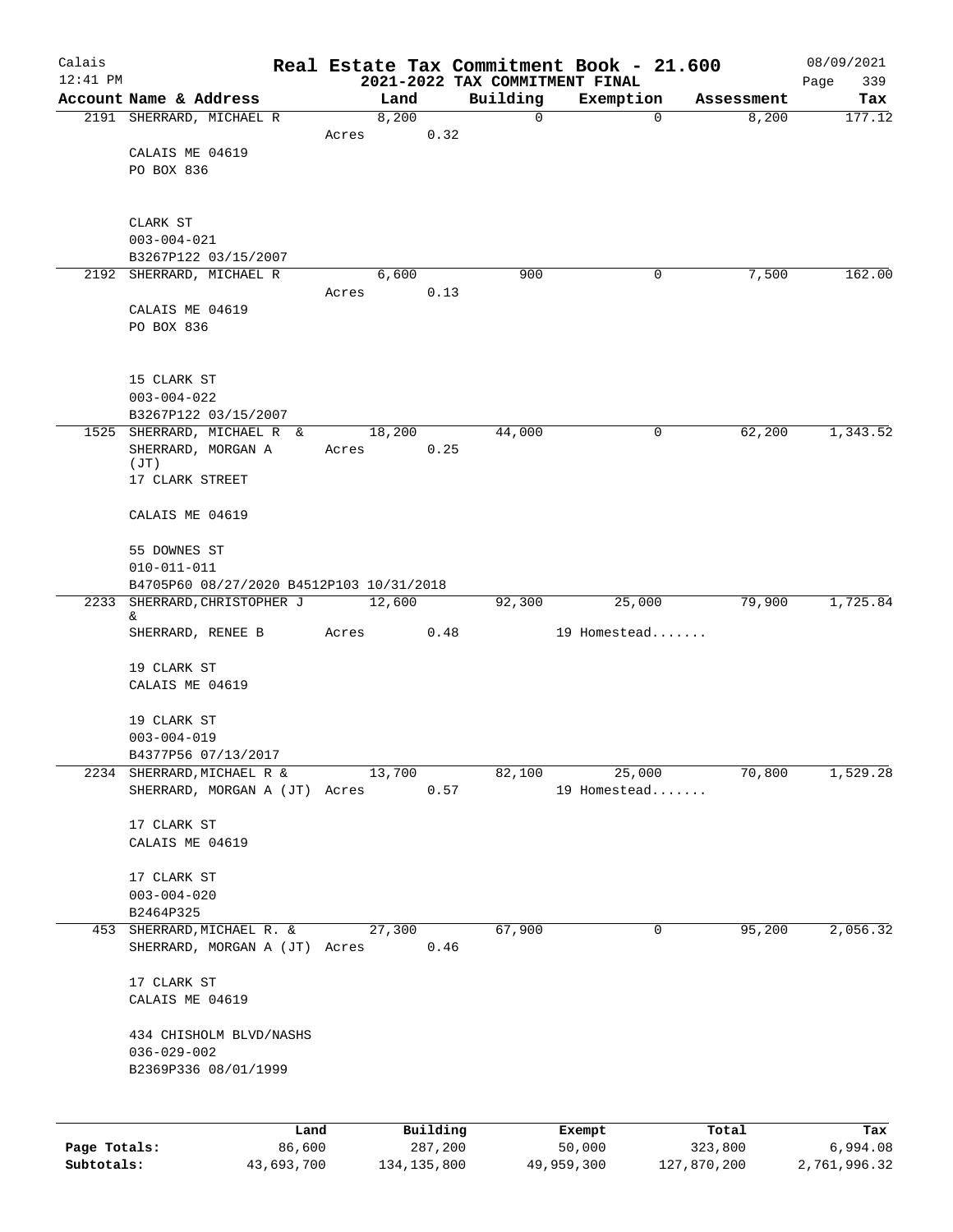| Calais       |                                                     |            |       |                |      |                    | Real Estate Tax Commitment Book - 21.600 |             |                       | 08/09/2021      |
|--------------|-----------------------------------------------------|------------|-------|----------------|------|--------------------|------------------------------------------|-------------|-----------------------|-----------------|
| $12:41$ PM   |                                                     |            |       |                |      |                    | 2021-2022 TAX COMMITMENT FINAL           |             |                       | 340<br>Page     |
|              | Account Name & Address<br>760 SHIVELY, VIRGINIA A   |            |       | Land<br>27,200 |      | Building<br>77,000 | Exemption                                | 0           | Assessment<br>104,200 | Tax<br>2,250.72 |
|              |                                                     |            | Acres |                | 0.41 |                    |                                          |             |                       |                 |
|              | NEW PORT RICHEY FL                                  |            |       |                |      |                    |                                          |             |                       |                 |
|              | 34655                                               |            |       |                |      |                    |                                          |             |                       |                 |
|              | 3404 BAUGH DRIVE                                    |            |       |                |      |                    |                                          |             |                       |                 |
|              |                                                     |            |       |                |      |                    |                                          |             |                       |                 |
|              | 900 MAIN ST                                         |            |       |                |      |                    |                                          |             |                       |                 |
|              | $013 - 001 - 008&009$                               |            |       |                |      |                    |                                          |             |                       |                 |
|              | B3676P196 06/02/2009 B3433P48 07/14/2008 B1594P261  |            |       |                |      |                    |                                          |             | 130,000               | 2,808.00        |
|              | 674 SHOREY, KEVIN L<br>SHOREY, KIRSTEN R (JT) Acres |            |       | 66,600         | 2.44 | 88,400             | 19 Homestead                             | 25,000      |                       |                 |
|              |                                                     |            |       |                |      |                    |                                          |             |                       |                 |
|              | 1384 RIVER ROAD                                     |            |       |                |      |                    |                                          |             |                       |                 |
|              | CALAIS ME 04619 0187                                |            |       |                |      |                    |                                          |             |                       |                 |
|              |                                                     |            |       |                |      |                    |                                          |             |                       |                 |
|              | 1384 RIVER ROAD                                     |            |       |                |      |                    |                                          |             |                       |                 |
|              | $023 - 018$                                         |            |       |                |      |                    |                                          |             |                       |                 |
|              | B1960P188 10/01/1994<br>147 SIEFKEN, BLAIRE         |            |       | 9,900          |      | $\mathbf 0$        |                                          | 0           | 9,900                 | 213.84          |
|              |                                                     |            | Acres | 40.00          |      |                    |                                          |             |                       |                 |
|              | CALAIS ME 04619                                     |            |       |                |      |                    |                                          |             |                       |                 |
|              | 2 ZEPHYR LANE                                       |            |       |                |      |                    |                                          |             |                       |                 |
|              |                                                     |            |       |                |      |                    |                                          |             |                       |                 |
|              |                                                     |            |       |                |      |                    |                                          |             |                       |                 |
|              | CARSON ROAD<br>$030 - 124$                          |            |       |                |      |                    |                                          |             |                       |                 |
|              | B4174P108 07/28/2015 B3541P101 06/01/2009 B1814P254 |            |       |                |      |                    |                                          |             |                       |                 |
|              | 11/01/1992                                          |            |       |                |      |                    |                                          |             |                       |                 |
|              | 506 SIEFKEN, BLAIRE                                 |            |       | 13,900         |      | 83,800             |                                          | 0           | 97,700                | 2,110.32        |
|              |                                                     |            | Acres |                | 9.00 |                    |                                          |             |                       |                 |
|              | CALAIS ME 04619<br>2 ZEPHYR LANE                    |            |       |                |      |                    |                                          |             |                       |                 |
|              |                                                     |            |       |                |      |                    |                                          |             |                       |                 |
|              |                                                     |            |       |                |      |                    |                                          |             |                       |                 |
|              | 2 ZEPHYR LANE                                       |            |       |                |      |                    |                                          |             |                       |                 |
|              | $030 - 124 - 002$                                   |            |       |                |      |                    |                                          |             |                       |                 |
|              | B4174P108 07/28/2015                                |            |       |                |      |                    |                                          |             |                       |                 |
| 830          | SILVERMAN, HAROLD L                                 |            | Acres | 24,400         | 0.45 | 40,300             | 19 Homestead                             | 25,000      | 39,700                | 857.52          |
|              | CALAIS ME 04619                                     |            |       |                |      |                    |                                          |             |                       |                 |
|              | P.O. BOX 336                                        |            |       |                |      |                    |                                          |             |                       |                 |
|              |                                                     |            |       |                |      |                    |                                          |             |                       |                 |
|              |                                                     |            |       |                |      |                    |                                          |             |                       |                 |
|              | 132 SOUTH ST                                        |            |       |                |      |                    |                                          |             |                       |                 |
|              | $008 - 004 - 009$                                   |            |       |                |      |                    |                                          |             |                       |                 |
| 1555         | B1165P294<br>SIMMONS, DAVID                         |            |       | 25,900         |      | 245,700            |                                          | 25,000      | 246,600               | 5,326.56        |
|              | SIMMONS, ANN P                                      |            | Acres |                | 0.60 |                    | 19 Homestead                             |             |                       |                 |
|              |                                                     |            |       |                |      |                    |                                          |             |                       |                 |
|              | 727 MAIN ST                                         |            |       |                |      |                    |                                          |             |                       |                 |
|              | CALAIS ME 04619                                     |            |       |                |      |                    |                                          |             |                       |                 |
|              |                                                     |            |       |                |      |                    |                                          |             |                       |                 |
|              | 727 MAIN ST                                         |            |       |                |      |                    |                                          |             |                       |                 |
|              | $008 - 005 - 007$<br>B1383P196                      |            |       |                |      |                    |                                          |             |                       |                 |
|              |                                                     |            |       |                |      |                    |                                          |             |                       |                 |
|              |                                                     |            |       |                |      |                    |                                          |             |                       |                 |
|              |                                                     | Land       |       | Building       |      |                    | Exempt                                   |             | Total                 | Tax             |
| Page Totals: |                                                     | 167,900    |       | 535,200        |      |                    | 75,000                                   |             | 628,100               | 13,566.96       |
| Subtotals:   |                                                     | 43,861,600 |       | 134,671,000    |      |                    | 50,034,300                               | 128,498,300 |                       | 2,775,563.28    |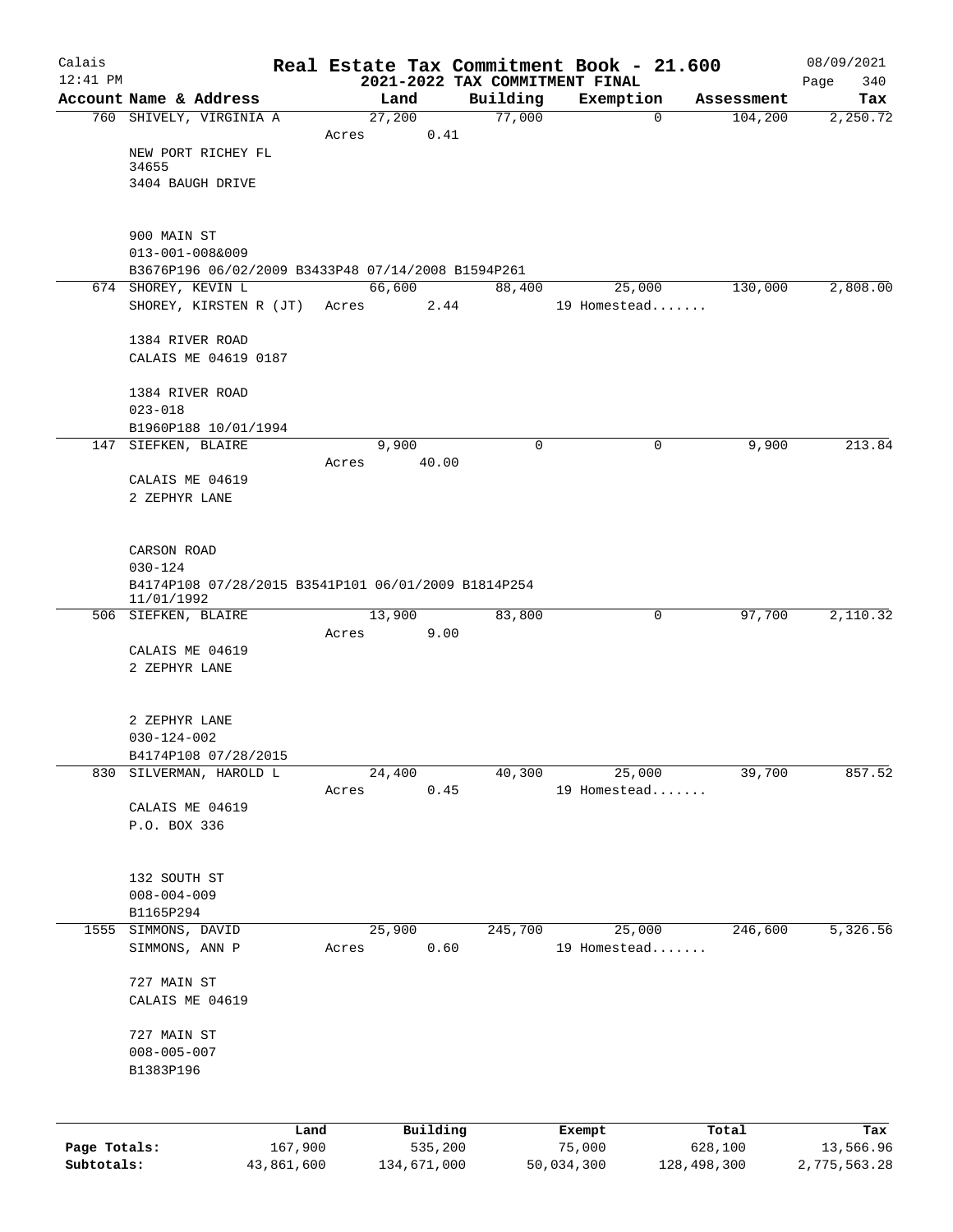| Calais<br>$12:41$ PM |                                                 |                      |      | 2021-2022 TAX COMMITMENT FINAL | Real Estate Tax Commitment Book - 21.600 |             | 08/09/2021<br>341<br>Page |
|----------------------|-------------------------------------------------|----------------------|------|--------------------------------|------------------------------------------|-------------|---------------------------|
|                      | Account Name & Address                          | Land                 |      | Building                       | Exemption                                | Assessment  | Tax                       |
|                      | 806 SIMPSON, LAUREN M (JT)<br>ESPOSITO, LOUIS J | 10,800<br>Acres 1.40 |      | 131,800                        | 25,000<br>19 Homestead                   | 117,600     | 2,540.16                  |
|                      | PO BOX 162                                      |                      |      |                                |                                          |             |                           |
|                      | CALAIS ME 04619                                 |                      |      |                                |                                          |             |                           |
|                      | 832 RIVER ROAD<br>$020 - 007 - 001$             |                      |      |                                |                                          |             |                           |
|                      | B4290P259 08/25/2016                            |                      |      |                                |                                          |             |                           |
|                      | 394 SINCLAIR, SIDNEY                            | 7,100                |      | 23,100                         | 30,200                                   | $\mathbf 0$ | 0.00                      |
|                      | 104 SHATTUCK ROAD                               | Acres                | 0.22 |                                | 19 Homestead<br>09 Vet-Disabled          |             |                           |
|                      | CALAIS ME 04619                                 |                      |      |                                |                                          |             |                           |
|                      | 104 SHATTUCK RD<br>$037 - 234$                  |                      |      |                                |                                          |             |                           |
|                      | B4447P185 03/01/2018                            |                      |      |                                |                                          |             |                           |
|                      | 395 SINCLAIR, SIDNEY                            | 9,800                |      | 21,800                         | 0                                        | 31,600      | 682.56                    |
|                      | 104 SHATTUCK ROAD                               | Acres                | 1.00 |                                |                                          |             |                           |
|                      | CALAIS ME 04619                                 |                      |      |                                |                                          |             |                           |
|                      | 100 SHATTUCK RD                                 |                      |      |                                |                                          |             |                           |
|                      | $037 - 235$                                     |                      |      |                                |                                          |             |                           |
|                      | B4517P46 11/27/2018                             | 18,200               |      | 75,400                         | $\mathbf 0$                              | 93,600      | 2,021.76                  |
|                      | 1498 SIVRET, DAVID &<br>SIVRET, SHERRY (JT)     | Acres                | 0.25 |                                |                                          |             |                           |
|                      | PO BOX 1121                                     |                      |      |                                |                                          |             |                           |
|                      | CALAIS ME 04619                                 |                      |      |                                |                                          |             |                           |
|                      | 38 DOWNES ST                                    |                      |      |                                |                                          |             |                           |
|                      | $008 - 001 - 011$                               |                      |      |                                |                                          |             |                           |
|                      | B4743P125 12/16/2020                            |                      |      |                                |                                          |             |                           |
|                      | 2608 SIVRET, DAVID &<br>SIVRET, SHERRY (JT)     | 10,500<br>Acres      | 0.33 | 42,900                         | 0                                        | 53,400      | 1,153.44                  |
|                      | PO BOX 1121                                     |                      |      |                                |                                          |             |                           |
|                      | CALAIS ME 04619                                 |                      |      |                                |                                          |             |                           |
|                      | 191 UNION ST                                    |                      |      |                                |                                          |             |                           |
|                      | $005 - 003 - 005$<br>B4310P192 11/03/2016       |                      |      |                                |                                          |             |                           |
|                      | 2100 SKILLMAN, SANDRA M                         | 9,300                |      | $\mathbf 0$                    | 0                                        | 9,300       | 200.88                    |
|                      |                                                 | Acres                | 0.41 |                                |                                          |             |                           |
|                      | CALAIS ME 04619<br>18 BEECH ST                  |                      |      |                                |                                          |             |                           |
|                      |                                                 |                      |      |                                |                                          |             |                           |
|                      | BEECH ST<br>$004 - 002 - 005$                   |                      |      |                                |                                          |             |                           |
|                      | B3086P219                                       |                      |      |                                |                                          |             |                           |
|                      |                                                 |                      |      |                                |                                          |             |                           |
|                      |                                                 |                      |      |                                |                                          |             |                           |
|                      |                                                 |                      |      |                                |                                          |             |                           |

|              | Land       | Building    | Exempt     | Total       | Tax          |
|--------------|------------|-------------|------------|-------------|--------------|
| Page Totals: | 65,700     | 295,000     | 55,200     | 305,500     | 6,598.80     |
| Subtotals:   | 43,927,300 | 134,966,000 | 50,089,500 | 128,803,800 | 2,782,162.08 |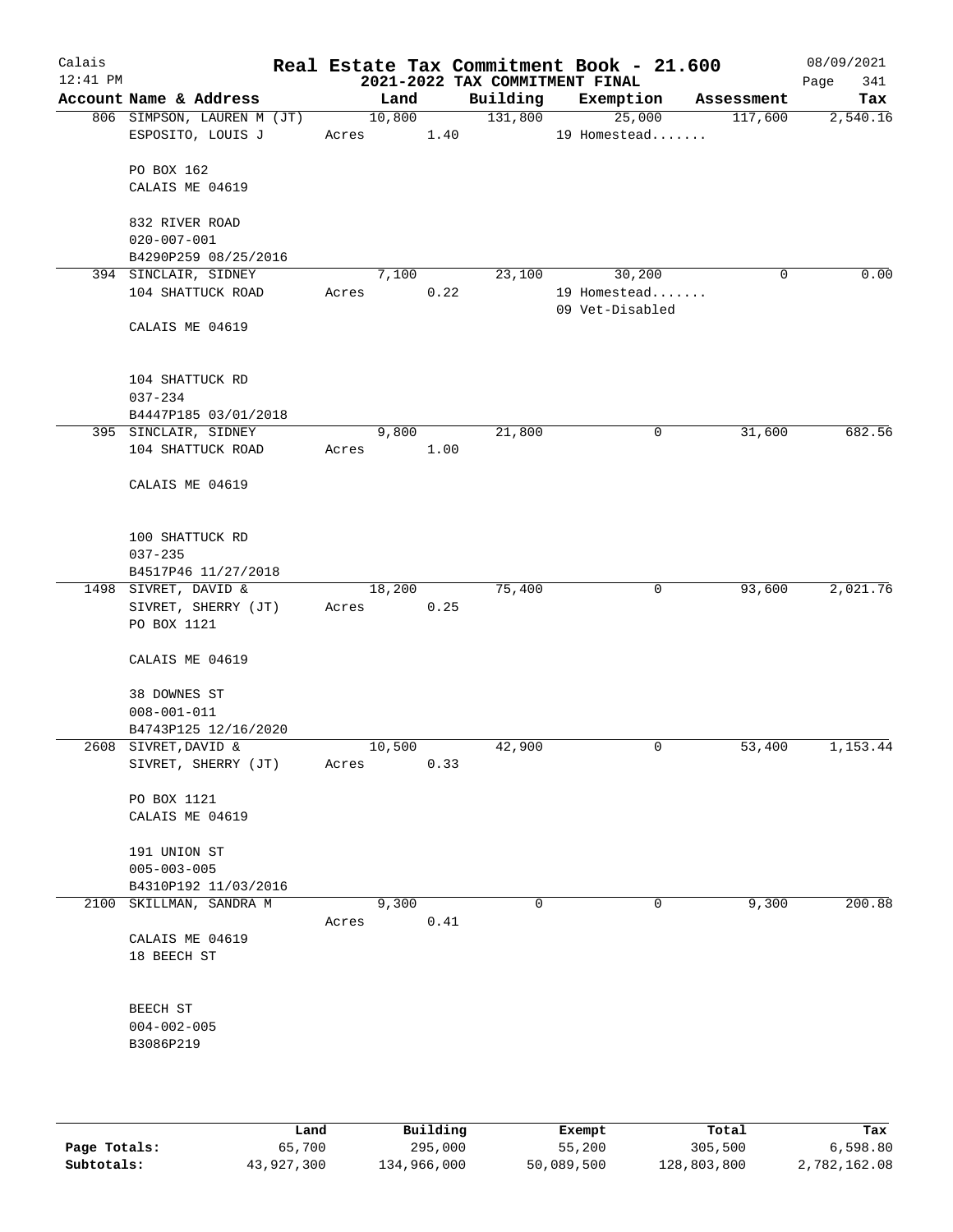| Calais<br>$12:41$ PM |                         |        |             | 2021-2022 TAX COMMITMENT FINAL | Real Estate Tax Commitment Book - 21.600 |            | 08/09/2021<br>Page<br>342 |
|----------------------|-------------------------|--------|-------------|--------------------------------|------------------------------------------|------------|---------------------------|
|                      | Account Name & Address  |        | Land        | Building                       | Exemption                                | Assessment | Tax                       |
|                      | 2101 SKILLMAN, SANDRA M | 15,000 |             | 35,000                         | 25,000                                   | 25,000     | 540.00                    |
|                      |                         | Acres  | 0.68        |                                | 19 Homestead                             |            |                           |
|                      | CALAIS ME 04619         |        |             |                                |                                          |            |                           |
|                      | 18 BEECH ST             |        |             |                                |                                          |            |                           |
|                      |                         |        |             |                                |                                          |            |                           |
|                      | 18 BEECH ST             |        |             |                                |                                          |            |                           |
|                      | $004 - 002 - 004$       |        |             |                                |                                          |            |                           |
|                      | B3086P219 12/02/2005    |        |             |                                |                                          |            |                           |
|                      | 1485 SLATER, ALLAN      | 19,300 |             | 82,300                         | 25,000                                   | 76,600     | 1,654.56                  |
|                      |                         | Acres  | 0.28        |                                | 19 Homestead                             |            |                           |
|                      | CALAIS ME 04619         |        |             |                                |                                          |            |                           |
|                      | 32 LAFAYETTE ST         |        |             |                                |                                          |            |                           |
|                      |                         |        |             |                                |                                          |            |                           |
|                      | 32 LAFAYETTE ST         |        |             |                                |                                          |            |                           |
|                      | $007 - 009 - 005$       |        |             |                                |                                          |            |                           |
|                      | B3021P121 B2861P323     |        |             |                                |                                          |            |                           |
|                      | 2341 SLATER, ANDREW E & | 10,300 |             | 68,000                         | 25,000                                   | 53,300     | 1,151.28                  |
|                      | SLATER, BONNY L         | Acres  | 0.32        |                                | 19 Homestead                             |            |                           |
|                      |                         |        |             |                                |                                          |            |                           |
|                      | 169 UNION ST            |        |             |                                |                                          |            |                           |
|                      | CALAIS ME 04619         |        |             |                                |                                          |            |                           |
|                      | 169 UNION ST            |        |             |                                |                                          |            |                           |
|                      | $005 - 002 - 007$       |        |             |                                |                                          |            |                           |
|                      | B1649P183               |        |             |                                |                                          |            |                           |
|                      | 2282 SMALE, RAIMOND     |        | 8,300       | 58,900                         | 25,000                                   | 42,200     | 911.52                    |
|                      |                         | Acres  | 0.21        |                                | 19 Homestead                             |            |                           |
|                      | CALAIS ME 04619         |        |             |                                |                                          |            |                           |
|                      | 509 SOUTH ST            |        |             |                                |                                          |            |                           |
|                      |                         |        |             |                                |                                          |            |                           |
|                      | 509 SOUTH ST            |        |             |                                |                                          |            |                           |
|                      | $003 - 006 - 012$       |        |             |                                |                                          |            |                           |
|                      | B2690P180               |        |             |                                |                                          |            |                           |
|                      | 470 SMALL, PATRICK &    |        | $\mathbf 0$ | 12,800                         | $\mathbf 0$                              | 12,800     | 276.48                    |
|                      | SMALL, TARA (JT)        |        |             |                                |                                          |            |                           |
|                      | 136 SHATTUCK ROAD       |        |             |                                |                                          |            |                           |
|                      |                         |        |             |                                |                                          |            |                           |
|                      | CALAIS ME 04619         |        |             |                                |                                          |            |                           |
|                      | NASHS LAKE              |        |             |                                |                                          |            |                           |
|                      | $035 - 073 - A$         |        |             |                                |                                          |            |                           |
|                      | B4596P161 09/23/2019    |        |             |                                |                                          |            |                           |
|                      | 1998 SMALL, ROBERT      | 13,200 |             | 0                              | 0                                        | 13,200     | 285.12                    |
|                      | SMALL, GEORGIE          | Acres  | 0.34        |                                |                                          |            |                           |
|                      |                         |        |             |                                |                                          |            |                           |
|                      | 38 BARING ST            |        |             |                                |                                          |            |                           |
|                      | CALAIS ME 04619         |        |             |                                |                                          |            |                           |
|                      | BARING ST               |        |             |                                |                                          |            |                           |
|                      | $002 - 001 - 002$       |        |             |                                |                                          |            |                           |
|                      | B2246P237 05/01/1998    |        |             |                                |                                          |            |                           |
|                      |                         |        |             |                                |                                          |            |                           |
|                      |                         |        |             |                                |                                          |            |                           |
|                      |                         |        |             |                                |                                          |            |                           |
|                      |                         |        |             |                                |                                          |            |                           |

|              | Land       | Building    | Exempt     | Total       | Tax          |
|--------------|------------|-------------|------------|-------------|--------------|
| Page Totals: | 66,100     | 257,000     | 100,000    | 223,100     | 4,818.96     |
| Subtotals:   | 43,993,400 | 135,223,000 | 50,189,500 | 129,026,900 | 2,786,981.04 |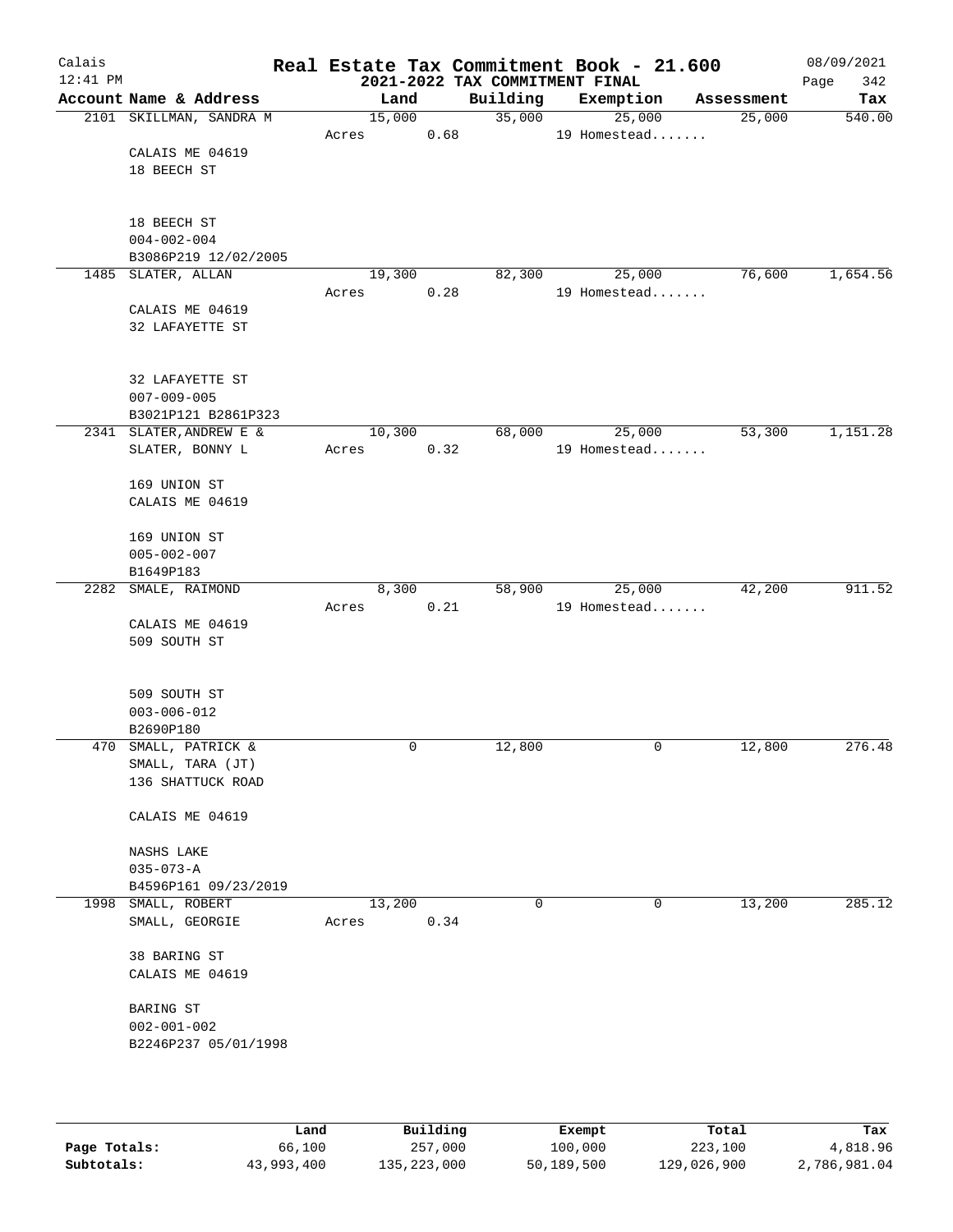| Calais     |                                                                 |      |         |                |                                            |   | Real Estate Tax Commitment Book - 21.600 |   |            | 08/09/2021         |
|------------|-----------------------------------------------------------------|------|---------|----------------|--------------------------------------------|---|------------------------------------------|---|------------|--------------------|
| $12:41$ PM | Account Name & Address                                          |      |         | Land           | 2021-2022 TAX COMMITMENT FINAL<br>Building |   | Exemption                                |   | Assessment | Page<br>343<br>Tax |
|            | 1910 SMALL, ROBERT                                              |      |         | $\mathbf 0$    | 26,300                                     |   | 25,000                                   |   | 1,300      | 28.08              |
|            |                                                                 |      |         |                |                                            |   | 19 Homestead                             |   |            |                    |
|            | CALAIS ME 04619                                                 |      |         |                |                                            |   |                                          |   |            |                    |
|            | 38 BARING ST                                                    |      |         |                |                                            |   |                                          |   |            |                    |
|            |                                                                 |      |         |                |                                            |   |                                          |   |            |                    |
|            | 38 BARING ST                                                    |      |         |                |                                            |   |                                          |   |            |                    |
|            | $002 - 004 - 013 - 1 - I$                                       |      |         |                |                                            |   |                                          |   |            |                    |
| 1200       | SMALL, SHAUN &                                                  |      |         | 10,900         | 96,600                                     |   |                                          | 0 | 107,500    | 2,322.00           |
|            | SMALL, MELISSA (JT)                                             |      | Acres   | 0.36           |                                            |   |                                          |   |            |                    |
|            | 91 BARKER STREET                                                |      |         |                |                                            |   |                                          |   |            |                    |
|            | CALAIS ME 04619                                                 |      |         |                |                                            |   |                                          |   |            |                    |
|            | 91 BARKER ST                                                    |      |         |                |                                            |   |                                          |   |            |                    |
|            | $009 - 004 - 007$<br>B4723P153 11/06/2020                       |      |         |                |                                            |   |                                          |   |            |                    |
| 1337       | SMALL, SHAUN &                                                  |      | 16, 300 |                |                                            | 0 |                                          | 0 | 16,300     | 352.08             |
|            | SMALL, MELISSA (JT)                                             |      | Acres   | 0.20           |                                            |   |                                          |   |            |                    |
|            | C/O CALVARY CHAPEL OF                                           |      |         |                |                                            |   |                                          |   |            |                    |
|            | ST. CROIX VALLEY<br>295 NORTH STREET                            |      |         |                |                                            |   |                                          |   |            |                    |
|            | CALAIS ME 04619                                                 |      |         |                |                                            |   |                                          |   |            |                    |
|            |                                                                 |      |         |                |                                            |   |                                          |   |            |                    |
|            | MAIN ST                                                         |      |         |                |                                            |   |                                          |   |            |                    |
|            | $008 - 006 - 015$                                               |      |         |                |                                            |   |                                          |   |            |                    |
|            | B4787P253 04/30/2021 B4716P48 10/15/2020<br>1045 SMALL, SHAUN & |      |         | 37,000         | 94,900                                     |   |                                          | 0 | 131,900    | 2,849.04           |
|            | SMALL, MELISSA (JT)                                             |      | Acres   | 0.33           |                                            |   |                                          |   |            |                    |
|            | C/O CALVARY CHAPEL OF                                           |      |         |                |                                            |   |                                          |   |            |                    |
|            | ST. CROIX VALLEY<br>295 NORTH STREET                            |      |         |                |                                            |   |                                          |   |            |                    |
|            | CALAIS ME 04619                                                 |      |         |                |                                            |   |                                          |   |            |                    |
|            |                                                                 |      |         |                |                                            |   |                                          |   |            |                    |
|            | 658 MAIN ST                                                     |      |         |                |                                            |   |                                          |   |            |                    |
|            | $008 - 006 - 014$                                               |      |         |                |                                            |   |                                          |   |            |                    |
|            | B4787P253 04/30/2021 B4716P48 10/15/2020<br>389 SMALL, SUSAN    |      |         | 3,600          | 58,500                                     |   | 25,000                                   |   | 37,100     | 801.36             |
|            |                                                                 |      | Acres   | 0.50           |                                            |   | 19 Homestead                             |   |            |                    |
|            | CALAIS ME 04619                                                 |      |         |                |                                            |   |                                          |   |            |                    |
|            | 136 SHATTUCK ROAD                                               |      |         |                |                                            |   |                                          |   |            |                    |
|            |                                                                 |      |         |                |                                            |   |                                          |   |            |                    |
|            | 136 SHATTUCK RD                                                 |      |         |                |                                            |   |                                          |   |            |                    |
|            | $037 - 230$                                                     |      |         |                |                                            |   |                                          |   |            |                    |
|            | B1886P187                                                       |      |         |                |                                            |   |                                          |   |            |                    |
|            | 1346 SMITH, ALAN (HEIRS)<br>166 SOUTH STREET                    |      | Acres   | 16,700<br>0.21 | 65,400                                     |   |                                          | 0 | 82,100     | 1,773.36           |
|            |                                                                 |      |         |                |                                            |   |                                          |   |            |                    |
|            | CALAIS ME 04619                                                 |      |         |                |                                            |   |                                          |   |            |                    |
|            | 166 SOUTH ST                                                    |      |         |                |                                            |   |                                          |   |            |                    |
|            | $008 - 004 - 016$                                               |      |         |                |                                            |   |                                          |   |            |                    |
|            | B1976P278 01/01/1995                                            |      |         |                |                                            |   |                                          |   |            |                    |
|            |                                                                 |      |         |                |                                            |   |                                          |   |            |                    |
|            |                                                                 |      |         |                |                                            |   |                                          |   |            |                    |
|            |                                                                 | Land |         | Building       |                                            |   | <b>Exempt</b>                            |   | Total      | Tax                |

|              | Land       | Building    | Exempt     | Total       | Tax          |
|--------------|------------|-------------|------------|-------------|--------------|
| Page Totals: | 84,500     | 341,700     | 50,000     | 376,200     | 8,125.92     |
| Subtotals:   | 44,077,900 | 135,564,700 | 50,239,500 | 129,403,100 | 2,795,106.96 |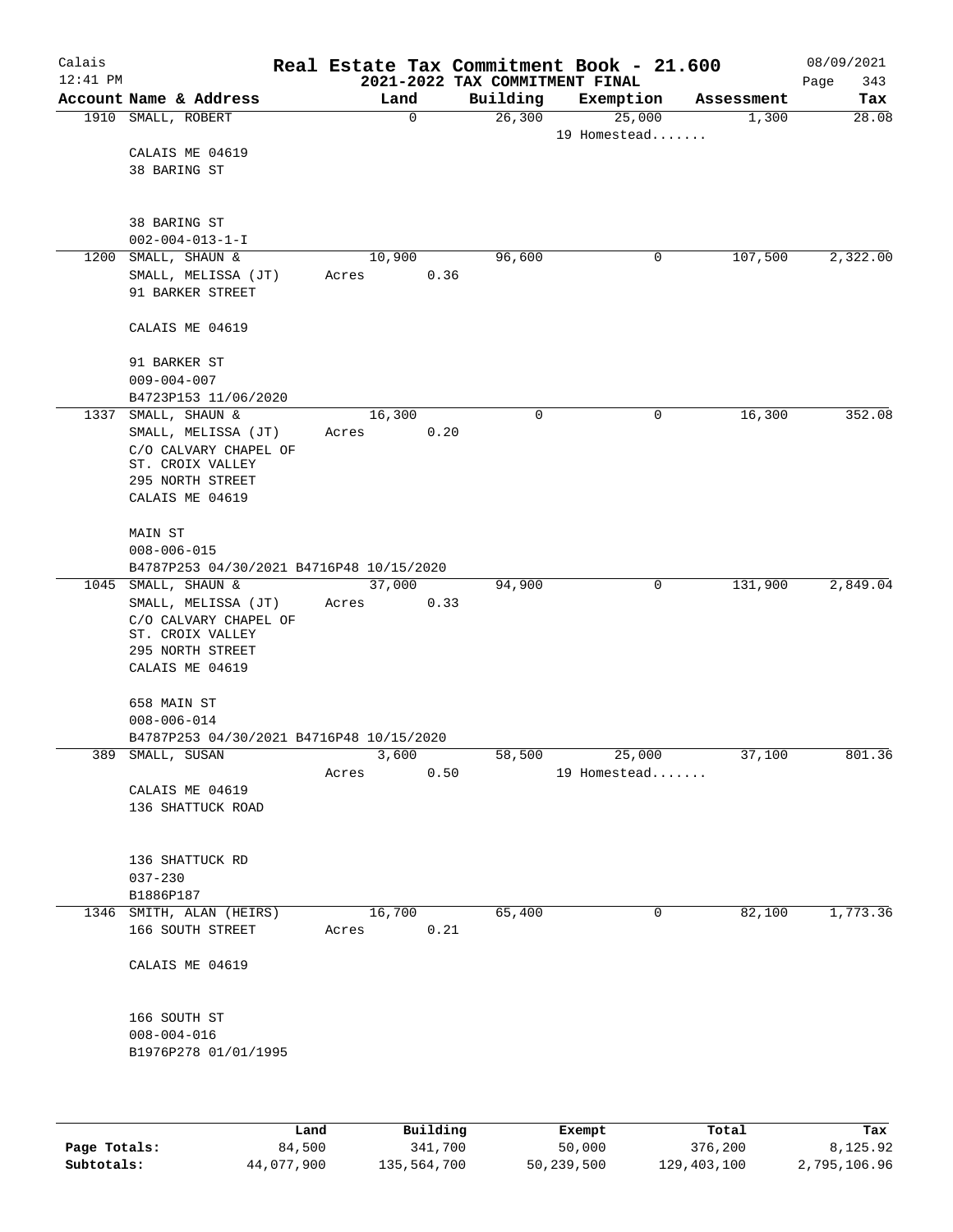| Calais   |                                          |       |        |               |                     |             | Real Estate Tax Commitment Book - 21.600 |            | 08/09/2021  |
|----------|------------------------------------------|-------|--------|---------------|---------------------|-------------|------------------------------------------|------------|-------------|
| 12:41 PM |                                          |       |        |               |                     |             | 2021-2022 TAX COMMITMENT FINAL           |            | 344<br>Page |
|          | Account Name & Address                   |       |        | Land          | Building<br>105,400 |             | Exemption<br>$\mathbf 0$                 | Assessment | Tax         |
|          | 2441 SMITH, ALAN C                       | Acres |        | 6,000<br>0.11 |                     |             |                                          | 111,400    | 2,406.24    |
|          | CALAIS ME 04619                          |       |        |               |                     |             |                                          |            |             |
|          | 255 RIVER ROAD                           |       |        |               |                     |             |                                          |            |             |
|          |                                          |       |        |               |                     |             |                                          |            |             |
|          |                                          |       |        |               |                     |             |                                          |            |             |
|          | 182 UNION ST                             |       |        |               |                     |             |                                          |            |             |
|          | $005 - 008 - 004 - 001$                  |       |        |               |                     |             |                                          |            |             |
|          | B1962P12                                 |       |        |               |                     |             |                                          |            |             |
| 2440     | SMITH, BELINDA                           |       |        | 8,100         | 62,300              |             | 25,000                                   | 45,400     | 980.64      |
|          |                                          | Acres |        | 0.20          |                     |             | 19 Homestead                             |            |             |
|          | CALAIS ME 04619                          |       |        |               |                     |             |                                          |            |             |
|          | PO BOX 501                               |       |        |               |                     |             |                                          |            |             |
|          |                                          |       |        |               |                     |             |                                          |            |             |
|          | 1 PLEASANT ST                            |       |        |               |                     |             |                                          |            |             |
|          | $005 - 008 - 001$                        |       |        |               |                     |             |                                          |            |             |
|          | B2539P52 07/01/2001                      |       |        |               |                     |             |                                          |            |             |
|          | 2456 SMITH, BELINDA                      |       |        | 8,300         | 9,500               |             | 0                                        | 17,800     | 384.48      |
|          |                                          | Acres |        | 0.21          |                     |             |                                          |            |             |
|          | CALAIS ME 04619 0501                     |       |        |               |                     |             |                                          |            |             |
|          | PO BOX 501                               |       |        |               |                     |             |                                          |            |             |
|          |                                          |       |        |               |                     |             |                                          |            |             |
|          |                                          |       |        |               |                     |             |                                          |            |             |
|          | 11 PLEASANT ST                           |       |        |               |                     |             |                                          |            |             |
|          | $005 - 008 - 023 - 1 + 24$               |       |        |               |                     |             |                                          |            |             |
|          | B3451P174 09/11/2008<br>1456 SMITH, CHAD |       | 23,600 |               | 73,100              |             | 25,000                                   | 71,700     | 1,548.72    |
|          |                                          | Acres |        | 0.42          |                     |             | 19 Homestead                             |            |             |
|          | CALAIS ME 04619 0000                     |       |        |               |                     |             |                                          |            |             |
|          | 102 LINCOLN STREET                       |       |        |               |                     |             |                                          |            |             |
|          |                                          |       |        |               |                     |             |                                          |            |             |
|          |                                          |       |        |               |                     |             |                                          |            |             |
|          | 102 LINCOLN ST                           |       |        |               |                     |             |                                          |            |             |
|          | $009 - 004 - 002&003$                    |       |        |               |                     |             |                                          |            |             |
|          | B4243P124 03/30/2016                     |       |        |               |                     |             |                                          |            |             |
|          | 296 SMITH, DEBORAH                       |       | 59,600 |               | 92,900              |             | 25,000                                   | 127,500    | 2,754.00    |
|          |                                          | Acres |        | 2.26          |                     |             | 19 Homestead                             |            |             |
|          | ROTONDA WEST FL 33947<br>1808            |       |        |               |                     |             |                                          |            |             |
|          | 209 MARKER RD                            |       |        |               |                     |             |                                          |            |             |
|          |                                          |       |        |               |                     |             |                                          |            |             |
|          |                                          |       |        |               |                     |             |                                          |            |             |
|          | 722 RIVER ROAD                           |       |        |               |                     |             |                                          |            |             |
|          | $019 - 017 - 001$                        |       |        |               |                     |             |                                          |            |             |
|          | B1790P152                                |       |        |               |                     |             |                                          |            |             |
|          | 958 SMITH, HARRY J                       |       | 11,600 |               |                     | $\mathbf 0$ | $\mathbf 0$                              | 11,600     | 250.56      |
|          | PO BOX 277                               | Acres |        | 0.36          |                     |             |                                          |            |             |
|          | CALAIS ME 04619                          |       |        |               |                     |             |                                          |            |             |
|          |                                          |       |        |               |                     |             |                                          |            |             |
|          |                                          |       |        |               |                     |             |                                          |            |             |
|          | ELM ST                                   |       |        |               |                     |             |                                          |            |             |
|          | $007 - 002 - 016$                        |       |        |               |                     |             |                                          |            |             |
|          | B4758P315 02/08/2021 B2413P218           |       |        |               |                     |             |                                          |            |             |
|          |                                          |       |        |               |                     |             |                                          |            |             |
|          |                                          |       |        |               |                     |             |                                          |            |             |
|          |                                          | Land, |        | Building      |                     |             | <b>Exempt</b>                            | Total      | Tax         |

|              | Land         | Building    | Exempt     | Total       | Tax          |
|--------------|--------------|-------------|------------|-------------|--------------|
| Page Totals: | 117,200      | 343,200     | 75,000     | 385,400     | 8,324.64     |
| Subtotals:   | 44, 195, 100 | 135,907,900 | 50,314,500 | 129,788,500 | 2,803,431.60 |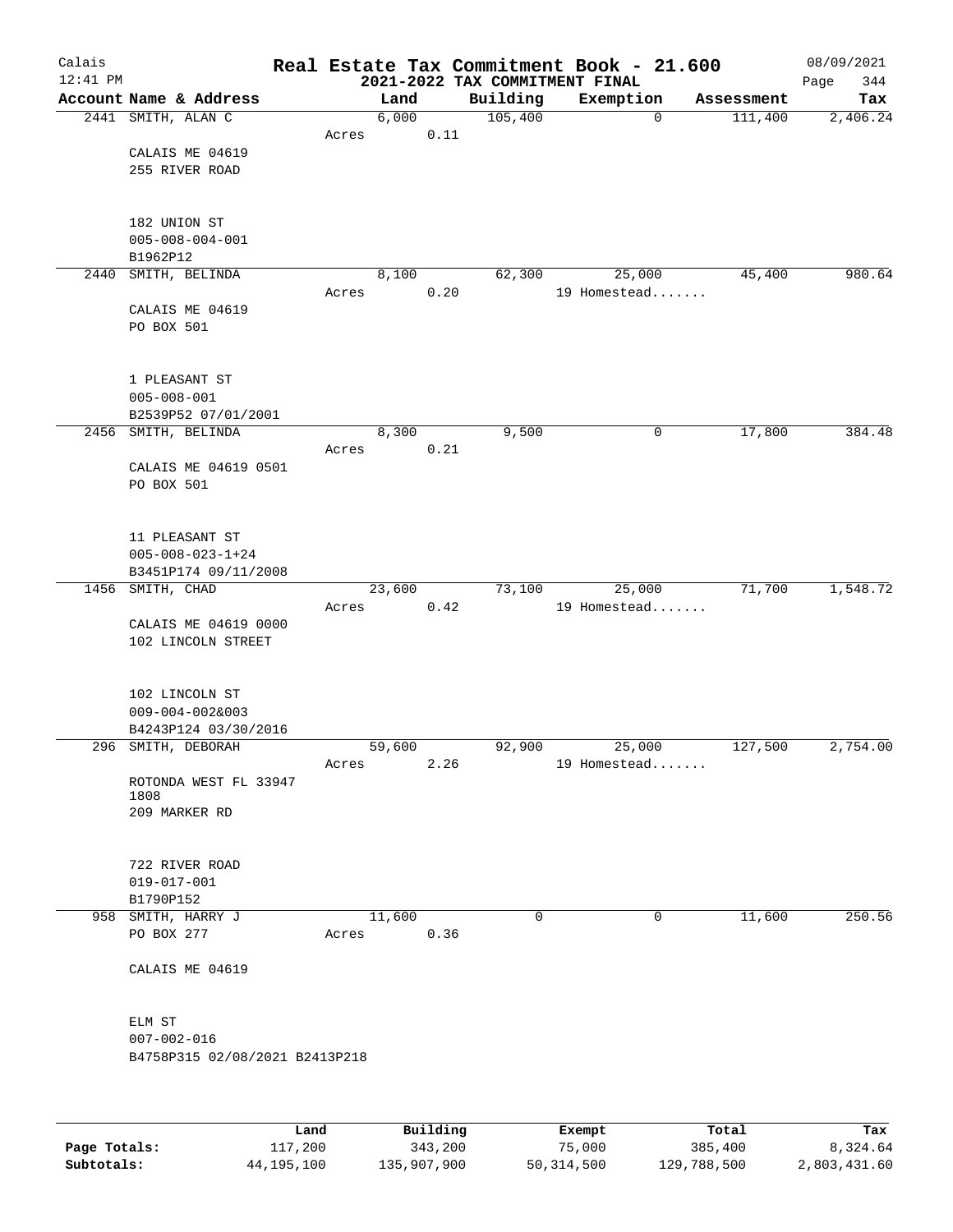| Calais                     |                                                                                                                                               |                        |       |             |          |          | Real Estate Tax Commitment Book - 21.600 |             |                        | 08/09/2021               |
|----------------------------|-----------------------------------------------------------------------------------------------------------------------------------------------|------------------------|-------|-------------|----------|----------|------------------------------------------|-------------|------------------------|--------------------------|
| $12:41$ PM                 |                                                                                                                                               |                        |       |             |          |          | 2021-2022 TAX COMMITMENT FINAL           |             |                        | 345<br>Page              |
|                            | Account Name & Address                                                                                                                        |                        |       | Land        |          | Building | Exemption                                | $\mathbf 0$ | Assessment<br>27,900   | Tax                      |
|                            | 1377 SMITH, JASON E<br>SMITH, MINDY L (JT)<br>C/O SUSAN O'BRIEN &<br><b>JOSEPH CURRAN</b><br>256 SPEAR STREET<br>SOUTH BURLINGTON VT<br>05403 |                        | Acres | 4,900       | 0.90     | 23,000   |                                          |             |                        | 602.64                   |
|                            | 57 CARSON RD                                                                                                                                  |                        |       |             |          |          |                                          |             |                        |                          |
|                            | $030 - 127 - B$                                                                                                                               |                        |       |             |          |          |                                          |             |                        |                          |
|                            | B4792P251 06/01/2021 B4016P10 11/26/2013                                                                                                      |                        |       |             |          |          |                                          |             |                        |                          |
|                            | 1079 SMITH, JASON E<br>91 PALMER STREET                                                                                                       |                        | Acres | 9,700       | 0.96     | 8,300    |                                          | 0           | 18,000                 | 388.80                   |
|                            | CALAIS ME 04619                                                                                                                               |                        |       |             |          |          |                                          |             |                        |                          |
|                            | 69 HODGINS LN                                                                                                                                 |                        |       |             |          |          |                                          |             |                        |                          |
|                            | $030 - 127 - A$                                                                                                                               |                        |       |             |          |          |                                          |             |                        |                          |
|                            | B4737P93 12/12/2020<br>2799 SMITH, JASON E                                                                                                    |                        |       | 1,500       |          |          | $\mathbf 0$                              | 0           | 1,500                  | 32.40                    |
|                            | 91 PALMER ST                                                                                                                                  |                        | Acres |             | 1.19     |          |                                          |             |                        |                          |
|                            | CALAIS ME 04619                                                                                                                               |                        |       |             |          |          |                                          |             |                        |                          |
|                            | CHISHOLM BLVD/NASHS<br>$036 - 037 - 002$                                                                                                      |                        |       |             |          |          |                                          |             |                        |                          |
|                            | B4737P97 12/12/2020                                                                                                                           |                        |       |             |          |          |                                          |             |                        |                          |
| 448                        | SMITH, JASON E &<br>SMITH, JEFFREY J JR                                                                                                       |                        | Acres | 16,000      | 0.23     | 12,000   |                                          | 0           | 28,000                 | 604.80                   |
|                            | (JT)<br>91 PALMER STREET                                                                                                                      |                        |       |             |          |          |                                          |             |                        |                          |
|                            | CALAIS ME 04619                                                                                                                               |                        |       |             |          |          |                                          |             |                        |                          |
|                            | 466 CHISHOLM BLVD/NASHS<br>$036 - 026$                                                                                                        |                        |       |             |          |          |                                          |             |                        |                          |
|                            | B4737P95 12/12/2020                                                                                                                           |                        |       |             |          |          |                                          |             |                        |                          |
|                            | 1478 SMITH, JAYNA M                                                                                                                           |                        |       | 14,100      |          | 43,700   | 25,000                                   |             | 32,800                 | 708.48                   |
|                            | SAUNDERS, LAWRENCE S<br>(JT)                                                                                                                  |                        | Acres |             | 0.15     |          | 19 Homestead                             |             |                        |                          |
|                            | 517 MAIN ST                                                                                                                                   |                        |       |             |          |          |                                          |             |                        |                          |
|                            | CALAIS ME 04619                                                                                                                               |                        |       |             |          |          |                                          |             |                        |                          |
|                            | 517 MAIN ST<br>$007 - 005 - 010$                                                                                                              |                        |       |             |          |          |                                          |             |                        |                          |
|                            | B3850P254 06/01/2012 B3128P264 04/03/2006                                                                                                     |                        |       |             |          |          |                                          |             |                        |                          |
| 1668                       | SMITH, JOHN W JR                                                                                                                              |                        |       | 2,100       |          |          | 0                                        | $\mathbf 0$ | 2,100                  | 45.36                    |
|                            | CALAIS ME 04619<br>765 MAIN ST                                                                                                                |                        | Acres |             | 0.41     |          |                                          |             |                        |                          |
|                            |                                                                                                                                               |                        |       |             |          |          |                                          |             |                        |                          |
|                            | MAIN ST                                                                                                                                       |                        |       |             |          |          |                                          |             |                        |                          |
|                            | $013 - 002 - 001$<br>B1318P238                                                                                                                |                        |       |             |          |          |                                          |             |                        |                          |
|                            |                                                                                                                                               | Land                   |       |             | Building |          | Exempt                                   |             | Total                  | Tax                      |
| Page Totals:<br>Subtotals: |                                                                                                                                               | 48,300<br>44, 243, 400 |       | 135,994,900 | 87,000   |          | 25,000<br>50,339,500                     |             | 110,300<br>129,898,800 | 2,382.48<br>2,805,814.08 |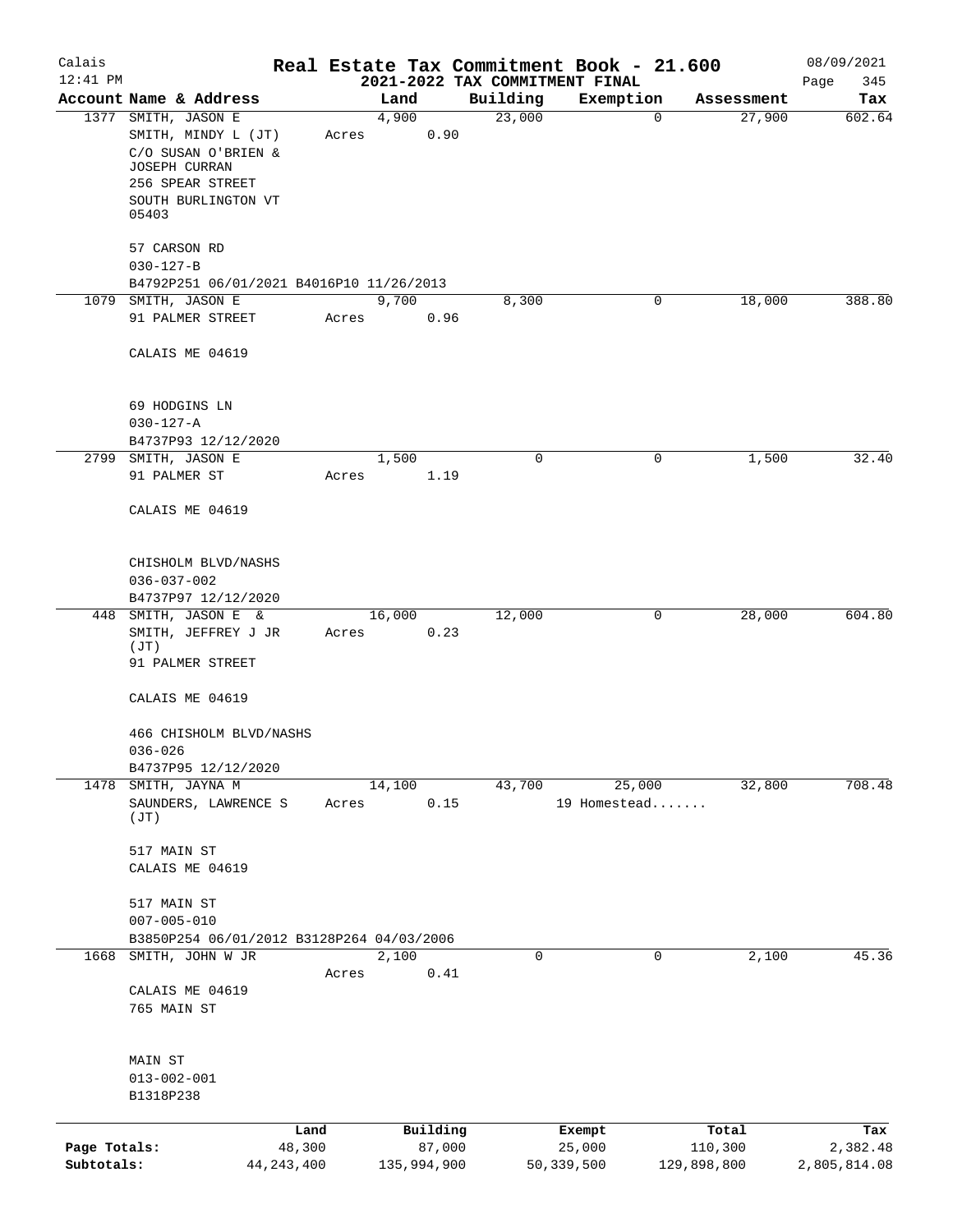| Calais<br>12:41 PM |                                                     |                 |        |             | Real Estate Tax Commitment Book - 21.600<br>2021-2022 TAX COMMITMENT FINAL |            | 08/09/2021<br>346<br>Page |
|--------------------|-----------------------------------------------------|-----------------|--------|-------------|----------------------------------------------------------------------------|------------|---------------------------|
|                    | Account Name & Address                              |                 | Land   | Building    | Exemption                                                                  | Assessment | Tax                       |
|                    | 1669 SMITH, JOHN W JR                               |                 | 27,500 | 85,400      | 25,000                                                                     | 87,900     | 1,898.64                  |
|                    |                                                     | Acres           | 5.10   |             | 19 Homestead                                                               |            |                           |
|                    | CALAIS ME 04619                                     |                 |        |             |                                                                            |            |                           |
|                    | 765 MAIN ST                                         |                 |        |             |                                                                            |            |                           |
|                    |                                                     |                 |        |             |                                                                            |            |                           |
|                    | 765 MAIN ST                                         |                 |        |             |                                                                            |            |                           |
|                    | $013 - 002 - 001 - 001$                             |                 |        |             |                                                                            |            |                           |
|                    | B1137P229                                           |                 |        |             |                                                                            |            |                           |
|                    | 732 SMITH, JOSEPH S                                 | 86,200<br>Acres | 3.21   | 50,900      | 0                                                                          | 137,100    | 2,961.36                  |
|                    | CALAIS ME 04619                                     |                 |        |             |                                                                            |            |                           |
|                    | 59 RIVER ROAD                                       |                 |        |             |                                                                            |            |                           |
|                    |                                                     |                 |        |             |                                                                            |            |                           |
|                    |                                                     |                 |        |             |                                                                            |            |                           |
|                    | 640 RIVER ROAD<br>$019 - 009$                       |                 |        |             |                                                                            |            |                           |
|                    | B2027P134 09/01/1995                                |                 |        |             |                                                                            |            |                           |
|                    | 734 SMITH, SADIE M                                  | 26,900          |        | $\mathbf 0$ | 0                                                                          | 26,900     | 581.04                    |
|                    |                                                     | Acres           | 20.40  |             |                                                                            |            |                           |
|                    | CALAIS ME 04619                                     |                 |        |             |                                                                            |            |                           |
|                    | 59 RIVER RD.                                        |                 |        |             |                                                                            |            |                           |
|                    |                                                     |                 |        |             |                                                                            |            |                           |
|                    | RIVER ROAD-COPPS LOT                                |                 |        |             |                                                                            |            |                           |
|                    | $027 - 178 - 001$                                   |                 |        |             |                                                                            |            |                           |
|                    | B3958P313 04/15/2013 B1334P39                       |                 |        |             |                                                                            |            |                           |
|                    | 735 SMITH, SADIE M                                  | 55,100          |        | 166,500     | 25,000                                                                     | 196,600    | 4,246.56                  |
|                    |                                                     | Acres           | 24.95  |             | 19 Homestead                                                               |            |                           |
|                    | CALAIS ME 04619<br>59 RIVER ROAD                    |                 |        |             |                                                                            |            |                           |
|                    |                                                     |                 |        |             |                                                                            |            |                           |
|                    |                                                     |                 |        |             |                                                                            |            |                           |
|                    | 59 RIVER ROAD                                       |                 |        |             |                                                                            |            |                           |
|                    | $027 - 179$                                         |                 |        |             |                                                                            |            |                           |
|                    | B3958P313 04/15/2013 B580P577<br>740 SMITH, SADIE M | 71,200          |        | 0           | 0                                                                          | 71,200     | 1,537.92                  |
|                    |                                                     | Acres           | 3.96   |             |                                                                            |            |                           |
|                    | CALAIS ME 04619                                     |                 |        |             |                                                                            |            |                           |
|                    | 59 RIVER ROAD                                       |                 |        |             |                                                                            |            |                           |
|                    |                                                     |                 |        |             |                                                                            |            |                           |
|                    | 260 RIVER ROAD                                      |                 |        |             |                                                                            |            |                           |
|                    | $017 - 012$                                         |                 |        |             |                                                                            |            |                           |
|                    | B3958P313 04/15/2013                                |                 |        |             |                                                                            |            |                           |
|                    | 741 SMITH, SADIE M                                  | 13,500          |        | 53,000      | 0                                                                          | 66,500     | 1,436.40                  |
|                    |                                                     | Acres           | 0.55   |             |                                                                            |            |                           |
|                    | CALAIS ME 04619                                     |                 |        |             |                                                                            |            |                           |
|                    | 59 RIVER ROAD                                       |                 |        |             |                                                                            |            |                           |
|                    |                                                     |                 |        |             |                                                                            |            |                           |
|                    | 30 MANNING ST                                       |                 |        |             |                                                                            |            |                           |
|                    | $027 - 202 - A$                                     |                 |        |             |                                                                            |            |                           |
|                    | B3958P313 04/15/2013 B1101P272                      |                 |        |             |                                                                            |            |                           |
|                    |                                                     |                 |        |             |                                                                            |            |                           |
|                    |                                                     |                 |        |             |                                                                            |            |                           |
|                    |                                                     |                 |        |             |                                                                            |            |                           |

|              | Land       | Building    | Exempt     | Total       | Tax          |
|--------------|------------|-------------|------------|-------------|--------------|
| Page Totals: | 280,400    | 355,800     | 50,000     | 586,200     | 12,661.92    |
| Subtotals:   | 44,523,800 | 136,350,700 | 50,389,500 | 130,485,000 | 2,818,476.00 |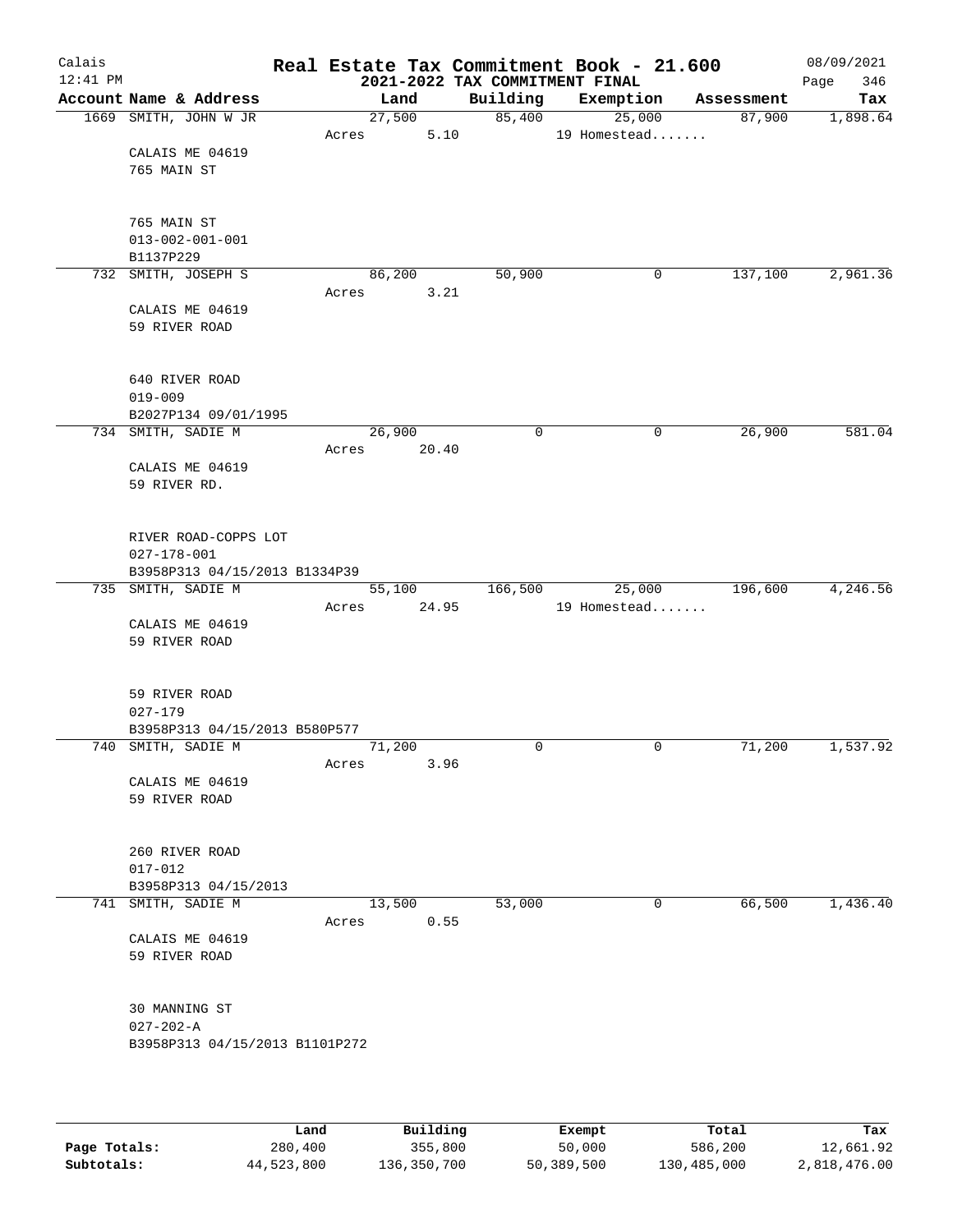| Calais<br>$12:41$ PM |                                              |       |        |      | 2021-2022 TAX COMMITMENT FINAL | Real Estate Tax Commitment Book - 21.600 |             | 08/09/2021<br>347<br>Page |
|----------------------|----------------------------------------------|-------|--------|------|--------------------------------|------------------------------------------|-------------|---------------------------|
|                      | Account Name & Address                       |       | Land   |      | Building                       | Exemption                                | Assessment  | Tax                       |
|                      | 703 SMITH, SADIE M                           |       |        | 0    | 0                              | $\mathbf 0$                              | $\mathbf 0$ | 0.00                      |
|                      |                                              | Acres |        | 0.50 |                                |                                          |             |                           |
|                      | CALAIS ME 04619                              |       |        |      |                                |                                          |             |                           |
|                      | 59 RIVER ROAD                                |       |        |      |                                |                                          |             |                           |
|                      |                                              |       |        |      |                                |                                          |             |                           |
|                      |                                              |       |        |      |                                |                                          |             |                           |
|                      | RIVER ROAD                                   |       |        |      |                                |                                          |             |                           |
|                      | $014 - 043$<br>B3958P313 04/15/2013 B580P577 |       |        |      |                                |                                          |             |                           |
|                      | 649 SMITH, SADIE M                           |       | 60,200 |      | $\mathbf 0$                    | 0                                        | 60,200      | 1,300.32                  |
|                      |                                              | Acres |        | 2.98 |                                |                                          |             |                           |
|                      | CALAIS ME 04619                              |       |        |      |                                |                                          |             |                           |
|                      | 59 RIVER ROAD                                |       |        |      |                                |                                          |             |                           |
|                      |                                              |       |        |      |                                |                                          |             |                           |
|                      |                                              |       |        |      |                                |                                          |             |                           |
|                      | RIVER ROAD-MALIPOR LOT                       |       |        |      |                                |                                          |             |                           |
|                      | $017 - 013 - 001$                            |       |        |      |                                |                                          |             |                           |
|                      | B3958P313 04/15/2013 B1272P258               |       |        |      |                                |                                          |             |                           |
|                      | 2801 SMITH, SADIE M                          |       |        | 0    | 0                              | 0                                        | 0           | 0.00                      |
|                      |                                              | Acres |        | 0.29 |                                |                                          |             |                           |
|                      | CALAIS ME 04619                              |       |        |      |                                |                                          |             |                           |
|                      | 59 RIVER ROAD                                |       |        |      |                                |                                          |             |                           |
|                      |                                              |       |        |      |                                |                                          |             |                           |
|                      | RIVER ROAD                                   |       |        |      |                                |                                          |             |                           |
|                      | $014 - 042$                                  |       |        |      |                                |                                          |             |                           |
|                      | B3958P313 04/15/2013 B2507P259               |       |        |      |                                |                                          |             |                           |
|                      | 2393 SMITH, STEPHEN                          |       | 13,600 |      | 6,600                          | 0                                        | 20,200      | 436.32                    |
|                      | RAMSDELL, DYLAN                              | Acres |        | 0.39 |                                |                                          |             |                           |
|                      |                                              |       |        |      |                                |                                          |             |                           |
|                      | 765 MAIN ST                                  |       |        |      |                                |                                          |             |                           |
|                      | CALAIS ME 04619                              |       |        |      |                                |                                          |             |                           |
|                      | 146 UNION ST                                 |       |        |      |                                |                                          |             |                           |
|                      | $005 - 005 - 009$                            |       |        |      |                                |                                          |             |                           |
|                      | B4426P83 12/20/2017                          |       |        |      |                                |                                          |             |                           |
|                      | 2064 SMITH, STEPHEN                          |       | 10,600 |      | 15,500                         | 0                                        | 26,100      | 563.76                    |
|                      | RAMSDELL, DYLAN                              | Acres |        | 0.34 |                                |                                          |             |                           |
|                      |                                              |       |        |      |                                |                                          |             |                           |
|                      | 765 MAIN ST                                  |       |        |      |                                |                                          |             |                           |
|                      | CALAIS ME 04619                              |       |        |      |                                |                                          |             |                           |
|                      |                                              |       |        |      |                                |                                          |             |                           |
|                      | 64 LAFAYETTE ST                              |       |        |      |                                |                                          |             |                           |
|                      | $010 - 011 - 021$                            |       |        |      |                                |                                          |             |                           |
|                      | B4426P84 12/20/2017<br>651 SMITH, GARY M &   |       | 44,300 |      | 165,400                        | 25,000                                   | 184,700     | 3,989.52                  |
|                      | SMITH, AMY (JT)                              | Acres |        | 4.50 |                                | 19 Homestead                             |             |                           |
|                      |                                              |       |        |      |                                |                                          |             |                           |
|                      | PO BOX 66                                    |       |        |      |                                |                                          |             |                           |
|                      | CALAIS ME 04619                              |       |        |      |                                |                                          |             |                           |
|                      |                                              |       |        |      |                                |                                          |             |                           |
|                      | 27 TAYLOR LANE                               |       |        |      |                                |                                          |             |                           |
|                      | $018 - 020 + 022$                            |       |        |      |                                |                                          |             |                           |
|                      | B4244P139 03/31/2016                         |       |        |      |                                |                                          |             |                           |
|                      |                                              |       |        |      |                                |                                          |             |                           |
|                      |                                              |       |        |      |                                |                                          |             |                           |

|              | Land       | Building    | Exempt     | Total       | Tax          |
|--------------|------------|-------------|------------|-------------|--------------|
| Page Totals: | 128,700    | 187,500     | 25,000     | 291,200     | 6,289.92     |
| Subtotals:   | 44,652,500 | 136,538,200 | 50,414,500 | 130,776,200 | 2,824,765.92 |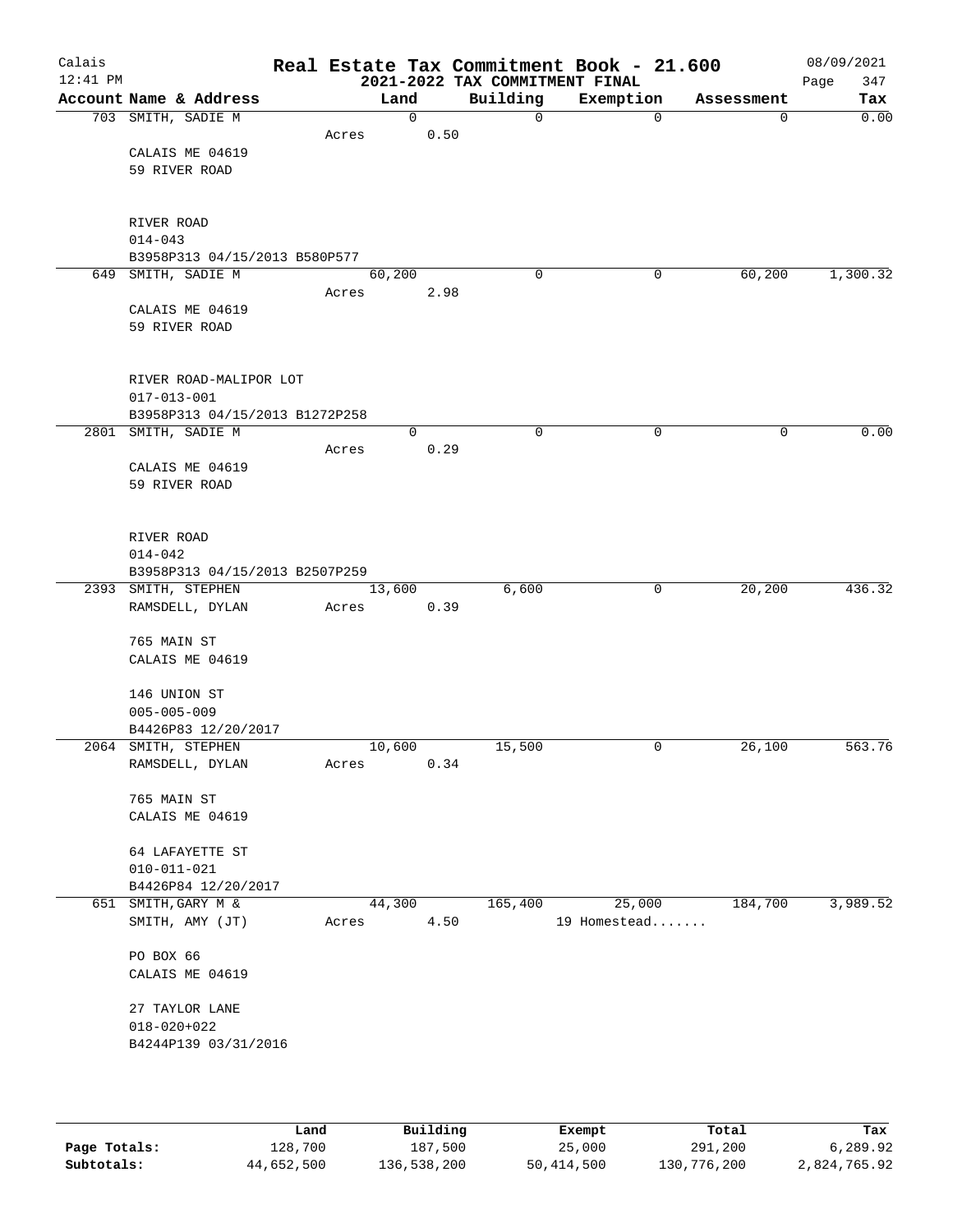| Calais<br>$12:41$ PM |                                                  |       |        |      |          | Real Estate Tax Commitment Book - 21.600<br>2021-2022 TAX COMMITMENT FINAL |            | 08/09/2021<br>348<br>Page |
|----------------------|--------------------------------------------------|-------|--------|------|----------|----------------------------------------------------------------------------|------------|---------------------------|
|                      | Account Name & Address                           |       | Land   |      | Building | Exemption                                                                  | Assessment | Tax                       |
|                      | 2832 SMITH, JASON E &                            |       | 42,400 |      | 179,300  | 25,000                                                                     | 196,700    | 4,248.72                  |
|                      | SMITH, MINDY L (JT)                              |       | Acres  | 2.02 |          | 19 Homestead                                                               |            |                           |
|                      | 91 PALMER STREET                                 |       |        |      |          |                                                                            |            |                           |
|                      | CALAIS ME 04619                                  |       |        |      |          |                                                                            |            |                           |
|                      | 91 PALMER ST                                     |       |        |      |          |                                                                            |            |                           |
|                      | $027 - 182 - A$                                  |       |        |      |          |                                                                            |            |                           |
|                      | B4315P257 11/15/2016                             |       |        |      |          |                                                                            |            |                           |
|                      | 1750 SMITH-CARLE, SHERRY L                       |       | 7,700  |      | 106,100  | 25,000                                                                     | 88,800     | 1,918.08                  |
|                      |                                                  | Acres |        | 0.18 |          | 19 Homestead                                                               |            |                           |
|                      | CALAIS ME 04619                                  |       |        |      |          |                                                                            |            |                           |
|                      | 65 SPRING ST                                     |       |        |      |          |                                                                            |            |                           |
|                      |                                                  |       |        |      |          |                                                                            |            |                           |
|                      | 65 SPRING ST                                     |       |        |      |          |                                                                            |            |                           |
|                      | $010 - 003 - 003$                                |       |        |      |          |                                                                            |            |                           |
|                      | B3718P95 02/11/2011 B1802P311                    |       |        |      |          |                                                                            |            |                           |
|                      | 1140 SMOKE ON THE WATER, LLC<br>376 NORTH STREET |       | 77,100 | 1.17 | 173,900  | 0                                                                          | 251,000    | 5,421.60                  |
|                      |                                                  | Acres |        |      |          |                                                                            |            |                           |
|                      | CALAIS ME 04619                                  |       |        |      |          |                                                                            |            |                           |
|                      |                                                  |       |        |      |          |                                                                            |            |                           |
|                      | 376 NORTH ST                                     |       |        |      |          |                                                                            |            |                           |
|                      | $011 - 026$                                      |       |        |      |          |                                                                            |            |                           |
|                      | B4703P271 09/16/2020 B4692P181 08/21/2020        |       |        |      |          |                                                                            |            |                           |
|                      | 768 SMOLLEY, JAKE &                              |       | 12,500 |      | 44,800   | 25,000<br>19 Homestead                                                     | 32,300     | 697.68                    |
|                      | LYNK, SHANNON (JT)                               | Acres |        | 0.21 |          |                                                                            |            |                           |
|                      | 15 FRANKLIN ST                                   |       |        |      |          |                                                                            |            |                           |
|                      | CALAIS ME 04619                                  |       |        |      |          |                                                                            |            |                           |
|                      |                                                  |       |        |      |          |                                                                            |            |                           |
|                      | 15 FRANKLIN ST                                   |       |        |      |          |                                                                            |            |                           |
|                      | $008 - 004 - 028$                                |       |        |      |          |                                                                            |            |                           |
|                      | B4477P251 06/28/2018                             |       |        |      |          |                                                                            |            |                           |
|                      | 917 SOCOBASIN, FAWN                              |       | 9,100  |      | 58,200   | 0                                                                          | 67,300     | 1,453.68                  |
|                      | 169 OLD EASTPORT ROAD                            | Acres |        | 0.25 |          |                                                                            |            |                           |
|                      | PERRY ME 04667                                   |       |        |      |          |                                                                            |            |                           |
|                      |                                                  |       |        |      |          |                                                                            |            |                           |
|                      | 3 SPRING ST                                      |       |        |      |          |                                                                            |            |                           |
|                      | 007-007-005&006                                  |       |        |      |          |                                                                            |            |                           |
|                      | B4400P235 09/27/2017                             |       |        |      |          |                                                                            |            |                           |
|                      | 2372 SOLLISH, GEORGE &                           |       | 7,500  |      | 27,400   | 0                                                                          | 34,900     | 753.84                    |
|                      | SOLLISH, MARGARET (JT)                           | Acres |        | 0.17 |          |                                                                            |            |                           |
|                      | 8 SALINA STREET                                  |       |        |      |          |                                                                            |            |                           |
|                      | BALDWINSVILLE NY 13027                           |       |        |      |          |                                                                            |            |                           |
|                      | 69 MONROE ST                                     |       |        |      |          |                                                                            |            |                           |
|                      | $005 - 004 - 020$                                |       |        |      |          |                                                                            |            |                           |
|                      | B4743P123 01/03/2021                             |       |        |      |          |                                                                            |            |                           |
|                      |                                                  |       |        |      |          |                                                                            |            |                           |
|                      |                                                  |       |        |      |          |                                                                            |            |                           |

|              | Land       | Building    |            | Total       | Tax          |
|--------------|------------|-------------|------------|-------------|--------------|
|              |            |             | Exempt     |             |              |
| Page Totals: | 156,300    | 589,700     | 75,000     | 671,000     | 14,493.60    |
| Subtotals:   | 44,808,800 | 137,127,900 | 50,489,500 | 131,447,200 | 2,839,259.52 |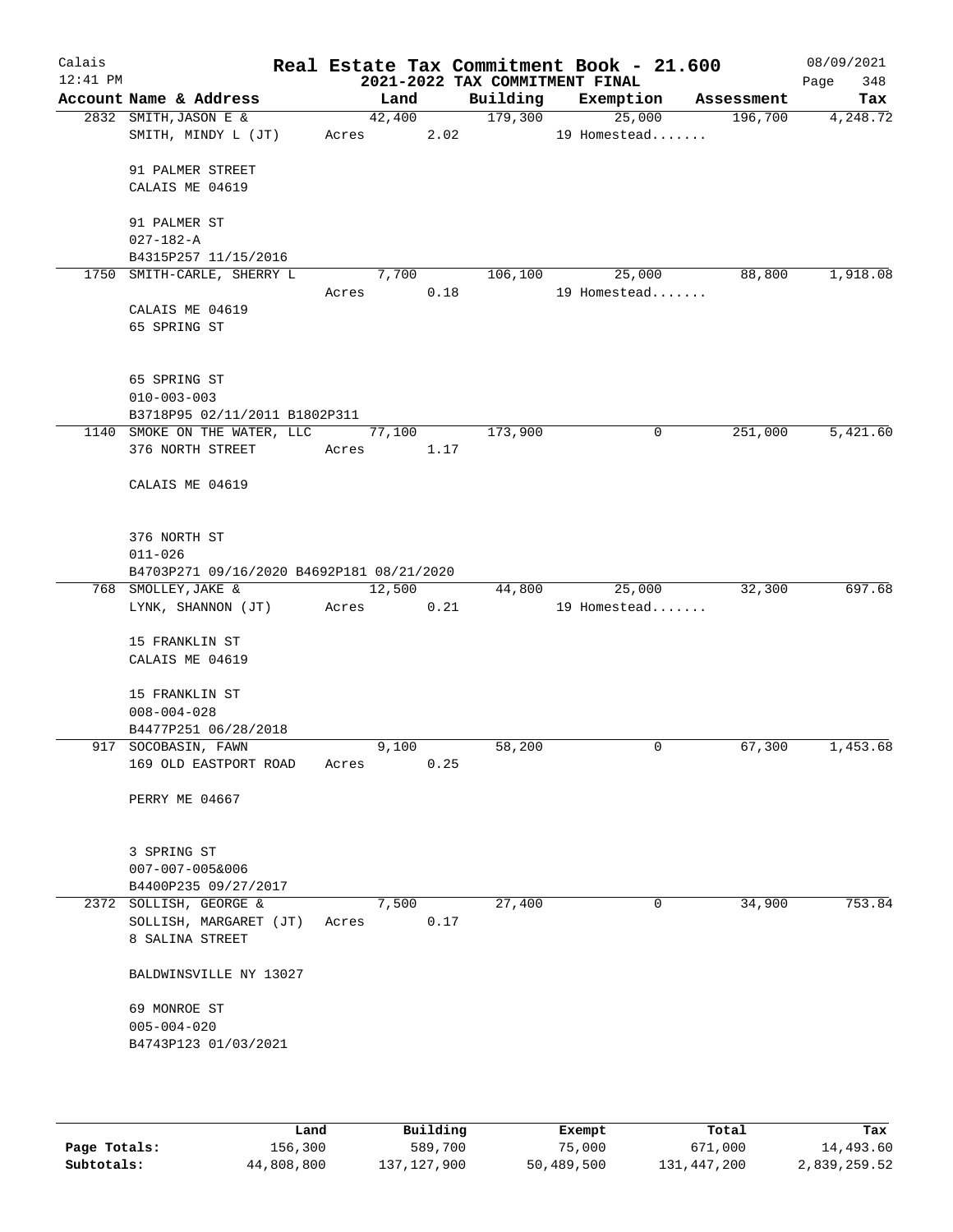| Calais<br>$12:41$ PM       |                                                                                   |       |                         | Real Estate Tax Commitment Book - 21.600<br>2021-2022 TAX COMMITMENT FINAL |                 |                       | 08/09/2021<br>349<br>Page |
|----------------------------|-----------------------------------------------------------------------------------|-------|-------------------------|----------------------------------------------------------------------------|-----------------|-----------------------|---------------------------|
|                            | Account Name & Address                                                            |       | Land                    | Building                                                                   | Exemption       | Assessment            | Tax                       |
|                            | 281 SOUSA, DAVID R<br>REVOCABLE TRUST &<br>SOUSA, RUTH D REVOCABLE Acres<br>TRUST |       | 13,300<br>9.27          | $\mathbf 0$                                                                | $\Omega$        | 13,300                | 287.28                    |
|                            | 4915 ENFIELD COURT<br>NEW PORT RICHEY FL<br>34655                                 |       |                         |                                                                            |                 |                       |                           |
|                            | SHATTUCK RD<br>$037 - 100$<br>B4596P12 09/11/2019                                 |       |                         |                                                                            |                 |                       |                           |
| 348                        | SOUSA, DAVID R REVOCABLE<br>TRUST                                                 |       | 1,100                   | $\mathbf 0$                                                                | 0               | 1,100                 | 23.76                     |
|                            | SOUSA, RUTH D REVOCABLE<br>TRUST                                                  | Acres | 0.77                    |                                                                            |                 |                       |                           |
|                            | 4915 ENFIELD COURT<br>NEW PORT RICHEY FL<br>34655                                 |       |                         |                                                                            |                 |                       |                           |
|                            | SHATTUCK RD<br>$037 - 100 - 014$                                                  |       |                         |                                                                            |                 |                       |                           |
|                            | B4397P156 09/12/2017<br>SOUSA, DAVID R REVOCABLE                                  |       | 28,800                  | 17,000                                                                     | 0               | 45,800                | 989.28                    |
| 351                        | TRUST &<br>SOUSA, RUTH D REVOCABLE<br>TRUST                                       | Acres | 0.57                    |                                                                            |                 |                       |                           |
|                            | 4915 ENFIELD COURT<br>NEW PORT RICHEY FL<br>34655                                 |       |                         |                                                                            |                 |                       |                           |
|                            | 3 LAKEVIEW LANE<br>$037 - 100 - 017$<br>B4397P156 09/12/2017                      |       |                         |                                                                            |                 |                       |                           |
| 2788                       | SOUSA, DAVID R REVOCABLE                                                          |       | 5,700                   | 0                                                                          | 0               | 5,700                 | 123.12                    |
|                            | TRUST &<br>SOUDA, RUTH D REVOCABLE<br>TRUST                                       | Acres | 2.16                    |                                                                            |                 |                       |                           |
|                            | 4915 ENFIELD COURT<br>NEW PORT RICHEY FL<br>34655                                 |       |                         |                                                                            |                 |                       |                           |
|                            | SHATTUCK RD<br>$037 - 100 - 018$<br>B4397P156 01/12/2017                          |       |                         |                                                                            |                 |                       |                           |
| 2838                       | SOUSA, DAVID R REVOCABLE                                                          |       | 300                     | 7,100                                                                      | $\mathbf 0$     | 7,400                 | 159.84                    |
|                            | <b>TRUST &amp;</b><br>SOUSA, RUTH D REVOCABLE<br>TRUST                            | Acres | 0.61                    |                                                                            |                 |                       |                           |
|                            | 4915 ENFIELD COURT<br>NEW PORT RICHEY FL<br>34655                                 |       |                         |                                                                            |                 |                       |                           |
|                            | SHATTUCK RD (OFF)<br>$037 - 100 - 013 - A$<br>B4397P156 09/12/2017                |       |                         |                                                                            |                 |                       |                           |
|                            |                                                                                   |       |                         |                                                                            |                 |                       |                           |
|                            | Land                                                                              |       | Building                |                                                                            | Exempt          | Total                 | Tax                       |
| Page Totals:<br>Subtotals: | 49,200<br>44,858,000                                                              |       | 24,100<br>137, 152, 000 |                                                                            | 0<br>50,489,500 | 73,300<br>131,520,500 | 1,583.28<br>2,840,842.80  |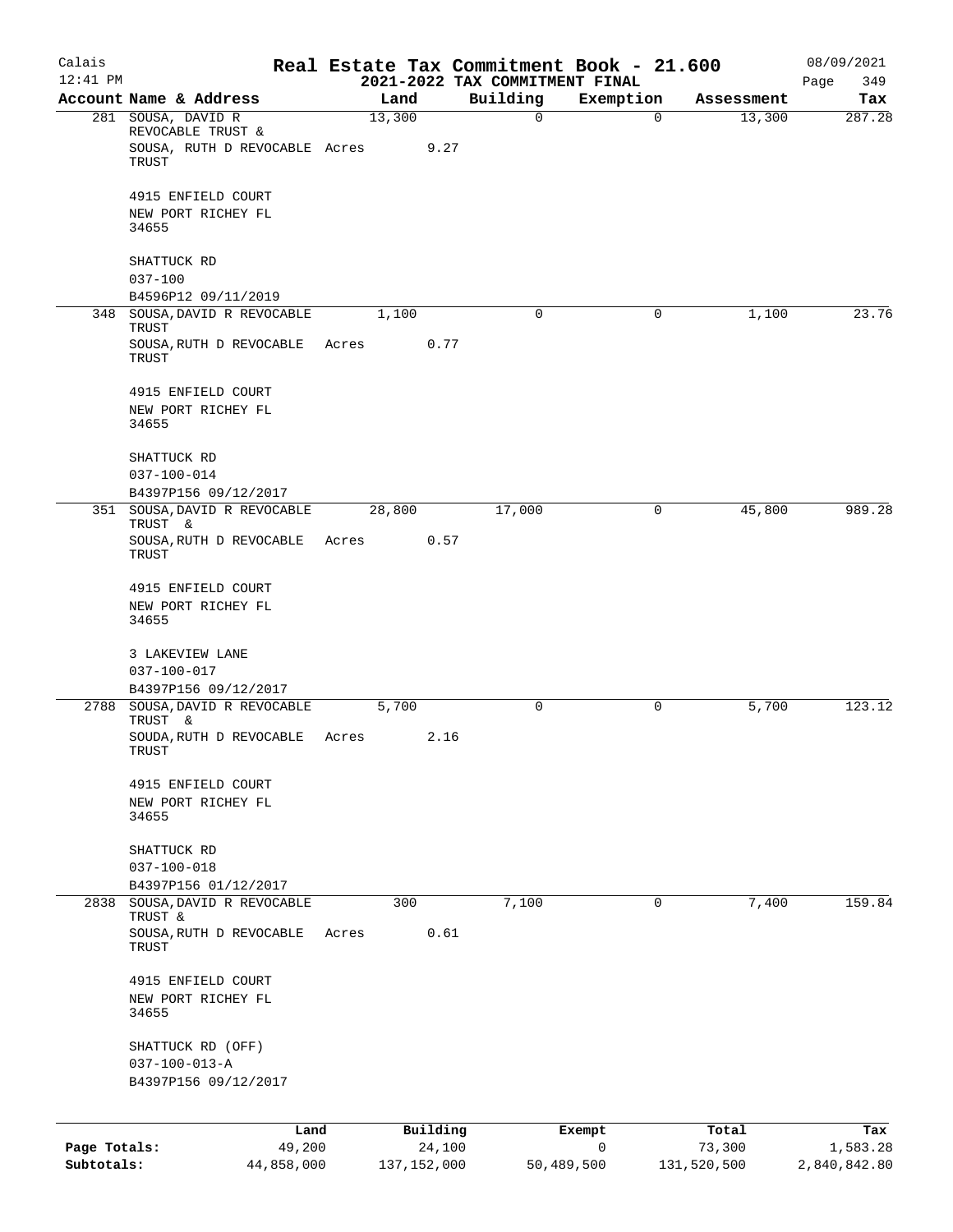| Calais<br>$12:41$ PM |                                           |       |             |      | Real Estate Tax Commitment Book - 21.600<br>2021-2022 TAX COMMITMENT FINAL |              |              |             | 08/09/2021<br>350<br>Page |
|----------------------|-------------------------------------------|-------|-------------|------|----------------------------------------------------------------------------|--------------|--------------|-------------|---------------------------|
|                      | Account Name & Address                    |       | Land        |      | Building                                                                   | Exemption    |              | Assessment  | Tax                       |
|                      | 336 SOUSA, DAVID R REVOCABLE<br>TRUST &   |       | 36,400      |      | 9,200                                                                      |              | 0            | 45,600      | 984.96                    |
|                      | SOUSA, RUTH D REVOCABLE<br>TRUST          | Acres |             | 0.92 |                                                                            |              |              |             |                           |
|                      | 4915 ENFIELD COURT                        |       |             |      |                                                                            |              |              |             |                           |
|                      | NEW PORT RICHEY FL<br>34655               |       |             |      |                                                                            |              |              |             |                           |
|                      | 13 LAKEVIEW LANE                          |       |             |      |                                                                            |              |              |             |                           |
|                      | $037 - 100 - 004 - A$                     |       |             |      |                                                                            |              |              |             |                           |
| 347                  | B4397P156 09/12/2017<br>SOUSA, GARY J &   |       | 9,000       |      | 69,000                                                                     | 25,000       |              | 53,000      | 1,144.80                  |
|                      | SOUSA, AMY (JT)                           | Acres |             | 0.70 |                                                                            | 19 Homestead |              |             |                           |
|                      | 237 SHATTUCK RD                           |       |             |      |                                                                            |              |              |             |                           |
|                      | CALAIS ME 04619                           |       |             |      |                                                                            |              |              |             |                           |
|                      | 237 SHATTUCK RD                           |       |             |      |                                                                            |              |              |             |                           |
|                      | $037 - 100 - 013$<br>B4397P154 09/12/2017 |       |             |      |                                                                            |              |              |             |                           |
|                      | 36 SOUTHSTREET DEVELOPMENT                |       | 449,500     |      | 1,383,200                                                                  |              | 0            | 1,832,700   | 39,586.32                 |
|                      | COMPANY, LLC                              |       |             |      |                                                                            |              |              |             |                           |
|                      | 15 SOUTH STREET                           | Acres |             | 7.00 |                                                                            |              |              |             |                           |
|                      | BLUE HILL ME 04614                        |       |             |      |                                                                            |              |              |             |                           |
|                      | 361 SOUTH ST                              |       |             |      |                                                                            |              |              |             |                           |
|                      | $012 - 008 - 003$                         |       |             |      |                                                                            |              |              |             |                           |
|                      | B4653P254 04/30/2020 B4220P244 12/31/2015 |       |             |      |                                                                            |              |              |             |                           |
|                      | 456 SPEAR, BRENDA                         |       | 28,800      |      | 72,100                                                                     |              | 0            | 100,900     | 2,179.44                  |
|                      | BARING PLT ME 04694                       | Acres |             | 0.50 |                                                                            |              |              |             |                           |
|                      | 23 CENTER ST                              |       |             |      |                                                                            |              |              |             |                           |
|                      |                                           |       |             |      |                                                                            |              |              |             |                           |
|                      | 512 CHISHOLM BLVD/NASHS                   |       |             |      |                                                                            |              |              |             |                           |
|                      | $036 - 031$                               |       |             |      |                                                                            |              |              |             |                           |
|                      | B2491P178 02/01/2001                      |       |             |      |                                                                            |              | $\mathsf{O}$ |             | 401.76                    |
| 1971                 | SPEARIN, RONALD & (JT)<br>SPEARIN, DONNA  | Acres | 8,700       | 0.23 | 9,900                                                                      |              |              | 18,600      |                           |
|                      |                                           |       |             |      |                                                                            |              |              |             |                           |
|                      | 80 CHARLOTTE RD                           |       |             |      |                                                                            |              |              |             |                           |
|                      | CHARLOTTE ME 04666                        |       |             |      |                                                                            |              |              |             |                           |
|                      | 26 STILLSON ST                            |       |             |      |                                                                            |              |              |             |                           |
|                      | $002 - 001 - 018$                         |       |             |      |                                                                            |              |              |             |                           |
|                      | B3132P342                                 |       |             |      |                                                                            |              |              |             |                           |
| 1033                 | SPIRIT SPE PORTFOLIO                      |       | 52,300      |      | 127,800                                                                    |              | 0            | 180,100     | 3,890.16                  |
|                      | 2012-2 LLC<br>ATTN: CORP REAL ESTATE      | Acres |             | 0.66 |                                                                            |              |              |             |                           |
|                      | POB 868                                   |       |             |      |                                                                            |              |              |             |                           |
|                      | CALAIS ME 04619                           |       |             |      |                                                                            |              |              |             |                           |
|                      | 691 MAIN ST                               |       |             |      |                                                                            |              |              |             |                           |
|                      | $008 - 004 - 001$                         |       |             |      |                                                                            |              |              |             |                           |
|                      | B3865P218 06/28/2012                      |       |             |      |                                                                            |              |              |             |                           |
|                      | Land                                      |       | Building    |      |                                                                            | Exempt       |              | Total       | Tax                       |
| Page Totals:         | 584,700                                   |       | 1,671,200   |      |                                                                            | 25,000       |              | 2,230,900   | 48,187.44                 |
| Subtotals:           | 45,442,700                                |       | 138,823,200 |      |                                                                            | 50,514,500   |              | 133,751,400 | 2,889,030.24              |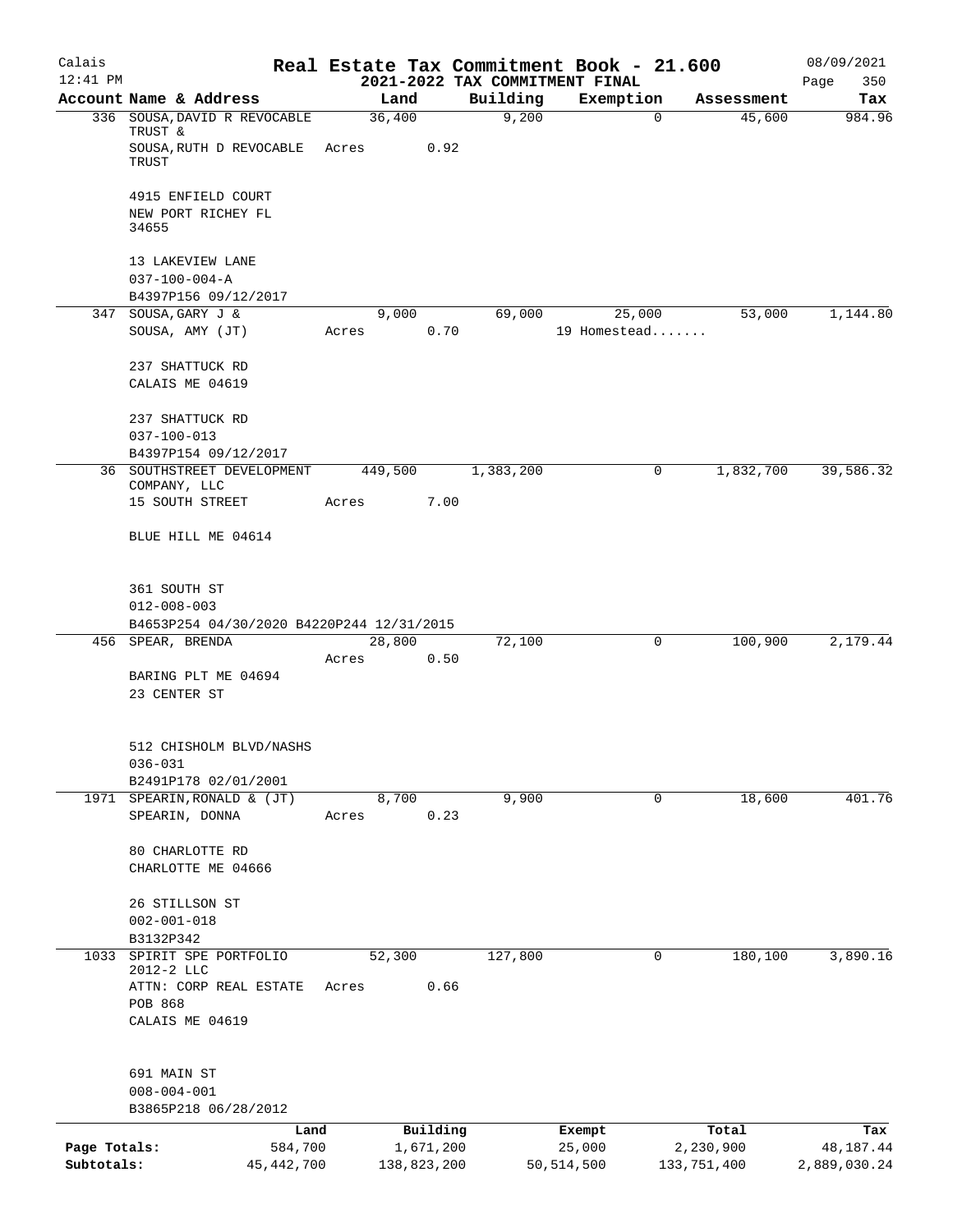| Calais                     |                                                 |         |                        |      | Real Estate Tax Commitment Book - 21.600   |                        |             |                        | 08/09/2021               |
|----------------------------|-------------------------------------------------|---------|------------------------|------|--------------------------------------------|------------------------|-------------|------------------------|--------------------------|
| $12:41$ PM                 | Account Name & Address                          |         | Land                   |      | 2021-2022 TAX COMMITMENT FINAL<br>Building | Exemption              |             | Assessment             | 351<br>Page<br>Tax       |
|                            | 1034 SPIRIT SPE PORTFOLIO<br>2012-2 LLC         |         | 45,000                 |      | $\mathbf 0$                                |                        | $\mathbf 0$ | 45,000                 | 972.00                   |
|                            | ATTN: CORP REAL ESTATE                          | Acres   |                        | 0.49 |                                            |                        |             |                        |                          |
|                            | POB 868                                         |         |                        |      |                                            |                        |             |                        |                          |
|                            | CALAIS ME 04619                                 |         |                        |      |                                            |                        |             |                        |                          |
|                            | MAIN ST                                         |         |                        |      |                                            |                        |             |                        |                          |
|                            | $008 - 004 - 033$                               |         |                        |      |                                            |                        |             |                        |                          |
|                            | B3865P218 06/28/2012<br>455 SPONHEIM, DAVID JON |         | 23,500                 |      | 15,700                                     |                        | 0           | 39,200                 | 846.72                   |
|                            | MICHAEL                                         |         |                        |      |                                            |                        |             |                        |                          |
|                            |                                                 | Acres   |                        | 0.50 |                                            |                        |             |                        |                          |
|                            | OAK HARBOR WA 98277<br>PO BOX 2696              |         |                        |      |                                            |                        |             |                        |                          |
|                            |                                                 |         |                        |      |                                            |                        |             |                        |                          |
|                            | 518 CHISHOLM BLVD/NASHS                         |         |                        |      |                                            |                        |             |                        |                          |
|                            | $036 - 032$<br>B1829P241                        |         |                        |      |                                            |                        |             |                        |                          |
|                            | 2546 SPRAGUE, BONNIE (JT)                       |         | 6,000                  |      | 11,400                                     |                        | 0           | 17,400                 | 375.84                   |
|                            |                                                 | Acres   |                        | 0.11 |                                            |                        |             |                        |                          |
|                            | CALAIS ME 04619                                 |         |                        |      |                                            |                        |             |                        |                          |
|                            | 7 HIGH ST                                       |         |                        |      |                                            |                        |             |                        |                          |
|                            | HIGH ST                                         |         |                        |      |                                            |                        |             |                        |                          |
|                            | $006 - 006 - 020$                               |         |                        |      |                                            |                        |             |                        |                          |
|                            | B2412P122 03/01/2000<br>2548 SPRAGUE, CARLETON  |         | 15,000                 |      | 64,300                                     |                        | 0           | 79,300                 | 1,712.88                 |
|                            | (DEVISEES)                                      |         |                        |      |                                            |                        |             |                        |                          |
|                            | C/O BEEHIVE ENTERPRISES Acres<br>LLC            |         |                        | 0.17 |                                            |                        |             |                        |                          |
|                            | 220 HOLLOWBROOK CIRCLE                          |         |                        |      |                                            |                        |             |                        |                          |
|                            | DAYTONA BEACH FL 32114                          |         |                        |      |                                            |                        |             |                        |                          |
|                            | 99 NORTH ST                                     |         |                        |      |                                            |                        |             |                        |                          |
|                            | $006 - 006 - 022$                               |         |                        |      |                                            |                        |             |                        |                          |
|                            | B4789P180 05/20/2021 B1578P134                  |         |                        |      |                                            |                        |             |                        |                          |
| 2547                       | SPRAGUE, DOUGLAS R<br>(HEIRS)                   |         | 7,300                  |      | 32,900                                     | 25,000                 |             | 15,200                 | 328.32                   |
|                            |                                                 | Acres   |                        | 0.16 |                                            | 19 Homestead           |             |                        |                          |
|                            | CALAIS ME 04619                                 |         |                        |      |                                            |                        |             |                        |                          |
|                            | 7 HIGH ST                                       |         |                        |      |                                            |                        |             |                        |                          |
|                            | 7 HIGH ST                                       |         |                        |      |                                            |                        |             |                        |                          |
|                            | $006 - 006 - 021$                               |         |                        |      |                                            |                        |             |                        |                          |
|                            | B1274P231                                       |         |                        |      |                                            |                        |             | $\mathbf 0$            | 0.00                     |
| 1919                       | SPRAGUE, SANDRA J                               | Acres   | 11,400                 | 0.39 | 12,300                                     | 23,700<br>19 Homestead |             |                        |                          |
|                            | CALAIS ME 04619                                 |         |                        |      |                                            |                        |             |                        |                          |
|                            | 97 BOARDMAN ST                                  |         |                        |      |                                            |                        |             |                        |                          |
|                            | 97 BOARDMAN ST                                  |         |                        |      |                                            |                        |             |                        |                          |
|                            | $002 - 005 - 004$                               |         |                        |      |                                            |                        |             |                        |                          |
|                            | B1479P202 11/10/1987 B1089P299                  |         |                        |      |                                            |                        |             |                        |                          |
|                            |                                                 | Land    | Building               |      |                                            | Exempt                 |             | Total                  | Tax                      |
| Page Totals:<br>Subtotals: | 45,550,900                                      | 108,200 | 136,600<br>138,959,800 |      |                                            | 48,700<br>50,563,200   |             | 196,100<br>133,947,500 | 4,235.76<br>2,893,266.00 |
|                            |                                                 |         |                        |      |                                            |                        |             |                        |                          |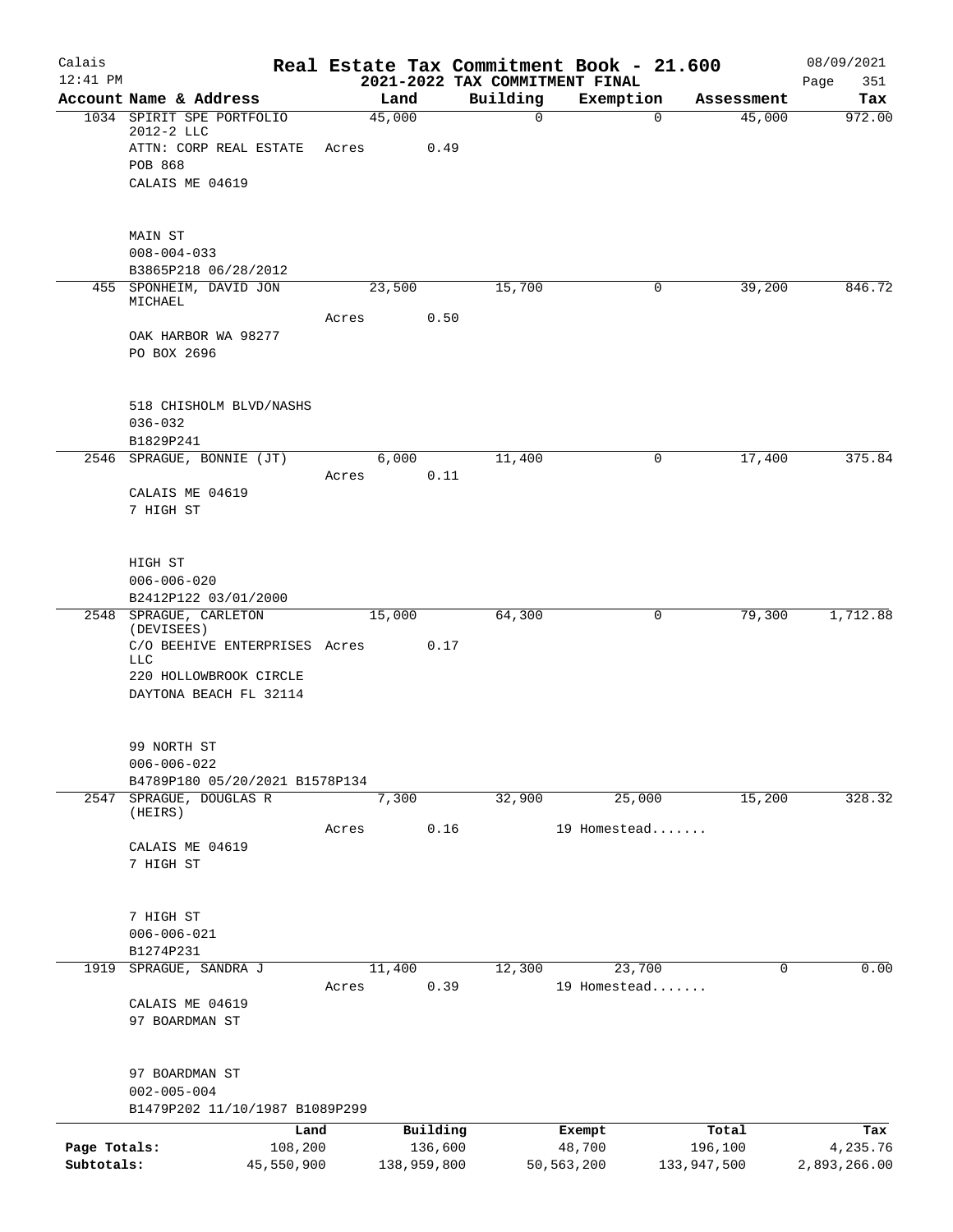| Calais<br>$12:41$ PM |                                              |                 |          | 2021-2022 TAX COMMITMENT FINAL | Real Estate Tax Commitment Book - 21.600 |            | 08/09/2021<br>352<br>Page |
|----------------------|----------------------------------------------|-----------------|----------|--------------------------------|------------------------------------------|------------|---------------------------|
|                      | Account Name & Address                       |                 | Land     | Building                       | Exemption                                | Assessment | Tax                       |
|                      | 1483 ST ANNES EPISCOPAL                      | 29,100          |          |                                | 71,300<br>20,000                         | 80,400     | 1,736.64                  |
|                      | CHURCH PARSONAGE<br>29 CHURCH ST             | Acres           |          | 0.64                           | 46 Parsonage                             |            |                           |
|                      | CALAIS ME 04619                              |                 |          |                                |                                          |            |                           |
|                      | 21 LAFAYETTE ST                              |                 |          |                                |                                          |            |                           |
|                      | $007 - 008 - 013$<br>B501P509                |                 |          |                                |                                          |            |                           |
|                      | 1313 ST CROIX ACQUISITION CO 148,500<br>INC  |                 |          | 173,400                        | 0                                        | 321,900    | 6,953.04                  |
|                      | PO BOX 294                                   | Acres           | 15.80    |                                |                                          |            |                           |
|                      | CALAIS ME 04619 0294                         |                 |          |                                |                                          |            |                           |
|                      | 48 RIVER ROAD                                |                 |          |                                |                                          |            |                           |
|                      | $014 - 039$                                  |                 |          |                                |                                          |            |                           |
|                      | B3947P10 02/20/2013                          |                 |          |                                |                                          |            |                           |
| 1310                 | ST CROIX ACQUISITION CO 122,600<br>INC       |                 |          | $\mathbf 0$                    | 0                                        | 122,600    | 2,648.16                  |
|                      | PO BOX 294                                   | Acres           | 43.23    |                                |                                          |            |                           |
|                      | CALAIS ME 04619                              |                 |          |                                |                                          |            |                           |
|                      | 48 RIVER ROAD                                |                 |          |                                |                                          |            |                           |
|                      | $014 - 004$                                  |                 |          |                                |                                          |            |                           |
|                      | B3947P10 02/20/2013<br>953 ST CROIX CLUB     |                 |          |                                |                                          |            |                           |
|                      |                                              | 30,200<br>Acres | 0.22     | 63,400                         | 0                                        | 93,600     | 2,021.76                  |
|                      | CALAIS ME 04619                              |                 |          |                                |                                          |            |                           |
|                      | P.O. BOX 1255                                |                 |          |                                |                                          |            |                           |
|                      | 506 MAIN ST                                  |                 |          |                                |                                          |            |                           |
|                      | $007 - 001 - 024$<br>1321 ST CROIX HISTORIAL | 9,100           |          | 2,000                          | 11,100                                   | 0          | 0.00                      |
|                      | SOCIETY                                      |                 |          |                                |                                          |            |                           |
|                      |                                              | Acres           | 0.08     |                                | 40 United States                         |            |                           |
|                      | CALAIS ME 04619<br>P.O. BOX 242              |                 |          |                                |                                          |            |                           |
|                      |                                              |                 |          |                                |                                          |            |                           |
|                      | LIGHTHOUSE LANE                              |                 |          |                                |                                          |            |                           |
|                      | $018 - 028 - 001$                            |                 |          |                                |                                          |            |                           |
|                      | B2394P91 12/01/1998                          |                 |          |                                |                                          |            |                           |
|                      | 1001 ST CROIX HISTORICAL<br>SOCIETY          |                 | 16,300   | 40,100                         | 56,400                                   | 0          | 0.00                      |
|                      |                                              | Acres 0.20      |          |                                | 48 Benevolent                            |            |                           |
|                      | CALAIS ME 04619<br>523 MAIN ST               |                 |          |                                |                                          |            |                           |
|                      | 523 MAIN ST                                  |                 |          |                                |                                          |            |                           |
|                      | $007 - 005 - 009$                            |                 |          |                                |                                          |            |                           |
|                      |                                              |                 |          |                                |                                          |            |                           |
|                      |                                              | $T$ and         | Building |                                | <b>Exempt</b>                            | Total      | Tav                       |

|              | Land       | Building    | Exempt     | Total       | Tax          |
|--------------|------------|-------------|------------|-------------|--------------|
| Page Totals: | 355,800    | 350,200     | 87,500     | 618,500     | 13,359.60    |
| Subtotals:   | 45,906,700 | 139,310,000 | 50,650,700 | 134,566,000 | 2,906,625.60 |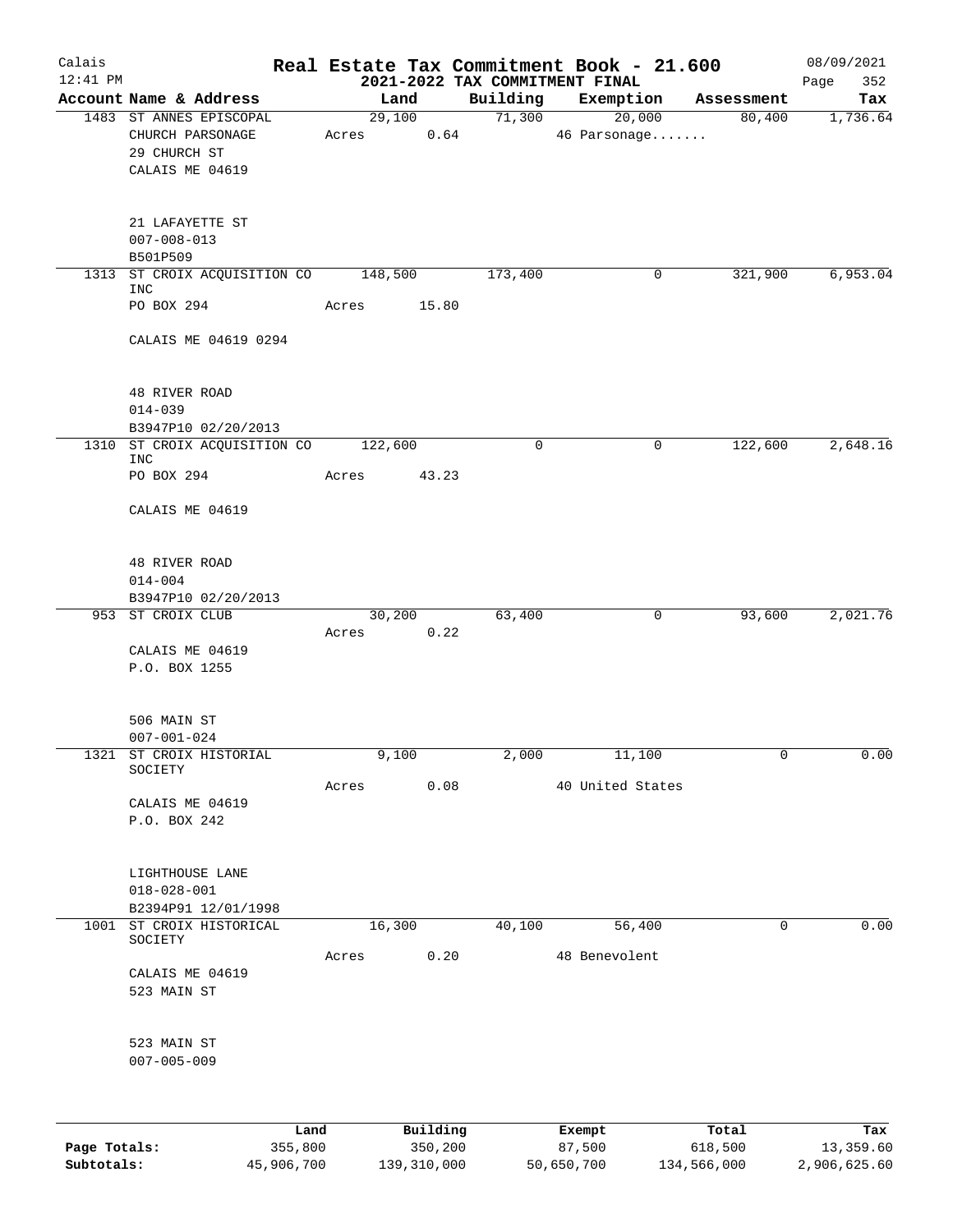| Calais     |                                         |       |        |                                | Real Estate Tax Commitment Book - 21.600 |            | 08/09/2021  |
|------------|-----------------------------------------|-------|--------|--------------------------------|------------------------------------------|------------|-------------|
| $12:41$ PM |                                         |       |        | 2021-2022 TAX COMMITMENT FINAL |                                          |            | Page<br>353 |
|            | Account Name & Address                  |       | Land   | Building                       | Exemption                                | Assessment | Tax         |
| 2767       | ST CROIX VALLEY                         |       | 33,400 | 298,500                        | $\mathbf 0$                              | 331,900    | 7,169.04    |
|            | FOUNDATION                              | Acres | 0.27   |                                |                                          |            |             |
|            | ROBBINSTON ME 04671                     |       |        |                                |                                          |            |             |
|            | 12 BATES LANE                           |       |        |                                |                                          |            |             |
|            |                                         |       |        |                                |                                          |            |             |
|            | 203 MAIN ST                             |       |        |                                |                                          |            |             |
|            | $006 - 005 - 002$                       |       |        |                                |                                          |            |             |
|            | B3739P310 05/13/2011 B3234P4 12/27/2006 |       |        |                                |                                          |            |             |
| 48         | ST PIERRE, JOYCE                        |       | 2,000  | 0                              | 0                                        | 2,000      | 43.20       |
|            | E&ARNOLD, SUSAN L &                     |       |        |                                |                                          |            |             |
|            | BODWELL, SHEILA                         | Acres | 135.00 |                                |                                          |            |             |
|            | 18 GLEED DR                             |       |        |                                |                                          |            |             |
|            | BRUNSWICK ME 04011                      |       |        |                                |                                          |            |             |
|            | RURAL CALAIS                            |       |        |                                |                                          |            |             |
|            | $034 - 043 - 006$                       |       |        |                                |                                          |            |             |
|            | B2013P275 07/19/1995                    |       |        |                                |                                          |            |             |
| 58         | ST PIERRE, JOYCE                        |       | 300    | 0                              | 0                                        | 300        | 6.48        |
|            | E&ARNOLD, SUSAN L &                     |       |        |                                |                                          |            |             |
|            | BODWELL, SHEILA                         | Acres | 277.00 |                                |                                          |            |             |
|            | 18 GLEED DR                             |       |        |                                |                                          |            |             |
|            | BRUNSWICK ME 04011                      |       |        |                                |                                          |            |             |
|            | RURAL CALAIS                            |       |        |                                |                                          |            |             |
|            | $034 - 041 - 004$                       |       |        |                                |                                          |            |             |
|            | B2013P275                               |       |        |                                |                                          |            |             |
| 79         | ST PIERRE, JOYCE                        |       | 3,000  | 0                              | 0                                        | 3,000      | 64.80       |
|            | E&ARNOLD, SUSAN L &                     |       |        |                                |                                          |            |             |
|            | BODWELL, SHEILA                         | Acres | 192.00 |                                |                                          |            |             |
|            | 18 GLEED DR                             |       |        |                                |                                          |            |             |
|            | BRUNSWICK ME 04011                      |       |        |                                |                                          |            |             |
|            | RURAL CALAIS                            |       |        |                                |                                          |            |             |
|            | $034 - 044 - 007$                       |       |        |                                |                                          |            |             |
|            | B2013P275 07/19/1995                    |       |        |                                |                                          |            |             |
| 89         | ST PIERRE, JOYCE                        |       | 4,900  | 0                              | 0                                        | 4,900      | 105.84      |
|            | E&ARNOLD, SUSAN L &<br>BODWELL, SHEILA  | Acres | 317.00 |                                |                                          |            |             |
|            |                                         |       |        |                                |                                          |            |             |
|            | 18 GLEED DR                             |       |        |                                |                                          |            |             |
|            | BRUNSWICK ME 04011                      |       |        |                                |                                          |            |             |
|            | RURAL CALAIS                            |       |        |                                |                                          |            |             |
|            | $034 - 049 - 004$                       |       |        |                                |                                          |            |             |
|            | B2013P275 07/19/1995                    |       |        |                                |                                          |            |             |

|              | Land       | Building    | Exempt     | Total       | Tax          |
|--------------|------------|-------------|------------|-------------|--------------|
| Page Totals: | 43,600     | 298,500     |            | 342,100     | 7,389.36     |
| Subtotals:   | 45,950,300 | 139,608,500 | 50,650,700 | 134,908,100 | 2,914,014.96 |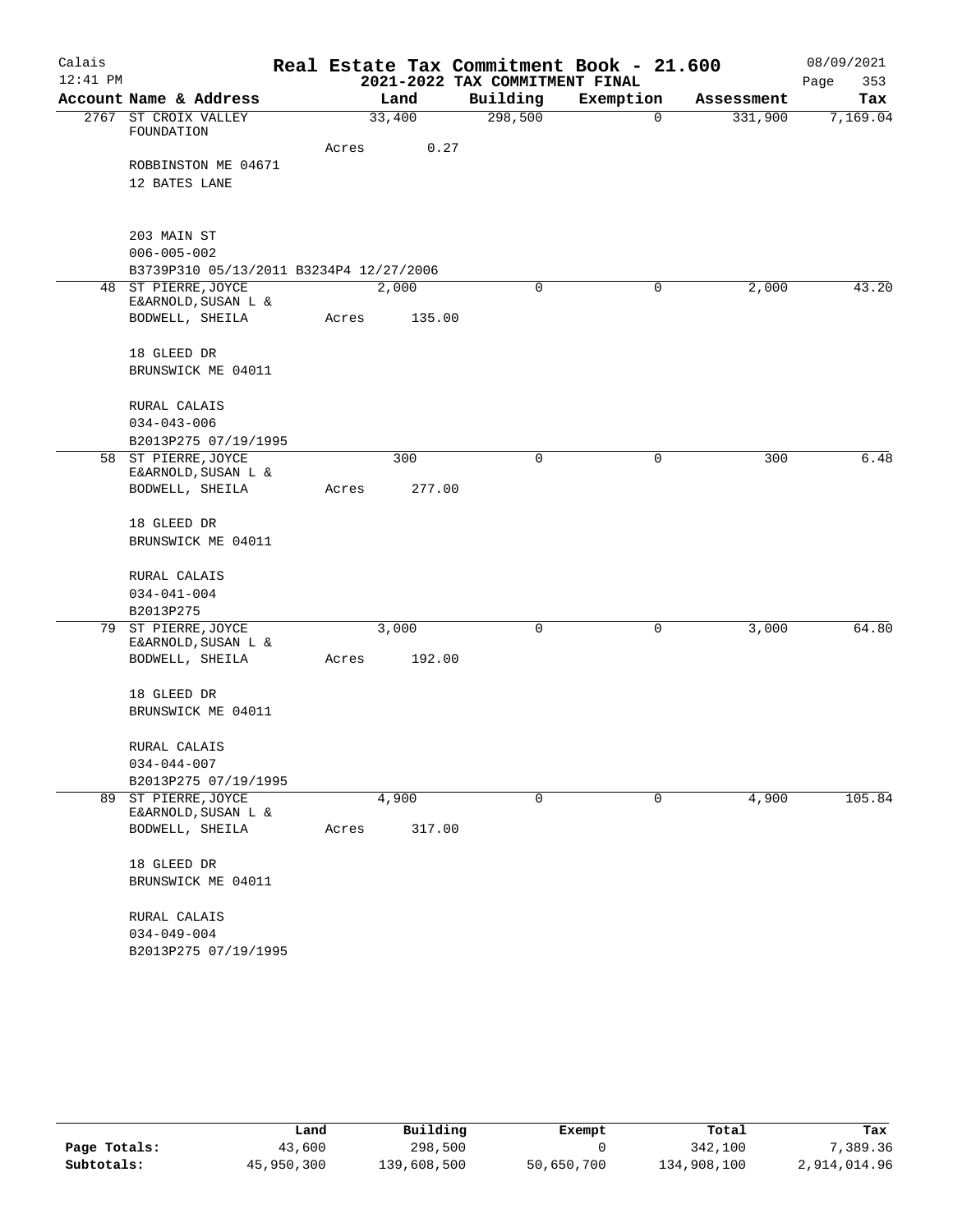| Calais                     |                                                               |        |                        |                                            | Real Estate Tax Commitment Book - 21.600 |                        | 08/09/2021               |
|----------------------------|---------------------------------------------------------------|--------|------------------------|--------------------------------------------|------------------------------------------|------------------------|--------------------------|
| $12:41$ PM                 | Account Name & Address                                        |        | Land                   | 2021-2022 TAX COMMITMENT FINAL<br>Building | Exemption                                |                        | 354<br>Page<br>Tax       |
|                            | 102 ST PIERRE, JOYCE                                          |        | 4,900                  | $\mathbf 0$                                | $\mathbf 0$                              | Assessment<br>4,900    | 105.84                   |
|                            | E&ARNOLD, SUSAN L &<br>BODWELL, SHEILA                        | Acres  | 312.00                 |                                            |                                          |                        |                          |
|                            | 18 GLEED DR                                                   |        |                        |                                            |                                          |                        |                          |
|                            | BRUNSWICK ME 04011                                            |        |                        |                                            |                                          |                        |                          |
|                            | RURAL CALAIS                                                  |        |                        |                                            |                                          |                        |                          |
|                            | $034 - 050 - 004$<br>B2013P275 07/19/1995                     |        |                        |                                            |                                          |                        |                          |
|                            | 611 ST PIERRE, JOYCE                                          |        | 4,100                  | 21,800                                     | 0                                        | 25,900                 | 559.44                   |
|                            | E&ARNOLD, SUSAN L &<br>BODWELL, SHEILA                        |        |                        |                                            |                                          |                        |                          |
|                            | 18 GLEED DR<br>BRUNSWICK ME 04011                             |        |                        |                                            |                                          |                        |                          |
|                            | 581 HOWARD LAKE RD                                            |        |                        |                                            |                                          |                        |                          |
|                            | $034 - 041 - K$                                               |        |                        |                                            |                                          |                        |                          |
|                            | B2013P275 07/19/1995                                          |        |                        |                                            |                                          |                        |                          |
|                            | 25 ST PIERRE, JOYCE<br>E&ARNOLD, SUSAN L &<br>BODWELL, SHEILA | Acres  | 8,100<br>525.00        | $\mathbf 0$                                | 0                                        | 8,100                  | 174.96                   |
|                            |                                                               |        |                        |                                            |                                          |                        |                          |
|                            | 18 GLEED DR                                                   |        |                        |                                            |                                          |                        |                          |
|                            | BRUNSWICK ME 04011                                            |        |                        |                                            |                                          |                        |                          |
|                            | RURAL CALAIS<br>$031 - 051 - 053 - 005$                       |        |                        |                                            |                                          |                        |                          |
|                            | B2013P275 07/19/1995                                          |        |                        |                                            |                                          |                        |                          |
| 2091                       | STACEY, JANNA E                                               |        | 9,100                  | 111,500                                    | 25,000                                   | 95,600                 | 2,064.96                 |
|                            | CALAIS ME 04619                                               | Acres  | 0.25                   |                                            | 19 Homestead                             |                        |                          |
|                            | 14 ACADEMY STREET                                             |        |                        |                                            |                                          |                        |                          |
|                            | 14 ACADEMY ST                                                 |        |                        |                                            |                                          |                        |                          |
|                            | $010 - 006 - 004$                                             |        |                        |                                            |                                          |                        |                          |
|                            | B4422P1 11/28/2017<br>2212 STANCHFIELD, ELMER                 |        | 5,600                  | $\Omega$                                   | $\Omega$                                 | 5,600                  | 120.96                   |
|                            | STANCHFIELD, JANNIFER<br>(JT)                                 | Acres  | 0.15                   |                                            |                                          |                        |                          |
|                            | 12 BARING ST                                                  |        |                        |                                            |                                          |                        |                          |
|                            | CALAIS ME 04619                                               |        |                        |                                            |                                          |                        |                          |
|                            | BARING ST                                                     |        |                        |                                            |                                          |                        |                          |
|                            | $002 - 004 - 008$                                             |        |                        |                                            |                                          |                        |                          |
|                            | B3963P155 06/13/2013                                          |        |                        |                                            |                                          |                        |                          |
| 2213                       | STANCHFIELD, ELMER<br>STANCHFIELD, JANNIFER<br>(JT)           | Acres  | 8,300<br>0.21          | $\Omega$                                   | 0                                        | 8,300                  | 179.28                   |
|                            | 12 BARING ST<br>CALAIS ME 04619                               |        |                        |                                            |                                          |                        |                          |
|                            | 18 BARING ST                                                  |        |                        |                                            |                                          |                        |                          |
|                            | $002 - 004 - 009$                                             |        |                        |                                            |                                          |                        |                          |
|                            | B3963P155 06/13/2013                                          |        |                        |                                            |                                          |                        |                          |
|                            |                                                               | Land   | Building               |                                            | Exempt                                   | Total                  | Tax                      |
| Page Totals:<br>Subtotals: | 45,990,400                                                    | 40,100 | 133,300<br>139,741,800 |                                            | 25,000<br>50,675,700                     | 148,400<br>135,056,500 | 3,205.44<br>2,917,220.40 |
|                            |                                                               |        |                        |                                            |                                          |                        |                          |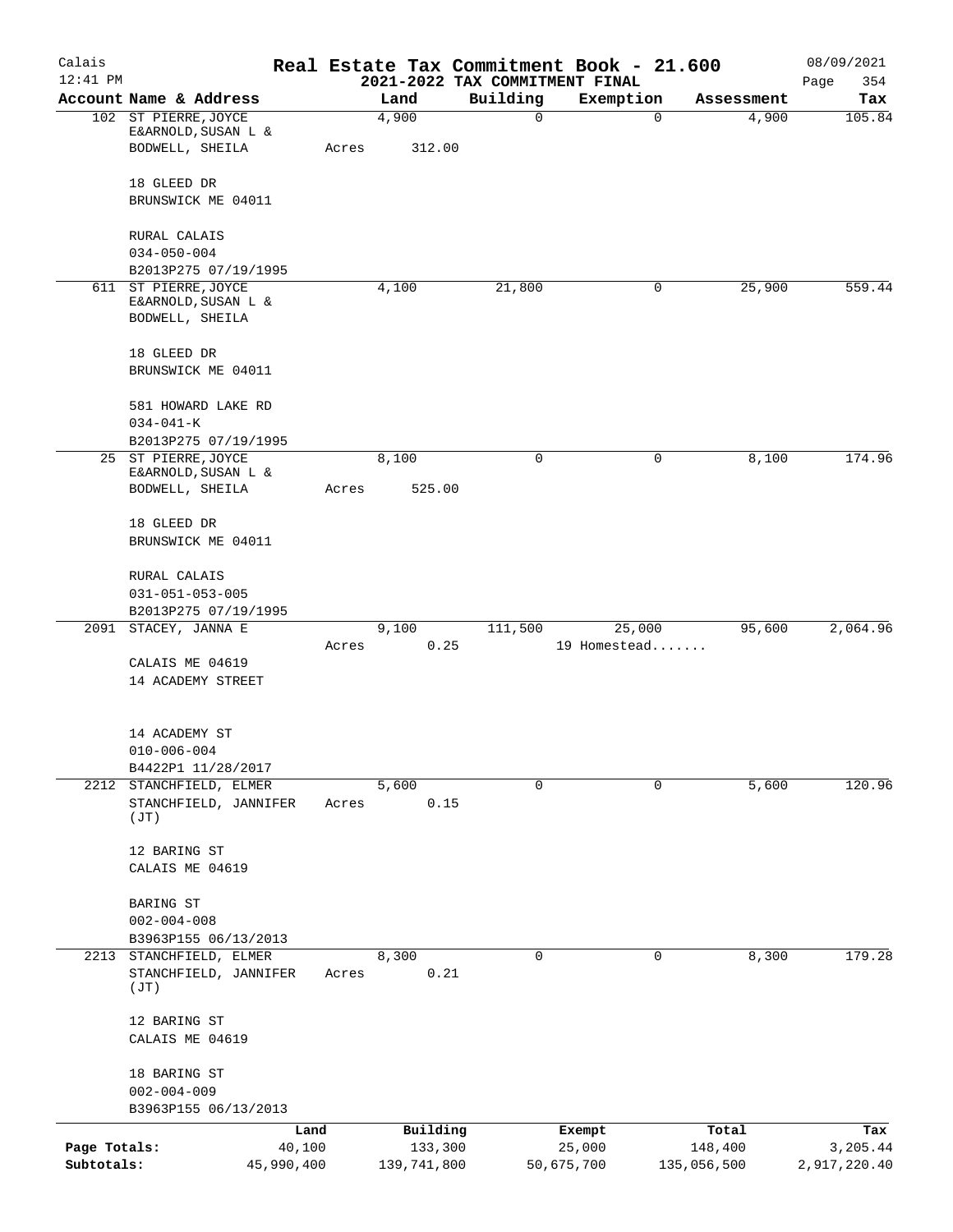| Calais     |                                    |       |       |      |                                | Real Estate Tax Commitment Book - 21.600 |        | 08/09/2021  |
|------------|------------------------------------|-------|-------|------|--------------------------------|------------------------------------------|--------|-------------|
| $12:41$ PM |                                    |       |       |      | 2021-2022 TAX COMMITMENT FINAL |                                          |        | 355<br>Page |
|            | Account Name & Address             |       | Land  |      |                                | Building Exemption Assessment            |        | Tax         |
|            | 1951 STANCHFIELD, ELMER E          |       | 7,300 |      | 77,800                         | 25,000                                   | 60,100 | 1,298.16    |
|            | STANCHFIELD, JANNIFER D Acres 0.16 |       |       |      |                                | 19 Homestead                             |        |             |
|            |                                    |       |       |      |                                |                                          |        |             |
|            | 12 BARING ST                       |       |       |      |                                |                                          |        |             |
|            | CALAIS ME 04619                    |       |       |      |                                |                                          |        |             |
|            | 12 BARING ST                       |       |       |      |                                |                                          |        |             |
|            | $002 - 004 - 006$                  |       |       |      |                                |                                          |        |             |
|            | B1451P95                           |       |       |      |                                |                                          |        |             |
|            | 1952 STANCHFIELD, ELMER E          |       | 5,800 |      | 0                              | 0                                        | 5,800  | 125.28      |
|            | STANCHFIELD, JANNIFER D Acres      |       |       | 0.16 |                                |                                          |        |             |
|            |                                    |       |       |      |                                |                                          |        |             |
|            | 12 BARING ST                       |       |       |      |                                |                                          |        |             |
|            | CALAIS ME 04619                    |       |       |      |                                |                                          |        |             |
|            |                                    |       |       |      |                                |                                          |        |             |
|            | <b>BARING ST</b>                   |       |       |      |                                |                                          |        |             |
|            | $002 - 004 - 007$                  |       |       |      |                                |                                          |        |             |
|            | B1451P95                           |       |       |      |                                |                                          |        |             |
|            | 521 STANHOPE TRUCKING              |       | 500   |      | 0                              | $\mathbf 0$                              | 500    | 10.80       |
|            |                                    | Acres |       | 1.00 |                                |                                          |        |             |
|            | ROBBINSTON ME 04671                |       |       |      |                                |                                          |        |             |
|            | 218 RIDGE ROAD                     |       |       |      |                                |                                          |        |             |
|            |                                    |       |       |      |                                |                                          |        |             |
|            |                                    |       |       |      |                                |                                          |        |             |
|            | RIVER RD                           |       |       |      |                                |                                          |        |             |
|            | $030 - 166$                        |       |       |      |                                |                                          |        |             |
|            | B4548P180 04/19/2019 B486P183      |       |       |      |                                |                                          |        |             |
|            | 522 STANHOPE TRUCKING              |       | 4,500 |      | $\mathbf 0$                    | 0                                        | 4,500  | 97.20       |
|            |                                    | Acres |       | 1.80 |                                |                                          |        |             |
|            | ROBBINSTON ME 04671                |       |       |      |                                |                                          |        |             |
|            | 218 RIDGE ROAD                     |       |       |      |                                |                                          |        |             |
|            |                                    |       |       |      |                                |                                          |        |             |
|            |                                    |       |       |      |                                |                                          |        |             |
|            | RIVER RD                           |       |       |      |                                |                                          |        |             |
|            | $030 - 167$                        |       |       |      |                                |                                          |        |             |
|            | B4548P181 04/19/2019 B1238P22      |       |       |      |                                |                                          |        |             |
|            | 523 STANHOPE TRUCKING              |       | 500   |      | 0                              | $\mathbf 0$                              | 500    | 10.80       |
|            |                                    | Acres |       | 1.00 |                                |                                          |        |             |
|            | ROBBINSTON ME 04671                |       |       |      |                                |                                          |        |             |
|            | 218 RIDGE ROAD                     |       |       |      |                                |                                          |        |             |
|            |                                    |       |       |      |                                |                                          |        |             |
|            |                                    |       |       |      |                                |                                          |        |             |
|            | RIVER RD                           |       |       |      |                                |                                          |        |             |
|            | $030 - 168$                        |       |       |      |                                |                                          |        |             |
|            | B4548P179 04/19/2019               |       |       |      |                                |                                          |        |             |
|            | 1688 STANHOPE, KATHY L             |       | 8,900 |      | 46,700                         | 25,000                                   | 30,600 | 660.96      |
|            |                                    | Acres |       | 0.24 |                                | 19 Homestead                             |        |             |
|            | CALAIS ME 04619 0106               |       |       |      |                                |                                          |        |             |
|            | 65 SWAN ST.                        |       |       |      |                                |                                          |        |             |
|            |                                    |       |       |      |                                |                                          |        |             |
|            |                                    |       |       |      |                                |                                          |        |             |
|            | 65 SWAN ST                         |       |       |      |                                |                                          |        |             |
|            | $009 - 005 - 010$                  |       |       |      |                                |                                          |        |             |
|            | B2617P165 04/01/2002               |       |       |      |                                |                                          |        |             |
|            |                                    |       |       |      |                                |                                          |        |             |
|            |                                    |       |       |      |                                |                                          |        |             |
|            |                                    |       |       |      |                                |                                          |        |             |
|            |                                    |       |       |      |                                |                                          |        |             |

|              | Land       | Building    | Exempt     | Total         | Tax          |
|--------------|------------|-------------|------------|---------------|--------------|
| Page Totals: | 27,500     | 124,500     | 50,000     | 102,000       | 2,203.20     |
| Subtotals:   | 46,017,900 | 139,866,300 | 50,725,700 | 135, 158, 500 | 2,919,423.60 |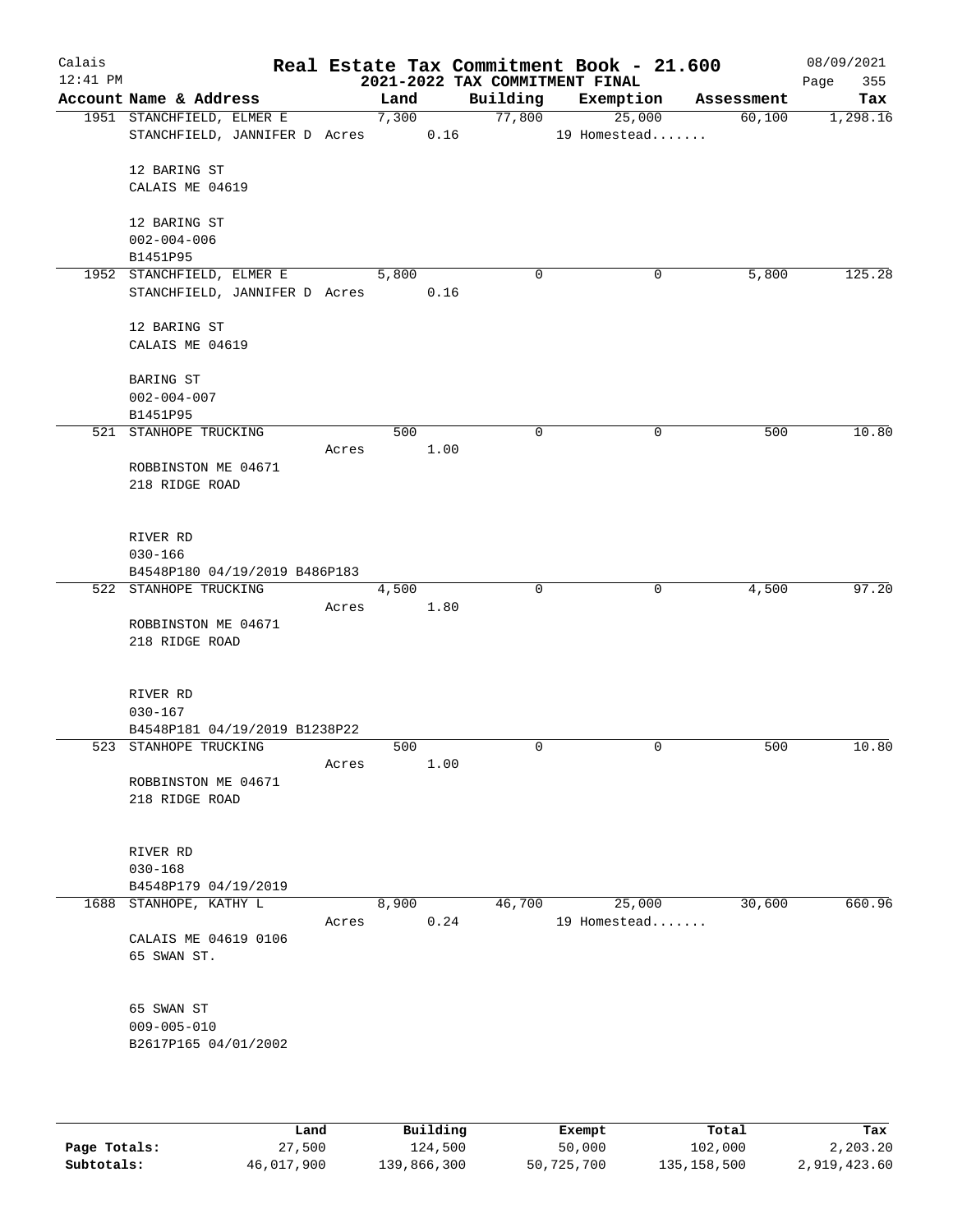| Calais<br>$12:41$ PM |                                                                                    |        |                | 2021-2022 TAX COMMITMENT FINAL | Real Estate Tax Commitment Book - 21.600 |            | 08/09/2021<br>356<br>Page |
|----------------------|------------------------------------------------------------------------------------|--------|----------------|--------------------------------|------------------------------------------|------------|---------------------------|
|                      | Account Name & Address                                                             |        | Land           | Building                       | Exemption                                | Assessment | Tax                       |
|                      | 443 STANLEY, DELTON JR<br>66 WASHINGTON STREET                                     | Acres  | 26,200<br>0.46 | 25,000                         | $\mathbf 0$                              | 51,200     | 1,105.92                  |
|                      | BAILEYVILLE ME 04694                                                               |        |                |                                |                                          |            |                           |
|                      | 400 CHISHOLM BLVD/NASHS<br>$036 - 021$<br>B3650P109 07/14/2010 B2863P77 04/06/2004 |        |                |                                |                                          |            |                           |
|                      | 265 STANLEY, KIMBERELY ANN                                                         | 12,200 |                | 104,200                        | 25,000                                   | 91,400     | 1,974.24                  |
|                      | CALAIS ME 04619<br>128 LAFAYETTE ST                                                | Acres  | 0.45           |                                | 19 Homestead                             |            |                           |
|                      | 128 LAFAYETTE ST<br>$010 - 004 - 011$<br>B3650P1 07/14/2010 B2528P265 06/01/2001   |        |                |                                |                                          |            |                           |
|                      | 2411 STAPLES, RUSSELL                                                              |        | 14,900         | 68,600                         | 25,000                                   | 58,500     | 1,263.60                  |
|                      | STAPLES, KATHLEEN J(JT) Acres<br>37 PRICE STREET                                   |        | 0.67           |                                | 19 Homestead                             |            |                           |
|                      | CALAIS ME 04619                                                                    |        |                |                                |                                          |            |                           |
|                      | 37 PRICE ST<br>$005 - 005 - 021$<br>B2336P212 01/01/1999 B2308P75                  |        |                |                                |                                          |            |                           |
|                      | 1414 STATE OF MAINE                                                                |        | 15,100         | $\Omega$                       | 15,100                                   | 0          | 0.00                      |
|                      |                                                                                    | Acres  | 2.75           |                                | 41 State of Maine                        |            |                           |
|                      | AUGUSTA ME 04333                                                                   |        |                |                                |                                          |            |                           |
|                      | STATE OFFICE BLDG.                                                                 |        |                |                                |                                          |            |                           |
|                      | ISLAND<br>$003 - 001 - 035$                                                        |        |                |                                |                                          |            |                           |
|                      | 1318 STATE OF MAINE                                                                |        | 300            | $\mathbf 0$                    | 300                                      | 0          | 0.00                      |
|                      |                                                                                    | Acres  | 0.01           |                                | 41 State of Maine                        |            |                           |
|                      | AUGUSTA ME 04333<br>STATE OFFICE BLDG                                              |        |                |                                |                                          |            |                           |
|                      | RIVER ROAD<br>$017 - 005$                                                          |        |                |                                |                                          |            |                           |
|                      | B793P272                                                                           |        |                |                                |                                          |            |                           |
|                      | 1357 STATE OF MAINE                                                                |        | 1,400          | 0                              | 1,400                                    | 0          | 0.00                      |
|                      | AUGUSTA ME 04333<br>STATE OFFICE BLDG                                              | Acres  | 4.33           |                                | 41 State of Maine                        |            |                           |
|                      | RIGHT OF WAY<br>$005 - 003 - 002 - 001$                                            |        |                |                                |                                          |            |                           |
|                      |                                                                                    |        |                |                                |                                          |            |                           |

|              | Land       | Building    | Exempt     | Total       | Tax          |
|--------------|------------|-------------|------------|-------------|--------------|
| Page Totals: | 70,100     | 197,800     | 66,800     | 201,100     | 4,343.76     |
| Subtotals:   | 46,088,000 | 140,064,100 | 50,792,500 | 135,359,600 | 2,923,767.36 |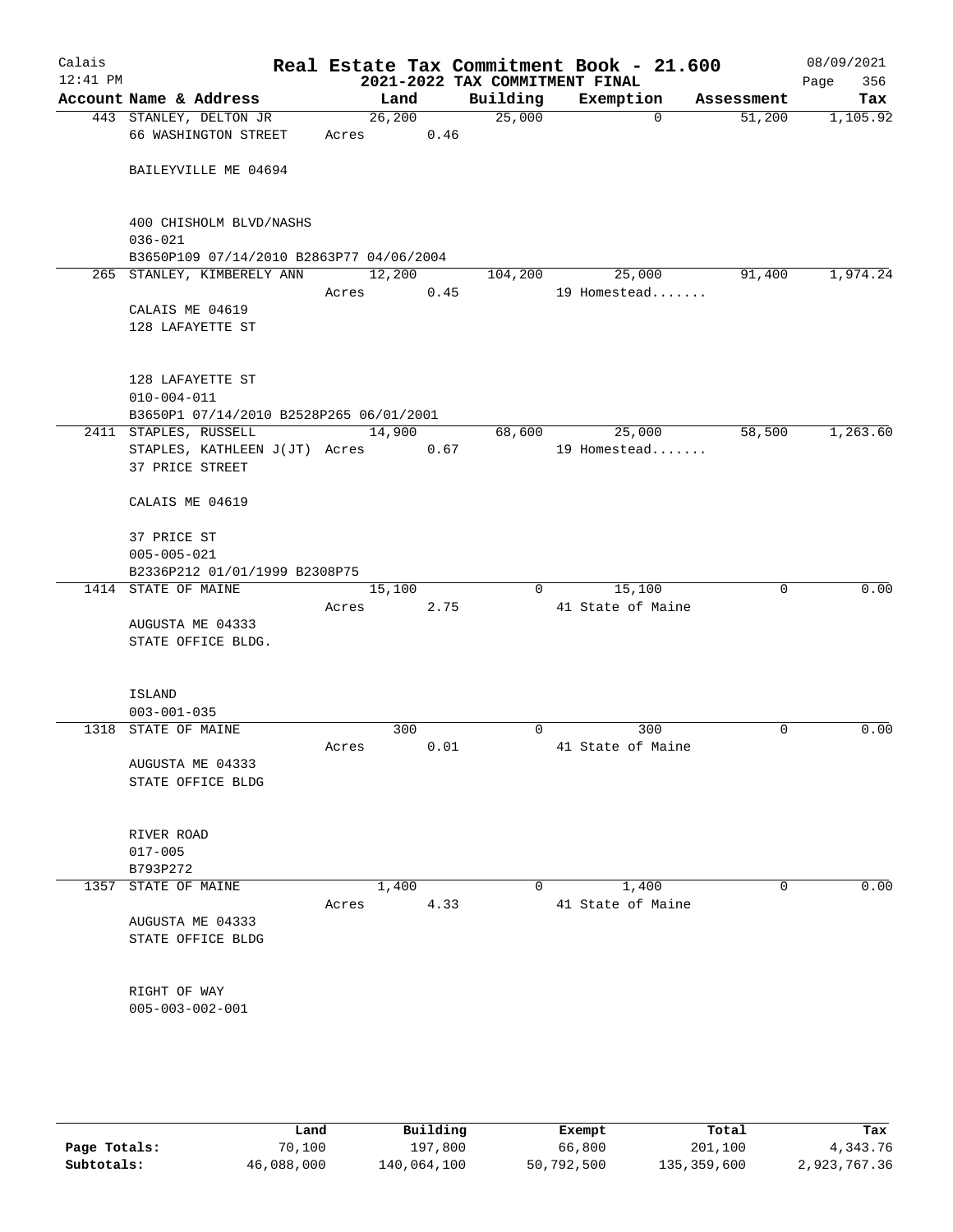| Calais     |                             |       |        |      |                                | Real Estate Tax Commitment Book - 21.600 |             | 08/09/2021  |
|------------|-----------------------------|-------|--------|------|--------------------------------|------------------------------------------|-------------|-------------|
| $12:41$ PM |                             |       |        |      | 2021-2022 TAX COMMITMENT FINAL |                                          |             | Page<br>357 |
|            | Account Name & Address      |       | Land   |      | Building                       | Exemption                                | Assessment  | Tax         |
|            | 1358 STATE OF MAINE         |       | 12,000 |      | $\overline{0}$                 | 12,000                                   | $\mathbf 0$ | 0.00        |
|            |                             | Acres |        | 0.17 |                                | 41 State of Maine                        |             |             |
|            | AUGUSTA ME 04333            |       |        |      |                                |                                          |             |             |
|            | STATE OFFICE BLDG           |       |        |      |                                |                                          |             |             |
|            | INDIAN POINT                |       |        |      |                                |                                          |             |             |
|            | $005 - 002 - 002 - 001$     |       |        |      |                                |                                          |             |             |
|            | 1424 STATE OF MAINE         |       | 23,600 |      | $\mathbf 0$                    | 23,600                                   | 0           | 0.00        |
|            |                             | Acres |        | 0.21 |                                | 41 State of Maine                        |             |             |
|            | AUGUSTA ME 04333            |       |        |      |                                |                                          |             |             |
|            | STATE OFFICE BLDG           |       |        |      |                                |                                          |             |             |
|            | 257 NORTH ST                |       |        |      |                                |                                          |             |             |
|            | $003 - 001 - 015 - 16 - 17$ |       |        |      |                                |                                          |             |             |
|            | B595P381                    |       |        |      |                                |                                          |             |             |
| 1407       | STATE OF MAINE              |       | 29,600 |      | 0                              | 29,600                                   | 0           | 0.00        |
|            |                             | Acres |        | 5.75 |                                | 41 State of Maine                        |             |             |
|            | AUGUSTA ME 04333            |       |        |      |                                |                                          |             |             |
|            | STATE OFFICE BLDG           |       |        |      |                                |                                          |             |             |
|            | POORHOUSE AVE OFF           |       |        |      |                                |                                          |             |             |
|            | $004 - 001 - 001$           |       |        |      |                                |                                          |             |             |
|            | 1410 STATE OF MAINE         |       | 2,800  |      | 0                              | 2,800                                    | 0           | 0.00        |
|            |                             | Acres |        | 0.03 |                                | 41 State of Maine                        |             |             |
|            | AUGUSTA ME 04333            |       |        |      |                                |                                          |             |             |
|            | STATE OFFICE BLDG           |       |        |      |                                |                                          |             |             |
|            | NORTH ST                    |       |        |      |                                |                                          |             |             |
|            | $003 - 001 - 011$           |       |        |      |                                |                                          |             |             |
|            | 1411 STATE OF MAINE         |       | 34,500 |      | 0                              | 34,500                                   | 0           | 0.00        |
|            |                             | Acres |        | 0.45 |                                | 41 State of Maine                        |             |             |
|            | AUGUSTA ME 04333            |       |        |      |                                |                                          |             |             |
|            | STATE OFFICE BLDG           |       |        |      |                                |                                          |             |             |
|            | 469 NORTH ST                |       |        |      |                                |                                          |             |             |
|            | $003 - 001 - 012 - 013$     |       |        |      |                                |                                          |             |             |
| 1412       | STATE OF MAINE              |       | 15,400 |      | 0                              | 15,400                                   | 0           | 0.00        |
|            |                             | Acres |        | 6.00 |                                | 41 State of Maine                        |             |             |
|            | AUGUSTA ME 04333            |       |        |      |                                |                                          |             |             |
|            | STATE OFFICE BLDG           |       |        |      |                                |                                          |             |             |
|            |                             |       |        |      |                                |                                          |             |             |
|            | NORTH ST (REAR)             |       |        |      |                                |                                          |             |             |
|            | $003 - 001 - 033 - 034$     |       |        |      |                                |                                          |             |             |

|              | Land       | Building    | Exempt     | Total       | Tax          |
|--------------|------------|-------------|------------|-------------|--------------|
| Page Totals: | 117,900    |             | 117,900    |             | 0.00         |
| Subtotals:   | 46,205,900 | 140,064,100 | 50,910,400 | 135,359,600 | 2,923,767.36 |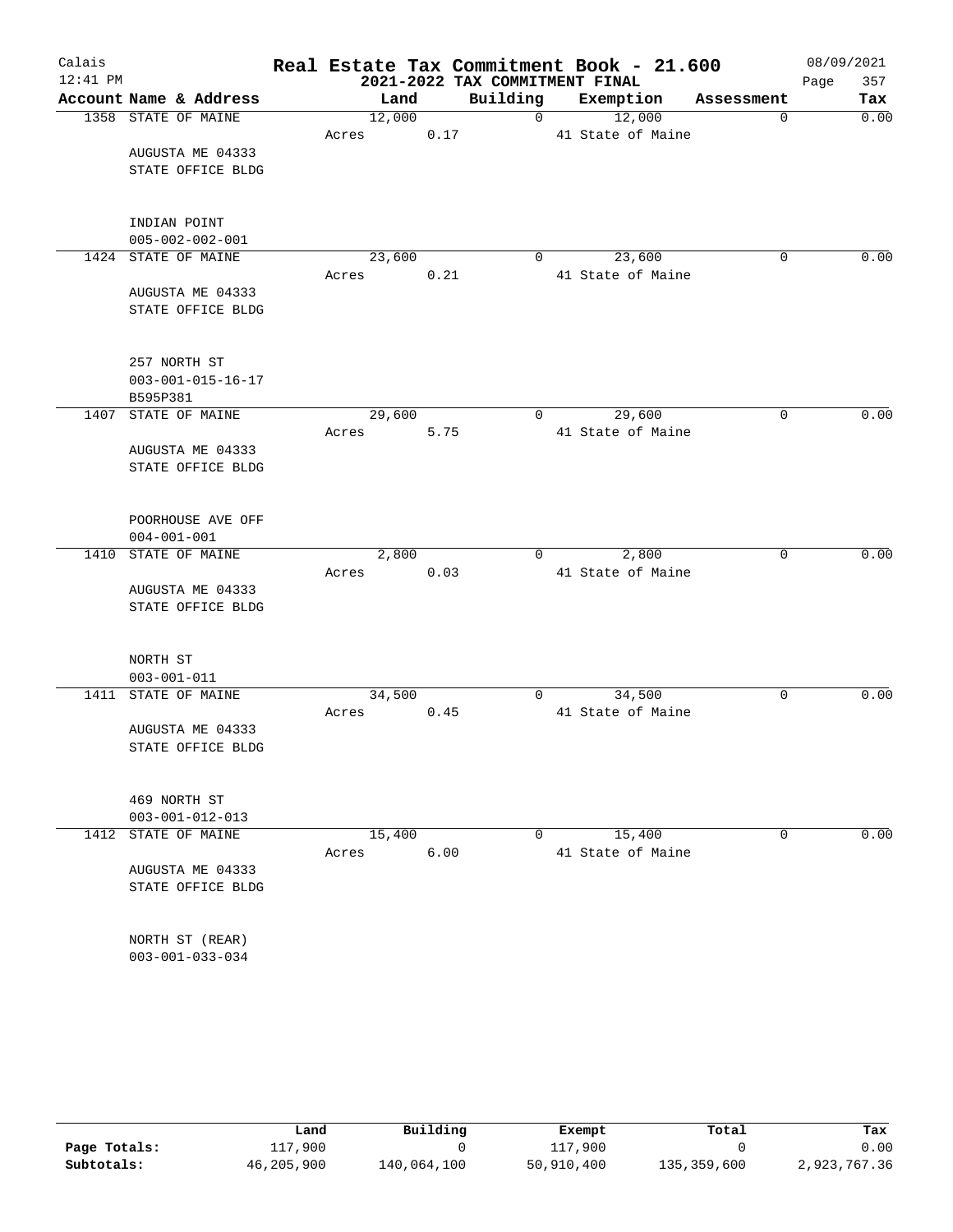| Calais     |                                     |        |      |                                | Real Estate Tax Commitment Book - 21.600 |             | 08/09/2021 |      |
|------------|-------------------------------------|--------|------|--------------------------------|------------------------------------------|-------------|------------|------|
| $12:41$ PM |                                     |        |      | 2021-2022 TAX COMMITMENT FINAL |                                          |             | Page       | 358  |
|            | Account Name & Address              | Land   |      | Building                       | Exemption                                | Assessment  |            | Tax  |
|            | 1194 STATE OF MAINE                 | 12,800 |      | $\overline{0}$                 | 12,800                                   | 0           |            | 0.00 |
|            |                                     | Acres  | 0.23 |                                | 41 State of Maine                        |             |            |      |
|            | AUGUSTA ME 04333                    |        |      |                                |                                          |             |            |      |
|            | STATE OFFICE BLDG                   |        |      |                                |                                          |             |            |      |
|            |                                     |        |      |                                |                                          |             |            |      |
|            | FERRY POINT                         |        |      |                                |                                          |             |            |      |
|            | $006 - 001 - 004$                   |        |      |                                |                                          |             |            |      |
|            | B638P226                            |        |      |                                |                                          |             |            |      |
|            | 1180 STATE OF MAINE                 | 8,400  |      | $\mathbf{0}$                   | 8,400                                    | $\mathbf 0$ |            | 0.00 |
|            |                                     | Acres  | 2.00 |                                | 41 State of Maine                        |             |            |      |
|            | AUGUSTA ME 04333                    |        |      |                                |                                          |             |            |      |
|            | STATE OFFICE BLDG                   |        |      |                                |                                          |             |            |      |
|            |                                     |        |      |                                |                                          |             |            |      |
|            | OLD UNION BRIDGE                    |        |      |                                |                                          |             |            |      |
|            | $005 - 003 - 004$                   |        |      |                                |                                          |             |            |      |
|            | B638P226                            |        |      |                                |                                          |             |            |      |
|            | 1038 STATE OF MAINE                 | 0      |      | 1,600                          | 1,600                                    | $\mathbf 0$ |            | 0.00 |
|            |                                     |        |      |                                | 41 State of Maine                        |             |            |      |
|            | AUGUSTA ME 04333                    |        |      |                                |                                          |             |            |      |
|            | STATE OFFICE BLDG                   |        |      |                                |                                          |             |            |      |
|            |                                     |        |      |                                |                                          |             |            |      |
|            | FRANKLIN ST-TOWER                   |        |      |                                |                                          |             |            |      |
|            | $008 - 005 - 002 - A$               |        |      |                                |                                          |             |            |      |
|            | 1055 STATE OF MAINE-ARMORY          | 58,100 |      | 558,500                        | 616,600                                  | $\mathbf 0$ |            | 0.00 |
|            |                                     | Acres  | 5.10 |                                | 41 State of Maine                        |             |            |      |
|            | AUGUSTA ME 04333                    |        |      |                                |                                          |             |            |      |
|            | STATE OFFICE BLDG                   |        |      |                                |                                          |             |            |      |
|            |                                     |        |      |                                |                                          |             |            |      |
|            |                                     |        |      |                                |                                          |             |            |      |
|            | 119 CALAIS AVE<br>$010 - 001 - 008$ |        |      |                                |                                          |             |            |      |
|            | 1396 STATE OF MAINE-DOT             | 13,600 |      | 0                              | 13,600                                   | 0           |            | 0.00 |
|            |                                     | Acres  | 0.28 |                                | 41 State of Maine                        |             |            |      |
|            | AUGUSTA ME 04333                    |        |      |                                |                                          |             |            |      |
|            | STATE OFFICE BUILDING               |        |      |                                |                                          |             |            |      |
|            |                                     |        |      |                                |                                          |             |            |      |
|            |                                     |        |      |                                |                                          |             |            |      |
|            | WHITLOCK                            |        |      |                                |                                          |             |            |      |
|            | $026 - 032 - C$<br>B663P92          |        |      |                                |                                          |             |            |      |
|            | 1379 STATE OF MAINE-DOT             | 25,300 |      | $\mathbf{0}$                   | 25,300                                   | 0           |            | 0.00 |
|            | DEPARTMENT OF                       | Acres  | 6.50 |                                | 41 State of Maine                        |             |            |      |
|            | TRANSPORTATION                      |        |      |                                |                                          |             |            |      |
|            |                                     |        |      |                                |                                          |             |            |      |
|            | STATE OFFICE BUILDING               |        |      |                                |                                          |             |            |      |
|            | AUGUSTA ME 04333                    |        |      |                                |                                          |             |            |      |
|            | BARING ST OFF                       |        |      |                                |                                          |             |            |      |
|            | $025 - 003 - A1$                    |        |      |                                |                                          |             |            |      |
|            | B3436P1 06/27/2008                  |        |      |                                |                                          |             |            |      |
|            |                                     |        |      |                                |                                          |             |            |      |
|            |                                     |        |      |                                |                                          |             |            |      |
|            |                                     |        |      |                                |                                          |             |            |      |

|              | Land       | Building    | Exempt     | Total       | Tax          |
|--------------|------------|-------------|------------|-------------|--------------|
| Page Totals: | 118,200    | 560,100     | 678,300    |             | 0.00         |
| Subtotals:   | 46,324,100 | 140,624,200 | 51,588,700 | 135,359,600 | 2,923,767.36 |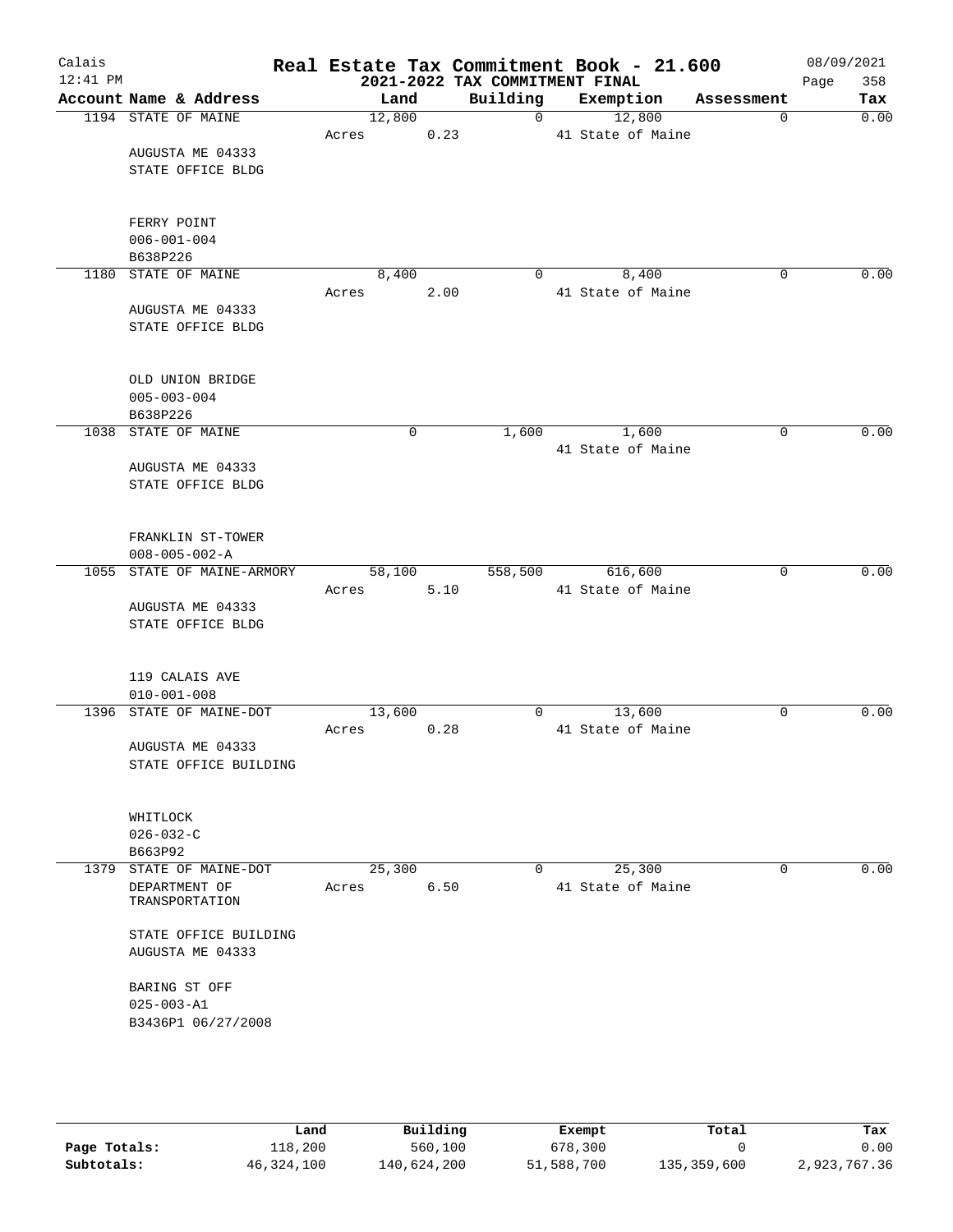| Calais<br>$12:41$ PM |                                                                         |               |      | 2021-2022 TAX COMMITMENT FINAL | Real Estate Tax Commitment Book - 21.600 |             | 08/09/2021<br>359<br>Page |
|----------------------|-------------------------------------------------------------------------|---------------|------|--------------------------------|------------------------------------------|-------------|---------------------------|
|                      | Account Name & Address                                                  | Land          |      |                                | Building Exemption                       | Assessment  | Tax                       |
|                      | 1295 STATE OF MAINE-DOT                                                 | 15,400        |      | $\overline{0}$                 | 15,400                                   | $\mathbf 0$ | 0.00                      |
|                      | DEPARTMENT OF<br>TRANSPORTATION                                         | Acres         | 0.64 |                                | 41 State of Maine                        |             |                           |
|                      | STATE OFFICE BUILDING                                                   |               |      |                                |                                          |             |                           |
|                      | AUGUSTA ME 04333                                                        |               |      |                                |                                          |             |                           |
|                      | INDUSTRIAL PARK<br>$024 - 001 - EA$                                     |               |      |                                |                                          |             |                           |
|                      | 1302 STATE OF MAINE-DOT                                                 | 41,100        |      | $\Omega$                       | 41,100                                   | $\Omega$    | 0.00                      |
|                      | DEPARTMENT OF<br>TRANSPORTATION                                         | Acres         | 8.35 |                                | 41 State of Maine                        |             |                           |
|                      | STATE OFFICE BUILDING<br>AUGUSTA ME 04333                               |               |      |                                |                                          |             |                           |
|                      | BARING ST OFF<br>$026 - 032 - A$                                        |               |      |                                |                                          |             |                           |
|                      | B3204P289 10/02/2006                                                    |               |      |                                |                                          |             |                           |
|                      | 1299 STATE OF MAINE-DOT                                                 | 64,300        |      | $\Omega$                       | 64,300                                   | $\Omega$    | 0.00                      |
|                      | AUGUSTA ME 04333<br>STATE OFFICE BLDG                                   | Acres         | 2.44 |                                | 41 State of Maine                        |             |                           |
|                      | BARING ST-formerNEILDS<br>$002 - 002 - 023 - B$<br>B3204P289 10/17/2006 |               |      |                                |                                          |             |                           |
|                      | 1300 STATE OF MAINE-DOT                                                 | 48,600        |      | $\overline{0}$                 | 48,600                                   | $\mathbf 0$ | 0.00                      |
|                      |                                                                         | 1.39<br>Acres |      |                                | 41 State of Maine                        |             |                           |
|                      | AUGUSTA ME 04333<br>STATE OFFICE BLDG                                   |               |      |                                |                                          |             |                           |
|                      | BARING ST<br>$002 - 002 - 023 - A$<br>B3204P289 10/17/2006              |               |      |                                |                                          |             |                           |
|                      | 1718 STATE OF MAINE-DOT                                                 | 10,000        |      |                                | 10,000                                   |             | 0.00                      |
|                      | DPEARTMENT OF<br>TRANSPORTATION                                         | Acres         | 1.17 |                                | 41 State of Maine                        |             |                           |
|                      | STATE OFFICE BUILDING<br>AUGUSTA ME 04333                               |               |      |                                |                                          |             |                           |
|                      | 202 BARING ST<br>$026 - 030$                                            |               |      |                                |                                          |             |                           |
|                      | 2533 STATE OF MAINE-DOT                                                 | 8,500         |      | $\mathbf{0}$                   | 8,500                                    | 0           | 0.00                      |
|                      | DEPARTMENT OF<br>TRANSPORTATION                                         | Acres         | 0.86 |                                | 41 State of Maine                        |             |                           |
|                      | STATE OFFICE BUILDING<br>AUGUSTA ME 04333                               |               |      |                                |                                          |             |                           |
|                      | 210 BARING ST<br>$026 - 029$                                            |               |      |                                |                                          |             |                           |
|                      |                                                                         |               |      |                                |                                          |             |                           |

|              | Land       | Building    | Exempt     | Total       | Tax          |
|--------------|------------|-------------|------------|-------------|--------------|
| Page Totals: | 187,900    |             | 187,900    |             | 0.00         |
| Subtotals:   | 46,512,000 | 140,624,200 | 51,776,600 | 135,359,600 | 2,923,767.36 |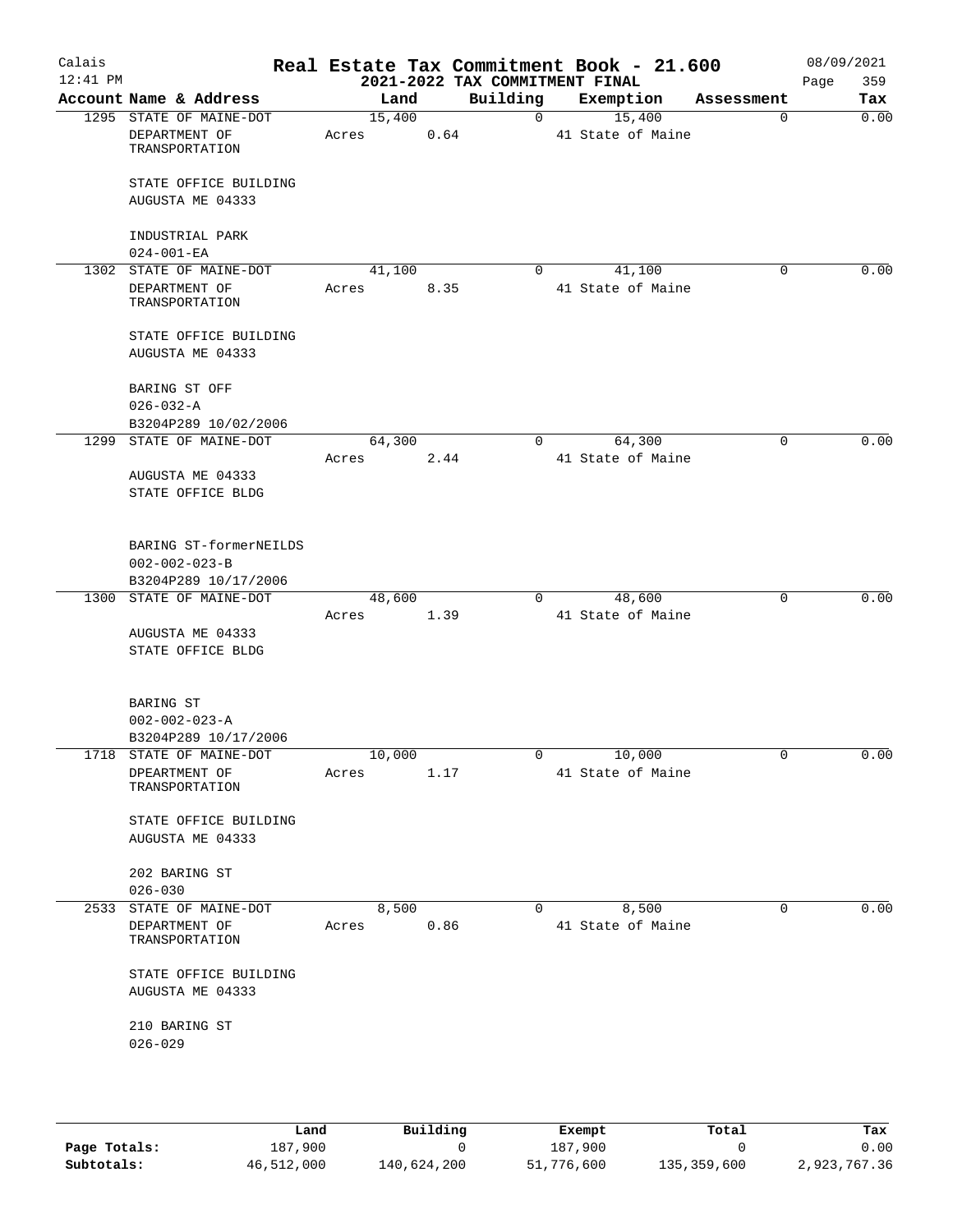| Calais<br>$12:41$ PM |                                                            |       |       |      | Real Estate Tax Commitment Book - 21.600<br>2021-2022 TAX COMMITMENT FINAL |                            |             | 08/09/2021<br>360<br>Page |
|----------------------|------------------------------------------------------------|-------|-------|------|----------------------------------------------------------------------------|----------------------------|-------------|---------------------------|
|                      | Account Name & Address                                     |       | Land  |      | Building                                                                   | Exemption                  | Assessment  | Tax                       |
|                      | 2027 STATE OF MAINE-DOT<br>DEPARTMENT OF<br>TRANSPORTATION | Acres | 8,100 | 0.62 | $\mathbf{0}$                                                               | 8,100<br>41 State of Maine | $\mathbf 0$ | 0.00                      |
|                      | STATE OFFICE BUILDING<br>AUGUSTA ME 04333                  |       |       |      |                                                                            |                            |             |                           |
|                      | 11 WHITLOCK LN<br>$024 - 007 - 007$                        |       |       |      |                                                                            |                            |             |                           |
|                      | B3228P318 11/27/2006                                       |       |       |      |                                                                            |                            |             |                           |
|                      | 2028 STATE OF MAINE-DOT                                    |       | 7,100 |      | $\Omega$                                                                   | 7,100                      | $\mathbf 0$ | 0.00                      |
|                      | DEPARTMENT OF<br>TRANSPORTATION                            | Acres |       | 0.47 |                                                                            | 41 State of Maine          |             |                           |
|                      | STATE OFFICE BUILDING<br>AUGUSTA ME 04333                  |       |       |      |                                                                            |                            |             |                           |
|                      | WHITLOCK LN<br>$024 - 007 - 006$                           |       |       |      |                                                                            |                            |             |                           |
|                      | B3228P318 11/27/2006                                       |       |       |      |                                                                            |                            |             |                           |
|                      | 1874 STATE OF MAINE-DOT                                    |       | 8,100 |      | $\Omega$                                                                   | 8,100                      | $\Omega$    | 0.00                      |
|                      | DEPARTMENT OF<br>TRANSPORTATION                            | Acres |       | 0.43 |                                                                            | 41 State of Maine          |             |                           |
|                      | STATE OFFICE BUILDING<br>AUGUSTA ME 04333                  |       |       |      |                                                                            |                            |             |                           |
|                      | 194 BARING ST<br>$026 - 031$                               |       |       |      |                                                                            |                            |             |                           |
| 1877                 | STATE OF MAINE-DOT                                         |       | 2,400 |      | 0                                                                          | 2,400                      | 0           | 0.00                      |
|                      | DEPARTMENT OF<br>TRANSPORTATION                            | Acres |       | 0.21 |                                                                            | 41 State of Maine          |             |                           |
|                      | STATE OFFICE BUILDING<br>AUGUSTA ME 04333                  |       |       |      |                                                                            |                            |             |                           |
|                      | 154 BARING ST<br>$026 - 035$                               |       |       |      |                                                                            |                            |             |                           |
|                      | 1878 STATE OF MAINE-DOT                                    |       | 2,000 |      | 0                                                                          | 2,000                      | 0           | 0.00                      |
|                      | DEPARTMENT OF<br>TRANSPORTATION                            | Acres |       | 0.15 |                                                                            | 41 State of Maine          |             |                           |
|                      | STATE OFFICE BUILDING<br>AUGUSTA ME 04333                  |       |       |      |                                                                            |                            |             |                           |
|                      | 156 BARING ST<br>$026 - 036$                               |       |       |      |                                                                            |                            |             |                           |
|                      | 1879 STATE OF MAINE-DOT                                    |       | 1,900 |      | $\Omega$                                                                   | 1,900                      | 0           | 0.00                      |
|                      | DEPARTMENT OF<br>TRANSPORTATION                            | Acres |       | 0.21 |                                                                            | 41 State of Maine          |             |                           |
|                      | STATE OFFICE BUILDING<br>AUGUSTA ME 04333                  |       |       |      |                                                                            |                            |             |                           |
|                      | BARING ST                                                  |       |       |      |                                                                            |                            |             |                           |
|                      | $026 - 037$                                                |       |       |      |                                                                            |                            |             |                           |
|                      |                                                            |       |       |      |                                                                            |                            |             |                           |

|              | Land       | Building    | Exempt     | Total       | Tax          |
|--------------|------------|-------------|------------|-------------|--------------|
| Page Totals: | 29,600     |             | 29,600     |             | 0.00         |
| Subtotals:   | 46,541,600 | 140,624,200 | 51,806,200 | 135,359,600 | 2,923,767.36 |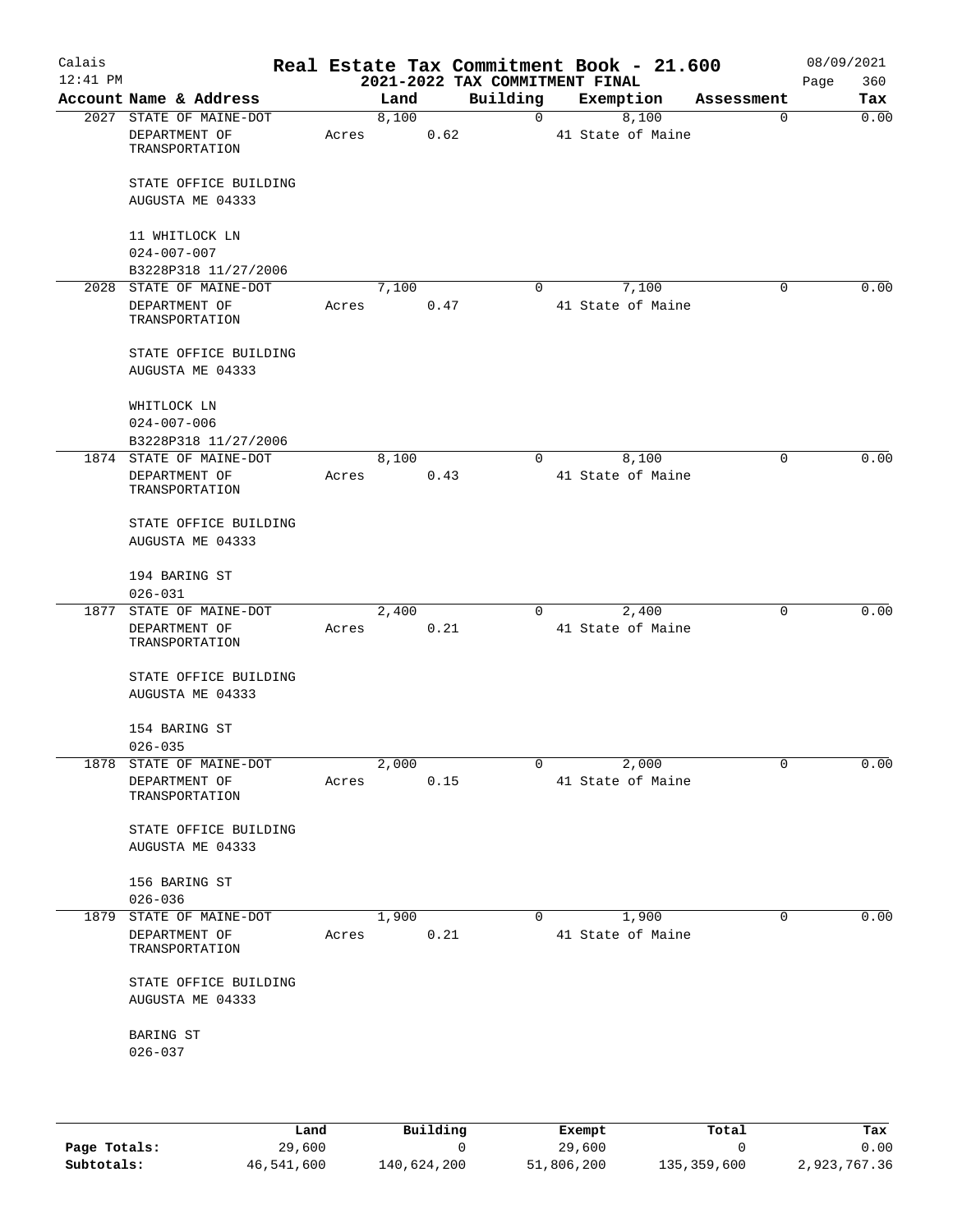| Calais<br>$12:41$ PM |                                                              |                 |       | 2021-2022 TAX COMMITMENT FINAL |                | Real Estate Tax Commitment Book - 21.600 |          | 08/09/2021<br>361<br>Page |
|----------------------|--------------------------------------------------------------|-----------------|-------|--------------------------------|----------------|------------------------------------------|----------|---------------------------|
|                      | Account Name & Address                                       | Land            |       | Building                       |                | Exemption Assessment                     |          | Tax                       |
|                      | 1880 STATE OF MAINE-DOT                                      | 1,700           |       | $\overline{0}$                 |                | 1,700                                    | $\Omega$ | 0.00                      |
|                      | DEPARTMENT OF<br>TRANSPORTATION                              | Acres           | 0.11  |                                |                | 41 State of Maine                        |          |                           |
|                      | STATE OFFICE BUILDING<br>AUGUSTA ME 04333                    |                 |       |                                |                |                                          |          |                           |
|                      | <b>BARING ST</b><br>$026 - 038$                              |                 |       |                                |                |                                          |          |                           |
|                      | 1882 STATE OF MAINE-DOT                                      | 2,700           |       | $\Omega$                       |                | 2,700                                    | 0        | 0.00                      |
|                      | DEPARTMENT OF<br>TRANSPORTATION                              | Acres           | 0.43  |                                |                | 41 State of Maine                        |          |                           |
|                      | STATE OFFICE BUILDING<br>AUGUSTA ME 04333                    |                 |       |                                |                |                                          |          |                           |
|                      | 30 BARING ST<br>$026 - 039$                                  |                 |       |                                |                |                                          |          |                           |
|                      | 1883 STATE OF MAINE-DOT                                      | 4,300           |       | $\overline{0}$                 |                | 4,300                                    | 0        | 0.00                      |
|                      | DEPARTMENT OF<br>TRANSPORTATION                              | Acres           | 3.75  |                                |                | 41 State of Maine                        |          |                           |
|                      | STATE OFFICE BUILDING<br>AUGUSTA ME 04333                    |                 |       |                                |                |                                          |          |                           |
|                      | <b>BARING ST</b><br>$026 - 041$                              |                 |       |                                |                |                                          |          |                           |
|                      | 1884 STATE OF MAINE-DOT                                      | 18,600          |       |                                | $\overline{0}$ | 18,600                                   | 0        | 0.00                      |
|                      | DEPARTMENT OF<br>TRANSPORTATION                              | Acres           | 1.34  |                                |                | 41 State of Maine                        |          |                           |
|                      | STATE OFFICE BUILDING<br>AUGUSTA ME 04333                    |                 |       |                                |                |                                          |          |                           |
|                      | 102 BARING ST<br>$026 - 042$                                 |                 |       |                                |                |                                          |          |                           |
|                      | 1885 STATE OF MAINE-DOT                                      | 18,200          |       | $\overline{0}$                 |                | 18,200                                   | $\Omega$ | 0.00                      |
|                      | DEPARTMENT OF<br>TRANSPORTATION                              | Acres           | 1.00  |                                |                | 41 State of Maine                        |          |                           |
|                      | STATE OFFICE BUILDING<br>AUGUSTA ME 04333                    |                 |       |                                |                |                                          |          |                           |
|                      | 96 BARING ST<br>$026 - 043$                                  |                 |       |                                |                |                                          |          |                           |
| 1863                 | STATE OF MAINE-DOT<br>DEPARTMENT OF<br><b>TRANSPORTATION</b> | 27,700<br>Acres | 41.00 | $\Omega$                       |                | 27,700<br>41 State of Maine              | $\Omega$ | 0.00                      |
|                      | STATE OFFICE BUILDING<br>AUGUSTA ME 04333                    |                 |       |                                |                |                                          |          |                           |
|                      | 12 COURTNEY LANE<br>$026 - 015$                              |                 |       |                                |                |                                          |          |                           |
|                      |                                                              |                 |       |                                |                |                                          |          |                           |

|              | Land       | Building    | Exempt     | Total       | Tax          |
|--------------|------------|-------------|------------|-------------|--------------|
| Page Totals: | 73,200     |             | 73,200     |             | 0.00         |
| Subtotals:   | 46,614,800 | 140,624,200 | 51,879,400 | 135,359,600 | 2,923,767.36 |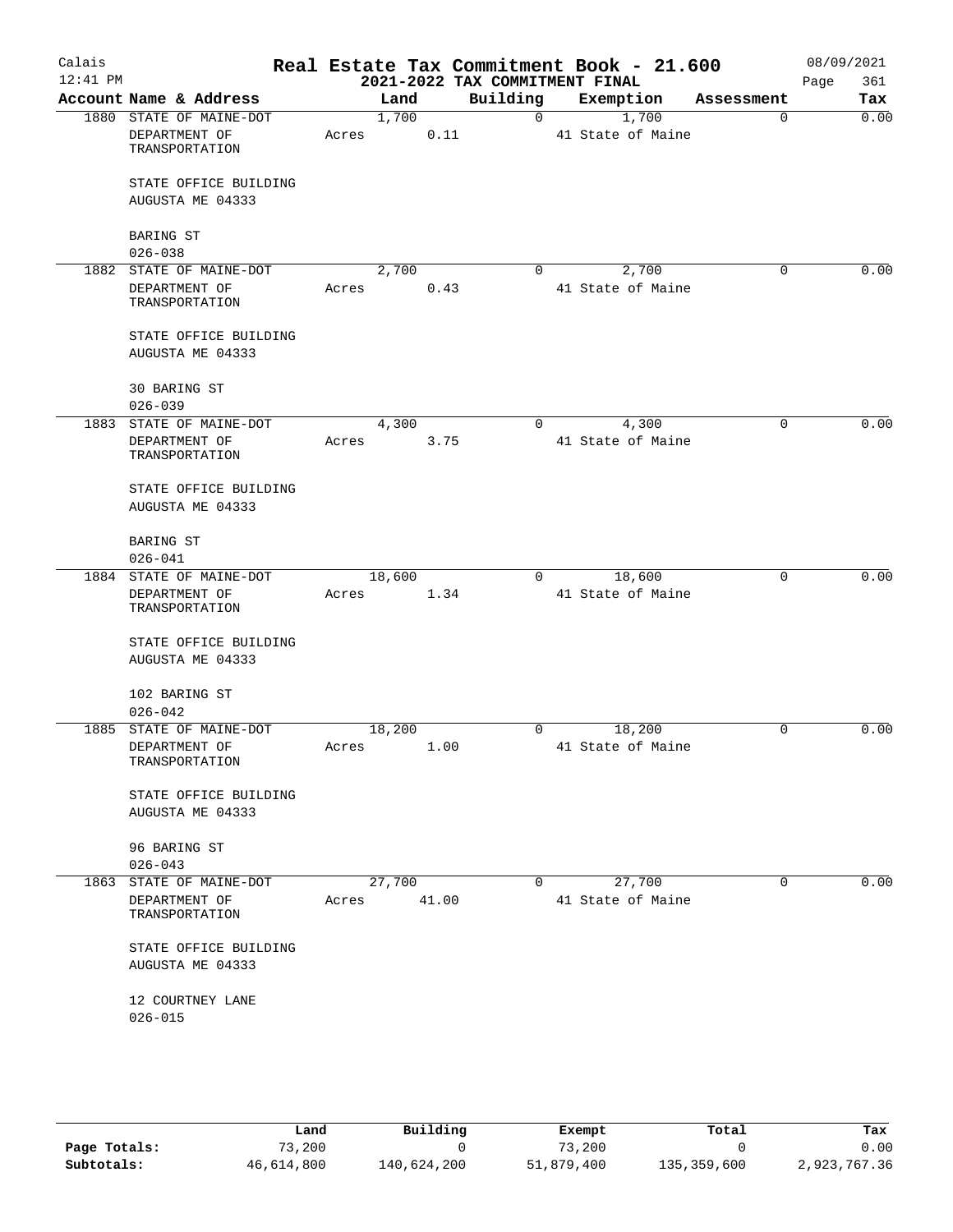| Calais       |                                                            |       |             |          |                | Real Estate Tax Commitment Book - 21.600 |             | 08/09/2021   |
|--------------|------------------------------------------------------------|-------|-------------|----------|----------------|------------------------------------------|-------------|--------------|
| $12:41$ PM   |                                                            |       |             |          |                | 2021-2022 TAX COMMITMENT FINAL           |             | 362<br>Page  |
|              | Account Name & Address                                     |       | Land        |          | Building       | Exemption                                | Assessment  | Tax          |
|              | 1865 STATE OF MAINE-DOT<br>DEPARTMENT OF<br>TRANSPORTATION | Acres | 5,400       | 1.40     | $\overline{0}$ | 5,400<br>41 State of Maine               | 0           | 0.00         |
|              | STATE OFFICE BUILDING<br>AUGUSTA ME 04333                  |       |             |          |                |                                          |             |              |
|              | 8 COURTNEY LANE<br>$026 - 015 - 001$                       |       |             |          |                |                                          |             |              |
|              | 2127 STATE OF MAINE-DOT                                    |       | 52,700      |          | $\Omega$       | 52,700                                   | $\Omega$    | 0.00         |
|              | DEPARTMENT OF<br>TRANSPORTATION                            | Acres |             | 0.67     |                | 41 State of Maine                        |             |              |
|              | STATE OFFICE BUILDING<br>AUGUSTA ME 04333                  |       |             |          |                |                                          |             |              |
|              | 131 BARING ST<br>$024 - 007 - 162$                         |       |             |          |                |                                          |             |              |
|              | B1038P188 05/05/2006                                       |       |             |          |                |                                          |             |              |
|              | 2129 STATE OF MAINE-DOT<br>DEPARTMENT OF<br>TRANSPORTATION | Acres | 8,900       | 1.09     | $\Omega$       | 8,900<br>41 State of Maine               | 0           | 0.00         |
|              | STATE OFFICE BUILDING<br>AUGUSTA ME 04333                  |       |             |          |                |                                          |             |              |
|              | 6 COURTNEY LANE<br>$026 - 028$                             |       |             |          |                |                                          |             |              |
|              | 2130 STATE OF MAINE-DOT                                    |       | 13,300      |          | 0              | 13,300                                   | $\mathbf 0$ | 0.00         |
|              | DEPARTMENT OF<br>TRANSPORTATION                            | Acres |             | 0.85     |                | 41 State of Maine                        |             |              |
|              | STATE OFFICE BUILDING<br>AUGUSTA ME 04333                  |       |             |          |                |                                          |             |              |
|              | 122 BARING ST<br>$026 - 040$                               |       |             |          |                |                                          |             |              |
|              | 1522 STEADMAN, PATRICIA                                    |       | 8,100       |          | 54,500         | 25,000                                   | 37,600      | 812.16       |
|              | (RUSSELL)                                                  | Acres |             | 0.20     |                | 19 Homestead                             |             |              |
|              | CALAIS ME 04619<br>67 DOWNES ST                            |       |             |          |                |                                          |             |              |
|              | 67 DOWNES ST                                               |       |             |          |                |                                          |             |              |
|              | $010 - 011 - 008$<br>B4208P166 11/18/2015 B1421P132        |       |             |          |                |                                          |             |              |
| 1561         | STEINHAUS, KAREN LIVING                                    |       | 29,300      |          | 83,400         | 0                                        | 112,700     | 2,434.32     |
|              | TRUST<br>STEINHAUS, KAREN                                  | Acres |             | 0.63     |                |                                          |             |              |
|              | TRUSTEE<br>80 RICHARDS LANE                                |       |             |          |                |                                          |             |              |
|              | NEW CANAAN CT 06840                                        |       |             |          |                |                                          |             |              |
|              | 704 MAIN ST<br>$008 - 006 - 022$<br>B4580P100 07/12/2019   |       |             |          |                |                                          |             |              |
|              | Land                                                       |       |             | Building |                | Exempt                                   | Total       | Tax          |
| Page Totals: | 117,700                                                    |       |             | 137,900  |                | 105,300                                  | 150,300     | 3,246.48     |
| Subtotals:   | 46,732,500                                                 |       | 140,762,100 |          |                | 51,984,700                               | 135,509,900 | 2,927,013.84 |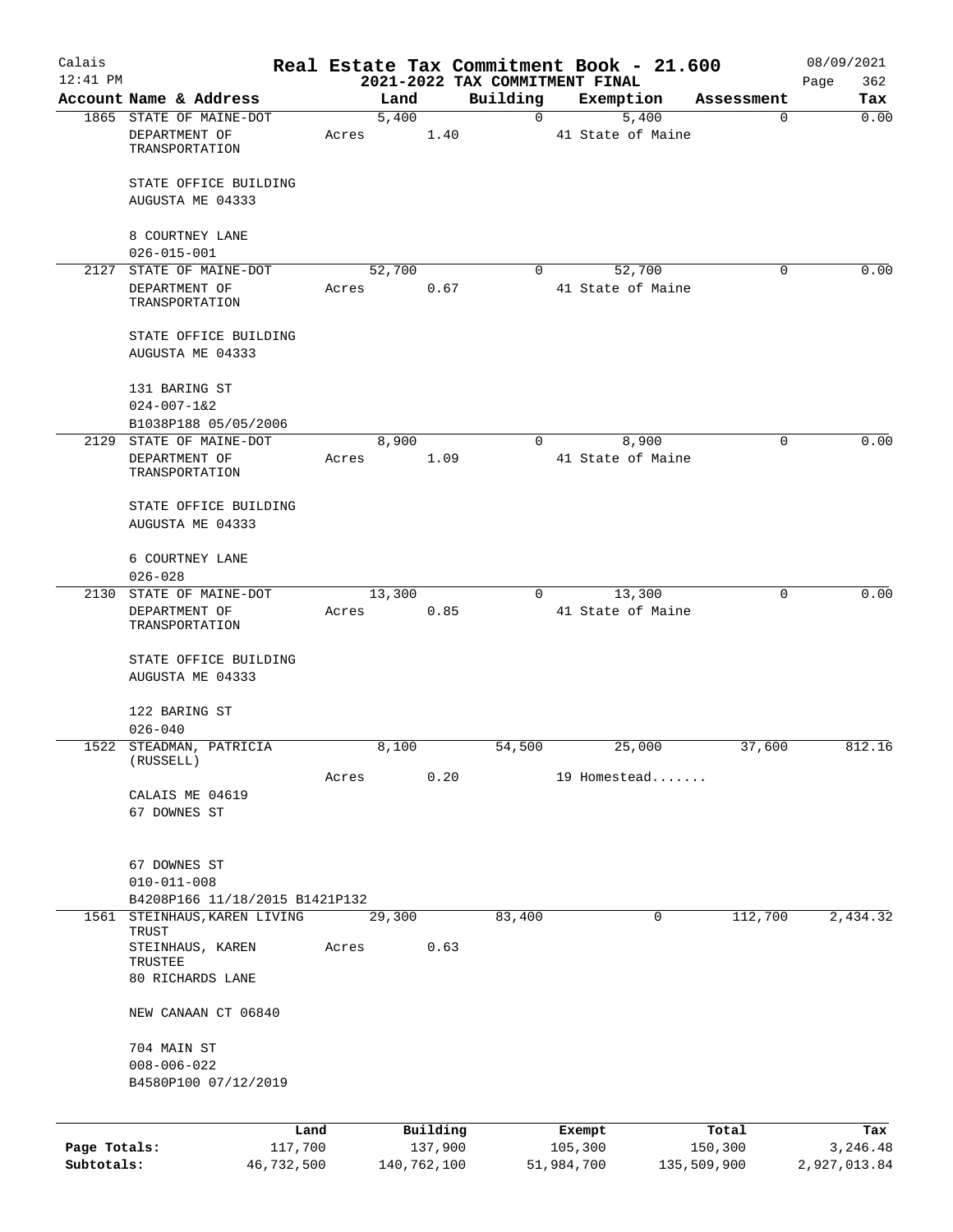| Calais     |                                                                    |       |          |                                            | Real Estate Tax Commitment Book - 21.600 |            | 08/09/2021         |
|------------|--------------------------------------------------------------------|-------|----------|--------------------------------------------|------------------------------------------|------------|--------------------|
| $12:41$ PM | Account Name & Address                                             |       | Land     | 2021-2022 TAX COMMITMENT FINAL<br>Building | Exemption                                | Assessment | 363<br>Page<br>Tax |
|            | 1263 STEPHEN, LISA                                                 |       | 7,100    | 23,500                                     | $\mathbf 0$                              | 30,600     | 660.96             |
|            |                                                                    | Acres |          | 0.02                                       |                                          |            |                    |
|            | EASTPORT ME 04631                                                  |       |          |                                            |                                          |            |                    |
|            | 78 WATER ST                                                        |       |          |                                            |                                          |            |                    |
|            |                                                                    |       |          |                                            |                                          |            |                    |
|            |                                                                    |       |          |                                            |                                          |            |                    |
|            | 283 MAIN ST<br>$006 - 006 - 006$                                   |       |          |                                            |                                          |            |                    |
|            | B4259P17 05/31/2016                                                |       |          |                                            |                                          |            |                    |
|            | 404 STERNER, DENNIS &                                              |       | 9,800    | 25,300                                     | 0                                        | 35,100     | 758.16             |
|            | STERNER, VIRGINIA (JT)                                             | Acres | 1.00     |                                            |                                          |            |                    |
|            | 216 SHERMAN HILL RD                                                |       |          |                                            |                                          |            |                    |
|            |                                                                    |       |          |                                            |                                          |            |                    |
|            | ROBBINSTON ME 04671                                                |       |          |                                            |                                          |            |                    |
|            | 23 SHATTUCK RD                                                     |       |          |                                            |                                          |            |                    |
|            | $037 - 251$                                                        |       |          |                                            |                                          |            |                    |
|            | B4243P240 03/26/2016                                               |       |          |                                            |                                          |            |                    |
|            | 1986 STEVENS, BRYAN M                                              |       | 7,400    | 64,600                                     | 25,000                                   | 47,000     | 1,015.20           |
|            |                                                                    | Acres |          | 0.29                                       | 19 Homestead                             |            |                    |
|            | CALAIS ME 04619                                                    |       |          |                                            |                                          |            |                    |
|            | 26 CLEVELAND ST                                                    |       |          |                                            |                                          |            |                    |
|            |                                                                    |       |          |                                            |                                          |            |                    |
|            | 26 CLEVELAND ST                                                    |       |          |                                            |                                          |            |                    |
|            | $003 - 007 - 008$                                                  |       |          |                                            |                                          |            |                    |
|            | B4223P318 01/15/2016                                               |       |          |                                            |                                          |            |                    |
|            | 2565 STEVENS, DANIELLE                                             |       | 7,900    | 25,500                                     | 25,000                                   | 8,400      | 181.44             |
|            | NICOLE                                                             | Acres |          | 0.19                                       | 19 Homestead                             |            |                    |
|            | CALAIS ME 04619                                                    |       |          |                                            |                                          |            |                    |
|            | 122 UNION STREET                                                   |       |          |                                            |                                          |            |                    |
|            |                                                                    |       |          |                                            |                                          |            |                    |
|            |                                                                    |       |          |                                            |                                          |            |                    |
|            | 122 UNION ST                                                       |       |          |                                            |                                          |            |                    |
|            | $005 - 004 - 009$                                                  |       |          |                                            |                                          |            |                    |
|            | B4181P231 08/25/2015 B4101P92 08/29/2014<br>2428 STEVENS, GEORGE E |       | 14,400   | 21,300                                     | 25,000                                   | 10,700     | 231.12             |
|            | STEVENS, KATHLEEN                                                  | Acres |          | 0.63                                       | 19 Homestead                             |            |                    |
|            |                                                                    |       |          |                                            |                                          |            |                    |
|            | 38 PLEASANT ST                                                     |       |          |                                            |                                          |            |                    |
|            | CALAIS ME 04619                                                    |       |          |                                            |                                          |            |                    |
|            |                                                                    |       |          |                                            |                                          |            |                    |
|            | 38 PLEASANT ST                                                     |       |          |                                            |                                          |            |                    |
|            | $005 - 007 - 009$<br>B989P290                                      |       |          |                                            |                                          |            |                    |
|            | 2493 STEVENS, LINDA A                                              |       | 11,500   | 58,600                                     | 0                                        | 70,100     | 1,514.16           |
|            |                                                                    | Acres | 0.40     |                                            |                                          |            |                    |
|            | CALAIS ME 04619                                                    |       |          |                                            |                                          |            |                    |
|            | 111 UNION ST                                                       |       |          |                                            |                                          |            |                    |
|            |                                                                    |       |          |                                            |                                          |            |                    |
|            | 111 UNION ST                                                       |       |          |                                            |                                          |            |                    |
|            | $006 - 002 - 024$                                                  |       |          |                                            |                                          |            |                    |
|            | B3689P258 11/15/2010 B2263P186 07/01/1998                          |       |          |                                            |                                          |            |                    |
|            |                                                                    |       |          |                                            |                                          |            |                    |
|            |                                                                    |       |          |                                            |                                          |            |                    |
|            |                                                                    |       |          |                                            |                                          |            |                    |
|            |                                                                    | Land  | Building |                                            | Exempt                                   | Total      | Tax                |

**Page Totals:** 58,100 218,800 75,000 201,900 4,361.04 **Subtotals:** 46,790,600 140,980,900 52,059,700 135,711,800 2,931,374.88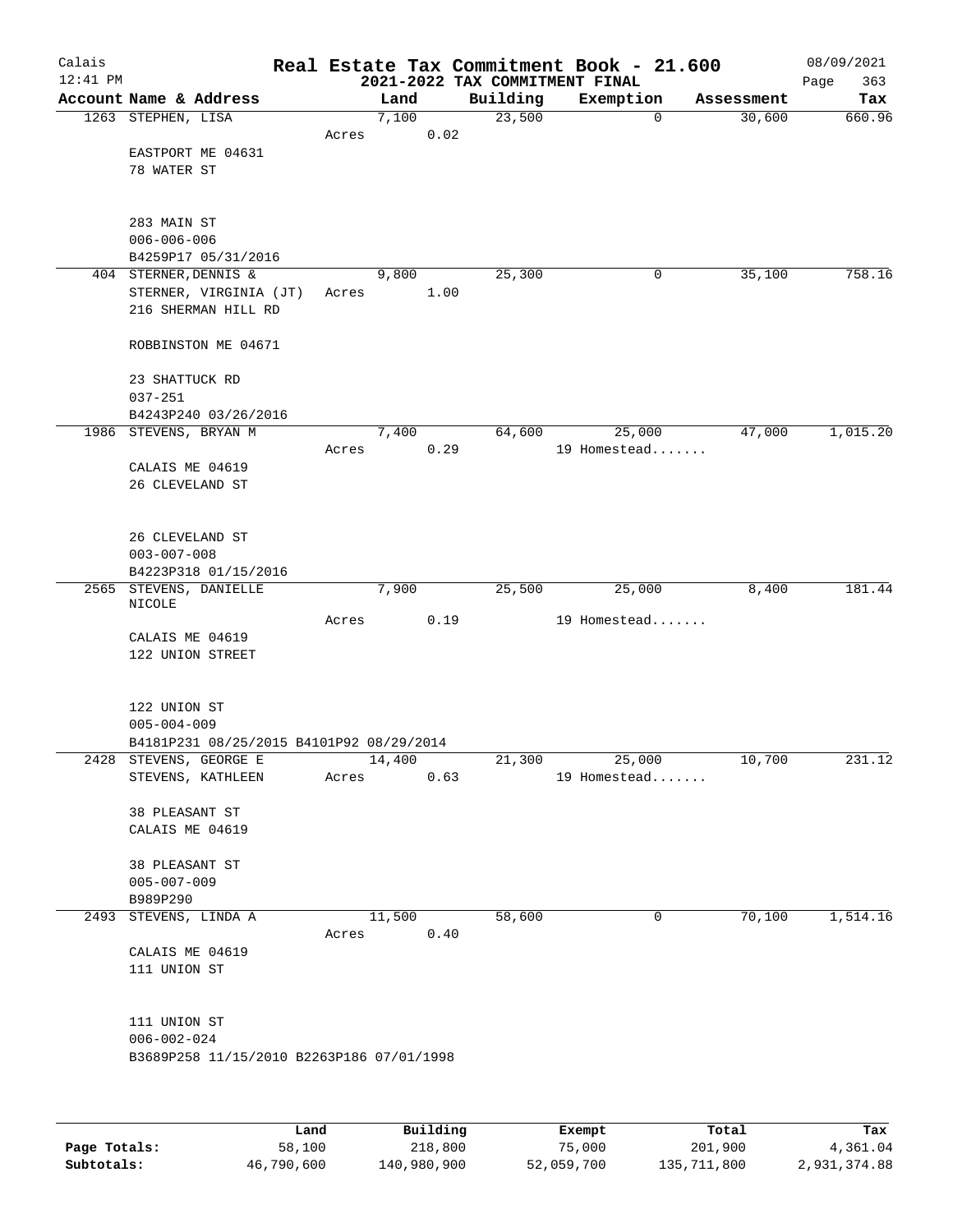| Calais       |                                                                   |         |                 |                                | Real Estate Tax Commitment Book - 21.600     |             | 08/09/2021   |
|--------------|-------------------------------------------------------------------|---------|-----------------|--------------------------------|----------------------------------------------|-------------|--------------|
| $12:41$ PM   |                                                                   |         |                 | 2021-2022 TAX COMMITMENT FINAL |                                              |             | 364<br>Page  |
|              | Account Name & Address                                            |         | Land            | Building                       | Exemption                                    | Assessment  | Tax          |
|              | 2247 STEVENS, RICHARD &<br>STEVENS, THELMA                        | Acres   | 8,100<br>0.20   | 121,600                        | 31,000<br>19 Homestead<br>52 Vietnam Vet Res | 98,700      | 2,131.92     |
|              | 5 FOWLER ST                                                       |         |                 |                                |                                              |             |              |
|              | CALAIS ME 04619                                                   |         |                 |                                |                                              |             |              |
|              | 5 FOWLER ST                                                       |         |                 |                                |                                              |             |              |
|              | $003 - 005 - 014$                                                 |         |                 |                                |                                              |             |              |
|              | B1502P78                                                          |         |                 |                                |                                              |             |              |
|              | 1154 STEWART, DANIEL                                              |         | 40,700          | 29,400                         | 0                                            | 70,100      | 1,514.16     |
|              | STEWART, TODD JAMES<br>(PER REP)                                  | Acres   | 0.40            |                                |                                              |             |              |
|              | 484 NORTH STREET                                                  |         |                 |                                |                                              |             |              |
|              | CALAIS ME 04619                                                   |         |                 |                                |                                              |             |              |
|              | 484 NORTH ST                                                      |         |                 |                                |                                              |             |              |
|              | 003-002-014&015                                                   |         |                 |                                |                                              |             |              |
|              | B4778P275 04/22/2021 B4355P119 04/25/2017 B4362P138<br>06/01/2017 |         |                 |                                |                                              |             |              |
|              | 1201 STEWART, JEFFREY L                                           | &       | 24,700          | 39,100                         | 25,000                                       | 38,800      | 838.08       |
|              | STEWART, DEBORAH S                                                | Acres   | 0.46            |                                | 19 Homestead                                 |             |              |
|              | (JT)<br>221 SOUTH STREET                                          |         |                 |                                |                                              |             |              |
|              |                                                                   |         |                 |                                |                                              |             |              |
|              | CALAIS ME 04619                                                   |         |                 |                                |                                              |             |              |
|              | 221 SOUTH ST                                                      |         |                 |                                |                                              |             |              |
|              | $009 - 003 - 002$                                                 |         |                 |                                |                                              |             |              |
|              | B4610P18 11/01/2019                                               |         |                 |                                |                                              |             |              |
|              | 168 STEWART, TODD                                                 | Acres   | 29,300<br>55.00 | 0                              | 0                                            | 29,300      | 632.88       |
|              | CALAIS ME 04619                                                   |         |                 |                                |                                              |             |              |
|              | 484 NORTH STREET                                                  |         |                 |                                |                                              |             |              |
|              |                                                                   |         |                 |                                |                                              |             |              |
|              | RURAL CALAIS                                                      |         |                 |                                |                                              |             |              |
|              | $032 - 099$                                                       |         |                 |                                |                                              |             |              |
|              | B4551P77 05/01/2019 B2653P61 08/08/2002                           |         |                 |                                |                                              |             |              |
| 2581         | STEWART, TONYA &<br>KELLEY, CANDACE &                             |         | 7,900           | 44,300                         | 0                                            | 52,200      | 1,127.52     |
|              | SMALL, TARA &                                                     | Acres   | 0.19            |                                |                                              |             |              |
|              | BARBER, KAYLA<br>(JT)<br>136 SHATTUCK ROAD                        |         |                 |                                |                                              |             |              |
|              |                                                                   |         |                 |                                |                                              |             |              |
|              | CALAIS ME 04619                                                   |         |                 |                                |                                              |             |              |
|              | 21 HIGH ST                                                        |         |                 |                                |                                              |             |              |
|              | $006 - 005 - 022$                                                 |         |                 |                                |                                              |             |              |
|              | B4596P162 09/23/2019                                              |         |                 |                                |                                              |             |              |
| 550          | STIEBEN, HENRY D                                                  |         | 18,900          | 50,000                         | 6,000                                        | 62,900      | 1,358.64     |
|              | 72 CARSON RD                                                      | Acres   | 17.00           |                                | 53 Vietnam Vet Non                           |             |              |
|              | CALAIS ME 04619                                                   |         |                 |                                |                                              |             |              |
|              | 72 CARSON RD                                                      |         |                 |                                |                                              |             |              |
|              | $019 - 013$                                                       |         |                 |                                |                                              |             |              |
|              | B4689P219 05/04/2020                                              |         |                 |                                |                                              |             |              |
|              |                                                                   | Land    | Building        |                                | Exempt                                       | Total       | Tax          |
| Page Totals: |                                                                   | 129,600 | 284,400         |                                | 62,000                                       | 352,000     | 7,603.20     |
| Subtotals:   | 46,920,200                                                        |         | 141,265,300     |                                | 52, 121, 700                                 | 136,063,800 | 2,938,978.08 |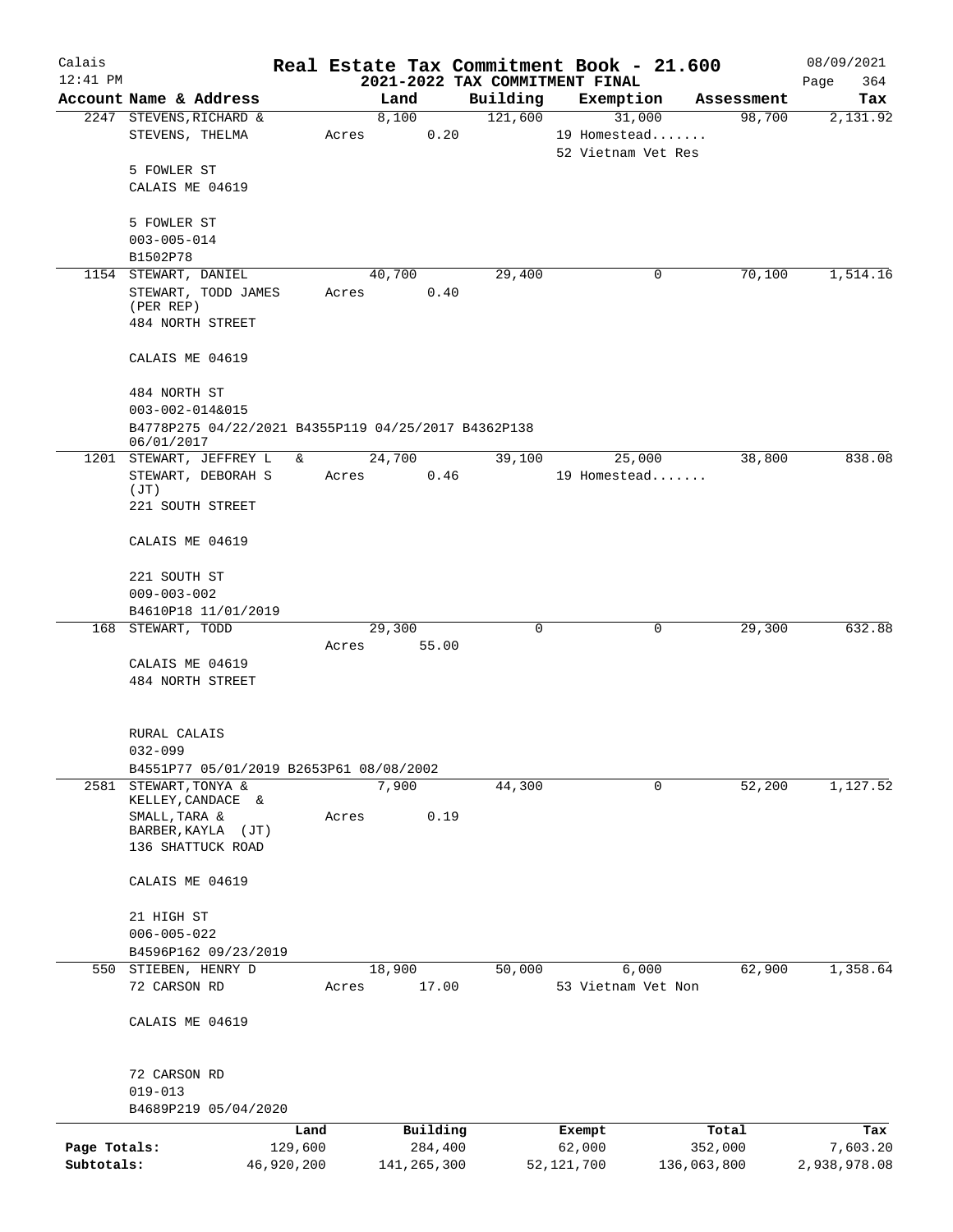| Calais<br>12:41 PM |                                           |                 |      | 2021-2022 TAX COMMITMENT FINAL | Real Estate Tax Commitment Book - 21.600 |            | 08/09/2021<br>365<br>Page |
|--------------------|-------------------------------------------|-----------------|------|--------------------------------|------------------------------------------|------------|---------------------------|
|                    | Account Name & Address                    | Land            |      | Building                       | Exemption                                | Assessment | Tax                       |
|                    | 2354 STOKER, COLBY R &                    | 12,900          |      | 60,600                         | 25,000                                   | 48,500     | 1,047.60                  |
|                    | STOKER, MARISSA LEDONNA Acres             |                 | 0.50 |                                | 19 Homestead                             |            |                           |
|                    | 9 PRICE STREET                            |                 |      |                                |                                          |            |                           |
|                    | CALAIS ME 04619                           |                 |      |                                |                                          |            |                           |
|                    | 9 PRICE ST                                |                 |      |                                |                                          |            |                           |
|                    | $005 - 002 - 022$                         |                 |      |                                |                                          |            |                           |
|                    | B4502P239 09/28/2018                      |                 |      |                                |                                          |            |                           |
| 847                | STONE, MARY                               | 18,200          |      | 89,000                         | 0                                        | 107,200    | 2,315.52                  |
|                    |                                           | Acres           | 0.39 |                                |                                          |            |                           |
|                    | CALAIS ME 04619                           |                 |      |                                |                                          |            |                           |
|                    | 25 FRANKLIN STREET                        |                 |      |                                |                                          |            |                           |
|                    | 25 FRANKLIN ST                            |                 |      |                                |                                          |            |                           |
|                    | $008 - 004 - 026$                         |                 |      |                                |                                          |            |                           |
|                    | B4562P132 06/12/2019                      |                 |      |                                |                                          |            |                           |
|                    | 1593 STONE, MARY R                        | 6,800           |      | 50,500                         | 31,000                                   | 26,300     | 568.08                    |
|                    |                                           | Acres           | 0.14 |                                | 19 Homestead                             |            |                           |
|                    | CALAIS ME 04619                           |                 |      |                                | 01 PostWW2 Res&Surv                      |            |                           |
|                    | 25 FRANKLIN STREET                        |                 |      |                                |                                          |            |                           |
|                    | 90 SWAN ST                                |                 |      |                                |                                          |            |                           |
|                    | $009 - 002 - 015$                         |                 |      |                                |                                          |            |                           |
|                    | B1410P232                                 |                 |      |                                |                                          |            |                           |
|                    | 884 STOVER, EDWARD J JR                   | 25,000          |      | 83,800                         | 25,000                                   | 83,800     | 1,810.08                  |
|                    | STOVER, MARY                              | Acres           | 0.47 |                                | 19 Homestead                             |            |                           |
|                    | 22 SWAN ST                                |                 |      |                                |                                          |            |                           |
|                    | CALAIS ME 04619                           |                 |      |                                |                                          |            |                           |
|                    | 22 SWAN ST                                |                 |      |                                |                                          |            |                           |
|                    | $008 - 002 - 011 - 001$                   |                 |      |                                |                                          |            |                           |
|                    | B1599P28 09/01/1989                       |                 |      |                                |                                          |            |                           |
|                    | 537 STOW, CODY                            | 10,300          |      | 120,600                        | 25,000                                   | 105,900    | 2,287.44                  |
|                    | STOW, JOLENE (JT)                         | Acres           | 2.00 |                                | 19 Homestead                             |            |                           |
|                    | 119 HARDSCRABBLE RD                       |                 |      |                                |                                          |            |                           |
|                    | CALAIS ME 04619                           |                 |      |                                |                                          |            |                           |
|                    |                                           |                 |      |                                |                                          |            |                           |
|                    | 119 HARDSCRABBLE RD                       |                 |      |                                |                                          |            |                           |
|                    | $029 - 157 - 002$                         |                 |      |                                |                                          |            |                           |
|                    | B2102P134 08/01/1996                      |                 |      |                                |                                          |            |                           |
|                    | 770 STUART, DOUGLAS<br>STUART, GAYLE (JT) | 13,700<br>Acres | 0.25 | 68,600                         | 0                                        | 82,300     | 1,777.68                  |
|                    |                                           |                 |      |                                |                                          |            |                           |
|                    | 11 KINGSBURY AVE                          |                 |      |                                |                                          |            |                           |
|                    | BRADFORD MA 01835                         |                 |      |                                |                                          |            |                           |
|                    | 7 FRANKLIN ST                             |                 |      |                                |                                          |            |                           |
|                    | $008 - 004 - 032$                         |                 |      |                                |                                          |            |                           |
|                    | B3642P304 06/15/2010 B2170P356 12/01/1994 |                 |      |                                |                                          |            |                           |
|                    |                                           |                 |      |                                |                                          |            |                           |
|                    |                                           |                 |      |                                |                                          |            |                           |
|                    |                                           |                 |      |                                |                                          |            |                           |

|              | Land       | Building    | Exempt     | Total       | Tax          |
|--------------|------------|-------------|------------|-------------|--------------|
| Page Totals: | 86,900     | 473,100     | 106,000    | 454,000     | 9,806.40     |
| Subtotals:   | 47,007,100 | 141,738,400 | 52,227,700 | 136,517,800 | 2,948,784.48 |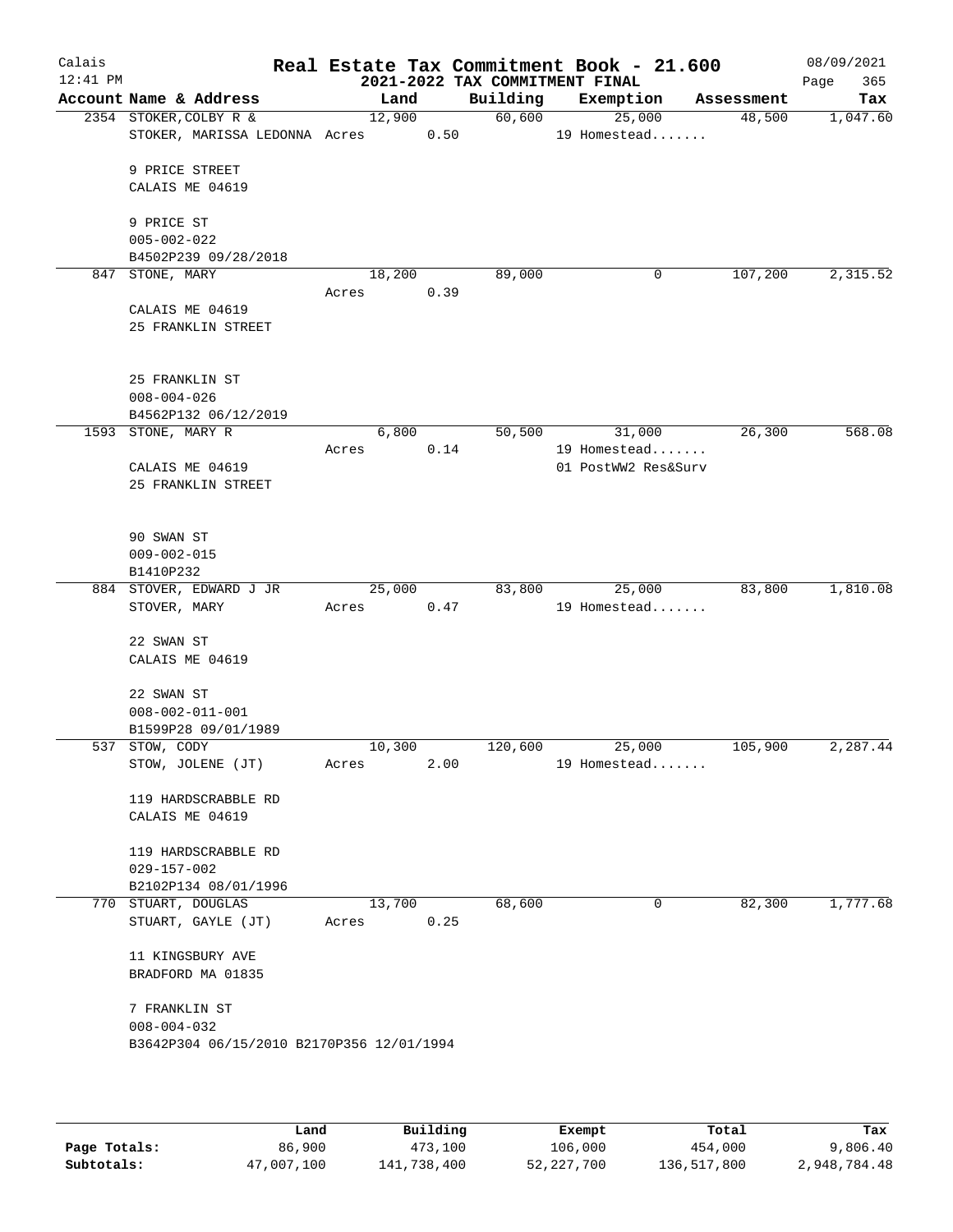| Calais       |                                                 |                |                                            | Real Estate Tax Commitment Book - 21.600 |            | 08/09/2021         |
|--------------|-------------------------------------------------|----------------|--------------------------------------------|------------------------------------------|------------|--------------------|
| $12:41$ PM   | Account Name & Address                          | Land           | 2021-2022 TAX COMMITMENT FINAL<br>Building | Exemption                                | Assessment | 366<br>Page<br>Tax |
|              | 1942 STUART, DOUGLAS &                          | 11,500         | 45,000                                     | $\mathbf 0$                              | 56,500     | 1,220.40           |
|              | STUART, GAYLE (JT)                              | Acres          | 0.40                                       |                                          |            |                    |
|              | 11 KINGSBURY AVE.                               |                |                                            |                                          |            |                    |
|              | BRADFORD MA 01835                               |                |                                            |                                          |            |                    |
|              | 74 LAFAYETTE ST                                 |                |                                            |                                          |            |                    |
|              | $010 - 011 - 023 - 024$                         |                |                                            |                                          |            |                    |
|              | B3659P185                                       |                |                                            |                                          |            |                    |
|              | 1646 STUART, DOUGLAS K<br>STUART, GAYLE J (JT)  | 9,600<br>Acres | 31,700<br>0.28                             | 0                                        | 41,300     | 892.08             |
|              | 11 KINGSBURY AVE.                               |                |                                            |                                          |            |                    |
|              | BRADFORD MA 01835                               |                |                                            |                                          |            |                    |
|              | 94 BARKER ST                                    |                |                                            |                                          |            |                    |
|              | $009 - 003 - 019$                               |                |                                            |                                          |            |                    |
|              | B3991P238 08/27/2013                            |                |                                            |                                          |            |                    |
|              | 2011 STUART, LORNA                              | 11,100         | 72,500                                     | 25,000                                   | 58,600     | 1,265.76           |
|              | STUART, RICHARD (JT)                            | Acres          | 0.37                                       | 19 Homestead                             |            |                    |
|              | 507 NORTH ST                                    |                |                                            |                                          |            |                    |
|              | CALAIS ME 04619                                 |                |                                            |                                          |            |                    |
|              | 507 NORTH ST                                    |                |                                            |                                          |            |                    |
|              | $002 - 003 - 007$                               |                |                                            |                                          |            |                    |
|              | B2209P326 12/01/1997<br>1965 SULKOWSKI, KENNETH | 10,500         | 55,000                                     | 0                                        | 65,500     | 1,414.80           |
|              | MICHAEL BRUCE                                   |                |                                            |                                          |            |                    |
|              | 508 NORTH STREET                                | Acres          | 0.33                                       |                                          |            |                    |
|              | CALAIS ME 04619                                 |                |                                            |                                          |            |                    |
|              | 508 NORTH ST                                    |                |                                            |                                          |            |                    |
|              | $002 - 001 - 011$                               |                |                                            |                                          |            |                    |
|              | B4753P268 02/02/2021                            |                |                                            |                                          |            |                    |
| 2733         | SUNRISE COUNTY ECONOMIC<br>COUNCIL              | 56,700         | 169,900                                    | 226,600                                  | 0          | 0.00               |
|              | 7 AMES WAY                                      | Acres          | 0.46                                       | 48 Benevolent                            |            |                    |
|              | MACHIAS ME 04654                                |                |                                            |                                          |            |                    |
|              | 330 NORTH ST                                    |                |                                            |                                          |            |                    |
|              | $011 - 016 - 001$                               |                |                                            |                                          |            |                    |
|              | B4701P315 09/18/2020                            |                |                                            |                                          |            |                    |
|              | 744 SUNRISE SNOWMOBILERS                        | 11,600         | $\mathsf{O}$                               | $\mathbf 0$                              | 11,600     | 250.56             |
|              | CALAIS ME 04619                                 | Acres          | 1.84                                       |                                          |            |                    |
|              | PO BOX 178                                      |                |                                            |                                          |            |                    |
|              |                                                 |                |                                            |                                          |            |                    |
|              | SOUTH ST                                        |                |                                            |                                          |            |                    |
|              | $027 - 021 - 001$                               |                |                                            |                                          |            |                    |
|              | B4017P182 10/09/2013                            |                |                                            |                                          |            |                    |
|              | Land                                            |                | Building                                   | Exempt                                   | Total      | Tax                |
| Page Totals: | 111,000                                         |                | 374,100                                    | 251,600                                  | 233,500    | 5,043.60           |

**Subtotals:** 47,118,100 142,112,500 52,479,300 136,751,300 2,953,828.08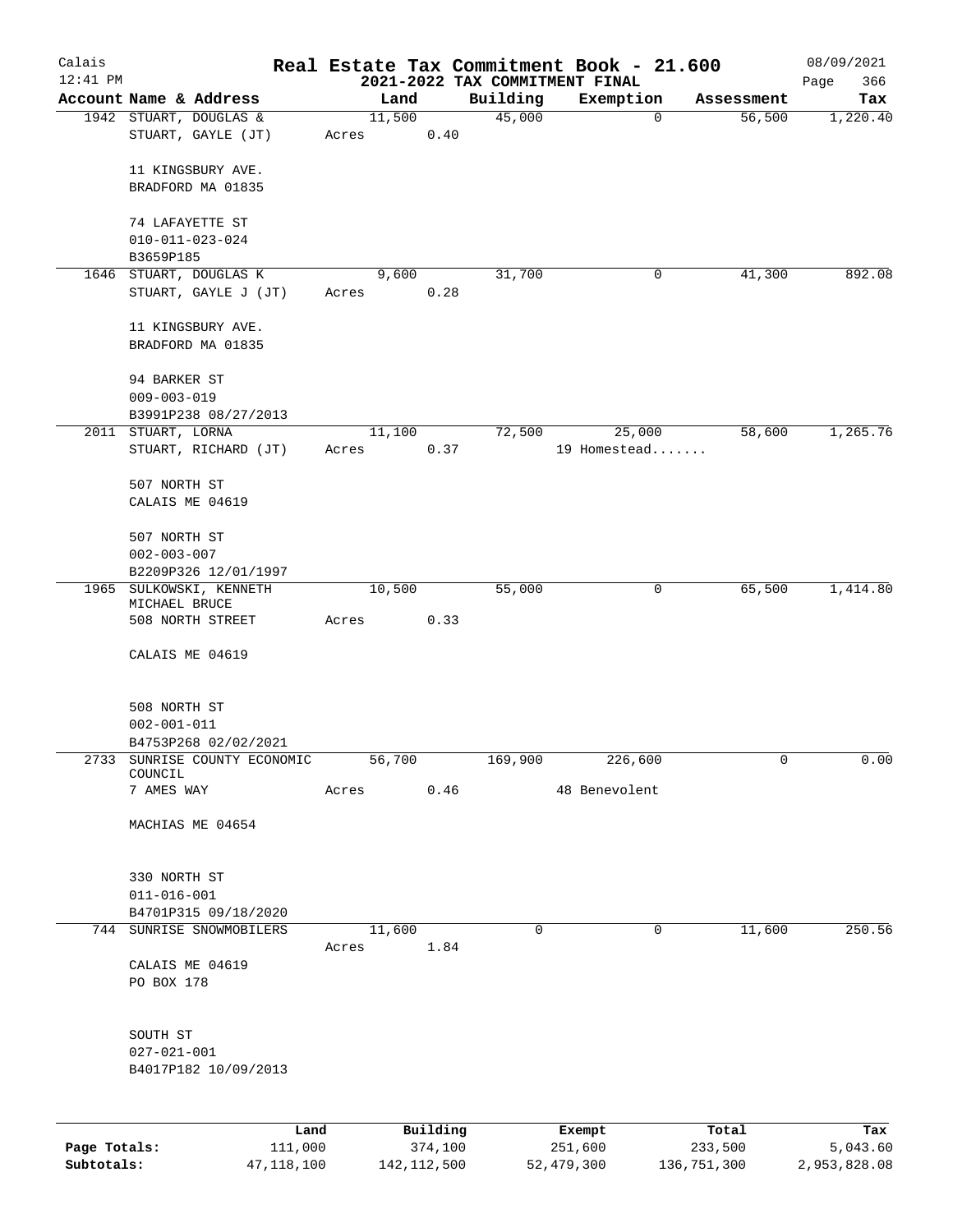| Calais<br>$12:41$ PM |                                                                      |        |      |          | Real Estate Tax Commitment Book - 21.600<br>2021-2022 TAX COMMITMENT FINAL |              |            | 08/09/2021<br>367<br>Page |
|----------------------|----------------------------------------------------------------------|--------|------|----------|----------------------------------------------------------------------------|--------------|------------|---------------------------|
|                      | Account Name & Address                                               | Land   |      | Building | Exemption                                                                  |              | Assessment | Tax                       |
|                      | 1257 SUSHEELA REALTY, LLC                                            | 21,300 |      | 209,400  |                                                                            | $\mathbf 0$  | 230,700    | 4,983.12                  |
|                      |                                                                      | Acres  | 0.11 |          |                                                                            |              |            |                           |
|                      | BANGOR ME 04401                                                      |        |      |          |                                                                            |              |            |                           |
|                      | 3 GARRISON WAY                                                       |        |      |          |                                                                            |              |            |                           |
|                      |                                                                      |        |      |          |                                                                            |              |            |                           |
|                      |                                                                      |        |      |          |                                                                            |              |            |                           |
|                      | 327 MAIN ST & 333                                                    |        |      |          |                                                                            |              |            |                           |
|                      | $006 - 006 - 002 - 002$<br>B3782P257 10/06/2011 B1563P292 03/01/1989 |        |      |          |                                                                            |              |            |                           |
|                      | 1174 TAMMARO, MICHAEL J                                              | 68,300 |      | 131,700  |                                                                            | $\mathbf{0}$ | 200,000    | 4,320.00                  |
|                      |                                                                      | Acres  | 0.50 |          |                                                                            |              |            |                           |
|                      | ALEXANDER ME 04694                                                   |        |      |          |                                                                            |              |            |                           |
|                      | 12 ASPEN DRIVE                                                       |        |      |          |                                                                            |              |            |                           |
|                      |                                                                      |        |      |          |                                                                            |              |            |                           |
|                      |                                                                      |        |      |          |                                                                            |              |            |                           |
|                      | 325 NORTH ST                                                         |        |      |          |                                                                            |              |            |                           |
|                      | $004 - 002 - 008$                                                    |        |      |          |                                                                            |              |            |                           |
|                      | B3227P298 12/08/2006                                                 |        |      |          |                                                                            |              |            |                           |
|                      | 1175 TAMMARO, MICHAEL J                                              | 29,600 |      | 0        |                                                                            | 0            | 29,600     | 639.36                    |
|                      |                                                                      | Acres  | 0.50 |          |                                                                            |              |            |                           |
|                      | ALEXANDER ME 04694<br>12 ASPEN DRIVE                                 |        |      |          |                                                                            |              |            |                           |
|                      |                                                                      |        |      |          |                                                                            |              |            |                           |
|                      |                                                                      |        |      |          |                                                                            |              |            |                           |
|                      | BEECH ST                                                             |        |      |          |                                                                            |              |            |                           |
|                      | $004 - 002 - 009$                                                    |        |      |          |                                                                            |              |            |                           |
|                      | B3227P298 12/08/2006                                                 |        |      |          |                                                                            |              |            |                           |
|                      | 375 TAYLOR, CHRISTINA M                                              | 4,700  |      | $\Omega$ |                                                                            | $\mathbf 0$  | 4,700      | 101.52                    |
|                      |                                                                      | Acres  | 2.18 |          |                                                                            |              |            |                           |
|                      | SPRINGFIELD VA 22152                                                 |        |      |          |                                                                            |              |            |                           |
|                      | 7917 TREESIDE CT                                                     |        |      |          |                                                                            |              |            |                           |
|                      |                                                                      |        |      |          |                                                                            |              |            |                           |
|                      | SHATTUCK RD                                                          |        |      |          |                                                                            |              |            |                           |
|                      | $037 - 224 - 001$                                                    |        |      |          |                                                                            |              |            |                           |
|                      | B3119P138 02/20/2006                                                 |        |      |          |                                                                            |              |            |                           |
|                      | 731 TAYLOR, DANIEL C &                                               | 19,300 |      | 58,700   | 25,000                                                                     |              | 53,000     | 1,144.80                  |
|                      | TAYLOR, LILA P                                                       | Acres  | 0.28 |          | 19 Homestead                                                               |              |            |                           |
|                      |                                                                      |        |      |          |                                                                            |              |            |                           |
|                      | 954 MAIN ST<br>CALAIS ME 04619                                       |        |      |          |                                                                            |              |            |                           |
|                      |                                                                      |        |      |          |                                                                            |              |            |                           |
|                      | 954 MAIN ST                                                          |        |      |          |                                                                            |              |            |                           |
|                      | $014 - 018 - 001$                                                    |        |      |          |                                                                            |              |            |                           |
|                      | B998P270                                                             |        |      |          |                                                                            |              |            |                           |
|                      | 2851 TAYLOR, GEORGE M JR &                                           | 36,400 |      | 215,100  | 25,000                                                                     |              | 226,500    | 4,892.40                  |
|                      | TAYLOR, REGINA                                                       | Acres  | 1.00 |          | 19 Homestead                                                               |              |            |                           |
|                      | 72 CEDAR STREET                                                      |        |      |          |                                                                            |              |            |                           |
|                      | CALAIS ME 04619                                                      |        |      |          |                                                                            |              |            |                           |
|                      |                                                                      |        |      |          |                                                                            |              |            |                           |
|                      | 72 CEDAR STREET<br>$027 - 183 - 1C$                                  |        |      |          |                                                                            |              |            |                           |
|                      | B4530P137 01/23/2019                                                 |        |      |          |                                                                            |              |            |                           |
|                      |                                                                      |        |      |          |                                                                            |              |            |                           |
|                      |                                                                      |        |      |          |                                                                            |              |            |                           |
|                      |                                                                      |        |      |          |                                                                            |              |            |                           |

|              | Land       | Building    | Exempt     | Total       | Tax          |
|--------------|------------|-------------|------------|-------------|--------------|
| Page Totals: | 179,600    | 614,900     | 50,000     | 744,500     | 16,081.20    |
| Subtotals:   | 47,297,700 | 142,727,400 | 52,529,300 | 137,495,800 | 2,969,909.28 |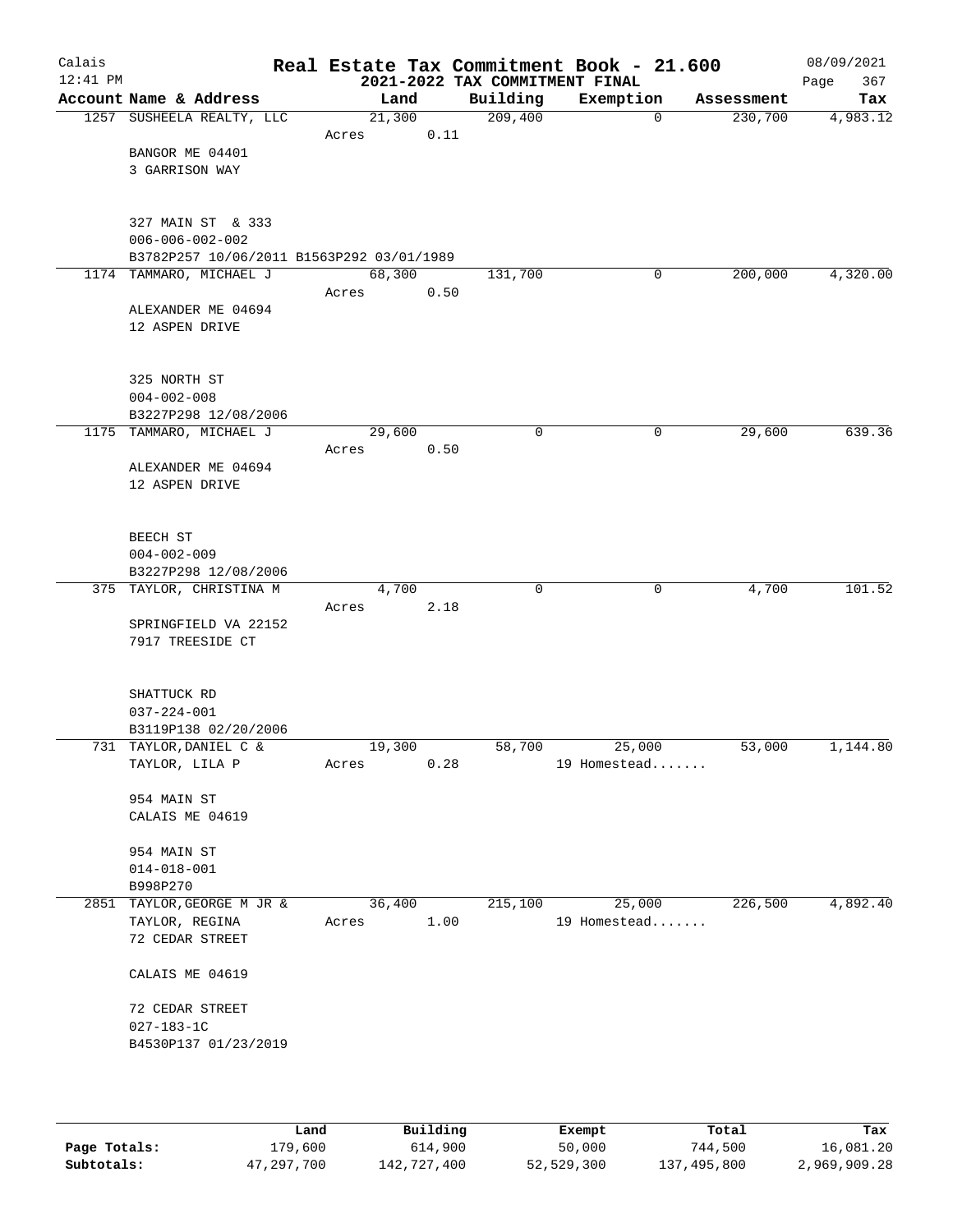| Calais       |                                           |         |       |          |      | Real Estate Tax Commitment Book - 21.600   |           |             |                      | 08/09/2021         |
|--------------|-------------------------------------------|---------|-------|----------|------|--------------------------------------------|-----------|-------------|----------------------|--------------------|
| $12:41$ PM   | Account Name & Address                    |         |       | Land     |      | 2021-2022 TAX COMMITMENT FINAL<br>Building | Exemption |             |                      | 368<br>Page<br>Tax |
|              | 2530 TC & RW LLC                          |         |       | 9,100    |      | 57,800                                     |           | $\mathbf 0$ | Assessment<br>66,900 | 1,445.04           |
|              |                                           |         | Acres |          | 0.25 |                                            |           |             |                      |                    |
|              | CALAIS ME 04619                           |         |       |          |      |                                            |           |             |                      |                    |
|              | 195 MAIN STREET                           |         |       |          |      |                                            |           |             |                      |                    |
|              |                                           |         |       |          |      |                                            |           |             |                      |                    |
|              |                                           |         |       |          |      |                                            |           |             |                      |                    |
|              | 6 HIGH ST<br>$006 - 009 - 015$            |         |       |          |      |                                            |           |             |                      |                    |
|              | B4462P4 05/24/2018                        |         |       |          |      |                                            |           |             |                      |                    |
|              | 1247 TC & RW, LLC                         |         |       | 12,900   |      | 72,600                                     |           | 0           | 85,500               | 1,846.80           |
|              |                                           |         | Acres |          | 0.04 |                                            |           |             |                      |                    |
|              | CALAIS ME 04619                           |         |       |          |      |                                            |           |             |                      |                    |
|              | 195 MAIN ST                               |         |       |          |      |                                            |           |             |                      |                    |
|              |                                           |         |       |          |      |                                            |           |             |                      |                    |
|              | 195 MAIN ST                               |         |       |          |      |                                            |           |             |                      |                    |
|              | $006 - 005 - 003 - 001$                   |         |       |          |      |                                            |           |             |                      |                    |
|              | B3006P317 B2274P200 09/01/1998            |         |       |          |      |                                            |           |             |                      |                    |
|              | 1394 TENANT, MORGAN R F                   |         |       | 48,300   |      | 37,800                                     |           | 0           | 86,100               | 1,859.76           |
|              |                                           |         | Acres |          | 0.25 |                                            |           |             |                      |                    |
|              | CALAIS ME 04619                           |         |       |          |      |                                            |           |             |                      |                    |
|              | 85 NORTH STREET                           |         |       |          |      |                                            |           |             |                      |                    |
|              |                                           |         |       |          |      |                                            |           |             |                      |                    |
|              | 85 NORTH ST                               |         |       |          |      |                                            |           |             |                      |                    |
|              | $006 - 006 - 025$                         |         |       |          |      |                                            |           |             |                      |                    |
|              | B4752P286 01/06/2021 B4079P317 07/30/2014 |         |       |          |      |                                            |           |             |                      |                    |
|              | 1335 THE CALAIS ADVERTISER<br>INC.        |         |       | 43,600   |      | 60,500                                     |           | 0           | 104,100              | 2,248.56           |
|              |                                           |         | Acres |          | 0.46 |                                            |           |             |                      |                    |
|              | CALAIS ME 04619 0534                      |         |       |          |      |                                            |           |             |                      |                    |
|              | 23 CHURCH ST                              |         |       |          |      |                                            |           |             |                      |                    |
|              |                                           |         |       |          |      |                                            |           |             |                      |                    |
|              | 23 CHURCH ST                              |         |       |          |      |                                            |           |             |                      |                    |
|              | $007 - 003 - 020$                         |         |       |          |      |                                            |           |             |                      |                    |
|              | B3806P141 12/20/2011                      |         |       |          |      |                                            |           |             |                      |                    |
|              | 1409 THE FIRST NA                         |         |       | 7,500    |      | 0                                          |           | 0           | 7,500                | 162.00             |
|              | DAMARISCOTTA ME 04543                     |         | Acres |          | 0.17 |                                            |           |             |                      |                    |
|              | 0940                                      |         |       |          |      |                                            |           |             |                      |                    |
|              | PO BOX 940                                |         |       |          |      |                                            |           |             |                      |                    |
|              |                                           |         |       |          |      |                                            |           |             |                      |                    |
|              | BROOK ST                                  |         |       |          |      |                                            |           |             |                      |                    |
|              | $004 - 002 - 019$                         |         |       |          |      |                                            |           |             |                      |                    |
|              | B4193P20 08/17/2015                       |         |       |          |      |                                            |           |             |                      |                    |
| 1176         | THE FIRST NA                              |         |       | 72,900   |      | 265,000                                    |           | $\mathbf 0$ | 337,900              | 7,298.64           |
|              |                                           |         | Acres |          | 0.57 |                                            |           |             |                      |                    |
|              | DAMARISCOTTA ME 04543                     |         |       |          |      |                                            |           |             |                      |                    |
|              | PO BOX 940                                |         |       |          |      |                                            |           |             |                      |                    |
|              |                                           |         |       |          |      |                                            |           |             |                      |                    |
|              | 319 NORTH ST                              |         |       |          |      |                                            |           |             |                      |                    |
|              | $004 - 002 - 017 - 018$                   |         |       |          |      |                                            |           |             |                      |                    |
|              | B3681P15 10/21/2010 B1578P141             |         |       |          |      |                                            |           |             |                      |                    |
|              |                                           |         |       |          |      |                                            |           |             |                      |                    |
|              |                                           | Land    |       | Building |      |                                            | Exempt    |             | Total                | Tax                |
| Page Totals: |                                           | 194,300 |       | 493,700  |      |                                            | 0         |             | 688,000              | 14,860.80          |

**Subtotals:** 47,492,000 143,221,100 52,529,300 138,183,800 2,984,770.08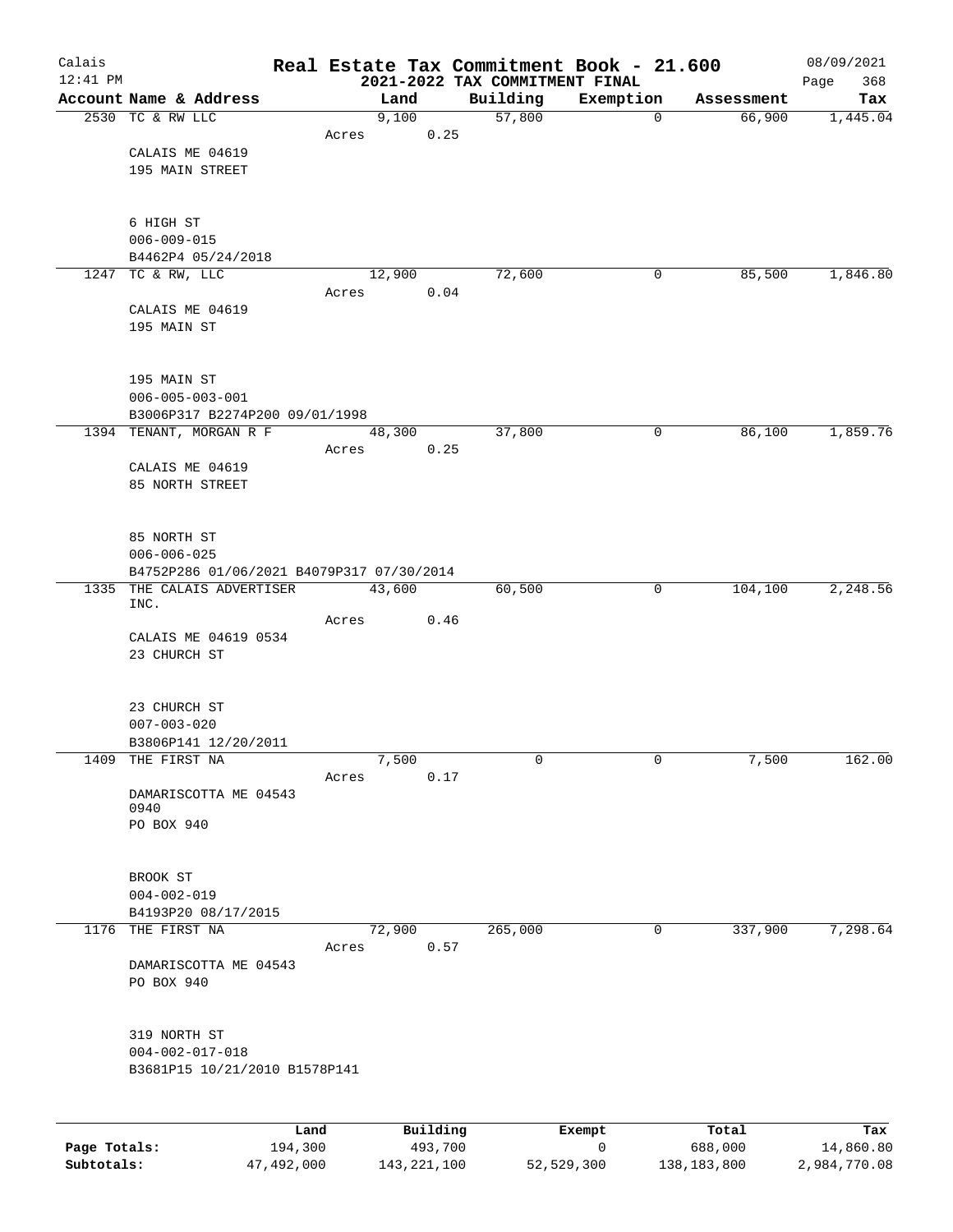| Calais     |                                                                                       |       |         |      |          | Real Estate Tax Commitment Book - 21.600 |          |            | 08/09/2021  |
|------------|---------------------------------------------------------------------------------------|-------|---------|------|----------|------------------------------------------|----------|------------|-------------|
| $12:41$ PM |                                                                                       |       |         |      |          | 2021-2022 TAX COMMITMENT FINAL           |          |            | Page<br>369 |
|            | Account Name & Address                                                                |       | Land    |      | Building | Exemption                                |          | Assessment | Tax         |
|            | 999 THE HOMESTEAD                                                                     |       | 25,700  |      | 103,500  | 129,200                                  |          | 0          | 0.00        |
|            |                                                                                       | Acres |         | 0.50 |          | 48 Benevolent                            |          |            |             |
|            | CALAIS ME 04619                                                                       |       |         |      |          |                                          |          |            |             |
|            | 527 MAIN ST                                                                           |       |         |      |          |                                          |          |            |             |
|            | 527 MAIN ST                                                                           |       |         |      |          |                                          |          |            |             |
|            | $007 - 005 - 004$                                                                     |       |         |      |          |                                          |          |            |             |
| 880        | THE MONEY SOURCE INC.                                                                 |       | 14,100  |      | 60,700   |                                          | 0        | 74,800     | 1,615.68    |
|            | 135 MAXESS ROAD                                                                       | Acres |         | 0.15 |          |                                          |          |            |             |
|            | MELVILLE NY 11747                                                                     |       |         |      |          |                                          |          |            |             |
|            | 41 BARKER ST                                                                          |       |         |      |          |                                          |          |            |             |
|            | $008 - 002 - 007$<br>B4793P13 05/04/2021 B4753P269 01/27/2021 B4213P248<br>12/02/2015 |       |         |      |          |                                          |          |            |             |
|            | 1802 THE PINE TREE TRUST                                                              |       | 7,500   |      | 28,900   |                                          | 0        | 36,400     | 786.24      |
|            | LYNSKEY, JOHN (TRUSTEE) Acres                                                         |       |         | 0.17 |          |                                          |          |            |             |
|            | PO BOX 2                                                                              |       |         |      |          |                                          |          |            |             |
|            | WARREN NH 03279                                                                       |       |         |      |          |                                          |          |            |             |
|            | <b>48 GERMAIN ST</b>                                                                  |       |         |      |          |                                          |          |            |             |
|            | $010 - 010 - 011$                                                                     |       |         |      |          |                                          |          |            |             |
|            | B4589P47 08/23/2019                                                                   |       |         |      |          |                                          |          |            |             |
|            | 803 THE TRUST U/W OF DAVID                                                            |       | 38,200  |      | 0        |                                          | 0        | 38,200     | 825.12      |
|            | LIVINGSTONE<br>LIVINGSTONE, DORIS JOAN Acres                                          |       |         | 1.47 |          |                                          |          |            |             |
|            | & BRANDAGEE & JOHN                                                                    |       |         |      |          |                                          |          |            |             |
|            | (CO-TRUSTEES)                                                                         |       |         |      |          |                                          |          |            |             |
|            | 127 MANHATTAN AVENUE                                                                  |       |         |      |          |                                          |          |            |             |
|            | NEW YORK NY 10023                                                                     |       |         |      |          |                                          |          |            |             |
|            | ST CROIX DR                                                                           |       |         |      |          |                                          |          |            |             |
|            | $015 - 020 - A$                                                                       |       |         |      |          |                                          |          |            |             |
|            | B4605P6 10/11/2019                                                                    |       |         |      |          |                                          |          |            |             |
|            | 494 THE TRUST U/W OF DAVID<br>LIVINGSTONE                                             |       | 111,300 |      | 103,600  |                                          | $\Omega$ | 214,900    | 4,641.84    |
|            | LIVINGSTONE, DORIS JOAN Acres                                                         |       |         | 3.87 |          |                                          |          |            |             |
|            | & BRANDAGEE & JOHN<br>(CO-TRUSTEES)                                                   |       |         |      |          |                                          |          |            |             |
|            | 127 MANHATTAN AVENUE                                                                  |       |         |      |          |                                          |          |            |             |
|            | NEW YORK NY 10023                                                                     |       |         |      |          |                                          |          |            |             |
|            | 78 ST CROIX DR                                                                        |       |         |      |          |                                          |          |            |             |
|            | $015 - 019$                                                                           |       |         |      |          |                                          |          |            |             |
|            | B4605P6 10/11/2019                                                                    |       |         |      |          |                                          |          |            |             |

|              | Land       | Building    | Exempt     | Total       | Tax          |
|--------------|------------|-------------|------------|-------------|--------------|
| Page Totals: | 196,800    | 296,700     | 129,200    | 364,300     | 7,868.88     |
| Subtotals:   | 47,688,800 | 143,517,800 | 52,658,500 | 138,548,100 | 2,992,638.96 |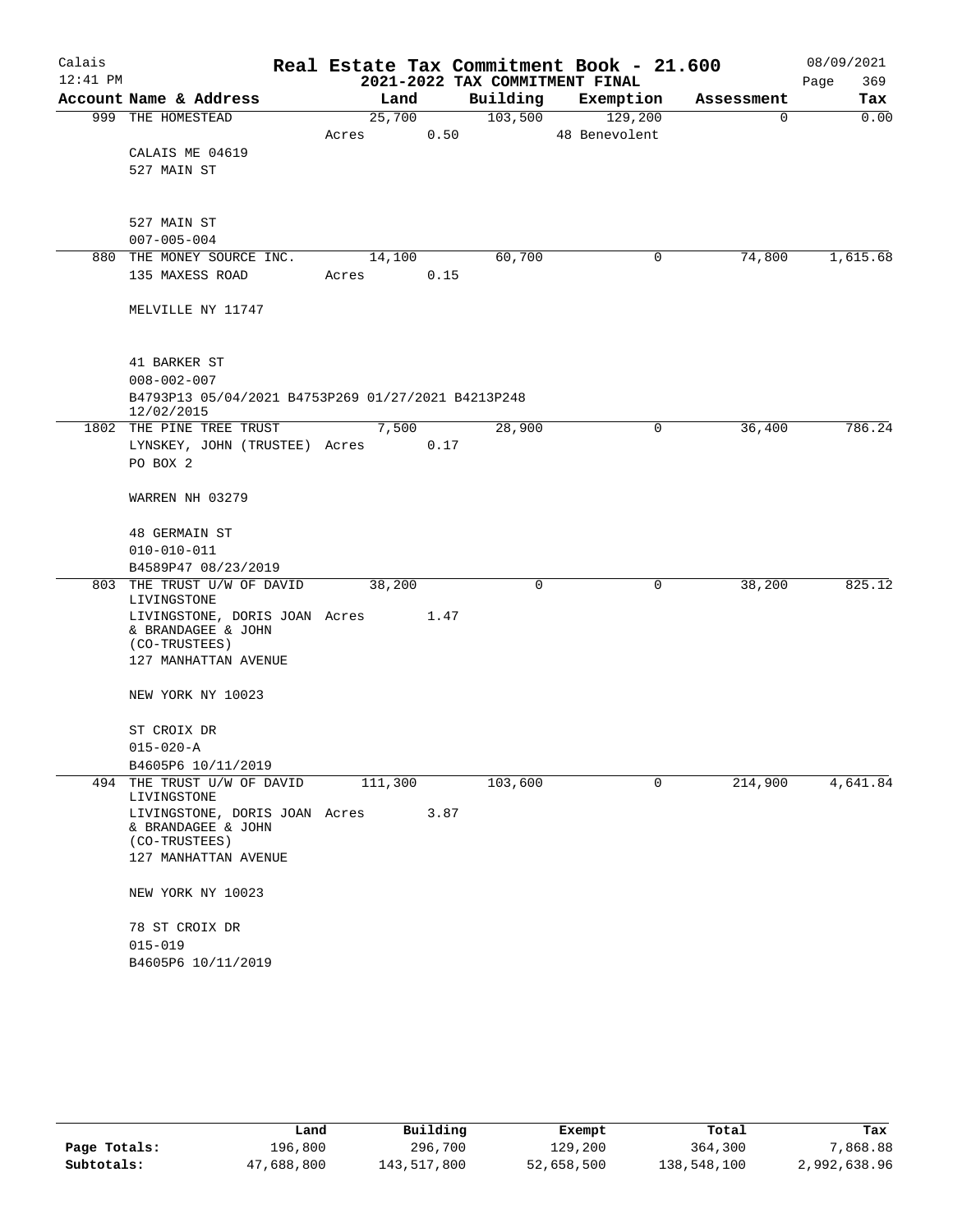| Calais<br>$12:41$ PM |                          |       |        |      | Real Estate Tax Commitment Book - 21.600<br>2021-2022 TAX COMMITMENT FINAL |              |             |            | 08/09/2021<br>Page<br>370 |
|----------------------|--------------------------|-------|--------|------|----------------------------------------------------------------------------|--------------|-------------|------------|---------------------------|
|                      | Account Name & Address   |       | Land   |      | Building                                                                   | Exemption    |             | Assessment | Tax                       |
|                      | 355 THOMAS, JR KENNETH S |       | 200    |      | $\mathbf 0$                                                                |              | $\mathbf 0$ | 200        | 4.32                      |
|                      |                          | Acres |        | 0.33 |                                                                            |              |             |            |                           |
|                      | CALAIS ME 04619          |       |        |      |                                                                            |              |             |            |                           |
|                      | 6 LAFAYETTE STREET       |       |        |      |                                                                            |              |             |            |                           |
|                      |                          |       |        |      |                                                                            |              |             |            |                           |
|                      |                          |       |        |      |                                                                            |              |             |            |                           |
|                      | SUMMER RD                |       |        |      |                                                                            |              |             |            |                           |
|                      | $037 - 105$              |       |        |      |                                                                            |              |             |            |                           |
|                      | B2979P240                |       |        |      |                                                                            |              |             |            |                           |
|                      | 927 THOMAS, KAREN A      |       | 28,200 |      | 161,700                                                                    |              | 25,000      | 164,900    | 3,561.84                  |
|                      | 6 LAFAYETTE ST           | Acres |        | 0.94 |                                                                            | 19 Homestead |             |            |                           |
|                      |                          |       |        |      |                                                                            |              |             |            |                           |
|                      | CALAIS ME 04619          |       |        |      |                                                                            |              |             |            |                           |
|                      |                          |       |        |      |                                                                            |              |             |            |                           |
|                      |                          |       |        |      |                                                                            |              |             |            |                           |
|                      | 6 LAFAYETTE ST           |       |        |      |                                                                            |              |             |            |                           |
|                      | $007 - 009 - 001$        |       |        |      |                                                                            |              |             |            |                           |
|                      | B4599P229 09/24/2019     |       |        |      | 0                                                                          |              | $\mathbf 0$ |            | 151.20                    |
|                      | 1578 THOMAS, KAREN A     | Acres | 7,000  | 0.23 |                                                                            |              |             | 7,000      |                           |
|                      | CALAIS ME 04619          |       |        |      |                                                                            |              |             |            |                           |
|                      | 6 LAFAYETTE STREET       |       |        |      |                                                                            |              |             |            |                           |
|                      |                          |       |        |      |                                                                            |              |             |            |                           |
|                      |                          |       |        |      |                                                                            |              |             |            |                           |
|                      | SWAN ST                  |       |        |      |                                                                            |              |             |            |                           |
|                      | $009 - 001 - 005$        |       |        |      |                                                                            |              |             |            |                           |
|                      | B1356P97                 |       |        |      |                                                                            |              |             |            |                           |
|                      | 1579 THOMAS, KAREN A     |       | 8,700  |      | 39,500                                                                     |              | 0           | 48,200     | 1,041.12                  |
|                      |                          | Acres |        | 0.23 |                                                                            |              |             |            |                           |
|                      | CALAIS ME 04619          |       |        |      |                                                                            |              |             |            |                           |
|                      | 6 LAFAYETTE STREET       |       |        |      |                                                                            |              |             |            |                           |
|                      |                          |       |        |      |                                                                            |              |             |            |                           |
|                      |                          |       |        |      |                                                                            |              |             |            |                           |
|                      | 89 SWAN ST               |       |        |      |                                                                            |              |             |            |                           |
|                      | $009 - 001 - 006$        |       |        |      |                                                                            |              |             |            |                           |
|                      | B919P210                 |       |        |      |                                                                            |              |             |            |                           |
|                      | 467 THOMAS, KENNETH JR   |       | 25,600 |      | 3,100                                                                      |              | 0           | 28,700     | 619.92                    |
|                      | CALAIS ME 04619          | Acres |        | 0.92 |                                                                            |              |             |            |                           |
|                      | 6 LAFAYETTE STREET       |       |        |      |                                                                            |              |             |            |                           |
|                      |                          |       |        |      |                                                                            |              |             |            |                           |
|                      |                          |       |        |      |                                                                            |              |             |            |                           |
|                      | NASHS LAKE               |       |        |      |                                                                            |              |             |            |                           |
|                      | $035 - 064$              |       |        |      |                                                                            |              |             |            |                           |
|                      | 445 THOMAS, KENNETH S JR |       | 4,000  |      | $\mathbf 0$                                                                |              | 0           | 4,000      | 86.40                     |
|                      |                          | Acres |        | 0.11 |                                                                            |              |             |            |                           |
|                      | CALAIS ME 04619          |       |        |      |                                                                            |              |             |            |                           |
|                      | 6 LAFAYETTE STREET       |       |        |      |                                                                            |              |             |            |                           |
|                      |                          |       |        |      |                                                                            |              |             |            |                           |
|                      |                          |       |        |      |                                                                            |              |             |            |                           |
|                      | CHISHOLM BLVD/NASHS      |       |        |      |                                                                            |              |             |            |                           |
|                      | $036 - 023$              |       |        |      |                                                                            |              |             |            |                           |
|                      | B1353P120                |       |        |      |                                                                            |              |             |            |                           |
|                      |                          |       |        |      |                                                                            |              |             |            |                           |
|                      |                          |       |        |      |                                                                            |              |             |            |                           |
|                      |                          |       |        |      |                                                                            |              |             |            |                           |
|                      |                          |       |        |      |                                                                            |              |             |            |                           |

|              | Land       | Building    | Exempt     | Total       | Tax          |
|--------------|------------|-------------|------------|-------------|--------------|
| Page Totals: | 73,700     | 204,300     | 25,000     | 253,000     | 5,464.80     |
| Subtotals:   | 47,762,500 | 143,722,100 | 52,683,500 | 138,801,100 | 2,998,103.76 |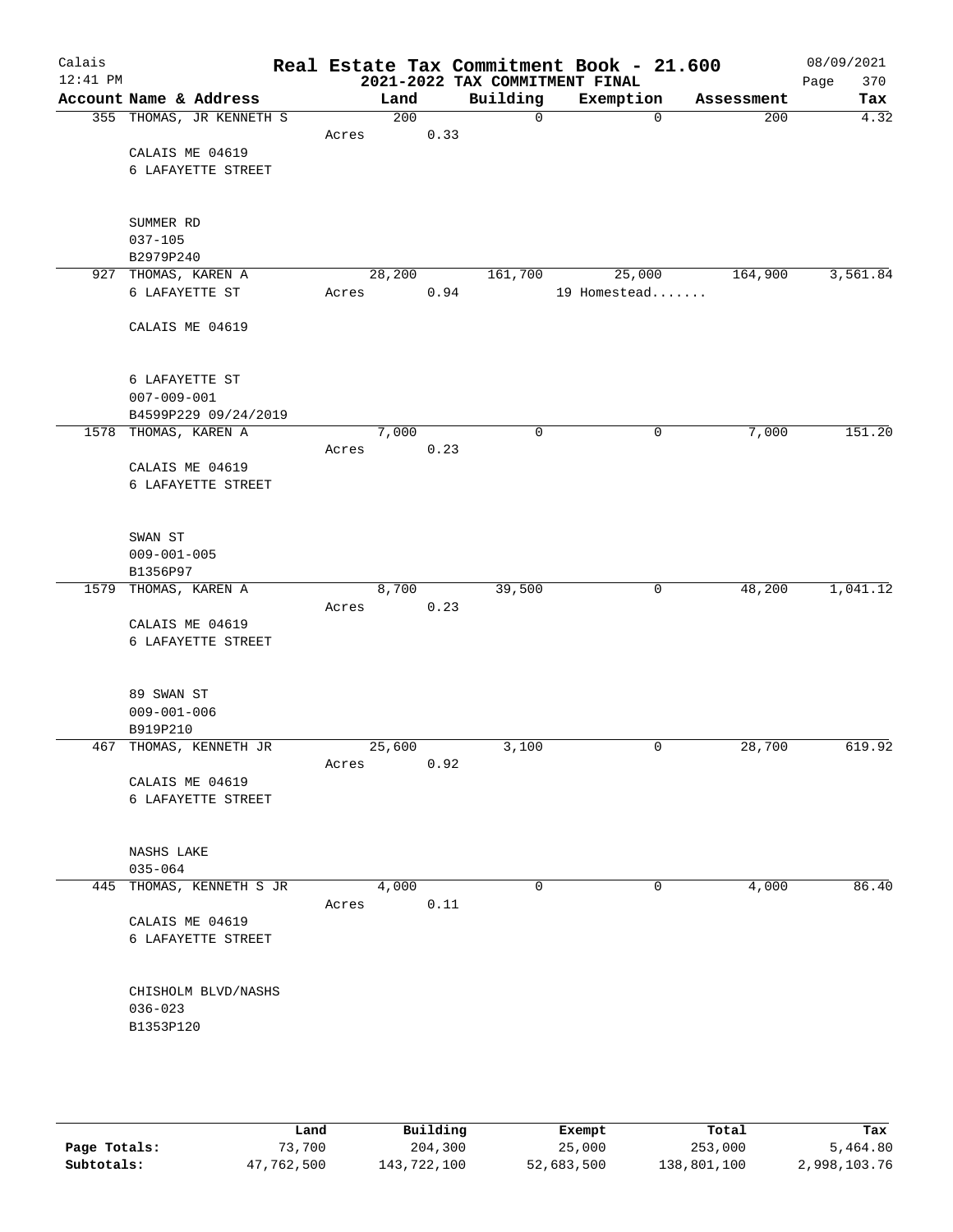| Calais<br>$12:41$ PM |                                                          |                 |      | 2021-2022 TAX COMMITMENT FINAL | Real Estate Tax Commitment Book - 21.600     |            | 08/09/2021<br>Page<br>371 |
|----------------------|----------------------------------------------------------|-----------------|------|--------------------------------|----------------------------------------------|------------|---------------------------|
|                      | Account Name & Address                                   | Land            |      | Building                       | Exemption                                    | Assessment | Tax                       |
|                      | 720 THOMAS, MILTON G (JT)<br>THOMAS, DEBRA C             | 25,900<br>Acres | 0.64 | 81,300                         | 31,000<br>19 Homestead<br>52 Vietnam Vet Res | 76,200     | 1,645.92                  |
|                      | 755 MAIN STREET<br>CALAIS ME 04619 1316                  |                 |      |                                |                                              |            |                           |
|                      | 755 MAIN ST<br>$008 - 005 - 004$                         |                 |      |                                |                                              |            |                           |
|                      | B4302P50 10/06/2016<br>1144 THOMAS, J D INC              | 22,300          |      | 53,100                         | 0                                            | 75,400     | 1,628.64                  |
|                      | 10 SAND COVE RD                                          | Acres           | 0.12 |                                |                                              |            |                           |
|                      | MEDDYBEMPS ME 04657                                      |                 |      |                                |                                              |            |                           |
|                      | 1 BARING ST<br>$002 - 001 - 010 - 001$<br>B1621P10       |                 |      |                                |                                              |            |                           |
|                      | 463 THOMAS, KENNETH, JR.                                 | 65,300          |      | 44,000                         | 0                                            | 109,300    | 2,360.88                  |
|                      | CALAIS ME 04619<br>6 LAFAYETTE STREET                    | Acres           | 1.55 |                                |                                              |            |                           |
|                      | NASHS LAKE                                               |                 |      |                                |                                              |            |                           |
|                      | $035 - 062$<br>B1353P120                                 |                 |      |                                |                                              |            |                           |
|                      | 784 THOMPSON, JAMES R                                    | 32,600          |      | 106,700                        | 25,000                                       | 114,300    | 2,468.88                  |
|                      | THOMPSON, JUDITH L                                       | Acres           | 0.99 |                                | 19 Homestead                                 |            |                           |
|                      | PO BOX 1366<br>CALAIS ME 04619                           |                 |      |                                |                                              |            |                           |
|                      | 55 CEDAR ST<br>$027 - 184 - 010$<br>B3265P244 03/16/2007 |                 |      |                                |                                              |            |                           |
|                      | 1676 THOMPSON, JEANNE H                                  | 26,400          |      | 79,100                         | 25,000                                       | 80,500     | 1,738.80                  |
|                      |                                                          | Acres           | 1.01 |                                | 19 Homestead                                 |            |                           |
|                      | CALAIS ME 04619<br>777 MAIN STREET                       |                 |      |                                |                                              |            |                           |
|                      | 777 MAIN ST                                              |                 |      |                                |                                              |            |                           |
|                      | $013 - 002 - 002$                                        |                 |      |                                |                                              |            |                           |
|                      | B4265P167 06/23/2016                                     |                 |      |                                |                                              |            |                           |
|                      | 1597 THORNTON, JAMES N &<br>THORNTON, JUDITH A<br>(JT)   | 25,200<br>Acres | 0.48 | 92,000                         | 31,000<br>19 Homestead                       | 86,200     | 1,861.92                  |
|                      | 213 SOUTH STREET                                         |                 |      |                                | 52 Vietnam Vet Res                           |            |                           |
|                      | CALAIS ME 04619                                          |                 |      |                                |                                              |            |                           |
|                      | 213 SOUTH ST                                             |                 |      |                                |                                              |            |                           |
|                      | $009 - 003 - 003$<br>B4622P225 12/16/2019                |                 |      |                                |                                              |            |                           |
|                      |                                                          |                 |      |                                |                                              |            |                           |

|              | Land       | Building    | Exempt     | Total       | Tax          |
|--------------|------------|-------------|------------|-------------|--------------|
| Page Totals: | 197,700    | 456,200     | 112,000    | 541,900     | 11,705.04    |
| Subtotals:   | 47,960,200 | 144,178,300 | 52,795,500 | 139,343,000 | 3,009,808.80 |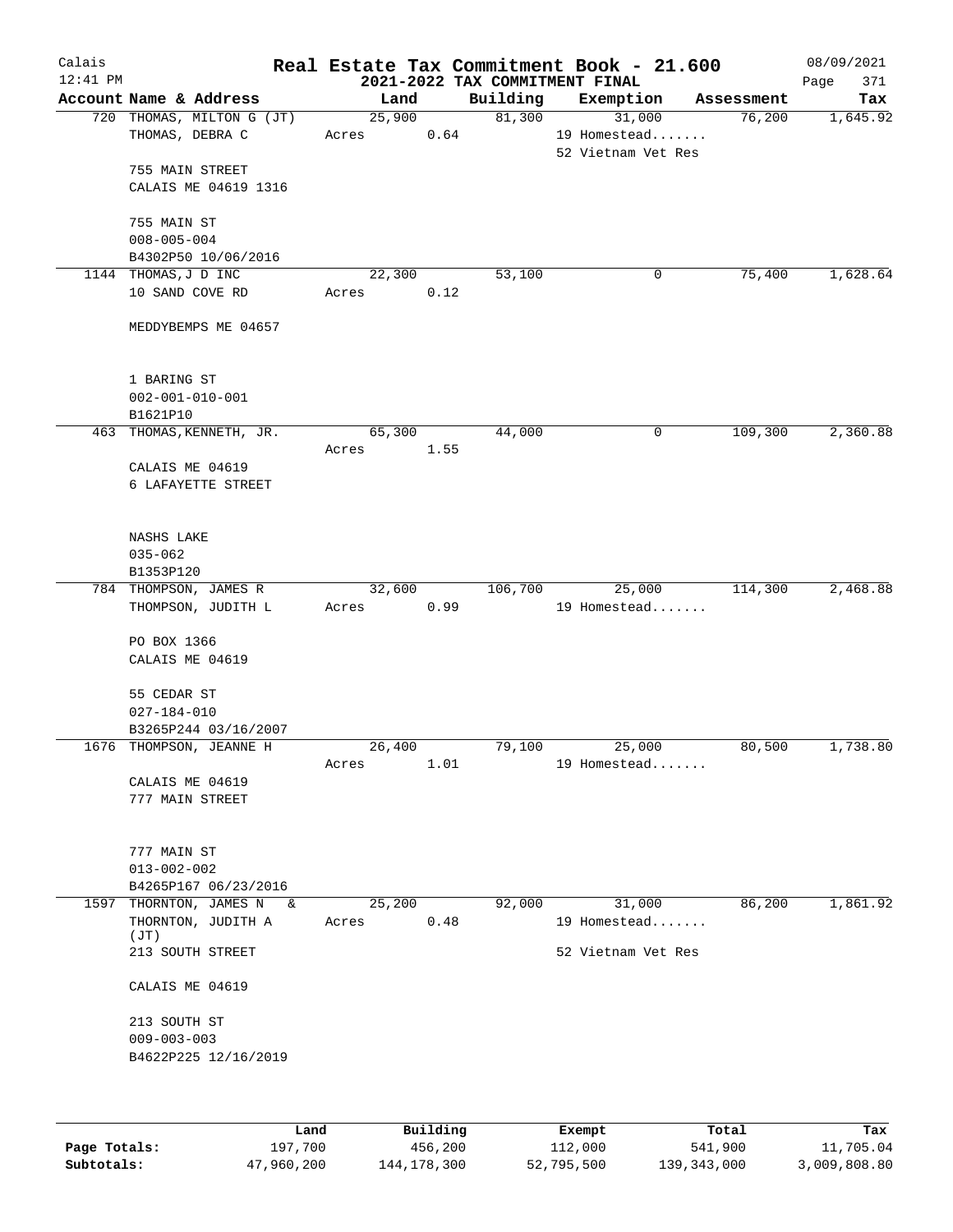| Calais       |                                           |                 |          |                                            | Real Estate Tax Commitment Book - 21.600 |            | 08/09/2021         |
|--------------|-------------------------------------------|-----------------|----------|--------------------------------------------|------------------------------------------|------------|--------------------|
| $12:41$ PM   | Account Name & Address                    |                 | Land     | 2021-2022 TAX COMMITMENT FINAL<br>Building | Exemption                                | Assessment | Page<br>372<br>Tax |
|              | 538 THORNTON, CLIFFORD W &                | 9,800           |          | 66,000                                     | 25,000                                   | 50,800     | 1,097.28           |
|              | (JT)<br>THORNTON, LISA W                  | Acres           | 1.00     |                                            | 19 Homestead                             |            |                    |
|              |                                           |                 |          |                                            |                                          |            |                    |
|              | 105 HARDSCRABBLE RD                       |                 |          |                                            |                                          |            |                    |
|              | CALAIS ME 04619                           |                 |          |                                            |                                          |            |                    |
|              | 105 HARDSCRABBLE RD                       |                 |          |                                            |                                          |            |                    |
|              | $029 - 158$                               |                 |          |                                            |                                          |            |                    |
|              | B2162P299 05/01/1997                      |                 |          |                                            |                                          |            |                    |
|              | 882 THORUM, MARK                          | 22,400<br>Acres | 0.38     | 65,300                                     | 0                                        | 87,700     | 1,894.32           |
|              | ROANOKE VA 21018                          |                 |          |                                            |                                          |            |                    |
|              | 6638 FAIRWAY VIEW TRAIL                   |                 |          |                                            |                                          |            |                    |
|              |                                           |                 |          |                                            |                                          |            |                    |
|              | 9 HILL ST                                 |                 |          |                                            |                                          |            |                    |
|              | $008 - 002 - 010$                         |                 |          |                                            |                                          |            |                    |
|              | B3246P2 01/31/2007                        |                 |          |                                            |                                          |            |                    |
|              | 1334 THORUM, MARK<br>C/O HONEY SECUNDA    | 20,300<br>Acres | 0.31     | 73,400                                     | 0                                        | 93,700     | 2,023.92           |
|              | 537 MAIN STREET                           |                 |          |                                            |                                          |            |                    |
|              | CALAIS ME 04619                           |                 |          |                                            |                                          |            |                    |
|              |                                           |                 |          |                                            |                                          |            |                    |
|              | 537 MAIN ST                               |                 |          |                                            |                                          |            |                    |
|              | $007 - 005 - 005$                         |                 |          |                                            |                                          |            |                    |
|              | B4791P150 05/19/2021 B3138P231 04/07/2006 |                 |          |                                            |                                          |            |                    |
|              | 2466 THORUM, MARK                         |                 | 8,100    | 40,100                                     | 0                                        | 48,200     | 1,041.12           |
|              | ROANOKE VA 24018                          | Acres           | 0.20     |                                            |                                          |            |                    |
|              | 6638 FAIRWAY VIEW TRAIL                   |                 |          |                                            |                                          |            |                    |
|              |                                           |                 |          |                                            |                                          |            |                    |
|              | 29 GARFIELD ST                            |                 |          |                                            |                                          |            |                    |
|              | $005 - 009 - 016$                         |                 |          |                                            |                                          |            |                    |
|              | B3041P192 08/01/2005 B2951P280 11/17/2004 |                 |          |                                            |                                          |            |                    |
| 2538         | THORUM, MARK                              | 13,700          |          | 73,000                                     | 0                                        | 86,700     | 1,872.72           |
|              | ROANOKE VA 24018                          | Acres           | 0.57     |                                            |                                          |            |                    |
|              | 6638 FAIRWAY VIEW TRAIL                   |                 |          |                                            |                                          |            |                    |
|              |                                           |                 |          |                                            |                                          |            |                    |
|              | 445 SOUTH ST                              |                 |          |                                            |                                          |            |                    |
|              | $012 - 002$                               |                 |          |                                            |                                          |            |                    |
|              | B3098P183 01/05/2006                      |                 |          |                                            |                                          |            |                    |
| 2357         | THORUM, MARK                              |                 | 8,700    | 20,300                                     | 0                                        | 29,000     | 626.40             |
|              | ROANOKE VA 24018                          | Acres           | 0.23     |                                            |                                          |            |                    |
|              | 6638 FAIRWAY VIEW TRAIL                   |                 |          |                                            |                                          |            |                    |
|              |                                           |                 |          |                                            |                                          |            |                    |
|              | 185 UNION ST                              |                 |          |                                            |                                          |            |                    |
|              | $005 - 003 - 001 - 001$                   |                 |          |                                            |                                          |            |                    |
|              | B3070P92 10/20/2005                       |                 |          |                                            |                                          |            |                    |
|              |                                           |                 |          |                                            |                                          |            |                    |
|              |                                           |                 |          |                                            |                                          |            |                    |
|              | Land                                      |                 | Building |                                            | Exempt                                   | Total      | Tax                |
| Page Totals: | 83,000                                    |                 | 338,100  |                                            | 25,000                                   | 396,100    | 8,555.76           |

**Subtotals:** 48,043,200 144,516,400 52,820,500 139,739,100 3,018,364.56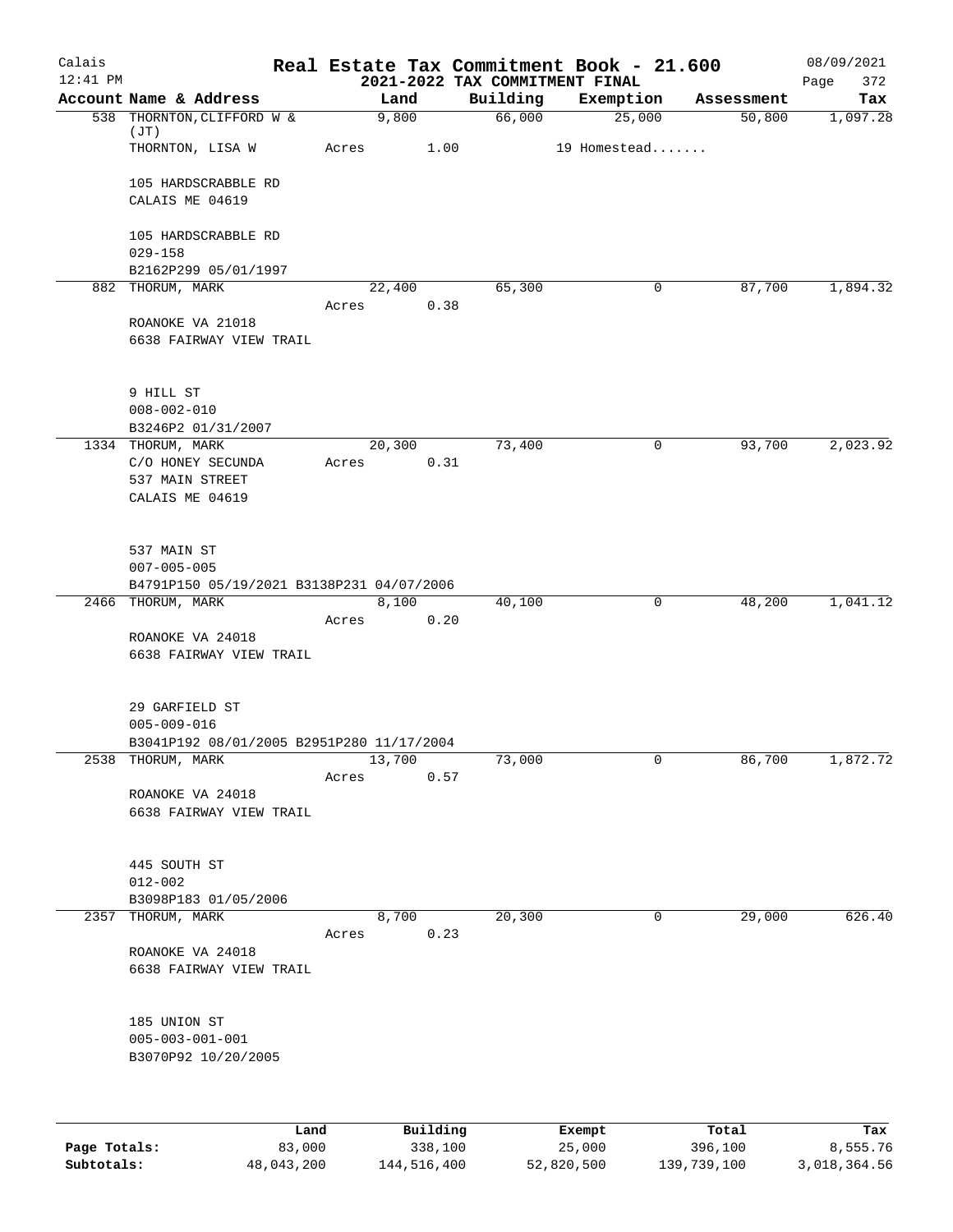| Calais       |                                             |            |       |             |          |                                            | Real Estate Tax Commitment Book - 21.600 |             |            | 08/09/2021         |
|--------------|---------------------------------------------|------------|-------|-------------|----------|--------------------------------------------|------------------------------------------|-------------|------------|--------------------|
| $12:41$ PM   | Account Name & Address                      |            |       | Land        |          | 2021-2022 TAX COMMITMENT FINAL<br>Building | Exemption                                |             | Assessment | Page<br>373<br>Tax |
|              | 2122 THORUM, MARK                           |            |       | 10,300      |          | 39,900                                     |                                          | 0           | 50,200     | 1,084.32           |
|              |                                             |            | Acres |             | 0.32     |                                            |                                          |             |            |                    |
|              | ROANOKE VA 21018                            |            |       |             |          |                                            |                                          |             |            |                    |
|              | 6638 FAIRWAY VIEW TRAIL                     |            |       |             |          |                                            |                                          |             |            |                    |
|              | 43 HARRISON ST                              |            |       |             |          |                                            |                                          |             |            |                    |
|              | $003 - 007 - 016$                           |            |       |             |          |                                            |                                          |             |            |                    |
|              | B3302P95 06/29/2007                         |            |       |             |          |                                            |                                          |             |            |                    |
|              | 2358 THORUM, MARK S                         |            | Acres | 8,900       | 0.37     | 0                                          |                                          | 0           | 8,900      | 192.24             |
|              | ROANOKE VA 24018                            |            |       |             |          |                                            |                                          |             |            |                    |
|              | 6638 FAIRWAY VIEW TRAIL                     |            |       |             |          |                                            |                                          |             |            |                    |
|              | UNION ST                                    |            |       |             |          |                                            |                                          |             |            |                    |
|              | $005 - 003 - 002$                           |            |       |             |          |                                            |                                          |             |            |                    |
|              | B3070P93 10/11/2005                         |            |       | 8,300       |          |                                            |                                          |             |            |                    |
|              | 2014 THORUM, MARK S (JT)<br>MURDOCK-THORUM, |            | Acres |             | 0.21     | 53,100                                     |                                          | 0           | 61,400     | 1,326.24           |
|              | CATERINA                                    |            |       |             |          |                                            |                                          |             |            |                    |
|              | C/O EZEKIEL JOSEPH                          |            |       |             |          |                                            |                                          |             |            |                    |
|              | FLICK & CHERISE RENEE<br>WAGSTER            |            |       |             |          |                                            |                                          |             |            |                    |
|              | 505 NORTH STREET                            |            |       |             |          |                                            |                                          |             |            |                    |
|              | CALAIS ME 04619                             |            |       |             |          |                                            |                                          |             |            |                    |
|              | 505 NORTH ST<br>$002 - 003 - 008$           |            |       |             |          |                                            |                                          |             |            |                    |
|              | B4794P317 06/02/2021 B4271P22 06/30/2016    |            |       |             |          |                                            |                                          |             |            |                    |
|              | 1466 TICKLE, ANDREW M & (JT)                |            |       | 10,600      |          | 56,800                                     | 31,000                                   |             | 36,400     | 786.24             |
|              | TICKLE, MARIA H                             |            | Acres |             | 0.34     |                                            | 19 Homestead<br>01 PostWW2 Res&Surv      |             |            |                    |
|              | 58 SWAN ST                                  |            |       |             |          |                                            |                                          |             |            |                    |
|              | CALAIS ME 04619                             |            |       |             |          |                                            |                                          |             |            |                    |
|              | 58 SWAN ST                                  |            |       |             |          |                                            |                                          |             |            |                    |
|              | $009 - 004 - 021$<br>B4201P239 10/23/2015   |            |       |             |          |                                            |                                          |             |            |                    |
|              | 1822 TINKER, CAROLYN REBECCA                |            |       | 6,800       |          | 79,300                                     |                                          | 0           | 86,100     | 1,859.76           |
|              | 72 CALAIS AVE                               |            | Acres |             | 0.14     |                                            |                                          |             |            |                    |
|              | CALAIS ME 04619                             |            |       |             |          |                                            |                                          |             |            |                    |
|              | 72 CALAIS AVE                               |            |       |             |          |                                            |                                          |             |            |                    |
|              | $010 - 008 - 023$                           |            |       |             |          |                                            |                                          |             |            |                    |
|              | B4330P55 01/13/2017                         |            |       |             |          |                                            |                                          |             |            |                    |
|              | 2500 TIRRELL, ROD                           |            |       | 13,500      |          | 44,900                                     |                                          | 0           | 58,400     | 1,261.44           |
|              | TIRRELL, AMANDA                             |            | Acres |             | 0.55     |                                            |                                          |             |            |                    |
|              | 88 UNION STREET                             |            |       |             |          |                                            |                                          |             |            |                    |
|              | CALAIS ME 04619                             |            |       |             |          |                                            |                                          |             |            |                    |
|              | 88 UNION ST                                 |            |       |             |          |                                            |                                          |             |            |                    |
|              | $006 - 007 - 001$                           |            |       |             |          |                                            |                                          |             |            |                    |
|              | B4778P219 03/25/2021                        |            |       |             |          |                                            |                                          |             |            |                    |
|              |                                             | Land       |       |             | Building |                                            | Exempt                                   | Total       |            | Tax                |
| Page Totals: |                                             | 58,400     |       |             | 274,000  |                                            | 31,000                                   | 301,400     |            | 6,510.24           |
| Subtotals:   |                                             | 48,101,600 |       | 144,790,400 |          |                                            | 52,851,500                               | 140,040,500 |            | 3,024,874.80       |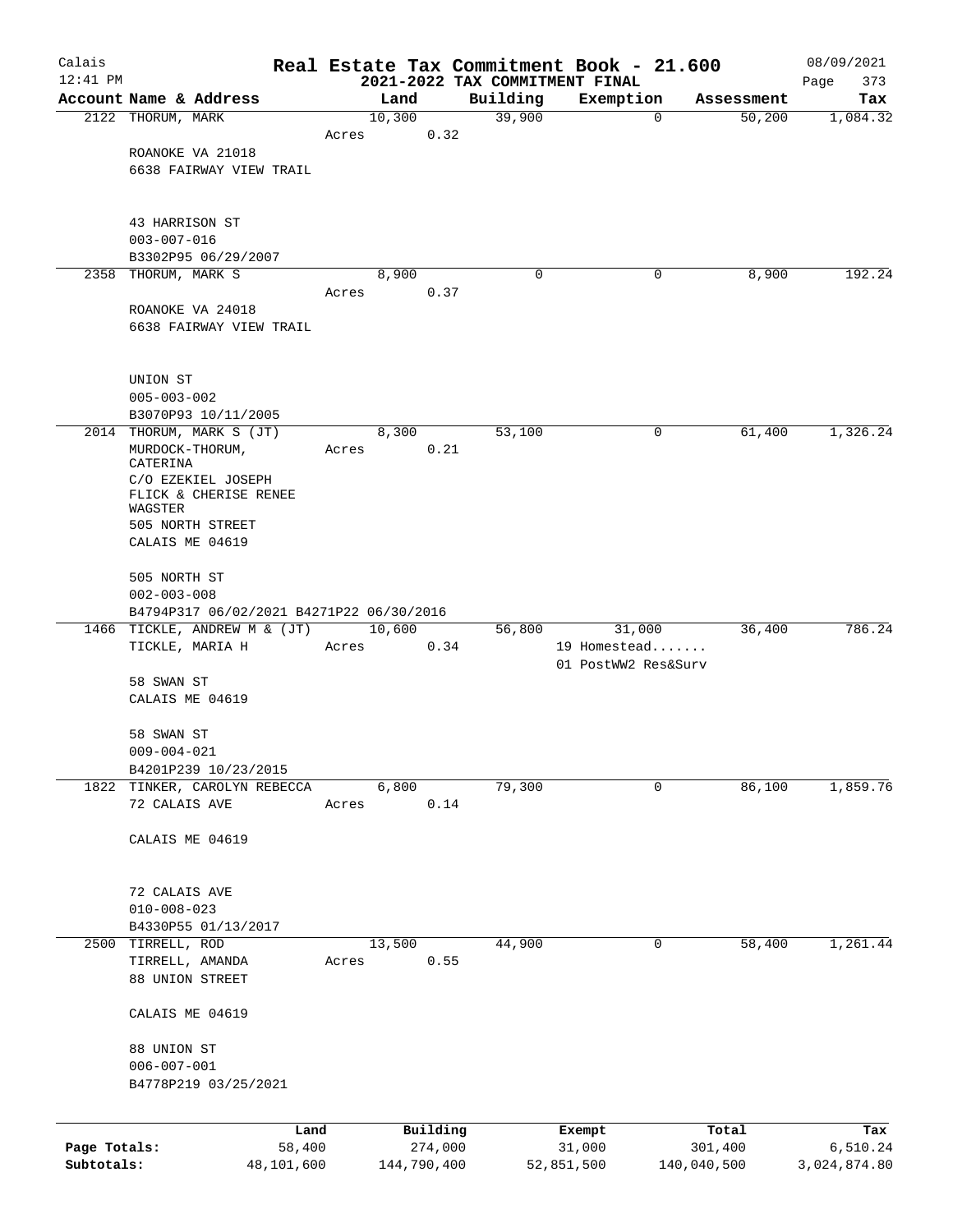| Calais       |                                                                        |         |            |                |         | Real Estate Tax Commitment Book - 21.600 |             | 08/09/2021   |
|--------------|------------------------------------------------------------------------|---------|------------|----------------|---------|------------------------------------------|-------------|--------------|
| $12:41$ PM   |                                                                        |         |            |                |         | 2021-2022 TAX COMMITMENT FINAL           |             | Page<br>374  |
|              | Account Name & Address                                                 |         |            | Land           |         | Building Exemption                       | Assessment  | Tax          |
|              | 1585 TIRRELL, ROD &<br>TIRRELL, AMANDA (JT)<br>100 DOWNES ST           |         | Acres 0.42 | 11,800         |         | 65,400<br>25,000<br>19 Homestead         | 52,200      | 1,127.52     |
|              | CALAIS ME 04619                                                        |         |            |                |         |                                          |             |              |
|              | 100 DOWNES ST                                                          |         |            |                |         |                                          |             |              |
|              | $009 - 001 - 014$<br>B4555P90 05/15/2019 B3379P152 01/01/2008 B1964P20 |         |            |                |         |                                          |             |              |
|              | 11/01/1994                                                             |         |            |                |         |                                          |             |              |
|              | 1832 TISDALE, MARJORIE C<br>20 WILLOW ST                               |         | Acres 0.31 | 10,100         | 69,600  | 0                                        | 79,700      | 1,721.52     |
|              | CALAIS ME 04619                                                        |         |            |                |         |                                          |             |              |
|              |                                                                        |         |            |                |         |                                          |             |              |
|              | 20 WILLOW ST<br>$010 - 004 - 007 - 003$                                |         |            |                |         |                                          |             |              |
|              | B4662P196 05/27/2020 B3273P158 B1572P104                               |         |            |                |         |                                          |             |              |
|              | 2453 TOLLISON, JANICE M &<br>TOLLISON, CHARLES E JR Acres              |         |            | 13,600<br>0.56 |         | 31,000<br>89,800<br>19 Homestead         | 72,400      | 1,563.84     |
|              | (TT)                                                                   |         |            |                |         | 05 Vet -62 Res                           |             |              |
|              | 19 PLEASANT STREET<br>CALAIS ME 04619                                  |         |            |                |         |                                          |             |              |
|              | 19 PLEASANT ST                                                         |         |            |                |         |                                          |             |              |
|              | $005 - 008 - 020 - 022$                                                |         |            |                |         |                                          |             |              |
|              | B4537P179 03/07/2019                                                   |         |            |                |         |                                          |             |              |
|              | 2447 TOMAH, CHARLES B &<br>TOMAH, DARCY R (JT)<br>273 NORTH STREET     |         | Acres 0.60 | 28,200         | 86,600  | 0                                        | 114,800     | 2,479.68     |
|              | CALAIS ME 04619                                                        |         |            |                |         |                                          |             |              |
|              | 273 NORTH STREET                                                       |         |            |                |         |                                          |             |              |
|              | $005 - 008 - 014$                                                      |         |            |                |         |                                          |             |              |
|              | B4746P207 01/15/2021<br>TOMPKINS, IRENE J                              |         |            |                |         |                                          |             |              |
| 1500         |                                                                        | Acres   | 20,900     | 0.33           | 60,100  | 31,000<br>12 WW2 Res Veteran             | 50,000      | 1,080.00     |
|              | CALAIS ME 04619                                                        |         |            |                |         | 19 Homestead                             |             |              |
|              | 98 WASHINGTON ST                                                       |         |            |                |         |                                          |             |              |
|              | 98 WASHINGTON ST                                                       |         |            |                |         |                                          |             |              |
|              | $008 - 002 - 001 - 001$                                                |         |            |                |         |                                          |             |              |
|              | B3993P213 09/03/2013                                                   |         |            |                |         |                                          |             |              |
|              | 873 TOMPKINS, JUDITH &                                                 |         | 15,900     |                | 102,800 | 25,000                                   | 93,700      | 2,023.92     |
|              | TOMPKINS-HOWARD, JESSIE Acres<br>(JT)                                  |         |            | 0.19           |         | 19 Homestead                             |             |              |
|              | 11 SWAN ST                                                             |         |            |                |         |                                          |             |              |
|              | CALAIS ME 04619                                                        |         |            |                |         |                                          |             |              |
|              | 11 SWAN ST                                                             |         |            |                |         |                                          |             |              |
|              | $008 - 001 - 018$                                                      |         |            |                |         |                                          |             |              |
|              | B4070P274 06/27/2014                                                   |         |            |                |         |                                          |             |              |
|              |                                                                        | Land    |            | Building       |         | Exempt                                   | Total       | Tax          |
| Page Totals: |                                                                        | 100,500 |            | 474,300        |         | 112,000                                  | 462,800     | 9,996.48     |
| Subtotals:   | 48,202,100                                                             |         |            | 145, 264, 700  |         | 52,963,500                               | 140,503,300 | 3,034,871.28 |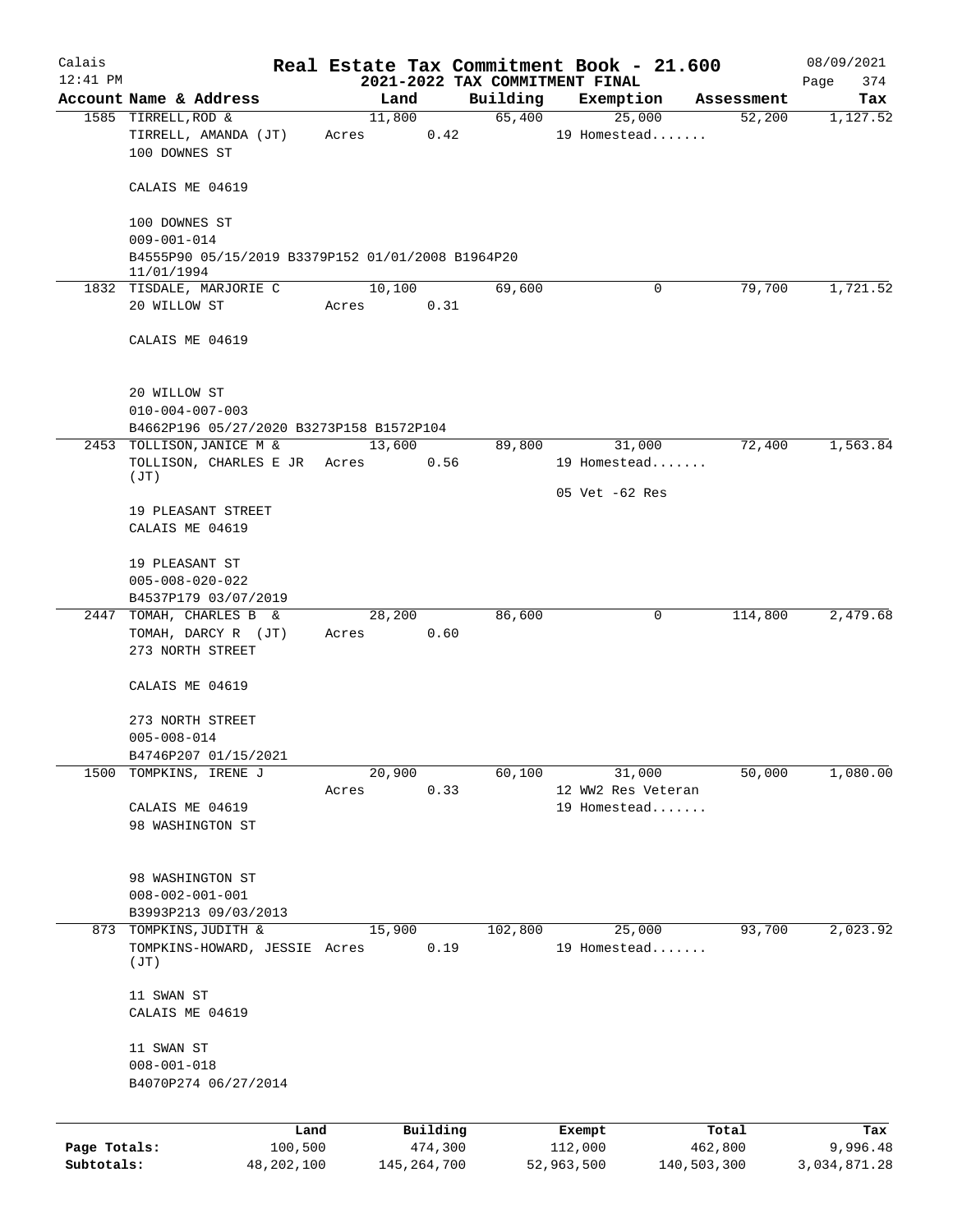| Calais     |                                                                   |                           |                                | Real Estate Tax Commitment Book - 21.600 |                       | 08/09/2021      |
|------------|-------------------------------------------------------------------|---------------------------|--------------------------------|------------------------------------------|-----------------------|-----------------|
| $12:41$ PM | Account Name & Address                                            | Land                      | 2021-2022 TAX COMMITMENT FINAL |                                          |                       | 375<br>Page     |
|            | 495 TONEY, DEBRA JANE<br>SCHMELZER, RUSSELL AII<br>PO BOX 729     | 129,200<br>Acres          | Building<br>54,100<br>8.14     | Exemption<br>0                           | Assessment<br>183,300 | Tax<br>3,959.28 |
|            | BOOTHBAY HARBOR ME<br>04538                                       |                           |                                |                                          |                       |                 |
|            | 60 ST CROIX DR<br>$015 - 020$                                     |                           |                                |                                          |                       |                 |
|            | B4556P92 05/06/2019 B2608P177<br>2244 TOWNES, ROSEMARIE           | 8,300                     |                                | 0                                        |                       |                 |
|            | ST STEPHEN NB E3L 2A7<br>19 GEORGE STREET                         | Acres                     | 52,200<br>0.21                 |                                          | 60,500                | 1,306.80        |
|            | 26 CLARK ST<br>$003 - 005 - 010$                                  |                           |                                |                                          |                       |                 |
|            | B2118P41<br>2250 TOWNES, ROSEMARIE                                | 200                       | 0                              | 0                                        | 200                   | 4.32            |
|            |                                                                   | Acres                     | 0.16                           |                                          |                       |                 |
|            | ST STEPHEN NB E3L 2A7<br>19 GEORGE STREET                         |                           |                                |                                          |                       |                 |
|            | SCHOOL ST (REAR)<br>$003 - 005 - 018 - 001$                       |                           |                                |                                          |                       |                 |
|            | B2118P41                                                          |                           |                                |                                          | 43,600                | 941.76          |
|            | 2118 TOWNSEND, ALICIA<br>897 RIVER ROAD                           | 13,600<br>Acres           | 55,000<br>0.56                 | 25,000<br>19 Homestead                   |                       |                 |
|            | CALAIS ME 04619                                                   |                           |                                |                                          |                       |                 |
|            | 42 HARRISON ST<br>$003 - 008 - 011 - 001$                         |                           |                                |                                          |                       |                 |
|            | B3624P108 03/22/2010 B2095P292 11/20/2006<br>2037 TOWNSEND, DAVID | 12,900                    | 0                              | 0                                        | 12,900                | 278.64          |
|            | TOWNSEND, CATHERINE                                               | Acres                     | 0.50                           |                                          |                       |                 |
|            | 50 BARING ST<br>CALAIS ME 04619                                   |                           |                                |                                          |                       |                 |
|            | 44 BOARDMAN ST<br>$026 - 056$                                     |                           |                                |                                          |                       |                 |
|            | B3931P223 02/20/2013                                              |                           |                                |                                          |                       |                 |
|            | 1896 TOWNSEND, DAVID<br>TOWNSEND, CATHERINE                       | 12,300<br>Acres           | $\Omega$<br>0.46               | 0                                        | 12,300                | 265.68          |
|            | 50 BARING ST<br>CALAIS ME 04619                                   |                           |                                |                                          |                       |                 |
|            | 40 BOARDMAN ST<br>$026 - 057$                                     |                           |                                |                                          |                       |                 |
|            | B4383P260 B3971P145 05/08/2013                                    |                           |                                |                                          |                       |                 |
|            |                                                                   |                           |                                |                                          |                       |                 |
|            | <b>TAMA</b>                                                       | $D_{11}$ in $I$ in $\sim$ |                                | Pusamok                                  | $T - + -1$            |                 |

|              | Land       | Building    | Exempt     | Total       | Tax          |
|--------------|------------|-------------|------------|-------------|--------------|
| Page Totals: | 176,500    | 161,300     | 25,000     | 312,800     | 6,756.48     |
| Subtotals:   | 48,378,600 | 145,426,000 | 52,988,500 | 140,816,100 | 3,041,627.76 |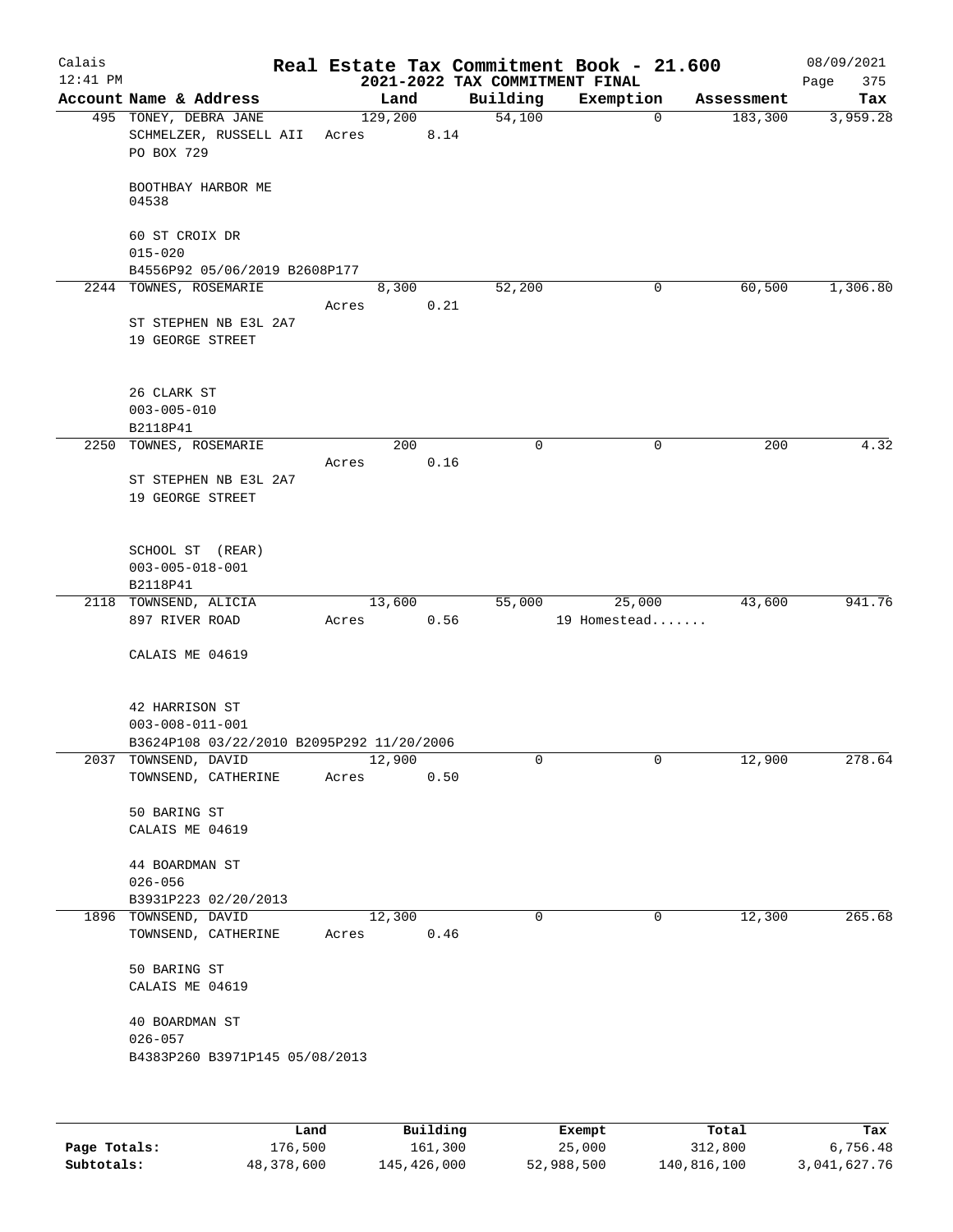| Calais                     |                                                                                       |       |                        |                                | Real Estate Tax Commitment Book - 21.600 |                        | 08/09/2021               |
|----------------------------|---------------------------------------------------------------------------------------|-------|------------------------|--------------------------------|------------------------------------------|------------------------|--------------------------|
| $12:41$ PM                 |                                                                                       |       |                        | 2021-2022 TAX COMMITMENT FINAL |                                          |                        | 376<br>Page              |
|                            | Account Name & Address<br>1897 TOWNSEND, DAVID                                        |       | Land<br>10,700         | Building<br>$\mathbf 0$        | Exemption<br>$\mathbf 0$                 | Assessment<br>10,700   | Tax<br>231.12            |
|                            | TOWNSEND, CATHERINE                                                                   | Acres | 0.54                   |                                |                                          |                        |                          |
|                            | 50 BARING ST                                                                          |       |                        |                                |                                          |                        |                          |
|                            | CALAIS ME 04619                                                                       |       |                        |                                |                                          |                        |                          |
|                            | BOARDMAN ST<br>$026 - 058$                                                            |       |                        |                                |                                          |                        |                          |
|                            | B4383P260 B3587P220 B526P389                                                          |       |                        |                                |                                          |                        |                          |
|                            | 2492 TOWNSEND, DAVID                                                                  | Acres | 11,400<br>0.39         | 39,800                         | 0                                        | 51,200                 | 1,105.92                 |
|                            | CALAIS ME 04619<br>14 POOLE ST                                                        |       |                        |                                |                                          |                        |                          |
|                            | 5 POOLE ST<br>$006 - 002 - 023$<br>B3724P289 03/10/2011 B3617P137 10/18/2009 B2741P44 |       |                        |                                |                                          |                        |                          |
|                            | 04/24/2003<br>588 TOWNSEND, IDA C                                                     |       | 9,700                  | 3,600                          | 13,300                                   | 0                      | 0.00                     |
|                            |                                                                                       | Acres | 2.50                   |                                | 30 Blind                                 |                        |                          |
|                            | CALAIS ME 04619<br>102 HARDSCRABBLE ROAD                                              |       |                        |                                | 19 Homestead                             |                        |                          |
|                            | 75 HARDSCRABBLE RD<br>$029 - 160$                                                     |       |                        |                                |                                          |                        |                          |
| 282                        | B4469P71 06/13/2018<br>TOWNSEND, PATRICIA M                                           |       | 21,200                 | 119,200                        | 31,000                                   | 109,400                | 2,363.04                 |
|                            | CALAIS ME 04619                                                                       | Acres | 0.34                   |                                | 19 Homestead<br>22 WW2 Res Widow         |                        |                          |
|                            | 11 WILLOW ST<br>11 WILLOW ST                                                          |       |                        |                                |                                          |                        |                          |
|                            | $009 - 001 - 001 - 002$                                                               |       |                        |                                |                                          |                        |                          |
| 288                        | B2910P171 08/05/2004<br>TOWNSEND, DAVID LELAND                                        |       |                        |                                |                                          |                        | 645.84                   |
|                            | JR &                                                                                  |       | 12,300                 | 42,600                         | 25,000                                   | 29,900                 |                          |
|                            | TOWNSEND, MARJORIE ANN<br>(TT)                                                        | Acres | 18.00                  |                                | 19 Homestead                             |                        |                          |
|                            | 576 RIVER ROAD<br>CALAIS ME 04619                                                     |       |                        |                                |                                          |                        |                          |
|                            | 576 RIVER ROAD<br>$019 - 003$                                                         |       |                        |                                |                                          |                        |                          |
|                            | B4470P222 06/19/2018                                                                  |       |                        |                                |                                          |                        |                          |
| 519                        | TOWNSEND, DAVID LELAND<br>JR &                                                        |       | 7,400                  | 1,900                          | 0                                        | 9,300                  | 200.88                   |
|                            | TOWNSEND, MARJORIE ANN<br>(JT)                                                        | Acres | 8.00                   |                                |                                          |                        |                          |
|                            | 576 RIVER ROAD<br>CALAIS ME 04619                                                     |       |                        |                                |                                          |                        |                          |
|                            | 567 RIVER ROAD<br>$030 - 164$                                                         |       |                        |                                |                                          |                        |                          |
|                            | B4376P83 07/13/2017                                                                   |       |                        |                                |                                          |                        |                          |
|                            |                                                                                       | Land  | Building               |                                | Exempt                                   | Total                  | Tax                      |
| Page Totals:<br>Subtotals: | 72,700<br>48, 451, 300                                                                |       | 207,100<br>145,633,100 |                                | 69,300<br>53,057,800                     | 210,500<br>141,026,600 | 4,546.80<br>3,046,174.56 |
|                            |                                                                                       |       |                        |                                |                                          |                        |                          |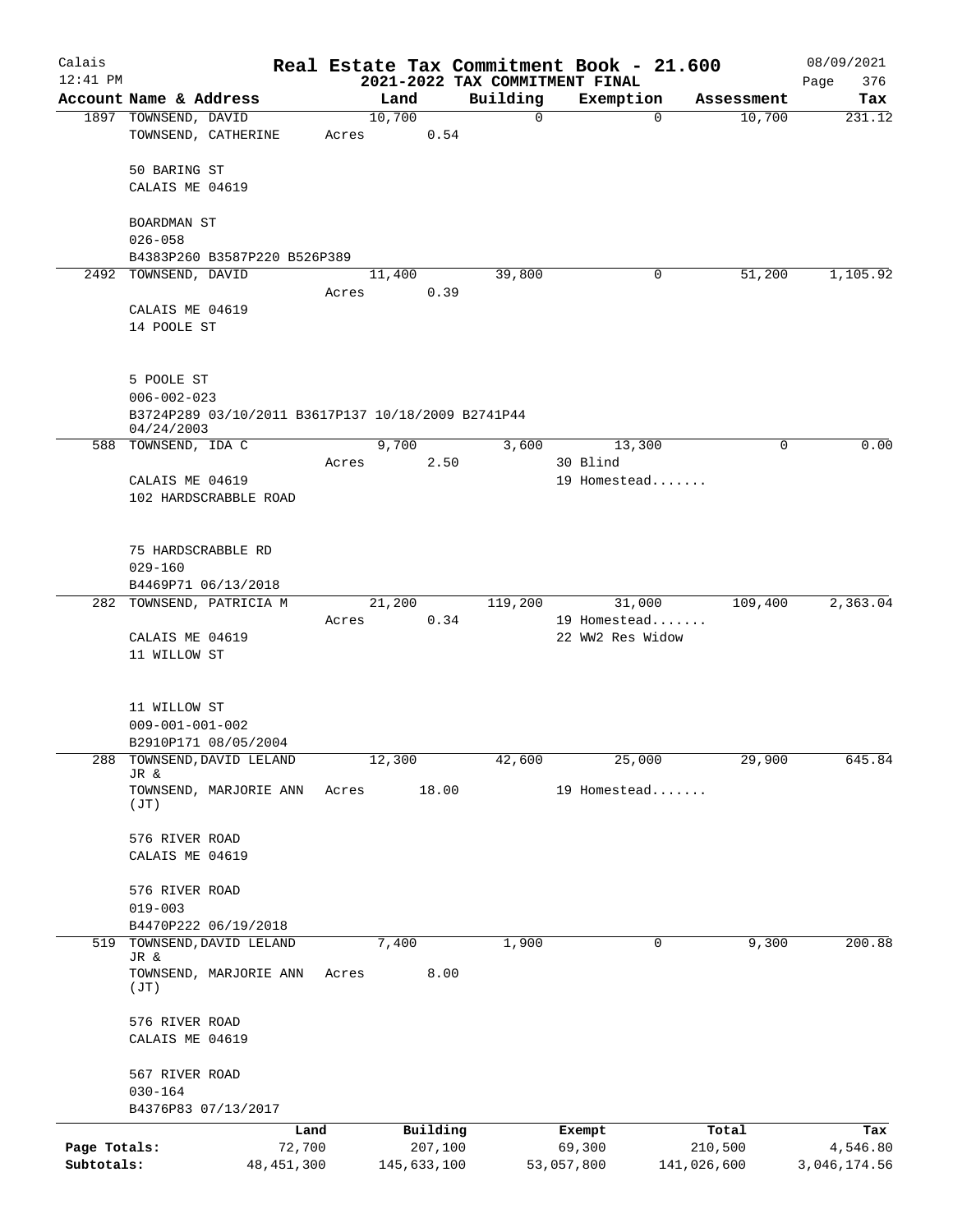| Calais       |                                                               |            |       |               |          | Real Estate Tax Commitment Book - 21.600 |                                    |             |                      | 08/09/2021    |
|--------------|---------------------------------------------------------------|------------|-------|---------------|----------|------------------------------------------|------------------------------------|-------------|----------------------|---------------|
| $12:41$ PM   | Account Name & Address                                        |            |       |               |          | 2021-2022 TAX COMMITMENT FINAL           |                                    |             |                      | 377<br>Page   |
|              | 1927 TOWNSEND, DAVID W &                                      |            |       | Land<br>9,300 |          | Building<br>28,100                       | Exemption                          | $\mathbf 0$ | Assessment<br>37,400 | Tax<br>807.84 |
|              | TOWNSEND, CATHERINE A<br>(JT)                                 |            | Acres |               | 0.26     |                                          |                                    |             |                      |               |
|              | 50 BARING STREET                                              |            |       |               |          |                                          |                                    |             |                      |               |
|              | CALAIS ME 04619                                               |            |       |               |          |                                          |                                    |             |                      |               |
|              | 50 BARING ST                                                  |            |       |               |          |                                          |                                    |             |                      |               |
|              | $002 - 005 - 013$<br>B4095P251 08/29/2014                     |            |       |               |          |                                          |                                    |             |                      |               |
|              | 1820 TRACY, ERICKA                                            |            |       | 6,300         |          | 87,600                                   |                                    | 25,000      | 68,900               | 1,488.24      |
|              |                                                               |            | Acres |               | 0.12     |                                          | 19 Homestead                       |             |                      |               |
|              | CALAIS ME 04619<br>62 CALAIS AVE                              |            |       |               |          |                                          |                                    |             |                      |               |
|              | 62 CALAIS AVE                                                 |            |       |               |          |                                          |                                    |             |                      |               |
|              | $010 - 008 - 019$<br>B3714P25 01/28/2011 B2648P257 07/01/2002 |            |       |               |          |                                          |                                    |             |                      |               |
|              | 1546 TRACY, LILA M                                            |            |       | 17,500        |          | 70,200                                   |                                    | 0           | 87,700               | 1,894.32      |
|              | (DEVISEES)<br>McGOULDRICK, MARIAN<br>(P/R)                    |            | Acres |               | 0.23     |                                          |                                    |             |                      |               |
|              | 139 SOUTH ST                                                  |            |       |               |          |                                          |                                    |             |                      |               |
|              | CALAIS ME 04619                                               |            |       |               |          |                                          |                                    |             |                      |               |
|              | 139 SOUTH ST                                                  |            |       |               |          |                                          |                                    |             |                      |               |
|              | $008 - 003 - 010$                                             |            |       |               |          |                                          |                                    |             |                      |               |
|              | B957P288                                                      |            |       |               |          | 78,300                                   |                                    |             | 62,900               | 1,358.64      |
|              | 2121 TRADER, RICHARD<br>TRADER, CHERYL                        |            | Acres | 9,600         | 0.28     |                                          | 19 Homestead                       | 25,000      |                      |               |
|              | 54 HARRISON ST                                                |            |       |               |          |                                          |                                    |             |                      |               |
|              | CALAIS ME 04619                                               |            |       |               |          |                                          |                                    |             |                      |               |
|              | 54 HARRISON ST                                                |            |       |               |          |                                          |                                    |             |                      |               |
|              | $003 - 008 - 012 - 001$                                       |            |       |               |          |                                          |                                    |             |                      |               |
|              | B1774P142 05/01/1992<br>2415 TRAFTON, WAYNE &                 |            |       | 18,200        |          | 64,500                                   |                                    | 31,000      | 51,700               | 1,116.72      |
|              | TRAFTON, DANA                                                 |            | Acres |               | 0.25     |                                          | 19 Homestead<br>52 Vietnam Vet Res |             |                      |               |
|              | 157 NORTH ST                                                  |            |       |               |          |                                          |                                    |             |                      |               |
|              | CALAIS ME 04619                                               |            |       |               |          |                                          |                                    |             |                      |               |
|              | 157 NORTH ST                                                  |            |       |               |          |                                          |                                    |             |                      |               |
|              | $005 - 006 - 001$                                             |            |       |               |          |                                          |                                    |             |                      |               |
|              | B809P295<br>912 TRAVIS, DONNA D                               |            |       | 8,700         |          | 24,700                                   |                                    | 0           | 33,400               | 721.44        |
|              | TRAVIS, WILLIAM J (JT)                                        |            | Acres |               | 0.23     |                                          |                                    |             |                      |               |
|              | 15 DOWNES ST<br>CALAIS ME 04619                               |            |       |               |          |                                          |                                    |             |                      |               |
|              |                                                               |            |       |               |          |                                          |                                    |             |                      |               |
|              | 20 WINTER ST<br>$007 - 006 - 009$                             |            |       |               |          |                                          |                                    |             |                      |               |
|              | B2476P316 11/01/2000                                          |            |       |               |          |                                          |                                    |             |                      |               |
|              |                                                               | Land       |       |               | Building |                                          | Exempt                             |             | Total                | Tax           |
| Page Totals: |                                                               | 69,600     |       |               | 353,400  |                                          | 81,000                             |             | 342,000              | 7,387.20      |
| Subtotals:   |                                                               | 48,520,900 |       | 145,986,500   |          |                                          | 53,138,800                         |             | 141,368,600          | 3,053,561.76  |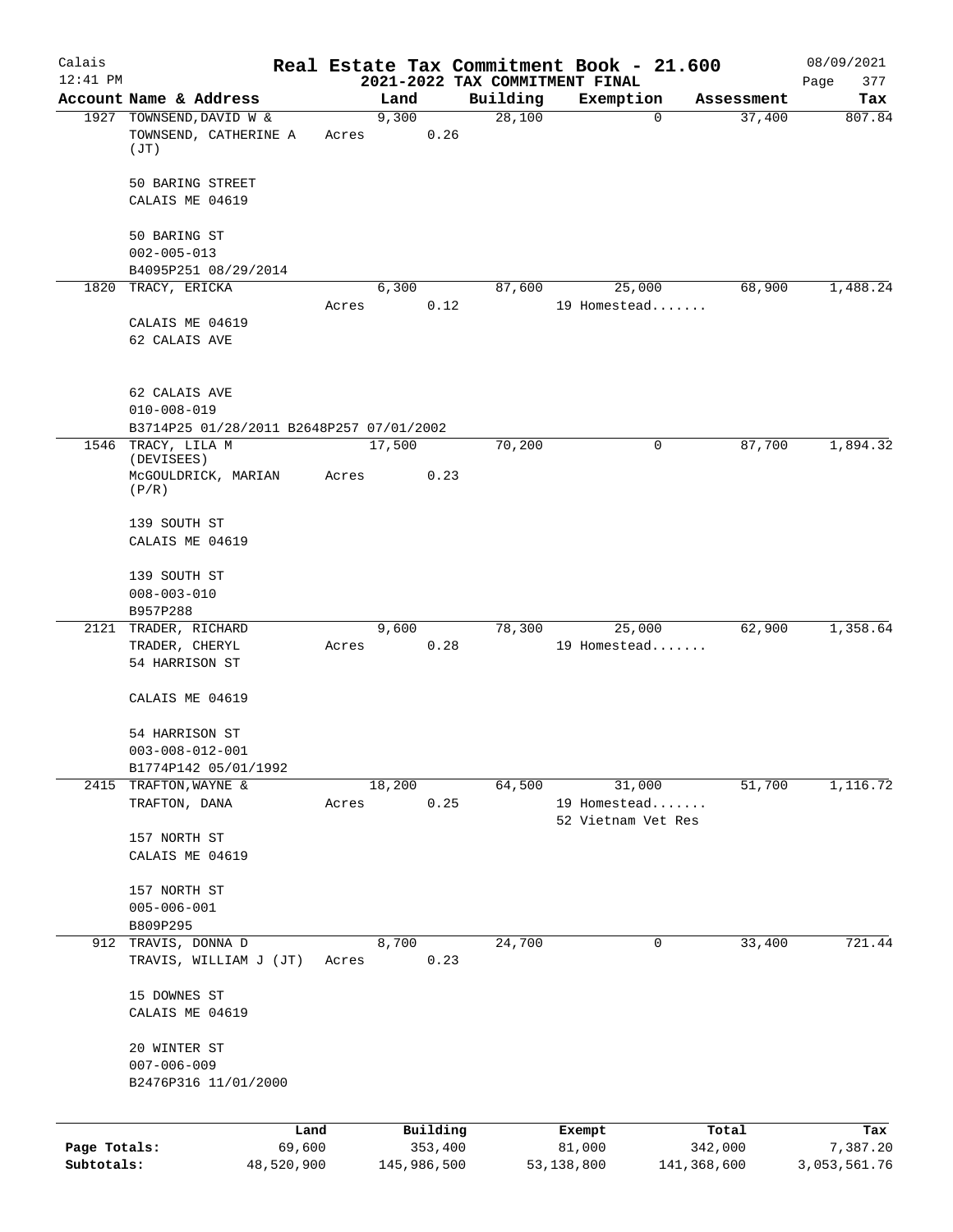| Calais<br>$12:41$ PM |                         |       |        |      |          | Real Estate Tax Commitment Book - 21.600<br>2021-2022 TAX COMMITMENT FINAL |   |            | 08/09/2021<br>378<br>Page |
|----------------------|-------------------------|-------|--------|------|----------|----------------------------------------------------------------------------|---|------------|---------------------------|
|                      | Account Name & Address  |       | Land   |      | Building | Exemption                                                                  |   | Assessment | Tax                       |
|                      | 531 TRAVIS, MARY        |       | 8,900  |      | 10,900   | 19,800                                                                     |   | 0          | 0.00                      |
|                      |                         | Acres |        | 0.66 |          | 19 Homestead                                                               |   |            |                           |
|                      | CALAIS ME 04619         |       |        |      |          |                                                                            |   |            |                           |
|                      | 15 DOWNES ST            |       |        |      |          |                                                                            |   |            |                           |
|                      |                         |       |        |      |          |                                                                            |   |            |                           |
|                      |                         |       |        |      |          |                                                                            |   |            |                           |
|                      | 173 HARDSCRABBLE RD     |       |        |      |          |                                                                            |   |            |                           |
|                      | $029 - 148 - 001$       |       |        |      |          |                                                                            |   |            |                           |
|                      | B2231P81                |       |        |      |          |                                                                            |   |            |                           |
|                      | 1994 TRAVIS, WILLIAM    |       | 7,500  |      | 54,500   |                                                                            | 0 | 62,000     | 1,339.20                  |
|                      | TRAVIS, DONNA           | Acres |        | 0.17 |          |                                                                            |   |            |                           |
|                      |                         |       |        |      |          |                                                                            |   |            |                           |
|                      | 15 DOWNES ST            |       |        |      |          |                                                                            |   |            |                           |
|                      | CALAIS ME 04619         |       |        |      |          |                                                                            |   |            |                           |
|                      |                         |       |        |      |          |                                                                            |   |            |                           |
|                      | 25 BARING ST            |       |        |      |          |                                                                            |   |            |                           |
|                      | $002 - 001 - 005$       |       |        |      |          |                                                                            |   |            |                           |
|                      | B2848P270 03/01/2004    |       |        |      |          |                                                                            |   |            |                           |
|                      | 1974 TRAVIS, WILLIAM    |       | 7,000  |      | 100      |                                                                            | 0 | 7,100      | 153.36                    |
|                      | TRAVIS, DONNA (JT)      | Acres |        | 0.23 |          |                                                                            |   |            |                           |
|                      |                         |       |        |      |          |                                                                            |   |            |                           |
|                      | 15 DOWNES ST            |       |        |      |          |                                                                            |   |            |                           |
|                      | CALAIS ME 04619         |       |        |      |          |                                                                            |   |            |                           |
|                      |                         |       |        |      |          |                                                                            |   |            |                           |
|                      | STILLSON ST             |       |        |      |          |                                                                            |   |            |                           |
|                      | $002 - 001 - 019 - 002$ |       |        |      |          |                                                                            |   |            |                           |
|                      | B2848P270 03/01/2004    |       |        |      |          |                                                                            |   |            |                           |
|                      | 1347 TRAVIS, WILLIAM    |       | 10,900 |      | 36,200   |                                                                            | 0 | 47,100     | 1,017.36                  |
|                      | TRAVIS, DONNA D (JT)    |       |        | 0.16 |          |                                                                            |   |            |                           |
|                      |                         | Acres |        |      |          |                                                                            |   |            |                           |
|                      | 15 DOWNES ST            |       |        |      |          |                                                                            |   |            |                           |
|                      | CALAIS ME 04619         |       |        |      |          |                                                                            |   |            |                           |
|                      |                         |       |        |      |          |                                                                            |   |            |                           |
|                      | 9 FRANKLIN ST           |       |        |      |          |                                                                            |   |            |                           |
|                      | $008 - 004 - 031$       |       |        |      |          |                                                                            |   |            |                           |
|                      | B2258P1 07/01/1998      |       |        |      |          |                                                                            |   |            |                           |
|                      | 2269 TRAVIS, WILLIAM J  |       | 10,100 |      | 30,300   |                                                                            | 0 | 40,400     | 872.64                    |
|                      | TRAVIS, DONNA D (JT)    | Acres |        | 0.31 |          |                                                                            |   |            |                           |
|                      |                         |       |        |      |          |                                                                            |   |            |                           |
|                      | 15 DOWNES ST            |       |        |      |          |                                                                            |   |            |                           |
|                      | CALAIS ME 04619         |       |        |      |          |                                                                            |   |            |                           |
|                      |                         |       |        |      |          |                                                                            |   |            |                           |
|                      | 37 KING ST              |       |        |      |          |                                                                            |   |            |                           |
|                      | $003 - 002 - 006$       |       |        |      |          |                                                                            |   |            |                           |
|                      | B2822P58 11/21/2003     |       |        |      |          |                                                                            |   |            |                           |
|                      | 543 TRAVIS, WILLIAM J   |       | 6,000  |      | 55,900   |                                                                            | 0 | 61,900     | 1,337.04                  |
|                      |                         |       |        |      |          |                                                                            |   |            |                           |
|                      | TRAVIS, DONNA D         | Acres |        | 0.50 |          |                                                                            |   |            |                           |
|                      | 15 DOWNES ST            |       |        |      |          |                                                                            |   |            |                           |
|                      |                         |       |        |      |          |                                                                            |   |            |                           |
|                      | CALAIS ME 04619         |       |        |      |          |                                                                            |   |            |                           |
|                      |                         |       |        |      |          |                                                                            |   |            |                           |
|                      | 19 HARDSCRABBLE RD      |       |        |      |          |                                                                            |   |            |                           |
|                      | $029 - 185$             |       |        |      |          |                                                                            |   |            |                           |
|                      | B1916P57                |       |        |      |          |                                                                            |   |            |                           |
|                      |                         |       |        |      |          |                                                                            |   |            |                           |
|                      |                         |       |        |      |          |                                                                            |   |            |                           |
|                      |                         |       |        |      |          |                                                                            |   |            |                           |

|              | Land       | Building      | Exempt     | Total       | Tax          |
|--------------|------------|---------------|------------|-------------|--------------|
| Page Totals: | 50,400     | 187,900       | 19,800     | 218,500     | 4,719.60     |
| Subtotals:   | 48,571,300 | 146, 174, 400 | 53,158,600 | 141,587,100 | 3,058,281.36 |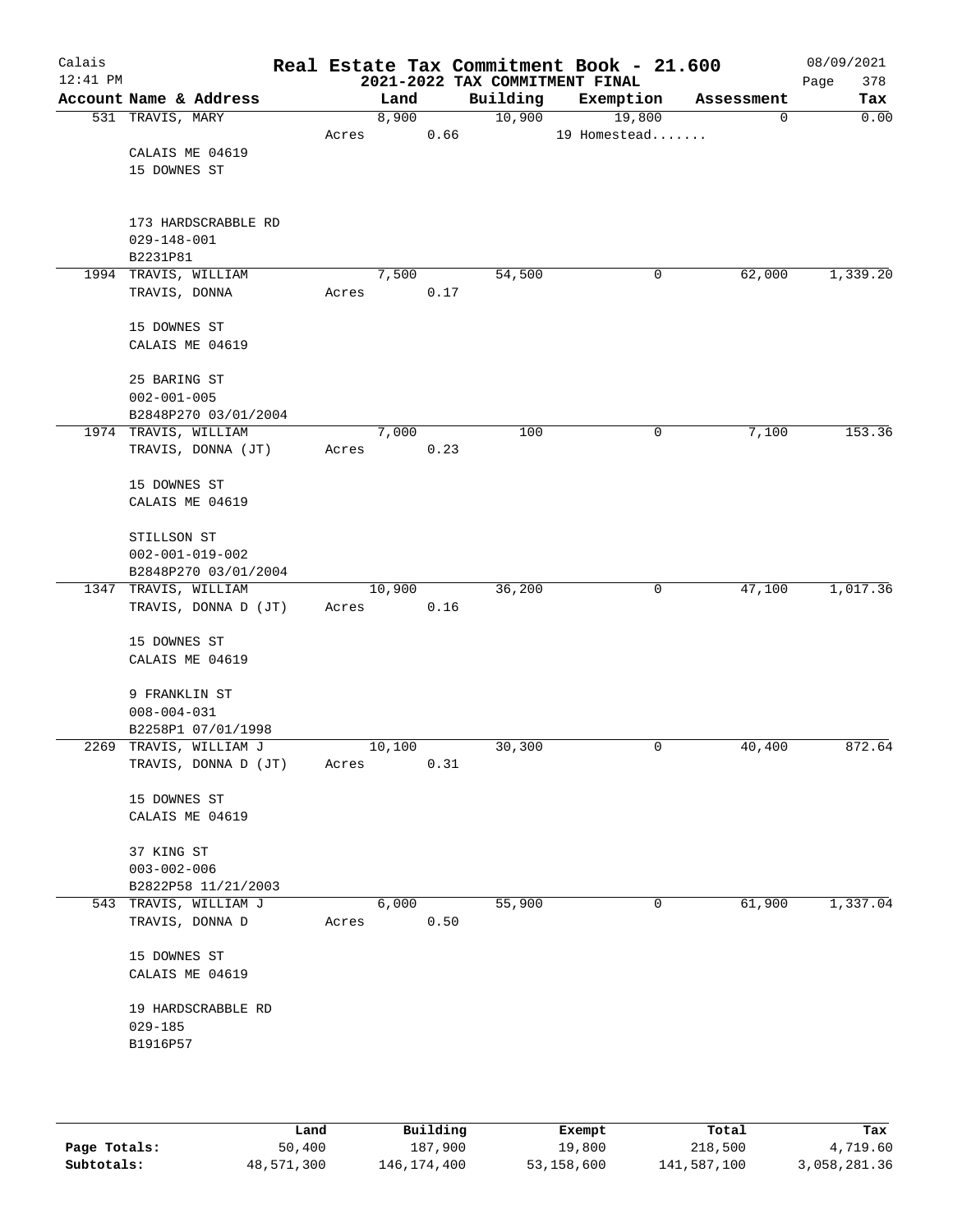| Calais<br>$12:41$ PM |                               |        |       | 2021-2022 TAX COMMITMENT FINAL | Real Estate Tax Commitment Book - 21.600 |            | 08/09/2021<br>379<br>Page |
|----------------------|-------------------------------|--------|-------|--------------------------------|------------------------------------------|------------|---------------------------|
|                      | Account Name & Address        |        | Land  | Building                       | Exemption                                | Assessment | Tax                       |
|                      | 545 TRAVIS, WILLIAM J         |        | 6,000 | $\mathbf 0$                    | 0                                        | 6,000      | 129.60                    |
|                      | TRAVIS, DONNA D               | Acres  | 0.50  |                                |                                          |            |                           |
|                      | 15 DOWNES ST                  |        |       |                                |                                          |            |                           |
|                      | CALAIS ME 04619               |        |       |                                |                                          |            |                           |
|                      |                               |        |       |                                |                                          |            |                           |
|                      | 33 HARDSCRABBLE RD            |        |       |                                |                                          |            |                           |
|                      | $029 - 186$                   |        |       |                                |                                          |            |                           |
|                      | B1916P55                      |        |       |                                |                                          |            |                           |
|                      | 568 TRAVIS, WILLIAM J         | 38,900 |       | 0                              | 0                                        | 38,900     | 840.24                    |
|                      | TRAVIS, DONNA D (JT)          | Acres  | 20.17 |                                |                                          |            |                           |
|                      | 15 DOWNES ST                  |        |       |                                |                                          |            |                           |
|                      | CALAIS ME 04619               |        |       |                                |                                          |            |                           |
|                      | NASHS LAKE                    |        |       |                                |                                          |            |                           |
|                      | $032 - 088 - 005$             |        |       |                                |                                          |            |                           |
|                      | B2886P187 06/09/2004          |        |       |                                |                                          |            |                           |
|                      | 481 TRAVIS, WILLIAM J         | 26,600 |       | 0                              | 0                                        | 26,600     | 574.56                    |
|                      | TRAVIS, DONNA D               | Acres  | 10.01 |                                |                                          |            |                           |
|                      | 15 DOWNES ST                  |        |       |                                |                                          |            |                           |
|                      | CALAIS ME 04619               |        |       |                                |                                          |            |                           |
|                      |                               |        |       |                                |                                          |            |                           |
|                      | NASHS LAKE                    |        |       |                                |                                          |            |                           |
|                      | $035 - 087 - 003$             |        |       |                                |                                          |            |                           |
|                      | B2886P187 06/09/2004          |        |       |                                |                                          |            |                           |
|                      | 482 TRAVIS, WILLIAM J         | 26,600 |       | 0                              | 0                                        | 26,600     | 574.56                    |
|                      | TRAVIS, DONNA D               | Acres  | 10.01 |                                |                                          |            |                           |
|                      | 15 DOWNES ST                  |        |       |                                |                                          |            |                           |
|                      | CALAIS ME 04619               |        |       |                                |                                          |            |                           |
|                      | NASHS LAKE                    |        |       |                                |                                          |            |                           |
|                      | $035 - 087 - 004$             |        |       |                                |                                          |            |                           |
|                      | B2886P187 06/09/2004          |        |       |                                |                                          |            |                           |
|                      | 1545 TRAVIS, WILLIAM J &      | 19,300 |       | 98,300                         | 25,000                                   | 92,600     | 2,000.16                  |
|                      | TRAVIS, DONNA D (JT)          | Acres  | 0.28  |                                | 19 Homestead                             |            |                           |
|                      | 15 DOWNES ST                  |        |       |                                |                                          |            |                           |
|                      | CALAIS ME 04619               |        |       |                                |                                          |            |                           |
|                      |                               |        |       |                                |                                          |            |                           |
|                      | 15 DOWNES ST                  |        |       |                                |                                          |            |                           |
|                      | $007 - 009 - 016$             |        |       |                                |                                          |            |                           |
|                      | B3780P272 09/20/2011          |        |       |                                |                                          |            |                           |
|                      | 2126 TRAVIS, WILLIAM JOSEPH & | 10,900 |       | 62,600                         | 0                                        | 73,500     | 1,587.60                  |
|                      | TRAVIS, DONNA D (JT)          | Acres  | 0.36  |                                |                                          |            |                           |
|                      | 15 DOWNES ST                  |        |       |                                |                                          |            |                           |
|                      | CALAIS ME 04619               |        |       |                                |                                          |            |                           |
|                      |                               |        |       |                                |                                          |            |                           |
|                      | 9 ELM ST                      |        |       |                                |                                          |            |                           |
|                      | $007 - 002 - 008$             |        |       |                                |                                          |            |                           |
|                      | B2617P150 04/01/2002          |        |       |                                |                                          |            |                           |
|                      |                               |        |       |                                |                                          |            |                           |
|                      |                               |        |       |                                |                                          |            |                           |

|              | Land       | Building    | Exempt     | Total       | Tax          |
|--------------|------------|-------------|------------|-------------|--------------|
| Page Totals: | 128,300    | 160,900     | 25,000     | 264,200     | 5,706.72     |
| Subtotals:   | 48,699,600 | 146,335,300 | 53,183,600 | 141,851,300 | 3,063,988.08 |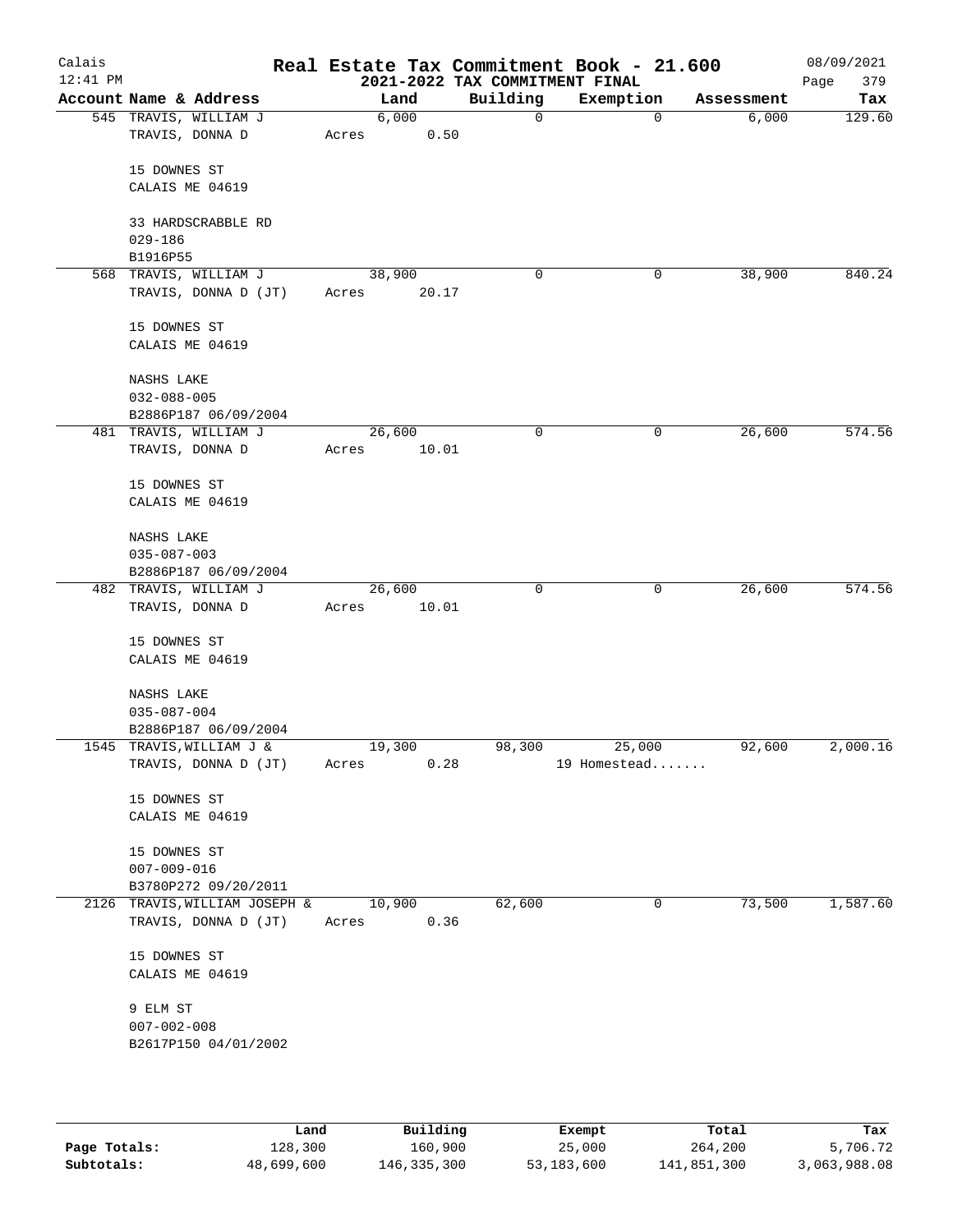| Calais       |                                       |            |                 |               |          | Real Estate Tax Commitment Book - 21.600    |             |             | 08/09/2021    |
|--------------|---------------------------------------|------------|-----------------|---------------|----------|---------------------------------------------|-------------|-------------|---------------|
| $12:41$ PM   | Account Name & Address                |            |                 | Land          | Building | 2021-2022 TAX COMMITMENT FINAL<br>Exemption |             | Assessment  | 380<br>Page   |
|              | 121 TREFTS, REGINALD H &              |            | 26,600          |               | 0        |                                             | $\mathbf 0$ | 26,600      | Tax<br>574.56 |
|              | TREFTS, ROBERTA L                     |            | Acres           | 46.00         |          |                                             |             |             |               |
|              | 138 MILL ST                           |            |                 |               |          |                                             |             |             |               |
|              | LAGRANGE ME 04453                     |            |                 |               |          |                                             |             |             |               |
|              | MOUNT HOLLY                           |            |                 |               |          |                                             |             |             |               |
|              | $035 - 063 - 026$                     |            |                 |               |          |                                             |             |             |               |
|              | B1713P133 06/01/1991                  |            |                 |               |          |                                             |             |             |               |
|              | 2220 TRELL, RON<br>107 BOARDMAN ST    |            | 12,100<br>Acres | 0.44          | 102,600  | 25,000<br>19 Homestead                      |             | 89,700      | 1,937.52      |
|              | CALAIS ME 04619                       |            |                 |               |          |                                             |             |             |               |
|              |                                       |            |                 |               |          |                                             |             |             |               |
|              | 107 BOARDMAN ST<br>$002 - 005 - 001$  |            |                 |               |          |                                             |             |             |               |
|              | B4625P59 12/30/2019                   |            |                 |               |          |                                             |             |             |               |
|              | 1501 TURNER, GERIKA ROBIN             |            | 19,600          |               | 73,600   |                                             | 0           | 93,200      | 2,013.12      |
|              |                                       |            | Acres           | 0.29          |          |                                             |             |             |               |
|              | GREAT VILLAGE, N.S. NS<br>B0M 110     |            |                 |               |          |                                             |             |             |               |
|              | 8951 HIGHWAY #2                       |            |                 |               |          |                                             |             |             |               |
|              | 104 WASHINGTON ST                     |            |                 |               |          |                                             |             |             |               |
|              | $008 - 002 - 003$                     |            |                 |               |          |                                             |             |             |               |
|              | B3908P113 11/30/2012                  |            |                 |               |          |                                             |             |             |               |
|              | 2124 TURNER, GERRY &<br>TURNER, ETHEL |            | 13,000<br>Acres | 0.51          | 0        |                                             | 0           | 13,000      | 280.80        |
|              |                                       |            |                 |               |          |                                             |             |             |               |
|              | 8951 HIGHWAY #2                       |            |                 |               |          |                                             |             |             |               |
|              | GREAT VILLAGE NS BOM<br>1L0           |            |                 |               |          |                                             |             |             |               |
|              |                                       |            |                 |               |          |                                             |             |             |               |
|              | SOUTH ST                              |            |                 |               |          |                                             |             |             |               |
|              | $026 - 068$                           |            |                 |               |          |                                             |             |             |               |
|              | B3779P295 09/21/2011                  |            |                 |               |          |                                             |             |             |               |
| 159          | TYPHOON, LLC                          |            | 13,600          | 94.00         | 0        |                                             | 0           | 13,600      | 293.76        |
|              | LYME NH 03768                         |            | Acres           |               |          |                                             |             |             |               |
|              | P.O. BOX 160                          |            |                 |               |          |                                             |             |             |               |
|              |                                       |            |                 |               |          |                                             |             |             |               |
|              |                                       |            |                 |               |          |                                             |             |             |               |
|              | HARDSCRABBLE RD<br>$029 - 165$        |            |                 |               |          |                                             |             |             |               |
|              | B2626P95 05/15/2002                   |            |                 |               |          |                                             |             |             |               |
| 150          | TYPHOON, LLC                          |            | 12,300          |               | 0        |                                             | 0           | 12,300      | 265.68        |
|              |                                       |            | Acres           | 82.00         |          |                                             |             |             |               |
|              | LYME NH 03768                         |            |                 |               |          |                                             |             |             |               |
|              | P.O. BOX 160                          |            |                 |               |          |                                             |             |             |               |
|              | RIVER RD                              |            |                 |               |          |                                             |             |             |               |
|              | $030 - 165$                           |            |                 |               |          |                                             |             |             |               |
|              | B2626P95                              |            |                 |               |          |                                             |             |             |               |
|              |                                       |            |                 |               |          |                                             |             |             |               |
|              |                                       | Land       |                 | Building      |          | Exempt                                      |             | Total       | Tax           |
| Page Totals: |                                       | 97,200     |                 | 176,200       |          | 25,000                                      |             | 248,400     | 5,365.44      |
| Subtotals:   |                                       | 48,796,800 |                 | 146, 511, 500 |          | 53,208,600                                  |             | 142,099,700 | 3,069,353.52  |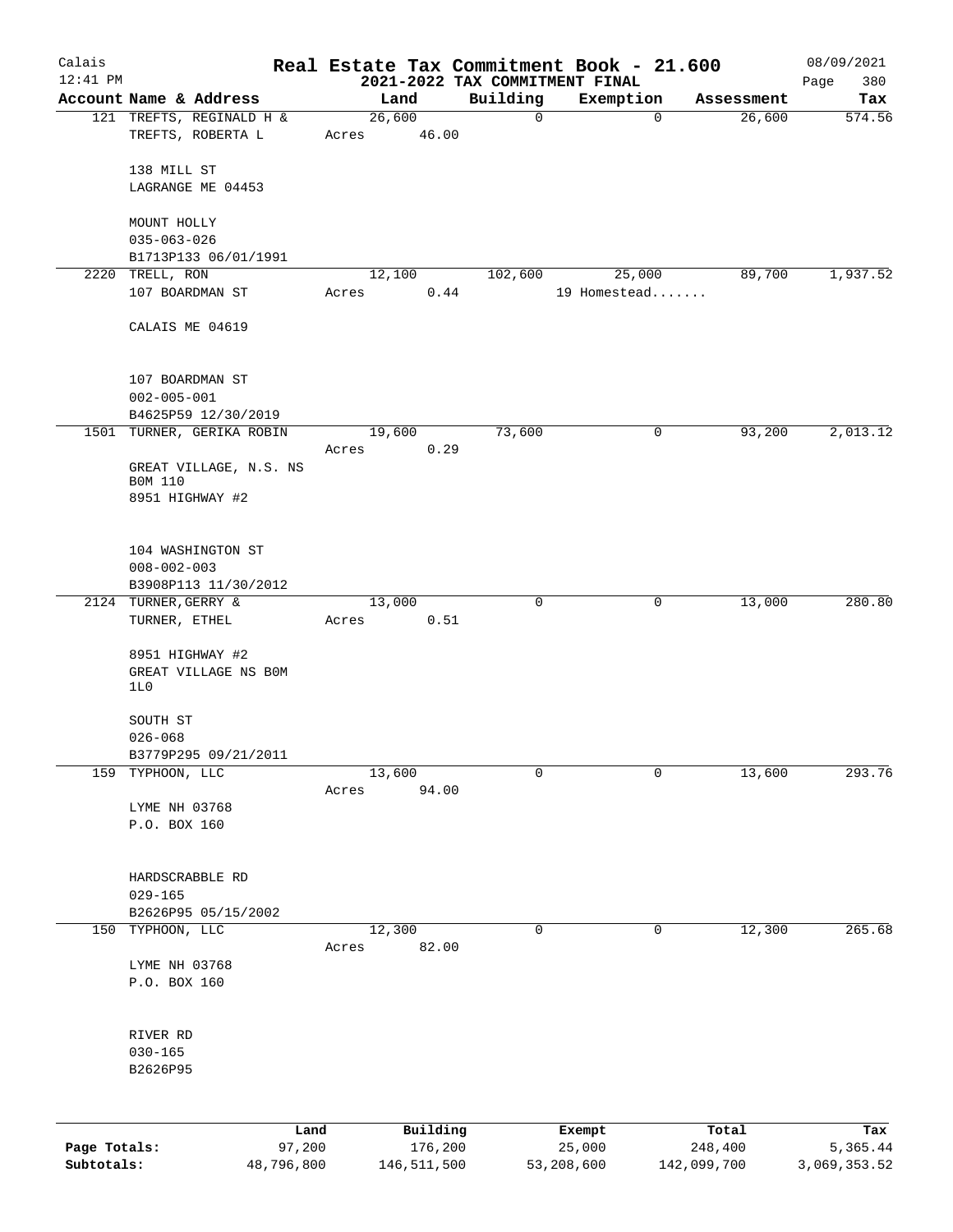| Calais       |                                                |       |                     |                                            | Real Estate Tax Commitment Book - 21.600 |                  | 08/09/2021         |
|--------------|------------------------------------------------|-------|---------------------|--------------------------------------------|------------------------------------------|------------------|--------------------|
| $12:41$ PM   | Account Name & Address                         |       | Land                | 2021-2022 TAX COMMITMENT FINAL<br>Building | Exemption                                | Assessment       | 381<br>Page<br>Tax |
|              | 175 TYPHOON, LLC                               |       | 20,800              | $\mathbf 0$                                | 0                                        | 20,800           | 449.28             |
|              |                                                | Acres | 157.00              |                                            |                                          |                  |                    |
|              | LYME NH 03768                                  |       |                     |                                            |                                          |                  |                    |
|              | P.O. BOX 160                                   |       |                     |                                            |                                          |                  |                    |
|              |                                                |       |                     |                                            |                                          |                  |                    |
|              | RURAL CALAIS                                   |       |                     |                                            |                                          |                  |                    |
|              | $032 - 143$                                    |       |                     |                                            |                                          |                  |                    |
|              | B2626P95 05/15/2002                            |       |                     |                                            |                                          |                  |                    |
|              | 208 TYPHOON, LLC                               |       | 111,800             | 0                                          | 0                                        | 111,800          | 2,414.88           |
|              | LYME NH 03768                                  | Acres | 221.00              |                                            |                                          |                  |                    |
|              | P.O. BOX 160                                   |       |                     |                                            |                                          |                  |                    |
|              |                                                |       |                     |                                            |                                          |                  |                    |
|              | RURAL CALAIS                                   |       |                     |                                            |                                          |                  |                    |
|              | $037 - 220 + 221 + 223$                        |       |                     |                                            |                                          |                  |                    |
|              | B2626P95 05/15/2002                            |       |                     |                                            |                                          |                  |                    |
|              | 1666 U.S. BANK TRUST, N.A.                     |       | 67,200              | 107,900                                    | 0                                        | 175,100          | 3,782.16           |
|              | AS TRUSTEE FOR LSF11                           |       |                     |                                            |                                          |                  |                    |
|              | MASTER PARTICIPATION<br>TRUST                  |       |                     |                                            |                                          |                  |                    |
|              | C/O RYAN PRESCOTT                              | Acres | 1.26                |                                            |                                          |                  |                    |
|              | 864 MAIN STREET                                |       |                     |                                            |                                          |                  |                    |
|              | CALAIS ME 04619                                |       |                     |                                            |                                          |                  |                    |
|              |                                                |       |                     |                                            |                                          |                  |                    |
|              | 864 MAIN ST                                    |       |                     |                                            |                                          |                  |                    |
|              | $013 - 001 - 006$                              |       |                     |                                            |                                          |                  |                    |
|              | B4809P77 05/12/2021 B4741P315 12/23/2020       |       |                     |                                            |                                          |                  |                    |
| 1307         | UNITED METHODIST CHURCH                        |       | 21,200              | 85,100                                     | 20,000                                   | 86,300           | 1,864.08           |
|              | CALAIS ME 04619                                | Acres | 0.34                |                                            | 46 Parsonage                             |                  |                    |
|              | 849 MAIN ST                                    |       |                     |                                            |                                          |                  |                    |
|              |                                                |       |                     |                                            |                                          |                  |                    |
|              | 839 MAIN ST                                    |       |                     |                                            |                                          |                  |                    |
|              | $013 - 002 - 004 - 1 - A$                      |       |                     |                                            |                                          |                  |                    |
| 1413         | UNITED METHODIST CHURCH                        |       | 63,100              | 668,500                                    | 731,600                                  | 0                | 0.00               |
|              | IN CALAIS                                      |       |                     |                                            |                                          |                  |                    |
|              |                                                | Acres | 3.00                |                                            | 43 Church Property.                      |                  |                    |
|              | CALAIS ME 04619<br>839 MAIN ST                 |       |                     |                                            |                                          |                  |                    |
|              |                                                |       |                     |                                            |                                          |                  |                    |
|              |                                                |       |                     |                                            |                                          |                  |                    |
|              | 849 MAIN ST                                    |       |                     |                                            |                                          |                  |                    |
|              | $013 - 002 - 004 - 001$<br>B609P384 12/27/1968 |       |                     |                                            |                                          |                  |                    |
| 1406         | UNITED STATES OF                               |       | 132,600             | $\mathbf 0$                                | 132,600                                  | 0                | 0.00               |
|              | AMERICA                                        |       |                     |                                            |                                          |                  |                    |
|              | NATIONAL PARK SERVICE                          | Acres | 6.50                |                                            | 40 United States                         |                  |                    |
|              | 1849 C ST. N.W - ROOM                          |       |                     |                                            |                                          |                  |                    |
|              | 2444<br>WASHINGTON DC 20240                    |       |                     |                                            |                                          |                  |                    |
|              |                                                |       |                     |                                            |                                          |                  |                    |
|              | ST CROIX ISLAND                                |       |                     |                                            |                                          |                  |                    |
|              | $001 - 241 - 242$                              |       |                     |                                            |                                          |                  |                    |
|              |                                                |       |                     |                                            |                                          |                  |                    |
| Page Totals: | 416,700                                        | Land  | Building<br>861,500 |                                            | Exempt<br>884,200                        | Total<br>394,000 | Tax<br>8,510.40    |
| Subtotals:   | 49,213,500                                     |       | 147, 373, 000       |                                            | 54,092,800                               | 142,493,700      | 3,077,863.92       |
|              |                                                |       |                     |                                            |                                          |                  |                    |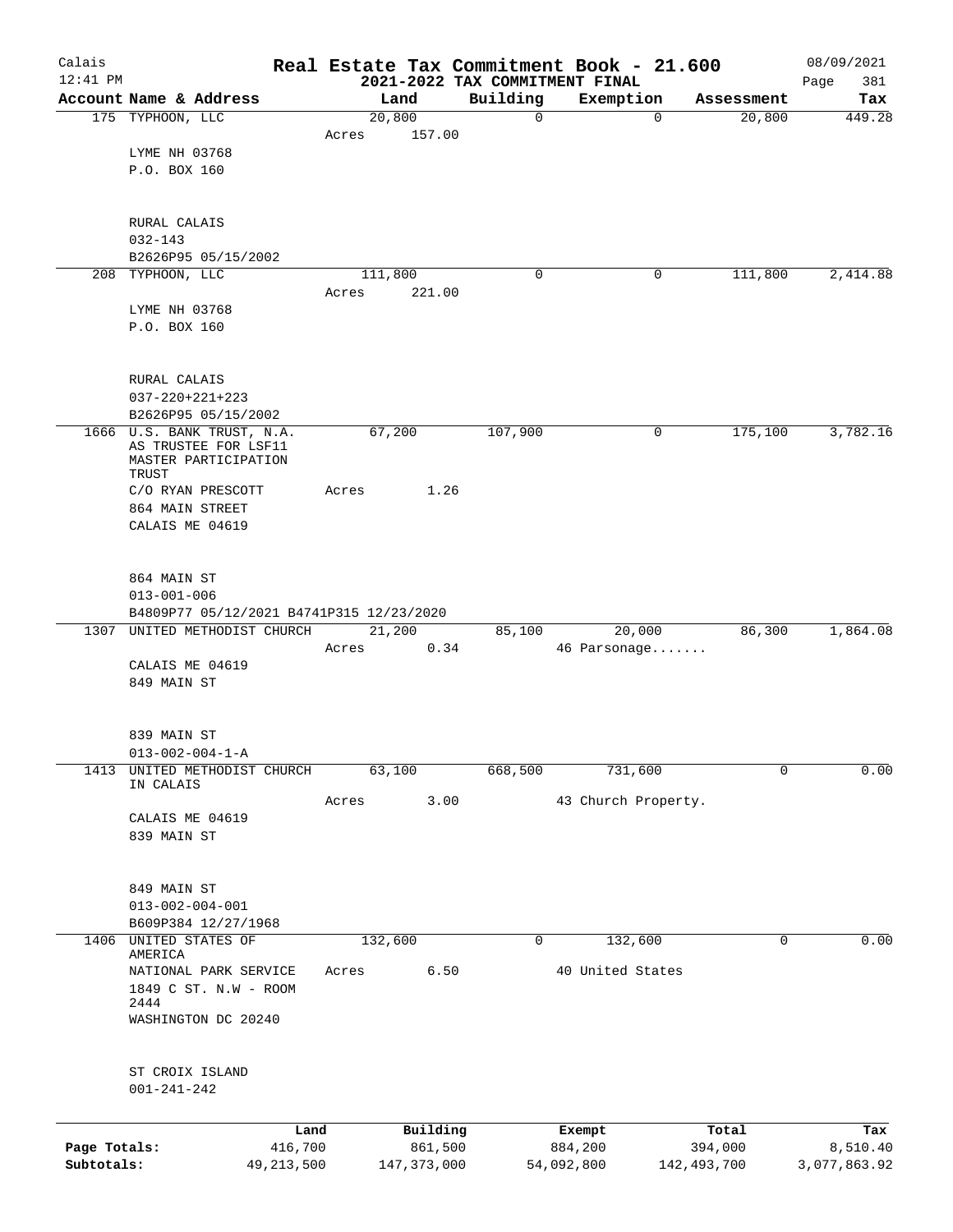| Account Name & Address<br>1315 UNITED STATES OF<br>AMERICA |                                                                                                                                                        | Land<br>106,700 |                | Building                                             |                                             | Exemption                                      | Assessment                                         | Tax                                                                                                        |
|------------------------------------------------------------|--------------------------------------------------------------------------------------------------------------------------------------------------------|-----------------|----------------|------------------------------------------------------|---------------------------------------------|------------------------------------------------|----------------------------------------------------|------------------------------------------------------------------------------------------------------------|
|                                                            |                                                                                                                                                        |                 |                |                                                      |                                             |                                                |                                                    |                                                                                                            |
|                                                            |                                                                                                                                                        |                 |                | 4,200                                                |                                             | 110,900                                        | 0                                                  | 0.00                                                                                                       |
| CALAIS ME 04619                                            | Acres                                                                                                                                                  |                 | 3.87           |                                                      |                                             | 40 United States                               |                                                    |                                                                                                            |
| 50 NORTH ST                                                |                                                                                                                                                        |                 |                |                                                      |                                             |                                                |                                                    |                                                                                                            |
| RIVER RD                                                   |                                                                                                                                                        |                 |                |                                                      |                                             |                                                |                                                    |                                                                                                            |
|                                                            |                                                                                                                                                        |                 |                |                                                      |                                             |                                                |                                                    | 0.00                                                                                                       |
| AMERICA                                                    |                                                                                                                                                        |                 |                |                                                      |                                             |                                                |                                                    |                                                                                                            |
| CALAIS ME 04619<br>50 NORTH ST                             |                                                                                                                                                        |                 |                |                                                      |                                             |                                                |                                                    |                                                                                                            |
| ST CROIX DR<br>(REAR)<br>$015 - 016$                       |                                                                                                                                                        |                 |                |                                                      |                                             |                                                |                                                    |                                                                                                            |
| 1296 UNITED STATES OF                                      |                                                                                                                                                        |                 |                |                                                      |                                             |                                                | 0                                                  | 0.00                                                                                                       |
| GENERAL SERVICES<br>ADMINISTRATION<br>116 STAT 1062 40 USC |                                                                                                                                                        |                 |                |                                                      |                                             |                                                |                                                    |                                                                                                            |
|                                                            |                                                                                                                                                        |                 |                |                                                      |                                             |                                                |                                                    |                                                                                                            |
|                                                            |                                                                                                                                                        |                 |                |                                                      |                                             |                                                |                                                    |                                                                                                            |
| 180 INTERNATIONAL AVE                                      |                                                                                                                                                        |                 |                |                                                      |                                             |                                                |                                                    |                                                                                                            |
| $025 - 003 - A$                                            |                                                                                                                                                        |                 |                |                                                      |                                             |                                                |                                                    |                                                                                                            |
|                                                            |                                                                                                                                                        |                 |                |                                                      |                                             |                                                |                                                    |                                                                                                            |
|                                                            |                                                                                                                                                        |                 |                |                                                      |                                             |                                                |                                                    | 0.00                                                                                                       |
|                                                            |                                                                                                                                                        |                 |                |                                                      |                                             |                                                |                                                    |                                                                                                            |
| CALAIS ME 04619<br>370 NORTH ST                            |                                                                                                                                                        |                 |                |                                                      |                                             |                                                |                                                    |                                                                                                            |
| 534 NORTH ST<br>$002 - 002 - 019$                          |                                                                                                                                                        |                 |                |                                                      |                                             |                                                |                                                    |                                                                                                            |
| 1192 UNITED STATES OF<br>AMERICA                           |                                                                                                                                                        |                 |                |                                                      |                                             | 463,700                                        | 0                                                  | 0.00                                                                                                       |
|                                                            |                                                                                                                                                        |                 |                |                                                      |                                             |                                                |                                                    |                                                                                                            |
| 50 NORTH ST                                                |                                                                                                                                                        |                 |                |                                                      |                                             |                                                |                                                    |                                                                                                            |
| 1 MAIN ST<br>$006 - 001 - 001$                             |                                                                                                                                                        |                 |                |                                                      |                                             |                                                |                                                    |                                                                                                            |
| 1110 UNITED STATES OF<br>AMERICA                           |                                                                                                                                                        |                 |                |                                                      |                                             | 6,100                                          | 0                                                  | 0.00                                                                                                       |
| CALAIS ME 04619<br>50 NORTH ST                             |                                                                                                                                                        |                 |                |                                                      |                                             |                                                |                                                    |                                                                                                            |
| RIVER ROAD<br>$037 - 256$                                  |                                                                                                                                                        |                 |                |                                                      |                                             |                                                |                                                    |                                                                                                            |
|                                                            | $015 - 015$<br>1316 UNITED STATES OF<br>AMERICA<br>553<br>BOSTON MA 02222<br>B3436P1 06/27/2009<br>1149 UNITED STATES OF<br>AMERICA<br>CALAIS ME 04619 |                 | Acres<br>Acres | 13,700<br>Acres<br>8,100<br>58,600<br>Acres<br>6,100 | 0.21<br>29.81<br>0.20<br>0.83<br>Acres 2.87 | 128,200<br>27,500<br>405,100<br>$\overline{0}$ | 141,900<br>250,700 13,740,800 13,991,500<br>35,600 | 0<br>40 United States<br>40 United States<br>0<br>40 United States<br>40 United States<br>40 United States |

|              | Land       | Building    | Exempt     | Total       | Tax          |
|--------------|------------|-------------|------------|-------------|--------------|
| Page Totals: | 443,900    | 14,305,800  | 14,749,700 |             | 0.00         |
| Subtotals:   | 49,657,400 | 161,678,800 | 68,842,500 | 142,493,700 | 3,077,863.92 |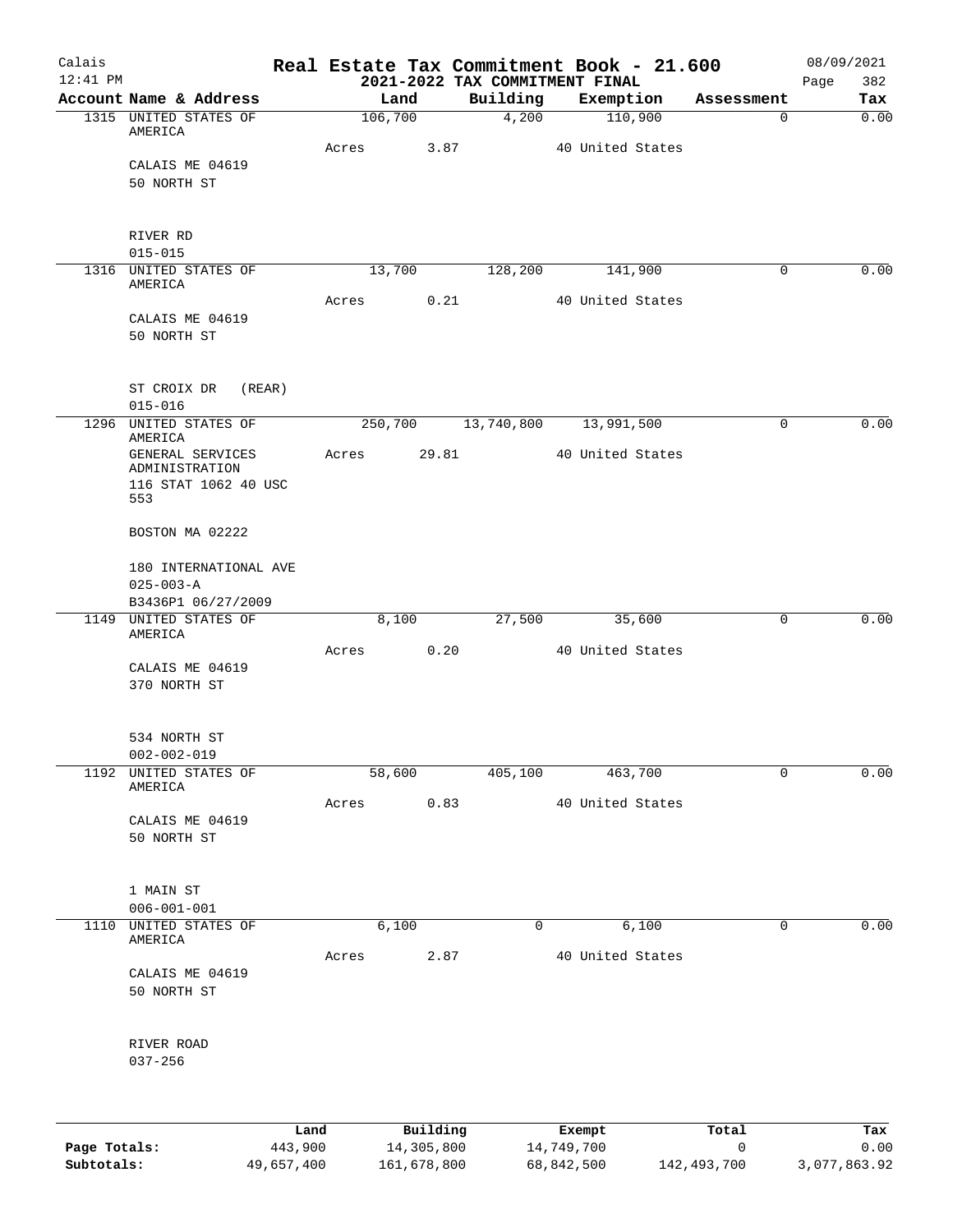| Calais     |                                         |       |        |                | Real Estate Tax Commitment Book - 21.600 |             | 08/09/2021  |
|------------|-----------------------------------------|-------|--------|----------------|------------------------------------------|-------------|-------------|
| $12:41$ PM |                                         |       |        |                | 2021-2022 TAX COMMITMENT FINAL           |             | 383<br>Page |
|            | Account Name & Address                  |       | Land   | Building       | Exemption                                | Assessment  | Tax         |
|            | 1111 UNITED STATES OF                   |       | 4,300  | $\overline{0}$ | $\frac{4,300}{ }$                        | $\mathbf 0$ | 0.00        |
|            | AMERICA                                 | Acres | 0.69   |                | 40 United States                         |             |             |
|            | CALAIS ME 04619                         |       |        |                |                                          |             |             |
|            | 50 NORTH ST                             |       |        |                |                                          |             |             |
|            |                                         |       |        |                |                                          |             |             |
|            |                                         |       |        |                |                                          |             |             |
|            | RIVER ROAD                              |       |        |                |                                          |             |             |
|            | $037 - 257$<br>492 UNITED STATES OF     |       | 16,200 | 34,900         | 51,100                                   | 0           | 0.00        |
|            | AMERICA                                 |       |        |                |                                          |             |             |
|            | NATIONAL PARK SERVICE                   | Acres | 0.20   |                | 40 United States                         |             |             |
|            | 1849 C ST. N.W - ROOM                   |       |        |                |                                          |             |             |
|            | 2444                                    |       |        |                |                                          |             |             |
|            | WASHINGTON DC 20240                     |       |        |                |                                          |             |             |
|            |                                         |       |        |                |                                          |             |             |
|            | 80 ST CROIX DR                          |       |        |                |                                          |             |             |
|            | $015 - 017$                             |       |        |                |                                          |             |             |
|            | B2300P151 12/01/1998                    |       |        |                |                                          |             |             |
|            | 493 UNITED STATES OF                    |       | 97,300 | 129,000        | 226,300                                  | 0           | 0.00        |
|            | AMERICA<br>1849 C STREET, N.W.          | Acres | 5.50   |                | 40 United States                         |             |             |
|            | ROOM 2444                               |       |        |                |                                          |             |             |
|            | WASHINGTON DC 20240                     |       |        |                |                                          |             |             |
|            |                                         |       |        |                |                                          |             |             |
|            |                                         |       |        |                |                                          |             |             |
|            | 76 ST CROIX DR                          |       |        |                |                                          |             |             |
|            | $015 - 018$                             |       |        |                |                                          |             |             |
|            | B2415P309 03/01/2000                    |       |        |                |                                          |             |             |
|            | 990 UNITED STATES OF<br>AMERICA         |       | 91,200 | 632,100        | 723,300                                  | 0           | 0.00        |
|            | Post Office                             | Acres | 2.01   |                | 40 United States                         |             |             |
|            |                                         |       |        |                |                                          |             |             |
|            | 50 NORTH ST                             |       |        |                |                                          |             |             |
|            | CALAIS ME 04619                         |       |        |                |                                          |             |             |
|            |                                         |       |        |                |                                          |             |             |
|            | 50 NORTH ST<br>$007 - 003 - 014$        |       |        |                |                                          |             |             |
|            | B3480P61 12/23/2008 B617P197 10/05/1964 |       |        |                |                                          |             |             |
|            | 583 UNITED STATES OF                    |       | 8,400  | 0              | 8,400                                    | 0           | 0.00        |
|            | AMERICA - MOOSEHORN                     |       |        |                |                                          |             |             |
|            |                                         | Acres | 19.05  |                | 40 United States                         |             |             |
|            | HADLEY MA 01035 9589                    |       |        |                |                                          |             |             |
|            | 300 WESTGATE CENTER<br><b>DRIVE</b>     |       |        |                |                                          |             |             |
|            |                                         |       |        |                |                                          |             |             |
|            |                                         |       |        |                |                                          |             |             |
|            | HARDSCRABBLE RD                         |       |        |                |                                          |             |             |
|            | 032-141                                 |       |        |                |                                          |             |             |
|            | B2799P22 10/02/2003                     |       |        |                |                                          |             |             |
|            |                                         |       |        |                |                                          |             |             |

|              | Land       | Building    | Exempt     | Total       | Tax          |
|--------------|------------|-------------|------------|-------------|--------------|
| Page Totals: | 217,400    | 796,000     | 1,013,400  |             | 0.00         |
| Subtotals:   | 49,874,800 | 162,474,800 | 69,855,900 | 142,493,700 | 3,077,863.92 |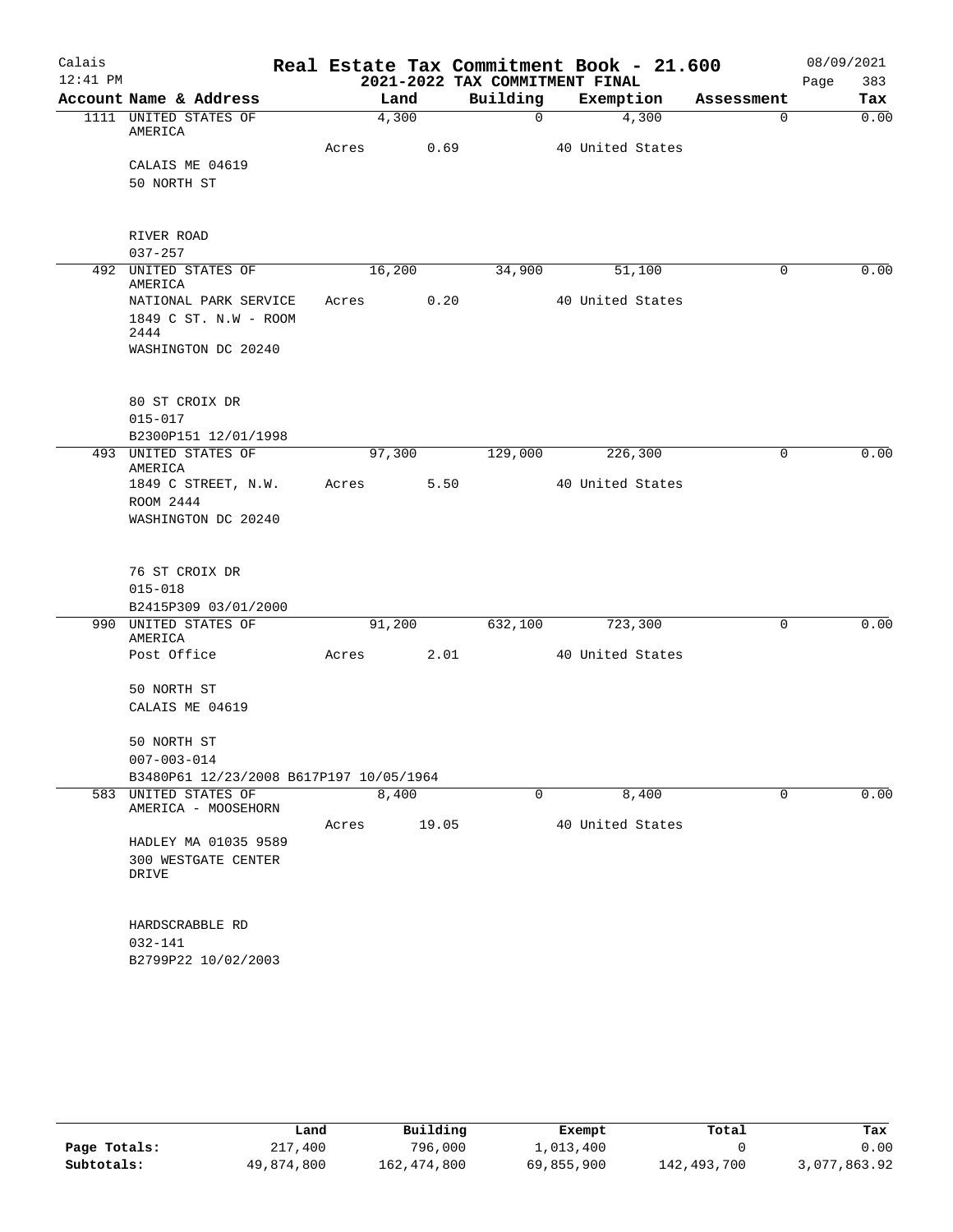| Calais     |                                               |       |         |         |                                | Real Estate Tax Commitment Book - 21.600 |             | 08/09/2021 |      |
|------------|-----------------------------------------------|-------|---------|---------|--------------------------------|------------------------------------------|-------------|------------|------|
| $12:41$ PM |                                               |       |         |         | 2021-2022 TAX COMMITMENT FINAL |                                          |             | Page       | 384  |
|            | Account Name & Address                        |       | Land    |         | Building                       | Exemption                                | Assessment  | Tax        |      |
|            | 584 UNITED STATES OF<br>AMERICA - MOOSEHORN   |       | 7,600   |         | $\mathbf 0$                    | 7,600                                    | $\mathbf 0$ | 0.00       |      |
|            |                                               | Acres |         | 17.10   |                                | 40 United States                         |             |            |      |
|            | HADLEY MA 01035 9589                          |       |         |         |                                |                                          |             |            |      |
|            | 300 WESTGATE CENTER<br>DRIVE                  |       |         |         |                                |                                          |             |            |      |
|            |                                               |       |         |         |                                |                                          |             |            |      |
|            | HARDSCRABBLE RD                               |       |         |         |                                |                                          |             |            |      |
|            | $032 - 142$                                   |       |         |         |                                |                                          |             |            |      |
|            | B2799P22 10/03/2003<br>174 UNITED STATES OF   |       | 12,700  |         | 0                              | 12,700                                   | $\mathbf 0$ |            | 0.00 |
|            | AMERICA - MOOSEHORN                           |       |         |         |                                |                                          |             |            |      |
|            |                                               | Acres |         | 20.00   |                                | 40 United States                         |             |            |      |
|            | HADLEY MA 01035 9589                          |       |         |         |                                |                                          |             |            |      |
|            | <b>300 WESTGATE CENTER</b>                    |       |         |         |                                |                                          |             |            |      |
|            | DRIVE                                         |       |         |         |                                |                                          |             |            |      |
|            | HARDSCRABBLE RD                               |       |         |         |                                |                                          |             |            |      |
|            | $032 - 140$                                   |       |         |         |                                |                                          |             |            |      |
|            | B2799P22 10/03/2003                           |       |         |         |                                |                                          |             |            |      |
|            | 170 UNITED STATES OF<br>AMERICA - MOOSEHORN   |       | 71,400  |         | 0                              | 71,400                                   | 0           |            | 0.00 |
|            | U.S. FISH AND WILDLIFE<br><b>SERVICE</b>      | Acres |         | 165.00  |                                | 40 United States                         |             |            |      |
|            | 300 WESTGATE CENTER<br>DRIVE                  |       |         |         |                                |                                          |             |            |      |
|            | HADLEY MA 01035                               |       |         |         |                                |                                          |             |            |      |
|            | HARDSCRABBLE RD                               |       |         |         |                                |                                          |             |            |      |
|            | $032 - 132$                                   |       |         |         |                                |                                          |             |            |      |
|            | B3226P61 12/11/2006                           |       |         |         |                                |                                          |             |            |      |
|            | 1095 UNITED STATES OF<br>AMERICA - MOOSEHORN  |       | 137,000 |         | 0                              | 137,000                                  | $\mathbf 0$ |            | 0.00 |
|            | C/O MOOSEHORN WILDLIFE                        | Acres |         | 316.00  |                                | 40 United States                         |             |            |      |
|            | <b>REFUGE</b>                                 |       |         |         |                                |                                          |             |            |      |
|            | RR1 BOX 202 SUITE 1                           |       |         |         |                                |                                          |             |            |      |
|            | BARING ME 04694                               |       |         |         |                                |                                          |             |            |      |
|            | MAGURREWOCK RD - OFF                          |       |         |         |                                |                                          |             |            |      |
|            | $029 - 008$                                   |       |         |         |                                |                                          |             |            |      |
|            | B1679P91                                      |       |         |         |                                |                                          |             |            |      |
| 1199       | UNITED STATES OF                              |       | 883,100 |         | 0                              | 883,100                                  | $\mathbf 0$ |            | 0.00 |
|            | AMERICA - MOOSEHORN<br>C/O MOOSEHORN WILDLIFE |       |         |         |                                | 40 United States                         |             |            |      |
|            | REFUGE                                        | Acres |         | 3232.00 |                                |                                          |             |            |      |
|            | 103 HEADQUARTERS RD                           |       |         |         |                                |                                          |             |            |      |
|            | BARING ME 04694                               |       |         |         |                                |                                          |             |            |      |
|            | CHARLOTTE RD                                  |       |         |         |                                |                                          |             |            |      |
|            | 028-003&004                                   |       |         |         |                                |                                          |             |            |      |
|            |                                               |       |         |         |                                |                                          |             |            |      |
|            |                                               |       |         |         |                                |                                          |             |            |      |

|              | Land       | Building    | Exempt     | Total       | Tax          |
|--------------|------------|-------------|------------|-------------|--------------|
| Page Totals: | 1,111,800  |             | 1,111,800  |             | 0.00         |
| Subtotals:   | 50,986,600 | 162,474,800 | 70,967,700 | 142,493,700 | 3,077,863.92 |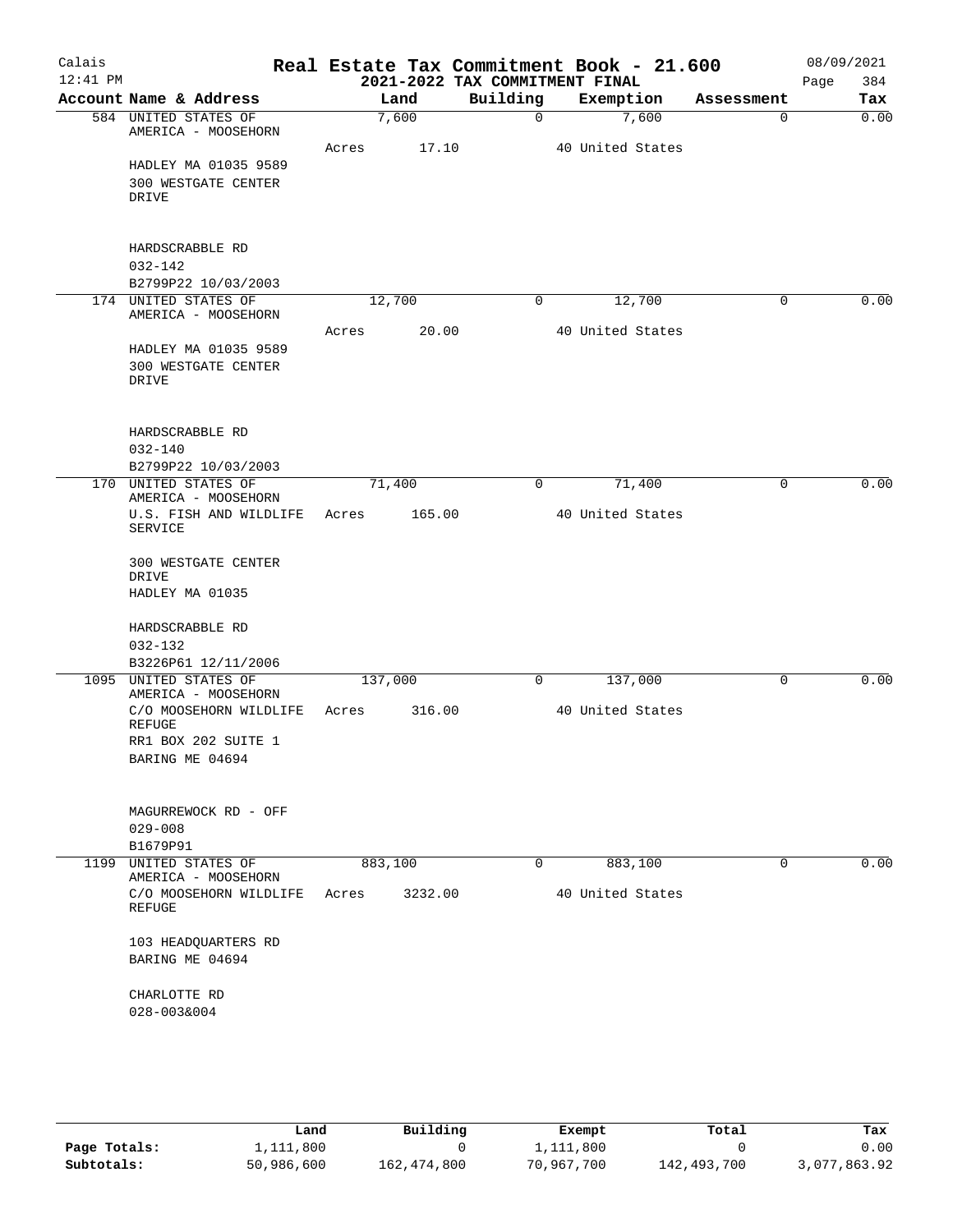| Calais     |                                              |       |         |                                | Real Estate Tax Commitment Book - 21.600 |            | 08/09/2021  |
|------------|----------------------------------------------|-------|---------|--------------------------------|------------------------------------------|------------|-------------|
| $12:41$ PM |                                              |       |         | 2021-2022 TAX COMMITMENT FINAL |                                          |            | 385<br>Page |
|            | Account Name & Address                       |       | Land    | Building                       | Exemption                                | Assessment | Tax         |
|            | 1453 UNITED STATES OF<br>AMERICA - MOOSEHORN |       | 19,200  | $\overline{0}$                 | 19,200                                   | 0          | 0.00        |
|            | C/O MOOSEHORN WILDLIFE<br>REFUGE             | Acres | 13.20   |                                | 40 United States                         |            |             |
|            | 103 HEADQUARTERS RD<br>BARING ME 04694       |       |         |                                |                                          |            |             |
|            | HEADQUARTERS RD<br>$031 - 035$               |       |         |                                |                                          |            |             |
| 1447       | UNITED STATES OF<br>AMERICA - MOOSEHORN      |       | 80,200  | 0                              | 80,200                                   | 0          | 0.00        |
|            | C/O MOOSEHORN WILDLIFE<br>REFUGE             | Acres | 142.00  |                                | 40 United States                         |            |             |
|            | 103 HEADQUARTERS RD<br>BARING ME 04694       |       |         |                                |                                          |            |             |
|            | BARING ST<br>$028 - 002$                     |       |         |                                |                                          |            |             |
| 1448       | UNITED STATES OF<br>AMERICA - MOOSEHORN      |       | 145,900 | 0                              | 145,900                                  | 0          | 0.00        |
|            | C/O MOOSEHORN WILDLIFE<br><b>REFUGE</b>      | Acres | 368.00  |                                | 40 United States                         |            |             |
|            | 103 HEADQUARTERS RD<br>BARING ME 04694       |       |         |                                |                                          |            |             |
|            | CHARLOTTE RD<br>$031 - 005$                  |       |         |                                |                                          |            |             |
|            | 1450 UNITED STATES OF<br>AMERICA - MOOSEHORN |       | 35,700  | 0                              | 35,700                                   | 0          | 0.00        |
|            | C/O MOOSEHORN WILDLIFE<br><b>REFUGE</b>      | Acres | 45.30   |                                | 40 United States                         |            |             |
|            | 103 HEADQUARTERS RD<br>BARING ME 04694       |       |         |                                |                                          |            |             |
|            | HEADQUARTERS RD OFF<br>$031 - 033 - 034$     |       |         |                                |                                          |            |             |
| 1374       | UNITED STATES OF<br>AMERICA - MOOSEHORN      |       | 18,000  | 0                              | 18,000                                   | $\Omega$   | 0.00        |
|            | C/O MOOSEHORN WILDLIFE<br><b>REFUGE</b>      | Acres | 2.00    |                                | 40 United States                         |            |             |
|            | RR1 BOX 202 SUITE 1                          |       |         |                                |                                          |            |             |
|            | BARING ME 04694                              |       |         |                                |                                          |            |             |
|            | BARING ST                                    |       |         |                                |                                          |            |             |
|            | $028 - 029$                                  |       |         |                                |                                          |            |             |

|              | Land       | Building    | Exempt     | Total       | Tax          |
|--------------|------------|-------------|------------|-------------|--------------|
| Page Totals: | 299,000    |             | 299,000    |             | 0.00         |
| Subtotals:   | 51,285,600 | 162,474,800 | 71,266,700 | 142,493,700 | 3,077,863.92 |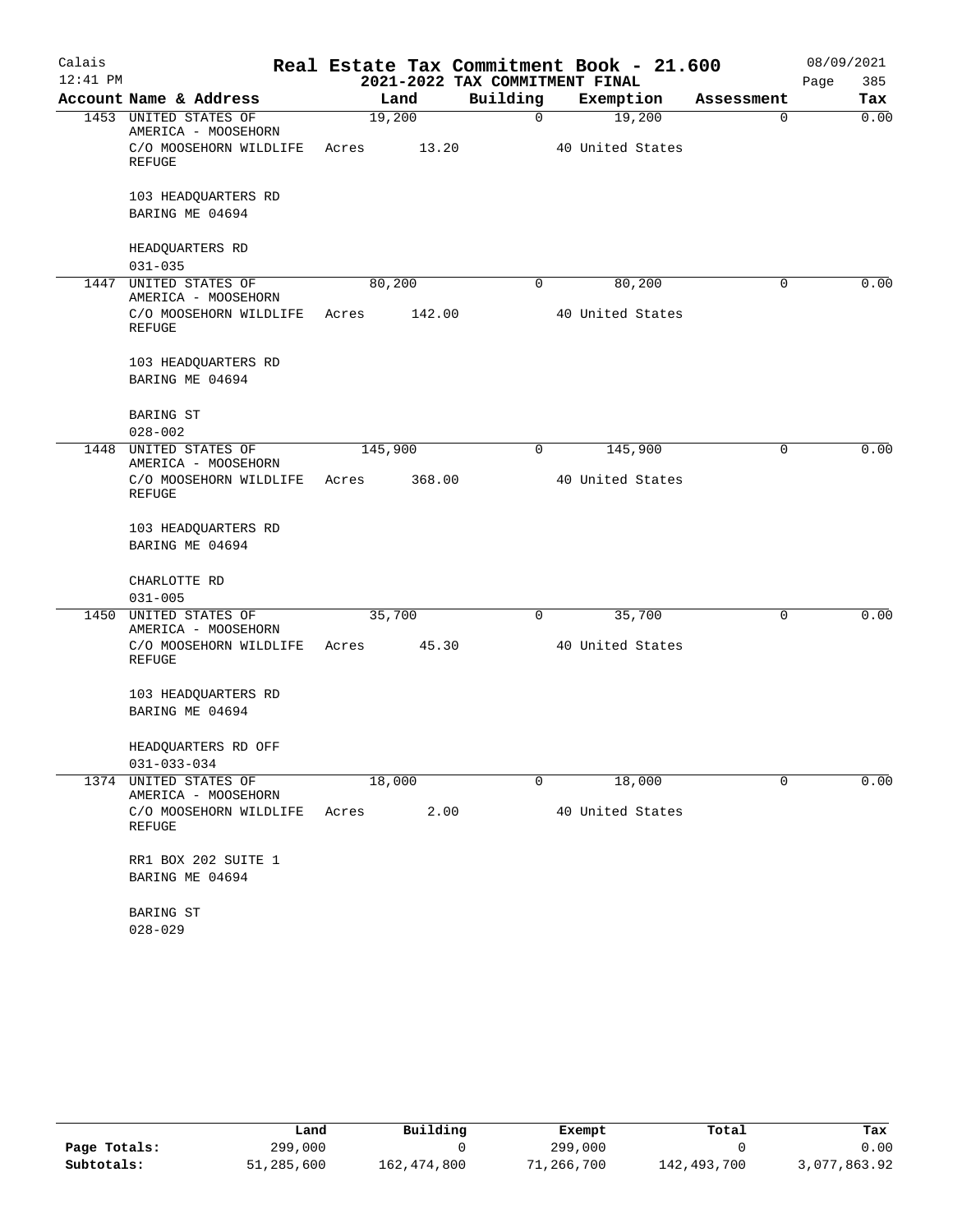| Calais     |                                                               |       |        |                                | Real Estate Tax Commitment Book - 21.600 |            | 08/09/2021  |
|------------|---------------------------------------------------------------|-------|--------|--------------------------------|------------------------------------------|------------|-------------|
| $12:41$ PM |                                                               |       |        | 2021-2022 TAX COMMITMENT FINAL |                                          |            | 386<br>Page |
|            | Account Name & Address                                        |       | Land   | Building                       | Exemption                                | Assessment | Tax         |
|            | 1375 UNITED STATES OF<br>AMERICA - MOOSEHORN                  |       | 21,000 | 0                              | 21,000                                   | 0          | 0.00        |
|            | C/O MOOSEHORN WILDLIFE<br>REFUGE                              | Acres | 7.80   |                                | 40 United States                         |            |             |
|            | RR1 BOX 202 SUITE 1                                           |       |        |                                |                                          |            |             |
|            | BARING ME 04694                                               |       |        |                                |                                          |            |             |
|            | CHARLOTTE RD<br>$028 - 030$                                   |       |        |                                |                                          |            |             |
|            | B508P254 03/20/1952                                           |       |        |                                |                                          |            |             |
|            | 1539 UNITED STATES OF<br>AMERICA - MOOSEHORN                  |       | 37,600 | 0                              | 37,600                                   | 0          | 0.00        |
|            | C/O MOOSEHORN WILDLIFE<br>REFUGE                              | Acres | 49.00  |                                | 40 United States                         |            |             |
|            | 103 HEADQUARTERS RD<br>BARING ME 04694                        |       |        |                                |                                          |            |             |
|            | CHARLOTTE RD<br>$031 - 036$                                   |       |        |                                |                                          |            |             |
|            | 2190 UNITED STATES OF                                         |       | 13,300 | 0                              | 13,300                                   | 0          | 0.00        |
|            | AMERICA - MOOSEHORN                                           |       |        |                                |                                          |            |             |
|            | C/O MOOSEHORN WILDLIFE<br>REFUGE                              | Acres | 1.80   |                                | 40 United States                         |            |             |
|            | 103 HEADQUARTERS RD<br>BARING ME 04694                        |       |        |                                |                                          |            |             |
|            | CHARLOTTE RD                                                  |       |        |                                |                                          |            |             |
|            | $031 - 038$                                                   |       |        |                                |                                          |            |             |
| 1864       | UNITED STATES OF<br>AMERICA - MOOSEHORN                       |       | 13,200 | 0                              | 13,200                                   | 0          | 0.00        |
|            | C/O MOOSEHORN WILDLIFE<br>REFUGE                              | Acres | 1.60   |                                | 40 United States                         |            |             |
|            | 103 HEADQUARTERS RD                                           |       |        |                                |                                          |            |             |
|            | BARING ME 04694                                               |       |        |                                |                                          |            |             |
|            | CHARLOTTE RD OFF                                              |       |        |                                |                                          |            |             |
|            | 031-037                                                       |       |        |                                |                                          |            |             |
| 2496       | UNOBSKEY, SIDNEY & NANCY<br>FAMILY TRUST                      |       | 19,600 | $\mathbf 0$                    | 0                                        | 19,600     | 423.36      |
|            | UNOBSKEY, SIDNEY R<br>(TRUSTEE)                               | Acres | 0.29   |                                |                                          |            |             |
|            | 1000 MASON STREET 303<br>SAN FRANCISCO CA 94108               |       |        |                                |                                          |            |             |
|            | 23 HIGH ST<br>$006 - 005 - 020 - 021$<br>B4458P144 03/17/2018 |       |        |                                |                                          |            |             |

|              | Land       | Building    | Exempt     | Total       | Tax          |
|--------------|------------|-------------|------------|-------------|--------------|
| Page Totals: | 104,700    |             | 85,100     | 19,600      | 423.36       |
| Subtotals:   | 51,390,300 | 162,474,800 | 71,351,800 | 142,513,300 | 3,078,287.28 |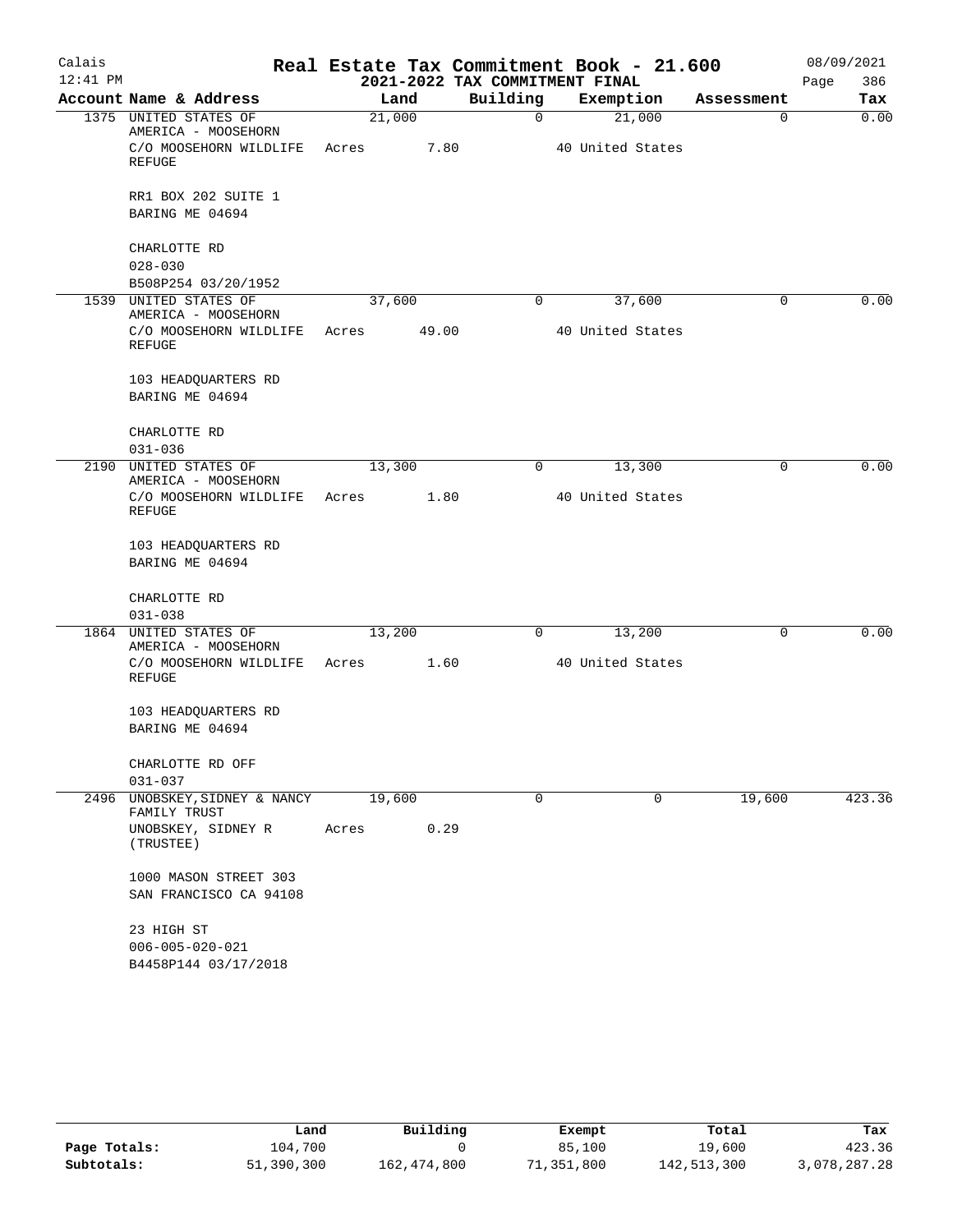| Calais<br>$12:41$ PM |                                                  |         |      | Real Estate Tax Commitment Book - 21.600<br>2021-2022 TAX COMMITMENT FINAL |             |            | 08/09/2021         |
|----------------------|--------------------------------------------------|---------|------|----------------------------------------------------------------------------|-------------|------------|--------------------|
|                      | Account Name & Address                           | Land    |      | Building                                                                   | Exemption   | Assessment | Page<br>387<br>Tax |
|                      | 1231 UNOBSKEY, SIDNEY & NANCY                    | 58,600  |      | $\mathsf{O}$                                                               | $\mathbf 0$ | 58,600     | 1,265.76           |
|                      | FAMILY TRUST<br>UNOBSKEY, SIDNEY R<br>(TRUSTEE)  | Acres   | 0.83 |                                                                            |             |            |                    |
|                      | 1000 MASON STREET #303                           |         |      |                                                                            |             |            |                    |
|                      | SAN FRANCISCO CA 94108                           |         |      |                                                                            |             |            |                    |
|                      | MAIN ST                                          |         |      |                                                                            |             |            |                    |
|                      | $006 - 004 - 008$                                |         |      |                                                                            |             |            |                    |
|                      | B2520P176 B2477P113 B1268P21                     |         |      |                                                                            |             |            |                    |
|                      | 1253 UNOBSKEY, SIDNEY & NANCY<br>FAMILY TRUST    | 7,700   |      | 0                                                                          | $\mathbf 0$ | 7,700      | 166.32             |
|                      | UNOBSKEY, SIDNEY R<br>(TRUSTEE)                  | Acres   | 0.18 |                                                                            |             |            |                    |
|                      | 1000 MASON STREET #303                           |         |      |                                                                            |             |            |                    |
|                      | SAN FRANCISCO CA 94108                           |         |      |                                                                            |             |            |                    |
|                      | HIGH ST<br>006-005-015&017                       |         |      |                                                                            |             |            |                    |
|                      | B2520P176 B2477P113                              |         |      |                                                                            |             |            |                    |
|                      | 1268 UNOBSKEY, SIDNEY & NANCY                    | 8,100   |      | 0                                                                          | 0           | 8,100      | 174.96             |
|                      | FAMILY TRUST                                     |         | 0.31 |                                                                            |             |            |                    |
|                      | UNOBSKEY, SIDNEY R<br>(TRUSTEE)                  | Acres   |      |                                                                            |             |            |                    |
|                      | 1000 MASON STREET #303                           |         |      |                                                                            |             |            |                    |
|                      | SAN FRANCISCO CA 94108                           |         |      |                                                                            |             |            |                    |
|                      | MONROE ST                                        |         |      |                                                                            |             |            |                    |
|                      | $006 - 006 - 018$                                |         |      |                                                                            |             |            |                    |
|                      | B2520P176 B2477P113                              |         |      |                                                                            |             |            |                    |
|                      | 1203 UNOBSKEY, SIDNEY & NANCY<br>FAMILY TRUST    | 128,900 |      | 0                                                                          | 0           | 128,900    | 2,784.24           |
|                      | UNOBSKEY, SIDNEY R<br>(TRUSTEE)                  | Acres   | 4.01 |                                                                            |             |            |                    |
|                      | 1000 MASON STREET #303                           |         |      |                                                                            |             |            |                    |
|                      | SAN FRANCISCO CA 94108                           |         |      |                                                                            |             |            |                    |
|                      | MAIN ST                                          |         |      |                                                                            |             |            |                    |
|                      | $006 - 005 - 005$                                |         |      |                                                                            |             |            |                    |
|                      | B2520P176 B2477P113                              |         |      | 0                                                                          | 0           |            | 278.64             |
|                      | 1126 UNOBSKEY, SIDNEY & NANCY<br>FAMILY TRUST    | 12,900  |      |                                                                            |             | 12,900     |                    |
|                      | UNOBSKEY, SIDNEY R<br>(TRUSTEE)                  | Acres   | 0.04 |                                                                            |             |            |                    |
|                      | 1000 MASON STREET #303<br>SAN FRANCISCO CA 94108 |         |      |                                                                            |             |            |                    |
|                      | UNION ST                                         |         |      |                                                                            |             |            |                    |
|                      | $006 - 005 - 011$                                |         |      |                                                                            |             |            |                    |
|                      | B4458P146 03/17/2018                             |         |      |                                                                            |             |            |                    |
|                      |                                                  |         |      |                                                                            |             |            |                    |

|              | Land       | Building    | Exempt    | Total       | Tax          |
|--------------|------------|-------------|-----------|-------------|--------------|
| Page Totals: | 216,200    |             |           | 216,200     | 4,669.92     |
| Subtotals:   | 51,606,500 | 162,474,800 | 1,351,800 | 142,729,500 | 3,082,957.20 |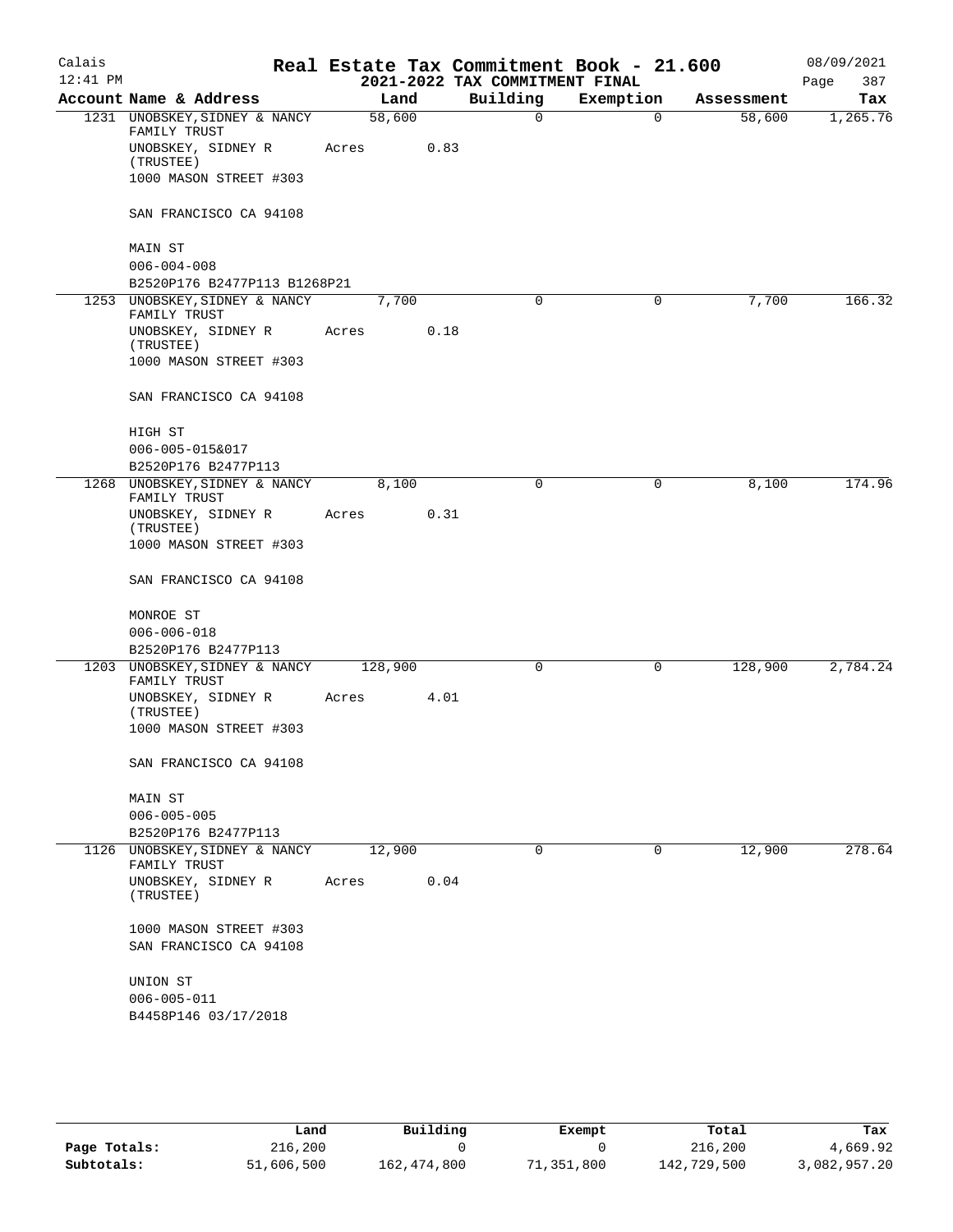| Calais<br>12:41 PM |                                   |        |             | 2021-2022 TAX COMMITMENT FINAL | Real Estate Tax Commitment Book - 21.600 |            | 08/09/2021<br>388<br>Page |
|--------------------|-----------------------------------|--------|-------------|--------------------------------|------------------------------------------|------------|---------------------------|
|                    | Account Name & Address            |        | Land        | Building                       | Exemption                                | Assessment | Tax                       |
|                    | 276 US CELLULAR (DBA)             |        | $\mathbf 0$ | 127,400                        | 0                                        | 127,400    | 2,751.84                  |
|                    | MAINE RSA #4 INC                  |        |             |                                |                                          |            |                           |
|                    | C/O DUFF & PHELPS LLC             |        |             |                                |                                          |            |                           |
|                    | POB 2629                          |        |             |                                |                                          |            |                           |
|                    | ADDISON TX 75001                  |        |             |                                |                                          |            |                           |
|                    |                                   |        |             |                                |                                          |            |                           |
|                    | 45 GATCOMB DR                     |        |             |                                |                                          |            |                           |
|                    | $029 - 170 - B$                   |        |             |                                |                                          |            |                           |
| 1209               | USA GENERAL SERVICES              | 20,300 |             | 0                              | 20,300                                   | 0          | 0.00                      |
|                    | ADMIN                             | Acres  | 0.10        |                                | 40 United States                         |            |                           |
|                    | BOSTON MA 02222                   |        |             |                                |                                          |            |                           |
|                    | 10 CAUSEWAY ST                    |        |             |                                |                                          |            |                           |
|                    |                                   |        |             |                                |                                          |            |                           |
|                    |                                   |        |             |                                |                                          |            |                           |
|                    | 12 CUSTOMS ST                     |        |             |                                |                                          |            |                           |
|                    | $006 - 001 - 027$                 |        |             |                                |                                          |            |                           |
|                    | B3493P58 01/12/2009               |        |             |                                |                                          |            |                           |
|                    | 1277 USA GENERAL SERVICES         | 23,400 |             | 0                              | 23,400                                   | 0          | 0.00                      |
|                    | ADMIN                             |        |             |                                |                                          |            |                           |
|                    |                                   | Acres  | 1.47        |                                | 40 United States                         |            |                           |
|                    | BOSTON MA 02222                   |        |             |                                |                                          |            |                           |
|                    | 10 CAUSEWAY ST                    |        |             |                                |                                          |            |                           |
|                    |                                   |        |             |                                |                                          |            |                           |
|                    |                                   |        |             |                                |                                          |            |                           |
|                    | INDUSTRIAL PARK                   |        |             |                                |                                          |            |                           |
|                    | $024 - 001 - E$                   |        |             |                                |                                          |            |                           |
| 1278               | USA GENERAL SERVICES<br>ADMIN     | 37,700 |             | 0                              | 37,700                                   | 0          | 0.00                      |
|                    |                                   | Acres  | 2.14        |                                | 40 United States                         |            |                           |
|                    | BOSTON MA 02222                   |        |             |                                |                                          |            |                           |
|                    | 10 CAUSEWAY ST                    |        |             |                                |                                          |            |                           |
|                    |                                   |        |             |                                |                                          |            |                           |
|                    |                                   |        |             |                                |                                          |            |                           |
|                    | INDUSTRIAL PARK                   |        |             |                                |                                          |            |                           |
|                    | $024 - 001 - F$                   |        |             |                                |                                          |            |                           |
| 1288               | USA GENERAL SERVICES              | 25,200 |             | 0                              | 25,200                                   | 0          | 0.00                      |
|                    | ADMIN                             |        |             |                                |                                          |            |                           |
|                    |                                   | Acres  | 1.71        |                                | 40 United States                         |            |                           |
|                    | BOSTON MA 02222<br>10 CAUSEWAY ST |        |             |                                |                                          |            |                           |
|                    |                                   |        |             |                                |                                          |            |                           |
|                    |                                   |        |             |                                |                                          |            |                           |
|                    | INDUSTRIAL PARK                   |        |             |                                |                                          |            |                           |
|                    | $024 - 001 - R$                   |        |             |                                |                                          |            |                           |
|                    | 593 USA GENERAL SERVICES          | 44,800 |             | 0                              | 44,800                                   | 0          | 0.00                      |
|                    | ADMIN                             |        |             |                                |                                          |            |                           |
|                    |                                   | Acres  | 5.38        |                                | 40 United States                         |            |                           |
|                    | BOSTON MA 02222                   |        |             |                                |                                          |            |                           |
|                    | 10 CAUSEWAY ST                    |        |             |                                |                                          |            |                           |
|                    |                                   |        |             |                                |                                          |            |                           |
|                    |                                   |        |             |                                |                                          |            |                           |
|                    | INDUSTRIAL PARK                   |        |             |                                |                                          |            |                           |
|                    | $024 - 001 - A$                   |        |             |                                |                                          |            |                           |
|                    | B3436P1 06/27/2008                |        |             |                                |                                          |            |                           |
|                    |                                   |        |             |                                |                                          |            |                           |
|                    |                                   |        |             |                                |                                          |            |                           |
|                    |                                   |        |             |                                |                                          |            |                           |

|              | Land       | Building    | Exempt     | Total       | Tax          |
|--------------|------------|-------------|------------|-------------|--------------|
| Page Totals: | 151,400    | 127,400     | 151,400    | 127,400     | 2,751.84     |
| Subtotals:   | 51,757,900 | 162,602,200 | 71,503,200 | 142,856,900 | 3,085,709.04 |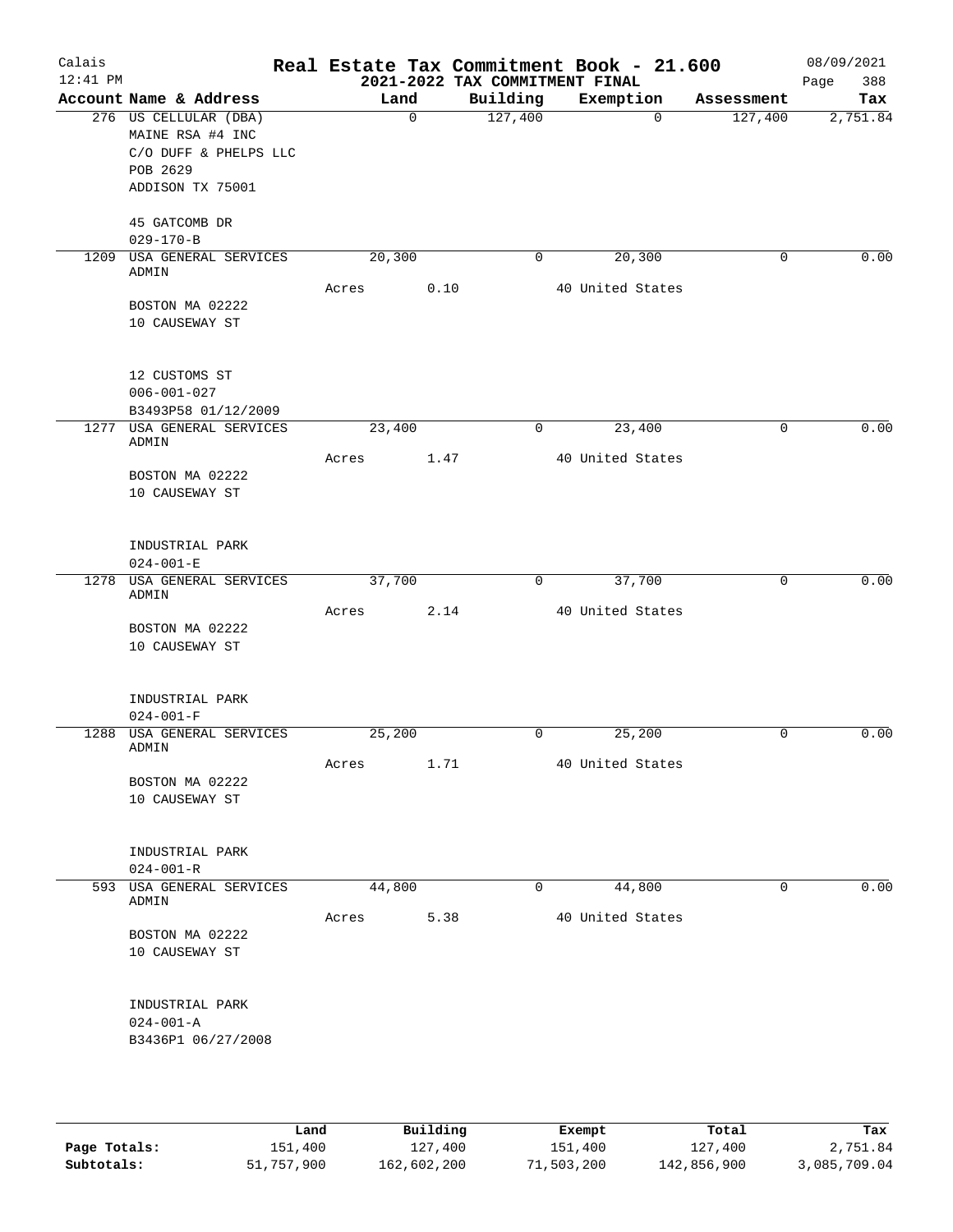| Calais<br>$12:41$ PM |                                              |       |        |             | Real Estate Tax Commitment Book - 21.600<br>2021-2022 TAX COMMITMENT FINAL |                  |             |             | 08/09/2021<br>Page<br>389 |
|----------------------|----------------------------------------------|-------|--------|-------------|----------------------------------------------------------------------------|------------------|-------------|-------------|---------------------------|
|                      | Account Name & Address                       |       | Land   |             | Building                                                                   | Exemption        |             | Assessment  | Tax                       |
|                      | 638 USA GENERAL SERVICES                     |       | 31,800 |             | $\mathbf 0$                                                                |                  | 31,800      | 0           | 0.00                      |
|                      | ADMIN                                        | Acres |        | 2.72        |                                                                            | 40 United States |             |             |                           |
|                      | BOSTON MA 02222                              |       |        |             |                                                                            |                  |             |             |                           |
|                      | 10 CAUSEWAY ST                               |       |        |             |                                                                            |                  |             |             |                           |
|                      |                                              |       |        |             |                                                                            |                  |             |             |                           |
|                      |                                              |       |        |             |                                                                            |                  |             |             |                           |
|                      | INDUSTRIAL PK                                |       |        |             |                                                                            |                  |             |             |                           |
|                      | $024 - 001 - B$                              |       |        |             |                                                                            |                  |             |             |                           |
|                      | 640 USA GENERAL SERVICES<br>ADMIN            |       | 33,700 |             | $\mathbf 0$                                                                |                  | 33,700      | $\mathbf 0$ | 0.00                      |
|                      |                                              | Acres |        | 3.04        |                                                                            | 40 United States |             |             |                           |
|                      | BOSTON MA 02222                              |       |        |             |                                                                            |                  |             |             |                           |
|                      | 10 CAUSEWAY ST                               |       |        |             |                                                                            |                  |             |             |                           |
|                      |                                              |       |        |             |                                                                            |                  |             |             |                           |
|                      |                                              |       |        |             |                                                                            |                  |             |             |                           |
|                      | INDUSTRIAL PK                                |       |        |             |                                                                            |                  |             |             |                           |
|                      | $024 - 001 - D$<br>2720 USA GENERAL SERVICES |       | 42,300 |             | 0                                                                          |                  | 42,300      | $\mathbf 0$ | 0.00                      |
|                      | ADMIN                                        |       |        |             |                                                                            |                  |             |             |                           |
|                      |                                              | Acres |        | 2.70        |                                                                            | 40 United States |             |             |                           |
|                      | BOSTON MA 02222                              |       |        |             |                                                                            |                  |             |             |                           |
|                      | 10 CAUSEWAY ST                               |       |        |             |                                                                            |                  |             |             |                           |
|                      |                                              |       |        |             |                                                                            |                  |             |             |                           |
|                      | DICENZO AVE                                  |       |        |             |                                                                            |                  |             |             |                           |
|                      | $024 - 001 - C$                              |       |        |             |                                                                            |                  |             |             |                           |
|                      | 1530 Vacant 12-03                            |       |        | $\mathbf 0$ | $\mathbf 0$                                                                |                  | $\mathbf 0$ | 0           | 0.00                      |
|                      |                                              |       |        |             |                                                                            |                  |             |             |                           |
|                      | CALAIS ME 04619                              |       |        |             |                                                                            |                  |             |             |                           |
|                      |                                              |       |        |             |                                                                            |                  |             |             |                           |
|                      |                                              |       |        |             |                                                                            |                  |             |             |                           |
|                      | 30 LAFAYETTE ST                              |       |        |             |                                                                            |                  |             |             |                           |
|                      | $010 - 011 - 018 - B$                        |       |        |             |                                                                            |                  |             |             |                           |
|                      | 2804 VAN PEURSEM, JR                         |       | 90,900 |             | 834,000                                                                    |                  | 0           | 924,900     | 19,977.84                 |
|                      | LAURENCE G                                   |       |        |             |                                                                            |                  |             |             |                           |
|                      | C/O MAINE DEVELOPMENT<br>ASSOCIATES          | Acres |        | 6.24        |                                                                            |                  |             |             |                           |
|                      | 43 HIGH ST<br>PO BOX                         |       |        |             |                                                                            |                  |             |             |                           |
|                      | 2219                                         |       |        |             |                                                                            |                  |             |             |                           |
|                      | BANGOR ME 04402 2219                         |       |        |             |                                                                            |                  |             |             |                           |
|                      |                                              |       |        |             |                                                                            |                  |             |             |                           |
|                      | 2 ODEY LANE                                  |       |        |             |                                                                            |                  |             |             |                           |
|                      | $011 - 001 - 002$                            |       |        |             |                                                                            |                  |             |             |                           |
|                      | B3612P270                                    |       |        |             |                                                                            |                  |             |             |                           |
| 295                  | VARNER, RICHARD ANDREW                       |       | 24,600 |             | 24,300                                                                     |                  | 0           | 48,900      | 1,056.24                  |
|                      | &                                            |       |        |             |                                                                            |                  |             |             |                           |
|                      | VARNER, AMY ELIZABETH<br>(JT)                | Acres |        | 3.15        |                                                                            |                  |             |             |                           |
|                      | 108 SOUTH OSPREY COURT                       |       |        |             |                                                                            |                  |             |             |                           |
|                      |                                              |       |        |             |                                                                            |                  |             |             |                           |
|                      | VINE GROVE KY 40175                          |       |        |             |                                                                            |                  |             |             |                           |
|                      |                                              |       |        |             |                                                                            |                  |             |             |                           |
|                      | 732 RIVER ROAD                               |       |        |             |                                                                            |                  |             |             |                           |
|                      | $019 - 017$<br>B4741P64 10/03/2019           |       |        |             |                                                                            |                  |             |             |                           |
|                      |                                              |       |        |             |                                                                            |                  |             |             |                           |
|                      |                                              |       |        |             |                                                                            |                  |             |             |                           |
|                      |                                              | Land  |        | Building    |                                                                            | Exempt           |             | Total       | Tax                       |
| Page Totals:         | 223,300                                      |       |        | 858,300     |                                                                            | 107,800          |             | 973,800     | 21,034.08                 |

**Subtotals:** 51,981,200 163,460,500 71,611,000 143,830,700 3,106,743.12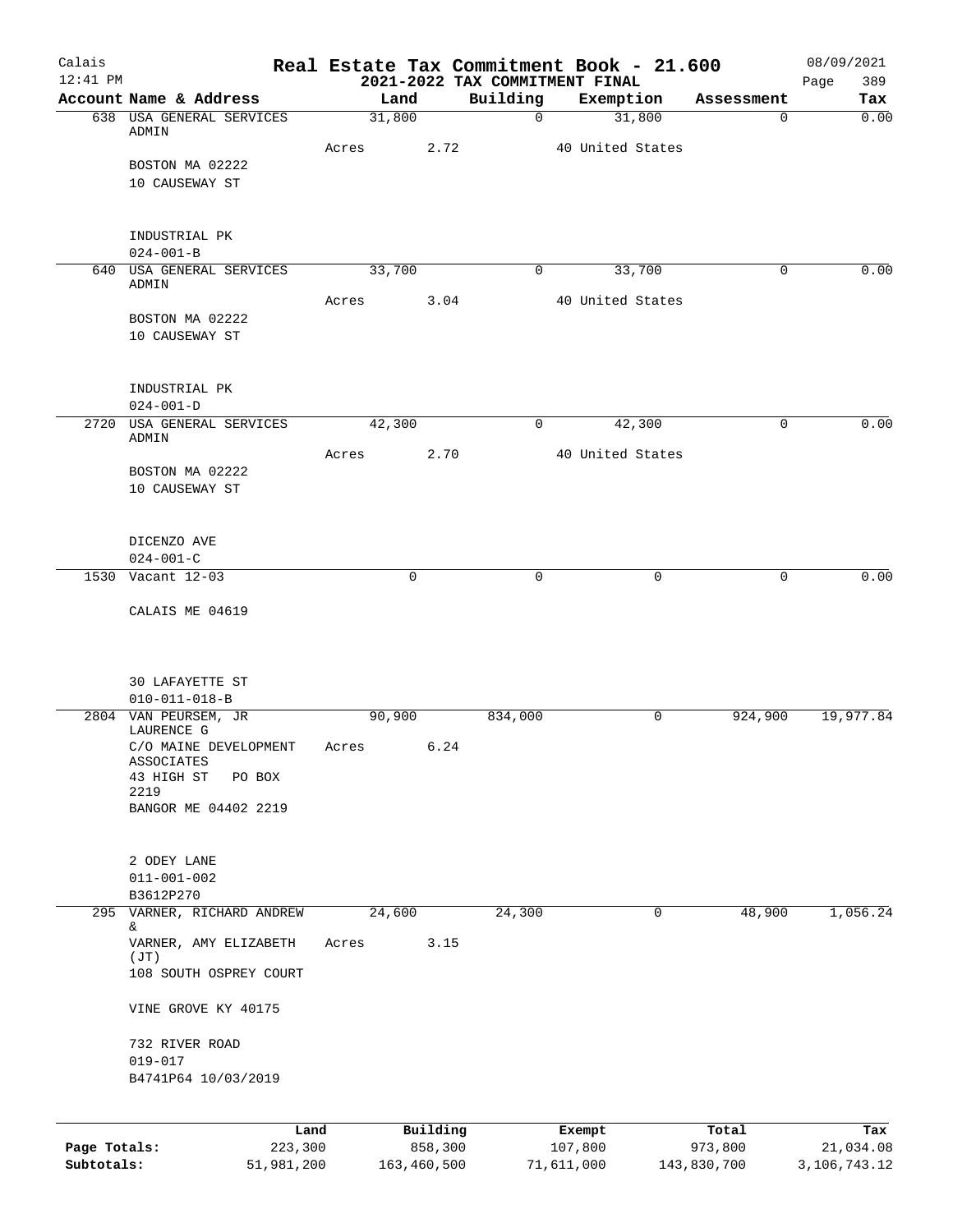| Calais     |                                                    | Real Estate Tax Commitment Book - 21.600 |                                            |             |            | 08/09/2021               |
|------------|----------------------------------------------------|------------------------------------------|--------------------------------------------|-------------|------------|--------------------------|
| $12:41$ PM | Account Name & Address                             | Land                                     | 2021-2022 TAX COMMITMENT FINAL<br>Building | Exemption   | Assessment | 390<br>Page<br>Tax       |
|            | 2844 VERTICAL BRIDGE TOWERS                        | $\mathbf 0$                              | 182,300                                    | $\mathbf 0$ | 182,300    | 3,937.68                 |
|            | III, LLC                                           |                                          |                                            |             |            |                          |
|            | 750 PARK OF COMMERCE                               |                                          |                                            |             |            |                          |
|            | DR., SUITE 300                                     |                                          |                                            |             |            |                          |
|            | BOCA RATON FL 33487                                |                                          |                                            |             |            |                          |
|            |                                                    |                                          |                                            |             |            |                          |
|            |                                                    |                                          |                                            |             |            |                          |
|            | 1267 RIVER ROAD                                    |                                          |                                            |             |            |                          |
|            | $037 - 205 - 001 - A$                              |                                          |                                            |             |            |                          |
|            | 819 VOISINE, JAMIE &                               | 21,200                                   | 0                                          | 0           | 21,200     | 457.92                   |
|            | VOISINE, LEIGH-ANN (JT) Acres                      | 0.53                                     |                                            |             |            |                          |
|            | 1 ONEIL LANE                                       |                                          |                                            |             |            |                          |
|            |                                                    |                                          |                                            |             |            |                          |
|            | CALAIS ME 04619                                    |                                          |                                            |             |            |                          |
|            | 228 SOUTH ST                                       |                                          |                                            |             |            |                          |
|            | $027 - 208 - 001$                                  |                                          |                                            |             |            |                          |
|            | B4773P276 03/31/2021 B3944P98 12/06/2012 B3902P158 |                                          |                                            |             |            |                          |
|            | 432 VOSE, CAROLYN L                                | 39,300                                   | 0                                          | 0           | 39,300     | 848.88                   |
|            |                                                    | 1.37<br>Acres                            |                                            |             |            |                          |
|            | HERMON ME 04401                                    |                                          |                                            |             |            |                          |
|            | 551 RIDGE DRIVE                                    |                                          |                                            |             |            |                          |
|            |                                                    |                                          |                                            |             |            |                          |
|            | CHISHOLM BLVD/NASHS                                |                                          |                                            |             |            |                          |
|            | $036 - 010$                                        |                                          |                                            |             |            |                          |
|            | B4268P214 06/21/2016                               |                                          |                                            |             |            |                          |
|            | 247 VOSE, STEPHEN R                                | 27,300                                   | 107,300                                    | 0           | 134,600    | 2,907.36                 |
|            |                                                    | Acres<br>0.46                            |                                            |             |            |                          |
|            | HERMON ME 04401                                    |                                          |                                            |             |            |                          |
|            | 551 RIDGE DRIVE                                    |                                          |                                            |             |            |                          |
|            |                                                    |                                          |                                            |             |            |                          |
|            |                                                    |                                          |                                            |             |            |                          |
|            | 81 EVERGREEN LN<br>$037 - 100 - 003 - 1$           |                                          |                                            |             |            |                          |
|            | B2469P327 10/01/1989 B1602P208                     |                                          |                                            |             |            |                          |
|            | 37 W/S CALAIS PROPERTIES                           | 750,200                                  | 6,485,100                                  |             |            | 7, 235, 300 156, 282. 48 |
|            | LIMITED PARTNERSHIP                                |                                          |                                            |             |            |                          |
|            | WS ASSET MANAGEMENT,                               | Acres 15.10                              |                                            |             |            |                          |
|            | INC./ATTN: DEIRDRE<br>GEOGHEGAM                    |                                          |                                            |             |            |                          |
|            |                                                    |                                          |                                            |             |            |                          |
|            | 33 BOYLESTON ST, SUITE                             |                                          |                                            |             |            |                          |
|            | 3000                                               |                                          |                                            |             |            |                          |
|            | CHESTNUT HILL MA 02467                             |                                          |                                            |             |            |                          |
|            | 379 SOUTH ST                                       |                                          |                                            |             |            |                          |
|            | $012 - 008 - 001$                                  |                                          |                                            |             |            |                          |
|            | B1897P341 B1897P339                                |                                          |                                            |             |            |                          |
|            |                                                    |                                          |                                            |             |            |                          |

|              | Land       | Building    | Exempt     | Total       | Tax          |
|--------------|------------|-------------|------------|-------------|--------------|
| Page Totals: | 838,000    | 6,774,700   |            | 7,612,700   | 164,434.32   |
| Subtotals:   | 52,819,200 | 170,235,200 | 71,611,000 | 151,443,400 | 3,271,177.44 |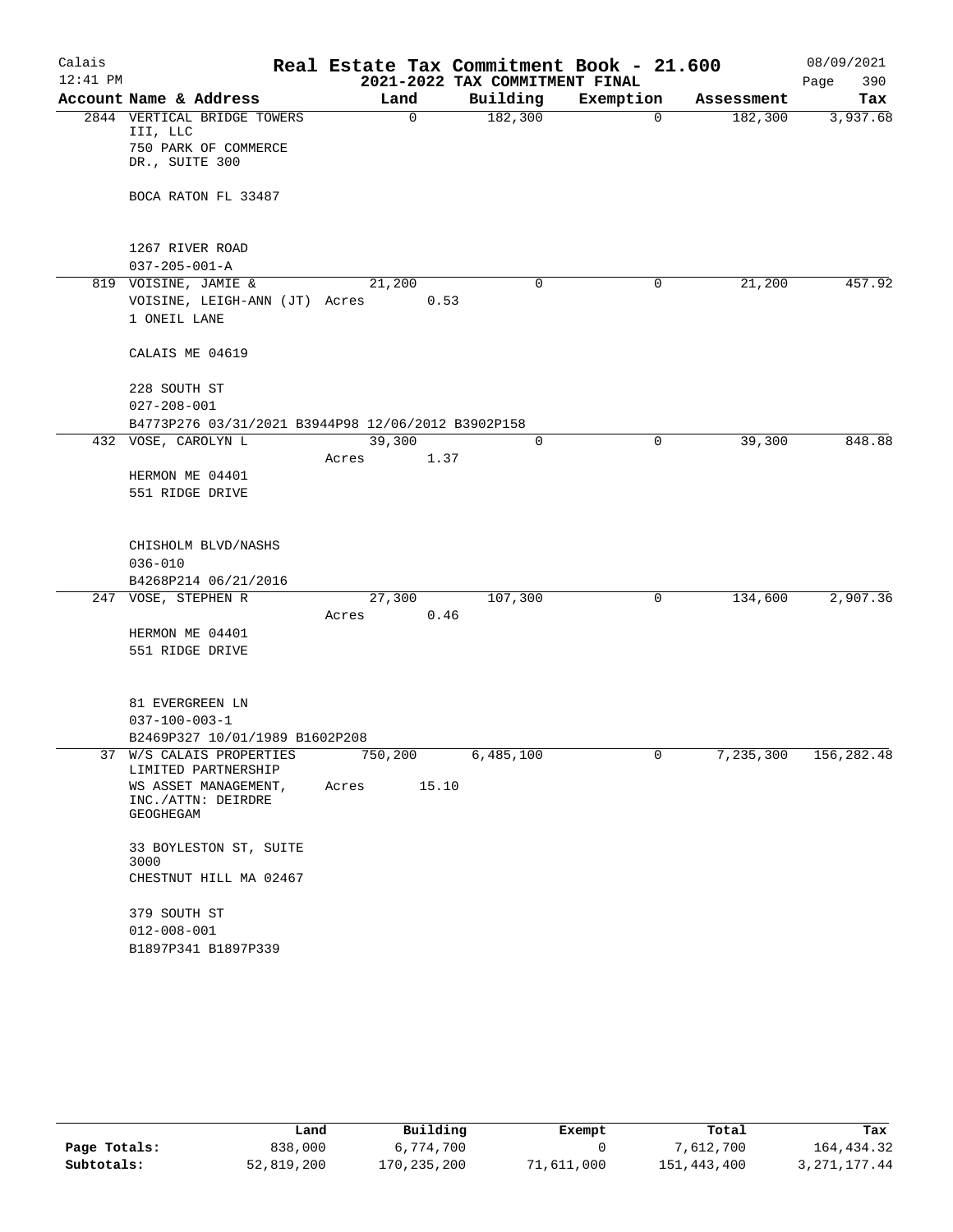| Calais<br>$12:41$ PM       |                                                             |         |               | Real Estate Tax Commitment Book - 21.600<br>2021-2022 TAX COMMITMENT FINAL |                        |                        | 08/09/2021<br>391        |
|----------------------------|-------------------------------------------------------------|---------|---------------|----------------------------------------------------------------------------|------------------------|------------------------|--------------------------|
|                            | Account Name & Address                                      |         | Land          | Building                                                                   | Exemption              | Assessment             | Page<br>Tax              |
|                            | 1274 W/S SOUTH STREET<br>MARKETPLACE LIMITED<br>PARTNERSHIP | 242,300 |               | $\mathsf{O}$                                                               | $\mathbf 0$            | 242,300                | 5,233.68                 |
|                            | WS ASSET MANAGEMENT,<br>INC./ATTN: DEIRDRE<br>GEOGHEGAM     | Acres   | 2.93          |                                                                            |                        |                        |                          |
|                            | 33 BOYLESTON ST, SUITE<br>3000                              |         |               |                                                                            |                        |                        |                          |
|                            | CHESTNUT HILL MA 02467                                      |         |               |                                                                            |                        |                        |                          |
|                            | SOUTH ST<br>$012 - 008 - 002$                               |         |               |                                                                            |                        |                        |                          |
|                            | B1919P333<br>1275 W/S SOUTH STREET                          | 116,700 |               | 0                                                                          | 0                      | 116,700                | 2,520.72                 |
|                            | MARKETPLACE LIMITED<br>PARTNERSHIP                          |         |               |                                                                            |                        |                        |                          |
|                            | WS ASSET MANAGEMENT,<br>INC./ATTN: DEIRDRE<br>GEOGHEGAM     | Acres   | 0.68          |                                                                            |                        |                        |                          |
|                            | 33 BOYLESTON ST, SUITE<br>3000<br>CHESTNUT HILL MA 02467    |         |               |                                                                            |                        |                        |                          |
|                            | SOUTH ST                                                    |         |               |                                                                            |                        |                        |                          |
|                            | $012 - 008 - 004$<br>B1919P333                              |         |               |                                                                            |                        |                        |                          |
|                            | 1276 W/S SOUTH STREET                                       |         | 81,900        | $\mathbf 0$                                                                | 0                      | 81,900                 | 1,769.04                 |
|                            | MARKETPLACE LIMITED<br>PARTNERSHIP                          |         |               |                                                                            |                        |                        |                          |
|                            | WS ASSET MANAGEMENT,<br>INC./ATTN: DEIRDRE<br>GEOGHEGAM     | Acres   | 31.80         |                                                                            |                        |                        |                          |
|                            | 33 BOYLESTON ST, SUITE<br>3000<br>CHESTNUT HILL MA 02467    |         |               |                                                                            |                        |                        |                          |
|                            |                                                             |         |               |                                                                            |                        |                        |                          |
|                            | SOUTH ST                                                    |         |               |                                                                            |                        |                        |                          |
|                            | $012 - 008 - 005$<br>B1919P333                              |         |               |                                                                            |                        |                        |                          |
| 409                        | WADE, JUDITH                                                |         | 100           | $\mathbf 0$                                                                | 0                      | 100                    | 2.16                     |
|                            |                                                             | Acres   | 0.06          |                                                                            |                        |                        |                          |
|                            | CALAIS ME 04619<br>15 PLASTER MILL DRIVE                    |         |               |                                                                            |                        |                        |                          |
|                            |                                                             |         |               |                                                                            |                        |                        |                          |
|                            | RIVER RD                                                    |         |               |                                                                            |                        |                        |                          |
|                            | $037 - 260$                                                 |         |               |                                                                            |                        |                        |                          |
|                            | B2896P99                                                    |         |               |                                                                            |                        |                        |                          |
| 410                        | WADE, JUDITH                                                |         | 100<br>0.17   | 0                                                                          | 0                      | 100                    | 2.16                     |
|                            | CALAIS ME 04619                                             | Acres   |               |                                                                            |                        |                        |                          |
|                            | 15 PLASTER MILL DRIVE                                       |         |               |                                                                            |                        |                        |                          |
|                            | RIVER RD                                                    |         |               |                                                                            |                        |                        |                          |
|                            | $037 - 261$                                                 |         |               |                                                                            |                        |                        |                          |
|                            | B1533P82 06/23/2004                                         |         |               |                                                                            |                        |                        |                          |
|                            |                                                             | Land    | Building      | 0                                                                          | Exempt<br>$\mathsf{O}$ | Total                  | Tax                      |
| Page Totals:<br>Subtotals: | 441,100<br>53,260,300                                       |         | 170, 235, 200 |                                                                            | 71,611,000             | 441,100<br>151,884,500 | 9,527.76<br>3,280,705.20 |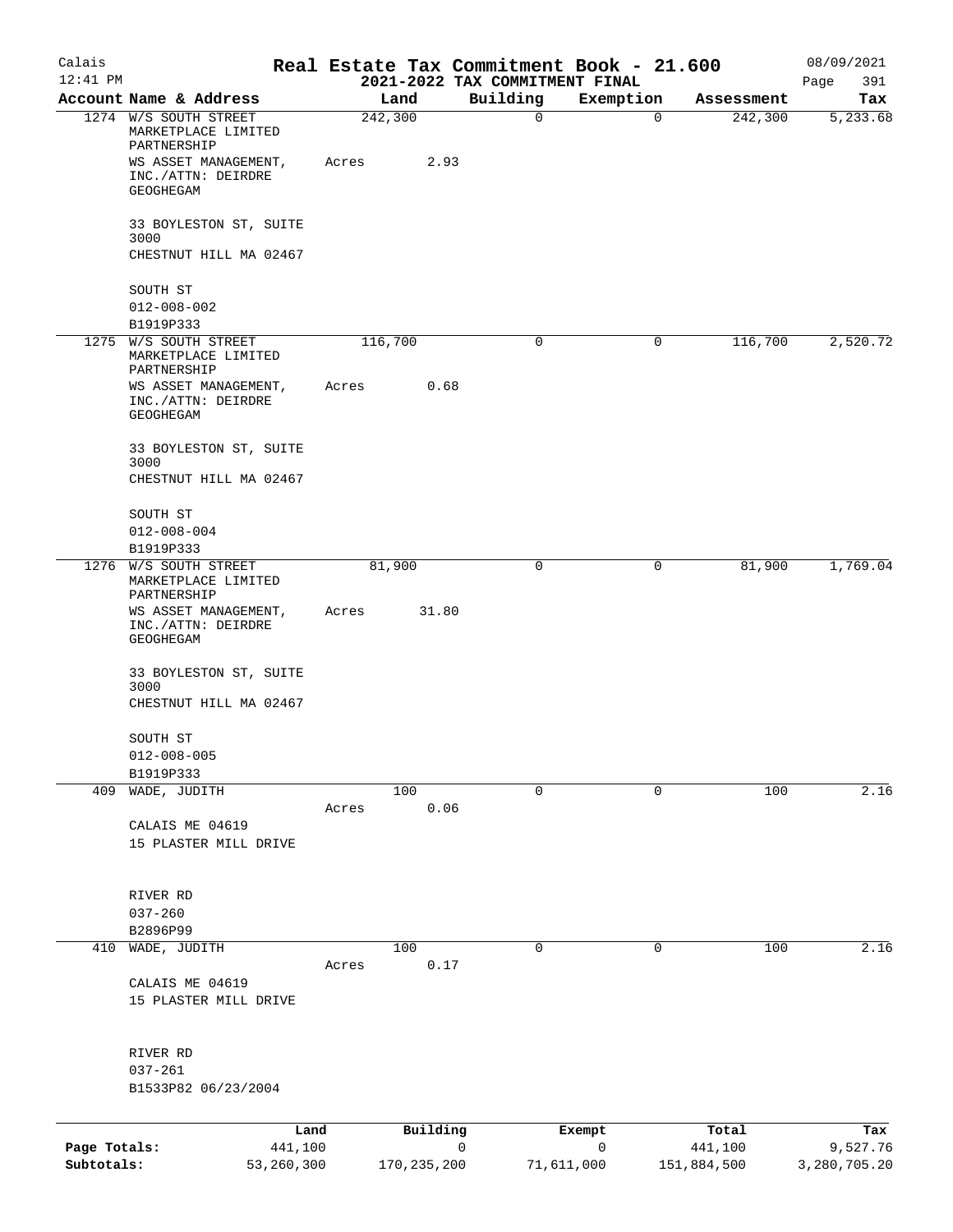| Calais       |                                           |                 |          |                                | Real Estate Tax Commitment Book - 21.600 |                       | 08/09/2021      |
|--------------|-------------------------------------------|-----------------|----------|--------------------------------|------------------------------------------|-----------------------|-----------------|
| $12:41$ PM   | Account Name & Address                    |                 |          | 2021-2022 TAX COMMITMENT FINAL |                                          |                       | 392<br>Page     |
|              | 253 WADE-ELLIOTT, JUDITH                  | 10,100          | Land     | Building<br>92,200             | Exemption<br>$\mathbf 0$                 | Assessment<br>102,300 | Tax<br>2,209.68 |
|              |                                           | Acres           | 1.50     |                                |                                          |                       |                 |
|              | CALAIS ME 04619                           |                 |          |                                |                                          |                       |                 |
|              | 15 PLASTER MILL DRIVE                     |                 |          |                                |                                          |                       |                 |
|              |                                           |                 |          |                                |                                          |                       |                 |
|              |                                           |                 |          |                                |                                          |                       |                 |
|              | 15 PLASTER MILL DRIVE<br>$037 - 219$      |                 |          |                                |                                          |                       |                 |
|              | B2896P99 06/23/2004                       |                 |          |                                |                                          |                       |                 |
|              | 1494 WAHL, GAIL                           |                 | 22,400   | 110,200                        | 0                                        | 132,600               | 2,864.16        |
|              | C/O JAMES A COOK                          | Acres           | 0.38     |                                |                                          |                       |                 |
|              | 23 FOWLER STREET                          |                 |          |                                |                                          |                       |                 |
|              | CALAIS ME 04619                           |                 |          |                                |                                          |                       |                 |
|              |                                           |                 |          |                                |                                          |                       |                 |
|              | 587 MAIN ST                               |                 |          |                                |                                          |                       |                 |
|              | $007 - 009 - 018$                         |                 |          |                                |                                          |                       |                 |
|              | B4774P187 04/08/2021                      |                 |          |                                |                                          |                       |                 |
|              | 1493 WAHL, GAIL (PERSONAL                 | 17,700          |          | 0                              | 0                                        | 17,700                | 382.32          |
|              | REP)                                      |                 |          |                                |                                          |                       |                 |
|              |                                           | Acres           | 0.37     |                                |                                          |                       |                 |
|              | SACO ME 04072<br>165 PLEASANT ST          |                 |          |                                |                                          |                       |                 |
|              |                                           |                 |          |                                |                                          |                       |                 |
|              |                                           |                 |          |                                |                                          |                       |                 |
|              | 1 DOWNES ST                               |                 |          |                                |                                          |                       |                 |
|              | $007 - 009 - 017$                         |                 |          |                                |                                          |                       |                 |
|              | B2332P87                                  |                 |          |                                |                                          |                       | 224.64          |
|              | 189 WALKER, CALVIN H<br>897 RIVER RD      | 10,400<br>Acres | 61.90    | 0                              | 0                                        | 10,400                |                 |
|              |                                           |                 |          |                                |                                          |                       |                 |
|              | CALAIS ME 04619                           |                 |          |                                |                                          |                       |                 |
|              |                                           |                 |          |                                |                                          |                       |                 |
|              |                                           |                 |          |                                |                                          |                       |                 |
|              | RIVER ROAD<br>$033 - 195$                 |                 |          |                                |                                          |                       |                 |
|              | B4165P172 06/16/2015 B1976P152            |                 |          |                                |                                          |                       |                 |
|              | 325 WALKER, CALVIN H                      | 10,300          |          | 66,600                         | 25,000                                   | 51,900                | 1,121.04        |
|              | 897 RIVER RD                              | Acres           | 2.00     |                                | 19 Homestead                             |                       |                 |
|              |                                           |                 |          |                                |                                          |                       |                 |
|              | CALAIS ME 04619                           |                 |          |                                |                                          |                       |                 |
|              |                                           |                 |          |                                |                                          |                       |                 |
|              | 897 RIVER ROAD                            |                 |          |                                |                                          |                       |                 |
|              | $033 - 195 - 001$                         |                 |          |                                |                                          |                       |                 |
|              | B4165P172 06/16/2016                      |                 |          |                                |                                          |                       |                 |
|              | 2632 WALKER, CALVIN H                     |                 | 2,800    | $\mathbf 0$                    | 0                                        | 2,800                 | 60.48           |
|              | 897 RIVER RD                              | Acres           | 4.00     |                                |                                          |                       |                 |
|              | CALAIS ME 04619                           |                 |          |                                |                                          |                       |                 |
|              |                                           |                 |          |                                |                                          |                       |                 |
|              |                                           |                 |          |                                |                                          |                       |                 |
|              | RIVER ROAD                                |                 |          |                                |                                          |                       |                 |
|              | $020 - 012 - 002$<br>B4165P172 06/16/2015 |                 |          |                                |                                          |                       |                 |
|              |                                           |                 |          |                                |                                          |                       |                 |
|              |                                           |                 |          |                                |                                          |                       |                 |
|              |                                           |                 |          |                                |                                          |                       |                 |
|              | Land                                      |                 | Building |                                | Exempt                                   | Total                 | Tax             |
| Page Totals: | 73,700                                    |                 | 269,000  |                                | 25,000                                   | 317,700               | 6,862.32        |

**Subtotals:** 53,334,000 170,504,200 71,636,000 152,202,200 3,287,567.52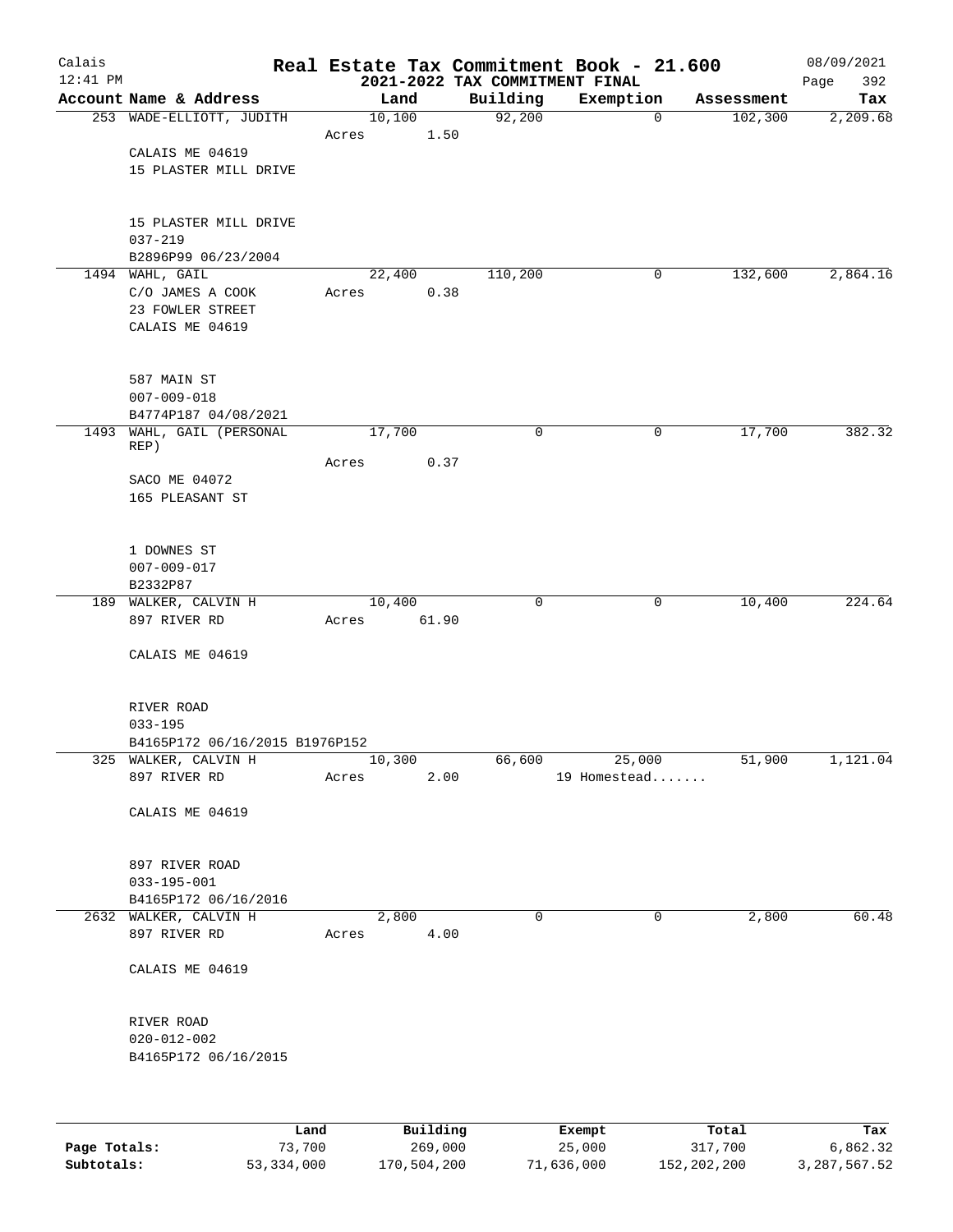| Calais       |                                                   |       |          |          | Real Estate Tax Commitment Book - 21.600 |                  | 08/09/2021      |
|--------------|---------------------------------------------------|-------|----------|----------|------------------------------------------|------------------|-----------------|
| $12:41$ PM   | Account Name & Address                            |       | Land     | Building | 2021-2022 TAX COMMITMENT FINAL           | Assessment       | 393<br>Page     |
|              | 2773 WALKER, MICHAEL                              |       | 36,000   | 9,700    | Exemption<br>0                           | 45,700           | Tax<br>987.12   |
|              |                                                   | Acres | 105.00   |          |                                          |                  |                 |
|              | CALAIS ME 04619                                   |       |          |          |                                          |                  |                 |
|              | P.O. BOX 210                                      |       |          |          |                                          |                  |                 |
|              |                                                   |       |          |          |                                          |                  |                 |
|              |                                                   |       |          |          |                                          |                  |                 |
|              | BEAVER LAKE<br>$032 - 090 + 091$                  |       |          |          |                                          |                  |                 |
|              | B2403P223 02/01/2000                              |       |          |          |                                          |                  |                 |
|              | 621 WALKER, MICHAEL J                             |       | 9,800    | 53,800   | 25,000                                   | 38,600           | 833.76          |
|              |                                                   | Acres |          | 1.00     | 19 Homestead                             |                  |                 |
|              | CALAIS ME 04619                                   |       |          |          |                                          |                  |                 |
|              | P.O. BOX 210                                      |       |          |          |                                          |                  |                 |
|              | <b>30 HARDSCRABBLE RD</b>                         |       |          |          |                                          |                  |                 |
|              | $030 - 173$                                       |       |          |          |                                          |                  |                 |
|              | B1653P251 07/01/1990                              |       |          |          |                                          |                  |                 |
|              | 2697 WALLACE, CHARLENE                            |       | 24,400   | 51,800   | 0                                        | 76,200           | 1,645.92        |
|              | C/O MOOSE ISLAND                                  | Acres |          | 0.90     |                                          |                  |                 |
|              | HOLDINGS, LLC                                     |       |          |          |                                          |                  |                 |
|              | 260 SHATTUCK ROAD<br>CALAIS ME 04619              |       |          |          |                                          |                  |                 |
|              |                                                   |       |          |          |                                          |                  |                 |
|              | 91 RIVER ROAD                                     |       |          |          |                                          |                  |                 |
|              | $027 - 176 - 001$                                 |       |          |          |                                          |                  |                 |
|              | B4812P6 07/22/2021 B4752P284 01/06/2021 B2070P270 |       |          |          |                                          |                  |                 |
|              | 1626 WALLACE, ELIZABETH N                         |       | 22,400   | 69,300   | 25,000                                   | 66,700           | 1,440.72        |
|              |                                                   | Acres |          | 0.38     | 19 Homestead                             |                  |                 |
|              | CALAIS ME 04619                                   |       |          |          |                                          |                  |                 |
|              | 292 NORTH ST                                      |       |          |          |                                          |                  |                 |
|              |                                                   |       |          |          |                                          |                  |                 |
|              | 292 NORTH ST                                      |       |          |          |                                          |                  |                 |
|              | $011 - 013 - 001$                                 |       |          |          |                                          |                  |                 |
|              | B1331P24                                          |       |          |          |                                          |                  |                 |
|              | 1474 WALLACE, HAROLD ANTHONY                      |       | 7,000    | 18,900   | 25,000                                   | 900              | 19.44           |
|              | CALAIS ME 04619                                   | Acres |          | 0.15     | 19 Homestead                             |                  |                 |
|              | 540 MAIN ST                                       |       |          |          |                                          |                  |                 |
|              |                                                   |       |          |          |                                          |                  |                 |
|              |                                                   |       |          |          |                                          |                  |                 |
|              | 540 MAIN ST<br>$007 - 001 - 034$                  |       |          |          |                                          |                  |                 |
|              | B1202P57                                          |       |          |          |                                          |                  |                 |
|              | 1901 WALLACE, SHELLEY                             |       | 14,300   | 52,800   | 0                                        | 67,100           | 1,449.36        |
|              |                                                   | Acres |          | 0.62     |                                          |                  |                 |
|              | BARING PLANTATION ME                              |       |          |          |                                          |                  |                 |
|              | 04694<br>88A MOOSE HORN ROAD                      |       |          |          |                                          |                  |                 |
|              |                                                   |       |          |          |                                          |                  |                 |
|              | 18 FOWLER ST                                      |       |          |          |                                          |                  |                 |
|              | $026 - 063$                                       |       |          |          |                                          |                  |                 |
|              | B3668P105 08/18/2010                              |       |          |          |                                          |                  |                 |
|              |                                                   |       |          |          |                                          |                  |                 |
|              |                                                   |       |          |          |                                          |                  |                 |
| Page Totals: | 113,900                                           | Land  | Building | 256,300  | Exempt<br>75,000                         | Total<br>295,200 | Tax<br>6,376.32 |

**Subtotals:** 53,447,900 170,760,500 71,711,000 152,497,400 3,293,943.84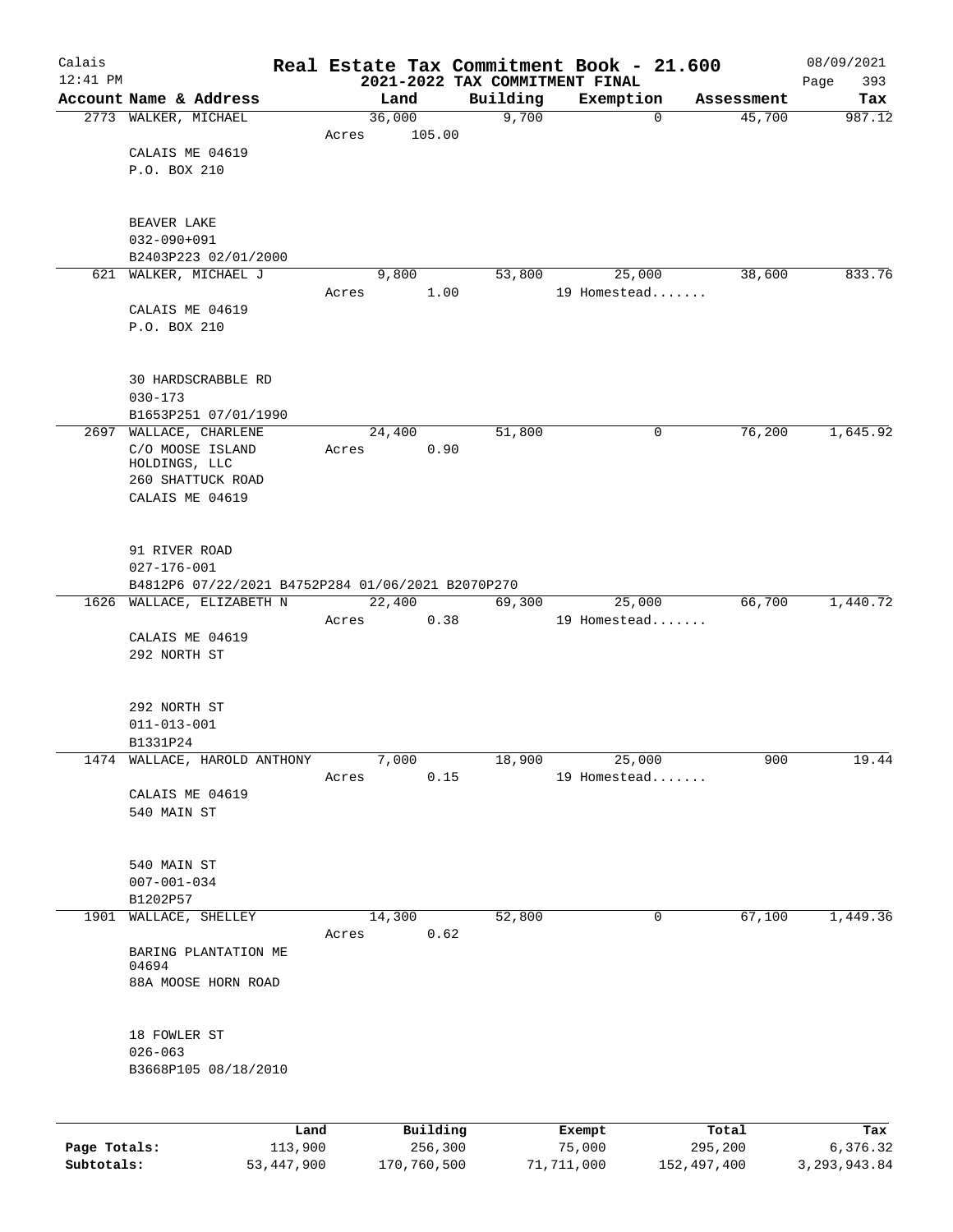| Calais     |                                                          |       |                       |      |                                | Real Estate Tax Commitment Book - 21.600 |            | 08/09/2021  |
|------------|----------------------------------------------------------|-------|-----------------------|------|--------------------------------|------------------------------------------|------------|-------------|
| $12:41$ PM |                                                          |       |                       |      | 2021-2022 TAX COMMITMENT FINAL |                                          |            | Page<br>394 |
|            | Account Name & Address                                   |       | Land                  |      | Building                       | Exemption                                | Assessment | Tax         |
|            | 733 WALLACE, CARROLL JR.&<br>WALLACE, CHARLENE           |       | 41,700<br>Acres 45.00 |      |                                | 56,300<br>25,000<br>19 Homestead         | 73,000     | 1,576.80    |
|            | C/O MOOSE ISLAND<br>HOLDINGS, LLC                        |       |                       |      |                                |                                          |            |             |
|            | 260 SHATTUCK ROAD                                        |       |                       |      |                                |                                          |            |             |
|            | CALAIS ME 04619                                          |       |                       |      |                                |                                          |            |             |
|            | 91 RIVER ROAD                                            |       |                       |      |                                |                                          |            |             |
|            | 027-176                                                  |       |                       |      |                                |                                          |            |             |
|            | B4812P6 07/22/2021 B4752P285 01/06/2021 B1346P89         |       |                       |      |                                |                                          |            |             |
|            | 2847 WALLACE, CHRISTOPHER L &                            |       | 12,200                |      | 125,200                        | 0                                        | 137,400    | 2,967.84    |
|            | WALLACE, CHELSIE E (JT) Acres 20.00<br>115 PALMER STREET |       |                       |      |                                |                                          |            |             |
|            | CALAIS ME 04619                                          |       |                       |      |                                |                                          |            |             |
|            | 115 PALMER ST                                            |       |                       |      |                                |                                          |            |             |
|            | $027 - 182 - C$                                          |       |                       |      |                                |                                          |            |             |
|            | B4499P239 09/24/2018                                     |       |                       |      |                                |                                          |            |             |
|            | 1767 WALTON, CATHERINE J                                 |       | 10,000                |      | 79,200                         | 31,000                                   | 58,200     | 1,257.12    |
|            | CALAIS ME 04619                                          | Acres |                       | 0.30 |                                | 19 Homestead<br>56 Vietnam Vet Widow/Res |            |             |
|            | P.O. BOX 641                                             |       |                       |      |                                |                                          |            |             |
|            |                                                          |       |                       |      |                                |                                          |            |             |
|            | 73 CALAIS AVE                                            |       |                       |      |                                |                                          |            |             |
|            | $010 - 005 - 005$                                        |       |                       |      |                                |                                          |            |             |
|            | B1520P32                                                 |       |                       |      |                                |                                          |            |             |
|            | 1265 WALTON, NELLIE                                      |       | 25,700                |      | 54,400                         | 0                                        | 80,100     | 1,730.16    |
|            |                                                          | Acres |                       | 0.16 |                                |                                          |            |             |
|            | CALAIS ME 04619<br>12 CHANDLER ST                        |       |                       |      |                                |                                          |            |             |
|            |                                                          |       |                       |      |                                |                                          |            |             |
|            | 4 MONROE ST                                              |       |                       |      |                                |                                          |            |             |
|            | $006 - 006 - 008$                                        |       |                       |      |                                |                                          |            |             |
|            | B2692P319 12/02/2002                                     |       |                       |      |                                |                                          |            |             |
|            | 1266 WALTON, NELLIE                                      | Acres | 16,100                | 0.10 | 11,100                         | 0                                        | 27,200     | 587.52      |
|            | CALAIS ME 04619                                          |       |                       |      |                                |                                          |            |             |
|            | 12 CHANDLER ST                                           |       |                       |      |                                |                                          |            |             |
|            | 8 MONROE ST                                              |       |                       |      |                                |                                          |            |             |
|            | $006 - 006 - 009$                                        |       |                       |      |                                |                                          |            |             |
|            | B3782P301 10/05/2011 B2724P278 03/03/2003                |       |                       |      |                                |                                          |            |             |
|            | 2442 WALTON, NELLIE                                      |       | 9,100                 |      | 19,400                         | $\Omega$                                 | 28,500     | 615.60      |
|            |                                                          | Acres |                       | 0.25 |                                |                                          |            |             |
|            | CALAIS ME 04619                                          |       |                       |      |                                |                                          |            |             |
|            | 12 CHANDLER STREET                                       |       |                       |      |                                |                                          |            |             |
|            | 16 GARFIELD ST                                           |       |                       |      |                                |                                          |            |             |
|            | $005 - 008 - 008$                                        |       |                       |      |                                |                                          |            |             |
|            | B4355P80 05/03/2017                                      |       |                       |      |                                |                                          |            |             |
|            |                                                          |       |                       |      |                                |                                          |            |             |
|            |                                                          |       |                       |      |                                |                                          |            |             |

|              | Land       | Building    | Exempt     | Total       | Tax          |
|--------------|------------|-------------|------------|-------------|--------------|
| Page Totals: | 114,800    | 345,600     | 56,000     | 404,400     | 8,735.04     |
| Subtotals:   | 53,562,700 | 171,106,100 | 71,767,000 | 152,901,800 | 3,302,678.88 |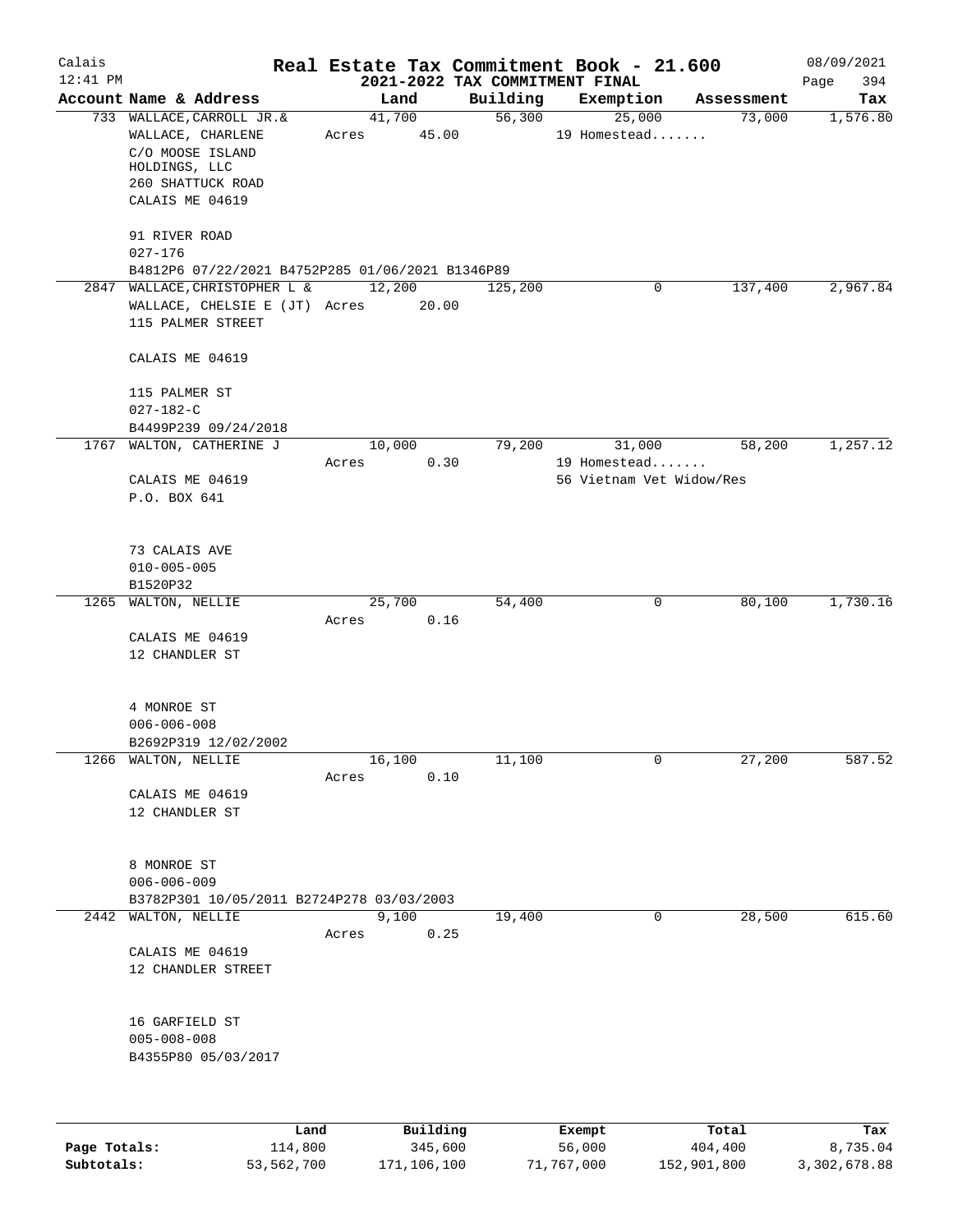| Calais<br>$12:41$ PM |                                          |       |        | 2021-2022 TAX COMMITMENT FINAL | Real Estate Tax Commitment Book - 21.600 |            | 08/09/2021<br>Page<br>395 |
|----------------------|------------------------------------------|-------|--------|--------------------------------|------------------------------------------|------------|---------------------------|
|                      | Account Name & Address                   |       | Land   | Building                       | Exemption                                | Assessment | Tax                       |
|                      | 2544 WALTON, NELLIE                      |       | 8,100  | $\mathbf 0$                    | $\mathbf 0$                              | 8,100      | 174.96                    |
|                      |                                          | Acres | 0.08   |                                |                                          |            |                           |
|                      | CALAIS ME 04619                          |       |        |                                |                                          |            |                           |
|                      | 12 CHANDLER ST                           |       |        |                                |                                          |            |                           |
|                      |                                          |       |        |                                |                                          |            |                           |
|                      |                                          |       |        |                                |                                          |            |                           |
|                      | MONROE ST<br>$006 - 006 - 010$           |       |        |                                |                                          |            |                           |
|                      | B3782P301 10/05/2011 B2926P27 09/15/2004 |       |        |                                |                                          |            |                           |
|                      | 2545 WALTON, NELLIE                      |       | 11,500 | 45,100                         | 0                                        | 56,600     | 1,222.56                  |
|                      |                                          | Acres | 0.10   |                                |                                          |            |                           |
|                      | CALAIS ME 04619                          |       |        |                                |                                          |            |                           |
|                      | 12 CHANDLER ST                           |       |        |                                |                                          |            |                           |
|                      |                                          |       |        |                                |                                          |            |                           |
|                      |                                          |       |        |                                |                                          |            |                           |
|                      | 13 LOWELL ST                             |       |        |                                |                                          |            |                           |
|                      | $006 - 006 - 012$                        |       |        |                                |                                          |            |                           |
|                      | B3782P301 10/05/2011                     |       |        |                                |                                          |            |                           |
|                      | 2582 WALTON, NELLIE                      | Acres | 23,900 | 78,500                         | $\mathbf 0$                              | 102,400    | 2,211.84                  |
|                      | CALAIS ME 04619                          |       | 0.43   |                                |                                          |            |                           |
|                      | 12 CHANDLER ST                           |       |        |                                |                                          |            |                           |
|                      |                                          |       |        |                                |                                          |            |                           |
|                      |                                          |       |        |                                |                                          |            |                           |
|                      | 12 LOWELL ST                             |       |        |                                |                                          |            |                           |
|                      | $006 - 006 - 016$                        |       |        |                                |                                          |            |                           |
|                      | B3782P301 10/05/2011 B2199P2 10/01/1996  |       |        |                                |                                          |            |                           |
|                      | 2261 WALTON, NELLIE                      |       | 6,800  | 59,200                         | 0                                        | 66,000     | 1,425.60                  |
|                      |                                          | Acres | 0.14   |                                |                                          |            |                           |
|                      | CALAIS ME 04619                          |       |        |                                |                                          |            |                           |
|                      | 12 CHANDLER ST                           |       |        |                                |                                          |            |                           |
|                      |                                          |       |        |                                |                                          |            |                           |
|                      | 5 BARING ST                              |       |        |                                |                                          |            |                           |
|                      | $002 - 001 - 010$                        |       |        |                                |                                          |            |                           |
|                      | B3555P19 B2682P287                       |       |        |                                |                                          |            |                           |
|                      | 2262 WALTON, NELLIE                      |       | 7,700  | $\mathbf 0$                    | 0                                        | 7,700      | 166.32                    |
|                      |                                          | Acres | 0.28   |                                |                                          |            |                           |
|                      | CALAIS ME 04619                          |       |        |                                |                                          |            |                           |
|                      | 12 CHANDLER ST                           |       |        |                                |                                          |            |                           |
|                      |                                          |       |        |                                |                                          |            |                           |
|                      | BARING ST                                |       |        |                                |                                          |            |                           |
|                      | $002 - 001 - 010 - 002$                  |       |        |                                |                                          |            |                           |
|                      | B3555P19 07/22/2009                      |       |        |                                |                                          |            |                           |
|                      | 2432 WALTON, NELLIE                      |       | 14,700 | 62,200                         | 25,000                                   | 51,900     | 1,121.04                  |
|                      |                                          | Acres | 0.65   |                                | 19 Homestead                             |            |                           |
|                      | CALAIS ME 04619                          |       |        |                                |                                          |            |                           |
|                      | 12 CHANDLER ST                           |       |        |                                |                                          |            |                           |
|                      |                                          |       |        |                                |                                          |            |                           |
|                      | 12 CHANDLER ST                           |       |        |                                |                                          |            |                           |
|                      | $005 - 007 - 015$                        |       |        |                                |                                          |            |                           |
|                      | B3849P77 05/29/2012 B545P381             |       |        |                                |                                          |            |                           |
|                      |                                          |       |        |                                |                                          |            |                           |
|                      |                                          |       |        |                                |                                          |            |                           |
|                      |                                          |       |        |                                |                                          |            |                           |

|              | Land       | Building    | Exempt     | Total       | Tax          |
|--------------|------------|-------------|------------|-------------|--------------|
| Page Totals: | 72,700     | 245,000     | 25,000     | 292,700     | 6,322.32     |
| Subtotals:   | 53,635,400 | 171,351,100 | 71,792,000 | 153,194,500 | 3,309,001.20 |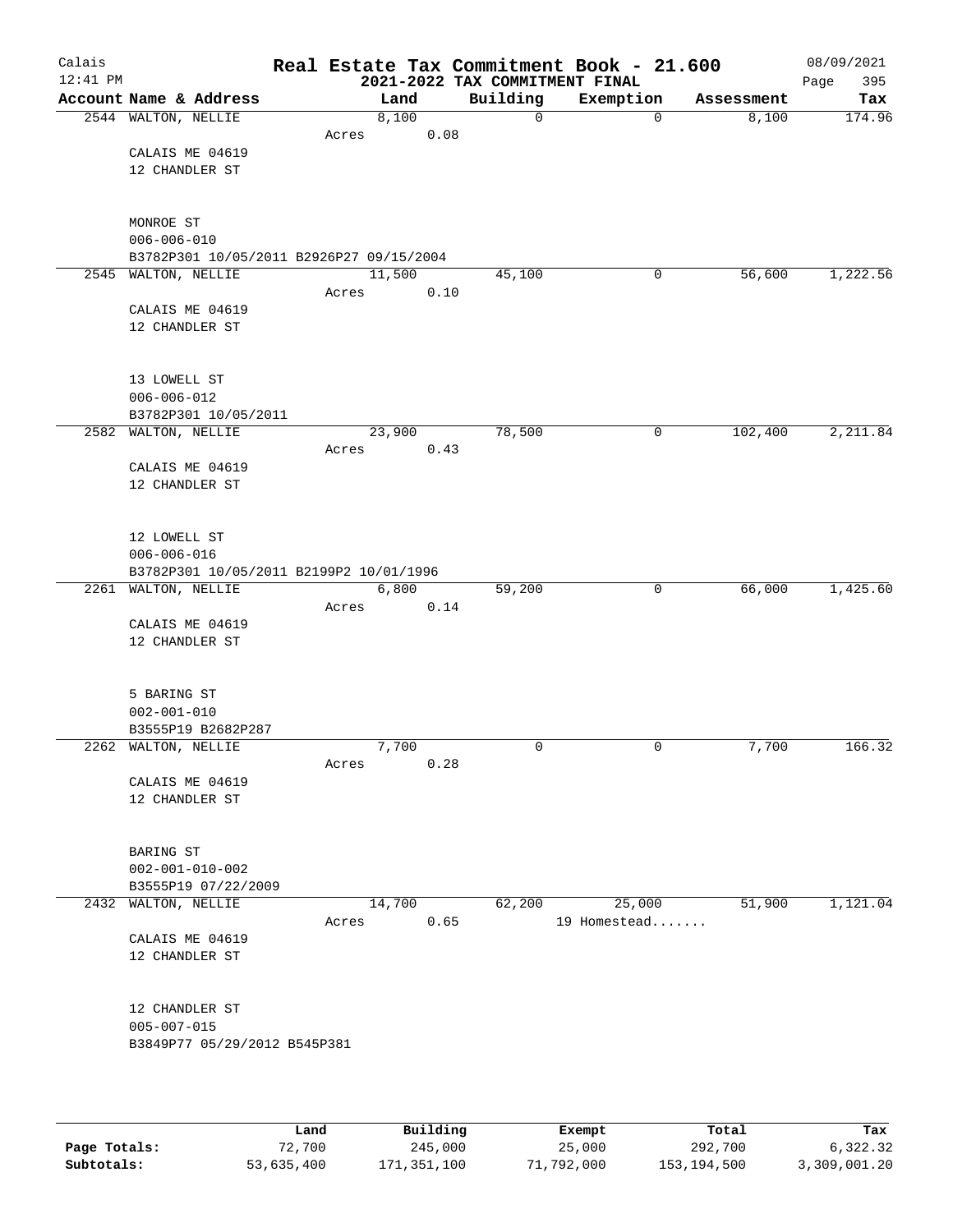| Calais     |                                                  |       |          |                                            | Real Estate Tax Commitment Book - 21.600 |            | 08/09/2021         |
|------------|--------------------------------------------------|-------|----------|--------------------------------------------|------------------------------------------|------------|--------------------|
| $12:41$ PM | Account Name & Address                           |       | Land     | 2021-2022 TAX COMMITMENT FINAL<br>Building | Exemption                                | Assessment | 396<br>Page<br>Tax |
|            | 852 WARD, MADELYN M                              |       | 9,800    | 53,700                                     | 25,000                                   | 38,500     | 831.60             |
|            |                                                  | Acres | 1.00     |                                            | 19 Homestead                             |            |                    |
|            | CALAIS ME 04619 9707                             |       |          |                                            |                                          |            |                    |
|            | 89 HARDSCRABBLE RD                               |       |          |                                            |                                          |            |                    |
|            |                                                  |       |          |                                            |                                          |            |                    |
|            |                                                  |       |          |                                            |                                          |            |                    |
|            | 89 HARDSCRABBLE RD                               |       |          |                                            |                                          |            |                    |
|            | $029 - 158 - 001$<br>B2112P141 09/01/1996        |       |          |                                            |                                          |            |                    |
|            | 864 WARREN, CHRISTOPHER P                        |       | 18,200   | 70,200                                     | 0                                        | 88,400     | 1,909.44           |
|            | &                                                |       |          |                                            |                                          |            |                    |
|            | WARREN, BRANDIE N (JT) Acres                     |       | 0.25     |                                            |                                          |            |                    |
|            | 34 DOWNES ST                                     |       |          |                                            |                                          |            |                    |
|            |                                                  |       |          |                                            |                                          |            |                    |
|            | CALAIS ME 04619                                  |       |          |                                            |                                          |            |                    |
|            | 34 DOWNES ST                                     |       |          |                                            |                                          |            |                    |
|            | $008 - 001 - 010$                                |       |          |                                            |                                          |            |                    |
|            | B4664P84 05/29/2020 B3553P282 07/23/2009 B962P36 |       |          |                                            |                                          |            |                    |
|            | 802 WARREN, DEBORAH A                            |       | 36,900   | 70,500                                     | 0                                        | 107,400    | 2,319.84           |
|            | 6127 FAIRLAWN DRIVE                              | Acres | 0.60     |                                            |                                          |            |                    |
|            |                                                  |       |          |                                            |                                          |            |                    |
|            | ORLANDO FL 32809                                 |       |          |                                            |                                          |            |                    |
|            |                                                  |       |          |                                            |                                          |            |                    |
|            | 904 MAIN ST                                      |       |          |                                            |                                          |            |                    |
|            | $013 - 001 - 010$                                |       |          |                                            |                                          |            |                    |
|            | B4763P287 03/05/2021                             |       |          |                                            |                                          |            |                    |
|            | 2828 WARREN, MAVIS A (LE)                        |       | 5,700    | $\mathbf 0$                                | 0                                        | 5,700      | 123.12             |
|            |                                                  | Acres | 2.00     |                                            |                                          |            |                    |
|            | CALAIS ME 04619                                  |       |          |                                            |                                          |            |                    |
|            | 70 CARSON RD                                     |       |          |                                            |                                          |            |                    |
|            |                                                  |       |          |                                            |                                          |            |                    |
|            | CARSON RD                                        |       |          |                                            |                                          |            |                    |
|            | $019 - 013 - A$                                  |       |          |                                            |                                          |            |                    |
|            | B4285P149 08/17/2016 B2859P128 03/19/2004        |       |          |                                            |                                          |            |                    |
|            | 551 WARREN, MAVIS A. (LE)                        |       | 9,800    |                                            | 28,700<br>25,000                         | 13,500     | 291.60             |
|            |                                                  | Acres | 1.00     |                                            | 19 Homestead                             |            |                    |
|            | CALAIS ME 04619                                  |       |          |                                            |                                          |            |                    |
|            | 70 CARSON RD                                     |       |          |                                            |                                          |            |                    |
|            |                                                  |       |          |                                            |                                          |            |                    |
|            | 70 CARSON RD                                     |       |          |                                            |                                          |            |                    |
|            | $019 - 013 - 001$                                |       |          |                                            |                                          |            |                    |
|            | B4285P149 08/17/2016 B2593P296 01/01/2002        |       |          |                                            |                                          |            |                    |
|            | 237 WARREN, WILLIAM R                            |       | 17,100   | 51,700                                     | 25,000                                   | 43,800     | 946.08             |
|            |                                                  | Acres | 0.93     |                                            | 19 Homestead                             |            |                    |
|            | CALAIS ME 04619<br>1476 River Rd                 |       |          |                                            |                                          |            |                    |
|            |                                                  |       |          |                                            |                                          |            |                    |
|            |                                                  |       |          |                                            |                                          |            |                    |
|            | 1476 RIVER ROAD                                  |       |          |                                            |                                          |            |                    |
|            | $015 - 029 - 001$                                |       |          |                                            |                                          |            |                    |
|            | B2548P152 09/01/2001                             |       |          |                                            |                                          |            |                    |
|            |                                                  |       |          |                                            |                                          |            |                    |
|            |                                                  |       |          |                                            |                                          |            |                    |
|            | Land                                             |       | Building |                                            | Exempt                                   | Total      | Tax                |
|            |                                                  |       |          |                                            |                                          |            |                    |

|              | Land       | Building    | Exempt     | Total       | тах             |
|--------------|------------|-------------|------------|-------------|-----------------|
| Page Totals: | 97,500     | 274,800     | 75,000     | 297,300     | 6,421.68        |
| Subtotals:   | 53,732,900 | 171,625,900 | 71,867,000 | 153,491,800 | 3, 315, 422, 88 |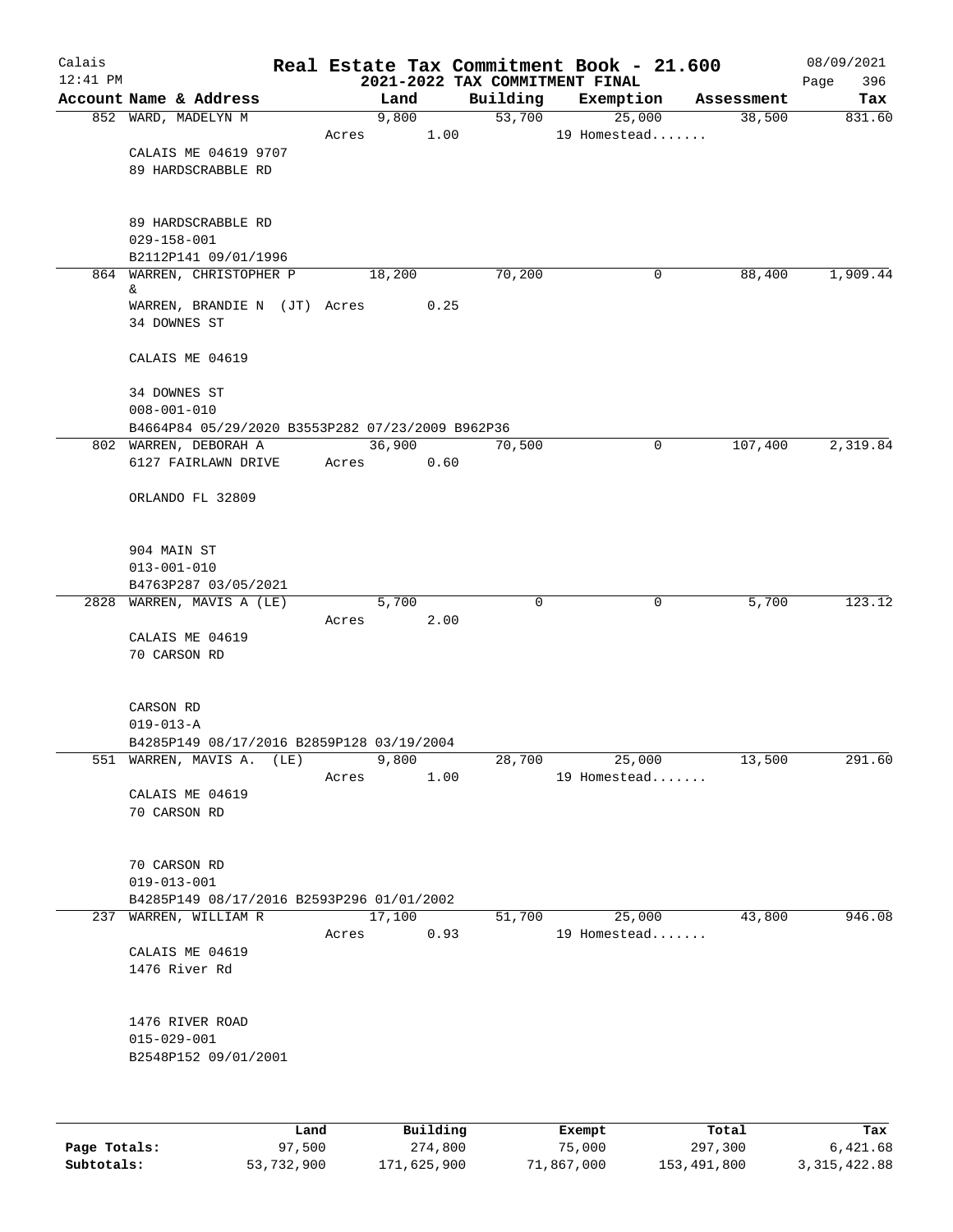| Calais     |                                                           |       |            |      | Real Estate Tax Commitment Book - 21.600 |               |        |            | 08/09/2021  |
|------------|-----------------------------------------------------------|-------|------------|------|------------------------------------------|---------------|--------|------------|-------------|
| $12:41$ PM |                                                           |       |            |      | 2021-2022 TAX COMMITMENT FINAL           |               |        |            | 397<br>Page |
|            | Account Name & Address                                    |       | Land       |      | Building                                 | Exemption     |        | Assessment | Tax         |
|            | 1008 WASHINGTON COUNTY ASSOC<br>FOR RETARDED CITIZENS     |       | 26,300     |      | 180,000                                  | 206,300       |        | $\Omega$   | 0.00        |
|            | C/O THOMAS A MICHAUD,                                     |       | Acres 0.52 |      |                                          | 48 Benevolent |        |            |             |
|            | JR                                                        |       |            |      |                                          |               |        |            |             |
|            | PO BOX 84                                                 |       |            |      |                                          |               |        |            |             |
|            | MACHIAS ME 04654                                          |       |            |      |                                          |               |        |            |             |
|            | 21 CALAIS AVE                                             |       |            |      |                                          |               |        |            |             |
|            | $007 - 004 - 010$                                         |       |            |      |                                          |               |        |            |             |
|            | B4657P119 05/06/2020                                      |       |            |      |                                          |               |        |            |             |
|            | 2806 WASHINGTON COUNTY ASSOC<br>FOR RETARDED CITIZENS     |       | 81,400     |      | 840,100                                  |               | 0      | 921,500    | 19,904.40   |
|            | C/O THOMAS A MICHAUD, Acres                               |       |            | 2.00 |                                          |               |        |            |             |
|            | JR                                                        |       |            |      |                                          |               |        |            |             |
|            | PO BOX 84                                                 |       |            |      |                                          |               |        |            |             |
|            | MACHIAS ME 04654                                          |       |            |      |                                          |               |        |            |             |
|            | 604 MAIN ST                                               |       |            |      |                                          |               |        |            |             |
|            | $008 - 006 - 005$                                         |       |            |      |                                          |               |        |            |             |
|            | B4446P224 03/16/2018                                      |       |            |      |                                          |               |        |            |             |
|            | 1014 WASHINGTON COUNTY ASSOC<br>OF RETARDED CITIZENS      |       | 19,300     |      | 75,600                                   |               | 94,900 | 0          | 0.00        |
|            |                                                           | Acres |            | 0.28 |                                          | 48 Benevolent |        |            |             |
|            | CALAIS ME 04619                                           |       |            |      |                                          |               |        |            |             |
|            | 4 EATON ST                                                |       |            |      |                                          |               |        |            |             |
|            | 36 CALAIS AVE                                             |       |            |      |                                          |               |        |            |             |
|            | $007 - 007 - 003$                                         |       |            |      |                                          |               |        |            |             |
|            | 957 WASHINGTON COUNTY ASSOC 1,100<br>OF RETARDED CITIZENS |       |            |      | 0                                        |               | 1,100  | 0          | 0.00        |
|            |                                                           | Acres |            | 0.05 |                                          | 48 Benevolent |        |            |             |
|            | CALAIS ME 04619                                           |       |            |      |                                          |               |        |            |             |
|            | 4 EATON ST                                                |       |            |      |                                          |               |        |            |             |
|            | EATON ST                                                  |       |            |      |                                          |               |        |            |             |
|            | $007 - 002 - 016 - 001$                                   |       |            |      |                                          |               |        |            |             |
|            | B1370P91                                                  |       |            |      |                                          |               |        |            |             |
| 1052       | WASHINGTON COUNTY<br>ASSOC. OF RETARDED<br>CITIZENS       |       | 68,900     |      | 168,600                                  |               | 0      | 237,500    | 5,130.00    |
|            |                                                           | Acres |            | 0.51 |                                          |               |        |            |             |
|            | MACHIAS ME 04654                                          |       |            |      |                                          |               |        |            |             |
|            | POB 84                                                    |       |            |      |                                          |               |        |            |             |
|            | 131 NORTH ST                                              |       |            |      |                                          |               |        |            |             |
|            | $006 - 009 - 005$                                         |       |            |      |                                          |               |        |            |             |
|            | B1804P258                                                 |       |            |      |                                          |               |        |            |             |
|            |                                                           |       |            |      |                                          |               |        |            |             |

|              | Land       | Building    | Exempt     | Total       | Tax          |
|--------------|------------|-------------|------------|-------------|--------------|
| Page Totals: | 197,000    | 1,264,300   | 302,300    | 1,159,000   | 25,034.40    |
| Subtotals:   | 53,929,900 | 172,890,200 | 72,169,300 | 154,650,800 | 3,340,457.28 |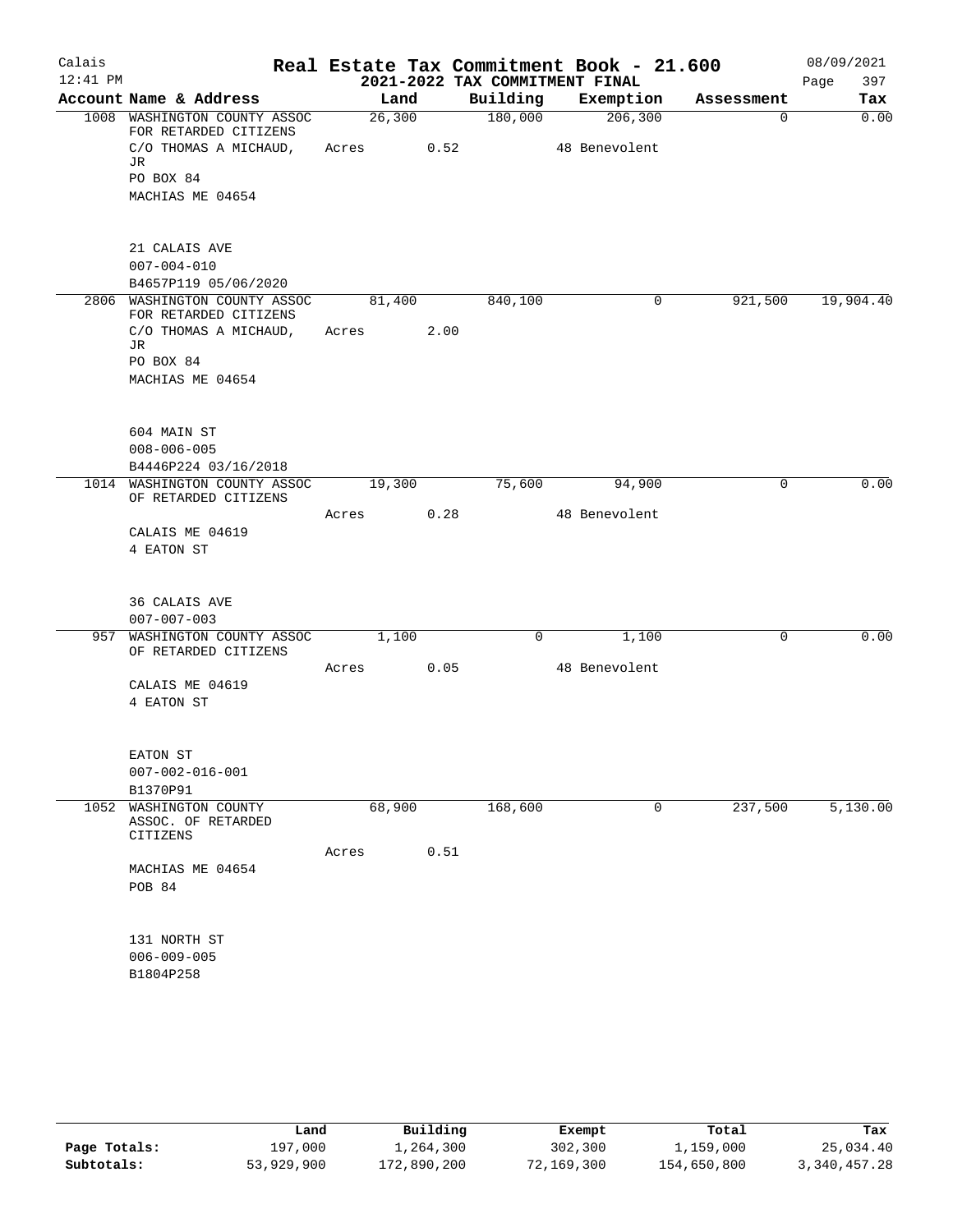| Calais     |                                                               |       |             |      |                                | Real Estate Tax Commitment Book - 21.600 |            | 08/09/2021  |
|------------|---------------------------------------------------------------|-------|-------------|------|--------------------------------|------------------------------------------|------------|-------------|
| $12:41$ PM |                                                               |       |             |      | 2021-2022 TAX COMMITMENT FINAL |                                          |            | 398<br>Page |
|            | Account Name & Address                                        |       | Land        |      | Building                       | Exemption                                | Assessment | Tax         |
|            | 2580 WASHINGTON COUNTY<br>ASSOCIATION FOR<br>RETARDED CITIZEN |       | 47,300      |      | $\mathbf 0$                    | 0                                        | 47,300     | 1,021.68    |
|            |                                                               | Acres |             | 0.24 |                                |                                          |            |             |
|            | MACHIAS ME 04654                                              |       |             |      |                                |                                          |            |             |
|            | POB 84                                                        |       |             |      |                                |                                          |            |             |
|            | NORTH ST                                                      |       |             |      |                                |                                          |            |             |
|            | $006 - 009 - 011$                                             |       |             |      |                                |                                          |            |             |
|            | B2240P220 01/13/2005                                          |       |             |      |                                |                                          |            |             |
|            | 2524 WASHINGTON COUNTY<br>ASSOCIATION FOR<br>RETARDED CITIZEN |       | 11,900      |      | 7,300                          | 0                                        | 19,200     | 414.72      |
|            |                                                               | Acres |             | 0.43 |                                |                                          |            |             |
|            | MACHIAS ME 04654                                              |       |             |      |                                |                                          |            |             |
|            | POB 84                                                        |       |             |      |                                |                                          |            |             |
|            | 48 MONROE ST                                                  |       |             |      |                                |                                          |            |             |
|            | $006 - 009 - 006$                                             |       |             |      |                                |                                          |            |             |
|            | B2964P136 12/30/2004                                          |       |             |      |                                |                                          |            | 0.00        |
|            | 1039 WASHINGTON COUNTY<br>ASSOCIATION OF                      |       | 17,500      |      | 14,900                         | 32,400                                   | 0          |             |
|            | RETARDED CITIZENS                                             | Acres |             | 0.46 |                                | 48 Benevolent                            |            |             |
|            | 4 EATON ST                                                    |       |             |      |                                |                                          |            |             |
|            | CALAIS ME 04619                                               |       |             |      |                                |                                          |            |             |
|            | 2 EATON ST                                                    |       |             |      |                                |                                          |            |             |
|            | $008 - 006 - 001$                                             |       |             |      |                                |                                          |            |             |
|            | B1370P91                                                      |       |             |      |                                |                                          |            |             |
| 1040       | WASHINGTON COUNTY<br>ASSOCIATION OF                           |       | 29,100      |      | 58,500                         | 87,600                                   | 0          | 0.00        |
|            | RETARDED CITIZENS                                             | Acres |             | 1.28 |                                | 48 Benevolent                            |            |             |
|            | 4 EATON ST                                                    |       |             |      |                                |                                          |            |             |
|            | CALAIS ME 04619                                               |       |             |      |                                |                                          |            |             |
|            | 19 EATON ST                                                   |       |             |      |                                |                                          |            |             |
|            | $008 - 006 - 003$                                             |       |             |      |                                |                                          |            |             |
|            | B1325P63                                                      |       |             |      |                                |                                          |            |             |
|            | 1388 WASHINGTON COUNTY<br>CREMATORIUM                         |       | $\mathbf 0$ |      | 22,500                         | 0                                        | 22,500     | 486.00      |
|            | CALAIS ME 04619                                               |       |             |      |                                |                                          |            |             |
|            | 26 CHURCH ST                                                  |       |             |      |                                |                                          |            |             |
|            | 94 CEMETERY RD                                                |       |             |      |                                |                                          |            |             |
|            | $027 - 183 - Z$                                               |       |             |      |                                |                                          |            |             |
|            |                                                               |       |             |      |                                |                                          |            |             |

|              | Land       | Building    | Exempt     | Total       | Tax            |
|--------------|------------|-------------|------------|-------------|----------------|
| Page Totals: | 105,800    | 103,200     | 120,000    | 89,000      | 1,922.40       |
| Subtotals:   | 54,035,700 | 172,993,400 | 72,289,300 | 154,739,800 | 3, 342, 379.68 |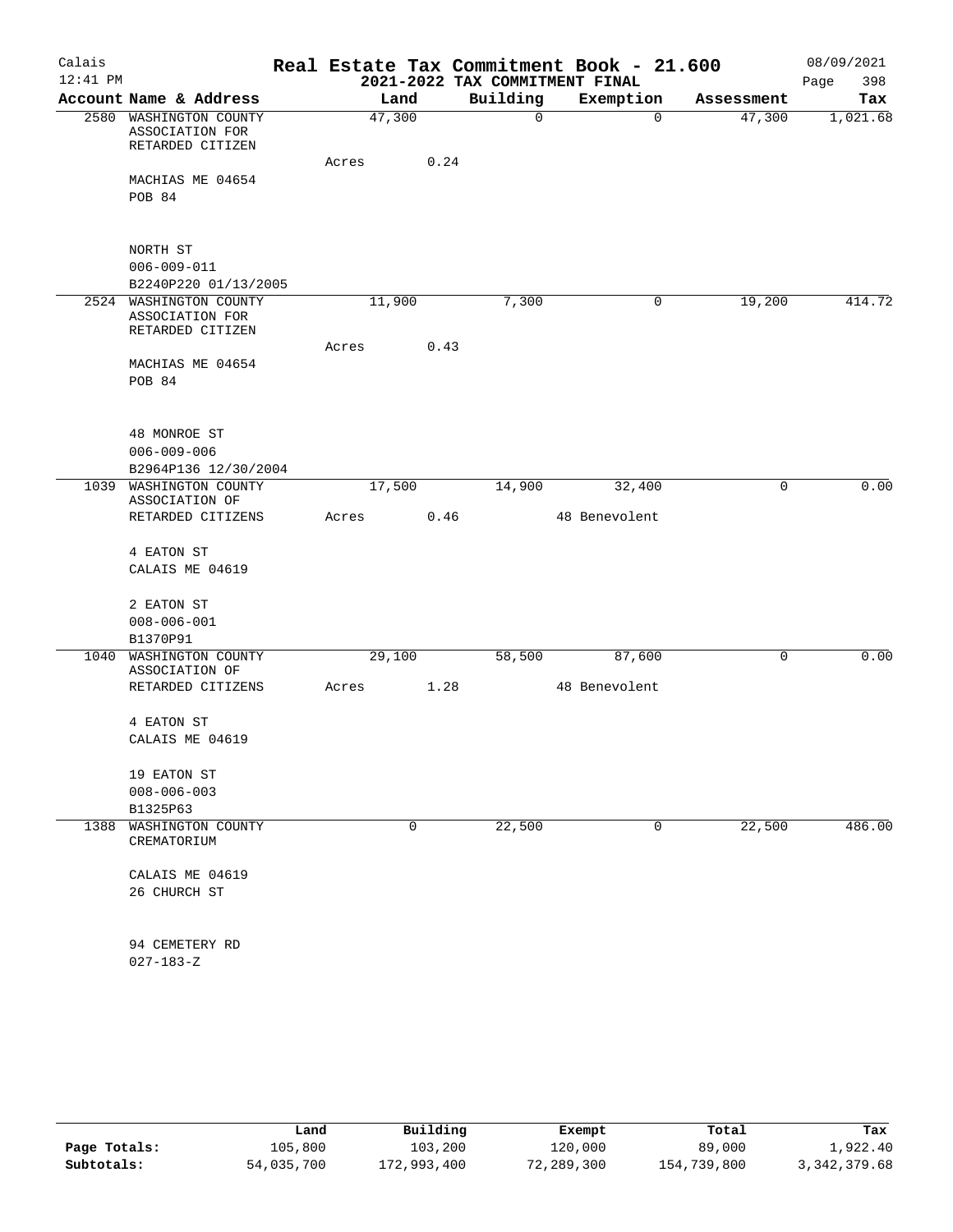| Calais       |                                        |      |       |                       |      | Real Estate Tax Commitment Book - 21.600   |                  |             |                    | 08/09/2021         |
|--------------|----------------------------------------|------|-------|-----------------------|------|--------------------------------------------|------------------|-------------|--------------------|--------------------|
| $12:41$ PM   | Account Name & Address                 |      |       | Land                  |      | 2021-2022 TAX COMMITMENT FINAL<br>Building | Exemption        |             | Assessment         | 399<br>Page<br>Tax |
|              | 1306 WASHINGTON PLACE, LLC             |      |       | 76,100                |      | 1,078,600                                  |                  | $\mathbf 0$ | 1,154,700          | 24,941.52          |
|              |                                        |      | Acres |                       | 1.40 |                                            |                  |             |                    |                    |
|              | S PORTLAND ME 04106                    |      |       |                       |      |                                            |                  |             |                    |                    |
|              | 100 WATERMAN ST - SUITE                |      |       |                       |      |                                            |                  |             |                    |                    |
|              | 401                                    |      |       |                       |      |                                            |                  |             |                    |                    |
|              |                                        |      |       |                       |      |                                            |                  |             |                    |                    |
|              | 40 PALMER ST EXT                       |      |       |                       |      |                                            |                  |             |                    |                    |
|              | $013 - 002 - 001 - 002$                |      |       |                       |      |                                            |                  |             |                    |                    |
|              | B2289P278                              |      |       |                       |      |                                            |                  |             |                    |                    |
|              | 827 WASHINGTON-HANCOCK<br>COMM. AGENCY |      |       | 28,700                |      | 49,700                                     |                  | $\mathbf 0$ | 78,400             | 1,693.44           |
|              |                                        |      | Acres |                       | 0.62 |                                            |                  |             |                    |                    |
|              | ELLSWORTH ME 04605                     |      |       |                       |      |                                            |                  |             |                    |                    |
|              | 248 BUCKSPORT ROAD                     |      |       |                       |      |                                            |                  |             |                    |                    |
|              |                                        |      |       |                       |      |                                            |                  |             |                    |                    |
|              | 92 SOUTH ST                            |      |       |                       |      |                                            |                  |             |                    |                    |
|              | $008 - 004 - 004$                      |      |       |                       |      |                                            |                  |             |                    |                    |
|              | B2326P189 04/01/1999                   |      |       |                       |      |                                            |                  |             |                    |                    |
|              | 2342 WAYCOTT, ROBERT J                 |      |       | 18,200                |      | 71,100                                     |                  | 0           | 89,300             | 1,928.88           |
|              |                                        |      | Acres |                       | 1.00 |                                            |                  |             |                    |                    |
|              | CALAIS ME 04619                        |      |       |                       |      |                                            |                  |             |                    |                    |
|              | 167 UNION ST                           |      |       |                       |      |                                            |                  |             |                    |                    |
|              |                                        |      |       |                       |      |                                            |                  |             |                    |                    |
|              | 167 UNION ST                           |      |       |                       |      |                                            |                  |             |                    |                    |
|              | $005 - 002 - 008$                      |      |       |                       |      |                                            |                  |             |                    |                    |
|              | B933P125                               |      |       |                       |      |                                            |                  |             |                    |                    |
|              | 2369 WAYCOTT, SHARON                   |      |       | 11,500                |      | 800                                        |                  | 0           | 12,300             | 265.68             |
|              | CALAIS ME 04619                        |      | Acres |                       | 0.40 |                                            |                  |             |                    |                    |
|              | 50 PRICE ST.                           |      |       |                       |      |                                            |                  |             |                    |                    |
|              |                                        |      |       |                       |      |                                            |                  |             |                    |                    |
|              |                                        |      |       |                       |      |                                            |                  |             |                    |                    |
|              | 44 PRICE ST                            |      |       |                       |      |                                            |                  |             |                    |                    |
|              | $005 - 004 - 016$                      |      |       |                       |      |                                            |                  |             |                    |                    |
| 2370         | B3679P256<br>WAYCOTT, SHARON           |      |       | 10,100                |      | 72,800                                     | 25,000           |             | 57,900             | 1,250.64           |
|              |                                        |      | Acres |                       | 0.31 |                                            | 19 Homestead     |             |                    |                    |
|              | CALAIS ME 04619                        |      |       |                       |      |                                            |                  |             |                    |                    |
|              | 50 PRICE ST                            |      |       |                       |      |                                            |                  |             |                    |                    |
|              |                                        |      |       |                       |      |                                            |                  |             |                    |                    |
|              | 50 PRICE ST                            |      |       |                       |      |                                            |                  |             |                    |                    |
|              | $005 - 004 - 017&018$                  |      |       |                       |      |                                            |                  |             |                    |                    |
|              | B1285P289                              |      |       |                       |      |                                            |                  |             |                    |                    |
| 727          | WEBB, DONNA                            |      |       | 11,900                |      | 49,900                                     | 25,000           |             | 36,800             | 794.88             |
|              |                                        |      | Acres |                       | 0.19 |                                            | 19 Homestead     |             |                    |                    |
|              | CALAIS ME 04619                        |      |       |                       |      |                                            |                  |             |                    |                    |
|              | 22 FRANKLIN ST                         |      |       |                       |      |                                            |                  |             |                    |                    |
|              |                                        |      |       |                       |      |                                            |                  |             |                    |                    |
|              | 22 FRANKLIN ST                         |      |       |                       |      |                                            |                  |             |                    |                    |
|              | $008 - 005 - 011$                      |      |       |                       |      |                                            |                  |             |                    |                    |
|              | B2781P35 08/04/2003                    |      |       |                       |      |                                            |                  |             |                    |                    |
|              |                                        |      |       |                       |      |                                            |                  |             |                    |                    |
|              |                                        |      |       |                       |      |                                            |                  |             |                    |                    |
| Page Totals: | 156,500                                | Land |       | Building<br>1,322,900 |      |                                            | Exempt<br>50,000 |             | Total<br>1,429,400 | Tax<br>30,875.04   |

**Subtotals:** 54,192,200 174,316,300 72,339,300 156,169,200 3,373,254.72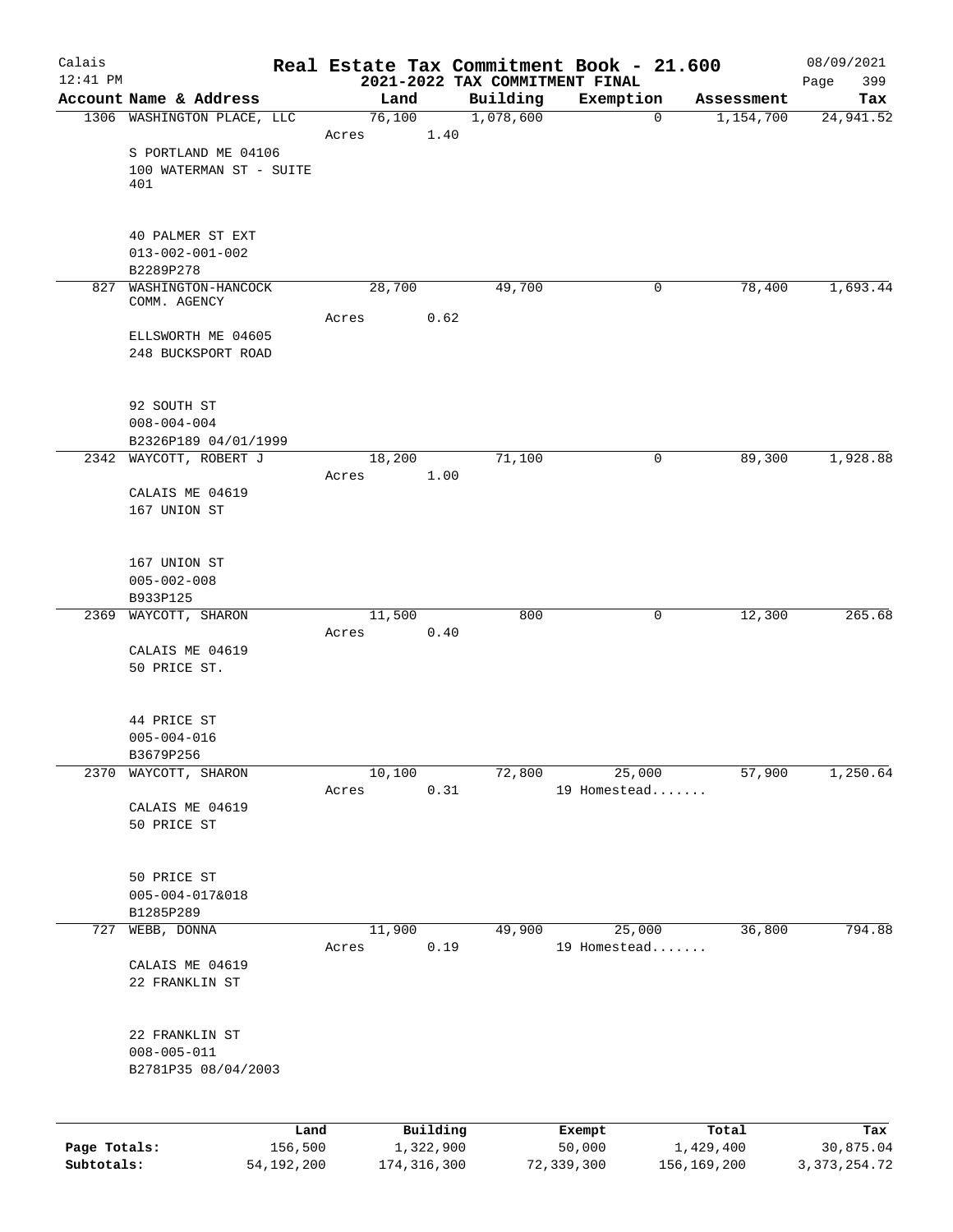| Calais     |                                              |       |                           |       |                                | Real Estate Tax Commitment Book - 21.600 |                     | 08/09/2021    |
|------------|----------------------------------------------|-------|---------------------------|-------|--------------------------------|------------------------------------------|---------------------|---------------|
| $12:41$ PM |                                              |       |                           |       | 2021-2022 TAX COMMITMENT FINAL |                                          |                     | 400<br>Page   |
|            | Account Name & Address<br>1384 WEBER, ERIK D |       | Land<br>5,900             |       | Building<br>$\mathbf 0$        | Exemption<br>$\mathbf 0$                 | Assessment<br>5,900 | Tax<br>127.44 |
|            |                                              | Acres |                           | 4.49  |                                |                                          |                     |               |
|            | PIPERSVILLE PA 18947                         |       |                           |       |                                |                                          |                     |               |
|            | 5435 DOWNS RUN ROAD                          |       |                           |       |                                |                                          |                     |               |
|            |                                              |       |                           |       |                                |                                          |                     |               |
|            |                                              |       |                           |       |                                |                                          |                     |               |
|            | SHATTUCK RD                                  |       |                           |       |                                |                                          |                     |               |
|            | $037 - 224 - 9B$<br>B3403P79 08/11/2008      |       |                           |       |                                |                                          |                     |               |
|            | 1382 WEBER, KARL & ERIC &                    |       | 6,800                     |       | 0                              | $\mathbf 0$                              | 6,800               | 146.88        |
|            | TAYLOR, CHRISTINA                            |       |                           |       |                                |                                          |                     |               |
|            | C/O SHARON WEBER                             | Acres |                           | 6.27  |                                |                                          |                     |               |
|            | 100 WEBER LANE                               |       |                           |       |                                |                                          |                     |               |
|            | CALAIS ME 04619                              |       |                           |       |                                |                                          |                     |               |
|            | SHATTUCK RD-NEWMAN LOT                       |       |                           |       |                                |                                          |                     |               |
|            | $037 - 224 - B$                              |       |                           |       |                                |                                          |                     |               |
|            | 383 WEBER, SHARON E (PERSON                  |       | 11,200                    |       | 148,900                        | 0                                        | 160, 100            | 3,458.16      |
|            | IN POSSESSION)                               |       |                           |       |                                |                                          |                     |               |
|            | WEBER, KARL B                                | Acres |                           | 3.75  |                                |                                          |                     |               |
|            | 100 WEBER LANE                               |       |                           |       |                                |                                          |                     |               |
|            | CALAIS ME 04619                              |       |                           |       |                                |                                          |                     |               |
|            |                                              |       |                           |       |                                |                                          |                     |               |
|            | 100 WEBER LANE                               |       |                           |       |                                |                                          |                     |               |
|            | $037 - 224 - 009$                            |       |                           |       |                                |                                          |                     |               |
|            | B4091P313 08/28/2014 B3614P297 03/02/2010    |       | 8,100                     |       |                                | 31,000                                   | 38,700              | 835.92        |
|            | 1842 WEBSTER, THOMAS D<br>WEBSTER, CAROL I   | Acres |                           | 0.20  | 61,600                         | 19 Homestead                             |                     |               |
|            |                                              |       |                           |       |                                | 49 Korean Vet Res                        |                     |               |
|            | P.O. BOX 120                                 |       |                           |       |                                |                                          |                     |               |
|            | CALAIS ME 04619                              |       |                           |       |                                |                                          |                     |               |
|            | 89 DOWNES ST                                 |       |                           |       |                                |                                          |                     |               |
|            | $010 - 004 - 015$                            |       |                           |       |                                |                                          |                     |               |
|            | B970P158                                     |       |                           |       |                                |                                          |                     |               |
|            | 737 WEITNER, CHARLES                         |       | 40,200                    |       | 77,900                         | 0                                        | 118,100             | 2,550.96      |
|            | (HEIRS)                                      | Acres |                           | 17.85 |                                |                                          |                     |               |
|            | CALAIS ME 04619 0345                         |       |                           |       |                                |                                          |                     |               |
|            | 49 RIVER ROAD                                |       |                           |       |                                |                                          |                     |               |
|            |                                              |       |                           |       |                                |                                          |                     |               |
|            | 49 RIVER ROAD                                |       |                           |       |                                |                                          |                     |               |
|            | $027 - 180$                                  |       |                           |       |                                |                                          |                     |               |
|            | 2589 WELCH, PAYSON                           |       | 7,600                     |       | 22,400                         | 0                                        | 30,000              | 648.00        |
|            |                                              | Acres |                           | 0.07  |                                |                                          |                     |               |
|            | PORTLAND ME 04101                            |       |                           |       |                                |                                          |                     |               |
|            | 645 CONGRESS STREET,<br>#604                 |       |                           |       |                                |                                          |                     |               |
|            |                                              |       |                           |       |                                |                                          |                     |               |
|            |                                              |       |                           |       |                                |                                          |                     |               |
|            | 15 LOWELL ST<br>$006 - 006 - 011$            |       |                           |       |                                |                                          |                     |               |
|            | B4547P173 04/18/2019 B3782P301 10/05/2011    |       |                           |       |                                |                                          |                     |               |
|            |                                              |       |                           |       |                                |                                          |                     |               |
|            |                                              |       |                           |       |                                |                                          |                     |               |
|            | <b>Tond</b>                                  |       | $D_{11}$ in $I$ in $\sim$ |       |                                | $P$ <sub>i</sub> $\sim$ amm $+$          | $T - 1$             | m.,           |

|              | Land       | Building    | Exempt     | Total       | Tax          |
|--------------|------------|-------------|------------|-------------|--------------|
| Page Totals: | 79,800     | 310,800     | 31,000     | 359,600     | 7,767.36     |
| Subtotals:   | 54,272,000 | 174,627,100 | 72,370,300 | 156,528,800 | 3,381,022.08 |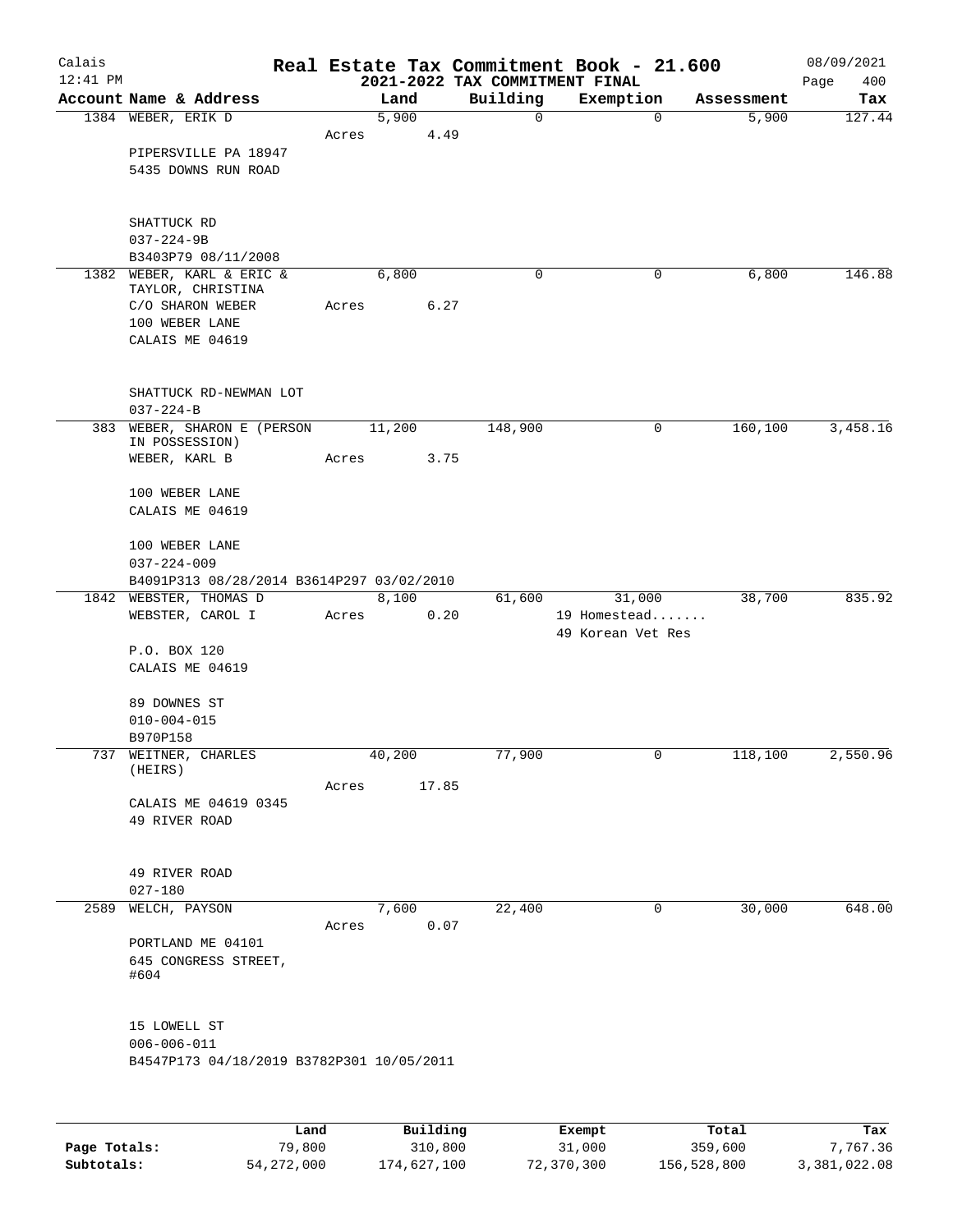| Calais<br>$12:41$ PM |                                                     |                         | 2021-2022 TAX COMMITMENT FINAL | Real Estate Tax Commitment Book - 21.600 |            | 08/09/2021<br>Page<br>401 |
|----------------------|-----------------------------------------------------|-------------------------|--------------------------------|------------------------------------------|------------|---------------------------|
|                      | Account Name & Address                              | Land                    | Building                       | Exemption                                | Assessment | Tax                       |
|                      | 805 WELCH, RONALD<br>WELCH, CLAIRE (JT)             | 64,900<br>1.63<br>Acres | 148,800                        | $\mathbf 0$                              | 213,700    | 4,615.92                  |
|                      | 866 RIVER ROAD                                      |                         |                                |                                          |            |                           |
|                      | CALAIS ME 04619                                     |                         |                                |                                          |            |                           |
|                      | 866 RIVER ROAD                                      |                         |                                |                                          |            |                           |
|                      | $020 - 008$<br>B2929P280 09/23/2004                 |                         |                                |                                          |            |                           |
| 508                  | WELCH, ANTHONY R &                                  | 18,500                  | 41,100                         | 25,000                                   | 34,600     | 747.36                    |
|                      | WELCH, CANDACE J (JT)                               | 21.45<br>Acres          |                                | 19 Homestead                             |            |                           |
|                      | 35 DAMON LANE                                       |                         |                                |                                          |            |                           |
|                      | CALAIS ME 04619                                     |                         |                                |                                          |            |                           |
|                      | 35 DAMON LANE                                       |                         |                                |                                          |            |                           |
|                      | $030 - 125$<br>B4098P288 09/26/2014                 |                         |                                |                                          |            |                           |
|                      | 1625 WENTWORTH, JOHN &                              | 34,300                  | 182,900                        | 25,000                                   | 192,200    | 4,151.52                  |
|                      | WENTWORTH, PATRICIA<br>(TT)                         | 0.89<br>Acres           |                                | 19 Homestead                             |            |                           |
|                      | 27 MAHAR STREET                                     |                         |                                |                                          |            |                           |
|                      | CALAIS ME 04619                                     |                         |                                |                                          |            |                           |
|                      | 27 MAHAR ST                                         |                         |                                |                                          |            |                           |
|                      | $011 - 009 - 010$                                   |                         |                                |                                          |            |                           |
|                      | B4473P78 06/25/2017 B1265P235<br>532 WESCOTT, CRAIG | 9,800                   | 58,700                         | 25,000                                   | 43,500     | 939.60                    |
|                      | WESCOTT, KRISTI (JT)                                | 1.00<br>Acres           |                                | 19 Homestead                             |            |                           |
|                      | 161 HARDSCRABBLE ROAD<br>CALAIS ME 04619            |                         |                                |                                          |            |                           |
|                      | 161 HARDSCRABBLE RD<br>$029 - 150$                  |                         |                                |                                          |            |                           |
|                      | B2825P265 11/29/2003                                |                         |                                |                                          |            |                           |
|                      | 585 WESCOTT, CRAIG &                                | 28,200                  | 0                              | 0                                        | 28,200     | 609.12                    |
|                      | WESCOTT, JOSHUA (JT)<br>161 HARDSCRABBLE ROAD       | Acres<br>70.00          |                                |                                          |            |                           |
|                      | CALAIS ME 04619                                     |                         |                                |                                          |            |                           |
|                      | HARDSCRABBLE RD                                     |                         |                                |                                          |            |                           |
|                      | $032 - 145$                                         |                         |                                |                                          |            |                           |
| 286                  | B4717P207 10/23/2020<br>WESTON, MARY                | 20,500                  | 28,500                         | 0                                        | 49,000     | 1,058.40                  |
|                      | JOHNSON, BRIAN (JT)                                 | 0.55<br>Acres           |                                |                                          |            |                           |
|                      | 18 LAKEVIEW LANE<br>CALAIS, ME ME 04619             |                         |                                |                                          |            |                           |
|                      | 1596 RIVER ROAD<br>$016 - 006$                      |                         |                                |                                          |            |                           |
|                      | B2906P25 07/23/2004                                 |                         |                                |                                          |            |                           |
|                      |                                                     |                         |                                |                                          |            |                           |
|                      |                                                     |                         |                                |                                          |            |                           |

|              | Land       | Building    | Exempt     | Total       | Tax          |
|--------------|------------|-------------|------------|-------------|--------------|
| Page Totals: | 176,200    | 460,000     | 75,000     | 561,200     | 12,121.92    |
| Subtotals:   | 54,448,200 | 175,087,100 | 72,445,300 | 157,090,000 | 3,393,144.00 |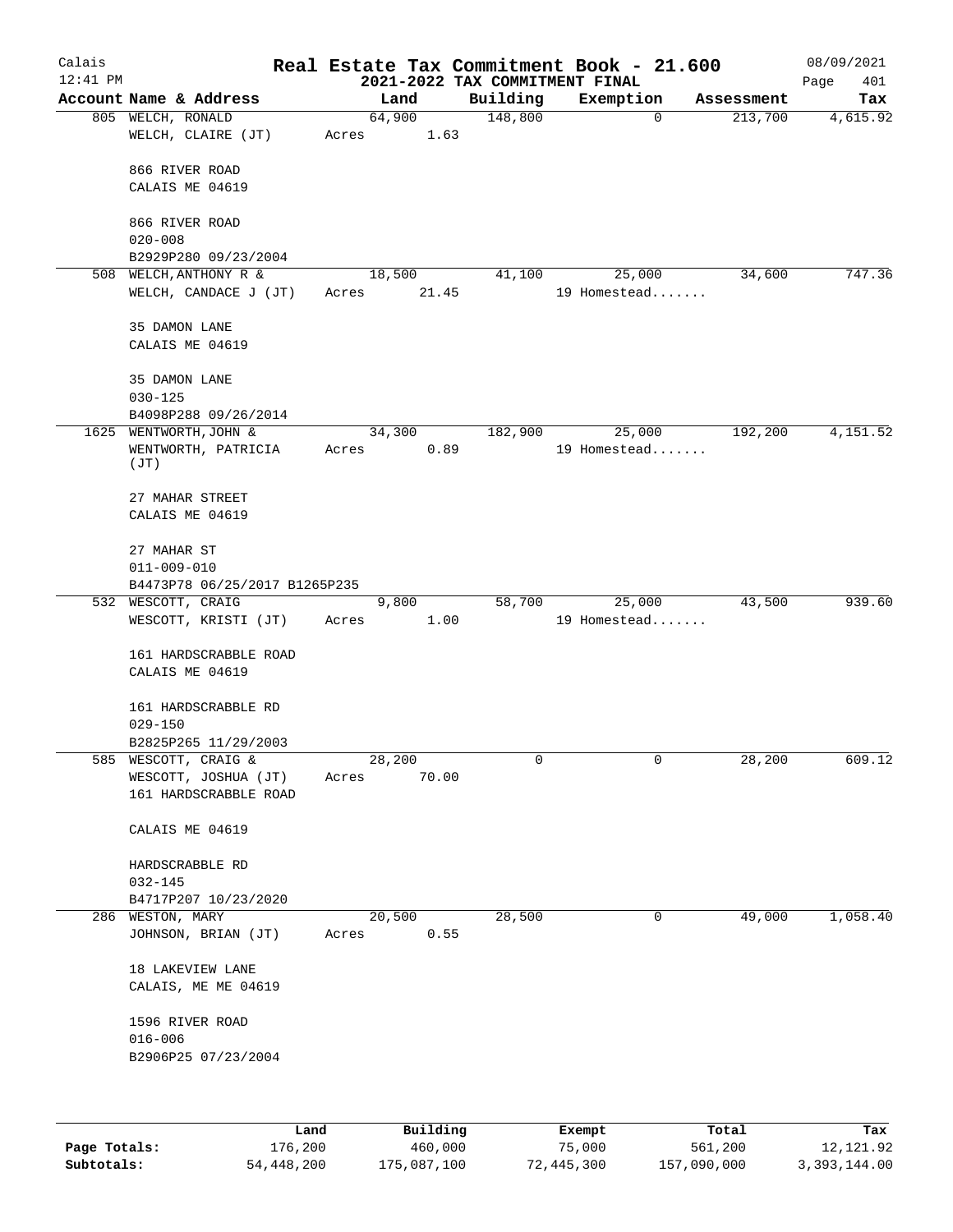| Calais<br>$12:41$ PM |                                               |       |                 |      | 2021-2022 TAX COMMITMENT FINAL | Real Estate Tax Commitment Book - 21.600 |            | 08/09/2021<br>402<br>Page |
|----------------------|-----------------------------------------------|-------|-----------------|------|--------------------------------|------------------------------------------|------------|---------------------------|
|                      | Account Name & Address                        |       | Land            |      | Building                       | Exemption                                | Assessment | Tax                       |
|                      | 1684 WESTRACK, KEVIN L. &<br>WESTRACK, MARCIA |       | 28,900<br>Acres | 2.98 | 145,900                        | 25,000<br>19 Homestead                   | 149,800    | 3,235.68                  |
|                      |                                               |       |                 |      |                                |                                          |            |                           |
|                      | 929 MAIN ST                                   |       |                 |      |                                |                                          |            |                           |
|                      | CALAIS ME 04619                               |       |                 |      |                                |                                          |            |                           |
|                      | 929 MAIN ST                                   |       |                 |      |                                |                                          |            |                           |
|                      | $014 - 012 - 001$                             |       |                 |      |                                |                                          |            |                           |
|                      | B3742P148 05/26/2011                          |       |                 |      |                                |                                          |            |                           |
|                      | 1527 WHEELOCK, DAVID T                        |       | 8,700           |      | 56,700                         | 0                                        | 65,400     | 1,412.64                  |
|                      |                                               | Acres |                 | 0.23 |                                |                                          |            |                           |
|                      | LEE HIGH ACRES FL 33972                       |       |                 |      |                                |                                          |            |                           |
|                      | 1707 GREENWOOD AVE                            |       |                 |      |                                |                                          |            |                           |
|                      |                                               |       |                 |      |                                |                                          |            |                           |
|                      | 52 LAFAYETTE ST                               |       |                 |      |                                |                                          |            |                           |
|                      | $010 - 011 - 017$                             |       |                 |      |                                |                                          |            |                           |
|                      | B1958P277 10/14/1994 B2125P94                 |       |                 |      | $\mathbf 0$                    | 0                                        | 6,800      | 146.88                    |
|                      | 1080 WHEELOCK, PAUL<br>WHEELOCK, MARCIA       | Acres | 6,800           | 0.17 |                                |                                          |            |                           |
|                      |                                               |       |                 |      |                                |                                          |            |                           |
|                      | 147 UNION ST                                  |       |                 |      |                                |                                          |            |                           |
|                      | CALAIS ME 04619                               |       |                 |      |                                |                                          |            |                           |
|                      | UNION ST                                      |       |                 |      |                                |                                          |            |                           |
|                      | $005 - 002 - 011$                             |       |                 |      |                                |                                          |            |                           |
|                      | B1988P332 02/23/1995                          |       |                 |      |                                |                                          |            |                           |
|                      | 2346 WHEELOCK, PAUL                           |       | 6,300           |      | 83,600                         | 25,000                                   | 64,900     | 1,401.84                  |
|                      | WHEELOCK, MARCIA (JT)                         | Acres |                 | 0.15 |                                | 19 Homestead                             |            |                           |
|                      | 147 UNION ST                                  |       |                 |      |                                |                                          |            |                           |
|                      | CALAIS ME 04619                               |       |                 |      |                                |                                          |            |                           |
|                      |                                               |       |                 |      |                                |                                          |            |                           |
|                      | 147 UNION ST                                  |       |                 |      |                                |                                          |            |                           |
|                      | $005 - 002 - 012$                             |       |                 |      |                                |                                          |            |                           |
|                      | B965P227                                      |       |                 |      |                                |                                          |            |                           |
|                      | 1736 WHITE, MARGUERITE                        |       | 8,700           |      | 0                              | 0                                        | 8,700      | 187.92                    |
|                      |                                               | Acres |                 | 0.23 |                                |                                          |            |                           |
|                      | CALAIS ME 04619                               |       |                 |      |                                |                                          |            |                           |
|                      | 57 GARFIELD STREET                            |       |                 |      |                                |                                          |            |                           |
|                      |                                               |       |                 |      |                                |                                          |            |                           |
|                      | GARFIELD ST                                   |       |                 |      |                                |                                          |            |                           |
|                      | $011 - 009 - 014$                             |       |                 |      |                                |                                          |            |                           |
|                      | B4458P153 05/03/2018                          |       |                 |      |                                |                                          |            |                           |
|                      | 1622 WHITE, MARGUERITE                        |       | 8,700           |      | 79,400                         | 25,000                                   | 63,100     | 1,362.96                  |
|                      |                                               | Acres |                 | 0.23 |                                | 19 Homestead                             |            |                           |
|                      | CALAIS ME 04619                               |       |                 |      |                                |                                          |            |                           |
|                      | 57 GARFIELD STREET                            |       |                 |      |                                |                                          |            |                           |
|                      |                                               |       |                 |      |                                |                                          |            |                           |
|                      | 57 GARFIELD ST                                |       |                 |      |                                |                                          |            |                           |
|                      | $011 - 009 - 013$                             |       |                 |      |                                |                                          |            |                           |
|                      | B4458P153 05/03/2018 B2958P122                |       |                 |      |                                |                                          |            |                           |
|                      |                                               |       |                 |      |                                |                                          |            |                           |
|                      |                                               |       |                 |      |                                |                                          |            |                           |

|              | Land       | Building    | Exempt     | Total       | Tax          |
|--------------|------------|-------------|------------|-------------|--------------|
| Page Totals: | 68,100     | 365,600     | 75,000     | 358,700     | 7,747.92     |
| Subtotals:   | 54,516,300 | 175,452,700 | 72,520,300 | 157,448,700 | 3,400,891.92 |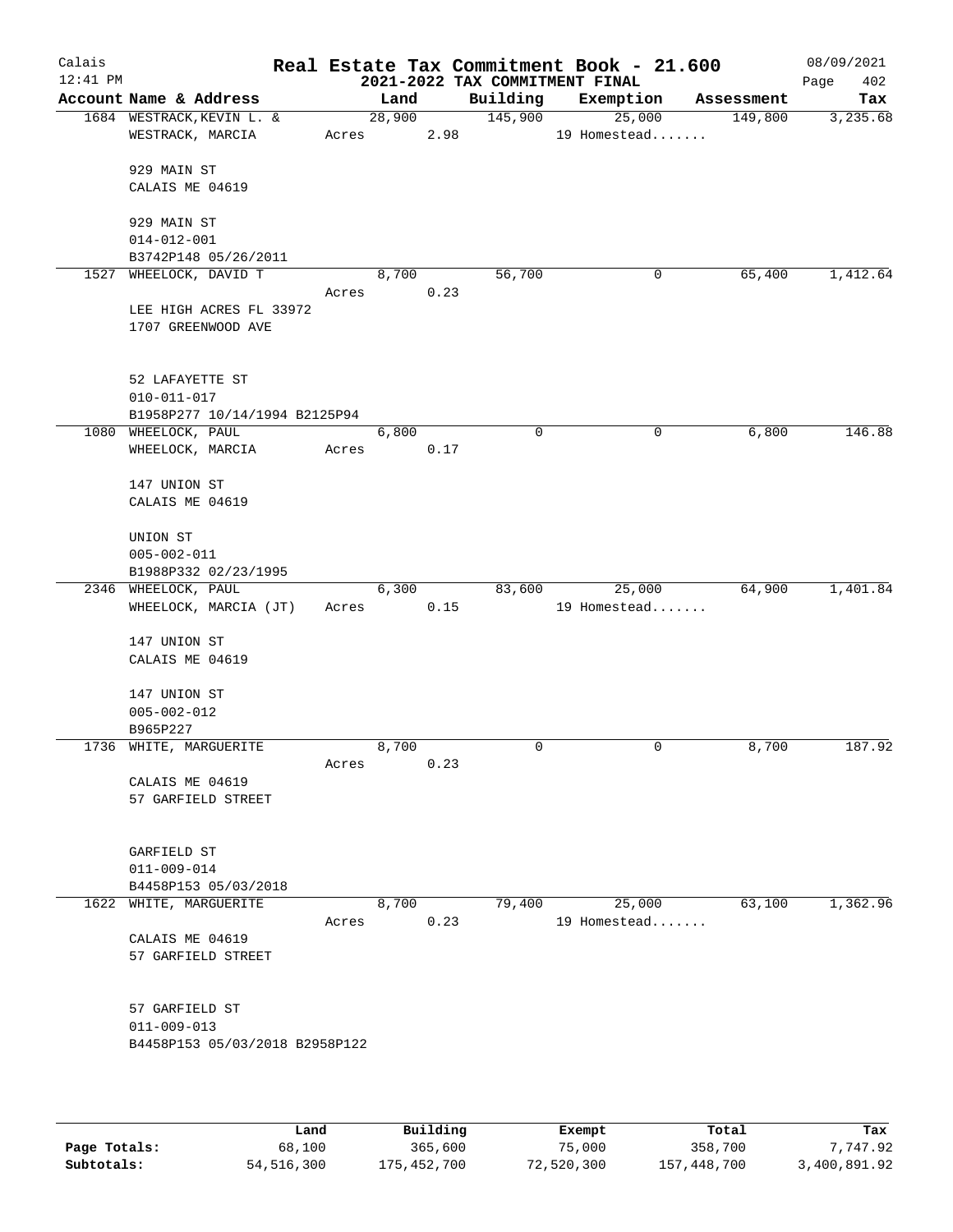| Calais     |                                                                             |       |                |      |             | Real Estate Tax Commitment Book - 21.600 |             |            | 08/09/2021  |
|------------|-----------------------------------------------------------------------------|-------|----------------|------|-------------|------------------------------------------|-------------|------------|-------------|
| $12:41$ PM |                                                                             |       |                |      |             | 2021-2022 TAX COMMITMENT FINAL           |             |            | 403<br>Page |
|            | Account Name & Address                                                      |       | Land<br>0      |      | Building    | Exemption                                |             | Assessment | Tax         |
|            | 1908 WHITE, MICHAEL L<br>38 BARING ST LOT 7                                 |       |                |      | 8,500       |                                          | $\mathbf 0$ | 8,500      | 183.60      |
|            | CALAIS ME 04619                                                             |       |                |      |             |                                          |             |            |             |
|            | 38 BARING ST                                                                |       |                |      |             |                                          |             |            |             |
|            | $002 - 004 - 013 - 1 - G$                                                   |       |                |      |             |                                          |             |            |             |
| 2052       | WHITE, RANDY R                                                              |       | 8,700          |      | $\mathbf 0$ |                                          | 0           | 8,700      | 187.92      |
|            |                                                                             | Acres |                | 0.23 |             |                                          |             |            |             |
|            | CALAIS ME 04619<br>69 SWAN ST                                               |       |                |      |             |                                          |             |            |             |
|            | 71 SWAN ST<br>$009 - 005 - 008$                                             |       |                |      |             |                                          |             |            |             |
|            | B3664P104 B3664P101 02/02/2010 B3664P100 12/01/2009<br>B2806P319 10/15/2003 |       |                |      |             |                                          |             |            |             |
|            | 1687 WHITE, RANDY R                                                         |       | 9,600          |      | 62,200      | 25,000                                   |             | 46,800     | 1,010.88    |
|            | WHITE, HEATHER AR (JT)                                                      | Acres |                | 0.28 |             | 19 Homestead                             |             |            |             |
|            | 69 SWAN ST                                                                  |       |                |      |             |                                          |             |            |             |
|            | CALAIS ME 04619                                                             |       |                |      |             |                                          |             |            |             |
|            |                                                                             |       |                |      |             |                                          |             |            |             |
|            | 69 SWAN ST                                                                  |       |                |      |             |                                          |             |            |             |
|            | $009 - 005 - 009$                                                           |       |                |      |             |                                          |             |            |             |
|            | B3460P97 10/03/2008                                                         |       |                |      |             |                                          |             |            |             |
|            | 1042 WICKACHEE, INC                                                         |       | 69,300<br>1.16 |      | 120,500     |                                          | 0           | 189,800    | 4,099.68    |
|            | c/o RICHARD HODSON                                                          | Acres |                |      |             |                                          |             |            |             |
|            | 638 MAIN ST                                                                 |       |                |      |             |                                          |             |            |             |
|            | CALAIS ME 04619                                                             |       |                |      |             |                                          |             |            |             |
|            |                                                                             |       |                |      |             |                                          |             |            |             |
|            | 638 MAIN ST<br>$008 - 006 - 009$                                            |       |                |      |             |                                          |             |            |             |
|            | B3112P303 06/10/1983                                                        |       |                |      |             |                                          |             |            |             |
|            | 566 WILKINSON, PETER                                                        |       | 19,900         |      | 0           |                                          | 0           | 19,900     | 429.84      |
|            |                                                                             | Acres |                | 7.85 |             |                                          |             |            |             |
|            | CALAIS ME 04619                                                             |       |                |      |             |                                          |             |            |             |
|            | 1562 RIVER ROAD                                                             |       |                |      |             |                                          |             |            |             |
|            |                                                                             |       |                |      |             |                                          |             |            |             |
|            | NASHS LAKE                                                                  |       |                |      |             |                                          |             |            |             |
|            | $032 - 088 - 006$                                                           |       |                |      |             |                                          |             |            |             |
|            | B2936P243 09/09/2004                                                        |       |                |      |             |                                          |             |            |             |
|            | 491 WILKINSON, PETER S                                                      |       | 60,000         |      | 111,800     | 25,000                                   |             | 146,800    | 3,170.88    |
|            | WILKINSON, ALICE F                                                          | Acres |                | 1.14 |             | 19 Homestead                             |             |            |             |
|            | 1558 RIVER ROAD                                                             |       |                |      |             |                                          |             |            |             |
|            | CALAIS ME 04619                                                             |       |                |      |             |                                          |             |            |             |
|            |                                                                             |       |                |      |             |                                          |             |            |             |
|            | 1558 RIVER ROAD                                                             |       |                |      |             |                                          |             |            |             |
|            | $015 - 014$                                                                 |       |                |      |             |                                          |             |            |             |
|            | B1433P293                                                                   |       |                |      |             |                                          |             |            |             |
|            |                                                                             |       |                |      |             |                                          |             |            |             |
|            |                                                                             |       |                |      |             |                                          |             |            |             |

|              | Land       | Building    | Exempt     | Total       | Tax          |
|--------------|------------|-------------|------------|-------------|--------------|
| Page Totals: | 167,500    | 303,000     | 50,000     | 420,500     | 9,082.80     |
| Subtotals:   | 54,683,800 | 175,755,700 | 72,570,300 | 157,869,200 | 3,409,974.72 |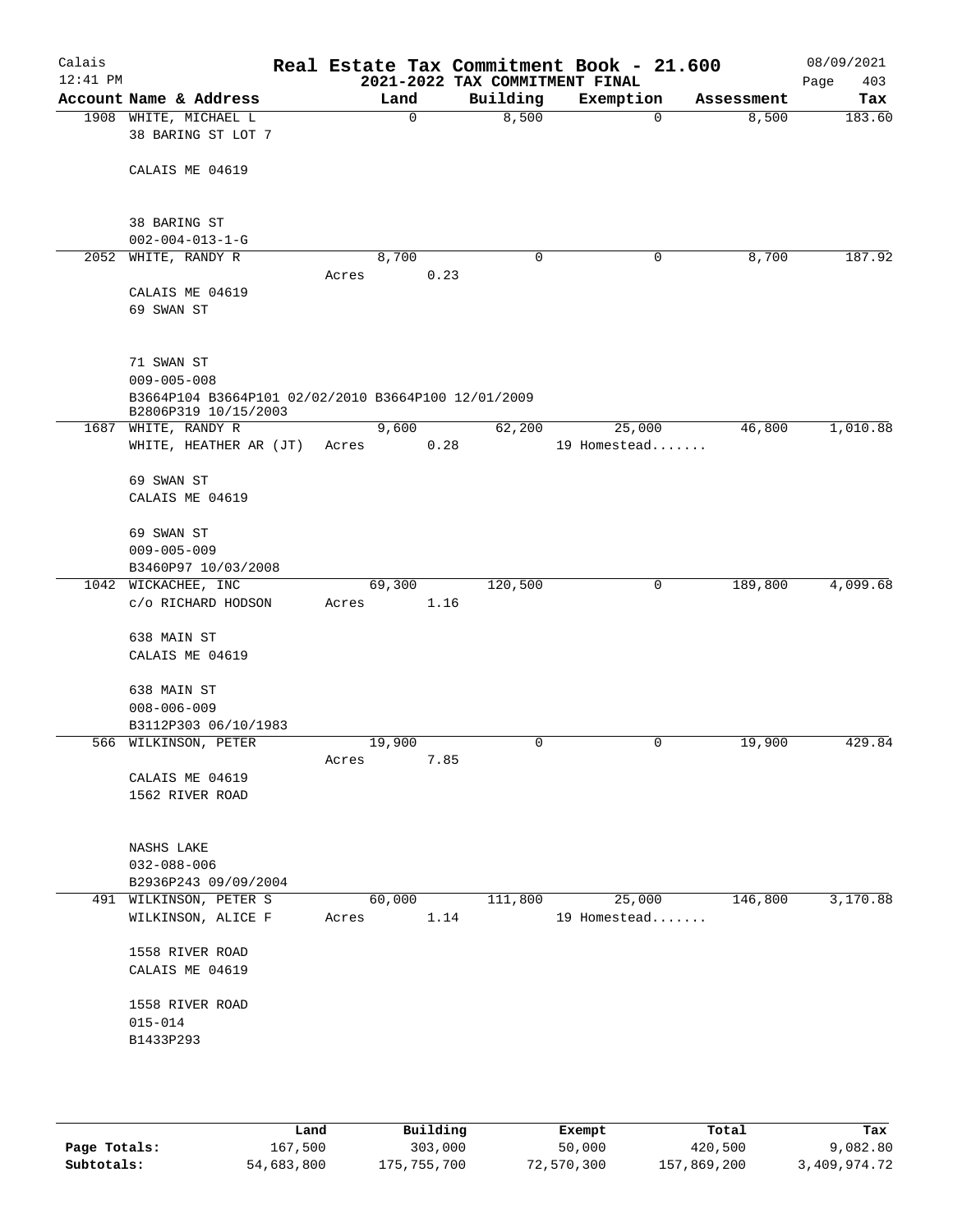| Calais     |                                                     |      |       |               |          |                                | Real Estate Tax Commitment Book - 21.600 |                      | 08/09/2021      |
|------------|-----------------------------------------------------|------|-------|---------------|----------|--------------------------------|------------------------------------------|----------------------|-----------------|
| $12:41$ PM | Account Name & Address                              |      |       |               |          | 2021-2022 TAX COMMITMENT FINAL |                                          |                      | 404<br>Page     |
|            | 1607 WILLIAMS, ANTHONY SCOTT                        |      |       | Land<br>6,300 |          | Building<br>42,600             | Exemption<br>$\mathbf 0$                 | Assessment<br>48,900 | Tax<br>1,056.24 |
|            |                                                     |      | Acres |               | 0.12     |                                |                                          |                      |                 |
|            | PEMBROKE ME 04666                                   |      |       |               |          |                                |                                          |                      |                 |
|            | 185 AYERS JCT                                       |      |       |               |          |                                |                                          |                      |                 |
|            |                                                     |      |       |               |          |                                |                                          |                      |                 |
|            | 54 CHURCH ST                                        |      |       |               |          |                                |                                          |                      |                 |
|            | $010 - 007 - 012$                                   |      |       |               |          |                                |                                          |                      |                 |
|            | B3648P70 06/08/2010 B3352P43 10/29/2007             |      |       |               |          |                                |                                          |                      |                 |
|            | 2070 WILLIAMS, CHARITY                              |      |       | 9,100         |          | 61,400                         | 25,000                                   | 45,500               | 982.80          |
|            |                                                     |      | Acres |               | 0.25     |                                | 19 Homestead                             |                      |                 |
|            | CALAIS ME 04619                                     |      |       |               |          |                                |                                          |                      |                 |
|            | 64 CALAIS AVE.                                      |      |       |               |          |                                |                                          |                      |                 |
|            |                                                     |      |       |               |          |                                |                                          |                      |                 |
|            | 64 CALAIS AVE                                       |      |       |               |          |                                |                                          |                      |                 |
|            | $010 - 008 - 020$                                   |      |       |               |          |                                |                                          |                      |                 |
|            | B3093P340 B3034P152 07/15/2005                      |      |       |               |          |                                |                                          |                      |                 |
|            | 1836 WILLIAMS, FRANCINA<br>LEONA                    |      |       | 7,000         |          | 0                              | 0                                        | 7,000                | 151.20          |
|            |                                                     |      | Acres |               | 0.23     |                                |                                          |                      |                 |
|            | MYSTIC CT 06355                                     |      |       |               |          |                                |                                          |                      |                 |
|            | 12 CINDY LANE                                       |      |       |               |          |                                |                                          |                      |                 |
|            |                                                     |      |       |               |          |                                |                                          |                      |                 |
|            |                                                     |      |       |               |          |                                |                                          |                      |                 |
|            | LAFAYETTE ST<br>$010 - 004 - 009$                   |      |       |               |          |                                |                                          |                      |                 |
|            | B4544P243 04/04/2019 B4534P172 02/20/2019 B1246P276 |      |       |               |          |                                |                                          |                      |                 |
|            | 2057 WILLIAMS, GREGORY R                            |      |       | 9,100         |          | 58,200                         | 25,000                                   | 42,300               | 913.68          |
|            | PO BOX 1270                                         |      | Acres |               | 0.25     |                                | 19 Homestead                             |                      |                 |
|            |                                                     |      |       |               |          |                                |                                          |                      |                 |
|            | CALAIS ME 04619                                     |      |       |               |          |                                |                                          |                      |                 |
|            |                                                     |      |       |               |          |                                |                                          |                      |                 |
|            | 27 LINCOLN ST                                       |      |       |               |          |                                |                                          |                      |                 |
|            | $010 - 001 - 012$                                   |      |       |               |          |                                |                                          |                      |                 |
|            | B4514P186 10/31/2018                                |      |       |               |          |                                |                                          |                      |                 |
|            | 529 WILLIAMS, MICHAEL                               |      | Acres | 200           | 0.30     | 0                              | 0                                        | 200                  | 4.32            |
|            | CALAIS ME 04619                                     |      |       |               |          |                                |                                          |                      |                 |
|            | 7 HARDSCRABBLE RD                                   |      |       |               |          |                                |                                          |                      |                 |
|            |                                                     |      |       |               |          |                                |                                          |                      |                 |
|            |                                                     |      |       |               |          |                                |                                          |                      |                 |
|            | HARDSCRABBLE RD                                     |      |       |               |          |                                |                                          |                      |                 |
|            | $030 - 170$<br>B4463P55 05/29/2018                  |      |       |               |          |                                |                                          |                      |                 |
|            | 541 WILLIAMS, MICHAEL                               |      |       | 9,800         |          | 75,800                         | 31,000                                   | 54,600               | 1,179.36        |
|            |                                                     |      | Acres |               | 1.00     |                                | 09 Vet-Disabled                          |                      |                 |
|            | CALAIS ME 04619                                     |      |       |               |          |                                | 19 Homestead                             |                      |                 |
|            | 7 HARDSCRABBLE ROAD                                 |      |       |               |          |                                |                                          |                      |                 |
|            |                                                     |      |       |               |          |                                |                                          |                      |                 |
|            | 7 HARDSCRABBLE RD                                   |      |       |               |          |                                |                                          |                      |                 |
|            | $029 - 183$                                         |      |       |               |          |                                |                                          |                      |                 |
|            | B4463P55 05/29/2018                                 |      |       |               |          |                                |                                          |                      |                 |
|            |                                                     |      |       |               |          |                                |                                          |                      |                 |
|            |                                                     |      |       |               |          |                                |                                          |                      |                 |
|            |                                                     | Land |       |               | Building |                                | <b>Ryomnt</b>                            | $T0+21$              | Tav             |

|              | Land       | Building    | Exempt     | Total       | Tax            |
|--------------|------------|-------------|------------|-------------|----------------|
| Page Totals: | 41,500     | 238,000     | 81,000     | 198,500     | 4,287.60       |
| Subtotals:   | 54,725,300 | 175,993,700 | 72,651,300 | 158,067,700 | 3, 414, 262.32 |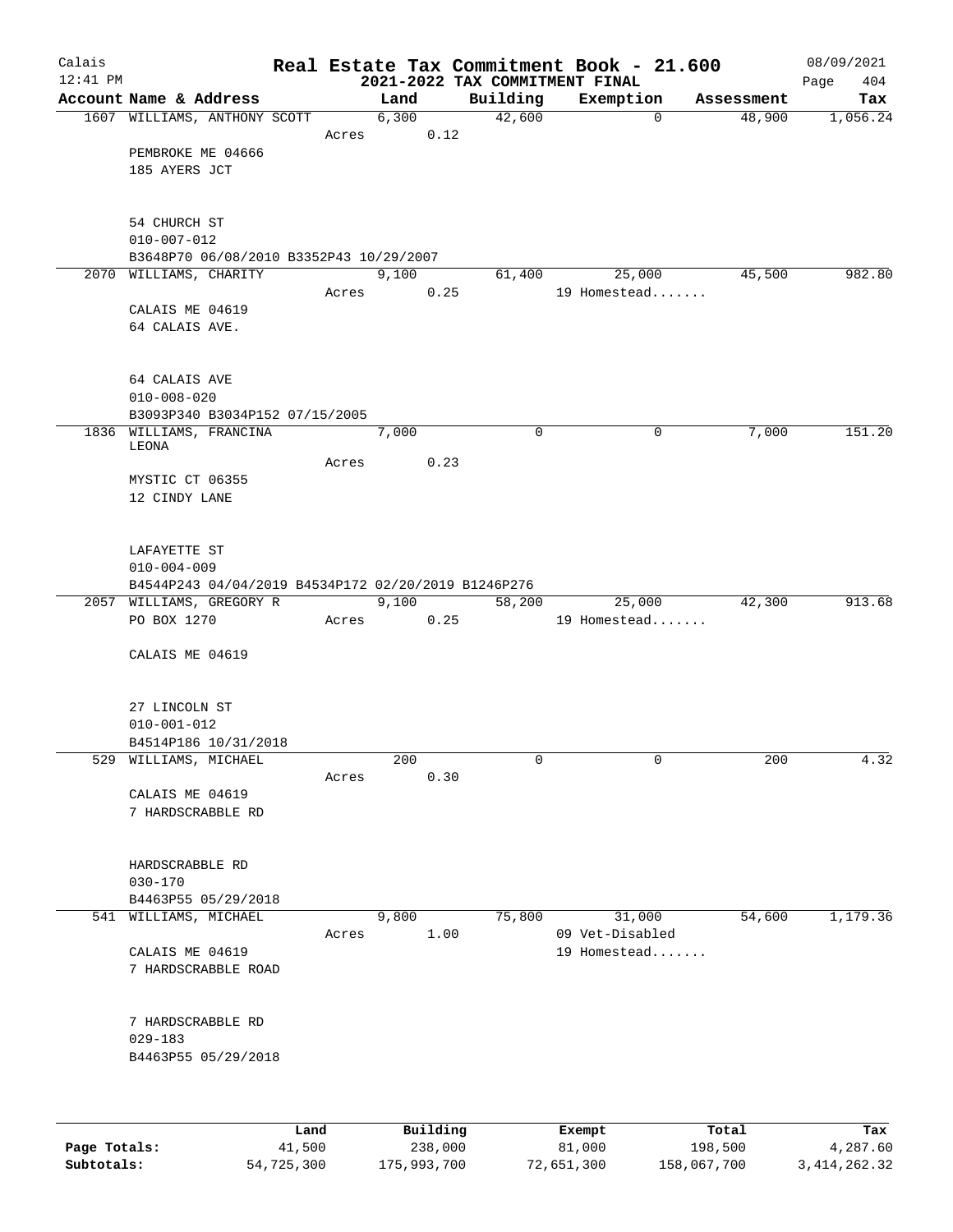| Calais       |                                                                                                      |            |       |               |                                |            | Real Estate Tax Commitment Book - 21.600 |               | 08/09/2021      |
|--------------|------------------------------------------------------------------------------------------------------|------------|-------|---------------|--------------------------------|------------|------------------------------------------|---------------|-----------------|
| $12:41$ PM   |                                                                                                      |            |       |               | 2021-2022 TAX COMMITMENT FINAL |            |                                          |               | Page<br>405     |
|              | Account Name & Address                                                                               |            |       | Land          | Building                       |            | Exemption                                | Assessment    | Tax             |
|              | 1577 WILLIAMS, RONALD E<br>WILLIAMS, HEIDI A                                                         |            | Acres | 8,700         | 0.23                           | 69,200     | 25,000<br>19 Homestead                   | 52,900        | 1,142.64        |
|              | 93 SWAN ST                                                                                           |            |       |               |                                |            |                                          |               |                 |
|              | CALAIS ME 04619                                                                                      |            |       |               |                                |            |                                          |               |                 |
|              | 93 SWAN ST                                                                                           |            |       |               |                                |            |                                          |               |                 |
|              | $009 - 001 - 004$                                                                                    |            |       |               |                                |            |                                          |               |                 |
|              | B1708P177                                                                                            |            |       |               |                                |            |                                          |               |                 |
|              | 767 WILLIAMS, AMY &<br>COOK, ROBERT (JT)                                                             |            | Acres | 11,300        | 32,700<br>0.17                 |            | 0                                        | 44,000        | 950.40          |
|              | 27 FRANKLIN ST<br>CALAIS ME 04619                                                                    |            |       |               |                                |            |                                          |               |                 |
|              | 27 FRANKLIN ST<br>$008 - 004 - 025$                                                                  |            |       |               |                                |            |                                          |               |                 |
|              | B3851P1 06/07/2012 B3225P279 12/07/2006                                                              |            |       |               |                                |            |                                          |               |                 |
|              | 172 WILLS, MARC GERALD &                                                                             |            |       | 4,700         |                                | 0          | $\mathbf 0$                              | 4,700         | 101.52          |
|              | SNYDER, SHANNON GAYLE<br>(JT)                                                                        |            | Acres | 40.00         |                                |            |                                          |               |                 |
|              | 17205 W. 94TH AVE                                                                                    |            |       |               |                                |            |                                          |               |                 |
|              | ARVADA CO 80007                                                                                      |            |       |               |                                |            |                                          |               |                 |
|              | HARDSCRABBLE RD                                                                                      |            |       |               |                                |            |                                          |               |                 |
|              | $032 - 136$                                                                                          |            |       |               |                                |            |                                          |               |                 |
|              | B4689P156 08/11/2020<br>173 WILLS, MARC GERALD &                                                     |            |       | 4,500         |                                | 0          | 0                                        | 4,500         | 97.20           |
|              | SNYDER, SHANNON GAYLE<br>(JT)                                                                        |            | Acres | 40.00         |                                |            |                                          |               |                 |
|              | 17205 W. 94TH AVE                                                                                    |            |       |               |                                |            |                                          |               |                 |
|              | ARVADA CO 80007                                                                                      |            |       |               |                                |            |                                          |               |                 |
|              | HARDSCRABBLE RD                                                                                      |            |       |               |                                |            |                                          |               |                 |
|              | 032-137-138+139                                                                                      |            |       |               |                                |            |                                          |               |                 |
| 1828         | B4689P155 08/11/2020<br>WILLSON, PHOEBE H                                                            |            |       | 8,700         | 70,500                         |            | 25,000                                   | 54,200        | 1,170.72        |
|              | (PARTY IN POSS)                                                                                      |            |       |               |                                |            |                                          |               |                 |
|              | CALAIS ME 04619                                                                                      |            | Acres |               | 0.23                           |            | 19 Homestead                             |               |                 |
|              | 96 LAFAYETTE ST                                                                                      |            |       |               |                                |            |                                          |               |                 |
|              | 96 LAFAYETTE ST                                                                                      |            |       |               |                                |            |                                          |               |                 |
|              | $010 - 004 - 005$                                                                                    |            |       |               |                                |            |                                          |               |                 |
|              | B4354P7 03/17/2017 B892P170                                                                          |            |       |               |                                |            |                                          |               |                 |
| 1636         | WILSON, AMY J                                                                                        |            | Acres | 17,500        | 53,700<br>0.23                 |            | 25,000<br>19 Homestead                   | 46,200        | 997.92          |
|              | CALAIS ME 04619                                                                                      |            |       |               |                                |            |                                          |               |                 |
|              | 161 SOUTH ST                                                                                         |            |       |               |                                |            |                                          |               |                 |
|              | 161 SOUTH ST<br>$009 - 003 - 009$<br>B4479P17 07/16/2018 B3314P295 07/25/2007 B2439P34<br>06/01/2000 |            |       |               |                                |            |                                          |               |                 |
|              |                                                                                                      | Land       |       | Building      |                                | Exempt     |                                          | Total         | Tax             |
| Page Totals: |                                                                                                      | 55,400     |       | 226,100       |                                | 75,000     |                                          | 206,500       | 4,460.40        |
| Subtotals:   |                                                                                                      | 54,780,700 |       | 176, 219, 800 |                                | 72,726,300 |                                          | 158, 274, 200 | 3, 418, 722. 72 |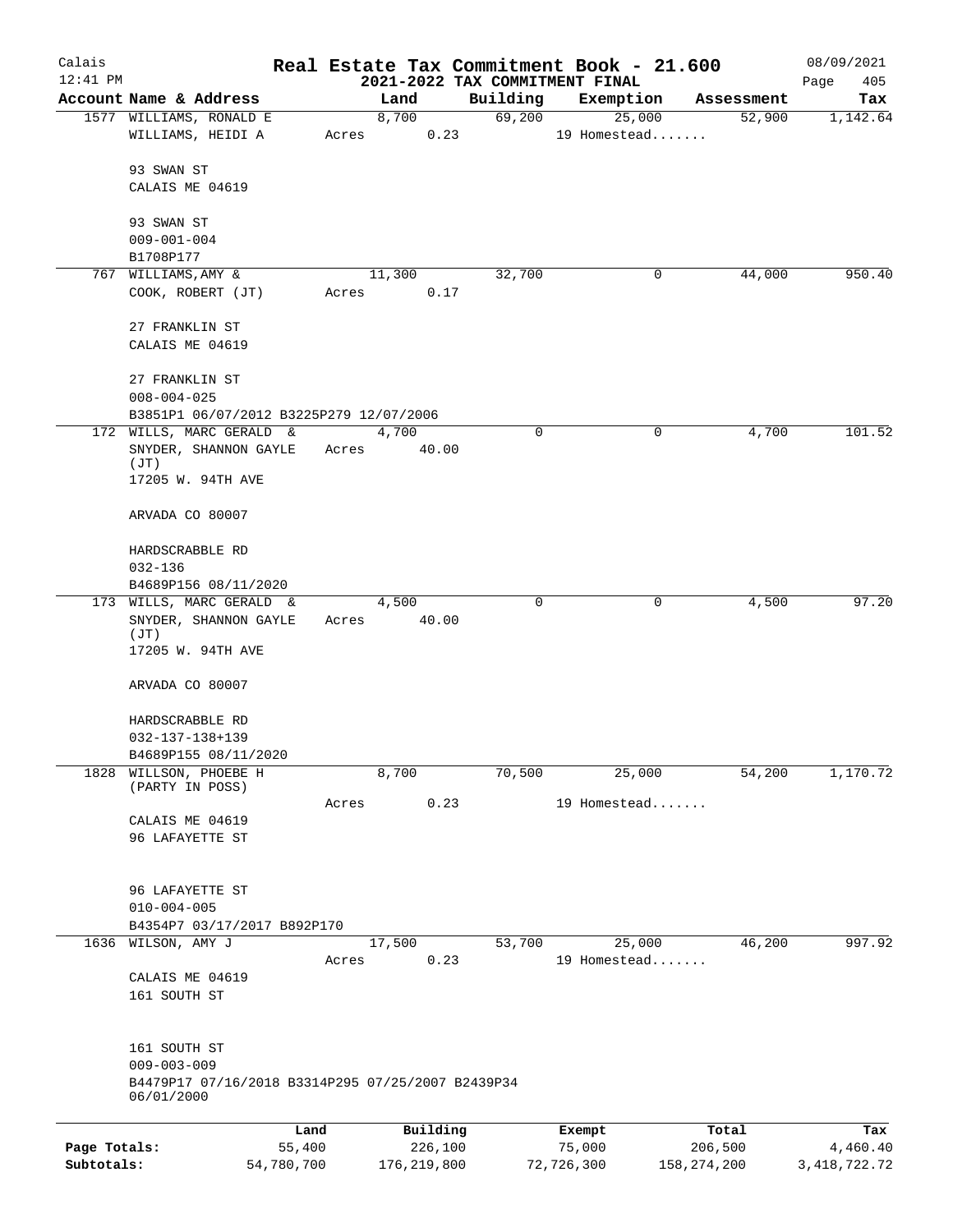| Calais<br>$12:41$ PM |                                |       |          | 2021-2022 TAX COMMITMENT FINAL | Real Estate Tax Commitment Book - 21.600 |             | 08/09/2021<br>406<br>Page |
|----------------------|--------------------------------|-------|----------|--------------------------------|------------------------------------------|-------------|---------------------------|
|                      | Account Name & Address         |       | Land     | Building                       | Exemption                                | Assessment  | Tax                       |
|                      | 2416 WILSON, BENJAMIN C        |       | 7,900    | 11,700                         | 19,600                                   | $\mathbf 0$ | 0.00                      |
|                      | WILSON, AMANDA R               | Acres |          | 0.19                           | 19 Homestead                             |             |                           |
|                      | 58 MONROE ST                   |       |          |                                |                                          |             |                           |
|                      | CALAIS ME 04619                |       |          |                                |                                          |             |                           |
|                      | 58 MONROE ST                   |       |          |                                |                                          |             |                           |
|                      | $005 - 006 - 003$              |       |          |                                |                                          |             |                           |
|                      | B3315P269 05/11/2007           |       |          |                                |                                          |             |                           |
|                      | 1185 WILSON, BRENDA            |       | 20,600   | 12,600                         | 0                                        | 33,200      | 717.12                    |
|                      | CALAIS ME 04619                | Acres |          | 1.46                           |                                          |             |                           |
|                      | PO BOX 531                     |       |          |                                |                                          |             |                           |
|                      | 228 UNION ST                   |       |          |                                |                                          |             |                           |
|                      | $005 - 009 - 004$              |       |          |                                |                                          |             |                           |
|                      | B3633P132 05/10/2010 B772P270  |       |          |                                |                                          |             |                           |
|                      | 2012 WILSON, KIMBERLY S        |       | 20,000   | 10,700                         | 0                                        | 30,700      | 663.12                    |
|                      | (HEIRS)                        |       |          |                                |                                          |             |                           |
|                      | CALAIS ME 04619                | Acres |          | 2.41                           |                                          |             |                           |
|                      | 13 STILLSON ST                 |       |          |                                |                                          |             |                           |
|                      | 13 STILLSON ST                 |       |          |                                |                                          |             |                           |
|                      | $002 - 002 - 012$              |       |          |                                |                                          |             |                           |
|                      | B1840P171                      |       |          |                                |                                          |             |                           |
| 2237                 | WILSON, LORAINE T              |       | 8,700    | 49,000                         | 25,000                                   | 32,700      | 706.32                    |
|                      |                                | Acres |          | 0.23                           | 19 Homestead                             |             |                           |
|                      | CALAIS ME 04619                |       |          |                                |                                          |             |                           |
|                      | 3 CLARK ST                     |       |          |                                |                                          |             |                           |
|                      | 3 CLARK ST                     |       |          |                                |                                          |             |                           |
|                      | $003 - 004 - 025$              |       |          |                                |                                          |             |                           |
|                      | B980P120                       |       |          |                                |                                          |             |                           |
|                      | 2375 WILSON, BENJAMIN C &      |       | 9,100    | 8,600                          | $\overline{0}$                           | 17,700      | 382.32                    |
|                      | WILSON, AMANDA R (JT)          | Acres |          | 0.25                           |                                          |             |                           |
|                      | 58 MONROE STREET               |       |          |                                |                                          |             |                           |
|                      | CALAIS ME 04619                |       |          |                                |                                          |             |                           |
|                      | 65 MONROE ST                   |       |          |                                |                                          |             |                           |
|                      | $005 - 004 - 022$              |       |          |                                |                                          |             |                           |
|                      | B4113P204 11/11/2014           |       |          |                                |                                          |             |                           |
|                      | 2592 WINDSOR, SHERRI           |       | 10,900   | 16,400                         | 25,000                                   | 2,300       | 49.68                     |
|                      | CALAIS ME 04619 0404           | Acres |          | 0.36                           | 19 Homestead                             |             |                           |
|                      | 14 BROOKS ST                   |       |          |                                |                                          |             |                           |
|                      |                                |       |          |                                |                                          |             |                           |
|                      | 14 BROOKS ST                   |       |          |                                |                                          |             |                           |
|                      | $004 - 002 - 016$<br>B4148P268 |       |          |                                |                                          |             |                           |
|                      |                                |       |          |                                |                                          |             |                           |
|                      |                                |       |          |                                |                                          |             |                           |
|                      |                                | Land  | Building |                                | Exempt                                   | Total       | Tax                       |

|              | -----      | --------    | -------    | -----       | .            |
|--------------|------------|-------------|------------|-------------|--------------|
| Page Totals: | 77,200     | 109,000     | 69,600     | 116,600     | 2,518.56     |
| Subtotals:   | 54,857,900 | 176,328,800 | 72,795,900 | 158,390,800 | 3,421,241.28 |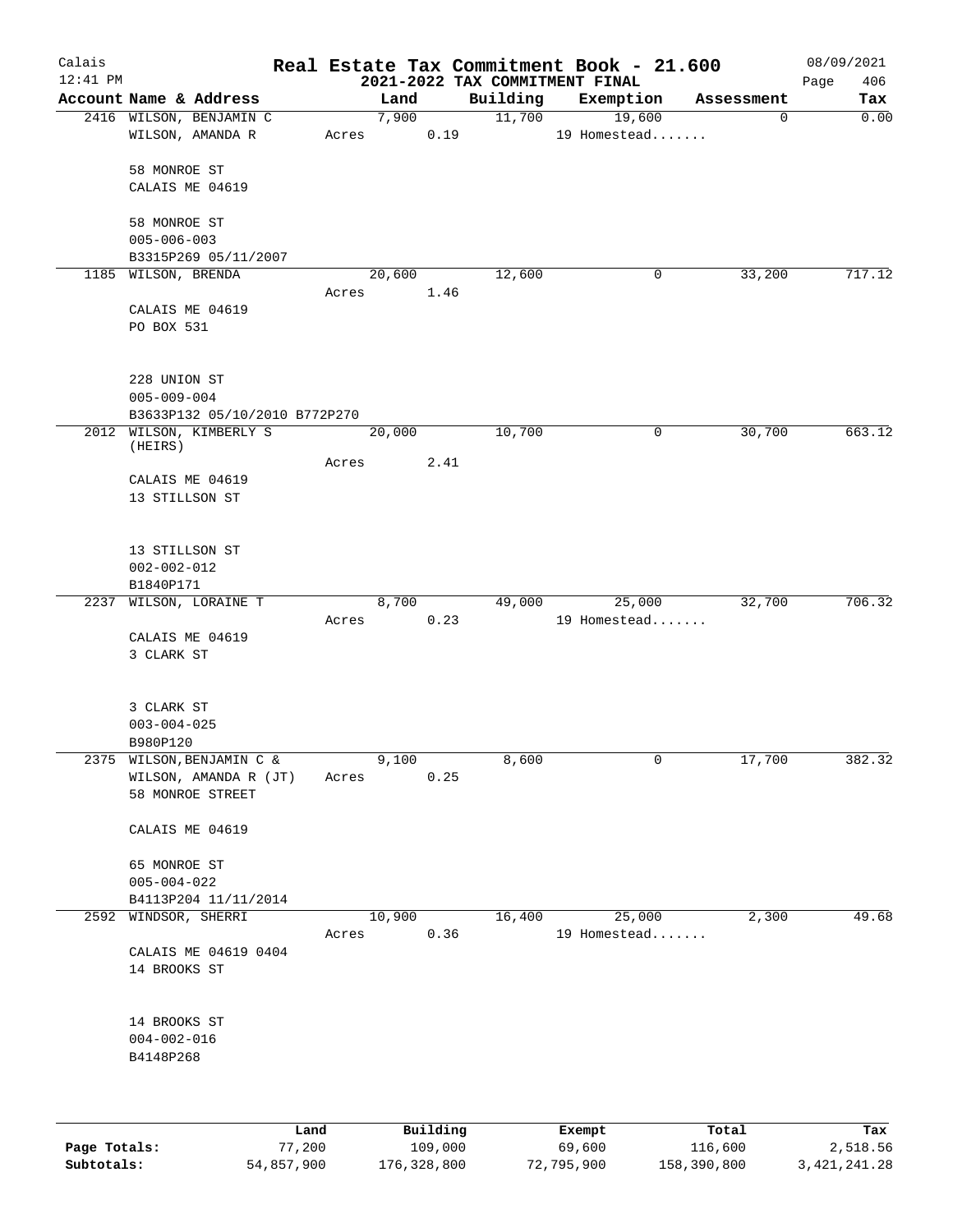| Calais     |                                                                  |        |        |                                | Real Estate Tax Commitment Book - 21.600 |             |            | 08/09/2021  |
|------------|------------------------------------------------------------------|--------|--------|--------------------------------|------------------------------------------|-------------|------------|-------------|
| $12:41$ PM |                                                                  |        |        | 2021-2022 TAX COMMITMENT FINAL |                                          |             |            | Page<br>407 |
|            | Account Name & Address                                           |        | Land   | Building                       | Exemption                                |             | Assessment | Tax         |
|            | 1258 WING, CLAIRE L                                              | 18,600 |        | $\mathbf 0$                    |                                          | $\mathbf 0$ | 18,600     | 401.76      |
|            | C/O SONJA D WING                                                 | Acres  | 0.13   |                                |                                          |             |            |             |
|            | 114 US HWY 1                                                     |        |        |                                |                                          |             |            |             |
|            | BARING ME 04694                                                  |        |        |                                |                                          |             |            |             |
|            | NORTH ST                                                         |        |        |                                |                                          |             |            |             |
|            | $006 - 006 - 002 - 004$                                          |        |        |                                |                                          |             |            |             |
|            | B4805P231 06/18/2021 B4792P34 04/30/2021 B4528P265<br>12/06/2018 |        |        |                                |                                          |             |            |             |
|            | 2846 WIRELESS PARTNERS II                                        |        | 0      | 18,100                         |                                          | 0           | 18,100     | 390.96      |
|            | C/O VERIZON WIRELESS                                             |        |        |                                |                                          |             |            |             |
|            | PO BOX 2549                                                      |        |        |                                |                                          |             |            |             |
|            | ADDISON TX 75001                                                 |        |        |                                |                                          |             |            |             |
|            | 17 ACADEMY ST - TOWER                                            |        |        |                                |                                          |             |            |             |
|            | $010 - 005 - 001 - A$                                            |        |        |                                |                                          |             |            |             |
|            | B3484P302 09/09/2008 B1443P127                                   |        |        |                                |                                          |             |            |             |
|            | 55 WOOD, JEAN                                                    | 6,600  |        | $\mathbf 0$                    |                                          | 0           | 6,600      | 142.56      |
|            |                                                                  | Acres  | 277.00 |                                |                                          |             |            |             |
|            | CALAIS ME 04619                                                  |        |        |                                |                                          |             |            |             |
|            | 10 BARING ST                                                     |        |        |                                |                                          |             |            |             |
|            | RURAL CALAIS                                                     |        |        |                                |                                          |             |            |             |
|            | $034 - 041 - 001$                                                |        |        |                                |                                          |             |            |             |
|            | 610 WOOD, JEAN                                                   | 4,100  |        | 42,900                         |                                          | 0           | 47,000     | 1,015.20    |
|            |                                                                  |        |        |                                |                                          |             |            |             |
|            | CALAIS ME 04619                                                  |        |        |                                |                                          |             |            |             |
|            | 10 BARING ST                                                     |        |        |                                |                                          |             |            |             |
|            | 19 TRAPPERS ROAD                                                 |        |        |                                |                                          |             |            |             |
|            | $034 - 041 - J$                                                  |        |        |                                |                                          |             |            |             |
| 2147       | WOOD, JOHN                                                       | 10,600 |        | 53,100                         | 25,000                                   |             | 38,700     | 835.92      |
|            | 10 BARING STREET                                                 | Acres  | 0.34   |                                | 19 Homestead                             |             |            |             |
|            |                                                                  |        |        |                                |                                          |             |            |             |
|            | CALAIS ME 04619                                                  |        |        |                                |                                          |             |            |             |
|            | 37 BOARDMAN ST                                                   |        |        |                                |                                          |             |            |             |
|            | $002 - 004 - 016$                                                |        |        |                                |                                          |             |            |             |
|            | B1465P42                                                         |        |        |                                |                                          |             |            |             |
|            | 2133 WOOD, JOHN E                                                | 11,100 |        | 68,700                         |                                          | 0           | 79,800     | 1,723.68    |
|            | 10 BARING STREET                                                 | Acres  | 0.37   |                                |                                          |             |            |             |
|            | CALAIS ME 04619                                                  |        |        |                                |                                          |             |            |             |
|            | 10 BARING ST                                                     |        |        |                                |                                          |             |            |             |
|            | $002 - 004 - 004&005$                                            |        |        |                                |                                          |             |            |             |
|            | B1982P141                                                        |        |        |                                |                                          |             |            |             |
|            |                                                                  |        |        |                                |                                          |             |            |             |
|            |                                                                  |        |        |                                |                                          |             |            |             |
|            |                                                                  |        |        |                                |                                          |             |            |             |
|            |                                                                  |        |        |                                |                                          |             |            |             |

|              | Land       | Building    | Exempt     | Total       | Tax          |
|--------------|------------|-------------|------------|-------------|--------------|
| Page Totals: | 51,000     | 182,800     | 25,000     | 208,800     | 4,510.08     |
| Subtotals:   | 54,908,900 | 176,511,600 | 72,820,900 | 158,599,600 | 3,425,751.36 |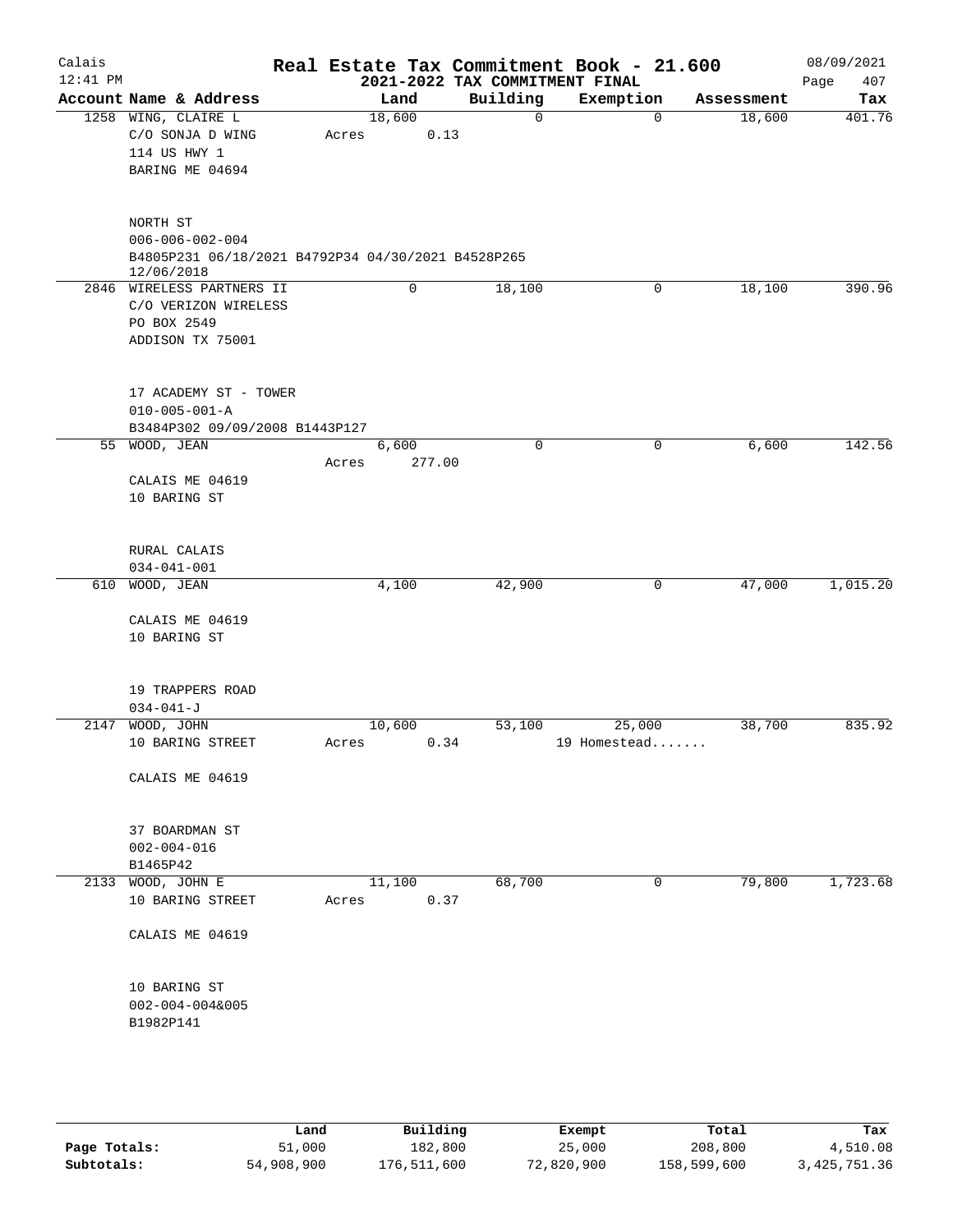| Calais<br>$12:41$ PM |                                                                                        |       |                 | Real Estate Tax Commitment Book - 21.600<br>2021-2022 TAX COMMITMENT FINAL |             |            | 08/09/2021<br>Page<br>408 |
|----------------------|----------------------------------------------------------------------------------------|-------|-----------------|----------------------------------------------------------------------------|-------------|------------|---------------------------|
|                      | Account Name & Address                                                                 |       | Land            | Building                                                                   | Exemption   | Assessment | Tax                       |
|                      | 235 WOOD, JOHN E<br>10 BARING STREET                                                   | Acres | 30,600<br>25.00 | 45,800                                                                     | $\mathbf 0$ | 76,400     | 1,650.24                  |
|                      | CALAIS ME 04619                                                                        |       |                 |                                                                            |             |            |                           |
|                      | 824 RIVER ROAD<br>$020 - 006$                                                          |       |                 |                                                                            |             |            |                           |
|                      | B1000P16                                                                               |       |                 |                                                                            |             |            |                           |
|                      | 2624 WOODLAND RAIL LLC<br>C/O WOODLAND PULP LLC<br>144 MAIN ST<br>BAILEYVILLE ME 04694 | Acres | 5,400<br>0.14   | 0                                                                          | 0           | 5,400      | 116.64                    |
|                      |                                                                                        |       |                 |                                                                            |             |            |                           |
|                      | NORTH ST<br>$002 - 003 - 004$                                                          |       |                 |                                                                            |             |            |                           |
|                      | B3861P268 07/11/2012                                                                   |       |                 |                                                                            |             |            |                           |
|                      | 2627 WOODLAND RAIL LLC                                                                 |       | 5,400           | $\mathbf 0$                                                                | $\mathbf 0$ | 5,400      | 116.64                    |
|                      | C/O WOODLAND PULP LLC                                                                  | Acres | 0.14            |                                                                            |             |            |                           |
|                      | 144 MAIN ST<br>BAILEYVILLE ME 04694                                                    |       |                 |                                                                            |             |            |                           |
|                      | NORTH ST                                                                               |       |                 |                                                                            |             |            |                           |
|                      | $002 - 003 - 002$                                                                      |       |                 |                                                                            |             |            |                           |
|                      | B3861P268 07/11/2012 B3861P268                                                         |       |                 |                                                                            |             |            |                           |
|                      | 1342 WQDY INC                                                                          |       | 19,600          | 95,500                                                                     | 0           | 115,100    | 2,486.16                  |
|                      | CALAIS ME 04619 0403                                                                   | Acres | 0.29            |                                                                            |             |            |                           |
|                      | 637 MAIN ST                                                                            |       |                 |                                                                            |             |            |                           |
|                      | 637 MAIN ST                                                                            |       |                 |                                                                            |             |            |                           |
|                      | $008 - 002 - 013$                                                                      |       |                 |                                                                            |             |            |                           |
|                      | B2128P223 B595P442 11/11/1964                                                          |       |                 |                                                                            |             |            |                           |
|                      | 1343 WQDY INC                                                                          | Acres | 19,900<br>0.30  | 0                                                                          | 0           | 19,900     | 429.84                    |
|                      | CALAIS ME 04619 0403<br>637 MAIN ST                                                    |       |                 |                                                                            |             |            |                           |
|                      | MAIN ST<br>$008 - 002 - 014$                                                           |       |                 |                                                                            |             |            |                           |
|                      | B2128P223 10/01/1989 B595P442 11/11/1964                                               |       |                 |                                                                            |             |            |                           |
|                      | 1065 WODY INC                                                                          |       | 5,100           | 17,200                                                                     | 0           | 22,300     | 481.68                    |
|                      |                                                                                        | Acres | 0.28            |                                                                            |             |            |                           |
|                      | CALAIS ME 04619 0403<br>637 MAIN ST                                                    |       |                 |                                                                            |             |            |                           |
|                      | Transfer Road<br>$026 - 022 - 001$<br>B910P216                                         |       |                 |                                                                            |             |            |                           |
|                      |                                                                                        |       |                 |                                                                            |             |            |                           |

|              | Land       | Building    | Exempt     | Total       | Tax          |
|--------------|------------|-------------|------------|-------------|--------------|
| Page Totals: | 86,000     | 158,500     |            | 244,500     | 5,281.20     |
| Subtotals:   | 54,994,900 | 176,670,100 | 72,820,900 | 158,844,100 | 3,431,032.56 |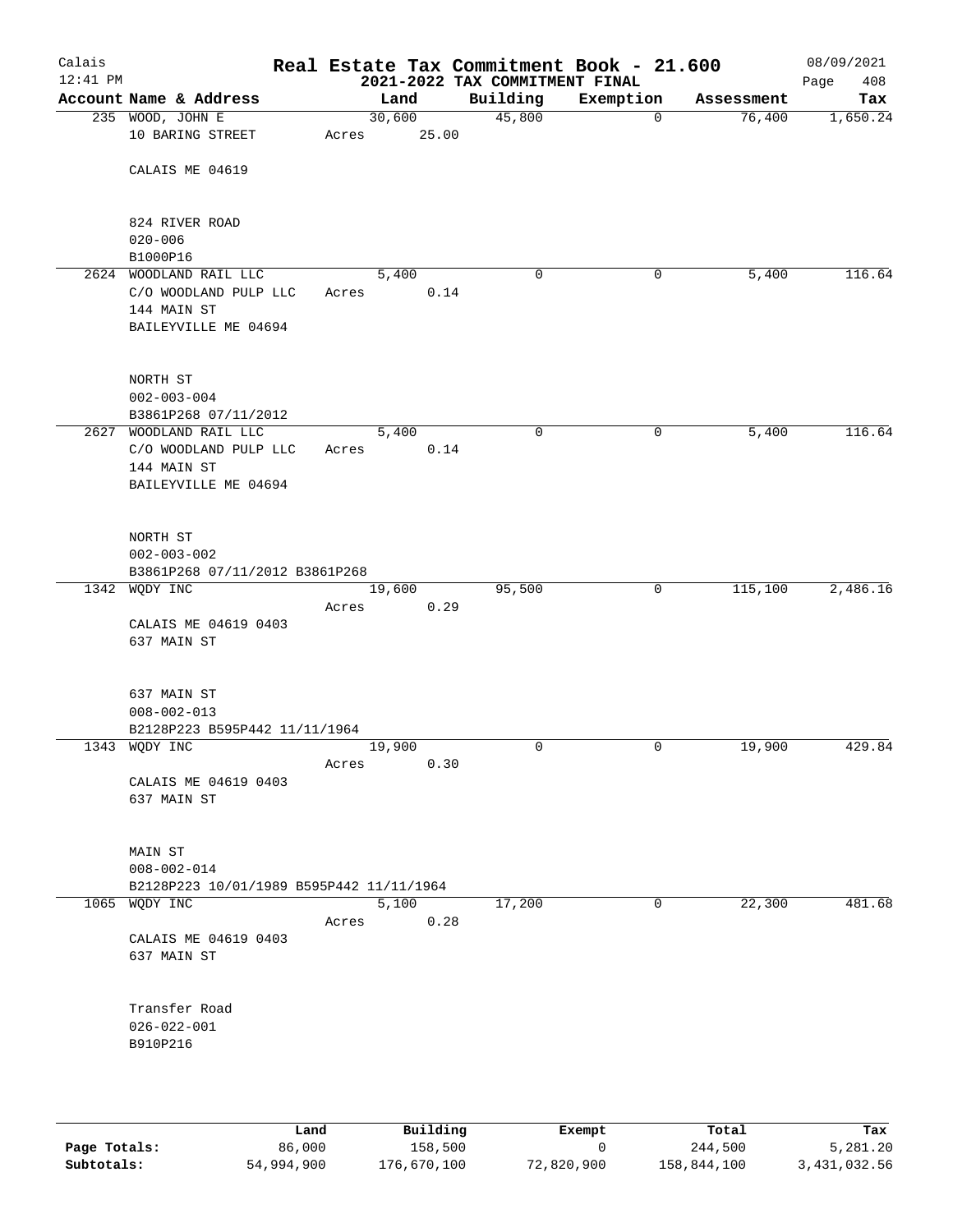| Calais<br>$12:41$ PM |                                              |       |                | 2021-2022 TAX COMMITMENT FINAL | Real Estate Tax Commitment Book - 21.600 |            | 08/09/2021<br>409<br>Page |
|----------------------|----------------------------------------------|-------|----------------|--------------------------------|------------------------------------------|------------|---------------------------|
|                      | Account Name & Address                       |       | Land           | Building                       | Exemption                                | Assessment | Tax                       |
|                      | 1037 WQDY INC                                |       | 15,400         | 17,900                         | $\mathbf 0$                              | 33,300     | 719.28                    |
|                      |                                              | Acres | 5.00           |                                |                                          |            |                           |
|                      | CALAIS ME 04619 0403                         |       |                |                                |                                          |            |                           |
|                      | 637 MAIN ST                                  |       |                |                                |                                          |            |                           |
|                      |                                              |       |                |                                |                                          |            |                           |
|                      |                                              |       |                |                                |                                          |            |                           |
|                      | FRANKLIN ST                                  |       |                |                                |                                          |            |                           |
|                      | $008 - 005 - 002$                            |       |                |                                |                                          |            |                           |
|                      | B595P442                                     |       |                |                                |                                          |            |                           |
|                      | 2734 WQDY, INC.                              |       | 3,100          | 0                              | 0                                        | 3,100      | 66.96                     |
|                      |                                              | Acres | 2.40           |                                |                                          |            |                           |
|                      | CALAIS ME 04619                              |       |                |                                |                                          |            |                           |
|                      | 637 MAIN ST                                  |       |                |                                |                                          |            |                           |
|                      |                                              |       |                |                                |                                          |            |                           |
|                      |                                              |       |                |                                |                                          |            |                           |
|                      | SOUTH ST                                     |       |                |                                |                                          |            |                           |
|                      | $026 - 027 - 001$                            |       |                |                                |                                          |            |                           |
|                      | B2222P12 02/01/1998                          |       |                |                                |                                          |            | 1,861.92                  |
|                      | 1788 WRIGHT, DONALD E<br>WRIGHT, MARY G (JT) | Acres | 20,300<br>0.31 | 90,900                         | 25,000<br>19 Homestead                   | 86,200     |                           |
|                      |                                              |       |                |                                |                                          |            |                           |
|                      | 47 WASHINGTON ST                             |       |                |                                |                                          |            |                           |
|                      | CALAIS ME 04619                              |       |                |                                |                                          |            |                           |
|                      |                                              |       |                |                                |                                          |            |                           |
|                      | 47 WASHINGTON ST                             |       |                |                                |                                          |            |                           |
|                      | $010 - 009 - 016$                            |       |                |                                |                                          |            |                           |
|                      | B4046P275 03/31/2014 B1604P16                |       |                |                                |                                          |            |                           |
|                      | 661 WRIGHT, KAY                              |       | 117,300        | 210,300                        | 0                                        | 327,600    | 7,076.16                  |
|                      |                                              | Acres | 30.25          |                                |                                          |            |                           |
|                      | CALAIS ME 04619                              |       |                |                                |                                          |            |                           |
|                      | 1284 RIVER RD                                |       |                |                                |                                          |            |                           |
|                      |                                              |       |                |                                |                                          |            |                           |
|                      |                                              |       |                |                                |                                          |            |                           |
|                      | 1284 RIVER ROAD                              |       |                |                                |                                          |            |                           |
|                      | $023 - 007$                                  |       |                |                                |                                          |            |                           |
|                      | B2309P102 01/01/1999                         |       |                |                                |                                          |            |                           |
|                      | 564 WRIGHT, KAY E                            |       | 500            | 0                              | 0                                        | 500        | 10.80                     |
|                      |                                              | Acres | 0.37           |                                |                                          |            |                           |
|                      | CALAIS ME 04619                              |       |                |                                |                                          |            |                           |
|                      | 1284 RIVER ROAD                              |       |                |                                |                                          |            |                           |
|                      |                                              |       |                |                                |                                          |            |                           |
|                      | RIVER ROAD                                   |       |                |                                |                                          |            |                           |
|                      | $022 - 011$                                  |       |                |                                |                                          |            |                           |
|                      | B3222P163 11/05/2005                         |       |                |                                |                                          |            |                           |
|                      | 704 XU, ZHI LI                               |       | 29,900         | 29,700                         | 0                                        | 59,600     | 1,287.36                  |
|                      |                                              | Acres | 0.53           |                                |                                          |            |                           |
|                      | HOLLISTON MA 01746                           |       |                |                                |                                          |            |                           |
|                      | 28 FRANCINE DR                               |       |                |                                |                                          |            |                           |
|                      |                                              |       |                |                                |                                          |            |                           |
|                      |                                              |       |                |                                |                                          |            |                           |
|                      | 80 RIVER ROAD                                |       |                |                                |                                          |            |                           |
|                      | $014 - 045$                                  |       |                |                                |                                          |            |                           |
|                      | B3900P198 11/05/2012                         |       |                |                                |                                          |            |                           |
|                      |                                              |       |                |                                |                                          |            |                           |
|                      |                                              |       |                |                                |                                          |            |                           |
|                      |                                              |       |                |                                |                                          |            |                           |

|              | Land       | Building    | Exempt     | Total       | Tax          |
|--------------|------------|-------------|------------|-------------|--------------|
| Page Totals: | 186,500    | 348,800     | 25,000     | 510,300     | 11,022.48    |
| Subtotals:   | 55,181,400 | 177,018,900 | 72,845,900 | 159,354,400 | 3,442,055.04 |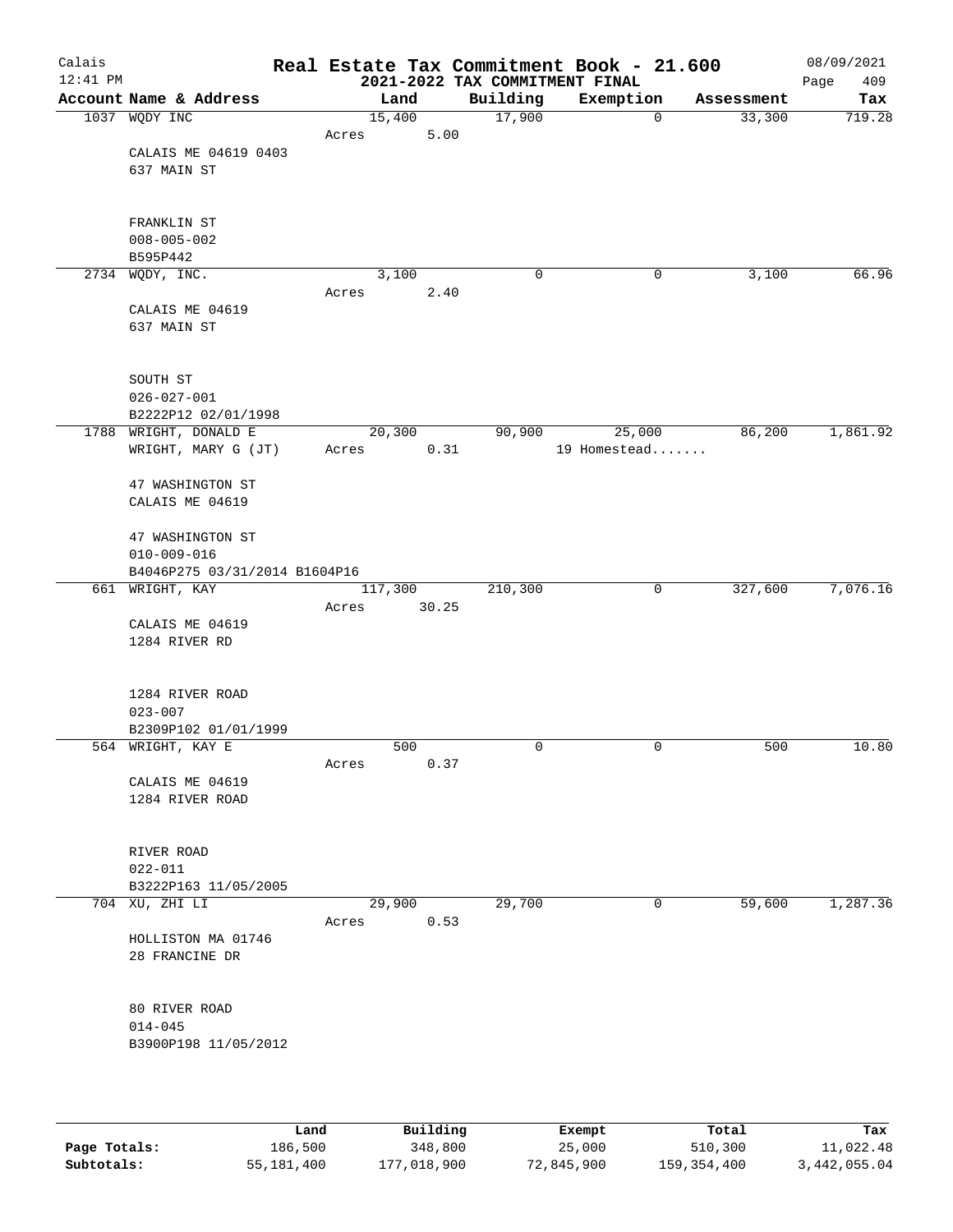| Calais<br>$12:41$ PM |                                                |       |        |      | 2021-2022 TAX COMMITMENT FINAL | Real Estate Tax Commitment Book - 21.600 |            | 08/09/2021<br>410<br>Page |
|----------------------|------------------------------------------------|-------|--------|------|--------------------------------|------------------------------------------|------------|---------------------------|
|                      | Account Name & Address                         |       | Land   |      | Building                       | Exemption                                | Assessment | Tax                       |
|                      | 2535 YARDLEY, JANET (HEIRS)<br>1020 RINGLET CT | Acres | 10,300 | 0.32 | 67,000                         | $\mathbf 0$                              | 77,300     | 1,669.68                  |
|                      | WINNABOW NC 28479                              |       |        |      |                                |                                          |            |                           |
|                      | 7 ODEY LANE<br>$011 - 002 - 001$               |       |        |      |                                |                                          |            |                           |
|                      | B2051P1 12/29/1995 B1189P10 12/29/1995         |       |        |      |                                |                                          |            |                           |
|                      | 2609 YORK, JOY F                               |       | 4,800  |      | 34,000                         | 25,000                                   | 13,800     | 298.08                    |
|                      | CALAIS ME 04619                                | Acres |        | 0.07 |                                | 19 Homestead                             |            |                           |
|                      | 124 UNION ST                                   |       |        |      |                                |                                          |            |                           |
|                      | 124 UNION ST<br>$005 - 004 - 010$              |       |        |      |                                |                                          |            |                           |
|                      | B1078P86 11/05/1979                            |       |        |      |                                |                                          |            |                           |
|                      | 1480 YOST, BERNARD J & III                     |       | 7,500  |      | 0                              | $\mathbf 0$                              | 7,500      | 162.00                    |
|                      | YOST, CHRISTY (JT)<br>13 GERMAIN STREET        | Acres |        | 0.17 |                                |                                          |            |                           |
|                      | CALAIS ME 04619                                |       |        |      |                                |                                          |            |                           |
|                      | 17 GERMAIN ST<br>$007 - 006 - 011$             |       |        |      |                                |                                          |            |                           |
|                      | B4705P55 09/04/2020 B4700P169 09/04/2020       |       |        |      |                                |                                          |            |                           |
|                      | 914 YOST, CHRISTY M                            | Acres | 5,800  | 0.10 | 39,300                         | 25,000<br>19 Homestead                   | 20,100     | 434.16                    |
|                      | CALAIS ME 04619 0524                           |       |        |      |                                |                                          |            |                           |
|                      | 13 GERMAIN ST                                  |       |        |      |                                |                                          |            |                           |
|                      | 13 GERMAIN ST<br>$007 - 006 - 012$             |       |        |      |                                |                                          |            |                           |
|                      | B4051P91 04/22/2014 B2456P166 09/01/2000       |       |        |      |                                |                                          |            |                           |
|                      | 775 YOUNG, JOAN                                | Acres | 14,300 | 0.62 | 17,300                         | 0                                        | 31,600     | 682.56                    |
|                      | EASTPORT ME 04631<br>5 EVANS ST                |       |        |      |                                |                                          |            |                           |
|                      | 34 MANNING ST<br>$027 - 203$                   |       |        |      |                                |                                          |            |                           |
|                      | B3087P297 11/28/2005                           |       |        |      |                                |                                          |            |                           |
|                      | 1963 YOUNG, JOAN                               |       | 6,300  |      | 7,200                          | 0                                        | 13,500     | 291.60                    |
|                      | EASTPORT ME 04631                              | Acres |        | 0.12 |                                |                                          |            |                           |
|                      | 5 EVANS ST                                     |       |        |      |                                |                                          |            |                           |
|                      | 3 BOARDMAN ST                                  |       |        |      |                                |                                          |            |                           |
|                      | $002 - 004 - 027 - 001$<br>B3162P29 06/30/2006 |       |        |      |                                |                                          |            |                           |
|                      |                                                |       |        |      |                                |                                          |            |                           |

|              | Land       | Building    | Exempt     | Total       | Tax          |
|--------------|------------|-------------|------------|-------------|--------------|
| Page Totals: | 49,000     | 164,800     | 50,000     | 163,800     | 3,538.08     |
| Subtotals:   | 55,230,400 | 177,183,700 | 72,895,900 | 159,518,200 | 3,445,593.12 |